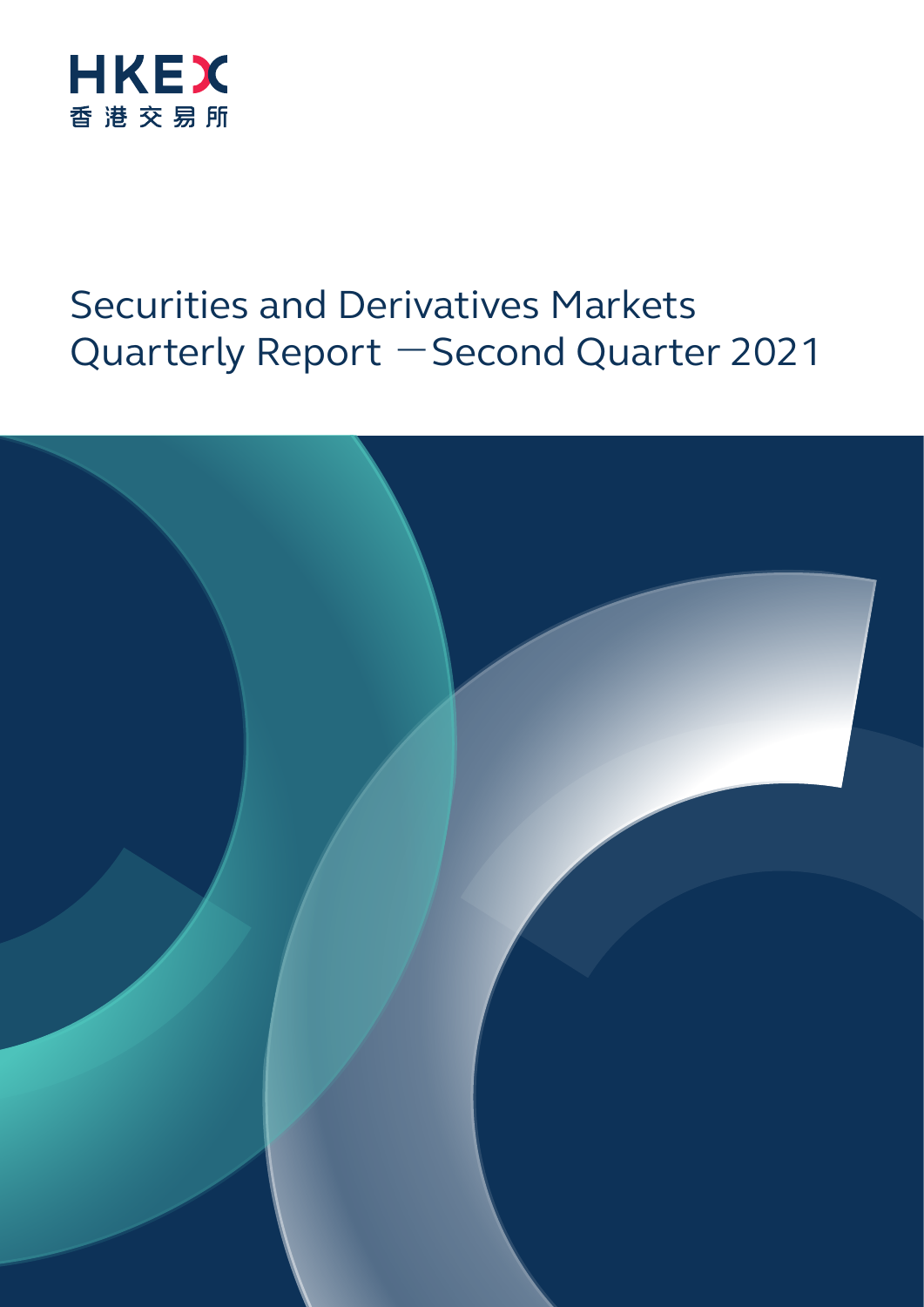### **Market Highlights – Main Board**

| <b>Highlights</b>                      | 2nd Quarter 2021   | 2nd Quarter 2020   |  |
|----------------------------------------|--------------------|--------------------|--|
| No. of listed companies                | 2,190              | 2,111              |  |
| No. of listed securities               | 18,376             | 15,421             |  |
| Equities                               |                    |                    |  |
| Ordinary shares                        | 2,191              | 2,112              |  |
| Preference shares                      | 15                 | 16                 |  |
| Warrants                               | 9,295              | 7,007              |  |
| Equity                                 | 2                  | $\overline{2}$     |  |
| Derivative                             | 9,036              | 6,172              |  |
| Inline                                 | 257                | 833                |  |
| Equity linked instrument               | $\mathbf 0$        | $\circ$            |  |
| Callable bull/bear contracts           | 5,026              | 4,695              |  |
| Unit trusts/mutual funds               | 169                | 147                |  |
| Debt securities                        | 1,680              | 1,444              |  |
| No. of trading only stocks             |                    |                    |  |
| Nasdaq stocks                          | 6                  | 6                  |  |
| iShares                                | $\mathbf 0$        | $\circ$            |  |
|                                        | 60                 | 60                 |  |
| No. of trading days                    |                    |                    |  |
| Total turnover in value (HK\$mil.) *   | 9,058,888.59       | 6,825,607.33       |  |
| Total turnover in shares (mil. shs)    | 14,960,908.39      | 12, 164, 245. 53   |  |
| Total number of trades (deals)         | 124,504,689        | 107,674,729        |  |
| Total market capitalisation (HK\$mil.) | 52,704,689.45      | 37,802,933.53      |  |
| Average P/E ratio (times)              | 19.02              | 13.60              |  |
| Average dividend yield (%)             | 2.00               | 2.67               |  |
| Number of exchange participants        |                    |                    |  |
| - Trading                              | 628                | 646                |  |
| - Non-trading                          | 71                 | 56                 |  |
| Turnover in value (HK\$mil.)           |                    |                    |  |
| Highest                                | 281,126.80 (08/04) | 180,521.49 (22/05) |  |
| Lowest                                 | 90,799.53 (04/05)  | 70,454.61 (05/05)  |  |
| Turnover in shares (mil. shs)          |                    |                    |  |
| Highest                                | 312,781.79 (11/05) | 280,355.27 (15/06) |  |
|                                        |                    |                    |  |
| Lowest                                 | 100,658.24 (28/06) | 148,585.01 (27/04) |  |
| Total number of trades (deals)         |                    |                    |  |
| Highest                                | 2,644,308 (11/05)  | 2,718,056 (22/05)  |  |
| Lowest                                 | 1,340,787 (28/06)  | 1,221,800 (05/05)  |  |
|                                        |                    |                    |  |

\* Included turnover value traded in non-HKD currency securities.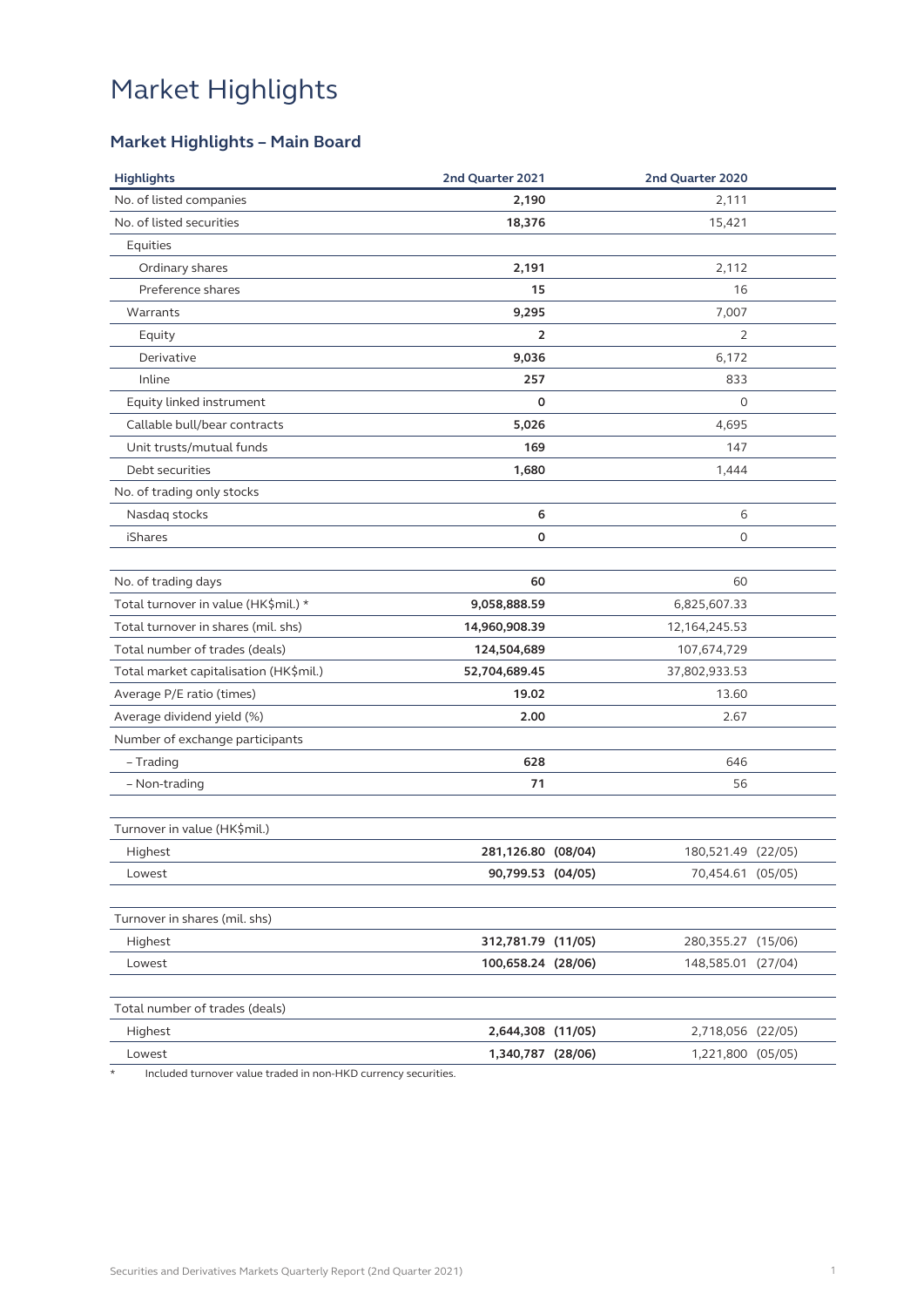### **Market Highlights – GEM**

| <b>Highlights</b>                      | 2nd Quarter 2021 |                | 2nd Quarter 2020 |                |
|----------------------------------------|------------------|----------------|------------------|----------------|
| No. of listed companies                | 364              |                | 376              |                |
| No. of listed securities               | 364              |                | 377              |                |
| Equities                               | 364              |                | 376              |                |
| Warrants                               | $\Omega$         |                | 1                |                |
| No. of trading days                    | 60               |                | 60               |                |
| Total turnover in value (HK\$mil.) *   | 18,751.31        |                | 15,660.56        |                |
| Total turnover in shares (mil. shs)    | 48,418.45        |                | 45,485.20        |                |
| Total number of trades (deals)         | 626,961          |                | 492,227          |                |
| Total market capitalisation (HK\$mil.) | 135,683.57       |                | 102,733.62       |                |
| Average P/E ratio (times)              | 25.15            |                | 22.46            |                |
| Average dividend yield (%)             | 1.47             |                | 0.40             |                |
| Turnover in value (HK\$mil.)           |                  |                |                  |                |
| Highest                                | 1,132.10 (11/05) |                |                  | 655.31 (15/06) |
| Lowest                                 |                  | 165.64 (05/05) |                  | 78.14 (05/05)  |
| Turnover in shares (mil. shs)          |                  |                |                  |                |
| Highest                                | 1,779.06 (01/04) |                | 1,727.32 (23/06) |                |
| Lowest                                 |                  | 455.08 (06/05) |                  | 312.07 (05/05) |
| Total number of trades (deals)         |                  |                |                  |                |
| Highest                                |                  | 27,457 (11/05) |                  | 19,986 (20/04) |
| Lowest                                 |                  | 6,538 (16/06)  |                  | 4,021 (05/05)  |

\* Included turnover value traded in non-HKD currency securities.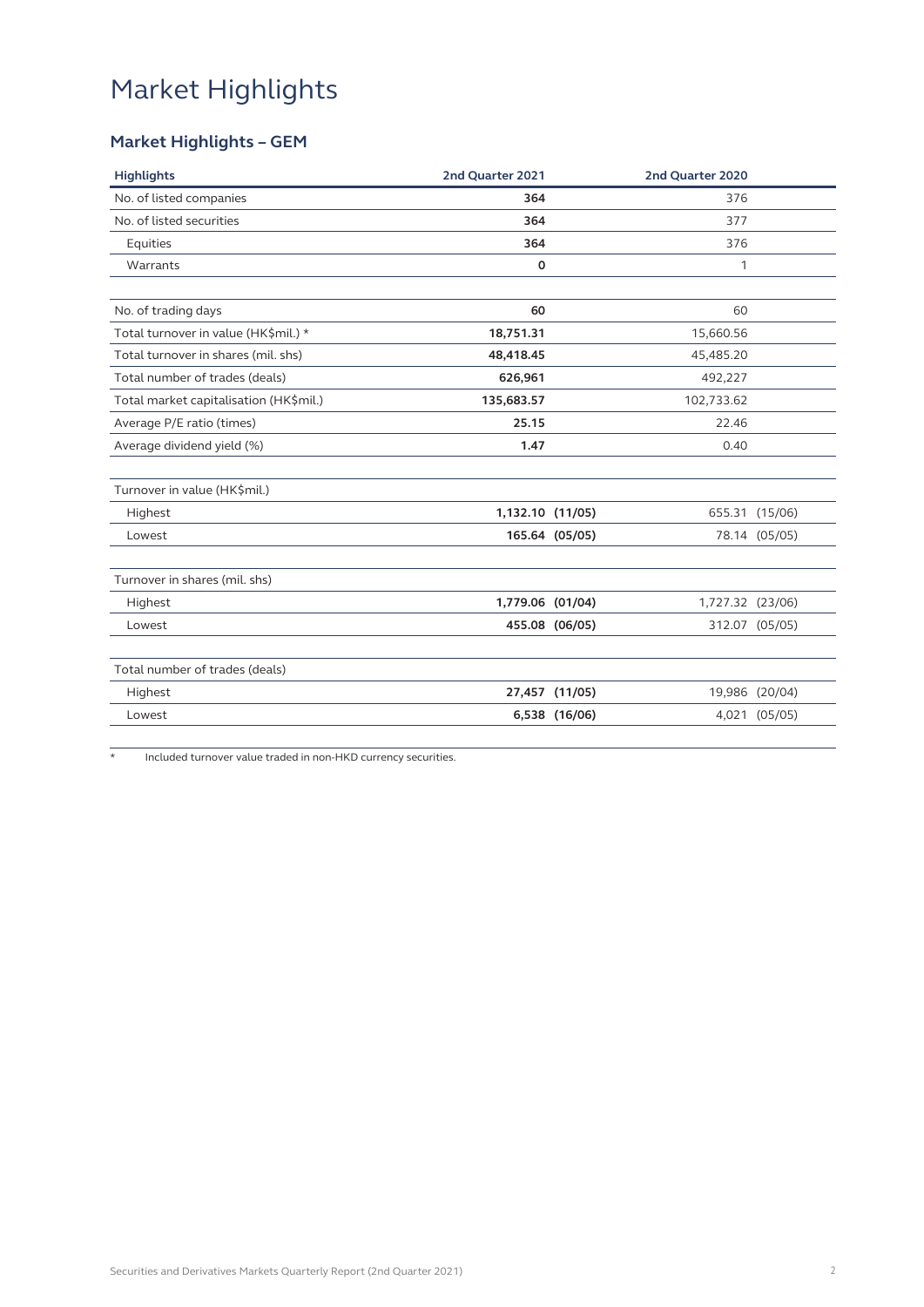### **Derivatives Market Highlights**

| <b>Highlights</b>                                          | 2nd Quarter 2021 | 2nd Quarter 2020 |
|------------------------------------------------------------|------------------|------------------|
| All futures and options products (excluding stock options) |                  |                  |
| No. of trading days                                        | 60               | 60               |
| Total contract volume                                      | 26,986,356       | 34,975,255       |
| Equity index products                                      | 25,612,020       | 34,337,271       |
| Equity products                                            | 515,691          | 200,735          |
| Interest rates products                                    | O                | 107              |
| RMB Currency products                                      | 685,582          | 352,284          |
| INR Currency products                                      | 73,632           | 29,678           |
| <b>Gold Futures</b>                                        | 2,433            | 1,010            |
| Silver Futures <sup>#</sup>                                | 298              | 147              |
| Iron Ore Futures                                           | 1,201            | 24,892           |
| London Metal Mini Futures                                  | 95,499           | 29,131           |
| Average daily contract volume                              | 449,773          | 582,921          |
|                                                            |                  |                  |
| Total open interest as at the quarter end (contracts)      | 1,977,665        | 3,285,255        |
| Equity index products                                      | 1,905,713        | 3,237,272        |
| Equity products                                            | 38,230           | 16,067           |
| Interest rates products                                    | 0                | 105              |
| RMB Currency products                                      | 31,149           | 27,558           |
|                                                            |                  |                  |
| <b>INR Currency products</b>                               | 367              | 285              |
| <b>Gold Futures</b>                                        | 114              | 242              |
| Silver Futures <sup>#</sup>                                | 0                | 135              |
| Iron Ore Futures                                           | 65               | 3,184            |
| London Metal Mini Futures                                  | 2,027            | 407              |
| Trading in Silver Futures commenced on 8 Jun 2020          |                  |                  |
| <b>Stock options</b>                                       |                  |                  |
| No. of newly introduced stock options classes              | 0                | 2                |
| No. of stock options as at the quarter end                 |                  |                  |
| Class                                                      | 110              | 103              |
| Series                                                     | 45,180           | 41,508           |
| Total premium (HK\$mil.)                                   | 48,996.70        | 31,172.08        |
| Call                                                       | 22,101.98        | 15,505.50        |
| Put                                                        | 26,894.72        | 15,666.58        |
| Average daily premium (HK\$mil.)                           | 816.61           | 519.53           |
| Total contract volume                                      | 32,756,181       | 27,914,168       |
| Call                                                       | 17,322,899       | 14,196,879       |
| Put                                                        | 15,433,282       | 13,717,289       |
| Average daily contract volume                              | 545,936          | 465,236          |
| Total open interest as at the quarter end (contracts)      | 9,674,982        | 7,904,587        |
| Call                                                       | 4,440,578        | 3,664,055        |
| Put                                                        | 5,234,404        | 4,240,532        |
| Total number of trades                                     | 1,876,478        | 1,348,871        |
| Average daily number of trades                             | 31,275           | 22,481           |
| Total contracts exercised                                  | 3,406,372        | 3,024,007        |
| Average premium per contract (HK\$)                        | 1,495.80         | 1,116.71         |
| Average contract per trade (contracts)                     | 17               | 21               |
| Put volume/call volume                                     | 0.89             | 0.97             |
| Average daily contract volume/open interest                | 5.6%             | 5.9%             |
|                                                            |                  |                  |
| All futures and options products                           |                  |                  |
| Total contract volume                                      | 59,742,537       | 62,889,423       |
| Total open interest as at the quarter end (contracts)      | 11,652,647       | 11,189,842       |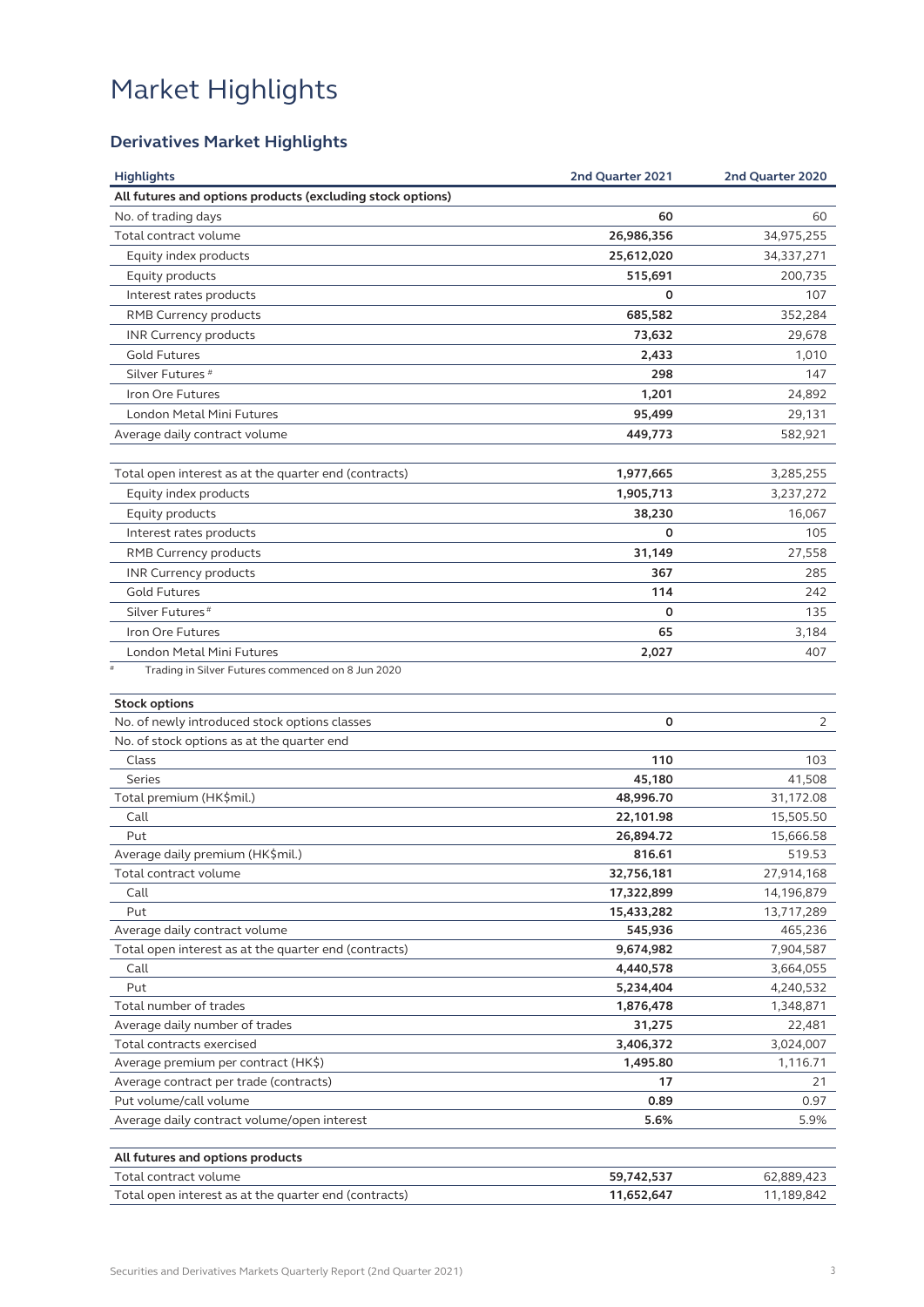### **Clearing and Settlement Statistics**

| <b>Securities Market</b>                                                             | 2nd Quarter 2021 | 2nd Quarter 2020 |
|--------------------------------------------------------------------------------------|------------------|------------------|
| Average Daily Exchange Trades Handled by CCASS                                       |                  |                  |
| - Number of trades                                                                   | 2,084,158        | 1,801,737        |
| - Value of trades (HK\$bil.)                                                         | 150.8            | 113.7            |
| - Share quantity Involved (bil shares)                                               | 250.2            | 203.5            |
|                                                                                      |                  |                  |
| Average Daily Settlement Instructions ("SIs") Settled by CCASS                       |                  |                  |
| - Number of SIs                                                                      | 120,790          | 108,623          |
| - Value of SIs (HK\$bil.)                                                            | 419.1            | 304.9            |
| - Share quantity involved (bil. Shares)                                              | 39.7             | 44.8             |
|                                                                                      |                  |                  |
| Average Daily Investor SIs ("ISIs") Settled by CCASS                                 |                  |                  |
| - Number of ISIs                                                                     | 256              | 271              |
| - Value of ISIs (HK\$mil.)                                                           | 169.3            | 183.5            |
| - Share quantity involved (mil. shares)                                              | 44.4             | 75.6             |
|                                                                                      |                  |                  |
| Average Daily Settlement Efficiency of CNS Stock Positions on Due Day<br>$(T+2)$ (%) | 99.92            | 99.92            |
|                                                                                      |                  |                  |
| Average Daily Settlement Efficiency of CNS Stock Positions on the Day                |                  |                  |
| following the Due Day (T+3) (%)                                                      | 99.99            | 99.99            |
|                                                                                      |                  |                  |
| Average Daily Buy-ins Executed on T+3                                                |                  |                  |
| - Number of brokers involved                                                         | $\overline{2}$   | 2                |
| - Number of buy-ins                                                                  | 2                | 2                |
| - Value of buy-ins (HK\$mil)                                                         | 2.7              | 1.5              |
|                                                                                      |                  |                  |
| Shares Deposited in the CCASS Depository *                                           |                  |                  |
| - Number of shares (bil shares)                                                      | 6,902.5          | 6,287.8          |
| - Percentage of total issued shares of the admitted securities                       | 76.78            | 76.04            |
| - Value of shares (HK\$bil)                                                          | 34,560.0         | 22,883.2         |
| - Percentage of the total market capitalisation of the admitted securities           | 62.51            | 57.78            |
|                                                                                      |                  |                  |
| <b>Derivatives Market</b>                                                            | 2nd Quarter 2021 | 2nd Quarter 2020 |
|                                                                                      |                  |                  |
| Open Interest                                                                        |                  |                  |
| - Equity Index Futures                                                               | 570,610          | 626,849          |
| - Stock Futures                                                                      | 38,230           | 16,067           |
| - Interest Rates Futures                                                             | 0                | 105              |
| - RMB Currency Futures                                                               | 28,779           | 24,375           |
| - INR Currency Futures                                                               | 367              | 285              |
| - Gold Futures                                                                       | 114              | 242              |
| - Silver Futures ^                                                                   | 0                | 135              |
| - Iron Ore Futures                                                                   | 65               | 3,184            |
| - London Metal Mini Futures                                                          | 2,027            | 407              |
| - Equity Index Options                                                               | 1,335,103        | 2,610,423        |
| - Stock Options                                                                      | 9,674,982        | 7,904,587        |
| - RMB Currency Options                                                               | 2,370            | 3,183            |
|                                                                                      |                  |                  |
| <b>Cumulative Stock Options Exercised</b>                                            |                  |                  |
| - Share quantity involved (mil. shs)<br>- Value of shares (HK\$bil.)                 | 3,778<br>109     | 2,823<br>74      |
| Share quantity and market value of securities in non-HKD currency are included       |                  |                  |

^ Trading in Silver Futures commenced on 8 Jun 2020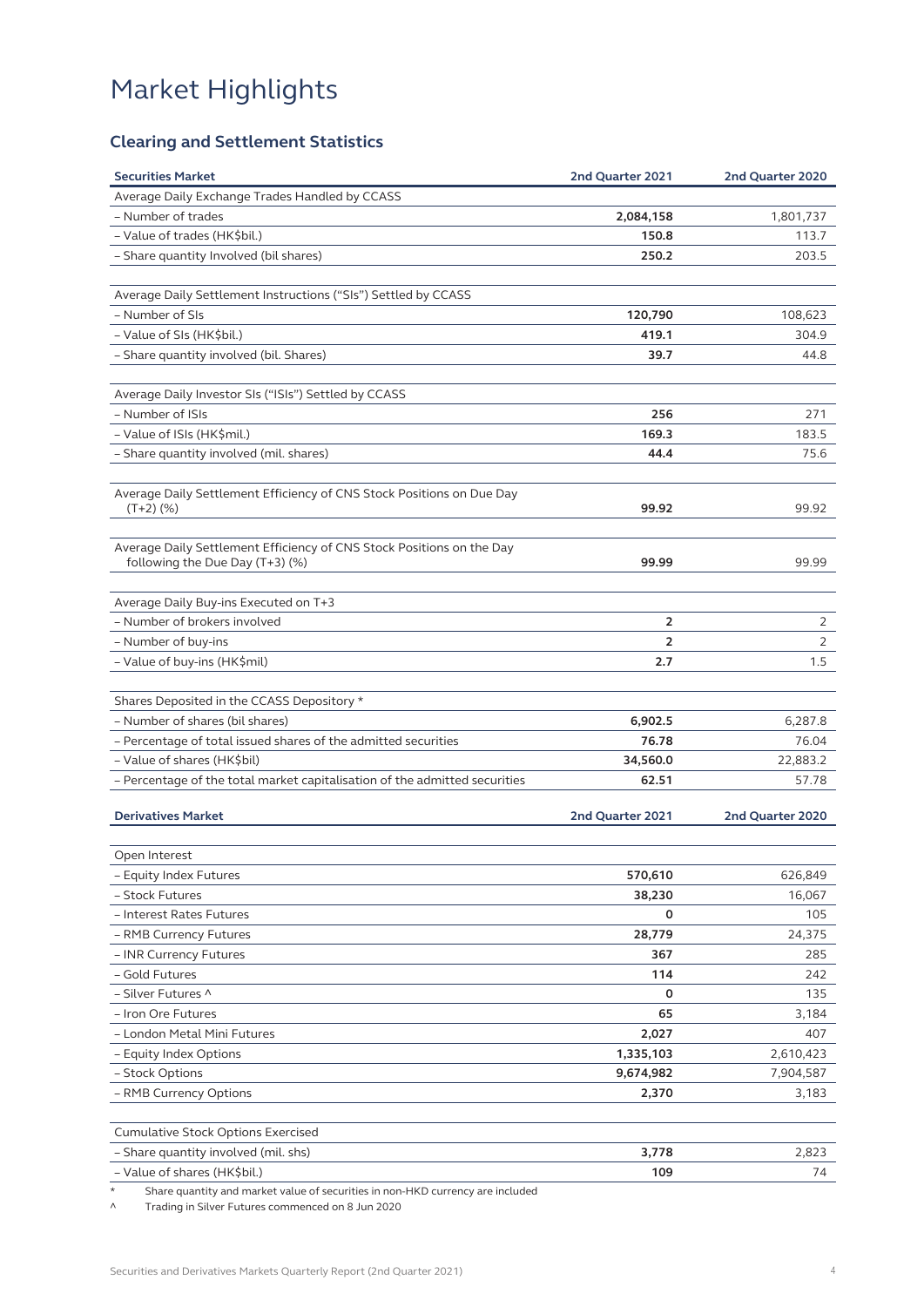### **Equity Turnover**

|      |                | <b>Share</b><br>(mil. shs) | Value<br>$(HK\$ mil.) | No. of deals |
|------|----------------|----------------------------|-----------------------|--------------|
| 2020 | Q <sub>2</sub> | 659,267.22                 | 5,343,917.46          | 85,789,051   |
|      | Q3             | 890,513.82                 | 7,301,782.10          | 107,726,029  |
|      | Q4             | 788,673.56                 | 7,133,433.06          | 101,634,694  |
| 2021 | Q1             | 1,249,893.31               | 11,456,999.99         | 145,662,005  |
|      | Q <sub>2</sub> | 714,679.31                 | 7,562,740.87          | 100,954,323  |

### **Equity Trading Statistics**

|      |                | No. of<br>trading days | Average daily turnove<br>$(HK\$ mil.) | Average<br>value per deal |
|------|----------------|------------------------|---------------------------------------|---------------------------|
| 2020 | Q <sub>2</sub> | 60                     | 89,065.29                             | 62,291                    |
|      | Q3             | 65                     | 112,335.11                            | 67,781                    |
|      | Q4             | 61                     | 116,941.53                            | 70,187                    |
| 2021 | Q1             | 61                     | 187,819.67                            | 78,655                    |
|      | Q <sub>2</sub> | 60                     | 126,045.68                            | 74,913                    |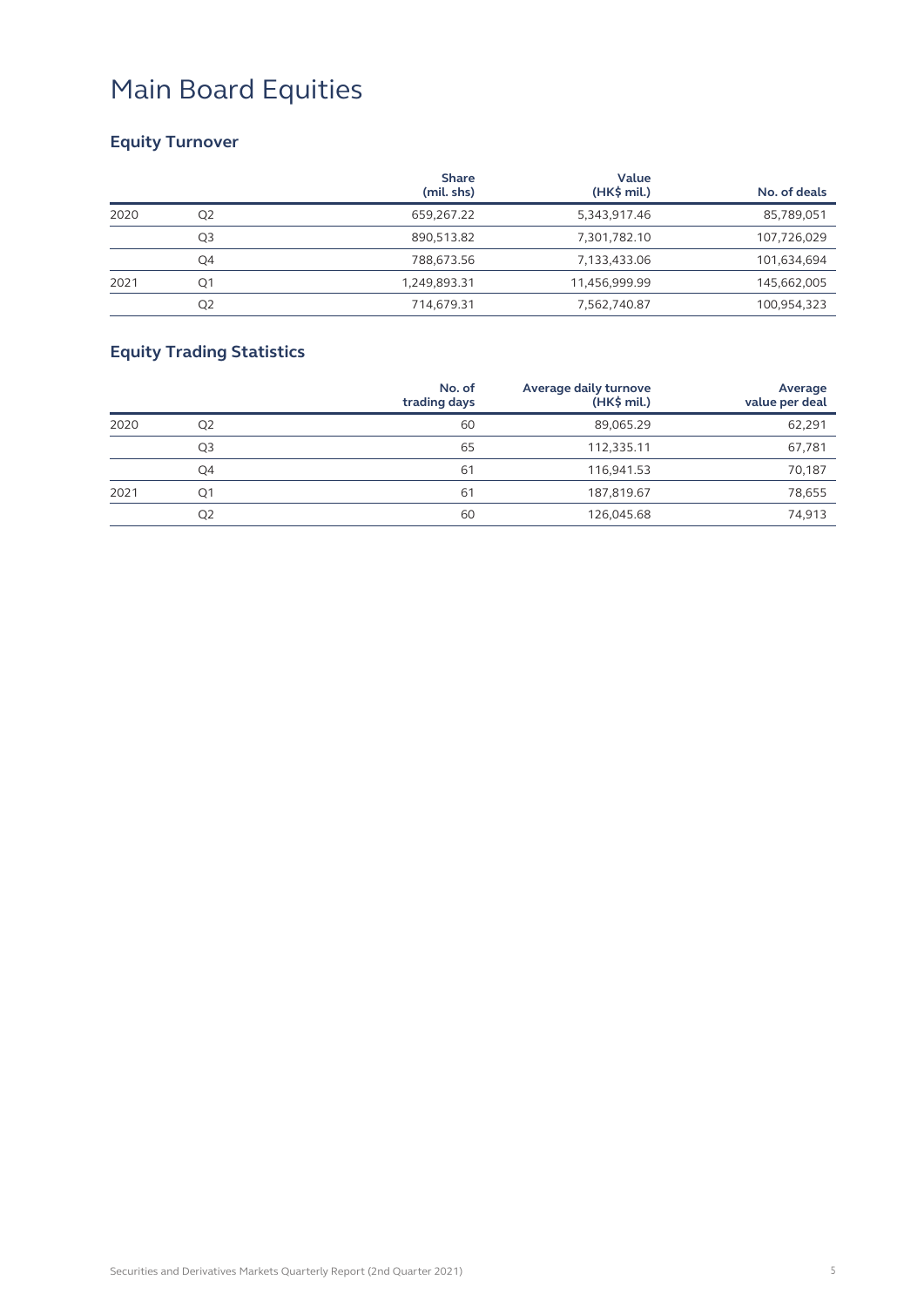#### **20 Most Advanced Stocks**

for 2nd quarter 2021

|                |       |                        | <b>Closing price</b> |                 |   |          |
|----------------|-------|------------------------|----------------------|-----------------|---|----------|
| Rank           | Code  | <b>Stock</b>           | End of Jun 2021      | End of Mar 2021 |   | % up     |
| 1              | 01725 | <b>HK AERO TECH</b>    | 27.000               | 2.090           |   | 1,191.87 |
| $\overline{2}$ | 01850 | <b>WINDMILL GP</b>     | 2.730                | 0.275           |   | 892.73   |
| 3              | 00915 | <b>DAOHE GLOBAL</b>    | 0.405                | 0.090           |   | 350.00   |
| $\overline{4}$ | 00205 | <b>SEEC MEDIA</b>      | 0.530                | 0.127           |   | 317.32   |
| 5              | 01539 | <b>SYNERGY GROUP</b>   | 0.500                | 0.128           |   | 290.63   |
| 6              | 00361 | <b>SINO GOLF HOLD</b>  | 0.260                | 0.068           |   | 282.35   |
| $\overline{7}$ | 03600 | <b>MODERN DENTAL</b>   | 7.210                | 2.010           |   | 258.71   |
| 8              | 01696 | <b>SISRAM MED</b>      | 16.700               | 4.690           |   | 256.08   |
| 9              | 06928 | <b>TOMO HOLDINGS</b>   | 3.380                | 1.030           |   | 228.16   |
| 10             | 00990 | THEME INT'L            | 1.460                | 0.450           |   | 224.44   |
| 11             | 01368 | <b>XTEP INT'L</b>      | 14.640               | 4.550           |   | 221.76   |
| 12             | 01731 | <b>PROSPEROUS IND</b>  | 1.720                | 0.559           | A | 207.69   |
| 13             | 01640 | RUICHENG CHINA         | 0.650                | 0.224           |   | 190.18   |
| 14             | 01831 | <b>SHIFANG HLDG</b>    | 0.390                | 0.136           |   | 186.76   |
| 15             | 02221 | <b>NEW CONCEPTS</b>    | 0.660                | 0.233           |   | 183.26   |
| 16             | 01706 | <b>SHUANG YUN HLDG</b> | 0.285                | 0.102           |   | 179.41   |
| 17             | 03300 | <b>CHINA GLASS</b>     | 1.860                | 0.670           |   | 177.61   |
| 18             | 00343 | <b>CULTURECOM HOLD</b> | 0.680                | 0.245           |   | 177.55   |
| 19             | 01563 | <b>IA FIN LEASING</b>  | 2.710                | 0.980           |   | 176.53   |
| 20             | 00568 | SHANDONG MOLONG        | 6.050                | 2.220           |   | 172.52   |
|                |       |                        |                      |                 |   |          |

A Adjusted

#### **20 Most Declined Stocks**

for 2nd quarter 2021

|       |                        | <b>Closing price</b> |                 |   |          |
|-------|------------------------|----------------------|-----------------|---|----------|
| Code  | <b>Stock</b>           | End of Jun 2021      | End of Mar 2021 |   | % down   |
| 01609 | <b>CHONG KIN GP</b>    | 1.020                | 8.740           |   | $-88.33$ |
| 02798 | PER ENERGY             | 1.840                | 15.680          |   | $-88.27$ |
| 02399 | <b>FORDOO</b>          | 0.620                | 4.010           |   | $-84.54$ |
| 01225 | <b>LERADO FIN</b>      | 0.042                | 0.127           |   | $-66.93$ |
| 00577 | <b>SOUTH SHORE HLD</b> | 0.024                | 0.071           |   | $-66.20$ |
| 01182 | <b>SUCCESS DRA-NEW</b> | 0.620                | 1.780           | Α | $-65.17$ |
| 01143 | LINKASIA MEDTEC        | 0.250                | 0.710           |   | $-64.79$ |
| 01472 | <b>SANG HING HLDGS</b> | 0.200                | 0.550           |   | $-63.64$ |
| 00727 | <b>CROWNICORP</b>      | 0.178                | 0.470           |   | $-62.13$ |
| 00986 | CH ENV ENERGY          | 0.114                | 0.300           |   | $-62.00$ |
| 01773 | <b>TIANLI EDU</b>      | 2.950                | 7.600           |   | $-61.18$ |
| 06860 | <b>FINGERTANGO</b>     | 0.223                | 0.540           |   | $-58.70$ |
| 02125 | <b>STRAWBEAR ENT</b>   | 6.230                | 14.880          |   | $-58.13$ |
| 03638 | <b>HUABANG TECH</b>    | 0.110                | 0.260           |   | $-57.69$ |
| 00803 | <b>PROSPERITY INTL</b> | 0.037                | 0.085           |   | $-56.47$ |
| 00663 | <b>KING STONE ENGY</b> | 0.068                | 0.156           |   | $-56.41$ |
| 01769 | <b>SCHOLAR EDU</b>     | 3.550                | 7.960           |   | $-55.40$ |
| 01555 | MIE HOLDINGS           | 0.044                | 0.097           |   | $-54.64$ |
| 01315 | <b>VISION FAME</b>     | 0.025                | 0.053           | A | $-52.83$ |
| 03978 | <b>BESTSTUDY EDU</b>   | 1.320                | 2.780           |   | $-52.52$ |
|       |                        |                      |                 |   |          |

A Adjusted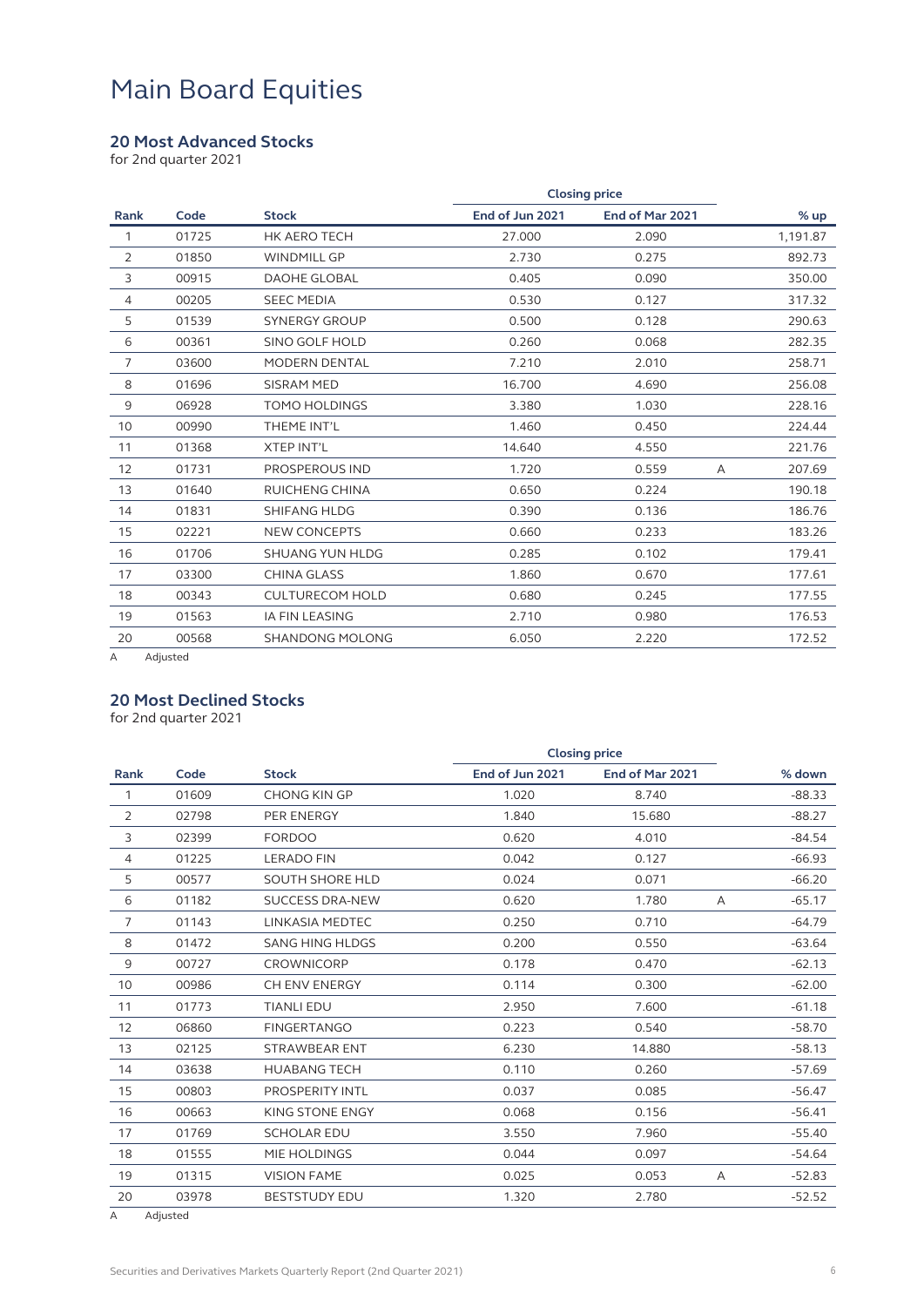#### **20 Most Active Stocks by Value**

| Rank           | for 2nd quarter 2021<br>Code | <b>Stock</b>           | Turnover (HK\$ mil.) | % of total |
|----------------|------------------------------|------------------------|----------------------|------------|
| $\mathbf{1}$   | 00700                        | <b>TENCENT</b>         | 777,900.57           | 10.29      |
| 2              | 03690                        | MEITUAN-W              | 466,399.40           | 6.17       |
| 3              | 09988                        | BABA-SW                | 298,261.58           | 3.94       |
| $\overline{4}$ | 01810                        | <b>XIAOMI-W</b>        | 231,826.49           | 3.07       |
| 5              | 02318                        | PING AN                | 160,794.81           | 2.13       |
| 6              | 01299                        | AIA                    | 125,215.33           | 1.66       |
| $\overline{7}$ | 01211                        | <b>BYD COMPANY</b>     | 111,903.45           | 1.48       |
| 8              | 02269                        | <b>WUXI BIO</b>        | 109,808.99           | 1.45       |
| 9              | 00388                        | <b>HKEX</b>            | 101,964.51           | 1.35       |
| 10             | 00175                        | <b>GEELY AUTO</b>      | 101,127.91           | 1.34       |
| 11             | 00939                        | <b>CCB</b>             | 86,729.64            | 1.15       |
| 12             | 09618                        | JD-SW                  | 85,558.65            | 1.13       |
| 13             | 01024                        | KUAISHOU-W             | 81,959.74            | 1.08       |
| 14             | 02020                        | <b>ANTA SPORTS</b>     | 77,166.02            | 1.02       |
| 15             | 00941                        | <b>CHINA MOBILE</b>    | 75,916.10            | 1.00       |
| 16             | 00981                        | <b>SMIC</b>            | 74,322.99            | 0.98       |
| 17             | 01398                        | <b>ICBC</b>            | 72,541.95            | 0.96       |
| 18             | 01919                        | <b>COSCO SHIP HOLD</b> | 71,827.47            | 0.95       |
| 19             | 02382                        | <b>SUNNY OPTICAL</b>   | 70,977.40            | 0.94       |
| 20             | 02331                        | LI NING                | 65,015.93            | 0.86       |
| <b>Total</b>   |                              |                        | 3,247,218.93         | 42.94      |

### **20 Most Active Stock by Shares**

|                | for 2nd quarter 2021 |                        |                     |            |
|----------------|----------------------|------------------------|---------------------|------------|
| Rank           | Code                 | <b>Stock</b>           | Turnover (mil. shs) | % of total |
| $\mathbf{1}$   | 03988                | <b>BANK OF CHINA</b>   | 18,444.37           | 2.58       |
| $\overline{2}$ | 00788                | <b>CHINA TOWER</b>     | 15,960.99           | 2.23       |
| 3              | 01398                | <b>ICBC</b>            | 14,241.40           | 1.99       |
| $\overline{4}$ | 00939                | <b>CCB</b>             | 13,783.80           | 1.93       |
| 5              | 00857                | PETROCHINA             | 10,018.01           | 1.40       |
| 6              | 01288                | ABC                    | 8,943.15            | 1.25       |
| $\overline{7}$ | 01810                | <b>XIAOMI-W</b>        | 8,523.93            | 1.19       |
| 8              | 00493                | <b>GOME RETAIL</b>     | 7,834.40            | 1.10       |
| 9              | 00728                | <b>CHINA TELECOM</b>   | 7,717.98            | 1.08       |
| 10             | 00460                | SIHUAN PHARM           | 7,422.75            | 1.04       |
| 11             | 00164                | <b>CHINA BAOLI TEC</b> | 7,383.97            | 1.03       |
| 12             | 00386                | SINOPEC CORP           | 6,942.67            | 0.97       |
| 13             | 00883                | CNOOC                  | 6,814.77            | 0.95       |
| 14             | 01141                | <b>CMBC CAPITAL</b>    | 6,776.58            | 0.95       |
| 15             | 01029                | <b>IRC</b>             | 6,373.94            | 0.89       |
| 16             | 01076                | <b>IMPERIAL PAC</b>    | 5,440.24            | 0.76       |
| 17             | 00451                | <b>GCL NEWENERGY</b>   | 4,998.23            | 0.70       |
| 18             | 00175                | <b>GEELY AUTO</b>      | 4,629.14            | 0.65       |
| 19             | 00076                | <b>ELATE HOLDINGS</b>  | 4,464.02            | 0.62       |
| 20             | 01919                | <b>COSCO SHIP HOLD</b> | 4,457.41            | 0.62       |
| <b>Total</b>   |                      |                        | 171,171.73          | 23.95      |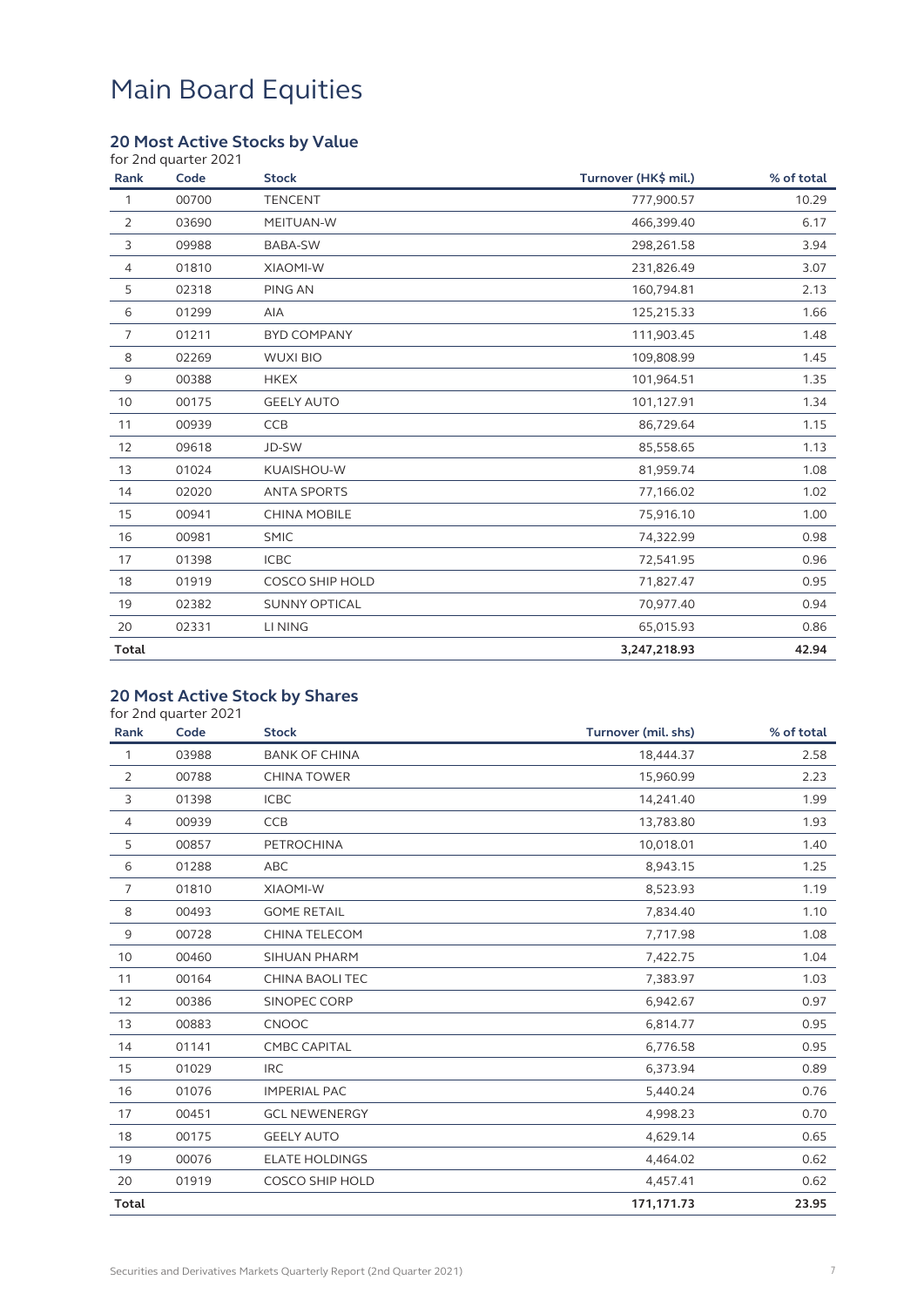#### **Market Capitalisation of Listed Companies for Main Board**

|      |                | HK\$ mil.     |
|------|----------------|---------------|
| 2020 | Q <sub>2</sub> | 37,802,933.53 |
|      | Q <sub>3</sub> | 41,530,331.01 |
|      | Q4             | 47,392,196.36 |
| 2021 | O1             | 51,918,123.34 |
|      | Q <sub>2</sub> | 52,704,689.45 |

### **Market Capitalisation by Hang Seng Industry Classification System \* - Main Board**

Quarter-end figures



Hang Seng Industry Classification System (HSICS) is provided by Hang Seng Indexes Company Limited. Note: New Hang Seng Industry Classification System took effect on 9 September 2019.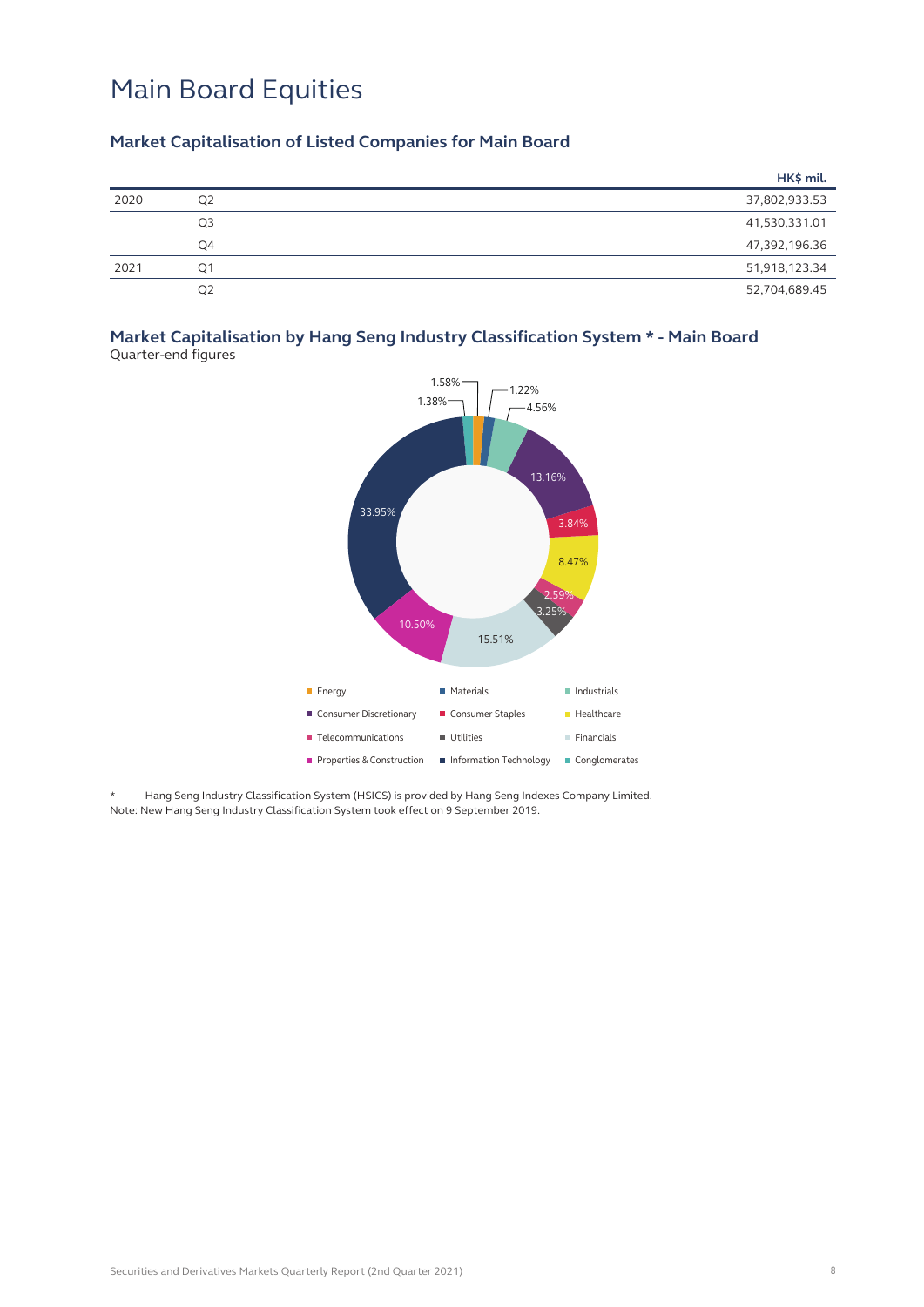#### **50 Leading Companies by Market Capitalisation**

as at the 2nd quarter end 2021

| Rank           | Code  | Company                                                 | <b>Market</b><br>capitalisation<br>$(HK\$ mil.) |            | % of market total |
|----------------|-------|---------------------------------------------------------|-------------------------------------------------|------------|-------------------|
| 1              | 00700 | Tencent Holdings Ltd.                                   | 5,603,600.67                                    |            | 10.63             |
| $\overline{2}$ | 09988 | Alibaba Group Holding Ltd. - SW                         | 4,771,568.74                                    |            | 9.05              |
| 3              | 03690 | Meituan - W                                             | 1,958,077.82                                    |            | 3.72              |
| 4              | 00939 | China Construction Bank Corporation - H Shares          | 1,468,949.82                                    |            | 2.79              |
| 5              | 01299 | AIA Group Ltd.                                          | 1, 167, 325. 48                                 |            | 2.21              |
| 6              | 00941 | China Mobile Ltd.                                       | 994,084.69                                      |            | 1.89              |
| 7              | 09618 | JD.com, Inc. – SW                                       | 955,839.04                                      |            | 1.81              |
| 8              | 00005 | HSBC Holdings plc                                       | 930,696.66                                      |            | 1.77              |
| 9              | 01024 | Kuaishou Technology – W                                 | 810,159.96                                      |            | 1.54              |
| 10             | 01810 | Xiaomi Corporation - W                                  | 676,926.96                                      |            | 1.28              |
| 11             | 09999 | NetEase, Inc. - S                                       | 607,755.16                                      |            | 1.15              |
| 12             | 02269 | WuXi Biologics (Cayman) Inc.                            | 602,967.83                                      |            | 1.14              |
| 13             | 00388 | Hong Kong Exchanges and Clearing Ltd.                   | 586,754.92                                      |            | 1.11              |
| 14             | 02318 | Ping An Insurance (Group) Co. of China, Ltd. - H Shares | 566,388.22                                      |            | 1.07              |
| 15             | 09888 | Baidu, Inc. - SW                                        | 564,070.96                                      |            | 1.07              |
| 16             | 02020 | ANTA Sports Products Ltd.                               | 494,168.54                                      |            | 0.94              |
| 17             | 01398 | Industrial and Commercial Bank of China Ltd. - H Shares | 395,780.84                                      |            | 0.75              |
| 18             | 00883 | CNOOC Ltd.                                              | 394,237.04                                      |            | 0.75              |
| 19             | 02378 | Prudential plc *                                        |                                                 | 393,649.54 | N.A.              |
| 20             | 09626 | Bilibili Inc. - SW                                      | 367,450.39                                      |            | 0.70              |
| 21             | 06618 | JD Health International Inc.                            | 354,420.06                                      |            | 0.67              |
| 22             | 00016 | Sun Hung Kai Properties Ltd.                            | 335,273.18                                      |            | 0.64              |
| 23             | 01876 | Budweiser Brewing Co. APAC Ltd.                         | 324,463.23                                      |            | 0.62              |
| 24             | 03968 | China Merchants Bank Co., Ltd. - H Shares               | 304,147.20                                      |            | 0.58              |
| 25             | 00011 | Hang Seng Bank Ltd.                                     | 296,526.81                                      |            | 0.56              |
| 26             | 00945 | Manulife Financial Corporation - S *                    |                                                 | 295,202.90 | N.A.              |
| 27             | 02313 | Shenzhou International Group Holdings Ltd.              | 294,781.91                                      |            | 0.56              |
| 28             | 00708 | China Evergrande New Energy Vehicle Group Ltd.          | 282,323.03                                      |            | 0.54              |
| 29             | 02388 | BOC Hong Kong (Holdings) Ltd.                           | 278,592.76                                      |            | 0.53              |
| 30             | 00027 | Galaxy Entertainment Group Ltd.                         | 270,493.26                                      |            | 0.51              |
| 31             | 06098 | Country Garden Services Holdings Co. Ltd.               | 270,447.56                                      |            | 0.51              |
| 32             | 02382 | Sunny Optical Technology (Group) Co. Ltd.               | 269,166.92                                      |            | 0.51              |
| 33             | 00066 | MTR Corporation Ltd.                                    | 267,426.66                                      |            | 0.51              |
| 34             | 01928 | Sands China Ltd.                                        | 264,646.88                                      |            | 0.50              |
| 35             | 00960 | Longfor Group Holdings Ltd.                             | 263,840.01                                      |            | 0.50              |
| 36             | 02618 | JD Logistics, Inc.                                      | 261,540.13                                      |            | 0.50              |
| 37             | 06969 | Smoore International Holdings Ltd.                      | 256,839.69                                      |            | 0.49              |
| 38             | 06160 | BeiGene, Ltd.                                           | 253,374.25                                      |            | 0.48              |
| 39             | 00669 | Techtronic Industries Co. Ltd.                          | 248,611.41                                      |            | 0.47              |
| 40             | 00267 | CITIC Ltd.                                              | 243,485.50                                      |            | 0.46              |
| 41             | 01211 | BYD Co. Ltd. - H Shares                                 | 243,345.60                                      |            | 0.46              |
| 42             | 00175 | Geely Automobile Holdings Ltd.                          | 240,115.54                                      |            | 0.46              |
| 43             | 02331 | Li Ning Co. Ltd.                                        | 236,417.26                                      |            | 0.45              |
| 44             | 03988 | Bank of China Ltd. - H Shares                           | 233,306.15                                      |            | 0.44              |
| 45             | 00001 | CK Hutchison Holdings Ltd.                              | 233,290.45                                      |            | 0.44              |
| 46             | 00241 | Alibaba Health Information Technology Ltd.              | 232,262.76                                      |            | 0.44              |
| 47             | 00291 | China Resources Beer (Holdings) Co. Ltd.                | 226,281.34                                      |            | 0.43              |
| 48             | 00003 | Hong Kong and China Gas Co. Ltd., The                   | 225,038.03                                      |            | 0.43              |
| 49             | 01109 | China Resources Land Ltd.                               | 224,268.05                                      |            | 0.43              |
| 50             | 06862 | Haidilao International Holding Ltd.                     | 216,770.00                                      |            | 0.41              |
| <b>Total</b>   |       |                                                         | 31,568,299.36                                   |            | 59.90             |
| Market Total   |       |                                                         | 52,704,689.45                                   |            | 100.00            |
|                |       |                                                         |                                                 |            |                   |

Notes:

\* not included in Market Total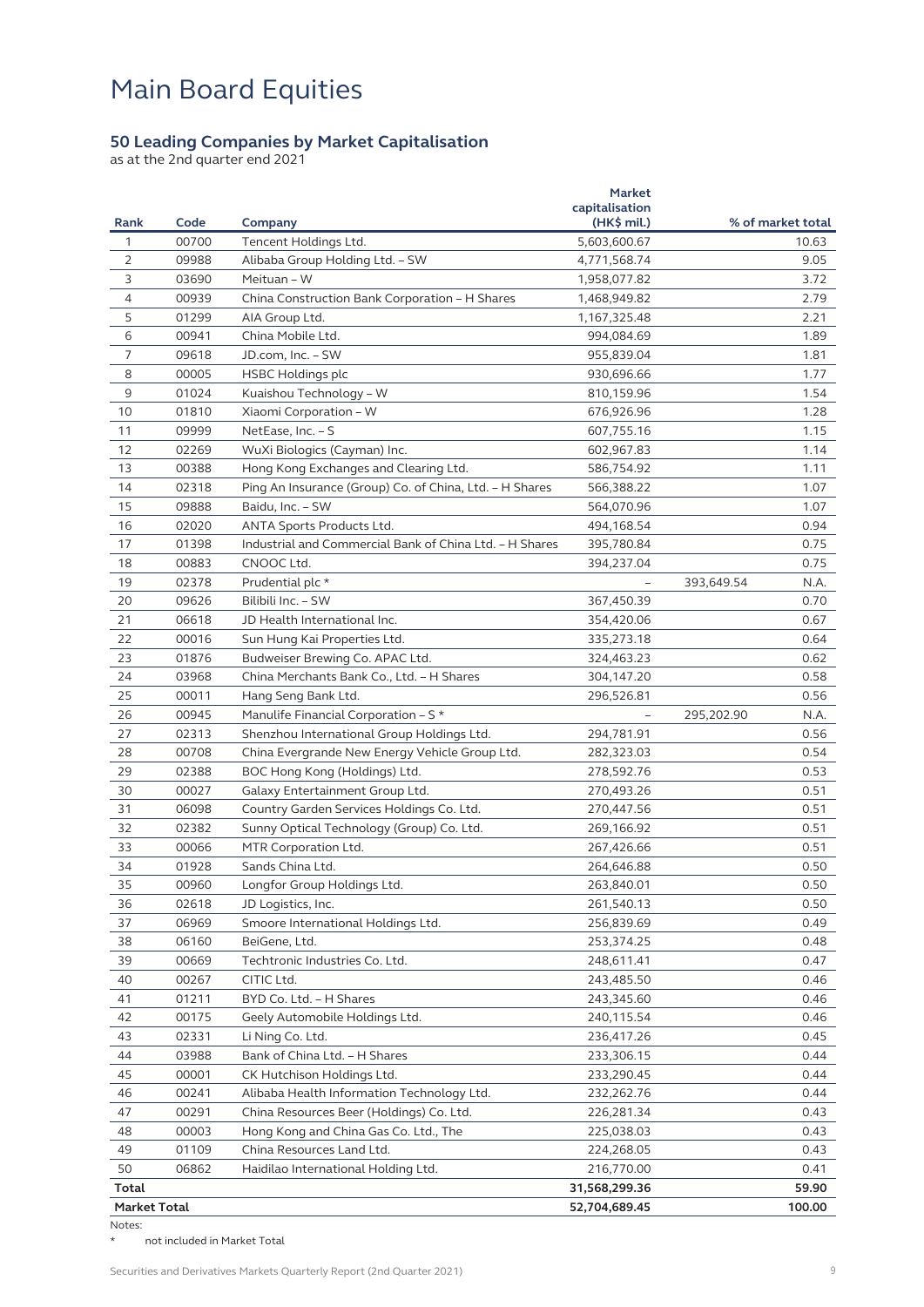#### **Short Selling (value)**

|      |                | Short selling turnover<br>$(HK\$ mil.) | <b>Market turnover</b><br>$(HK\$ mil.) * | % of market total |
|------|----------------|----------------------------------------|------------------------------------------|-------------------|
| 2020 | Q <sub>2</sub> | 966,888.71                             | 6,841,267.89                             | 14.13             |
|      | Q3             | 1,198,238.46                           | 9,169,119.59                             | 13.07             |
|      | Q4             | 1,099,700.46                           | 8,601,221.26                             | 12.79             |
| 2021 | Ο1             | 1.709.053.06                           | 13.688.793.59                            | 12.49             |
|      | Q2             | 1,184,291.28                           | 9,077,639.90                             | 13.05             |

\* Included Market total for Main Board and GEM

#### **Short Selling (share)**

|      |    | Short selling turnover<br>(mil. shs) | <b>Market turnover</b><br>(mil. shs) $*$ | % of market total |
|------|----|--------------------------------------|------------------------------------------|-------------------|
| 2020 | Q2 | 68,573.75                            | 12,209,730.73                            | 0.56              |
|      | Q3 | 80,723.55                            | 16,289,666.39                            | 0.50              |
|      | Q4 | 76,988.65                            | 13,607,209.69                            | 0.57              |
| 2021 | Ο1 | 101,363.55                           | 17,497,208.10                            | 0.58              |
|      | Q2 | 69,909.36                            | 15,009,326.83                            | 0.47              |

Included Market total for Main Board and GEM

#### **New Listing Companies Statistics**

|      |    | No. of newly<br>listed companies | No. of companies<br>transferred from GEM * | <b>Funds raised</b><br>$(HK\$ mil.) $#$ |
|------|----|----------------------------------|--------------------------------------------|-----------------------------------------|
| 2020 | Q2 | 19                               |                                            | 78,206.06                               |
|      | Q3 | 38                               |                                            | 122,965.41                              |
|      | Q4 | 46                               |                                            | 184,095.47                              |
| 2021 | Ο1 | 31                               |                                            | 136,551.82                              |
|      | Q2 | 13                               |                                            | 74,817.15                               |

Included only the transfers of listing from GEM to Main Board pursuant to the revised Rule 9.24 of GEM Listing Rules and to the new Chapter 9A of the Main Board Listing Rules effective from 1 July 2008

All funds raised are attributed to the initial public offers of newly listed companies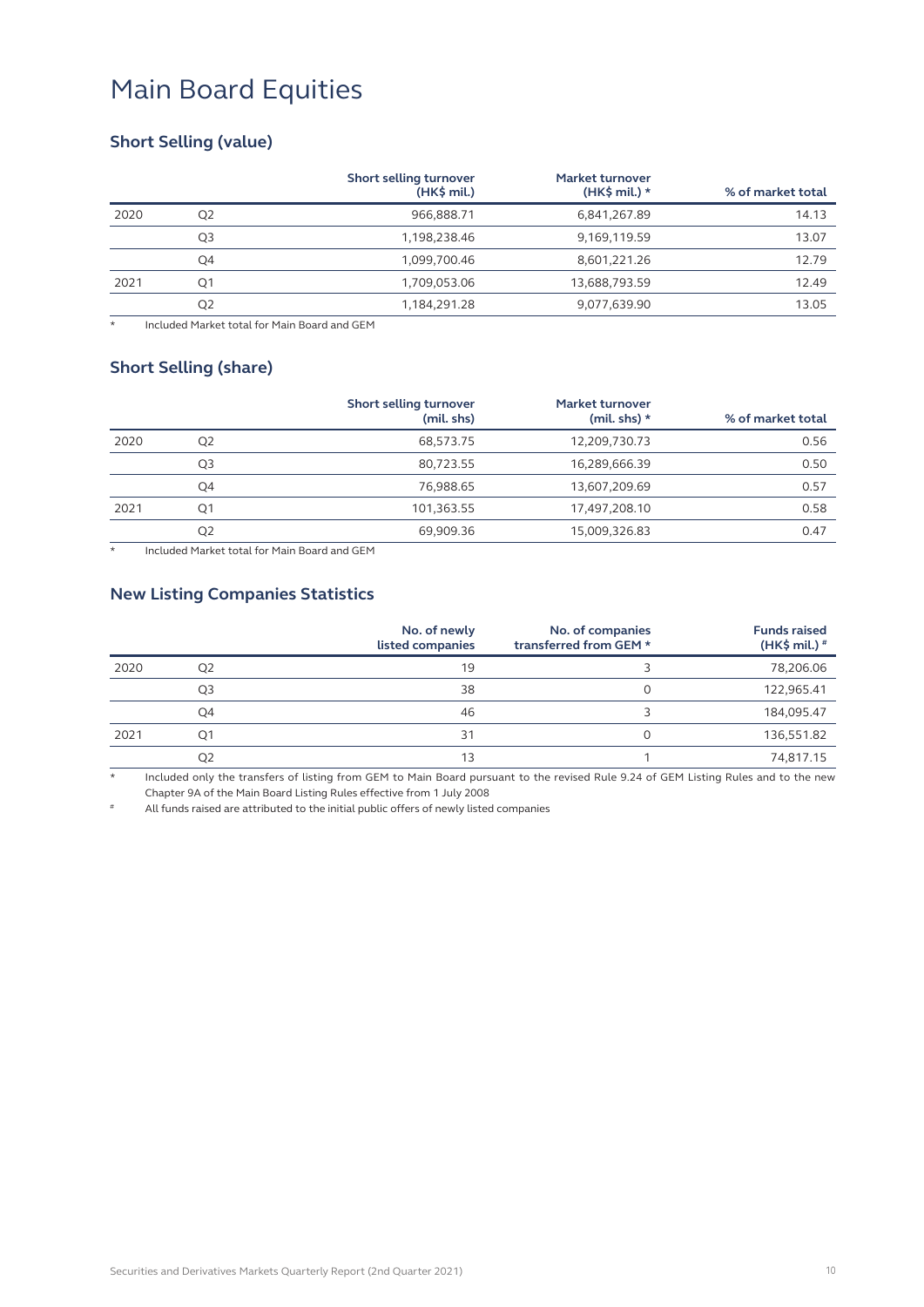#### **Newly Listed Companies**

for 2nd quarter 2021

| Code  | Company                                   | <b>Listing date</b> | No. of<br>issued shares | <b>Funds raised</b><br>$(HK\$ mil.) |
|-------|-------------------------------------------|---------------------|-------------------------|-------------------------------------|
| 09959 | Linklogis Inc. - W                        | 2021/04/09          | 2,332,324,948           | 9,155.84                            |
| 09961 | Trip.com Group Ltd. - S                   | 2021/04/19          | 637,456,412             | 9,750.08                            |
| 06622 | Zhaoke Ophthalmology Ltd. - B             | 2021/04/29          | 535,941,900             | 2,075.93                            |
| 02176 | CCID Consulting Co. Ltd. - H Shares *     | 2021/05/14          | 209,000,000             |                                     |
| 03658 | New Hope Service Holdings Ltd.            | 2021/05/25          | 814,126,000             | 813.68                              |
| 02618 | JD Logistics, Inc.                        | 2021/05/28          | 6,182,981,772           | 28,273.59                           |
| 09982 | Central China Management Co. Ltd.         | 2021/05/31          | 3,295,288,120           | 984.52                              |
| 06699 | Angelalign Technology Inc.                | 2021/06/16          | 168,331,500             | 3,348.24                            |
| 02171 | CARsgen Therapeutics Holdings Ltd. - B    | 2021/06/18          | 567,346,696             | 3,107.70                            |
| 09858 | China Youran Dairy Group Ltd.             | 2021/06/18          | 3,795,404,000           | 4,993.74                            |
| 02155 | Morimatsu International Holdings Co. Ltd. | 2021/06/28          | 1,000,000,000           | 620.00                              |
| 06626 | Yuexiu Services Group Ltd.                | 2021/06/28          | 1,478,619,677           | 1,803.94                            |
| 00013 | HUTCHMED (China) Ltd.                     | 2021/06/30          | 864,115,660             | 4,795.96                            |
| 02150 | Nayuki Holdings Ltd.                      | 2021/06/30          | 1,715,126,147           | 5,093.93                            |
| Total |                                           |                     |                         | 74,817.15                           |

\* Transfers of listing from GEM to Main Board pursuant to the revised Rule 9.24 of the GEM Listing Rules and to the new Chapter 9A of the Main Board Listing Rules effective from 1 July 2008.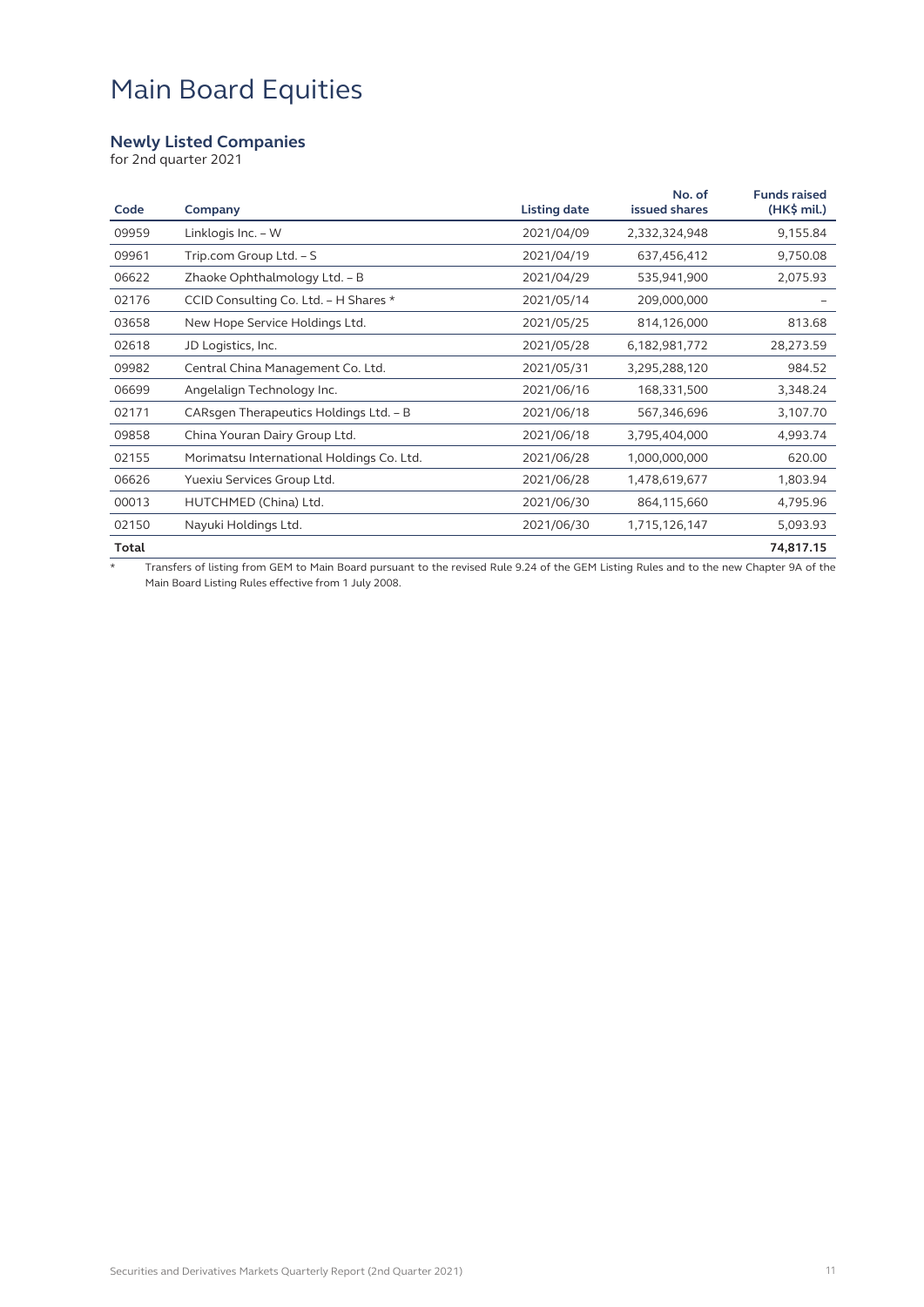#### **Withdrawal of Listed Companies**

for 2nd quarter 2021

| Code  | Company                                                    | Last trading date | <b>Delisted date</b> |
|-------|------------------------------------------------------------|-------------------|----------------------|
| 02300 | AMVIG Holdings Ltd.                                        | 2021/04/19        | 2021/04/20           |
| 00666 | SHK Hong Kong Industries Ltd.                              | 2021/03/15        | 2021/04/23           |
| 00999 | I.T Ltd.                                                   | 2021/04/20        | 2021/04/30           |
| 01019 | Convoy Global Holdings Ltd.                                | 2017/12/07        | 2021/05/04           |
| 00555 | REXLot Holdings Ltd.                                       | 2019/03/29        | 2021/05/10           |
| 01158 | Zhejiang New Century Hotel Management Co., Ltd. - H Shares | 2021/05/18        | 2021/05/24           |
| 00208 | Polytec Asset Holdings Ltd.                                | 2021/05/11        | 2021/05/26           |
| 00850 | Long Well International Holdings Ltd.                      | 2018/06/29        | 2021/05/28           |
| 00190 | HKC (Holdings) Ltd.                                        | 2021/05/06        | 2021/06/09           |
| 00908 | Zhuhai Holdings Investment Group Ltd.                      | 2021/05/20        | 2021/06/18           |
| 01492 | China ZhongDi Dairy Holdings Co. Ltd.                      | 2021/06/16        | 2021/06/28           |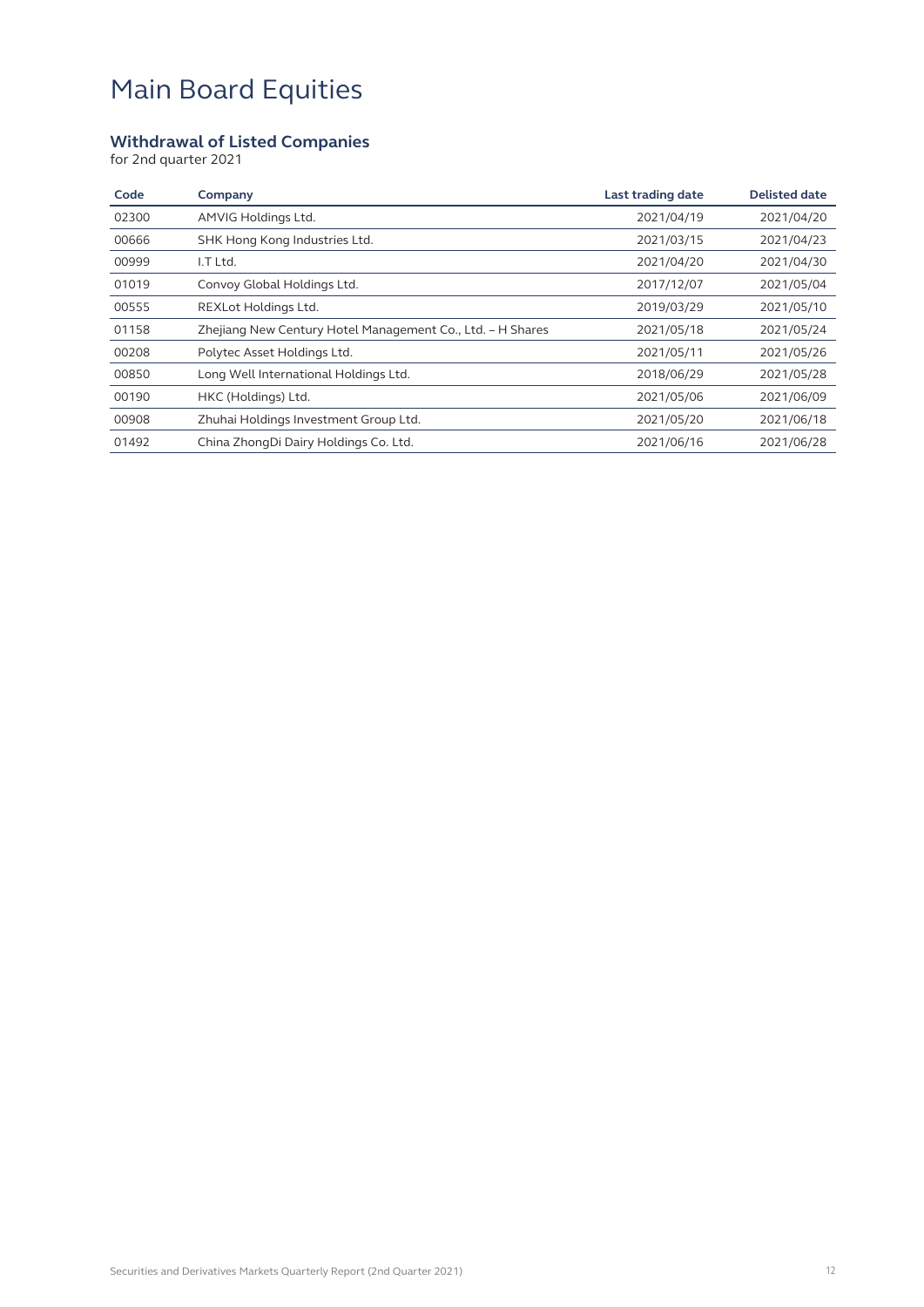#### **Company Name Changes**

for 2nd quarter 2021

| Code  | Old name                                                                                     | New name                                                      | <b>Effective date</b> | <b>Adoption date</b> |
|-------|----------------------------------------------------------------------------------------------|---------------------------------------------------------------|-----------------------|----------------------|
| 01449 | Leader Education Ltd. #                                                                      | Leader Education Ltd.                                         | 2021/03/18            | 2021/04/12           |
| 00989 | Ground International Development Ltd.                                                        | Hua Yin International Holdings Ltd.                           | 2021/02/10            | 2021/04/19           |
| 01371 | China LotSynergy Holdings Ltd.                                                               | China Ecotourism Group Ltd.                                   | 2021/02/18            | 2021/04/21           |
| 00486 | United Company RUSAL Plc *                                                                   | United Company RUSAL, international public<br>joint-stock co. | 2020/09/25            | 2021/04/21           |
| 02138 | Union Medical Healthcare Ltd.                                                                | <b>EC</b> Healthcare                                          | 2021/03/26            | 2021/04/28           |
| 01372 | Bisu Technology Group International Ltd.                                                     | China Carbon Neutral Development Group Ltd.                   | 2021/04/08            | 2021/05/03           |
| 06128 | Earthasia International Holdings Ltd.                                                        | Graphex Group Ltd.                                            | 2021/04/09            | 2021/05/04           |
| 00331 | FSE Services Group Ltd.                                                                      | FSE Lifestyle Services Ltd.                                   | 2021/04/09            | 2021/05/07           |
| 00498 | PYI Corporation Ltd.                                                                         | Blue River Holdings Ltd.                                      | 2021/03/29            | 2021/05/12           |
| 01332 | China Touyun Tech Group Ltd.                                                                 | Touyun Biotech Group Ltd.                                     | 2021/04/13            | 2021/05/26           |
| 00007 | Hong Kong Finance Investment Holding Group<br>Ltd.                                           | Wisdom Wealth Resources Investment Holding<br>Group Ltd.      | 2020/11/12            | 2021/05/28           |
| 01575 | Morris Holdings Ltd.                                                                         | Morris Home Holdings Ltd.                                     | 2021/05/13            | 2021/06/01           |
| 01865 | Pipeline Engineering Holdings Ltd.                                                           | Trendzon Holdings Group Ltd.                                  | 2021/05/06            | 2021/06/07           |
| 00612 | China Ding Yi Feng Holdings Ltd.                                                             | China Investment Fund Co. Ltd.                                | 2021/05/18            | 2021/06/15           |
| 03638 | Huabang Financial Holdings Ltd.                                                              | Huabang Technology Holdings Ltd.                              | 2021/04/26            | 2021/06/15           |
| 01809 | Prinx Chengshan (Cayman) Holding Ltd.                                                        | Prinx Chengshan Holdings Ltd.                                 | 2021/05/24            | 2021/06/17           |
| 00082 | V1 Group Ltd.                                                                                | Crazy Sports Group Ltd.                                       | 2021/05/21            | 2021/06/17           |
| 01560 | Star Properties Group (Cayman Islands) Ltd.                                                  | Star Group Co. Ltd.                                           | 2021/05/27            | 2021/06/23           |
| 01830 | Perfect Shape Medical Ltd.                                                                   | Perfect Medical Health Management Ltd.                        | 2021/05/31            | 2021/06/25           |
| 00575 | Regent Pacific Group Ltd.                                                                    | Endurance RP Ltd.                                             | 2021/06/18            | 2021/06/28           |
| 00380 | Softpower International Ltd.                                                                 | China Pipe Group Ltd.                                         | 2021/04/13            | 2021/06/28           |
| 02389 | Beijing Enterprises Medical and Health Industry Beijing Health (Holdings) Ltd.<br>Group Ltd. |                                                               | 2021/05/24            | 2021/06/30           |
| 09978 | Fineland Real Estate Services Group Ltd.                                                     | Fineland Living Services Group Ltd.                           | 2021/06/01            | 2021/06/30           |
|       |                                                                                              |                                                               |                       |                      |

\* Change of English name only<br>
# Change of Chinese name only

Change of Chinese name only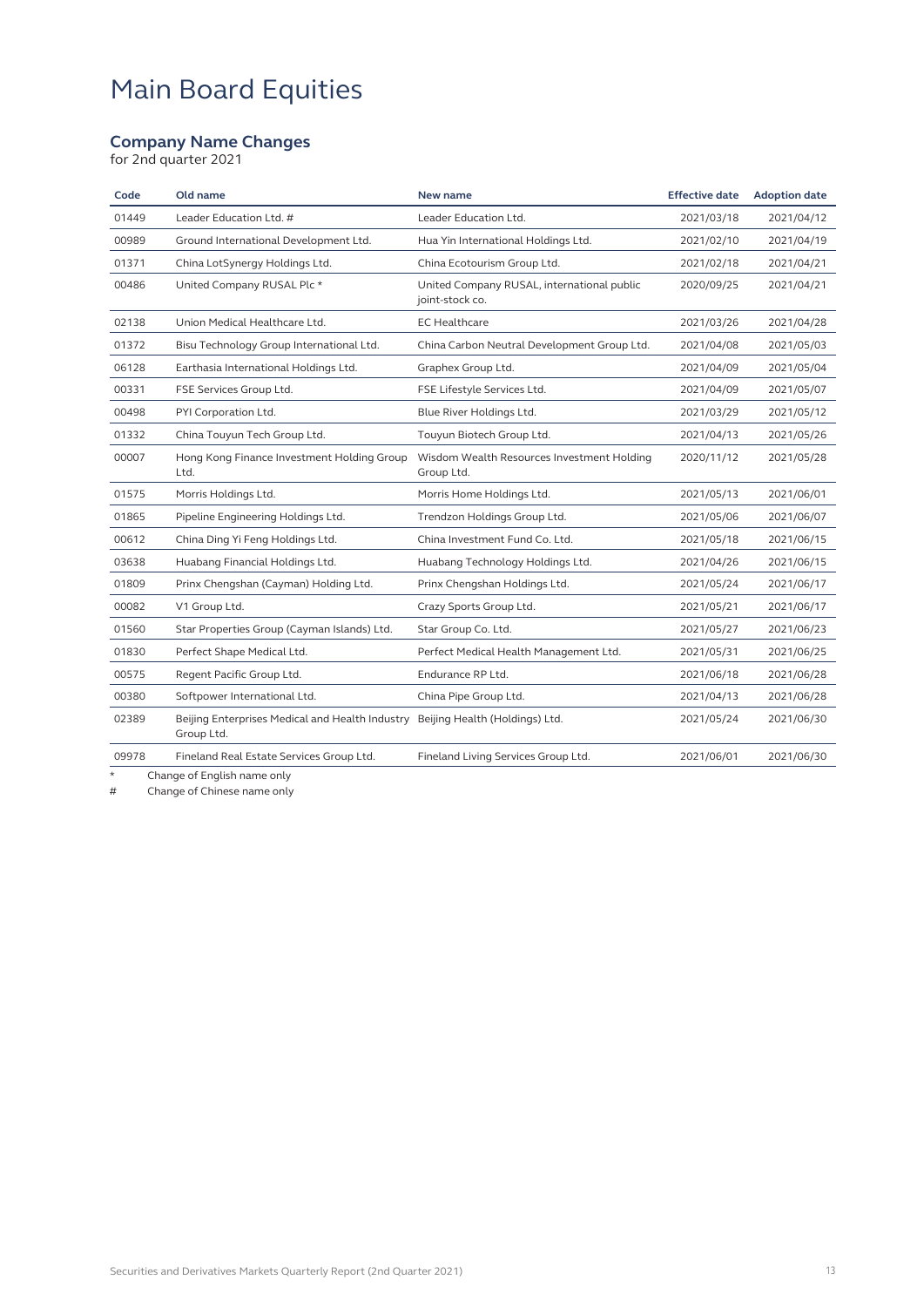#### **Bonus Issues/Bonus Warrants**

for 2nd quarter 2021

| Code  | Company                                                               | <b>Particulars</b> | Ex-date    |
|-------|-----------------------------------------------------------------------|--------------------|------------|
| 02296 | Huarchi Global Group Holdings Ltd.                                    | 1 wt for 5         | 2021/05/06 |
| 02359 | WuXi AppTec Co., Ltd. - H Shares                                      | 2 for 10           | 2021/05/28 |
| 01183 | MECOM Power and Construction Ltd.                                     | 1 for $2$          | 2021/06/01 |
| 06838 | Winox Holdings Ltd.                                                   | 1 for $5$          | 2021/06/02 |
| 00003 | Hong Kong and China Gas Co. Ltd., The                                 | 1 for 20           | 2021/06/04 |
| 01665 | Pentamaster International Ltd.                                        | 1 for 2            | 2021/06/16 |
| 06122 | Jilin Jiutai Rural Commercial Bank Corporation Ltd. - H Shs 5 for 100 |                    | 2021/06/23 |
| 06127 | JOINN Laboratories (China) Co., Ltd. - H Shares                       | 4 for 10           | 2021/06/23 |
| 01586 | China Leon Inspection Holding Ltd.                                    | 1 for 10           | 2021/06/25 |

#### **Share Split/Consolidation**

for 2nd quarter 2021

| Company                                    | <b>Particulars</b>      | <b>Effective date</b> |
|--------------------------------------------|-------------------------|-----------------------|
| Fire Rock Holdings Ltd.                    | Split 1 into 4          | 2021/05/04            |
| Winfull Group Holdings Ltd.                | Consolidation 10 into 1 | 2021/05/04            |
| Continental Holdings Ltd.                  | Consolidation 10 into 1 | 2021/05/31            |
| Multifield International Holdings Ltd.     | Consolidation 5 into 1  | 2021/05/31            |
| Oriental Explorer Holdings Ltd.            | Consolidation 10 into 1 | 2021/05/31            |
| Silk Road Logistics Holdings Ltd.          | Consolidation 10 into 1 | 2021/06/07            |
| Success Dragon International Holdings Ltd. | Consolidation 20 into 1 | 2021/06/09            |
| Yuexiu Property Co. Ltd.                   | Consolidation 5 into 1  | 2021/06/10            |
| Sandmartin International Holdings Ltd.     | Consolidation 10 into 1 | 2021/06/11            |
| G-Resources Group Ltd.                     | Consolidation 60 into 1 | 2021/06/28            |
| Huazhu Group Ltd. - S                      | Split 1 into 10         | 2021/06/29            |
|                                            |                         |                       |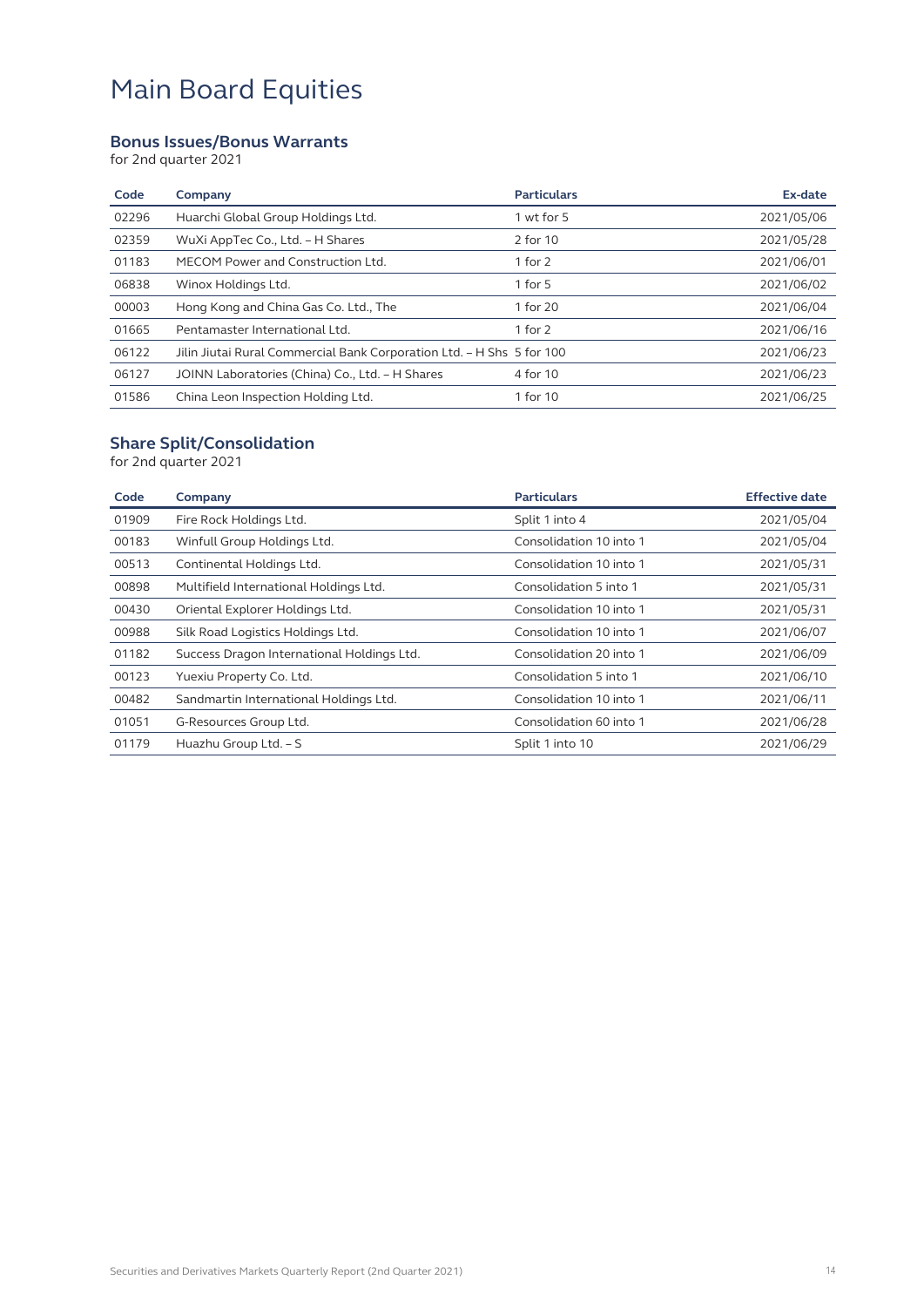#### **Rights Issues & Open Offers**

for 2nd quarter 2021

| Month Code |       | Company                                         | Ratio                     | Funds raised (HK\$ mil.) |
|------------|-------|-------------------------------------------------|---------------------------|--------------------------|
| Apr        | 00330 | Esprit Holdings Ltd.                            | Rts 1 for 2 @\$0.75       | 707.70                   |
|            | 01638 | Kaisa Group Holdings Ltd.                       | Rts 1 for 7 @\$2.95       | 2,585.84                 |
|            | 01168 | Sinolink Worldwide Holdings Ltd.                | Rts 4 for 5 @\$0.28       | 793.21                   |
| May        | 01808 | Enterprise Development Holdings Ltd.            | Rts 1 for 2 @\$0.12       | 45.08                    |
|            | 03919 | Golden Power Group Holdings Ltd.                | Rts 1 for 2 @\$0.33       | 39.60                    |
|            | 00499 | Qingdao Holdings International Ltd.             | Rts 1 for 1 @\$0.39       | 194.72                   |
| Jun        | 01371 | China Ecotourism Group Ltd.                     | Rts 2 for $1 \times 0.10$ | 156.99                   |
|            | 00810 | China Internet Investment Finance Holdings Ltd. | Rts 1 for 2 @\$0.20       | 9.43                     |
|            | 02369 | Coolpad Group Ltd.                              | Rts 1 for 2 @\$0.28       | 1,008.22                 |
|            | 00524 | Great Wall Belt & Road Holdings Ltd.            | Rts 1 for 4 @\$0.15       | 39.39                    |
|            | 01991 | Ta Yang Group Holdings Ltd.                     | Rts 1 for 2 @\$0.14       | 60.98                    |
| Total      |       |                                                 |                           | 5,641.16                 |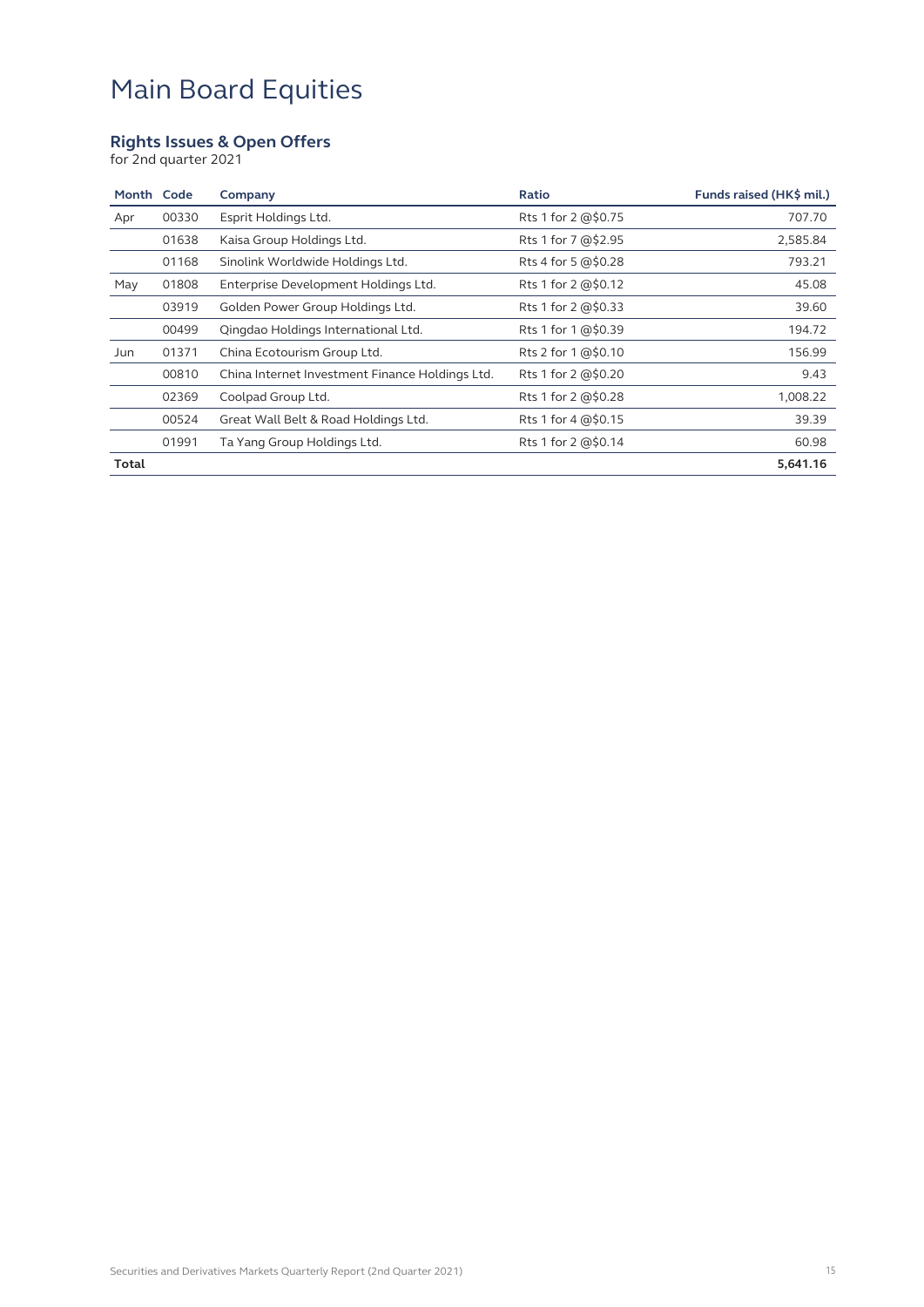### **Placing\***

| Month | Code  | Company                | No. of new<br>shares placed | <b>Placing price</b><br>(HK\$) | <b>Funds raised</b><br>(HK\$ mil.) |
|-------|-------|------------------------|-----------------------------|--------------------------------|------------------------------------|
| 2021  |       |                        |                             |                                |                                    |
| Apr   | 00073 | <b>ASIAN CITRUS</b>    | 1,250,000,000               | 0.0800                         | 100.00                             |
|       | 01121 | <b>BAOFENGMODERN</b>   | 77,000,000                  | 4.0000                         | 308.00                             |
|       | 01372 | C CARBONNEUTRAL        | 16,240,000                  | 4.8000                         | 77.95                              |
|       | 00875 | CHINA FIN INV          | 60,416,000                  | 0.8000                         | 48.33                              |
|       | 00384 | CHINA GAS HOLD         | 392,000,000                 | 29.7500                        | 11,662.00                          |
|       | 00745 | CN CULTURE GP          | 117,772,920                 | 0.1450                         | 17.08                              |
|       | 02138 | <b>EC HEALTHCARE</b>   | 29,636,000                  | 7.8000                         | 231.16                             |
|       | 00708 | <b>EVERG VEHICLE</b>   | 183,150,500                 | 27.3000                        | 5,000.01                           |
|       | 00299 | <b>GLORY SUN LAND</b>  | 910,020,000                 | 0.3000                         | 273.01                             |
|       | 00150 | <b>HYPEBEAST</b>       | 6,533,397                   | 1.0592                         | 6.92                               |
|       | 01460 | <b>ICO GROUP</b>       | 141,287,000                 | 0.2200                         | 31.08                              |
|       | 03302 | <b>KINERGY</b>         | 62,974,070                  | 0.6000                         | 37.78                              |
|       | 03690 | MEITUAN-W              | 187,000,000                 | 273.8000                       | 51,200.60                          |
|       | 01247 | MIKO INTL              | 19,680,000                  | 0.4800                         | 9.45                               |
|       | 01860 | <b>MOBVISTA</b>        | 72,481,000                  | 5.9000                         | 427.64                             |
|       | 01400 | MOODY TECH HLDG        | 72,604,167                  | 0.0960                         | 6.97                               |
|       | 02221 | <b>NEW CONCEPTS</b>    | 20,000,000                  | 0.2000                         | 4.00                               |
|       | 02448 | <b>SPACE GROUP</b>     | 46,000,000                  | 2.3500                         | 108.10                             |
|       | 00756 | <b>SUMMI</b>           | 269,000,000                 | 0.1200                         | 32.28                              |
|       | 01950 | SUNLIGHT TECH H        | 200,000,000                 | 0.2400                         | 48.00                              |
|       | 02002 | <b>SUNSHINE PAPER</b>  | 85,802,000                  | 1.5000                         | 128.70                             |
|       | 01613 | SYNERTONE              | 162,000,000                 | 0.2500                         | 40.50                              |
|       | 01332 | <b>TOUYUN BIOTECH</b>  | 30,000,000                  | 0.9400                         | 28.20                              |
|       | 01483 | U BANQUET GP           | 90,000,000                  | 1.6800                         | 151.20                             |
|       | 02346 | UNIVERSAL STAR         | 41,282,000                  | 0.3700                         | 15.27                              |
|       | 02400 | <b>XD INC</b>          | 26,318,000                  | 42.3800                        | 1,115.36                           |
| May   | 00048 | C AUTO INT DECO        | 71,663,616                  | 0.3200                         | 22.93                              |
|       | 01372 | C CARBONNEUTRAL        | 23,760,000                  | 4.8000                         | 114.05                             |
|       | 02312 | CH FIN LEASING         | 385,000,000                 | 0.0470                         | 18.10                              |
|       | 01258 | <b>CHINFMINING</b>     | 250,000,000                 | 3.9600                         | 990.00                             |
|       | 02371 | CL EDU FIN             | 470,000,000                 | 0.1020                         | 47.94                              |
|       | 00302 | <b>CMGE</b>            | 257,900,000                 | 3.3000                         | 851.07                             |
|       | 00080 | <b>CNEWECON FUND</b>   | 120,029,845                 | 0.1800                         | 21.61                              |
|       | 00343 | <b>CULTURECOM HOLD</b> | 278,000,000                 | 0.1500                         | 41.70                              |
|       | 03709 | EEKA FASHION           | 19,000,000                  | 10.5000                        | 199.50                             |
|       | 01022 | <b>FEIYU</b>           | 171,882,607                 | 0.6941                         | 119.30                             |
|       | 03606 | <b>FUYAO GLASS</b>     | 101,126,000                 | 42.9000                        | 4,338.31                           |
|       | 01003 | HUANXI MEDIA           | 218,130,000                 | 2.1500                         | 468.98                             |
|       | 01673 | <b>HUAZHANG TECH</b>   | 153,846,153                 | 0.6500                         | 100.00                             |
|       | 02708 | <b>IBO TECH</b>        | 21,000,000                  | 3.6900                         | 77.49                              |
|       | 00776 | <b>IMPERIUM GP</b>     | 23,830,000                  | 5.0000                         | 119.15                             |
|       | 00381 | KIU HUNG INT'L         | 390,440,579                 | 0.2670                         | 104.25                             |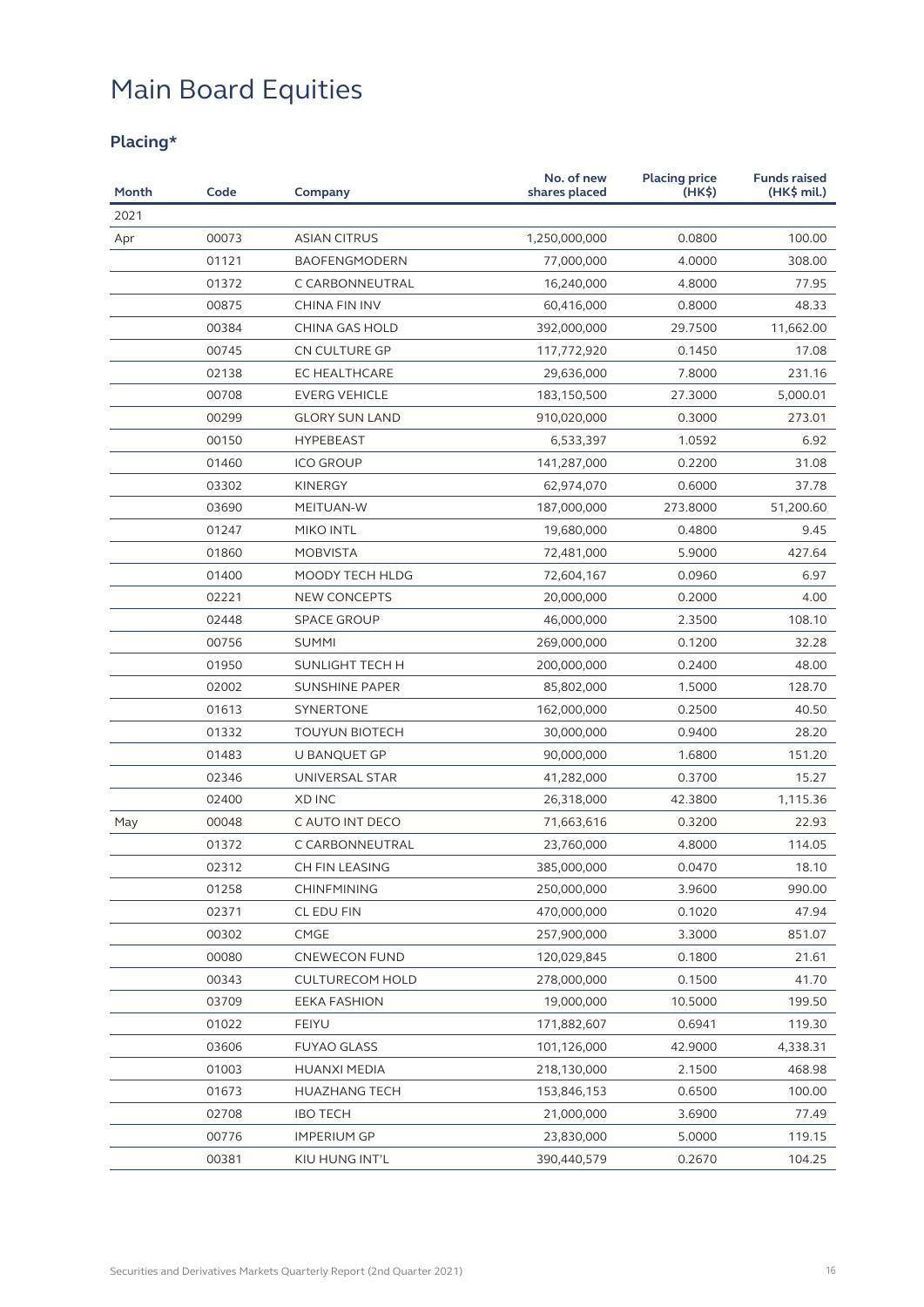| Month        | Code  | Company                   | No. of new<br>shares placed | <b>Placing price</b><br>(HK <sub>5</sub> ) | <b>Funds raised</b><br>(HK\$ mil.) |
|--------------|-------|---------------------------|-----------------------------|--------------------------------------------|------------------------------------|
|              | 01690 | LAP KEI ENGRG             | 200,000,000                 | 0.0610                                     | 12.20                              |
|              | 00558 | LK TECH                   | 60,000,000                  | 9.5000                                     | 570.00                             |
|              | 00205 | <b>SEEC MEDIA</b>         | 63,735,455                  | 0.1300                                     | 8.29                               |
|              | 01255 | TATA HEALTH               | 28,845,000                  | 2.6000                                     | 75.00                              |
|              | 00826 | TIANGONG INT'L            | 200,000,000                 | 4.2200                                     | 844.00                             |
|              | 02363 | TONGDA HONG TAI           | 37,800,000                  | 0.3100                                     | 11.72                              |
|              | 03738 | <b>VOBILE GROUP</b>       | 21,500,000                  | 30.3000                                    | 651.45                             |
| Jun          | 00286 | <b>AIDIGONG</b>           | 190,000,000                 | 0.6200                                     | 117.80                             |
|              | 00286 | <b>AIDIGONG</b>           | 264,099,966                 | 0.7000                                     | 184.87                             |
|              | 03319 | A-LIVING                  | 86,666,800                  | 37.6000                                    | 3,258.67                           |
|              | 00863 | <b>BC TECH GROUP</b>      | 31,952,500                  | 17.0000                                    | 543.19                             |
|              | 00888 | <b>BISON FINANCE</b>      | 236,973,066                 | 0.2600                                     | 61.61                              |
|              | 01908 | <b>C&amp;D INTL GROUP</b> | 65,000,000                  | 14.5000                                    | 942.50                             |
|              | 00126 | CARRIANNA                 | 188,563,130                 | 0.4500                                     | 84.85                              |
|              | 00475 | <b>CENTRAL DEV H</b>      | 15,300,000                  | 0.7500                                     | 11.48                              |
|              | 06098 | <b>CG SERVICES</b>        | 139,380,000                 | 75.2500                                    | 10,488.35                          |
|              | 00476 | <b>CH DYNAMICS</b>        | 367,660,000                 | 0.1500                                     | 55.15                              |
|              | 01371 | CHINA ECOTOUR             | 489,055,933                 | 0.1000                                     | 48.91                              |
|              | 01532 | CHINA PARTYTIME           | 179,544,600                 | 0.1750                                     | 31.42                              |
|              | 01907 | <b>CHINA RISUN GP</b>     | 350,000,000                 | 5.9000                                     | 2,065.00                           |
|              | 01609 | CHONG KIN GP              | 7,902,000                   | 5.8000                                     | 45.83                              |
|              | 00471 | <b>CMMB VISION</b>        | 58,342,055                  | 0.3500                                     | 20.42                              |
|              | 02130 | <b>CN LOGISTICS</b>       | 5,000,000                   | 7.2300                                     | 36.15                              |
|              | 01589 | <b>CNLP</b>               | 220,000,000                 | 3.5400                                     | 778.80                             |
|              | 00428 | <b>COCOON HOLDINGS</b>    | 71,945,370                  | 0.2150                                     | 15.47                              |
|              | 01269 | <b>FIRST CAP GP</b>       | 227,000,000                 | 0.0450                                     | 10.22                              |
|              | 01772 | GANFENGLITHIUM            | 48,044,400                  | 101.3500                                   | 4,869.30                           |
|              | 01548 | <b>GENSCRIPT BIO</b>      | 102,981,853                 | 18.6580                                    | 1,921.44                           |
|              | 01645 | <b>HAINA INTEL</b>        | 93,972,000                  | 0.8900                                     | 83.64                              |
|              | 01877 | <b>JUNSHI BIO</b>         | 36,549,200                  | 70.1800                                    | 2,565.02                           |
|              | 01468 | KINGKEY FIN INT           | 1,875,000,000               | 0.2400                                     | 450.00                             |
|              | 01751 | KINGLAND GROUP            | 134,400,000                 | 0.1610                                     | 21.64                              |
|              | 09939 | KINTOR PHARMA-B           | 18,200,000                  | 64.5000                                    | 1,173.90                           |
|              | 00582 | <b>LANDING INTL</b>       | 704,374,800                 | 0.1970                                     | 138.76                             |
|              | 01730 | LHN                       | 6,500,000                   | 1.9638                                     | 12.76                              |
|              | 01143 | LINKASIA MEDTEC           | 102,704,000                 | 0.2240                                     | 23.01                              |
|              | 01208 | <b>MMG</b>                | 565,000,000                 | 4.1500                                     | 2,344.75                           |
|              | 02221 | <b>NEW CONCEPTS</b>       | 27,116,000                  | 0.2950                                     | 8.00                               |
|              | 01280 | <b>QIDIAN INTL</b>        | 36,546,624                  | 1.1400                                     | 41.66                              |
|              | 00205 | <b>SEEC MEDIA</b>         | 170,000,000                 | 0.1300                                     | 22.10                              |
|              | 00059 | <b>SKYFAME REALTY</b>     | 490,000,000                 | 0.8770                                     | 429.73                             |
|              | 00990 | THEME INT'L               | 815,000,000                 | 0.7500                                     | 611.25                             |
|              | 02013 | WEIMOB INC                | 156,000,000                 | 15.0000                                    | 2,340.00                           |
|              | 00362 | XINYANG MAOJIAN           | 100,000,000                 | 0.3000                                     | 30.00                              |
| <b>Total</b> |       |                           |                             |                                            | 116,804.25                         |

\* Due to the reporting time-lag, placing figures for the quarter are provisional.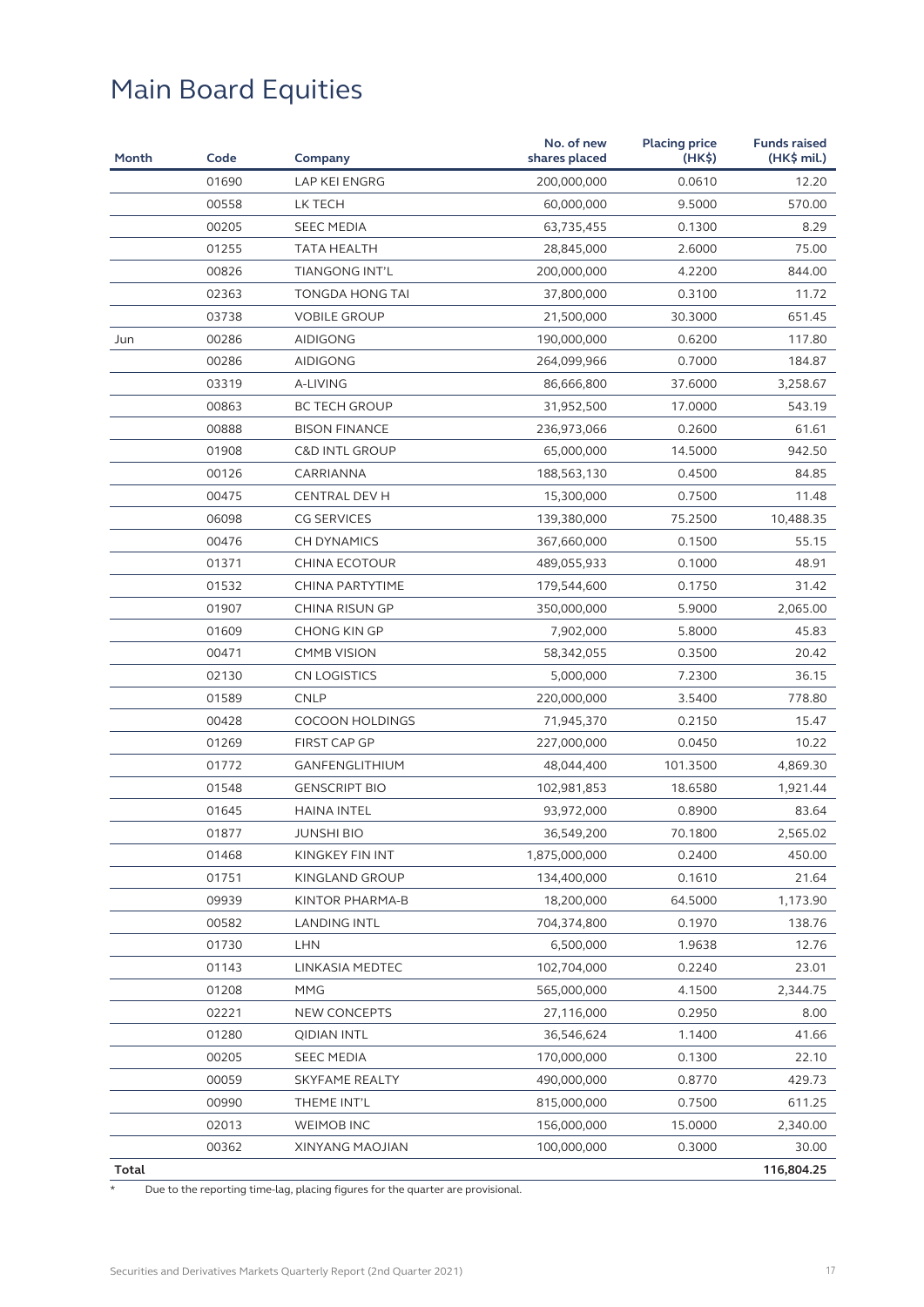#### **Warrant Trading Statistics**

|      |                | <b>Equity wts</b><br>$(HK\$ mil.) | <b>Derivative wts</b><br>$(HK\$ mil.) | Inline wts<br>$(HK\$ mil.) | <b>Total</b><br>$(HK\$ mil.) |
|------|----------------|-----------------------------------|---------------------------------------|----------------------------|------------------------------|
| 2020 | Q <sub>2</sub> | 7.35                              | 465,458.81                            | 275.58                     | 465,741.75                   |
|      | Q <sub>3</sub> | 5.41                              | 728.076.48                            | 256.66                     | 728,338.55                   |
|      | Q4             | 1.46                              | 568.417.68                            | 263.02                     | 568,682.16                   |
| 2021 | Q1             | 0.15                              | 891,934.74                            | 734.76                     | 892,669.65                   |
|      | Q <sub>2</sub> | 1.03                              | 620,198.58                            | 506.03                     | 620,705.64                   |

#### **Warrant Market Value**

|      |                |               |                   |               | <b>Derivative</b> |               |              |           |              |
|------|----------------|---------------|-------------------|---------------|-------------------|---------------|--------------|-----------|--------------|
|      |                |               | <b>Equity wts</b> |               | wts               |               | Inline wts   |           | <b>Total</b> |
|      |                | <b>Number</b> | $(HK\$ mil.)      | <b>Number</b> | $(HK\$ mil.)      | <b>Number</b> | $(HK\$ mil.) | Total no. | $(HK\$ mil.) |
| 2020 | Q <sub>2</sub> |               | 36.29             | 6.172         | 131.599.84        | 833           | 4.269.03     | 7.007     | 135.905.16   |
|      | Q <sub>3</sub> |               | 23.08             | 7.135         | 161.351.74        | 717           | 3,734.06     | 7.854     | 165,108.89   |
|      | Q4             | $\Omega$      | 0.00              | 7.507         | 198.813.60        | 507           | 2.455.56     | 8.014     | 201.269.16   |
| 2021 | Q <sub>1</sub> |               | 4.31              | 8.621         | 153,804.26        | 394           | 2.250.72     | 9.016     | 156.059.28   |
|      | Q <sub>2</sub> |               | 79.44             | 9.036         | 125.865.10        | 257           | 1,425.58     | 9.295     | 127,370.12   |

#### **New Listing Statistics – Warrants**

|      |                | equity wts | No. of newly listed No. of newly listed No. of newly listed<br>derivative wts | inline wts | <b>Amount raised</b><br>$(HK\$ mil.) |
|------|----------------|------------|-------------------------------------------------------------------------------|------------|--------------------------------------|
| 2020 | Q <sub>2</sub> | 0          | 2,416                                                                         | 256        | 50,382.02                            |
|      | Q <sub>3</sub> | 0          | 3,443                                                                         | 167        | 80,220.62                            |
|      | Q4             | 0          | 3,225                                                                         | 104        | 69,368.14                            |
| 2021 | O <sub>1</sub> |            | 4.644                                                                         | 55         | 111,907.27                           |
|      | Q <sub>2</sub> |            | 3,603                                                                         | 28         | 68,453.19                            |

#### **Newly Listed Equity Warrants**

for 2nd quarter 2021

| Code  | <b>Equity warrants</b>                              | Initial issued<br>amount (HK\$) | Listing date | <b>Expiry</b> | <b>Amount raised</b><br>$(HK\$ mil.) |
|-------|-----------------------------------------------------|---------------------------------|--------------|---------------|--------------------------------------|
| 01642 | Huarchi Global Group Holdings Ltd.<br>Warrants 2022 | 600.000.000                     | 2021/05/28   | 2022/05/26    | $\overline{\phantom{0}}$             |
| Total |                                                     |                                 |              |               |                                      |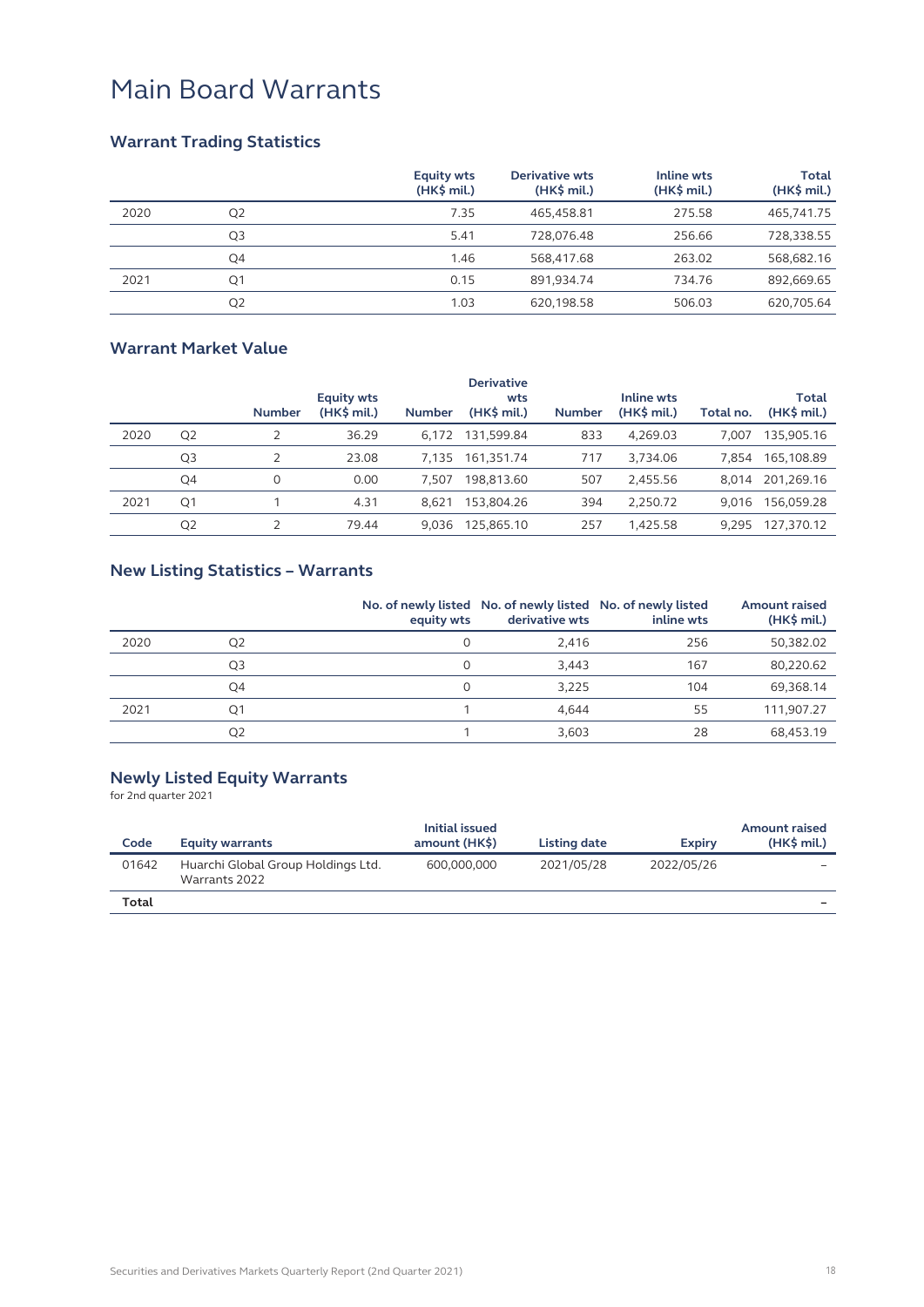#### **Newly Listed Derivative Warrants**

for 2nd quarter 2021

| Code  | <b>Derivative warrants</b>                                   | No. of issue<br>(units) | <b>Listing date</b> | <b>Expiry</b> | <b>Amount raised</b><br>(HK\$ mil.) |
|-------|--------------------------------------------------------------|-------------------------|---------------------|---------------|-------------------------------------|
| 18806 | BOCI Asia Ltd. - China Mobile European Warrants Dec 2022 A   | 100,000,000             | 2021/04/01          | 2022/12/21    | 17.00                               |
| 18802 | BOCI Asia Ltd. - HSBC European Warrants Aug 2021 A           | 70,000,000              | 2021/04/01          | 2021/08/30    | 11.20                               |
| 18805 | BOCI Asia Ltd. - Kuaishou European Warrants Sep 2021 A       | 100,000,000             |                     |               | 35.00                               |
|       |                                                              |                         | 2021/04/01          | 2021/09/01    |                                     |
| 18975 | BNP Paribas Issuance B.V. - CNBM European Wts Nov 2021 A     | 40,000,000              | 2021/04/01          | 2021/11/02    | 11.20                               |
| 18968 | Credit Suisse AG - Alibaba European Warrants Aug 2021 E      | 400,000,000             | 2021/04/01          | 2021/08/27    | 64.00                               |
| 18956 | Credit Suisse AG – Baidu European Warrants Sep 2021 H        | 200,000,000             | 2021/04/01          | 2021/09/30    | 72.00                               |
| 18952 | Credit Suisse AG - CS Services European Warrants Nov 2021 A  | 80,000,000              | 2021/04/01          | 2021/11/30    | 20.00                               |
| 18951 | Credit Suisse AG - Chinasoft Int'l European Wts Oct 2021 A   | 40,000,000              | 2021/04/01          | 2021/10/29    | 10.00                               |
| 18966 | Credit Suisse AG - Haidilao European Warrants Dec 2021 A     | 80,000,000              | 2021/04/01          | 2021/12/23    | 14.40                               |
| 18969 | Credit Suisse AG - Meituan European Warrants Jun 2021 C      | 200,000,000             | 2021/04/01          | 2021/06/30    | 66.00                               |
| 18970 | Credit Suisse AG – Meituan European Warrants Jun 2021 D      | 200,000,000             | 2021/04/01          | 2021/06/30    | 34.00                               |
| 18963 | Credit Suisse AG – Ping An European Put Warrants Sep 2021 A  | 100,000,000             | 2021/04/01          | 2021/09/20    | 30.00                               |
| 18942 | Credit Suisse AG - Yanzhou Coal European Warrants Sep 2021 A | 40,000,000              | 2021/04/01          | 2021/09/30    | 10.00                               |
| 19211 | Citigroup Global – Ali Health European Warrants Sep 2021 B   | 100,000,000             | 2021/04/01          | 2021/09/29    | 22.20                               |
| 19191 | Citigroup Global – China Mobile European Warrants Jul 2021 C | 100,000,000             | 2021/04/01          | 2021/07/29    | 16.50                               |
| 19193 | Citigroup Global – Geely Auto European Warrants Sep 2021 C   | 100,000,000             | 2021/04/01          | 2021/09/28    | 15.10                               |
| 19220 | Citigroup Global - JD.com European Warrants Aug 2021 A       | 100,000,000             | 2021/04/01          | 2021/08/30    | 15.20                               |
| 18833 | Guotai Junan - Geely Auto European Warrants Oct 2021 A       | 100,000,000             | 2021/04/01          | 2021/10/05    | 23.80                               |
| 18832 | Guotai Junan – Meituan European Warrants Oct 2021 B          | 100,000,000             | 2021/04/01          | 2021/10/05    | 34.30                               |
| 19234 | Goldman Sachs SP (Asia) - BYD Company Euro Wts Jul 2021 H    | 80,000,000              | 2021/04/01          | 2021/07/05    | 12.00                               |
| 19252 | Goldman Sachs SP (Asia) – Geely Auto European Wts Jul 2021 H | 80,000,000              | 2021/04/01          | 2021/07/05    | 12.00                               |
| 19226 | Goldman Sachs SP (Asia) - Galaxy Ent European Wts Dec 2021 A | 150,000,000             | 2021/04/01          | 2021/12/23    | 22.50                               |
| 19222 | Goldman Sachs SP (Asia) - Meituan Euro Warrants Jul 2021 L   | 80,000,000              | 2021/04/01          | 2021/07/05    | 24.88                               |
| 19242 | Goldman Sachs SP (Asia) - Meituan Euro Put Wts Jul 2021 E    | 80,000,000              | 2021/04/01          | 2021/07/05    | 12.00                               |
| 19043 | Haitong Int'l Sec - China Mobile European Put Wts Sep 2021 A | 60,000,000              | 2021/04/01          | 2021/09/30    | 18.60                               |
| 19013 | Haitong Int'l Sec - Ch Molybdenum Euro Warrants Nov 2021 B   | 60,000,000              | 2021/04/01          | 2021/11/23    | 10.80                               |
| 19082 | Haitong Int'l Sec - CPIC European Warrants Sep 2021 A        | 35,000,000              | 2021/04/01          | 2021/09/30    | 11.20                               |
| 18979 | Haitong Int'l Sec - Dongfeng European Warrants Sep 2021 A    | 55,000,000              | 2021/04/01          | 2021/09/23    | 10.45                               |
| 18995 | Haitong Int'l Sec - Geely Auto European Warrants Sep 2021 A  | 55,000,000              | 2021/04/01          | 2021/09/29    | 12.65                               |
| 19001 | Haitong Int'l Sec – Geely Auto European Put Wts Sep 2021 B   | 55,000,000              | 2021/04/01          | 2021/09/29    | 12.65                               |
| 18980 | Haitong Int'l Sec - HSBC European Put Warrants Aug 2021 A    | 60,000,000              | 2021/04/01          | 2021/08/27    | 11.40                               |
| 19006 | Haitong Int'l Sec – Nexteer European Warrants Nov 2021 A     | 40,000,000              | 2021/04/01          | 2021/11/30    | 10.00                               |
| 19098 | J P Morgan SP BV - Alibaba European Warrants Sep 2021 B      | 300,000,000             | 2021/04/01          | 2021/09/30    | 46.50                               |
| 19142 | J P Morgan SP BV – A-Living European Warrants Oct 2021 A     | 60,000,000              | 2021/04/01          | 2021/10/29    | 22.74                               |
| 19149 | J P Morgan SP BV – CS Services European Warrants Nov 2021 A  | 100,000,000             | 2021/04/01          | 2021/11/30    | 25.40                               |
| 19181 | J P Morgan SP BV – Ch Overseas European Warrants Oct 2021 A  | 60,000,000              | 2021/04/01          | 2021/10/29    | 17.16                               |
| 19125 | J P Morgan SP BV – Henganintl European Warrants Oct 2021 A   | 50,000,000              | 2021/04/01          | 2021/10/04    | 13.85                               |
| 19100 | J P Morgan SP BV - Lenovo European Put Warrants Oct 2021 A   | 50,000,000              | 2021/04/01          | 2021/10/04    | 12.55                               |
| 19090 | J P Morgan SP BV – Meituan European Warrants Jul 2021 F      | 300,000,000             | 2021/04/01          | 2021/07/02    | 70.80                               |
| 19094 | J P Morgan SP BV - Meituan European Warrants Jul 2021 G      | 300,000,000             | 2021/04/01          | 2021/07/30    | 78.30                               |
| 19097 | J P Morgan SP BV – Tencent European Warrants Jul 2021 D      | 250,000,000             | 2021/04/01          | 2021/07/02    | 82.75                               |
| 19092 | J P Morgan SP BV - Tencent European Warrants Dec 2022 A      | 500,000,000             | 2021/04/01          | 2022/12/21    | 118.50                              |
| 19143 | J P Morgan SP BV – Yanzhou Coal European Warrants Nov 2021 A | 60,000,000              | 2021/04/01          | 2021/11/30    | 15.12                               |
| 18891 | Macquarie Bank Ltd. - AIA European Warrants Nov 2021 A       | 28,900,000              | 2021/04/01          | 2021/11/02    | 10.03                               |
| 18839 | Macquarie Bank Ltd. - Alibaba European Warrants Sep 2021 D   | 61,500,000              | 2021/04/01          | 2021/09/02    | 10.02                               |
| 18895 | Macquarie Bank Ltd. - CC Bank European Warrants Dec 2021 A   | 40,000,000              | 2021/04/01          | 2021/12/02    | 10.00                               |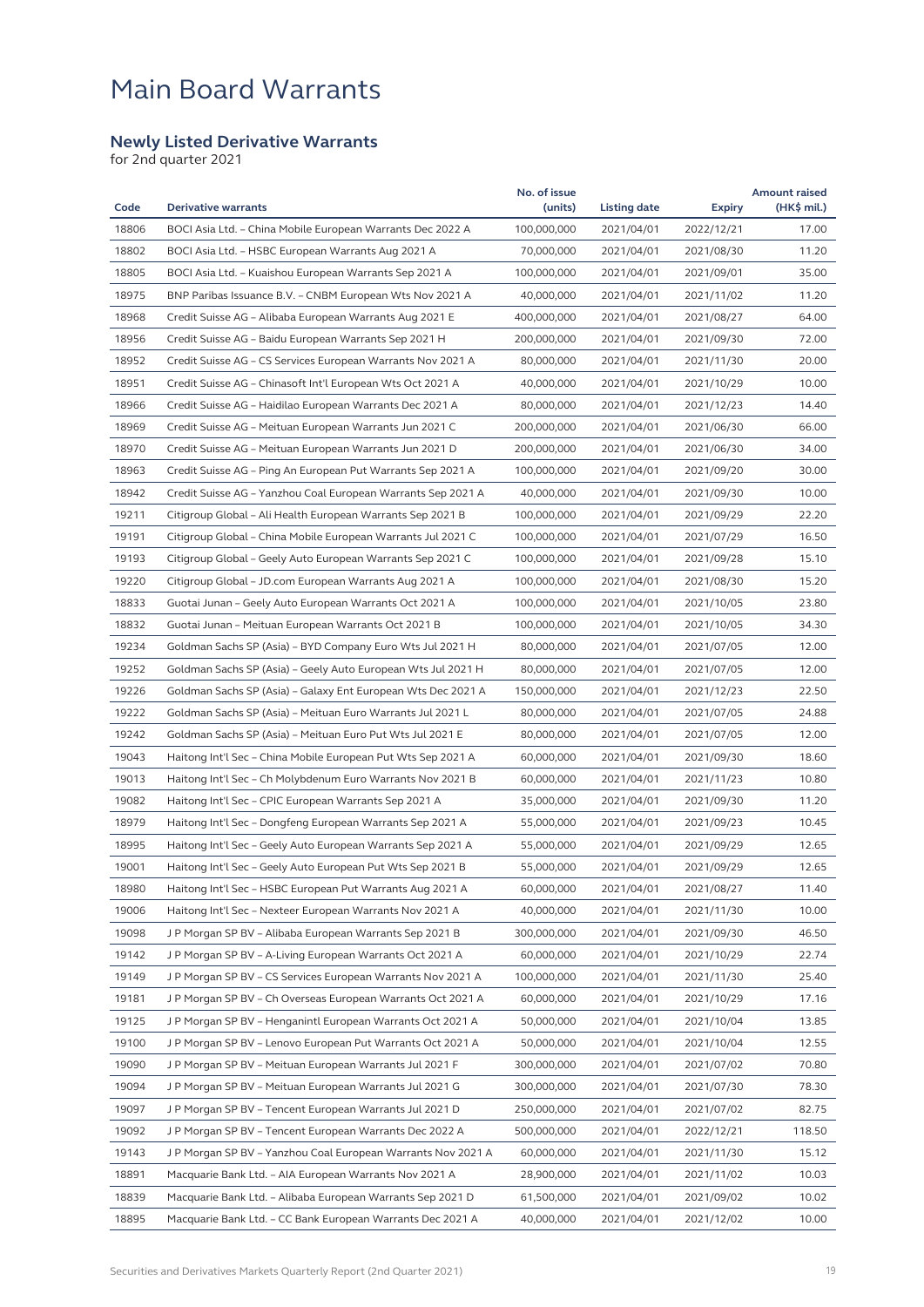| Code  | <b>Derivative warrants</b>                                                                                              | No.of issue              |                          |                          | <b>Amount raised</b> |
|-------|-------------------------------------------------------------------------------------------------------------------------|--------------------------|--------------------------|--------------------------|----------------------|
|       |                                                                                                                         | (units)                  | Listing date             | <b>Expiry</b>            | (HK\$mil.)           |
| 18920 | Macquarie Bank Ltd. - CK Asset European Warrants Jan 2022 A                                                             | 28,000,000               | 2021/04/01               | 2022/01/04               | 10.16                |
| 18928 | Macquarie Bank Ltd. – Flat Glass European Wts May 2022 A                                                                | 60,000,000               | 2021/04/01               | 2022/05/31               | 10.38                |
| 18883 | Macquarie Bank Ltd. – Fuyao Glass European Wts Apr 2022 A                                                               | 40,000,000               | 2021/04/01               | 2022/04/04               | 10.00                |
| 18925 | Macquarie Bank Ltd. – Genscript Bio European Wts Oct 2021 A                                                             | 40,000,000               | 2021/04/01               | 2021/10/05               | 10.00                |
| 18919 | Macquarie Bank Ltd. - KECL European Warrants Oct 2021 A                                                                 | 40,000,000               | 2021/04/01               | 2021/10/05               | 10.52                |
| 18854 | Macquarie Bank Ltd. – Kuaishou European Warrants Apr 2022 A                                                             | 16,500,000               | 2021/04/01               | 2022/04/04               | 10.26                |
| 18926 | Macquarie Bank Ltd. - Nine Dragons European Wts May 2022 A                                                              | 40,000,000               | 2021/04/01               | 2022/05/04               | 10.00                |
| 18855 | Macquarie Bank Ltd. – Ping An European Put Wts Nov 2021 A                                                               | 33,000,000               | 2021/04/01               | 2021/11/02               | 10.26                |
| 18893 | Macquarie Bank Ltd. - Sunart Retail European Wts May 2022 A                                                             | 40,000,000               | 2021/04/01               | 2022/05/04               | 10.00                |
| 19075 | Morgan Stanley Asia Products Ltd. - Alibaba Euro Wts Sep 21K                                                            | 108,000,000              | 2021/04/01               | 2021/09/24               | 24.19                |
| 19055 | Morgan Stanley Asia Products Ltd. - Alibaba Euro Wts Oct 21B                                                            | 108,000,000              | 2021/04/01               | 2021/10/04               | 35.10                |
| 19046 | Morgan Stanley Asia Products Ltd. - CS Ser Eu Wt Nov 2021 A                                                             | 58,000,000               | 2021/04/01               | 2021/11/30               | 14.50                |
| 18772 | SG Issuer - Baidu European Warrants Sep 2021 G                                                                          | 150,000,000              | 2021/04/01               | 2021/09/30               | 67.50                |
| 18780 | SG Issuer - Bilibili European Warrants Sep 2021 D                                                                       | 200,000,000              | 2021/04/01               | 2021/09/30               | 57.00                |
| 18792 | SG Issuer – Xiaomi European Put Warrants Aug 2021 A                                                                     | 70,000,000               | 2021/04/01               | 2021/08/23               | 10.50                |
| 18811 | UBS AG - Ali Health European Warrants Sep 2021 B                                                                        | 70,000,000               | 2021/04/01               | 2021/09/17               | 11.90                |
| 18826 | UBS AG – Sinopec Corp European Warrants Sep 2021 B                                                                      | 70,000,000               | 2021/04/01               | 2021/09/23               | 10.50                |
| 18813 | UBS AG – Meituan European Warrants Aug 2021 B                                                                           | 200,000,000              | 2021/04/01               | 2021/08/26               | 38.00                |
| 18831 | UBS AG - Tencent European Warrants Jul 2021 H                                                                           | 300,000,000              | 2021/04/01               | 2021/07/02               | 90.00                |
| 18830 | UBS AG – Tencent European Warrants Sep 2021 B                                                                           | 300,000,000              | 2021/04/01               | 2021/09/07               | 45.00                |
| 19188 | Bank Vontobel - Baidu European Warrants Sep 2021 E                                                                      | 80,000,000               | 2021/04/01               | 2021/09/30               | 29.60                |
| 19182 | Bank Vontobel – China Overseas European Warrants Nov 2021 A                                                             | 60,000,000               | 2021/04/01               | 2021/11/26               | 15.00                |
| 19190 | Bank Vontobel – China Unicom European Warrants Sep 2021 A                                                               | 40,000,000               | 2021/04/01               | 2021/09/30               | 13.20                |
| 19631 | BOCI Asia Ltd. – Lenovo European Warrants Oct 2021 A                                                                    | 100,000,000              | 2021/04/07               | 2021/10/07               | 25.00                |
| 19638 | BOCI Asia Ltd. – Xinyi Solar European Warrants Oct 2021 A                                                               | 50,000,000               | 2021/04/07               | 2021/10/07               | 13.50                |
| 19557 | Credit Suisse AG - Avichina European Warrants Dec 2021 A                                                                | 80,000,000               | 2021/04/07               | 2021/12/31               | 20.00                |
| 19572 | Credit Suisse AG - China Aoyuan European Warrants Nov 2021 A                                                            | 40,000,000               | 2021/04/07               | 2021/11/30               | 10.00                |
| 19569 | Credit Suisse AG - BankComm European Warrants Oct 2021 A                                                                | 40,000,000               | 2021/04/07               | 2021/10/06               | 10.00                |
| 19597 | Credit Suisse AG – BYD Company European Warrants Sep 2021 B                                                             | 150,000,000              | 2021/04/07               | 2021/09/23               | 22.50                |
| 19550 | Credit Suisse AG - Huaneng Power Euro Warrants Oct 2021 A                                                               | 40,000,000               | 2021/04/07               | 2021/10/06               | 10.00                |
| 19540 | Credit Suisse AG - Kunlun Energy European Wts Oct 2021 A                                                                | 60,000,000               | 2021/04/07               | 2021/10/06               | 15.00                |
| 19583 | Credit Suisse AG - PA Gooddoctor Euro Warrants Oct 2021 A                                                               | 70,000,000               | 2021/04/07               | 2021/10/26               | 10.50                |
| 19589 | Credit Suisse AG - Xiaomi European Warrants Sep 2021 C                                                                  | 200,000,000              | 2021/04/07               | 2021/09/23               | 60.00                |
| 19758 | Goldman Sachs SP (Asia) - Alibaba European Wts Sep 2021 J                                                               | 150,000,000              | 2021/04/07               | 2021/09/21               | 22.50                |
| 19740 | Goldman Sachs SP (Asia) - Alibaba Euro Put Wts Jul 2021 A                                                               | 100,000,000              | 2021/04/07               | 2021/07/26               | 15.00                |
| 19741 | Goldman Sachs SP (Asia) - Lenovo European Wts Sep 2021 B                                                                | 80,000,000               | 2021/04/07               | 2021/09/23               | 19.04                |
| 19754 | Goldman Sachs SP (Asia) - Meituan Euro Warrants Sep 2021 A                                                              | 100,000,000              | 2021/04/07               | 2021/09/27               | 18.30                |
| 19428 | HK Bank – BYD Company European Warrants Sep 2021 B                                                                      | 100,000,000              | 2021/04/07               | 2021/09/23               | 15.00                |
| 19391 | HK Bank - Geely Auto European Warrants Sep 2021 B                                                                       | 100,000,000              | 2021/04/07               | 2021/09/20               | 15.00                |
| 19435 | HK Bank - HSI European Warrants Oct 2021 A                                                                              | 200,000,000              | 2021/04/07               | 2021/10/28               | 30.00                |
| 19438 | HK Bank - HSI European Warrants Dec 2021 F                                                                              | 200,000,000              | 2021/04/07               | 2021/12/30               | 30.00                |
| 19441 | HK Bank - HSI European Put Warrants Dec 2021 C                                                                          | 200,000,000              | 2021/04/07               | 2021/12/30               | 30.00                |
| 19396 | HK Bank - JD.com European Warrants Sep 2021 B                                                                           | 100,000,000              | 2021/04/07               | 2021/09/23               | 24.00                |
| 19707 |                                                                                                                         | 68,000,000               | 2021/04/07               |                          | 10.88                |
| 19643 | Haitong Int'l Sec – China Shenhua European Wts Sep 2021 A<br>Haitong Int'l Sec - Henderson Land Dev Euro Wts Oct 2021 A | 40,000,000               | 2021/04/07               | 2021/09/30<br>2021/10/29 | 10.80                |
| 19668 |                                                                                                                         | 40,000,000               |                          |                          | 12.00                |
| 19692 | Haitong Int'l Sec - Hygeia Health European Wts Oct 2021 A                                                               |                          | 2021/04/07               | 2021/10/06               |                      |
| 19705 | Haitong Int'l Sec - IGG European Warrants Nov 2021 A                                                                    | 40,000,000<br>60,000,000 | 2021/04/07<br>2021/04/07 | 2021/11/30<br>2022/04/01 | 10.00<br>15.00       |
|       | Haitong Int'l Sec – Longfor Group European Wts Apr 2022 A                                                               |                          |                          |                          |                      |
| 19652 | Haitong Int'l Sec – Zoomlion European Warrants Oct 2021 A                                                               | 40,000,000               | 2021/04/07               | 2021/10/06               | 10.80                |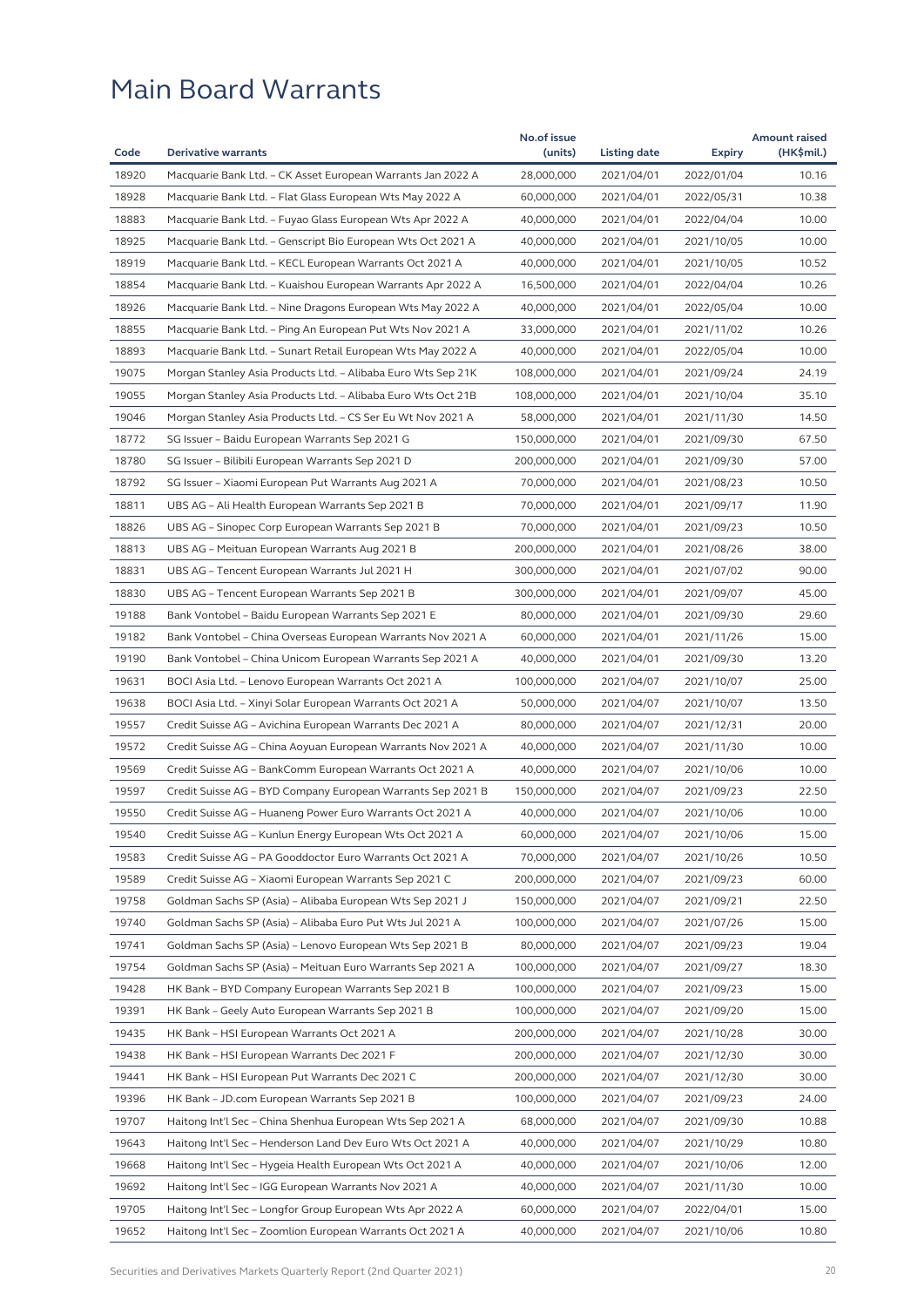|       |                                                              | No.of issue |              |               | <b>Amount raised</b> |
|-------|--------------------------------------------------------------|-------------|--------------|---------------|----------------------|
| Code  | <b>Derivative warrants</b>                                   | (units)     | Listing date | <b>Expiry</b> | (HK\$mil.)           |
| 19605 | J P Morgan SP BV - Baidu European Warrants Oct 2021 B        | 200,000,000 | 2021/04/07   | 2021/10/06    | 78.40                |
| 19598 | J P Morgan SP BV - BankComm European Warrants Oct 2021 A     | 40,000,000  | 2021/04/07   | 2021/10/29    | 10.20                |
| 19539 | J P Morgan SP BV – CC Bank European Wts Sep 2021 B           | 100,000,000 | 2021/04/07   | 2021/09/30    | 15.50                |
| 19610 | J P Morgan SP BV - CC Bank European Wts Sep 2021 C           | 100,000,000 | 2021/04/07   | 2021/09/30    | 15.60                |
| 19538 | J P Morgan SP BV – CITIC Sec European Warrants Aug 2021 A    | 70,000,000  | 2021/04/07   | 2021/08/31    | 10.64                |
| 19529 | J P Morgan SP BV - CK Asset European Warrants Aug 2021 A     | 70,000,000  | 2021/04/07   | 2021/08/31    | 10.64                |
| 19622 | J P Morgan SP BV - Geely Auto European Put Wts Sep 2021 A    | 80,000,000  | 2021/04/07   | 2021/09/30    | 16.56                |
| 19615 | J P Morgan SP BV – Galaxy Ent European Warrants Dec 2021 A   | 150,000,000 | 2021/04/07   | 2021/12/31    | 22.65                |
| 19506 | J P Morgan SP BV – ICBC European Warrants Sep 2021 A         | 100,000,000 | 2021/04/07   | 2021/09/30    | 15.40                |
| 19599 | J P Morgan SP BV - Lenovo European Warrants Oct 2021 B       | 80,000,000  | 2021/04/07   | 2021/10/29    | 20.08                |
| 19613 | J P Morgan SP BV – Ming Yuan Cloud European Wts Sep 2021 B   | 100,000,000 | 2021/04/07   | 2021/09/30    | 15.20                |
| 19509 | J P Morgan SP BV - Sinopharm European Warrants Nov 2021 A    | 70,000,000  | 2021/04/07   | 2021/11/30    | 11.69                |
| 19695 | J P Morgan SP BV – Yeahka European Warrants Aug 2021 B       | 60,000,000  | 2021/04/07   | 2021/08/31    | 13.80                |
| 19337 | Macquarie Bank Ltd. – Anta Sports European Wts Jan 2022 A    | 28,500,000  | 2021/04/07   | 2022/01/04    | 10.09                |
| 19350 | Macquarie Bank Ltd. - CM Bank European Warrants Oct 2021 A   | 40,000,000  | 2021/04/07   | 2021/10/06    | 10.04                |
| 19326 | Macquarie Bank Ltd. - Geely Auto European Wts Oct 2021 C     | 38,500,000  | 2021/04/07   | 2021/10/06    | 10.05                |
| 19364 | Macquarie Bank Ltd. - Hygeia Health European Wts Jun 2022 A  | 26,000,000  | 2021/04/07   | 2022/06/20    | 10.14                |
| 19335 | Macquarie Bank Ltd. – Ming Yuan Cloud Euro Wts Jun 2022 A    | 40,000,000  | 2021/04/07   | 2022/06/20    | 10.04                |
| 19338 | Macquarie Bank Ltd. – Sands China European Wts Oct 2021 A    | 40,000,000  | 2021/04/07   | 2021/10/06    | 10.08                |
| 19376 | Macquarie Bank Ltd. - Tencent European Warrants Oct 2021 D   | 21,100,000  | 2021/04/07   | 2021/10/19    | 10.02                |
| 19377 | Macquarie Bank Ltd. - Tencent European Warrants Oct 2021 E   | 34,100,000  | 2021/04/07   | 2021/10/26    | 10.03                |
| 19381 | Macquarie Bank Ltd. – Tencent European Put Wts Oct 2021 B    | 21,400,000  | 2021/04/07   | 2021/10/26    | 10.04                |
| 19317 | Morgan Stanley Asia Products Ltd. - Dongfeng Eur Wts Nov 21B | 68,000,000  | 2021/04/07   | 2021/11/25    | 10.20                |
| 19320 | Morgan Stanley Asia Products Ltd. - Meituan Euro Wts Jul 21H | 80,000,000  | 2021/04/07   | 2021/07/06    | 32.48                |
| 19263 | Morgan Stanley Asia Products Ltd. - Tencent Euro Wts Jul 21K | 80,000,000  | 2021/04/07   | 2021/07/06    | 28.80                |
| 19267 | Morgan Stanley Asia Products Ltd. - Tencent Euro Wts Jul 21L | 80,000,000  | 2021/04/07   | 2021/07/27    | 29.60                |
| 19268 | Morgan Stanley Asia Products Ltd. – Tencent Euro Wts Sep 21D | 108,000,000 | 2021/04/07   | 2021/09/27    | 41.58                |
| 19325 | SG Issuer - Xiaomi European Warrants Sep 2021 C              | 100,000,000 | 2021/04/07   | 2021/09/06    | 19.00                |
| 19478 | UBS AG - Alibaba European Warrants Aug 2021 F                | 200,000,000 | 2021/04/07   | 2021/08/27    | 34.00                |
| 19504 | UBS AG – Alibaba European Warrants Sep 2021 I                | 200,000,000 | 2021/04/07   | 2021/09/27    | 30.00                |
| 19459 | UBS AG - Meituan European Warrants Jul 2021 M                | 200,000,000 | 2021/04/07   | 2021/07/06    | 68.00                |
| 19465 | UBS AG - Meituan European Put Warrants Jul 2021 F            | 200,000,000 | 2021/04/07   | 2021/07/26    | 30.00                |
| 19458 | UBS AG - Ping An European Put Warrants Sep 2021 A            | 100,000,000 | 2021/04/07   | 2021/09/20    | 20.00                |
| 19715 | Bank Vontobel - Baidu European Warrants Sep 2021 F           | 80,000,000  | 2021/04/07   | 2021/09/15    | 12.00                |
| 19737 | Bank Vontobel - Baidu European Warrants Sep 2021 G           | 80,000,000  | 2021/04/07   | 2021/09/15    | 12.00                |
| 19708 | Bank Vontobel – HSI European Put Warrants Sep 2021 A         | 100,000,000 | 2021/04/07   | 2021/09/29    | 15.00                |
| 19864 | BOCI Asia Ltd. - SD Gold European Warrants Sep 2021 A        | 60,000,000  | 2021/04/08   | 2021/09/20    | 10.20                |
| 19866 | BOCI Asia Ltd. - SPDR Gold Trust Euro Warrants Mar 2022 A    | 70,000,000  | 2021/04/08   | 2022/03/18    | 17.50                |
| 19990 | BNP Paribas Issuance B.V. – China Mobile Euro Wts Oct 2021 B | 60,000,000  | 2021/04/08   | 2021/10/05    | 11.40                |
| 19995 |                                                              |             |              |               |                      |
|       | BNP Paribas Issuance B.V. - Meituan Euro Warrants Oct 2021 G | 60,000,000  | 2021/04/08   | 2021/10/05    | 20.40                |
| 19997 | BNP Paribas Issuance B.V. - Meituan Euro Warrants Sep 2022 A | 300,000,000 | 2021/04/08   | 2022/09/02    | 45.00                |
| 19968 | Credit Suisse AG - Alibaba European Warrants Sep 2021 G      | 400,000,000 | 2021/04/08   | 2021/09/21    | 60.00                |
| 19955 | Credit Suisse AG - China Shenhua European Wts Sep 2021 B     | 70,000,000  | 2021/04/08   | 2021/09/27    | 10.50                |
| 19956 | Credit Suisse AG - China Telecom European Wts Sep 2021 A     | 50,000,000  | 2021/04/08   | 2021/09/27    | 13.50                |
| 19958 | Credit Suisse AG - China Telecom European Wts Sep 2021 B     | 50,000,000  | 2021/04/08   | 2021/09/27    | 23.50                |
| 19929 | Credit Suisse AG - Ming Yuan Cloud European Wts Dec 2021 A   | 100,000,000 | 2021/04/08   | 2021/12/31    | 25.00                |
| 19963 | Credit Suisse AG - Ping An European Warrants Sep 2021 A      | 150,000,000 | 2021/04/08   | 2021/09/23    | 37.50                |
| 19952 | Credit Suisse AG - Poly Ppt Ser European Warrants Dec 2021 A | 50,000,000  | 2021/04/08   | 2021/12/31    | 12.50                |
| 19923 | Credit Suisse AG - WH Group European Warrants Oct 2021 A     | 70,000,000  | 2021/04/08   | 2021/10/07    | 17.50                |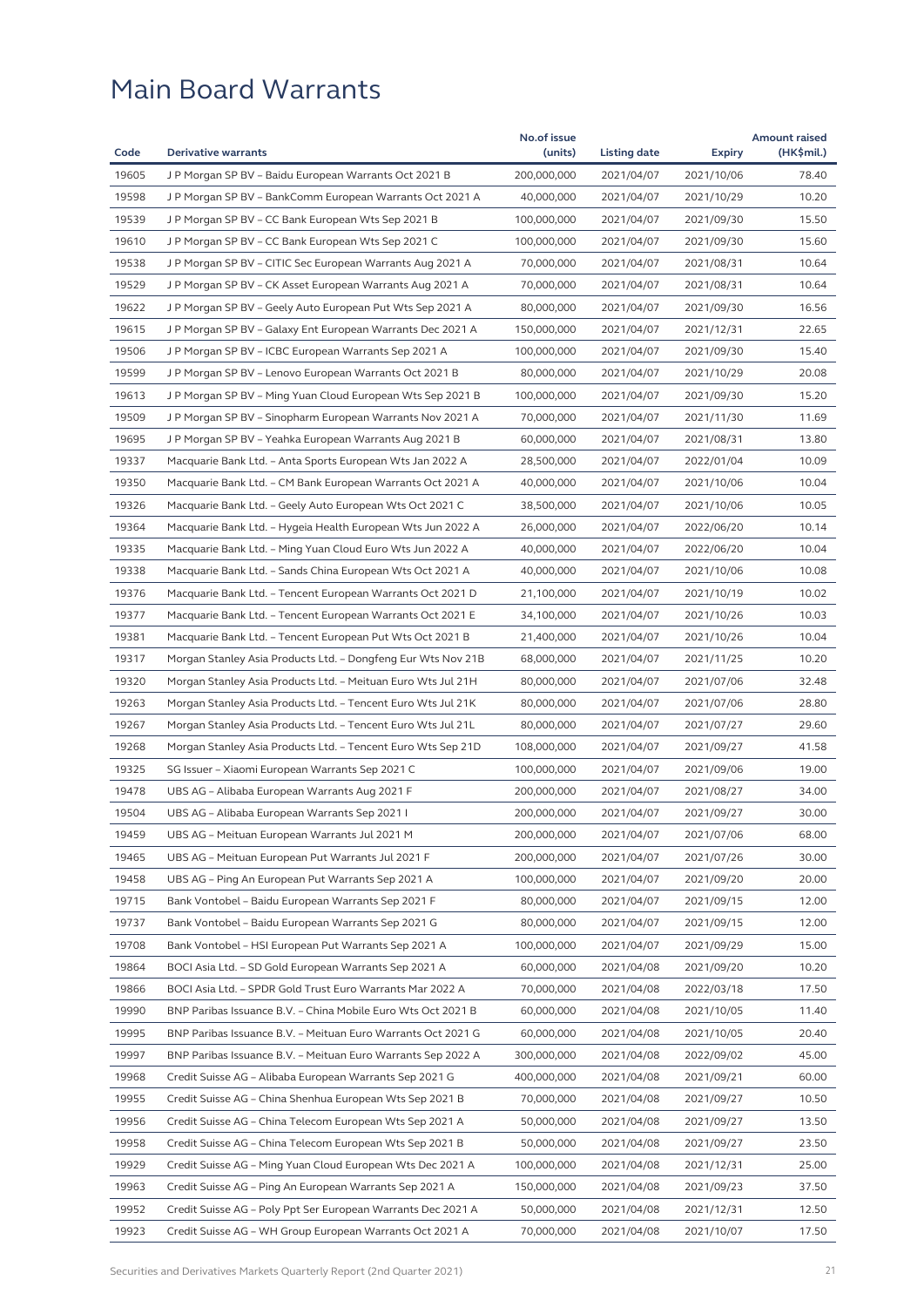| 19950<br>60,000,000<br>15.00<br>Credit Suisse AG - Weichai Power European Wts Oct 2021 B<br>2021/04/08<br>2021/10/07<br>19924<br>80,000,000<br>2021/04/08<br>20.00<br>Credit Suisse AG – CRRC Times European Warrants Feb 2022 A<br>2022/02/28<br>19926<br>Credit Suisse AG - Zijin Mining European Warrants Nov 2021 A<br>100,000,000<br>2021/04/08<br>2021/11/30<br>25.00<br>19988<br>27.50<br>Citigroup Global - AIA European Warrants Oct 2021 A<br>100,000,000<br>2021/04/08<br>2021/10/28<br>19985<br>Citigroup Global - Alibaba Group Euro Warrants Oct 2021 A<br>100,000,000<br>2021/04/08<br>2021/10/28<br>15.30<br>19980<br>25.00<br>2021/04/08<br>Citigroup Global – ICBC European Warrants Nov 2021 A<br>100,000,000<br>2021/11/29<br>19986<br>Citigroup Global - Lenovo European Warrants Oct 2021 A<br>100,000,000<br>2021/04/08<br>2021/10/28<br>25.00<br>20026<br>Citigroup Global - Xiaomi European Put Warrants Sep 2021 A<br>100,000,000<br>2021/04/08<br>2021/09/29<br>16.30<br>19851<br>17.70<br>Guotai Junan – BYD Company European Warrants Dec 2021 A<br>100,000,000<br>2021/04/08<br>2021/12/02<br>19854<br>100,000,000<br>2021/04/08<br>15.50<br>Guotai Junan – Geely Auto European Warrants Oct 2021 B<br>2021/10/05<br>19863<br>100,000,000<br>2021/04/08<br>26.60<br>Guotai Junan – HSBC European Warrants Nov 2021 A<br>2021/11/02<br>19857<br>26.10<br>Guotai Junan - Tencent European Warrants Sep 2021 D<br>100,000,000<br>2021/04/08<br>2021/09/27<br>19859<br>23.40<br>Guotai Junan – Xiaomi European Warrants Sep 2021 B<br>100,000,000<br>2021/04/08<br>2021/09/27<br>20034<br>Goldman Sachs SP (Asia) - BYD Company Euro Wts Sep 2021 B<br>80,000,000<br>2021/04/08<br>2021/09/23<br>12.00<br>20047<br>Goldman Sachs SP (Asia) – CNBM European Warrants Sep 2021 A<br>80,000,000<br>2021/04/08<br>2021/09/27<br>15.28<br>20055<br>Goldman Sachs SP (Asia) - JD.com Euro Warrants Aug 2021 A<br>100,000,000<br>2021/04/08<br>2021/08/26<br>15.00<br>20062<br>34.35<br>Goldman Sachs SP (Asia) - Meituan Euro Warrants Sep 2021 B<br>150,000,000<br>2021/04/08<br>2021/09/20<br>20035<br>100,000,000<br>15.00<br>Goldman Sachs SP (Asia) – Meituan Euro Put Wts Jul 2021 F<br>2021/04/08<br>2021/07/08<br>19798<br>10.00<br>Macquarie Bank Ltd. – China Life European Wts Mar 2022 A<br>40,000,000<br>2021/04/08<br>2022/03/02<br>19819<br>Macquarie Bank Ltd. - Sinopec Corp European Wts Jan 2022 A<br>19,000,000<br>2021/04/08<br>10.05<br>2022/01/04<br>19822<br>20,000,000<br>2021/04/08<br>10.28<br>Macquarie Bank Ltd. – China Tel European Warrants Dec 2021 A<br>2021/12/31<br>19827<br>32,000,000<br>2021/04/08<br>2022/04/04<br>10.05<br>Macquarie Bank Ltd. - China Tel European Warrants Apr 2022 A<br>19793<br>Macquarie Bank Ltd. - China Unicom European Wts Nov 2021 A<br>23,000,000<br>2021/04/08<br>2021/11/02<br>10.03<br>19811<br>10.02<br>Macquarie Bank Ltd. - Greentown Ser European Wts Jun 2022 A<br>39,600,000<br>2021/04/08<br>2022/06/16<br>19794<br>Macquarie Bank Ltd. - Lenovo European Put Wts Dec 2021 A<br>40,000,000<br>2021/04/08<br>2021/12/02<br>10.00<br>19789<br>40,000,000<br>2021/04/08<br>10.32<br>Macquarie Bank Ltd. – Meituan European Warrants Jan 2022 E<br>2022/01/04<br>19788<br>Macquarie Bank Ltd. - Meituan European Warrants Feb 2022 A<br>40,000,000<br>2021/04/08<br>2022/02/07<br>14.28<br>19850<br>Macquarie Bank Ltd. - Razer European Warrants Oct 2021 A<br>30,000,000<br>2021/04/08<br>2021/10/18<br>10.05<br>19844<br>17,000,000<br>2021/04/08<br>2022/04/04<br>10.23<br>Macquarie Bank Ltd. - Stanchart European Warrants Apr 2022 A<br>19761<br>36,000,000<br>2021/04/08<br>2022/02/07<br>10.15<br>Macquarie Bank Ltd. - Xiaomi European Warrants Feb 2022 A<br>19762<br>38,000,000<br>10.18<br>Macquarie Bank Ltd. – Xiaomi European Warrants Mar 2022 A<br>2021/04/08<br>2022/03/02<br>19759<br>Macquarie Bank Ltd. - Xiaomi European Warrants Apr 2022 C<br>34,000,000<br>2021/04/08<br>2022/04/04<br>10.13<br>19908<br>10.20<br>Morgan Stanley Asia Products Ltd. - CITIC Sec Euro Wt Sep21A<br>68,000,000<br>2021/04/08<br>2021/09/27<br>20014<br>68,000,000<br>2021/04/08<br>10.20<br>Morgan Stanley Asia Products Ltd. - Ming Yuan Eu Wts Sep 21A<br>2021/09/27<br>19874<br>150,000,000<br>22.50<br>UBS AG – BYD Company European Warrants Sep 2021 D<br>2021/04/08<br>2021/09/24<br>19877<br>UBS AG - BYD Company European Warrants Sep 2021 E<br>150,000,000<br>2021/04/08<br>2021/09/23<br>22.50<br>19895<br>300,000,000<br>2021/04/08<br>45.00<br>UBS AG - HSI European Warrants Sep 2021 E<br>2021/09/29<br>19903<br>UBS AG - HSI European Warrants Sep 2021 F<br>300,000,000<br>2021/04/08<br>2021/09/29<br>45.00<br>19904<br>UBS AG - HSI European Warrants Sep 2021 G<br>300,000,000<br>2021/04/08<br>93.00<br>2021/09/29<br>19889<br>UBS AG - HSI European Put Warrants Aug 2021 B<br>300,000,000<br>45.00<br>2021/04/08<br>2021/08/30<br>19880<br>300,000,000<br>2021/04/08<br>2021/07/27<br>45.00<br>UBS AG – Tencent European Warrants Jul 2021 I<br>19907<br>UBS AG - Xiaomi European Warrants Sep 2021 C<br>200,000,000<br>2021/04/08<br>2021/09/23<br>54.00<br>19978<br>Bank Vontobel - CNOOC European Warrants Sep 2021 A<br>70,000,000<br>2021/04/08<br>2021/09/28<br>10.50<br>20092<br>30.00<br>BNP Paribas Issuance B.V. – Kuaishou European Wts Sep 2022 A<br>200,000,000<br>2021/04/09<br>2022/09/02<br>20154<br>Credit Suisse AG - BYD Company European Warrants Sep 2021 C<br>150,000,000<br>2021/04/09<br>2021/09/23<br>22.50<br>20156<br>100,000,000<br>15.00<br>Credit Suisse AG – HKEX European Put Warrants Sep 2021 A<br>2021/04/09<br>2021/09/21<br>20171<br>Credit Suisse AG - Meituan European Put Warrants Aug 2021 A<br>100,000,000<br>2021/04/09<br>2021/08/27<br>18.00<br>20155<br>Credit Suisse AG - Xiaomi European Put Warrants Aug 2021 B<br>100,000,000<br>2021/04/09<br>2021/08/23<br>18.00<br>20176<br>100,000,000<br>2021/09/29<br>Citigroup Global – Bilibili European Warrants Sep 2021 A<br>2021/04/09<br>24.60 | Code | <b>Derivative warrants</b> | No.of issue |              |               | <b>Amount raised</b> |
|-----------------------------------------------------------------------------------------------------------------------------------------------------------------------------------------------------------------------------------------------------------------------------------------------------------------------------------------------------------------------------------------------------------------------------------------------------------------------------------------------------------------------------------------------------------------------------------------------------------------------------------------------------------------------------------------------------------------------------------------------------------------------------------------------------------------------------------------------------------------------------------------------------------------------------------------------------------------------------------------------------------------------------------------------------------------------------------------------------------------------------------------------------------------------------------------------------------------------------------------------------------------------------------------------------------------------------------------------------------------------------------------------------------------------------------------------------------------------------------------------------------------------------------------------------------------------------------------------------------------------------------------------------------------------------------------------------------------------------------------------------------------------------------------------------------------------------------------------------------------------------------------------------------------------------------------------------------------------------------------------------------------------------------------------------------------------------------------------------------------------------------------------------------------------------------------------------------------------------------------------------------------------------------------------------------------------------------------------------------------------------------------------------------------------------------------------------------------------------------------------------------------------------------------------------------------------------------------------------------------------------------------------------------------------------------------------------------------------------------------------------------------------------------------------------------------------------------------------------------------------------------------------------------------------------------------------------------------------------------------------------------------------------------------------------------------------------------------------------------------------------------------------------------------------------------------------------------------------------------------------------------------------------------------------------------------------------------------------------------------------------------------------------------------------------------------------------------------------------------------------------------------------------------------------------------------------------------------------------------------------------------------------------------------------------------------------------------------------------------------------------------------------------------------------------------------------------------------------------------------------------------------------------------------------------------------------------------------------------------------------------------------------------------------------------------------------------------------------------------------------------------------------------------------------------------------------------------------------------------------------------------------------------------------------------------------------------------------------------------------------------------------------------------------------------------------------------------------------------------------------------------------------------------------------------------------------------------------------------------------------------------------------------------------------------------------------------------------------------------------------------------------------------------------------------------------------------------------------------------------------------------------------------------------------------------------------------------------------------------------------------------------------------------------------------------------------------------------------------------------------------------------------------------------------------------------------------------------------------------------------------------------------------------------------------------------------------------------------------------------------------------------------------------------------------------------------------------------------------------------------------------------------------------------------------------------------------------------------------------------------------------------------------------------------------------------------------------------------------------------------------------------------------------------------------------------------------------------------------------------------------------------------------------------------------------------------------------------------------------------------------------------------------------------------------------------------------|------|----------------------------|-------------|--------------|---------------|----------------------|
|                                                                                                                                                                                                                                                                                                                                                                                                                                                                                                                                                                                                                                                                                                                                                                                                                                                                                                                                                                                                                                                                                                                                                                                                                                                                                                                                                                                                                                                                                                                                                                                                                                                                                                                                                                                                                                                                                                                                                                                                                                                                                                                                                                                                                                                                                                                                                                                                                                                                                                                                                                                                                                                                                                                                                                                                                                                                                                                                                                                                                                                                                                                                                                                                                                                                                                                                                                                                                                                                                                                                                                                                                                                                                                                                                                                                                                                                                                                                                                                                                                                                                                                                                                                                                                                                                                                                                                                                                                                                                                                                                                                                                                                                                                                                                                                                                                                                                                                                                                                                                                                                                                                                                                                                                                                                                                                                                                                                                                                                                                                                                                                                                                                                                                                                                                                                                                                                                                                                                                                                                                                                             |      |                            | (units)     | Listing date | <b>Expiry</b> | (HK\$mil.)           |
|                                                                                                                                                                                                                                                                                                                                                                                                                                                                                                                                                                                                                                                                                                                                                                                                                                                                                                                                                                                                                                                                                                                                                                                                                                                                                                                                                                                                                                                                                                                                                                                                                                                                                                                                                                                                                                                                                                                                                                                                                                                                                                                                                                                                                                                                                                                                                                                                                                                                                                                                                                                                                                                                                                                                                                                                                                                                                                                                                                                                                                                                                                                                                                                                                                                                                                                                                                                                                                                                                                                                                                                                                                                                                                                                                                                                                                                                                                                                                                                                                                                                                                                                                                                                                                                                                                                                                                                                                                                                                                                                                                                                                                                                                                                                                                                                                                                                                                                                                                                                                                                                                                                                                                                                                                                                                                                                                                                                                                                                                                                                                                                                                                                                                                                                                                                                                                                                                                                                                                                                                                                                             |      |                            |             |              |               |                      |
|                                                                                                                                                                                                                                                                                                                                                                                                                                                                                                                                                                                                                                                                                                                                                                                                                                                                                                                                                                                                                                                                                                                                                                                                                                                                                                                                                                                                                                                                                                                                                                                                                                                                                                                                                                                                                                                                                                                                                                                                                                                                                                                                                                                                                                                                                                                                                                                                                                                                                                                                                                                                                                                                                                                                                                                                                                                                                                                                                                                                                                                                                                                                                                                                                                                                                                                                                                                                                                                                                                                                                                                                                                                                                                                                                                                                                                                                                                                                                                                                                                                                                                                                                                                                                                                                                                                                                                                                                                                                                                                                                                                                                                                                                                                                                                                                                                                                                                                                                                                                                                                                                                                                                                                                                                                                                                                                                                                                                                                                                                                                                                                                                                                                                                                                                                                                                                                                                                                                                                                                                                                                             |      |                            |             |              |               |                      |
|                                                                                                                                                                                                                                                                                                                                                                                                                                                                                                                                                                                                                                                                                                                                                                                                                                                                                                                                                                                                                                                                                                                                                                                                                                                                                                                                                                                                                                                                                                                                                                                                                                                                                                                                                                                                                                                                                                                                                                                                                                                                                                                                                                                                                                                                                                                                                                                                                                                                                                                                                                                                                                                                                                                                                                                                                                                                                                                                                                                                                                                                                                                                                                                                                                                                                                                                                                                                                                                                                                                                                                                                                                                                                                                                                                                                                                                                                                                                                                                                                                                                                                                                                                                                                                                                                                                                                                                                                                                                                                                                                                                                                                                                                                                                                                                                                                                                                                                                                                                                                                                                                                                                                                                                                                                                                                                                                                                                                                                                                                                                                                                                                                                                                                                                                                                                                                                                                                                                                                                                                                                                             |      |                            |             |              |               |                      |
|                                                                                                                                                                                                                                                                                                                                                                                                                                                                                                                                                                                                                                                                                                                                                                                                                                                                                                                                                                                                                                                                                                                                                                                                                                                                                                                                                                                                                                                                                                                                                                                                                                                                                                                                                                                                                                                                                                                                                                                                                                                                                                                                                                                                                                                                                                                                                                                                                                                                                                                                                                                                                                                                                                                                                                                                                                                                                                                                                                                                                                                                                                                                                                                                                                                                                                                                                                                                                                                                                                                                                                                                                                                                                                                                                                                                                                                                                                                                                                                                                                                                                                                                                                                                                                                                                                                                                                                                                                                                                                                                                                                                                                                                                                                                                                                                                                                                                                                                                                                                                                                                                                                                                                                                                                                                                                                                                                                                                                                                                                                                                                                                                                                                                                                                                                                                                                                                                                                                                                                                                                                                             |      |                            |             |              |               |                      |
|                                                                                                                                                                                                                                                                                                                                                                                                                                                                                                                                                                                                                                                                                                                                                                                                                                                                                                                                                                                                                                                                                                                                                                                                                                                                                                                                                                                                                                                                                                                                                                                                                                                                                                                                                                                                                                                                                                                                                                                                                                                                                                                                                                                                                                                                                                                                                                                                                                                                                                                                                                                                                                                                                                                                                                                                                                                                                                                                                                                                                                                                                                                                                                                                                                                                                                                                                                                                                                                                                                                                                                                                                                                                                                                                                                                                                                                                                                                                                                                                                                                                                                                                                                                                                                                                                                                                                                                                                                                                                                                                                                                                                                                                                                                                                                                                                                                                                                                                                                                                                                                                                                                                                                                                                                                                                                                                                                                                                                                                                                                                                                                                                                                                                                                                                                                                                                                                                                                                                                                                                                                                             |      |                            |             |              |               |                      |
|                                                                                                                                                                                                                                                                                                                                                                                                                                                                                                                                                                                                                                                                                                                                                                                                                                                                                                                                                                                                                                                                                                                                                                                                                                                                                                                                                                                                                                                                                                                                                                                                                                                                                                                                                                                                                                                                                                                                                                                                                                                                                                                                                                                                                                                                                                                                                                                                                                                                                                                                                                                                                                                                                                                                                                                                                                                                                                                                                                                                                                                                                                                                                                                                                                                                                                                                                                                                                                                                                                                                                                                                                                                                                                                                                                                                                                                                                                                                                                                                                                                                                                                                                                                                                                                                                                                                                                                                                                                                                                                                                                                                                                                                                                                                                                                                                                                                                                                                                                                                                                                                                                                                                                                                                                                                                                                                                                                                                                                                                                                                                                                                                                                                                                                                                                                                                                                                                                                                                                                                                                                                             |      |                            |             |              |               |                      |
|                                                                                                                                                                                                                                                                                                                                                                                                                                                                                                                                                                                                                                                                                                                                                                                                                                                                                                                                                                                                                                                                                                                                                                                                                                                                                                                                                                                                                                                                                                                                                                                                                                                                                                                                                                                                                                                                                                                                                                                                                                                                                                                                                                                                                                                                                                                                                                                                                                                                                                                                                                                                                                                                                                                                                                                                                                                                                                                                                                                                                                                                                                                                                                                                                                                                                                                                                                                                                                                                                                                                                                                                                                                                                                                                                                                                                                                                                                                                                                                                                                                                                                                                                                                                                                                                                                                                                                                                                                                                                                                                                                                                                                                                                                                                                                                                                                                                                                                                                                                                                                                                                                                                                                                                                                                                                                                                                                                                                                                                                                                                                                                                                                                                                                                                                                                                                                                                                                                                                                                                                                                                             |      |                            |             |              |               |                      |
|                                                                                                                                                                                                                                                                                                                                                                                                                                                                                                                                                                                                                                                                                                                                                                                                                                                                                                                                                                                                                                                                                                                                                                                                                                                                                                                                                                                                                                                                                                                                                                                                                                                                                                                                                                                                                                                                                                                                                                                                                                                                                                                                                                                                                                                                                                                                                                                                                                                                                                                                                                                                                                                                                                                                                                                                                                                                                                                                                                                                                                                                                                                                                                                                                                                                                                                                                                                                                                                                                                                                                                                                                                                                                                                                                                                                                                                                                                                                                                                                                                                                                                                                                                                                                                                                                                                                                                                                                                                                                                                                                                                                                                                                                                                                                                                                                                                                                                                                                                                                                                                                                                                                                                                                                                                                                                                                                                                                                                                                                                                                                                                                                                                                                                                                                                                                                                                                                                                                                                                                                                                                             |      |                            |             |              |               |                      |
|                                                                                                                                                                                                                                                                                                                                                                                                                                                                                                                                                                                                                                                                                                                                                                                                                                                                                                                                                                                                                                                                                                                                                                                                                                                                                                                                                                                                                                                                                                                                                                                                                                                                                                                                                                                                                                                                                                                                                                                                                                                                                                                                                                                                                                                                                                                                                                                                                                                                                                                                                                                                                                                                                                                                                                                                                                                                                                                                                                                                                                                                                                                                                                                                                                                                                                                                                                                                                                                                                                                                                                                                                                                                                                                                                                                                                                                                                                                                                                                                                                                                                                                                                                                                                                                                                                                                                                                                                                                                                                                                                                                                                                                                                                                                                                                                                                                                                                                                                                                                                                                                                                                                                                                                                                                                                                                                                                                                                                                                                                                                                                                                                                                                                                                                                                                                                                                                                                                                                                                                                                                                             |      |                            |             |              |               |                      |
|                                                                                                                                                                                                                                                                                                                                                                                                                                                                                                                                                                                                                                                                                                                                                                                                                                                                                                                                                                                                                                                                                                                                                                                                                                                                                                                                                                                                                                                                                                                                                                                                                                                                                                                                                                                                                                                                                                                                                                                                                                                                                                                                                                                                                                                                                                                                                                                                                                                                                                                                                                                                                                                                                                                                                                                                                                                                                                                                                                                                                                                                                                                                                                                                                                                                                                                                                                                                                                                                                                                                                                                                                                                                                                                                                                                                                                                                                                                                                                                                                                                                                                                                                                                                                                                                                                                                                                                                                                                                                                                                                                                                                                                                                                                                                                                                                                                                                                                                                                                                                                                                                                                                                                                                                                                                                                                                                                                                                                                                                                                                                                                                                                                                                                                                                                                                                                                                                                                                                                                                                                                                             |      |                            |             |              |               |                      |
|                                                                                                                                                                                                                                                                                                                                                                                                                                                                                                                                                                                                                                                                                                                                                                                                                                                                                                                                                                                                                                                                                                                                                                                                                                                                                                                                                                                                                                                                                                                                                                                                                                                                                                                                                                                                                                                                                                                                                                                                                                                                                                                                                                                                                                                                                                                                                                                                                                                                                                                                                                                                                                                                                                                                                                                                                                                                                                                                                                                                                                                                                                                                                                                                                                                                                                                                                                                                                                                                                                                                                                                                                                                                                                                                                                                                                                                                                                                                                                                                                                                                                                                                                                                                                                                                                                                                                                                                                                                                                                                                                                                                                                                                                                                                                                                                                                                                                                                                                                                                                                                                                                                                                                                                                                                                                                                                                                                                                                                                                                                                                                                                                                                                                                                                                                                                                                                                                                                                                                                                                                                                             |      |                            |             |              |               |                      |
|                                                                                                                                                                                                                                                                                                                                                                                                                                                                                                                                                                                                                                                                                                                                                                                                                                                                                                                                                                                                                                                                                                                                                                                                                                                                                                                                                                                                                                                                                                                                                                                                                                                                                                                                                                                                                                                                                                                                                                                                                                                                                                                                                                                                                                                                                                                                                                                                                                                                                                                                                                                                                                                                                                                                                                                                                                                                                                                                                                                                                                                                                                                                                                                                                                                                                                                                                                                                                                                                                                                                                                                                                                                                                                                                                                                                                                                                                                                                                                                                                                                                                                                                                                                                                                                                                                                                                                                                                                                                                                                                                                                                                                                                                                                                                                                                                                                                                                                                                                                                                                                                                                                                                                                                                                                                                                                                                                                                                                                                                                                                                                                                                                                                                                                                                                                                                                                                                                                                                                                                                                                                             |      |                            |             |              |               |                      |
|                                                                                                                                                                                                                                                                                                                                                                                                                                                                                                                                                                                                                                                                                                                                                                                                                                                                                                                                                                                                                                                                                                                                                                                                                                                                                                                                                                                                                                                                                                                                                                                                                                                                                                                                                                                                                                                                                                                                                                                                                                                                                                                                                                                                                                                                                                                                                                                                                                                                                                                                                                                                                                                                                                                                                                                                                                                                                                                                                                                                                                                                                                                                                                                                                                                                                                                                                                                                                                                                                                                                                                                                                                                                                                                                                                                                                                                                                                                                                                                                                                                                                                                                                                                                                                                                                                                                                                                                                                                                                                                                                                                                                                                                                                                                                                                                                                                                                                                                                                                                                                                                                                                                                                                                                                                                                                                                                                                                                                                                                                                                                                                                                                                                                                                                                                                                                                                                                                                                                                                                                                                                             |      |                            |             |              |               |                      |
|                                                                                                                                                                                                                                                                                                                                                                                                                                                                                                                                                                                                                                                                                                                                                                                                                                                                                                                                                                                                                                                                                                                                                                                                                                                                                                                                                                                                                                                                                                                                                                                                                                                                                                                                                                                                                                                                                                                                                                                                                                                                                                                                                                                                                                                                                                                                                                                                                                                                                                                                                                                                                                                                                                                                                                                                                                                                                                                                                                                                                                                                                                                                                                                                                                                                                                                                                                                                                                                                                                                                                                                                                                                                                                                                                                                                                                                                                                                                                                                                                                                                                                                                                                                                                                                                                                                                                                                                                                                                                                                                                                                                                                                                                                                                                                                                                                                                                                                                                                                                                                                                                                                                                                                                                                                                                                                                                                                                                                                                                                                                                                                                                                                                                                                                                                                                                                                                                                                                                                                                                                                                             |      |                            |             |              |               |                      |
|                                                                                                                                                                                                                                                                                                                                                                                                                                                                                                                                                                                                                                                                                                                                                                                                                                                                                                                                                                                                                                                                                                                                                                                                                                                                                                                                                                                                                                                                                                                                                                                                                                                                                                                                                                                                                                                                                                                                                                                                                                                                                                                                                                                                                                                                                                                                                                                                                                                                                                                                                                                                                                                                                                                                                                                                                                                                                                                                                                                                                                                                                                                                                                                                                                                                                                                                                                                                                                                                                                                                                                                                                                                                                                                                                                                                                                                                                                                                                                                                                                                                                                                                                                                                                                                                                                                                                                                                                                                                                                                                                                                                                                                                                                                                                                                                                                                                                                                                                                                                                                                                                                                                                                                                                                                                                                                                                                                                                                                                                                                                                                                                                                                                                                                                                                                                                                                                                                                                                                                                                                                                             |      |                            |             |              |               |                      |
|                                                                                                                                                                                                                                                                                                                                                                                                                                                                                                                                                                                                                                                                                                                                                                                                                                                                                                                                                                                                                                                                                                                                                                                                                                                                                                                                                                                                                                                                                                                                                                                                                                                                                                                                                                                                                                                                                                                                                                                                                                                                                                                                                                                                                                                                                                                                                                                                                                                                                                                                                                                                                                                                                                                                                                                                                                                                                                                                                                                                                                                                                                                                                                                                                                                                                                                                                                                                                                                                                                                                                                                                                                                                                                                                                                                                                                                                                                                                                                                                                                                                                                                                                                                                                                                                                                                                                                                                                                                                                                                                                                                                                                                                                                                                                                                                                                                                                                                                                                                                                                                                                                                                                                                                                                                                                                                                                                                                                                                                                                                                                                                                                                                                                                                                                                                                                                                                                                                                                                                                                                                                             |      |                            |             |              |               |                      |
|                                                                                                                                                                                                                                                                                                                                                                                                                                                                                                                                                                                                                                                                                                                                                                                                                                                                                                                                                                                                                                                                                                                                                                                                                                                                                                                                                                                                                                                                                                                                                                                                                                                                                                                                                                                                                                                                                                                                                                                                                                                                                                                                                                                                                                                                                                                                                                                                                                                                                                                                                                                                                                                                                                                                                                                                                                                                                                                                                                                                                                                                                                                                                                                                                                                                                                                                                                                                                                                                                                                                                                                                                                                                                                                                                                                                                                                                                                                                                                                                                                                                                                                                                                                                                                                                                                                                                                                                                                                                                                                                                                                                                                                                                                                                                                                                                                                                                                                                                                                                                                                                                                                                                                                                                                                                                                                                                                                                                                                                                                                                                                                                                                                                                                                                                                                                                                                                                                                                                                                                                                                                             |      |                            |             |              |               |                      |
|                                                                                                                                                                                                                                                                                                                                                                                                                                                                                                                                                                                                                                                                                                                                                                                                                                                                                                                                                                                                                                                                                                                                                                                                                                                                                                                                                                                                                                                                                                                                                                                                                                                                                                                                                                                                                                                                                                                                                                                                                                                                                                                                                                                                                                                                                                                                                                                                                                                                                                                                                                                                                                                                                                                                                                                                                                                                                                                                                                                                                                                                                                                                                                                                                                                                                                                                                                                                                                                                                                                                                                                                                                                                                                                                                                                                                                                                                                                                                                                                                                                                                                                                                                                                                                                                                                                                                                                                                                                                                                                                                                                                                                                                                                                                                                                                                                                                                                                                                                                                                                                                                                                                                                                                                                                                                                                                                                                                                                                                                                                                                                                                                                                                                                                                                                                                                                                                                                                                                                                                                                                                             |      |                            |             |              |               |                      |
|                                                                                                                                                                                                                                                                                                                                                                                                                                                                                                                                                                                                                                                                                                                                                                                                                                                                                                                                                                                                                                                                                                                                                                                                                                                                                                                                                                                                                                                                                                                                                                                                                                                                                                                                                                                                                                                                                                                                                                                                                                                                                                                                                                                                                                                                                                                                                                                                                                                                                                                                                                                                                                                                                                                                                                                                                                                                                                                                                                                                                                                                                                                                                                                                                                                                                                                                                                                                                                                                                                                                                                                                                                                                                                                                                                                                                                                                                                                                                                                                                                                                                                                                                                                                                                                                                                                                                                                                                                                                                                                                                                                                                                                                                                                                                                                                                                                                                                                                                                                                                                                                                                                                                                                                                                                                                                                                                                                                                                                                                                                                                                                                                                                                                                                                                                                                                                                                                                                                                                                                                                                                             |      |                            |             |              |               |                      |
|                                                                                                                                                                                                                                                                                                                                                                                                                                                                                                                                                                                                                                                                                                                                                                                                                                                                                                                                                                                                                                                                                                                                                                                                                                                                                                                                                                                                                                                                                                                                                                                                                                                                                                                                                                                                                                                                                                                                                                                                                                                                                                                                                                                                                                                                                                                                                                                                                                                                                                                                                                                                                                                                                                                                                                                                                                                                                                                                                                                                                                                                                                                                                                                                                                                                                                                                                                                                                                                                                                                                                                                                                                                                                                                                                                                                                                                                                                                                                                                                                                                                                                                                                                                                                                                                                                                                                                                                                                                                                                                                                                                                                                                                                                                                                                                                                                                                                                                                                                                                                                                                                                                                                                                                                                                                                                                                                                                                                                                                                                                                                                                                                                                                                                                                                                                                                                                                                                                                                                                                                                                                             |      |                            |             |              |               |                      |
|                                                                                                                                                                                                                                                                                                                                                                                                                                                                                                                                                                                                                                                                                                                                                                                                                                                                                                                                                                                                                                                                                                                                                                                                                                                                                                                                                                                                                                                                                                                                                                                                                                                                                                                                                                                                                                                                                                                                                                                                                                                                                                                                                                                                                                                                                                                                                                                                                                                                                                                                                                                                                                                                                                                                                                                                                                                                                                                                                                                                                                                                                                                                                                                                                                                                                                                                                                                                                                                                                                                                                                                                                                                                                                                                                                                                                                                                                                                                                                                                                                                                                                                                                                                                                                                                                                                                                                                                                                                                                                                                                                                                                                                                                                                                                                                                                                                                                                                                                                                                                                                                                                                                                                                                                                                                                                                                                                                                                                                                                                                                                                                                                                                                                                                                                                                                                                                                                                                                                                                                                                                                             |      |                            |             |              |               |                      |
|                                                                                                                                                                                                                                                                                                                                                                                                                                                                                                                                                                                                                                                                                                                                                                                                                                                                                                                                                                                                                                                                                                                                                                                                                                                                                                                                                                                                                                                                                                                                                                                                                                                                                                                                                                                                                                                                                                                                                                                                                                                                                                                                                                                                                                                                                                                                                                                                                                                                                                                                                                                                                                                                                                                                                                                                                                                                                                                                                                                                                                                                                                                                                                                                                                                                                                                                                                                                                                                                                                                                                                                                                                                                                                                                                                                                                                                                                                                                                                                                                                                                                                                                                                                                                                                                                                                                                                                                                                                                                                                                                                                                                                                                                                                                                                                                                                                                                                                                                                                                                                                                                                                                                                                                                                                                                                                                                                                                                                                                                                                                                                                                                                                                                                                                                                                                                                                                                                                                                                                                                                                                             |      |                            |             |              |               |                      |
|                                                                                                                                                                                                                                                                                                                                                                                                                                                                                                                                                                                                                                                                                                                                                                                                                                                                                                                                                                                                                                                                                                                                                                                                                                                                                                                                                                                                                                                                                                                                                                                                                                                                                                                                                                                                                                                                                                                                                                                                                                                                                                                                                                                                                                                                                                                                                                                                                                                                                                                                                                                                                                                                                                                                                                                                                                                                                                                                                                                                                                                                                                                                                                                                                                                                                                                                                                                                                                                                                                                                                                                                                                                                                                                                                                                                                                                                                                                                                                                                                                                                                                                                                                                                                                                                                                                                                                                                                                                                                                                                                                                                                                                                                                                                                                                                                                                                                                                                                                                                                                                                                                                                                                                                                                                                                                                                                                                                                                                                                                                                                                                                                                                                                                                                                                                                                                                                                                                                                                                                                                                                             |      |                            |             |              |               |                      |
|                                                                                                                                                                                                                                                                                                                                                                                                                                                                                                                                                                                                                                                                                                                                                                                                                                                                                                                                                                                                                                                                                                                                                                                                                                                                                                                                                                                                                                                                                                                                                                                                                                                                                                                                                                                                                                                                                                                                                                                                                                                                                                                                                                                                                                                                                                                                                                                                                                                                                                                                                                                                                                                                                                                                                                                                                                                                                                                                                                                                                                                                                                                                                                                                                                                                                                                                                                                                                                                                                                                                                                                                                                                                                                                                                                                                                                                                                                                                                                                                                                                                                                                                                                                                                                                                                                                                                                                                                                                                                                                                                                                                                                                                                                                                                                                                                                                                                                                                                                                                                                                                                                                                                                                                                                                                                                                                                                                                                                                                                                                                                                                                                                                                                                                                                                                                                                                                                                                                                                                                                                                                             |      |                            |             |              |               |                      |
|                                                                                                                                                                                                                                                                                                                                                                                                                                                                                                                                                                                                                                                                                                                                                                                                                                                                                                                                                                                                                                                                                                                                                                                                                                                                                                                                                                                                                                                                                                                                                                                                                                                                                                                                                                                                                                                                                                                                                                                                                                                                                                                                                                                                                                                                                                                                                                                                                                                                                                                                                                                                                                                                                                                                                                                                                                                                                                                                                                                                                                                                                                                                                                                                                                                                                                                                                                                                                                                                                                                                                                                                                                                                                                                                                                                                                                                                                                                                                                                                                                                                                                                                                                                                                                                                                                                                                                                                                                                                                                                                                                                                                                                                                                                                                                                                                                                                                                                                                                                                                                                                                                                                                                                                                                                                                                                                                                                                                                                                                                                                                                                                                                                                                                                                                                                                                                                                                                                                                                                                                                                                             |      |                            |             |              |               |                      |
|                                                                                                                                                                                                                                                                                                                                                                                                                                                                                                                                                                                                                                                                                                                                                                                                                                                                                                                                                                                                                                                                                                                                                                                                                                                                                                                                                                                                                                                                                                                                                                                                                                                                                                                                                                                                                                                                                                                                                                                                                                                                                                                                                                                                                                                                                                                                                                                                                                                                                                                                                                                                                                                                                                                                                                                                                                                                                                                                                                                                                                                                                                                                                                                                                                                                                                                                                                                                                                                                                                                                                                                                                                                                                                                                                                                                                                                                                                                                                                                                                                                                                                                                                                                                                                                                                                                                                                                                                                                                                                                                                                                                                                                                                                                                                                                                                                                                                                                                                                                                                                                                                                                                                                                                                                                                                                                                                                                                                                                                                                                                                                                                                                                                                                                                                                                                                                                                                                                                                                                                                                                                             |      |                            |             |              |               |                      |
|                                                                                                                                                                                                                                                                                                                                                                                                                                                                                                                                                                                                                                                                                                                                                                                                                                                                                                                                                                                                                                                                                                                                                                                                                                                                                                                                                                                                                                                                                                                                                                                                                                                                                                                                                                                                                                                                                                                                                                                                                                                                                                                                                                                                                                                                                                                                                                                                                                                                                                                                                                                                                                                                                                                                                                                                                                                                                                                                                                                                                                                                                                                                                                                                                                                                                                                                                                                                                                                                                                                                                                                                                                                                                                                                                                                                                                                                                                                                                                                                                                                                                                                                                                                                                                                                                                                                                                                                                                                                                                                                                                                                                                                                                                                                                                                                                                                                                                                                                                                                                                                                                                                                                                                                                                                                                                                                                                                                                                                                                                                                                                                                                                                                                                                                                                                                                                                                                                                                                                                                                                                                             |      |                            |             |              |               |                      |
|                                                                                                                                                                                                                                                                                                                                                                                                                                                                                                                                                                                                                                                                                                                                                                                                                                                                                                                                                                                                                                                                                                                                                                                                                                                                                                                                                                                                                                                                                                                                                                                                                                                                                                                                                                                                                                                                                                                                                                                                                                                                                                                                                                                                                                                                                                                                                                                                                                                                                                                                                                                                                                                                                                                                                                                                                                                                                                                                                                                                                                                                                                                                                                                                                                                                                                                                                                                                                                                                                                                                                                                                                                                                                                                                                                                                                                                                                                                                                                                                                                                                                                                                                                                                                                                                                                                                                                                                                                                                                                                                                                                                                                                                                                                                                                                                                                                                                                                                                                                                                                                                                                                                                                                                                                                                                                                                                                                                                                                                                                                                                                                                                                                                                                                                                                                                                                                                                                                                                                                                                                                                             |      |                            |             |              |               |                      |
|                                                                                                                                                                                                                                                                                                                                                                                                                                                                                                                                                                                                                                                                                                                                                                                                                                                                                                                                                                                                                                                                                                                                                                                                                                                                                                                                                                                                                                                                                                                                                                                                                                                                                                                                                                                                                                                                                                                                                                                                                                                                                                                                                                                                                                                                                                                                                                                                                                                                                                                                                                                                                                                                                                                                                                                                                                                                                                                                                                                                                                                                                                                                                                                                                                                                                                                                                                                                                                                                                                                                                                                                                                                                                                                                                                                                                                                                                                                                                                                                                                                                                                                                                                                                                                                                                                                                                                                                                                                                                                                                                                                                                                                                                                                                                                                                                                                                                                                                                                                                                                                                                                                                                                                                                                                                                                                                                                                                                                                                                                                                                                                                                                                                                                                                                                                                                                                                                                                                                                                                                                                                             |      |                            |             |              |               |                      |
|                                                                                                                                                                                                                                                                                                                                                                                                                                                                                                                                                                                                                                                                                                                                                                                                                                                                                                                                                                                                                                                                                                                                                                                                                                                                                                                                                                                                                                                                                                                                                                                                                                                                                                                                                                                                                                                                                                                                                                                                                                                                                                                                                                                                                                                                                                                                                                                                                                                                                                                                                                                                                                                                                                                                                                                                                                                                                                                                                                                                                                                                                                                                                                                                                                                                                                                                                                                                                                                                                                                                                                                                                                                                                                                                                                                                                                                                                                                                                                                                                                                                                                                                                                                                                                                                                                                                                                                                                                                                                                                                                                                                                                                                                                                                                                                                                                                                                                                                                                                                                                                                                                                                                                                                                                                                                                                                                                                                                                                                                                                                                                                                                                                                                                                                                                                                                                                                                                                                                                                                                                                                             |      |                            |             |              |               |                      |
|                                                                                                                                                                                                                                                                                                                                                                                                                                                                                                                                                                                                                                                                                                                                                                                                                                                                                                                                                                                                                                                                                                                                                                                                                                                                                                                                                                                                                                                                                                                                                                                                                                                                                                                                                                                                                                                                                                                                                                                                                                                                                                                                                                                                                                                                                                                                                                                                                                                                                                                                                                                                                                                                                                                                                                                                                                                                                                                                                                                                                                                                                                                                                                                                                                                                                                                                                                                                                                                                                                                                                                                                                                                                                                                                                                                                                                                                                                                                                                                                                                                                                                                                                                                                                                                                                                                                                                                                                                                                                                                                                                                                                                                                                                                                                                                                                                                                                                                                                                                                                                                                                                                                                                                                                                                                                                                                                                                                                                                                                                                                                                                                                                                                                                                                                                                                                                                                                                                                                                                                                                                                             |      |                            |             |              |               |                      |
|                                                                                                                                                                                                                                                                                                                                                                                                                                                                                                                                                                                                                                                                                                                                                                                                                                                                                                                                                                                                                                                                                                                                                                                                                                                                                                                                                                                                                                                                                                                                                                                                                                                                                                                                                                                                                                                                                                                                                                                                                                                                                                                                                                                                                                                                                                                                                                                                                                                                                                                                                                                                                                                                                                                                                                                                                                                                                                                                                                                                                                                                                                                                                                                                                                                                                                                                                                                                                                                                                                                                                                                                                                                                                                                                                                                                                                                                                                                                                                                                                                                                                                                                                                                                                                                                                                                                                                                                                                                                                                                                                                                                                                                                                                                                                                                                                                                                                                                                                                                                                                                                                                                                                                                                                                                                                                                                                                                                                                                                                                                                                                                                                                                                                                                                                                                                                                                                                                                                                                                                                                                                             |      |                            |             |              |               |                      |
|                                                                                                                                                                                                                                                                                                                                                                                                                                                                                                                                                                                                                                                                                                                                                                                                                                                                                                                                                                                                                                                                                                                                                                                                                                                                                                                                                                                                                                                                                                                                                                                                                                                                                                                                                                                                                                                                                                                                                                                                                                                                                                                                                                                                                                                                                                                                                                                                                                                                                                                                                                                                                                                                                                                                                                                                                                                                                                                                                                                                                                                                                                                                                                                                                                                                                                                                                                                                                                                                                                                                                                                                                                                                                                                                                                                                                                                                                                                                                                                                                                                                                                                                                                                                                                                                                                                                                                                                                                                                                                                                                                                                                                                                                                                                                                                                                                                                                                                                                                                                                                                                                                                                                                                                                                                                                                                                                                                                                                                                                                                                                                                                                                                                                                                                                                                                                                                                                                                                                                                                                                                                             |      |                            |             |              |               |                      |
|                                                                                                                                                                                                                                                                                                                                                                                                                                                                                                                                                                                                                                                                                                                                                                                                                                                                                                                                                                                                                                                                                                                                                                                                                                                                                                                                                                                                                                                                                                                                                                                                                                                                                                                                                                                                                                                                                                                                                                                                                                                                                                                                                                                                                                                                                                                                                                                                                                                                                                                                                                                                                                                                                                                                                                                                                                                                                                                                                                                                                                                                                                                                                                                                                                                                                                                                                                                                                                                                                                                                                                                                                                                                                                                                                                                                                                                                                                                                                                                                                                                                                                                                                                                                                                                                                                                                                                                                                                                                                                                                                                                                                                                                                                                                                                                                                                                                                                                                                                                                                                                                                                                                                                                                                                                                                                                                                                                                                                                                                                                                                                                                                                                                                                                                                                                                                                                                                                                                                                                                                                                                             |      |                            |             |              |               |                      |
|                                                                                                                                                                                                                                                                                                                                                                                                                                                                                                                                                                                                                                                                                                                                                                                                                                                                                                                                                                                                                                                                                                                                                                                                                                                                                                                                                                                                                                                                                                                                                                                                                                                                                                                                                                                                                                                                                                                                                                                                                                                                                                                                                                                                                                                                                                                                                                                                                                                                                                                                                                                                                                                                                                                                                                                                                                                                                                                                                                                                                                                                                                                                                                                                                                                                                                                                                                                                                                                                                                                                                                                                                                                                                                                                                                                                                                                                                                                                                                                                                                                                                                                                                                                                                                                                                                                                                                                                                                                                                                                                                                                                                                                                                                                                                                                                                                                                                                                                                                                                                                                                                                                                                                                                                                                                                                                                                                                                                                                                                                                                                                                                                                                                                                                                                                                                                                                                                                                                                                                                                                                                             |      |                            |             |              |               |                      |
|                                                                                                                                                                                                                                                                                                                                                                                                                                                                                                                                                                                                                                                                                                                                                                                                                                                                                                                                                                                                                                                                                                                                                                                                                                                                                                                                                                                                                                                                                                                                                                                                                                                                                                                                                                                                                                                                                                                                                                                                                                                                                                                                                                                                                                                                                                                                                                                                                                                                                                                                                                                                                                                                                                                                                                                                                                                                                                                                                                                                                                                                                                                                                                                                                                                                                                                                                                                                                                                                                                                                                                                                                                                                                                                                                                                                                                                                                                                                                                                                                                                                                                                                                                                                                                                                                                                                                                                                                                                                                                                                                                                                                                                                                                                                                                                                                                                                                                                                                                                                                                                                                                                                                                                                                                                                                                                                                                                                                                                                                                                                                                                                                                                                                                                                                                                                                                                                                                                                                                                                                                                                             |      |                            |             |              |               |                      |
|                                                                                                                                                                                                                                                                                                                                                                                                                                                                                                                                                                                                                                                                                                                                                                                                                                                                                                                                                                                                                                                                                                                                                                                                                                                                                                                                                                                                                                                                                                                                                                                                                                                                                                                                                                                                                                                                                                                                                                                                                                                                                                                                                                                                                                                                                                                                                                                                                                                                                                                                                                                                                                                                                                                                                                                                                                                                                                                                                                                                                                                                                                                                                                                                                                                                                                                                                                                                                                                                                                                                                                                                                                                                                                                                                                                                                                                                                                                                                                                                                                                                                                                                                                                                                                                                                                                                                                                                                                                                                                                                                                                                                                                                                                                                                                                                                                                                                                                                                                                                                                                                                                                                                                                                                                                                                                                                                                                                                                                                                                                                                                                                                                                                                                                                                                                                                                                                                                                                                                                                                                                                             |      |                            |             |              |               |                      |
|                                                                                                                                                                                                                                                                                                                                                                                                                                                                                                                                                                                                                                                                                                                                                                                                                                                                                                                                                                                                                                                                                                                                                                                                                                                                                                                                                                                                                                                                                                                                                                                                                                                                                                                                                                                                                                                                                                                                                                                                                                                                                                                                                                                                                                                                                                                                                                                                                                                                                                                                                                                                                                                                                                                                                                                                                                                                                                                                                                                                                                                                                                                                                                                                                                                                                                                                                                                                                                                                                                                                                                                                                                                                                                                                                                                                                                                                                                                                                                                                                                                                                                                                                                                                                                                                                                                                                                                                                                                                                                                                                                                                                                                                                                                                                                                                                                                                                                                                                                                                                                                                                                                                                                                                                                                                                                                                                                                                                                                                                                                                                                                                                                                                                                                                                                                                                                                                                                                                                                                                                                                                             |      |                            |             |              |               |                      |
|                                                                                                                                                                                                                                                                                                                                                                                                                                                                                                                                                                                                                                                                                                                                                                                                                                                                                                                                                                                                                                                                                                                                                                                                                                                                                                                                                                                                                                                                                                                                                                                                                                                                                                                                                                                                                                                                                                                                                                                                                                                                                                                                                                                                                                                                                                                                                                                                                                                                                                                                                                                                                                                                                                                                                                                                                                                                                                                                                                                                                                                                                                                                                                                                                                                                                                                                                                                                                                                                                                                                                                                                                                                                                                                                                                                                                                                                                                                                                                                                                                                                                                                                                                                                                                                                                                                                                                                                                                                                                                                                                                                                                                                                                                                                                                                                                                                                                                                                                                                                                                                                                                                                                                                                                                                                                                                                                                                                                                                                                                                                                                                                                                                                                                                                                                                                                                                                                                                                                                                                                                                                             |      |                            |             |              |               |                      |
|                                                                                                                                                                                                                                                                                                                                                                                                                                                                                                                                                                                                                                                                                                                                                                                                                                                                                                                                                                                                                                                                                                                                                                                                                                                                                                                                                                                                                                                                                                                                                                                                                                                                                                                                                                                                                                                                                                                                                                                                                                                                                                                                                                                                                                                                                                                                                                                                                                                                                                                                                                                                                                                                                                                                                                                                                                                                                                                                                                                                                                                                                                                                                                                                                                                                                                                                                                                                                                                                                                                                                                                                                                                                                                                                                                                                                                                                                                                                                                                                                                                                                                                                                                                                                                                                                                                                                                                                                                                                                                                                                                                                                                                                                                                                                                                                                                                                                                                                                                                                                                                                                                                                                                                                                                                                                                                                                                                                                                                                                                                                                                                                                                                                                                                                                                                                                                                                                                                                                                                                                                                                             |      |                            |             |              |               |                      |
|                                                                                                                                                                                                                                                                                                                                                                                                                                                                                                                                                                                                                                                                                                                                                                                                                                                                                                                                                                                                                                                                                                                                                                                                                                                                                                                                                                                                                                                                                                                                                                                                                                                                                                                                                                                                                                                                                                                                                                                                                                                                                                                                                                                                                                                                                                                                                                                                                                                                                                                                                                                                                                                                                                                                                                                                                                                                                                                                                                                                                                                                                                                                                                                                                                                                                                                                                                                                                                                                                                                                                                                                                                                                                                                                                                                                                                                                                                                                                                                                                                                                                                                                                                                                                                                                                                                                                                                                                                                                                                                                                                                                                                                                                                                                                                                                                                                                                                                                                                                                                                                                                                                                                                                                                                                                                                                                                                                                                                                                                                                                                                                                                                                                                                                                                                                                                                                                                                                                                                                                                                                                             |      |                            |             |              |               |                      |
|                                                                                                                                                                                                                                                                                                                                                                                                                                                                                                                                                                                                                                                                                                                                                                                                                                                                                                                                                                                                                                                                                                                                                                                                                                                                                                                                                                                                                                                                                                                                                                                                                                                                                                                                                                                                                                                                                                                                                                                                                                                                                                                                                                                                                                                                                                                                                                                                                                                                                                                                                                                                                                                                                                                                                                                                                                                                                                                                                                                                                                                                                                                                                                                                                                                                                                                                                                                                                                                                                                                                                                                                                                                                                                                                                                                                                                                                                                                                                                                                                                                                                                                                                                                                                                                                                                                                                                                                                                                                                                                                                                                                                                                                                                                                                                                                                                                                                                                                                                                                                                                                                                                                                                                                                                                                                                                                                                                                                                                                                                                                                                                                                                                                                                                                                                                                                                                                                                                                                                                                                                                                             |      |                            |             |              |               |                      |
|                                                                                                                                                                                                                                                                                                                                                                                                                                                                                                                                                                                                                                                                                                                                                                                                                                                                                                                                                                                                                                                                                                                                                                                                                                                                                                                                                                                                                                                                                                                                                                                                                                                                                                                                                                                                                                                                                                                                                                                                                                                                                                                                                                                                                                                                                                                                                                                                                                                                                                                                                                                                                                                                                                                                                                                                                                                                                                                                                                                                                                                                                                                                                                                                                                                                                                                                                                                                                                                                                                                                                                                                                                                                                                                                                                                                                                                                                                                                                                                                                                                                                                                                                                                                                                                                                                                                                                                                                                                                                                                                                                                                                                                                                                                                                                                                                                                                                                                                                                                                                                                                                                                                                                                                                                                                                                                                                                                                                                                                                                                                                                                                                                                                                                                                                                                                                                                                                                                                                                                                                                                                             |      |                            |             |              |               |                      |
|                                                                                                                                                                                                                                                                                                                                                                                                                                                                                                                                                                                                                                                                                                                                                                                                                                                                                                                                                                                                                                                                                                                                                                                                                                                                                                                                                                                                                                                                                                                                                                                                                                                                                                                                                                                                                                                                                                                                                                                                                                                                                                                                                                                                                                                                                                                                                                                                                                                                                                                                                                                                                                                                                                                                                                                                                                                                                                                                                                                                                                                                                                                                                                                                                                                                                                                                                                                                                                                                                                                                                                                                                                                                                                                                                                                                                                                                                                                                                                                                                                                                                                                                                                                                                                                                                                                                                                                                                                                                                                                                                                                                                                                                                                                                                                                                                                                                                                                                                                                                                                                                                                                                                                                                                                                                                                                                                                                                                                                                                                                                                                                                                                                                                                                                                                                                                                                                                                                                                                                                                                                                             |      |                            |             |              |               |                      |
|                                                                                                                                                                                                                                                                                                                                                                                                                                                                                                                                                                                                                                                                                                                                                                                                                                                                                                                                                                                                                                                                                                                                                                                                                                                                                                                                                                                                                                                                                                                                                                                                                                                                                                                                                                                                                                                                                                                                                                                                                                                                                                                                                                                                                                                                                                                                                                                                                                                                                                                                                                                                                                                                                                                                                                                                                                                                                                                                                                                                                                                                                                                                                                                                                                                                                                                                                                                                                                                                                                                                                                                                                                                                                                                                                                                                                                                                                                                                                                                                                                                                                                                                                                                                                                                                                                                                                                                                                                                                                                                                                                                                                                                                                                                                                                                                                                                                                                                                                                                                                                                                                                                                                                                                                                                                                                                                                                                                                                                                                                                                                                                                                                                                                                                                                                                                                                                                                                                                                                                                                                                                             |      |                            |             |              |               |                      |
|                                                                                                                                                                                                                                                                                                                                                                                                                                                                                                                                                                                                                                                                                                                                                                                                                                                                                                                                                                                                                                                                                                                                                                                                                                                                                                                                                                                                                                                                                                                                                                                                                                                                                                                                                                                                                                                                                                                                                                                                                                                                                                                                                                                                                                                                                                                                                                                                                                                                                                                                                                                                                                                                                                                                                                                                                                                                                                                                                                                                                                                                                                                                                                                                                                                                                                                                                                                                                                                                                                                                                                                                                                                                                                                                                                                                                                                                                                                                                                                                                                                                                                                                                                                                                                                                                                                                                                                                                                                                                                                                                                                                                                                                                                                                                                                                                                                                                                                                                                                                                                                                                                                                                                                                                                                                                                                                                                                                                                                                                                                                                                                                                                                                                                                                                                                                                                                                                                                                                                                                                                                                             |      |                            |             |              |               |                      |
|                                                                                                                                                                                                                                                                                                                                                                                                                                                                                                                                                                                                                                                                                                                                                                                                                                                                                                                                                                                                                                                                                                                                                                                                                                                                                                                                                                                                                                                                                                                                                                                                                                                                                                                                                                                                                                                                                                                                                                                                                                                                                                                                                                                                                                                                                                                                                                                                                                                                                                                                                                                                                                                                                                                                                                                                                                                                                                                                                                                                                                                                                                                                                                                                                                                                                                                                                                                                                                                                                                                                                                                                                                                                                                                                                                                                                                                                                                                                                                                                                                                                                                                                                                                                                                                                                                                                                                                                                                                                                                                                                                                                                                                                                                                                                                                                                                                                                                                                                                                                                                                                                                                                                                                                                                                                                                                                                                                                                                                                                                                                                                                                                                                                                                                                                                                                                                                                                                                                                                                                                                                                             |      |                            |             |              |               |                      |
|                                                                                                                                                                                                                                                                                                                                                                                                                                                                                                                                                                                                                                                                                                                                                                                                                                                                                                                                                                                                                                                                                                                                                                                                                                                                                                                                                                                                                                                                                                                                                                                                                                                                                                                                                                                                                                                                                                                                                                                                                                                                                                                                                                                                                                                                                                                                                                                                                                                                                                                                                                                                                                                                                                                                                                                                                                                                                                                                                                                                                                                                                                                                                                                                                                                                                                                                                                                                                                                                                                                                                                                                                                                                                                                                                                                                                                                                                                                                                                                                                                                                                                                                                                                                                                                                                                                                                                                                                                                                                                                                                                                                                                                                                                                                                                                                                                                                                                                                                                                                                                                                                                                                                                                                                                                                                                                                                                                                                                                                                                                                                                                                                                                                                                                                                                                                                                                                                                                                                                                                                                                                             |      |                            |             |              |               |                      |
|                                                                                                                                                                                                                                                                                                                                                                                                                                                                                                                                                                                                                                                                                                                                                                                                                                                                                                                                                                                                                                                                                                                                                                                                                                                                                                                                                                                                                                                                                                                                                                                                                                                                                                                                                                                                                                                                                                                                                                                                                                                                                                                                                                                                                                                                                                                                                                                                                                                                                                                                                                                                                                                                                                                                                                                                                                                                                                                                                                                                                                                                                                                                                                                                                                                                                                                                                                                                                                                                                                                                                                                                                                                                                                                                                                                                                                                                                                                                                                                                                                                                                                                                                                                                                                                                                                                                                                                                                                                                                                                                                                                                                                                                                                                                                                                                                                                                                                                                                                                                                                                                                                                                                                                                                                                                                                                                                                                                                                                                                                                                                                                                                                                                                                                                                                                                                                                                                                                                                                                                                                                                             |      |                            |             |              |               |                      |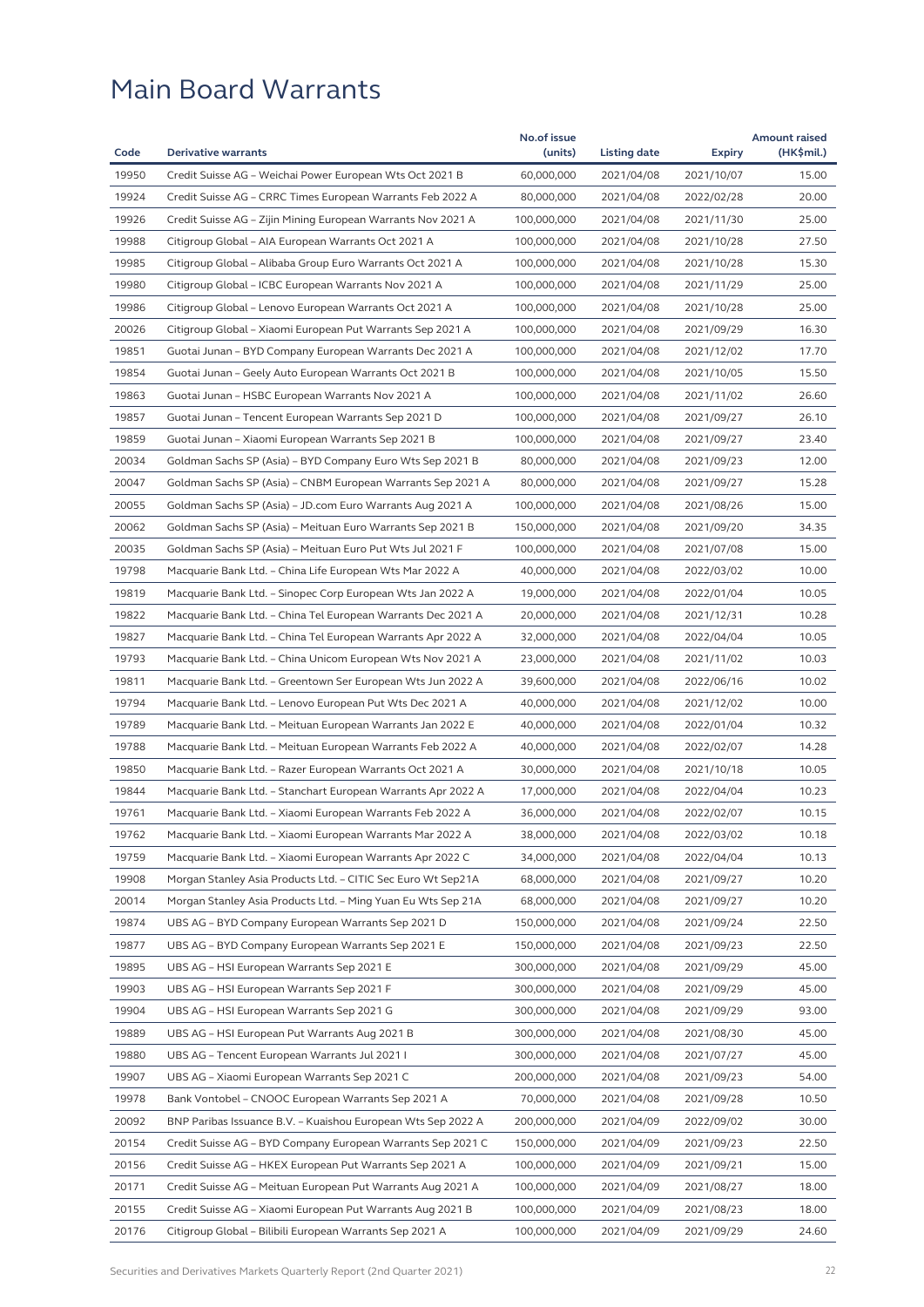|                |                                                              | No.of issue              |                          |                          | <b>Amount raised</b> |
|----------------|--------------------------------------------------------------|--------------------------|--------------------------|--------------------------|----------------------|
| Code           | <b>Derivative warrants</b>                                   | (units)                  | Listing date             | <b>Expiry</b>            | (HK\$mil.)           |
| 20189          | Citigroup Global - Bilibili European Warrants Nov 2021 A     | 100,000,000              | 2021/04/09               | 2021/11/29               | 24.50                |
| 20215          | Citigroup Global - Bilibili European Warrants Nov 2021 B     | 100,000,000              | 2021/04/09               | 2021/11/29               | 25.00                |
| 20205          | Citigroup Global - China Tower European Warrants Apr 2022 A  | 100,000,000              | 2021/04/09               | 2022/04/28               | 16.90                |
| 20184          | Citigroup Global – Meituan European Warrants Sep 2021 A      | 100,000,000              | 2021/04/09               | 2021/09/29               | 32.50                |
| 20217          | Goldman Sachs SP (Asia) - Conch Cement Euro Wts Jul 2021 A   | 80,000,000               | 2021/04/09               | 2021/07/23               | 12.00                |
| 20218          | Goldman Sachs SP (Asia) – BYD Company Euro Put Wts Sep 2021A | 80,000,000               | 2021/04/09               | 2021/09/21               | 12.00                |
| 20222          | Goldman Sachs SP (Asia) - Geely Auto Euro Put Wts Sep 2021 A | 80,000,000               | 2021/04/09               | 2021/09/23               | 12.00                |
| 20227          | Goldman Sachs SP (Asia) – Tencent European Wts Sep 2021 D    | 150,000,000              | 2021/04/09               | 2021/09/20               | 51.75                |
| 20173          | Haitong Int'l Sec - Meituan European Put Warrants Oct 2021 A | 80,000,000               | 2021/04/09               | 2021/10/08               | 20.00                |
| 20089          | Macquarie Bank Ltd. - Ali Health European Put Wts Nov 2021 A | 38,200,000               | 2021/04/09               | 2021/11/02               | 10.01                |
| 20091          | Macquarie Bank Ltd. - CGS European Warrants Nov 2021 A       | 33,900,000               | 2021/04/09               | 2021/11/16               | 10.00                |
| 20088          | Morgan Stanley Asia Products Ltd. - Lenovo Euro Wts Oct 21 A | 40,000,000               | 2021/04/09               | 2021/10/15               | 10.00                |
| 20070          | Morgan Stanley Asia Products Ltd. – Ping An Euro Wts Sep 21B | 58,000,000               | 2021/04/09               | 2021/09/30               | 12.93                |
| 20077          | Morgan Stanley Asia Products Ltd. - Tencent Euro Wts Aug 21C | 128,000,000              | 2021/04/09               | 2021/08/25               | 19.97                |
| 20073          | Morgan Stanley Asia Products Ltd. - Tencent Euro Wts Sep 21E | 128,000,000              | 2021/04/09               | 2021/09/27               | 19.20                |
| 20141          | Morgan Stanley Asia Products Ltd. - Tencent Eu Put Wt Aug21A | 80,000,000               | 2021/04/09               | 2021/08/19               | 13.60                |
| 20136          | UBS AG - Alibaba European Warrants Sep 2021 J                | 200,000,000              | 2021/04/09               | 2021/09/21               | 30.00                |
| 20137          | UBS AG - BYD Company European Warrants Dec 2021 A            | 150,000,000              | 2021/04/09               | 2021/12/23               | 46.50                |
| 20108          | UBS AG - CC Bank European Warrants Jul 2021 D                | 100,000,000              | 2021/04/09               | 2021/07/27               | 15.00                |
| 20095          | UBS AG – China Overseas European Warrants Dec 2021 A         | 70,000,000               | 2021/04/09               | 2021/12/23               | 10.50                |
| 20128          | UBS AG - Galaxy Ent European Warrants Jul 2021 A             | 80,000,000               | 2021/04/09               | 2021/07/08               | 19.20                |
| 20098          | UBS AG – Meituan European Warrants Sep 2021 B                | 200,000,000              | 2021/04/09               | 2021/09/20               | 40.00                |
| 20099          | UBS AG - Ping An European Warrants Sep 2021 B                | 100,000,000              | 2021/04/09               | 2021/09/23               | 16.00                |
| 20293          | Credit Suisse AG – CPIC European Warrants Oct 2021 A         | 40,000,000               | 2021/04/12               | 2021/10/12               | 10.00                |
| 20290          | Credit Suisse AG - COSCO Sh Hold European Wts Oct 2021 B     | 60,000,000               | 2021/04/12               | 2021/10/12               | 15.00                |
| 20289          | Credit Suisse AG – Dongfeng Motor European Wts Oct 2021 A    | 50,000,000               | 2021/04/12               | 2021/10/12               | 12.50                |
| 20361          | Goldman Sachs SP (Asia) - BYD Company Euro Wts Sep 2021 C    | 80,000,000               | 2021/04/12               | 2021/09/24               | 12.96                |
| 20362          | Goldman Sachs SP (Asia) - China Life Euro Wts Dec 2021 B     | 80,000,000               | 2021/04/12               | 2021/12/28               | 12.00                |
| 20360          | Goldman Sachs SP (Asia) - Smoore Intl Euro Wts Nov 2021 A    | 80,000,000               | 2021/04/12               | 2021/11/23               | 12.00                |
| 20364          | Goldman Sachs SP (Asia) – Tencent European Wts Dec 2021 C    | 200,000,000              | 2021/04/12               | 2021/12/23               | 30.00                |
| 20263          | HK Bank - Ali Health European Warrants Sep 2021 A            | 80,000,000               | 2021/04/12               | 2021/09/27               | 18.40                |
| 20279          | HK Bank - CKH Holdings European Warrants Oct 2021 A          | 80,000,000               | 2021/04/12               | 2021/10/29               | 20.00                |
| 20285          | HK Bank - China Telecom European Warrants Oct 2021 A         | 80,000,000               | 2021/04/12               | 2021/10/29               | 20.00                |
| 20295          | Haitong Int'l Sec - PA Gooddoctor Euro Warrants Sep 2021 B   | 60,000,000               | 2021/04/12               | 2021/09/30               | 10.80                |
| 20302          | J P Morgan SP BV – BYD Electronic European Wts Nov 2021 B    | 80,000,000               | 2021/04/12               | 2021/11/30               | 14.80                |
| 20310          | J P Morgan SP BV - CPIC European Warrants Oct 2021 A         | 60,000,000               | 2021/04/12               | 2021/10/29               | 15.24                |
| 20308          | J P Morgan SP BV – COSCO Sh Hold European Wts Oct 2021 A     | 60,000,000               | 2021/04/12               | 2021/10/11               | 19.62                |
| 20319          | J P Morgan SP BV – Chow Tai Fook European Wts Oct 2021 A     | 40,000,000               | 2021/04/12               | 2021/10/29               | 12.52                |
| 20297          | J P Morgan SP BV - Tencent European Warrants Mar 2022 B      | 500,000,000              | 2021/04/12               | 2022/03/31               | 77.50                |
| 20296          | J P Morgan SP BV - Tencent European Warrants Jun 2022 A      | 500,000,000              | 2021/04/12               | 2022/06/30               | 76.00                |
| 20303          | J P Morgan SP BV - WH Group European Warrants Feb 2022 A     | 70,000,000               | 2021/04/12               | 2022/02/28               | 14.21                |
| 20256          | Macquarie Bank Ltd. - CGS European Warrants Nov 2021 B       | 24,500,000               | 2021/04/12               | 2021/11/16               | 10.05                |
| 20259          | Macquarie Bank Ltd. - Minsheng Bank European Wts Feb 2022 A  | 36,700,000               | 2021/04/12               | 2022/02/07               | 10.02                |
| 20242          | Macquarie Bank Ltd. - COSCO Ship Hold Euro Wts Nov 2021 A    | 25,000,000               | 2021/04/12               | 2021/11/02               | 10.20                |
| 20238          | Macquarie Bank Ltd. - Geely Auto European Wts Nov 2021 B     | 30,000,000               | 2021/04/12               | 2021/11/02               | 10.14                |
| 20231          | Macquarie Bank Ltd. - Geely Auto European Put Wts Nov 2021 A | 40,000,000               |                          |                          | 10.72                |
|                | Macquarie Bank Ltd. - Weimob Inc Euro Warrants Nov 2021 A    |                          | 2021/04/12               | 2021/11/02               |                      |
| 20250<br>20229 |                                                              | 23,800,000<br>68,000,000 | 2021/04/12<br>2021/04/12 | 2021/11/16<br>2021/09/23 | 10.02<br>10.20       |
|                | Morgan Stanley Asia Products Ltd. - HSBC Euro Wts Sep 2021 D |                          |                          |                          |                      |
| 20323          | UBS AG – BYD Company European Put Warrants Sep 2021 A        | 150,000,000              | 2021/04/12               | 2021/09/21               | 22.50                |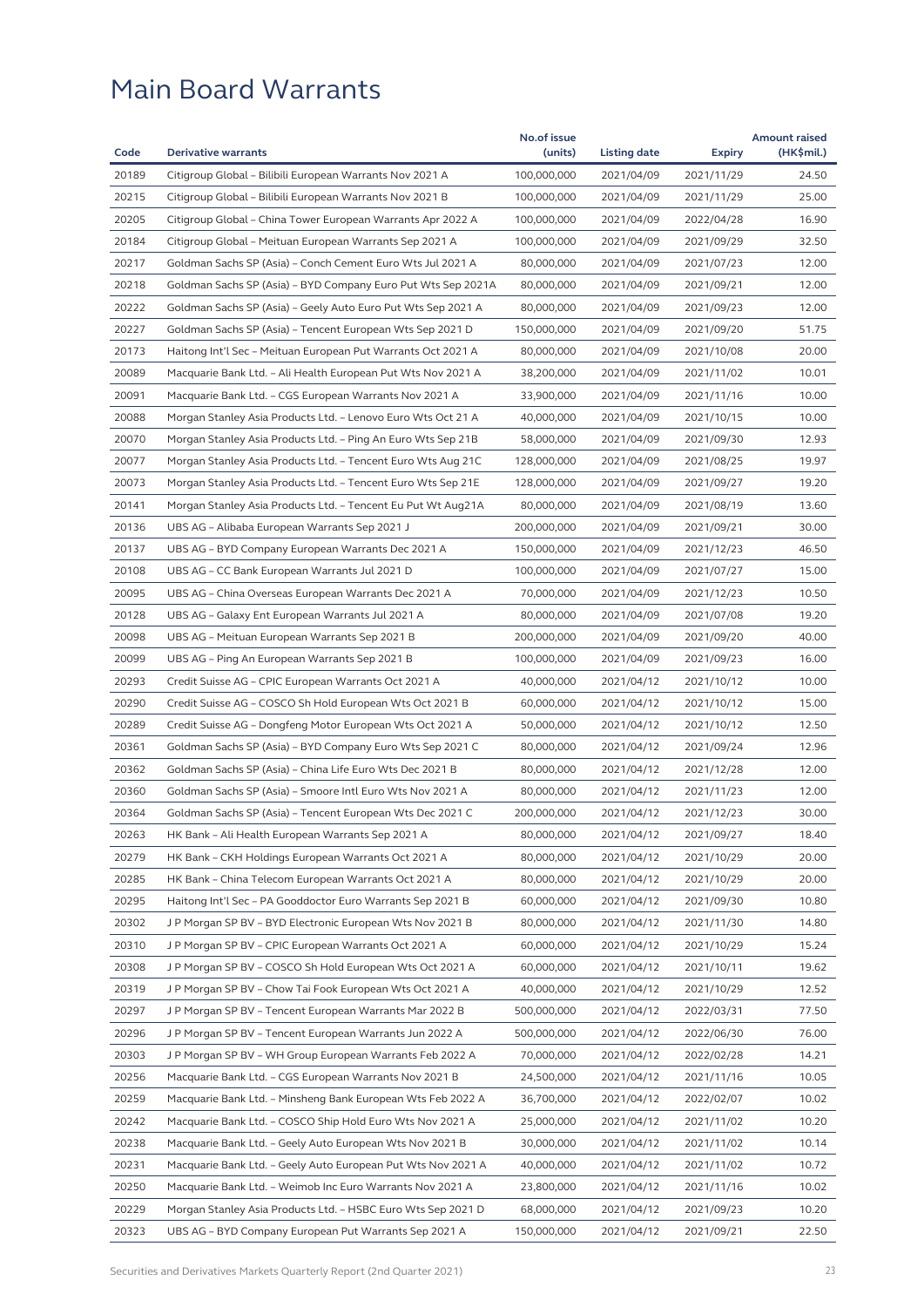|                |                                                              | No.of issue              |                          |               | <b>Amount raised</b> |
|----------------|--------------------------------------------------------------|--------------------------|--------------------------|---------------|----------------------|
| Code           | <b>Derivative warrants</b>                                   | (units)                  | Listing date             | <b>Expiry</b> | (HK\$mil.)           |
| 20324          | UBS AG - HKEX European Warrants Sep 2021 B                   | 300,000,000              | 2021/04/12               | 2021/09/24    | 45.00                |
| 20327          | UBS AG – HKEX European Put Warrants Sep 2021 A               | 300,000,000              | 2021/04/12               | 2021/09/21    | 45.00                |
| 20346          | UBS AG - HSBC European Warrants Sep 2021 C                   | 100,000,000              | 2021/04/12               | 2021/09/27    | 15.00                |
| 20345          | UBS AG - Meituan European Put Warrants Aug 2021 A            | 200,000,000              | 2021/04/12               | 2021/08/27    | 30.00                |
| 20320          | UBS AG – PSBC European Warrants Sep 2021 A                   | 40,000,000               | 2021/04/12               | 2021/09/27    | 11.60                |
| 20337          | UBS AG - Tencent European Put Warrants Aug 2021 A            | 300,000,000              | 2021/04/12               | 2021/08/19    | 45.00                |
| 20344          | UBS AG - Xiaomi European Put Warrants Aug 2021 B             | 200,000,000              | 2021/04/12               | 2021/08/23    | 30.00                |
| 20357          | Bank Vontobel - CNBM European Warrants Oct 2021 B            | 70,000,000               | 2021/04/12               | 2021/10/26    | 10.50                |
| 20563          | BOCI Asia Ltd. – CKH Holdings European Warrants Aug 2021 A   | 70,000,000               | 2021/04/13               | 2021/08/25    | 12.60                |
| 20610          | BOCI Asia Ltd. - China Life European Warrants Aug 2021 B     | 150,000,000              | 2021/04/13               | 2021/08/24    | 25.50                |
| 20541          | BOCI Asia Ltd. – HSI European Warrants Sep 2021 B            | 150,000,000              | 2021/04/13               | 2021/09/29    | 24.00                |
| 20533          | BOCI Asia Ltd. - HSI European Put Warrants Sep 2021 A        | 150,000,000              | 2021/04/13               | 2021/09/29    | 24.00                |
| 20536          | BOCI Asia Ltd. - HSI European Put Warrants Sep 2021 B        | 150,000,000              | 2021/04/13               | 2021/09/29    | 24.00                |
| 20549          | BOCI Asia Ltd. – Meituan European Warrants Sep 2021 A        | 100,000,000              | 2021/04/13               | 2021/09/27    | 25.00                |
| 20558          | BOCI Asia Ltd. - Tencent European Warrants Jul 2021 A        | 100,000,000              | 2021/04/13               | 2021/07/23    | 17.00                |
| 20477          | BNP Paribas Issuance B.V. - Ping An European Wt Oct 2021 A   | 80,000,000               | 2021/04/13               | 2021/10/05    | 12.80                |
| 20476          | BNP Paribas Issuance B.V. - Ping An European Wt Jan 2023 B   | 100,000,000              | 2021/04/13               | 2023/01/03    | 19.00                |
| 20471          | BNP Paribas Issuance B.V. – SMIC European Wts Apr 2023 A     | 100,000,000              | 2021/04/13               | 2023/04/04    | 23.00                |
| 20475          | BNP Paribas Issuance B.V. - Xiaomi Euro Warrants Nov 2021 A  | 60,000,000               | 2021/04/13               | 2021/11/02    | 17.40                |
| 20620          | Credit Suisse AG – CNOOC European Warrants Dec 2021 C        | 80,000,000               | 2021/04/13               | 2021/12/21    | 12.00                |
| 20622          | Credit Suisse AG - CNOOC European Warrants Dec 2021 D        | 80,000,000               | 2021/04/13               | 2021/12/23    | 14.40                |
| 20627          | Credit Suisse AG – COSCO Sh Hold European Wts Oct 2021 C     | 60,000,000               | 2021/04/13               | 2021/10/22    | 18.00                |
| 20623          | Credit Suisse AG – Tencent European Wts Jul 2021 F           | 250,000,000              | 2021/04/13               | 2021/07/13    | 117.50               |
| 20637          | Citigroup Global - Ping An European Warrants Sep 2021 A      | 100,000,000              | 2021/04/13               | 2021/09/29    | 15.00                |
| 20663          | Citigroup Global – Tencent European Warrants Jul 2021 D      | 100,000,000              | 2021/04/13               | 2021/07/29    | 17.70                |
| 20653          | Citigroup Global - Tencent European Warrants Aug 2021 A      | 100,000,000              | 2021/04/13               | 2021/08/30    | 21.70                |
| 20651          | Citigroup Global - Tencent European Put Warrants Aug 2021 A  | 100,000,000              | 2021/04/13               | 2021/08/30    | 28.50                |
| 20668          | Citigroup Global - Tencent European Put Warrants Aug 2021 B  | 100,000,000              | 2021/04/13               | 2021/08/30    | 15.00                |
| 20678          | Goldman Sachs SP (Asia) – CITIC Sec European Wts Oct 2021 A  | 80,000,000               | 2021/04/13               | 2021/10/29    | 20.16                |
| 20698          | Goldman Sachs SP (Asia) - Meituan Euro Warrants Jul 2021 M   | 150,000,000              | 2021/04/13               | 2021/07/23    | 22.50                |
| 20670          | Goldman Sachs SP (Asia) - PA Gooddoctor Euro Wts Sep 2021 B  | 80,000,000               | 2021/04/13               | 2021/09/23    | 13.12                |
| 20694          | Goldman Sachs SP (Asia) - Ping An European Wts Aug 2021 A    | 80,000,000               | 2021/04/13               | 2021/08/26    | 12.00                |
| 20695          | Goldman Sachs SP (Asia) – Tencent European Wts Jul 2021 K    | 150,000,000              | 2021/04/13               | 2021/07/27    | 36.30                |
| 20636          | Haitong Int'l Sec - AIA European Warrants Oct 2021 B         | 50,000,000               | 2021/04/13               | 2021/10/29    | 20.00                |
| 20635          | Haitong Int'l Sec - A-Living European Warrants Oct 2021 A    | 25,000,000               | 2021/04/13               | 2021/10/12    | 11.00                |
| 20629          | Haitong Int'l Sec – COSCO Sh Hold European Wts Oct 2021 A    | 40,000,000               | 2021/04/13               | 2021/10/12    | 13.20                |
| 20604          | J P Morgan SP BV - Minsheng Bank European Wts Dec 2021 A     | 40,000,000               | 2021/04/13               | 2021/12/31    | 10.16                |
| 20599          | J P Morgan SP BV – Comba European Warrants Oct 2021 A        | 35,000,000               | 2021/04/13               | 2021/10/29    | 10.01                |
| 20609          | J P Morgan SP BV - Chinares Cement Euro Warrants Nov 2021 A  | 60,000,000               | 2021/04/13               | 2021/11/30    | 15.12                |
| 20519          | J P Morgan SP BV – HKTV European Warrants Sep 2021 A         | 60,000,000               | 2021/04/13               | 2021/09/03    | 10.14                |
| 20571          | J P Morgan SP BV - HTSC European Warrants Oct 2021 A         | 60,000,000               | 2021/04/13               | 2021/10/29    | 15.06                |
|                |                                                              |                          |                          |               |                      |
| 20575<br>20577 | J P Morgan SP BV - KB Laminates European Warrants Oct 2021 B | 50,000,000<br>40,000,000 | 2021/04/13<br>2021/04/13 | 2021/10/29    | 13.60<br>18.88       |
|                | J P Morgan SP BV – Kingboard Hldg European Wts Oct 2021 A    |                          |                          | 2021/10/29    |                      |
| 20584          | J P Morgan SP BV - MTRC European Warrants Oct 2021 A         | 60,000,000               | 2021/04/13               | 2021/10/29    | 15.00                |
| 10233          | J P Morgan SP BV – NQ100 Index European Warrants Sep 2021 C  | 200,000,000              | 2021/04/13               | 2021/09/17    | 31.00                |
| 10234          | J P Morgan SP BV - NQ100 Index Euro Put Warrants Sep 2021 C  | 200,000,000              | 2021/04/13               | 2021/09/17    | 31.20                |
| 20705          | J P Morgan SP BV - PICC Group European Warrants Dec 2021 A   | 60,000,000               | 2021/04/13               | 2021/12/29    | 15.06                |
| 20508          | J P Morgan SP BV - SD Gold European Warrants Sep 2021 A      | 70,000,000               | 2021/04/13               | 2021/09/13    | 10.85                |
| 20607          | J P Morgan SP BV – SPDR Gold Trust European Wts Mar 2022 A   | 70,000,000               | 2021/04/13               | 2022/03/31    | 17.64                |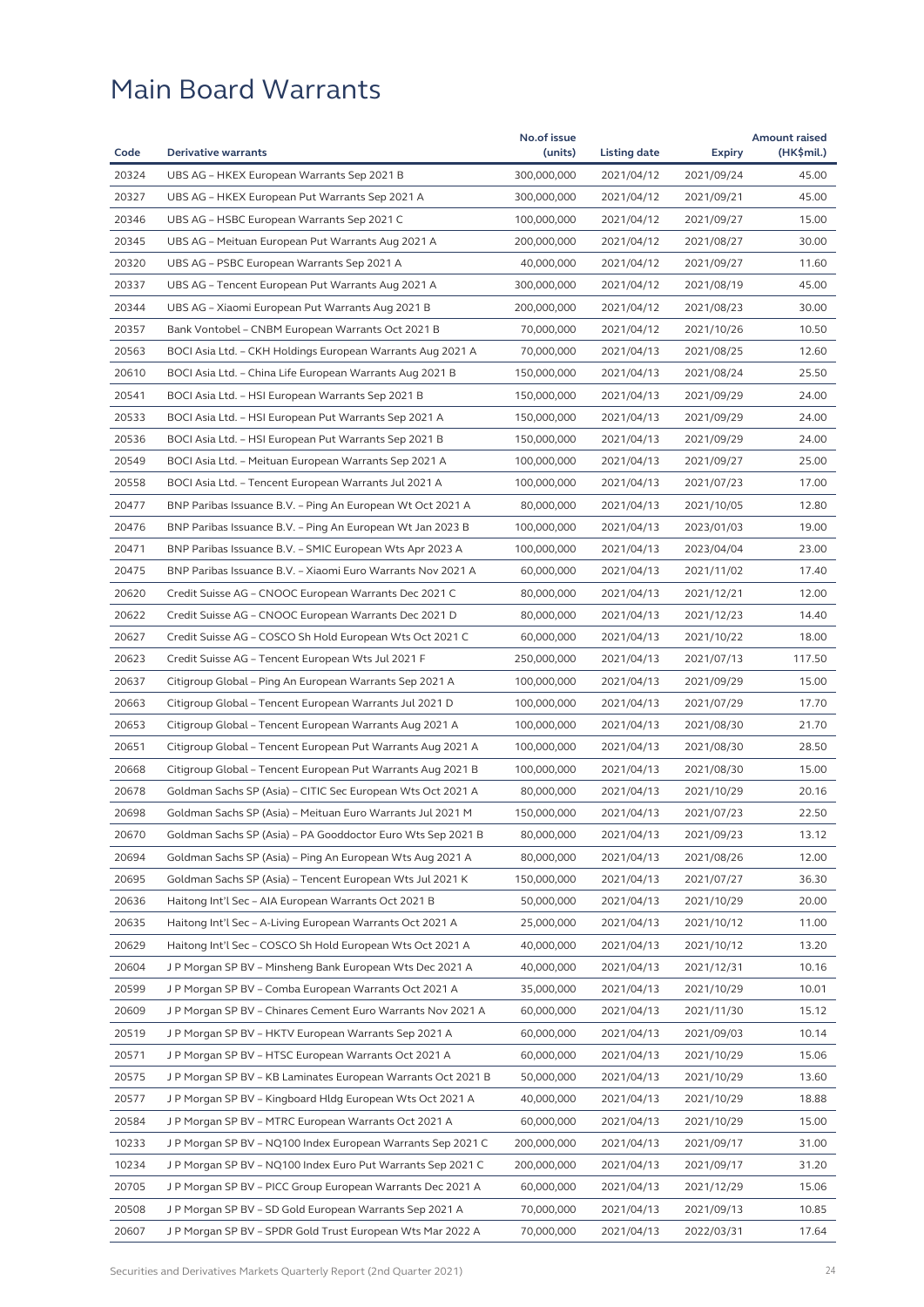|         |                                                              | No.of issue |              |               | <b>Amount raised</b> |
|---------|--------------------------------------------------------------|-------------|--------------|---------------|----------------------|
| Code    | <b>Derivative warrants</b>                                   | (units)     | Listing date | <b>Expiry</b> | (HK\$mil.)           |
| 20438   | Macquarie Bank Ltd. - BAIC Motor European Warrants Nov 2021A | 36,000,000  | 2021/04/13   | 2021/11/02    | 10.04                |
| 20445   | Macquarie Bank Ltd. - Bud Apac European Put Warrants Nov21A  | 37,000,000  | 2021/04/13   | 2021/11/02    | 10.03                |
| 20470   | Macquarie Bank Ltd. - CITIC Sec Euro Put Warrants Jan 2022 A | 40,000,000  | 2021/04/13   | 2022/01/04    | 10.00                |
| 20410   | Macquarie Bank Ltd. – CNBM European Warrants Dec 2021 A      | 37,000,000  | 2021/04/13   | 2021/12/02    | 10.03                |
| 20464   | Macquarie Bank Ltd. – CSPC Pharma European Put Wts Jan 2022A | 40,000,000  | 2021/04/13   | 2022/01/04    | 10.00                |
| 20436   | Macquarie Bank Ltd. - Chow Tai Fook European Wts Nov 2021 A  | 32,000,000  | 2021/04/13   | 2021/11/02    | 10.11                |
| 20404   | Macquarie Bank Ltd. – Geely Auto European Wts May 2022 A     | 26,500,000  | 2021/04/13   | 2022/05/04    | 10.15                |
| 20394   | Macquarie Bank Ltd. - Geely Auto European Wts Jun 2022 A     | 26,500,000  | 2021/04/13   | 2022/06/02    | 10.12                |
| 20444   | Macquarie Bank Ltd. - HKEX European Warrants Nov 2021 A      | 40,000,000  | 2021/04/13   | 2021/11/02    | 10.04                |
| 20439   | Macquarie Bank Ltd. - KB Laminates European Wts Feb 2022 A   | 33,700,000  | 2021/04/13   | 2022/02/07    | 10.01                |
| 20440   | Macquarie Bank Ltd. – Luye Pharma European Warrants Jun2022A | 40,000,000  | 2021/04/13   | 2022/06/02    | 10.00                |
| 20463   | Macquarie Bank Ltd. - Mengniu Dairy European Put Wts Nov21A  | 24,000,000  | 2021/04/13   | 2021/11/02    | 10.37                |
| 20466   | Macquarie Bank Ltd. - Sinopharm European Put Warrants Jan22A | 38,000,000  | 2021/04/13   | 2022/01/04    | 10.11                |
| 20388   | Macquarie Bank Ltd. – SITC European Warrants Sep 2022 A      | 12,000,000  | 2021/04/13   | 2022/09/20    | 10.43                |
| 20372   | Morgan Stanley Asia Products Ltd. - AIA Euro Wts Oct 2021 A  | 68,000,000  | 2021/04/13   | 2021/10/12    | 17.00                |
| 20376   | Morgan Stanley Asia Products Ltd. - AIA Euro Put Wts Dec21B  | 68,000,000  | 2021/04/13   | 2021/12/23    | 12.38                |
| 20365   | Morgan Stanley Asia Products Ltd. - COSCO Ship Eu Wt Oct21B  | 48,000,000  | 2021/04/13   | 2021/10/12    | 12.00                |
| 20386   | Morgan Stanley Asia Products Ltd. - Geely Auto Eu Wt Oct21A  | 80,000,000  | 2021/04/13   | 2021/10/04    | 13.76                |
| 20384   | Morgan Stanley Asia Products Ltd. - European Warrants Jul21A | 40,000,000  | 2021/04/13   | 2021/07/15    | 10.00                |
| 20385   | Morgan Stanley Asia Products Ltd. - European Warrants Oct21A | 40,000,000  | 2021/04/13   | 2021/10/12    | 10.00                |
| 20501   | Morgan Stanley Asia Products Ltd.-PA Gooddoctor Eu Wt Oct21A | 68,000,000  | 2021/04/13   | 2021/10/04    | 10.20                |
| 20753   | UBS AG - China Life European Warrants Dec 2021 A             | 80,000,000  | 2021/04/13   | 2021/12/28    | 12.00                |
| 20734   | UBS AG – COSCO Ship Hold European Warrants Oct 2021 A        | 60,000,000  | 2021/04/13   | 2021/10/12    | 15.00                |
| 20740   | UBS AG – Gome European Warrants Dec 2021 A                   | 40,000,000  | 2021/04/13   | 2021/12/13    | 10.00                |
| 20731   | UBS AG – NetEase European Put Warrants Dec 2021 A            | 100,000,000 | 2021/04/13   | 2021/12/23    | 15.00                |
| 20745   | UBS AG - Tencent European Warrants Sep 2021 C                | 300,000,000 | 2021/04/13   | 2021/09/23    | 90.00                |
| 20750   | UBS AG – Tencent European Warrants Sep 2021 D                | 300,000,000 | 2021/04/13   | 2021/09/27    | 78.00                |
| 20733   | UBS AG - Zijin Mining European Warrants Jul 2021 B           | 50,000,000  | 2021/04/13   | 2021/07/23    | 10.00                |
| 20730   | Bank Vontobel - AIA European Warrants Oct 2021 B             | 80,000,000  | 2021/04/13   | 2021/10/25    | 12.00                |
| 20728   | Bank Vontobel – Bud Apac European Warrants Dec 2021 A        | 40,000,000  | 2021/04/13   | 2021/12/29    | 10.00                |
| 20719   | Bank Vontobel - NCI European Warrants Dec 2021 A             | 30,000,000  | 2021/04/13   | 2021/12/01    | 10.50                |
| 20717   | Bank Vontobel - Tencent European Warrants Dec 2021 B         | 100,000,000 | 2021/04/13   | 2021/12/23    | 15.00                |
| 20718   | Bank Vontobel - Tencent European Warrants Sep 2022 A         | 100,000,000 | 2021/04/13   | 2022/09/19    | 23.00                |
| 29782 # | Guotai Junan - Tencent European Warrants Oct 2021 B          | 125,000,000 | 2021/04/13   | 2021/10/05    | 10.25                |
| 20768   | BOCI Asia Ltd. - Anta Sports European Warrants Sep 2021 A    | 70,000,000  | 2021/04/14   | 2021/09/24    | 11.20                |
| 20771   | BOCI Asia Ltd. - PSBC European Warrants Sep 2021 A           | 40,000,000  | 2021/04/14   | 2021/09/27    | 13.60                |
| 20773   | BOCI Asia Ltd. - Xiaomi European Put Warrants Aug 2021 A     | 100,000,000 | 2021/04/14   | 2021/08/23    | 20.00                |
| 20838   | Credit Suisse AG - AIA European Warrants Oct 2021 B          | 70,000,000  | 2021/04/14   | 2021/10/13    | 17.50                |
| 20840   | Credit Suisse AG - Alibaba European Warrants Sep 2021 H      | 400,000,000 | 2021/04/14   | 2021/09/27    | 80.00                |
| 20847   | Credit Suisse AG - Alibaba European Warrants Oct 2021 A      | 400,000,000 | 2021/04/14   | 2021/10/26    | 60.00                |
| 20853   | Credit Suisse AG - Alibaba European Warrants Dec 2021 D      | 400,000,000 | 2021/04/14   | 2021/12/28    | 60.00                |
| 20837   | Credit Suisse AG - Li Ning European Warrants Oct 2021 A      | 30,000,000  | 2021/04/14   | 2021/10/13    | 16.50                |
| 20925   | Citigroup Global - China Mobile European Warrants Sep 2021 C | 100,000,000 | 2021/04/14   | 2021/09/29    | 19.00                |
| 20938   | Citigroup Global - CNOOC European Warrants Dec 2021 E        | 100,000,000 | 2021/04/14   | 2021/12/30    | 16.80                |
| 20930   | Citigroup Global - HSBC European Warrants Sep 2021 E         | 100,000,000 | 2021/04/14   | 2021/09/29    | 18.40                |
| 20928   | Citigroup Global - Ping An European Warrants Sep 2021 B      | 100,000,000 | 2021/04/14   | 2021/09/29    | 22.70                |
| 20759   | Guotai Junan - Alibaba Group European Warrants Sep 2021 B    | 100,000,000 | 2021/04/14   | 2021/09/27    | 15.80                |
| 20754   | Guotai Junan - China Mobile European Warrants Sep 2021 B     | 100,000,000 | 2021/04/14   | 2021/09/27    | 21.30                |
| 20764   | Guotai Junan - Meituan European Warrants Sep 2021 B          | 100,000,000 | 2021/04/14   | 2021/09/27    | 24.90                |
|         |                                                              |             |              |               |                      |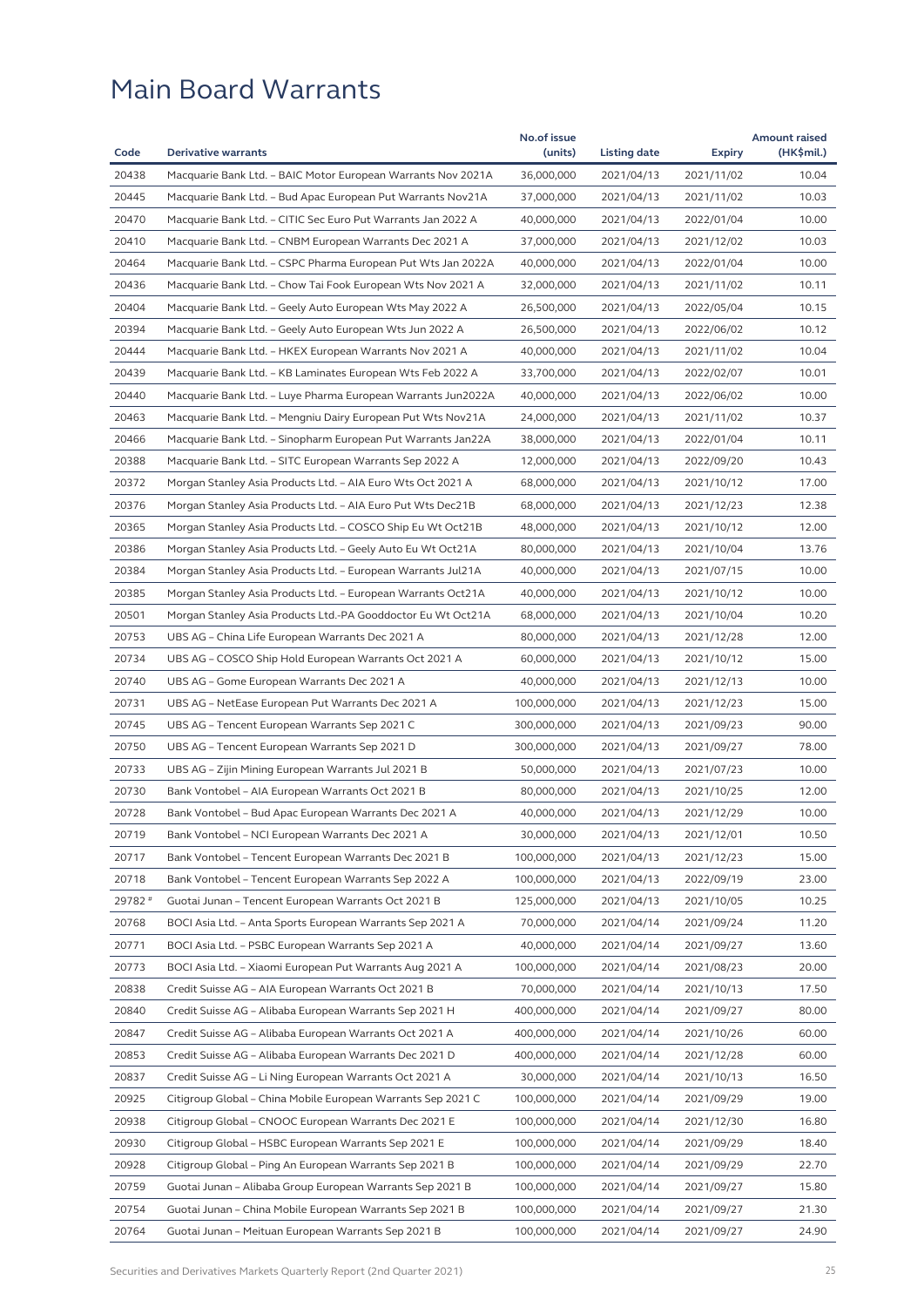| Code<br><b>Derivative warrants</b><br>(units)<br>(HK\$mil.)<br>Listing date<br><b>Expiry</b><br>20761<br>Guotai Junan - Xiaomi European Put Warrants Sep 2021 A<br>100,000,000<br>2021/04/14<br>2021/09/27<br>17.20<br>20970<br>2021/04/14<br>Goldman Sachs SP (Asia) – Alibaba European Wts Aug 2021 H<br>150,000,000<br>2021/08/27<br>22.50<br>20968<br>12.00<br>Goldman Sachs SP (Asia) - CKH Holdings Euro Wts Aug 2021 A<br>80,000,000<br>2021/04/14<br>2021/08/25<br>20984<br>Goldman Sachs SP (Asia) - CPIC European Warrants Jul 2021 B<br>80,000,000<br>2021/04/14<br>2021/07/27<br>12.00<br>20963<br>Goldman Sachs SP (Asia) – Geely Auto European Wts Sep 2021 A<br>80,000,000<br>2021/04/14<br>2021/09/17<br>12.00<br>20971<br>Goldman Sachs SP (Asia) - Tencent European Wts Jul 2021 L<br>150,000,000<br>2021/04/14<br>2021/07/26<br>36.45<br>20902<br>Haitong Int'l Sec - CGS European Warrants Aug 2022 A<br>40,000,000<br>2021/04/14<br>2022/08/02<br>10.00<br>20900<br>Haitong Int'l Sec - HSBC European Warrants Sep 2021 A<br>70,000,000<br>2021/09/30<br>14.70<br>2021/04/14<br>20922<br>26.40<br>Haitong Int'l Sec - Tencent European Warrants Oct 2021 B<br>80,000,000<br>2021/04/14<br>2021/10/29<br>20905<br>Haitong Int'l Sec - Tencent European Warrants Sep 2022 A<br>160,000,000<br>2021/04/14<br>25.60<br>2022/09/26<br>20885<br>J P Morgan SP BV - AAC Tech European Put Warrants Sep 2021 A<br>10.26<br>60,000,000<br>2021/04/14<br>2021/09/27<br>20886<br>J P Morgan SP BV - Alibaba European Warrants Dec 2021 C<br>300,000,000<br>2021/04/14<br>2021/12/23<br>45.00<br>20893<br>15.24<br>J P Morgan SP BV – Bud Apac European Warrants Nov 2021 A<br>60,000,000<br>2021/04/14<br>2021/11/30<br>20892<br>22.65<br>J P Morgan SP BV – BYD Company European Warrants Sep 2021 C<br>150,000,000<br>2021/04/14<br>2021/09/27<br>20889<br>12.00<br>J P Morgan SP BV - Geely Auto European Warrants Sep 2021 C<br>80,000,000<br>2021/04/14<br>2021/09/17<br>20782<br>10.12<br>Macquarie Bank Ltd. - AAC Tech European Wts Nov 2021 A<br>26,500,000<br>2021/04/14<br>2021/11/02<br>20774<br>10.00<br>Macquarie Bank Ltd. - HKEX European Warrants Nov 2021 B<br>20,000,000<br>2021/04/14<br>2021/11/02<br>20766<br>10.08<br>40,000,000<br>2021/04/14<br>Macquarie Bank Ltd. – Ping An European Warrants Jan 2022 B<br>2022/01/04<br>20780<br>29,700,000<br>2021/11/02<br>10.01<br>Macquarie Bank Ltd. - Zijin Mining European Wts Nov 2021 A<br>2021/04/14<br>20854<br>11.60<br>SG Issuer – Conch Cement European Warrants Oct 2021 A<br>40,000,000<br>2021/04/14<br>2021/10/29<br>20868<br>SG Issuer - CAM CSI300 European Warrants Oct 2021 A<br>40,000,000<br>2021/04/14<br>2021/10/29<br>10.00<br>20855<br>SG Issuer - Baidu European Warrants Oct 2021 A<br>37.50<br>150,000,000<br>2021/04/14<br>2021/10/29<br>20856<br>25.00<br>SG Issuer - Ch Molybdenum European Warrants Apr 2022 A<br>100,000,000<br>2021/04/14<br>2022/04/25<br>20877<br>20.00<br>SG Issuer – CSOP A50 ETF European Warrants Oct 2021 A<br>80,000,000<br>2021/04/14<br>2021/10/29<br>20884<br>13.20<br>SG Issuer - A50 China European Warrants Sep 2021 A<br>80,000,000<br>2021/04/14<br>2021/09/30<br>20859<br>SG Issuer - Geely Auto European Warrants Oct 2021 A<br>70,000,000<br>2021/04/14<br>2021/10/29<br>17.50<br>20864<br>SG Issuer - JD.com European Warrants Oct 2021 A<br>150,000,000<br>37.50<br>2021/04/14<br>2021/10/29<br>20866<br>70,000,000<br>2021/04/14<br>2021/09/02<br>10.50<br>SG Issuer – Ping An European Warrants Sep 2021 A<br>37.50<br>20867<br>150,000,000<br>SG Issuer - Sunny Optical European Warrants Oct 2021 A<br>2021/04/14<br>2021/10/29<br>20940<br>UBS AG - CNOOC European Warrants Dec 2021 B<br>70,000,000<br>2021/04/14<br>2021/12/21<br>10.50<br>20950<br>UBS AG - COSCO Ship Hold European Warrants Oct 2021 B<br>15.00<br>60,000,000<br>2021/04/14<br>2021/10/25<br>20947<br>UBS AG - HSBC European Put Warrants Aug 2021 B<br>100,000,000<br>2021/04/14<br>2021/08/27<br>15.00<br>20949<br>300,000,000<br>2021/04/14<br>2021/09/29<br>45.00<br>UBS AG - HSI European Warrants Sep 2021 H<br>20946<br>UBS AG - JD.com European Warrants Sep 2021 B<br>200,000,000<br>36.00<br>2021/04/14<br>2021/09/21<br>20956<br>UBS AG - Zijin Mining European Warrants Jul 2021 C<br>50,000,000<br>2021/04/14<br>2021/07/13<br>10.00<br>20784<br>Bank Vontobel - Conch Cement European Warrants Nov 2021 A<br>30,000,000<br>2021/04/14<br>2021/11/01<br>10.20<br>20796<br>15.00<br>Bank Vontobel - Alibaba Group European Warrants Dec 2021 A<br>60,000,000<br>2021/04/14<br>2021/12/01<br>20801<br>Bank Vontobel - Alibaba Group European Warrants Dec 2021 B<br>70,000,000<br>2021/04/14<br>11.20<br>2021/12/29<br>20809<br>Bank Vontobel - Anta Sports European Warrants Jan 2022 A<br>40,000,000<br>2021/04/14<br>2022/01/04<br>10.00<br>20822<br>Bank Vontobel - Mengniu Dairy European Warrants Nov 2021 A<br>40,000,000<br>15.20<br>2021/04/14<br>2021/11/02<br>20811<br>Bank Vontobel - Meituan European Warrants Sep 2021 B<br>60,000,000<br>2021/04/14<br>2021/09/27<br>13.20<br>20812<br>15.00<br>Bank Vontobel - Meituan European Warrants Aug 2022 A<br>100,000,000<br>2021/04/14<br>2022/08/24<br>20821<br>Bank Vontobel - PetroChina European Warrants Oct 2021 A<br>50,000,000<br>2021/04/14<br>2021/10/22<br>10.50<br>20803<br>Bank Vontobel - PSBC European Warrants Sep 2021 A<br>40,000,000<br>2021/04/14<br>2021/09/27<br>11.20<br>20807<br>Bank Vontobel - Tencent European Put Warrants Aug 2021 B<br>60,000,000<br>16.80<br>2021/04/14<br>2021/08/26<br>21111<br>BOCI Asia Ltd. - Geely Auto European Warrants Jul 2021 C<br>70,000,000<br>2021/04/15<br>2021/07/28<br>14.70<br>21113<br>BOCI Asia Ltd. - JD.com European Warrants Sep 2021 A<br>70,000,000<br>2021/04/15<br>2021/09/27<br>10.50<br>21114<br>BOCI Asia Ltd. - Mengniu Dairy European Warrants Aug 2021 A<br>40,000,000<br>2021/04/15<br>2021/08/24<br>10.00<br>20985<br>BNP Paribas Issuance B.V. - Alibaba European Wts Nov 2021 D<br>80,000,000<br>2021/04/15<br>2021/11/02<br>20.00 |  | No.of issue |  | <b>Amount raised</b> |
|------------------------------------------------------------------------------------------------------------------------------------------------------------------------------------------------------------------------------------------------------------------------------------------------------------------------------------------------------------------------------------------------------------------------------------------------------------------------------------------------------------------------------------------------------------------------------------------------------------------------------------------------------------------------------------------------------------------------------------------------------------------------------------------------------------------------------------------------------------------------------------------------------------------------------------------------------------------------------------------------------------------------------------------------------------------------------------------------------------------------------------------------------------------------------------------------------------------------------------------------------------------------------------------------------------------------------------------------------------------------------------------------------------------------------------------------------------------------------------------------------------------------------------------------------------------------------------------------------------------------------------------------------------------------------------------------------------------------------------------------------------------------------------------------------------------------------------------------------------------------------------------------------------------------------------------------------------------------------------------------------------------------------------------------------------------------------------------------------------------------------------------------------------------------------------------------------------------------------------------------------------------------------------------------------------------------------------------------------------------------------------------------------------------------------------------------------------------------------------------------------------------------------------------------------------------------------------------------------------------------------------------------------------------------------------------------------------------------------------------------------------------------------------------------------------------------------------------------------------------------------------------------------------------------------------------------------------------------------------------------------------------------------------------------------------------------------------------------------------------------------------------------------------------------------------------------------------------------------------------------------------------------------------------------------------------------------------------------------------------------------------------------------------------------------------------------------------------------------------------------------------------------------------------------------------------------------------------------------------------------------------------------------------------------------------------------------------------------------------------------------------------------------------------------------------------------------------------------------------------------------------------------------------------------------------------------------------------------------------------------------------------------------------------------------------------------------------------------------------------------------------------------------------------------------------------------------------------------------------------------------------------------------------------------------------------------------------------------------------------------------------------------------------------------------------------------------------------------------------------------------------------------------------------------------------------------------------------------------------------------------------------------------------------------------------------------------------------------------------------------------------------------------------------------------------------------------------------------------------------------------------------------------------------------------------------------------------------------------------------------------------------------------------------------------------------------------------------------------------------------------------------------------------------------------------------------------------------------------------------------------------------------------------------------------------------------------------------------------------------------------------------------------------------------------------------------------------------------------------------------------------------------------------------------------------------------------------------------------------------------------------------------------------------------------------------------------------------------------------------------------------------------------------------------------------------------------------------------------------------------------------------------------------------------------------------------------------------------------------------------------------------------------------------------------------------------------------------------------------------------|--|-------------|--|----------------------|
|                                                                                                                                                                                                                                                                                                                                                                                                                                                                                                                                                                                                                                                                                                                                                                                                                                                                                                                                                                                                                                                                                                                                                                                                                                                                                                                                                                                                                                                                                                                                                                                                                                                                                                                                                                                                                                                                                                                                                                                                                                                                                                                                                                                                                                                                                                                                                                                                                                                                                                                                                                                                                                                                                                                                                                                                                                                                                                                                                                                                                                                                                                                                                                                                                                                                                                                                                                                                                                                                                                                                                                                                                                                                                                                                                                                                                                                                                                                                                                                                                                                                                                                                                                                                                                                                                                                                                                                                                                                                                                                                                                                                                                                                                                                                                                                                                                                                                                                                                                                                                                                                                                                                                                                                                                                                                                                                                                                                                                                                                                                                                                                                                                                                                                                                                                                                                                                                                                                                                                                                                                                                                                                        |  |             |  |                      |
|                                                                                                                                                                                                                                                                                                                                                                                                                                                                                                                                                                                                                                                                                                                                                                                                                                                                                                                                                                                                                                                                                                                                                                                                                                                                                                                                                                                                                                                                                                                                                                                                                                                                                                                                                                                                                                                                                                                                                                                                                                                                                                                                                                                                                                                                                                                                                                                                                                                                                                                                                                                                                                                                                                                                                                                                                                                                                                                                                                                                                                                                                                                                                                                                                                                                                                                                                                                                                                                                                                                                                                                                                                                                                                                                                                                                                                                                                                                                                                                                                                                                                                                                                                                                                                                                                                                                                                                                                                                                                                                                                                                                                                                                                                                                                                                                                                                                                                                                                                                                                                                                                                                                                                                                                                                                                                                                                                                                                                                                                                                                                                                                                                                                                                                                                                                                                                                                                                                                                                                                                                                                                                                        |  |             |  |                      |
|                                                                                                                                                                                                                                                                                                                                                                                                                                                                                                                                                                                                                                                                                                                                                                                                                                                                                                                                                                                                                                                                                                                                                                                                                                                                                                                                                                                                                                                                                                                                                                                                                                                                                                                                                                                                                                                                                                                                                                                                                                                                                                                                                                                                                                                                                                                                                                                                                                                                                                                                                                                                                                                                                                                                                                                                                                                                                                                                                                                                                                                                                                                                                                                                                                                                                                                                                                                                                                                                                                                                                                                                                                                                                                                                                                                                                                                                                                                                                                                                                                                                                                                                                                                                                                                                                                                                                                                                                                                                                                                                                                                                                                                                                                                                                                                                                                                                                                                                                                                                                                                                                                                                                                                                                                                                                                                                                                                                                                                                                                                                                                                                                                                                                                                                                                                                                                                                                                                                                                                                                                                                                                                        |  |             |  |                      |
|                                                                                                                                                                                                                                                                                                                                                                                                                                                                                                                                                                                                                                                                                                                                                                                                                                                                                                                                                                                                                                                                                                                                                                                                                                                                                                                                                                                                                                                                                                                                                                                                                                                                                                                                                                                                                                                                                                                                                                                                                                                                                                                                                                                                                                                                                                                                                                                                                                                                                                                                                                                                                                                                                                                                                                                                                                                                                                                                                                                                                                                                                                                                                                                                                                                                                                                                                                                                                                                                                                                                                                                                                                                                                                                                                                                                                                                                                                                                                                                                                                                                                                                                                                                                                                                                                                                                                                                                                                                                                                                                                                                                                                                                                                                                                                                                                                                                                                                                                                                                                                                                                                                                                                                                                                                                                                                                                                                                                                                                                                                                                                                                                                                                                                                                                                                                                                                                                                                                                                                                                                                                                                                        |  |             |  |                      |
|                                                                                                                                                                                                                                                                                                                                                                                                                                                                                                                                                                                                                                                                                                                                                                                                                                                                                                                                                                                                                                                                                                                                                                                                                                                                                                                                                                                                                                                                                                                                                                                                                                                                                                                                                                                                                                                                                                                                                                                                                                                                                                                                                                                                                                                                                                                                                                                                                                                                                                                                                                                                                                                                                                                                                                                                                                                                                                                                                                                                                                                                                                                                                                                                                                                                                                                                                                                                                                                                                                                                                                                                                                                                                                                                                                                                                                                                                                                                                                                                                                                                                                                                                                                                                                                                                                                                                                                                                                                                                                                                                                                                                                                                                                                                                                                                                                                                                                                                                                                                                                                                                                                                                                                                                                                                                                                                                                                                                                                                                                                                                                                                                                                                                                                                                                                                                                                                                                                                                                                                                                                                                                                        |  |             |  |                      |
|                                                                                                                                                                                                                                                                                                                                                                                                                                                                                                                                                                                                                                                                                                                                                                                                                                                                                                                                                                                                                                                                                                                                                                                                                                                                                                                                                                                                                                                                                                                                                                                                                                                                                                                                                                                                                                                                                                                                                                                                                                                                                                                                                                                                                                                                                                                                                                                                                                                                                                                                                                                                                                                                                                                                                                                                                                                                                                                                                                                                                                                                                                                                                                                                                                                                                                                                                                                                                                                                                                                                                                                                                                                                                                                                                                                                                                                                                                                                                                                                                                                                                                                                                                                                                                                                                                                                                                                                                                                                                                                                                                                                                                                                                                                                                                                                                                                                                                                                                                                                                                                                                                                                                                                                                                                                                                                                                                                                                                                                                                                                                                                                                                                                                                                                                                                                                                                                                                                                                                                                                                                                                                                        |  |             |  |                      |
|                                                                                                                                                                                                                                                                                                                                                                                                                                                                                                                                                                                                                                                                                                                                                                                                                                                                                                                                                                                                                                                                                                                                                                                                                                                                                                                                                                                                                                                                                                                                                                                                                                                                                                                                                                                                                                                                                                                                                                                                                                                                                                                                                                                                                                                                                                                                                                                                                                                                                                                                                                                                                                                                                                                                                                                                                                                                                                                                                                                                                                                                                                                                                                                                                                                                                                                                                                                                                                                                                                                                                                                                                                                                                                                                                                                                                                                                                                                                                                                                                                                                                                                                                                                                                                                                                                                                                                                                                                                                                                                                                                                                                                                                                                                                                                                                                                                                                                                                                                                                                                                                                                                                                                                                                                                                                                                                                                                                                                                                                                                                                                                                                                                                                                                                                                                                                                                                                                                                                                                                                                                                                                                        |  |             |  |                      |
|                                                                                                                                                                                                                                                                                                                                                                                                                                                                                                                                                                                                                                                                                                                                                                                                                                                                                                                                                                                                                                                                                                                                                                                                                                                                                                                                                                                                                                                                                                                                                                                                                                                                                                                                                                                                                                                                                                                                                                                                                                                                                                                                                                                                                                                                                                                                                                                                                                                                                                                                                                                                                                                                                                                                                                                                                                                                                                                                                                                                                                                                                                                                                                                                                                                                                                                                                                                                                                                                                                                                                                                                                                                                                                                                                                                                                                                                                                                                                                                                                                                                                                                                                                                                                                                                                                                                                                                                                                                                                                                                                                                                                                                                                                                                                                                                                                                                                                                                                                                                                                                                                                                                                                                                                                                                                                                                                                                                                                                                                                                                                                                                                                                                                                                                                                                                                                                                                                                                                                                                                                                                                                                        |  |             |  |                      |
|                                                                                                                                                                                                                                                                                                                                                                                                                                                                                                                                                                                                                                                                                                                                                                                                                                                                                                                                                                                                                                                                                                                                                                                                                                                                                                                                                                                                                                                                                                                                                                                                                                                                                                                                                                                                                                                                                                                                                                                                                                                                                                                                                                                                                                                                                                                                                                                                                                                                                                                                                                                                                                                                                                                                                                                                                                                                                                                                                                                                                                                                                                                                                                                                                                                                                                                                                                                                                                                                                                                                                                                                                                                                                                                                                                                                                                                                                                                                                                                                                                                                                                                                                                                                                                                                                                                                                                                                                                                                                                                                                                                                                                                                                                                                                                                                                                                                                                                                                                                                                                                                                                                                                                                                                                                                                                                                                                                                                                                                                                                                                                                                                                                                                                                                                                                                                                                                                                                                                                                                                                                                                                                        |  |             |  |                      |
|                                                                                                                                                                                                                                                                                                                                                                                                                                                                                                                                                                                                                                                                                                                                                                                                                                                                                                                                                                                                                                                                                                                                                                                                                                                                                                                                                                                                                                                                                                                                                                                                                                                                                                                                                                                                                                                                                                                                                                                                                                                                                                                                                                                                                                                                                                                                                                                                                                                                                                                                                                                                                                                                                                                                                                                                                                                                                                                                                                                                                                                                                                                                                                                                                                                                                                                                                                                                                                                                                                                                                                                                                                                                                                                                                                                                                                                                                                                                                                                                                                                                                                                                                                                                                                                                                                                                                                                                                                                                                                                                                                                                                                                                                                                                                                                                                                                                                                                                                                                                                                                                                                                                                                                                                                                                                                                                                                                                                                                                                                                                                                                                                                                                                                                                                                                                                                                                                                                                                                                                                                                                                                                        |  |             |  |                      |
|                                                                                                                                                                                                                                                                                                                                                                                                                                                                                                                                                                                                                                                                                                                                                                                                                                                                                                                                                                                                                                                                                                                                                                                                                                                                                                                                                                                                                                                                                                                                                                                                                                                                                                                                                                                                                                                                                                                                                                                                                                                                                                                                                                                                                                                                                                                                                                                                                                                                                                                                                                                                                                                                                                                                                                                                                                                                                                                                                                                                                                                                                                                                                                                                                                                                                                                                                                                                                                                                                                                                                                                                                                                                                                                                                                                                                                                                                                                                                                                                                                                                                                                                                                                                                                                                                                                                                                                                                                                                                                                                                                                                                                                                                                                                                                                                                                                                                                                                                                                                                                                                                                                                                                                                                                                                                                                                                                                                                                                                                                                                                                                                                                                                                                                                                                                                                                                                                                                                                                                                                                                                                                                        |  |             |  |                      |
|                                                                                                                                                                                                                                                                                                                                                                                                                                                                                                                                                                                                                                                                                                                                                                                                                                                                                                                                                                                                                                                                                                                                                                                                                                                                                                                                                                                                                                                                                                                                                                                                                                                                                                                                                                                                                                                                                                                                                                                                                                                                                                                                                                                                                                                                                                                                                                                                                                                                                                                                                                                                                                                                                                                                                                                                                                                                                                                                                                                                                                                                                                                                                                                                                                                                                                                                                                                                                                                                                                                                                                                                                                                                                                                                                                                                                                                                                                                                                                                                                                                                                                                                                                                                                                                                                                                                                                                                                                                                                                                                                                                                                                                                                                                                                                                                                                                                                                                                                                                                                                                                                                                                                                                                                                                                                                                                                                                                                                                                                                                                                                                                                                                                                                                                                                                                                                                                                                                                                                                                                                                                                                                        |  |             |  |                      |
|                                                                                                                                                                                                                                                                                                                                                                                                                                                                                                                                                                                                                                                                                                                                                                                                                                                                                                                                                                                                                                                                                                                                                                                                                                                                                                                                                                                                                                                                                                                                                                                                                                                                                                                                                                                                                                                                                                                                                                                                                                                                                                                                                                                                                                                                                                                                                                                                                                                                                                                                                                                                                                                                                                                                                                                                                                                                                                                                                                                                                                                                                                                                                                                                                                                                                                                                                                                                                                                                                                                                                                                                                                                                                                                                                                                                                                                                                                                                                                                                                                                                                                                                                                                                                                                                                                                                                                                                                                                                                                                                                                                                                                                                                                                                                                                                                                                                                                                                                                                                                                                                                                                                                                                                                                                                                                                                                                                                                                                                                                                                                                                                                                                                                                                                                                                                                                                                                                                                                                                                                                                                                                                        |  |             |  |                      |
|                                                                                                                                                                                                                                                                                                                                                                                                                                                                                                                                                                                                                                                                                                                                                                                                                                                                                                                                                                                                                                                                                                                                                                                                                                                                                                                                                                                                                                                                                                                                                                                                                                                                                                                                                                                                                                                                                                                                                                                                                                                                                                                                                                                                                                                                                                                                                                                                                                                                                                                                                                                                                                                                                                                                                                                                                                                                                                                                                                                                                                                                                                                                                                                                                                                                                                                                                                                                                                                                                                                                                                                                                                                                                                                                                                                                                                                                                                                                                                                                                                                                                                                                                                                                                                                                                                                                                                                                                                                                                                                                                                                                                                                                                                                                                                                                                                                                                                                                                                                                                                                                                                                                                                                                                                                                                                                                                                                                                                                                                                                                                                                                                                                                                                                                                                                                                                                                                                                                                                                                                                                                                                                        |  |             |  |                      |
|                                                                                                                                                                                                                                                                                                                                                                                                                                                                                                                                                                                                                                                                                                                                                                                                                                                                                                                                                                                                                                                                                                                                                                                                                                                                                                                                                                                                                                                                                                                                                                                                                                                                                                                                                                                                                                                                                                                                                                                                                                                                                                                                                                                                                                                                                                                                                                                                                                                                                                                                                                                                                                                                                                                                                                                                                                                                                                                                                                                                                                                                                                                                                                                                                                                                                                                                                                                                                                                                                                                                                                                                                                                                                                                                                                                                                                                                                                                                                                                                                                                                                                                                                                                                                                                                                                                                                                                                                                                                                                                                                                                                                                                                                                                                                                                                                                                                                                                                                                                                                                                                                                                                                                                                                                                                                                                                                                                                                                                                                                                                                                                                                                                                                                                                                                                                                                                                                                                                                                                                                                                                                                                        |  |             |  |                      |
|                                                                                                                                                                                                                                                                                                                                                                                                                                                                                                                                                                                                                                                                                                                                                                                                                                                                                                                                                                                                                                                                                                                                                                                                                                                                                                                                                                                                                                                                                                                                                                                                                                                                                                                                                                                                                                                                                                                                                                                                                                                                                                                                                                                                                                                                                                                                                                                                                                                                                                                                                                                                                                                                                                                                                                                                                                                                                                                                                                                                                                                                                                                                                                                                                                                                                                                                                                                                                                                                                                                                                                                                                                                                                                                                                                                                                                                                                                                                                                                                                                                                                                                                                                                                                                                                                                                                                                                                                                                                                                                                                                                                                                                                                                                                                                                                                                                                                                                                                                                                                                                                                                                                                                                                                                                                                                                                                                                                                                                                                                                                                                                                                                                                                                                                                                                                                                                                                                                                                                                                                                                                                                                        |  |             |  |                      |
|                                                                                                                                                                                                                                                                                                                                                                                                                                                                                                                                                                                                                                                                                                                                                                                                                                                                                                                                                                                                                                                                                                                                                                                                                                                                                                                                                                                                                                                                                                                                                                                                                                                                                                                                                                                                                                                                                                                                                                                                                                                                                                                                                                                                                                                                                                                                                                                                                                                                                                                                                                                                                                                                                                                                                                                                                                                                                                                                                                                                                                                                                                                                                                                                                                                                                                                                                                                                                                                                                                                                                                                                                                                                                                                                                                                                                                                                                                                                                                                                                                                                                                                                                                                                                                                                                                                                                                                                                                                                                                                                                                                                                                                                                                                                                                                                                                                                                                                                                                                                                                                                                                                                                                                                                                                                                                                                                                                                                                                                                                                                                                                                                                                                                                                                                                                                                                                                                                                                                                                                                                                                                                                        |  |             |  |                      |
|                                                                                                                                                                                                                                                                                                                                                                                                                                                                                                                                                                                                                                                                                                                                                                                                                                                                                                                                                                                                                                                                                                                                                                                                                                                                                                                                                                                                                                                                                                                                                                                                                                                                                                                                                                                                                                                                                                                                                                                                                                                                                                                                                                                                                                                                                                                                                                                                                                                                                                                                                                                                                                                                                                                                                                                                                                                                                                                                                                                                                                                                                                                                                                                                                                                                                                                                                                                                                                                                                                                                                                                                                                                                                                                                                                                                                                                                                                                                                                                                                                                                                                                                                                                                                                                                                                                                                                                                                                                                                                                                                                                                                                                                                                                                                                                                                                                                                                                                                                                                                                                                                                                                                                                                                                                                                                                                                                                                                                                                                                                                                                                                                                                                                                                                                                                                                                                                                                                                                                                                                                                                                                                        |  |             |  |                      |
|                                                                                                                                                                                                                                                                                                                                                                                                                                                                                                                                                                                                                                                                                                                                                                                                                                                                                                                                                                                                                                                                                                                                                                                                                                                                                                                                                                                                                                                                                                                                                                                                                                                                                                                                                                                                                                                                                                                                                                                                                                                                                                                                                                                                                                                                                                                                                                                                                                                                                                                                                                                                                                                                                                                                                                                                                                                                                                                                                                                                                                                                                                                                                                                                                                                                                                                                                                                                                                                                                                                                                                                                                                                                                                                                                                                                                                                                                                                                                                                                                                                                                                                                                                                                                                                                                                                                                                                                                                                                                                                                                                                                                                                                                                                                                                                                                                                                                                                                                                                                                                                                                                                                                                                                                                                                                                                                                                                                                                                                                                                                                                                                                                                                                                                                                                                                                                                                                                                                                                                                                                                                                                                        |  |             |  |                      |
|                                                                                                                                                                                                                                                                                                                                                                                                                                                                                                                                                                                                                                                                                                                                                                                                                                                                                                                                                                                                                                                                                                                                                                                                                                                                                                                                                                                                                                                                                                                                                                                                                                                                                                                                                                                                                                                                                                                                                                                                                                                                                                                                                                                                                                                                                                                                                                                                                                                                                                                                                                                                                                                                                                                                                                                                                                                                                                                                                                                                                                                                                                                                                                                                                                                                                                                                                                                                                                                                                                                                                                                                                                                                                                                                                                                                                                                                                                                                                                                                                                                                                                                                                                                                                                                                                                                                                                                                                                                                                                                                                                                                                                                                                                                                                                                                                                                                                                                                                                                                                                                                                                                                                                                                                                                                                                                                                                                                                                                                                                                                                                                                                                                                                                                                                                                                                                                                                                                                                                                                                                                                                                                        |  |             |  |                      |
|                                                                                                                                                                                                                                                                                                                                                                                                                                                                                                                                                                                                                                                                                                                                                                                                                                                                                                                                                                                                                                                                                                                                                                                                                                                                                                                                                                                                                                                                                                                                                                                                                                                                                                                                                                                                                                                                                                                                                                                                                                                                                                                                                                                                                                                                                                                                                                                                                                                                                                                                                                                                                                                                                                                                                                                                                                                                                                                                                                                                                                                                                                                                                                                                                                                                                                                                                                                                                                                                                                                                                                                                                                                                                                                                                                                                                                                                                                                                                                                                                                                                                                                                                                                                                                                                                                                                                                                                                                                                                                                                                                                                                                                                                                                                                                                                                                                                                                                                                                                                                                                                                                                                                                                                                                                                                                                                                                                                                                                                                                                                                                                                                                                                                                                                                                                                                                                                                                                                                                                                                                                                                                                        |  |             |  |                      |
|                                                                                                                                                                                                                                                                                                                                                                                                                                                                                                                                                                                                                                                                                                                                                                                                                                                                                                                                                                                                                                                                                                                                                                                                                                                                                                                                                                                                                                                                                                                                                                                                                                                                                                                                                                                                                                                                                                                                                                                                                                                                                                                                                                                                                                                                                                                                                                                                                                                                                                                                                                                                                                                                                                                                                                                                                                                                                                                                                                                                                                                                                                                                                                                                                                                                                                                                                                                                                                                                                                                                                                                                                                                                                                                                                                                                                                                                                                                                                                                                                                                                                                                                                                                                                                                                                                                                                                                                                                                                                                                                                                                                                                                                                                                                                                                                                                                                                                                                                                                                                                                                                                                                                                                                                                                                                                                                                                                                                                                                                                                                                                                                                                                                                                                                                                                                                                                                                                                                                                                                                                                                                                                        |  |             |  |                      |
|                                                                                                                                                                                                                                                                                                                                                                                                                                                                                                                                                                                                                                                                                                                                                                                                                                                                                                                                                                                                                                                                                                                                                                                                                                                                                                                                                                                                                                                                                                                                                                                                                                                                                                                                                                                                                                                                                                                                                                                                                                                                                                                                                                                                                                                                                                                                                                                                                                                                                                                                                                                                                                                                                                                                                                                                                                                                                                                                                                                                                                                                                                                                                                                                                                                                                                                                                                                                                                                                                                                                                                                                                                                                                                                                                                                                                                                                                                                                                                                                                                                                                                                                                                                                                                                                                                                                                                                                                                                                                                                                                                                                                                                                                                                                                                                                                                                                                                                                                                                                                                                                                                                                                                                                                                                                                                                                                                                                                                                                                                                                                                                                                                                                                                                                                                                                                                                                                                                                                                                                                                                                                                                        |  |             |  |                      |
|                                                                                                                                                                                                                                                                                                                                                                                                                                                                                                                                                                                                                                                                                                                                                                                                                                                                                                                                                                                                                                                                                                                                                                                                                                                                                                                                                                                                                                                                                                                                                                                                                                                                                                                                                                                                                                                                                                                                                                                                                                                                                                                                                                                                                                                                                                                                                                                                                                                                                                                                                                                                                                                                                                                                                                                                                                                                                                                                                                                                                                                                                                                                                                                                                                                                                                                                                                                                                                                                                                                                                                                                                                                                                                                                                                                                                                                                                                                                                                                                                                                                                                                                                                                                                                                                                                                                                                                                                                                                                                                                                                                                                                                                                                                                                                                                                                                                                                                                                                                                                                                                                                                                                                                                                                                                                                                                                                                                                                                                                                                                                                                                                                                                                                                                                                                                                                                                                                                                                                                                                                                                                                                        |  |             |  |                      |
|                                                                                                                                                                                                                                                                                                                                                                                                                                                                                                                                                                                                                                                                                                                                                                                                                                                                                                                                                                                                                                                                                                                                                                                                                                                                                                                                                                                                                                                                                                                                                                                                                                                                                                                                                                                                                                                                                                                                                                                                                                                                                                                                                                                                                                                                                                                                                                                                                                                                                                                                                                                                                                                                                                                                                                                                                                                                                                                                                                                                                                                                                                                                                                                                                                                                                                                                                                                                                                                                                                                                                                                                                                                                                                                                                                                                                                                                                                                                                                                                                                                                                                                                                                                                                                                                                                                                                                                                                                                                                                                                                                                                                                                                                                                                                                                                                                                                                                                                                                                                                                                                                                                                                                                                                                                                                                                                                                                                                                                                                                                                                                                                                                                                                                                                                                                                                                                                                                                                                                                                                                                                                                                        |  |             |  |                      |
|                                                                                                                                                                                                                                                                                                                                                                                                                                                                                                                                                                                                                                                                                                                                                                                                                                                                                                                                                                                                                                                                                                                                                                                                                                                                                                                                                                                                                                                                                                                                                                                                                                                                                                                                                                                                                                                                                                                                                                                                                                                                                                                                                                                                                                                                                                                                                                                                                                                                                                                                                                                                                                                                                                                                                                                                                                                                                                                                                                                                                                                                                                                                                                                                                                                                                                                                                                                                                                                                                                                                                                                                                                                                                                                                                                                                                                                                                                                                                                                                                                                                                                                                                                                                                                                                                                                                                                                                                                                                                                                                                                                                                                                                                                                                                                                                                                                                                                                                                                                                                                                                                                                                                                                                                                                                                                                                                                                                                                                                                                                                                                                                                                                                                                                                                                                                                                                                                                                                                                                                                                                                                                                        |  |             |  |                      |
|                                                                                                                                                                                                                                                                                                                                                                                                                                                                                                                                                                                                                                                                                                                                                                                                                                                                                                                                                                                                                                                                                                                                                                                                                                                                                                                                                                                                                                                                                                                                                                                                                                                                                                                                                                                                                                                                                                                                                                                                                                                                                                                                                                                                                                                                                                                                                                                                                                                                                                                                                                                                                                                                                                                                                                                                                                                                                                                                                                                                                                                                                                                                                                                                                                                                                                                                                                                                                                                                                                                                                                                                                                                                                                                                                                                                                                                                                                                                                                                                                                                                                                                                                                                                                                                                                                                                                                                                                                                                                                                                                                                                                                                                                                                                                                                                                                                                                                                                                                                                                                                                                                                                                                                                                                                                                                                                                                                                                                                                                                                                                                                                                                                                                                                                                                                                                                                                                                                                                                                                                                                                                                                        |  |             |  |                      |
|                                                                                                                                                                                                                                                                                                                                                                                                                                                                                                                                                                                                                                                                                                                                                                                                                                                                                                                                                                                                                                                                                                                                                                                                                                                                                                                                                                                                                                                                                                                                                                                                                                                                                                                                                                                                                                                                                                                                                                                                                                                                                                                                                                                                                                                                                                                                                                                                                                                                                                                                                                                                                                                                                                                                                                                                                                                                                                                                                                                                                                                                                                                                                                                                                                                                                                                                                                                                                                                                                                                                                                                                                                                                                                                                                                                                                                                                                                                                                                                                                                                                                                                                                                                                                                                                                                                                                                                                                                                                                                                                                                                                                                                                                                                                                                                                                                                                                                                                                                                                                                                                                                                                                                                                                                                                                                                                                                                                                                                                                                                                                                                                                                                                                                                                                                                                                                                                                                                                                                                                                                                                                                                        |  |             |  |                      |
|                                                                                                                                                                                                                                                                                                                                                                                                                                                                                                                                                                                                                                                                                                                                                                                                                                                                                                                                                                                                                                                                                                                                                                                                                                                                                                                                                                                                                                                                                                                                                                                                                                                                                                                                                                                                                                                                                                                                                                                                                                                                                                                                                                                                                                                                                                                                                                                                                                                                                                                                                                                                                                                                                                                                                                                                                                                                                                                                                                                                                                                                                                                                                                                                                                                                                                                                                                                                                                                                                                                                                                                                                                                                                                                                                                                                                                                                                                                                                                                                                                                                                                                                                                                                                                                                                                                                                                                                                                                                                                                                                                                                                                                                                                                                                                                                                                                                                                                                                                                                                                                                                                                                                                                                                                                                                                                                                                                                                                                                                                                                                                                                                                                                                                                                                                                                                                                                                                                                                                                                                                                                                                                        |  |             |  |                      |
|                                                                                                                                                                                                                                                                                                                                                                                                                                                                                                                                                                                                                                                                                                                                                                                                                                                                                                                                                                                                                                                                                                                                                                                                                                                                                                                                                                                                                                                                                                                                                                                                                                                                                                                                                                                                                                                                                                                                                                                                                                                                                                                                                                                                                                                                                                                                                                                                                                                                                                                                                                                                                                                                                                                                                                                                                                                                                                                                                                                                                                                                                                                                                                                                                                                                                                                                                                                                                                                                                                                                                                                                                                                                                                                                                                                                                                                                                                                                                                                                                                                                                                                                                                                                                                                                                                                                                                                                                                                                                                                                                                                                                                                                                                                                                                                                                                                                                                                                                                                                                                                                                                                                                                                                                                                                                                                                                                                                                                                                                                                                                                                                                                                                                                                                                                                                                                                                                                                                                                                                                                                                                                                        |  |             |  |                      |
|                                                                                                                                                                                                                                                                                                                                                                                                                                                                                                                                                                                                                                                                                                                                                                                                                                                                                                                                                                                                                                                                                                                                                                                                                                                                                                                                                                                                                                                                                                                                                                                                                                                                                                                                                                                                                                                                                                                                                                                                                                                                                                                                                                                                                                                                                                                                                                                                                                                                                                                                                                                                                                                                                                                                                                                                                                                                                                                                                                                                                                                                                                                                                                                                                                                                                                                                                                                                                                                                                                                                                                                                                                                                                                                                                                                                                                                                                                                                                                                                                                                                                                                                                                                                                                                                                                                                                                                                                                                                                                                                                                                                                                                                                                                                                                                                                                                                                                                                                                                                                                                                                                                                                                                                                                                                                                                                                                                                                                                                                                                                                                                                                                                                                                                                                                                                                                                                                                                                                                                                                                                                                                                        |  |             |  |                      |
|                                                                                                                                                                                                                                                                                                                                                                                                                                                                                                                                                                                                                                                                                                                                                                                                                                                                                                                                                                                                                                                                                                                                                                                                                                                                                                                                                                                                                                                                                                                                                                                                                                                                                                                                                                                                                                                                                                                                                                                                                                                                                                                                                                                                                                                                                                                                                                                                                                                                                                                                                                                                                                                                                                                                                                                                                                                                                                                                                                                                                                                                                                                                                                                                                                                                                                                                                                                                                                                                                                                                                                                                                                                                                                                                                                                                                                                                                                                                                                                                                                                                                                                                                                                                                                                                                                                                                                                                                                                                                                                                                                                                                                                                                                                                                                                                                                                                                                                                                                                                                                                                                                                                                                                                                                                                                                                                                                                                                                                                                                                                                                                                                                                                                                                                                                                                                                                                                                                                                                                                                                                                                                                        |  |             |  |                      |
|                                                                                                                                                                                                                                                                                                                                                                                                                                                                                                                                                                                                                                                                                                                                                                                                                                                                                                                                                                                                                                                                                                                                                                                                                                                                                                                                                                                                                                                                                                                                                                                                                                                                                                                                                                                                                                                                                                                                                                                                                                                                                                                                                                                                                                                                                                                                                                                                                                                                                                                                                                                                                                                                                                                                                                                                                                                                                                                                                                                                                                                                                                                                                                                                                                                                                                                                                                                                                                                                                                                                                                                                                                                                                                                                                                                                                                                                                                                                                                                                                                                                                                                                                                                                                                                                                                                                                                                                                                                                                                                                                                                                                                                                                                                                                                                                                                                                                                                                                                                                                                                                                                                                                                                                                                                                                                                                                                                                                                                                                                                                                                                                                                                                                                                                                                                                                                                                                                                                                                                                                                                                                                                        |  |             |  |                      |
|                                                                                                                                                                                                                                                                                                                                                                                                                                                                                                                                                                                                                                                                                                                                                                                                                                                                                                                                                                                                                                                                                                                                                                                                                                                                                                                                                                                                                                                                                                                                                                                                                                                                                                                                                                                                                                                                                                                                                                                                                                                                                                                                                                                                                                                                                                                                                                                                                                                                                                                                                                                                                                                                                                                                                                                                                                                                                                                                                                                                                                                                                                                                                                                                                                                                                                                                                                                                                                                                                                                                                                                                                                                                                                                                                                                                                                                                                                                                                                                                                                                                                                                                                                                                                                                                                                                                                                                                                                                                                                                                                                                                                                                                                                                                                                                                                                                                                                                                                                                                                                                                                                                                                                                                                                                                                                                                                                                                                                                                                                                                                                                                                                                                                                                                                                                                                                                                                                                                                                                                                                                                                                                        |  |             |  |                      |
|                                                                                                                                                                                                                                                                                                                                                                                                                                                                                                                                                                                                                                                                                                                                                                                                                                                                                                                                                                                                                                                                                                                                                                                                                                                                                                                                                                                                                                                                                                                                                                                                                                                                                                                                                                                                                                                                                                                                                                                                                                                                                                                                                                                                                                                                                                                                                                                                                                                                                                                                                                                                                                                                                                                                                                                                                                                                                                                                                                                                                                                                                                                                                                                                                                                                                                                                                                                                                                                                                                                                                                                                                                                                                                                                                                                                                                                                                                                                                                                                                                                                                                                                                                                                                                                                                                                                                                                                                                                                                                                                                                                                                                                                                                                                                                                                                                                                                                                                                                                                                                                                                                                                                                                                                                                                                                                                                                                                                                                                                                                                                                                                                                                                                                                                                                                                                                                                                                                                                                                                                                                                                                                        |  |             |  |                      |
|                                                                                                                                                                                                                                                                                                                                                                                                                                                                                                                                                                                                                                                                                                                                                                                                                                                                                                                                                                                                                                                                                                                                                                                                                                                                                                                                                                                                                                                                                                                                                                                                                                                                                                                                                                                                                                                                                                                                                                                                                                                                                                                                                                                                                                                                                                                                                                                                                                                                                                                                                                                                                                                                                                                                                                                                                                                                                                                                                                                                                                                                                                                                                                                                                                                                                                                                                                                                                                                                                                                                                                                                                                                                                                                                                                                                                                                                                                                                                                                                                                                                                                                                                                                                                                                                                                                                                                                                                                                                                                                                                                                                                                                                                                                                                                                                                                                                                                                                                                                                                                                                                                                                                                                                                                                                                                                                                                                                                                                                                                                                                                                                                                                                                                                                                                                                                                                                                                                                                                                                                                                                                                                        |  |             |  |                      |
|                                                                                                                                                                                                                                                                                                                                                                                                                                                                                                                                                                                                                                                                                                                                                                                                                                                                                                                                                                                                                                                                                                                                                                                                                                                                                                                                                                                                                                                                                                                                                                                                                                                                                                                                                                                                                                                                                                                                                                                                                                                                                                                                                                                                                                                                                                                                                                                                                                                                                                                                                                                                                                                                                                                                                                                                                                                                                                                                                                                                                                                                                                                                                                                                                                                                                                                                                                                                                                                                                                                                                                                                                                                                                                                                                                                                                                                                                                                                                                                                                                                                                                                                                                                                                                                                                                                                                                                                                                                                                                                                                                                                                                                                                                                                                                                                                                                                                                                                                                                                                                                                                                                                                                                                                                                                                                                                                                                                                                                                                                                                                                                                                                                                                                                                                                                                                                                                                                                                                                                                                                                                                                                        |  |             |  |                      |
|                                                                                                                                                                                                                                                                                                                                                                                                                                                                                                                                                                                                                                                                                                                                                                                                                                                                                                                                                                                                                                                                                                                                                                                                                                                                                                                                                                                                                                                                                                                                                                                                                                                                                                                                                                                                                                                                                                                                                                                                                                                                                                                                                                                                                                                                                                                                                                                                                                                                                                                                                                                                                                                                                                                                                                                                                                                                                                                                                                                                                                                                                                                                                                                                                                                                                                                                                                                                                                                                                                                                                                                                                                                                                                                                                                                                                                                                                                                                                                                                                                                                                                                                                                                                                                                                                                                                                                                                                                                                                                                                                                                                                                                                                                                                                                                                                                                                                                                                                                                                                                                                                                                                                                                                                                                                                                                                                                                                                                                                                                                                                                                                                                                                                                                                                                                                                                                                                                                                                                                                                                                                                                                        |  |             |  |                      |
|                                                                                                                                                                                                                                                                                                                                                                                                                                                                                                                                                                                                                                                                                                                                                                                                                                                                                                                                                                                                                                                                                                                                                                                                                                                                                                                                                                                                                                                                                                                                                                                                                                                                                                                                                                                                                                                                                                                                                                                                                                                                                                                                                                                                                                                                                                                                                                                                                                                                                                                                                                                                                                                                                                                                                                                                                                                                                                                                                                                                                                                                                                                                                                                                                                                                                                                                                                                                                                                                                                                                                                                                                                                                                                                                                                                                                                                                                                                                                                                                                                                                                                                                                                                                                                                                                                                                                                                                                                                                                                                                                                                                                                                                                                                                                                                                                                                                                                                                                                                                                                                                                                                                                                                                                                                                                                                                                                                                                                                                                                                                                                                                                                                                                                                                                                                                                                                                                                                                                                                                                                                                                                                        |  |             |  |                      |
|                                                                                                                                                                                                                                                                                                                                                                                                                                                                                                                                                                                                                                                                                                                                                                                                                                                                                                                                                                                                                                                                                                                                                                                                                                                                                                                                                                                                                                                                                                                                                                                                                                                                                                                                                                                                                                                                                                                                                                                                                                                                                                                                                                                                                                                                                                                                                                                                                                                                                                                                                                                                                                                                                                                                                                                                                                                                                                                                                                                                                                                                                                                                                                                                                                                                                                                                                                                                                                                                                                                                                                                                                                                                                                                                                                                                                                                                                                                                                                                                                                                                                                                                                                                                                                                                                                                                                                                                                                                                                                                                                                                                                                                                                                                                                                                                                                                                                                                                                                                                                                                                                                                                                                                                                                                                                                                                                                                                                                                                                                                                                                                                                                                                                                                                                                                                                                                                                                                                                                                                                                                                                                                        |  |             |  |                      |
|                                                                                                                                                                                                                                                                                                                                                                                                                                                                                                                                                                                                                                                                                                                                                                                                                                                                                                                                                                                                                                                                                                                                                                                                                                                                                                                                                                                                                                                                                                                                                                                                                                                                                                                                                                                                                                                                                                                                                                                                                                                                                                                                                                                                                                                                                                                                                                                                                                                                                                                                                                                                                                                                                                                                                                                                                                                                                                                                                                                                                                                                                                                                                                                                                                                                                                                                                                                                                                                                                                                                                                                                                                                                                                                                                                                                                                                                                                                                                                                                                                                                                                                                                                                                                                                                                                                                                                                                                                                                                                                                                                                                                                                                                                                                                                                                                                                                                                                                                                                                                                                                                                                                                                                                                                                                                                                                                                                                                                                                                                                                                                                                                                                                                                                                                                                                                                                                                                                                                                                                                                                                                                                        |  |             |  |                      |
|                                                                                                                                                                                                                                                                                                                                                                                                                                                                                                                                                                                                                                                                                                                                                                                                                                                                                                                                                                                                                                                                                                                                                                                                                                                                                                                                                                                                                                                                                                                                                                                                                                                                                                                                                                                                                                                                                                                                                                                                                                                                                                                                                                                                                                                                                                                                                                                                                                                                                                                                                                                                                                                                                                                                                                                                                                                                                                                                                                                                                                                                                                                                                                                                                                                                                                                                                                                                                                                                                                                                                                                                                                                                                                                                                                                                                                                                                                                                                                                                                                                                                                                                                                                                                                                                                                                                                                                                                                                                                                                                                                                                                                                                                                                                                                                                                                                                                                                                                                                                                                                                                                                                                                                                                                                                                                                                                                                                                                                                                                                                                                                                                                                                                                                                                                                                                                                                                                                                                                                                                                                                                                                        |  |             |  |                      |
|                                                                                                                                                                                                                                                                                                                                                                                                                                                                                                                                                                                                                                                                                                                                                                                                                                                                                                                                                                                                                                                                                                                                                                                                                                                                                                                                                                                                                                                                                                                                                                                                                                                                                                                                                                                                                                                                                                                                                                                                                                                                                                                                                                                                                                                                                                                                                                                                                                                                                                                                                                                                                                                                                                                                                                                                                                                                                                                                                                                                                                                                                                                                                                                                                                                                                                                                                                                                                                                                                                                                                                                                                                                                                                                                                                                                                                                                                                                                                                                                                                                                                                                                                                                                                                                                                                                                                                                                                                                                                                                                                                                                                                                                                                                                                                                                                                                                                                                                                                                                                                                                                                                                                                                                                                                                                                                                                                                                                                                                                                                                                                                                                                                                                                                                                                                                                                                                                                                                                                                                                                                                                                                        |  |             |  |                      |
|                                                                                                                                                                                                                                                                                                                                                                                                                                                                                                                                                                                                                                                                                                                                                                                                                                                                                                                                                                                                                                                                                                                                                                                                                                                                                                                                                                                                                                                                                                                                                                                                                                                                                                                                                                                                                                                                                                                                                                                                                                                                                                                                                                                                                                                                                                                                                                                                                                                                                                                                                                                                                                                                                                                                                                                                                                                                                                                                                                                                                                                                                                                                                                                                                                                                                                                                                                                                                                                                                                                                                                                                                                                                                                                                                                                                                                                                                                                                                                                                                                                                                                                                                                                                                                                                                                                                                                                                                                                                                                                                                                                                                                                                                                                                                                                                                                                                                                                                                                                                                                                                                                                                                                                                                                                                                                                                                                                                                                                                                                                                                                                                                                                                                                                                                                                                                                                                                                                                                                                                                                                                                                                        |  |             |  |                      |
|                                                                                                                                                                                                                                                                                                                                                                                                                                                                                                                                                                                                                                                                                                                                                                                                                                                                                                                                                                                                                                                                                                                                                                                                                                                                                                                                                                                                                                                                                                                                                                                                                                                                                                                                                                                                                                                                                                                                                                                                                                                                                                                                                                                                                                                                                                                                                                                                                                                                                                                                                                                                                                                                                                                                                                                                                                                                                                                                                                                                                                                                                                                                                                                                                                                                                                                                                                                                                                                                                                                                                                                                                                                                                                                                                                                                                                                                                                                                                                                                                                                                                                                                                                                                                                                                                                                                                                                                                                                                                                                                                                                                                                                                                                                                                                                                                                                                                                                                                                                                                                                                                                                                                                                                                                                                                                                                                                                                                                                                                                                                                                                                                                                                                                                                                                                                                                                                                                                                                                                                                                                                                                                        |  |             |  |                      |
|                                                                                                                                                                                                                                                                                                                                                                                                                                                                                                                                                                                                                                                                                                                                                                                                                                                                                                                                                                                                                                                                                                                                                                                                                                                                                                                                                                                                                                                                                                                                                                                                                                                                                                                                                                                                                                                                                                                                                                                                                                                                                                                                                                                                                                                                                                                                                                                                                                                                                                                                                                                                                                                                                                                                                                                                                                                                                                                                                                                                                                                                                                                                                                                                                                                                                                                                                                                                                                                                                                                                                                                                                                                                                                                                                                                                                                                                                                                                                                                                                                                                                                                                                                                                                                                                                                                                                                                                                                                                                                                                                                                                                                                                                                                                                                                                                                                                                                                                                                                                                                                                                                                                                                                                                                                                                                                                                                                                                                                                                                                                                                                                                                                                                                                                                                                                                                                                                                                                                                                                                                                                                                                        |  |             |  |                      |
|                                                                                                                                                                                                                                                                                                                                                                                                                                                                                                                                                                                                                                                                                                                                                                                                                                                                                                                                                                                                                                                                                                                                                                                                                                                                                                                                                                                                                                                                                                                                                                                                                                                                                                                                                                                                                                                                                                                                                                                                                                                                                                                                                                                                                                                                                                                                                                                                                                                                                                                                                                                                                                                                                                                                                                                                                                                                                                                                                                                                                                                                                                                                                                                                                                                                                                                                                                                                                                                                                                                                                                                                                                                                                                                                                                                                                                                                                                                                                                                                                                                                                                                                                                                                                                                                                                                                                                                                                                                                                                                                                                                                                                                                                                                                                                                                                                                                                                                                                                                                                                                                                                                                                                                                                                                                                                                                                                                                                                                                                                                                                                                                                                                                                                                                                                                                                                                                                                                                                                                                                                                                                                                        |  |             |  |                      |
|                                                                                                                                                                                                                                                                                                                                                                                                                                                                                                                                                                                                                                                                                                                                                                                                                                                                                                                                                                                                                                                                                                                                                                                                                                                                                                                                                                                                                                                                                                                                                                                                                                                                                                                                                                                                                                                                                                                                                                                                                                                                                                                                                                                                                                                                                                                                                                                                                                                                                                                                                                                                                                                                                                                                                                                                                                                                                                                                                                                                                                                                                                                                                                                                                                                                                                                                                                                                                                                                                                                                                                                                                                                                                                                                                                                                                                                                                                                                                                                                                                                                                                                                                                                                                                                                                                                                                                                                                                                                                                                                                                                                                                                                                                                                                                                                                                                                                                                                                                                                                                                                                                                                                                                                                                                                                                                                                                                                                                                                                                                                                                                                                                                                                                                                                                                                                                                                                                                                                                                                                                                                                                                        |  |             |  |                      |
|                                                                                                                                                                                                                                                                                                                                                                                                                                                                                                                                                                                                                                                                                                                                                                                                                                                                                                                                                                                                                                                                                                                                                                                                                                                                                                                                                                                                                                                                                                                                                                                                                                                                                                                                                                                                                                                                                                                                                                                                                                                                                                                                                                                                                                                                                                                                                                                                                                                                                                                                                                                                                                                                                                                                                                                                                                                                                                                                                                                                                                                                                                                                                                                                                                                                                                                                                                                                                                                                                                                                                                                                                                                                                                                                                                                                                                                                                                                                                                                                                                                                                                                                                                                                                                                                                                                                                                                                                                                                                                                                                                                                                                                                                                                                                                                                                                                                                                                                                                                                                                                                                                                                                                                                                                                                                                                                                                                                                                                                                                                                                                                                                                                                                                                                                                                                                                                                                                                                                                                                                                                                                                                        |  |             |  |                      |
|                                                                                                                                                                                                                                                                                                                                                                                                                                                                                                                                                                                                                                                                                                                                                                                                                                                                                                                                                                                                                                                                                                                                                                                                                                                                                                                                                                                                                                                                                                                                                                                                                                                                                                                                                                                                                                                                                                                                                                                                                                                                                                                                                                                                                                                                                                                                                                                                                                                                                                                                                                                                                                                                                                                                                                                                                                                                                                                                                                                                                                                                                                                                                                                                                                                                                                                                                                                                                                                                                                                                                                                                                                                                                                                                                                                                                                                                                                                                                                                                                                                                                                                                                                                                                                                                                                                                                                                                                                                                                                                                                                                                                                                                                                                                                                                                                                                                                                                                                                                                                                                                                                                                                                                                                                                                                                                                                                                                                                                                                                                                                                                                                                                                                                                                                                                                                                                                                                                                                                                                                                                                                                                        |  |             |  |                      |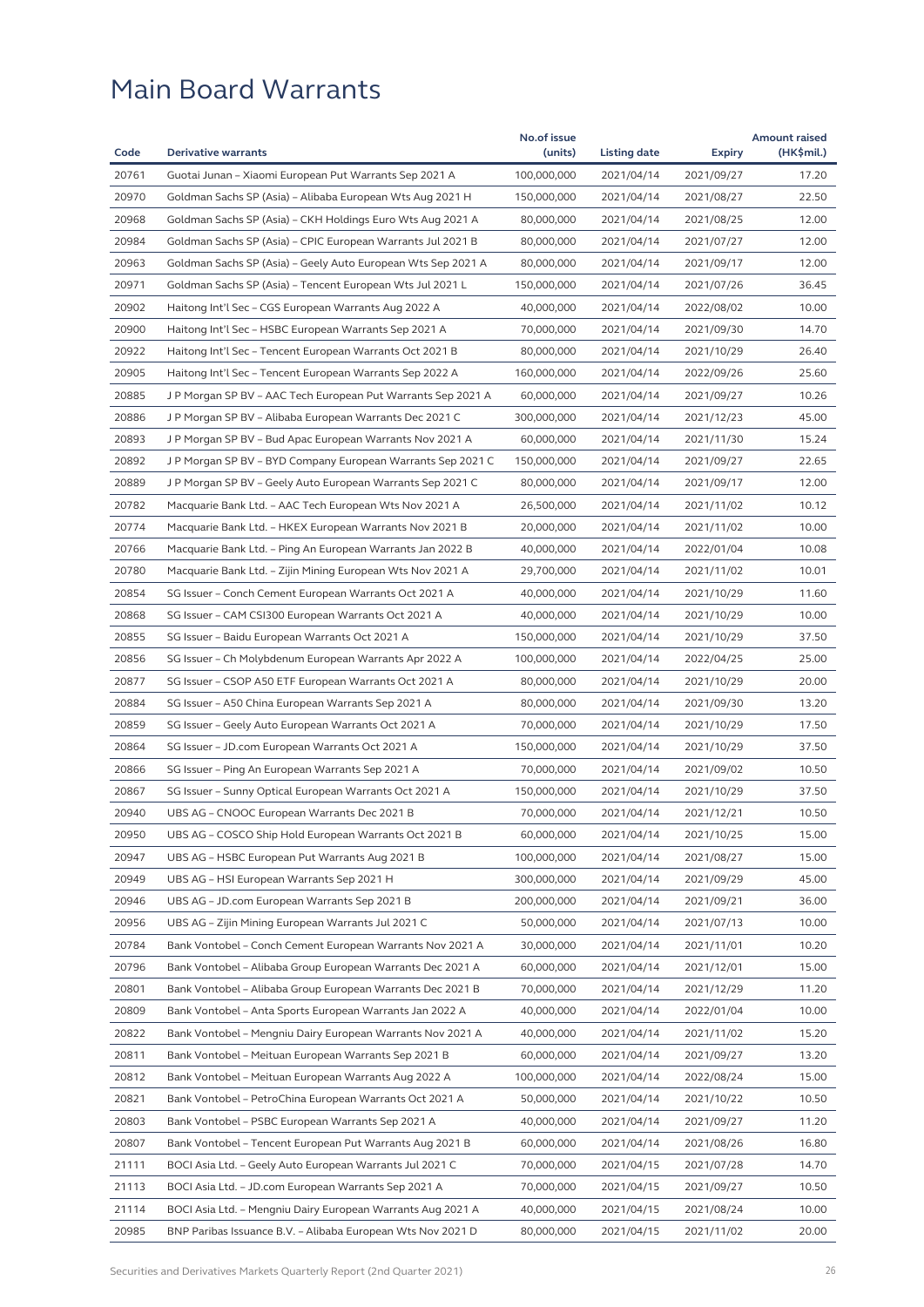|       |                                                                                                                              | No.of issue              |                          |                          | <b>Amount raised</b> |
|-------|------------------------------------------------------------------------------------------------------------------------------|--------------------------|--------------------------|--------------------------|----------------------|
| Code  | <b>Derivative warrants</b>                                                                                                   | (units)                  | Listing date             | <b>Expiry</b>            | (HK\$mil.)           |
| 20990 | BNP Paribas Issuance B.V. - Alibaba European Wts Jan 2022 D                                                                  | 80,000,000               | 2021/04/15               | 2022/01/04               | 17.60                |
| 21034 | Credit Suisse AG - China Mobile European Warrants Sep 2021 B                                                                 | 70,000,000               | 2021/04/15               | 2021/09/27               | 11.90                |
| 21027 | Credit Suisse AG - Fuyao Glass European Warrants Feb 2022 A                                                                  | 80,000,000               | 2021/04/15               | 2022/02/28               | 20.00                |
| 21026 | Credit Suisse AG – Ganfeng Lithium European Wts Oct 2021 A                                                                   | 80,000,000               | 2021/04/15               | 2021/10/15               | 20.00                |
| 21057 | Credit Suisse AG - Geely Auto European Warrants Sep 2021 D                                                                   | 100,000,000              | 2021/04/15               | 2021/09/20               | 15.00                |
| 21029 | Credit Suisse AG - Greatwall Motor European Wts Oct 2021 A                                                                   | 80,000,000               | 2021/04/15               | 2021/10/15               | 26.40                |
| 21041 | Credit Suisse AG - JD.com European Warrants Sep 2021 A                                                                       | 150,000,000              | 2021/04/15               | 2021/09/21               | 22.50                |
| 21042 | Credit Suisse AG - JD.com European Warrants Sep 2021 B                                                                       | 150,000,000              | 2021/04/15               | 2021/09/21               | 24.00                |
| 21031 | Credit Suisse AG – Jiangxi Copper European Wts Oct 2021 A                                                                    | 80,000,000               | 2021/04/15               | 2021/10/15               | 20.00                |
| 21038 | Credit Suisse AG – Meituan European Warrants Sep 2021 A                                                                      | 200,000,000              | 2021/04/15               | 2021/09/27               | 30.00                |
| 21039 | Credit Suisse AG – Meituan European Warrants Sep 2021 B                                                                      | 200,000,000              | 2021/04/15               | 2021/09/20               | 36.00                |
| 21010 | Credit Suisse AG - Xiaomi European Warrants Oct 2021 A                                                                       | 200,000,000              | 2021/04/15               | 2021/10/15               | 50.00                |
| 21030 | Credit Suisse AG – Goldwind European Warrants Oct 2021 A                                                                     | 40,000,000               | 2021/04/15               | 2021/10/15               | 10.00                |
| 21003 | Guotai Junan - BYD Company European Warrants Sep 2021 A                                                                      | 100,000,000              | 2021/04/15               | 2021/09/27               | 16.70                |
| 21008 | Guotai Junan – China Life European Warrants Oct 2021 B                                                                       | 100,000,000              | 2021/04/15               | 2021/10/27               | 18.90                |
| 21001 | Guotai Junan - HSBC European Warrants Sep 2021 C                                                                             | 100,000,000              | 2021/04/15               | 2021/09/27               | 18.80                |
| 21009 | Guotai Junan - Ping An European Warrants Sep 2021 B                                                                          | 100,000,000              | 2021/04/15               | 2021/09/30               | 19.10                |
| 21214 | Goldman Sachs SP (Asia) - China Tower Euro Wts Apr 2022 A                                                                    | 80,000,000               | 2021/04/15               | 2022/04/21               | 12.00                |
| 21201 | Goldman Sachs SP (Asia) - Geely Auto European Wts Sep 2021 B                                                                 | 80,000,000               | 2021/04/15               | 2021/09/20               | 12.00                |
| 21231 | Goldman Sachs SP (Asia) – HSBC European Put Wts Aug 2021 B                                                                   | 80,000,000               | 2021/04/15               | 2021/08/27               | 12.00                |
| 21227 | Goldman Sachs SP (Asia) – JD.com Euro Warrants Sep 2021 A                                                                    | 100,000,000              | 2021/04/15               | 2021/09/23               | 15.00                |
| 21228 | Goldman Sachs SP (Asia) – Tencent European Wts Jul 2021 M                                                                    | 100,000,000              | 2021/04/15               | 2021/07/15               | 30.60                |
| 21186 | Haitong Int'l Sec - HKEX European Put Warrants Sep 2021 B                                                                    | 60,000,000               | 2021/04/15               | 2021/09/29               | 10.80                |
| 21175 | Haitong Int'l Sec – Weimob European Warrants Oct 2021 A                                                                      | 40,000,000               | 2021/04/15               | 2021/10/15               | 17.20                |
| 21182 | Haitong Int'l Sec - Xiabuxiabu European Warrants Oct 2021 A                                                                  | 40,000,000               | 2021/04/15               | 2021/10/15               | 11.60                |
| 21189 | Haitong Int'l Sec - Xiaomi European Warrants Oct 2021 A                                                                      | 80,000,000               | 2021/04/15               | 2021/10/29               | 20.80                |
| 21188 | Haitong Int'l Sec - Xiaomi European Put Warrants Sep 2021 B                                                                  | 80,000,000               | 2021/04/15               | 2021/09/30               | 22.40                |
| 21157 | J P Morgan SP BV - AAC Tech European Warrants Aug 2021 B                                                                     | 50,000,000               | 2021/04/15               | 2021/08/31               | 10.75                |
| 21148 | J P Morgan SP BV – China Tower European Warrants Jan 2022 A                                                                  | 80,000,000               | 2021/04/15               | 2022/01/31               | 12.08                |
| 21170 | J P Morgan SP BV - GOME Retail European Warrants Oct 2021 A                                                                  | 40,000,000               | 2021/04/15               | 2021/10/29               | 14.60                |
| 21156 | J P Morgan SP BV - Haidilao European Warrants Dec 2021 B                                                                     | 70,000,000               | 2021/04/15               | 2021/12/31               | 10.64                |
| 21169 | J P Morgan SP BV - Lenovo European Warrants Aug 2021 B                                                                       | 80,000,000               | 2021/04/15               | 2021/08/17               | 12.00                |
| 21171 | J P Morgan SP BV – PICC P&C European Warrants Oct 2021 A                                                                     | 60,000,000               | 2021/04/15               | 2021/10/29               | 15.00                |
| 21166 | J P Morgan SP BV - Ping An European Warrants Sep 2022 A                                                                      | 200,000,000              | 2021/04/15               | 2022/09/30               | 39.00                |
| 21162 | J P Morgan SP BV – Ping An European Warrants Dec 2022 B                                                                      | 300,000,000              | 2021/04/15               | 2022/12/23               | 49.80                |
| 21155 | J P Morgan SP BV - Tencent European Warrants Jul 2021 E                                                                      | 250,000,000              | 2021/04/15               | 2021/07/30               | 59.50                |
| 21174 | J P Morgan SP BV - Xiabuxiabu European Warrants Nov 2021 A                                                                   | 50,000,000               | 2021/04/15               | 2021/11/30               | 14.70                |
| 21060 | Macquarie Bank Ltd. – Alibaba European Warrants Nov 2021 A                                                                   | 23,000,000               | 2021/04/15               | 2021/11/02               | 10.05                |
| 21063 | Macquarie Bank Ltd. – Alibaba European Warrants Nov 2021 B                                                                   | 30,000,000               | 2021/04/15               | 2021/11/02               | 10.14                |
| 21085 | Macquarie Bank Ltd. – Hang Seng Bank European Wts Feb 2022 A                                                                 | 40,000,000               | 2021/04/15               | 2022/02/07               | 10.04                |
| 21101 | Macquarie Bank Ltd. – NCI European Warrants Nov 2021 A                                                                       | 40,000,000               | 2021/04/15               | 2021/11/02               | 10.00                |
| 21086 | Macquarie Bank Ltd. - WH Group European Warrants Jun 2022 A                                                                  | 40,000,000               | 2021/04/15               | 2022/06/02               | 10.04                |
| 21146 | Morgan Stanley Asia Products Ltd. -Conch Cement Eu Wt Aug21B                                                                 | 40,000,000               | 2021/04/15               | 2021/08/26               | 14.16                |
| 21138 |                                                                                                                              |                          |                          |                          | 20.00                |
| 21147 | Morgan Stanley Asia Products Ltd. - Alibaba Eu Put Wt Oct21A<br>Morgan Stanley Asia Products Ltd. - HSBC Euro Wts Sep 2021 E | 80,000,000<br>68,000,000 | 2021/04/15<br>2021/04/15 | 2021/10/15<br>2021/09/27 | 11.15                |
| 21142 |                                                                                                                              | 68,000,000               |                          |                          | 10.20                |
| 21144 | Morgan Stanley Asia Products Ltd. - Lenovo Eur Wts Aug 2021A<br>Morgan Stanley Asia Products Ltd. - Zijin Eu Wt Nov 2021 A   | 68,000,000               | 2021/04/15<br>2021/04/15 | 2021/08/16<br>2021/11/23 | 10.95                |
| 21125 | UBS AG - AAC Tech European Put Warrants Sep 2021 A                                                                           | 50,000,000               | 2021/04/15               | 2021/09/27               | 10.00                |
| 21116 |                                                                                                                              | 200,000,000              |                          |                          | 50.00                |
|       | UBS AG – Alibaba European Put Warrants Oct 2021 A                                                                            |                          | 2021/04/15               | 2021/10/15               |                      |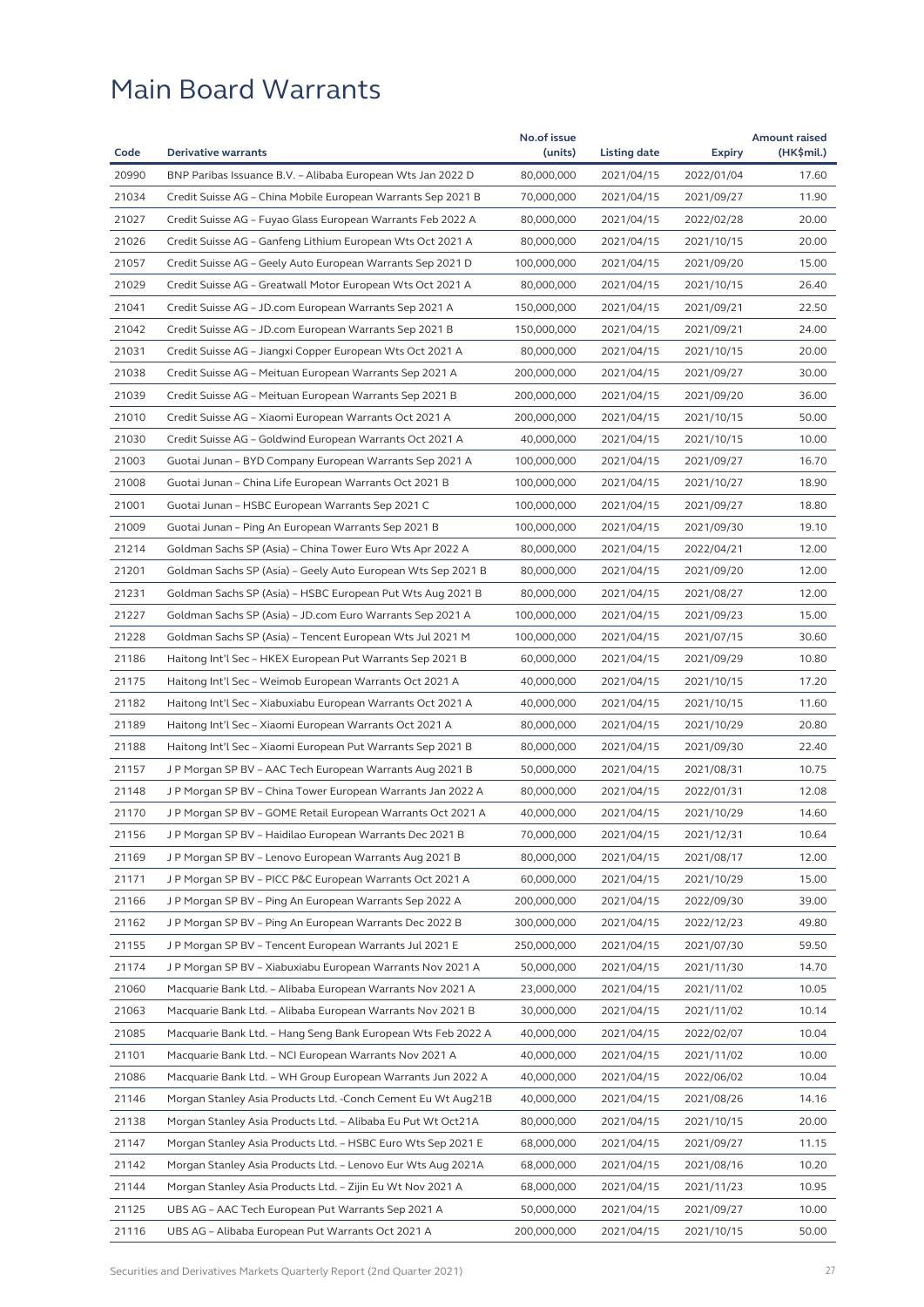|       |                                                              | No.of issue |              |               | <b>Amount raised</b> |
|-------|--------------------------------------------------------------|-------------|--------------|---------------|----------------------|
| Code  | <b>Derivative warrants</b>                                   | (units)     | Listing date | <b>Expiry</b> | (HK\$mil.)           |
| 21132 | UBS AG - CNOOC European Warrants Oct 2021 B                  | 70,000,000  | 2021/04/15   | 2021/10/22    | 10.50                |
| 21128 | UBS AG - Chinasoft Int'l European Warrants Jul 2021 A        | 60,000,000  | 2021/04/15   | 2021/07/23    | 10.20                |
| 21130 | UBS AG – Geely Auto European Warrants Sep 2021 D             | 150,000,000 | 2021/04/15   | 2021/09/21    | 22.50                |
| 21136 | UBS AG - HKEX European Warrants Jul 2021 L                   | 300,000,000 | 2021/04/15   | 2021/07/27    | 63.00                |
| 21126 | UBS AG - Tencent European Warrants Jul 2021 J                | 300,000,000 | 2021/04/15   | 2021/07/26    | 51.00                |
| 21194 | Bank Vontobel - Geely Auto European Warrants Jul 2021 B      | 50,000,000  | 2021/04/15   | 2021/07/19    | 14.50                |
| 21195 | Bank Vontobel - Geely Auto European Put Warrants Oct 2021 A  | 50,000,000  | 2021/04/15   | 2021/10/22    | 10.00                |
| 21199 | Bank Vontobel - Haidilao European Warrants Dec 2021 B        | 40,000,000  | 2021/04/15   | 2021/12/30    | 10.00                |
| 21193 | Bank Vontobel – Meituan European Warrants Jul 2021 C         | 60,000,000  | 2021/04/15   | 2021/07/27    | 24.00                |
| 21196 | Bank Vontobel - SUNAC European Warrants Oct 2021 A           | 40,000,000  | 2021/04/15   | 2021/10/15    | 12.80                |
| 21258 | BOCI Asia Ltd. – SMIC European Warrants Mar 2023 A           | 200,000,000 | 2021/04/16   | 2023/03/28    | 40.00                |
| 21299 | Credit Suisse AG - Hang Seng Bank European Wts Nov 2021 A    | 80,000,000  | 2021/04/16   | 2021/11/25    | 12.00                |
| 21302 | Credit Suisse AG - JD.com European Warrants Sep 2021 C       | 150,000,000 | 2021/04/16   | 2021/09/23    | 31.50                |
| 21294 | Credit Suisse AG – Mengniu Dairy European Wts Oct 2021 A     | 50,000,000  | 2021/04/16   | 2021/10/15    | 14.00                |
| 21317 | Credit Suisse AG - Meituan European Warrants Jul 2021 H      | 200,000,000 | 2021/04/16   | 2021/07/27    | 44.00                |
| 21323 | Credit Suisse AG - Meituan European Warrants Sep 2021 C      | 200,000,000 | 2021/04/16   | 2021/09/17    | 30.00                |
| 21291 | Credit Suisse AG - PICC European Warrants Oct 2021 A         | 50,000,000  | 2021/04/16   | 2021/10/15    | 14.00                |
| 21290 | Credit Suisse AG - PICC Group European Warrants Nov 2021 A   | 40,000,000  | 2021/04/16   | 2021/11/30    | 10.00                |
| 21288 | Credit Suisse AG - SD Gold European Warrants Oct 2021 A      | 40,000,000  | 2021/04/16   | 2021/10/15    | 10.00                |
| 21301 | Credit Suisse AG - Sunny Optical European Put Wts Dec 2021 A | 100,000,000 | 2021/04/16   | 2021/12/21    | 18.00                |
| 21424 | Citigroup Global - Alibaba Group Euro Warrants Dec 2021 A    | 100,000,000 | 2021/04/16   | 2021/12/30    | 15.70                |
| 21415 | Citigroup Global - JD.com European Put Warrants Dec 2021 A   | 100,000,000 | 2021/04/16   | 2021/12/30    | 25.00                |
| 21414 | Citigroup Global – Meituan European Warrants Jul 2021 G      | 100,000,000 | 2021/04/16   | 2021/07/29    | 21.90                |
| 21283 | Guotai Junan - AIA European Warrants Oct 2021 A              | 100,000,000 | 2021/04/16   | 2021/10/27    | 15.00                |
| 21405 | Goldman Sachs SP (Asia) – Alibaba European Wts Dec 2021 D    | 150,000,000 | 2021/04/16   | 2021/12/28    | 22.50                |
| 21399 | Goldman Sachs SP (Asia) - JD.com Euro Warrants Sep 2021 B    | 100,000,000 | 2021/04/16   | 2021/09/23    | 20.30                |
| 21402 | Goldman Sachs SP (Asia) - Lenovo European Wts Jul 2021 A     | 80,000,000  | 2021/04/16   | 2021/07/23    | 12.00                |
| 21395 | Goldman Sachs SP (Asia) - Meituan Euro Warrants Jul 2021 N   | 100,000,000 | 2021/04/16   | 2021/07/27    | 18.10                |
| 21396 | Goldman Sachs SP (Asia) – Meituan Euro Warrants Aug 2021 B   | 120,000,000 | 2021/04/16   | 2021/08/26    | 18.00                |
| 21401 | Goldman Sachs SP (Asia) - Tencent European Wts Jul 2021 N    | 150,000,000 | 2021/04/16   | 2021/07/27    | 38.25                |
| 21391 | Haitong Int'l Sec – Alibaba European Warrants Aug 2021 B     | 80,000,000  | 2021/04/16   | 2021/08/24    | 12.00                |
| 21380 | Haitong Int'l Sec - Meituan European Warrants Jul 2021 H     | 80,000,000  | 2021/04/16   | 2021/07/27    | 16.00                |
| 21378 | Haitong Int'l Sec – SD Gold European Warrants Oct 2021 A     | 40,000,000  | 2021/04/16   | 2021/10/29    | 10.00                |
| 21376 | Haitong Int'l Sec – Yihai Intl European Warrants Dec 2021 A  | 40,000,000  | 2021/04/16   | 2021/12/31    | 10.00                |
| 21345 | J P Morgan SP BV - Alibaba European Warrants Aug 2021 B      | 300,000,000 | 2021/04/16   | 2021/08/31    | 45.60                |
| 21389 | J P Morgan SP BV - Alibaba European Warrants Oct 2021 A      | 300,000,000 | 2021/04/16   | 2021/10/07    | 45.30                |
| 21328 | J P Morgan SP BV - Alibaba European Warrants Dec 2021 D      | 300,000,000 | 2021/04/16   | 2021/12/31    | 45.90                |
| 21336 | J P Morgan SP BV - Alibaba European Put Warrants Jul 2021 B  | 200,000,000 | 2021/04/16   | 2021/07/16    | 30.20                |
| 21340 | J P Morgan SP BV - China Com Services Euro Wts May 2022 A    | 65,000,000  | 2021/04/16   | 2022/05/24    | 10.14                |
| 21334 | J P Morgan SP BV - Geely Auto European Warrants Jul 2021 D   | 80,000,000  | 2021/04/16   | 2021/07/30    | 16.64                |
| 21327 | J P Morgan SP BV - HSBC European Warrants Oct 2021 A         | 100,000,000 | 2021/04/16   | 2021/10/29    | 15.10                |
| 21353 | J P Morgan SP BV - Meituan European Warrants Aug 2021 C      | 300,000,000 | 2021/04/16   | 2021/08/31    | 46.20                |
| 21343 | J P Morgan SP BV - Meituan European Warrants Sep 2021 A      | 300,000,000 | 2021/04/16   | 2021/09/30    | 63.60                |
| 21264 | Macquarie Bank Ltd. - Alibaba European Put Wts Nov 2021 A    | 34,000,000  | 2021/04/16   | 2021/11/02    | 10.17                |
| 21268 | Macquarie Bank Ltd. - CKI Holdings European Wts Jan 2022 A   | 24,000,000  | 2021/04/16   | 2022/01/04    | 10.10                |
| 21270 | Macquarie Bank Ltd. - CPIC European Warrants Nov 2021 A      | 37,300,000  | 2021/04/16   | 2021/11/02    | 10.03                |
| 21266 | Macquarie Bank Ltd. - Guangdong Inv Euro Warrants Jan 2022 A | 40,000,000  | 2021/04/16   | 2022/01/04    | 10.84                |
| 21261 | Macquarie Bank Ltd. - Geely Auto European Wts Sep 2021 C     | 44,000,000  | 2021/04/16   | 2021/09/21    | 10.08                |
| 21265 | Macquarie Bank Ltd. - Kuaishou European Warrants Nov 2021 A  | 25,000,000  | 2021/04/16   | 2021/11/02    | 10.25                |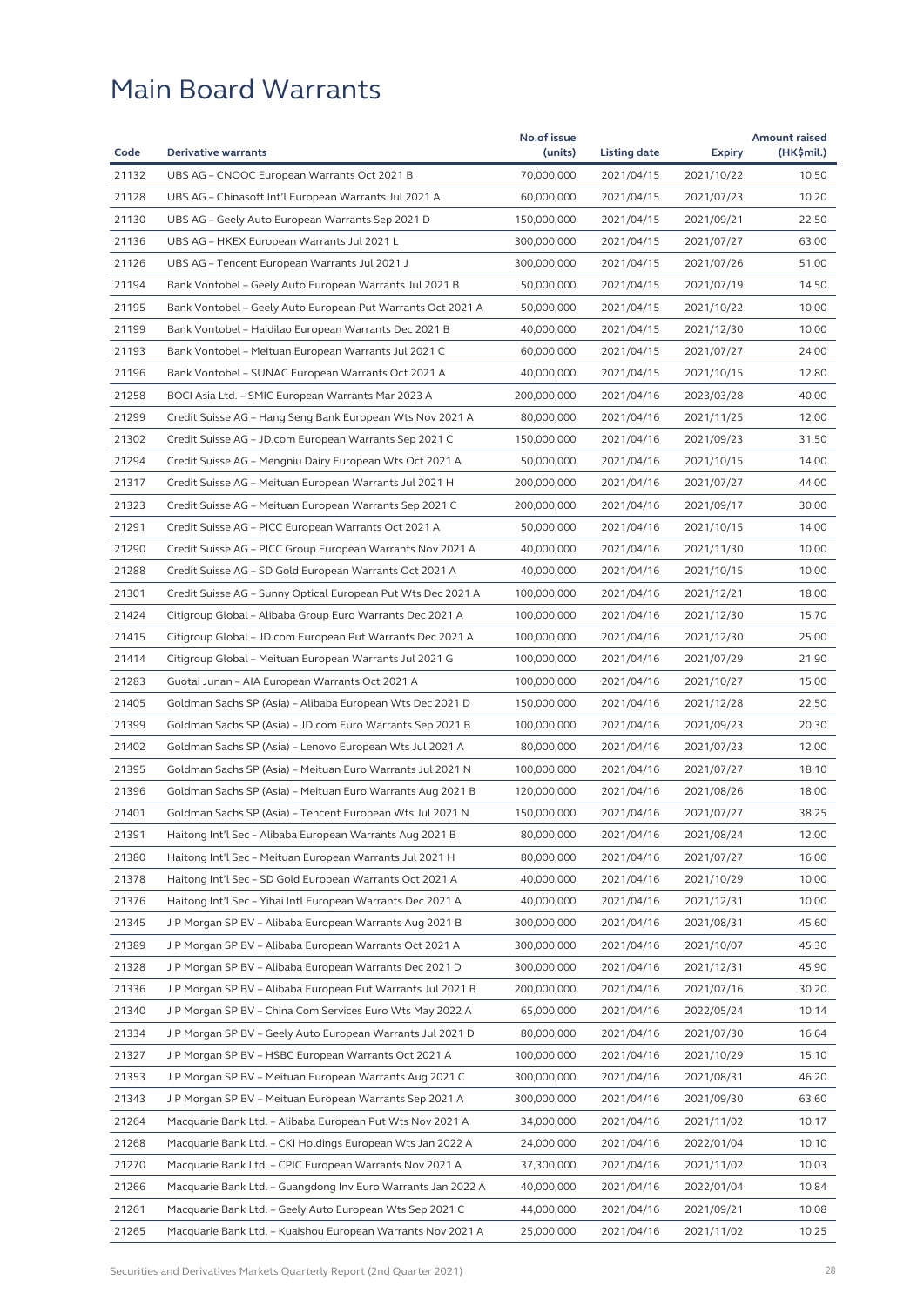| 21276<br>10.04<br>Macquarie Bank Ltd. - PA Gooddoctor Euro Put Wts Dec 2021 A<br>39,200,000<br>2021/04/16<br>2021/12/02<br>21245<br>Morgan Stanley Asia Products Ltd. - Geely Eu Put Wt Oct 21 A<br>60,000,000<br>2021/04/16<br>10.20<br>2021/10/22<br>21240<br>Morgan Stanley Asia Products Ltd. - GWMC Eur Wts Oct 2021 A<br>40,000,000<br>2021/04/16<br>2021/10/15<br>10.00<br>21324<br>19.20<br>Morgan Stanley Asia Products Ltd. - Meituan Euro Wts Aug 21B<br>128,000,000<br>2021/04/16<br>2021/08/26<br>21254<br>Morgan Stanley Asia Products Ltd. - Tencent Euro Wts Oct 21B<br>128,000,000<br>2021/10/28<br>32.00<br>2021/04/16<br>21394<br>75.00<br>SG Issuer - HSI European Warrants Nov 2021 A<br>2021/04/16<br>300,000,000<br>2021/11/29<br>21392<br>SG Issuer - HSI European Put Warrants Nov 2021 A<br>300,000,000<br>2021/04/16<br>2021/11/29<br>75.00<br>21372<br>UBS AG - AAC Tech European Warrants Jul 2021 B<br>50,000,000<br>2021/07/27<br>10.00<br>2021/04/16<br>21355<br>25.00<br>UBS AG - AIA European Warrants Oct 2021 B<br>100,000,000<br>2021/04/16<br>2021/10/15<br>21358<br>100,000,000<br>15.00<br>UBS AG – China Mobile European Warrants Sep 2021 B<br>2021/04/16<br>2021/09/27<br>21359<br>100,000,000<br>15.00<br>UBS AG – HSBC European Warrants Sep 2021 D<br>2021/04/16<br>2021/09/27<br>30.00<br>21366<br>UBS AG - JD.com European Warrants Sep 2021 C<br>200,000,000<br>2021/04/16<br>2021/09/23<br>21356<br>30.00<br>UBS AG – JD.com European Put Warrants Sep 2021 B<br>200,000,000<br>2021/04/16<br>2021/09/23<br>21234<br>UBS AG - Meituan European Warrants Sep 2021 C<br>200,000,000<br>2021/09/27<br>30.00<br>2021/04/16<br>21428<br>Bank Vontobel - Alibaba European Put Warrants Nov 2021 A<br>13.00<br>50,000,000<br>2021/04/16<br>2021/11/01<br>21420<br>Bank Vontobel - CNOOC European Warrants Dec 2021 D<br>70,000,000<br>2021/04/16<br>2021/12/28<br>10.50<br>21417<br>28.80<br>60,000,000<br>2021/04/16<br>Bank Vontobel – Meituan European Warrants Oct 2021 A<br>2021/10/15<br>21468<br>100,000,000<br>26.00<br>BOCI Asia Ltd. – Meituan European Warrants Jul 2021 F<br>2021/04/19<br>2021/07/27<br>21469<br>100,000,000<br>2021/08/30<br>20.00<br>BOCI Asia Ltd. – Meituan European Warrants Aug 2021 A<br>2021/04/19<br>21448<br>BNP Paribas Issuance B.V. - HSI European Wts Dec 2021 E<br>16.00<br>80,000,000<br>2021/04/19<br>2021/12/30<br>21444<br>BNP Paribas Issuance B.V. - Kuaishou European Wts Aug 2022 A<br>250,000,000<br>2021/04/19<br>37.50<br>2022/08/02<br>21455<br>BNP Paribas Issuance B.V. - Meituan Euro Warrants Oct 2021 H<br>60,000,000<br>2021/04/19<br>2021/10/05<br>15.00<br>21457<br>BNP Paribas Issuance B.V. - Meituan Euro Warrants Oct 2021 I<br>70,000,000<br>2021/04/19<br>2021/10/05<br>11.20<br>21459<br>11.40<br>BNP Paribas Issuance B.V. – Tencent European Wts Aug 2021 F<br>60,000,000<br>2021/04/19<br>2021/08/03<br>21443<br>BNP Paribas Issuance B.V. - Xiaomi Euro Warrants Jan 2022 A<br>60,000,000<br>2021/04/19<br>2022/01/04<br>15.00<br>21509<br>10.00<br>Credit Suisse AG – A-Living European Warrants Sep 2021 B<br>40,000,000<br>2021/04/19<br>2021/09/17<br>21513<br>Credit Suisse AG - BYD Company Euro Put Warrants Sep 2021 B<br>100,000,000<br>2021/04/19<br>2021/09/20<br>15.00<br>21494<br>Credit Suisse AG - Greentown Ser Euro Warrants Oct 2021 A<br>40,000,000<br>2021/04/19<br>2021/10/18<br>10.00<br>21515<br>100,000,000<br>15.00<br>Credit Suisse AG – NetEase European Warrants Aug 2021 A<br>2021/04/19<br>2021/08/23<br>21504<br>80,000,000<br>2021/04/19<br>2021/12/31<br>20.00<br>Credit Suisse AG – Yihai Intl European Warrants Dec 2021 A<br>21606<br>Goldman Sachs SP (Asia) - Anta Sports Euro Wts Jul 2021 A<br>80,000,000<br>12.00<br>2021/04/19<br>2021/07/23<br>21612<br>Goldman Sachs SP (Asia) - CC Bank European Wts Aug 2021 A<br>80,000,000<br>2021/04/19<br>2021/08/31<br>12.00<br>21596<br>15.92<br>Goldman Sachs SP (Asia) – Galaxy Ent European Wts Aug 2021 B<br>80,000,000<br>2021/04/19<br>2021/08/03<br>21595<br>Goldman Sachs SP (Asia) - Galaxy Ent European Wts Jun 2022 A<br>100,000,000<br>2021/04/19<br>15.00<br>2022/06/27<br>21602<br>Goldman Sachs SP (Asia) – Meituan Euro Warrants Sep 2021 C<br>100,000,000<br>2021/04/19<br>2021/09/17<br>15.80<br>21575<br>Haitong Int'l Sec - HSI European Warrants Dec 2021 E<br>200,000,000<br>2021/04/19<br>2021/12/30<br>32.00<br>21578<br>60,000,000<br>2021/04/19<br>10.20<br>Haitong Int'l Sec - Lenovo European Warrants Aug 2021 D<br>2021/08/16<br>21561<br>80,000,000<br>J P Morgan SP BV – GAC European Warrants Dec 2021 A<br>2021/04/19<br>2021/12/31<br>20.00<br>21570<br>J P Morgan SP BV - JD.com European Warrants Sep 2021 B<br>200,000,000<br>40.80<br>2021/04/19<br>2021/09/23<br>21562<br>J P Morgan SP BV - Sunny Optical European Put Wts Dec 2021 A<br>80,000,000<br>15.44<br>2021/04/19<br>2021/12/31<br>21545<br>Macquarie Bank Ltd. - HKEX European Warrants May 2022 A<br>31,000,000<br>2021/04/19<br>2022/05/04<br>10.01<br>21534<br>Macquarie Bank Ltd. - Sunny Optical European Wts Jan 2022 A<br>38,000,000<br>2021/04/19<br>2022/01/04<br>10.15<br>21538<br>Macquarie Bank Ltd. - Tencent European Warrants May 2022 A<br>21,000,000<br>2021/04/19<br>2022/05/04<br>10.04<br>21472<br>12.00<br>Morgan Stanley Asia Products Ltd. – Ch LIT Euro Wts Dec 21 A<br>48,000,000<br>2021/04/19<br>2021/12/30<br>21474<br>Morgan Stanley Asia Products Ltd. - JD.com Euro Wts Sep 21 B<br>68,000,000<br>2021/04/19<br>14.82<br>2021/09/23<br>21440<br>108,000,000<br>Morgan Stanley Asia Products Ltd. – Meituan Euro Wts Sep 21D<br>2021/04/19<br>2021/09/27<br>23.65<br>21481<br>Morgan Stanley Asia Products Ltd. - Wuxi Bio Euro Wts Nov21A<br>48,000,000<br>2021/04/19<br>2021/11/29<br>12.00<br>21516<br>SG Issuer - AIA European Warrants Nov 2021 A<br>100,000,000<br>2021/04/19<br>2021/11/01<br>15.00<br>21523<br>70,000,000<br>2021/09/30<br>16.10<br>SG Issuer - Lenovo European Warrants Sep 2021 A<br>2021/04/19 |      |                            | No.of issue |              |               | <b>Amount raised</b> |
|----------------------------------------------------------------------------------------------------------------------------------------------------------------------------------------------------------------------------------------------------------------------------------------------------------------------------------------------------------------------------------------------------------------------------------------------------------------------------------------------------------------------------------------------------------------------------------------------------------------------------------------------------------------------------------------------------------------------------------------------------------------------------------------------------------------------------------------------------------------------------------------------------------------------------------------------------------------------------------------------------------------------------------------------------------------------------------------------------------------------------------------------------------------------------------------------------------------------------------------------------------------------------------------------------------------------------------------------------------------------------------------------------------------------------------------------------------------------------------------------------------------------------------------------------------------------------------------------------------------------------------------------------------------------------------------------------------------------------------------------------------------------------------------------------------------------------------------------------------------------------------------------------------------------------------------------------------------------------------------------------------------------------------------------------------------------------------------------------------------------------------------------------------------------------------------------------------------------------------------------------------------------------------------------------------------------------------------------------------------------------------------------------------------------------------------------------------------------------------------------------------------------------------------------------------------------------------------------------------------------------------------------------------------------------------------------------------------------------------------------------------------------------------------------------------------------------------------------------------------------------------------------------------------------------------------------------------------------------------------------------------------------------------------------------------------------------------------------------------------------------------------------------------------------------------------------------------------------------------------------------------------------------------------------------------------------------------------------------------------------------------------------------------------------------------------------------------------------------------------------------------------------------------------------------------------------------------------------------------------------------------------------------------------------------------------------------------------------------------------------------------------------------------------------------------------------------------------------------------------------------------------------------------------------------------------------------------------------------------------------------------------------------------------------------------------------------------------------------------------------------------------------------------------------------------------------------------------------------------------------------------------------------------------------------------------------------------------------------------------------------------------------------------------------------------------------------------------------------------------------------------------------------------------------------------------------------------------------------------------------------------------------------------------------------------------------------------------------------------------------------------------------------------------------------------------------------------------------------------------------------------------------------------------------------------------------------------------------------------------------------------------------------------------------------------------------------------------------------------------------------------------------------------------------------------------------------------------------------------------------------------------------------------------------------------------------------------------------------------------------------------------------------------------------------------------------------------------------------------------------------------------------------------------------------------------------------------------------------------------------------------------------------------------------------------------------------------------------------------------------------------------------------------------------------------------------------------------------------------------------------------------------------------------------------------------------------------------------------------------------------------------------------------------------------------------------|------|----------------------------|-------------|--------------|---------------|----------------------|
|                                                                                                                                                                                                                                                                                                                                                                                                                                                                                                                                                                                                                                                                                                                                                                                                                                                                                                                                                                                                                                                                                                                                                                                                                                                                                                                                                                                                                                                                                                                                                                                                                                                                                                                                                                                                                                                                                                                                                                                                                                                                                                                                                                                                                                                                                                                                                                                                                                                                                                                                                                                                                                                                                                                                                                                                                                                                                                                                                                                                                                                                                                                                                                                                                                                                                                                                                                                                                                                                                                                                                                                                                                                                                                                                                                                                                                                                                                                                                                                                                                                                                                                                                                                                                                                                                                                                                                                                                                                                                                                                                                                                                                                                                                                                                                                                                                                                                                                                                                                                                                                                                                                                                                                                                                                                                                                                                                                                                                                                                                                                                                                                                                                                                                                                                                                                                                                                                                                                                                                                                                                                      | Code | <b>Derivative warrants</b> | (units)     | Listing date | <b>Expiry</b> | (HK\$mil.)           |
|                                                                                                                                                                                                                                                                                                                                                                                                                                                                                                                                                                                                                                                                                                                                                                                                                                                                                                                                                                                                                                                                                                                                                                                                                                                                                                                                                                                                                                                                                                                                                                                                                                                                                                                                                                                                                                                                                                                                                                                                                                                                                                                                                                                                                                                                                                                                                                                                                                                                                                                                                                                                                                                                                                                                                                                                                                                                                                                                                                                                                                                                                                                                                                                                                                                                                                                                                                                                                                                                                                                                                                                                                                                                                                                                                                                                                                                                                                                                                                                                                                                                                                                                                                                                                                                                                                                                                                                                                                                                                                                                                                                                                                                                                                                                                                                                                                                                                                                                                                                                                                                                                                                                                                                                                                                                                                                                                                                                                                                                                                                                                                                                                                                                                                                                                                                                                                                                                                                                                                                                                                                                      |      |                            |             |              |               |                      |
|                                                                                                                                                                                                                                                                                                                                                                                                                                                                                                                                                                                                                                                                                                                                                                                                                                                                                                                                                                                                                                                                                                                                                                                                                                                                                                                                                                                                                                                                                                                                                                                                                                                                                                                                                                                                                                                                                                                                                                                                                                                                                                                                                                                                                                                                                                                                                                                                                                                                                                                                                                                                                                                                                                                                                                                                                                                                                                                                                                                                                                                                                                                                                                                                                                                                                                                                                                                                                                                                                                                                                                                                                                                                                                                                                                                                                                                                                                                                                                                                                                                                                                                                                                                                                                                                                                                                                                                                                                                                                                                                                                                                                                                                                                                                                                                                                                                                                                                                                                                                                                                                                                                                                                                                                                                                                                                                                                                                                                                                                                                                                                                                                                                                                                                                                                                                                                                                                                                                                                                                                                                                      |      |                            |             |              |               |                      |
|                                                                                                                                                                                                                                                                                                                                                                                                                                                                                                                                                                                                                                                                                                                                                                                                                                                                                                                                                                                                                                                                                                                                                                                                                                                                                                                                                                                                                                                                                                                                                                                                                                                                                                                                                                                                                                                                                                                                                                                                                                                                                                                                                                                                                                                                                                                                                                                                                                                                                                                                                                                                                                                                                                                                                                                                                                                                                                                                                                                                                                                                                                                                                                                                                                                                                                                                                                                                                                                                                                                                                                                                                                                                                                                                                                                                                                                                                                                                                                                                                                                                                                                                                                                                                                                                                                                                                                                                                                                                                                                                                                                                                                                                                                                                                                                                                                                                                                                                                                                                                                                                                                                                                                                                                                                                                                                                                                                                                                                                                                                                                                                                                                                                                                                                                                                                                                                                                                                                                                                                                                                                      |      |                            |             |              |               |                      |
|                                                                                                                                                                                                                                                                                                                                                                                                                                                                                                                                                                                                                                                                                                                                                                                                                                                                                                                                                                                                                                                                                                                                                                                                                                                                                                                                                                                                                                                                                                                                                                                                                                                                                                                                                                                                                                                                                                                                                                                                                                                                                                                                                                                                                                                                                                                                                                                                                                                                                                                                                                                                                                                                                                                                                                                                                                                                                                                                                                                                                                                                                                                                                                                                                                                                                                                                                                                                                                                                                                                                                                                                                                                                                                                                                                                                                                                                                                                                                                                                                                                                                                                                                                                                                                                                                                                                                                                                                                                                                                                                                                                                                                                                                                                                                                                                                                                                                                                                                                                                                                                                                                                                                                                                                                                                                                                                                                                                                                                                                                                                                                                                                                                                                                                                                                                                                                                                                                                                                                                                                                                                      |      |                            |             |              |               |                      |
|                                                                                                                                                                                                                                                                                                                                                                                                                                                                                                                                                                                                                                                                                                                                                                                                                                                                                                                                                                                                                                                                                                                                                                                                                                                                                                                                                                                                                                                                                                                                                                                                                                                                                                                                                                                                                                                                                                                                                                                                                                                                                                                                                                                                                                                                                                                                                                                                                                                                                                                                                                                                                                                                                                                                                                                                                                                                                                                                                                                                                                                                                                                                                                                                                                                                                                                                                                                                                                                                                                                                                                                                                                                                                                                                                                                                                                                                                                                                                                                                                                                                                                                                                                                                                                                                                                                                                                                                                                                                                                                                                                                                                                                                                                                                                                                                                                                                                                                                                                                                                                                                                                                                                                                                                                                                                                                                                                                                                                                                                                                                                                                                                                                                                                                                                                                                                                                                                                                                                                                                                                                                      |      |                            |             |              |               |                      |
|                                                                                                                                                                                                                                                                                                                                                                                                                                                                                                                                                                                                                                                                                                                                                                                                                                                                                                                                                                                                                                                                                                                                                                                                                                                                                                                                                                                                                                                                                                                                                                                                                                                                                                                                                                                                                                                                                                                                                                                                                                                                                                                                                                                                                                                                                                                                                                                                                                                                                                                                                                                                                                                                                                                                                                                                                                                                                                                                                                                                                                                                                                                                                                                                                                                                                                                                                                                                                                                                                                                                                                                                                                                                                                                                                                                                                                                                                                                                                                                                                                                                                                                                                                                                                                                                                                                                                                                                                                                                                                                                                                                                                                                                                                                                                                                                                                                                                                                                                                                                                                                                                                                                                                                                                                                                                                                                                                                                                                                                                                                                                                                                                                                                                                                                                                                                                                                                                                                                                                                                                                                                      |      |                            |             |              |               |                      |
|                                                                                                                                                                                                                                                                                                                                                                                                                                                                                                                                                                                                                                                                                                                                                                                                                                                                                                                                                                                                                                                                                                                                                                                                                                                                                                                                                                                                                                                                                                                                                                                                                                                                                                                                                                                                                                                                                                                                                                                                                                                                                                                                                                                                                                                                                                                                                                                                                                                                                                                                                                                                                                                                                                                                                                                                                                                                                                                                                                                                                                                                                                                                                                                                                                                                                                                                                                                                                                                                                                                                                                                                                                                                                                                                                                                                                                                                                                                                                                                                                                                                                                                                                                                                                                                                                                                                                                                                                                                                                                                                                                                                                                                                                                                                                                                                                                                                                                                                                                                                                                                                                                                                                                                                                                                                                                                                                                                                                                                                                                                                                                                                                                                                                                                                                                                                                                                                                                                                                                                                                                                                      |      |                            |             |              |               |                      |
|                                                                                                                                                                                                                                                                                                                                                                                                                                                                                                                                                                                                                                                                                                                                                                                                                                                                                                                                                                                                                                                                                                                                                                                                                                                                                                                                                                                                                                                                                                                                                                                                                                                                                                                                                                                                                                                                                                                                                                                                                                                                                                                                                                                                                                                                                                                                                                                                                                                                                                                                                                                                                                                                                                                                                                                                                                                                                                                                                                                                                                                                                                                                                                                                                                                                                                                                                                                                                                                                                                                                                                                                                                                                                                                                                                                                                                                                                                                                                                                                                                                                                                                                                                                                                                                                                                                                                                                                                                                                                                                                                                                                                                                                                                                                                                                                                                                                                                                                                                                                                                                                                                                                                                                                                                                                                                                                                                                                                                                                                                                                                                                                                                                                                                                                                                                                                                                                                                                                                                                                                                                                      |      |                            |             |              |               |                      |
|                                                                                                                                                                                                                                                                                                                                                                                                                                                                                                                                                                                                                                                                                                                                                                                                                                                                                                                                                                                                                                                                                                                                                                                                                                                                                                                                                                                                                                                                                                                                                                                                                                                                                                                                                                                                                                                                                                                                                                                                                                                                                                                                                                                                                                                                                                                                                                                                                                                                                                                                                                                                                                                                                                                                                                                                                                                                                                                                                                                                                                                                                                                                                                                                                                                                                                                                                                                                                                                                                                                                                                                                                                                                                                                                                                                                                                                                                                                                                                                                                                                                                                                                                                                                                                                                                                                                                                                                                                                                                                                                                                                                                                                                                                                                                                                                                                                                                                                                                                                                                                                                                                                                                                                                                                                                                                                                                                                                                                                                                                                                                                                                                                                                                                                                                                                                                                                                                                                                                                                                                                                                      |      |                            |             |              |               |                      |
|                                                                                                                                                                                                                                                                                                                                                                                                                                                                                                                                                                                                                                                                                                                                                                                                                                                                                                                                                                                                                                                                                                                                                                                                                                                                                                                                                                                                                                                                                                                                                                                                                                                                                                                                                                                                                                                                                                                                                                                                                                                                                                                                                                                                                                                                                                                                                                                                                                                                                                                                                                                                                                                                                                                                                                                                                                                                                                                                                                                                                                                                                                                                                                                                                                                                                                                                                                                                                                                                                                                                                                                                                                                                                                                                                                                                                                                                                                                                                                                                                                                                                                                                                                                                                                                                                                                                                                                                                                                                                                                                                                                                                                                                                                                                                                                                                                                                                                                                                                                                                                                                                                                                                                                                                                                                                                                                                                                                                                                                                                                                                                                                                                                                                                                                                                                                                                                                                                                                                                                                                                                                      |      |                            |             |              |               |                      |
|                                                                                                                                                                                                                                                                                                                                                                                                                                                                                                                                                                                                                                                                                                                                                                                                                                                                                                                                                                                                                                                                                                                                                                                                                                                                                                                                                                                                                                                                                                                                                                                                                                                                                                                                                                                                                                                                                                                                                                                                                                                                                                                                                                                                                                                                                                                                                                                                                                                                                                                                                                                                                                                                                                                                                                                                                                                                                                                                                                                                                                                                                                                                                                                                                                                                                                                                                                                                                                                                                                                                                                                                                                                                                                                                                                                                                                                                                                                                                                                                                                                                                                                                                                                                                                                                                                                                                                                                                                                                                                                                                                                                                                                                                                                                                                                                                                                                                                                                                                                                                                                                                                                                                                                                                                                                                                                                                                                                                                                                                                                                                                                                                                                                                                                                                                                                                                                                                                                                                                                                                                                                      |      |                            |             |              |               |                      |
|                                                                                                                                                                                                                                                                                                                                                                                                                                                                                                                                                                                                                                                                                                                                                                                                                                                                                                                                                                                                                                                                                                                                                                                                                                                                                                                                                                                                                                                                                                                                                                                                                                                                                                                                                                                                                                                                                                                                                                                                                                                                                                                                                                                                                                                                                                                                                                                                                                                                                                                                                                                                                                                                                                                                                                                                                                                                                                                                                                                                                                                                                                                                                                                                                                                                                                                                                                                                                                                                                                                                                                                                                                                                                                                                                                                                                                                                                                                                                                                                                                                                                                                                                                                                                                                                                                                                                                                                                                                                                                                                                                                                                                                                                                                                                                                                                                                                                                                                                                                                                                                                                                                                                                                                                                                                                                                                                                                                                                                                                                                                                                                                                                                                                                                                                                                                                                                                                                                                                                                                                                                                      |      |                            |             |              |               |                      |
|                                                                                                                                                                                                                                                                                                                                                                                                                                                                                                                                                                                                                                                                                                                                                                                                                                                                                                                                                                                                                                                                                                                                                                                                                                                                                                                                                                                                                                                                                                                                                                                                                                                                                                                                                                                                                                                                                                                                                                                                                                                                                                                                                                                                                                                                                                                                                                                                                                                                                                                                                                                                                                                                                                                                                                                                                                                                                                                                                                                                                                                                                                                                                                                                                                                                                                                                                                                                                                                                                                                                                                                                                                                                                                                                                                                                                                                                                                                                                                                                                                                                                                                                                                                                                                                                                                                                                                                                                                                                                                                                                                                                                                                                                                                                                                                                                                                                                                                                                                                                                                                                                                                                                                                                                                                                                                                                                                                                                                                                                                                                                                                                                                                                                                                                                                                                                                                                                                                                                                                                                                                                      |      |                            |             |              |               |                      |
|                                                                                                                                                                                                                                                                                                                                                                                                                                                                                                                                                                                                                                                                                                                                                                                                                                                                                                                                                                                                                                                                                                                                                                                                                                                                                                                                                                                                                                                                                                                                                                                                                                                                                                                                                                                                                                                                                                                                                                                                                                                                                                                                                                                                                                                                                                                                                                                                                                                                                                                                                                                                                                                                                                                                                                                                                                                                                                                                                                                                                                                                                                                                                                                                                                                                                                                                                                                                                                                                                                                                                                                                                                                                                                                                                                                                                                                                                                                                                                                                                                                                                                                                                                                                                                                                                                                                                                                                                                                                                                                                                                                                                                                                                                                                                                                                                                                                                                                                                                                                                                                                                                                                                                                                                                                                                                                                                                                                                                                                                                                                                                                                                                                                                                                                                                                                                                                                                                                                                                                                                                                                      |      |                            |             |              |               |                      |
|                                                                                                                                                                                                                                                                                                                                                                                                                                                                                                                                                                                                                                                                                                                                                                                                                                                                                                                                                                                                                                                                                                                                                                                                                                                                                                                                                                                                                                                                                                                                                                                                                                                                                                                                                                                                                                                                                                                                                                                                                                                                                                                                                                                                                                                                                                                                                                                                                                                                                                                                                                                                                                                                                                                                                                                                                                                                                                                                                                                                                                                                                                                                                                                                                                                                                                                                                                                                                                                                                                                                                                                                                                                                                                                                                                                                                                                                                                                                                                                                                                                                                                                                                                                                                                                                                                                                                                                                                                                                                                                                                                                                                                                                                                                                                                                                                                                                                                                                                                                                                                                                                                                                                                                                                                                                                                                                                                                                                                                                                                                                                                                                                                                                                                                                                                                                                                                                                                                                                                                                                                                                      |      |                            |             |              |               |                      |
|                                                                                                                                                                                                                                                                                                                                                                                                                                                                                                                                                                                                                                                                                                                                                                                                                                                                                                                                                                                                                                                                                                                                                                                                                                                                                                                                                                                                                                                                                                                                                                                                                                                                                                                                                                                                                                                                                                                                                                                                                                                                                                                                                                                                                                                                                                                                                                                                                                                                                                                                                                                                                                                                                                                                                                                                                                                                                                                                                                                                                                                                                                                                                                                                                                                                                                                                                                                                                                                                                                                                                                                                                                                                                                                                                                                                                                                                                                                                                                                                                                                                                                                                                                                                                                                                                                                                                                                                                                                                                                                                                                                                                                                                                                                                                                                                                                                                                                                                                                                                                                                                                                                                                                                                                                                                                                                                                                                                                                                                                                                                                                                                                                                                                                                                                                                                                                                                                                                                                                                                                                                                      |      |                            |             |              |               |                      |
|                                                                                                                                                                                                                                                                                                                                                                                                                                                                                                                                                                                                                                                                                                                                                                                                                                                                                                                                                                                                                                                                                                                                                                                                                                                                                                                                                                                                                                                                                                                                                                                                                                                                                                                                                                                                                                                                                                                                                                                                                                                                                                                                                                                                                                                                                                                                                                                                                                                                                                                                                                                                                                                                                                                                                                                                                                                                                                                                                                                                                                                                                                                                                                                                                                                                                                                                                                                                                                                                                                                                                                                                                                                                                                                                                                                                                                                                                                                                                                                                                                                                                                                                                                                                                                                                                                                                                                                                                                                                                                                                                                                                                                                                                                                                                                                                                                                                                                                                                                                                                                                                                                                                                                                                                                                                                                                                                                                                                                                                                                                                                                                                                                                                                                                                                                                                                                                                                                                                                                                                                                                                      |      |                            |             |              |               |                      |
|                                                                                                                                                                                                                                                                                                                                                                                                                                                                                                                                                                                                                                                                                                                                                                                                                                                                                                                                                                                                                                                                                                                                                                                                                                                                                                                                                                                                                                                                                                                                                                                                                                                                                                                                                                                                                                                                                                                                                                                                                                                                                                                                                                                                                                                                                                                                                                                                                                                                                                                                                                                                                                                                                                                                                                                                                                                                                                                                                                                                                                                                                                                                                                                                                                                                                                                                                                                                                                                                                                                                                                                                                                                                                                                                                                                                                                                                                                                                                                                                                                                                                                                                                                                                                                                                                                                                                                                                                                                                                                                                                                                                                                                                                                                                                                                                                                                                                                                                                                                                                                                                                                                                                                                                                                                                                                                                                                                                                                                                                                                                                                                                                                                                                                                                                                                                                                                                                                                                                                                                                                                                      |      |                            |             |              |               |                      |
|                                                                                                                                                                                                                                                                                                                                                                                                                                                                                                                                                                                                                                                                                                                                                                                                                                                                                                                                                                                                                                                                                                                                                                                                                                                                                                                                                                                                                                                                                                                                                                                                                                                                                                                                                                                                                                                                                                                                                                                                                                                                                                                                                                                                                                                                                                                                                                                                                                                                                                                                                                                                                                                                                                                                                                                                                                                                                                                                                                                                                                                                                                                                                                                                                                                                                                                                                                                                                                                                                                                                                                                                                                                                                                                                                                                                                                                                                                                                                                                                                                                                                                                                                                                                                                                                                                                                                                                                                                                                                                                                                                                                                                                                                                                                                                                                                                                                                                                                                                                                                                                                                                                                                                                                                                                                                                                                                                                                                                                                                                                                                                                                                                                                                                                                                                                                                                                                                                                                                                                                                                                                      |      |                            |             |              |               |                      |
|                                                                                                                                                                                                                                                                                                                                                                                                                                                                                                                                                                                                                                                                                                                                                                                                                                                                                                                                                                                                                                                                                                                                                                                                                                                                                                                                                                                                                                                                                                                                                                                                                                                                                                                                                                                                                                                                                                                                                                                                                                                                                                                                                                                                                                                                                                                                                                                                                                                                                                                                                                                                                                                                                                                                                                                                                                                                                                                                                                                                                                                                                                                                                                                                                                                                                                                                                                                                                                                                                                                                                                                                                                                                                                                                                                                                                                                                                                                                                                                                                                                                                                                                                                                                                                                                                                                                                                                                                                                                                                                                                                                                                                                                                                                                                                                                                                                                                                                                                                                                                                                                                                                                                                                                                                                                                                                                                                                                                                                                                                                                                                                                                                                                                                                                                                                                                                                                                                                                                                                                                                                                      |      |                            |             |              |               |                      |
|                                                                                                                                                                                                                                                                                                                                                                                                                                                                                                                                                                                                                                                                                                                                                                                                                                                                                                                                                                                                                                                                                                                                                                                                                                                                                                                                                                                                                                                                                                                                                                                                                                                                                                                                                                                                                                                                                                                                                                                                                                                                                                                                                                                                                                                                                                                                                                                                                                                                                                                                                                                                                                                                                                                                                                                                                                                                                                                                                                                                                                                                                                                                                                                                                                                                                                                                                                                                                                                                                                                                                                                                                                                                                                                                                                                                                                                                                                                                                                                                                                                                                                                                                                                                                                                                                                                                                                                                                                                                                                                                                                                                                                                                                                                                                                                                                                                                                                                                                                                                                                                                                                                                                                                                                                                                                                                                                                                                                                                                                                                                                                                                                                                                                                                                                                                                                                                                                                                                                                                                                                                                      |      |                            |             |              |               |                      |
|                                                                                                                                                                                                                                                                                                                                                                                                                                                                                                                                                                                                                                                                                                                                                                                                                                                                                                                                                                                                                                                                                                                                                                                                                                                                                                                                                                                                                                                                                                                                                                                                                                                                                                                                                                                                                                                                                                                                                                                                                                                                                                                                                                                                                                                                                                                                                                                                                                                                                                                                                                                                                                                                                                                                                                                                                                                                                                                                                                                                                                                                                                                                                                                                                                                                                                                                                                                                                                                                                                                                                                                                                                                                                                                                                                                                                                                                                                                                                                                                                                                                                                                                                                                                                                                                                                                                                                                                                                                                                                                                                                                                                                                                                                                                                                                                                                                                                                                                                                                                                                                                                                                                                                                                                                                                                                                                                                                                                                                                                                                                                                                                                                                                                                                                                                                                                                                                                                                                                                                                                                                                      |      |                            |             |              |               |                      |
|                                                                                                                                                                                                                                                                                                                                                                                                                                                                                                                                                                                                                                                                                                                                                                                                                                                                                                                                                                                                                                                                                                                                                                                                                                                                                                                                                                                                                                                                                                                                                                                                                                                                                                                                                                                                                                                                                                                                                                                                                                                                                                                                                                                                                                                                                                                                                                                                                                                                                                                                                                                                                                                                                                                                                                                                                                                                                                                                                                                                                                                                                                                                                                                                                                                                                                                                                                                                                                                                                                                                                                                                                                                                                                                                                                                                                                                                                                                                                                                                                                                                                                                                                                                                                                                                                                                                                                                                                                                                                                                                                                                                                                                                                                                                                                                                                                                                                                                                                                                                                                                                                                                                                                                                                                                                                                                                                                                                                                                                                                                                                                                                                                                                                                                                                                                                                                                                                                                                                                                                                                                                      |      |                            |             |              |               |                      |
|                                                                                                                                                                                                                                                                                                                                                                                                                                                                                                                                                                                                                                                                                                                                                                                                                                                                                                                                                                                                                                                                                                                                                                                                                                                                                                                                                                                                                                                                                                                                                                                                                                                                                                                                                                                                                                                                                                                                                                                                                                                                                                                                                                                                                                                                                                                                                                                                                                                                                                                                                                                                                                                                                                                                                                                                                                                                                                                                                                                                                                                                                                                                                                                                                                                                                                                                                                                                                                                                                                                                                                                                                                                                                                                                                                                                                                                                                                                                                                                                                                                                                                                                                                                                                                                                                                                                                                                                                                                                                                                                                                                                                                                                                                                                                                                                                                                                                                                                                                                                                                                                                                                                                                                                                                                                                                                                                                                                                                                                                                                                                                                                                                                                                                                                                                                                                                                                                                                                                                                                                                                                      |      |                            |             |              |               |                      |
|                                                                                                                                                                                                                                                                                                                                                                                                                                                                                                                                                                                                                                                                                                                                                                                                                                                                                                                                                                                                                                                                                                                                                                                                                                                                                                                                                                                                                                                                                                                                                                                                                                                                                                                                                                                                                                                                                                                                                                                                                                                                                                                                                                                                                                                                                                                                                                                                                                                                                                                                                                                                                                                                                                                                                                                                                                                                                                                                                                                                                                                                                                                                                                                                                                                                                                                                                                                                                                                                                                                                                                                                                                                                                                                                                                                                                                                                                                                                                                                                                                                                                                                                                                                                                                                                                                                                                                                                                                                                                                                                                                                                                                                                                                                                                                                                                                                                                                                                                                                                                                                                                                                                                                                                                                                                                                                                                                                                                                                                                                                                                                                                                                                                                                                                                                                                                                                                                                                                                                                                                                                                      |      |                            |             |              |               |                      |
|                                                                                                                                                                                                                                                                                                                                                                                                                                                                                                                                                                                                                                                                                                                                                                                                                                                                                                                                                                                                                                                                                                                                                                                                                                                                                                                                                                                                                                                                                                                                                                                                                                                                                                                                                                                                                                                                                                                                                                                                                                                                                                                                                                                                                                                                                                                                                                                                                                                                                                                                                                                                                                                                                                                                                                                                                                                                                                                                                                                                                                                                                                                                                                                                                                                                                                                                                                                                                                                                                                                                                                                                                                                                                                                                                                                                                                                                                                                                                                                                                                                                                                                                                                                                                                                                                                                                                                                                                                                                                                                                                                                                                                                                                                                                                                                                                                                                                                                                                                                                                                                                                                                                                                                                                                                                                                                                                                                                                                                                                                                                                                                                                                                                                                                                                                                                                                                                                                                                                                                                                                                                      |      |                            |             |              |               |                      |
|                                                                                                                                                                                                                                                                                                                                                                                                                                                                                                                                                                                                                                                                                                                                                                                                                                                                                                                                                                                                                                                                                                                                                                                                                                                                                                                                                                                                                                                                                                                                                                                                                                                                                                                                                                                                                                                                                                                                                                                                                                                                                                                                                                                                                                                                                                                                                                                                                                                                                                                                                                                                                                                                                                                                                                                                                                                                                                                                                                                                                                                                                                                                                                                                                                                                                                                                                                                                                                                                                                                                                                                                                                                                                                                                                                                                                                                                                                                                                                                                                                                                                                                                                                                                                                                                                                                                                                                                                                                                                                                                                                                                                                                                                                                                                                                                                                                                                                                                                                                                                                                                                                                                                                                                                                                                                                                                                                                                                                                                                                                                                                                                                                                                                                                                                                                                                                                                                                                                                                                                                                                                      |      |                            |             |              |               |                      |
|                                                                                                                                                                                                                                                                                                                                                                                                                                                                                                                                                                                                                                                                                                                                                                                                                                                                                                                                                                                                                                                                                                                                                                                                                                                                                                                                                                                                                                                                                                                                                                                                                                                                                                                                                                                                                                                                                                                                                                                                                                                                                                                                                                                                                                                                                                                                                                                                                                                                                                                                                                                                                                                                                                                                                                                                                                                                                                                                                                                                                                                                                                                                                                                                                                                                                                                                                                                                                                                                                                                                                                                                                                                                                                                                                                                                                                                                                                                                                                                                                                                                                                                                                                                                                                                                                                                                                                                                                                                                                                                                                                                                                                                                                                                                                                                                                                                                                                                                                                                                                                                                                                                                                                                                                                                                                                                                                                                                                                                                                                                                                                                                                                                                                                                                                                                                                                                                                                                                                                                                                                                                      |      |                            |             |              |               |                      |
|                                                                                                                                                                                                                                                                                                                                                                                                                                                                                                                                                                                                                                                                                                                                                                                                                                                                                                                                                                                                                                                                                                                                                                                                                                                                                                                                                                                                                                                                                                                                                                                                                                                                                                                                                                                                                                                                                                                                                                                                                                                                                                                                                                                                                                                                                                                                                                                                                                                                                                                                                                                                                                                                                                                                                                                                                                                                                                                                                                                                                                                                                                                                                                                                                                                                                                                                                                                                                                                                                                                                                                                                                                                                                                                                                                                                                                                                                                                                                                                                                                                                                                                                                                                                                                                                                                                                                                                                                                                                                                                                                                                                                                                                                                                                                                                                                                                                                                                                                                                                                                                                                                                                                                                                                                                                                                                                                                                                                                                                                                                                                                                                                                                                                                                                                                                                                                                                                                                                                                                                                                                                      |      |                            |             |              |               |                      |
|                                                                                                                                                                                                                                                                                                                                                                                                                                                                                                                                                                                                                                                                                                                                                                                                                                                                                                                                                                                                                                                                                                                                                                                                                                                                                                                                                                                                                                                                                                                                                                                                                                                                                                                                                                                                                                                                                                                                                                                                                                                                                                                                                                                                                                                                                                                                                                                                                                                                                                                                                                                                                                                                                                                                                                                                                                                                                                                                                                                                                                                                                                                                                                                                                                                                                                                                                                                                                                                                                                                                                                                                                                                                                                                                                                                                                                                                                                                                                                                                                                                                                                                                                                                                                                                                                                                                                                                                                                                                                                                                                                                                                                                                                                                                                                                                                                                                                                                                                                                                                                                                                                                                                                                                                                                                                                                                                                                                                                                                                                                                                                                                                                                                                                                                                                                                                                                                                                                                                                                                                                                                      |      |                            |             |              |               |                      |
|                                                                                                                                                                                                                                                                                                                                                                                                                                                                                                                                                                                                                                                                                                                                                                                                                                                                                                                                                                                                                                                                                                                                                                                                                                                                                                                                                                                                                                                                                                                                                                                                                                                                                                                                                                                                                                                                                                                                                                                                                                                                                                                                                                                                                                                                                                                                                                                                                                                                                                                                                                                                                                                                                                                                                                                                                                                                                                                                                                                                                                                                                                                                                                                                                                                                                                                                                                                                                                                                                                                                                                                                                                                                                                                                                                                                                                                                                                                                                                                                                                                                                                                                                                                                                                                                                                                                                                                                                                                                                                                                                                                                                                                                                                                                                                                                                                                                                                                                                                                                                                                                                                                                                                                                                                                                                                                                                                                                                                                                                                                                                                                                                                                                                                                                                                                                                                                                                                                                                                                                                                                                      |      |                            |             |              |               |                      |
|                                                                                                                                                                                                                                                                                                                                                                                                                                                                                                                                                                                                                                                                                                                                                                                                                                                                                                                                                                                                                                                                                                                                                                                                                                                                                                                                                                                                                                                                                                                                                                                                                                                                                                                                                                                                                                                                                                                                                                                                                                                                                                                                                                                                                                                                                                                                                                                                                                                                                                                                                                                                                                                                                                                                                                                                                                                                                                                                                                                                                                                                                                                                                                                                                                                                                                                                                                                                                                                                                                                                                                                                                                                                                                                                                                                                                                                                                                                                                                                                                                                                                                                                                                                                                                                                                                                                                                                                                                                                                                                                                                                                                                                                                                                                                                                                                                                                                                                                                                                                                                                                                                                                                                                                                                                                                                                                                                                                                                                                                                                                                                                                                                                                                                                                                                                                                                                                                                                                                                                                                                                                      |      |                            |             |              |               |                      |
|                                                                                                                                                                                                                                                                                                                                                                                                                                                                                                                                                                                                                                                                                                                                                                                                                                                                                                                                                                                                                                                                                                                                                                                                                                                                                                                                                                                                                                                                                                                                                                                                                                                                                                                                                                                                                                                                                                                                                                                                                                                                                                                                                                                                                                                                                                                                                                                                                                                                                                                                                                                                                                                                                                                                                                                                                                                                                                                                                                                                                                                                                                                                                                                                                                                                                                                                                                                                                                                                                                                                                                                                                                                                                                                                                                                                                                                                                                                                                                                                                                                                                                                                                                                                                                                                                                                                                                                                                                                                                                                                                                                                                                                                                                                                                                                                                                                                                                                                                                                                                                                                                                                                                                                                                                                                                                                                                                                                                                                                                                                                                                                                                                                                                                                                                                                                                                                                                                                                                                                                                                                                      |      |                            |             |              |               |                      |
|                                                                                                                                                                                                                                                                                                                                                                                                                                                                                                                                                                                                                                                                                                                                                                                                                                                                                                                                                                                                                                                                                                                                                                                                                                                                                                                                                                                                                                                                                                                                                                                                                                                                                                                                                                                                                                                                                                                                                                                                                                                                                                                                                                                                                                                                                                                                                                                                                                                                                                                                                                                                                                                                                                                                                                                                                                                                                                                                                                                                                                                                                                                                                                                                                                                                                                                                                                                                                                                                                                                                                                                                                                                                                                                                                                                                                                                                                                                                                                                                                                                                                                                                                                                                                                                                                                                                                                                                                                                                                                                                                                                                                                                                                                                                                                                                                                                                                                                                                                                                                                                                                                                                                                                                                                                                                                                                                                                                                                                                                                                                                                                                                                                                                                                                                                                                                                                                                                                                                                                                                                                                      |      |                            |             |              |               |                      |
|                                                                                                                                                                                                                                                                                                                                                                                                                                                                                                                                                                                                                                                                                                                                                                                                                                                                                                                                                                                                                                                                                                                                                                                                                                                                                                                                                                                                                                                                                                                                                                                                                                                                                                                                                                                                                                                                                                                                                                                                                                                                                                                                                                                                                                                                                                                                                                                                                                                                                                                                                                                                                                                                                                                                                                                                                                                                                                                                                                                                                                                                                                                                                                                                                                                                                                                                                                                                                                                                                                                                                                                                                                                                                                                                                                                                                                                                                                                                                                                                                                                                                                                                                                                                                                                                                                                                                                                                                                                                                                                                                                                                                                                                                                                                                                                                                                                                                                                                                                                                                                                                                                                                                                                                                                                                                                                                                                                                                                                                                                                                                                                                                                                                                                                                                                                                                                                                                                                                                                                                                                                                      |      |                            |             |              |               |                      |
|                                                                                                                                                                                                                                                                                                                                                                                                                                                                                                                                                                                                                                                                                                                                                                                                                                                                                                                                                                                                                                                                                                                                                                                                                                                                                                                                                                                                                                                                                                                                                                                                                                                                                                                                                                                                                                                                                                                                                                                                                                                                                                                                                                                                                                                                                                                                                                                                                                                                                                                                                                                                                                                                                                                                                                                                                                                                                                                                                                                                                                                                                                                                                                                                                                                                                                                                                                                                                                                                                                                                                                                                                                                                                                                                                                                                                                                                                                                                                                                                                                                                                                                                                                                                                                                                                                                                                                                                                                                                                                                                                                                                                                                                                                                                                                                                                                                                                                                                                                                                                                                                                                                                                                                                                                                                                                                                                                                                                                                                                                                                                                                                                                                                                                                                                                                                                                                                                                                                                                                                                                                                      |      |                            |             |              |               |                      |
|                                                                                                                                                                                                                                                                                                                                                                                                                                                                                                                                                                                                                                                                                                                                                                                                                                                                                                                                                                                                                                                                                                                                                                                                                                                                                                                                                                                                                                                                                                                                                                                                                                                                                                                                                                                                                                                                                                                                                                                                                                                                                                                                                                                                                                                                                                                                                                                                                                                                                                                                                                                                                                                                                                                                                                                                                                                                                                                                                                                                                                                                                                                                                                                                                                                                                                                                                                                                                                                                                                                                                                                                                                                                                                                                                                                                                                                                                                                                                                                                                                                                                                                                                                                                                                                                                                                                                                                                                                                                                                                                                                                                                                                                                                                                                                                                                                                                                                                                                                                                                                                                                                                                                                                                                                                                                                                                                                                                                                                                                                                                                                                                                                                                                                                                                                                                                                                                                                                                                                                                                                                                      |      |                            |             |              |               |                      |
|                                                                                                                                                                                                                                                                                                                                                                                                                                                                                                                                                                                                                                                                                                                                                                                                                                                                                                                                                                                                                                                                                                                                                                                                                                                                                                                                                                                                                                                                                                                                                                                                                                                                                                                                                                                                                                                                                                                                                                                                                                                                                                                                                                                                                                                                                                                                                                                                                                                                                                                                                                                                                                                                                                                                                                                                                                                                                                                                                                                                                                                                                                                                                                                                                                                                                                                                                                                                                                                                                                                                                                                                                                                                                                                                                                                                                                                                                                                                                                                                                                                                                                                                                                                                                                                                                                                                                                                                                                                                                                                                                                                                                                                                                                                                                                                                                                                                                                                                                                                                                                                                                                                                                                                                                                                                                                                                                                                                                                                                                                                                                                                                                                                                                                                                                                                                                                                                                                                                                                                                                                                                      |      |                            |             |              |               |                      |
|                                                                                                                                                                                                                                                                                                                                                                                                                                                                                                                                                                                                                                                                                                                                                                                                                                                                                                                                                                                                                                                                                                                                                                                                                                                                                                                                                                                                                                                                                                                                                                                                                                                                                                                                                                                                                                                                                                                                                                                                                                                                                                                                                                                                                                                                                                                                                                                                                                                                                                                                                                                                                                                                                                                                                                                                                                                                                                                                                                                                                                                                                                                                                                                                                                                                                                                                                                                                                                                                                                                                                                                                                                                                                                                                                                                                                                                                                                                                                                                                                                                                                                                                                                                                                                                                                                                                                                                                                                                                                                                                                                                                                                                                                                                                                                                                                                                                                                                                                                                                                                                                                                                                                                                                                                                                                                                                                                                                                                                                                                                                                                                                                                                                                                                                                                                                                                                                                                                                                                                                                                                                      |      |                            |             |              |               |                      |
|                                                                                                                                                                                                                                                                                                                                                                                                                                                                                                                                                                                                                                                                                                                                                                                                                                                                                                                                                                                                                                                                                                                                                                                                                                                                                                                                                                                                                                                                                                                                                                                                                                                                                                                                                                                                                                                                                                                                                                                                                                                                                                                                                                                                                                                                                                                                                                                                                                                                                                                                                                                                                                                                                                                                                                                                                                                                                                                                                                                                                                                                                                                                                                                                                                                                                                                                                                                                                                                                                                                                                                                                                                                                                                                                                                                                                                                                                                                                                                                                                                                                                                                                                                                                                                                                                                                                                                                                                                                                                                                                                                                                                                                                                                                                                                                                                                                                                                                                                                                                                                                                                                                                                                                                                                                                                                                                                                                                                                                                                                                                                                                                                                                                                                                                                                                                                                                                                                                                                                                                                                                                      |      |                            |             |              |               |                      |
|                                                                                                                                                                                                                                                                                                                                                                                                                                                                                                                                                                                                                                                                                                                                                                                                                                                                                                                                                                                                                                                                                                                                                                                                                                                                                                                                                                                                                                                                                                                                                                                                                                                                                                                                                                                                                                                                                                                                                                                                                                                                                                                                                                                                                                                                                                                                                                                                                                                                                                                                                                                                                                                                                                                                                                                                                                                                                                                                                                                                                                                                                                                                                                                                                                                                                                                                                                                                                                                                                                                                                                                                                                                                                                                                                                                                                                                                                                                                                                                                                                                                                                                                                                                                                                                                                                                                                                                                                                                                                                                                                                                                                                                                                                                                                                                                                                                                                                                                                                                                                                                                                                                                                                                                                                                                                                                                                                                                                                                                                                                                                                                                                                                                                                                                                                                                                                                                                                                                                                                                                                                                      |      |                            |             |              |               |                      |
|                                                                                                                                                                                                                                                                                                                                                                                                                                                                                                                                                                                                                                                                                                                                                                                                                                                                                                                                                                                                                                                                                                                                                                                                                                                                                                                                                                                                                                                                                                                                                                                                                                                                                                                                                                                                                                                                                                                                                                                                                                                                                                                                                                                                                                                                                                                                                                                                                                                                                                                                                                                                                                                                                                                                                                                                                                                                                                                                                                                                                                                                                                                                                                                                                                                                                                                                                                                                                                                                                                                                                                                                                                                                                                                                                                                                                                                                                                                                                                                                                                                                                                                                                                                                                                                                                                                                                                                                                                                                                                                                                                                                                                                                                                                                                                                                                                                                                                                                                                                                                                                                                                                                                                                                                                                                                                                                                                                                                                                                                                                                                                                                                                                                                                                                                                                                                                                                                                                                                                                                                                                                      |      |                            |             |              |               |                      |
|                                                                                                                                                                                                                                                                                                                                                                                                                                                                                                                                                                                                                                                                                                                                                                                                                                                                                                                                                                                                                                                                                                                                                                                                                                                                                                                                                                                                                                                                                                                                                                                                                                                                                                                                                                                                                                                                                                                                                                                                                                                                                                                                                                                                                                                                                                                                                                                                                                                                                                                                                                                                                                                                                                                                                                                                                                                                                                                                                                                                                                                                                                                                                                                                                                                                                                                                                                                                                                                                                                                                                                                                                                                                                                                                                                                                                                                                                                                                                                                                                                                                                                                                                                                                                                                                                                                                                                                                                                                                                                                                                                                                                                                                                                                                                                                                                                                                                                                                                                                                                                                                                                                                                                                                                                                                                                                                                                                                                                                                                                                                                                                                                                                                                                                                                                                                                                                                                                                                                                                                                                                                      |      |                            |             |              |               |                      |
|                                                                                                                                                                                                                                                                                                                                                                                                                                                                                                                                                                                                                                                                                                                                                                                                                                                                                                                                                                                                                                                                                                                                                                                                                                                                                                                                                                                                                                                                                                                                                                                                                                                                                                                                                                                                                                                                                                                                                                                                                                                                                                                                                                                                                                                                                                                                                                                                                                                                                                                                                                                                                                                                                                                                                                                                                                                                                                                                                                                                                                                                                                                                                                                                                                                                                                                                                                                                                                                                                                                                                                                                                                                                                                                                                                                                                                                                                                                                                                                                                                                                                                                                                                                                                                                                                                                                                                                                                                                                                                                                                                                                                                                                                                                                                                                                                                                                                                                                                                                                                                                                                                                                                                                                                                                                                                                                                                                                                                                                                                                                                                                                                                                                                                                                                                                                                                                                                                                                                                                                                                                                      |      |                            |             |              |               |                      |
|                                                                                                                                                                                                                                                                                                                                                                                                                                                                                                                                                                                                                                                                                                                                                                                                                                                                                                                                                                                                                                                                                                                                                                                                                                                                                                                                                                                                                                                                                                                                                                                                                                                                                                                                                                                                                                                                                                                                                                                                                                                                                                                                                                                                                                                                                                                                                                                                                                                                                                                                                                                                                                                                                                                                                                                                                                                                                                                                                                                                                                                                                                                                                                                                                                                                                                                                                                                                                                                                                                                                                                                                                                                                                                                                                                                                                                                                                                                                                                                                                                                                                                                                                                                                                                                                                                                                                                                                                                                                                                                                                                                                                                                                                                                                                                                                                                                                                                                                                                                                                                                                                                                                                                                                                                                                                                                                                                                                                                                                                                                                                                                                                                                                                                                                                                                                                                                                                                                                                                                                                                                                      |      |                            |             |              |               |                      |
|                                                                                                                                                                                                                                                                                                                                                                                                                                                                                                                                                                                                                                                                                                                                                                                                                                                                                                                                                                                                                                                                                                                                                                                                                                                                                                                                                                                                                                                                                                                                                                                                                                                                                                                                                                                                                                                                                                                                                                                                                                                                                                                                                                                                                                                                                                                                                                                                                                                                                                                                                                                                                                                                                                                                                                                                                                                                                                                                                                                                                                                                                                                                                                                                                                                                                                                                                                                                                                                                                                                                                                                                                                                                                                                                                                                                                                                                                                                                                                                                                                                                                                                                                                                                                                                                                                                                                                                                                                                                                                                                                                                                                                                                                                                                                                                                                                                                                                                                                                                                                                                                                                                                                                                                                                                                                                                                                                                                                                                                                                                                                                                                                                                                                                                                                                                                                                                                                                                                                                                                                                                                      |      |                            |             |              |               |                      |
|                                                                                                                                                                                                                                                                                                                                                                                                                                                                                                                                                                                                                                                                                                                                                                                                                                                                                                                                                                                                                                                                                                                                                                                                                                                                                                                                                                                                                                                                                                                                                                                                                                                                                                                                                                                                                                                                                                                                                                                                                                                                                                                                                                                                                                                                                                                                                                                                                                                                                                                                                                                                                                                                                                                                                                                                                                                                                                                                                                                                                                                                                                                                                                                                                                                                                                                                                                                                                                                                                                                                                                                                                                                                                                                                                                                                                                                                                                                                                                                                                                                                                                                                                                                                                                                                                                                                                                                                                                                                                                                                                                                                                                                                                                                                                                                                                                                                                                                                                                                                                                                                                                                                                                                                                                                                                                                                                                                                                                                                                                                                                                                                                                                                                                                                                                                                                                                                                                                                                                                                                                                                      |      |                            |             |              |               |                      |
|                                                                                                                                                                                                                                                                                                                                                                                                                                                                                                                                                                                                                                                                                                                                                                                                                                                                                                                                                                                                                                                                                                                                                                                                                                                                                                                                                                                                                                                                                                                                                                                                                                                                                                                                                                                                                                                                                                                                                                                                                                                                                                                                                                                                                                                                                                                                                                                                                                                                                                                                                                                                                                                                                                                                                                                                                                                                                                                                                                                                                                                                                                                                                                                                                                                                                                                                                                                                                                                                                                                                                                                                                                                                                                                                                                                                                                                                                                                                                                                                                                                                                                                                                                                                                                                                                                                                                                                                                                                                                                                                                                                                                                                                                                                                                                                                                                                                                                                                                                                                                                                                                                                                                                                                                                                                                                                                                                                                                                                                                                                                                                                                                                                                                                                                                                                                                                                                                                                                                                                                                                                                      |      |                            |             |              |               |                      |
|                                                                                                                                                                                                                                                                                                                                                                                                                                                                                                                                                                                                                                                                                                                                                                                                                                                                                                                                                                                                                                                                                                                                                                                                                                                                                                                                                                                                                                                                                                                                                                                                                                                                                                                                                                                                                                                                                                                                                                                                                                                                                                                                                                                                                                                                                                                                                                                                                                                                                                                                                                                                                                                                                                                                                                                                                                                                                                                                                                                                                                                                                                                                                                                                                                                                                                                                                                                                                                                                                                                                                                                                                                                                                                                                                                                                                                                                                                                                                                                                                                                                                                                                                                                                                                                                                                                                                                                                                                                                                                                                                                                                                                                                                                                                                                                                                                                                                                                                                                                                                                                                                                                                                                                                                                                                                                                                                                                                                                                                                                                                                                                                                                                                                                                                                                                                                                                                                                                                                                                                                                                                      |      |                            |             |              |               |                      |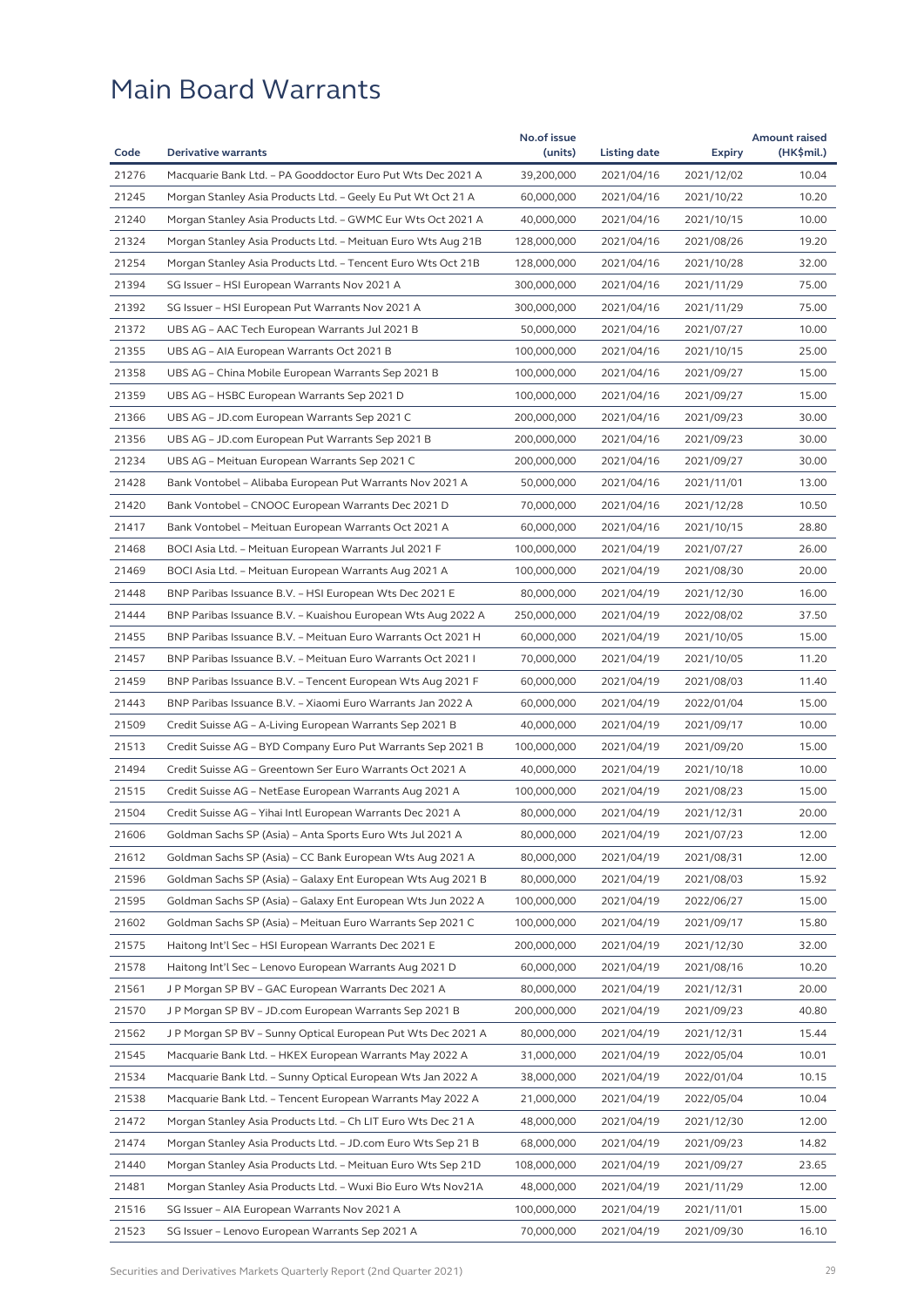|       |                                                              | No.of issue |              |               | <b>Amount raised</b> |
|-------|--------------------------------------------------------------|-------------|--------------|---------------|----------------------|
| Code  | <b>Derivative warrants</b>                                   | (units)     | Listing date | <b>Expiry</b> | (HK\$mil.)           |
| 21528 | SG Issuer - Meituan European Warrants Sep 2021 A             | 100,000,000 | 2021/04/19   | 2021/09/30    | 22.00                |
| 21557 | UBS AG - Bank of China European Warrants Mar 2022 A          | 70,000,000  | 2021/04/19   | 2022/03/28    | 10.50                |
| 21551 | UBS AG - HSCEI ETF European Warrants Oct 2021 A              | 60,000,000  | 2021/04/19   | 2021/10/18    | 15.00                |
| 21556 | UBS AG - Meituan European Warrants Sep 2021 D                | 200,000,000 | 2021/04/19   | 2021/09/17    | 30.00                |
| 21553 | UBS AG - Tencent European Warrants Sep 2022 B                | 500,000,000 | 2021/04/19   | 2022/09/26    | 75.00                |
| 21552 | UBS AG - Tracker Fund European Warrants Dec 2021 A           | 100,000,000 | 2021/04/19   | 2021/12/30    | 25.00                |
| 21589 | Bank Vontobel - CM Bank European Warrants Nov 2021 A         | 40,000,000  | 2021/04/19   | 2021/11/01    | 11.20                |
| 21586 | Bank Vontobel - COSCO Ship Hold European Warrants Oct 2021 A | 40,000,000  | 2021/04/19   | 2021/10/18    | 11.60                |
| 21588 | Bank Vontobel – COSCO Ship Hold European Warrants Oct 2021 B | 40,000,000  | 2021/04/19   | 2021/10/29    | 10.00                |
| 21591 | Bank Vontobel – Kingdee Int'l European Wts Sep 2021 A        | 40,000,000  | 2021/04/19   | 2021/09/03    | 11.20                |
| 21682 | BOCI Asia Ltd. – Alibaba European Warrants Sep 2021 D        | 150,000,000 | 2021/04/20   | 2021/09/27    | 27.00                |
| 21875 | BOCI Asia Ltd. - China Tower European Warrants Jul 2022 A    | 70,000,000  | 2021/04/20   | 2022/07/11    | 10.50                |
| 21679 | BOCI Asia Ltd. - Geely Auto European Warrants Sep 2021 B     | 70,000,000  | 2021/04/20   | 2021/09/20    | 10.50                |
| 21648 | BOCI Asia Ltd. - Kuaishou European Warrants Jul 2022 A       | 300,000,000 | 2021/04/20   | 2022/07/28    | 45.00                |
| 21675 | Credit Suisse AG - HSI European Warrants Dec 2021 B          | 150,000,000 | 2021/04/20   | 2021/12/30    | 22.50                |
| 21666 | Credit Suisse AG - JXR European Warrants Oct 2021 A          | 80,000,000  | 2021/04/20   | 2021/10/28    | 20.00                |
| 21662 | Credit Suisse AG - Kuaishou European Warrants Oct 2021 C     | 200,000,000 | 2021/04/20   | 2021/10/19    | 70.00                |
| 21671 | Credit Suisse AG – Kuaishou European Warrants Sep 2022 A     | 300,000,000 | 2021/04/20   | 2022/09/27    | 45.00                |
| 21673 | Credit Suisse AG – Kuaishou European Put Warrants Sep 2021 B | 100,000,000 | 2021/04/20   | 2021/09/17    | 15.00                |
| 21665 | Credit Suisse AG - Ping An European Warrants Oct 2021 A      | 150,000,000 | 2021/04/20   | 2021/10/19    | 37.50                |
| 21669 | Credit Suisse AG – Sinopharm European Warrants Jan 2022 A    | 50,000,000  | 2021/04/20   | 2022/01/31    | 12.50                |
| 21667 | Credit Suisse AG – WuXi Bio European Warrants Oct 2021 B     | 80,000,000  | 2021/04/20   | 2021/10/19    | 20.00                |
| 21707 | Citigroup Global - AIA European Warrants Oct 2021 B          | 100,000,000 | 2021/04/20   | 2021/10/05    | 29.50                |
| 21718 | Citigroup Global – BYD Company European Warrants Sep 2021 B  | 100,000,000 | 2021/04/20   | 2021/09/29    | 16.20                |
| 21746 | Citigroup Global - Galaxy Ent European Warrants Aug 2021 B   | 100,000,000 | 2021/04/20   | 2021/08/03    | 15.30                |
| 21711 | Citigroup Global - Kuaishou European Warrants Aug 2021 D     | 100,000,000 | 2021/04/20   | 2021/08/30    | 22.10                |
| 21701 | Citigroup Global - Xiaomi European Warrants Sep 2021 A       | 100,000,000 | 2021/04/20   | 2021/09/29    | 20.40                |
| 21635 | Bank of East Asia - Alibaba Group Euro Warrants Dec 2021 A   | 80,000,000  | 2021/04/20   | 2021/12/20    | 20.00                |
| 21632 | Bank of East Asia - Alibaba European Put Warrants Dec 2021 A | 80,000,000  | 2021/04/20   | 2021/12/20    | 20.00                |
| 21642 | Bank of East Asia – Tencent European Put Wts Oct 2021 A      | 60,000,000  | 2021/04/20   | 2021/10/29    | 15.00                |
| 21646 | Guotai Junan - Tencent European Warrants Jul 2021 C          | 100,000,000 | 2021/04/20   | 2021/07/27    | 20.40                |
| 21645 | Guotai Junan - Tencent European Warrants Dec 2021 A          | 100,000,000 | 2021/04/20   | 2021/12/30    | 18.10                |
| 21941 | Goldman Sachs SP (Asia) – China Tower Euro Wts May 2022 A    | 100,000,000 | 2021/04/20   | 2022/05/26    | 15.00                |
| 21949 | Goldman Sachs SP (Asia) - HSBC European Warrants Sep 2021 C  | 80,000,000  | 2021/04/20   | 2021/09/27    | 12.00                |
| 21940 | Goldman Sachs SP (Asia) - Kuaishou European Wts Aug 2021 K   | 120,000,000 | 2021/04/20   |               |                      |
| 21935 |                                                              | 150,000,000 | 2021/04/20   | 2021/08/02    | 31.32<br>22.50       |
|       | Goldman Sachs SP (Asia) - Kuaishou European Wts Jul 2022 A   | 150,000,000 |              | 2022/07/29    | 22.50                |
| 21965 | Goldman Sachs SP (Asia) - Meituan Euro Warrants Sep 2021 D   |             | 2021/04/20   | 2021/09/27    |                      |
| 21953 | Goldman Sachs SP (Asia) – Meituan Euro Put Wts Jul 2021 G    | 80,000,000  | 2021/04/20   | 2021/07/23    | 12.00                |
| 21619 | HK Bank - Bank of China European Warrants Mar 2022 A         | 150,000,000 | 2021/04/20   | 2022/03/29    | 22.50                |
| 21622 | HK Bank - China Life European Warrants Feb 2022 A            | 150,000,000 | 2021/04/20   | 2022/02/23    | 22.50                |
| 21627 | HK Bank - China Mobile European Warrants Oct 2021 A          | 60,000,000  | 2021/04/20   | 2021/10/29    | 15.00                |
| 21631 | HK Bank - China Mobile European Warrants Dec 2022 A          | 300,000,000 | 2021/04/20   | 2022/12/30    | 45.00                |
| 21618 | HK Bank - HSTECH European Warrants Dec 2021 B                | 300,000,000 | 2021/04/20   | 2021/12/30    | 45.00                |
| 21613 | HK Bank - Kuaishou European Warrants Oct 2022 A              | 300,000,000 | 2021/04/20   | 2022/10/05    | 45.00                |
| 21616 | HK Bank - Nongfu Spring European Warrants Feb 2022 A         | 150,000,000 | 2021/04/20   | 2022/02/23    | 22.50                |
| 21878 | Haitong Int'l Sec - CITIC Sec European Warrants Oct 2021 A   | 38,000,000  | 2021/04/20   | 2021/10/29    | 10.64                |
| 21900 | Haitong Int'l Sec - Chow Tai Fook European Warrants Oct2021A | 32,000,000  | 2021/04/20   | 2021/10/19    | 10.56                |
| 21884 | Haitong Int'l Sec - Kuaishou European Warrants Sep 2021 A    | 65,000,000  | 2021/04/20   | 2021/09/01    | 13.00                |
| 21887 | Haitong Int'l Sec - Kuaishou European Put Warrants Sep 2021C | 50,000,000  | 2021/04/20   | 2021/09/27    | 11.00                |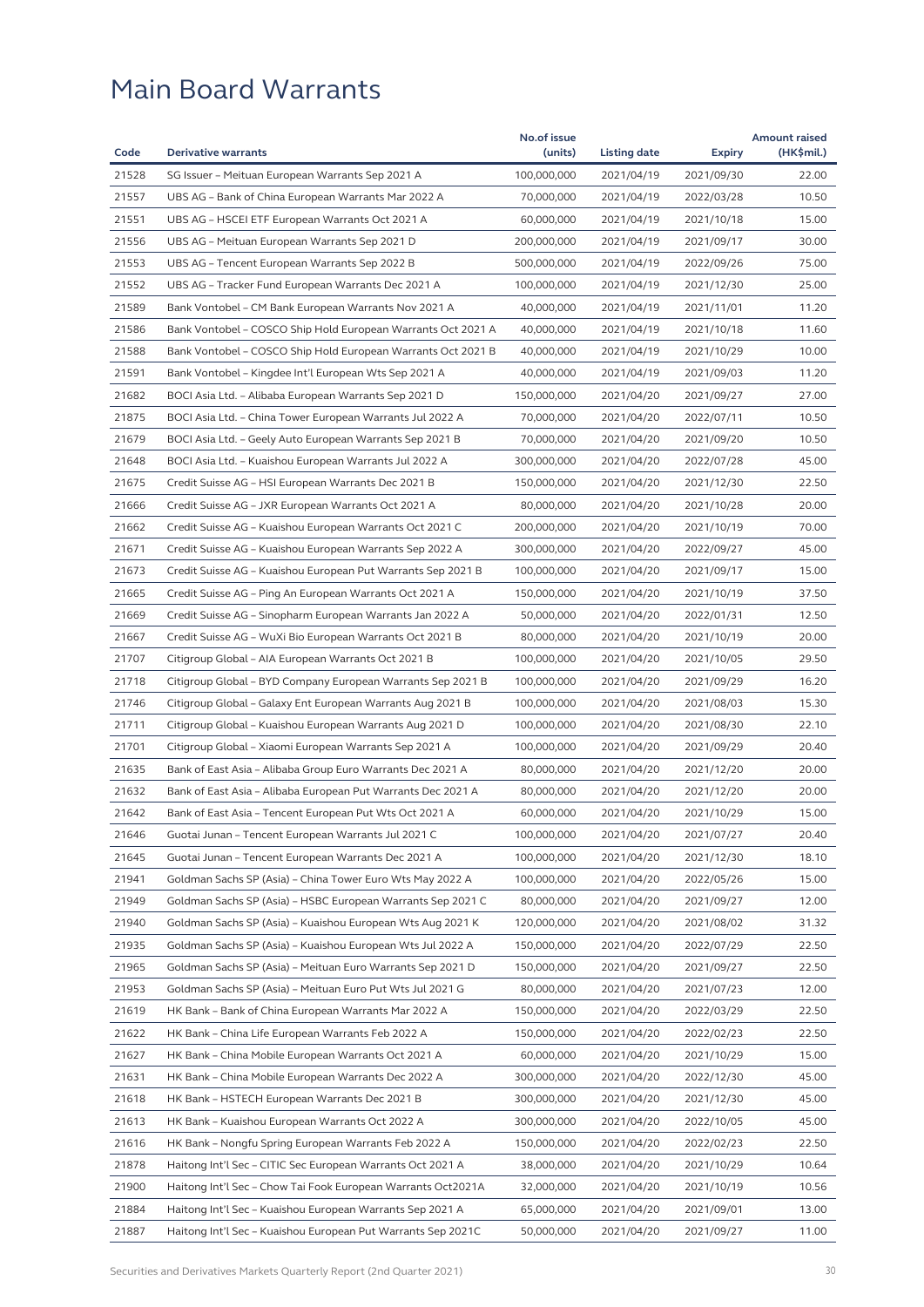|       |                                                              | No.of issue |              |               | <b>Amount raised</b> |
|-------|--------------------------------------------------------------|-------------|--------------|---------------|----------------------|
| Code  | <b>Derivative warrants</b>                                   | (units)     | Listing date | <b>Expiry</b> | (HK\$mil.)           |
| 21889 | Haitong Int'l Sec - Li Ning European Warrants Oct 2021 A     | 20,000,000  | 2021/04/20   | 2021/10/19    | 12.60                |
| 21906 | Haitong Int'l Sec – New World Dev Euro Warrants Oct 2021 A   | 40,000,000  | 2021/04/20   | 2021/10/29    | 10.00                |
| 21910 | Haitong Int'l Sec – Sinopharm European Warrants Oct 2021 A   | 65,000,000  | 2021/04/20   | 2021/10/26    | 10.40                |
| 21911 | Haitong Int'l Sec – Tencent European Warrants Aug 2021 A     | 80,000,000  | 2021/04/20   | 2021/08/02    | 20.00                |
| 21873 | J P Morgan SP BV – AAC Tech European Put Warrants May 2022 A | 80,000,000  | 2021/04/20   | 2022/05/26    | 12.00                |
| 21801 | J P Morgan SP BV - Agricultural Bank Euro Wts Dec 2021 C     | 80,000,000  | 2021/04/20   | 2021/12/31    | 12.16                |
| 21866 | J P Morgan SP BV - Anta Sports European Warrants Oct 2021 A  | 60,000,000  | 2021/04/20   | 2021/10/29    | 16.20                |
| 21838 | J P Morgan SP BV – CGS European Warrants Oct 2021 A          | 40,000,000  | 2021/04/20   | 2021/10/29    | 13.60                |
| 21864 | J P Morgan SP BV – CITIC Bank European Warrants Dec 2021 A   | 50,000,000  | 2021/04/20   | 2021/12/31    | 12.70                |
| 21862 | J P Morgan SP BV - CSOP A50 ETF Euro Put Wts Nov 2021 A      | 100,000,000 | 2021/04/20   | 2021/11/30    | 25.10                |
| 21870 | J P Morgan SP BV – China Taiping European Wts Oct 2021 A     | 60,000,000  | 2021/04/20   | 2021/10/29    | 18.60                |
| 21874 | J P Morgan SP BV - Guangdong Inv European Warrants Oct 2021A | 40,000,000  | 2021/04/20   | 2021/10/29    | 10.08                |
| 21832 | J P Morgan SP BV – Galaxy Ent European Warrants Dec 2021 B   | 150,000,000 | 2021/04/20   | 2021/12/31    | 28.05                |
| 21753 | J P Morgan SP BV – HSBC European Warrants Sep 2021 C         | 100,000,000 | 2021/04/20   | 2021/09/30    | 25.30                |
| 21773 | J P Morgan SP BV – Hang Seng Bank European Warrants Nov2021A | 80,000,000  | 2021/04/20   | 2021/11/30    | 12.40                |
| 21867 | J P Morgan SP BV - Koolearn European Warrants Oct 2021 A     | 40,000,000  | 2021/04/20   | 2021/10/29    | 10.08                |
| 21829 | J P Morgan SP BV - Li Ning European Warrants Aug 2021 B      | 60,000,000  | 2021/04/20   | 2021/08/09    | 17.76                |
| 21869 | J P Morgan SP BV - Ping An European Warrants Oct 2021 A      | 100,000,000 | 2021/04/20   | 2021/10/29    | 32.30                |
| 21770 | J P Morgan SP BV – Sinopharm European Warrants Oct 2021 A    | 70,000,000  | 2021/04/20   | 2021/10/29    | 10.57                |
| 21656 | Macquarie Bank Ltd. – Conch Cement European Wts Jan 2022 A   | 25,000,000  | 2021/04/20   | 2022/01/04    | 10.28                |
| 21651 | Macquarie Bank Ltd. - BOCL European Put Warrants Apr 2022 A  | 40,000,000  | 2021/04/20   | 2022/04/04    | 10.00                |
| 21653 | Macquarie Bank Ltd. - Geely Auto European Wts Apr 2022 A     | 24,000,000  | 2021/04/20   | 2022/04/04    | 10.03                |
| 21659 | Macquarie Bank Ltd. - HKEX European Warrants May 2022 B      | 37,600,000  | 2021/04/20   | 2022/05/04    | 10.00                |
| 21660 | Macquarie Bank Ltd. - Sinopharm European Warrants Feb 2022 B | 40,000,000  | 2021/04/20   | 2022/02/07    | 10.04                |
| 21661 | Macquarie Bank Ltd. - Tencent European Warrants Nov 2021 B   | 40,000,000  | 2021/04/20   | 2021/11/02    | 10.04                |
| 21688 | Morgan Stanley Asia Products Ltd. - Lenovo Euro Wts Sep21A   | 50,000,000  | 2021/04/20   | 2021/09/27    | 10.45                |
| 21839 | SG Issuer - Alibaba Group European Warrants Dec 2021 B       | 150,000,000 | 2021/04/20   | 2021/12/28    | 22.50                |
| 21846 |                                                              | 100,000,000 | 2021/04/20   |               | 15.00                |
|       | SG Issuer - Tencent European Put Warrants Sep 2021 A         | 100,000,000 |              | 2021/09/17    |                      |
| 21785 | UBS AG - AAC Tech European Warrants Dec 2021 A               |             | 2021/04/20   | 2021/12/28    | 15.00                |
| 21789 | UBS AG – AIA European Warrants Oct 2021 C                    | 100,000,000 | 2021/04/20   | 2021/10/22    | 25.00                |
| 21776 | UBS AG - Geely Auto European Put Warrants Sep 2021 B         | 100,000,000 | 2021/04/20   | 2021/09/21    | 15.00                |
| 21787 | UBS AG - Sunny Optical European Put Warrants Dec 2021 A      | 100,000,000 | 2021/04/20   | 2021/12/21    | 15.00                |
| 21931 | Bank Vontobel - China Comm Cons European Warrants Nov 2021 A | 30,000,000  | 2021/04/20   | 2021/11/01    | 12.00                |
| 21934 | Bank Vontobel - HSI European Warrants Oct 2021 B             | 100,000,000 | 2021/04/20   | 2021/10/28    | 25.00                |
| 21916 | Bank Vontobel - HSTECH European Warrants Oct 2021 A          | 70,000,000  | 2021/04/20   | 2021/10/28    | 17.50                |
| 21915 | Bank Vontobel - Kuaishou European Warrants Aug 2021 F        | 100,000,000 | 2021/04/20   | 2021/08/02    | 31.00                |
| 21914 | Bank Vontobel - Kuaishou European Warrants Oct 2021 B        | 100,000,000 | 2021/04/20   | 2021/10/19    | 59.00                |
| 21917 | Bank Vontobel - Kuaishou European Put Warrants Sep 2021 B    | 100,000,000 | 2021/04/20   | 2021/09/17    | 20.00                |
| 21983 | BOCI Asia Ltd. - Tencent European Warrants Jul 2021 B        | 80,000,000  | 2021/04/21   | 2021/07/29    | 12.00                |
| 21986 | BOCI Asia Ltd. - Tencent European Put Wts Aug 2021 A         | 80,000,000  | 2021/04/21   | 2021/08/30    | 17.60                |
| 22009 | Credit Suisse AG - CNOOC European Warrants Mar 2022 A        | 80,000,000  | 2021/04/21   | 2022/03/28    | 12.00                |
| 21992 | Credit Suisse AG - Koolearn European Warrants Oct 2021 A     | 30,000,000  | 2021/04/21   | 2021/10/20    | 10.20                |
| 22003 | Credit Suisse AG - Yanzhou Coal European Warrants Oct 2021 A | 40,000,000  | 2021/04/21   | 2021/10/20    | 10.00                |
| 21995 | Credit Suisse AG - Zhongsheng Hldg European Wts Apr 2022 A   | 60,000,000  | 2021/04/21   | 2022/04/29    | 15.00                |
| 22006 | Credit Suisse AG - Zijin Mining European Warrants Jan 2022 A | 100,000,000 | 2021/04/21   | 2022/01/31    | 25.00                |
| 22036 | Citigroup Global - Bud Apac European Warrants Dec 2021 A     | 100,000,000 | 2021/04/21   | 2021/12/29    | 22.60                |
| 22037 | Citigroup Global - JD.com European Warrants Sep 2021 C       | 100,000,000 | 2021/04/21   | 2021/09/29    | 23.20                |
| 22031 | Citigroup Global - Meituan European Warrants Sep 2021 B      | 100,000,000 | 2021/04/21   | 2021/09/29    | 26.00                |
| 22028 | Citigroup Global - Xiaomi European Put Warrants Aug 2021 A   | 100,000,000 | 2021/04/21   | 2021/08/30    | 15.80                |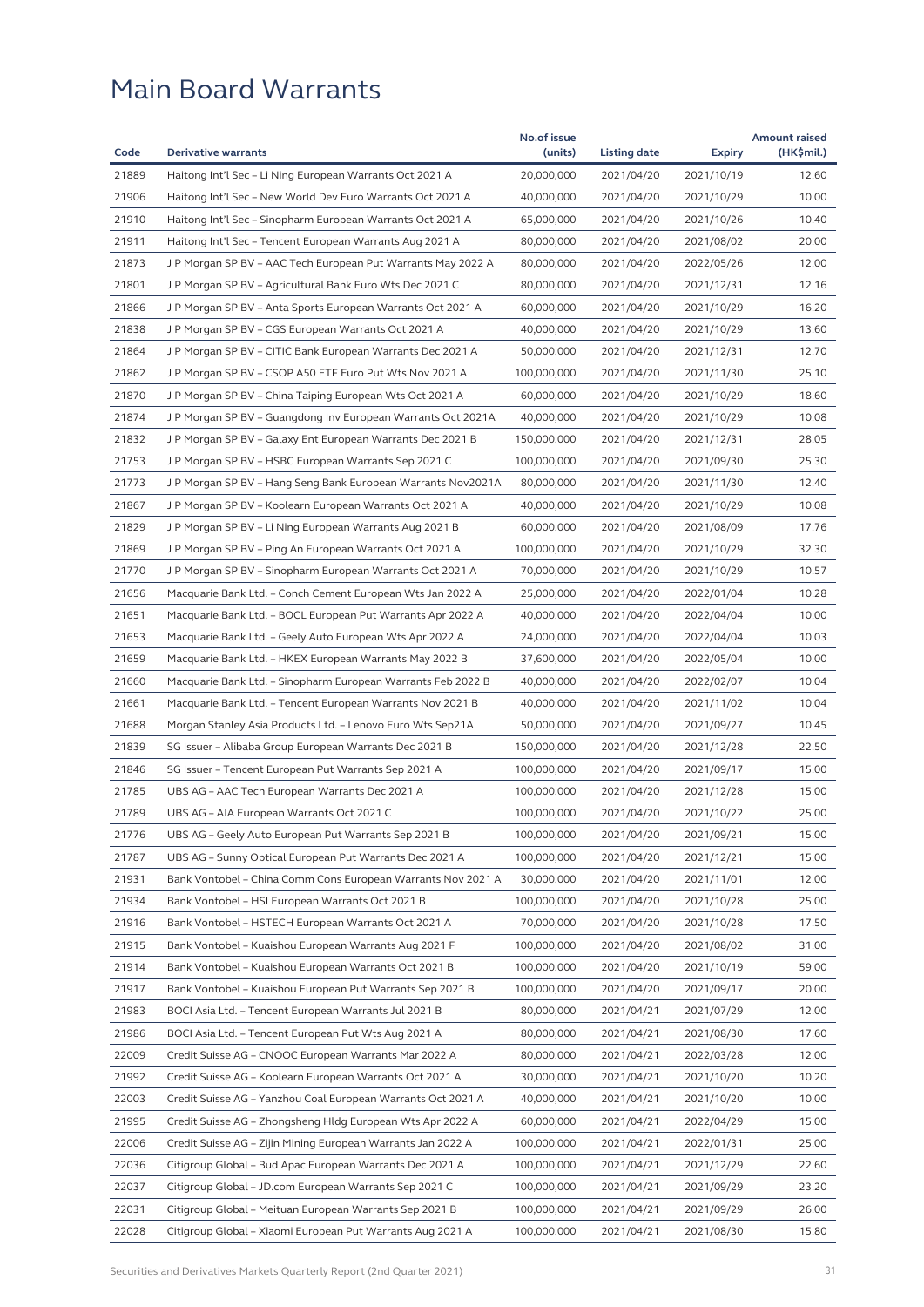|       |                                                               | No.of issue |              |               | <b>Amount raised</b> |
|-------|---------------------------------------------------------------|-------------|--------------|---------------|----------------------|
| Code  | <b>Derivative warrants</b>                                    | (units)     | Listing date | <b>Expiry</b> | (HK\$mil.)           |
| 22015 | Guotai Junan - Kuaishou European Warrants Aug 2021            | 100,000,000 | 2021/04/21   | 2021/08/31    | 15.00                |
| 21988 | Guotai Junan - Ping An European Warrants Dec 2021 A           | 100,000,000 | 2021/04/21   | 2021/12/29    | 15.00                |
| 22107 | Goldman Sachs SP (Asia) – BOC HK European Wts Aug 2021 A      | 80,000,000  | 2021/04/21   | 2021/08/25    | 12.00                |
| 22101 | Goldman Sachs SP (Asia) – China Life Euro Wts Feb 2022 A      | 100,000,000 | 2021/04/21   | 2022/02/23    | 15.00                |
| 22106 | Goldman Sachs SP (Asia) – HKEX European Warrants Sep 2021 C   | 120,000,000 | 2021/04/21   | 2021/09/24    | 19.92                |
| 22100 | Goldman Sachs SP (Asia) - Sands China Euro Wts Jul 2021 A     | 80,000,000  | 2021/04/21   | 2021/07/23    | 12.00                |
| 22112 | Goldman Sachs SP (Asia) - SHK Ppt European Wts Dec 2021 A     | 150,000,000 | 2021/04/21   | 2021/12/23    | 22.50                |
| 22095 | Haitong Int'l Sec - CSC European Warrants Oct 2021 A          | 40,000,000  | 2021/04/21   | 2021/10/29    | 10.40                |
| 22093 | Haitong Int'l Sec - HK & China Gas European Wts Apr 2022 A    | 40,000,000  | 2021/04/21   | 2022/04/29    | 10.00                |
| 22019 | J P Morgan SP BV - CITIC Bank European Put Wts Oct 2021 A     | 50,000,000  | 2021/04/21   | 2021/10/29    | 12.90                |
| 22023 | J P Morgan SP BV – China Shenhua European Wts Sep 2021 A      | 70,000,000  | 2021/04/21   | 2021/09/30    | 10.64                |
| 22024 | J P Morgan SP BV - Geely Auto European Warrants Sep 2021 D    | 80,000,000  | 2021/04/21   | 2021/09/30    | 12.08                |
| 22020 | J P Morgan SP BV - PSBC European Put Warrants Oct 2021 A      | 50,000,000  | 2021/04/21   | 2021/10/29    | 13.85                |
| 21978 | Macquarie Bank Ltd. - Galaxy Ent European Wts Nov 2021 A      | 17,000,000  | 2021/04/21   | 2021/11/02    | 10.10                |
| 22010 | Morgan Stanley Asia Products Ltd. - AAC Tech Eu Put Wt Nov21A | 68,000,000  | 2021/04/21   | 2021/11/23    | 10.20                |
| 21976 | Morgan Stanley Asia Products Ltd. -Conch Cement Eu Wt Oct21A  | 68,000,000  | 2021/04/21   | 2021/10/25    | 10.20                |
| 21970 | Morgan Stanley Asia Products Ltd. - Ch Life Eu Wts Feb 2022A  | 98,000,000  | 2021/04/21   | 2022/02/23    | 14.70                |
| 21977 | Morgan Stanley Asia Products Ltd. – CPIC Euro Wts Oct 2021 A  | 58,000,000  | 2021/04/21   | 2021/10/05    | 10.15                |
| 21973 | Morgan Stanley Asia Products Ltd. – Ping An Euro Wts Oct 21B  | 60,000,000  | 2021/04/21   | 2021/10/20    | 16.86                |
| 21971 | Morgan Stanley Asia Products Ltd. – Sinopharm Eur Wts Oct21A  | 68,000,000  | 2021/04/21   | 2021/10/26    | 10.20                |
| 22087 | UBS AG - China Tower European Warrants Jun 2022 B             | 70,000,000  | 2021/04/21   | 2022/06/09    | 10.50                |
| 22088 | UBS AG - Galaxy Ent European Warrants Dec 2021 B              | 150,000,000 | 2021/04/21   | 2021/12/22    | 25.50                |
| 22052 | UBS AG - HSI European Warrants Nov 2021 A                     | 300,000,000 | 2021/04/21   | 2021/11/29    | 48.00                |
| 22041 | UBS AG - HSI European Put Warrants Nov 2021 A                 | 300,000,000 | 2021/04/21   | 2021/11/29    | 51.00                |
| 22091 | UBS AG – Kuaishou European Warrants Aug 2021 N                | 200,000,000 | 2021/04/21   | 2021/08/02    | 34.00                |
| 22063 | UBS AG - Meituan European Warrants Sep 2021 E                 | 200,000,000 | 2021/04/21   | 2021/09/27    | 30.00                |
| 22038 | UBS AG - Tencent European Warrants Dec 2021 E                 | 500,000,000 | 2021/04/21   | 2021/12/23    | 90.00                |
| 22067 | UBS AG – Xiaomi European Warrants Oct 2021 A                  | 200,000,000 | 2021/04/21   | 2021/10/07    | 36.00                |
| 22097 | Bank Vontobel – CNOOC European Put Warrants Jan 2022 A        | 40,000,000  | 2021/04/21   | 2022/01/03    | 10.00                |
| 22098 | Bank Vontobel – China Unicom European Warrants Dec 2021 A     | 40,000,000  | 2021/04/21   | 2021/12/01    | 15.20                |
| 22122 | BOCI Asia Ltd. – Baidu European Warrants Sep 2021 A           | 80,000,000  | 2021/04/22   | 2021/09/15    | 12.00                |
| 22168 | Credit Suisse AG - AAC Tech European Put Warrants May 2022 A  | 80,000,000  | 2021/04/22   | 2022/05/26    | 12.00                |
| 22179 | Credit Suisse AG - Alibaba European Put Warrants Oct 2021 A   | 150,000,000 | 2021/04/22   | 2021/10/07    | 22.50                |
| 22162 | Credit Suisse AG - Baidu European Put Warrants Nov 2021 A     | 100,000,000 | 2021/04/22   | 2021/11/30    | 25.00                |
| 22178 | Credit Suisse AG - BYD Company European Warrants Dec 2023 A   | 300,000,000 | 2021/04/22   | 2023/12/20    | 45.00                |
| 22163 | Credit Suisse AG - CC Bank European Put Warrants Sep 2021 A   | 60,000,000  | 2021/04/22   | 2021/09/21    | 18.00                |
| 22152 | Credit Suisse AG - CNOOC European Put Warrants Dec 2021 A     | 80,000,000  | 2021/04/22   | 2021/12/31    | 20.00                |
| 22170 | Credit Suisse AG – Fosun Pharma European Warrants Sep 2021 B  | 40,000,000  | 2021/04/22   | 2021/09/09    | 13.20                |
| 22166 | Credit Suisse AG - GAC European Warrants Sep 2021 A           | 70,000,000  | 2021/04/22   | 2021/09/23    | 10.50                |
| 22175 | Credit Suisse AG - Greatwall Motor European Wts Sep 2021 A    | 80,000,000  | 2021/04/22   | 2021/09/23    | 25.60                |
| 22164 | Credit Suisse AG - HKEX European Warrants Jul 2021 I          | 200,000,000 | 2021/04/22   | 2021/07/27    | 30.00                |
| 22172 | Credit Suisse AG - Sands China European Warrants Aug 2021 B   | 70,000,000  | 2021/04/22   | 2021/08/24    | 10.50                |
| 22158 | Credit Suisse AG - Sunny Optical European Put Wts Oct 2021 A  | 100,000,000 | 2021/04/22   | 2021/10/21    | 25.00                |
| 22185 | Credit Suisse AG - Tencent Euro Put Wts Aug 2021 A            | 200,000,000 | 2021/04/22   | 2021/08/19    | 30.00                |
| 22184 | Credit Suisse AG - Tencent Euro Put Wts Sep 2021 A            | 200,000,000 | 2021/04/22   | 2021/09/17    | 30.00                |
| 22301 | Citigroup Global - BYD Company European Put Wts Sep 2021 B    | 100,000,000 | 2021/04/22   | 2021/09/29    | 21.40                |
| 22299 | Citigroup Global - Meituan European Warrants Sep 2021 C       | 100,000,000 | 2021/04/22   | 2021/09/29    | 15.20                |
| 22302 | Citigroup Global - Xiaomi European Warrants Aug 2021 B        | 100,000,000 | 2021/04/22   | 2021/08/30    | 15.00                |
| 22323 | Goldman Sachs SP (Asia) - Baidu European Warrants Sep 2021 A  | 100,000,000 | 2021/04/22   | 2021/09/15    | 18.30                |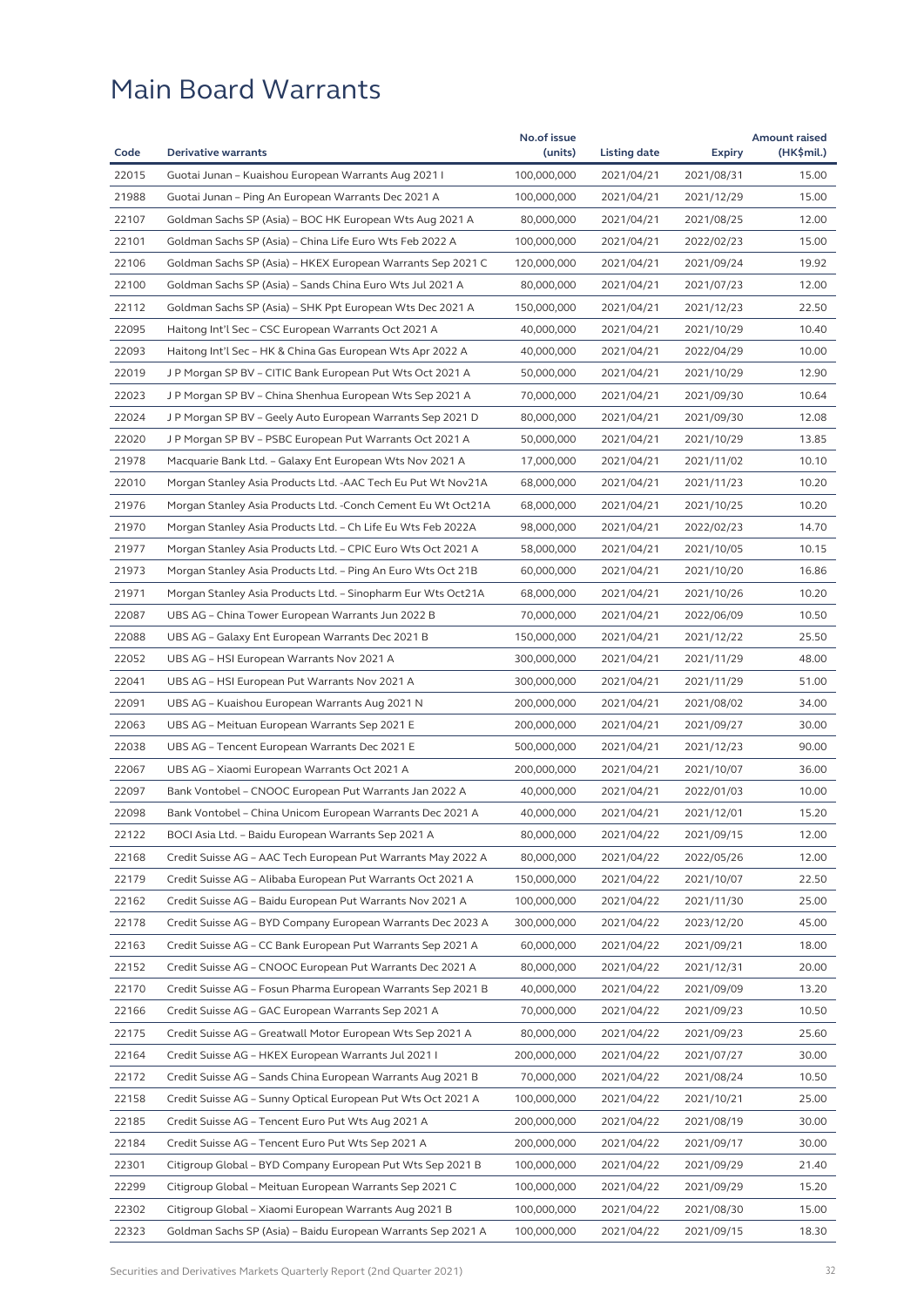|                |                                                              | No.of issue              |                          |                          | <b>Amount raised</b> |
|----------------|--------------------------------------------------------------|--------------------------|--------------------------|--------------------------|----------------------|
| Code           | <b>Derivative warrants</b>                                   | (units)                  | Listing date             | <b>Expiry</b>            | (HK\$mil.)           |
| 22324          | Goldman Sachs SP (Asia) - Baidu European Warrants Sep 2021 B | 100,000,000              | 2021/04/22               | 2021/09/15               | 15.00                |
| 22317          | Goldman Sachs SP (Asia) – Geely Auto European Wts Sep 2021 C | 80,000,000               | 2021/04/22               | 2021/09/23               | 12.40                |
| 22322          | Goldman Sachs SP (Asia) - Geely Auto Euro Put Wts Sep 2021 B | 80,000,000               | 2021/04/22               | 2021/09/06               | 12.00                |
| 22316          | Goldman Sachs SP (Asia) – Jiangxi Copper European Wts Sep21A | 80,000,000               | 2021/04/22               | 2021/09/14               | 14.16                |
| 22116          | HK Bank – HSI European Put Warrants Dec 2021 D               | 200,000,000              | 2021/04/22               | 2021/12/30               | 30.00                |
| 22258          | Haitong Int'l Sec – CAM CSI300 European Warrants Oct 2021 A  | 40,000,000               | 2021/04/22               | 2021/10/29               | 10.40                |
| 22272          | Haitong Int'l Sec - Baidu European Warrants Sep 2021 A       | 80,000,000               | 2021/04/22               | 2021/09/15               | 12.00                |
| 22276          | Haitong Int'l Sec – Baidu European Warrants Sep 2021 B       | 80,000,000               | 2021/04/22               | 2021/09/15               | 17.60                |
| 22255          | Haitong Int'l Sec - Baidu European Put Warrants Oct 2021 A   | 40,000,000               | 2021/04/22               | 2021/10/29               | 10.80                |
| 22265          | Haitong Int'l Sec - Baidu European Put Warrants Oct 2021 B   | 80,000,000               | 2021/04/22               | 2021/10/29               | 20.00                |
| 22257          | Haitong Int'l Sec – Geely Auto European Warrants Sep 2021 B  | 60,000,000               | 2021/04/22               | 2021/09/23               | 11.40                |
| 22262          | Haitong Int'l Sec - Smoore Intl European Warrants Oct 2021 A | 60,000,000               | 2021/04/22               | 2021/10/29               | 15.00                |
| 22307          | J P Morgan SP BV – Baidu European Put Warrants Oct 2021 A    | 200,000,000              | 2021/04/22               | 2021/10/29               | 50.20                |
| 22315          | J P Morgan SP BV – A50 China European Put Wts Oct 2021 A     | 100,000,000              | 2021/04/22               | 2021/10/29               | 25.40                |
| 22306          | J P Morgan SP BV – Geely Auto European Put Wts Aug 2021 A    | 80,000,000               | 2021/04/22               | 2021/08/31               | 16.24                |
| 22312          | J P Morgan SP BV - JD.com European Warrants Oct 2021 A       | 200,000,000              | 2021/04/22               | 2021/10/29               | 50.60                |
| 22305          | J P Morgan SP BV - SHK Ppt European Warrants Dec 2021 A      | 80,000,000               | 2021/04/22               | 2021/12/31               | 12.16                |
| 22311          | J P Morgan SP BV – Xiabuxiabu European Warrants Oct 2021 A   | 50,000,000               | 2021/04/22               | 2021/10/29               | 12.65                |
| 22120          | Macquarie Bank Ltd. - Ping An European Warrants Nov 2021 A   | 26,000,000               | 2021/04/22               | 2021/11/02               | 10.01                |
| 22121          | Macquarie Bank Ltd. – Ping An European Warrants Nov 2021 B   | 29,000,000               | 2021/04/22               | 2021/11/02               | 10.06                |
| 22126          | Macquarie Bank Ltd. - Tencent European Put Wts Nov 2021 A    | 35,700,000               | 2021/04/22               | 2021/11/02               | 10.03                |
| 22125          | Macquarie Bank Ltd. - Wharf Holdings European Wts Mar 2022 A | 34,000,000               | 2021/04/22               | 2022/03/02               | 10.03                |
| 22296          | Morgan Stanley Asia Products Ltd. - Baidu Euro Put Wt Oct21A | 68,000,000               | 2021/04/22               | 2021/10/21               | 17.00                |
| 22298          | Morgan Stanley Asia Products Ltd. - JXR Eur Wts Oct 2021 A   | 40,000,000               | 2021/04/22               | 2021/10/21               | 10.00                |
| 22130          | SG Issuer - Conch Cement European Warrants Oct 2021 B        | 40,000,000               | 2021/04/22               | 2021/10/29               | 12.00                |
| 22147          | SG Issuer – Sinopec Corp European Warrants Oct 2021 A        | 70,000,000               | 2021/04/22               | 2021/10/29               | 17.50                |
| 22143          | SG Issuer - CPIC European Warrants Oct 2021 A                | 70,000,000               | 2021/04/22               | 2021/10/29               | 12.60                |
| 22149          | SG Issuer - NCI European Warrants Oct 2021 A                 | 70,000,000               | 2021/04/22               | 2021/10/29               | 14.00                |
| 22151          | SG Issuer - PetroChina European Warrants Oct 2021 A          | 70,000,000               | 2021/04/22               | 2021/10/29               | 11.55                |
| 22202          | UBS AG - Baidu European Warrants Sep 2021 A                  | 200,000,000              | 2021/04/22               | 2021/09/16               | 30.00                |
| 22212          | UBS AG - Baidu European Warrants Sep 2021 B                  | 200,000,000              | 2021/04/22               | 2021/09/15               | 30.00                |
| 22214          | UBS AG - Baidu European Warrants Sep 2021 C                  | 200,000,000              | 2021/04/22               | 2021/09/15               | 30.00                |
| 22198          | UBS AG - Baidu European Put Warrants Oct 2021 A              | 200,000,000              | 2021/04/22               | 2021/10/21               | 50.00                |
| 22246          | UBS AG - Baidu European Put Warrants Dec 2021 A              | 200,000,000              | 2021/04/22               | 2021/12/17               | 50.00                |
| 22186          | UBS AG – CNOOC European Warrants Sep 2021 A                  | 70,000,000               | 2021/04/22               | 2021/09/23               | 10.50                |
| 22187          | UBS AG - CNOOC European Warrants Mar 2022 A                  | 70,000,000               | 2021/04/22               | 2022/03/28               | 10.50                |
| 22204          | UBS AG - China Unicom European Warrants Sep 2021 A           | 30,000,000               | 2021/04/22               | 2021/09/23               | 10.20                |
| 22211          | UBS AG – China Unicom European Warrants Jun 2022 A           | 80,000,000               | 2021/04/22               | 2022/06/07               | 12.00                |
| 22215          | UBS AG - Geely Auto European Warrants Sep 2021 E             | 150,000,000              | 2021/04/22               | 2021/09/23               | 22.50                |
| 22217          | UBS AG - Geely Auto European Warrants Sep 2021 F             | 150,000,000              | 2021/04/22               | 2021/09/23               | 22.50                |
| 22220          | UBS AG - Greatwall Motor European Warrants Sep 2021 A        | 80,000,000               | 2021/04/22               | 2021/09/23               | 20.00                |
| 22229          | UBS AG - PA Gooddoctor European Warrants Sep 2021 C          | 100,000,000              | 2021/04/22               | 2021/09/23               | 15.00                |
| 22231          | UBS AG - SMIC European Warrants Nov 2022 A                   | 150,000,000              | 2021/04/22               | 2022/11/23               | 22.50                |
| 22188          | UBS AG - Wynn Macau European Warrants Dec 2021 A             | 100,000,000              | 2021/04/22               | 2021/12/23               | 15.00                |
| 22294          | Bank Vontobel - AAC Tech European Warrants Nov 2021 A        | 20,000,000               | 2021/04/22               | 2021/11/02               | 11.20                |
|                | Bank Vontobel - Baidu European Put Warrants Oct 2021 A       |                          | 2021/04/22               |                          |                      |
| 22281          |                                                              | 80,000,000               |                          | 2021/10/21               | 32.00                |
| 22283<br>22295 | Bank Vontobel - Baidu European Put Warrants Oct 2021 B       | 80,000,000<br>40,000,000 | 2021/04/22<br>2021/04/22 | 2021/10/21<br>2021/10/21 | 20.00<br>10.00       |
|                | Bank Vontobel - Kingdee Intl European Warrants Oct 2021 A    |                          |                          |                          |                      |
| 22428          | BOCI Asia Ltd. - China Mobile European Warrants Sep 2021 B   | 70,000,000               | 2021/04/23               | 2021/09/23               | 14.70                |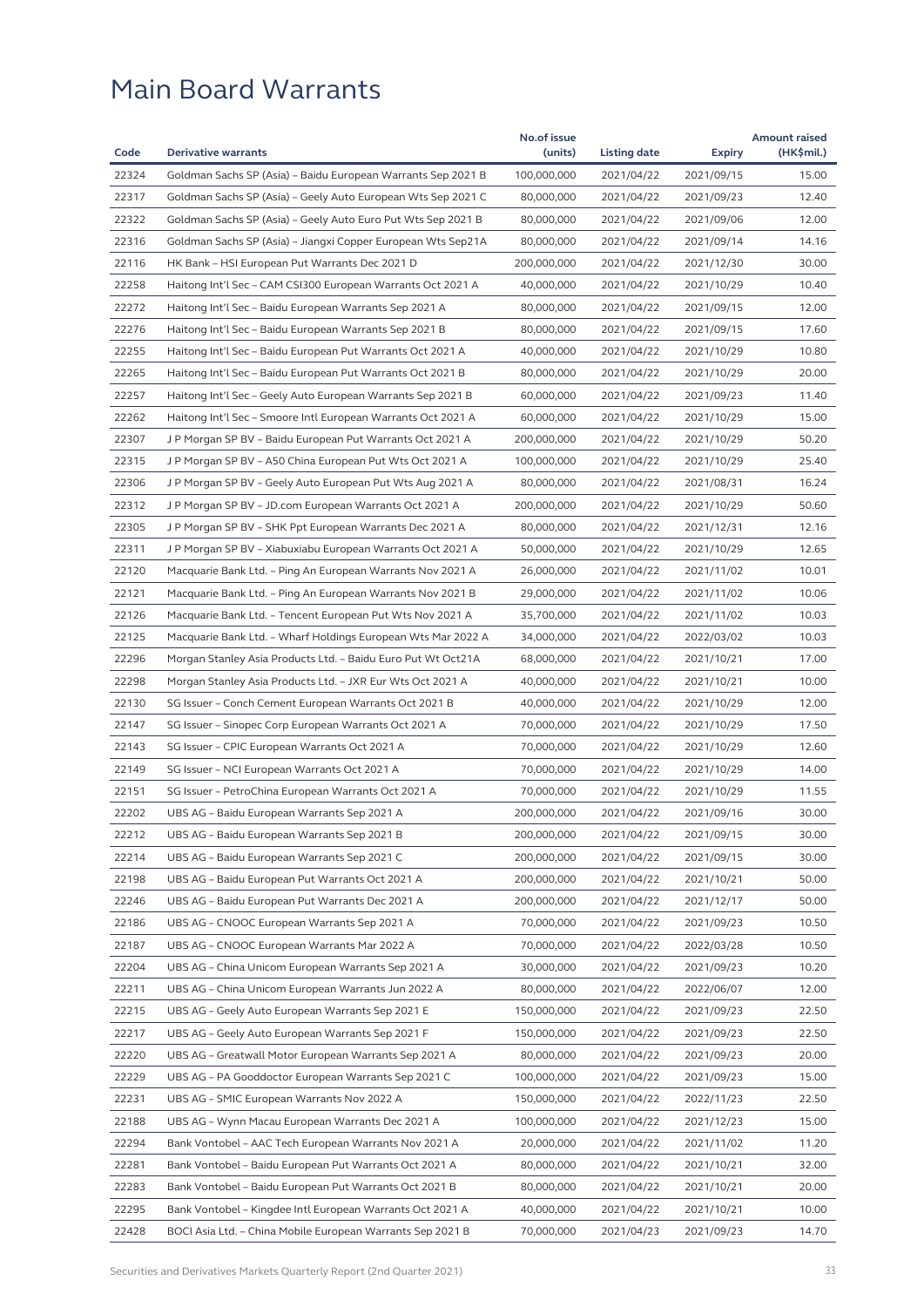|       |                                                              | No.of issue |              |               | <b>Amount raised</b> |
|-------|--------------------------------------------------------------|-------------|--------------|---------------|----------------------|
| Code  | <b>Derivative warrants</b>                                   | (units)     | Listing date | <b>Expiry</b> | (HK\$mil.)           |
| 22411 | BOCI Asia Ltd. - HKEX European Warrants Sep 2021 B           | 80,000,000  | 2021/04/23   | 2021/09/27    | 12.00                |
| 22416 | BOCI Asia Ltd. - PA Gooddoctor European Warrants Sep 2021 C  | 70,000,000  | 2021/04/23   | 2021/09/23    | 13.30                |
| 22325 | BNP Paribas Issuance B.V. – Alibaba European Wts Jan 2022 E  | 80,000,000  | 2021/04/23   | 2022/01/04    | 22.40                |
| 22337 | BNP Paribas Issuance B.V. - Alibaba European Wts Jan 2022 F  | 80,000,000  | 2021/04/23   | 2022/01/04    | 13.60                |
| 22336 | BNP Paribas Issuance B.V. – China Tower Euro Wts Feb 2022 A  | 100,000,000 | 2021/04/23   | 2022/02/07    | 17.00                |
| 22333 | BNP Paribas Issuance B.V. - Geely Auto Euro Wts Jan 2022 A   | 80,000,000  | 2021/04/23   | 2022/01/04    | 20.00                |
| 22335 | BNP Paribas Issuance B.V. - HSBC European Wts Jan 2022 A     | 60,000,000  | 2021/04/23   | 2022/01/04    | 15.00                |
| 22391 | Credit Suisse AG - CSC European Warrants Dec 2021 B          | 80,000,000  | 2021/04/23   | 2021/12/03    | 12.00                |
| 22395 | Credit Suisse AG – China Unicom European Warrants May 2022 A | 100,000,000 | 2021/04/23   | 2022/05/23    | 15.00                |
| 22471 | Citigroup Global - AAC Tech European Warrants Jul 2021 A     | 100,000,000 | 2021/04/23   | 2021/07/29    | 28.00                |
| 22487 | Citigroup Global – BYD Company European Warrants Sep 2021 C  | 100,000,000 | 2021/04/23   | 2021/09/29    | 17.70                |
| 22459 | Citigroup Global - Ping An European Warrants Oct 2021 A      | 100,000,000 | 2021/04/23   | 2021/10/28    | 25.00                |
| 22460 | Citigroup Global – SHK Ppt European Warrants Dec 2021 B      | 100,000,000 | 2021/04/23   | 2021/12/30    | 15.00                |
| 22483 | Citigroup Global – SMIC European Warrants Mar 2023 A         | 100,000,000 | 2021/04/23   | 2023/03/30    | 18.80                |
| 22389 | Guotai Junan - PA GoodDoctor European Warrants Sep 2021 A    | 100,000,000 | 2021/04/23   | 2021/09/23    | 15.00                |
| 22386 | Guotai Junan – PA Gooddoctor European Put Warrants Nov 2021A | 100,000,000 | 2021/04/23   | 2021/11/25    | 24.40                |
| 22384 | Guotai Junan - Sinopharm European Warrants Oct 2021 A        | 100,000,000 | 2021/04/23   | 2021/10/26    | 21.70                |
| 22502 | Goldman Sachs SP (Asia) – Alibaba European Wts Oct 2021 C    | 150,000,000 | 2021/04/23   | 2021/10/26    | 22.50                |
| 22504 | Goldman Sachs SP (Asia) - PA Gooddoctor Euro Wts Sep 2021 C  | 100,000,000 | 2021/04/23   | 2021/09/23    | 15.00                |
| 22501 | Goldman Sachs SP (Asia) – SUNAC European Warrants Aug 2021 A | 80,000,000  | 2021/04/23   | 2021/08/26    | 12.00                |
| 22503 | Goldman Sachs SP (Asia) - Tencent European Put Wt Aug 2021 A | 120,000,000 | 2021/04/23   | 2021/08/19    | 19.68                |
| 22458 | Haitong Int'l Sec – Conch Cement Euro Warrants Sep 2021 A    | 46,000,000  | 2021/04/23   | 2021/09/30    | 12.42                |
| 22400 | J P Morgan SP BV – Baidu European Put Warrants Oct 2021 B    | 100,000,000 | 2021/04/23   | 2021/10/29    | 25.10                |
| 22397 | J P Morgan SP BV – BYD Company European Put Wts Sep 2021 B   | 150,000,000 | 2021/04/23   | 2021/09/30    | 22.95                |
| 22403 | J P Morgan SP BV – Fosun Intl European Warrants Aug 2021 B   | 70,000,000  | 2021/04/23   | 2021/08/16    | 10.50                |
| 22402 | J P Morgan SP BV - Melco Int'l Dev European Wts Dec 2021 A   | 60,000,000  | 2021/04/23   | 2021/12/31    | 15.12                |
| 22399 | J P Morgan SP BV - Shenzhou Intl Euro Warrants Aug 2021 A    | 65,000,000  | 2021/04/23   | 2021/08/09    | 10.08                |
| 22382 | Macquarie Bank Ltd. - China Com Services Euro Wts Jun 2022 A | 60,000,000  | 2021/04/23   | 2022/06/02    | 10.32                |
| 22361 | Macquarie Bank Ltd. – GAC European Wts Jan 2022 A            | 40,000,000  | 2021/04/23   | 2022/01/04    | 10.00                |
| 22365 | Macquarie Bank Ltd. - R&F Ppt European Warrants Dec 2021 A   | 40,000,000  | 2021/04/23   | 2021/12/02    | 10.04                |
| 22342 | Macquarie Bank Ltd. – Kuaishou European Warrants Jan 2022 A  | 25,000,000  | 2021/04/23   | 2022/01/04    | 10.13                |
| 22346 | Macquarie Bank Ltd. - Kuaishou European Put Warrants Jan22A  | 37,000,000  | 2021/04/23   | 2022/01/04    | 10.21                |
| 22354 | Macquarie Bank Ltd. - Shimao Ppt European Wts Jan 2022 A     | 40,000,000  | 2021/04/23   | 2022/01/04    | 10.20                |
| 22396 | Morgan Stanley Asia Products Ltd. - CICC European Wts Dec21A | 68,000,000  | 2021/04/23   | 2021/12/09    | 10.20                |
| 22340 | Morgan Stanley Asia Products Ltd. - GWMC Eur Wts Oct 2021 B  | 40,000,000  | 2021/04/23   | 2021/10/22    | 11.28                |
| 22445 | UBS AG - AAC Tech European Put Warrants May 2022 A           | 100,000,000 | 2021/04/23   | 2022/05/26    | 15.00                |
| 22443 | UBS AG - BYD Company European Warrants Dec 2023 A            | 300,000,000 | 2021/04/23   | 2023/12/22    | 45.00                |
| 22450 | UBS AG – HKEX European Warrants Sep 2021 C                   | 300,000,000 | 2021/04/23   | 2021/09/02    | 45.00                |
| 22431 | UBS AG - HSBC European Warrants Jun 2022 A                   | 100,000,000 | 2021/04/23   | 2022/06/27    | 20.00                |
| 22433 | UBS AG - HSBC European Put Warrants Sep 2021 A               | 100,000,000 | 2021/04/23   | 2021/09/21    | 15.00                |
| 22447 | UBS AG - Lenovo European Warrants Aug 2021 B                 | 80,000,000  |              |               | 12.00                |
|       |                                                              |             | 2021/04/23   | 2021/08/24    | 10.00                |
| 22442 | UBS AG - Mengniu Dairy European Warrants Oct 2021 A          | 50,000,000  | 2021/04/23   | 2021/10/07    |                      |
| 22440 | UBS AG - Nongfu Spring European Warrants Feb 2022 A          | 60,000,000  | 2021/04/23   | 2022/02/23    | 10.20                |
| 22439 | UBS AG - Tencent European Put Warrants Sep 2021 A            | 300,000,000 | 2021/04/23   | 2021/09/17    | 45.00                |
| 22430 | UBS AG - Yanzhou Coal European Wts Oct 2021 A                | 80,000,000  | 2021/04/23   | 2021/10/25    | 20.00                |
| 22494 | Bank Vontobel - Baidu European Put Warrants Dec 2021 A       | 80,000,000  | 2021/04/23   | 2021/12/30    | 20.00                |
| 22491 | Bank Vontobel - GAC European Warrants Sep 2021 A             | 70,000,000  | 2021/04/23   | 2021/09/23    | 10.50                |
| 22492 | Bank Vontobel - HKEX European Warrants Nov 2021 A            | 80,000,000  | 2021/04/23   | 2021/11/01    | 20.00                |
| 22488 | Bank Vontobel – Ping An European Warrants Oct 2021 B         | 30,000,000  | 2021/04/23   | 2021/10/28    | 11.10                |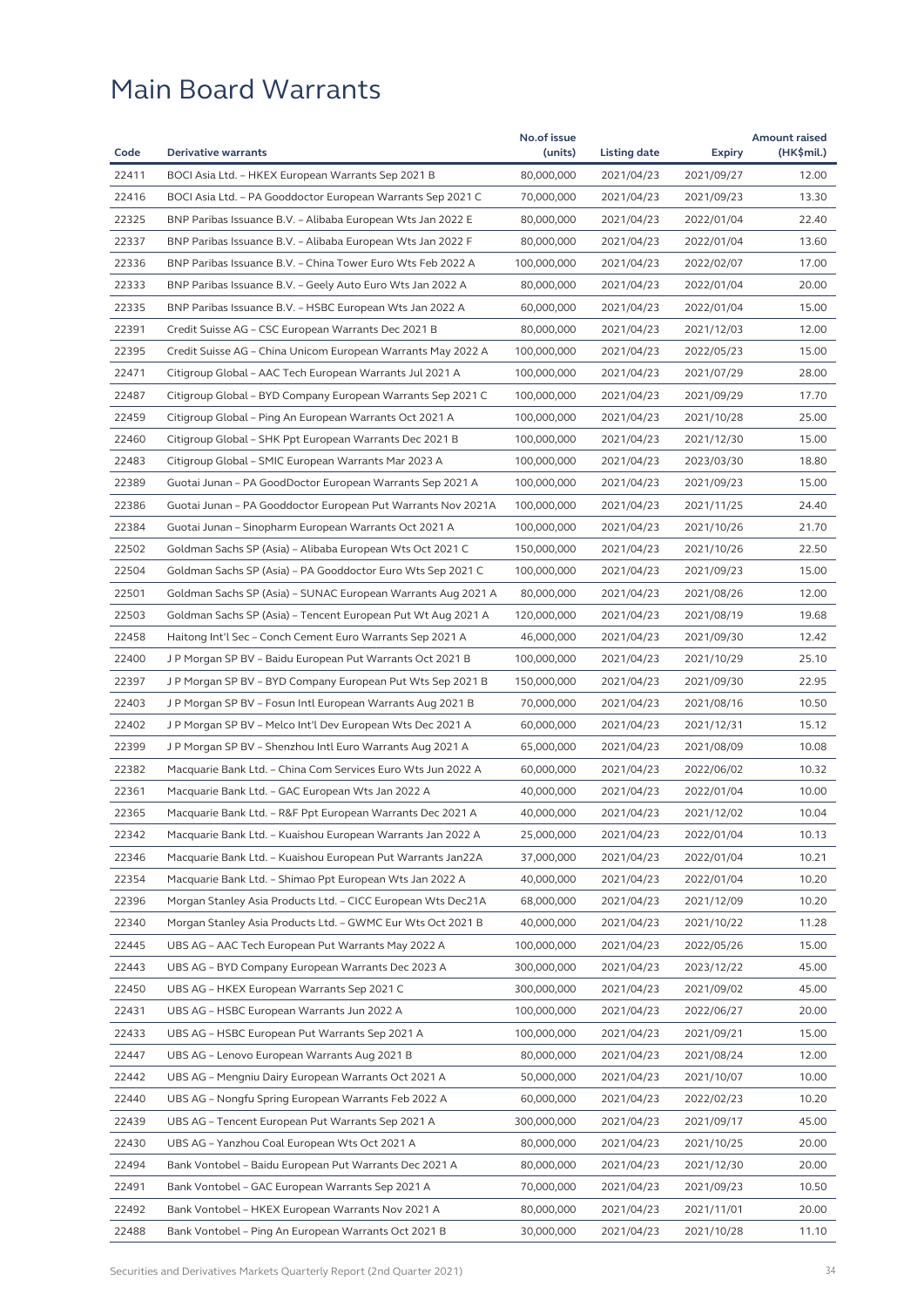|       |                                                              | No.of issue |              |               | <b>Amount raised</b> |
|-------|--------------------------------------------------------------|-------------|--------------|---------------|----------------------|
| Code  | <b>Derivative warrants</b>                                   | (units)     | Listing date | <b>Expiry</b> | (HK\$mil.)           |
| 22526 | BOCI Asia Ltd. - AIA European Warrants Sep 2022 A            | 150,000,000 | 2021/04/26   | 2022/09/23    | 22.50                |
| 22542 | BOCI Asia Ltd. - China Unicom European Warrants May 2022 A   | 80,000,000  | 2021/04/26   | 2022/05/23    | 16.00                |
| 22559 | BOCI Asia Ltd. - ICBC European Warrants Sep 2021 A           | 80,000,000  | 2021/04/26   | 2021/09/24    | 14.40                |
| 22536 | BOCI Asia Ltd. - Lenovo European Warrants Mar 2022 A         | 100,000,000 | 2021/04/26   | 2022/03/31    | 25.00                |
| 22529 | BOCI Asia Ltd. - Ping An European Warrants Oct 2021 A        | 50,000,000  | 2021/04/26   | 2021/10/11    | 12.50                |
| 22508 | Credit Suisse AG - Alibaba European Warrants Dec 2021 E      | 400,000,000 | 2021/04/26   | 2021/12/28    | 60.00                |
| 22607 | Credit Suisse AG - CNOOC European Warrants Dec 2021 E        | 80,000,000  | 2021/04/26   | 2021/12/23    | 12.00                |
| 22671 | Credit Suisse AG - Ch Oilfield European Warrants Oct 2021 A  | 50,000,000  | 2021/04/26   | 2021/10/25    | 12.50                |
| 22658 | Credit Suisse AG - Galaxy Ent European Warrants Dec 2021 B   | 100,000,000 | 2021/04/26   | 2021/12/22    | 17.00                |
| 22628 | Credit Suisse AG - HSBC European Wts Sep 2021 C              | 100,000,000 | 2021/04/26   | 2021/09/27    | 15.00                |
| 22622 | Credit Suisse AG - HSBC European Put Warrants Nov 2021 A     | 80,000,000  | 2021/04/26   | 2021/11/22    | 12.00                |
| 22613 | Credit Suisse AG - JD.com European Put Warrants Dec 2021 A   | 100,000,000 | 2021/04/26   | 2021/12/22    | 17.00                |
| 22668 | Credit Suisse AG - Lenovo European Warrants Jan 2022 A       | 100,000,000 | 2021/04/26   | 2022/01/25    | 17.00                |
| 22609 | Credit Suisse AG - PetroChina European Warrants Oct 2021 B   | 70,000,000  | 2021/04/26   | 2021/10/22    | 10.50                |
| 22616 | Credit Suisse AG - PSBC European Put Warrants Oct 2021 A     | 50,000,000  | 2021/04/26   | 2021/10/22    | 12.50                |
| 22669 | Credit Suisse AG - Tencent European Wts Jul 2021 G           | 250,000,000 | 2021/04/26   | 2021/07/26    | 37.50                |
| 22610 | Credit Suisse AG - Tencent European Wts Sep 2022 B           | 500,000,000 | 2021/04/26   | 2022/09/26    | 75.00                |
| 22691 | Citigroup Global - CCB European Warrants Sep 2021 B          | 100,000,000 | 2021/04/26   | 2021/09/29    | 16.80                |
| 22675 | Citigroup Global – HKEX European Warrants Sep 2021 B         | 100,000,000 | 2021/04/26   | 2021/09/29    | 24.20                |
| 22689 | Citigroup Global - HSBC European Warrants Aug 2021 A         | 100,000,000 | 2021/04/26   | 2021/08/30    | 15.00                |
| 22684 | Citigroup Global - Lenovo European Warrants Jan 2022 A       | 100,000,000 | 2021/04/26   | 2022/01/28    | 17.00                |
| 22676 | Citigroup Global - Sands China European Warrants Sep 2021 A  | 100,000,000 | 2021/04/26   | 2021/09/29    | 30.00                |
| 22568 | Guotai Junan - JD.com European Warrants Sep 2021 B           | 100,000,000 | 2021/04/26   | 2021/09/23    | 19.10                |
| 22580 | Guotai Junan – Kuaishou European Warrants Aug 2021 J         | 100,000,000 | 2021/04/26   | 2021/08/24    | 21.10                |
| 22577 | Guotai Junan - Meituan European Warrants Sep 2021 C          | 100,000,000 | 2021/04/26   | 2021/09/27    | 19.30                |
| 22711 | Goldman Sachs SP (Asia) - Alibaba European Wts Oct 2021 D    | 150,000,000 | 2021/04/26   | 2021/10/26    | 24.00                |
| 22726 | Goldman Sachs SP (Asia) - JD.com Euro Warrants Sep 2021 C    | 120,000,000 | 2021/04/26   | 2021/09/27    | 18.00                |
| 22735 | Goldman Sachs SP (Asia) - Meituan Euro Warrants Sep 2021 E   | 120,000,000 | 2021/04/26   | 2021/09/28    | 24.36                |
| 22734 | Goldman Sachs SP (Asia) – Zijin Mining European Wts Jan22A   | 80,000,000  | 2021/04/26   | 2022/01/24    | 15.84                |
| 22522 | HK Bank - JD.com European Warrants Oct 2021 A                | 100,000,000 | 2021/04/26   | 2021/10/29    | 25.00                |
| 22524 | HK Bank - Lenovo European Warrants Oct 2021 A                | 100,000,000 | 2021/04/26   | 2021/10/29    | 25.00                |
| 22519 | HK Bank - Meituan European Warrants Oct 2021 A               | 100,000,000 | 2021/04/26   | 2021/10/29    | 35.00                |
| 22692 | Haitong Int'l Sec – Meituan European Warrants Sep 2021 B     | 68,000,000  | 2021/04/26   | 2021/09/20    | 10.20                |
| 22582 | J P Morgan SP BV - Conch Cement European Warrants Oct 2021 A | 80,000,000  | 2021/04/26   | 2021/10/29    | 12.24                |
| 22594 | J P Morgan SP BV – AIA European Warrants Oct 2021 B          | 100,000,000 | 2021/04/26   | 2021/10/29    | 25.20                |
| 22592 | J P Morgan SP BV - CICC European Warrants Oct 2021 A         | 80,000,000  | 2021/04/26   | 2021/10/29    | 20.00                |
| 22591 | J P Morgan SP BV - CSOP A50 ETF European Warrants Mar 2022 A | 100,000,000 | 2021/04/26   | 2022/03/31    | 15.30                |
| 22600 | J P Morgan SP BV – Galaxy Ent European Warrants Oct 2021 A   | 60,000,000  | 2021/04/26   | 2021/10/29    | 28.74                |
| 22587 | J P Morgan SP BV - JD.com European Put Warrants Dec 2021 A   | 200,000,000 | 2021/04/26   | 2021/12/31    | 30.40                |
| 22590 | J P Morgan SP BV - Kuaishou European Warrants Oct 2021 C     | 200,000,000 | 2021/04/26   | 2021/10/11    | 54.60                |
| 22606 | J P Morgan SP BV - Meituan European Put Warrants Dec 2021 A  | 250,000,000 | 2021/04/26   | 2021/12/31    | 63.25                |
| 22602 | J P Morgan SP BV - YuHua Edu European Warrants Oct 2021 A    | 40,000,000  | 2021/04/26   | 2021/10/29    | 10.12                |
| 22673 | Macquarie Bank Ltd. - China Life European Wts Jul 2022 A     | 40,000,000  | 2021/04/26   | 2022/07/05    | 10.04                |
| 22672 | Macquarie Bank Ltd. - China Unicom European Wts Jan 2023 A   | 40,000,000  | 2021/04/26   | 2023/01/04    | 10.00                |
| 22516 | Macquarie Bank Ltd. - Geely Auto European Wts Nov 2021 C     | 29,500,000  | 2021/04/26   | 2021/11/02    | 10.03                |
| 22551 | Macquarie Bank Ltd. - Lenovo European Warrants Dec 2022 A    | 40,000,000  | 2021/04/26   | 2022/12/02    | 10.08                |
| 22565 | Macquarie Bank Ltd. - Meituan Euro Put Warrants Oct 2021 B   | 48,000,000  | 2021/04/26   | 2021/10/05    | 10.42                |
| 22545 | Macquarie Bank Ltd. - Sh Pharma European Warrants Jul 2022 A | 39,500,000  | 2021/04/26   | 2022/07/18    | 10.03                |
| 22543 | Macquarie Bank Ltd. - SMIC European Warrants Nov 2021 A      | 26,000,000  | 2021/04/26   | 2021/11/02    | 10.04                |
|       |                                                              |             |              |               |                      |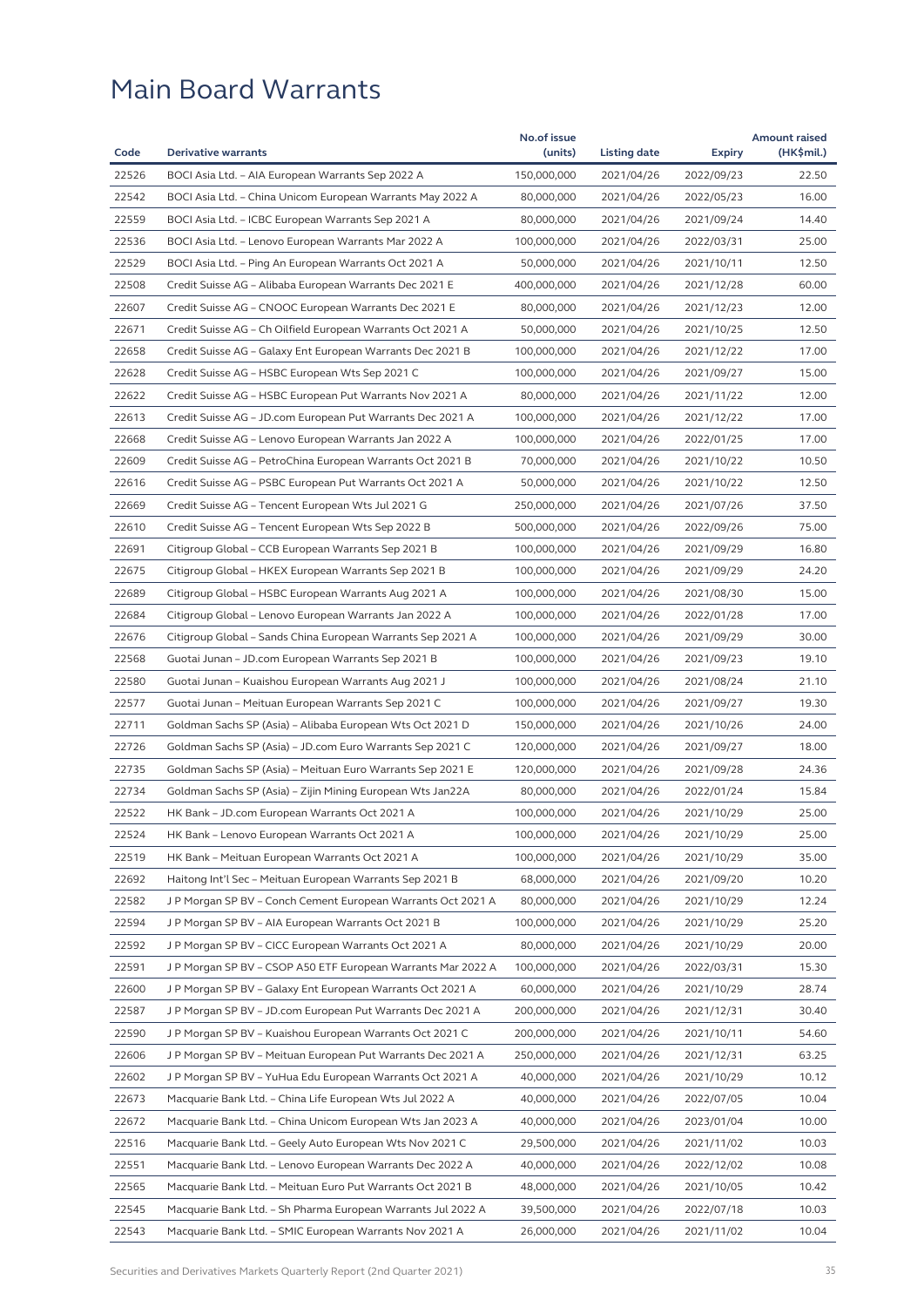|       |                                                               | No.of issue |              |               | <b>Amount raised</b> |
|-------|---------------------------------------------------------------|-------------|--------------|---------------|----------------------|
| Code  | <b>Derivative warrants</b>                                    | (units)     | Listing date | <b>Expiry</b> | (HK\$mil.)           |
| 22518 | Morgan Stanley Asia Products Ltd. - CM Bank Euro Wts Oct21 A  | 48,000,000  | 2021/04/26   | 2021/10/25    | 12.00                |
| 22510 | Morgan Stanley Asia Products Ltd. - Lenovo Euro Wts Jan22A    | 128,000,000 | 2021/04/26   | 2022/01/25    | 20.61                |
| 22515 | UBS AG - Dongfeng Group European Warrants Sep 2021 A          | 70,000,000  | 2021/04/26   | 2021/09/23    | 10.50                |
| 22696 | Bank Vontobel – Conch Cement European Warrants Oct 2021 A     | 30,000,000  | 2021/04/26   | 2021/10/28    | 10.20                |
| 22707 | Bank Vontobel – CSPC Pharma European Warrants Nov 2021 A      | 70,000,000  | 2021/04/26   | 2021/11/23    | 10.50                |
| 22703 | Bank Vontobel - Galaxy Ent European Warrants Nov 2021 A       | 40,000,000  | 2021/04/26   | 2021/11/02    | 20.00                |
| 22710 | Bank Vontobel - HSBC European Warrants Oct 2021 B             | 70,000,000  | 2021/04/26   | 2021/10/27    | 10.50                |
| 22709 | Bank Vontobel - Lenovo European Warrants Sep 2021 B           | 50,000,000  | 2021/04/26   | 2021/09/23    | 10.00                |
| 22751 | BOCI Asia Ltd. – Evergrande European Warrants Sep 2021 A      | 70,000,000  | 2021/04/27   | 2021/09/23    | 10.50                |
| 22763 | BOCI Asia Ltd. – Meituan European Put Warrants Sep 2021 A     | 80,000,000  | 2021/04/27   | 2021/09/30    | 12.80                |
| 22813 | BNP Paribas Issuance B.V. – Kuaishou European Wts Sep 2021 D  | 60,000,000  | 2021/04/27   | 2021/09/02    | 12.60                |
| 22865 | Credit Suisse AG - CC Bank European Warrants Sep 2021 B       | 70,000,000  | 2021/04/27   | 2021/09/23    | 10.50                |
| 22866 | Credit Suisse AG – CC Bank European Warrants Sep 2021 C       | 70,000,000  | 2021/04/27   | 2021/09/21    | 10.50                |
| 22884 | Credit Suisse AG - CICC European Warrants Dec 2021 A          | 70,000,000  | 2021/04/27   | 2021/12/09    | 10.50                |
| 22890 | Credit Suisse AG – Sinopec Corp European Warrants Oct 2021 A  | 60,000,000  | 2021/04/27   | 2021/10/22    | 10.20                |
| 22898 | Credit Suisse AG - COSCO Sh Hold European Wts Oct 2021 D      | 60,000,000  | 2021/04/27   | 2021/10/05    | 10.20                |
| 22904 | Credit Suisse AG - Fosun Intl European Warrants Nov 2021 A    | 60,000,000  | 2021/04/27   | 2021/11/30    | 15.00                |
| 22870 | Credit Suisse AG – ICBC European Warrants Sep 2021 B          | 70,000,000  | 2021/04/27   | 2021/09/24    | 10.50                |
| 22894 | Credit Suisse AG – JD.com European Warrants Oct 2021 A        | 150,000,000 | 2021/04/27   | 2021/10/22    | 30.00                |
| 22879 | Credit Suisse AG – Ping An European Put Warrants Sep 2021 B   | 100,000,000 | 2021/04/27   | 2021/09/20    | 18.00                |
| 22882 | Credit Suisse AG – ZA Onine European Warrants Sep 2021 B      | 100,000,000 | 2021/04/27   | 2021/09/09    | 15.00                |
| 23040 | Citigroup Global – HSBC European Warrants Jun 2022 A          | 100,000,000 | 2021/04/27   | 2022/06/29    | 20.40                |
| 23036 | Citigroup Global - Meituan European Put Warrants Sep 2021 A   | 100,000,000 | 2021/04/27   | 2021/09/30    | 16.70                |
| 23053 | Citigroup Global – PA Gooddoctor European Wts Oct 2021 A      | 100,000,000 | 2021/04/27   | 2021/10/28    | 25.00                |
| 23016 | Citigroup Global - Ping An European Warrants Oct 2021 B       | 100,000,000 | 2021/04/27   | 2021/10/28    | 30.50                |
| 23009 | Citigroup Global - Tencent European Warrants Sep 2022 A       | 100,000,000 | 2021/04/27   | 2022/09/29    | 15.40                |
| 22999 | Goldman Sachs SP (Asia) - Conch Cement Euro Wts Sep 2021 A    | 80,000,000  | 2021/04/27   | 2021/09/23    | 14.00                |
| 22998 | Goldman Sachs SP (Asia) – Alibaba European Wts Dec 2021 E     | 150,000,000 | 2021/04/27   | 2021/12/28    | 22.50                |
| 22997 | Goldman Sachs SP (Asia) – Lenovo European Wts Oct 2021 A      | 100,000,000 | 2021/04/27   | 2021/10/28    | 25.00                |
| 23006 | Goldman Sachs SP (Asia) – Nongfu Spring European Wts Feb22A   | 100,000,000 | 2021/04/27   | 2022/02/23    | 16.70                |
| 23000 | Goldman Sachs SP (Asia) - Ping An European Wts Sep 2021 A     | 80,000,000  | 2021/04/27   | 2021/09/20    | 12.00                |
| 22847 | J P Morgan SP BV - ASM Pacific European Warrants Oct 2021 A   | 60,000,000  | 2021/04/27   | 2021/10/29    | 15.06                |
| 22842 | J P Morgan SP BV - China Gas Hold European Wts Oct 2021 A     | 60,000,000  | 2021/04/27   | 2021/10/29    | 15.06                |
| 22833 | J P Morgan SP BV - China Life European Warrants Feb 2022 A    | 100,000,000 | 2021/04/27   | 2022/02/28    | 15.20                |
| 22838 | J P Morgan SP BV – HKEX European Warrants Sep 2021 C          | 200,000,000 | 2021/04/27   | 2021/09/30    | 30.40                |
| 22830 | J P Morgan SP BV - Kingboard Hldg European Wts Sep 2021 A     | 40,000,000  | 2021/04/27   | 2021/09/09    | 10.12                |
|       |                                                               | 250,000,000 | 2021/04/27   |               |                      |
| 22829 | J P Morgan SP BV - Tencent European Warrants Jul 2021 F       |             |              | 2021/07/30    | 37.75                |
| 22861 | Macquarie Bank Ltd. – Alibaba European Warrants Nov 2021 C    | 40,000,000  | 2021/04/27   | 2021/11/02    | 18.80                |
| 22862 | Macquarie Bank Ltd. – Alibaba European Warrants Nov 2021 D    | 40,000,000  | 2021/04/27   | 2021/11/02    | 37.04                |
| 22851 | Macquarie Bank Ltd. - Ch Oilfield European Wts Jun 2023 A     | 40,000,000  | 2021/04/27   | 2023/06/16    | 10.00                |
| 22849 | Macquarie Bank Ltd. - Geely Auto European Wts Jan 2022 A      | 30,000,000  | 2021/04/27   | 2022/01/04    | 10.02                |
| 22852 | Macquarie Bank Ltd. - Tencent European Warrants Nov 2021 C    | 20,000,000  | 2021/04/27   | 2021/11/02    | 13.06                |
| 22745 | Morgan Stanley Asia Products Ltd. - Conch Cement Eu Wt Sep21A | 58,000,000  | 2021/04/27   | 2021/09/23    | 10.50                |
| 22741 | Morgan Stanley Asia Products Ltd. -CSOP A50 Eu Wt Jan 2022 A  | 60,000,000  | 2021/04/27   | 2022/01/04    | 10.08                |
| 22746 | Morgan Stanley Asia Products Ltd. - JD.com Euro Wts Oct2021A  | 68,000,000  | 2021/04/27   | 2021/10/22    | 13.33                |
| 22750 | Morgan Stanley Asia Products Ltd. – Meituan Eu Put Wt Oct21A  | 98,000,000  | 2021/04/27   | 2021/10/26    | 24.50                |
| 22764 | SG Issuer - Anta Sports European Warrants Jan 2022 A          | 100,000,000 | 2021/04/27   | 2022/01/04    | 19.00                |
| 22771 | SG Issuer - Baidu European Put Warrants Oct 2021 A            | 100,000,000 | 2021/04/27   | 2021/10/21    | 17.00                |
| 22773 | SG Issuer – BOC HK European Warrants Oct 2021 A               | 50,000,000  | 2021/04/27   | 2021/10/05    | 10.00                |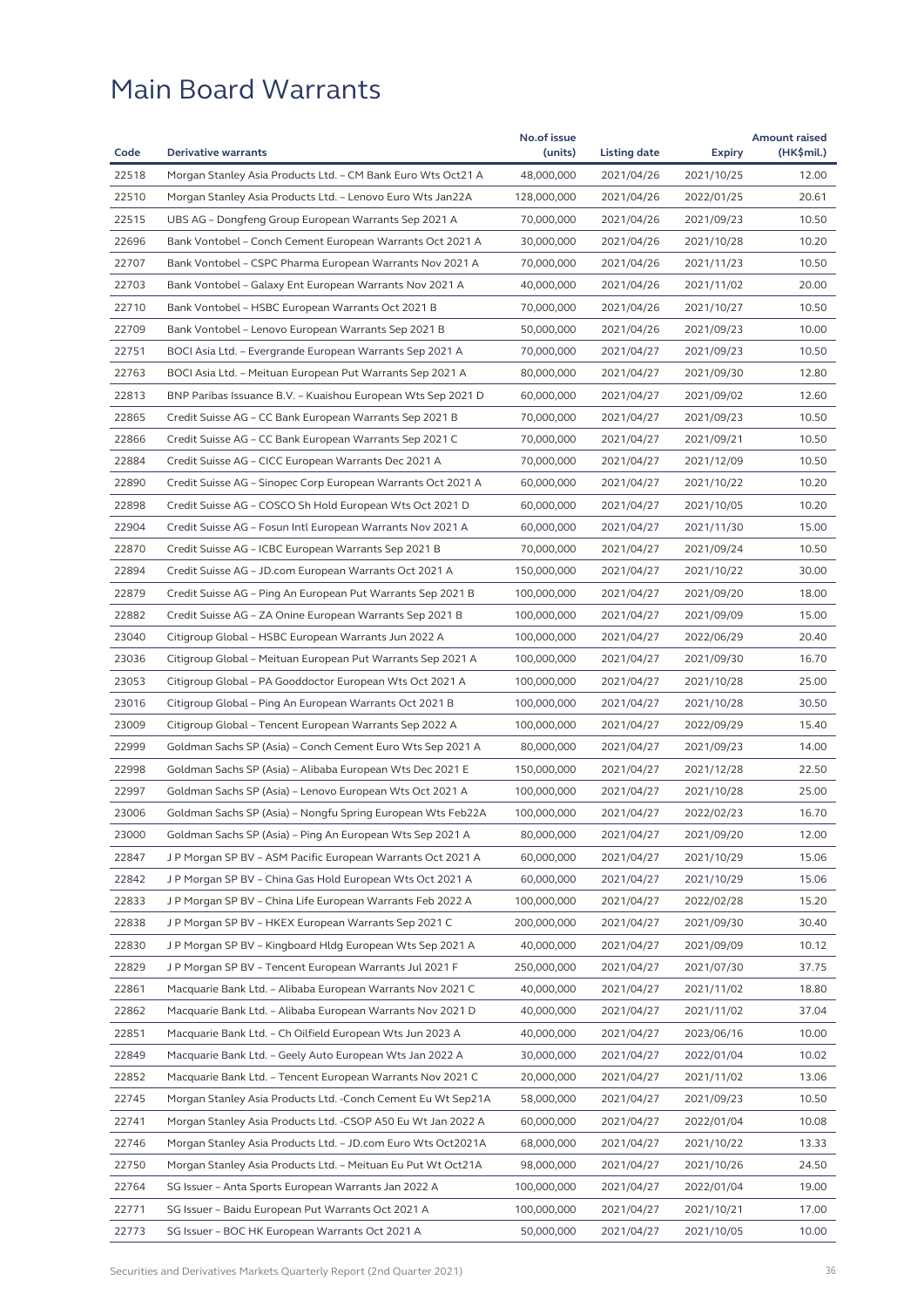|       |                                                              | No.of issue |              |               | <b>Amount raised</b> |
|-------|--------------------------------------------------------------|-------------|--------------|---------------|----------------------|
| Code  | <b>Derivative warrants</b>                                   | (units)     | Listing date | <b>Expiry</b> | (HK\$mil.)           |
| 22775 | SG Issuer - CC Bank European Warrants Oct 2021 A             | 50,000,000  | 2021/04/27   | 2021/10/29    | 12.50                |
| 22781 | SG Issuer - CK Asset European Warrants Oct 2021 A            | 50,000,000  | 2021/04/27   | 2021/10/29    | 12.50                |
| 22783 | SG Issuer - CKH Holdings European Warrants Oct 2021 A        | 50,000,000  | 2021/04/27   | 2021/10/29    | 13.75                |
| 22785 | SG Issuer - Greatwall Motor European Warrants Oct 2021 A     | 50,000,000  | 2021/04/27   | 2021/10/29    | 15.50                |
| 22791 | SG Issuer - Hua Hong Semi European Warrants Sep 2021 B       | 100,000,000 | 2021/04/27   | 2021/09/30    | 15.00                |
| 22777 | SG Issuer - Mengniu Dairy European Warrants Oct 2021 A       | 40,000,000  | 2021/04/27   | 2021/10/29    | 13.40                |
| 22809 | SG Issuer - MTR Corporation European Warrants Oct 2021 A     | 50,000,000  | 2021/04/27   | 2021/10/29    | 10.00                |
| 22792 | SG Issuer - New World Dev Eu Wt Oct 2021 A                   | 50,000,000  | 2021/04/27   | 2021/10/29    | 10.00                |
| 22796 | SG Issuer – PA Gooddoctor European Warrants Sep 2021 A       | 100,000,000 | 2021/04/27   | 2021/09/30    | 15.50                |
| 22801 | SG Issuer – SMIC European Warrants Oct 2021 A                | 50,000,000  | 2021/04/27   | 2021/10/29    | 15.25                |
| 22806 | SG Issuer – ZA Onine European Warrants Oct 2021 A            | 40,000,000  | 2021/04/27   | 2021/10/29    | 23.20                |
| 22963 | UBS AG - Baidu European Warrants Sep 2021 D                  | 200,000,000 | 2021/04/27   | 2021/09/15    | 30.00                |
| 22980 | UBS AG – BYD Company European Put Warrants Sep 2021 B        | 150,000,000 | 2021/04/27   | 2021/09/21    | 22.50                |
| 22960 | UBS AG - CNOOC European Warrants Dec 2021 C                  | 70,000,000  | 2021/04/27   | 2021/12/23    | 10.50                |
| 22994 | UBS AG - CSOP A50 ETF European Warrants Sep 2021 A           | 70,000,000  | 2021/04/27   | 2021/09/27    | 10.50                |
| 22993 | UBS AG - CSOP A50 ETF European Warrants Mar 2022 A           | 70,000,000  | 2021/04/27   | 2022/03/28    | 10.50                |
| 22983 | UBS AG - Greatwall Motor European Warrants Oct 2021 A        | 80,000,000  | 2021/04/27   | 2021/10/07    | 17.60                |
| 22937 | UBS AG - HSI European Put Warrants Oct 2021 A                | 400,000,000 | 2021/04/27   | 2021/10/28    | 100.00               |
| 22958 | UBS AG - HSI European Put Warrants Oct 2021 B                | 400,000,000 | 2021/04/27   | 2021/10/28    | 100.00               |
| 22995 | UBS AG - JD.com European Put Warrants Dec 2021 A             | 200,000,000 | 2021/04/27   | 2021/12/22    | 30.00                |
| 22978 | UBS AG - Kuaishou European Warrants Oct 2021 B               | 200,000,000 | 2021/04/27   | 2021/10/11    | 48.00                |
| 22976 | UBS AG - Lenovo European Warrants Jan 2022 A                 | 80,000,000  | 2021/04/27   | 2022/01/25    | 12.00                |
| 22936 | UBS AG - Meituan European Warrants Sep 2021 F                | 200,000,000 | 2021/04/27   | 2021/09/27    | 42.00                |
| 22965 | UBS AG – PetroChina European Warrants Oct 2021 A             | 70,000,000  | 2021/04/27   | 2021/10/22    | 10.50                |
| 22912 | Bank Vontobel - Bank of China European Warrants Mar 2022 A   | 70,000,000  | 2021/04/27   | 2022/03/28    | 10.50                |
| 22924 | Bank Vontobel – Everg Vehicle European Warrants Aug 2021 A   | 60,000,000  | 2021/04/27   | 2021/08/16    | 10.20                |
| 22925 | Bank Vontobel - Everg Vehicle European Warrants Oct 2021 A   | 60,000,000  | 2021/04/27   | 2021/10/26    | 15.00                |
| 22907 | Bank Vontobel - CS Services European Warrants Dec 2021 A     | 50,000,000  | 2021/04/27   | 2021/12/01    | 10.00                |
| 22930 | Bank Vontobel – Li Ning European Warrants Dec 2021 A         | 50,000,000  | 2021/04/27   | 2021/12/30    | 12.50                |
| 22918 | Bank Vontobel – MTR Corporation European Warrants Dec 2021 A | 40,000,000  | 2021/04/27   | 2021/12/30    | 10.00                |
| 23120 | BNP Paribas Issuance B.V. - AIA European Wts Jan 2022 B      | 40,000,000  | 2021/04/28   | 2022/01/04    | 14.40                |
| 23117 | BNP Paribas Issuance B.V. - China Mobile Euro Wts Jan 2022 A | 50,000,000  | 2021/04/28   | 2022/01/04    | 18.00                |
| 23116 | BNP Paribas Issuance B.V. - JD.com Euro Warrants Jan 2022 A  | 60,000,000  | 2021/04/28   | 2022/01/04    | 15.60                |
| 23118 | BNP Paribas Issuance B.V. - Xiaomi Euro Warrants Nov 2021 B  | 80,000,000  | 2021/04/28   | 2021/11/02    | 20.00                |
| 23103 | Credit Suisse AG – Bilibili European Warrants Sep 2021 A     | 150,000,000 | 2021/04/28   | 2021/09/20    | 33.00                |
| 23113 | Credit Suisse AG - Bilibili European Warrants Oct 2021 A     | 150,000,000 | 2021/04/28   | 2021/10/04    | 24.00                |
| 23112 | Credit Suisse AG - Bilibili European Warrants Nov 2021 A     | 150,000,000 | 2021/04/28   | 2021/11/22    | 22.50                |
| 23106 | Credit Suisse AG – China Life European Warrants Feb 2022 A   | 100,000,000 | 2021/04/28   | 2022/02/23    | 15.00                |
| 23104 | Credit Suisse AG - CSC European Warrants Apr 2022 A          | 80,000,000  | 2021/04/28   | 2022/04/29    | 20.00                |
| 23131 | Citigroup Global - Galaxy Ent European Warrants Oct 2022 A   | 100,000,000 | 2021/04/28   | 2022/10/28    | 25.00                |
| 23157 | Citigroup Global - Meituan European Put Warrants Aug 2021 A  | 100,000,000 | 2021/04/28   | 2021/08/30    | 15.80                |
| 23123 | Citigroup Global - Ping An European Put Warrants Oct 2021 A  | 100,000,000 | 2021/04/28   | 2021/10/28    | 25.50                |
| 23128 | Citigroup Global - European Sunny Optical Put Wts Dec 2021 B | 100,000,000 | 2021/04/28   | 2021/12/30    | 25.00                |
| 23152 | Citigroup Global – Tencent European Warrants Oct 2021 A      | 100,000,000 | 2021/04/28   | 2021/10/28    | 34.00                |
| 23256 | Goldman Sachs SP (Asia) - Bilibili European Wts Sep 2021 A   | 150,000,000 | 2021/04/28   | 2021/09/27    | 28.50                |
| 23250 | Goldman Sachs SP (Asia) - CC Bank European Wts Sep 2021 A    | 80,000,000  | 2021/04/28   | 2021/09/23    | 12.00                |
| 23241 | Goldman Sachs SP (Asia) - CSOP A50 ETF Euro Wts Sep 2021 A   | 80,000,000  | 2021/04/28   | 2021/09/27    | 12.00                |
| 23246 | Goldman Sachs SP (Asia) - CSPC Pharma Euro Wts Nov 2021 A    | 80,000,000  | 2021/04/28   | 2021/11/23    | 12.00                |
| 23248 | Goldman Sachs SP (Asia) - Meituan Euro Put Wts Aug 2021 A    | 100,000,000 | 2021/04/28   | 2021/08/27    | 15.00                |
|       |                                                              |             |              |               |                      |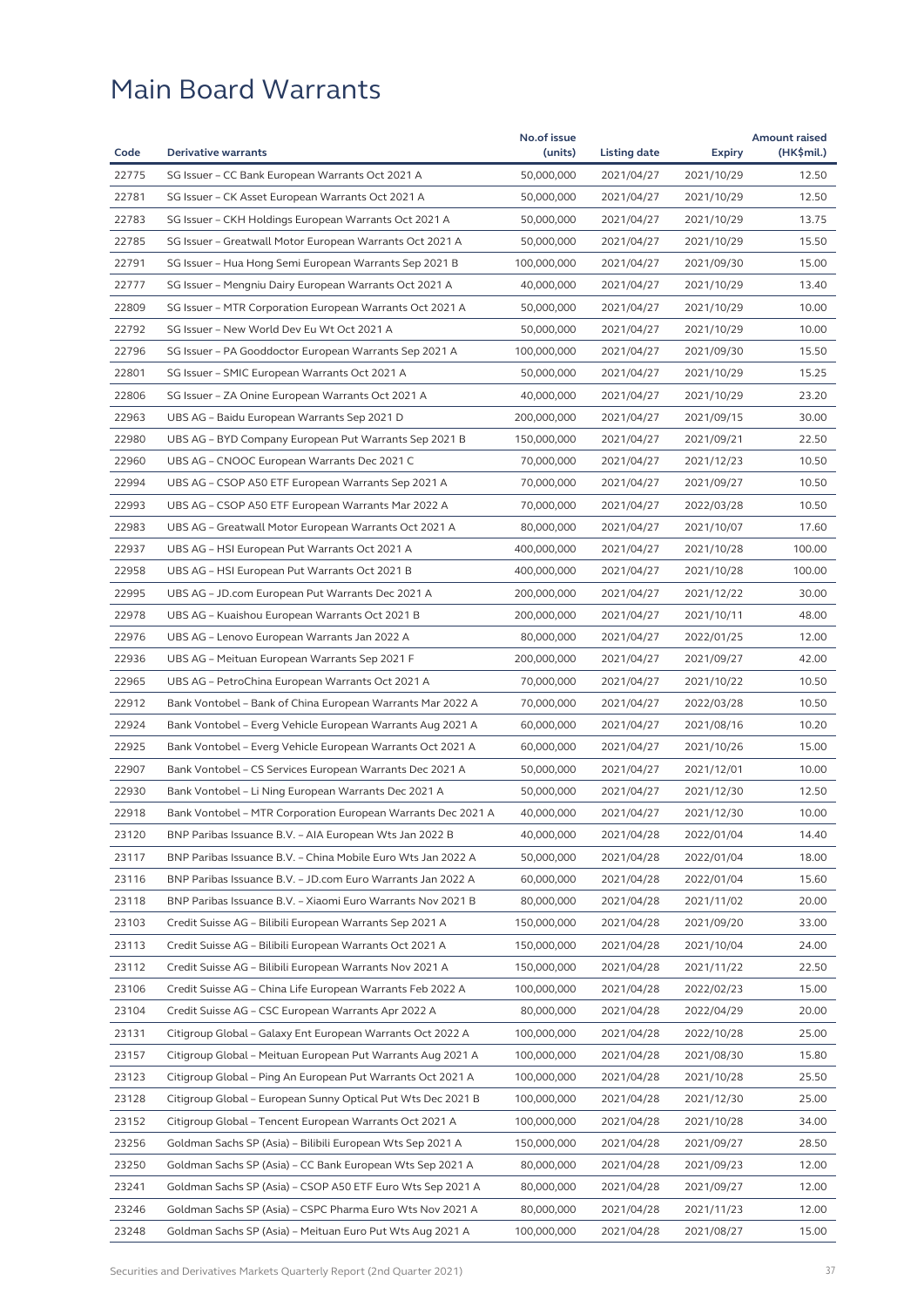|       |                                                              | No.of issue |              |               | <b>Amount raised</b> |
|-------|--------------------------------------------------------------|-------------|--------------|---------------|----------------------|
| Code  | <b>Derivative warrants</b>                                   | (units)     | Listing date | <b>Expiry</b> | (HK\$mil.)           |
| 23249 | Goldman Sachs SP (Asia) - WuXi Bio European Wts Sep 2021 A   | 80,000,000  | 2021/04/28   | 2021/09/29    | 12.00                |
| 23203 | Haitong Int'l Sec – Bilibili European Warrants Sep 2021 A    | 55,000,000  | 2021/04/28   | 2021/09/29    | 11.55                |
| 23202 | Haitong Int'l Sec – Bilibili European Warrants Nov 2021 A    | 40,000,000  | 2021/04/28   | 2021/11/29    | 10.00                |
| 23209 | Haitong Int'l Sec - Bilibili European Put Wts Nov 2021 A     | 40,000,000  | 2021/04/28   | 2021/11/29    | 10.00                |
| 23210 | Haitong Int'l Sec – Meituan European Warrants Aug 2021 A     | 68,000,000  | 2021/04/28   | 2021/08/03    | 12.24                |
| 23211 | Haitong Int'l Sec – Meituan European Put Warrants Aug 2021 A | 68,000,000  | 2021/04/28   | 2021/08/27    | 10.20                |
| 23212 | Haitong Int'l Sec - Ping An European Warrants Sep 2021 B     | 68,000,000  | 2021/04/28   | 2021/09/28    | 10.20                |
| 23219 | Haitong Int'l Sec – Ping An European Warrants Sep 2022 A     | 80,000,000  | 2021/04/28   | 2022/09/27    | 14.40                |
| 23160 | J P Morgan SP BV – Bilibili European Warrants Sep 2021 A     | 200,000,000 | 2021/04/28   | 2021/09/30    | 43.20                |
| 23159 | J P Morgan SP BV - Bilibili European Warrants Nov 2021 A     | 200,000,000 | 2021/04/28   | 2021/11/30    | 42.40                |
| 23172 | J P Morgan SP BV – Bilibili European Put Warrants Oct 2021 A | 200,000,000 | 2021/04/28   | 2021/10/29    | 50.40                |
| 23165 | J P Morgan SP BV - Meituan European Put Warrants Aug 2021 A  | 250,000,000 | 2021/04/28   | 2021/08/31    | 38.50                |
| 23167 | J P Morgan SP BV – Sinopharm European Warrants Nov 2021 B    | 70,000,000  | 2021/04/28   | 2021/11/30    | 17.71                |
| 23169 | J P Morgan SP BV – Sh Pharma European Warrants Oct 2021 A    | 40,000,000  | 2021/04/28   | 2021/10/29    | 10.04                |
| 23093 | Macquarie Bank Ltd. - Bank of China European Wts Apr 2023 A  | 40,000,000  | 2021/04/28   | 2023/04/04    | 10.00                |
| 23100 | Macquarie Bank Ltd. - HKEX European Warrants Dec 2021 A      | 40,000,000  | 2021/04/28   | 2021/12/02    | 10.04                |
| 23095 | Macquarie Bank Ltd. - ICBC European Warrants Apr 2022 A      | 35,000,000  | 2021/04/28   | 2022/04/04    | 10.22                |
| 23098 | Macquarie Bank Ltd. - Kingboard Hldg European Wts Nov 2021 A | 30,000,000  | 2021/04/28   | 2021/11/16    | 10.05                |
| 23077 | Morgan Stanley Asia Products Ltd. - Alibaba Euro Wts Dec 21D | 128,000,000 | 2021/04/28   | 2021/12/13    | 19.20                |
| 23081 | Morgan Stanley Asia Products Ltd. - Bilibili Euro Wts Sep21A | 68,000,000  | 2021/04/28   | 2021/09/27    | 11.56                |
| 23083 | Morgan Stanley Asia Products Ltd. - Bilibili Euro Wts Nov21A | 68,000,000  | 2021/04/28   | 2021/11/22    | 10.20                |
| 23079 | Morgan Stanley Asia Products Ltd. – CK Asset Eur Wts Oct 21A | 58,000,000  | 2021/04/28   | 2021/10/27    | 14.50                |
| 23076 | Morgan Stanley Asia Products Ltd. -Sinopec Corp Eu Wt Oct21A | 68,000,000  | 2021/04/28   | 2021/10/28    | 10.20                |
| 23071 | Morgan Stanley Asia Products Ltd. -CSOP A50 Eu Wt Mar 2022 A | 68,000,000  | 2021/04/28   | 2022/03/28    | 10.20                |
| 23067 | Morgan Stanley Asia Products Ltd. - HKEX Euro Wts Oct 2021 A | 108,000,000 | 2021/04/28   | 2021/10/27    | 27.00                |
| 23064 | Morgan Stanley Asia Products Ltd. – HKEX Eu Put Wts Sep 21 B | 68,000,000  | 2021/04/28   | 2021/09/06    | 21.35                |
| 23065 | Morgan Stanley Asia Products Ltd. – HKEX Eu Put Wts Sep 21 C | 68,000,000  | 2021/04/28   | 2021/09/29    | 12.44                |
| 23060 | Morgan Stanley Asia Products Ltd. - HSBC Euro Wts Dec 2021 A | 68,000,000  | 2021/04/28   | 2021/12/30    | 10.20                |
| 23062 |                                                              |             |              |               | 12.00                |
|       | Morgan Stanley Asia Products Ltd. - Lenovo Euro Wts Oct 21 B | 48,000,000  | 2021/04/28   | 2021/10/27    |                      |
| 23080 | Morgan Stanley Asia Products Ltd. - Link Euro Wt Dec 2021 C  | 48,000,000  | 2021/04/28   | 2021/12/30    | 12.00                |
| 23115 | Morgan Stanley Asia Products Ltd. - Meituan Euro Wts Oct 21A | 128,000,000 | 2021/04/28   | 2021/10/27    | 32.00                |
| 23078 | Morgan Stanley Asia Products Ltd. - Sinopharm Eur Wts Dec21A | 48,000,000  | 2021/04/28   | 2021/12/30    | 12.00                |
| 23187 | UBS AG - Baidu European Warrants Sep 2021 E                  | 200,000,000 | 2021/04/28   | 2021/09/17    | 30.00                |
| 23224 | UBS AG - Bilibili European Warrants Oct 2021 A               | 200,000,000 | 2021/04/28   | 2021/10/27    | 50.00                |
| 23220 | UBS AG - Bilibili European Warrants Nov 2021 A               | 200,000,000 | 2021/04/28   | 2021/11/22    | 30.00                |
| 23222 | UBS AG - Bilibili European Put Warrants Nov 2021 A           | 200,000,000 | 2021/04/28   | 2021/11/15    | 50.00                |
| 23173 | UBS AG - CICC European Warrants Dec 2021 A                   | 80,000,000  | 2021/04/28   | 2021/12/09    | 12.00                |
| 23175 | UBS AG - China Life European Warrants Oct 2021 B             | 100,000,000 | 2021/04/28   | 2021/10/25    | 15.00                |
| 23185 | UBS AG - COSCO Ship Hold European Warrants Oct 2021 C        | 60,000,000  | 2021/04/28   | 2021/10/05    | 10.20                |
| 23176 | UBS AG - HKEX European Warrants Jul 2021 M                   | 300,000,000 | 2021/04/28   | 2021/07/27    | 45.00                |
| 23184 | UBS AG - Kingboard Hldg European Warrants Oct 2021 A         | 40,000,000  | 2021/04/28   | 2021/10/22    | 10.00                |
| 23188 | UBS AG - Kuaishou European Warrants Aug 2021 O               | 200,000,000 | 2021/04/28   | 2021/08/03    | 30.00                |
| 23225 | Bank Vontobel - COSCO Ship Hold European Warrants Dec 2021 A | 40,000,000  | 2021/04/28   | 2021/12/30    | 12.00                |
| 23238 | Bank Vontobel - Galaxy Ent European Warrants Dec 2021 A      | 80,000,000  | 2021/04/28   | 2021/12/22    | 14.40                |
| 23228 | Bank Vontobel - Greatwall Motor European Warrants Oct 2021 A | 30,000,000  | 2021/04/28   | 2021/10/29    | 11.40                |
| 23226 | Bank Vontobel - JD.com European Warrants Oct 2021 B          | 40,000,000  | 2021/04/28   | 2021/10/28    | 10.00                |
| 23239 | Bank Vontobel - SJM Holdings European Warrants Sep 2021 B    | 60,000,000  | 2021/04/28   | 2021/09/21    | 10.20                |
| 23307 | BOCI Asia Ltd. - CC Bank European Warrants Sep 2021 A        | 60,000,000  | 2021/04/29   | 2021/09/23    | 10.80                |
| 23298 | BOCI Asia Ltd. - JD.com European Warrants Sep 2021 B         | 70,000,000  | 2021/04/29   | 2021/09/29    | 15.40                |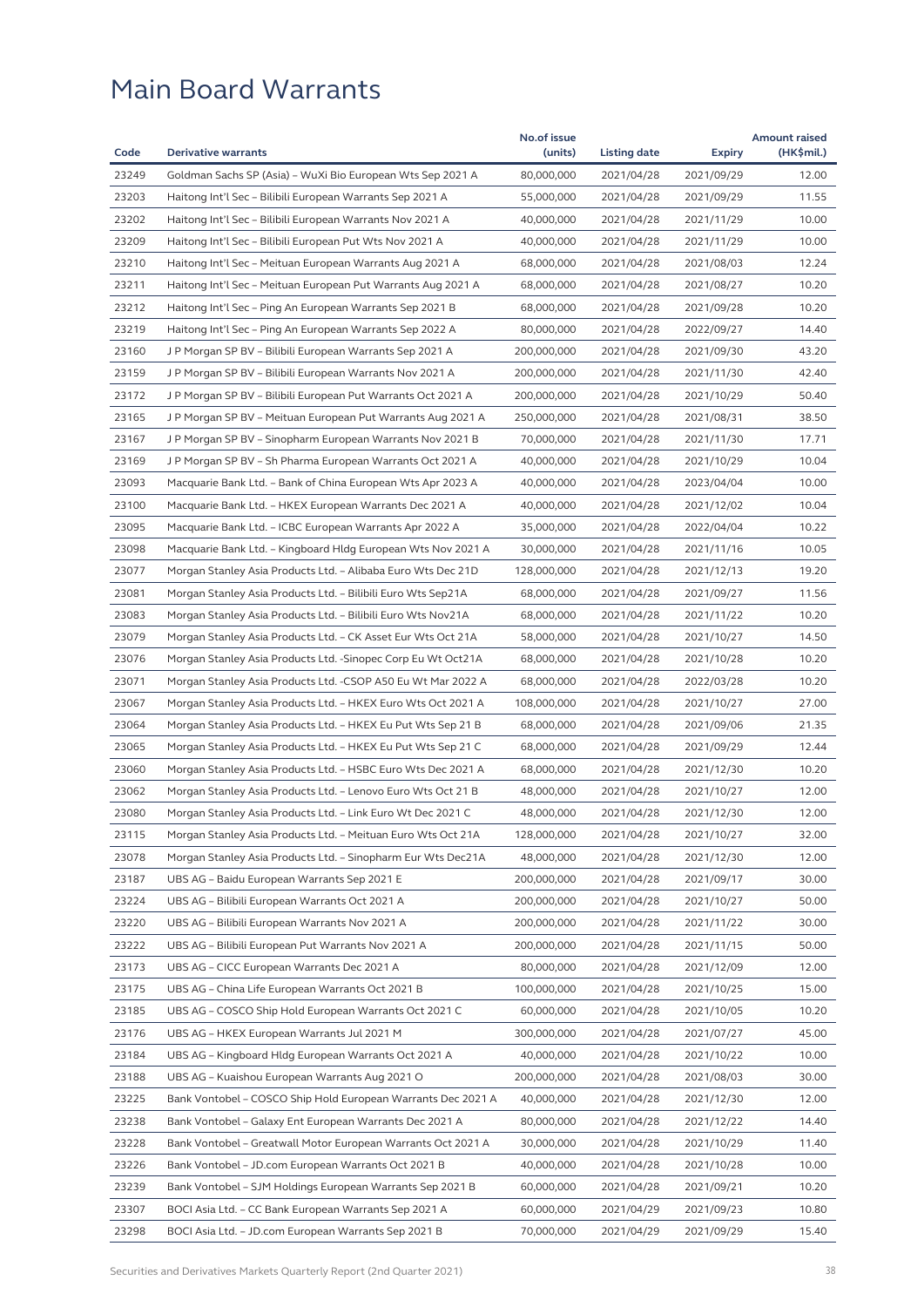|       |                                                              | No.of issue |              |               | <b>Amount raised</b> |
|-------|--------------------------------------------------------------|-------------|--------------|---------------|----------------------|
| Code  | <b>Derivative warrants</b>                                   | (units)     | Listing date | <b>Expiry</b> | (HK\$mil.)           |
| 23299 | BOCI Asia Ltd. - JD.com European Put Warrants Sep 2021 A     | 70,000,000  | 2021/04/29   | 2021/09/23    | 14.70                |
| 23308 | BNP Paribas Issuance B.V. – Baidu European Wts Dec 2021 A    | 40,000,000  | 2021/04/29   | 2021/12/02    | 10.00                |
| 23331 | BNP Paribas Issuance B.V. - BYD Company Euro Wts Jan 2022 B  | 40,000,000  | 2021/04/29   | 2022/01/04    | 10.80                |
| 23329 | BNP Paribas Issuance B.V. - Geely Auto Euro Wts Nov 2021 A   | 40,000,000  | 2021/04/29   | 2021/11/02    | 10.40                |
| 23320 | BNP Paribas Issuance B.V. - Galaxy Ent Euro Wts Nov 2021 A   | 30,000,000  | 2021/04/29   | 2021/11/02    | 12.00                |
| 23313 | BNP Paribas Issuance B.V. - Meituan Euro Warrants Nov 2021 B | 60,000,000  | 2021/04/29   | 2021/11/02    | 18.00                |
| 23318 | BNP Paribas Issuance B.V. - Meituan Euro Warrants Dec 2021 A | 60,000,000  | 2021/04/29   | 2021/12/02    | 24.60                |
| 23324 | BNP Paribas Issuance B.V. - SMIC European Wts Nov 2021 A     | 40,000,000  | 2021/04/29   | 2021/11/02    | 16.80                |
| 23311 | BNP Paribas Issuance B.V. – Tencent European Wts Oct 2022 B  | 200,000,000 | 2021/04/29   | 2022/10/05    | 34.00                |
| 23341 | Credit Suisse AG – HSBC European Wts Dec 2021 A              | 100,000,000 | 2021/04/29   | 2021/12/28    | 15.00                |
| 23342 | Credit Suisse AG – Sh Pharma European Warrants Dec 2021 A    | 50,000,000  | 2021/04/29   | 2021/12/31    | 12.50                |
| 23350 | Citigroup Global - AIA European Put Warrants Oct 2021 A      | 100,000,000 | 2021/04/29   | 2021/10/29    | 28.00                |
| 23349 | Citigroup Global – CITIC Sec European Warrants Oct 2021 A    | 100,000,000 | 2021/04/29   | 2021/10/29    | 25.00                |
| 23357 | Citigroup Global - China Mobile European Warrants Dec 2021 A | 100,000,000 | 2021/04/29   | 2021/12/30    | 15.90                |
| 23358 | Citigroup Global - HKEX European Warrants Sep 2021 C         | 100,000,000 | 2021/04/29   | 2021/09/29    | 15.80                |
| 23355 | Citigroup Global - Xiaomi European Warrants Sep 2021 B       | 100,000,000 | 2021/04/29   | 2021/09/29    | 16.80                |
| 23517 | Goldman Sachs SP (Asia) - AAC Tech Euro Wts Jul 2021 B       | 80,000,000  | 2021/04/29   | 2021/07/29    | 12.16                |
| 23508 | Goldman Sachs SP (Asia) – HSBC European Warrants Dec 2021 A  | 80,000,000  | 2021/04/29   | 2021/12/28    | 12.08                |
| 23499 | Goldman Sachs SP (Asia) – JD.com Euro Warrants Sep 2021 D    | 120,000,000 | 2021/04/29   | 2021/09/23    | 18.00                |
| 23522 | Goldman Sachs SP (Asia) – SJM Holdings Euro Wts Aug 2021 A   | 70,000,000  | 2021/04/29   | 2021/08/24    | 10.50                |
| 23505 | Goldman Sachs SP (Asia) - Tencent European Put Wt Jul 2021 F | 100,000,000 | 2021/04/29   | 2021/07/29    | 22.30                |
| 23365 | Haitong Int'l Sec - China Life European Warrants Oct 2021 A  | 68,000,000  | 2021/04/29   | 2021/10/25    | 10.20                |
| 23368 | Haitong Int'l Sec - Hansoh Pharma European Wts Oct 2021 A    | 28,000,000  | 2021/04/29   | 2021/10/29    | 10.36                |
| 23375 | J P Morgan SP BV – Bilibili European Warrants Nov 2021 B     | 200,000,000 | 2021/04/29   | 2021/11/30    | 42.40                |
| 23371 | J P Morgan SP BV - China Life European Put Wts Dec 2021 A    | 100,000,000 | 2021/04/29   | 2021/12/31    | 25.40                |
| 23389 | J P Morgan SP BV - CSC European Warrants Feb 2022 A          | 70,000,000  | 2021/04/29   | 2022/02/21    | 10.92                |
| 23391 | J P Morgan SP BV - Evergrande European Warrants Nov 2021 A   | 60,000,000  | 2021/04/29   | 2021/11/30    | 15.84                |
| 23405 | JP Morgan SP BV - Greentown Ser European Wts Oct 2021 A      | 70,000,000  | 2021/04/29   | 2021/10/29    | 20.58                |
| 23400 | J P Morgan SP BV – Greatwall Motor European Wts Oct 2021 A   | 80,000,000  | 2021/04/29   | 2021/10/07    | 15.68                |
| 23377 | J P Morgan SP BV – HKEX European Put Wts Sep 2021 A          | 200,000,000 | 2021/04/29   | 2021/09/30    | 30.60                |
| 23387 | J P Morgan SP BV - Ping An European Put Warrants Sep 2021 B  | 100,000,000 | 2021/04/29   | 2021/09/30    | 15.20                |
| 23396 | J P Morgan SP BV - China Vanke European Warrants Dec 2021 A  | 60,000,000  | 2021/04/29   | 2021/12/31    | 15.54                |
| 23295 | Macquarie Bank Ltd. – CKH Holdings European Wts Dec 2021 A   | 38,600,000  | 2021/04/29   | 2021/12/02    | 10.04                |
| 23291 | Macquarie Bank Ltd. - Tencent European Warrants Nov 2021 D   | 36,400,000  | 2021/04/29   | 2021/11/18    | 10.01                |
| 23289 | Macquarie Bank Ltd. – China Vanke European Wts Jan 2022 A    | 39,000,000  | 2021/04/29   | 2022/01/04    | 10.06                |
| 23272 | Morgan Stanley Asia Products Ltd. - CITIC Sec Euro Wt Oct21A | 68,000,000  | 2021/04/29   | 2021/10/22    | 10.20                |
| 23260 | Morgan Stanley Asia Products Ltd. - GAC Euro Wts Oct 2021 B  | 58,000,000  | 2021/04/29   | 2021/10/25    | 11.08                |
| 23259 | Morgan Stanley Asia Products Ltd. - Meituan Eu Put Wt Oct21B | 98,000,000  | 2021/04/29   | 2021/10/28    | 24.50                |
| 23270 | Morgan Stanley Asia Products Ltd. - PIC P&C Euro Wts Jan 23A | 68,000,000  | 2021/04/29   | 2023/01/03    | 11.36                |
| 23274 | Morgan Stanley Asia Products Ltd. – SPDR Gold Eu Wt Mar 22 A | 68,000,000  | 2021/04/29   | 2022/03/24    | 10.81                |
| 23263 | Morgan Stanley Asia Products Ltd. - Zijin Eu Wt Dec 2021 A   | 40,000,000  | 2021/04/29   | 2021/12/30    | 10.00                |
| 23286 | SG Issuer - Bank of China European Warrants Jul 2022 A       | 100,000,000 | 2021/04/29   | 2022/07/29    | 25.00                |
| 23276 | SG Issuer - BYD Company European Warrants Sep 2021 A         | 100,000,000 | 2021/04/29   | 2021/09/24    | 15.00                |
| 23279 | SG Issuer - Meituan European Put Warrants Oct 2021 A         | 100,000,000 | 2021/04/29   | 2021/10/29    | 25.00                |
| 23452 | UBS AG - Alibaba European Warrants Dec 2021 C                | 200,000,000 | 2021/04/29   | 2021/12/28    | 30.00                |
| 23455 | UBS AG – Alibaba European Warrants Dec 2021 D                | 200,000,000 | 2021/04/29   | 2021/12/13    | 30.00                |
| 23439 | UBS AG - CSC European Warrants Feb 2022 A                    | 80,000,000  | 2021/04/29   | 2022/02/21    | 12.00                |
| 23466 | UBS AG - Geely Auto European Put Warrants Aug 2021 A         | 100,000,000 | 2021/04/29   | 2021/08/27    | 20.00                |
| 23484 | UBS AG – HSI European Warrants Oct 2021 C                    | 400,000,000 | 2021/04/29   | 2021/10/28    | 100.00               |
|       |                                                              |             |              |               |                      |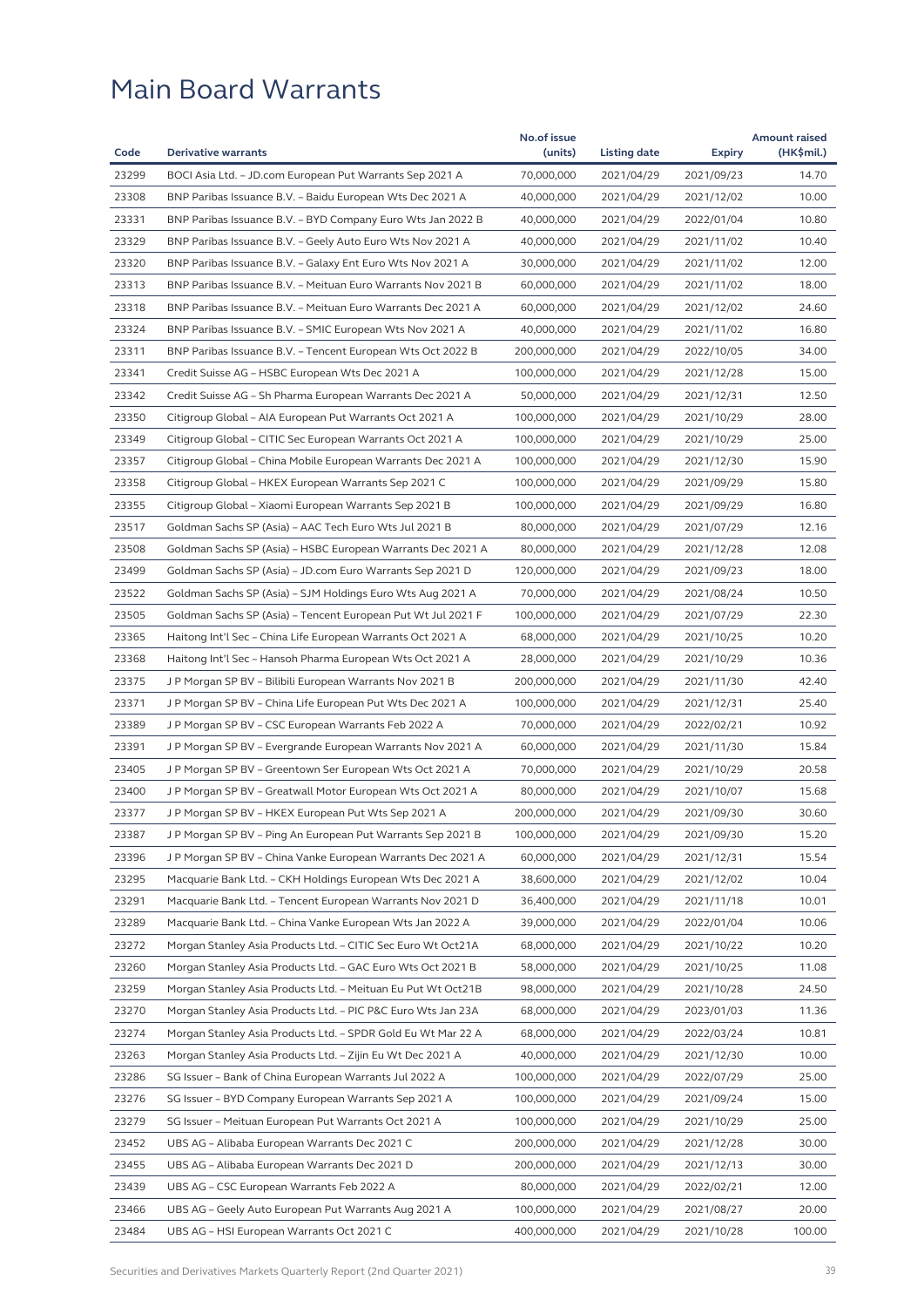|       |                                                              | No.of issue |              |                          | <b>Amount raised</b> |
|-------|--------------------------------------------------------------|-------------|--------------|--------------------------|----------------------|
| Code  | <b>Derivative warrants</b>                                   | (units)     | Listing date | <b>Expiry</b>            | (HK\$mil.)           |
| 23491 | UBS AG - HSI European Warrants Oct 2021 D                    | 400,000,000 | 2021/04/29   | 2021/10/28               | 100.00               |
| 23473 | UBS AG - Kuaishou European Warrants Sep 2022 A               | 300,000,000 | 2021/04/29   | 2022/09/27               | 45.00                |
| 23471 | UBS AG - Kuaishou European Warrants Oct 2022 A               | 300,000,000 | 2021/04/29   | 2022/10/24               | 45.00                |
| 23459 | UBS AG - Lenovo European Warrants Oct 2021 A                 | 80,000,000  | 2021/04/29   | 2021/10/22               | 12.00                |
| 23429 | UBS AG – Meituan European Put Warrants Dec 2021 A            | 200,000,000 | 2021/04/29   | 2021/12/23               | 30.00                |
| 23447 | UBS AG - Ping An European Warrants Oct 2021 A                | 100,000,000 | 2021/04/29   | 2021/10/12               | 15.00                |
| 23441 | UBS AG - SJM Holdings European Warrants Sep 2021 A           | 70,000,000  | 2021/04/29   | 2021/09/21               | 10.50                |
| 23426 | UBS AG - Sunny Optical European Put Warrants Oct 2021 A      | 100,000,000 | 2021/04/29   | 2021/10/13               | 15.00                |
| 23493 | UBS AG – China Vanke European Warrants Nov 2021 A            | 40,000,000  | 2021/04/29   | 2021/11/10               | 10.00                |
| 23498 | UBS AG - China Vanke European Warrants Jan 2022 A            | 60,000,000  | 2021/04/29   | 2022/01/24               | 15.00                |
| 23360 | Bank Vontobel – Mengniu Dairy European Warrants Sep 2021 A   | 40,000,000  | 2021/04/29   | 2021/09/07               | 13.60                |
| 23581 | BNP Paribas Issuance B.V. - Jiangxi Copper Eu Wt Nov 2021 A  | 80,000,000  | 2021/04/30   | 2021/11/02               | 20.00                |
| 23579 | BNP Paribas Issuance B.V. – Zijin Mining Eu Wts Feb 2022 A   | 100,000,000 | 2021/04/30   | 2022/02/04               | 25.00                |
| 23598 | Credit Suisse AG - Conch Cement European Warrants Aug 2021 A | 60,000,000  | 2021/04/30   | 2021/08/26               | 10.20                |
| 23606 | Credit Suisse AG - Genscript Bio European Wts Oct 2021 A     | 40,000,000  | 2021/04/30   | 2021/10/29               | 12.00                |
| 23604 | Credit Suisse AG - NCI European Warrants Oct 2021 A          | 60,000,000  | 2021/04/30   | 2021/10/26               | 10.20                |
| 23599 | Credit Suisse AG - Ping An European Warrants Dec 2022 B      | 250,000,000 | 2021/04/30   | 2022/12/23               | 37.50                |
| 23624 | Citigroup Global – HKEX European Put Warrants Nov 2021 A     | 100,000,000 | 2021/04/30   | 2021/11/02               | 25.00                |
| 23615 | Citigroup Global - ICBC European Warrants Sep 2021 B         | 100,000,000 | 2021/04/30   | 2021/09/29               | 15.00                |
| 23630 | Citigroup Global - Kuaishou European Warrants Aug 2021 E     | 100,000,000 | 2021/04/30   | 2021/08/03               | 16.90                |
| 23646 | Citigroup Global - Meituan European Warrants Sep 2021 D      | 100,000,000 | 2021/04/30   | 2021/09/29               | 19.10                |
| 23644 | Citigroup Global - Meituan European Put Warrants Dec 2021 A  | 100,000,000 | 2021/04/30   | 2021/12/30               | 15.00                |
| 23656 | Goldman Sachs SP (Asia) – AIA European Warrants Jun 2022 A   | 150,000,000 | 2021/04/30   | 2022/06/27               | 22.95                |
| 23650 | Goldman Sachs SP (Asia) – China Life Euro Wts Oct 2021 B     | 80,000,000  | 2021/04/30   | 2021/10/25               | 12.00                |
| 23647 | Goldman Sachs SP (Asia) – HSBC European Warrants Sep 2021 D  | 80,000,000  | 2021/04/30   | 2021/09/23               | 12.00                |
| 23660 | Goldman Sachs SP (Asia) - Link REIT European Wts Dec 2022 A  | 80,000,000  | 2021/04/30   | 2022/12/23               | 12.00                |
| 23563 | J P Morgan SP BV - AAC Tech European Warrants Feb 2023 A     | 80,000,000  | 2021/04/30   | 2023/02/23               | 15.68                |
| 23593 | J P Morgan SP BV - AIA European Put Warrants Oct 2021 A      | 100,000,000 | 2021/04/30   | 2021/10/29               | 25.90                |
| 23596 | J P Morgan SP BV - Bilibili European Warrants Dec 2021 A     | 200,000,000 | 2021/04/30   | 2021/12/31               | 50.40                |
| 23597 | J P Morgan SP BV - Everg Vehicle European Wts Oct 2021 A     | 100,000,000 | 2021/04/30   | 2021/10/29               | 25.00                |
| 23585 | J P Morgan SP BV - Genscript Bio Euro Warrants Oct 2021 A    | 60,000,000  | 2021/04/30   | 2021/10/29               | 17.46                |
| 23568 | J P Morgan SP BV - Hansoh Pharma Euro Warrants Sep 2021 B    | 55,000,000  | 2021/04/30   | 2021/09/08               | 10.29                |
| 23562 | J P Morgan SP BV - Lenovo European Warrants Jan 2022 A       | 100,000,000 | 2021/04/30   | 2022/01/31               | 15.30                |
| 23557 | J P Morgan SP BV - Lenovo European Warrants Nov 2022 A       | 100,000,000 | 2021/04/30   | 2022/11/30               | 19.60                |
| 23559 | J P Morgan SP BV - Sunny Optical European Put Wts Oct 2021 A | 100,000,000 | 2021/04/30   | 2021/10/13               | 17.50                |
| 23582 | J P Morgan SP BV - WuXi Bio European Warrants Jul 2021 D     | 80,000,000  | 2021/04/30   | 2021/07/30               | 12.00                |
| 23538 | Macquarie Bank Ltd. - Avichina European Warrants Apr 2022 A  | 36,500,000  | 2021/04/30   | 2022/04/14               | 10.11                |
| 23543 | Macquarie Bank Ltd. – China Lit European Warrants Sep 2022 A | 40,000,000  | 2021/04/30   | 2022/09/16               | 10.08                |
| 23541 | Macquarie Bank Ltd. - Travelsky Tech European Wts Mar 2022 A | 32,500,000  | 2021/04/30   | 2022/03/11               | 10.14                |
| 23528 | Morgan Stanley Asia Products Ltd. - AAC Tech Eur Wts Feb 23A | 98,000,000  | 2021/04/30   | 2023/02/23               | 18.82                |
| 23536 | Morgan Stanley Asia Products Ltd. - Meituan Euro Wts Sep 21E | 128,000,000 | 2021/04/30   | 2021/09/27               | 19.20                |
| 23671 | Morgan Stanley Asia Products Ltd. - Ping An Euro Wts Oct 21C | 60,000,000  | 2021/04/30   | 2021/10/22               | 10.50                |
| 23665 | Morgan Stanley Asia Products Ltd. - Ping An Euro Wts Sep 22A | 108,000,000 | 2021/04/30   | 2022/09/30               | 16.20                |
| 23525 | SG Issuer - HSBC European Warrants Oct 2021 A                | 80,000,000  | 2021/04/30   | 2021/10/29               | 12.00                |
| 23523 | SG Issuer – HSBC European Put Warrants Sep 2021 A            | 80,000,000  | 2021/04/30   | 2021/09/21               | 14.00                |
| 23545 | UBS AG - CSC European Warrants Oct 2021 A                    | 70,000,000  | 2021/04/30   |                          | 10.50                |
| 23548 | UBS AG - CSC European Warrants Nov 2021 A                    | 40,000,000  | 2021/04/30   | 2021/10/22<br>2021/11/01 | 10.00                |
| 23551 | UBS AG - Flat Glass European Warrants Jun 2022 A             | 70,000,000  | 2021/04/30   | 2022/06/02               | 11.20                |
| 23614 | Bank Vontobel - China Tower European Warrants Feb 2022 A     | 70,000,000  | 2021/04/30   | 2022/02/07               | 10.50                |
|       |                                                              |             |              |                          |                      |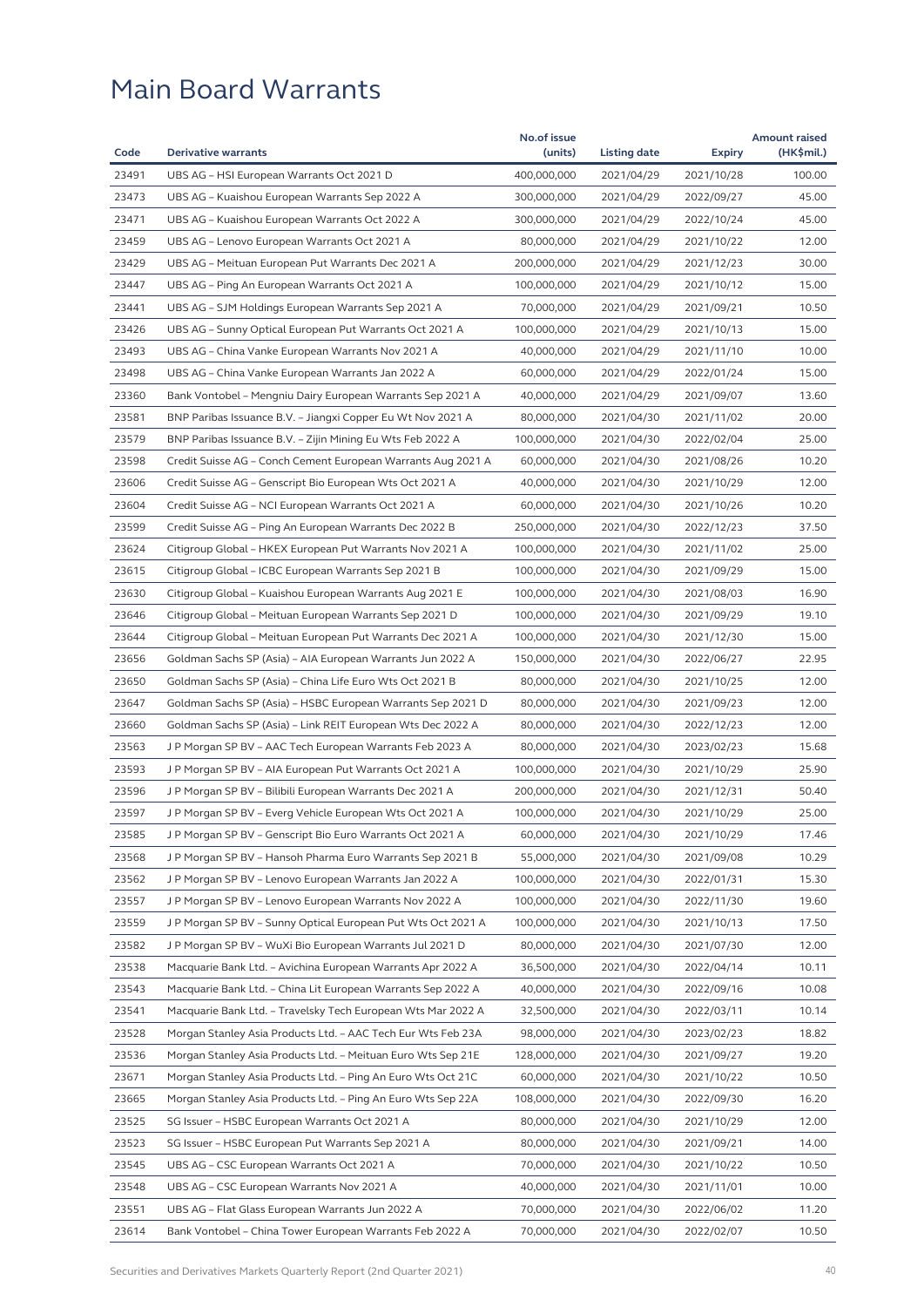|       |                                                              | No.of issue |              |               | <b>Amount raised</b> |
|-------|--------------------------------------------------------------|-------------|--------------|---------------|----------------------|
| Code  | <b>Derivative warrants</b>                                   | (units)     | Listing date | <b>Expiry</b> | (HK\$mil.)           |
| 23707 | Credit Suisse AG - Bilibili European Warrants Nov 2021 B     | 150,000,000 | 2021/05/03   | 2021/11/30    | 37.50                |
| 23724 | Credit Suisse AG - CSC European Warrants Nov 2021 A          | 40,000,000  | 2021/05/03   | 2021/11/02    | 10.00                |
| 23719 | Credit Suisse AG – Innovent Bio European Warrants Nov 2021 A | 80,000,000  | 2021/05/03   | 2021/11/02    | 20.00                |
| 23722 | Credit Suisse AG - Lenovo European Warrants Aug 2021 B       | 80,000,000  | 2021/05/03   | 2021/08/16    | 12.00                |
| 23720 | Credit Suisse AG – Lenovo European Warrants Jun 2022 A       | 120,000,000 | 2021/05/03   | 2022/06/23    | 21.60                |
| 23718 | Credit Suisse AG - SUNAC European Warrants Oct 2021 A        | 50,000,000  | 2021/05/03   | 2021/10/07    | 10.00                |
| 23782 | Citigroup Global - Alibaba Group Euro Warrants Sep 2021 C    | 100,000,000 | 2021/05/03   | 2021/09/29    | 16.70                |
| 23775 | Citigroup Global - Geely Auto European Warrants Nov 2021 A   | 100,000,000 | 2021/05/03   | 2021/11/03    | 25.00                |
| 23784 | Citigroup Global - JD.com European Put Warrants Sep 2021 C   | 100,000,000 | 2021/05/03   | 2021/09/29    | 18.90                |
| 23776 | Citigroup Global - Lenovo European Warrants Aug 2021 B       | 100,000,000 | 2021/05/03   | 2021/08/30    | 15.00                |
| 23783 | Citigroup Global – SMIC European Warrants Nov 2021 A         | 100,000,000 | 2021/05/03   | 2021/11/03    | 37.00                |
| 23798 | Goldman Sachs SP (Asia) - Greatwall Motor Eur Wts Aug 2021 A | 80,000,000  | 2021/05/03   | 2021/08/03    | 15.28                |
| 23788 | Goldman Sachs SP (Asia) – HKEX European Warrants Sep 2021 D  | 120,000,000 | 2021/05/03   | 2021/09/27    | 18.00                |
| 23789 | Goldman Sachs SP (Asia) - Lenovo European Wts Aug 2021 B     | 80,000,000  | 2021/05/03   | 2021/08/26    | 12.00                |
| 23799 | Goldman Sachs SP (Asia) - Meituan Euro Put Wts Sep 2021 A    | 80,000,000  | 2021/05/03   | 2021/09/30    | 12.00                |
| 23805 | Goldman Sachs SP (Asia) – Tencent European Wts Sep 2021 E    | 150,000,000 | 2021/05/03   | 2021/09/27    | 38.10                |
| 23701 | J P Morgan SP BV - Fosun Pharma European Warrants Nov 2021 A | 40,000,000  | 2021/05/03   | 2021/11/03    | 15.80                |
| 23703 | J P Morgan SP BV – Link REIT European Warrants Nov 2021 A    | 60,000,000  | 2021/05/03   | 2021/11/03    | 15.18                |
| 23702 | J P Morgan SP BV - Stanchart European Warrants Nov 2021 A    | 30,000,000  | 2021/05/03   | 2021/11/03    | 11.46                |
| 23704 | J P Morgan SP BV - Tencent European Put Warrants Aug 2021 A  | 250,000,000 | 2021/05/03   | 2021/08/31    | 37.75                |
| 23679 | Macquarie Bank Ltd. - Kuaishou European Warrants Nov 2021 B  | 35,000,000  | 2021/05/03   | 2021/11/02    | 10.08                |
| 23695 | Macquarie Bank Ltd. - Kuaishou European Warrants Nov 2021 C  | 40,000,000  | 2021/05/03   | 2021/11/02    | 10.08                |
| 23696 | Macquarie Bank Ltd. – Kuaishou European Warrants Nov 2021 D  | 33,000,000  | 2021/05/03   | 2021/11/02    | 10.26                |
| 23674 | Morgan Stanley Asia Products Ltd. - AIA Euro Wts Jun 2022 A  | 108,000,000 | 2021/05/03   | 2022/06/27    | 17.60                |
| 23697 | SG Issuer - Bilibili European Put Warrants Nov 2021 A        | 100,000,000 | 2021/05/03   | 2021/11/02    | 25.00                |
| 23767 | UBS AG - Sinopec Corp European Warrants Oct 2021 A           | 70,000,000  | 2021/05/03   | 2021/10/22    | 10.50                |
| 23769 |                                                              | 80,000,000  | 2021/05/03   |               | 14.40                |
|       | UBS AG – CSC European Warrants Apr 2022 A                    |             |              | 2022/04/22    |                      |
| 23762 | UBS AG - Fosun Pharma European Warrants Nov 2021 A           | 40,000,000  | 2021/05/03   | 2021/11/02    | 10.00                |
| 23763 | UBS AG - HSBC European Warrants Dec 2021 A                   | 100,000,000 | 2021/05/03   | 2021/12/28    | 15.00                |
| 23770 | UBS AG – WuXi Bio European Warrants Aug 2021 A               | 60,000,000  | 2021/05/03   | 2021/08/02    | 10.20                |
| 23785 | Bank Vontobel – Bilibili European Warrants Dec 2021 A        | 80,000,000  | 2021/05/03   | 2021/12/30    | 20.00                |
| 23787 | Bank Vontobel - Ping An European Warrants Dec 2022 A         | 70,000,000  | 2021/05/03   | 2022/12/28    | 11.20                |
| 24013 | BOCI Asia Ltd. - AIA European Warrants Oct 2021 A            | 100,000,000 | 2021/05/04   | 2021/10/25    | 15.00                |
| 23938 | BOCI Asia Ltd. - CNOOC European Warrants Dec 2021 C          | 70,000,000  | 2021/05/04   | 2021/12/23    | 10.50                |
| 23957 | BOCI Asia Ltd. - Greatwall Motor European Wts Oct 2021 A     | 40,000,000  | 2021/05/04   | 2021/10/22    | 10.00                |
| 23994 | BOCI Asia Ltd. - HKEX European Warrants Aug 2021 A           | 80,000,000  | 2021/05/04   | 2021/08/30    | 15.20                |
| 24000 | BOCI Asia Ltd. - HKEX European Put Warrants Sep 2021 B       | 80,000,000  | 2021/05/04   | 2021/09/27    | 19.20                |
| 24007 | BOCI Asia Ltd. – Tencent European Warrants Sep 2022 B        | 400,000,000 | 2021/05/04   | 2022/09/26    | 60.00                |
| 24008 | BOCI Asia Ltd. - Xiaomi European Warrants Sep 2021 B         | 100,000,000 | 2021/05/04   | 2021/09/23    | 24.00                |
| 23913 | Credit Suisse AG - BYD Company European Warrants Sep 2021 D  | 150,000,000 | 2021/05/04   | 2021/09/23    | 22.50                |
| 23899 | Credit Suisse AG - CITIC European Warrants Nov 2021 A        | 40,000,000  | 2021/05/04   | 2021/11/03    | 13.20                |
| 23883 | Credit Suisse AG - China Life European Put Wts Nov 2021 A    | 60,000,000  | 2021/05/04   | 2021/11/30    | 15.00                |
| 23914 | Credit Suisse AG - Evergrande European Warrants Nov 2021 A   | 60,000,000  | 2021/05/04   | 2021/11/03    | 15.00                |
| 23905 | Credit Suisse AG - Fosun Pharma European Warrants Nov 2021 A | 40,000,000  | 2021/05/04   | 2021/11/03    | 14.40                |
| 23909 | Credit Suisse AG - HSBC European Put Warrants Sep 2021 A     | 80,000,000  | 2021/05/04   | 2021/09/21    | 12.00                |
| 23885 | Credit Suisse AG - PA Gooddoctor Euro Warrants Sep 2021 B    | 70,000,000  | 2021/05/04   | 2021/09/21    | 10.50                |
| 23904 | Credit Suisse AG - PICC Group European Warrants Aug 2021 A   | 70,000,000  | 2021/05/04   | 2021/08/26    | 10.50                |
| 23855 | Guotai Junan - Meituan European Warrants Sep 2021 D          | 100,000,000 | 2021/05/04   | 2021/09/20    | 20.20                |
| 23844 | Guotai Junan - Tencent European Warrants Aug 2021 B          | 100,000,000 | 2021/05/04   | 2021/08/25    | 21.20                |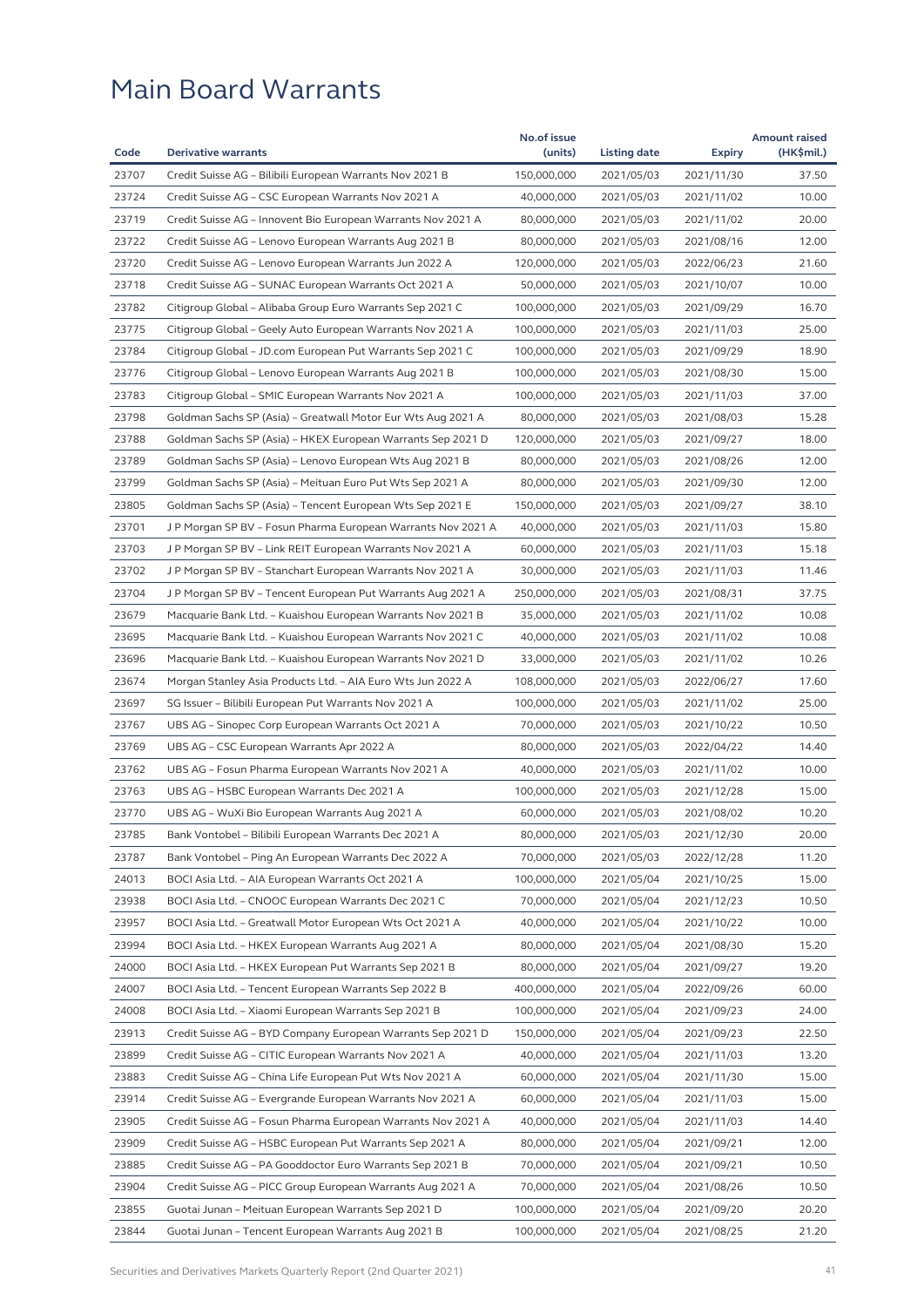|       |                                                              | No.of issue |              |               | <b>Amount raised</b> |
|-------|--------------------------------------------------------------|-------------|--------------|---------------|----------------------|
| Code  | <b>Derivative warrants</b>                                   | (units)     | Listing date | <b>Expiry</b> | (HK\$mil.)           |
| 24032 | Goldman Sachs SP (Asia) - Conch Cement Euro Wts Aug 2021 A   | 80,000,000  | 2021/05/04   | 2021/08/26    | 12.00                |
| 24016 | Goldman Sachs SP (Asia) – AIA European Put Wts Dec 2021 C    | 100,000,000 | 2021/05/04   | 2021/12/23    | 15.00                |
| 24027 | Goldman Sachs SP (Asia) - CSC European Warrants Apr 2022 A   | 60,000,000  | 2021/05/04   | 2022/04/22    | 10.20                |
| 24014 | Goldman Sachs SP (Asia) - HSBC European Put Wts Aug 2021 C   | 80,000,000  | 2021/05/04   | 2021/08/23    | 12.00                |
| 24029 | Goldman Sachs SP (Asia) - Meituan Euro Warrants Oct 2021 A   | 120,000,000 | 2021/05/04   | 2021/10/26    | 26.76                |
| 23877 | J P Morgan SP BV – BAIC Motor European Warrants Oct 2021 A   | 50,000,000  | 2021/05/04   | 2021/10/29    | 11.50                |
| 23874 | J P Morgan SP BV - CSC European Warrants Apr 2022 A          | 60,000,000  | 2021/05/04   | 2022/04/22    | 10.20                |
| 23931 | J P Morgan SP BV - COSCO Sh Hold European Wts Oct 2021 B     | 60,000,000  | 2021/05/04   | 2021/10/05    | 12.72                |
| 23864 | J P Morgan SP BV – PICC Group European Warrants Aug 2021 A   | 60,000,000  | 2021/05/04   | 2021/08/31    | 10.14                |
| 23916 | Macquarie Bank Ltd. - BYD Company European Wts Nov 2021 B    | 40,000,000  | 2021/05/04   | 2021/11/04    | 10.00                |
| 23920 | Macquarie Bank Ltd. – CITIC Bank European Wts Mar 2022 A     | 40,000,000  | 2021/05/04   | 2022/03/02    | 10.04                |
| 23832 | Macquarie Bank Ltd. - CSC European Warrants Jan 2022 A       | 30,000,000  | 2021/05/04   | 2022/01/17    | 10.20                |
| 23839 | Macquarie Bank Ltd. – NetEase European Warrants Nov 2021 A   | 40,000,000  | 2021/05/04   | 2021/11/03    | 10.16                |
| 23825 | Morgan Stanley Asia Products Ltd. - GWMC Eur Wts Nov 2021 A  | 48,000,000  | 2021/05/04   | 2021/11/03    | 12.00                |
| 23814 | Morgan Stanley Asia Products Ltd.-PA Gooddoctor Eu Wt Nov21A | 68,000,000  | 2021/05/04   | 2021/11/25    | 10.20                |
| 23858 | Bank Vontobel – Anta Sports European Put Warrants Nov 2021 A | 30,000,000  | 2021/05/04   | 2021/11/03    | 10.20                |
| 23861 | Bank Vontobel - BYD Co European Put Warrants Oct 2021 A      | 40,000,000  | 2021/05/04   | 2021/10/28    | 10.00                |
| 23859 | Bank Vontobel – CLP Holdings European Warrants Dec 2021 A    | 30,000,000  | 2021/05/04   | 2021/12/01    | 10.20                |
| 23857 | Bank Vontobel - HSBC European Put Warrants Nov 2021 A        | 40,000,000  | 2021/05/04   | 2021/11/03    | 13.20                |
| 23860 | Bank Vontobel – Power Assets European Warrants Dec 2021 A    | 30,000,000  | 2021/05/04   | 2021/12/30    | 10.20                |
| 23863 | Bank Vontobel - Zijin Mining European Warrants Dec 2021 A    | 40,000,000  | 2021/05/04   | 2021/12/28    | 10.00                |
| 24117 | BOCI Asia Ltd. – Alibaba European Put Warrants Oct 2021 A    | 70,000,000  | 2021/05/05   | 2021/10/07    | 11.90                |
| 24113 | BOCI Asia Ltd. – BYD Company European Warrants Sep 2021 B    | 80,000,000  | 2021/05/05   | 2021/09/23    | 12.00                |
| 24108 | BOCI Asia Ltd. – Geely Auto European Put Warrants Sep 2021 A | 60,000,000  | 2021/05/05   | 2021/09/06    | 10.20                |
| 24097 | BOCI Asia Ltd. - HSI European Warrants Sep 2021 C            | 150,000,000 | 2021/05/05   | 2021/09/29    | 24.00                |
| 24098 | BOCI Asia Ltd. – HSI European Warrants Dec 2021 C            | 150,000,000 | 2021/05/05   | 2021/12/30    | 22.50                |
| 24106 | BOCI Asia Ltd. – HSI European Put Warrants Oct 2021 A        | 150,000,000 | 2021/05/05   | 2021/10/28    | 24.00                |
| 24099 | BOCI Asia Ltd. - HSI European Put Warrants Dec 2021 C        | 150,000,000 | 2021/05/05   | 2021/12/30    | 22.50                |
| 24110 | BOCI Asia Ltd. - PetroChina European Warrants Oct 2021 A     | 70,000,000  | 2021/05/05   | 2021/10/22    | 11.20                |
| 24114 | BOCI Asia Ltd. – Ping An European Put Warrants Sep 2021 A    | 60,000,000  | 2021/05/05   | 2021/09/28    | 11.40                |
| 24081 | BNP Paribas Issuance B.V. – AAC Tech Euro Wts Mar 2023 A     | 80,000,000  | 2021/05/05   | 2023/03/02    | 16.80                |
| 24046 | BNP Paribas Issuance B.V. - AIA European Wts Nov 2021 A      | 80,000,000  | 2021/05/05   | 2021/11/02    | 12.00                |
| 24096 | BNP Paribas Issuance B.V. - BYD Company Euro Wts Mar 2022 A  | 40,000,000  | 2021/05/05   | 2022/03/02    | 10.00                |
| 24091 | BNP Paribas Issuance B.V. - Geely Auto Euro Wts Jan 2022 B   | 40,000,000  | 2021/05/05   | 2022/01/04    | 10.80                |
| 24065 | BNP Paribas Issuance B.V. - HKEX European Wts Dec 2021 A     | 60,000,000  | 2021/05/05   | 2021/12/02    | 15.60                |
| 24066 | BNP Paribas Issuance B.V. - HKEX European Wts Mar 2022 A     | 60,000,000  | 2021/05/05   | 2022/03/02    | 16.20                |
| 24050 | BNP Paribas Issuance B.V. - JD.com Euro Warrants Oct 2021 B  | 70,000,000  | 2021/05/05   | 2021/10/05    | 11.20                |
| 24075 | BNP Paribas Issuance B.V. - Meituan Euro Warrants Jan 2022 A | 60,000,000  | 2021/05/05   | 2022/01/04    | 16.80                |
| 24055 | BNP Paribas Issuance B.V. – Ping An European Wt Nov 2021 A   | 50,000,000  | 2021/05/05   | 2021/11/02    | 12.00                |
| 24090 | BNP Paribas Issuance B.V. - Sunny Optical Eu Wt Jan 2022 A   | 40,000,000  | 2021/05/05   | 2022/01/04    | 10.00                |
| 24153 | Credit Suisse AG - Sinopec Corp European Warrants Sep 2021 A | 70,000,000  | 2021/05/05   | 2021/09/23    | 10.50                |
| 24149 | Credit Suisse AG - PetroChina European Warrants Nov 2021 A   | 70,000,000  | 2021/05/05   | 2021/11/22    | 10.50                |
| 24146 | Credit Suisse AG - SMIC European Warrants Oct 2021 A         | 70,000,000  | 2021/05/05   | 2021/10/22    | 17.50                |
| 24147 | Credit Suisse AG – SMIC European Warrants Mar 2023 B         | 200,000,000 | 2021/05/05   | 2023/03/28    | 30.00                |
| 24179 | Citigroup Global - BYD Company European Warrants Oct 2021 B  | 100,000,000 | 2021/05/05   | 2021/10/28    | 16.50                |
| 24155 | Citigroup Global - BYD Company European Put Wts Nov 2021 A   | 100,000,000 | 2021/05/05   | 2021/11/29    | 25.00                |
| 24156 | Citigroup Global - CCB European Put Warrants Nov 2021 A      | 100,000,000 | 2021/05/05   | 2021/11/29    | 25.50                |
| 24158 | Citigroup Global - China Mobile European Warrants Oct 2021 A | 100,000,000 | 2021/05/05   | 2021/10/28    | 17.20                |
| 24178 | Citigroup Global – Geely Auto European Warrants Oct 2021 A   | 100,000,000 | 2021/05/05   | 2021/10/28    | 17.90                |
|       |                                                              |             |              |               |                      |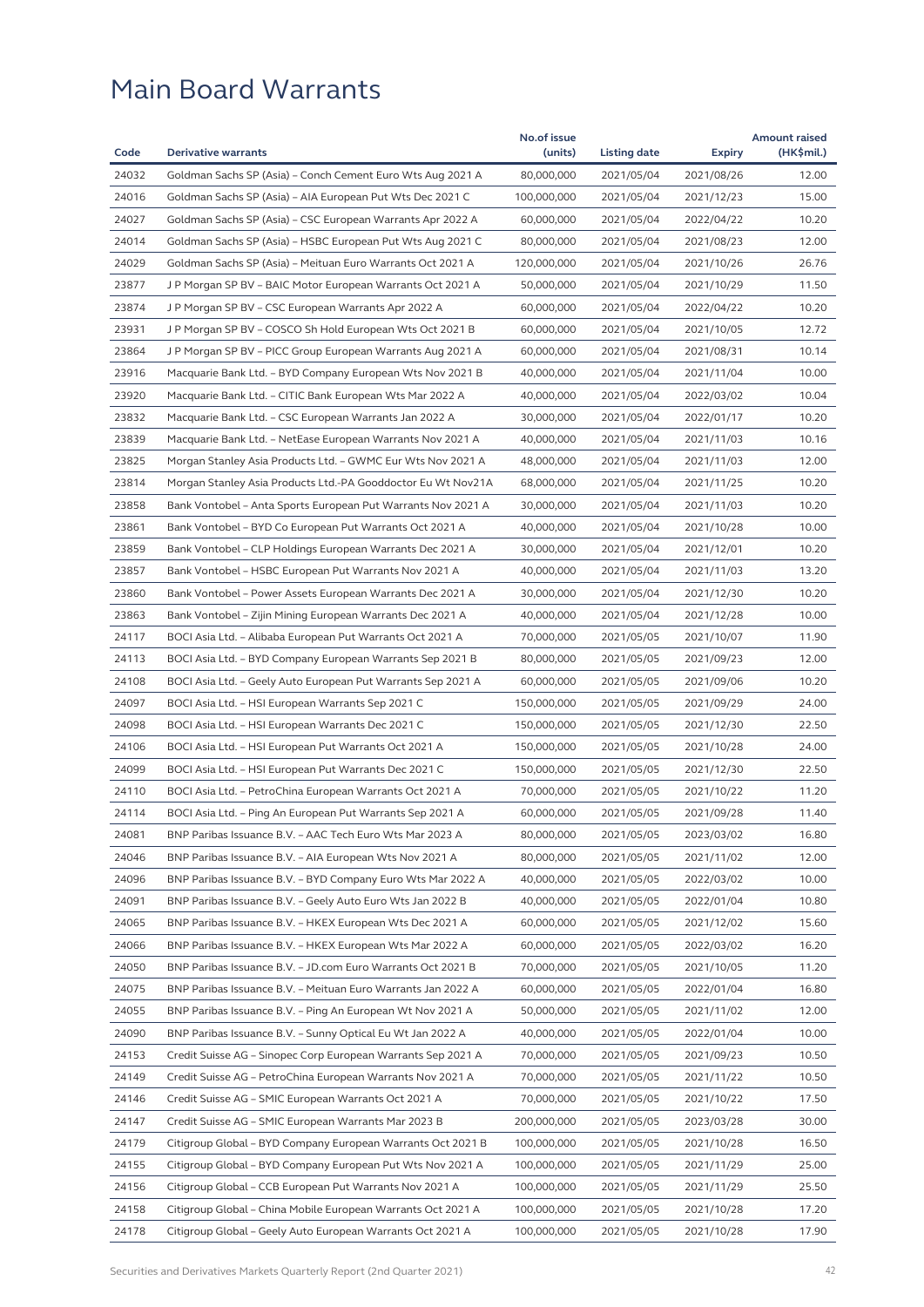|       |                                                              | No.of issue |              |               | <b>Amount raised</b> |
|-------|--------------------------------------------------------------|-------------|--------------|---------------|----------------------|
| Code  | <b>Derivative warrants</b>                                   | (units)     | Listing date | <b>Expiry</b> | (HK\$mil.)           |
| 24238 | Goldman Sachs SP (Asia) - Alibaba European Wts Dec 2021 F    | 150,000,000 | 2021/05/05   | 2021/12/13    | 22.50                |
| 24237 | Goldman Sachs SP (Asia) - BYD Company Euro Wts Sep 2021 D    | 120,000,000 | 2021/05/05   | 2021/09/23    | 18.00                |
| 24235 | Goldman Sachs SP (Asia) - JD.com Euro Warrants Oct 2021 A    | 100,000,000 | 2021/05/05   | 2021/10/22    | 23.30                |
| 24239 | Goldman Sachs SP (Asia) – PA Gooddoctor Euro Wts Sep 2021 D  | 100,000,000 | 2021/05/05   | 2021/09/21    | 15.00                |
| 24234 | Goldman Sachs SP (Asia) - Tencent European Put Wt Sep 2021 A | 100,000,000 | 2021/05/05   | 2021/09/17    | 15.00                |
| 24128 | J P Morgan SP BV – CC Bank European Wts Oct 2021 A           | 100,000,000 | 2021/05/05   | 2021/10/29    | 15.00                |
| 24130 | J P Morgan SP BV - CC Bank European Wts Nov 2021 A           | 100,000,000 | 2021/05/05   | 2021/11/04    | 25.10                |
| 24129 | J P Morgan SP BV - Fosun Pharma European Warrants Nov 2021 B | 40,000,000  | 2021/05/05   | 2021/11/30    | 18.68                |
| 24118 | J P Morgan SP BV – ICBC European Warrants Aug 2021 A         | 100,000,000 | 2021/05/05   | 2021/08/04    | 15.10                |
| 24121 | J P Morgan SP BV – Koolearn European Warrants Oct 2021 B     | 50,000,000  | 2021/05/05   | 2021/10/12    | 10.45                |
| 24119 | J P Morgan SP BV – Zijin Mining European Warrants Dec 2021 B | 80,000,000  | 2021/05/05   | 2021/12/31    | 14.32                |
| 24145 | Macquarie Bank Ltd. - BYD Company European Wts Mar 2022 C    | 40,000,000  | 2021/05/05   | 2022/03/02    | 10.04                |
| 24131 | Macquarie Bank Ltd. – China Gas Hold Euro Wts Feb 2022 A     | 35,000,000  | 2021/05/05   | 2022/02/07    | 10.05                |
| 24132 | Macquarie Bank Ltd. – China Cinda European Wts Jul 2022 A    | 40,000,000  | 2021/05/05   | 2022/07/05    | 10.04                |
| 24133 | Macquarie Bank Ltd. – China Taiping European Wts Feb 2022 A  | 24,000,000  | 2021/05/05   | 2022/02/18    | 10.18                |
| 24143 | Macquarie Bank Ltd. – Meituan European Warrants Dec 2021 B   | 40,000,000  | 2021/05/05   | 2021/12/02    | 14.08                |
| 24136 | Macquarie Bank Ltd. - Meituan European Warrants Jan 2022 F   | 36,000,000  | 2021/05/05   | 2022/01/04    | 10.40                |
| 24040 | Morgan Stanley Asia Products Ltd. – Ch Life Eu Wts Dec 2021B | 68,000,000  | 2021/05/05   | 2021/12/28    | 10.20                |
| 24037 | Morgan Stanley Asia Products Ltd. – CSC Euro Wts Apr 2022 A  | 68,000,000  | 2021/05/05   | 2022/04/22    | 10.20                |
| 24033 | Morgan Stanley Asia Products Ltd. – HSBC Eur Put Wts Nov 21B | 48,000,000  | 2021/05/05   | 2021/11/04    | 14.69                |
| 24218 | UBS AG – Avichina European Warrants Dec 2021 A               | 50,000,000  | 2021/05/05   | 2021/12/23    | 10.00                |
| 24228 | UBS AG - China Life European Put Warrants Dec 2021 A         | 80,000,000  | 2021/05/05   | 2021/12/28    | 12.00                |
| 24219 | UBS AG - HSBC European Put Warrants Sep 2021 B               | 100,000,000 | 2021/05/05   | 2021/09/21    | 15.00                |
| 24208 | UBS AG - HSI European Put Warrants Sep 2021 C                | 400,000,000 | 2021/05/05   | 2021/09/29    | 60.00                |
| 24196 | UBS AG - HSI European Put Warrants Dec 2021 E                | 400,000,000 | 2021/05/05   | 2021/12/30    | 60.00                |
| 24197 | UBS AG - HSI European Put Warrants Dec 2021 F                | 400,000,000 | 2021/05/05   | 2021/12/30    | 60.00                |
| 24214 | UBS AG - JD.com European Warrants Oct 2021 A                 | 200,000,000 | 2021/05/05   | 2021/10/22    | 36.00                |
| 24225 | UBS AG - PA Gooddoctor European Warrants Nov 2021 A          | 100,000,000 | 2021/05/05   | 2021/11/25    | 15.00                |
|       |                                                              |             |              |               | 15.00                |
| 24213 | UBS AG – Ping An European Put Warrants Sep 2021 B            | 100,000,000 | 2021/05/05   | 2021/09/20    |                      |
| 24154 | Bank Vontobel - BYD Company European Warrants Dec 2021 A     | 40,000,000  | 2021/05/05   | 2021/12/01    | 10.40                |
| 24281 | BOCI Asia Ltd. - China Life European Warrants Dec 2021 A     | 50,000,000  | 2021/05/06   | 2021/12/31    | 15.50                |
| 24285 | BOCI Asia Ltd. - Sinopec Corp European Warrants Sep 2021 B   | 70,000,000  | 2021/05/06   | 2021/09/23    | 10.50                |
| 24282 | BOCI Asia Ltd. - Meituan European Warrants Oct 2021 A        | 100,000,000 | 2021/05/06   | 2021/10/20    | 20.00                |
| 24280 | BOCI Asia Ltd. - Tencent European Warrants Aug 2021 C        | 80,000,000  | 2021/05/06   | 2021/08/05    | 15.20                |
| 24312 | Credit Suisse AG - Angang Steel European Warrants Nov 2021 A | 30,000,000  | 2021/05/06   | 2021/11/05    | 14.40                |
| 24304 | Credit Suisse AG - Ch LongYuan European Warrants Nov 2021 A  | 80,000,000  | 2021/05/06   | 2021/11/05    | 20.00                |
| 24420 | Credit Suisse AG - Fosun Pharma European Warrants Apr 2022 A | 80,000,000  | 2021/05/06   | 2022/04/29    | 20.00                |
| 24403 | Credit Suisse AG - Haier Smarthome European Warrants Nov21A  | 40,000,000  | 2021/05/06   | 2021/11/05    | 10.00                |
| 24406 | Credit Suisse AG - Innocare European Warrants Nov 2021 A     | 30,000,000  | 2021/05/06   | 2021/11/05    | 10.20                |
| 24392 | Credit Suisse AG - JD Health European Warrants Nov 2021 A    | 50,000,000  | 2021/05/06   | 2021/11/05    | 12.50                |
| 24308 | Credit Suisse AG - Ping An European Warrants Nov 2021 A      | 150,000,000 | 2021/05/06   | 2021/11/05    | 37.50                |
| 24407 | Credit Suisse AG - Pop Mart European Warrants Nov 2021 A     | 40,000,000  | 2021/05/06   | 2021/11/05    | 10.00                |
| 24310 | Credit Suisse AG - PSBC European Warrants Sep 2021 A         | 60,000,000  | 2021/05/06   | 2021/09/27    | 10.20                |
| 24422 | Credit Suisse AG – Sinopharm European Warrants Nov 2021 A    | 50,000,000  | 2021/05/06   | 2021/11/30    | 12.50                |
| 24381 | Credit Suisse AG - XD Inc. European Warrants Dec 2021 A      | 60,000,000  | 2021/05/06   | 2021/12/31    | 15.00                |
| 24305 | Credit Suisse AG - Xinyi Glass European Warrants Nov 2021 A  | 50,000,000  | 2021/05/06   | 2021/11/05    | 12.50                |
| 24487 | Goldman Sachs SP (Asia) - AIA European Warrants Mar 2022 A   | 120,000,000 | 2021/05/06   | 2022/03/28    | 20.04                |
| 24497 | Goldman Sachs SP (Asia) - CC Bank European Wts Sep 2021 B    | 80,000,000  | 2021/05/06   | 2021/09/27    | 12.00                |
| 24486 | Goldman Sachs SP (Asia) – Ping An European Wts Oct 2021 A    | 80,000,000  | 2021/05/06   | 2021/10/11    | 12.00                |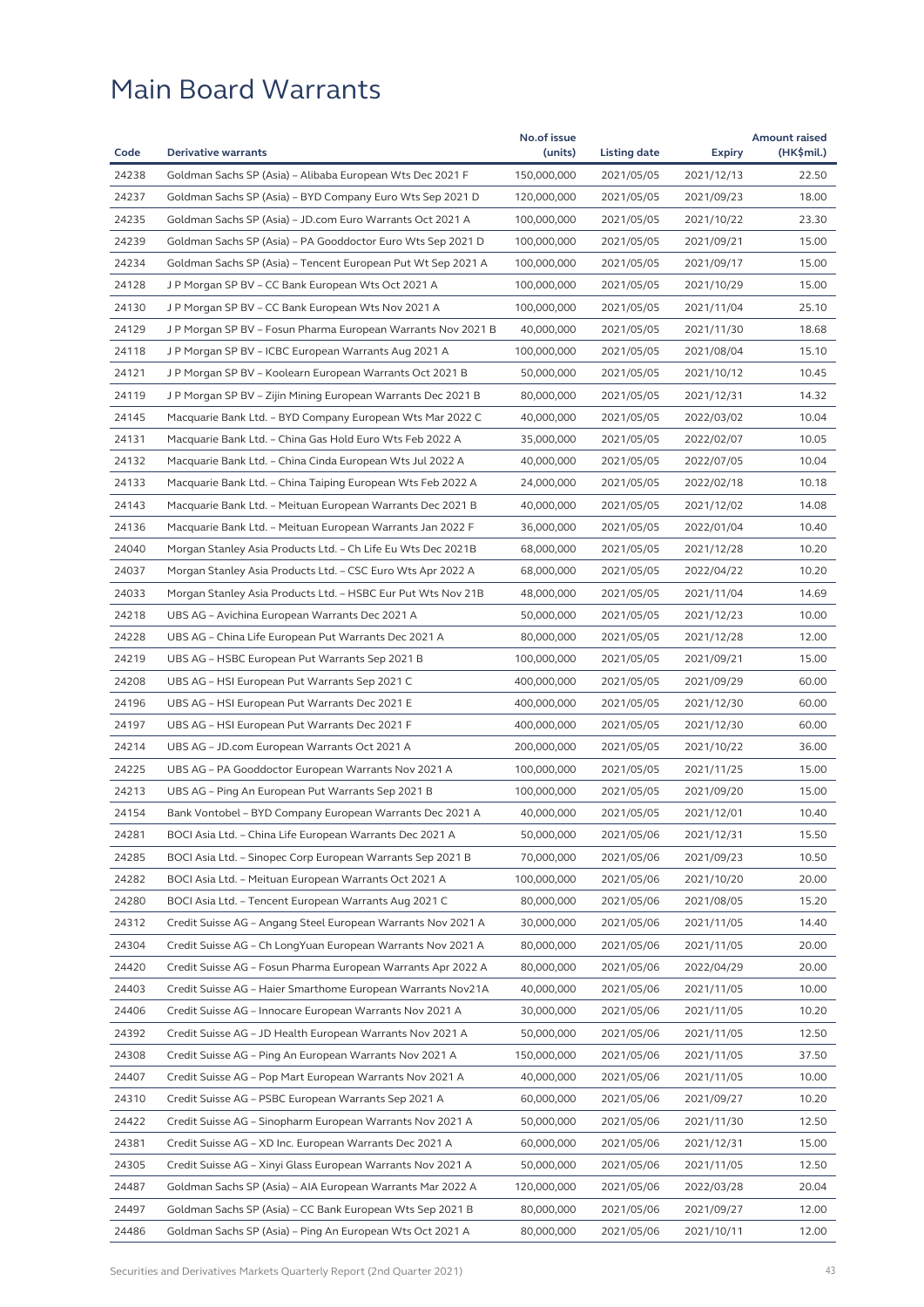|       |                                                              | No.of issue |              |               | <b>Amount raised</b> |
|-------|--------------------------------------------------------------|-------------|--------------|---------------|----------------------|
| Code  | <b>Derivative warrants</b>                                   | (units)     | Listing date | <b>Expiry</b> | (HK\$mil.)           |
| 24483 | Goldman Sachs SP (Asia) - Sinopharm European Warrants Nov21A | 60,000,000  | 2021/05/06   | 2021/11/30    | 15.00                |
| 24362 | Haitong Int'l Sec – Blue Moon Group European Warrants Nov21A | 40,000,000  | 2021/05/06   | 2021/11/05    | 10.00                |
| 24354 | Haitong Int'l Sec - CSC European Warrants Apr 2022 A         | 60,000,000  | 2021/05/06   | 2022/04/22    | 12.00                |
| 24340 | Haitong Int'l Sec - Fosun Pharma European Wts Nov 2021 A     | 25,000,000  | 2021/05/06   | 2021/11/05    | 19.50                |
| 24325 | Haitong Int'l Sec – Haier Smarthome European Warrants Nov21A | 30,000,000  | 2021/05/06   | 2021/11/05    | 11.10                |
| 24320 | Haitong Int'l Sec – HSBC European Put Warrants Sep 2021 A    | 60,000,000  | 2021/05/06   | 2021/09/29    | 10.20                |
| 24358 | Haitong Int'l Sec - Ping An European Warrants Oct 2021 A     | 68,000,000  | 2021/05/06   | 2021/10/28    | 10.20                |
| 24355 | Haitong Int'l Sec – Ping An European Put Warrants Sep 2021 A | 60,000,000  | 2021/05/06   | 2021/09/30    | 15.00                |
| 24323 | Haitong Int'l Sec – Pop Mart European Warrants Nov 2021 A    | 60,000,000  | 2021/05/06   | 2021/11/05    | 19.20                |
| 24359 | Haitong Int'l Sec – Sinopharm European Warrants Nov 2021 B   | 40,000,000  | 2021/05/06   | 2021/11/05    | 11.60                |
| 24318 | Haitong Int'l Sec – Tencent European Put Warrants Aug 2021 A | 70,000,000  | 2021/05/06   | 2021/08/26    | 13.30                |
| 24329 | Haitong Int'l Sec - XD Inc. European Warrants Nov 2021 A     | 40,000,000  | 2021/05/06   | 2021/11/05    | 14.80                |
| 24342 | Haitong Int'l Sec – ZTE European Warrants Sep 2021 A         | 60,000,000  | 2021/05/06   | 2021/09/29    | 12.60                |
| 24457 | J P Morgan SP BV - Angang Steel European Warrants Nov 2021 A | 40,000,000  | 2021/05/06   | 2021/11/05    | 18.80                |
| 24425 | J P Morgan SP BV – Bilibili European Put Warrants Nov 2021 A | 200,000,000 | 2021/05/06   | 2021/11/08    | 30.60                |
| 24454 | J P Morgan SP BV – Blue Moon Group European Warrants Nov21A  | 40,000,000  | 2021/05/06   | 2021/11/05    | 10.04                |
| 24430 | J P Morgan SP BV – Bank of China European Wts Jul 2022 A     | 100,000,000 | 2021/05/06   | 2022/07/29    | 15.00                |
| 24442 | J P Morgan SP BV – Ch LongYuan European Warrants Nov 2021 A  | 70,000,000  | 2021/05/06   | 2021/11/30    | 17.64                |
| 24431 | J P Morgan SP BV – Sinopec Corp European Warrants Sep 2021 A | 60,000,000  | 2021/05/06   | 2021/09/30    | 10.26                |
| 24512 | J P Morgan SP BV – Fosun Pharma European Warrants Mar 2022 A | 80,000,000  | 2021/05/06   | 2022/03/31    | 20.24                |
| 24444 | J P Morgan SP BV - Fosun Intl European Warrants Nov 2021 A   | 70,000,000  | 2021/05/06   | 2021/11/30    | 17.57                |
| 24436 | J P Morgan SP BV - Greatwall Motor European Wts Sep 2021 B   | 80,000,000  | 2021/05/06   | 2021/09/30    | 14.96                |
| 24443 | J P Morgan SP BV – Haier Smarthome European Warrants Nov21A  | 80,000,000  | 2021/05/06   | 2021/11/05    | 20.24                |
| 24301 | J P Morgan SP BV – ICBC European Warrants Nov 2021 A         | 100,000,000 | 2021/05/06   | 2021/11/30    | 25.10                |
| 24455 | J P Morgan SP BV - JD Health European Warrants Nov 2021 A    | 100,000,000 | 2021/05/06   | 2021/11/10    | 25.00                |
| 24290 | J P Morgan SP BV – Ping An European Warrants Oct 2021 B      | 100,000,000 | 2021/05/06   | 2021/10/12    | 15.50                |
| 24513 | J P Morgan SP BV – Pop Mart European Warrants Nov 2021 A     | 100,000,000 | 2021/05/06   | 2021/11/05    | 25.30                |
| 24511 | J P Morgan SP BV – Sinopharm European Warrants Dec 2021 A    | 70,000,000  | 2021/05/06   | 2021/12/30    | 17.71                |
| 24467 | Macquarie Bank Ltd. – Angang Steel European Wts Jun 2022 A   | 40,000,000  | 2021/05/06   | 2022/06/02    | 10.12                |
| 24459 | Macquarie Bank Ltd. - Fosun Pharma European Wts Dec 2021 A   | 13,000,000  | 2021/05/06   | 2021/12/17    | 10.05                |
| 24462 | Macquarie Bank Ltd. - GDS European Warrants Jun 2022 A       | 31,000,000  | 2021/05/06   | 2022/06/20    | 10.32                |
| 24465 | Macquarie Bank Ltd. - Haier Smarthome European Wts Jun22A    | 12,500,000  | 2021/05/06   | 2022/06/20    | 10.14                |
| 24463 | Macquarie Bank Ltd. - New Oriental European Warrants Jun22A  |             | 2021/05/06   |               | 10.14                |
|       |                                                              | 34,500,000  |              | 2022/06/20    |                      |
| 24260 | Morgan Stanley Asia Products Ltd. - BYD Euro Wts Sep 2021 B  | 80,000,000  | 2021/05/06   | 2021/09/23    | 12.00                |
| 24259 | Morgan Stanley Asia Products Ltd. - CCB Euro Wts Sep 2021 C  | 68,000,000  | 2021/05/06   | 2021/09/29    | 10.20                |
| 24268 | Morgan Stanley Asia Products Ltd. - CSC European Wts Oct21A  | 60,000,000  | 2021/05/06   | 2021/10/25    | 10.02                |
| 24264 | Morgan Stanley Asia Products Ltd. - Geely Auto Eu Wt Nov21A  | 68,000,000  | 2021/05/06   | 2021/11/05    | 17.00                |
| 24262 | Morgan Stanley Asia Products Ltd. - PetroChina Eu Wt Dec21A  | 68,000,000  | 2021/05/06   | 2021/12/28    | 10.20                |
| 24255 | Morgan Stanley Asia Products Ltd. - PSBC Euro Wts Nov 2021 A | 48,000,000  | 2021/05/06   | 2021/11/05    | 12.00                |
| 24240 | SG Issuer - HSI European Warrants Oct 2021 B                 | 300,000,000 | 2021/05/06   | 2021/10/28    | 45.00                |
| 24246 | SG Issuer - HSI European Warrants Oct 2021 C                 | 300,000,000 | 2021/05/06   | 2021/10/28    | 45.00                |
| 24249 | SG Issuer - HSI European Put Warrants Oct 2021 A             | 300,000,000 | 2021/05/06   | 2021/10/28    | 45.00                |
| 24250 | SG Issuer - HSI European Put Warrants Oct 2021 B             | 300,000,000 | 2021/05/06   | 2021/10/28    | 51.00                |
| 24472 | Bank Vontobel - JD Health European Warrants Nov 2021 A       | 50,000,000  | 2021/05/06   | 2021/11/05    | 15.00                |
| 24469 | Bank Vontobel - JD Health European Warrants Dec 2021 A       | 50,000,000  | 2021/05/06   | 2021/12/02    | 12.50                |
| 24788 | BOCI Asia Ltd. - CC Bank European Warrants Sep 2021 B        | 70,000,000  | 2021/05/07   | 2021/09/30    | 11.20                |
| 24736 | BOCI Asia Ltd. - Sunny Optical European Warrants Sep 2021 B  | 100,000,000 | 2021/05/07   | 2021/09/27    | 17.00                |
| 24775 | BOCI Asia Ltd. - Zijin Mining European Warrants Dec 2021 B   | 40,000,000  | 2021/05/07   | 2021/12/31    | 10.00                |
| 24867 | Credit Suisse AG - AIA European Warrants Jun 2022 A          | 150,000,000 | 2021/05/07   | 2022/06/27    | 22.50                |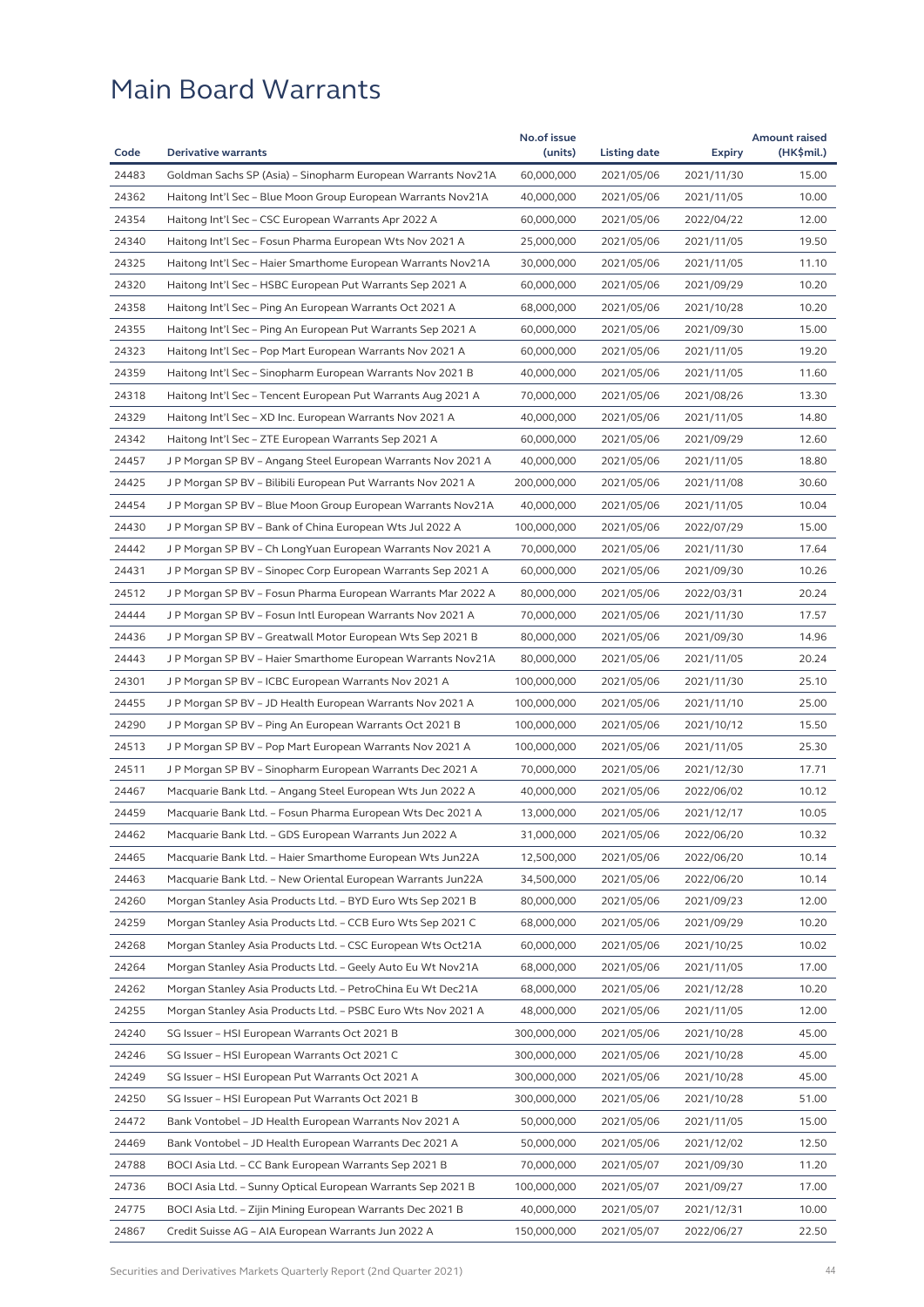|       |                                                              | No.of issue |              |               | <b>Amount raised</b> |
|-------|--------------------------------------------------------------|-------------|--------------|---------------|----------------------|
| Code  | <b>Derivative warrants</b>                                   | (units)     | Listing date | <b>Expiry</b> | (HK\$mil.)           |
| 24862 | Credit Suisse AG - Angang Steel European Warrants Dec 2021 A | 80,000,000  | 2021/05/07   | 2021/12/31    | 20.00                |
| 24875 | Credit Suisse AG - BYD Company European Warrants Nov 2021 A  | 150,000,000 | 2021/05/07   | 2021/11/25    | 22.50                |
| 24840 | Credit Suisse AG - CC Bank European Warrants Sep 2021 D      | 70,000,000  | 2021/05/07   | 2021/09/27    | 10.50                |
| 24852 | Credit Suisse AG - Fosun Pharma European Warrants Nov 2021 B | 80,000,000  | 2021/05/07   | 2021/11/30    | 20.00                |
| 24874 | Credit Suisse AG – Fosun Intl European Warrants Nov 2021 B   | 60,000,000  | 2021/05/07   | 2021/11/30    | 15.00                |
| 24835 | Credit Suisse AG - HSI European Warrants Oct 2021 A          | 150,000,000 | 2021/05/07   | 2021/10/28    | 22.50                |
| 24864 | Credit Suisse AG - JD Health European Warrants Nov 2021 B    | 100,000,000 | 2021/05/07   | 2021/11/08    | 35.00                |
| 24879 | Credit Suisse AG - Sh Pharma European Warrants Feb 2022 A    | 50,000,000  | 2021/05/07   | 2022/02/28    | 12.50                |
| 24889 | Citigroup Global - Alibaba European Put Warrants Oct 2021 A  | 100,000,000 | 2021/05/07   | 2021/10/28    | 27.50                |
| 24895 | Citigroup Global - CCB European Warrants Sep 2021 C          | 100,000,000 | 2021/05/07   | 2021/09/29    | 15.00                |
| 24885 | Citigroup Global - NetEase European Warrants Oct 2021 A      | 100,000,000 | 2021/05/07   | 2021/10/28    | 21.90                |
| 24884 | Citigroup Global - Sunny Optical Euro Warrants Sep 2021 B    | 100,000,000 | 2021/05/07   | 2021/09/29    | 15.00                |
| 24570 | Guotai Junan – AIA European Warrants Oct 2021 B              | 100,000,000 | 2021/05/07   | 2021/10/05    | 24.20                |
| 24544 | Guotai Junan – Baidu European Put Warrants Oct 2021 A        | 100,000,000 | 2021/05/07   | 2021/10/15    | 22.70                |
| 24554 | Guotai Junan - BYD Company European Warrants Oct 2021 B      | 100,000,000 | 2021/05/07   | 2021/10/22    | 15.20                |
| 24589 | Guotai Junan - Geely Auto European Put Warrants Sep 2021 B   | 100,000,000 | 2021/05/07   | 2021/09/23    | 15.00                |
| 24563 | Guotai Junan - HKEX European Warrants Sep 2021 A             | 100,000,000 | 2021/05/07   | 2021/09/23    | 19.80                |
| 24559 | Guotai Junan – HKEX European Warrants Nov 2021 A             | 100,000,000 | 2021/05/07   | 2021/11/25    | 20.00                |
| 24566 | Guotai Junan – HSBC European Put Warrants Sep 2021 B         | 100,000,000 | 2021/05/07   | 2021/09/21    | 18.30                |
| 24548 | Guotai Junan - Meituan European Put Warrants Sep 2021 A      | 100,000,000 | 2021/05/07   | 2021/09/30    | 18.30                |
| 24577 | Guotai Junan - Ping An European Warrants Oct 2021 A          | 100,000,000 | 2021/05/07   | 2021/10/22    | 17.90                |
| 24557 | Guotai Junan - Tencent Euro Tencent put Warrants Sep 2021 A  | 100,000,000 | 2021/05/07   | 2021/09/17    | 18.50                |
| 24937 | Goldman Sachs SP (Asia) – Sinopec Corp Euro Wts Oct 2021 A   | 70,000,000  | 2021/05/07   | 2021/10/22    | 10.50                |
| 24922 | Goldman Sachs SP (Asia) – Geely Auto European Wts Sep 2021 D | 80,000,000  | 2021/05/07   | 2021/09/20    | 12.00                |
| 24921 | Goldman Sachs SP (Asia) – JD Health European Warrants Nov21A | 60,000,000  | 2021/05/07   | 2021/11/08    | 15.00                |
| 24928 | Goldman Sachs SP (Asia) - SHK Ppt European Wts Dec 2021 B    | 80,000,000  | 2021/05/07   | 2021/12/23    | 17.28                |
| 24795 | Haitong Int'l Sec - CHALCO European Warrants Nov 2021 A      | 20,000,000  | 2021/05/07   | 2021/11/08    | 12.00                |
| 24823 | Haitong Int'l Sec – BYD Company European Warrants Sep 2021 B | 70,000,000  | 2021/05/07   | 2021/09/30    | 13.30                |
| 24880 | Haitong Int'l Sec - BYD Company European Put Wts Nov 2021 A  | 70,000,000  | 2021/05/07   | 2021/11/29    | 18.20                |
| 24809 |                                                              | 60,000,000  | 2021/05/07   | 2021/11/08    | 15.00                |
|       | Haitong Int'l Sec – CG Services European Warrants Nov 2021 A |             |              |               |                      |
| 24815 | Haitong Int'l Sec – China Mobile European Wts Sep 2021 B     | 68,000,000  | 2021/05/07   | 2021/09/27    | 10.20                |
| 24817 | Haitong Int'l Sec - Sinopec Corp European Wts Oct 2021 A     | 60,000,000  | 2021/05/07   | 2021/10/22    | 10.20                |
| 24831 | Haitong Int'l Sec - Chinasoft European Warrants Nov 2021 A   | 40,000,000  | 2021/05/07   | 2021/11/08    | 10.40                |
| 24920 | Haitong Int'l Sec - GDS European Warrants Nov 2021 A         | 40,000,000  | 2021/05/07   | 2021/11/29    | 10.00                |
| 24822 | Haitong Int'l Sec - Greatwall Motor European Wts Sep 2021 A  | 60,000,000  | 2021/05/07   | 2021/09/27    | 10.80                |
| 24792 | Haitong Int'l Sec - Li Ning European Warrants Dec 2021 A     | 60,000,000  | 2021/05/07   | 2021/12/31    | 15.00                |
| 24802 | Haitong Int'l Sec - Zijin Mining Euro Warrants Sep 2021 A    | 40,000,000  | 2021/05/07   | 2021/09/09    | 13.20                |
| 24624 | J P Morgan SP BV - Minsheng Bank European Wts Dec 2021 B     | 50,000,000  | 2021/05/07   | 2021/12/03    | 12.55                |
| 24700 | J P Morgan SP BV - CSC European Warrants Oct 2021 A          | 70,000,000  | 2021/05/07   | 2021/10/25    | 14.56                |
| 24735 | J P Morgan SP BV - Fosun Intl European Warrants Nov 2021 B   | 70,000,000  | 2021/05/07   | 2021/11/26    | 17.71                |
| 24696 | J P Morgan SP BV - HKTV European Warrants Jan 2022 A         | 60,000,000  | 2021/05/07   | 2022/01/28    | 15.00                |
| 24693 | J P Morgan SP BV - PetroChina European Put Wts Nov 2021 B    | 60,000,000  | 2021/05/07   | 2021/11/08    | 15.12                |
| 24698 | J P Morgan SP BV - Ping An European Warrants Nov 2021 A      | 100,000,000 | 2021/05/07   | 2021/11/08    | 32.40                |
| 24718 | J P Morgan SP BV - SD Gold European Warrants Oct 2021 A      | 70,000,000  | 2021/05/07   | 2021/10/08    | 13.72                |
| 24524 | Macquarie Bank Ltd. - COSCO Ship Hold Euro Wts Dec 2021 B    | 28,500,000  | 2021/05/07   | 2021/12/02    | 10.03                |
| 24591 | Macquarie Bank Ltd. - China EB Env European Wts Nov 2022 A   | 40,000,000  | 2021/05/07   | 2022/11/16    | 10.00                |
| 24533 | Macquarie Bank Ltd. - JD Health European Warrants Dec 2021 A | 40,000,000  | 2021/05/07   | 2021/12/02    | 10.00                |
| 24528 | Macquarie Bank Ltd. - Ping An European Warrants Dec 2021 A   | 29,000,000  | 2021/05/07   | 2021/12/02    | 10.21                |
| 24531 | Macquarie Bank Ltd. - Pop Mart European Warrants Nov 2021 A  | 37,000,000  | 2021/05/07   | 2021/11/08    | 10.21                |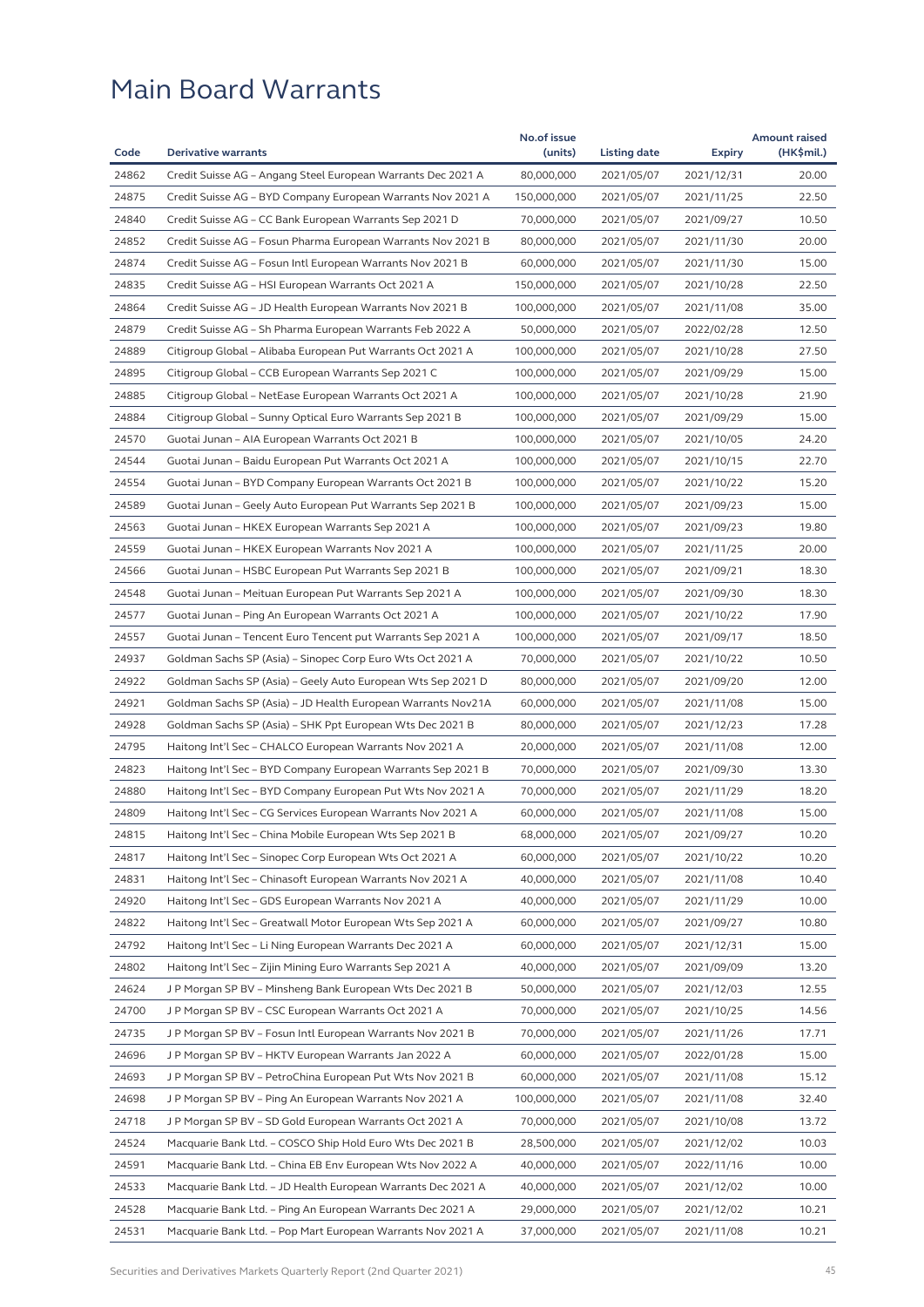|       |                                                              | No.of issue |              |               | <b>Amount raised</b> |
|-------|--------------------------------------------------------------|-------------|--------------|---------------|----------------------|
| Code  | <b>Derivative warrants</b>                                   | (units)     | Listing date | <b>Expiry</b> | (HK\$mil.)           |
| 24590 | Macquarie Bank Ltd. - Weigao Group European Wts Jan 2022 A   | 37,500,000  | 2021/05/07   | 2022/01/18    | 10.01                |
| 24527 | Macquarie Bank Ltd. – Sinopharm European Warrants Jan 2022 A | 37,200,000  | 2021/05/07   | 2022/01/04    | 10.01                |
| 24529 | Macquarie Bank Ltd. – Zhaojin Mining Euro Wts Mar 2022 A     | 40,000,000  | 2021/05/07   | 2022/03/11    | 10.08                |
| 24534 | Morgan Stanley Asia Products Ltd. - BYD Euro Wts Jan 2022 A  | 58,000,000  | 2021/05/07   | 2022/01/28    | 14.50                |
| 24613 | Morgan Stanley Asia Products Ltd. -Sinopec Corp Eu Wt Nov21A | 40,000,000  | 2021/05/07   | 2021/11/08    | 10.00                |
| 24609 | Morgan Stanley Asia Products Ltd. – Dongfeng Eur Wts Oct21A  | 68,000,000  | 2021/05/07   | 2021/10/05    | 10.61                |
| 24608 | Morgan Stanley Asia Products Ltd. - GAC European Wts Dec21A  | 68,000,000  | 2021/05/07   | 2021/12/28    | 10.20                |
| 24611 | Morgan Stanley Asia Products Ltd. - Galaxy Eu Wts Oct 2021 A | 48,000,000  | 2021/05/07   | 2021/10/05    | 12.00                |
| 24518 | Morgan Stanley Asia Products Ltd. – HKEX Euro Wts Nov 2021 A | 108,000,000 | 2021/05/07   | 2021/11/15    | 27.00                |
| 24515 | Morgan Stanley Asia Products Ltd. – HKEX Euro Wts Dec 2021 B | 128,000,000 | 2021/05/07   | 2021/12/09    | 19.20                |
| 24537 | Morgan Stanley Asia Products Ltd. - HSBC Eur Put Wts Dec21B  | 50,000,000  | 2021/05/07   | 2021/12/30    | 12.50                |
| 24607 | Morgan Stanley Asia Products Ltd-Jiangxi Copper Eu Wt Nov21A | 48,000,000  | 2021/05/07   | 2021/11/29    | 12.00                |
| 24614 | Morgan Stanley Asia Products Ltd.-PA Gooddoctor Eu Wt Oct21B | 68,000,000  | 2021/05/07   | 2021/10/28    | 10.20                |
| 24519 | Morgan Stanley Asia Products Ltd. – Ping An Euro Wts Nov21A  | 60,000,000  | 2021/05/07   | 2021/11/08    | 15.00                |
| 24542 | Morgan Stanley Asia Products Ltd. - Tencent Euro Wts Sep21F  | 128,000,000 | 2021/05/07   | 2021/09/27    | 19.20                |
| 24600 | Bank Vontobel - AIA European Warrants Nov 2021 A             | 50,000,000  | 2021/05/07   | 2021/11/08    | 20.50                |
| 24598 | Bank Vontobel – COSCO Ship Hold European Warrants Nov 2021 A | 40,000,000  | 2021/05/07   | 2021/11/08    | 12.40                |
| 24603 | Bank Vontobel - Jiangxi Copper European Warrants Dec 2021 A  | 40,000,000  | 2021/05/07   | 2021/12/01    | 10.00                |
| 24593 | Bank Vontobel - New World Dev European Warrants Dec 2021 A   | 40,000,000  | 2021/05/07   | 2021/12/30    | 10.00                |
| 24602 | Bank Vontobel – Ping An European Put Warrants Oct 2021 A     | 40,000,000  | 2021/05/07   | 2021/10/27    | 11.60                |
| 24960 | BOCI Asia Ltd. – Baidu European Warrants Sep 2021 B          | 80,000,000  | 2021/05/10   | 2021/09/23    | 12.00                |
| 24958 | BOCI Asia Ltd. – Tencent European Warrants Aug 2021 D        | 80,000,000  | 2021/05/10   | 2021/08/09    | 17.60                |
| 24961 | BNP Paribas Issuance B.V. - Kuaishou European Wts Dec 2021 A | 40,000,000  | 2021/05/10   | 2021/12/02    | 14.40                |
| 24963 | BNP Paribas Issuance B.V. – Lenovo European Wts Dec 2022 A   | 60,000,000  | 2021/05/10   | 2022/12/02    | 12.60                |
| 25052 | Credit Suisse AG – CHALCO European Wts Nov 2021 A            | 40,000,000  | 2021/05/10   | 2021/11/09    | 20.00                |
| 25039 | Credit Suisse AG – COSCO Sh Hold European Wts Nov 2021 A     | 60,000,000  | 2021/05/10   | 2021/11/09    | 16.80                |
| 25041 | Credit Suisse AG - COSCO Ship Hold European Put Wts Nov21A   | 50,000,000  | 2021/05/10   | 2021/11/09    | 13.00                |
| 25060 | Credit Suisse AG – Chinasoft Int'l European Wts Nov 2021 A   | 40,000,000  | 2021/05/10   | 2021/11/09    | 10.00                |
| 25062 | Credit Suisse AG – HKEX European Warrants Oct 2021 A         | 200,000,000 | 2021/05/10   | 2021/10/20    | 30.00                |
| 25066 | Credit Suisse AG – HKEX European Warrants Nov 2021 A         | 200,000,000 | 2021/05/10   | 2021/11/25    | 30.00                |
| 25037 | Credit Suisse AG – Link REIT European Warrants Dec 2022 A    | 100,000,000 | 2021/05/10   | 2022/12/21    | 15.00                |
|       |                                                              |             |              |               |                      |
| 25074 | Credit Suisse AG - PICC Group European Warrants Dec 2021 A   | 40,000,000  | 2021/05/10   | 2021/12/31    | 10.00                |
| 25046 | Credit Suisse AG - Zijin Mining European Warrants Dec 2021 B | 100,000,000 | 2021/05/10   | 2021/12/31    | 25.00                |
| 25002 | Citigroup Global - AIA European Warrants Mar 2022 A          | 100,000,000 | 2021/05/10   | 2022/03/30    | 18.40                |
| 25032 | Citigroup Global – Alibaba Group Euro Warrants Dec 2021 B    | 100,000,000 | 2021/05/10   | 2021/12/30    | 15.00                |
| 25034 | Citigroup Global - CCB European Warrants Aug 2021 A          | 100,000,000 | 2021/05/10   | 2021/08/30    | 15.00                |
| 25012 | Citigroup Global - Xiaomi European Warrants Sep 2021 C       | 100,000,000 | 2021/05/10   | 2021/09/29    | 20.40                |
| 25021 | Citigroup Global – Xiaomi European Warrants Oct 2021 A       | 100,000,000 | 2021/05/10   | 2021/10/28    | 17.60                |
| 24953 | Bank of East Asia - Ping An European Warrants Mar 2023 A     | 100,000,000 | 2021/05/10   | 2023/03/30    | 25.00                |
| 25110 | Goldman Sachs SP (Asia) - CC Bank European Wts Aug 2021 B    | 80,000,000  | 2021/05/10   | 2021/08/26    | 12.00                |
| 25116 | Goldman Sachs SP (Asia) - CPIC European Warrants Oct 2021 A  | 80,000,000  | 2021/05/10   | 2021/10/05    | 12.00                |
| 25109 | Goldman Sachs SP (Asia) - Sunny Optical Euro Wts Sep 2021 A  | 80,000,000  | 2021/05/10   | 2021/09/27    | 12.00                |
| 25068 | Goldman Sachs SP (Asia) - Tencent European Wts Oct 2021 B    | 150,000,000 | 2021/05/10   | 2021/10/22    | 35.70                |
| 24968 | Haitong Int'l Sec – Alibaba European Warrants Nov 2021 A     | 60,000,000  | 2021/05/10   | 2021/11/02    | 10.20                |
| 24967 | Haitong Int'l Sec - Geely Auto European Warrants Oct 2021 A  | 60,000,000  | 2021/05/10   | 2021/10/05    | 10.80                |
| 24974 | Haitong Int'l Sec – Xinyi Solar European Warrants Dec 2021 A | 60,000,000  | 2021/05/10   | 2021/12/17    | 15.00                |
| 25141 | J P Morgan SP BV - CHALCO European Warrants Nov 2021 A       | 40,000,000  | 2021/05/10   | 2021/11/09    | 20.28                |
| 25194 | J P Morgan SP BV - CITIC European Warrants Nov 2021 A        | 60,000,000  | 2021/05/10   | 2021/11/09    | 15.66                |
| 25164 | J P Morgan SP BV – COSCO Ship Dev European Warrants Nov2021A | 35,000,000  | 2021/05/10   | 2021/11/09    | 10.54                |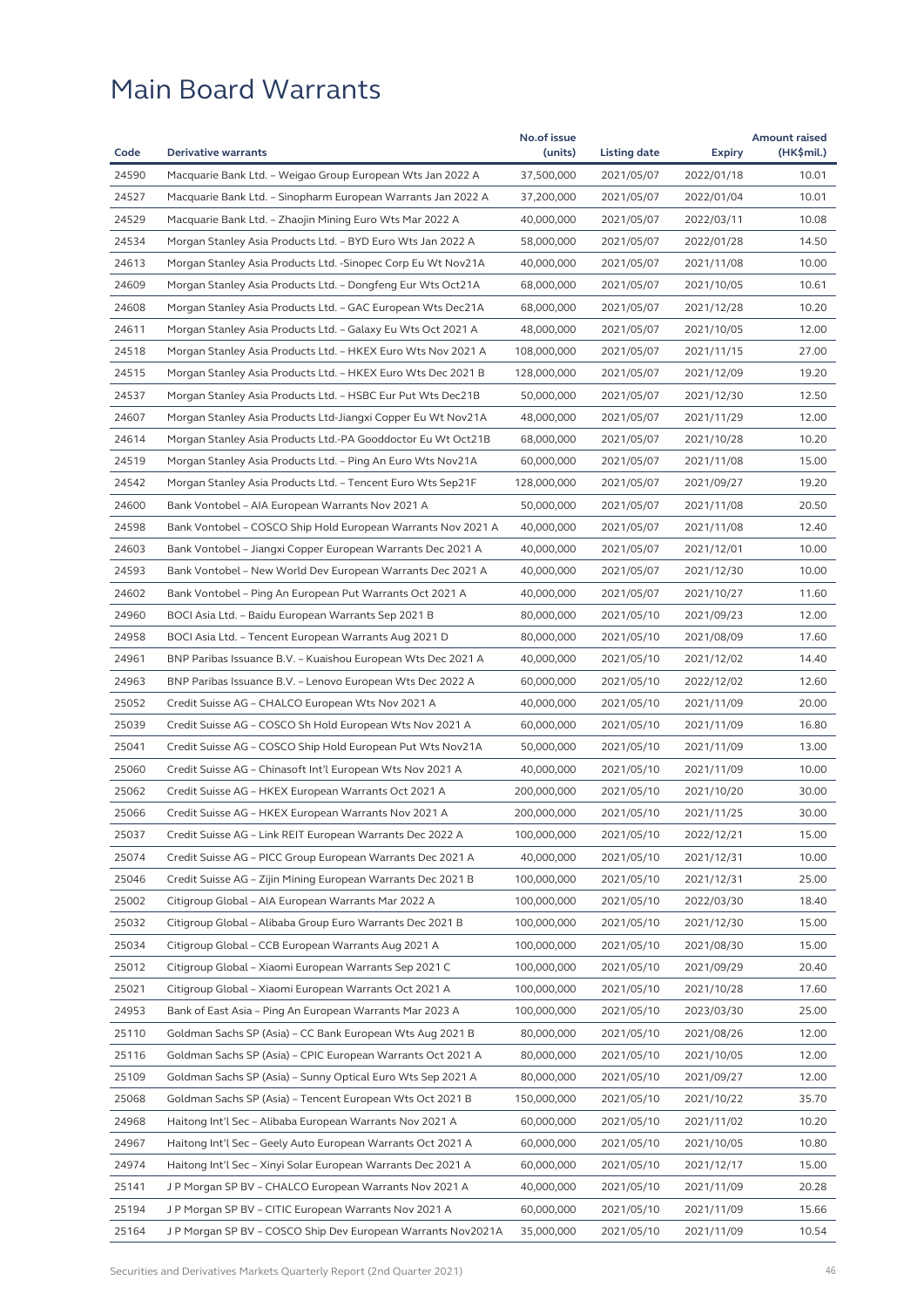|       |                                                              | No.of issue                |              |               | <b>Amount raised</b> |
|-------|--------------------------------------------------------------|----------------------------|--------------|---------------|----------------------|
| Code  | <b>Derivative warrants</b>                                   | (units)                    | Listing date | <b>Expiry</b> | (HK\$mil.)           |
| 25134 | J P Morgan SP BV - Zijin Mining European Warrants Jan 2022 A | 80,000,000                 | 2021/05/10   | 2022/01/07    | 12.80                |
| 25132 | Macquarie Bank Ltd. - Jiangxi Copper European Wts Apr 2022 A | 27,800,000                 | 2021/05/10   | 2022/04/04    | 10.04                |
| 25131 | Macquarie Bank Ltd. – PA Gooddoctor European Wts Jan 2022 A  | 40,000,000                 | 2021/05/10   | 2022/01/04    | 10.16                |
| 25130 | Macquarie Bank Ltd. – Zijin Mining European Wts Mar 2022 A   | 40,000,000                 | 2021/05/10   | 2022/03/16    | 10.00                |
| 24951 | Morgan Stanley Asia Products Ltd. -Angang Steel Eu Wt Nov21A | 58,000,000                 | 2021/05/10   | 2021/11/09    | 14.50                |
| 24950 | Morgan Stanley Asia Products Ltd. - BOC HK Euro Wt Jan 2022A | 68,000,000                 | 2021/05/10   | 2022/01/03    | 10.20                |
| 24942 | Morgan Stanley Asia Products Ltd. - BYD Euro Wts Dec 2021 A  | 68,000,000                 | 2021/05/10   | 2021/12/28    | 10.20                |
| 24940 | Morgan Stanley Asia Products Ltd. -Hang Seng Bk Eu Wt Nov21A | 68,000,000                 | 2021/05/10   | 2021/11/25    | 10.20                |
| 24943 | Morgan Stanley Asia Products Ltd. - Tencent Eu Put Wt Nov21A | 80,000,000                 | 2021/05/10   | 2021/11/09    | 20.00                |
| 24966 | SG Issuer – Ping An European Warrants Oct 2021 A             | 70,000,000                 | 2021/05/10   | 2021/10/21    | 10.50                |
| 25129 | UBS AG - Fosun Pharma European Warrants Nov 2021 B           | 40,000,000                 | 2021/05/10   | 2021/11/09    | 31.20                |
| 25118 | UBS AG - Fosun Intl European Warrants Aug 2021 A             | 60,000,000                 | 2021/05/10   | 2021/08/09    | 12.00                |
| 25127 | UBS AG – Ping An European Warrants Oct 2021 B                | 100,000,000                | 2021/05/10   | 2021/10/22    | 15.00                |
| 25120 | UBS AG – SUNAC European Warrants Sep 2021 A                  | 60,000,000                 | 2021/05/10   | 2021/09/23    | 13.20                |
| 25290 | BOCI Asia Ltd. – CSC European Warrants Apr 2022 A            | 50,000,000                 | 2021/05/11   | 2022/04/22    | 10.00                |
| 25280 | BOCI Asia Ltd. - Galaxy Ent European Warrants Sep 2021 A     | 50,000,000                 | 2021/05/11   | 2021/09/27    | 10.00                |
| 25286 | BOCI Asia Ltd. - ZTE European Warrants Sep 2021 A            | 50,000,000                 | 2021/05/11   | 2021/09/27    | 10.00                |
| 25350 | Credit Suisse AG – Bud Apac European Warrants Nov 2021 A     | 60,000,000                 | 2021/05/11   | 2021/11/23    | 10.20                |
| 25363 | Credit Suisse AG - COSCO Ship Dev European Wts Nov 2021 A    | 40,000,000                 | 2021/05/11   | 2021/11/10    | 10.00                |
| 25331 | Credit Suisse AG – Flat Glass European Warrants Nov 2021 A   | 30,000,000                 | 2021/05/11   | 2021/11/10    | 11.40                |
| 25321 | Credit Suisse AG - Fosun Pharma European Warrants Nov 2021 C | 80,000,000                 | 2021/05/11   | 2021/11/10    | 20.00                |
| 25348 | Credit Suisse AG - Haier SmartHome Euro Wts Nov 2021 B       | 40,000,000                 | 2021/05/11   | 2021/11/10    | 13.20                |
| 25351 | Credit Suisse AG - Haidilao European Warrants Dec 2021 B     | 80,000,000                 | 2021/05/11   | 2021/12/22    | 12.00                |
| 25354 | Credit Suisse AG – ICBC European Warrants Nov 2021 A         | 70,000,000                 | 2021/05/11   | 2021/11/23    | 10.50                |
| 25425 | Credit Suisse AG – Li Ning European Warrants Feb 2022 A      | 80,000,000                 | 2021/05/11   | 2022/02/28    | 20.00                |
| 25345 | Credit Suisse AG - XD Inc European Warrants Jan 2022 A       | 60,000,000                 | 2021/05/11   | 2022/01/31    | 15.00                |
| 25308 | Citigroup Global – CNOOC European Warrants Mar 2022 A        | 100,000,000                | 2021/05/11   | 2022/03/30    | 15.00                |
| 25319 | Citigroup Global – Galaxy Ent European Warrants Oct 2021 A   | 100,000,000                | 2021/05/11   | 2021/10/28    | 28.00                |
| 25311 | Citigroup Global – Ping An European Warrants Oct 2021 C      | 100,000,000                | 2021/05/11   | 2021/10/29    | 20.40                |
| 25316 | Citigroup Global – Tencent European Warrants Sep 2021 C      | 100,000,000                | 2021/05/11   | 2021/09/29    | 32.00                |
| 25315 | Citigroup Global - Tencent European Warrants Sep 2022 B      |                            |              |               | 18.40                |
|       |                                                              | 100,000,000<br>100,000,000 | 2021/05/11   | 2022/09/29    |                      |
| 25203 | Guotai Junan - Baidu European Warrants Sep 2021 E            |                            | 2021/05/11   | 2021/09/23    | 16.60                |
| 25202 | Guotai Junan - Tencent European Warrants Sep 2021 E          | 100,000,000                | 2021/05/11   | 2021/09/27    | 23.70                |
| 25455 | Goldman Sachs SP (Asia) - Alibaba European Wts Dec 2021 G    | 150,000,000                | 2021/05/11   | 2021/12/28    | 22.50                |
| 25454 | Goldman Sachs SP (Asia) - BYD Company Euro Wts Sep 2021 E    | 100,000,000                | 2021/05/11   | 2021/09/23    | 15.00                |
| 25470 | Goldman Sachs SP (Asia) - SPDR Gold Trust Euro Wt Mar 2022 A | 100,000,000                | 2021/05/11   | 2022/03/24    | 15.00                |
| 25457 | Goldman Sachs SP (Asia) - Tencent European Wts Dec 2022 A    | 200,000,000                | 2021/05/11   | 2022/12/21    | 39.60                |
| 25197 | HK Bank – Alibaba European Warrants Oct 2021 B               | 100,000,000                | 2021/05/11   | 2021/10/26    | 15.00                |
| 25196 | HK Bank - Baidu European Warrants Sep 2021 D                 | 100,000,000                | 2021/05/11   | 2021/09/23    | 15.00                |
| 25200 | HK Bank - SMIC European Warrants Mar 2023 B                  | 100,000,000                | 2021/05/11   | 2023/03/28    | 15.00                |
| 25199 | HK Bank - SPDR Gold Trust European Warrants Mar 2022 A       | 100,000,000                | 2021/05/11   | 2022/03/24    | 15.00                |
| 25426 | Haitong Int'l Sec - Angang Steel European Wts Jan 2022 A     | 40,000,000                 | 2021/05/11   | 2022/01/05    | 10.00                |
| 25384 | Haitong Int'l Sec - Tencent European Warrants Sep 2021 A     | 80,000,000                 | 2021/05/11   | 2021/09/27    | 18.40                |
| 25365 | Haitong Int'l Sec - Weichai Power Euro Warrants Nov 2021 A   | 40,000,000                 | 2021/05/11   | 2021/11/10    | 10.00                |
| 25421 | Haitong Int'l Sec - Goldwind European Warrants Oct 2021 A    | 50,000,000                 | 2021/05/11   | 2021/10/11    | 11.00                |
| 25486 | J P Morgan SP BV - Beigene European Warrants Nov 2021 A      | 60,000,000                 | 2021/05/11   | 2021/11/30    | 15.72                |
| 25487 | J P Morgan SP BV - BYD Company European Put Wts Nov 2021 A   | 100,000,000                | 2021/05/11   | 2021/11/30    | 25.10                |
| 25484 | J P Morgan SP BV - Fosun Pharma European Warrants Dec 2021 A | 80,000,000                 | 2021/05/11   | 2021/12/31    | 23.68                |
| 25475 | J P Morgan SP BV - iShares HSTECH Euro Wts Nov 2021 A        | 40,000,000                 | 2021/05/11   | 2021/11/10    | 11.88                |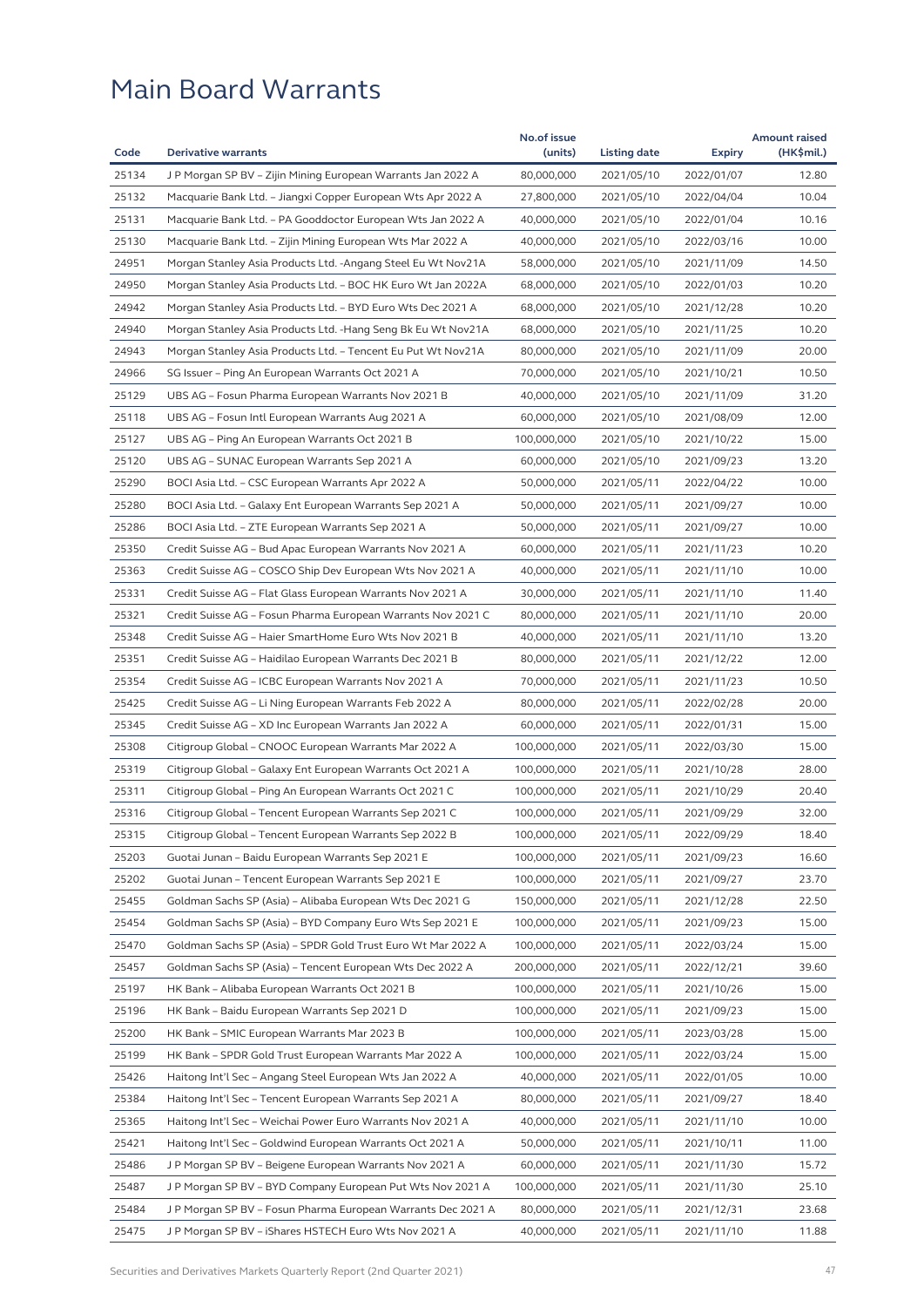|       |                                                              | No.of issue |              |               | <b>Amount raised</b> |
|-------|--------------------------------------------------------------|-------------|--------------|---------------|----------------------|
| Code  | <b>Derivative warrants</b>                                   | (units)     | Listing date | <b>Expiry</b> | (HK\$mil.)           |
| 25480 | J P Morgan SP BV - iShares HSTECH Euro Wts Nov 2021 B        | 80,000,000  | 2021/05/11   | 2021/11/10    | 20.32                |
| 25481 | J P Morgan SP BV - iShares HSTECH Euro Wts Nov 2021 C        | 40,000,000  | 2021/05/11   | 2021/11/10    | 10.00                |
| 25473 | J P Morgan SP BV – iShares HSTECH Euro Put Wts Nov 2021 A    | 80,000,000  | 2021/05/11   | 2021/11/10    | 20.24                |
| 25477 | J P Morgan SP BV - iShares HSTECH Euro Put Wts Nov 2021 B    | 40,000,000  | 2021/05/11   | 2021/11/10    | 10.24                |
| 25506 | J P Morgan SP BV – Tencent European Warrants Sep 2022 B      | 500,000,000 | 2021/05/11   | 2022/09/30    | 75.50                |
| 25270 | Macquarie Bank Ltd. - Baidu European Warrants Dec 2021 B     | 40,000,000  | 2021/05/11   | 2021/12/02    | 10.00                |
| 25261 | Macquarie Bank Ltd. - CITIC European Warrants Sep 2022 A     | 40,000,000  | 2021/05/11   | 2022/09/02    | 10.00                |
| 25262 | Macquarie Bank Ltd. - Haidilao European Warrants Dec 2022 A  | 40,000,000  | 2021/05/11   | 2022/12/16    | 10.16                |
| 25273 | Macquarie Bank Ltd. - Meituan European Warrants Jan 2022 G   | 40,000,000  | 2021/05/11   | 2022/01/04    | 16.00                |
| 25272 | Macquarie Bank Ltd. - Tencent European Warrants Nov 2021 E   | 21,200,000  | 2021/05/11   | 2021/11/25    | 10.03                |
| 25274 | Macquarie Bank Ltd. - Xiaomi European Warrants Jan 2022 D    | 40,000,000  | 2021/05/11   | 2022/01/04    | 15.00                |
| 25259 | Macquarie Bank Ltd. - Yihai Intl European Wts May 2022 A     | 40,000,000  | 2021/05/11   | 2022/05/13    | 10.12                |
| 25258 | Morgan Stanley Asia Products Ltd. – Ping An Euro Wts Nov 21B | 60,000,000  | 2021/05/11   | 2021/11/10    | 19.50                |
| 25206 | SG Issuer - Alibaba Group European Warrants Nov 2021 A       | 100,000,000 | 2021/05/11   | 2021/11/02    | 15.00                |
| 25211 | SG Issuer - Alibaba Group European Warrants Jan 2022 A       | 100,000,000 | 2021/05/11   | 2022/01/04    | 15.00                |
| 25214 | SG Issuer - Alibaba Group European Warrants Apr 2022 A       | 100,000,000 | 2021/05/11   | 2022/04/04    | 15.00                |
| 25253 | SG Issuer - Meituan European Warrants Oct 2021 A             | 50,000,000  | 2021/05/11   | 2021/10/05    | 10.50                |
| 25255 | SG Issuer – Meituan European Warrants Oct 2021 B             | 50,000,000  | 2021/05/11   | 2021/10/29    | 14.75                |
| 25433 | UBS AG - CPIC European Warrants Oct 2021 A                   | 70,000,000  | 2021/05/11   | 2021/10/22    | 10.50                |
| 25293 | Bank Vontobel – HSI European Put Warrants Sep 2021 B         | 100,000,000 | 2021/05/11   | 2021/09/29    | 15.00                |
| 25294 | Bank Vontobel - HSI European Put Warrants Oct 2021 A         | 100,000,000 | 2021/05/11   | 2021/10/28    | 15.00                |
| 25620 | BOCI Asia Ltd. - BYD Company European Warrants Dec 2021 A    | 80,000,000  | 2021/05/12   | 2021/12/23    | 13.60                |
| 25616 | BOCI Asia Ltd. - HSTECH European Warrants Dec 2021 A         | 100,000,000 | 2021/05/12   | 2021/12/30    | 15.00                |
| 25863 | BNP Paribas Issuance B.V. – SHK Ppt Euro Warrants Sep 2021 A | 60,000,000  | 2021/05/12   | 2021/09/02    | 12.00                |
| 25759 | Credit Suisse AG - Alibaba European Warrants Oct 2021 B      | 400,000,000 | 2021/05/12   | 2021/10/26    | 60.00                |
| 25758 | Credit Suisse AG - Alibaba European Warrants Dec 2021 F      | 400,000,000 | 2021/05/12   | 2021/12/28    | 60.00                |
| 25703 | Credit Suisse AG – BYD Company European Warrants Dec 2021 A  | 150,000,000 | 2021/05/12   | 2021/12/23    | 22.50                |
| 25708 | Credit Suisse AG - BYD Company Euro Put Warrants Nov 2021 A  | 80,000,000  | 2021/05/12   | 2021/11/11    | 20.00                |
| 25702 | Credit Suisse AG – CICC European Warrants Dec 2021 B         | 70,000,000  | 2021/05/12   | 2021/12/31    | 17.50                |
| 25698 | Credit Suisse AG - Nine Dragons European Warrants Nov 2021 A | 60,000,000  | 2021/05/12   | 2021/11/11    | 15.00                |
| 25763 | Credit Suisse AG - New Oriental European Warrants Jan 2022 A | 60,000,000  | 2021/05/12   | 2022/01/31    | 15.00                |
| 25762 | Credit Suisse AG - Tencent European Wts Sep 2021 C           | 250,000,000 | 2021/05/12   | 2021/09/13    | 65.00                |
| 25699 | Credit Suisse AG - Weimob European Warrants Nov 2021 A       | 40,000,000  | 2021/05/12   | 2021/11/11    | 13.60                |
| 25697 | Credit Suisse AG - Xinyi Solar European Warrants Nov 2021 A  | 60,000,000  | 2021/05/12   | 2021/11/30    | 15.00                |
| 25814 | Citigroup Global - BYD Company European Warrants Dec 2021 A  | 100,000,000 | 2021/05/12   | 2021/12/30    | 15.00                |
| 25805 | Citigroup Global - BYD Company European Put Wts Nov 2021 B   | 100,000,000 | 2021/05/12   | 2021/11/29    | 25.00                |
| 25767 | Citigroup Global - Geely Auto European Put Wts Oct 2021 A    | 100,000,000 | 2021/05/12   | 2021/10/29    | 15.00                |
| 25815 | Citigroup Global – NetEase European Warrants Nov 2021 A      | 100,000,000 | 2021/05/12   | 2021/11/29    | 25.50                |
| 25766 |                                                              | 100,000,000 |              |               | 15.00                |
|       | Citigroup Global - Ping An European Warrants Dec 2022 B      |             | 2021/05/12   | 2022/12/29    | 16.72                |
| 26012 | Goldman Sachs SP (Asia) - Jiangxi Copper Euro Wts Oct 2021 A | 80,000,000  | 2021/05/12   | 2021/10/26    |                      |
| 26005 | Goldman Sachs SP (Asia) - Kuaishou European Wts Sep 2021 B   | 100,000,000 | 2021/05/12   | 2021/09/01    | 15.00                |
| 26014 | Goldman Sachs SP (Asia) - Meituan Euro Warrants Sep 2021 F   | 120,000,000 | 2021/05/12   | 2021/09/27    | 25.92                |
| 25924 | Haitong Int'l Sec - Baidu European Warrants Sep 2021 C       | 80,000,000  | 2021/05/12   | 2021/09/30    | 12.00                |
| 25933 | Haitong Int'l Sec - BYD Company European Put Wts Nov 2021 B  | 60,000,000  | 2021/05/12   | 2021/11/29    | 15.60                |
| 25868 | Haitong Int'l Sec - Haidilao European Warrants Dec 2021 B    | 68,000,000  | 2021/05/12   | 2021/12/23    | 10.20                |
| 25878 | Haitong Int'l Sec - HKEX European Warrants Sep 2021 B        | 60,000,000  | 2021/05/12   | 2021/09/27    | 11.40                |
| 25926 | Haitong Int'l Sec - Innovent Bio Euro Warrants Nov 2021 A    | 40,000,000  | 2021/05/12   | 2021/11/11    | 10.00                |
| 25916 | Haitong Int'l Sec - Sunny Optical European Wts Oct 2021 A    | 70,000,000  | 2021/05/12   | 2021/10/29    | 10.50                |
| 25885 | Haitong Int'l Sec - Tencent European Put Warrants Sep 2021 A | 80,000,000  | 2021/05/12   | 2021/09/27    | 14.40                |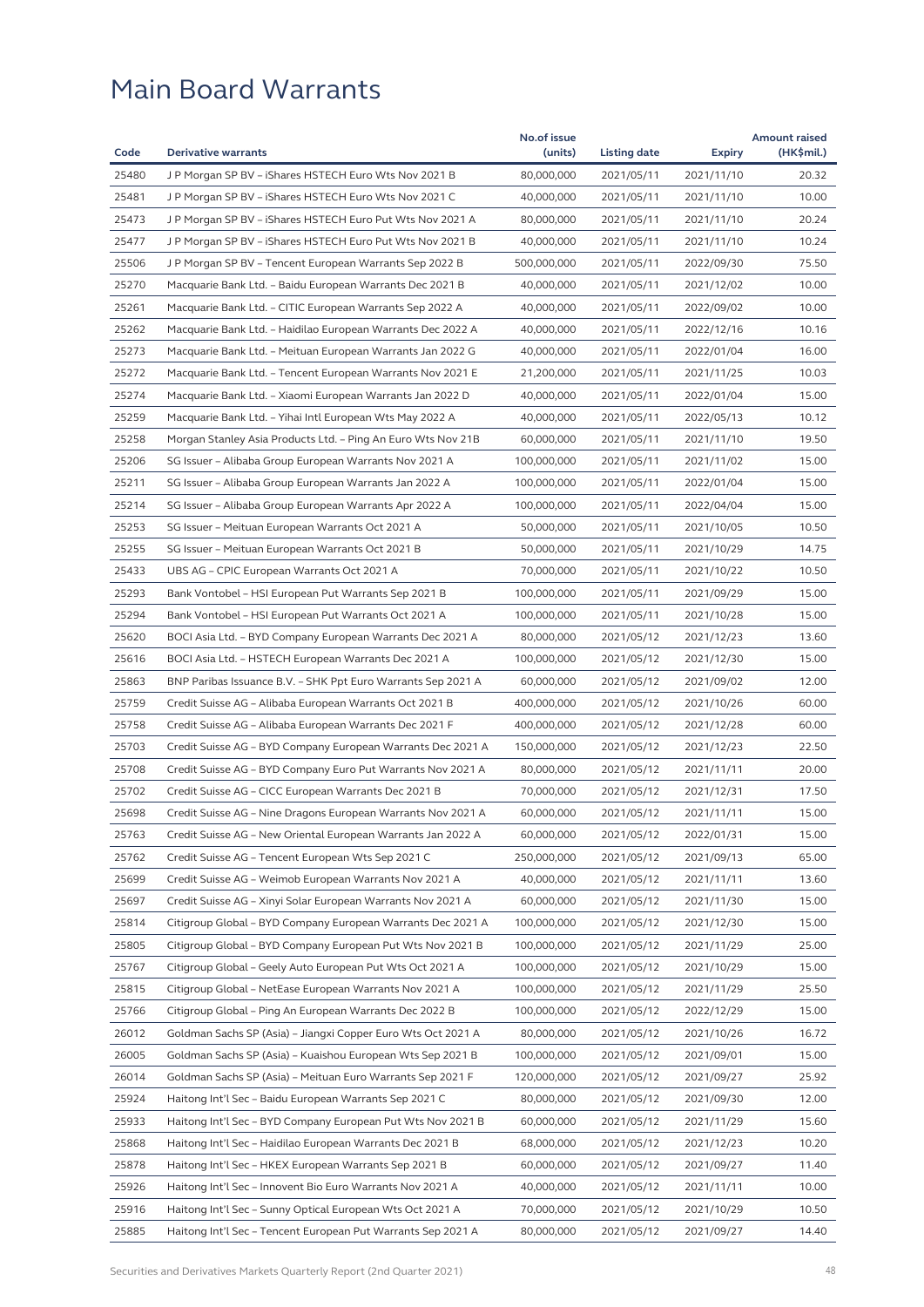|       |                                                              | No.of issue |              |               | <b>Amount raised</b> |
|-------|--------------------------------------------------------------|-------------|--------------|---------------|----------------------|
| Code  | <b>Derivative warrants</b>                                   | (units)     | Listing date | <b>Expiry</b> | (HK\$mil.)           |
| 25893 | Haitong Int'l Sec - WuXi Bio European Warrants Oct 2021 A    | 70,000,000  | 2021/05/12   | 2021/10/26    | 15.40                |
| 25833 | J P Morgan SP BV – Bilibili European Warrants Sep 2021 B     | 200,000,000 | 2021/05/12   | 2021/09/20    | 36.40                |
| 25820 | J P Morgan SP BV - BYD Company European Warrants Nov 2021 A  | 150,000,000 | 2021/05/12   | 2021/11/30    | 37.65                |
| 25823 | J P Morgan SP BV – CSOP A50 ETF European Warrants Sep 2021 A | 100,000,000 | 2021/05/12   | 2021/09/30    | 15.30                |
| 25855 | J P Morgan SP BV – COSCO Sh Hold European Wts Nov 2021 A     | 60,000,000  | 2021/05/12   | 2021/11/30    | 21.54                |
| 25844 | J P Morgan SP BV – Flat Glass European Warrants Nov 2021 A   | 65,000,000  | 2021/05/12   | 2021/11/11    | 20.74                |
| 25821 | J P Morgan SP BV - HKEX European Warrants Oct 2021 A         | 200,000,000 | 2021/05/12   | 2021/10/29    | 54.60                |
| 25843 | J P Morgan SP BV - Lenovo European Warrants Sep 2021 A       | 80,000,000  | 2021/05/12   | 2021/09/30    | 12.08                |
| 25834 | J P Morgan SP BV – Ming Yuan Cloud European Wts Dec 2021 A   | 100,000,000 | 2021/05/12   | 2021/12/31    | 15.20                |
| 25825 | J P Morgan SP BV – Tencent European Warrants Dec 2021 C      | 500,000,000 | 2021/05/12   | 2021/12/23    | 75.50                |
| 25824 | J P Morgan SP BV – Weimob European Warrants Oct 2021 A       | 40,000,000  | 2021/05/12   | 2021/10/07    | 10.88                |
| 25507 | Macquarie Bank Ltd. - Anta Sports European Wts Jul 2022 A    | 35,500,000  | 2021/05/12   | 2022/07/05    | 10.08                |
| 25535 | Macquarie Bank Ltd. – Baozun European Warrants Feb 2022 A    | 40,000,000  | 2021/05/12   | 2022/02/16    | 10.00                |
| 25557 | Macquarie Bank Ltd. - BYD Company Euro Put Wts Mar 2022 A    | 40,000,000  | 2021/05/12   | 2022/03/02    | 10.16                |
| 25528 | Macquarie Bank Ltd. - HSBC European Put Warrants Dec 2021 A  | 40,000,000  | 2021/05/12   | 2021/12/02    | 10.00                |
| 25538 | Macquarie Bank Ltd. - JD.com European Warrants Dec 2021 A    | 25,000,000  | 2021/05/12   | 2021/12/02    | 10.00                |
| 25545 | Macquarie Bank Ltd. - JD.com Euro Put Warrants Mar 2022 A    | 40,000,000  | 2021/05/12   | 2022/03/02    | 10.00                |
| 25529 | Macquarie Bank Ltd. – Li Ning European Warrants Apr 2022 B   | 40,000,000  | 2021/05/12   | 2022/04/04    | 10.28                |
| 25548 | Macquarie Bank Ltd. – PICC P&C European Warrants Oct 2022 B  | 40,000,000  | 2021/05/12   | 2022/10/05    | 10.00                |
| 25575 | Macquarie Bank Ltd. – WuXi Bio European Warrants Dec 2021 A  | 40,000,000  | 2021/05/12   | 2021/12/02    | 10.12                |
| 25512 | Macquarie Bank Ltd. - Xinyi Solar Euro Warrants Feb 2022 A   | 40,000,000  | 2021/05/12   | 2022/02/16    | 10.00                |
| 25627 | Morgan Stanley Asia Products Ltd. – CMOC Euro Wts Sep 2021 A | 68,000,000  | 2021/05/12   | 2021/09/27    | 10.20                |
| 25660 | Morgan Stanley Asia Products Ltd. – Kuaishou Eur Wts Nov 21A | 108,000,000 | 2021/05/12   | 2021/11/12    | 27.43                |
| 25641 | Morgan Stanley Asia Products Ltd. – Meituan Euro Wts Nov 21A | 108,000,000 | 2021/05/12   | 2021/11/12    | 27.32                |
| 25694 | Morgan Stanley Asia Products Ltd. - PetroChina Eu Wt Oct 21A | 88,000,000  | 2021/05/12   | 2021/10/05    | 13.20                |
| 25683 | Morgan Stanley Asia Products Ltd. - SUNAC Eu Wt Dec 2021 A   | 68,000,000  | 2021/05/12   | 2021/12/30    | 19.72                |
| 25639 | Morgan Stanley Asia Products Ltd. – Tencent Euro Wts Sep 21G | 108,000,000 | 2021/05/12   | 2021/09/13    | 24.52                |
| 25656 | Morgan Stanley Asia Products Ltd. - Zijin Eu Wt Jan 2022 A   | 68,000,000  | 2021/05/12   | 2022/01/28    | 17.00                |
| 25996 | UBS AG – Lenovo European Warrants Sep 2021 B                 | 70,000,000  | 2021/05/12   | 2021/09/23    | 10.50                |
| 25983 | UBS AG – Stanchart European Warrants Oct 2021 A              | 30,000,000  | 2021/05/12   | 2021/10/27    | 15.30                |
| 25995 | UBS AG – Weimob European Warrants Nov 2021 A                 | 40,000,000  | 2021/05/12   | 2021/11/11    | 13.60                |
| 25962 | Bank Vontobel - HSTECH European Warrants Dec 2021 A          | 70,000,000  | 2021/05/12   | 2021/12/30    | 10.50                |
| 25956 | Bank Vontobel – Li Ning European Warrants Dec 2021 B         | 40,000,000  | 2021/05/12   | 2021/12/30    | 10.00                |
| 25967 | Bank Vontobel - Ping An European Warrants Nov 2021 A         | 40,000,000  | 2021/05/12   | 2021/11/01    | 13.20                |
| 25954 | Bank Vontobel - SMIC European Warrants Dec 2021 A            | 30,000,000  | 2021/05/12   | 2021/12/01    | 10.20                |
| 26107 | BOCI Asia Ltd. - Meituan European Warrants Oct 2021 B        | 100,000,000 | 2021/05/13   | 2021/10/25    | 19.00                |
| 26110 | BOCI Asia Ltd. - Meituan European Put Warrants Dec 2021 A    | 80,000,000  | 2021/05/13   | 2021/12/23    | 14.40                |
| 26099 | BOCI Asia Ltd. - Xinyi Solar European Warrants Dec 2021 A    | 50,000,000  | 2021/05/13   | 2021/12/13    | 12.50                |
| 26130 | BNP Paribas Issuance B.V. - Agricultural Bk Eu Wt Jan 2022 A | 70,000,000  | 2021/05/13   | 2022/01/04    | 10.50                |
| 26135 |                                                              | 80,000,000  | 2021/05/13   | 2022/04/04    | 20.80                |
|       | BNP Paribas Issuance B.V. - Alibaba European Wts Apr 2022 A  |             |              |               |                      |
| 26127 | BNP Paribas Issuance B.V. - Jiangxi Copper Eu Wt Jan 2022 A  | 60,000,000  | 2021/05/13   | 2022/01/04    | 16.20                |
| 26285 | Credit Suisse AG - CITIC European Warrants Nov 2021 B        | 50,000,000  | 2021/05/13   | 2021/11/12    | 12.50                |
| 26287 | Credit Suisse AG - Jiangxi Copper European Wts Nov 2021 A    | 60,000,000  | 2021/05/13   | 2021/11/12    | 17.40                |
| 26261 | Credit Suisse AG - Jiumaojiu European Warrants Nov 2021 A    | 40,000,000  | 2021/05/13   | 2021/11/12    | 15.20                |
| 26176 | Credit Suisse AG - Meituan European Warrants Sep 2021 D      | 200,000,000 | 2021/05/13   | 2021/09/27    | 30.00                |
| 26046 | Credit Suisse AG - Meituan European Warrants Oct 2021 A      | 200,000,000 | 2021/05/13   | 2021/10/20    | 30.00                |
| 26178 | Credit Suisse AG - Meituan European Warrants Oct 2021 B      | 200,000,000 | 2021/05/13   | 2021/10/22    | 36.00                |
| 26338 | Credit Suisse AG - Meituan European Put Warrants Dec 2021 A  | 100,000,000 | 2021/05/13   | 2021/12/31    | 25.00                |
| 26266 | Credit Suisse AG – Pop Mart European Warrants Nov 2021 B     | 40,000,000  | 2021/05/13   | 2021/11/12    | 10.00                |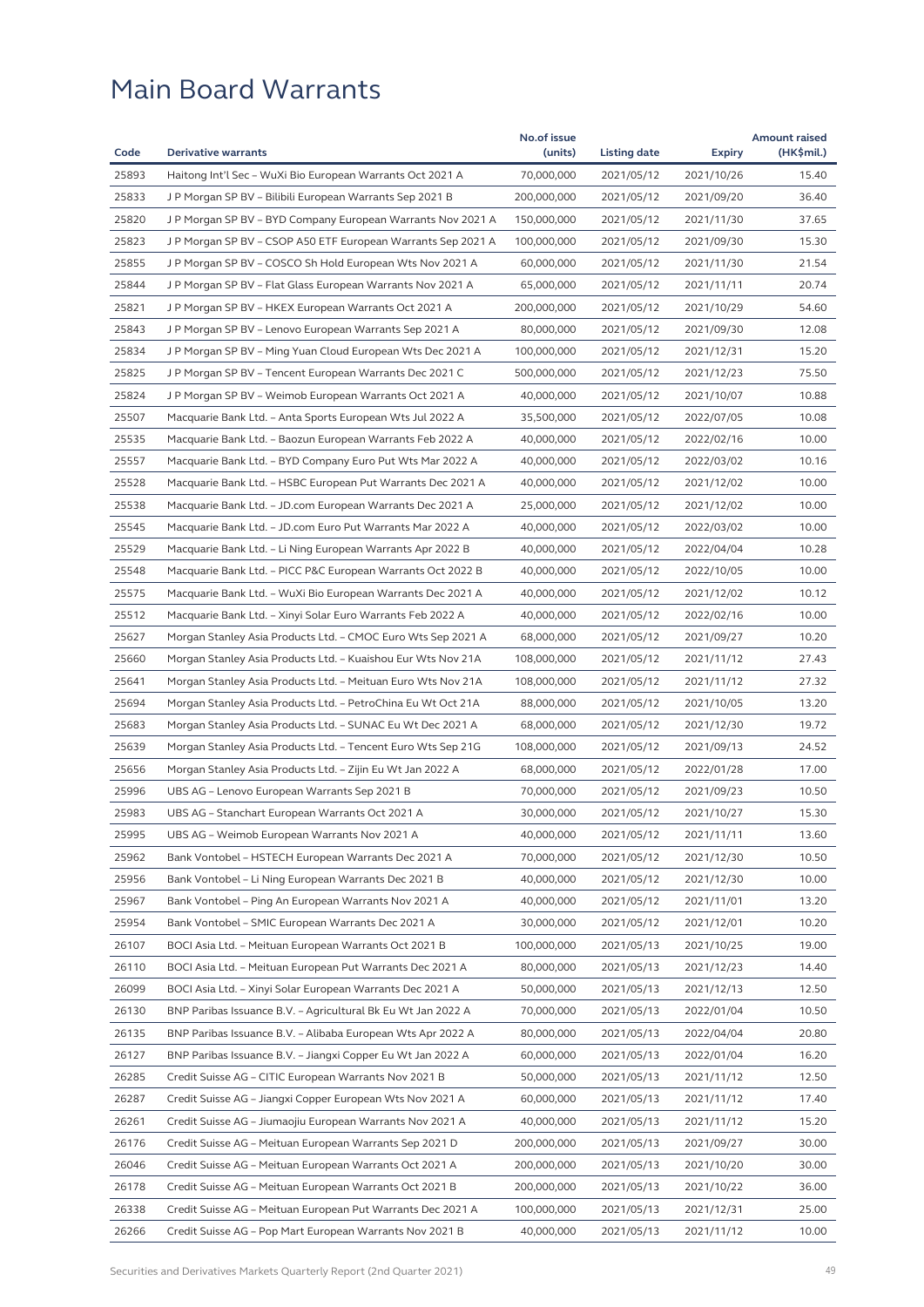|       |                                                              | No.of issue |              |               | <b>Amount raised</b> |
|-------|--------------------------------------------------------------|-------------|--------------|---------------|----------------------|
| Code  | <b>Derivative warrants</b>                                   | (units)     | Listing date | <b>Expiry</b> | (HK\$mil.)           |
| 26220 | Credit Suisse AG - Sunny Optical Euro Warrants Dec 2021 A    | 100,000,000 | 2021/05/13   | 2021/12/28    | 15.00                |
| 26323 | Credit Suisse AG - Tencent European Wts Oct 2021 C           | 250,000,000 | 2021/05/13   | 2021/10/26    | 100.00               |
| 26299 | Credit Suisse AG - Tencent European Wts Dec 2021 E           | 500,000,000 | 2021/05/13   | 2021/12/23    | 75.00                |
| 26294 | Credit Suisse AG – Tencent European Wts Dec 2022 A           | 500,000,000 | 2021/05/13   | 2022/12/21    | 90.00                |
| 26390 | Citigroup Global – Bud Apac European Warrants Nov 2021 A     | 100,000,000 | 2021/05/13   | 2021/11/29    | 26.00                |
| 26399 | Citigroup Global - HKEX European Warrants Nov 2021 A         | 100,000,000 | 2021/05/13   | 2021/11/29    | 15.40                |
| 26392 | Citigroup Global - HKEX European Put Warrants Dec 2021 A     | 100,000,000 | 2021/05/13   | 2021/12/30    | 25.50                |
| 26383 | Citigroup Global – Meituan European Warrants Oct 2021 A      | 100,000,000 | 2021/05/13   | 2021/10/28    | 20.30                |
| 26387 | Citigroup Global – Meituan European Put Warrants Oct 2021 A  | 100,000,000 | 2021/05/13   | 2021/10/28    | 24.20                |
| 26056 | Guotai Junan – Alibaba Group European Warrants Oct 2021 G    | 100,000,000 | 2021/05/13   | 2021/10/26    | 15.00                |
| 26055 | Guotai Junan – Baidu European Warrants Sep 2021 F            | 100,000,000 | 2021/05/13   | 2021/09/23    | 17.30                |
| 26806 | Goldman Sachs SP (Asia) - Alibaba European Wts Nov 2021 A    | 150,000,000 | 2021/05/13   | 2021/11/24    | 22.50                |
| 26771 | Goldman Sachs SP (Asia) – Bilibili European Wts Sep 2021 B   | 80,000,000  | 2021/05/13   | 2021/09/20    | 13.04                |
| 26807 | Goldman Sachs SP (Asia) - ICBC European Warrants Aug 2021 A  | 80,000,000  | 2021/05/13   | 2021/08/24    | 12.00                |
| 26838 | Goldman Sachs SP (Asia) – Meituan Euro Warrants Nov 2021 A   | 120,000,000 | 2021/05/13   | 2021/11/25    | 18.00                |
| 26834 | Goldman Sachs SP (Asia) - Tencent European Wts Sep 2021 F    | 150,000,000 | 2021/05/13   | 2021/09/23    | 32.85                |
| 26420 | Haitong Int'l Sec - CCB European Warrants Sep 2021 B         | 70,000,000  | 2021/05/13   | 2021/09/27    | 11.20                |
| 26482 | Haitong Int'l Sec – Ganfeng Lithium European Wts Sep 2021 A  | 70,000,000  | 2021/05/13   | 2021/09/14    | 11.90                |
| 26454 | Haitong Int'l Sec – Meituan European Warrants Sep 2021 C     | 80,000,000  | 2021/05/13   | 2021/09/27    | 14.40                |
| 26484 | Haitong Int'l Sec – Meituan European Put Warrants Nov 2021 A | 80,000,000  | 2021/05/13   | 2021/11/12    | 20.00                |
| 26485 | Haitong Int'l Sec – New Oriental European Wts Jan 2022 A     | 60,000,000  | 2021/05/13   | 2022/01/31    | 15.00                |
| 26492 | Haitong Int'l Sec – PetroChina European Warrants Mar 2022 A  | 50,000,000  | 2021/05/13   | 2022/03/01    | 12.50                |
| 26470 | Haitong Int'l Sec - SUNAC European Warrants Sep 2021 A       | 50,000,000  | 2021/05/13   | 2021/09/30    | 10.00                |
| 26483 | Haitong Int'l Sec – Xinyi Glass European Warrants Nov 2021 A | 35,000,000  | 2021/05/13   | 2021/11/12    | 12.95                |
| 26473 | Haitong Int'l Sec - Zijin Mining Euro Warrants Sep 2021 B    | 70,000,000  | 2021/05/13   | 2021/09/30    | 10.50                |
| 26576 | J P Morgan SP BV - Alibaba European Warrants Oct 2021 B      | 300,000,000 | 2021/05/13   | 2021/10/29    | 45.00                |
| 26555 | J P Morgan SP BV - Alibaba European Warrants Dec 2021 E      | 300,000,000 | 2021/05/13   | 2021/12/30    | 45.90                |
| 26584 | J P Morgan SP BV - Alibaba European Warrants Dec 2021 F      | 300,000,000 | 2021/05/13   | 2021/12/30    | 45.00                |
| 26612 | J P Morgan SP BV – Angang Steel European Warrants Apr 2022 A | 40,000,000  | 2021/05/13   | 2022/04/01    | 10.04                |
| 26613 | J P Morgan SP BV - CLP Holdings European Warrants Nov 2021 A | 40,000,000  | 2021/05/13   | 2021/11/30    | 10.20                |
| 26631 |                                                              | 70,000,000  |              |               | 17.92                |
|       | J P Morgan SP BV – China Shenhua European Wts Mar 2022 A     |             | 2021/05/13   | 2022/03/28    |                      |
| 26506 | J P Morgan SP BV - Haidilao European Warrants Dec 2021 C     | 70,000,000  | 2021/05/13   | 2021/12/22    | 10.57                |
| 26617 | J P Morgan SP BV – HK & China Gas Euro Warrants May 2022 A   | 60,000,000  | 2021/05/13   | 2022/05/06    | 15.06                |
| 26526 | J P Morgan SP BV - Meituan European Warrants Oct 2021 A      | 300,000,000 | 2021/05/13   | 2021/10/29    | 63.60                |
| 26543 | J P Morgan SP BV - Meituan European Warrants Oct 2021 B      | 300,000,000 | 2021/05/13   | 2021/10/07    | 97.20                |
| 26580 | J P Morgan SP BV - Meituan European Warrants Nov 2021 A      | 300,000,000 | 2021/05/13   | 2021/11/30    | 47.70                |
| 26611 | J P Morgan SP BV – NetEase European Warrants Jan 2022 A      | 300,000,000 | 2021/05/13   | 2022/01/31    | 56.70                |
| 26509 | J P Morgan SP BV – Tencent European Warrants Sep 2021 D      | 250,000,000 | 2021/05/13   | 2021/09/30    | 62.75                |
| 26577 | J P Morgan SP BV - Tencent European Put Warrants Sep 2021 A  | 250,000,000 | 2021/05/13   | 2021/09/30    | 38.25                |
| 26578 | J P Morgan SP BV - Yanzhou Coal European Warrants Oct 2021 A | 70,000,000  | 2021/05/13   | 2021/10/12    | 10.57                |
| 26097 | Macquarie Bank Ltd. - Geely Auto European Put Wts Dec 2021 A | 40,000,000  | 2021/05/13   | 2021/12/02    | 15.72                |
| 26091 | Macquarie Bank Ltd. - Ping An European Put Wts Dec 2021 A    | 40,000,000  | 2021/05/13   | 2021/12/02    | 10.28                |
| 26092 | Macquarie Bank Ltd. – Weimob Inc Euro Warrants Dec 2021 A    | 27,900,000  | 2021/05/13   | 2021/12/02    | 10.04                |
| 26343 | Morgan Stanley Asia Products Ltd. - CCB Euro Wts Nov 2021 A  | 88,000,000  | 2021/05/13   | 2021/11/15    | 22.00                |
| 26347 | Morgan Stanley Asia Products Ltd. - ICBC Euro Wts Nov 2021 A | 88,000,000  | 2021/05/13   | 2021/11/23    | 13.20                |
| 26382 | Morgan Stanley Asia Products Ltd-Jiangxi Copper Eu Wt Sep21B | 68,000,000  | 2021/05/13   | 2021/09/01    | 10.20                |
| 26050 | Morgan Stanley Asia Products Ltd. - Meituan Euro Wts Oct 21B | 108,000,000 | 2021/05/13   | 2021/10/22    | 27.00                |
| 26354 | Morgan Stanley Asia Products Ltd. – Sinopharm Eur Wts Dec21B | 68,000,000  | 2021/05/13   | 2021/12/30    | 17.00                |
| 26052 | Morgan Stanley Asia Products Ltd. – Sunny Eu Wt Sep 2021 C   | 88,000,000  | 2021/05/13   | 2021/09/20    | 13.20                |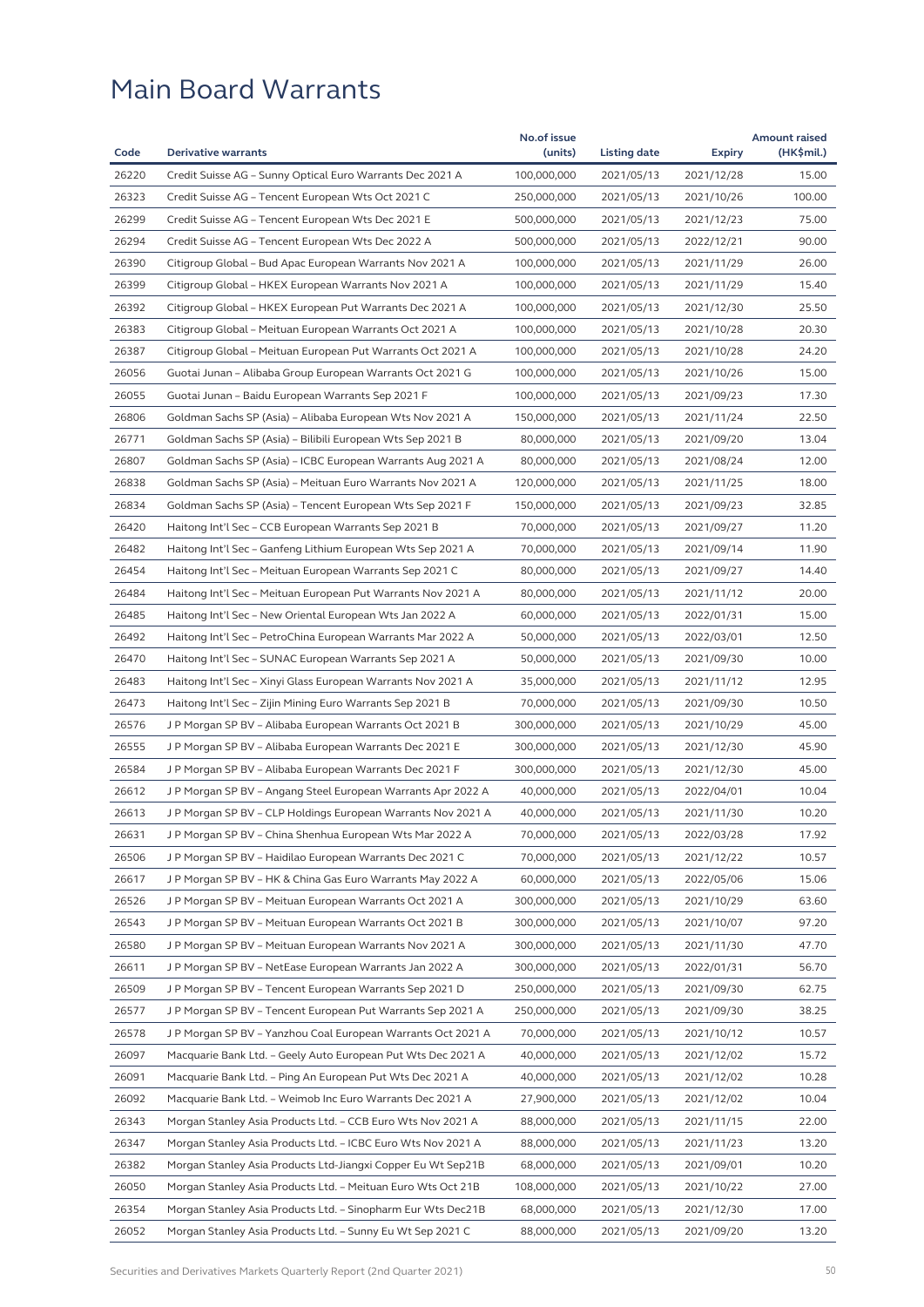|       |                                                              | No.of issue |              |               | <b>Amount raised</b> |
|-------|--------------------------------------------------------------|-------------|--------------|---------------|----------------------|
| Code  | <b>Derivative warrants</b>                                   | (units)     | Listing date | <b>Expiry</b> | (HK\$mil.)           |
| 26047 | Morgan Stanley Asia Products Ltd. - Xinyi Solar Eu Wt Dec21A | 68,000,000  | 2021/05/13   | 2021/12/10    | 10.20                |
| 26061 | SG Issuer - Alibaba Group European Warrants Aug 2021 C       | 150,000,000 | 2021/05/13   | 2021/08/27    | 22.50                |
| 26067 | SG Issuer - Baidu European Warrants Sep 2021 H               | 100,000,000 | 2021/05/13   | 2021/09/30    | 15.00                |
| 26082 | SG Issuer - JD.com European Warrants Oct 2021 B              | 100,000,000 | 2021/05/13   | 2021/10/29    | 19.00                |
| 26062 | SG Issuer – Meituan European Warrants Oct 2021 C             | 100,000,000 | 2021/05/13   | 2021/10/07    | 32.00                |
| 26063 | SG Issuer - Meituan European Put Warrants Nov 2021 A         | 100,000,000 | 2021/05/13   | 2021/11/12    | 25.00                |
| 26088 | SG Issuer - NetEase European Warrants Feb 2022 A             | 100,000,000 | 2021/05/13   | 2022/02/04    | 20.00                |
| 26066 | SG Issuer - Tencent European Warrants Oct 2021 A             | 150,000,000 | 2021/05/13   | 2021/10/21    | 26.25                |
| 26639 | UBS AG - Baidu European Warrants Sep 2021 F                  | 200,000,000 | 2021/05/13   | 2021/09/23    | 30.00                |
| 26650 | UBS AG - Bilibili European Warrants Sep 2021 A               | 200,000,000 | 2021/05/13   | 2021/09/20    | 30.00                |
| 26648 | UBS AG - BYD Company European Put Warrants Nov 2021 A        | 100,000,000 | 2021/05/13   | 2021/11/12    | 25.00                |
| 26647 | UBS AG - CC Bank European Warrants Sep 2021 C                | 100,000,000 | 2021/05/13   | 2021/09/27    | 15.00                |
| 26677 | UBS AG - CNBM European Wts Sep 2021 A                        | 80,000,000  | 2021/05/13   | 2021/09/23    | 12.00                |
| 26703 | UBS AG - COSCO Ship Hold European Warrants Dec 2021 B        | 60,000,000  | 2021/05/13   | 2021/12/06    | 15.00                |
| 26685 | UBS AG - Flat Glass European Warrants Nov 2021 A             | 40,000,000  | 2021/05/13   | 2021/11/12    | 10.00                |
| 26698 | UBS AG - Fosun Pharma European Warrants Jan 2022 A           | 80,000,000  | 2021/05/13   | 2022/01/31    | 20.00                |
| 26694 | UBS AG - HKEX European Warrants Oct 2021 A                   | 300,000,000 | 2021/05/13   | 2021/10/26    | 63.00                |
| 26674 | UBS AG - HSBC European Warrants Oct 2021 A                   | 100,000,000 | 2021/05/13   | 2021/10/26    | 15.00                |
| 26641 | UBS AG - Meituan European Warrants Oct 2021 A                | 200,000,000 | 2021/05/13   | 2021/10/22    | 30.00                |
| 26700 | UBS AG - Meituan European Put Warrants Oct 2021 A            | 200,000,000 | 2021/05/13   | 2021/10/19    | 42.00                |
| 26684 | UBS AG - Ping An European Warrants Oct 2021 C                | 100,000,000 | 2021/05/13   | 2021/10/29    | 15.00                |
| 26770 | UBS AG - Sunart Retail European Warrants Apr 2022 A          | 60,000,000  | 2021/05/13   | 2022/04/11    | 15.00                |
| 26136 | Bank Vontobel - Greatwall Motor European Warrants Nov 2021 A | 35,000,000  | 2021/05/13   | 2021/11/30    | 11.20                |
| 26141 | Bank Vontobel – Meituan European Warrants Oct 2021 B         | 60,000,000  | 2021/05/13   | 2021/10/22    | 12.00                |
| 26159 | Bank Vontobel - Meituan European Put Warrants Dec 2021 A     | 60,000,000  | 2021/05/13   | 2021/12/07    | 15.00                |
| 27465 | BOCI Asia Ltd. - CHALCO European Warrants Mar 2022 A         | 80,000,000  | 2021/05/14   | 2022/03/21    | 20.00                |
| 27369 | BOCI Asia Ltd. - HKEX European Warrants Sep 2021 C           | 70,000,000  | 2021/05/14   | 2021/09/30    | 10.50                |
| 27481 | BOCI Asia Ltd. - JD.com European Warrants Oct 2021 A         | 70,000,000  | 2021/05/14   | 2021/10/22    | 10.50                |
| 27471 |                                                              | 100,000,000 |              | 2021/10/07    | 22.00                |
|       | BOCI Asia Ltd. – Meituan European Warrants Oct 2021 C        |             | 2021/05/14   |               |                      |
| 27432 | BOCI Asia Ltd. – Tencent European Warrants Sep 2021 C        | 80,000,000  | 2021/05/14   | 2021/09/30    | 12.00                |
| 26971 | BNP Paribas Issuance B.V. - CNOOC European Wts Oct 2021 B    | 100,000,000 | 2021/05/14   | 2021/10/05    | 16.00                |
| 26970 | BNP Paribas Issuance B.V. - HKEX European Wts Jan 2022 A     | 40,000,000  | 2021/05/14   | 2022/01/04    | 10.00                |
| 26961 | BNP Paribas Issuance B.V. - HSBC European Wts Mar 2022 A     | 40,000,000  | 2021/05/14   | 2022/03/02    | 10.40                |
| 26894 | BNP Paribas Issuance B.V. – Kuaishou European Wts Dec 2021 B | 80,000,000  | 2021/05/14   | 2021/12/02    | 31.20                |
| 26895 | BNP Paribas Issuance B.V. - Meituan Euro Warrants Dec 2021 B | 80,000,000  | 2021/05/14   | 2021/12/02    | 30.40                |
| 26958 | BNP Paribas Issuance B.V. - Tencent European Wts Dec 2021 A  | 60,000,000  | 2021/05/14   | 2021/12/02    | 24.60                |
| 27680 | Credit Suisse AG - Alibaba European Warrants Nov 2021 A      | 400,000,000 | 2021/05/14   | 2021/11/24    | 60.00                |
| 27588 | Credit Suisse AG - Baidu European Warrants Nov 2021 B        | 200,000,000 | 2021/05/14   | 2021/11/15    | 50.00                |
| 27600 | Credit Suisse AG - Bilibili European Warrants Sep 2021 B     | 150,000,000 | 2021/05/14   | 2021/09/21    | 27.00                |
| 27519 | Credit Suisse AG - BYD Company European Warrants Nov 2021 B  | 150,000,000 | 2021/05/14   | 2021/11/30    | 37.50                |
| 27599 | Credit Suisse AG - CSOP HS Tech European Warrants Jan 2022 A | 50,000,000  | 2021/05/14   | 2022/01/31    | 12.50                |
| 27666 | Credit Suisse AG - Geely Auto European Warrants Oct 2021 A   | 100,000,000 | 2021/05/14   | 2021/10/29    | 17.00                |
| 27630 | Credit Suisse AG - Kuaishou European Warrants Oct 2021 D     | 200,000,000 | 2021/05/14   | 2021/10/11    | 58.00                |
| 27673 | Credit Suisse AG - Meituan European Warrants Oct 2021 C      | 200,000,000 | 2021/05/14   | 2021/10/07    | 42.00                |
| 27524 | Credit Suisse AG - Meituan European Warrants Nov 2021 A      | 200,000,000 | 2021/05/14   | 2021/11/15    | 50.00                |
| 27672 | Credit Suisse AG - NetEase European Warrants Sep 2021 A      | 100,000,000 | 2021/05/14   | 2021/09/24    | 21.00                |
| 27612 | Credit Suisse AG - SMIC European Warrants Oct 2021 B         | 70,000,000  | 2021/05/14   | 2021/10/26    | 14.00                |
| 27634 | Credit Suisse AG - Tencent European Wts Oct 2021 D           | 250,000,000 | 2021/05/14   | 2021/10/22    | 37.50                |
| 27537 | Credit Suisse AG - Weimob European Warrants Nov 2021 B       | 40,000,000  | 2021/05/14   | 2021/11/15    | 12.00                |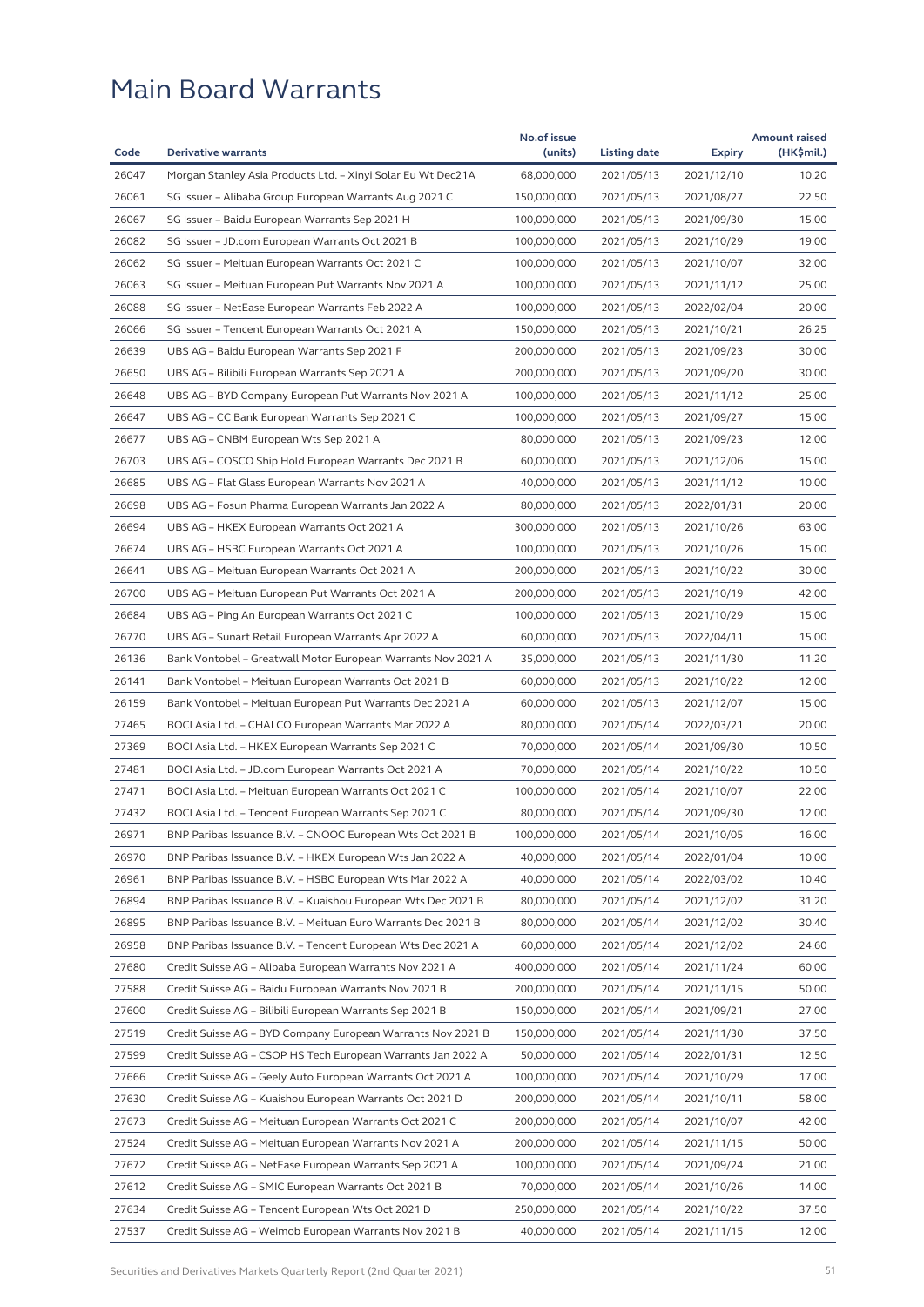|       |                                                              | No.of issue              |                          |                          | <b>Amount raised</b> |
|-------|--------------------------------------------------------------|--------------------------|--------------------------|--------------------------|----------------------|
| Code  | <b>Derivative warrants</b>                                   | (units)                  | Listing date             | <b>Expiry</b>            | (HK\$mil.)           |
| 27499 | Credit Suisse AG - Yeahka European Warrants Feb 2022 A       | 40,000,000               | 2021/05/14               | 2022/02/28               | 10.00                |
| 27663 | Credit Suisse AG – Zijin Mining European Warrants Sep 2021 C | 80,000,000               | 2021/05/14               | 2021/09/09               | 24.00                |
| 27707 | Citigroup Global - Bilibili European Warrants Sep 2021 B     | 100,000,000              | 2021/05/14               | 2021/09/29               | 15.00                |
| 27767 | Citigroup Global - Geely Auto European Warrants Oct 2021 B   | 100,000,000              | 2021/05/14               | 2021/10/29               | 17.20                |
| 27780 | Citigroup Global - JD.com European Warrants Oct 2021 A       | 100,000,000              | 2021/05/14               | 2021/10/28               | 15.00                |
| 27731 | Citigroup Global - Meituan European Warrants Oct 2021 B      | 100,000,000              | 2021/05/14               | 2021/10/22               | 28.50                |
| 27766 | Citigroup Global - SMIC European Warrants Nov 2021 B         | 100,000,000              | 2021/05/14               | 2021/11/29               | 25.00                |
| 27324 | Guotai Junan - Geely Auto European Warrants Oct 2021 C       | 100,000,000              | 2021/05/14               | 2021/10/29               | 19.10                |
| 27356 | Guotai Junan – HKEX European Warrants Sep 2021 B             | 100,000,000              | 2021/05/14               | 2021/09/27               | 17.30                |
| 27293 | Guotai Junan - Meituan European Warrants Oct 2021 C          | 100,000,000              | 2021/05/14               | 2021/10/07               | 26.30                |
| 27298 | Guotai Junan - Meituan European Warrants Oct 2021 D          | 100,000,000              | 2021/05/14               | 2021/10/22               | 15.20                |
| 27299 | Guotai Junan - Ping An European Warrants Oct 2021 B          | 100,000,000              | 2021/05/14               | 2021/10/29               | 25.50                |
| 29035 | Goldman Sachs SP (Asia) – Alibaba European Wts Sep 2021 K    | 150,000,000              | 2021/05/14               | 2021/09/24               | 22.50                |
| 29069 | Goldman Sachs SP (Asia) - BYD Company Euro Wts Nov 2021 A    | 100,000,000              | 2021/05/14               | 2021/11/24               | 15.00                |
| 28912 | Goldman Sachs SP (Asia) - Fosun Pharma European Wts Nov21A   | 40,000,000               | 2021/05/14               | 2021/11/30               | 10.00                |
| 28985 | Goldman Sachs SP (Asia) - Meituan Euro Warrants Oct 2021 B   | 100,000,000              | 2021/05/14               | 2021/10/22               | 15.00                |
| 28991 | Goldman Sachs SP (Asia) - Meituan Euro Warrants Oct 2021 C   | 100,000,000              | 2021/05/14               | 2021/10/07               | 24.90                |
| 28904 | Goldman Sachs SP (Asia) – Tencent European Wts Dec 2021 D    | 200,000,000              | 2021/05/14               | 2021/12/23               | 30.00                |
| 26891 | HK Bank – Bilibili European Warrants Nov 2021 C              | 100,000,000              | 2021/05/14               | 2021/11/30               | 25.00                |
| 27685 | HK Bank - BYD Company European Warrants Dec 2021 A           | 80,000,000               | 2021/05/14               | 2021/12/28               | 12.00                |
| 26880 | HK Bank - Geely Auto European Warrants Oct 2021 A            | 80,000,000               | 2021/05/14               | 2021/10/29               | 12.00                |
| 27700 | HK Bank - HKEX European Put Warrants Nov 2021 A              | 80,000,000               | 2021/05/14               | 2021/11/30               | 20.00                |
| 27683 | HK Bank - HSI European Put Warrants Oct 2021 A               | 180,000,000              | 2021/05/14               | 2021/10/28               | 36.00                |
| 27684 | HK Bank - HSI European Put Warrants Nov 2021 A               | 180,000,000              | 2021/05/14               | 2021/11/29               | 45.00                |
| 26890 | HK Bank - Kuaishou European Warrants Nov 2021 A              | 80,000,000               | 2021/05/14               | 2021/11/30               | 20.00                |
| 26893 | HK Bank - Meituan European Warrants Nov 2021 A               | 80,000,000               | 2021/05/14               | 2021/11/30               | 28.00                |
| 27686 | HK Bank - Meituan European Put Warrants Nov 2021 A           | 80,000,000               | 2021/05/14               | 2021/11/30               | 20.00                |
| 28451 | Haitong Int'l Sec - Alibaba European Warrants Sep 2021 D     | 80,000,000               | 2021/05/14               | 2021/09/30               | 12.00                |
| 28553 | Haitong Int'l Sec – CPIC European Warrants Oct 2021 A        | 68,000,000               | 2021/05/14               | 2021/10/05               | 10.88                |
| 28450 | Haitong Int'l Sec - Geely Auto European Put Wts Oct 2021 A   | 60,000,000               | 2021/05/14               | 2021/10/29               | 12.00                |
| 28484 | Haitong Int'l Sec – Jiangxi Copper Euro Warrants Nov 2021 A  | 60,000,000               | 2021/05/14               | 2021/11/15               | 15.60                |
| 28443 | Haitong Int'l Sec - Kuaishou European Warrants Oct 2021 A    | 60,000,000               | 2021/05/14               | 2021/10/11               | 13.20                |
| 28587 | Haitong Int'l Sec – Meituan European Warrants Oct 2021 A     | 80,000,000               | 2021/05/14               | 2021/10/29               | 14.40                |
| 28294 | J P Morgan SP BV - Alibaba European Warrants Sep 2021 C      | 300,000,000              | 2021/05/14               | 2021/09/30               | 45.30                |
| 28353 | J P Morgan SP BV – Bilibili European Warrants Sep 2021 C     | 200,000,000              | 2021/05/14               | 2021/09/30               | 30.60                |
| 28661 | J P Morgan SP BV - Beijing Airport European Warrants May22A  | 60,000,000               | 2021/05/14               | 2022/05/13               | 15.06                |
| 28389 | J P Morgan SP BV – JD.com European Warrants Nov 2021 A       | 200,000,000              | 2021/05/14               | 2021/11/30               | 50.40                |
| 28424 | J P Morgan SP BV - Kuaishou European Warrants Dec 2021 D     | 200,000,000              | 2021/05/14               | 2021/12/31               | 52.80                |
| 28211 | J P Morgan SP BV – Meituan European Warrants Nov 2021 B      | 300,000,000              | 2021/05/14               | 2021/11/15               | 89.10                |
| 28215 | J P Morgan SP BV - Meituan European Warrants Nov 2021 C      | 300,000,000              | 2021/05/14               | 2021/11/15               | 76.20                |
| 28135 | J P Morgan SP BV - NetEase European Warrants Nov 2021 A      | 200,000,000              | 2021/05/14               | 2021/11/30               | 50.80                |
| 28344 | J P Morgan SP BV - Tencent European Warrants Sep 2021 E      | 250,000,000              | 2021/05/14               | 2021/09/13               | 46.00                |
| 28348 | J P Morgan SP BV - Tencent European Warrants Sep 2021 F      | 250,000,000              | 2021/05/14               | 2021/09/30               | 37.75                |
| 28246 | J P Morgan SP BV – Tencent European Warrants Oct 2021 B      | 250,000,000              | 2021/05/14               | 2021/10/29               | 39.25                |
| 28379 | J P Morgan SP BV - Tencent European Warrants Oct 2021 C      | 250,000,000              | 2021/05/14               | 2021/10/29               | 89.00                |
| 28387 |                                                              |                          |                          |                          |                      |
| 28435 | J P Morgan SP BV – Weimob European Warrants Nov 2021 A       | 40,000,000<br>60,000,000 | 2021/05/14               | 2021/11/30               | 13.04<br>15.24       |
| 28382 | J P Morgan SP BV - Xinyi Glass European Warrants Nov 2021 A  | 80,000,000               | 2021/05/14<br>2021/05/14 | 2021/11/15<br>2021/12/10 | 12.24                |
|       | J P Morgan SP BV – Xinyi Solar European Warrants Dec 2021 A  |                          |                          |                          |                      |
| 28244 | J P Morgan SP BV – Yeahka European Warrants Mar 2022 A       | 80,000,000               | 2021/05/14               | 2022/03/31               | 20.00                |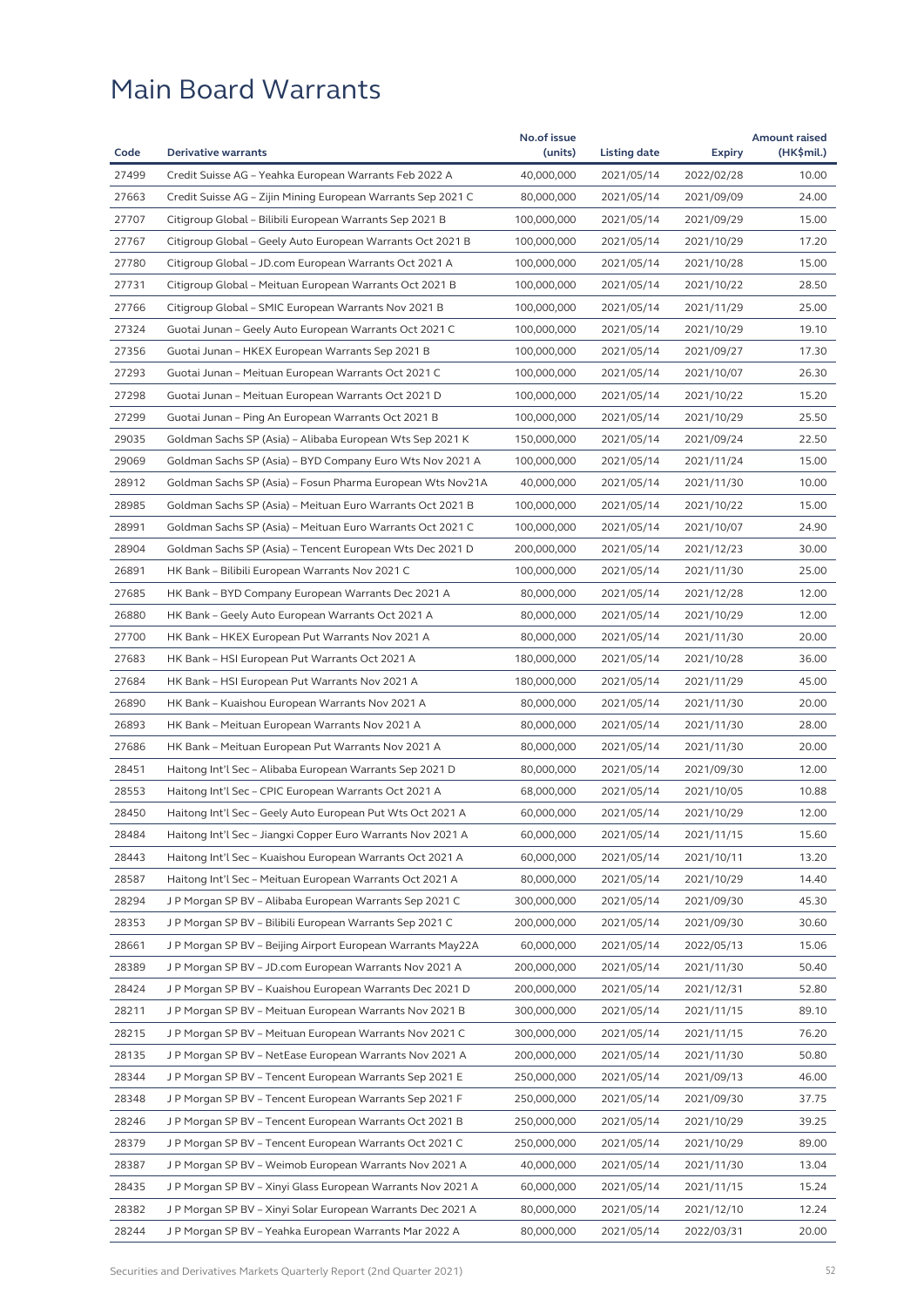|       |                                                               | No.of issue |              |               | <b>Amount raised</b> |
|-------|---------------------------------------------------------------|-------------|--------------|---------------|----------------------|
| Code  | <b>Derivative warrants</b>                                    | (units)     | Listing date | <b>Expiry</b> | (HK\$mil.)           |
| 28236 | J P Morgan SP BV - Zhaojin Mining European Wts Dec 2021 A     | 60,000,000  | 2021/05/14   | 2021/12/31    | 15.66                |
| 27202 | Macquarie Bank Ltd. – CHALCO European Warrants Apr 2022 A     | 40,000,000  | 2021/05/14   | 2022/04/04    | 10.20                |
| 27207 | Macquarie Bank Ltd. - Bilibili European Warrants Dec 2021 B   | 40,000,000  | 2021/05/14   | 2021/12/02    | 10.00                |
| 27285 | Macquarie Bank Ltd. – BYD Company European Wts Dec 2021 B     | 40,000,000  | 2021/05/14   | 2021/12/02    | 10.08                |
| 27246 | Macquarie Bank Ltd. – HKEX European Put Warrants Dec 2021 A   | 38,300,000  | 2021/05/14   | 2021/12/02    | 10.03                |
| 27199 | Macquarie Bank Ltd. - Meituan European Warrants Dec 2021 C    | 60,000,000  | 2021/05/14   | 2021/12/02    | 23.40                |
| 27196 | Macquarie Bank Ltd. - Meituan Euro Put Warrants Dec 2021 A    | 40,000,000  | 2021/05/14   | 2021/12/02    | 10.60                |
| 26846 | Morgan Stanley Asia Products Ltd. – Alibaba Euro Wts Nov21A   | 88,000,000  | 2021/05/14   | 2021/11/24    | 14.96                |
| 26879 | Morgan Stanley Asia Products Ltd. – Alibaba Euro Wts Jan22A   | 108,000,000 | 2021/05/14   | 2022/01/31    | 27.00                |
| 26850 | Morgan Stanley Asia Products Ltd. - CHALCO Euro Wts Dec21A    | 68,000,000  | 2021/05/14   | 2021/12/30    | 17.00                |
| 27049 | Morgan Stanley Asia Products Ltd. – Baidu Euro Put Wt Mar22A  | 88,000,000  | 2021/05/14   | 2022/03/30    | 22.09                |
| 27046 | Morgan Stanley Asia Products Ltd. - Bilibili Eu Put Wt Dec21A | 88,000,000  | 2021/05/14   | 2021/12/15    | 22.09                |
| 27088 | Morgan Stanley Asia Products Ltd. – HKEX Euro Wts Oct 2021 B  | 88,000,000  | 2021/05/14   | 2021/10/26    | 25.17                |
| 27051 | Morgan Stanley Asia Products Ltd. – HKEX Eu Put Wts Dec2021A  | 88,000,000  | 2021/05/14   | 2021/12/30    | 22.00                |
| 27092 | Morgan Stanley Asia Products Ltd. – Jiangxi Eu Put Wt Nov21A  | 68,000,000  | 2021/05/14   | 2021/11/15    | 18.22                |
| 27039 | Morgan Stanley Asia Products Ltd. – Meituan Euro Wts Oct21C   | 88,000,000  | 2021/05/14   | 2021/10/07    | 20.59                |
| 27015 | Morgan Stanley Asia Products Ltd. - Meituan Eu Put Wt Nov21A  | 88,000,000  | 2021/05/14   | 2021/11/30    | 22.09                |
| 27145 | Morgan Stanley Asia Products Ltd. - Tencent Euro Wts Oct21C   | 108,000,000 | 2021/05/14   | 2021/10/26    | 38.99                |
| 27193 | Morgan Stanley Asia Products Ltd. - Tencent Euro Wts Nov21A   | 108,000,000 | 2021/05/14   | 2021/11/15    | 27.86                |
| 27099 | Morgan Stanley Asia Products Ltd. – Tencent Eu Put Wt Dec21B  | 88,000,000  | 2021/05/14   | 2021/12/30    | 22.44                |
| 28639 | SG Issuer - Geely Auto European Warrants Nov 2021 A           | 70,000,000  | 2021/05/14   | 2021/11/05    | 11.90                |
| 28602 | SG Issuer - Galaxy Ent European Warrants Dec 2021 B           | 100,000,000 | 2021/05/14   | 2021/12/30    | 15.50                |
| 28649 | SG Issuer - Greatwall Motor European Warrants Nov 2021 A      | 70,000,000  | 2021/05/14   | 2021/11/29    | 17.50                |
| 28653 | SG Issuer - HKEX European Warrants Nov 2021 A                 | 70,000,000  | 2021/05/14   | 2021/11/02    | 17.15                |
| 27906 | UBS AG - Alibaba European Warrants Dec 2021 E                 | 200,000,000 | 2021/05/14   | 2021/12/28    | 30.00                |
| 28104 | UBS AG - Anta Sports European Warrants Oct 2021 A             | 60,000,000  | 2021/05/14   | 2021/10/22    | 10.20                |
| 28055 | UBS AG – Ch Oilfield European Warrants Sep 2021 B             | 50,000,000  | 2021/05/14   | 2021/09/23    | 10.00                |
| 28056 | UBS AG – Fuyao Glass European Warrants Feb 2022 A             | 60,000,000  | 2021/05/14   | 2022/02/21    | 10.20                |
| 28026 | UBS AG - Geely Auto European Warrants Oct 2021 A              | 150,000,000 | 2021/05/14   | 2021/10/29    | 22.50                |
| 28000 | UBS AG - HKEX European Warrants Nov 2021 A                    | 300,000,000 | 2021/05/14   | 2021/11/25    | 45.00                |
| 28100 | UBS AG - HSTECH European Warrants Oct 2021 A                  | 100,000,000 | 2021/05/14   | 2021/10/28    | 15.00                |
| 27982 | UBS AG - ICBC European Warrants Nov 2021 A                    | 100,000,000 | 2021/05/14   | 2021/11/23    | 15.00                |
| 28032 | UBS AG - Jiangxi Copper European Warrants Nov 2021 A          | 70,000,000  | 2021/05/14   | 2021/11/15    | 17.50                |
| 27791 |                                                               | 200,000,000 |              |               |                      |
|       | UBS AG – Meituan European Warrants Oct 2021 B                 |             | 2021/05/14   | 2021/10/07    | 38.00                |
| 28133 | UBS AG - Meituan European Put Warrants Nov 2021 A             | 200,000,000 | 2021/05/14   | 2021/11/15    | 50.00                |
| 28071 | UBS AG - Meituan European Put Warrants Dec 2021 B             | 200,000,000 | 2021/05/14   | 2021/12/31    | 50.00                |
| 27959 | UBS AG - NetEase European Warrants Jan 2022 A                 | 200,000,000 | 2021/05/14   | 2022/01/25    | 30.00                |
| 27796 | UBS AG – PetroChina European Put Warrants Nov 2021 A          | 70,000,000  | 2021/05/14   | 2021/11/01    | 10.50                |
| 27859 | UBS AG - Sunny Optical European Warrants Sep 2021 D           | 100,000,000 | 2021/05/14   | 2021/09/20    | 15.00                |
| 28112 | UBS AG - Sunny Optical European Warrants Dec 2021 A           | 100,000,000 | 2021/05/14   | 2021/12/28    | 15.00                |
| 27805 | UBS AG - Tencent European Warrants Oct 2021 C                 | 300,000,000 | 2021/05/14   | 2021/10/21    | 45.00                |
| 28134 | UBS AG - Tencent European Warrants Dec 2022 A                 | 500,000,000 | 2021/05/14   | 2022/12/21    | 75.00                |
| 28667 | Bank Vontobel - Alibaba Group European Warrants Dec 2021 C    | 50,000,000  | 2021/05/14   | 2021/12/29    | 12.50                |
| 28721 | Bank Vontobel - Baidu European Warrants Nov 2021 A            | 80,000,000  | 2021/05/14   | 2021/11/15    | 21.60                |
| 28835 | Bank Vontobel - Geely Auto European Warrants Nov 2021 A       | 50,000,000  | 2021/05/14   | 2021/11/15    | 12.50                |
| 28739 | Bank Vontobel - HSTECH European Put Warrants Dec 2021 A       | 80,000,000  | 2021/05/14   | 2021/12/30    | 12.00                |
| 28840 | Bank Vontobel - JD Health European Warrants Nov 2021 B        | 50,000,000  | 2021/05/14   | 2021/11/15    | 18.00                |
| 28880 | Bank Vontobel - Kingdee Intl European Warrants Nov 2021 A     | 30,000,000  | 2021/05/14   | 2021/11/15    | 12.90                |
| 28779 | Bank Vontobel - Meituan European Put Warrants Jan 2022 A      | 60,000,000  | 2021/05/14   | 2022/01/28    | 15.00                |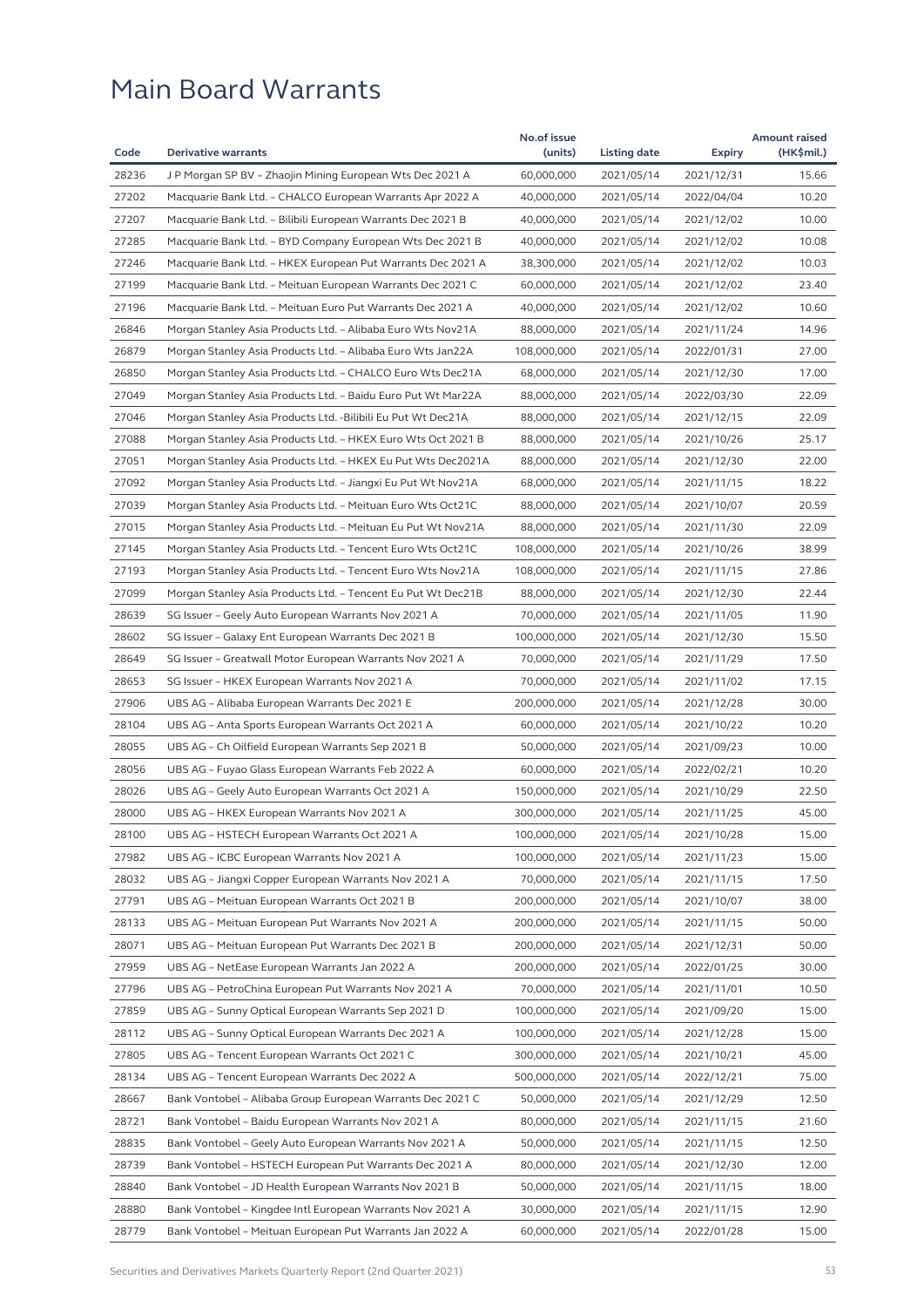|       |                                                              | No.of issue |              |               | <b>Amount raised</b> |
|-------|--------------------------------------------------------------|-------------|--------------|---------------|----------------------|
| Code  | <b>Derivative warrants</b>                                   | (units)     | Listing date | <b>Expiry</b> | (HK\$mil.)           |
| 28833 | Bank Vontobel - PA Gooddoctor European Warrants Dec 2021 A   | 50,000,000  | 2021/05/14   | 2021/12/28    | 11.00                |
| 28770 | Bank Vontobel - Tencent European Put Warrants Oct 2021 A     | 60,000,000  | 2021/05/14   | 2021/10/04    | 13.20                |
| 28814 | Bank Vontobel - Weimob European Warrants Nov 2021 A          | 30,000,000  | 2021/05/14   | 2021/11/15    | 10.20                |
| 28813 | Bank Vontobel - Xiaomi European Put Warrants Jan 2022 A      | 60,000,000  | 2021/05/14   | 2022/01/03    | 15.00                |
| 29308 | BOCI Asia Ltd. – Alibaba European Warrants Sep 2021 E        | 150,000,000 | 2021/05/17   | 2021/09/23    | 22.50                |
| 29295 | BOCI Asia Ltd. - SUNAC European Warrants Oct 2021 A          | 70,000,000  | 2021/05/17   | 2021/10/07    | 10.50                |
| 29232 | BNP Paribas Issuance B.V. - Conch Cement Euro Wt Nov 2021 A  | 60,000,000  | 2021/05/17   | 2021/11/02    | 10.80                |
| 29260 | BNP Paribas Issuance B.V. - China Shenhua Euro Wts Oct 2021A | 70,000,000  | 2021/05/17   | 2021/10/05    | 13.30                |
| 29210 | BNP Paribas Issuance B.V. - Wuxi Bio European Wts Jan 2022 B | 80,000,000  | 2021/05/17   | 2022/01/04    | 22.40                |
| 29391 | Credit Suisse AG - AAC Tech European Warrants Feb 2023 A     | 100,000,000 | 2021/05/17   | 2023/02/23    | 15.00                |
| 29377 | Credit Suisse AG - Baidu European Put Warrants Oct 2021 A    | 50,000,000  | 2021/05/17   | 2021/10/22    | 12.50                |
| 29353 | Credit Suisse AG - China Lit European Warrants Nov 2021 A    | 60,000,000  | 2021/05/17   | 2021/11/16    | 15.00                |
| 29425 | Credit Suisse AG - HKEX European Warrants Sep 2021 B         | 200,000,000 | 2021/05/17   | 2021/09/27    | 30.00                |
| 29404 | Credit Suisse AG – HSBC European Wts Oct 2021 A              | 100,000,000 | 2021/05/17   | 2021/10/26    | 15.00                |
| 29373 | Credit Suisse AG - HSTECH European Warrants Oct 2021 A       | 100,000,000 | 2021/05/17   | 2021/10/28    | 15.00                |
| 29372 | Credit Suisse AG - HSTECH European Warrants Dec 2021 A       | 100,000,000 | 2021/05/17   | 2021/12/30    | 15.00                |
| 29370 | Credit Suisse AG - HSTECH European Put Warrants Dec 2021 A   | 100,000,000 | 2021/05/17   | 2021/12/30    | 25.00                |
| 29368 | Credit Suisse AG - Sunart Retail Euro Warrants Feb 2022 A    | 40,000,000  | 2021/05/17   | 2022/02/28    | 10.00                |
| 11032 | Citigroup Global - Alibaba Group Euro Warrants Aug 2021 B    | 100,000,000 | 2021/05/17   | 2021/08/30    | 15.60                |
| 11033 | Citigroup Global – Galaxy Ent European Warrants Dec 2021 A   | 100,000,000 | 2021/05/17   | 2021/12/30    | 15.00                |
| 11029 | Citigroup Global - Meituan European Warrants Nov 2021 A      | 100,000,000 | 2021/05/17   | 2021/11/29    | 25.00                |
| 11018 | Citigroup Global - PA Gooddoctor European Wts Dec 2021 A     | 100,000,000 | 2021/05/17   | 2021/12/29    | 25.00                |
| 11043 | Citigroup Global – Sunny Optical Euro Warrants Sep 2021 C    | 100,000,000 | 2021/05/17   | 2021/09/29    | 15.00                |
| 11108 | Goldman Sachs SP (Asia) – HKEX European Warrants Sep 2021 E  | 150,000,000 | 2021/05/17   | 2021/09/27    | 22.50                |
| 11129 | Goldman Sachs SP (Asia) – HKEX European Put Wts Sep 2021 A   | 100,000,000 | 2021/05/17   | 2021/09/21    | 15.00                |
| 11130 | Goldman Sachs SP (Asia) - Jiangxi Copper European Wts Aug21A | 80,000,000  | 2021/05/17   | 2021/08/26    | 12.00                |
| 11122 | Goldman Sachs SP (Asia) - Ping An European Wts Nov 2021 A    | 80,000,000  | 2021/05/17   | 2021/11/03    | 20.72                |
| 11120 | Goldman Sachs SP (Asia) - Ping An European Wts Mar 2023 A    | 200,000,000 | 2021/05/17   | 2023/03/23    | 32.00                |
| 11112 | Goldman Sachs SP (Asia) - Tencent European Wts Oct 2021 C    | 150,000,000 | 2021/05/17   | 2021/10/26    | 59.55                |
| 11106 | Haitong Int'l Sec - AAC Tech European Warrants Feb 2023 A    | 80,000,000  | 2021/05/17   | 2023/02/23    | 12.80                |
| 11077 | Haitong Int'l Sec - CNOOC European Warrants Mar 2022 A       | 70,000,000  | 2021/05/17   | 2022/03/28    | 11.20                |
| 11067 | Haitong Int'l Sec - COSCO Sh Hold European Wts Oct 2021 B    | 50,000,000  | 2021/05/17   | 2021/10/05    | 14.00                |
| 11105 | Haitong Int'l Sec - CSOP HS Tech European Warrants Jan 2022A | 50,000,000  | 2021/05/17   | 2022/01/31    | 12.50                |
| 11102 | Haitong Int'l Sec – NCI European Warrants Nov 2021 A         | 40,000,000  | 2021/05/17   | 2021/11/29    | 10.00                |
| 11072 | Haitong Int'l Sec - XD Inc. European Warrants Jan 2022 A     | 60,000,000  | 2021/05/17   | 2022/01/24    | 13.80                |
| 11085 | Haitong Int'l Sec - Xiaomi European Warrants Nov 2021 A      | 80,000,000  | 2021/05/17   | 2021/11/29    | 20.00                |
| 29567 | J P Morgan SP BV - Alibaba European Put Warrants Sep 2021 A  | 200,000,000 | 2021/05/17   | 2021/09/30    | 30.60                |
| 29639 | J P Morgan SP BV – Huaneng Power European Wts Nov 2021 A     | 50,000,000  | 2021/05/17   | 2021/11/30    | 12.65                |
| 29543 | J P Morgan SP BV - Meituan European Put Warrants Jan 2022 A  | 250,000,000 | 2021/05/17   | 2022/01/31    | 63.00                |
| 29601 | J P Morgan SP BV - SPDR Gold Trust Euro Put Wts Apr 2022 A   | 60,000,000  | 2021/05/17   | 2022/04/29    | 15.00                |
|       |                                                              |             |              |               |                      |
| 29568 | J P Morgan SP BV - Sunart Retail Euro Warrants May 2022 A    | 60,000,000  | 2021/05/17   | 2022/05/31    | 15.18                |
| 29431 | J P Morgan SP BV - Tencent European Put Warrants Dec 2021 C  | 250,000,000 | 2021/05/17   | 2021/12/31    | 63.50                |
| 29201 | Macquarie Bank Ltd. – CC Bank European Put Wts Dec 2021 A    | 36,800,000  | 2021/05/17   | 2021/12/02    | 10.19                |
| 29203 | Macquarie Bank Ltd. - CPIC European Put Warrants Dec 2021 A  | 36,500,000  | 2021/05/17   | 2021/12/02    | 10.18                |
| 29128 | Macquarie Bank Ltd. - Henganintl European Wts Dec 2021 A     | 40,000,000  | 2021/05/17   | 2021/12/02    | 10.80                |
| 29101 | Macquarie Bank Ltd. - Ping An European Warrants Dec 2021 B   | 30,000,000  | 2021/05/17   | 2021/12/02    | 10.44                |
| 29106 | Macquarie Bank Ltd. - Sands China European Wts Jan 2022 A    | 30,000,000  | 2021/05/17   | 2022/01/04    | 10.68                |
| 29085 | Morgan Stanley Asia Products Ltd. - JD.com Euro Wts Nov2021A | 60,000,000  | 2021/05/17   | 2021/11/16    | 15.00                |
| 29283 | Morgan Stanley Asia Products Ltd. - Meituan Euro Wts Nov21B  | 108,000,000 | 2021/05/17   | 2021/11/29    | 27.00                |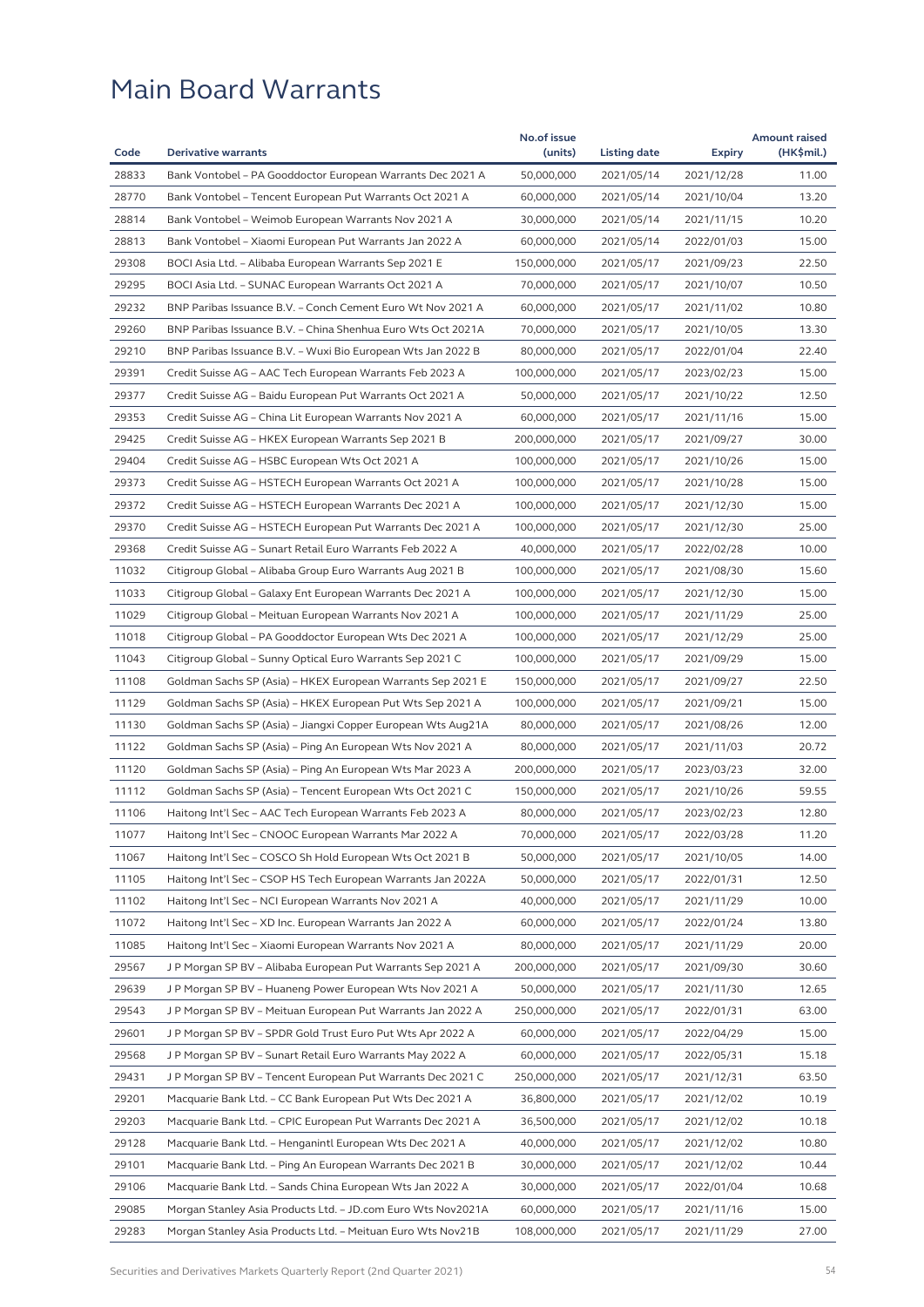|       |                                                              | No.of issue |              |               | <b>Amount raised</b> |
|-------|--------------------------------------------------------------|-------------|--------------|---------------|----------------------|
| Code  | <b>Derivative warrants</b>                                   | (units)     | Listing date | <b>Expiry</b> | (HK\$mil.)           |
| 29278 | Morgan Stanley Asia Products Ltd.-Sunart Retail Eu Wt Apr22A | 68,000,000  | 2021/05/17   | 2022/04/28    | 10.20                |
| 29087 | Morgan Stanley Asia Products Ltd. - Tencent Euro Wts Oct21D  | 128,000,000 | 2021/05/17   | 2021/10/21    | 19.20                |
| 29291 | Morgan Stanley Asia Products Ltd. - Tencent Euro Wts Nov21B  | 128,000,000 | 2021/05/17   | 2021/11/16    | 32.00                |
| 29794 | UBS AG - AIA European Warrants Jun 2022 A                    | 150,000,000 | 2021/05/17   | 2022/06/27    | 22.50                |
| 29672 | UBS AG - Bank of China European Warrants Jul 2022 A          | 80,000,000  | 2021/05/17   | 2022/07/22    | 12.00                |
| 29660 | UBS AG - BYD Company European Warrants Sep 2021 F            | 150,000,000 | 2021/05/17   | 2021/09/23    | 22.50                |
| 29822 | UBS AG - BYD Company European Warrants Nov 2021 A            | 150,000,000 | 2021/05/17   | 2021/11/24    | 22.50                |
| 29741 | UBS AG - GAC European Warrants Dec 2021 A                    | 60,000,000  | 2021/05/17   | 2021/12/28    | 10.20                |
| 29670 | UBS AG - JD.com European Warrants Sep 2021 D                 | 200,000,000 | 2021/05/17   | 2021/09/23    | 30.00                |
| 29917 | UBS AG - Lenovo European Warrants Sep 2021 C                 | 80,000,000  | 2021/05/17   | 2021/09/27    | 12.00                |
| 29707 | UBS AG - Li Ning European Warrants Feb 2022 A                | 60,000,000  | 2021/05/17   | 2022/02/21    | 10.20                |
| 11005 | UBS AG - Link REIT European Warrants Dec 2022 A              | 100,000,000 | 2021/05/17   | 2022/12/21    | 15.00                |
| 29674 | UBS AG - Meituan European Warrants Nov 2021 A                | 200,000,000 | 2021/05/17   | 2021/11/25    | 30.00                |
| 29866 | UBS AG - Sinopharm European Warrants Dec 2021 A              | 70,000,000  | 2021/05/17   | 2021/12/22    | 11.90                |
| 29934 | UBS AG - SMIC European Warrants Oct 2021 A                   | 70,000,000  | 2021/05/17   | 2021/10/26    | 13.30                |
| 11011 | UBS AG – Tencent European Warrants Oct 2021 D                | 300,000,000 | 2021/05/17   | 2021/10/26    | 84.00                |
| 29938 | UBS AG - Xinyi Solar European Warrants Dec 2021 A            | 60,000,000  | 2021/05/17   | 2021/12/10    | 10.20                |
| 11064 | Bank Vontobel - AIA European Put Warrants Dec 2021 B         | 50,000,000  | 2021/05/17   | 2021/12/02    | 12.50                |
| 11047 | Bank Vontobel - BYD Co European Put Warrants Nov 2021 A      | 40,000,000  | 2021/05/17   | 2021/11/26    | 10.00                |
| 11049 | Bank Vontobel – CK Asset European Warrants Oct 2021 A        | 60,000,000  | 2021/05/17   | 2021/10/20    | 13.20                |
| 11062 | Bank Vontobel - CKH Holdings European Warrants Jan 2022 A    | 40,000,000  | 2021/05/17   | 2022/01/04    | 13.60                |
| 11048 | Bank Vontobel - HSCEI European Put Warrants Nov 2021 A       | 100,000,000 | 2021/05/17   | 2021/11/29    | 25.00                |
| 11046 | Bank Vontobel - Lenovo European Warrants Oct 2021 B          | 50,000,000  | 2021/05/17   | 2021/10/05    | 11.00                |
| 11151 | BOCI Asia Ltd. - HSI European Warrants Nov 2021 A            | 150,000,000 | 2021/05/18   | 2021/11/29    | 22.50                |
| 11160 | BOCI Asia Ltd. - HSI European Put Warrants Nov 2021 A        | 150,000,000 | 2021/05/18   | 2021/11/29    | 37.50                |
| 11186 | BOCI Asia Ltd. - Kuaishou European Warrants Nov 2021 A       | 100,000,000 | 2021/05/18   | 2021/11/05    | 19.00                |
| 11181 | BOCI Asia Ltd. - Ping An European Warrants Nov 2021 A        | 50,000,000  | 2021/05/18   | 2021/11/17    | 12.50                |
| 11169 | BOCI Asia Ltd. - SMIC European Warrants Nov 2021 A           | 60,000,000  | 2021/05/18   | 2021/11/29    | 19.20                |
| 11188 | BOCI Asia Ltd. - Sunny Optical European Warrants Sep 2021 C  | 100,000,000 | 2021/05/18   | 2021/09/20    | 15.00                |
| 11203 | Credit Suisse AG - CKH Holdings European Warrants Oct 2021 A | 60,000,000  | 2021/05/18   | 2021/10/22    | 10.20                |
| 11204 | Credit Suisse AG - Ch Molybdenum European Wts Feb 2022 A     | 80,000,000  | 2021/05/18   | 2022/02/28    | 20.00                |
| 11193 | Credit Suisse AG - Galaxy Ent European Warrants Oct 2021 A   | 50,000,000  | 2021/05/18   | 2021/10/22    | 12.50                |
| 11198 | Credit Suisse AG - Hengan Intl European Warrants Sep 2021 A  | 50,000,000  | 2021/05/18   | 2021/09/24    | 10.00                |
| 11214 | Credit Suisse AG - NetEase European Put Warrants Dec 2021 A  | 70,000,000  | 2021/05/18   | 2021/12/23    | 10.50                |
| 11196 | Credit Suisse AG - Sands China European Warrants Sep 2021 A  | 70,000,000  | 2021/05/18   | 2021/09/23    | 10.50                |
| 11211 | Credit Suisse AG - Zhaojin Mining European Wts Nov 2021 A    | 60,000,000  | 2021/05/18   | 2021/11/30    | 15.00                |
| 11258 | Citigroup Global - Ali Health European Warrants Sep 2021 C   | 100,000,000 | 2021/05/18   | 2021/09/29    | 19.00                |
| 11257 | Citigroup Global - CSPC Pharma European Warrants Nov 2021 A  | 100,000,000 | 2021/05/18   | 2021/11/29    | 15.00                |
| 11268 | Citigroup Global - Kuaishou European Warrants Nov 2021 A     | 100,000,000 | 2021/05/18   | 2021/11/29    | 27.00                |
| 11294 | Citigroup Global - NetEase European Put Warrants Dec 2021 A  | 100,000,000 | 2021/05/18   | 2021/12/29    | 15.00                |
| 11269 | Citigroup Global - Sands China European Warrants Sep 2021 B  | 100,000,000 | 2021/05/18   | 2021/09/29    | 16.80                |
| 11236 | Bank of East Asia - AIA European Warrants Sep 2022 A         | 80,000,000  | 2021/05/18   | 2022/09/30    | 20.00                |
| 11234 | Bank of East Asia - Xiaomi European Put Warrants Jan 2022 A  | 80,000,000  | 2021/05/18   | 2022/01/25    | 20.80                |
| 11393 | Goldman Sachs SP (Asia) - BYD Company Euro Wts Nov 2021 B    | 100,000,000 | 2021/05/18   | 2021/11/23    | 15.00                |
| 11380 | Goldman Sachs SP (Asia) - Geely Auto European Wts Oct 2021 A | 80,000,000  | 2021/05/18   | 2021/10/29    | 12.00                |
| 11390 | Goldman Sachs SP (Asia) - Galaxy Ent European Wts Dec 2021 B | 80,000,000  | 2021/05/18   | 2021/12/22    | 12.00                |
| 11396 | Goldman Sachs SP (Asia) - Sunny Optical Euro Wts Sep 2021 B  | 80,000,000  | 2021/05/18   | 2021/09/20    | 12.00                |
| 11332 | Haitong Int'l Sec - Anta Sports European Warrants Sep 2021 A | 70,000,000  | 2021/05/18   | 2021/09/27    | 10.50                |
| 11339 | Haitong Int'l Sec - Bilibili European Warrants Sep 2021 B    | 70,000,000  | 2021/05/18   | 2021/09/20    | 10.50                |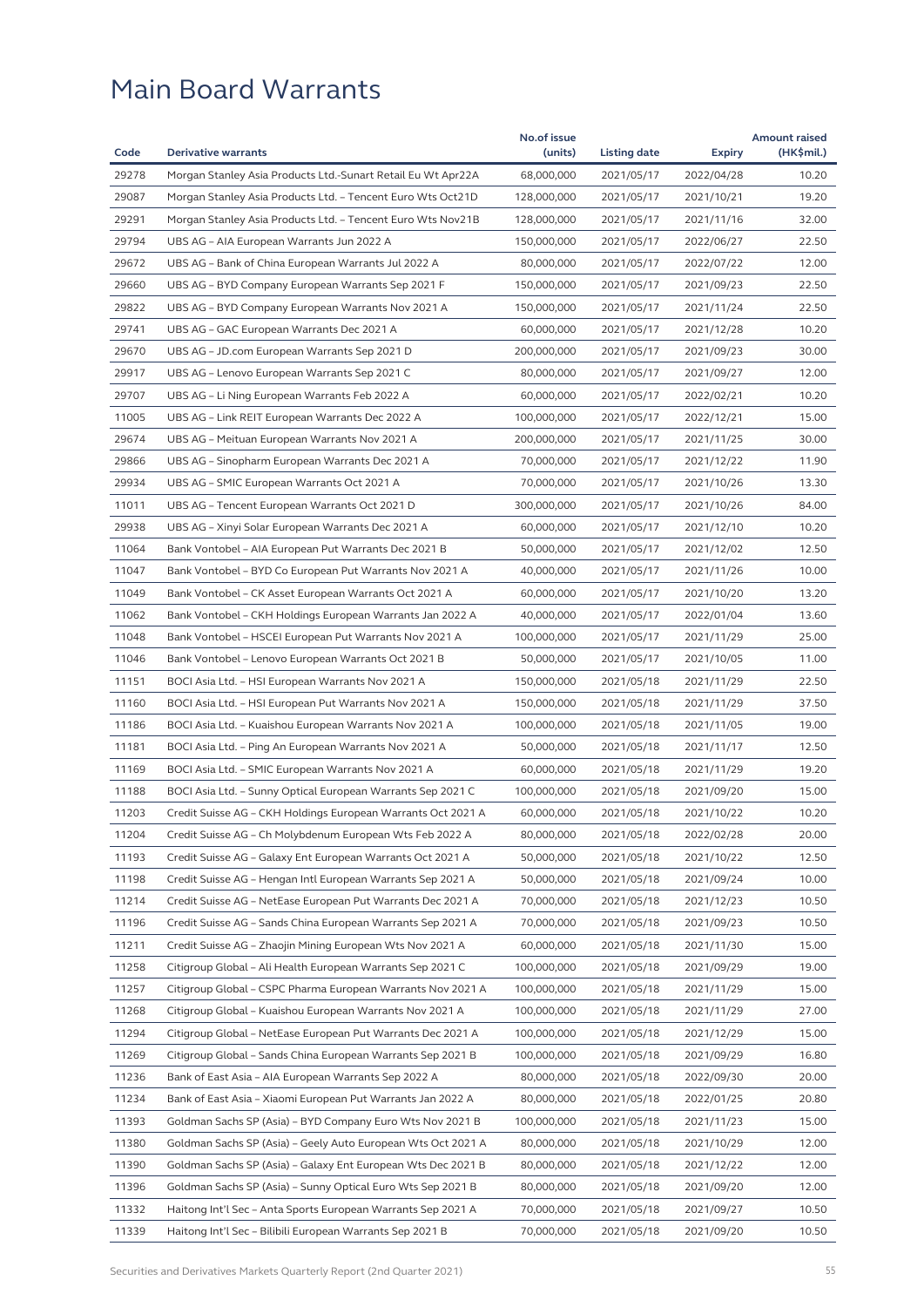|       |                                                              | No.of issue |              |               | <b>Amount raised</b> |
|-------|--------------------------------------------------------------|-------------|--------------|---------------|----------------------|
| Code  | <b>Derivative warrants</b>                                   | (units)     | Listing date | <b>Expiry</b> | (HK\$mil.)           |
| 11328 | Haitong Int'l Sec - CNBM European Warrants Dec 2021 B        | 40,000,000  | 2021/05/18   | 2021/12/31    | 10.00                |
| 11333 | Haitong Int'l Sec – Geely Auto European Warrants Oct 2021 B  | 70,000,000  | 2021/05/18   | 2021/10/29    | 11.20                |
| 11343 | Haitong Int'l Sec - HSI European Put Warrants Oct 2021 A     | 200,000,000 | 2021/05/18   | 2021/10/28    | 34.00                |
| 11347 | Haitong Int'l Sec – HSTECH European Warrants Oct 2021 A      | 200,000,000 | 2021/05/18   | 2021/10/28    | 32.00                |
| 11348 | Haitong Int'l Sec – HSTECH European Warrants Dec 2021 A      | 200,000,000 | 2021/05/18   | 2021/12/30    | 30.00                |
| 11326 | Haitong Int'l Sec - PA Gooddoctor Euro Warrants Dec 2021 A   | 40,000,000  | 2021/05/18   | 2021/12/31    | 10.00                |
| 11336 | Haitong Int'l Sec - Ping An European Warrants Nov 2021 A     | 60,000,000  | 2021/05/18   | 2021/11/29    | 15.00                |
| 11335 | Haitong Int'l Sec - PSBC European Warrants Sep 2021 B        | 54,000,000  | 2021/05/18   | 2021/09/27    | 10.26                |
| 11325 | Haitong Int'l Sec – Sands China European Warrants Sep 2021 A | 68,000,000  | 2021/05/18   | 2021/09/30    | 10.88                |
| 11303 | J P Morgan SP BV - Ali Health European Warrants Sep 2021 B   | 60,000,000  | 2021/05/18   | 2021/09/30    | 10.14                |
| 11315 | J P Morgan SP BV - ASM Pacific European Warrants Mar 2022 A  | 100,000,000 | 2021/05/18   | 2022/03/31    | 17.60                |
| 11304 | J P Morgan SP BV - China Lit European Warrants Dec 2021 B    | 60,000,000  | 2021/05/18   | 2021/12/31    | 11.22                |
| 11324 | J P Morgan SP BV - HKEX European Warrants Sep 2021 D         | 200,000,000 | 2021/05/18   | 2021/09/30    | 30.60                |
| 11302 | J P Morgan SP BV - Li Ning European Warrants Feb 2022 A      | 70,000,000  | 2021/05/18   | 2022/02/21    | 10.64                |
| 11322 | J P Morgan SP BV - WuXi Bio European Warrants Oct 2021 A     | 80,000,000  | 2021/05/18   | 2021/10/12    | 14.72                |
| 11310 | J P Morgan SP BV - CRRC Times European Warrants Mar 2022 A   | 100,000,000 | 2021/05/18   | 2022/03/09    | 16.90                |
| 11136 | Macquarie Bank Ltd. - Hansoh Pharma European Wts Apr 2022 A  | 24,000,000  | 2021/05/18   | 2022/04/04    | 10.03                |
| 11134 | Macquarie Bank Ltd. - Tencent European Warrants Dec 2021 C   | 20,000,000  | 2021/05/18   | 2021/12/01    | 11.42                |
| 11148 | Macquarie Bank Ltd. - Tencent European Put Wts Nov 2021 B    | 31,900,000  | 2021/05/18   | 2021/11/25    | 10.02                |
| 11244 | Morgan Stanley Asia Products Ltd. - Kuaishou Eur Wts Oct21A  | 80,000,000  | 2021/05/18   | 2021/10/11    | 22.24                |
| 11131 | Morgan Stanley Asia Products Ltd. - Lenovo Euro Wts Nov2021A | 50,000,000  | 2021/05/18   | 2021/11/17    | 12.50                |
| 11360 | SG Issuer – AAC Tech European Warrants Mar 2023 A            | 100,000,000 | 2021/05/18   | 2023/03/02    | 15.00                |
| 11368 | SG Issuer – HSI European Warrants Oct 2021 D                 | 300,000,000 | 2021/05/18   | 2021/10/28    | 48.00                |
| 11361 | SG Issuer – Kingdee Intl European Warrants Nov 2021 A        | 50,000,000  | 2021/05/18   | 2021/11/29    | 17.25                |
| 11364 | SG Issuer – PA Gooddoctor European Warrants Jan 2022 A       | 50,000,000  | 2021/05/18   | 2022/01/04    | 10.75                |
| 11365 | SG Issuer - Sunny Optical European Warrants Oct 2021 B       | 70,000,000  | 2021/05/18   | 2021/10/05    | 12.95                |
| 11366 | SG Issuer - WuXi Bio European Warrants Nov 2021 A            | 70,000,000  | 2021/05/18   | 2021/11/29    | 17.50                |
| 11220 | UBS AG – ASM Pacific European Warrants Aug 2021 A            | 40,000,000  | 2021/05/18   | 2021/08/30    | 10.00                |
| 11228 | UBS AG - BYD Company European Warrants Nov 2021 B            | 150,000,000 | 2021/05/18   | 2021/11/23    | 22.50                |
| 11217 | UBS AG - Everg Vehicle European Warrants Dec 2021 B          | 100,000,000 | 2021/05/18   | 2021/12/31    | 25.00                |
| 11219 | UBS AG - HKEX European Warrants Sep 2021 D                   | 300,000,000 | 2021/05/18   | 2021/09/27    | 45.00                |
| 11227 | UBS AG - Xiaomi European Put Warrants Sep 2021 B             | 200,000,000 | 2021/05/18   | 2021/09/23    | 30.00                |
| 11221 | UBS AG - CRRC Times European Warrants Dec 2021 A             | 80,000,000  | 2021/05/18   | 2021/12/23    | 12.00                |
| 11401 | Bank Vontobel - Everg Vehicle European Warrants Dec 2021 A   | 40,000,000  | 2021/05/18   | 2021/12/02    | 10.00                |
| 11376 | Bank Vontobel - HKEX European Warrants Oct 2021 C            | 50,000,000  | 2021/05/18   | 2021/10/26    | 12.00                |
| 11369 | Bank Vontobel - HSI European Warrants Nov 2021 A             | 100,000,000 | 2021/05/18   | 2021/11/29    | 15.00                |
| 11371 | Bank Vontobel - SJM Holdings European Warrants Nov 2021 A    | 40,000,000  | 2021/05/18   | 2021/11/29    | 10.00                |
| 11458 | Credit Suisse AG – AIA European Put Warrants Oct 2021 A      | 60,000,000  | 2021/05/20   | 2021/10/22    | 10.20                |
| 11455 | Credit Suisse AG - Baidu European Warrants Nov 2021 C        | 200,000,000 | 2021/05/20   | 2021/11/25    | 30.00                |
| 11445 | Credit Suisse AG - China Feihe European Warrants Nov 2021 A  | 40,000,000  | 2021/05/20   | 2021/11/19    | 10.00                |
| 11451 | Credit Suisse AG - Hansoh Pharma European Wts Nov 2021 A     | 35,000,000  | 2021/05/20   | 2021/11/19    | 10.15                |
| 11460 | Credit Suisse AG - Hua Hong Semi European Wts Sep 2021 B     | 100,000,000 | 2021/05/20   | 2021/09/23    | 15.00                |
| 11443 | Credit Suisse AG - JD.com European Warrants Nov 2021 A       | 150,000,000 | 2021/05/20   | 2021/11/19    | 37.50                |
| 11466 | Credit Suisse AG - JD.com European Warrants Dec 2021 A       | 150,000,000 | 2021/05/20   | 2021/12/28    | 22.50                |
| 11465 | Credit Suisse AG - Kuaishou European Warrants Nov 2021 A     | 200,000,000 | 2021/05/20   | 2021/11/05    | 32.00                |
| 11459 | Credit Suisse AG - Lenovo European Warrants Nov 2021 A       | 80,000,000  | 2021/05/20   | 2021/11/23    | 14.40                |
| 11439 | Credit Suisse AG - New Oriental European Warrants Dec 2021 A | 60,000,000  | 2021/05/20   | 2021/12/31    | 15.00                |
| 11441 | Credit Suisse AG - SJM Holdings European Warrants Nov 2021 A | 50,000,000  | 2021/05/20   | 2021/11/19    | 12.50                |
| 11673 | Citigroup Global - Bud Apac European Warrants Dec 2021 B     | 100,000,000 | 2021/05/20   | 2021/12/29    | 26.00                |
|       |                                                              |             |              |               |                      |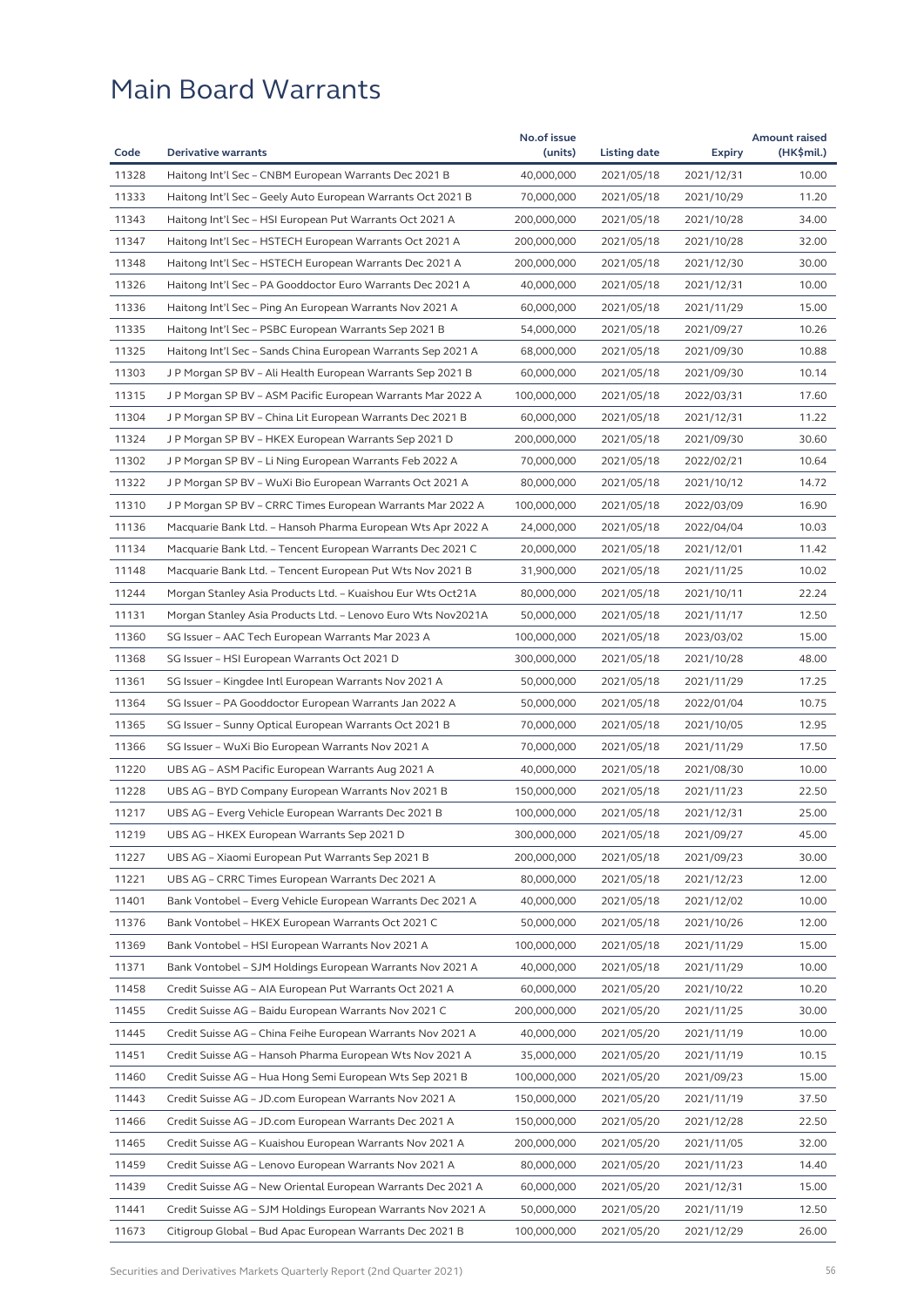|       |                                                               | No.of issue |              |               | <b>Amount raised</b> |
|-------|---------------------------------------------------------------|-------------|--------------|---------------|----------------------|
| Code  | <b>Derivative warrants</b>                                    | (units)     | Listing date | <b>Expiry</b> | (HK\$mil.)           |
| 11680 | Citigroup Global - CSPC Pharma European Warrants Jan 2022 A   | 100,000,000 | 2021/05/20   | 2022/01/28    | 25.00                |
| 11634 | Citigroup Global – ICBC European Warrants Nov 2021 B          | 100,000,000 | 2021/05/20   | 2021/11/29    | 15.70                |
| 11674 | Citigroup Global - Lenovo European Warrants Nov 2021 A        | 100,000,000 | 2021/05/20   | 2021/11/29    | 20.10                |
| 11653 | Citigroup Global – Lenovo European Warrants Mar 2022 A        | 100,000,000 | 2021/05/20   | 2022/03/30    | 15.00                |
| 11434 | Guotai Junan - Alibaba Group European Warrants Sep 2021 C     | 100,000,000 | 2021/05/20   | 2021/09/24    | 25.40                |
| 11436 | Guotai Junan – Tencent European Warrants Sep 2021 F           | 100,000,000 | 2021/05/20   | 2021/09/27    | 23.60                |
| 11701 | Goldman Sachs SP (Asia) - Alibaba European Wts Dec 2021 H     | 150,000,000 | 2021/05/20   | 2021/12/28    | 22.50                |
| 11694 | Goldman Sachs SP (Asia) - Meituan Euro Warrants Nov 2021 B    | 120,000,000 | 2021/05/20   | 2021/11/08    | 21.12                |
| 11689 | Goldman Sachs SP (Asia) – Meituan Euro Put Wts Nov 2021 A     | 100,000,000 | 2021/05/20   | 2021/11/23    | 21.10                |
| 11696 | Goldman Sachs SP (Asia) – Tencent European Wts Oct 2021 D     | 150,000,000 | 2021/05/20   | 2021/10/21    | 22.50                |
| 11402 | HK Bank - Alibaba European Warrants Sep 2021 D                | 100,000,000 | 2021/05/20   | 2021/09/30    | 16.00                |
| 11403 | HK Bank - HKEX European Warrants Oct 2021 A                   | 80,000,000  | 2021/05/20   | 2021/10/29    | 17.60                |
| 11779 | Haitong Int'l Sec – Bilibili European Put Wts Dec 2021 A      | 80,000,000  | 2021/05/20   | 2021/12/31    | 20.00                |
| 11707 | Haitong Int'l Sec - Bud Apac European Warrants Nov 2021 A     | 40,000,000  | 2021/05/20   | 2021/11/29    | 10.00                |
| 11776 | Haitong Int'l Sec - CSPC Pharma European Warrants Nov 2021 A  | 50,000,000  | 2021/05/20   | 2021/11/29    | 11.00                |
| 11716 | Haitong Int'l Sec - Genscript Bio Euro Warrants Nov 2021 A    | 30,000,000  | 2021/05/20   | 2021/11/19    | 15.00                |
| 11756 | Haitong Int'l Sec – HSBC European Warrants Jan 2022 A         | 60,000,000  | 2021/05/20   | 2022/01/28    | 15.00                |
| 11714 | Haitong Int'l Sec - Tencent European Warrants Oct 2021 C      | 80,000,000  | 2021/05/20   | 2021/10/26    | 30.40                |
| 11711 | Haitong Int'l Sec – Tencent European Warrants Dec 2022 A      | 100,000,000 | 2021/05/20   | 2022/12/30    | 17.00                |
| 11715 | Haitong Int'l Sec – Tencent European Put Warrants Nov 2021 A  | 80,000,000  | 2021/05/20   | 2021/11/29    | 20.00                |
| 11632 | J P Morgan SP BV - Alibaba European Warrants Sep 2021 D       | 300,000,000 | 2021/05/20   | 2021/09/30    | 66.90                |
| 11591 | J P Morgan SP BV - Alibaba European Warrants Nov 2021 A       | 300,000,000 | 2021/05/20   | 2021/11/30    | 75.00                |
| 11595 | J P Morgan SP BV - CITIC Sec European Warrants Sep 2021 A     | 70,000,000  | 2021/05/20   | 2021/09/30    | 10.64                |
| 11631 | J P Morgan SP BV – CSPC Pharma European Warrants Jan 2022 A   | 70,000,000  | 2021/05/20   | 2022/01/31    | 17.50                |
| 11596 | J P Morgan SP BV - Haitong Sec European Warrants Dec 2021 A   | 80,000,000  | 2021/05/20   | 2021/12/31    | 12.08                |
| 11603 | J P Morgan SP BV - Innovent Bio European Warrants Feb 2022 A  | 100,000,000 | 2021/05/20   | 2022/02/28    | 16.50                |
| 10235 | J P Morgan SP BV - N225 Index Euro Wts Dec 2021 A             | 100,000,000 | 2021/05/20   | 2021/12/10    | 26.10                |
| 10236 | J P Morgan SP BV - N225 Index Euro Put Wts Dec 2021 A         | 100,000,000 | 2021/05/20   | 2021/12/10    | 25.60                |
| 11612 | J P Morgan SP BV - NetEase European Put Warrants Dec 2021 A   | 300,000,000 | 2021/05/20   | 2021/12/31    | 45.90                |
| 11611 | J P Morgan SP BV - PSBC European Warrants Sep 2021 A          | 70,000,000  | 2021/05/20   | 2021/09/30    | 10.71                |
| 11610 | J P Morgan SP BV - Sands China Ltd European Wts Sep 2021 B    | 80,000,000  | 2021/05/20   | 2021/09/30    | 12.24                |
| 11418 | Macquarie Bank Ltd. - AIA European Warrants Dec 2021 A        | 37,000,000  | 2021/05/20   | 2021/12/02    | 10.10                |
| 11414 | Macquarie Bank Ltd. - Alibaba European Warrants Dec 2021 A    | 40,000,000  | 2021/05/20   | 2021/12/02    | 10.92                |
| 11539 | Morgan Stanley Asia Products Ltd. - AIA Euro Wts Nov 2021 C   | 58,000,000  | 2021/05/20   | 2021/11/19    | 14.50                |
| 11544 | Morgan Stanley Asia Products Ltd. - Ali Health Eu Wt Dec 21A  | 40,000,000  | 2021/05/20   | 2021/12/30    | 10.00                |
| 11517 | Morgan Stanley Asia Products Ltd. - Baidu Euro Wt Feb 2022 A  | 80,000,000  | 2021/05/20   | 2022/02/15    | 20.08                |
| 11559 | Morgan Stanley Asia Products Ltd. - BYD Euro Wts Nov 2021 A   | 68,000,000  | 2021/05/20   | 2021/11/19    | 17.00                |
| 11558 | Morgan Stanley Asia Products Ltd. - CICC European Wts Nov21A  | 40,000,000  | 2021/05/20   | 2021/11/19    | 10.00                |
| 11545 | Morgan Stanley Asia Products Ltd. - CP Air Eur Wts Dec 2021A  | 60,000,000  | 2021/05/20   |               | 10.20                |
|       |                                                               |             |              | 2021/12/31    |                      |
| 11580 | Morgan Stanley Asia Products Ltd. - Innovent Bio Eu Wt Nov21A | 40,000,000  | 2021/05/20   | 2021/11/19    | 10.00                |
| 11584 | Morgan Stanley Asia Products Ltd. - Sands Eur Wts Nov 2021 A  | 48,000,000  | 2021/05/20   | 2021/11/29    | 12.00                |
| 11542 | Morgan Stanley Asia Products Ltd. - Wuxi Bio Euro Wts Dec21A  | 48,000,000  | 2021/05/20   | 2021/12/01    | 12.00                |
| 11423 | SG Issuer - Alibaba Group European Warrants Nov 2021 B        | 150,000,000 | 2021/05/20   | 2021/11/24    | 22.50                |
| 11432 | SG Issuer - Alibaba Group European Warrants Nov 2021 C        | 150,000,000 | 2021/05/20   | 2021/11/30    | 37.50                |
| 11491 | UBS AG - Alibaba European Warrants Sep 2021 K                 | 200,000,000 | 2021/05/20   | 2021/09/24    | 30.00                |
| 11495 | UBS AG - Alibaba European Warrants Nov 2021 A                 | 200,000,000 | 2021/05/20   | 2021/11/24    | 30.00                |
| 11505 | UBS AG - Galaxy Ent European Warrants Oct 2021 A              | 80,000,000  | 2021/05/20   | 2021/10/22    | 12.80                |
| 11511 | UBS AG - HSI European Warrants Oct 2021 E                     | 400,000,000 | 2021/05/20   | 2021/10/28    | 60.00                |
| 11473 | UBS AG - HSI European Put Warrants Nov 2021 B                 | 400,000,000 | 2021/05/20   | 2021/11/29    | 100.00               |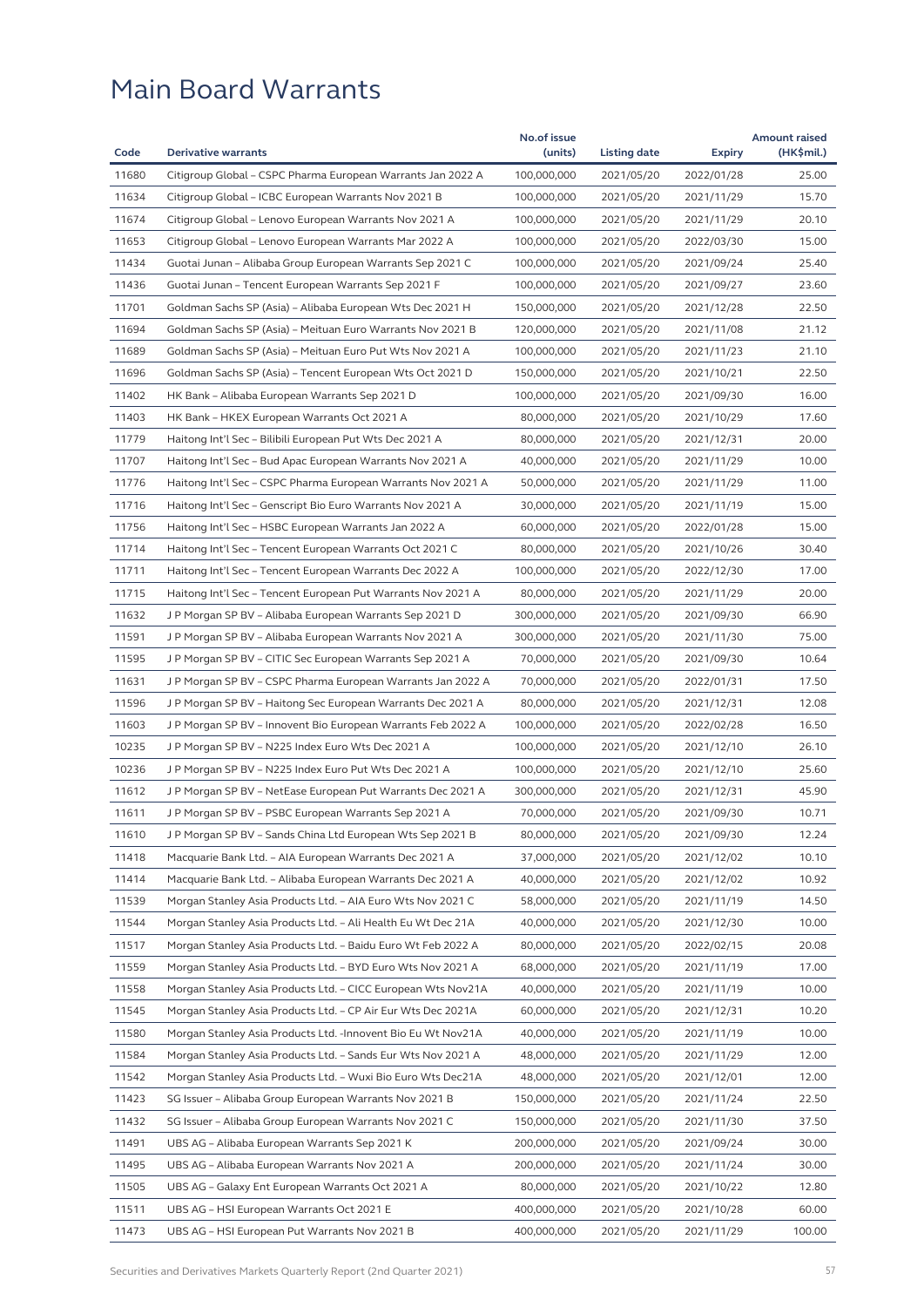|       |                                                              | No.of issue |              |               | <b>Amount raised</b> |
|-------|--------------------------------------------------------------|-------------|--------------|---------------|----------------------|
| Code  | <b>Derivative warrants</b>                                   | (units)     | Listing date | <b>Expiry</b> | (HK\$mil.)           |
| 11475 | UBS AG - HSI European Put Warrants Nov 2021 C                | 400,000,000 | 2021/05/20   | 2021/11/29    | 100.00               |
| 11510 | UBS AG - HSI European Put Warrants Nov 2021 D                | 400,000,000 | 2021/05/20   | 2021/11/29    | 76.00                |
| 11503 | UBS AG - Kuaishou European Warrants Oct 2021 C               | 200,000,000 | 2021/05/20   | 2021/10/11    | 44.00                |
| 11478 | UBS AG - Meituan European Warrants Nov 2021 B                | 200,000,000 | 2021/05/20   | 2021/11/08    | 32.00                |
| 11499 | UBS AG - Sands China Ltd European Warrants Sep 2021 A        | 70,000,000  | 2021/05/20   | 2021/09/23    | 10.50                |
| 11508 | UBS AG - Techtronic Ind European Warrants Jan 2022 A         | 80,000,000  | 2021/05/20   | 2022/01/26    | 12.80                |
| 11497 | UBS AG - WuXi Bio European Warrants Oct 2021 A               | 60,000,000  | 2021/05/20   | 2021/10/11    | 10.20                |
| 11704 | Bank Vontobel - Alibaba European Put Warrants Jan 2022 A     | 50,000,000  | 2021/05/20   | 2022/01/03    | 12.50                |
| 11928 | BOCI Asia Ltd. - Alibaba European Put Warrants Dec 2021 A    | 70,000,000  | 2021/05/21   | 2021/12/30    | 10.50                |
| 11917 | BOCI Asia Ltd. - CITIC Sec European Warrants Sep 2021 A      | 70,000,000  | 2021/05/21   | 2021/09/23    | 10.50                |
| 11875 | BOCI Asia Ltd. - ICBC European Warrants Nov 2021 A           | 70,000,000  | 2021/05/21   | 2021/11/23    | 10.50                |
| 11988 | BNP Paribas Issuance B.V. - HSI European Wts Nov 2021 A      | 70,000,000  | 2021/05/21   | 2021/11/29    | 10.50                |
| 11995 | BNP Paribas Issuance B.V. - HSI Euro Put Wts Mar 2022 A      | 70,000,000  | 2021/05/21   | 2022/03/30    | 17.50                |
| 11910 | Credit Suisse AG - Akeso European Warrants Nov 2021 A        | 60,000,000  | 2021/05/21   | 2021/11/22    | 15.00                |
| 11902 | Credit Suisse AG - Alibaba European Warrants Dec 2021 G      | 400,000,000 | 2021/05/21   | 2021/12/28    | 60.00                |
| 11909 | Credit Suisse AG – Genscript Bio European Wts Nov 2021 A     | 40,000,000  | 2021/05/21   | 2021/11/22    | 16.80                |
| 11903 | Credit Suisse AG - Greatwall Motor European Wts Oct 2021 B   | 80,000,000  | 2021/05/21   | 2021/10/27    | 14.40                |
| 12153 | Citigroup Global - Alibaba Group Euro Warrants Nov 2021 A    | 100,000,000 | 2021/05/21   | 2021/11/29    | 15.00                |
| 12138 | Citigroup Global - China Mobile European Warrants Dec 2021 B | 100,000,000 | 2021/05/21   | 2021/12/30    | 17.20                |
| 12147 | Citigroup Global - JD.com European Warrants Nov 2021 A       | 100,000,000 | 2021/05/21   | 2021/11/29    | 21.80                |
| 12139 | Citigroup Global - Meituan European Warrants Nov 2021 B      | 100,000,000 | 2021/05/21   | 2021/11/29    | 15.60                |
| 12113 | Guotai Junan - AIA European Warrants Dec 2021 A              | 100,000,000 | 2021/05/21   | 2021/12/23    | 15.00                |
| 12114 | Guotai Junan - AIA European Put Warrants Dec 2021 A          | 100,000,000 | 2021/05/21   | 2021/12/23    | 15.20                |
| 12101 | Guotai Junan – China Mobile European Warrants Sep 2021 C     | 100,000,000 | 2021/05/21   | 2021/09/24    | 15.00                |
| 12104 | Guotai Junan - JD.com European Warrants Oct 2021 A           | 100,000,000 | 2021/05/21   | 2021/10/22    | 15.00                |
| 12110 | Guotai Junan - JD.com European Put Warrants Dec 2021 A       | 100,000,000 | 2021/05/21   | 2021/12/22    | 25.60                |
| 12117 | Guotai Junan - Meituan European Put Warrants Nov 2021 A      | 100,000,000 | 2021/05/21   | 2021/11/08    | 18.00                |
| 12168 | Goldman Sachs SP (Asia) - Alibaba European Wts Mar 2022 A    | 150,000,000 | 2021/05/21   | 2022/03/28    | 30.30                |
| 12156 | Goldman Sachs SP (Asia) - Baidu European Warrants Sep 2021 C | 100,000,000 | 2021/05/21   | 2021/09/23    | 15.00                |
| 12157 | Goldman Sachs SP (Asia) - ICBC European Warrants Nov 2021 A  | 80,000,000  | 2021/05/21   | 2021/11/23    | 12.00                |
| 12166 | Goldman Sachs SP (Asia) - Meituan Euro Warrants Nov 2021 C   | 120,000,000 | 2021/05/21   | 2021/11/05    | 18.00                |
| 11858 | HK Bank - Alibaba European Warrants Dec 2021 B               | 100,000,000 | 2021/05/21   | 2021/12/31    | 15.00                |
| 11865 | HK Bank – PetroChina European Warrants Oct 2021 C            | 80,000,000  | 2021/05/21   | 2021/10/22    | 12.00                |
| 11864 | HK Bank – Ping An European Warrants Oct 2021 A               | 80,000,000  | 2021/05/21   | 2021/10/25    | 12.00                |
| 11980 | Haitong Int'l Sec - Alibaba European Put Warrants Dec 2021 A | 80,000,000  | 2021/05/21   | 2021/12/31    | 12.00                |
| 11985 | Haitong Int'l Sec - Microport European Warrants Oct 2021 A   | 55,000,000  | 2021/05/21   | 2021/10/29    | 10.45                |
| 11987 | Haitong Int'l Sec - Meituan European Warrants Nov 2021 A     | 80,000,000  | 2021/05/21   | 2021/11/29    | 21.60                |
| 11982 | Haitong Int'l Sec - Xiaomi European Put Warrants Nov 2021 A  | 80,000,000  | 2021/05/21   | 2021/11/29    | 20.00                |
| 12122 | J P Morgan SP BV - CM Bank European Warrants Sep 2021 A      | 60,000,000  | 2021/05/21   | 2021/09/30    | 15.12                |
| 12127 | J P Morgan SP BV - Sinopec Corp European Warrants Oct 2021 A | 70,000,000  | 2021/05/21   | 2021/10/29    | 10.50                |
| 12132 | J P Morgan SP BV - Genscript Bio Euro Warrants Nov 2021 A    | 60,000,000  | 2021/05/21   | 2021/11/30    | 29.40                |
| 12136 | J P Morgan SP BV - YuHua Edu European Warrants Nov 2021 A    | 40,000,000  | 2021/05/21   | 2021/11/30    | 10.00                |
| 11888 | Macquarie Bank Ltd. - Baidu European Put Warrants Feb 2022 A | 40,000,000  | 2021/05/21   | 2022/02/07    | 10.00                |
| 11879 | Macquarie Bank Ltd. - Bilibili European Put Wts Dec 2021 A   | 40,000,000  | 2021/05/21   | 2021/12/30    | 10.04                |
| 11891 | Macquarie Bank Ltd. - Jiumaojiu European Warrants Dec 2021 A | 30,500,000  | 2021/05/21   | 2021/12/02    | 10.03                |
| 11877 | Macquarie Bank Ltd. - SMIC European Put Warrants Dec 2021 A  | 40,000,000  | 2021/05/21   | 2021/12/02    | 10.04                |
| 11818 | Morgan Stanley Asia Products Ltd. - Alibaba Eu Put Wt Dec21A | 68,000,000  | 2021/05/21   | 2021/12/28    | 17.00                |
| 11808 | Morgan Stanley Asia Products Ltd. - CITIC Sec Euro Wt Jan22A | 48,000,000  | 2021/05/21   | 2022/01/28    | 12.00                |
| 11854 | Morgan Stanley Asia Products Ltd. - Geely Auto Eu Wt Dec 21A | 80,000,000  | 2021/05/21   | 2021/12/28    | 12.00                |
|       |                                                              |             |              |               |                      |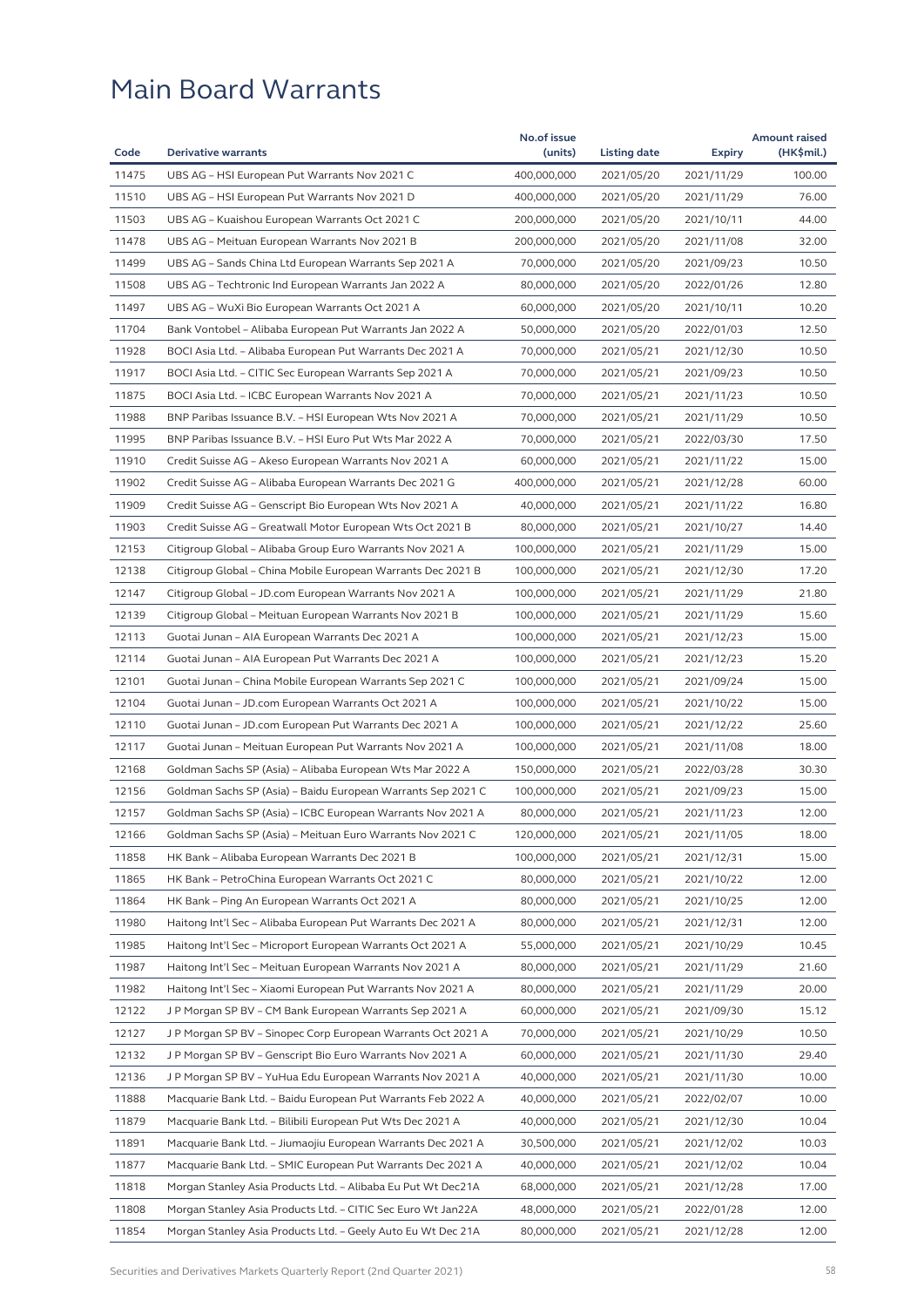|       | <b>Derivative warrants</b>                                   | No.of issue |              |               | <b>Amount raised</b><br>(HK\$mil.) |
|-------|--------------------------------------------------------------|-------------|--------------|---------------|------------------------------------|
| Code  |                                                              | (units)     | Listing date | <b>Expiry</b> |                                    |
| 11937 | Morgan Stanley Asia Products Ltd. - Meituan Euro Wts Jan 22A | 108,000,000 | 2021/05/21   | 2022/01/10    | 27.00                              |
| 11852 | Morgan Stanley Asia Products Ltd. - Tencent Euro Wts Nov 21C | 108,000,000 | 2021/05/21   | 2021/11/22    | 27.00                              |
| 11954 | SG Issuer - Ali Health European Warrants Sep 2021 A          | 70,000,000  | 2021/05/21   | 2021/09/28    | 12.95                              |
| 11955 | SG Issuer - China Mobile European Warrants Nov 2021 A        | 80,000,000  | 2021/05/21   | 2021/11/29    | 20.00                              |
| 11938 | SG Issuer - JD.com European Warrants Nov 2021 A              | 80,000,000  | 2021/05/21   | 2021/11/09    | 16.80                              |
| 11946 | SG Issuer - Kuaishou European Warrants Oct 2021 D            | 100.000.000 | 2021/05/21   | 2021/10/11    | 20.00                              |
| 11962 | SG Issuer - Sands China Ltd European Warrants Nov 2021 A     | 70,000,000  | 2021/05/21   | 2021/11/29    | 17.50                              |
| 12178 | UBS AG - Alibaba European Warrants Dec 2021 F                | 200,000,000 | 2021/05/21   | 2021/12/28    | 30.00                              |
| 12187 | UBS AG – Bilibili European Warrants Sep 2021 B               | 200,000,000 | 2021/05/21   | 2021/09/20    | 30.00                              |
| 12176 | UBS AG - CICC European Warrants Oct 2021 A                   | 80,000,000  | 2021/05/21   | 2021/10/22    | 12.00                              |
| 12169 | UBS AG – CMS European Warrants Sep 2021 A                    | 80,000,000  | 2021/05/21   | 2021/09/23    | 12.00                              |
| 12185 | UBS AG - Innovent Bio European Warrants Feb 2022 A           | 70,000,000  | 2021/05/21   | 2022/02/23    | 11.90                              |
| 12177 | UBS AG - JD.com European Warrants Dec 2021 A                 | 200,000,000 | 2021/05/21   | 2021/12/28    | 30.00                              |
| 12170 | UBS AG - Kuaishou European Warrants Nov 2021 A               | 200,000,000 | 2021/05/21   | 2021/11/05    | 30.00                              |
| 12189 | UBS AG – Lenovo European Warrants Dec 2021 B                 | 80,000,000  | 2021/05/21   | 2021/12/06    | 20.00                              |
| 12171 | UBS AG - Xiaomi European Warrants Oct 2021 B                 | 200,000,000 | 2021/05/21   | 2021/10/22    | 30.00                              |
| 11799 | Bank Vontobel - Alibaba European Put Warrants Dec 2021 A     | 70,000,000  | 2021/05/21   | 2021/12/28    | 10.50                              |
| 11803 | Bank Vontobel - CITIC Sec European Warrants Oct 2021 A       | 70,000,000  | 2021/05/21   | 2021/10/07    | 10.50                              |
| 12195 | Bank Vontobel - China Mobile European Warrants Nov 2021 A    | 60,000,000  | 2021/05/21   | 2021/11/30    | 15.00                              |
| 12198 | Bank Vontobel - China Overseas European Warrants Dec 2021 A  | 70,000,000  | 2021/05/21   | 2021/12/28    | 10.50                              |
| 12200 | Bank Vontobel - Sinopec Corp European Warrants Oct 2021 C    | 70,000,000  | 2021/05/21   | 2021/10/22    | 10.50                              |
| 12203 | Bank Vontobel - Sunny Optical European Warrants Oct 2021 B   | 70,000,000  | 2021/05/21   | 2021/10/22    | 10.50                              |
| 12206 | BOCI Asia Ltd. - Sinopec Corp European Warrants Oct 2021 A   | 60,000,000  | 2021/05/24   | 2021/10/22    | 10.20                              |
| 12216 | BNP Paribas Issuance B.V. - CSOP A50 ETF Eu Wts Apr 2022 A   | 50,000,000  | 2021/05/24   | 2022/04/04    | 12.50                              |
| 10237 | BNP Paribas Issuance B.V. – EUR/USD Euro Wts Jan 2022 A      | 50,000,000  | 2021/05/24   | 2022/01/21    | 12.50                              |
| 10238 | BNP Paribas Issuance B.V. - EUR/USD Euro Put Wt Jan 2022 A   | 50,000,000  | 2021/05/24   | 2022/01/21    | 12.50                              |
| 10243 | BNP Paribas Issuance B.V. - GBP/USD European Wts Jan 2022 A  | 50,000,000  | 2021/05/24   | 2022/01/21    | 12.50                              |
| 10244 | BNP Paribas Issuance B.V. - GBP/USD Euro Put Wt Jan 2022 A   | 50,000,000  | 2021/05/24   | 2022/01/21    | 12.50                              |
| 12212 | BNP Paribas Issuance B.V. - Greatwall Motor Eu Wt Dec 2021 A | 60,000,000  | 2021/05/24   | 2021/12/02    | 15.00                              |
| 12210 | BNP Paribas Issuance B.V. - Ping An European Wt Dec 2021 A   | 40,000,000  | 2021/05/24   | 2021/12/02    | 15.60                              |
| 12209 | BNP Paribas Issuance B.V. – Tencent European Wts Jan 2022 E  | 60,000,000  | 2021/05/24   | 2022/01/04    | 20.40                              |
| 12213 | BNP Paribas Issuance B.V. – Zijin Mining Eu Wts Jan 2022 A   | 60,000,000  | 2021/05/24   | 2022/01/04    | 11.40                              |
| 12236 | Credit Suisse AG – A-Living European Warrants Oct 2021 A     | 40,000,000  | 2021/05/24   | 2021/10/21    | 10.00                              |
| 12232 | Credit Suisse AG - CM Bank European Warrants Sep 2021 A      | 50,000,000  | 2021/05/24   | 2021/09/24    | 12.00                              |
| 12238 | Credit Suisse AG – China Ovs Ppt Euro Warrants Dec 2021 B    | 50,000,000  | 2021/05/24   | 2021/12/31    | 12.50                              |
| 12226 | Credit Suisse AG - Geely Auto European Warrants Dec 2021 A   | 100,000,000 | 2021/05/24   | 2021/12/28    | 15.00                              |
| 12231 | Credit Suisse AG - HSBC European Put Warrants Dec 2021 A     | 80,000,000  | 2021/05/24   | 2021/12/22    | 12.00                              |
| 12289 | Citigroup Global - Alibaba European Put Warrants Jan 2022 A  | 100,000,000 | 2021/05/24   | 2022/01/06    | 15.00                              |
| 12254 | Citigroup Global - HSBC European Put Warrants Aug 2021 A     | 100,000,000 | 2021/05/24   | 2021/08/30    | 15.10                              |
| 12272 | Citigroup Global - ICBC European Warrants Mar 2022 A         | 100,000,000 | 2021/05/24   | 2022/03/30    | 25.00                              |
| 12266 | Citigroup Global - JD.com European Put Warrants Jan 2022 A   | 100,000,000 | 2021/05/24   | 2022/01/28    | 25.00                              |
| 12255 | Citigroup Global – Tencent European Warrants Sep 2021 D      | 100,000,000 | 2021/05/24   | 2021/09/29    | 22.30                              |
| 12321 | Goldman Sachs SP (Asia) - Alibaba European Wts Dec 2021 I    | 150,000,000 | 2021/05/24   | 2021/12/28    | 38.25                              |
| 12325 | Goldman Sachs SP (Asia) – CNBM European Warrants Nov 2021 A  | 80,000,000  | 2021/05/24   | 2021/11/24    | 20.00                              |
| 12316 | Goldman Sachs SP (Asia) - JD.com Euro Warrants Nov 2021 A    | 100,000,000 | 2021/05/24   | 2021/11/25    | 25.00                              |
| 12315 | Goldman Sachs SP (Asia) - Sands China Euro Wts Sep 2021 A    | 80,000,000  | 2021/05/24   | 2021/09/28    | 12.00                              |
| 12275 | Haitong Int'l Sec - Innovent Bio Euro Warrants Oct 2021 A    | 45,000,000  | 2021/05/24   | 2021/10/26    | 10.80                              |
| 12334 | Haitong Int'l Sec – JS Global Life Euro Wts Nov 2021 A       | 40,000,000  | 2021/05/24   | 2021/11/29    | 19.60                              |
| 12278 | Haitong Int'l Sec – Yeahka European Warrants Feb 2022 A      | 50,000,000  | 2021/05/24   | 2022/02/21    | 10.00                              |
|       |                                                              |             |              |               |                                    |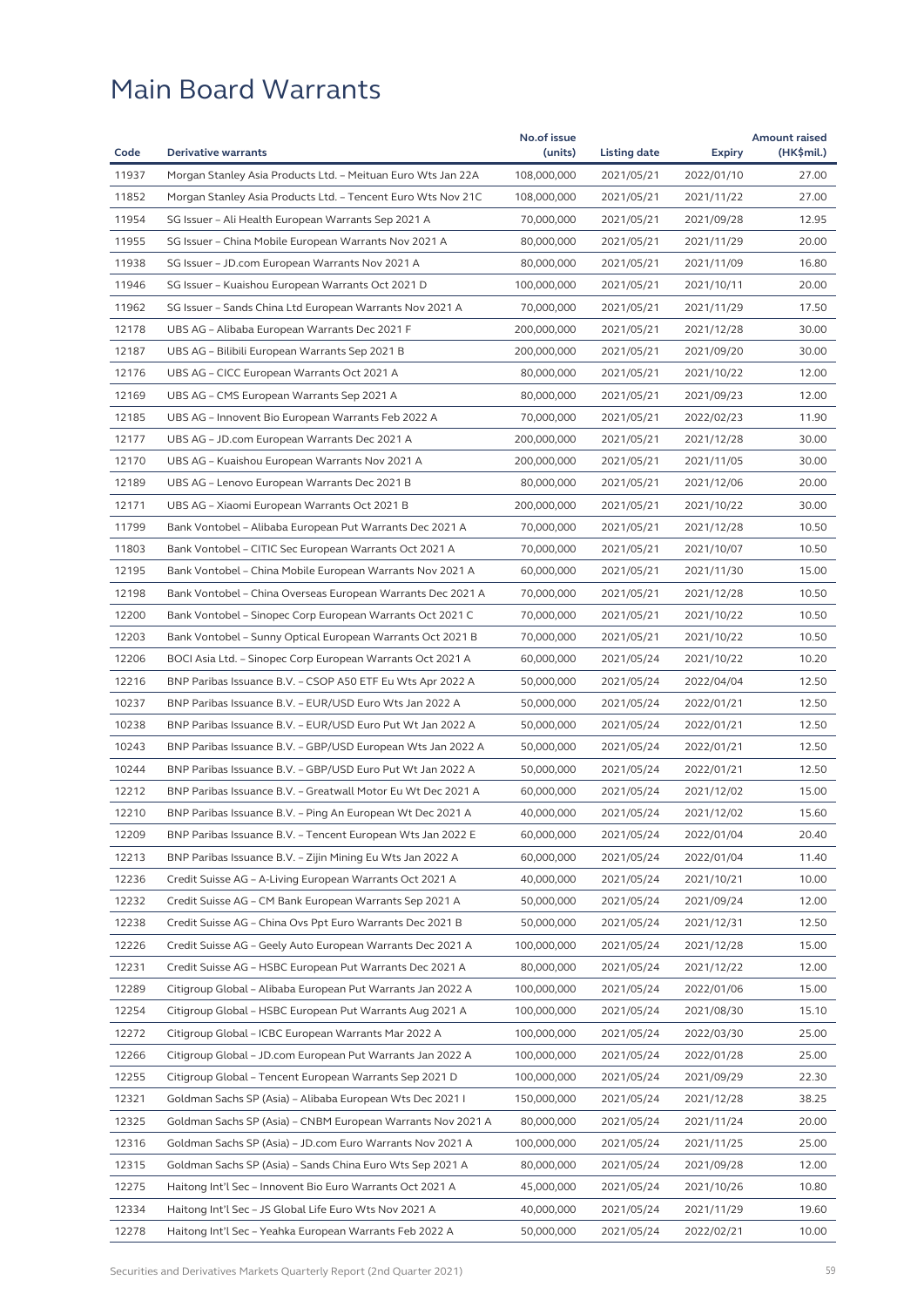|       |                                                              | No.of issue |              |               | <b>Amount raised</b> |
|-------|--------------------------------------------------------------|-------------|--------------|---------------|----------------------|
| Code  | <b>Derivative warrants</b>                                   | (units)     | Listing date | <b>Expiry</b> | (HK\$mil.)           |
| 12392 | J P Morgan SP BV - Alibaba European Put Warrants Jan 2022 A  | 200,000,000 | 2021/05/24   | 2022/01/07    | 30.00                |
| 12250 | J P Morgan SP BV – A-Living European Warrants Nov 2021 B     | 60,000,000  | 2021/05/24   | 2021/11/30    | 21.54                |
| 12398 | J P Morgan SP BV – Bilibili European Put Warrants Jan 2022 A | 200,000,000 | 2021/05/24   | 2022/01/07    | 50.40                |
| 12239 | J P Morgan SP BV - HKEX European Put Wts Nov 2021 A          | 200,000,000 | 2021/05/24   | 2021/11/30    | 30.20                |
| 10249 | J P Morgan SP BV – NQ100 Index European Warrants Dec 2021 A  | 100,000,000 | 2021/05/24   | 2021/12/10    | 25.70                |
| 10251 | J P Morgan SP BV - NQ100 Index European Warrants Dec 2021 B  | 100,000,000 | 2021/05/24   | 2021/12/10    | 25.60                |
| 10250 | J P Morgan SP BV - NQ100 Index Euro Put Warrants Dec 2021 A  | 100,000,000 | 2021/05/24   | 2021/12/10    | 25.60                |
| 10226 | J P Morgan SP BV - NQ100 Index Euro Put Warrants Dec 2021 B  | 100,000,000 | 2021/05/24   | 2021/12/10    | 25.30                |
| 10227 | J P Morgan SP BV - S&P Index European Warrants Dec 2021 A    | 100,000,000 | 2021/05/24   | 2021/12/10    | 25.30                |
| 10225 | J P Morgan SP BV - S&P Index European Put Wts Dec 2021 A     | 100,000,000 | 2021/05/24   | 2021/12/10    | 25.30                |
| 12241 | J P Morgan SP BV – Yihai Intl European Warrants Dec 2021 A   | 60,000,000  | 2021/05/24   | 2021/12/31    | 10.56                |
| 12207 | Macquarie Bank Ltd. - Jiangxi Copper Euro Put Wts Apr 2022 A | 31,000,000  | 2021/05/24   | 2022/04/04    | 10.26                |
| 12204 | Morgan Stanley Asia Products Ltd. - JD.com Eur Put Wt Feb22A | 48,000,000  | 2021/05/24   | 2022/02/04    | 12.00                |
| 12279 | Morgan Stanley Asia Products Ltd. - Xinyi Solar Eu Wt Oct21A | 68,000,000  | 2021/05/24   | 2021/10/22    | 10.20                |
| 12280 | SG Issuer - HSI European Put Warrants Aug 2021 B             | 300,000,000 | 2021/05/24   | 2021/08/30    | 45.00                |
| 12384 | UBS AG - Alibaba European Warrants Dec 2021 G                | 200,000,000 | 2021/05/24   | 2021/12/28    | 40.00                |
| 12373 | UBS AG - CM Bank European Put Warrants Sep 2021 A            | 50,000,000  | 2021/05/24   | 2021/09/27    | 10.00                |
| 12366 | UBS AG – CNBM European Wts Dec 2021 C                        | 80,000,000  | 2021/05/24   | 2021/12/13    | 20.00                |
| 12335 | UBS AG - Geely Auto European Warrants Nov 2021 A             | 150,000,000 | 2021/05/24   | 2021/11/23    | 37.50                |
| 12352 | UBS AG – Geely Auto European Warrants Dec 2021 A             | 150,000,000 | 2021/05/24   | 2021/12/28    | 22.50                |
| 12356 | UBS AG - Genscript Bio European Warrants Nov 2021 A          | 40,000,000  | 2021/05/24   | 2021/11/23    | 10.80                |
| 12364 | UBS AG - Greatwall Motor European Warrants Oct 2021 B        | 80,000,000  | 2021/05/24   | 2021/10/27    | 12.00                |
| 12367 | UBS AG – Meituan European Warrants Nov 2021 C                | 200,000,000 | 2021/05/24   | 2021/11/08    | 30.00                |
| 12387 | UBS AG – PetroChina European Warrants Dec 2021 A             | 70,000,000  | 2021/05/24   | 2021/12/28    | 11.20                |
| 12383 | UBS AG - Sunart Retail European Warrants May 2022 A          | 50,000,000  | 2021/05/24   | 2022/05/24    | 10.00                |
| 12307 | Bank Vontobel - CSPC Pharma European Warrants Jan 2022 A     | 40,000,000  | 2021/05/24   | 2022/01/31    | 10.00                |
| 12304 | Bank Vontobel - Lenovo European Warrants Dec 2021 A          | 70,000,000  | 2021/05/24   | 2021/12/23    | 10.50                |
| 12436 | BOCI Asia Ltd. - Xiaomi European Warrants Sep 2021 C         | 100,000,000 | 2021/05/25   | 2021/09/27    | 15.00                |
| 12464 | Credit Suisse AG – Conch Cement European Warrants Oct 2021 A | 60,000,000  | 2021/05/25   | 2021/10/21    | 10.20                |
| 12418 | Credit Suisse AG - Angang Steel European Warrants Nov 2021 B | 80,000,000  | 2021/05/25   | 2021/11/24    | 20.00                |
| 12421 |                                                              |             |              | 2021/12/31    | 12.50                |
|       | Credit Suisse AG - Chinares Cement Euro Warrants Dec 2021 A  | 50,000,000  | 2021/05/25   |               |                      |
| 12454 | Credit Suisse AG - China Shenhua European Wts Nov 2021 A     | 60,000,000  | 2021/05/25   | 2021/11/25    | 10.20                |
| 12450 | Credit Suisse AG – HKEX European Put Warrants Nov 2021 A     | 100,000,000 | 2021/05/25   | 2021/11/23    | 15.00                |
| 12440 | Credit Suisse AG – Meituan European Put Warrants Nov 2021 A  | 100,000,000 | 2021/05/25   | 2021/11/05    | 15.00                |
| 12422 | Credit Suisse AG - Zoomlion European Warrants Nov 2021 A     | 50,000,000  | 2021/05/25   | 2021/11/24    | 12.50                |
| 12471 | Citigroup Global - CSPC Pharma European Warrants Jan 2022 B  | 100,000,000 | 2021/05/25   | 2022/01/28    | 22.00                |
| 12470 | Citigroup Global – Ping An European Put Warrants Nov 2021 A  | 100,000,000 | 2021/05/25   | 2021/11/29    | 25.00                |
| 12481 | Citigroup Global - Xiaomi European Put Warrants Nov 2021 A   | 100,000,000 | 2021/05/25   | 2021/11/29    | 25.00                |
| 12674 | Goldman Sachs SP (Asia) - Conch Cement Euro Wts Oct 2021 A   | 80,000,000  | 2021/05/25   | 2021/10/21    | 12.00                |
| 12673 | Goldman Sachs SP (Asia) – Geely Auto European Wts Sep 2021 E | 80,000,000  | 2021/05/25   | 2021/09/20    | 12.00                |
| 12671 | Goldman Sachs SP (Asia) - Li Ning European Wts Dec 2021 A    | 80,000,000  | 2021/05/25   | 2021/12/23    | 13.28                |
| 12675 | Goldman Sachs SP (Asia) - NCI European Warrants Nov 2021 A   | 80,000,000  | 2021/05/25   | 2021/11/29    | 12.00                |
| 12641 | Haitong Int'l Sec - CK Asset European Warrants Nov 2021 A    | 40,000,000  | 2021/05/25   | 2021/11/29    | 10.00                |
| 12667 | Haitong Int'l Sec - CSOP A50 European Warrants Feb 2022 A    | 40,000,000  | 2021/05/25   | 2022/02/28    | 10.00                |
| 12643 | Haitong Int'l Sec - ENN Energy European Warrants Nov 2021 A  | 40,000,000  | 2021/05/25   | 2021/11/29    | 11.20                |
| 12659 | Haitong Int'l Sec - Fosun Intl European Warrants Nov 2021 A  | 40,000,000  | 2021/05/25   | 2021/11/29    | 11.20                |
| 12668 | Haitong Int'l Sec - Xiaomi European Warrants Sep 2021 C      | 80,000,000  | 2021/05/25   | 2021/09/30    | 16.00                |
| 12537 | J P Morgan SP BV - Everg Vehicle European Wts Dec 2021 B     | 100,000,000 | 2021/05/25   | 2021/12/23    | 15.20                |
| 12525 | J P Morgan SP BV - Geely Auto European Warrants Oct 2021 A   | 80,000,000  | 2021/05/25   | 2021/10/29    | 12.00                |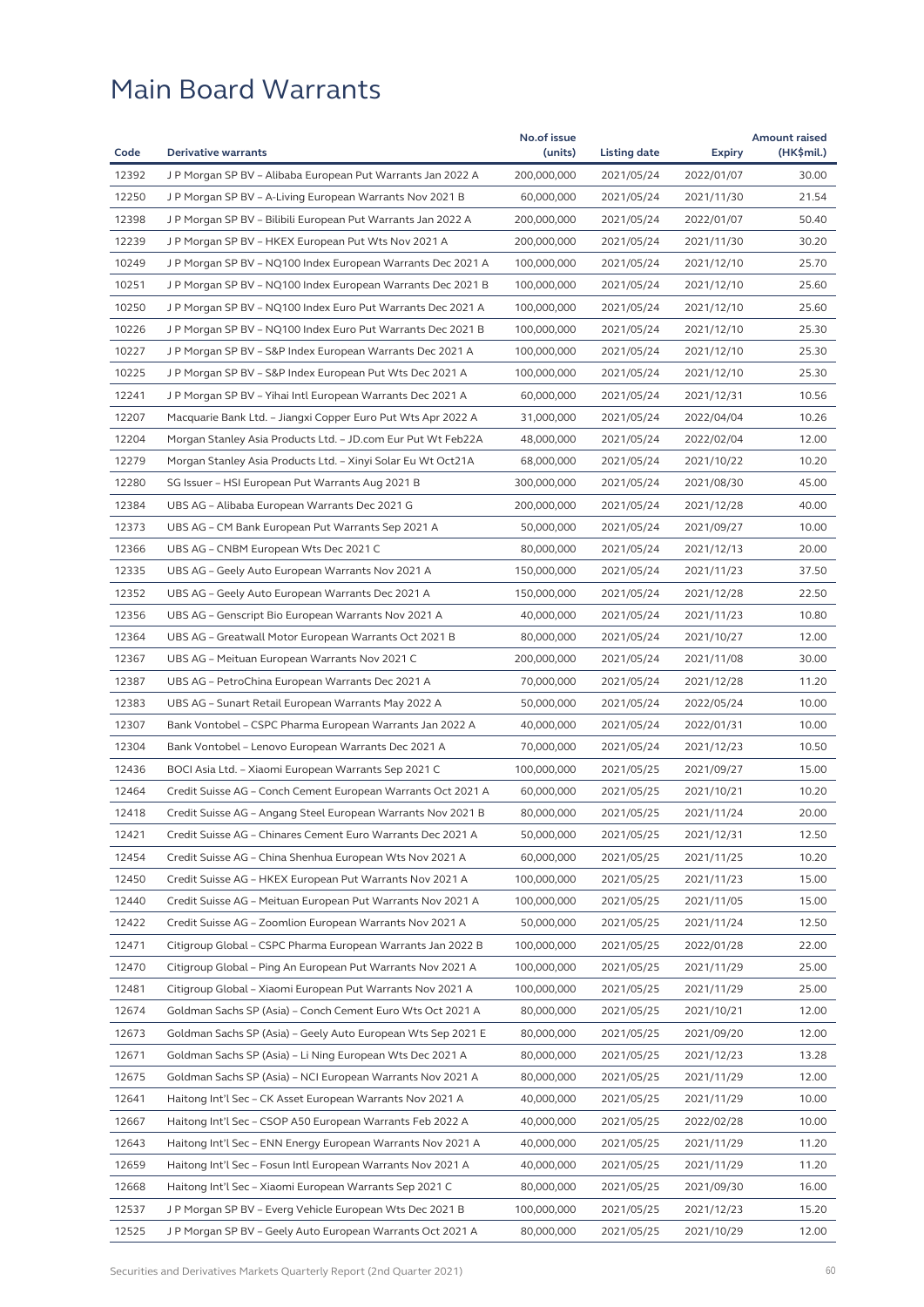| 12527<br>37.75<br>J P Morgan SP BV - Meituan European Put Warrants Nov 2021 A<br>250,000,000<br>2021/05/25<br>2021/11/05<br>12546<br>2021/05/25<br>45.60<br>J P Morgan SP BV – NetEase European Warrants Oct 2021 A<br>300,000,000<br>2021/10/27<br>12465<br>Macquarie Bank Ltd. - Kuaishou European Warrants Dec 2021 A<br>38,500,000<br>2021/05/25<br>2021/12/02<br>10.09<br>12469<br>11.96<br>Macquarie Bank Ltd. – Tencent European Put Wts Dec 2021 A<br>20,000,000<br>2021/05/25<br>2021/12/02<br>12468<br>Macquarie Bank Ltd. - YuHua Edu European Warrants Dec 2021 A<br>39,000,000<br>2021/05/25<br>2021/12/16<br>10.06<br>12404<br>10.00<br>Morgan Stanley Asia Products Ltd. - CSPC Eu Wt Dec 2021 A<br>40,000,000<br>2021/05/25<br>2021/12/30<br>12399<br>Morgan Stanley Asia Products Ltd. - Meituan Eu Put Wt Dec21A<br>98,000,000<br>2021/05/25<br>2021/12/30<br>14.70<br>12414<br>200,000,000<br>2021/05/25<br>2021/09/23<br>30.00<br>UBS AG – Alibaba European Warrants Sep 2021 L<br>12406<br>30.00<br>UBS AG – Alibaba European Put Warrants Dec 2021 A<br>200,000,000<br>2021/05/25<br>2021/12/23<br>12514<br>40,000,000<br>10.00<br>UBS AG – A-Living European Warrants Oct 2021 A<br>2021/05/25<br>2021/10/21<br>12524<br>70,000,000<br>2021/05/25<br>10.50<br>UBS AG – China Res Beer European Warrants Dec 2021 A<br>2021/12/23<br>12503<br>10.00<br>UBS AG - COSCO Ship Dev European Warrants Nov 2021 A<br>40,000,000<br>2021/05/25<br>2021/11/03<br>12491<br>10.20<br>UBS AG - Ganfeng Lithium European Warrants Nov 2021 A<br>60,000,000<br>2021/05/25<br>2021/11/25<br>12484<br>UBS AG - HKEX European Put Warrants Nov 2021 A<br>300,000,000<br>2021/05/25<br>45.00<br>2021/11/23<br>12515<br>38.00<br>UBS AG – JD.com European Warrants Nov 2021 A<br>200,000,000<br>2021/05/25<br>2021/11/23<br>12500<br>30,000,000<br>2021/05/25<br>11.70<br>UBS AG – Li Ning European Warrants Nov 2021 A<br>2021/11/24<br>12494<br>10.20<br>60,000,000<br>2021/05/25<br>2021/12/23<br>UBS AG - Li Ning European Warrants Dec 2021 A<br>12486<br>10.20<br>UBS AG - Xinyi Solar European Warrants Oct 2021 A<br>60,000,000<br>2021/05/25<br>2021/10/22<br>12492<br>12.00<br>UBS AG - Zhaojin Mining European Warrants Nov 2021 A<br>60,000,000<br>2021/05/25<br>2021/11/23<br>12584<br>70,000,000<br>10.50<br>Bank Vontobel – AIA European Put Warrants Dec 2021 C<br>2021/05/25<br>2021/12/28<br>12550<br>40,000,000<br>2021/05/25<br>11.20<br>Bank Vontobel – CC Bank European Warrants Nov 2021 A<br>2021/11/29<br>12629<br>70,000,000<br>2021/05/25<br>10.50<br>Bank Vontobel – Kingsoft European Warrants Dec 2021 A<br>2021/12/28<br>12594<br>Bank Vontobel – NetEase European Warrants Oct 2021 B<br>50,000,000<br>2021/05/25<br>10.50<br>2021/10/28<br>12566<br>26.00<br>Bank Vontobel – Tencent European Warrants Nov 2021 A<br>100,000,000<br>2021/05/25<br>2021/11/24<br>12639<br>Bank Vontobel - Tencent European Warrants Sep 2022 B<br>100,000,000<br>2021/05/25<br>2022/09/26<br>15.00<br>12562<br>Bank Vontobel - Xiaomi European Warrants Oct 2021 A<br>60,000,000<br>12.60<br>2021/05/25<br>2021/10/07<br>12551<br>Bank Vontobel - Xiaomi European Warrants Dec 2021 A<br>60,000,000<br>2021/05/25<br>10.80<br>2021/12/28<br>12778<br>BOCI Asia Ltd. - AIA European Put Warrants Dec 2021 B<br>70,000,000<br>2021/05/26<br>2021/12/23<br>10.50<br>12790<br>100,000,000<br>20.00<br>BOCI Asia Ltd. – Meituan European Warrants Sep 2021 B<br>2021/05/26<br>2021/09/27<br>25.00<br>12785<br>100,000,000<br>2021/05/26<br>2021/11/29<br>BOCI Asia Ltd. – Xiaomi European Put Warrants Nov 2021 A<br>22.50<br>12736<br>150,000,000<br>Credit Suisse AG – NetEase European Warrants Oct 2021 A<br>2021/05/26<br>2021/10/25<br>12730<br>Credit Suisse AG - NetEase European Put Warrants Dec 2021 B<br>80,000,000<br>2021/05/26<br>2021/12/28<br>12.00<br>12741<br>37.50<br>Credit Suisse AG – Tencent European Wts Sep 2021 D<br>250,000,000<br>2021/05/26<br>2021/09/17<br>12742<br>Credit Suisse AG - Tencent European Wts Sep 2021 E<br>250,000,000<br>2021/05/26<br>2021/09/27<br>45.00<br>12724<br>Credit Suisse AG - Wynn Macau European Warrants Apr 2022 A<br>60,000,000<br>2021/05/26<br>15.00<br>2022/04/29<br>12740<br>Credit Suisse AG - Xiaomi European Put Warrants Nov 2021 A<br>100,000,000<br>2021/05/26<br>2021/11/22<br>15.00<br>12721<br>Credit Suisse AG - Yihai Intl European Warrants Apr 2022 A<br>80,000,000<br>2021/05/26<br>2022/04/29<br>20.00<br>12677<br>150,000,000<br>37.50<br>Bank of East Asia – Tencent European Wts Dec 2022 A<br>2021/05/26<br>2022/12/30<br>12697<br>Guotai Junan - AAC Tech European Warrants Aug 2021 A<br>100,000,000<br>2021/05/26<br>2021/08/25<br>21.20<br>12695<br>Guotai Junan - Galaxy Ent European Warrants Dec 2021 A<br>100,000,000<br>15.00<br>2021/05/26<br>2021/12/22<br>12707<br>Guotai Junan - Greatwall Motor European Warrants Sep 2021 A<br>100,000,000<br>2021/05/26<br>2021/09/27<br>18.60<br>12699<br>16.30<br>Guotai Junan - Greatwall Motor European Warrants Oct 2021 A<br>100,000,000<br>2021/05/26<br>2021/10/07<br>12836<br>Goldman Sachs SP (Asia) - Alibaba European Wts Sep 2021 L<br>150,000,000<br>2021/05/26<br>2021/09/27<br>31.95<br>12850<br>Goldman Sachs SP (Asia) - China Tower Euro Wts Jun 2023 A<br>100,000,000<br>25.00<br>2021/05/26<br>2023/06/30<br>12841<br>Goldman Sachs SP (Asia) - Evergrande European Wts Oct 2021 A<br>80,000,000<br>2021/05/26<br>2021/10/27<br>12.00<br>12846<br>Goldman Sachs SP (Asia) - Meituan Euro Put Wts Nov 2021 B<br>80,000,000<br>12.00<br>2021/05/26<br>2021/11/05<br>12837<br>Goldman Sachs SP (Asia) - Tencent European Wts Feb 2022 A<br>200,000,000<br>2021/05/26<br>2022/02/21<br>30.00<br>12795<br>J P Morgan SP BV - JD Health European Warrants Nov 2021 B<br>100,000,000<br>2021/05/26<br>2021/11/30<br>15.10<br>12808<br>70,000,000<br>15.61 |      | <b>Derivative warrants</b>                          | No.of issue |              |               | <b>Amount raised</b> |
|-------------------------------------------------------------------------------------------------------------------------------------------------------------------------------------------------------------------------------------------------------------------------------------------------------------------------------------------------------------------------------------------------------------------------------------------------------------------------------------------------------------------------------------------------------------------------------------------------------------------------------------------------------------------------------------------------------------------------------------------------------------------------------------------------------------------------------------------------------------------------------------------------------------------------------------------------------------------------------------------------------------------------------------------------------------------------------------------------------------------------------------------------------------------------------------------------------------------------------------------------------------------------------------------------------------------------------------------------------------------------------------------------------------------------------------------------------------------------------------------------------------------------------------------------------------------------------------------------------------------------------------------------------------------------------------------------------------------------------------------------------------------------------------------------------------------------------------------------------------------------------------------------------------------------------------------------------------------------------------------------------------------------------------------------------------------------------------------------------------------------------------------------------------------------------------------------------------------------------------------------------------------------------------------------------------------------------------------------------------------------------------------------------------------------------------------------------------------------------------------------------------------------------------------------------------------------------------------------------------------------------------------------------------------------------------------------------------------------------------------------------------------------------------------------------------------------------------------------------------------------------------------------------------------------------------------------------------------------------------------------------------------------------------------------------------------------------------------------------------------------------------------------------------------------------------------------------------------------------------------------------------------------------------------------------------------------------------------------------------------------------------------------------------------------------------------------------------------------------------------------------------------------------------------------------------------------------------------------------------------------------------------------------------------------------------------------------------------------------------------------------------------------------------------------------------------------------------------------------------------------------------------------------------------------------------------------------------------------------------------------------------------------------------------------------------------------------------------------------------------------------------------------------------------------------------------------------------------------------------------------------------------------------------------------------------------------------------------------------------------------------------------------------------------------------------------------------------------------------------------------------------------------------------------------------------------------------------------------------------------------------------------------------------------------------------------------------------------------------------------------------------------------------------------------------------------------------------------------------------------------------------------------------------------------------------------------------------------------------------------------------------------------------------------------------------------------------------------------------------------------------------------------------------------------------------------------------------------------------------------------------------------------------------------------------------------------------------------------------------------------------------------------------------------------------------------------------------------------------------------------------------------------------------------------------------------------------------------------------------------------------------------------------------------------------------------------------------------------------------------------------------------------------------------------------------------------------------------------------------------------------------------------------------------------------|------|-----------------------------------------------------|-------------|--------------|---------------|----------------------|
|                                                                                                                                                                                                                                                                                                                                                                                                                                                                                                                                                                                                                                                                                                                                                                                                                                                                                                                                                                                                                                                                                                                                                                                                                                                                                                                                                                                                                                                                                                                                                                                                                                                                                                                                                                                                                                                                                                                                                                                                                                                                                                                                                                                                                                                                                                                                                                                                                                                                                                                                                                                                                                                                                                                                                                                                                                                                                                                                                                                                                                                                                                                                                                                                                                                                                                                                                                                                                                                                                                                                                                                                                                                                                                                                                                                                                                                                                                                                                                                                                                                                                                                                                                                                                                                                                                                                                                                                                                                                                                                                                                                                                                                                                                                                                                                                                                                                                                                                                                                                                                                                                                                                                                                                                                                                                                                                                                                                                                                                                                                                                                                                                                                                                                                                                                                                                                                                                                                               | Code |                                                     | (units)     | Listing date | <b>Expiry</b> | (HK\$mil.)           |
|                                                                                                                                                                                                                                                                                                                                                                                                                                                                                                                                                                                                                                                                                                                                                                                                                                                                                                                                                                                                                                                                                                                                                                                                                                                                                                                                                                                                                                                                                                                                                                                                                                                                                                                                                                                                                                                                                                                                                                                                                                                                                                                                                                                                                                                                                                                                                                                                                                                                                                                                                                                                                                                                                                                                                                                                                                                                                                                                                                                                                                                                                                                                                                                                                                                                                                                                                                                                                                                                                                                                                                                                                                                                                                                                                                                                                                                                                                                                                                                                                                                                                                                                                                                                                                                                                                                                                                                                                                                                                                                                                                                                                                                                                                                                                                                                                                                                                                                                                                                                                                                                                                                                                                                                                                                                                                                                                                                                                                                                                                                                                                                                                                                                                                                                                                                                                                                                                                                               |      |                                                     |             |              |               |                      |
|                                                                                                                                                                                                                                                                                                                                                                                                                                                                                                                                                                                                                                                                                                                                                                                                                                                                                                                                                                                                                                                                                                                                                                                                                                                                                                                                                                                                                                                                                                                                                                                                                                                                                                                                                                                                                                                                                                                                                                                                                                                                                                                                                                                                                                                                                                                                                                                                                                                                                                                                                                                                                                                                                                                                                                                                                                                                                                                                                                                                                                                                                                                                                                                                                                                                                                                                                                                                                                                                                                                                                                                                                                                                                                                                                                                                                                                                                                                                                                                                                                                                                                                                                                                                                                                                                                                                                                                                                                                                                                                                                                                                                                                                                                                                                                                                                                                                                                                                                                                                                                                                                                                                                                                                                                                                                                                                                                                                                                                                                                                                                                                                                                                                                                                                                                                                                                                                                                                               |      |                                                     |             |              |               |                      |
|                                                                                                                                                                                                                                                                                                                                                                                                                                                                                                                                                                                                                                                                                                                                                                                                                                                                                                                                                                                                                                                                                                                                                                                                                                                                                                                                                                                                                                                                                                                                                                                                                                                                                                                                                                                                                                                                                                                                                                                                                                                                                                                                                                                                                                                                                                                                                                                                                                                                                                                                                                                                                                                                                                                                                                                                                                                                                                                                                                                                                                                                                                                                                                                                                                                                                                                                                                                                                                                                                                                                                                                                                                                                                                                                                                                                                                                                                                                                                                                                                                                                                                                                                                                                                                                                                                                                                                                                                                                                                                                                                                                                                                                                                                                                                                                                                                                                                                                                                                                                                                                                                                                                                                                                                                                                                                                                                                                                                                                                                                                                                                                                                                                                                                                                                                                                                                                                                                                               |      |                                                     |             |              |               |                      |
|                                                                                                                                                                                                                                                                                                                                                                                                                                                                                                                                                                                                                                                                                                                                                                                                                                                                                                                                                                                                                                                                                                                                                                                                                                                                                                                                                                                                                                                                                                                                                                                                                                                                                                                                                                                                                                                                                                                                                                                                                                                                                                                                                                                                                                                                                                                                                                                                                                                                                                                                                                                                                                                                                                                                                                                                                                                                                                                                                                                                                                                                                                                                                                                                                                                                                                                                                                                                                                                                                                                                                                                                                                                                                                                                                                                                                                                                                                                                                                                                                                                                                                                                                                                                                                                                                                                                                                                                                                                                                                                                                                                                                                                                                                                                                                                                                                                                                                                                                                                                                                                                                                                                                                                                                                                                                                                                                                                                                                                                                                                                                                                                                                                                                                                                                                                                                                                                                                                               |      |                                                     |             |              |               |                      |
|                                                                                                                                                                                                                                                                                                                                                                                                                                                                                                                                                                                                                                                                                                                                                                                                                                                                                                                                                                                                                                                                                                                                                                                                                                                                                                                                                                                                                                                                                                                                                                                                                                                                                                                                                                                                                                                                                                                                                                                                                                                                                                                                                                                                                                                                                                                                                                                                                                                                                                                                                                                                                                                                                                                                                                                                                                                                                                                                                                                                                                                                                                                                                                                                                                                                                                                                                                                                                                                                                                                                                                                                                                                                                                                                                                                                                                                                                                                                                                                                                                                                                                                                                                                                                                                                                                                                                                                                                                                                                                                                                                                                                                                                                                                                                                                                                                                                                                                                                                                                                                                                                                                                                                                                                                                                                                                                                                                                                                                                                                                                                                                                                                                                                                                                                                                                                                                                                                                               |      |                                                     |             |              |               |                      |
|                                                                                                                                                                                                                                                                                                                                                                                                                                                                                                                                                                                                                                                                                                                                                                                                                                                                                                                                                                                                                                                                                                                                                                                                                                                                                                                                                                                                                                                                                                                                                                                                                                                                                                                                                                                                                                                                                                                                                                                                                                                                                                                                                                                                                                                                                                                                                                                                                                                                                                                                                                                                                                                                                                                                                                                                                                                                                                                                                                                                                                                                                                                                                                                                                                                                                                                                                                                                                                                                                                                                                                                                                                                                                                                                                                                                                                                                                                                                                                                                                                                                                                                                                                                                                                                                                                                                                                                                                                                                                                                                                                                                                                                                                                                                                                                                                                                                                                                                                                                                                                                                                                                                                                                                                                                                                                                                                                                                                                                                                                                                                                                                                                                                                                                                                                                                                                                                                                                               |      |                                                     |             |              |               |                      |
|                                                                                                                                                                                                                                                                                                                                                                                                                                                                                                                                                                                                                                                                                                                                                                                                                                                                                                                                                                                                                                                                                                                                                                                                                                                                                                                                                                                                                                                                                                                                                                                                                                                                                                                                                                                                                                                                                                                                                                                                                                                                                                                                                                                                                                                                                                                                                                                                                                                                                                                                                                                                                                                                                                                                                                                                                                                                                                                                                                                                                                                                                                                                                                                                                                                                                                                                                                                                                                                                                                                                                                                                                                                                                                                                                                                                                                                                                                                                                                                                                                                                                                                                                                                                                                                                                                                                                                                                                                                                                                                                                                                                                                                                                                                                                                                                                                                                                                                                                                                                                                                                                                                                                                                                                                                                                                                                                                                                                                                                                                                                                                                                                                                                                                                                                                                                                                                                                                                               |      |                                                     |             |              |               |                      |
|                                                                                                                                                                                                                                                                                                                                                                                                                                                                                                                                                                                                                                                                                                                                                                                                                                                                                                                                                                                                                                                                                                                                                                                                                                                                                                                                                                                                                                                                                                                                                                                                                                                                                                                                                                                                                                                                                                                                                                                                                                                                                                                                                                                                                                                                                                                                                                                                                                                                                                                                                                                                                                                                                                                                                                                                                                                                                                                                                                                                                                                                                                                                                                                                                                                                                                                                                                                                                                                                                                                                                                                                                                                                                                                                                                                                                                                                                                                                                                                                                                                                                                                                                                                                                                                                                                                                                                                                                                                                                                                                                                                                                                                                                                                                                                                                                                                                                                                                                                                                                                                                                                                                                                                                                                                                                                                                                                                                                                                                                                                                                                                                                                                                                                                                                                                                                                                                                                                               |      |                                                     |             |              |               |                      |
|                                                                                                                                                                                                                                                                                                                                                                                                                                                                                                                                                                                                                                                                                                                                                                                                                                                                                                                                                                                                                                                                                                                                                                                                                                                                                                                                                                                                                                                                                                                                                                                                                                                                                                                                                                                                                                                                                                                                                                                                                                                                                                                                                                                                                                                                                                                                                                                                                                                                                                                                                                                                                                                                                                                                                                                                                                                                                                                                                                                                                                                                                                                                                                                                                                                                                                                                                                                                                                                                                                                                                                                                                                                                                                                                                                                                                                                                                                                                                                                                                                                                                                                                                                                                                                                                                                                                                                                                                                                                                                                                                                                                                                                                                                                                                                                                                                                                                                                                                                                                                                                                                                                                                                                                                                                                                                                                                                                                                                                                                                                                                                                                                                                                                                                                                                                                                                                                                                                               |      |                                                     |             |              |               |                      |
|                                                                                                                                                                                                                                                                                                                                                                                                                                                                                                                                                                                                                                                                                                                                                                                                                                                                                                                                                                                                                                                                                                                                                                                                                                                                                                                                                                                                                                                                                                                                                                                                                                                                                                                                                                                                                                                                                                                                                                                                                                                                                                                                                                                                                                                                                                                                                                                                                                                                                                                                                                                                                                                                                                                                                                                                                                                                                                                                                                                                                                                                                                                                                                                                                                                                                                                                                                                                                                                                                                                                                                                                                                                                                                                                                                                                                                                                                                                                                                                                                                                                                                                                                                                                                                                                                                                                                                                                                                                                                                                                                                                                                                                                                                                                                                                                                                                                                                                                                                                                                                                                                                                                                                                                                                                                                                                                                                                                                                                                                                                                                                                                                                                                                                                                                                                                                                                                                                                               |      |                                                     |             |              |               |                      |
|                                                                                                                                                                                                                                                                                                                                                                                                                                                                                                                                                                                                                                                                                                                                                                                                                                                                                                                                                                                                                                                                                                                                                                                                                                                                                                                                                                                                                                                                                                                                                                                                                                                                                                                                                                                                                                                                                                                                                                                                                                                                                                                                                                                                                                                                                                                                                                                                                                                                                                                                                                                                                                                                                                                                                                                                                                                                                                                                                                                                                                                                                                                                                                                                                                                                                                                                                                                                                                                                                                                                                                                                                                                                                                                                                                                                                                                                                                                                                                                                                                                                                                                                                                                                                                                                                                                                                                                                                                                                                                                                                                                                                                                                                                                                                                                                                                                                                                                                                                                                                                                                                                                                                                                                                                                                                                                                                                                                                                                                                                                                                                                                                                                                                                                                                                                                                                                                                                                               |      |                                                     |             |              |               |                      |
|                                                                                                                                                                                                                                                                                                                                                                                                                                                                                                                                                                                                                                                                                                                                                                                                                                                                                                                                                                                                                                                                                                                                                                                                                                                                                                                                                                                                                                                                                                                                                                                                                                                                                                                                                                                                                                                                                                                                                                                                                                                                                                                                                                                                                                                                                                                                                                                                                                                                                                                                                                                                                                                                                                                                                                                                                                                                                                                                                                                                                                                                                                                                                                                                                                                                                                                                                                                                                                                                                                                                                                                                                                                                                                                                                                                                                                                                                                                                                                                                                                                                                                                                                                                                                                                                                                                                                                                                                                                                                                                                                                                                                                                                                                                                                                                                                                                                                                                                                                                                                                                                                                                                                                                                                                                                                                                                                                                                                                                                                                                                                                                                                                                                                                                                                                                                                                                                                                                               |      |                                                     |             |              |               |                      |
|                                                                                                                                                                                                                                                                                                                                                                                                                                                                                                                                                                                                                                                                                                                                                                                                                                                                                                                                                                                                                                                                                                                                                                                                                                                                                                                                                                                                                                                                                                                                                                                                                                                                                                                                                                                                                                                                                                                                                                                                                                                                                                                                                                                                                                                                                                                                                                                                                                                                                                                                                                                                                                                                                                                                                                                                                                                                                                                                                                                                                                                                                                                                                                                                                                                                                                                                                                                                                                                                                                                                                                                                                                                                                                                                                                                                                                                                                                                                                                                                                                                                                                                                                                                                                                                                                                                                                                                                                                                                                                                                                                                                                                                                                                                                                                                                                                                                                                                                                                                                                                                                                                                                                                                                                                                                                                                                                                                                                                                                                                                                                                                                                                                                                                                                                                                                                                                                                                                               |      |                                                     |             |              |               |                      |
|                                                                                                                                                                                                                                                                                                                                                                                                                                                                                                                                                                                                                                                                                                                                                                                                                                                                                                                                                                                                                                                                                                                                                                                                                                                                                                                                                                                                                                                                                                                                                                                                                                                                                                                                                                                                                                                                                                                                                                                                                                                                                                                                                                                                                                                                                                                                                                                                                                                                                                                                                                                                                                                                                                                                                                                                                                                                                                                                                                                                                                                                                                                                                                                                                                                                                                                                                                                                                                                                                                                                                                                                                                                                                                                                                                                                                                                                                                                                                                                                                                                                                                                                                                                                                                                                                                                                                                                                                                                                                                                                                                                                                                                                                                                                                                                                                                                                                                                                                                                                                                                                                                                                                                                                                                                                                                                                                                                                                                                                                                                                                                                                                                                                                                                                                                                                                                                                                                                               |      |                                                     |             |              |               |                      |
|                                                                                                                                                                                                                                                                                                                                                                                                                                                                                                                                                                                                                                                                                                                                                                                                                                                                                                                                                                                                                                                                                                                                                                                                                                                                                                                                                                                                                                                                                                                                                                                                                                                                                                                                                                                                                                                                                                                                                                                                                                                                                                                                                                                                                                                                                                                                                                                                                                                                                                                                                                                                                                                                                                                                                                                                                                                                                                                                                                                                                                                                                                                                                                                                                                                                                                                                                                                                                                                                                                                                                                                                                                                                                                                                                                                                                                                                                                                                                                                                                                                                                                                                                                                                                                                                                                                                                                                                                                                                                                                                                                                                                                                                                                                                                                                                                                                                                                                                                                                                                                                                                                                                                                                                                                                                                                                                                                                                                                                                                                                                                                                                                                                                                                                                                                                                                                                                                                                               |      |                                                     |             |              |               |                      |
|                                                                                                                                                                                                                                                                                                                                                                                                                                                                                                                                                                                                                                                                                                                                                                                                                                                                                                                                                                                                                                                                                                                                                                                                                                                                                                                                                                                                                                                                                                                                                                                                                                                                                                                                                                                                                                                                                                                                                                                                                                                                                                                                                                                                                                                                                                                                                                                                                                                                                                                                                                                                                                                                                                                                                                                                                                                                                                                                                                                                                                                                                                                                                                                                                                                                                                                                                                                                                                                                                                                                                                                                                                                                                                                                                                                                                                                                                                                                                                                                                                                                                                                                                                                                                                                                                                                                                                                                                                                                                                                                                                                                                                                                                                                                                                                                                                                                                                                                                                                                                                                                                                                                                                                                                                                                                                                                                                                                                                                                                                                                                                                                                                                                                                                                                                                                                                                                                                                               |      |                                                     |             |              |               |                      |
|                                                                                                                                                                                                                                                                                                                                                                                                                                                                                                                                                                                                                                                                                                                                                                                                                                                                                                                                                                                                                                                                                                                                                                                                                                                                                                                                                                                                                                                                                                                                                                                                                                                                                                                                                                                                                                                                                                                                                                                                                                                                                                                                                                                                                                                                                                                                                                                                                                                                                                                                                                                                                                                                                                                                                                                                                                                                                                                                                                                                                                                                                                                                                                                                                                                                                                                                                                                                                                                                                                                                                                                                                                                                                                                                                                                                                                                                                                                                                                                                                                                                                                                                                                                                                                                                                                                                                                                                                                                                                                                                                                                                                                                                                                                                                                                                                                                                                                                                                                                                                                                                                                                                                                                                                                                                                                                                                                                                                                                                                                                                                                                                                                                                                                                                                                                                                                                                                                                               |      |                                                     |             |              |               |                      |
|                                                                                                                                                                                                                                                                                                                                                                                                                                                                                                                                                                                                                                                                                                                                                                                                                                                                                                                                                                                                                                                                                                                                                                                                                                                                                                                                                                                                                                                                                                                                                                                                                                                                                                                                                                                                                                                                                                                                                                                                                                                                                                                                                                                                                                                                                                                                                                                                                                                                                                                                                                                                                                                                                                                                                                                                                                                                                                                                                                                                                                                                                                                                                                                                                                                                                                                                                                                                                                                                                                                                                                                                                                                                                                                                                                                                                                                                                                                                                                                                                                                                                                                                                                                                                                                                                                                                                                                                                                                                                                                                                                                                                                                                                                                                                                                                                                                                                                                                                                                                                                                                                                                                                                                                                                                                                                                                                                                                                                                                                                                                                                                                                                                                                                                                                                                                                                                                                                                               |      |                                                     |             |              |               |                      |
|                                                                                                                                                                                                                                                                                                                                                                                                                                                                                                                                                                                                                                                                                                                                                                                                                                                                                                                                                                                                                                                                                                                                                                                                                                                                                                                                                                                                                                                                                                                                                                                                                                                                                                                                                                                                                                                                                                                                                                                                                                                                                                                                                                                                                                                                                                                                                                                                                                                                                                                                                                                                                                                                                                                                                                                                                                                                                                                                                                                                                                                                                                                                                                                                                                                                                                                                                                                                                                                                                                                                                                                                                                                                                                                                                                                                                                                                                                                                                                                                                                                                                                                                                                                                                                                                                                                                                                                                                                                                                                                                                                                                                                                                                                                                                                                                                                                                                                                                                                                                                                                                                                                                                                                                                                                                                                                                                                                                                                                                                                                                                                                                                                                                                                                                                                                                                                                                                                                               |      |                                                     |             |              |               |                      |
|                                                                                                                                                                                                                                                                                                                                                                                                                                                                                                                                                                                                                                                                                                                                                                                                                                                                                                                                                                                                                                                                                                                                                                                                                                                                                                                                                                                                                                                                                                                                                                                                                                                                                                                                                                                                                                                                                                                                                                                                                                                                                                                                                                                                                                                                                                                                                                                                                                                                                                                                                                                                                                                                                                                                                                                                                                                                                                                                                                                                                                                                                                                                                                                                                                                                                                                                                                                                                                                                                                                                                                                                                                                                                                                                                                                                                                                                                                                                                                                                                                                                                                                                                                                                                                                                                                                                                                                                                                                                                                                                                                                                                                                                                                                                                                                                                                                                                                                                                                                                                                                                                                                                                                                                                                                                                                                                                                                                                                                                                                                                                                                                                                                                                                                                                                                                                                                                                                                               |      |                                                     |             |              |               |                      |
|                                                                                                                                                                                                                                                                                                                                                                                                                                                                                                                                                                                                                                                                                                                                                                                                                                                                                                                                                                                                                                                                                                                                                                                                                                                                                                                                                                                                                                                                                                                                                                                                                                                                                                                                                                                                                                                                                                                                                                                                                                                                                                                                                                                                                                                                                                                                                                                                                                                                                                                                                                                                                                                                                                                                                                                                                                                                                                                                                                                                                                                                                                                                                                                                                                                                                                                                                                                                                                                                                                                                                                                                                                                                                                                                                                                                                                                                                                                                                                                                                                                                                                                                                                                                                                                                                                                                                                                                                                                                                                                                                                                                                                                                                                                                                                                                                                                                                                                                                                                                                                                                                                                                                                                                                                                                                                                                                                                                                                                                                                                                                                                                                                                                                                                                                                                                                                                                                                                               |      |                                                     |             |              |               |                      |
|                                                                                                                                                                                                                                                                                                                                                                                                                                                                                                                                                                                                                                                                                                                                                                                                                                                                                                                                                                                                                                                                                                                                                                                                                                                                                                                                                                                                                                                                                                                                                                                                                                                                                                                                                                                                                                                                                                                                                                                                                                                                                                                                                                                                                                                                                                                                                                                                                                                                                                                                                                                                                                                                                                                                                                                                                                                                                                                                                                                                                                                                                                                                                                                                                                                                                                                                                                                                                                                                                                                                                                                                                                                                                                                                                                                                                                                                                                                                                                                                                                                                                                                                                                                                                                                                                                                                                                                                                                                                                                                                                                                                                                                                                                                                                                                                                                                                                                                                                                                                                                                                                                                                                                                                                                                                                                                                                                                                                                                                                                                                                                                                                                                                                                                                                                                                                                                                                                                               |      |                                                     |             |              |               |                      |
|                                                                                                                                                                                                                                                                                                                                                                                                                                                                                                                                                                                                                                                                                                                                                                                                                                                                                                                                                                                                                                                                                                                                                                                                                                                                                                                                                                                                                                                                                                                                                                                                                                                                                                                                                                                                                                                                                                                                                                                                                                                                                                                                                                                                                                                                                                                                                                                                                                                                                                                                                                                                                                                                                                                                                                                                                                                                                                                                                                                                                                                                                                                                                                                                                                                                                                                                                                                                                                                                                                                                                                                                                                                                                                                                                                                                                                                                                                                                                                                                                                                                                                                                                                                                                                                                                                                                                                                                                                                                                                                                                                                                                                                                                                                                                                                                                                                                                                                                                                                                                                                                                                                                                                                                                                                                                                                                                                                                                                                                                                                                                                                                                                                                                                                                                                                                                                                                                                                               |      |                                                     |             |              |               |                      |
|                                                                                                                                                                                                                                                                                                                                                                                                                                                                                                                                                                                                                                                                                                                                                                                                                                                                                                                                                                                                                                                                                                                                                                                                                                                                                                                                                                                                                                                                                                                                                                                                                                                                                                                                                                                                                                                                                                                                                                                                                                                                                                                                                                                                                                                                                                                                                                                                                                                                                                                                                                                                                                                                                                                                                                                                                                                                                                                                                                                                                                                                                                                                                                                                                                                                                                                                                                                                                                                                                                                                                                                                                                                                                                                                                                                                                                                                                                                                                                                                                                                                                                                                                                                                                                                                                                                                                                                                                                                                                                                                                                                                                                                                                                                                                                                                                                                                                                                                                                                                                                                                                                                                                                                                                                                                                                                                                                                                                                                                                                                                                                                                                                                                                                                                                                                                                                                                                                                               |      |                                                     |             |              |               |                      |
|                                                                                                                                                                                                                                                                                                                                                                                                                                                                                                                                                                                                                                                                                                                                                                                                                                                                                                                                                                                                                                                                                                                                                                                                                                                                                                                                                                                                                                                                                                                                                                                                                                                                                                                                                                                                                                                                                                                                                                                                                                                                                                                                                                                                                                                                                                                                                                                                                                                                                                                                                                                                                                                                                                                                                                                                                                                                                                                                                                                                                                                                                                                                                                                                                                                                                                                                                                                                                                                                                                                                                                                                                                                                                                                                                                                                                                                                                                                                                                                                                                                                                                                                                                                                                                                                                                                                                                                                                                                                                                                                                                                                                                                                                                                                                                                                                                                                                                                                                                                                                                                                                                                                                                                                                                                                                                                                                                                                                                                                                                                                                                                                                                                                                                                                                                                                                                                                                                                               |      |                                                     |             |              |               |                      |
|                                                                                                                                                                                                                                                                                                                                                                                                                                                                                                                                                                                                                                                                                                                                                                                                                                                                                                                                                                                                                                                                                                                                                                                                                                                                                                                                                                                                                                                                                                                                                                                                                                                                                                                                                                                                                                                                                                                                                                                                                                                                                                                                                                                                                                                                                                                                                                                                                                                                                                                                                                                                                                                                                                                                                                                                                                                                                                                                                                                                                                                                                                                                                                                                                                                                                                                                                                                                                                                                                                                                                                                                                                                                                                                                                                                                                                                                                                                                                                                                                                                                                                                                                                                                                                                                                                                                                                                                                                                                                                                                                                                                                                                                                                                                                                                                                                                                                                                                                                                                                                                                                                                                                                                                                                                                                                                                                                                                                                                                                                                                                                                                                                                                                                                                                                                                                                                                                                                               |      |                                                     |             |              |               |                      |
|                                                                                                                                                                                                                                                                                                                                                                                                                                                                                                                                                                                                                                                                                                                                                                                                                                                                                                                                                                                                                                                                                                                                                                                                                                                                                                                                                                                                                                                                                                                                                                                                                                                                                                                                                                                                                                                                                                                                                                                                                                                                                                                                                                                                                                                                                                                                                                                                                                                                                                                                                                                                                                                                                                                                                                                                                                                                                                                                                                                                                                                                                                                                                                                                                                                                                                                                                                                                                                                                                                                                                                                                                                                                                                                                                                                                                                                                                                                                                                                                                                                                                                                                                                                                                                                                                                                                                                                                                                                                                                                                                                                                                                                                                                                                                                                                                                                                                                                                                                                                                                                                                                                                                                                                                                                                                                                                                                                                                                                                                                                                                                                                                                                                                                                                                                                                                                                                                                                               |      |                                                     |             |              |               |                      |
|                                                                                                                                                                                                                                                                                                                                                                                                                                                                                                                                                                                                                                                                                                                                                                                                                                                                                                                                                                                                                                                                                                                                                                                                                                                                                                                                                                                                                                                                                                                                                                                                                                                                                                                                                                                                                                                                                                                                                                                                                                                                                                                                                                                                                                                                                                                                                                                                                                                                                                                                                                                                                                                                                                                                                                                                                                                                                                                                                                                                                                                                                                                                                                                                                                                                                                                                                                                                                                                                                                                                                                                                                                                                                                                                                                                                                                                                                                                                                                                                                                                                                                                                                                                                                                                                                                                                                                                                                                                                                                                                                                                                                                                                                                                                                                                                                                                                                                                                                                                                                                                                                                                                                                                                                                                                                                                                                                                                                                                                                                                                                                                                                                                                                                                                                                                                                                                                                                                               |      |                                                     |             |              |               |                      |
|                                                                                                                                                                                                                                                                                                                                                                                                                                                                                                                                                                                                                                                                                                                                                                                                                                                                                                                                                                                                                                                                                                                                                                                                                                                                                                                                                                                                                                                                                                                                                                                                                                                                                                                                                                                                                                                                                                                                                                                                                                                                                                                                                                                                                                                                                                                                                                                                                                                                                                                                                                                                                                                                                                                                                                                                                                                                                                                                                                                                                                                                                                                                                                                                                                                                                                                                                                                                                                                                                                                                                                                                                                                                                                                                                                                                                                                                                                                                                                                                                                                                                                                                                                                                                                                                                                                                                                                                                                                                                                                                                                                                                                                                                                                                                                                                                                                                                                                                                                                                                                                                                                                                                                                                                                                                                                                                                                                                                                                                                                                                                                                                                                                                                                                                                                                                                                                                                                                               |      |                                                     |             |              |               |                      |
|                                                                                                                                                                                                                                                                                                                                                                                                                                                                                                                                                                                                                                                                                                                                                                                                                                                                                                                                                                                                                                                                                                                                                                                                                                                                                                                                                                                                                                                                                                                                                                                                                                                                                                                                                                                                                                                                                                                                                                                                                                                                                                                                                                                                                                                                                                                                                                                                                                                                                                                                                                                                                                                                                                                                                                                                                                                                                                                                                                                                                                                                                                                                                                                                                                                                                                                                                                                                                                                                                                                                                                                                                                                                                                                                                                                                                                                                                                                                                                                                                                                                                                                                                                                                                                                                                                                                                                                                                                                                                                                                                                                                                                                                                                                                                                                                                                                                                                                                                                                                                                                                                                                                                                                                                                                                                                                                                                                                                                                                                                                                                                                                                                                                                                                                                                                                                                                                                                                               |      |                                                     |             |              |               |                      |
|                                                                                                                                                                                                                                                                                                                                                                                                                                                                                                                                                                                                                                                                                                                                                                                                                                                                                                                                                                                                                                                                                                                                                                                                                                                                                                                                                                                                                                                                                                                                                                                                                                                                                                                                                                                                                                                                                                                                                                                                                                                                                                                                                                                                                                                                                                                                                                                                                                                                                                                                                                                                                                                                                                                                                                                                                                                                                                                                                                                                                                                                                                                                                                                                                                                                                                                                                                                                                                                                                                                                                                                                                                                                                                                                                                                                                                                                                                                                                                                                                                                                                                                                                                                                                                                                                                                                                                                                                                                                                                                                                                                                                                                                                                                                                                                                                                                                                                                                                                                                                                                                                                                                                                                                                                                                                                                                                                                                                                                                                                                                                                                                                                                                                                                                                                                                                                                                                                                               |      |                                                     |             |              |               |                      |
|                                                                                                                                                                                                                                                                                                                                                                                                                                                                                                                                                                                                                                                                                                                                                                                                                                                                                                                                                                                                                                                                                                                                                                                                                                                                                                                                                                                                                                                                                                                                                                                                                                                                                                                                                                                                                                                                                                                                                                                                                                                                                                                                                                                                                                                                                                                                                                                                                                                                                                                                                                                                                                                                                                                                                                                                                                                                                                                                                                                                                                                                                                                                                                                                                                                                                                                                                                                                                                                                                                                                                                                                                                                                                                                                                                                                                                                                                                                                                                                                                                                                                                                                                                                                                                                                                                                                                                                                                                                                                                                                                                                                                                                                                                                                                                                                                                                                                                                                                                                                                                                                                                                                                                                                                                                                                                                                                                                                                                                                                                                                                                                                                                                                                                                                                                                                                                                                                                                               |      |                                                     |             |              |               |                      |
|                                                                                                                                                                                                                                                                                                                                                                                                                                                                                                                                                                                                                                                                                                                                                                                                                                                                                                                                                                                                                                                                                                                                                                                                                                                                                                                                                                                                                                                                                                                                                                                                                                                                                                                                                                                                                                                                                                                                                                                                                                                                                                                                                                                                                                                                                                                                                                                                                                                                                                                                                                                                                                                                                                                                                                                                                                                                                                                                                                                                                                                                                                                                                                                                                                                                                                                                                                                                                                                                                                                                                                                                                                                                                                                                                                                                                                                                                                                                                                                                                                                                                                                                                                                                                                                                                                                                                                                                                                                                                                                                                                                                                                                                                                                                                                                                                                                                                                                                                                                                                                                                                                                                                                                                                                                                                                                                                                                                                                                                                                                                                                                                                                                                                                                                                                                                                                                                                                                               |      |                                                     |             |              |               |                      |
|                                                                                                                                                                                                                                                                                                                                                                                                                                                                                                                                                                                                                                                                                                                                                                                                                                                                                                                                                                                                                                                                                                                                                                                                                                                                                                                                                                                                                                                                                                                                                                                                                                                                                                                                                                                                                                                                                                                                                                                                                                                                                                                                                                                                                                                                                                                                                                                                                                                                                                                                                                                                                                                                                                                                                                                                                                                                                                                                                                                                                                                                                                                                                                                                                                                                                                                                                                                                                                                                                                                                                                                                                                                                                                                                                                                                                                                                                                                                                                                                                                                                                                                                                                                                                                                                                                                                                                                                                                                                                                                                                                                                                                                                                                                                                                                                                                                                                                                                                                                                                                                                                                                                                                                                                                                                                                                                                                                                                                                                                                                                                                                                                                                                                                                                                                                                                                                                                                                               |      |                                                     |             |              |               |                      |
|                                                                                                                                                                                                                                                                                                                                                                                                                                                                                                                                                                                                                                                                                                                                                                                                                                                                                                                                                                                                                                                                                                                                                                                                                                                                                                                                                                                                                                                                                                                                                                                                                                                                                                                                                                                                                                                                                                                                                                                                                                                                                                                                                                                                                                                                                                                                                                                                                                                                                                                                                                                                                                                                                                                                                                                                                                                                                                                                                                                                                                                                                                                                                                                                                                                                                                                                                                                                                                                                                                                                                                                                                                                                                                                                                                                                                                                                                                                                                                                                                                                                                                                                                                                                                                                                                                                                                                                                                                                                                                                                                                                                                                                                                                                                                                                                                                                                                                                                                                                                                                                                                                                                                                                                                                                                                                                                                                                                                                                                                                                                                                                                                                                                                                                                                                                                                                                                                                                               |      |                                                     |             |              |               |                      |
|                                                                                                                                                                                                                                                                                                                                                                                                                                                                                                                                                                                                                                                                                                                                                                                                                                                                                                                                                                                                                                                                                                                                                                                                                                                                                                                                                                                                                                                                                                                                                                                                                                                                                                                                                                                                                                                                                                                                                                                                                                                                                                                                                                                                                                                                                                                                                                                                                                                                                                                                                                                                                                                                                                                                                                                                                                                                                                                                                                                                                                                                                                                                                                                                                                                                                                                                                                                                                                                                                                                                                                                                                                                                                                                                                                                                                                                                                                                                                                                                                                                                                                                                                                                                                                                                                                                                                                                                                                                                                                                                                                                                                                                                                                                                                                                                                                                                                                                                                                                                                                                                                                                                                                                                                                                                                                                                                                                                                                                                                                                                                                                                                                                                                                                                                                                                                                                                                                                               |      |                                                     |             |              |               |                      |
|                                                                                                                                                                                                                                                                                                                                                                                                                                                                                                                                                                                                                                                                                                                                                                                                                                                                                                                                                                                                                                                                                                                                                                                                                                                                                                                                                                                                                                                                                                                                                                                                                                                                                                                                                                                                                                                                                                                                                                                                                                                                                                                                                                                                                                                                                                                                                                                                                                                                                                                                                                                                                                                                                                                                                                                                                                                                                                                                                                                                                                                                                                                                                                                                                                                                                                                                                                                                                                                                                                                                                                                                                                                                                                                                                                                                                                                                                                                                                                                                                                                                                                                                                                                                                                                                                                                                                                                                                                                                                                                                                                                                                                                                                                                                                                                                                                                                                                                                                                                                                                                                                                                                                                                                                                                                                                                                                                                                                                                                                                                                                                                                                                                                                                                                                                                                                                                                                                                               |      |                                                     |             |              |               |                      |
|                                                                                                                                                                                                                                                                                                                                                                                                                                                                                                                                                                                                                                                                                                                                                                                                                                                                                                                                                                                                                                                                                                                                                                                                                                                                                                                                                                                                                                                                                                                                                                                                                                                                                                                                                                                                                                                                                                                                                                                                                                                                                                                                                                                                                                                                                                                                                                                                                                                                                                                                                                                                                                                                                                                                                                                                                                                                                                                                                                                                                                                                                                                                                                                                                                                                                                                                                                                                                                                                                                                                                                                                                                                                                                                                                                                                                                                                                                                                                                                                                                                                                                                                                                                                                                                                                                                                                                                                                                                                                                                                                                                                                                                                                                                                                                                                                                                                                                                                                                                                                                                                                                                                                                                                                                                                                                                                                                                                                                                                                                                                                                                                                                                                                                                                                                                                                                                                                                                               |      |                                                     |             |              |               |                      |
|                                                                                                                                                                                                                                                                                                                                                                                                                                                                                                                                                                                                                                                                                                                                                                                                                                                                                                                                                                                                                                                                                                                                                                                                                                                                                                                                                                                                                                                                                                                                                                                                                                                                                                                                                                                                                                                                                                                                                                                                                                                                                                                                                                                                                                                                                                                                                                                                                                                                                                                                                                                                                                                                                                                                                                                                                                                                                                                                                                                                                                                                                                                                                                                                                                                                                                                                                                                                                                                                                                                                                                                                                                                                                                                                                                                                                                                                                                                                                                                                                                                                                                                                                                                                                                                                                                                                                                                                                                                                                                                                                                                                                                                                                                                                                                                                                                                                                                                                                                                                                                                                                                                                                                                                                                                                                                                                                                                                                                                                                                                                                                                                                                                                                                                                                                                                                                                                                                                               |      |                                                     |             |              |               |                      |
|                                                                                                                                                                                                                                                                                                                                                                                                                                                                                                                                                                                                                                                                                                                                                                                                                                                                                                                                                                                                                                                                                                                                                                                                                                                                                                                                                                                                                                                                                                                                                                                                                                                                                                                                                                                                                                                                                                                                                                                                                                                                                                                                                                                                                                                                                                                                                                                                                                                                                                                                                                                                                                                                                                                                                                                                                                                                                                                                                                                                                                                                                                                                                                                                                                                                                                                                                                                                                                                                                                                                                                                                                                                                                                                                                                                                                                                                                                                                                                                                                                                                                                                                                                                                                                                                                                                                                                                                                                                                                                                                                                                                                                                                                                                                                                                                                                                                                                                                                                                                                                                                                                                                                                                                                                                                                                                                                                                                                                                                                                                                                                                                                                                                                                                                                                                                                                                                                                                               |      |                                                     |             |              |               |                      |
|                                                                                                                                                                                                                                                                                                                                                                                                                                                                                                                                                                                                                                                                                                                                                                                                                                                                                                                                                                                                                                                                                                                                                                                                                                                                                                                                                                                                                                                                                                                                                                                                                                                                                                                                                                                                                                                                                                                                                                                                                                                                                                                                                                                                                                                                                                                                                                                                                                                                                                                                                                                                                                                                                                                                                                                                                                                                                                                                                                                                                                                                                                                                                                                                                                                                                                                                                                                                                                                                                                                                                                                                                                                                                                                                                                                                                                                                                                                                                                                                                                                                                                                                                                                                                                                                                                                                                                                                                                                                                                                                                                                                                                                                                                                                                                                                                                                                                                                                                                                                                                                                                                                                                                                                                                                                                                                                                                                                                                                                                                                                                                                                                                                                                                                                                                                                                                                                                                                               |      |                                                     |             |              |               |                      |
|                                                                                                                                                                                                                                                                                                                                                                                                                                                                                                                                                                                                                                                                                                                                                                                                                                                                                                                                                                                                                                                                                                                                                                                                                                                                                                                                                                                                                                                                                                                                                                                                                                                                                                                                                                                                                                                                                                                                                                                                                                                                                                                                                                                                                                                                                                                                                                                                                                                                                                                                                                                                                                                                                                                                                                                                                                                                                                                                                                                                                                                                                                                                                                                                                                                                                                                                                                                                                                                                                                                                                                                                                                                                                                                                                                                                                                                                                                                                                                                                                                                                                                                                                                                                                                                                                                                                                                                                                                                                                                                                                                                                                                                                                                                                                                                                                                                                                                                                                                                                                                                                                                                                                                                                                                                                                                                                                                                                                                                                                                                                                                                                                                                                                                                                                                                                                                                                                                                               |      |                                                     |             |              |               |                      |
|                                                                                                                                                                                                                                                                                                                                                                                                                                                                                                                                                                                                                                                                                                                                                                                                                                                                                                                                                                                                                                                                                                                                                                                                                                                                                                                                                                                                                                                                                                                                                                                                                                                                                                                                                                                                                                                                                                                                                                                                                                                                                                                                                                                                                                                                                                                                                                                                                                                                                                                                                                                                                                                                                                                                                                                                                                                                                                                                                                                                                                                                                                                                                                                                                                                                                                                                                                                                                                                                                                                                                                                                                                                                                                                                                                                                                                                                                                                                                                                                                                                                                                                                                                                                                                                                                                                                                                                                                                                                                                                                                                                                                                                                                                                                                                                                                                                                                                                                                                                                                                                                                                                                                                                                                                                                                                                                                                                                                                                                                                                                                                                                                                                                                                                                                                                                                                                                                                                               |      |                                                     |             |              |               |                      |
|                                                                                                                                                                                                                                                                                                                                                                                                                                                                                                                                                                                                                                                                                                                                                                                                                                                                                                                                                                                                                                                                                                                                                                                                                                                                                                                                                                                                                                                                                                                                                                                                                                                                                                                                                                                                                                                                                                                                                                                                                                                                                                                                                                                                                                                                                                                                                                                                                                                                                                                                                                                                                                                                                                                                                                                                                                                                                                                                                                                                                                                                                                                                                                                                                                                                                                                                                                                                                                                                                                                                                                                                                                                                                                                                                                                                                                                                                                                                                                                                                                                                                                                                                                                                                                                                                                                                                                                                                                                                                                                                                                                                                                                                                                                                                                                                                                                                                                                                                                                                                                                                                                                                                                                                                                                                                                                                                                                                                                                                                                                                                                                                                                                                                                                                                                                                                                                                                                                               |      |                                                     |             |              |               |                      |
|                                                                                                                                                                                                                                                                                                                                                                                                                                                                                                                                                                                                                                                                                                                                                                                                                                                                                                                                                                                                                                                                                                                                                                                                                                                                                                                                                                                                                                                                                                                                                                                                                                                                                                                                                                                                                                                                                                                                                                                                                                                                                                                                                                                                                                                                                                                                                                                                                                                                                                                                                                                                                                                                                                                                                                                                                                                                                                                                                                                                                                                                                                                                                                                                                                                                                                                                                                                                                                                                                                                                                                                                                                                                                                                                                                                                                                                                                                                                                                                                                                                                                                                                                                                                                                                                                                                                                                                                                                                                                                                                                                                                                                                                                                                                                                                                                                                                                                                                                                                                                                                                                                                                                                                                                                                                                                                                                                                                                                                                                                                                                                                                                                                                                                                                                                                                                                                                                                                               |      |                                                     |             |              |               |                      |
|                                                                                                                                                                                                                                                                                                                                                                                                                                                                                                                                                                                                                                                                                                                                                                                                                                                                                                                                                                                                                                                                                                                                                                                                                                                                                                                                                                                                                                                                                                                                                                                                                                                                                                                                                                                                                                                                                                                                                                                                                                                                                                                                                                                                                                                                                                                                                                                                                                                                                                                                                                                                                                                                                                                                                                                                                                                                                                                                                                                                                                                                                                                                                                                                                                                                                                                                                                                                                                                                                                                                                                                                                                                                                                                                                                                                                                                                                                                                                                                                                                                                                                                                                                                                                                                                                                                                                                                                                                                                                                                                                                                                                                                                                                                                                                                                                                                                                                                                                                                                                                                                                                                                                                                                                                                                                                                                                                                                                                                                                                                                                                                                                                                                                                                                                                                                                                                                                                                               |      |                                                     |             |              |               |                      |
|                                                                                                                                                                                                                                                                                                                                                                                                                                                                                                                                                                                                                                                                                                                                                                                                                                                                                                                                                                                                                                                                                                                                                                                                                                                                                                                                                                                                                                                                                                                                                                                                                                                                                                                                                                                                                                                                                                                                                                                                                                                                                                                                                                                                                                                                                                                                                                                                                                                                                                                                                                                                                                                                                                                                                                                                                                                                                                                                                                                                                                                                                                                                                                                                                                                                                                                                                                                                                                                                                                                                                                                                                                                                                                                                                                                                                                                                                                                                                                                                                                                                                                                                                                                                                                                                                                                                                                                                                                                                                                                                                                                                                                                                                                                                                                                                                                                                                                                                                                                                                                                                                                                                                                                                                                                                                                                                                                                                                                                                                                                                                                                                                                                                                                                                                                                                                                                                                                                               |      |                                                     |             |              |               |                      |
|                                                                                                                                                                                                                                                                                                                                                                                                                                                                                                                                                                                                                                                                                                                                                                                                                                                                                                                                                                                                                                                                                                                                                                                                                                                                                                                                                                                                                                                                                                                                                                                                                                                                                                                                                                                                                                                                                                                                                                                                                                                                                                                                                                                                                                                                                                                                                                                                                                                                                                                                                                                                                                                                                                                                                                                                                                                                                                                                                                                                                                                                                                                                                                                                                                                                                                                                                                                                                                                                                                                                                                                                                                                                                                                                                                                                                                                                                                                                                                                                                                                                                                                                                                                                                                                                                                                                                                                                                                                                                                                                                                                                                                                                                                                                                                                                                                                                                                                                                                                                                                                                                                                                                                                                                                                                                                                                                                                                                                                                                                                                                                                                                                                                                                                                                                                                                                                                                                                               |      |                                                     |             |              |               |                      |
|                                                                                                                                                                                                                                                                                                                                                                                                                                                                                                                                                                                                                                                                                                                                                                                                                                                                                                                                                                                                                                                                                                                                                                                                                                                                                                                                                                                                                                                                                                                                                                                                                                                                                                                                                                                                                                                                                                                                                                                                                                                                                                                                                                                                                                                                                                                                                                                                                                                                                                                                                                                                                                                                                                                                                                                                                                                                                                                                                                                                                                                                                                                                                                                                                                                                                                                                                                                                                                                                                                                                                                                                                                                                                                                                                                                                                                                                                                                                                                                                                                                                                                                                                                                                                                                                                                                                                                                                                                                                                                                                                                                                                                                                                                                                                                                                                                                                                                                                                                                                                                                                                                                                                                                                                                                                                                                                                                                                                                                                                                                                                                                                                                                                                                                                                                                                                                                                                                                               |      | J P Morgan SP BV - NCI European Warrants Nov 2021 A |             | 2021/05/26   | 2021/11/30    |                      |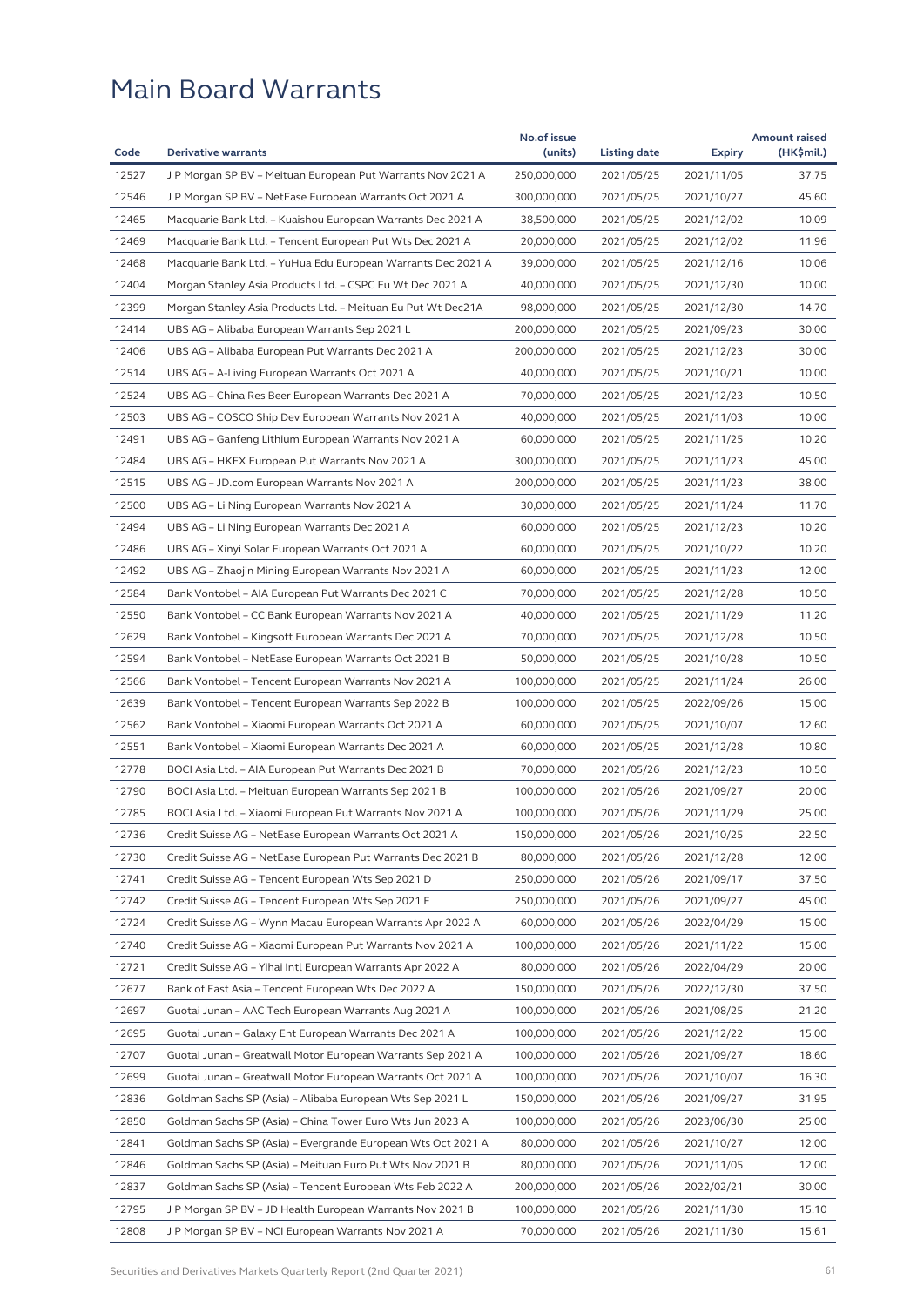|       |                                                              | No.of issue |              |               | <b>Amount raised</b> |
|-------|--------------------------------------------------------------|-------------|--------------|---------------|----------------------|
| Code  | <b>Derivative warrants</b>                                   | (units)     | Listing date | <b>Expiry</b> | (HK\$mil.)           |
| 12803 | J P Morgan SP BV - NetEase European Warrants Sep 2021 B      | 300,000,000 | 2021/05/26   | 2021/09/30    | 45.30                |
| 12799 | J P Morgan SP BV - SJM Holdings European Warrants Nov 2021 A | 70,000,000  | 2021/05/26   | 2021/11/12    | 13.65                |
| 12690 | Macquarie Bank Ltd. - Alibaba European Warrants Dec 2021 B   | 31,000,000  | 2021/05/26   | 2021/12/02    | 10.01                |
| 12688 | Macquarie Bank Ltd. - Bud Apac European Warrants Jan 2022 B  | 40,000,000  | 2021/05/26   | 2022/01/04    | 10.20                |
| 12681 | Macquarie Bank Ltd. - Genscript Bio European Wts Dec 2021 A  | 17,000,000  | 2021/05/26   | 2021/12/02    | 10.51                |
| 12691 | Macquarie Bank Ltd. - Greatwall Motor Euro Wts Dec 2021 A    | 34,000,000  | 2021/05/26   | 2021/12/02    | 10.20                |
| 12715 | Macquarie Bank Ltd. - Hua Hong Semi Euro Warrants Jul 2022 A | 40,000,000  | 2021/05/26   | 2022/07/05    | 10.08                |
| 12774 | UBS AG - Baidu European Warrants Sep 2021 G                  | 200,000,000 | 2021/05/26   | 2021/09/23    | 30.00                |
| 12743 | UBS AG – COSCO Ship Hold European Warrants May 2022 A        | 60,000,000  | 2021/05/26   | 2022/05/16    | 21.60                |
| 12771 | UBS AG - Galaxy Ent European Warrants Oct 2021 B             | 80,000,000  | 2021/05/26   | 2021/10/26    | 12.00                |
| 12748 | UBS AG – Meituan European Put Warrants Oct 2021 B            | 200,000,000 | 2021/05/26   | 2021/10/22    | 40.00                |
| 12769 | UBS AG - Meituan European Put Warrants Nov 2021 B            | 200,000,000 | 2021/05/26   | 2021/11/05    | 30.00                |
| 12745 | UBS AG – NCI European Warrants Nov 2021 A                    | 70,000,000  | 2021/05/26   | 2021/11/24    | 14.00                |
| 12770 | UBS AG - Xiaomi European Warrants Nov 2021 A                 | 200,000,000 | 2021/05/26   | 2021/11/22    | 36.00                |
| 12744 | UBS AG – ZTE European Warrants Nov 2021 A                    | 50,000,000  | 2021/05/26   | 2021/11/29    | 12.50                |
| 12812 | Bank Vontobel - CSOP A50 ETF European Warrants Dec 2021 A    | 60,000,000  | 2021/05/26   | 2021/12/28    | 11.40                |
| 12824 | Bank Vontobel - CSOP A50 ETF European Warrants Mar 2022 A    | 60,000,000  | 2021/05/26   | 2022/03/28    | 10.20                |
| 12832 | Bank Vontobel - CSOP A50 ETF Euro Put Warrants Nov 2021 A    | 70,000,000  | 2021/05/26   | 2021/11/23    | 10.50                |
| 12811 | Bank Vontobel - PetroChina European Warrants Nov 2021 A      | 50,000,000  | 2021/05/26   | 2021/11/22    | 10.00                |
| 12926 | BOCI Asia Ltd. – CKH Holdings European Warrants Oct 2021 A   | 70,000,000  | 2021/05/27   | 2021/10/22    | 10.50                |
| 12935 | BOCI Asia Ltd. – Sands China Ltd European Wts Sep 2021 A     | 70,000,000  | 2021/05/27   | 2021/09/27    | 10.50                |
| 12927 | BOCI Asia Ltd. – Tencent European Warrants Oct 2021 B        | 80,000,000  | 2021/05/27   | 2021/10/26    | 29.60                |
| 12933 | BOCI Asia Ltd. – Tencent European Put Wts Oct 2021 A         | 80,000,000  | 2021/05/27   | 2021/10/22    | 14.40                |
| 12916 | BNP Paribas Issuance B.V. - Alibaba European Wts Dec 2021 A  | 80,000,000  | 2021/05/27   | 2021/12/02    | 12.00                |
| 12900 | BNP Paribas Issuance B.V. – HKEX European Wts Dec 2021 B     | 40,000,000  | 2021/05/27   | 2021/12/02    | 10.40                |
| 12905 | BNP Paribas Issuance B.V. - HKEX European Wts Feb 2022 A     | 40,000,000  | 2021/05/27   | 2022/02/04    | 10.80                |
| 12913 | BNP Paribas Issuance B.V. - Jiangxi Copper Eu Wt Dec 2021 A  | 40,000,000  | 2021/05/27   | 2021/12/02    | 10.00                |
| 12912 | BNP Paribas Issuance B.V. - Lenovo European Wts Apr 2022 A   | 40,000,000  | 2021/05/27   | 2022/04/04    | 10.00                |
| 12876 | BNP Paribas Issuance B.V. - Meituan Euro Warrants Dec 2021 C | 60,000,000  | 2021/05/27   | 2021/12/02    | 16.20                |
| 12882 | BNP Paribas Issuance B.V. - Meituan Euro Warrants Jan 2022 B | 60,000,000  | 2021/05/27   | 2022/01/04    | 15.00                |
| 12899 | BNP Paribas Issuance B.V. – Xiaomi Euro Warrants Dec 2021 A  | 60,000,000  | 2021/05/27   | 2021/12/02    | 17.40                |
| 12886 | BNP Paribas Issuance B.V. - Xiaomi Euro Warrants Feb 2022 A  | 60,000,000  | 2021/05/27   | 2022/02/04    | 15.60                |
| 12944 | Credit Suisse AG - AIA European Warrants Oct 2021 C          | 70,000,000  | 2021/05/27   | 2021/10/22    | 22.40                |
| 12938 | Credit Suisse AG - Ali Health European Warrants Nov 2021 A   | 40,000,000  | 2021/05/27   | 2021/11/26    | 10.00                |
| 12937 | Credit Suisse AG - COFCO Joycome European Wts Nov 2021 A     | 40,000,000  | 2021/05/27   | 2021/11/26    | 10.00                |
| 12945 | Credit Suisse AG - Xinyi Solar European Warrants Sep 2021 C  | 60,000,000  | 2021/05/27   | 2021/09/29    | 10.20                |
| 13034 | Citigroup Global - AAC Tech European Warrants Oct 2021 A     | 100,000,000 | 2021/05/27   | 2021/10/28    | 35.50                |
| 13036 | Citigroup Global – Bilibili European Warrants Dec 2021 A     | 100,000,000 | 2021/05/27   | 2021/12/30    | 25.50                |
| 13027 | Citigroup Global - HKEX European Warrants Nov 2021 B         | 100,000,000 | 2021/05/27   | 2021/11/29    | 25.00                |
| 13024 | Citigroup Global - Kuaishou European Warrants Nov 2021 B     | 100,000,000 | 2021/05/27   | 2021/11/29    | 24.20                |
| 13051 | Citigroup Global - NetEase European Put Warrants Dec 2021 B  | 100,000,000 | 2021/05/27   | 2021/12/30    | 15.00                |
| 12946 | Guotai Junan - Alibaba Group European Warrants Nov 2021 A    | 100,000,000 | 2021/05/27   | 2021/11/23    | 20.30                |
| 13023 | Goldman Sachs SP (Asia) - HSBC European Put Wts Sep 2021 A   | 80,000,000  | 2021/05/27   | 2021/09/21    | 12.00                |
| 13021 | Goldman Sachs SP (Asia) – Meituan Euro Warrants Oct 2021 D   | 150,000,000 | 2021/05/27   | 2021/10/20    | 22.50                |
| 13022 | Goldman Sachs SP (Asia) - Ping An European Wts Oct 2021 B    | 80,000,000  | 2021/05/27   | 2021/10/22    | 12.00                |
| 12999 | Haitong Int'l Sec – A-Living European Warrants Nov 2021 A    | 25,000,000  | 2021/05/27   | 2021/11/29    | 11.00                |
| 13002 | Haitong Int'l Sec - CICC European Warrants Nov 2021 A        | 40,000,000  | 2021/05/27   | 2021/11/29    | 10.00                |
| 13012 | Haitong Int'l Sec – HKEX European Warrants Oct 2021 A        | 60,000,000  | 2021/05/27   | 2021/10/29    | 15.00                |
| 13009 | Haitong Int'l Sec - HKEX European Warrants Nov 2021 A        | 60,000,000  | 2021/05/27   | 2021/11/29    | 15.00                |
|       |                                                              |             |              |               |                      |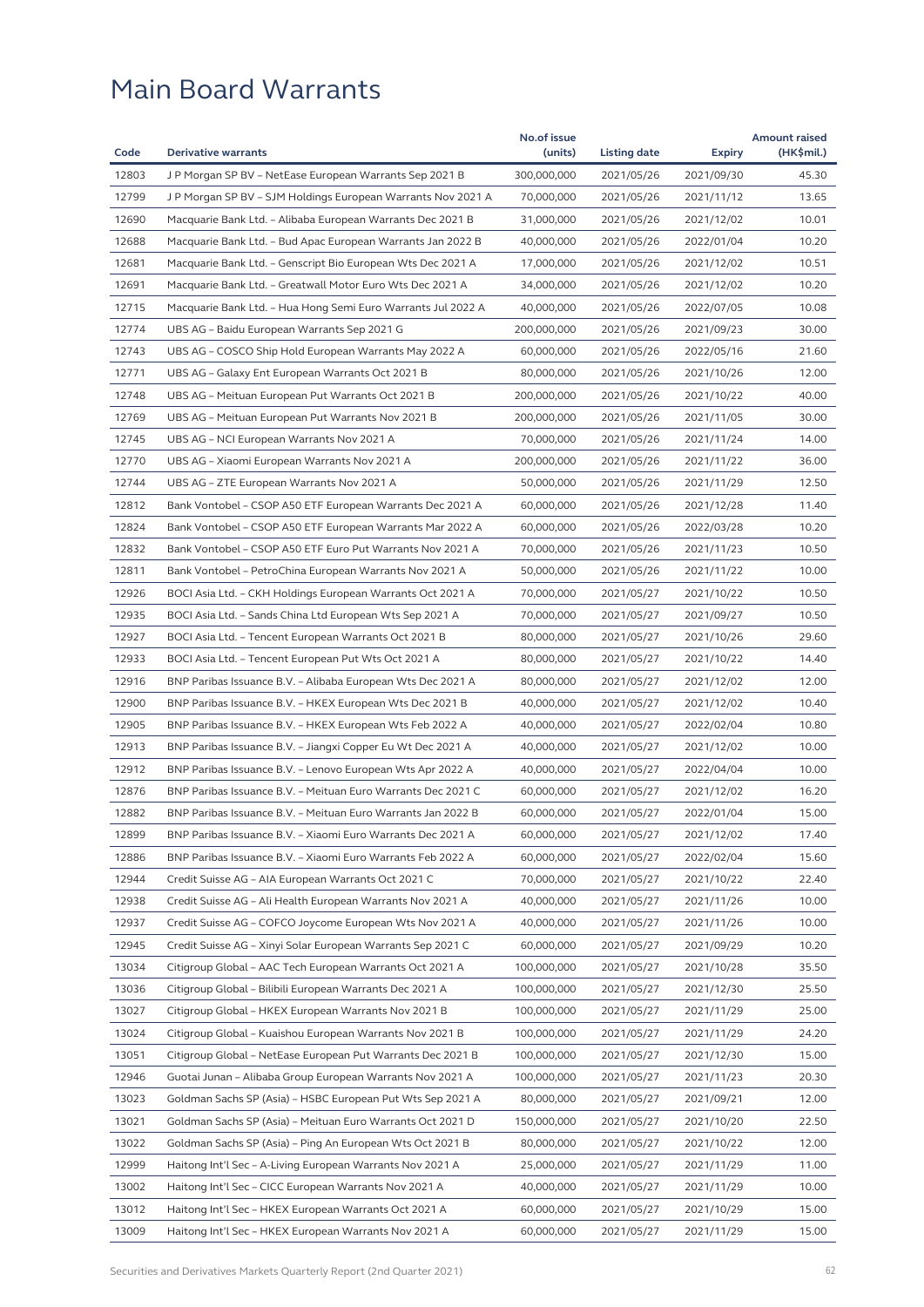| Code  | <b>Derivative warrants</b>                                                                                              | No.of issue<br>(units)   | Listing date             |                          | <b>Amount raised</b><br>(HK\$mil.) |
|-------|-------------------------------------------------------------------------------------------------------------------------|--------------------------|--------------------------|--------------------------|------------------------------------|
| 13011 |                                                                                                                         |                          |                          | <b>Expiry</b>            | 10.40                              |
| 13020 | Haitong Int'l Sec – HKEX European Put Warrants Nov 2021 A<br>Haitong Int'l Sec – China Res Mixc European Wts May 2022 A | 65,000,000<br>60,000,000 | 2021/05/27<br>2021/05/27 | 2021/11/30<br>2022/05/30 | 15.00                              |
| 13007 | Haitong Int'l Sec – Techtronic European Warrants Jan 2022 A                                                             | 60,000,000               | 2021/05/27               | 2022/01/26               | 12.00                              |
| 13005 | Haitong Int'l Sec – Xinyi Solar European Warrants Oct 2021 A                                                            | 60,000,000               | 2021/05/27               | 2021/10/22               | 10.20                              |
| 12989 | J P Morgan SP BV - CSPC Pharma European Warrants Jan 2022 B                                                             | 70,000,000               | 2021/05/27               | 2022/01/24               | 11.69                              |
| 12990 | J P Morgan SP BV - Hansoh Pharma Euro Warrants Oct 2021 A                                                               | 50,000,000               | 2021/05/27               | 2021/10/22               | 12.70                              |
| 12997 | J P Morgan SP BV - JD Health European Warrants Nov 2021 C                                                               | 100,000,000              | 2021/05/27               | 2021/11/01               | 16.70                              |
| 12994 | J P Morgan SP BV - ND Paper European Warrants Apr 2022 A                                                                | 80,000,000               | 2021/05/27               | 2022/04/29               | 14.40                              |
| 12987 | J P Morgan SP BV – Xiabuxiabu European Warrants Dec 2021 A                                                              | 50,000,000               | 2021/05/27               | 2021/12/31               | 12.70                              |
| 12853 | Macquarie Bank Ltd. - Alibaba European Warrants Dec 2021 C                                                              | 11,000,000               | 2021/05/27               | 2021/12/02               | 10.42                              |
| 12854 | Macquarie Bank Ltd. – Kuaishou European Warrants Dec 2021 B                                                             | 23,000,000               | 2021/05/27               | 2021/12/02               | 10.21                              |
| 12921 | Macquarie Bank Ltd. - Xinyi Solar Euro Warrants Jan 2022 A                                                              | 40,000,000               | 2021/05/27               | 2022/01/17               | 10.00                              |
| 12856 | Morgan Stanley Asia Products Ltd. - Tencent Euro Wts Nov 21D                                                            | 108,000,000              | 2021/05/27               | 2021/11/26               | 45.68                              |
| 12860 |                                                                                                                         |                          |                          |                          |                                    |
|       | SG Issuer - China Life European Warrants Mar 2022 A                                                                     | 100,000,000              | 2021/05/27               | 2022/03/02               | 15.00                              |
| 12869 | SG Issuer - CSPC Pharma European Warrants Nov 2021 A                                                                    | 80,000,000               | 2021/05/27               | 2021/11/26               | 20.00                              |
| 12861 | SG Issuer - China Unicom European Warrants Jan 2023 A                                                                   | 150,000,000              | 2021/05/27               | 2023/01/04               | 30.00                              |
| 12863 | SG Issuer - New World Dev Eu Wt Dec 2021 A                                                                              | 50,000,000               | 2021/05/27               | 2021/12/30               | 10.50                              |
| 12864 | SG Issuer – Ping An European Warrants Dec 2022 B                                                                        | 150,000,000              | 2021/05/27               | 2022/12/28               | 22.50                              |
| 12868 | SG Issuer – SHK Ppt European Warrants Nov 2021 A                                                                        | 30,000,000               | 2021/05/27               | 2021/11/29               | 15.90                              |
| 12977 | UBS AG – BYD Company European Warrants Nov 2021 C                                                                       | 150,000,000              | 2021/05/27               | 2021/11/25               | 22.50                              |
| 12954 | UBS AG – CC Bank European Warrants Nov 2021 A                                                                           | 100,000,000              | 2021/05/27               | 2021/11/08               | 15.00                              |
| 12962 | UBS AG – CS Services European Warrants Nov 2021 A                                                                       | 100,000,000              | 2021/05/27               | 2021/11/23               | 15.00                              |
| 12961 | UBS AG - Meituan European Warrants Oct 2021 C                                                                           | 200,000,000              | 2021/05/27               | 2021/10/20               | 30.00                              |
| 12984 | UBS AG – Tencent European Warrants Sep 2021 E                                                                           | 300,000,000              | 2021/05/27               | 2021/09/17               | 45.00                              |
| 12982 | UBS AG - Tencent European Warrants Nov 2021 A                                                                           | 300,000,000              | 2021/05/27               | 2021/11/09               | 45.00                              |
| 12960 | UBS AG - Xiaomi European Put Warrants Nov 2021 A                                                                        | 200,000,000              | 2021/05/27               | 2021/11/22               | 30.00                              |
| 13016 | Bank Vontobel – Conch Cement European Warrants Dec 2021 A                                                               | 30,000,000               | 2021/05/27               | 2021/12/30               | 10.20                              |
| 13013 | Bank Vontobel – ICBC European Warrants Dec 2021 A                                                                       | 40,000,000               | 2021/05/27               | 2021/12/01               | 10.00                              |
| 13014 | Bank Vontobel – Sands China Ltd European Warrants Nov 2021 A                                                            | 40,000,000               | 2021/05/27               | 2021/11/29               | 10.00                              |
| 13120 | BOCI Asia Ltd. – HKEX European Warrants Nov 2021 A                                                                      | 70,000,000               | 2021/05/28               | 2021/11/08               | 11.90                              |
| 13117 | BOCI Asia Ltd. - Kuaishou European Warrants Oct 2021 A                                                                  | 100,000,000              | 2021/05/28               | 2021/10/11               | 15.00                              |
| 13132 | BNP Paribas Issuance B.V. - Baidu European Wts Mar 2022 A                                                               | 40,000,000               | 2021/05/28               | 2022/03/02               | 10.40                              |
| 13170 | BNP Paribas Issuance B.V. - CC Bank Euro Wts Feb 2022 A                                                                 | 40,000,000               | 2021/05/28               | 2022/02/04               | 11.60                              |
| 13160 | BNP Paribas Issuance B.V. - CITIC Sec Euro Wts Dec 2021 A                                                               | 40,000,000               | 2021/05/28               | 2021/12/02               | 12.80                              |
| 13068 | BNP Paribas Issuance B.V. - CKH European Wts Dec 2021 A                                                                 | 40,000,000               | 2021/05/28               | 2021/12/02               | 10.00                              |
| 13084 | BNP Paribas Issuance B.V. - CM Bank Euro Warrants Dec 2021 A                                                            | 40,000,000               | 2021/05/28               | 2021/12/02               | 14.80                              |
| 13087 | BNP Paribas Issuance B.V. - CM Bank Euro Warrants Jan 2022 A                                                            | 40,000,000               | 2021/05/28               | 2022/01/04               | 22.80                              |
| 13175 | BNP Paribas Issuance B.V. – China Mobile Euro Wts Apr 2022 A                                                            | 40,000,000               | 2021/05/28               | 2022/04/04               | 10.40                              |
| 13166 | BNP Paribas Issuance B.V. - CNBM European Wts Feb 2022 A                                                                | 40,000,000               | 2021/05/28               | 2022/02/04               | 10.00                              |
| 13083 | BNP Paribas Issuance B.V. – Sinopec Corp Eu Wts Mar 2022 A                                                              | 40,000,000               | 2021/05/28               | 2022/03/02               | 12.00                              |
| 13080 | BNP Paribas Issuance B.V. - Sinopec Corp Eu Wts Jun 2022 A                                                              | 40,000,000               | 2021/05/28               | 2022/06/02               | 12.80                              |
| 13110 | BNP Paribas Issuance B.V. - CSOP A50 ETF Eu Wts Apr 2022 B                                                              | 70,000,000               | 2021/05/28               | 2022/04/04               | 10.50                              |
| 13177 | BNP Paribas Issuance B.V. - Galaxy Ent Euro Wts Jan 2022 A                                                              | 70,000,000               | 2021/05/28               | 2022/01/04               | 10.50                              |
| 13171 | BNP Paribas Issuance B.V. - Greatwall Motor Eu Wt Dec 2021 B                                                            | 40,000,000               | 2021/05/28               | 2021/12/02               | 11.60                              |
| 13104 | BNP Paribas Issuance B.V. - ICBC European Wts Dec 2021 A                                                                | 60,000,000               | 2021/05/28               | 2021/12/02               | 10.20                              |
| 13089 | BNP Paribas Issuance B.V. - ICBC European Wts Mar 2022 A                                                                | 40,000,000               | 2021/05/28               | 2022/03/02               | 10.40                              |
| 13102 | BNP Paribas Issuance B.V. - JD.com Euro Warrants Dec 2021 A                                                             | 40,000,000               | 2021/05/28               | 2021/12/02               | 10.40                              |
| 13103 | BNP Paribas Issuance B.V. - NetEase Euro Warrants Jul 2022 A                                                            | 40,000,000               | 2021/05/28               | 2022/07/05               | 10.00                              |
| 13161 | BNP Paribas Issuance B.V. - PA Gooddoctor Euro Wt May 2022 A                                                            | 40,000,000               | 2021/05/28               | 2022/05/04               | 10.00                              |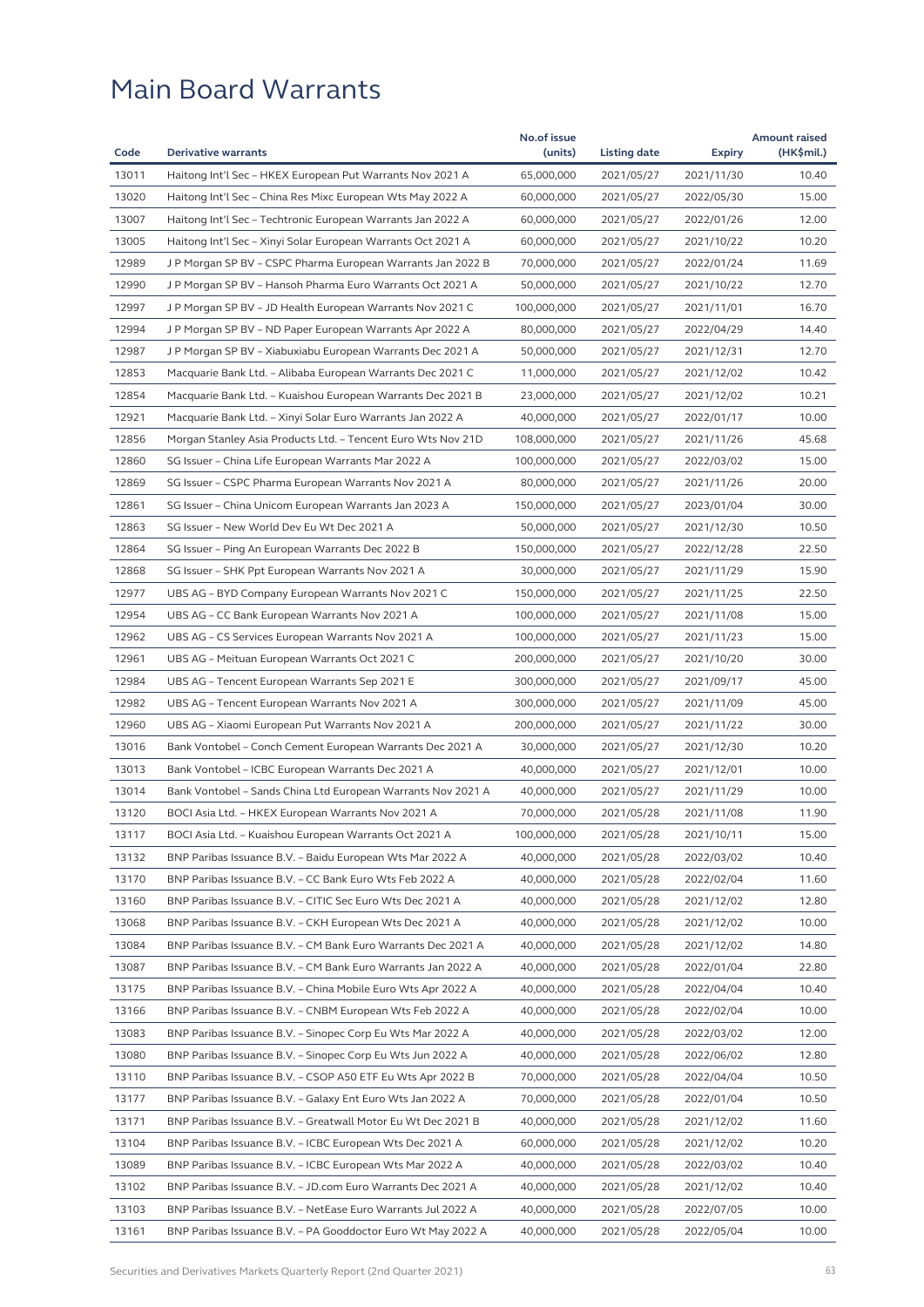| Code           | <b>Derivative warrants</b>                                                                                                 | No.of issue<br>(units)   | Listing date             |                          | <b>Amount raised</b><br>(HK\$mil.) |
|----------------|----------------------------------------------------------------------------------------------------------------------------|--------------------------|--------------------------|--------------------------|------------------------------------|
|                |                                                                                                                            |                          |                          | <b>Expiry</b>            | 12.60                              |
| 13111<br>13113 | BNP Paribas Issuance B.V. - PetroChina Euro Wts Nov 2021 A                                                                 | 70,000,000               | 2021/05/28               | 2021/11/02               | 13.50                              |
| 13105          | BNP Paribas Issuance B.V. – PetroChina Euro Wts Dec 2021 A<br>BNP Paribas Issuance B.V. - Sino Biopharm Euro Wt Jan 2022 A | 50,000,000<br>50,000,000 | 2021/05/28<br>2021/05/28 | 2021/12/02<br>2022/01/04 | 11.50                              |
| 13058          |                                                                                                                            |                          |                          | 2022/06/02               | 10.80                              |
|                | BNP Paribas Issuance B.V. – Sino Biopharm Euro Wt Jun 2022 A                                                               | 40,000,000               | 2021/05/28               |                          |                                    |
| 13137<br>13139 | Credit Suisse AG - Akeso European Warrants Nov 2021 B                                                                      | 60,000,000               | 2021/05/28               | 2021/11/29               | 15.00                              |
|                | Credit Suisse AG – Anta Sports European Warrants Feb 2022 A                                                                | 80,000,000               | 2021/05/28               | 2022/02/28               | 20.00                              |
| 13140          | Credit Suisse AG - HKEX European Put Warrants Oct 2021 A                                                                   | 100,000,000              | 2021/05/28               | 2021/10/26               | 18.00                              |
| 13133          | Credit Suisse AG - Kuaishou European Warrants Nov 2021 B                                                                   | 200,000,000              | 2021/05/28               | 2021/11/29               | 56.00                              |
| 13144          | Credit Suisse AG - Kuaishou European Warrants Nov 2021 C                                                                   | 200,000,000              | 2021/05/28               | 2021/11/23               | 30.00                              |
| 13134          | Credit Suisse AG – Kuaishou European Put Warrants Dec 2021 A                                                               | 100,000,000              | 2021/05/28               | 2021/12/31               | 25.00                              |
| 13141          | Credit Suisse AG – Nongfu Spring European Wts Feb 2022 A                                                                   | 80,000,000               | 2021/05/28               | 2022/02/23               | 13.60                              |
| 13135          | Credit Suisse AG - Xiaomi European Warrants Nov 2021 A                                                                     | 200,000,000              | 2021/05/28               | 2021/11/29               | 50.00                              |
| 13142          | Credit Suisse AG – Xiaomi European Put Warrants Nov 2021 B                                                                 | 100,000,000              | 2021/05/28               | 2021/11/22               | 20.00                              |
| 13127          | Guotai Junan - Kuaishou European Warrants Oct 2021 G                                                                       | 100,000,000              | 2021/05/28               | 2021/10/11               | 15.20                              |
| 13130          | Guotai Junan - Kuaishou European Warrants Oct 2021 H                                                                       | 100,000,000              | 2021/05/28               | 2021/10/11               | 21.40                              |
| 13131          | Guotai Junan - Xiaomi European Put Warrants Sep 2021 B                                                                     | 100,000,000              | 2021/05/28               | 2021/09/23               | 15.00                              |
| 13275          | Goldman Sachs SP (Asia) – CITIC Sec European Wts Sep 2021 B                                                                | 80,000,000               | 2021/05/28               | 2021/09/24               | 12.00                              |
| 13272          | Goldman Sachs SP (Asia) - CSOP A50 ETF Euro Wts Mar 2022 A                                                                 | 80,000,000               | 2021/05/28               | 2022/03/28               | 12.00                              |
| 13277          | Goldman Sachs SP (Asia) - Kuaishou European Wts Oct 2021 C                                                                 | 100,000,000              | 2021/05/28               | 2021/10/11               | 15.00                              |
| 13281          | Goldman Sachs SP (Asia) - Tencent European Put Wt Oct 2021 A                                                               | 100,000,000              | 2021/05/28               | 2021/10/22               | 15.00                              |
| 13125          | HK Bank - Galaxy Ent European Warrants Dec 2021 B                                                                          | 180,000,000              | 2021/05/28               | 2021/12/22               | 27.00                              |
| 13124          | HK Bank - Kuaishou European Warrants Nov 2021 B                                                                            | 80,000,000               | 2021/05/28               | 2021/11/30               | 20.00                              |
| 13188          | Haitong Int'l Sec - CM Bank European Warrants Nov 2021 A                                                                   | 35,000,000               | 2021/05/28               | 2021/11/29               | 11.55                              |
| 13187          | Haitong Int'l Sec - CM Bank European Put Warrants Nov 2021 A                                                               | 26,000,000               | 2021/05/28               | 2021/11/29               | 12.22                              |
| 13178          | Haitong Int'l Sec - Kingdee Int'l European Wts Nov 2021 A                                                                  | 30,000,000               | 2021/05/28               | 2021/11/29               | 12.60                              |
| 13179          | Haitong Int'l Sec - Kuaishou European Put Warrants Nov 2021A                                                               | 40,000,000               | 2021/05/28               | 2021/11/29               | 10.40                              |
| 13182          | Haitong Int'l Sec – WuXi Bio European Warrants Nov 2021 A                                                                  | 50,000,000               | 2021/05/28               | 2021/11/29               | 13.00                              |
| 13181          | Haitong Int'l Sec - Xiaomi European Put Warrants Nov 2021 B                                                                | 80,000,000               | 2021/05/28               | 2021/11/29               | 20.00                              |
| 13195          | J P Morgan SP BV – China Life European Warrants Dec 2021 A                                                                 | 70,000,000               | 2021/05/28               | 2021/12/31               | 10.71                              |
| 13204          | J P Morgan SP BV - China Life European Warrants Dec 2021 B                                                                 | 100,000,000              | 2021/05/28               | 2021/12/31               | 16.00                              |
| 10239          | J P Morgan SP BV - DJIA European Warrants Sep 2021 A                                                                       | 200,000,000              | 2021/05/28               | 2021/09/17               | 30.20                              |
| 10242          | J P Morgan SP BV - DJIA European Warrants Dec 2021 A                                                                       | 200,000,000              | 2021/05/28               | 2021/12/17               | 50.60                              |
| 10240          | J P Morgan SP BV – DJIA European Put Warrants Dec 2021 A                                                                   | 200,000,000              | 2021/05/28               | 2021/12/17               | 51.60                              |
| 10241          | J P Morgan SP BV – DJIA European Put Warrants Dec 2021 B                                                                   | 200,000,000              | 2021/05/28               | 2021/12/17               | 51.00                              |
| 13196          | J P Morgan SP BV – Kingdee Intl European Warrants Oct 2021 A                                                               | 60,000,000               | 2021/05/28               | 2021/10/13               | 15.90                              |
| 13193          | J P Morgan SP BV - Kuaishou European Warrants Oct 2021 D                                                                   | 200,000,000              | 2021/05/28               | 2021/10/11               | 34.60                              |
| 13227          | J P Morgan SP BV – Luye Pharma European Warrants Mar 2022 A                                                                | 70,000,000               | 2021/05/28               | 2022/03/31               | 17.64                              |
| 13208          | J P Morgan SP BV – NCI European Warrants Nov 2021 B                                                                        | 70,000,000               | 2021/05/28               | 2021/11/30               | 10.99                              |
| 13217          | J P Morgan SP BV – Sino Biopharm Euro Warrants Nov 2021 A                                                                  | 70,000,000               | 2021/05/28               | 2021/11/01               | 10.50                              |
|                |                                                                                                                            |                          |                          |                          |                                    |
| 13237          | J P Morgan SP BV - Xiaomi European Warrants Aug 2021 A                                                                     | 200,000,000              | 2021/05/28               | 2021/08/31               | 39.40                              |
| 13260          | J P Morgan SP BV - Xiaomi European Warrants Aug 2021 B                                                                     | 200,000,000              | 2021/05/28               | 2021/08/31               | 31.40                              |
| 13236          | J P Morgan SP BV - Xiaomi European Warrants Sep 2021 B                                                                     | 200,000,000              | 2021/05/28               | 2021/09/27               | 30.40                              |
| 13232          | J P Morgan SP BV - Xiaomi European Warrants Oct 2021 A                                                                     | 200,000,000              | 2021/05/28               | 2021/10/29               | 30.40                              |
| 13252          | J P Morgan SP BV – Xiaomi European Warrants Nov 2021 A                                                                     | 200,000,000              | 2021/05/28               | 2021/11/30               | 30.80                              |
| 13259          | J P Morgan SP BV - Xiaomi European Warrants Dec 2021 A                                                                     | 200,000,000              | 2021/05/28               | 2021/12/28               | 36.80                              |
| 13234          | J P Morgan SP BV - Xiaomi European Put Warrants Sep 2021 A                                                                 | 200,000,000              | 2021/05/28               | 2021/09/30               | 30.00                              |
| 13239          | J P Morgan SP BV - Xiaomi European Put Warrants Nov 2021 A                                                                 | 200,000,000              | 2021/05/28               | 2021/11/22               | 42.60                              |
| 13255          | J P Morgan SP BV - Xiaomi European Put Warrants Dec 2021 A                                                                 | 200,000,000              | 2021/05/28               | 2021/12/24               | 30.40                              |
| 13230          | J P Morgan SP BV – Zhongsheng Hold Euro Warrants Nov 2021 A                                                                | 40,000,000               | 2021/05/28               | 2021/11/30               | 14.44                              |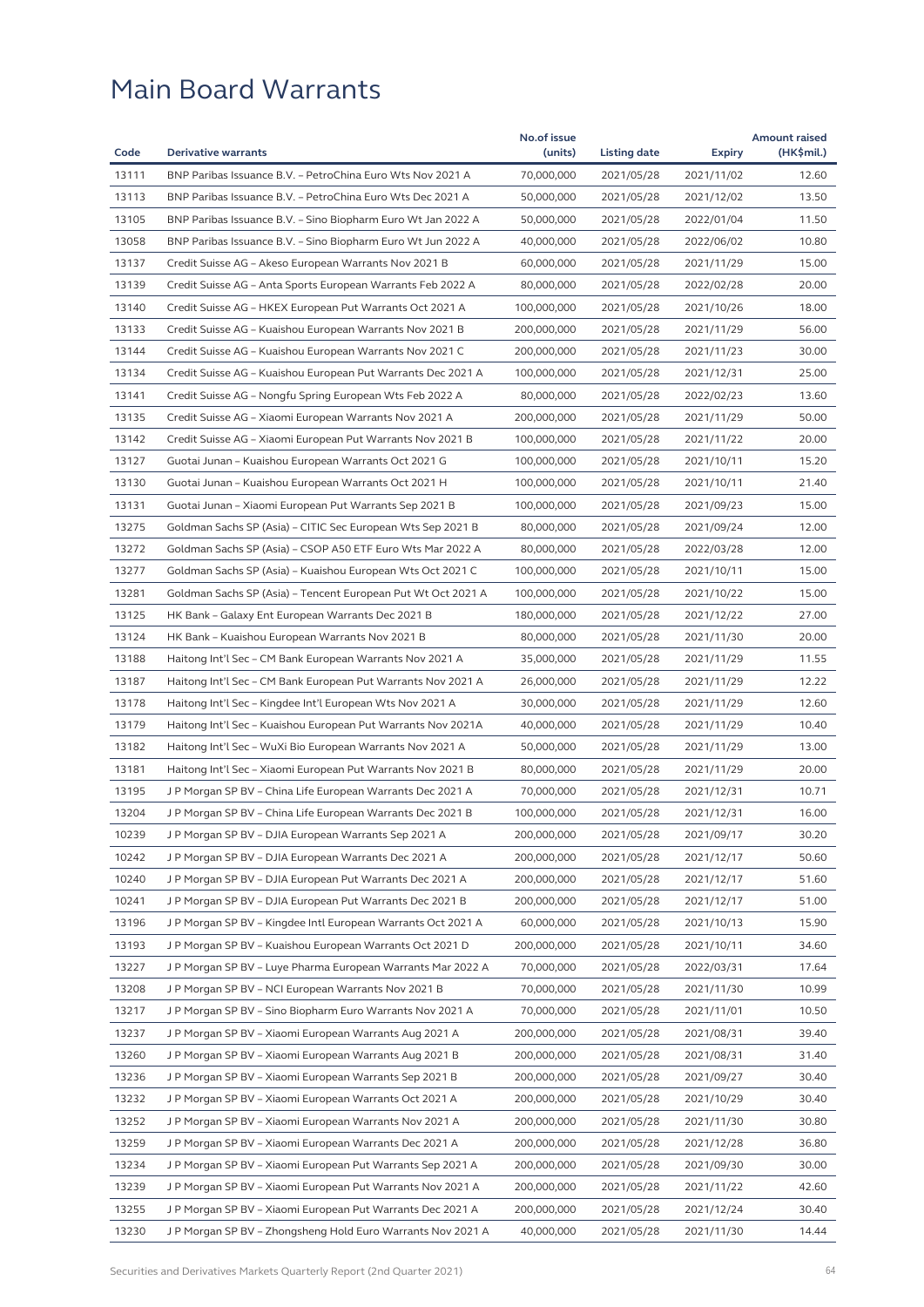|                      |                                                              | No.of issue |              |                          | <b>Amount raised</b> |
|----------------------|--------------------------------------------------------------|-------------|--------------|--------------------------|----------------------|
| Code                 | <b>Derivative warrants</b>                                   | (units)     | Listing date | <b>Expiry</b>            | (HK\$mil.)           |
| 13115                | Macquarie Bank Ltd. - Kingdee Int'l European Wts Dec 2021 A  | 35,700,000  | 2021/05/28   | 2021/12/02               | 10.03                |
| 13114                | Macquarie Bank Ltd. - Kuaishou European Warrants Dec 2021 C  | 40,000,000  | 2021/05/28   | 2021/12/02               | 10.04                |
| 13116                | Macquarie Bank Ltd. - Tencent European Warrants Apr 2022 B   | 35,700,000  | 2021/05/28   | 2022/04/04               | 10.03                |
| 13149                | Morgan Stanley Asia Products Ltd. - CITIC Sec Euro Wt Sep21B | 68,000,000  | 2021/05/28   | 2021/09/29               | 10.20                |
| 13145                | Morgan Stanley Asia Products Ltd. - CSC European Wts Oct21 B | 68,000,000  | 2021/05/28   | 2021/10/22               | 10.20                |
| 13057                | Morgan Stanley Asia Products Ltd. -SinoBiopharm Eu Wt Nov21A | 68,000,000  | 2021/05/28   | 2021/11/29               | 10.20                |
| 13190                | SG Issuer - HSI European Put Warrants Dec 2021 D             | 300,000,000 | 2021/05/28   | 2021/12/30               | 54.00                |
| 13189                | SG Issuer – HSI European Put Warrants Mar 2022 A             | 300,000,000 | 2021/05/28   | 2022/03/30               | 61.50                |
| 13153                | UBS AG - Conch Cement European Warrants Oct 2021 A           | 80,000,000  | 2021/05/28   | 2021/10/22               | 12.00                |
| 13152                | UBS AG - China Life European Warrants Feb 2022 A             | 150,000,000 | 2021/05/28   | 2022/02/23               | 22.50                |
| 13156                | UBS AG – CSPC Pharma European Warrants Jan 2022 A            | 60,000,000  | 2021/05/28   | 2022/01/24               | 10.20                |
| 13150                | UBS AG - Ping An European Warrants Dec 2022 B                | 200,000,000 | 2021/05/28   | 2022/12/28               | 30.00                |
| 13154                | UBS AG - Sino Biopharm European Warrants Nov 2021 A          | 60,000,000  | 2021/05/28   | 2021/11/25               | 10.20                |
| 13263                | Bank Vontobel - AIA European Warrants Jun 2022 A             | 80,000,000  | 2021/05/28   | 2022/06/28               | 14.40                |
| 13270                | Bank Vontobel - HKEX European Warrants Nov 2021 B            | 60,000,000  | 2021/05/28   | 2021/11/25               | 11.40                |
| 13268                | Bank Vontobel - SMIC European Warrants Aug 2021 A            | 60,000,000  | 2021/05/28   | 2021/08/27               | 10.20                |
| $17014$ <sup>#</sup> | J P Morgan SP BV - China Life European Warrants Oct 2021 A   | 80,000,000  | 2021/05/28   | 2021/10/29               | 10.64                |
| 13409                | BOCI Asia Ltd. - Ali Health European Warrants Dec 2021 A     | 50,000,000  | 2021/05/31   | 2021/12/22               | 10.50                |
| 13423                | BOCI Asia Ltd. - China Life European Warrants Oct 2021 B     | 70,000,000  | 2021/05/31   | 2021/10/22               | 10.50                |
| 13422                | BOCI Asia Ltd. - CM Bank European Warrants Oct 2021 A        | 40,000,000  | 2021/05/31   | 2021/10/18               | 15.20                |
| 13414                | BOCI Asia Ltd. - CSPC Pharma European Warrants Dec 2021 A    | 60,000,000  | 2021/05/31   | 2021/12/31               | 15.00                |
| 13411                | BOCI Asia Ltd. - HKEX European Put Warrants Oct 2021 A       | 70,000,000  | 2021/05/31   | 2021/10/26               | 10.50                |
| 13432                | Credit Suisse AG - China Lit European Warrants Nov 2021 B    | 60,000,000  | 2021/05/31   | 2021/11/30               | 15.00                |
| 13424                | Credit Suisse AG – CSPC Pharma European Warrants Dec 2021 A  | 80,000,000  | 2021/05/31   | 2021/12/31               | 20.00                |
| 13429                | Credit Suisse AG - Fosun Pharma European Warrants Dec 2021 A | 80,000,000  | 2021/05/31   | 2021/12/31               | 20.00                |
| 13434                | Credit Suisse AG – Kingdee Int'l Euro Warrants Oct 2021 A    | 40,000,000  | 2021/05/31   | 2021/10/13               | 12.00                |
| 13430                | Credit Suisse AG - Luye Pharma European Warrants Feb 2022 A  | 70,000,000  | 2021/05/31   | 2022/02/28               | 17.50                |
| 13438                | Credit Suisse AG – Smoore Intl European Warrants Nov 2021 B  | 60,000,000  | 2021/05/31   | 2021/11/23               | 10.20                |
| 13436                | Credit Suisse AG - Xinyi Glass European Warrants Nov 2021 B  | 50,000,000  | 2021/05/31   | 2021/11/30               | 12.50                |
| 13437                | Credit Suisse AG – Zhongsheng Hldg European Wts Nov 2021 A   | 30,000,000  | 2021/05/31   | 2021/11/30               | 10.20                |
| 13471                | Citigroup Global - Ali Health European Warrants Nov 2021 A   | 100,000,000 | 2021/05/31   | 2021/11/30               | 25.00                |
| 13479                | Citigroup Global - CCB European Warrants Dec 2021 A          | 100,000,000 | 2021/05/31   | 2021/12/30               | 25.00                |
| 13473                | Citigroup Global - HKEX European Warrants Aug 2021 B         | 100,000,000 | 2021/05/31   | 2021/08/31               | 16.60                |
| 13478                | Citigroup Global - Kuaishou European Warrants Nov 2021 C     | 100,000,000 | 2021/05/31   | 2021/11/30               | 26.00                |
| 13544                | Goldman Sachs SP (Asia) - Bud Apac Euro Warrants Nov 2021 A  | 80,000,000  | 2021/05/31   | 2021/11/22               | 12.72                |
| 13542                | Goldman Sachs SP (Asia) - CSPC Pharma Euro Wts Jan 2022 A    | 80,000,000  | 2021/05/31   | 2022/01/24               | 12.00                |
| 13539                | Goldman Sachs SP (Asia) – HKEX European Warrants Sep 2021 F  | 150,000,000 | 2021/05/31   | 2021/09/06               | 22.50                |
| 13541                | Goldman Sachs SP (Asia) – Meituan Euro Put Wts Oct 2021 A    | 100,000,000 | 2021/05/31   | 2021/10/19               | 15.00                |
| 13546                | Goldman Sachs SP (Asia) - Tencent European Put Wt Sep 2021 B | 100,000,000 | 2021/05/31   | 2021/09/21               | 27.90                |
| 13308                | HK Bank - China Life European Warrants Dec 2021 B            | 100,000,000 | 2021/05/31   | 2021/12/31               | 15.00                |
| 13311                | HK Bank - China Life European Warrants Dec 2021 C            | 100,000,000 | 2021/05/31   | 2021/12/29               | 15.00                |
| 13327                | HK Bank - COSCO Ship Hold European Warrants Nov 2021 A       | 80,000,000  | 2021/05/31   |                          | 20.00                |
| 13328                | HK Bank - HKEX European Warrants Oct 2021 B                  | 80,000,000  | 2021/05/31   | 2021/11/30<br>2021/10/29 | 12.00                |
|                      |                                                              |             |              |                          |                      |
| 13330                | HK Bank - HKEX European Put Warrants Oct 2021 A              | 80,000,000  | 2021/05/31   | 2021/10/29               | 12.00                |
| 13323                | HK Bank - ICBC European Warrants Nov 2021 A                  | 80,000,000  | 2021/05/31   | 2021/11/30               | 20.00                |
| 13333                | HK Bank - JD Health European Warrants Nov 2021 A             | 80,000,000  | 2021/05/31   | 2021/11/30               | 20.00                |
| 13332                | HK Bank - Jiangxi Copper European Warrants Nov 2021 A        | 80,000,000  | 2021/05/31   | 2021/11/23               | 12.00                |
| 13322                | HK Bank - PA Gooddoctor European Warrants Oct 2021 A         | 100,000,000 | 2021/05/31   | 2021/10/07               | 15.00                |
| 13488                | Haitong Int'l Sec - Ali Health European Warrants Nov 2021 A  | 40,000,000  | 2021/05/31   | 2021/11/30               | 10.00                |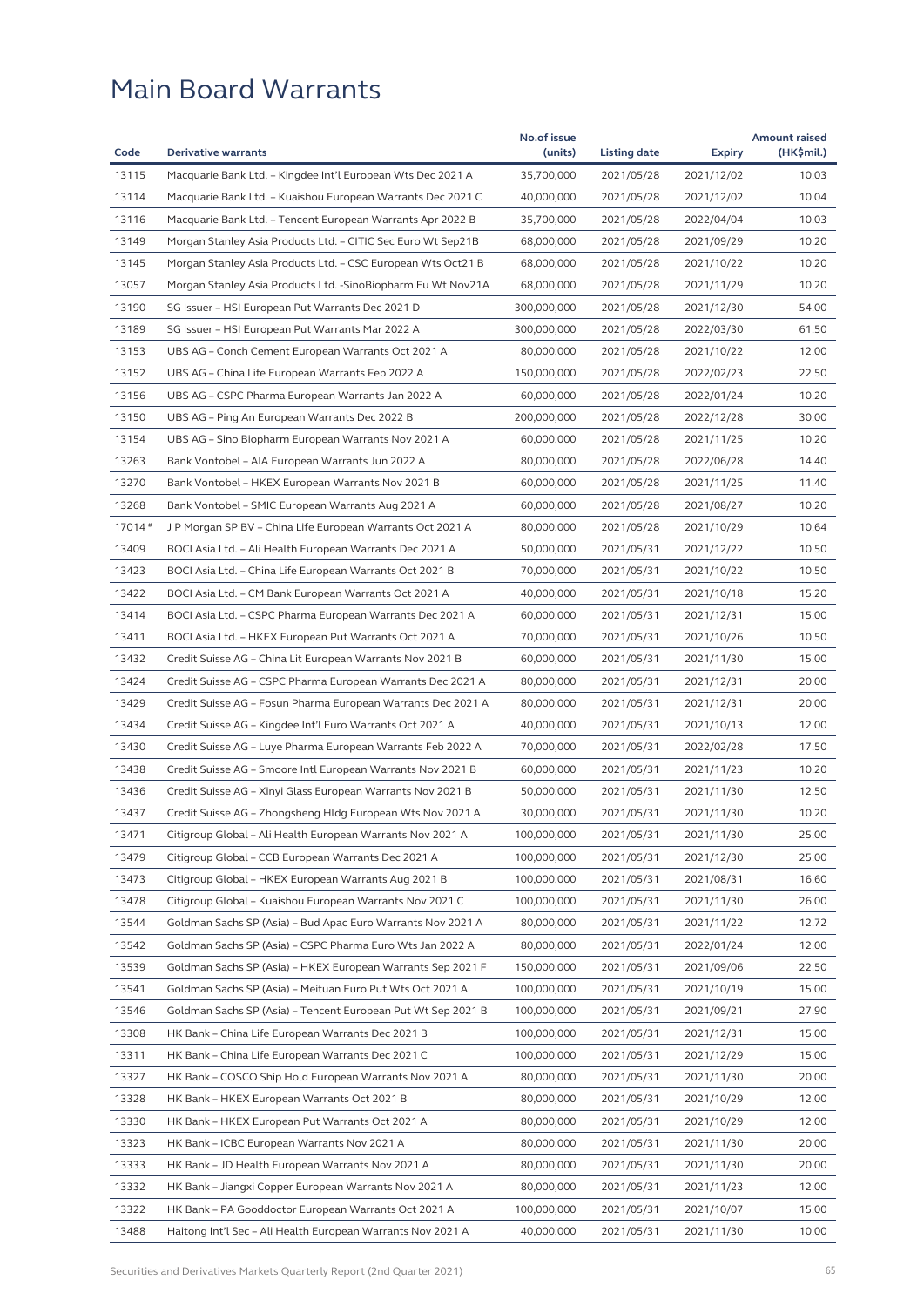| Code  |                                                               | No.of issue |              |               | <b>Amount raised</b> |
|-------|---------------------------------------------------------------|-------------|--------------|---------------|----------------------|
|       | Derivative warrants                                           | (units)     | Listing date | <b>Expiry</b> | (HK\$mil.)           |
| 13493 | Haitong Int'l Sec - BYD Company European Warrants Oct 2021 A  | 68,000,000  | 2021/05/31   | 2021/10/28    | 10.20                |
| 13491 | Haitong Int'l Sec - CITIC Sec European Warrants Sep 2021 A    | 68,000,000  | 2021/05/31   | 2021/09/30    | 10.20                |
| 13483 | Haitong Int'l Sec - China Lit European Warrants Nov 2021 A    | 50,000,000  | 2021/05/31   | 2021/11/30    | 13.00                |
| 13547 | Haitong Int'l Sec – China Res Beer Euro Warrants Dec 2021 A   | 70,000,000  | 2021/05/31   | 2021/12/31    | 10.50                |
| 13492 | Haitong Int'l Sec – China Feihe European Warrants Sep 2021 A  | 55,000,000  | 2021/05/31   | 2021/09/20    | 10.45                |
| 13490 | Haitong Int'l Sec – Jiumaojiu European Warrants Nov 2021 A    | 25,000,000  | 2021/05/31   | 2021/11/30    | 11.75                |
| 13509 | Haitong Int'l Sec - Kuaishou European Warrants Nov 2021 A     | 60,000,000  | 2021/05/31   | 2021/11/30    | 15.00                |
| 13485 | Haitong Int'l Sec - Sands China European Warrants Nov 2021 A  | 40,000,000  | 2021/05/31   | 2021/11/30    | 10.00                |
| 13528 | J P Morgan SP BV – Akeso European Warrants Dec 2021 A         | 60,000,000  | 2021/05/31   | 2021/12/29    | 15.12                |
| 13532 | J P Morgan SP BV - Ali Health European Warrants Nov 2021 A    | 60,000,000  | 2021/05/31   | 2021/11/30    | 15.06                |
| 13523 | J P Morgan SP BV – CICC European Warrants Dec 2021 A          | 80,000,000  | 2021/05/31   | 2021/12/01    | 20.16                |
| 13517 | J P Morgan SP BV - CM Bank European Put Warrants Dec 2021 A   | 40,000,000  | 2021/05/31   | 2021/12/01    | 10.32                |
| 13519 | J P Morgan SP BV – Fosun Pharma European Warrants Jan 2022 A  | 80,000,000  | 2021/05/31   | 2022/01/31    | 20.08                |
| 13511 | J P Morgan SP BV - HKEX European Warrants Nov 2021 A          | 200,000,000 | 2021/05/31   | 2021/11/08    | 35.20                |
| 13533 | J P Morgan SP BV – HKEX European Put Wts Sep 2021 B           | 200,000,000 | 2021/05/31   | 2021/09/02    | 36.20                |
| 13524 | J P Morgan SP BV - Kuaishou European Put Warrants Dec 2021 A  | 200,000,000 | 2021/05/31   | 2021/12/30    | 50.00                |
| 13305 | Macquarie Bank Ltd. - ENN Energy European Warrants May2022 A  | 30,000,000  | 2021/05/31   | 2022/05/20    | 11.25                |
| 13306 | Macquarie Bank Ltd. - HKEX European Put Warrants Jan 2022 A   | 35,300,000  | 2021/05/31   | 2022/01/04    | 10.03                |
| 13288 | Macquarie Bank Ltd. – Kuaishou European Put Warrants Dec21A   | 26,000,000  | 2021/05/31   | 2021/12/02    | 10.01                |
| 13307 | Macquarie Bank Ltd. – PSBC European Warrants Dec 2021 A       | 38,500,000  | 2021/05/31   | 2021/12/02    | 10.05                |
| 13459 | Morgan Stanley Asia Products Ltd. - Anta Sports Eu Wt Dec21A  | 68,000,000  | 2021/05/31   | 2021/12/30    | 17.00                |
| 13466 | Morgan Stanley Asia Products Ltd. - CICC European Wts Nov21B  | 40,000,000  | 2021/05/31   | 2021/11/30    | 10.00                |
| 13457 | Morgan Stanley Asia Products Ltd. - CSOP A50 Eu Wt Mar 2022 B | 68,000,000  | 2021/05/31   | 2022/03/28    | 10.20                |
| 13469 | Morgan Stanley Asia Products Ltd. - Kuaishou Eur Wts Nov21B   | 68,000,000  | 2021/05/31   | 2021/11/30    | 20.40                |
| 13468 | Morgan Stanley Asia Products Ltd. - Smoore Intl Eu Wt Mar22A  | 68,000,000  | 2021/05/31   | 2022/03/30    | 17.00                |
| 13341 | SG Issuer - Baidu European Warrants Nov 2021 B                | 100,000,000 | 2021/05/31   | 2021/11/30    | 25.00                |
| 13407 | SG Issuer - CSOP A50 ETF European Warrants Mar 2022 A         | 100,000,000 | 2021/05/31   | 2022/03/28    | 15.00                |
| 13408 | SG Issuer - A50 China European Warrants Mar 2022 A            | 100,000,000 | 2021/05/31   | 2022/03/28    | 15.00                |
| 13337 | SG Issuer - Kuaishou European Warrants Oct 2021 E             | 100,000,000 | 2021/05/31   | 2021/10/19    | 20.00                |
| 13346 | SG Issuer - Meituan European Warrants Oct 2021 D              | 100,000,000 | 2021/05/31   | 2021/10/27    | 16.50                |
| 13354 | SG Issuer - NetEase European Warrants Nov 2021 A              | 50,000,000  | 2021/05/31   | 2021/11/03    | 10.25                |
| 13372 | SG Issuer - NetEase European Warrants Nov 2021 B              | 50,000,000  | 2021/05/31   | 2021/11/30    | 14.75                |
| 13377 | SG Issuer – Tencent European Warrants Oct 2021 B              | 100,000,000 | 2021/05/31   | 2021/10/26    | 15.00                |
| 13338 | SG Issuer - Tencent European Warrants Nov 2021 A              | 100,000,000 | 2021/05/31   | 2021/11/22    | 26.00                |
| 13381 | SG Issuer - Xiaomi European Warrants Nov 2021 A               | 80,000,000  | 2021/05/31   | 2021/11/02    | 19.60                |
| 13397 | SG Issuer - Xiaomi European Warrants Dec 2021 A               | 80,000,000  | 2021/05/31   | 2021/12/02    | 12.00                |
| 13403 | SG Issuer - Xiaomi European Warrants Jan 2022 A               | 80,000,000  | 2021/05/31   | 2022/01/04    | 18.00                |
| 13454 | UBS AG - CITIC Sec European Warrants Sep 2021 A               | 80,000,000  | 2021/05/31   | 2021/09/24    | 12.00                |
| 13446 | UBS AG - China Life European Warrants Dec 2021 B              | 80,000,000  | 2021/05/31   | 2021/12/28    | 12.00                |
| 13455 | UBS AG - China Mobile European Warrants Oct 2021 A            | 100,000,000 | 2021/05/31   | 2021/10/22    | 15.00                |
| 13453 | UBS AG - HKEX European Put Warrants Oct 2021 A                | 300,000,000 | 2021/05/31   | 2021/10/26    | 45.00                |
| 13440 | UBS AG - HSI European Put Warrants Mar 2022 A                 | 400,000,000 | 2021/05/31   | 2022/03/30    | 60.00                |
| 13448 | UBS AG - Tencent European Put Warrants Oct 2021 B             | 300,000,000 | 2021/05/31   | 2021/10/22    | 45.00                |
| 13602 | BOCI Asia Ltd. – NetEase European Warrants Oct 2021 A         | 80,000,000  | 2021/06/01   | 2021/10/25    | 12.00                |
| 13604 | BOCI Asia Ltd. - SMIC European Warrants Oct 2021 A            | 60,000,000  | 2021/06/01   | 2021/10/22    | 12.00                |
| 13599 | BOCI Asia Ltd. - Xiaomi European Warrants Oct 2021 A          | 80,000,000  | 2021/06/01   | 2021/10/26    | 12.80                |
| 13662 | Credit Suisse AG - Ali Health European Warrants Dec 2021 A    | 40,000,000  | 2021/06/01   | 2021/12/01    | 10.00                |
| 13658 | Credit Suisse AG - CM Bank European Put Warrants Dec 2021 A   | 40,000,000  | 2021/06/01   | 2021/12/01    | 10.00                |
| 13666 | Credit Suisse AG – China Feihe European Warrants Dec 2021 A   | 40,000,000  | 2021/06/01   | 2021/12/01    | 14.00                |
|       |                                                               |             |              |               |                      |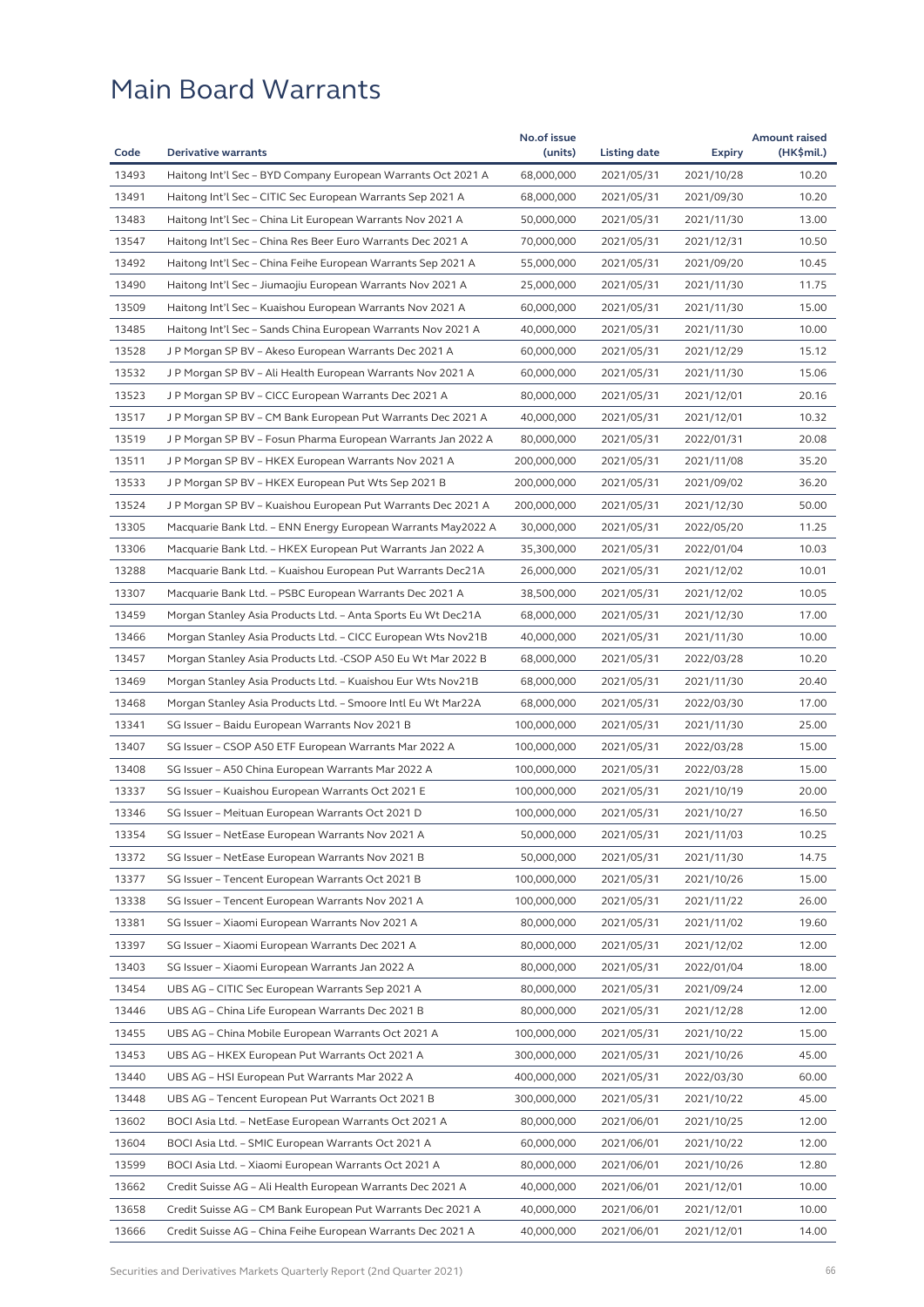|       |                                                                                                                              | No.of issue |              |                          | <b>Amount raised</b> |
|-------|------------------------------------------------------------------------------------------------------------------------------|-------------|--------------|--------------------------|----------------------|
| Code  | <b>Derivative warrants</b>                                                                                                   | (units)     | Listing date | <b>Expiry</b>            | (HK\$mil.)           |
| 13656 | Credit Suisse AG - SMIC European Put Warrants Dec 2021 A                                                                     | 50,000,000  | 2021/06/01   | 2021/12/01               | 21.00                |
| 13663 | Credit Suisse AG - Xiaomi European Warrants Oct 2021 B                                                                       | 200,000,000 | 2021/06/01   | 2021/10/26               | 34.00                |
| 13668 | Credit Suisse AG - Xiaomi European Warrants Nov 2021 B                                                                       | 200,000,000 | 2021/06/01   | 2021/11/25               | 34.00                |
| 13712 | Goldman Sachs SP (Asia) – HKEX European Warrants Oct 2021 A                                                                  | 120,000,000 | 2021/06/01   | 2021/10/20               | 18.00                |
| 13711 | Goldman Sachs SP (Asia) - Tencent European Wts Sep 2021 G                                                                    | 120,000,000 | 2021/06/01   | 2021/09/27               | 18.00                |
| 13591 | HK Bank - BYD Electronic EEuropean Warrants Dec 2021 B                                                                       | 80,000,000  | 2021/06/01   | 2021/12/30               | 12.00                |
| 13587 | HK Bank - CG Services European Warrants Nov 2021 A                                                                           | 80,000,000  | 2021/06/01   | 2021/11/23               | 12.00                |
| 13588 | HK Bank - CSPC Pharma European Warrants Nov 2021 A                                                                           | 80,000,000  | 2021/06/01   | 2021/11/30               | 20.00                |
| 13653 | HK Bank - Xiaomi European Warrants Nov 2021 A                                                                                | 80,000,000  | 2021/06/01   | 2021/11/30               | 20.00                |
| 13707 | Haitong Int'l Sec – Anta Sports European Warrants Feb 2022 A                                                                 | 70,000,000  | 2021/06/01   | 2022/02/04               | 17.50                |
| 13694 | Haitong Int'l Sec – GAC European Warrants Dec 2021 A                                                                         | 60,000,000  | 2021/06/01   | 2021/12/31               | 11.40                |
| 13690 | Haitong Int'l Sec - Greatwall Motor European Wts Dec 2021 A                                                                  | 40,000,000  | 2021/06/01   | 2021/12/01               | 12.00                |
| 13677 | Haitong Int'l Sec - HKEX European Put Warrants Oct 2021 A                                                                    | 60,000,000  | 2021/06/01   | 2021/10/29               | 10.20                |
| 13669 | Haitong Int'l Sec - Xiaomi European Warrants Sep 2021 D                                                                      | 80,000,000  | 2021/06/01   | 2021/09/02               | 12.80                |
| 13673 | Haitong Int'l Sec – Xiaomi European Warrants Dec 2021 A                                                                      | 70,000,000  | 2021/06/01   | 2021/12/01               | 17.50                |
| 13701 | J P Morgan SP BV - CMS European Warrants Oct 2021 A                                                                          | 80,000,000  | 2021/06/01   | 2021/10/12               | 16.72                |
| 13705 | J P Morgan SP BV - Meituan European Put Warrants Oct 2021 A                                                                  | 250,000,000 | 2021/06/01   | 2021/10/19               | 41.00                |
| 13700 | J P Morgan SP BV – Nongfu Spring European Wts Feb 2022 A                                                                     | 150,000,000 | 2021/06/01   | 2022/02/23               | 24.00                |
| 10246 | J P Morgan SP BV - NQ100 Index European Warrants Dec 2021 C                                                                  | 200,000,000 | 2021/06/01   | 2021/12/17               | 50.40                |
| 10252 | J P Morgan SP BV – NQ100 Index European Warrants Dec 2021 D                                                                  | 200,000,000 | 2021/06/01   | 2021/12/17               | 50.00                |
| 10248 | J P Morgan SP BV - NQ100 Index Euro Put Warrants Dec 2021 C                                                                  | 200,000,000 | 2021/06/01   | 2021/12/17               | 50.40                |
| 10253 | J P Morgan SP BV – NQ100 Index Euro Put Warrants Dec 2021 D                                                                  | 200,000,000 | 2021/06/01   | 2021/12/17               | 50.80                |
| 10247 | J P Morgan SP BV - S&P Index European Warrants Dec 2021 B                                                                    | 200,000,000 | 2021/06/01   | 2021/12/17               | 50.80                |
| 10245 | J P Morgan SP BV – S&P Index European Put Wts Dec 2021 B                                                                     | 200,000,000 | 2021/06/01   | 2021/12/17               | 52.20                |
| 10254 | J P Morgan SP BV - S&P Index European Put Wts Dec 2021 C                                                                     | 200,000,000 | 2021/06/01   | 2021/12/17               | 50.80                |
| 13696 | J P Morgan SP BV - Xiaomi European Warrants Dec 2021 B                                                                       | 200,000,000 | 2021/06/01   | 2021/12/31               | 30.40                |
| 13576 | Macquarie Bank Ltd. - Alibaba European Put Wts Dec 2021 A                                                                    | 11,000,000  | 2021/06/01   | 2021/12/02               | 10.59                |
| 13585 | Macquarie Bank Ltd. - BYD Company European Wts Dec 2021 C                                                                    | 40,000,000  | 2021/06/01   | 2021/12/02               | 10.08                |
| 13586 | Macquarie Bank Ltd. - BYD Company European Wts Jul 2022 A                                                                    | 40,000,000  | 2021/06/01   | 2022/07/05               | 10.04                |
| 13582 | Macquarie Bank Ltd. - CM Bank Euro Put Warrants Jan 2022 A                                                                   | 18,000,000  | 2021/06/01   | 2022/01/04               | 11.02                |
| 13583 | Macquarie Bank Ltd. - Chinares Cement European Wt Apr 2022 A                                                                 | 40,000,000  | 2021/06/01   | 2022/04/04               | 10.08                |
| 13575 | Macquarie Bank Ltd. - Tongcheng-Elong Euro Wts Apr 2022 A                                                                    | 27,000,000  | 2021/06/01   | 2022/04/22               | 10.02                |
| 13580 | Macquarie Bank Ltd. – Xiaomi Euro Put Warrants Dec 2021 A                                                                    | 36,000,000  | 2021/06/01   | 2021/12/02               | 10.12                |
| 13548 | Morgan Stanley Asia Products Ltd. - Bud APAC Eur Wts Dec21A                                                                  | 40,000,000  | 2021/06/01   | 2021/12/30               | 10.00                |
| 13605 | Morgan Stanley Asia Products Ltd. - Ming Yuan Eu Wts Dec21A                                                                  | 48,000,000  | 2021/06/01   | 2021/12/30               | 12.00                |
| 13559 | Morgan Stanley Asia Products Ltd. - Xiaomi Euro Wts Aug2021A                                                                 | 80,000,000  | 2021/06/01   | 2021/08/31               | 13.60                |
| 13563 | Morgan Stanley Asia Products Ltd. - Xiaomi Euro Wts Aug2021B                                                                 | 80,000,000  | 2021/06/01   | 2021/08/31               | 16.72                |
| 13608 | Morgan Stanley Asia Products Ltd. - Xiaomi Euro Wts Aug2021C                                                                 | 80,000,000  | 2021/06/01   | 2021/08/31               | 12.00                |
| 13561 | Morgan Stanley Asia Products Ltd. - Xiaomi Euro Wts Sep2021A                                                                 | 80,000,000  | 2021/06/01   | 2021/09/27               | 12.00                |
| 13568 | Morgan Stanley Asia Products Ltd. - Xiaomi Euro Wts Sep2021B                                                                 | 68,000,000  | 2021/06/01   | 2021/09/29               | 27.34                |
| 13569 | Morgan Stanley Asia Products Ltd. - Xiaomi Euro Wts Oct2021A                                                                 | 80,000,000  | 2021/06/01   | 2021/10/26               | 27.68                |
| 13560 |                                                                                                                              | 80,000,000  | 2021/06/01   |                          | 17.60                |
| 13613 | Morgan Stanley Asia Products Ltd. - Xiaomi Euro Wts Nov2021A<br>Morgan Stanley Asia Products Ltd. - Xiaomi Euro Wts Dec2021A | 80,000,000  | 2021/06/01   | 2021/11/22<br>2021/12/28 | 12.00                |
|       |                                                                                                                              |             |              |                          |                      |
| 13551 | Morgan Stanley Asia Products Ltd. - Xiaomi Eu Put Wt Nov21A                                                                  | 68,000,000  | 2021/06/01   | 2021/11/22               | 11.02                |
| 13556 | Morgan Stanley Asia Products Ltd. - Xiaomi Eu Put Wt Nov21B                                                                  | 68,000,000  | 2021/06/01   | 2021/11/22               | 10.20                |
| 13558 | Morgan Stanley Asia Products Ltd. - Xiaomi Eu Put Wt Jan22A                                                                  | 68,000,000  | 2021/06/01   | 2022/01/18               | 10.20                |
| 13624 | UBS AG - Ali Health European Warrants Nov 2021 A                                                                             | 70,000,000  | 2021/06/01   | 2021/11/19               | 11.90                |
| 13652 | UBS AG - China Mobile European Warrants Sep 2021 C                                                                           | 100,000,000 | 2021/06/01   | 2021/09/24               | 15.00                |
| 13632 | UBS AG – CSOP A50 ETF European Warrants Mar 2022 B                                                                           | 150,000,000 | 2021/06/01   | 2022/03/28               | 22.50                |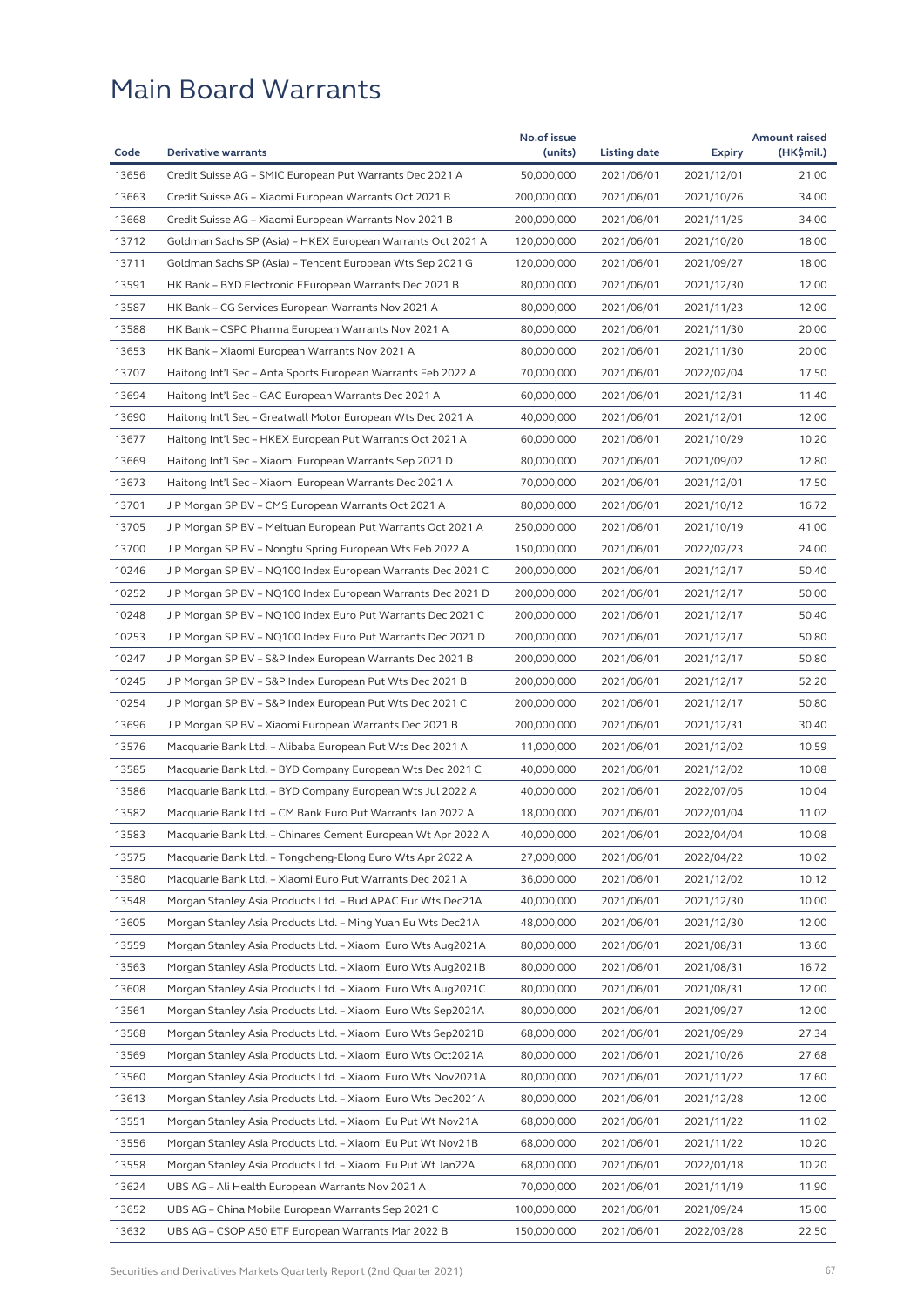|       |                                                              | No.of issue |              |               | <b>Amount raised</b> |
|-------|--------------------------------------------------------------|-------------|--------------|---------------|----------------------|
| Code  | <b>Derivative warrants</b>                                   | (units)     | Listing date | <b>Expiry</b> | (HK\$mil.)           |
| 13643 | UBS AG - HKEX European Warrants Nov 2021 B                   | 300,000,000 | 2021/06/01   | 2021/11/08    | 45.00                |
| 13619 | UBS AG - Kuaishou European Put Warrants Dec 2021 A           | 100,000,000 | 2021/06/01   | 2021/12/30    | 25.00                |
| 13629 | UBS AG – NetEase European Warrants Oct 2021 B                | 150,000,000 | 2021/06/01   | 2021/10/27    | 22.50                |
| 13648 | UBS AG - SJM Holdings European Warrants Nov 2021 A           | 70,000,000  | 2021/06/01   | 2021/11/12    | 14.00                |
| 13641 | UBS AG – Tencent European Warrants Oct 2021 E                | 300,000,000 | 2021/06/01   | 2021/10/21    | 45.00                |
| 13623 | UBS AG - Xiaomi European Warrants Oct 2021 C                 | 200,000,000 | 2021/06/01   | 2021/10/26    | 30.00                |
| 13621 | UBS AG - Xiaomi European Warrants Nov 2021 B                 | 200,000,000 | 2021/06/01   | 2021/11/25    | 30.00                |
| 13614 | UBS AG - Xiaomi European Warrants Dec 2021 A                 | 200,000,000 | 2021/06/01   | 2021/12/01    | 50.00                |
| 13625 | UBS AG - Xinyi Glass European Warrants Oct 2021 A            | 60,000,000  | 2021/06/01   | 2021/10/29    | 17.40                |
| 13855 | BOCI Asia Ltd. - Jiangxi Copper European Warrants Oct 2021 A | 60,000,000  | 2021/06/02   | 2021/10/22    | 10.80                |
| 13860 | BOCI Asia Ltd. - Lenovo European Warrants Sep 2021 A         | 70,000,000  | 2021/06/02   | 2021/09/27    | 10.50                |
| 13793 | BNP Paribas Issuance B.V. - Alibaba European Wts Apr 2022 B  | 60,000,000  | 2021/06/02   | 2022/04/04    | 17.40                |
| 13797 | BNP Paribas Issuance B.V. - BYD Company Euro Wts Oct 2021 D  | 90,000,000  | 2021/06/02   | 2021/10/05    | 15.30                |
| 13818 | BNP Paribas Issuance B.V. – Geely Auto Euro Wts Dec 2021 A   | 40,000,000  | 2021/06/02   | 2021/12/02    | 10.00                |
| 13835 | BNP Paribas Issuance B.V. - HSBC European Wts Feb 2022 A     | 40,000,000  | 2021/06/02   | 2022/02/04    | 10.40                |
| 13827 | BNP Paribas Issuance B.V. – HSBC European Wts Aug 2022 A     | 40,000,000  | 2021/06/02   | 2022/08/02    | 10.00                |
| 13822 | BNP Paribas Issuance B.V. - Kuaishou European Wts Dec 2021 C | 40,000,000  | 2021/06/02   | 2021/12/02    | 10.00                |
| 13795 | BNP Paribas Issuance B.V. - Lenovo European Wts Dec 2021 A   | 80,000,000  | 2021/06/02   | 2021/12/02    | 17.60                |
| 13844 | BNP Paribas Issuance B.V. - SMIC European Wts Dec 2021 A     | 40,000,000  | 2021/06/02   | 2021/12/02    | 10.00                |
| 13847 | BNP Paribas Issuance B.V. - SMIC European Wts Jan 2022 B     | 40,000,000  | 2021/06/02   | 2022/01/04    | 12.80                |
| 13842 | BNP Paribas Issuance B.V. - Xiaomi Euro Warrants Dec 2021 B  | 60,000,000  | 2021/06/02   | 2021/12/02    | 15.00                |
| 13843 | BNP Paribas Issuance B.V. - Xiaomi Euro Warrants Feb 2022 B  | 60,000,000  | 2021/06/02   | 2022/02/04    | 15.00                |
| 13757 | Credit Suisse AG – BYD Company Euro Put Warrants Nov 2021 B  | 100,000,000 | 2021/06/02   | 2021/11/22    | 15.00                |
| 13771 | Credit Suisse AG – BYD Electronic European Wts Dec 2021 B    | 100,000,000 | 2021/06/02   | 2021/12/28    | 15.00                |
| 13778 | Credit Suisse AG – CK Asset European Warrants Dec 2021 B     | 60,000,000  | 2021/06/02   | 2021/12/01    | 15.00                |
| 13715 | Credit Suisse AG - HSBC European Put Warrants Sep 2021 B     | 80,000,000  | 2021/06/02   | 2021/09/16    | 12.00                |
| 13770 | Credit Suisse AG - HSBC European Put Warrants Oct 2021 A     | 80,000,000  | 2021/06/02   | 2021/10/27    | 16.00                |
| 13786 | Credit Suisse AG - JD Health European Warrants Dec 2021 A    | 100,000,000 | 2021/06/02   | 2021/12/01    | 30.00                |
| 13768 | Credit Suisse AG – Ming Yuan Cloud European Wts Feb 2022 A   | 100,000,000 | 2021/06/02   | 2022/02/28    | 25.00                |
| 13774 | Credit Suisse AG - PSBC European Warrants Dec 2021 A         | 50,000,000  | 2021/06/02   | 2021/12/01    | 12.50                |
| 13724 | Credit Suisse AG – Tencent European Wts Sep 2021 F           | 250,000,000 | 2021/06/02   | 2021/09/27    | 37.50                |
| 13769 | Credit Suisse AG - Tencent European Wts Oct 2021 E           | 250,000,000 | 2021/06/02   | 2021/10/19    | 37.50                |
| 13884 | Goldman Sachs SP (Asia) - Alibaba European Wts Jan 2022 A    | 150,000,000 | 2021/06/02   | 2022/01/24    | 22.50                |
| 13881 | Goldman Sachs SP (Asia) - BYD Electronic Euro Wts Dec 2021 A | 70,000,000  | 2021/06/02   | 2021/12/23    | 10.50                |
| 13877 | Goldman Sachs SP (Asia) - Kuaishou European Wts Oct 2021 D   | 100,000,000 | 2021/06/02   | 2021/10/11    | 15.00                |
| 13882 | Goldman Sachs SP (Asia) - SHK Ppt European Wts Sep 2021 A    | 80,000,000  | 2021/06/02   | 2021/09/03    | 12.24                |
| 13878 | Goldman Sachs SP (Asia) - Tencent European Wts Nov 2021 A    | 150,000,000 | 2021/06/02   | 2021/11/15    | 31.95                |
| 13866 | Goldman Sachs SP (Asia) – Xiaomi European Wts Sep 2021 B     | 80,000,000  | 2021/06/02   | 2021/09/02    | 14.80                |
| 13873 | Goldman Sachs SP (Asia) - Xiaomi European Wts Sep 2021 C     | 80,000,000  | 2021/06/02   | 2021/09/02    | 12.00                |
| 13865 | Haitong Int'l Sec - JD.com European Warrants Oct 2021 A      | 60,000,000  | 2021/06/02   | 2021/10/22    | 10.20                |
| 13864 | Haitong Int'l Sec - Mengniu Dairy European Wts Oct 2021 A    | 50,000,000  | 2021/06/02   | 2021/10/07    | 11.00                |
| 13852 | J P Morgan SP BV - CM Bank European Warrants Dec 2021 A      | 60,000,000  | 2021/06/02   | 2021/12/02    | 15.18                |
| 13851 | J P Morgan SP BV - Ch Overseas European Warrants Jan 2022 A  | 60,000,000  | 2021/06/02   | 2022/01/31    | 15.18                |
| 13850 | J P Morgan SP BV - HSBC European Put Warrants Oct 2021 A     | 100,000,000 | 2021/06/02   | 2021/10/29    | 18.40                |
| 13848 | J P Morgan SP BV - HSBC European Put Warrants Dec 2021 A     | 100,000,000 | 2021/06/02   | 2021/12/22    | 15.50                |
| 13740 | Macquarie Bank Ltd. - Ali Health Euro Warrants Dec 2021 A    | 39,500,000  | 2021/06/02   | 2021/12/02    | 10.03                |
| 13738 | Macquarie Bank Ltd. - CICC European Warrants Feb 2022 A      | 36,000,000  | 2021/06/02   | 2022/02/18    | 10.12                |
| 13742 | Macquarie Bank Ltd. - Fosun Pharma European Wts Mar 2022 A   | 40,000,000  | 2021/06/02   | 2022/03/02    | 10.04                |
| 13723 | Morgan Stanley Asia Products Ltd. - CCB Euro Wts Oct 2021 A  | 68,000,000  | 2021/06/02   | 2021/10/28    | 10.20                |
|       |                                                              |             |              |               |                      |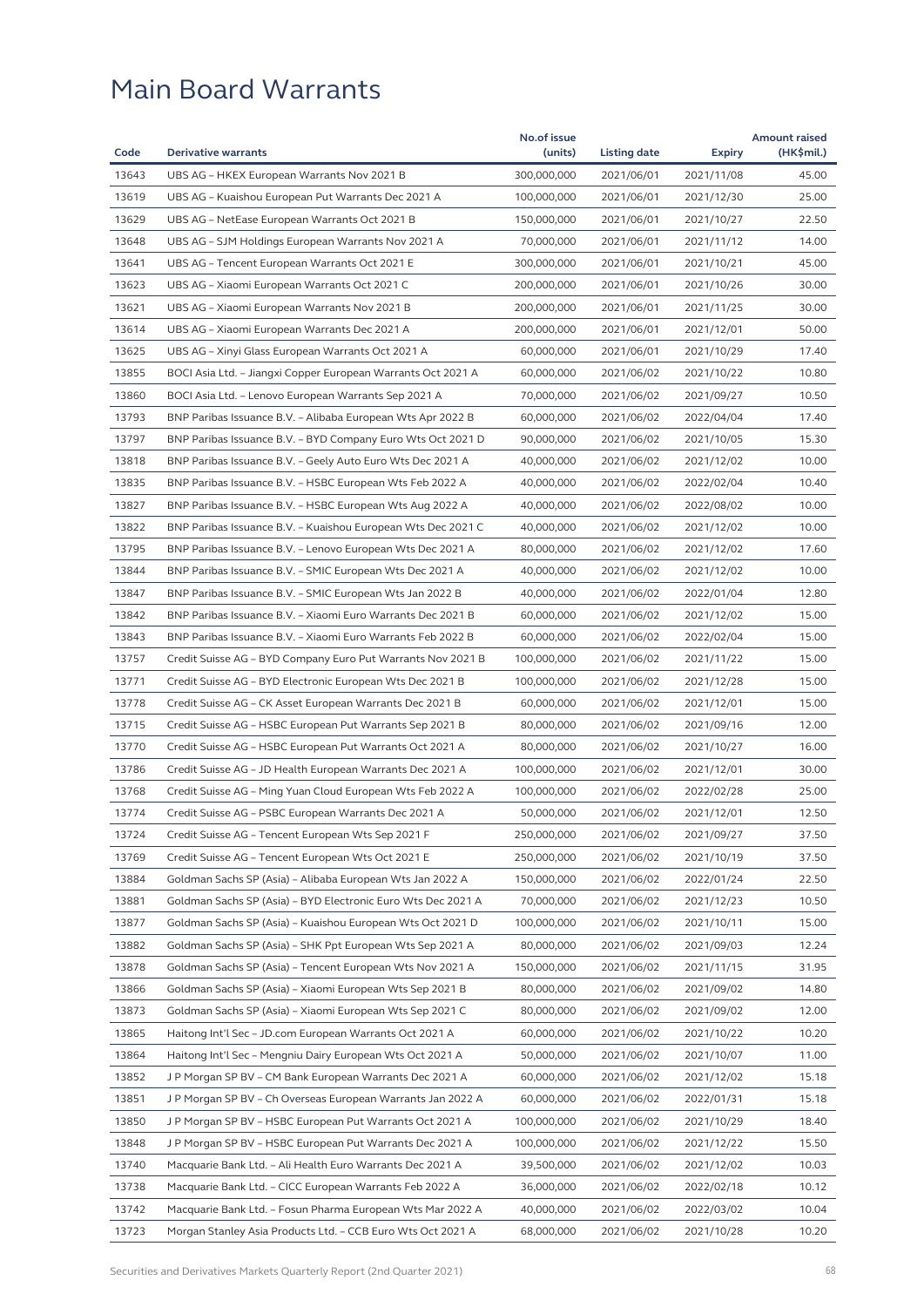|       | <b>Derivative warrants</b>                                   | No.of issue | Listing date             |               | <b>Amount raised</b> |
|-------|--------------------------------------------------------------|-------------|--------------------------|---------------|----------------------|
| Code  |                                                              | (units)     |                          | <b>Expiry</b> | (HK\$mil.)           |
| 13803 | Morgan Stanley Asia Products Ltd. - ICBC Euro Wts Mar 2022 A | 68,000,000  | 2021/06/02               | 2022/03/28    | 10.20                |
| 13799 | Morgan Stanley Asia Products Ltd. - PSBC Euro Wts Dec 2021 A | 48,000,000  | 2021/06/02               | 2021/12/01    | 12.00                |
| 13807 | SG Issuer - BYD Electronic European Warrants Mar 2022 A      | 100,000,000 | 2021/06/02               | 2022/03/28    | 25.00                |
| 13810 | SG Issuer – CM Bank European Warrants Nov 2021 A             | 50,000,000  | 2021/06/02               | 2021/11/29    | 19.00                |
| 13812 | SG Issuer - Hua Hong Semi European Warrants Dec 2021 A       | 100,000,000 | 2021/06/02               | 2021/12/31    | 16.50                |
| 13813 | SG Issuer – SMIC European Warrants Dec 2021 C                | 100,000,000 | 2021/06/02               | 2021/12/01    | 28.00                |
| 13817 | SG Issuer - Xiaomi European Warrants Nov 2021 B              | 100,000,000 | 2021/06/02               | 2021/11/02    | 15.00                |
| 13737 | UBS AG - CKH Holdings European Warrants Oct 2021 A           | 60,000,000  | 2021/06/02               | 2021/10/22    | 10.20                |
| 13730 | UBS AG – China Feihe European Warrants Nov 2021 A            | 40,000,000  | 2021/06/02               | 2021/11/12    | 10.00                |
| 13732 | UBS AG – HSTECH European Put Warrants Dec 2021 A             | 100,000,000 | 2021/06/02               | 2021/12/30    | 15.00                |
| 13736 | UBS AG – Xiaomi European Warrants Dec 2021 B                 | 200,000,000 | 2021/06/02               | 2021/12/28    | 30.00                |
| 13921 | BOCI Asia Ltd. - Country Garden European Warrants Oct 2021 A | 70,000,000  | 2021/06/03               | 2021/10/26    | 10.50                |
| 13912 | BOCI Asia Ltd. – China Mobile European Warrants Nov 2021 A   | 50,000,000  | 2021/06/03               | 2021/11/22    | 10.00                |
| 13917 | BOCI Asia Ltd. - Kuaishou European Warrants Oct 2021 B       | 100,000,000 | 2021/06/03               | 2021/10/11    | 15.00                |
| 13901 | BNP Paribas Issuance B.V. – Tencent European Wts Nov 2021 B  | 60,000,000  | 2021/06/03               | 2021/11/02    | 10.20                |
| 13899 | BNP Paribas Issuance B.V. - Tencent European Wts Jan 2022 F  | 60,000,000  | 2021/06/03               | 2022/01/04    | 19.20                |
| 13963 | Credit Suisse AG – Ganfeng Lithium European Wts Sep 2021 B   | 70,000,000  | 2021/06/03               | 2021/09/28    | 11.20                |
| 13959 | Credit Suisse AG - JXR European Warrants Dec 2021 A          | 80,000,000  | 2021/06/03               | 2021/12/02    | 20.00                |
| 14052 | Goldman Sachs SP (Asia) – CM Bank European Wts Sep 2021 A    | 80,000,000  | 2021/06/03               | 2021/09/03    | 20.24                |
| 14050 | Goldman Sachs SP (Asia) – Greatwall Motor Eur Wts Oct 2021 A | 80,000,000  | 2021/06/03               | 2021/10/07    | 14.64                |
| 14037 | Goldman Sachs SP (Asia) - JD.com Euro Put Wts Sep 2021 A     | 100,000,000 | 2021/06/03               | 2021/09/23    | 15.00                |
| 14041 | Goldman Sachs SP (Asia) – PetroChina European Wts Sep 2021 A | 80,000,000  | 2021/06/03               | 2021/09/08    | 12.00                |
| 14026 | Goldman Sachs SP (Asia) - Xiaomi European Wts Oct 2021 A     | 80,000,000  | 2021/06/03               | 2021/10/26    | 12.00                |
| 14027 | Goldman Sachs SP (Asia) – Xiaomi European Put Wts Nov 2021 A | 80,000,000  | 2021/06/03               | 2021/11/22    | 12.00                |
| 13998 | Haitong Int'l Sec - Ganfeng Lithium European Wts Dec 2021 A  | 50,000,000  | 2021/06/03               | 2021/12/02    | 12.50                |
| 14008 | Haitong Int'l Sec – HSBC European Put Warrants Dec 2021 A    | 60,000,000  | 2021/06/03               | 2021/12/02    | 15.60                |
| 13989 | Haitong Int'l Sec - Kuaishou European Warrants Dec 2021 A    | 60,000,000  | 2021/06/03               | 2021/12/02    | 15.60                |
| 14010 | Haitong Int'l Sec - Kuaishou European Put Warrants Dec 2021A | 60,000,000  | 2021/06/03               | 2021/12/31    | 15.00                |
| 14001 | Haitong Int'l Sec – Microport European Warrants Dec 2021 A   | 60,000,000  | 2021/06/03               | 2021/12/31    | 15.00                |
| 13996 | Haitong Int'l Sec – Meituan European Warrants Dec 2021 A     | 80,000,000  | 2021/06/03               | 2021/12/02    | 20.80                |
| 13997 | Haitong Int'l Sec - Meituan European Put Warrants Dec 2021 A | 80,000,000  | 2021/06/03               | 2021/12/02    | 20.80                |
| 14007 | Haitong Int'l Sec - Tigermed European Warrants Dec 2021 A    | 40,000,000  | 2021/06/03               | 2021/12/02    | 11.60                |
| 13975 | J P Morgan SP BV – HSBC European Warrants Sep 2021 D         | 100,000,000 | 2021/06/03               | 2021/09/30    | 15.00                |
| 13977 | J P Morgan SP BV - Mengniu Dairy European Wts Oct 2021 A     | 60,000,000  | 2021/06/03               | 2021/10/07    | 10.50                |
| 13985 | J P Morgan SP BV – Meituan European Warrants Sep 2021 B      | 300,000,000 | 2021/06/03               | 2021/09/17    | 45.30                |
| 13967 | J P Morgan SP BV - Meituan European Warrants Oct 2021 C      | 300,000,000 | 2021/06/03               | 2021/10/26    | 45.60                |
| 13965 | J P Morgan SP BV – SUNAC European Warrants Dec 2021 A        | 60,000,000  | 2021/06/03               | 2021/12/02    | 15.12                |
| 13987 | J P Morgan SP BV - Xiaomi European Warrants Sep 2021 C       | 200,000,000 | 2021/06/03               | 2021/09/02    | 30.40                |
| 13895 | Macquarie Bank Ltd. - China Feihe Euro Warrants Dec 2021 A   | 39,100,000  | 2021/06/03               | 2021/12/16    | 10.01                |
| 13897 | Macquarie Bank Ltd. - Hygeia Health European Wts Apr 2022 A  | 34,500,000  | 2021/06/03               | 2022/04/14    | 10.07                |
| 13893 | Macquarie Bank Ltd. - Razer European Warrants Jan 2022 A     | 23,600,000  | 2021/06/03               | 2022/01/04    | 10.03                |
| 14012 | Morgan Stanley Asia Products Ltd. - Ch Life Eu Wts Dec 2021C | 68,000,000  | 2021/06/03               | 2021/12/28    | 10.20                |
| 13928 | UBS AG – CC Bank European Warrants Oct 2021 A                | 100,000,000 | 2021/06/03               | 2021/10/22    | 15.00                |
| 13923 |                                                              | 70,000,000  |                          |               | 16.10                |
| 13950 | UBS AG – CM Bank European Warrants Oct 2021 A                | 80,000,000  | 2021/06/03<br>2021/06/03 | 2021/10/18    | 13.60                |
|       | UBS AG - Fosun Pharma European Warrants Dec 2021 A           |             |                          | 2021/12/23    |                      |
| 13926 | UBS AG – HSBC European Put Warrants Oct 2021 A               | 100,000,000 | 2021/06/03               | 2021/10/27    | 15.00                |
| 13940 | UBS AG - ICBC European Warrants Mar 2022 A                   | 100,000,000 | 2021/06/03               | 2022/03/28    | 15.00                |
| 13942 | UBS AG - JD Health European Warrants Nov 2021 A              | 100,000,000 | 2021/06/03               | 2021/11/23    | 15.00                |
| 13946 | UBS AG – Kuaishou European Warrants Nov 2021 B               | 200,000,000 | 2021/06/03               | 2021/11/23    | 38.00                |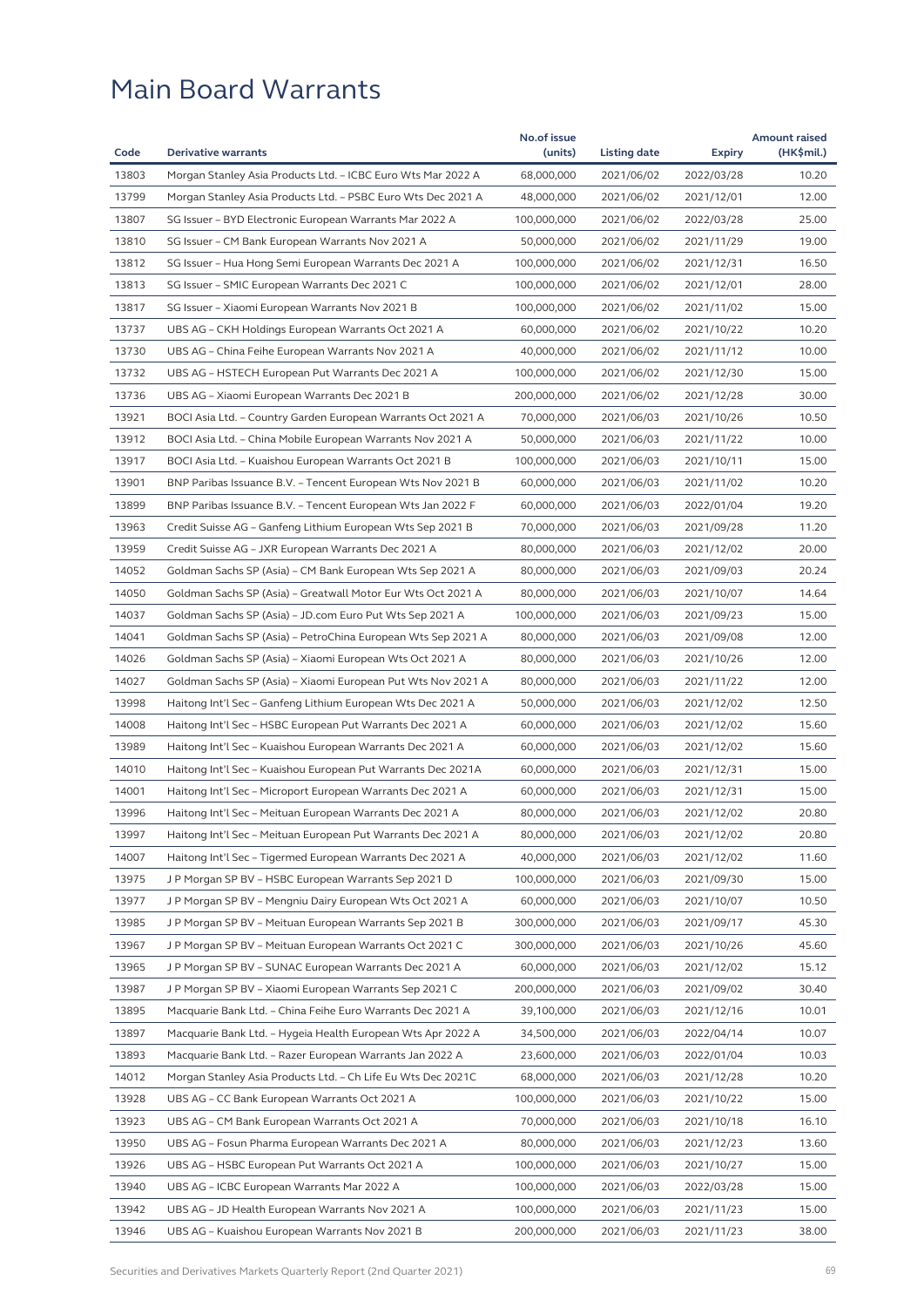|       |                                                               | No.of issue |              |               | <b>Amount raised</b> |
|-------|---------------------------------------------------------------|-------------|--------------|---------------|----------------------|
| Code  | <b>Derivative warrants</b>                                    | (units)     | Listing date | <b>Expiry</b> | (HK\$mil.)           |
| 13954 | UBS AG - PSBC European Warrants Dec 2021 A                    | 40,000,000  | 2021/06/03   | 2021/12/02    | 10.00                |
| 13927 | UBS AG – Tencent European Warrants Sep 2021 F                 | 300,000,000 | 2021/06/03   | 2021/09/27    | 45.00                |
| 14014 | Bank Vontobel - China Mobile European Warrants Dec 2021 A     | 60,000,000  | 2021/06/03   | 2021/12/02    | 19.80                |
| 14022 | Bank Vontobel - Meituan European Put Warrants Oct 2021 A      | 50,000,000  | 2021/06/03   | 2021/10/19    | 10.00                |
| 14017 | Bank Vontobel – PSBC European Warrants Dec 2021 A             | 40,000,000  | 2021/06/03   | 2021/12/02    | 10.00                |
| 14131 | BOCI Asia Ltd. - Evergrande European Warrants Mar 2022 A      | 60,000,000  | 2021/06/04   | 2022/03/28    | 15.00                |
| 14123 | BOCI Asia Ltd. – HSI European Put Warrants Oct 2021 B         | 150,000,000 | 2021/06/04   | 2021/10/28    | 22.50                |
| 14134 | BOCI Asia Ltd. - Meituan European Warrants Sep 2021 C         | 80,000,000  | 2021/06/04   | 2021/09/20    | 12.80                |
| 14124 | BOCI Asia Ltd. – Tencent European Warrants Sep 2021 D         | 80,000,000  | 2021/06/04   | 2021/09/27    | 12.00                |
| 14068 | BNP Paribas Issuance B.V. - AIA European Wts Jan 2022 C       | 40,000,000  | 2021/06/04   | 2022/01/04    | 13.60                |
| 14081 | BNP Paribas Issuance B.V. – AIA European Wts Oct 2022 A       | 80,000,000  | 2021/06/04   | 2022/10/05    | 17.60                |
| 14072 | BNP Paribas Issuance B.V. - China Telecom Euro Wts Feb22A     | 40,000,000  | 2021/06/04   | 2022/02/04    | 10.00                |
| 14073 | BNP Paribas Issuance B.V. - China Telecom Euro Wts Apr22A     | 40,000,000  | 2021/06/04   | 2022/04/04    | 10.00                |
| 14122 | BNP Paribas Issuance B.V. – Galaxy Ent Euro Wts Jan 2022 B    | 40,000,000  | 2021/06/04   | 2022/01/04    | 14.80                |
| 14078 | BNP Paribas Issuance B.V. - Link REIT Euro Wts Jan 2022 A     | 60,000,000  | 2021/06/04   | 2022/01/04    | 12.60                |
| 14119 | BNP Paribas Issuance B.V. – Sands China Euro Wt Jan 2022 A    | 40,000,000  | 2021/06/04   | 2022/01/04    | 11.20                |
| 14120 | BNP Paribas Issuance B.V. – Sands China Euro Wt Apr 2022 A    | 40,000,000  | 2021/06/04   | 2022/04/04    | 10.80                |
| 14153 | Credit Suisse AG - China Mobile European Warrants Nov 2021 A  | 70,000,000  | 2021/06/04   | 2021/11/22    | 14.00                |
| 14148 | Credit Suisse AG - Meituan European Warrants Sep 2021 E       | 200,000,000 | 2021/06/04   | 2021/09/27    | 30.00                |
| 14145 | Credit Suisse AG - Meituan European Warrants Nov 2021 B       | 200,000,000 | 2021/06/04   | 2021/11/26    | 37.00                |
| 14066 | Credit Suisse AG - Meituan European Put Warrants Sep 2021 A   | 100,000,000 | 2021/06/04   | 2021/09/30    | 15.00                |
| 14142 | Credit Suisse AG - Xiaomi European Warrants Nov 2021 C        | 200,000,000 | 2021/06/04   | 2021/11/23    | 40.00                |
| 14280 | Goldman Sachs SP (Asia) – Alibaba European Wts Sep 2021 M     | 150,000,000 | 2021/06/04   | 2021/09/23    | 22.50                |
| 14287 | Goldman Sachs SP (Asia) - HKEX European Put Wts Oct 2021 A    | 100,000,000 | 2021/06/04   | 2021/10/04    | 15.00                |
| 14290 | Goldman Sachs SP (Asia) – SUNAC European Warrants Oct 2021 A  | 80,000,000  | 2021/06/04   | 2021/10/05    | 12.00                |
| 14278 | Goldman Sachs SP (Asia) - Tencent European Wts Oct 2021 E     | 150,000,000 | 2021/06/04   | 2021/10/21    | 22.50                |
| 14208 | Haitong Int'l Sec - Alibaba European Warrants Dec 2021 A      | 70,000,000  | 2021/06/04   | 2021/12/31    | 10.50                |
| 14204 | Haitong Int'l Sec - Alibaba European Put Warrants Dec 2021 B  | 70,000,000  | 2021/06/04   | 2021/12/29    | 11.90                |
| 14196 | Haitong Int'l Sec – China Mobile European Wts Dec 2021 A      | 60,000,000  | 2021/06/04   | 2021/12/03    | 15.00                |
| 14215 | Haitong Int'l Sec - Galaxy Ent European Warrants Oct 2021 A   | 60,000,000  | 2021/06/04   | 2021/10/29    | 16.80                |
| 14190 | Haitong Int'l Sec – HKEX European Warrants Oct 2021 B         | 66,000,000  | 2021/06/04   | 2021/10/29    | 11.22                |
| 14216 | Haitong Int'l Sec - Li Ning European Warrants Jan 2022 A      | 40,000,000  | 2021/06/04   | 2022/01/31    | 10.00                |
| 14225 | Haitong Int'l Sec – Sunny Optical European Wts Oct 2021 B     | 70,000,000  | 2021/06/04   | 2021/10/04    | 10.50                |
| 14266 | Haitong Int'l Sec – WuXi Bio European Warrants Dec 2021 A     | 70,000,000  | 2021/06/04   | 2021/12/28    | 10.50                |
| 14229 | J P Morgan SP BV - Alibaba European Warrants Feb 2023 A       | 300,000,000 | 2021/06/04   | 2023/02/23    | 45.60                |
| 14237 | J P Morgan SP BV - Alibaba European Put Warrants Oct 2021 A   | 200,000,000 | 2021/06/04   | 2021/10/07    | 30.20                |
| 14245 | J P Morgan SP BV - Genscript Bio Euro Warrants Aug 2022 A     | 200,000,000 | 2021/06/04   | 2022/08/31    | 50.40                |
| 14238 | J P Morgan SP BV - Meituan European Warrants Sep 2021 C       | 300,000,000 | 2021/06/04   | 2021/09/30    | 45.90                |
| 14264 | J P Morgan SP BV - Meituan European Put Warrants Dec 2021 B   | 250,000,000 | 2021/06/04   | 2021/12/03    | 69.50                |
|       |                                                               |             |              |               |                      |
| 14259 | J P Morgan SP BV - NetEase European Put Warrants Dec 2021 B   | 200,000,000 | 2021/06/04   | 2021/12/03    | 50.00                |
| 14236 | J P Morgan SP BV - Sands China Ltd European Wts Nov 2021 A    | 80,000,000  | 2021/06/04   | 2021/11/30    | 12.08                |
| 14241 | J P Morgan SP BV - Tencent European Warrants Sep 2021 G       | 250,000,000 | 2021/06/04   | 2021/09/27    | 38.00                |
| 14137 | Macquarie Bank Ltd. - JXR European Warrants Apr 2022 A        | 24,000,000  | 2021/06/04   | 2022/04/14    | 10.06                |
| 14139 | Macquarie Bank Ltd. – SUNAC European Warrants Jan 2022 A      | 38,500,000  | 2021/06/04   | 2022/01/04    | 10.05                |
| 14185 | Morgan Stanley Asia Products Ltd. - CKH Hldgs Eu Wts Nov21A   | 68,000,000  | 2021/06/04   | 2021/11/29    | 10.20                |
| 14186 | Morgan Stanley Asia Products Ltd. - CMOC Euro Wts Nov 2021 A  | 68,000,000  | 2021/06/04   | 2021/11/19    | 10.20                |
| 14174 | Morgan Stanley Asia Products Ltd. - Kuaishou Eu Put Wt Jan22A | 58,000,000  | 2021/06/04   | 2022/01/28    | 14.50                |
| 14175 | Morgan Stanley Asia Products Ltd. - Meituan Euro Wts Dec21 A  | 108,000,000 | 2021/06/04   | 2021/12/03    | 27.00                |
| 14183 | Morgan Stanley Asia Products Ltd.-Sunart Retail Eu Wt Feb22A  | 68,000,000  | 2021/06/04   | 2022/02/21    | 10.20                |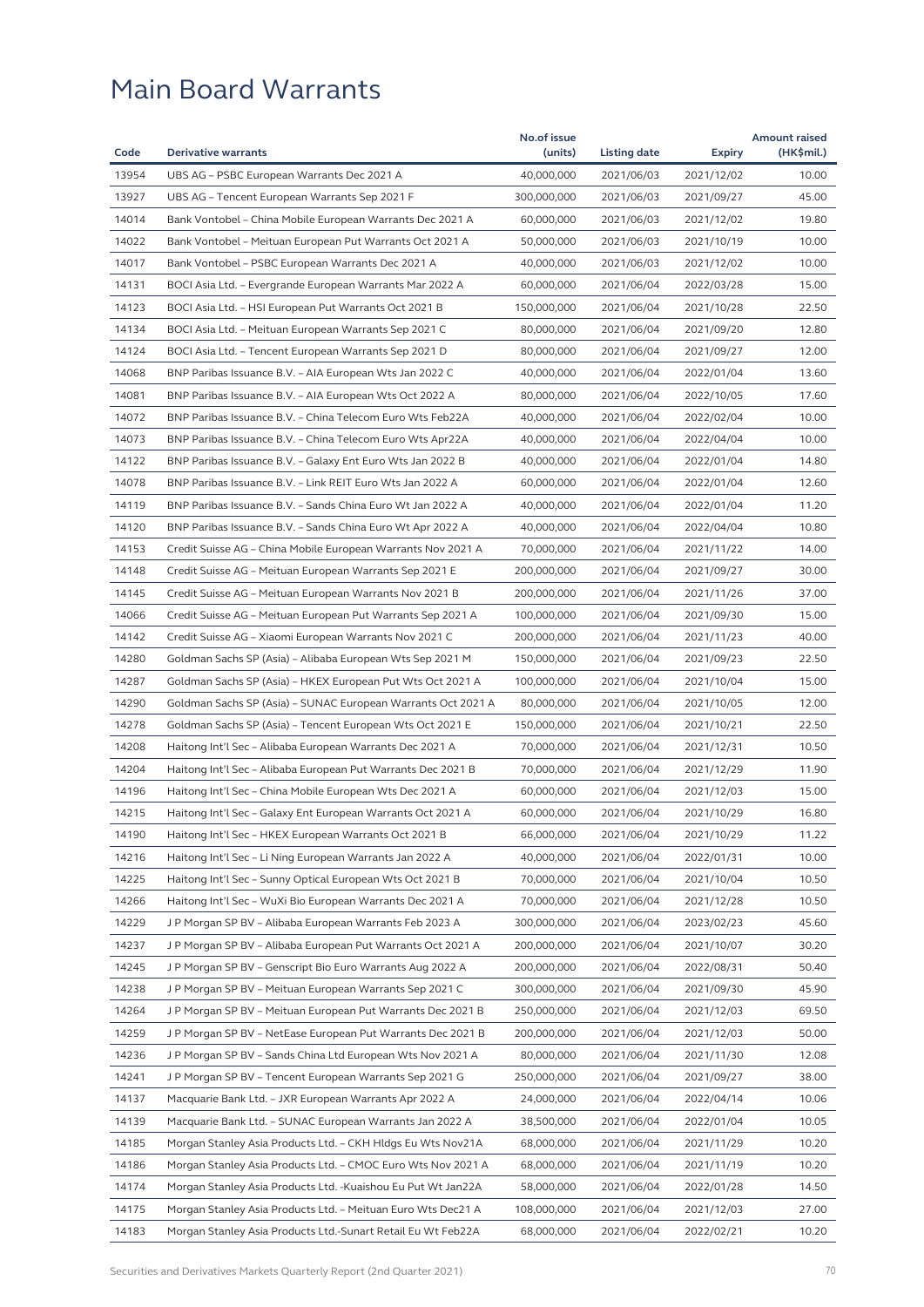|       |                                                              | No.of issue |              |               | <b>Amount raised</b> |
|-------|--------------------------------------------------------------|-------------|--------------|---------------|----------------------|
| Code  | <b>Derivative warrants</b>                                   | (units)     | Listing date | <b>Expiry</b> | (HK\$mil.)           |
| 14179 | Morgan Stanley Asia Products Ltd. - Xiaomi Euro Wts Nov21 B  | 80,000,000  | 2021/06/04   | 2021/11/23    | 13.60                |
| 14084 | SG Issuer - Alibaba European Put Warrants Oct 2021 A         | 80,000,000  | 2021/06/04   | 2021/10/15    | 12.40                |
| 14086 | SG Issuer - Alibaba European Put Warrants Jan 2022 A         | 80,000,000  | 2021/06/04   | 2022/01/03    | 14.00                |
| 14082 | SG Issuer - Ali Health European Warrants Nov 2021 A          | 70,000,000  | 2021/06/04   | 2021/11/30    | 12.25                |
| 14094 | SG Issuer - Baidu European Put Warrants Dec 2021 A           | 80,000,000  | 2021/06/04   | 2021/12/30    | 12.00                |
| 14098 | SG Issuer - JD.com European Put Warrants Dec 2021 A          | 80,000,000  | 2021/06/04   | 2021/12/03    | 20.00                |
| 14102 | SG Issuer - Kuaishou European Put Warrants Nov 2021 A        | 80,000,000  | 2021/06/04   | 2021/11/29    | 18.00                |
| 14109 | SG Issuer - Meituan European Put Warrants Dec 2021 A         | 80,000,000  | 2021/06/04   | 2021/12/03    | 22.80                |
| 14083 | SG Issuer - PA Gooddoctor European Warrants May 2022 A       | 70,000,000  | 2021/06/04   | 2022/05/04    | 16.45                |
| 14110 | SG Issuer - Tencent European Put Warrants Nov 2021 A         | 80,000,000  | 2021/06/04   | 2021/11/09    | 12.40                |
| 14111 | SG Issuer - Tencent European Put Warrants Jun 2022 A         | 150,000,000 | 2021/06/04   | 2022/06/30    | 26.25                |
| 14112 | SG Issuer - Xiaomi European Put Warrants Nov 2021 A          | 80,000,000  | 2021/06/04   | 2021/11/29    | 12.00                |
| 14118 | SG Issuer - Xiaomi European Put Warrants Dec 2021 A          | 80,000,000  | 2021/06/04   | 2021/12/03    | 22.80                |
| 14168 | UBS AG - Ganfeng Lithium European Warrants Sep 2021 A        | 60,000,000  | 2021/06/04   | 2021/09/27    | 10.20                |
| 14159 | UBS AG - Meituan European Warrants Oct 2021 D                | 200,000,000 | 2021/06/04   | 2021/10/26    | 30.00                |
| 14166 | UBS AG – Xiaomi European Warrants Sep 2021 D                 | 200,000,000 | 2021/06/04   | 2021/09/03    | 30.00                |
| 14162 | UBS AG - Xiaomi European Put Warrants Nov 2021 B             | 200,000,000 | 2021/06/04   | 2021/11/22    | 30.00                |
| 14158 | UBS AG - Xinyi Glass European Warrants Nov 2021 A            | 60,000,000  | 2021/06/04   | 2021/11/23    | 14.40                |
| 14272 | Bank Vontobel - Anta Sports European Warrants Jan 2022 B     | 60,000,000  | 2021/06/04   | 2022/01/31    | 15.00                |
| 14274 | Bank Vontobel – BYD Company European Warrants Mar 2022 A     | 40,000,000  | 2021/06/04   | 2022/03/01    | 10.00                |
| 14269 | Bank Vontobel - BYD Co European Put Warrants Dec 2021 A      | 40,000,000  | 2021/06/04   | 2021/12/03    | 10.00                |
| 14277 | Bank Vontobel - Kunlun Energy European Warrants Mar 2022 A   | 40,000,000  | 2021/06/04   | 2022/03/01    | 10.00                |
| 14273 | Bank Vontobel - Meituan European Warrants Dec 2021 A         | 60,000,000  | 2021/06/04   | 2021/12/03    | 15.00                |
| 14270 | Bank Vontobel - ZA Online European Warrants Nov 2021 A       | 70,000,000  | 2021/06/04   | 2021/11/25    | 10.50                |
| 14293 | BOCI Asia Ltd. - HSBC European Warrants Jan 2022 A           | 70,000,000  | 2021/06/07   | 2022/01/21    | 10.50                |
| 14292 | BOCI Asia Ltd. - HSI European Warrants Oct 2021 A            | 150,000,000 | 2021/06/07   | 2021/10/28    | 22.50                |
| 14296 | BOCI Asia Ltd. - Tencent European Put Wts Nov 2021 A         | 80,000,000  | 2021/06/07   | 2021/11/02    | 12.00                |
| 14303 | BNP Paribas Issuance B.V. - Greatwall Motor Eu Wt Feb 2022 A | 40,000,000  | 2021/06/07   | 2022/02/04    | 14.00                |
| 10255 | BNP Paribas Issuance B.V. - USD/CNH European Wts Jan 2022 A  | 50,000,000  | 2021/06/07   | 2022/01/21    | 12.50                |
| 10256 | BNP Paribas Issuance B.V. - USD/CNH Euro Put Wts Jan 2022 A  | 50,000,000  | 2021/06/07   | 2022/01/21    | 12.50                |
| 10257 | BNP Paribas Issuance B.V. - USD/YEN Euro Wts Jan 2022 A      | 50,000,000  | 2021/06/07   | 2022/01/21    | 12.50                |
| 10258 | BNP Paribas Issuance B.V. - USD/YEN Eur Put Wts Jan 2022 A   | 50,000,000  | 2021/06/07   | 2022/01/21    | 12.50                |
| 14326 | Credit Suisse AG – Genscript Bio European Wts Jul 2022 A     | 100,000,000 | 2021/06/07   | 2022/07/29    | 25.00                |
| 14339 | Credit Suisse AG - Greentown Ser Euro Warrants Dec 2021 A    | 40,000,000  | 2021/06/07   | 2021/12/06    | 10.00                |
| 14334 | Credit Suisse AG - Meituan European Put Warrants Dec 2021 B  | 100,000,000 | 2021/06/07   | 2021/12/06    | 25.00                |
| 14344 | Credit Suisse AG - Sands China European Warrants Nov 2021 A  | 50,000,000  | 2021/06/07   | 2021/11/26    | 10.00                |
| 14392 | Citigroup Global - China Mobile European Warrants Nov 2021 A | 100,000,000 | 2021/06/07   | 2021/11/29    | 21.10                |
| 14393 | Citigroup Global – Galaxy Ent European Warrants Dec 2022 A   | 100,000,000 | 2021/06/07   | 2022/12/29    | 25.50                |
| 14388 | Citigroup Global - NetEase European Warrants Sep 2021 B      | 100,000,000 |              |               | 15.00                |
|       |                                                              |             | 2021/06/07   | 2021/09/29    |                      |
| 14384 | Citigroup Global - Xiaomi European Warrants Oct 2021 B       | 100,000,000 | 2021/06/07   | 2021/10/28    | 15.00                |
| 14431 | Citigroup Global - Xiaomi European Warrants Nov 2021 A       | 100,000,000 | 2021/06/07   | 2021/11/29    | 20.00                |
| 14441 | Goldman Sachs SP (Asia) - Alibaba Euro Put Wts Dec 2021 A    | 100,000,000 | 2021/06/07   | 2021/12/24    | 16.40                |
| 14450 | Goldman Sachs SP (Asia) - CKA European Warrants Oct 2021 A   | 80,000,000  | 2021/06/07   | 2021/10/22    | 18.80                |
| 14444 | Goldman Sachs SP (Asia) - Ganfeng Lithium Euro Wts Sep21A    | 60,000,000  | 2021/06/07   | 2021/09/24    | 11.40                |
| 14451 | Goldman Sachs SP (Asia) - PICC European Warrants Dec 2022 A  | 80,000,000  | 2021/06/07   | 2022/12/30    | 20.00                |
| 14432 | Haitong Int'l Sec - AAC Tech European Warrants Mar 2022 A    | 70,000,000  | 2021/06/07   | 2022/03/08    | 10.50                |
| 14413 | Haitong Int'l Sec - China Life European Warrants Dec 2021 A  | 70,000,000  | 2021/06/07   | 2021/12/31    | 10.50                |
| 14408 | Haitong Int'l Sec - JD.com European Warrants Sep 2021 A      | 70,000,000  | 2021/06/07   | 2021/09/29    | 10.50                |
| 14409 | Haitong Int'l Sec - COFCO Joycome European Warrants Dec2021A | 70,000,000  | 2021/06/07   | 2021/12/15    | 17.50                |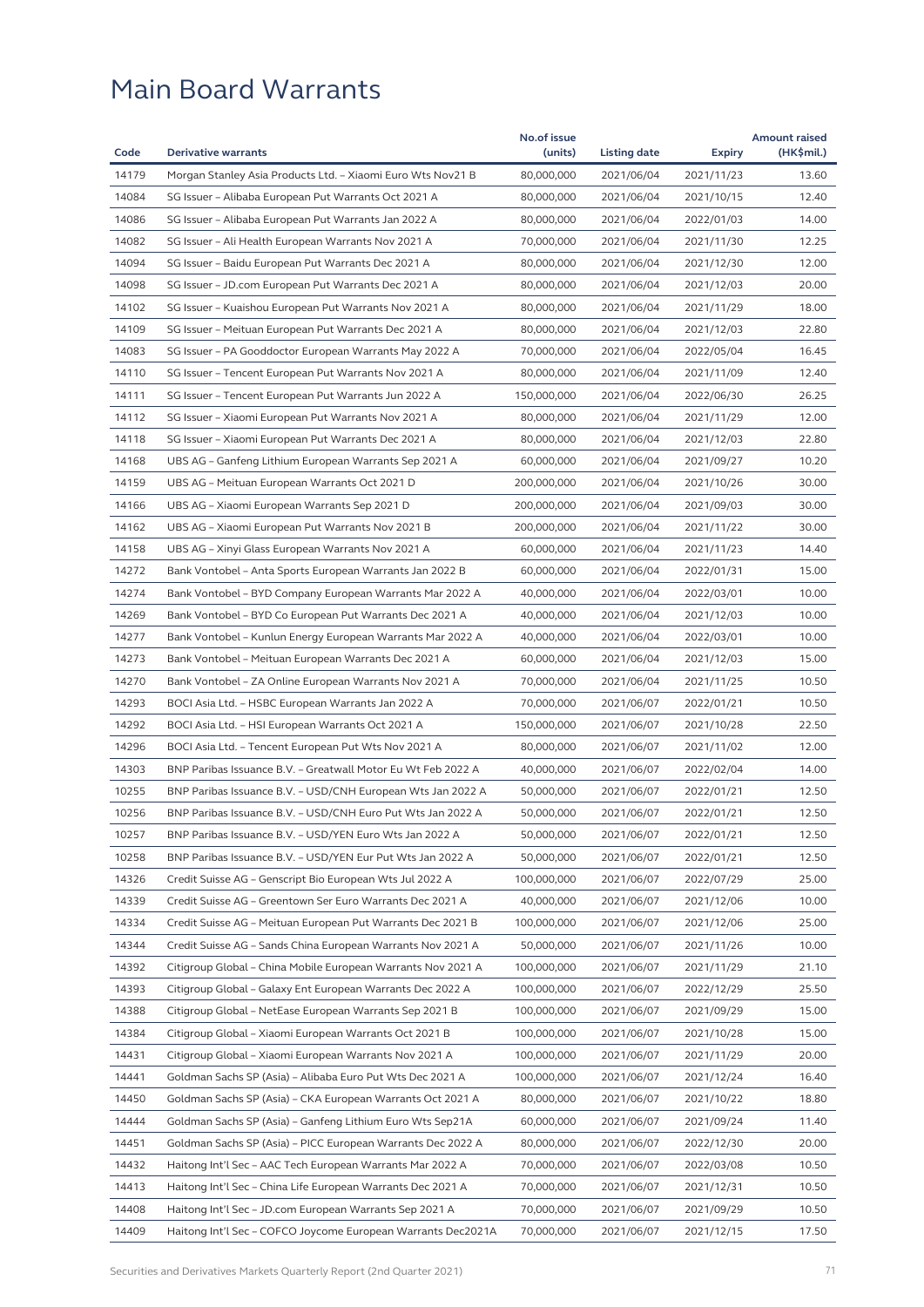|       |                                                              | No.of issue |                          |               | <b>Amount raised</b> |
|-------|--------------------------------------------------------------|-------------|--------------------------|---------------|----------------------|
| Code  | <b>Derivative warrants</b>                                   | (units)     | Listing date             | <b>Expiry</b> | (HK\$mil.)           |
| 14430 | Haitong Int'l Sec - Sunny Optical Euro Put Wts Dec 2021 A    | 70,000,000  | 2021/06/07               | 2021/12/30    | 11.20                |
| 14417 | Haitong Int'l Sec – Tencent European Warrants Sep 2021 B     | 80,000,000  | 2021/06/07               | 2021/09/29    | 12.00                |
| 14424 | Haitong Int'l Sec - Tencent European Put Warrants Nov 2021 B | 80,000,000  | 2021/06/07               | 2021/11/02    | 12.80                |
| 14399 | J P Morgan SP BV – Alibaba European Warrants Mar 2022 A      | 300,000,000 | 2021/06/07               | 2022/03/31    | 45.30                |
| 14395 | J P Morgan SP BV – Anta Sports European Warrants Feb 2022 A  | 100,000,000 | 2021/06/07               | 2022/02/21    | 15.20                |
| 14403 | J P Morgan SP BV - BOC HK European Warrants Dec 2021 A       | 80,000,000  | 2021/06/07               | 2021/12/06    | 20.00                |
| 14397 | J P Morgan SP BV - Ganfeng Lithium European Wts Oct 2021 B   | 60,000,000  | 2021/06/07               | 2021/10/12    | 10.02                |
| 14404 | J P Morgan SP BV - Kunlun Energy Euro Warrants Jan 2022 A    | 60,000,000  | 2021/06/07               | 2022/01/31    | 15.12                |
| 14405 | J P Morgan SP BV – Pop Mart European Warrants Dec 2021 A     | 100,000,000 | 2021/06/07               | 2021/12/06    | 25.20                |
| 14400 | J P Morgan SP BV - Sunny Optical European Wts Oct 2021 B     | 100,000,000 | 2021/06/07               | 2021/10/11    | 15.10                |
| 14433 | J P Morgan SP BV - WuXi Bio European Warrants Jan 2022 A     | 100,000,000 | 2021/06/07               | 2022/01/10    | 15.30                |
| 14316 | Macquarie Bank Ltd. - China Mobile European Wts Feb 2022 A   | 23,000,000  | 2021/06/07               | 2022/02/07    | 10.03                |
| 14325 | Macquarie Bank Ltd. - CSPC Pharma European Wts Jan 2022 A    | 40,000,000  | 2021/06/07               | 2022/01/04    | 10.12                |
| 14321 | Macquarie Bank Ltd. - Hang Seng Bank European Wts Oct 2022 A | 40,000,000  | 2021/06/07               | 2022/10/05    | 10.16                |
| 14314 | Macquarie Bank Ltd. - Sunny Optical Euro Put Wts Jan 2022 A  | 40,000,000  | 2021/06/07               | 2022/01/04    | 10.00                |
| 14347 | Macquarie Bank Ltd. - Tencent European Warrants Dec 2021 D   | 40,000,000  | 2021/06/07               | 2021/12/21    | 10.04                |
| 14380 | Morgan Stanley Asia Products Ltd. - Ganfeng Euro Wt De 2021A | 68,000,000  | 2021/06/07               | 2021/12/06    | 17.00                |
| 14291 | Morgan Stanley Asia Products Ltd. - European Warrants Jan22A | 68,000,000  | 2021/06/07               | 2022/01/28    | 17.00                |
| 14308 | SG Issuer - AIA European Put Warrants Dec 2021 C             | 100,000,000 | 2021/06/07               | 2021/12/23    | 15.00                |
| 14312 | SG Issuer – Meituan European Warrants Sep 2021 B             | 100,000,000 | 2021/06/07               | 2021/09/20    | 17.50                |
| 14356 | UBS AG - Alibaba European Warrants Mar 2022 A                | 200,000,000 | 2021/06/07               | 2022/03/28    | 30.00                |
| 14379 | UBS AG – China Mobile European Warrants Nov 2021 A           | 100,000,000 | 2021/06/07               | 2021/11/22    | 15.00                |
| 14371 | UBS AG - Meituan European Warrants Nov 2021 D                | 200,000,000 | 2021/06/07               | 2021/11/25    | 30.00                |
| 14357 | UBS AG – Meituan European Put Warrants Sep 2021 A            | 200,000,000 | 2021/06/07               | 2021/09/30    | 30.00                |
| 14364 | UBS AG – PA Gooddoctor European Warrants Oct 2021 A          | 80,000,000  | 2021/06/07               | 2021/10/21    | 12.00                |
| 14355 | UBS AG - PetroChina European Warrants Oct 2021 B             | 70,000,000  | 2021/06/07               | 2021/10/22    | 10.50                |
| 14373 | UBS AG - Sands China Ltd European Warrants Nov 2021 A        | 70,000,000  |                          | 2021/11/23    | 10.50                |
| 14376 | UBS AG - Xiaomi European Warrants Nov 2021 C                 | 200,000,000 | 2021/06/07<br>2021/06/07 |               | 30.00                |
|       |                                                              |             |                          | 2021/11/23    |                      |
| 14439 | Bank Vontobel - China Unicom European Warrants Dec 2021 B    | 30,000,000  | 2021/06/07               | 2021/12/06    | 11.70                |
| 14434 | Bank Vontobel - Geely Auto European Put Warrants Sep 2021 B  | 60,000,000  | 2021/06/07               | 2021/09/15    | 15.60                |
| 14436 | Bank Vontobel - Greatwall Motor European Warrants Dec 2021 A | 40,000,000  | 2021/06/07               | 2021/12/06    | 10.00                |
| 14437 | Bank Vontobel - Xiaomi European Put Warrants Nov 2021 A      | 60,000,000  | 2021/06/07               | 2021/11/25    | 13.80                |
| 14543 | BOCI Asia Ltd. - Alibaba European Put Warrants Dec 2021 B    | 70,000,000  | 2021/06/08               | 2021/12/24    | 12.60                |
| 14535 | BOCI Asia Ltd. - Xiaomi European Warrants Dec 2021 A         | 80,000,000  | 2021/06/08               | 2021/12/28    | 15.20                |
| 14482 | BNP Paribas Issuance B.V. - AAC Tech Euro Wts Mar 2023 B     | 80,000,000  | 2021/06/08               | 2023/03/02    | 20.00                |
| 14493 | BNP Paribas Issuance B.V. - BYD Company Euro Wts Feb 2022 A  | 40,000,000  | 2021/06/08               | 2022/02/04    | 10.00                |
| 14494 | BNP Paribas Issuance B.V. - CITIC Sec Euro Wts Mar 2022 A    | 40,000,000  | 2021/06/08               | 2022/03/02    | 10.00                |
| 14483 | BNP Paribas Issuance B.V. - Geely Auto Euro Wts Feb 2022 A   | 40,000,000  | 2021/06/08               | 2022/02/04    | 10.00                |
| 14506 | BNP Paribas Issuance B.V. - PetroChina Euro Wts Mar 2022 A   | 60,000,000  | 2021/06/08               | 2022/03/02    | 15.00                |
| 14505 | BNP Paribas Issuance B.V. - SUNAC European Wts Jan 2022 A    | 40,000,000  | 2021/06/08               | 2022/01/04    | 11.20                |
| 14512 | Credit Suisse AG - AAC Tech European Warrants Dec 2021 A     | 50,000,000  | 2021/06/08               | 2021/12/07    | 14.00                |
| 14526 | Credit Suisse AG - CSPC Pharma Euro Put Warrants Dec 2021 A  | 60,000,000  | 2021/06/08               | 2021/12/07    | 15.00                |
| 14520 | Credit Suisse AG - Evergrande European Warrants Feb 2022 A   | 60,000,000  | 2021/06/08               | 2022/02/28    | 15.00                |
| 14534 | Credit Suisse AG - JXR European Warrants Oct 2021 B          | 80,000,000  | 2021/06/08               | 2021/10/13    | 17.60                |
| 14530 | Credit Suisse AG - Kunlun Energy European Wts Jan 2022 A     | 60,000,000  | 2021/06/08               | 2022/01/31    | 15.00                |
| 14531 | Credit Suisse AG - Microport European Warrants Dec 2021 D    | 80,000,000  | 2021/06/08               | 2021/12/31    | 20.00                |
| 14533 | Credit Suisse AG - Meituan European Put Warrants Oct 2021 A  | 100,000,000 | 2021/06/08               | 2021/10/21    | 15.00                |
| 14523 | Credit Suisse AG - ZA Onine European Warrants Dec 2021 C     | 40,000,000  | 2021/06/08               | 2021/12/07    | 16.00                |
| 14517 | Credit Suisse AG - ZTE European Warrants Dec 2021 A          | 50,000,000  | 2021/06/08               | 2021/12/07    | 12.50                |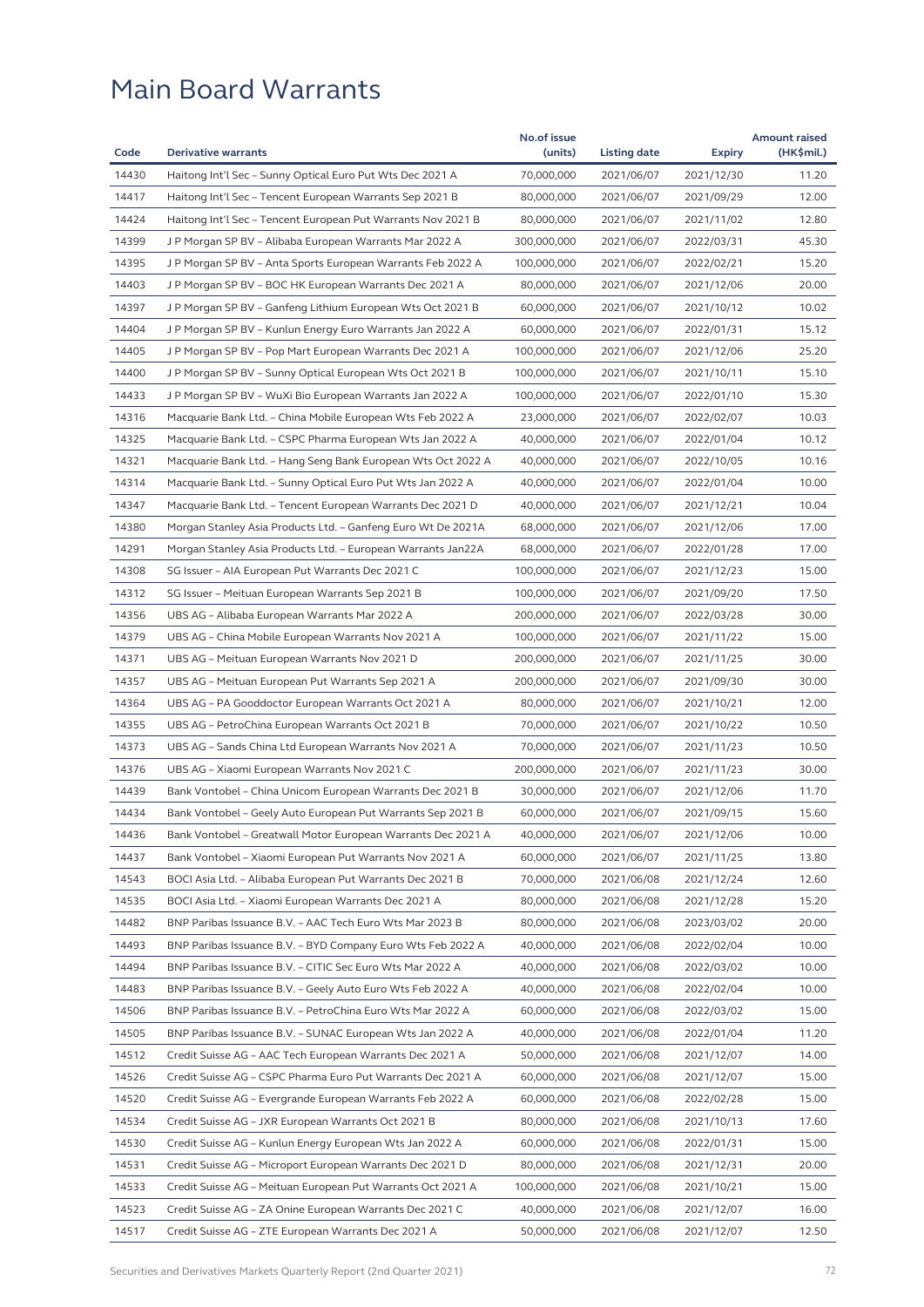|       |                                                               | No.of issue |              |                          | <b>Amount raised</b> |
|-------|---------------------------------------------------------------|-------------|--------------|--------------------------|----------------------|
| Code  | <b>Derivative warrants</b>                                    | (units)     | Listing date | <b>Expiry</b>            | (HK\$mil.)           |
| 14628 | Citigroup Global - AAC Tech European Warrants Feb 2022 A      | 100,000,000 | 2021/06/08   | 2022/02/25               | 15.00                |
| 14633 | Citigroup Global – CITIC Sec European Warrants Jan 2022 A     | 100,000,000 | 2021/06/08   | 2022/01/28               | 16.80                |
| 14631 | Citigroup Global – CSPC Pharma European Warrants Dec 2021 C   | 100,000,000 | 2021/06/08   | 2021/12/30               | 25.00                |
| 14623 | Citigroup Global – Xiaomi European Put Warrants Dec 2021 A    | 100,000,000 | 2021/06/08   | 2021/12/30               | 32.50                |
| 14638 | Goldman Sachs SP (Asia) – CKH Holdings Euro Wts Oct 2021 A    | 80,000,000  | 2021/06/08   | 2021/10/22               | 12.00                |
| 14641 | Goldman Sachs SP (Asia) - CPIC European Warrants Oct 2021 B   | 80,000,000  | 2021/06/08   | 2021/10/26               | 12.00                |
| 14640 | Goldman Sachs SP (Asia) – HSBC European Warrants Oct 2021 A   | 80,000,000  | 2021/06/08   | 2021/10/26               | 12.00                |
| 14636 | Goldman Sachs SP (Asia) – Tencent European Put Wt Nov 2021 A  | 120,000,000 | 2021/06/08   | 2021/11/22               | 18.00                |
| 14471 | HK Bank - HSI European Put Warrants Nov 2021 B                | 200,000,000 | 2021/06/08   | 2021/11/29               | 30.00                |
| 14474 | HK Bank - HSI European Put Warrants Dec 2021 E                | 200,000,000 | 2021/06/08   | 2021/12/30               | 30.00                |
| 14622 | Haitong Int'l Sec – Ch Oilfield European Warrants Dec 2021 A  | 40,000,000  | 2021/06/08   | 2021/12/07               | 10.00                |
| 14602 | Haitong Int'l Sec - CSPC Pharma European Warrants Dec 2021 B  | 40,000,000  | 2021/06/08   | 2021/12/31               | 10.00                |
| 14600 | Haitong Int'l Sec - JD.com European Put Warrants Sep 2021 A   | 70,000,000  | 2021/06/08   | 2021/09/30               | 10.50                |
| 14612 | Haitong Int'l Sec - JD Health European Warrants Nov 2021 A    | 70,000,000  | 2021/06/08   | 2021/11/01               | 10.50                |
| 14617 | Haitong Int'l Sec - Meituan European Warrants Oct 2021 B      | 80,000,000  | 2021/06/08   | 2021/10/26               | 16.80                |
| 14611 | Haitong Int'l Sec – ZA Onine European Warrants Dec 2021 B     | 70,000,000  | 2021/06/08   | 2021/12/23               | 10.50                |
| 14621 | Haitong Int'l Sec - ZTE European Warrants Dec 2021 A          | 40,000,000  | 2021/06/08   | 2021/12/07               | 11.20                |
| 14544 | J P Morgan SP BV - Country Garden European Wts Oct 2021 A     | 70,000,000  | 2021/06/08   | 2021/10/29               | 10.64                |
| 14559 | J P Morgan SP BV – CPIC European Warrants Dec 2021 A          | 60,000,000  | 2021/06/08   | 2021/12/31               | 15.12                |
| 14553 | J P Morgan SP BV – Evergrande European Warrants Apr 2022 A    | 60,000,000  | 2021/06/08   | 2022/04/29               | 15.06                |
| 14546 | J P Morgan SP BV - Meituan European Warrants Sep 2021 D       | 300,000,000 | 2021/06/08   | 2021/09/20               | 45.00                |
| 14545 | J P Morgan SP BV – Meituan European Warrants Oct 2021 D       | 300,000,000 | 2021/06/08   | 2021/10/29               | 45.30                |
| 14547 | J P Morgan SP BV – PetroChina European Warrants Oct 2021 C    | 60,000,000  | 2021/06/08   | 2021/10/05               | 10.20                |
| 14549 | J P Morgan SP BV – PetroChina European Put Wts Dec 2021 A     | 60,000,000  | 2021/06/08   | 2021/12/07               | 15.06                |
| 14561 | J P Morgan SP BV – Razer European Warrants Dec 2021 A         | 40,000,000  | 2021/06/08   | 2021/12/07               | 12.24                |
| 14552 | J P Morgan SP BV - Xinyi Glass European Warrants Dec 2021 A   | 60,000,000  | 2021/06/08   | 2021/12/07               | 22.20                |
| 14557 | J P Morgan SP BV – Zhou Hei Ya European Warrants Dec 2021 A   | 40,000,000  | 2021/06/08   | 2021/12/07               | 12.48                |
| 14548 | J P Morgan SP BV - ZTE European Warrants Dec 2021 A           | 60,000,000  | 2021/06/08   | 2021/12/07               | 15.06                |
| 14481 | Macquarie Bank Ltd. - Xinyi Glass European Wts Feb 2022 A     | 26,000,000  | 2021/06/08   | 2022/02/11               | 10.09                |
| 14461 | Morgan Stanley Asia Products Ltd. - Alibaba Euro Wts Dec21E   | 108,000,000 | 2021/06/08   | 2021/12/07               | 27.00                |
| 14454 | Morgan Stanley Asia Products Ltd. - CM Bank Euro Wts Dec21B   | 48,000,000  | 2021/06/08   | 2021/12/07               | 12.00                |
| 14456 | Morgan Stanley Asia Products Ltd. - Ch Tower Eu Put Wt Dec21A | 40,000,000  | 2021/06/08   | 2021/12/23               | 10.00                |
| 14452 | Morgan Stanley Asia Products Ltd. - Meituan Eu Put Wt Dec21B  | 98,000,000  | 2021/06/08   | 2021/12/07               | 24.50                |
| 14579 | UBS AG – Alibaba European Put Warrants Dec 2021 B             | 200,000,000 | 2021/06/08   |                          | 30.00                |
| 14580 | UBS AG - CK Asset European Warrants Oct 2021 A                | 60,000,000  | 2021/06/08   | 2021/12/24<br>2021/10/20 | 10.20                |
|       |                                                               |             |              |                          |                      |
| 14575 | UBS AG - HKEX European Warrants Oct 2021 B                    | 300,000,000 | 2021/06/08   | 2021/10/20               | 45.00                |
| 14564 | UBS AG - Kunlun Energy European Warrants Dec 2021 A           | 60,000,000  | 2021/06/08   | 2021/12/31               | 15.00                |
| 14570 | UBS AG – Meituan European Warrants Oct 2021 E                 | 200,000,000 | 2021/06/08   | 2021/10/26               | 30.00                |
| 14573 | UBS AG - Tencent European Put Warrants Nov 2021 A             | 300,000,000 | 2021/06/08   | 2021/11/02               | 45.00                |
| 14569 | UBS AG - Xiaomi European Put Warrants Nov 2021 C              | 200,000,000 | 2021/06/08   | 2021/11/22               | 30.00                |
| 14583 | Bank Vontobel - AAC Tech European Warrants Jan 2022 A         | 30,000,000  | 2021/06/08   | 2022/01/03               | 12.00                |
| 14590 | Bank Vontobel - AAC Tech European Warrants Mar 2022 A         | 40,000,000  | 2021/06/08   | 2022/03/31               | 10.00                |
| 14598 | Bank Vontobel - Kunlun Energy European Warrants Jan 2022 A    | 40,000,000  | 2021/06/08   | 2022/01/31               | 10.00                |
| 14584 | Bank Vontobel - Xiaomi European Warrants Oct 2021 B           | 60,000,000  | 2021/06/08   | 2021/10/26               | 10.20                |
| 14587 | Bank Vontobel - Xiaomi European Put Warrants Dec 2021 A       | 60,000,000  | 2021/06/08   | 2021/12/07               | 19.20                |
| 14669 | BOCI Asia Ltd. - Conch Cement European Warrants Dec 2021 A    | 40,000,000  | 2021/06/09   | 2021/12/31               | 10.00                |
| 14665 | BOCI Asia Ltd. - Geely Auto European Warrants Dec 2021 A      | 70,000,000  | 2021/06/09   | 2021/12/28               | 14.70                |
| 14689 | Credit Suisse AG - CC Bank European Warrants Nov 2021 A       | 70,000,000  | 2021/06/09   | 2021/11/08               | 10.50                |
| 14647 | Credit Suisse AG - CC Bank European Warrants Dec 2021 A       | 70,000,000  | 2021/06/09   | 2021/12/22               | 10.50                |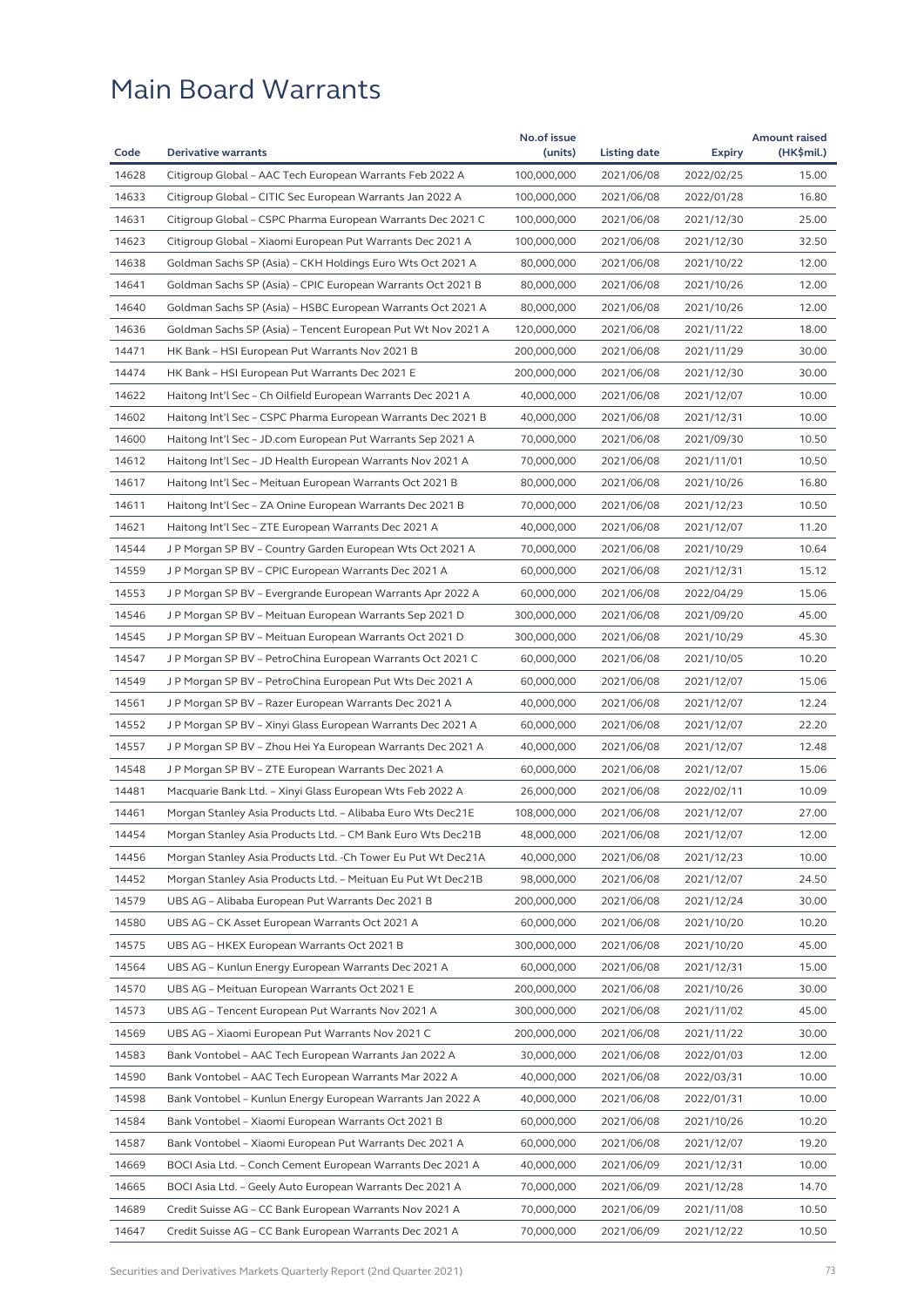|         |                                                              | No.of issue |              |               | <b>Amount raised</b> |
|---------|--------------------------------------------------------------|-------------|--------------|---------------|----------------------|
| Code    | <b>Derivative warrants</b>                                   | (units)     | Listing date | <b>Expiry</b> | (HK\$mil.)           |
| 14676   | Credit Suisse AG - GAC European Warrants Dec 2021 B          | 60,000,000  | 2021/06/09   | 2021/12/28    | 10.20                |
| 14670   | Credit Suisse AG - Ganfeng Lithium European Wts Dec 2021 A   | 80,000,000  | 2021/06/09   | 2021/12/08    | 20.00                |
| 14687   | Credit Suisse AG – HSBC European Wts Jan 2022 A              | 100,000,000 | 2021/06/09   | 2022/01/21    | 17.00                |
| 14688   | Credit Suisse AG - ICBC European Warrants Nov 2021 B         | 70,000,000  | 2021/06/09   | 2021/11/23    | 10.50                |
| 14671   | Credit Suisse AG – New Oriental European Warrants Dec 2021 B | 40,000,000  | 2021/06/09   | 2021/12/08    | 10.00                |
| 14685   | Credit Suisse AG - SD Gold European Warrants Nov 2021 A      | 60,000,000  | 2021/06/09   | 2021/11/25    | 10.20                |
| 14683   | Credit Suisse AG - Smoore Intl European Warrants Mar 2022 A  | 60,000,000  | 2021/06/09   | 2022/03/23    | 10.20                |
| 14731   | Citigroup Global - Alibaba Group Euro Warrants Feb 2022 A    | 100,000,000 | 2021/06/09   | 2022/02/25    | 25.00                |
| 14722   | Citigroup Global - HSBC European Warrants Dec 2021 A         | 100,000,000 | 2021/06/09   | 2021/12/30    | 25.00                |
| 14727   | Citigroup Global - Meituan European Put Warrants Oct 2021 B  | 100,000,000 | 2021/06/09   | 2021/10/28    | 18.40                |
| 14725   | Citigroup Global – Tencent European Put Warrants Nov 2021 A  | 100,000,000 | 2021/06/09   | 2021/11/02    | 16.90                |
| 14726   | Citigroup Global - Tencent European Put Warrants Nov 2021 B  | 100,000,000 | 2021/06/09   | 2021/11/29    | 15.10                |
| 14756   | Goldman Sachs SP (Asia) – Geely Auto European Wts Sep 2021 F | 80,000,000  | 2021/06/09   | 2021/09/20    | 12.00                |
| 14754   | Goldman Sachs SP (Asia) – Meituan Euro Warrants Oct 2021 E   | 120,000,000 | 2021/06/09   | 2021/10/26    | 19.32                |
| 14761   | Goldman Sachs SP (Asia) - Meituan Euro Put Wts Oct 2021 B    | 100,000,000 | 2021/06/09   | 2021/10/21    | 16.10                |
| 14752   | Goldman Sachs SP (Asia) – Tencent European Wts Dec 2022 B    | 250,000,000 | 2021/06/09   | 2022/12/21    | 39.25                |
| 14716   | Haitong Int'l Sec - CCB European Warrants Apr 2022 A         | 40,000,000  | 2021/06/09   | 2022/04/29    | 10.00                |
| 14713   | Haitong Int'l Sec - Luye Pharma European Warrants Feb 2022 A | 60,000,000  | 2021/06/09   | 2022/02/28    | 15.00                |
| 14733   | Haitong Int'l Sec - Smoore Intl European Warrants Dec 2021 A | 60,000,000  | 2021/06/09   | 2021/12/08    | 16.80                |
| 14712   | Haitong Int'l Sec - Yihai Intl European Warrants Dec 2021 B  | 60,000,000  | 2021/06/09   | 2021/12/08    | 15.00                |
| 14762   | J P Morgan SP BV - BYD Company European Warrants Jan 2022 A  | 150,000,000 | 2021/06/09   | 2022/01/31    | 37.80                |
| 14694   | J P Morgan SP BV - Greatwall Motor European Wts Sep 2021 C   | 80,000,000  | 2021/06/09   | 2021/09/30    | 12.16                |
| 14703   | J P Morgan SP BV - JD Health European Warrants Nov 2021 D    | 100,000,000 | 2021/06/09   | 2021/11/24    | 20.20                |
| 14690   | J P Morgan SP BV – COFCO Joycome European Wts Nov 2021 B     | 65,000,000  | 2021/06/09   | 2021/11/19    | 10.08                |
| 14700   | J P Morgan SP BV - JXR European Warrants Oct 2021 A          | 60,000,000  | 2021/06/09   | 2021/10/13    | 11.58                |
| 14707   | J P Morgan SP BV - Tencent European Put Warrants Nov 2021 A  | 250,000,000 | 2021/06/09   | 2021/11/02    | 38.75                |
| 14697   | J P Morgan SP BV - Yihai Intl European Warrants Apr 2022 A   | 70,000,000  | 2021/06/09   | 2022/04/22    | 10.64                |
| 14663   |                                                              | 40,000,000  | 2021/06/09   | 2022/04/04    | 10.00                |
|         | Macquarie Bank Ltd. - Evergrande European Wts Apr 2022 A     |             |              |               |                      |
| 14650   | Macquarie Bank Ltd. - Genscript Bio European Wts Jul 2022 A  | 40,000,000  | 2021/06/09   | 2022/07/05    | 10.00                |
| 14653   | Macquarie Bank Ltd. - JD Health European Warrants Jan 2022 A | 40,000,000  | 2021/06/09   | 2022/01/04    | 10.20                |
| 14652   | Macquarie Bank Ltd. - New Oriental European Wts Mar 2022 A   | 24,500,000  | 2021/06/09   | 2022/03/18    | 10.12                |
| 14648   | Macquarie Bank Ltd. - Ping An European Warrants Apr 2023 A   | 13,000,000  | 2021/06/09   | 2023/04/04    | 10.26                |
| 14651   | Macquarie Bank Ltd. - Sh Electric European Wts Apr 2022 A    | 28,000,000  | 2021/06/09   | 2022/04/04    | 10.05                |
| 14644   | Morgan Stanley Asia Products Ltd. - Geely Eu Put Wt Sep 21 B | 60,000,000  | 2021/06/09   | 2021/09/21    | 12.60                |
| 14642   | Morgan Stanley Asia Products Ltd. - Xiaomi Euro Wts Sep 21 C | 80,000,000  | 2021/06/09   | 2021/09/09    | 12.00                |
| 14646   | Morgan Stanley Asia Products Ltd. - Xinyi Glass Eu Wt Nov21A | 48,000,000  | 2021/06/09   | 2021/11/08    | 11.47                |
| 14718   | UBS AG - Meituan European Warrants Oct 2021 F                | 200,000,000 | 2021/06/09   | 2021/10/26    | 30.00                |
| 14721   | UBS AG - Meituan European Warrants Nov 2021 E                | 200,000,000 | 2021/06/09   | 2021/11/26    | 30.00                |
| 14717   | UBS AG - Razer European Warrants Dec 2021 A                  | 40,000,000  | 2021/06/09   | 2021/12/28    | 10.00                |
| 14737   | Bank Vontobel - China Telecom European Warrants Sep 2021 A   | 60,000,000  | 2021/06/09   | 2021/09/27    | 10.20                |
| 14735   | Bank Vontobel - China Telecom European Warrants Mar 2022 A   | 50,000,000  | 2021/06/09   | 2022/03/28    | 10.00                |
| 14749   | Bank Vontobel - Evergrande European Warrants Jan 2022 A      | 40,000,000  | 2021/06/09   | 2022/01/31    | 10.00                |
| 14734   | Bank Vontobel - Kuaishou European Put Warrants Dec 2021 A    | 100,000,000 | 2021/06/09   | 2021/12/23    | 19.00                |
| 28870 # | Guotai Junan - Tencent European Warrants Jan 2022 A          | 150,000,000 | 2021/06/09   | 2022/01/04    | 11.10                |
| 14808   | BOCI Asia Ltd. - Link REIT European Warrants Dec 2021 A      | 50,000,000  | 2021/06/10   | 2021/12/22    | 10.50                |
| 14809   | BOCI Asia Ltd. - PetroChina European Warrants Oct 2021 B     | 70,000,000  | 2021/06/10   | 2021/10/22    | 14.00                |
| 14811   | BOCI Asia Ltd. - Ping An European Warrants Nov 2021 B        | 60,000,000  | 2021/06/10   | 2021/11/05    | 11.40                |
| 14824   | Credit Suisse AG - AAC Tech European Put Warrants Dec 2021 A | 40,000,000  | 2021/06/10   | 2021/12/09    | 18.00                |
| 14825   | Credit Suisse AG - Bud Apac European Warrants Dec 2021 A     | 60,000,000  | 2021/06/10   | 2021/12/22    | 10.20                |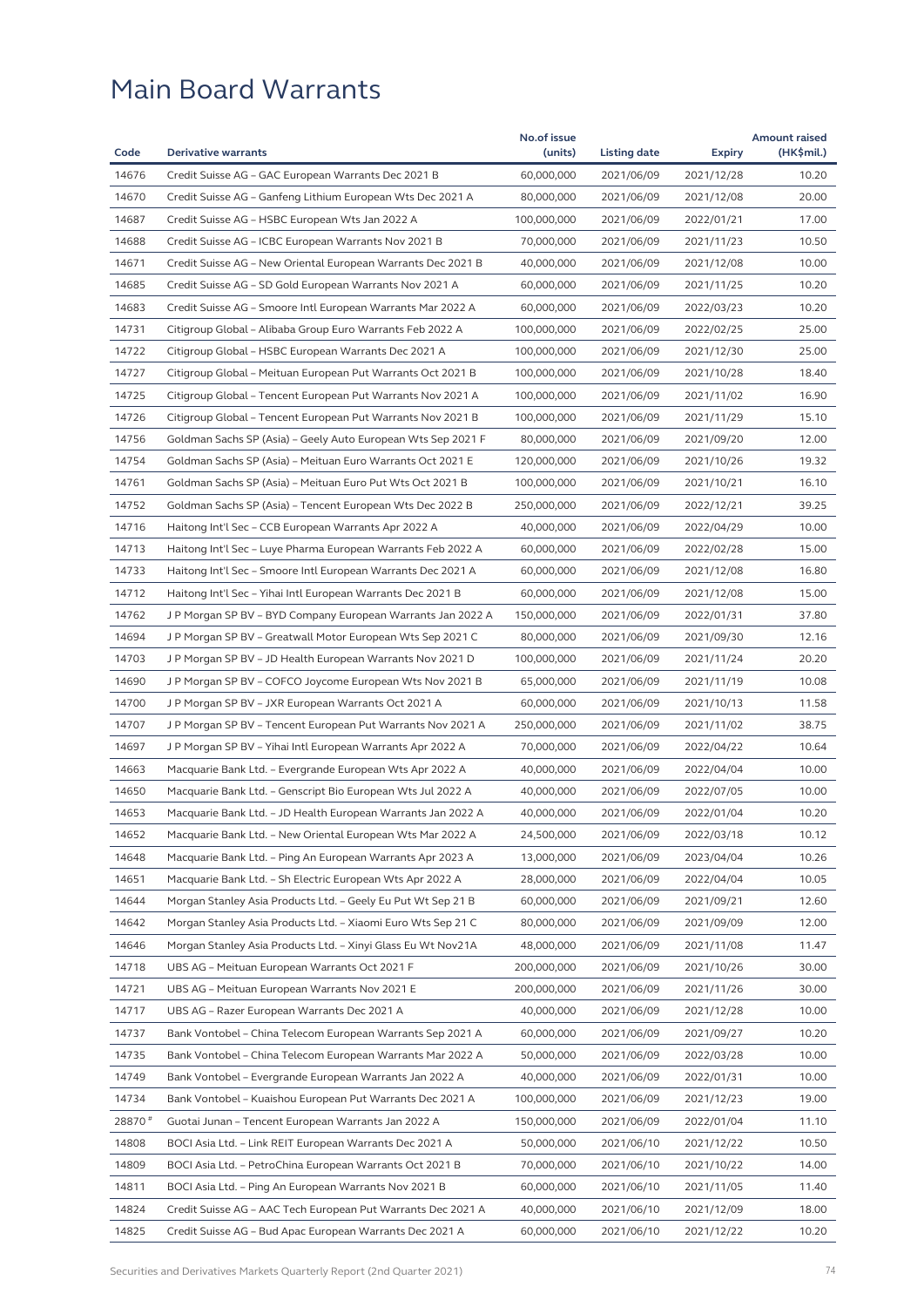|       |                                                              | No.of issue |              |               | <b>Amount raised</b> |
|-------|--------------------------------------------------------------|-------------|--------------|---------------|----------------------|
| Code  | <b>Derivative warrants</b>                                   | (units)     | Listing date | <b>Expiry</b> | (HK\$mil.)           |
| 14823 | Credit Suisse AG - Chinasoft Int'l European Wts Dec 2021 A   | 40,000,000  | 2021/06/10   | 2021/12/09    | 10.80                |
| 14827 | Credit Suisse AG – Geely Auto European Warrants Dec 2021 B   | 100,000,000 | 2021/06/10   | 2021/12/28    | 15.00                |
| 14826 | Credit Suisse AG – ICBC European Warrants Feb 2022 A         | 70,000,000  | 2021/06/10   | 2022/02/23    | 10.50                |
| 14829 | Credit Suisse AG - JD Health European Warrants Nov 2021 C    | 100,000,000 | 2021/06/10   | 2021/11/23    | 15.00                |
| 14848 | Citigroup Global - AAC Tech European Warrants Aug 2022 A     | 100,000,000 | 2021/06/10   | 2022/08/30    | 26.00                |
| 14847 | Citigroup Global - Ali Health European Warrants Nov 2021 B   | 100,000,000 | 2021/06/10   | 2021/11/29    | 15.20                |
| 14846 | Citigroup Global - HSBC European Put Warrants Dec 2021 A     | 100,000,000 | 2021/06/10   | 2021/12/29    | 25.00                |
| 14845 | Citigroup Global – Meituan European Put Warrants Nov 2021 A  | 100,000,000 | 2021/06/10   | 2021/11/29    | 29.00                |
| 14849 | Citigroup Global – Sunny Optical Euro Warrants Dec 2021 A    | 100,000,000 | 2021/06/10   | 2021/12/30    | 25.00                |
| 14782 | Guotai Junan - AAC Tech European Warrants Feb 2022 A         | 100,000,000 | 2021/06/10   | 2022/02/23    | 16.70                |
| 14779 | Guotai Junan – HKEX European Warrants Nov 2021 B             | 100,000,000 | 2021/06/10   | 2021/11/08    | 18.40                |
| 14777 | Guotai Junan - Sinopharm European Warrants Oct 2021 B        | 100,000,000 | 2021/06/10   | 2021/10/29    | 20.30                |
| 14793 | Guotai Junan - Tencent European Warrants Oct 2021 C          | 100,000,000 | 2021/06/10   | 2021/10/22    | 21.70                |
| 14806 | Guotai Junan – Xiaomi European Warrants Oct 2021 A           | 100,000,000 | 2021/06/10   | 2021/10/26    | 16.00                |
| 14805 | Guotai Junan - Xiaomi European Put Warrants Nov 2021 A       | 100,000,000 | 2021/06/10   | 2021/11/22    | 21.20                |
| 14857 | Goldman Sachs SP (Asia) - CC Bank European Wts Nov 2021 A    | 80,000,000  | 2021/06/10   | 2021/11/08    | 12.00                |
| 14858 | Goldman Sachs SP (Asia) - CITIC Sec European Wts Jan 2022 A  | 80,000,000  | 2021/06/10   | 2022/01/21    | 12.00                |
| 14862 | Goldman Sachs SP (Asia) – JD Health European Warrants Nov21B | 60,000,000  | 2021/06/10   | 2021/11/08    | 10.02                |
| 14856 | Goldman Sachs SP (Asia) - Tencent European Put Wt Nov 2021 B | 120,000,000 | 2021/06/10   | 2021/11/02    | 20.28                |
| 14833 | Haitong Int'l Sec – Weigao Group European Warrants Dec 2021A | 40,000,000  | 2021/06/10   | 2021/12/09    | 10.00                |
| 14830 | Haitong Int'l Sec - Zhaojin Mining European Wts Dec 2021 A   | 40,000,000  | 2021/06/10   | 2021/12/31    | 10.00                |
| 14813 | J P Morgan SP BV – Conch Cement European Warrants Dec 2021 A | 60,000,000  | 2021/06/10   | 2021/12/29    | 11.52                |
| 14821 | J P Morgan SP BV – Jiumaojiu European Warrants Nov 2021 A    | 70,000,000  | 2021/06/10   | 2021/11/05    | 17.50                |
| 14773 | Macquarie Bank Ltd. – Ch Comm Cons European Wts Jan 2022 A   | 33,400,000  | 2021/06/10   | 2022/01/04    | 10.02                |
| 14765 | Macquarie Bank Ltd. - Jiumaojiu European Warrants Jan 2022 A | 22,000,000  | 2021/06/10   | 2022/01/18    | 10.01                |
| 14854 | Morgan Stanley Asia Products Ltd. - CRRC European Wts Dec21A | 40,000,000  | 2021/06/10   | 2021/12/30    | 10.00                |
| 14836 | UBS AG - Alibaba European Warrants Nov 2021 B                | 200,000,000 | 2021/06/10   | 2021/11/25    | 30.00                |
| 14844 | UBS AG – HSBC European Warrants Jan 2022 A                   | 100,000,000 | 2021/06/10   | 2022/01/21    | 15.00                |
| 14842 | UBS AG – ICBC European Warrants Nov 2021 B                   | 100,000,000 | 2021/06/10   | 2021/11/23    | 15.00                |
|       |                                                              |             | 2021/06/10   |               |                      |
| 14841 | UBS AG - SD Gold European Warrants Nov 2021 A                | 50,000,000  |              | 2021/11/25    | 10.00                |
| 14839 | UBS AG – Tencent European Warrants Nov 2021 B                | 300,000,000 | 2021/06/10   | 2021/11/15    | 48.00                |
| 14840 | UBS AG - Tencent European Warrants Dec 2022 B                | 500,000,000 | 2021/06/10   | 2022/12/21    | 75.00                |
| 14851 | Bank Vontobel – PetroChina European Warrants Sep 2021 A      | 70,000,000  | 2021/06/10   | 2021/09/27    | 10.50                |
| 14853 | Bank Vontobel - Tencent European Put Warrants Nov 2021 A     | 60,000,000  | 2021/06/10   | 2021/11/02    | 15.60                |
| 14981 | BOCI Asia Ltd. - COSCO Ship Hold European Warrants Nov 2021A | 40,000,000  | 2021/06/11   | 2021/11/23    | 12.80                |
| 14982 | BOCI Asia Ltd. – Greatwall Motor European Wts Nov 2021 A     | 40,000,000  | 2021/06/11   | 2021/11/29    | 10.00                |
| 14976 | BOCI Asia Ltd. - HSI European Warrants Dec 2021 D            | 150,000,000 | 2021/06/11   | 2021/12/30    | 22.50                |
| 14926 | Credit Suisse AG - Alibaba European Warrants Jan 2022 B      | 400,000,000 | 2021/06/11   | 2022/01/24    | 60.00                |
| 14925 | Credit Suisse AG - Alibaba European Put Warrants Dec 2021 A  | 150,000,000 | 2021/06/11   | 2021/12/24    | 24.00                |
| 14921 | Credit Suisse AG - BYD Company European Warrants Sep 2021 E  | 150,000,000 | 2021/06/11   | 2021/09/24    | 22.50                |
| 14900 | Credit Suisse AG - BYD Company Euro Put Warrants Nov 2021 C  | 100,000,000 | 2021/06/11   | 2021/11/26    | 17.00                |
| 14929 | Credit Suisse AG - HKEX European Warrants Nov 2021 B         | 200,000,000 | 2021/06/11   | 2021/11/08    | 30.00                |
| 14928 | Credit Suisse AG - HKEX European Put Warrants Dec 2021 A     | 100,000,000 | 2021/06/11   | 2021/12/22    | 15.00                |
| 14899 | Credit Suisse AG - Tsingtao Brew Euro Warrants Dec 2021 A    | 60,000,000  | 2021/06/11   | 2021/12/31    | 15.00                |
| 14923 | Credit Suisse AG - Tencent European Wts Nov 2021 B           | 250,000,000 | 2021/06/11   | 2021/11/09    | 37.50                |
| 14922 | Credit Suisse AG - Tencent Euro Put Wts Nov 2021 A           | 200,000,000 | 2021/06/11   | 2021/11/02    | 36.00                |
| 15012 | Citigroup Global - BYD Company European Warrants Sep 2021 D  | 100,000,000 | 2021/06/11   | 2021/09/29    | 15.00                |
| 15008 | Citigroup Global - BYD Company European Put Wts Nov 2021 C   | 100,000,000 | 2021/06/11   | 2021/11/29    | 15.00                |
| 15014 | Citigroup Global – BYD Company European Put Wts Dec 2021 A   | 100,000,000 | 2021/06/11   | 2021/12/29    | 25.00                |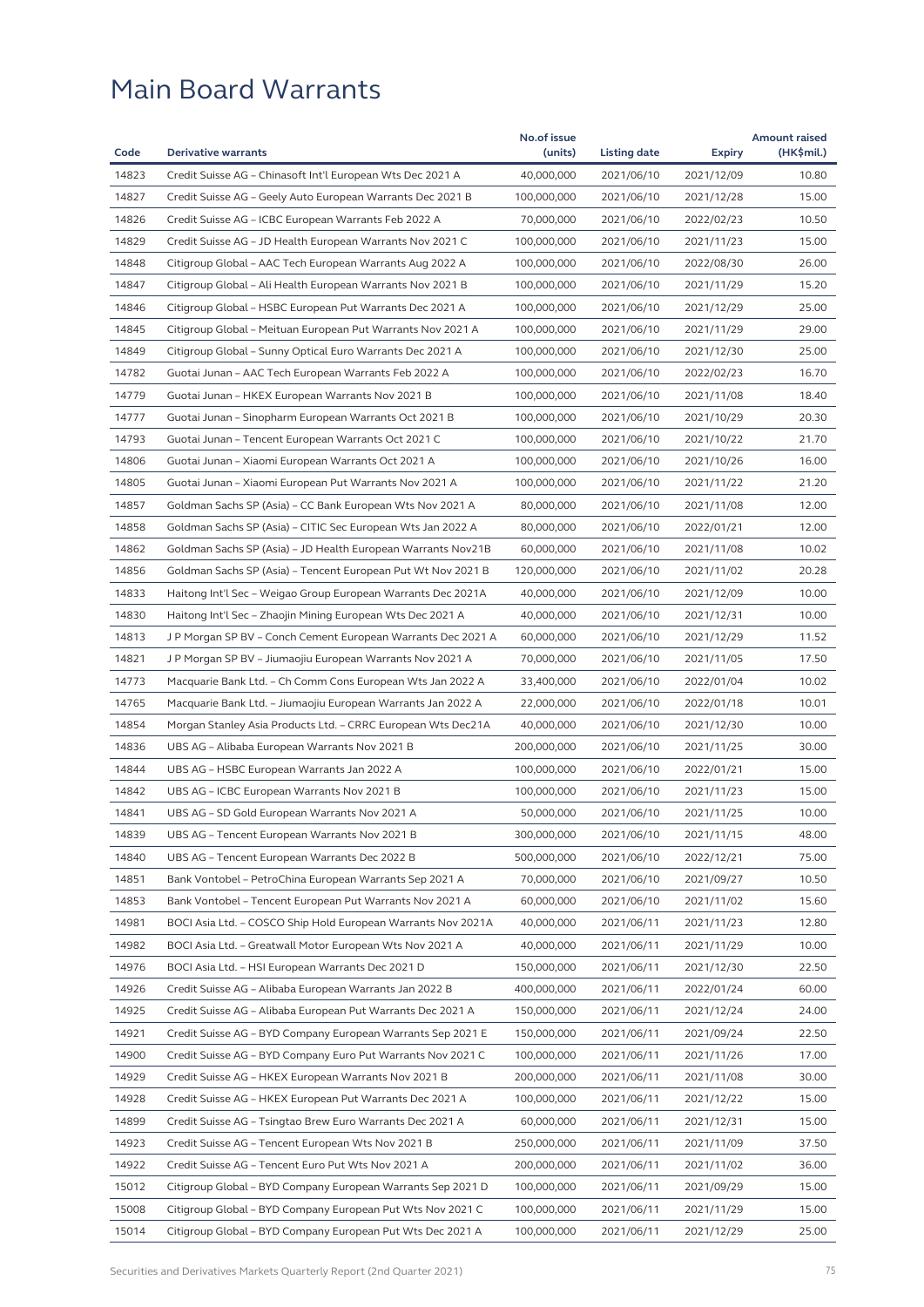| Code  |                                                                                                                   | No.of issue |                          |               | <b>Amount raised</b> |
|-------|-------------------------------------------------------------------------------------------------------------------|-------------|--------------------------|---------------|----------------------|
|       | <b>Derivative warrants</b>                                                                                        | (units)     | Listing date             | <b>Expiry</b> | (HK\$mil.)           |
| 14892 | Guotai Junan - Alibaba Group European Warrants Oct 2021 H                                                         | 100,000,000 | 2021/06/11               | 2021/10/26    | 15.00                |
| 14897 | Guotai Junan - Alibaba Group European Warrants Jan 2022 C                                                         | 100,000,000 | 2021/06/11               | 2022/01/24    | 17.00                |
| 15033 | Goldman Sachs SP (Asia) – AIA European Warrants Sep 2022 B                                                        | 150,000,000 | 2021/06/11               | 2022/09/23    | 24.90                |
| 15031 | Goldman Sachs SP (Asia) – Meituan Euro Warrants Sep 2021 G                                                        | 120,000,000 | 2021/06/11               | 2021/09/23    | 20.64                |
| 15028 | Goldman Sachs SP (Asia) - Tencent European Wts Sep 2021 H                                                         | 120,000,000 | 2021/06/11               | 2021/09/13    | 22.32                |
| 15025 | Goldman Sachs SP (Asia) - Xiaomi European Wts Sep 2021 D                                                          | 80,000,000  | 2021/06/11               | 2021/09/27    | 12.00                |
| 10263 | HK Bank - DJIA European Warrants Dec 2021 A                                                                       | 150,000,000 | 2021/06/11               | 2021/12/17    | 37.50                |
| 10262 | HK Bank - DJIA European Put Warrants Dec 2021 A                                                                   | 150,000,000 | 2021/06/11               | 2021/12/17    | 37.50                |
| 10265 | HK Bank - DJIA European Put Warrants Dec 2021 B                                                                   | 150,000,000 | 2021/06/11               | 2021/12/17    | 37.50                |
| 10259 | HK Bank - NQ100 Index European Warrants Dec 2021 A                                                                | 150,000,000 | 2021/06/11               | 2021/12/17    | 37.50                |
| 10260 | HK Bank - NQ100 Index European Put Warrants Dec 2021 A                                                            | 150,000,000 | 2021/06/11               | 2021/12/17    | 37.50                |
| 10261 | HK Bank - NQ100 Index European Put Warrants Dec 2021 B                                                            | 150,000,000 | 2021/06/11               | 2021/12/17    | 37.50                |
| 15007 | Haitong Int'l Sec – Avichina European Warrants Jan 2022 A                                                         | 40,000,000  | 2021/06/11               | 2022/01/31    | 10.00                |
| 14988 | Haitong Int'l Sec - BYD Company European Warrants Dec 2021 A                                                      | 60,000,000  | 2021/06/11               | 2021/12/29    | 15.60                |
| 15002 | Haitong Int'l Sec – BYD Company European Put Wts Nov 2021 C                                                       | 60,000,000  | 2021/06/11               | 2021/11/29    | 10.20                |
| 15003 | Haitong Int'l Sec - Jiumaojiu European Warrants Nov 2021 B                                                        | 30,000,000  | 2021/06/11               | 2021/11/05    | 10.20                |
| 14936 | J P Morgan SP BV - BYD Company European Warrants Sep 2021 D                                                       | 150,000,000 | 2021/06/11               | 2021/09/23    | 22.50                |
| 14932 | J P Morgan SP BV - BYD Company European Put Wts Nov 2021 B                                                        | 150,000,000 | 2021/06/11               | 2021/11/26    | 22.80                |
| 14937 | J P Morgan SP BV – Everg Vehicle European Wts Dec 2021 C                                                          | 60,000,000  | 2021/06/11               | 2021/12/10    | 15.00                |
| 14950 | J P Morgan SP BV - Chinasoft Int'l Euro Warrants Dec 2021 A                                                       | 60,000,000  | 2021/06/11               | 2021/12/10    | 15.42                |
| 14945 | J P Morgan SP BV – Wuxi Apptec European Warrants Dec 2021 A                                                       | 50,000,000  | 2021/06/11               | 2021/12/31    | 12.60                |
| 14933 | J P Morgan SP BV - Zoomlion European Warrants Nov 2021 A                                                          | 60,000,000  | 2021/06/11               | 2021/11/17    | 10.14                |
| 14872 | Macquarie Bank Ltd. - Baidu European Warrants Feb 2022 A                                                          | 40,000,000  | 2021/06/11               | 2022/02/07    | 10.04                |
| 14890 | Macquarie Bank Ltd. - CNOOC European Warrants Dec 2022 A                                                          | 40,000,000  | 2021/06/11               | 2022/12/02    | 10.00                |
| 14871 | Macquarie Bank Ltd. - Chinasoft Int'l European Wt Sep 2022 A                                                      | 38,000,000  | 2021/06/11               | 2022/09/20    | 10.03                |
| 14875 | Macquarie Bank Ltd. - JD.com European Warrants Jan 2022 A                                                         | 40,000,000  | 2021/06/11               | 2022/01/04    | 10.00                |
| 14883 | Macquarie Bank Ltd. - Microport European Warrants Mar 2022 A                                                      | 40,000,000  | 2021/06/11               | 2022/03/16    | 10.00                |
| 14889 | Macquarie Bank Ltd. - PetroChina European Wts Jun 2022 A                                                          | 40,000,000  | 2021/06/11               | 2022/06/02    | 10.00                |
| 14876 | Macquarie Bank Ltd. - PICC Group European Wts Feb 2022 A                                                          | 40,000,000  | 2021/06/11               | 2022/02/07    | 10.00                |
| 14881 | Macquarie Bank Ltd. - Razer European Warrants Dec 2021 A                                                          | 26,000,000  | 2021/06/11               | 2021/12/10    | 10.01                |
| 14886 | Macquarie Bank Ltd. - SJM Holdings European Wts Feb 2022 A                                                        | 40,000,000  | 2021/06/11               | 2022/02/15    | 10.00                |
| 14888 | Macquarie Bank Ltd. - SMIC European Warrants Jan 2022 A                                                           | 23,200,000  | 2021/06/11               | 2022/01/04    | 10.02                |
| 14865 | Morgan Stanley Asia Products Ltd. - Conch Cement Eu Wt Dec21A                                                     | 60,000,000  | 2021/06/11               | 2021/12/22    | 10.32                |
| 14954 | SG Issuer - Conch Cement European Warrants Dec 2021 A                                                             | 40,000,000  | 2021/06/11               | 2021/12/31    | 10.60                |
| 14956 |                                                                                                                   | 100,000,000 | 2021/06/11               |               | 23.00                |
| 14957 | SG Issuer - BYD Company European Warrants Feb 2022 A                                                              | 50,000,000  |                          | 2022/02/04    |                      |
|       | SG Issuer - Sinopec Corp European Warrants Jun 2022 A<br>SG Issuer - Greatwall Motor European Warrants Dec 2021 A |             | 2021/06/11<br>2021/06/11 | 2022/06/02    | 12.00                |
| 14958 |                                                                                                                   | 50,000,000  |                          | 2021/12/31    | 15.00                |
| 14961 | SG Issuer – NCI European Warrants Dec 2021 A                                                                      | 50,000,000  | 2021/06/11               | 2021/12/31    | 12.50                |
| 14967 | UBS AG - CC Bank European Warrants Dec 2021 A                                                                     | 100,000,000 | 2021/06/11               | 2021/12/22    | 15.00                |
| 14964 | UBS AG - Evergrande European Warrants Feb 2022 A                                                                  | 60,000,000  | 2021/06/11               | 2022/02/21    | 11.40                |
| 14974 | UBS AG - Geely Auto European Warrants Oct 2021 B                                                                  | 150,000,000 | 2021/06/11               | 2021/10/26    | 22.50                |
| 14971 | UBS AG - Meituan European Put Warrants Nov 2021 C                                                                 | 200,000,000 | 2021/06/11               | 2021/11/30    | 44.00                |
| 14965 | UBS AG - ZTE European Warrants Nov 2021 B                                                                         | 50,000,000  | 2021/06/11               | 2021/11/30    | 10.00                |
| 15020 | Bank Vontobel - BYD Company European Warrants Jan 2022 A                                                          | 40,000,000  | 2021/06/11               | 2022/01/31    | 10.00                |
| 15016 | Bank Vontobel - JD Health European Warrants Dec 2021 B                                                            | 50,000,000  | 2021/06/11               | 2021/12/10    | 14.50                |
| 15096 | Credit Suisse AG - Ali Health European Warrants Dec 2021 B                                                        | 40,000,000  | 2021/06/15               | 2021/12/14    | 10.00                |
| 15097 | Credit Suisse AG - Ali Health European Put Wts Apr 2022 A                                                         | 40,000,000  | 2021/06/15               | 2022/04/29    | 10.00                |
| 15116 | Credit Suisse AG - CNOOC European Put Warrants Oct 2021 A                                                         | 80,000,000  | 2021/06/15               | 2021/10/25    | 12.00                |
| 15108 | Credit Suisse AG - Sinopec Corp European Put Wts Dec 2021 A                                                       | 40,000,000  | 2021/06/15               | 2021/12/14    | 10.00                |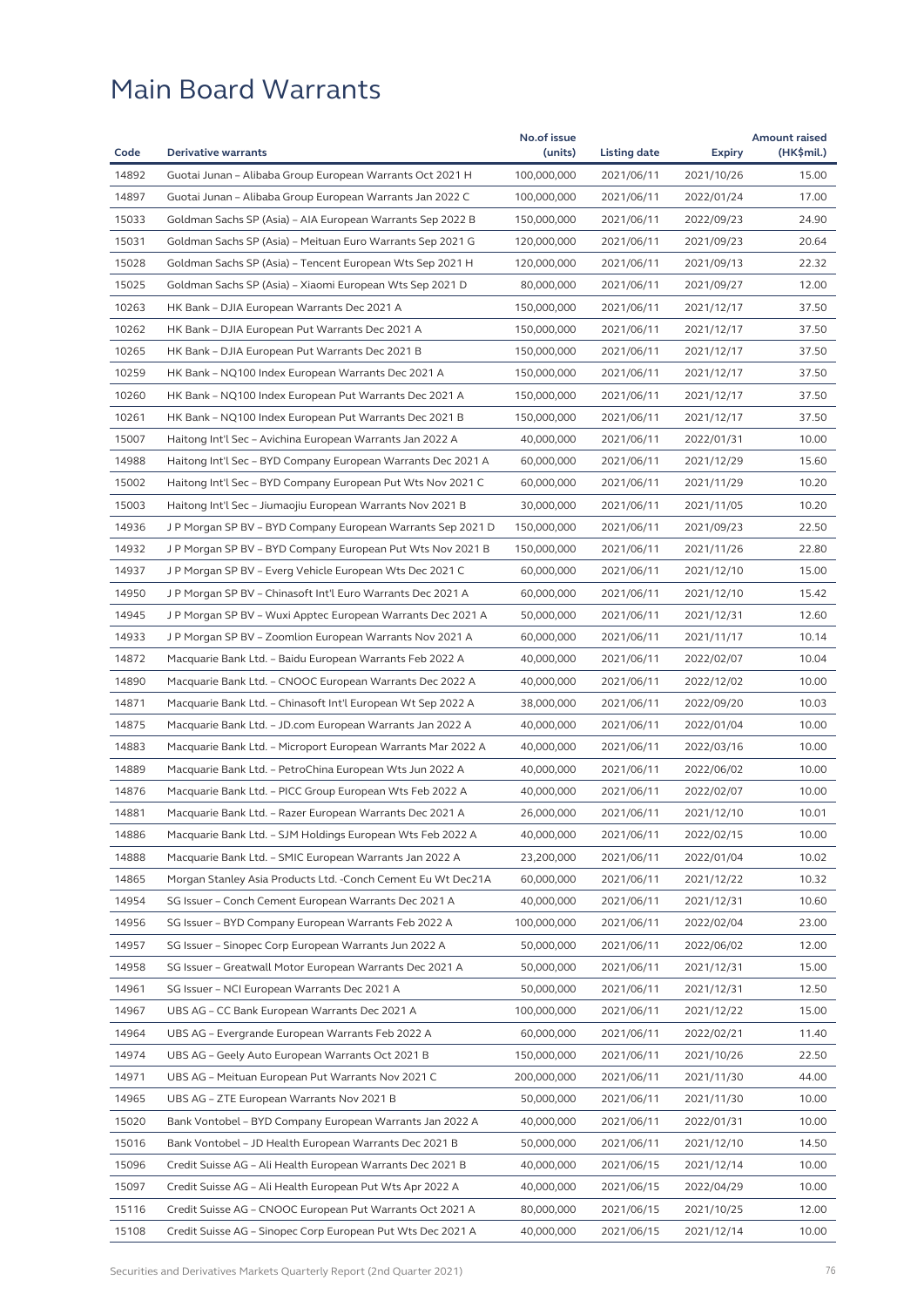| 15088<br>Credit Suisse AG - CPIC European Warrants Dec 2021 A<br>60,000,000<br>2021/06/15<br>2021/12/14<br>15.00<br>15115<br>60,000,000<br>2021/06/15<br>Credit Suisse AG – China Shenhua European Wts Feb 2022 A<br>2022/02/28<br>15.00<br>15094<br>12.50<br>Credit Suisse AG – China Taiping European Warrants Dec 2021A<br>50,000,000<br>2021/06/15<br>2021/12/14<br>15113<br>Credit Suisse AG - Everg Services European Warrants Dec2021A<br>50,000,000<br>2021/12/14<br>12.50<br>2021/06/15<br>15117<br>10.20<br>Credit Suisse AG - NCI European Warrants Nov 2021 A<br>60,000,000<br>2021/06/15<br>2021/11/24<br>15102<br>Credit Suisse AG - PetroChina European Warrants Dec 2021 A<br>70,000,000<br>2021/06/15<br>2021/12/31<br>17.50<br>15107<br>Credit Suisse AG - PetroChina Euro Put Warrants Dec 2021 A<br>40,000,000<br>2021/06/15<br>2021/12/14<br>10.00<br>15110<br>Credit Suisse AG - Wuxi Apptec European Warrants Dec 2021 A<br>50,000,000<br>2021/12/14<br>12.50<br>2021/06/15<br>15073<br>18.40<br>Guotai Junan – BYD Company European Put Warrants Nov 2021 A<br>100,000,000<br>2021/06/15<br>2021/11/26<br>15071<br>Guotai Junan - Geely Auto European Warrants Dec 2021 A<br>100,000,000<br>19.00<br>2021/06/15<br>2021/12/28<br>15077<br>Guotai Junan - Ping An European Warrants Nov 2021 A<br>100,000,000<br>25.20<br>2021/06/15<br>2021/11/25<br>15074<br>Guotai Junan - Sands China Ltd European Warrants Nov 2021 A<br>100,000,000<br>2021/06/15<br>2021/11/23<br>19.60<br>15175<br>13.12<br>Goldman Sachs SP (Asia) – BYD Company Euro Put Wts Nov 2021A<br>80,000,000<br>2021/06/15<br>2021/11/26<br>15170<br>11.40<br>Goldman Sachs SP (Asia) – CPIC European Warrants Dec 2021 A<br>60,000,000<br>2021/06/15<br>2021/12/23<br>15172<br>Goldman Sachs SP (Asia) - Fosun Pharma European Wts Nov2021B<br>50,000,000<br>11.45<br>2021/06/15<br>2021/11/23<br>15171<br>Goldman Sachs SP (Asia) - Geely Auto European Wts Sep 2021 G<br>80,000,000<br>2021/06/15<br>2021/09/21<br>14.48<br>15086<br>12.00<br>HK Bank - Ali Health European Warrants Nov 2021 A<br>80,000,000<br>2021/06/15<br>2021/11/23<br>20.00<br>15078<br>HK Bank - CPIC European Warrants Dec 2021 A<br>80,000,000<br>2021/06/15<br>2021/12/31<br>15079<br>HK Bank - Meituan European Warrants Oct 2021 B<br>80,000,000<br>2021/10/26<br>12.00<br>2021/06/15<br>15082<br>HK Bank - Meituan European Put Warrants Dec 2021 A<br>20.00<br>80,000,000<br>2021/06/15<br>2021/12/31<br>15080<br>HK Bank - Tencent European Warrants Oct 2021 B<br>80,000,000<br>12.00<br>2021/06/15<br>2021/10/22<br>15081<br>80,000,000<br>12.00<br>HK Bank – Tencent European Warrants Dec 2021 F<br>2021/06/15<br>2021/12/31<br>15083<br>12.00<br>HK Bank - Tencent European Put Warrants Nov 2021 A<br>80,000,000<br>2021/06/15<br>2021/11/22<br>15155<br>15.60<br>Haitong Int'l Sec – Chow Tai Fook European Warrants Dec2021A<br>40,000,000<br>2021/06/15<br>2021/12/16<br>15154<br>10.80<br>Haitong Int'l Sec – Razer European Warrants Jan 2022 A<br>40,000,000<br>2021/06/15<br>2022/01/12<br>15152<br>15.95<br>J P Morgan SP BV - AAC Tech European Warrants Dec 2021 A<br>50,000,000<br>2021/06/15<br>2021/12/14<br>15138<br>J P Morgan SP BV - Ali Health European Warrants Nov 2021 B<br>70,000,000<br>10.64<br>2021/06/15<br>2021/11/25<br>15137<br>70,000,000<br>2021/06/15<br>2022/03/31<br>10.71<br>J P Morgan SP BV - Country Garden European Wts Mar 2022 A<br>15153<br>J P Morgan SP BV - China Lit European Warrants Dec 2021 C<br>60,000,000<br>15.18<br>2021/06/15<br>2021/12/14<br>15148<br>J P Morgan SP BV - China Feihe European Warrants Sep 2021 B<br>50,000,000<br>2021/06/15<br>2021/09/30<br>10.05<br>15158<br>50.20<br>J P Morgan SP BV – Genscript Bio Euro Warrants Jun 2022 A<br>200,000,000<br>2021/06/15<br>2022/06/30<br>15141<br>J P Morgan SP BV - Henganintl European Warrants Nov 2021 A<br>50,000,000<br>2021/06/15<br>2021/11/30<br>10.10<br>15144<br>J P Morgan SP BV - Microport European Warrants Dec 2021 C<br>100,000,000<br>22.40<br>2021/06/15<br>2021/12/23<br>15135<br>10.26<br>J P Morgan SP BV – New Oriental European Warrants Dec 2021 A<br>60,000,000<br>2021/06/15<br>2021/12/01<br>15150<br>J P Morgan SP BV - XD Inc. European Warrants Jan 2022 A<br>70,000,000<br>2021/06/15<br>11.55<br>2022/01/24<br>15064<br>Macquarie Bank Ltd. - Alibaba European Warrants Jul 2023 A<br>30,000,000<br>2021/06/15<br>2023/07/04<br>10.53<br>10.04<br>15061<br>Macquarie Bank Ltd. - China Mobile European Wts Apr 2022 A<br>40,000,000<br>2021/06/15<br>2022/04/04<br>15070<br>40,000,000<br>10.04<br>Macquarie Bank Ltd. - Ch Molybdenum European Wts May 2022 A<br>2021/06/15<br>2022/05/04<br>15053<br>Macquarie Bank Ltd. - Sinopec Corp European Wts Apr 2022 A<br>35,000,000<br>2022/04/04<br>10.01<br>2021/06/15<br>15057<br>Macquarie Bank Ltd. - China Tel European Warrants Jul 2022 A<br>10.04<br>40,000,000<br>2021/06/15<br>2022/07/05<br>15062<br>Macquarie Bank Ltd. - HSBC European Warrants Feb 2022 A<br>40,000,000<br>2021/06/15<br>2022/02/07<br>10.04<br>15052<br>Macquarie Bank Ltd. - Yanzhou Coal European Wts Apr 2022 B<br>34,000,000<br>2021/06/15<br>2022/04/04<br>10.23<br>15046<br>80,000,000<br>2021/06/15<br>2022/09/29<br>20.00<br>Morgan Stanley Asia Products Ltd. - AAC Tech Eur Wts Sep22A<br>15051<br>108,000,000<br>18.68<br>Morgan Stanley Asia Products Ltd. - Alibaba Euro Wts Nov21B<br>2021/06/15<br>2021/11/23<br>15049<br>10.20<br>Morgan Stanley Asia Products Ltd. – Ali Health Eu Wt Nov21A<br>68,000,000<br>2021/06/15<br>2021/11/25<br>15041<br>Morgan Stanley Asia Products Ltd. - BYD Euro Wts Jan 2022 A<br>68,000,000<br>2021/06/15<br>17.00<br>2022/01/17<br>15038<br>Morgan Stanley Asia Products Ltd. - CPIC Euro Wts Dec 2021 A<br>58,000,000<br>2021/06/15<br>2021/12/23<br>11.31<br>15042<br>Morgan Stanley Asia Products Ltd. - CSPC Eu Wt Dec 2021 B<br>68,000,000<br>2021/06/15<br>2021/12/28<br>10.88<br>15043<br>40,000,000<br>11.52<br>Morgan Stanley Asia Products Ltd. - Jiumaojiu Eur Wts Feb22A<br>2021/06/15<br>2022/02/25 |      |                            | No.of issue |              |               | <b>Amount raised</b> |
|--------------------------------------------------------------------------------------------------------------------------------------------------------------------------------------------------------------------------------------------------------------------------------------------------------------------------------------------------------------------------------------------------------------------------------------------------------------------------------------------------------------------------------------------------------------------------------------------------------------------------------------------------------------------------------------------------------------------------------------------------------------------------------------------------------------------------------------------------------------------------------------------------------------------------------------------------------------------------------------------------------------------------------------------------------------------------------------------------------------------------------------------------------------------------------------------------------------------------------------------------------------------------------------------------------------------------------------------------------------------------------------------------------------------------------------------------------------------------------------------------------------------------------------------------------------------------------------------------------------------------------------------------------------------------------------------------------------------------------------------------------------------------------------------------------------------------------------------------------------------------------------------------------------------------------------------------------------------------------------------------------------------------------------------------------------------------------------------------------------------------------------------------------------------------------------------------------------------------------------------------------------------------------------------------------------------------------------------------------------------------------------------------------------------------------------------------------------------------------------------------------------------------------------------------------------------------------------------------------------------------------------------------------------------------------------------------------------------------------------------------------------------------------------------------------------------------------------------------------------------------------------------------------------------------------------------------------------------------------------------------------------------------------------------------------------------------------------------------------------------------------------------------------------------------------------------------------------------------------------------------------------------------------------------------------------------------------------------------------------------------------------------------------------------------------------------------------------------------------------------------------------------------------------------------------------------------------------------------------------------------------------------------------------------------------------------------------------------------------------------------------------------------------------------------------------------------------------------------------------------------------------------------------------------------------------------------------------------------------------------------------------------------------------------------------------------------------------------------------------------------------------------------------------------------------------------------------------------------------------------------------------------------------------------------------------------------------------------------------------------------------------------------------------------------------------------------------------------------------------------------------------------------------------------------------------------------------------------------------------------------------------------------------------------------------------------------------------------------------------------------------------------------------------------------------------------------------------------------------------------------------------------------------------------------------------------------------------------------------------------------------------------------------------------------------------------------------------------------------------------------------------------------------------------------------------------------------------------------------------------------------------------------------------------------------------------------------------------------------------------------------------------------------------------------------------------------------------------------------------------------------------------------------------------------------------------------------------------------------------------------------------------------------------------------------------------------------------------------------------------------------------------------------------------------------------------------------------------------------------------------------------------------------------------------------------------------------------------------------------------------------------------------------------------------------------------------------------------------------------------------------------|------|----------------------------|-------------|--------------|---------------|----------------------|
|                                                                                                                                                                                                                                                                                                                                                                                                                                                                                                                                                                                                                                                                                                                                                                                                                                                                                                                                                                                                                                                                                                                                                                                                                                                                                                                                                                                                                                                                                                                                                                                                                                                                                                                                                                                                                                                                                                                                                                                                                                                                                                                                                                                                                                                                                                                                                                                                                                                                                                                                                                                                                                                                                                                                                                                                                                                                                                                                                                                                                                                                                                                                                                                                                                                                                                                                                                                                                                                                                                                                                                                                                                                                                                                                                                                                                                                                                                                                                                                                                                                                                                                                                                                                                                                                                                                                                                                                                                                                                                                                                                                                                                                                                                                                                                                                                                                                                                                                                                                                                                                                                                                                                                                                                                                                                                                                                                                                                                                                                                                                                                                                                                                                                                                                                                                                                                                                                                                                                                                                                                                                                                                                      | Code | <b>Derivative warrants</b> | (units)     | Listing date | <b>Expiry</b> | (HK\$mil.)           |
|                                                                                                                                                                                                                                                                                                                                                                                                                                                                                                                                                                                                                                                                                                                                                                                                                                                                                                                                                                                                                                                                                                                                                                                                                                                                                                                                                                                                                                                                                                                                                                                                                                                                                                                                                                                                                                                                                                                                                                                                                                                                                                                                                                                                                                                                                                                                                                                                                                                                                                                                                                                                                                                                                                                                                                                                                                                                                                                                                                                                                                                                                                                                                                                                                                                                                                                                                                                                                                                                                                                                                                                                                                                                                                                                                                                                                                                                                                                                                                                                                                                                                                                                                                                                                                                                                                                                                                                                                                                                                                                                                                                                                                                                                                                                                                                                                                                                                                                                                                                                                                                                                                                                                                                                                                                                                                                                                                                                                                                                                                                                                                                                                                                                                                                                                                                                                                                                                                                                                                                                                                                                                                                                      |      |                            |             |              |               |                      |
|                                                                                                                                                                                                                                                                                                                                                                                                                                                                                                                                                                                                                                                                                                                                                                                                                                                                                                                                                                                                                                                                                                                                                                                                                                                                                                                                                                                                                                                                                                                                                                                                                                                                                                                                                                                                                                                                                                                                                                                                                                                                                                                                                                                                                                                                                                                                                                                                                                                                                                                                                                                                                                                                                                                                                                                                                                                                                                                                                                                                                                                                                                                                                                                                                                                                                                                                                                                                                                                                                                                                                                                                                                                                                                                                                                                                                                                                                                                                                                                                                                                                                                                                                                                                                                                                                                                                                                                                                                                                                                                                                                                                                                                                                                                                                                                                                                                                                                                                                                                                                                                                                                                                                                                                                                                                                                                                                                                                                                                                                                                                                                                                                                                                                                                                                                                                                                                                                                                                                                                                                                                                                                                                      |      |                            |             |              |               |                      |
|                                                                                                                                                                                                                                                                                                                                                                                                                                                                                                                                                                                                                                                                                                                                                                                                                                                                                                                                                                                                                                                                                                                                                                                                                                                                                                                                                                                                                                                                                                                                                                                                                                                                                                                                                                                                                                                                                                                                                                                                                                                                                                                                                                                                                                                                                                                                                                                                                                                                                                                                                                                                                                                                                                                                                                                                                                                                                                                                                                                                                                                                                                                                                                                                                                                                                                                                                                                                                                                                                                                                                                                                                                                                                                                                                                                                                                                                                                                                                                                                                                                                                                                                                                                                                                                                                                                                                                                                                                                                                                                                                                                                                                                                                                                                                                                                                                                                                                                                                                                                                                                                                                                                                                                                                                                                                                                                                                                                                                                                                                                                                                                                                                                                                                                                                                                                                                                                                                                                                                                                                                                                                                                                      |      |                            |             |              |               |                      |
|                                                                                                                                                                                                                                                                                                                                                                                                                                                                                                                                                                                                                                                                                                                                                                                                                                                                                                                                                                                                                                                                                                                                                                                                                                                                                                                                                                                                                                                                                                                                                                                                                                                                                                                                                                                                                                                                                                                                                                                                                                                                                                                                                                                                                                                                                                                                                                                                                                                                                                                                                                                                                                                                                                                                                                                                                                                                                                                                                                                                                                                                                                                                                                                                                                                                                                                                                                                                                                                                                                                                                                                                                                                                                                                                                                                                                                                                                                                                                                                                                                                                                                                                                                                                                                                                                                                                                                                                                                                                                                                                                                                                                                                                                                                                                                                                                                                                                                                                                                                                                                                                                                                                                                                                                                                                                                                                                                                                                                                                                                                                                                                                                                                                                                                                                                                                                                                                                                                                                                                                                                                                                                                                      |      |                            |             |              |               |                      |
|                                                                                                                                                                                                                                                                                                                                                                                                                                                                                                                                                                                                                                                                                                                                                                                                                                                                                                                                                                                                                                                                                                                                                                                                                                                                                                                                                                                                                                                                                                                                                                                                                                                                                                                                                                                                                                                                                                                                                                                                                                                                                                                                                                                                                                                                                                                                                                                                                                                                                                                                                                                                                                                                                                                                                                                                                                                                                                                                                                                                                                                                                                                                                                                                                                                                                                                                                                                                                                                                                                                                                                                                                                                                                                                                                                                                                                                                                                                                                                                                                                                                                                                                                                                                                                                                                                                                                                                                                                                                                                                                                                                                                                                                                                                                                                                                                                                                                                                                                                                                                                                                                                                                                                                                                                                                                                                                                                                                                                                                                                                                                                                                                                                                                                                                                                                                                                                                                                                                                                                                                                                                                                                                      |      |                            |             |              |               |                      |
|                                                                                                                                                                                                                                                                                                                                                                                                                                                                                                                                                                                                                                                                                                                                                                                                                                                                                                                                                                                                                                                                                                                                                                                                                                                                                                                                                                                                                                                                                                                                                                                                                                                                                                                                                                                                                                                                                                                                                                                                                                                                                                                                                                                                                                                                                                                                                                                                                                                                                                                                                                                                                                                                                                                                                                                                                                                                                                                                                                                                                                                                                                                                                                                                                                                                                                                                                                                                                                                                                                                                                                                                                                                                                                                                                                                                                                                                                                                                                                                                                                                                                                                                                                                                                                                                                                                                                                                                                                                                                                                                                                                                                                                                                                                                                                                                                                                                                                                                                                                                                                                                                                                                                                                                                                                                                                                                                                                                                                                                                                                                                                                                                                                                                                                                                                                                                                                                                                                                                                                                                                                                                                                                      |      |                            |             |              |               |                      |
|                                                                                                                                                                                                                                                                                                                                                                                                                                                                                                                                                                                                                                                                                                                                                                                                                                                                                                                                                                                                                                                                                                                                                                                                                                                                                                                                                                                                                                                                                                                                                                                                                                                                                                                                                                                                                                                                                                                                                                                                                                                                                                                                                                                                                                                                                                                                                                                                                                                                                                                                                                                                                                                                                                                                                                                                                                                                                                                                                                                                                                                                                                                                                                                                                                                                                                                                                                                                                                                                                                                                                                                                                                                                                                                                                                                                                                                                                                                                                                                                                                                                                                                                                                                                                                                                                                                                                                                                                                                                                                                                                                                                                                                                                                                                                                                                                                                                                                                                                                                                                                                                                                                                                                                                                                                                                                                                                                                                                                                                                                                                                                                                                                                                                                                                                                                                                                                                                                                                                                                                                                                                                                                                      |      |                            |             |              |               |                      |
|                                                                                                                                                                                                                                                                                                                                                                                                                                                                                                                                                                                                                                                                                                                                                                                                                                                                                                                                                                                                                                                                                                                                                                                                                                                                                                                                                                                                                                                                                                                                                                                                                                                                                                                                                                                                                                                                                                                                                                                                                                                                                                                                                                                                                                                                                                                                                                                                                                                                                                                                                                                                                                                                                                                                                                                                                                                                                                                                                                                                                                                                                                                                                                                                                                                                                                                                                                                                                                                                                                                                                                                                                                                                                                                                                                                                                                                                                                                                                                                                                                                                                                                                                                                                                                                                                                                                                                                                                                                                                                                                                                                                                                                                                                                                                                                                                                                                                                                                                                                                                                                                                                                                                                                                                                                                                                                                                                                                                                                                                                                                                                                                                                                                                                                                                                                                                                                                                                                                                                                                                                                                                                                                      |      |                            |             |              |               |                      |
|                                                                                                                                                                                                                                                                                                                                                                                                                                                                                                                                                                                                                                                                                                                                                                                                                                                                                                                                                                                                                                                                                                                                                                                                                                                                                                                                                                                                                                                                                                                                                                                                                                                                                                                                                                                                                                                                                                                                                                                                                                                                                                                                                                                                                                                                                                                                                                                                                                                                                                                                                                                                                                                                                                                                                                                                                                                                                                                                                                                                                                                                                                                                                                                                                                                                                                                                                                                                                                                                                                                                                                                                                                                                                                                                                                                                                                                                                                                                                                                                                                                                                                                                                                                                                                                                                                                                                                                                                                                                                                                                                                                                                                                                                                                                                                                                                                                                                                                                                                                                                                                                                                                                                                                                                                                                                                                                                                                                                                                                                                                                                                                                                                                                                                                                                                                                                                                                                                                                                                                                                                                                                                                                      |      |                            |             |              |               |                      |
|                                                                                                                                                                                                                                                                                                                                                                                                                                                                                                                                                                                                                                                                                                                                                                                                                                                                                                                                                                                                                                                                                                                                                                                                                                                                                                                                                                                                                                                                                                                                                                                                                                                                                                                                                                                                                                                                                                                                                                                                                                                                                                                                                                                                                                                                                                                                                                                                                                                                                                                                                                                                                                                                                                                                                                                                                                                                                                                                                                                                                                                                                                                                                                                                                                                                                                                                                                                                                                                                                                                                                                                                                                                                                                                                                                                                                                                                                                                                                                                                                                                                                                                                                                                                                                                                                                                                                                                                                                                                                                                                                                                                                                                                                                                                                                                                                                                                                                                                                                                                                                                                                                                                                                                                                                                                                                                                                                                                                                                                                                                                                                                                                                                                                                                                                                                                                                                                                                                                                                                                                                                                                                                                      |      |                            |             |              |               |                      |
|                                                                                                                                                                                                                                                                                                                                                                                                                                                                                                                                                                                                                                                                                                                                                                                                                                                                                                                                                                                                                                                                                                                                                                                                                                                                                                                                                                                                                                                                                                                                                                                                                                                                                                                                                                                                                                                                                                                                                                                                                                                                                                                                                                                                                                                                                                                                                                                                                                                                                                                                                                                                                                                                                                                                                                                                                                                                                                                                                                                                                                                                                                                                                                                                                                                                                                                                                                                                                                                                                                                                                                                                                                                                                                                                                                                                                                                                                                                                                                                                                                                                                                                                                                                                                                                                                                                                                                                                                                                                                                                                                                                                                                                                                                                                                                                                                                                                                                                                                                                                                                                                                                                                                                                                                                                                                                                                                                                                                                                                                                                                                                                                                                                                                                                                                                                                                                                                                                                                                                                                                                                                                                                                      |      |                            |             |              |               |                      |
|                                                                                                                                                                                                                                                                                                                                                                                                                                                                                                                                                                                                                                                                                                                                                                                                                                                                                                                                                                                                                                                                                                                                                                                                                                                                                                                                                                                                                                                                                                                                                                                                                                                                                                                                                                                                                                                                                                                                                                                                                                                                                                                                                                                                                                                                                                                                                                                                                                                                                                                                                                                                                                                                                                                                                                                                                                                                                                                                                                                                                                                                                                                                                                                                                                                                                                                                                                                                                                                                                                                                                                                                                                                                                                                                                                                                                                                                                                                                                                                                                                                                                                                                                                                                                                                                                                                                                                                                                                                                                                                                                                                                                                                                                                                                                                                                                                                                                                                                                                                                                                                                                                                                                                                                                                                                                                                                                                                                                                                                                                                                                                                                                                                                                                                                                                                                                                                                                                                                                                                                                                                                                                                                      |      |                            |             |              |               |                      |
|                                                                                                                                                                                                                                                                                                                                                                                                                                                                                                                                                                                                                                                                                                                                                                                                                                                                                                                                                                                                                                                                                                                                                                                                                                                                                                                                                                                                                                                                                                                                                                                                                                                                                                                                                                                                                                                                                                                                                                                                                                                                                                                                                                                                                                                                                                                                                                                                                                                                                                                                                                                                                                                                                                                                                                                                                                                                                                                                                                                                                                                                                                                                                                                                                                                                                                                                                                                                                                                                                                                                                                                                                                                                                                                                                                                                                                                                                                                                                                                                                                                                                                                                                                                                                                                                                                                                                                                                                                                                                                                                                                                                                                                                                                                                                                                                                                                                                                                                                                                                                                                                                                                                                                                                                                                                                                                                                                                                                                                                                                                                                                                                                                                                                                                                                                                                                                                                                                                                                                                                                                                                                                                                      |      |                            |             |              |               |                      |
|                                                                                                                                                                                                                                                                                                                                                                                                                                                                                                                                                                                                                                                                                                                                                                                                                                                                                                                                                                                                                                                                                                                                                                                                                                                                                                                                                                                                                                                                                                                                                                                                                                                                                                                                                                                                                                                                                                                                                                                                                                                                                                                                                                                                                                                                                                                                                                                                                                                                                                                                                                                                                                                                                                                                                                                                                                                                                                                                                                                                                                                                                                                                                                                                                                                                                                                                                                                                                                                                                                                                                                                                                                                                                                                                                                                                                                                                                                                                                                                                                                                                                                                                                                                                                                                                                                                                                                                                                                                                                                                                                                                                                                                                                                                                                                                                                                                                                                                                                                                                                                                                                                                                                                                                                                                                                                                                                                                                                                                                                                                                                                                                                                                                                                                                                                                                                                                                                                                                                                                                                                                                                                                                      |      |                            |             |              |               |                      |
|                                                                                                                                                                                                                                                                                                                                                                                                                                                                                                                                                                                                                                                                                                                                                                                                                                                                                                                                                                                                                                                                                                                                                                                                                                                                                                                                                                                                                                                                                                                                                                                                                                                                                                                                                                                                                                                                                                                                                                                                                                                                                                                                                                                                                                                                                                                                                                                                                                                                                                                                                                                                                                                                                                                                                                                                                                                                                                                                                                                                                                                                                                                                                                                                                                                                                                                                                                                                                                                                                                                                                                                                                                                                                                                                                                                                                                                                                                                                                                                                                                                                                                                                                                                                                                                                                                                                                                                                                                                                                                                                                                                                                                                                                                                                                                                                                                                                                                                                                                                                                                                                                                                                                                                                                                                                                                                                                                                                                                                                                                                                                                                                                                                                                                                                                                                                                                                                                                                                                                                                                                                                                                                                      |      |                            |             |              |               |                      |
|                                                                                                                                                                                                                                                                                                                                                                                                                                                                                                                                                                                                                                                                                                                                                                                                                                                                                                                                                                                                                                                                                                                                                                                                                                                                                                                                                                                                                                                                                                                                                                                                                                                                                                                                                                                                                                                                                                                                                                                                                                                                                                                                                                                                                                                                                                                                                                                                                                                                                                                                                                                                                                                                                                                                                                                                                                                                                                                                                                                                                                                                                                                                                                                                                                                                                                                                                                                                                                                                                                                                                                                                                                                                                                                                                                                                                                                                                                                                                                                                                                                                                                                                                                                                                                                                                                                                                                                                                                                                                                                                                                                                                                                                                                                                                                                                                                                                                                                                                                                                                                                                                                                                                                                                                                                                                                                                                                                                                                                                                                                                                                                                                                                                                                                                                                                                                                                                                                                                                                                                                                                                                                                                      |      |                            |             |              |               |                      |
|                                                                                                                                                                                                                                                                                                                                                                                                                                                                                                                                                                                                                                                                                                                                                                                                                                                                                                                                                                                                                                                                                                                                                                                                                                                                                                                                                                                                                                                                                                                                                                                                                                                                                                                                                                                                                                                                                                                                                                                                                                                                                                                                                                                                                                                                                                                                                                                                                                                                                                                                                                                                                                                                                                                                                                                                                                                                                                                                                                                                                                                                                                                                                                                                                                                                                                                                                                                                                                                                                                                                                                                                                                                                                                                                                                                                                                                                                                                                                                                                                                                                                                                                                                                                                                                                                                                                                                                                                                                                                                                                                                                                                                                                                                                                                                                                                                                                                                                                                                                                                                                                                                                                                                                                                                                                                                                                                                                                                                                                                                                                                                                                                                                                                                                                                                                                                                                                                                                                                                                                                                                                                                                                      |      |                            |             |              |               |                      |
|                                                                                                                                                                                                                                                                                                                                                                                                                                                                                                                                                                                                                                                                                                                                                                                                                                                                                                                                                                                                                                                                                                                                                                                                                                                                                                                                                                                                                                                                                                                                                                                                                                                                                                                                                                                                                                                                                                                                                                                                                                                                                                                                                                                                                                                                                                                                                                                                                                                                                                                                                                                                                                                                                                                                                                                                                                                                                                                                                                                                                                                                                                                                                                                                                                                                                                                                                                                                                                                                                                                                                                                                                                                                                                                                                                                                                                                                                                                                                                                                                                                                                                                                                                                                                                                                                                                                                                                                                                                                                                                                                                                                                                                                                                                                                                                                                                                                                                                                                                                                                                                                                                                                                                                                                                                                                                                                                                                                                                                                                                                                                                                                                                                                                                                                                                                                                                                                                                                                                                                                                                                                                                                                      |      |                            |             |              |               |                      |
|                                                                                                                                                                                                                                                                                                                                                                                                                                                                                                                                                                                                                                                                                                                                                                                                                                                                                                                                                                                                                                                                                                                                                                                                                                                                                                                                                                                                                                                                                                                                                                                                                                                                                                                                                                                                                                                                                                                                                                                                                                                                                                                                                                                                                                                                                                                                                                                                                                                                                                                                                                                                                                                                                                                                                                                                                                                                                                                                                                                                                                                                                                                                                                                                                                                                                                                                                                                                                                                                                                                                                                                                                                                                                                                                                                                                                                                                                                                                                                                                                                                                                                                                                                                                                                                                                                                                                                                                                                                                                                                                                                                                                                                                                                                                                                                                                                                                                                                                                                                                                                                                                                                                                                                                                                                                                                                                                                                                                                                                                                                                                                                                                                                                                                                                                                                                                                                                                                                                                                                                                                                                                                                                      |      |                            |             |              |               |                      |
|                                                                                                                                                                                                                                                                                                                                                                                                                                                                                                                                                                                                                                                                                                                                                                                                                                                                                                                                                                                                                                                                                                                                                                                                                                                                                                                                                                                                                                                                                                                                                                                                                                                                                                                                                                                                                                                                                                                                                                                                                                                                                                                                                                                                                                                                                                                                                                                                                                                                                                                                                                                                                                                                                                                                                                                                                                                                                                                                                                                                                                                                                                                                                                                                                                                                                                                                                                                                                                                                                                                                                                                                                                                                                                                                                                                                                                                                                                                                                                                                                                                                                                                                                                                                                                                                                                                                                                                                                                                                                                                                                                                                                                                                                                                                                                                                                                                                                                                                                                                                                                                                                                                                                                                                                                                                                                                                                                                                                                                                                                                                                                                                                                                                                                                                                                                                                                                                                                                                                                                                                                                                                                                                      |      |                            |             |              |               |                      |
|                                                                                                                                                                                                                                                                                                                                                                                                                                                                                                                                                                                                                                                                                                                                                                                                                                                                                                                                                                                                                                                                                                                                                                                                                                                                                                                                                                                                                                                                                                                                                                                                                                                                                                                                                                                                                                                                                                                                                                                                                                                                                                                                                                                                                                                                                                                                                                                                                                                                                                                                                                                                                                                                                                                                                                                                                                                                                                                                                                                                                                                                                                                                                                                                                                                                                                                                                                                                                                                                                                                                                                                                                                                                                                                                                                                                                                                                                                                                                                                                                                                                                                                                                                                                                                                                                                                                                                                                                                                                                                                                                                                                                                                                                                                                                                                                                                                                                                                                                                                                                                                                                                                                                                                                                                                                                                                                                                                                                                                                                                                                                                                                                                                                                                                                                                                                                                                                                                                                                                                                                                                                                                                                      |      |                            |             |              |               |                      |
|                                                                                                                                                                                                                                                                                                                                                                                                                                                                                                                                                                                                                                                                                                                                                                                                                                                                                                                                                                                                                                                                                                                                                                                                                                                                                                                                                                                                                                                                                                                                                                                                                                                                                                                                                                                                                                                                                                                                                                                                                                                                                                                                                                                                                                                                                                                                                                                                                                                                                                                                                                                                                                                                                                                                                                                                                                                                                                                                                                                                                                                                                                                                                                                                                                                                                                                                                                                                                                                                                                                                                                                                                                                                                                                                                                                                                                                                                                                                                                                                                                                                                                                                                                                                                                                                                                                                                                                                                                                                                                                                                                                                                                                                                                                                                                                                                                                                                                                                                                                                                                                                                                                                                                                                                                                                                                                                                                                                                                                                                                                                                                                                                                                                                                                                                                                                                                                                                                                                                                                                                                                                                                                                      |      |                            |             |              |               |                      |
|                                                                                                                                                                                                                                                                                                                                                                                                                                                                                                                                                                                                                                                                                                                                                                                                                                                                                                                                                                                                                                                                                                                                                                                                                                                                                                                                                                                                                                                                                                                                                                                                                                                                                                                                                                                                                                                                                                                                                                                                                                                                                                                                                                                                                                                                                                                                                                                                                                                                                                                                                                                                                                                                                                                                                                                                                                                                                                                                                                                                                                                                                                                                                                                                                                                                                                                                                                                                                                                                                                                                                                                                                                                                                                                                                                                                                                                                                                                                                                                                                                                                                                                                                                                                                                                                                                                                                                                                                                                                                                                                                                                                                                                                                                                                                                                                                                                                                                                                                                                                                                                                                                                                                                                                                                                                                                                                                                                                                                                                                                                                                                                                                                                                                                                                                                                                                                                                                                                                                                                                                                                                                                                                      |      |                            |             |              |               |                      |
|                                                                                                                                                                                                                                                                                                                                                                                                                                                                                                                                                                                                                                                                                                                                                                                                                                                                                                                                                                                                                                                                                                                                                                                                                                                                                                                                                                                                                                                                                                                                                                                                                                                                                                                                                                                                                                                                                                                                                                                                                                                                                                                                                                                                                                                                                                                                                                                                                                                                                                                                                                                                                                                                                                                                                                                                                                                                                                                                                                                                                                                                                                                                                                                                                                                                                                                                                                                                                                                                                                                                                                                                                                                                                                                                                                                                                                                                                                                                                                                                                                                                                                                                                                                                                                                                                                                                                                                                                                                                                                                                                                                                                                                                                                                                                                                                                                                                                                                                                                                                                                                                                                                                                                                                                                                                                                                                                                                                                                                                                                                                                                                                                                                                                                                                                                                                                                                                                                                                                                                                                                                                                                                                      |      |                            |             |              |               |                      |
|                                                                                                                                                                                                                                                                                                                                                                                                                                                                                                                                                                                                                                                                                                                                                                                                                                                                                                                                                                                                                                                                                                                                                                                                                                                                                                                                                                                                                                                                                                                                                                                                                                                                                                                                                                                                                                                                                                                                                                                                                                                                                                                                                                                                                                                                                                                                                                                                                                                                                                                                                                                                                                                                                                                                                                                                                                                                                                                                                                                                                                                                                                                                                                                                                                                                                                                                                                                                                                                                                                                                                                                                                                                                                                                                                                                                                                                                                                                                                                                                                                                                                                                                                                                                                                                                                                                                                                                                                                                                                                                                                                                                                                                                                                                                                                                                                                                                                                                                                                                                                                                                                                                                                                                                                                                                                                                                                                                                                                                                                                                                                                                                                                                                                                                                                                                                                                                                                                                                                                                                                                                                                                                                      |      |                            |             |              |               |                      |
|                                                                                                                                                                                                                                                                                                                                                                                                                                                                                                                                                                                                                                                                                                                                                                                                                                                                                                                                                                                                                                                                                                                                                                                                                                                                                                                                                                                                                                                                                                                                                                                                                                                                                                                                                                                                                                                                                                                                                                                                                                                                                                                                                                                                                                                                                                                                                                                                                                                                                                                                                                                                                                                                                                                                                                                                                                                                                                                                                                                                                                                                                                                                                                                                                                                                                                                                                                                                                                                                                                                                                                                                                                                                                                                                                                                                                                                                                                                                                                                                                                                                                                                                                                                                                                                                                                                                                                                                                                                                                                                                                                                                                                                                                                                                                                                                                                                                                                                                                                                                                                                                                                                                                                                                                                                                                                                                                                                                                                                                                                                                                                                                                                                                                                                                                                                                                                                                                                                                                                                                                                                                                                                                      |      |                            |             |              |               |                      |
|                                                                                                                                                                                                                                                                                                                                                                                                                                                                                                                                                                                                                                                                                                                                                                                                                                                                                                                                                                                                                                                                                                                                                                                                                                                                                                                                                                                                                                                                                                                                                                                                                                                                                                                                                                                                                                                                                                                                                                                                                                                                                                                                                                                                                                                                                                                                                                                                                                                                                                                                                                                                                                                                                                                                                                                                                                                                                                                                                                                                                                                                                                                                                                                                                                                                                                                                                                                                                                                                                                                                                                                                                                                                                                                                                                                                                                                                                                                                                                                                                                                                                                                                                                                                                                                                                                                                                                                                                                                                                                                                                                                                                                                                                                                                                                                                                                                                                                                                                                                                                                                                                                                                                                                                                                                                                                                                                                                                                                                                                                                                                                                                                                                                                                                                                                                                                                                                                                                                                                                                                                                                                                                                      |      |                            |             |              |               |                      |
|                                                                                                                                                                                                                                                                                                                                                                                                                                                                                                                                                                                                                                                                                                                                                                                                                                                                                                                                                                                                                                                                                                                                                                                                                                                                                                                                                                                                                                                                                                                                                                                                                                                                                                                                                                                                                                                                                                                                                                                                                                                                                                                                                                                                                                                                                                                                                                                                                                                                                                                                                                                                                                                                                                                                                                                                                                                                                                                                                                                                                                                                                                                                                                                                                                                                                                                                                                                                                                                                                                                                                                                                                                                                                                                                                                                                                                                                                                                                                                                                                                                                                                                                                                                                                                                                                                                                                                                                                                                                                                                                                                                                                                                                                                                                                                                                                                                                                                                                                                                                                                                                                                                                                                                                                                                                                                                                                                                                                                                                                                                                                                                                                                                                                                                                                                                                                                                                                                                                                                                                                                                                                                                                      |      |                            |             |              |               |                      |
|                                                                                                                                                                                                                                                                                                                                                                                                                                                                                                                                                                                                                                                                                                                                                                                                                                                                                                                                                                                                                                                                                                                                                                                                                                                                                                                                                                                                                                                                                                                                                                                                                                                                                                                                                                                                                                                                                                                                                                                                                                                                                                                                                                                                                                                                                                                                                                                                                                                                                                                                                                                                                                                                                                                                                                                                                                                                                                                                                                                                                                                                                                                                                                                                                                                                                                                                                                                                                                                                                                                                                                                                                                                                                                                                                                                                                                                                                                                                                                                                                                                                                                                                                                                                                                                                                                                                                                                                                                                                                                                                                                                                                                                                                                                                                                                                                                                                                                                                                                                                                                                                                                                                                                                                                                                                                                                                                                                                                                                                                                                                                                                                                                                                                                                                                                                                                                                                                                                                                                                                                                                                                                                                      |      |                            |             |              |               |                      |
|                                                                                                                                                                                                                                                                                                                                                                                                                                                                                                                                                                                                                                                                                                                                                                                                                                                                                                                                                                                                                                                                                                                                                                                                                                                                                                                                                                                                                                                                                                                                                                                                                                                                                                                                                                                                                                                                                                                                                                                                                                                                                                                                                                                                                                                                                                                                                                                                                                                                                                                                                                                                                                                                                                                                                                                                                                                                                                                                                                                                                                                                                                                                                                                                                                                                                                                                                                                                                                                                                                                                                                                                                                                                                                                                                                                                                                                                                                                                                                                                                                                                                                                                                                                                                                                                                                                                                                                                                                                                                                                                                                                                                                                                                                                                                                                                                                                                                                                                                                                                                                                                                                                                                                                                                                                                                                                                                                                                                                                                                                                                                                                                                                                                                                                                                                                                                                                                                                                                                                                                                                                                                                                                      |      |                            |             |              |               |                      |
|                                                                                                                                                                                                                                                                                                                                                                                                                                                                                                                                                                                                                                                                                                                                                                                                                                                                                                                                                                                                                                                                                                                                                                                                                                                                                                                                                                                                                                                                                                                                                                                                                                                                                                                                                                                                                                                                                                                                                                                                                                                                                                                                                                                                                                                                                                                                                                                                                                                                                                                                                                                                                                                                                                                                                                                                                                                                                                                                                                                                                                                                                                                                                                                                                                                                                                                                                                                                                                                                                                                                                                                                                                                                                                                                                                                                                                                                                                                                                                                                                                                                                                                                                                                                                                                                                                                                                                                                                                                                                                                                                                                                                                                                                                                                                                                                                                                                                                                                                                                                                                                                                                                                                                                                                                                                                                                                                                                                                                                                                                                                                                                                                                                                                                                                                                                                                                                                                                                                                                                                                                                                                                                                      |      |                            |             |              |               |                      |
|                                                                                                                                                                                                                                                                                                                                                                                                                                                                                                                                                                                                                                                                                                                                                                                                                                                                                                                                                                                                                                                                                                                                                                                                                                                                                                                                                                                                                                                                                                                                                                                                                                                                                                                                                                                                                                                                                                                                                                                                                                                                                                                                                                                                                                                                                                                                                                                                                                                                                                                                                                                                                                                                                                                                                                                                                                                                                                                                                                                                                                                                                                                                                                                                                                                                                                                                                                                                                                                                                                                                                                                                                                                                                                                                                                                                                                                                                                                                                                                                                                                                                                                                                                                                                                                                                                                                                                                                                                                                                                                                                                                                                                                                                                                                                                                                                                                                                                                                                                                                                                                                                                                                                                                                                                                                                                                                                                                                                                                                                                                                                                                                                                                                                                                                                                                                                                                                                                                                                                                                                                                                                                                                      |      |                            |             |              |               |                      |
|                                                                                                                                                                                                                                                                                                                                                                                                                                                                                                                                                                                                                                                                                                                                                                                                                                                                                                                                                                                                                                                                                                                                                                                                                                                                                                                                                                                                                                                                                                                                                                                                                                                                                                                                                                                                                                                                                                                                                                                                                                                                                                                                                                                                                                                                                                                                                                                                                                                                                                                                                                                                                                                                                                                                                                                                                                                                                                                                                                                                                                                                                                                                                                                                                                                                                                                                                                                                                                                                                                                                                                                                                                                                                                                                                                                                                                                                                                                                                                                                                                                                                                                                                                                                                                                                                                                                                                                                                                                                                                                                                                                                                                                                                                                                                                                                                                                                                                                                                                                                                                                                                                                                                                                                                                                                                                                                                                                                                                                                                                                                                                                                                                                                                                                                                                                                                                                                                                                                                                                                                                                                                                                                      |      |                            |             |              |               |                      |
|                                                                                                                                                                                                                                                                                                                                                                                                                                                                                                                                                                                                                                                                                                                                                                                                                                                                                                                                                                                                                                                                                                                                                                                                                                                                                                                                                                                                                                                                                                                                                                                                                                                                                                                                                                                                                                                                                                                                                                                                                                                                                                                                                                                                                                                                                                                                                                                                                                                                                                                                                                                                                                                                                                                                                                                                                                                                                                                                                                                                                                                                                                                                                                                                                                                                                                                                                                                                                                                                                                                                                                                                                                                                                                                                                                                                                                                                                                                                                                                                                                                                                                                                                                                                                                                                                                                                                                                                                                                                                                                                                                                                                                                                                                                                                                                                                                                                                                                                                                                                                                                                                                                                                                                                                                                                                                                                                                                                                                                                                                                                                                                                                                                                                                                                                                                                                                                                                                                                                                                                                                                                                                                                      |      |                            |             |              |               |                      |
|                                                                                                                                                                                                                                                                                                                                                                                                                                                                                                                                                                                                                                                                                                                                                                                                                                                                                                                                                                                                                                                                                                                                                                                                                                                                                                                                                                                                                                                                                                                                                                                                                                                                                                                                                                                                                                                                                                                                                                                                                                                                                                                                                                                                                                                                                                                                                                                                                                                                                                                                                                                                                                                                                                                                                                                                                                                                                                                                                                                                                                                                                                                                                                                                                                                                                                                                                                                                                                                                                                                                                                                                                                                                                                                                                                                                                                                                                                                                                                                                                                                                                                                                                                                                                                                                                                                                                                                                                                                                                                                                                                                                                                                                                                                                                                                                                                                                                                                                                                                                                                                                                                                                                                                                                                                                                                                                                                                                                                                                                                                                                                                                                                                                                                                                                                                                                                                                                                                                                                                                                                                                                                                                      |      |                            |             |              |               |                      |
|                                                                                                                                                                                                                                                                                                                                                                                                                                                                                                                                                                                                                                                                                                                                                                                                                                                                                                                                                                                                                                                                                                                                                                                                                                                                                                                                                                                                                                                                                                                                                                                                                                                                                                                                                                                                                                                                                                                                                                                                                                                                                                                                                                                                                                                                                                                                                                                                                                                                                                                                                                                                                                                                                                                                                                                                                                                                                                                                                                                                                                                                                                                                                                                                                                                                                                                                                                                                                                                                                                                                                                                                                                                                                                                                                                                                                                                                                                                                                                                                                                                                                                                                                                                                                                                                                                                                                                                                                                                                                                                                                                                                                                                                                                                                                                                                                                                                                                                                                                                                                                                                                                                                                                                                                                                                                                                                                                                                                                                                                                                                                                                                                                                                                                                                                                                                                                                                                                                                                                                                                                                                                                                                      |      |                            |             |              |               |                      |
|                                                                                                                                                                                                                                                                                                                                                                                                                                                                                                                                                                                                                                                                                                                                                                                                                                                                                                                                                                                                                                                                                                                                                                                                                                                                                                                                                                                                                                                                                                                                                                                                                                                                                                                                                                                                                                                                                                                                                                                                                                                                                                                                                                                                                                                                                                                                                                                                                                                                                                                                                                                                                                                                                                                                                                                                                                                                                                                                                                                                                                                                                                                                                                                                                                                                                                                                                                                                                                                                                                                                                                                                                                                                                                                                                                                                                                                                                                                                                                                                                                                                                                                                                                                                                                                                                                                                                                                                                                                                                                                                                                                                                                                                                                                                                                                                                                                                                                                                                                                                                                                                                                                                                                                                                                                                                                                                                                                                                                                                                                                                                                                                                                                                                                                                                                                                                                                                                                                                                                                                                                                                                                                                      |      |                            |             |              |               |                      |
|                                                                                                                                                                                                                                                                                                                                                                                                                                                                                                                                                                                                                                                                                                                                                                                                                                                                                                                                                                                                                                                                                                                                                                                                                                                                                                                                                                                                                                                                                                                                                                                                                                                                                                                                                                                                                                                                                                                                                                                                                                                                                                                                                                                                                                                                                                                                                                                                                                                                                                                                                                                                                                                                                                                                                                                                                                                                                                                                                                                                                                                                                                                                                                                                                                                                                                                                                                                                                                                                                                                                                                                                                                                                                                                                                                                                                                                                                                                                                                                                                                                                                                                                                                                                                                                                                                                                                                                                                                                                                                                                                                                                                                                                                                                                                                                                                                                                                                                                                                                                                                                                                                                                                                                                                                                                                                                                                                                                                                                                                                                                                                                                                                                                                                                                                                                                                                                                                                                                                                                                                                                                                                                                      |      |                            |             |              |               |                      |
|                                                                                                                                                                                                                                                                                                                                                                                                                                                                                                                                                                                                                                                                                                                                                                                                                                                                                                                                                                                                                                                                                                                                                                                                                                                                                                                                                                                                                                                                                                                                                                                                                                                                                                                                                                                                                                                                                                                                                                                                                                                                                                                                                                                                                                                                                                                                                                                                                                                                                                                                                                                                                                                                                                                                                                                                                                                                                                                                                                                                                                                                                                                                                                                                                                                                                                                                                                                                                                                                                                                                                                                                                                                                                                                                                                                                                                                                                                                                                                                                                                                                                                                                                                                                                                                                                                                                                                                                                                                                                                                                                                                                                                                                                                                                                                                                                                                                                                                                                                                                                                                                                                                                                                                                                                                                                                                                                                                                                                                                                                                                                                                                                                                                                                                                                                                                                                                                                                                                                                                                                                                                                                                                      |      |                            |             |              |               |                      |
|                                                                                                                                                                                                                                                                                                                                                                                                                                                                                                                                                                                                                                                                                                                                                                                                                                                                                                                                                                                                                                                                                                                                                                                                                                                                                                                                                                                                                                                                                                                                                                                                                                                                                                                                                                                                                                                                                                                                                                                                                                                                                                                                                                                                                                                                                                                                                                                                                                                                                                                                                                                                                                                                                                                                                                                                                                                                                                                                                                                                                                                                                                                                                                                                                                                                                                                                                                                                                                                                                                                                                                                                                                                                                                                                                                                                                                                                                                                                                                                                                                                                                                                                                                                                                                                                                                                                                                                                                                                                                                                                                                                                                                                                                                                                                                                                                                                                                                                                                                                                                                                                                                                                                                                                                                                                                                                                                                                                                                                                                                                                                                                                                                                                                                                                                                                                                                                                                                                                                                                                                                                                                                                                      |      |                            |             |              |               |                      |
|                                                                                                                                                                                                                                                                                                                                                                                                                                                                                                                                                                                                                                                                                                                                                                                                                                                                                                                                                                                                                                                                                                                                                                                                                                                                                                                                                                                                                                                                                                                                                                                                                                                                                                                                                                                                                                                                                                                                                                                                                                                                                                                                                                                                                                                                                                                                                                                                                                                                                                                                                                                                                                                                                                                                                                                                                                                                                                                                                                                                                                                                                                                                                                                                                                                                                                                                                                                                                                                                                                                                                                                                                                                                                                                                                                                                                                                                                                                                                                                                                                                                                                                                                                                                                                                                                                                                                                                                                                                                                                                                                                                                                                                                                                                                                                                                                                                                                                                                                                                                                                                                                                                                                                                                                                                                                                                                                                                                                                                                                                                                                                                                                                                                                                                                                                                                                                                                                                                                                                                                                                                                                                                                      |      |                            |             |              |               |                      |
|                                                                                                                                                                                                                                                                                                                                                                                                                                                                                                                                                                                                                                                                                                                                                                                                                                                                                                                                                                                                                                                                                                                                                                                                                                                                                                                                                                                                                                                                                                                                                                                                                                                                                                                                                                                                                                                                                                                                                                                                                                                                                                                                                                                                                                                                                                                                                                                                                                                                                                                                                                                                                                                                                                                                                                                                                                                                                                                                                                                                                                                                                                                                                                                                                                                                                                                                                                                                                                                                                                                                                                                                                                                                                                                                                                                                                                                                                                                                                                                                                                                                                                                                                                                                                                                                                                                                                                                                                                                                                                                                                                                                                                                                                                                                                                                                                                                                                                                                                                                                                                                                                                                                                                                                                                                                                                                                                                                                                                                                                                                                                                                                                                                                                                                                                                                                                                                                                                                                                                                                                                                                                                                                      |      |                            |             |              |               |                      |
|                                                                                                                                                                                                                                                                                                                                                                                                                                                                                                                                                                                                                                                                                                                                                                                                                                                                                                                                                                                                                                                                                                                                                                                                                                                                                                                                                                                                                                                                                                                                                                                                                                                                                                                                                                                                                                                                                                                                                                                                                                                                                                                                                                                                                                                                                                                                                                                                                                                                                                                                                                                                                                                                                                                                                                                                                                                                                                                                                                                                                                                                                                                                                                                                                                                                                                                                                                                                                                                                                                                                                                                                                                                                                                                                                                                                                                                                                                                                                                                                                                                                                                                                                                                                                                                                                                                                                                                                                                                                                                                                                                                                                                                                                                                                                                                                                                                                                                                                                                                                                                                                                                                                                                                                                                                                                                                                                                                                                                                                                                                                                                                                                                                                                                                                                                                                                                                                                                                                                                                                                                                                                                                                      |      |                            |             |              |               |                      |
|                                                                                                                                                                                                                                                                                                                                                                                                                                                                                                                                                                                                                                                                                                                                                                                                                                                                                                                                                                                                                                                                                                                                                                                                                                                                                                                                                                                                                                                                                                                                                                                                                                                                                                                                                                                                                                                                                                                                                                                                                                                                                                                                                                                                                                                                                                                                                                                                                                                                                                                                                                                                                                                                                                                                                                                                                                                                                                                                                                                                                                                                                                                                                                                                                                                                                                                                                                                                                                                                                                                                                                                                                                                                                                                                                                                                                                                                                                                                                                                                                                                                                                                                                                                                                                                                                                                                                                                                                                                                                                                                                                                                                                                                                                                                                                                                                                                                                                                                                                                                                                                                                                                                                                                                                                                                                                                                                                                                                                                                                                                                                                                                                                                                                                                                                                                                                                                                                                                                                                                                                                                                                                                                      |      |                            |             |              |               |                      |
|                                                                                                                                                                                                                                                                                                                                                                                                                                                                                                                                                                                                                                                                                                                                                                                                                                                                                                                                                                                                                                                                                                                                                                                                                                                                                                                                                                                                                                                                                                                                                                                                                                                                                                                                                                                                                                                                                                                                                                                                                                                                                                                                                                                                                                                                                                                                                                                                                                                                                                                                                                                                                                                                                                                                                                                                                                                                                                                                                                                                                                                                                                                                                                                                                                                                                                                                                                                                                                                                                                                                                                                                                                                                                                                                                                                                                                                                                                                                                                                                                                                                                                                                                                                                                                                                                                                                                                                                                                                                                                                                                                                                                                                                                                                                                                                                                                                                                                                                                                                                                                                                                                                                                                                                                                                                                                                                                                                                                                                                                                                                                                                                                                                                                                                                                                                                                                                                                                                                                                                                                                                                                                                                      |      |                            |             |              |               |                      |
|                                                                                                                                                                                                                                                                                                                                                                                                                                                                                                                                                                                                                                                                                                                                                                                                                                                                                                                                                                                                                                                                                                                                                                                                                                                                                                                                                                                                                                                                                                                                                                                                                                                                                                                                                                                                                                                                                                                                                                                                                                                                                                                                                                                                                                                                                                                                                                                                                                                                                                                                                                                                                                                                                                                                                                                                                                                                                                                                                                                                                                                                                                                                                                                                                                                                                                                                                                                                                                                                                                                                                                                                                                                                                                                                                                                                                                                                                                                                                                                                                                                                                                                                                                                                                                                                                                                                                                                                                                                                                                                                                                                                                                                                                                                                                                                                                                                                                                                                                                                                                                                                                                                                                                                                                                                                                                                                                                                                                                                                                                                                                                                                                                                                                                                                                                                                                                                                                                                                                                                                                                                                                                                                      |      |                            |             |              |               |                      |
|                                                                                                                                                                                                                                                                                                                                                                                                                                                                                                                                                                                                                                                                                                                                                                                                                                                                                                                                                                                                                                                                                                                                                                                                                                                                                                                                                                                                                                                                                                                                                                                                                                                                                                                                                                                                                                                                                                                                                                                                                                                                                                                                                                                                                                                                                                                                                                                                                                                                                                                                                                                                                                                                                                                                                                                                                                                                                                                                                                                                                                                                                                                                                                                                                                                                                                                                                                                                                                                                                                                                                                                                                                                                                                                                                                                                                                                                                                                                                                                                                                                                                                                                                                                                                                                                                                                                                                                                                                                                                                                                                                                                                                                                                                                                                                                                                                                                                                                                                                                                                                                                                                                                                                                                                                                                                                                                                                                                                                                                                                                                                                                                                                                                                                                                                                                                                                                                                                                                                                                                                                                                                                                                      |      |                            |             |              |               |                      |
|                                                                                                                                                                                                                                                                                                                                                                                                                                                                                                                                                                                                                                                                                                                                                                                                                                                                                                                                                                                                                                                                                                                                                                                                                                                                                                                                                                                                                                                                                                                                                                                                                                                                                                                                                                                                                                                                                                                                                                                                                                                                                                                                                                                                                                                                                                                                                                                                                                                                                                                                                                                                                                                                                                                                                                                                                                                                                                                                                                                                                                                                                                                                                                                                                                                                                                                                                                                                                                                                                                                                                                                                                                                                                                                                                                                                                                                                                                                                                                                                                                                                                                                                                                                                                                                                                                                                                                                                                                                                                                                                                                                                                                                                                                                                                                                                                                                                                                                                                                                                                                                                                                                                                                                                                                                                                                                                                                                                                                                                                                                                                                                                                                                                                                                                                                                                                                                                                                                                                                                                                                                                                                                                      |      |                            |             |              |               |                      |
|                                                                                                                                                                                                                                                                                                                                                                                                                                                                                                                                                                                                                                                                                                                                                                                                                                                                                                                                                                                                                                                                                                                                                                                                                                                                                                                                                                                                                                                                                                                                                                                                                                                                                                                                                                                                                                                                                                                                                                                                                                                                                                                                                                                                                                                                                                                                                                                                                                                                                                                                                                                                                                                                                                                                                                                                                                                                                                                                                                                                                                                                                                                                                                                                                                                                                                                                                                                                                                                                                                                                                                                                                                                                                                                                                                                                                                                                                                                                                                                                                                                                                                                                                                                                                                                                                                                                                                                                                                                                                                                                                                                                                                                                                                                                                                                                                                                                                                                                                                                                                                                                                                                                                                                                                                                                                                                                                                                                                                                                                                                                                                                                                                                                                                                                                                                                                                                                                                                                                                                                                                                                                                                                      |      |                            |             |              |               |                      |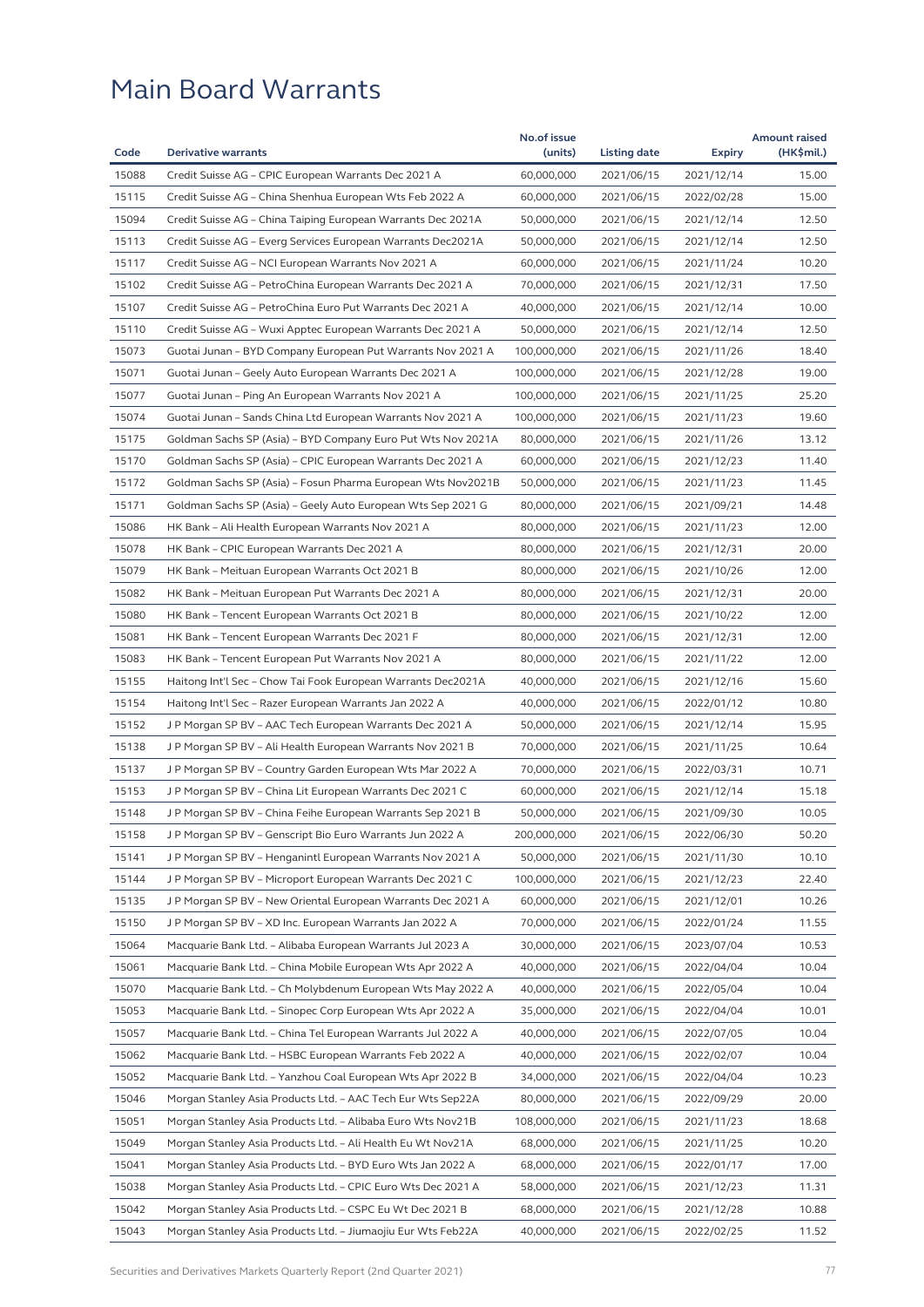|       |                                                              | No.of issue |              |                          | <b>Amount raised</b> |
|-------|--------------------------------------------------------------|-------------|--------------|--------------------------|----------------------|
| Code  | <b>Derivative warrants</b>                                   | (units)     | Listing date | <b>Expiry</b>            | (HK\$mil.)           |
| 15045 | Morgan Stanley Asia Products Ltd.-Mengniu Dairy Eu Wt Dec21A | 40,000,000  | 2021/06/15   | 2021/12/30               | 10.00                |
| 15050 | Morgan Stanley Asia Products Ltd. - PIC P&C Euro Wts Sep22A  | 68,000,000  | 2021/06/15   | 2022/09/27               | 10.20                |
| 15134 | UBS AG - AAC Tech European Warrants Dec 2021 B               | 50,000,000  | 2021/06/15   | 2021/12/14               | 18.50                |
| 15132 | UBS AG - AAC Tech European Warrants Jul 2022 A               | 100,000,000 | 2021/06/15   | 2022/07/18               | 25.00                |
| 15120 | UBS AG – Conch Cement European Warrants Dec 2021 A           | 80,000,000  | 2021/06/15   | 2021/12/22               | 13.60                |
| 15121 | UBS AG - BYD Company European Put Warrants Nov 2021 B        | 150,000,000 | 2021/06/15   | 2021/11/26               | 22.50                |
| 15122 | UBS AG - CPIC European Warrants Dec 2021 A                   | 70,000,000  | 2021/06/15   | 2021/12/23               | 12.60                |
| 15119 | UBS AG - HKEX European Put Warrants Dec 2021 A               | 300,000,000 | 2021/06/15   | 2021/12/22               | 45.00                |
| 15118 | UBS AG – Tsingtao Brew European Warrants Nov 2021 A          | 60,000,000  | 2021/06/15   | 2021/11/22               | 10.80                |
| 15124 | UBS AG - Wuxi Apptec European Warrants Dec 2021 A            | 50,000,000  | 2021/06/15   | 2021/12/20               | 12.50                |
| 15163 | Bank Vontobel - AIA European Warrants Mar 2022 A             | 80,000,000  | 2021/06/15   | 2022/03/28               | 12.80                |
| 15165 | Bank Vontobel - AIA European Warrants Oct 2022 A             | 80,000,000  | 2021/06/15   | 2022/10/24               | 12.00                |
| 15162 | Bank Vontobel - Ali Health European Warrants Nov 2021 A      | 60,000,000  | 2021/06/15   | 2021/11/25               | 10.20                |
| 15166 | Bank Vontobel - Galaxy Ent European Warrants Oct 2021 A      | 50,000,000  | 2021/06/15   | 2021/10/22               | 10.00                |
| 15169 | Bank Vontobel - SUNAC European Warrants Dec 2021 A           | 40,000,000  | 2021/06/15   | 2021/12/14               | 10.00                |
| 15258 | BOCI Asia Ltd. - BYD Company European Warrants Sep 2021 C    | 60,000,000  | 2021/06/16   | 2021/09/23               | 10.20                |
| 15271 | BOCI Asia Ltd. - CNBM European Warrants Nov 2021 A           | 60,000,000  | 2021/06/16   | 2021/11/17               | 10.80                |
| 15257 | BOCI Asia Ltd. - China Overseas European Warrants Dec 2021 A | 70,000,000  | 2021/06/16   | 2021/12/16               | 10.50                |
| 15264 | BOCI Asia Ltd. - CPIC European Warrants Dec 2021 A           | 40,000,000  | 2021/06/16   | 2021/12/28               | 10.00                |
| 15265 | BOCI Asia Ltd. - CSOP A50 ETF European Warrants Sep 2021 A   | 50,000,000  | 2021/06/16   | 2021/09/27               | 10.00                |
| 15260 | BOCI Asia Ltd. - Fosun Pharma European Warrants Nov 2021 A   | 80,000,000  | 2021/06/16   | 2021/11/23               | 17.60                |
| 15272 | BOCI Asia Ltd. - HSTECH European Put Warrants Dec 2021 A     | 100,000,000 | 2021/06/16   | 2021/12/30               | 15.00                |
| 15230 | BNP Paribas Issuance B.V. – BYD Company Euro Wts Jan 2022 C  | 40,000,000  | 2021/06/16   | 2022/01/04               | 10.00                |
| 15223 | Credit Suisse AG - AIA European Warrants Mar 2022 A          | 150,000,000 | 2021/06/16   | 2022/03/28               | 22.50                |
| 15220 | Credit Suisse AG - ASM Pacific European Warrants Mar 2022 A  | 70,000,000  | 2021/06/16   | 2022/03/28               | 12.60                |
| 15224 | Credit Suisse AG - Country Garden Euro Warrants Mar 2022 A   | 60,000,000  | 2021/06/16   | 2022/03/28               | 10.20                |
| 15215 | Credit Suisse AG - CSOP HS Tech European Warrants May 2022 A | 50,000,000  | 2021/06/16   | 2022/05/31               | 12.50                |
| 15219 | Credit Suisse AG - Chinasoft Int'l European Wts Feb 2022 A   | 60,000,000  | 2021/06/16   | 2022/02/28               | 15.00                |
| 15225 | Credit Suisse AG - Innovent Bio European Warrants Feb 2022 A | 100,000,000 | 2021/06/16   | 2022/02/23               | 16.00                |
| 15222 | Credit Suisse AG - Ping An European Warrants Nov 2021 B      | 150,000,000 | 2021/06/16   | 2021/11/01               | 30.00                |
| 15216 | Credit Suisse AG – WuXi Bio European Warrants Dec 2021 A     | 80,000,000  | 2021/06/16   | 2021/12/15               | 20.00                |
| 15311 | Citigroup Global - Ali Health European Warrants Dec 2021 A   | 100,000,000 | 2021/06/16   | 2021/12/29               | 25.00                |
| 15310 | Citigroup Global - BYD Company European Warrants Dec 2021 B  | 100,000,000 | 2021/06/16   | 2021/12/29               | 25.00                |
| 15312 | Citigroup Global - Meituan European Warrants Oct 2021 C      | 100,000,000 | 2021/06/16   | 2021/10/28               | 15.70                |
| 15313 | Citigroup Global - SHK Ppt European Warrants Feb 2022 A      | 100,000,000 | 2021/06/16   | 2022/02/25               | 44.00                |
| 15276 | Goldman Sachs SP (Asia) - Alibaba European Wts Nov 2021 B    | 150,000,000 | 2021/06/16   | 2021/11/25               | 22.50                |
| 15287 | Goldman Sachs SP (Asia) - Ali Health European Wts Nov21A     | 70,000,000  | 2021/06/16   | 2021/11/25               | 10.50                |
| 15290 | Goldman Sachs SP (Asia) – Bank of China Euro Wts Jul 2022 A  | 80,000,000  | 2021/06/16   | 2022/07/22               | 12.00                |
| 15292 | Goldman Sachs SP (Asia) - PSBC European Warrants Dec 2021 A  | 80,000,000  | 2021/06/16   | 2021/12/31               | 24.88                |
| 15299 | Haitong Int'l Sec - Alibaba European Warrants Nov 2021 B     | 80,000,000  | 2021/06/16   | 2021/11/25               | 12.80                |
| 15298 | Haitong Int'l Sec - Alibaba European Warrants Jan 2022 A     | 80,000,000  | 2021/06/16   | 2022/01/24               | 12.00                |
| 15306 | Haitong Int'l Sec - BYD Company European Warrants Sep 2021 C | 60,000,000  | 2021/06/16   | 2021/09/23               | 10.20                |
| 15308 | Haitong Int'l Sec - Ganfeng Lithium European Wts Sep 2021 B  | 68,000,000  | 2021/06/16   | 2021/09/29               | 10.20                |
| 15296 | Haitong Int'l Sec - Geely Auto European Warrants Dec 2021 A  | 60,000,000  | 2021/06/16   | 2021/12/28               | 10.80                |
| 15302 | Haitong Int'l Sec - Greatwall Motor European Wts Oct 2021 A  | 45,000,000  | 2021/06/16   | 2021/10/08               | 10.35                |
| 15236 | J P Morgan SP BV - CKH Holdings European Warrants Dec 2021 A | 60,000,000  | 2021/06/16   |                          | 15.06                |
| 15238 | J P Morgan SP BV - Ch Oilfield Euro Wts Dec 2021 A           | 60,000,000  | 2021/06/16   | 2021/12/15               | 15.18                |
| 15239 | J P Morgan SP BV - Henderson Land European Wt Jan 2022 A     | 50,000,000  | 2021/06/16   | 2021/12/31<br>2022/01/28 | 12.60                |
| 15235 | J P Morgan SP BV - New World Dev European Wts Dec 2021 A     | 50,000,000  | 2021/06/16   | 2021/12/17               | 12.60                |
|       |                                                              |             |              |                          |                      |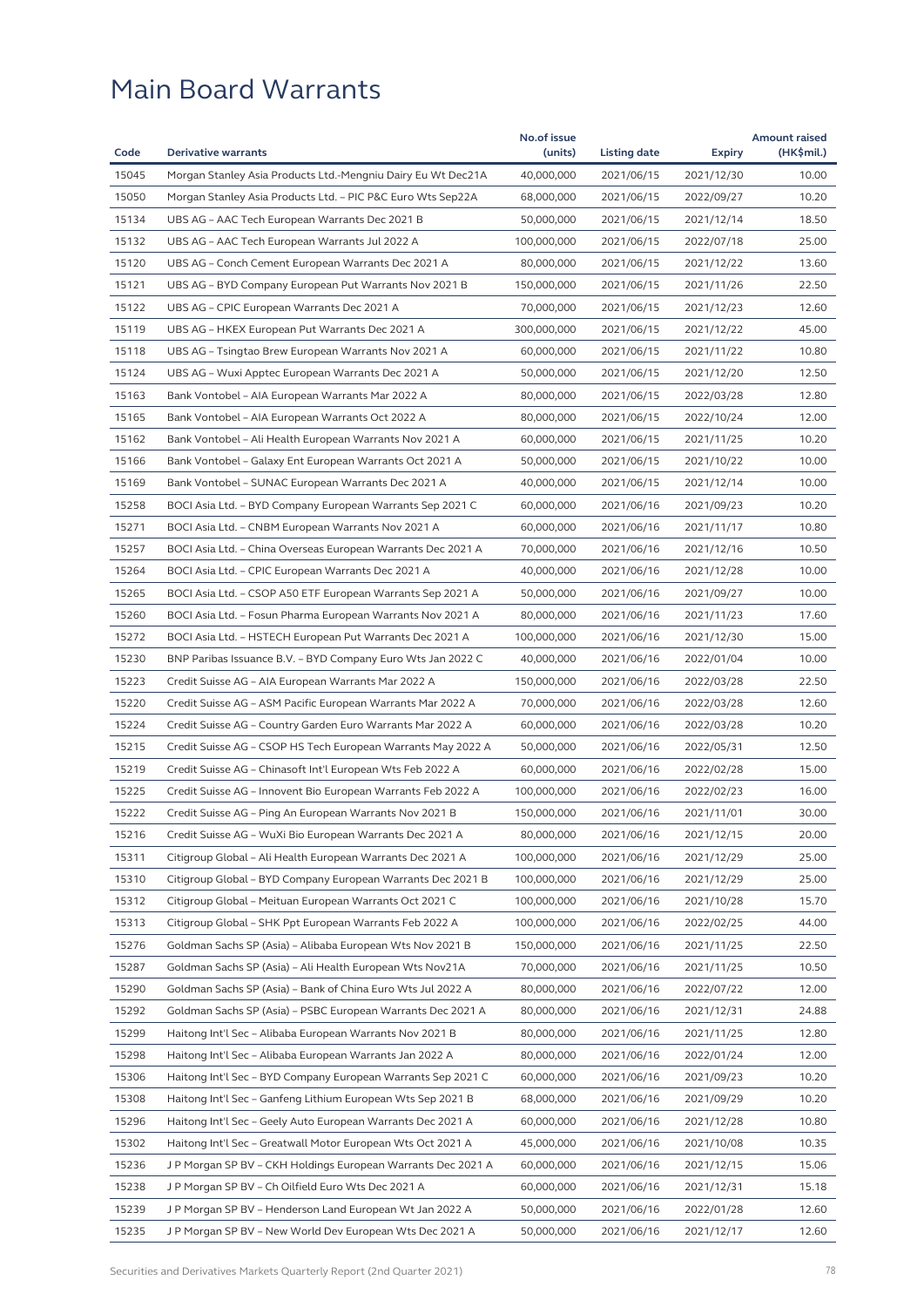|       |                                                              | No.of issue |              |               | <b>Amount raised</b> |
|-------|--------------------------------------------------------------|-------------|--------------|---------------|----------------------|
| Code  | <b>Derivative warrants</b>                                   | (units)     | Listing date | <b>Expiry</b> | (HK\$mil.)           |
| 15240 | J P Morgan SP BV - SHK Ppt European Put Warrants Dec 2021 A  | 50,000,000  | 2021/06/16   | 2021/12/15    | 13.90                |
| 15231 | J P Morgan SP BV – Goldwind European Warrants Oct 2021 A     | 70,000,000  | 2021/06/16   | 2021/10/07    | 10.50                |
| 15232 | J P Morgan SP BV - Xinyi Solar European Warrants Jan 2022 A  | 80,000,000  | 2021/06/16   | 2022/01/10    | 14.96                |
| 15197 | Macquarie Bank Ltd. - BYD Company European Wts Jan 2022 C    | 40,000,000  | 2021/06/16   | 2022/01/04    | 10.08                |
| 15190 | Macquarie Bank Ltd. - BYD Company European Wts Aug 2022 A    | 40,000,000  | 2021/06/16   | 2022/08/02    | 10.00                |
| 15209 | Macquarie Bank Ltd. - BYD Company Euro Put Wts Jan 2022 C    | 35,000,000  | 2021/06/16   | 2022/01/04    | 10.01                |
| 15198 | Macquarie Bank Ltd. - CRRC European Warrants Jan 2022 A      | 40,000,000  | 2021/06/16   | 2022/01/14    | 10.00                |
| 15183 | Macquarie Bank Ltd. - KECL European Warrants Feb 2022 A      | 40,000,000  | 2021/06/16   | 2022/02/07    | 10.00                |
| 15182 | Macquarie Bank Ltd. - Yihai Intl European Wts Mar 2022 A     | 31,000,000  | 2021/06/16   | 2022/03/11    | 10.26                |
| 15200 | Macquarie Bank Ltd. - ZTE European Warrants Feb 2022 A       | 32,900,000  | 2021/06/16   | 2022/02/07    | 10.03                |
| 15181 | Morgan Stanley Asia Products Ltd. - AAC Tech Eur Wts Dec21A  | 58,000,000  | 2021/06/16   | 2021/12/15    | 14.50                |
| 15227 | Morgan Stanley Asia Products Ltd. - Ch Res Land Eu Wt Dec21A | 68,000,000  | 2021/06/16   | 2021/12/28    | 10.20                |
| 15178 | Morgan Stanley Asia Products Ltd. - Fosun Phar Eu Wt Dec21A  | 68,000,000  | 2021/06/16   | 2021/12/15    | 17.00                |
| 15179 | Morgan Stanley Asia Products Ltd. - Fosun Phar Eu Wt Jan22A  | 68,000,000  | 2021/06/16   | 2022/01/24    | 11.56                |
| 15226 | Morgan Stanley Asia Products Ltd. - ZTE Euro Wts Dec 2021 A  | 68,000,000  | 2021/06/16   | 2021/12/15    | 17.00                |
| 15251 | UBS AG - Ali Health European Warrants Nov 2021 B             | 70,000,000  | 2021/06/16   | 2021/11/25    | 10.50                |
| 15247 | UBS AG - China Shenhua European Warrants Mar 2022 A          | 60,000,000  | 2021/06/16   | 2022/03/21    | 10.20                |
| 15245 | UBS AG - CSPC Pharma European Warrants Dec 2021 B            | 60,000,000  | 2021/06/16   | 2021/12/28    | 10.20                |
| 15241 | UBS AG - Jiumaojiu European Warrants Dec 2021 A              | 40,000,000  | 2021/06/16   | 2021/12/31    | 10.00                |
| 15244 | UBS AG – Microport European Warrants Dec 2021 A              | 100,000,000 | 2021/06/16   | 2021/12/23    | 17.00                |
| 15243 | UBS AG - New Oriental European Warrants Dec 2021 A           | 40,000,000  | 2021/06/16   | 2021/12/31    | 10.00                |
| 15242 | UBS AG - PetroChina European Warrants Dec 2021 B             | 70,000,000  | 2021/06/16   | 2021/12/31    | 17.50                |
| 15248 | UBS AG - PICC P&C European Warrants Sep 2022 A               | 80,000,000  | 2021/06/16   | 2022/09/27    | 12.00                |
| 15253 | Bank Vontobel - Agricultural Bank European Warrants Dec2021B | 40,000,000  | 2021/06/16   | 2021/12/29    | 10.00                |
| 15256 | Bank Vontobel - COSCO Ship Hold European Warrants Dec 2021 B | 40,000,000  | 2021/06/16   | 2021/12/15    | 13.60                |
| 15254 | Bank Vontobel - NCI European Warrants Dec 2021 B             | 40,000,000  | 2021/06/16   | 2021/12/30    | 10.80                |
| 15252 | Bank Vontobel – Swire Pacific A European Warrants Dec 2021 A | 25,000,000  | 2021/06/16   | 2021/12/30    | 10.00                |
| 15335 | BOCI Asia Ltd. - Agricultural Bank European Wts Dec 2021 A   | 50,000,000  | 2021/06/17   | 2021/12/28    | 11.00                |
| 15339 | BOCI Asia Ltd. – Alibaba European Warrants Dec 2021 A        | 100,000,000 | 2021/06/17   | 2021/12/21    | 16.00                |
| 15337 | BOCI Asia Ltd. – Ganfeng Lithium European Wts Sep 2021 A     | 70,000,000  | 2021/06/17   | 2021/09/24    | 10.50                |
| 15334 | BOCI Asia Ltd. - Lenovo European Warrants Nov 2021 A         | 70,000,000  | 2021/06/17   | 2021/11/22    | 11.20                |
| 15338 | BOCI Asia Ltd. - ZA Online European Warrants Dec 2021 B      | 70,000,000  | 2021/06/17   | 2021/12/23    | 10.50                |
| 15361 | Credit Suisse AG – Agricultural Bank European Wts Dec 2021 B | 60,000,000  | 2021/06/17   | 2021/12/28    | 10.20                |
| 15362 | Credit Suisse AG - Alibaba European Warrants Nov 2021 B      | 400,000,000 | 2021/06/17   | 2021/11/25    | 60.00                |
| 15343 | Credit Suisse AG - BYD Company European Warrants Dec 2021 B  | 150,000,000 | 2021/06/17   | 2021/12/29    | 37.50                |
| 15359 | Credit Suisse AG - BYD Company Euro Put Warrants Dec 2021 B  | 100,000,000 | 2021/06/17   | 2021/12/16    | 25.00                |
| 15348 | Credit Suisse AG - CMS European Warrants Dec 2021 A          | 80,000,000  | 2021/06/17   | 2021/12/16    | 22.40                |
| 15349 | Credit Suisse AG - Sinopec Corp European Warrants Feb 2022 A | 50,000,000  | 2021/06/17   | 2022/02/28    | 12.50                |
| 15352 | Credit Suisse AG - COSCO Sh Hold European Wts Dec 2021 C     | 60,000,000  | 2021/06/17   | 2021/12/16    | 18.00                |
| 15354 | Credit Suisse AG - COSCO Ship Hold Euro Put Wts Dec 2021 A   | 50,000,000  | 2021/06/17   | 2021/12/16    | 17.50                |
| 15345 | Credit Suisse AG - Chinasoft Int'l European Wts Dec 2021 B   | 60,000,000  | 2021/06/17   | 2021/12/16    | 15.00                |
| 15350 | Credit Suisse AG - SHK Ppt European Warrants Dec 2021 C      | 40,000,000  | 2021/06/17   | 2021/12/16    | 10.00                |
| 15328 | Guotai Junan - China Mobile European Warrants Dec 2021 A     | 100,000,000 | 2021/06/17   | 2021/12/28    | 19.40                |
| 15327 | Guotai Junan - Kuaishou European Put Warrants Dec 2021 A     | 100,000,000 | 2021/06/17   | 2021/12/23    | 20.60                |
| 15329 | Guotai Junan - Meituan European Warrants Oct 2021 E          | 100,000,000 | 2021/06/17   | 2021/10/26    | 23.10                |
| 15333 | Guotai Junan - Meituan European Warrants Oct 2021 F          | 100,000,000 | 2021/06/17   | 2021/10/20    | 23.10                |
| 15404 | Goldman Sachs SP (Asia) - COSCO Ship Hold Euro Wts Dec 2021A | 60,000,000  | 2021/06/17   | 2021/12/31    | 18.30                |
| 15408 | Goldman Sachs SP (Asia) - HKEX European Warrants Nov 2021 A  | 150,000,000 | 2021/06/17   | 2021/11/22    | 26.85                |
| 15405 | Goldman Sachs SP (Asia) - HSBC European Warrants Dec 2021 B  | 80,000,000  | 2021/06/17   | 2021/12/23    | 12.00                |
|       |                                                              |             |              |               |                      |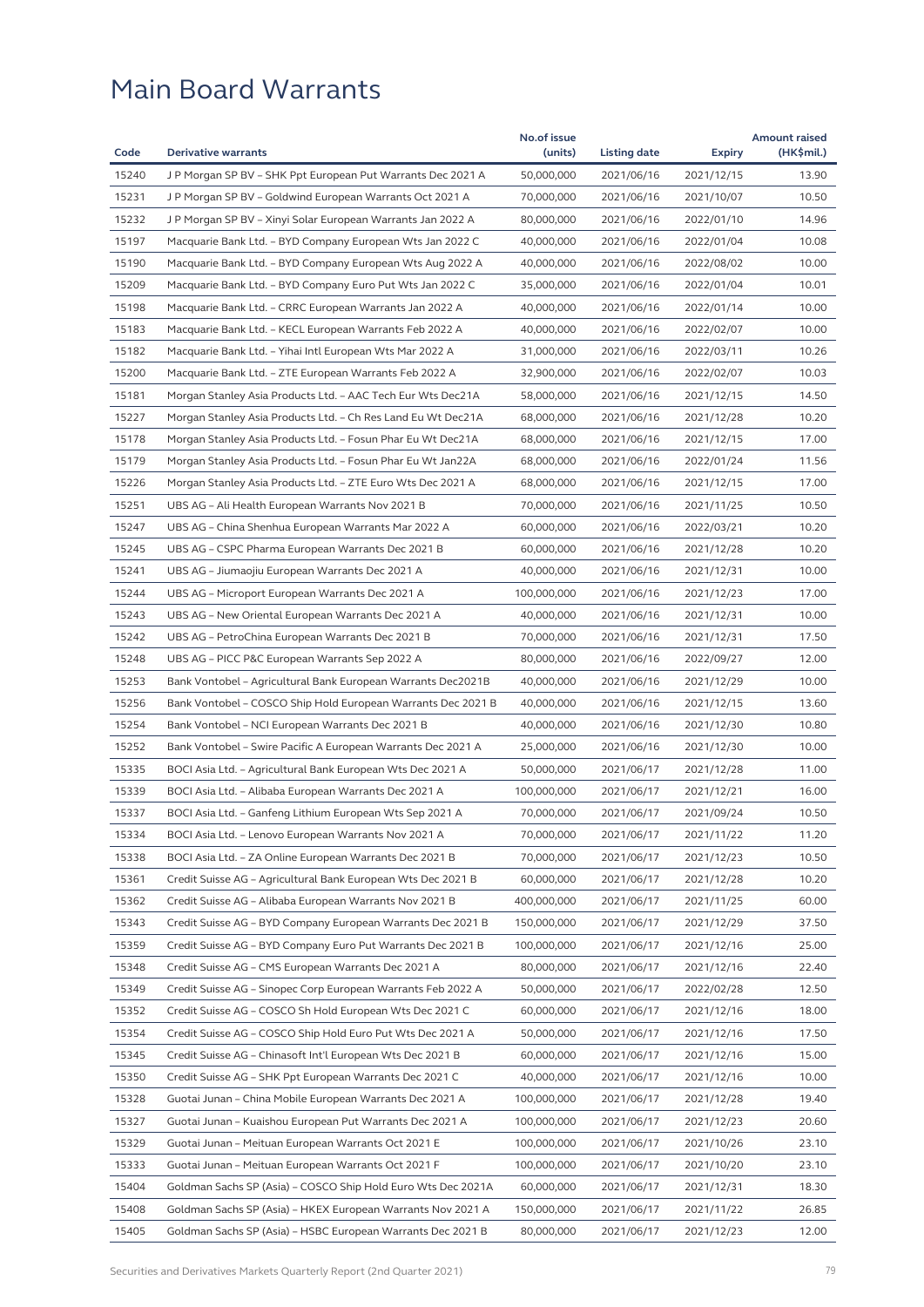| 15407<br>Goldman Sachs SP (Asia) - PA Gooddoctor Euro Wts Dec 2021 A<br>100,000,000<br>2021/06/17<br>2021/12/21<br>17.70<br>15394<br>Haitong Int'l Sec – China Longyuan Euro Warrants Nov 2021 A<br>50,000,000<br>2021/06/17<br>2021/11/23<br>13.00<br>15395<br>Haitong Int'l Sec - China Longyuan Euro Warrants Dec 2021 A<br>50,000,000<br>2021/12/31<br>12.50<br>2021/06/17<br>15390<br>10.20<br>Haitong Int'l Sec - CNOOC European Put Warrants Dec 2021 A<br>68,000,000<br>2021/06/17<br>2021/12/29<br>15403<br>50,000,000<br>12.50<br>Haitong Int'l Sec – Chinasoft European Warrants Dec 2021 A<br>2021/06/17<br>2021/12/16<br>15386<br>10.20<br>Haitong Int'l Sec - NCI European Warrants Nov 2021 B<br>68,000,000<br>2021/06/17<br>2021/11/29<br>15396<br>Haitong Int'l Sec - PetroChina European Warrants Jan 2022 A<br>50,000,000<br>2021/06/17<br>2022/01/31<br>12.50<br>15388<br>40,000,000<br>10.00<br>Haitong Int'l Sec – PetroChina Euro Euro Put Wts Dec 2021 A<br>2021/06/17<br>2021/12/31<br>15392<br>10.00<br>Haitong Int'l Sec – SJM Holdings European Wts Jan 2022 A<br>40,000,000<br>2021/06/17<br>2022/01/20<br>15393<br>15.00<br>Haitong Int'l Sec - Xinyi Solar European Warrants Dec 2021 B<br>60,000,000<br>2021/06/17<br>2021/12/29<br>15365<br>45.60<br>J P Morgan SP BV – Alibaba European Warrants Nov 2021 B<br>300,000,000<br>2021/06/17<br>2021/11/25<br>15370<br>J P Morgan SP BV - BYD Company European Warrants Dec 2021 A<br>150,000,000<br>2021/06/17<br>2021/12/31<br>37.65<br>15373<br>17.92<br>J P Morgan SP BV – CK Asset European Warrants Dec 2021 A<br>70,000,000<br>2021/06/17<br>2021/12/31<br>15371<br>J P Morgan SP BV - Chow Tai Fook European Wts Dec 2021 A<br>40,000,000<br>11.24<br>2021/06/17<br>2021/12/31<br>15363<br>10.64<br>J P Morgan SP BV – Flat Glass European Warrants Feb 2022 A<br>70,000,000<br>2021/06/17<br>2022/02/28<br>15364<br>J P Morgan SP BV - Geely Auto European Warrants Dec 2021 A<br>80,000,000<br>12.16<br>2021/06/17<br>2021/12/28<br>15366<br>10.50<br>J P Morgan SP BV - Innovent Bio European Warrants Oct 2021 A<br>70,000,000<br>2021/06/17<br>2021/10/26<br>15368<br>15.00<br>J P Morgan SP BV – PetroChina European Warrants Dec 2021 A<br>60,000,000<br>2021/06/17<br>2021/12/31<br>15372<br>15.06<br>J P Morgan SP BV - Weigao Group European Warrants Dec 2021 B<br>60,000,000<br>2021/06/17<br>2021/12/31<br>15325<br>10.00<br>Macquarie Bank Ltd. - CPIC European Warrants Jan 2022 A<br>40,000,000<br>2021/06/17<br>2022/01/04<br>15322<br>24,000,000<br>10.01<br>Macquarie Bank Ltd. – COSCO Ship Hold Euro Wts Jan 2022 A<br>2021/06/17<br>2022/01/04<br>15323<br>33,000,000<br>10.03<br>Macquarie Bank Ltd. - Chinasoft Int'l European Wt Jul 2022 A<br>2021/06/17<br>2022/07/15<br>15326<br>Macquarie Bank Ltd. - WuXi Bio European Warrants Jan 2022 A<br>40,000,000<br>2022/01/04<br>10.00<br>2021/06/17<br>15316<br>Morgan Stanley Asia Products Ltd. - Ch LIT Euro Wts Dec 21 B<br>48,000,000<br>2021/06/17<br>2021/12/16<br>12.00<br>15340<br>Morgan Stanley Asia Products Ltd. - Lenovo Euro Wts Dec 21 A<br>58,000,000<br>2021/12/16<br>14.50<br>2021/06/17<br>15317<br>12.50<br>Morgan Stanley Asia Products Ltd. - PetroChina Eu Wt Jan 22A<br>50,000,000<br>2021/06/17<br>2022/01/28<br>15318<br>SG Issuer - PetroChina European Warrants Oct 2021 B<br>60,000,000<br>2021/10/05<br>10.20<br>2021/06/17<br>15321<br>60,000,000<br>15.00<br>SG Issuer – PetroChina European Warrants Dec 2021 A<br>2021/06/17<br>2021/12/31<br>15385<br>70,000,000<br>12.60<br>UBS AG - Country Garden European Warrants Mar 2022 A<br>2021/06/17<br>2022/03/28<br>15378<br>50,000,000<br>2022/05/16<br>12.50<br>UBS AG – CSOP HS Tech European Warrants May 2022 A<br>2021/06/17<br>16.00<br>15384<br>UBS AG - Ping An European Warrants Nov 2021 A<br>100,000,000<br>2021/11/01<br>2021/06/17<br>15374<br>UBS AG - Xinyi Solar European Warrants Dec 2021 B<br>80,000,000<br>2021/06/17<br>2021/12/17<br>20.80<br>15379<br>80,000,000<br>14.40<br>UBS AG – CRRC Times European Warrants Mar 2022 A<br>2021/06/17<br>2022/03/09<br>15412<br>Bank Vontobel - BYD Co European Put Warrants Dec 2021 B<br>40,000,000<br>2021/06/17<br>2021/12/30<br>10.00<br>15409<br>Bank Vontobel - China Mobile European Warrants Dec 2021 B<br>60,000,000<br>2021/06/17<br>15.00<br>2021/12/16<br>15416<br>Bank Vontobel - CNOOC European Warrants Mar 2022 A<br>60,000,000<br>2021/06/17<br>2022/03/30<br>11.40<br>15414<br>Bank Vontobel - CPIC European Warrants Dec 2021 A<br>40,000,000<br>2021/06/17<br>10.00<br>2021/12/30<br>15443<br>80,000,000<br>2021/12/02<br>BNP Paribas Issuance B.V. - Alibaba European Wts Dec 2021 B<br>2021/06/18<br>12.00<br>15441<br>BNP Paribas Issuance B.V. - BYD Company Euro Wts Oct 2021 E<br>70,000,000<br>2021/06/18<br>2021/10/05<br>10.50<br>15432<br>BNP Paribas Issuance B.V. - China Life Euro Wts May 2022 A<br>40,000,000<br>10.80<br>2021/06/18<br>2022/05/04<br>15448<br>BNP Paribas Issuance B.V. - Sinopec Corp Eu Wts Nov 2021 A<br>60,000,000<br>2021/06/18<br>2021/11/02<br>12.60<br>15438<br>BNP Paribas Issuance B.V. - HKEX European Wts Apr 2022 A<br>60,000,000<br>2021/06/18<br>2022/04/04<br>16.20<br>15433<br>BNP Paribas Issuance B.V. - Kuaishou European Wts Jan 2022 A<br>40,000,000<br>2021/06/18<br>2022/01/04<br>12.00<br>15444<br>70,000,000<br>12.60<br>BNP Paribas Issuance B.V. - Meituan Euro Warrants Oct 2021 J<br>2021/06/18<br>2021/10/05<br>15436<br>BNP Paribas Issuance B.V. - Meituan Euro Warrants Feb 2022 A<br>70,000,000<br>2021/06/18<br>2022/02/04<br>23.10<br>15431<br>BNP Paribas Issuance B.V. - PetroChina Euro Wts Mar 2022 B<br>40,000,000<br>2021/06/18<br>10.40<br>2022/03/02<br>15435<br>BNP Paribas Issuance B.V. - Tencent European Wts Apr 2022 C<br>60,000,000<br>2021/06/18<br>2022/04/04<br>16.80<br>32.00<br>15445<br>BNP Paribas Issuance B.V. - Tencent European Wts Jan 2023 A<br>200,000,000<br>2021/06/18<br>2023/01/04<br>15473<br>150,000,000<br>2022/09/23<br>22.50<br>Credit Suisse AG - AIA European Warrants Sep 2022 A<br>2021/06/18 |      |                            | No.of issue |              |               | <b>Amount raised</b> |
|------------------------------------------------------------------------------------------------------------------------------------------------------------------------------------------------------------------------------------------------------------------------------------------------------------------------------------------------------------------------------------------------------------------------------------------------------------------------------------------------------------------------------------------------------------------------------------------------------------------------------------------------------------------------------------------------------------------------------------------------------------------------------------------------------------------------------------------------------------------------------------------------------------------------------------------------------------------------------------------------------------------------------------------------------------------------------------------------------------------------------------------------------------------------------------------------------------------------------------------------------------------------------------------------------------------------------------------------------------------------------------------------------------------------------------------------------------------------------------------------------------------------------------------------------------------------------------------------------------------------------------------------------------------------------------------------------------------------------------------------------------------------------------------------------------------------------------------------------------------------------------------------------------------------------------------------------------------------------------------------------------------------------------------------------------------------------------------------------------------------------------------------------------------------------------------------------------------------------------------------------------------------------------------------------------------------------------------------------------------------------------------------------------------------------------------------------------------------------------------------------------------------------------------------------------------------------------------------------------------------------------------------------------------------------------------------------------------------------------------------------------------------------------------------------------------------------------------------------------------------------------------------------------------------------------------------------------------------------------------------------------------------------------------------------------------------------------------------------------------------------------------------------------------------------------------------------------------------------------------------------------------------------------------------------------------------------------------------------------------------------------------------------------------------------------------------------------------------------------------------------------------------------------------------------------------------------------------------------------------------------------------------------------------------------------------------------------------------------------------------------------------------------------------------------------------------------------------------------------------------------------------------------------------------------------------------------------------------------------------------------------------------------------------------------------------------------------------------------------------------------------------------------------------------------------------------------------------------------------------------------------------------------------------------------------------------------------------------------------------------------------------------------------------------------------------------------------------------------------------------------------------------------------------------------------------------------------------------------------------------------------------------------------------------------------------------------------------------------------------------------------------------------------------------------------------------------------------------------------------------------------------------------------------------------------------------------------------------------------------------------------------------------------------------------------------------------------------------------------------------------------------------------------------------------------------------------------------------------------------------------------------------------------------------------------------------------------------------------------------------------------------------------------------------------------------------------------------------------------------------------------------------------------------------------------------------------------------------------------------------------------------------------------------------------------------------------------------------------------------------------------------------------------------------------------------------------------------------------------------------------------------------------------------------------------------------------------------------------------------------------------------------------------------------------------------------------------------------------------------------------------------------|------|----------------------------|-------------|--------------|---------------|----------------------|
|                                                                                                                                                                                                                                                                                                                                                                                                                                                                                                                                                                                                                                                                                                                                                                                                                                                                                                                                                                                                                                                                                                                                                                                                                                                                                                                                                                                                                                                                                                                                                                                                                                                                                                                                                                                                                                                                                                                                                                                                                                                                                                                                                                                                                                                                                                                                                                                                                                                                                                                                                                                                                                                                                                                                                                                                                                                                                                                                                                                                                                                                                                                                                                                                                                                                                                                                                                                                                                                                                                                                                                                                                                                                                                                                                                                                                                                                                                                                                                                                                                                                                                                                                                                                                                                                                                                                                                                                                                                                                                                                                                                                                                                                                                                                                                                                                                                                                                                                                                                                                                                                                                                                                                                                                                                                                                                                                                                                                                                                                                                                                                                                                                                                                                                                                                                                                                                                                                                                                                                                                                                                                                                                                | Code | <b>Derivative warrants</b> | (units)     | Listing date | <b>Expiry</b> | (HK\$mil.)           |
|                                                                                                                                                                                                                                                                                                                                                                                                                                                                                                                                                                                                                                                                                                                                                                                                                                                                                                                                                                                                                                                                                                                                                                                                                                                                                                                                                                                                                                                                                                                                                                                                                                                                                                                                                                                                                                                                                                                                                                                                                                                                                                                                                                                                                                                                                                                                                                                                                                                                                                                                                                                                                                                                                                                                                                                                                                                                                                                                                                                                                                                                                                                                                                                                                                                                                                                                                                                                                                                                                                                                                                                                                                                                                                                                                                                                                                                                                                                                                                                                                                                                                                                                                                                                                                                                                                                                                                                                                                                                                                                                                                                                                                                                                                                                                                                                                                                                                                                                                                                                                                                                                                                                                                                                                                                                                                                                                                                                                                                                                                                                                                                                                                                                                                                                                                                                                                                                                                                                                                                                                                                                                                                                                |      |                            |             |              |               |                      |
|                                                                                                                                                                                                                                                                                                                                                                                                                                                                                                                                                                                                                                                                                                                                                                                                                                                                                                                                                                                                                                                                                                                                                                                                                                                                                                                                                                                                                                                                                                                                                                                                                                                                                                                                                                                                                                                                                                                                                                                                                                                                                                                                                                                                                                                                                                                                                                                                                                                                                                                                                                                                                                                                                                                                                                                                                                                                                                                                                                                                                                                                                                                                                                                                                                                                                                                                                                                                                                                                                                                                                                                                                                                                                                                                                                                                                                                                                                                                                                                                                                                                                                                                                                                                                                                                                                                                                                                                                                                                                                                                                                                                                                                                                                                                                                                                                                                                                                                                                                                                                                                                                                                                                                                                                                                                                                                                                                                                                                                                                                                                                                                                                                                                                                                                                                                                                                                                                                                                                                                                                                                                                                                                                |      |                            |             |              |               |                      |
|                                                                                                                                                                                                                                                                                                                                                                                                                                                                                                                                                                                                                                                                                                                                                                                                                                                                                                                                                                                                                                                                                                                                                                                                                                                                                                                                                                                                                                                                                                                                                                                                                                                                                                                                                                                                                                                                                                                                                                                                                                                                                                                                                                                                                                                                                                                                                                                                                                                                                                                                                                                                                                                                                                                                                                                                                                                                                                                                                                                                                                                                                                                                                                                                                                                                                                                                                                                                                                                                                                                                                                                                                                                                                                                                                                                                                                                                                                                                                                                                                                                                                                                                                                                                                                                                                                                                                                                                                                                                                                                                                                                                                                                                                                                                                                                                                                                                                                                                                                                                                                                                                                                                                                                                                                                                                                                                                                                                                                                                                                                                                                                                                                                                                                                                                                                                                                                                                                                                                                                                                                                                                                                                                |      |                            |             |              |               |                      |
|                                                                                                                                                                                                                                                                                                                                                                                                                                                                                                                                                                                                                                                                                                                                                                                                                                                                                                                                                                                                                                                                                                                                                                                                                                                                                                                                                                                                                                                                                                                                                                                                                                                                                                                                                                                                                                                                                                                                                                                                                                                                                                                                                                                                                                                                                                                                                                                                                                                                                                                                                                                                                                                                                                                                                                                                                                                                                                                                                                                                                                                                                                                                                                                                                                                                                                                                                                                                                                                                                                                                                                                                                                                                                                                                                                                                                                                                                                                                                                                                                                                                                                                                                                                                                                                                                                                                                                                                                                                                                                                                                                                                                                                                                                                                                                                                                                                                                                                                                                                                                                                                                                                                                                                                                                                                                                                                                                                                                                                                                                                                                                                                                                                                                                                                                                                                                                                                                                                                                                                                                                                                                                                                                |      |                            |             |              |               |                      |
|                                                                                                                                                                                                                                                                                                                                                                                                                                                                                                                                                                                                                                                                                                                                                                                                                                                                                                                                                                                                                                                                                                                                                                                                                                                                                                                                                                                                                                                                                                                                                                                                                                                                                                                                                                                                                                                                                                                                                                                                                                                                                                                                                                                                                                                                                                                                                                                                                                                                                                                                                                                                                                                                                                                                                                                                                                                                                                                                                                                                                                                                                                                                                                                                                                                                                                                                                                                                                                                                                                                                                                                                                                                                                                                                                                                                                                                                                                                                                                                                                                                                                                                                                                                                                                                                                                                                                                                                                                                                                                                                                                                                                                                                                                                                                                                                                                                                                                                                                                                                                                                                                                                                                                                                                                                                                                                                                                                                                                                                                                                                                                                                                                                                                                                                                                                                                                                                                                                                                                                                                                                                                                                                                |      |                            |             |              |               |                      |
|                                                                                                                                                                                                                                                                                                                                                                                                                                                                                                                                                                                                                                                                                                                                                                                                                                                                                                                                                                                                                                                                                                                                                                                                                                                                                                                                                                                                                                                                                                                                                                                                                                                                                                                                                                                                                                                                                                                                                                                                                                                                                                                                                                                                                                                                                                                                                                                                                                                                                                                                                                                                                                                                                                                                                                                                                                                                                                                                                                                                                                                                                                                                                                                                                                                                                                                                                                                                                                                                                                                                                                                                                                                                                                                                                                                                                                                                                                                                                                                                                                                                                                                                                                                                                                                                                                                                                                                                                                                                                                                                                                                                                                                                                                                                                                                                                                                                                                                                                                                                                                                                                                                                                                                                                                                                                                                                                                                                                                                                                                                                                                                                                                                                                                                                                                                                                                                                                                                                                                                                                                                                                                                                                |      |                            |             |              |               |                      |
|                                                                                                                                                                                                                                                                                                                                                                                                                                                                                                                                                                                                                                                                                                                                                                                                                                                                                                                                                                                                                                                                                                                                                                                                                                                                                                                                                                                                                                                                                                                                                                                                                                                                                                                                                                                                                                                                                                                                                                                                                                                                                                                                                                                                                                                                                                                                                                                                                                                                                                                                                                                                                                                                                                                                                                                                                                                                                                                                                                                                                                                                                                                                                                                                                                                                                                                                                                                                                                                                                                                                                                                                                                                                                                                                                                                                                                                                                                                                                                                                                                                                                                                                                                                                                                                                                                                                                                                                                                                                                                                                                                                                                                                                                                                                                                                                                                                                                                                                                                                                                                                                                                                                                                                                                                                                                                                                                                                                                                                                                                                                                                                                                                                                                                                                                                                                                                                                                                                                                                                                                                                                                                                                                |      |                            |             |              |               |                      |
|                                                                                                                                                                                                                                                                                                                                                                                                                                                                                                                                                                                                                                                                                                                                                                                                                                                                                                                                                                                                                                                                                                                                                                                                                                                                                                                                                                                                                                                                                                                                                                                                                                                                                                                                                                                                                                                                                                                                                                                                                                                                                                                                                                                                                                                                                                                                                                                                                                                                                                                                                                                                                                                                                                                                                                                                                                                                                                                                                                                                                                                                                                                                                                                                                                                                                                                                                                                                                                                                                                                                                                                                                                                                                                                                                                                                                                                                                                                                                                                                                                                                                                                                                                                                                                                                                                                                                                                                                                                                                                                                                                                                                                                                                                                                                                                                                                                                                                                                                                                                                                                                                                                                                                                                                                                                                                                                                                                                                                                                                                                                                                                                                                                                                                                                                                                                                                                                                                                                                                                                                                                                                                                                                |      |                            |             |              |               |                      |
|                                                                                                                                                                                                                                                                                                                                                                                                                                                                                                                                                                                                                                                                                                                                                                                                                                                                                                                                                                                                                                                                                                                                                                                                                                                                                                                                                                                                                                                                                                                                                                                                                                                                                                                                                                                                                                                                                                                                                                                                                                                                                                                                                                                                                                                                                                                                                                                                                                                                                                                                                                                                                                                                                                                                                                                                                                                                                                                                                                                                                                                                                                                                                                                                                                                                                                                                                                                                                                                                                                                                                                                                                                                                                                                                                                                                                                                                                                                                                                                                                                                                                                                                                                                                                                                                                                                                                                                                                                                                                                                                                                                                                                                                                                                                                                                                                                                                                                                                                                                                                                                                                                                                                                                                                                                                                                                                                                                                                                                                                                                                                                                                                                                                                                                                                                                                                                                                                                                                                                                                                                                                                                                                                |      |                            |             |              |               |                      |
|                                                                                                                                                                                                                                                                                                                                                                                                                                                                                                                                                                                                                                                                                                                                                                                                                                                                                                                                                                                                                                                                                                                                                                                                                                                                                                                                                                                                                                                                                                                                                                                                                                                                                                                                                                                                                                                                                                                                                                                                                                                                                                                                                                                                                                                                                                                                                                                                                                                                                                                                                                                                                                                                                                                                                                                                                                                                                                                                                                                                                                                                                                                                                                                                                                                                                                                                                                                                                                                                                                                                                                                                                                                                                                                                                                                                                                                                                                                                                                                                                                                                                                                                                                                                                                                                                                                                                                                                                                                                                                                                                                                                                                                                                                                                                                                                                                                                                                                                                                                                                                                                                                                                                                                                                                                                                                                                                                                                                                                                                                                                                                                                                                                                                                                                                                                                                                                                                                                                                                                                                                                                                                                                                |      |                            |             |              |               |                      |
|                                                                                                                                                                                                                                                                                                                                                                                                                                                                                                                                                                                                                                                                                                                                                                                                                                                                                                                                                                                                                                                                                                                                                                                                                                                                                                                                                                                                                                                                                                                                                                                                                                                                                                                                                                                                                                                                                                                                                                                                                                                                                                                                                                                                                                                                                                                                                                                                                                                                                                                                                                                                                                                                                                                                                                                                                                                                                                                                                                                                                                                                                                                                                                                                                                                                                                                                                                                                                                                                                                                                                                                                                                                                                                                                                                                                                                                                                                                                                                                                                                                                                                                                                                                                                                                                                                                                                                                                                                                                                                                                                                                                                                                                                                                                                                                                                                                                                                                                                                                                                                                                                                                                                                                                                                                                                                                                                                                                                                                                                                                                                                                                                                                                                                                                                                                                                                                                                                                                                                                                                                                                                                                                                |      |                            |             |              |               |                      |
|                                                                                                                                                                                                                                                                                                                                                                                                                                                                                                                                                                                                                                                                                                                                                                                                                                                                                                                                                                                                                                                                                                                                                                                                                                                                                                                                                                                                                                                                                                                                                                                                                                                                                                                                                                                                                                                                                                                                                                                                                                                                                                                                                                                                                                                                                                                                                                                                                                                                                                                                                                                                                                                                                                                                                                                                                                                                                                                                                                                                                                                                                                                                                                                                                                                                                                                                                                                                                                                                                                                                                                                                                                                                                                                                                                                                                                                                                                                                                                                                                                                                                                                                                                                                                                                                                                                                                                                                                                                                                                                                                                                                                                                                                                                                                                                                                                                                                                                                                                                                                                                                                                                                                                                                                                                                                                                                                                                                                                                                                                                                                                                                                                                                                                                                                                                                                                                                                                                                                                                                                                                                                                                                                |      |                            |             |              |               |                      |
|                                                                                                                                                                                                                                                                                                                                                                                                                                                                                                                                                                                                                                                                                                                                                                                                                                                                                                                                                                                                                                                                                                                                                                                                                                                                                                                                                                                                                                                                                                                                                                                                                                                                                                                                                                                                                                                                                                                                                                                                                                                                                                                                                                                                                                                                                                                                                                                                                                                                                                                                                                                                                                                                                                                                                                                                                                                                                                                                                                                                                                                                                                                                                                                                                                                                                                                                                                                                                                                                                                                                                                                                                                                                                                                                                                                                                                                                                                                                                                                                                                                                                                                                                                                                                                                                                                                                                                                                                                                                                                                                                                                                                                                                                                                                                                                                                                                                                                                                                                                                                                                                                                                                                                                                                                                                                                                                                                                                                                                                                                                                                                                                                                                                                                                                                                                                                                                                                                                                                                                                                                                                                                                                                |      |                            |             |              |               |                      |
|                                                                                                                                                                                                                                                                                                                                                                                                                                                                                                                                                                                                                                                                                                                                                                                                                                                                                                                                                                                                                                                                                                                                                                                                                                                                                                                                                                                                                                                                                                                                                                                                                                                                                                                                                                                                                                                                                                                                                                                                                                                                                                                                                                                                                                                                                                                                                                                                                                                                                                                                                                                                                                                                                                                                                                                                                                                                                                                                                                                                                                                                                                                                                                                                                                                                                                                                                                                                                                                                                                                                                                                                                                                                                                                                                                                                                                                                                                                                                                                                                                                                                                                                                                                                                                                                                                                                                                                                                                                                                                                                                                                                                                                                                                                                                                                                                                                                                                                                                                                                                                                                                                                                                                                                                                                                                                                                                                                                                                                                                                                                                                                                                                                                                                                                                                                                                                                                                                                                                                                                                                                                                                                                                |      |                            |             |              |               |                      |
|                                                                                                                                                                                                                                                                                                                                                                                                                                                                                                                                                                                                                                                                                                                                                                                                                                                                                                                                                                                                                                                                                                                                                                                                                                                                                                                                                                                                                                                                                                                                                                                                                                                                                                                                                                                                                                                                                                                                                                                                                                                                                                                                                                                                                                                                                                                                                                                                                                                                                                                                                                                                                                                                                                                                                                                                                                                                                                                                                                                                                                                                                                                                                                                                                                                                                                                                                                                                                                                                                                                                                                                                                                                                                                                                                                                                                                                                                                                                                                                                                                                                                                                                                                                                                                                                                                                                                                                                                                                                                                                                                                                                                                                                                                                                                                                                                                                                                                                                                                                                                                                                                                                                                                                                                                                                                                                                                                                                                                                                                                                                                                                                                                                                                                                                                                                                                                                                                                                                                                                                                                                                                                                                                |      |                            |             |              |               |                      |
|                                                                                                                                                                                                                                                                                                                                                                                                                                                                                                                                                                                                                                                                                                                                                                                                                                                                                                                                                                                                                                                                                                                                                                                                                                                                                                                                                                                                                                                                                                                                                                                                                                                                                                                                                                                                                                                                                                                                                                                                                                                                                                                                                                                                                                                                                                                                                                                                                                                                                                                                                                                                                                                                                                                                                                                                                                                                                                                                                                                                                                                                                                                                                                                                                                                                                                                                                                                                                                                                                                                                                                                                                                                                                                                                                                                                                                                                                                                                                                                                                                                                                                                                                                                                                                                                                                                                                                                                                                                                                                                                                                                                                                                                                                                                                                                                                                                                                                                                                                                                                                                                                                                                                                                                                                                                                                                                                                                                                                                                                                                                                                                                                                                                                                                                                                                                                                                                                                                                                                                                                                                                                                                                                |      |                            |             |              |               |                      |
|                                                                                                                                                                                                                                                                                                                                                                                                                                                                                                                                                                                                                                                                                                                                                                                                                                                                                                                                                                                                                                                                                                                                                                                                                                                                                                                                                                                                                                                                                                                                                                                                                                                                                                                                                                                                                                                                                                                                                                                                                                                                                                                                                                                                                                                                                                                                                                                                                                                                                                                                                                                                                                                                                                                                                                                                                                                                                                                                                                                                                                                                                                                                                                                                                                                                                                                                                                                                                                                                                                                                                                                                                                                                                                                                                                                                                                                                                                                                                                                                                                                                                                                                                                                                                                                                                                                                                                                                                                                                                                                                                                                                                                                                                                                                                                                                                                                                                                                                                                                                                                                                                                                                                                                                                                                                                                                                                                                                                                                                                                                                                                                                                                                                                                                                                                                                                                                                                                                                                                                                                                                                                                                                                |      |                            |             |              |               |                      |
|                                                                                                                                                                                                                                                                                                                                                                                                                                                                                                                                                                                                                                                                                                                                                                                                                                                                                                                                                                                                                                                                                                                                                                                                                                                                                                                                                                                                                                                                                                                                                                                                                                                                                                                                                                                                                                                                                                                                                                                                                                                                                                                                                                                                                                                                                                                                                                                                                                                                                                                                                                                                                                                                                                                                                                                                                                                                                                                                                                                                                                                                                                                                                                                                                                                                                                                                                                                                                                                                                                                                                                                                                                                                                                                                                                                                                                                                                                                                                                                                                                                                                                                                                                                                                                                                                                                                                                                                                                                                                                                                                                                                                                                                                                                                                                                                                                                                                                                                                                                                                                                                                                                                                                                                                                                                                                                                                                                                                                                                                                                                                                                                                                                                                                                                                                                                                                                                                                                                                                                                                                                                                                                                                |      |                            |             |              |               |                      |
|                                                                                                                                                                                                                                                                                                                                                                                                                                                                                                                                                                                                                                                                                                                                                                                                                                                                                                                                                                                                                                                                                                                                                                                                                                                                                                                                                                                                                                                                                                                                                                                                                                                                                                                                                                                                                                                                                                                                                                                                                                                                                                                                                                                                                                                                                                                                                                                                                                                                                                                                                                                                                                                                                                                                                                                                                                                                                                                                                                                                                                                                                                                                                                                                                                                                                                                                                                                                                                                                                                                                                                                                                                                                                                                                                                                                                                                                                                                                                                                                                                                                                                                                                                                                                                                                                                                                                                                                                                                                                                                                                                                                                                                                                                                                                                                                                                                                                                                                                                                                                                                                                                                                                                                                                                                                                                                                                                                                                                                                                                                                                                                                                                                                                                                                                                                                                                                                                                                                                                                                                                                                                                                                                |      |                            |             |              |               |                      |
|                                                                                                                                                                                                                                                                                                                                                                                                                                                                                                                                                                                                                                                                                                                                                                                                                                                                                                                                                                                                                                                                                                                                                                                                                                                                                                                                                                                                                                                                                                                                                                                                                                                                                                                                                                                                                                                                                                                                                                                                                                                                                                                                                                                                                                                                                                                                                                                                                                                                                                                                                                                                                                                                                                                                                                                                                                                                                                                                                                                                                                                                                                                                                                                                                                                                                                                                                                                                                                                                                                                                                                                                                                                                                                                                                                                                                                                                                                                                                                                                                                                                                                                                                                                                                                                                                                                                                                                                                                                                                                                                                                                                                                                                                                                                                                                                                                                                                                                                                                                                                                                                                                                                                                                                                                                                                                                                                                                                                                                                                                                                                                                                                                                                                                                                                                                                                                                                                                                                                                                                                                                                                                                                                |      |                            |             |              |               |                      |
|                                                                                                                                                                                                                                                                                                                                                                                                                                                                                                                                                                                                                                                                                                                                                                                                                                                                                                                                                                                                                                                                                                                                                                                                                                                                                                                                                                                                                                                                                                                                                                                                                                                                                                                                                                                                                                                                                                                                                                                                                                                                                                                                                                                                                                                                                                                                                                                                                                                                                                                                                                                                                                                                                                                                                                                                                                                                                                                                                                                                                                                                                                                                                                                                                                                                                                                                                                                                                                                                                                                                                                                                                                                                                                                                                                                                                                                                                                                                                                                                                                                                                                                                                                                                                                                                                                                                                                                                                                                                                                                                                                                                                                                                                                                                                                                                                                                                                                                                                                                                                                                                                                                                                                                                                                                                                                                                                                                                                                                                                                                                                                                                                                                                                                                                                                                                                                                                                                                                                                                                                                                                                                                                                |      |                            |             |              |               |                      |
|                                                                                                                                                                                                                                                                                                                                                                                                                                                                                                                                                                                                                                                                                                                                                                                                                                                                                                                                                                                                                                                                                                                                                                                                                                                                                                                                                                                                                                                                                                                                                                                                                                                                                                                                                                                                                                                                                                                                                                                                                                                                                                                                                                                                                                                                                                                                                                                                                                                                                                                                                                                                                                                                                                                                                                                                                                                                                                                                                                                                                                                                                                                                                                                                                                                                                                                                                                                                                                                                                                                                                                                                                                                                                                                                                                                                                                                                                                                                                                                                                                                                                                                                                                                                                                                                                                                                                                                                                                                                                                                                                                                                                                                                                                                                                                                                                                                                                                                                                                                                                                                                                                                                                                                                                                                                                                                                                                                                                                                                                                                                                                                                                                                                                                                                                                                                                                                                                                                                                                                                                                                                                                                                                |      |                            |             |              |               |                      |
|                                                                                                                                                                                                                                                                                                                                                                                                                                                                                                                                                                                                                                                                                                                                                                                                                                                                                                                                                                                                                                                                                                                                                                                                                                                                                                                                                                                                                                                                                                                                                                                                                                                                                                                                                                                                                                                                                                                                                                                                                                                                                                                                                                                                                                                                                                                                                                                                                                                                                                                                                                                                                                                                                                                                                                                                                                                                                                                                                                                                                                                                                                                                                                                                                                                                                                                                                                                                                                                                                                                                                                                                                                                                                                                                                                                                                                                                                                                                                                                                                                                                                                                                                                                                                                                                                                                                                                                                                                                                                                                                                                                                                                                                                                                                                                                                                                                                                                                                                                                                                                                                                                                                                                                                                                                                                                                                                                                                                                                                                                                                                                                                                                                                                                                                                                                                                                                                                                                                                                                                                                                                                                                                                |      |                            |             |              |               |                      |
|                                                                                                                                                                                                                                                                                                                                                                                                                                                                                                                                                                                                                                                                                                                                                                                                                                                                                                                                                                                                                                                                                                                                                                                                                                                                                                                                                                                                                                                                                                                                                                                                                                                                                                                                                                                                                                                                                                                                                                                                                                                                                                                                                                                                                                                                                                                                                                                                                                                                                                                                                                                                                                                                                                                                                                                                                                                                                                                                                                                                                                                                                                                                                                                                                                                                                                                                                                                                                                                                                                                                                                                                                                                                                                                                                                                                                                                                                                                                                                                                                                                                                                                                                                                                                                                                                                                                                                                                                                                                                                                                                                                                                                                                                                                                                                                                                                                                                                                                                                                                                                                                                                                                                                                                                                                                                                                                                                                                                                                                                                                                                                                                                                                                                                                                                                                                                                                                                                                                                                                                                                                                                                                                                |      |                            |             |              |               |                      |
|                                                                                                                                                                                                                                                                                                                                                                                                                                                                                                                                                                                                                                                                                                                                                                                                                                                                                                                                                                                                                                                                                                                                                                                                                                                                                                                                                                                                                                                                                                                                                                                                                                                                                                                                                                                                                                                                                                                                                                                                                                                                                                                                                                                                                                                                                                                                                                                                                                                                                                                                                                                                                                                                                                                                                                                                                                                                                                                                                                                                                                                                                                                                                                                                                                                                                                                                                                                                                                                                                                                                                                                                                                                                                                                                                                                                                                                                                                                                                                                                                                                                                                                                                                                                                                                                                                                                                                                                                                                                                                                                                                                                                                                                                                                                                                                                                                                                                                                                                                                                                                                                                                                                                                                                                                                                                                                                                                                                                                                                                                                                                                                                                                                                                                                                                                                                                                                                                                                                                                                                                                                                                                                                                |      |                            |             |              |               |                      |
|                                                                                                                                                                                                                                                                                                                                                                                                                                                                                                                                                                                                                                                                                                                                                                                                                                                                                                                                                                                                                                                                                                                                                                                                                                                                                                                                                                                                                                                                                                                                                                                                                                                                                                                                                                                                                                                                                                                                                                                                                                                                                                                                                                                                                                                                                                                                                                                                                                                                                                                                                                                                                                                                                                                                                                                                                                                                                                                                                                                                                                                                                                                                                                                                                                                                                                                                                                                                                                                                                                                                                                                                                                                                                                                                                                                                                                                                                                                                                                                                                                                                                                                                                                                                                                                                                                                                                                                                                                                                                                                                                                                                                                                                                                                                                                                                                                                                                                                                                                                                                                                                                                                                                                                                                                                                                                                                                                                                                                                                                                                                                                                                                                                                                                                                                                                                                                                                                                                                                                                                                                                                                                                                                |      |                            |             |              |               |                      |
|                                                                                                                                                                                                                                                                                                                                                                                                                                                                                                                                                                                                                                                                                                                                                                                                                                                                                                                                                                                                                                                                                                                                                                                                                                                                                                                                                                                                                                                                                                                                                                                                                                                                                                                                                                                                                                                                                                                                                                                                                                                                                                                                                                                                                                                                                                                                                                                                                                                                                                                                                                                                                                                                                                                                                                                                                                                                                                                                                                                                                                                                                                                                                                                                                                                                                                                                                                                                                                                                                                                                                                                                                                                                                                                                                                                                                                                                                                                                                                                                                                                                                                                                                                                                                                                                                                                                                                                                                                                                                                                                                                                                                                                                                                                                                                                                                                                                                                                                                                                                                                                                                                                                                                                                                                                                                                                                                                                                                                                                                                                                                                                                                                                                                                                                                                                                                                                                                                                                                                                                                                                                                                                                                |      |                            |             |              |               |                      |
|                                                                                                                                                                                                                                                                                                                                                                                                                                                                                                                                                                                                                                                                                                                                                                                                                                                                                                                                                                                                                                                                                                                                                                                                                                                                                                                                                                                                                                                                                                                                                                                                                                                                                                                                                                                                                                                                                                                                                                                                                                                                                                                                                                                                                                                                                                                                                                                                                                                                                                                                                                                                                                                                                                                                                                                                                                                                                                                                                                                                                                                                                                                                                                                                                                                                                                                                                                                                                                                                                                                                                                                                                                                                                                                                                                                                                                                                                                                                                                                                                                                                                                                                                                                                                                                                                                                                                                                                                                                                                                                                                                                                                                                                                                                                                                                                                                                                                                                                                                                                                                                                                                                                                                                                                                                                                                                                                                                                                                                                                                                                                                                                                                                                                                                                                                                                                                                                                                                                                                                                                                                                                                                                                |      |                            |             |              |               |                      |
|                                                                                                                                                                                                                                                                                                                                                                                                                                                                                                                                                                                                                                                                                                                                                                                                                                                                                                                                                                                                                                                                                                                                                                                                                                                                                                                                                                                                                                                                                                                                                                                                                                                                                                                                                                                                                                                                                                                                                                                                                                                                                                                                                                                                                                                                                                                                                                                                                                                                                                                                                                                                                                                                                                                                                                                                                                                                                                                                                                                                                                                                                                                                                                                                                                                                                                                                                                                                                                                                                                                                                                                                                                                                                                                                                                                                                                                                                                                                                                                                                                                                                                                                                                                                                                                                                                                                                                                                                                                                                                                                                                                                                                                                                                                                                                                                                                                                                                                                                                                                                                                                                                                                                                                                                                                                                                                                                                                                                                                                                                                                                                                                                                                                                                                                                                                                                                                                                                                                                                                                                                                                                                                                                |      |                            |             |              |               |                      |
|                                                                                                                                                                                                                                                                                                                                                                                                                                                                                                                                                                                                                                                                                                                                                                                                                                                                                                                                                                                                                                                                                                                                                                                                                                                                                                                                                                                                                                                                                                                                                                                                                                                                                                                                                                                                                                                                                                                                                                                                                                                                                                                                                                                                                                                                                                                                                                                                                                                                                                                                                                                                                                                                                                                                                                                                                                                                                                                                                                                                                                                                                                                                                                                                                                                                                                                                                                                                                                                                                                                                                                                                                                                                                                                                                                                                                                                                                                                                                                                                                                                                                                                                                                                                                                                                                                                                                                                                                                                                                                                                                                                                                                                                                                                                                                                                                                                                                                                                                                                                                                                                                                                                                                                                                                                                                                                                                                                                                                                                                                                                                                                                                                                                                                                                                                                                                                                                                                                                                                                                                                                                                                                                                |      |                            |             |              |               |                      |
|                                                                                                                                                                                                                                                                                                                                                                                                                                                                                                                                                                                                                                                                                                                                                                                                                                                                                                                                                                                                                                                                                                                                                                                                                                                                                                                                                                                                                                                                                                                                                                                                                                                                                                                                                                                                                                                                                                                                                                                                                                                                                                                                                                                                                                                                                                                                                                                                                                                                                                                                                                                                                                                                                                                                                                                                                                                                                                                                                                                                                                                                                                                                                                                                                                                                                                                                                                                                                                                                                                                                                                                                                                                                                                                                                                                                                                                                                                                                                                                                                                                                                                                                                                                                                                                                                                                                                                                                                                                                                                                                                                                                                                                                                                                                                                                                                                                                                                                                                                                                                                                                                                                                                                                                                                                                                                                                                                                                                                                                                                                                                                                                                                                                                                                                                                                                                                                                                                                                                                                                                                                                                                                                                |      |                            |             |              |               |                      |
|                                                                                                                                                                                                                                                                                                                                                                                                                                                                                                                                                                                                                                                                                                                                                                                                                                                                                                                                                                                                                                                                                                                                                                                                                                                                                                                                                                                                                                                                                                                                                                                                                                                                                                                                                                                                                                                                                                                                                                                                                                                                                                                                                                                                                                                                                                                                                                                                                                                                                                                                                                                                                                                                                                                                                                                                                                                                                                                                                                                                                                                                                                                                                                                                                                                                                                                                                                                                                                                                                                                                                                                                                                                                                                                                                                                                                                                                                                                                                                                                                                                                                                                                                                                                                                                                                                                                                                                                                                                                                                                                                                                                                                                                                                                                                                                                                                                                                                                                                                                                                                                                                                                                                                                                                                                                                                                                                                                                                                                                                                                                                                                                                                                                                                                                                                                                                                                                                                                                                                                                                                                                                                                                                |      |                            |             |              |               |                      |
|                                                                                                                                                                                                                                                                                                                                                                                                                                                                                                                                                                                                                                                                                                                                                                                                                                                                                                                                                                                                                                                                                                                                                                                                                                                                                                                                                                                                                                                                                                                                                                                                                                                                                                                                                                                                                                                                                                                                                                                                                                                                                                                                                                                                                                                                                                                                                                                                                                                                                                                                                                                                                                                                                                                                                                                                                                                                                                                                                                                                                                                                                                                                                                                                                                                                                                                                                                                                                                                                                                                                                                                                                                                                                                                                                                                                                                                                                                                                                                                                                                                                                                                                                                                                                                                                                                                                                                                                                                                                                                                                                                                                                                                                                                                                                                                                                                                                                                                                                                                                                                                                                                                                                                                                                                                                                                                                                                                                                                                                                                                                                                                                                                                                                                                                                                                                                                                                                                                                                                                                                                                                                                                                                |      |                            |             |              |               |                      |
|                                                                                                                                                                                                                                                                                                                                                                                                                                                                                                                                                                                                                                                                                                                                                                                                                                                                                                                                                                                                                                                                                                                                                                                                                                                                                                                                                                                                                                                                                                                                                                                                                                                                                                                                                                                                                                                                                                                                                                                                                                                                                                                                                                                                                                                                                                                                                                                                                                                                                                                                                                                                                                                                                                                                                                                                                                                                                                                                                                                                                                                                                                                                                                                                                                                                                                                                                                                                                                                                                                                                                                                                                                                                                                                                                                                                                                                                                                                                                                                                                                                                                                                                                                                                                                                                                                                                                                                                                                                                                                                                                                                                                                                                                                                                                                                                                                                                                                                                                                                                                                                                                                                                                                                                                                                                                                                                                                                                                                                                                                                                                                                                                                                                                                                                                                                                                                                                                                                                                                                                                                                                                                                                                |      |                            |             |              |               |                      |
|                                                                                                                                                                                                                                                                                                                                                                                                                                                                                                                                                                                                                                                                                                                                                                                                                                                                                                                                                                                                                                                                                                                                                                                                                                                                                                                                                                                                                                                                                                                                                                                                                                                                                                                                                                                                                                                                                                                                                                                                                                                                                                                                                                                                                                                                                                                                                                                                                                                                                                                                                                                                                                                                                                                                                                                                                                                                                                                                                                                                                                                                                                                                                                                                                                                                                                                                                                                                                                                                                                                                                                                                                                                                                                                                                                                                                                                                                                                                                                                                                                                                                                                                                                                                                                                                                                                                                                                                                                                                                                                                                                                                                                                                                                                                                                                                                                                                                                                                                                                                                                                                                                                                                                                                                                                                                                                                                                                                                                                                                                                                                                                                                                                                                                                                                                                                                                                                                                                                                                                                                                                                                                                                                |      |                            |             |              |               |                      |
|                                                                                                                                                                                                                                                                                                                                                                                                                                                                                                                                                                                                                                                                                                                                                                                                                                                                                                                                                                                                                                                                                                                                                                                                                                                                                                                                                                                                                                                                                                                                                                                                                                                                                                                                                                                                                                                                                                                                                                                                                                                                                                                                                                                                                                                                                                                                                                                                                                                                                                                                                                                                                                                                                                                                                                                                                                                                                                                                                                                                                                                                                                                                                                                                                                                                                                                                                                                                                                                                                                                                                                                                                                                                                                                                                                                                                                                                                                                                                                                                                                                                                                                                                                                                                                                                                                                                                                                                                                                                                                                                                                                                                                                                                                                                                                                                                                                                                                                                                                                                                                                                                                                                                                                                                                                                                                                                                                                                                                                                                                                                                                                                                                                                                                                                                                                                                                                                                                                                                                                                                                                                                                                                                |      |                            |             |              |               |                      |
|                                                                                                                                                                                                                                                                                                                                                                                                                                                                                                                                                                                                                                                                                                                                                                                                                                                                                                                                                                                                                                                                                                                                                                                                                                                                                                                                                                                                                                                                                                                                                                                                                                                                                                                                                                                                                                                                                                                                                                                                                                                                                                                                                                                                                                                                                                                                                                                                                                                                                                                                                                                                                                                                                                                                                                                                                                                                                                                                                                                                                                                                                                                                                                                                                                                                                                                                                                                                                                                                                                                                                                                                                                                                                                                                                                                                                                                                                                                                                                                                                                                                                                                                                                                                                                                                                                                                                                                                                                                                                                                                                                                                                                                                                                                                                                                                                                                                                                                                                                                                                                                                                                                                                                                                                                                                                                                                                                                                                                                                                                                                                                                                                                                                                                                                                                                                                                                                                                                                                                                                                                                                                                                                                |      |                            |             |              |               |                      |
|                                                                                                                                                                                                                                                                                                                                                                                                                                                                                                                                                                                                                                                                                                                                                                                                                                                                                                                                                                                                                                                                                                                                                                                                                                                                                                                                                                                                                                                                                                                                                                                                                                                                                                                                                                                                                                                                                                                                                                                                                                                                                                                                                                                                                                                                                                                                                                                                                                                                                                                                                                                                                                                                                                                                                                                                                                                                                                                                                                                                                                                                                                                                                                                                                                                                                                                                                                                                                                                                                                                                                                                                                                                                                                                                                                                                                                                                                                                                                                                                                                                                                                                                                                                                                                                                                                                                                                                                                                                                                                                                                                                                                                                                                                                                                                                                                                                                                                                                                                                                                                                                                                                                                                                                                                                                                                                                                                                                                                                                                                                                                                                                                                                                                                                                                                                                                                                                                                                                                                                                                                                                                                                                                |      |                            |             |              |               |                      |
|                                                                                                                                                                                                                                                                                                                                                                                                                                                                                                                                                                                                                                                                                                                                                                                                                                                                                                                                                                                                                                                                                                                                                                                                                                                                                                                                                                                                                                                                                                                                                                                                                                                                                                                                                                                                                                                                                                                                                                                                                                                                                                                                                                                                                                                                                                                                                                                                                                                                                                                                                                                                                                                                                                                                                                                                                                                                                                                                                                                                                                                                                                                                                                                                                                                                                                                                                                                                                                                                                                                                                                                                                                                                                                                                                                                                                                                                                                                                                                                                                                                                                                                                                                                                                                                                                                                                                                                                                                                                                                                                                                                                                                                                                                                                                                                                                                                                                                                                                                                                                                                                                                                                                                                                                                                                                                                                                                                                                                                                                                                                                                                                                                                                                                                                                                                                                                                                                                                                                                                                                                                                                                                                                |      |                            |             |              |               |                      |
|                                                                                                                                                                                                                                                                                                                                                                                                                                                                                                                                                                                                                                                                                                                                                                                                                                                                                                                                                                                                                                                                                                                                                                                                                                                                                                                                                                                                                                                                                                                                                                                                                                                                                                                                                                                                                                                                                                                                                                                                                                                                                                                                                                                                                                                                                                                                                                                                                                                                                                                                                                                                                                                                                                                                                                                                                                                                                                                                                                                                                                                                                                                                                                                                                                                                                                                                                                                                                                                                                                                                                                                                                                                                                                                                                                                                                                                                                                                                                                                                                                                                                                                                                                                                                                                                                                                                                                                                                                                                                                                                                                                                                                                                                                                                                                                                                                                                                                                                                                                                                                                                                                                                                                                                                                                                                                                                                                                                                                                                                                                                                                                                                                                                                                                                                                                                                                                                                                                                                                                                                                                                                                                                                |      |                            |             |              |               |                      |
|                                                                                                                                                                                                                                                                                                                                                                                                                                                                                                                                                                                                                                                                                                                                                                                                                                                                                                                                                                                                                                                                                                                                                                                                                                                                                                                                                                                                                                                                                                                                                                                                                                                                                                                                                                                                                                                                                                                                                                                                                                                                                                                                                                                                                                                                                                                                                                                                                                                                                                                                                                                                                                                                                                                                                                                                                                                                                                                                                                                                                                                                                                                                                                                                                                                                                                                                                                                                                                                                                                                                                                                                                                                                                                                                                                                                                                                                                                                                                                                                                                                                                                                                                                                                                                                                                                                                                                                                                                                                                                                                                                                                                                                                                                                                                                                                                                                                                                                                                                                                                                                                                                                                                                                                                                                                                                                                                                                                                                                                                                                                                                                                                                                                                                                                                                                                                                                                                                                                                                                                                                                                                                                                                |      |                            |             |              |               |                      |
|                                                                                                                                                                                                                                                                                                                                                                                                                                                                                                                                                                                                                                                                                                                                                                                                                                                                                                                                                                                                                                                                                                                                                                                                                                                                                                                                                                                                                                                                                                                                                                                                                                                                                                                                                                                                                                                                                                                                                                                                                                                                                                                                                                                                                                                                                                                                                                                                                                                                                                                                                                                                                                                                                                                                                                                                                                                                                                                                                                                                                                                                                                                                                                                                                                                                                                                                                                                                                                                                                                                                                                                                                                                                                                                                                                                                                                                                                                                                                                                                                                                                                                                                                                                                                                                                                                                                                                                                                                                                                                                                                                                                                                                                                                                                                                                                                                                                                                                                                                                                                                                                                                                                                                                                                                                                                                                                                                                                                                                                                                                                                                                                                                                                                                                                                                                                                                                                                                                                                                                                                                                                                                                                                |      |                            |             |              |               |                      |
|                                                                                                                                                                                                                                                                                                                                                                                                                                                                                                                                                                                                                                                                                                                                                                                                                                                                                                                                                                                                                                                                                                                                                                                                                                                                                                                                                                                                                                                                                                                                                                                                                                                                                                                                                                                                                                                                                                                                                                                                                                                                                                                                                                                                                                                                                                                                                                                                                                                                                                                                                                                                                                                                                                                                                                                                                                                                                                                                                                                                                                                                                                                                                                                                                                                                                                                                                                                                                                                                                                                                                                                                                                                                                                                                                                                                                                                                                                                                                                                                                                                                                                                                                                                                                                                                                                                                                                                                                                                                                                                                                                                                                                                                                                                                                                                                                                                                                                                                                                                                                                                                                                                                                                                                                                                                                                                                                                                                                                                                                                                                                                                                                                                                                                                                                                                                                                                                                                                                                                                                                                                                                                                                                |      |                            |             |              |               |                      |
|                                                                                                                                                                                                                                                                                                                                                                                                                                                                                                                                                                                                                                                                                                                                                                                                                                                                                                                                                                                                                                                                                                                                                                                                                                                                                                                                                                                                                                                                                                                                                                                                                                                                                                                                                                                                                                                                                                                                                                                                                                                                                                                                                                                                                                                                                                                                                                                                                                                                                                                                                                                                                                                                                                                                                                                                                                                                                                                                                                                                                                                                                                                                                                                                                                                                                                                                                                                                                                                                                                                                                                                                                                                                                                                                                                                                                                                                                                                                                                                                                                                                                                                                                                                                                                                                                                                                                                                                                                                                                                                                                                                                                                                                                                                                                                                                                                                                                                                                                                                                                                                                                                                                                                                                                                                                                                                                                                                                                                                                                                                                                                                                                                                                                                                                                                                                                                                                                                                                                                                                                                                                                                                                                |      |                            |             |              |               |                      |
|                                                                                                                                                                                                                                                                                                                                                                                                                                                                                                                                                                                                                                                                                                                                                                                                                                                                                                                                                                                                                                                                                                                                                                                                                                                                                                                                                                                                                                                                                                                                                                                                                                                                                                                                                                                                                                                                                                                                                                                                                                                                                                                                                                                                                                                                                                                                                                                                                                                                                                                                                                                                                                                                                                                                                                                                                                                                                                                                                                                                                                                                                                                                                                                                                                                                                                                                                                                                                                                                                                                                                                                                                                                                                                                                                                                                                                                                                                                                                                                                                                                                                                                                                                                                                                                                                                                                                                                                                                                                                                                                                                                                                                                                                                                                                                                                                                                                                                                                                                                                                                                                                                                                                                                                                                                                                                                                                                                                                                                                                                                                                                                                                                                                                                                                                                                                                                                                                                                                                                                                                                                                                                                                                |      |                            |             |              |               |                      |
|                                                                                                                                                                                                                                                                                                                                                                                                                                                                                                                                                                                                                                                                                                                                                                                                                                                                                                                                                                                                                                                                                                                                                                                                                                                                                                                                                                                                                                                                                                                                                                                                                                                                                                                                                                                                                                                                                                                                                                                                                                                                                                                                                                                                                                                                                                                                                                                                                                                                                                                                                                                                                                                                                                                                                                                                                                                                                                                                                                                                                                                                                                                                                                                                                                                                                                                                                                                                                                                                                                                                                                                                                                                                                                                                                                                                                                                                                                                                                                                                                                                                                                                                                                                                                                                                                                                                                                                                                                                                                                                                                                                                                                                                                                                                                                                                                                                                                                                                                                                                                                                                                                                                                                                                                                                                                                                                                                                                                                                                                                                                                                                                                                                                                                                                                                                                                                                                                                                                                                                                                                                                                                                                                |      |                            |             |              |               |                      |
|                                                                                                                                                                                                                                                                                                                                                                                                                                                                                                                                                                                                                                                                                                                                                                                                                                                                                                                                                                                                                                                                                                                                                                                                                                                                                                                                                                                                                                                                                                                                                                                                                                                                                                                                                                                                                                                                                                                                                                                                                                                                                                                                                                                                                                                                                                                                                                                                                                                                                                                                                                                                                                                                                                                                                                                                                                                                                                                                                                                                                                                                                                                                                                                                                                                                                                                                                                                                                                                                                                                                                                                                                                                                                                                                                                                                                                                                                                                                                                                                                                                                                                                                                                                                                                                                                                                                                                                                                                                                                                                                                                                                                                                                                                                                                                                                                                                                                                                                                                                                                                                                                                                                                                                                                                                                                                                                                                                                                                                                                                                                                                                                                                                                                                                                                                                                                                                                                                                                                                                                                                                                                                                                                |      |                            |             |              |               |                      |
|                                                                                                                                                                                                                                                                                                                                                                                                                                                                                                                                                                                                                                                                                                                                                                                                                                                                                                                                                                                                                                                                                                                                                                                                                                                                                                                                                                                                                                                                                                                                                                                                                                                                                                                                                                                                                                                                                                                                                                                                                                                                                                                                                                                                                                                                                                                                                                                                                                                                                                                                                                                                                                                                                                                                                                                                                                                                                                                                                                                                                                                                                                                                                                                                                                                                                                                                                                                                                                                                                                                                                                                                                                                                                                                                                                                                                                                                                                                                                                                                                                                                                                                                                                                                                                                                                                                                                                                                                                                                                                                                                                                                                                                                                                                                                                                                                                                                                                                                                                                                                                                                                                                                                                                                                                                                                                                                                                                                                                                                                                                                                                                                                                                                                                                                                                                                                                                                                                                                                                                                                                                                                                                                                |      |                            |             |              |               |                      |
|                                                                                                                                                                                                                                                                                                                                                                                                                                                                                                                                                                                                                                                                                                                                                                                                                                                                                                                                                                                                                                                                                                                                                                                                                                                                                                                                                                                                                                                                                                                                                                                                                                                                                                                                                                                                                                                                                                                                                                                                                                                                                                                                                                                                                                                                                                                                                                                                                                                                                                                                                                                                                                                                                                                                                                                                                                                                                                                                                                                                                                                                                                                                                                                                                                                                                                                                                                                                                                                                                                                                                                                                                                                                                                                                                                                                                                                                                                                                                                                                                                                                                                                                                                                                                                                                                                                                                                                                                                                                                                                                                                                                                                                                                                                                                                                                                                                                                                                                                                                                                                                                                                                                                                                                                                                                                                                                                                                                                                                                                                                                                                                                                                                                                                                                                                                                                                                                                                                                                                                                                                                                                                                                                |      |                            |             |              |               |                      |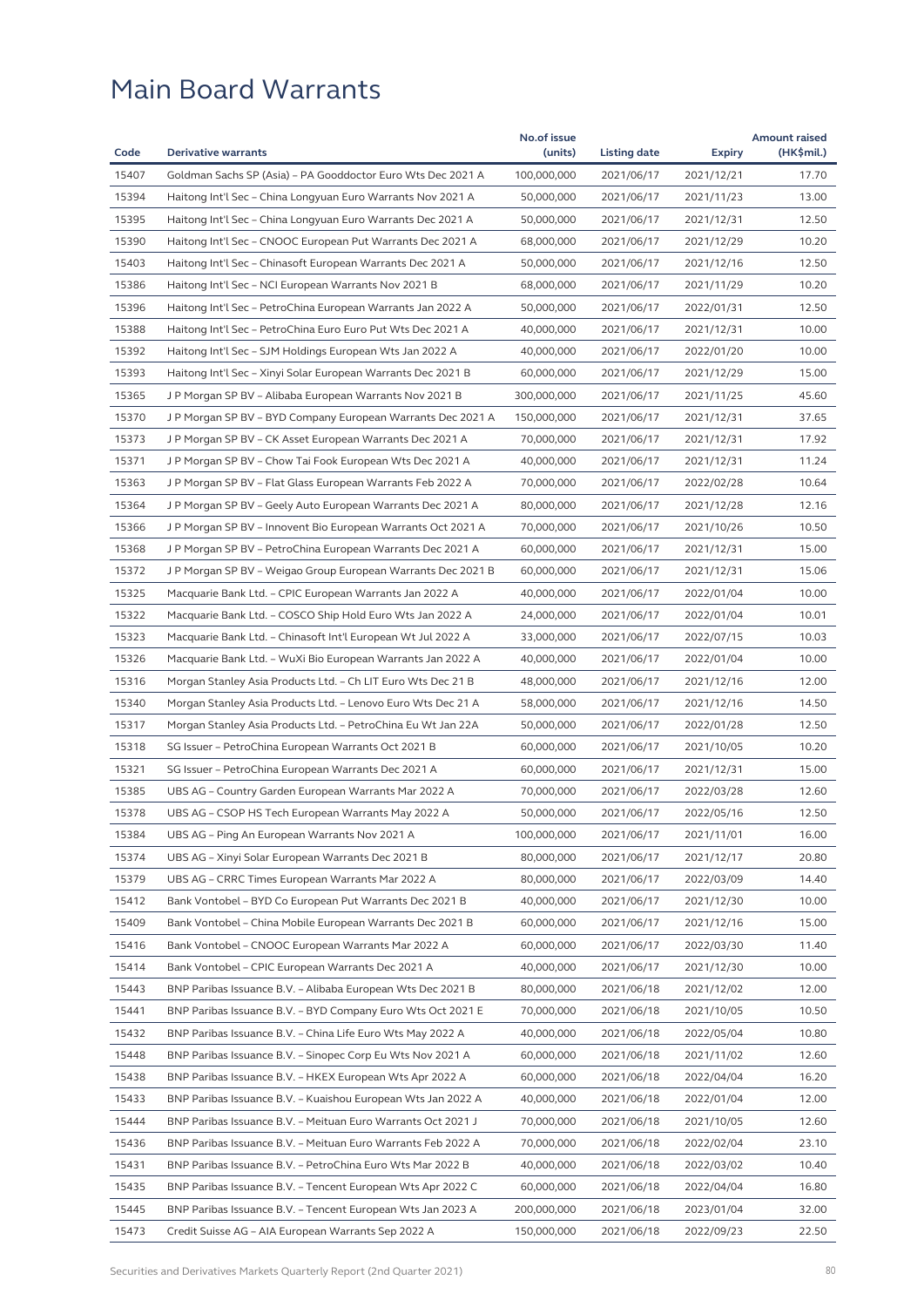|       |                                                               | No.of issue |              |               | <b>Amount raised</b> |
|-------|---------------------------------------------------------------|-------------|--------------|---------------|----------------------|
| Code  | <b>Derivative warrants</b>                                    | (units)     | Listing date | <b>Expiry</b> | (HK\$mil.)           |
| 15477 | Credit Suisse AG - BYD Company European Warrants Sep 2021 F   | 150,000,000 | 2021/06/18   | 2021/09/27    | 22.50                |
| 15475 | Credit Suisse AG - HKEX European Warrants Nov 2021 C          | 200,000,000 | 2021/06/18   | 2021/11/22    | 34.00                |
| 15482 | Credit Suisse AG - PetroChina European Warrants Dec 2021 B    | 70,000,000  | 2021/06/18   | 2021/12/31    | 17.50                |
| 15472 | Credit Suisse AG - Xinyi Solar European Warrants Dec 2021 A   | 50,000,000  | 2021/06/18   | 2021/12/17    | 12.50                |
| 15481 | Credit Suisse AG - Yihai Intl European Warrants Dec 2021 B    | 40,000,000  | 2021/06/18   | 2021/12/17    | 10.00                |
| 15527 | Citigroup Global – AIA European Warrants Jun 2022 A           | 100,000,000 | 2021/06/18   | 2022/06/29    | 15.00                |
| 15525 | Citigroup Global - Ali Health European Put Warrants Mar2022A  | 100,000,000 | 2021/06/18   | 2022/03/30    | 25.00                |
| 15536 | Citigroup Global – BYD Company European Warrants Sep 2021 E   | 100,000,000 | 2021/06/18   | 2021/09/29    | 15.00                |
| 15531 | Citigroup Global – BYD Company European Put Wts Dec 2021 B    | 100,000,000 | 2021/06/18   | 2021/12/30    | 25.50                |
| 15526 | Citigroup Global – Lenovo European Warrants Mar 2022 B        | 100,000,000 | 2021/06/18   | 2022/03/30    | 25.00                |
| 15456 | Guotai Junan – CNOOC European Warrants Dec 2021 A             | 100,000,000 | 2021/06/18   | 2021/12/22    | 17.70                |
| 15454 | Guotai Junan - CNOOC European Warrants Mar 2022 A             | 100,000,000 | 2021/06/18   | 2022/03/28    | 19.80                |
| 15457 | Guotai Junan – SMIC European Warrants Oct 2021 A              | 100,000,000 | 2021/06/18   | 2021/10/27    | 17.50                |
| 15510 | Goldman Sachs SP (Asia) – Anta Sports Euro Wts Jan 2022 A     | 80,000,000  | 2021/06/18   | 2022/01/24    | 13.68                |
| 15509 | Goldman Sachs SP (Asia) - BYD Company Euro Wts Sep 2021 F     | 80,000,000  | 2021/06/18   | 2021/09/27    | 12.00                |
| 15512 | Goldman Sachs SP (Asia) - Galaxy Ent European Wts Oct 2022 A  | 150,000,000 | 2021/06/18   | 2022/10/21    | 22.50                |
| 15511 | Goldman Sachs SP (Asia) - Xiaomi European Wts Sep 2021 E      | 80,000,000  | 2021/06/18   | 2021/09/23    | 13.68                |
| 15540 | Haitong Int'l Sec - AAC Tech European Warrants Jul 2022 A     | 80,000,000  | 2021/06/18   | 2022/07/25    | 20.00                |
| 15514 | Haitong Int'l Sec - BYD Company European Warrants Sep 2021 D  | 70,000,000  | 2021/06/18   | 2021/09/29    | 10.50                |
| 15515 | Haitong Int'l Sec – BYD Company European Warrants Dec 2021 B  | 60,000,000  | 2021/06/18   | 2021/12/31    | 15.00                |
| 15516 | Haitong Int'l Sec - BYD Company European Put Wts Dec 2021 A   | 60,000,000  | 2021/06/18   | 2021/12/31    | 15.60                |
| 15518 | Haitong Int'l Sec - Flat Glass European Warrants May 2022 A   | 80,000,000  | 2021/06/18   | 2022/05/24    | 13.60                |
| 15513 | Haitong Int'l Sec - NetEase European Warrants Nov 2021 A      | 60,000,000  | 2021/06/18   | 2021/11/30    | 11.40                |
| 15519 | Haitong Int'l Sec – Smoore Intl European Warrants Mar 2022 A  | 80,000,000  | 2021/06/18   | 2022/03/30    | 12.00                |
| 15506 | J P Morgan SP BV - Chinasoft Int'l Euro Warrants Mar 2022 A   | 80,000,000  | 2021/06/18   | 2022/03/02    | 20.08                |
| 15504 | J P Morgan SP BV - ICBC European Warrants Nov 2021 B          | 100,000,000 | 2021/06/18   | 2021/11/24    | 15.10                |
| 15505 | J P Morgan SP BV - PSBC European Warrants Oct 2021 A          | 60,000,000  | 2021/06/18   | 2021/10/29    | 14.58                |
| 15423 | Macquarie Bank Ltd. – Alibaba European Warrants Jan 2022 D    | 35,000,000  | 2021/06/18   | 2022/01/04    | 10.19                |
| 15425 |                                                               | 40,000,000  |              | 2022/02/07    | 10.00                |
|       | Macquarie Bank Ltd. - BYD Company European Wts Feb 2022 B     |             | 2021/06/18   | 2022/01/04    |                      |
| 15426 | Macquarie Bank Ltd. - Ping An European Warrants Jan 2022 C    | 39,000,000  | 2021/06/18   |               | 10.22                |
| 15427 | Macquarie Bank Ltd. - Tencent European Warrants Dec 2021 E    | 40,000,000  | 2021/06/18   | 2021/12/28    | 10.20                |
| 15429 | Macquarie Bank Ltd. - Tencent European Put Wts Dec 2021 B     | 25,000,000  | 2021/06/18   | 2021/12/28    | 10.08                |
| 15467 | Morgan Stanley Asia Products Ltd. - Conch Cement Eu Wt Dec21B | 40,000,000  | 2021/06/18   | 2021/12/17    | 11.16                |
| 15418 | Morgan Stanley Asia Products Ltd. - Alibaba Euro Wts Jan22B   | 108,000,000 | 2021/06/18   | 2022/01/03    | 27.00                |
| 15465 | Morgan Stanley Asia Products Ltd. - BYD Euro Wts Dec 2021 B   | 68,000,000  | 2021/06/18   | 2021/12/17    | 17.00                |
| 15468 | Morgan Stanley Asia Products Ltd. - CCB Euro Wts Apr 2022 A   | 60,000,000  | 2021/06/18   | 2022/04/22    | 10.26                |
| 15464 | Morgan Stanley Asia Products Ltd. - CPIC Euro Wts Dec 2021 B  | 48,000,000  | 2021/06/18   | 2021/12/17    | 12.00                |
| 15421 | Morgan Stanley Asia Products Ltd. - Geely Auto Eu Wt Dec21B   | 98,000,000  | 2021/06/18   | 2021/12/28    | 16.66                |
| 15463 | Morgan Stanley Asia Products Ltd. - HKEX Euro Wts Dec 2021 C  | 88,000,000  | 2021/06/18   | 2021/12/17    | 24.38                |
| 15460 | Morgan Stanley Asia Products Ltd. - HSBC Euro Wts Dec 2021 B  | 68,000,000  | 2021/06/18   | 2021/12/17    | 17.00                |
| 15462 | Morgan Stanley Asia Products Ltd. - HSBC Euro Wts Jun 2022 A  | 80,000,000  | 2021/06/18   | 2022/06/27    | 12.00                |
| 15469 | Morgan Stanley Asia Products Ltd. - IGG European Wts Mar22A   | 40,000,000  | 2021/06/18   | 2022/03/01    | 10.00                |
| 15466 | Morgan Stanley Asia Products Ltd. - Kuaishou Eur Wts Jan22A   | 88,000,000  | 2021/06/18   | 2022/01/28    | 22.00                |
| 15417 | Morgan Stanley Asia Products Ltd. - Ping An Euro Wts Dec21C   | 98,000,000  | 2021/06/18   | 2021/12/23    | 14.70                |
| 15458 | Morgan Stanley Asia Products Ltd. - Xiaomi Euro Wts Dec2021B  | 80,000,000  | 2021/06/18   | 2021/12/17    | 20.80                |
| 15459 | Morgan Stanley Asia Products Ltd. - Xiaomi Euro Wts Jan2022A  | 88,000,000  | 2021/06/18   | 2022/01/17    | 22.00                |
| 15470 | Morgan Stanley Asia Products Ltd. - Xinyi Solar Eu Wt Dec21B  | 48,000,000  | 2021/06/18   | 2021/12/17    | 12.00                |
| 15450 | SG Issuer - CNOOC European Warrants Dec 2021 E                | 100,000,000 | 2021/06/18   | 2021/12/23    | 17.00                |
| 15449 | SG Issuer - Geely Auto European Warrants Sep 2021 B           | 70,000,000  | 2021/06/18   | 2021/09/28    | 10.50                |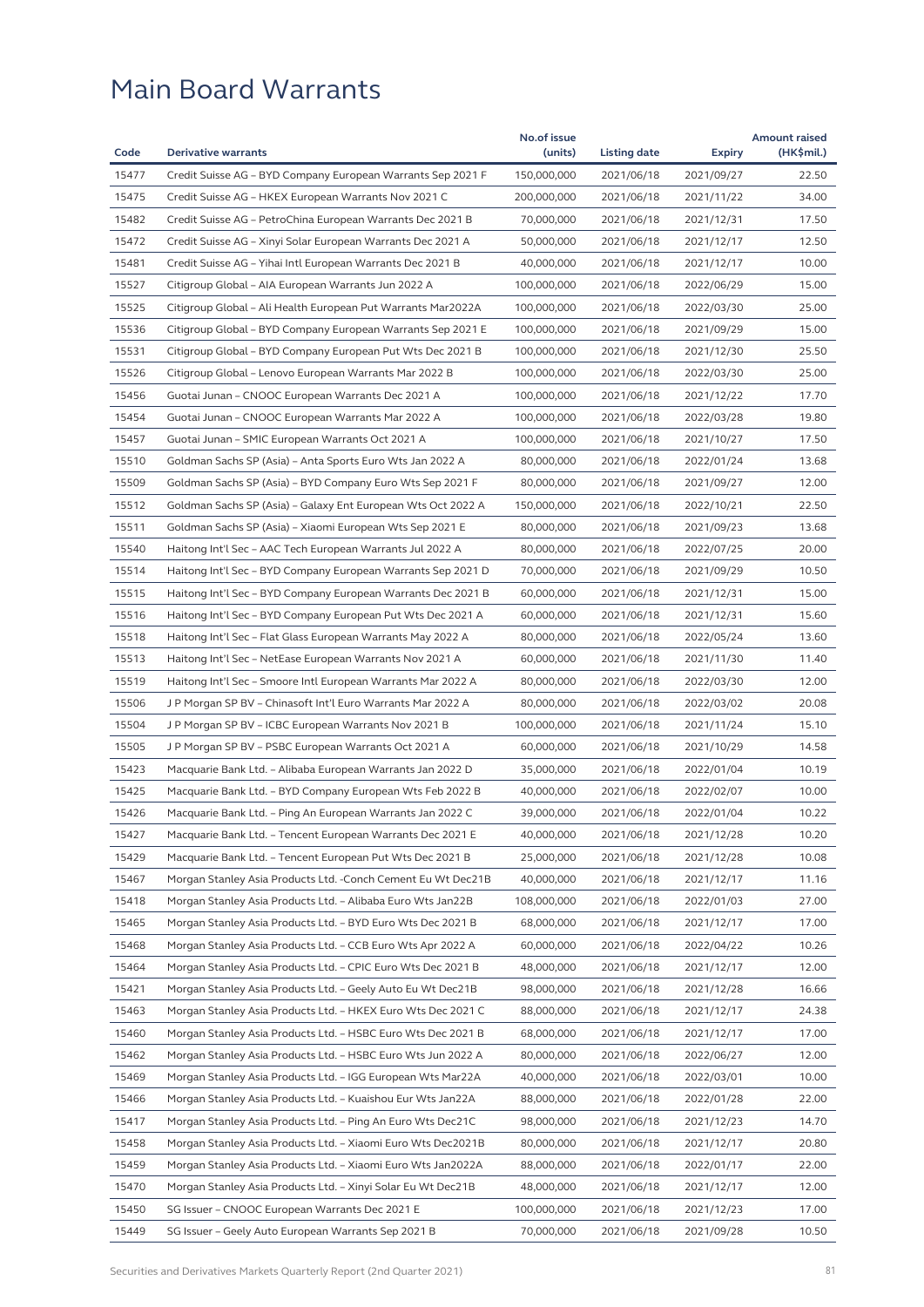|       |                                                              | No.of issue |              |                          | <b>Amount raised</b> |
|-------|--------------------------------------------------------------|-------------|--------------|--------------------------|----------------------|
| Code  | <b>Derivative warrants</b>                                   | (units)     | Listing date | <b>Expiry</b>            | (HK\$mil.)           |
| 15451 | SG Issuer - Sunny Optical European Warrants Dec 2021 A       | 100,000,000 | 2021/06/18   | 2021/12/22               | 16.50                |
| 15496 | UBS AG - BYD Company European Warrants Dec 2021 B            | 150,000,000 | 2021/06/18   | 2021/12/31               | 37.50                |
| 15499 | UBS AG – BYD Company European Warrants Dec 2021 C            | 150,000,000 | 2021/06/18   | 2021/12/20               | 37.50                |
| 15495 | UBS AG - BYD Company European Put Warrants Dec 2021 A        | 150,000,000 | 2021/06/18   | 2021/12/17               | 37.50                |
| 15489 | UBS AG – CNOOC European Warrants Dec 2021 D                  | 40,000,000  | 2021/06/18   | 2021/12/17               | 10.00                |
| 15500 | UBS AG - Flat Glass European Warrants Feb 2022 A             | 70,000,000  | 2021/06/18   | 2022/02/28               | 10.50                |
| 15494 | UBS AG - Ganfeng Lithium European Warrants Dec 2021 A        | 60,000,000  | 2021/06/18   | 2021/12/17               | 15.00                |
| 15503 | UBS AG - Geely Auto European Warrants Dec 2021 B             | 150,000,000 | 2021/06/18   | 2021/12/28               | 22.50                |
| 15502 | UBS AG – HKEX European Warrants Nov 2021 C                   | 300,000,000 | 2021/06/18   | 2021/11/22               | 45.00                |
| 15488 | UBS AG - PetroChina European Warrants Dec 2021 C             | 70,000,000  | 2021/06/18   | 2021/12/31               | 17.50                |
| 15487 | UBS AG – PetroChina European Warrants Jan 2022 A             | 70,000,000  | 2021/06/18   | 2022/01/24               | 17.50                |
| 15521 | Bank Vontobel - AIA European Put Warrants Oct 2022 A         | 60,000,000  | 2021/06/18   | 2022/10/31               | 15.00                |
| 15522 | Bank Vontobel - BYD Company European Warrants Sep 2021 C     | 70,000,000  | 2021/06/18   | 2021/09/30               | 10.50                |
| 15524 | Bank Vontobel – Sunny Optical Euro Put Warrants Dec 2021 A   | 70,000,000  | 2021/06/18   | 2021/12/22               | 10.50                |
| 15569 | BOCI Asia Ltd. - Anta Sports European Warrants Jan 2022 A    | 60,000,000  | 2021/06/21   | 2022/01/24               | 10.20                |
| 15573 | BOCI Asia Ltd. - CC Bank European Warrants Nov 2021 A        | 70,000,000  | 2021/06/21   | 2021/11/08               | 10.50                |
| 15568 | BOCI Asia Ltd. – CITIC Sec European Warrants Feb 2022 A      | 70,000,000  | 2021/06/21   | 2022/02/23               | 10.50                |
| 15571 | BOCI Asia Ltd. – China Shenhua European Warrants Nov 2021 A  | 70,000,000  | 2021/06/21   | 2021/11/25               | 10.50                |
| 15572 | BOCI Asia Ltd. - Kuaishou European Warrants Nov 2021 B       | 100,000,000 | 2021/06/21   | 2021/11/25               | 15.00                |
| 15570 | BOCI Asia Ltd. - PA Gooddoctor European Warrants Dec 2021 A  | 60,000,000  | 2021/06/21   | 2021/12/21               | 10.20                |
| 15567 | BOCI Asia Ltd. - PetroChina European Warrants Dec 2021 A     | 70,000,000  | 2021/06/21   | 2021/12/31               | 17.50                |
| 15576 | BOCI Asia Ltd. – Tencent European Warrants Oct 2021 C        | 80,000,000  | 2021/06/21   | 2021/10/22               | 12.00                |
| 15611 | Credit Suisse AG – Conch Cement European Warrants Dec 2021 A | 60,000,000  | 2021/06/21   | 2021/12/20               | 15.00                |
| 15613 | Credit Suisse AG - Everg Vehicle European Wts Dec 2021 B     | 60,000,000  | 2021/06/21   | 2021/12/20               | 15.00                |
| 15612 | Credit Suisse AG - Evergrande European Warrants Feb 2022 B   | 60,000,000  | 2021/06/21   | 2022/02/28               | 15.00                |
| 15617 | Credit Suisse AG - Fosun Pharma European Warrants Dec 2021 B | 80,000,000  | 2021/06/21   | 2021/12/20               | 22.40                |
| 15628 | Credit Suisse AG - Meituan European Warrants Sep 2021 F      | 200,000,000 | 2021/06/21   | 2021/09/23               | 30.00                |
| 15620 |                                                              | 100,000,000 | 2021/06/21   |                          | 16.00                |
|       | Credit Suisse AG - Sunny Optical Euro Warrants Dec 2021 B    | 500,000,000 |              | 2021/12/22<br>2022/12/21 | 75.00                |
| 15631 | Credit Suisse AG - Tencent European Wts Dec 2022 B           |             | 2021/06/21   |                          |                      |
| 15660 | Citigroup Global – AAC Tech European Warrants Dec 2021 A     | 100,000,000 | 2021/06/21   | 2021/12/30               | 39.50                |
| 15654 | Citigroup Global - AAC Tech European Put Warrants Dec 2021 A | 100,000,000 | 2021/06/21   | 2021/12/02               | 44.50                |
| 15659 | Citigroup Global - Alibaba Group Euro Warrants Nov 2021 B    | 100,000,000 | 2021/06/21   | 2021/11/29               | 15.00                |
| 15657 | Citigroup Global – JD.com European Warrants Dec 2021 A       | 100,000,000 | 2021/06/21   | 2021/12/30               | 15.00                |
| 15661 | Citigroup Global – Ping An European Warrants Nov 2021 A      | 100,000,000 | 2021/06/21   | 2021/11/03               | 15.00                |
| 15701 | Goldman Sachs SP (Asia) - Jiangxi Copper European Wts Oct21B | 80,000,000  | 2021/06/21   | 2021/10/07               | 12.00                |
| 15699 | Goldman Sachs SP (Asia) - Kuaishou European Wts Nov 2021 A   | 150,000,000 | 2021/06/21   | 2021/11/22               | 22.50                |
| 15696 | Goldman Sachs SP (Asia) - Tencent European Wts Oct 2021 F    | 150,000,000 | 2021/06/21   | 2021/10/11               | 22.50                |
| 15700 | Goldman Sachs SP (Asia) – Xiaomi European Wts Dec 2021 A     | 80,000,000  | 2021/06/21   | 2021/12/28               | 12.00                |
| 15650 | Haitong Int'l Sec - Jiangxi Copper Euro Warrants Oct 2021 A  | 70,000,000  | 2021/06/21   | 2021/10/08               | 10.50                |
| 15653 | Haitong Int'l Sec - Tencent European Warrants Nov 2021 A     | 80,000,000  | 2021/06/21   | 2021/11/08               | 20.00                |
| 15652 | Haitong Int'l Sec - Zijin Mining Euro Warrants Dec 2021 A    | 70,000,000  | 2021/06/21   | 2021/12/31               | 10.50                |
| 15690 | J P Morgan SP BV - China Gas Hold European Wts Dec 2021 A    | 60,000,000  | 2021/06/21   | 2021/12/31               | 15.00                |
| 15691 | J P Morgan SP BV - Sinopec Corp European Warrants Dec 2021 A | 60,000,000  | 2021/06/21   | 2021/12/31               | 15.06                |
| 15683 | J P Morgan SP BV - CSOP A50 ETF European Warrants Feb 2022 A | 100,000,000 | 2021/06/21   | 2022/02/21               | 15.30                |
| 15694 | J P Morgan SP BV - Dongfeng Motor European Wts Dec 2021 A    | 80,000,000  | 2021/06/21   | 2021/12/31               | 20.00                |
| 15693 | J P Morgan SP BV - A50 China European Warrants Mar 2022 A    | 100,000,000 | 2021/06/21   | 2022/03/31               | 25.20                |
| 15695 | J P Morgan SP BV - R&F Ppt European Warrants Dec 2021 A      | 70,000,000  | 2021/06/21   | 2021/12/23               | 10.78                |
| 15684 | J P Morgan SP BV - HKEX European Warrants Nov 2021 B         | 200,000,000 | 2021/06/21   | 2021/11/22               | 31.60                |
| 15674 | J P Morgan SP BV - IGG European Warrants Nov 2021 A          | 60,000,000  | 2021/06/21   | 2021/11/30               | 10.98                |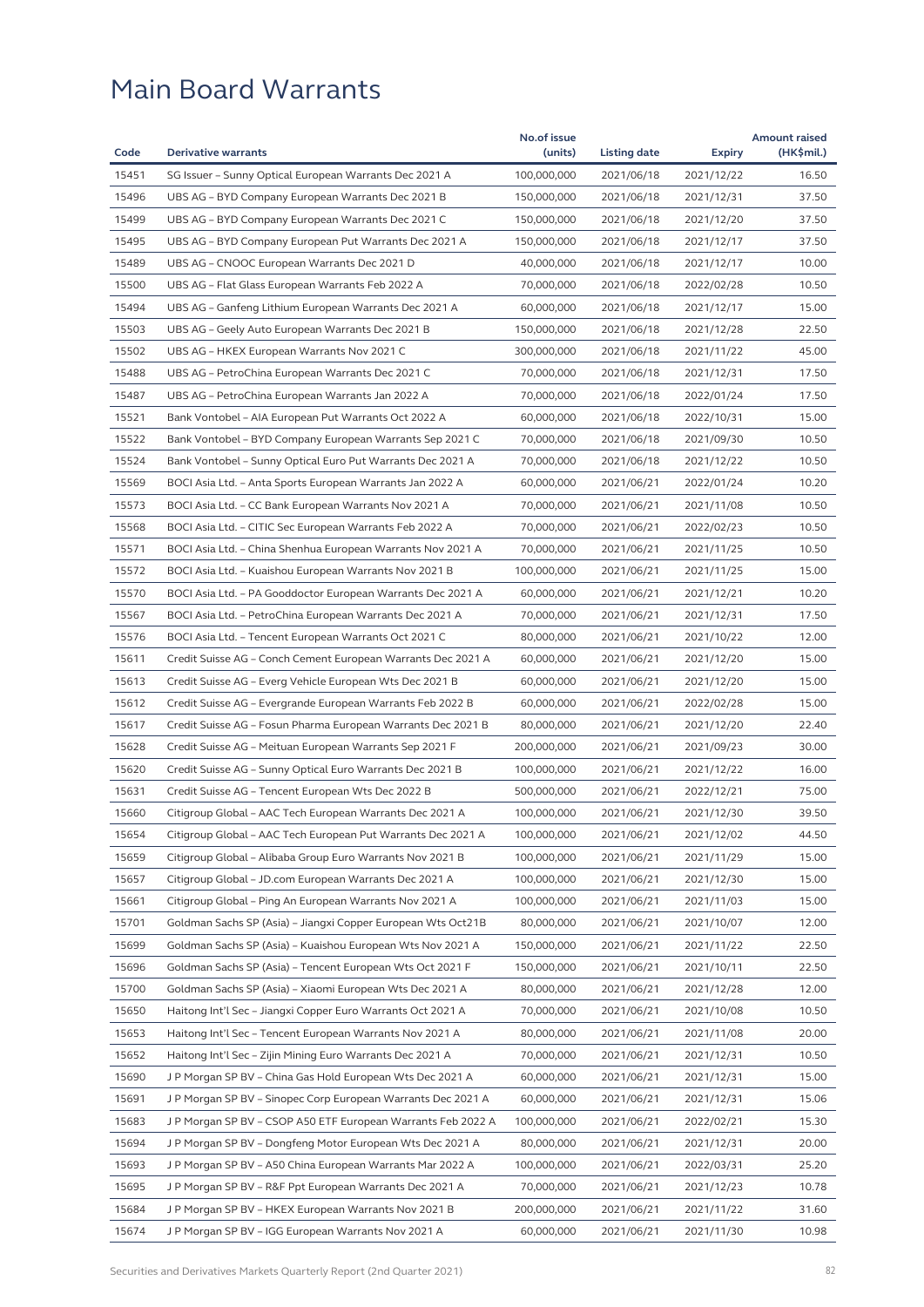|        |                                                              | No.of issue |              |               | <b>Amount raised</b> |
|--------|--------------------------------------------------------------|-------------|--------------|---------------|----------------------|
| Code   | <b>Derivative warrants</b>                                   | (units)     | Listing date | <b>Expiry</b> | (HK\$mil.)           |
| 15682  | J P Morgan SP BV - Wynn Macau European Warrants Apr 2022 A   | 80,000,000  | 2021/06/21   | 2022/04/22    | 15.52                |
| 15687  | J P Morgan SP BV - Xiaomi European Warrants Sep 2021 D       | 200,000,000 | 2021/06/21   | 2021/09/30    | 34.20                |
| 15677  | J P Morgan SP BV - Xiaomi European Warrants Nov 2021 B       | 200,000,000 | 2021/06/21   | 2021/11/23    | 30.20                |
| 15678  | J P Morgan SP BV – Zijin Mining European Warrants Dec 2021 C | 80,000,000  | 2021/06/21   | 2021/12/31    | 12.48                |
| 15563  | Macquarie Bank Ltd. - CPIC European Warrants Mar 2022 A      | 40,000,000  | 2021/06/21   | 2022/03/02    | 10.08                |
| 15562  | Macquarie Bank Ltd. – Chow Tai Fook European Wts Jan 2022 A  | 30,000,000  | 2021/06/21   | 2022/01/04    | 10.08                |
| 15565  | Macquarie Bank Ltd. - Dongfeng Motor European Wts Feb 2022 A | 40,000,000  | 2021/06/21   | 2022/02/07    | 10.00                |
| 15557  | Macquarie Bank Ltd. - Galaxy Ent European Wts Jan 2022 A     | 25,500,000  | 2021/06/21   | 2022/01/04    | 10.15                |
| 15555  | Macquarie Bank Ltd. – Kuaishou European Warrants Jan 2022 B  | 37,000,000  | 2021/06/21   | 2022/01/04    | 10.14                |
| 15560  | Macquarie Bank Ltd. – Weichai Power European Wts Jan 2022 A  | 40,000,000  | 2021/06/21   | 2022/01/04    | 10.12                |
| 15559  | Macquarie Bank Ltd. - Zoomlion European Warrants Jan 2022 A  | 40,000,000  | 2021/06/21   | 2022/01/04    | 10.00                |
| 15667  | Morgan Stanley Asia Products Ltd. - AAC Tech Eur Wts Jul22A  | 80,000,000  | 2021/06/21   | 2022/07/11    | 14.00                |
| 15666  | Morgan Stanley Asia Products Ltd. - AIA Euro Wts Mar 2022 A  | 80,000,000  | 2021/06/21   | 2022/03/28    | 12.00                |
| 15672  | Morgan Stanley Asia Products Ltd. - BYD Euro Wts Dec 2021 A  | 68,000,000  | 2021/06/21   | 2021/12/20    | 17.00                |
| 15553  | Morgan Stanley Asia Products Ltd. – Ch Res Beer Eu Wt Mar22A | 60,000,000  | 2021/06/21   | 2022/03/30    | 15.00                |
| 15551  | Morgan Stanley Asia Products Ltd. - GWMC Eur Wts Jan 2022 A  | 40,000,000  | 2021/06/21   | 2022/01/03    | 10.00                |
| 15673  | Morgan Stanley Asia Products Ltd. - ICBC Euro Wts Nov 2021 B | 68,000,000  | 2021/06/21   | 2021/11/23    | 10.20                |
| 15544  | Morgan Stanley Asia Products Ltd. – Sunny Eu Wt Dec 2021 A   | 68,000,000  | 2021/06/21   | 2021/12/30    | 17.00                |
| 15550  | Morgan Stanley Asia Products Ltd. – Sunny Eu Wt Dec 2021 B   | 68,000,000  | 2021/06/21   | 2021/12/22    | 10.20                |
| 15578  | SG Issuer - Bud Apac European Warrants Dec 2021 A            | 100,000,000 | 2021/06/21   | 2021/12/29    | 21.00                |
| 15581  | SG Issuer - CC Bank European Warrants Feb 2022 A             | 60,000,000  | 2021/06/21   | 2022/02/04    | 10.50                |
| 15595  | SG Issuer – CITIC Sec European Warrants Mar 2022 A           | 50,000,000  | 2021/06/21   | 2022/03/28    | 12.50                |
| 15582  | SG Issuer - CM Bank European Warrants Dec 2022 A             | 100,000,000 | 2021/06/21   | 2022/12/30    | 25.00                |
| 15586  | SG Issuer – Ch Molybdenum European Warrants May 2022 A       | 100,000,000 | 2021/06/21   | 2022/05/04    | 18.50                |
| 15588  | SG Issuer - CNBM European Warrants Feb 2022 A                | 60,000,000  | 2021/06/21   | 2022/02/04    | 11.40                |
| 15594  | SG Issuer - CPIC European Warrants Dec 2021 A                | 70,000,000  | 2021/06/21   | 2021/12/31    | 10.50                |
| 15598  | SG Issuer - ICBC European Warrants Mar 2022 A                | 70,000,000  | 2021/06/21   | 2022/03/02    | 11.20                |
| 15607  | SG Issuer - Link REIT European Warrants Dec 2021 A           | 60,000,000  | 2021/06/21   | 2021/12/30    | 10.80                |
| 15635  | UBS AG - AIA European Warrants Sep 2022 A                    | 150,000,000 | 2021/06/21   | 2022/09/23    | 22.50                |
| 15632  | UBS AG – CRRC European Warrants Dec 2021 A                   | 40,000,000  | 2021/06/21   | 2021/12/20    | 10.00                |
| 15643  | UBS AG - Galaxy Ent European Warrants Oct 2022 A             | 150,000,000 | 2021/06/21   | 2022/10/21    | 22.50                |
| 15634  | UBS AG - Kuaishou European Warrants Nov 2021 C               | 200,000,000 | 2021/06/21   | 2021/11/25    | 30.00                |
| 15642  | UBS AG – Ping An European Warrants Dec 2021 C                | 200,000,000 | 2021/06/21   | 2021/12/23    | 30.00                |
| 15639  | UBS AG - WuXi Bio European Warrants Dec 2021 A               | 60,000,000  | 2021/06/21   | 2021/12/08    | 10.80                |
| 15707  | Bank Vontobel - AAC Tech European Warrants Nov 2021 B        | 30,000,000  | 2021/06/21   | 2021/11/30    | 11.10                |
| 15702  | Bank Vontobel - Jiangxi Copper European Warrants Nov 2021 A  | 60,000,000  | 2021/06/21   | 2021/11/29    | 10.20                |
| 15703  | Bank Vontobel - Ping An European Warrants Dec 2021 B         | 70,000,000  | 2021/06/21   | 2021/12/29    | 10.50                |
| 29066# | J P Morgan SP BV-Alibaba European Warrants Sep 2021 A        | 200,000,000 | 2021/06/21   | 2021/09/30    | 12.00                |
| 15722  | BOCI Asia Ltd. - HKEX European Warrants Nov 2021 B           | 70,000,000  | 2021/06/22   | 2021/11/22    | 11.20                |
| 15723  | BOCI Asia Ltd. - Jiangxi Copper European Warrants Nov 2021 A | 70,000,000  | 2021/06/22   | 2021/11/25    | 10.50                |
| 15719  | BOCI Asia Ltd. - Kuaishou European Warrants Nov 2021 C       | 100,000,000 | 2021/06/22   | 2021/11/23    | 23.00                |
| 15725  | BOCI Asia Ltd. - SPDR Gold Trust Euro Warrants Mar 2022 B    | 70,000,000  | 2021/06/22   | 2022/03/24    | 11.20                |
| 15767  | BNP Paribas Issuance B.V. - AAC Tech Euro Wts Sep 2022 A     | 80,000,000  | 2021/06/22   | 2022/09/02    | 18.40                |
| 15759  | BNP Paribas Issuance B.V. - AAC Tech Euro Wts Apr 2023 A     | 80,000,000  | 2021/06/22   | 2023/04/04    | 20.00                |
| 15751  | BNP Paribas Issuance B.V. - Anta Sports Euro Wt Jan 2022 A   | 60,000,000  | 2021/06/22   | 2022/01/04    | 15.00                |
| 15766  | BNP Paribas Issuance B.V. – BYD Company Euro Wts Mar 2022 B  | 40,000,000  | 2021/06/22   | 2022/03/02    | 10.40                |
| 15764  | BNP Paribas Issuance B.V. - BYD Company Euro Wts May 2022 A  | 40,000,000  | 2021/06/22   | 2022/05/04    | 10.40                |
| 15753  | BNP Paribas Issuance B.V. - Li Ning European Wts Jan 2022 A  | 100,000,000 | 2021/06/22   | 2022/01/04    | 25.00                |
| 15761  | BNP Paribas Issuance B.V. - Sunny Optical Eu Wt Jan 2022 B   | 40,000,000  | 2021/06/22   | 2022/01/04    | 10.40                |
|        |                                                              |             |              |               |                      |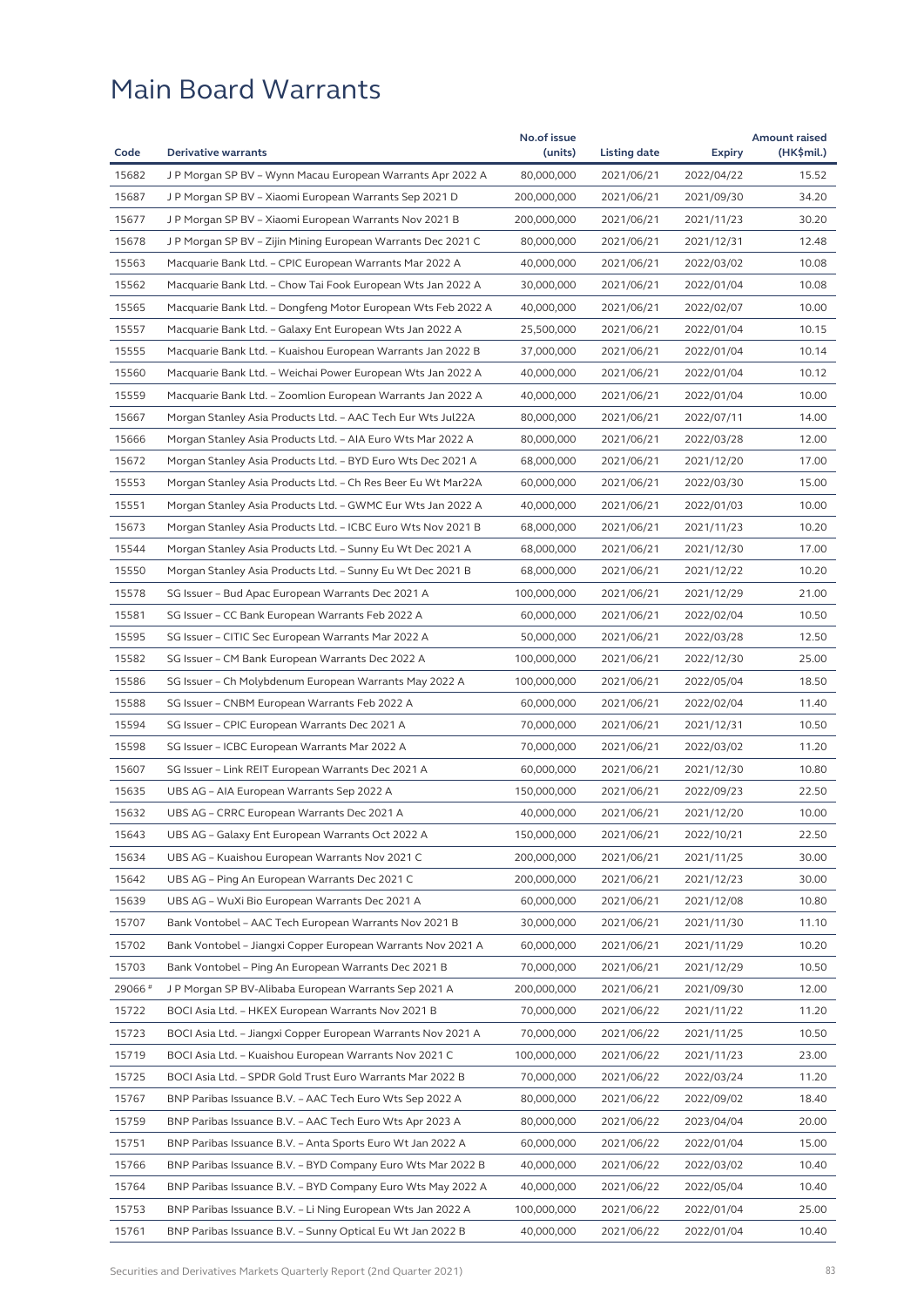|       |                                                              | No.of issue |              |               | <b>Amount raised</b> |
|-------|--------------------------------------------------------------|-------------|--------------|---------------|----------------------|
| Code  | <b>Derivative warrants</b>                                   | (units)     | Listing date | <b>Expiry</b> | (HK\$mil.)           |
| 15760 | BNP Paribas Issuance B.V. – Sunny Optical Eu Wt Mar 2022 A   | 40,000,000  | 2021/06/22   | 2022/03/02    | 10.80                |
| 15735 | Credit Suisse AG - AAC Tech European Warrants Dec 2021 B     | 50,000,000  | 2021/06/22   | 2021/12/07    | 11.00                |
| 15732 | Credit Suisse AG - Bank of China European Wts Jul 2022 A     | 70,000,000  | 2021/06/22   | 2022/07/22    | 10.50                |
| 15729 | Credit Suisse AG - CC Bank European Warrants Jan 2022 A      | 70,000,000  | 2021/06/22   | 2022/01/25    | 10.50                |
| 15730 | Credit Suisse AG - ICBC European Warrants Mar 2022 A         | 70,000,000  | 2021/06/22   | 2022/03/23    | 10.50                |
| 15734 | Credit Suisse AG - Sino Biopharm European Wts Mar 2022 A     | 70,000,000  | 2021/06/22   | 2022/03/28    | 10.50                |
| 15742 | Credit Suisse AG - Sunny Optical European Put Wts Dec 2021 B | 100,000,000 | 2021/06/22   | 2021/12/21    | 25.00                |
| 15733 | Credit Suisse AG - Wynn Macau European Warrants Feb 2022 A   | 60,000,000  | 2021/06/22   | 2022/02/28    | 15.00                |
| 15845 | Guotai Junan - AIA European Warrants Mar 2022 A              | 100,000,000 | 2021/06/22   | 2022/03/28    | 15.70                |
| 15861 | Guotai Junan – Alibaba Group European Warrants Nov 2021 B    | 100,000,000 | 2021/06/22   | 2021/11/25    | 15.70                |
| 15849 | Guotai Junan – BYD Company European Warrants Sep 2021 B      | 100,000,000 | 2021/06/22   | 2021/09/23    | 22.50                |
| 15859 | Guotai Junan - China Mobile European Warrants Nov 2021 A     | 100,000,000 | 2021/06/22   | 2021/11/22    | 18.30                |
| 15854 | Guotai Junan - Geely Auto European Warrants Oct 2021 D       | 100,000,000 | 2021/06/22   | 2021/10/26    | 16.60                |
| 15855 | Guotai Junan - Galaxy Ent European Warrants Oct 2021 A       | 100,000,000 | 2021/06/22   | 2021/10/22    | 18.70                |
| 15860 | Guotai Junan – HSBC European Warrants Dec 2021 A             | 100,000,000 | 2021/06/22   | 2021/12/22    | 15.40                |
| 15853 | Guotai Junan – Ping An European Warrants Nov 2021 B          | 100,000,000 | 2021/06/22   | 2021/11/01    | 19.60                |
| 15865 | Guotai Junan - Tencent European Warrants Oct 2021 D          | 100,000,000 | 2021/06/22   | 2021/10/26    | 40.60                |
| 15873 | Goldman Sachs SP (Asia) - Fosun Pharma European Wts Dec2021A | 40,000,000  | 2021/06/22   | 2021/12/31    | 10.00                |
| 15872 | Goldman Sachs SP (Asia) – Greatwall Motor Eur Wts Oct 2021 B | 80,000,000  | 2021/06/22   | 2021/10/22    | 15.92                |
| 15876 | Goldman Sachs SP (Asia) – Mengniu Dairy Euro Wt Oct 2021 A   | 80,000,000  | 2021/06/22   | 2021/10/07    | 13.84                |
| 15875 | Goldman Sachs SP (Asia) - Meituan Euro Warrants Nov 2021 D   | 100,000,000 | 2021/06/22   | 2021/11/25    | 15.00                |
| 15867 | Haitong Int'l Sec – Conch Cement Euro Warrants Dec 2021 A    | 50,000,000  | 2021/06/22   | 2021/12/31    | 10.50                |
| 15866 | Haitong Int'l Sec - Ganfeng Lithium European Wts Nov 2021 A  | 80,000,000  | 2021/06/22   | 2021/11/25    | 16.00                |
| 15870 | Haitong Int'l Sec – KECL European Warrants Dec 2021 A        | 50,000,000  | 2021/06/22   | 2021/12/31    | 12.50                |
| 15809 | J P Morgan SP BV - BYD Company European Warrants Sep 2021 E  | 150,000,000 | 2021/06/22   | 2021/09/27    | 22.65                |
| 15780 | J P Morgan SP BV - BYD Company European Put Wts Dec 2021 B   | 150,000,000 | 2021/06/22   | 2021/12/09    | 24.75                |
| 15774 | J P Morgan SP BV - CC Bank European Wts Jan 2022 A           | 100,000,000 | 2021/06/22   | 2022/01/28    | 15.60                |
| 15781 | J P Morgan SP BV – Ch Molybdenum European Wts Apr 2022 A     | 60,000,000  | 2021/06/22   | 2022/04/27    | 10.26                |
| 15789 | J P Morgan SP BV – CNBM European Warrants Nov 2021 A         | 80,000,000  | 2021/06/22   | 2021/11/17    | 12.00                |
| 15772 | J P Morgan SP BV - CPIC European Warrants Dec 2021 B         | 60,000,000  | 2021/06/22   | 2021/12/21    | 15.06                |
| 15798 | J P Morgan SP BV – Chi Res Land European Warrants Dec 2021 A | 60,000,000  | 2021/06/22   | 2021/12/31    | 15.00                |
| 15803 | J P Morgan SP BV - Haier Smarthome European Warrants Dec21A  | 80,000,000  | 2021/06/22   | 2021/12/21    | 22.48                |
| 15805 | J P Morgan SP BV – Kunlun Energy Euro Warrants Feb 2022 A    | 60,000,000  | 2021/06/22   | 2022/02/28    | 15.06                |
| 15793 | J P Morgan SP BV - Kuaishou European Warrants Nov 2021 B     | 200,000,000 | 2021/06/22   | 2021/11/25    | 38.20                |
| 15806 | J P Morgan SP BV – Ping An European Warrants Dec 2021 D      | 100,000,000 | 2021/06/22   | 2021/12/21    | 35.40                |
| 15771 | J P Morgan SP BV - SPDR Gold Trust European Wts Apr 2022 A   | 60,000,000  | 2021/06/22   | 2022/04/29    | 15.18                |
| 15782 | J P Morgan SP BV - Yihai Intl European Warrants Dec 2021 B   | 60,000,000  | 2021/06/22   | 2021/12/01    | 10.08                |
| 15792 | J P Morgan SP BV – CRRC Times European Warrants Dec 2021 A   | 100,000,000 | 2021/06/22   | 2021/12/23    | 16.00                |
| 15769 | J P Morgan SP BV – Zhaojin Mining European Wts Jan 2022 A    | 60,000,000  | 2021/06/22   | 2022/01/31    | 15.24                |
| 15718 | Macquarie Bank Ltd. - AAC Tech European Wts Jan 2022 B       | 25,800,000  | 2021/06/22   | 2022/01/04    | 10.04                |
| 15712 | Macquarie Bank Ltd. - Fosun Pharma European Wts Feb 2022 A   | 40,000,000  | 2021/06/22   | 2022/02/14    | 10.00                |
| 15711 | Macquarie Bank Ltd. - Geely Auto European Wts Jan 2022 B     | 37,000,000  | 2021/06/22   | 2022/01/04    | 10.18                |
| 15717 | Macquarie Bank Ltd. - Lenovo European Put Wts May 2022 A     | 40,000,000  | 2021/06/22   | 2022/05/04    | 10.00                |
|       |                                                              |             |              |               |                      |
| 15728 | Macquarie Bank Ltd. – Sunny Optical European Wts May 2022 A  | 38,000,000  | 2021/06/22   | 2022/05/04    | 10.03                |
| 15710 | Morgan Stanley Asia Products Ltd. - Ch Oilfield Eu Wt Oct21A | 68,000,000  | 2021/06/22   | 2021/10/18    | 10.20                |
| 15708 | Morgan Stanley Asia Products Ltd. -CSOP A50 Eu Wt Sep 2021 A | 68,000,000  | 2021/06/22   | 2021/09/27    | 10.20                |
| 15744 | Morgan Stanley Asia Products Ltd. - KECL European Wts Jan22A | 40,000,000  | 2021/06/22   | 2022/01/10    | 10.00                |
| 15832 | SG Issuer - Anta Sports European Warrants Jan 2022 B         | 100,000,000 | 2021/06/22   | 2022/01/31    | 17.50                |
| 15831 | SG Issuer - HSI European Warrants Dec 2021 E                 | 300,000,000 | 2021/06/22   | 2021/12/30    | 75.00                |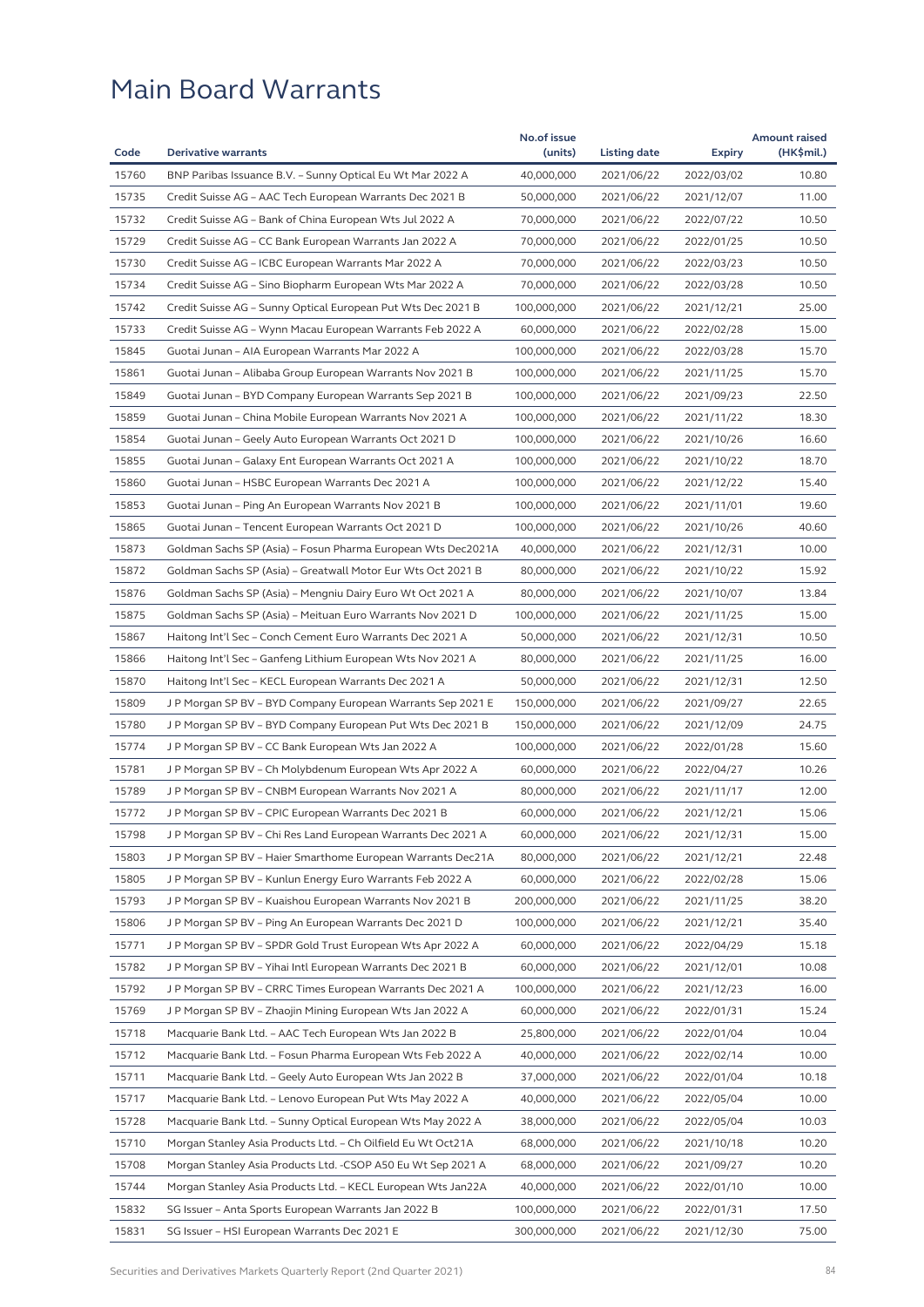| Code<br><b>Derivative warrants</b><br>(units)<br>Listing date<br><b>Expiry</b><br>15838<br>70,000,000<br>SG Issuer - Ping An European Warrants Nov 2021 A<br>2021/06/22<br>2021/11/08<br>15842<br>SG Issuer - Ping An European Warrants Dec 2021 C<br>200,000,000<br>2021/06/22<br>2021/12/31<br>15825<br>UBS AG - CC Bank European Warrants Jan 2022 A<br>100,000,000<br>2021/06/22<br>2022/01/25<br>15819<br>UBS AG – Everg Vehicle European Warrants Dec 2021 C<br>60,000,000<br>2021/06/22<br>2021/12/31<br>15826<br>UBS AG - Everg Vehicle European Warrants Dec 2021 D<br>60,000,000<br>2021/06/22<br>2021/12/03<br>15811<br>UBS AG – China Gas Hold European Warrants Dec 2021 A<br>60,000,000<br>2021/06/22<br>2021/12/31<br>15814<br>UBS AG - Sinopec Corp European Warrants Dec 2021 A<br>70,000,000<br>2021/06/22<br>2021/12/31<br>15820<br>UBS AG - Chinasoft Int'l European Warrants Dec 2021 A<br>80,000,000<br>2021/06/22<br>2021/12/09<br>15830<br>UBS AG – Geely Auto European Warrants Dec 2021 C<br>150,000,000<br>2021/06/22<br>2021/12/28<br>15824<br>UBS AG - ICBC European Warrants Feb 2022 A<br>100,000,000<br>2021/06/22<br>2022/02/23<br>15817<br>70,000,000<br>2021/06/22<br>UBS AG – Jiangxi Copper European Warrants Jan 2022 A<br>2022/01/24<br>15827<br>UBS AG - Link REIT European Warrants Dec 2021 A<br>60,000,000<br>2021/06/22<br>2021/12/22<br>15821<br>UBS AG – Meituan European Warrants Sep 2021 G<br>200,000,000<br>2021/06/22<br>2021/09/23<br>15823<br>UBS AG - Sunny Optical European Warrants Dec 2021 B<br>100,000,000<br>2021/06/22<br>2021/12/22<br>15822<br>UBS AG - Zijin Mining European Warrants Dec 2021 B<br>100,000,000<br>2021/06/22<br>2021/12/24<br>15922<br>BOCI Asia Ltd. - BYD Company European Warrants Sep 2021 D<br>70,000,000<br>2021/06/23<br>2021/09/27<br>15914<br>BOCI Asia Ltd. - Sino Biopharm European Warrants Apr 2022 A<br>60,000,000<br>2021/06/23<br>2022/04/04<br>15913<br>40,000,000<br>BOCI Asia Ltd. – SD Gold European Warrants Jan 2022 A<br>2021/06/23<br>2022/01/31<br>15919<br>70,000,000<br>BOCI Asia Ltd. – SUNAC European Warrants Dec 2021 A<br>2021/06/23<br>2021/12/07<br>15918<br>BOCI Asia Ltd. – Zijin Mining European Warrants Dec 2021 C<br>70,000,000<br>2021/06/23<br>2021/12/24<br>15879<br>BNP Paribas Issuance B.V. - Sunny Optical Eu Wt Oct 2021 C<br>70,000,000<br>2021/06/23<br>2021/10/05<br>15878<br>BNP Paribas Issuance B.V. - Sunny Optical Eu Wt Mar 2022 B<br>40,000,000<br>2021/06/23<br>2022/03/02<br>15942<br>Credit Suisse AG - China Aoyuan European Warrants Dec 2021 B<br>40,000,000<br>2021/06/23<br>2021/12/31<br>15955<br>Credit Suisse AG – BYD Company European Warrants Oct 2021 A<br>150,000,000<br>2021/06/23<br>2021/10/26<br>15947<br>Credit Suisse AG - BYD Company Euro Put Warrants Dec 2021 C<br>100,000,000<br>2021/06/23<br>2021/12/22<br>15944<br>Credit Suisse AG - Everg Services European Wts Dec 2021 B<br>50,000,000<br>2021/06/23<br>2021/12/22<br>15958<br>Credit Suisse AG - Geely Auto European Warrants Oct 2021 B<br>100,000,000<br>2021/06/23<br>2021/10/26 | (HK\$mil.)<br>11.55<br>30.00<br>15.00<br>15.00<br>10.20 |
|-------------------------------------------------------------------------------------------------------------------------------------------------------------------------------------------------------------------------------------------------------------------------------------------------------------------------------------------------------------------------------------------------------------------------------------------------------------------------------------------------------------------------------------------------------------------------------------------------------------------------------------------------------------------------------------------------------------------------------------------------------------------------------------------------------------------------------------------------------------------------------------------------------------------------------------------------------------------------------------------------------------------------------------------------------------------------------------------------------------------------------------------------------------------------------------------------------------------------------------------------------------------------------------------------------------------------------------------------------------------------------------------------------------------------------------------------------------------------------------------------------------------------------------------------------------------------------------------------------------------------------------------------------------------------------------------------------------------------------------------------------------------------------------------------------------------------------------------------------------------------------------------------------------------------------------------------------------------------------------------------------------------------------------------------------------------------------------------------------------------------------------------------------------------------------------------------------------------------------------------------------------------------------------------------------------------------------------------------------------------------------------------------------------------------------------------------------------------------------------------------------------------------------------------------------------------------------------------------------------------------------------------------------------------------------------------------------------------------------------------------------------------------------------------------------------------------------------------------------------------------------------------------------------------------------------------------------------------------------------------------------------------------------------------------------------------------------------------------------------------|---------------------------------------------------------|
|                                                                                                                                                                                                                                                                                                                                                                                                                                                                                                                                                                                                                                                                                                                                                                                                                                                                                                                                                                                                                                                                                                                                                                                                                                                                                                                                                                                                                                                                                                                                                                                                                                                                                                                                                                                                                                                                                                                                                                                                                                                                                                                                                                                                                                                                                                                                                                                                                                                                                                                                                                                                                                                                                                                                                                                                                                                                                                                                                                                                                                                                                                                   |                                                         |
|                                                                                                                                                                                                                                                                                                                                                                                                                                                                                                                                                                                                                                                                                                                                                                                                                                                                                                                                                                                                                                                                                                                                                                                                                                                                                                                                                                                                                                                                                                                                                                                                                                                                                                                                                                                                                                                                                                                                                                                                                                                                                                                                                                                                                                                                                                                                                                                                                                                                                                                                                                                                                                                                                                                                                                                                                                                                                                                                                                                                                                                                                                                   |                                                         |
|                                                                                                                                                                                                                                                                                                                                                                                                                                                                                                                                                                                                                                                                                                                                                                                                                                                                                                                                                                                                                                                                                                                                                                                                                                                                                                                                                                                                                                                                                                                                                                                                                                                                                                                                                                                                                                                                                                                                                                                                                                                                                                                                                                                                                                                                                                                                                                                                                                                                                                                                                                                                                                                                                                                                                                                                                                                                                                                                                                                                                                                                                                                   |                                                         |
|                                                                                                                                                                                                                                                                                                                                                                                                                                                                                                                                                                                                                                                                                                                                                                                                                                                                                                                                                                                                                                                                                                                                                                                                                                                                                                                                                                                                                                                                                                                                                                                                                                                                                                                                                                                                                                                                                                                                                                                                                                                                                                                                                                                                                                                                                                                                                                                                                                                                                                                                                                                                                                                                                                                                                                                                                                                                                                                                                                                                                                                                                                                   |                                                         |
|                                                                                                                                                                                                                                                                                                                                                                                                                                                                                                                                                                                                                                                                                                                                                                                                                                                                                                                                                                                                                                                                                                                                                                                                                                                                                                                                                                                                                                                                                                                                                                                                                                                                                                                                                                                                                                                                                                                                                                                                                                                                                                                                                                                                                                                                                                                                                                                                                                                                                                                                                                                                                                                                                                                                                                                                                                                                                                                                                                                                                                                                                                                   |                                                         |
|                                                                                                                                                                                                                                                                                                                                                                                                                                                                                                                                                                                                                                                                                                                                                                                                                                                                                                                                                                                                                                                                                                                                                                                                                                                                                                                                                                                                                                                                                                                                                                                                                                                                                                                                                                                                                                                                                                                                                                                                                                                                                                                                                                                                                                                                                                                                                                                                                                                                                                                                                                                                                                                                                                                                                                                                                                                                                                                                                                                                                                                                                                                   |                                                         |
|                                                                                                                                                                                                                                                                                                                                                                                                                                                                                                                                                                                                                                                                                                                                                                                                                                                                                                                                                                                                                                                                                                                                                                                                                                                                                                                                                                                                                                                                                                                                                                                                                                                                                                                                                                                                                                                                                                                                                                                                                                                                                                                                                                                                                                                                                                                                                                                                                                                                                                                                                                                                                                                                                                                                                                                                                                                                                                                                                                                                                                                                                                                   | 15.00                                                   |
|                                                                                                                                                                                                                                                                                                                                                                                                                                                                                                                                                                                                                                                                                                                                                                                                                                                                                                                                                                                                                                                                                                                                                                                                                                                                                                                                                                                                                                                                                                                                                                                                                                                                                                                                                                                                                                                                                                                                                                                                                                                                                                                                                                                                                                                                                                                                                                                                                                                                                                                                                                                                                                                                                                                                                                                                                                                                                                                                                                                                                                                                                                                   | 17.50                                                   |
|                                                                                                                                                                                                                                                                                                                                                                                                                                                                                                                                                                                                                                                                                                                                                                                                                                                                                                                                                                                                                                                                                                                                                                                                                                                                                                                                                                                                                                                                                                                                                                                                                                                                                                                                                                                                                                                                                                                                                                                                                                                                                                                                                                                                                                                                                                                                                                                                                                                                                                                                                                                                                                                                                                                                                                                                                                                                                                                                                                                                                                                                                                                   | 14.40                                                   |
|                                                                                                                                                                                                                                                                                                                                                                                                                                                                                                                                                                                                                                                                                                                                                                                                                                                                                                                                                                                                                                                                                                                                                                                                                                                                                                                                                                                                                                                                                                                                                                                                                                                                                                                                                                                                                                                                                                                                                                                                                                                                                                                                                                                                                                                                                                                                                                                                                                                                                                                                                                                                                                                                                                                                                                                                                                                                                                                                                                                                                                                                                                                   | 37.50                                                   |
|                                                                                                                                                                                                                                                                                                                                                                                                                                                                                                                                                                                                                                                                                                                                                                                                                                                                                                                                                                                                                                                                                                                                                                                                                                                                                                                                                                                                                                                                                                                                                                                                                                                                                                                                                                                                                                                                                                                                                                                                                                                                                                                                                                                                                                                                                                                                                                                                                                                                                                                                                                                                                                                                                                                                                                                                                                                                                                                                                                                                                                                                                                                   | 15.00                                                   |
|                                                                                                                                                                                                                                                                                                                                                                                                                                                                                                                                                                                                                                                                                                                                                                                                                                                                                                                                                                                                                                                                                                                                                                                                                                                                                                                                                                                                                                                                                                                                                                                                                                                                                                                                                                                                                                                                                                                                                                                                                                                                                                                                                                                                                                                                                                                                                                                                                                                                                                                                                                                                                                                                                                                                                                                                                                                                                                                                                                                                                                                                                                                   | 17.50                                                   |
|                                                                                                                                                                                                                                                                                                                                                                                                                                                                                                                                                                                                                                                                                                                                                                                                                                                                                                                                                                                                                                                                                                                                                                                                                                                                                                                                                                                                                                                                                                                                                                                                                                                                                                                                                                                                                                                                                                                                                                                                                                                                                                                                                                                                                                                                                                                                                                                                                                                                                                                                                                                                                                                                                                                                                                                                                                                                                                                                                                                                                                                                                                                   | 10.80                                                   |
|                                                                                                                                                                                                                                                                                                                                                                                                                                                                                                                                                                                                                                                                                                                                                                                                                                                                                                                                                                                                                                                                                                                                                                                                                                                                                                                                                                                                                                                                                                                                                                                                                                                                                                                                                                                                                                                                                                                                                                                                                                                                                                                                                                                                                                                                                                                                                                                                                                                                                                                                                                                                                                                                                                                                                                                                                                                                                                                                                                                                                                                                                                                   | 30.00                                                   |
|                                                                                                                                                                                                                                                                                                                                                                                                                                                                                                                                                                                                                                                                                                                                                                                                                                                                                                                                                                                                                                                                                                                                                                                                                                                                                                                                                                                                                                                                                                                                                                                                                                                                                                                                                                                                                                                                                                                                                                                                                                                                                                                                                                                                                                                                                                                                                                                                                                                                                                                                                                                                                                                                                                                                                                                                                                                                                                                                                                                                                                                                                                                   | 20.00                                                   |
|                                                                                                                                                                                                                                                                                                                                                                                                                                                                                                                                                                                                                                                                                                                                                                                                                                                                                                                                                                                                                                                                                                                                                                                                                                                                                                                                                                                                                                                                                                                                                                                                                                                                                                                                                                                                                                                                                                                                                                                                                                                                                                                                                                                                                                                                                                                                                                                                                                                                                                                                                                                                                                                                                                                                                                                                                                                                                                                                                                                                                                                                                                                   | 15.00                                                   |
|                                                                                                                                                                                                                                                                                                                                                                                                                                                                                                                                                                                                                                                                                                                                                                                                                                                                                                                                                                                                                                                                                                                                                                                                                                                                                                                                                                                                                                                                                                                                                                                                                                                                                                                                                                                                                                                                                                                                                                                                                                                                                                                                                                                                                                                                                                                                                                                                                                                                                                                                                                                                                                                                                                                                                                                                                                                                                                                                                                                                                                                                                                                   | 10.50                                                   |
|                                                                                                                                                                                                                                                                                                                                                                                                                                                                                                                                                                                                                                                                                                                                                                                                                                                                                                                                                                                                                                                                                                                                                                                                                                                                                                                                                                                                                                                                                                                                                                                                                                                                                                                                                                                                                                                                                                                                                                                                                                                                                                                                                                                                                                                                                                                                                                                                                                                                                                                                                                                                                                                                                                                                                                                                                                                                                                                                                                                                                                                                                                                   | 10.20                                                   |
|                                                                                                                                                                                                                                                                                                                                                                                                                                                                                                                                                                                                                                                                                                                                                                                                                                                                                                                                                                                                                                                                                                                                                                                                                                                                                                                                                                                                                                                                                                                                                                                                                                                                                                                                                                                                                                                                                                                                                                                                                                                                                                                                                                                                                                                                                                                                                                                                                                                                                                                                                                                                                                                                                                                                                                                                                                                                                                                                                                                                                                                                                                                   | 10.00                                                   |
|                                                                                                                                                                                                                                                                                                                                                                                                                                                                                                                                                                                                                                                                                                                                                                                                                                                                                                                                                                                                                                                                                                                                                                                                                                                                                                                                                                                                                                                                                                                                                                                                                                                                                                                                                                                                                                                                                                                                                                                                                                                                                                                                                                                                                                                                                                                                                                                                                                                                                                                                                                                                                                                                                                                                                                                                                                                                                                                                                                                                                                                                                                                   | 10.50                                                   |
|                                                                                                                                                                                                                                                                                                                                                                                                                                                                                                                                                                                                                                                                                                                                                                                                                                                                                                                                                                                                                                                                                                                                                                                                                                                                                                                                                                                                                                                                                                                                                                                                                                                                                                                                                                                                                                                                                                                                                                                                                                                                                                                                                                                                                                                                                                                                                                                                                                                                                                                                                                                                                                                                                                                                                                                                                                                                                                                                                                                                                                                                                                                   | 10.50                                                   |
|                                                                                                                                                                                                                                                                                                                                                                                                                                                                                                                                                                                                                                                                                                                                                                                                                                                                                                                                                                                                                                                                                                                                                                                                                                                                                                                                                                                                                                                                                                                                                                                                                                                                                                                                                                                                                                                                                                                                                                                                                                                                                                                                                                                                                                                                                                                                                                                                                                                                                                                                                                                                                                                                                                                                                                                                                                                                                                                                                                                                                                                                                                                   | 10.50                                                   |
|                                                                                                                                                                                                                                                                                                                                                                                                                                                                                                                                                                                                                                                                                                                                                                                                                                                                                                                                                                                                                                                                                                                                                                                                                                                                                                                                                                                                                                                                                                                                                                                                                                                                                                                                                                                                                                                                                                                                                                                                                                                                                                                                                                                                                                                                                                                                                                                                                                                                                                                                                                                                                                                                                                                                                                                                                                                                                                                                                                                                                                                                                                                   | 10.00                                                   |
|                                                                                                                                                                                                                                                                                                                                                                                                                                                                                                                                                                                                                                                                                                                                                                                                                                                                                                                                                                                                                                                                                                                                                                                                                                                                                                                                                                                                                                                                                                                                                                                                                                                                                                                                                                                                                                                                                                                                                                                                                                                                                                                                                                                                                                                                                                                                                                                                                                                                                                                                                                                                                                                                                                                                                                                                                                                                                                                                                                                                                                                                                                                   | 10.00                                                   |
|                                                                                                                                                                                                                                                                                                                                                                                                                                                                                                                                                                                                                                                                                                                                                                                                                                                                                                                                                                                                                                                                                                                                                                                                                                                                                                                                                                                                                                                                                                                                                                                                                                                                                                                                                                                                                                                                                                                                                                                                                                                                                                                                                                                                                                                                                                                                                                                                                                                                                                                                                                                                                                                                                                                                                                                                                                                                                                                                                                                                                                                                                                                   | 22.50                                                   |
|                                                                                                                                                                                                                                                                                                                                                                                                                                                                                                                                                                                                                                                                                                                                                                                                                                                                                                                                                                                                                                                                                                                                                                                                                                                                                                                                                                                                                                                                                                                                                                                                                                                                                                                                                                                                                                                                                                                                                                                                                                                                                                                                                                                                                                                                                                                                                                                                                                                                                                                                                                                                                                                                                                                                                                                                                                                                                                                                                                                                                                                                                                                   | 25.00                                                   |
|                                                                                                                                                                                                                                                                                                                                                                                                                                                                                                                                                                                                                                                                                                                                                                                                                                                                                                                                                                                                                                                                                                                                                                                                                                                                                                                                                                                                                                                                                                                                                                                                                                                                                                                                                                                                                                                                                                                                                                                                                                                                                                                                                                                                                                                                                                                                                                                                                                                                                                                                                                                                                                                                                                                                                                                                                                                                                                                                                                                                                                                                                                                   | 14.00                                                   |
|                                                                                                                                                                                                                                                                                                                                                                                                                                                                                                                                                                                                                                                                                                                                                                                                                                                                                                                                                                                                                                                                                                                                                                                                                                                                                                                                                                                                                                                                                                                                                                                                                                                                                                                                                                                                                                                                                                                                                                                                                                                                                                                                                                                                                                                                                                                                                                                                                                                                                                                                                                                                                                                                                                                                                                                                                                                                                                                                                                                                                                                                                                                   | 15.00                                                   |
| 15945<br>Credit Suisse AG - Ping An European Warrants Dec 2021 D<br>150,000,000<br>2021/06/23<br>2021/12/22                                                                                                                                                                                                                                                                                                                                                                                                                                                                                                                                                                                                                                                                                                                                                                                                                                                                                                                                                                                                                                                                                                                                                                                                                                                                                                                                                                                                                                                                                                                                                                                                                                                                                                                                                                                                                                                                                                                                                                                                                                                                                                                                                                                                                                                                                                                                                                                                                                                                                                                                                                                                                                                                                                                                                                                                                                                                                                                                                                                                       | 37.50                                                   |
| 15936<br>Credit Suisse AG - Shimao Group European Warrants Dec 2021 A<br>50,000,000<br>2021/06/23<br>2021/12/22                                                                                                                                                                                                                                                                                                                                                                                                                                                                                                                                                                                                                                                                                                                                                                                                                                                                                                                                                                                                                                                                                                                                                                                                                                                                                                                                                                                                                                                                                                                                                                                                                                                                                                                                                                                                                                                                                                                                                                                                                                                                                                                                                                                                                                                                                                                                                                                                                                                                                                                                                                                                                                                                                                                                                                                                                                                                                                                                                                                                   | 12.50                                                   |
| 15956<br>60,000,000<br>2021/06/23<br>2021/12/07<br>Credit Suisse AG – SUNAC European Warrants Dec 2021 A                                                                                                                                                                                                                                                                                                                                                                                                                                                                                                                                                                                                                                                                                                                                                                                                                                                                                                                                                                                                                                                                                                                                                                                                                                                                                                                                                                                                                                                                                                                                                                                                                                                                                                                                                                                                                                                                                                                                                                                                                                                                                                                                                                                                                                                                                                                                                                                                                                                                                                                                                                                                                                                                                                                                                                                                                                                                                                                                                                                                          | 10.20                                                   |
| 15949<br>Credit Suisse AG - Sunny Optical Euro Warrants Dec 2021 C<br>100,000,000<br>2021/06/23<br>2021/12/31                                                                                                                                                                                                                                                                                                                                                                                                                                                                                                                                                                                                                                                                                                                                                                                                                                                                                                                                                                                                                                                                                                                                                                                                                                                                                                                                                                                                                                                                                                                                                                                                                                                                                                                                                                                                                                                                                                                                                                                                                                                                                                                                                                                                                                                                                                                                                                                                                                                                                                                                                                                                                                                                                                                                                                                                                                                                                                                                                                                                     | 25.00                                                   |
| 15937<br>Credit Suisse AG - Shenzhen Int'l European Wts Dec 2021 A<br>40,000,000<br>2021/06/23<br>2021/12/22                                                                                                                                                                                                                                                                                                                                                                                                                                                                                                                                                                                                                                                                                                                                                                                                                                                                                                                                                                                                                                                                                                                                                                                                                                                                                                                                                                                                                                                                                                                                                                                                                                                                                                                                                                                                                                                                                                                                                                                                                                                                                                                                                                                                                                                                                                                                                                                                                                                                                                                                                                                                                                                                                                                                                                                                                                                                                                                                                                                                      | 10.00                                                   |
| 15963<br>100,000,000<br>Citigroup Global – CCB European Warrants Jan 2022 A<br>2021/06/23<br>2022/01/28                                                                                                                                                                                                                                                                                                                                                                                                                                                                                                                                                                                                                                                                                                                                                                                                                                                                                                                                                                                                                                                                                                                                                                                                                                                                                                                                                                                                                                                                                                                                                                                                                                                                                                                                                                                                                                                                                                                                                                                                                                                                                                                                                                                                                                                                                                                                                                                                                                                                                                                                                                                                                                                                                                                                                                                                                                                                                                                                                                                                           | 15.60                                                   |
| 15964<br>Citigroup Global - Kuaishou European Warrants Nov 2021 D<br>100,000,000<br>2021/06/23<br>2021/11/29                                                                                                                                                                                                                                                                                                                                                                                                                                                                                                                                                                                                                                                                                                                                                                                                                                                                                                                                                                                                                                                                                                                                                                                                                                                                                                                                                                                                                                                                                                                                                                                                                                                                                                                                                                                                                                                                                                                                                                                                                                                                                                                                                                                                                                                                                                                                                                                                                                                                                                                                                                                                                                                                                                                                                                                                                                                                                                                                                                                                      | 22.30                                                   |
| 15960<br>Citigroup Global - Sunny Optical Euro Warrants Sep 2021 D<br>100,000,000<br>2021/06/23<br>2021/09/29                                                                                                                                                                                                                                                                                                                                                                                                                                                                                                                                                                                                                                                                                                                                                                                                                                                                                                                                                                                                                                                                                                                                                                                                                                                                                                                                                                                                                                                                                                                                                                                                                                                                                                                                                                                                                                                                                                                                                                                                                                                                                                                                                                                                                                                                                                                                                                                                                                                                                                                                                                                                                                                                                                                                                                                                                                                                                                                                                                                                     | 15.10                                                   |
| 15969<br>Citigroup Global - Sunny Optical Euro Warrants Jan 2022 A<br>100,000,000<br>2021/06/23<br>2022/01/28                                                                                                                                                                                                                                                                                                                                                                                                                                                                                                                                                                                                                                                                                                                                                                                                                                                                                                                                                                                                                                                                                                                                                                                                                                                                                                                                                                                                                                                                                                                                                                                                                                                                                                                                                                                                                                                                                                                                                                                                                                                                                                                                                                                                                                                                                                                                                                                                                                                                                                                                                                                                                                                                                                                                                                                                                                                                                                                                                                                                     | 25.00                                                   |
| 15967<br>Citigroup Global - European Sunny Optical Put Wts Dec 2021 C<br>100,000,000<br>2021/06/23<br>2021/12/30                                                                                                                                                                                                                                                                                                                                                                                                                                                                                                                                                                                                                                                                                                                                                                                                                                                                                                                                                                                                                                                                                                                                                                                                                                                                                                                                                                                                                                                                                                                                                                                                                                                                                                                                                                                                                                                                                                                                                                                                                                                                                                                                                                                                                                                                                                                                                                                                                                                                                                                                                                                                                                                                                                                                                                                                                                                                                                                                                                                                  | 25.00                                                   |
| 16018<br>Goldman Sachs SP (Asia) – Alibaba European Wts Nov 2021 C<br>150,000,000<br>2021/06/23<br>2021/11/23                                                                                                                                                                                                                                                                                                                                                                                                                                                                                                                                                                                                                                                                                                                                                                                                                                                                                                                                                                                                                                                                                                                                                                                                                                                                                                                                                                                                                                                                                                                                                                                                                                                                                                                                                                                                                                                                                                                                                                                                                                                                                                                                                                                                                                                                                                                                                                                                                                                                                                                                                                                                                                                                                                                                                                                                                                                                                                                                                                                                     | 22.65                                                   |
| 16019<br>Goldman Sachs SP (Asia) - BYD Company Euro Wts Sep 2021 G<br>100,000,000<br>2021/06/23<br>2021/09/28                                                                                                                                                                                                                                                                                                                                                                                                                                                                                                                                                                                                                                                                                                                                                                                                                                                                                                                                                                                                                                                                                                                                                                                                                                                                                                                                                                                                                                                                                                                                                                                                                                                                                                                                                                                                                                                                                                                                                                                                                                                                                                                                                                                                                                                                                                                                                                                                                                                                                                                                                                                                                                                                                                                                                                                                                                                                                                                                                                                                     | 15.00                                                   |
| 16020<br>Goldman Sachs SP (Asia) - Kuaishou European Wts Nov 2021 B<br>150,000,000<br>2021/06/23<br>2021/11/22                                                                                                                                                                                                                                                                                                                                                                                                                                                                                                                                                                                                                                                                                                                                                                                                                                                                                                                                                                                                                                                                                                                                                                                                                                                                                                                                                                                                                                                                                                                                                                                                                                                                                                                                                                                                                                                                                                                                                                                                                                                                                                                                                                                                                                                                                                                                                                                                                                                                                                                                                                                                                                                                                                                                                                                                                                                                                                                                                                                                    | 23.85                                                   |
| 16017<br>Goldman Sachs SP (Asia) - Sunny Optical Euro Wts Sep 2021 C<br>80,000,000<br>2021/06/23<br>2021/09/24                                                                                                                                                                                                                                                                                                                                                                                                                                                                                                                                                                                                                                                                                                                                                                                                                                                                                                                                                                                                                                                                                                                                                                                                                                                                                                                                                                                                                                                                                                                                                                                                                                                                                                                                                                                                                                                                                                                                                                                                                                                                                                                                                                                                                                                                                                                                                                                                                                                                                                                                                                                                                                                                                                                                                                                                                                                                                                                                                                                                    | 13.76                                                   |
| 15986<br>HK Bank - Alibaba European Warrants Jan 2022 A<br>80,000,000<br>2021/06/23<br>2022/01/24                                                                                                                                                                                                                                                                                                                                                                                                                                                                                                                                                                                                                                                                                                                                                                                                                                                                                                                                                                                                                                                                                                                                                                                                                                                                                                                                                                                                                                                                                                                                                                                                                                                                                                                                                                                                                                                                                                                                                                                                                                                                                                                                                                                                                                                                                                                                                                                                                                                                                                                                                                                                                                                                                                                                                                                                                                                                                                                                                                                                                 | 12.00                                                   |
| 15979<br>HK Bank - Baidu European Warrants Nov 2021 B<br>80,000,000<br>2021/06/23<br>2021/11/23                                                                                                                                                                                                                                                                                                                                                                                                                                                                                                                                                                                                                                                                                                                                                                                                                                                                                                                                                                                                                                                                                                                                                                                                                                                                                                                                                                                                                                                                                                                                                                                                                                                                                                                                                                                                                                                                                                                                                                                                                                                                                                                                                                                                                                                                                                                                                                                                                                                                                                                                                                                                                                                                                                                                                                                                                                                                                                                                                                                                                   | 12.00                                                   |
| 15987<br>HK Bank - BYD Company European Put Warrants Dec 2021 B<br>80,000,000<br>2021/06/23<br>2021/12/10                                                                                                                                                                                                                                                                                                                                                                                                                                                                                                                                                                                                                                                                                                                                                                                                                                                                                                                                                                                                                                                                                                                                                                                                                                                                                                                                                                                                                                                                                                                                                                                                                                                                                                                                                                                                                                                                                                                                                                                                                                                                                                                                                                                                                                                                                                                                                                                                                                                                                                                                                                                                                                                                                                                                                                                                                                                                                                                                                                                                         | 12.00                                                   |
| 15988<br>HK Bank - China Mobile European Warrants Dec 2021 A<br>80,000,000<br>2021/06/23<br>2021/12/31                                                                                                                                                                                                                                                                                                                                                                                                                                                                                                                                                                                                                                                                                                                                                                                                                                                                                                                                                                                                                                                                                                                                                                                                                                                                                                                                                                                                                                                                                                                                                                                                                                                                                                                                                                                                                                                                                                                                                                                                                                                                                                                                                                                                                                                                                                                                                                                                                                                                                                                                                                                                                                                                                                                                                                                                                                                                                                                                                                                                            | 20.00                                                   |
| 15992<br>200,000,000<br>HK Bank - HSI European Warrants Nov 2021 A<br>2021/06/23<br>2021/11/29                                                                                                                                                                                                                                                                                                                                                                                                                                                                                                                                                                                                                                                                                                                                                                                                                                                                                                                                                                                                                                                                                                                                                                                                                                                                                                                                                                                                                                                                                                                                                                                                                                                                                                                                                                                                                                                                                                                                                                                                                                                                                                                                                                                                                                                                                                                                                                                                                                                                                                                                                                                                                                                                                                                                                                                                                                                                                                                                                                                                                    | 30.00                                                   |
| 15989<br>HK Bank - HSI European Warrants Dec 2021 G<br>200,000,000<br>2021/06/23<br>2021/12/30                                                                                                                                                                                                                                                                                                                                                                                                                                                                                                                                                                                                                                                                                                                                                                                                                                                                                                                                                                                                                                                                                                                                                                                                                                                                                                                                                                                                                                                                                                                                                                                                                                                                                                                                                                                                                                                                                                                                                                                                                                                                                                                                                                                                                                                                                                                                                                                                                                                                                                                                                                                                                                                                                                                                                                                                                                                                                                                                                                                                                    | 30.00                                                   |
| 15976<br>HK Bank - PetroChina European Warrants Dec 2021 A<br>80,000,000<br>2021/06/23<br>2021/12/31                                                                                                                                                                                                                                                                                                                                                                                                                                                                                                                                                                                                                                                                                                                                                                                                                                                                                                                                                                                                                                                                                                                                                                                                                                                                                                                                                                                                                                                                                                                                                                                                                                                                                                                                                                                                                                                                                                                                                                                                                                                                                                                                                                                                                                                                                                                                                                                                                                                                                                                                                                                                                                                                                                                                                                                                                                                                                                                                                                                                              | 20.00                                                   |
| 16016<br>70,000,000<br>Haitong Int'l Sec – Ali Health European Warrants Dec 2021 A<br>2021/06/23<br>2021/12/22                                                                                                                                                                                                                                                                                                                                                                                                                                                                                                                                                                                                                                                                                                                                                                                                                                                                                                                                                                                                                                                                                                                                                                                                                                                                                                                                                                                                                                                                                                                                                                                                                                                                                                                                                                                                                                                                                                                                                                                                                                                                                                                                                                                                                                                                                                                                                                                                                                                                                                                                                                                                                                                                                                                                                                                                                                                                                                                                                                                                    | 10.50                                                   |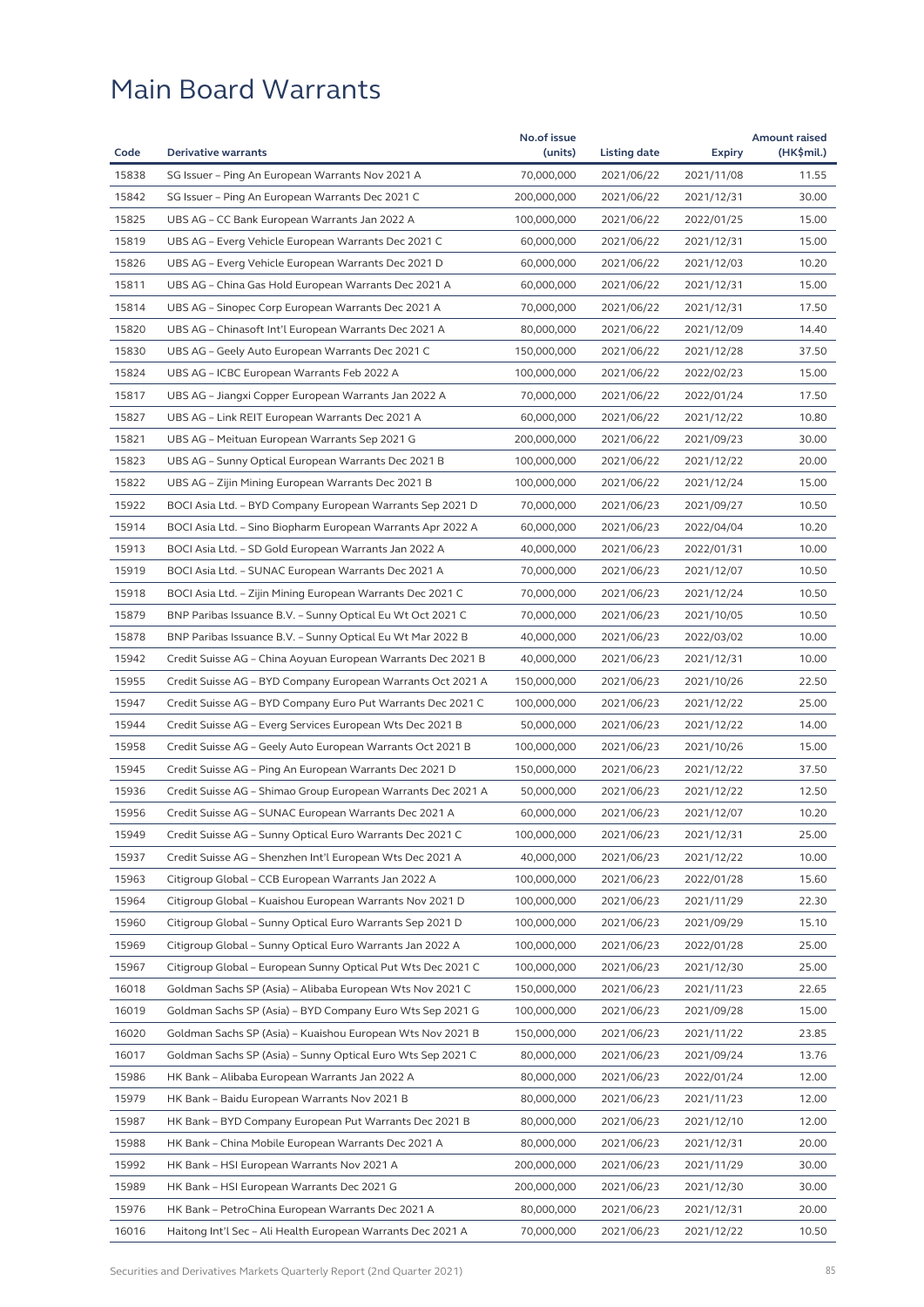|       |                                                              | No.of issue |              |               | <b>Amount raised</b> |
|-------|--------------------------------------------------------------|-------------|--------------|---------------|----------------------|
| Code  | <b>Derivative warrants</b>                                   | (units)     | Listing date | <b>Expiry</b> | (HK\$mil.)           |
| 16011 | Haitong Int'l Sec - Anta Sports European Warrants Jan 2022 A | 50,000,000  | 2021/06/23   | 2022/01/03    | 12.50                |
| 16014 | Haitong Int'l Sec – Link REIT European Warrants Sep 2021 A   | 50,000,000  | 2021/06/23   | 2021/09/29    | 10.00                |
| 16012 | Haitong Int'l Sec – ND Paper European Warrants Jun 2022 A    | 60,000,000  | 2021/06/23   | 2022/06/02    | 15.00                |
| 16013 | Haitong Int'l Sec – Wuxi Apptec European Warrants Dec 2021 A | 50,000,000  | 2021/06/23   | 2021/12/22    | 12.50                |
| 16002 | J P Morgan SP BV – Anta Sports European Warrants Dec 2021 A  | 60,000,000  | 2021/06/23   | 2021/12/31    | 17.10                |
| 16003 | J P Morgan SP BV - BYD Company European Warrants Oct 2021 C  | 150,000,000 | 2021/06/23   | 2021/10/05    | 22.50                |
| 15994 | J P Morgan SP BV - Chinares Cement Euro Warrants Dec 2021 A  | 70,000,000  | 2021/06/23   | 2021/12/31    | 10.85                |
| 15951 | J P Morgan SP BV - Evergrande European Warrants May 2022 A   | 60,000,000  | 2021/06/23   | 2022/05/31    | 15.12                |
| 15996 | J P Morgan SP BV – Everg Services European Wts Dec 2021 A    | 60,000,000  | 2021/06/23   | 2021/12/07    | 11.64                |
| 15997 | J P Morgan SP BV - Li Ning European Warrants Mar 2022 B      | 60,000,000  | 2021/06/23   | 2022/03/18    | 15.06                |
| 15954 | J P Morgan SP BV - SPDR Gold Trust European Wts Jan 2022 A   | 60,000,000  | 2021/06/23   | 2022/01/31    | 15.24                |
| 16001 | J P Morgan SP BV - Xinyi Glass European Warrants Dec 2021 B  | 60,000,000  | 2021/06/23   | 2021/12/30    | 16.44                |
| 15905 | Macquarie Bank Ltd. - Ali Health Euro Warrants Feb 2022 A    | 38,600,000  | 2021/06/23   | 2022/02/07    | 10.04                |
| 15896 | Macquarie Bank Ltd. – Anta Sports European Wts Jan 2022 B    | 35,000,000  | 2021/06/23   | 2022/01/04    | 10.19                |
| 15903 | Macquarie Bank Ltd. - BYD Company Euro Put Wts Feb 2022 A    | 23,400,000  | 2021/06/23   | 2022/02/07    | 10.06                |
| 15934 | Macquarie Bank Ltd. - CNOOC European Warrants Nov 2021 A     | 66,620,000  | 2021/06/23   | 2021/11/02    | 10.06                |
| 15895 | Macquarie Bank Ltd. – Greatwall Motor Euro Wts Jan 2022 A    | 40,000,000  | 2021/06/23   | 2022/01/04    | 10.04                |
| 15928 | Morgan Stanley Asia Products Ltd. – Anta Sports Eu Wt Jan22A | 48,000,000  | 2021/06/23   | 2022/01/18    | 12.00                |
| 15933 | Morgan Stanley Asia Products Ltd. - BYD Euro Wts Oct 2021 B  | 68,000,000  | 2021/06/23   | 2021/10/26    | 10.20                |
| 15925 |                                                              |             |              |               | 10.20                |
|       | Morgan Stanley Asia Products Ltd. - CMOC Euro Wts Apr 2022 A | 68,000,000  | 2021/06/23   | 2022/04/14    |                      |
| 15887 | Morgan Stanley Asia Products Ltd. - Fosun Pha Eur Wts Dec21B | 48,000,000  | 2021/06/23   | 2021/12/23    | 13.15                |
| 15890 | Morgan Stanley Asia Products Ltd. - Ganfeng Euro Wt Dec 21 B | 68,000,000  | 2021/06/23   | 2021/12/23    | 17.54                |
| 15880 | Morgan Stanley Asia Products Ltd. – KECL Euro Wts Dec 2021 A | 48,000,000  | 2021/06/23   | 2021/12/23    | 12.24                |
| 15891 | Morgan Stanley Asia Products Ltd. - Ping An Euro Wts Dec 21D | 88,000,000  | 2021/06/23   | 2021/12/23    | 22.26                |
| 15924 | Morgan Stanley Asia Products Ltd. - Wuxi Bio Euro Wts Dec21B | 58,000,000  | 2021/06/23   | 2021/12/23    | 14.50                |
| 15888 | Morgan Stanley Asia Products Ltd. - Xinyi Glass Eu Wt Dec21A | 58,000,000  | 2021/06/23   | 2021/12/23    | 14.62                |
| 15892 | Morgan Stanley Asia Products Ltd. – Yihai Eur Wts Dec 2021 B | 58,000,000  | 2021/06/23   | 2021/12/01    | 11.43                |
| 15972 | UBS AG - BYD Company European Warrants Oct 2021 A            | 150,000,000 | 2021/06/23   | 2021/10/26    | 22.50                |
| 15975 | UBS AG - Fosun Pharma European Warrants Nov 2021 C           | 80,000,000  | 2021/06/23   | 2021/11/23    | 12.00                |
| 15973 | UBS AG - SHK Ppt European Warrants Dec 2021 A                | 70,000,000  | 2021/06/23   | 2021/12/09    | 11.20                |
| 15971 | UBS AG - Sunny Optical European Warrants Dec 2021 C          | 100,000,000 | 2021/06/23   | 2021/12/31    | 25.00                |
| 16004 | Bank Vontobel - Conch Cement European Warrants Dec 2021 B    | 50,000,000  | 2021/06/23   | 2021/12/10    | 10.50                |
| 16008 | Bank Vontobel - CITIC Sec European Warrants Feb 2022 A       | 70,000,000  | 2021/06/23   | 2022/02/23    | 10.50                |
| 16005 | Bank Vontobel – Sunny Optical European Warrants Jan 2022 A   | 60,000,000  | 2021/06/23   | 2022/01/28    | 15.00                |
| 16006 | Bank Vontobel - Sunny Optical Euro Put Warrants Dec 2021 B   | 40,000,000  | 2021/06/23   | 2021/12/22    | 10.00                |
| 16127 | BOCI Asia Ltd. – Geely Auto European Warrants Sep 2021 C     | 70,000,000  | 2021/06/24   | 2021/09/24    | 10.50                |
| 16133 | BOCI Asia Ltd. - HSBC European Warrants Sep 2021 C           | 70,000,000  | 2021/06/24   | 2021/09/30    | 10.50                |
| 16121 | BOCI Asia Ltd. – Ping An European Put Warrants Nov 2021 A    | 60,000,000  | 2021/06/24   | 2021/11/22    | 11.40                |
| 16123 | BOCI Asia Ltd. - Tencent European Warrants Sep 2021 E        | 80,000,000  | 2021/06/24   | 2021/09/27    | 12.00                |
| 16122 | BOCI Asia Ltd. - Tencent European Warrants Dec 2022 A        | 400,000,000 | 2021/06/24   | 2022/12/21    | 60.00                |
| 16104 | Credit Suisse AG - AIA European Warrants Sep 2022 B          | 150,000,000 | 2021/06/24   | 2022/09/23    | 22.50                |
| 16078 | Credit Suisse AG - CHALCO European Wts Dec 2021 A            | 40,000,000  | 2021/06/24   | 2021/12/23    | 24.80                |
| 16067 | Credit Suisse AG - Anta Sports European Warrants Apr 2022 A  | 80,000,000  | 2021/06/24   | 2022/04/29    | 20.00                |
| 16101 | Credit Suisse AG - China Life European Warrants Apr 2022 A   | 80,000,000  | 2021/06/24   | 2022/04/26    | 12.00                |
| 16079 | Credit Suisse AG - China Mobile European Warrants Dec 2021 A | 70,000,000  | 2021/06/24   | 2021/12/28    | 10.50                |
| 16081 | Credit Suisse AG - China Telecom European Wts Oct 2021 A     | 70,000,000  | 2021/06/24   | 2021/10/22    | 10.50                |
| 16073 | Credit Suisse AG - China Feihe European Warrants Dec 2021 B  | 40,000,000  | 2021/06/24   | 2021/12/23    | 10.00                |
| 16066 | Credit Suisse AG - Geely Auto European Put Wts Dec 2021 A    | 80,000,000  | 2021/06/24   | 2021/12/23    | 20.00                |
| 16102 |                                                              | 100,000,000 |              |               | 15.00                |
|       | Credit Suisse AG – HSBC European Wts Sep 2021 D              |             | 2021/06/24   | 2021/09/27    |                      |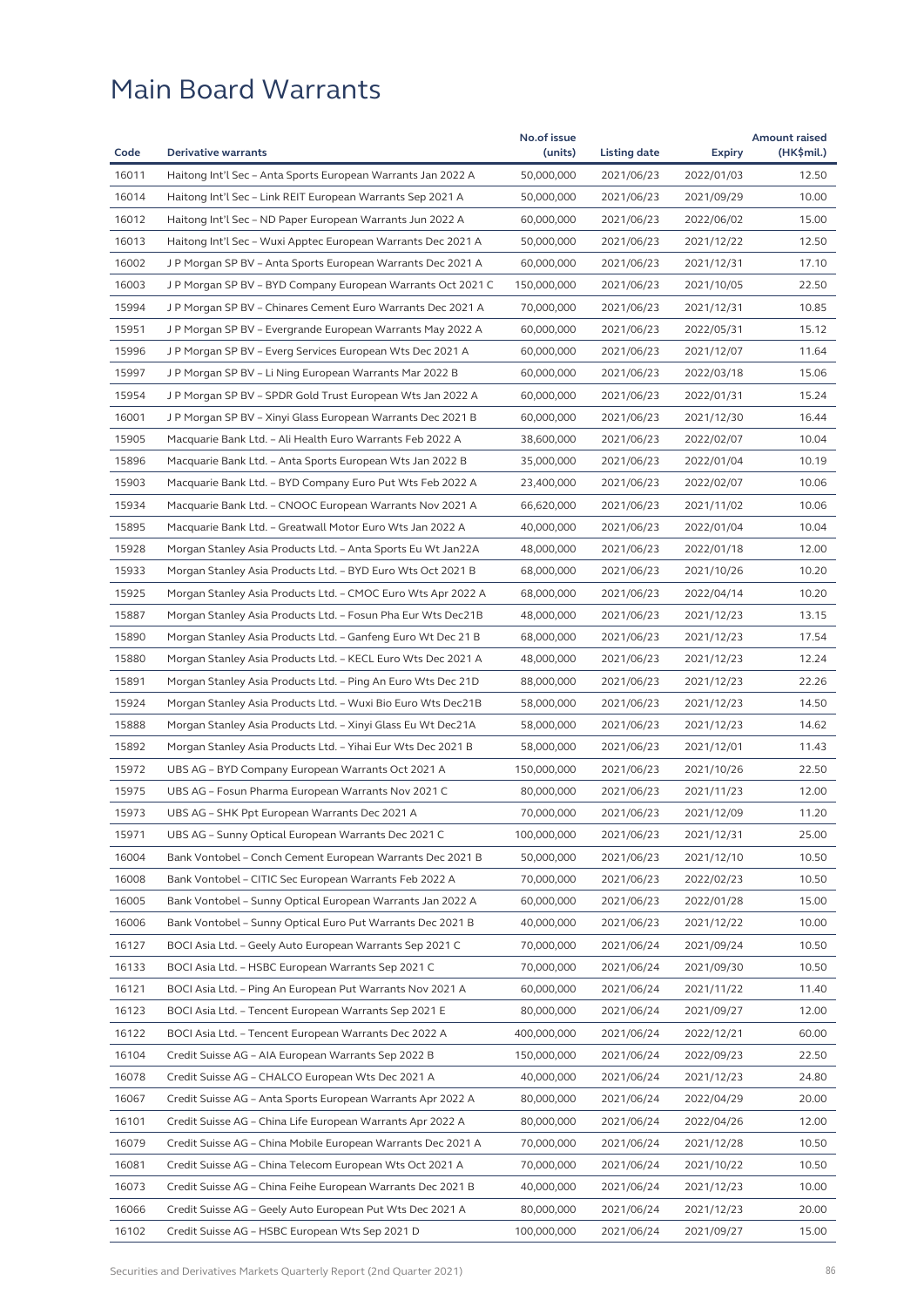| 16103<br>Credit Suisse AG - HSBC European Wts Dec 2021 B<br>100,000,000<br>2021/06/24<br>2021/12/10<br>15.00<br>16077<br>80,000,000<br>Credit Suisse AG – Jiangxi Copper European Wts Feb 2022 A<br>2021/06/24<br>2022/02/28<br>20.00<br>16069<br>Credit Suisse AG - Li Ning European Warrants Feb 2022 B<br>80,000,000<br>2021/06/24<br>2022/02/25<br>20.00<br>16107<br>15.00<br>Credit Suisse AG – Ping An European Put Warrants Nov 2021 A<br>100,000,000<br>2021/06/24<br>2021/11/22<br>16062<br>Credit Suisse AG - Smoore Intl European Warrants Dec 2021 A<br>50,000,000<br>12.50<br>2021/06/24<br>2021/12/23<br>16084<br>60.00<br>Credit Suisse AG – Tencent European Wts Nov 2021 C<br>250,000,000<br>2021/06/24<br>2021/11/25<br>16086<br>Credit Suisse AG - Tencent European Wts Nov 2021 D<br>250,000,000<br>2021/06/24<br>2021/11/08<br>45.00<br>16092<br>Credit Suisse AG - Tencent European Wts Nov 2021 E<br>250,000,000<br>37.50<br>2021/06/24<br>2021/11/15<br>16083<br>Credit Suisse AG - Tencent Euro Put Wts Nov 2021 B<br>30.00<br>200,000,000<br>2021/06/24<br>2021/11/22<br>16072<br>20.00<br>Credit Suisse AG – WuXi Bio European Warrants Dec 2021 B<br>80,000,000<br>2021/06/24<br>2021/12/23<br>16120<br>15.70<br>Citigroup Global - HSI European Warrants Nov 2021 A<br>100,000,000<br>2021/06/24<br>2021/11/29<br>25.00<br>16116<br>Citigroup Global - HSI European Warrants Sep 2022 A<br>100,000,000<br>2021/06/24<br>2022/09/29<br>16117<br>Citigroup Global - HSI European Put Warrants Oct 2021 A<br>100,000,000<br>2021/06/24<br>2021/10/28<br>15.00<br>16118<br>100,000,000<br>2021/12/30<br>15.30<br>Citigroup Global - HSI European Put Warrants Dec 2021 A<br>2021/06/24<br>16202<br>12.00<br>Goldman Sachs SP (Asia) – Geely Auto Euro Put Wts Sep 2021 C<br>80,000,000<br>2021/06/24<br>2021/09/24<br>16205<br>100,000,000<br>2021/10/26<br>19.60<br>Goldman Sachs SP (Asia) - HKEX European Warrants Oct 2021 B<br>2021/06/24<br>16204<br>10.00<br>Goldman Sachs SP (Asia) – Li Ning European Wts Dec 2021 B<br>40,000,000<br>2021/06/24<br>2021/12/31<br>16206<br>12.80<br>Goldman Sachs SP (Asia) – Link REIT European Wts Oct 2021 A<br>80,000,000<br>2021/06/24<br>2021/10/27<br>16189<br>10.20<br>Haitong Int'l Sec - China Telecom European Warrants Oct2021A<br>60,000,000<br>2021/06/24<br>2021/10/29<br>16195<br>Haitong Int'l Sec - Galaxy Ent European Put Wts Dec 2021 A<br>12.40<br>40,000,000<br>2021/06/24<br>2021/12/31<br>16196<br>Haitong Int'l Sec - Haier Smarthome European Warrants Dec21A<br>35,000,000<br>10.85<br>2021/06/24<br>2021/12/23<br>16187<br>60,000,000<br>2021/06/24<br>10.20<br>Haitong Int'l Sec - JD.com European Warrants Dec 2021 A<br>2021/12/30<br>16186<br>Haitong Int'l Sec - JD.com European Put Warrants Dec 2021 A<br>65,000,000<br>2021/06/24<br>10.40<br>2021/12/30<br>16188<br>Haitong Int'l Sec – JXR European Warrants Oct 2021 A<br>60,000,000<br>2021/06/24<br>2021/10/21<br>16.20<br>16185<br>Haitong Int'l Sec - Meituan European Warrants Nov 2021 B<br>80,000,000<br>2021/11/29<br>16.00<br>2021/06/24<br>16171<br>J P Morgan SP BV - AIA European Warrants Mar 2022 A<br>200,000,000<br>30.60<br>2021/06/24<br>2022/03/28<br>16174<br>J P Morgan SP BV - AIA European Warrants Sep 2022 A<br>200,000,000<br>2021/06/24<br>2022/09/23<br>30.60<br>16175<br>150,000,000<br>37.80<br>J P Morgan SP BV - BYD Company European Put Wts Dec 2021 C<br>2021/06/24<br>2021/12/23<br>16172<br>60,000,000<br>10.02<br>J P Morgan SP BV - Everg Vehicle European Wts Dec 2021 D<br>2021/06/24<br>2021/12/13<br>16181<br>J P Morgan SP BV - Geely Auto European Put Wts Dec 2021 A<br>80,000,000<br>2021/12/23<br>20.00<br>2021/06/24<br>16165<br>25.30<br>J P Morgan SP BV – HSBC European Warrants Dec 2021 A<br>100,000,000<br>2021/06/24<br>2021/12/30<br>16160<br>J P Morgan SP BV - HSBC European Warrants Jun 2022 A<br>100,000,000<br>2021/06/24<br>2022/06/30<br>15.60<br>16167<br>37.80<br>J P Morgan SP BV – Smoore Intl European Warrants Jan 2022 A<br>150,000,000<br>2021/06/24<br>2022/01/31<br>16182<br>J P Morgan SP BV - WuXi Bio European Warrants Dec 2021 A<br>100,000,000<br>2021/12/23<br>25.40<br>2021/06/24<br>16145<br>Macquarie Bank Ltd. – Bosideng European Warrants Dec 2022 A<br>39,000,000<br>2021/06/24<br>2022/12/16<br>10.18<br>16138<br>Macquarie Bank Ltd. - Geely Auto European Wts Apr 2022 B<br>25,500,000<br>2021/06/24<br>2022/04/04<br>10.07<br>16142<br>Macquarie Bank Ltd. - Kuaishou European Warrants Jan 2022 C<br>38,000,000<br>2022/01/04<br>10.18<br>2021/06/24<br>16148<br>Macquarie Bank Ltd. – Tencent European Warrants Jan 2022 B<br>20,000,000<br>2021/06/24<br>2022/01/04<br>10.94<br>16149<br>40,000,000<br>2022/01/04<br>10.24<br>Macquarie Bank Ltd. – Tencent European Put Wts Jan 2022 A<br>2021/06/24<br>16114<br>22.00<br>Morgan Stanley Asia Products Ltd. - Geely Eu Put Wt Dec2021A<br>88,000,000<br>2021/06/24<br>2021/12/30<br>16056<br>Morgan Stanley Asia Products Ltd. - GWMC Eur Wts Dec 2021 A<br>68,000,000<br>2021/06/24<br>17.00<br>2021/12/30<br>16022<br>Morgan Stanley Asia Products Ltd-Jiangxi Copper Eu Wt Dec21A<br>40,000,000<br>2021/06/24<br>10.00<br>2021/12/24<br>16061<br>Morgan Stanley Asia Products Ltd. - Jiangxi Eu Put Wt Jan22A<br>58,000,000<br>2021/06/24<br>2022/01/28<br>16.24<br>16055<br>22.00<br>Morgan Stanley Asia Products Ltd. – Sunny Eu Wt Dec 2021 C<br>88,000,000<br>2021/06/24<br>2021/12/31<br>16021<br>Morgan Stanley Asia Products Ltd.-Sunny Opt Eu Put Wt Dec21A<br>68,000,000<br>2021/06/24<br>10.20<br>2021/12/28<br>16053<br>Morgan Stanley Asia Products Ltd. - Zijin Eu Put Wt May22A<br>48,000,000<br>2021/06/24<br>2022/05/30<br>12.00<br>16027<br>SG Issuer - AAC Tech European Warrants Nov 2021 A<br>40,000,000<br>2021/06/24<br>2021/11/30<br>22.40<br>16034<br>SG Issuer - AAC Tech European Warrants Dec 2021 A<br>40,000,000<br>2021/06/24<br>2021/12/15<br>13.80<br>16037<br>40,000,000<br>13.80<br>SG Issuer – BOC HK European Warrants Dec 2021 A<br>2021/06/24<br>2021/12/31 |      |                            | No.of issue |              |               | <b>Amount raised</b> |
|-----------------------------------------------------------------------------------------------------------------------------------------------------------------------------------------------------------------------------------------------------------------------------------------------------------------------------------------------------------------------------------------------------------------------------------------------------------------------------------------------------------------------------------------------------------------------------------------------------------------------------------------------------------------------------------------------------------------------------------------------------------------------------------------------------------------------------------------------------------------------------------------------------------------------------------------------------------------------------------------------------------------------------------------------------------------------------------------------------------------------------------------------------------------------------------------------------------------------------------------------------------------------------------------------------------------------------------------------------------------------------------------------------------------------------------------------------------------------------------------------------------------------------------------------------------------------------------------------------------------------------------------------------------------------------------------------------------------------------------------------------------------------------------------------------------------------------------------------------------------------------------------------------------------------------------------------------------------------------------------------------------------------------------------------------------------------------------------------------------------------------------------------------------------------------------------------------------------------------------------------------------------------------------------------------------------------------------------------------------------------------------------------------------------------------------------------------------------------------------------------------------------------------------------------------------------------------------------------------------------------------------------------------------------------------------------------------------------------------------------------------------------------------------------------------------------------------------------------------------------------------------------------------------------------------------------------------------------------------------------------------------------------------------------------------------------------------------------------------------------------------------------------------------------------------------------------------------------------------------------------------------------------------------------------------------------------------------------------------------------------------------------------------------------------------------------------------------------------------------------------------------------------------------------------------------------------------------------------------------------------------------------------------------------------------------------------------------------------------------------------------------------------------------------------------------------------------------------------------------------------------------------------------------------------------------------------------------------------------------------------------------------------------------------------------------------------------------------------------------------------------------------------------------------------------------------------------------------------------------------------------------------------------------------------------------------------------------------------------------------------------------------------------------------------------------------------------------------------------------------------------------------------------------------------------------------------------------------------------------------------------------------------------------------------------------------------------------------------------------------------------------------------------------------------------------------------------------------------------------------------------------------------------------------------------------------------------------------------------------------------------------------------------------------------------------------------------------------------------------------------------------------------------------------------------------------------------------------------------------------------------------------------------------------------------------------------------------------------------------------------------------------------------------------------------------------------------------------------------------------------------------------------------------------------------------------------------------------------------------------------------------------------------------------------------------------------------------------------------------------------------------------------------------------------------------------------------------------------------------------------------------------------------------------------------------------------------------------------------------------------------------------------------------------------------------------------------------------------------------------|------|----------------------------|-------------|--------------|---------------|----------------------|
|                                                                                                                                                                                                                                                                                                                                                                                                                                                                                                                                                                                                                                                                                                                                                                                                                                                                                                                                                                                                                                                                                                                                                                                                                                                                                                                                                                                                                                                                                                                                                                                                                                                                                                                                                                                                                                                                                                                                                                                                                                                                                                                                                                                                                                                                                                                                                                                                                                                                                                                                                                                                                                                                                                                                                                                                                                                                                                                                                                                                                                                                                                                                                                                                                                                                                                                                                                                                                                                                                                                                                                                                                                                                                                                                                                                                                                                                                                                                                                                                                                                                                                                                                                                                                                                                                                                                                                                                                                                                                                                                                                                                                                                                                                                                                                                                                                                                                                                                                                                                                                                                                                                                                                                                                                                                                                                                                                                                                                                                                                                                                                                                                                                                                                                                                                                                                                                                                                                                                                                                                                                                                                                 | Code | <b>Derivative warrants</b> | (units)     | Listing date | <b>Expiry</b> | (HK\$mil.)           |
|                                                                                                                                                                                                                                                                                                                                                                                                                                                                                                                                                                                                                                                                                                                                                                                                                                                                                                                                                                                                                                                                                                                                                                                                                                                                                                                                                                                                                                                                                                                                                                                                                                                                                                                                                                                                                                                                                                                                                                                                                                                                                                                                                                                                                                                                                                                                                                                                                                                                                                                                                                                                                                                                                                                                                                                                                                                                                                                                                                                                                                                                                                                                                                                                                                                                                                                                                                                                                                                                                                                                                                                                                                                                                                                                                                                                                                                                                                                                                                                                                                                                                                                                                                                                                                                                                                                                                                                                                                                                                                                                                                                                                                                                                                                                                                                                                                                                                                                                                                                                                                                                                                                                                                                                                                                                                                                                                                                                                                                                                                                                                                                                                                                                                                                                                                                                                                                                                                                                                                                                                                                                                                                 |      |                            |             |              |               |                      |
|                                                                                                                                                                                                                                                                                                                                                                                                                                                                                                                                                                                                                                                                                                                                                                                                                                                                                                                                                                                                                                                                                                                                                                                                                                                                                                                                                                                                                                                                                                                                                                                                                                                                                                                                                                                                                                                                                                                                                                                                                                                                                                                                                                                                                                                                                                                                                                                                                                                                                                                                                                                                                                                                                                                                                                                                                                                                                                                                                                                                                                                                                                                                                                                                                                                                                                                                                                                                                                                                                                                                                                                                                                                                                                                                                                                                                                                                                                                                                                                                                                                                                                                                                                                                                                                                                                                                                                                                                                                                                                                                                                                                                                                                                                                                                                                                                                                                                                                                                                                                                                                                                                                                                                                                                                                                                                                                                                                                                                                                                                                                                                                                                                                                                                                                                                                                                                                                                                                                                                                                                                                                                                                 |      |                            |             |              |               |                      |
|                                                                                                                                                                                                                                                                                                                                                                                                                                                                                                                                                                                                                                                                                                                                                                                                                                                                                                                                                                                                                                                                                                                                                                                                                                                                                                                                                                                                                                                                                                                                                                                                                                                                                                                                                                                                                                                                                                                                                                                                                                                                                                                                                                                                                                                                                                                                                                                                                                                                                                                                                                                                                                                                                                                                                                                                                                                                                                                                                                                                                                                                                                                                                                                                                                                                                                                                                                                                                                                                                                                                                                                                                                                                                                                                                                                                                                                                                                                                                                                                                                                                                                                                                                                                                                                                                                                                                                                                                                                                                                                                                                                                                                                                                                                                                                                                                                                                                                                                                                                                                                                                                                                                                                                                                                                                                                                                                                                                                                                                                                                                                                                                                                                                                                                                                                                                                                                                                                                                                                                                                                                                                                                 |      |                            |             |              |               |                      |
|                                                                                                                                                                                                                                                                                                                                                                                                                                                                                                                                                                                                                                                                                                                                                                                                                                                                                                                                                                                                                                                                                                                                                                                                                                                                                                                                                                                                                                                                                                                                                                                                                                                                                                                                                                                                                                                                                                                                                                                                                                                                                                                                                                                                                                                                                                                                                                                                                                                                                                                                                                                                                                                                                                                                                                                                                                                                                                                                                                                                                                                                                                                                                                                                                                                                                                                                                                                                                                                                                                                                                                                                                                                                                                                                                                                                                                                                                                                                                                                                                                                                                                                                                                                                                                                                                                                                                                                                                                                                                                                                                                                                                                                                                                                                                                                                                                                                                                                                                                                                                                                                                                                                                                                                                                                                                                                                                                                                                                                                                                                                                                                                                                                                                                                                                                                                                                                                                                                                                                                                                                                                                                                 |      |                            |             |              |               |                      |
|                                                                                                                                                                                                                                                                                                                                                                                                                                                                                                                                                                                                                                                                                                                                                                                                                                                                                                                                                                                                                                                                                                                                                                                                                                                                                                                                                                                                                                                                                                                                                                                                                                                                                                                                                                                                                                                                                                                                                                                                                                                                                                                                                                                                                                                                                                                                                                                                                                                                                                                                                                                                                                                                                                                                                                                                                                                                                                                                                                                                                                                                                                                                                                                                                                                                                                                                                                                                                                                                                                                                                                                                                                                                                                                                                                                                                                                                                                                                                                                                                                                                                                                                                                                                                                                                                                                                                                                                                                                                                                                                                                                                                                                                                                                                                                                                                                                                                                                                                                                                                                                                                                                                                                                                                                                                                                                                                                                                                                                                                                                                                                                                                                                                                                                                                                                                                                                                                                                                                                                                                                                                                                                 |      |                            |             |              |               |                      |
|                                                                                                                                                                                                                                                                                                                                                                                                                                                                                                                                                                                                                                                                                                                                                                                                                                                                                                                                                                                                                                                                                                                                                                                                                                                                                                                                                                                                                                                                                                                                                                                                                                                                                                                                                                                                                                                                                                                                                                                                                                                                                                                                                                                                                                                                                                                                                                                                                                                                                                                                                                                                                                                                                                                                                                                                                                                                                                                                                                                                                                                                                                                                                                                                                                                                                                                                                                                                                                                                                                                                                                                                                                                                                                                                                                                                                                                                                                                                                                                                                                                                                                                                                                                                                                                                                                                                                                                                                                                                                                                                                                                                                                                                                                                                                                                                                                                                                                                                                                                                                                                                                                                                                                                                                                                                                                                                                                                                                                                                                                                                                                                                                                                                                                                                                                                                                                                                                                                                                                                                                                                                                                                 |      |                            |             |              |               |                      |
|                                                                                                                                                                                                                                                                                                                                                                                                                                                                                                                                                                                                                                                                                                                                                                                                                                                                                                                                                                                                                                                                                                                                                                                                                                                                                                                                                                                                                                                                                                                                                                                                                                                                                                                                                                                                                                                                                                                                                                                                                                                                                                                                                                                                                                                                                                                                                                                                                                                                                                                                                                                                                                                                                                                                                                                                                                                                                                                                                                                                                                                                                                                                                                                                                                                                                                                                                                                                                                                                                                                                                                                                                                                                                                                                                                                                                                                                                                                                                                                                                                                                                                                                                                                                                                                                                                                                                                                                                                                                                                                                                                                                                                                                                                                                                                                                                                                                                                                                                                                                                                                                                                                                                                                                                                                                                                                                                                                                                                                                                                                                                                                                                                                                                                                                                                                                                                                                                                                                                                                                                                                                                                                 |      |                            |             |              |               |                      |
|                                                                                                                                                                                                                                                                                                                                                                                                                                                                                                                                                                                                                                                                                                                                                                                                                                                                                                                                                                                                                                                                                                                                                                                                                                                                                                                                                                                                                                                                                                                                                                                                                                                                                                                                                                                                                                                                                                                                                                                                                                                                                                                                                                                                                                                                                                                                                                                                                                                                                                                                                                                                                                                                                                                                                                                                                                                                                                                                                                                                                                                                                                                                                                                                                                                                                                                                                                                                                                                                                                                                                                                                                                                                                                                                                                                                                                                                                                                                                                                                                                                                                                                                                                                                                                                                                                                                                                                                                                                                                                                                                                                                                                                                                                                                                                                                                                                                                                                                                                                                                                                                                                                                                                                                                                                                                                                                                                                                                                                                                                                                                                                                                                                                                                                                                                                                                                                                                                                                                                                                                                                                                                                 |      |                            |             |              |               |                      |
|                                                                                                                                                                                                                                                                                                                                                                                                                                                                                                                                                                                                                                                                                                                                                                                                                                                                                                                                                                                                                                                                                                                                                                                                                                                                                                                                                                                                                                                                                                                                                                                                                                                                                                                                                                                                                                                                                                                                                                                                                                                                                                                                                                                                                                                                                                                                                                                                                                                                                                                                                                                                                                                                                                                                                                                                                                                                                                                                                                                                                                                                                                                                                                                                                                                                                                                                                                                                                                                                                                                                                                                                                                                                                                                                                                                                                                                                                                                                                                                                                                                                                                                                                                                                                                                                                                                                                                                                                                                                                                                                                                                                                                                                                                                                                                                                                                                                                                                                                                                                                                                                                                                                                                                                                                                                                                                                                                                                                                                                                                                                                                                                                                                                                                                                                                                                                                                                                                                                                                                                                                                                                                                 |      |                            |             |              |               |                      |
|                                                                                                                                                                                                                                                                                                                                                                                                                                                                                                                                                                                                                                                                                                                                                                                                                                                                                                                                                                                                                                                                                                                                                                                                                                                                                                                                                                                                                                                                                                                                                                                                                                                                                                                                                                                                                                                                                                                                                                                                                                                                                                                                                                                                                                                                                                                                                                                                                                                                                                                                                                                                                                                                                                                                                                                                                                                                                                                                                                                                                                                                                                                                                                                                                                                                                                                                                                                                                                                                                                                                                                                                                                                                                                                                                                                                                                                                                                                                                                                                                                                                                                                                                                                                                                                                                                                                                                                                                                                                                                                                                                                                                                                                                                                                                                                                                                                                                                                                                                                                                                                                                                                                                                                                                                                                                                                                                                                                                                                                                                                                                                                                                                                                                                                                                                                                                                                                                                                                                                                                                                                                                                                 |      |                            |             |              |               |                      |
|                                                                                                                                                                                                                                                                                                                                                                                                                                                                                                                                                                                                                                                                                                                                                                                                                                                                                                                                                                                                                                                                                                                                                                                                                                                                                                                                                                                                                                                                                                                                                                                                                                                                                                                                                                                                                                                                                                                                                                                                                                                                                                                                                                                                                                                                                                                                                                                                                                                                                                                                                                                                                                                                                                                                                                                                                                                                                                                                                                                                                                                                                                                                                                                                                                                                                                                                                                                                                                                                                                                                                                                                                                                                                                                                                                                                                                                                                                                                                                                                                                                                                                                                                                                                                                                                                                                                                                                                                                                                                                                                                                                                                                                                                                                                                                                                                                                                                                                                                                                                                                                                                                                                                                                                                                                                                                                                                                                                                                                                                                                                                                                                                                                                                                                                                                                                                                                                                                                                                                                                                                                                                                                 |      |                            |             |              |               |                      |
|                                                                                                                                                                                                                                                                                                                                                                                                                                                                                                                                                                                                                                                                                                                                                                                                                                                                                                                                                                                                                                                                                                                                                                                                                                                                                                                                                                                                                                                                                                                                                                                                                                                                                                                                                                                                                                                                                                                                                                                                                                                                                                                                                                                                                                                                                                                                                                                                                                                                                                                                                                                                                                                                                                                                                                                                                                                                                                                                                                                                                                                                                                                                                                                                                                                                                                                                                                                                                                                                                                                                                                                                                                                                                                                                                                                                                                                                                                                                                                                                                                                                                                                                                                                                                                                                                                                                                                                                                                                                                                                                                                                                                                                                                                                                                                                                                                                                                                                                                                                                                                                                                                                                                                                                                                                                                                                                                                                                                                                                                                                                                                                                                                                                                                                                                                                                                                                                                                                                                                                                                                                                                                                 |      |                            |             |              |               |                      |
|                                                                                                                                                                                                                                                                                                                                                                                                                                                                                                                                                                                                                                                                                                                                                                                                                                                                                                                                                                                                                                                                                                                                                                                                                                                                                                                                                                                                                                                                                                                                                                                                                                                                                                                                                                                                                                                                                                                                                                                                                                                                                                                                                                                                                                                                                                                                                                                                                                                                                                                                                                                                                                                                                                                                                                                                                                                                                                                                                                                                                                                                                                                                                                                                                                                                                                                                                                                                                                                                                                                                                                                                                                                                                                                                                                                                                                                                                                                                                                                                                                                                                                                                                                                                                                                                                                                                                                                                                                                                                                                                                                                                                                                                                                                                                                                                                                                                                                                                                                                                                                                                                                                                                                                                                                                                                                                                                                                                                                                                                                                                                                                                                                                                                                                                                                                                                                                                                                                                                                                                                                                                                                                 |      |                            |             |              |               |                      |
|                                                                                                                                                                                                                                                                                                                                                                                                                                                                                                                                                                                                                                                                                                                                                                                                                                                                                                                                                                                                                                                                                                                                                                                                                                                                                                                                                                                                                                                                                                                                                                                                                                                                                                                                                                                                                                                                                                                                                                                                                                                                                                                                                                                                                                                                                                                                                                                                                                                                                                                                                                                                                                                                                                                                                                                                                                                                                                                                                                                                                                                                                                                                                                                                                                                                                                                                                                                                                                                                                                                                                                                                                                                                                                                                                                                                                                                                                                                                                                                                                                                                                                                                                                                                                                                                                                                                                                                                                                                                                                                                                                                                                                                                                                                                                                                                                                                                                                                                                                                                                                                                                                                                                                                                                                                                                                                                                                                                                                                                                                                                                                                                                                                                                                                                                                                                                                                                                                                                                                                                                                                                                                                 |      |                            |             |              |               |                      |
|                                                                                                                                                                                                                                                                                                                                                                                                                                                                                                                                                                                                                                                                                                                                                                                                                                                                                                                                                                                                                                                                                                                                                                                                                                                                                                                                                                                                                                                                                                                                                                                                                                                                                                                                                                                                                                                                                                                                                                                                                                                                                                                                                                                                                                                                                                                                                                                                                                                                                                                                                                                                                                                                                                                                                                                                                                                                                                                                                                                                                                                                                                                                                                                                                                                                                                                                                                                                                                                                                                                                                                                                                                                                                                                                                                                                                                                                                                                                                                                                                                                                                                                                                                                                                                                                                                                                                                                                                                                                                                                                                                                                                                                                                                                                                                                                                                                                                                                                                                                                                                                                                                                                                                                                                                                                                                                                                                                                                                                                                                                                                                                                                                                                                                                                                                                                                                                                                                                                                                                                                                                                                                                 |      |                            |             |              |               |                      |
|                                                                                                                                                                                                                                                                                                                                                                                                                                                                                                                                                                                                                                                                                                                                                                                                                                                                                                                                                                                                                                                                                                                                                                                                                                                                                                                                                                                                                                                                                                                                                                                                                                                                                                                                                                                                                                                                                                                                                                                                                                                                                                                                                                                                                                                                                                                                                                                                                                                                                                                                                                                                                                                                                                                                                                                                                                                                                                                                                                                                                                                                                                                                                                                                                                                                                                                                                                                                                                                                                                                                                                                                                                                                                                                                                                                                                                                                                                                                                                                                                                                                                                                                                                                                                                                                                                                                                                                                                                                                                                                                                                                                                                                                                                                                                                                                                                                                                                                                                                                                                                                                                                                                                                                                                                                                                                                                                                                                                                                                                                                                                                                                                                                                                                                                                                                                                                                                                                                                                                                                                                                                                                                 |      |                            |             |              |               |                      |
|                                                                                                                                                                                                                                                                                                                                                                                                                                                                                                                                                                                                                                                                                                                                                                                                                                                                                                                                                                                                                                                                                                                                                                                                                                                                                                                                                                                                                                                                                                                                                                                                                                                                                                                                                                                                                                                                                                                                                                                                                                                                                                                                                                                                                                                                                                                                                                                                                                                                                                                                                                                                                                                                                                                                                                                                                                                                                                                                                                                                                                                                                                                                                                                                                                                                                                                                                                                                                                                                                                                                                                                                                                                                                                                                                                                                                                                                                                                                                                                                                                                                                                                                                                                                                                                                                                                                                                                                                                                                                                                                                                                                                                                                                                                                                                                                                                                                                                                                                                                                                                                                                                                                                                                                                                                                                                                                                                                                                                                                                                                                                                                                                                                                                                                                                                                                                                                                                                                                                                                                                                                                                                                 |      |                            |             |              |               |                      |
|                                                                                                                                                                                                                                                                                                                                                                                                                                                                                                                                                                                                                                                                                                                                                                                                                                                                                                                                                                                                                                                                                                                                                                                                                                                                                                                                                                                                                                                                                                                                                                                                                                                                                                                                                                                                                                                                                                                                                                                                                                                                                                                                                                                                                                                                                                                                                                                                                                                                                                                                                                                                                                                                                                                                                                                                                                                                                                                                                                                                                                                                                                                                                                                                                                                                                                                                                                                                                                                                                                                                                                                                                                                                                                                                                                                                                                                                                                                                                                                                                                                                                                                                                                                                                                                                                                                                                                                                                                                                                                                                                                                                                                                                                                                                                                                                                                                                                                                                                                                                                                                                                                                                                                                                                                                                                                                                                                                                                                                                                                                                                                                                                                                                                                                                                                                                                                                                                                                                                                                                                                                                                                                 |      |                            |             |              |               |                      |
|                                                                                                                                                                                                                                                                                                                                                                                                                                                                                                                                                                                                                                                                                                                                                                                                                                                                                                                                                                                                                                                                                                                                                                                                                                                                                                                                                                                                                                                                                                                                                                                                                                                                                                                                                                                                                                                                                                                                                                                                                                                                                                                                                                                                                                                                                                                                                                                                                                                                                                                                                                                                                                                                                                                                                                                                                                                                                                                                                                                                                                                                                                                                                                                                                                                                                                                                                                                                                                                                                                                                                                                                                                                                                                                                                                                                                                                                                                                                                                                                                                                                                                                                                                                                                                                                                                                                                                                                                                                                                                                                                                                                                                                                                                                                                                                                                                                                                                                                                                                                                                                                                                                                                                                                                                                                                                                                                                                                                                                                                                                                                                                                                                                                                                                                                                                                                                                                                                                                                                                                                                                                                                                 |      |                            |             |              |               |                      |
|                                                                                                                                                                                                                                                                                                                                                                                                                                                                                                                                                                                                                                                                                                                                                                                                                                                                                                                                                                                                                                                                                                                                                                                                                                                                                                                                                                                                                                                                                                                                                                                                                                                                                                                                                                                                                                                                                                                                                                                                                                                                                                                                                                                                                                                                                                                                                                                                                                                                                                                                                                                                                                                                                                                                                                                                                                                                                                                                                                                                                                                                                                                                                                                                                                                                                                                                                                                                                                                                                                                                                                                                                                                                                                                                                                                                                                                                                                                                                                                                                                                                                                                                                                                                                                                                                                                                                                                                                                                                                                                                                                                                                                                                                                                                                                                                                                                                                                                                                                                                                                                                                                                                                                                                                                                                                                                                                                                                                                                                                                                                                                                                                                                                                                                                                                                                                                                                                                                                                                                                                                                                                                                 |      |                            |             |              |               |                      |
|                                                                                                                                                                                                                                                                                                                                                                                                                                                                                                                                                                                                                                                                                                                                                                                                                                                                                                                                                                                                                                                                                                                                                                                                                                                                                                                                                                                                                                                                                                                                                                                                                                                                                                                                                                                                                                                                                                                                                                                                                                                                                                                                                                                                                                                                                                                                                                                                                                                                                                                                                                                                                                                                                                                                                                                                                                                                                                                                                                                                                                                                                                                                                                                                                                                                                                                                                                                                                                                                                                                                                                                                                                                                                                                                                                                                                                                                                                                                                                                                                                                                                                                                                                                                                                                                                                                                                                                                                                                                                                                                                                                                                                                                                                                                                                                                                                                                                                                                                                                                                                                                                                                                                                                                                                                                                                                                                                                                                                                                                                                                                                                                                                                                                                                                                                                                                                                                                                                                                                                                                                                                                                                 |      |                            |             |              |               |                      |
|                                                                                                                                                                                                                                                                                                                                                                                                                                                                                                                                                                                                                                                                                                                                                                                                                                                                                                                                                                                                                                                                                                                                                                                                                                                                                                                                                                                                                                                                                                                                                                                                                                                                                                                                                                                                                                                                                                                                                                                                                                                                                                                                                                                                                                                                                                                                                                                                                                                                                                                                                                                                                                                                                                                                                                                                                                                                                                                                                                                                                                                                                                                                                                                                                                                                                                                                                                                                                                                                                                                                                                                                                                                                                                                                                                                                                                                                                                                                                                                                                                                                                                                                                                                                                                                                                                                                                                                                                                                                                                                                                                                                                                                                                                                                                                                                                                                                                                                                                                                                                                                                                                                                                                                                                                                                                                                                                                                                                                                                                                                                                                                                                                                                                                                                                                                                                                                                                                                                                                                                                                                                                                                 |      |                            |             |              |               |                      |
|                                                                                                                                                                                                                                                                                                                                                                                                                                                                                                                                                                                                                                                                                                                                                                                                                                                                                                                                                                                                                                                                                                                                                                                                                                                                                                                                                                                                                                                                                                                                                                                                                                                                                                                                                                                                                                                                                                                                                                                                                                                                                                                                                                                                                                                                                                                                                                                                                                                                                                                                                                                                                                                                                                                                                                                                                                                                                                                                                                                                                                                                                                                                                                                                                                                                                                                                                                                                                                                                                                                                                                                                                                                                                                                                                                                                                                                                                                                                                                                                                                                                                                                                                                                                                                                                                                                                                                                                                                                                                                                                                                                                                                                                                                                                                                                                                                                                                                                                                                                                                                                                                                                                                                                                                                                                                                                                                                                                                                                                                                                                                                                                                                                                                                                                                                                                                                                                                                                                                                                                                                                                                                                 |      |                            |             |              |               |                      |
|                                                                                                                                                                                                                                                                                                                                                                                                                                                                                                                                                                                                                                                                                                                                                                                                                                                                                                                                                                                                                                                                                                                                                                                                                                                                                                                                                                                                                                                                                                                                                                                                                                                                                                                                                                                                                                                                                                                                                                                                                                                                                                                                                                                                                                                                                                                                                                                                                                                                                                                                                                                                                                                                                                                                                                                                                                                                                                                                                                                                                                                                                                                                                                                                                                                                                                                                                                                                                                                                                                                                                                                                                                                                                                                                                                                                                                                                                                                                                                                                                                                                                                                                                                                                                                                                                                                                                                                                                                                                                                                                                                                                                                                                                                                                                                                                                                                                                                                                                                                                                                                                                                                                                                                                                                                                                                                                                                                                                                                                                                                                                                                                                                                                                                                                                                                                                                                                                                                                                                                                                                                                                                                 |      |                            |             |              |               |                      |
|                                                                                                                                                                                                                                                                                                                                                                                                                                                                                                                                                                                                                                                                                                                                                                                                                                                                                                                                                                                                                                                                                                                                                                                                                                                                                                                                                                                                                                                                                                                                                                                                                                                                                                                                                                                                                                                                                                                                                                                                                                                                                                                                                                                                                                                                                                                                                                                                                                                                                                                                                                                                                                                                                                                                                                                                                                                                                                                                                                                                                                                                                                                                                                                                                                                                                                                                                                                                                                                                                                                                                                                                                                                                                                                                                                                                                                                                                                                                                                                                                                                                                                                                                                                                                                                                                                                                                                                                                                                                                                                                                                                                                                                                                                                                                                                                                                                                                                                                                                                                                                                                                                                                                                                                                                                                                                                                                                                                                                                                                                                                                                                                                                                                                                                                                                                                                                                                                                                                                                                                                                                                                                                 |      |                            |             |              |               |                      |
|                                                                                                                                                                                                                                                                                                                                                                                                                                                                                                                                                                                                                                                                                                                                                                                                                                                                                                                                                                                                                                                                                                                                                                                                                                                                                                                                                                                                                                                                                                                                                                                                                                                                                                                                                                                                                                                                                                                                                                                                                                                                                                                                                                                                                                                                                                                                                                                                                                                                                                                                                                                                                                                                                                                                                                                                                                                                                                                                                                                                                                                                                                                                                                                                                                                                                                                                                                                                                                                                                                                                                                                                                                                                                                                                                                                                                                                                                                                                                                                                                                                                                                                                                                                                                                                                                                                                                                                                                                                                                                                                                                                                                                                                                                                                                                                                                                                                                                                                                                                                                                                                                                                                                                                                                                                                                                                                                                                                                                                                                                                                                                                                                                                                                                                                                                                                                                                                                                                                                                                                                                                                                                                 |      |                            |             |              |               |                      |
|                                                                                                                                                                                                                                                                                                                                                                                                                                                                                                                                                                                                                                                                                                                                                                                                                                                                                                                                                                                                                                                                                                                                                                                                                                                                                                                                                                                                                                                                                                                                                                                                                                                                                                                                                                                                                                                                                                                                                                                                                                                                                                                                                                                                                                                                                                                                                                                                                                                                                                                                                                                                                                                                                                                                                                                                                                                                                                                                                                                                                                                                                                                                                                                                                                                                                                                                                                                                                                                                                                                                                                                                                                                                                                                                                                                                                                                                                                                                                                                                                                                                                                                                                                                                                                                                                                                                                                                                                                                                                                                                                                                                                                                                                                                                                                                                                                                                                                                                                                                                                                                                                                                                                                                                                                                                                                                                                                                                                                                                                                                                                                                                                                                                                                                                                                                                                                                                                                                                                                                                                                                                                                                 |      |                            |             |              |               |                      |
|                                                                                                                                                                                                                                                                                                                                                                                                                                                                                                                                                                                                                                                                                                                                                                                                                                                                                                                                                                                                                                                                                                                                                                                                                                                                                                                                                                                                                                                                                                                                                                                                                                                                                                                                                                                                                                                                                                                                                                                                                                                                                                                                                                                                                                                                                                                                                                                                                                                                                                                                                                                                                                                                                                                                                                                                                                                                                                                                                                                                                                                                                                                                                                                                                                                                                                                                                                                                                                                                                                                                                                                                                                                                                                                                                                                                                                                                                                                                                                                                                                                                                                                                                                                                                                                                                                                                                                                                                                                                                                                                                                                                                                                                                                                                                                                                                                                                                                                                                                                                                                                                                                                                                                                                                                                                                                                                                                                                                                                                                                                                                                                                                                                                                                                                                                                                                                                                                                                                                                                                                                                                                                                 |      |                            |             |              |               |                      |
|                                                                                                                                                                                                                                                                                                                                                                                                                                                                                                                                                                                                                                                                                                                                                                                                                                                                                                                                                                                                                                                                                                                                                                                                                                                                                                                                                                                                                                                                                                                                                                                                                                                                                                                                                                                                                                                                                                                                                                                                                                                                                                                                                                                                                                                                                                                                                                                                                                                                                                                                                                                                                                                                                                                                                                                                                                                                                                                                                                                                                                                                                                                                                                                                                                                                                                                                                                                                                                                                                                                                                                                                                                                                                                                                                                                                                                                                                                                                                                                                                                                                                                                                                                                                                                                                                                                                                                                                                                                                                                                                                                                                                                                                                                                                                                                                                                                                                                                                                                                                                                                                                                                                                                                                                                                                                                                                                                                                                                                                                                                                                                                                                                                                                                                                                                                                                                                                                                                                                                                                                                                                                                                 |      |                            |             |              |               |                      |
|                                                                                                                                                                                                                                                                                                                                                                                                                                                                                                                                                                                                                                                                                                                                                                                                                                                                                                                                                                                                                                                                                                                                                                                                                                                                                                                                                                                                                                                                                                                                                                                                                                                                                                                                                                                                                                                                                                                                                                                                                                                                                                                                                                                                                                                                                                                                                                                                                                                                                                                                                                                                                                                                                                                                                                                                                                                                                                                                                                                                                                                                                                                                                                                                                                                                                                                                                                                                                                                                                                                                                                                                                                                                                                                                                                                                                                                                                                                                                                                                                                                                                                                                                                                                                                                                                                                                                                                                                                                                                                                                                                                                                                                                                                                                                                                                                                                                                                                                                                                                                                                                                                                                                                                                                                                                                                                                                                                                                                                                                                                                                                                                                                                                                                                                                                                                                                                                                                                                                                                                                                                                                                                 |      |                            |             |              |               |                      |
|                                                                                                                                                                                                                                                                                                                                                                                                                                                                                                                                                                                                                                                                                                                                                                                                                                                                                                                                                                                                                                                                                                                                                                                                                                                                                                                                                                                                                                                                                                                                                                                                                                                                                                                                                                                                                                                                                                                                                                                                                                                                                                                                                                                                                                                                                                                                                                                                                                                                                                                                                                                                                                                                                                                                                                                                                                                                                                                                                                                                                                                                                                                                                                                                                                                                                                                                                                                                                                                                                                                                                                                                                                                                                                                                                                                                                                                                                                                                                                                                                                                                                                                                                                                                                                                                                                                                                                                                                                                                                                                                                                                                                                                                                                                                                                                                                                                                                                                                                                                                                                                                                                                                                                                                                                                                                                                                                                                                                                                                                                                                                                                                                                                                                                                                                                                                                                                                                                                                                                                                                                                                                                                 |      |                            |             |              |               |                      |
|                                                                                                                                                                                                                                                                                                                                                                                                                                                                                                                                                                                                                                                                                                                                                                                                                                                                                                                                                                                                                                                                                                                                                                                                                                                                                                                                                                                                                                                                                                                                                                                                                                                                                                                                                                                                                                                                                                                                                                                                                                                                                                                                                                                                                                                                                                                                                                                                                                                                                                                                                                                                                                                                                                                                                                                                                                                                                                                                                                                                                                                                                                                                                                                                                                                                                                                                                                                                                                                                                                                                                                                                                                                                                                                                                                                                                                                                                                                                                                                                                                                                                                                                                                                                                                                                                                                                                                                                                                                                                                                                                                                                                                                                                                                                                                                                                                                                                                                                                                                                                                                                                                                                                                                                                                                                                                                                                                                                                                                                                                                                                                                                                                                                                                                                                                                                                                                                                                                                                                                                                                                                                                                 |      |                            |             |              |               |                      |
|                                                                                                                                                                                                                                                                                                                                                                                                                                                                                                                                                                                                                                                                                                                                                                                                                                                                                                                                                                                                                                                                                                                                                                                                                                                                                                                                                                                                                                                                                                                                                                                                                                                                                                                                                                                                                                                                                                                                                                                                                                                                                                                                                                                                                                                                                                                                                                                                                                                                                                                                                                                                                                                                                                                                                                                                                                                                                                                                                                                                                                                                                                                                                                                                                                                                                                                                                                                                                                                                                                                                                                                                                                                                                                                                                                                                                                                                                                                                                                                                                                                                                                                                                                                                                                                                                                                                                                                                                                                                                                                                                                                                                                                                                                                                                                                                                                                                                                                                                                                                                                                                                                                                                                                                                                                                                                                                                                                                                                                                                                                                                                                                                                                                                                                                                                                                                                                                                                                                                                                                                                                                                                                 |      |                            |             |              |               |                      |
|                                                                                                                                                                                                                                                                                                                                                                                                                                                                                                                                                                                                                                                                                                                                                                                                                                                                                                                                                                                                                                                                                                                                                                                                                                                                                                                                                                                                                                                                                                                                                                                                                                                                                                                                                                                                                                                                                                                                                                                                                                                                                                                                                                                                                                                                                                                                                                                                                                                                                                                                                                                                                                                                                                                                                                                                                                                                                                                                                                                                                                                                                                                                                                                                                                                                                                                                                                                                                                                                                                                                                                                                                                                                                                                                                                                                                                                                                                                                                                                                                                                                                                                                                                                                                                                                                                                                                                                                                                                                                                                                                                                                                                                                                                                                                                                                                                                                                                                                                                                                                                                                                                                                                                                                                                                                                                                                                                                                                                                                                                                                                                                                                                                                                                                                                                                                                                                                                                                                                                                                                                                                                                                 |      |                            |             |              |               |                      |
|                                                                                                                                                                                                                                                                                                                                                                                                                                                                                                                                                                                                                                                                                                                                                                                                                                                                                                                                                                                                                                                                                                                                                                                                                                                                                                                                                                                                                                                                                                                                                                                                                                                                                                                                                                                                                                                                                                                                                                                                                                                                                                                                                                                                                                                                                                                                                                                                                                                                                                                                                                                                                                                                                                                                                                                                                                                                                                                                                                                                                                                                                                                                                                                                                                                                                                                                                                                                                                                                                                                                                                                                                                                                                                                                                                                                                                                                                                                                                                                                                                                                                                                                                                                                                                                                                                                                                                                                                                                                                                                                                                                                                                                                                                                                                                                                                                                                                                                                                                                                                                                                                                                                                                                                                                                                                                                                                                                                                                                                                                                                                                                                                                                                                                                                                                                                                                                                                                                                                                                                                                                                                                                 |      |                            |             |              |               |                      |
|                                                                                                                                                                                                                                                                                                                                                                                                                                                                                                                                                                                                                                                                                                                                                                                                                                                                                                                                                                                                                                                                                                                                                                                                                                                                                                                                                                                                                                                                                                                                                                                                                                                                                                                                                                                                                                                                                                                                                                                                                                                                                                                                                                                                                                                                                                                                                                                                                                                                                                                                                                                                                                                                                                                                                                                                                                                                                                                                                                                                                                                                                                                                                                                                                                                                                                                                                                                                                                                                                                                                                                                                                                                                                                                                                                                                                                                                                                                                                                                                                                                                                                                                                                                                                                                                                                                                                                                                                                                                                                                                                                                                                                                                                                                                                                                                                                                                                                                                                                                                                                                                                                                                                                                                                                                                                                                                                                                                                                                                                                                                                                                                                                                                                                                                                                                                                                                                                                                                                                                                                                                                                                                 |      |                            |             |              |               |                      |
|                                                                                                                                                                                                                                                                                                                                                                                                                                                                                                                                                                                                                                                                                                                                                                                                                                                                                                                                                                                                                                                                                                                                                                                                                                                                                                                                                                                                                                                                                                                                                                                                                                                                                                                                                                                                                                                                                                                                                                                                                                                                                                                                                                                                                                                                                                                                                                                                                                                                                                                                                                                                                                                                                                                                                                                                                                                                                                                                                                                                                                                                                                                                                                                                                                                                                                                                                                                                                                                                                                                                                                                                                                                                                                                                                                                                                                                                                                                                                                                                                                                                                                                                                                                                                                                                                                                                                                                                                                                                                                                                                                                                                                                                                                                                                                                                                                                                                                                                                                                                                                                                                                                                                                                                                                                                                                                                                                                                                                                                                                                                                                                                                                                                                                                                                                                                                                                                                                                                                                                                                                                                                                                 |      |                            |             |              |               |                      |
|                                                                                                                                                                                                                                                                                                                                                                                                                                                                                                                                                                                                                                                                                                                                                                                                                                                                                                                                                                                                                                                                                                                                                                                                                                                                                                                                                                                                                                                                                                                                                                                                                                                                                                                                                                                                                                                                                                                                                                                                                                                                                                                                                                                                                                                                                                                                                                                                                                                                                                                                                                                                                                                                                                                                                                                                                                                                                                                                                                                                                                                                                                                                                                                                                                                                                                                                                                                                                                                                                                                                                                                                                                                                                                                                                                                                                                                                                                                                                                                                                                                                                                                                                                                                                                                                                                                                                                                                                                                                                                                                                                                                                                                                                                                                                                                                                                                                                                                                                                                                                                                                                                                                                                                                                                                                                                                                                                                                                                                                                                                                                                                                                                                                                                                                                                                                                                                                                                                                                                                                                                                                                                                 |      |                            |             |              |               |                      |
|                                                                                                                                                                                                                                                                                                                                                                                                                                                                                                                                                                                                                                                                                                                                                                                                                                                                                                                                                                                                                                                                                                                                                                                                                                                                                                                                                                                                                                                                                                                                                                                                                                                                                                                                                                                                                                                                                                                                                                                                                                                                                                                                                                                                                                                                                                                                                                                                                                                                                                                                                                                                                                                                                                                                                                                                                                                                                                                                                                                                                                                                                                                                                                                                                                                                                                                                                                                                                                                                                                                                                                                                                                                                                                                                                                                                                                                                                                                                                                                                                                                                                                                                                                                                                                                                                                                                                                                                                                                                                                                                                                                                                                                                                                                                                                                                                                                                                                                                                                                                                                                                                                                                                                                                                                                                                                                                                                                                                                                                                                                                                                                                                                                                                                                                                                                                                                                                                                                                                                                                                                                                                                                 |      |                            |             |              |               |                      |
|                                                                                                                                                                                                                                                                                                                                                                                                                                                                                                                                                                                                                                                                                                                                                                                                                                                                                                                                                                                                                                                                                                                                                                                                                                                                                                                                                                                                                                                                                                                                                                                                                                                                                                                                                                                                                                                                                                                                                                                                                                                                                                                                                                                                                                                                                                                                                                                                                                                                                                                                                                                                                                                                                                                                                                                                                                                                                                                                                                                                                                                                                                                                                                                                                                                                                                                                                                                                                                                                                                                                                                                                                                                                                                                                                                                                                                                                                                                                                                                                                                                                                                                                                                                                                                                                                                                                                                                                                                                                                                                                                                                                                                                                                                                                                                                                                                                                                                                                                                                                                                                                                                                                                                                                                                                                                                                                                                                                                                                                                                                                                                                                                                                                                                                                                                                                                                                                                                                                                                                                                                                                                                                 |      |                            |             |              |               |                      |
|                                                                                                                                                                                                                                                                                                                                                                                                                                                                                                                                                                                                                                                                                                                                                                                                                                                                                                                                                                                                                                                                                                                                                                                                                                                                                                                                                                                                                                                                                                                                                                                                                                                                                                                                                                                                                                                                                                                                                                                                                                                                                                                                                                                                                                                                                                                                                                                                                                                                                                                                                                                                                                                                                                                                                                                                                                                                                                                                                                                                                                                                                                                                                                                                                                                                                                                                                                                                                                                                                                                                                                                                                                                                                                                                                                                                                                                                                                                                                                                                                                                                                                                                                                                                                                                                                                                                                                                                                                                                                                                                                                                                                                                                                                                                                                                                                                                                                                                                                                                                                                                                                                                                                                                                                                                                                                                                                                                                                                                                                                                                                                                                                                                                                                                                                                                                                                                                                                                                                                                                                                                                                                                 |      |                            |             |              |               |                      |
|                                                                                                                                                                                                                                                                                                                                                                                                                                                                                                                                                                                                                                                                                                                                                                                                                                                                                                                                                                                                                                                                                                                                                                                                                                                                                                                                                                                                                                                                                                                                                                                                                                                                                                                                                                                                                                                                                                                                                                                                                                                                                                                                                                                                                                                                                                                                                                                                                                                                                                                                                                                                                                                                                                                                                                                                                                                                                                                                                                                                                                                                                                                                                                                                                                                                                                                                                                                                                                                                                                                                                                                                                                                                                                                                                                                                                                                                                                                                                                                                                                                                                                                                                                                                                                                                                                                                                                                                                                                                                                                                                                                                                                                                                                                                                                                                                                                                                                                                                                                                                                                                                                                                                                                                                                                                                                                                                                                                                                                                                                                                                                                                                                                                                                                                                                                                                                                                                                                                                                                                                                                                                                                 |      |                            |             |              |               |                      |
|                                                                                                                                                                                                                                                                                                                                                                                                                                                                                                                                                                                                                                                                                                                                                                                                                                                                                                                                                                                                                                                                                                                                                                                                                                                                                                                                                                                                                                                                                                                                                                                                                                                                                                                                                                                                                                                                                                                                                                                                                                                                                                                                                                                                                                                                                                                                                                                                                                                                                                                                                                                                                                                                                                                                                                                                                                                                                                                                                                                                                                                                                                                                                                                                                                                                                                                                                                                                                                                                                                                                                                                                                                                                                                                                                                                                                                                                                                                                                                                                                                                                                                                                                                                                                                                                                                                                                                                                                                                                                                                                                                                                                                                                                                                                                                                                                                                                                                                                                                                                                                                                                                                                                                                                                                                                                                                                                                                                                                                                                                                                                                                                                                                                                                                                                                                                                                                                                                                                                                                                                                                                                                                 |      |                            |             |              |               |                      |
|                                                                                                                                                                                                                                                                                                                                                                                                                                                                                                                                                                                                                                                                                                                                                                                                                                                                                                                                                                                                                                                                                                                                                                                                                                                                                                                                                                                                                                                                                                                                                                                                                                                                                                                                                                                                                                                                                                                                                                                                                                                                                                                                                                                                                                                                                                                                                                                                                                                                                                                                                                                                                                                                                                                                                                                                                                                                                                                                                                                                                                                                                                                                                                                                                                                                                                                                                                                                                                                                                                                                                                                                                                                                                                                                                                                                                                                                                                                                                                                                                                                                                                                                                                                                                                                                                                                                                                                                                                                                                                                                                                                                                                                                                                                                                                                                                                                                                                                                                                                                                                                                                                                                                                                                                                                                                                                                                                                                                                                                                                                                                                                                                                                                                                                                                                                                                                                                                                                                                                                                                                                                                                                 |      |                            |             |              |               |                      |
|                                                                                                                                                                                                                                                                                                                                                                                                                                                                                                                                                                                                                                                                                                                                                                                                                                                                                                                                                                                                                                                                                                                                                                                                                                                                                                                                                                                                                                                                                                                                                                                                                                                                                                                                                                                                                                                                                                                                                                                                                                                                                                                                                                                                                                                                                                                                                                                                                                                                                                                                                                                                                                                                                                                                                                                                                                                                                                                                                                                                                                                                                                                                                                                                                                                                                                                                                                                                                                                                                                                                                                                                                                                                                                                                                                                                                                                                                                                                                                                                                                                                                                                                                                                                                                                                                                                                                                                                                                                                                                                                                                                                                                                                                                                                                                                                                                                                                                                                                                                                                                                                                                                                                                                                                                                                                                                                                                                                                                                                                                                                                                                                                                                                                                                                                                                                                                                                                                                                                                                                                                                                                                                 |      |                            |             |              |               |                      |
|                                                                                                                                                                                                                                                                                                                                                                                                                                                                                                                                                                                                                                                                                                                                                                                                                                                                                                                                                                                                                                                                                                                                                                                                                                                                                                                                                                                                                                                                                                                                                                                                                                                                                                                                                                                                                                                                                                                                                                                                                                                                                                                                                                                                                                                                                                                                                                                                                                                                                                                                                                                                                                                                                                                                                                                                                                                                                                                                                                                                                                                                                                                                                                                                                                                                                                                                                                                                                                                                                                                                                                                                                                                                                                                                                                                                                                                                                                                                                                                                                                                                                                                                                                                                                                                                                                                                                                                                                                                                                                                                                                                                                                                                                                                                                                                                                                                                                                                                                                                                                                                                                                                                                                                                                                                                                                                                                                                                                                                                                                                                                                                                                                                                                                                                                                                                                                                                                                                                                                                                                                                                                                                 |      |                            |             |              |               |                      |
|                                                                                                                                                                                                                                                                                                                                                                                                                                                                                                                                                                                                                                                                                                                                                                                                                                                                                                                                                                                                                                                                                                                                                                                                                                                                                                                                                                                                                                                                                                                                                                                                                                                                                                                                                                                                                                                                                                                                                                                                                                                                                                                                                                                                                                                                                                                                                                                                                                                                                                                                                                                                                                                                                                                                                                                                                                                                                                                                                                                                                                                                                                                                                                                                                                                                                                                                                                                                                                                                                                                                                                                                                                                                                                                                                                                                                                                                                                                                                                                                                                                                                                                                                                                                                                                                                                                                                                                                                                                                                                                                                                                                                                                                                                                                                                                                                                                                                                                                                                                                                                                                                                                                                                                                                                                                                                                                                                                                                                                                                                                                                                                                                                                                                                                                                                                                                                                                                                                                                                                                                                                                                                                 |      |                            |             |              |               |                      |
|                                                                                                                                                                                                                                                                                                                                                                                                                                                                                                                                                                                                                                                                                                                                                                                                                                                                                                                                                                                                                                                                                                                                                                                                                                                                                                                                                                                                                                                                                                                                                                                                                                                                                                                                                                                                                                                                                                                                                                                                                                                                                                                                                                                                                                                                                                                                                                                                                                                                                                                                                                                                                                                                                                                                                                                                                                                                                                                                                                                                                                                                                                                                                                                                                                                                                                                                                                                                                                                                                                                                                                                                                                                                                                                                                                                                                                                                                                                                                                                                                                                                                                                                                                                                                                                                                                                                                                                                                                                                                                                                                                                                                                                                                                                                                                                                                                                                                                                                                                                                                                                                                                                                                                                                                                                                                                                                                                                                                                                                                                                                                                                                                                                                                                                                                                                                                                                                                                                                                                                                                                                                                                                 |      |                            |             |              |               |                      |
|                                                                                                                                                                                                                                                                                                                                                                                                                                                                                                                                                                                                                                                                                                                                                                                                                                                                                                                                                                                                                                                                                                                                                                                                                                                                                                                                                                                                                                                                                                                                                                                                                                                                                                                                                                                                                                                                                                                                                                                                                                                                                                                                                                                                                                                                                                                                                                                                                                                                                                                                                                                                                                                                                                                                                                                                                                                                                                                                                                                                                                                                                                                                                                                                                                                                                                                                                                                                                                                                                                                                                                                                                                                                                                                                                                                                                                                                                                                                                                                                                                                                                                                                                                                                                                                                                                                                                                                                                                                                                                                                                                                                                                                                                                                                                                                                                                                                                                                                                                                                                                                                                                                                                                                                                                                                                                                                                                                                                                                                                                                                                                                                                                                                                                                                                                                                                                                                                                                                                                                                                                                                                                                 |      |                            |             |              |               |                      |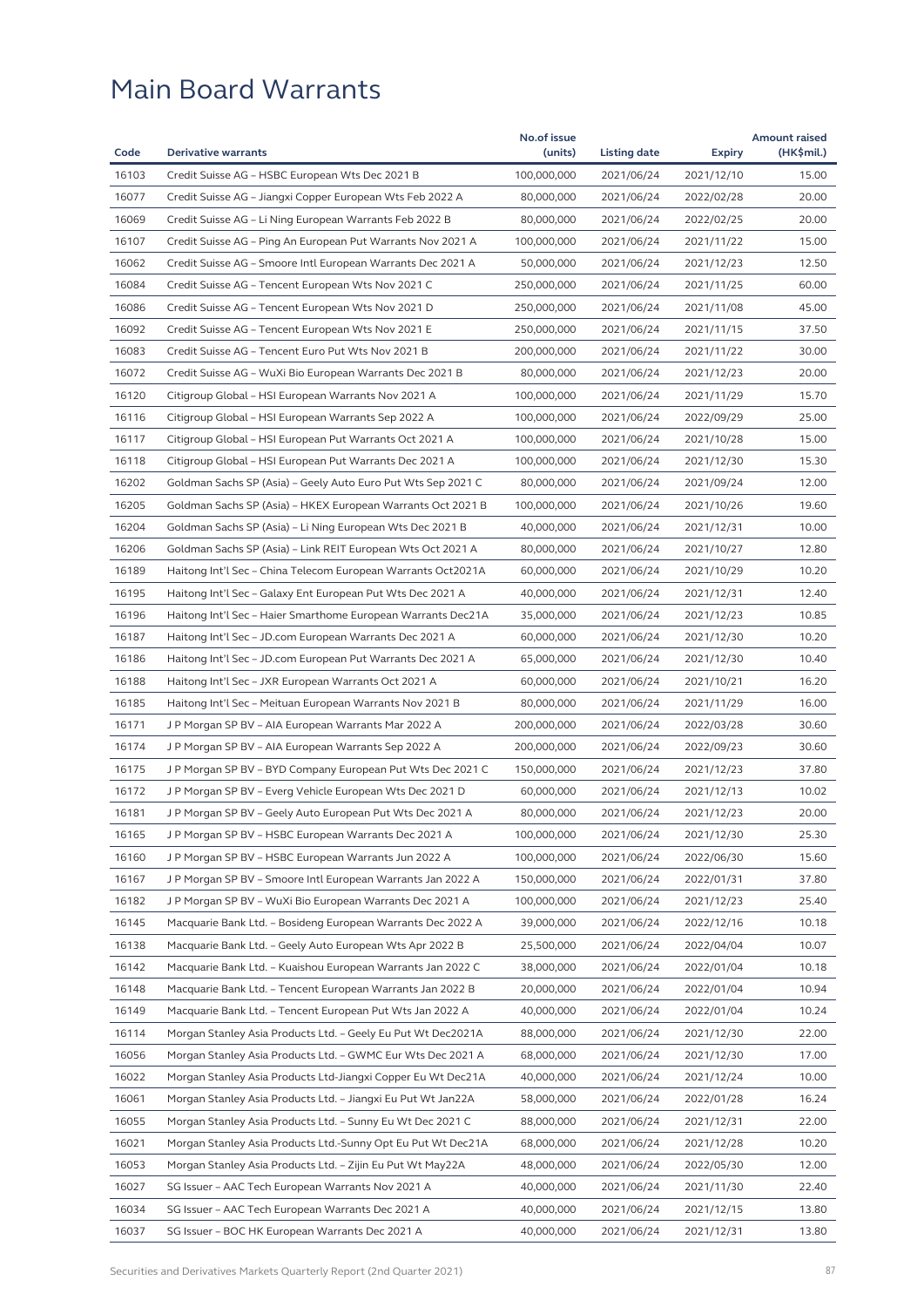|         |                                                              | No.of issue |              |               | <b>Amount raised</b> |
|---------|--------------------------------------------------------------|-------------|--------------|---------------|----------------------|
| Code    | <b>Derivative warrants</b>                                   | (units)     | Listing date | <b>Expiry</b> | (HK\$mil.)           |
| 16038   | SG Issuer - BYD Company European Warrants Dec 2021 B         | 80,000,000  | 2021/06/24   | 2021/12/31    | 24.80                |
| 16039   | SG Issuer - BYD Company European Warrants Dec 2021 C         | 80,000,000  | 2021/06/24   | 2021/12/31    | 20.00                |
| 16040   | SG Issuer - CM Bank European Warrants Dec 2021 A             | 50,000,000  | 2021/06/24   | 2021/12/31    | 16.50                |
| 16049   | SG Issuer - Geely Auto European Warrants Dec 2021 A          | 80,000,000  | 2021/06/24   | 2021/12/31    | 23.60                |
| 16052   | SG Issuer - Sunny Optical European Warrants Dec 2021 B       | 80,000,000  | 2021/06/24   | 2021/12/31    | 20.00                |
| 16153   | UBS AG – Everg Services European Warrants Dec 2021 A         | 60,000,000  | 2021/06/24   | 2021/12/07    | 11.40                |
| 16155   | UBS AG - A50 China European Warrants Mar 2022 A              | 100,000,000 | 2021/06/24   | 2022/03/24    | 15.00                |
| 16156   | UBS AG - Greatwall Motor European Warrants Dec 2021 A        | 80,000,000  | 2021/06/24   | 2021/12/24    | 15.20                |
| 16152   | UBS AG - Kuaishou European Warrants Nov 2021 D               | 200,000,000 | 2021/06/24   | 2021/11/25    | 30.00                |
| 16200   | Bank Vontobel – Anta Sports European Warrants Mar 2022 A     | 60,000,000  | 2021/06/24   | 2022/03/31    | 15.00                |
| 16198   | Bank Vontobel – HSBC European Warrants Sep 2021 A            | 70,000,000  | 2021/06/24   | 2021/09/29    | 10.50                |
| 16199   | Bank Vontobel - JD.com European Warrants Nov 2021 A          | 50,000,000  | 2021/06/24   | 2021/11/30    | 11.00                |
| 16197   | Bank Vontobel – Smoore Intl European Warrants Dec 2021 B     | 40,000,000  | 2021/06/24   | 2021/12/30    | 10.00                |
| 18301 # | Bank Vontobel-CSOP A50 ETF European Warrants Oct 2021 A      | 110,000,000 | 2021/06/24   | 2021/10/05    | 10.56                |
| 16220   | BOCI Asia Ltd. - AAC Tech European Warrants Jul 2022 A       | 70,000,000  | 2021/06/25   | 2022/07/11    | 15.40                |
| 16214   | BOCI Asia Ltd. - AIA European Warrants Mar 2022 A            | 100,000,000 | 2021/06/25   | 2022/03/28    | 15.00                |
| 16223   | BOCI Asia Ltd. - CS Services European Warrants Dec 2021 A    | 70,000,000  | 2021/06/25   | 2021/12/31    | 17.50                |
| 16244   | BOCI Asia Ltd. – China Mobile European Warrants Dec 2021 A   | 60,000,000  | 2021/06/25   | 2021/12/28    | 10.20                |
| 16221   | BOCI Asia Ltd. - Ping An European Warrants Dec 2021 C        | 70,000,000  | 2021/06/25   | 2021/12/14    | 20.30                |
| 16218   | BOCI Asia Ltd. - Xiaomi European Warrants Nov 2021 A         | 100,000,000 | 2021/06/25   | 2021/11/22    | 16.00                |
| 16219   | BOCI Asia Ltd. - Xiaomi European Warrants Nov 2021 B         | 100,000,000 | 2021/06/25   | 2021/11/22    | 16.00                |
| 16211   | BOCI Asia Ltd. – Xinyi Solar European Warrants Dec 2021 B    | 50,000,000  | 2021/06/25   | 2021/12/28    | 13.00                |
| 16247   | Credit Suisse AG - Ch LongYuan European Warrants Jan 2022 A  | 80,000,000  | 2021/06/25   | 2022/01/31    | 20.00                |
| 16254   | Credit Suisse AG – Hua Hong Semi European Wts Dec 2021 A     | 100,000,000 | 2021/06/25   | 2021/12/23    | 15.00                |
| 16253   | Credit Suisse AG - Kuaishou European Warrants Nov 2021 D     | 200,000,000 | 2021/06/25   | 2021/11/23    | 30.00                |
| 16250   | Credit Suisse AG - Kuaishou European Warrants Dec 2021 C     | 200,000,000 | 2021/06/25   | 2021/12/24    | 50.00                |
| 16257   | Credit Suisse AG - Meituan European Warrants Nov 2021 C      | 200,000,000 | 2021/06/25   | 2021/11/25    | 44.00                |
| 16259   | Credit Suisse AG - Meituan European Warrants Nov 2021 D      | 200,000,000 | 2021/06/25   | 2021/11/26    | 30.00                |
| 16245   | Credit Suisse AG - PetroChina Euro Put Warrants Dec 2021 B   | 40,000,000  | 2021/06/25   | 2021/12/24    | 10.00                |
| 16264   | Credit Suisse AG - Ping An European Warrants Mar 2023 A      | 250,000,000 | 2021/06/25   | 2023/03/23    | 37.50                |
| 16255   | Credit Suisse AG – Tencent European Wts Nov 2021 F           | 250,000,000 | 2021/06/25   | 2021/11/19    | 72.50                |
| 16249   | Credit Suisse AG - Xinyi Solar European Warrants Dec 2021 B  | 50,000,000  | 2021/06/25   | 2021/12/24    | 12.50                |
| 16325   | Goldman Sachs SP (Asia) - Ganfeng Lithium Euro Wts Nov21A    | 50,000,000  | 2021/06/25   | 2021/11/25    | 10.00                |
| 16322   | Goldman Sachs SP (Asia) - Geely Auto European Wts Sep 2021 H | 80,000,000  | 2021/06/25   | 2021/09/27    | 12.00                |
| 16323   | Goldman Sachs SP (Asia) – Tencent European Wts Nov 2021 B    | 120,000,000 | 2021/06/25   | 2021/11/08    | 18.00                |
| 16324   | Goldman Sachs SP (Asia) - Tencent European Wts Nov 2021 C    | 120,000,000 | 2021/06/25   | 2021/11/25    | 24.24                |
| 16309   | Haitong Int'l Sec - Baidu European Warrants Nov 2021 A       | 70,000,000  | 2021/06/25   | 2021/11/30    | 10.50                |
| 16308   | Haitong Int'l Sec - China Gas Hold European Wts Dec 2021 A   | 40,000,000  | 2021/06/25   | 2021/12/31    | 11.20                |
| 16312   | Haitong Int'l Sec – CM Bank European Warrants Dec 2021 A     | 35,000,000  | 2021/06/25   | 2021/12/31    | 14.35                |
| 16310   | Haitong Int'l Sec – HSBC European Warrants Dec 2021 A        | 50,000,000  | 2021/06/25   | 2021/12/31    | 12.50                |
| 16313   | Haitong Int'l Sec - Li Ning European Warrants Feb 2022 A     | 50,000,000  | 2021/06/25   | 2022/02/15    | 12.50                |
| 16311   | Haitong Int'l Sec - PSBC European Warrants Nov 2021 A        | 70,000,000  | 2021/06/25   | 2021/11/29    | 10.50                |
| 16290   | J P Morgan SP BV - Bosideng European Warrants Sep 2022 A     | 40,000,000  | 2021/06/25   | 2022/09/30    | 10.12                |
| 16295   | J P Morgan SP BV – Sinopec Corp Eu Put Wt Dec 2021 A         | 60,000,000  | 2021/06/25   | 2021/12/07    | 11.70                |
| 16303   | J P Morgan SP BV - Geely Auto European Warrants Oct 2021 B   | 80,000,000  | 2021/06/25   | 2021/10/26    | 12.00                |
| 16289   | J P Morgan SP BV - Jiangxi Copper European Put Wts Jan22A    | 40,000,000  | 2021/06/25   | 2022/01/31    | 10.16                |
| 16292   | J P Morgan SP BV - Ping An European Put Warrants Nov 2021 A  | 100,000,000 | 2021/06/25   | 2021/11/22    | 15.20                |
| 16306   | J P Morgan SP BV - Sunny Optical European Wts Sep 2021 A     | 100,000,000 | 2021/06/25   | 2021/09/30    | 15.10                |
| 16291   | J P Morgan SP BV - Tencent European Warrants Nov 2021 B      | 250,000,000 | 2021/06/25   | 2021/11/19    | 76.00                |
|         |                                                              |             |              |               |                      |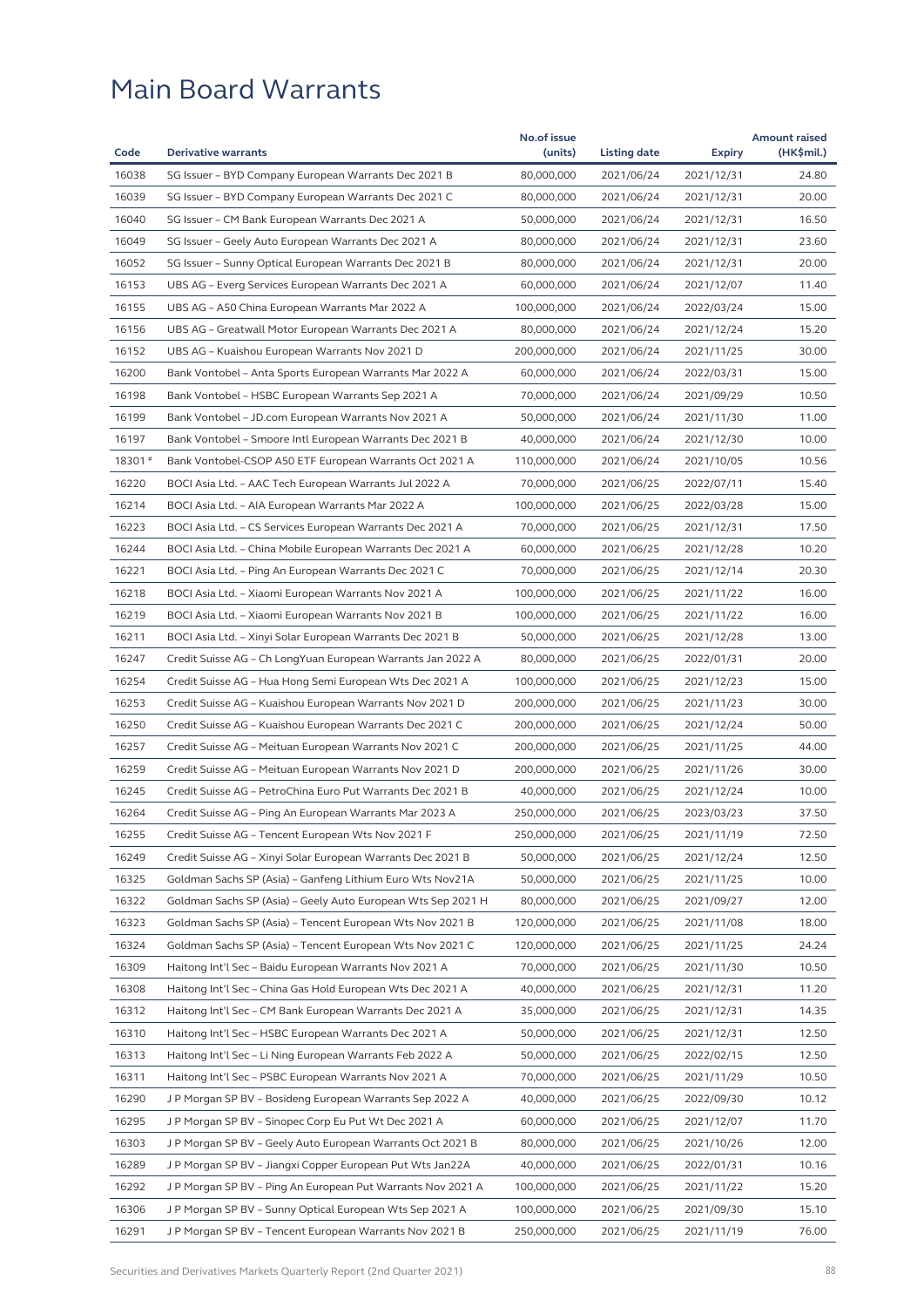|           |                                                               | No.of issue |              |               | <b>Amount raised</b> |
|-----------|---------------------------------------------------------------|-------------|--------------|---------------|----------------------|
| Code      | <b>Derivative warrants</b>                                    | (units)     | Listing date | <b>Expiry</b> | (HK\$mil.)           |
| 16296     | J P Morgan SP BV - Tencent European Warrants Nov 2021 C       | 250,000,000 | 2021/06/25   | 2021/11/15    | 38.00                |
| 16302     | J P Morgan SP BV - Tencent European Warrants Nov 2021 D       | 250,000,000 | 2021/06/25   | 2021/11/08    | 38.50                |
| 16300     | J P Morgan SP BV – Tencent European Warrants Dec 2022 B       | 500,000,000 | 2021/06/25   | 2022/12/21    | 76.00                |
| 16304     | J P Morgan SP BV - Tencent European Put Warrants Nov 2021 B   | 250,000,000 | 2021/06/25   | 2021/11/22    | 37.75                |
| 16314     | J P Morgan SP BV – Zijin Mining European Put Warrants Jun22A  | 50,000,000  | 2021/06/25   | 2022/06/15    | 12.55                |
| 16286     | Macquarie Bank Ltd. - CC Bank European Warrants Mar 2022 A    | 36,100,000  | 2021/06/25   | 2022/03/02    | 10.04                |
| 16268     | Macquarie Bank Ltd. - Innovent Bio Euro Warrants Jan 2022 A   | 30,000,000  | 2021/06/25   | 2022/01/04    | 10.59                |
| 16315     | Macquarie Bank Ltd. - Li Ning European Warrants Mar 2022 A    | 40,000,000  | 2021/06/25   | 2022/03/02    | 10.12                |
| 16316     | Macquarie Bank Ltd. – Link REIT European Warrants Mar 2022 A  | 40,000,000  | 2021/06/25   | 2022/03/02    | 10.84                |
| 16317     | Macquarie Bank Ltd. - Maoyan Ent European Wts Jul 2022 A      | 40,000,000  | 2021/06/25   | 2022/07/15    | 10.04                |
| 16282     | Macquarie Bank Ltd. – NCI European Warrants Mar 2022 A        | 40,000,000  | 2021/06/25   | 2022/03/02    | 10.04                |
| 16278     | Macquarie Bank Ltd. - Poly Property European Wts May 2022 A   | 37,400,000  | 2021/06/25   | 2022/05/17    | 10.02                |
| 16267     | Macquarie Bank Ltd. - SHK Ppt European Warrants Jan 2022 A    | 32,000,000  | 2021/06/25   | 2022/01/04    | 10.05                |
| 16274     | Macquarie Bank Ltd. - Wharf Holdings European Wts Aug 2022 A  | 40,000,000  | 2021/06/25   | 2022/08/02    | 10.04                |
| 16208     | Morgan Stanley Asia Products Ltd. - Ch Life Eu Wts Apr 2022A  | 60,000,000  | 2021/06/25   | 2022/04/26    | 10.08                |
| 16207     | Morgan Stanley Asia Products Ltd. - Kuaishou Eur Wts Nov21C   | 68,000,000  | 2021/06/25   | 2021/11/23    | 10.20                |
| 16210     | Morgan Stanley Asia Products Ltd. - PetroChi Eu Put Wt Nov21A | 68,000,000  | 2021/06/25   | 2021/11/30    | 10.20                |
| 16209     | Morgan Stanley Asia Products Ltd. – Tencent Euro Wts Nov21E   | 108,000,000 | 2021/06/25   | 2021/11/25    | 18.68                |
| 16225     | SG Issuer – Tencent European Warrants Nov 2021 B              | 150,000,000 | 2021/06/25   | 2021/11/25    | 33.75                |
| 16234     | UBS AG - AIA European Warrants Mar 2022 A                     | 150,000,000 | 2021/06/25   | 2022/03/28    | 22.50                |
| 16235     | UBS AG - AIA European Warrants Sep 2022 B                     | 150,000,000 | 2021/06/25   | 2022/09/23    | 22.50                |
| 16229     | UBS AG - BYD Company European Put Warrants Dec 2021 B         | 150,000,000 | 2021/06/25   | 2021/12/30    | 37.50                |
| 16237     | UBS AG – China Mobile European Warrants Dec 2021 A            | 100,000,000 | 2021/06/25   | 2021/12/28    | 15.00                |
| 16228     | UBS AG – Geely Auto European Put Warrants Dec 2021 A          | 150,000,000 | 2021/06/25   | 2021/12/30    | 37.50                |
| 16242     | UBS AG – HSI European Warrants Dec 2021 I                     | 400,000,000 | 2021/06/25   | 2021/12/30    | 68.00                |
| 16232     | UBS AG - Ping An European Put Warrants Nov 2021 A             | 100,000,000 | 2021/06/25   | 2021/11/22    | 15.00                |
| 16240     | UBS AG – SPDR Gold Trust European Warrants Apr 2022 A         | 100,000,000 | 2021/06/25   | 2022/04/22    | 15.00                |
| 16239     | UBS AG - Tencent European Warrants Nov 2021 C                 | 300,000,000 | 2021/06/25   | 2021/11/08    | 45.00                |
| 16230     | UBS AG – Tencent European Put Warrants Nov 2021 B             | 300,000,000 | 2021/06/25   | 2021/11/22    | 45.00                |
| 16238     | UBS AG – Tencent European Put Warrants Dec 2021 B             | 300,000,000 | 2021/06/25   | 2021/12/22    | 45.00                |
| 16321     | Bank Vontobel - Alibaba Group European Warrants Feb 2022 A    | 60,000,000  | 2021/06/25   | 2022/02/18    | 10.20                |
| 16320     | Bank Vontobel – Li Ning European Warrants Jan 2022 A          | 40,000,000  | 2021/06/25   | 2022/01/31    | 10.00                |
| $12702$ # | J P Morgan SP BV - Tencent European Warrants Dec 2021 B       | 500,000,000 | 2021/06/25   | 2021/12/23    | 19.50                |
| 16363     | BOCI Asia Ltd. - SHK Ppt European Warrants Dec 2021 A         | 50,000,000  | 2021/06/28   | 2021/12/09    | 10.50                |
| 16365     | BOCI Asia Ltd. - Sunny Optical European Warrants Dec 2021 A   | 70,000,000  | 2021/06/28   | 2021/12/23    | 18.20                |
| 16360     | BNP Paribas Issuance B.V. - AIA European Wts Oct 2022 B       | 70,000,000  | 2021/06/28   | 2022/10/05    | 11.90                |
| 16350     | BNP Paribas Issuance B.V. - Baidu European Wts Dec 2021 B     | 70,000,000  | 2021/06/28   | 2021/12/02    | 10.50                |
| 16352     | BNP Paribas Issuance B.V. - Geely Auto Euro Wts Jan 2022 C    | 60,000,000  | 2021/06/28   | 2022/01/04    | 15.00                |
| 16356     | BNP Paribas Issuance B.V. - Greatwall Motor Eu Wt Jan 2022 A  | 40,000,000  | 2021/06/28   | 2022/01/04    | 12.00                |
| 16357     | BNP Paribas Issuance B.V. – Li Ning European Wts Feb 2022 A   | 40,000,000  | 2021/06/28   | 2022/02/04    | 10.00                |
| 16354     | BNP Paribas Issuance B.V. - NetEase Euro Warrants Feb 2022 A  | 70,000,000  | 2021/06/28   | 2022/02/04    | 11.20                |
| 16361     | BNP Paribas Issuance B.V. - SMIC European Wts Dec 2021 B      | 40,000,000  | 2021/06/28   | 2021/12/02    | 11.20                |
| 16353     | BNP Paribas Issuance B.V. – Wuxi Bio European Wts Apr 2022 A  | 60,000,000  | 2021/06/28   | 2022/04/04    | 15.00                |
| 16378     | Credit Suisse AG - BAIC Motor European Warrants Oct 2021 A    | 40,000,000  | 2021/06/28   | 2021/10/29    | 11.20                |
| 16382     | Credit Suisse AG - CNBM European Warrants Dec 2021 C          | 70,000,000  | 2021/06/28   | 2021/12/06    | 10.50                |
| 16367     | Credit Suisse AG - Geely Auto European Warrants Dec 2021 C    | 100,000,000 | 2021/06/28   | 2021/12/28    | 25.00                |
| 16381     | Credit Suisse AG - Geely Auto European Put Wts Sep 2021 C     | 80,000,000  | 2021/06/28   | 2021/09/27    | 16.80                |
| 16368     | Credit Suisse AG - Galaxy Ent European Warrants Dec 2021 C    | 50,000,000  | 2021/06/28   | 2021/12/28    | 12.50                |
| 16369     | Credit Suisse AG – Galaxy Ent European Put Wts Dec 2021 B     | 50,000,000  | 2021/06/28   | 2021/12/28    | 12.50                |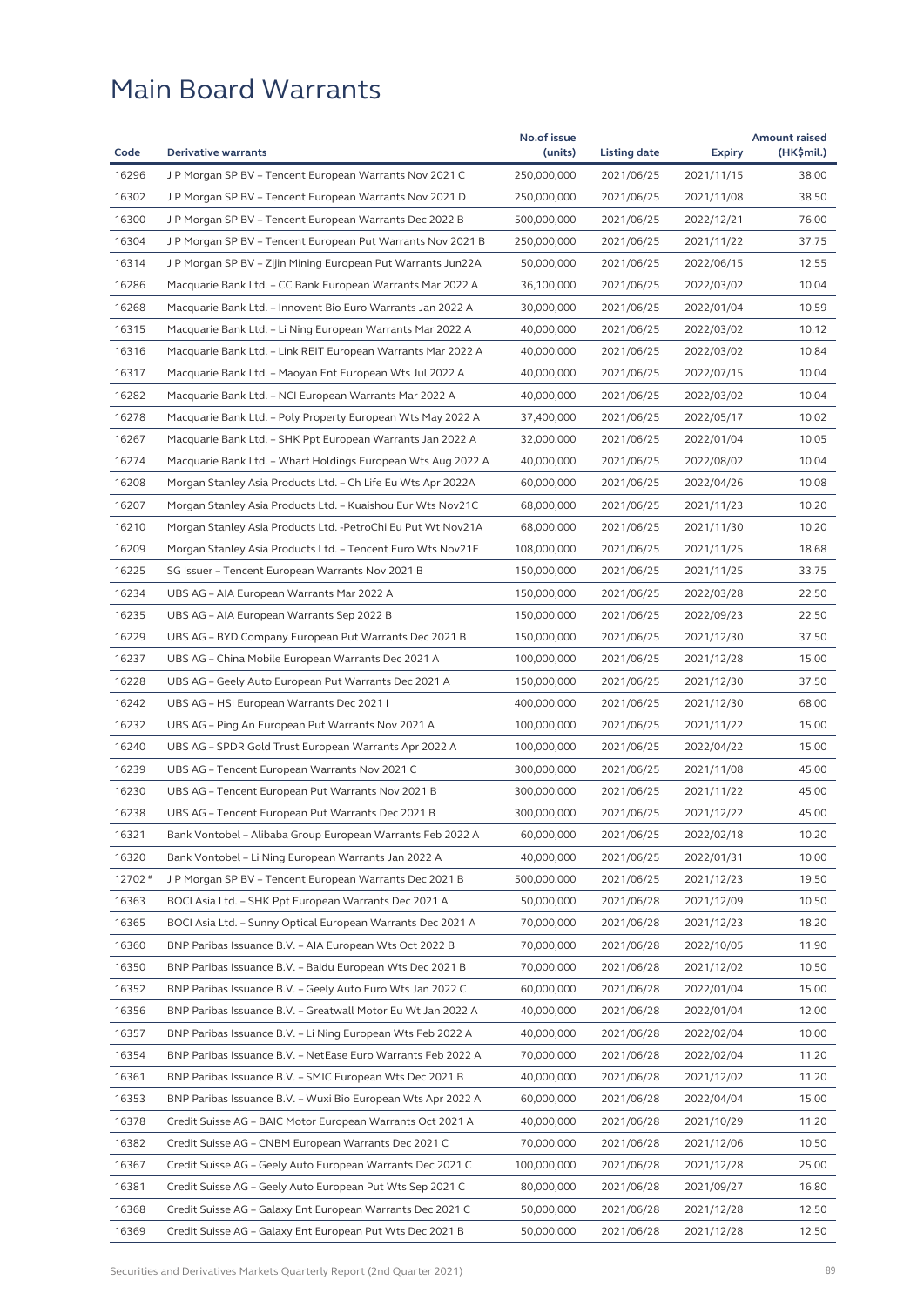|       |                                                              | No.of issue |              |               | <b>Amount raised</b> |
|-------|--------------------------------------------------------------|-------------|--------------|---------------|----------------------|
| Code  | <b>Derivative warrants</b>                                   | (units)     | Listing date | <b>Expiry</b> | (HK\$mil.)           |
| 16374 | Credit Suisse AG - PA Gooddoctor Euro Warrants Nov 2021 A    | 80,000,000  | 2021/06/28   | 2021/11/25    | 12.00                |
| 16366 | Credit Suisse AG – Weigao Group European Warrants Dec 2021 A | 60,000,000  | 2021/06/28   | 2021/12/28    | 15.00                |
| 16372 | Credit Suisse AG - CRRC Times European Warrants Apr 2022 B   | 80,000,000  | 2021/06/28   | 2022/04/29    | 20.00                |
| 16456 | Citigroup Global – BYD Company European Warrants Oct 2021 C  | 100,000,000 | 2021/06/28   | 2021/10/28    | 15.10                |
| 16450 | Citigroup Global - BYD Company European Warrants Dec 2021 C  | 100,000,000 | 2021/06/28   | 2021/12/30    | 25.00                |
| 16451 | Citigroup Global – Geely Auto European Warrants Sep 2021 D   | 100,000,000 | 2021/06/28   | 2021/09/29    | 17.30                |
| 16444 | Citigroup Global - Geely Auto European Put Wts Sep 2021 D    | 100,000,000 | 2021/06/28   | 2021/09/29    | 24.50                |
| 16465 | Goldman Sachs SP (Asia) – Galaxy Ent European Wts Oct 2021 A | 80,000,000  | 2021/06/28   | 2021/10/22    | 12.00                |
| 16458 | Goldman Sachs SP (Asia) – HSBC European Warrants Sep 2021 E  | 80,000,000  | 2021/06/28   | 2021/09/28    | 12.00                |
| 16466 | Goldman Sachs SP (Asia) - WuXi Bio European Wts Sep 2021 B   | 80,000,000  | 2021/06/28   | 2021/09/28    | 12.40                |
| 16460 | Goldman Sachs SP (Asia) – Xiaomi European Wts Oct 2021 B     | 80,000,000  | 2021/06/28   | 2021/10/22    | 16.48                |
| 16457 | Haitong Int'l Sec - AAC Tech European Warrants Dec 2021 A    | 30,000,000  | 2021/06/28   | 2021/12/31    | 18.00                |
| 16438 | Haitong Int'l Sec – China Life European Warrants Apr 2022 A  | 60,000,000  | 2021/06/28   | 2022/04/29    | 11.40                |
| 16427 | Haitong Int'l Sec - CPIC European Warrants Dec 2021 A        | 60,000,000  | 2021/06/28   | 2021/12/31    | 11.40                |
| 16436 | Haitong Int'l Sec – Chi Res Land Euro Warrants Dec 2021 A    | 40,000,000  | 2021/06/28   | 2021/12/29    | 12.00                |
| 16420 | Haitong Int'l Sec - Geely Auto European Warrants Sep 2021 C  | 70,000,000  | 2021/06/28   | 2021/09/29    | 12.60                |
| 16421 | Haitong Int'l Sec – Geely Auto European Warrants Dec 2021 B  | 60,000,000  | 2021/06/28   | 2021/12/31    | 15.00                |
| 16423 | Haitong Int'l Sec – Geely Auto European Put Wts Dec 2021 A   | 60,000,000  | 2021/06/28   | 2021/12/31    | 15.00                |
| 16432 | Haitong Int'l Sec – Greatwall Motor European Wts Dec 2021 B  | 40,000,000  | 2021/06/28   | 2021/12/29    | 14.00                |
| 16435 | Haitong Int'l Sec – Hygeia Health European Wts Dec 2021 A    | 60,000,000  | 2021/06/28   | 2021/12/29    | 16.20                |
| 16425 | Haitong Int'l Sec - Ping An European Put Warrants Nov 2021 A | 55,000,000  | 2021/06/28   | 2021/11/29    | 10.45                |
| 16424 | Haitong Int'l Sec – SPDR Gold Trust Euro Wts Apr 2022 A      | 60,000,000  | 2021/06/28   | 2022/04/22    | 10.20                |
| 16428 | Haitong Int'l Sec – Sunny Optical European Wts Dec 2021 A    | 60,000,000  | 2021/06/28   | 2021/12/29    | 15.60                |
| 16429 | Haitong Int'l Sec – Sunny Optical Euro Put Wts Dec 2021 B    | 60,000,000  | 2021/06/28   | 2021/12/29    | 15.00                |
| 16437 | Haitong Int'l Sec - Xinyi Glass European Warrants Dec 2021 A | 25,000,000  | 2021/06/28   | 2021/12/29    | 10.25                |
| 16408 | J P Morgan SP BV - Geely Auto European Warrants Dec 2021 B   | 80,000,000  | 2021/06/28   | 2021/12/31    | 20.40                |
| 16404 | J P Morgan SP BV – GWMC European Put Wts Dec 2021 A          | 40,000,000  | 2021/06/28   | 2021/12/31    | 10.04                |
| 16399 | J P Morgan SP BV – Meituan European Warrants Nov 2021 D      | 300,000,000 | 2021/06/28   | 2021/11/26    | 51.60                |
| 16413 | J P Morgan SP BV – PetroChina European Warrants Jan 2022 A   | 60,000,000  | 2021/06/28   | 2022/01/31    | 15.24                |
| 16402 | J P Morgan SP BV - PICC P&C European Warrants Oct 2021 B     | 60,000,000  | 2021/06/28   | 2021/10/07    | 10.32                |
| 16401 | J P Morgan SP BV – Sino Biopharm Euro Warrants Mar 2022 A    | 70,000,000  | 2021/06/28   | 2022/03/28    | 10.57                |
| 16410 | J P Morgan SP BV - Sunny Optical European Wts Dec 2021 A     | 100,000,000 | 2021/06/28   | 2021/12/31    | 25.00                |
| 16412 | J P Morgan SP BV – CRRC Times European Warrants Mar 2022 B   | 100,000,000 | 2021/06/28   | 2022/03/31    | 25.10                |
| 16327 | Macquarie Bank Ltd. - Beijing Air European Wts Oct 2022 A    | 40,000,000  | 2021/06/28   | 2022/10/14    | 10.20                |
| 16345 | Macquarie Bank Ltd. - HKEX European Warrants Jan 2022 B      | 40,000,000  | 2021/06/28   | 2022/01/04    | 10.12                |
| 16326 | Macquarie Bank Ltd. - Jiangxi Copper European Wts Jan 2022 A | 24,000,000  | 2021/06/28   | 2022/01/04    | 10.32                |
| 16330 | Macquarie Bank Ltd. - Meituan European Warrants Feb 2022 B   | 30,000,000  | 2021/06/28   | 2022/02/07    | 10.05                |
| 16328 | Macquarie Bank Ltd. - Meituan European Warrants Jul 2022 A   | 40,000,000  | 2021/06/28   | 2022/07/05    | 10.08                |
| 16348 | Macquarie Bank Ltd. - Sunart Retail European Wts Jul 2022 A  | 40,000,000  | 2021/06/28   | 2022/07/05    | 10.04                |
| 16343 | Macquarie Bank Ltd. - Tencent European Warrants Nov 2022 A   | 24,500,000  | 2021/06/28   | 2022/11/02    | 10.05                |
| 16331 | Morgan Stanley Asia Products Ltd. - CM Bank Euro Wts Dec 21C | 58,000,000  | 2021/06/28   | 2021/12/30    | 15.43                |
| 16398 | Morgan Stanley Asia Products Ltd. - Geely Auto Eu Wt Dec 21C | 88,000,000  | 2021/06/28   | 2021/12/28    | 22.00                |
| 16335 | Morgan Stanley Asia Products Ltd. - Geely Eu Put Wt Sep 21 C | 80,000,000  | 2021/06/28   | 2021/09/29    | 18.00                |
| 16332 | Morgan Stanley Asia Products Ltd. - ICBC Euro Wts Feb 2022 A | 68,000,000  | 2021/06/28   | 2022/02/23    | 10.20                |
| 16393 | UBS AG - China Life European Warrants Apr 2022 A             | 80,000,000  | 2021/06/28   | 2022/04/26    | 12.00                |
| 16388 | UBS AG - Geely Auto European Warrants Dec 2021 D             | 150,000,000 | 2021/06/28   | 2021/12/30    | 37.50                |
| 16390 | UBS AG - HSBC European Warrants Dec 2021 B                   | 100,000,000 | 2021/06/28   | 2021/12/10    | 15.00                |
| 16383 | UBS AG - PetroChina European Put Warrants Dec 2021 A         | 70,000,000  | 2021/06/28   | 2021/12/30    | 17.50                |
| 16395 | UBS AG – Tencent European Warrants Nov 2021 D                | 300,000,000 | 2021/06/28   | 2021/11/25    | 45.00                |
|       |                                                              |             |              |               |                      |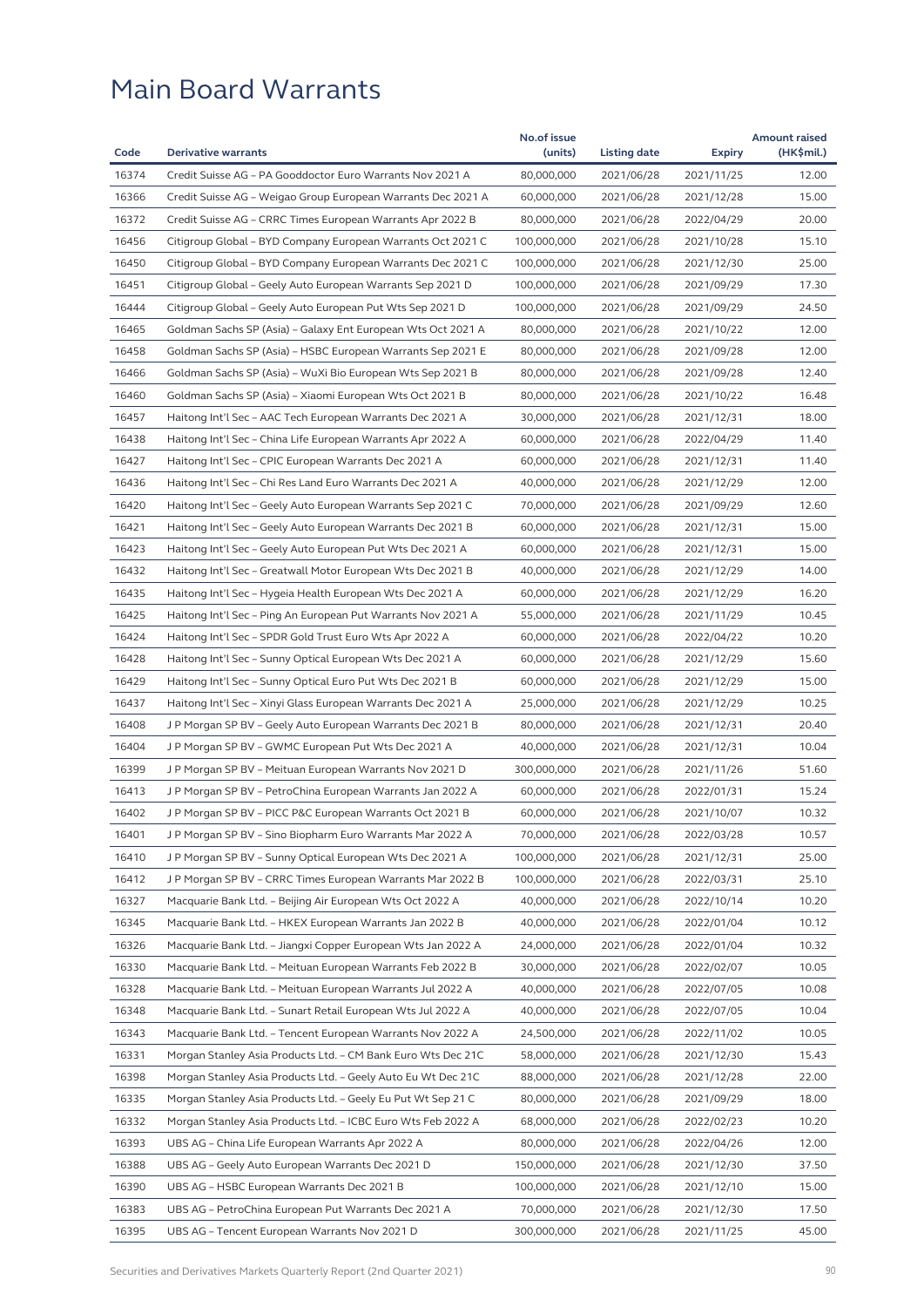|       |                                                                | No.of issue |              |                          | <b>Amount raised</b> |
|-------|----------------------------------------------------------------|-------------|--------------|--------------------------|----------------------|
| Code  | <b>Derivative warrants</b>                                     | (units)     | Listing date | <b>Expiry</b>            | (HK\$mil.)           |
| 16397 | UBS AG - Tencent European Warrants Nov 2021 E                  | 300,000,000 | 2021/06/28   | 2021/11/19               | 69.00                |
| 16418 | Bank Vontobel – BYD Company European Warrants Dec 2021 B       | 50,000,000  | 2021/06/28   | 2021/12/28               | 10.50                |
| 16416 | Bank Vontobel - Geely Auto European Warrants Jan 2022 A        | 50,000,000  | 2021/06/28   | 2022/01/07               | 12.50                |
| 16415 | Bank Vontobel - Geely Auto European Put Warrants Sep 2021 C    | 50,000,000  | 2021/06/28   | 2021/09/27               | 15.00                |
| 16417 | Bank Vontobel - Ping An European Warrants Dec 2021 C           | 40,000,000  | 2021/06/28   | 2021/12/30               | 10.80                |
| 16419 | Bank Vontobel - Wuxi Bio European Warrants Mar 2022 A          | 40,000,000  | 2021/06/28   | 2022/03/31               | 10.00                |
| 16491 | Credit Suisse AG - Baidu European Warrants Feb 2022 A          | 200,000,000 | 2021/06/29   | 2022/02/23               | 30.00                |
| 16490 | Credit Suisse AG - China Mobile European Warrants Mar 2022 A   | 70,000,000  | 2021/06/29   | 2022/03/28               | 10.50                |
| 16485 | Credit Suisse AG – Meidong Auto European Warrants Dec 2021 A   | 30,000,000  | 2021/06/29   | 2021/12/28               | 15.00                |
| 16488 | Credit Suisse AG – NetEase European Warrants Jan 2022 A        | 150,000,000 | 2021/06/29   | 2022/01/25               | 22.50                |
| 16486 | Credit Suisse AG – Yongda Auto European Warrants Dec 2021 A    | 60,000,000  | 2021/06/29   | 2021/12/28               | 15.00                |
| 16487 | Credit Suisse AG - ZA Onine European Warrants Oct 2021 A       | 40,000,000  | 2021/06/29   | 2021/10/22               | 13.20                |
| 16472 | Guotai Junan - Greatwall Motor European Warrants Oct 2021 B    | 100,000,000 | 2021/06/29   | 2021/10/15               | 17.60                |
| 16473 | Guotai Junan - Meituan European Warrants Nov 2021 A            | 100,000,000 | 2021/06/29   | 2021/11/25               | 20.90                |
| 16477 | Guotai Junan – Tencent European Warrants Nov 2021 B            | 100,000,000 | 2021/06/29   | 2021/11/15               | 18.70                |
| 16476 | Guotai Junan - Xiaomi European Warrants Dec 2021 A             | 100,000,000 | 2021/06/29   | 2021/12/28               | 16.10                |
| 16532 | Goldman Sachs SP (Asia) - BYD Company Euro Wts Dec 2021 B      | 80,000,000  | 2021/06/29   | 2021/12/10               | 16.56                |
| 16538 | Goldman Sachs SP (Asia) – HKEX European Warrants Nov 2021 B    | 100,000,000 | 2021/06/29   | 2021/11/22               | 16.00                |
| 16536 | Goldman Sachs SP (Asia) - Meituan Euro Warrants Nov 2021 E     | 100,000,000 | 2021/06/29   | 2021/11/26               | 20.30                |
| 16533 | Goldman Sachs SP (Asia) - PA Gooddoctor Euro Wts Nov 2021 A    | 80,000,000  | 2021/06/29   | 2021/11/25               | 12.00                |
| 16517 | Haitong Int'l Sec – China Mobile European Put Wts Dec 2021 A   | 40,000,000  | 2021/06/29   | 2021/12/31               | 10.00                |
| 16523 | Haitong Int'l Sec - HSI European Warrants Nov 2021 A           | 200,000,000 | 2021/06/29   | 2021/11/29               | 34.00                |
| 16524 | Haitong Int'l Sec - HSI European Warrants May 2022 A           | 200,000,000 | 2021/06/29   | 2022/05/30               | 50.00                |
| 16521 | Haitong Int'l Sec – Tencent European Warrants Feb 2022 A       | 200,000,000 | 2021/06/29   | 2022/02/21               | 30.00                |
| 16518 | Haitong Int'l Sec - Tencent European Warrants Apr 2022 A       | 200,000,000 | 2021/06/29   | 2022/04/22               | 38.00                |
| 16516 | Haitong Int'l Sec - Tencent European Warrants Dec 2022 B       | 200,000,000 | 2021/06/29   | 2022/12/21               | 30.00                |
| 16519 | Haitong Int'l Sec - Tencent European Put Warrants Jun 2023 A   | 200,000,000 | 2021/06/29   | 2023/06/30               | 50.00                |
| 16493 | J P Morgan SP BV – Ganfeng Lithium European Wts Nov 2021 B     | 60,000,000  | 2021/06/29   | 2021/11/25               | 13.08                |
| 16497 | J P Morgan SP BV - Galaxy Ent European Warrants Dec 2022 A     | 150,000,000 | 2021/06/29   | 2022/12/20               | 22.80                |
| 16498 | J P Morgan SP BV - GOME Retail European Warrants Dec 2021 A    | 40,000,000  | 2021/06/29   | 2021/12/31               | 10.08                |
| 16495 | J P Morgan SP BV - PA Gooddoctor Euro Warrants Nov 2021 A      | 70,000,000  | 2021/06/29   | 2021/11/25               | 10.57                |
| 16506 | Macquarie Bank Ltd. - Conch Cement European Wts Apr 2022 A     | 26,000,000  | 2021/06/29   | 2022/04/04               | 10.04                |
| 16515 | Macquarie Bank Ltd. - Minsheng Bank European Wts Jun 2022 A    | 29,600,000  | 2021/06/29   | 2022/06/02               | 10.00                |
| 16508 | Macquarie Bank Ltd. - Pharmaron European Warrants Apr 2022 A   | 32,000,000  | 2021/06/29   | 2022/04/14               | 10.21                |
| 16511 | Macquarie Bank Ltd. - CRRC Times Euro Warrants Jun 2022 A      | 40,000,000  | 2021/06/29   | 2022/06/16               | 10.00                |
| 16513 | Macquarie Bank Ltd. - Zijin Mining European Wts Jan 2022 C     | 27,300,000  | 2021/06/29   | 2022/01/04               | 10.02                |
| 16481 | Morgan Stanley Asia Products Ltd. - Galaxy Eu Wts Dec 2021 C   | 58,000,000  | 2021/06/29   | 2021/12/28               | 14.50                |
| 16480 | Morgan Stanley Asia Products Ltd. - PIC P&C Euro Wts Oct21A    | 68,000,000  | 2021/06/29   | 2021/10/22               | 10.20                |
| 16479 | Morgan Stanley Asia Products Ltd. - Sino Biopharm Eu Wt Mar22A | 68,000,000  | 2021/06/29   | 2022/03/28               | 10.20                |
| 16525 | SG Issuer - CNBM European Warrants Dec 2021 C                  | 50,000,000  | 2021/06/29   | 2021/12/31               | 10.75                |
| 16530 | SG Issuer - Sinopec Corp European Warrants Dec 2021 A          | 50,000,000  | 2021/06/29   | 2021/12/31               | 12.50                |
| 16529 | SG Issuer - CPIC European Warrants Jan 2022 A                  | 50,000,000  | 2021/06/29   |                          | 13.25                |
| 16531 | SG Issuer - Kunlun Energy European Warrants Dec 2021 A         | 80,000,000  | 2021/06/29   | 2022/01/31<br>2021/12/31 | 16.00                |
|       |                                                                |             |              |                          |                      |
| 16502 | UBS AG – Geely Auto European Put Warrants Sep 2021 C           | 100,000,000 | 2021/06/29   | 2021/09/28               | 19.00                |
| 16501 | UBS AG - Ping An European Warrants Mar 2023 A                  | 200,000,000 | 2021/06/29   | 2023/03/23               | 30.00                |
| 16500 | UBS AG - Sino Biopharm European Warrants Mar 2022 A            | 60,000,000  | 2021/06/29   | 2022/03/28               | 10.20                |
| 16549 | Credit Suisse AG - CPIC European Warrants Dec 2021 B           | 60,000,000  | 2021/06/30   | 2021/12/10               | 10.20                |
| 16546 | Credit Suisse AG – China Telecom European Wts Dec 2021 A       | 50,000,000  | 2021/06/30   | 2021/12/29               | 12.50                |
| 16554 | Credit Suisse AG - JD.com European Put Warrants Nov 2021 A     | 100,000,000 | 2021/06/30   | 2021/11/26               | 19.00                |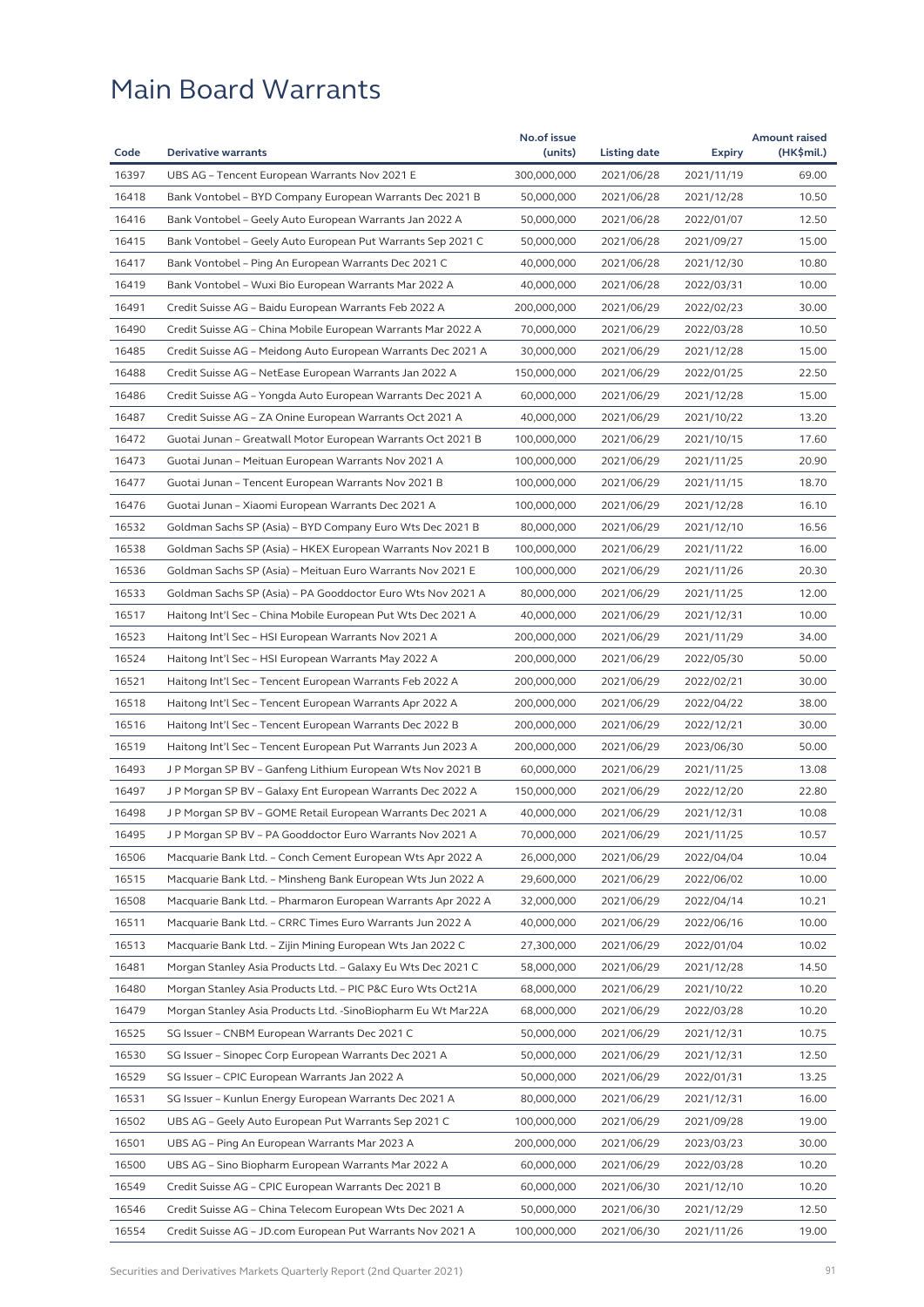| Code  | <b>Derivative warrants</b>                                   | No.of issue<br>(units) | <b>Listing date</b> | <b>Expiry</b> | <b>Amount raised</b><br>(HK\$mil.) |
|-------|--------------------------------------------------------------|------------------------|---------------------|---------------|------------------------------------|
| 16555 | Credit Suisse AG - Meituan European Put Warrants Dec 2021 C  | 150,000,000            | 2021/06/30          | 2021/12/23    | 22.50                              |
| 16552 | Credit Suisse AG - Tencent Euro Put Wts Oct 2021 A           | 200,000,000            | 2021/06/30          | 2021/10/19    | 44.00                              |
| 16590 | Citigroup Global - Bilibili European Warrants Nov 2021 C     | 100,000,000            | 2021/06/30          | 2021/11/29    | 15.00                              |
| 16593 | Citigroup Global - BYD Company European Put Wts Dec 2021 C   | 100,000,000            | 2021/06/30          | 2021/12/30    | 31.50                              |
| 16592 | Citigroup Global – Kuaishou European Warrants Oct 2021 A     | 100,000,000            | 2021/06/30          | 2021/10/26    | 18.40                              |
| 16591 | Citigroup Global - Meituan European Put Warrants Dec 2021 B  | 100,000,000            | 2021/06/30          | 2021/12/30    | 30.50                              |
| 16607 | Goldman Sachs SP (Asia) - AAC Tech Euro Wts Jul 2022 A       | 80,000,000             | 2021/06/30          | 2022/07/11    | 16.08                              |
| 16618 | Goldman Sachs SP (Asia) – Geely Auto European Wts Sep 2021 I | 80,000,000             | 2021/06/30          | 2021/09/30    | 13.28                              |
| 16606 | Goldman Sachs SP (Asia) – Greatwall Motor Eur Wts Sep 2021 A | 80,000,000             | 2021/06/30          | 2021/09/30    | 14.08                              |
| 16610 | Goldman Sachs SP (Asia) – Sino Biopharm Euro Wt Mar 2022 A   | 70,000,000             | 2021/06/30          | 2022/03/28    | 10.50                              |
| 16582 | Haitong Int'l Sec - Jiangxi Copper Euro Warrants Nov 2021 B  | 70,000,000             | 2021/06/30          | 2021/11/25    | 11.20                              |
| 16560 | Haitong Int'l Sec - Meituan European Warrants Sep 2021 D     | 80,000,000             | 2021/06/30          | 2021/09/30    | 15.20                              |
| 16569 | Haitong Int'l Sec - Meituan European Warrants Oct 2021 C     | 80,000,000             | 2021/06/30          | 2021/10/29    | 14.40                              |
| 16570 | Haitong Int'l Sec – Meituan European Warrants Dec 2021 B     | 80,000,000             | 2021/06/30          | 2021/12/31    | 22.40                              |
| 16580 | Haitong Int'l Sec - Meituan European Put Warrants Oct 2021 B | 80,000,000             | 2021/06/30          | 2021/10/29    | 14.40                              |
| 16577 | Haitong Int'l Sec - Meituan European Put Warrants Nov 2021 B | 80,000,000             | 2021/06/30          | 2021/11/29    | 16.00                              |
| 16583 | Haitong Int'l Sec - PA Gooddoctor Euro Warrants Nov 2021 A   | 65,000,000             | 2021/06/30          | 2021/11/25    | 10.40                              |
| 16558 | Haitong Int'l Sec – WuXi Bio European Warrants Mar 2022 A    | 60,000,000             | 2021/06/30          | 2022/03/31    | 15.00                              |
| 16545 | J P Morgan SP BV – Meidong Auto European Warrants Dec 2021 A | 30,000,000             | 2021/06/30          | 2021/12/30    | 13.05                              |
| 16544 | J P Morgan SP BV - Meituan European Warrants Oct 2021 E      | 300,000,000            | 2021/06/30          | 2021/10/26    | 45.00                              |
| 16541 | Macquarie Bank Ltd. - Chi Res Land European Wts Apr 2022 A   | 23,500,000             | 2021/06/30          | 2022/04/04    | 10.20                              |
| 16539 | Macquarie Bank Ltd. - Sino Biopharm European Wts Jul 2022 A  | 37,500,000             | 2021/06/30          | 2022/07/05    | 10.13                              |
| 16620 | SG Issuer - AAC Tech European Put Warrants Dec 2021 A        | 40,000,000             | 2021/06/30          | 2021/12/31    | 16.40                              |
| 16621 | SG Issuer - HSI European Put Warrants Dec 2021 E             | 300,000,000            | 2021/06/30          | 2021/12/30    | 75.00                              |
| 16623 | SG Issuer - HSI European Put Warrants Dec 2021 F             | 300,000,000            | 2021/06/30          | 2021/12/30    | 75.00                              |
| 16625 | SG Issuer - Meituan European Put Warrants Dec 2021 B         | 80,000,000             | 2021/06/30          | 2021/12/31    | 40.00                              |
| 16626 | SG Issuer - Sunny Optical European Put Warrants Dec 2021 A   | 100,000,000            | 2021/06/30          | 2021/12/30    | 17.50                              |
| 16588 | UBS AG - Baidu European Warrants Feb 2022 A                  | 200,000,000            | 2021/06/30          | 2022/02/23    | 30.00                              |
| 16589 | UBS AG - China Mobile European Warrants Mar 2022 A           | 100,000,000            | 2021/06/30          | 2022/03/28    | 15.00                              |
| 16587 | UBS AG - Galaxy Ent European Warrants Dec 2022 A             | 150,000,000            | 2021/06/30          | 2022/12/20    | 22.50                              |
| 16599 | Bank Vontobel - China Telecom European Warrants Jan 2022 A   | 40,000,000             | 2021/06/30          | 2022/01/28    | 10.00                              |
| 16603 | Bank Vontobel - HKEX European Put Warrants Dec 2021 A        | 50,000,000             | 2021/06/30          | 2021/12/29    | 15.50                              |
| 16597 | Bank Vontobel - Meituan European Warrants Dec 2021 B         | 60,000,000             | 2021/06/30          | 2021/12/29    | 15.00                              |
| 16598 | Bank Vontobel - Meituan European Put Warrants Aug 2022 A     | 150,000,000            | 2021/06/30          | 2022/08/29    | 37.50                              |
| 16596 | Bank Vontobel - PA Gooddoctor European Warrants Nov 2021 A   | 70,000,000             | 2021/06/30          | 2021/11/25    | 10.50                              |
| Total |                                                              |                        |                     |               | 68,155.52                          |

# Further issue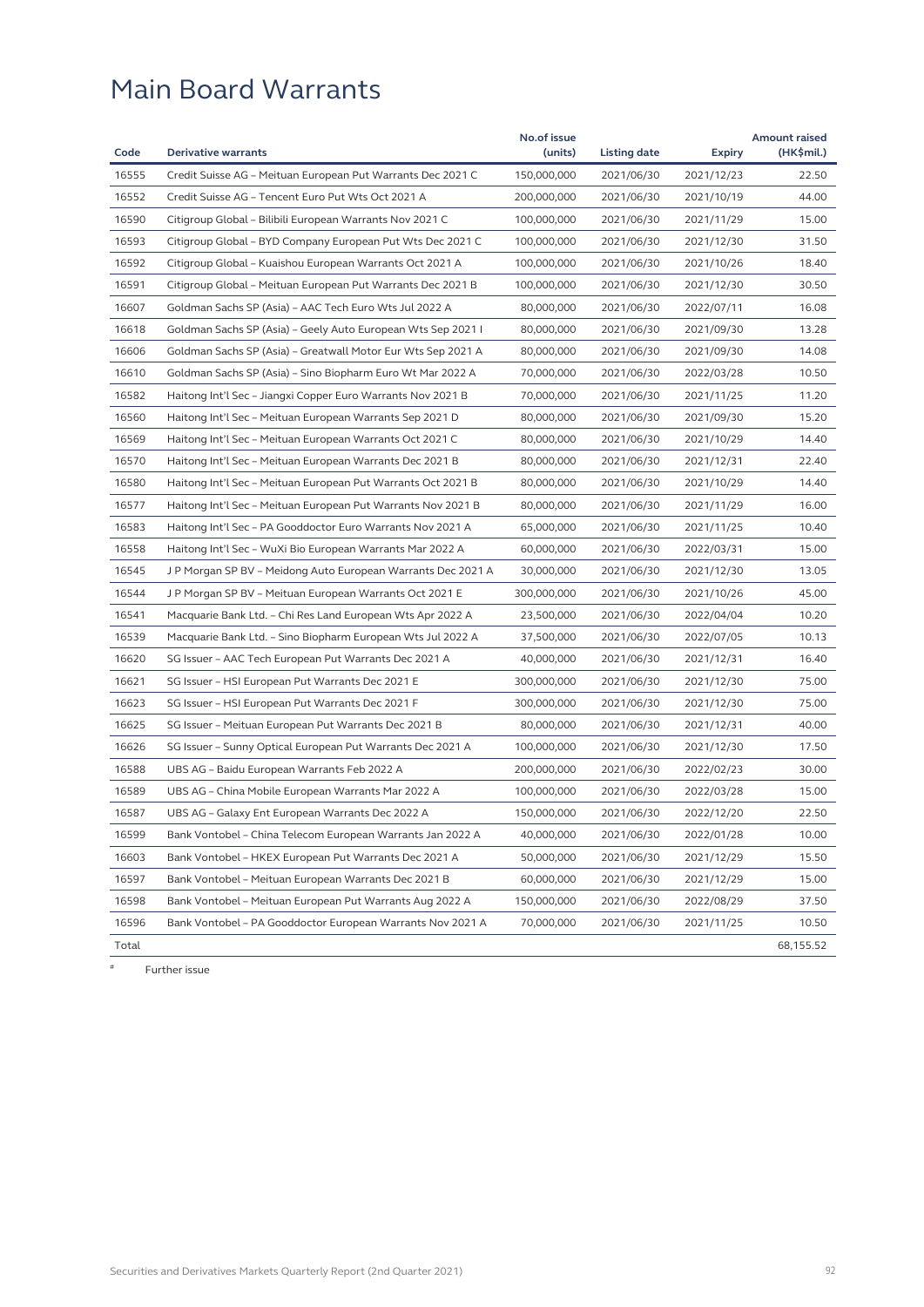#### **Newly Listed Inline Warrants**

for 2nd quarter 2021

| Code  | <b>Inline warrants</b>                                    | No. of issue<br>(units) | <b>Listing date</b> | <b>Expiry</b> | <b>Amount raised</b><br>(HK\$ mil.) |
|-------|-----------------------------------------------------------|-------------------------|---------------------|---------------|-------------------------------------|
| 48764 | HK Bank - Meituan Euro Inline Warrants Dec 2021 D         | 31,000,000              | 2021/04/01          | 2021/12/31    | 10.23                               |
| 48763 | HK Bank - Ping An Euro Inline Warrants Oct 2021 B         | 36.000.000              | 2021/04/01          | 2021/10/29    | 10.08                               |
| 48767 | HK Bank - Tencent Euro Inline Warrants Dec 2021 D         | 22,000,000              | 2021/04/01          | 2021/12/31    | 10.12                               |
| 48765 | HK Bank - Xiaomi Euro Inline Warrants Oct 2021 A          | 19,000,000              | 2021/04/01          | 2021/10/29    | 10.26                               |
| 48766 | HK Bank - Xiaomi Euro Inline Warrants Oct 2021 B          | 21,000,000              | 2021/04/01          | 2021/10/29    | 10.29                               |
| 48768 | SG Issuer - Alibaba Euro Inline Warrants Oct 2021 A       | 20,000,000              | 2021/04/29          | 2021/10/29    | 10.20                               |
| 48769 | SG Issuer - Alibaba Euro Inline Warrants Oct 2021 B       | 25,000,000              | 2021/04/29          | 2021/10/29    | 11.25                               |
| 48770 | SG Issuer - Tencent Euro Inline Warrants Oct 2021 A       | 20,000,000              | 2021/04/29          | 2021/10/29    | 11.40                               |
| 48771 | SG Issuer - Tencent Euro Inline Warrants Oct 2021 B       | 20,000,000              | 2021/04/29          | 2021/10/29    | 11.40                               |
| 48772 | SG Issuer - Tencent Euro Inline Warrants Oct 2021 C       | 30,000,000              | 2021/04/29          | 2021/10/29    | 12.00                               |
| 48777 | HK Bank - Alibaba Euro Inline Warrants Dec 2021 D         | 24,000,000              | 2021/05/03          | 2021/12/31    | 10.08                               |
| 48773 | HK Bank - Meituan Meituan Euro Inline Warrants Dec 2021 E | 21,000,000              | 2021/05/03          | 2021/12/31    | 10.08                               |
| 48776 | HK Bank - Tencent Euro Inline Warrants Dec 2021 E         | 19,000,000              | 2021/05/03          | 2021/12/31    | 10.45                               |
| 48774 | HK Bank - Xiaomi Euro Inline Warrants Nov 2021 C          | 29,000,000              | 2021/05/03          | 2021/11/30    | 10.15                               |
| 48775 | HK Bank - Xiaomi Euro Inline Warrants Dec 2021 C          | 24,000,000              | 2021/05/03          | 2021/12/31    | 10.08                               |
| 48778 | SG Issuer - Alibaba Euro Inline Warrants Nov 2021 A       | 20,000,000              | 2021/05/27          | 2021/11/30    | 10.60                               |
| 48779 | SG Issuer - Alibaba Euro Inline Warrants Nov 2021 B       | 25,000,000              | 2021/05/27          | 2021/11/30    | 11.00                               |
| 48780 | SG Issuer - Tencent Euro Inline Warrants Nov 2021 A       | 20,000,000              | 2021/05/27          | 2021/11/30    | 11.00                               |
| 48781 | SG Issuer - Tencent Euro Inline Warrants Nov 2021 B       | 20,000,000              | 2021/05/27          | 2021/11/30    | 11.40                               |
| 48782 | SG Issuer - Tencent Euro Inline Warrants Nov 2021 C       | 30,000,000              | 2021/05/27          | 2021/11/30    | 11.10                               |
| 48785 | HK Bank - China Mobile Euro Inline Warrants Dec 2021 B    | 17,000,000              | 2021/06/01          | 2021/12/31    | 10.37                               |
| 48784 | HK Bank - China Mobile Euro Inline Warrants Jan 2022 A    | 17,000,000              | 2021/06/01          | 2022/01/31    | 10.03                               |
| 48787 | HK Bank - China Mobile Euro Inline Warrants Feb 2022 A    | 29,000,000              | 2021/06/01          | 2022/02/28    | 10.15                               |
| 48786 | HK Bank - China Mobile Euro Inline Warrants Mar 2022 A    | 34,000,000              | 2021/06/01          | 2022/03/31    | 10.20                               |
| 48783 | HK Bank - Meituan Euro Inline Warrants Dec 2021 F         | 25,000,000              | 2021/06/01          | 2021/12/31    | 10.25                               |
| 48788 | SG Issuer - Alibaba Euro Inline Warrants Dec 2021 B       | 30,000,000              | 2021/06/30          | 2021/12/31    | 11.40                               |
| 48789 | SG Issuer – Tencent Euro Inline Warrants Dec 2021 B       | 30,000,000              | 2021/06/30          | 2021/12/31    | 11.10                               |
| 48790 | SG Issuer - Tencent Euro Inline Warrants Dec 2021 C       | 20,000,000              | 2021/06/30          | 2021/12/31    | 11.00                               |
| Total |                                                           |                         |                     |               | 297.67                              |

 $\frac{1}{4}$  Further issue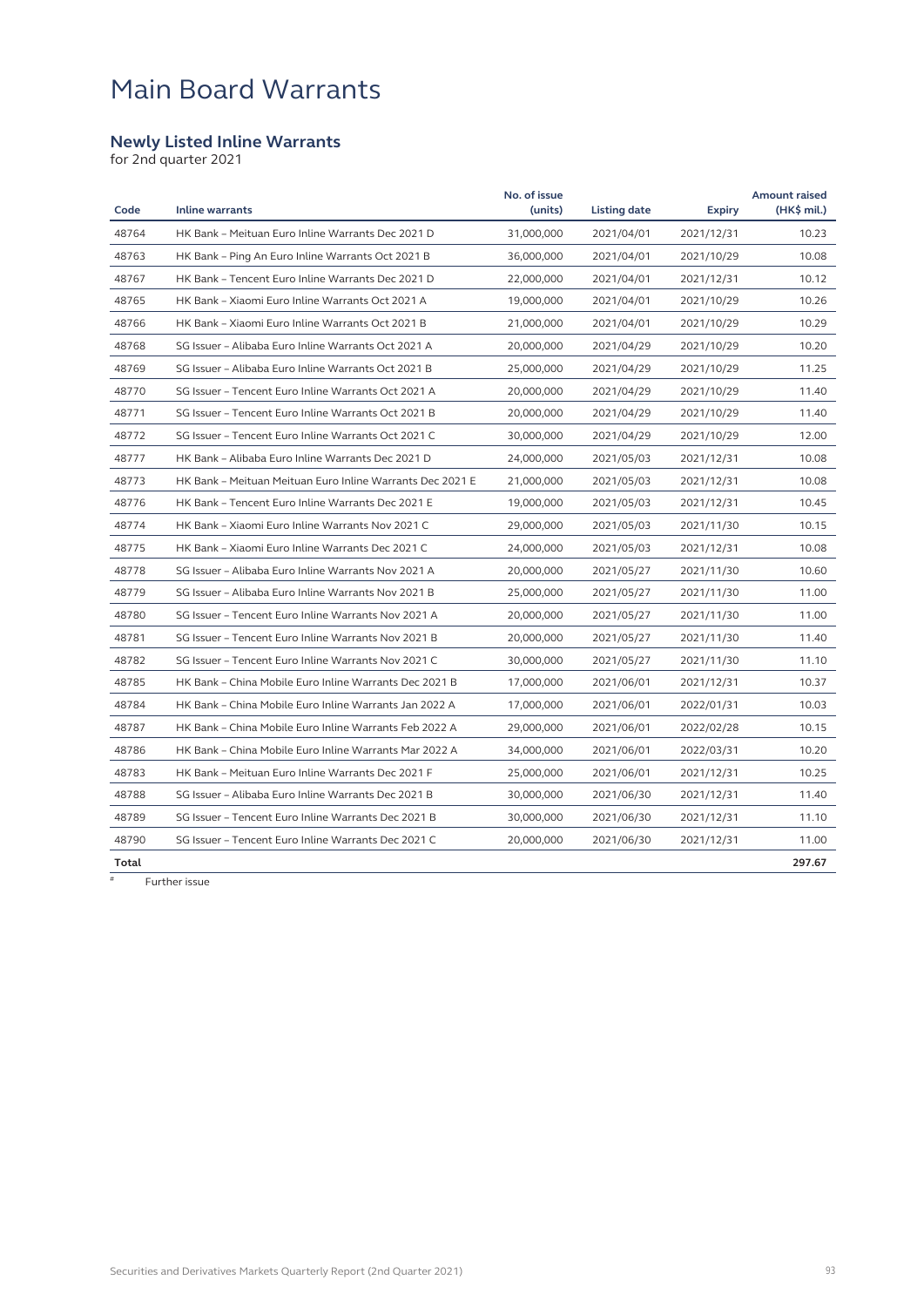### **Debt Securities Trading Statistics**

|      |                | <b>Turnover value</b>          |                         |
|------|----------------|--------------------------------|-------------------------|
|      |                | Exchange fund notes (HK\$ mil) | Market total (HK\$ mil) |
| 2020 | Q <sub>2</sub> | 301.09                         | 15,696.77               |
|      | Q <sub>3</sub> | 276.09                         | 15,310.65               |
|      | Q4             | 114.10                         | 19,437.11               |
| 2021 | Q <sub>1</sub> | 75.53                          | 23,203.39               |
|      | Q <sub>2</sub> | 12.12                          | 25,662.22               |

#### **Debt Securities Nominal Value**

|      |    | No. of issues | Nominal value (HK\$ mil.) |
|------|----|---------------|---------------------------|
| 2020 | O2 | 1.444         | 5,312,678.21              |
|      | Q3 | 1.518         | 5,563,987.25              |
|      | Q4 | 1,574         | 5,795,141.88              |
| 2021 | Ο1 | 1,638         | 5,985,453.66              |
|      | Q2 | 1,680         | 6,135,874.68              |

### **New Listing Statistics – Debt Securities**

|      |    | No. of newly listed debt securities | Amount raised (HK\$ mil.) |
|------|----|-------------------------------------|---------------------------|
| 2020 | O2 | 90                                  | 373,669.32                |
|      | Q3 | 123                                 | 396,111.79                |
|      | O4 | 126                                 | 453,538.31                |
| 2021 | Q1 | 126                                 | 380,494.87                |
|      | Q2 | 118                                 | 410,984.14                |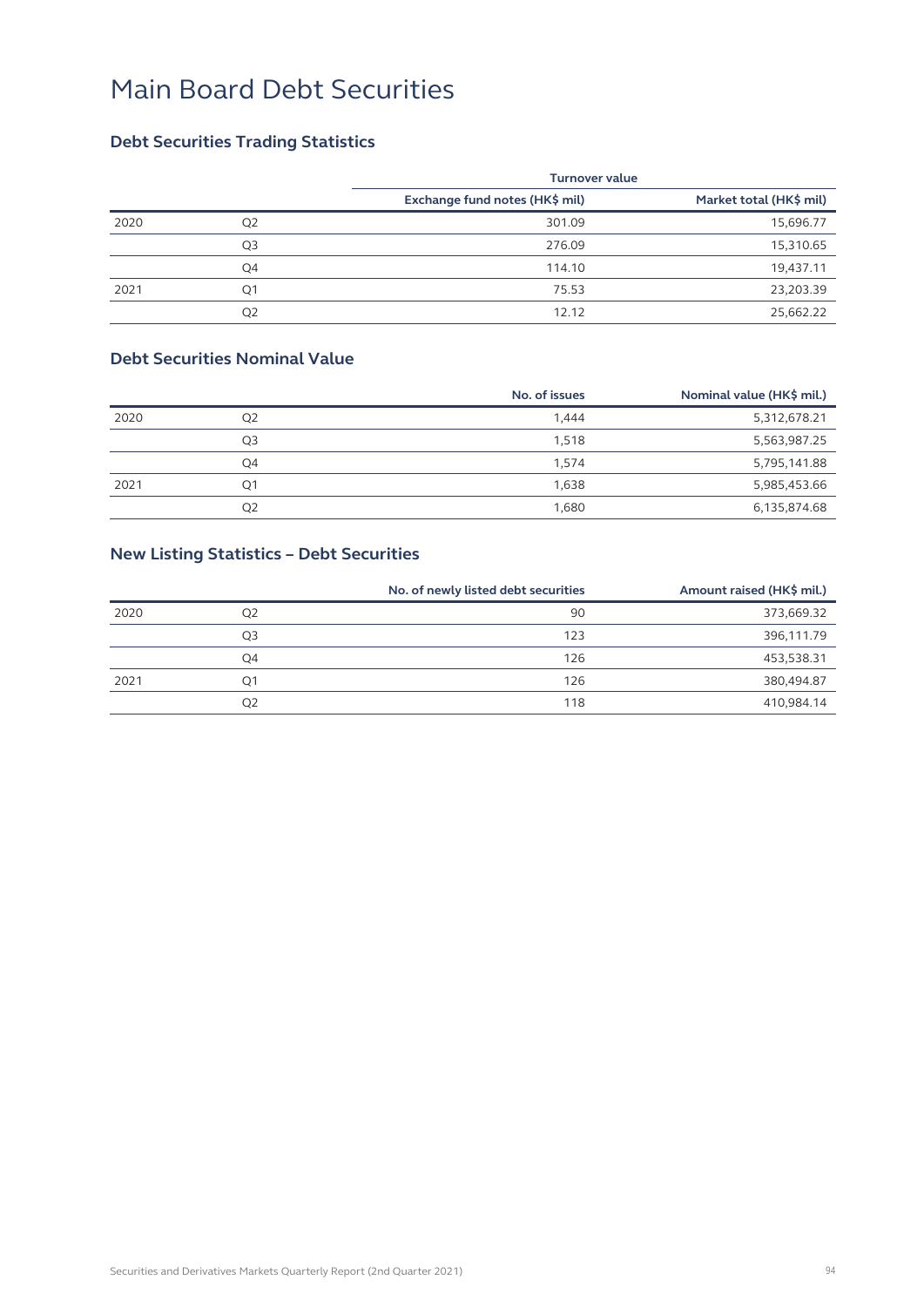#### **Newly Listed Debt Securities**

for 2nd quarter 2021

| Code    | <b>Debt securities</b>                                                | Principal  |               | <b>Listing date</b> | <b>Maturity</b> | <b>Amount raised</b><br>(HK\$ mil.) |
|---------|-----------------------------------------------------------------------|------------|---------------|---------------------|-----------------|-------------------------------------|
| 40636   | CAR Inc. 9.75% Senior Notes 2024                                      | <b>USD</b> | 250,000,000   | 2021/04/01          | 2024/03/31      | 1,924.22                            |
| 40634   | MGM China Holdings Ltd. 4.75% Senior Notes 2027                       | <b>USD</b> | 750,000,000   | 2021/04/01          | 2027/02/01      | 5,807.76                            |
| 40637   | New Lion Bridge Co., Ltd. 6.5% Senior Notes 2022                      | <b>USD</b> | 180,000,000   | 2021/04/07          | 2022/03/31      | 1,394.10                            |
| 40635   | Powerchina Roadbridge Group (BVI) Ltd. Senior Guar Perp<br>Sec        | <b>USD</b> | 500,000,000   | 2021/04/07          |                 | 3,872.50                            |
| 40554 # | Dangdai Int'l Investments Ltd. 9.00% Guar Senior Notes<br>2022        | <b>USD</b> | 49,000,000    | 2021/04/07          | 2022/01/21      | 379.58                              |
| 40639   | AIA Group Ltd. Resettable Subordinated Perpetual<br>Securities        | <b>USD</b> | 750,000,000   | 2021/04/08          |                 | 5,809.88                            |
| 40638   | Haimen Zhongnan Invest Dev (Int'l) 11.50% Guar Senior<br>N2024        | <b>USD</b> | 250,000,000   | 2021/04/08          | 2024/04/07      | 1,939.03                            |
| 40641   | Franshion Brilliant Ltd. 3.20% Guaranteed Senior Notes<br>2026        | <b>USD</b> | 600,000,000   | 2021/04/12          | 2026/04/09      | 4,644.22                            |
| 40643   | Pioneer Reward Ltd. 1.30% Guaranteed Bonds 2024                       | <b>USD</b> | 800,000,000   | 2021/04/12          | 2024/04/09      | 6,192.18                            |
| 40644   | Pioneer Reward Ltd. 2.00% Guaranteed Bonds 2026                       | <b>USD</b> | 500,000,000   | 2021/04/12          | 2026/04/09      | 3,869.53                            |
| 40640   | Si Fa Investment Ltd. 2.85% Guaranteed Bonds 2026                     | <b>USD</b> | 350,000,000   | 2021/04/12          | 2026/04/09      | 2,711.63                            |
| 40645   | Chengdu Jiaozi Financial Holding Group Co., Ltd. 2.60%<br>N2026       | <b>USD</b> | 200,000,000   | 2021/04/13          | 2026/04/12      | 1,549.60                            |
| 40642   | Logan Group Co. Ltd. 4.25% Senior Notes 2025                          | <b>USD</b> | 300,000,000   | 2021/04/13          | 2025/07/12      | 2,301.74                            |
| 40646   | XD Inc. 1.25% Convertible Bonds 2026                                  | <b>USD</b> | 280,000,000   | 2021/04/13          | 2026/04/12      | 2,169.44                            |
| 04245   | The Govt of the HKSAR of the PRC 0.36% Bonds 2024                     | <b>HKD</b> | 4,000,000,000 | 2021/04/16          | 2024/04/15      | 3,997.20                            |
| 40648   | Zhenro Properties Group Ltd. 5.98% Senior Notes 2022                  | <b>USD</b> | 220,000,000   | 2021/04/16          | 2022/04/13      | 1,702.03                            |
| 40647   | Fine Perfection Inv Ltd. Zero Coupon Guar Exchangeable<br>B2022       | <b>USD</b> | 230,000,000   | 2021/04/20          | 2022/04/17      | 1,780.66                            |
| 85978   | MTR Corporation Ltd. 2.86% Fixed Rate CNY Notes 2022                  | <b>RMB</b> | 200,000,000   | 2021/04/20          | 2022/04/19      | 235.84                              |
| 40653   | MCC Holding (Hong Kong) Corp Ltd. Senior Guar Perp Sec                | <b>USD</b> | 500,000,000   | 2021/04/21          |                 | 3,868.25                            |
| 40643#  | Pioneer Reward Ltd. 1.30% Guaranteed Bonds 2024                       | <b>USD</b> | 100,000,000   | 2021/04/21          | 2024/04/09      | 772.47                              |
| 40649   | Guotai Junan Holdings Ltd. 2.00% Guaranteed Notes<br>2026             | <b>USD</b> | 500,000,000   | 2021/04/22          | 2026/04/21      | 3,865.07                            |
| 40650   | CCB HK Branch 0.86% Senior Sustainability-linked Notes<br>2024        | <b>USD</b> | 600,000,000   | 2021/04/23          | 2024/04/22      | 4,637.64                            |
| 40651   | CCB HK Branch 1.46% Senior Sustainability-linked Notes<br>2026        | <b>USD</b> | 550,000,000   | 2021/04/23          | 2026/04/22      | 4,248.92                            |
| 40652   | CCB Luxembourg Branch Zero Coupon Senior Green<br><b>Bonds 2024</b>   | <b>EUR</b> | 800,000,000   | 2021/04/23          | 2024/04/22      | 7,378.47                            |
| 85987   | CCB Singapore Branch 2.85% Senior Transition CNY<br><b>Bonds 2023</b> | RMB        | 2,000,000,000 | 2021/04/23          |                 | 2,366.80                            |
| 40655   | Tencent Holdings Ltd. 2.88% Senior Notes 2031                         | <b>USD</b> | 500,000,000   | 2021/04/23          | 2031/04/22      | 3,866.40                            |
| 40656   | Tencent Holdings Ltd. 3.68% Senior Notes 2041                         | <b>USD</b> | 900,000,000   | 2021/04/23          | 2041/04/22      | 6,958.20                            |
| 40657   | Tencent Holdings Ltd. 3.84% Senior Notes 2051                         | <b>USD</b> | 1,750,000,000 | 2021/04/23          | 2051/04/22      | 13,528.88                           |
| 40658   | Tencent Holdings Ltd. 3.94% Senior Notes 2061                         | <b>USD</b> | 1,000,000,000 | 2021/04/23          | 2061/04/22      | 7,730.41                            |
| 40654   | Times China Holdings Ltd. 5.30% Senior Notes 2022                     | <b>USD</b> | 200,000,000   | 2021/04/23          | 2022/04/20      | 1,546.70                            |
| 40659   | Jingrui Holdings Ltd. 12.50% Senior Notes 2023                        | <b>USD</b> | 157,000,000   | 2021/04/27          | 2023/10/26      | 1,213.77                            |
| 40660   | Meituan Zero Coupon Convertible Bonds 2027                            | USD        | 1,483,600,000 | 2021/04/28          | 2027/04/27      | 11,595.88                           |
| 40661   | Meituan Zero Coupon Convertible Bonds 2028                            | <b>USD</b> | 1,500,000,000 | 2021/04/28          | 2028/04/27      | 11,596.50                           |
| 86003   | Bank of China Ltd., Frankfurt Branch 2.85% CNY Notes<br>2023          | RMB        | 1,350,000,000 | 2021/04/29          | 2023/04/28      | 1,599.21                            |
| 40667   | Bank of China Ltd., Luxembourg Branch 1.40% Notes<br>2026             | <b>USD</b> | 500,000,000   | 2021/04/29          | 2026/04/28      | 3,856.20                            |
| 40666   | Bank of China Ltd., Luxembourg Branch Zero Coupon<br>Notes 2024       | EUR        | 500,000,000   | 2021/04/29          | 2024/04/28      | 4,633.50                            |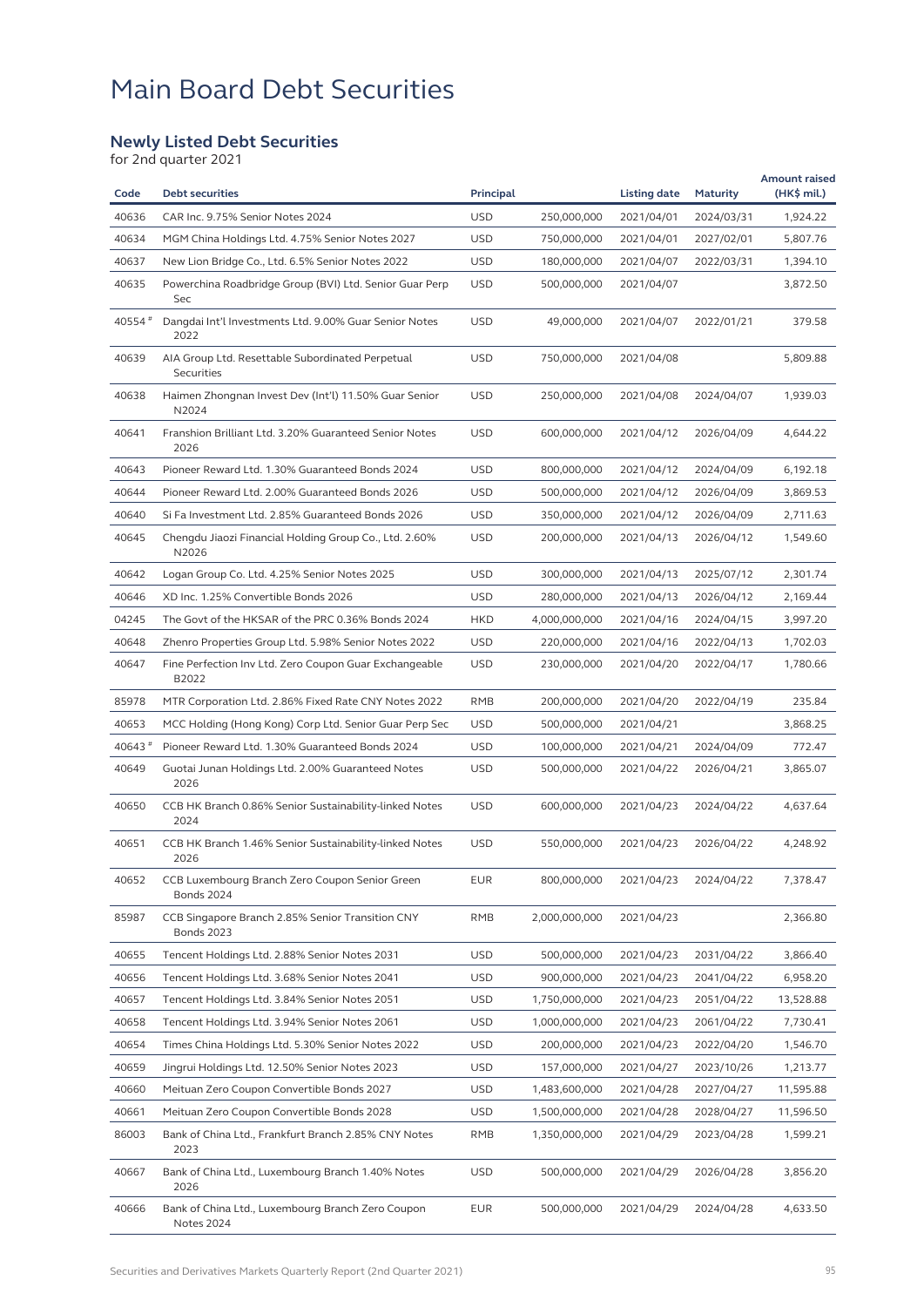| Code    | <b>Debt securities</b>                                                 | Principal  |               | <b>Listing date</b> | <b>Maturity</b> | <b>Amount raised</b><br>(HK\$ mil.) |
|---------|------------------------------------------------------------------------|------------|---------------|---------------------|-----------------|-------------------------------------|
| 86002   | Bank of China Ltd., Macau Branch 3.08% CNY Notes 2026                  | <b>RMB</b> | 1,000,000,000 | 2021/04/29          | 2026/04/28      | 1,184.60                            |
| 40668   | Bank of China Ltd., Singapore Branch 0.80% Notes 2024                  | <b>USD</b> | 500,000,000   | 2021/04/29          | 2024/04/28      | 3,860.53                            |
| 40669   | Bank of China Ltd., Sydney Branch Floating Rate Notes<br>2024 D        | <b>AUD</b> | 500,000,000   | 2021/04/29          | 2024/04/28      | 2,971.75                            |
| 40664   | Hyd International Holding Ltd. 3.10% Guaranteed Bonds<br>2026          | <b>USD</b> | 260,000,000   | 2021/04/29          | 2026/04/28      | 2,010.45                            |
| 40662   | Malaysia Wakala Sukuk Berhad Trust Certificates 2031                   | <b>USD</b> | 800,000,000   | 2021/04/29          | 2031/04/28      | 6,186.00                            |
| 40663   | Malaysia Wakala Sukuk Berhad Trust Certificates 2051                   | <b>USD</b> | 500,000,000   | 2021/04/29          | 2051/04/28      | 3,866.25                            |
| 40671   | PETRONAS Capital Ltd. 2.48% Guaranteed Notes 2032                      | <b>USD</b> | 1,250,000,000 | 2021/04/29          | 2032/01/28      | 9,663.99                            |
| 40672   | PETRONAS Capital Ltd. 3.404% Guaranteed Notes 2061                     | <b>USD</b> | 1,750,000,000 | 2021/04/29          | 2061/04/28      | 13,531.88                           |
| 40665   | Wanda Properties Overseas Ltd. 7.25% Guaranteed Bonds<br>2022          | <b>USD</b> | 325,000,000   | 2021/04/30          | 2022/04/28      | 2,513.23                            |
| 40673   | Shanxi Securities Co., Ltd. 3.40% Bonds 2024                           | <b>USD</b> | 200,000,000   | 2021/05/05          | 2024/05/04      | 1,547.30                            |
| 40670   | Sino-Ocean Land Treasure IV Ltd. 3.25% Guar Green<br><b>Notes 2026</b> | <b>USD</b> | 400,000,000   | 2021/05/06          | 2026/05/05      | 3,069.43                            |
| 40674   | Guang Ying Investment Ltd. 2.15% Guaranteed Bonds<br>2024              | <b>USD</b> | 300,000,000   | 2021/05/07          | 2024/05/06      | 2,322.00                            |
| 40675   | Talent Yield International Ltd. 2.00% Guaranteed Bonds<br>2026         | <b>USD</b> | 300,000,000   | 2021/05/07          | 2026/05/06      | 2,310.27                            |
| 40676   | Talent Yield International Ltd. 3.125% Guaranteed Bonds<br>2031        | <b>USD</b> | 400,000,000   | 2021/05/07          | 2031/05/06      | 3,055.63                            |
| 40677   | Rudong County Tongtai Invest Group Co., Ltd. 5.50%<br>B2022            | <b>USD</b> | 50,000,000    | 2021/05/10          | 2022/05/06      | 386.93                              |
| 40678   | ENN Clean Energy Int'l Invest Ltd. 3.375% Guar Senior<br>N2026         | <b>USD</b> | 800,000,000   | 2021/05/13          | 2026/05/12      | 6,169.62                            |
| 04230 # | The Govt of the HKSAR of the PRC 1.68% Bonds 2026                      | <b>HKD</b> | 2,500,000,000 | 2021/05/14          | 2026/01/21      | 2,616.25                            |
| 40679   | eHi Car Services Ltd. 7.75% Senior Notes 2024                          | <b>USD</b> | 300,000,000   | 2021/05/17          | 2024/11/14      | 2,303.99                            |
| 40683   | KWG Group Holdings Ltd. 6.00% Senior Notes 2026                        | <b>USD</b> | 378,000,000   | 2021/05/17          | 2026/08/14      | 2,924.96                            |
| 40685   | Cathay Pacific MTN Financing (HK) Ltd. 4.875% Notes<br>2026            | <b>USD</b> | 650,000,000   | 2021/05/18          | 2026/08/17      | 5,028.32                            |
| 40681   | CIFI Holdings (Group) Co. Ltd. 4.45% Senior Notes 2026                 | <b>USD</b> | 350,000,000   | 2021/05/18          | 2026/08/17      | 2,707.64                            |
| 40682   | CIFI Holdings (Group) Co. Ltd. 4.80% Senior Notes 2028                 | <b>USD</b> | 150,000,000   | 2021/05/18          | 2028/05/17      | 1,160.63                            |
| 40684   | Jiayuan International Group Ltd. 11.00% Senior Notes<br>2024           | <b>USD</b> | 130,000,000   | 2021/05/18          | 2024/02/17      | 972.06                              |
| 40659 # | Jingrui Holdings Ltd. 12.50% Senior Notes 2023                         | <b>USD</b> | 33,000,000    | 2021/05/18          | 2023/10/26      | 255.30                              |
| 40687   | CRCC Hean Ltd. 0.875% Guaranteed Notes 2026 B                          | <b>EUR</b> | 300,000,000   | 2021/05/21          | 2026/05/20      | 2,797.35                            |
| 40686   | CRCC Hean Ltd. 1.875% Guaranteed Notes 2026                            | <b>USD</b> | 300,000,000   | 2021/05/21          | 2026/05/20      | 2,317.89                            |
| 40688   | Haitong International Securities Group Ltd. 2.125%<br>Bonds2026        | <b>USD</b> | 300,000,000   | 2021/05/21          | 2026/05/20      | 2,319.12                            |
| 40680   | Zhongliang Holdings Group Co. Ltd. 8.50% Senior Notes<br>2022          | <b>USD</b> | 300,000,000   | 2021/05/21          | 2022/05/19      | 2,301.76                            |
| 40690   | Redsun Properties Group Ltd. 7.30% Senior Green Notes<br>2024          | <b>USD</b> | 210,000,000   | 2021/05/24          | 2024/05/21      | 1,611.08                            |
| 04085   | Hong Kong Monetary Authority 0.14% Exchange Fund<br><b>Notes 2023</b>  | <b>HKD</b> | 1,200,000,000 | 2021/05/25          | 2023/05/24      | 1,200.72                            |
| 40691   | CLP Power Hong Kong Financing Ltd. 2.99% Notes 2036                    | <b>AUD</b> | 24,000,000    | 2021/05/26          | 2036/05/25      | 142.45                              |
| 40689   | Haixi Overseas Invest Co. Ltd. 2.30% Credit Enhanced<br>B2024          | <b>USD</b> | 100,000,000   | 2021/05/26          | 2024/05/25      | 773.45                              |
| 86004   | Vanke Real Estate (Hong Kong) Co. Ltd. 3.45% CNY Notes<br>2024         | <b>RMB</b> | 1,445,000,000 | 2021/05/26          | 2024/05/25      | 1,729.81                            |
| 40693   | Zhenjiang New Area Urban Construct Inv 3.00%Credit<br>Enh B2022        | <b>USD</b> | 50,000,000    | 2021/05/27          | 2022/05/25      | 386.65                              |
| 40692   | Nanning Communications Invest Grp Co., Ltd. 3.50%<br>Notes 2024        | <b>USD</b> | 300,000,000   | 2021/05/28          | 2024/05/27      | 2,320.05                            |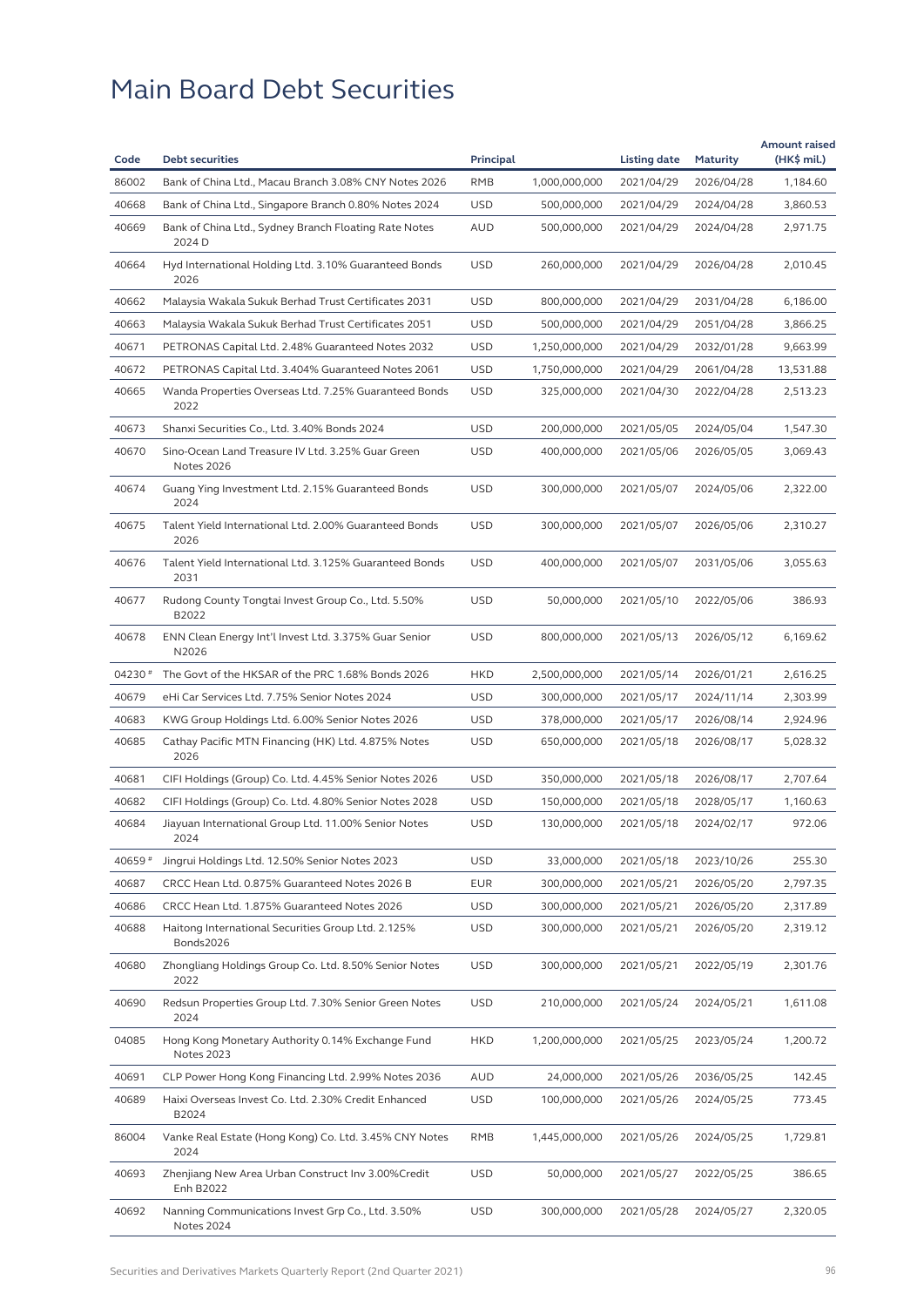| Code    | <b>Debt securities</b>                                                 | Principal  |               | <b>Listing date</b> | <b>Maturity</b> | <b>Amount raised</b><br>$(HK\$ mil.) |
|---------|------------------------------------------------------------------------|------------|---------------|---------------------|-----------------|--------------------------------------|
| 40695   | Jinke Property Group Co., Ltd. 6.85% Notes 2024                        | <b>USD</b> | 325,000,000   | 2021/05/31          | 2024/05/28      | 2,469.57                             |
| 86005   | Guoren Property & Casualty Insurance Co. 4.20% CNY<br>Notes2023        | RMB        | 250,000,000   | 2021/06/02          | 2023/06/01      | 301.48                               |
| 40694   | Guoren Property and Casualty Insurance Co., Ltd. 3.35%<br>N2026        | <b>USD</b> | 560,000,000   | 2021/06/02          | 2026/06/01      | 4,318.17                             |
| 40697   | Jiujiang Municipal Development Group Co., Ltd. 3.45%<br>B2024          | <b>USD</b> | 300,000,000   | 2021/06/02          | 2024/06/01      | 2,319.45                             |
| 40701   | Wealthy Vision Holdings Ltd. 3.30% Guaranteed Bonds<br>2024            | <b>USD</b> | 300,000,000   | 2021/06/02          | 2024/06/01      | 2,319.45                             |
| 40699   | AAC Technologies Holdings Inc. 2.625% Notes 2026                       | <b>USD</b> | 300,000,000   | 2021/06/03          | 2026/06/02      | 2,315.84                             |
| 40700   | AAC Technologies Holdings Inc. 3.750% Notes 2031                       | <b>USD</b> | 350,000,000   | 2021/06/03          | 2031/06/02      | 2,683.49                             |
| 40698   | Cheung Kong Infrastructure Fin (BVI) 4.20% Guar Perp<br>Cap Sec        | <b>USD</b> | 300,000,000   | 2021/06/03          |                 | 2,318.85                             |
| 40696   | Legend Fortune Ltd. 1.375% Guaranteed Notes 2024                       | <b>USD</b> | 600,000,000   | 2021/06/03          | 2024/06/02      | 4,631.44                             |
| 40706   | Chinalco Capital Holdings Ltd. 2.125% Guaranteed Bonds<br>2026         | <b>USD</b> | 800,000,000   | 2021/06/04          | 2026/06/03      | 6,148.88                             |
| 40703   | Haitong UT Brilliant Ltd. 3.00% Notes 2024                             | <b>USD</b> | 100,000,000   | 2021/06/04          | 2024/06/03      | 772.90                               |
| 40704   | SFG International Holdings Co. Ltd. 2.40% Guaranteed<br>B2026          | <b>USD</b> | 500,000,000   | 2021/06/04          | 2026/06/03      | 3,864.50                             |
| 04232 # | The Govt of the HKSAR of the PRC 1.89% Bonds 2032                      | <b>HKD</b> | 1,700,000,000 | 2021/06/04          | 2032/03/02      | 1,765.62                             |
| 40708   | Greenland Hong Kong Holdings Ltd. 9.625% Bonds 2022                    | <b>USD</b> | 150,000,000   | 2021/06/07          | 2022/06/03      | 1,157.86                             |
| 40707   | Times China Holdings Ltd. 5.55% Senior Notes 2024                      | <b>USD</b> | 400,000,000   | 2021/06/07          | 2024/06/04      | 3,091.20                             |
| 40705   | YANGO JUSTICE INTERNATIONAL LTD. 7.875% Guar.<br>Senior N2024          | <b>USD</b> | 290,000,000   | 2021/06/07          | 2024/09/04      | 2,230.43                             |
| 40709   | Datang Group Holdings Ltd. 12.50% Senior Notes 2022                    | <b>USD</b> | 300,000,000   | 2021/06/08          | 2022/06/06      | 2,307.75                             |
| 40710   | Qingdao Jiaozhou Bay Development Group Co., Ltd. 3.40%<br>B2024        | <b>USD</b> | 200,000,000   | 2021/06/08          | 2024/06/07      | 1,545.50                             |
| 40702   | Weimob Investment Ltd. Zero Coupon Guar. Conv. Bonds<br>2026           | <b>USD</b> | 300,000,000   | 2021/06/08          | 2026/06/07      | 2,318.25                             |
| 40712   | Ch State Construct Fin (Cayman) I Ltd. Sub Guar Perp Cap<br>Sec        | <b>USD</b> | 500,000,000   | 2021/06/09          |                 | 3,864.50                             |
| 40713   | Shinsun Holdings (Group) Co., Ltd. 10.5% Senior Notes<br>2022          | <b>USD</b> | 200,000,000   | 2021/06/09          | 2022/06/07      | 1,538.69                             |
| 40714   | Haimen Zhongnan Invest Dev (Int'l) 12.00% Guar Senior<br>N2022         | <b>USD</b> | 150,000,000   | 2021/06/10          | 2022/06/08      | 1,156.87                             |
| 40719   | CSCIF Asia Ltd. 1.125% Guaranteed Notes 2024                           | <b>USD</b> | 500,000,000   | 2021/06/11          | 2024/06/10      | 3,850.35                             |
| 40716   | Gansu Provincial Highway Aviation Tourism Invest 3.50%<br>B2024        | <b>USD</b> | 400,000,000   | 2021/06/11          | 2024/06/10      | 3,092.00                             |
| 40718   | Industrial Bank Co., Ltd. Hong Kong Branch 0.750% Notes<br>2024        | <b>HKD</b> | 2,500,000,000 | 2021/06/11          | 2024/06/10      | 2,500.00                             |
| 40717   | Industrial Bank Co., Ltd. Hong Kong Branch 0.875% Notes<br>2024        | <b>USD</b> | 600,000,000   | 2021/06/11          | 2024/06/10      | 4,634.15                             |
| 40711   | NWD Finance (BVI) Ltd. Guaranteed Senior Perpetual Cap<br>Sec D        | <b>USD</b> | 1,200,000,000 | 2021/06/11          |                 | 9,276.00                             |
| 40715   | Zhenro Properties Group Ltd. 7.10% Senior Notes 2024                   | <b>USD</b> | 340,000,000   | 2021/06/11          | 2024/09/10      | 2,606.20                             |
| 40549 # | DaFa Properties Group Ltd. 9.95% Senior Notes 2022                     | <b>USD</b> | 100,000,000   | 2021/06/11          | 2022/01/18      | 760.61                               |
| 40721   | AIA Group Ltd. Resettable Subordinated Perpetual<br>SecuritiesB        | <b>USD</b> | 500,000,000   | 2021/06/15          |                 | 3,865.25                             |
| 40720   | MicroPort Scientific Corporation Zero Coupon Conv<br><b>Bonds 2026</b> | <b>USD</b> | 700,000,000   | 2021/06/15          | 2026/06/11      | 5,411.35                             |
| 40507 # | E-House (China) Enterprise Holdings Ltd. 7.60% Senior<br>N2023         | <b>USD</b> | 100,000,000   | 2021/06/15          | 2023/06/10      | 774.61                               |
| 40724   | China Everbright Bank Co., Ltd., HK Branch 0.839% Notes<br>2024        | <b>USD</b> | 600,000,000   | 2021/06/16          | 2024/06/15      | 4,639.20                             |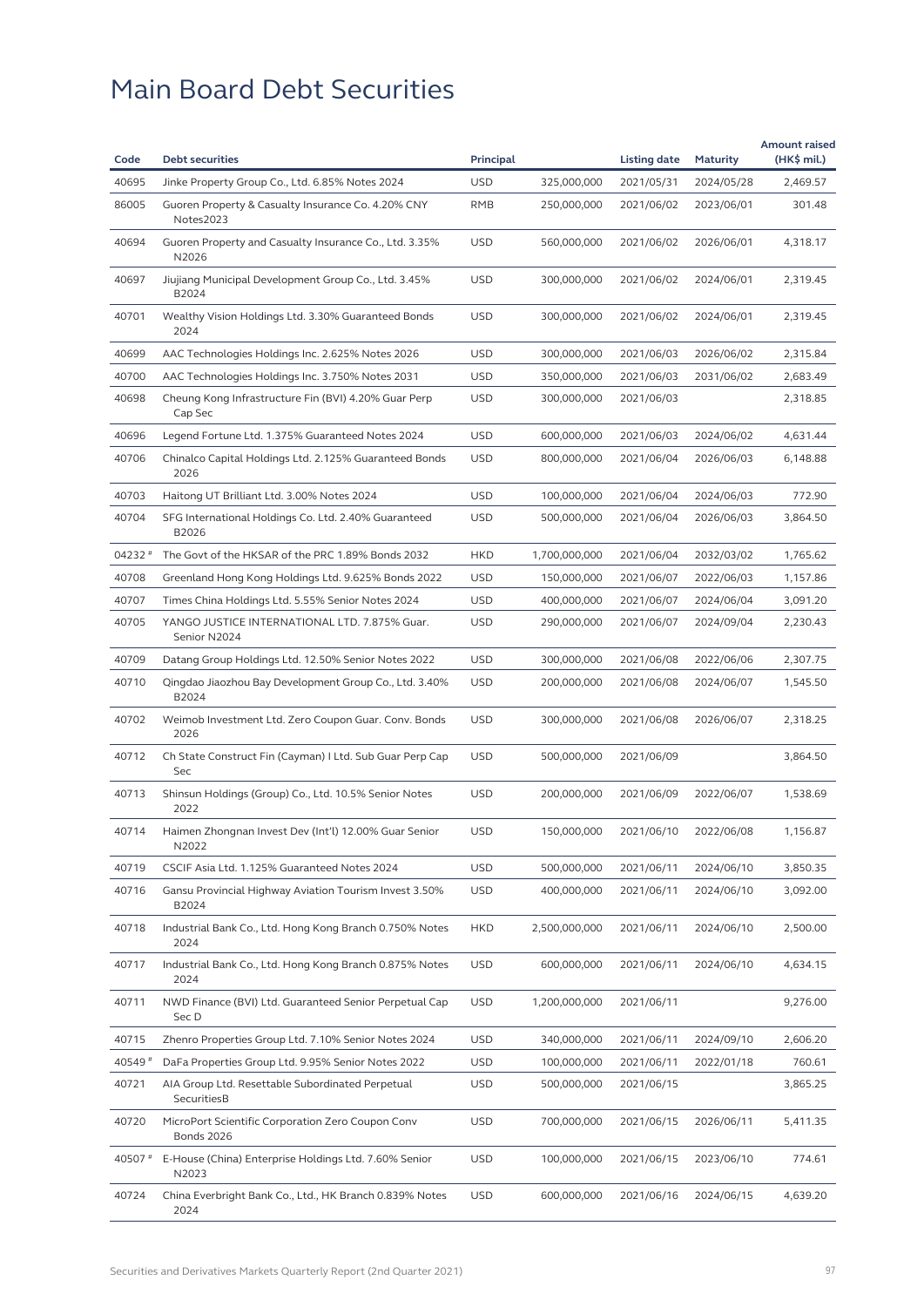| 40723<br>Goucheng International Co., Ltd. 3.48% Guaranteed<br><b>USD</b><br>100,000,000<br>2021/06/16<br>773.20<br>2024/06/15<br><b>Bonds 2024</b><br>40722<br><b>USD</b><br>250,000,000<br>Universe Trek Ltd. Zero Coupon Guaranteed Convertible<br>2021/06/16<br>2026/06/15<br>1,933.00<br>B2026<br>40729<br>Agricultural Bank of China Ltd., HK Branch 0.50% Notes<br><b>HKD</b><br>2,500,000,000<br>2021/06/18<br>2,500.00<br>2023/06/17<br>2023<br>40727<br>Agricultural Bank of China Ltd., HK Branch 0.70% Notes<br><b>USD</b><br>500,000,000<br>3,861.84<br>2021/06/18<br>2024/06/17<br>2024<br>40728<br>Agricultural Bank of China Ltd., HK Branch 1.25% Notes<br><b>USD</b><br>500,000,000<br>2021/06/18<br>2026/06/17<br>3,854.07<br>2026<br>40730<br><b>USD</b><br>Bocom Leasing Management Hong Kong Co Ltd 1.125%<br>500,000,000<br>2021/06/21<br>2024/06/18<br>3,856.25<br><b>Notes 2024</b><br>86007<br>China Development Bank HK Branch 2.65% CNY Notes<br><b>RMB</b><br>2,500,000,000<br>2021/06/21<br>2,978.75<br>2024/06/18<br>2024<br>40726<br><b>USD</b><br>Ganzhou Hengzhi Co Ltd 3.40% Credit Enhanced Guar<br>270,000,000<br>2021/06/21<br>2,088.45<br>2024/06/18<br><b>Bonds 2024</b><br>40731<br>LS Finance (2017) Ltd. 4.80% Guaranteed Bonds 2026<br><b>USD</b><br>350,000,000<br>2021/06/21<br>2026/06/18<br>2,707.25<br>40725<br><b>USD</b><br>Pharmaron Beijing Co Ltd Zero Coupon Conv Bonds 2026<br>300,000,000<br>2021/06/21<br>2026/06/18<br>2,320.50<br>40733<br>Pharmaron Beijing Co Ltd Zero Coupon USD Settled Conv<br><b>RMB</b><br>1,916,000,000<br>2021/06/21<br>2,282.91<br>2026/06/18<br>B2026<br>40734<br>Hong Run Int'l Co. Ltd. 2.10% Credit Enhanced Bonds<br><b>USD</b><br>55,000,000<br>2021/06/23<br>2022/06/21<br>425.43<br>2022<br><b>USD</b><br>40732<br>QNB Finance Ltd 1.125% Notes 2024<br>600,000,000<br>2021/06/23<br>4,634.99<br>2024/06/17<br>40735<br><b>USD</b><br>Jinan Hi-tech Int'l (Cayman) Inv Dev Co Ltd 2.50% Guar<br>170,000,000<br>2021/06/24<br>2024/06/23<br>1,315.21<br>B2024<br>04246<br>The Govt of the HKSAR of the PRC iBonds 2024<br><b>HKD</b><br>20,000,000,000<br>2021/06/24<br>2024/06/23<br>20,000.00<br>40736<br><b>USD</b><br>Deging Construction & Dev Group Co., Ltd. 3.60% Bonds<br>150,000,000<br>2021/06/25<br>2024/06/24<br>1,160.40<br>2024<br>40665 #<br>Wanda Properties Overseas Ltd. 7.25% Guaranteed Bonds<br><b>USD</b><br>75,000,000<br>2021/06/25<br>2022/04/28<br>585.81<br>2022<br>40738<br><b>USD</b><br>Hangzhou Fuyang Chengtou Group (HK) Ltd. 3.20% Guar.<br>328,000,000<br>2021/06/28<br>2026/06/25<br>2,536.59<br>B2026<br>40737<br>BOCOM International Blossom Ltd. 1.75% Guaranteed<br><b>USD</b><br>500,000,000<br>2021/06/29<br>3,863.61<br>2026/06/28<br><b>Notes 2026</b><br>40739<br>Leading Holdings Group Ltd. 12.00% Senior Notes 2022<br><b>USD</b><br>150,000,000<br>2021/06/29<br>1,154.52<br>2022/06/27<br>40741<br>Beijing Energy Intl Hldg Co Ltd 3.80% Convertible Bonds<br><b>USD</b><br>50,000,000<br>386.65<br>2021/06/30<br>2024/06/29<br>2024<br>40740<br><b>USD</b><br>850.63<br>Nanshan Capital Holdings Ltd. 7.00% Guaranteed Bonds<br>110,000,000<br>2021/06/30<br>2022/06/28<br>2022<br>410,984.14<br>Total | Code | <b>Debt securities</b> | <b>Principal</b> | <b>Listing date</b> | <b>Maturity</b> | <b>Amount raised</b><br>(HK\$ mil.) |
|--------------------------------------------------------------------------------------------------------------------------------------------------------------------------------------------------------------------------------------------------------------------------------------------------------------------------------------------------------------------------------------------------------------------------------------------------------------------------------------------------------------------------------------------------------------------------------------------------------------------------------------------------------------------------------------------------------------------------------------------------------------------------------------------------------------------------------------------------------------------------------------------------------------------------------------------------------------------------------------------------------------------------------------------------------------------------------------------------------------------------------------------------------------------------------------------------------------------------------------------------------------------------------------------------------------------------------------------------------------------------------------------------------------------------------------------------------------------------------------------------------------------------------------------------------------------------------------------------------------------------------------------------------------------------------------------------------------------------------------------------------------------------------------------------------------------------------------------------------------------------------------------------------------------------------------------------------------------------------------------------------------------------------------------------------------------------------------------------------------------------------------------------------------------------------------------------------------------------------------------------------------------------------------------------------------------------------------------------------------------------------------------------------------------------------------------------------------------------------------------------------------------------------------------------------------------------------------------------------------------------------------------------------------------------------------------------------------------------------------------------------------------------------------------------------------------------------------------------------------------------------------------------------------------------------------------------------------------------------------------------------------------------------------------------------------------------------------------------------------------------------------------------------------------------------------------------------------------------------------------------------|------|------------------------|------------------|---------------------|-----------------|-------------------------------------|
|                                                                                                                                                                                                                                                                                                                                                                                                                                                                                                                                                                                                                                                                                                                                                                                                                                                                                                                                                                                                                                                                                                                                                                                                                                                                                                                                                                                                                                                                                                                                                                                                                                                                                                                                                                                                                                                                                                                                                                                                                                                                                                                                                                                                                                                                                                                                                                                                                                                                                                                                                                                                                                                                                                                                                                                                                                                                                                                                                                                                                                                                                                                                                                                                                                                        |      |                        |                  |                     |                 |                                     |
|                                                                                                                                                                                                                                                                                                                                                                                                                                                                                                                                                                                                                                                                                                                                                                                                                                                                                                                                                                                                                                                                                                                                                                                                                                                                                                                                                                                                                                                                                                                                                                                                                                                                                                                                                                                                                                                                                                                                                                                                                                                                                                                                                                                                                                                                                                                                                                                                                                                                                                                                                                                                                                                                                                                                                                                                                                                                                                                                                                                                                                                                                                                                                                                                                                                        |      |                        |                  |                     |                 |                                     |
|                                                                                                                                                                                                                                                                                                                                                                                                                                                                                                                                                                                                                                                                                                                                                                                                                                                                                                                                                                                                                                                                                                                                                                                                                                                                                                                                                                                                                                                                                                                                                                                                                                                                                                                                                                                                                                                                                                                                                                                                                                                                                                                                                                                                                                                                                                                                                                                                                                                                                                                                                                                                                                                                                                                                                                                                                                                                                                                                                                                                                                                                                                                                                                                                                                                        |      |                        |                  |                     |                 |                                     |
|                                                                                                                                                                                                                                                                                                                                                                                                                                                                                                                                                                                                                                                                                                                                                                                                                                                                                                                                                                                                                                                                                                                                                                                                                                                                                                                                                                                                                                                                                                                                                                                                                                                                                                                                                                                                                                                                                                                                                                                                                                                                                                                                                                                                                                                                                                                                                                                                                                                                                                                                                                                                                                                                                                                                                                                                                                                                                                                                                                                                                                                                                                                                                                                                                                                        |      |                        |                  |                     |                 |                                     |
|                                                                                                                                                                                                                                                                                                                                                                                                                                                                                                                                                                                                                                                                                                                                                                                                                                                                                                                                                                                                                                                                                                                                                                                                                                                                                                                                                                                                                                                                                                                                                                                                                                                                                                                                                                                                                                                                                                                                                                                                                                                                                                                                                                                                                                                                                                                                                                                                                                                                                                                                                                                                                                                                                                                                                                                                                                                                                                                                                                                                                                                                                                                                                                                                                                                        |      |                        |                  |                     |                 |                                     |
|                                                                                                                                                                                                                                                                                                                                                                                                                                                                                                                                                                                                                                                                                                                                                                                                                                                                                                                                                                                                                                                                                                                                                                                                                                                                                                                                                                                                                                                                                                                                                                                                                                                                                                                                                                                                                                                                                                                                                                                                                                                                                                                                                                                                                                                                                                                                                                                                                                                                                                                                                                                                                                                                                                                                                                                                                                                                                                                                                                                                                                                                                                                                                                                                                                                        |      |                        |                  |                     |                 |                                     |
|                                                                                                                                                                                                                                                                                                                                                                                                                                                                                                                                                                                                                                                                                                                                                                                                                                                                                                                                                                                                                                                                                                                                                                                                                                                                                                                                                                                                                                                                                                                                                                                                                                                                                                                                                                                                                                                                                                                                                                                                                                                                                                                                                                                                                                                                                                                                                                                                                                                                                                                                                                                                                                                                                                                                                                                                                                                                                                                                                                                                                                                                                                                                                                                                                                                        |      |                        |                  |                     |                 |                                     |
|                                                                                                                                                                                                                                                                                                                                                                                                                                                                                                                                                                                                                                                                                                                                                                                                                                                                                                                                                                                                                                                                                                                                                                                                                                                                                                                                                                                                                                                                                                                                                                                                                                                                                                                                                                                                                                                                                                                                                                                                                                                                                                                                                                                                                                                                                                                                                                                                                                                                                                                                                                                                                                                                                                                                                                                                                                                                                                                                                                                                                                                                                                                                                                                                                                                        |      |                        |                  |                     |                 |                                     |
|                                                                                                                                                                                                                                                                                                                                                                                                                                                                                                                                                                                                                                                                                                                                                                                                                                                                                                                                                                                                                                                                                                                                                                                                                                                                                                                                                                                                                                                                                                                                                                                                                                                                                                                                                                                                                                                                                                                                                                                                                                                                                                                                                                                                                                                                                                                                                                                                                                                                                                                                                                                                                                                                                                                                                                                                                                                                                                                                                                                                                                                                                                                                                                                                                                                        |      |                        |                  |                     |                 |                                     |
|                                                                                                                                                                                                                                                                                                                                                                                                                                                                                                                                                                                                                                                                                                                                                                                                                                                                                                                                                                                                                                                                                                                                                                                                                                                                                                                                                                                                                                                                                                                                                                                                                                                                                                                                                                                                                                                                                                                                                                                                                                                                                                                                                                                                                                                                                                                                                                                                                                                                                                                                                                                                                                                                                                                                                                                                                                                                                                                                                                                                                                                                                                                                                                                                                                                        |      |                        |                  |                     |                 |                                     |
|                                                                                                                                                                                                                                                                                                                                                                                                                                                                                                                                                                                                                                                                                                                                                                                                                                                                                                                                                                                                                                                                                                                                                                                                                                                                                                                                                                                                                                                                                                                                                                                                                                                                                                                                                                                                                                                                                                                                                                                                                                                                                                                                                                                                                                                                                                                                                                                                                                                                                                                                                                                                                                                                                                                                                                                                                                                                                                                                                                                                                                                                                                                                                                                                                                                        |      |                        |                  |                     |                 |                                     |
|                                                                                                                                                                                                                                                                                                                                                                                                                                                                                                                                                                                                                                                                                                                                                                                                                                                                                                                                                                                                                                                                                                                                                                                                                                                                                                                                                                                                                                                                                                                                                                                                                                                                                                                                                                                                                                                                                                                                                                                                                                                                                                                                                                                                                                                                                                                                                                                                                                                                                                                                                                                                                                                                                                                                                                                                                                                                                                                                                                                                                                                                                                                                                                                                                                                        |      |                        |                  |                     |                 |                                     |
|                                                                                                                                                                                                                                                                                                                                                                                                                                                                                                                                                                                                                                                                                                                                                                                                                                                                                                                                                                                                                                                                                                                                                                                                                                                                                                                                                                                                                                                                                                                                                                                                                                                                                                                                                                                                                                                                                                                                                                                                                                                                                                                                                                                                                                                                                                                                                                                                                                                                                                                                                                                                                                                                                                                                                                                                                                                                                                                                                                                                                                                                                                                                                                                                                                                        |      |                        |                  |                     |                 |                                     |
|                                                                                                                                                                                                                                                                                                                                                                                                                                                                                                                                                                                                                                                                                                                                                                                                                                                                                                                                                                                                                                                                                                                                                                                                                                                                                                                                                                                                                                                                                                                                                                                                                                                                                                                                                                                                                                                                                                                                                                                                                                                                                                                                                                                                                                                                                                                                                                                                                                                                                                                                                                                                                                                                                                                                                                                                                                                                                                                                                                                                                                                                                                                                                                                                                                                        |      |                        |                  |                     |                 |                                     |
|                                                                                                                                                                                                                                                                                                                                                                                                                                                                                                                                                                                                                                                                                                                                                                                                                                                                                                                                                                                                                                                                                                                                                                                                                                                                                                                                                                                                                                                                                                                                                                                                                                                                                                                                                                                                                                                                                                                                                                                                                                                                                                                                                                                                                                                                                                                                                                                                                                                                                                                                                                                                                                                                                                                                                                                                                                                                                                                                                                                                                                                                                                                                                                                                                                                        |      |                        |                  |                     |                 |                                     |
|                                                                                                                                                                                                                                                                                                                                                                                                                                                                                                                                                                                                                                                                                                                                                                                                                                                                                                                                                                                                                                                                                                                                                                                                                                                                                                                                                                                                                                                                                                                                                                                                                                                                                                                                                                                                                                                                                                                                                                                                                                                                                                                                                                                                                                                                                                                                                                                                                                                                                                                                                                                                                                                                                                                                                                                                                                                                                                                                                                                                                                                                                                                                                                                                                                                        |      |                        |                  |                     |                 |                                     |
|                                                                                                                                                                                                                                                                                                                                                                                                                                                                                                                                                                                                                                                                                                                                                                                                                                                                                                                                                                                                                                                                                                                                                                                                                                                                                                                                                                                                                                                                                                                                                                                                                                                                                                                                                                                                                                                                                                                                                                                                                                                                                                                                                                                                                                                                                                                                                                                                                                                                                                                                                                                                                                                                                                                                                                                                                                                                                                                                                                                                                                                                                                                                                                                                                                                        |      |                        |                  |                     |                 |                                     |
|                                                                                                                                                                                                                                                                                                                                                                                                                                                                                                                                                                                                                                                                                                                                                                                                                                                                                                                                                                                                                                                                                                                                                                                                                                                                                                                                                                                                                                                                                                                                                                                                                                                                                                                                                                                                                                                                                                                                                                                                                                                                                                                                                                                                                                                                                                                                                                                                                                                                                                                                                                                                                                                                                                                                                                                                                                                                                                                                                                                                                                                                                                                                                                                                                                                        |      |                        |                  |                     |                 |                                     |
|                                                                                                                                                                                                                                                                                                                                                                                                                                                                                                                                                                                                                                                                                                                                                                                                                                                                                                                                                                                                                                                                                                                                                                                                                                                                                                                                                                                                                                                                                                                                                                                                                                                                                                                                                                                                                                                                                                                                                                                                                                                                                                                                                                                                                                                                                                                                                                                                                                                                                                                                                                                                                                                                                                                                                                                                                                                                                                                                                                                                                                                                                                                                                                                                                                                        |      |                        |                  |                     |                 |                                     |
|                                                                                                                                                                                                                                                                                                                                                                                                                                                                                                                                                                                                                                                                                                                                                                                                                                                                                                                                                                                                                                                                                                                                                                                                                                                                                                                                                                                                                                                                                                                                                                                                                                                                                                                                                                                                                                                                                                                                                                                                                                                                                                                                                                                                                                                                                                                                                                                                                                                                                                                                                                                                                                                                                                                                                                                                                                                                                                                                                                                                                                                                                                                                                                                                                                                        |      |                        |                  |                     |                 |                                     |
|                                                                                                                                                                                                                                                                                                                                                                                                                                                                                                                                                                                                                                                                                                                                                                                                                                                                                                                                                                                                                                                                                                                                                                                                                                                                                                                                                                                                                                                                                                                                                                                                                                                                                                                                                                                                                                                                                                                                                                                                                                                                                                                                                                                                                                                                                                                                                                                                                                                                                                                                                                                                                                                                                                                                                                                                                                                                                                                                                                                                                                                                                                                                                                                                                                                        |      |                        |                  |                     |                 |                                     |
|                                                                                                                                                                                                                                                                                                                                                                                                                                                                                                                                                                                                                                                                                                                                                                                                                                                                                                                                                                                                                                                                                                                                                                                                                                                                                                                                                                                                                                                                                                                                                                                                                                                                                                                                                                                                                                                                                                                                                                                                                                                                                                                                                                                                                                                                                                                                                                                                                                                                                                                                                                                                                                                                                                                                                                                                                                                                                                                                                                                                                                                                                                                                                                                                                                                        |      |                        |                  |                     |                 |                                     |
|                                                                                                                                                                                                                                                                                                                                                                                                                                                                                                                                                                                                                                                                                                                                                                                                                                                                                                                                                                                                                                                                                                                                                                                                                                                                                                                                                                                                                                                                                                                                                                                                                                                                                                                                                                                                                                                                                                                                                                                                                                                                                                                                                                                                                                                                                                                                                                                                                                                                                                                                                                                                                                                                                                                                                                                                                                                                                                                                                                                                                                                                                                                                                                                                                                                        |      |                        |                  |                     |                 |                                     |

 $\overline{p}$  Further issue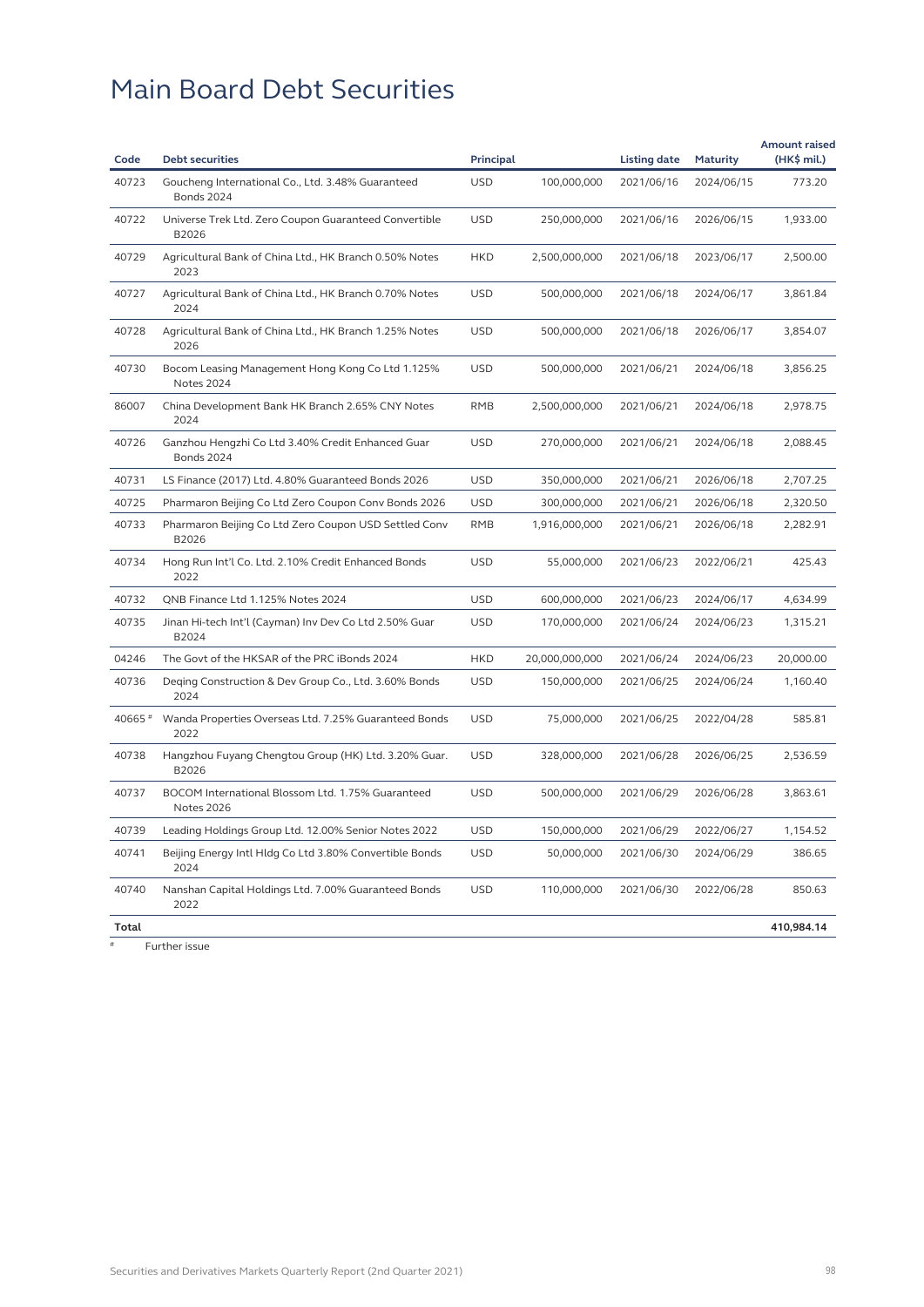### Main Board Unit Trusts and Mutual Funds

### **Unit Trusts and Mutual Funds Trading Statistics**

|      |                | <b>Exchange</b><br><b>Traded</b><br>Fund (ETF)<br>$(HK\$ mil.) | Leveraged<br>and Inverse<br><b>Products</b><br>(L&I Products)<br>$(HK$$ mil.) | <b>Real Estate</b><br>Investment<br><b>Trusts (REITs)</b><br>$(HK$$ mil.) | <b>Others</b><br>(HK\$ mil.) | <b>Total</b><br>$(HK\$ mil.) | $%$ of<br>market total |
|------|----------------|----------------------------------------------------------------|-------------------------------------------------------------------------------|---------------------------------------------------------------------------|------------------------------|------------------------------|------------------------|
| 2020 | Q <sub>2</sub> | 260.618.62                                                     | 122.238.18                                                                    | 38,521.75                                                                 | 15.38                        | 421.393.92                   | 6.17                   |
|      | Q3             | 302.624.79                                                     | 95.922.54                                                                     | 30.274.64                                                                 | 77.94                        | 428.899.90                   | 4.69                   |
|      | Q4             | 264.160.14                                                     | 58.310.24                                                                     | 30.749.64                                                                 | 71.88                        | 353.291.91                   | 4.12                   |
| 2021 | Q1             | 435.632.41                                                     | 81.360.97                                                                     | 35,395.32                                                                 | 79.59                        | 552,468.29                   | 4.05                   |
|      | Q <sub>2</sub> | 304,449.07                                                     | 47.141.73                                                                     | 26.556.79                                                                 | 91.17                        | 378.238.77                   | 4.18                   |

Note: Turnover value traded in non-HKD currency securities have been included

#### **Unit Trusts and Mutual Funds Market Value**

|      |                | No. of<br><b>issues</b> | <b>Exchange</b><br><b>Traded</b><br>Funds (ETF)<br>$(HK$$ mil.) | <b>issues</b> | Leveraged<br>and Inverse<br><b>Products</b><br>No. of (L&I Products)<br>$(HK$$ mil.) | No. of<br>issues | <b>Real Estate</b><br>Investment<br><b>Trusts (REITs)</b><br>$(HK$$ mil.) | No. of<br><b>issues</b> | <b>Others</b><br>(HK\$ mil.) | No. of<br>issues | <b>Total</b><br>(HK\$ mil.) |
|------|----------------|-------------------------|-----------------------------------------------------------------|---------------|--------------------------------------------------------------------------------------|------------------|---------------------------------------------------------------------------|-------------------------|------------------------------|------------------|-----------------------------|
| 2020 | Q <sub>2</sub> | 108                     | 798.018.79                                                      | 26            | 9.966.12                                                                             | 12               | 216.522.80                                                                |                         | 596.21                       | 147              | 1,025,103.93                |
|      | Q <sub>3</sub> | 115                     | 911.238.02                                                      | 30            | 12.400.13                                                                            | 12               | 209.681.58                                                                |                         | 713.92                       | 158              | 1,134,033.64                |
|      | Q <sub>4</sub> | 118                     | 941.143.97                                                      | 28            | 14.618.17                                                                            | 12               | 237.745.36                                                                |                         | 858.02                       | 159              | 1,194,365.51                |
| 2021 | Q <sub>1</sub> | 123                     | 839.088.05                                                      | 26            | 14.531.97                                                                            | 12               | 242.122.26                                                                |                         | 863.52                       | 162              | 1.096.605.79                |
|      | Q <sub>2</sub> | 129                     | 859.104.36                                                      | 26            | 15.287.21                                                                            | 13               | 257.290.34                                                                |                         | 726.02                       | 169              | 1,132,407.93                |

### **New Listing Unit Trust and Mutual Funds Statistics**

|      |    | No. of newly listed<br>unit trust and mutual funds | <b>Funds raised</b><br>$(HK\$ mil.) |
|------|----|----------------------------------------------------|-------------------------------------|
| 2020 | O2 |                                                    | -                                   |
|      | Q3 | 11                                                 |                                     |
|      | Q4 |                                                    | -                                   |
| 2021 | Q1 |                                                    |                                     |
|      | O2 | 9                                                  | 2,589.60                            |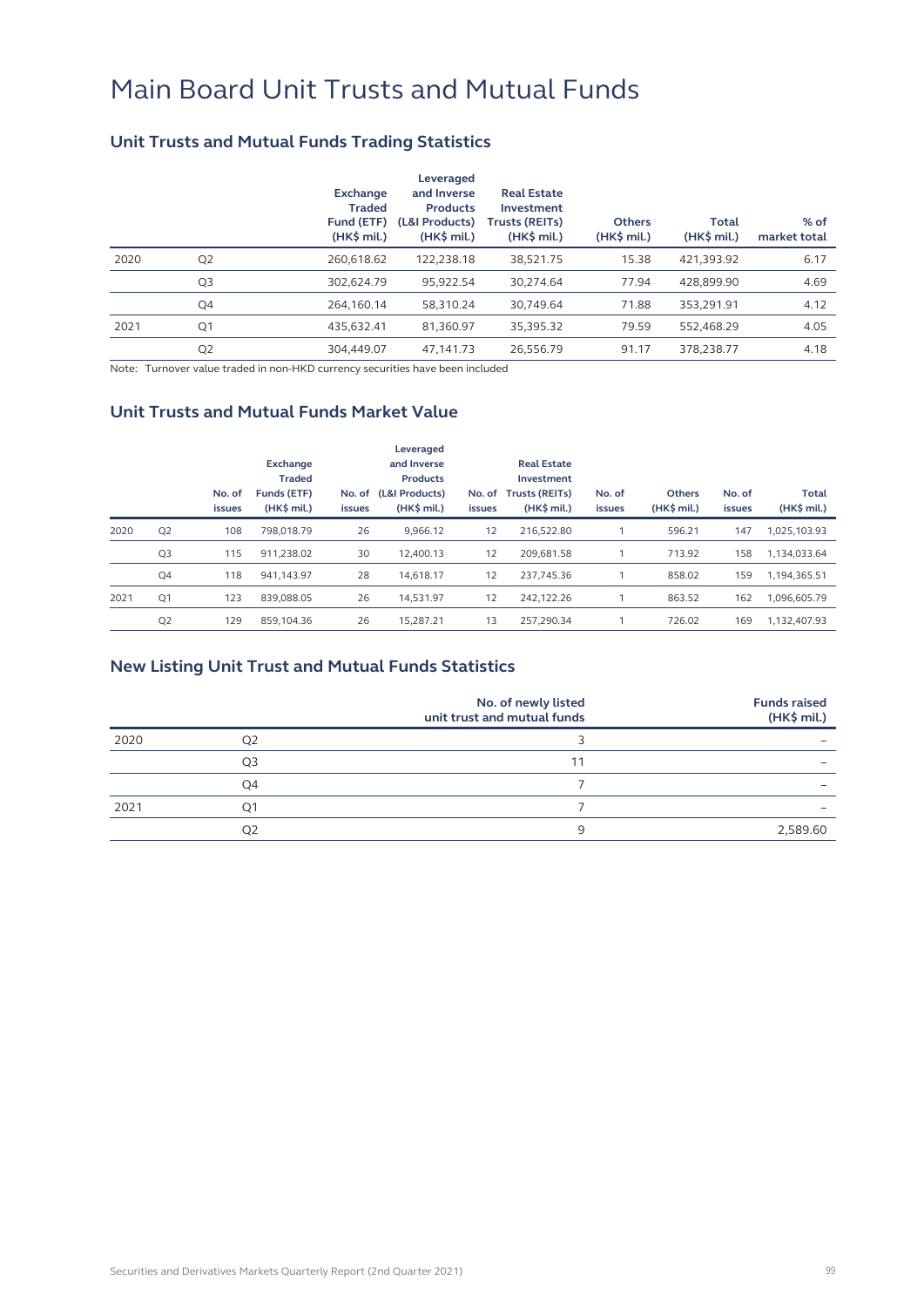## Main Board Unit Trusts and Mutual Funds

#### **Newly Listed Unit Trust and Mutual Funds**

for 2nd quarter 2021

|                   |                                                                 |                                                 |                    |             | Amount     |                     |            |
|-------------------|-----------------------------------------------------------------|-------------------------------------------------|--------------------|-------------|------------|---------------------|------------|
|                   |                                                                 |                                                 | <b>Issue price</b> | No. of      |            | raised Subscription | Listing    |
| Code              | <b>Unit trust and Mutual funds</b>                              | <b>Fund manager</b>                             | (HK <sub>5</sub> ) | unit offer  | (HK\$ mil) | rate (times)        | date       |
| 02817/82817/09817 | Premia China Treasury and Policy<br>Bank Bond Long Duration ETF | Premia Partners Company<br>Limited              | n.a.               | n.a.        | n.a.       | n.a.                | 2021/04/14 |
| 03001/83001/09001 | Premia China USD Property Bond<br>ETF                           | Premia Partners Company<br>Limited              | n.a.               | n.a.        | n.a.       | n.a.                | 2021/04/14 |
| 03037             | CSOP HANG SENG INDEX ETF                                        | <b>CSOP Asset Management</b><br>Limited         | n.a.               | n.a.        | n.a.       | n.a.                | 2021/05/06 |
| 03194             | CSOP Global Cloud Computing<br><b>Technology Index ETF</b>      | <b>CSOP Asset Management</b><br>Limited         | n.a.               | n.a.        | n.a.       | n.a.                | 2021/05/13 |
| 02191             | SF Real Estate Investment Trust                                 | SF REIT Asset Management<br>Limited             | 4.98               | 520,000,000 | 2,589.60   | 5.000               | 2021/05/17 |
| 02814/09814       | Samsung NYSE FANG+ ETF                                          | Samsung Asset Management<br>(Hong Kong) Limited | n.a.               | n.a.        | n.a.       | n.a.                | 2021/05/25 |
| 07232             | Fubon FTSE Taiwan Daily (2x)<br>Leveraged Product               | Fubon Fund Management<br>(Hong Kong) Limited    | n.a.               | n.a.        | n.a.       | n.a.                | 2021/05/28 |
| 07332             | Fubon FTSE Taiwan Daily (-1x)<br><b>Inverse Product</b>         | Fubon Fund Management<br>(Hong Kong) Limited    | n.a.               | n.a.        | n.a.       | n.a.                | 2021/05/28 |
| 03134             | CSOP Huatai-PineBridge CSI<br>Photovoltaic Industry ETF         | CSOP Asset Management<br>Limited                | n.a.               | n.a.        | n.a.       | n.a.                | 2021/06/01 |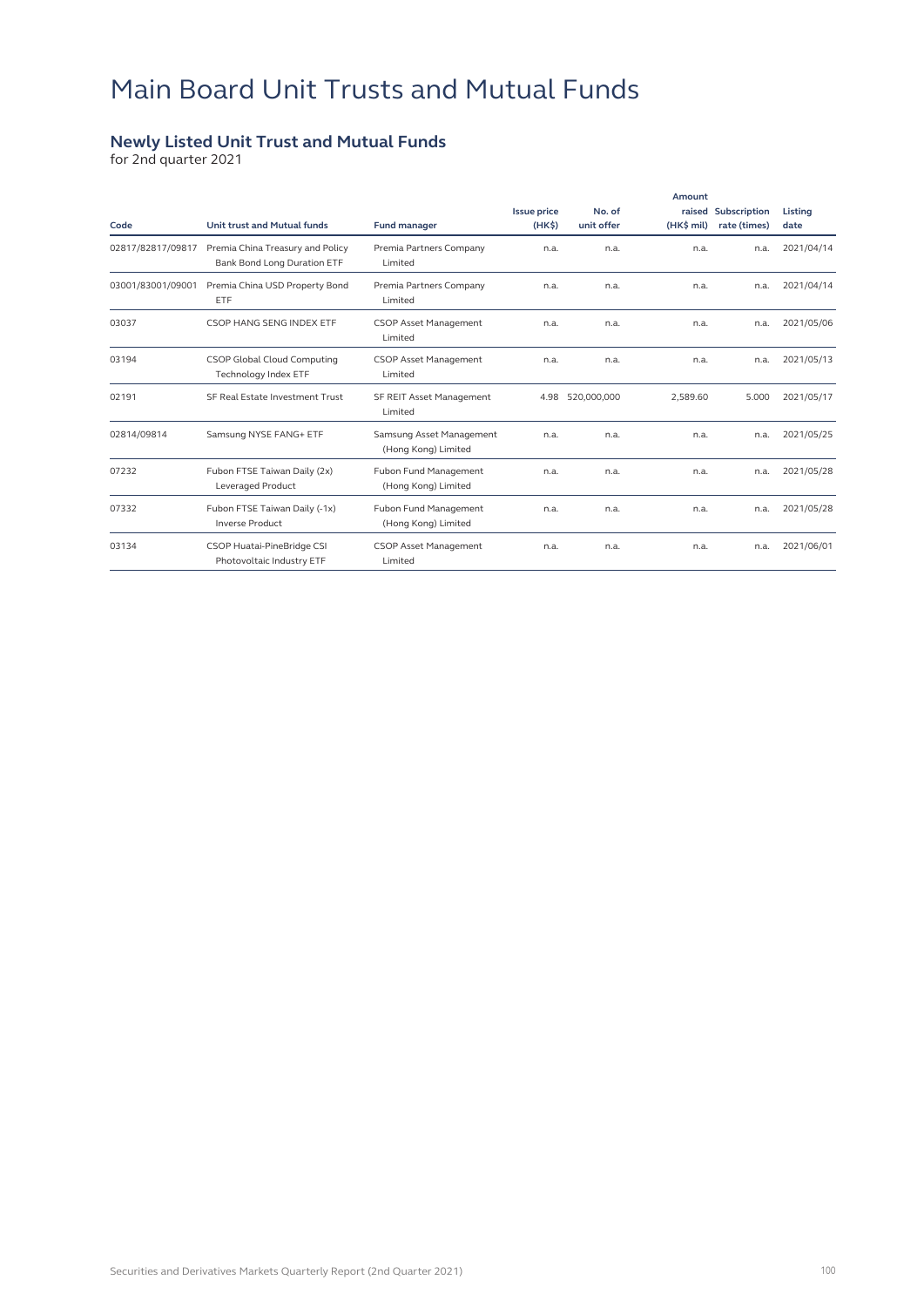### **Callable Bull/Bear Contracts Trading Statistics**

|      |                | <b>Number</b> | <b>Market value</b><br>$(HK\$ mil.) | <b>Turnover value</b><br>$(HK\$ mil.) |
|------|----------------|---------------|-------------------------------------|---------------------------------------|
| 2020 | Q <sub>2</sub> | 4.695         | 148,866.64                          | 578,857.45                            |
|      | Q3             | 4.940         | 159,780.09                          | 666,470.93                            |
|      | Q4             | 4.739         | 182,430.04                          | 500,295.82                            |
| 2021 | Q1             | 4,729         | 160,479.85                          | 718,890.53                            |
|      | Q <sub>2</sub> | 5,026         | 145,166.10                          | 471,541.08                            |

### **New Listings Callable Bull/Bear Contracts Statistics**

| <b>CBBC</b> | <b>Amount raised</b><br>(HK\$ mil.) |
|-------------|-------------------------------------|
| 8,674       | 298,346.18                          |
| 10,457      | 341,078.92                          |
| 8,662       | 276,541.49                          |
| 12.932      | 434,493.24                          |
| 8,085       | 278,215.15                          |
|             | No. of newly listed                 |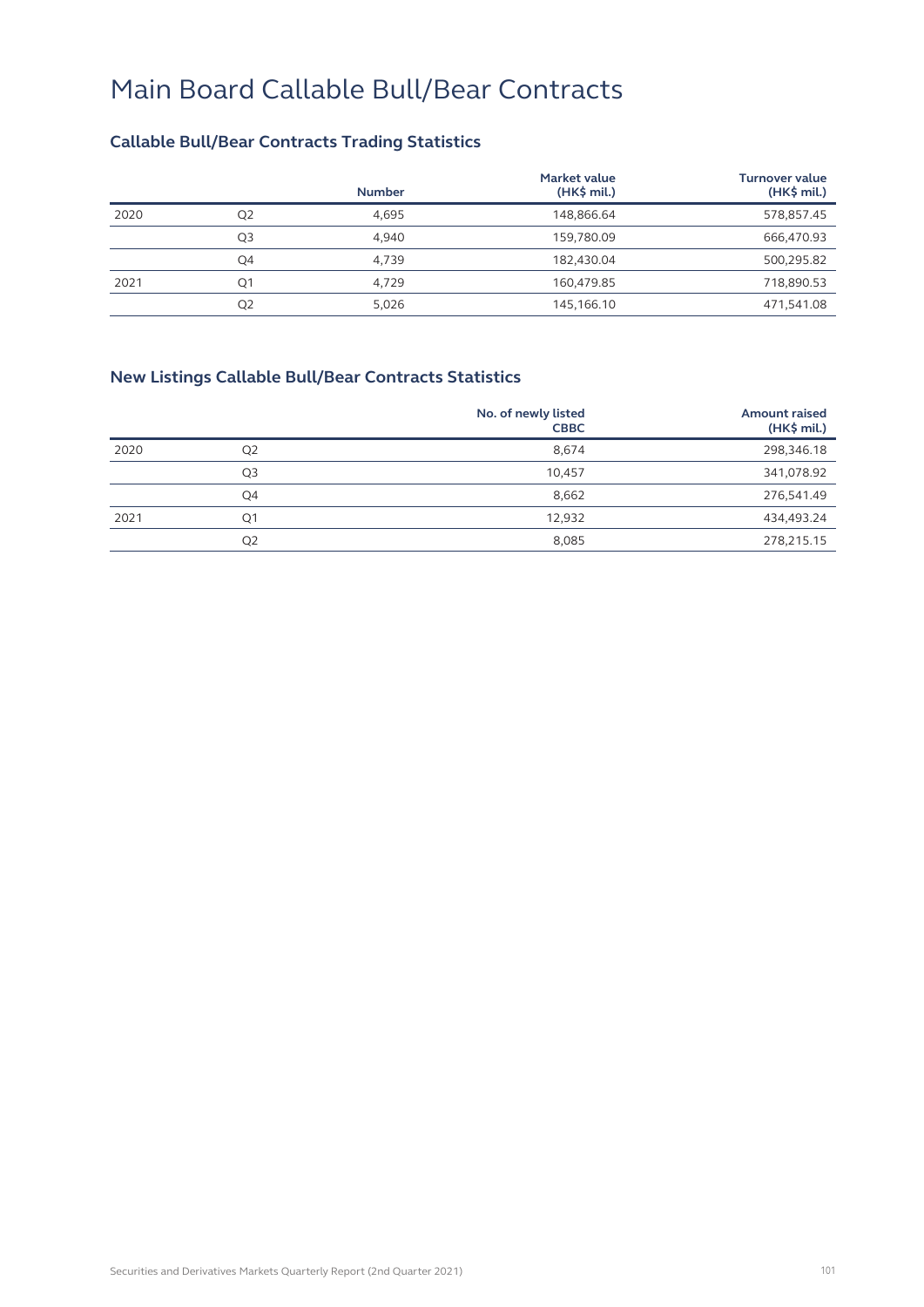#### **Newly Listed Callable Bull/Bear Contracts**

for 2nd quarter 2021

| 59766<br>BOCI Asia Ltd. - AIA R Bull CBBC Sep 2021 A<br>60,000,000<br>2021/04/01<br>2021/09/30<br>15.00<br>59802<br>BOCI Asia Ltd. - Alibaba Group R Bear CBBC Sep 2021 A<br>40,000,000<br>2021/04/01<br>2021/09/30<br>10.00<br>59754<br>BOCI Asia Ltd. - HSCEI R Bear CBBC Jul 2021 A<br>150,000,000<br>2021/04/01<br>2021/07/29<br>37.50<br>59696<br>BOCI Asia Ltd. - HSI R Bull CBBC Aug 2023 R<br>150,000,000<br>2021/04/01<br>2023/08/30<br>37.50<br>59724<br>BOCI Asia Ltd. - HSI R Bear CBBC Jul 2021 B<br>150,000,000<br>2021/04/01<br>2021/07/29<br>37.50<br>59785<br>BOCI Asia Ltd. - JD.com R Bull CBBC Sep 2021 I<br>40,000,000<br>2021/04/01<br>2021/09/30<br>10.00<br>59768<br>10.00<br>BOCI Asia Ltd. - Meituan R Bull CBBC Sep 2021 A<br>40,000,000<br>2021/04/01<br>2021/09/30<br>59771<br>BOCI Asia Ltd. - Meituan R Bear CBBC Sep 2021 A<br>40,000,000<br>2021/04/01<br>2021/09/30<br>10.00<br>59485<br>BNP Paribas Issuance B.V. - HSI R Bull CBBC Jul 2024 R<br>62.50<br>250,000,000<br>2021/04/01<br>2024/07/30<br>59587<br>62.50<br>BNP Paribas Issuance B.V. - HSI R Bull CBBC Jul 2024 S<br>250,000,000<br>2024/07/30<br>2021/04/01<br>60286<br>BNP Paribas Issuance B.V. - HSI R Bull CBBC Jul 2024 U<br>250,000,000<br>2021/04/01<br>2024/07/30<br>62.50<br>60305<br>62.50<br>BNP Paribas Issuance B.V. - HSI R Bull CBBC Jul 2024 V<br>250,000,000<br>2021/04/01<br>2024/07/30<br>60311<br>BNP Paribas Issuance B.V. - HSI R Bull CBBC Jul 2024 W<br>250,000,000<br>2021/04/01<br>2024/07/30<br>62.50<br>59474<br>62.50<br>BNP Paribas Issuance B.V. - HSI R Bull CBBC Jul 2024 Y<br>250,000,000<br>2021/04/01<br>2024/07/30<br>59488<br>BNP Paribas Issuance B.V. - HSI R Bear CBBC Sep 2021 A<br>62.50<br>250,000,000<br>2021/04/01<br>2021/09/29<br>60323<br>BNP Paribas Issuance B.V. - HSI R Bear CBBC Sep 2021 B<br>240,000,000<br>2021/04/01<br>60.00<br>2021/09/29<br>60197<br>Credit Suisse AG - Alibaba Group R Bull CBBC Sep 2021 J<br>50,000,000<br>2021/04/01<br>2021/09/29<br>13.50<br>60115<br>25.00<br>Credit Suisse AG - BYD Company R Bull CBBC Dec 2021 R<br>100,000,000<br>2021/04/01<br>2021/12/30<br>60169<br>Credit Suisse AG - BYD Company R Bear CBBC Nov 2021 A<br>100,000,000<br>2021/04/01<br>2021/11/29<br>25.00<br>60165<br>Credit Suisse AG - CC Bank R Bull CBBC Dec 2021 F<br>100,000,000<br>2021/04/01<br>2021/12/30<br>25.00<br>60103<br>Credit Suisse AG - Geely Auto R Bull CBBC Dec 2021 F<br>100,000,000<br>25.00<br>2021/04/01<br>2021/12/30<br>60220<br>Credit Suisse AG - HSI R Bull CBBC Feb 2024 H<br>200,000,000<br>2021/04/01<br>2024/02/28<br>50.00<br>60232<br>50.00<br>Credit Suisse AG - HSI R Bull CBBC Feb 2024 K<br>200,000,000<br>2021/04/01<br>2024/02/28<br>60208<br>Credit Suisse AG - HSI R Bull CBBC Mar 2024 R<br>200,000,000<br>2021/04/01<br>2024/03/27<br>50.00<br>60209<br>Credit Suisse AG - HSI R Bull CBBC Mar 2024 T<br>200,000,000<br>2021/04/01<br>2024/03/27<br>50.00<br>60213<br>Credit Suisse AG - HSI R Bull CBBC Mar 2024 U<br>200,000,000<br>50.00<br>2021/04/01<br>2024/03/27<br>60068<br>Credit Suisse AG - HSI R Bear CBBC Sep 2021 H<br>200,000,000<br>2021/04/01<br>50.00<br>2021/09/29<br>60069<br>Credit Suisse AG - HSI R Bear CBBC Sep 2021 I<br>200,000,000<br>2021/04/01<br>2021/09/29<br>50.00<br>50.00<br>60240<br>Credit Suisse AG - HSI R Bear CBBC Sep 2021 J<br>200,000,000<br>2021/04/01<br>2021/09/29<br>12.50<br>60121<br>Credit Suisse AG - Meituan R Bull CBBC Jul 2021 N<br>50,000,000<br>2021/04/01<br>2021/07/29<br>25.00<br>60138<br>100,000,000<br>Credit Suisse AG – Meituan R Bull CBBC Dec 2021 A<br>2021/04/01<br>2021/12/30<br>25.00<br>60143<br>Credit Suisse AG - Meituan R Bull CBBC Dec 2021 B<br>100,000,000<br>2021/04/01<br>2021/12/30<br>60155<br>Credit Suisse AG - Meituan R Bull CBBC Dec 2021 C<br>100,000,000<br>2021/04/01<br>2021/12/30<br>25.00<br>60180<br>25.00<br>Credit Suisse AG - Meituan R Bear CBBC Sep 2021 G<br>100,000,000<br>2021/04/01<br>2021/09/29<br>60113<br>Credit Suisse AG - Tencent R Bull CBBC Jul 2021 U<br>50,000,000<br>2021/04/01<br>12.50<br>2021/07/29<br>60265<br>Credit Suisse AG - Tencent R Bull CBBC Aug 2021 A<br>50,000,000<br>2021/04/01<br>2021/08/30<br>12.50<br>60282<br>12.50<br>Credit Suisse AG - Tencent R Bull CBBC Aug 2021 B<br>50,000,000<br>2021/04/01<br>2021/08/30<br>60176<br>Credit Suisse AG - Xiaomi R Bull CBBC Sep 2021 D<br>50,000,000<br>2021/04/01<br>2021/09/29<br>18.50<br>60173<br>Credit Suisse AG - Xiaomi R Bull CBBC Oct 2021 O<br>100,000,000<br>2021/04/01<br>2021/10/28<br>25.00<br>60063<br>Guotai Junan - HSI R Bull CBBC Apr 2024 C<br>200,000,000<br>2021/04/01<br>2024/04/29<br>50.00<br>60827<br>Goldman Sachs SP (Asia) - BYD Company R Bull CBBC Dec 2021 Z<br>80,000,000<br>2021/04/01<br>20.00<br>2021/12/29<br>60802<br>Goldman Sachs SP (Asia) - Meituan R Bull CBBC Aug 2021 F<br>100,000,000<br>2021/04/01<br>2021/08/25<br>25.00<br>60959<br>Goldman Sachs SP (Asia) - Meituan R Bull CBBC Oct 2021 X<br>100,000,000<br>2021/04/01<br>25.00<br>2021/10/12<br>60897<br>Goldman Sachs SP (Asia) - Meituan R Bear CBBC Mar 2022 G<br>100,000,000<br>2021/04/01<br>2022/03/25<br>25.00<br>60824<br>Goldman Sachs SP (Asia) - Ping An R Bull CBBC Aug 2021 B<br>80,000,000<br>2021/04/01<br>2021/08/20<br>20.00<br>60840<br>Goldman Sachs SP (Asia) - Tencent R Bull CBBC Jul 2021 A<br>100,000,000<br>2021/04/01<br>2021/07/02<br>25.00 | Code | <b>Callable Bull/Bear Contracts</b> | No. of issue<br>(units) | <b>Listing date</b> | <b>Expiry</b> | <b>Amount raised</b><br>(HK\$ mil.) |
|---------------------------------------------------------------------------------------------------------------------------------------------------------------------------------------------------------------------------------------------------------------------------------------------------------------------------------------------------------------------------------------------------------------------------------------------------------------------------------------------------------------------------------------------------------------------------------------------------------------------------------------------------------------------------------------------------------------------------------------------------------------------------------------------------------------------------------------------------------------------------------------------------------------------------------------------------------------------------------------------------------------------------------------------------------------------------------------------------------------------------------------------------------------------------------------------------------------------------------------------------------------------------------------------------------------------------------------------------------------------------------------------------------------------------------------------------------------------------------------------------------------------------------------------------------------------------------------------------------------------------------------------------------------------------------------------------------------------------------------------------------------------------------------------------------------------------------------------------------------------------------------------------------------------------------------------------------------------------------------------------------------------------------------------------------------------------------------------------------------------------------------------------------------------------------------------------------------------------------------------------------------------------------------------------------------------------------------------------------------------------------------------------------------------------------------------------------------------------------------------------------------------------------------------------------------------------------------------------------------------------------------------------------------------------------------------------------------------------------------------------------------------------------------------------------------------------------------------------------------------------------------------------------------------------------------------------------------------------------------------------------------------------------------------------------------------------------------------------------------------------------------------------------------------------------------------------------------------------------------------------------------------------------------------------------------------------------------------------------------------------------------------------------------------------------------------------------------------------------------------------------------------------------------------------------------------------------------------------------------------------------------------------------------------------------------------------------------------------------------------------------------------------------------------------------------------------------------------------------------------------------------------------------------------------------------------------------------------------------------------------------------------------------------------------------------------------------------------------------------------------------------------------------------------------------------------------------------------------------------------------------------------------------------------------------------------------------------------------------------------------------------------------------------------------------------------------------------------------------------------------------------------------------------------------------------------------------------------------------------------------------------------------------------------------------------------------------------------------------------------------------------------------------------------------------------------------------------------------------------------------------------------------------------------------------------------------------------------------------------------------------------------------------------------------------------------------------------------------------------------------------------------------------------------------------------------------------------------------------------------------------------------------------------------------------------------------------------------------------------------------------------------------------------------------------------------------------------------------------|------|-------------------------------------|-------------------------|---------------------|---------------|-------------------------------------|
|                                                                                                                                                                                                                                                                                                                                                                                                                                                                                                                                                                                                                                                                                                                                                                                                                                                                                                                                                                                                                                                                                                                                                                                                                                                                                                                                                                                                                                                                                                                                                                                                                                                                                                                                                                                                                                                                                                                                                                                                                                                                                                                                                                                                                                                                                                                                                                                                                                                                                                                                                                                                                                                                                                                                                                                                                                                                                                                                                                                                                                                                                                                                                                                                                                                                                                                                                                                                                                                                                                                                                                                                                                                                                                                                                                                                                                                                                                                                                                                                                                                                                                                                                                                                                                                                                                                                                                                                                                                                                                                                                                                                                                                                                                                                                                                                                                                                                                                                                                                                                                                                                                                                                                                                                                                                                                                                                                                                                                                                                 |      |                                     |                         |                     |               |                                     |
|                                                                                                                                                                                                                                                                                                                                                                                                                                                                                                                                                                                                                                                                                                                                                                                                                                                                                                                                                                                                                                                                                                                                                                                                                                                                                                                                                                                                                                                                                                                                                                                                                                                                                                                                                                                                                                                                                                                                                                                                                                                                                                                                                                                                                                                                                                                                                                                                                                                                                                                                                                                                                                                                                                                                                                                                                                                                                                                                                                                                                                                                                                                                                                                                                                                                                                                                                                                                                                                                                                                                                                                                                                                                                                                                                                                                                                                                                                                                                                                                                                                                                                                                                                                                                                                                                                                                                                                                                                                                                                                                                                                                                                                                                                                                                                                                                                                                                                                                                                                                                                                                                                                                                                                                                                                                                                                                                                                                                                                                                 |      |                                     |                         |                     |               |                                     |
|                                                                                                                                                                                                                                                                                                                                                                                                                                                                                                                                                                                                                                                                                                                                                                                                                                                                                                                                                                                                                                                                                                                                                                                                                                                                                                                                                                                                                                                                                                                                                                                                                                                                                                                                                                                                                                                                                                                                                                                                                                                                                                                                                                                                                                                                                                                                                                                                                                                                                                                                                                                                                                                                                                                                                                                                                                                                                                                                                                                                                                                                                                                                                                                                                                                                                                                                                                                                                                                                                                                                                                                                                                                                                                                                                                                                                                                                                                                                                                                                                                                                                                                                                                                                                                                                                                                                                                                                                                                                                                                                                                                                                                                                                                                                                                                                                                                                                                                                                                                                                                                                                                                                                                                                                                                                                                                                                                                                                                                                                 |      |                                     |                         |                     |               |                                     |
|                                                                                                                                                                                                                                                                                                                                                                                                                                                                                                                                                                                                                                                                                                                                                                                                                                                                                                                                                                                                                                                                                                                                                                                                                                                                                                                                                                                                                                                                                                                                                                                                                                                                                                                                                                                                                                                                                                                                                                                                                                                                                                                                                                                                                                                                                                                                                                                                                                                                                                                                                                                                                                                                                                                                                                                                                                                                                                                                                                                                                                                                                                                                                                                                                                                                                                                                                                                                                                                                                                                                                                                                                                                                                                                                                                                                                                                                                                                                                                                                                                                                                                                                                                                                                                                                                                                                                                                                                                                                                                                                                                                                                                                                                                                                                                                                                                                                                                                                                                                                                                                                                                                                                                                                                                                                                                                                                                                                                                                                                 |      |                                     |                         |                     |               |                                     |
|                                                                                                                                                                                                                                                                                                                                                                                                                                                                                                                                                                                                                                                                                                                                                                                                                                                                                                                                                                                                                                                                                                                                                                                                                                                                                                                                                                                                                                                                                                                                                                                                                                                                                                                                                                                                                                                                                                                                                                                                                                                                                                                                                                                                                                                                                                                                                                                                                                                                                                                                                                                                                                                                                                                                                                                                                                                                                                                                                                                                                                                                                                                                                                                                                                                                                                                                                                                                                                                                                                                                                                                                                                                                                                                                                                                                                                                                                                                                                                                                                                                                                                                                                                                                                                                                                                                                                                                                                                                                                                                                                                                                                                                                                                                                                                                                                                                                                                                                                                                                                                                                                                                                                                                                                                                                                                                                                                                                                                                                                 |      |                                     |                         |                     |               |                                     |
|                                                                                                                                                                                                                                                                                                                                                                                                                                                                                                                                                                                                                                                                                                                                                                                                                                                                                                                                                                                                                                                                                                                                                                                                                                                                                                                                                                                                                                                                                                                                                                                                                                                                                                                                                                                                                                                                                                                                                                                                                                                                                                                                                                                                                                                                                                                                                                                                                                                                                                                                                                                                                                                                                                                                                                                                                                                                                                                                                                                                                                                                                                                                                                                                                                                                                                                                                                                                                                                                                                                                                                                                                                                                                                                                                                                                                                                                                                                                                                                                                                                                                                                                                                                                                                                                                                                                                                                                                                                                                                                                                                                                                                                                                                                                                                                                                                                                                                                                                                                                                                                                                                                                                                                                                                                                                                                                                                                                                                                                                 |      |                                     |                         |                     |               |                                     |
|                                                                                                                                                                                                                                                                                                                                                                                                                                                                                                                                                                                                                                                                                                                                                                                                                                                                                                                                                                                                                                                                                                                                                                                                                                                                                                                                                                                                                                                                                                                                                                                                                                                                                                                                                                                                                                                                                                                                                                                                                                                                                                                                                                                                                                                                                                                                                                                                                                                                                                                                                                                                                                                                                                                                                                                                                                                                                                                                                                                                                                                                                                                                                                                                                                                                                                                                                                                                                                                                                                                                                                                                                                                                                                                                                                                                                                                                                                                                                                                                                                                                                                                                                                                                                                                                                                                                                                                                                                                                                                                                                                                                                                                                                                                                                                                                                                                                                                                                                                                                                                                                                                                                                                                                                                                                                                                                                                                                                                                                                 |      |                                     |                         |                     |               |                                     |
|                                                                                                                                                                                                                                                                                                                                                                                                                                                                                                                                                                                                                                                                                                                                                                                                                                                                                                                                                                                                                                                                                                                                                                                                                                                                                                                                                                                                                                                                                                                                                                                                                                                                                                                                                                                                                                                                                                                                                                                                                                                                                                                                                                                                                                                                                                                                                                                                                                                                                                                                                                                                                                                                                                                                                                                                                                                                                                                                                                                                                                                                                                                                                                                                                                                                                                                                                                                                                                                                                                                                                                                                                                                                                                                                                                                                                                                                                                                                                                                                                                                                                                                                                                                                                                                                                                                                                                                                                                                                                                                                                                                                                                                                                                                                                                                                                                                                                                                                                                                                                                                                                                                                                                                                                                                                                                                                                                                                                                                                                 |      |                                     |                         |                     |               |                                     |
|                                                                                                                                                                                                                                                                                                                                                                                                                                                                                                                                                                                                                                                                                                                                                                                                                                                                                                                                                                                                                                                                                                                                                                                                                                                                                                                                                                                                                                                                                                                                                                                                                                                                                                                                                                                                                                                                                                                                                                                                                                                                                                                                                                                                                                                                                                                                                                                                                                                                                                                                                                                                                                                                                                                                                                                                                                                                                                                                                                                                                                                                                                                                                                                                                                                                                                                                                                                                                                                                                                                                                                                                                                                                                                                                                                                                                                                                                                                                                                                                                                                                                                                                                                                                                                                                                                                                                                                                                                                                                                                                                                                                                                                                                                                                                                                                                                                                                                                                                                                                                                                                                                                                                                                                                                                                                                                                                                                                                                                                                 |      |                                     |                         |                     |               |                                     |
|                                                                                                                                                                                                                                                                                                                                                                                                                                                                                                                                                                                                                                                                                                                                                                                                                                                                                                                                                                                                                                                                                                                                                                                                                                                                                                                                                                                                                                                                                                                                                                                                                                                                                                                                                                                                                                                                                                                                                                                                                                                                                                                                                                                                                                                                                                                                                                                                                                                                                                                                                                                                                                                                                                                                                                                                                                                                                                                                                                                                                                                                                                                                                                                                                                                                                                                                                                                                                                                                                                                                                                                                                                                                                                                                                                                                                                                                                                                                                                                                                                                                                                                                                                                                                                                                                                                                                                                                                                                                                                                                                                                                                                                                                                                                                                                                                                                                                                                                                                                                                                                                                                                                                                                                                                                                                                                                                                                                                                                                                 |      |                                     |                         |                     |               |                                     |
|                                                                                                                                                                                                                                                                                                                                                                                                                                                                                                                                                                                                                                                                                                                                                                                                                                                                                                                                                                                                                                                                                                                                                                                                                                                                                                                                                                                                                                                                                                                                                                                                                                                                                                                                                                                                                                                                                                                                                                                                                                                                                                                                                                                                                                                                                                                                                                                                                                                                                                                                                                                                                                                                                                                                                                                                                                                                                                                                                                                                                                                                                                                                                                                                                                                                                                                                                                                                                                                                                                                                                                                                                                                                                                                                                                                                                                                                                                                                                                                                                                                                                                                                                                                                                                                                                                                                                                                                                                                                                                                                                                                                                                                                                                                                                                                                                                                                                                                                                                                                                                                                                                                                                                                                                                                                                                                                                                                                                                                                                 |      |                                     |                         |                     |               |                                     |
|                                                                                                                                                                                                                                                                                                                                                                                                                                                                                                                                                                                                                                                                                                                                                                                                                                                                                                                                                                                                                                                                                                                                                                                                                                                                                                                                                                                                                                                                                                                                                                                                                                                                                                                                                                                                                                                                                                                                                                                                                                                                                                                                                                                                                                                                                                                                                                                                                                                                                                                                                                                                                                                                                                                                                                                                                                                                                                                                                                                                                                                                                                                                                                                                                                                                                                                                                                                                                                                                                                                                                                                                                                                                                                                                                                                                                                                                                                                                                                                                                                                                                                                                                                                                                                                                                                                                                                                                                                                                                                                                                                                                                                                                                                                                                                                                                                                                                                                                                                                                                                                                                                                                                                                                                                                                                                                                                                                                                                                                                 |      |                                     |                         |                     |               |                                     |
|                                                                                                                                                                                                                                                                                                                                                                                                                                                                                                                                                                                                                                                                                                                                                                                                                                                                                                                                                                                                                                                                                                                                                                                                                                                                                                                                                                                                                                                                                                                                                                                                                                                                                                                                                                                                                                                                                                                                                                                                                                                                                                                                                                                                                                                                                                                                                                                                                                                                                                                                                                                                                                                                                                                                                                                                                                                                                                                                                                                                                                                                                                                                                                                                                                                                                                                                                                                                                                                                                                                                                                                                                                                                                                                                                                                                                                                                                                                                                                                                                                                                                                                                                                                                                                                                                                                                                                                                                                                                                                                                                                                                                                                                                                                                                                                                                                                                                                                                                                                                                                                                                                                                                                                                                                                                                                                                                                                                                                                                                 |      |                                     |                         |                     |               |                                     |
|                                                                                                                                                                                                                                                                                                                                                                                                                                                                                                                                                                                                                                                                                                                                                                                                                                                                                                                                                                                                                                                                                                                                                                                                                                                                                                                                                                                                                                                                                                                                                                                                                                                                                                                                                                                                                                                                                                                                                                                                                                                                                                                                                                                                                                                                                                                                                                                                                                                                                                                                                                                                                                                                                                                                                                                                                                                                                                                                                                                                                                                                                                                                                                                                                                                                                                                                                                                                                                                                                                                                                                                                                                                                                                                                                                                                                                                                                                                                                                                                                                                                                                                                                                                                                                                                                                                                                                                                                                                                                                                                                                                                                                                                                                                                                                                                                                                                                                                                                                                                                                                                                                                                                                                                                                                                                                                                                                                                                                                                                 |      |                                     |                         |                     |               |                                     |
|                                                                                                                                                                                                                                                                                                                                                                                                                                                                                                                                                                                                                                                                                                                                                                                                                                                                                                                                                                                                                                                                                                                                                                                                                                                                                                                                                                                                                                                                                                                                                                                                                                                                                                                                                                                                                                                                                                                                                                                                                                                                                                                                                                                                                                                                                                                                                                                                                                                                                                                                                                                                                                                                                                                                                                                                                                                                                                                                                                                                                                                                                                                                                                                                                                                                                                                                                                                                                                                                                                                                                                                                                                                                                                                                                                                                                                                                                                                                                                                                                                                                                                                                                                                                                                                                                                                                                                                                                                                                                                                                                                                                                                                                                                                                                                                                                                                                                                                                                                                                                                                                                                                                                                                                                                                                                                                                                                                                                                                                                 |      |                                     |                         |                     |               |                                     |
|                                                                                                                                                                                                                                                                                                                                                                                                                                                                                                                                                                                                                                                                                                                                                                                                                                                                                                                                                                                                                                                                                                                                                                                                                                                                                                                                                                                                                                                                                                                                                                                                                                                                                                                                                                                                                                                                                                                                                                                                                                                                                                                                                                                                                                                                                                                                                                                                                                                                                                                                                                                                                                                                                                                                                                                                                                                                                                                                                                                                                                                                                                                                                                                                                                                                                                                                                                                                                                                                                                                                                                                                                                                                                                                                                                                                                                                                                                                                                                                                                                                                                                                                                                                                                                                                                                                                                                                                                                                                                                                                                                                                                                                                                                                                                                                                                                                                                                                                                                                                                                                                                                                                                                                                                                                                                                                                                                                                                                                                                 |      |                                     |                         |                     |               |                                     |
|                                                                                                                                                                                                                                                                                                                                                                                                                                                                                                                                                                                                                                                                                                                                                                                                                                                                                                                                                                                                                                                                                                                                                                                                                                                                                                                                                                                                                                                                                                                                                                                                                                                                                                                                                                                                                                                                                                                                                                                                                                                                                                                                                                                                                                                                                                                                                                                                                                                                                                                                                                                                                                                                                                                                                                                                                                                                                                                                                                                                                                                                                                                                                                                                                                                                                                                                                                                                                                                                                                                                                                                                                                                                                                                                                                                                                                                                                                                                                                                                                                                                                                                                                                                                                                                                                                                                                                                                                                                                                                                                                                                                                                                                                                                                                                                                                                                                                                                                                                                                                                                                                                                                                                                                                                                                                                                                                                                                                                                                                 |      |                                     |                         |                     |               |                                     |
|                                                                                                                                                                                                                                                                                                                                                                                                                                                                                                                                                                                                                                                                                                                                                                                                                                                                                                                                                                                                                                                                                                                                                                                                                                                                                                                                                                                                                                                                                                                                                                                                                                                                                                                                                                                                                                                                                                                                                                                                                                                                                                                                                                                                                                                                                                                                                                                                                                                                                                                                                                                                                                                                                                                                                                                                                                                                                                                                                                                                                                                                                                                                                                                                                                                                                                                                                                                                                                                                                                                                                                                                                                                                                                                                                                                                                                                                                                                                                                                                                                                                                                                                                                                                                                                                                                                                                                                                                                                                                                                                                                                                                                                                                                                                                                                                                                                                                                                                                                                                                                                                                                                                                                                                                                                                                                                                                                                                                                                                                 |      |                                     |                         |                     |               |                                     |
|                                                                                                                                                                                                                                                                                                                                                                                                                                                                                                                                                                                                                                                                                                                                                                                                                                                                                                                                                                                                                                                                                                                                                                                                                                                                                                                                                                                                                                                                                                                                                                                                                                                                                                                                                                                                                                                                                                                                                                                                                                                                                                                                                                                                                                                                                                                                                                                                                                                                                                                                                                                                                                                                                                                                                                                                                                                                                                                                                                                                                                                                                                                                                                                                                                                                                                                                                                                                                                                                                                                                                                                                                                                                                                                                                                                                                                                                                                                                                                                                                                                                                                                                                                                                                                                                                                                                                                                                                                                                                                                                                                                                                                                                                                                                                                                                                                                                                                                                                                                                                                                                                                                                                                                                                                                                                                                                                                                                                                                                                 |      |                                     |                         |                     |               |                                     |
|                                                                                                                                                                                                                                                                                                                                                                                                                                                                                                                                                                                                                                                                                                                                                                                                                                                                                                                                                                                                                                                                                                                                                                                                                                                                                                                                                                                                                                                                                                                                                                                                                                                                                                                                                                                                                                                                                                                                                                                                                                                                                                                                                                                                                                                                                                                                                                                                                                                                                                                                                                                                                                                                                                                                                                                                                                                                                                                                                                                                                                                                                                                                                                                                                                                                                                                                                                                                                                                                                                                                                                                                                                                                                                                                                                                                                                                                                                                                                                                                                                                                                                                                                                                                                                                                                                                                                                                                                                                                                                                                                                                                                                                                                                                                                                                                                                                                                                                                                                                                                                                                                                                                                                                                                                                                                                                                                                                                                                                                                 |      |                                     |                         |                     |               |                                     |
|                                                                                                                                                                                                                                                                                                                                                                                                                                                                                                                                                                                                                                                                                                                                                                                                                                                                                                                                                                                                                                                                                                                                                                                                                                                                                                                                                                                                                                                                                                                                                                                                                                                                                                                                                                                                                                                                                                                                                                                                                                                                                                                                                                                                                                                                                                                                                                                                                                                                                                                                                                                                                                                                                                                                                                                                                                                                                                                                                                                                                                                                                                                                                                                                                                                                                                                                                                                                                                                                                                                                                                                                                                                                                                                                                                                                                                                                                                                                                                                                                                                                                                                                                                                                                                                                                                                                                                                                                                                                                                                                                                                                                                                                                                                                                                                                                                                                                                                                                                                                                                                                                                                                                                                                                                                                                                                                                                                                                                                                                 |      |                                     |                         |                     |               |                                     |
|                                                                                                                                                                                                                                                                                                                                                                                                                                                                                                                                                                                                                                                                                                                                                                                                                                                                                                                                                                                                                                                                                                                                                                                                                                                                                                                                                                                                                                                                                                                                                                                                                                                                                                                                                                                                                                                                                                                                                                                                                                                                                                                                                                                                                                                                                                                                                                                                                                                                                                                                                                                                                                                                                                                                                                                                                                                                                                                                                                                                                                                                                                                                                                                                                                                                                                                                                                                                                                                                                                                                                                                                                                                                                                                                                                                                                                                                                                                                                                                                                                                                                                                                                                                                                                                                                                                                                                                                                                                                                                                                                                                                                                                                                                                                                                                                                                                                                                                                                                                                                                                                                                                                                                                                                                                                                                                                                                                                                                                                                 |      |                                     |                         |                     |               |                                     |
|                                                                                                                                                                                                                                                                                                                                                                                                                                                                                                                                                                                                                                                                                                                                                                                                                                                                                                                                                                                                                                                                                                                                                                                                                                                                                                                                                                                                                                                                                                                                                                                                                                                                                                                                                                                                                                                                                                                                                                                                                                                                                                                                                                                                                                                                                                                                                                                                                                                                                                                                                                                                                                                                                                                                                                                                                                                                                                                                                                                                                                                                                                                                                                                                                                                                                                                                                                                                                                                                                                                                                                                                                                                                                                                                                                                                                                                                                                                                                                                                                                                                                                                                                                                                                                                                                                                                                                                                                                                                                                                                                                                                                                                                                                                                                                                                                                                                                                                                                                                                                                                                                                                                                                                                                                                                                                                                                                                                                                                                                 |      |                                     |                         |                     |               |                                     |
|                                                                                                                                                                                                                                                                                                                                                                                                                                                                                                                                                                                                                                                                                                                                                                                                                                                                                                                                                                                                                                                                                                                                                                                                                                                                                                                                                                                                                                                                                                                                                                                                                                                                                                                                                                                                                                                                                                                                                                                                                                                                                                                                                                                                                                                                                                                                                                                                                                                                                                                                                                                                                                                                                                                                                                                                                                                                                                                                                                                                                                                                                                                                                                                                                                                                                                                                                                                                                                                                                                                                                                                                                                                                                                                                                                                                                                                                                                                                                                                                                                                                                                                                                                                                                                                                                                                                                                                                                                                                                                                                                                                                                                                                                                                                                                                                                                                                                                                                                                                                                                                                                                                                                                                                                                                                                                                                                                                                                                                                                 |      |                                     |                         |                     |               |                                     |
|                                                                                                                                                                                                                                                                                                                                                                                                                                                                                                                                                                                                                                                                                                                                                                                                                                                                                                                                                                                                                                                                                                                                                                                                                                                                                                                                                                                                                                                                                                                                                                                                                                                                                                                                                                                                                                                                                                                                                                                                                                                                                                                                                                                                                                                                                                                                                                                                                                                                                                                                                                                                                                                                                                                                                                                                                                                                                                                                                                                                                                                                                                                                                                                                                                                                                                                                                                                                                                                                                                                                                                                                                                                                                                                                                                                                                                                                                                                                                                                                                                                                                                                                                                                                                                                                                                                                                                                                                                                                                                                                                                                                                                                                                                                                                                                                                                                                                                                                                                                                                                                                                                                                                                                                                                                                                                                                                                                                                                                                                 |      |                                     |                         |                     |               |                                     |
|                                                                                                                                                                                                                                                                                                                                                                                                                                                                                                                                                                                                                                                                                                                                                                                                                                                                                                                                                                                                                                                                                                                                                                                                                                                                                                                                                                                                                                                                                                                                                                                                                                                                                                                                                                                                                                                                                                                                                                                                                                                                                                                                                                                                                                                                                                                                                                                                                                                                                                                                                                                                                                                                                                                                                                                                                                                                                                                                                                                                                                                                                                                                                                                                                                                                                                                                                                                                                                                                                                                                                                                                                                                                                                                                                                                                                                                                                                                                                                                                                                                                                                                                                                                                                                                                                                                                                                                                                                                                                                                                                                                                                                                                                                                                                                                                                                                                                                                                                                                                                                                                                                                                                                                                                                                                                                                                                                                                                                                                                 |      |                                     |                         |                     |               |                                     |
|                                                                                                                                                                                                                                                                                                                                                                                                                                                                                                                                                                                                                                                                                                                                                                                                                                                                                                                                                                                                                                                                                                                                                                                                                                                                                                                                                                                                                                                                                                                                                                                                                                                                                                                                                                                                                                                                                                                                                                                                                                                                                                                                                                                                                                                                                                                                                                                                                                                                                                                                                                                                                                                                                                                                                                                                                                                                                                                                                                                                                                                                                                                                                                                                                                                                                                                                                                                                                                                                                                                                                                                                                                                                                                                                                                                                                                                                                                                                                                                                                                                                                                                                                                                                                                                                                                                                                                                                                                                                                                                                                                                                                                                                                                                                                                                                                                                                                                                                                                                                                                                                                                                                                                                                                                                                                                                                                                                                                                                                                 |      |                                     |                         |                     |               |                                     |
|                                                                                                                                                                                                                                                                                                                                                                                                                                                                                                                                                                                                                                                                                                                                                                                                                                                                                                                                                                                                                                                                                                                                                                                                                                                                                                                                                                                                                                                                                                                                                                                                                                                                                                                                                                                                                                                                                                                                                                                                                                                                                                                                                                                                                                                                                                                                                                                                                                                                                                                                                                                                                                                                                                                                                                                                                                                                                                                                                                                                                                                                                                                                                                                                                                                                                                                                                                                                                                                                                                                                                                                                                                                                                                                                                                                                                                                                                                                                                                                                                                                                                                                                                                                                                                                                                                                                                                                                                                                                                                                                                                                                                                                                                                                                                                                                                                                                                                                                                                                                                                                                                                                                                                                                                                                                                                                                                                                                                                                                                 |      |                                     |                         |                     |               |                                     |
|                                                                                                                                                                                                                                                                                                                                                                                                                                                                                                                                                                                                                                                                                                                                                                                                                                                                                                                                                                                                                                                                                                                                                                                                                                                                                                                                                                                                                                                                                                                                                                                                                                                                                                                                                                                                                                                                                                                                                                                                                                                                                                                                                                                                                                                                                                                                                                                                                                                                                                                                                                                                                                                                                                                                                                                                                                                                                                                                                                                                                                                                                                                                                                                                                                                                                                                                                                                                                                                                                                                                                                                                                                                                                                                                                                                                                                                                                                                                                                                                                                                                                                                                                                                                                                                                                                                                                                                                                                                                                                                                                                                                                                                                                                                                                                                                                                                                                                                                                                                                                                                                                                                                                                                                                                                                                                                                                                                                                                                                                 |      |                                     |                         |                     |               |                                     |
|                                                                                                                                                                                                                                                                                                                                                                                                                                                                                                                                                                                                                                                                                                                                                                                                                                                                                                                                                                                                                                                                                                                                                                                                                                                                                                                                                                                                                                                                                                                                                                                                                                                                                                                                                                                                                                                                                                                                                                                                                                                                                                                                                                                                                                                                                                                                                                                                                                                                                                                                                                                                                                                                                                                                                                                                                                                                                                                                                                                                                                                                                                                                                                                                                                                                                                                                                                                                                                                                                                                                                                                                                                                                                                                                                                                                                                                                                                                                                                                                                                                                                                                                                                                                                                                                                                                                                                                                                                                                                                                                                                                                                                                                                                                                                                                                                                                                                                                                                                                                                                                                                                                                                                                                                                                                                                                                                                                                                                                                                 |      |                                     |                         |                     |               |                                     |
|                                                                                                                                                                                                                                                                                                                                                                                                                                                                                                                                                                                                                                                                                                                                                                                                                                                                                                                                                                                                                                                                                                                                                                                                                                                                                                                                                                                                                                                                                                                                                                                                                                                                                                                                                                                                                                                                                                                                                                                                                                                                                                                                                                                                                                                                                                                                                                                                                                                                                                                                                                                                                                                                                                                                                                                                                                                                                                                                                                                                                                                                                                                                                                                                                                                                                                                                                                                                                                                                                                                                                                                                                                                                                                                                                                                                                                                                                                                                                                                                                                                                                                                                                                                                                                                                                                                                                                                                                                                                                                                                                                                                                                                                                                                                                                                                                                                                                                                                                                                                                                                                                                                                                                                                                                                                                                                                                                                                                                                                                 |      |                                     |                         |                     |               |                                     |
|                                                                                                                                                                                                                                                                                                                                                                                                                                                                                                                                                                                                                                                                                                                                                                                                                                                                                                                                                                                                                                                                                                                                                                                                                                                                                                                                                                                                                                                                                                                                                                                                                                                                                                                                                                                                                                                                                                                                                                                                                                                                                                                                                                                                                                                                                                                                                                                                                                                                                                                                                                                                                                                                                                                                                                                                                                                                                                                                                                                                                                                                                                                                                                                                                                                                                                                                                                                                                                                                                                                                                                                                                                                                                                                                                                                                                                                                                                                                                                                                                                                                                                                                                                                                                                                                                                                                                                                                                                                                                                                                                                                                                                                                                                                                                                                                                                                                                                                                                                                                                                                                                                                                                                                                                                                                                                                                                                                                                                                                                 |      |                                     |                         |                     |               |                                     |
|                                                                                                                                                                                                                                                                                                                                                                                                                                                                                                                                                                                                                                                                                                                                                                                                                                                                                                                                                                                                                                                                                                                                                                                                                                                                                                                                                                                                                                                                                                                                                                                                                                                                                                                                                                                                                                                                                                                                                                                                                                                                                                                                                                                                                                                                                                                                                                                                                                                                                                                                                                                                                                                                                                                                                                                                                                                                                                                                                                                                                                                                                                                                                                                                                                                                                                                                                                                                                                                                                                                                                                                                                                                                                                                                                                                                                                                                                                                                                                                                                                                                                                                                                                                                                                                                                                                                                                                                                                                                                                                                                                                                                                                                                                                                                                                                                                                                                                                                                                                                                                                                                                                                                                                                                                                                                                                                                                                                                                                                                 |      |                                     |                         |                     |               |                                     |
|                                                                                                                                                                                                                                                                                                                                                                                                                                                                                                                                                                                                                                                                                                                                                                                                                                                                                                                                                                                                                                                                                                                                                                                                                                                                                                                                                                                                                                                                                                                                                                                                                                                                                                                                                                                                                                                                                                                                                                                                                                                                                                                                                                                                                                                                                                                                                                                                                                                                                                                                                                                                                                                                                                                                                                                                                                                                                                                                                                                                                                                                                                                                                                                                                                                                                                                                                                                                                                                                                                                                                                                                                                                                                                                                                                                                                                                                                                                                                                                                                                                                                                                                                                                                                                                                                                                                                                                                                                                                                                                                                                                                                                                                                                                                                                                                                                                                                                                                                                                                                                                                                                                                                                                                                                                                                                                                                                                                                                                                                 |      |                                     |                         |                     |               |                                     |
|                                                                                                                                                                                                                                                                                                                                                                                                                                                                                                                                                                                                                                                                                                                                                                                                                                                                                                                                                                                                                                                                                                                                                                                                                                                                                                                                                                                                                                                                                                                                                                                                                                                                                                                                                                                                                                                                                                                                                                                                                                                                                                                                                                                                                                                                                                                                                                                                                                                                                                                                                                                                                                                                                                                                                                                                                                                                                                                                                                                                                                                                                                                                                                                                                                                                                                                                                                                                                                                                                                                                                                                                                                                                                                                                                                                                                                                                                                                                                                                                                                                                                                                                                                                                                                                                                                                                                                                                                                                                                                                                                                                                                                                                                                                                                                                                                                                                                                                                                                                                                                                                                                                                                                                                                                                                                                                                                                                                                                                                                 |      |                                     |                         |                     |               |                                     |
|                                                                                                                                                                                                                                                                                                                                                                                                                                                                                                                                                                                                                                                                                                                                                                                                                                                                                                                                                                                                                                                                                                                                                                                                                                                                                                                                                                                                                                                                                                                                                                                                                                                                                                                                                                                                                                                                                                                                                                                                                                                                                                                                                                                                                                                                                                                                                                                                                                                                                                                                                                                                                                                                                                                                                                                                                                                                                                                                                                                                                                                                                                                                                                                                                                                                                                                                                                                                                                                                                                                                                                                                                                                                                                                                                                                                                                                                                                                                                                                                                                                                                                                                                                                                                                                                                                                                                                                                                                                                                                                                                                                                                                                                                                                                                                                                                                                                                                                                                                                                                                                                                                                                                                                                                                                                                                                                                                                                                                                                                 |      |                                     |                         |                     |               |                                     |
|                                                                                                                                                                                                                                                                                                                                                                                                                                                                                                                                                                                                                                                                                                                                                                                                                                                                                                                                                                                                                                                                                                                                                                                                                                                                                                                                                                                                                                                                                                                                                                                                                                                                                                                                                                                                                                                                                                                                                                                                                                                                                                                                                                                                                                                                                                                                                                                                                                                                                                                                                                                                                                                                                                                                                                                                                                                                                                                                                                                                                                                                                                                                                                                                                                                                                                                                                                                                                                                                                                                                                                                                                                                                                                                                                                                                                                                                                                                                                                                                                                                                                                                                                                                                                                                                                                                                                                                                                                                                                                                                                                                                                                                                                                                                                                                                                                                                                                                                                                                                                                                                                                                                                                                                                                                                                                                                                                                                                                                                                 |      |                                     |                         |                     |               |                                     |
|                                                                                                                                                                                                                                                                                                                                                                                                                                                                                                                                                                                                                                                                                                                                                                                                                                                                                                                                                                                                                                                                                                                                                                                                                                                                                                                                                                                                                                                                                                                                                                                                                                                                                                                                                                                                                                                                                                                                                                                                                                                                                                                                                                                                                                                                                                                                                                                                                                                                                                                                                                                                                                                                                                                                                                                                                                                                                                                                                                                                                                                                                                                                                                                                                                                                                                                                                                                                                                                                                                                                                                                                                                                                                                                                                                                                                                                                                                                                                                                                                                                                                                                                                                                                                                                                                                                                                                                                                                                                                                                                                                                                                                                                                                                                                                                                                                                                                                                                                                                                                                                                                                                                                                                                                                                                                                                                                                                                                                                                                 |      |                                     |                         |                     |               |                                     |
|                                                                                                                                                                                                                                                                                                                                                                                                                                                                                                                                                                                                                                                                                                                                                                                                                                                                                                                                                                                                                                                                                                                                                                                                                                                                                                                                                                                                                                                                                                                                                                                                                                                                                                                                                                                                                                                                                                                                                                                                                                                                                                                                                                                                                                                                                                                                                                                                                                                                                                                                                                                                                                                                                                                                                                                                                                                                                                                                                                                                                                                                                                                                                                                                                                                                                                                                                                                                                                                                                                                                                                                                                                                                                                                                                                                                                                                                                                                                                                                                                                                                                                                                                                                                                                                                                                                                                                                                                                                                                                                                                                                                                                                                                                                                                                                                                                                                                                                                                                                                                                                                                                                                                                                                                                                                                                                                                                                                                                                                                 |      |                                     |                         |                     |               |                                     |
|                                                                                                                                                                                                                                                                                                                                                                                                                                                                                                                                                                                                                                                                                                                                                                                                                                                                                                                                                                                                                                                                                                                                                                                                                                                                                                                                                                                                                                                                                                                                                                                                                                                                                                                                                                                                                                                                                                                                                                                                                                                                                                                                                                                                                                                                                                                                                                                                                                                                                                                                                                                                                                                                                                                                                                                                                                                                                                                                                                                                                                                                                                                                                                                                                                                                                                                                                                                                                                                                                                                                                                                                                                                                                                                                                                                                                                                                                                                                                                                                                                                                                                                                                                                                                                                                                                                                                                                                                                                                                                                                                                                                                                                                                                                                                                                                                                                                                                                                                                                                                                                                                                                                                                                                                                                                                                                                                                                                                                                                                 |      |                                     |                         |                     |               |                                     |
|                                                                                                                                                                                                                                                                                                                                                                                                                                                                                                                                                                                                                                                                                                                                                                                                                                                                                                                                                                                                                                                                                                                                                                                                                                                                                                                                                                                                                                                                                                                                                                                                                                                                                                                                                                                                                                                                                                                                                                                                                                                                                                                                                                                                                                                                                                                                                                                                                                                                                                                                                                                                                                                                                                                                                                                                                                                                                                                                                                                                                                                                                                                                                                                                                                                                                                                                                                                                                                                                                                                                                                                                                                                                                                                                                                                                                                                                                                                                                                                                                                                                                                                                                                                                                                                                                                                                                                                                                                                                                                                                                                                                                                                                                                                                                                                                                                                                                                                                                                                                                                                                                                                                                                                                                                                                                                                                                                                                                                                                                 |      |                                     |                         |                     |               |                                     |
|                                                                                                                                                                                                                                                                                                                                                                                                                                                                                                                                                                                                                                                                                                                                                                                                                                                                                                                                                                                                                                                                                                                                                                                                                                                                                                                                                                                                                                                                                                                                                                                                                                                                                                                                                                                                                                                                                                                                                                                                                                                                                                                                                                                                                                                                                                                                                                                                                                                                                                                                                                                                                                                                                                                                                                                                                                                                                                                                                                                                                                                                                                                                                                                                                                                                                                                                                                                                                                                                                                                                                                                                                                                                                                                                                                                                                                                                                                                                                                                                                                                                                                                                                                                                                                                                                                                                                                                                                                                                                                                                                                                                                                                                                                                                                                                                                                                                                                                                                                                                                                                                                                                                                                                                                                                                                                                                                                                                                                                                                 |      |                                     |                         |                     |               |                                     |
|                                                                                                                                                                                                                                                                                                                                                                                                                                                                                                                                                                                                                                                                                                                                                                                                                                                                                                                                                                                                                                                                                                                                                                                                                                                                                                                                                                                                                                                                                                                                                                                                                                                                                                                                                                                                                                                                                                                                                                                                                                                                                                                                                                                                                                                                                                                                                                                                                                                                                                                                                                                                                                                                                                                                                                                                                                                                                                                                                                                                                                                                                                                                                                                                                                                                                                                                                                                                                                                                                                                                                                                                                                                                                                                                                                                                                                                                                                                                                                                                                                                                                                                                                                                                                                                                                                                                                                                                                                                                                                                                                                                                                                                                                                                                                                                                                                                                                                                                                                                                                                                                                                                                                                                                                                                                                                                                                                                                                                                                                 |      |                                     |                         |                     |               |                                     |
|                                                                                                                                                                                                                                                                                                                                                                                                                                                                                                                                                                                                                                                                                                                                                                                                                                                                                                                                                                                                                                                                                                                                                                                                                                                                                                                                                                                                                                                                                                                                                                                                                                                                                                                                                                                                                                                                                                                                                                                                                                                                                                                                                                                                                                                                                                                                                                                                                                                                                                                                                                                                                                                                                                                                                                                                                                                                                                                                                                                                                                                                                                                                                                                                                                                                                                                                                                                                                                                                                                                                                                                                                                                                                                                                                                                                                                                                                                                                                                                                                                                                                                                                                                                                                                                                                                                                                                                                                                                                                                                                                                                                                                                                                                                                                                                                                                                                                                                                                                                                                                                                                                                                                                                                                                                                                                                                                                                                                                                                                 |      |                                     |                         |                     |               |                                     |
|                                                                                                                                                                                                                                                                                                                                                                                                                                                                                                                                                                                                                                                                                                                                                                                                                                                                                                                                                                                                                                                                                                                                                                                                                                                                                                                                                                                                                                                                                                                                                                                                                                                                                                                                                                                                                                                                                                                                                                                                                                                                                                                                                                                                                                                                                                                                                                                                                                                                                                                                                                                                                                                                                                                                                                                                                                                                                                                                                                                                                                                                                                                                                                                                                                                                                                                                                                                                                                                                                                                                                                                                                                                                                                                                                                                                                                                                                                                                                                                                                                                                                                                                                                                                                                                                                                                                                                                                                                                                                                                                                                                                                                                                                                                                                                                                                                                                                                                                                                                                                                                                                                                                                                                                                                                                                                                                                                                                                                                                                 |      |                                     |                         |                     |               |                                     |
|                                                                                                                                                                                                                                                                                                                                                                                                                                                                                                                                                                                                                                                                                                                                                                                                                                                                                                                                                                                                                                                                                                                                                                                                                                                                                                                                                                                                                                                                                                                                                                                                                                                                                                                                                                                                                                                                                                                                                                                                                                                                                                                                                                                                                                                                                                                                                                                                                                                                                                                                                                                                                                                                                                                                                                                                                                                                                                                                                                                                                                                                                                                                                                                                                                                                                                                                                                                                                                                                                                                                                                                                                                                                                                                                                                                                                                                                                                                                                                                                                                                                                                                                                                                                                                                                                                                                                                                                                                                                                                                                                                                                                                                                                                                                                                                                                                                                                                                                                                                                                                                                                                                                                                                                                                                                                                                                                                                                                                                                                 |      |                                     |                         |                     |               |                                     |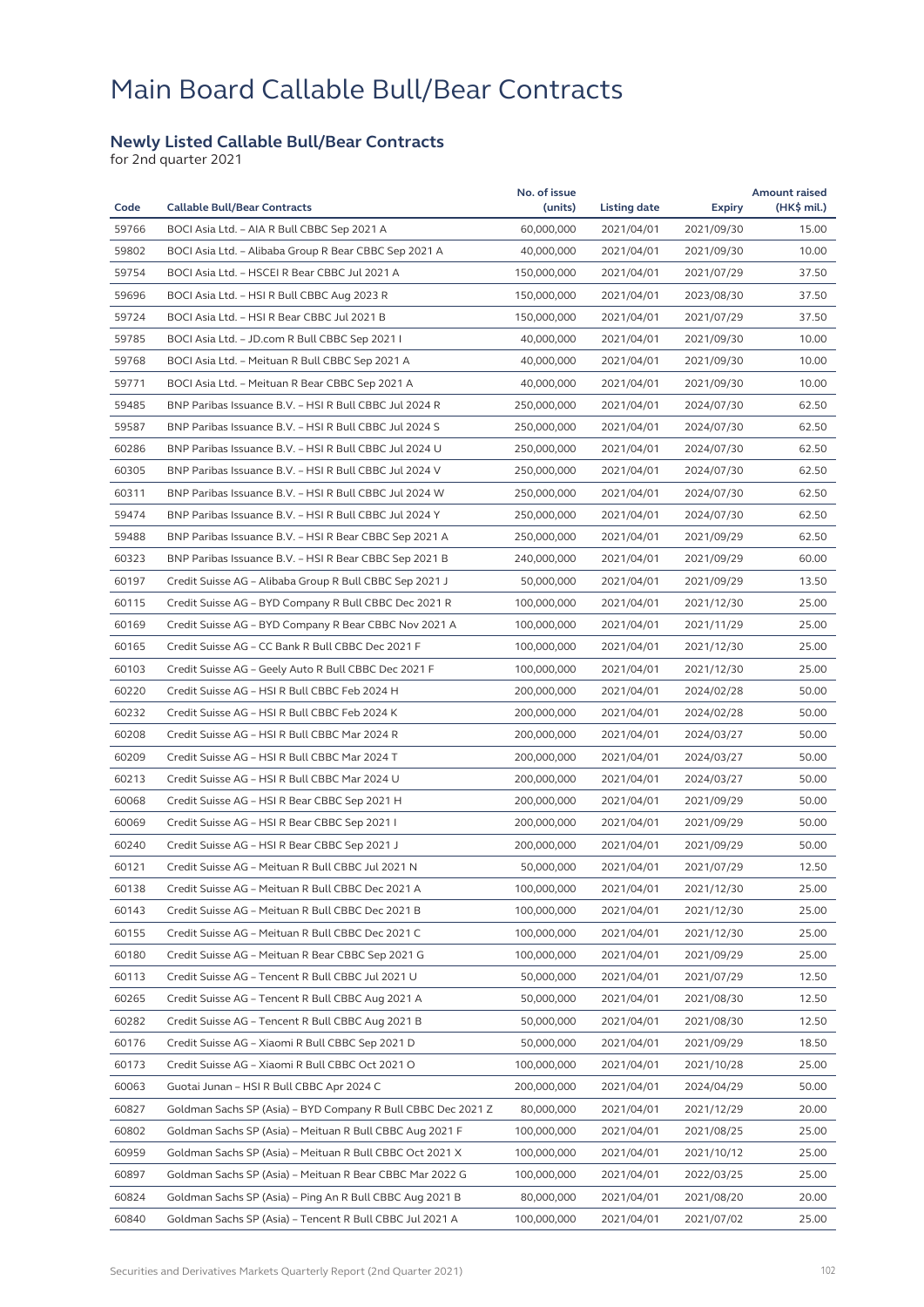| 60837<br>Goldman Sachs SP (Asia) - Tencent R Bull CBBC Jul 2021 D<br>60,000,000<br>2021/04/01<br>2021/07/02<br>15.00<br>60883<br>Goldman Sachs SP (Asia) - Tencent R Bull CBBC Jul 2021 F<br>100,000,000<br>2021/04/01<br>25.00<br>2021/07/02<br>60911<br>Goldman Sachs SP (Asia) - Tencent R Bear CBBC Mar 2022 D<br>100,000,000<br>25.00<br>2021/04/01<br>2022/03/25<br>59613<br>HK Bank - ANTA Sports R Bull CBBC Nov 2021 C<br>40,000,000<br>2021/04/01<br>2021/11/30<br>10.00<br>59649<br>HK Bank - CC Bank R Bull CBBC Dec 2021 C<br>60,000,000<br>2021/04/01<br>2021/12/16<br>15.00<br>59602<br>12.50<br>HK Bank - Great Wall Motor R Bull CBBC Dec 2021 E<br>50,000,000<br>2021/04/01<br>2021/12/09<br>59628<br>HK Bank - HKEX R Bull CBBC Nov 2021 W<br>80,000,000<br>2021/04/01<br>2021/11/22<br>20.00<br>59491<br>HK Bank - HSI R Bull CBBC Oct 2023 J<br>150,000,000<br>2021/04/01<br>2023/10/30<br>37.50<br>59593<br>HK Bank - HSI R Bull CBBC Oct 2023 Q<br>100,000,000<br>2023/10/30<br>25.00<br>2021/04/01<br>59562<br>HK Bank - HSI R Bear CBBC Dec 2021 J<br>125,000,000<br>2021/04/01<br>2021/12/30<br>31.25<br>59536<br>HK Bank - HSI R Bear CBBC Dec 2021 R<br>150,000,000<br>2021/04/01<br>37.50<br>2021/12/30<br>59512<br>HK Bank - HSTECH R Bull CBBC Dec 2021 G<br>100,000,000<br>2021/04/01<br>2021/12/30<br>25.00<br>59535<br>HK Bank - HSTECH R Bear CBBC Dec 2021 F<br>100,000,000<br>2021/04/01<br>25.00<br>2021/12/30<br>59678<br>HK Bank - ICBC R Bull CBBC Dec 2021 C<br>60,000,000<br>15.00<br>2021/04/01<br>2021/12/16<br>59643<br>HK Bank - JD.com R Bull CBBC Dec 2021 I<br>80,000,000<br>2021/04/01<br>2021/12/16<br>20.00<br>59692<br>HK Bank - Meituan R Bear CBBC Dec 2021 J<br>80,000,000<br>2021/04/01<br>20.00<br>2021/12/16<br>59652<br>20.00<br>HK Bank - Sunny Optical R Bull CBBC Dec 2021 F<br>80,000,000<br>2021/04/01<br>2021/12/16<br>60375<br>Haitong Int'l Sec - HSI R Bull CBBC Jun 2024 H<br>200,000,000<br>50.00<br>2021/04/01<br>2024/06/27<br>60367<br>Haitong Int'l Sec - HSI R Bull CBBC Jul 2024 P<br>200,000,000<br>2024/07/30<br>50.00<br>2021/04/01<br>60392<br>Haitong Int'l Sec - HSI R Bull CBBC Aug 2024 A<br>200,000,000<br>2024/08/29<br>50.00<br>2021/04/01<br>60324<br>Haitong Int'l Sec - HSI R Bear CBBC Aug 2021 Q<br>200,000,000<br>2021/04/01<br>2021/08/30<br>50.00<br>60351<br>Haitong Int'l Sec - HSI R Bear CBBC Sep 2021 B<br>200,000,000<br>2021/04/01<br>2021/09/29<br>50.00<br>60353<br>Haitong Int'l Sec - HSI R Bear CBBC Sep 2021 C<br>200,000,000<br>50.00<br>2021/04/01<br>2021/09/29<br>60400<br>Haitong Int'l Sec - Meituan R Bull CBBC Nov 2021 C<br>60,000,000<br>32.16<br>2021/04/01<br>2021/11/29<br>60403<br>Haitong Int'l Sec - Meituan R Bear CBBC Nov 2021 E<br>100,000,000<br>2021/04/01<br>25.00<br>2021/11/29<br>60404<br>Haitong Int'l Sec - Tencent R Bull CBBC Nov 2021 E<br>60,000,000<br>2021/04/01<br>2021/11/29<br>15.00<br>60428<br>SG Issuer - Alibaba Group R Bull CBBC Dec 2021 Y<br>80,000,000<br>2021/04/01<br>20.00<br>2021/12/31<br>60664<br>SG Issuer - Alibaba Group R Bull CBBC Jan 2022 K<br>80,000,000<br>2021/04/01<br>2022/01/28<br>20.00<br>60436<br>SG Issuer - BYD Company R Bull CBBC Dec 2021 I<br>150,000,000<br>2021/12/30<br>37.50<br>2021/04/01<br>60554<br>SG Issuer - BYD Company R Bull CBBC Feb 2022 C<br>150,000,000<br>2021/04/01<br>2022/02/25<br>37.50<br>60443<br>SG Issuer - CC Bank R Bull CBBC Nov 2021 D<br>100,000,000<br>25.00<br>2021/04/01<br>2021/11/30<br>60669<br>SG Issuer - China Life R Bull CBBC Dec 2021 J<br>150,000,000<br>2021/04/01<br>2021/12/30<br>37.50<br>60451<br>SG Issuer - Geely Auto R Bull CBBC Dec 2021 L<br>150,000,000<br>2021/04/01<br>2021/12/31<br>37.50<br>60452<br>SG Issuer - Greatwall Motor R Bull CBBC Dec 2021 N<br>100,000,000<br>25.00<br>2021/04/01<br>2021/12/30<br>60457<br>SG Issuer - HKEX R Bear CBBC Nov 2021 E<br>200,000,000<br>2021/04/01<br>2021/11/29<br>50.00<br>60462<br>SG Issuer - HSBC R Bull CBBC Dec 2021 Q<br>100,000,000<br>2021/04/01<br>2021/12/30<br>25.00<br>60417<br>SG Issuer - HSI R Bull CBBC Jun 2024 B<br>250,000,000<br>62.50<br>2021/04/01<br>2024/06/27<br>60543<br>SG Issuer - HSI R Bull CBBC Jun 2024 D<br>250,000,000<br>2021/04/01<br>2024/06/27<br>62.50<br>60641<br>SG Issuer - HSI R Bull CBBC Jun 2024 U<br>250,000,000<br>2021/04/01<br>2024/06/27<br>62.50<br>60527<br>SG Issuer - HSI R Bull CBBC Jun 2024 X<br>250,000,000<br>2021/04/01<br>62.50<br>2024/06/27<br>60422<br>SG Issuer - HSI R Bull CBBC Jul 2024 C<br>250,000,000<br>2021/04/01<br>2024/07/30<br>62.50<br>60552<br>SG Issuer - HSI R Bull CBBC Aug 2024 H<br>250,000,000<br>2021/04/01<br>2024/08/29<br>62.50<br>60415<br>SG Issuer - HSI R Bear CBBC Aug 2021 O<br>250,000,000<br>2021/04/01<br>2021/08/30<br>62.50<br>60416<br>SG Issuer - HSI R Bear CBBC Oct 2021 L<br>250,000,000<br>2021/04/01<br>2021/10/28<br>62.50<br>60621<br>SG Issuer - HSI R Bear CBBC Oct 2021 M<br>250,000,000<br>2021/04/01<br>62.50<br>2021/10/28<br>60424<br>SG Issuer - HSTECH R Bull CBBC Dec 2021 M<br>100,000,000<br>2021/04/01<br>2021/12/30<br>25.00<br>60680<br>SG Issuer - JD.com R Bull CBBC Dec 2021 T<br>200,000,000<br>2021/04/01<br>2021/12/30<br>50.00<br>60683<br>SG Issuer - Meituan R Bull CBBC Oct 2021 N<br>80,000,000<br>2021/04/01<br>2021/10/29<br>20.00<br>60473<br>SG Issuer - Meituan R Bull CBBC Nov 2021 M<br>80,000,000<br>2021/04/01<br>2021/11/30<br>20.00 |      |                                     | No. of issue |              |        | <b>Amount raised</b> |
|----------------------------------------------------------------------------------------------------------------------------------------------------------------------------------------------------------------------------------------------------------------------------------------------------------------------------------------------------------------------------------------------------------------------------------------------------------------------------------------------------------------------------------------------------------------------------------------------------------------------------------------------------------------------------------------------------------------------------------------------------------------------------------------------------------------------------------------------------------------------------------------------------------------------------------------------------------------------------------------------------------------------------------------------------------------------------------------------------------------------------------------------------------------------------------------------------------------------------------------------------------------------------------------------------------------------------------------------------------------------------------------------------------------------------------------------------------------------------------------------------------------------------------------------------------------------------------------------------------------------------------------------------------------------------------------------------------------------------------------------------------------------------------------------------------------------------------------------------------------------------------------------------------------------------------------------------------------------------------------------------------------------------------------------------------------------------------------------------------------------------------------------------------------------------------------------------------------------------------------------------------------------------------------------------------------------------------------------------------------------------------------------------------------------------------------------------------------------------------------------------------------------------------------------------------------------------------------------------------------------------------------------------------------------------------------------------------------------------------------------------------------------------------------------------------------------------------------------------------------------------------------------------------------------------------------------------------------------------------------------------------------------------------------------------------------------------------------------------------------------------------------------------------------------------------------------------------------------------------------------------------------------------------------------------------------------------------------------------------------------------------------------------------------------------------------------------------------------------------------------------------------------------------------------------------------------------------------------------------------------------------------------------------------------------------------------------------------------------------------------------------------------------------------------------------------------------------------------------------------------------------------------------------------------------------------------------------------------------------------------------------------------------------------------------------------------------------------------------------------------------------------------------------------------------------------------------------------------------------------------------------------------------------------------------------------------------------------------------------------------------------------------------------------------------------------------------------------------------------------------------------------------------------------------------------------------------------------------------------------------------------------------------------------------------------------------------------------------------------------------------------------------------------------------------------------------------------------------------------------------------------------------------------------------------------------------------------------------------------------------------------------------------------------------------------------------------------------------------------------------------------------------------------------------------------------------------------------------------------------------------------------------------------------------------------------------------------------------------------------------------------------------------------------------------------------------------------------------------------------|------|-------------------------------------|--------------|--------------|--------|----------------------|
|                                                                                                                                                                                                                                                                                                                                                                                                                                                                                                                                                                                                                                                                                                                                                                                                                                                                                                                                                                                                                                                                                                                                                                                                                                                                                                                                                                                                                                                                                                                                                                                                                                                                                                                                                                                                                                                                                                                                                                                                                                                                                                                                                                                                                                                                                                                                                                                                                                                                                                                                                                                                                                                                                                                                                                                                                                                                                                                                                                                                                                                                                                                                                                                                                                                                                                                                                                                                                                                                                                                                                                                                                                                                                                                                                                                                                                                                                                                                                                                                                                                                                                                                                                                                                                                                                                                                                                                                                                                                                                                                                                                                                                                                                                                                                                                                                                                                                                                                                                                                                                                                                                                                                                                                                                                                                                                                                                                                                                                                                        | Code | <b>Callable Bull/Bear Contracts</b> | (units)      | Listing date | Expiry | (HK\$ mil.)          |
|                                                                                                                                                                                                                                                                                                                                                                                                                                                                                                                                                                                                                                                                                                                                                                                                                                                                                                                                                                                                                                                                                                                                                                                                                                                                                                                                                                                                                                                                                                                                                                                                                                                                                                                                                                                                                                                                                                                                                                                                                                                                                                                                                                                                                                                                                                                                                                                                                                                                                                                                                                                                                                                                                                                                                                                                                                                                                                                                                                                                                                                                                                                                                                                                                                                                                                                                                                                                                                                                                                                                                                                                                                                                                                                                                                                                                                                                                                                                                                                                                                                                                                                                                                                                                                                                                                                                                                                                                                                                                                                                                                                                                                                                                                                                                                                                                                                                                                                                                                                                                                                                                                                                                                                                                                                                                                                                                                                                                                                                                        |      |                                     |              |              |        |                      |
|                                                                                                                                                                                                                                                                                                                                                                                                                                                                                                                                                                                                                                                                                                                                                                                                                                                                                                                                                                                                                                                                                                                                                                                                                                                                                                                                                                                                                                                                                                                                                                                                                                                                                                                                                                                                                                                                                                                                                                                                                                                                                                                                                                                                                                                                                                                                                                                                                                                                                                                                                                                                                                                                                                                                                                                                                                                                                                                                                                                                                                                                                                                                                                                                                                                                                                                                                                                                                                                                                                                                                                                                                                                                                                                                                                                                                                                                                                                                                                                                                                                                                                                                                                                                                                                                                                                                                                                                                                                                                                                                                                                                                                                                                                                                                                                                                                                                                                                                                                                                                                                                                                                                                                                                                                                                                                                                                                                                                                                                                        |      |                                     |              |              |        |                      |
|                                                                                                                                                                                                                                                                                                                                                                                                                                                                                                                                                                                                                                                                                                                                                                                                                                                                                                                                                                                                                                                                                                                                                                                                                                                                                                                                                                                                                                                                                                                                                                                                                                                                                                                                                                                                                                                                                                                                                                                                                                                                                                                                                                                                                                                                                                                                                                                                                                                                                                                                                                                                                                                                                                                                                                                                                                                                                                                                                                                                                                                                                                                                                                                                                                                                                                                                                                                                                                                                                                                                                                                                                                                                                                                                                                                                                                                                                                                                                                                                                                                                                                                                                                                                                                                                                                                                                                                                                                                                                                                                                                                                                                                                                                                                                                                                                                                                                                                                                                                                                                                                                                                                                                                                                                                                                                                                                                                                                                                                                        |      |                                     |              |              |        |                      |
|                                                                                                                                                                                                                                                                                                                                                                                                                                                                                                                                                                                                                                                                                                                                                                                                                                                                                                                                                                                                                                                                                                                                                                                                                                                                                                                                                                                                                                                                                                                                                                                                                                                                                                                                                                                                                                                                                                                                                                                                                                                                                                                                                                                                                                                                                                                                                                                                                                                                                                                                                                                                                                                                                                                                                                                                                                                                                                                                                                                                                                                                                                                                                                                                                                                                                                                                                                                                                                                                                                                                                                                                                                                                                                                                                                                                                                                                                                                                                                                                                                                                                                                                                                                                                                                                                                                                                                                                                                                                                                                                                                                                                                                                                                                                                                                                                                                                                                                                                                                                                                                                                                                                                                                                                                                                                                                                                                                                                                                                                        |      |                                     |              |              |        |                      |
|                                                                                                                                                                                                                                                                                                                                                                                                                                                                                                                                                                                                                                                                                                                                                                                                                                                                                                                                                                                                                                                                                                                                                                                                                                                                                                                                                                                                                                                                                                                                                                                                                                                                                                                                                                                                                                                                                                                                                                                                                                                                                                                                                                                                                                                                                                                                                                                                                                                                                                                                                                                                                                                                                                                                                                                                                                                                                                                                                                                                                                                                                                                                                                                                                                                                                                                                                                                                                                                                                                                                                                                                                                                                                                                                                                                                                                                                                                                                                                                                                                                                                                                                                                                                                                                                                                                                                                                                                                                                                                                                                                                                                                                                                                                                                                                                                                                                                                                                                                                                                                                                                                                                                                                                                                                                                                                                                                                                                                                                                        |      |                                     |              |              |        |                      |
|                                                                                                                                                                                                                                                                                                                                                                                                                                                                                                                                                                                                                                                                                                                                                                                                                                                                                                                                                                                                                                                                                                                                                                                                                                                                                                                                                                                                                                                                                                                                                                                                                                                                                                                                                                                                                                                                                                                                                                                                                                                                                                                                                                                                                                                                                                                                                                                                                                                                                                                                                                                                                                                                                                                                                                                                                                                                                                                                                                                                                                                                                                                                                                                                                                                                                                                                                                                                                                                                                                                                                                                                                                                                                                                                                                                                                                                                                                                                                                                                                                                                                                                                                                                                                                                                                                                                                                                                                                                                                                                                                                                                                                                                                                                                                                                                                                                                                                                                                                                                                                                                                                                                                                                                                                                                                                                                                                                                                                                                                        |      |                                     |              |              |        |                      |
|                                                                                                                                                                                                                                                                                                                                                                                                                                                                                                                                                                                                                                                                                                                                                                                                                                                                                                                                                                                                                                                                                                                                                                                                                                                                                                                                                                                                                                                                                                                                                                                                                                                                                                                                                                                                                                                                                                                                                                                                                                                                                                                                                                                                                                                                                                                                                                                                                                                                                                                                                                                                                                                                                                                                                                                                                                                                                                                                                                                                                                                                                                                                                                                                                                                                                                                                                                                                                                                                                                                                                                                                                                                                                                                                                                                                                                                                                                                                                                                                                                                                                                                                                                                                                                                                                                                                                                                                                                                                                                                                                                                                                                                                                                                                                                                                                                                                                                                                                                                                                                                                                                                                                                                                                                                                                                                                                                                                                                                                                        |      |                                     |              |              |        |                      |
|                                                                                                                                                                                                                                                                                                                                                                                                                                                                                                                                                                                                                                                                                                                                                                                                                                                                                                                                                                                                                                                                                                                                                                                                                                                                                                                                                                                                                                                                                                                                                                                                                                                                                                                                                                                                                                                                                                                                                                                                                                                                                                                                                                                                                                                                                                                                                                                                                                                                                                                                                                                                                                                                                                                                                                                                                                                                                                                                                                                                                                                                                                                                                                                                                                                                                                                                                                                                                                                                                                                                                                                                                                                                                                                                                                                                                                                                                                                                                                                                                                                                                                                                                                                                                                                                                                                                                                                                                                                                                                                                                                                                                                                                                                                                                                                                                                                                                                                                                                                                                                                                                                                                                                                                                                                                                                                                                                                                                                                                                        |      |                                     |              |              |        |                      |
|                                                                                                                                                                                                                                                                                                                                                                                                                                                                                                                                                                                                                                                                                                                                                                                                                                                                                                                                                                                                                                                                                                                                                                                                                                                                                                                                                                                                                                                                                                                                                                                                                                                                                                                                                                                                                                                                                                                                                                                                                                                                                                                                                                                                                                                                                                                                                                                                                                                                                                                                                                                                                                                                                                                                                                                                                                                                                                                                                                                                                                                                                                                                                                                                                                                                                                                                                                                                                                                                                                                                                                                                                                                                                                                                                                                                                                                                                                                                                                                                                                                                                                                                                                                                                                                                                                                                                                                                                                                                                                                                                                                                                                                                                                                                                                                                                                                                                                                                                                                                                                                                                                                                                                                                                                                                                                                                                                                                                                                                                        |      |                                     |              |              |        |                      |
|                                                                                                                                                                                                                                                                                                                                                                                                                                                                                                                                                                                                                                                                                                                                                                                                                                                                                                                                                                                                                                                                                                                                                                                                                                                                                                                                                                                                                                                                                                                                                                                                                                                                                                                                                                                                                                                                                                                                                                                                                                                                                                                                                                                                                                                                                                                                                                                                                                                                                                                                                                                                                                                                                                                                                                                                                                                                                                                                                                                                                                                                                                                                                                                                                                                                                                                                                                                                                                                                                                                                                                                                                                                                                                                                                                                                                                                                                                                                                                                                                                                                                                                                                                                                                                                                                                                                                                                                                                                                                                                                                                                                                                                                                                                                                                                                                                                                                                                                                                                                                                                                                                                                                                                                                                                                                                                                                                                                                                                                                        |      |                                     |              |              |        |                      |
|                                                                                                                                                                                                                                                                                                                                                                                                                                                                                                                                                                                                                                                                                                                                                                                                                                                                                                                                                                                                                                                                                                                                                                                                                                                                                                                                                                                                                                                                                                                                                                                                                                                                                                                                                                                                                                                                                                                                                                                                                                                                                                                                                                                                                                                                                                                                                                                                                                                                                                                                                                                                                                                                                                                                                                                                                                                                                                                                                                                                                                                                                                                                                                                                                                                                                                                                                                                                                                                                                                                                                                                                                                                                                                                                                                                                                                                                                                                                                                                                                                                                                                                                                                                                                                                                                                                                                                                                                                                                                                                                                                                                                                                                                                                                                                                                                                                                                                                                                                                                                                                                                                                                                                                                                                                                                                                                                                                                                                                                                        |      |                                     |              |              |        |                      |
|                                                                                                                                                                                                                                                                                                                                                                                                                                                                                                                                                                                                                                                                                                                                                                                                                                                                                                                                                                                                                                                                                                                                                                                                                                                                                                                                                                                                                                                                                                                                                                                                                                                                                                                                                                                                                                                                                                                                                                                                                                                                                                                                                                                                                                                                                                                                                                                                                                                                                                                                                                                                                                                                                                                                                                                                                                                                                                                                                                                                                                                                                                                                                                                                                                                                                                                                                                                                                                                                                                                                                                                                                                                                                                                                                                                                                                                                                                                                                                                                                                                                                                                                                                                                                                                                                                                                                                                                                                                                                                                                                                                                                                                                                                                                                                                                                                                                                                                                                                                                                                                                                                                                                                                                                                                                                                                                                                                                                                                                                        |      |                                     |              |              |        |                      |
|                                                                                                                                                                                                                                                                                                                                                                                                                                                                                                                                                                                                                                                                                                                                                                                                                                                                                                                                                                                                                                                                                                                                                                                                                                                                                                                                                                                                                                                                                                                                                                                                                                                                                                                                                                                                                                                                                                                                                                                                                                                                                                                                                                                                                                                                                                                                                                                                                                                                                                                                                                                                                                                                                                                                                                                                                                                                                                                                                                                                                                                                                                                                                                                                                                                                                                                                                                                                                                                                                                                                                                                                                                                                                                                                                                                                                                                                                                                                                                                                                                                                                                                                                                                                                                                                                                                                                                                                                                                                                                                                                                                                                                                                                                                                                                                                                                                                                                                                                                                                                                                                                                                                                                                                                                                                                                                                                                                                                                                                                        |      |                                     |              |              |        |                      |
|                                                                                                                                                                                                                                                                                                                                                                                                                                                                                                                                                                                                                                                                                                                                                                                                                                                                                                                                                                                                                                                                                                                                                                                                                                                                                                                                                                                                                                                                                                                                                                                                                                                                                                                                                                                                                                                                                                                                                                                                                                                                                                                                                                                                                                                                                                                                                                                                                                                                                                                                                                                                                                                                                                                                                                                                                                                                                                                                                                                                                                                                                                                                                                                                                                                                                                                                                                                                                                                                                                                                                                                                                                                                                                                                                                                                                                                                                                                                                                                                                                                                                                                                                                                                                                                                                                                                                                                                                                                                                                                                                                                                                                                                                                                                                                                                                                                                                                                                                                                                                                                                                                                                                                                                                                                                                                                                                                                                                                                                                        |      |                                     |              |              |        |                      |
|                                                                                                                                                                                                                                                                                                                                                                                                                                                                                                                                                                                                                                                                                                                                                                                                                                                                                                                                                                                                                                                                                                                                                                                                                                                                                                                                                                                                                                                                                                                                                                                                                                                                                                                                                                                                                                                                                                                                                                                                                                                                                                                                                                                                                                                                                                                                                                                                                                                                                                                                                                                                                                                                                                                                                                                                                                                                                                                                                                                                                                                                                                                                                                                                                                                                                                                                                                                                                                                                                                                                                                                                                                                                                                                                                                                                                                                                                                                                                                                                                                                                                                                                                                                                                                                                                                                                                                                                                                                                                                                                                                                                                                                                                                                                                                                                                                                                                                                                                                                                                                                                                                                                                                                                                                                                                                                                                                                                                                                                                        |      |                                     |              |              |        |                      |
|                                                                                                                                                                                                                                                                                                                                                                                                                                                                                                                                                                                                                                                                                                                                                                                                                                                                                                                                                                                                                                                                                                                                                                                                                                                                                                                                                                                                                                                                                                                                                                                                                                                                                                                                                                                                                                                                                                                                                                                                                                                                                                                                                                                                                                                                                                                                                                                                                                                                                                                                                                                                                                                                                                                                                                                                                                                                                                                                                                                                                                                                                                                                                                                                                                                                                                                                                                                                                                                                                                                                                                                                                                                                                                                                                                                                                                                                                                                                                                                                                                                                                                                                                                                                                                                                                                                                                                                                                                                                                                                                                                                                                                                                                                                                                                                                                                                                                                                                                                                                                                                                                                                                                                                                                                                                                                                                                                                                                                                                                        |      |                                     |              |              |        |                      |
|                                                                                                                                                                                                                                                                                                                                                                                                                                                                                                                                                                                                                                                                                                                                                                                                                                                                                                                                                                                                                                                                                                                                                                                                                                                                                                                                                                                                                                                                                                                                                                                                                                                                                                                                                                                                                                                                                                                                                                                                                                                                                                                                                                                                                                                                                                                                                                                                                                                                                                                                                                                                                                                                                                                                                                                                                                                                                                                                                                                                                                                                                                                                                                                                                                                                                                                                                                                                                                                                                                                                                                                                                                                                                                                                                                                                                                                                                                                                                                                                                                                                                                                                                                                                                                                                                                                                                                                                                                                                                                                                                                                                                                                                                                                                                                                                                                                                                                                                                                                                                                                                                                                                                                                                                                                                                                                                                                                                                                                                                        |      |                                     |              |              |        |                      |
|                                                                                                                                                                                                                                                                                                                                                                                                                                                                                                                                                                                                                                                                                                                                                                                                                                                                                                                                                                                                                                                                                                                                                                                                                                                                                                                                                                                                                                                                                                                                                                                                                                                                                                                                                                                                                                                                                                                                                                                                                                                                                                                                                                                                                                                                                                                                                                                                                                                                                                                                                                                                                                                                                                                                                                                                                                                                                                                                                                                                                                                                                                                                                                                                                                                                                                                                                                                                                                                                                                                                                                                                                                                                                                                                                                                                                                                                                                                                                                                                                                                                                                                                                                                                                                                                                                                                                                                                                                                                                                                                                                                                                                                                                                                                                                                                                                                                                                                                                                                                                                                                                                                                                                                                                                                                                                                                                                                                                                                                                        |      |                                     |              |              |        |                      |
|                                                                                                                                                                                                                                                                                                                                                                                                                                                                                                                                                                                                                                                                                                                                                                                                                                                                                                                                                                                                                                                                                                                                                                                                                                                                                                                                                                                                                                                                                                                                                                                                                                                                                                                                                                                                                                                                                                                                                                                                                                                                                                                                                                                                                                                                                                                                                                                                                                                                                                                                                                                                                                                                                                                                                                                                                                                                                                                                                                                                                                                                                                                                                                                                                                                                                                                                                                                                                                                                                                                                                                                                                                                                                                                                                                                                                                                                                                                                                                                                                                                                                                                                                                                                                                                                                                                                                                                                                                                                                                                                                                                                                                                                                                                                                                                                                                                                                                                                                                                                                                                                                                                                                                                                                                                                                                                                                                                                                                                                                        |      |                                     |              |              |        |                      |
|                                                                                                                                                                                                                                                                                                                                                                                                                                                                                                                                                                                                                                                                                                                                                                                                                                                                                                                                                                                                                                                                                                                                                                                                                                                                                                                                                                                                                                                                                                                                                                                                                                                                                                                                                                                                                                                                                                                                                                                                                                                                                                                                                                                                                                                                                                                                                                                                                                                                                                                                                                                                                                                                                                                                                                                                                                                                                                                                                                                                                                                                                                                                                                                                                                                                                                                                                                                                                                                                                                                                                                                                                                                                                                                                                                                                                                                                                                                                                                                                                                                                                                                                                                                                                                                                                                                                                                                                                                                                                                                                                                                                                                                                                                                                                                                                                                                                                                                                                                                                                                                                                                                                                                                                                                                                                                                                                                                                                                                                                        |      |                                     |              |              |        |                      |
|                                                                                                                                                                                                                                                                                                                                                                                                                                                                                                                                                                                                                                                                                                                                                                                                                                                                                                                                                                                                                                                                                                                                                                                                                                                                                                                                                                                                                                                                                                                                                                                                                                                                                                                                                                                                                                                                                                                                                                                                                                                                                                                                                                                                                                                                                                                                                                                                                                                                                                                                                                                                                                                                                                                                                                                                                                                                                                                                                                                                                                                                                                                                                                                                                                                                                                                                                                                                                                                                                                                                                                                                                                                                                                                                                                                                                                                                                                                                                                                                                                                                                                                                                                                                                                                                                                                                                                                                                                                                                                                                                                                                                                                                                                                                                                                                                                                                                                                                                                                                                                                                                                                                                                                                                                                                                                                                                                                                                                                                                        |      |                                     |              |              |        |                      |
|                                                                                                                                                                                                                                                                                                                                                                                                                                                                                                                                                                                                                                                                                                                                                                                                                                                                                                                                                                                                                                                                                                                                                                                                                                                                                                                                                                                                                                                                                                                                                                                                                                                                                                                                                                                                                                                                                                                                                                                                                                                                                                                                                                                                                                                                                                                                                                                                                                                                                                                                                                                                                                                                                                                                                                                                                                                                                                                                                                                                                                                                                                                                                                                                                                                                                                                                                                                                                                                                                                                                                                                                                                                                                                                                                                                                                                                                                                                                                                                                                                                                                                                                                                                                                                                                                                                                                                                                                                                                                                                                                                                                                                                                                                                                                                                                                                                                                                                                                                                                                                                                                                                                                                                                                                                                                                                                                                                                                                                                                        |      |                                     |              |              |        |                      |
|                                                                                                                                                                                                                                                                                                                                                                                                                                                                                                                                                                                                                                                                                                                                                                                                                                                                                                                                                                                                                                                                                                                                                                                                                                                                                                                                                                                                                                                                                                                                                                                                                                                                                                                                                                                                                                                                                                                                                                                                                                                                                                                                                                                                                                                                                                                                                                                                                                                                                                                                                                                                                                                                                                                                                                                                                                                                                                                                                                                                                                                                                                                                                                                                                                                                                                                                                                                                                                                                                                                                                                                                                                                                                                                                                                                                                                                                                                                                                                                                                                                                                                                                                                                                                                                                                                                                                                                                                                                                                                                                                                                                                                                                                                                                                                                                                                                                                                                                                                                                                                                                                                                                                                                                                                                                                                                                                                                                                                                                                        |      |                                     |              |              |        |                      |
|                                                                                                                                                                                                                                                                                                                                                                                                                                                                                                                                                                                                                                                                                                                                                                                                                                                                                                                                                                                                                                                                                                                                                                                                                                                                                                                                                                                                                                                                                                                                                                                                                                                                                                                                                                                                                                                                                                                                                                                                                                                                                                                                                                                                                                                                                                                                                                                                                                                                                                                                                                                                                                                                                                                                                                                                                                                                                                                                                                                                                                                                                                                                                                                                                                                                                                                                                                                                                                                                                                                                                                                                                                                                                                                                                                                                                                                                                                                                                                                                                                                                                                                                                                                                                                                                                                                                                                                                                                                                                                                                                                                                                                                                                                                                                                                                                                                                                                                                                                                                                                                                                                                                                                                                                                                                                                                                                                                                                                                                                        |      |                                     |              |              |        |                      |
|                                                                                                                                                                                                                                                                                                                                                                                                                                                                                                                                                                                                                                                                                                                                                                                                                                                                                                                                                                                                                                                                                                                                                                                                                                                                                                                                                                                                                                                                                                                                                                                                                                                                                                                                                                                                                                                                                                                                                                                                                                                                                                                                                                                                                                                                                                                                                                                                                                                                                                                                                                                                                                                                                                                                                                                                                                                                                                                                                                                                                                                                                                                                                                                                                                                                                                                                                                                                                                                                                                                                                                                                                                                                                                                                                                                                                                                                                                                                                                                                                                                                                                                                                                                                                                                                                                                                                                                                                                                                                                                                                                                                                                                                                                                                                                                                                                                                                                                                                                                                                                                                                                                                                                                                                                                                                                                                                                                                                                                                                        |      |                                     |              |              |        |                      |
|                                                                                                                                                                                                                                                                                                                                                                                                                                                                                                                                                                                                                                                                                                                                                                                                                                                                                                                                                                                                                                                                                                                                                                                                                                                                                                                                                                                                                                                                                                                                                                                                                                                                                                                                                                                                                                                                                                                                                                                                                                                                                                                                                                                                                                                                                                                                                                                                                                                                                                                                                                                                                                                                                                                                                                                                                                                                                                                                                                                                                                                                                                                                                                                                                                                                                                                                                                                                                                                                                                                                                                                                                                                                                                                                                                                                                                                                                                                                                                                                                                                                                                                                                                                                                                                                                                                                                                                                                                                                                                                                                                                                                                                                                                                                                                                                                                                                                                                                                                                                                                                                                                                                                                                                                                                                                                                                                                                                                                                                                        |      |                                     |              |              |        |                      |
|                                                                                                                                                                                                                                                                                                                                                                                                                                                                                                                                                                                                                                                                                                                                                                                                                                                                                                                                                                                                                                                                                                                                                                                                                                                                                                                                                                                                                                                                                                                                                                                                                                                                                                                                                                                                                                                                                                                                                                                                                                                                                                                                                                                                                                                                                                                                                                                                                                                                                                                                                                                                                                                                                                                                                                                                                                                                                                                                                                                                                                                                                                                                                                                                                                                                                                                                                                                                                                                                                                                                                                                                                                                                                                                                                                                                                                                                                                                                                                                                                                                                                                                                                                                                                                                                                                                                                                                                                                                                                                                                                                                                                                                                                                                                                                                                                                                                                                                                                                                                                                                                                                                                                                                                                                                                                                                                                                                                                                                                                        |      |                                     |              |              |        |                      |
|                                                                                                                                                                                                                                                                                                                                                                                                                                                                                                                                                                                                                                                                                                                                                                                                                                                                                                                                                                                                                                                                                                                                                                                                                                                                                                                                                                                                                                                                                                                                                                                                                                                                                                                                                                                                                                                                                                                                                                                                                                                                                                                                                                                                                                                                                                                                                                                                                                                                                                                                                                                                                                                                                                                                                                                                                                                                                                                                                                                                                                                                                                                                                                                                                                                                                                                                                                                                                                                                                                                                                                                                                                                                                                                                                                                                                                                                                                                                                                                                                                                                                                                                                                                                                                                                                                                                                                                                                                                                                                                                                                                                                                                                                                                                                                                                                                                                                                                                                                                                                                                                                                                                                                                                                                                                                                                                                                                                                                                                                        |      |                                     |              |              |        |                      |
|                                                                                                                                                                                                                                                                                                                                                                                                                                                                                                                                                                                                                                                                                                                                                                                                                                                                                                                                                                                                                                                                                                                                                                                                                                                                                                                                                                                                                                                                                                                                                                                                                                                                                                                                                                                                                                                                                                                                                                                                                                                                                                                                                                                                                                                                                                                                                                                                                                                                                                                                                                                                                                                                                                                                                                                                                                                                                                                                                                                                                                                                                                                                                                                                                                                                                                                                                                                                                                                                                                                                                                                                                                                                                                                                                                                                                                                                                                                                                                                                                                                                                                                                                                                                                                                                                                                                                                                                                                                                                                                                                                                                                                                                                                                                                                                                                                                                                                                                                                                                                                                                                                                                                                                                                                                                                                                                                                                                                                                                                        |      |                                     |              |              |        |                      |
|                                                                                                                                                                                                                                                                                                                                                                                                                                                                                                                                                                                                                                                                                                                                                                                                                                                                                                                                                                                                                                                                                                                                                                                                                                                                                                                                                                                                                                                                                                                                                                                                                                                                                                                                                                                                                                                                                                                                                                                                                                                                                                                                                                                                                                                                                                                                                                                                                                                                                                                                                                                                                                                                                                                                                                                                                                                                                                                                                                                                                                                                                                                                                                                                                                                                                                                                                                                                                                                                                                                                                                                                                                                                                                                                                                                                                                                                                                                                                                                                                                                                                                                                                                                                                                                                                                                                                                                                                                                                                                                                                                                                                                                                                                                                                                                                                                                                                                                                                                                                                                                                                                                                                                                                                                                                                                                                                                                                                                                                                        |      |                                     |              |              |        |                      |
|                                                                                                                                                                                                                                                                                                                                                                                                                                                                                                                                                                                                                                                                                                                                                                                                                                                                                                                                                                                                                                                                                                                                                                                                                                                                                                                                                                                                                                                                                                                                                                                                                                                                                                                                                                                                                                                                                                                                                                                                                                                                                                                                                                                                                                                                                                                                                                                                                                                                                                                                                                                                                                                                                                                                                                                                                                                                                                                                                                                                                                                                                                                                                                                                                                                                                                                                                                                                                                                                                                                                                                                                                                                                                                                                                                                                                                                                                                                                                                                                                                                                                                                                                                                                                                                                                                                                                                                                                                                                                                                                                                                                                                                                                                                                                                                                                                                                                                                                                                                                                                                                                                                                                                                                                                                                                                                                                                                                                                                                                        |      |                                     |              |              |        |                      |
|                                                                                                                                                                                                                                                                                                                                                                                                                                                                                                                                                                                                                                                                                                                                                                                                                                                                                                                                                                                                                                                                                                                                                                                                                                                                                                                                                                                                                                                                                                                                                                                                                                                                                                                                                                                                                                                                                                                                                                                                                                                                                                                                                                                                                                                                                                                                                                                                                                                                                                                                                                                                                                                                                                                                                                                                                                                                                                                                                                                                                                                                                                                                                                                                                                                                                                                                                                                                                                                                                                                                                                                                                                                                                                                                                                                                                                                                                                                                                                                                                                                                                                                                                                                                                                                                                                                                                                                                                                                                                                                                                                                                                                                                                                                                                                                                                                                                                                                                                                                                                                                                                                                                                                                                                                                                                                                                                                                                                                                                                        |      |                                     |              |              |        |                      |
|                                                                                                                                                                                                                                                                                                                                                                                                                                                                                                                                                                                                                                                                                                                                                                                                                                                                                                                                                                                                                                                                                                                                                                                                                                                                                                                                                                                                                                                                                                                                                                                                                                                                                                                                                                                                                                                                                                                                                                                                                                                                                                                                                                                                                                                                                                                                                                                                                                                                                                                                                                                                                                                                                                                                                                                                                                                                                                                                                                                                                                                                                                                                                                                                                                                                                                                                                                                                                                                                                                                                                                                                                                                                                                                                                                                                                                                                                                                                                                                                                                                                                                                                                                                                                                                                                                                                                                                                                                                                                                                                                                                                                                                                                                                                                                                                                                                                                                                                                                                                                                                                                                                                                                                                                                                                                                                                                                                                                                                                                        |      |                                     |              |              |        |                      |
|                                                                                                                                                                                                                                                                                                                                                                                                                                                                                                                                                                                                                                                                                                                                                                                                                                                                                                                                                                                                                                                                                                                                                                                                                                                                                                                                                                                                                                                                                                                                                                                                                                                                                                                                                                                                                                                                                                                                                                                                                                                                                                                                                                                                                                                                                                                                                                                                                                                                                                                                                                                                                                                                                                                                                                                                                                                                                                                                                                                                                                                                                                                                                                                                                                                                                                                                                                                                                                                                                                                                                                                                                                                                                                                                                                                                                                                                                                                                                                                                                                                                                                                                                                                                                                                                                                                                                                                                                                                                                                                                                                                                                                                                                                                                                                                                                                                                                                                                                                                                                                                                                                                                                                                                                                                                                                                                                                                                                                                                                        |      |                                     |              |              |        |                      |
|                                                                                                                                                                                                                                                                                                                                                                                                                                                                                                                                                                                                                                                                                                                                                                                                                                                                                                                                                                                                                                                                                                                                                                                                                                                                                                                                                                                                                                                                                                                                                                                                                                                                                                                                                                                                                                                                                                                                                                                                                                                                                                                                                                                                                                                                                                                                                                                                                                                                                                                                                                                                                                                                                                                                                                                                                                                                                                                                                                                                                                                                                                                                                                                                                                                                                                                                                                                                                                                                                                                                                                                                                                                                                                                                                                                                                                                                                                                                                                                                                                                                                                                                                                                                                                                                                                                                                                                                                                                                                                                                                                                                                                                                                                                                                                                                                                                                                                                                                                                                                                                                                                                                                                                                                                                                                                                                                                                                                                                                                        |      |                                     |              |              |        |                      |
|                                                                                                                                                                                                                                                                                                                                                                                                                                                                                                                                                                                                                                                                                                                                                                                                                                                                                                                                                                                                                                                                                                                                                                                                                                                                                                                                                                                                                                                                                                                                                                                                                                                                                                                                                                                                                                                                                                                                                                                                                                                                                                                                                                                                                                                                                                                                                                                                                                                                                                                                                                                                                                                                                                                                                                                                                                                                                                                                                                                                                                                                                                                                                                                                                                                                                                                                                                                                                                                                                                                                                                                                                                                                                                                                                                                                                                                                                                                                                                                                                                                                                                                                                                                                                                                                                                                                                                                                                                                                                                                                                                                                                                                                                                                                                                                                                                                                                                                                                                                                                                                                                                                                                                                                                                                                                                                                                                                                                                                                                        |      |                                     |              |              |        |                      |
|                                                                                                                                                                                                                                                                                                                                                                                                                                                                                                                                                                                                                                                                                                                                                                                                                                                                                                                                                                                                                                                                                                                                                                                                                                                                                                                                                                                                                                                                                                                                                                                                                                                                                                                                                                                                                                                                                                                                                                                                                                                                                                                                                                                                                                                                                                                                                                                                                                                                                                                                                                                                                                                                                                                                                                                                                                                                                                                                                                                                                                                                                                                                                                                                                                                                                                                                                                                                                                                                                                                                                                                                                                                                                                                                                                                                                                                                                                                                                                                                                                                                                                                                                                                                                                                                                                                                                                                                                                                                                                                                                                                                                                                                                                                                                                                                                                                                                                                                                                                                                                                                                                                                                                                                                                                                                                                                                                                                                                                                                        |      |                                     |              |              |        |                      |
|                                                                                                                                                                                                                                                                                                                                                                                                                                                                                                                                                                                                                                                                                                                                                                                                                                                                                                                                                                                                                                                                                                                                                                                                                                                                                                                                                                                                                                                                                                                                                                                                                                                                                                                                                                                                                                                                                                                                                                                                                                                                                                                                                                                                                                                                                                                                                                                                                                                                                                                                                                                                                                                                                                                                                                                                                                                                                                                                                                                                                                                                                                                                                                                                                                                                                                                                                                                                                                                                                                                                                                                                                                                                                                                                                                                                                                                                                                                                                                                                                                                                                                                                                                                                                                                                                                                                                                                                                                                                                                                                                                                                                                                                                                                                                                                                                                                                                                                                                                                                                                                                                                                                                                                                                                                                                                                                                                                                                                                                                        |      |                                     |              |              |        |                      |
|                                                                                                                                                                                                                                                                                                                                                                                                                                                                                                                                                                                                                                                                                                                                                                                                                                                                                                                                                                                                                                                                                                                                                                                                                                                                                                                                                                                                                                                                                                                                                                                                                                                                                                                                                                                                                                                                                                                                                                                                                                                                                                                                                                                                                                                                                                                                                                                                                                                                                                                                                                                                                                                                                                                                                                                                                                                                                                                                                                                                                                                                                                                                                                                                                                                                                                                                                                                                                                                                                                                                                                                                                                                                                                                                                                                                                                                                                                                                                                                                                                                                                                                                                                                                                                                                                                                                                                                                                                                                                                                                                                                                                                                                                                                                                                                                                                                                                                                                                                                                                                                                                                                                                                                                                                                                                                                                                                                                                                                                                        |      |                                     |              |              |        |                      |
|                                                                                                                                                                                                                                                                                                                                                                                                                                                                                                                                                                                                                                                                                                                                                                                                                                                                                                                                                                                                                                                                                                                                                                                                                                                                                                                                                                                                                                                                                                                                                                                                                                                                                                                                                                                                                                                                                                                                                                                                                                                                                                                                                                                                                                                                                                                                                                                                                                                                                                                                                                                                                                                                                                                                                                                                                                                                                                                                                                                                                                                                                                                                                                                                                                                                                                                                                                                                                                                                                                                                                                                                                                                                                                                                                                                                                                                                                                                                                                                                                                                                                                                                                                                                                                                                                                                                                                                                                                                                                                                                                                                                                                                                                                                                                                                                                                                                                                                                                                                                                                                                                                                                                                                                                                                                                                                                                                                                                                                                                        |      |                                     |              |              |        |                      |
|                                                                                                                                                                                                                                                                                                                                                                                                                                                                                                                                                                                                                                                                                                                                                                                                                                                                                                                                                                                                                                                                                                                                                                                                                                                                                                                                                                                                                                                                                                                                                                                                                                                                                                                                                                                                                                                                                                                                                                                                                                                                                                                                                                                                                                                                                                                                                                                                                                                                                                                                                                                                                                                                                                                                                                                                                                                                                                                                                                                                                                                                                                                                                                                                                                                                                                                                                                                                                                                                                                                                                                                                                                                                                                                                                                                                                                                                                                                                                                                                                                                                                                                                                                                                                                                                                                                                                                                                                                                                                                                                                                                                                                                                                                                                                                                                                                                                                                                                                                                                                                                                                                                                                                                                                                                                                                                                                                                                                                                                                        |      |                                     |              |              |        |                      |
|                                                                                                                                                                                                                                                                                                                                                                                                                                                                                                                                                                                                                                                                                                                                                                                                                                                                                                                                                                                                                                                                                                                                                                                                                                                                                                                                                                                                                                                                                                                                                                                                                                                                                                                                                                                                                                                                                                                                                                                                                                                                                                                                                                                                                                                                                                                                                                                                                                                                                                                                                                                                                                                                                                                                                                                                                                                                                                                                                                                                                                                                                                                                                                                                                                                                                                                                                                                                                                                                                                                                                                                                                                                                                                                                                                                                                                                                                                                                                                                                                                                                                                                                                                                                                                                                                                                                                                                                                                                                                                                                                                                                                                                                                                                                                                                                                                                                                                                                                                                                                                                                                                                                                                                                                                                                                                                                                                                                                                                                                        |      |                                     |              |              |        |                      |
|                                                                                                                                                                                                                                                                                                                                                                                                                                                                                                                                                                                                                                                                                                                                                                                                                                                                                                                                                                                                                                                                                                                                                                                                                                                                                                                                                                                                                                                                                                                                                                                                                                                                                                                                                                                                                                                                                                                                                                                                                                                                                                                                                                                                                                                                                                                                                                                                                                                                                                                                                                                                                                                                                                                                                                                                                                                                                                                                                                                                                                                                                                                                                                                                                                                                                                                                                                                                                                                                                                                                                                                                                                                                                                                                                                                                                                                                                                                                                                                                                                                                                                                                                                                                                                                                                                                                                                                                                                                                                                                                                                                                                                                                                                                                                                                                                                                                                                                                                                                                                                                                                                                                                                                                                                                                                                                                                                                                                                                                                        |      |                                     |              |              |        |                      |
|                                                                                                                                                                                                                                                                                                                                                                                                                                                                                                                                                                                                                                                                                                                                                                                                                                                                                                                                                                                                                                                                                                                                                                                                                                                                                                                                                                                                                                                                                                                                                                                                                                                                                                                                                                                                                                                                                                                                                                                                                                                                                                                                                                                                                                                                                                                                                                                                                                                                                                                                                                                                                                                                                                                                                                                                                                                                                                                                                                                                                                                                                                                                                                                                                                                                                                                                                                                                                                                                                                                                                                                                                                                                                                                                                                                                                                                                                                                                                                                                                                                                                                                                                                                                                                                                                                                                                                                                                                                                                                                                                                                                                                                                                                                                                                                                                                                                                                                                                                                                                                                                                                                                                                                                                                                                                                                                                                                                                                                                                        |      |                                     |              |              |        |                      |
|                                                                                                                                                                                                                                                                                                                                                                                                                                                                                                                                                                                                                                                                                                                                                                                                                                                                                                                                                                                                                                                                                                                                                                                                                                                                                                                                                                                                                                                                                                                                                                                                                                                                                                                                                                                                                                                                                                                                                                                                                                                                                                                                                                                                                                                                                                                                                                                                                                                                                                                                                                                                                                                                                                                                                                                                                                                                                                                                                                                                                                                                                                                                                                                                                                                                                                                                                                                                                                                                                                                                                                                                                                                                                                                                                                                                                                                                                                                                                                                                                                                                                                                                                                                                                                                                                                                                                                                                                                                                                                                                                                                                                                                                                                                                                                                                                                                                                                                                                                                                                                                                                                                                                                                                                                                                                                                                                                                                                                                                                        |      |                                     |              |              |        |                      |
|                                                                                                                                                                                                                                                                                                                                                                                                                                                                                                                                                                                                                                                                                                                                                                                                                                                                                                                                                                                                                                                                                                                                                                                                                                                                                                                                                                                                                                                                                                                                                                                                                                                                                                                                                                                                                                                                                                                                                                                                                                                                                                                                                                                                                                                                                                                                                                                                                                                                                                                                                                                                                                                                                                                                                                                                                                                                                                                                                                                                                                                                                                                                                                                                                                                                                                                                                                                                                                                                                                                                                                                                                                                                                                                                                                                                                                                                                                                                                                                                                                                                                                                                                                                                                                                                                                                                                                                                                                                                                                                                                                                                                                                                                                                                                                                                                                                                                                                                                                                                                                                                                                                                                                                                                                                                                                                                                                                                                                                                                        |      |                                     |              |              |        |                      |
|                                                                                                                                                                                                                                                                                                                                                                                                                                                                                                                                                                                                                                                                                                                                                                                                                                                                                                                                                                                                                                                                                                                                                                                                                                                                                                                                                                                                                                                                                                                                                                                                                                                                                                                                                                                                                                                                                                                                                                                                                                                                                                                                                                                                                                                                                                                                                                                                                                                                                                                                                                                                                                                                                                                                                                                                                                                                                                                                                                                                                                                                                                                                                                                                                                                                                                                                                                                                                                                                                                                                                                                                                                                                                                                                                                                                                                                                                                                                                                                                                                                                                                                                                                                                                                                                                                                                                                                                                                                                                                                                                                                                                                                                                                                                                                                                                                                                                                                                                                                                                                                                                                                                                                                                                                                                                                                                                                                                                                                                                        |      |                                     |              |              |        |                      |
|                                                                                                                                                                                                                                                                                                                                                                                                                                                                                                                                                                                                                                                                                                                                                                                                                                                                                                                                                                                                                                                                                                                                                                                                                                                                                                                                                                                                                                                                                                                                                                                                                                                                                                                                                                                                                                                                                                                                                                                                                                                                                                                                                                                                                                                                                                                                                                                                                                                                                                                                                                                                                                                                                                                                                                                                                                                                                                                                                                                                                                                                                                                                                                                                                                                                                                                                                                                                                                                                                                                                                                                                                                                                                                                                                                                                                                                                                                                                                                                                                                                                                                                                                                                                                                                                                                                                                                                                                                                                                                                                                                                                                                                                                                                                                                                                                                                                                                                                                                                                                                                                                                                                                                                                                                                                                                                                                                                                                                                                                        |      |                                     |              |              |        |                      |
|                                                                                                                                                                                                                                                                                                                                                                                                                                                                                                                                                                                                                                                                                                                                                                                                                                                                                                                                                                                                                                                                                                                                                                                                                                                                                                                                                                                                                                                                                                                                                                                                                                                                                                                                                                                                                                                                                                                                                                                                                                                                                                                                                                                                                                                                                                                                                                                                                                                                                                                                                                                                                                                                                                                                                                                                                                                                                                                                                                                                                                                                                                                                                                                                                                                                                                                                                                                                                                                                                                                                                                                                                                                                                                                                                                                                                                                                                                                                                                                                                                                                                                                                                                                                                                                                                                                                                                                                                                                                                                                                                                                                                                                                                                                                                                                                                                                                                                                                                                                                                                                                                                                                                                                                                                                                                                                                                                                                                                                                                        |      |                                     |              |              |        |                      |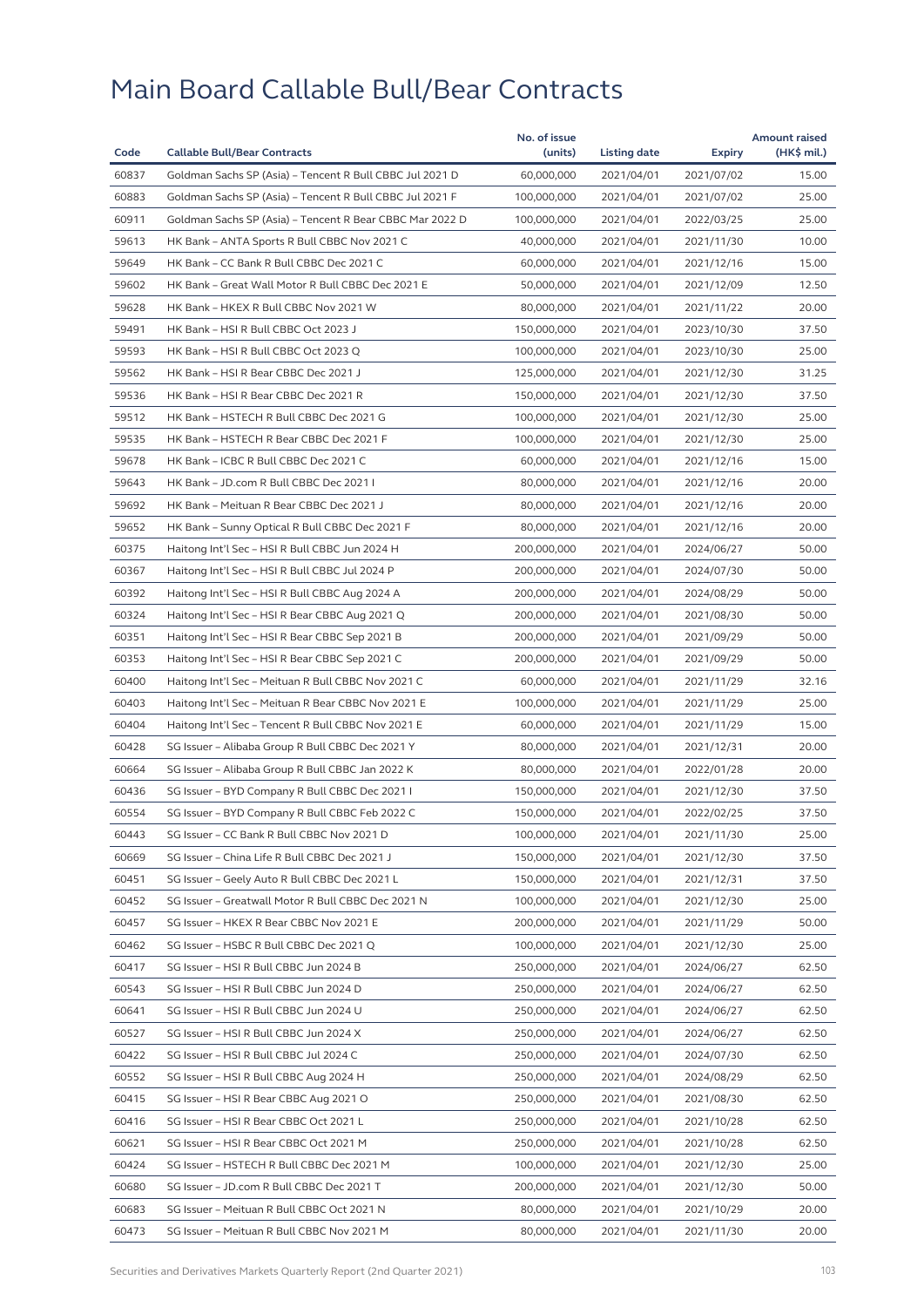| Code  |                                                      | No. of issue |              |            | <b>Amount raised</b><br>(HK\$ mil.) |
|-------|------------------------------------------------------|--------------|--------------|------------|-------------------------------------|
|       | <b>Callable Bull/Bear Contracts</b>                  | (units)      | Listing date | Expiry     |                                     |
| 60476 | SG Issuer - Meituan R Bull CBBC Dec 2021 T           | 200,000,000  | 2021/04/01   | 2021/12/30 | 50.00                               |
| 60488 | SG Issuer - Meituan R Bull CBBC Dec 2021 U           | 80,000,000   | 2021/04/01   | 2021/12/31 | 20.00                               |
| 60693 | SG Issuer - Meituan R Bull CBBC Dec 2021 V           | 80,000,000   | 2021/04/01   | 2021/12/30 | 20.00                               |
| 60505 | SG Issuer - Ping An R Bull CBBC Nov 2021 T           | 100,000,000  | 2021/04/01   | 2021/11/30 | 25.00                               |
| 60561 | SG Issuer - SMIC R Bull CBBC Nov 2021 O              | 120,000,000  | 2021/04/01   | 2021/11/30 | 30.00                               |
| 60563 | SG Issuer - Sunny Optical R Bull CBBC Dec 2021 N     | 40,000,000   | 2021/04/01   | 2021/12/30 | 10.00                               |
| 60507 | SG Issuer - Tencent R Bull CBBC Oct 2021 L           | 80,000,000   | 2021/04/01   | 2021/10/29 | 20.00                               |
| 60565 | SG Issuer - Tencent R Bull CBBC Nov 2021 E           | 80,000,000   | 2021/04/01   | 2021/11/30 | 20.00                               |
| 60525 | SG Issuer - Tencent R Bull CBBC Dec 2021 E           | 80,000,000   | 2021/04/01   | 2021/12/31 | 20.00                               |
| 60568 | SG Issuer - Tencent R Bull CBBC Dec 2021 F           | 80,000,000   | 2021/04/01   | 2021/12/30 | 23.20                               |
| 60696 | SG Issuer - Xiaomi R Bull CBBC Oct 2021 K            | 60,000,000   | 2021/04/01   | 2021/10/29 | 23.10                               |
| 60580 | SG Issuer - Xiaomi R Bull CBBC Nov 2021 M            | 60,000,000   | 2021/04/01   | 2021/11/30 | 15.00                               |
| 60581 | SG Issuer - Xiaomi R Bull CBBC Dec 2021 U            | 200,000,000  | 2021/04/01   | 2021/12/30 | 50.00                               |
| 60604 | SG Issuer - Xiaomi R Bull CBBC Dec 2021 V            | 60,000,000   | 2021/04/01   | 2021/12/31 | 15.90                               |
| 59847 | UBS AG - Alibaba Group R Bull CBBC Oct 2021 N        | 80,000,000   | 2021/04/01   | 2021/10/25 | 20.00                               |
| 60042 | UBS AG - Alibaba Group R Bear CBBC Nov 2021 C        | 200,000,000  | 2021/04/01   | 2021/11/25 | 50.00                               |
| 60038 | UBS AG - ANTA Sports R Bull CBBC Oct 2021 I          | 50,000,000   | 2021/04/01   | 2021/10/25 | 12.50                               |
| 59939 | UBS AG - CC Bank R Bull CBBC Oct 2021 K              | 100,000,000  | 2021/04/01   | 2021/10/25 | 25.00                               |
| 60052 | UBS AG - CNOOC R Bull CBBC Oct 2021 T                | 40,000,000   | 2021/04/01   | 2021/10/28 | 10.00                               |
| 59803 | UBS AG - Geely Auto R Bull CBBC Nov 2021 J           | 100,000,000  | 2021/04/01   | 2021/11/25 | 25.00                               |
| 60051 | UBS AG - HSI R Bull CBBC Mar 2024 C                  | 200,000,000  | 2021/04/01   | 2024/03/27 | 50.00                               |
| 60043 | UBS AG - HSI R Bull CBBC Mar 2024 Q                  | 200,000,000  | 2021/04/01   | 2024/03/27 | 50.00                               |
| 60046 | UBS AG - HSI R Bull CBBC Mar 2024 R                  | 200,000,000  | 2021/04/01   | 2024/03/27 | 50.00                               |
| 60047 | UBS AG - HSI R Bull CBBC Mar 2024 S                  | 200,000,000  | 2021/04/01   | 2024/03/27 | 50.00                               |
| 60049 | UBS AG - HSI R Bull CBBC Mar 2024 V                  | 200,000,000  | 2021/04/01   | 2024/03/27 | 50.00                               |
| 59878 | UBS AG - HSI R Bear CBBC Aug 2021 S                  | 200,000,000  | 2021/04/01   | 2021/08/30 | 50.00                               |
| 59900 | UBS AG - HSI R Bear CBBC Aug 2021 U                  | 200,000,000  | 2021/04/01   | 2021/08/30 | 50.00                               |
| 59972 | UBS AG - ICBC R Bull CBBC Oct 2021 J                 | 100,000,000  | 2021/04/01   | 2021/10/25 | 25.00                               |
| 59837 | UBS AG - JD.com R Bull CBBC Nov 2021 D               | 200,000,000  | 2021/04/01   | 2021/11/29 | 50.00                               |
| 59827 | UBS AG - Meituan R Bull CBBC Oct 2021 V              | 150,000,000  | 2021/04/01   | 2021/10/25 | 37.50                               |
| 59828 | UBS AG - Meituan R Bull CBBC Oct 2021 W              | 50,000,000   | 2021/04/01   | 2021/10/25 | 12.50                               |
| 59830 | UBS AG - Meituan R Bull CBBC Oct 2021 X              | 150,000,000  | 2021/04/01   | 2021/10/25 | 37.50                               |
| 60039 | UBS AG - Meituan R Bear CBBC Nov 2021 D              | 50,000,000   | 2021/04/01   | 2021/11/25 | 12.50                               |
| 60040 | UBS AG - Meituan R Bear CBBC Nov 2021 E              | 150,000,000  | 2021/04/01   | 2021/11/25 | 37.50                               |
| 59831 | UBS AG - Smoore Intl R Bull CBBC Oct 2021 K          | 50,000,000   | 2021/04/01   | 2021/10/28 | 12.50                               |
| 59811 | UBS AG - Tencent R Bull CBBC Oct 2021 A              | 40,000,000   | 2021/04/01   | 2021/10/25 | 10.00                               |
| 59817 | UBS AG - Tencent R Bull CBBC Oct 2021 D              | 200,000,000  | 2021/04/01   | 2021/10/25 | 50.00                               |
| 59910 | UBS AG - Tencent R Bear CBBC Nov 2021 K              | 200,000,000  | 2021/04/01   | 2021/11/25 | 50.00                               |
| 59992 | UBS AG - Xiaomi R Bull CBBC Nov 2021 D               | 200,000,000  | 2021/04/01   | 2021/11/25 | 50.00                               |
| 60004 | UBS AG - Xiaomi R Bull CBBC Nov 2021 E               | 200,000,000  | 2021/04/01   | 2021/11/25 | 50.00                               |
| 59822 | UBS AG - Xiaomi R Bear CBBC Oct 2021 Z               | 200,000,000  | 2021/04/01   | 2021/10/25 | 50.00                               |
| 60782 | Bank Vontobel - Alibaba Group R Bull CBBC Dec 2021 J | 100,000,000  | 2021/04/01   | 2021/12/03 | 25.00                               |
| 60777 | Bank Vontobel - Alibaba Group R Bear CBBC Dec 2021 A | 100,000,000  | 2021/04/01   | 2021/12/03 | 25.00                               |
| 60747 | Bank Vontobel - Ali Health R Bear CBBC Nov 2021 A    | 60,000,000   | 2021/04/01   | 2021/11/19 | 15.00                               |
| 60742 | Bank Vontobel - Geely Auto R Bear CBBC Oct 2021 A    | 100,000,000  | 2021/04/01   | 2021/10/22 | 25.00                               |
| 60719 | Bank Vontobel - HSI R Bull CBBC Jan 2024 B           | 100,000,000  | 2021/04/01   | 2024/01/30 | 25.00                               |
| 60720 | Bank Vontobel - HSI R Bull CBBC Jan 2024 D           | 100,000,000  | 2021/04/01   | 2024/01/30 | 25.00                               |
| 60734 | Bank Vontobel - HSI R Bull CBBC Jan 2024 E           | 100,000,000  | 2021/04/01   | 2024/01/30 | 25.00                               |
|       |                                                      |              |              |            |                                     |
| 60710 | Bank Vontobel - HSI R Bear CBBC Aug 2021 F           | 100,000,000  | 2021/04/01   | 2021/08/30 | 25.00                               |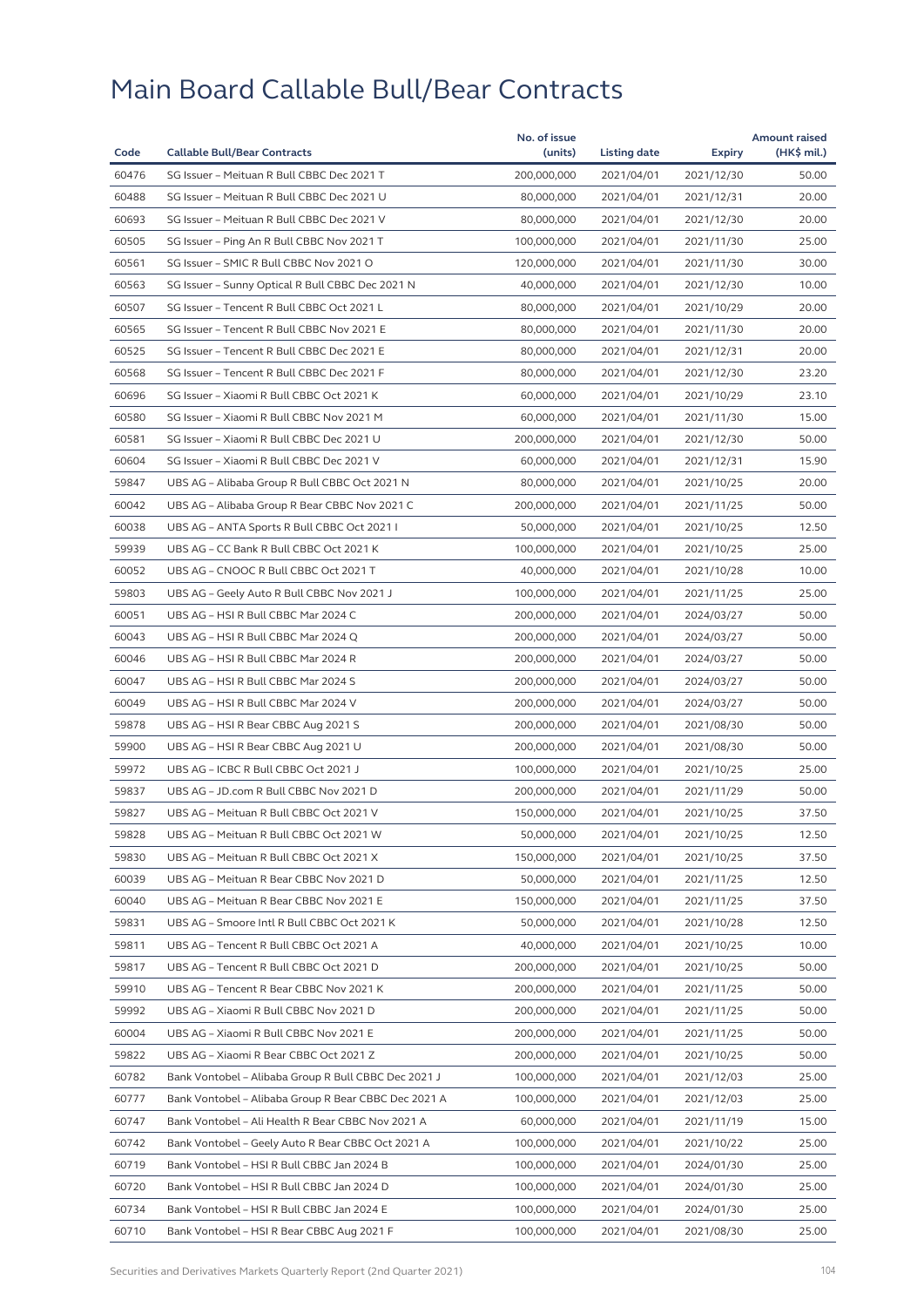|       |                                                              | No. of issue             |              |               | <b>Amount raised</b> |
|-------|--------------------------------------------------------------|--------------------------|--------------|---------------|----------------------|
| Code  | <b>Callable Bull/Bear Contracts</b>                          | (units)                  | Listing date | <b>Expiry</b> | (HK\$ mil.)          |
| 60712 | Bank Vontobel - HSI R Bear CBBC Aug 2021 I                   | 100,000,000              | 2021/04/01   | 2021/08/30    | 25.00                |
| 60771 | Bank Vontobel - JD.com R Bull CBBC Nov 2021 I                | 50,000,000               | 2021/04/01   | 2021/11/19    | 12.50                |
| 60764 | Bank Vontobel - JD.com R Bull CBBC Dec 2021 H                | 50,000,000               | 2021/04/01   | 2021/12/03    | 12.50                |
| 60794 | Bank Vontobel - JD.com R Bear CBBC Nov 2021 B                | 50,000,000               | 2021/04/01   | 2021/11/19    | 12.50                |
| 60704 | Bank Vontobel - Meituan R Bull CBBC Nov 2021 C               | 100,000,000              | 2021/04/01   | 2021/11/26    | 25.00                |
| 60701 | Bank Vontobel - Meituan R Bull CBBC Nov 2021 Y               | 100,000,000              | 2021/04/01   | 2021/11/26    | 25.00                |
| 60743 | Bank Vontobel - Meituan R Bear CBBC Dec 2021 B               | 100,000,000              | 2021/04/01   | 2021/12/10    | 25.00                |
| 60787 | Bank Vontobel - SMIC R Bull CBBC Nov 2021 O                  | 60,000,000               | 2021/04/01   | 2021/11/12    | 15.00                |
| 60798 | Bank Vontobel - SMIC R Bull CBBC Nov 2021 P                  | 60,000,000               | 2021/04/01   | 2021/11/26    | 15.00                |
| 60746 | Bank Vontobel - Smoore Intl R Bull CBBC Nov 2021 E           | 40,000,000               | 2021/04/01   | 2021/11/26    | 10.00                |
| 61009 | BOCI Asia Ltd. - HSI R Bull CBBC Aug 2023 S                  | 150,000,000              | 2021/04/07   | 2023/08/30    | 37.50                |
| 61018 | BOCI Asia Ltd. - HSI R Bull CBBC Aug 2023 T                  | 150,000,000              | 2021/04/07   | 2023/08/30    | 37.50                |
| 61023 | BOCI Asia Ltd. - HSI R Bear CBBC Jul 2021 C                  | 150,000,000              | 2021/04/07   | 2021/07/29    | 37.50                |
| 61032 | BOCI Asia Ltd. - HSI R Bear CBBC Jul 2021 D                  | 150,000,000              | 2021/04/07   | 2021/07/29    | 37.50                |
| 61038 | BNP Paribas Issuance B.V. - HSI R Bull CBBC Jul 2024 B       | 250,000,000              | 2021/04/07   | 2024/07/30    | 62.50                |
| 61042 | BNP Paribas Issuance B.V. - HSI R Bull CBBC Jul 2024 C       | 240,000,000              | 2021/04/07   | 2024/07/30    | 60.00                |
| 60991 | BNP Paribas Issuance B.V. - HSI R Bull CBBC Jul 2024 X       | 250,000,000              | 2021/04/07   | 2024/07/30    | 62.50                |
| 60992 | BNP Paribas Issuance B.V. - HSI R Bull CBBC Jul 2024 Z       | 250,000,000              | 2021/04/07   | 2024/07/30    | 62.50                |
| 60981 | BNP Paribas Issuance B.V. - HSI R Bear CBBC Sep 2021 C       | 250,000,000              | 2021/04/07   | 2021/09/29    | 62.50                |
| 60967 | BNP Paribas Issuance B.V. - HSI R Bear CBBC Sep 2021 G       | 250,000,000              | 2021/04/07   | 2021/09/29    | 62.50                |
| 61339 | Credit Suisse AG - Alibaba Group R Bull CBBC Sep 2021 K      | 50,000,000               | 2021/04/07   | 2021/09/29    | 12.50                |
| 61342 | Credit Suisse AG - Alibaba Group R Bull CBBC Oct 2021 C      | 100,000,000              | 2021/04/07   | 2021/10/28    | 25.00                |
| 61268 | Credit Suisse AG - Ali Health R Bull CBBC Oct 2021 E         | 50,000,000               | 2021/04/07   | 2021/10/28    | 12.50                |
| 61227 | Credit Suisse AG - BYD Company R Bull CBBC Dec 2021 S        | 100,000,000              | 2021/04/07   | 2021/12/30    | 25.00                |
| 61228 | Credit Suisse AG - BYD Company R Bull CBBC Dec 2021 T        | 100,000,000              | 2021/04/07   | 2021/12/30    | 25.00                |
| 61284 | Credit Suisse AG - China Mobile R Bull CBBC Oct 2021 S       | 100,000,000              | 2021/04/07   | 2021/10/28    | 25.00                |
| 61313 | Credit Suisse AG - China Life R Bull CBBC Jan 2022 A         | 100,000,000              | 2021/04/07   | 2022/01/28    | 25.00                |
| 61261 | Credit Suisse AG - HSBC R Bull CBBC Oct 2021 F               | 100,000,000              | 2021/04/07   | 2021/10/28    | 25.00                |
| 61363 | Credit Suisse AG - HSI R Bull CBBC Feb 2024 L                | 200,000,000              | 2021/04/07   | 2024/02/28    | 50.00                |
| 61397 | Credit Suisse AG - HSI R Bull CBBC Feb 2024 M                | 200,000,000              | 2021/04/07   | 2024/02/28    | 50.00                |
| 61386 | Credit Suisse AG - HSI R Bull CBBC Feb 2024 Q                | 200,000,000              | 2021/04/07   | 2024/02/28    | 50.00                |
| 61394 | Credit Suisse AG - HSI R Bull CBBC Feb 2024 T                | 200,000,000              | 2021/04/07   | 2024/02/28    | 50.00                |
| 61214 | Credit Suisse AG – HSI R Bear CBBC Jul 2021 B                | 200,000,000              | 2021/04/07   | 2021/07/29    | 50.00                |
| 61212 | Credit Suisse AG - HSI R Bear CBBC Aug 2021 X                | 200,000,000              | 2021/04/07   | 2021/08/30    | 50.00                |
| 61217 | Credit Suisse AG - HSI R Bear CBBC Aug 2021 Y                | 200,000,000              | 2021/04/07   | 2021/08/30    | 50.00                |
| 61335 | Credit Suisse AG - JD.com R Bull CBBC Oct 2021 H             | 100,000,000              |              |               |                      |
|       | Credit Suisse AG - Meituan R Bull CBBC Jul 2021 O            |                          | 2021/04/07   | 2021/10/28    | 25.00                |
| 61321 |                                                              | 50,000,000<br>50,000,000 | 2021/04/07   | 2021/07/29    | 12.50                |
| 61326 | Credit Suisse AG - Meituan R Bull CBBC Sep 2021 V            |                          | 2021/04/07   | 2021/09/29    | 22.00                |
| 61333 | Credit Suisse AG - Meituan R Bull CBBC Oct 2021 H            | 100,000,000              | 2021/04/07   | 2021/10/28    | 25.00                |
| 61312 | Credit Suisse AG - Sunny Optical R Bull CBBC Dec 2021 B      | 100,000,000              | 2021/04/07   | 2021/12/30    | 25.00                |
| 61229 | Credit Suisse AG - Tencent R Bull CBBC Sep 2021 W            | 50,000,000               | 2021/04/07   | 2021/09/29    | 12.50                |
| 61231 | Credit Suisse AG - Tencent R Bull CBBC Sep 2021 X            | 100,000,000              | 2021/04/07   | 2021/09/29    | 25.00                |
| 61232 | Credit Suisse AG - Tencent R Bull CBBC Dec 2021 A            | 100,000,000              | 2021/04/07   | 2021/12/30    | 25.00                |
| 61252 | Credit Suisse AG – Tencent R Bull CBBC Dec 2021 B            | 100,000,000              | 2021/04/07   | 2021/12/30    | 25.00                |
| 61304 | Credit Suisse AG - Xiaomi R Bull CBBC Sep 2021 E             | 50,000,000               | 2021/04/07   | 2021/09/29    | 12.50                |
| 61045 | Guotai Junan - HSI R Bull CBBC Apr 2024 D                    | 200,000,000              | 2021/04/07   | 2024/04/29    | 50.00                |
| 61694 | Goldman Sachs SP (Asia) - Alibaba R Bull CBBC Aug 2021 Q     | 60,000,000               | 2021/04/07   | 2021/08/19    | 15.00                |
| 61682 | Goldman Sachs SP (Asia) - BYD Company R Bull CBBC Dec 2021 B | 80,000,000               | 2021/04/07   | 2021/12/29    | 20.00                |
| 61698 | Goldman Sachs SP (Asia) - JD.com R Bull CBBC Aug 2021 R      | 100,000,000              | 2021/04/07   | 2021/08/19    | 25.00                |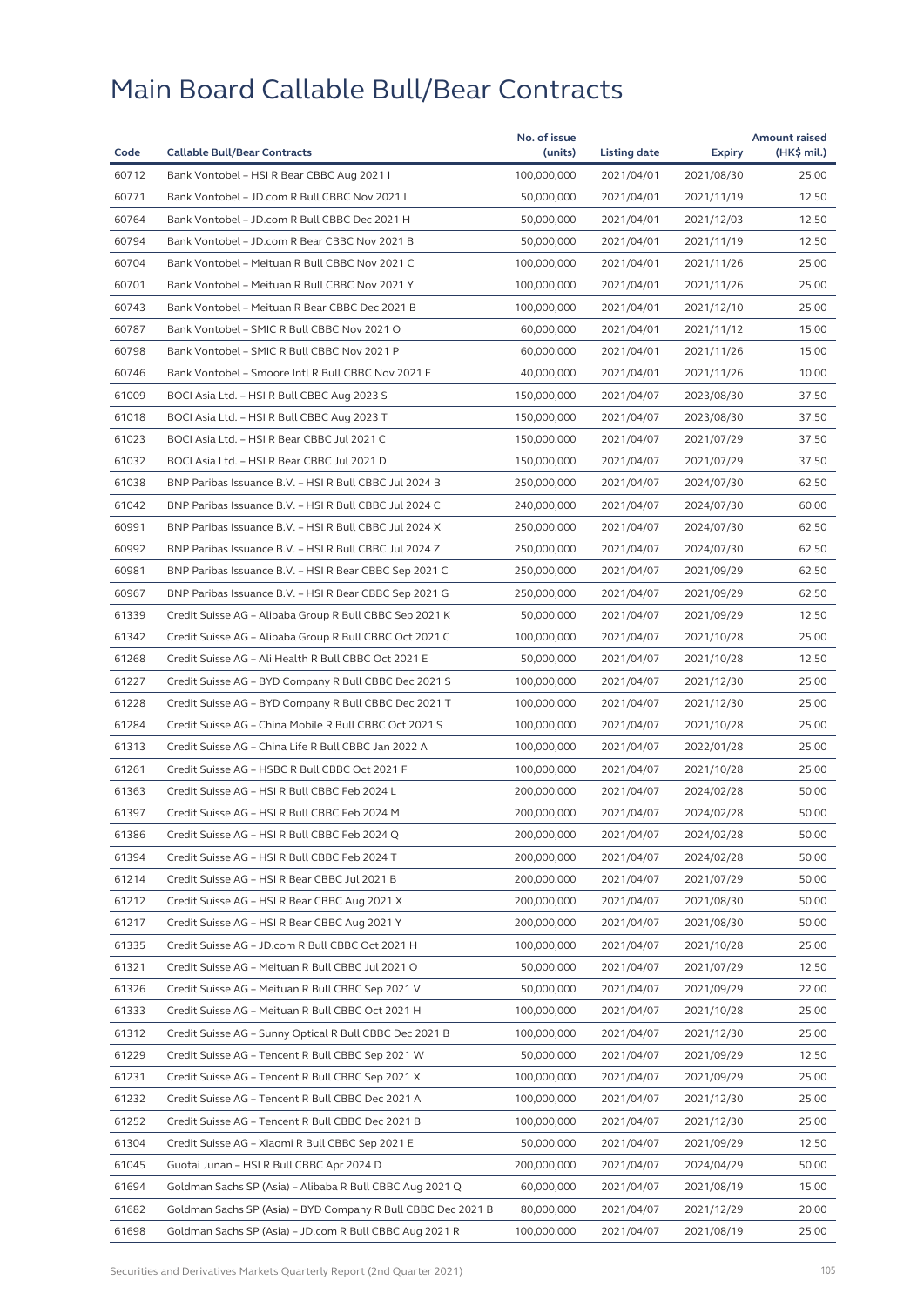| 61688<br>100,000,000<br>2021/04/07<br>2021/08/31<br>25.00<br>Goldman Sachs SP (Asia) - Meituan R Bull CBBC Aug 2021 J<br>61692<br>Goldman Sachs SP (Asia) - Meituan R Bull CBBC Aug 2021 M<br>100,000,000<br>2021/04/07<br>2021/08/31<br>25.00<br>61702<br>Goldman Sachs SP (Asia) - Sunny Optical R Bull CBBC Dec 21 F<br>80,000,000<br>2021/04/07<br>2021/12/30<br>20.00<br>61684<br>Goldman Sachs SP (Asia) - Tencent R Bull CBBC Jul 2021 G<br>25.00<br>100,000,000<br>2021/04/07<br>2021/07/07<br>61685<br>Goldman Sachs SP (Asia) - Tencent R Bull CBBC Jul 2021 J<br>100,000,000<br>2021/04/07<br>2021/07/07<br>25.00<br>61701<br>25.00<br>Goldman Sachs SP (Asia) - Tencent R Bull CBBC Jul 2021 R<br>100,000,000<br>2021/04/07<br>2021/07/07<br>61003<br>HK Bank - BYD Company R Bull CBBC Dec 2021 J<br>80,000,000<br>2021/04/07<br>2021/12/30<br>20.00<br>61001<br>HK Bank - HKEX R Bull CBBC Nov 2021 X<br>80,000,000<br>2021/04/07<br>2021/11/30<br>20.00<br>60986<br>HK Bank - HSI R Bull CBBC Oct 2023 R<br>125,000,000<br>31.25<br>2021/04/07<br>2023/10/30<br>60995<br>HK Bank - HSI R Bull CBBC Oct 2023 S<br>100,000,000<br>2021/04/07<br>25.00<br>2023/10/30<br>60996<br>HK Bank - HSI R Bull CBBC Oct 2023 T<br>150,000,000<br>2021/04/07<br>2023/10/30<br>37.50<br>60982<br>25.00<br>HK Bank - HSI R Bear CBBC Dec 2021 U<br>100,000,000<br>2021/04/07<br>2021/12/30<br>61000<br>HK Bank - Meituan R Bull CBBC Dec 2021 R<br>100,000,000<br>25.00<br>2021/04/07<br>2021/12/16<br>60993<br>HK Bank - PA Gooddoctor R Bull CBBC Dec 2021 C<br>40,000,000<br>2021/04/07<br>2021/12/30<br>10.00<br>60998<br>HK Bank - Tencent R Bull CBBC Nov 2021 Z<br>100,000,000<br>25.00<br>2021/04/07<br>2021/11/19<br>61649<br>Haitong Int'l Sec - BYD Company R Bear CBBC Nov 2021 C<br>100,000,000<br>2021/04/07<br>2021/11/29<br>25.00<br>61625<br>50.00<br>Haitong Int'l Sec - HSI R Bull CBBC Jul 2024 Q<br>200,000,000<br>2021/04/07<br>2024/07/30<br>61640<br>Haitong Int'l Sec - HSI R Bull CBBC Jul 2024 R<br>200,000,000<br>2021/04/07<br>50.00<br>2024/07/30<br>61619<br>Haitong Int'l Sec - HSI R Bull CBBC Aug 2024 B<br>200,000,000<br>2024/08/29<br>50.00<br>2021/04/07<br>61629<br>Haitong Int'l Sec - HSI R Bull CBBC Aug 2024 C<br>200,000,000<br>2021/04/07<br>2024/08/29<br>50.00<br>61592<br>Haitong Int'l Sec - HSI R Bear CBBC Jul 2021 T<br>200,000,000<br>2021/04/07<br>2021/07/29<br>50.00<br>61602<br>Haitong Int'l Sec - HSI R Bear CBBC Jul 2021 U<br>200,000,000<br>2021/04/07<br>2021/07/29<br>50.00<br>61603<br>Haitong Int'l Sec - HSI R Bear CBBC Aug 2021 R<br>200,000,000<br>2021/04/07<br>2021/08/30<br>50.00<br>61606<br>Haitong Int'l Sec - HSTECH R Bull CBBC Dec 2021 C<br>37.50<br>150,000,000<br>2021/04/07<br>2021/12/30<br>61611<br>Haitong Int'l Sec - HSTECH R Bull CBBC Dec 2021 D<br>150,000,000<br>2021/04/07<br>2021/12/30<br>37.50<br>61615<br>Haitong Int'l Sec - HSTECH R Bear CBBC Dec 2021 A<br>150,000,000<br>2021/04/07<br>2021/12/30<br>37.50<br>61648<br>Haitong Int'l Sec - Meituan R Bull CBBC Nov 2021 D<br>100,000,000<br>2021/04/07<br>2021/11/29<br>25.00<br>61650<br>Haitong Int'l Sec - WuXi Bio R Bull CBBC Oct 2021 B<br>60,000,000<br>2021/04/07<br>2021/10/29<br>15.00<br>61400<br>J P Morgan SP BV - Meituan R Bull CBBC Dec 2021 A<br>200,000,000<br>2021/04/07<br>50.00<br>2021/12/10<br>61437<br>SG Issuer - AIA R Bull CBBC Dec 2021 D<br>60,000,000<br>2021/04/07<br>2021/12/31<br>15.00<br>61501<br>SG Issuer - Alibaba Group R Bull CBBC Dec 2021 Z<br>80,000,000<br>2021/04/07<br>2021/12/30<br>20.00<br>SG Issuer - Alibaba Group R Bear CBBC Nov 2021 D<br>80,000,000<br>61447<br>2021/04/07<br>2021/11/29<br>20.00<br>61452<br>SG Issuer - BYD Company R Bull CBBC Dec 2021 J<br>150,000,000<br>2021/04/07<br>2021/12/31<br>37.50<br>61555<br>SG Issuer - BYD Company R Bull CBBC Dec 2021 K<br>150,000,000<br>2021/04/07<br>2021/12/31<br>37.50<br>61513<br>SG Issuer - BYD Company R Bear CBBC Dec 2021 C<br>150,000,000<br>2021/04/07<br>2021/12/30<br>37.50<br>61558<br>SG Issuer - China Mobile R Bull CBBC Nov 2021 N<br>100,000,000<br>2021/04/07<br>2021/11/30<br>25.00<br>15.00<br>61515<br>SG Issuer - CNOOC R Bull CBBC Oct 2021 H<br>60,000,000<br>2021/04/07<br>2021/10/29<br>61472<br>SG Issuer - Geely Auto R Bull CBBC Nov 2021 N<br>150,000,000<br>2021/04/07<br>2021/11/30<br>37.50<br>61559<br>SG Issuer - Greatwall Motor R Bull CBBC Nov 2021 F<br>100,000,000<br>2021/04/07<br>2021/11/30<br>25.00<br>61476<br>SG Issuer - HKEX R Bull CBBC Nov 2021 T<br>200,000,000<br>2021/04/07<br>2021/11/30<br>50.00<br>61542<br>SG Issuer - HSI R Bull CBBC Jun 2024 E<br>250,000,000<br>2021/04/07<br>2024/06/27<br>62.50<br>61543<br>SG Issuer - HSI R Bull CBBC Jul 2024 J<br>250,000,000<br>2021/04/07<br>2024/07/30<br>62.50<br>61552<br>SG Issuer - HSI R Bull CBBC Jul 2024 K<br>250,000,000<br>2021/04/07<br>2024/07/30<br>62.50<br>61553<br>SG Issuer - HSI R Bull CBBC Jul 2024 N<br>250,000,000<br>2021/04/07<br>2024/07/30<br>62.50<br>61406<br>SG Issuer - HSI R Bear CBBC Aug 2021 B<br>250,000,000<br>2021/04/07<br>2021/08/30<br>62.50<br>61413<br>SG Issuer - HSI R Bear CBBC Aug 2021 N<br>250,000,000<br>2021/04/07<br>2021/08/30<br>62.50<br>61402<br>SG Issuer - HSI R Bear CBBC Aug 2021 X<br>250,000,000<br>2021/04/07<br>2021/08/30<br>62.50<br>61423<br>SG Issuer - HSI R Bear CBBC Sep 2021 L<br>250,000,000<br>2021/04/07<br>2021/09/29<br>62.50<br>61416<br>SG Issuer - HSI R Bear CBBC Sep 2021 T<br>250,000,000<br>2021/04/07<br>2021/09/29<br>62.50 |      |                                     | No. of issue |              |        | <b>Amount raised</b> |
|---------------------------------------------------------------------------------------------------------------------------------------------------------------------------------------------------------------------------------------------------------------------------------------------------------------------------------------------------------------------------------------------------------------------------------------------------------------------------------------------------------------------------------------------------------------------------------------------------------------------------------------------------------------------------------------------------------------------------------------------------------------------------------------------------------------------------------------------------------------------------------------------------------------------------------------------------------------------------------------------------------------------------------------------------------------------------------------------------------------------------------------------------------------------------------------------------------------------------------------------------------------------------------------------------------------------------------------------------------------------------------------------------------------------------------------------------------------------------------------------------------------------------------------------------------------------------------------------------------------------------------------------------------------------------------------------------------------------------------------------------------------------------------------------------------------------------------------------------------------------------------------------------------------------------------------------------------------------------------------------------------------------------------------------------------------------------------------------------------------------------------------------------------------------------------------------------------------------------------------------------------------------------------------------------------------------------------------------------------------------------------------------------------------------------------------------------------------------------------------------------------------------------------------------------------------------------------------------------------------------------------------------------------------------------------------------------------------------------------------------------------------------------------------------------------------------------------------------------------------------------------------------------------------------------------------------------------------------------------------------------------------------------------------------------------------------------------------------------------------------------------------------------------------------------------------------------------------------------------------------------------------------------------------------------------------------------------------------------------------------------------------------------------------------------------------------------------------------------------------------------------------------------------------------------------------------------------------------------------------------------------------------------------------------------------------------------------------------------------------------------------------------------------------------------------------------------------------------------------------------------------------------------------------------------------------------------------------------------------------------------------------------------------------------------------------------------------------------------------------------------------------------------------------------------------------------------------------------------------------------------------------------------------------------------------------------------------------------------------------------------------------------------------------------------------------------------------------------------------------------------------------------------------------------------------------------------------------------------------------------------------------------------------------------------------------------------------------------------------------------------------------------------------------------------------------------------------------------------------------------------------------------------------------------------------------------------------------------------------------------------------------------------------------------------------------------------------------------------------------------------------------------------------------------------------------------------------------------------------------------------------------------------------------------------------------------------------------------------------------------------------------------------------------------------------------------------------------------------------------------------------------------------------------------------------------------------------------------|------|-------------------------------------|--------------|--------------|--------|----------------------|
|                                                                                                                                                                                                                                                                                                                                                                                                                                                                                                                                                                                                                                                                                                                                                                                                                                                                                                                                                                                                                                                                                                                                                                                                                                                                                                                                                                                                                                                                                                                                                                                                                                                                                                                                                                                                                                                                                                                                                                                                                                                                                                                                                                                                                                                                                                                                                                                                                                                                                                                                                                                                                                                                                                                                                                                                                                                                                                                                                                                                                                                                                                                                                                                                                                                                                                                                                                                                                                                                                                                                                                                                                                                                                                                                                                                                                                                                                                                                                                                                                                                                                                                                                                                                                                                                                                                                                                                                                                                                                                                                                                                                                                                                                                                                                                                                                                                                                                                                                                                                                                                                                                                                                                                                                                                                                                                                                                                                                                                                                                                                                                                             | Code | <b>Callable Bull/Bear Contracts</b> | (units)      | Listing date | Expiry | (HK\$ mil.)          |
|                                                                                                                                                                                                                                                                                                                                                                                                                                                                                                                                                                                                                                                                                                                                                                                                                                                                                                                                                                                                                                                                                                                                                                                                                                                                                                                                                                                                                                                                                                                                                                                                                                                                                                                                                                                                                                                                                                                                                                                                                                                                                                                                                                                                                                                                                                                                                                                                                                                                                                                                                                                                                                                                                                                                                                                                                                                                                                                                                                                                                                                                                                                                                                                                                                                                                                                                                                                                                                                                                                                                                                                                                                                                                                                                                                                                                                                                                                                                                                                                                                                                                                                                                                                                                                                                                                                                                                                                                                                                                                                                                                                                                                                                                                                                                                                                                                                                                                                                                                                                                                                                                                                                                                                                                                                                                                                                                                                                                                                                                                                                                                                             |      |                                     |              |              |        |                      |
|                                                                                                                                                                                                                                                                                                                                                                                                                                                                                                                                                                                                                                                                                                                                                                                                                                                                                                                                                                                                                                                                                                                                                                                                                                                                                                                                                                                                                                                                                                                                                                                                                                                                                                                                                                                                                                                                                                                                                                                                                                                                                                                                                                                                                                                                                                                                                                                                                                                                                                                                                                                                                                                                                                                                                                                                                                                                                                                                                                                                                                                                                                                                                                                                                                                                                                                                                                                                                                                                                                                                                                                                                                                                                                                                                                                                                                                                                                                                                                                                                                                                                                                                                                                                                                                                                                                                                                                                                                                                                                                                                                                                                                                                                                                                                                                                                                                                                                                                                                                                                                                                                                                                                                                                                                                                                                                                                                                                                                                                                                                                                                                             |      |                                     |              |              |        |                      |
|                                                                                                                                                                                                                                                                                                                                                                                                                                                                                                                                                                                                                                                                                                                                                                                                                                                                                                                                                                                                                                                                                                                                                                                                                                                                                                                                                                                                                                                                                                                                                                                                                                                                                                                                                                                                                                                                                                                                                                                                                                                                                                                                                                                                                                                                                                                                                                                                                                                                                                                                                                                                                                                                                                                                                                                                                                                                                                                                                                                                                                                                                                                                                                                                                                                                                                                                                                                                                                                                                                                                                                                                                                                                                                                                                                                                                                                                                                                                                                                                                                                                                                                                                                                                                                                                                                                                                                                                                                                                                                                                                                                                                                                                                                                                                                                                                                                                                                                                                                                                                                                                                                                                                                                                                                                                                                                                                                                                                                                                                                                                                                                             |      |                                     |              |              |        |                      |
|                                                                                                                                                                                                                                                                                                                                                                                                                                                                                                                                                                                                                                                                                                                                                                                                                                                                                                                                                                                                                                                                                                                                                                                                                                                                                                                                                                                                                                                                                                                                                                                                                                                                                                                                                                                                                                                                                                                                                                                                                                                                                                                                                                                                                                                                                                                                                                                                                                                                                                                                                                                                                                                                                                                                                                                                                                                                                                                                                                                                                                                                                                                                                                                                                                                                                                                                                                                                                                                                                                                                                                                                                                                                                                                                                                                                                                                                                                                                                                                                                                                                                                                                                                                                                                                                                                                                                                                                                                                                                                                                                                                                                                                                                                                                                                                                                                                                                                                                                                                                                                                                                                                                                                                                                                                                                                                                                                                                                                                                                                                                                                                             |      |                                     |              |              |        |                      |
|                                                                                                                                                                                                                                                                                                                                                                                                                                                                                                                                                                                                                                                                                                                                                                                                                                                                                                                                                                                                                                                                                                                                                                                                                                                                                                                                                                                                                                                                                                                                                                                                                                                                                                                                                                                                                                                                                                                                                                                                                                                                                                                                                                                                                                                                                                                                                                                                                                                                                                                                                                                                                                                                                                                                                                                                                                                                                                                                                                                                                                                                                                                                                                                                                                                                                                                                                                                                                                                                                                                                                                                                                                                                                                                                                                                                                                                                                                                                                                                                                                                                                                                                                                                                                                                                                                                                                                                                                                                                                                                                                                                                                                                                                                                                                                                                                                                                                                                                                                                                                                                                                                                                                                                                                                                                                                                                                                                                                                                                                                                                                                                             |      |                                     |              |              |        |                      |
|                                                                                                                                                                                                                                                                                                                                                                                                                                                                                                                                                                                                                                                                                                                                                                                                                                                                                                                                                                                                                                                                                                                                                                                                                                                                                                                                                                                                                                                                                                                                                                                                                                                                                                                                                                                                                                                                                                                                                                                                                                                                                                                                                                                                                                                                                                                                                                                                                                                                                                                                                                                                                                                                                                                                                                                                                                                                                                                                                                                                                                                                                                                                                                                                                                                                                                                                                                                                                                                                                                                                                                                                                                                                                                                                                                                                                                                                                                                                                                                                                                                                                                                                                                                                                                                                                                                                                                                                                                                                                                                                                                                                                                                                                                                                                                                                                                                                                                                                                                                                                                                                                                                                                                                                                                                                                                                                                                                                                                                                                                                                                                                             |      |                                     |              |              |        |                      |
|                                                                                                                                                                                                                                                                                                                                                                                                                                                                                                                                                                                                                                                                                                                                                                                                                                                                                                                                                                                                                                                                                                                                                                                                                                                                                                                                                                                                                                                                                                                                                                                                                                                                                                                                                                                                                                                                                                                                                                                                                                                                                                                                                                                                                                                                                                                                                                                                                                                                                                                                                                                                                                                                                                                                                                                                                                                                                                                                                                                                                                                                                                                                                                                                                                                                                                                                                                                                                                                                                                                                                                                                                                                                                                                                                                                                                                                                                                                                                                                                                                                                                                                                                                                                                                                                                                                                                                                                                                                                                                                                                                                                                                                                                                                                                                                                                                                                                                                                                                                                                                                                                                                                                                                                                                                                                                                                                                                                                                                                                                                                                                                             |      |                                     |              |              |        |                      |
|                                                                                                                                                                                                                                                                                                                                                                                                                                                                                                                                                                                                                                                                                                                                                                                                                                                                                                                                                                                                                                                                                                                                                                                                                                                                                                                                                                                                                                                                                                                                                                                                                                                                                                                                                                                                                                                                                                                                                                                                                                                                                                                                                                                                                                                                                                                                                                                                                                                                                                                                                                                                                                                                                                                                                                                                                                                                                                                                                                                                                                                                                                                                                                                                                                                                                                                                                                                                                                                                                                                                                                                                                                                                                                                                                                                                                                                                                                                                                                                                                                                                                                                                                                                                                                                                                                                                                                                                                                                                                                                                                                                                                                                                                                                                                                                                                                                                                                                                                                                                                                                                                                                                                                                                                                                                                                                                                                                                                                                                                                                                                                                             |      |                                     |              |              |        |                      |
|                                                                                                                                                                                                                                                                                                                                                                                                                                                                                                                                                                                                                                                                                                                                                                                                                                                                                                                                                                                                                                                                                                                                                                                                                                                                                                                                                                                                                                                                                                                                                                                                                                                                                                                                                                                                                                                                                                                                                                                                                                                                                                                                                                                                                                                                                                                                                                                                                                                                                                                                                                                                                                                                                                                                                                                                                                                                                                                                                                                                                                                                                                                                                                                                                                                                                                                                                                                                                                                                                                                                                                                                                                                                                                                                                                                                                                                                                                                                                                                                                                                                                                                                                                                                                                                                                                                                                                                                                                                                                                                                                                                                                                                                                                                                                                                                                                                                                                                                                                                                                                                                                                                                                                                                                                                                                                                                                                                                                                                                                                                                                                                             |      |                                     |              |              |        |                      |
|                                                                                                                                                                                                                                                                                                                                                                                                                                                                                                                                                                                                                                                                                                                                                                                                                                                                                                                                                                                                                                                                                                                                                                                                                                                                                                                                                                                                                                                                                                                                                                                                                                                                                                                                                                                                                                                                                                                                                                                                                                                                                                                                                                                                                                                                                                                                                                                                                                                                                                                                                                                                                                                                                                                                                                                                                                                                                                                                                                                                                                                                                                                                                                                                                                                                                                                                                                                                                                                                                                                                                                                                                                                                                                                                                                                                                                                                                                                                                                                                                                                                                                                                                                                                                                                                                                                                                                                                                                                                                                                                                                                                                                                                                                                                                                                                                                                                                                                                                                                                                                                                                                                                                                                                                                                                                                                                                                                                                                                                                                                                                                                             |      |                                     |              |              |        |                      |
|                                                                                                                                                                                                                                                                                                                                                                                                                                                                                                                                                                                                                                                                                                                                                                                                                                                                                                                                                                                                                                                                                                                                                                                                                                                                                                                                                                                                                                                                                                                                                                                                                                                                                                                                                                                                                                                                                                                                                                                                                                                                                                                                                                                                                                                                                                                                                                                                                                                                                                                                                                                                                                                                                                                                                                                                                                                                                                                                                                                                                                                                                                                                                                                                                                                                                                                                                                                                                                                                                                                                                                                                                                                                                                                                                                                                                                                                                                                                                                                                                                                                                                                                                                                                                                                                                                                                                                                                                                                                                                                                                                                                                                                                                                                                                                                                                                                                                                                                                                                                                                                                                                                                                                                                                                                                                                                                                                                                                                                                                                                                                                                             |      |                                     |              |              |        |                      |
|                                                                                                                                                                                                                                                                                                                                                                                                                                                                                                                                                                                                                                                                                                                                                                                                                                                                                                                                                                                                                                                                                                                                                                                                                                                                                                                                                                                                                                                                                                                                                                                                                                                                                                                                                                                                                                                                                                                                                                                                                                                                                                                                                                                                                                                                                                                                                                                                                                                                                                                                                                                                                                                                                                                                                                                                                                                                                                                                                                                                                                                                                                                                                                                                                                                                                                                                                                                                                                                                                                                                                                                                                                                                                                                                                                                                                                                                                                                                                                                                                                                                                                                                                                                                                                                                                                                                                                                                                                                                                                                                                                                                                                                                                                                                                                                                                                                                                                                                                                                                                                                                                                                                                                                                                                                                                                                                                                                                                                                                                                                                                                                             |      |                                     |              |              |        |                      |
|                                                                                                                                                                                                                                                                                                                                                                                                                                                                                                                                                                                                                                                                                                                                                                                                                                                                                                                                                                                                                                                                                                                                                                                                                                                                                                                                                                                                                                                                                                                                                                                                                                                                                                                                                                                                                                                                                                                                                                                                                                                                                                                                                                                                                                                                                                                                                                                                                                                                                                                                                                                                                                                                                                                                                                                                                                                                                                                                                                                                                                                                                                                                                                                                                                                                                                                                                                                                                                                                                                                                                                                                                                                                                                                                                                                                                                                                                                                                                                                                                                                                                                                                                                                                                                                                                                                                                                                                                                                                                                                                                                                                                                                                                                                                                                                                                                                                                                                                                                                                                                                                                                                                                                                                                                                                                                                                                                                                                                                                                                                                                                                             |      |                                     |              |              |        |                      |
|                                                                                                                                                                                                                                                                                                                                                                                                                                                                                                                                                                                                                                                                                                                                                                                                                                                                                                                                                                                                                                                                                                                                                                                                                                                                                                                                                                                                                                                                                                                                                                                                                                                                                                                                                                                                                                                                                                                                                                                                                                                                                                                                                                                                                                                                                                                                                                                                                                                                                                                                                                                                                                                                                                                                                                                                                                                                                                                                                                                                                                                                                                                                                                                                                                                                                                                                                                                                                                                                                                                                                                                                                                                                                                                                                                                                                                                                                                                                                                                                                                                                                                                                                                                                                                                                                                                                                                                                                                                                                                                                                                                                                                                                                                                                                                                                                                                                                                                                                                                                                                                                                                                                                                                                                                                                                                                                                                                                                                                                                                                                                                                             |      |                                     |              |              |        |                      |
|                                                                                                                                                                                                                                                                                                                                                                                                                                                                                                                                                                                                                                                                                                                                                                                                                                                                                                                                                                                                                                                                                                                                                                                                                                                                                                                                                                                                                                                                                                                                                                                                                                                                                                                                                                                                                                                                                                                                                                                                                                                                                                                                                                                                                                                                                                                                                                                                                                                                                                                                                                                                                                                                                                                                                                                                                                                                                                                                                                                                                                                                                                                                                                                                                                                                                                                                                                                                                                                                                                                                                                                                                                                                                                                                                                                                                                                                                                                                                                                                                                                                                                                                                                                                                                                                                                                                                                                                                                                                                                                                                                                                                                                                                                                                                                                                                                                                                                                                                                                                                                                                                                                                                                                                                                                                                                                                                                                                                                                                                                                                                                                             |      |                                     |              |              |        |                      |
|                                                                                                                                                                                                                                                                                                                                                                                                                                                                                                                                                                                                                                                                                                                                                                                                                                                                                                                                                                                                                                                                                                                                                                                                                                                                                                                                                                                                                                                                                                                                                                                                                                                                                                                                                                                                                                                                                                                                                                                                                                                                                                                                                                                                                                                                                                                                                                                                                                                                                                                                                                                                                                                                                                                                                                                                                                                                                                                                                                                                                                                                                                                                                                                                                                                                                                                                                                                                                                                                                                                                                                                                                                                                                                                                                                                                                                                                                                                                                                                                                                                                                                                                                                                                                                                                                                                                                                                                                                                                                                                                                                                                                                                                                                                                                                                                                                                                                                                                                                                                                                                                                                                                                                                                                                                                                                                                                                                                                                                                                                                                                                                             |      |                                     |              |              |        |                      |
|                                                                                                                                                                                                                                                                                                                                                                                                                                                                                                                                                                                                                                                                                                                                                                                                                                                                                                                                                                                                                                                                                                                                                                                                                                                                                                                                                                                                                                                                                                                                                                                                                                                                                                                                                                                                                                                                                                                                                                                                                                                                                                                                                                                                                                                                                                                                                                                                                                                                                                                                                                                                                                                                                                                                                                                                                                                                                                                                                                                                                                                                                                                                                                                                                                                                                                                                                                                                                                                                                                                                                                                                                                                                                                                                                                                                                                                                                                                                                                                                                                                                                                                                                                                                                                                                                                                                                                                                                                                                                                                                                                                                                                                                                                                                                                                                                                                                                                                                                                                                                                                                                                                                                                                                                                                                                                                                                                                                                                                                                                                                                                                             |      |                                     |              |              |        |                      |
|                                                                                                                                                                                                                                                                                                                                                                                                                                                                                                                                                                                                                                                                                                                                                                                                                                                                                                                                                                                                                                                                                                                                                                                                                                                                                                                                                                                                                                                                                                                                                                                                                                                                                                                                                                                                                                                                                                                                                                                                                                                                                                                                                                                                                                                                                                                                                                                                                                                                                                                                                                                                                                                                                                                                                                                                                                                                                                                                                                                                                                                                                                                                                                                                                                                                                                                                                                                                                                                                                                                                                                                                                                                                                                                                                                                                                                                                                                                                                                                                                                                                                                                                                                                                                                                                                                                                                                                                                                                                                                                                                                                                                                                                                                                                                                                                                                                                                                                                                                                                                                                                                                                                                                                                                                                                                                                                                                                                                                                                                                                                                                                             |      |                                     |              |              |        |                      |
|                                                                                                                                                                                                                                                                                                                                                                                                                                                                                                                                                                                                                                                                                                                                                                                                                                                                                                                                                                                                                                                                                                                                                                                                                                                                                                                                                                                                                                                                                                                                                                                                                                                                                                                                                                                                                                                                                                                                                                                                                                                                                                                                                                                                                                                                                                                                                                                                                                                                                                                                                                                                                                                                                                                                                                                                                                                                                                                                                                                                                                                                                                                                                                                                                                                                                                                                                                                                                                                                                                                                                                                                                                                                                                                                                                                                                                                                                                                                                                                                                                                                                                                                                                                                                                                                                                                                                                                                                                                                                                                                                                                                                                                                                                                                                                                                                                                                                                                                                                                                                                                                                                                                                                                                                                                                                                                                                                                                                                                                                                                                                                                             |      |                                     |              |              |        |                      |
|                                                                                                                                                                                                                                                                                                                                                                                                                                                                                                                                                                                                                                                                                                                                                                                                                                                                                                                                                                                                                                                                                                                                                                                                                                                                                                                                                                                                                                                                                                                                                                                                                                                                                                                                                                                                                                                                                                                                                                                                                                                                                                                                                                                                                                                                                                                                                                                                                                                                                                                                                                                                                                                                                                                                                                                                                                                                                                                                                                                                                                                                                                                                                                                                                                                                                                                                                                                                                                                                                                                                                                                                                                                                                                                                                                                                                                                                                                                                                                                                                                                                                                                                                                                                                                                                                                                                                                                                                                                                                                                                                                                                                                                                                                                                                                                                                                                                                                                                                                                                                                                                                                                                                                                                                                                                                                                                                                                                                                                                                                                                                                                             |      |                                     |              |              |        |                      |
|                                                                                                                                                                                                                                                                                                                                                                                                                                                                                                                                                                                                                                                                                                                                                                                                                                                                                                                                                                                                                                                                                                                                                                                                                                                                                                                                                                                                                                                                                                                                                                                                                                                                                                                                                                                                                                                                                                                                                                                                                                                                                                                                                                                                                                                                                                                                                                                                                                                                                                                                                                                                                                                                                                                                                                                                                                                                                                                                                                                                                                                                                                                                                                                                                                                                                                                                                                                                                                                                                                                                                                                                                                                                                                                                                                                                                                                                                                                                                                                                                                                                                                                                                                                                                                                                                                                                                                                                                                                                                                                                                                                                                                                                                                                                                                                                                                                                                                                                                                                                                                                                                                                                                                                                                                                                                                                                                                                                                                                                                                                                                                                             |      |                                     |              |              |        |                      |
|                                                                                                                                                                                                                                                                                                                                                                                                                                                                                                                                                                                                                                                                                                                                                                                                                                                                                                                                                                                                                                                                                                                                                                                                                                                                                                                                                                                                                                                                                                                                                                                                                                                                                                                                                                                                                                                                                                                                                                                                                                                                                                                                                                                                                                                                                                                                                                                                                                                                                                                                                                                                                                                                                                                                                                                                                                                                                                                                                                                                                                                                                                                                                                                                                                                                                                                                                                                                                                                                                                                                                                                                                                                                                                                                                                                                                                                                                                                                                                                                                                                                                                                                                                                                                                                                                                                                                                                                                                                                                                                                                                                                                                                                                                                                                                                                                                                                                                                                                                                                                                                                                                                                                                                                                                                                                                                                                                                                                                                                                                                                                                                             |      |                                     |              |              |        |                      |
|                                                                                                                                                                                                                                                                                                                                                                                                                                                                                                                                                                                                                                                                                                                                                                                                                                                                                                                                                                                                                                                                                                                                                                                                                                                                                                                                                                                                                                                                                                                                                                                                                                                                                                                                                                                                                                                                                                                                                                                                                                                                                                                                                                                                                                                                                                                                                                                                                                                                                                                                                                                                                                                                                                                                                                                                                                                                                                                                                                                                                                                                                                                                                                                                                                                                                                                                                                                                                                                                                                                                                                                                                                                                                                                                                                                                                                                                                                                                                                                                                                                                                                                                                                                                                                                                                                                                                                                                                                                                                                                                                                                                                                                                                                                                                                                                                                                                                                                                                                                                                                                                                                                                                                                                                                                                                                                                                                                                                                                                                                                                                                                             |      |                                     |              |              |        |                      |
|                                                                                                                                                                                                                                                                                                                                                                                                                                                                                                                                                                                                                                                                                                                                                                                                                                                                                                                                                                                                                                                                                                                                                                                                                                                                                                                                                                                                                                                                                                                                                                                                                                                                                                                                                                                                                                                                                                                                                                                                                                                                                                                                                                                                                                                                                                                                                                                                                                                                                                                                                                                                                                                                                                                                                                                                                                                                                                                                                                                                                                                                                                                                                                                                                                                                                                                                                                                                                                                                                                                                                                                                                                                                                                                                                                                                                                                                                                                                                                                                                                                                                                                                                                                                                                                                                                                                                                                                                                                                                                                                                                                                                                                                                                                                                                                                                                                                                                                                                                                                                                                                                                                                                                                                                                                                                                                                                                                                                                                                                                                                                                                             |      |                                     |              |              |        |                      |
|                                                                                                                                                                                                                                                                                                                                                                                                                                                                                                                                                                                                                                                                                                                                                                                                                                                                                                                                                                                                                                                                                                                                                                                                                                                                                                                                                                                                                                                                                                                                                                                                                                                                                                                                                                                                                                                                                                                                                                                                                                                                                                                                                                                                                                                                                                                                                                                                                                                                                                                                                                                                                                                                                                                                                                                                                                                                                                                                                                                                                                                                                                                                                                                                                                                                                                                                                                                                                                                                                                                                                                                                                                                                                                                                                                                                                                                                                                                                                                                                                                                                                                                                                                                                                                                                                                                                                                                                                                                                                                                                                                                                                                                                                                                                                                                                                                                                                                                                                                                                                                                                                                                                                                                                                                                                                                                                                                                                                                                                                                                                                                                             |      |                                     |              |              |        |                      |
|                                                                                                                                                                                                                                                                                                                                                                                                                                                                                                                                                                                                                                                                                                                                                                                                                                                                                                                                                                                                                                                                                                                                                                                                                                                                                                                                                                                                                                                                                                                                                                                                                                                                                                                                                                                                                                                                                                                                                                                                                                                                                                                                                                                                                                                                                                                                                                                                                                                                                                                                                                                                                                                                                                                                                                                                                                                                                                                                                                                                                                                                                                                                                                                                                                                                                                                                                                                                                                                                                                                                                                                                                                                                                                                                                                                                                                                                                                                                                                                                                                                                                                                                                                                                                                                                                                                                                                                                                                                                                                                                                                                                                                                                                                                                                                                                                                                                                                                                                                                                                                                                                                                                                                                                                                                                                                                                                                                                                                                                                                                                                                                             |      |                                     |              |              |        |                      |
|                                                                                                                                                                                                                                                                                                                                                                                                                                                                                                                                                                                                                                                                                                                                                                                                                                                                                                                                                                                                                                                                                                                                                                                                                                                                                                                                                                                                                                                                                                                                                                                                                                                                                                                                                                                                                                                                                                                                                                                                                                                                                                                                                                                                                                                                                                                                                                                                                                                                                                                                                                                                                                                                                                                                                                                                                                                                                                                                                                                                                                                                                                                                                                                                                                                                                                                                                                                                                                                                                                                                                                                                                                                                                                                                                                                                                                                                                                                                                                                                                                                                                                                                                                                                                                                                                                                                                                                                                                                                                                                                                                                                                                                                                                                                                                                                                                                                                                                                                                                                                                                                                                                                                                                                                                                                                                                                                                                                                                                                                                                                                                                             |      |                                     |              |              |        |                      |
|                                                                                                                                                                                                                                                                                                                                                                                                                                                                                                                                                                                                                                                                                                                                                                                                                                                                                                                                                                                                                                                                                                                                                                                                                                                                                                                                                                                                                                                                                                                                                                                                                                                                                                                                                                                                                                                                                                                                                                                                                                                                                                                                                                                                                                                                                                                                                                                                                                                                                                                                                                                                                                                                                                                                                                                                                                                                                                                                                                                                                                                                                                                                                                                                                                                                                                                                                                                                                                                                                                                                                                                                                                                                                                                                                                                                                                                                                                                                                                                                                                                                                                                                                                                                                                                                                                                                                                                                                                                                                                                                                                                                                                                                                                                                                                                                                                                                                                                                                                                                                                                                                                                                                                                                                                                                                                                                                                                                                                                                                                                                                                                             |      |                                     |              |              |        |                      |
|                                                                                                                                                                                                                                                                                                                                                                                                                                                                                                                                                                                                                                                                                                                                                                                                                                                                                                                                                                                                                                                                                                                                                                                                                                                                                                                                                                                                                                                                                                                                                                                                                                                                                                                                                                                                                                                                                                                                                                                                                                                                                                                                                                                                                                                                                                                                                                                                                                                                                                                                                                                                                                                                                                                                                                                                                                                                                                                                                                                                                                                                                                                                                                                                                                                                                                                                                                                                                                                                                                                                                                                                                                                                                                                                                                                                                                                                                                                                                                                                                                                                                                                                                                                                                                                                                                                                                                                                                                                                                                                                                                                                                                                                                                                                                                                                                                                                                                                                                                                                                                                                                                                                                                                                                                                                                                                                                                                                                                                                                                                                                                                             |      |                                     |              |              |        |                      |
|                                                                                                                                                                                                                                                                                                                                                                                                                                                                                                                                                                                                                                                                                                                                                                                                                                                                                                                                                                                                                                                                                                                                                                                                                                                                                                                                                                                                                                                                                                                                                                                                                                                                                                                                                                                                                                                                                                                                                                                                                                                                                                                                                                                                                                                                                                                                                                                                                                                                                                                                                                                                                                                                                                                                                                                                                                                                                                                                                                                                                                                                                                                                                                                                                                                                                                                                                                                                                                                                                                                                                                                                                                                                                                                                                                                                                                                                                                                                                                                                                                                                                                                                                                                                                                                                                                                                                                                                                                                                                                                                                                                                                                                                                                                                                                                                                                                                                                                                                                                                                                                                                                                                                                                                                                                                                                                                                                                                                                                                                                                                                                                             |      |                                     |              |              |        |                      |
|                                                                                                                                                                                                                                                                                                                                                                                                                                                                                                                                                                                                                                                                                                                                                                                                                                                                                                                                                                                                                                                                                                                                                                                                                                                                                                                                                                                                                                                                                                                                                                                                                                                                                                                                                                                                                                                                                                                                                                                                                                                                                                                                                                                                                                                                                                                                                                                                                                                                                                                                                                                                                                                                                                                                                                                                                                                                                                                                                                                                                                                                                                                                                                                                                                                                                                                                                                                                                                                                                                                                                                                                                                                                                                                                                                                                                                                                                                                                                                                                                                                                                                                                                                                                                                                                                                                                                                                                                                                                                                                                                                                                                                                                                                                                                                                                                                                                                                                                                                                                                                                                                                                                                                                                                                                                                                                                                                                                                                                                                                                                                                                             |      |                                     |              |              |        |                      |
|                                                                                                                                                                                                                                                                                                                                                                                                                                                                                                                                                                                                                                                                                                                                                                                                                                                                                                                                                                                                                                                                                                                                                                                                                                                                                                                                                                                                                                                                                                                                                                                                                                                                                                                                                                                                                                                                                                                                                                                                                                                                                                                                                                                                                                                                                                                                                                                                                                                                                                                                                                                                                                                                                                                                                                                                                                                                                                                                                                                                                                                                                                                                                                                                                                                                                                                                                                                                                                                                                                                                                                                                                                                                                                                                                                                                                                                                                                                                                                                                                                                                                                                                                                                                                                                                                                                                                                                                                                                                                                                                                                                                                                                                                                                                                                                                                                                                                                                                                                                                                                                                                                                                                                                                                                                                                                                                                                                                                                                                                                                                                                                             |      |                                     |              |              |        |                      |
|                                                                                                                                                                                                                                                                                                                                                                                                                                                                                                                                                                                                                                                                                                                                                                                                                                                                                                                                                                                                                                                                                                                                                                                                                                                                                                                                                                                                                                                                                                                                                                                                                                                                                                                                                                                                                                                                                                                                                                                                                                                                                                                                                                                                                                                                                                                                                                                                                                                                                                                                                                                                                                                                                                                                                                                                                                                                                                                                                                                                                                                                                                                                                                                                                                                                                                                                                                                                                                                                                                                                                                                                                                                                                                                                                                                                                                                                                                                                                                                                                                                                                                                                                                                                                                                                                                                                                                                                                                                                                                                                                                                                                                                                                                                                                                                                                                                                                                                                                                                                                                                                                                                                                                                                                                                                                                                                                                                                                                                                                                                                                                                             |      |                                     |              |              |        |                      |
|                                                                                                                                                                                                                                                                                                                                                                                                                                                                                                                                                                                                                                                                                                                                                                                                                                                                                                                                                                                                                                                                                                                                                                                                                                                                                                                                                                                                                                                                                                                                                                                                                                                                                                                                                                                                                                                                                                                                                                                                                                                                                                                                                                                                                                                                                                                                                                                                                                                                                                                                                                                                                                                                                                                                                                                                                                                                                                                                                                                                                                                                                                                                                                                                                                                                                                                                                                                                                                                                                                                                                                                                                                                                                                                                                                                                                                                                                                                                                                                                                                                                                                                                                                                                                                                                                                                                                                                                                                                                                                                                                                                                                                                                                                                                                                                                                                                                                                                                                                                                                                                                                                                                                                                                                                                                                                                                                                                                                                                                                                                                                                                             |      |                                     |              |              |        |                      |
|                                                                                                                                                                                                                                                                                                                                                                                                                                                                                                                                                                                                                                                                                                                                                                                                                                                                                                                                                                                                                                                                                                                                                                                                                                                                                                                                                                                                                                                                                                                                                                                                                                                                                                                                                                                                                                                                                                                                                                                                                                                                                                                                                                                                                                                                                                                                                                                                                                                                                                                                                                                                                                                                                                                                                                                                                                                                                                                                                                                                                                                                                                                                                                                                                                                                                                                                                                                                                                                                                                                                                                                                                                                                                                                                                                                                                                                                                                                                                                                                                                                                                                                                                                                                                                                                                                                                                                                                                                                                                                                                                                                                                                                                                                                                                                                                                                                                                                                                                                                                                                                                                                                                                                                                                                                                                                                                                                                                                                                                                                                                                                                             |      |                                     |              |              |        |                      |
|                                                                                                                                                                                                                                                                                                                                                                                                                                                                                                                                                                                                                                                                                                                                                                                                                                                                                                                                                                                                                                                                                                                                                                                                                                                                                                                                                                                                                                                                                                                                                                                                                                                                                                                                                                                                                                                                                                                                                                                                                                                                                                                                                                                                                                                                                                                                                                                                                                                                                                                                                                                                                                                                                                                                                                                                                                                                                                                                                                                                                                                                                                                                                                                                                                                                                                                                                                                                                                                                                                                                                                                                                                                                                                                                                                                                                                                                                                                                                                                                                                                                                                                                                                                                                                                                                                                                                                                                                                                                                                                                                                                                                                                                                                                                                                                                                                                                                                                                                                                                                                                                                                                                                                                                                                                                                                                                                                                                                                                                                                                                                                                             |      |                                     |              |              |        |                      |
|                                                                                                                                                                                                                                                                                                                                                                                                                                                                                                                                                                                                                                                                                                                                                                                                                                                                                                                                                                                                                                                                                                                                                                                                                                                                                                                                                                                                                                                                                                                                                                                                                                                                                                                                                                                                                                                                                                                                                                                                                                                                                                                                                                                                                                                                                                                                                                                                                                                                                                                                                                                                                                                                                                                                                                                                                                                                                                                                                                                                                                                                                                                                                                                                                                                                                                                                                                                                                                                                                                                                                                                                                                                                                                                                                                                                                                                                                                                                                                                                                                                                                                                                                                                                                                                                                                                                                                                                                                                                                                                                                                                                                                                                                                                                                                                                                                                                                                                                                                                                                                                                                                                                                                                                                                                                                                                                                                                                                                                                                                                                                                                             |      |                                     |              |              |        |                      |
|                                                                                                                                                                                                                                                                                                                                                                                                                                                                                                                                                                                                                                                                                                                                                                                                                                                                                                                                                                                                                                                                                                                                                                                                                                                                                                                                                                                                                                                                                                                                                                                                                                                                                                                                                                                                                                                                                                                                                                                                                                                                                                                                                                                                                                                                                                                                                                                                                                                                                                                                                                                                                                                                                                                                                                                                                                                                                                                                                                                                                                                                                                                                                                                                                                                                                                                                                                                                                                                                                                                                                                                                                                                                                                                                                                                                                                                                                                                                                                                                                                                                                                                                                                                                                                                                                                                                                                                                                                                                                                                                                                                                                                                                                                                                                                                                                                                                                                                                                                                                                                                                                                                                                                                                                                                                                                                                                                                                                                                                                                                                                                                             |      |                                     |              |              |        |                      |
|                                                                                                                                                                                                                                                                                                                                                                                                                                                                                                                                                                                                                                                                                                                                                                                                                                                                                                                                                                                                                                                                                                                                                                                                                                                                                                                                                                                                                                                                                                                                                                                                                                                                                                                                                                                                                                                                                                                                                                                                                                                                                                                                                                                                                                                                                                                                                                                                                                                                                                                                                                                                                                                                                                                                                                                                                                                                                                                                                                                                                                                                                                                                                                                                                                                                                                                                                                                                                                                                                                                                                                                                                                                                                                                                                                                                                                                                                                                                                                                                                                                                                                                                                                                                                                                                                                                                                                                                                                                                                                                                                                                                                                                                                                                                                                                                                                                                                                                                                                                                                                                                                                                                                                                                                                                                                                                                                                                                                                                                                                                                                                                             |      |                                     |              |              |        |                      |
|                                                                                                                                                                                                                                                                                                                                                                                                                                                                                                                                                                                                                                                                                                                                                                                                                                                                                                                                                                                                                                                                                                                                                                                                                                                                                                                                                                                                                                                                                                                                                                                                                                                                                                                                                                                                                                                                                                                                                                                                                                                                                                                                                                                                                                                                                                                                                                                                                                                                                                                                                                                                                                                                                                                                                                                                                                                                                                                                                                                                                                                                                                                                                                                                                                                                                                                                                                                                                                                                                                                                                                                                                                                                                                                                                                                                                                                                                                                                                                                                                                                                                                                                                                                                                                                                                                                                                                                                                                                                                                                                                                                                                                                                                                                                                                                                                                                                                                                                                                                                                                                                                                                                                                                                                                                                                                                                                                                                                                                                                                                                                                                             |      |                                     |              |              |        |                      |
|                                                                                                                                                                                                                                                                                                                                                                                                                                                                                                                                                                                                                                                                                                                                                                                                                                                                                                                                                                                                                                                                                                                                                                                                                                                                                                                                                                                                                                                                                                                                                                                                                                                                                                                                                                                                                                                                                                                                                                                                                                                                                                                                                                                                                                                                                                                                                                                                                                                                                                                                                                                                                                                                                                                                                                                                                                                                                                                                                                                                                                                                                                                                                                                                                                                                                                                                                                                                                                                                                                                                                                                                                                                                                                                                                                                                                                                                                                                                                                                                                                                                                                                                                                                                                                                                                                                                                                                                                                                                                                                                                                                                                                                                                                                                                                                                                                                                                                                                                                                                                                                                                                                                                                                                                                                                                                                                                                                                                                                                                                                                                                                             |      |                                     |              |              |        |                      |
|                                                                                                                                                                                                                                                                                                                                                                                                                                                                                                                                                                                                                                                                                                                                                                                                                                                                                                                                                                                                                                                                                                                                                                                                                                                                                                                                                                                                                                                                                                                                                                                                                                                                                                                                                                                                                                                                                                                                                                                                                                                                                                                                                                                                                                                                                                                                                                                                                                                                                                                                                                                                                                                                                                                                                                                                                                                                                                                                                                                                                                                                                                                                                                                                                                                                                                                                                                                                                                                                                                                                                                                                                                                                                                                                                                                                                                                                                                                                                                                                                                                                                                                                                                                                                                                                                                                                                                                                                                                                                                                                                                                                                                                                                                                                                                                                                                                                                                                                                                                                                                                                                                                                                                                                                                                                                                                                                                                                                                                                                                                                                                                             |      |                                     |              |              |        |                      |
|                                                                                                                                                                                                                                                                                                                                                                                                                                                                                                                                                                                                                                                                                                                                                                                                                                                                                                                                                                                                                                                                                                                                                                                                                                                                                                                                                                                                                                                                                                                                                                                                                                                                                                                                                                                                                                                                                                                                                                                                                                                                                                                                                                                                                                                                                                                                                                                                                                                                                                                                                                                                                                                                                                                                                                                                                                                                                                                                                                                                                                                                                                                                                                                                                                                                                                                                                                                                                                                                                                                                                                                                                                                                                                                                                                                                                                                                                                                                                                                                                                                                                                                                                                                                                                                                                                                                                                                                                                                                                                                                                                                                                                                                                                                                                                                                                                                                                                                                                                                                                                                                                                                                                                                                                                                                                                                                                                                                                                                                                                                                                                                             |      |                                     |              |              |        |                      |
|                                                                                                                                                                                                                                                                                                                                                                                                                                                                                                                                                                                                                                                                                                                                                                                                                                                                                                                                                                                                                                                                                                                                                                                                                                                                                                                                                                                                                                                                                                                                                                                                                                                                                                                                                                                                                                                                                                                                                                                                                                                                                                                                                                                                                                                                                                                                                                                                                                                                                                                                                                                                                                                                                                                                                                                                                                                                                                                                                                                                                                                                                                                                                                                                                                                                                                                                                                                                                                                                                                                                                                                                                                                                                                                                                                                                                                                                                                                                                                                                                                                                                                                                                                                                                                                                                                                                                                                                                                                                                                                                                                                                                                                                                                                                                                                                                                                                                                                                                                                                                                                                                                                                                                                                                                                                                                                                                                                                                                                                                                                                                                                             |      |                                     |              |              |        |                      |
|                                                                                                                                                                                                                                                                                                                                                                                                                                                                                                                                                                                                                                                                                                                                                                                                                                                                                                                                                                                                                                                                                                                                                                                                                                                                                                                                                                                                                                                                                                                                                                                                                                                                                                                                                                                                                                                                                                                                                                                                                                                                                                                                                                                                                                                                                                                                                                                                                                                                                                                                                                                                                                                                                                                                                                                                                                                                                                                                                                                                                                                                                                                                                                                                                                                                                                                                                                                                                                                                                                                                                                                                                                                                                                                                                                                                                                                                                                                                                                                                                                                                                                                                                                                                                                                                                                                                                                                                                                                                                                                                                                                                                                                                                                                                                                                                                                                                                                                                                                                                                                                                                                                                                                                                                                                                                                                                                                                                                                                                                                                                                                                             |      |                                     |              |              |        |                      |
|                                                                                                                                                                                                                                                                                                                                                                                                                                                                                                                                                                                                                                                                                                                                                                                                                                                                                                                                                                                                                                                                                                                                                                                                                                                                                                                                                                                                                                                                                                                                                                                                                                                                                                                                                                                                                                                                                                                                                                                                                                                                                                                                                                                                                                                                                                                                                                                                                                                                                                                                                                                                                                                                                                                                                                                                                                                                                                                                                                                                                                                                                                                                                                                                                                                                                                                                                                                                                                                                                                                                                                                                                                                                                                                                                                                                                                                                                                                                                                                                                                                                                                                                                                                                                                                                                                                                                                                                                                                                                                                                                                                                                                                                                                                                                                                                                                                                                                                                                                                                                                                                                                                                                                                                                                                                                                                                                                                                                                                                                                                                                                                             |      |                                     |              |              |        |                      |
|                                                                                                                                                                                                                                                                                                                                                                                                                                                                                                                                                                                                                                                                                                                                                                                                                                                                                                                                                                                                                                                                                                                                                                                                                                                                                                                                                                                                                                                                                                                                                                                                                                                                                                                                                                                                                                                                                                                                                                                                                                                                                                                                                                                                                                                                                                                                                                                                                                                                                                                                                                                                                                                                                                                                                                                                                                                                                                                                                                                                                                                                                                                                                                                                                                                                                                                                                                                                                                                                                                                                                                                                                                                                                                                                                                                                                                                                                                                                                                                                                                                                                                                                                                                                                                                                                                                                                                                                                                                                                                                                                                                                                                                                                                                                                                                                                                                                                                                                                                                                                                                                                                                                                                                                                                                                                                                                                                                                                                                                                                                                                                                             |      |                                     |              |              |        |                      |
|                                                                                                                                                                                                                                                                                                                                                                                                                                                                                                                                                                                                                                                                                                                                                                                                                                                                                                                                                                                                                                                                                                                                                                                                                                                                                                                                                                                                                                                                                                                                                                                                                                                                                                                                                                                                                                                                                                                                                                                                                                                                                                                                                                                                                                                                                                                                                                                                                                                                                                                                                                                                                                                                                                                                                                                                                                                                                                                                                                                                                                                                                                                                                                                                                                                                                                                                                                                                                                                                                                                                                                                                                                                                                                                                                                                                                                                                                                                                                                                                                                                                                                                                                                                                                                                                                                                                                                                                                                                                                                                                                                                                                                                                                                                                                                                                                                                                                                                                                                                                                                                                                                                                                                                                                                                                                                                                                                                                                                                                                                                                                                                             |      |                                     |              |              |        |                      |
|                                                                                                                                                                                                                                                                                                                                                                                                                                                                                                                                                                                                                                                                                                                                                                                                                                                                                                                                                                                                                                                                                                                                                                                                                                                                                                                                                                                                                                                                                                                                                                                                                                                                                                                                                                                                                                                                                                                                                                                                                                                                                                                                                                                                                                                                                                                                                                                                                                                                                                                                                                                                                                                                                                                                                                                                                                                                                                                                                                                                                                                                                                                                                                                                                                                                                                                                                                                                                                                                                                                                                                                                                                                                                                                                                                                                                                                                                                                                                                                                                                                                                                                                                                                                                                                                                                                                                                                                                                                                                                                                                                                                                                                                                                                                                                                                                                                                                                                                                                                                                                                                                                                                                                                                                                                                                                                                                                                                                                                                                                                                                                                             |      |                                     |              |              |        |                      |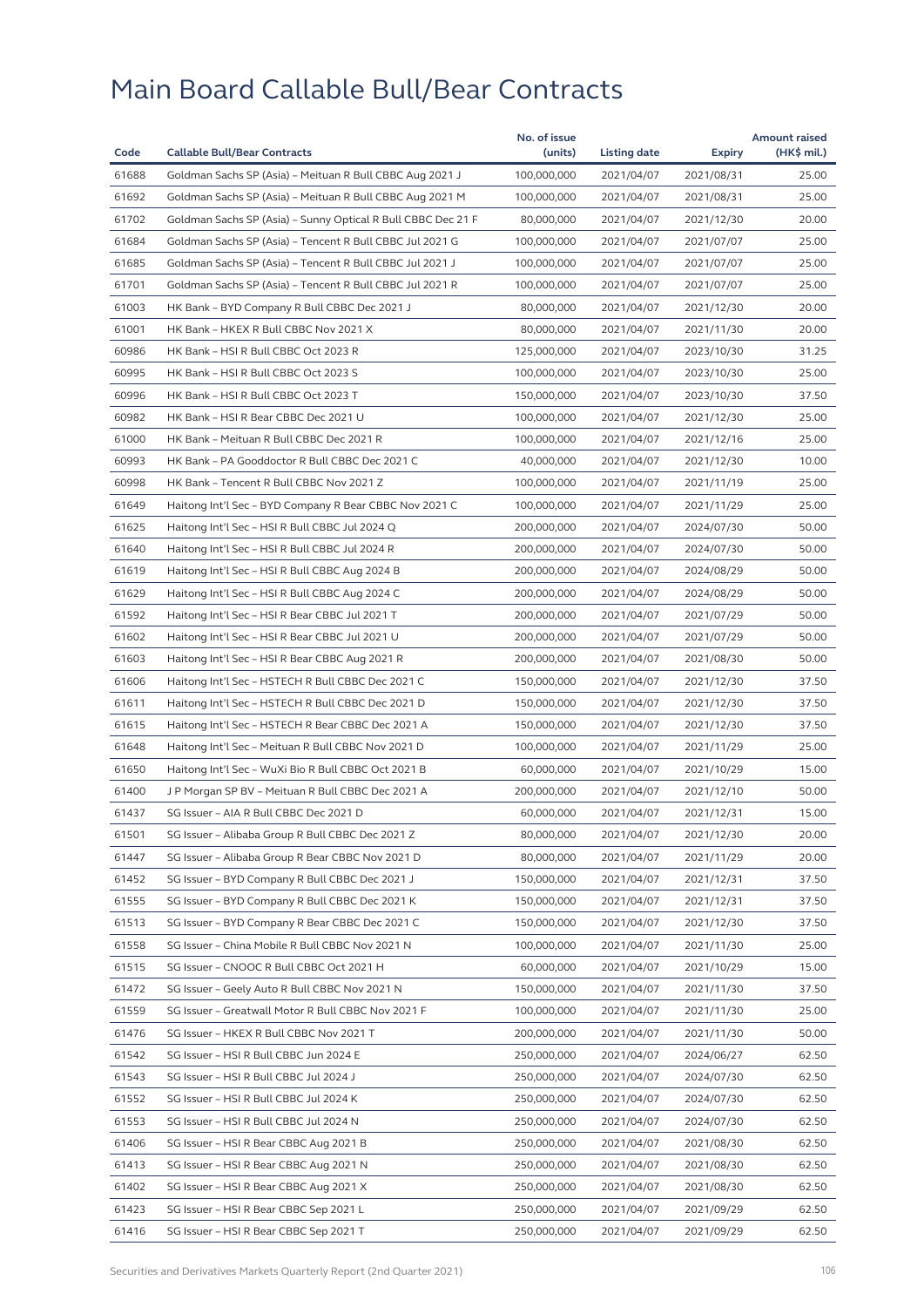| Code  |                                                      | No. of issue |              |            | <b>Amount raised</b><br>(HK\$ mil.) |
|-------|------------------------------------------------------|--------------|--------------|------------|-------------------------------------|
|       | <b>Callable Bull/Bear Contracts</b>                  | (units)      | Listing date | Expiry     |                                     |
| 61546 | SG Issuer - HSI R Bear CBBC Oct 2021 N               | 500,000,000  | 2021/04/07   | 2021/10/28 | 125.00                              |
| 61517 | SG Issuer - JD.com R Bull CBBC Dec 2021 U            | 200,000,000  | 2021/04/07   | 2021/12/31 | 50.00                               |
| 61518 | SG Issuer - Meituan R Bull CBBC Nov 2021 G           | 80,000,000   | 2021/04/07   | 2021/11/30 | 20.00                               |
| 61522 | SG Issuer - Meituan R Bull CBBC Dec 2021 X           | 80,000,000   | 2021/04/07   | 2021/12/31 | 20.00                               |
| 61567 | SG Issuer - Meituan R Bull CBBC Feb 2022 E           | 200,000,000  | 2021/04/07   | 2022/02/25 | 50.00                               |
| 61477 | SG Issuer - Meituan R Bear CBBC Oct 2021 I           | 200,000,000  | 2021/04/07   | 2021/10/28 | 50.00                               |
| 61482 | SG Issuer - Sino Biopharm R Bull CBBC Nov 2021 D     | 40,000,000   | 2021/04/07   | 2021/11/30 | 10.00                               |
| 61481 | SG Issuer - SMIC R Bull CBBC Dec 2021 M              | 120,000,000  | 2021/04/07   | 2021/12/30 | 30.00                               |
| 61523 | SG Issuer - SMIC R Bear CBBC Nov 2021 B              | 120,000,000  | 2021/04/07   | 2021/11/30 | 30.00                               |
| 61580 | SG Issuer - Tencent R Bull CBBC Oct 2021 I           | 80,000,000   | 2021/04/07   | 2021/10/29 | 20.00                               |
| 61530 | SG Issuer - Tencent R Bull CBBC Nov 2021 Y           | 80,000,000   | 2021/04/07   | 2021/11/30 | 20.00                               |
| 61494 | SG Issuer - Tencent R Bull CBBC Dec 2021 H           | 80,000,000   | 2021/04/07   | 2021/12/30 | 20.00                               |
| 61496 | SG Issuer - Tencent R Bull CBBC Jan 2022 K           | 80,000,000   | 2021/04/07   | 2022/01/28 | 20.00                               |
| 61570 | SG Issuer - Tencent R Bear CBBC Sep 2021 S           | 80,000,000   | 2021/04/07   | 2021/09/29 | 20.00                               |
| 61531 | SG Issuer - WuXi Bio R Bull CBBC Dec 2021 I          | 60,000,000   | 2021/04/07   | 2021/12/31 | 15.00                               |
| 61536 | SG Issuer - Xiaomi R Bull CBBC Oct 2021 L            | 60,000,000   | 2021/04/07   | 2021/10/29 | 15.00                               |
| 61583 | SG Issuer - Xiaomi R Bull CBBC Dec 2021 W            | 60,000,000   | 2021/04/07   | 2021/12/30 | 15.00                               |
| 61500 | SG Issuer - Xiaomi R Bear CBBC Nov 2021 D            | 200,000,000  | 2021/04/07   | 2021/11/29 | 50.00                               |
| 61161 | UBS AG - Alibaba Group R Bull CBBC Nov 2021 C        | 200,000,000  | 2021/04/07   | 2021/11/25 | 50.00                               |
| 61084 | UBS AG - Alibaba Group R Bear CBBC Nov 2021 D        | 200,000,000  | 2021/04/07   | 2021/11/25 | 50.00                               |
| 61134 | UBS AG - Ali Health R Bull CBBC Nov 2021 B           | 100,000,000  | 2021/04/07   | 2021/11/25 | 25.00                               |
| 61076 | UBS AG - BYD Company R Bull CBBC Feb 2022 E          | 150,000,000  | 2021/04/07   | 2022/02/21 | 37.50                               |
| 61077 | UBS AG - BYD Company R Bull CBBC Feb 2022 F          | 150,000,000  | 2021/04/07   | 2022/02/21 | 37.50                               |
| 61140 | UBS AG – BYD Company R Bear CBBC Jan 2022 B          | 150,000,000  | 2021/04/07   | 2022/01/31 | 37.50                               |
| 61057 | UBS AG - Geely Auto R Bull CBBC Jan 2022 C           | 100,000,000  | 2021/04/07   | 2022/01/17 | 25.00                               |
| 61058 | UBS AG - HKEX R Bear CBBC Nov 2021 M                 | 200,000,000  | 2021/04/07   | 2021/11/29 | 50.00                               |
| 61132 | UBS AG - HSBC R Bull CBBC Dec 2021 B                 | 150,000,000  | 2021/04/07   | 2021/12/30 | 37.50                               |
| 61185 | UBS AG - HSI R Bull CBBC Mar 2024 E                  | 200,000,000  | 2021/04/07   | 2024/03/27 | 50.00                               |
| 61164 | UBS AG - HSI R Bull CBBC Mar 2024 H                  | 200,000,000  | 2021/04/07   | 2024/03/27 | 50.00                               |
| 61173 | UBS AG - HSI R Bull CBBC Mar 2024 J                  | 200,000,000  | 2021/04/07   | 2024/03/27 | 50.00                               |
| 61201 | UBS AG - HSI R Bull CBBC Mar 2024 P                  | 200,000,000  | 2021/04/07   | 2024/03/27 | 50.00                               |
| 61097 | UBS AG - HSI R Bear CBBC Aug 2021 O                  | 200,000,000  | 2021/04/07   | 2021/08/30 | 50.00                               |
| 61119 | UBS AG - HSI R Bear CBBC Aug 2021 Q                  | 200,000,000  | 2021/04/07   | 2021/08/30 | 50.00                               |
| 61120 | UBS AG - HSI R Bear CBBC Sep 2021 P                  | 200,000,000  | 2021/04/07   | 2021/09/29 | 50.00                               |
| 61128 | UBS AG - HSI R Bear CBBC Sep 2021 Q                  | 200,000,000  | 2021/04/07   | 2021/09/29 | 50.00                               |
| 61162 | UBS AG - HSTECH R Bull CBBC Dec 2021 Y               | 200,000,000  | 2021/04/07   | 2021/12/30 | 50.00                               |
| 61095 | UBS AG – HSTECH R Bear CBBC Aug 2021 B               | 200,000,000  | 2021/04/07   | 2021/08/30 | 50.00                               |
| 61150 | UBS AG - JD.com R Bull CBBC Nov 2021 E               | 200,000,000  | 2021/04/07   | 2021/11/29 | 50.00                               |
| 61142 | UBS AG - Meituan R Bull CBBC Oct 2021 A              | 150,000,000  | 2021/04/07   | 2021/10/25 | 37.50                               |
| 61149 | UBS AG - Meituan R Bull CBBC Oct 2021 G              | 150,000,000  | 2021/04/07   | 2021/10/25 | 37.50                               |
|       |                                                      |              |              |            |                                     |
| 61080 | UBS AG - Meituan R Bear CBBC Nov 2021 B              | 150,000,000  | 2021/04/07   | 2021/11/25 | 37.50                               |
| 61083 | UBS AG - Meituan R Bear CBBC Nov 2021 F              | 150,000,000  | 2021/04/07   | 2021/11/25 | 37.50                               |
| 61141 | UBS AG - PA GoodDoctor R Bull CBBC Dec 2021 U        | 40,000,000   | 2021/04/07   | 2021/12/31 | 10.00                               |
| 61135 | UBS AG - Tencent R Bull CBBC Oct 2021 N              | 200,000,000  | 2021/04/07   | 2021/10/25 | 50.00                               |
| 61074 | UBS AG - Tencent R Bear CBBC Nov 2021 L              | 200,000,000  | 2021/04/07   | 2021/11/25 | 50.00                               |
| 61651 | Bank Vontobel - Alibaba Group R Bull CBBC Nov 2021 W | 100,000,000  | 2021/04/07   | 2021/11/19 | 25.00                               |
| 61666 | Bank Vontobel - Ali Health R Bull CBBC Nov 2021 C    | 60,000,000   | 2021/04/07   | 2021/11/05 | 15.00                               |
| 61661 | Bank Vontobel - HSCEI R Bull CBBC Dec 2022 Q         | 100,000,000  | 2021/04/07   | 2022/12/29 | 25.00                               |
| 61672 | Bank Vontobel – HSI R Bull CBBC Jan 2024 F           | 100,000,000  | 2021/04/07   | 2024/01/30 | 25.00                               |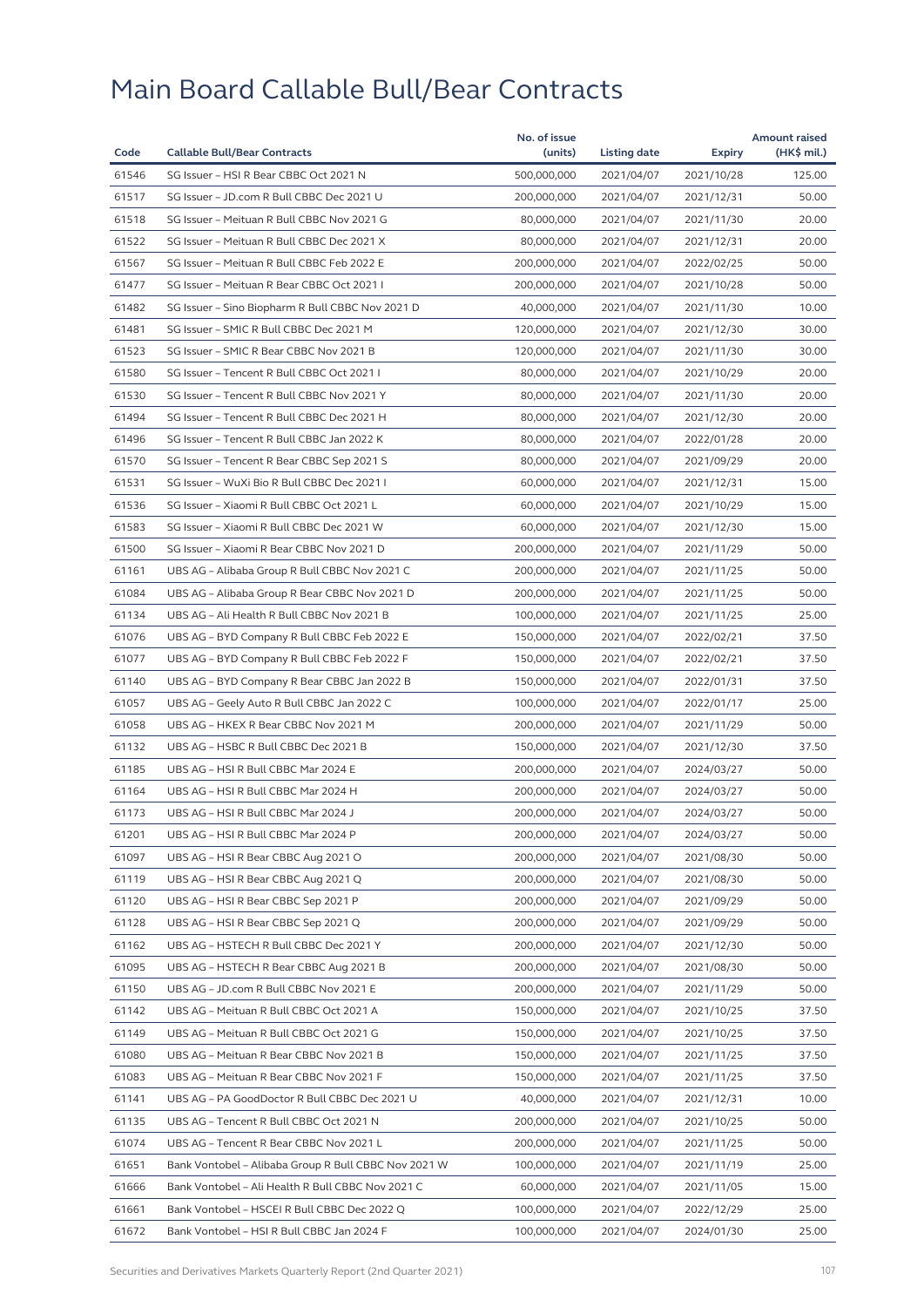|       |                                                          | No. of issue |              |               | <b>Amount raised</b> |
|-------|----------------------------------------------------------|--------------|--------------|---------------|----------------------|
| Code  | <b>Callable Bull/Bear Contracts</b>                      | (units)      | Listing date | <b>Expiry</b> | (HK\$ mil.)          |
| 61677 | Bank Vontobel - HSI R Bull CBBC Jan 2024 H               | 100,000,000  | 2021/04/07   | 2024/01/30    | 25.00                |
| 61678 | Bank Vontobel - HSI R Bull CBBC Jan 2024 J               | 100,000,000  | 2021/04/07   | 2024/01/30    | 25.00                |
| 61653 | Bank Vontobel - HSI R Bear CBBC Jul 2021 K               | 100,000,000  | 2021/04/07   | 2021/07/29    | 25.00                |
| 61659 | Bank Vontobel - HSI R Bear CBBC Jul 2021 P               | 100,000,000  | 2021/04/07   | 2021/07/29    | 25.00                |
| 61670 | Bank Vontobel - Meituan R Bull CBBC Dec 2021 Q           | 100,000,000  | 2021/04/07   | 2021/12/03    | 25.00                |
| 61665 | Bank Vontobel - PA Gooddoctor R Bull CBBC Sep 2021 A     | 40,000,000   | 2021/04/07   | 2021/09/30    | 10.00                |
| 61680 | Bank Vontobel - Xiaomi R Bear CBBC Nov 2021 J            | 100,000,000  | 2021/04/07   | 2021/11/19    | 25.00                |
| 61748 | BOCI Asia Ltd. - AIA R Bear CBBC Sep 2021 A              | 60,000,000   | 2021/04/08   | 2021/09/30    | 15.00                |
| 61760 | BOCI Asia Ltd. - Alibaba Group R Bull CBBC Sep 2021 A    | 40,000,000   | 2021/04/08   | 2021/09/30    | 10.00                |
| 61737 | BOCI Asia Ltd. - BYD Company R Bull CBBC Dec 2021 A      | 80,000,000   | 2021/04/08   | 2021/12/31    | 20.00                |
| 61731 | BOCI Asia Ltd. - HKEX R Bull CBBC Sep 2021 A             | 40,000,000   | 2021/04/08   | 2021/09/30    | 10.00                |
| 61720 | BOCI Asia Ltd. - HSI R Bull CBBC Aug 2023 V              | 150,000,000  | 2021/04/08   | 2023/08/30    | 37.50                |
| 61724 | BOCI Asia Ltd. - HSI R Bear CBBC Jul 2021 E              | 150,000,000  | 2021/04/08   | 2021/07/29    | 37.50                |
| 61761 | BOCI Asia Ltd. - JD.com R Bull CBBC Sep 2021 K           | 40,000,000   | 2021/04/08   | 2021/09/30    | 10.00                |
| 61757 | BOCI Asia Ltd. - Meituan R Bull CBBC Sep 2021 B          | 40,000,000   | 2021/04/08   | 2021/09/30    | 10.00                |
| 61734 | BOCI Asia Ltd. - Tencent R Bear CBBC Sep 2021 A          | 120,000,000  | 2021/04/08   | 2021/09/30    | 30.00                |
| 61808 | BNP Paribas Issuance B.V. - HSI R Bull CBBC Jul 2024 E   | 250,000,000  | 2021/04/08   | 2024/07/30    | 62.50                |
| 61812 | BNP Paribas Issuance B.V. - HSI R Bull CBBC Jul 2024 I   | 250,000,000  | 2021/04/08   | 2024/07/30    | 62.50                |
| 61705 | BNP Paribas Issuance B.V. - HSI R Bear CBBC Sep 2021 D   | 250,000,000  | 2021/04/08   | 2021/09/29    | 62.50                |
| 61706 | BNP Paribas Issuance B.V. - HSI R Bear CBBC Sep 2021 H   | 250,000,000  | 2021/04/08   | 2021/09/29    | 62.50                |
| 61813 | BNP Paribas Issuance B.V. - HSI R Bear CBBC Sep 2021 I   | 240,000,000  | 2021/04/08   | 2021/09/29    | 60.00                |
| 61847 | Credit Suisse AG - BYD Company R Bull CBBC Dec 2021 U    | 100,000,000  | 2021/04/08   | 2021/12/30    | 25.00                |
| 61877 | Credit Suisse AG - HSI R Bull CBBC Mar 2024 F            | 200,000,000  | 2021/04/08   | 2024/03/27    | 50.00                |
| 61828 | Credit Suisse AG - HSI R Bull CBBC Mar 2024 V            | 200,000,000  | 2021/04/08   | 2024/03/27    | 50.00                |
| 61829 | Credit Suisse AG - HSI R Bull CBBC Apr 2024 M            | 200,000,000  | 2021/04/08   | 2024/04/29    | 50.00                |
| 61873 | Credit Suisse AG - HSI R Bull CBBC Apr 2024 U            | 200,000,000  | 2021/04/08   | 2024/04/29    | 50.00                |
| 61914 | Credit Suisse AG - HSI R Bear CBBC Jul 2021 V            | 200,000,000  | 2021/04/08   | 2021/07/29    | 50.00                |
| 61892 | Credit Suisse AG - HSI R Bear CBBC Jul 2021 X            | 200,000,000  | 2021/04/08   | 2021/07/29    | 50.00                |
| 61894 | Credit Suisse AG - HSI R Bear CBBC Aug 2021 Z            | 200,000,000  | 2021/04/08   | 2021/08/30    | 50.00                |
| 61862 | Credit Suisse AG - JD.com R Bull CBBC Oct 2021 I         | 100,000,000  | 2021/04/08   | 2021/10/28    | 25.00                |
|       |                                                          |              |              |               |                      |
| 61857 | Credit Suisse AG – Meituan R Bull CBBC Sep 2021 W        | 50,000,000   | 2021/04/08   | 2021/09/29    | 12.50                |
| 61858 | Credit Suisse AG - Smoore Intl R Bull CBBC Oct 2021 J    | 50,000,000   | 2021/04/08   | 2021/10/28    | 12.50                |
| 61859 | Credit Suisse AG - Smoore Intl R Bull CBBC Dec 2021 B    | 50,000,000   | 2021/04/08   | 2021/12/30    | 12.50                |
| 61856 | Credit Suisse AG - Tencent R Bull CBBC Aug 2021 C        | 50,000,000   | 2021/04/08   | 2021/08/30    | 12.50                |
| 61716 | Guotai Junan - HSI R Bull CBBC Jan 2024 O                | 200,000,000  | 2021/04/08   | 2024/01/30    | 50.00                |
| 62206 | Goldman Sachs SP (Asia) - Alibaba R Bull CBBC Aug 2021 R | 60,000,000   | 2021/04/08   | 2021/08/19    | 15.00                |
| 62209 | Goldman Sachs SP (Asia) - Meituan R Bull CBBC Sep 2021 D | 100,000,000  | 2021/04/08   | 2021/09/16    | 25.00                |
| 62208 | Goldman Sachs SP (Asia) - Tencent R Bull CBBC Jul 2021 T | 100,000,000  | 2021/04/08   | 2021/07/15    | 25.00                |
| 62210 | Goldman Sachs SP (Asia) - Tencent R Bull CBBC Jul 2021 V | 100,000,000  | 2021/04/08   | 2021/07/15    | 25.00                |
| 61715 | HK Bank - Alibaba Group R Bull CBBC Dec 2021 O           | 120,000,000  | 2021/04/08   | 2021/12/06    | 30.00                |
| 61713 | HK Bank - HSI R Bear CBBC Dec 2021 Q                     | 125,000,000  | 2021/04/08   | 2021/12/30    | 31.25                |
| 61709 | HK Bank - Xiaomi R Bull CBBC Dec 2021 J                  | 100,000,000  | 2021/04/08   | 2021/12/23    | 25.00                |
| 61711 | HK Bank - Xiaomi R Bull CBBC Dec 2021 K                  | 100,000,000  | 2021/04/08   | 2021/12/06    | 25.00                |
| 61941 | Haitong Int'l Sec - HKEX R Bear CBBC Nov 2021 D          | 60,000,000   | 2021/04/08   | 2021/11/29    | 15.00                |
| 61932 | Haitong Int'l Sec - HSI R Bull CBBC Jun 2024 I           | 200,000,000  | 2021/04/08   | 2024/06/27    | 50.00                |
| 61923 | Haitong Int'l Sec - HSI R Bull CBBC Jul 2024 S           | 200,000,000  | 2021/04/08   | 2024/07/30    | 50.00                |
| 61916 | Haitong Int'l Sec - HSI R Bull CBBC Aug 2024 D           | 200,000,000  | 2021/04/08   | 2024/08/29    | 50.00                |
| 61928 | Haitong Int'l Sec - HSI R Bull CBBC Aug 2024 E           | 200,000,000  | 2021/04/08   | 2024/08/29    | 50.00                |
| 61950 | Haitong Int'l Sec - HSI R Bear CBBC Jul 2021 S           | 200,000,000  | 2021/04/08   | 2021/07/29    | 50.00                |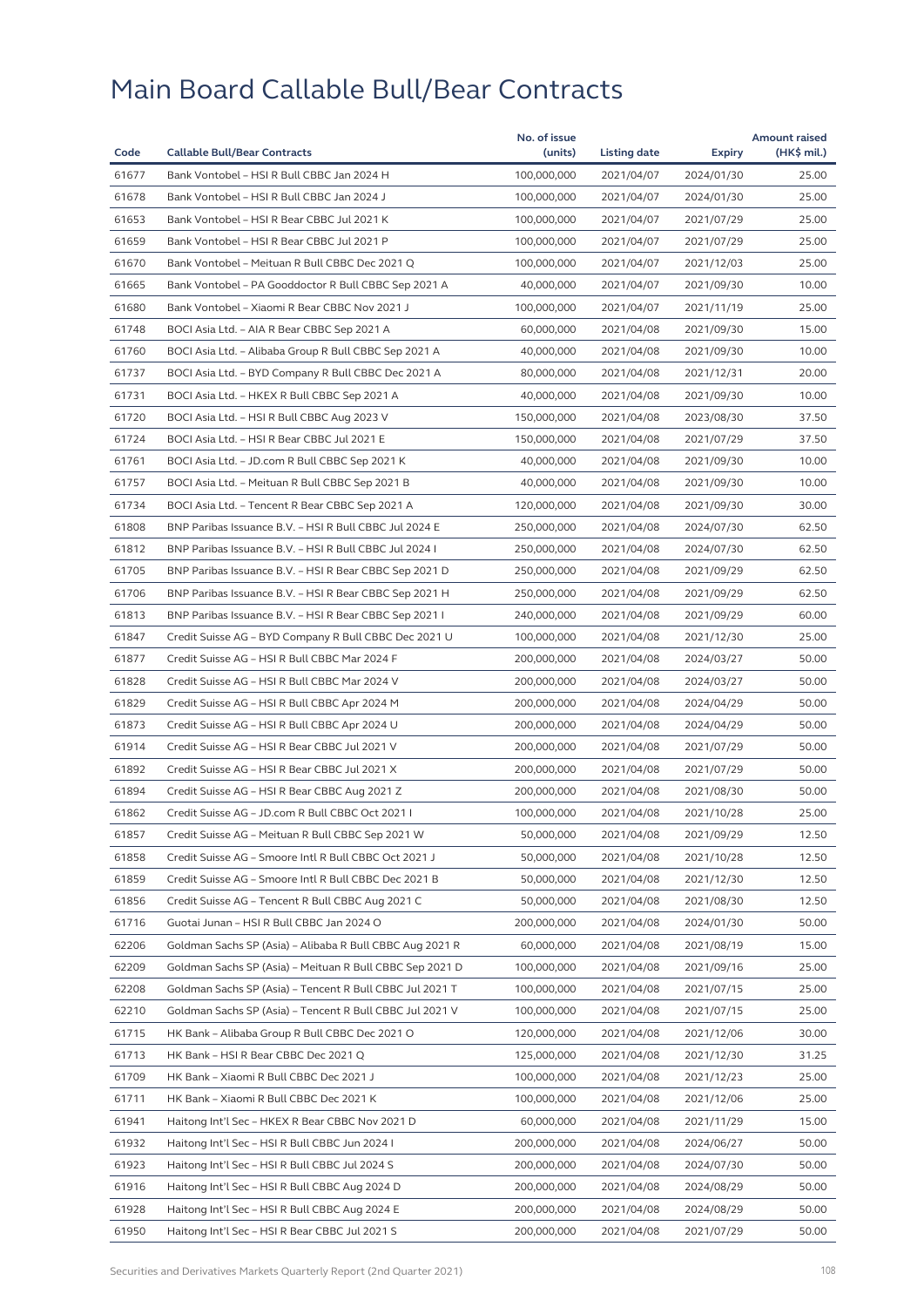|       |                                                              | No. of issue |                          |                          | <b>Amount raised</b> |
|-------|--------------------------------------------------------------|--------------|--------------------------|--------------------------|----------------------|
| Code  | <b>Callable Bull/Bear Contracts</b>                          | (units)      | <b>Listing date</b>      | <b>Expiry</b>            | (HK\$ mil.)          |
| 61952 | Haitong Int'l Sec - HSI R Bear CBBC Aug 2021 S               | 200,000,000  | 2021/04/08               | 2021/08/30               | 50.00                |
| 61947 | Haitong Int'l Sec - Smoore Intl R Bear CBBC Nov 2021 B       | 60,000,000   | 2021/04/08               | 2021/11/29               | 15.00                |
| 61934 | Haitong Int'l Sec - Tencent R Bear CBBC Oct 2021 G           | 60,000,000   | 2021/04/08               | 2021/10/29               | 15.00                |
| 61937 | Haitong Int'l Sec - Xiaomi R Bear CBBC Nov 2021 E            | 100,000,000  | 2021/04/08               | 2021/11/29               | 25.00                |
| 61814 | Morgan Stanley Asia Products - Tencent R Bear CBBC Oct 2021G | 40,000,000   | 2021/04/08               | 2021/10/29               | 10.00                |
| 61771 | UBS AG - Alibaba Group R Bull CBBC Oct 2021 O                | 80,000,000   | 2021/04/08               | 2021/10/25               | 20.00                |
| 61764 | UBS AG - BYD Company R Bull CBBC Feb 2022 G                  | 150,000,000  | 2021/04/08               | 2022/02/21               | 37.50                |
| 61789 | UBS AG - China Life R Bull CBBC Oct 2021 E                   | 50,000,000   | 2021/04/08               | 2021/10/25               | 12.50                |
| 61762 | UBS AG - CNOOC R Bull CBBC Oct 2021 U                        | 40,000,000   | 2021/04/08               | 2021/10/28               | 10.00                |
| 61778 | UBS AG - Geely Auto R Bear CBBC Dec 2021 B                   | 100,000,000  | 2021/04/08               | 2021/12/30               | 25.00                |
| 61796 | UBS AG - HSI R Bull CBBC Mar 2024 Z                          | 200,000,000  | 2021/04/08               | 2024/03/27               | 50.00                |
| 61772 | UBS AG - HSI R Bull CBBC Apr 2024 O                          | 200,000,000  | 2021/04/08               | 2024/04/29               | 50.00                |
| 61776 | UBS AG - HSI R Bull CBBC Apr 2024 P                          | 200,000,000  | 2021/04/08               | 2024/04/29               | 50.00                |
| 61801 | UBS AG - HSI R Bear CBBC Sep 2021 R                          | 200,000,000  | 2021/04/08               | 2021/09/29               | 50.00                |
| 61806 | UBS AG - HSI R Bear CBBC Sep 2021 S                          | 200,000,000  | 2021/04/08               | 2021/09/29               | 50.00                |
| 61807 | UBS AG - HSI R Bear CBBC Sep 2021 T                          | 200,000,000  | 2021/04/08               | 2021/09/29               | 50.00                |
| 61792 | UBS AG - Meituan R Bull CBBC Oct 2021 Z                      | 150,000,000  | 2021/04/08               | 2021/10/25               | 37.50                |
| 61770 | UBS AG - Meituan R Bear CBBC Nov 2021 L                      | 150,000,000  | 2021/04/08               | 2021/11/25               | 37.50                |
| 61788 | UBS AG - Tencent R Bull CBBC Oct 2021 F                      | 40,000,000   | 2021/04/08               | 2021/10/25               | 10.00                |
| 61780 | UBS AG - Tencent R Bear CBBC Nov 2021 M                      | 40,000,000   | 2021/04/08               | 2021/11/25               | 10.00                |
| 61769 | UBS AG - Xiaomi R Bear CBBC Oct 2021 A                       | 200,000,000  | 2021/04/08               | 2021/10/25               | 50.00                |
| 61967 | Bank Vontobel - CNOOC R Bear CBBC Jul 2021 E                 | 60,000,000   | 2021/04/08               | 2021/07/30               | 15.00                |
| 61981 | Bank Vontobel - HKEX R Bear CBBC Jul 2021 M                  | 100,000,000  | 2021/04/08               | 2021/07/23               | 25.00                |
| 61958 | Bank Vontobel - HSI N Bull CBBC Jan 2024 G                   | 40,000,000   | 2021/04/08               | 2024/01/30               | 10.00                |
| 61957 | Bank Vontobel - HSI R Bull CBBC Jan 2024 C                   | 100,000,000  | 2021/04/08               | 2024/01/30               | 25.00                |
| 61965 | Bank Vontobel - HSI R Bull CBBC Jan 2024 I                   | 100,000,000  | 2021/04/08               | 2024/01/30               | 25.00                |
| 61987 | Bank Vontobel - HSI R Bear CBBC Jul 2021 Q                   | 100,000,000  | 2021/04/08               | 2021/07/29               | 25.00                |
| 61989 | Bank Vontobel - HSI R Bear CBBC Jul 2021 R                   | 100,000,000  | 2021/04/08               | 2021/07/29               | 25.00                |
| 61979 | Bank Vontobel - HSI R Bear CBBC Aug 2021 L                   | 100,000,000  | 2021/04/08               | 2021/08/30               | 25.00                |
| 61990 | Bank Vontobel - HSI R Bear CBBC Aug 2021 N                   | 100,000,000  | 2021/04/08               | 2021/08/30               | 25.00                |
| 61955 | Bank Vontobel – Meituan R Bear CBBC Dec 2021 C               | 100,000,000  | 2021/04/08               | 2021/12/17               | 25.00                |
| 61970 | Bank Vontobel - Sunny Optical R Bull CBBC Oct 2021 A         | 40,000,000   | 2021/04/08               | 2021/10/08               | 10.00                |
| 62413 | BOCI Asia Ltd. – HSI R Bull CBBC Aug 2023 U                  | 150,000,000  | 2021/04/09               | 2023/08/30               | 37.50                |
| 62422 | BOCI Asia Ltd. – HSTECH R Bull CBBC Dec 2021 G               | 150,000,000  | 2021/04/09               | 2021/12/30               | 37.50                |
| 62441 | BOCI Asia Ltd. - JD.com R Bull CBBC Sep 2021 M               | 40,000,000   | 2021/04/09               | 2021/09/30               | 10.00                |
| 62443 | BOCI Asia Ltd. - Meituan R Bull CBBC Sep 2021 C              | 40,000,000   | 2021/04/09               | 2021/09/30               | 10.00                |
| 62427 | BOCI Asia Ltd. - Tencent R Bull CBBC Sep 2021 A              | 120,000,000  |                          |                          | 30.00                |
| 62434 | BOCI Asia Ltd. - Xiaomi R Bull CBBC Sep 2021 A               | 40,000,000   | 2021/04/09<br>2021/04/09 | 2021/09/30<br>2021/09/30 | 10.00                |
|       |                                                              |              |                          |                          |                      |
| 62446 | BNP Paribas Issuance B.V. - Alibaba R Bull CBBC Dec 2021 H   | 200,000,000  | 2021/04/09               | 2021/12/30               | 50.00                |
| 62486 | BNP Paribas Issuance B.V. - HKEX R Bull CBBC Nov 2021 F      | 200,000,000  | 2021/04/09               | 2021/11/29               | 50.00                |
| 62487 | BNP Paribas Issuance B.V. - HKEX R Bull CBBC Nov 2021 M      | 200,000,000  | 2021/04/09               | 2021/11/29               | 50.00                |
| 62492 | BNP Paribas Issuance B.V. - HKEX R Bear CBBC Feb 2022 J      | 200,000,000  | 2021/04/09               | 2022/02/25               | 50.00                |
| 62246 | BNP Paribas Issuance B.V. - HSI R Bull CBBC Jul 2024 J       | 250,000,000  | 2021/04/09               | 2024/07/30               | 62.50                |
| 62660 | BNP Paribas Issuance B.V. - HSI R Bull CBBC Aug 2024 A       | 250,000,000  | 2021/04/09               | 2024/08/29               | 62.50                |
| 62661 | BNP Paribas Issuance B.V. - HSI R Bull CBBC Aug 2024 B       | 250,000,000  | 2021/04/09               | 2024/08/29               | 62.50                |
| 62662 | BNP Paribas Issuance B.V. - HSI R Bull CBBC Aug 2024 C       | 250,000,000  | 2021/04/09               | 2024/08/29               | 62.50                |
| 62663 | BNP Paribas Issuance B.V. - HSI R Bull CBBC Aug 2024 D       | 250,000,000  | 2021/04/09               | 2024/08/29               | 62.50                |
| 62664 | BNP Paribas Issuance B.V. - HSI R Bull CBBC Aug 2024 E       | 250,000,000  | 2021/04/09               | 2024/08/29               | 62.50                |
| 62239 | BNP Paribas Issuance B.V. - HSI R Bear CBBC Aug 2021 U       | 250,000,000  | 2021/04/09               | 2021/08/30               | 62.50                |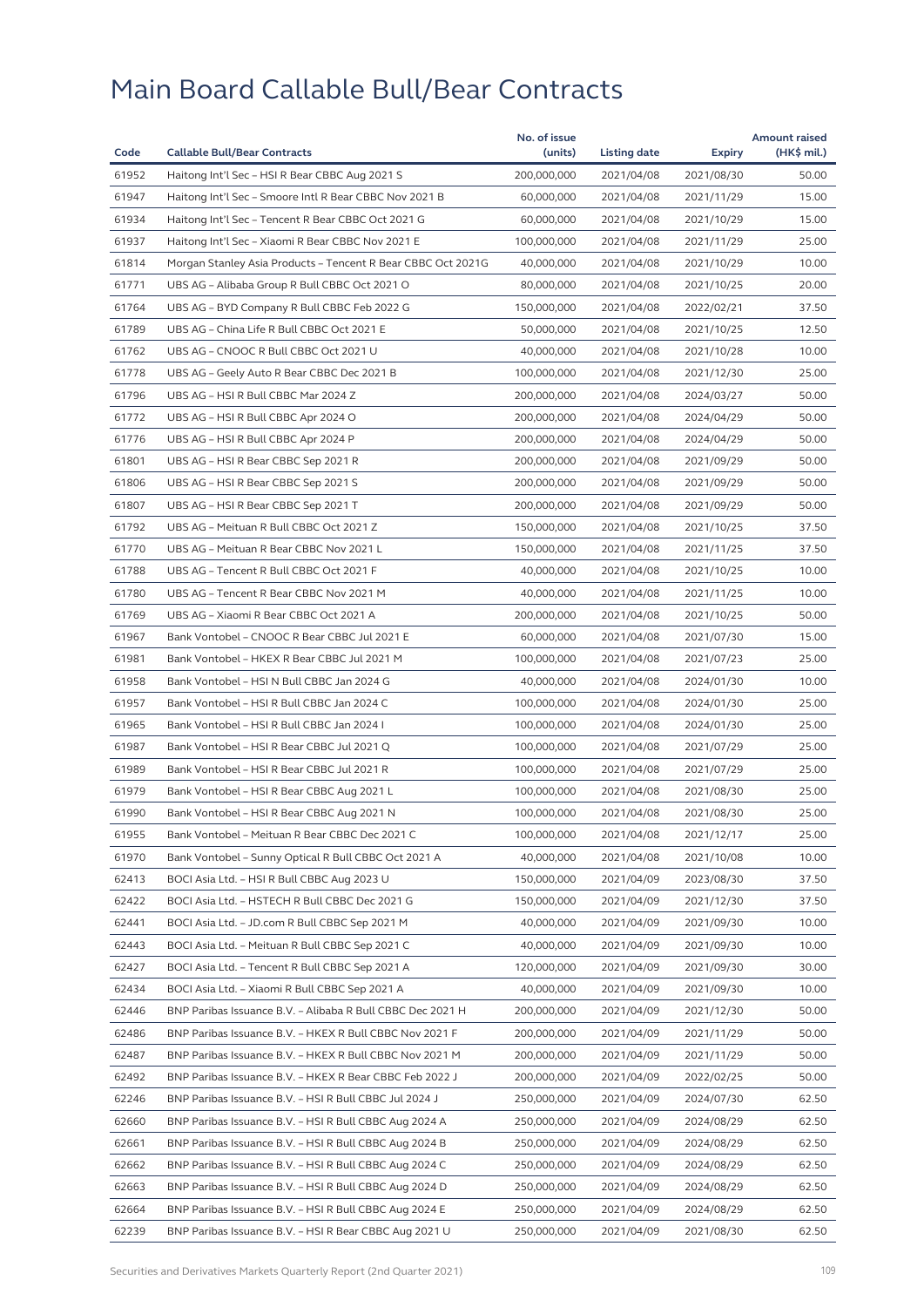|       |                                                            | No. of issue |              |            | <b>Amount raised</b> |
|-------|------------------------------------------------------------|--------------|--------------|------------|----------------------|
| Code  | <b>Callable Bull/Bear Contracts</b>                        | (units)      | Listing date | Expiry     | (HK\$ mil.)          |
| 62450 | BNP Paribas Issuance B.V. - Meituan R Bull CBBC Nov 2021 O | 200,000,000  | 2021/04/09   | 2021/11/29 | 50.00                |
| 62460 | BNP Paribas Issuance B.V. - Meituan R Bull CBBC Nov 2021 P | 200,000,000  | 2021/04/09   | 2021/11/29 | 50.00                |
| 62485 | BNP Paribas Issuance B.V. - Meituan R Bull CBBC Nov 2021 Q | 200,000,000  | 2021/04/09   | 2021/11/29 | 50.00                |
| 62505 | BNP Paribas Issuance B.V. - Tencent R Bull CBBC Nov 2021 S | 250,000,000  | 2021/04/09   | 2021/11/29 | 62.50                |
| 62503 | BNP Paribas Issuance B.V. - Tencent R Bull CBBC Dec 2021 J | 250,000,000  | 2021/04/09   | 2021/12/30 | 62.50                |
| 62506 | BNP Paribas Issuance B.V. - Tencent R Bull CBBC Dec 2021 S | 250,000,000  | 2021/04/09   | 2021/12/30 | 62.50                |
| 62654 | Credit Suisse AG - Alibaba Group R Bull CBBC Oct 2021 D    | 50,000,000   | 2021/04/09   | 2021/10/28 | 12.50                |
| 62545 | Credit Suisse AG - BYD Company R Bull CBBC Dec 2021 V      | 100,000,000  | 2021/04/09   | 2021/12/30 | 25.00                |
| 62536 | Credit Suisse AG - Geely Auto R Bull CBBC Dec 2021 G       | 100,000,000  | 2021/04/09   | 2021/12/30 | 25.00                |
| 62550 | Credit Suisse AG - Greatwall Motor R Bull CBBC Oct 2021 G  | 60,000,000   | 2021/04/09   | 2021/10/28 | 15.00                |
| 62535 | Credit Suisse AG - HKEX R Bull CBBC Sep 2021 Y             | 50,000,000   | 2021/04/09   | 2021/09/29 | 12.50                |
| 62594 | Credit Suisse AG - HKEX R Bull CBBC Sep 2021 Z             | 100,000,000  | 2021/04/09   | 2021/09/29 | 25.00                |
| 62587 | Credit Suisse AG - HSI R Bull CBBC Mar 2024 B              | 200,000,000  | 2021/04/09   | 2024/03/27 | 50.00                |
| 62591 | Credit Suisse AG - HSI R Bull CBBC Mar 2024 G              | 200,000,000  | 2021/04/09   | 2024/03/27 | 50.00                |
| 62574 | Credit Suisse AG - HSI R Bull CBBC Mar 2024 W              | 200,000,000  | 2021/04/09   | 2024/03/27 | 50.00                |
| 62584 | Credit Suisse AG - HSI R Bull CBBC Mar 2024 X              | 200,000,000  | 2021/04/09   | 2024/03/27 | 50.00                |
| 62508 | Credit Suisse AG - HSI R Bear CBBC Aug 2021 K              | 200,000,000  | 2021/04/09   | 2021/08/30 | 50.00                |
| 62515 | Credit Suisse AG - HSI R Bear CBBC Aug 2021 L              | 200,000,000  | 2021/04/09   | 2021/08/30 | 50.00                |
| 62570 | Credit Suisse AG - HSI R Bear CBBC Aug 2021 P              | 200,000,000  | 2021/04/09   | 2021/08/30 | 50.00                |
| 62529 | Credit Suisse AG - HSI R Bear CBBC Sep 2021 K              | 200,000,000  | 2021/04/09   | 2021/09/29 | 50.00                |
| 62572 | Credit Suisse AG - HSI R Bear CBBC Sep 2021 L              | 200,000,000  | 2021/04/09   | 2021/09/29 | 50.00                |
| 62655 | Credit Suisse AG - HSTECH R Bull CBBC Dec 2021 F           | 100,000,000  | 2021/04/09   | 2021/12/30 | 25.00                |
| 62561 | Credit Suisse AG - JD.com R Bull CBBC Dec 2021 B           | 100,000,000  | 2021/04/09   | 2021/12/30 | 25.00                |
| 62630 | Credit Suisse AG - Meituan R Bull CBBC Sep 2021 X          | 50,000,000   | 2021/04/09   | 2021/09/29 | 12.50                |
| 62650 | Credit Suisse AG - Meituan R Bull CBBC Sep 2021 Y          | 50,000,000   | 2021/04/09   | 2021/09/29 | 12.50                |
| 62638 | Credit Suisse AG - Meituan R Bull CBBC Oct 2021            | 100,000,000  | 2021/04/09   | 2021/10/28 | 25.00                |
| 62544 | Credit Suisse AG - SMIC R Bull CBBC Oct 2021 N             | 50,000,000   | 2021/04/09   | 2021/10/28 | 12.50                |
| 62653 | Credit Suisse AG - Smoore Intl R Bull CBBC Oct 2021 K      | 50,000,000   | 2021/04/09   | 2021/10/28 | 12.50                |
| 62605 | Credit Suisse AG - Tencent R Bull CBBC Jul 2021 W          | 50,000,000   | 2021/04/09   | 2021/07/29 | 12.50                |
| 62622 | Credit Suisse AG - Tencent R Bull CBBC Jul 2021 X          | 50,000,000   | 2021/04/09   | 2021/07/29 | 14.00                |
| 62607 | Credit Suisse AG - Tencent R Bull CBBC Sep 2021 Y          | 100,000,000  | 2021/04/09   | 2021/09/29 | 25.00                |
| 62617 | Credit Suisse AG - Tencent R Bull CBBC Oct 2021 F          | 100,000,000  | 2021/04/09   | 2021/10/28 | 25.00                |
| 62548 | Credit Suisse AG – WuXi Bio R Bull CBBC Oct 2021 R         | 50,000,000   | 2021/04/09   | 2021/10/28 | 12.50                |
| 62546 | Credit Suisse AG - Xiaomi R Bull CBBC Sep 2021 F           | 100,000,000  | 2021/04/09   | 2021/09/29 | 25.00                |
| 62542 | Credit Suisse AG - Xinyi Solar R Bull CBBC Feb 2022 A      | 40,000,000   | 2021/04/09   | 2022/02/25 | 10.00                |
| 63044 | Goldman Sachs SP (Asia) - Alibaba R Bull CBBC Aug 2021 C   | 60,000,000   | 2021/04/09   | 2021/08/19 | 15.00                |
| 62989 | Goldman Sachs SP (Asia) - Alibaba R Bull CBBC Nov 2021 B   | 100,000,000  | 2021/04/09   | 2021/11/17 | 25.00                |
| 62993 | Goldman Sachs SP (Asia) – HKEX R Bull CBBC Aug 2021 S      | 80,000,000   | 2021/04/09   | 2021/08/20 | 20.00                |
| 63029 | Goldman Sachs SP (Asia) - HKEX R Bull CBBC Aug 2021 T      | 100,000,000  | 2021/04/09   | 2021/08/11 | 25.00                |
| 62994 | Goldman Sachs SP (Asia) - JD.com R Bull CBBC Oct 2021 A    | 100,000,000  | 2021/04/09   | 2021/10/28 | 25.00                |
| 63027 | Goldman Sachs SP (Asia) - Meituan R Bull CBBC Aug 2021 N   | 100,000,000  | 2021/04/09   | 2021/08/19 | 25.00                |
| 63041 | Goldman Sachs SP (Asia) - Meituan R Bull CBBC Aug 2021 Q   | 60,000,000   | 2021/04/09   | 2021/08/19 | 15.00                |
| 63001 | Goldman Sachs SP (Asia) - Meituan R Bull CBBC Nov 2021 A   | 100,000,000  | 2021/04/09   | 2021/11/29 | 25.00                |
| 63037 | Goldman Sachs SP (Asia) - Tencent R Bull CBBC Jul 2021 E   | 60,000,000   | 2021/04/09   | 2021/07/15 | 15.00                |
| 62991 | Goldman Sachs SP (Asia) - Tencent R Bull CBBC Jul 2021 W   | 80,000,000   | 2021/04/09   | 2021/07/15 | 20.00                |
| 62995 | Goldman Sachs SP (Asia) - Tencent R Bull CBBC Jul 2021 X   | 80,000,000   | 2021/04/09   | 2021/07/15 | 20.00                |
| 63005 | Goldman Sachs SP (Asia) - Tencent R Bull CBBC Jul 2021 Y   | 80,000,000   | 2021/04/09   | 2021/07/15 | 20.00                |
| 63011 | Goldman Sachs SP (Asia) - Tencent R Bull CBBC Jul 2021 Z   | 80,000,000   | 2021/04/09   | 2021/07/15 | 20.00                |
|       |                                                            |              |              |            |                      |
| 62249 | HK Bank - Great Wall Motor R Bull CBBC Nov 2021 E          | 50,000,000   | 2021/04/09   | 2021/11/30 | 12.50                |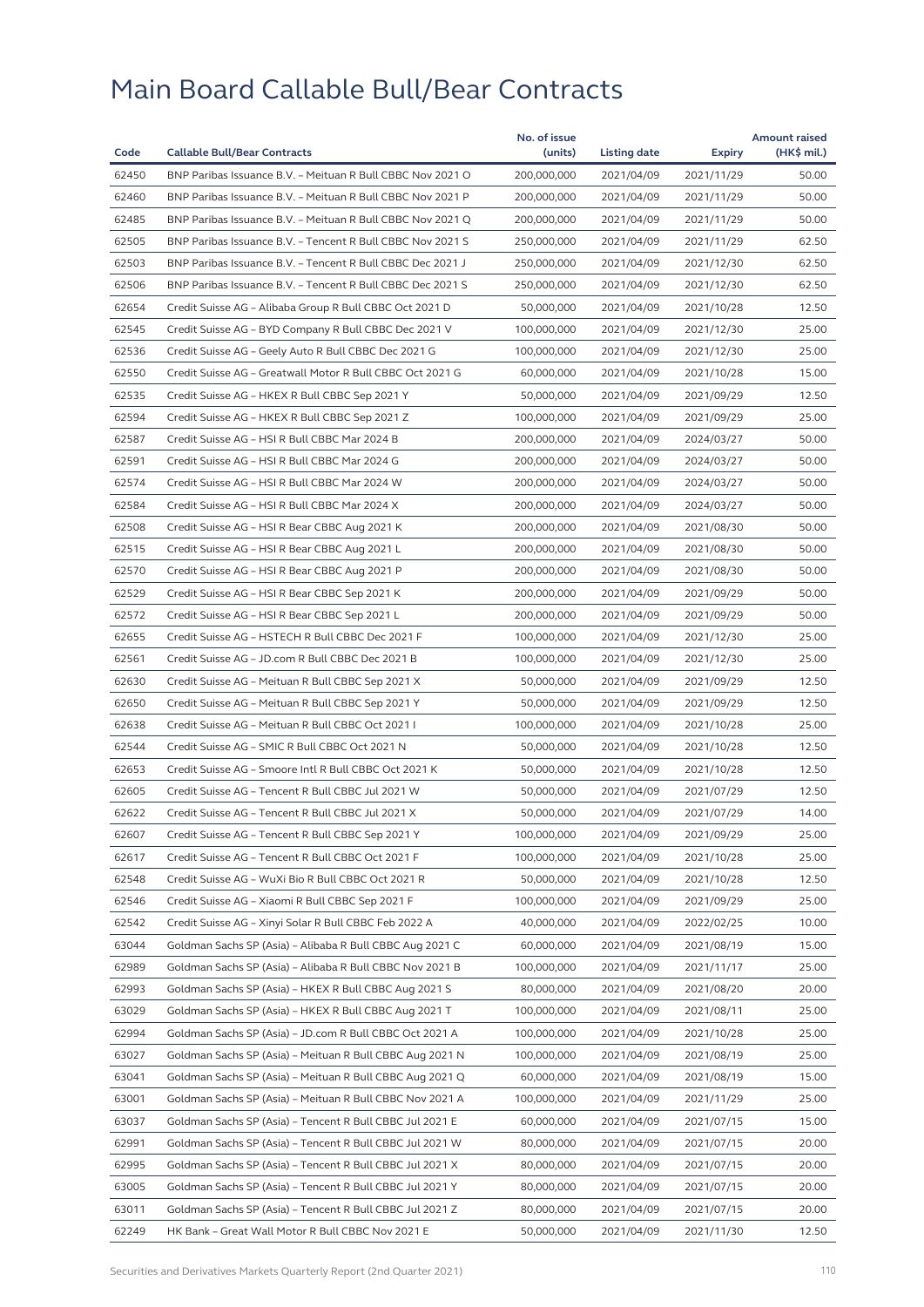| 62256<br>HK Bank - HSI R Bull CBBC Oct 2023 U<br>31.25<br>125,000,000<br>2021/04/09<br>2023/10/30<br>62212<br>HK Bank - HSI R Bear CBBC Dec 2021 G<br>150,000,000<br>2021/04/09<br>37.50<br>2021/12/30<br>62251<br>HK Bank - JD.com R Bull CBBC Dec 2021 J<br>80,000,000<br>2021/04/09<br>2021/12/06<br>20.00<br>62254<br>HK Bank - Meituan R Bull CBBC Nov 2021 W<br>100,000,000<br>25.00<br>2021/04/09<br>2021/11/16<br>62248<br>HK Bank - SMIC R Bull CBBC Dec 2021 B<br>40,000,000<br>2021/04/09<br>2021/12/06<br>10.00<br>62255<br>25.00<br>HK Bank - Tencent R Bull CBBC Nov 2021 M<br>100.000.000<br>2021/04/09<br>2021/11/12<br>62252<br>HK Bank - Xiaomi R Bull CBBC Dec 2021 L<br>100,000,000<br>2021/04/09<br>2021/12/03<br>25.00<br>62676<br>Haitong Int'l Sec - Alibaba Group R Bull CBBC Nov 2021 A<br>100,000,000<br>2021/04/09<br>2021/11/29<br>25.00<br>62702<br>Haitong Int'l Sec - HKEX R Bull CBBC Nov 2021 C<br>15.00<br>60,000,000<br>2021/04/09<br>2021/11/29<br>62715<br>Haitong Int'l Sec - HSI R Bull CBBC Jun 2024 J<br>200,000,000<br>2021/04/09<br>50.00<br>2024/06/27<br>62714<br>Haitong Int'l Sec - HSI R Bull CBBC Jul 2024 T<br>200,000,000<br>2021/04/09<br>2024/07/30<br>50.00<br>62711<br>Haitong Int'l Sec - HSI R Bull CBBC Aug 2024 F<br>200,000,000<br>2021/04/09<br>2024/08/29<br>50.00<br>62716<br>Haitong Int'l Sec - HSI R Bull CBBC Aug 2024 G<br>50.00<br>200,000,000<br>2021/04/09<br>2024/08/29<br>62667<br>Haitong Int'l Sec - HSI R Bear CBBC Jul 2021 B<br>200,000,000<br>2021/04/09<br>2021/07/29<br>50.00<br>62669<br>Haitong Int'l Sec - HSI R Bear CBBC Aug 2021 T<br>50.00<br>200,000,000<br>2021/04/09<br>2021/08/30<br>62674<br>Haitong Int'l Sec - HSI R Bear CBBC Aug 2021 U<br>200,000,000<br>2021/04/09<br>2021/08/30<br>50.00<br>62719<br>50.00<br>Haitong Int'l Sec - HSI R Bear CBBC Aug 2021 V<br>200,000,000<br>2021/04/09<br>2021/08/30<br>62678<br>Haitong Int'l Sec - Meituan R Bull CBBC Nov 2021 E<br>25.00<br>100,000,000<br>2021/04/09<br>2021/11/29<br>62683<br>Haitong Int'l Sec - Meituan R Bull CBBC Nov 2021 F<br>60,000,000<br>2021/11/29<br>15.00<br>2021/04/09<br>62686<br>Haitong Int'l Sec - Meituan R Bear CBBC Nov 2021 F<br>100,000,000<br>2021/04/09<br>25.00<br>2021/11/29<br>62705<br>Haitong Int'l Sec - Smoore Intl R Bull CBBC Oct 2021 D<br>60,000,000<br>2021/04/09<br>15.00<br>2021/10/29<br>62691<br>Haitong Int'l Sec - Tencent R Bull CBBC Nov 2021 F<br>100,000,000<br>2021/04/09<br>25.00<br>2021/11/29<br>62694<br>Haitong Int'l Sec - Tencent R Bull CBBC Nov 2021 G<br>60,000,000<br>2021/04/09<br>2021/11/29<br>16.44<br>62699<br>25.00<br>Haitong Int'l Sec - Tencent R Bull CBBC Nov 2021 H<br>100,000,000<br>2021/04/09<br>2021/11/29<br>62708<br>Haitong Int'l Sec - WuXi Bio R Bull CBBC Oct 2021 C<br>60,000,000<br>2021/04/09<br>2021/10/29<br>15.00<br>62700<br>100,000,000<br>2021/04/09<br>2021/11/29<br>25.00<br>Haitong Int'l Sec – Xiaomi R Bull CBBC Nov 2021 C<br>62390<br>Morgan Stanley Asia Products - Alibaba R Bear CBBC Dec 2021D<br>40,000,000<br>2021/04/09<br>2021/12/30<br>10.76<br>62238<br>Morgan Stanley Asia Products - Meituan R Bull CBBC Dec 2021F<br>68,000,000<br>2021/04/09<br>2021/12/30<br>17.00<br>62225<br>40,000,000<br>10.00<br>Morgan Stanley Asia Products – Meituan R Bear CBBC Oct 2021D<br>2021/04/09<br>2021/10/04<br>62384<br>40,000,000<br>2021/04/09<br>2021/10/04<br>10.00<br>Morgan Stanley Asia Products - Tencent R Bull CBBC Oct 20211<br>17.00<br>62220<br>Morgan Stanley Asia Products - Tencent R Bull CBBC Dec 2021N<br>68,000,000<br>2021/04/09<br>2021/12/30<br>62222<br>Morgan Stanley Asia Products - Tencent R Bull CBBC Dec 20210<br>40,000,000<br>2021/04/09<br>2021/12/01<br>10.00<br>62214<br>40,000,000<br>2021/04/09<br>2021/10/04<br>10.00<br>Morgan Stanley Asia Products – Tencent R Bear CBBC Oct 2021H<br>62213<br>Morgan Stanley Asia Products - Tencent R Bear CBBC Nov 2021M<br>40,000,000<br>2021/04/09<br>2021/11/01<br>10.00<br>62379<br>Morgan Stanley Asia Products - Tencent R Bear CBBC Dec 20211<br>40,000,000<br>2021/04/09<br>20.44<br>2021/12/30<br>62381<br>Morgan Stanley Asia Products - Tencent R Bear CBBC Dec 2021J<br>40,000,000<br>2021/04/09<br>2021/12/01<br>13.24<br>62351<br>UBS AG - Alibaba Group R Bull CBBC Oct 2021 P<br>80,000,000<br>2021/04/09<br>2021/10/25<br>20.00<br>62308<br>150,000,000<br>2022/02/21<br>37.50<br>UBS AG – BYD Company R Bull CBBC Feb 2022 H<br>2021/04/09<br>62320<br>UBS AG - BYD Company R Bull CBBC Feb 2022 I<br>150,000,000<br>2021/04/09<br>2022/02/21<br>37.50<br>62257<br>UBS AG - HKEX R Bull CBBC Oct 2021 H<br>200,000,000<br>2021/04/09<br>2021/10/25<br>50.00<br>62325<br>UBS AG - HKEX R Bull CBBC Oct 2021 L<br>50,000,000<br>2021/04/09<br>2021/10/25<br>12.50<br>62360<br>UBS AG - HSI R Bull CBBC Mar 2024 A<br>200,000,000<br>2021/04/09<br>2024/03/27<br>50.00<br>62361<br>UBS AG - HSI R Bull CBBC Mar 2024 G<br>200,000,000<br>2021/04/09<br>2024/03/27<br>50.00<br>62373<br>200,000,000<br>2021/04/09<br>50.00<br>UBS AG – HSI R Bull CBBC Mar 2024 T<br>2024/03/27<br>62291<br>UBS AG - HSI R Bear CBBC Jul 2021 I<br>200,000,000<br>2021/04/09<br>2021/07/29<br>50.00<br>62293<br>UBS AG - HSI R Bear CBBC Jul 2021 J<br>200,000,000<br>2021/04/09<br>50.00<br>2021/07/29<br>62304<br>UBS AG - HSI R Bear CBBC Jul 2021 L<br>200,000,000<br>2021/04/09<br>2021/07/29<br>50.00<br>50.00<br>62280<br>UBS AG - HSI R Bear CBBC Jul 2021 Q<br>200,000,000<br>2021/04/09<br>2021/07/29 |       |                                     | No. of issue |              |            | <b>Amount raised</b> |
|-----------------------------------------------------------------------------------------------------------------------------------------------------------------------------------------------------------------------------------------------------------------------------------------------------------------------------------------------------------------------------------------------------------------------------------------------------------------------------------------------------------------------------------------------------------------------------------------------------------------------------------------------------------------------------------------------------------------------------------------------------------------------------------------------------------------------------------------------------------------------------------------------------------------------------------------------------------------------------------------------------------------------------------------------------------------------------------------------------------------------------------------------------------------------------------------------------------------------------------------------------------------------------------------------------------------------------------------------------------------------------------------------------------------------------------------------------------------------------------------------------------------------------------------------------------------------------------------------------------------------------------------------------------------------------------------------------------------------------------------------------------------------------------------------------------------------------------------------------------------------------------------------------------------------------------------------------------------------------------------------------------------------------------------------------------------------------------------------------------------------------------------------------------------------------------------------------------------------------------------------------------------------------------------------------------------------------------------------------------------------------------------------------------------------------------------------------------------------------------------------------------------------------------------------------------------------------------------------------------------------------------------------------------------------------------------------------------------------------------------------------------------------------------------------------------------------------------------------------------------------------------------------------------------------------------------------------------------------------------------------------------------------------------------------------------------------------------------------------------------------------------------------------------------------------------------------------------------------------------------------------------------------------------------------------------------------------------------------------------------------------------------------------------------------------------------------------------------------------------------------------------------------------------------------------------------------------------------------------------------------------------------------------------------------------------------------------------------------------------------------------------------------------------------------------------------------------------------------------------------------------------------------------------------------------------------------------------------------------------------------------------------------------------------------------------------------------------------------------------------------------------------------------------------------------------------------------------------------------------------------------------------------------------------------------------------------------------------------------------------------------------------------------------------------------------------------------------------------------------------------------------------------------------------------------------------------------------------------------------------------------------------------------------------------------------------------------------------------------------------------------------------------------------------------------------------------------------------------------------------------------------------------------------------------------------------------------------------------------------------------------------------------------------------------------------------------------------------------------------------------------------------------------------------------------------------------------------------------------------------------------------------------------------------------------------------------------------------------------------------------------------------------------------------------------------------------------------------------------------------------------------------------------------------------------------|-------|-------------------------------------|--------------|--------------|------------|----------------------|
|                                                                                                                                                                                                                                                                                                                                                                                                                                                                                                                                                                                                                                                                                                                                                                                                                                                                                                                                                                                                                                                                                                                                                                                                                                                                                                                                                                                                                                                                                                                                                                                                                                                                                                                                                                                                                                                                                                                                                                                                                                                                                                                                                                                                                                                                                                                                                                                                                                                                                                                                                                                                                                                                                                                                                                                                                                                                                                                                                                                                                                                                                                                                                                                                                                                                                                                                                                                                                                                                                                                                                                                                                                                                                                                                                                                                                                                                                                                                                                                                                                                                                                                                                                                                                                                                                                                                                                                                                                                                                                                                                                                                                                                                                                                                                                                                                                                                                                                                                                                                                                                                                                                                                                                                                                                                                                                                                                                                                                                                                                                                                           | Code  | <b>Callable Bull/Bear Contracts</b> | (units)      | Listing date | Expiry     | (HK\$ mil.)          |
|                                                                                                                                                                                                                                                                                                                                                                                                                                                                                                                                                                                                                                                                                                                                                                                                                                                                                                                                                                                                                                                                                                                                                                                                                                                                                                                                                                                                                                                                                                                                                                                                                                                                                                                                                                                                                                                                                                                                                                                                                                                                                                                                                                                                                                                                                                                                                                                                                                                                                                                                                                                                                                                                                                                                                                                                                                                                                                                                                                                                                                                                                                                                                                                                                                                                                                                                                                                                                                                                                                                                                                                                                                                                                                                                                                                                                                                                                                                                                                                                                                                                                                                                                                                                                                                                                                                                                                                                                                                                                                                                                                                                                                                                                                                                                                                                                                                                                                                                                                                                                                                                                                                                                                                                                                                                                                                                                                                                                                                                                                                                                           |       |                                     |              |              |            |                      |
|                                                                                                                                                                                                                                                                                                                                                                                                                                                                                                                                                                                                                                                                                                                                                                                                                                                                                                                                                                                                                                                                                                                                                                                                                                                                                                                                                                                                                                                                                                                                                                                                                                                                                                                                                                                                                                                                                                                                                                                                                                                                                                                                                                                                                                                                                                                                                                                                                                                                                                                                                                                                                                                                                                                                                                                                                                                                                                                                                                                                                                                                                                                                                                                                                                                                                                                                                                                                                                                                                                                                                                                                                                                                                                                                                                                                                                                                                                                                                                                                                                                                                                                                                                                                                                                                                                                                                                                                                                                                                                                                                                                                                                                                                                                                                                                                                                                                                                                                                                                                                                                                                                                                                                                                                                                                                                                                                                                                                                                                                                                                                           |       |                                     |              |              |            |                      |
|                                                                                                                                                                                                                                                                                                                                                                                                                                                                                                                                                                                                                                                                                                                                                                                                                                                                                                                                                                                                                                                                                                                                                                                                                                                                                                                                                                                                                                                                                                                                                                                                                                                                                                                                                                                                                                                                                                                                                                                                                                                                                                                                                                                                                                                                                                                                                                                                                                                                                                                                                                                                                                                                                                                                                                                                                                                                                                                                                                                                                                                                                                                                                                                                                                                                                                                                                                                                                                                                                                                                                                                                                                                                                                                                                                                                                                                                                                                                                                                                                                                                                                                                                                                                                                                                                                                                                                                                                                                                                                                                                                                                                                                                                                                                                                                                                                                                                                                                                                                                                                                                                                                                                                                                                                                                                                                                                                                                                                                                                                                                                           |       |                                     |              |              |            |                      |
|                                                                                                                                                                                                                                                                                                                                                                                                                                                                                                                                                                                                                                                                                                                                                                                                                                                                                                                                                                                                                                                                                                                                                                                                                                                                                                                                                                                                                                                                                                                                                                                                                                                                                                                                                                                                                                                                                                                                                                                                                                                                                                                                                                                                                                                                                                                                                                                                                                                                                                                                                                                                                                                                                                                                                                                                                                                                                                                                                                                                                                                                                                                                                                                                                                                                                                                                                                                                                                                                                                                                                                                                                                                                                                                                                                                                                                                                                                                                                                                                                                                                                                                                                                                                                                                                                                                                                                                                                                                                                                                                                                                                                                                                                                                                                                                                                                                                                                                                                                                                                                                                                                                                                                                                                                                                                                                                                                                                                                                                                                                                                           |       |                                     |              |              |            |                      |
|                                                                                                                                                                                                                                                                                                                                                                                                                                                                                                                                                                                                                                                                                                                                                                                                                                                                                                                                                                                                                                                                                                                                                                                                                                                                                                                                                                                                                                                                                                                                                                                                                                                                                                                                                                                                                                                                                                                                                                                                                                                                                                                                                                                                                                                                                                                                                                                                                                                                                                                                                                                                                                                                                                                                                                                                                                                                                                                                                                                                                                                                                                                                                                                                                                                                                                                                                                                                                                                                                                                                                                                                                                                                                                                                                                                                                                                                                                                                                                                                                                                                                                                                                                                                                                                                                                                                                                                                                                                                                                                                                                                                                                                                                                                                                                                                                                                                                                                                                                                                                                                                                                                                                                                                                                                                                                                                                                                                                                                                                                                                                           |       |                                     |              |              |            |                      |
|                                                                                                                                                                                                                                                                                                                                                                                                                                                                                                                                                                                                                                                                                                                                                                                                                                                                                                                                                                                                                                                                                                                                                                                                                                                                                                                                                                                                                                                                                                                                                                                                                                                                                                                                                                                                                                                                                                                                                                                                                                                                                                                                                                                                                                                                                                                                                                                                                                                                                                                                                                                                                                                                                                                                                                                                                                                                                                                                                                                                                                                                                                                                                                                                                                                                                                                                                                                                                                                                                                                                                                                                                                                                                                                                                                                                                                                                                                                                                                                                                                                                                                                                                                                                                                                                                                                                                                                                                                                                                                                                                                                                                                                                                                                                                                                                                                                                                                                                                                                                                                                                                                                                                                                                                                                                                                                                                                                                                                                                                                                                                           |       |                                     |              |              |            |                      |
|                                                                                                                                                                                                                                                                                                                                                                                                                                                                                                                                                                                                                                                                                                                                                                                                                                                                                                                                                                                                                                                                                                                                                                                                                                                                                                                                                                                                                                                                                                                                                                                                                                                                                                                                                                                                                                                                                                                                                                                                                                                                                                                                                                                                                                                                                                                                                                                                                                                                                                                                                                                                                                                                                                                                                                                                                                                                                                                                                                                                                                                                                                                                                                                                                                                                                                                                                                                                                                                                                                                                                                                                                                                                                                                                                                                                                                                                                                                                                                                                                                                                                                                                                                                                                                                                                                                                                                                                                                                                                                                                                                                                                                                                                                                                                                                                                                                                                                                                                                                                                                                                                                                                                                                                                                                                                                                                                                                                                                                                                                                                                           |       |                                     |              |              |            |                      |
|                                                                                                                                                                                                                                                                                                                                                                                                                                                                                                                                                                                                                                                                                                                                                                                                                                                                                                                                                                                                                                                                                                                                                                                                                                                                                                                                                                                                                                                                                                                                                                                                                                                                                                                                                                                                                                                                                                                                                                                                                                                                                                                                                                                                                                                                                                                                                                                                                                                                                                                                                                                                                                                                                                                                                                                                                                                                                                                                                                                                                                                                                                                                                                                                                                                                                                                                                                                                                                                                                                                                                                                                                                                                                                                                                                                                                                                                                                                                                                                                                                                                                                                                                                                                                                                                                                                                                                                                                                                                                                                                                                                                                                                                                                                                                                                                                                                                                                                                                                                                                                                                                                                                                                                                                                                                                                                                                                                                                                                                                                                                                           |       |                                     |              |              |            |                      |
|                                                                                                                                                                                                                                                                                                                                                                                                                                                                                                                                                                                                                                                                                                                                                                                                                                                                                                                                                                                                                                                                                                                                                                                                                                                                                                                                                                                                                                                                                                                                                                                                                                                                                                                                                                                                                                                                                                                                                                                                                                                                                                                                                                                                                                                                                                                                                                                                                                                                                                                                                                                                                                                                                                                                                                                                                                                                                                                                                                                                                                                                                                                                                                                                                                                                                                                                                                                                                                                                                                                                                                                                                                                                                                                                                                                                                                                                                                                                                                                                                                                                                                                                                                                                                                                                                                                                                                                                                                                                                                                                                                                                                                                                                                                                                                                                                                                                                                                                                                                                                                                                                                                                                                                                                                                                                                                                                                                                                                                                                                                                                           |       |                                     |              |              |            |                      |
|                                                                                                                                                                                                                                                                                                                                                                                                                                                                                                                                                                                                                                                                                                                                                                                                                                                                                                                                                                                                                                                                                                                                                                                                                                                                                                                                                                                                                                                                                                                                                                                                                                                                                                                                                                                                                                                                                                                                                                                                                                                                                                                                                                                                                                                                                                                                                                                                                                                                                                                                                                                                                                                                                                                                                                                                                                                                                                                                                                                                                                                                                                                                                                                                                                                                                                                                                                                                                                                                                                                                                                                                                                                                                                                                                                                                                                                                                                                                                                                                                                                                                                                                                                                                                                                                                                                                                                                                                                                                                                                                                                                                                                                                                                                                                                                                                                                                                                                                                                                                                                                                                                                                                                                                                                                                                                                                                                                                                                                                                                                                                           |       |                                     |              |              |            |                      |
|                                                                                                                                                                                                                                                                                                                                                                                                                                                                                                                                                                                                                                                                                                                                                                                                                                                                                                                                                                                                                                                                                                                                                                                                                                                                                                                                                                                                                                                                                                                                                                                                                                                                                                                                                                                                                                                                                                                                                                                                                                                                                                                                                                                                                                                                                                                                                                                                                                                                                                                                                                                                                                                                                                                                                                                                                                                                                                                                                                                                                                                                                                                                                                                                                                                                                                                                                                                                                                                                                                                                                                                                                                                                                                                                                                                                                                                                                                                                                                                                                                                                                                                                                                                                                                                                                                                                                                                                                                                                                                                                                                                                                                                                                                                                                                                                                                                                                                                                                                                                                                                                                                                                                                                                                                                                                                                                                                                                                                                                                                                                                           |       |                                     |              |              |            |                      |
|                                                                                                                                                                                                                                                                                                                                                                                                                                                                                                                                                                                                                                                                                                                                                                                                                                                                                                                                                                                                                                                                                                                                                                                                                                                                                                                                                                                                                                                                                                                                                                                                                                                                                                                                                                                                                                                                                                                                                                                                                                                                                                                                                                                                                                                                                                                                                                                                                                                                                                                                                                                                                                                                                                                                                                                                                                                                                                                                                                                                                                                                                                                                                                                                                                                                                                                                                                                                                                                                                                                                                                                                                                                                                                                                                                                                                                                                                                                                                                                                                                                                                                                                                                                                                                                                                                                                                                                                                                                                                                                                                                                                                                                                                                                                                                                                                                                                                                                                                                                                                                                                                                                                                                                                                                                                                                                                                                                                                                                                                                                                                           |       |                                     |              |              |            |                      |
|                                                                                                                                                                                                                                                                                                                                                                                                                                                                                                                                                                                                                                                                                                                                                                                                                                                                                                                                                                                                                                                                                                                                                                                                                                                                                                                                                                                                                                                                                                                                                                                                                                                                                                                                                                                                                                                                                                                                                                                                                                                                                                                                                                                                                                                                                                                                                                                                                                                                                                                                                                                                                                                                                                                                                                                                                                                                                                                                                                                                                                                                                                                                                                                                                                                                                                                                                                                                                                                                                                                                                                                                                                                                                                                                                                                                                                                                                                                                                                                                                                                                                                                                                                                                                                                                                                                                                                                                                                                                                                                                                                                                                                                                                                                                                                                                                                                                                                                                                                                                                                                                                                                                                                                                                                                                                                                                                                                                                                                                                                                                                           |       |                                     |              |              |            |                      |
|                                                                                                                                                                                                                                                                                                                                                                                                                                                                                                                                                                                                                                                                                                                                                                                                                                                                                                                                                                                                                                                                                                                                                                                                                                                                                                                                                                                                                                                                                                                                                                                                                                                                                                                                                                                                                                                                                                                                                                                                                                                                                                                                                                                                                                                                                                                                                                                                                                                                                                                                                                                                                                                                                                                                                                                                                                                                                                                                                                                                                                                                                                                                                                                                                                                                                                                                                                                                                                                                                                                                                                                                                                                                                                                                                                                                                                                                                                                                                                                                                                                                                                                                                                                                                                                                                                                                                                                                                                                                                                                                                                                                                                                                                                                                                                                                                                                                                                                                                                                                                                                                                                                                                                                                                                                                                                                                                                                                                                                                                                                                                           |       |                                     |              |              |            |                      |
|                                                                                                                                                                                                                                                                                                                                                                                                                                                                                                                                                                                                                                                                                                                                                                                                                                                                                                                                                                                                                                                                                                                                                                                                                                                                                                                                                                                                                                                                                                                                                                                                                                                                                                                                                                                                                                                                                                                                                                                                                                                                                                                                                                                                                                                                                                                                                                                                                                                                                                                                                                                                                                                                                                                                                                                                                                                                                                                                                                                                                                                                                                                                                                                                                                                                                                                                                                                                                                                                                                                                                                                                                                                                                                                                                                                                                                                                                                                                                                                                                                                                                                                                                                                                                                                                                                                                                                                                                                                                                                                                                                                                                                                                                                                                                                                                                                                                                                                                                                                                                                                                                                                                                                                                                                                                                                                                                                                                                                                                                                                                                           |       |                                     |              |              |            |                      |
|                                                                                                                                                                                                                                                                                                                                                                                                                                                                                                                                                                                                                                                                                                                                                                                                                                                                                                                                                                                                                                                                                                                                                                                                                                                                                                                                                                                                                                                                                                                                                                                                                                                                                                                                                                                                                                                                                                                                                                                                                                                                                                                                                                                                                                                                                                                                                                                                                                                                                                                                                                                                                                                                                                                                                                                                                                                                                                                                                                                                                                                                                                                                                                                                                                                                                                                                                                                                                                                                                                                                                                                                                                                                                                                                                                                                                                                                                                                                                                                                                                                                                                                                                                                                                                                                                                                                                                                                                                                                                                                                                                                                                                                                                                                                                                                                                                                                                                                                                                                                                                                                                                                                                                                                                                                                                                                                                                                                                                                                                                                                                           |       |                                     |              |              |            |                      |
|                                                                                                                                                                                                                                                                                                                                                                                                                                                                                                                                                                                                                                                                                                                                                                                                                                                                                                                                                                                                                                                                                                                                                                                                                                                                                                                                                                                                                                                                                                                                                                                                                                                                                                                                                                                                                                                                                                                                                                                                                                                                                                                                                                                                                                                                                                                                                                                                                                                                                                                                                                                                                                                                                                                                                                                                                                                                                                                                                                                                                                                                                                                                                                                                                                                                                                                                                                                                                                                                                                                                                                                                                                                                                                                                                                                                                                                                                                                                                                                                                                                                                                                                                                                                                                                                                                                                                                                                                                                                                                                                                                                                                                                                                                                                                                                                                                                                                                                                                                                                                                                                                                                                                                                                                                                                                                                                                                                                                                                                                                                                                           |       |                                     |              |              |            |                      |
|                                                                                                                                                                                                                                                                                                                                                                                                                                                                                                                                                                                                                                                                                                                                                                                                                                                                                                                                                                                                                                                                                                                                                                                                                                                                                                                                                                                                                                                                                                                                                                                                                                                                                                                                                                                                                                                                                                                                                                                                                                                                                                                                                                                                                                                                                                                                                                                                                                                                                                                                                                                                                                                                                                                                                                                                                                                                                                                                                                                                                                                                                                                                                                                                                                                                                                                                                                                                                                                                                                                                                                                                                                                                                                                                                                                                                                                                                                                                                                                                                                                                                                                                                                                                                                                                                                                                                                                                                                                                                                                                                                                                                                                                                                                                                                                                                                                                                                                                                                                                                                                                                                                                                                                                                                                                                                                                                                                                                                                                                                                                                           |       |                                     |              |              |            |                      |
|                                                                                                                                                                                                                                                                                                                                                                                                                                                                                                                                                                                                                                                                                                                                                                                                                                                                                                                                                                                                                                                                                                                                                                                                                                                                                                                                                                                                                                                                                                                                                                                                                                                                                                                                                                                                                                                                                                                                                                                                                                                                                                                                                                                                                                                                                                                                                                                                                                                                                                                                                                                                                                                                                                                                                                                                                                                                                                                                                                                                                                                                                                                                                                                                                                                                                                                                                                                                                                                                                                                                                                                                                                                                                                                                                                                                                                                                                                                                                                                                                                                                                                                                                                                                                                                                                                                                                                                                                                                                                                                                                                                                                                                                                                                                                                                                                                                                                                                                                                                                                                                                                                                                                                                                                                                                                                                                                                                                                                                                                                                                                           |       |                                     |              |              |            |                      |
|                                                                                                                                                                                                                                                                                                                                                                                                                                                                                                                                                                                                                                                                                                                                                                                                                                                                                                                                                                                                                                                                                                                                                                                                                                                                                                                                                                                                                                                                                                                                                                                                                                                                                                                                                                                                                                                                                                                                                                                                                                                                                                                                                                                                                                                                                                                                                                                                                                                                                                                                                                                                                                                                                                                                                                                                                                                                                                                                                                                                                                                                                                                                                                                                                                                                                                                                                                                                                                                                                                                                                                                                                                                                                                                                                                                                                                                                                                                                                                                                                                                                                                                                                                                                                                                                                                                                                                                                                                                                                                                                                                                                                                                                                                                                                                                                                                                                                                                                                                                                                                                                                                                                                                                                                                                                                                                                                                                                                                                                                                                                                           |       |                                     |              |              |            |                      |
|                                                                                                                                                                                                                                                                                                                                                                                                                                                                                                                                                                                                                                                                                                                                                                                                                                                                                                                                                                                                                                                                                                                                                                                                                                                                                                                                                                                                                                                                                                                                                                                                                                                                                                                                                                                                                                                                                                                                                                                                                                                                                                                                                                                                                                                                                                                                                                                                                                                                                                                                                                                                                                                                                                                                                                                                                                                                                                                                                                                                                                                                                                                                                                                                                                                                                                                                                                                                                                                                                                                                                                                                                                                                                                                                                                                                                                                                                                                                                                                                                                                                                                                                                                                                                                                                                                                                                                                                                                                                                                                                                                                                                                                                                                                                                                                                                                                                                                                                                                                                                                                                                                                                                                                                                                                                                                                                                                                                                                                                                                                                                           |       |                                     |              |              |            |                      |
|                                                                                                                                                                                                                                                                                                                                                                                                                                                                                                                                                                                                                                                                                                                                                                                                                                                                                                                                                                                                                                                                                                                                                                                                                                                                                                                                                                                                                                                                                                                                                                                                                                                                                                                                                                                                                                                                                                                                                                                                                                                                                                                                                                                                                                                                                                                                                                                                                                                                                                                                                                                                                                                                                                                                                                                                                                                                                                                                                                                                                                                                                                                                                                                                                                                                                                                                                                                                                                                                                                                                                                                                                                                                                                                                                                                                                                                                                                                                                                                                                                                                                                                                                                                                                                                                                                                                                                                                                                                                                                                                                                                                                                                                                                                                                                                                                                                                                                                                                                                                                                                                                                                                                                                                                                                                                                                                                                                                                                                                                                                                                           |       |                                     |              |              |            |                      |
|                                                                                                                                                                                                                                                                                                                                                                                                                                                                                                                                                                                                                                                                                                                                                                                                                                                                                                                                                                                                                                                                                                                                                                                                                                                                                                                                                                                                                                                                                                                                                                                                                                                                                                                                                                                                                                                                                                                                                                                                                                                                                                                                                                                                                                                                                                                                                                                                                                                                                                                                                                                                                                                                                                                                                                                                                                                                                                                                                                                                                                                                                                                                                                                                                                                                                                                                                                                                                                                                                                                                                                                                                                                                                                                                                                                                                                                                                                                                                                                                                                                                                                                                                                                                                                                                                                                                                                                                                                                                                                                                                                                                                                                                                                                                                                                                                                                                                                                                                                                                                                                                                                                                                                                                                                                                                                                                                                                                                                                                                                                                                           |       |                                     |              |              |            |                      |
|                                                                                                                                                                                                                                                                                                                                                                                                                                                                                                                                                                                                                                                                                                                                                                                                                                                                                                                                                                                                                                                                                                                                                                                                                                                                                                                                                                                                                                                                                                                                                                                                                                                                                                                                                                                                                                                                                                                                                                                                                                                                                                                                                                                                                                                                                                                                                                                                                                                                                                                                                                                                                                                                                                                                                                                                                                                                                                                                                                                                                                                                                                                                                                                                                                                                                                                                                                                                                                                                                                                                                                                                                                                                                                                                                                                                                                                                                                                                                                                                                                                                                                                                                                                                                                                                                                                                                                                                                                                                                                                                                                                                                                                                                                                                                                                                                                                                                                                                                                                                                                                                                                                                                                                                                                                                                                                                                                                                                                                                                                                                                           |       |                                     |              |              |            |                      |
|                                                                                                                                                                                                                                                                                                                                                                                                                                                                                                                                                                                                                                                                                                                                                                                                                                                                                                                                                                                                                                                                                                                                                                                                                                                                                                                                                                                                                                                                                                                                                                                                                                                                                                                                                                                                                                                                                                                                                                                                                                                                                                                                                                                                                                                                                                                                                                                                                                                                                                                                                                                                                                                                                                                                                                                                                                                                                                                                                                                                                                                                                                                                                                                                                                                                                                                                                                                                                                                                                                                                                                                                                                                                                                                                                                                                                                                                                                                                                                                                                                                                                                                                                                                                                                                                                                                                                                                                                                                                                                                                                                                                                                                                                                                                                                                                                                                                                                                                                                                                                                                                                                                                                                                                                                                                                                                                                                                                                                                                                                                                                           |       |                                     |              |              |            |                      |
|                                                                                                                                                                                                                                                                                                                                                                                                                                                                                                                                                                                                                                                                                                                                                                                                                                                                                                                                                                                                                                                                                                                                                                                                                                                                                                                                                                                                                                                                                                                                                                                                                                                                                                                                                                                                                                                                                                                                                                                                                                                                                                                                                                                                                                                                                                                                                                                                                                                                                                                                                                                                                                                                                                                                                                                                                                                                                                                                                                                                                                                                                                                                                                                                                                                                                                                                                                                                                                                                                                                                                                                                                                                                                                                                                                                                                                                                                                                                                                                                                                                                                                                                                                                                                                                                                                                                                                                                                                                                                                                                                                                                                                                                                                                                                                                                                                                                                                                                                                                                                                                                                                                                                                                                                                                                                                                                                                                                                                                                                                                                                           |       |                                     |              |              |            |                      |
|                                                                                                                                                                                                                                                                                                                                                                                                                                                                                                                                                                                                                                                                                                                                                                                                                                                                                                                                                                                                                                                                                                                                                                                                                                                                                                                                                                                                                                                                                                                                                                                                                                                                                                                                                                                                                                                                                                                                                                                                                                                                                                                                                                                                                                                                                                                                                                                                                                                                                                                                                                                                                                                                                                                                                                                                                                                                                                                                                                                                                                                                                                                                                                                                                                                                                                                                                                                                                                                                                                                                                                                                                                                                                                                                                                                                                                                                                                                                                                                                                                                                                                                                                                                                                                                                                                                                                                                                                                                                                                                                                                                                                                                                                                                                                                                                                                                                                                                                                                                                                                                                                                                                                                                                                                                                                                                                                                                                                                                                                                                                                           |       |                                     |              |              |            |                      |
|                                                                                                                                                                                                                                                                                                                                                                                                                                                                                                                                                                                                                                                                                                                                                                                                                                                                                                                                                                                                                                                                                                                                                                                                                                                                                                                                                                                                                                                                                                                                                                                                                                                                                                                                                                                                                                                                                                                                                                                                                                                                                                                                                                                                                                                                                                                                                                                                                                                                                                                                                                                                                                                                                                                                                                                                                                                                                                                                                                                                                                                                                                                                                                                                                                                                                                                                                                                                                                                                                                                                                                                                                                                                                                                                                                                                                                                                                                                                                                                                                                                                                                                                                                                                                                                                                                                                                                                                                                                                                                                                                                                                                                                                                                                                                                                                                                                                                                                                                                                                                                                                                                                                                                                                                                                                                                                                                                                                                                                                                                                                                           |       |                                     |              |              |            |                      |
|                                                                                                                                                                                                                                                                                                                                                                                                                                                                                                                                                                                                                                                                                                                                                                                                                                                                                                                                                                                                                                                                                                                                                                                                                                                                                                                                                                                                                                                                                                                                                                                                                                                                                                                                                                                                                                                                                                                                                                                                                                                                                                                                                                                                                                                                                                                                                                                                                                                                                                                                                                                                                                                                                                                                                                                                                                                                                                                                                                                                                                                                                                                                                                                                                                                                                                                                                                                                                                                                                                                                                                                                                                                                                                                                                                                                                                                                                                                                                                                                                                                                                                                                                                                                                                                                                                                                                                                                                                                                                                                                                                                                                                                                                                                                                                                                                                                                                                                                                                                                                                                                                                                                                                                                                                                                                                                                                                                                                                                                                                                                                           |       |                                     |              |              |            |                      |
|                                                                                                                                                                                                                                                                                                                                                                                                                                                                                                                                                                                                                                                                                                                                                                                                                                                                                                                                                                                                                                                                                                                                                                                                                                                                                                                                                                                                                                                                                                                                                                                                                                                                                                                                                                                                                                                                                                                                                                                                                                                                                                                                                                                                                                                                                                                                                                                                                                                                                                                                                                                                                                                                                                                                                                                                                                                                                                                                                                                                                                                                                                                                                                                                                                                                                                                                                                                                                                                                                                                                                                                                                                                                                                                                                                                                                                                                                                                                                                                                                                                                                                                                                                                                                                                                                                                                                                                                                                                                                                                                                                                                                                                                                                                                                                                                                                                                                                                                                                                                                                                                                                                                                                                                                                                                                                                                                                                                                                                                                                                                                           |       |                                     |              |              |            |                      |
|                                                                                                                                                                                                                                                                                                                                                                                                                                                                                                                                                                                                                                                                                                                                                                                                                                                                                                                                                                                                                                                                                                                                                                                                                                                                                                                                                                                                                                                                                                                                                                                                                                                                                                                                                                                                                                                                                                                                                                                                                                                                                                                                                                                                                                                                                                                                                                                                                                                                                                                                                                                                                                                                                                                                                                                                                                                                                                                                                                                                                                                                                                                                                                                                                                                                                                                                                                                                                                                                                                                                                                                                                                                                                                                                                                                                                                                                                                                                                                                                                                                                                                                                                                                                                                                                                                                                                                                                                                                                                                                                                                                                                                                                                                                                                                                                                                                                                                                                                                                                                                                                                                                                                                                                                                                                                                                                                                                                                                                                                                                                                           |       |                                     |              |              |            |                      |
|                                                                                                                                                                                                                                                                                                                                                                                                                                                                                                                                                                                                                                                                                                                                                                                                                                                                                                                                                                                                                                                                                                                                                                                                                                                                                                                                                                                                                                                                                                                                                                                                                                                                                                                                                                                                                                                                                                                                                                                                                                                                                                                                                                                                                                                                                                                                                                                                                                                                                                                                                                                                                                                                                                                                                                                                                                                                                                                                                                                                                                                                                                                                                                                                                                                                                                                                                                                                                                                                                                                                                                                                                                                                                                                                                                                                                                                                                                                                                                                                                                                                                                                                                                                                                                                                                                                                                                                                                                                                                                                                                                                                                                                                                                                                                                                                                                                                                                                                                                                                                                                                                                                                                                                                                                                                                                                                                                                                                                                                                                                                                           |       |                                     |              |              |            |                      |
|                                                                                                                                                                                                                                                                                                                                                                                                                                                                                                                                                                                                                                                                                                                                                                                                                                                                                                                                                                                                                                                                                                                                                                                                                                                                                                                                                                                                                                                                                                                                                                                                                                                                                                                                                                                                                                                                                                                                                                                                                                                                                                                                                                                                                                                                                                                                                                                                                                                                                                                                                                                                                                                                                                                                                                                                                                                                                                                                                                                                                                                                                                                                                                                                                                                                                                                                                                                                                                                                                                                                                                                                                                                                                                                                                                                                                                                                                                                                                                                                                                                                                                                                                                                                                                                                                                                                                                                                                                                                                                                                                                                                                                                                                                                                                                                                                                                                                                                                                                                                                                                                                                                                                                                                                                                                                                                                                                                                                                                                                                                                                           |       |                                     |              |              |            |                      |
|                                                                                                                                                                                                                                                                                                                                                                                                                                                                                                                                                                                                                                                                                                                                                                                                                                                                                                                                                                                                                                                                                                                                                                                                                                                                                                                                                                                                                                                                                                                                                                                                                                                                                                                                                                                                                                                                                                                                                                                                                                                                                                                                                                                                                                                                                                                                                                                                                                                                                                                                                                                                                                                                                                                                                                                                                                                                                                                                                                                                                                                                                                                                                                                                                                                                                                                                                                                                                                                                                                                                                                                                                                                                                                                                                                                                                                                                                                                                                                                                                                                                                                                                                                                                                                                                                                                                                                                                                                                                                                                                                                                                                                                                                                                                                                                                                                                                                                                                                                                                                                                                                                                                                                                                                                                                                                                                                                                                                                                                                                                                                           |       |                                     |              |              |            |                      |
|                                                                                                                                                                                                                                                                                                                                                                                                                                                                                                                                                                                                                                                                                                                                                                                                                                                                                                                                                                                                                                                                                                                                                                                                                                                                                                                                                                                                                                                                                                                                                                                                                                                                                                                                                                                                                                                                                                                                                                                                                                                                                                                                                                                                                                                                                                                                                                                                                                                                                                                                                                                                                                                                                                                                                                                                                                                                                                                                                                                                                                                                                                                                                                                                                                                                                                                                                                                                                                                                                                                                                                                                                                                                                                                                                                                                                                                                                                                                                                                                                                                                                                                                                                                                                                                                                                                                                                                                                                                                                                                                                                                                                                                                                                                                                                                                                                                                                                                                                                                                                                                                                                                                                                                                                                                                                                                                                                                                                                                                                                                                                           |       |                                     |              |              |            |                      |
|                                                                                                                                                                                                                                                                                                                                                                                                                                                                                                                                                                                                                                                                                                                                                                                                                                                                                                                                                                                                                                                                                                                                                                                                                                                                                                                                                                                                                                                                                                                                                                                                                                                                                                                                                                                                                                                                                                                                                                                                                                                                                                                                                                                                                                                                                                                                                                                                                                                                                                                                                                                                                                                                                                                                                                                                                                                                                                                                                                                                                                                                                                                                                                                                                                                                                                                                                                                                                                                                                                                                                                                                                                                                                                                                                                                                                                                                                                                                                                                                                                                                                                                                                                                                                                                                                                                                                                                                                                                                                                                                                                                                                                                                                                                                                                                                                                                                                                                                                                                                                                                                                                                                                                                                                                                                                                                                                                                                                                                                                                                                                           |       |                                     |              |              |            |                      |
|                                                                                                                                                                                                                                                                                                                                                                                                                                                                                                                                                                                                                                                                                                                                                                                                                                                                                                                                                                                                                                                                                                                                                                                                                                                                                                                                                                                                                                                                                                                                                                                                                                                                                                                                                                                                                                                                                                                                                                                                                                                                                                                                                                                                                                                                                                                                                                                                                                                                                                                                                                                                                                                                                                                                                                                                                                                                                                                                                                                                                                                                                                                                                                                                                                                                                                                                                                                                                                                                                                                                                                                                                                                                                                                                                                                                                                                                                                                                                                                                                                                                                                                                                                                                                                                                                                                                                                                                                                                                                                                                                                                                                                                                                                                                                                                                                                                                                                                                                                                                                                                                                                                                                                                                                                                                                                                                                                                                                                                                                                                                                           |       |                                     |              |              |            |                      |
|                                                                                                                                                                                                                                                                                                                                                                                                                                                                                                                                                                                                                                                                                                                                                                                                                                                                                                                                                                                                                                                                                                                                                                                                                                                                                                                                                                                                                                                                                                                                                                                                                                                                                                                                                                                                                                                                                                                                                                                                                                                                                                                                                                                                                                                                                                                                                                                                                                                                                                                                                                                                                                                                                                                                                                                                                                                                                                                                                                                                                                                                                                                                                                                                                                                                                                                                                                                                                                                                                                                                                                                                                                                                                                                                                                                                                                                                                                                                                                                                                                                                                                                                                                                                                                                                                                                                                                                                                                                                                                                                                                                                                                                                                                                                                                                                                                                                                                                                                                                                                                                                                                                                                                                                                                                                                                                                                                                                                                                                                                                                                           |       |                                     |              |              |            |                      |
|                                                                                                                                                                                                                                                                                                                                                                                                                                                                                                                                                                                                                                                                                                                                                                                                                                                                                                                                                                                                                                                                                                                                                                                                                                                                                                                                                                                                                                                                                                                                                                                                                                                                                                                                                                                                                                                                                                                                                                                                                                                                                                                                                                                                                                                                                                                                                                                                                                                                                                                                                                                                                                                                                                                                                                                                                                                                                                                                                                                                                                                                                                                                                                                                                                                                                                                                                                                                                                                                                                                                                                                                                                                                                                                                                                                                                                                                                                                                                                                                                                                                                                                                                                                                                                                                                                                                                                                                                                                                                                                                                                                                                                                                                                                                                                                                                                                                                                                                                                                                                                                                                                                                                                                                                                                                                                                                                                                                                                                                                                                                                           |       |                                     |              |              |            |                      |
|                                                                                                                                                                                                                                                                                                                                                                                                                                                                                                                                                                                                                                                                                                                                                                                                                                                                                                                                                                                                                                                                                                                                                                                                                                                                                                                                                                                                                                                                                                                                                                                                                                                                                                                                                                                                                                                                                                                                                                                                                                                                                                                                                                                                                                                                                                                                                                                                                                                                                                                                                                                                                                                                                                                                                                                                                                                                                                                                                                                                                                                                                                                                                                                                                                                                                                                                                                                                                                                                                                                                                                                                                                                                                                                                                                                                                                                                                                                                                                                                                                                                                                                                                                                                                                                                                                                                                                                                                                                                                                                                                                                                                                                                                                                                                                                                                                                                                                                                                                                                                                                                                                                                                                                                                                                                                                                                                                                                                                                                                                                                                           |       |                                     |              |              |            |                      |
|                                                                                                                                                                                                                                                                                                                                                                                                                                                                                                                                                                                                                                                                                                                                                                                                                                                                                                                                                                                                                                                                                                                                                                                                                                                                                                                                                                                                                                                                                                                                                                                                                                                                                                                                                                                                                                                                                                                                                                                                                                                                                                                                                                                                                                                                                                                                                                                                                                                                                                                                                                                                                                                                                                                                                                                                                                                                                                                                                                                                                                                                                                                                                                                                                                                                                                                                                                                                                                                                                                                                                                                                                                                                                                                                                                                                                                                                                                                                                                                                                                                                                                                                                                                                                                                                                                                                                                                                                                                                                                                                                                                                                                                                                                                                                                                                                                                                                                                                                                                                                                                                                                                                                                                                                                                                                                                                                                                                                                                                                                                                                           |       |                                     |              |              |            |                      |
|                                                                                                                                                                                                                                                                                                                                                                                                                                                                                                                                                                                                                                                                                                                                                                                                                                                                                                                                                                                                                                                                                                                                                                                                                                                                                                                                                                                                                                                                                                                                                                                                                                                                                                                                                                                                                                                                                                                                                                                                                                                                                                                                                                                                                                                                                                                                                                                                                                                                                                                                                                                                                                                                                                                                                                                                                                                                                                                                                                                                                                                                                                                                                                                                                                                                                                                                                                                                                                                                                                                                                                                                                                                                                                                                                                                                                                                                                                                                                                                                                                                                                                                                                                                                                                                                                                                                                                                                                                                                                                                                                                                                                                                                                                                                                                                                                                                                                                                                                                                                                                                                                                                                                                                                                                                                                                                                                                                                                                                                                                                                                           |       |                                     |              |              |            |                      |
|                                                                                                                                                                                                                                                                                                                                                                                                                                                                                                                                                                                                                                                                                                                                                                                                                                                                                                                                                                                                                                                                                                                                                                                                                                                                                                                                                                                                                                                                                                                                                                                                                                                                                                                                                                                                                                                                                                                                                                                                                                                                                                                                                                                                                                                                                                                                                                                                                                                                                                                                                                                                                                                                                                                                                                                                                                                                                                                                                                                                                                                                                                                                                                                                                                                                                                                                                                                                                                                                                                                                                                                                                                                                                                                                                                                                                                                                                                                                                                                                                                                                                                                                                                                                                                                                                                                                                                                                                                                                                                                                                                                                                                                                                                                                                                                                                                                                                                                                                                                                                                                                                                                                                                                                                                                                                                                                                                                                                                                                                                                                                           |       |                                     |              |              |            |                      |
|                                                                                                                                                                                                                                                                                                                                                                                                                                                                                                                                                                                                                                                                                                                                                                                                                                                                                                                                                                                                                                                                                                                                                                                                                                                                                                                                                                                                                                                                                                                                                                                                                                                                                                                                                                                                                                                                                                                                                                                                                                                                                                                                                                                                                                                                                                                                                                                                                                                                                                                                                                                                                                                                                                                                                                                                                                                                                                                                                                                                                                                                                                                                                                                                                                                                                                                                                                                                                                                                                                                                                                                                                                                                                                                                                                                                                                                                                                                                                                                                                                                                                                                                                                                                                                                                                                                                                                                                                                                                                                                                                                                                                                                                                                                                                                                                                                                                                                                                                                                                                                                                                                                                                                                                                                                                                                                                                                                                                                                                                                                                                           |       |                                     |              |              |            |                      |
|                                                                                                                                                                                                                                                                                                                                                                                                                                                                                                                                                                                                                                                                                                                                                                                                                                                                                                                                                                                                                                                                                                                                                                                                                                                                                                                                                                                                                                                                                                                                                                                                                                                                                                                                                                                                                                                                                                                                                                                                                                                                                                                                                                                                                                                                                                                                                                                                                                                                                                                                                                                                                                                                                                                                                                                                                                                                                                                                                                                                                                                                                                                                                                                                                                                                                                                                                                                                                                                                                                                                                                                                                                                                                                                                                                                                                                                                                                                                                                                                                                                                                                                                                                                                                                                                                                                                                                                                                                                                                                                                                                                                                                                                                                                                                                                                                                                                                                                                                                                                                                                                                                                                                                                                                                                                                                                                                                                                                                                                                                                                                           |       |                                     |              |              |            |                      |
|                                                                                                                                                                                                                                                                                                                                                                                                                                                                                                                                                                                                                                                                                                                                                                                                                                                                                                                                                                                                                                                                                                                                                                                                                                                                                                                                                                                                                                                                                                                                                                                                                                                                                                                                                                                                                                                                                                                                                                                                                                                                                                                                                                                                                                                                                                                                                                                                                                                                                                                                                                                                                                                                                                                                                                                                                                                                                                                                                                                                                                                                                                                                                                                                                                                                                                                                                                                                                                                                                                                                                                                                                                                                                                                                                                                                                                                                                                                                                                                                                                                                                                                                                                                                                                                                                                                                                                                                                                                                                                                                                                                                                                                                                                                                                                                                                                                                                                                                                                                                                                                                                                                                                                                                                                                                                                                                                                                                                                                                                                                                                           |       |                                     |              |              |            |                      |
|                                                                                                                                                                                                                                                                                                                                                                                                                                                                                                                                                                                                                                                                                                                                                                                                                                                                                                                                                                                                                                                                                                                                                                                                                                                                                                                                                                                                                                                                                                                                                                                                                                                                                                                                                                                                                                                                                                                                                                                                                                                                                                                                                                                                                                                                                                                                                                                                                                                                                                                                                                                                                                                                                                                                                                                                                                                                                                                                                                                                                                                                                                                                                                                                                                                                                                                                                                                                                                                                                                                                                                                                                                                                                                                                                                                                                                                                                                                                                                                                                                                                                                                                                                                                                                                                                                                                                                                                                                                                                                                                                                                                                                                                                                                                                                                                                                                                                                                                                                                                                                                                                                                                                                                                                                                                                                                                                                                                                                                                                                                                                           |       |                                     |              |              |            |                      |
|                                                                                                                                                                                                                                                                                                                                                                                                                                                                                                                                                                                                                                                                                                                                                                                                                                                                                                                                                                                                                                                                                                                                                                                                                                                                                                                                                                                                                                                                                                                                                                                                                                                                                                                                                                                                                                                                                                                                                                                                                                                                                                                                                                                                                                                                                                                                                                                                                                                                                                                                                                                                                                                                                                                                                                                                                                                                                                                                                                                                                                                                                                                                                                                                                                                                                                                                                                                                                                                                                                                                                                                                                                                                                                                                                                                                                                                                                                                                                                                                                                                                                                                                                                                                                                                                                                                                                                                                                                                                                                                                                                                                                                                                                                                                                                                                                                                                                                                                                                                                                                                                                                                                                                                                                                                                                                                                                                                                                                                                                                                                                           |       |                                     |              |              |            |                      |
|                                                                                                                                                                                                                                                                                                                                                                                                                                                                                                                                                                                                                                                                                                                                                                                                                                                                                                                                                                                                                                                                                                                                                                                                                                                                                                                                                                                                                                                                                                                                                                                                                                                                                                                                                                                                                                                                                                                                                                                                                                                                                                                                                                                                                                                                                                                                                                                                                                                                                                                                                                                                                                                                                                                                                                                                                                                                                                                                                                                                                                                                                                                                                                                                                                                                                                                                                                                                                                                                                                                                                                                                                                                                                                                                                                                                                                                                                                                                                                                                                                                                                                                                                                                                                                                                                                                                                                                                                                                                                                                                                                                                                                                                                                                                                                                                                                                                                                                                                                                                                                                                                                                                                                                                                                                                                                                                                                                                                                                                                                                                                           | 62289 | UBS AG – HSI R Bear CBBC Jul 2021 R | 200,000,000  | 2021/04/09   | 2021/07/29 | 50.00                |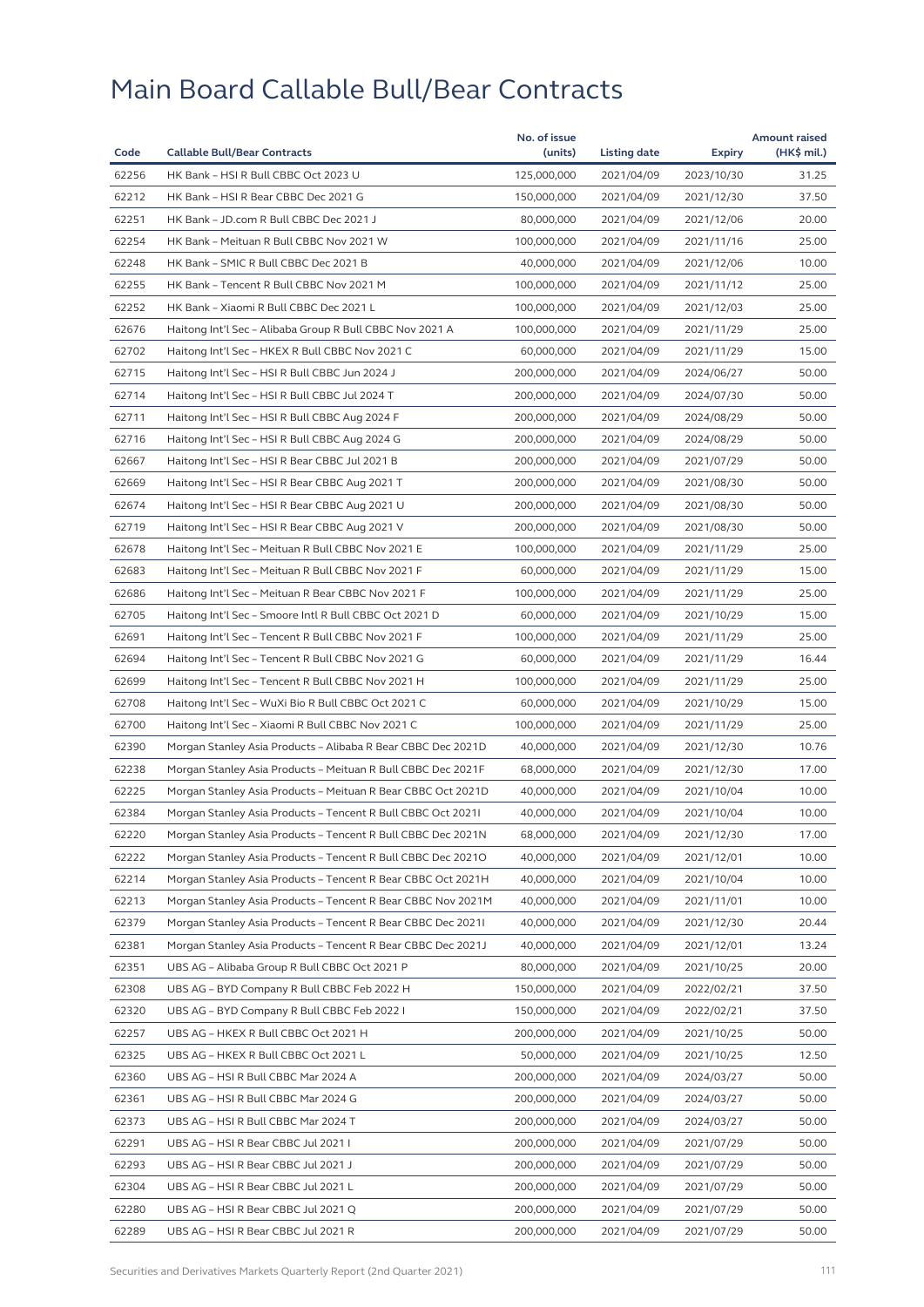|       |                                                        | No. of issue |                     |               | <b>Amount raised</b> |
|-------|--------------------------------------------------------|--------------|---------------------|---------------|----------------------|
| Code  | <b>Callable Bull/Bear Contracts</b>                    | (units)      | <b>Listing date</b> | <b>Expiry</b> | (HK\$ mil.)          |
| 62357 | UBS AG - HSTECH R Bull CBBC Dec 2021 R                 | 200,000,000  | 2021/04/09          | 2021/12/30    | 50.00                |
| 62337 | UBS AG - Meituan R Bull CBBC Nov 2021 C                | 50,000,000   | 2021/04/09          | 2021/11/25    | 12.50                |
| 62342 | UBS AG - Meituan R Bull CBBC Nov 2021 D                | 150,000,000  | 2021/04/09          | 2021/11/25    | 37.50                |
| 62349 | UBS AG - Meituan R Bull CBBC Nov 2021 E                | 150,000,000  | 2021/04/09          | 2021/11/25    | 37.50                |
| 62300 | UBS AG - Meituan R Bear CBBC Oct 2021 T                | 150,000,000  | 2021/04/09          | 2021/10/25    | 37.50                |
| 62276 | UBS AG - Meituan R Bear CBBC Nov 2021 N                | 150,000,000  | 2021/04/09          | 2021/11/25    | 37.50                |
| 62272 | UBS AG - SMIC R Bear CBBC Nov 2021 C                   | 50.000.000   | 2021/04/09          | 2021/11/25    | 12.50                |
| 62329 | UBS AG - Tencent R Bull CBBC Oct 2021 O                | 40,000,000   | 2021/04/09          | 2021/10/25    | 10.00                |
| 62330 | UBS AG - Tencent R Bull CBBC Nov 2021 H                | 200,000,000  | 2021/04/09          | 2021/11/25    | 50.00                |
| 62335 | UBS AG - Tencent R Bull CBBC Nov 2021 I                | 200,000,000  | 2021/04/09          | 2021/11/25    | 50.00                |
| 62336 | UBS AG - Tencent R Bull CBBC Nov 2021 J                | 200,000,000  | 2021/04/09          | 2021/11/25    | 50.00                |
| 62267 | UBS AG - Tencent R Bear CBBC Nov 2021 N                | 200,000,000  | 2021/04/09          | 2021/11/25    | 50.00                |
| 62294 | UBS AG - Tencent R Bear CBBC Nov 2021 O                | 40,000,000   | 2021/04/09          | 2021/11/25    | 10.00                |
| 62295 | UBS AG - Tencent R Bear CBBC Nov 2021 P                | 200,000,000  | 2021/04/09          | 2021/11/25    | 50.00                |
| 62299 | UBS AG - Xiaomi R Bull CBBC Nov 2021 F                 | 200,000,000  | 2021/04/09          | 2021/11/25    | 50.00                |
| 62275 | UBS AG - Xiaomi R Bear CBBC Oct 2021 B                 | 200,000,000  | 2021/04/09          | 2021/10/25    | 50.00                |
| 62764 | Bank Vontobel - Alibaba Group R Bull CBBC Dec 2021 K   | 100,000,000  | 2021/04/09          | 2021/12/03    | 25.00                |
| 62804 | Bank Vontobel - ANTA Sports R Bull CBBC Nov 2021 D     | 40,000,000   | 2021/04/09          | 2021/11/26    | 10.00                |
| 62784 | Bank Vontobel - Greatwall Motor R Bull CBBC Dec 2021 B | 60,000,000   | 2021/04/09          | 2021/12/17    | 15.00                |
| 62796 | Bank Vontobel - HKEX R Bull CBBC Nov 2021 L            | 100,000,000  | 2021/04/09          | 2021/11/12    | 25.00                |
| 62746 | Bank Vontobel - HSI R Bull CBBC Jan 2024 K             | 100,000,000  | 2021/04/09          | 2024/01/30    | 25.00                |
| 62747 | Bank Vontobel - HSI R Bull CBBC Jan 2024 L             | 100,000,000  | 2021/04/09          | 2024/01/30    | 25.00                |
| 62749 | Bank Vontobel - HSI R Bull CBBC Jan 2024 M             | 100,000,000  | 2021/04/09          | 2024/01/30    | 25.00                |
| 62737 | Bank Vontobel - HSI R Bear CBBC Jul 2021 H             | 100,000,000  | 2021/04/09          | 2021/07/29    | 25.00                |
| 62726 | Bank Vontobel - HSI R Bear CBBC Jul 2021 S             | 100,000,000  | 2021/04/09          | 2021/07/29    | 25.00                |
| 62758 | Bank Vontobel - HSI R Bear CBBC Jul 2021 U             | 100,000,000  | 2021/04/09          | 2021/07/29    | 25.00                |
| 62734 | Bank Vontobel - HSI R Bear CBBC Jul 2021 X             | 100,000,000  | 2021/04/09          | 2021/07/29    | 25.00                |
| 62770 | Bank Vontobel - JD.com R Bull CBBC Dec 2021 I          | 50,000,000   | 2021/04/09          | 2021/12/03    | 12.50                |
| 62762 | Bank Vontobel - Meituan R Bull CBBC Dec 2021 R         | 100,000,000  | 2021/04/09          | 2021/12/03    | 25.00                |
| 62763 | Bank Vontobel - Meituan R Bull CBBC Dec 2021 S         | 100,000,000  | 2021/04/09          | 2021/12/17    | 25.00                |
| 62780 | Bank Vontobel - Smoore Intl R Bull CBBC Dec 2021 G     | 40,000,000   | 2021/04/09          | 2021/12/10    | 10.00                |
| 62760 | Bank Vontobel - Tencent R Bull CBBC Nov 2021 J         | 100,000,000  | 2021/04/09          | 2021/11/19    | 25.00                |
| 62761 |                                                        | 100,000,000  | 2021/04/09          |               | 25.00                |
|       | Bank Vontobel - Tencent R Bull CBBC Dec 2021 R         |              |                     | 2021/12/30    |                      |
| 62773 | Bank Vontobel - Wuxi Bio R Bull CBBC Nov 2021 J        | 40,000,000   | 2021/04/09          | 2021/11/26    | 10.00                |
| 62798 | Bank Vontobel - Xinyi Solar R Bull CBBC Feb 2022 D     | 60,000,000   | 2021/04/09          | 2022/02/18    | 15.00                |
| 63057 | BOCI Asia Ltd. - HSI R Bull CBBC Aug 2023 A            | 150,000,000  | 2021/04/12          | 2023/08/30    | 37.50                |
| 63063 | BOCI Asia Ltd. - HSI R Bear CBBC Jul 2021 F            | 150,000,000  | 2021/04/12          | 2021/07/29    | 37.50                |
| 63070 | BOCI Asia Ltd. - HSI R Bear CBBC Jul 2021 G            | 150,000,000  | 2021/04/12          | 2021/07/29    | 37.50                |
| 63072 | BOCI Asia Ltd. - Tencent R Bull CBBC Sep 2021 B        | 120,000,000  | 2021/04/12          | 2021/09/30    | 30.00                |
| 63076 | BOCI Asia Ltd. - Tencent R Bear CBBC Sep 2021 B        | 120,000,000  | 2021/04/12          | 2021/09/30    | 30.00                |
| 63216 | BNP Paribas Issuance B.V. - HSI R Bull CBBC Aug 2024 F | 240,000,000  | 2021/04/12          | 2024/08/29    | 60.00                |
| 63199 | BNP Paribas Issuance B.V. - HSI R Bear CBBC Aug 2021 N | 250,000,000  | 2021/04/12          | 2021/08/30    | 62.50                |
| 63209 | BNP Paribas Issuance B.V. - HSI R Bear CBBC Aug 2021 S | 250,000,000  | 2021/04/12          | 2021/08/30    | 62.50                |
| 63208 | BNP Paribas Issuance B.V. - HSI R Bear CBBC Aug 2021 Z | 250,000,000  | 2021/04/12          | 2021/08/30    | 62.50                |
| 63217 | BNP Paribas Issuance B.V. - HSI R Bear CBBC Sep 2021 J | 250,000,000  | 2021/04/12          | 2021/09/29    | 62.50                |
| 63218 | BNP Paribas Issuance B.V. - HSI R Bear CBBC Sep 2021 K | 240,000,000  | 2021/04/12          | 2021/09/29    | 60.00                |
| 63098 | Credit Suisse AG - BYD Company R Bull CBBC Dec 2021 W  | 100,000,000  | 2021/04/12          | 2021/12/14    | 25.00                |
| 63099 | Credit Suisse AG - BYD Company R Bear CBBC Nov 2021 B  | 100,000,000  | 2021/04/12          | 2021/11/11    | 25.00                |
| 63079 | Credit Suisse AG - HSI R Bull CBBC Feb 2024 I          | 200,000,000  | 2021/04/12          | 2024/02/28    | 50.00                |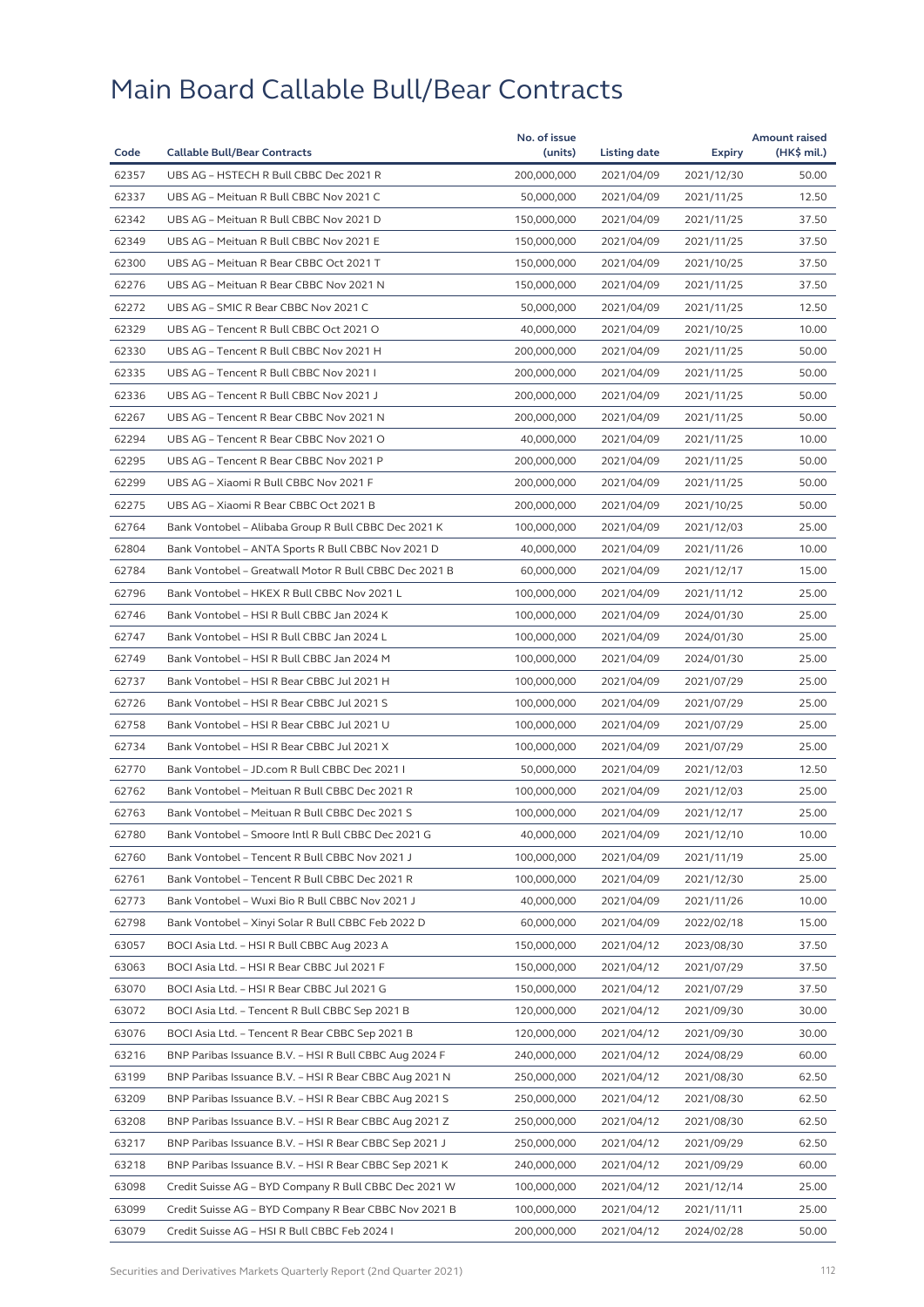|       |                                                              | No. of issue               |              |            | <b>Amount raised</b> |
|-------|--------------------------------------------------------------|----------------------------|--------------|------------|----------------------|
| Code  | <b>Callable Bull/Bear Contracts</b>                          | (units)                    | Listing date | Expiry     | (HK\$ mil.)          |
| 63078 | Credit Suisse AG - HSI R Bull CBBC Mar 2024 H                | 200,000,000                | 2021/04/12   | 2024/03/27 | 50.00                |
| 63126 | Credit Suisse AG - HSI R Bull CBBC Mar 2024 I                | 200,000,000                | 2021/04/12   | 2024/03/27 | 50.00                |
| 63120 | Credit Suisse AG - HSI R Bear CBBC Jul 2021 P                | 200,000,000                | 2021/04/12   | 2021/07/29 | 50.00                |
| 63125 | Credit Suisse AG - HSI R Bear CBBC Aug 2021 J                | 200,000,000                | 2021/04/12   | 2021/08/30 | 50.00                |
| 63131 | Credit Suisse AG - HSI R Bear CBBC Aug 2021 R                | 200,000,000                | 2021/04/12   | 2021/08/30 | 50.00                |
| 63124 | Credit Suisse AG - HSI R Bear CBBC Sep 2021 M                | 200,000,000                | 2021/04/12   | 2021/09/29 | 50.00                |
| 63094 | Credit Suisse AG - Meituan R Bull CBBC Nov 2021 B            | 50,000,000                 | 2021/04/12   | 2021/11/17 | 12.50                |
| 63111 | Credit Suisse AG - Meituan R Bear CBBC Nov 2021 A            | 100,000,000                | 2021/04/12   | 2021/11/22 | 25.00                |
| 63101 | Credit Suisse AG - Sino Biopharm R Bull CBBC Oct 2021 C      | 40,000,000                 | 2021/04/12   | 2021/10/28 | 10.00                |
| 63100 | Credit Suisse AG - SMIC R Bull CBBC Nov 2021 B               | 50,000,000                 | 2021/04/12   | 2021/11/24 | 12.50                |
| 63082 | Credit Suisse AG - Tencent R Bull CBBC Oct 2021 G            | 50,000,000                 | 2021/04/12   | 2021/10/07 | 12.50                |
| 63084 | Credit Suisse AG - Tencent R Bull CBBC Nov 2021 A            | 100,000,000                | 2021/04/12   | 2021/11/03 | 25.00                |
| 63088 | Credit Suisse AG - Tencent R Bull CBBC Dec 2021 C            | 100,000,000                | 2021/04/12   | 2021/12/01 | 25.00                |
| 63110 | Credit Suisse AG - Tencent R Bear CBBC Sep 2021 I            | 100,000,000                | 2021/04/12   | 2021/09/29 | 25.00                |
| 63224 | Guotai Junan - HSI R Bull CBBC Mar 2024 B                    | 200,000,000                | 2021/04/12   | 2024/03/27 | 50.00                |
| 63471 | Goldman Sachs SP (Asia) - BYD Company R Bull CBBC Dec 2021 A | 80,000,000                 | 2021/04/12   | 2021/12/28 | 20.00                |
| 63513 | Goldman Sachs SP (Asia) - Meituan R Bull CBBC Sep 2021 E     | 100,000,000                | 2021/04/12   | 2021/09/16 | 25.00                |
| 63450 | Goldman Sachs SP (Asia) - Meituan R Bull CBBC Nov 2021 B     | 100,000,000                | 2021/04/12   | 2021/11/29 | 25.00                |
| 63454 | Goldman Sachs SP (Asia) - Meituan R Bull CBBC Nov 2021 C     | 100,000,000                | 2021/04/12   | 2021/11/29 | 25.00                |
| 63455 | Goldman Sachs SP (Asia) - Meituan R Bear CBBC Mar 2022 H     | 100,000,000                | 2021/04/12   | 2022/03/25 | 25.00                |
| 63492 | Goldman Sachs SP (Asia) - Tencent R Bull CBBC Aug 2021 C     | 100,000,000                | 2021/04/12   | 2021/08/04 | 25.00                |
| 63496 | Goldman Sachs SP (Asia) - Tencent R Bull CBBC Aug 2021 F     | 100,000,000                | 2021/04/12   | 2021/08/04 | 25.00                |
| 63483 | Goldman Sachs SP (Asia) - Tencent R Bull CBBC Aug 2021 S     | 100,000,000                | 2021/04/12   | 2021/08/04 | 25.00                |
| 63509 | Goldman Sachs SP (Asia) - Tencent R Bull CBBC Aug 2021 W     | 100,000,000                | 2021/04/12   | 2021/08/04 | 25.00                |
| 63464 | Goldman Sachs SP (Asia) - Tencent R Bear CBBC Mar 2022 E     | 100,000,000                | 2021/04/12   | 2022/03/25 | 25.00                |
| 63510 | Goldman Sachs SP (Asia) - Tencent R Bear CBBC Mar 2022 F     | 100,000,000                | 2021/04/12   | 2022/03/25 | 25.00                |
|       |                                                              |                            |              |            |                      |
| 63054 | HK Bank - HSI R Bull CBBC Oct 2023 A                         | 150,000,000<br>100,000,000 | 2021/04/12   | 2023/10/30 | 37.50                |
| 63052 | HK Bank - HSI R Bull CBBC Oct 2023 W                         |                            | 2021/04/12   | 2023/10/30 | 25.00                |
| 63053 | HK Bank - HSI R Bear CBBC Dec 2021 W                         | 100,000,000                | 2021/04/12   | 2021/12/30 | 25.00                |
| 63046 | HK Bank - HSTECH R Bull CBBC Dec 2021 H                      | 100,000,000                | 2021/04/12   | 2021/12/30 | 25.00                |
| 63048 | HK Bank – Meituan R Bull CBBC Dec 2021 S                     | 100,000,000                | 2021/04/12   | 2021/12/09 | 25.00                |
| 63154 | Haitong Int'l Sec - HSI R Bull CBBC Jul 2024 U               | 200,000,000                | 2021/04/12   | 2024/07/30 | 50.00                |
| 63186 | Haitong Int'l Sec – HSI R Bear CBBC Jul 2021 T               | 200,000,000                | 2021/04/12   | 2021/07/29 | 50.00                |
| 63192 | Haitong Int'l Sec - HSI R Bear CBBC Jul 2021 U               | 200,000,000                | 2021/04/12   | 2021/07/29 | 50.00                |
| 63189 | Haitong Int'l Sec - HSI R Bear CBBC Aug 2021 W               | 200,000,000                | 2021/04/12   | 2021/08/30 | 50.00                |
| 63158 | Haitong Int'l Sec - Meituan R Bull CBBC Oct 2021 M           | 60,000,000                 | 2021/04/12   | 2021/10/29 | 15.00                |
| 63160 | Haitong Int'l Sec – Meituan R Bull CBBC Oct 2021 N           | 100,000,000                | 2021/04/12   | 2021/10/29 | 25.00                |
| 63176 | Haitong Int'l Sec – Meituan R Bear CBBC Sep 2021 O           | 60,000,000                 | 2021/04/12   | 2021/09/29 | 15.00                |
| 63177 | Haitong Int'l Sec - Tencent R Bear CBBC Oct 2021 H           | 60,000,000                 | 2021/04/12   | 2021/10/29 | 15.00                |
| 63184 | Haitong Int'l Sec – Tencent R Bear CBBC Nov 2021 F           | 100,000,000                | 2021/04/12   | 2021/11/29 | 25.00                |
| 63239 | J P Morgan SP BV - Meituan R Bull CBBC Dec 2021 B            | 200,000,000                | 2021/04/12   | 2021/12/17 | 50.00                |
| 63237 | J P Morgan SP BV - Meituan R Bear CBBC Dec 2021 B            | 200,000,000                | 2021/04/12   | 2021/12/17 | 50.00                |
| 63287 | UBS AG - Alibaba Group R Bull CBBC Oct 2021 Q                | 80,000,000                 | 2021/04/12   | 2021/10/25 | 20.00                |
| 63303 | UBS AG – Alibaba Group R Bear CBBC Dec 2021 B                | 200,000,000                | 2021/04/12   | 2021/12/08 | 50.00                |
| 63264 | UBS AG - BYD Company R Bear CBBC Jan 2022 C                  | 150,000,000                | 2021/04/12   | 2022/01/31 | 37.50                |
| 63262 | UBS AG - Geely Auto R Bull CBBC Jan 2022 D                   | 100,000,000                | 2021/04/12   | 2022/01/17 | 25.00                |
| 63295 | UBS AG - HSI R Bull CBBC Mar 2024 I                          | 200,000,000                | 2021/04/12   | 2024/03/27 | 50.00                |
| 63292 | UBS AG - HSI R Bull CBBC Mar 2024 W                          | 200,000,000                | 2021/04/12   | 2024/03/27 | 50.00                |
| 63333 | UBS AG – HSI R Bear CBBC Jul 2021 M                          | 200,000,000                | 2021/04/12   | 2021/07/29 | 50.00                |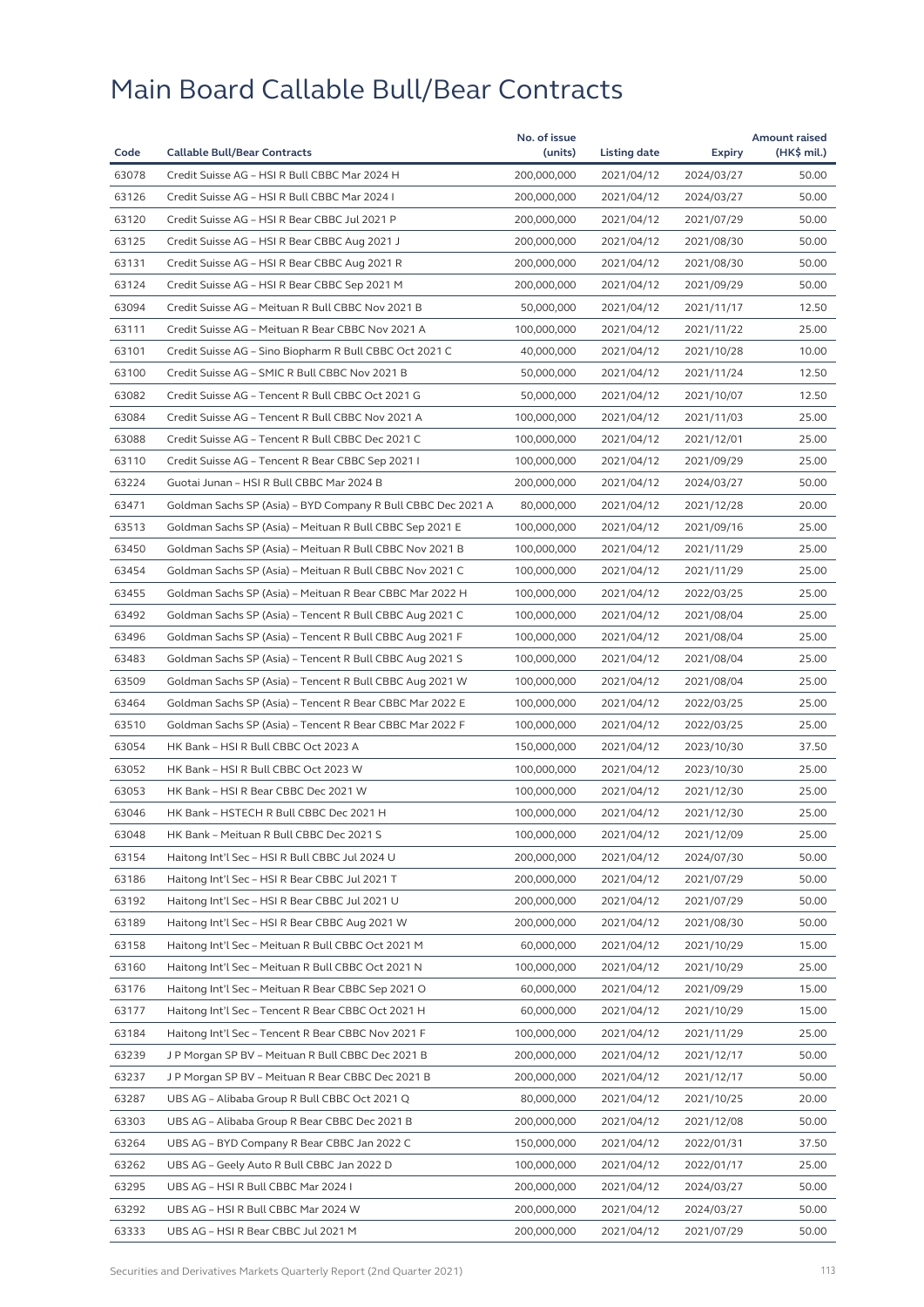|       |                                                        | No. of issue |              |               | <b>Amount raised</b> |
|-------|--------------------------------------------------------|--------------|--------------|---------------|----------------------|
| Code  | <b>Callable Bull/Bear Contracts</b>                    | (units)      | Listing date | <b>Expiry</b> | (HK\$ mil.)          |
| 63299 | UBS AG - HSI R Bear CBBC Jul 2021 W                    | 200,000,000  | 2021/04/12   | 2021/07/29    | 50.00                |
| 63281 | UBS AG - JD.com R Bull CBBC Nov 2021 F                 | 200,000,000  | 2021/04/12   | 2021/11/29    | 50.00                |
| 63317 | UBS AG - JD.com R Bear CBBC Oct 2021 Q                 | 200,000,000  | 2021/04/12   | 2021/10/28    | 50.00                |
| 63272 | UBS AG - Meituan R Bull CBBC Nov 2021 F                | 150,000,000  | 2021/04/12   | 2021/11/25    | 37.50                |
| 63278 | UBS AG - Meituan R Bull CBBC Nov 2021 G                | 50,000,000   | 2021/04/12   | 2021/11/25    | 12.50                |
| 63316 | UBS AG - Meituan R Bear CBBC Nov 2021 O                | 150,000,000  | 2021/04/12   | 2021/11/25    | 37.50                |
| 63244 | UBS AG - Tencent R Bull CBBC Nov 2021 K                | 40,000,000   | 2021/04/12   | 2021/11/25    | 10.00                |
| 63250 | UBS AG - Tencent R Bull CBBC Nov 2021 L                | 40,000,000   | 2021/04/12   | 2021/11/25    | 10.00                |
| 63257 | UBS AG - Tencent R Bull CBBC Nov 2021 M                | 40,000,000   | 2021/04/12   | 2021/11/25    | 11.00                |
| 63328 | UBS AG - Tencent R Bear CBBC Nov 2021 Q                | 40,000,000   | 2021/04/12   | 2021/11/25    | 10.00                |
| 63367 | Bank Vontobel - ANTA Sports R Bull CBBC Dec 2021 C     | 40,000,000   | 2021/04/12   | 2021/12/17    | 10.00                |
| 63371 | Bank Vontobel - ANTA Sports R Bear CBBC Jul 2021 D     | 40,000,000   | 2021/04/12   | 2021/07/23    | 10.00                |
| 63389 | Bank Vontobel - BOCL R Bull CBBC Dec 2021 A            | 40,000,000   | 2021/04/12   | 2021/12/17    | 10.00                |
| 63397 | Bank Vontobel - BYD Company R Bull CBBC Dec 2021 G     | 60,000,000   | 2021/04/12   | 2021/12/17    | 15.00                |
| 63392 | Bank Vontobel - China Life R Bull CBBC Feb 2022 A      | 80,000,000   | 2021/04/12   | 2022/02/04    | 20.00                |
| 63408 | Bank Vontobel - Greatwall Motor R Bull CBBC Oct 2021 A | 60,000,000   | 2021/04/12   | 2021/10/28    | 15.00                |
| 63405 | Bank Vontobel - HSCEI R Bull CBBC Dec 2022 R           | 100,000,000  | 2021/04/12   | 2022/12/29    | 25.00                |
| 63351 | Bank Vontobel - HSI R Bull CBBC Jan 2024 N             | 100,000,000  | 2021/04/12   | 2024/01/30    | 25.00                |
| 63356 | Bank Vontobel - HSI R Bull CBBC Jan 2024 O             | 100,000,000  | 2021/04/12   | 2024/01/30    | 25.00                |
| 63359 | Bank Vontobel - HSI R Bull CBBC Jan 2024 P             | 100,000,000  | 2021/04/12   | 2024/01/30    | 25.00                |
| 63418 | Bank Vontobel - HSI R Bear CBBC Aug 2021 J             | 100,000,000  | 2021/04/12   | 2021/08/30    | 25.00                |
| 63441 | Bank Vontobel - HSI R Bear CBBC Aug 2021 K             | 100,000,000  | 2021/04/12   | 2021/08/30    | 25.00                |
| 63400 | Bank Vontobel - JD.com R Bear CBBC Dec 2021 D          | 50,000,000   | 2021/04/12   | 2021/12/17    | 12.50                |
| 63338 | Bank Vontobel - Meituan R Bull CBBC Dec 2021 T         | 100,000,000  | 2021/04/12   | 2021/12/03    | 25.00                |
| 63404 | Bank Vontobel - Meituan R Bear CBBC Nov 2021 H         | 100,000,000  | 2021/04/12   | 2021/11/19    | 25.00                |
| 63390 | Bank Vontobel - Ping An R Bear CBBC Jul 2021 D         | 80,000,000   | 2021/04/12   | 2021/07/23    | 20.00                |
| 63374 | Bank Vontobel - SMIC R Bull CBBC Nov 2021 Q            | 60,000,000   | 2021/04/12   | 2021/11/12    | 15.00                |
| 63377 | Bank Vontobel - SMIC R Bull CBBC Dec 2021 A            | 60,000,000   | 2021/04/12   | 2021/12/17    | 15.00                |
| 63379 | Bank Vontobel - Sunny Optical R Bear CBBC Dec 2021 A   | 100,000,000  | 2021/04/12   | 2021/12/10    | 25.00                |
| 63345 | Bank Vontobel - Tencent R Bull CBBC Dec 2021 S         | 100,000,000  | 2021/04/12   | 2021/12/10    | 25.00                |
| 63346 | Bank Vontobel - Tencent R Bull CBBC Dec 2021 T         | 100,000,000  | 2021/04/12   | 2021/12/03    | 25.00                |
| 63444 | Bank Vontobel - Tencent R Bear CBBC Oct 2021 A         | 100,000,000  | 2021/04/12   | 2021/10/29    | 25.00                |
| 63372 | Bank Vontobel - Wuxi Bio R Bull CBBC Dec 2021 F        | 40,000,000   | 2021/04/12   | 2021/12/17    | 10.00                |
| 63401 | Bank Vontobel - Xiaomi R Bull CBBC Oct 2021 F          | 100,000,000  | 2021/04/12   | 2021/10/29    | 25.00                |
| 63833 | BOCI Asia Ltd. - HSI R Bull CBBC Aug 2023 B            | 150,000,000  | 2021/04/13   | 2023/08/30    | 37.50                |
| 63835 | BOCI Asia Ltd. - HSI R Bull CBBC Aug 2023 C            | 150,000,000  | 2021/04/13   | 2023/08/30    | 37.50                |
| 63844 | BOCI Asia Ltd. - HSI R Bear CBBC Jul 2021 H            | 150,000,000  | 2021/04/13   | 2021/07/29    | 37.50                |
| 63845 | BNP Paribas Issuance B.V. - HSI R Bull CBBC Aug 2024 G | 250,000,000  | 2021/04/13   | 2024/08/29    | 62.50                |
| 63851 | BNP Paribas Issuance B.V. - HSI R Bull CBBC Aug 2024 H | 250,000,000  | 2021/04/13   | 2024/08/29    | 62.50                |
| 63874 | BNP Paribas Issuance B.V. - HSI R Bull CBBC Aug 2024 I | 250,000,000  | 2021/04/13   | 2024/08/29    | 62.50                |
| 63879 | BNP Paribas Issuance B.V. - HSI R Bull CBBC Aug 2024 J | 250,000,000  | 2021/04/13   | 2024/08/29    | 62.50                |
| 63881 | BNP Paribas Issuance B.V. - HSI R Bull CBBC Aug 2024 K | 250,000,000  | 2021/04/13   | 2024/08/29    | 62.50                |
| 63884 | BNP Paribas Issuance B.V. - HSI R Bear CBBC Aug 2021 T | 240,000,000  | 2021/04/13   | 2021/08/30    | 60.00                |
| 63549 | BNP Paribas Issuance B.V. - HSI R Bear CBBC Sep 2021 L | 250,000,000  | 2021/04/13   | 2021/09/29    | 62.50                |
| 63552 | BNP Paribas Issuance B.V. - HSI R Bear CBBC Sep 2021 M | 250,000,000  | 2021/04/13   | 2021/09/29    | 62.50                |
| 63958 | Credit Suisse AG - CNOOC R Bear CBBC Dec 2021 A        | 50,000,000   | 2021/04/13   | 2021/12/06    | 12.50                |
| 63946 | Credit Suisse AG - HSI R Bull CBBC Feb 2024 J          | 200,000,000  | 2021/04/13   | 2024/02/28    | 50.00                |
| 63947 | Credit Suisse AG - HSI R Bull CBBC Feb 2024 N          | 200,000,000  | 2021/04/13   | 2024/02/28    | 50.00                |
| 63951 | Credit Suisse AG - HSI R Bull CBBC Mar 2024 J          | 200,000,000  | 2021/04/13   | 2024/03/27    | 50.00                |
|       |                                                        |              |              |               |                      |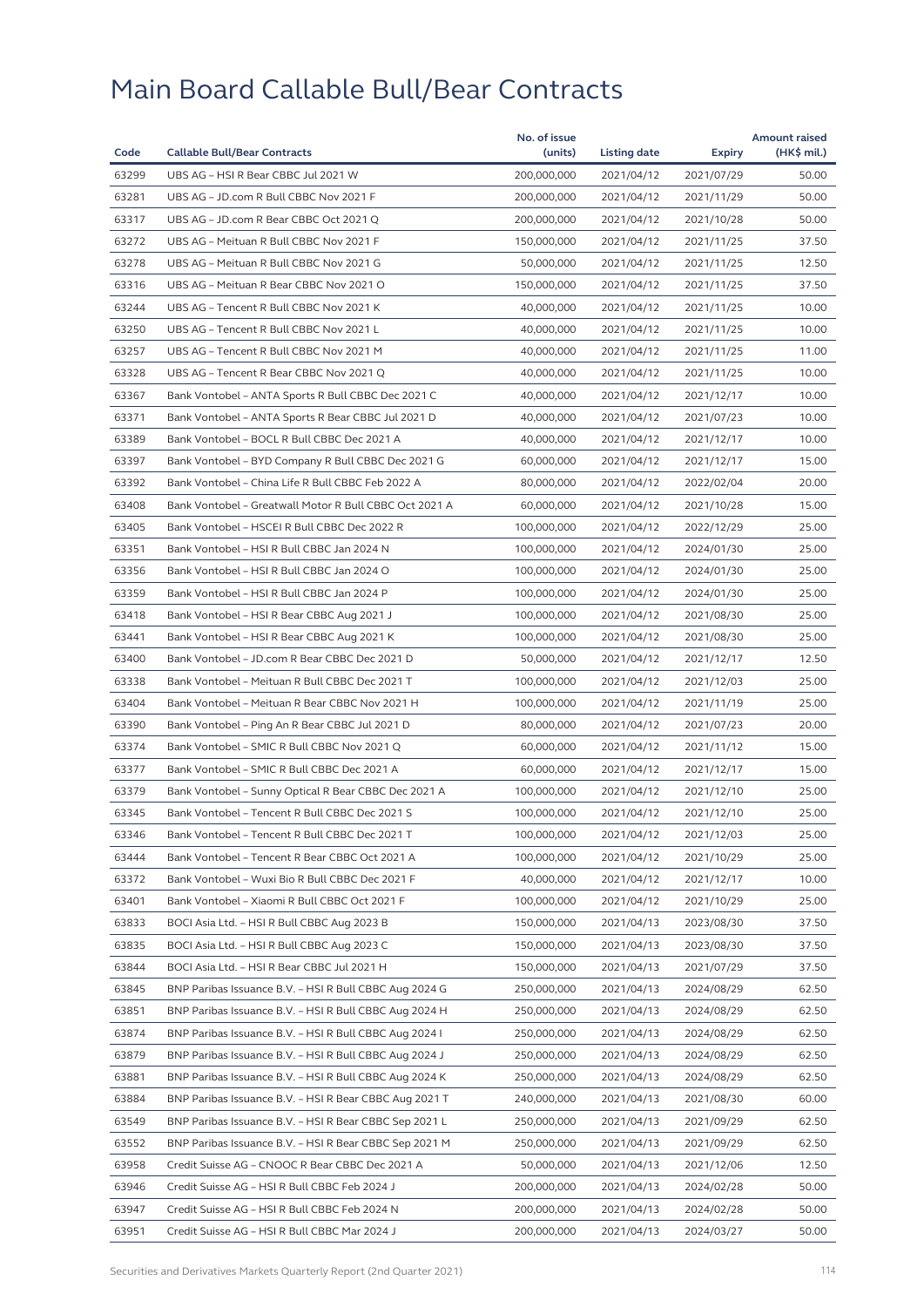|       |                                                              | No. of issue |              |               | <b>Amount raised</b> |
|-------|--------------------------------------------------------------|--------------|--------------|---------------|----------------------|
| Code  | <b>Callable Bull/Bear Contracts</b>                          | (units)      | Listing date | <b>Expiry</b> | (HK\$ mil.)          |
| 63975 | Credit Suisse AG - HSI R Bull CBBC Apr 2024 V                | 200,000,000  | 2021/04/13   | 2024/04/29    | 50.00                |
| 63894 | Credit Suisse AG - HSI R Bear CBBC Aug 2021 T                | 200,000,000  | 2021/04/13   | 2021/08/30    | 50.00                |
| 63925 | Credit Suisse AG - HSI R Bear CBBC Aug 2021 U                | 200,000,000  | 2021/04/13   | 2021/08/30    | 50.00                |
| 63899 | Credit Suisse AG - HSI R Bear CBBC Sep 2021 N                | 200,000,000  | 2021/04/13   | 2021/09/29    | 50.00                |
| 63954 | Credit Suisse AG - SMIC R Bull CBBC Nov 2021 C               | 50,000,000   | 2021/04/13   | 2021/11/05    | 12.50                |
| 63955 | Credit Suisse AG - SMIC R Bear CBBC Nov 2021 A               | 100,000,000  | 2021/04/13   | 2021/11/30    | 25.00                |
| 63935 | Credit Suisse AG - Tencent R Bull CBBC Nov 2021 B            | 50,000,000   | 2021/04/13   | 2021/11/05    | 12.50                |
| 63944 | Credit Suisse AG - Tencent R Bull CBBC Nov 2021 C            | 100,000,000  | 2021/04/13   | 2021/11/30    | 25.00                |
| 63953 | Credit Suisse AG - Tencent R Bear CBBC Nov 2021 A            | 50,000,000   | 2021/04/13   | 2021/11/29    | 12.50                |
| 64054 | Goldman Sachs SP (Asia) - AIA R Bull CBBC Oct 2021 F         | 80,000,000   | 2021/04/13   | 2021/10/29    | 20.00                |
| 64053 | Goldman Sachs SP (Asia) - CC Bank R Bull CBBC Oct 2021 C     | 80,000,000   | 2021/04/13   | 2021/10/29    | 20.00                |
| 64024 | Goldman Sachs SP (Asia) - Tencent R Bull CBBC Aug 2021 G     | 80,000,000   | 2021/04/13   | 2021/08/05    | 20.00                |
| 64034 | Goldman Sachs SP (Asia) - Tencent R Bull CBBC Aug 2021 T     | 80,000,000   | 2021/04/13   | 2021/08/05    | 20.00                |
| 64041 | Goldman Sachs SP (Asia) - Tencent R Bear CBBC Mar 2022 G     | 100,000,000  | 2021/04/13   | 2022/03/25    | 25.00                |
| 63546 | HK Bank - AIA R Bull CBBC Dec 2021 E                         | 50,000,000   | 2021/04/13   | 2021/12/30    | 12.50                |
| 63548 | HK Bank - Geely Auto R Bull CBBC Nov 2021 H                  | 60,000,000   | 2021/04/13   | 2021/11/30    | 15.00                |
| 63542 | HK Bank - HSI R Bull CBBC Oct 2023 L                         | 125,000,000  | 2021/04/13   | 2023/10/30    | 31.25                |
| 63530 | HK Bank - HSI R Bear CBBC Dec 2021 J                         | 100,000,000  | 2021/04/13   | 2021/12/30    | 25.00                |
| 63541 | HK Bank - Tencent R Bear CBBC Dec 2021 K                     | 80,000,000   | 2021/04/13   | 2021/12/30    | 20.00                |
| 63533 | HK Bank - WuXi Bio R Bull CBBC Nov 2021 C                    | 40,000,000   | 2021/04/13   | 2021/11/30    | 10.00                |
| 64005 | Haitong Int'l Sec - CNOOC R Bull CBBC Oct 2021 B             | 60,000,000   | 2021/04/13   | 2021/10/29    | 15.00                |
| 64018 | Haitong Int'l Sec - HSI R Bull CBBC Jul 2024 V               | 200,000,000  | 2021/04/13   | 2024/07/30    | 50.00                |
| 64019 | Haitong Int'l Sec - HSI R Bull CBBC Jul 2024 W               | 200,000,000  | 2021/04/13   | 2024/07/30    | 50.00                |
| 64017 | Haitong Int'l Sec - HSI R Bull CBBC Aug 2024 H               | 200,000,000  | 2021/04/13   | 2024/08/29    | 50.00                |
| 63988 | Haitong Int'l Sec - HSI R Bear CBBC Jul 2021 S               | 200,000,000  | 2021/04/13   | 2021/07/29    | 50.00                |
| 63990 | Haitong Int'l Sec - HSI R Bear CBBC Sep 2021 D               | 200,000,000  | 2021/04/13   | 2021/09/29    | 50.00                |
| 63998 | Haitong Int'l Sec - HSI R Bear CBBC Sep 2021 E               | 200,000,000  | 2021/04/13   | 2021/09/29    | 50.00                |
| 64000 | Haitong Int'l Sec - Tencent R Bull CBBC Oct 2021 F           | 100,000,000  | 2021/04/13   | 2021/10/29    | 25.00                |
| 63821 | Morgan Stanley Asia Products - Alibaba R Bull CBBC Dec 2021E | 40,000,000   | 2021/04/13   | 2021/12/30    | 10.00                |
| 63818 | Morgan Stanley Asia Products - Tencent R Bull CBBC Dec 2021P | 40,000,000   | 2021/04/13   | 2021/12/01    | 10.00                |
|       |                                                              |              |              |               |                      |
| 63722 | SG Issuer - AIA R Bull CBBC Jan 2022 A                       | 60,000,000   | 2021/04/13   | 2022/01/28    | 15.00                |
| 63725 | SG Issuer - AIA R Bull CBBC Mar 2022 A                       | 60,000,000   | 2021/04/13   | 2022/03/30    | 15.00                |
| 63590 | SG Issuer - Alibaba Group R Bull CBBC Jan 2022 L             | 80,000,000   | 2021/04/13   | 2022/01/28    | 20.00                |
| 63744 | SG Issuer - ANTA Sports R Bull CBBC Mar 2022 A               | 50,000,000   | 2021/04/13   | 2022/03/30    | 12.50                |
| 63592 | SG Issuer - BYD Company R Bull CBBC Dec 2021 N               | 150,000,000  | 2021/04/13   | 2021/12/31    | 37.50                |
| 63747 | SG Issuer - BYD Company R Bull CBBC Jan 2022 K               | 150,000,000  | 2021/04/13   | 2022/01/28    | 37.50                |
| 63598 | SG Issuer - BYD Company R Bear CBBC Dec 2021 D               | 150,000,000  | 2021/04/13   | 2021/12/31    | 37.50                |
| 63606 | SG Issuer - China Mobile R Bull CBBC Nov 2021 O              | 100,000,000  | 2021/04/13   | 2021/11/30    | 25.00                |
| 63748 | SG Issuer - CNOOC R Bull CBBC Mar 2022 A                     | 60,000,000   | 2021/04/13   | 2022/03/30    | 15.00                |
| 63752 | SG Issuer - Geely Auto R Bull CBBC Jan 2022 A                | 150,000,000  | 2021/04/13   | 2022/01/28    | 37.50                |
| 63753 | SG Issuer - Geely Auto R Bull CBBC Feb 2022 B                | 150,000,000  | 2021/04/13   | 2022/02/25    | 37.50                |
| 63755 | SG Issuer - Greatwall Motor R Bull CBBC Jan 2022 A           | 100,000,000  | 2021/04/13   | 2022/01/28    | 25.00                |
| 63757 | SG Issuer - Greatwall Motor R Bull CBBC Mar 2022 A           | 100,000,000  | 2021/04/13   | 2022/03/30    | 25.00                |
| 63612 | SG Issuer - HKEX R Bull CBBC Nov 2021 V                      | 200,000,000  | 2021/04/13   | 2021/11/30    | 50.00                |
| 63610 | SG Issuer - HKEX R Bear CBBC Nov 2021 G                      | 200,000,000  | 2021/04/13   | 2021/11/29    | 50.00                |
| 63798 | SG Issuer - HSI R Bull CBBC Jun 2024 J                       | 250,000,000  | 2021/04/13   | 2024/06/27    | 62.50                |
| 63808 | SG Issuer - HSI R Bull CBBC Jul 2024 D                       | 250,000,000  | 2021/04/13   | 2024/07/30    | 62.50                |
| 63813 | SG Issuer - HSI R Bull CBBC Aug 2024 L                       | 250,000,000  | 2021/04/13   | 2024/08/29    | 62.50                |
| 63816 | SG Issuer - HSI R Bull CBBC Aug 2024 M                       | 250,000,000  | 2021/04/13   | 2024/08/29    | 62.50                |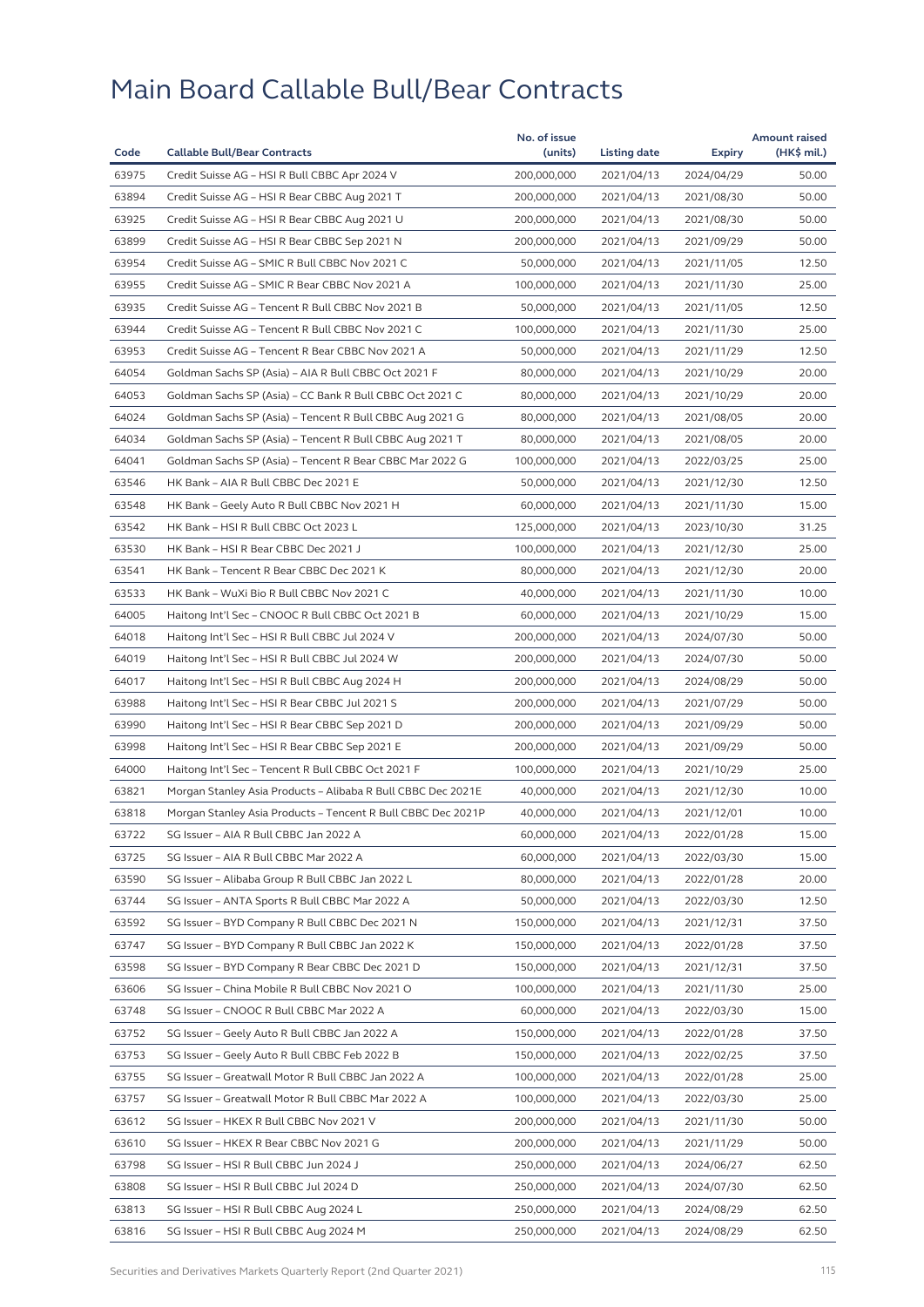|       |                                                     | No. of issue |              |            | <b>Amount raised</b> |
|-------|-----------------------------------------------------|--------------|--------------|------------|----------------------|
| Code  | <b>Callable Bull/Bear Contracts</b>                 | (units)      | Listing date | Expiry     | (HK\$ mil.)          |
| 63554 | SG Issuer - HSI R Bear CBBC Jul 2021 D              | 250,000,000  | 2021/04/13   | 2021/07/29 | 62.50                |
| 63575 | SG Issuer - HSI R Bear CBBC Jul 2021 U              | 250,000,000  | 2021/04/13   | 2021/07/29 | 62.50                |
| 63580 | SG Issuer - HSI R Bear CBBC Aug 2021 B              | 250,000,000  | 2021/04/13   | 2021/08/30 | 62.50                |
| 63581 | SG Issuer - HSI R Bear CBBC Aug 2021 M              | 250,000,000  | 2021/04/13   | 2021/08/30 | 62.50                |
| 63720 | SG Issuer - HSTECH R Bull CBBC Dec 2021 P           | 100,000,000  | 2021/04/13   | 2021/12/30 | 25.00                |
| 63706 | SG Issuer - HSTECH R Bear CBBC Oct 2021 A           | 100,000,000  | 2021/04/13   | 2021/10/28 | 25.00                |
| 63617 | SG Issuer - JD.com R Bull CBBC Dec 2021 W           | 200,000,000  | 2021/04/13   | 2021/12/31 | 50.00                |
| 63762 | SG Issuer - Meituan R Bull CBBC Jan 2022 S          | 80,000,000   | 2021/04/13   | 2022/01/28 | 20.00                |
| 63766 | SG Issuer - Meituan R Bull CBBC Feb 2022 F          | 80,000,000   | 2021/04/13   | 2022/02/25 | 20.00                |
| 63771 | SG Issuer - Meituan R Bull CBBC Mar 2022 A          | 80,000,000   | 2021/04/13   | 2022/03/30 | 20.00                |
| 63778 | SG Issuer - Meituan R Bull CBBC Mar 2022 B          | 80,000,000   | 2021/04/13   | 2022/03/30 | 20.00                |
| 63620 | SG Issuer - Meituan R Bear CBBC Oct 2021 J          | 200,000,000  | 2021/04/13   | 2021/10/28 | 50.00                |
| 63631 | SG Issuer - Meituan R Bear CBBC Dec 2021 G          | 200,000,000  | 2021/04/13   | 2021/12/31 | 50.00                |
| 63789 | SG Issuer - PA Gooddoctor R Bull CBBC Feb 2022 A    | 40,000,000   | 2021/04/13   | 2022/02/25 | 10.00                |
| 63639 | SG Issuer - SMIC R Bull CBBC Nov 2021 Q             | 120,000,000  | 2021/04/13   | 2021/11/30 | 30.00                |
| 63792 | SG Issuer - Sunny Optical R Bull CBBC Feb 2022 A    | 40,000,000   | 2021/04/13   | 2022/02/25 | 10.00                |
| 63644 | SG Issuer - Tencent R Bull CBBC Nov 2021 B          | 80,000,000   | 2021/04/13   | 2021/11/30 | 20.00                |
| 63651 | SG Issuer - Tencent R Bull CBBC Dec 2021 M          | 80,000,000   | 2021/04/13   | 2021/12/31 | 20.00                |
| 63677 | SG Issuer - Tencent R Bull CBBC Mar 2022 C          | 400,000,000  | 2021/04/13   | 2022/03/30 | 100.00               |
| 63643 | SG Issuer - Tencent R Bear CBBC Oct 2021 P          | 80,000,000   | 2021/04/13   | 2021/10/28 | 20.00                |
| 63654 | SG Issuer - Tencent R Bear CBBC Dec 2021 F          | 400,000,000  | 2021/04/13   | 2021/12/31 | 100.00               |
| 63678 | SG Issuer - WuXi Bio R Bull CBBC Nov 2021 F         | 60,000,000   | 2021/04/13   | 2021/11/30 | 15.00                |
| 63700 | SG Issuer - Xiaomi R Bull CBBC Nov 2021 P           | 60,000,000   | 2021/04/13   | 2021/11/30 | 15.00                |
| 63691 | SG Issuer - Xiaomi R Bear CBBC Nov 2021 E           | 200,000,000  | 2021/04/13   | 2021/11/29 | 50.00                |
| 64197 | UBS AG - AIA R Bull CBBC Sep 2021 O                 | 60,000,000   | 2021/04/13   | 2021/09/30 | 15.00                |
| 64210 | UBS AG - AIA R Bull CBBC Sep 2021 P                 | 60,000,000   | 2021/04/13   | 2021/09/30 | 15.00                |
| 64155 | UBS AG - BYD Company R Bull CBBC Feb 2022 J         | 150,000,000  | 2021/04/13   | 2022/02/21 | 37.50                |
| 64149 | UBS AG - China Mobile R Bull CBBC Dec 2021 A        | 100,000,000  | 2021/04/13   | 2021/12/08 | 25.00                |
| 64182 | UBS AG - CNOOC R Bull CBBC Oct 2021 V               | 40,000,000   | 2021/04/13   | 2021/10/28 | 10.00                |
| 64190 | UBS AG - CNOOC R Bull CBBC Oct 2021 W               | 40,000,000   | 2021/04/13   | 2021/10/28 | 10.00                |
| 64219 | UBS AG - HSI R Bull CBBC Mar 2024 H                 | 200,000,000  | 2021/04/13   | 2024/03/27 | 50.00                |
| 64193 | UBS AG - HSI R Bull CBBC Mar 2024 K                 | 200,000,000  | 2021/04/13   | 2024/03/27 | 50.00                |
| 64215 | UBS AG - HSI R Bull CBBC Mar 2024 Y                 | 200,000,000  | 2021/04/13   | 2024/03/27 | 50.00                |
| 64140 | UBS AG - HSI R Bear CBBC Aug 2021 I                 | 200,000,000  | 2021/04/13   | 2021/08/30 | 50.00                |
| 64222 | UBS AG - HSI R Bear CBBC Aug 2021 J                 | 200,000,000  | 2021/04/13   | 2021/08/30 | 50.00                |
| 64136 | UBS AG - HSI R Bear CBBC Aug 2021 R                 | 200,000,000  | 2021/04/13   | 2021/08/30 | 50.00                |
| 64159 | UBS AG - JD.com R Bull CBBC Nov 2021 G              | 80,000,000   | 2021/04/13   | 2021/11/29 | 20.00                |
| 64167 | UBS AG - SMIC R Bull CBBC Nov 2021 C                | 100,000,000  | 2021/04/13   | 2021/11/25 | 25.00                |
| 64176 | UBS AG - SMIC R Bull CBBC Nov 2021 D                | 100,000,000  | 2021/04/13   | 2021/11/25 | 25.00                |
| 64180 | UBS AG - Tencent R Bull CBBC Oct 2021 G             | 200,000,000  | 2021/04/13   | 2021/10/25 | 50.00                |
| 64148 | UBS AG - Tencent R Bear CBBC Nov 2021 R             | 200,000,000  | 2021/04/13   | 2021/11/25 | 50.00                |
| 64105 | Bank Vontobel - AIA R Bull CBBC Dec 2021 B          | 80,000,000   | 2021/04/13   | 2021/12/17 | 20.00                |
| 64119 | Bank Vontobel - China Mobile R Bear CBBC Nov 2021 A | 80,000,000   | 2021/04/13   | 2021/11/26 | 20.00                |
| 64104 | Bank Vontobel - China Life R Bull CBBC Jan 2022 A   | 80,000,000   | 2021/04/13   | 2022/01/14 | 20.00                |
| 64106 | Bank Vontobel - CNOOC R Bull CBBC Oct 2021 H        | 60,000,000   | 2021/04/13   | 2021/10/29 | 15.00                |
| 64108 | Bank Vontobel - CNOOC R Bear CBBC Aug 2021 E        | 60,000,000   | 2021/04/13   | 2021/08/20 | 15.00                |
| 64127 | Bank Vontobel - CNOOC R Bear CBBC Aug 2021 F        | 60,000,000   | 2021/04/13   | 2021/08/20 | 15.00                |
| 64091 | Bank Vontobel - HSI R Bull CBBC Jan 2024 Q          | 100,000,000  | 2021/04/13   | 2024/01/30 | 25.00                |
| 64116 | Bank Vontobel - HSI R Bull CBBC Jan 2024 R          | 100,000,000  | 2021/04/13   | 2024/01/30 | 25.00                |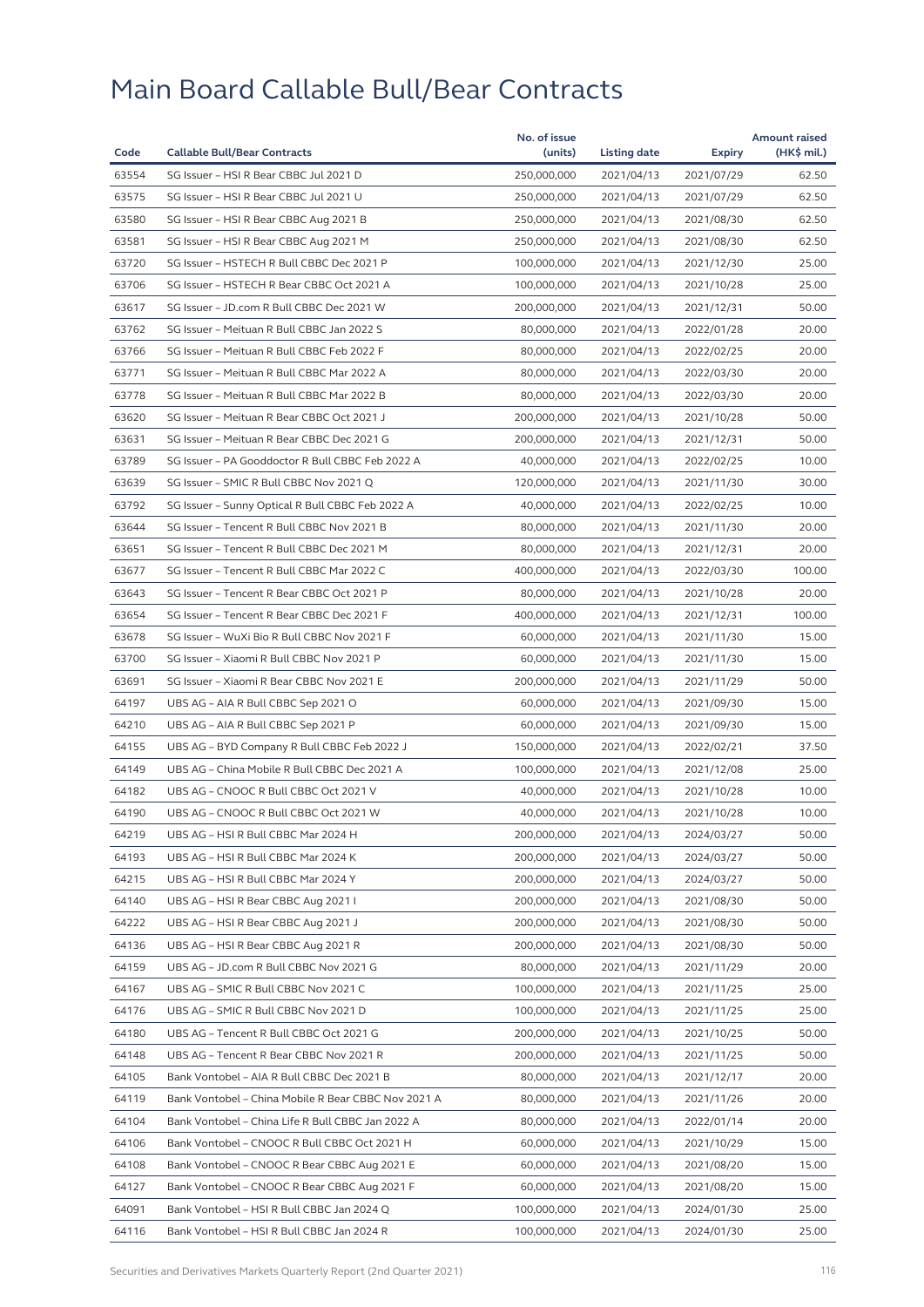|       |                                                              | No. of issue |              |            | <b>Amount raised</b> |
|-------|--------------------------------------------------------------|--------------|--------------|------------|----------------------|
| Code  | <b>Callable Bull/Bear Contracts</b>                          | (units)      | Listing date | Expiry     | $(HK$$ mil.)         |
| 64086 | Bank Vontobel - HSI R Bear CBBC Jul 2021 K                   | 100,000,000  | 2021/04/13   | 2021/07/29 | 29.00                |
| 64083 | Bank Vontobel - HSI R Bear CBBC Jul 2021 L                   | 100,000,000  | 2021/04/13   | 2021/07/29 | 25.00                |
| 64061 | Bank Vontobel - HSI R Bear CBBC Jul 2021 V                   | 100,000,000  | 2021/04/13   | 2021/07/29 | 25.00                |
| 64080 | Bank Vontobel - HSI R Bear CBBC Jul 2021 Y                   | 100,000,000  | 2021/04/13   | 2021/07/29 | 25.00                |
| 64263 | BOCI Asia Ltd. - CC Bank R Bull CBBC Sep 2021 A              | 80,000,000   | 2021/04/14   | 2021/09/30 | 20.00                |
| 64259 | BOCI Asia Ltd. - HKEX R Bull CBBC Sep 2021 B                 | 40,000,000   | 2021/04/14   | 2021/09/30 | 10.00                |
| 64718 | BNP Paribas Issuance B.V. - Alibaba R Bear CBBC Nov 2021 J   | 200,000,000  | 2021/04/14   | 2021/11/29 | 50.00                |
| 64568 | BNP Paribas Issuance B.V. - Ch Mobile R Bull CBBC Nov 2021 U | 50,000,000   | 2021/04/14   | 2021/11/29 | 12.50                |
| 64659 | BNP Paribas Issuance B.V. - Ch Mobile R Bear CBBC Nov 2021A  | 50,000,000   | 2021/04/14   | 2021/11/29 | 12.50                |
| 64589 | BNP Paribas Issuance B.V. - HKEX R Bear CBBC Feb 2022 K      | 200,000,000  | 2021/04/14   | 2022/02/25 | 50.00                |
| 64567 | BNP Paribas Issuance B.V. - HSBC R Bull CBBC Dec 2021 H      | 150,000,000  | 2021/04/14   | 2021/12/30 | 37.50                |
| 64577 | BNP Paribas Issuance B.V. - HSBC R Bear CBBC Dec 2021 A      | 150,000,000  | 2021/04/14   | 2021/12/30 | 37.50                |
| 64313 | BNP Paribas Issuance B.V. - HSI R Bull CBBC Aug 2024 L       | 250,000,000  | 2021/04/14   | 2024/08/29 | 62.50                |
| 64325 | BNP Paribas Issuance B.V. - HSI R Bull CBBC Aug 2024 M       | 250,000,000  | 2021/04/14   | 2024/08/29 | 62.50                |
| 64329 | BNP Paribas Issuance B.V. - HSI R Bull CBBC Aug 2024 N       | 250,000,000  | 2021/04/14   | 2024/08/29 | 62.50                |
| 64722 | BNP Paribas Issuance B.V. - HSI R Bull CBBC Aug 2024 O       | 240,000,000  | 2021/04/14   | 2024/08/29 | 60.00                |
| 64726 | BNP Paribas Issuance B.V. - HSI R Bear CBBC Aug 2021 A       | 250,000,000  | 2021/04/14   | 2021/08/30 | 62.50                |
| 64725 | BNP Paribas Issuance B.V. - HSI R Bear CBBC Aug 2021 B       | 250,000,000  | 2021/04/14   | 2021/08/30 | 62.50                |
| 64739 | BNP Paribas Issuance B.V. - HSI R Bear CBBC Aug 2021 O       | 250,000,000  | 2021/04/14   | 2021/08/30 | 62.50                |
| 64741 | BNP Paribas Issuance B.V. - HSI R Bear CBBC Aug 2021 Q       | 240,000,000  | 2021/04/14   | 2021/08/30 | 60.00                |
| 64331 | BNP Paribas Issuance B.V. - HSTECH R Bull CBBC Sep 2021 V    | 100,000,000  | 2021/04/14   | 2021/09/29 | 25.00                |
| 64354 | BNP Paribas Issuance B.V. - HSTECH R Bull CBBC Sep 2021 W    | 100,000,000  | 2021/04/14   | 2021/09/29 | 25.00                |
| 64355 | BNP Paribas Issuance B.V. - HSTECH R Bull CBBC Sep 2021 X    | 100,000,000  | 2021/04/14   | 2021/09/29 | 25.00                |
| 64361 | BNP Paribas Issuance B.V. - HSTECH R Bear CBBC Sep 2021 T    | 100,000,000  | 2021/04/14   | 2021/09/29 | 25.00                |
| 64712 | BNP Paribas Issuance B.V. - JD.com R Bear CBBC Dec 2021 W    | 200,000,000  | 2021/04/14   | 2021/12/30 | 50.00                |
| 64699 | BNP Paribas Issuance B.V. - Meituan R Bear CBBC Nov 2021 E   | 200,000,000  | 2021/04/14   | 2021/11/29 | 50.00                |
| 64704 | BNP Paribas Issuance B.V. - Meituan R Bear CBBC Nov 2021 L   | 200,000,000  | 2021/04/14   | 2021/11/29 | 50.00                |
| 64706 | BNP Paribas Issuance B.V. - Meituan R Bear CBBC Nov 2021 O   | 200,000,000  | 2021/04/14   | 2021/11/29 | 50.00                |
| 64692 | BNP Paribas Issuance B.V. - Ping An R Bear CBBC Aug 2021 C   | 200,000,000  | 2021/04/14   | 2021/08/30 | 50.00                |
| 64575 | BNP Paribas Issuance B.V. - SMIC R Bull CBBC Dec 2021 D      | 100,000,000  | 2021/04/14   | 2021/12/30 | 25.00                |
| 64668 | BNP Paribas Issuance B.V. - SMIC R Bear CBBC Dec 2021 A      | 100,000,000  | 2021/04/14   | 2021/12/30 | 25.00                |
| 64623 | BNP Paribas Issuance B.V. - Tencent R Bear CBBC Nov 2021 I   | 250,000,000  | 2021/04/14   | 2021/11/29 | 62.50                |
| 64633 | BNP Paribas Issuance B.V. - Tencent R Bear CBBC Dec 2021 A   | 250,000,000  | 2021/04/14   | 2021/12/30 | 62.50                |
| 64621 | BNP Paribas Issuance B.V. - Tencent R Bear CBBC Dec 2021 J   | 250,000,000  | 2021/04/14   | 2021/12/30 | 62.50                |
| 64681 | BNP Paribas Issuance B.V. - Xiaomi R Bear CBBC Nov 2021 M    | 250,000,000  | 2021/04/14   | 2021/11/29 | 62.50                |
| 64389 | Credit Suisse AG - AIA R Bull CBBC Dec 2021 A                | 70,000,000   | 2021/04/14   | 2021/12/17 | 17.50                |
| 64545 | Credit Suisse AG - Alibaba Group R Bear CBBC Oct 2021 B      | 50,000,000   | 2021/04/14   | 2021/10/28 | 12.50                |
| 64564 | Credit Suisse AG - Alibaba Group R Bear CBBC Dec 2021 A      | 100,000,000  | 2021/04/14   | 2021/12/13 | 25.00                |
| 64397 | Credit Suisse AG - Greatwall Motor R Bull CBBC Nov 2021 A    | 60,000,000   | 2021/04/14   | 2021/11/12 | 15.00                |
| 64453 | Credit Suisse AG - HSBC R Bear CBBC Nov 2021 A               | 100,000,000  | 2021/04/14   | 2021/11/30 | 25.00                |
| 64368 | Credit Suisse AG - HSI R Bull CBBC Mar 2024 A                | 200,000,000  | 2021/04/14   | 2024/03/27 | 50.00                |
| 64461 | Credit Suisse AG - HSI R Bull CBBC Mar 2024 E                | 200,000,000  | 2021/04/14   | 2024/03/27 | 50.00                |
| 64380 | Credit Suisse AG - HSI R Bull CBBC Apr 2024 W                | 200,000,000  | 2021/04/14   | 2024/04/29 | 50.00                |
| 64499 | Credit Suisse AG - HSI R Bear CBBC Jul 2021 B                | 200,000,000  | 2021/04/14   | 2021/07/29 | 50.00                |
| 64507 | Credit Suisse AG - HSI R Bear CBBC Jul 2021 H                | 200,000,000  | 2021/04/14   | 2021/07/29 | 50.00                |
| 64488 | Credit Suisse AG - HSI R Bear CBBC Aug 2021 S                | 200,000,000  | 2021/04/14   | 2021/08/30 | 50.00                |
| 64385 | Credit Suisse AG - Meituan R Bull CBBC Nov 2021 C            | 100,000,000  | 2021/04/14   | 2021/11/05 | 25.00                |
| 64540 | Credit Suisse AG - Meituan R Bear CBBC Oct 2021 E            | 50,000,000   | 2021/04/14   | 2021/10/28 | 12.50                |
| 64396 | Credit Suisse AG - Ping An R Bear CBBC Nov 2021 A            | 60,000,000   | 2021/04/14   | 2021/11/26 | 15.00                |
|       |                                                              |              |              |            |                      |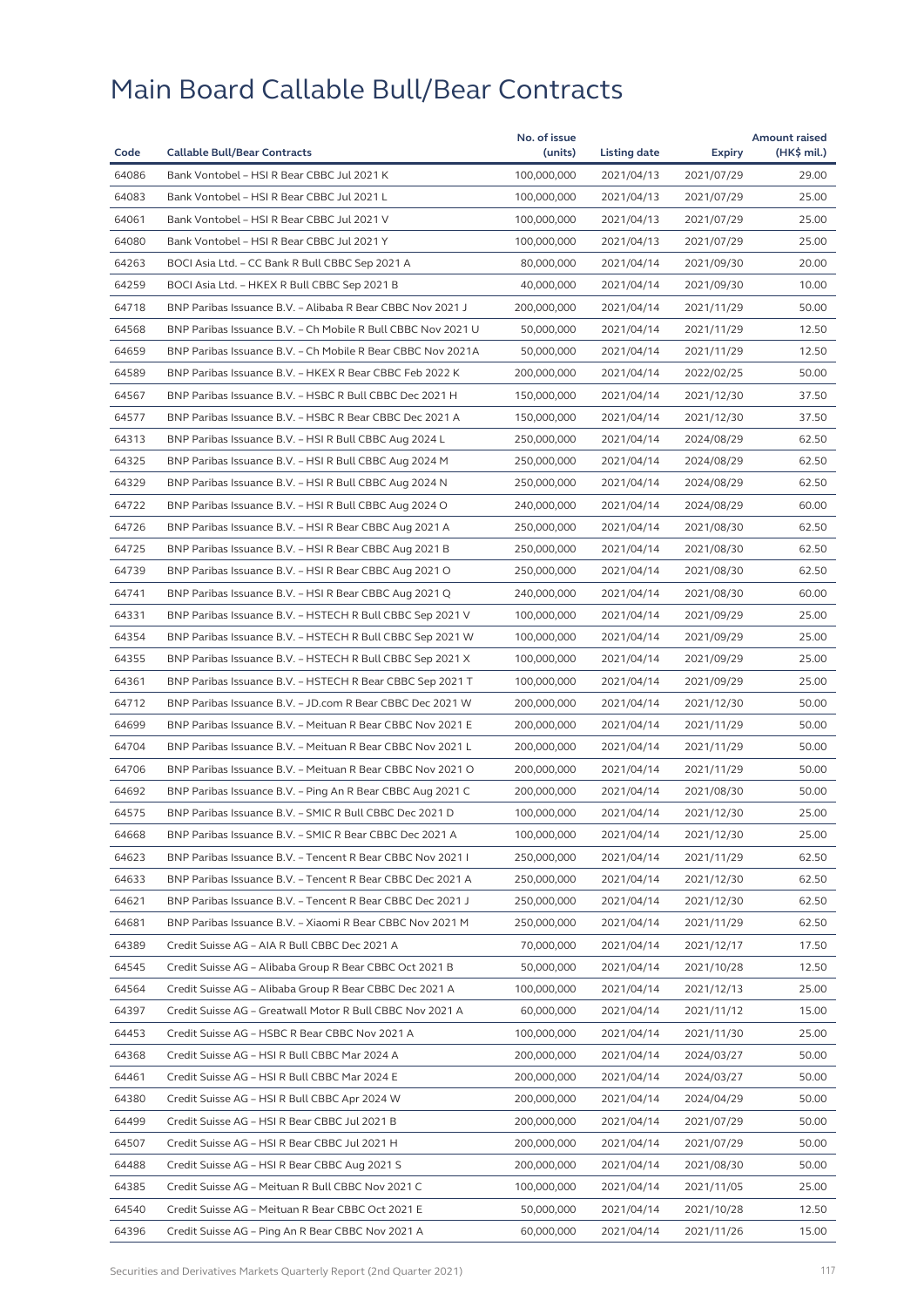|       |                                                          | No. of issue |                     |                          | <b>Amount raised</b> |
|-------|----------------------------------------------------------|--------------|---------------------|--------------------------|----------------------|
| Code  | <b>Callable Bull/Bear Contracts</b>                      | (units)      | <b>Listing date</b> | Expiry                   | (HK\$ mil.)          |
| 64463 | Credit Suisse AG - Tencent R Bull CBBC Nov 2021 D        | 50,000,000   | 2021/04/14          | 2021/11/16               | 12.50                |
| 64517 | Credit Suisse AG - Tencent R Bear CBBC Nov 2021 B        | 100,000,000  | 2021/04/14          | 2021/11/17               | 25.00                |
| 64511 | Credit Suisse AG - Tencent R Bear CBBC Dec 2021 B        | 50,000,000   | 2021/04/14          | 2021/12/17               | 12.50                |
| 65043 | Goldman Sachs SP (Asia) - AIA R Bull CBBC Oct 2021 G     | 80,000,000   | 2021/04/14          | 2021/10/29               | 20.00                |
| 65030 | Goldman Sachs SP (Asia) - Alibaba R Bull CBBC Nov 2021 C | 100,000,000  | 2021/04/14          | 2021/11/18               | 25.00                |
| 65034 | Goldman Sachs SP (Asia) - Alibaba R Bull CBBC Dec 2021 J | 100.000.000  | 2021/04/14          | 2021/12/30               | 25.00                |
| 65048 | Goldman Sachs SP (Asia) - HSBC R Bull CBBC Oct 2021 Q    | 80,000,000   | 2021/04/14          | 2021/10/29               | 20.00                |
| 65019 | Goldman Sachs SP (Asia) - Meituan R Bull CBBC Oct 2021 E | 100,000,000  | 2021/04/14          | 2021/10/25               | 25.00                |
| 65040 | Goldman Sachs SP (Asia) - Tencent R Bull CBBC Aug 2021 I | 60,000,000   | 2021/04/14          | 2021/08/05               | 15.00                |
| 64233 | HK Bank - Alibaba Group R Bear CBBC Dec 2021 F           | 100,000,000  | 2021/04/14          | 2021/12/09               | 25.00                |
| 64253 | HK Bank - CNOOC R Bull CBBC Nov 2021 C                   | 40,000,000   | 2021/04/14          | 2021/11/30               | 10.00                |
| 64234 | HK Bank - HKEX R Bull CBBC Dec 2021 N                    | 80,000,000   | 2021/04/14          | 2021/12/16               | 20.00                |
| 64224 | HK Bank - HSI R Bull CBBC Oct 2023 N                     | 100,000,000  | 2021/04/14          | 2023/10/30               | 25.00                |
| 64241 | HK Bank - HSI R Bear CBBC Dec 2021 R                     | 125,000,000  | 2021/04/14          | 2021/12/30               | 31.25                |
| 64256 | HK Bank - HSI R Bear CBBC Dec 2021 U                     | 125,000,000  | 2021/04/14          | 2021/12/30               | 31.25                |
| 64235 | HK Bank - Meituan R Bear CBBC Dec 2021 K                 | 80,000,000   | 2021/04/14          | 2021/12/30               | 20.00                |
| 64921 | Haitong Int'l Sec - AIA R Bull CBBC Oct 2021 A           | 60,000,000   | 2021/04/14          | 2021/10/29               | 15.00                |
| 64917 | Haitong Int'l Sec - Alibaba Group R Bear CBBC Oct 2021 B | 60,000,000   | 2021/04/14          | 2021/10/29               | 15.00                |
| 64897 | Haitong Int'l Sec - HSI R Bull CBBC Jun 2024 K           | 200,000,000  | 2021/04/14          | 2024/06/27               | 50.00                |
| 64891 | Haitong Int'l Sec - HSI R Bull CBBC Jul 2024 X           | 200,000,000  | 2021/04/14          | 2024/07/30               | 50.00                |
| 64925 | Haitong Int'l Sec - HSI R Bear CBBC Jul 2021 B           | 200,000,000  | 2021/04/14          | 2021/07/29               | 50.00                |
| 64926 | Haitong Int'l Sec - HSI R Bear CBBC Aug 2021 X           | 200,000,000  | 2021/04/14          | 2021/08/30               | 50.00                |
| 64941 | Haitong Int'l Sec - HSI R Bear CBBC Sep 2021 F           | 200,000,000  | 2021/04/14          | 2021/09/29               | 50.00                |
| 64772 | SG Issuer - Alibaba Group R Bull CBBC Nov 2021 S         | 80,000,000   | 2021/04/14          | 2021/11/30               | 20.00                |
| 64775 | SG Issuer - Alibaba Group R Bear CBBC Dec 2021 A         | 80,000,000   | 2021/04/14          | 2021/12/30               | 20.00                |
| 64776 | SG Issuer - BYD Company R Bull CBBC Feb 2022 E           | 150,000,000  | 2021/04/14          | 2022/02/25               | 37.50                |
| 64777 | SG Issuer - China Life R Bull CBBC Mar 2022 B            | 150,000,000  | 2021/04/14          | 2022/03/30               | 37.50                |
| 64793 | SG Issuer - HKEX R Bull CBBC Dec 2021 Y                  | 200,000,000  | 2021/04/14          | 2021/12/31               | 50.00                |
| 64748 | SG Issuer - HSI R Bull CBBC Jul 2024 E                   | 250,000,000  | 2021/04/14          | 2024/07/30               | 62.50                |
| 64843 | SG Issuer - HSI R Bull CBBC Jul 2024 S                   | 250,000,000  | 2021/04/14          | 2024/07/30               | 62.50                |
| 64755 | SG Issuer - HSI R Bull CBBC Aug 2024 N                   | 250,000,000  | 2021/04/14          | 2024/08/29               | 62.50                |
| 64765 | SG Issuer - HSI R Bull CBBC Aug 2024 O                   | 250,000,000  | 2021/04/14          | 2024/08/29               | 62.50                |
| 64849 | SG Issuer - HSI R Bear CBBC Aug 2021 N                   | 250,000,000  | 2021/04/14          | 2021/08/30               | 62.50                |
| 64872 | SG Issuer - HSI R Bear CBBC Sep 2021 B                   | 250,000,000  | 2021/04/14          | 2021/09/29               | 62.50                |
| 64850 | SG Issuer - HSI R Bear CBBC Sep 2021 K                   | 250,000,000  | 2021/04/14          | 2021/09/29               | 62.50                |
| 64863 | SG Issuer - HSI R Bear CBBC Sep 2021 M                   | 250,000,000  | 2021/04/14          | 2021/09/29               | 62.50                |
| 64794 | SG Issuer - Meituan R Bull CBBC Dec 2021 G               | 80,000,000   | 2021/04/14          | 2021/12/31               | 20.00                |
| 64876 | SG Issuer - Meituan R Bull CBBC Jan 2022 T               | 80,000,000   | 2021/04/14          | 2022/01/28               | 20.00                |
| 64798 | SG Issuer - Meituan R Bull CBBC Feb 2022 G               | 200,000,000  | 2021/04/14          | 2022/02/25               | 50.00                |
| 64795 | SG Issuer - Meituan R Bear CBBC Dec 2021 H               | 200,000,000  | 2021/04/14          | 2021/12/31               | 50.00                |
| 64799 | SG Issuer - Ping An R Bull CBBC Dec 2021 P               | 100,000,000  | 2021/04/14          | 2021/12/31               | 25.00                |
| 64879 | SG Issuer - SMIC R Bull CBBC Nov 2021 R                  | 120,000,000  | 2021/04/14          | 2021/11/30               | 30.00                |
| 64804 | SG Issuer - SMIC R Bear CBBC Dec 2021 A                  | 120,000,000  | 2021/04/14          | 2021/12/31               | 30.00                |
| 64812 | SG Issuer – Tencent R Bull CBBC Jan 2022 L               | 80,000,000   | 2021/04/14          | 2022/01/28               | 20.00                |
| 64817 | SG Issuer - Tencent R Bull CBBC Feb 2022 D               | 400,000,000  | 2021/04/14          |                          | 100.00               |
| 64806 | SG Issuer - Tencent R Bear CBBC Dec 2021 G               | 400,000,000  | 2021/04/14          | 2022/02/25               | 100.00               |
| 64834 | SG Issuer - Xiaomi R Bull CBBC Dec 2021 X                | 200,000,000  | 2021/04/14          | 2021/12/30               | 50.00                |
| 64943 | UBS AG - Alibaba Group R Bull CBBC Oct 2021 R            | 80,000,000   | 2021/04/14          | 2021/12/31<br>2021/10/25 | 20.00                |
|       |                                                          |              |                     |                          |                      |
| 65017 | UBS AG - Alibaba Group R Bear CBBC Dec 2021 C            | 80,000,000   | 2021/04/14          | 2021/12/08               | 20.00                |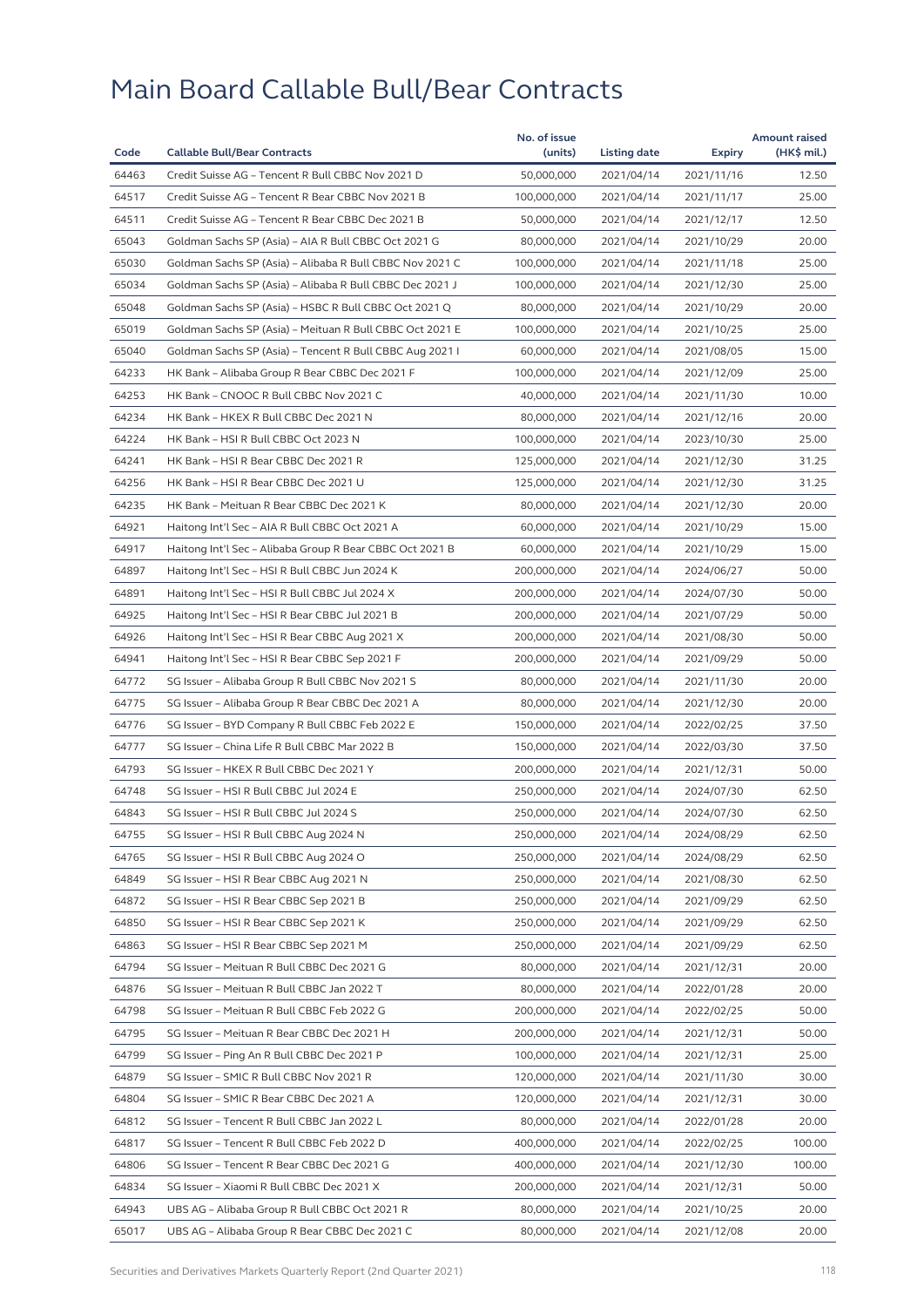|       |                                                            | No. of issue |              |            | <b>Amount raised</b> |
|-------|------------------------------------------------------------|--------------|--------------|------------|----------------------|
| Code  | <b>Callable Bull/Bear Contracts</b>                        | (units)      | Listing date | Expiry     | (HK\$ mil.)          |
| 64994 | UBS AG - Geely Auto R Bull CBBC Jan 2022 E                 | 100,000,000  | 2021/04/14   | 2022/01/17 | 25.00                |
| 64983 | UBS AG – HSI R Bull CBBC Apr 2024 D                        | 200,000,000  | 2021/04/14   | 2024/04/29 | 51.00                |
| 64985 | UBS AG - HSI R Bull CBBC Apr 2024 E                        | 200,000,000  | 2021/04/14   | 2024/04/29 | 53.00                |
| 64986 | UBS AG – HSI R Bull CBBC Apr 2024 G                        | 200,000,000  | 2021/04/14   | 2024/04/29 | 56.00                |
| 64971 | UBS AG - HSI R Bull CBBC Apr 2024 Q                        | 200,000,000  | 2021/04/14   | 2024/04/29 | 50.00                |
| 64973 | UBS AG - HSI R Bull CBBC Apr 2024 R                        | 200,000,000  | 2021/04/14   | 2024/04/29 | 50.00                |
| 64964 | UBS AG - HSI R Bear CBBC Aug 2021 B                        | 200,000,000  | 2021/04/14   | 2021/08/30 | 50.00                |
| 64949 | UBS AG - HSI R Bear CBBC Aug 2021 S                        | 200,000,000  | 2021/04/14   | 2021/08/30 | 50.00                |
| 64962 | UBS AG - HSI R Bear CBBC Aug 2021 U                        | 200,000,000  | 2021/04/14   | 2021/08/30 | 50.00                |
| 64944 | UBS AG - Meituan R Bull CBBC Nov 2021 H                    | 150,000,000  | 2021/04/14   | 2021/11/25 | 37.50                |
| 64948 | UBS AG - Meituan R Bear CBBC Nov 2021 P                    | 50,000,000   | 2021/04/14   | 2021/11/25 | 12.50                |
| 64995 | UBS AG - Tencent R Bull CBBC Oct 2021 P                    | 200,000,000  | 2021/04/14   | 2021/10/25 | 50.00                |
| 64947 | UBS AG - Xiaomi R Bull CBBC Nov 2021 G                     | 200,000,000  | 2021/04/14   | 2021/11/25 | 50.00                |
| 64997 | UBS AG - Xiaomi R Bear CBBC Oct 2021 C                     | 200,000,000  | 2021/04/14   | 2021/10/25 | 50.00                |
| 64297 | Bank Vontobel - AIA R Bull CBBC Dec 2021 C                 | 80,000,000   | 2021/04/14   | 2021/12/03 | 20.00                |
| 64296 | Bank Vontobel - AIA R Bear CBBC Jul 2021 G                 | 80,000,000   | 2021/04/14   | 2021/07/30 | 20.00                |
| 64283 | Bank Vontobel - Alibaba Group R Bull CBBC Dec 2021 L       | 100,000,000  | 2021/04/14   | 2021/12/03 | 25.00                |
| 64305 | Bank Vontobel - Geely Auto R Bull CBBC Dec 2021 M          | 40,000,000   | 2021/04/14   | 2021/12/17 | 21.60                |
| 64286 | Bank Vontobel - HKEX R Bear CBBC Jul 2021 N                | 100,000,000  | 2021/04/14   | 2021/07/23 | 25.00                |
| 64301 | Bank Vontobel - HSBC R Bull CBBC Nov 2021 J                | 60,000,000   | 2021/04/14   | 2021/11/05 | 15.00                |
| 64300 | Bank Vontobel - HSCEI R Bear CBBC Jul 2021 B               | 100,000,000  | 2021/04/14   | 2021/07/29 | 25.00                |
| 64265 | Bank Vontobel - HSI R Bull CBBC Jan 2024 S                 | 100,000,000  | 2021/04/14   | 2024/01/30 | 25.00                |
| 64267 | Bank Vontobel - HSI R Bull CBBC Jan 2024 T                 | 100,000,000  | 2021/04/14   | 2024/01/30 | 25.00                |
| 64308 | Bank Vontobel - HSI R Bear CBBC Jul 2021 P                 | 100,000,000  | 2021/04/14   | 2021/07/29 | 25.00                |
| 64312 | Bank Vontobel - HSI R Bear CBBC Jul 2021 Q                 | 100,000,000  | 2021/04/14   | 2021/07/29 | 25.00                |
| 64307 | Bank Vontobel - HSI R Bear CBBC Sep 2021 B                 | 100,000,000  | 2021/04/14   | 2021/09/29 | 25.00                |
| 64298 | Bank Vontobel - HSTECH R Bear CBBC Jul 2021 A              | 100,000,000  | 2021/04/14   | 2021/07/29 | 25.00                |
| 64304 | Bank Vontobel - JD.com R Bear CBBC Nov 2021 C              | 50,000,000   | 2021/04/14   | 2021/11/26 | 12.50                |
| 64299 | Bank Vontobel - PA Gooddoctor R Bear CBBC Sep 2021 A       | 40,000,000   | 2021/04/14   | 2021/09/30 | 10.00                |
| 64281 | Bank Vontobel - Tencent R Bull CBBC Nov 2021 H             | 100,000,000  | 2021/04/14   | 2021/11/19 | 25.00                |
| 64303 | Bank Vontobel - WuXi Bio R Bear CBBC Nov 2021 A            | 40,000,000   | 2021/04/14   | 2021/11/26 | 10.00                |
| 66006 | BOCI Asia Ltd. - Alibaba Group R Bull CBBC Sep 2021 B      | 40,000,000   | 2021/04/15   | 2021/09/30 | 10.00                |
| 66020 | BOCI Asia Ltd. – Alibaba Group R Bull CBBC Sep 2021 C      | 40,000,000   | 2021/04/15   | 2021/09/30 | 10.00                |
| 65059 | BOCI Asia Ltd. - HSI R Bull CBBC Aug 2023 E                | 150,000,000  | 2021/04/15   | 2023/08/30 | 37.50                |
| 65064 | BOCI Asia Ltd. - HSI R Bull CBBC Aug 2023 F                | 150,000,000  | 2021/04/15   | 2023/08/30 | 37.50                |
| 65361 | BOCI Asia Ltd. - HSI R Bear CBBC Jul 2021 I                | 150,000,000  | 2021/04/15   | 2021/07/29 | 37.50                |
| 65363 | BOCI Asia Ltd. - HSI R Bear CBBC Jul 2021 J                | 150,000,000  | 2021/04/15   | 2021/07/29 | 37.50                |
| 65366 | BOCI Asia Ltd. – Tencent R Bear CBBC Sep 2021 C            | 120,000,000  | 2021/04/15   | 2021/09/30 | 30.00                |
| 65717 | BNP Paribas Issuance B.V. - Alibaba R Bull CBBC Nov 2021 R | 200,000,000  | 2021/04/15   | 2021/11/29 | 50.00                |
| 65739 | BNP Paribas Issuance B.V. - HKEX R Bear CBBC Feb 2022 L    | 200,000,000  | 2021/04/15   | 2022/02/25 | 50.00                |
| 65788 | BNP Paribas Issuance B.V. - HKEX R Bear CBBC Feb 2022 M    | 200,000,000  | 2021/04/15   | 2022/02/25 | 50.00                |
| 65068 | BNP Paribas Issuance B.V. - HSI R Bull CBBC Aug 2024 P     | 250,000,000  | 2021/04/15   | 2024/08/29 | 62.50                |
| 65074 | BNP Paribas Issuance B.V. - HSI R Bull CBBC Aug 2024 Q     | 250,000,000  | 2021/04/15   | 2024/08/29 | 62.50                |
| 65076 | BNP Paribas Issuance B.V. – HSI R Bull CBBC Aug 2024 R     | 250,000,000  | 2021/04/15   | 2024/08/29 | 62.50                |
| 65798 | BNP Paribas Issuance B.V. - HSI R Bull CBBC Aug 2024 S     | 240,000,000  | 2021/04/15   | 2024/08/29 | 60.00                |
| 65090 | BNP Paribas Issuance B.V. - HSI R Bear CBBC Aug 2021 C     | 250,000,000  | 2021/04/15   | 2021/08/30 | 62.50                |
| 65082 | BNP Paribas Issuance B.V. - HSI R Bear CBBC Aug 2021 R     | 250,000,000  | 2021/04/15   | 2021/08/30 | 62.50                |
| 65805 | BNP Paribas Issuance B.V. - HSI R Bear CBBC Sep 2021 N     | 250,000,000  | 2021/04/15   | 2021/09/29 | 62.50                |
| 65819 | BNP Paribas Issuance B.V. – HSI R Bear CBBC Sep 2021 O     | 250,000,000  | 2021/04/15   | 2021/09/29 | 62.50                |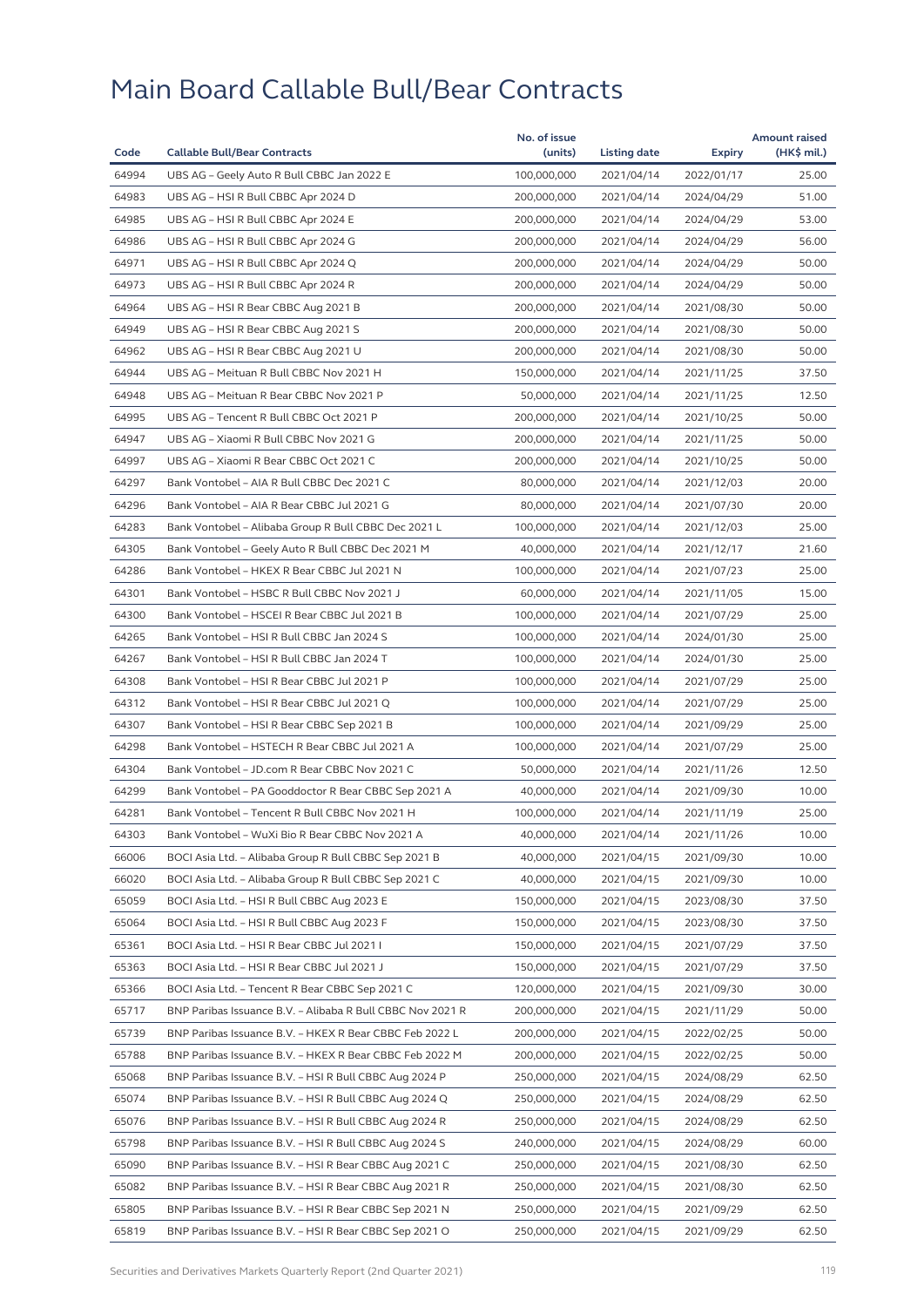|       |                                                              | No. of issue |              |               | <b>Amount raised</b> |
|-------|--------------------------------------------------------------|--------------|--------------|---------------|----------------------|
| Code  | <b>Callable Bull/Bear Contracts</b>                          | (units)      | Listing date | <b>Expiry</b> | (HK\$ mil.)          |
| 65724 | BNP Paribas Issuance B.V. - Meituan R Bull CBBC Nov 2021 R   | 200,000,000  | 2021/04/15   | 2021/11/29    | 50.00                |
| 65732 | BNP Paribas Issuance B.V. - Meituan R Bear CBBC Nov 2021 D   | 200,000,000  | 2021/04/15   | 2021/11/29    | 50.00                |
| 65731 | BNP Paribas Issuance B.V. - Meituan R Bear CBBC Nov 2021 W   | 200,000,000  | 2021/04/15   | 2021/11/29    | 50.00                |
| 65789 | BNP Paribas Issuance B.V. - Tencent R Bull CBBC Dec 2021 G   | 250,000,000  | 2021/04/15   | 2021/12/30    | 62.50                |
| 65793 | BNP Paribas Issuance B.V. – Tencent R Bear CBBC Dec 2021 B   | 250,000,000  | 2021/04/15   | 2021/12/30    | 62.50                |
| 65714 | BNP Paribas Issuance B.V. - Xiaomi R Bear CBBC Nov 2021 D    | 250,000,000  | 2021/04/15   | 2021/11/29    | 62.50                |
| 65217 | Credit Suisse AG - Alibaba Group R Bull CBBC Sep 2021 L      | 50,000,000   | 2021/04/15   | 2021/09/29    | 12.50                |
| 65223 | Credit Suisse AG - Alibaba Group R Bull CBBC Oct 2021 E      | 100,000,000  | 2021/04/15   | 2021/10/28    | 25.00                |
| 65231 | Credit Suisse AG - Alibaba Group R Bull CBBC Oct 2021 F      | 50,000,000   | 2021/04/15   | 2021/10/28    | 12.50                |
| 65239 | Credit Suisse AG - Alibaba Group R Bear CBBC Oct 2021 C      | 100,000,000  | 2021/04/15   | 2021/10/28    | 25.00                |
| 65262 | Credit Suisse AG - Alibaba Group R Bear CBBC Dec 2021 B      | 50,000,000   | 2021/04/15   | 2021/12/30    | 12.50                |
| 65200 | Credit Suisse AG - BYD Company R Bull CBBC Dec 2021 X        | 100,000,000  | 2021/04/15   | 2021/12/30    | 25.00                |
| 65276 | Credit Suisse AG - BYD Company R Bear CBBC Dec 2021 A        | 100,000,000  | 2021/04/15   | 2021/12/30    | 25.00                |
| 65212 | Credit Suisse AG - China Life R Bull CBBC Jan 2022 B         | 100,000,000  | 2021/04/15   | 2022/01/28    | 25.00                |
| 65186 | Credit Suisse AG - Geely Auto R Bull CBBC Dec 2021 H         | 100,000,000  | 2021/04/15   | 2021/12/30    | 25.00                |
| 65184 | Credit Suisse AG - HSI R Bull CBBC Apr 2024 A                | 200,000,000  | 2021/04/15   | 2024/04/29    | 50.00                |
| 65183 | Credit Suisse AG - HSI R Bull CBBC Apr 2024 X                | 200,000,000  | 2021/04/15   | 2024/04/29    | 50.00                |
| 65185 | Credit Suisse AG - HSI R Bull CBBC Apr 2024 Y                | 200,000,000  | 2021/04/15   | 2024/04/29    | 50.00                |
| 65322 | Credit Suisse AG - HSI R Bear CBBC Jul 2021 W                | 200,000,000  | 2021/04/15   | 2021/07/29    | 50.00                |
| 65328 | Credit Suisse AG - HSI R Bear CBBC Aug 2021 V                | 200,000,000  | 2021/04/15   | 2021/08/30    | 50.00                |
| 65355 | Credit Suisse AG - HSI R Bear CBBC Aug 2021 W                | 200,000,000  | 2021/04/15   | 2021/08/30    | 50.00                |
| 65358 | Credit Suisse AG - HSTECH R Bear CBBC Jul 2021 B             | 100,000,000  | 2021/04/15   | 2021/07/29    | 25.00                |
| 65312 | Credit Suisse AG - JD.com R Bear CBBC Oct 2021 C             | 100,000,000  | 2021/04/15   | 2021/10/28    | 25.00                |
| 65207 | Credit Suisse AG - Meituan R Bull CBBC Oct 2021 J            | 50,000,000   | 2021/04/15   |               | 12.50                |
|       |                                                              |              |              | 2021/10/28    |                      |
| 65299 | Credit Suisse AG - Meituan R Bear CBBC Sep 2021 H            | 50,000,000   | 2021/04/15   | 2021/09/29    | 12.50                |
| 65301 | Credit Suisse AG - Meituan R Bear CBBC Oct 2021 F            | 100,000,000  | 2021/04/15   | 2021/10/28    | 25.00                |
| 65273 | Credit Suisse AG - SMIC R Bear CBBC Oct 2021 A               | 50,000,000   | 2021/04/15   | 2021/10/28    | 12.50                |
| 65192 | Credit Suisse AG - Tencent R Bull CBBC Oct 2021 H            | 100,000,000  | 2021/04/15   | 2021/10/28    | 25.00                |
| 65193 | Credit Suisse AG - Tencent R Bull CBBC Oct 2021              | 100,000,000  | 2021/04/15   | 2021/10/28    | 25.00                |
| 65263 | Credit Suisse AG - Tencent R Bear CBBC Oct 2021 C            | 100,000,000  | 2021/04/15   | 2021/10/28    | 25.00                |
| 65211 | Credit Suisse AG – WuXi Bio R Bull CBBC Oct 2021 S           | 50,000,000   | 2021/04/15   | 2021/10/28    | 12.50                |
| 65204 | Credit Suisse AG - Xiaomi R Bull CBBC Oct 2021 P             | 100,000,000  | 2021/04/15   | 2021/10/28    | 25.00                |
| 65178 | Guotai Junan – HSI R Bear CBBC Aug 2021 G                    | 200,000,000  | 2021/04/15   | 2021/08/30    | 50.00                |
| 66249 | Goldman Sachs SP (Asia) - Alibaba R Bull CBBC Nov 2021 D     | 100,000,000  | 2021/04/15   | 2021/11/17    | 25.00                |
| 66279 | Goldman Sachs SP (Asia) - Alibaba R Bull CBBC Nov 2021 E     | 100,000,000  | 2021/04/15   | 2021/11/17    | 25.00                |
| 66237 | Goldman Sachs SP (Asia) - BYD Company R Bull CBBC Dec 2021 C | 80,000,000   | 2021/04/15   | 2021/12/23    | 20.00                |
| 66241 | Goldman Sachs SP (Asia) - Meituan R Bull CBBC Oct 2021 Y     | 100,000,000  | 2021/04/15   | 2021/10/25    | 25.00                |
| 66245 | Goldman Sachs SP (Asia) – Meituan R Bull CBBC Oct 2021 Z     | 100,000,000  | 2021/04/15   | 2021/10/25    | 25.00                |
| 66266 | Goldman Sachs SP (Asia) - Meituan R Bear CBBC Mar 2022 I     | 100,000,000  | 2021/04/15   | 2022/03/25    | 25.00                |
| 66232 | Goldman Sachs SP (Asia) - Tencent R Bull CBBC Aug 2021 N     | 100,000,000  | 2021/04/15   | 2021/08/05    | 25.00                |
| 66219 | Goldman Sachs SP (Asia) - Tencent R Bull CBBC Aug 2021 Q     | 100,000,000  | 2021/04/15   | 2021/08/05    | 25.00                |
| 66247 | Goldman Sachs SP (Asia) - Tencent R Bear CBBC Mar 2022 H     | 100,000,000  | 2021/04/15   | 2022/03/25    | 25.00                |
| 66248 | Goldman Sachs SP (Asia) - WuXi Bio R Bull CBBC Dec 2021 H    | 60,000,000   | 2021/04/15   | 2021/12/30    | 15.00                |
| 65154 | HK Bank - Alibaba Group R Bull CBBC Nov 2021 T               | 120,000,000  | 2021/04/15   | 2021/11/23    | 30.00                |
| 65125 | HK Bank - Alibaba Group R Bull CBBC Dec 2021 P               | 120,000,000  | 2021/04/15   | 2021/12/20    | 30.00                |
| 65167 | HK Bank - Alibaba Group R Bear CBBC Dec 2021 G               | 100,000,000  | 2021/04/15   | 2021/12/16    | 25.00                |
| 65091 | HK Bank - HSI R Bull CBBC Oct 2023 P                         | 100,000,000  | 2021/04/15   | 2023/10/30    | 25.00                |
| 65100 | HK Bank - HSI R Bear CBBC Dec 2021 G                         | 150,000,000  | 2021/04/15   | 2021/12/30    | 37.50                |
| 65097 | HK Bank - HSI R Bear CBBC Dec 2021 Q                         | 100,000,000  | 2021/04/15   | 2021/12/30    | 25.00                |
|       |                                                              |              |              |               |                      |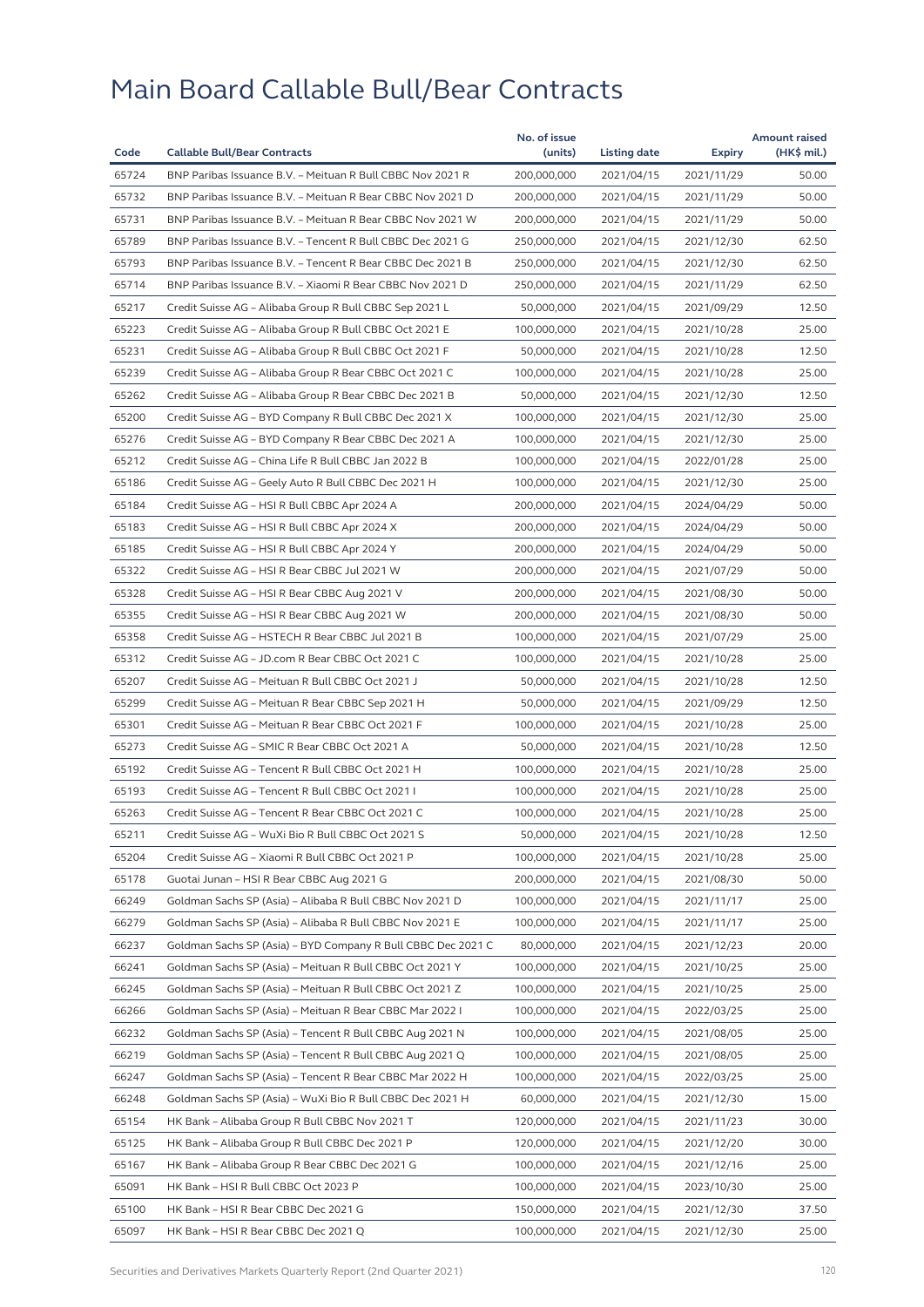|       |                                                              | No. of issue |                     |            | <b>Amount raised</b> |
|-------|--------------------------------------------------------------|--------------|---------------------|------------|----------------------|
| Code  | <b>Callable Bull/Bear Contracts</b>                          | (units)      | <b>Listing date</b> | Expiry     | (HK\$ mil.)          |
| 65113 | HK Bank - Meituan R Bull CBBC Nov 2021 X                     | 100,000,000  | 2021/04/15          | 2021/11/30 | 25.00                |
| 65151 | HK Bank - Meituan R Bear CBBC Nov 2021 R                     | 80,000,000   | 2021/04/15          | 2021/11/30 | 20.00                |
| 65106 | HK Bank - Tencent R Bull CBBC Dec 2021 M                     | 100,000,000  | 2021/04/15          | 2021/12/16 | 25.00                |
| 65108 | HK Bank - Tencent R Bear CBBC Dec 2021 L                     | 80,000,000   | 2021/04/15          | 2021/12/20 | 20.00                |
| 65173 | HK Bank - Xiaomi R Bear CBBC Dec 2021 E                      | 40,000,000   | 2021/04/15          | 2021/12/30 | 10.00                |
| 66060 | Haitong Int'l Sec - Alibaba Group R Bull CBBC Oct 2021 D     | 100,000,000  | 2021/04/15          | 2021/10/29 | 25.00                |
| 66055 | Haitong Int'l Sec - Alibaba Group R Bull CBBC Nov 2021 B     | 60,000,000   | 2021/04/15          | 2021/11/29 | 15.00                |
| 66085 | Haitong Int'l Sec - HKEX R Bear CBBC Nov 2021 E              | 60,000,000   | 2021/04/15          | 2021/11/29 | 15.00                |
| 66021 | Haitong Int'l Sec - HSI R Bull CBBC Jul 2024 Y               | 200,000,000  | 2021/04/15          | 2024/07/30 | 50.00                |
| 66022 | Haitong Int'l Sec - HSI R Bull CBBC Jul 2024 Z               | 200,000,000  | 2021/04/15          | 2024/07/30 | 50.00                |
| 66095 | Haitong Int'l Sec - HSI R Bull CBBC Aug 2024 I               | 200,000,000  | 2021/04/15          | 2024/08/29 | 50.00                |
| 66030 | Haitong Int'l Sec - HSI R Bear CBBC Aug 2021 Y               | 200,000,000  | 2021/04/15          | 2021/08/30 | 50.00                |
| 66051 | Haitong Int'l Sec - HSI R Bear CBBC Aug 2021 Z               | 200,000,000  | 2021/04/15          | 2021/08/30 | 50.00                |
| 66052 | Haitong Int'l Sec - HSI R Bear CBBC Sep 2021 G               | 200,000,000  | 2021/04/15          | 2021/09/29 | 50.00                |
| 66053 | Haitong Int'l Sec – HSI R Bear CBBC Sep 2021 H               | 200,000,000  | 2021/04/15          | 2021/09/29 | 50.00                |
| 66026 | Haitong Int'l Sec - Meituan R Bull CBBC Nov 2021 G           | 60,000,000   | 2021/04/15          | 2021/11/29 | 15.00                |
| 66068 | Haitong Int'l Sec - Meituan R Bear CBBC Oct 2021 I           | 100,000,000  | 2021/04/15          | 2021/10/29 | 25.00                |
| 66069 | Haitong Int'l Sec - Meituan R Bear CBBC Oct 2021 J           | 60,000,000   | 2021/04/15          | 2021/10/29 | 15.00                |
| 66094 | Haitong Int'l Sec - Smoore Intl R Bear CBBC Nov 2021 C       | 60,000,000   | 2021/04/15          | 2021/11/29 | 15.00                |
| 66080 | Haitong Int'l Sec - Tencent R Bear CBBC Oct 2021 I           | 60,000,000   | 2021/04/15          | 2021/10/29 | 15.00                |
| 66082 | Haitong Int'l Sec - Xiaomi R Bear CBBC Dec 2021 B            | 100,000,000  | 2021/04/15          | 2021/12/31 | 25.00                |
| 65998 | J P Morgan SP BV - Tencent R Bear CBBC Dec 2021 B            | 200,000,000  | 2021/04/15          | 2021/12/10 | 50.00                |
| 65693 | Morgan Stanley Asia Products - Tencent R Bear CBBC Dec 2021K | 68,000,000   | 2021/04/15          | 2021/12/30 | 17.00                |
| 65941 | SG Issuer – Alibaba Group R Bull CBBC Jan 2022 M             | 80,000,000   | 2021/04/15          | 2022/01/28 | 20.00                |
| 65942 | SG Issuer - Alibaba Group R Bull CBBC Feb 2022 B             | 80,000,000   | 2021/04/15          | 2022/02/25 | 20.00                |
| 65846 | SG Issuer - Alibaba Group R Bear CBBC Nov 2021 E             | 80,000,000   | 2021/04/15          | 2021/11/29 | 20.00                |
| 65874 | SG Issuer - BYD Company R Bull CBBC Jan 2022 L               | 150,000,000  | 2021/04/15          | 2022/01/28 | 37.50                |
| 65987 | SG Issuer - China Life R Bull CBBC Feb 2022 A                | 150,000,000  | 2021/04/15          | 2022/02/25 | 37.50                |
| 65885 | SG Issuer – Geely Auto R Bull CBBC Dec 2021 O                | 150,000,000  | 2021/04/15          | 2021/12/31 | 37.50                |
| 65989 | SG Issuer - Geely Auto R Bull CBBC Mar 2022 A                | 150,000,000  | 2021/04/15          | 2022/03/30 | 37.50                |
| 65886 | SG Issuer – HSBC R Bull CBBC Nov 2021 W                      | 100,000,000  | 2021/04/15          | 2021/11/30 | 25.00                |
| 65821 | SG Issuer - HSI R Bull CBBC Jun 2024 W                       | 250,000,000  | 2021/04/15          | 2024/06/27 | 62.50                |
| 65822 | SG Issuer – HSI R Bull CBBC Jul 2024 T                       | 250,000,000  | 2021/04/15          | 2024/07/30 | 62.50                |
| 65829 | SG Issuer - HSI R Bull CBBC Jul 2024 U                       | 250,000,000  | 2021/04/15          | 2024/07/30 | 62.50                |
| 65843 | SG Issuer - HSI R Bull CBBC Aug 2024 P                       | 250,000,000  | 2021/04/15          | 2024/08/29 | 62.50                |
| 65956 | SG Issuer - HSI R Bear CBBC Aug 2021 O                       | 250,000,000  | 2021/04/15          | 2021/08/30 | 62.50                |
| 65958 | SG Issuer - HSI R Bear CBBC Sep 2021 O                       | 250,000,000  | 2021/04/15          | 2021/09/29 | 62.50                |
| 65981 | SG Issuer - HSI R Bear CBBC Sep 2021 P                       | 250,000,000  | 2021/04/15          | 2021/09/29 | 62.50                |
| 65983 | SG Issuer - HSI R Bear CBBC Oct 2021 T                       | 250,000,000  | 2021/04/15          | 2021/10/28 | 62.50                |
| 65894 | SG Issuer - JD.com R Bull CBBC Jan 2022 H                    | 200,000,000  | 2021/04/15          | 2022/01/28 | 50.00                |
| 65900 | SG Issuer - Meituan R Bull CBBC Dec 2021 H                   | 80,000,000   | 2021/04/15          | 2021/12/31 | 20.40                |
| 65901 | SG Issuer - Meituan R Bull CBBC Jan 2022 U                   | 80,000,000   | 2021/04/15          | 2022/01/28 | 20.00                |
| 65910 | SG Issuer - Meituan R Bull CBBC Feb 2022 H                   | 80,000,000   | 2021/04/15          | 2022/02/25 | 20.00                |
| 65944 | SG Issuer – Meituan R Bull CBBC Mar 2022 C                   | 200,000,000  | 2021/04/15          | 2022/03/30 | 50.00                |
| 65912 | SG Issuer - Ping An R Bull CBBC Dec 2021 Q                   | 100,000,000  | 2021/04/15          | 2021/12/31 | 25.00                |
| 65920 | SG Issuer - Tencent R Bull CBBC Nov 2021 C                   | 80,000,000   | 2021/04/15          | 2021/11/30 | 20.00                |
| 65929 |                                                              |              |                     |            |                      |
|       | SG Issuer - Tencent R Bull CBBC Dec 2021 N                   | 80,000,000   | 2021/04/15          | 2021/12/31 | 20.00                |
| 65951 | SG Issuer - Tencent R Bull CBBC Jan 2022 M                   | 400,000,000  | 2021/04/15          | 2022/01/28 | 100.00               |
| 65945 | SG Issuer - Tencent R Bear CBBC Dec 2021 H                   | 80,000,000   | 2021/04/15          | 2021/12/30 | 20.00                |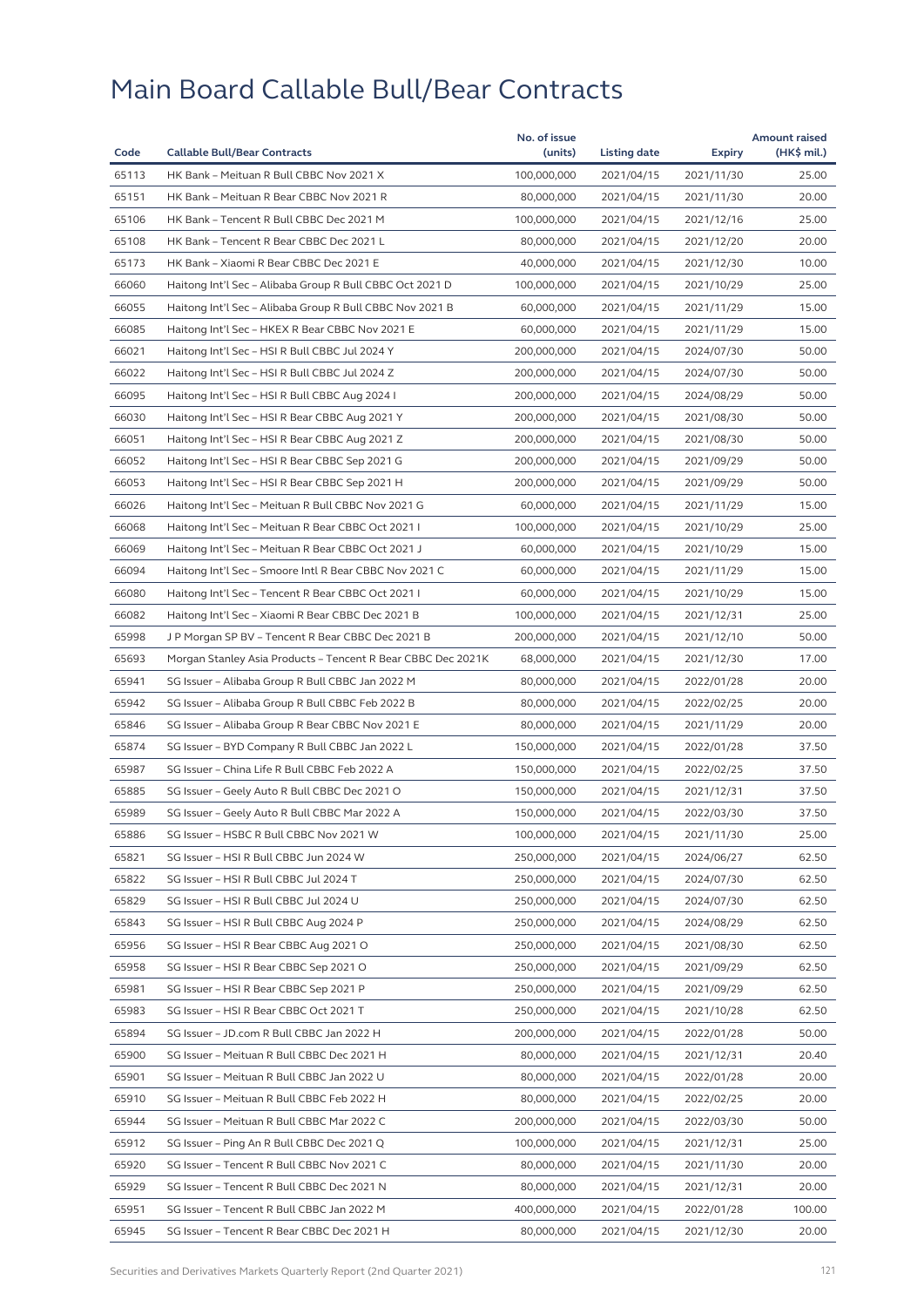|       |                                                        | No. of issue |              |            | <b>Amount raised</b> |
|-------|--------------------------------------------------------|--------------|--------------|------------|----------------------|
| Code  | <b>Callable Bull/Bear Contracts</b>                    | (units)      | Listing date | Expiry     | (HK\$ mil.)          |
| 65995 | SG Issuer - Tencent R Bear CBBC Dec 2021 I             | 400,000,000  | 2021/04/15   | 2021/12/31 | 100.00               |
| 65933 | SG Issuer - Xiaomi R Bull CBBC Jan 2022 F              | 200,000,000  | 2021/04/15   | 2022/01/28 | 50.00                |
| 65669 | UBS AG - Alibaba Group R Bull CBBC Oct 2021 S          | 80,000,000   | 2021/04/15   | 2021/10/25 | 20.00                |
| 65439 | UBS AG - Alibaba Group R Bear CBBC Dec 2021 D          | 200,000,000  | 2021/04/15   | 2021/12/08 | 50.00                |
| 65446 | UBS AG - Alibaba Group R Bear CBBC Dec 2021 E          | 200,000,000  | 2021/04/15   | 2021/12/08 | 50.00                |
| 65479 | UBS AG - BYD Company R Bull CBBC Mar 2022 A            | 150,000,000  | 2021/04/15   | 2022/03/07 | 37.50                |
| 65575 | UBS AG - China Mobile R Bear CBBC Oct 2021 B           | 100,000,000  | 2021/04/15   | 2021/10/28 | 25.00                |
| 65468 | UBS AG - Geely Auto R Bull CBBC Jan 2022 F             | 100,000,000  | 2021/04/15   | 2022/01/17 | 25.00                |
| 65471 | UBS AG - Geely Auto R Bull CBBC Jan 2022 G             | 100,000,000  | 2021/04/15   | 2022/01/17 | 25.00                |
| 65553 | UBS AG - Geely Auto R Bear CBBC Jan 2022 A             | 100,000,000  | 2021/04/15   | 2022/01/10 | 25.00                |
| 65558 | UBS AG – Geely Auto R Bear CBBC Jan 2022 B             | 100,000,000  | 2021/04/15   | 2022/01/10 | 25.00                |
| 65545 | UBS AG - HKEX R Bear CBBC Nov 2021 N                   | 150,000,000  | 2021/04/15   | 2021/11/29 | 37.50                |
| 65619 | UBS AG – HSI R Bull CBBC Apr 2024 A                    | 200,000,000  | 2021/04/15   | 2024/04/29 | 50.00                |
| 65667 | UBS AG - HSI R Bull CBBC Apr 2024 C                    | 200,000,000  | 2021/04/15   | 2024/04/29 | 50.00                |
| 65373 | UBS AG – HSI R Bull CBBC Apr 2024 H                    | 200,000,000  | 2021/04/15   | 2024/04/29 | 50.00                |
| 65380 | UBS AG - HSI R Bull CBBC Apr 2024 J                    | 200,000,000  | 2021/04/15   | 2024/04/29 | 50.00                |
| 65413 | UBS AG - HSI R Bull CBBC Apr 2024 M                    | 200,000,000  | 2021/04/15   | 2024/04/29 | 50.00                |
| 65606 | UBS AG - HSI R Bull CBBC Apr 2024 S                    | 200,000,000  | 2021/04/15   | 2024/04/29 | 50.00                |
| 65618 | UBS AG - HSI R Bull CBBC Apr 2024 T                    | 200,000,000  | 2021/04/15   | 2024/04/29 | 50.00                |
| 65528 | UBS AG - HSI R Bear CBBC Jul 2021 I                    | 200,000,000  | 2021/04/15   | 2021/07/29 | 50.00                |
| 65648 | UBS AG - HSI R Bear CBBC Jul 2021 J                    | 200,000,000  | 2021/04/15   | 2021/07/29 | 50.00                |
| 65657 | UBS AG - HSI R Bear CBBC Jul 2021 L                    | 200,000,000  | 2021/04/15   | 2021/07/29 | 50.00                |
| 65663 | UBS AG - HSI R Bear CBBC Aug 2021 G                    | 200,000,000  | 2021/04/15   | 2021/08/30 | 50.00                |
| 65664 | UBS AG - HSI R Bear CBBC Aug 2021 O                    | 200,000,000  | 2021/04/15   | 2021/08/30 | 50.00                |
| 65561 | UBS AG - HSTECH R Bear CBBC Jul 2021 E                 | 200,000,000  | 2021/04/15   | 2021/07/29 | 50.00                |
| 65560 | UBS AG - HSTECH R Bear CBBC Aug 2021 C                 | 200,000,000  | 2021/04/15   | 2021/08/30 | 50.00                |
| 65526 | UBS AG - JD.com R Bull CBBC Nov 2021 H                 | 200,000,000  | 2021/04/15   | 2021/11/29 | 50.00                |
| 65567 | UBS AG - JD.com R Bear CBBC Oct 2021 R                 | 200,000,000  | 2021/04/15   | 2021/10/28 | 50.00                |
| 65426 | UBS AG - Meituan R Bull CBBC Nov 2021 I                | 150,000,000  | 2021/04/15   | 2021/11/25 | 37.50                |
| 65432 | UBS AG - Meituan R Bull CBBC Nov 2021 J                | 150,000,000  | 2021/04/15   | 2021/11/25 | 37.50                |
| 65542 | UBS AG - Meituan R Bear CBBC Nov 2021 Q                | 150,000,000  | 2021/04/15   | 2021/11/25 | 37.50                |
| 65568 | UBS AG - Ping An R Bear CBBC Oct 2021 C                | 100,000,000  | 2021/04/15   | 2021/10/25 | 25.00                |
| 65569 | UBS AG - SMIC R Bear CBBC Nov 2021 D                   | 50,000,000   | 2021/04/15   | 2021/11/25 | 12.50                |
| 65424 | UBS AG - Tencent R Bull CBBC Nov 2021 N                | 40,000,000   | 2021/04/15   | 2021/11/25 | 10.00                |
| 65425 | UBS AG - Tencent R Bull CBBC Nov 2021 O                | 200,000,000  | 2021/04/15   | 2021/11/25 | 50.00                |
| 65531 | UBS AG - Tencent R Bear CBBC Nov 2021 S                | 40,000,000   | 2021/04/15   | 2021/11/25 | 10.00                |
| 65537 | UBS AG - Tencent R Bear CBBC Nov 2021 T                | 200,000,000  | 2021/04/15   | 2021/11/25 | 50.00                |
| 65462 | UBS AG - Xiaomi R Bull CBBC Nov 2021 H                 | 60,000,000   | 2021/04/15   | 2021/11/25 | 15.00                |
| 65465 | UBS AG - Xiaomi R Bull CBBC Nov 2021 I                 | 60,000,000   | 2021/04/15   | 2021/11/25 | 21.90                |
| 65552 | UBS AG - Xiaomi R Bear CBBC Nov 2021 B                 | 200,000,000  | 2021/04/15   | 2021/11/25 | 50.00                |
| 66197 | Bank Vontobel - Alibaba Group R Bull CBBC Nov 2021 X   | 100,000,000  | 2021/04/15   | 2021/11/19 | 25.00                |
| 66136 | Bank Vontobel - Alibaba Group R Bear CBBC Nov 2021 D   | 100,000,000  | 2021/04/15   | 2021/11/19 | 25.00                |
| 66187 | Bank Vontobel - ANTA Sports R Bull CBBC Dec 2021 D     | 40,000,000   | 2021/04/15   | 2021/12/17 | 10.00                |
| 66218 | Bank Vontobel - BYD Company R Bull CBBC Jan 2022 A     | 60,000,000   | 2021/04/15   | 2022/01/28 | 15.00                |
|       |                                                        |              |              |            |                      |
| 66096 | Bank Vontobel - Geely Auto R Bull CBBC Dec 2021 N      | 40,000,000   | 2021/04/15   | 2021/12/17 | 10.00                |
| 66174 | Bank Vontobel - Greatwall Motor R Bull CBBC Dec 2021 C | 60,000,000   | 2021/04/15   | 2021/12/17 | 15.00                |
| 66107 | Bank Vontobel - HSI R Bull CBBC Jan 2024 U             | 100,000,000  | 2021/04/15   | 2024/01/30 | 25.00                |
| 66173 | Bank Vontobel - HSI R Bull CBBC Jan 2024 Y             | 100,000,000  | 2021/04/15   | 2024/01/30 | 25.00                |
| 66207 | Bank Vontobel - HSI R Bear CBBC Jul 2021 H             | 100,000,000  | 2021/04/15   | 2021/07/29 | 25.00                |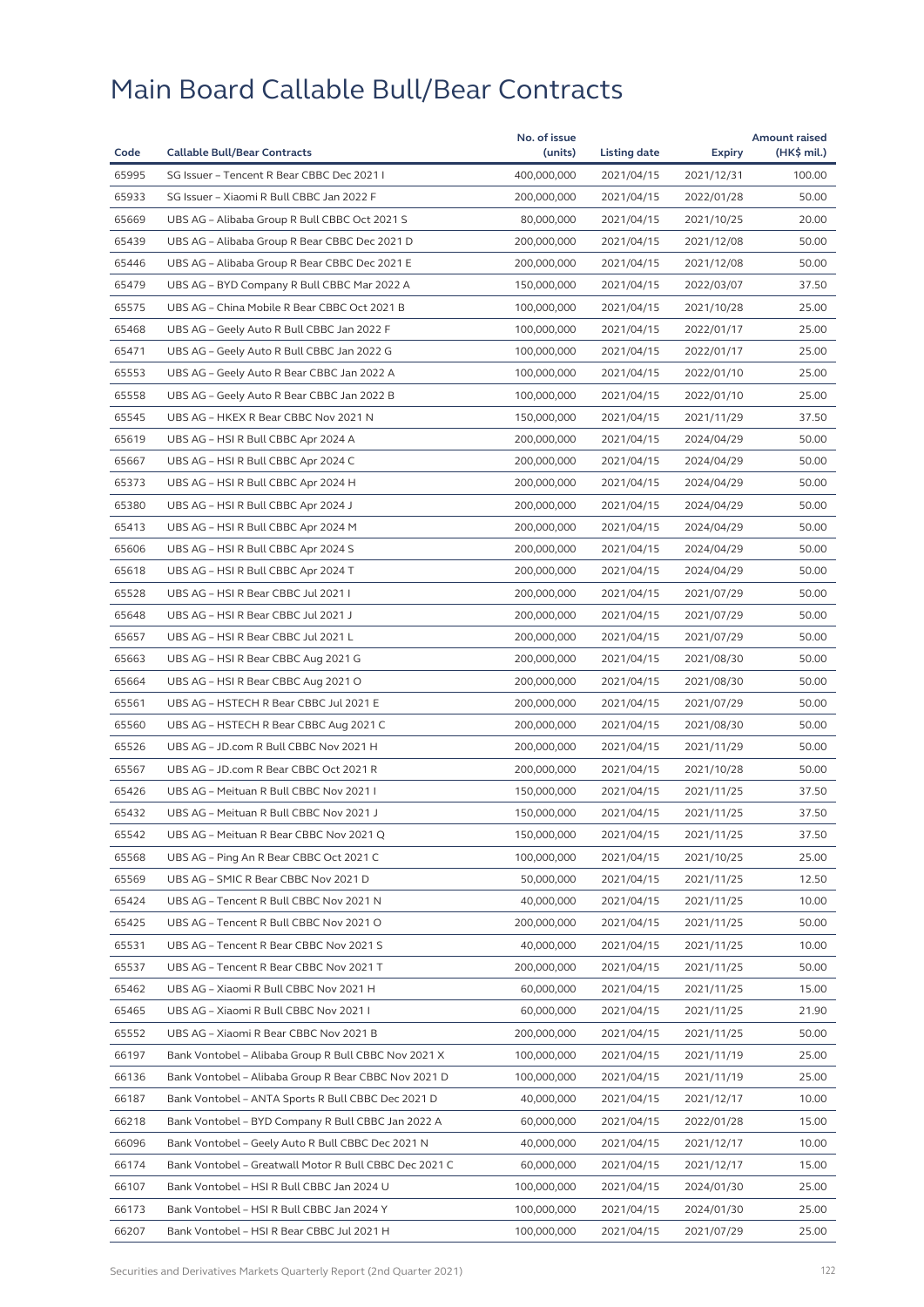|       |                                                          | No. of issue |              |               | <b>Amount raised</b> |
|-------|----------------------------------------------------------|--------------|--------------|---------------|----------------------|
| Code  | <b>Callable Bull/Bear Contracts</b>                      | (units)      | Listing date | <b>Expiry</b> | (HK\$ mil.)          |
| 66201 | Bank Vontobel - HSI R Bear CBBC Jul 2021 R               | 100,000,000  | 2021/04/15   | 2021/07/29    | 25.00                |
| 66214 | Bank Vontobel - HSI R Bear CBBC Jul 2021 S               | 100,000,000  | 2021/04/15   | 2021/07/29    | 25.00                |
| 66160 | Bank Vontobel - JD.com R Bull CBBC Nov 2021 J            | 50,000,000   | 2021/04/15   | 2021/11/19    | 12.50                |
| 66121 | Bank Vontobel - Meituan R Bull CBBC Dec 2021 U           | 100,000,000  | 2021/04/15   | 2021/12/03    | 25.00                |
| 66209 | Bank Vontobel - Meituan R Bear CBBC Nov 2021 I           | 100,000,000  | 2021/04/15   | 2021/11/19    | 25.00                |
| 66112 | Bank Vontobel - Tencent R Bull CBBC Dec 2021 U           | 100,000,000  | 2021/04/15   | 2021/12/10    | 25.00                |
| 66183 | Bank Vontobel - Wuxi Bio R Bull CBBC Dec 2021 G          | 40,000,000   | 2021/04/15   | 2021/12/17    | 10.00                |
| 66172 | Bank Vontobel - Xiaomi R Bull CBBC Oct 2021 G            | 100,000,000  | 2021/04/15   | 2021/10/15    | 25.00                |
| 66190 | Bank Vontobel - Xiaomi R Bear CBBC Nov 2021 K            | 100,000,000  | 2021/04/15   | 2021/11/19    | 25.00                |
| 66161 | Bank Vontobel - Xinyi Solar R Bull CBBC Mar 2022 A       | 60,000,000   | 2021/04/15   | 2022/03/25    | 15.00                |
| 66385 | BOCI Asia Ltd. - HSI R Bull CBBC Aug 2023 D              | 150,000,000  | 2021/04/16   | 2023/08/30    | 37.50                |
| 66408 | BOCI Asia Ltd. - HSI R Bear CBBC Jul 2021 K              | 150,000,000  | 2021/04/16   | 2021/07/29    | 37.50                |
| 66434 | BOCI Asia Ltd. - JD.com R Bull CBBC Sep 2021 O           | 40,000,000   | 2021/04/16   | 2021/09/30    | 10.00                |
| 66418 | BOCI Asia Ltd. - JD.com R Bear CBBC Sep 2021 L           | 40,000,000   | 2021/04/16   | 2021/09/30    | 10.00                |
| 66441 | BOCI Asia Ltd. - Meituan R Bull CBBC Sep 2021 D          | 40,000,000   | 2021/04/16   | 2021/09/30    | 10.00                |
| 66443 | BOCI Asia Ltd. - Meituan R Bear CBBC Jul 2021 D          | 40,000,000   | 2021/04/16   | 2021/07/30    | 10.00                |
| 66447 | BOCI Asia Ltd. - Xiaomi R Bull CBBC Sep 2021 B           | 40,000,000   | 2021/04/16   | 2021/09/30    | 14.40                |
| 66377 | BNP Paribas Issuance B.V. - HSI R Bull CBBC Aug 2024 T   | 250,000,000  | 2021/04/16   | 2024/08/29    | 62.50                |
| 66628 | BNP Paribas Issuance B.V. - HSI R Bull CBBC Aug 2024 U   | 240,000,000  | 2021/04/16   | 2024/08/29    | 60.00                |
| 66334 | BNP Paribas Issuance B.V. - HSI R Bear CBBC Sep 2021 P   | 250,000,000  | 2021/04/16   | 2021/09/29    | 62.50                |
| 66346 | BNP Paribas Issuance B.V. - HSI R Bear CBBC Sep 2021 Q   | 250,000,000  | 2021/04/16   | 2021/09/29    | 62.50                |
| 66356 | BNP Paribas Issuance B.V. - HSI R Bear CBBC Sep 2021 R   | 240,000,000  | 2021/04/16   | 2021/09/29    | 60.00                |
| 66630 | BNP Paribas Issuance B.V. - HSI R Bear CBBC Sep 2021 T   | 240,000,000  | 2021/04/16   | 2021/09/29    | 60.00                |
| 66569 | Credit Suisse AG – Alibaba Group R Bull CBBC Oct 2021 G  | 50,000,000   | 2021/04/16   | 2021/10/28    | 12.50                |
| 66573 | Credit Suisse AG - Alibaba Group R Bear CBBC Oct 2021 D  | 50,000,000   | 2021/04/16   | 2021/10/28    | 18.00                |
| 66557 | Credit Suisse AG - Bank of China R Bull CBBC Feb 2022 A  | 100,000,000  | 2021/04/16   | 2022/02/25    | 25.00                |
| 66531 | Credit Suisse AG - Geely Auto R Bear CBBC Nov 2021 A     | 100,000,000  | 2021/04/16   | 2021/11/29    | 25.00                |
| 66593 | Credit Suisse AG - HSI R Bull CBBC Feb 2024 D            | 200,000,000  | 2021/04/16   | 2024/02/28    | 50.00                |
| 66580 | Credit Suisse AG - HSI R Bull CBBC Feb 2024 O            | 200,000,000  | 2021/04/16   | 2024/02/28    | 50.00                |
| 66583 | Credit Suisse AG - HSI R Bull CBBC Feb 2024 S            | 200,000,000  | 2021/04/16   | 2024/02/28    | 50.00                |
| 66592 | Credit Suisse AG - HSI R Bull CBBC Feb 2024 U            | 200,000,000  | 2021/04/16   | 2024/02/28    | 50.00                |
| 66479 | Credit Suisse AG - HSI R Bear CBBC Jul 2021 V            | 200,000,000  | 2021/04/16   | 2021/07/29    | 50.00                |
| 66482 | Credit Suisse AG - HSI R Bear CBBC Jul 2021 X            | 200,000,000  | 2021/04/16   | 2021/07/29    | 50.00                |
| 66448 | Credit Suisse AG - HSI R Bear CBBC Aug 2021 X            | 200,000,000  | 2021/04/16   | 2021/08/30    | 50.00                |
| 66483 | Credit Suisse AG - HSI R Bear CBBC Aug 2021 Y            | 200,000,000  | 2021/04/16   | 2021/08/30    | 50.00                |
| 66558 | Credit Suisse AG - JD.com R Bull CBBC Dec 2021 C         | 100,000,000  | 2021/04/16   | 2021/12/30    | 25.00                |
| 66488 | Credit Suisse AG - Meituan R Bull CBBC Aug 2021 A        | 50,000,000   | 2021/04/16   | 2021/08/30    | 12.50                |
| 66493 | Credit Suisse AG - Meituan R Bull CBBC Aug 2021 B        | 50,000,000   | 2021/04/16   | 2021/08/30    | 12.50                |
| 66498 | Credit Suisse AG - Meituan R Bull CBBC Oct 2021 K        | 50,000,000   | 2021/04/16   | 2021/10/28    | 23.50                |
| 66500 | Credit Suisse AG - Meituan R Bull CBBC Dec 2021 D        | 100,000,000  | 2021/04/16   | 2021/12/30    | 25.00                |
| 66605 | Credit Suisse AG - Meituan R Bear CBBC Sep 2021 I        | 50,000,000   | 2021/04/16   | 2021/09/29    | 12.50                |
|       |                                                          |              |              |               |                      |
| 66601 | Credit Suisse AG - Meituan R Bear CBBC Oct 2021 G        | 100,000,000  | 2021/04/16   | 2021/10/28    | 25.00                |
| 66552 | Credit Suisse AG - SMIC R Bull CBBC Oct 2021 O           | 50,000,000   | 2021/04/16   | 2021/10/28    | 12.50                |
| 66540 | Credit Suisse AG - Tencent R Bull CBBC Dec 2021 D        | 100,000,000  | 2021/04/16   | 2021/12/30    | 25.00                |
| 66548 | Credit Suisse AG - Tencent R Bear CBBC Nov 2021 C        | 100,000,000  | 2021/04/16   | 2021/11/29    | 25.00                |
| 66485 | Credit Suisse AG - Xiaomi R Bull CBBC Sep 2021 J         | 50,000,000   | 2021/04/16   | 2021/09/29    | 12.50                |
| 66383 | Bank of East Asia - Alibaba Group R Bull CBBC Mar 2022 A | 40,000,000   | 2021/04/16   | 2022/03/28    | 10.00                |
| 67102 | Goldman Sachs SP (Asia) - Alibaba R Bull CBBC Nov 2021 F | 100,000,000  | 2021/04/16   | 2021/11/17    | 25.00                |
| 67132 | Goldman Sachs SP (Asia) - Alibaba R Bull CBBC Nov 2021 G | 100,000,000  | 2021/04/16   | 2021/11/17    | 25.00                |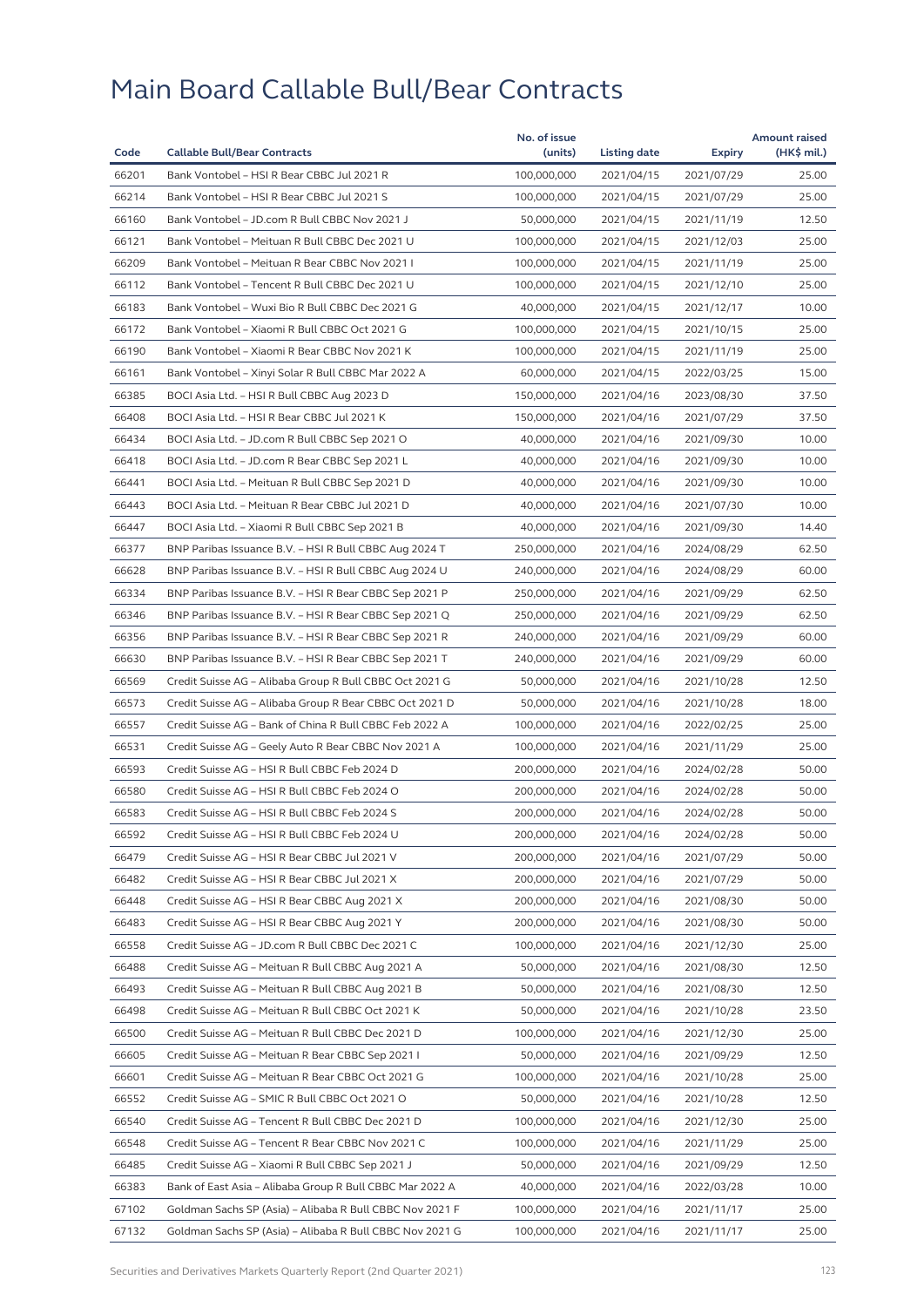|       |                                                              | No. of issue |              |                          | <b>Amount raised</b> |
|-------|--------------------------------------------------------------|--------------|--------------|--------------------------|----------------------|
| Code  | <b>Callable Bull/Bear Contracts</b>                          | (units)      | Listing date | Expiry                   | (HK\$ mil.)          |
| 67124 | Goldman Sachs SP (Asia) - Alibaba R Bear CBBC Mar 2022 B     | 100,000,000  | 2021/04/16   | 2022/03/25               | 25.00                |
| 67122 | Goldman Sachs SP (Asia) - HKEX R Bear CBBC Mar 2022 C        | 80,000,000   | 2021/04/16   | 2022/03/25               | 20.00                |
| 67134 | Goldman Sachs SP (Asia) - JD.com R Bull CBBC Dec 2021 D      | 100,000,000  | 2021/04/16   | 2021/12/30               | 25.00                |
| 67103 | Goldman Sachs SP (Asia) - Meituan R Bull CBBC Oct 2021 L     | 100,000,000  | 2021/04/16   | 2021/10/07               | 25.00                |
| 67105 | Goldman Sachs SP (Asia) - Meituan R Bull CBBC Oct 2021 M     | 100,000,000  | 2021/04/16   | 2021/10/07               | 25.00                |
| 67111 | Goldman Sachs SP (Asia) - Meituan R Bull CBBC Oct 2021 N     | 100,000,000  | 2021/04/16   | 2021/10/07               | 25.00                |
| 67128 | Goldman Sachs SP (Asia) - Meituan R Bear CBBC Mar 2022 J     | 100.000.000  | 2021/04/16   | 2022/03/25               | 25.00                |
| 67100 | Goldman Sachs SP (Asia) - Tencent R Bull CBBC Aug 2021 O     | 100,000,000  | 2021/04/16   | 2021/08/05               | 25.00                |
| 66292 | HK Bank - Alibaba Group R Bull CBBC Dec 2021 Q               | 120,000,000  | 2021/04/16   | 2021/12/09               | 30.00                |
| 66328 | HK Bank - ANTA Sports R Bull CBBC Dec 2021 D                 | 40,000,000   | 2021/04/16   | 2021/12/06               | 10.00                |
| 66299 | HK Bank - HSCEI R Bear CBBC Dec 2021 H                       | 50,000,000   | 2021/04/16   | 2021/12/30               | 12.50                |
| 66291 | HK Bank - HSI R Bull CBBC Oct 2023 V                         | 150,000,000  | 2021/04/16   | 2023/10/30               | 37.50                |
| 66295 | HK Bank - HSI R Bull CBBC Oct 2023 X                         | 125,000,000  | 2021/04/16   | 2023/10/30               | 31.25                |
| 66626 | HK Bank - HSI R Bear CBBC Nov 2021 M                         | 100,000,000  | 2021/04/16   | 2021/11/29               | 25.00                |
| 66282 | HK Bank - HSI R Bear CBBC Dec 2021 J                         | 150,000,000  | 2021/04/16   | 2021/12/30               | 37.50                |
| 66293 | HK Bank - HSTECH R Bear CBBC Dec 2021 G                      | 100,000,000  | 2021/04/16   | 2021/12/30               | 25.00                |
| 66286 | HK Bank - JD.com R Bear CBBC Dec 2021 C                      | 50,000,000   | 2021/04/16   | 2021/12/20               | 12.50                |
| 66290 | HK Bank - Meituan R Bull CBBC Dec 2021 T                     | 100,000,000  | 2021/04/16   | 2021/12/16               | 25.00                |
| 66304 | HK Bank - Meituan R Bear CBBC Nov 2021 S                     | 80,000,000   | 2021/04/16   | 2021/11/23               | 20.00                |
| 66303 | HK Bank - Ping An R Bull CBBC Dec 2021 D                     | 60,000,000   | 2021/04/16   | 2021/12/13               | 15.00                |
| 66843 | Haitong Int'l Sec - Geely Auto R Bull CBBC Nov 2021 A        | 60,000,000   | 2021/04/16   | 2021/11/29               | 15.00                |
| 66850 | Haitong Int'l Sec - Geely Auto R Bear CBBC Sep 2021 A        | 60,000,000   | 2021/04/16   | 2021/09/29               | 15.00                |
| 66765 | Haitong Int'l Sec - HSI R Bull CBBC Jun 2024 L               | 200,000,000  | 2021/04/16   | 2024/06/27               | 50.00                |
| 66763 | Haitong Int'l Sec - HSI R Bull CBBC Jul 2024 A               | 200,000,000  | 2021/04/16   | 2024/07/30               | 50.00                |
| 66761 | Haitong Int'l Sec - HSI R Bull CBBC Aug 2024 J               | 200,000,000  | 2021/04/16   | 2024/08/29               | 50.00                |
| 66759 | Haitong Int'l Sec - HSI R Bear CBBC Aug 2021 A               | 200,000,000  | 2021/04/16   | 2021/08/30               | 50.00                |
| 66756 | Haitong Int'l Sec - HSI R Bear CBBC Aug 2021 B               | 200,000,000  | 2021/04/16   | 2021/08/30               | 50.00                |
| 66770 | Haitong Int'l Sec - Meituan R Bull CBBC Sep 2021 M           | 100,000,000  | 2021/04/16   | 2021/09/29               | 25.00                |
| 66784 | Haitong Int'l Sec - Meituan R Bull CBBC Sep 2021 N           | 100,000,000  | 2021/04/16   | 2021/09/29               | 25.00                |
| 66841 | Haitong Int'l Sec - Meituan R Bear CBBC Sep 2021 P           | 60,000,000   | 2021/04/16   | 2021/09/29               | 15.00                |
| 66788 | Haitong Int'l Sec – Meituan R Bear CBBC Nov 2021 G           | 100,000,000  | 2021/04/16   | 2021/11/29               | 25.00                |
| 66769 | Haitong Int'l Sec - Tencent R Bear CBBC Sep 2021 Q           | 100,000,000  | 2021/04/16   | 2021/09/29               | 25.00                |
| 66632 | J P Morgan SP BV - Meituan R Bear CBBC Dec 2021 C            | 200,000,000  | 2021/04/16   | 2021/12/10               | 50.00                |
| 66625 | Morgan Stanley Asia Products - Alibaba R Bull CBBC Dec 2021F | 40,000,000   | 2021/04/16   | 2021/12/01               | 10.00                |
| 66623 | Morgan Stanley Asia Products - Alibaba R Bear CBBC Nov 2021C | 40,000,000   | 2021/04/16   | 2021/11/01               | 10.00                |
| 66607 | Morgan Stanley Asia Products - Meituan R Bear CBBC Nov 2021F | 68,000,000   | 2021/04/16   | 2021/11/29               | 17.00                |
| 66611 | Morgan Stanley Asia Products - Meituan R Bear CBBC Nov 2021G | 40,000,000   | 2021/04/16   | 2021/11/29               | 10.00                |
| 66887 | SG Issuer - Alibaba Group R Bull CBBC Dec 2021 C             | 80,000,000   |              |                          | 20.00                |
|       |                                                              |              | 2021/04/16   | 2021/12/31<br>2022/01/28 |                      |
| 67016 | SG Issuer - Alibaba Group R Bull CBBC Jan 2022 N             | 80,000,000   | 2021/04/16   |                          | 20.00                |
| 66907 | SG Issuer - Alibaba Group R Bear CBBC Dec 2021 B             | 80,000,000   | 2021/04/16   | 2021/12/31               | 20.00                |
| 66912 | SG Issuer - BYD Company R Bull CBBC Mar 2022 B               | 150,000,000  | 2021/04/16   | 2022/03/30               | 37.50                |
| 66929 | SG Issuer - China Mobile R Bull CBBC Nov 2021 P              | 100,000,000  | 2021/04/16   | 2021/11/30               | 25.00                |
| 66916 | SG Issuer - China Life R Bull CBBC Mar 2022 C                | 150,000,000  | 2021/04/16   | 2022/03/30               | 37.50                |
| 66954 | SG Issuer - Greatwall Motor R Bull CBBC Dec 2021 O           | 100,000,000  | 2021/04/16   | 2021/12/31               | 25.00                |
| 66959 | SG Issuer - HKEX R Bull CBBC Nov 2021 W                      | 200,000,000  | 2021/04/16   | 2021/11/30               | 50.00                |
| 67046 | SG Issuer - HSI R Bull CBBC Jul 2024 W                       | 250,000,000  | 2021/04/16   | 2024/07/30               | 62.50                |
| 67047 | SG Issuer - HSI R Bull CBBC Jul 2024 X                       | 250,000,000  | 2021/04/16   | 2024/07/30               | 62.50                |
| 67058 | SG Issuer - HSI R Bull CBBC Aug 2024 Q                       | 250,000,000  | 2021/04/16   | 2024/08/29               | 62.50                |
| 67062 | SG Issuer - HSI R Bull CBBC Aug 2024 R                       | 250,000,000  | 2021/04/16   | 2024/08/29               | 62.50                |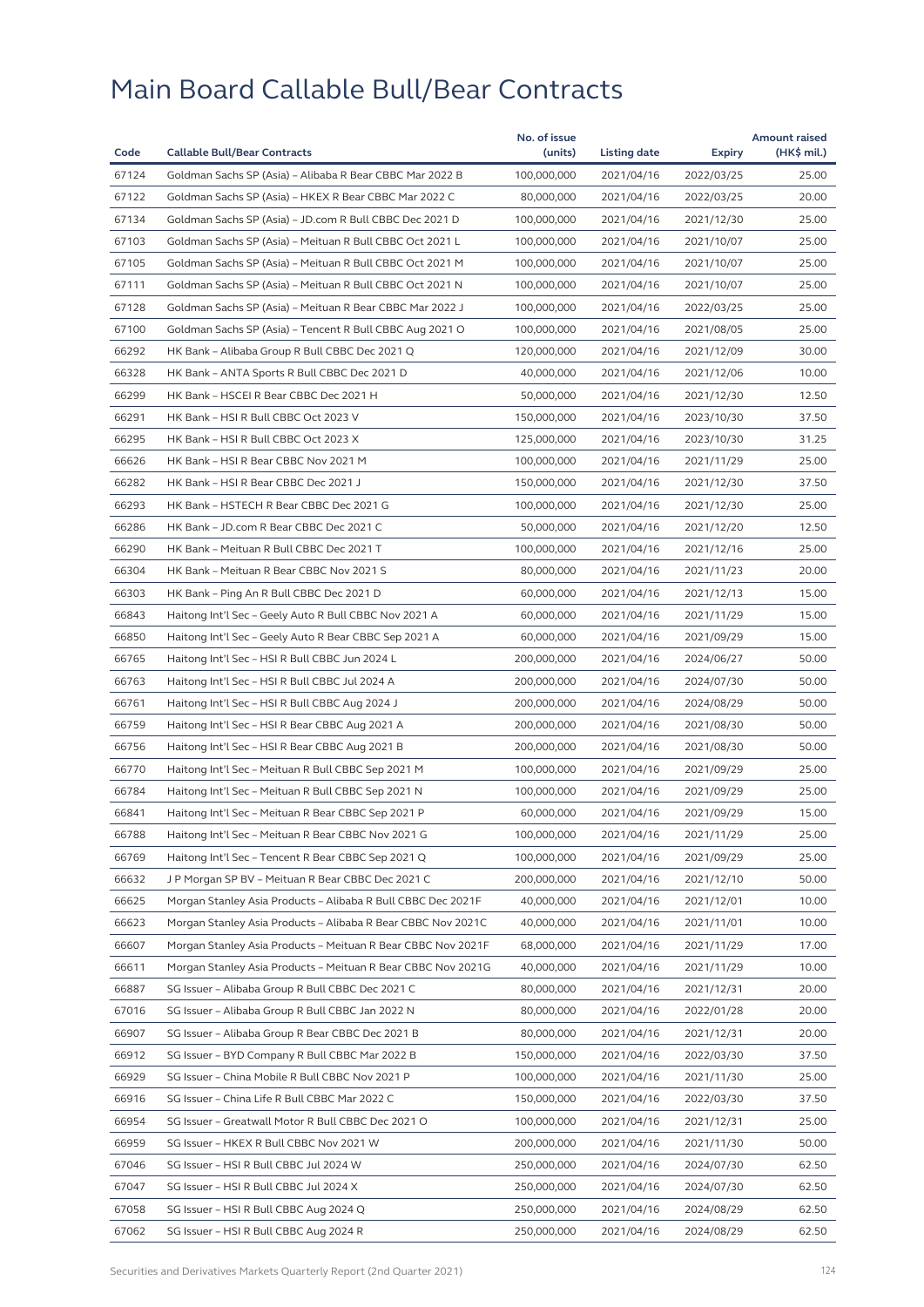|       |                                                   | No. of issue |              |                          | <b>Amount raised</b> |
|-------|---------------------------------------------------|--------------|--------------|--------------------------|----------------------|
| Code  | <b>Callable Bull/Bear Contracts</b>               | (units)      | Listing date | Expiry                   | (HK\$ mil.)          |
| 66852 | SG Issuer - HSI R Bear CBBC Jul 2021 D            | 250,000,000  | 2021/04/16   | 2021/07/29               | 62.50                |
| 66863 | SG Issuer - HSI R Bear CBBC Aug 2021 I            | 250,000,000  | 2021/04/16   | 2021/08/30               | 62.50                |
| 66858 | SG Issuer - HSI R Bear CBBC Aug 2021 X            | 250,000,000  | 2021/04/16   | 2021/08/30               | 62.50                |
| 66876 | SG Issuer - HSI R Bear CBBC Oct 2021 U            | 250,000,000  | 2021/04/16   | 2021/10/28               | 62.50                |
| 66877 | SG Issuer - HSI R Bear CBBC Oct 2021 V            | 250,000,000  | 2021/04/16   | 2021/10/28               | 62.50                |
| 67009 | SG Issuer - HSTECH R Bull CBBC Dec 2021 Q         | 100,000,000  | 2021/04/16   | 2021/12/30               | 25.00                |
| 66993 | SG Issuer - JD.com R Bull CBBC Dec 2021 X         | 200,000,000  | 2021/04/16   | 2021/12/31               | 50.00                |
| 67069 | SG Issuer - JD.com R Bull CBBC Jan 2022 I         | 200,000,000  | 2021/04/16   | 2022/01/28               | 50.00                |
| 67064 | SG Issuer - JD.com R Bear CBBC Dec 2021 E         | 200,000,000  | 2021/04/16   | 2021/12/31               | 50.00                |
| 66999 | SG Issuer - Meituan R Bull CBBC Dec 2021 I        | 80,000,000   | 2021/04/16   | 2021/12/31               | 20.00                |
| 67001 | SG Issuer - Meituan R Bull CBBC Jan 2022 V        | 80,000,000   | 2021/04/16   | 2022/01/28               | 20.00                |
| 67019 | SG Issuer - Meituan R Bull CBBC Jan 2022 W        | 80,000,000   | 2021/04/16   | 2022/01/28               | 20.00                |
| 67075 | SG Issuer - Meituan R Bull CBBC Feb 2022 I        | 200,000,000  | 2021/04/16   | 2022/02/25               | 50.00                |
| 67073 | SG Issuer - Meituan R Bear CBBC Dec 2021 I        | 200,000,000  | 2021/04/16   | 2021/12/31               | 50.00                |
| 67082 | SG Issuer - Tencent R Bull CBBC Dec 2021 P        | 80,000,000   | 2021/04/16   | 2021/12/31               | 20.00                |
| 67023 | SG Issuer - Tencent R Bull CBBC Jan 2022 N        | 80,000,000   | 2021/04/16   | 2022/01/28               | 20.00                |
| 67091 | SG Issuer - Tencent R Bull CBBC Mar 2022 D        | 400,000,000  | 2021/04/16   | 2022/03/31               | 100.00               |
| 67033 | SG Issuer - WuXi Bio R Bull CBBC Nov 2021 G       | 60,000,000   | 2021/04/16   | 2021/11/30               | 15.00                |
| 67005 | SG Issuer - Xiaomi R Bull CBBC Nov 2021 Q         | 60,000,000   | 2021/04/16   | 2021/11/30               | 15.00                |
| 67044 | SG Issuer - Xiaomi R Bear CBBC Dec 2021 F         | 200,000,000  | 2021/04/16   | 2021/12/31               | 50.00                |
| 66682 | UBS AG - AIA R Bull CBBC Sep 2021 Q               | 60,000,000   | 2021/04/16   | 2021/09/30               | 15.00                |
| 66686 | UBS AG - Alibaba Group R Bull CBBC Oct 2021 T     | 80,000,000   | 2021/04/16   | 2021/10/25               | 20.00                |
| 66659 | UBS AG - Alibaba Group R Bear CBBC Dec 2021 F     | 200,000,000  | 2021/04/16   | 2021/12/08               | 50.00                |
| 66746 | UBS AG - Bank of China R Bull CBBC Apr 2022 C     | 100,000,000  | 2021/04/16   | 2022/04/29               | 25.00                |
| 66740 | UBS AG - CC Bank R Bull CBBC Oct 2021 L           | 100,000,000  | 2021/04/16   | 2021/10/25               | 25.00                |
| 66667 | UBS AG - HSI R Bull CBBC Mar 2024 A               | 200,000,000  | 2021/04/16   | 2024/03/27               | 50.00                |
| 66677 | UBS AG - HSI R Bull CBBC Mar 2024 E               | 200,000,000  | 2021/04/16   | 2024/03/27               | 50.00                |
| 66673 | UBS AG - HSI R Bull CBBC Mar 2024 G               | 200,000,000  | 2021/04/16   | 2024/03/27               | 50.00                |
| 66750 | UBS AG - HSI R Bull CBBC Mar 2024 I               | 200,000,000  | 2021/04/16   | 2024/03/27               | 50.00                |
| 66754 | UBS AG - HSI R Bear CBBC Jul 2021 M               | 200,000,000  | 2021/04/16   | 2021/07/29               | 50.00                |
| 66642 | UBS AG – HSI R Bear CBBC Jul 2021 Q               | 200,000,000  | 2021/04/16   | 2021/07/29               | 50.00                |
| 66643 | UBS AG - HSI R Bear CBBC Jul 2021 R               | 200,000,000  | 2021/04/16   |                          | 50.00                |
| 66689 | UBS AG - JD.com R Bear CBBC Oct 2021 S            | 200,000,000  | 2021/04/16   | 2021/07/29<br>2021/10/29 | 50.00                |
|       |                                                   |              |              |                          |                      |
| 66645 | UBS AG - Meituan R Bull CBBC Nov 2021 K           | 150,000,000  | 2021/04/16   | 2021/11/25               | 37.50                |
| 66662 | UBS AG - Meituan R Bull CBBC Nov 2021 L           | 150,000,000  | 2021/04/16   | 2021/11/25               | 37.50                |
| 66663 | UBS AG - Meituan R Bull CBBC Nov 2021 M           | 50,000,000   | 2021/04/16   | 2021/11/25               | 12.50                |
| 66679 | UBS AG - Meituan R Bull CBBC Nov 2021 N           | 150,000,000  | 2021/04/16   | 2021/11/25               | 37.50                |
| 66681 | UBS AG - Meituan R Bull CBBC Nov 2021 O           | 150,000,000  | 2021/04/16   | 2021/11/25               | 37.50                |
| 66692 | UBS AG - Meituan R Bear CBBC Nov 2021 S           | 150,000,000  | 2021/04/16   | 2021/11/25               | 37.50                |
| 66693 | UBS AG - Meituan R Bear CBBC Nov 2021 U           | 150,000,000  | 2021/04/16   | 2021/11/25               | 37.50                |
| 66700 | UBS AG - Meituan R Bear CBBC Nov 2021 V           | 150,000,000  | 2021/04/16   | 2021/11/25               | 37.50                |
| 66703 | UBS AG - Meituan R Bear CBBC Nov 2021 W           | 150,000,000  | 2021/04/16   | 2021/11/25               | 37.50                |
| 66695 | UBS AG - SMIC R Bull CBBC Nov 2021 E              | 100,000,000  | 2021/04/16   | 2021/11/25               | 25.00                |
| 66715 | UBS AG - WuXi Bio R Bull CBBC Dec 2021 F          | 60,000,000   | 2021/04/16   | 2021/12/31               | 15.00                |
| 66722 | UBS AG - Xiaomi R Bull CBBC Nov 2021 J            | 200,000,000  | 2021/04/16   | 2021/11/25               | 50.00                |
| 67136 | Bank Vontobel - Ali Health R Bull CBBC Dec 2021 A | 60,000,000   | 2021/04/16   | 2021/12/03               | 15.00                |
| 67156 | Bank Vontobel - HSI R Bull CBBC Jan 2024 J        | 100,000,000  | 2021/04/16   | 2024/01/30               | 25.00                |
| 67163 | Bank Vontobel - HSI R Bull CBBC Jan 2024 L        | 100,000,000  | 2021/04/16   | 2024/01/30               | 25.00                |
| 67166 | Bank Vontobel - HSI R Bull CBBC Jan 2024 M        | 150,000,000  | 2021/04/16   | 2024/01/30               | 37.50                |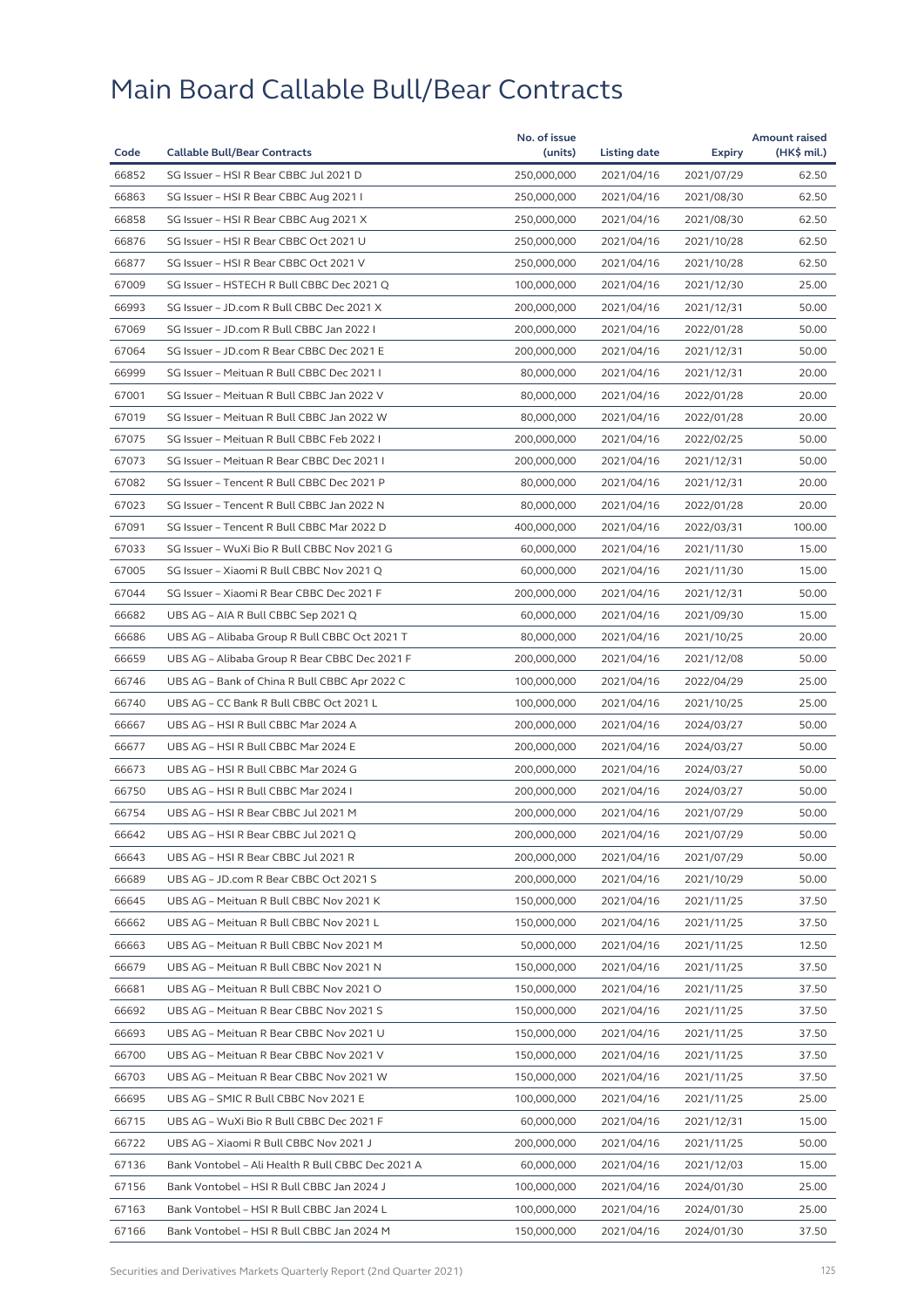| 67146<br>Bank Vontobel - HSI R Bull CBBC Feb 2024 B<br>100,000,000<br>2021/04/16<br>2024/02/28<br>25.00<br>67360<br>Bank Vontobel - HSI R Bear CBBC Jul 2021 L<br>100,000,000<br>2021/04/16<br>2021/07/29<br>25.00<br>67256<br>25.00<br>Bank Vontobel - HSI R Bear CBBC Jul 2021 X<br>100,000,000<br>2021/04/16<br>2021/07/29<br>67315<br>Bank Vontobel - HSI R Bear CBBC Aug 2021 M<br>100,000,000<br>25.00<br>2021/04/16<br>2021/08/30<br>67195<br>Bank Vontobel - JD.com R Bull CBBC Nov 2021 K<br>50,000,000<br>2021/04/16<br>2021/11/19<br>12.50<br>67196<br>12.50<br>Bank Vontobel - JD.com R Bull CBBC Nov 2021 L<br>50,000,000<br>2021/04/16<br>2021/11/19<br>67211<br>Bank Vontobel - JD.com R Bull CBBC Dec 2021 J<br>50,000,000<br>2021/04/16<br>2021/12/17<br>12.50<br>67214<br>Bank Vontobel - JD.com R Bear CBBC Dec 2021 E<br>50,000,000<br>2021/04/16<br>2021/12/17<br>12.50<br>67175<br>Bank Vontobel - Meituan R Bull CBBC Dec 2021 V<br>60,000,000<br>15.00<br>2021/04/16<br>2021/12/13<br>67190<br>Bank Vontobel - Meituan R Bull CBBC Dec 2021 W<br>100,000,000<br>2021/04/16<br>25.00<br>2021/12/17<br>67192<br>Bank Vontobel - Meituan R Bull CBBC Dec 2021 X<br>100,000,000<br>2021/04/16<br>25.00<br>2021/12/17<br>67226<br>25.00<br>Bank Vontobel - Meituan R Bull CBBC Dec 2021 Y<br>100,000,000<br>2021/04/16<br>2021/12/17<br>67281<br>Bank Vontobel - Meituan R Bull CBBC Dec 2021 Z<br>100,000,000<br>2021/12/17<br>25.00<br>2021/04/16<br>67230<br>Bank Vontobel - Meituan R Bear CBBC Dec 2021 D<br>60,000,000<br>2021/04/16<br>2021/12/13<br>15.00<br>67235<br>Bank Vontobel - Meituan R Bear CBBC Dec 2021 E<br>100,000,000<br>25.00<br>2021/04/16<br>2021/12/17<br>67243<br>Bank Vontobel - Meituan R Bear CBBC Dec 2021 F<br>100,000,000<br>2021/04/16<br>2021/12/17<br>25.00<br>67365<br>10.00<br>Bank Vontobel - PA Gooddoctor R Bull CBBC Sep 2021 B<br>40,000,000<br>2021/04/16<br>2021/09/30<br>67361<br>Bank Vontobel - SMIC R Bull CBBC Nov 2021 R<br>40,000,000<br>2021/04/16<br>10.00<br>2021/11/12<br>67138<br>Bank Vontobel - Sunny Optical R Bull CBBC Jan 2022 A<br>100,000,000<br>2021/04/16<br>2022/01/07<br>25.00<br>67253<br>Bank Vontobel - Tencent R Bear CBBC Nov 2021 A<br>100,000,000<br>2021/04/16<br>2021/11/19<br>25.00<br>67452<br>BOCI Asia Ltd. - Alibaba Group R Bull CBBC Sep 2021 D<br>40,000,000<br>2021/04/19<br>2021/09/30<br>10.00<br>67459<br>BOCI Asia Ltd. - Alibaba Group R Bear CBBC Sep 2021 B<br>40,000,000<br>2021/04/19<br>2021/09/30<br>10.00<br>67438<br>BOCI Asia Ltd. - HSI R Bull CBBC Aug 2023 G<br>150,000,000<br>2021/04/19<br>2023/08/30<br>37.50<br>67439<br>BOCI Asia Ltd. - HSI R Bull CBBC Aug 2023 H<br>37.50<br>150,000,000<br>2021/04/19<br>2023/08/30<br>67442<br>BOCI Asia Ltd. - HSI R Bear CBBC Jul 2021 L<br>150,000,000<br>2021/04/19<br>2021/07/29<br>37.50<br>67448<br>BOCI Asia Ltd. - JD.com R Bear CBBC Sep 2021 M<br>40,000,000<br>2021/04/19<br>2021/09/30<br>12.40<br>67446<br>BOCI Asia Ltd. - SMIC R Bull CBBC Sep 2021 A<br>50,000,000<br>2021/04/19<br>2021/09/30<br>12.50<br>67444<br>BOCI Asia Ltd. - Tencent R Bull CBBC Sep 2021 C<br>120,000,000<br>2021/04/19<br>2021/09/30<br>30.00<br>67893<br>BNP Paribas Issuance B.V. - HSI R Bull CBBC Aug 2024 A<br>250,000,000<br>2021/04/19<br>2024/08/29<br>62.50<br>67408<br>62.50<br>BNP Paribas Issuance B.V. - HSI R Bull CBBC Aug 2024 V<br>250,000,000<br>2021/04/19<br>2024/08/29<br>62.50<br>67409<br>BNP Paribas Issuance B.V. - HSI R Bull CBBC Aug 2024 W<br>250,000,000<br>2021/04/19<br>2024/08/29<br>BNP Paribas Issuance B.V. - HSI R Bull CBBC Aug 2024 X<br>67864<br>250,000,000<br>2021/04/19<br>2024/08/29<br>62.50<br>67873<br>250,000,000<br>2024/08/29<br>62.50<br>BNP Paribas Issuance B.V. – HSI R Bull CBBC Aug 2024 Y<br>2021/04/19<br>67882<br>BNP Paribas Issuance B.V. - HSI R Bull CBBC Aug 2024 Z<br>250,000,000<br>2021/04/19<br>2024/08/29<br>62.50<br>67389<br>BNP Paribas Issuance B.V. - HSI R Bear CBBC Sep 2021 U<br>250,000,000<br>2021/04/19<br>2021/09/29<br>62.50<br>67403<br>BNP Paribas Issuance B.V. - HSI R Bear CBBC Sep 2021 V<br>240,000,000<br>2021/04/19<br>2021/09/29<br>60.00<br>67407<br>BNP Paribas Issuance B.V. - HSI R Bear CBBC Sep 2021 W<br>240,000,000<br>2021/04/19<br>2021/09/29<br>60.00<br>67897<br>BNP Paribas Issuance B.V. - HSI R Bear CBBC Sep 2021 X<br>240,000,000<br>2021/04/19<br>2021/09/29<br>60.00<br>67477<br>Credit Suisse AG - BYD Company R Bull CBBC Dec 2021 Y<br>100,000,000<br>2021/04/19<br>2021/12/30<br>25.00<br>67471<br>Credit Suisse AG - Geely Auto R Bull CBBC Dec 2021 I<br>100,000,000<br>2021/04/19<br>25.00<br>2021/12/30<br>67490<br>Credit Suisse AG - Greatwall Motor R Bull CBBC Oct 2021 H<br>60,000,000<br>2021/04/19<br>2021/10/28<br>15.00<br>67472<br>Credit Suisse AG - HKEX R Bull CBBC Sep 2021 C<br>50,000,000<br>2021/04/19<br>2021/09/29<br>12.50 |      |                                     | No. of issue |              |        | <b>Amount raised</b> |
|---------------------------------------------------------------------------------------------------------------------------------------------------------------------------------------------------------------------------------------------------------------------------------------------------------------------------------------------------------------------------------------------------------------------------------------------------------------------------------------------------------------------------------------------------------------------------------------------------------------------------------------------------------------------------------------------------------------------------------------------------------------------------------------------------------------------------------------------------------------------------------------------------------------------------------------------------------------------------------------------------------------------------------------------------------------------------------------------------------------------------------------------------------------------------------------------------------------------------------------------------------------------------------------------------------------------------------------------------------------------------------------------------------------------------------------------------------------------------------------------------------------------------------------------------------------------------------------------------------------------------------------------------------------------------------------------------------------------------------------------------------------------------------------------------------------------------------------------------------------------------------------------------------------------------------------------------------------------------------------------------------------------------------------------------------------------------------------------------------------------------------------------------------------------------------------------------------------------------------------------------------------------------------------------------------------------------------------------------------------------------------------------------------------------------------------------------------------------------------------------------------------------------------------------------------------------------------------------------------------------------------------------------------------------------------------------------------------------------------------------------------------------------------------------------------------------------------------------------------------------------------------------------------------------------------------------------------------------------------------------------------------------------------------------------------------------------------------------------------------------------------------------------------------------------------------------------------------------------------------------------------------------------------------------------------------------------------------------------------------------------------------------------------------------------------------------------------------------------------------------------------------------------------------------------------------------------------------------------------------------------------------------------------------------------------------------------------------------------------------------------------------------------------------------------------------------------------------------------------------------------------------------------------------------------------------------------------------------------------------------------------------------------------------------------------------------------------------------------------------------------------------------------------------------------------------------------------------------------------------------------------------------------------------------------------------------------------------------------------------------------------------------------------------------------------------------------------------------------------------------------------------------------------------------------------------------------------------------------------------------------------------------------------------------------------------------------------------------------------------------------------------------------------------------------------------------------------------------------------------------------------------------------------------------------------------|------|-------------------------------------|--------------|--------------|--------|----------------------|
|                                                                                                                                                                                                                                                                                                                                                                                                                                                                                                                                                                                                                                                                                                                                                                                                                                                                                                                                                                                                                                                                                                                                                                                                                                                                                                                                                                                                                                                                                                                                                                                                                                                                                                                                                                                                                                                                                                                                                                                                                                                                                                                                                                                                                                                                                                                                                                                                                                                                                                                                                                                                                                                                                                                                                                                                                                                                                                                                                                                                                                                                                                                                                                                                                                                                                                                                                                                                                                                                                                                                                                                                                                                                                                                                                                                                                                                                                                                                                                                                                                                                                                                                                                                                                                                                                                                                                                                                                                                                                                                                                                                                                                                                                                                                                                                                                                                                                                                                       | Code | <b>Callable Bull/Bear Contracts</b> | (units)      | Listing date | Expiry | (HK\$ mil.)          |
|                                                                                                                                                                                                                                                                                                                                                                                                                                                                                                                                                                                                                                                                                                                                                                                                                                                                                                                                                                                                                                                                                                                                                                                                                                                                                                                                                                                                                                                                                                                                                                                                                                                                                                                                                                                                                                                                                                                                                                                                                                                                                                                                                                                                                                                                                                                                                                                                                                                                                                                                                                                                                                                                                                                                                                                                                                                                                                                                                                                                                                                                                                                                                                                                                                                                                                                                                                                                                                                                                                                                                                                                                                                                                                                                                                                                                                                                                                                                                                                                                                                                                                                                                                                                                                                                                                                                                                                                                                                                                                                                                                                                                                                                                                                                                                                                                                                                                                                                       |      |                                     |              |              |        |                      |
|                                                                                                                                                                                                                                                                                                                                                                                                                                                                                                                                                                                                                                                                                                                                                                                                                                                                                                                                                                                                                                                                                                                                                                                                                                                                                                                                                                                                                                                                                                                                                                                                                                                                                                                                                                                                                                                                                                                                                                                                                                                                                                                                                                                                                                                                                                                                                                                                                                                                                                                                                                                                                                                                                                                                                                                                                                                                                                                                                                                                                                                                                                                                                                                                                                                                                                                                                                                                                                                                                                                                                                                                                                                                                                                                                                                                                                                                                                                                                                                                                                                                                                                                                                                                                                                                                                                                                                                                                                                                                                                                                                                                                                                                                                                                                                                                                                                                                                                                       |      |                                     |              |              |        |                      |
|                                                                                                                                                                                                                                                                                                                                                                                                                                                                                                                                                                                                                                                                                                                                                                                                                                                                                                                                                                                                                                                                                                                                                                                                                                                                                                                                                                                                                                                                                                                                                                                                                                                                                                                                                                                                                                                                                                                                                                                                                                                                                                                                                                                                                                                                                                                                                                                                                                                                                                                                                                                                                                                                                                                                                                                                                                                                                                                                                                                                                                                                                                                                                                                                                                                                                                                                                                                                                                                                                                                                                                                                                                                                                                                                                                                                                                                                                                                                                                                                                                                                                                                                                                                                                                                                                                                                                                                                                                                                                                                                                                                                                                                                                                                                                                                                                                                                                                                                       |      |                                     |              |              |        |                      |
|                                                                                                                                                                                                                                                                                                                                                                                                                                                                                                                                                                                                                                                                                                                                                                                                                                                                                                                                                                                                                                                                                                                                                                                                                                                                                                                                                                                                                                                                                                                                                                                                                                                                                                                                                                                                                                                                                                                                                                                                                                                                                                                                                                                                                                                                                                                                                                                                                                                                                                                                                                                                                                                                                                                                                                                                                                                                                                                                                                                                                                                                                                                                                                                                                                                                                                                                                                                                                                                                                                                                                                                                                                                                                                                                                                                                                                                                                                                                                                                                                                                                                                                                                                                                                                                                                                                                                                                                                                                                                                                                                                                                                                                                                                                                                                                                                                                                                                                                       |      |                                     |              |              |        |                      |
|                                                                                                                                                                                                                                                                                                                                                                                                                                                                                                                                                                                                                                                                                                                                                                                                                                                                                                                                                                                                                                                                                                                                                                                                                                                                                                                                                                                                                                                                                                                                                                                                                                                                                                                                                                                                                                                                                                                                                                                                                                                                                                                                                                                                                                                                                                                                                                                                                                                                                                                                                                                                                                                                                                                                                                                                                                                                                                                                                                                                                                                                                                                                                                                                                                                                                                                                                                                                                                                                                                                                                                                                                                                                                                                                                                                                                                                                                                                                                                                                                                                                                                                                                                                                                                                                                                                                                                                                                                                                                                                                                                                                                                                                                                                                                                                                                                                                                                                                       |      |                                     |              |              |        |                      |
|                                                                                                                                                                                                                                                                                                                                                                                                                                                                                                                                                                                                                                                                                                                                                                                                                                                                                                                                                                                                                                                                                                                                                                                                                                                                                                                                                                                                                                                                                                                                                                                                                                                                                                                                                                                                                                                                                                                                                                                                                                                                                                                                                                                                                                                                                                                                                                                                                                                                                                                                                                                                                                                                                                                                                                                                                                                                                                                                                                                                                                                                                                                                                                                                                                                                                                                                                                                                                                                                                                                                                                                                                                                                                                                                                                                                                                                                                                                                                                                                                                                                                                                                                                                                                                                                                                                                                                                                                                                                                                                                                                                                                                                                                                                                                                                                                                                                                                                                       |      |                                     |              |              |        |                      |
|                                                                                                                                                                                                                                                                                                                                                                                                                                                                                                                                                                                                                                                                                                                                                                                                                                                                                                                                                                                                                                                                                                                                                                                                                                                                                                                                                                                                                                                                                                                                                                                                                                                                                                                                                                                                                                                                                                                                                                                                                                                                                                                                                                                                                                                                                                                                                                                                                                                                                                                                                                                                                                                                                                                                                                                                                                                                                                                                                                                                                                                                                                                                                                                                                                                                                                                                                                                                                                                                                                                                                                                                                                                                                                                                                                                                                                                                                                                                                                                                                                                                                                                                                                                                                                                                                                                                                                                                                                                                                                                                                                                                                                                                                                                                                                                                                                                                                                                                       |      |                                     |              |              |        |                      |
|                                                                                                                                                                                                                                                                                                                                                                                                                                                                                                                                                                                                                                                                                                                                                                                                                                                                                                                                                                                                                                                                                                                                                                                                                                                                                                                                                                                                                                                                                                                                                                                                                                                                                                                                                                                                                                                                                                                                                                                                                                                                                                                                                                                                                                                                                                                                                                                                                                                                                                                                                                                                                                                                                                                                                                                                                                                                                                                                                                                                                                                                                                                                                                                                                                                                                                                                                                                                                                                                                                                                                                                                                                                                                                                                                                                                                                                                                                                                                                                                                                                                                                                                                                                                                                                                                                                                                                                                                                                                                                                                                                                                                                                                                                                                                                                                                                                                                                                                       |      |                                     |              |              |        |                      |
|                                                                                                                                                                                                                                                                                                                                                                                                                                                                                                                                                                                                                                                                                                                                                                                                                                                                                                                                                                                                                                                                                                                                                                                                                                                                                                                                                                                                                                                                                                                                                                                                                                                                                                                                                                                                                                                                                                                                                                                                                                                                                                                                                                                                                                                                                                                                                                                                                                                                                                                                                                                                                                                                                                                                                                                                                                                                                                                                                                                                                                                                                                                                                                                                                                                                                                                                                                                                                                                                                                                                                                                                                                                                                                                                                                                                                                                                                                                                                                                                                                                                                                                                                                                                                                                                                                                                                                                                                                                                                                                                                                                                                                                                                                                                                                                                                                                                                                                                       |      |                                     |              |              |        |                      |
|                                                                                                                                                                                                                                                                                                                                                                                                                                                                                                                                                                                                                                                                                                                                                                                                                                                                                                                                                                                                                                                                                                                                                                                                                                                                                                                                                                                                                                                                                                                                                                                                                                                                                                                                                                                                                                                                                                                                                                                                                                                                                                                                                                                                                                                                                                                                                                                                                                                                                                                                                                                                                                                                                                                                                                                                                                                                                                                                                                                                                                                                                                                                                                                                                                                                                                                                                                                                                                                                                                                                                                                                                                                                                                                                                                                                                                                                                                                                                                                                                                                                                                                                                                                                                                                                                                                                                                                                                                                                                                                                                                                                                                                                                                                                                                                                                                                                                                                                       |      |                                     |              |              |        |                      |
|                                                                                                                                                                                                                                                                                                                                                                                                                                                                                                                                                                                                                                                                                                                                                                                                                                                                                                                                                                                                                                                                                                                                                                                                                                                                                                                                                                                                                                                                                                                                                                                                                                                                                                                                                                                                                                                                                                                                                                                                                                                                                                                                                                                                                                                                                                                                                                                                                                                                                                                                                                                                                                                                                                                                                                                                                                                                                                                                                                                                                                                                                                                                                                                                                                                                                                                                                                                                                                                                                                                                                                                                                                                                                                                                                                                                                                                                                                                                                                                                                                                                                                                                                                                                                                                                                                                                                                                                                                                                                                                                                                                                                                                                                                                                                                                                                                                                                                                                       |      |                                     |              |              |        |                      |
|                                                                                                                                                                                                                                                                                                                                                                                                                                                                                                                                                                                                                                                                                                                                                                                                                                                                                                                                                                                                                                                                                                                                                                                                                                                                                                                                                                                                                                                                                                                                                                                                                                                                                                                                                                                                                                                                                                                                                                                                                                                                                                                                                                                                                                                                                                                                                                                                                                                                                                                                                                                                                                                                                                                                                                                                                                                                                                                                                                                                                                                                                                                                                                                                                                                                                                                                                                                                                                                                                                                                                                                                                                                                                                                                                                                                                                                                                                                                                                                                                                                                                                                                                                                                                                                                                                                                                                                                                                                                                                                                                                                                                                                                                                                                                                                                                                                                                                                                       |      |                                     |              |              |        |                      |
|                                                                                                                                                                                                                                                                                                                                                                                                                                                                                                                                                                                                                                                                                                                                                                                                                                                                                                                                                                                                                                                                                                                                                                                                                                                                                                                                                                                                                                                                                                                                                                                                                                                                                                                                                                                                                                                                                                                                                                                                                                                                                                                                                                                                                                                                                                                                                                                                                                                                                                                                                                                                                                                                                                                                                                                                                                                                                                                                                                                                                                                                                                                                                                                                                                                                                                                                                                                                                                                                                                                                                                                                                                                                                                                                                                                                                                                                                                                                                                                                                                                                                                                                                                                                                                                                                                                                                                                                                                                                                                                                                                                                                                                                                                                                                                                                                                                                                                                                       |      |                                     |              |              |        |                      |
|                                                                                                                                                                                                                                                                                                                                                                                                                                                                                                                                                                                                                                                                                                                                                                                                                                                                                                                                                                                                                                                                                                                                                                                                                                                                                                                                                                                                                                                                                                                                                                                                                                                                                                                                                                                                                                                                                                                                                                                                                                                                                                                                                                                                                                                                                                                                                                                                                                                                                                                                                                                                                                                                                                                                                                                                                                                                                                                                                                                                                                                                                                                                                                                                                                                                                                                                                                                                                                                                                                                                                                                                                                                                                                                                                                                                                                                                                                                                                                                                                                                                                                                                                                                                                                                                                                                                                                                                                                                                                                                                                                                                                                                                                                                                                                                                                                                                                                                                       |      |                                     |              |              |        |                      |
|                                                                                                                                                                                                                                                                                                                                                                                                                                                                                                                                                                                                                                                                                                                                                                                                                                                                                                                                                                                                                                                                                                                                                                                                                                                                                                                                                                                                                                                                                                                                                                                                                                                                                                                                                                                                                                                                                                                                                                                                                                                                                                                                                                                                                                                                                                                                                                                                                                                                                                                                                                                                                                                                                                                                                                                                                                                                                                                                                                                                                                                                                                                                                                                                                                                                                                                                                                                                                                                                                                                                                                                                                                                                                                                                                                                                                                                                                                                                                                                                                                                                                                                                                                                                                                                                                                                                                                                                                                                                                                                                                                                                                                                                                                                                                                                                                                                                                                                                       |      |                                     |              |              |        |                      |
|                                                                                                                                                                                                                                                                                                                                                                                                                                                                                                                                                                                                                                                                                                                                                                                                                                                                                                                                                                                                                                                                                                                                                                                                                                                                                                                                                                                                                                                                                                                                                                                                                                                                                                                                                                                                                                                                                                                                                                                                                                                                                                                                                                                                                                                                                                                                                                                                                                                                                                                                                                                                                                                                                                                                                                                                                                                                                                                                                                                                                                                                                                                                                                                                                                                                                                                                                                                                                                                                                                                                                                                                                                                                                                                                                                                                                                                                                                                                                                                                                                                                                                                                                                                                                                                                                                                                                                                                                                                                                                                                                                                                                                                                                                                                                                                                                                                                                                                                       |      |                                     |              |              |        |                      |
|                                                                                                                                                                                                                                                                                                                                                                                                                                                                                                                                                                                                                                                                                                                                                                                                                                                                                                                                                                                                                                                                                                                                                                                                                                                                                                                                                                                                                                                                                                                                                                                                                                                                                                                                                                                                                                                                                                                                                                                                                                                                                                                                                                                                                                                                                                                                                                                                                                                                                                                                                                                                                                                                                                                                                                                                                                                                                                                                                                                                                                                                                                                                                                                                                                                                                                                                                                                                                                                                                                                                                                                                                                                                                                                                                                                                                                                                                                                                                                                                                                                                                                                                                                                                                                                                                                                                                                                                                                                                                                                                                                                                                                                                                                                                                                                                                                                                                                                                       |      |                                     |              |              |        |                      |
|                                                                                                                                                                                                                                                                                                                                                                                                                                                                                                                                                                                                                                                                                                                                                                                                                                                                                                                                                                                                                                                                                                                                                                                                                                                                                                                                                                                                                                                                                                                                                                                                                                                                                                                                                                                                                                                                                                                                                                                                                                                                                                                                                                                                                                                                                                                                                                                                                                                                                                                                                                                                                                                                                                                                                                                                                                                                                                                                                                                                                                                                                                                                                                                                                                                                                                                                                                                                                                                                                                                                                                                                                                                                                                                                                                                                                                                                                                                                                                                                                                                                                                                                                                                                                                                                                                                                                                                                                                                                                                                                                                                                                                                                                                                                                                                                                                                                                                                                       |      |                                     |              |              |        |                      |
|                                                                                                                                                                                                                                                                                                                                                                                                                                                                                                                                                                                                                                                                                                                                                                                                                                                                                                                                                                                                                                                                                                                                                                                                                                                                                                                                                                                                                                                                                                                                                                                                                                                                                                                                                                                                                                                                                                                                                                                                                                                                                                                                                                                                                                                                                                                                                                                                                                                                                                                                                                                                                                                                                                                                                                                                                                                                                                                                                                                                                                                                                                                                                                                                                                                                                                                                                                                                                                                                                                                                                                                                                                                                                                                                                                                                                                                                                                                                                                                                                                                                                                                                                                                                                                                                                                                                                                                                                                                                                                                                                                                                                                                                                                                                                                                                                                                                                                                                       |      |                                     |              |              |        |                      |
|                                                                                                                                                                                                                                                                                                                                                                                                                                                                                                                                                                                                                                                                                                                                                                                                                                                                                                                                                                                                                                                                                                                                                                                                                                                                                                                                                                                                                                                                                                                                                                                                                                                                                                                                                                                                                                                                                                                                                                                                                                                                                                                                                                                                                                                                                                                                                                                                                                                                                                                                                                                                                                                                                                                                                                                                                                                                                                                                                                                                                                                                                                                                                                                                                                                                                                                                                                                                                                                                                                                                                                                                                                                                                                                                                                                                                                                                                                                                                                                                                                                                                                                                                                                                                                                                                                                                                                                                                                                                                                                                                                                                                                                                                                                                                                                                                                                                                                                                       |      |                                     |              |              |        |                      |
|                                                                                                                                                                                                                                                                                                                                                                                                                                                                                                                                                                                                                                                                                                                                                                                                                                                                                                                                                                                                                                                                                                                                                                                                                                                                                                                                                                                                                                                                                                                                                                                                                                                                                                                                                                                                                                                                                                                                                                                                                                                                                                                                                                                                                                                                                                                                                                                                                                                                                                                                                                                                                                                                                                                                                                                                                                                                                                                                                                                                                                                                                                                                                                                                                                                                                                                                                                                                                                                                                                                                                                                                                                                                                                                                                                                                                                                                                                                                                                                                                                                                                                                                                                                                                                                                                                                                                                                                                                                                                                                                                                                                                                                                                                                                                                                                                                                                                                                                       |      |                                     |              |              |        |                      |
|                                                                                                                                                                                                                                                                                                                                                                                                                                                                                                                                                                                                                                                                                                                                                                                                                                                                                                                                                                                                                                                                                                                                                                                                                                                                                                                                                                                                                                                                                                                                                                                                                                                                                                                                                                                                                                                                                                                                                                                                                                                                                                                                                                                                                                                                                                                                                                                                                                                                                                                                                                                                                                                                                                                                                                                                                                                                                                                                                                                                                                                                                                                                                                                                                                                                                                                                                                                                                                                                                                                                                                                                                                                                                                                                                                                                                                                                                                                                                                                                                                                                                                                                                                                                                                                                                                                                                                                                                                                                                                                                                                                                                                                                                                                                                                                                                                                                                                                                       |      |                                     |              |              |        |                      |
|                                                                                                                                                                                                                                                                                                                                                                                                                                                                                                                                                                                                                                                                                                                                                                                                                                                                                                                                                                                                                                                                                                                                                                                                                                                                                                                                                                                                                                                                                                                                                                                                                                                                                                                                                                                                                                                                                                                                                                                                                                                                                                                                                                                                                                                                                                                                                                                                                                                                                                                                                                                                                                                                                                                                                                                                                                                                                                                                                                                                                                                                                                                                                                                                                                                                                                                                                                                                                                                                                                                                                                                                                                                                                                                                                                                                                                                                                                                                                                                                                                                                                                                                                                                                                                                                                                                                                                                                                                                                                                                                                                                                                                                                                                                                                                                                                                                                                                                                       |      |                                     |              |              |        |                      |
|                                                                                                                                                                                                                                                                                                                                                                                                                                                                                                                                                                                                                                                                                                                                                                                                                                                                                                                                                                                                                                                                                                                                                                                                                                                                                                                                                                                                                                                                                                                                                                                                                                                                                                                                                                                                                                                                                                                                                                                                                                                                                                                                                                                                                                                                                                                                                                                                                                                                                                                                                                                                                                                                                                                                                                                                                                                                                                                                                                                                                                                                                                                                                                                                                                                                                                                                                                                                                                                                                                                                                                                                                                                                                                                                                                                                                                                                                                                                                                                                                                                                                                                                                                                                                                                                                                                                                                                                                                                                                                                                                                                                                                                                                                                                                                                                                                                                                                                                       |      |                                     |              |              |        |                      |
|                                                                                                                                                                                                                                                                                                                                                                                                                                                                                                                                                                                                                                                                                                                                                                                                                                                                                                                                                                                                                                                                                                                                                                                                                                                                                                                                                                                                                                                                                                                                                                                                                                                                                                                                                                                                                                                                                                                                                                                                                                                                                                                                                                                                                                                                                                                                                                                                                                                                                                                                                                                                                                                                                                                                                                                                                                                                                                                                                                                                                                                                                                                                                                                                                                                                                                                                                                                                                                                                                                                                                                                                                                                                                                                                                                                                                                                                                                                                                                                                                                                                                                                                                                                                                                                                                                                                                                                                                                                                                                                                                                                                                                                                                                                                                                                                                                                                                                                                       |      |                                     |              |              |        |                      |
|                                                                                                                                                                                                                                                                                                                                                                                                                                                                                                                                                                                                                                                                                                                                                                                                                                                                                                                                                                                                                                                                                                                                                                                                                                                                                                                                                                                                                                                                                                                                                                                                                                                                                                                                                                                                                                                                                                                                                                                                                                                                                                                                                                                                                                                                                                                                                                                                                                                                                                                                                                                                                                                                                                                                                                                                                                                                                                                                                                                                                                                                                                                                                                                                                                                                                                                                                                                                                                                                                                                                                                                                                                                                                                                                                                                                                                                                                                                                                                                                                                                                                                                                                                                                                                                                                                                                                                                                                                                                                                                                                                                                                                                                                                                                                                                                                                                                                                                                       |      |                                     |              |              |        |                      |
|                                                                                                                                                                                                                                                                                                                                                                                                                                                                                                                                                                                                                                                                                                                                                                                                                                                                                                                                                                                                                                                                                                                                                                                                                                                                                                                                                                                                                                                                                                                                                                                                                                                                                                                                                                                                                                                                                                                                                                                                                                                                                                                                                                                                                                                                                                                                                                                                                                                                                                                                                                                                                                                                                                                                                                                                                                                                                                                                                                                                                                                                                                                                                                                                                                                                                                                                                                                                                                                                                                                                                                                                                                                                                                                                                                                                                                                                                                                                                                                                                                                                                                                                                                                                                                                                                                                                                                                                                                                                                                                                                                                                                                                                                                                                                                                                                                                                                                                                       |      |                                     |              |              |        |                      |
|                                                                                                                                                                                                                                                                                                                                                                                                                                                                                                                                                                                                                                                                                                                                                                                                                                                                                                                                                                                                                                                                                                                                                                                                                                                                                                                                                                                                                                                                                                                                                                                                                                                                                                                                                                                                                                                                                                                                                                                                                                                                                                                                                                                                                                                                                                                                                                                                                                                                                                                                                                                                                                                                                                                                                                                                                                                                                                                                                                                                                                                                                                                                                                                                                                                                                                                                                                                                                                                                                                                                                                                                                                                                                                                                                                                                                                                                                                                                                                                                                                                                                                                                                                                                                                                                                                                                                                                                                                                                                                                                                                                                                                                                                                                                                                                                                                                                                                                                       |      |                                     |              |              |        |                      |
|                                                                                                                                                                                                                                                                                                                                                                                                                                                                                                                                                                                                                                                                                                                                                                                                                                                                                                                                                                                                                                                                                                                                                                                                                                                                                                                                                                                                                                                                                                                                                                                                                                                                                                                                                                                                                                                                                                                                                                                                                                                                                                                                                                                                                                                                                                                                                                                                                                                                                                                                                                                                                                                                                                                                                                                                                                                                                                                                                                                                                                                                                                                                                                                                                                                                                                                                                                                                                                                                                                                                                                                                                                                                                                                                                                                                                                                                                                                                                                                                                                                                                                                                                                                                                                                                                                                                                                                                                                                                                                                                                                                                                                                                                                                                                                                                                                                                                                                                       |      |                                     |              |              |        |                      |
|                                                                                                                                                                                                                                                                                                                                                                                                                                                                                                                                                                                                                                                                                                                                                                                                                                                                                                                                                                                                                                                                                                                                                                                                                                                                                                                                                                                                                                                                                                                                                                                                                                                                                                                                                                                                                                                                                                                                                                                                                                                                                                                                                                                                                                                                                                                                                                                                                                                                                                                                                                                                                                                                                                                                                                                                                                                                                                                                                                                                                                                                                                                                                                                                                                                                                                                                                                                                                                                                                                                                                                                                                                                                                                                                                                                                                                                                                                                                                                                                                                                                                                                                                                                                                                                                                                                                                                                                                                                                                                                                                                                                                                                                                                                                                                                                                                                                                                                                       |      |                                     |              |              |        |                      |
|                                                                                                                                                                                                                                                                                                                                                                                                                                                                                                                                                                                                                                                                                                                                                                                                                                                                                                                                                                                                                                                                                                                                                                                                                                                                                                                                                                                                                                                                                                                                                                                                                                                                                                                                                                                                                                                                                                                                                                                                                                                                                                                                                                                                                                                                                                                                                                                                                                                                                                                                                                                                                                                                                                                                                                                                                                                                                                                                                                                                                                                                                                                                                                                                                                                                                                                                                                                                                                                                                                                                                                                                                                                                                                                                                                                                                                                                                                                                                                                                                                                                                                                                                                                                                                                                                                                                                                                                                                                                                                                                                                                                                                                                                                                                                                                                                                                                                                                                       |      |                                     |              |              |        |                      |
|                                                                                                                                                                                                                                                                                                                                                                                                                                                                                                                                                                                                                                                                                                                                                                                                                                                                                                                                                                                                                                                                                                                                                                                                                                                                                                                                                                                                                                                                                                                                                                                                                                                                                                                                                                                                                                                                                                                                                                                                                                                                                                                                                                                                                                                                                                                                                                                                                                                                                                                                                                                                                                                                                                                                                                                                                                                                                                                                                                                                                                                                                                                                                                                                                                                                                                                                                                                                                                                                                                                                                                                                                                                                                                                                                                                                                                                                                                                                                                                                                                                                                                                                                                                                                                                                                                                                                                                                                                                                                                                                                                                                                                                                                                                                                                                                                                                                                                                                       |      |                                     |              |              |        |                      |
|                                                                                                                                                                                                                                                                                                                                                                                                                                                                                                                                                                                                                                                                                                                                                                                                                                                                                                                                                                                                                                                                                                                                                                                                                                                                                                                                                                                                                                                                                                                                                                                                                                                                                                                                                                                                                                                                                                                                                                                                                                                                                                                                                                                                                                                                                                                                                                                                                                                                                                                                                                                                                                                                                                                                                                                                                                                                                                                                                                                                                                                                                                                                                                                                                                                                                                                                                                                                                                                                                                                                                                                                                                                                                                                                                                                                                                                                                                                                                                                                                                                                                                                                                                                                                                                                                                                                                                                                                                                                                                                                                                                                                                                                                                                                                                                                                                                                                                                                       |      |                                     |              |              |        |                      |
|                                                                                                                                                                                                                                                                                                                                                                                                                                                                                                                                                                                                                                                                                                                                                                                                                                                                                                                                                                                                                                                                                                                                                                                                                                                                                                                                                                                                                                                                                                                                                                                                                                                                                                                                                                                                                                                                                                                                                                                                                                                                                                                                                                                                                                                                                                                                                                                                                                                                                                                                                                                                                                                                                                                                                                                                                                                                                                                                                                                                                                                                                                                                                                                                                                                                                                                                                                                                                                                                                                                                                                                                                                                                                                                                                                                                                                                                                                                                                                                                                                                                                                                                                                                                                                                                                                                                                                                                                                                                                                                                                                                                                                                                                                                                                                                                                                                                                                                                       |      |                                     |              |              |        |                      |
|                                                                                                                                                                                                                                                                                                                                                                                                                                                                                                                                                                                                                                                                                                                                                                                                                                                                                                                                                                                                                                                                                                                                                                                                                                                                                                                                                                                                                                                                                                                                                                                                                                                                                                                                                                                                                                                                                                                                                                                                                                                                                                                                                                                                                                                                                                                                                                                                                                                                                                                                                                                                                                                                                                                                                                                                                                                                                                                                                                                                                                                                                                                                                                                                                                                                                                                                                                                                                                                                                                                                                                                                                                                                                                                                                                                                                                                                                                                                                                                                                                                                                                                                                                                                                                                                                                                                                                                                                                                                                                                                                                                                                                                                                                                                                                                                                                                                                                                                       |      |                                     |              |              |        |                      |
|                                                                                                                                                                                                                                                                                                                                                                                                                                                                                                                                                                                                                                                                                                                                                                                                                                                                                                                                                                                                                                                                                                                                                                                                                                                                                                                                                                                                                                                                                                                                                                                                                                                                                                                                                                                                                                                                                                                                                                                                                                                                                                                                                                                                                                                                                                                                                                                                                                                                                                                                                                                                                                                                                                                                                                                                                                                                                                                                                                                                                                                                                                                                                                                                                                                                                                                                                                                                                                                                                                                                                                                                                                                                                                                                                                                                                                                                                                                                                                                                                                                                                                                                                                                                                                                                                                                                                                                                                                                                                                                                                                                                                                                                                                                                                                                                                                                                                                                                       |      |                                     |              |              |        |                      |
|                                                                                                                                                                                                                                                                                                                                                                                                                                                                                                                                                                                                                                                                                                                                                                                                                                                                                                                                                                                                                                                                                                                                                                                                                                                                                                                                                                                                                                                                                                                                                                                                                                                                                                                                                                                                                                                                                                                                                                                                                                                                                                                                                                                                                                                                                                                                                                                                                                                                                                                                                                                                                                                                                                                                                                                                                                                                                                                                                                                                                                                                                                                                                                                                                                                                                                                                                                                                                                                                                                                                                                                                                                                                                                                                                                                                                                                                                                                                                                                                                                                                                                                                                                                                                                                                                                                                                                                                                                                                                                                                                                                                                                                                                                                                                                                                                                                                                                                                       |      |                                     |              |              |        |                      |
|                                                                                                                                                                                                                                                                                                                                                                                                                                                                                                                                                                                                                                                                                                                                                                                                                                                                                                                                                                                                                                                                                                                                                                                                                                                                                                                                                                                                                                                                                                                                                                                                                                                                                                                                                                                                                                                                                                                                                                                                                                                                                                                                                                                                                                                                                                                                                                                                                                                                                                                                                                                                                                                                                                                                                                                                                                                                                                                                                                                                                                                                                                                                                                                                                                                                                                                                                                                                                                                                                                                                                                                                                                                                                                                                                                                                                                                                                                                                                                                                                                                                                                                                                                                                                                                                                                                                                                                                                                                                                                                                                                                                                                                                                                                                                                                                                                                                                                                                       |      |                                     |              |              |        |                      |
|                                                                                                                                                                                                                                                                                                                                                                                                                                                                                                                                                                                                                                                                                                                                                                                                                                                                                                                                                                                                                                                                                                                                                                                                                                                                                                                                                                                                                                                                                                                                                                                                                                                                                                                                                                                                                                                                                                                                                                                                                                                                                                                                                                                                                                                                                                                                                                                                                                                                                                                                                                                                                                                                                                                                                                                                                                                                                                                                                                                                                                                                                                                                                                                                                                                                                                                                                                                                                                                                                                                                                                                                                                                                                                                                                                                                                                                                                                                                                                                                                                                                                                                                                                                                                                                                                                                                                                                                                                                                                                                                                                                                                                                                                                                                                                                                                                                                                                                                       |      |                                     |              |              |        |                      |
|                                                                                                                                                                                                                                                                                                                                                                                                                                                                                                                                                                                                                                                                                                                                                                                                                                                                                                                                                                                                                                                                                                                                                                                                                                                                                                                                                                                                                                                                                                                                                                                                                                                                                                                                                                                                                                                                                                                                                                                                                                                                                                                                                                                                                                                                                                                                                                                                                                                                                                                                                                                                                                                                                                                                                                                                                                                                                                                                                                                                                                                                                                                                                                                                                                                                                                                                                                                                                                                                                                                                                                                                                                                                                                                                                                                                                                                                                                                                                                                                                                                                                                                                                                                                                                                                                                                                                                                                                                                                                                                                                                                                                                                                                                                                                                                                                                                                                                                                       |      |                                     |              |              |        |                      |
|                                                                                                                                                                                                                                                                                                                                                                                                                                                                                                                                                                                                                                                                                                                                                                                                                                                                                                                                                                                                                                                                                                                                                                                                                                                                                                                                                                                                                                                                                                                                                                                                                                                                                                                                                                                                                                                                                                                                                                                                                                                                                                                                                                                                                                                                                                                                                                                                                                                                                                                                                                                                                                                                                                                                                                                                                                                                                                                                                                                                                                                                                                                                                                                                                                                                                                                                                                                                                                                                                                                                                                                                                                                                                                                                                                                                                                                                                                                                                                                                                                                                                                                                                                                                                                                                                                                                                                                                                                                                                                                                                                                                                                                                                                                                                                                                                                                                                                                                       |      |                                     |              |              |        |                      |
|                                                                                                                                                                                                                                                                                                                                                                                                                                                                                                                                                                                                                                                                                                                                                                                                                                                                                                                                                                                                                                                                                                                                                                                                                                                                                                                                                                                                                                                                                                                                                                                                                                                                                                                                                                                                                                                                                                                                                                                                                                                                                                                                                                                                                                                                                                                                                                                                                                                                                                                                                                                                                                                                                                                                                                                                                                                                                                                                                                                                                                                                                                                                                                                                                                                                                                                                                                                                                                                                                                                                                                                                                                                                                                                                                                                                                                                                                                                                                                                                                                                                                                                                                                                                                                                                                                                                                                                                                                                                                                                                                                                                                                                                                                                                                                                                                                                                                                                                       |      |                                     |              |              |        |                      |
| 67469<br>Credit Suisse AG - HSBC R Bull CBBC Oct 2021 G<br>100,000,000<br>2021/04/19<br>2021/10/28<br>25.00                                                                                                                                                                                                                                                                                                                                                                                                                                                                                                                                                                                                                                                                                                                                                                                                                                                                                                                                                                                                                                                                                                                                                                                                                                                                                                                                                                                                                                                                                                                                                                                                                                                                                                                                                                                                                                                                                                                                                                                                                                                                                                                                                                                                                                                                                                                                                                                                                                                                                                                                                                                                                                                                                                                                                                                                                                                                                                                                                                                                                                                                                                                                                                                                                                                                                                                                                                                                                                                                                                                                                                                                                                                                                                                                                                                                                                                                                                                                                                                                                                                                                                                                                                                                                                                                                                                                                                                                                                                                                                                                                                                                                                                                                                                                                                                                                           |      |                                     |              |              |        |                      |
| 67512<br>200,000,000<br>2024/03/27<br>50.00<br>Credit Suisse AG - HSI R Bull CBBC Mar 2024 K<br>2021/04/19                                                                                                                                                                                                                                                                                                                                                                                                                                                                                                                                                                                                                                                                                                                                                                                                                                                                                                                                                                                                                                                                                                                                                                                                                                                                                                                                                                                                                                                                                                                                                                                                                                                                                                                                                                                                                                                                                                                                                                                                                                                                                                                                                                                                                                                                                                                                                                                                                                                                                                                                                                                                                                                                                                                                                                                                                                                                                                                                                                                                                                                                                                                                                                                                                                                                                                                                                                                                                                                                                                                                                                                                                                                                                                                                                                                                                                                                                                                                                                                                                                                                                                                                                                                                                                                                                                                                                                                                                                                                                                                                                                                                                                                                                                                                                                                                                            |      |                                     |              |              |        |                      |
| 67534<br>Credit Suisse AG - HSI R Bull CBBC Mar 2024 M<br>200,000,000<br>2021/04/19<br>2024/03/27<br>50.00                                                                                                                                                                                                                                                                                                                                                                                                                                                                                                                                                                                                                                                                                                                                                                                                                                                                                                                                                                                                                                                                                                                                                                                                                                                                                                                                                                                                                                                                                                                                                                                                                                                                                                                                                                                                                                                                                                                                                                                                                                                                                                                                                                                                                                                                                                                                                                                                                                                                                                                                                                                                                                                                                                                                                                                                                                                                                                                                                                                                                                                                                                                                                                                                                                                                                                                                                                                                                                                                                                                                                                                                                                                                                                                                                                                                                                                                                                                                                                                                                                                                                                                                                                                                                                                                                                                                                                                                                                                                                                                                                                                                                                                                                                                                                                                                                            |      |                                     |              |              |        |                      |
| 67516<br>Credit Suisse AG - HSI R Bull CBBC Mar 2024 N<br>200,000,000<br>2021/04/19<br>50.00<br>2024/03/27                                                                                                                                                                                                                                                                                                                                                                                                                                                                                                                                                                                                                                                                                                                                                                                                                                                                                                                                                                                                                                                                                                                                                                                                                                                                                                                                                                                                                                                                                                                                                                                                                                                                                                                                                                                                                                                                                                                                                                                                                                                                                                                                                                                                                                                                                                                                                                                                                                                                                                                                                                                                                                                                                                                                                                                                                                                                                                                                                                                                                                                                                                                                                                                                                                                                                                                                                                                                                                                                                                                                                                                                                                                                                                                                                                                                                                                                                                                                                                                                                                                                                                                                                                                                                                                                                                                                                                                                                                                                                                                                                                                                                                                                                                                                                                                                                            |      |                                     |              |              |        |                      |
| 67536<br>Credit Suisse AG - HSI R Bull CBBC Mar 2024 P<br>200,000,000<br>2021/04/19<br>2024/03/27<br>50.00                                                                                                                                                                                                                                                                                                                                                                                                                                                                                                                                                                                                                                                                                                                                                                                                                                                                                                                                                                                                                                                                                                                                                                                                                                                                                                                                                                                                                                                                                                                                                                                                                                                                                                                                                                                                                                                                                                                                                                                                                                                                                                                                                                                                                                                                                                                                                                                                                                                                                                                                                                                                                                                                                                                                                                                                                                                                                                                                                                                                                                                                                                                                                                                                                                                                                                                                                                                                                                                                                                                                                                                                                                                                                                                                                                                                                                                                                                                                                                                                                                                                                                                                                                                                                                                                                                                                                                                                                                                                                                                                                                                                                                                                                                                                                                                                                            |      |                                     |              |              |        |                      |
| 50.00<br>67461<br>Credit Suisse AG - HSI R Bear CBBC Jul 2021 D<br>200,000,000<br>2021/04/19<br>2021/07/29                                                                                                                                                                                                                                                                                                                                                                                                                                                                                                                                                                                                                                                                                                                                                                                                                                                                                                                                                                                                                                                                                                                                                                                                                                                                                                                                                                                                                                                                                                                                                                                                                                                                                                                                                                                                                                                                                                                                                                                                                                                                                                                                                                                                                                                                                                                                                                                                                                                                                                                                                                                                                                                                                                                                                                                                                                                                                                                                                                                                                                                                                                                                                                                                                                                                                                                                                                                                                                                                                                                                                                                                                                                                                                                                                                                                                                                                                                                                                                                                                                                                                                                                                                                                                                                                                                                                                                                                                                                                                                                                                                                                                                                                                                                                                                                                                            |      |                                     |              |              |        |                      |
| 67463<br>200,000,000<br>2021/07/29<br>50.00<br>Credit Suisse AG – HSI R Bear CBBC Jul 2021 P<br>2021/04/19                                                                                                                                                                                                                                                                                                                                                                                                                                                                                                                                                                                                                                                                                                                                                                                                                                                                                                                                                                                                                                                                                                                                                                                                                                                                                                                                                                                                                                                                                                                                                                                                                                                                                                                                                                                                                                                                                                                                                                                                                                                                                                                                                                                                                                                                                                                                                                                                                                                                                                                                                                                                                                                                                                                                                                                                                                                                                                                                                                                                                                                                                                                                                                                                                                                                                                                                                                                                                                                                                                                                                                                                                                                                                                                                                                                                                                                                                                                                                                                                                                                                                                                                                                                                                                                                                                                                                                                                                                                                                                                                                                                                                                                                                                                                                                                                                            |      |                                     |              |              |        |                      |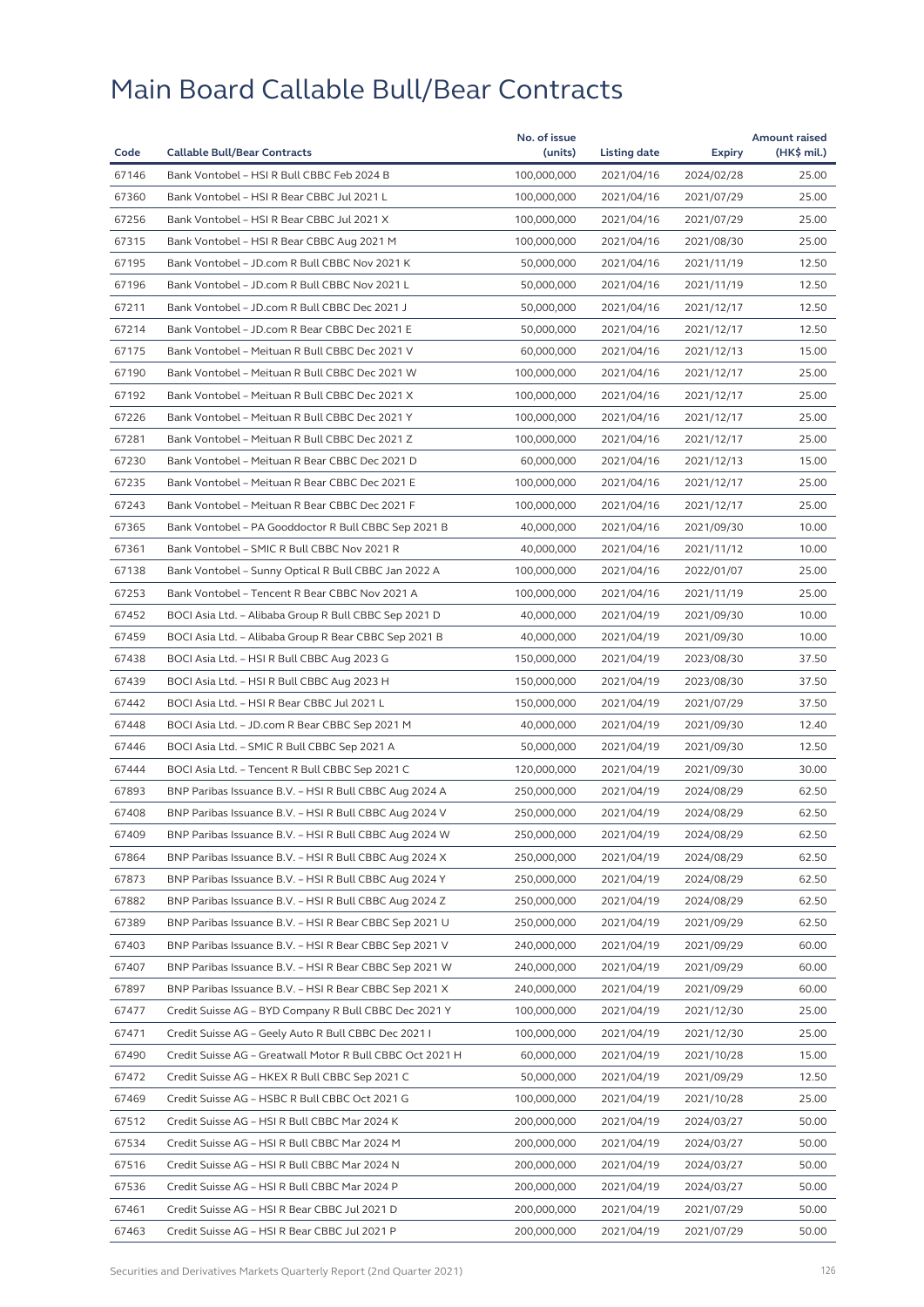|       |                                                          | No. of issue |                     |               | <b>Amount raised</b> |
|-------|----------------------------------------------------------|--------------|---------------------|---------------|----------------------|
| Code  | <b>Callable Bull/Bear Contracts</b>                      | (units)      | <b>Listing date</b> | <b>Expiry</b> | (HK\$ mil.)          |
| 67465 | Credit Suisse AG - HSI R Bear CBBC Aug 2021 Z            | 200,000,000  | 2021/04/19          | 2021/08/30    | 50.00                |
| 67905 | Credit Suisse AG - JD.com R Bull CBBC Oct 2021 K         | 100,000,000  | 2021/04/19          | 2021/10/28    | 25.00                |
| 67495 | Credit Suisse AG - Meituan R Bull CBBC Sep 2021 Z        | 100,000,000  | 2021/04/19          | 2021/09/29    | 25.00                |
| 67496 | Credit Suisse AG - Meituan R Bull CBBC Oct 2021 L        | 100,000,000  | 2021/04/19          | 2021/10/28    | 25.00                |
| 67497 | Credit Suisse AG - Smoore Intl R Bull CBBC Sep 2021 H    | 50,000,000   | 2021/04/19          | 2021/09/29    | 12.50                |
| 67510 | Credit Suisse AG - Tencent R Bull CBBC Sep 2021 D        | 50,000,000   | 2021/04/19          | 2021/09/29    | 12.50                |
| 67507 | Credit Suisse AG - Tencent R Bull CBBC Sep 2021 Z        | 50,000,000   | 2021/04/19          | 2021/09/29    | 12.50                |
| 67509 | Credit Suisse AG - Tencent R Bull CBBC Oct 2021 J        | 100,000,000  | 2021/04/19          | 2021/10/28    | 25.00                |
| 67484 | Credit Suisse AG - WuXi Bio R Bull CBBC Sep 2021 I       | 50,000,000   | 2021/04/19          | 2021/09/29    | 12.50                |
| 67478 | Credit Suisse AG - Xiaomi R Bull CBBC Aug 2021 A         | 50,000,000   | 2021/04/19          | 2021/08/30    | 12.50                |
| 68080 | Goldman Sachs SP (Asia) - Alibaba R Bull CBBC Nov 2021 H | 100,000,000  | 2021/04/19          | 2021/11/17    | 25.00                |
| 68086 | Goldman Sachs SP (Asia) - Alibaba R Bull CBBC Nov 2021 I | 60,000,000   | 2021/04/19          | 2021/11/17    | 15.00                |
| 68055 | Goldman Sachs SP (Asia) - JD.com R Bull CBBC Dec 2021 E  | 80,000,000   | 2021/04/19          | 2021/12/30    | 20.00                |
| 68051 | Goldman Sachs SP (Asia) - Meituan R Bull CBBC Oct 2021 O | 100,000,000  | 2021/04/19          | 2021/10/07    | 25.00                |
| 68065 | Goldman Sachs SP (Asia) - Meituan R Bear CBBC Mar 2022 K | 100,000,000  | 2021/04/19          | 2022/03/25    | 25.00                |
| 68069 | Goldman Sachs SP (Asia) - Tencent R Bull CBBC Aug 2021 L | 60,000,000   | 2021/04/19          | 2021/08/05    | 15.00                |
| 68088 | Goldman Sachs SP (Asia) - Tencent R Bull CBBC Aug 2021 R | 100,000,000  | 2021/04/19          | 2021/08/05    | 25.00                |
| 67418 | HK Bank - Alibaba Group R Bull CBBC Nov 2021 U           | 120,000,000  | 2021/04/19          | 2021/11/11    | 30.00                |
| 67432 | HK Bank - HSI R Bull CBBC Oct 2023 Y                     | 100,000,000  | 2021/04/19          | 2023/10/30    | 25.00                |
| 67437 | HK Bank - HSI R Bull CBBC Oct 2023 Z                     | 150,000,000  | 2021/04/19          | 2023/10/30    | 37.50                |
| 67379 | HK Bank - HSI R Bear CBBC Nov 2021 A                     | 150,000,000  | 2021/04/19          | 2021/11/29    | 37.50                |
| 67434 | HK Bank - Tencent R Bull CBBC Dec 2021 N                 | 100,000,000  | 2021/04/19          | 2021/12/30    | 25.00                |
| 67429 | HK Bank - Xiaomi R Bull CBBC Dec 2021 M                  | 100,000,000  | 2021/04/19          | 2021/12/09    | 25.00                |
| 67970 | Haitong Int'l Sec - CNOOC R Bull CBBC Nov 2021 A         | 60,000,000   | 2021/04/19          | 2021/11/29    | 15.00                |
| 67950 | Haitong Int'l Sec - HSI R Bull CBBC Jun 2024 M           | 200,000,000  | 2021/04/19          | 2024/06/27    | 50.00                |
| 67940 | Haitong Int'l Sec - HSI R Bull CBBC Jul 2024 D           | 200,000,000  | 2021/04/19          | 2024/07/30    | 50.00                |
| 67929 | Haitong Int'l Sec - HSI R Bull CBBC Aug 2024 K           | 200,000,000  | 2021/04/19          | 2024/08/29    | 50.00                |
| 67933 | Haitong Int'l Sec - HSI R Bull CBBC Aug 2024 L           | 200,000,000  | 2021/04/19          | 2024/08/29    | 50.00                |
| 67913 | Haitong Int'l Sec - HSI R Bear CBBC Aug 2021 C           | 200,000,000  | 2021/04/19          | 2021/08/30    | 50.00                |
| 67919 | Haitong Int'l Sec - HSI R Bear CBBC Sep 2021 I           | 200,000,000  | 2021/04/19          | 2021/09/29    | 50.00                |
| 67958 | Haitong Int'l Sec - Meituan R Bull CBBC Oct 2021 O       | 60,000,000   | 2021/04/19          | 2021/10/29    | 15.00                |
| 67955 | Haitong Int'l Sec - Tencent R Bull CBBC Oct 2021 G       | 80,000,000   | 2021/04/19          | 2021/10/29    | 20.00                |
| 67974 | Haitong Int'l Sec - Tencent R Bull CBBC Nov 2021 I       | 80,000,000   | 2021/04/19          | 2021/11/29    | 20.00                |
| 67687 | SG Issuer - Alibaba Group R Bull CBBC Nov 2021 T         | 80,000,000   | 2021/04/19          | 2021/11/30    | 20.00                |
| 67590 | SG Issuer - Alibaba Group R Bull CBBC Feb 2022 C         | 300,000,000  | 2021/04/19          | 2022/02/25    | 75.00                |
| 67599 | SG Issuer - Anta Sports R Bear CBBC Dec 2021 A           | 150,000,000  | 2021/04/19          | 2021/12/30    | 37.50                |
| 67688 | SG Issuer - BYD Company R Bull CBBC Dec 2021 P           | 150,000,000  | 2021/04/19          | 2021/12/31    | 37.50                |
| 67602 | SG Issuer - China Mobile R Bear CBBC Nov 2021 C          | 100,000,000  | 2021/04/19          | 2021/11/30    | 25.00                |
| 67672 | SG Issuer - HSI R Bull CBBC Jul 2024 G                   | 250,000,000  | 2021/04/19          | 2024/07/30    | 62.50                |
| 67646 | SG Issuer - HSI R Bull CBBC Aug 2024 S                   | 250,000,000  | 2021/04/19          | 2024/08/29    | 62.50                |
| 67685 | SG Issuer - HSI R Bull CBBC Aug 2024 T                   | 250,000,000  | 2021/04/19          | 2024/08/29    | 62.50                |
| 67686 | SG Issuer - HSI R Bull CBBC Aug 2024 U                   | 250,000,000  | 2021/04/19          | 2024/08/29    | 62.50                |
| 67537 | SG Issuer - HSI R Bear CBBC Aug 2021 B                   | 250,000,000  | 2021/04/19          | 2021/08/30    | 62.50                |
| 67540 | SG Issuer - HSI R Bear CBBC Aug 2021 N                   | 250,000,000  | 2021/04/19          | 2021/08/30    | 62.50                |
| 67549 | SG Issuer - HSI R Bear CBBC Sep 2021 N                   | 250,000,000  | 2021/04/19          |               | 62.50                |
|       |                                                          |              |                     | 2021/09/29    |                      |
| 67647 | SG Issuer - HSI R Bear CBBC Sep 2021 Q                   | 250,000,000  | 2021/04/19          | 2021/09/29    | 62.50                |
| 67551 | SG Issuer - HSI R Bear CBBC Oct 2021 W                   | 250,000,000  | 2021/04/19          | 2021/10/28    | 62.50                |
| 67554 | SG Issuer - HSI R Bear CBBC Oct 2021 X                   | 250,000,000  | 2021/04/19          | 2021/10/28    | 62.50                |
| 67612 | SG Issuer - Meituan R Bull CBBC Nov 2021 P               | 200,000,000  | 2021/04/19          | 2021/11/30    | 50.00                |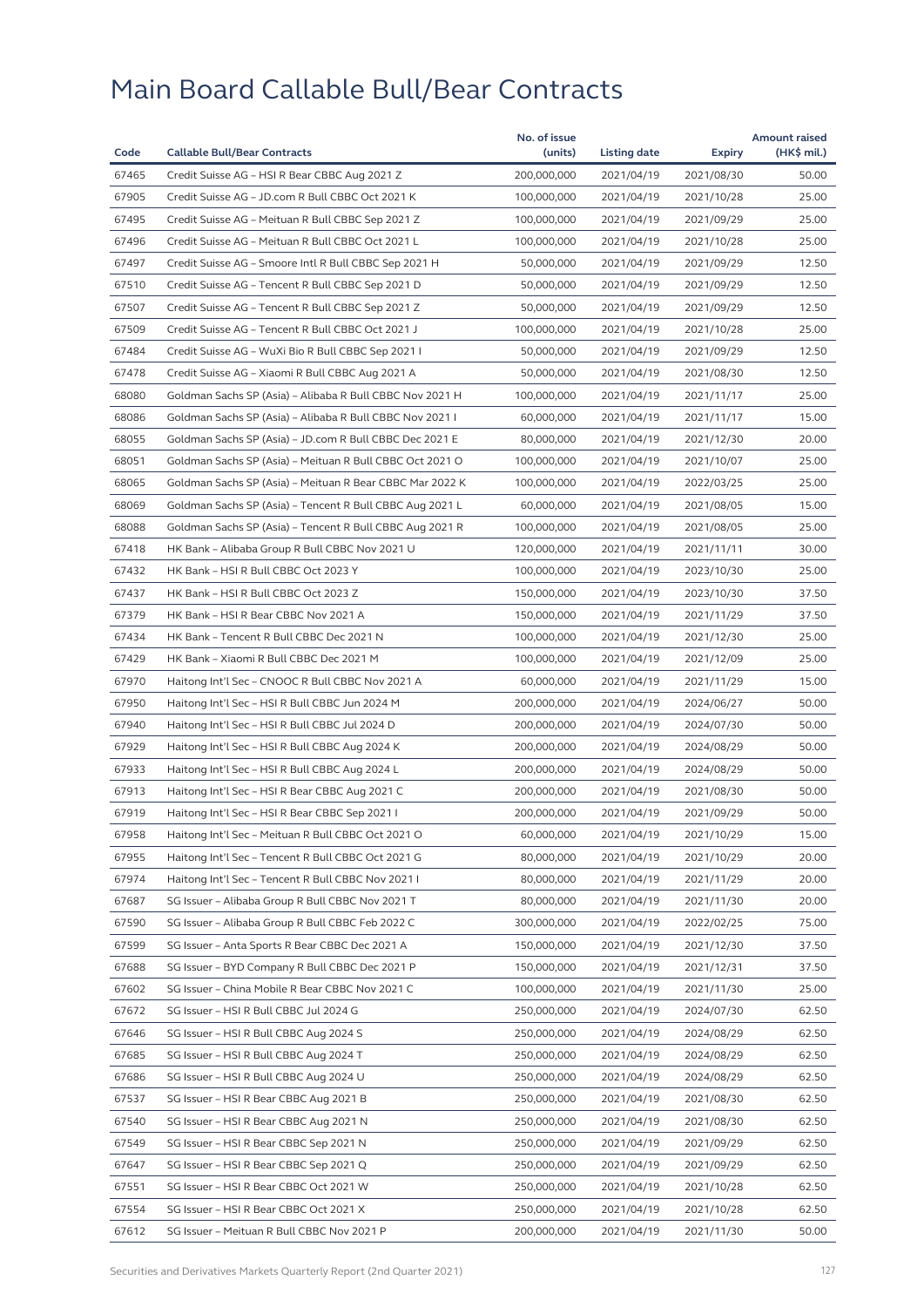|       |                                                         | No. of issue |              |               | <b>Amount raised</b> |
|-------|---------------------------------------------------------|--------------|--------------|---------------|----------------------|
| Code  | <b>Callable Bull/Bear Contracts</b>                     | (units)      | Listing date | <b>Expiry</b> | (HK\$ mil.)          |
| 67619 | SG Issuer - Meituan R Bull CBBC Dec 2021 A              | 200,000,000  | 2021/04/19   | 2021/12/31    | 50.00                |
| 67565 | SG Issuer - Meituan R Bear CBBC Nov 2021 G              | 200,000,000  | 2021/04/19   | 2021/11/29    | 50.00                |
| 67689 | SG Issuer - Meituan R Bear CBBC Nov 2021 H              | 200,000,000  | 2021/04/19   | 2021/11/30    | 50.00                |
| 67690 | SG Issuer - SMIC R Bull CBBC Dec 2021 N                 | 120,000,000  | 2021/04/19   | 2021/12/31    | 30.00                |
| 67694 | SG Issuer - Tencent R Bull CBBC Dec 2021 T              | 80,000,000   | 2021/04/19   | 2021/12/31    | 20.00                |
| 67697 | SG Issuer - Tencent R Bull CBBC Jan 2022 O              | 80,000,000   | 2021/04/19   | 2022/01/28    | 20.00                |
| 67584 | SG Issuer - Tencent R Bear CBBC Dec 2021 J              | 400,000,000  | 2021/04/19   | 2021/12/30    | 100.00               |
| 67645 | SG Issuer - Xiaomi R Bull CBBC Dec 2021 Y               | 200,000,000  | 2021/04/19   | 2021/12/31    | 50.00                |
| 67843 | UBS AG - BYD Company R Bull CBBC Mar 2022 B             | 150,000,000  | 2021/04/19   | 2022/03/07    | 37.50                |
| 67799 | UBS AG - Geely Auto R Bull CBBC Jan 2022 H              | 100,000,000  | 2021/04/19   | 2022/01/17    | 25.00                |
| 67716 | UBS AG - Great Wall Motor R Bull CBBC Dec 2021 C        | 80,000,000   | 2021/04/19   | 2021/12/15    | 20.00                |
| 67762 | UBS AG - HSI R Bull CBBC Mar 2024 J                     | 200,000,000  | 2021/04/19   | 2024/03/27    | 50.00                |
| 67778 | UBS AG - HSI R Bull CBBC Mar 2024 Q                     | 200,000,000  | 2021/04/19   | 2024/03/27    | 50.00                |
| 67810 | UBS AG - HSI R Bull CBBC Mar 2024 R                     | 200,000,000  | 2021/04/19   | 2024/03/27    | 50.00                |
| 67813 | UBS AG - HSI R Bull CBBC Mar 2024 T                     | 200,000,000  | 2021/04/19   | 2024/03/27    | 50.00                |
| 67831 | UBS AG - HSI R Bull CBBC Mar 2024 W                     | 200,000,000  | 2021/04/19   | 2024/03/27    | 50.00                |
| 67739 | UBS AG - HSI R Bear CBBC Jul 2021 W                     | 200,000,000  | 2021/04/19   | 2021/07/29    | 50.00                |
| 67732 | UBS AG - HSI R Bear CBBC Aug 2021 Q                     | 200,000,000  | 2021/04/19   | 2021/08/30    | 50.00                |
| 67734 | UBS AG - HSI R Bear CBBC Aug 2021 X                     | 200,000,000  | 2021/04/19   | 2021/08/30    | 50.00                |
| 67740 | UBS AG - HSI R Bear CBBC Sep 2021 U                     | 200,000,000  | 2021/04/19   | 2021/09/29    | 51.00                |
| 67743 | UBS AG - HSI R Bear CBBC Sep 2021 V                     | 200,000,000  | 2021/04/19   | 2021/09/29    | 50.00                |
| 67757 | UBS AG - HSI R Bear CBBC Sep 2021 W                     | 200,000,000  | 2021/04/19   | 2021/09/29    | 50.00                |
| 67856 | UBS AG - HSI R Bear CBBC Oct 2021 E                     | 200,000,000  | 2021/04/19   | 2021/10/28    | 50.00                |
| 67858 | UBS AG - HSI R Bear CBBC Oct 2021 F                     | 200,000,000  | 2021/04/19   | 2021/10/28    | 50.00                |
| 67855 | UBS AG - HSTECH R Bull CBBC Dec 2021 N                  | 200,000,000  | 2021/04/19   | 2021/12/30    | 50.00                |
| 67853 | UBS AG - Meituan R Bull CBBC Nov 2021 P                 | 150,000,000  | 2021/04/19   | 2021/11/25    | 37.50                |
| 67805 | UBS AG - Ping An R Bull CBBC Sep 2021 W                 | 100,000,000  | 2021/04/19   | 2021/09/30    | 25.00                |
| 67729 | UBS AG - Smoore Intl R Bull CBBC Nov 2021 A             | 50,000,000   | 2021/04/19   | 2021/11/25    | 12.50                |
| 67701 | UBS AG - WuXi Bio R Bull CBBC Dec 2021 G                | 60,000,000   | 2021/04/19   | 2021/12/31    | 15.00                |
| 67698 | UBS AG - Xiaomi R Bear CBBC Nov 2021 C                  | 60,000,000   | 2021/04/19   | 2021/11/25    | 15.00                |
| 67999 | Bank Vontobel - China Life R Bear CBBC Dec 2021 A       | 80,000,000   | 2021/04/19   | 2021/12/10    | 20.00                |
| 68030 | Bank Vontobel - HKEX R Bull CBBC Nov 2021 M             | 100,000,000  | 2021/04/19   | 2021/11/12    | 25.00                |
| 68032 | Bank Vontobel – HSI R Bull CBBC Jan 2024 B              | 100,000,000  | 2021/04/19   | 2024/01/30    | 25.00                |
| 68036 | Bank Vontobel - HSI R Bull CBBC Jan 2024 H              | 100,000,000  | 2021/04/19   | 2024/01/30    | 25.00                |
| 68039 | Bank Vontobel - HSI R Bull CBBC Jan 2024 I              | 100,000,000  | 2021/04/19   | 2024/01/30    | 25.00                |
| 67979 | Bank Vontobel - HSI R Bear CBBC Jul 2021 P              | 100,000,000  | 2021/04/19   | 2021/07/29    | 25.00                |
| 67983 | Bank Vontobel - HSI R Bear CBBC Jul 2021 Q              | 100,000,000  | 2021/04/19   | 2021/07/29    | 25.00                |
| 67984 | Bank Vontobel - Meituan R Bear CBBC Nov 2021 J          | 100,000,000  | 2021/04/19   | 2021/11/26    | 25.00                |
| 68009 | Bank Vontobel - Smoore Intl R Bull CBBC Dec 2021 H      | 40,000,000   | 2021/04/19   | 2021/12/10    | 10.00                |
| 68183 | BOCI Asia Ltd. - China Mobile R Bull CBBC Sep 2021 B    | 40,000,000   | 2021/04/20   | 2021/09/30    | 10.00                |
| 68174 | BOCI Asia Ltd. - HSI R Bull CBBC Aug 2023 I             | 150,000,000  | 2021/04/20   | 2023/08/30    | 37.50                |
| 68179 | BOCI Asia Ltd. - HSI R Bear CBBC Jul 2021 M             | 150,000,000  | 2021/04/20   | 2021/07/29    | 37.50                |
| 68614 | BNP Paribas Issuance B.V. - HSI R Bull CBBC Aug 2024 B  | 250,000,000  | 2021/04/20   | 2024/08/29    | 62.50                |
| 68625 | BNP Paribas Issuance B.V. - HSI R Bull CBBC Aug 2024 C  | 240,000,000  | 2021/04/20   | 2024/08/29    | 60.00                |
| 68629 | BNP Paribas Issuance B.V. - HSI R Bear CBBC Aug 2021 U  | 240,000,000  | 2021/04/20   | 2021/08/30    | 60.00                |
| 68149 | Credit Suisse AG - Alibaba Group R Bull CBBC Sep 2021 M | 50,000,000   | 2021/04/20   | 2021/09/29    | 12.50                |
| 68155 | Credit Suisse AG - Alibaba Group R Bull CBBC Dec 2021 A | 100,000,000  | 2021/04/20   | 2021/12/30    | 25.00                |
| 68164 | Credit Suisse AG - China Life R Bear CBBC Dec 2021 A    | 80,000,000   | 2021/04/20   | 2021/12/30    | 20.00                |
|       |                                                         |              |              |               |                      |
| 68144 | Credit Suisse AG – CNOOC R Bull CBBC Dec 2021 C         | 50,000,000   | 2021/04/20   | 2021/12/30    | 12.50                |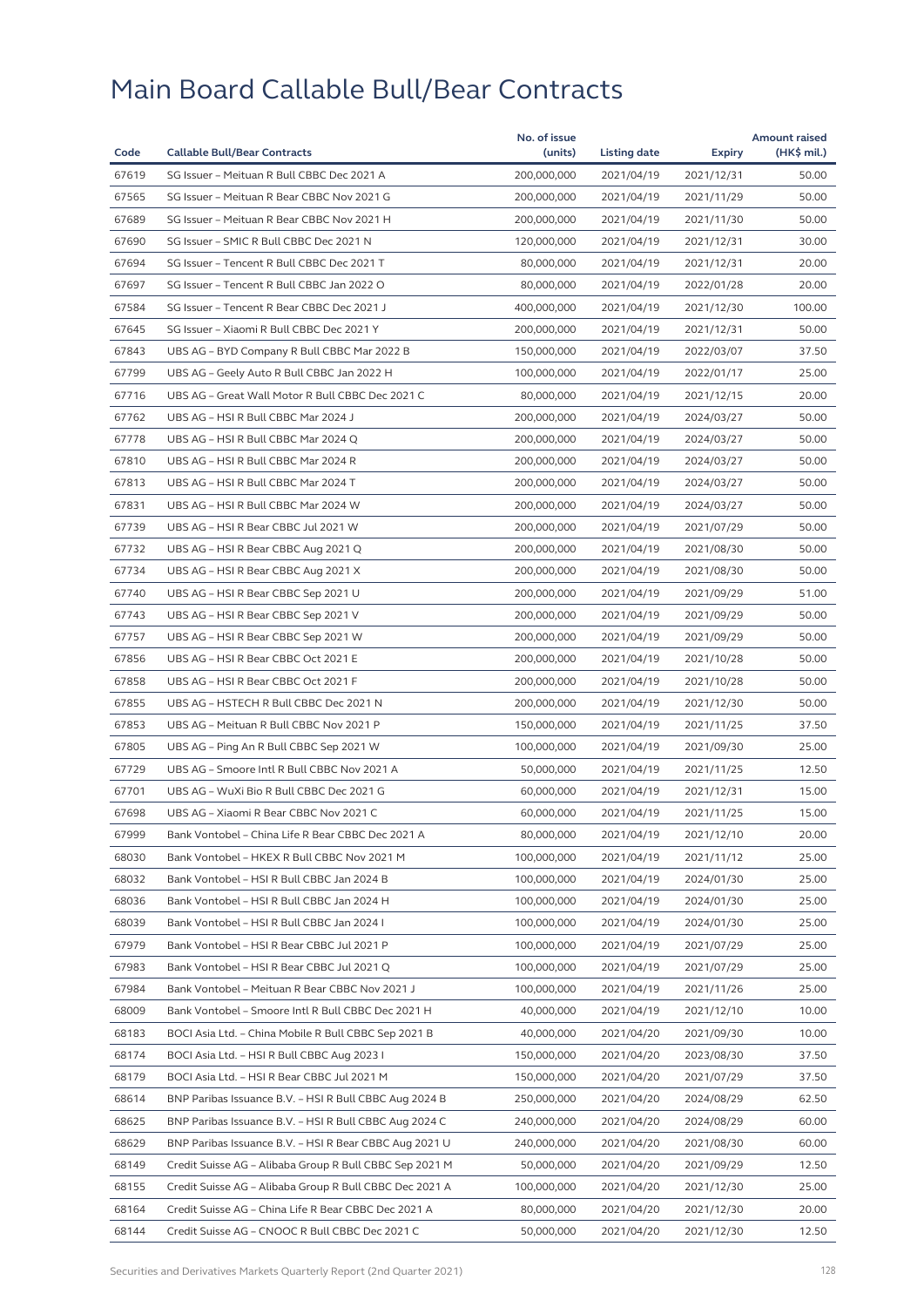|       |                                                              | No. of issue |              |            | <b>Amount raised</b> |
|-------|--------------------------------------------------------------|--------------|--------------|------------|----------------------|
| Code  | <b>Callable Bull/Bear Contracts</b>                          | (units)      | Listing date | Expiry     | (HK\$ mil.)          |
| 68161 | Credit Suisse AG - HKEX R Bear CBBC Oct 2021 F               | 100,000,000  | 2021/04/20   | 2021/10/28 | 25.00                |
| 68120 | Credit Suisse AG - HSI R Bull CBBC Mar 2024 C                | 200,000,000  | 2021/04/20   | 2024/03/27 | 50.00                |
| 68116 | Credit Suisse AG - HSI R Bull CBBC Apr 2024 B                | 200,000,000  | 2021/04/20   | 2024/04/29 | 50.00                |
| 68115 | Credit Suisse AG - HSI R Bull CBBC Apr 2024 N                | 200,000,000  | 2021/04/20   | 2024/04/29 | 50.00                |
| 68165 | Credit Suisse AG - HSI R Bear CBBC Jul 2021 B                | 200,000,000  | 2021/04/20   | 2021/07/29 | 50.00                |
| 68173 | Credit Suisse AG - HSI R Bear CBBC Jul 2021 H                | 200,000,000  | 2021/04/20   | 2021/07/29 | 50.00                |
| 68166 | Credit Suisse AG - HSI R Bear CBBC Aug 2021 K                | 200,000,000  | 2021/04/20   | 2021/08/30 | 50.00                |
| 68157 | Credit Suisse AG - Ping An R Bull CBBC Dec 2021 B            | 100,000,000  | 2021/04/20   | 2021/12/30 | 25.00                |
| 68158 | Credit Suisse AG - Ping An R Bull CBBC Dec 2021 C            | 100,000,000  | 2021/04/20   | 2021/12/30 | 25.00                |
| 68134 | Credit Suisse AG - Tencent R Bull CBBC Nov 2021 E            | 100,000,000  | 2021/04/20   | 2021/11/29 | 25.00                |
| 68148 | Credit Suisse AG - Xiaomi R Bull CBBC Dec 2021 A             | 100,000,000  | 2021/04/20   | 2021/12/30 | 25.00                |
| 68791 | Goldman Sachs SP (Asia) - Alibaba R Bear CBBC Mar 2022 C     | 100,000,000  | 2021/04/20   | 2022/03/25 | 25.00                |
| 68788 | Goldman Sachs SP (Asia) – HKEX R Bull CBBC Sep 2021 A        | 100,000,000  | 2021/04/20   | 2021/09/15 | 25.00                |
| 68804 | Goldman Sachs SP (Asia) - JD.com R Bull CBBC Dec 2021 G      | 80,000,000   | 2021/04/20   | 2021/12/30 | 20.00                |
| 68794 | Goldman Sachs SP (Asia) – Ping An R Bull CBBC Oct 2021 H     | 80,000,000   | 2021/04/20   | 2021/10/29 | 20.00                |
| 68781 | Goldman Sachs SP (Asia) - Tencent R Bull CBBC Aug 2021 J     | 100,000,000  | 2021/04/20   | 2021/08/12 | 25.00                |
| 68095 | HK Bank - Alibaba Group R Bull CBBC Dec 2021 R               | 120,000,000  | 2021/04/20   | 2021/12/15 | 30.00                |
| 68094 | HK Bank - China Life R Bull CBBC Jan 2022 A                  | 80,000,000   | 2021/04/20   | 2022/01/28 | 20.00                |
| 68093 | HK Bank - HSI R Bull CBBC Oct 2023 B                         | 100,000,000  | 2021/04/20   | 2023/10/30 | 25.00                |
| 68101 | HK Bank - HSI R Bear CBBC Nov 2021 J                         | 125,000,000  | 2021/04/20   | 2021/11/29 | 31.25                |
| 68638 | Haitong Int'l Sec - HSI R Bull CBBC Jun 2024 N               | 200,000,000  | 2021/04/20   | 2024/06/27 | 50.00                |
| 68639 | Haitong Int'l Sec - HSI R Bull CBBC Jun 2024 O               | 200,000,000  | 2021/04/20   | 2024/06/27 | 50.00                |
| 68645 | Haitong Int'l Sec - HSI R Bull CBBC Jun 2024 P               | 200,000,000  | 2021/04/20   | 2024/06/27 | 50.00                |
| 68663 | Haitong Int'l Sec - HSI R Bear CBBC Jul 2021 S               | 200,000,000  | 2021/04/20   | 2021/07/29 | 50.00                |
| 68655 | Haitong Int'l Sec - HSI R Bear CBBC Aug 2021 D               | 200,000,000  | 2021/04/20   | 2021/08/30 | 50.00                |
| 68672 | Haitong Int'l Sec - Tencent R Bull CBBC Dec 2021 A           | 80,000,000   | 2021/04/20   | 2021/12/31 | 20.00                |
| 68677 | Haitong Int'l Sec - Tencent R Bull CBBC Dec 2021 B           | 80,000,000   | 2021/04/20   | 2021/12/31 | 20.00                |
| 68679 | Haitong Int'l Sec - Tencent R Bull CBBC Dec 2021 C           | 80,000,000   | 2021/04/20   | 2021/12/31 | 20.00                |
| 68692 | Haitong Int'l Sec - Tencent R Bear CBBC Dec 2021 A           | 80,000,000   | 2021/04/20   | 2021/12/31 | 20.00                |
| 68695 | Haitong Int'l Sec - Tencent R Bear CBBC Dec 2021 B           | 80,000,000   | 2021/04/20   | 2021/12/31 | 20.00                |
| 68699 | Haitong Int'l Sec - Tencent R Bear CBBC Dec 2021 C           | 80,000,000   | 2021/04/20   | 2021/12/31 | 20.00                |
| 68668 | Haitong Int'l Sec - Xiaomi R Bull CBBC Dec 2021 C            | 100,000,000  | 2021/04/20   | 2021/12/31 | 25.00                |
| 68190 | Morgan Stanley Asia Products - Tencent R Bull CBBC Dec 2021Q | 40,000,000   | 2021/04/20   | 2021/12/01 | 10.00                |
| 68468 | SG Issuer - Alibaba Group R Bull CBBC Jan 2022 O             | 80,000,000   | 2021/04/20   | 2022/01/28 | 20.00                |
| 68505 | SG Issuer - BYD Company R Bull CBBC Jan 2022 M               | 150,000,000  | 2021/04/20   | 2022/01/28 | 37.50                |
| 68508 | SG Issuer - China Life R Bull CBBC Jan 2022 A                | 150,000,000  | 2021/04/20   | 2022/01/28 | 37.50                |
| 68510 | SG Issuer - Geely Auto R Bull CBBC Jan 2022 B                | 150,000,000  | 2021/04/20   | 2022/01/28 | 37.50                |
| 68441 | SG Issuer – HSI R Bull CBBC Jun 2024 L                       | 250,000,000  | 2021/04/20   | 2024/06/27 | 62.50                |
| 68443 | SG Issuer - HSI R Bull CBBC Jul 2024 I                       | 250,000,000  | 2021/04/20   | 2024/07/30 | 62.50                |
| 68451 | SG Issuer - HSI R Bull CBBC Jul 2024 J                       | 250,000,000  | 2021/04/20   | 2024/07/30 | 62.50                |
| 68465 | SG Issuer - HSI R Bull CBBC Aug 2024 V                       | 250,000,000  | 2021/04/20   | 2024/08/29 | 62.50                |
| 68538 | SG Issuer - HSI R Bear CBBC Aug 2021 O                       | 250,000,000  | 2021/04/20   | 2021/08/30 | 62.50                |
| 68567 | SG Issuer - HSI R Bear CBBC Sep 2021 A                       | 250,000,000  | 2021/04/20   | 2021/09/29 | 62.50                |
| 68542 | SG Issuer – HSI R Bear CBBC Sep 2021 R                       | 250,000,000  | 2021/04/20   | 2021/09/29 | 62.50                |
| 68552 | SG Issuer - HSI R Bear CBBC Sep 2021 Y                       | 250,000,000  | 2021/04/20   | 2021/09/29 | 62.50                |
| 68513 | SG Issuer - JD.com R Bull CBBC Dec 2021 Y                    | 200,000,000  | 2021/04/20   | 2021/12/31 | 50.00                |
| 68522 | SG Issuer - Meituan R Bull CBBC Dec 2021 D                   | 80,000,000   | 2021/04/20   | 2021/12/31 | 20.00                |
| 68554 | SG Issuer - Meituan R Bear CBBC Oct 2021 K                   | 200,000,000  | 2021/04/20   | 2021/10/28 | 50.00                |
| 68528 | SG Issuer – Ping An R Bull CBBC Dec 2021 R                   | 100,000,000  | 2021/04/20   | 2021/12/31 | 25.00                |
|       |                                                              |              |              |            |                      |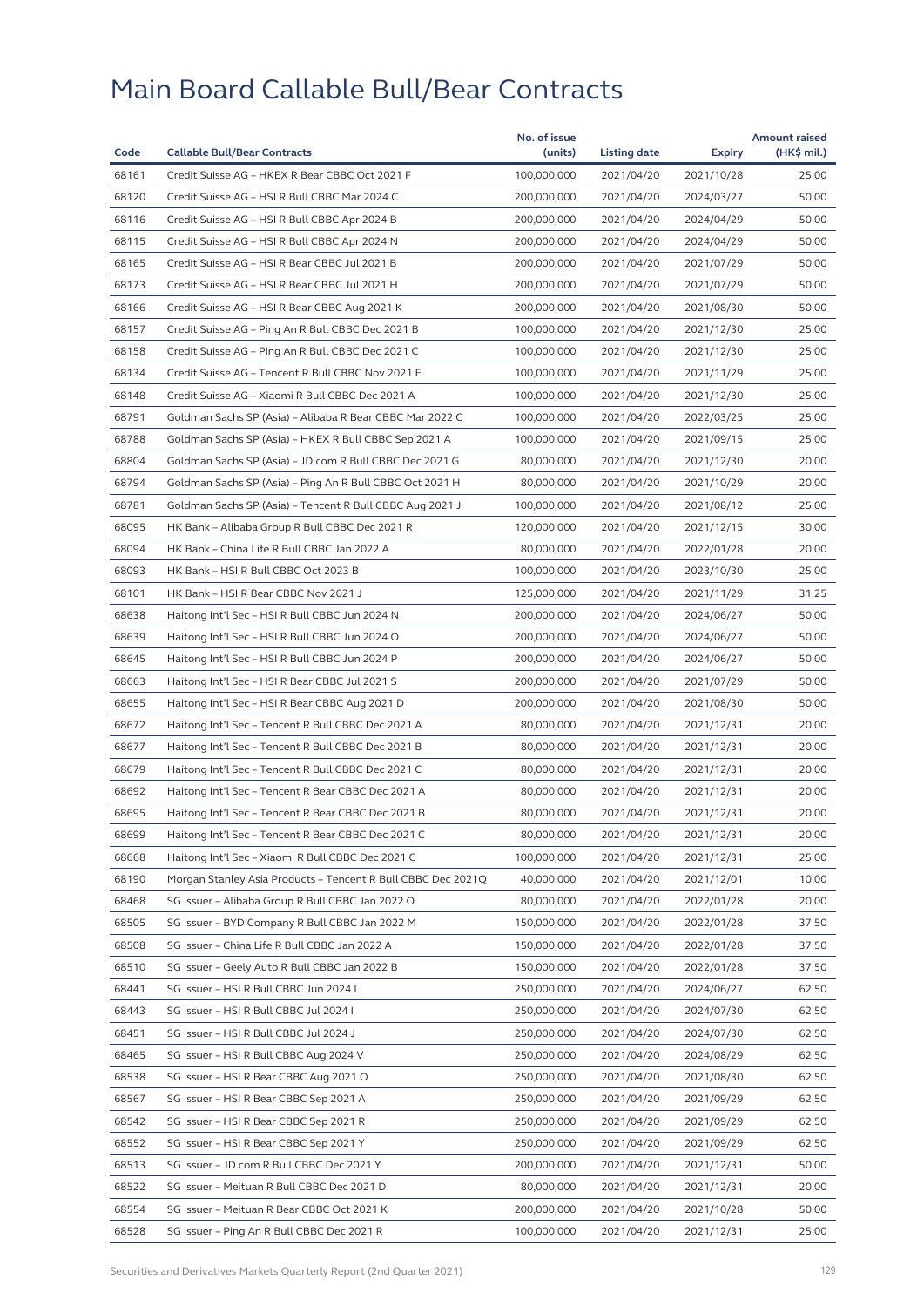| 68532<br>120,000,000<br>2021/12/31<br>30.00<br>SG Issuer - SMIC R Bull CBBC Dec 2021 O<br>2021/04/20<br>68612<br>SG Issuer - Smoore Intl R Bull CBBC Nov 2021 F<br>60,000,000<br>2021/04/20<br>2021/11/30<br>15.00<br>68533<br>SG Issuer - Tencent R Bull CBBC Nov 2021 I<br>80,000,000<br>2021/04/20<br>2021/11/30<br>20.00<br>68534<br>SG Issuer - Tencent R Bull CBBC Nov 2021 J<br>80,000,000<br>20.00<br>2021/04/20<br>2021/11/30<br>68555<br>SG Issuer - Tencent R Bear CBBC Nov 2021 K<br>400,000,000<br>2021/04/20<br>2021/11/30<br>100.00<br>68537<br>50.00<br>SG Issuer - Xiaomi R Bull CBBC Dec 2021 Z<br>200,000,000<br>2021/04/20<br>2021/12/31<br>68215<br>UBS AG - Alibaba Group R Bull CBBC Dec 2021 A<br>200,000,000<br>2021/04/20<br>2021/12/08<br>50.00<br>68380<br>UBS AG - Ali Health R Bear CBBC Nov 2021 A<br>100,000,000<br>2021/04/20<br>2021/11/22<br>25.00<br>68412<br>UBS AG - ANTA Sports R Bull CBBC Nov 2021 A<br>12.50<br>50,000,000<br>2021/04/20<br>2021/11/22<br>68402<br>UBS AG - Anta Sports R Bear CBBC Mar 2022 A<br>150,000,000<br>2021/04/20<br>37.50<br>2022/03/08<br>68283<br>UBS AG - BYD Company R Bull CBBC Mar 2022 C<br>150,000,000<br>2021/04/20<br>37.50<br>2022/03/07<br>68284<br>UBS AG - BYD Company R Bull CBBC Mar 2022 D<br>150,000,000<br>2021/04/20<br>2022/03/07<br>37.50<br>68280<br>25.00<br>UBS AG – China Mobile R Bull CBBC Oct 2021 S<br>100,000,000<br>2021/04/20<br>2021/10/28<br>68282<br>UBS AG - China Mobile R Bull CBBC Oct 2021 T<br>100,000,000<br>2021/04/20<br>2021/10/28<br>25.00<br>68279<br>UBS AG - China Life R Bull CBBC Apr 2022 A<br>150,000,000<br>37.50<br>2021/04/20<br>2022/04/11<br>68338<br>UBS AG - China Life R Bear CBBC Feb 2022 A<br>100,000,000<br>2021/04/20<br>2022/02/07<br>25.00<br>68342<br>10.00<br>UBS AG - CNOOC R Bull CBBC Nov 2021 A<br>40,000,000<br>2021/04/20<br>2021/11/22<br>68370<br>UBS AG - CNOOC R Bull CBBC Nov 2021 B<br>10.00<br>40,000,000<br>2021/04/20<br>2021/11/22<br>68390<br>UBS AG - Great Wall Motor R Bull CBBC Dec 2021 D<br>80,000,000<br>2021/04/20<br>20.00<br>2021/12/15<br>68214<br>UBS AG - HKEX R Bull CBBC Oct 2021 M<br>50,000,000<br>2021/04/20<br>12.50<br>2021/10/25<br>68191<br>UBS AG - HSI R Bull CBBC Apr 2024 F<br>200,000,000<br>2021/04/20<br>2024/04/29<br>50.00<br>68195<br>UBS AG - HSI R Bull CBBC Apr 2024 I<br>200,000,000<br>2021/04/20<br>2024/04/29<br>50.00<br>68199<br>UBS AG - HSI R Bull CBBC Apr 2024 U<br>200,000,000<br>2021/04/20<br>2024/04/29<br>50.00<br>68299<br>UBS AG - HSI R Bear CBBC Aug 2021 C<br>50.00<br>200,000,000<br>2021/04/20<br>2021/08/30<br>68305<br>UBS AG - HSI R Bear CBBC Aug 2021 I<br>200,000,000<br>2021/04/20<br>2021/08/30<br>50.00<br>68301<br>UBS AG - HSI R Bear CBBC Aug 2021 R<br>200,000,000<br>2021/04/20<br>2021/08/30<br>50.00<br>68231<br>UBS AG - JD.com R Bull CBBC Nov 2021 I<br>200,000,000<br>2021/04/20<br>2021/11/29<br>50.00<br>68255<br>UBS AG - JD.com R Bull CBBC Nov 2021 J<br>200,000,000<br>2021/04/20<br>2021/11/29<br>50.00<br>68268<br>UBS AG - JD.com R Bull CBBC Nov 2021 K<br>200,000,000<br>50.00<br>2021/04/20<br>2021/11/29<br>68289<br>UBS AG - JD.com R Bull CBBC Nov 2021 L<br>200,000,000<br>2021/04/20<br>2021/11/29<br>50.00<br>68274<br>UBS AG - Ping An R Bull CBBC Sep 2021 X<br>100,000,000<br>2021/04/20<br>2021/09/30<br>25.00<br>100,000,000<br>68313<br>UBS AG - Ping An R Bull CBBC Dec 2021 A<br>2021/04/20<br>2021/12/13<br>25.00<br>68325<br>25.00<br>100,000,000<br>2021/04/20<br>2021/12/13<br>UBS AG – Ping An R Bull CBBC Dec 2021 B<br>68411<br>UBS AG - Smoore Intl R Bull CBBC Nov 2021 B<br>50,000,000<br>2021/04/20<br>2021/11/22<br>12.50<br>68205<br>UBS AG - Tencent R Bull CBBC Oct 2021 Q<br>40,000,000<br>2021/04/20<br>2021/10/25<br>10.00<br>68210<br>UBS AG - Tencent R Bull CBBC Oct 2021 R<br>200,000,000<br>2021/04/20<br>2021/10/25<br>50.00<br>68213<br>UBS AG - Tencent R Bull CBBC Oct 2021 S<br>40,000,000<br>2021/04/20<br>2021/10/25<br>10.00<br>68307<br>UBS AG - Tencent R Bear CBBC Nov 2021 U<br>200,000,000<br>2021/04/20<br>2021/11/25<br>50.00<br>68328<br>UBS AG - WuXi Bio R Bull CBBC Dec 2021 H<br>60,000,000<br>2021/04/20<br>2021/12/31<br>15.00<br>68224<br>UBS AG - Xiaomi R Bull CBBC Nov 2021 K<br>200,000,000<br>2021/04/20<br>2021/11/25<br>50.00<br>60,000,000<br>68228<br>UBS AG - Xiaomi R Bull CBBC Dec 2021 I<br>2021/04/20<br>2021/12/30<br>15.00<br>68312<br>UBS AG - Xiaomi R Bear CBBC Nov 2021 D<br>200,000,000<br>2021/04/20<br>2021/11/25<br>50.00<br>68403<br>UBS AG - Xinyi Solar R Bear CBBC Dec 2021 D<br>100,000,000<br>2021/04/20<br>2021/12/31<br>25.00<br>68768<br>Bank Vontobel - Alibaba Group R Bull CBBC Dec 2021 M<br>100,000,000<br>2021/04/20<br>2021/12/10<br>25.00<br>68769<br>Bank Vontobel - China Life R Bull CBBC Feb 2022 B<br>80,000,000<br>2021/04/20<br>2022/02/18<br>20.00<br>68708<br>Bank Vontobel - HSI R Bull CBBC Jan 2024 K<br>100,000,000<br>2021/04/20<br>2024/01/30<br>25.00<br>68714<br>Bank Vontobel - HSI R Bull CBBC Jan 2024 O<br>100,000,000<br>2021/04/20<br>2024/01/30<br>25.00<br>68743<br>Bank Vontobel - HSI R Bear CBBC Jul 2021 H<br>100,000,000<br>2021/04/20<br>2021/07/29<br>25.00<br>68753<br>100,000,000<br>2021/04/20<br>2021/07/29<br>25.00<br>Bank Vontobel - HSI R Bear CBBC Jul 2021 R |      |                                     | No. of issue |              |        | <b>Amount raised</b> |
|-------------------------------------------------------------------------------------------------------------------------------------------------------------------------------------------------------------------------------------------------------------------------------------------------------------------------------------------------------------------------------------------------------------------------------------------------------------------------------------------------------------------------------------------------------------------------------------------------------------------------------------------------------------------------------------------------------------------------------------------------------------------------------------------------------------------------------------------------------------------------------------------------------------------------------------------------------------------------------------------------------------------------------------------------------------------------------------------------------------------------------------------------------------------------------------------------------------------------------------------------------------------------------------------------------------------------------------------------------------------------------------------------------------------------------------------------------------------------------------------------------------------------------------------------------------------------------------------------------------------------------------------------------------------------------------------------------------------------------------------------------------------------------------------------------------------------------------------------------------------------------------------------------------------------------------------------------------------------------------------------------------------------------------------------------------------------------------------------------------------------------------------------------------------------------------------------------------------------------------------------------------------------------------------------------------------------------------------------------------------------------------------------------------------------------------------------------------------------------------------------------------------------------------------------------------------------------------------------------------------------------------------------------------------------------------------------------------------------------------------------------------------------------------------------------------------------------------------------------------------------------------------------------------------------------------------------------------------------------------------------------------------------------------------------------------------------------------------------------------------------------------------------------------------------------------------------------------------------------------------------------------------------------------------------------------------------------------------------------------------------------------------------------------------------------------------------------------------------------------------------------------------------------------------------------------------------------------------------------------------------------------------------------------------------------------------------------------------------------------------------------------------------------------------------------------------------------------------------------------------------------------------------------------------------------------------------------------------------------------------------------------------------------------------------------------------------------------------------------------------------------------------------------------------------------------------------------------------------------------------------------------------------------------------------------------------------------------------------------------------------------------------------------------------------------------------------------------------------------------------------------------------------------------------------------------------------------------------------------------------------------------------------------------------------------------------------------------------------------------------------------------------------------------------------------------------------------------------------------------------------------------------------------------------------------------------------------------------------------------------------------------------------------------------------------------------------------------------------------------------------------------------------------------------------------------------------------------------------------------------------------------------------------------------------------------------------------------------------------------------|------|-------------------------------------|--------------|--------------|--------|----------------------|
|                                                                                                                                                                                                                                                                                                                                                                                                                                                                                                                                                                                                                                                                                                                                                                                                                                                                                                                                                                                                                                                                                                                                                                                                                                                                                                                                                                                                                                                                                                                                                                                                                                                                                                                                                                                                                                                                                                                                                                                                                                                                                                                                                                                                                                                                                                                                                                                                                                                                                                                                                                                                                                                                                                                                                                                                                                                                                                                                                                                                                                                                                                                                                                                                                                                                                                                                                                                                                                                                                                                                                                                                                                                                                                                                                                                                                                                                                                                                                                                                                                                                                                                                                                                                                                                                                                                                                                                                                                                                                                                                                                                                                                                                                                                                                                                                                                                                                                                                                                                                                                                                                                                                                                                                                                                                                                                                                                   | Code | <b>Callable Bull/Bear Contracts</b> | (units)      | Listing date | Expiry | (HK\$ mil.)          |
|                                                                                                                                                                                                                                                                                                                                                                                                                                                                                                                                                                                                                                                                                                                                                                                                                                                                                                                                                                                                                                                                                                                                                                                                                                                                                                                                                                                                                                                                                                                                                                                                                                                                                                                                                                                                                                                                                                                                                                                                                                                                                                                                                                                                                                                                                                                                                                                                                                                                                                                                                                                                                                                                                                                                                                                                                                                                                                                                                                                                                                                                                                                                                                                                                                                                                                                                                                                                                                                                                                                                                                                                                                                                                                                                                                                                                                                                                                                                                                                                                                                                                                                                                                                                                                                                                                                                                                                                                                                                                                                                                                                                                                                                                                                                                                                                                                                                                                                                                                                                                                                                                                                                                                                                                                                                                                                                                                   |      |                                     |              |              |        |                      |
|                                                                                                                                                                                                                                                                                                                                                                                                                                                                                                                                                                                                                                                                                                                                                                                                                                                                                                                                                                                                                                                                                                                                                                                                                                                                                                                                                                                                                                                                                                                                                                                                                                                                                                                                                                                                                                                                                                                                                                                                                                                                                                                                                                                                                                                                                                                                                                                                                                                                                                                                                                                                                                                                                                                                                                                                                                                                                                                                                                                                                                                                                                                                                                                                                                                                                                                                                                                                                                                                                                                                                                                                                                                                                                                                                                                                                                                                                                                                                                                                                                                                                                                                                                                                                                                                                                                                                                                                                                                                                                                                                                                                                                                                                                                                                                                                                                                                                                                                                                                                                                                                                                                                                                                                                                                                                                                                                                   |      |                                     |              |              |        |                      |
|                                                                                                                                                                                                                                                                                                                                                                                                                                                                                                                                                                                                                                                                                                                                                                                                                                                                                                                                                                                                                                                                                                                                                                                                                                                                                                                                                                                                                                                                                                                                                                                                                                                                                                                                                                                                                                                                                                                                                                                                                                                                                                                                                                                                                                                                                                                                                                                                                                                                                                                                                                                                                                                                                                                                                                                                                                                                                                                                                                                                                                                                                                                                                                                                                                                                                                                                                                                                                                                                                                                                                                                                                                                                                                                                                                                                                                                                                                                                                                                                                                                                                                                                                                                                                                                                                                                                                                                                                                                                                                                                                                                                                                                                                                                                                                                                                                                                                                                                                                                                                                                                                                                                                                                                                                                                                                                                                                   |      |                                     |              |              |        |                      |
|                                                                                                                                                                                                                                                                                                                                                                                                                                                                                                                                                                                                                                                                                                                                                                                                                                                                                                                                                                                                                                                                                                                                                                                                                                                                                                                                                                                                                                                                                                                                                                                                                                                                                                                                                                                                                                                                                                                                                                                                                                                                                                                                                                                                                                                                                                                                                                                                                                                                                                                                                                                                                                                                                                                                                                                                                                                                                                                                                                                                                                                                                                                                                                                                                                                                                                                                                                                                                                                                                                                                                                                                                                                                                                                                                                                                                                                                                                                                                                                                                                                                                                                                                                                                                                                                                                                                                                                                                                                                                                                                                                                                                                                                                                                                                                                                                                                                                                                                                                                                                                                                                                                                                                                                                                                                                                                                                                   |      |                                     |              |              |        |                      |
|                                                                                                                                                                                                                                                                                                                                                                                                                                                                                                                                                                                                                                                                                                                                                                                                                                                                                                                                                                                                                                                                                                                                                                                                                                                                                                                                                                                                                                                                                                                                                                                                                                                                                                                                                                                                                                                                                                                                                                                                                                                                                                                                                                                                                                                                                                                                                                                                                                                                                                                                                                                                                                                                                                                                                                                                                                                                                                                                                                                                                                                                                                                                                                                                                                                                                                                                                                                                                                                                                                                                                                                                                                                                                                                                                                                                                                                                                                                                                                                                                                                                                                                                                                                                                                                                                                                                                                                                                                                                                                                                                                                                                                                                                                                                                                                                                                                                                                                                                                                                                                                                                                                                                                                                                                                                                                                                                                   |      |                                     |              |              |        |                      |
|                                                                                                                                                                                                                                                                                                                                                                                                                                                                                                                                                                                                                                                                                                                                                                                                                                                                                                                                                                                                                                                                                                                                                                                                                                                                                                                                                                                                                                                                                                                                                                                                                                                                                                                                                                                                                                                                                                                                                                                                                                                                                                                                                                                                                                                                                                                                                                                                                                                                                                                                                                                                                                                                                                                                                                                                                                                                                                                                                                                                                                                                                                                                                                                                                                                                                                                                                                                                                                                                                                                                                                                                                                                                                                                                                                                                                                                                                                                                                                                                                                                                                                                                                                                                                                                                                                                                                                                                                                                                                                                                                                                                                                                                                                                                                                                                                                                                                                                                                                                                                                                                                                                                                                                                                                                                                                                                                                   |      |                                     |              |              |        |                      |
|                                                                                                                                                                                                                                                                                                                                                                                                                                                                                                                                                                                                                                                                                                                                                                                                                                                                                                                                                                                                                                                                                                                                                                                                                                                                                                                                                                                                                                                                                                                                                                                                                                                                                                                                                                                                                                                                                                                                                                                                                                                                                                                                                                                                                                                                                                                                                                                                                                                                                                                                                                                                                                                                                                                                                                                                                                                                                                                                                                                                                                                                                                                                                                                                                                                                                                                                                                                                                                                                                                                                                                                                                                                                                                                                                                                                                                                                                                                                                                                                                                                                                                                                                                                                                                                                                                                                                                                                                                                                                                                                                                                                                                                                                                                                                                                                                                                                                                                                                                                                                                                                                                                                                                                                                                                                                                                                                                   |      |                                     |              |              |        |                      |
|                                                                                                                                                                                                                                                                                                                                                                                                                                                                                                                                                                                                                                                                                                                                                                                                                                                                                                                                                                                                                                                                                                                                                                                                                                                                                                                                                                                                                                                                                                                                                                                                                                                                                                                                                                                                                                                                                                                                                                                                                                                                                                                                                                                                                                                                                                                                                                                                                                                                                                                                                                                                                                                                                                                                                                                                                                                                                                                                                                                                                                                                                                                                                                                                                                                                                                                                                                                                                                                                                                                                                                                                                                                                                                                                                                                                                                                                                                                                                                                                                                                                                                                                                                                                                                                                                                                                                                                                                                                                                                                                                                                                                                                                                                                                                                                                                                                                                                                                                                                                                                                                                                                                                                                                                                                                                                                                                                   |      |                                     |              |              |        |                      |
|                                                                                                                                                                                                                                                                                                                                                                                                                                                                                                                                                                                                                                                                                                                                                                                                                                                                                                                                                                                                                                                                                                                                                                                                                                                                                                                                                                                                                                                                                                                                                                                                                                                                                                                                                                                                                                                                                                                                                                                                                                                                                                                                                                                                                                                                                                                                                                                                                                                                                                                                                                                                                                                                                                                                                                                                                                                                                                                                                                                                                                                                                                                                                                                                                                                                                                                                                                                                                                                                                                                                                                                                                                                                                                                                                                                                                                                                                                                                                                                                                                                                                                                                                                                                                                                                                                                                                                                                                                                                                                                                                                                                                                                                                                                                                                                                                                                                                                                                                                                                                                                                                                                                                                                                                                                                                                                                                                   |      |                                     |              |              |        |                      |
|                                                                                                                                                                                                                                                                                                                                                                                                                                                                                                                                                                                                                                                                                                                                                                                                                                                                                                                                                                                                                                                                                                                                                                                                                                                                                                                                                                                                                                                                                                                                                                                                                                                                                                                                                                                                                                                                                                                                                                                                                                                                                                                                                                                                                                                                                                                                                                                                                                                                                                                                                                                                                                                                                                                                                                                                                                                                                                                                                                                                                                                                                                                                                                                                                                                                                                                                                                                                                                                                                                                                                                                                                                                                                                                                                                                                                                                                                                                                                                                                                                                                                                                                                                                                                                                                                                                                                                                                                                                                                                                                                                                                                                                                                                                                                                                                                                                                                                                                                                                                                                                                                                                                                                                                                                                                                                                                                                   |      |                                     |              |              |        |                      |
|                                                                                                                                                                                                                                                                                                                                                                                                                                                                                                                                                                                                                                                                                                                                                                                                                                                                                                                                                                                                                                                                                                                                                                                                                                                                                                                                                                                                                                                                                                                                                                                                                                                                                                                                                                                                                                                                                                                                                                                                                                                                                                                                                                                                                                                                                                                                                                                                                                                                                                                                                                                                                                                                                                                                                                                                                                                                                                                                                                                                                                                                                                                                                                                                                                                                                                                                                                                                                                                                                                                                                                                                                                                                                                                                                                                                                                                                                                                                                                                                                                                                                                                                                                                                                                                                                                                                                                                                                                                                                                                                                                                                                                                                                                                                                                                                                                                                                                                                                                                                                                                                                                                                                                                                                                                                                                                                                                   |      |                                     |              |              |        |                      |
|                                                                                                                                                                                                                                                                                                                                                                                                                                                                                                                                                                                                                                                                                                                                                                                                                                                                                                                                                                                                                                                                                                                                                                                                                                                                                                                                                                                                                                                                                                                                                                                                                                                                                                                                                                                                                                                                                                                                                                                                                                                                                                                                                                                                                                                                                                                                                                                                                                                                                                                                                                                                                                                                                                                                                                                                                                                                                                                                                                                                                                                                                                                                                                                                                                                                                                                                                                                                                                                                                                                                                                                                                                                                                                                                                                                                                                                                                                                                                                                                                                                                                                                                                                                                                                                                                                                                                                                                                                                                                                                                                                                                                                                                                                                                                                                                                                                                                                                                                                                                                                                                                                                                                                                                                                                                                                                                                                   |      |                                     |              |              |        |                      |
|                                                                                                                                                                                                                                                                                                                                                                                                                                                                                                                                                                                                                                                                                                                                                                                                                                                                                                                                                                                                                                                                                                                                                                                                                                                                                                                                                                                                                                                                                                                                                                                                                                                                                                                                                                                                                                                                                                                                                                                                                                                                                                                                                                                                                                                                                                                                                                                                                                                                                                                                                                                                                                                                                                                                                                                                                                                                                                                                                                                                                                                                                                                                                                                                                                                                                                                                                                                                                                                                                                                                                                                                                                                                                                                                                                                                                                                                                                                                                                                                                                                                                                                                                                                                                                                                                                                                                                                                                                                                                                                                                                                                                                                                                                                                                                                                                                                                                                                                                                                                                                                                                                                                                                                                                                                                                                                                                                   |      |                                     |              |              |        |                      |
|                                                                                                                                                                                                                                                                                                                                                                                                                                                                                                                                                                                                                                                                                                                                                                                                                                                                                                                                                                                                                                                                                                                                                                                                                                                                                                                                                                                                                                                                                                                                                                                                                                                                                                                                                                                                                                                                                                                                                                                                                                                                                                                                                                                                                                                                                                                                                                                                                                                                                                                                                                                                                                                                                                                                                                                                                                                                                                                                                                                                                                                                                                                                                                                                                                                                                                                                                                                                                                                                                                                                                                                                                                                                                                                                                                                                                                                                                                                                                                                                                                                                                                                                                                                                                                                                                                                                                                                                                                                                                                                                                                                                                                                                                                                                                                                                                                                                                                                                                                                                                                                                                                                                                                                                                                                                                                                                                                   |      |                                     |              |              |        |                      |
|                                                                                                                                                                                                                                                                                                                                                                                                                                                                                                                                                                                                                                                                                                                                                                                                                                                                                                                                                                                                                                                                                                                                                                                                                                                                                                                                                                                                                                                                                                                                                                                                                                                                                                                                                                                                                                                                                                                                                                                                                                                                                                                                                                                                                                                                                                                                                                                                                                                                                                                                                                                                                                                                                                                                                                                                                                                                                                                                                                                                                                                                                                                                                                                                                                                                                                                                                                                                                                                                                                                                                                                                                                                                                                                                                                                                                                                                                                                                                                                                                                                                                                                                                                                                                                                                                                                                                                                                                                                                                                                                                                                                                                                                                                                                                                                                                                                                                                                                                                                                                                                                                                                                                                                                                                                                                                                                                                   |      |                                     |              |              |        |                      |
|                                                                                                                                                                                                                                                                                                                                                                                                                                                                                                                                                                                                                                                                                                                                                                                                                                                                                                                                                                                                                                                                                                                                                                                                                                                                                                                                                                                                                                                                                                                                                                                                                                                                                                                                                                                                                                                                                                                                                                                                                                                                                                                                                                                                                                                                                                                                                                                                                                                                                                                                                                                                                                                                                                                                                                                                                                                                                                                                                                                                                                                                                                                                                                                                                                                                                                                                                                                                                                                                                                                                                                                                                                                                                                                                                                                                                                                                                                                                                                                                                                                                                                                                                                                                                                                                                                                                                                                                                                                                                                                                                                                                                                                                                                                                                                                                                                                                                                                                                                                                                                                                                                                                                                                                                                                                                                                                                                   |      |                                     |              |              |        |                      |
|                                                                                                                                                                                                                                                                                                                                                                                                                                                                                                                                                                                                                                                                                                                                                                                                                                                                                                                                                                                                                                                                                                                                                                                                                                                                                                                                                                                                                                                                                                                                                                                                                                                                                                                                                                                                                                                                                                                                                                                                                                                                                                                                                                                                                                                                                                                                                                                                                                                                                                                                                                                                                                                                                                                                                                                                                                                                                                                                                                                                                                                                                                                                                                                                                                                                                                                                                                                                                                                                                                                                                                                                                                                                                                                                                                                                                                                                                                                                                                                                                                                                                                                                                                                                                                                                                                                                                                                                                                                                                                                                                                                                                                                                                                                                                                                                                                                                                                                                                                                                                                                                                                                                                                                                                                                                                                                                                                   |      |                                     |              |              |        |                      |
|                                                                                                                                                                                                                                                                                                                                                                                                                                                                                                                                                                                                                                                                                                                                                                                                                                                                                                                                                                                                                                                                                                                                                                                                                                                                                                                                                                                                                                                                                                                                                                                                                                                                                                                                                                                                                                                                                                                                                                                                                                                                                                                                                                                                                                                                                                                                                                                                                                                                                                                                                                                                                                                                                                                                                                                                                                                                                                                                                                                                                                                                                                                                                                                                                                                                                                                                                                                                                                                                                                                                                                                                                                                                                                                                                                                                                                                                                                                                                                                                                                                                                                                                                                                                                                                                                                                                                                                                                                                                                                                                                                                                                                                                                                                                                                                                                                                                                                                                                                                                                                                                                                                                                                                                                                                                                                                                                                   |      |                                     |              |              |        |                      |
|                                                                                                                                                                                                                                                                                                                                                                                                                                                                                                                                                                                                                                                                                                                                                                                                                                                                                                                                                                                                                                                                                                                                                                                                                                                                                                                                                                                                                                                                                                                                                                                                                                                                                                                                                                                                                                                                                                                                                                                                                                                                                                                                                                                                                                                                                                                                                                                                                                                                                                                                                                                                                                                                                                                                                                                                                                                                                                                                                                                                                                                                                                                                                                                                                                                                                                                                                                                                                                                                                                                                                                                                                                                                                                                                                                                                                                                                                                                                                                                                                                                                                                                                                                                                                                                                                                                                                                                                                                                                                                                                                                                                                                                                                                                                                                                                                                                                                                                                                                                                                                                                                                                                                                                                                                                                                                                                                                   |      |                                     |              |              |        |                      |
|                                                                                                                                                                                                                                                                                                                                                                                                                                                                                                                                                                                                                                                                                                                                                                                                                                                                                                                                                                                                                                                                                                                                                                                                                                                                                                                                                                                                                                                                                                                                                                                                                                                                                                                                                                                                                                                                                                                                                                                                                                                                                                                                                                                                                                                                                                                                                                                                                                                                                                                                                                                                                                                                                                                                                                                                                                                                                                                                                                                                                                                                                                                                                                                                                                                                                                                                                                                                                                                                                                                                                                                                                                                                                                                                                                                                                                                                                                                                                                                                                                                                                                                                                                                                                                                                                                                                                                                                                                                                                                                                                                                                                                                                                                                                                                                                                                                                                                                                                                                                                                                                                                                                                                                                                                                                                                                                                                   |      |                                     |              |              |        |                      |
|                                                                                                                                                                                                                                                                                                                                                                                                                                                                                                                                                                                                                                                                                                                                                                                                                                                                                                                                                                                                                                                                                                                                                                                                                                                                                                                                                                                                                                                                                                                                                                                                                                                                                                                                                                                                                                                                                                                                                                                                                                                                                                                                                                                                                                                                                                                                                                                                                                                                                                                                                                                                                                                                                                                                                                                                                                                                                                                                                                                                                                                                                                                                                                                                                                                                                                                                                                                                                                                                                                                                                                                                                                                                                                                                                                                                                                                                                                                                                                                                                                                                                                                                                                                                                                                                                                                                                                                                                                                                                                                                                                                                                                                                                                                                                                                                                                                                                                                                                                                                                                                                                                                                                                                                                                                                                                                                                                   |      |                                     |              |              |        |                      |
|                                                                                                                                                                                                                                                                                                                                                                                                                                                                                                                                                                                                                                                                                                                                                                                                                                                                                                                                                                                                                                                                                                                                                                                                                                                                                                                                                                                                                                                                                                                                                                                                                                                                                                                                                                                                                                                                                                                                                                                                                                                                                                                                                                                                                                                                                                                                                                                                                                                                                                                                                                                                                                                                                                                                                                                                                                                                                                                                                                                                                                                                                                                                                                                                                                                                                                                                                                                                                                                                                                                                                                                                                                                                                                                                                                                                                                                                                                                                                                                                                                                                                                                                                                                                                                                                                                                                                                                                                                                                                                                                                                                                                                                                                                                                                                                                                                                                                                                                                                                                                                                                                                                                                                                                                                                                                                                                                                   |      |                                     |              |              |        |                      |
|                                                                                                                                                                                                                                                                                                                                                                                                                                                                                                                                                                                                                                                                                                                                                                                                                                                                                                                                                                                                                                                                                                                                                                                                                                                                                                                                                                                                                                                                                                                                                                                                                                                                                                                                                                                                                                                                                                                                                                                                                                                                                                                                                                                                                                                                                                                                                                                                                                                                                                                                                                                                                                                                                                                                                                                                                                                                                                                                                                                                                                                                                                                                                                                                                                                                                                                                                                                                                                                                                                                                                                                                                                                                                                                                                                                                                                                                                                                                                                                                                                                                                                                                                                                                                                                                                                                                                                                                                                                                                                                                                                                                                                                                                                                                                                                                                                                                                                                                                                                                                                                                                                                                                                                                                                                                                                                                                                   |      |                                     |              |              |        |                      |
|                                                                                                                                                                                                                                                                                                                                                                                                                                                                                                                                                                                                                                                                                                                                                                                                                                                                                                                                                                                                                                                                                                                                                                                                                                                                                                                                                                                                                                                                                                                                                                                                                                                                                                                                                                                                                                                                                                                                                                                                                                                                                                                                                                                                                                                                                                                                                                                                                                                                                                                                                                                                                                                                                                                                                                                                                                                                                                                                                                                                                                                                                                                                                                                                                                                                                                                                                                                                                                                                                                                                                                                                                                                                                                                                                                                                                                                                                                                                                                                                                                                                                                                                                                                                                                                                                                                                                                                                                                                                                                                                                                                                                                                                                                                                                                                                                                                                                                                                                                                                                                                                                                                                                                                                                                                                                                                                                                   |      |                                     |              |              |        |                      |
|                                                                                                                                                                                                                                                                                                                                                                                                                                                                                                                                                                                                                                                                                                                                                                                                                                                                                                                                                                                                                                                                                                                                                                                                                                                                                                                                                                                                                                                                                                                                                                                                                                                                                                                                                                                                                                                                                                                                                                                                                                                                                                                                                                                                                                                                                                                                                                                                                                                                                                                                                                                                                                                                                                                                                                                                                                                                                                                                                                                                                                                                                                                                                                                                                                                                                                                                                                                                                                                                                                                                                                                                                                                                                                                                                                                                                                                                                                                                                                                                                                                                                                                                                                                                                                                                                                                                                                                                                                                                                                                                                                                                                                                                                                                                                                                                                                                                                                                                                                                                                                                                                                                                                                                                                                                                                                                                                                   |      |                                     |              |              |        |                      |
|                                                                                                                                                                                                                                                                                                                                                                                                                                                                                                                                                                                                                                                                                                                                                                                                                                                                                                                                                                                                                                                                                                                                                                                                                                                                                                                                                                                                                                                                                                                                                                                                                                                                                                                                                                                                                                                                                                                                                                                                                                                                                                                                                                                                                                                                                                                                                                                                                                                                                                                                                                                                                                                                                                                                                                                                                                                                                                                                                                                                                                                                                                                                                                                                                                                                                                                                                                                                                                                                                                                                                                                                                                                                                                                                                                                                                                                                                                                                                                                                                                                                                                                                                                                                                                                                                                                                                                                                                                                                                                                                                                                                                                                                                                                                                                                                                                                                                                                                                                                                                                                                                                                                                                                                                                                                                                                                                                   |      |                                     |              |              |        |                      |
|                                                                                                                                                                                                                                                                                                                                                                                                                                                                                                                                                                                                                                                                                                                                                                                                                                                                                                                                                                                                                                                                                                                                                                                                                                                                                                                                                                                                                                                                                                                                                                                                                                                                                                                                                                                                                                                                                                                                                                                                                                                                                                                                                                                                                                                                                                                                                                                                                                                                                                                                                                                                                                                                                                                                                                                                                                                                                                                                                                                                                                                                                                                                                                                                                                                                                                                                                                                                                                                                                                                                                                                                                                                                                                                                                                                                                                                                                                                                                                                                                                                                                                                                                                                                                                                                                                                                                                                                                                                                                                                                                                                                                                                                                                                                                                                                                                                                                                                                                                                                                                                                                                                                                                                                                                                                                                                                                                   |      |                                     |              |              |        |                      |
|                                                                                                                                                                                                                                                                                                                                                                                                                                                                                                                                                                                                                                                                                                                                                                                                                                                                                                                                                                                                                                                                                                                                                                                                                                                                                                                                                                                                                                                                                                                                                                                                                                                                                                                                                                                                                                                                                                                                                                                                                                                                                                                                                                                                                                                                                                                                                                                                                                                                                                                                                                                                                                                                                                                                                                                                                                                                                                                                                                                                                                                                                                                                                                                                                                                                                                                                                                                                                                                                                                                                                                                                                                                                                                                                                                                                                                                                                                                                                                                                                                                                                                                                                                                                                                                                                                                                                                                                                                                                                                                                                                                                                                                                                                                                                                                                                                                                                                                                                                                                                                                                                                                                                                                                                                                                                                                                                                   |      |                                     |              |              |        |                      |
|                                                                                                                                                                                                                                                                                                                                                                                                                                                                                                                                                                                                                                                                                                                                                                                                                                                                                                                                                                                                                                                                                                                                                                                                                                                                                                                                                                                                                                                                                                                                                                                                                                                                                                                                                                                                                                                                                                                                                                                                                                                                                                                                                                                                                                                                                                                                                                                                                                                                                                                                                                                                                                                                                                                                                                                                                                                                                                                                                                                                                                                                                                                                                                                                                                                                                                                                                                                                                                                                                                                                                                                                                                                                                                                                                                                                                                                                                                                                                                                                                                                                                                                                                                                                                                                                                                                                                                                                                                                                                                                                                                                                                                                                                                                                                                                                                                                                                                                                                                                                                                                                                                                                                                                                                                                                                                                                                                   |      |                                     |              |              |        |                      |
|                                                                                                                                                                                                                                                                                                                                                                                                                                                                                                                                                                                                                                                                                                                                                                                                                                                                                                                                                                                                                                                                                                                                                                                                                                                                                                                                                                                                                                                                                                                                                                                                                                                                                                                                                                                                                                                                                                                                                                                                                                                                                                                                                                                                                                                                                                                                                                                                                                                                                                                                                                                                                                                                                                                                                                                                                                                                                                                                                                                                                                                                                                                                                                                                                                                                                                                                                                                                                                                                                                                                                                                                                                                                                                                                                                                                                                                                                                                                                                                                                                                                                                                                                                                                                                                                                                                                                                                                                                                                                                                                                                                                                                                                                                                                                                                                                                                                                                                                                                                                                                                                                                                                                                                                                                                                                                                                                                   |      |                                     |              |              |        |                      |
|                                                                                                                                                                                                                                                                                                                                                                                                                                                                                                                                                                                                                                                                                                                                                                                                                                                                                                                                                                                                                                                                                                                                                                                                                                                                                                                                                                                                                                                                                                                                                                                                                                                                                                                                                                                                                                                                                                                                                                                                                                                                                                                                                                                                                                                                                                                                                                                                                                                                                                                                                                                                                                                                                                                                                                                                                                                                                                                                                                                                                                                                                                                                                                                                                                                                                                                                                                                                                                                                                                                                                                                                                                                                                                                                                                                                                                                                                                                                                                                                                                                                                                                                                                                                                                                                                                                                                                                                                                                                                                                                                                                                                                                                                                                                                                                                                                                                                                                                                                                                                                                                                                                                                                                                                                                                                                                                                                   |      |                                     |              |              |        |                      |
|                                                                                                                                                                                                                                                                                                                                                                                                                                                                                                                                                                                                                                                                                                                                                                                                                                                                                                                                                                                                                                                                                                                                                                                                                                                                                                                                                                                                                                                                                                                                                                                                                                                                                                                                                                                                                                                                                                                                                                                                                                                                                                                                                                                                                                                                                                                                                                                                                                                                                                                                                                                                                                                                                                                                                                                                                                                                                                                                                                                                                                                                                                                                                                                                                                                                                                                                                                                                                                                                                                                                                                                                                                                                                                                                                                                                                                                                                                                                                                                                                                                                                                                                                                                                                                                                                                                                                                                                                                                                                                                                                                                                                                                                                                                                                                                                                                                                                                                                                                                                                                                                                                                                                                                                                                                                                                                                                                   |      |                                     |              |              |        |                      |
|                                                                                                                                                                                                                                                                                                                                                                                                                                                                                                                                                                                                                                                                                                                                                                                                                                                                                                                                                                                                                                                                                                                                                                                                                                                                                                                                                                                                                                                                                                                                                                                                                                                                                                                                                                                                                                                                                                                                                                                                                                                                                                                                                                                                                                                                                                                                                                                                                                                                                                                                                                                                                                                                                                                                                                                                                                                                                                                                                                                                                                                                                                                                                                                                                                                                                                                                                                                                                                                                                                                                                                                                                                                                                                                                                                                                                                                                                                                                                                                                                                                                                                                                                                                                                                                                                                                                                                                                                                                                                                                                                                                                                                                                                                                                                                                                                                                                                                                                                                                                                                                                                                                                                                                                                                                                                                                                                                   |      |                                     |              |              |        |                      |
|                                                                                                                                                                                                                                                                                                                                                                                                                                                                                                                                                                                                                                                                                                                                                                                                                                                                                                                                                                                                                                                                                                                                                                                                                                                                                                                                                                                                                                                                                                                                                                                                                                                                                                                                                                                                                                                                                                                                                                                                                                                                                                                                                                                                                                                                                                                                                                                                                                                                                                                                                                                                                                                                                                                                                                                                                                                                                                                                                                                                                                                                                                                                                                                                                                                                                                                                                                                                                                                                                                                                                                                                                                                                                                                                                                                                                                                                                                                                                                                                                                                                                                                                                                                                                                                                                                                                                                                                                                                                                                                                                                                                                                                                                                                                                                                                                                                                                                                                                                                                                                                                                                                                                                                                                                                                                                                                                                   |      |                                     |              |              |        |                      |
|                                                                                                                                                                                                                                                                                                                                                                                                                                                                                                                                                                                                                                                                                                                                                                                                                                                                                                                                                                                                                                                                                                                                                                                                                                                                                                                                                                                                                                                                                                                                                                                                                                                                                                                                                                                                                                                                                                                                                                                                                                                                                                                                                                                                                                                                                                                                                                                                                                                                                                                                                                                                                                                                                                                                                                                                                                                                                                                                                                                                                                                                                                                                                                                                                                                                                                                                                                                                                                                                                                                                                                                                                                                                                                                                                                                                                                                                                                                                                                                                                                                                                                                                                                                                                                                                                                                                                                                                                                                                                                                                                                                                                                                                                                                                                                                                                                                                                                                                                                                                                                                                                                                                                                                                                                                                                                                                                                   |      |                                     |              |              |        |                      |
|                                                                                                                                                                                                                                                                                                                                                                                                                                                                                                                                                                                                                                                                                                                                                                                                                                                                                                                                                                                                                                                                                                                                                                                                                                                                                                                                                                                                                                                                                                                                                                                                                                                                                                                                                                                                                                                                                                                                                                                                                                                                                                                                                                                                                                                                                                                                                                                                                                                                                                                                                                                                                                                                                                                                                                                                                                                                                                                                                                                                                                                                                                                                                                                                                                                                                                                                                                                                                                                                                                                                                                                                                                                                                                                                                                                                                                                                                                                                                                                                                                                                                                                                                                                                                                                                                                                                                                                                                                                                                                                                                                                                                                                                                                                                                                                                                                                                                                                                                                                                                                                                                                                                                                                                                                                                                                                                                                   |      |                                     |              |              |        |                      |
|                                                                                                                                                                                                                                                                                                                                                                                                                                                                                                                                                                                                                                                                                                                                                                                                                                                                                                                                                                                                                                                                                                                                                                                                                                                                                                                                                                                                                                                                                                                                                                                                                                                                                                                                                                                                                                                                                                                                                                                                                                                                                                                                                                                                                                                                                                                                                                                                                                                                                                                                                                                                                                                                                                                                                                                                                                                                                                                                                                                                                                                                                                                                                                                                                                                                                                                                                                                                                                                                                                                                                                                                                                                                                                                                                                                                                                                                                                                                                                                                                                                                                                                                                                                                                                                                                                                                                                                                                                                                                                                                                                                                                                                                                                                                                                                                                                                                                                                                                                                                                                                                                                                                                                                                                                                                                                                                                                   |      |                                     |              |              |        |                      |
|                                                                                                                                                                                                                                                                                                                                                                                                                                                                                                                                                                                                                                                                                                                                                                                                                                                                                                                                                                                                                                                                                                                                                                                                                                                                                                                                                                                                                                                                                                                                                                                                                                                                                                                                                                                                                                                                                                                                                                                                                                                                                                                                                                                                                                                                                                                                                                                                                                                                                                                                                                                                                                                                                                                                                                                                                                                                                                                                                                                                                                                                                                                                                                                                                                                                                                                                                                                                                                                                                                                                                                                                                                                                                                                                                                                                                                                                                                                                                                                                                                                                                                                                                                                                                                                                                                                                                                                                                                                                                                                                                                                                                                                                                                                                                                                                                                                                                                                                                                                                                                                                                                                                                                                                                                                                                                                                                                   |      |                                     |              |              |        |                      |
|                                                                                                                                                                                                                                                                                                                                                                                                                                                                                                                                                                                                                                                                                                                                                                                                                                                                                                                                                                                                                                                                                                                                                                                                                                                                                                                                                                                                                                                                                                                                                                                                                                                                                                                                                                                                                                                                                                                                                                                                                                                                                                                                                                                                                                                                                                                                                                                                                                                                                                                                                                                                                                                                                                                                                                                                                                                                                                                                                                                                                                                                                                                                                                                                                                                                                                                                                                                                                                                                                                                                                                                                                                                                                                                                                                                                                                                                                                                                                                                                                                                                                                                                                                                                                                                                                                                                                                                                                                                                                                                                                                                                                                                                                                                                                                                                                                                                                                                                                                                                                                                                                                                                                                                                                                                                                                                                                                   |      |                                     |              |              |        |                      |
|                                                                                                                                                                                                                                                                                                                                                                                                                                                                                                                                                                                                                                                                                                                                                                                                                                                                                                                                                                                                                                                                                                                                                                                                                                                                                                                                                                                                                                                                                                                                                                                                                                                                                                                                                                                                                                                                                                                                                                                                                                                                                                                                                                                                                                                                                                                                                                                                                                                                                                                                                                                                                                                                                                                                                                                                                                                                                                                                                                                                                                                                                                                                                                                                                                                                                                                                                                                                                                                                                                                                                                                                                                                                                                                                                                                                                                                                                                                                                                                                                                                                                                                                                                                                                                                                                                                                                                                                                                                                                                                                                                                                                                                                                                                                                                                                                                                                                                                                                                                                                                                                                                                                                                                                                                                                                                                                                                   |      |                                     |              |              |        |                      |
|                                                                                                                                                                                                                                                                                                                                                                                                                                                                                                                                                                                                                                                                                                                                                                                                                                                                                                                                                                                                                                                                                                                                                                                                                                                                                                                                                                                                                                                                                                                                                                                                                                                                                                                                                                                                                                                                                                                                                                                                                                                                                                                                                                                                                                                                                                                                                                                                                                                                                                                                                                                                                                                                                                                                                                                                                                                                                                                                                                                                                                                                                                                                                                                                                                                                                                                                                                                                                                                                                                                                                                                                                                                                                                                                                                                                                                                                                                                                                                                                                                                                                                                                                                                                                                                                                                                                                                                                                                                                                                                                                                                                                                                                                                                                                                                                                                                                                                                                                                                                                                                                                                                                                                                                                                                                                                                                                                   |      |                                     |              |              |        |                      |
|                                                                                                                                                                                                                                                                                                                                                                                                                                                                                                                                                                                                                                                                                                                                                                                                                                                                                                                                                                                                                                                                                                                                                                                                                                                                                                                                                                                                                                                                                                                                                                                                                                                                                                                                                                                                                                                                                                                                                                                                                                                                                                                                                                                                                                                                                                                                                                                                                                                                                                                                                                                                                                                                                                                                                                                                                                                                                                                                                                                                                                                                                                                                                                                                                                                                                                                                                                                                                                                                                                                                                                                                                                                                                                                                                                                                                                                                                                                                                                                                                                                                                                                                                                                                                                                                                                                                                                                                                                                                                                                                                                                                                                                                                                                                                                                                                                                                                                                                                                                                                                                                                                                                                                                                                                                                                                                                                                   |      |                                     |              |              |        |                      |
|                                                                                                                                                                                                                                                                                                                                                                                                                                                                                                                                                                                                                                                                                                                                                                                                                                                                                                                                                                                                                                                                                                                                                                                                                                                                                                                                                                                                                                                                                                                                                                                                                                                                                                                                                                                                                                                                                                                                                                                                                                                                                                                                                                                                                                                                                                                                                                                                                                                                                                                                                                                                                                                                                                                                                                                                                                                                                                                                                                                                                                                                                                                                                                                                                                                                                                                                                                                                                                                                                                                                                                                                                                                                                                                                                                                                                                                                                                                                                                                                                                                                                                                                                                                                                                                                                                                                                                                                                                                                                                                                                                                                                                                                                                                                                                                                                                                                                                                                                                                                                                                                                                                                                                                                                                                                                                                                                                   |      |                                     |              |              |        |                      |
|                                                                                                                                                                                                                                                                                                                                                                                                                                                                                                                                                                                                                                                                                                                                                                                                                                                                                                                                                                                                                                                                                                                                                                                                                                                                                                                                                                                                                                                                                                                                                                                                                                                                                                                                                                                                                                                                                                                                                                                                                                                                                                                                                                                                                                                                                                                                                                                                                                                                                                                                                                                                                                                                                                                                                                                                                                                                                                                                                                                                                                                                                                                                                                                                                                                                                                                                                                                                                                                                                                                                                                                                                                                                                                                                                                                                                                                                                                                                                                                                                                                                                                                                                                                                                                                                                                                                                                                                                                                                                                                                                                                                                                                                                                                                                                                                                                                                                                                                                                                                                                                                                                                                                                                                                                                                                                                                                                   |      |                                     |              |              |        |                      |
|                                                                                                                                                                                                                                                                                                                                                                                                                                                                                                                                                                                                                                                                                                                                                                                                                                                                                                                                                                                                                                                                                                                                                                                                                                                                                                                                                                                                                                                                                                                                                                                                                                                                                                                                                                                                                                                                                                                                                                                                                                                                                                                                                                                                                                                                                                                                                                                                                                                                                                                                                                                                                                                                                                                                                                                                                                                                                                                                                                                                                                                                                                                                                                                                                                                                                                                                                                                                                                                                                                                                                                                                                                                                                                                                                                                                                                                                                                                                                                                                                                                                                                                                                                                                                                                                                                                                                                                                                                                                                                                                                                                                                                                                                                                                                                                                                                                                                                                                                                                                                                                                                                                                                                                                                                                                                                                                                                   |      |                                     |              |              |        |                      |
|                                                                                                                                                                                                                                                                                                                                                                                                                                                                                                                                                                                                                                                                                                                                                                                                                                                                                                                                                                                                                                                                                                                                                                                                                                                                                                                                                                                                                                                                                                                                                                                                                                                                                                                                                                                                                                                                                                                                                                                                                                                                                                                                                                                                                                                                                                                                                                                                                                                                                                                                                                                                                                                                                                                                                                                                                                                                                                                                                                                                                                                                                                                                                                                                                                                                                                                                                                                                                                                                                                                                                                                                                                                                                                                                                                                                                                                                                                                                                                                                                                                                                                                                                                                                                                                                                                                                                                                                                                                                                                                                                                                                                                                                                                                                                                                                                                                                                                                                                                                                                                                                                                                                                                                                                                                                                                                                                                   |      |                                     |              |              |        |                      |
|                                                                                                                                                                                                                                                                                                                                                                                                                                                                                                                                                                                                                                                                                                                                                                                                                                                                                                                                                                                                                                                                                                                                                                                                                                                                                                                                                                                                                                                                                                                                                                                                                                                                                                                                                                                                                                                                                                                                                                                                                                                                                                                                                                                                                                                                                                                                                                                                                                                                                                                                                                                                                                                                                                                                                                                                                                                                                                                                                                                                                                                                                                                                                                                                                                                                                                                                                                                                                                                                                                                                                                                                                                                                                                                                                                                                                                                                                                                                                                                                                                                                                                                                                                                                                                                                                                                                                                                                                                                                                                                                                                                                                                                                                                                                                                                                                                                                                                                                                                                                                                                                                                                                                                                                                                                                                                                                                                   |      |                                     |              |              |        |                      |
|                                                                                                                                                                                                                                                                                                                                                                                                                                                                                                                                                                                                                                                                                                                                                                                                                                                                                                                                                                                                                                                                                                                                                                                                                                                                                                                                                                                                                                                                                                                                                                                                                                                                                                                                                                                                                                                                                                                                                                                                                                                                                                                                                                                                                                                                                                                                                                                                                                                                                                                                                                                                                                                                                                                                                                                                                                                                                                                                                                                                                                                                                                                                                                                                                                                                                                                                                                                                                                                                                                                                                                                                                                                                                                                                                                                                                                                                                                                                                                                                                                                                                                                                                                                                                                                                                                                                                                                                                                                                                                                                                                                                                                                                                                                                                                                                                                                                                                                                                                                                                                                                                                                                                                                                                                                                                                                                                                   |      |                                     |              |              |        |                      |
|                                                                                                                                                                                                                                                                                                                                                                                                                                                                                                                                                                                                                                                                                                                                                                                                                                                                                                                                                                                                                                                                                                                                                                                                                                                                                                                                                                                                                                                                                                                                                                                                                                                                                                                                                                                                                                                                                                                                                                                                                                                                                                                                                                                                                                                                                                                                                                                                                                                                                                                                                                                                                                                                                                                                                                                                                                                                                                                                                                                                                                                                                                                                                                                                                                                                                                                                                                                                                                                                                                                                                                                                                                                                                                                                                                                                                                                                                                                                                                                                                                                                                                                                                                                                                                                                                                                                                                                                                                                                                                                                                                                                                                                                                                                                                                                                                                                                                                                                                                                                                                                                                                                                                                                                                                                                                                                                                                   |      |                                     |              |              |        |                      |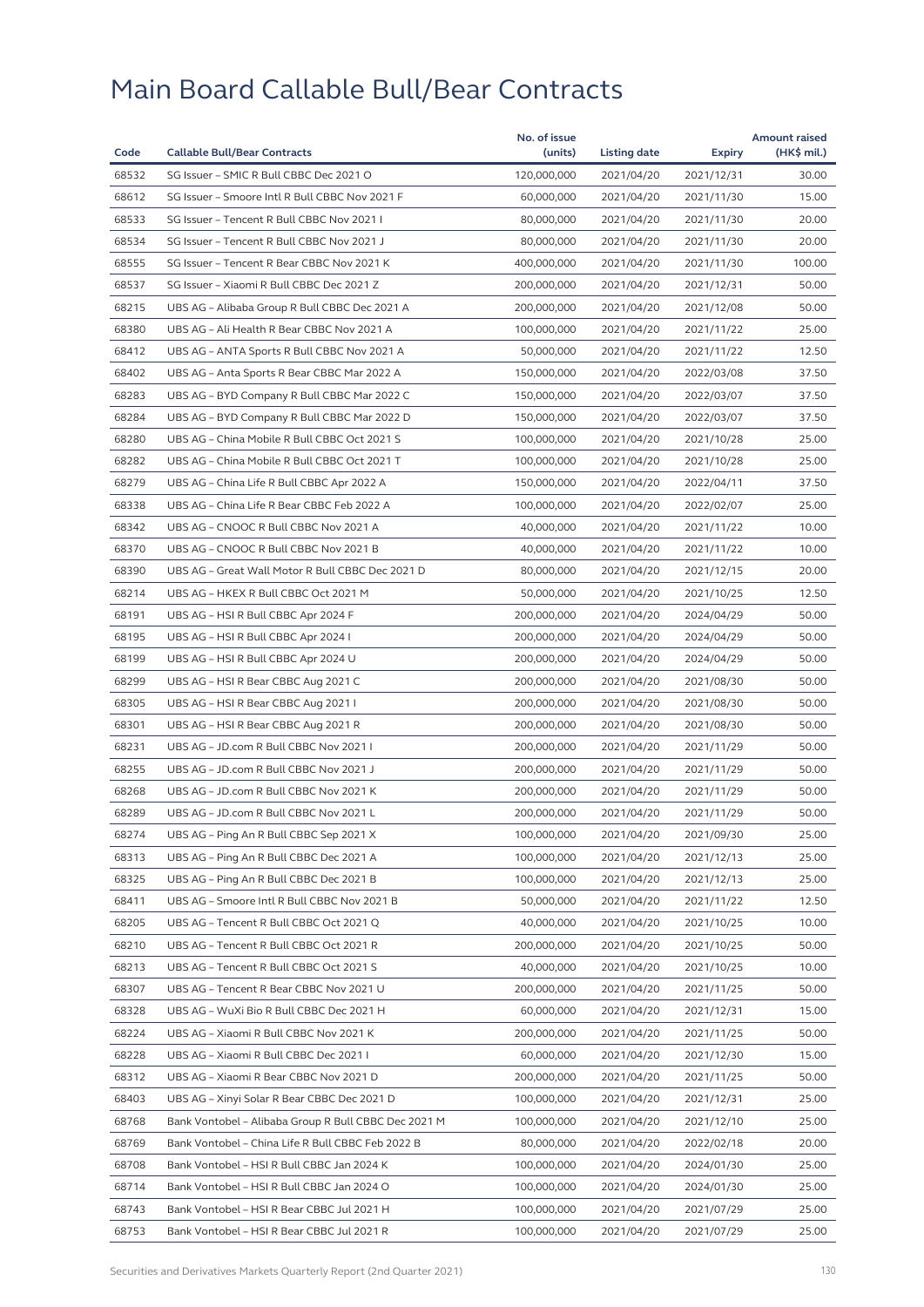|       |                                                                                                              | No. of issue |              |                          | <b>Amount raised</b> |
|-------|--------------------------------------------------------------------------------------------------------------|--------------|--------------|--------------------------|----------------------|
| Code  | <b>Callable Bull/Bear Contracts</b>                                                                          | (units)      | Listing date | Expiry                   | (HK\$ mil.)          |
| 68857 | BOCI Asia Ltd. - China Life R Bull CBBC Sep 2021 C                                                           | 40,000,000   | 2021/04/21   | 2021/09/30               | 10.00                |
| 68836 | BOCI Asia Ltd. - HSI R Bull CBBC Aug 2023 W                                                                  | 150,000,000  | 2021/04/21   | 2023/08/30               | 37.50                |
| 68839 | BOCI Asia Ltd. - HSI R Bear CBBC Jul 2021 N                                                                  | 150,000,000  | 2021/04/21   | 2021/07/29               | 37.50                |
| 68853 | BOCI Asia Ltd. - Sunny Optical R Bull CBBC Sep 2021 A                                                        | 40,000,000   | 2021/04/21   | 2021/09/30               | 10.00                |
| 68846 | BOCI Asia Ltd. - Tencent R Bull CBBC Sep 2021 D                                                              | 120,000,000  | 2021/04/21   | 2021/09/30               | 30.00                |
| 68847 | BOCI Asia Ltd. - Xiaomi R Bull CBBC Sep 2021 C                                                               | 40,000,000   | 2021/04/21   | 2021/09/30               | 10.00                |
| 68932 | BNP Paribas Issuance B.V. - HSI R Bull CBBC Aug 2024 D                                                       | 250,000,000  | 2021/04/21   | 2024/08/29               | 62.50                |
| 68926 | BNP Paribas Issuance B.V. - HSI R Bull CBBC Aug 2024 E                                                       | 250,000,000  | 2021/04/21   | 2024/08/29               | 62.50                |
| 68933 | BNP Paribas Issuance B.V. - HSI R Bull CBBC Aug 2024 F                                                       | 250,000,000  | 2021/04/21   | 2024/08/29               | 62.50                |
| 68810 | BNP Paribas Issuance B.V. - HSI R Bear CBBC Aug 2021 A                                                       | 250,000,000  | 2021/04/21   | 2021/08/30               | 62.50                |
| 68822 | BNP Paribas Issuance B.V. - HSI R Bear CBBC Aug 2021 B                                                       | 250,000,000  | 2021/04/21   | 2021/08/30               | 62.50                |
| 68943 | BNP Paribas Issuance B.V. - Meituan R Bull CBBC Nov 2021 S                                                   | 200,000,000  | 2021/04/21   | 2021/11/29               | 50.00                |
| 68934 | BNP Paribas Issuance B.V. - Tencent R Bull CBBC Nov 2021 K                                                   | 250,000,000  | 2021/04/21   | 2021/11/29               | 62.50                |
| 68878 | Credit Suisse AG - BYD Company R Bull CBBC Dec 2021 Z                                                        | 100,000,000  | 2021/04/21   | 2021/12/30               | 25.00                |
| 68901 | Credit Suisse AG - China Mobile R Bull CBBC Dec 2021 A                                                       | 100,000,000  | 2021/04/21   | 2021/12/30               | 25.00                |
| 68908 | Credit Suisse AG - China Life R Bull CBBC Feb 2022 A                                                         | 100,000,000  | 2021/04/21   | 2022/02/25               | 25.00                |
| 68894 | Credit Suisse AG - CNOOC R Bull CBBC Dec 2021 D                                                              | 50,000,000   | 2021/04/21   | 2021/12/30               | 12.50                |
| 68884 | Credit Suisse AG - Geely Auto R Bull CBBC Dec 2021 J                                                         | 100,000,000  | 2021/04/21   | 2021/12/30               | 25.00                |
| 68887 | Credit Suisse AG - Geely Auto R Bull CBBC Dec 2021 K                                                         | 100,000,000  | 2021/04/21   | 2021/12/30               | 25.00                |
| 68919 | Credit Suisse AG - HSI R Bull CBBC Feb 2024 E                                                                | 200,000,000  | 2021/04/21   | 2024/02/28               | 50.00                |
| 68920 | Credit Suisse AG - HSI R Bull CBBC Feb 2024 F                                                                | 200,000,000  | 2021/04/21   | 2024/02/28               | 50.00                |
| 68922 | Credit Suisse AG - HSI R Bull CBBC Mar 2024 Q                                                                | 200,000,000  | 2021/04/21   | 2024/03/27               | 50.00                |
| 68918 | Credit Suisse AG - HSI R Bear CBBC Jul 2021 W                                                                | 200,000,000  | 2021/04/21   | 2021/07/29               | 50.00                |
| 68864 | Credit Suisse AG - HSI R Bear CBBC Aug 2021 L                                                                | 200,000,000  | 2021/04/21   | 2021/08/30               | 50.00                |
| 68917 | Credit Suisse AG - Meituan R Bull CBBC Sep 2021 D                                                            | 50,000,000   | 2021/04/21   | 2021/09/29               | 12.50                |
| 68912 | Credit Suisse AG - Smoore Intl R Bull CBBC Oct 2021 L                                                        | 50,000,000   | 2021/04/21   | 2021/10/28               | 12.50                |
| 68876 | Credit Suisse AG - Tencent R Bull CBBC Sep 2021 E                                                            | 50,000,000   | 2021/04/21   | 2021/09/29               | 12.50                |
| 68913 | Credit Suisse AG - Tencent R Bull CBBC Sep 2021 F                                                            | 50,000,000   | 2021/04/21   | 2021/09/29               | 12.50                |
| 69419 | Goldman Sachs SP (Asia) - AIA R Bull CBBC Dec 2021 L                                                         | 80,000,000   | 2021/04/21   | 2021/12/15               | 20.00                |
| 69453 | Goldman Sachs SP (Asia) - Alibaba R Bull CBBC Nov 2021 J                                                     | 100,000,000  | 2021/04/21   | 2021/11/18               | 25.00                |
| 69406 | Goldman Sachs SP (Asia) - BYD Company R Bull CBBC Dec 2021 E                                                 | 80,000,000   | 2021/04/21   | 2021/12/30               | 20.00                |
| 69431 | Goldman Sachs SP (Asia) - Geely Auto R Bull CBBC Nov 2021 C                                                  | 80,000,000   | 2021/04/21   | 2021/11/29               | 20.00                |
| 69411 | Goldman Sachs SP (Asia) – JD.com R Bear CBBC Dec 2021 H                                                      | 80,000,000   | 2021/04/21   | 2021/12/30               | 20.00                |
| 69413 | Goldman Sachs SP (Asia) - Meituan R Bull CBBC Oct 2021 K                                                     | 60,000,000   | 2021/04/21   | 2021/10/07               | 15.00                |
| 69415 | Goldman Sachs SP (Asia) - Tencent R Bull CBBC Aug 2021 K                                                     | 60,000,000   | 2021/04/21   | 2021/08/12               | 15.00                |
| 69435 | Goldman Sachs SP (Asia) - Tencent R Bull CBBC Aug 2021 X                                                     | 100,000,000  | 2021/04/21   | 2021/08/12               | 25.00                |
| 69312 | Haitong Int'l Sec - Geely Auto R Bull CBBC Dec 2021 A                                                        | 40,000,000   | 2021/04/21   | 2021/12/31               | 10.00                |
| 69313 | Haitong Int'l Sec – Geely Auto R Bear CBBC Nov 2021 A                                                        | 40,000,000   | 2021/04/21   | 2021/11/29               | 10.00                |
| 69323 | Haitong Int'l Sec - HSI R Bull CBBC Jun 2024 Q                                                               | 200,000,000  | 2021/04/21   | 2024/06/27               | 50.00                |
| 69315 | Haitong Int'l Sec - HSI R Bull CBBC Aug 2024 M                                                               | 200,000,000  | 2021/04/21   | 2024/08/29               | 50.00                |
| 69282 | Haitong Int'l Sec - HSI R Bear CBBC Aug 2021 F                                                               | 200,000,000  | 2021/04/21   | 2021/08/30               | 50.00                |
| 69290 | Haitong Int'l Sec - HSI R Bear CBBC Sep 2021 J                                                               | 200,000,000  | 2021/04/21   | 2021/09/29               | 50.00                |
| 69300 | Haitong Int'l Sec - Meituan R Bull CBBC Dec 2021 A                                                           | 80,000,000   | 2021/04/21   | 2021/12/31               | 20.00                |
| 69314 |                                                                                                              | 60,000,000   | 2021/04/21   |                          | 15.00                |
| 69294 | Haitong Int'l Sec – Smoore Intl R Bull CBBC Dec 2021 A<br>Haitong Int'l Sec - Tencent R Bull CBBC Nov 2021 J | 80,000,000   | 2021/04/21   | 2021/12/31<br>2021/11/29 | 20.00                |
| 69293 | Haitong Int'l Sec - Tencent R Bull CBBC Dec 2021 D                                                           | 80,000,000   | 2021/04/21   |                          |                      |
|       |                                                                                                              |              |              | 2021/12/31               | 20.00                |
| 69295 | Haitong Int'l Sec - Tencent R Bull CBBC Dec 2021 E<br>Haitong Int'l Sec - Tencent R Bear CBBC Dec 2021 D     | 80,000,000   | 2021/04/21   | 2021/12/31               | 20.00                |
| 69296 |                                                                                                              | 80,000,000   | 2021/04/21   | 2021/12/31               | 20.00                |
| 69245 | SG Issuer - Alibaba Group R Bull CBBC Jan 2022 P                                                             | 80,000,000   | 2021/04/21   | 2022/01/28               | 20.00                |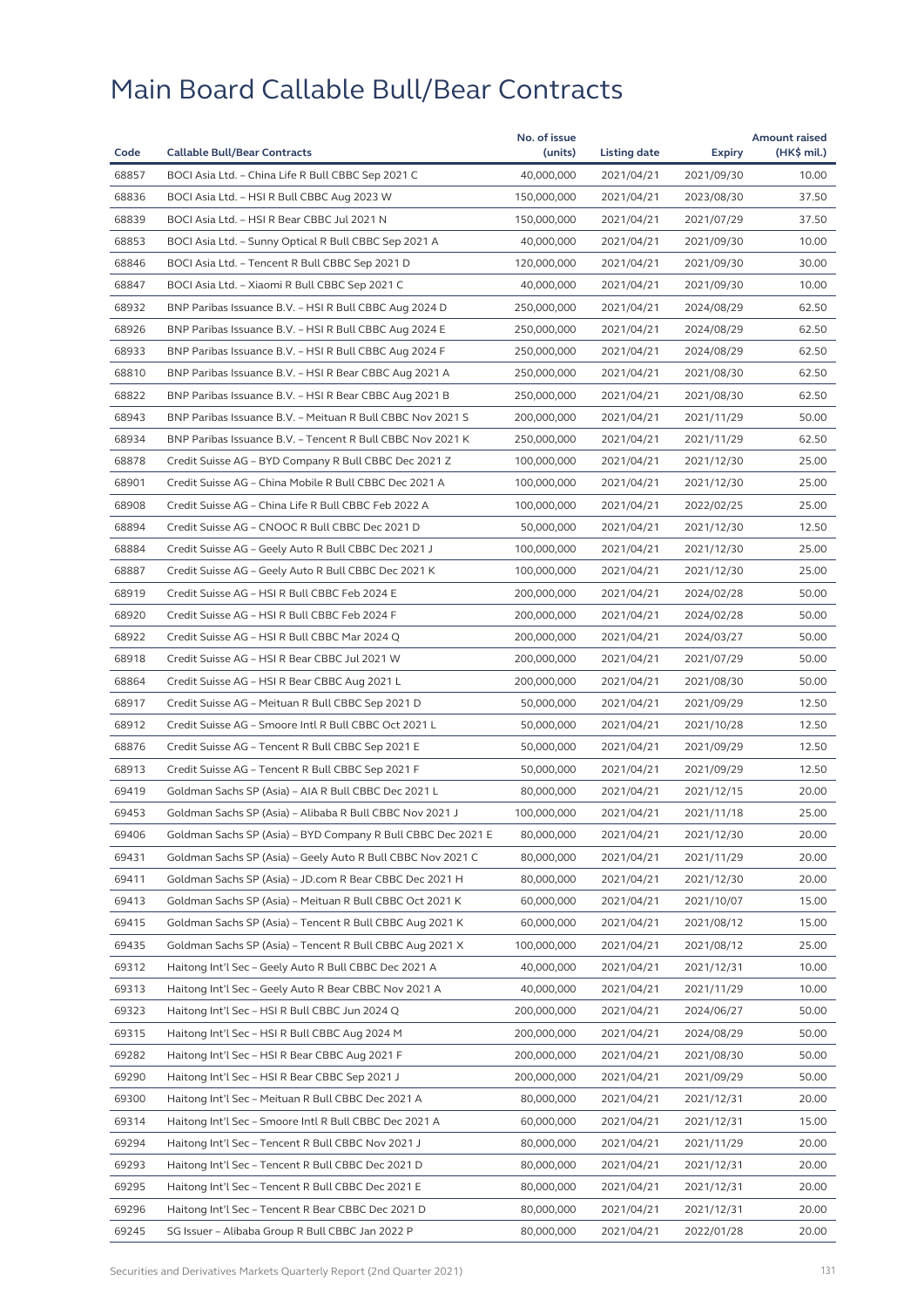| Code  |                                                    | No. of issue |              |            | <b>Amount raised</b> |
|-------|----------------------------------------------------|--------------|--------------|------------|----------------------|
|       | <b>Callable Bull/Bear Contracts</b>                | (units)      | Listing date | Expiry     | (HK\$ mil.)          |
| 69132 | SG Issuer - Alibaba Group R Bear CBBC Dec 2021 C   | 80,000,000   | 2021/04/21   | 2021/12/31 | 20.00                |
| 69134 | SG Issuer - BYD Company R Bull CBBC Feb 2022 F     | 150,000,000  | 2021/04/21   | 2022/02/25 | 37.50                |
| 69253 | SG Issuer - China Mobile R Bull CBBC Nov 2021 Q    | 100,000,000  | 2021/04/21   | 2021/11/30 | 25.00                |
| 69255 | SG Issuer - China Mobile R Bull CBBC Dec 2021 I    | 100,000,000  | 2021/04/21   | 2021/12/31 | 25.00                |
| 69222 | SG Issuer - CNOOC R Bull CBBC Nov 2021 E           | 60,000,000   | 2021/04/21   | 2021/11/30 | 15.00                |
| 69223 | SG Issuer - Geely Auto R Bull CBBC Nov 2021 O      | 150,000,000  | 2021/04/21   | 2021/11/30 | 37.50                |
| 69239 | SG Issuer - Geely Auto R Bull CBBC Jan 2022 C      | 150,000,000  | 2021/04/21   | 2022/01/28 | 37.50                |
| 69241 | SG Issuer - Greatwall Motor R Bull CBBC Nov 2021 G | 100,000,000  | 2021/04/21   | 2021/11/30 | 25.00                |
| 69259 | SG Issuer - HKEX R Bull CBBC Jan 2022 D            | 200,000,000  | 2021/04/21   | 2022/01/28 | 50.00                |
| 69256 | SG Issuer - HKEX R Bear CBBC Nov 2021 H            | 200,000,000  | 2021/04/21   | 2021/11/29 | 50.00                |
| 69154 | SG Issuer - HSI R Bull CBBC Jul 2024 P             | 250,000,000  | 2021/04/21   | 2024/07/30 | 62.50                |
| 69243 | SG Issuer - HSI R Bull CBBC Jul 2024 Q             | 250,000,000  | 2021/04/21   | 2024/07/30 | 62.50                |
| 69211 | SG Issuer - HSI R Bull CBBC Aug 2024 W             | 250,000,000  | 2021/04/21   | 2024/08/29 | 62.50                |
| 69144 | SG Issuer - HSI R Bear CBBC Jul 2021 D             | 250,000,000  | 2021/04/21   | 2021/07/29 | 62.50                |
| 69161 | SG Issuer - HSI R Bear CBBC Aug 2021 I             | 250,000,000  | 2021/04/21   | 2021/08/30 | 62.50                |
| 69182 | SG Issuer - HSI R Bear CBBC Sep 2021 L             | 250,000,000  | 2021/04/21   | 2021/09/29 | 62.50                |
| 69188 | SG Issuer - HSI R Bear CBBC Sep 2021 S             | 250,000,000  | 2021/04/21   | 2021/09/29 | 62.50                |
| 69261 | SG Issuer - JD.com R Bull CBBC Nov 2021 J          | 200,000,000  | 2021/04/21   | 2021/11/30 | 50.00                |
| 69271 | SG Issuer - Meituan R Bull CBBC Dec 2021 J         | 80,000,000   | 2021/04/21   | 2021/12/31 | 20.00                |
| 69137 | SG Issuer - Sunny Optical R Bull CBBC Jan 2022 A   | 40,000,000   | 2021/04/21   | 2022/01/28 | 10.00                |
| 69140 | SG Issuer - Tencent R Bull CBBC Dec 2021 G         | 400,000,000  | 2021/04/21   | 2021/12/31 | 100.00               |
| 69274 | SG Issuer - Tencent R Bull CBBC Jan 2022 P         | 400,000,000  | 2021/04/21   | 2022/01/28 | 100.00               |
| 69275 | SG Issuer - Tencent R Bull CBBC Jan 2022 Q         | 80,000,000   | 2021/04/21   | 2022/01/28 | 20.00                |
| 69141 | SG Issuer - Tencent R Bear CBBC Dec 2021 K         | 400,000,000  | 2021/04/21   | 2021/12/31 | 100.00               |
| 69277 | SG Issuer - Tencent R Bear CBBC Jan 2022 A         | 400,000,000  | 2021/04/21   | 2022/01/28 | 100.00               |
| 69280 | SG Issuer - Xiaomi R Bull CBBC Jan 2022 G          | 60,000,000   | 2021/04/21   | 2022/01/28 | 15.00                |
| 69131 | UBS AG - Alibaba Group R Bull CBBC Dec 2021 B      | 80,000,000   | 2021/04/21   | 2021/12/08 | 20.00                |
| 69007 | UBS AG - Alibaba Group R Bear CBBC Dec 2021 G      | 80,000,000   | 2021/04/21   | 2021/12/08 | 20.00                |
| 68998 | UBS AG - BYD Company R Bull CBBC Mar 2022 E        | 150,000,000  | 2021/04/21   | 2022/03/07 | 37.50                |
| 69080 | UBS AG - China Mobile R Bull CBBC Nov 2021 D       | 100,000,000  | 2021/04/21   | 2021/11/22 | 25.00                |
| 69003 | UBS AG – China Mobile R Bull CBBC Dec 2021 B       | 100,000,000  | 2021/04/21   | 2021/12/20 | 25.00                |
| 69121 | UBS AG - China Life R Bull CBBC Apr 2022 B         | 150,000,000  | 2021/04/21   | 2022/04/11 | 37.50                |
| 69084 | UBS AG - CNOOC R Bull CBBC Nov 2021 C              | 40,000,000   | 2021/04/21   | 2021/11/22 | 10.00                |
| 69056 | UBS AG - Geely Auto R Bull CBBC Jan 2022 I         | 100,000,000  | 2021/04/21   | 2022/01/17 | 25.00                |
| 69064 | UBS AG - Geely Auto R Bull CBBC Jan 2022 J         | 100,000,000  | 2021/04/21   | 2022/01/17 | 25.00                |
| 68968 | UBS AG - Geely Auto R Bear CBBC Nov 2021 C         | 100,000,000  | 2021/04/21   | 2021/11/25 | 25.00                |
| 68950 | UBS AG - Geely Auto R Bear CBBC Dec 2021 C         | 100,000,000  | 2021/04/21   | 2021/12/15 | 25.00                |
| 69099 | UBS AG - Great Wall Motor R Bull CBBC Dec 2021 E   | 80,000,000   | 2021/04/21   | 2021/12/15 | 20.00                |
| 69069 | UBS AG - HSI R Bull CBBC Mar 2024 H                | 200,000,000  | 2021/04/21   | 2024/03/27 | 50.00                |
| 69068 | UBS AG - HSI R Bull CBBC Mar 2024 Z                | 200,000,000  | 2021/04/21   | 2024/03/27 | 50.00                |
| 68945 | UBS AG - HSI R Bear CBBC Jul 2021 I                | 200,000,000  | 2021/04/21   | 2021/07/29 | 50.00                |
| 69029 | UBS AG - HSI R Bear CBBC Jul 2021 J                | 200,000,000  | 2021/04/21   | 2021/07/29 | 50.00                |
| 69076 | UBS AG - Meituan R Bull CBBC Nov 2021 Q            | 50,000,000   | 2021/04/21   | 2021/11/25 | 12.50                |
| 68946 | UBS AG - Meituan R Bear CBBC Nov 2021 X            | 200,000,000  | 2021/04/21   | 2021/11/25 | 50.00                |
| 69041 | UBS AG - Tencent R Bull CBBC Oct 2021 L            | 200,000,000  | 2021/04/21   | 2021/10/25 | 50.00                |
| 69033 | UBS AG - Tencent R Bull CBBC Oct 2021 Y            | 200,000,000  | 2021/04/21   | 2021/10/25 | 50.00                |
| 69006 | UBS AG - Tencent R Bear CBBC Nov 2021 V            | 200,000,000  | 2021/04/21   | 2021/11/25 | 50.00                |
| 69098 | UBS AG - Xiaomi R Bull CBBC Nov 2021 L             | 60,000,000   | 2021/04/21   | 2021/11/25 | 15.00                |
| 69344 | Bank Vontobel - BYD Company R Bull CBBC Jan 2022 B | 60,000,000   | 2021/04/21   | 2022/01/28 | 15.00                |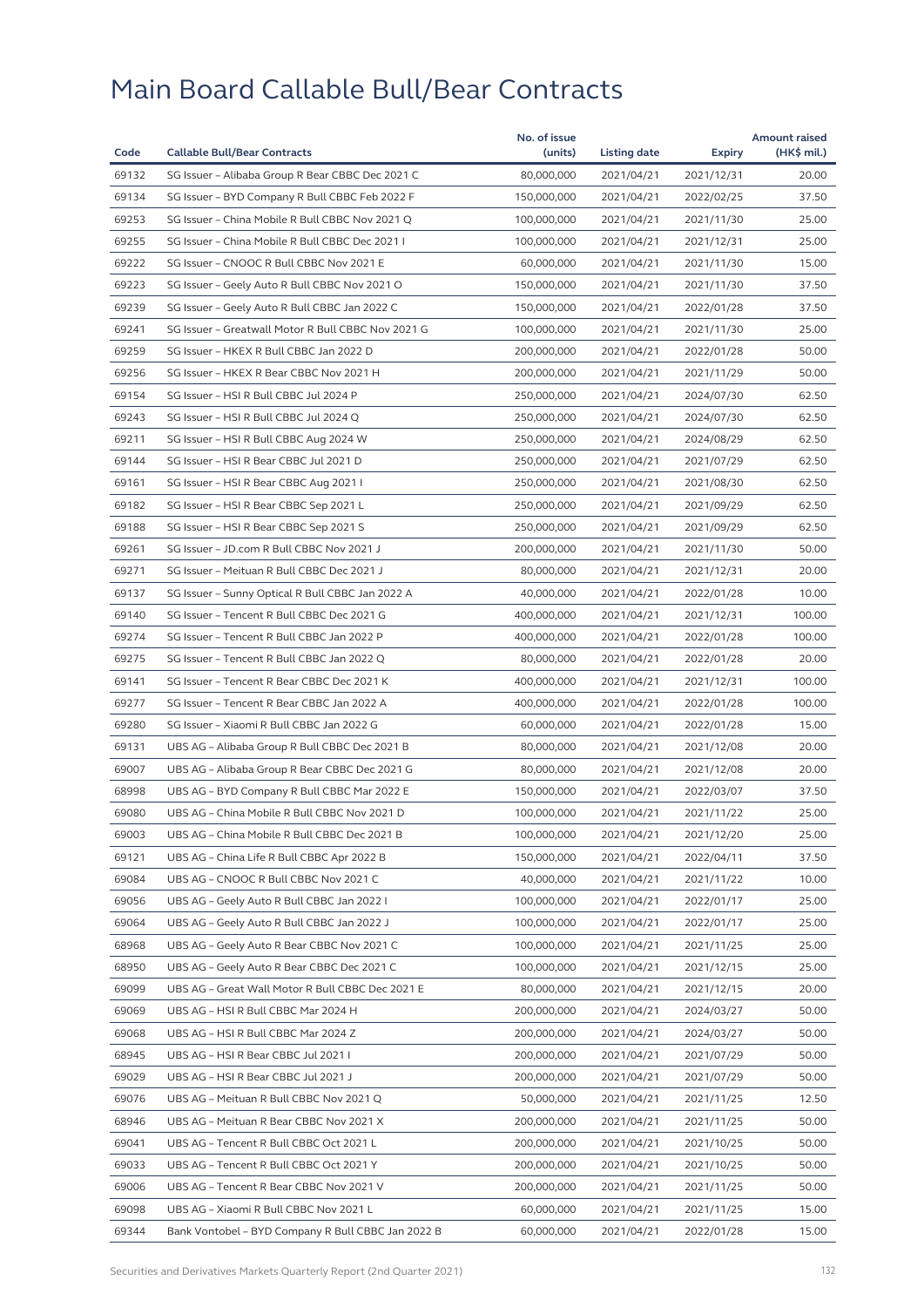|                |                                                            | No. of issue |              |            | <b>Amount raised</b> |
|----------------|------------------------------------------------------------|--------------|--------------|------------|----------------------|
| Code           | <b>Callable Bull/Bear Contracts</b>                        | (units)      | Listing date | Expiry     | (HK\$ mil.)          |
| 69370          | Bank Vontobel - CNOOC R Bull CBBC Nov 2021 H               | 60,000,000   | 2021/04/21   | 2021/11/26 | 15.00                |
| 69389          | Bank Vontobel - CNOOC R Bull CBBC Nov 2021 I               | 60,000,000   | 2021/04/21   | 2021/11/12 | 15.00                |
| 69380          | Bank Vontobel - Geely Auto R Bull CBBC Nov 2021 S          | 100,000,000  | 2021/04/21   | 2021/11/26 | 25.00                |
| 69384          | Bank Vontobel - Geely Auto R Bull CBBC Nov 2021 T          | 100,000,000  | 2021/04/21   | 2021/11/19 | 25.00                |
| 69378          | Bank Vontobel - Greatwall Motor R Bull CBBC Dec 2021 D     | 50,000,000   | 2021/04/21   | 2021/12/03 | 12.50                |
| 69346          | Bank Vontobel - HSI R Bull CBBC Jan 2024 P                 | 100.000.000  | 2021/04/21   | 2024/01/30 | 25.00                |
| 69372          | Bank Vontobel - HSI R Bull CBBC Jan 2024 Q                 | 100,000,000  | 2021/04/21   | 2024/01/30 | 25.00                |
| 69402          | Bank Vontobel - HSI R Bull CBBC Jan 2024 R                 | 150,000,000  | 2021/04/21   | 2024/01/30 | 37.50                |
| 69360          | Bank Vontobel - HSI R Bear CBBC Jul 2021 L                 | 100,000,000  | 2021/04/21   | 2021/07/29 | 25.00                |
| 69362          | Bank Vontobel - HSI R Bear CBBC Jul 2021 S                 | 100,000,000  | 2021/04/21   | 2021/07/29 | 25.00                |
| 69373          | Bank Vontobel - Meituan R Bull CBBC Dec 2021 A             | 100,000,000  | 2021/04/21   | 2021/12/03 | 25.00                |
| 69343          | Bank Vontobel - PA Gooddoctor R Bull CBBC Nov 2021 J       | 40,000,000   | 2021/04/21   | 2021/11/26 | 10.00                |
| 69338          | Bank Vontobel - Tencent R Bull CBBC Jan 2022 A             | 100,000,000  | 2021/04/21   | 2022/01/14 | 25.00                |
| 69369          | Bank Vontobel - Tencent R Bear CBBC Oct 2021 B             | 100,000,000  | 2021/04/21   | 2021/10/29 | 25.00                |
| 69376          | Bank Vontobel - Xiaomi R Bull CBBC Dec 2021 S              | 100,000,000  | 2021/04/21   | 2021/12/03 | 25.00                |
| 69484          | BOCI Asia Ltd. - HSI R Bull CBBC Aug 2023 Y                | 150,000,000  | 2021/04/22   | 2023/08/30 | 37.50                |
| 69489          | BOCI Asia Ltd. - HSI R Bull CBBC Aug 2023 Z                | 150,000,000  | 2021/04/22   | 2023/08/30 | 37.50                |
| 69498          | BOCI Asia Ltd. - HSI R Bear CBBC Jul 2021 O                | 150,000,000  | 2021/04/22   | 2021/07/29 | 37.50                |
| 69830          | BNP Paribas Issuance B.V. - Alibaba R Bear CBBC Dec 2021 V | 200,000,000  | 2021/04/22   | 2021/12/30 | 50.00                |
| 69837          | BNP Paribas Issuance B.V. - HKEX R Bull CBBC Nov 2021 B    | 200,000,000  | 2021/04/22   | 2021/11/29 | 50.00                |
| 69832          | BNP Paribas Issuance B.V. - HKEX R Bull CBBC Nov 2021 L    | 200,000,000  | 2021/04/22   | 2021/11/29 | 50.00                |
| 69459          | BNP Paribas Issuance B.V. - HSI R Bull CBBC Aug 2024 G     | 250,000,000  | 2021/04/22   | 2024/08/29 | 62.50                |
| 69462          | BNP Paribas Issuance B.V. - HSI R Bull CBBC Aug 2024 I     | 250,000,000  | 2021/04/22   | 2024/08/29 | 62.50                |
| 69464          | BNP Paribas Issuance B.V. - HSI R Bull CBBC Aug 2024 J     | 250,000,000  | 2021/04/22   | 2024/08/29 | 62.50                |
| 69468          | BNP Paribas Issuance B.V. - HSI R Bull CBBC Aug 2024 K     | 250,000,000  | 2021/04/22   | 2024/08/29 | 62.50                |
| 69478          | BNP Paribas Issuance B.V. - HSI R Bear CBBC Aug 2021 Q     | 250,000,000  | 2021/04/22   | 2021/08/30 | 62.50                |
| 69511          | BNP Paribas Issuance B.V. - HSI R Bear CBBC Aug 2021 S     | 240,000,000  | 2021/04/22   | 2021/08/30 | 60.00                |
| 69838          | BNP Paribas Issuance B.V. - Tencent R Bull CBBC Dec 2021 N | 250,000,000  | 2021/04/22   | 2021/12/30 | 62.50                |
| 69846          | BNP Paribas Issuance B.V. - Tencent R Bear CBBC Dec 2021 D | 250,000,000  | 2021/04/22   | 2021/12/30 | 62.50                |
| 69822          | BNP Paribas Issuance B.V. - Xiaomi R Bull CBBC Nov 2021 A  | 250,000,000  | 2021/04/22   | 2021/11/29 | 62.50                |
| 69826          | BNP Paribas Issuance B.V. - Xiaomi R Bull CBBC Nov 2021 T  | 250,000,000  | 2021/04/22   | 2021/11/29 | 62.50                |
| 69727          | Credit Suisse AG - BYD Company R Bull CBBC Dec 2021 A      | 100,000,000  | 2021/04/22   | 2021/12/30 | 25.00                |
| 69680          | Credit Suisse AG - China Mobile R Bull CBBC Oct 2021 T     | 100,000,000  | 2021/04/22   | 2021/10/28 | 25.00                |
| 69681          | Credit Suisse AG - China Mobile R Bull CBBC Dec 2021 B     | 100,000,000  | 2021/04/22   | 2021/12/30 | 25.00                |
| 69760          | Credit Suisse AG - China Life R Bull CBBC Feb 2022 B       | 100,000,000  | 2021/04/22   | 2022/02/25 | 25.00                |
| 69577          | Credit Suisse AG - Geely Auto R Bull CBBC Oct 2021 Z       | 100,000,000  | 2021/04/22   | 2021/10/28 | 25.00                |
| 69591          | Credit Suisse AG - Geely Auto R Bull CBBC Nov 2021 F       | 100,000,000  | 2021/04/22   | 2021/11/29 | 25.00                |
| 69599          | Credit Suisse AG - Geely Auto R Bull CBBC Nov 2021 G       | 100,000,000  | 2021/04/22   | 2021/11/29 | 25.00                |
| 69755          | Credit Suisse AG - Greatwall Motor R Bull CBBC Dec 2021 A  | 60,000,000   | 2021/04/22   | 2021/12/30 | 15.00                |
| 69603          | Credit Suisse AG - HKEX R Bull CBBC Oct 2021 W             | 50,000,000   | 2021/04/22   | 2021/10/28 | 12.50                |
| 69618          | Credit Suisse AG - HKEX R Bull CBBC Dec 2021 A             | 100,000,000  | 2021/04/22   | 2021/12/30 | 25.00                |
| 69575          | Credit Suisse AG - HSI R Bull CBBC Mar 2024 B              | 200,000,000  | 2021/04/22   | 2024/03/27 | 50.00                |
|                |                                                            |              |              |            | 50.00                |
| 69535<br>69540 | Credit Suisse AG - HSI R Bull CBBC Mar 2024 S              | 200,000,000  | 2021/04/22   | 2024/03/27 |                      |
|                | Credit Suisse AG - HSI R Bull CBBC Mar 2024 Y              | 200,000,000  | 2021/04/22   | 2024/03/27 | 50.00                |
| 69523          | Credit Suisse AG - HSI R Bear CBBC Jul 2021 V              | 200,000,000  | 2021/04/22   | 2021/07/29 | 50.00                |
| 69533          | Credit Suisse AG - HSI R Bear CBBC Jul 2021 X              | 200,000,000  | 2021/04/22   | 2021/07/29 | 50.00                |
| 69534          | Credit Suisse AG - HSI R Bear CBBC Aug 2021 P              | 200,000,000  | 2021/04/22   | 2021/08/30 | 50.00                |
| 69818          | Credit Suisse AG - HSTECH R Bull CBBC Dec 2021 G           | 100,000,000  | 2021/04/22   | 2021/12/30 | 25.00                |
| 69763          | Credit Suisse AG - Meituan R Bull CBBC Oct 2021 M          | 100,000,000  | 2021/04/22   | 2021/10/28 | 25.00                |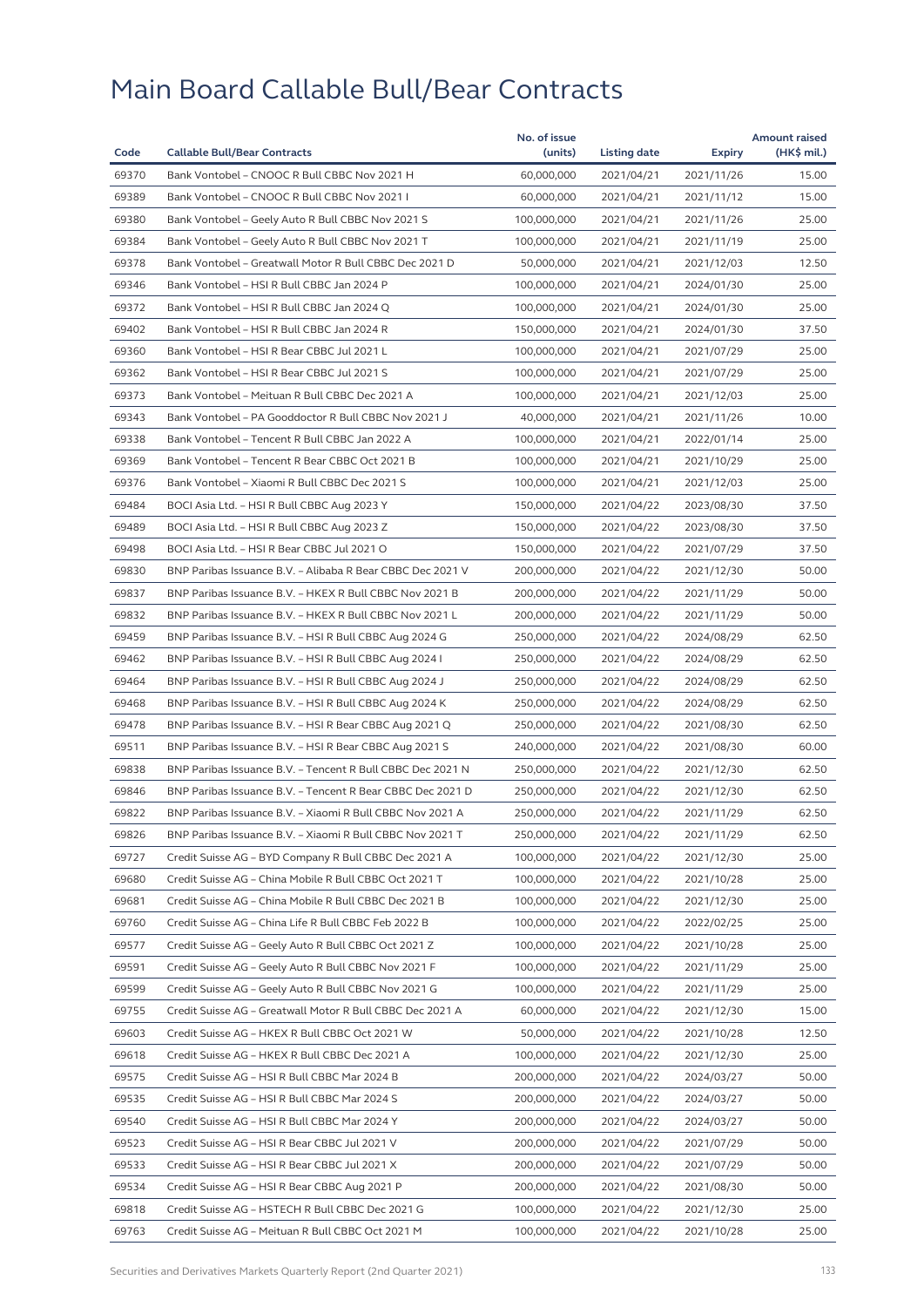|       |                                                              | No. of issue |              |            | <b>Amount raised</b> |
|-------|--------------------------------------------------------------|--------------|--------------|------------|----------------------|
| Code  | <b>Callable Bull/Bear Contracts</b>                          | (units)      | Listing date | Expiry     | (HK\$ mil.)          |
| 50146 | Credit Suisse AG - Meituan R Bear CBBC Sep 2021 J            | 100,000,000  | 2021/04/22   | 2021/09/29 | 25.00                |
| 50150 | Credit Suisse AG - Meituan R Bear CBBC Oct 2021 H            | 100,000,000  | 2021/04/22   | 2021/10/28 | 25.00                |
| 69721 | Credit Suisse AG - SMIC R Bull CBBC Dec 2021 A               | 50,000,000   | 2021/04/22   | 2021/12/30 | 12.50                |
| 69765 | Credit Suisse AG - Smoore Intl R Bull CBBC Oct 2021 M        | 50,000,000   | 2021/04/22   | 2021/10/28 | 12.50                |
| 69757 | Credit Suisse AG - Sunny Optical R Bull CBBC Dec 2021 C      | 100,000,000  | 2021/04/22   | 2021/12/30 | 25.00                |
| 69625 | Credit Suisse AG - Tencent R Bull CBBC Aug 2021 D            | 50,000,000   | 2021/04/22   | 2021/08/30 | 12.50                |
| 69648 | Credit Suisse AG - Tencent R Bull CBBC Oct 2021 K            | 100,000,000  | 2021/04/22   | 2021/10/28 | 25.00                |
| 69784 | Credit Suisse AG - Tencent R Bear CBBC Oct 2021 D            | 100,000,000  | 2021/04/22   | 2021/10/28 | 25.00                |
| 69673 | Credit Suisse AG - Tencent R Bear CBBC Dec 2021 C            | 100,000,000  | 2021/04/22   | 2021/12/30 | 25.00                |
| 69679 | Credit Suisse AG - Tencent R Bear CBBC Dec 2021 D            | 100,000,000  | 2021/04/22   | 2021/12/30 | 25.00                |
| 69753 | Credit Suisse AG - WuXi Bio R Bull CBBC Dec 2021 A           | 50,000,000   | 2021/04/22   | 2021/12/30 | 12.50                |
| 69747 | Credit Suisse AG - Xiaomi R Bull CBBC Oct 2021 Q             | 100,000,000  | 2021/04/22   | 2021/10/28 | 25.00                |
| 69748 | Credit Suisse AG - Xiaomi R Bear CBBC Dec 2021 A             | 100,000,000  | 2021/04/22   | 2021/12/30 | 25.00                |
| 69685 | Credit Suisse AG - Xinyi Solar R Bull CBBC Mar 2022 C        | 40,000,000   | 2021/04/22   | 2022/03/30 | 10.00                |
| 69689 | Credit Suisse AG - Xinyi Solar R Bear CBBC Dec 2021 A        | 40,000,000   | 2021/04/22   | 2021/12/30 | 10.00                |
| 50081 | Guotai Junan - HSI R Bull CBBC Feb 2024 H                    | 200,000,000  | 2021/04/22   | 2024/02/28 | 50.00                |
| 50084 | Guotai Junan - HSI R Bull CBBC Feb 2024 I                    | 200,000,000  | 2021/04/22   | 2024/02/28 | 50.00                |
| 50072 | Guotai Junan - HSI R Bull CBBC Apr 2024 E                    | 200,000,000  | 2021/04/22   | 2024/04/29 | 50.00                |
| 50406 | Goldman Sachs SP (Asia) - BYD Company R Bull CBBC Feb 2022 A | 80,000,000   | 2021/04/22   | 2022/02/17 | 20.00                |
| 50401 | Goldman Sachs SP (Asia) - Geely Auto R Bull CBBC Nov 2021 D  | 80,000,000   | 2021/04/22   | 2021/11/29 | 20.00                |
| 50418 | Goldman Sachs SP (Asia) - Geely Auto R Bull CBBC Nov 2021 E  | 80,000,000   | 2021/04/22   | 2021/11/29 | 20.00                |
| 50398 | Goldman Sachs SP (Asia) - HKEX R Bull CBBC Sep 2021 B        | 100,000,000  | 2021/04/22   | 2021/09/15 | 25.00                |
| 50384 | Goldman Sachs SP (Asia) - JD.com R Bull CBBC Dec 2021 K      | 80,000,000   | 2021/04/22   | 2021/12/23 | 20.00                |
| 50417 | Goldman Sachs SP (Asia) - Meituan R Bull CBBC Oct 2021 B     | 60,000,000   | 2021/04/22   | 2021/10/07 | 15.00                |
| 50436 | Goldman Sachs SP (Asia) - Meituan R Bull CBBC Oct 2021 C     | 100,000,000  | 2021/04/22   | 2021/10/21 | 25.00                |
| 50440 | Goldman Sachs SP (Asia) - Meituan R Bull CBBC Oct 2021 D     | 100,000,000  | 2021/04/22   | 2021/10/21 | 25.00                |
| 50412 | Goldman Sachs SP (Asia) - Meituan R Bull CBBC Oct 2021 P     | 100,000,000  | 2021/04/22   | 2021/10/07 | 25.00                |
| 50433 | Goldman Sachs SP (Asia) - Meituan R Bear CBBC Mar 2022 L     | 100,000,000  | 2021/04/22   | 2022/03/25 | 25.00                |
| 50432 | Goldman Sachs SP (Asia) - Ping An R Bear CBBC Mar 2022 A     | 80,000,000   | 2021/04/22   | 2022/03/25 | 20.00                |
| 50424 | Goldman Sachs SP (Asia) - Tencent R Bull CBBC Aug 2021 G     | 100,000,000  | 2021/04/22   | 2021/08/12 | 25.00                |
| 50404 | Goldman Sachs SP (Asia) – Tencent R Bull CBBC Aug 2021 P     | 100,000,000  | 2021/04/22   | 2021/08/12 | 25.00                |
| 50428 | Goldman Sachs SP (Asia) - Tencent R Bear CBBC Mar 2022 I     | 100,000,000  | 2021/04/22   | 2022/03/25 | 25.00                |
| 69508 | HK Bank - Xiaomi R Bull CBBC Dec 2021 N                      | 100,000,000  | 2021/04/22   | 2021/12/16 | 25.00                |
| 50135 | Haitong Int'l Sec - BYD Company R Bull CBBC Dec 2021 B       | 80,000,000   | 2021/04/22   | 2021/12/31 | 20.00                |
| 50143 | Haitong Int'l Sec - Geely Auto R Bull CBBC Nov 2021 B        | 80,000,000   | 2021/04/22   | 2021/11/29 | 20.00                |
| 50133 | Haitong Int'l Sec - HKEX R Bull CBBC Nov 2021 D              | 60,000,000   | 2021/04/22   | 2021/11/29 | 15.00                |
| 50134 | Haitong Int'l Sec - HKEX R Bull CBBC Nov 2021 E              | 40,000,000   | 2021/04/22   | 2021/11/29 | 10.00                |
| 50099 | Haitong Int'l Sec - HSI R Bull CBBC Jul 2024 E               | 200,000,000  | 2021/04/22   | 2024/07/30 | 50.00                |
| 50113 | Haitong Int'l Sec - HSI R Bull CBBC Jul 2024 F               | 200,000,000  | 2021/04/22   | 2024/07/30 | 50.00                |
| 50118 | Haitong Int'l Sec - HSI R Bull CBBC Aug 2024 N               | 200,000,000  | 2021/04/22   | 2024/08/29 | 50.00                |
| 50093 | Haitong Int'l Sec - HSI R Bear CBBC Jul 2021 B               | 200,000,000  | 2021/04/22   | 2021/07/29 | 50.00                |
| 50087 | Haitong Int'l Sec - HSI R Bear CBBC Jul 2021 T               | 200,000,000  | 2021/04/22   | 2021/07/29 | 50.00                |
| 50130 | Haitong Int'l Sec - Meituan R Bear CBBC Nov 2021 H           | 80,000,000   | 2021/04/22   | 2021/11/29 | 20.00                |
| 50123 | Haitong Int'l Sec – Tencent R Bull CBBC Oct 2021 H           | 80,000,000   | 2021/04/22   | 2021/10/29 | 20.00                |
| 50127 | Haitong Int'l Sec - Tencent R Bear CBBC Nov 2021 G           | 80,000,000   | 2021/04/22   | 2021/11/29 | 20.00                |
| 50132 | Haitong Int'l Sec - Xiaomi R Bull CBBC Nov 2021 D            | 100,000,000  | 2021/04/22   | 2021/11/29 | 25.00                |
| 50375 | J P Morgan SP BV - HKEX R Bull CBBC Dec 2021 B               | 200,000,000  | 2021/04/22   | 2021/12/17 | 50.00                |
| 50161 | SG Issuer - Alibaba Group R Bull CBBC Dec 2021 D             | 80,000,000   | 2021/04/22   | 2021/12/31 | 20.00                |
|       |                                                              |              |              |            |                      |
| 50184 | SG Issuer – ANTA Sports R Bull CBBC Dec 2021 F               | 50,000,000   | 2021/04/22   | 2021/12/31 | 12.50                |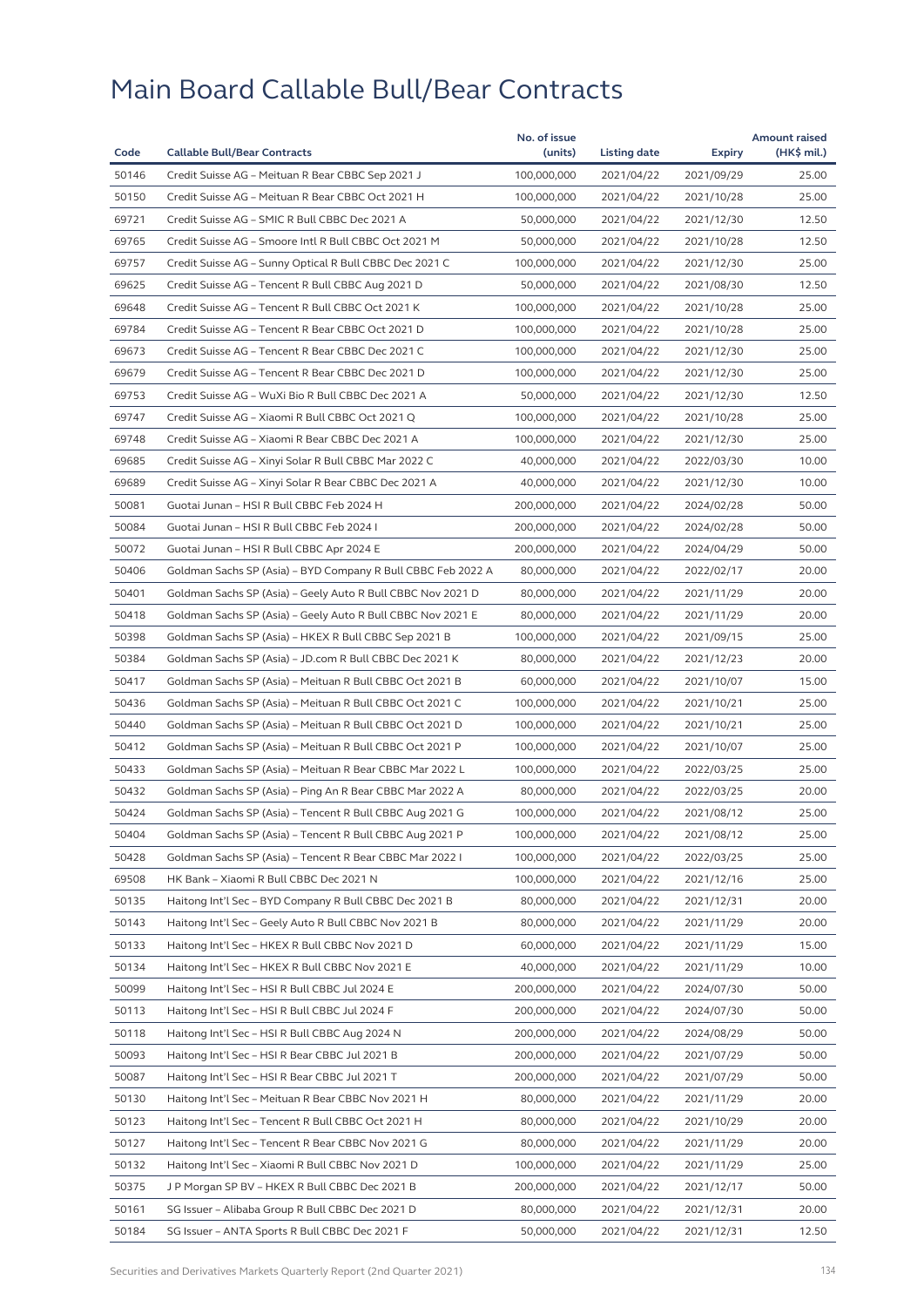|       |                                                    | No. of issue |                     |            | <b>Amount raised</b> |
|-------|----------------------------------------------------|--------------|---------------------|------------|----------------------|
| Code  | <b>Callable Bull/Bear Contracts</b>                | (units)      | <b>Listing date</b> | Expiry     | (HK\$ mil.)          |
| 50299 | SG Issuer - BYD Company R Bull CBBC Dec 2021 M     | 150,000,000  | 2021/04/22          | 2021/12/31 | 37.50                |
| 50303 | SG Issuer - BYD Company R Bull CBBC Feb 2022 G     | 150,000,000  | 2021/04/22          | 2022/02/25 | 37.50                |
| 50304 | SG Issuer - China Mobile R Bull CBBC Nov 2021 R    | 100,000,000  | 2021/04/22          | 2021/11/30 | 25.00                |
| 50164 | SG Issuer - CNOOC R Bull CBBC Oct 2021 I           | 60,000,000   | 2021/04/22          | 2021/10/29 | 15.00                |
| 50196 | SG Issuer - Geely Auto R Bull CBBC Dec 2021 P      | 150,000,000  | 2021/04/22          | 2021/12/31 | 37.50                |
| 50307 | SG Issuer - Greatwall Motor R Bull CBBC Dec 2021 P | 100,000,000  | 2021/04/22          | 2021/12/31 | 25.00                |
| 50204 | SG Issuer - HKEX R Bull CBBC Nov 2021 X            | 200,000,000  | 2021/04/22          | 2021/11/30 | 50.00                |
| 50166 | SG Issuer - HKEX R Bear CBBC Dec 2021 E            | 200,000,000  | 2021/04/22          | 2021/12/30 | 50.00                |
| 50206 | SG Issuer - HSBC R Bear CBBC Nov 2021 A            | 100,000,000  | 2021/04/22          | 2021/11/30 | 25.00                |
| 50210 | SG Issuer - HSBC R Bear CBBC Dec 2021 A            | 100,000,000  | 2021/04/22          | 2021/12/31 | 25.00                |
| 50287 | SG Issuer - HSI R Bull CBBC Jun 2024 A             | 250,000,000  | 2021/04/22          | 2024/06/27 | 62.50                |
| 50291 | SG Issuer - HSI R Bull CBBC Jun 2024 C             | 250,000,000  | 2021/04/22          | 2024/06/27 | 62.50                |
| 50293 | SG Issuer - HSI R Bull CBBC Jun 2024 K             | 250,000,000  | 2021/04/22          | 2024/06/27 | 62.50                |
| 50292 | SG Issuer - HSI R Bull CBBC Aug 2024 X             | 250,000,000  | 2021/04/22          | 2024/08/29 | 62.50                |
| 50157 | SG Issuer - HSI R Bear CBBC Jul 2021 F             | 250,000,000  | 2021/04/22          | 2021/07/29 | 62.50                |
| 50155 | SG Issuer - HSI R Bear CBBC Jul 2021 U             | 250,000,000  | 2021/04/22          | 2021/07/29 | 62.50                |
| 50158 | SG Issuer - HSI R Bear CBBC Aug 2021 X             | 250,000,000  | 2021/04/22          | 2021/08/30 | 62.50                |
| 50159 | SG Issuer - HSI R Bear CBBC Oct 2021 Y             | 250,000,000  | 2021/04/22          | 2021/10/28 | 62.50                |
| 50160 | SG Issuer - HSI R Bear CBBC Oct 2021 Z             | 250,000,000  | 2021/04/22          | 2021/10/28 | 62.50                |
| 50217 | SG Issuer - Meituan R Bull CBBC Nov 2021 D         | 200,000,000  | 2021/04/22          | 2021/11/30 | 50.00                |
| 50309 | SG Issuer - Meituan R Bull CBBC Nov 2021 Q         | 80,000,000   | 2021/04/22          | 2021/11/30 | 20.00                |
| 50219 | SG Issuer - Meituan R Bull CBBC Dec 2021 W         | 80,000,000   | 2021/04/22          | 2021/12/31 | 20.00                |
| 50167 | SG Issuer - Meituan R Bear CBBC Dec 2021 J         | 200,000,000  | 2021/04/22          | 2021/12/31 | 50.00                |
| 50225 | SG Issuer - PA Gooddoctor R Bull CBBC Dec 2021 F   | 40,000,000   | 2021/04/22          | 2021/12/31 | 10.00                |
| 50235 | SG Issuer - Sino Biopharm R Bull CBBC Dec 2021 B   | 40,000,000   | 2021/04/22          | 2021/12/31 | 10.00                |
| 50232 | SG Issuer - SMIC R Bull CBBC Nov 2021 S            | 120,000,000  | 2021/04/22          | 2021/11/30 | 30.00                |
| 50248 | SG Issuer - Sunny Optical R Bull CBBC Nov 2021 G   | 40,000,000   | 2021/04/22          | 2021/11/30 | 10.00                |
| 50258 | SG Issuer - Tencent R Bull CBBC Nov 2021 K         | 80,000,000   | 2021/04/22          | 2021/11/30 | 20.00                |
| 50266 | SG Issuer - Tencent R Bull CBBC Dec 2021 L         | 80,000,000   | 2021/04/22          | 2021/12/31 | 20.00                |
| 50275 | SG Issuer - Tencent R Bull CBBC Feb 2022 E         | 400,000,000  | 2021/04/22          | 2022/02/25 | 100.00               |
| 50177 | SG Issuer - Tencent R Bear CBBC Nov 2021 L         |              |                     |            | 100.00               |
|       |                                                    | 400,000,000  | 2021/04/22          | 2021/11/30 |                      |
| 50312 | SG Issuer - Xiaomi R Bull CBBC Nov 2021 R          | 200,000,000  | 2021/04/22          | 2021/11/30 | 50.00                |
| 50313 | SG Issuer - Xiaomi R Bear CBBC Dec 2021 G          | 200,000,000  | 2021/04/22          | 2021/12/31 | 50.00                |
| 50283 | SG Issuer - Xinyi Solar R Bull CBBC Apr 2022 A     | 80,000,000   | 2021/04/22          | 2022/04/28 | 20.00                |
| 50036 | UBS AG - AIA R Bull CBBC Sep 2021 R                | 60,000,000   | 2021/04/22          | 2021/09/30 | 15.00                |
| 50024 | UBS AG - Ali Health R Bull CBBC Dec 2021 A         | 100,000,000  | 2021/04/22          | 2021/12/13 | 25.00                |
| 50048 | UBS AG - BYD Company R Bull CBBC Mar 2022 F        | 150,000,000  | 2021/04/22          | 2022/03/07 | 37.50                |
| 69895 | UBS AG - BYD Company R Bear CBBC Feb 2022 A        | 150,000,000  | 2021/04/22          | 2022/02/07 | 37.50                |
| 50005 | UBS AG - China Mobile R Bull CBBC Nov 2021 E       | 100,000,000  | 2021/04/22          | 2021/11/22 | 25.00                |
| 50064 | UBS AG - China Mobile R Bull CBBC Nov 2021 F       | 100,000,000  | 2021/04/22          | 2021/11/22 | 25.00                |
| 50007 | UBS AG - CNOOC R Bull CBBC Nov 2021 D              | 40,000,000   | 2021/04/22          | 2021/11/22 | 10.00                |
| 69992 | UBS AG - Geely Auto R Bull CBBC Jan 2022 K         | 100,000,000  | 2021/04/22          | 2022/01/17 | 25.00                |
| 50052 | UBS AG - Geely Auto R Bull CBBC Jan 2022 L         | 100,000,000  | 2021/04/22          | 2022/01/17 | 25.00                |
| 69864 | UBS AG - Geely Auto R Bear CBBC Dec 2021 D         | 100,000,000  | 2021/04/22          | 2021/12/15 | 25.00                |
| 50000 | UBS AG - Great Wall Motor R Bull CBBC Dec 2021 F   | 80,000,000   | 2021/04/22          | 2021/12/15 | 20.00                |
| 69985 | UBS AG - HKEX R Bull CBBC Oct 2021 O               | 50,000,000   | 2021/04/22          | 2021/10/25 | 12.50                |
| 69863 | UBS AG - HKEX R Bear CBBC Nov 2021 O               | 200,000,000  | 2021/04/22          | 2021/11/29 | 50.00                |
| 69921 | UBS AG - HSI R Bull CBBC Mar 2024 K                | 200,000,000  | 2021/04/22          | 2024/03/27 | 50.00                |
| 69929 | UBS AG - HSI R Bull CBBC Apr 2024 V                | 200,000,000  | 2021/04/22          | 2024/04/29 | 50.00                |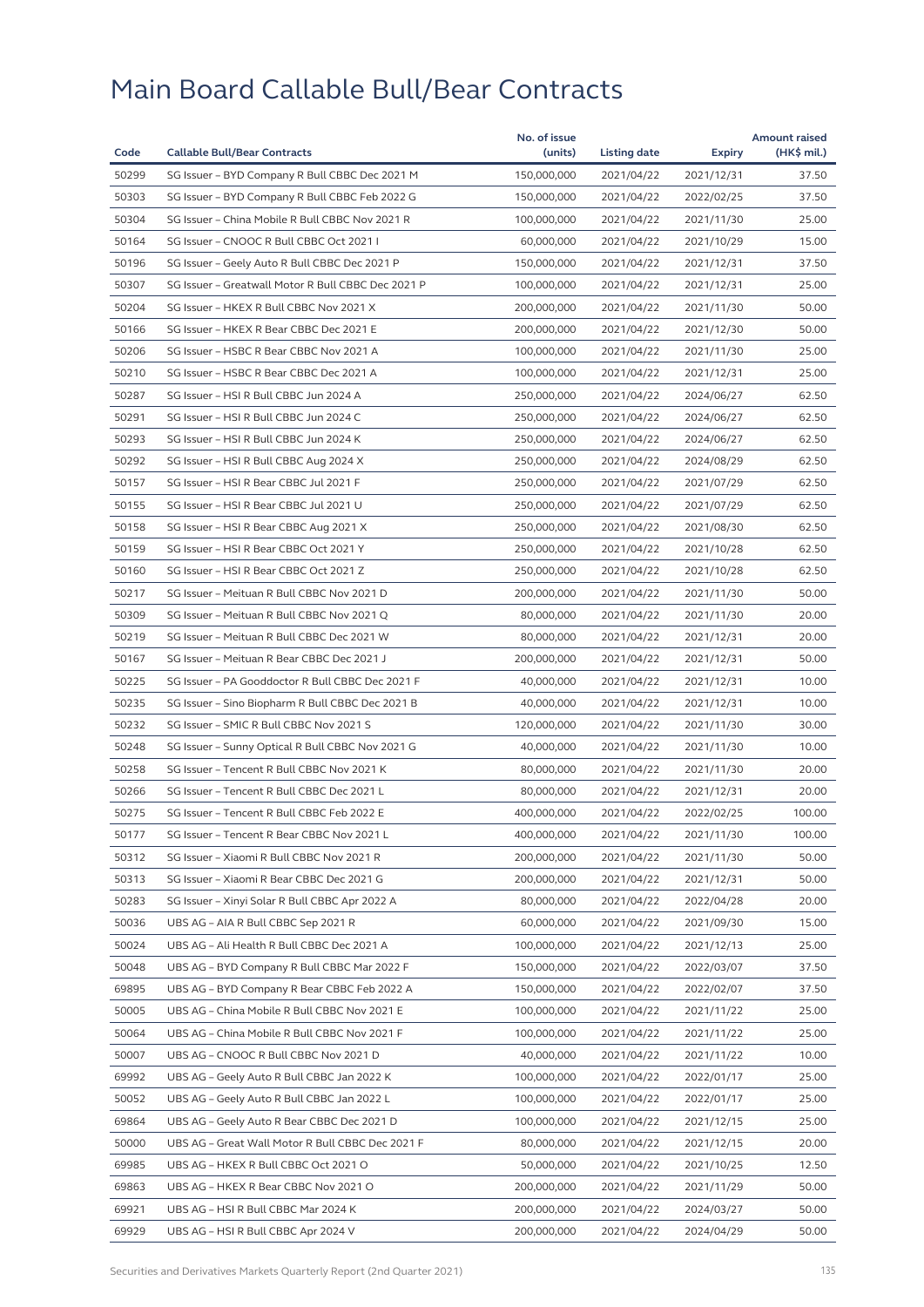|       |                                                         | No. of issue |              |               | <b>Amount raised</b> |
|-------|---------------------------------------------------------|--------------|--------------|---------------|----------------------|
| Code  | <b>Callable Bull/Bear Contracts</b>                     | (units)      | Listing date | <b>Expiry</b> | (HK\$ mil.)          |
| 69937 | UBS AG - HSI R Bull CBBC Apr 2024 W                     | 200,000,000  | 2021/04/22   | 2024/04/29    | 50.00                |
| 69945 | UBS AG - HSI R Bull CBBC Apr 2024 Z                     | 200,000,000  | 2021/04/22   | 2024/04/29    | 50.00                |
| 69896 | UBS AG - HSI R Bear CBBC Jul 2021 L                     | 200,000,000  | 2021/04/22   | 2021/07/29    | 50.00                |
| 69906 | UBS AG - HSI R Bear CBBC Jul 2021 Q                     | 200,000,000  | 2021/04/22   | 2021/07/29    | 50.00                |
| 69979 | UBS AG - Meituan R Bull CBBC Nov 2021 R                 | 50,000,000   | 2021/04/22   | 2021/11/25    | 12.50                |
| 69852 | UBS AG - Meituan R Bear CBBC Nov 2021 Y                 | 150,000,000  | 2021/04/22   | 2021/11/25    | 37.50                |
| 50044 | UBS AG - PA GoodDoctor R Bull CBBC Dec 2021 V           | 40,000,000   | 2021/04/22   | 2021/12/31    | 10.00                |
| 50004 | UBS AG - Ping An R Bull CBBC Sep 2021 Y                 | 100,000,000  | 2021/04/22   | 2021/09/30    | 25.00                |
| 50057 | UBS AG - Sino Biopharm R Bull CBBC Nov 2021 G           | 40,000,000   | 2021/04/22   | 2021/11/30    | 10.00                |
| 50045 | UBS AG - Smoore Intl R Bull CBBC Nov 2021 C             | 50,000,000   | 2021/04/22   | 2021/11/25    | 12.50                |
| 50020 | UBS AG - Sunny Optical R Bull CBBC Feb 2022 C           | 150,000,000  | 2021/04/22   | 2022/02/21    | 37.50                |
| 69974 | UBS AG - Tencent R Bull CBBC Oct 2021 T                 | 40,000,000   | 2021/04/22   | 2021/10/25    | 10.00                |
| 69848 | UBS AG - Tencent R Bear CBBC Nov 2021 W                 | 200,000,000  | 2021/04/22   | 2021/11/25    | 50.00                |
| 50031 | UBS AG - WuXi Bio R Bull CBBC Dec 2021 I                | 60,000,000   | 2021/04/22   | 2021/12/31    | 15.00                |
| 50069 | UBS AG - Xiaomi R Bull CBBC Nov 2021 M                  | 200,000,000  | 2021/04/22   | 2021/11/25    | 50.00                |
| 50343 | Bank Vontobel - BYD Company R Bull CBBC Jan 2022 C      | 60,000,000   | 2021/04/22   | 2022/01/14    | 15.00                |
| 50354 | Bank Vontobel - China Mobile R Bull CBBC Nov 2021 H     | 60,000,000   | 2021/04/22   | 2021/11/12    | 15.00                |
| 50347 | Bank Vontobel - Geely Auto R Bull CBBC Dec 2021 O       | 100,000,000  | 2021/04/22   | 2021/12/03    | 25.00                |
| 50349 | Bank Vontobel - HKEX R Bull CBBC Oct 2021 C             | 100,000,000  | 2021/04/22   | 2021/10/29    | 25.00                |
| 50327 | Bank Vontobel - HSCEI R Bull CBBC Dec 2022 S            | 100,000,000  | 2021/04/22   | 2022/12/29    | 25.00                |
| 50331 | Bank Vontobel - HSI R Bull CBBC Jan 2024 S              | 100,000,000  | 2021/04/22   | 2024/01/30    | 25.00                |
| 50335 | Bank Vontobel - HSI R Bull CBBC Jan 2024 T              | 100,000,000  | 2021/04/22   | 2024/01/30    | 25.00                |
| 50361 | Bank Vontobel - HSI R Bull CBBC Jan 2024 U              | 100,000,000  | 2021/04/22   | 2024/01/30    | 25.00                |
| 50316 | Bank Vontobel - HSI R Bear CBBC Jul 2021 P              | 100,000,000  | 2021/04/22   | 2021/07/29    | 25.00                |
| 50314 | Bank Vontobel - HSI R Bear CBBC Jul 2021 X              | 100,000,000  | 2021/04/22   | 2021/07/29    | 25.00                |
| 50367 | Bank Vontobel - Meituan R Bull CBBC Nov 2021 D          | 100,000,000  | 2021/04/22   | 2021/11/12    | 25.00                |
| 50359 | Bank Vontobel - Meituan R Bear CBBC Oct 2021 B          | 100,000,000  | 2021/04/22   | 2021/10/29    | 25.00                |
| 50356 | Bank Vontobel - Sunny Optical R Bull CBBC Dec 2021 C    | 100,000,000  | 2021/04/22   | 2021/12/17    | 25.00                |
| 50337 | Bank Vontobel - Tencent R Bull CBBC Nov 2021 K          | 100,000,000  | 2021/04/22   | 2021/11/05    | 25.00                |
| 50358 | Bank Vontobel - Xinyi Solar R Bull CBBC Mar 2022 B      | 60,000,000   | 2021/04/22   | 2022/03/18    | 15.00                |
| 50612 | BOCI Asia Ltd. - HSI R Bull CBBC Aug 2023 J             | 150,000,000  | 2021/04/23   | 2023/08/30    | 37.50                |
| 50613 | BOCI Asia Ltd. - HSI R Bear CBBC Jul 2021 P             | 150,000,000  | 2021/04/23   | 2021/07/29    | 37.50                |
| 50616 | BOCI Asia Ltd. – Meituan R Bull CBBC Sep 2021 E         | 40,000,000   | 2021/04/23   | 2021/09/30    | 10.00                |
| 50615 | BOCI Asia Ltd. - Meituan R Bear CBBC Sep 2021 B         | 40,000,000   | 2021/04/23   | 2021/09/30    | 10.00                |
| 50714 | BNP Paribas Issuance B.V. - HSI R Bull CBBC Jul 2024 A  | 240,000,000  | 2021/04/23   | 2024/07/30    | 60.00                |
| 50718 | BNP Paribas Issuance B.V. - HSI R Bear CBBC Aug 2021 C  | 240,000,000  | 2021/04/23   | 2021/08/30    | 60.00                |
| 50492 | Credit Suisse AG - Alibaba Group R Bull CBBC Sep 2021 N | 50,000,000   | 2021/04/23   | 2021/09/29    | 12.50                |
| 50514 | Credit Suisse AG - Bank of China R Bull CBBC Feb 2022 B | 100,000,000  | 2021/04/23   | 2022/02/25    | 25.00                |
| 50498 | Credit Suisse AG - BYD Company R Bull CBBC Dec 2021 B   | 100,000,000  | 2021/04/23   | 2021/12/30    | 25.00                |
| 50496 | Credit Suisse AG - Geely Auto R Bull CBBC Dec 2021 L    | 100,000,000  | 2021/04/23   | 2021/12/30    | 25.00                |
| 50497 | Credit Suisse AG - Geely Auto R Bull CBBC Dec 2021 M    | 100,000,000  | 2021/04/23   | 2021/12/30    | 25.00                |
| 50526 | Credit Suisse AG - HKEX R Bull CBBC Sep 2021 B          | 50,000,000   | 2021/04/23   | 2021/09/29    | 12.50                |
| 50525 | Credit Suisse AG - HSI R Bull CBBC Mar 2024 W           | 200,000,000  | 2021/04/23   | 2024/03/27    | 50.00                |
| 50523 | Credit Suisse AG – HSI R Bull CBBC Apr 2024 C           | 200,000,000  | 2021/04/23   | 2024/04/29    | 50.00                |
| 50519 | Credit Suisse AG - HSI R Bull CBBC Apr 2024 Z           | 200,000,000  | 2021/04/23   | 2024/04/29    | 50.00                |
| 50515 | Credit Suisse AG - HSI R Bear CBBC Jul 2021 D           | 200,000,000  | 2021/04/23   | 2021/07/29    | 50.00                |
| 50517 | Credit Suisse AG - HSI R Bear CBBC Jul 2021 P           | 200,000,000  | 2021/04/23   | 2021/07/29    | 50.00                |
| 50512 | Credit Suisse AG - Ping An R Bull CBBC Oct 2021 P       | 100,000,000  | 2021/04/23   | 2021/10/28    | 25.00                |
| 50488 | Credit Suisse AG - Tencent R Bull CBBC Aug 2021 E       | 50,000,000   | 2021/04/23   | 2021/08/30    | 12.50                |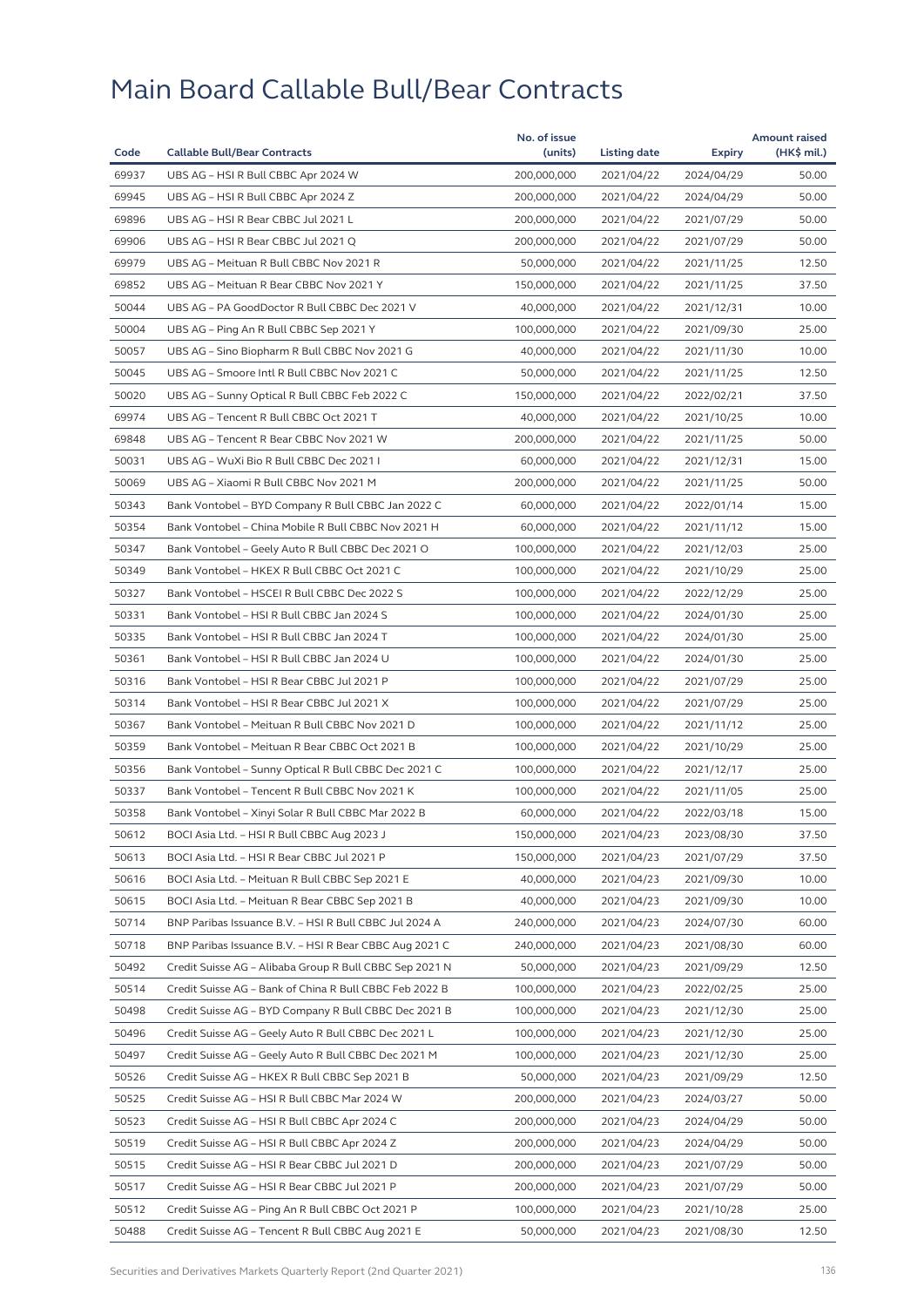| Code  |                                                              | No. of issue | Listing date |               | <b>Amount raised</b> |
|-------|--------------------------------------------------------------|--------------|--------------|---------------|----------------------|
|       | <b>Callable Bull/Bear Contracts</b>                          | (units)      |              | <b>Expiry</b> | (HK\$ mil.)          |
| 50508 | Credit Suisse AG - Xiaomi R Bull CBBC Sep 2021 K             | 50,000,000   | 2021/04/23   | 2021/09/29    | 12.50                |
| 50735 | Goldman Sachs SP (Asia) - Alibaba R Bull CBBC Nov 2021 K     | 100,000,000  | 2021/04/23   | 2021/11/18    | 25.00                |
| 50739 | Goldman Sachs SP (Asia) - HKEX R Bull CBBC Sep 2021 C        | 80,000,000   | 2021/04/23   | 2021/09/15    | 20.00                |
| 50740 | Goldman Sachs SP (Asia) - Meituan R Bull CBBC Oct 2021 A     | 100,000,000  | 2021/04/23   | 2021/10/07    | 25.00                |
| 50747 | Goldman Sachs SP (Asia) - Sunny Optical R Bull CBBC Dec2021G | 80,000,000   | 2021/04/23   | 2021/12/29    | 20.00                |
| 50755 | Goldman Sachs SP (Asia) - Tencent R Bear CBBC Mar 2022 J     | 100,000,000  | 2021/04/23   | 2022/03/25    | 25.00                |
| 50469 | HK Bank - Alibaba Group R Bear CBBC Dec 2021 H               | 120,000,000  | 2021/04/23   | 2021/12/30    | 30.00                |
| 50473 | HK Bank - China Mobile R Bull CBBC Nov 2021 C                | 60,000,000   | 2021/04/23   | 2021/11/19    | 15.00                |
| 50484 | HK Bank - CNOOC R Bull CBBC Nov 2021 D                       | 40,000,000   | 2021/04/23   | 2021/11/22    | 10.00                |
| 50477 | HK Bank - Geely Auto R Bull CBBC Nov 2021 I                  | 60,000,000   | 2021/04/23   | 2021/11/30    | 15.00                |
| 50481 | HK Bank - Great Wall Motor R Bull CBBC Dec 2021 F            | 50,000,000   | 2021/04/23   | 2021/12/30    | 12.50                |
| 50468 | HK Bank - HKEX R Bull CBBC Nov 2021 Y                        | 80,000,000   | 2021/04/23   | 2021/11/30    | 20.00                |
| 50441 | HK Bank - HSI R Bull CBBC Oct 2023 C                         | 150,000,000  | 2021/04/23   | 2023/10/30    | 37.50                |
| 50442 | HK Bank - HSI R Bull CBBC Oct 2023 D                         | 100,000,000  | 2021/04/23   | 2023/10/30    | 25.00                |
| 50470 | HK Bank - HSI R Bear CBBC Nov 2021 P                         | 100,000,000  | 2021/04/23   | 2021/11/29    | 25.00                |
| 50458 | HK Bank - Sunny Optical R Bull CBBC Dec 2021 G               | 80,000,000   | 2021/04/23   | 2021/12/30    | 20.00                |
| 50703 | Haitong Int'l Sec - Alibaba Group R Bear CBBC Nov 2021 C     | 80,000,000   | 2021/04/23   | 2021/11/29    | 20.00                |
| 50690 | Haitong Int'l Sec - HKEX R Bull CBBC Oct 2021 F              | 40,000,000   | 2021/04/23   | 2021/10/29    | 10.00                |
| 50697 | Haitong Int'l Sec - HKEX R Bull CBBC Nov 2021 F              | 80,000,000   | 2021/04/23   | 2021/11/29    | 20.00                |
| 50700 | Haitong Int'l Sec - HKEX R Bull CBBC Nov 2021 G              | 40,000,000   | 2021/04/23   | 2021/11/29    | 15.64                |
| 50701 | Haitong Int'l Sec - HKEX R Bull CBBC Nov 2021 H              | 80,000,000   | 2021/04/23   | 2021/11/29    | 20.00                |
| 50676 | Haitong Int'l Sec - HSI R Bull CBBC Jul 2024 G               | 200,000,000  | 2021/04/23   | 2024/07/30    | 50.00                |
| 50680 | Haitong Int'l Sec - HSI R Bull CBBC Aug 2024 O               | 200,000,000  | 2021/04/23   | 2024/08/29    | 50.00                |
| 50682 | Haitong Int'l Sec - HSI R Bear CBBC Jul 2021 U               | 200,000,000  | 2021/04/23   | 2021/07/29    | 50.00                |
| 50686 | Haitong Int'l Sec - HSI R Bear CBBC Aug 2021 G               | 200,000,000  | 2021/04/23   | 2021/08/30    | 50.00                |
| 50705 | Haitong Int'l Sec - Meituan R Bull CBBC Nov 2021 H           | 80,000,000   | 2021/04/23   | 2021/11/29    | 20.00                |
| 50564 | SG Issuer - Alibaba Group R Bull CBBC Dec 2021 E             | 80,000,000   | 2021/04/23   | 2021/12/31    | 20.00                |
| 50533 | SG Issuer - Alibaba Group R Bull CBBC Jan 2022 Q             | 80,000,000   | 2021/04/23   | 2022/01/28    | 20.00                |
| 50540 | SG Issuer - BYD Company R Bull CBBC Jan 2022 N               | 150,000,000  | 2021/04/23   | 2022/01/28    | 37.50                |
| 50565 | SG Issuer - China Life R Bull CBBC Dec 2021 K                | 40,000,000   | 2021/04/23   | 2021/12/31    | 10.00                |
| 50568 | SG Issuer - Geely Auto R Bull CBBC Jan 2022 D                | 150,000,000  | 2021/04/23   | 2022/01/28    | 37.50                |
| 50569 | SG Issuer - Greatwall Motor R Bear CBBC Dec 2021 C           | 100,000,000  | 2021/04/23   | 2021/12/31    | 25.00                |
| 50547 | SG Issuer – HKEX R Bull CBBC Dec 2021 Z                      | 200,000,000  | 2021/04/23   | 2021/12/31    | 50.00                |
| 50579 | SG Issuer - HSBC R Bull CBBC Nov 2021 X                      | 100,000,000  | 2021/04/23   | 2021/11/30    | 25.00                |
| 50606 | SG Issuer - HSI R Bull CBBC Jul 2024 R                       | 250,000,000  | 2021/04/23   | 2024/07/30    | 62.50                |
| 50561 | SG Issuer - HSI R Bull CBBC Aug 2024 Y                       | 250,000,000  | 2021/04/23   | 2024/08/29    | 62.50                |
| 50601 | SG Issuer - HSI R Bull CBBC Aug 2024 Z                       | 250,000,000  | 2021/04/23   | 2024/08/29    | 62.50                |
| 50595 | SG Issuer - HSI R Bear CBBC Aug 2021 A                       | 250,000,000  | 2021/04/23   | 2021/08/30    | 62.50                |
| 50559 | SG Issuer - HSI R Bear CBBC Sep 2021 T                       | 250,000,000  | 2021/04/23   | 2021/09/29    | 62.50                |
| 50597 | SG Issuer - HSI R Bear CBBC Oct 2021 C                       | 250,000,000  | 2021/04/23   | 2021/10/28    | 62.50                |
| 50548 | SG Issuer - JD.com R Bull CBBC Dec 2021 Z                    | 200,000,000  | 2021/04/23   | 2021/12/31    | 50.00                |
| 50580 | SG Issuer - JD.com R Bull CBBC Jan 2022 J                    | 200,000,000  | 2021/04/23   | 2022/01/28    | 50.00                |
| 50608 | SG Issuer - Meituan R Bull CBBC Oct 2021 O                   | 80,000,000   | 2021/04/23   | 2021/10/29    | 20.00                |
| 50587 | SG Issuer - Meituan R Bull CBBC Jan 2022 X                   | 200,000,000  | 2021/04/23   | 2022/01/28    | 50.00                |
| 50582 | SG Issuer - Meituan R Bear CBBC Nov 2021 I                   | 200,000,000  | 2021/04/23   | 2021/11/30    | 50.00                |
| 50588 | SG Issuer - Ping An R Bull CBBC Nov 2021 U                   | 100,000,000  | 2021/04/23   | 2021/11/30    | 25.00                |
| 50591 | SG Issuer - Smoore Intl R Bull CBBC Dec 2021 J               | 60,000,000   | 2021/04/23   | 2021/12/31    | 15.00                |
| 50555 | SG Issuer - Tencent R Bull CBBC Nov 2021 F                   | 80,000,000   | 2021/04/23   | 2021/11/30    | 20.00                |
| 50553 | SG Issuer - Tencent R Bull CBBC Nov 2021 L                   | 80,000,000   | 2021/04/23   | 2021/11/30    | 20.00                |
|       |                                                              |              |              |               |                      |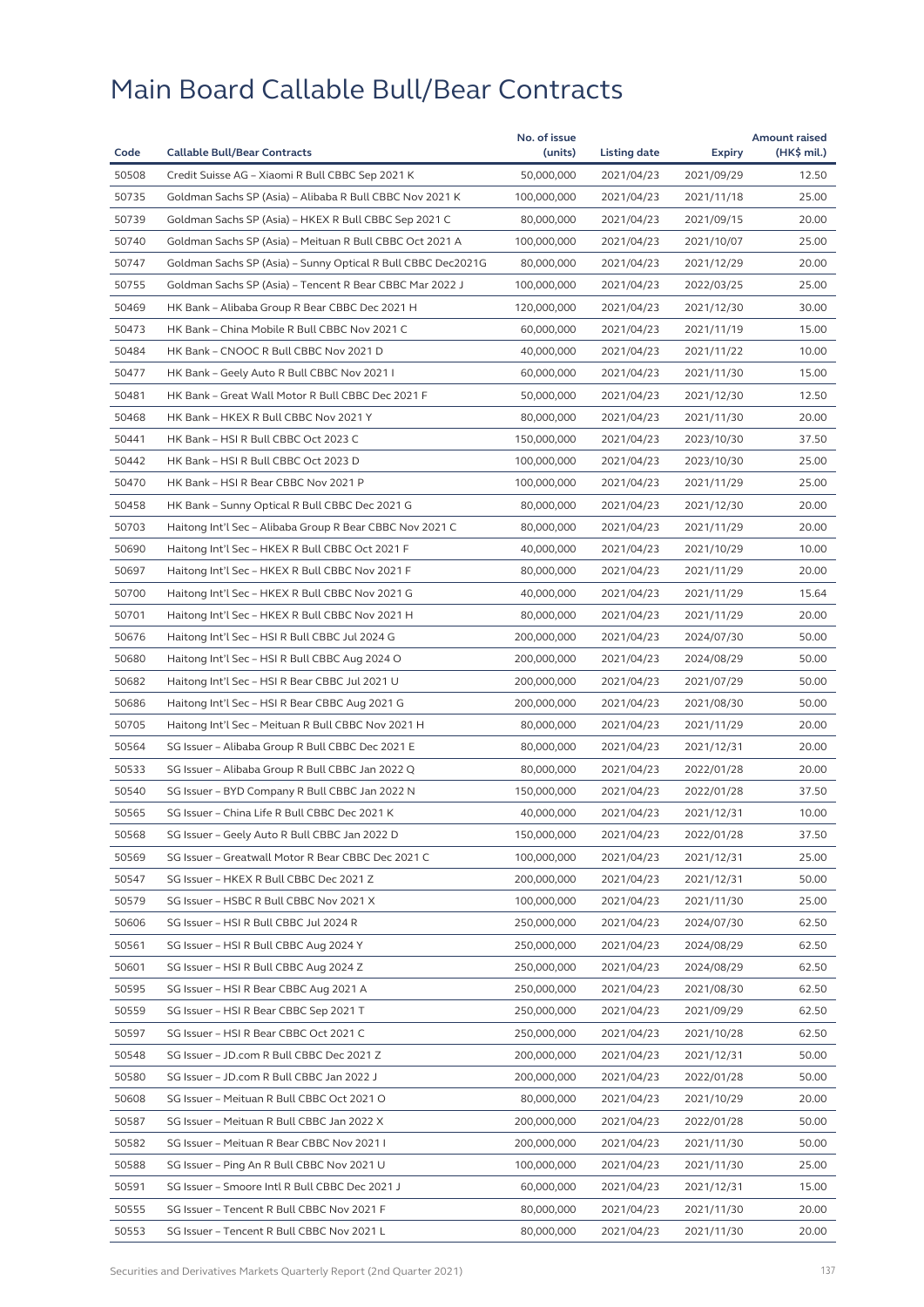| Code  |                                                         | No. of issue |              |               | <b>Amount raised</b> |
|-------|---------------------------------------------------------|--------------|--------------|---------------|----------------------|
|       | <b>Callable Bull/Bear Contracts</b>                     | (units)      | Listing date | <b>Expiry</b> | (HK\$ mil.)          |
| 50593 | SG Issuer - Tencent R Bull CBBC Dec 2021 U              | 400,000,000  | 2021/04/23   | 2021/12/31    | 100.00               |
| 50592 | SG Issuer - Tencent R Bear CBBC Nov 2021 M              | 400,000,000  | 2021/04/23   | 2021/11/29    | 100.00               |
| 50558 | SG Issuer - WuXi Bio R Bull CBBC Dec 2021 J             | 60,000,000   | 2021/04/23   | 2021/12/31    | 15.00                |
| 50640 | UBS AG - Alibaba Group R Bull CBBC Dec 2021 C           | 200,000,000  | 2021/04/23   | 2021/12/20    | 50.00                |
| 50660 | UBS AG - BYD Company R Bull CBBC Mar 2022 G             | 150,000,000  | 2021/04/23   | 2022/03/07    | 37.50                |
| 50656 | UBS AG - Geely Auto R Bull CBBC Jan 2022 M              | 100,000,000  | 2021/04/23   | 2022/01/17    | 25.00                |
| 50633 | UBS AG - HKEX R Bull CBBC Oct 2021 P                    | 200,000,000  | 2021/04/23   | 2021/10/25    | 50.00                |
| 50632 | UBS AG - HKEX R Bear CBBC Nov 2021 P                    | 50,000,000   | 2021/04/23   | 2021/11/29    | 12.50                |
| 50672 | UBS AG - HSI R Bull CBBC Mar 2024 A                     | 200,000,000  | 2021/04/23   | 2024/03/27    | 50.00                |
| 50622 | UBS AG - HSI R Bull CBBC Mar 2024 Y                     | 200,000,000  | 2021/04/23   | 2024/03/27    | 50.00                |
| 50623 | UBS AG - HSI R Bull CBBC Apr 2024 K                     | 200,000,000  | 2021/04/23   | 2024/04/29    | 50.00                |
| 50667 | UBS AG - HSI R Bear CBBC Jul 2021 M                     | 200,000,000  | 2021/04/23   | 2021/07/29    | 50.00                |
| 50666 | UBS AG - HSI R Bear CBBC Jul 2021 R                     | 200,000,000  | 2021/04/23   | 2021/07/29    | 50.00                |
| 50651 | UBS AG - JD.com R Bull CBBC Nov 2021 M                  | 80,000,000   | 2021/04/23   | 2021/11/29    | 20.00                |
| 50631 | UBS AG - Meituan R Bull CBBC Nov 2021 S                 | 150,000,000  | 2021/04/23   | 2021/11/25    | 37.50                |
| 50652 | UBS AG - Sunny Optical R Bull CBBC Feb 2022 D           | 40,000,000   | 2021/04/23   | 2022/02/21    | 10.00                |
| 50627 | UBS AG - Tencent R Bull CBBC Oct 2021 U                 | 40,000,000   | 2021/04/23   | 2021/10/25    | 10.00                |
| 50647 | UBS AG - Xiaomi R Bull CBBC Nov 2021 N                  | 200,000,000  | 2021/04/23   | 2021/11/25    | 50.00                |
| 50646 | UBS AG - Xiaomi R Bear CBBC Nov 2021 E                  | 200,000,000  | 2021/04/23   | 2021/11/25    | 50.00                |
| 50655 | UBS AG - Xinyi Solar R Bull CBBC Sep 2022 A             | 50,000,000   | 2021/04/23   | 2022/09/05    | 12.50                |
| 50723 | Bank Vontobel - Alibaba Group R Bull CBBC Dec 2021 N    | 100,000,000  | 2021/04/23   | 2021/12/10    | 25.00                |
| 50731 | Bank Vontobel - HSI R Bull CBBC Feb 2024 C              | 100,000,000  | 2021/04/23   | 2024/02/28    | 25.00                |
| 50732 | Bank Vontobel - HSI R Bull CBBC Feb 2024 D              | 100,000,000  | 2021/04/23   | 2024/02/28    | 25.00                |
| 50721 | Bank Vontobel - HSI R Bear CBBC Jul 2021 Q              | 100,000,000  | 2021/04/23   | 2021/07/29    | 25.00                |
| 50724 | Bank Vontobel - Smoore Intl R Bull CBBC Nov 2021 F      | 40,000,000   | 2021/04/23   | 2021/11/12    | 10.00                |
| 50830 | BOCI Asia Ltd. - HSI R Bull CBBC Aug 2023 X             | 150,000,000  | 2021/04/26   | 2023/08/30    | 37.50                |
| 50831 | BOCI Asia Ltd. - HSI R Bear CBBC Jul 2021 Q             | 150,000,000  | 2021/04/26   | 2021/07/29    | 37.50                |
| 50836 | BOCI Asia Ltd. - HSI R Bear CBBC Jul 2021 R             | 150,000,000  | 2021/04/26   | 2021/07/29    | 37.50                |
| 50838 | BOCI Asia Ltd. - Tencent R Bear CBBC Sep 2021 D         | 120,000,000  | 2021/04/26   | 2021/09/30    | 30.00                |
| 50853 | BNP Paribas Issuance B.V. - HSI R Bull CBBC Jul 2024 C  | 250,000,000  | 2021/04/26   | 2024/07/30    | 62.50                |
| 50843 | BNP Paribas Issuance B.V. - HSI R Bull CBBC Jul 2024 D  | 250,000,000  | 2021/04/26   | 2024/07/30    | 62.50                |
| 50862 | BNP Paribas Issuance B.V. - HSI R Bull CBBC Jul 2024 I  | 240,000,000  | 2021/04/26   | 2024/07/30    | 60.00                |
| 50866 | BNP Paribas Issuance B.V. – HSI R Bull CBBC Jul 2024 J  | 240,000,000  | 2021/04/26   | 2024/07/30    | 60.00                |
| 50851 | BNP Paribas Issuance B.V. - HSI R Bull CBBC Jul 2024 X  | 250,000,000  | 2021/04/26   | 2024/07/30    | 62.50                |
| 50871 | BNP Paribas Issuance B.V. - HSI R Bear CBBC Sep 2021 A  | 250,000,000  | 2021/04/26   | 2021/09/29    | 62.50                |
| 50872 | BNP Paribas Issuance B.V. - HSI R Bear CBBC Sep 2021 B  | 250,000,000  | 2021/04/26   | 2021/09/29    | 62.50                |
| 50966 | BNP Paribas Issuance B.V. - HSI R Bear CBBC Sep 2021 C  | 250,000,000  | 2021/04/26   | 2021/09/29    | 62.50                |
| 50971 | BNP Paribas Issuance B.V. - HSI R Bear CBBC Sep 2021 D  | 240,000,000  | 2021/04/26   | 2021/09/29    | 67.20                |
| 50968 | BNP Paribas Issuance B.V. - HSI R Bear CBBC Sep 2021 G  | 240,000,000  | 2021/04/26   | 2021/09/29    | 60.00                |
| 50973 | BNP Paribas Issuance B.V. - HSI R Bear CBBC Sep 2021 H  | 240,000,000  | 2021/04/26   | 2021/09/29    | 72.00                |
| 50874 | BNP Paribas Issuance B.V. - HSI R Bear CBBC Sep 2021 S  | 250,000,000  | 2021/04/26   | 2021/09/29    | 62.50                |
| 50868 | BNP Paribas Issuance B.V. - HSI R Bear CBBC Sep 2021 Y  | 250,000,000  | 2021/04/26   | 2021/09/29    | 62.50                |
| 50870 | BNP Paribas Issuance B.V. - HSI R Bear CBBC Sep 2021 Z  | 250,000,000  | 2021/04/26   | 2021/09/29    | 62.50                |
| 50941 | Credit Suisse AG - AIA R Bull CBBC Oct 2021 C           | 70,000,000   | 2021/04/26   | 2021/10/28    | 17.50                |
| 50938 | Credit Suisse AG - Alibaba Group R Bull CBBC Sep 2021 O | 50,000,000   | 2021/04/26   | 2021/09/29    | 12.50                |
| 50952 | Credit Suisse AG - Alibaba Group R Bear CBBC Oct 2021 E | 50,000,000   | 2021/04/26   | 2021/10/28    | 12.50                |
| 50939 | Credit Suisse AG - HKEX R Bear CBBC Oct 2021 G          | 100,000,000  | 2021/04/26   | 2021/10/28    | 25.00                |
| 50914 | Credit Suisse AG - HSI R Bull CBBC Feb 2024 A           | 200,000,000  | 2021/04/26   | 2024/02/28    | 50.00                |
| 50917 | Credit Suisse AG – HSI R Bull CBBC Feb 2024 B           | 200,000,000  | 2021/04/26   | 2024/02/28    | 50.00                |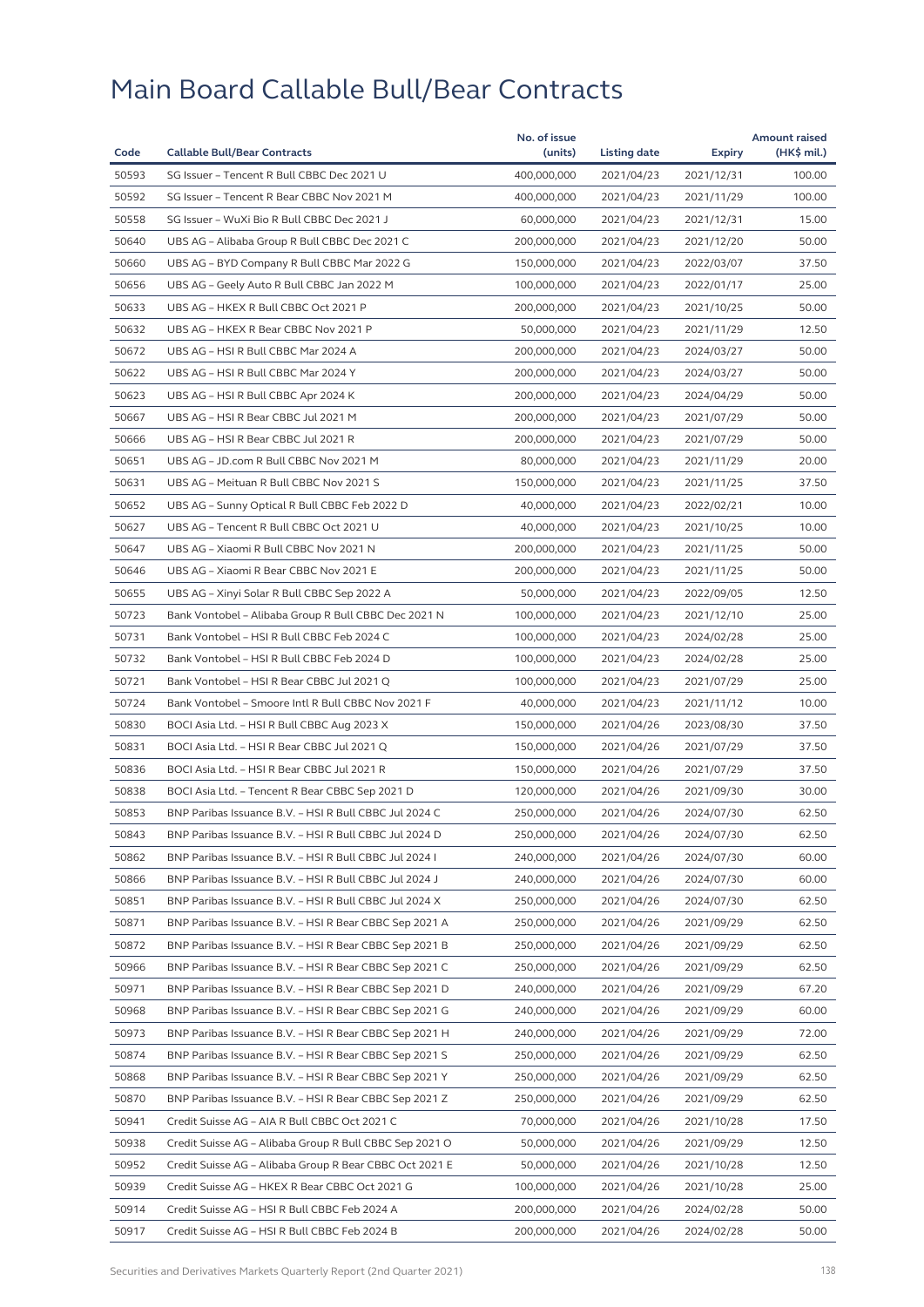|       |                                                          | No. of issue |              |            | <b>Amount raised</b> |
|-------|----------------------------------------------------------|--------------|--------------|------------|----------------------|
| Code  | <b>Callable Bull/Bear Contracts</b>                      | (units)      | Listing date | Expiry     | (HK\$ mil.)          |
| 50899 | Credit Suisse AG - HSI R Bull CBBC Feb 2024 G            | 200,000,000  | 2021/04/26   | 2024/02/28 | 50.00                |
| 50910 | Credit Suisse AG - HSI R Bull CBBC Feb 2024 Z            | 200,000,000  | 2021/04/26   | 2024/02/28 | 50.00                |
| 50959 | Credit Suisse AG - HSI R Bear CBBC Jul 2021 B            | 200,000,000  | 2021/04/26   | 2021/07/29 | 50.00                |
| 50954 | Credit Suisse AG - HSI R Bear CBBC Jul 2021 Z            | 200,000,000  | 2021/04/26   | 2021/07/29 | 50.00                |
| 50957 | Credit Suisse AG - HSI R Bear CBBC Aug 2021 R            | 200,000,000  | 2021/04/26   | 2021/08/30 | 50.00                |
| 50962 | Credit Suisse AG - HSI R Bear CBBC Aug 2021 T            | 200,000,000  | 2021/04/26   | 2021/08/30 | 50.00                |
| 50965 | Credit Suisse AG - HSI R Bear CBBC Aug 2021 V            | 200,000,000  | 2021/04/26   | 2021/08/30 | 50.00                |
| 50947 | Credit Suisse AG - JD.com R Bull CBBC Dec 2021 D         | 100,000,000  | 2021/04/26   | 2021/12/30 | 25.00                |
| 50948 | Credit Suisse AG - JD.com R Bull CBBC Dec 2021 E         | 100,000,000  | 2021/04/26   | 2021/12/30 | 25.00                |
| 50950 | Credit Suisse AG - JD.com R Bear CBBC Oct 2021 D         | 100,000,000  | 2021/04/26   | 2021/10/28 | 25.00                |
| 50934 | Credit Suisse AG - Meituan R Bull CBBC Aug 2021 C        | 50,000,000   | 2021/04/26   | 2021/08/30 | 12.50                |
| 50933 | Credit Suisse AG - SMIC R Bull CBBC Dec 2021 B           | 50,000,000   | 2021/04/26   | 2021/12/30 | 12.50                |
| 50931 | Credit Suisse AG - Tencent R Bull CBBC Sep 2021 C        | 50,000,000   | 2021/04/26   | 2021/09/29 | 12.50                |
| 50923 | Credit Suisse AG - Tencent R Bull CBBC Oct 2021 L        | 100,000,000  | 2021/04/26   | 2021/10/28 | 25.00                |
| 50940 | Credit Suisse AG - Tencent R Bear CBBC Oct 2021 E        | 100,000,000  | 2021/04/26   | 2021/10/28 | 25.00                |
| 50842 | Guotai Junan - HSI R Bear CBBC Aug 2021 H                | 200,000,000  | 2021/04/26   | 2021/08/30 | 50.00                |
| 51338 | Goldman Sachs SP (Asia) - Alibaba R Bull CBBC Nov 2021 L | 100,000,000  | 2021/04/26   | 2021/11/18 | 25.00                |
| 51339 | Goldman Sachs SP (Asia) - Alibaba R Bull CBBC Nov 2021 M | 100,000,000  | 2021/04/26   | 2021/11/18 | 25.00                |
| 51359 | Goldman Sachs SP (Asia) - Alibaba R Bear CBBC Mar 2022 D | 100,000,000  | 2021/04/26   | 2022/03/25 | 25.00                |
| 51337 | Goldman Sachs SP (Asia) - HSBC R Bull CBBC Nov 2021 C    | 80,000,000   | 2021/04/26   | 2021/11/10 | 20.00                |
| 51354 | Goldman Sachs SP (Asia) - JD.com R Bull CBBC Dec 2021 I  | 100,000,000  | 2021/04/26   | 2021/12/23 | 25.00                |
| 51356 | Goldman Sachs SP (Asia) - Meituan R Bear CBBC Mar 2022 M | 100,000,000  | 2021/04/26   | 2022/03/25 | 25.00                |
| 51341 | Goldman Sachs SP (Asia) - Ping An R Bull CBBC Oct 2021 I | 80,000,000   | 2021/04/26   | 2021/10/29 | 20.00                |
| 51345 | Goldman Sachs SP (Asia) - Tencent R Bull CBBC Aug 2021 I | 100,000,000  | 2021/04/26   | 2021/08/17 | 25.00                |
| 51344 | Goldman Sachs SP (Asia) - Tencent R Bull CBBC Aug 2021 T | 100,000,000  | 2021/04/26   | 2021/08/12 | 25.00                |
| 51376 | Goldman Sachs SP (Asia) - Tencent R Bear CBBC Mar 2022 K | 100,000,000  | 2021/04/26   | 2022/03/25 | 25.00                |
| 50758 | HK Bank - Alibaba Group R Bull CBBC Dec 2021 S           | 120,000,000  | 2021/04/26   | 2021/12/09 | 30.00                |
| 50784 | HK Bank - Bank of China R Bull CBBC Feb 2022 A           | 80,000,000   | 2021/04/26   | 2022/02/11 | 20.00                |
| 50766 | HK Bank - HSI R Bull CBBC Oct 2023 E                     | 125,000,000  | 2021/04/26   | 2023/10/30 | 31.25                |
| 50767 | HK Bank - HSI R Bull CBBC Oct 2023 F                     | 100,000,000  | 2021/04/26   | 2023/10/30 | 25.00                |
| 50809 | HK Bank - HSI R Bear CBBC Nov 2021 E                     | 150,000,000  | 2021/04/26   | 2021/11/29 | 37.50                |
| 50799 | HK Bank - HSI R Bear CBBC Nov 2021 W                     | 100,000,000  | 2021/04/26   | 2021/11/29 | 25.00                |
|       |                                                          |              |              |            |                      |
| 50772 | HK Bank - JD.com R Bull CBBC Nov 2021 G                  | 80,000,000   | 2021/04/26   | 2021/11/30 | 20.00                |
| 50771 | HK Bank - JD.com R Bull CBBC Dec 2021 K                  | 80,000,000   | 2021/04/26   | 2021/12/30 | 20.00                |
| 50821 | HK Bank - JD.com R Bear CBBC Nov 2021 D                  | 50,000,000   | 2021/04/26   | 2021/11/30 | 12.50                |
| 50788 | HK Bank - Meituan R Bull CBBC Dec 2021 U                 | 100,000,000  | 2021/04/26   | 2021/12/16 | 25.00                |
| 50786 | HK Bank - Sino Biopharm R Bull CBBC Dec 2021 D           | 40,000,000   | 2021/04/26   | 2021/12/13 | 10.00                |
| 50761 | HK Bank - Tencent R Bull CBBC Dec 2021 O                 | 100,000,000  | 2021/04/26   | 2021/12/30 | 25.00                |
| 50804 | HK Bank - Tencent R Bear CBBC Dec 2021 M                 | 80,000,000   | 2021/04/26   | 2021/12/30 | 20.00                |
| 50814 | HK Bank – Xinyi Solar R Bull CBBC Mar 2022 A             | 60,000,000   | 2021/04/26   | 2022/03/25 | 15.00                |
| 51135 | Haitong Int'l Sec - Alibaba Group R Bull CBBC Dec 2021 A | 80,000,000   | 2021/04/26   | 2021/12/31 | 20.00                |
| 51138 | Haitong Int'l Sec - Alibaba Group R Bear CBBC Oct 2021 C | 40,000,000   | 2021/04/26   | 2021/10/29 | 10.00                |
| 51151 | Haitong Int'l Sec - BYD Company R Bear CBBC Dec 2021 B   | 60,000,000   | 2021/04/26   | 2021/12/31 | 15.00                |
| 51104 | Haitong Int'l Sec - HSI R Bull CBBC Jul 2024 B           | 200,000,000  | 2021/04/26   | 2024/07/30 | 50.00                |
| 51106 | Haitong Int'l Sec - HSI R Bull CBBC Jul 2024 H           | 200,000,000  | 2021/04/26   | 2024/07/30 | 50.00                |
| 51108 | Haitong Int'l Sec - HSI R Bull CBBC Jul 2024 I           | 200,000,000  | 2021/04/26   | 2024/07/30 | 50.00                |
| 51156 | Haitong Int'l Sec - HSI R Bear CBBC Jul 2021 S           | 200,000,000  | 2021/04/26   | 2021/07/29 | 50.00                |
| 51129 | Haitong Int'l Sec - HSI R Bear CBBC Aug 2021 I           | 200,000,000  | 2021/04/26   | 2021/08/30 | 50.00                |
| 51133 | Haitong Int'l Sec - HSI R Bear CBBC Aug 2021 J           | 200,000,000  | 2021/04/26   | 2021/08/30 | 50.00                |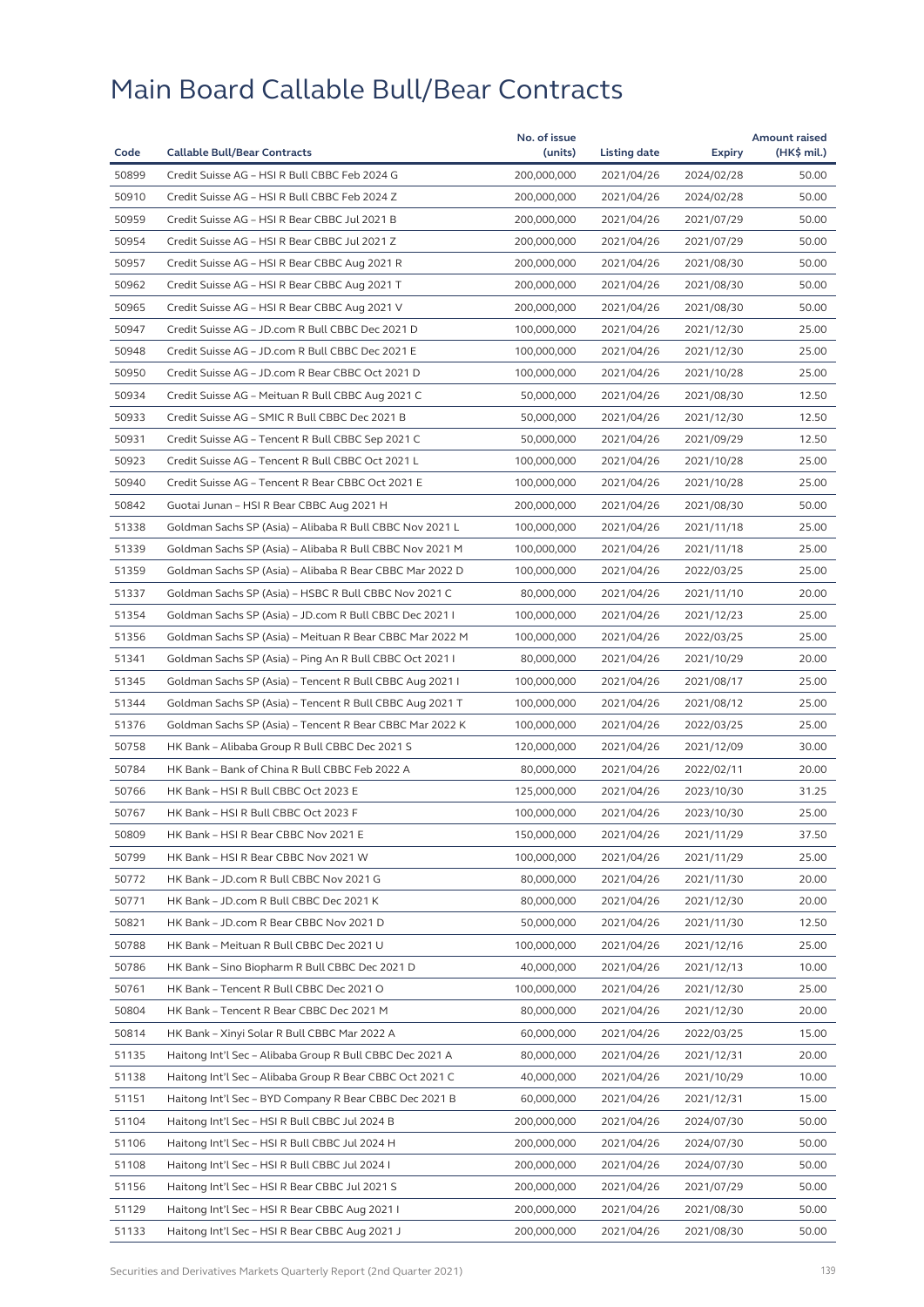|       |                                                              | No. of issue |              |            | <b>Amount raised</b> |
|-------|--------------------------------------------------------------|--------------|--------------|------------|----------------------|
| Code  | <b>Callable Bull/Bear Contracts</b>                          | (units)      | Listing date | Expiry     | (HK\$ mil.)          |
| 51121 | Haitong Int'l Sec - HSTECH R Bear CBBC Jul 2021 A            | 100,000,000  | 2021/04/26   | 2021/07/29 | 25.00                |
| 51125 | Haitong Int'l Sec - HSTECH R Bear CBBC Sep 2021 A            | 100,000,000  | 2021/04/26   | 2021/09/29 | 25.00                |
| 51149 | Haitong Int'l Sec - Meituan R Bear CBBC Oct 2021 K           | 80,000,000   | 2021/04/26   | 2021/10/29 | 20.00                |
| 51150 | Haitong Int'l Sec - Meituan R Bear CBBC Dec 2021 A           | 80,000,000   | 2021/04/26   | 2021/12/31 | 20.00                |
| 51140 | Haitong Int'l Sec - Tencent R Bear CBBC Oct 2021 J           | 80,000,000   | 2021/04/26   | 2021/10/29 | 20.00                |
| 51152 | Haitong Int'l Sec - Tencent R Bear CBBC Nov 2021 H           | 80,000,000   | 2021/04/26   | 2021/11/29 | 20.00                |
| 50828 | Morgan Stanley Asia Products - Tencent R Bear CBBC Nov 2021N | 40,000,000   | 2021/04/26   | 2021/11/30 | 10.00                |
| 50827 | Morgan Stanley Asia Products - Tencent R Bear CBBC Dec 2021L | 68,000,000   | 2021/04/26   | 2021/12/30 | 17.00                |
| 50991 | SG Issuer - AIA R Bull CBBC Nov 2021 G                       | 60,000,000   | 2021/04/26   | 2021/11/30 | 15.00                |
| 50994 | SG Issuer - Alibaba Group R Bull CBBC Mar 2022 A             | 300,000,000  | 2021/04/26   | 2022/03/30 | 75.00                |
| 51090 | SG Issuer - BYD Company R Bull CBBC Dec 2021 Q               | 150,000,000  | 2021/04/26   | 2021/12/31 | 37.50                |
| 50995 | SG Issuer - Geely Auto R Bull CBBC Dec 2021 Q                | 150,000,000  | 2021/04/26   | 2021/12/31 | 37.50                |
| 50996 | SG Issuer - HKEX R Bull CBBC Dec 2021 A                      | 200,000,000  | 2021/04/26   | 2021/12/31 | 50.00                |
| 50982 | SG Issuer - HSI R Bull CBBC Jun 2024 F                       | 250,000,000  | 2021/04/26   | 2024/06/27 | 62.50                |
| 50986 | SG Issuer - HSI R Bull CBBC Jun 2024 G                       | 250,000,000  | 2021/04/26   | 2024/06/27 | 62.50                |
| 50974 | SG Issuer - HSI R Bull CBBC Jun 2024 M                       | 250,000,000  | 2021/04/26   | 2024/06/27 | 62.50                |
| 50978 | SG Issuer - HSI R Bull CBBC Jun 2024 Q                       | 250,000,000  | 2021/04/26   | 2024/06/27 | 62.50                |
| 50987 | SG Issuer - HSI R Bull CBBC Jun 2024 T                       | 250,000,000  | 2021/04/26   | 2024/06/27 | 62.50                |
| 50989 | SG Issuer - HSI R Bull CBBC Jul 2024 Z                       | 250,000,000  | 2021/04/26   | 2024/07/30 | 62.50                |
| 51076 | SG Issuer - HSI R Bear CBBC Aug 2021 B                       | 250,000,000  | 2021/04/26   | 2021/08/30 | 62.50                |
| 51080 | SG Issuer - HSI R Bear CBBC Sep 2021 U                       | 250,000,000  | 2021/04/26   | 2021/09/29 | 62.50                |
| 51085 | SG Issuer - HSI R Bear CBBC Sep 2021 V                       | 250,000,000  | 2021/04/26   | 2021/09/29 | 62.50                |
| 50998 | SG Issuer - JD.com R Bull CBBC Dec 2021 A                    | 200,000,000  | 2021/04/26   | 2021/12/31 | 50.00                |
| 50999 | SG Issuer - JD.com R Bull CBBC Jan 2022 K                    | 200,000,000  | 2021/04/26   | 2022/01/28 | 50.00                |
| 51093 | SG Issuer - JD.com R Bear CBBC Dec 2021 F                    | 200,000,000  | 2021/04/26   | 2021/12/31 | 50.00                |
| 51047 | SG Issuer - Meituan R Bull CBBC Nov 2021 R                   | 80,000,000   | 2021/04/26   | 2021/11/30 | 20.00                |
| 51012 | SG Issuer - Meituan R Bull CBBC Dec 2021 Y                   | 80,000,000   | 2021/04/26   | 2021/12/31 | 20.00                |
| 51014 | SG Issuer - Meituan R Bull CBBC Jan 2022 Y                   | 80,000,000   | 2021/04/26   | 2022/01/28 | 20.00                |
| 51094 | SG Issuer - Meituan R Bull CBBC Mar 2022 D                   | 200,000,000  | 2021/04/26   | 2022/03/30 | 50.00                |
|       |                                                              |              |              |            |                      |
| 51015 | SG Issuer - Ping An R Bull CBBC Feb 2022 A                   | 100,000,000  | 2021/04/26   | 2022/02/25 | 25.00                |
| 51070 | SG Issuer - Ping An R Bear CBBC Dec 2021 A                   | 100,000,000  | 2021/04/26   | 2021/12/30 | 25.00                |
| 51016 | SG Issuer - SMIC R Bull CBBC Jan 2022 C                      | 120,000,000  | 2021/04/26   | 2022/01/28 | 30.00                |
| 51026 | SG Issuer - Sunny Optical R Bull CBBC Dec 2021 O             | 40,000,000   | 2021/04/26   | 2021/12/31 | 10.00                |
| 51030 | SG Issuer - Tencent R Bull CBBC Nov 2021 G                   | 80,000,000   | 2021/04/26   | 2021/11/30 | 20.00                |
| 51031 | SG Issuer - Tencent R Bull CBBC Dec 2021 V                   | 80,000,000   | 2021/04/26   | 2021/12/31 | 20.00                |
| 51035 | SG Issuer - Tencent R Bull CBBC Jan 2022 R                   | 80,000,000   | 2021/04/26   | 2022/01/28 | 20.00                |
| 51102 | SG Issuer - Tencent R Bull CBBC Jan 2022 S                   | 400,000,000  | 2021/04/26   | 2022/01/28 | 100.00               |
| 51103 | SG Issuer - Tencent R Bull CBBC Mar 2022 E                   | 400,000,000  | 2021/04/26   | 2022/03/30 | 100.00               |
| 51073 | SG Issuer - Tencent R Bear CBBC Dec 2021 L                   | 400,000,000  | 2021/04/26   | 2021/12/30 | 100.00               |
| 51036 | SG Issuer - Xiaomi R Bull CBBC Jan 2022 H                    | 60,000,000   | 2021/04/26   | 2022/01/28 | 15.00                |
| 51241 | UBS AG - AIA R Bear CBBC Oct 2021 D                          | 60,000,000   | 2021/04/26   | 2021/10/25 | 15.00                |
| 51205 | UBS AG - Alibaba Group R Bull CBBC Dec 2021 D                | 200,000,000  | 2021/04/26   | 2021/12/30 | 50.00                |
| 51228 | UBS AG - Alibaba Group R Bear CBBC Dec 2021 H                | 80,000,000   | 2021/04/26   | 2021/12/08 | 20.00                |
| 51250 | UBS AG - ANTA Sports R Bull CBBC Nov 2021 B                  | 50,000,000   | 2021/04/26   | 2021/11/22 | 12.50                |
| 51220 | UBS AG - BYD Company R Bull CBBC Mar 2022 H                  | 150,000,000  | 2021/04/26   | 2022/03/07 | 37.50                |
| 51244 | UBS AG - China Life R Bear CBBC Jan 2022 A                   | 100,000,000  | 2021/04/26   | 2022/01/11 | 25.00                |
| 51248 | UBS AG - CNOOC R Bear CBBC Oct 2021 E                        | 40,000,000   | 2021/04/26   | 2021/10/28 | 10.00                |
| 51217 | UBS AG - Geely Auto R Bull CBBC Jan 2022 N                   | 100,000,000  | 2021/04/26   | 2022/01/17 | 25.00                |
| 51222 | UBS AG - Great Wall Motor R Bull CBBC Dec 2021 G             | 80,000,000   | 2021/04/26   | 2021/12/15 | 20.00                |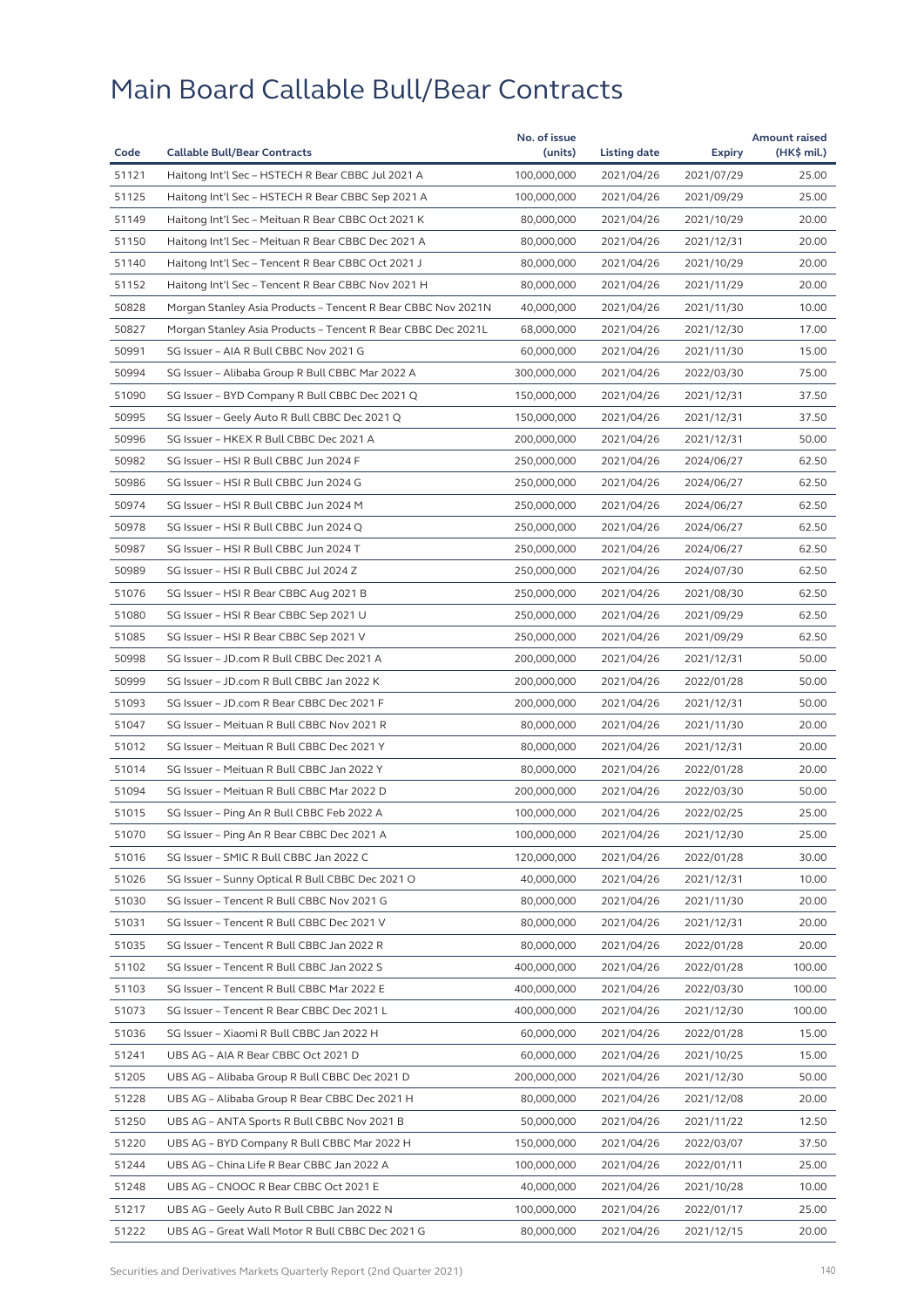|       |                                                             | No. of issue |              |            | <b>Amount raised</b> |
|-------|-------------------------------------------------------------|--------------|--------------|------------|----------------------|
| Code  | <b>Callable Bull/Bear Contracts</b>                         | (units)      | Listing date | Expiry     | (HK\$ mil.)          |
| 51167 | UBS AG - HSI R Bull CBBC Mar 2024 G                         | 200,000,000  | 2021/04/26   | 2024/03/27 | 50.00                |
| 51165 | UBS AG - HSI R Bull CBBC Mar 2024 R                         | 200,000,000  | 2021/04/26   | 2024/03/27 | 50.00                |
| 51181 | UBS AG - HSI R Bull CBBC Apr 2024 H                         | 200,000,000  | 2021/04/26   | 2024/04/29 | 50.00                |
| 51252 | UBS AG - HSI R Bull CBBC Apr 2024 J                         | 200,000,000  | 2021/04/26   | 2024/04/29 | 50.00                |
| 51175 | UBS AG - HSI R Bull CBBC Apr 2024 O                         | 200,000,000  | 2021/04/26   | 2024/04/29 | 50.00                |
| 51225 | UBS AG - HSI R Bear CBBC Aug 2021 G                         | 200,000,000  | 2021/04/26   | 2021/08/30 | 50.00                |
| 51251 | UBS AG - HSI R Bear CBBC Aug 2021 O                         | 200,000,000  | 2021/04/26   | 2021/08/30 | 50.00                |
| 51224 | UBS AG - HSI R Bear CBBC Aug 2021 S                         | 200,000,000  | 2021/04/26   | 2021/08/30 | 50.00                |
| 51256 | UBS AG - ICBC R Bear CBBC Nov 2021 A                        | 100,000,000  | 2021/04/26   | 2021/11/22 | 25.00                |
| 51221 | UBS AG - JD.com R Bull CBBC Nov 2021 N                      | 200,000,000  | 2021/04/26   | 2021/11/29 | 50.00                |
| 51198 | UBS AG - Meituan R Bull CBBC Nov 2021 T                     | 150,000,000  | 2021/04/26   | 2021/11/25 | 37.50                |
| 51227 | UBS AG - Meituan R Bear CBBC Nov 2021 Z                     | 150,000,000  | 2021/04/26   | 2021/11/25 | 37.50                |
| 51223 | UBS AG - Smoore Intl R Bull CBBC Nov 2021 D                 | 50,000,000   | 2021/04/26   | 2021/11/25 | 12.50                |
| 51187 | UBS AG - Tencent R Bull CBBC Nov 2021 P                     | 40,000,000   | 2021/04/26   | 2021/11/30 | 10.00                |
| 51189 | UBS AG - Tencent R Bull CBBC Nov 2021 Q                     | 200,000,000  | 2021/04/26   | 2021/11/30 | 50.00                |
| 51197 | UBS AG - Tencent R Bull CBBC Nov 2021 R                     | 200,000,000  | 2021/04/26   | 2021/11/30 | 50.00                |
| 51253 | UBS AG - Tencent R Bear CBBC Nov 2021 X                     | 40,000,000   | 2021/04/26   | 2021/11/25 | 10.00                |
| 51206 | UBS AG - Xiaomi R Bull CBBC Nov 2021 O                      | 200,000,000  | 2021/04/26   | 2021/11/25 | 50.00                |
| 51229 | UBS AG - Xiaomi R Bear CBBC Nov 2021 F                      | 200,000,000  | 2021/04/26   | 2021/11/25 | 50.00                |
| 51297 | Bank Vontobel - AIA R Bear CBBC Aug 2021 C                  | 80,000,000   | 2021/04/26   | 2021/08/06 | 20.00                |
| 51315 | Bank Vontobel - Alibaba Group R Bear CBBC Dec 2021 B        | 100,000,000  | 2021/04/26   | 2021/12/03 | 25.00                |
| 51330 | Bank Vontobel - ANTA Sports R Bear CBBC Aug 2021 B          | 40,000,000   | 2021/04/26   | 2021/08/06 | 10.00                |
| 51327 | Bank Vontobel - China Mobile R Bull CBBC Oct 2021 I         | 80,000,000   | 2021/04/26   | 2021/10/22 | 20.00                |
| 51262 | Bank Vontobel - HSI R Bull CBBC Jan 2024 B                  | 100,000,000  | 2021/04/26   | 2024/01/30 | 25.00                |
| 51258 | Bank Vontobel - HSI R Bull CBBC Feb 2024 E                  | 100,000,000  | 2021/04/26   | 2024/02/28 | 25.00                |
| 51278 | Bank Vontobel - HSI R Bull CBBC Feb 2024 F                  | 100,000,000  | 2021/04/26   | 2024/02/28 | 25.00                |
| 51311 | Bank Vontobel - HSI R Bear CBBC Jul 2021 H                  | 100,000,000  | 2021/04/26   | 2021/07/29 | 25.00                |
| 51335 | Bank Vontobel - HSI R Bear CBBC Jul 2021 R                  | 100,000,000  | 2021/04/26   | 2021/07/29 | 25.00                |
| 51307 | Bank Vontobel - HSI R Bear CBBC Jul 2021 V                  | 100,000,000  | 2021/04/26   | 2021/07/29 | 25.00                |
| 51318 | Bank Vontobel - JD.com R Bull CBBC Nov 2021 M               | 50,000,000   | 2021/04/26   | 2021/11/26 | 12.50                |
| 51334 | Bank Vontobel – Meituan R Bull CBBC Dec 2021 D              | 100,000,000  | 2021/04/26   | 2021/12/17 | 25.00                |
| 51304 | Bank Vontobel - Tencent R Bull CBBC Jan 2022 B              | 100,000,000  | 2021/04/26   | 2022/01/14 | 25.00                |
| 51431 | BOCI Asia Ltd. - HSI R Bull CBBC Aug 2023 K                 | 150,000,000  | 2021/04/27   | 2023/08/30 | 37.50                |
| 51434 | BOCI Asia Ltd. - HSI R Bear CBBC Jul 2021 S                 | 150,000,000  | 2021/04/27   | 2021/07/29 | 37.50                |
| 51438 | BOCI Asia Ltd. - HSI R Bear CBBC Jul 2021 T                 | 150,000,000  | 2021/04/27   | 2021/07/29 | 37.50                |
| 51439 | BOCI Asia Ltd. - Tencent R Bull CBBC Sep 2021 E             | 120,000,000  | 2021/04/27   | 2021/09/30 | 30.00                |
| 51442 | BNP Paribas Issuance B.V. - China Mobile R Bull CBBC Nov21V | 50,000,000   | 2021/04/27   | 2021/11/29 | 12.50                |
| 51443 | BNP Paribas Issuance B.V. - China Mobile R Bull CBBC Nov21W | 50,000,000   | 2021/04/27   | 2021/11/29 | 12.50                |
| 51477 | BNP Paribas Issuance B.V. - HSI R Bull CBBC Jul 2024 R      | 240,000,000  | 2021/04/27   | 2024/07/30 | 60.00                |
| 51440 | BNP Paribas Issuance B.V. - HSI R Bear CBBC Sep 2021 I      | 250,000,000  | 2021/04/27   | 2021/09/29 | 62.50                |
| 51444 | BNP Paribas Issuance B.V. - Tencent R Bull CBBC Dec 2021 K  | 250,000,000  | 2021/04/27   |            | 62.50                |
|       |                                                             |              |              | 2021/12/30 |                      |
| 51455 | Credit Suisse AG - China Mobile R Bull CBBC Oct 2021 U      | 100,000,000  | 2021/04/27   | 2021/10/28 | 25.00<br>20.00       |
| 51471 | Credit Suisse AG - CM Bank R Bull CBBC Dec 2021 A           | 80,000,000   | 2021/04/27   | 2021/12/30 |                      |
| 51450 | Credit Suisse AG - Geely Auto R Bull CBBC Dec 2021 N        | 100,000,000  | 2021/04/27   | 2021/12/30 | 25.00                |
| 51451 | Credit Suisse AG - Geely Auto R Bear CBBC Oct 2021 C        | 100,000,000  | 2021/04/27   | 2021/10/28 | 25.00                |
| 51452 | Credit Suisse AG - HSBC R Bear CBBC Oct 2021 C              | 100,000,000  | 2021/04/27   | 2021/10/28 | 25.00                |
| 51476 | Credit Suisse AG - HSI R Bull CBBC Mar 2024 G               | 200,000,000  | 2021/04/27   | 2024/03/27 | 50.00                |
| 51474 | Credit Suisse AG - HSI R Bull CBBC Mar 2024 X               | 200,000,000  | 2021/04/27   | 2024/03/27 | 50.00                |
| 51446 | Credit Suisse AG - HSI R Bear CBBC Jul 2021 H               | 200,000,000  | 2021/04/27   | 2021/07/29 | 50.00                |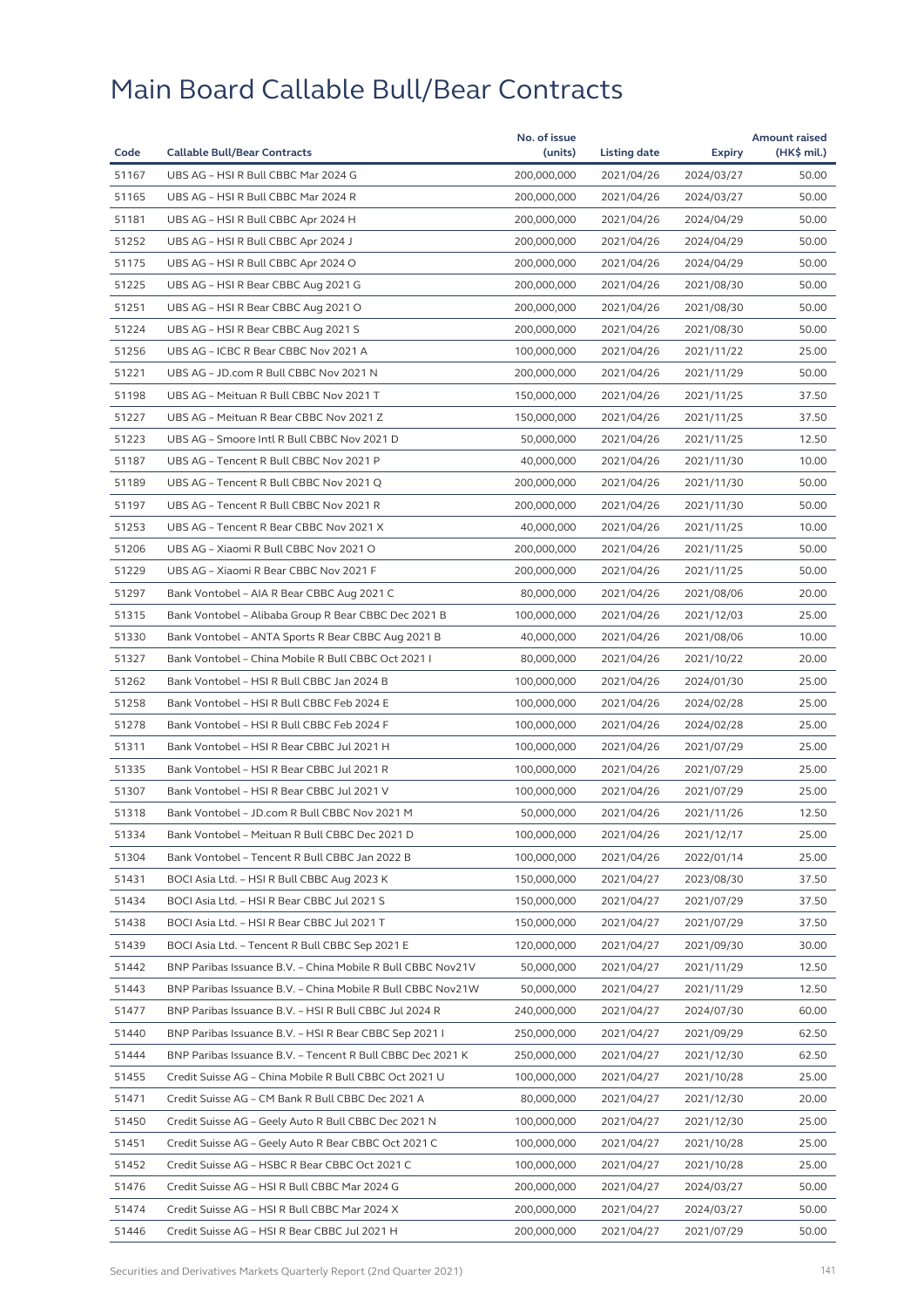| Code  |                                                              | No. of issue |              |               | <b>Amount raised</b> |
|-------|--------------------------------------------------------------|--------------|--------------|---------------|----------------------|
|       | <b>Callable Bull/Bear Contracts</b>                          | (units)      | Listing date | <b>Expiry</b> | (HK\$ mil.)          |
| 51449 | Credit Suisse AG - HSI R Bear CBBC Aug 2021 S                | 200,000,000  | 2021/04/27   | 2021/08/30    | 50.00                |
| 51445 | Credit Suisse AG - HSI R Bear CBBC Aug 2021 W                | 200,000,000  | 2021/04/27   | 2021/08/30    | 50.00                |
| 51470 | Credit Suisse AG - Meituan R Bull CBBC Dec 2021 E            | 100,000,000  | 2021/04/27   | 2021/12/30    | 25.00                |
| 51456 | Credit Suisse AG - Ping An R Bull CBBC Oct 2021 Q            | 100,000,000  | 2021/04/27   | 2021/10/28    | 25.00                |
| 51457 | Credit Suisse AG - Ping An R Bull CBBC Dec 2021 D            | 100,000,000  | 2021/04/27   | 2021/12/30    | 25.00                |
| 51463 | Credit Suisse AG - Ping An R Bear CBBC Oct 2021 B            | 100,000,000  | 2021/04/27   | 2021/10/28    | 25.00                |
| 51467 | Credit Suisse AG - Ping An R Bear CBBC Dec 2021 A            | 100,000,000  | 2021/04/27   | 2021/12/30    | 25.00                |
| 51472 | Credit Suisse AG - Smoore Intl R Bull CBBC Oct 2021 N        | 50,000,000   | 2021/04/27   | 2021/10/28    | 12.50                |
| 51454 | Credit Suisse AG - Tencent R Bull CBBC Sep 2021 G            | 50,000,000   | 2021/04/27   | 2021/09/29    | 12.50                |
| 51657 | Goldman Sachs SP (Asia) - HKEX R Bull CBBC Oct 2021 C        | 80,000,000   | 2021/04/27   | 2021/10/29    | 20.00                |
| 51659 | Goldman Sachs SP (Asia) - Meituan R Bull CBBC Oct 2021 R     | 100,000,000  | 2021/04/27   | 2021/10/07    | 25.00                |
| 51658 | Goldman Sachs SP (Asia) - Sunny Optical R Bull CBBC Dec2021H | 80,000,000   | 2021/04/27   | 2021/12/29    | 20.00                |
| 51661 | Goldman Sachs SP (Asia) - Tencent R Bull CBBC Aug 2021 N     | 60,000,000   | 2021/04/27   | 2021/08/17    | 15.00                |
| 51428 | HK Bank - China Mobile R Bull CBBC Dec 2021 E                | 60,000,000   | 2021/04/27   | 2021/12/09    | 15.00                |
| 51406 | HK Bank - HSI R Bull CBBC Oct 2023 S                         | 100,000,000  | 2021/04/27   | 2023/10/30    | 25.00                |
| 51387 | HK Bank - HSI R Bear CBBC Nov 2021 C                         | 150,000,000  | 2021/04/27   | 2021/11/29    | 37.50                |
| 51382 | HK Bank - HSI R Bear CBBC Nov 2021 I                         | 125,000,000  | 2021/04/27   | 2021/11/29    | 31.25                |
| 51395 | HK Bank - Meituan R Bull CBBC Nov 2021 Y                     | 100,000,000  | 2021/04/27   | 2021/11/30    | 25.00                |
| 51394 | HK Bank - Meituan R Bull CBBC Dec 2021 V                     | 100,000,000  | 2021/04/27   | 2021/12/20    | 25.00                |
| 51405 | HK Bank - Ping An R Bull CBBC Dec 2021 E                     | 60,000,000   | 2021/04/27   | 2021/12/16    | 15.00                |
| 51404 | HK Bank - Ping An R Bear CBBC Dec 2021 A                     | 40,000,000   | 2021/04/27   | 2021/12/16    | 10.00                |
| 51416 | HK Bank - Smoore Intl R Bull CBBC Nov 2021 F                 | 60,000,000   | 2021/04/27   | 2021/11/30    | 15.00                |
| 51389 | HK Bank - Xiaomi R Bull CBBC Nov 2021 W                      | 100,000,000  | 2021/04/27   | 2021/11/17    | 25.00                |
| 51430 | HK Bank - Xiaomi R Bull CBBC Nov 2021 X                      | 100,000,000  | 2021/04/27   | 2021/11/30    | 25.00                |
| 51702 | Haitong Int'l Sec - China Mobile R Bull CBBC Oct 2021 B      | 40,000,000   | 2021/04/27   | 2021/10/29    | 10.00                |
| 51700 | Haitong Int'l Sec - Great Wall Motor R Bull CBBC Nov 2021 A  | 40,000,000   | 2021/04/27   | 2021/11/29    | 10.00                |
| 51668 | Haitong Int'l Sec - HSI R Bull CBBC Aug 2024 P               | 200,000,000  | 2021/04/27   | 2024/08/29    | 50.00                |
| 51669 | Haitong Int'l Sec - HSI R Bull CBBC Aug 2024 Q               | 200,000,000  | 2021/04/27   | 2024/08/29    | 50.00                |
| 51663 | Haitong Int'l Sec - HSI R Bear CBBC Aug 2021 K               | 200,000,000  | 2021/04/27   | 2021/08/30    | 50.00                |
| 51665 | Haitong Int'l Sec - HSI R Bear CBBC Aug 2021 L               | 200,000,000  | 2021/04/27   | 2021/08/30    | 50.00                |
| 51666 | Haitong Int'l Sec - HSI R Bear CBBC Sep 2021 K               | 200,000,000  | 2021/04/27   | 2021/09/29    | 50.00                |
| 51692 | Haitong Int'l Sec - Smoore Intl R Bull CBBC Nov 2021 C       | 40,000,000   | 2021/04/27   | 2021/11/29    | 10.00                |
| 51698 | Haitong Int'l Sec - Smoore Intl R Bear CBBC Dec 2021 A       | 40,000,000   | 2021/04/27   | 2021/12/31    | 10.00                |
| 51676 | Haitong Int'l Sec - Tencent R Bull CBBC Nov 2021 K           | 80,000,000   | 2021/04/27   | 2021/11/29    | 20.00                |
| 51699 | Haitong Int'l Sec - Xinyi Solar R Bull CBBC Apr 2022 A       | 40,000,000   | 2021/04/27   |               | 10.00                |
|       |                                                              |              |              | 2022/04/25    |                      |
| 51478 | SG Issuer - Alibaba Group R Bull CBBC Dec 2021 F             | 80,000,000   | 2021/04/27   | 2021/12/31    | 20.00<br>20.00       |
| 51565 | SG Issuer - Alibaba Group R Bear CBBC Dec 2021 D             | 80,000,000   | 2021/04/27   | 2021/12/31    |                      |
| 51512 | SG Issuer - Bank of China R Bull CBBC Jul 2022 A             | 100,000,000  | 2021/04/27   | 2022/07/29    | 25.00                |
| 51482 | SG Issuer - BYD Company R Bull CBBC Mar 2022 C               | 150,000,000  | 2021/04/27   | 2022/03/30    | 37.50                |
| 51567 | SG Issuer - BYD Company R Bear CBBC Dec 2021 E               | 150,000,000  | 2021/04/27   | 2021/12/31    | 37.50                |
| 51513 | SG Issuer - CC Bank R Bear CBBC Dec 2021 B                   | 100,000,000  | 2021/04/27   | 2021/12/31    | 25.00                |
| 51483 | SG Issuer - Geely Auto R Bull CBBC Nov 2021 P                | 150,000,000  | 2021/04/27   | 2021/11/30    | 37.50                |
| 51515 | SG Issuer - Greatwall Motor R Bull CBBC Dec 2021 Q           | 100,000,000  | 2021/04/27   | 2021/12/31    | 25.00                |
| 51570 | SG Issuer – HKEX R Bull CBBC Dec 2021 B                      | 200,000,000  | 2021/04/27   | 2021/12/31    | 50.00                |
| 51552 | SG Issuer - HSI R Bull CBBC Jul 2024 C                       | 250,000,000  | 2021/04/27   | 2024/07/30    | 62.50                |
| 51543 | SG Issuer - HSI R Bull CBBC Aug 2024 G                       | 250,000,000  | 2021/04/27   | 2024/08/29    | 62.50                |
| 51564 | SG Issuer - HSI R Bull CBBC Aug 2024 I                       | 250,000,000  | 2021/04/27   | 2024/08/29    | 62.50                |
| 51500 | SG Issuer - HSI R Bear CBBC Jul 2021 D                       | 250,000,000  | 2021/04/27   | 2021/07/29    | 62.50                |
| 51502 | SG Issuer – HSI R Bear CBBC Aug 2021 M                       | 250,000,000  | 2021/04/27   | 2021/08/30    | 62.50                |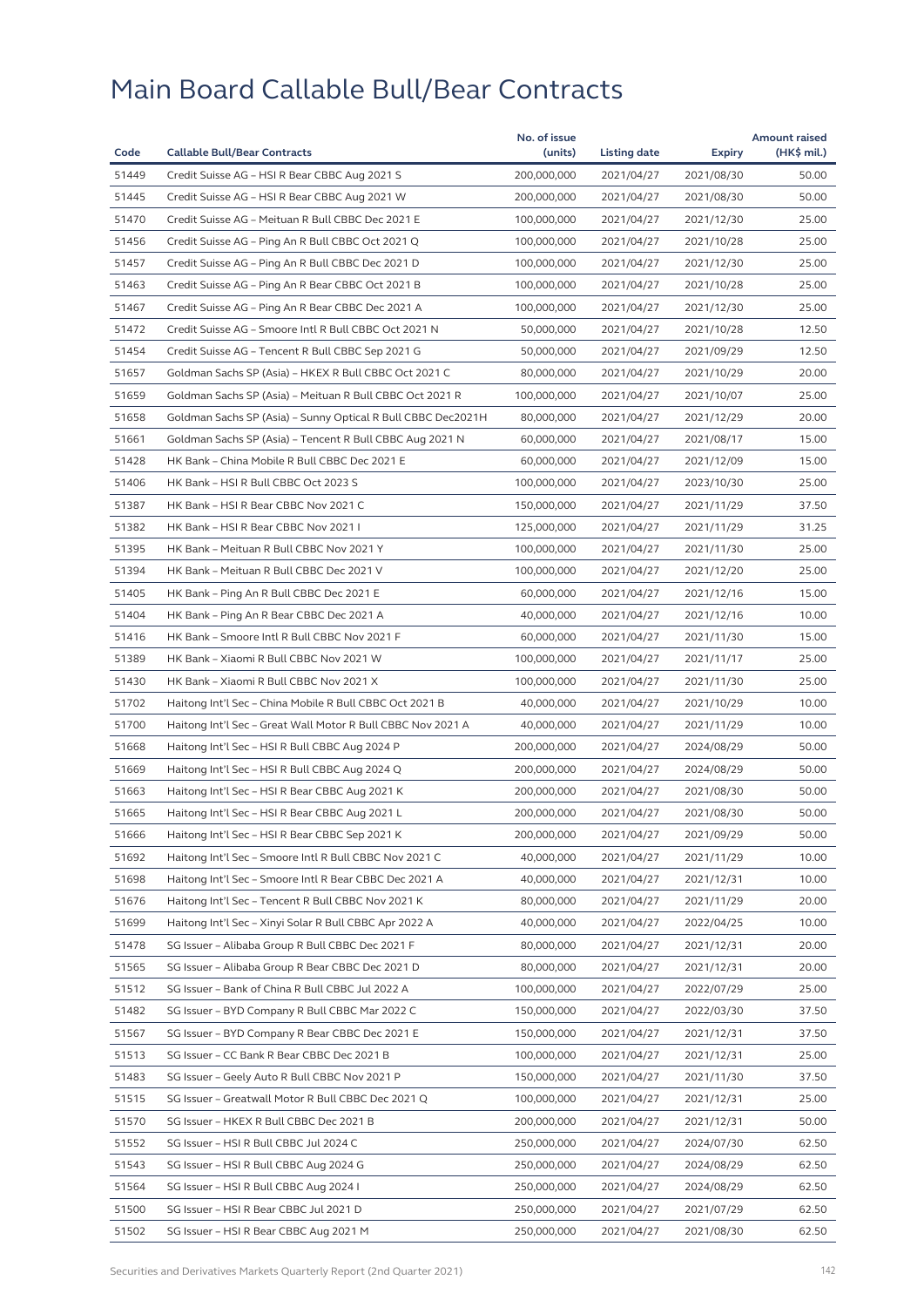|                |                                                         | No. of issue               |              |            | <b>Amount raised</b> |
|----------------|---------------------------------------------------------|----------------------------|--------------|------------|----------------------|
| Code           | <b>Callable Bull/Bear Contracts</b>                     | (units)                    | Listing date | Expiry     | (HK\$ mil.)          |
| 51511          | SG Issuer - HSI R Bear CBBC Aug 2021 N                  | 250,000,000                | 2021/04/27   | 2021/08/30 | 62.50                |
| 51544          | SG Issuer - HSI R Bear CBBC Oct 2021 D                  | 250,000,000                | 2021/04/27   | 2021/10/28 | 62.50                |
| 51518          | SG Issuer - ICBC R Bear CBBC Dec 2021 A                 | 100,000,000                | 2021/04/27   | 2021/12/31 | 25.00                |
| 51519          | SG Issuer - JD.com R Bull CBBC Dec 2021 C               | 200,000,000                | 2021/04/27   | 2021/12/31 | 50.00                |
| 51525          | SG Issuer - Meituan R Bull CBBC Nov 2021 S              | 80,000,000                 | 2021/04/27   | 2021/11/30 | 20.00                |
| 51485          | SG Issuer - Meituan R Bear CBBC Dec 2021 K              | 200.000.000                | 2021/04/27   | 2021/12/31 | 50.00                |
| 51529          | SG Issuer - PA Gooddoctor R Bull CBBC Dec 2021 G        | 40,000,000                 | 2021/04/27   | 2021/12/31 | 10.00                |
| 51532          | SG Issuer - Tencent R Bull CBBC Dec 2021 I              | 80,000,000                 | 2021/04/27   | 2021/12/31 | 20.00                |
| 51535          | SG Issuer - Tencent R Bull CBBC Jan 2022 T              | 80,000,000                 | 2021/04/27   | 2022/01/28 | 20.00                |
| 51537          | SG Issuer - Tencent R Bull CBBC Mar 2022 F              | 400,000,000                | 2021/04/27   | 2022/03/30 | 100.00               |
| 51498          | SG Issuer - Tencent R Bear CBBC Dec 2021 M              | 400,000,000                | 2021/04/27   | 2021/12/31 | 100.00               |
| 51541          | SG Issuer - Xiaomi R Bull CBBC Dec 2021 B               | 200,000,000                | 2021/04/27   | 2021/12/31 | 50.00                |
| 51634          | UBS AG - Alibaba Group R Bear CBBC Dec 2021 I           | 80,000,000                 | 2021/04/27   | 2021/12/08 | 20.00                |
| 51623          | UBS AG - BYD Company R Bear CBBC Dec 2021 G             | 150,000,000                | 2021/04/27   | 2021/12/30 | 37.50                |
| 51632          | UBS AG - China Mobile R Bull CBBC Nov 2021 G            | 100,000,000                | 2021/04/27   | 2021/11/22 | 25.00                |
| 51655          | UBS AG - Geely Auto R Bull CBBC Dec 2021 C              | 100,000,000                | 2021/04/27   | 2021/12/30 | 25.00                |
| 51619          | UBS AG - Geely Auto R Bear CBBC Dec 2021 E              | 100,000,000                | 2021/04/27   | 2021/12/15 | 25.00                |
| 51594          | UBS AG - Great Wall Motor R Bull CBBC Dec 2021 H        | 80,000,000                 | 2021/04/27   | 2021/12/15 | 20.00                |
| 51626          | UBS AG - Greatwall Motor R Bear CBBC Nov 2021 A         | 80,000,000                 | 2021/04/27   | 2021/11/25 | 20.00                |
| 51601          | UBS AG - HSI R Bull CBBC Apr 2024 F                     | 400,000,000                | 2021/04/27   | 2024/04/29 | 100.00               |
| 51604          | UBS AG - HSI R Bull CBBC Jun 2024 A                     | 200,000,000                | 2021/04/27   | 2024/06/27 | 50.00                |
| 51636          | UBS AG - HSI R Bull CBBC Jun 2024 B                     | 200,000,000                | 2021/04/27   | 2024/06/27 | 50.00                |
| 51651          | UBS AG - HSI R Bear CBBC Aug 2021 B                     | 200,000,000                | 2021/04/27   | 2021/08/30 | 50.00                |
| 51653          | UBS AG - HSI R Bear CBBC Aug 2021 F                     | 200,000,000                | 2021/04/27   | 2021/08/30 | 50.00                |
| 51650          | UBS AG - HSI R Bear CBBC Aug 2021 U                     | 200,000,000                | 2021/04/27   | 2021/08/30 | 50.00                |
| 51580          | UBS AG - JD.com R Bear CBBC Oct 2021 T                  | 200,000,000                | 2021/04/27   | 2021/10/29 | 50.00                |
| 51586          | UBS AG - Ping An R Bull CBBC Nov 2021 D                 | 100,000,000                | 2021/04/27   | 2021/11/30 | 25.00                |
| 51587          | UBS AG - Ping An R Bear CBBC Dec 2021 A                 | 100,000,000                | 2021/04/27   | 2021/12/30 | 25.00                |
| 51640          | UBS AG - Tencent R Bull CBBC Nov 2021 S                 | 40,000,000                 | 2021/04/27   | 2021/11/30 | 10.00                |
| 51654          | UBS AG - Tencent R Bear CBBC Nov 2021 Y                 | 200,000,000                | 2021/04/27   | 2021/11/25 | 50.00                |
| 51615          | UBS AG - Xiaomi R Bull CBBC Nov 2021 P                  | 100,000,000                | 2021/04/27   | 2021/11/25 | 25.00                |
| 51578          | Bank Vontobel - Greatwall Motor R Bull CBBC Dec 2021 E  | 60,000,000                 | 2021/04/27   | 2021/12/03 | 15.00                |
| 51579          | Bank Vontobel - HSI R Bull CBBC Feb 2024 G              | 100,000,000                | 2021/04/27   | 2024/02/28 | 25.00                |
| 51572          | Bank Vontobel - HSI R Bear CBBC Jul 2021 S              | 100,000,000                | 2021/04/27   | 2021/07/29 | 25.00                |
| 51575          | Bank Vontobel - HSI R Bear CBBC Aug 2021 E              | 100,000,000                | 2021/04/27   |            | 25.00                |
|                | Bank Vontobel - HSI R Bear CBBC Aug 2021 O              |                            | 2021/04/27   | 2021/08/30 |                      |
| 51573<br>51577 | Bank Vontobel - Xiaomi R Bull CBBC Dec 2021 T           | 100,000,000                | 2021/04/27   | 2021/08/30 | 25.00<br>25.00       |
|                |                                                         | 100,000,000<br>150,000,000 |              | 2021/12/17 |                      |
| 51744          | BOCI Asia Ltd. – HSI R Bull CBBC Aug 2023 N             |                            | 2021/04/28   | 2023/08/30 | 37.50                |
| 51748          | BOCI Asia Ltd. - JD.com R Bull CBBC Sep 2021 P          | 40,000,000                 | 2021/04/28   | 2021/09/30 | 10.00                |
| 51754          | BOCI Asia Ltd. - Meituan R Bull CBBC Sep 2021 F         | 40,000,000                 | 2021/04/28   | 2021/09/30 | 10.00                |
| 51745          | BOCI Asia Ltd. - Tencent R Bear CBBC Sep 2021 E         | 120,000,000                | 2021/04/28   | 2021/09/30 | 30.00                |
| 51911          | BNP Paribas Issuance B.V. - HKEX R Bull CBBC Nov 2021 G | 200,000,000                | 2021/04/28   | 2021/11/29 | 50.00                |
| 51881          | BNP Paribas Issuance B.V. - HSI R Bull CBBC Aug 2024 A  | 240,000,000                | 2021/04/28   | 2024/08/29 | 60.00                |
| 51841          | BNP Paribas Issuance B.V. - HSI R Bull CBBC Aug 2024 L  | 250,000,000                | 2021/04/28   | 2024/08/29 | 62.50                |
| 51844          | BNP Paribas Issuance B.V. - HSI R Bull CBBC Aug 2024 M  | 250,000,000                | 2021/04/28   | 2024/08/29 | 62.50                |
| 51853          | BNP Paribas Issuance B.V. - HSI R Bull CBBC Aug 2024 N  | 250,000,000                | 2021/04/28   | 2024/08/29 | 62.50                |
| 51868          | BNP Paribas Issuance B.V. - HSI R Bull CBBC Aug 2024 O  | 250,000,000                | 2021/04/28   | 2024/08/29 | 62.50                |
| 51877          | BNP Paribas Issuance B.V. - HSI R Bull CBBC Aug 2024 X  | 250,000,000                | 2021/04/28   | 2024/08/29 | 62.50                |
| 51852          | BNP Paribas Issuance B.V. - HSI R Bear CBBC Aug 2021 N  | 240,000,000                | 2021/04/28   | 2021/08/30 | 60.00                |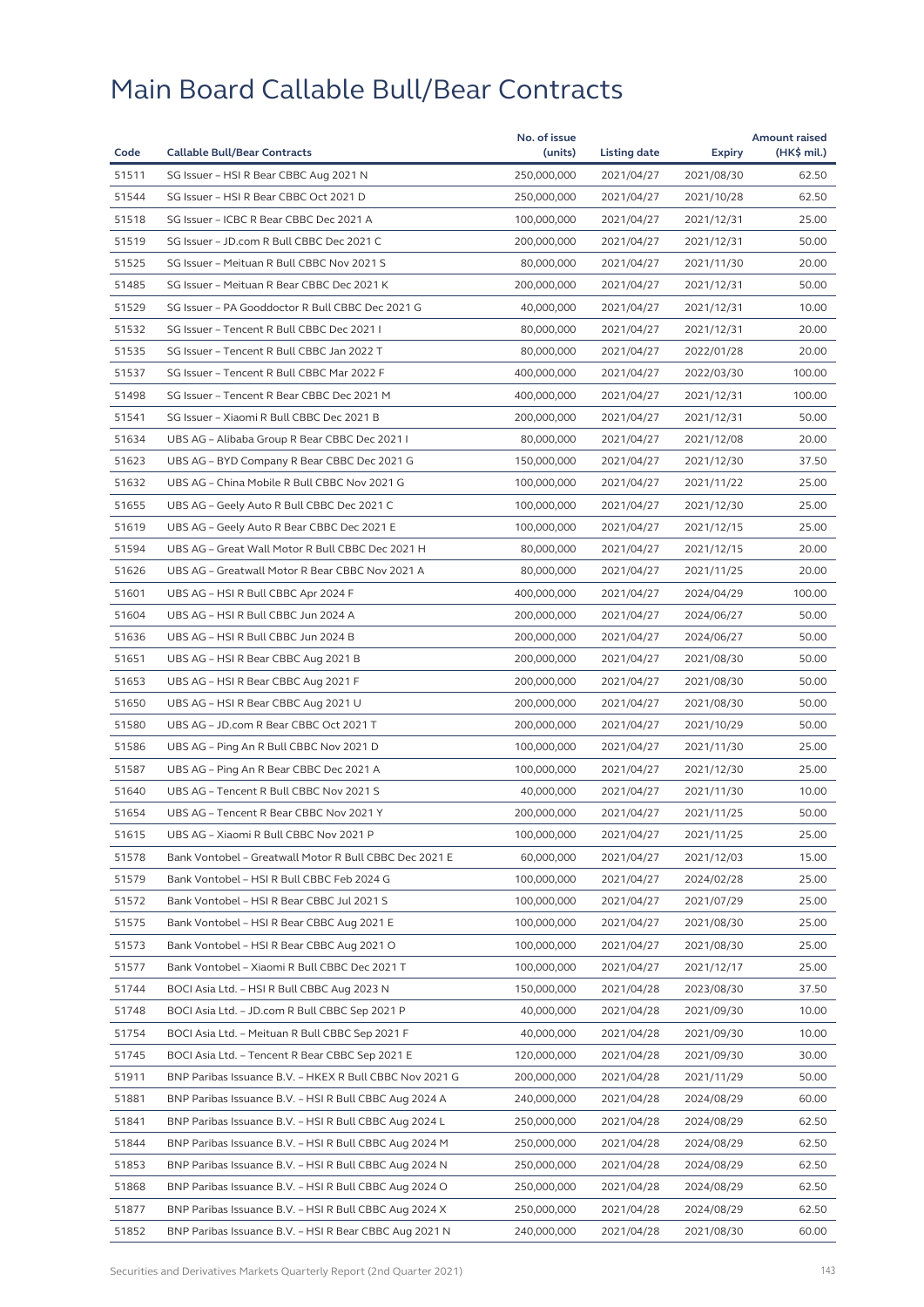|       |                                                            | No. of issue |              |               | <b>Amount raised</b> |
|-------|------------------------------------------------------------|--------------|--------------|---------------|----------------------|
| Code  | <b>Callable Bull/Bear Contracts</b>                        | (units)      | Listing date | <b>Expiry</b> | (HK\$ mil.)          |
| 51888 | BNP Paribas Issuance B.V. - HSI R Bear CBBC Aug 2021 O     | 240,000,000  | 2021/04/28   | 2021/08/30    | 60.00                |
| 51839 | BNP Paribas Issuance B.V. - HSI R Bear CBBC Aug 2021 R     | 250,000,000  | 2021/04/28   | 2021/08/30    | 62.50                |
| 51904 | BNP Paribas Issuance B.V. - JD.com R Bull CBBC Sep 2021 O  | 200,000,000  | 2021/04/28   | 2021/09/29    | 50.00                |
| 51897 | BNP Paribas Issuance B.V. - Meituan R Bull CBBC Nov 2021 T | 200,000,000  | 2021/04/28   | 2021/11/29    | 50.00                |
| 51900 | BNP Paribas Issuance B.V. - Meituan R Bull CBBC Nov 2021 U | 200,000,000  | 2021/04/28   | 2021/11/29    | 50.00                |
| 51924 | BNP Paribas Issuance B.V. - Tencent R Bull CBBC Nov 2021 E | 250,000,000  | 2021/04/28   | 2021/11/29    | 62.50                |
| 51921 | BNP Paribas Issuance B.V. - Tencent R Bull CBBC Dec 2021 M | 250,000,000  | 2021/04/28   | 2021/12/30    | 62.50                |
| 51784 | Credit Suisse AG - Alibaba Group R Bull CBBC Oct 2021 H    | 50,000,000   | 2021/04/28   | 2021/10/28    | 12.50                |
| 51763 | Credit Suisse AG - Geely Auto R Bull CBBC Nov 2021 H       | 100,000,000  | 2021/04/28   | 2021/11/29    | 25.00                |
| 51764 | Credit Suisse AG - HKEX R Bull CBBC Oct 2021 X             | 50,000,000   | 2021/04/28   | 2021/10/28    | 12.50                |
| 51820 | Credit Suisse AG - HSI R Bull CBBC Apr 2024 D              | 200,000,000  | 2021/04/28   | 2024/04/29    | 50.00                |
| 51834 | Credit Suisse AG - HSI R Bull CBBC Apr 2024 E              | 200,000,000  | 2021/04/28   | 2024/04/29    | 50.00                |
| 51827 | Credit Suisse AG - HSI R Bull CBBC Apr 2024 P              | 200,000,000  | 2021/04/28   | 2024/04/29    | 50.00                |
| 51835 | Credit Suisse AG - HSI R Bull CBBC Apr 2024 Q              | 200,000,000  | 2021/04/28   | 2024/04/29    | 50.00                |
| 51828 | Credit Suisse AG - HSI R Bull CBBC Apr 2024 R              | 200,000,000  | 2021/04/28   | 2024/04/29    | 50.00                |
| 51755 | Credit Suisse AG - HSI R Bear CBBC Jul 2021 V              | 200,000,000  | 2021/04/28   | 2021/07/29    | 50.00                |
| 51760 | Credit Suisse AG - HSI R Bear CBBC Jul 2021 W              | 200,000,000  | 2021/04/28   | 2021/07/29    | 50.00                |
| 51758 | Credit Suisse AG - HSI R Bear CBBC Aug 2021 U              | 200,000,000  | 2021/04/28   | 2021/08/30    | 50.00                |
| 51762 | Credit Suisse AG - HSI R Bear CBBC Aug 2021 X              | 200,000,000  | 2021/04/28   | 2021/08/30    | 50.00                |
| 51779 | Credit Suisse AG - JD.com R Bull CBBC Oct 2021 L           | 100,000,000  | 2021/04/28   | 2021/10/28    | 25.00                |
| 51767 | Credit Suisse AG - Meituan R Bull CBBC Sep 2021 B          | 50,000,000   | 2021/04/28   | 2021/09/29    | 12.50                |
| 51768 | Credit Suisse AG - Meituan R Bull CBBC Dec 2021 F          | 100,000,000  | 2021/04/28   | 2021/12/30    | 25.00                |
| 51772 | Credit Suisse AG - Meituan R Bear CBBC Oct 2021 I          | 100,000,000  | 2021/04/28   | 2021/10/28    | 25.00                |
| 51787 | Credit Suisse AG - Tencent R Bull CBBC Sep 2021 B          | 50,000,000   | 2021/04/28   | 2021/09/29    | 12.50                |
| 51790 | Credit Suisse AG - Tencent R Bull CBBC Nov 2021 F          | 100,000,000  | 2021/04/28   | 2021/11/29    | 25.00                |
| 51814 | Credit Suisse AG - WuXi Bio R Bull CBBC Oct 2021 T         | 50,000,000   | 2021/04/28   | 2021/10/28    | 12.50                |
| 51812 | Credit Suisse AG - Xiaomi R Bull CBBC Nov 2021 B           | 100,000,000  | 2021/04/28   | 2021/11/29    | 25.00                |
| 52244 | Goldman Sachs SP (Asia) - HKEX R Bull CBBC Oct 2021 D      | 80,000,000   | 2021/04/28   | 2021/10/29    | 20.00                |
| 52247 | Goldman Sachs SP (Asia) - JD.com R Bull CBBC Dec 2021 L    | 100,000,000  | 2021/04/28   | 2021/12/23    | 25.00                |
| 52249 | Goldman Sachs SP (Asia) - Tencent R Bull CBBC Aug 2021 J   | 60,000,000   | 2021/04/28   | 2021/08/17    | 15.00                |
| 52245 | Goldman Sachs SP (Asia) – Tencent R Bull CBBC Aug 2021 L   | 100,000,000  | 2021/04/28   | 2021/08/17    | 25.00                |
| 52248 | Goldman Sachs SP (Asia) - Tencent R Bull CBBC Aug 2021 R   | 100,000,000  | 2021/04/28   | 2021/08/17    | 25.00                |
| 51734 | HK Bank – Ali Health R Bull CBBC Dec 2021 G                | 60,000,000   | 2021/04/28   | 2021/12/30    | 15.00                |
| 51736 | HK Bank - HSI R Bull CBBC Oct 2023 A                       | 150,000,000  | 2021/04/28   | 2023/10/30    | 37.50                |
| 51740 | HK Bank - HSI R Bull CBBC Oct 2023 Q                       | 100,000,000  | 2021/04/28   | 2023/10/30    | 25.00                |
| 51703 | HK Bank - HSI R Bear CBBC Nov 2021 M                       | 100,000,000  | 2021/04/28   | 2021/11/29    | 25.00                |
| 51752 | HK Bank - Meituan R Bull CBBC Dec 2021 W                   | 100,000,000  | 2021/04/28   | 2021/12/16    | 25.00                |
| 51727 | HK Bank - WuXi Bio R Bull CBBC Dec 2021 F                  | 40,000,000   | 2021/04/28   | 2021/12/09    | 10.00                |
| 51728 | HK Bank - Xiaomi R Bull CBBC Nov 2021 Y                    | 100,000,000  | 2021/04/28   | 2021/11/11    | 25.00                |
| 52156 | Haitong Int'l Sec - Alibaba Group R Bull CBBC Nov 2021 C   | 100,000,000  | 2021/04/28   | 2021/11/29    | 25.00                |
| 52163 | Haitong Int'l Sec - Alibaba Group R Bull CBBC Dec 2021 B   | 100,000,000  | 2021/04/28   | 2021/12/31    | 25.00                |
| 52152 | Haitong Int'l Sec - HSI R Bull CBBC Jul 2024 J             | 200,000,000  | 2021/04/28   | 2024/07/30    | 50.00                |
| 52154 | Haitong Int'l Sec - HSI R Bull CBBC Aug 2024 R             | 200,000,000  | 2021/04/28   | 2024/08/29    | 50.00                |
| 52197 | Haitong Int'l Sec - HSI R Bull CBBC Aug 2024 S             | 200,000,000  | 2021/04/28   | 2024/08/29    | 50.00                |
| 52147 | Haitong Int'l Sec - HSI R Bear CBBC Jul 2021 T             | 200,000,000  | 2021/04/28   | 2021/07/29    | 50.00                |
| 52201 | Haitong Int'l Sec - HSI R Bear CBBC Aug 2021 M             | 200,000,000  | 2021/04/28   | 2021/08/30    | 50.00                |
| 52165 | Haitong Int'l Sec - Meituan R Bull CBBC Dec 2021 B         | 60,000,000   | 2021/04/28   | 2021/12/31    | 15.00                |
| 52166 | Haitong Int'l Sec - Meituan R Bull CBBC Dec 2021 C         | 100,000,000  | 2021/04/28   | 2021/12/31    | 25.00                |
| 52190 | Haitong Int'l Sec – Ping An R Bull CBBC Nov 2021 A         | 40,000,000   | 2021/04/28   | 2021/11/29    | 10.00                |
|       |                                                            |              |              |               |                      |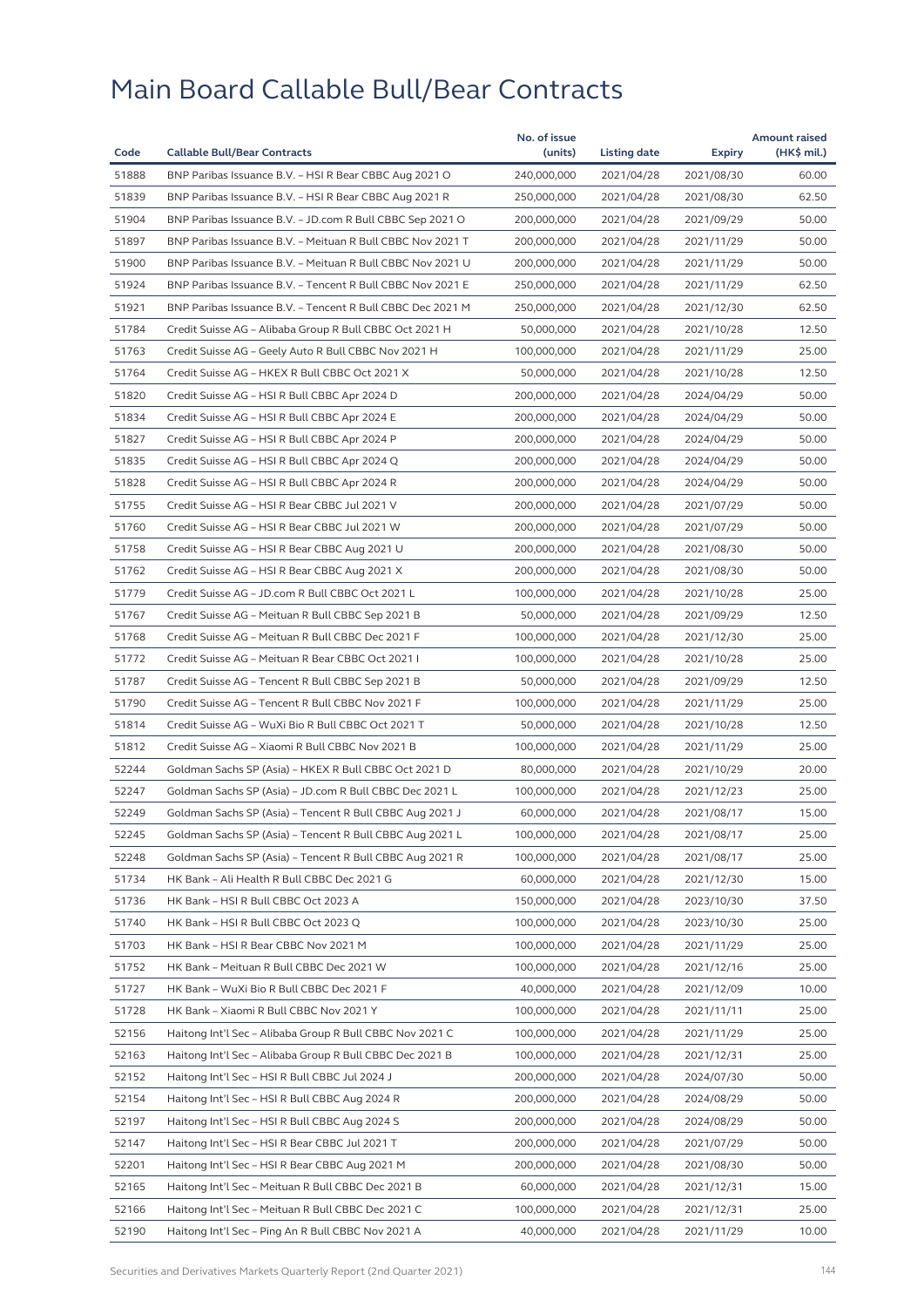|       |                                                              | No. of issue |              |            | <b>Amount raised</b> |
|-------|--------------------------------------------------------------|--------------|--------------|------------|----------------------|
| Code  | <b>Callable Bull/Bear Contracts</b>                          | (units)      | Listing date | Expiry     | (HK\$ mil.)          |
| 52187 | Haitong Int'l Sec - Tencent R Bull CBBC Oct 2021 I           | 100,000,000  | 2021/04/28   | 2021/10/29 | 25.00                |
| 52186 | Haitong Int'l Sec - Tencent R Bull CBBC Nov 2021 L           | 100,000,000  | 2021/04/28   | 2021/11/29 | 25.00                |
| 52194 | Haitong Int'l Sec - WuXi Bio R Bull CBBC Nov 2021 B          | 40,000,000   | 2021/04/28   | 2021/11/29 | 10.00                |
| 51964 | J P Morgan SP BV - Tencent R Bull CBBC Dec 2021 A            | 200,000,000  | 2021/04/28   | 2021/12/17 | 50.00                |
| 51719 | Morgan Stanley Asia Products - Alibaba R Bull CBBC Dec 2021G | 40,000,000   | 2021/04/28   | 2021/12/30 | 10.00                |
| 51709 | Morgan Stanley Asia Products - Alibaba R Bear CBBC Dec 2021E | 40,000,000   | 2021/04/28   | 2021/12/30 | 10.00                |
| 51710 | Morgan Stanley Asia Products - Alibaba R Bear CBBC Dec 2021F | 40,000,000   | 2021/04/28   | 2021/12/01 | 10.00                |
| 51724 | Morgan Stanley Asia Products - Tencent R Bull CBBC Oct 2021J | 40,000,000   | 2021/04/28   | 2021/10/04 | 10.00                |
| 51708 | Morgan Stanley Asia Products - Tencent R Bull CBBC Dec 2021R | 40,000,000   | 2021/04/28   | 2021/12/01 | 10.00                |
| 51707 | Morgan Stanley Asia Products - Tencent R Bull CBBC Jan 2022A | 68,000,000   | 2021/04/28   | 2022/01/28 | 17.00                |
| 51723 | Morgan Stanley Asia Products - Tencent R Bear CBBC Oct 20211 | 40,000,000   | 2021/04/28   | 2021/10/04 | 10.00                |
| 52012 | SG Issuer - Alibaba Group R Bull CBBC Jan 2022 R             | 80,000,000   | 2021/04/28   | 2022/01/28 | 20.00                |
| 52013 | SG Issuer - Ali Health R Bull CBBC Nov 2021 E                | 100,000,000  | 2021/04/28   | 2021/11/30 | 25.00                |
| 52020 | SG Issuer - BYD Company R Bull CBBC Jan 2022 O               | 150,000,000  | 2021/04/28   | 2022/01/28 | 37.50                |
| 51983 | SG Issuer - China Mobile R Bull CBBC Dec 2021 J              | 100,000,000  | 2021/04/28   | 2021/12/31 | 25.00                |
| 51980 | SG Issuer - China Life R Bull CBBC Dec 2021 L                | 40,000,000   | 2021/04/28   | 2021/12/31 | 10.00                |
| 52059 | SG Issuer - Greatwall Motor R Bull CBBC Jan 2022 B           | 100,000,000  | 2021/04/28   | 2022/01/28 | 25.00                |
| 52028 | SG Issuer - HKEX R Bull CBBC Jan 2022 E                      | 200,000,000  | 2021/04/28   | 2022/01/28 | 50.00                |
| 51984 | SG Issuer - HKEX R Bear CBBC Nov 2021 I                      | 200,000,000  | 2021/04/28   | 2021/11/29 | 50.00                |
| 51985 | SG Issuer - HSBC R Bull CBBC Nov 2021 Y                      | 100,000,000  | 2021/04/28   | 2021/11/30 | 25.00                |
| 51988 | SG Issuer - HSBC R Bear CBBC Nov 2021 B                      | 100,000,000  | 2021/04/28   | 2021/11/30 | 25.00                |
| 52072 | SG Issuer - HSI R Bull CBBC Jul 2024 D                       | 250,000,000  | 2021/04/28   | 2024/07/30 | 62.50                |
| 52073 | SG Issuer - HSI R Bull CBBC Jul 2024 E                       | 250,000,000  | 2021/04/28   | 2024/07/30 | 62.50                |
| 52058 | SG Issuer - HSI R Bull CBBC Jul 2024 N                       | 250,000,000  | 2021/04/28   | 2024/07/30 | 62.50                |
| 52075 | SG Issuer - HSI R Bull CBBC Aug 2024 J                       | 250,000,000  | 2021/04/28   | 2024/08/29 | 62.50                |
| 51965 | SG Issuer - HSI R Bear CBBC Aug 2021 O                       | 250,000,000  | 2021/04/28   | 2021/08/30 | 62.50                |
| 52070 | SG Issuer - HSI R Bear CBBC Sep 2021 K                       | 250,000,000  | 2021/04/28   | 2021/09/29 | 62.50                |
| 51966 | SG Issuer - HSI R Bear CBBC Sep 2021 W                       | 500,000,000  | 2021/04/28   | 2021/09/29 | 125.00               |
| 51968 | SG Issuer - HSI R Bear CBBC Oct 2021 F                       | 250,000,000  | 2021/04/28   | 2021/10/28 | 62.50                |
| 51970 | SG Issuer - HSI R Bear CBBC Oct 2021 H                       | 250,000,000  | 2021/04/28   | 2021/10/28 | 62.50                |
| 51976 | SG Issuer - HSI R Bear CBBC Oct 2021 I                       | 250,000,000  | 2021/04/28   | 2021/10/28 | 62.50                |
| 51990 | SG Issuer - ICBC R Bull CBBC Dec 2021 A                      | 100,000,000  | 2021/04/28   | 2021/12/31 | 25.00                |
| 52029 | SG Issuer - JD.com R Bull CBBC Dec 2021 B                    | 200,000,000  | 2021/04/28   | 2021/12/31 | 50.00                |
| 52030 | SG Issuer - Meituan R Bull CBBC Nov 2021 U                   | 80,000,000   | 2021/04/28   | 2021/11/30 | 20.00                |
| 52033 | SG Issuer - Meituan R Bull CBBC Dec 2021 E                   | 80,000,000   | 2021/04/28   | 2021/12/31 | 20.00                |
| 52035 | SG Issuer - Meituan R Bull CBBC Jan 2022 Z                   | 200,000,000  | 2021/04/28   | 2022/01/28 | 50.00                |
| 52037 | SG Issuer - Meituan R Bull CBBC Feb 2022 J                   | 200,000,000  | 2021/04/28   | 2022/02/25 | 50.00                |
| 51996 | SG Issuer - Meituan R Bear CBBC Nov 2021 J                   | 200,000,000  | 2021/04/28   | 2021/11/29 | 50.00                |
| 51997 | SG Issuer - Meituan R Bear CBBC Dec 2021 L                   | 200,000,000  | 2021/04/28   | 2021/12/30 | 50.00                |
| 52006 | SG Issuer - SMIC R Bull CBBC Dec 2021 P                      | 120,000,000  | 2021/04/28   | 2021/12/31 | 30.00                |
| 52060 | SG Issuer - Tencent R Bull CBBC Nov 2021 M                   | 80,000,000   | 2021/04/28   | 2021/11/30 | 20.00                |
| 52063 | SG Issuer - Tencent R Bull CBBC Jan 2022 U                   | 400,000,000  | 2021/04/28   | 2022/01/28 | 100.00               |
| 52010 | SG Issuer - Tencent R Bear CBBC Dec 2021 N                   | 400,000,000  | 2021/04/28   | 2021/12/31 | 100.00               |
| 52068 | SG Issuer - Tencent R Bear CBBC Jan 2022 B                   | 80,000,000   | 2021/04/28   | 2022/01/28 | 20.00                |
|       |                                                              | 60,000,000   |              |            |                      |
| 52040 | SG Issuer - WuXi Bio R Bull CBBC Nov 2021 H                  |              | 2021/04/28   | 2021/11/30 | 15.00                |
| 52069 | SG Issuer - Xiaomi R Bull CBBC Nov 2021 S                    | 60,000,000   | 2021/04/28   | 2021/11/30 | 15.00                |
| 52052 | SG Issuer - Xiaomi R Bear CBBC Nov 2021 F                    | 200,000,000  | 2021/04/28   | 2021/11/29 | 50.00                |
| 52136 | UBS AG - Ali Health R Bear CBBC Nov 2021 B                   | 100,000,000  | 2021/04/28   | 2021/11/22 | 25.00                |
| 52145 | UBS AG - CM Bank R Bull CBBC Dec 2021 A                      | 100,000,000  | 2021/04/28   | 2021/12/30 | 25.00                |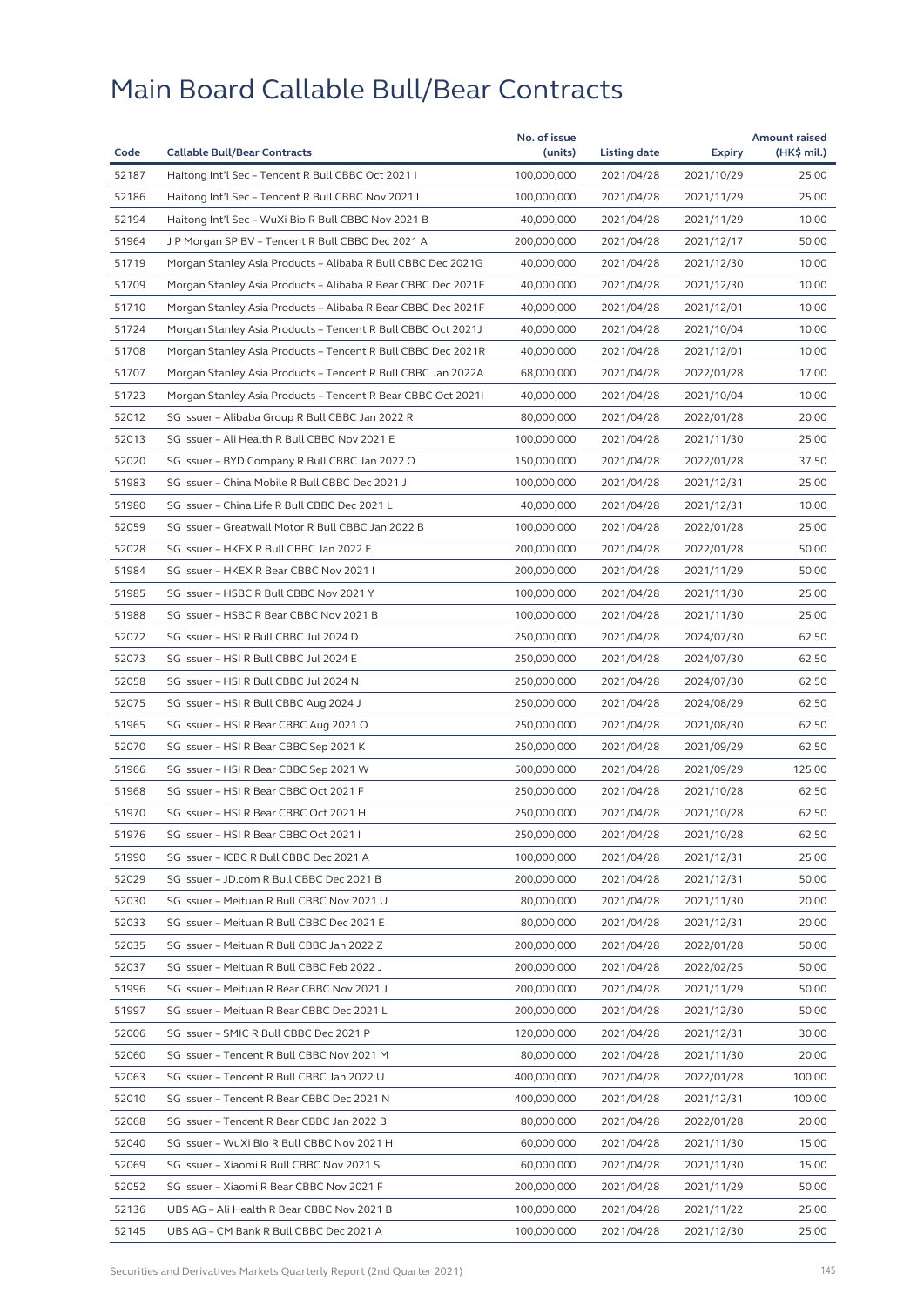|       |                                                        | No. of issue |              |            | <b>Amount raised</b> |
|-------|--------------------------------------------------------|--------------|--------------|------------|----------------------|
| Code  | <b>Callable Bull/Bear Contracts</b>                    | (units)      | Listing date | Expiry     | (HK\$ mil.)          |
| 52088 | UBS AG - CNOOC R Bull CBBC Nov 2021 E                  | 40,000,000   | 2021/04/28   | 2021/11/22 | 10.00                |
| 52079 | UBS AG - HKEX R Bull CBBC Oct 2021 A                   | 200,000,000  | 2021/04/28   | 2021/10/25 | 50.00                |
| 52125 | UBS AG - HKEX R Bear CBBC Nov 2021 Q                   | 50,000,000   | 2021/04/28   | 2021/11/29 | 12.50                |
| 51936 | UBS AG - HSI R Bull CBBC Jun 2024 C                    | 200,000,000  | 2021/04/28   | 2024/06/27 | 50.00                |
| 51961 | UBS AG - HSI R Bull CBBC Jun 2024 D                    | 200,000,000  | 2021/04/28   | 2024/06/27 | 50.00                |
| 51933 | UBS AG - HSI R Bull CBBC Jul 2024 A                    | 200,000,000  | 2021/04/28   | 2024/07/30 | 50.00                |
| 51943 | UBS AG - HSI R Bull CBBC Jul 2024 B                    | 200,000,000  | 2021/04/28   | 2024/07/30 | 50.00                |
| 51929 | UBS AG - HSI R Bear CBBC Aug 2021 L                    | 200,000,000  | 2021/04/28   | 2021/08/30 | 50.00                |
| 51931 | UBS AG - HSI R Bear CBBC Aug 2021 Q                    | 200,000,000  | 2021/04/28   | 2021/08/30 | 50.00                |
| 51932 | UBS AG - HSI R Bear CBBC Aug 2021 X                    | 200,000,000  | 2021/04/28   | 2021/08/30 | 50.00                |
| 51960 | UBS AG - HSI R Bear CBBC Aug 2021 Y                    | 200,000,000  | 2021/04/28   | 2021/08/30 | 50.00                |
| 51926 | UBS AG - HSI R Bear CBBC Oct 2021 G                    | 400,000,000  | 2021/04/28   | 2021/10/28 | 100.00               |
| 51928 | UBS AG - HSI R Bear CBBC Oct 2021 H                    | 400,000,000  | 2021/04/28   | 2021/10/28 | 100.00               |
| 51955 | UBS AG - HSI R Bear CBBC Oct 2021 I                    | 400,000,000  | 2021/04/28   | 2021/10/28 | 100.00               |
| 52128 | UBS AG - HSTECH R Bull CBBC Dec 2021 M                 | 100,000,000  | 2021/04/28   | 2021/12/30 | 25.00                |
| 52087 | UBS AG - ICBC R Bull CBBC Nov 2021 A                   | 100,000,000  | 2021/04/28   | 2021/11/25 | 25.00                |
| 52111 | UBS AG - Meituan R Bull CBBC Nov 2021 U                | 50,000,000   | 2021/04/28   | 2021/11/25 | 12.50                |
| 52123 | UBS AG - Meituan R Bear CBBC Nov 2021 C                | 150,000,000  | 2021/04/28   | 2021/11/25 | 37.50                |
| 52098 | UBS AG - Tencent R Bull CBBC Nov 2021 T                | 200,000,000  | 2021/04/28   | 2021/11/30 | 50.00                |
| 52113 | UBS AG - WuXi Bio R Bull CBBC Dec 2021 J               | 60,000,000   | 2021/04/28   | 2021/12/31 | 15.00                |
| 52101 | UBS AG - Xiaomi R Bull CBBC Nov 2021 Q                 | 60,000,000   | 2021/04/28   | 2021/11/25 | 15.00                |
| 52127 | UBS AG - Xiaomi R Bear CBBC Nov 2021 G                 | 200,000,000  | 2021/04/28   | 2021/11/25 | 50.00                |
| 52231 | Bank Vontobel - HSI R Bull CBBC Feb 2024 H             | 100,000,000  | 2021/04/28   | 2024/02/28 | 25.00                |
| 52237 | Bank Vontobel - HSI R Bull CBBC Feb 2024 I             | 100,000,000  | 2021/04/28   | 2024/02/28 | 25.00                |
| 52240 | Bank Vontobel - HSI R Bear CBBC Jul 2021 L             | 100,000,000  | 2021/04/28   | 2021/07/29 | 25.00                |
| 52242 | Bank Vontobel - HSI R Bear CBBC Jul 2021 P             | 100,000,000  | 2021/04/28   | 2021/07/29 | 25.00                |
| 52232 | Bank Vontobel - JD.com R Bull CBBC Oct 2021 A          | 100,000,000  | 2021/04/28   | 2021/10/29 | 25.00                |
| 52228 | Bank Vontobel - Meituan R Bull CBBC Dec 2021 E         | 100,000,000  | 2021/04/28   | 2021/12/03 | 25.00                |
|       |                                                        |              |              |            |                      |
| 52227 | Bank Vontobel - Wuxi Bio R Bull CBBC Dec 2021 H        | 40,000,000   | 2021/04/28   | 2021/12/10 | 10.00                |
| 52300 | BOCI Asia Ltd. - Alibaba Group R Bull CBBC Sep 2021 E  | 40,000,000   | 2021/04/29   | 2021/09/30 | 10.00                |
| 52281 | BOCI Asia Ltd. - HSI R Bull CBBC Aug 2023 A            | 150,000,000  | 2021/04/29   | 2023/08/30 | 37.50                |
| 52276 | BOCI Asia Ltd. - HSI R Bull CBBC Aug 2023 S            | 150,000,000  | 2021/04/29   | 2023/08/30 | 37.50                |
| 52282 | BOCI Asia Ltd. - HSI R Bear CBBC Jul 2021 U            | 150,000,000  | 2021/04/29   | 2021/07/29 | 37.50                |
| 52292 | BOCI Asia Ltd. - HSI R Bear CBBC Jul 2021 V            | 150,000,000  | 2021/04/29   | 2021/07/29 | 37.50                |
| 52294 | BOCI Asia Ltd. – Meituan R Bull CBBC Sep 2021 G        | 40,000,000   | 2021/04/29   | 2021/09/30 | 10.00                |
| 52299 | BOCI Asia Ltd. - Meituan R Bear CBBC Sep 2021 C        | 40,000,000   | 2021/04/29   | 2021/09/30 | 10.00                |
| 52336 | BOCI Asia Ltd. - SMIC R Bear CBBC Aug 2021 A           | 60,000,000   | 2021/04/29   | 2021/08/30 | 15.00                |
| 52328 | BOCI Asia Ltd. – Tencent R Bull CBBC Sep 2021 F        | 120,000,000  | 2021/04/29   | 2021/09/30 | 30.00                |
| 52335 | BOCI Asia Ltd. - Tencent R Bear CBBC Sep 2021 F        | 120,000,000  | 2021/04/29   | 2021/09/30 | 30.00                |
| 52339 | BOCI Asia Ltd. - Xiaomi R Bull CBBC Sep 2021 D         | 40,000,000   | 2021/04/29   | 2021/09/30 | 10.00                |
| 52322 | BOCI Asia Ltd. - Xinyi Solar R Bull CBBC Mar 2022 A    | 40,000,000   | 2021/04/29   | 2022/03/30 | 10.00                |
| 52345 | BNP Paribas Issuance B.V. - HSI R Bull CBBC Aug 2024 B | 250,000,000  | 2021/04/29   | 2024/08/29 | 62.50                |
| 52500 | BNP Paribas Issuance B.V. - HSI R Bull CBBC Aug 2024 C | 240,000,000  | 2021/04/29   | 2024/08/29 | 60.00                |
| 52505 | BNP Paribas Issuance B.V. – HSI R Bear CBBC Aug 2021 D | 250,000,000  | 2021/04/29   | 2021/08/30 | 62.50                |
| 52342 | BNP Paribas Issuance B.V. - HSI R Bear CBBC Aug 2021 T | 250,000,000  | 2021/04/29   | 2021/08/30 | 62.50                |
| 52508 | BNP Paribas Issuance B.V. - HSI R Bear CBBC Aug 2021 Z | 240,000,000  | 2021/04/29   | 2021/08/30 | 60.00                |
| 52357 | Credit Suisse AG - Ali Health R Bull CBBC Dec 2021 A   | 50,000,000   | 2021/04/29   | 2021/12/30 | 12.50                |
| 52365 | Credit Suisse AG - HKEX R Bull CBBC Dec 2021 B         | 100,000,000  | 2021/04/29   | 2021/12/30 | 25.00                |
| 52375 | Credit Suisse AG – HSI R Bull CBBC Feb 2024 R          | 200,000,000  | 2021/04/29   | 2024/02/28 | 50.00                |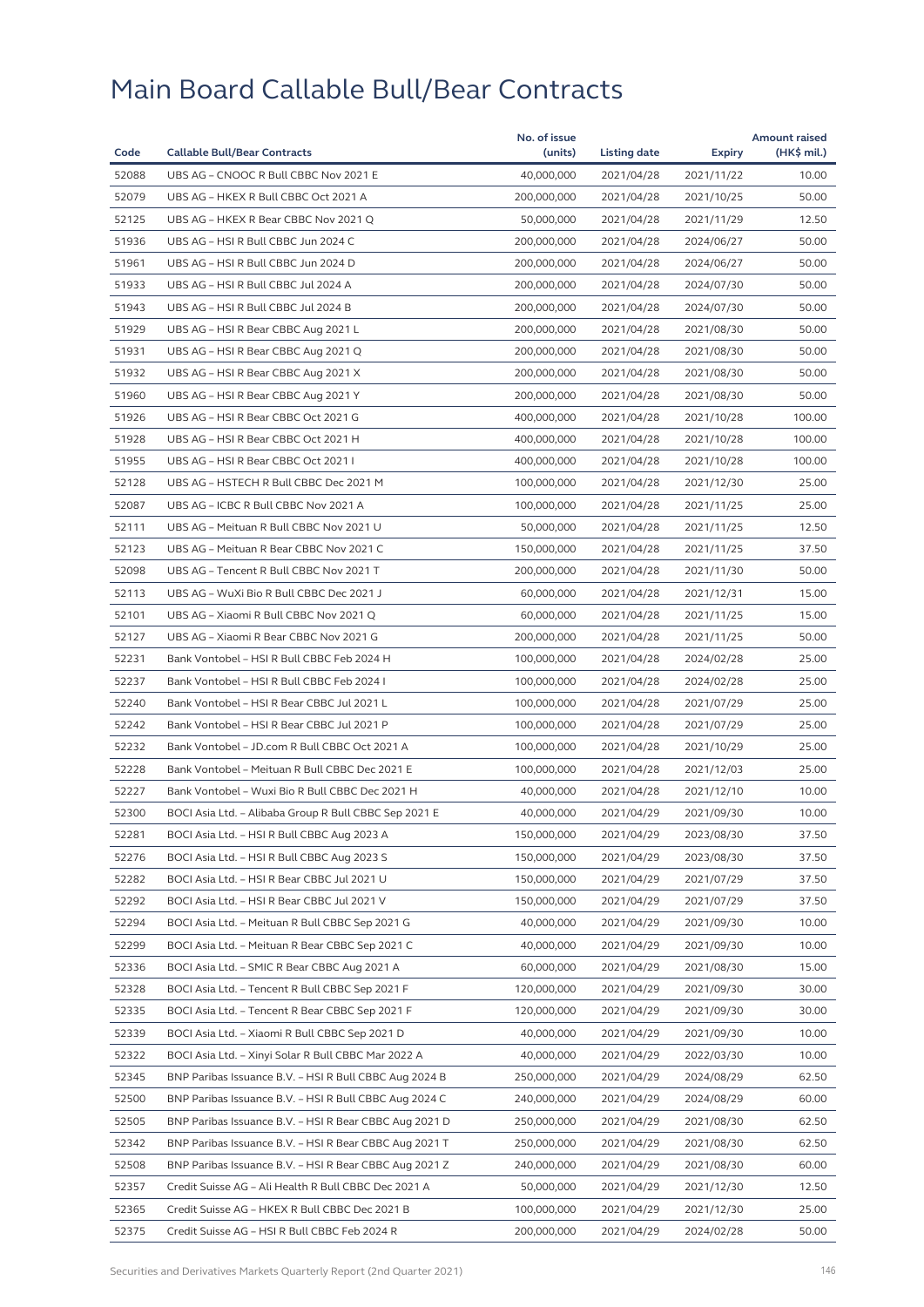|       |                                                              | No. of issue |              |               | <b>Amount raised</b> |
|-------|--------------------------------------------------------------|--------------|--------------|---------------|----------------------|
| Code  | <b>Callable Bull/Bear Contracts</b>                          | (units)      | Listing date | <b>Expiry</b> | (HK\$ mil.)          |
| 52371 | Credit Suisse AG - HSI R Bull CBBC Mar 2024 H                | 200,000,000  | 2021/04/29   | 2024/03/27    | 50.00                |
| 52372 | Credit Suisse AG - HSI R Bull CBBC Mar 2024 I                | 200,000,000  | 2021/04/29   | 2024/03/27    | 50.00                |
| 52377 | Credit Suisse AG - HSI R Bear CBBC Jul 2021 B                | 200,000,000  | 2021/04/29   | 2021/07/29    | 50.00                |
| 52383 | Credit Suisse AG - HSI R Bear CBBC Jul 2021 D                | 200,000,000  | 2021/04/29   | 2021/07/29    | 50.00                |
| 52391 | Credit Suisse AG - Meituan R Bull CBBC Oct 2021 N            | 100,000,000  | 2021/04/29   | 2021/10/28    | 25.00                |
| 52370 | Credit Suisse AG - Meituan R Bull CBBC Dec 2021 G            | 100,000,000  | 2021/04/29   | 2021/12/30    | 25.00                |
| 52392 | Credit Suisse AG - Meituan R Bear CBBC Oct 2021 J            | 100,000,000  | 2021/04/29   | 2021/10/28    | 25.00                |
| 52368 | Credit Suisse AG - Ping An R Bull CBBC Dec 2021 E            | 100,000,000  | 2021/04/29   | 2021/12/30    | 25.00                |
| 52366 | Credit Suisse AG - Tencent R Bull CBBC Aug 2021 F            | 50,000,000   | 2021/04/29   | 2021/08/30    | 12.50                |
| 52367 | Credit Suisse AG - Tencent R Bull CBBC Sep 2021 H            | 50,000,000   | 2021/04/29   | 2021/09/29    | 12.50                |
| 52354 | Credit Suisse AG - Xiaomi R Bull CBBC Sep 2021 G             | 50,000,000   | 2021/04/29   | 2021/09/29    | 12.50                |
| 52809 | Goldman Sachs SP (Asia) - AIA R Bull CBBC Oct 2021 H         | 80,000,000   | 2021/04/29   | 2021/10/29    | 20.00                |
| 52789 | Goldman Sachs SP (Asia) - Alibaba R Bull CBBC Nov 2021 N     | 60,000,000   | 2021/04/29   | 2021/11/18    | 15.00                |
| 52842 | Goldman Sachs SP (Asia) - Bank of China R Bull CBBC Feb 22 A | 80,000,000   | 2021/04/29   | 2022/02/17    | 20.00                |
| 52740 | Goldman Sachs SP (Asia) - BYD Company R Bull CBBC Dec 2021 F | 80,000,000   | 2021/04/29   | 2021/12/30    | 20.00                |
| 52769 | Goldman Sachs SP (Asia) - HKEX R Bull CBBC Oct 2021 E        | 80,000,000   | 2021/04/29   | 2021/10/29    | 20.00                |
| 52821 | Goldman Sachs SP (Asia) - Meituan R Bull CBBC Oct 2021 F     | 100,000,000  | 2021/04/29   | 2021/10/07    | 25.00                |
| 52866 | Goldman Sachs SP (Asia) - Meituan R Bull CBBC Oct 2021 S     | 100,000,000  | 2021/04/29   | 2021/10/29    | 25.00                |
| 52871 | Goldman Sachs SP (Asia) - Meituan R Bull CBBC Oct 2021 T     | 100,000,000  | 2021/04/29   | 2021/10/29    | 25.00                |
| 52857 | Goldman Sachs SP (Asia) - Meituan R Bear CBBC Mar 2022 N     | 100,000,000  | 2021/04/29   | 2022/03/25    | 25.00                |
| 52858 | Goldman Sachs SP (Asia) - Meituan R Bear CBBC Mar 2022 O     | 100,000,000  | 2021/04/29   | 2022/03/25    | 25.00                |
| 52850 | Goldman Sachs SP (Asia) - PA GoodDoctor R Bull CBBC Dec 21 I | 60,000,000   | 2021/04/29   | 2021/12/29    | 15.00                |
| 52756 | Goldman Sachs SP (Asia) - Ping An R Bull CBBC Oct 2021 J     | 80,000,000   | 2021/04/29   | 2021/10/29    | 20.00                |
| 52757 | Goldman Sachs SP (Asia) – Ping An R Bull CBBC Dec 2021 T     | 80,000,000   | 2021/04/29   | 2021/12/30    | 20.00                |
| 52844 | Goldman Sachs SP (Asia) - Sino Biopharm R Bull CBBC Dec 21 B | 60,000,000   | 2021/04/29   | 2021/12/29    | 15.00                |
| 52750 | Goldman Sachs SP (Asia) – Smoore Intl R Bull CBBC Nov 2021 A | 80,000,000   | 2021/04/29   | 2021/11/17    | 20.00                |
| 52742 | Goldman Sachs SP (Asia) - Tencent R Bull CBBC Aug 2021 K     | 100,000,000  | 2021/04/29   | 2021/08/17    | 25.00                |
| 52745 | Goldman Sachs SP (Asia) - Tencent R Bull CBBC Aug 2021 O     | 60,000,000   | 2021/04/29   | 2021/08/17    | 15.00                |
| 52853 | Goldman Sachs SP (Asia) - Tencent R Bear CBBC Mar 2022 L     | 100,000,000  | 2021/04/29   |               | 25.00                |
|       | HK Bank - AIA R Bull CBBC Nov 2021 E                         |              |              | 2022/03/25    |                      |
| 52275 |                                                              | 50,000,000   | 2021/04/29   | 2021/11/30    | 12.50                |
| 52271 | HK Bank - CM Bank R Bull CBBC Dec 2021 D                     | 50,000,000   | 2021/04/29   | 2021/12/16    | 12.50                |
| 52269 | HK Bank - HKEX R Bull CBBC Dec 2021 O                        | 80,000,000   | 2021/04/29   | 2021/12/30    | 20.00                |
| 52257 | HK Bank - HSI R Bear CBBC Nov 2021 A                         | 100,000,000  | 2021/04/29   | 2021/11/29    | 25.00                |
| 52251 | HK Bank - HSTECH R Bull CBBC Dec 2021 I                      | 100,000,000  | 2021/04/29   | 2021/12/30    | 25.00                |
| 52260 | HK Bank – HSTECH R Bear CBBC Dec 2021 H                      | 100,000,000  | 2021/04/29   | 2021/12/30    | 25.00                |
| 52274 | HK Bank - Meituan R Bull CBBC Nov 2021 Z                     | 100,000,000  | 2021/04/29   | 2021/11/30    | 25.00                |
| 52259 | HK Bank - Tencent R Bull CBBC Dec 2021 P                     | 100,000,000  | 2021/04/29   | 2021/12/09    | 25.00                |
| 52548 | Haitong Int'l Sec – Alibaba Group R Bull CBBC Nov 2021 D     | 100,000,000  | 2021/04/29   | 2021/11/29    | 25.00                |
| 52577 | Haitong Int'l Sec - HKEX R Bull CBBC Dec 2021 A              | 100,000,000  | 2021/04/29   | 2021/12/31    | 25.00                |
| 52582 | Haitong Int'l Sec - HSBC R Bull CBBC Nov 2021 A              | 60,000,000   | 2021/04/29   | 2021/11/29    | 15.00                |
| 52587 | Haitong Int'l Sec - HSI R Bull CBBC Aug 2024 T               | 200,000,000  | 2021/04/29   | 2024/08/29    | 50.00                |
| 52588 | Haitong Int'l Sec - HSI R Bear CBBC Aug 2021 N               | 200,000,000  | 2021/04/29   | 2021/08/30    | 50.00                |
| 52592 | Haitong Int'l Sec - HSI R Bear CBBC Aug 2021 O               | 200,000,000  | 2021/04/29   | 2021/08/30    | 50.00                |
| 52543 | Haitong Int'l Sec - Meituan R Bull CBBC Nov 2021 I           | 100,000,000  | 2021/04/29   | 2021/11/29    | 25.00                |
| 52571 | Haitong Int'l Sec - Meituan R Bull CBBC Dec 2021 D           | 100,000,000  | 2021/04/29   | 2021/12/31    | 25.00                |
| 52572 | Haitong Int'l Sec - Meituan R Bear CBBC Nov 2021 I           | 100,000,000  | 2021/04/29   | 2021/11/29    | 25.00                |
| 52568 | Haitong Int'l Sec - Tencent R Bull CBBC Dec 2021 F           | 100,000,000  | 2021/04/29   | 2021/12/31    | 25.00                |
| 52570 | Haitong Int'l Sec - Tencent R Bear CBBC Nov 2021 I           | 100,000,000  | 2021/04/29   | 2021/11/29    | 25.00                |
| 52395 | Morgan Stanley Asia Products – Meituan R Bull CBBC Jan 2022A | 68,000,000   | 2021/04/29   | 2022/01/28    | 17.00                |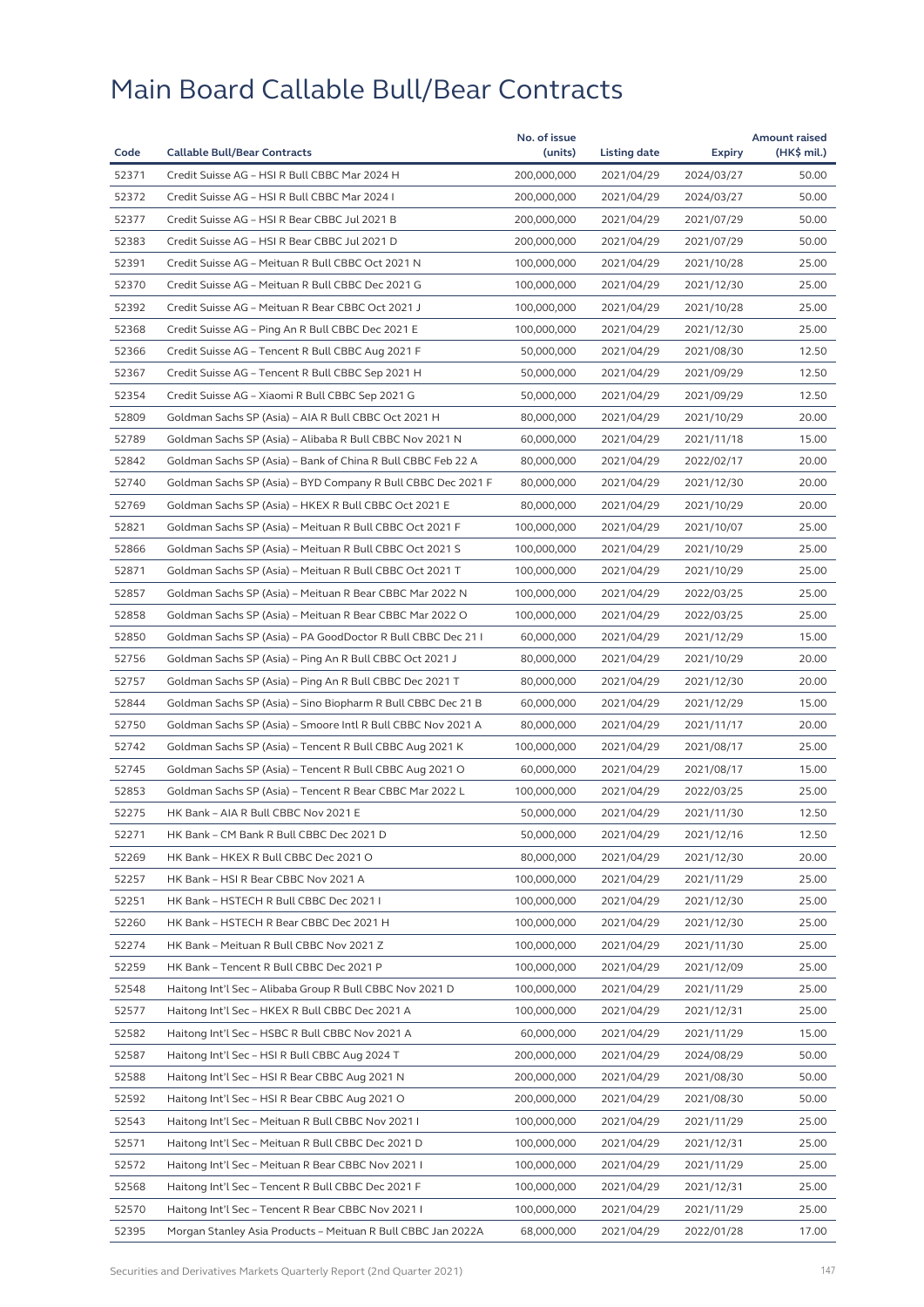|       |                                                              | No. of issue |                     |            | <b>Amount raised</b> |
|-------|--------------------------------------------------------------|--------------|---------------------|------------|----------------------|
| Code  | <b>Callable Bull/Bear Contracts</b>                          | (units)      | <b>Listing date</b> | Expiry     | (HK\$ mil.)          |
| 52393 | Morgan Stanley Asia Products - Meituan R Bear CBBC Dec 2021J | 40,000,000   | 2021/04/29          | 2021/12/01 | 10.00                |
| 52430 | SG Issuer - Alibaba Group R Bull CBBC Nov 2021 U             | 80,000,000   | 2021/04/29          | 2021/11/30 | 20.00                |
| 52396 | SG Issuer - BYD Company R Bull CBBC Dec 2021 O               | 150,000,000  | 2021/04/29          | 2021/12/31 | 37.50                |
| 52433 | SG Issuer - CC Bank R Bull CBBC Dec 2021 C                   | 100,000,000  | 2021/04/29          | 2021/12/30 | 25.00                |
| 52397 | SG Issuer - Geely Auto R Bull CBBC Dec 2021 R                | 150,000,000  | 2021/04/29          | 2021/12/31 | 37.50                |
| 52435 | SG Issuer - HKEX R Bull CBBC Jan 2022 F                      | 200,000,000  | 2021/04/29          | 2022/01/28 | 50.00                |
| 52399 | SG Issuer - HKEX R Bear CBBC Dec 2021 F                      | 200,000,000  | 2021/04/29          | 2021/12/31 | 50.00                |
| 52480 | SG Issuer - HSI R Bull CBBC Mar 2024 N                       | 250,000,000  | 2021/04/29          | 2024/03/27 | 62.50                |
| 52491 | SG Issuer - HSI R Bull CBBC Mar 2024 V                       | 250,000,000  | 2021/04/29          | 2024/03/27 | 62.50                |
| 52489 | SG Issuer - HSI R Bull CBBC Mar 2024 Y                       | 250,000,000  | 2021/04/29          | 2024/03/27 | 62.50                |
| 52425 | SG Issuer - HSI R Bull CBBC Sep 2024 A                       | 250,000,000  | 2021/04/29          | 2024/09/27 | 62.50                |
| 52424 | SG Issuer - HSI R Bear CBBC Sep 2021 M                       | 250,000,000  | 2021/04/29          | 2021/09/29 | 62.50                |
| 52482 | SG Issuer - HSI R Bear CBBC Sep 2021 O                       | 250,000,000  | 2021/04/29          | 2021/09/29 | 62.50                |
| 52484 | SG Issuer - HSI R Bear CBBC Oct 2021 J                       | 250,000,000  | 2021/04/29          | 2021/10/28 | 62.50                |
| 52426 | SG Issuer - HSTECH R Bull CBBC Dec 2021 R                    | 100,000,000  | 2021/04/29          | 2021/12/30 | 25.00                |
| 52422 | SG Issuer - HSTECH R Bear CBBC Nov 2021 A                    | 100,000,000  | 2021/04/29          | 2021/11/29 | 25.00                |
| 52438 | SG Issuer - JD.com R Bull CBBC Nov 2021 K                    | 200,000,000  | 2021/04/29          | 2021/11/30 | 50.00                |
| 52445 | SG Issuer - Meituan R Bull CBBC Dec 2021 K                   | 80,000,000   | 2021/04/29          | 2021/12/31 | 20.00                |
| 52448 | SG Issuer - Meituan R Bull CBBC Jan 2022 A                   | 80,000,000   | 2021/04/29          | 2022/01/28 | 20.00                |
| 52461 | SG Issuer - Meituan R Bull CBBC Feb 2022 K                   | 200,000,000  | 2021/04/29          | 2022/02/28 | 50.00                |
| 52494 | SG Issuer - Meituan R Bull CBBC Feb 2022 L                   | 200,000,000  | 2021/04/29          | 2022/02/25 | 50.00                |
| 52414 | SG Issuer - Meituan R Bear CBBC Dec 2021 M                   | 200,000,000  | 2021/04/29          | 2021/12/30 | 50.00                |
| 52417 | SG Issuer - Ping An R Bull CBBC Dec 2021 S                   | 100,000,000  | 2021/04/29          | 2021/12/31 | 25.00                |
| 52469 | SG Issuer - Ping An R Bull CBBC Dec 2021 T                   | 100,000,000  | 2021/04/29          | 2021/12/31 | 25.00                |
| 52470 | SG Issuer - Ping An R Bull CBBC Dec 2021 U                   | 100,000,000  | 2021/04/29          | 2021/12/31 | 25.00                |
| 52496 | SG Issuer - Ping An R Bull CBBC Jan 2022 B                   | 100,000,000  | 2021/04/29          | 2022/01/28 | 25.00                |
| 52497 | SG Issuer - Tencent R Bull CBBC Nov 2021 N                   | 80,000,000   | 2021/04/29          | 2021/11/30 | 20.00                |
| 52476 | SG Issuer - Tencent R Bull CBBC Jan 2022 V                   | 80,000,000   | 2021/04/29          | 2022/01/28 | 20.00                |
| 52479 | SG Issuer - Tencent R Bull CBBC Mar 2022 G                   | 400,000,000  | 2021/04/29          | 2022/03/30 | 100.00               |
| 52420 | SG Issuer - Tencent R Bear CBBC Nov 2021 N                   | 400,000,000  | 2021/04/29          | 2021/11/30 | 100.00               |
| 52421 | SG Issuer - Xiaomi R Bull CBBC Nov 2021 T                    | 200,000,000  | 2021/04/29          | 2021/11/30 | 50.00                |
| 52638 | UBS AG - AIA R Bull CBBC Nov 2021 A                          | 60,000,000   | 2021/04/29          | 2021/11/30 | 15.00                |
| 52614 | UBS AG - Alibaba Group R Bull CBBC Nov 2021 D                | 80,000,000   | 2021/04/29          | 2021/11/30 | 20.00                |
| 52679 | UBS AG - Alibaba Group R Bear CBBC Dec 2021 J                | 80,000,000   | 2021/04/29          | 2021/12/08 | 20.00                |
| 52623 | UBS AG - Bank of China R Bull CBBC Feb 2022 A                | 100,000,000  | 2021/04/29          | 2022/02/14 | 25.00                |
| 52633 | UBS AG - BYD Company R Bull CBBC Mar 2022 I                  | 150,000,000  | 2021/04/29          | 2022/03/07 | 37.50                |
| 52692 | UBS AG - BYD Company R Bull CBBC Mar 2022 J                  | 150,000,000  | 2021/04/29          | 2022/03/07 | 37.50                |
| 52628 | UBS AG - CC Bank R Bull CBBC Nov 2021 A                      | 100,000,000  | 2021/04/29          | 2021/11/30 | 25.00                |
| 52632 | UBS AG - CC Bank R Bull CBBC Nov 2021 B                      | 100,000,000  | 2021/04/29          | 2021/11/30 | 25.00                |
| 52717 | UBS AG - China Life R Bull CBBC Nov 2021 J                   | 50,000,000   | 2021/04/29          | 2021/11/30 | 12.50                |
| 52683 | UBS AG - Geely Auto R Bull CBBC Dec 2021 D                   | 100,000,000  | 2021/04/29          | 2021/12/30 | 25.00                |
| 52723 | UBS AG - Great Wall Motor R Bull CBBC Dec 2021 I             | 80,000,000   | 2021/04/29          | 2021/12/15 | 20.00                |
| 52603 | UBS AG - HKEX R Bull CBBC Nov 2021 M                         | 200,000,000  | 2021/04/29          | 2021/11/30 | 50.00                |
| 52604 | UBS AG - HKEX R Bull CBBC Nov 2021 N                         | 50,000,000   | 2021/04/29          | 2021/11/30 | 12.50                |
| 52605 | UBS AG - HKEX R Bull CBBC Nov 2021 O                         | 200,000,000  | 2021/04/29          | 2021/11/30 | 50.00                |
| 52607 | UBS AG - HKEX R Bull CBBC Nov 2021 P                         | 200,000,000  | 2021/04/29          | 2021/11/30 | 50.00                |
| 52626 | UBS AG - HKEX R Bear CBBC Nov 2021 R                         | 200,000,000  | 2021/04/29          | 2021/11/29 | 50.00                |
| 52677 | UBS AG - HKEX R Bear CBBC Nov 2021 S                         | 200,000,000  | 2021/04/29          | 2021/11/29 | 50.00                |
| 52641 | UBS AG - HSBC R Bull CBBC Nov 2021 E                         | 150,000,000  | 2021/04/29          | 2021/11/30 | 37.50                |
|       |                                                              |              |                     |            |                      |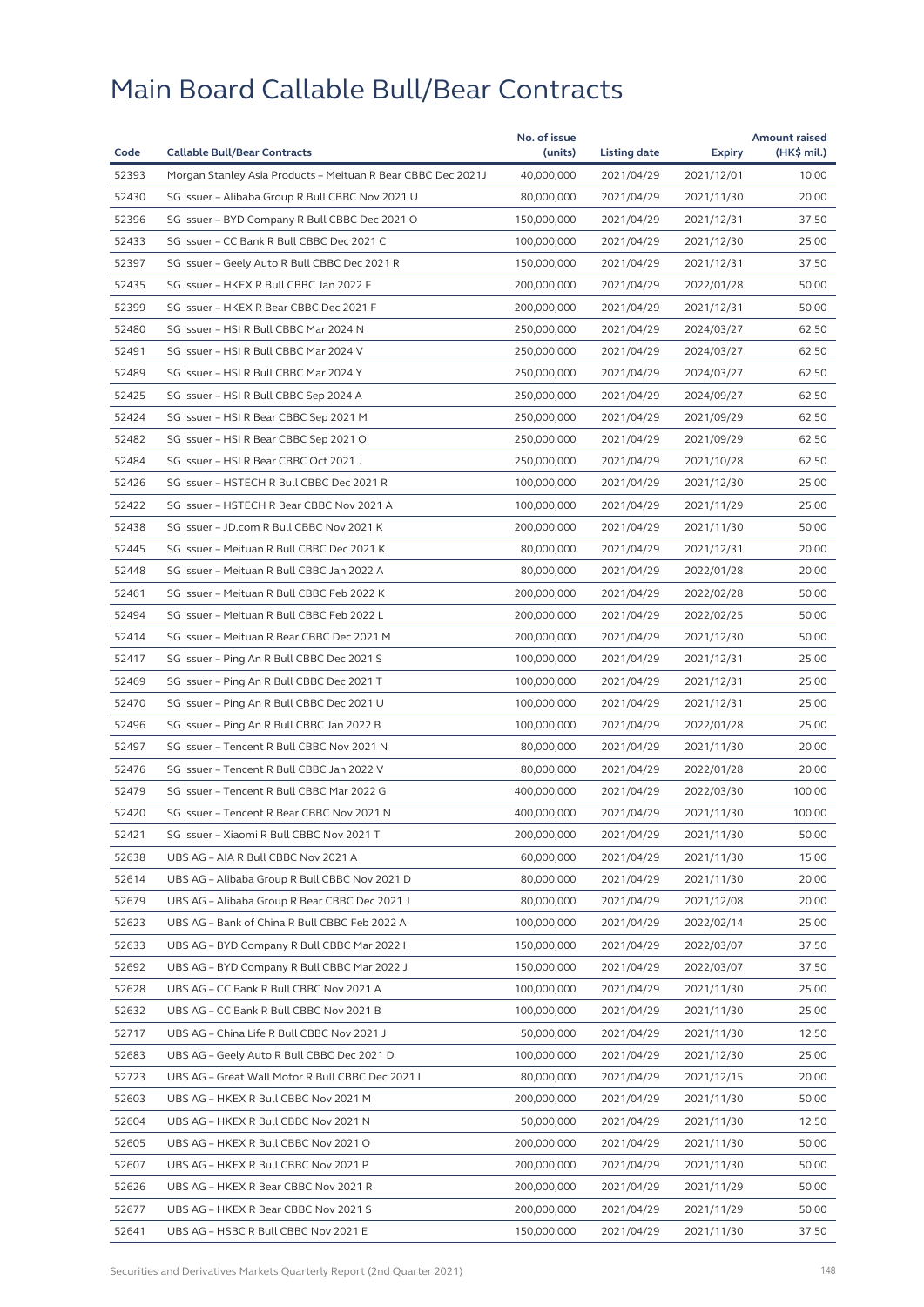|       |                                                                                                | No. of issue |              |                          | <b>Amount raised</b> |
|-------|------------------------------------------------------------------------------------------------|--------------|--------------|--------------------------|----------------------|
| Code  | <b>Callable Bull/Bear Contracts</b>                                                            | (units)      | Listing date | Expiry                   | (HK\$ mil.)          |
| 52682 | UBS AG - HSBC R Bear CBBC Nov 2021 U                                                           | 100,000,000  | 2021/04/29   | 2021/11/30               | 25.00                |
| 52731 | UBS AG - HSI R Bull CBBC Jun 2024 E                                                            | 200,000,000  | 2021/04/29   | 2024/06/27               | 50.00                |
| 52737 | UBS AG - HSI R Bull CBBC Jun 2024 F                                                            | 200,000,000  | 2021/04/29   | 2024/06/27               | 50.00                |
| 52645 | UBS AG - HSI R Bear CBBC Jul 2021 W                                                            | 200,000,000  | 2021/04/29   | 2021/07/29               | 50.00                |
| 52648 | UBS AG - HSI R Bear CBBC Aug 2021 C                                                            | 200,000,000  | 2021/04/29   | 2021/08/30               | 50.00                |
| 52652 | UBS AG - HSI R Bear CBBC Sep 2021 X                                                            | 200,000,000  | 2021/04/29   | 2021/09/29               | 50.00                |
| 52617 | UBS AG - JD.com R Bull CBBC Nov 2021 O                                                         | 80,000,000   | 2021/04/29   | 2021/11/30               | 20.00                |
| 52598 | UBS AG - Meituan R Bull CBBC Dec 2021 C                                                        | 150,000,000  | 2021/04/29   | 2021/12/30               | 37.50                |
| 52599 | UBS AG - Meituan R Bull CBBC Dec 2021 D                                                        | 150,000,000  | 2021/04/29   | 2021/12/30               | 37.50                |
| 52661 | UBS AG - Meituan R Bear CBBC Nov 2021 D                                                        | 50,000,000   | 2021/04/29   | 2021/11/25               | 12.50                |
| 52664 | UBS AG - Meituan R Bear CBBC Nov 2021 E                                                        | 150,000,000  | 2021/04/29   | 2021/11/25               | 37.50                |
| 52697 | UBS AG - Ping An R Bull CBBC Dec 2021 C                                                        | 100,000,000  | 2021/04/29   | 2021/12/30               | 25.00                |
| 52709 | UBS AG - Ping An R Bull CBBC Dec 2021 D                                                        | 100,000,000  | 2021/04/29   | 2021/12/30               | 25.00                |
| 52710 | UBS AG - Smoore Intl R Bear CBBC Nov 2021 A                                                    | 50,000,000   | 2021/04/29   | 2021/11/29               | 12.50                |
| 52594 | UBS AG - Tencent R Bull CBBC Nov 2021 U                                                        | 40,000,000   | 2021/04/29   | 2021/11/30               | 10.00                |
| 52595 | UBS AG - Tencent R Bull CBBC Dec 2021 A                                                        | 200,000,000  | 2021/04/29   | 2021/12/30               | 50.00                |
| 52657 | UBS AG - Tencent R Bear CBBC Nov 2021 Z                                                        | 40,000,000   | 2021/04/29   | 2021/11/25               | 10.00                |
| 52650 | UBS AG - Xiaomi R Bear CBBC Nov 2021 H                                                         | 100,000,000  | 2021/04/29   | 2021/11/30               | 25.00                |
| 52520 | Bank Vontobel - ANTA Sports R Bull CBBC Nov 2021 E                                             | 40,000,000   | 2021/04/29   | 2021/11/19               | 10.00                |
| 52529 | Bank Vontobel - HKEX R Bull CBBC Nov 2021 N                                                    | 100,000,000  | 2021/04/29   | 2021/11/19               | 25.00                |
| 52524 | Bank Vontobel - HSI R Bull CBBC Feb 2024 J                                                     | 100,000,000  | 2021/04/29   | 2024/02/28               | 25.00                |
| 52526 | Bank Vontobel - HSI R Bull CBBC Feb 2024 K                                                     | 100,000,000  | 2021/04/29   | 2024/02/28               | 25.00                |
| 52530 | Bank Vontobel - HSI R Bull CBBC Feb 2024 L                                                     | 150,000,000  | 2021/04/29   | 2024/02/28               | 37.50                |
| 52533 | Bank Vontobel - HSI R Bear CBBC Jul 2021 H                                                     | 100,000,000  | 2021/04/29   | 2021/07/29               | 25.00                |
| 52534 | Bank Vontobel - HSI R Bear CBBC Aug 2021 Q                                                     | 100,000,000  | 2021/04/29   | 2021/08/30               | 25.00                |
| 52519 | Bank Vontobel - Meituan R Bull CBBC Oct 2021 A                                                 | 100,000,000  | 2021/04/29   | 2021/10/29               | 25.00                |
| 52540 | Bank Vontobel - Smoore Intl R Bull CBBC Nov 2021 G                                             | 40,000,000   | 2021/04/29   | 2021/11/19               | 10.00                |
| 52521 | Bank Vontobel - Sunny Optical R Bull CBBC Feb 2022 A                                           | 100,000,000  | 2021/04/29   | 2022/02/21               | 25.00                |
| 52523 | Bank Vontobel - Tencent R Bear CBBC Nov 2021 B                                                 | 80,000,000   | 2021/04/29   | 2021/11/05               | 20.00                |
| 52513 | Bank Vontobel - Xiaomi R Bear CBBC Nov 2021 L                                                  | 100,000,000  | 2021/04/29   | 2021/11/19               | 25.00                |
| 53022 | BNP Paribas Issuance B.V. - Alibaba R Bear CBBC Nov 2021 K                                     | 200,000,000  | 2021/04/30   | 2021/11/29               | 50.00                |
| 52979 | BNP Paribas Issuance B.V. - HSBC R Bull CBBC Dec 2021 I                                        | 150,000,000  | 2021/04/30   | 2021/12/30               | 37.50                |
| 52909 | BNP Paribas Issuance B.V. – HSI R Bull CBBC Aug 2024 D                                         | 250,000,000  | 2021/04/30   | 2024/08/29               | 62.50                |
| 52919 | BNP Paribas Issuance B.V. - HSI R Bull CBBC Aug 2024 E                                         | 240,000,000  | 2021/04/30   | 2024/08/29               | 60.00                |
| 52920 | BNP Paribas Issuance B.V. - HSI R Bear CBBC Aug 2021 U                                         | 250,000,000  | 2021/04/30   | 2021/08/30               | 62.50                |
| 52995 | BNP Paribas Issuance B.V. - JD.com R Bear CBBC Dec 2021 X                                      | 200,000,000  | 2021/04/30   | 2021/12/30               | 50.00                |
| 52980 | BNP Paribas Issuance B.V. - Meituan R Bull CBBC Nov 2021 V                                     | 200,000,000  | 2021/04/30   | 2021/11/29               | 50.00                |
| 52990 | BNP Paribas Issuance B.V. – Meituan R Bear CBBC Nov 2021 A                                     | 200,000,000  | 2021/04/30   | 2021/11/29               | 50.00                |
| 52987 | BNP Paribas Issuance B.V. - Ping An R Bear CBBC Aug 2021 D                                     | 200,000,000  | 2021/04/30   | 2021/08/30               | 50.00                |
| 52984 | BNP Paribas Issuance B.V. - Tencent R Bear CBBC Nov 2021 J                                     | 250,000,000  | 2021/04/30   | 2021/11/29               | 62.50                |
| 52986 | BNP Paribas Issuance B.V. - Tencent R Bear CBBC Dec 2021 X                                     | 250,000,000  | 2021/04/30   | 2021/12/30               | 62.50                |
| 52967 | Credit Suisse AG - HSBC R Bull CBBC Dec 2021 A                                                 | 100,000,000  | 2021/04/30   | 2021/12/30               | 25.00                |
| 52921 | Credit Suisse AG - HSI R Bull CBBC Feb 2024 V                                                  | 200,000,000  | 2021/04/30   | 2024/02/28               | 50.00                |
| 52923 |                                                                                                | 200,000,000  | 2021/04/30   | 2024/02/28               | 50.00                |
| 52959 | Credit Suisse AG – HSI R Bull CBBC Feb 2024 W<br>Credit Suisse AG - HSI R Bear CBBC Jul 2021 X | 200,000,000  | 2021/04/30   | 2021/07/29               | 50.00                |
| 52961 | Credit Suisse AG - HSI R Bear CBBC Jul 2021 Z                                                  | 200,000,000  | 2021/04/30   |                          | 50.00                |
| 52958 | Credit Suisse AG - HSI R Bear CBBC Aug 2021 J                                                  | 200,000,000  | 2021/04/30   | 2021/07/29<br>2021/08/30 | 50.00                |
| 52950 | Credit Suisse AG - Ping An R Bull CBBC Dec 2021 F                                              | 100,000,000  | 2021/04/30   | 2021/12/30               | 25.00                |
|       |                                                                                                |              |              |                          |                      |
| 52954 | Credit Suisse AG – Ping An R Bear CBBC Oct 2021 C                                              | 100,000,000  | 2021/04/30   | 2021/10/28               | 25.00                |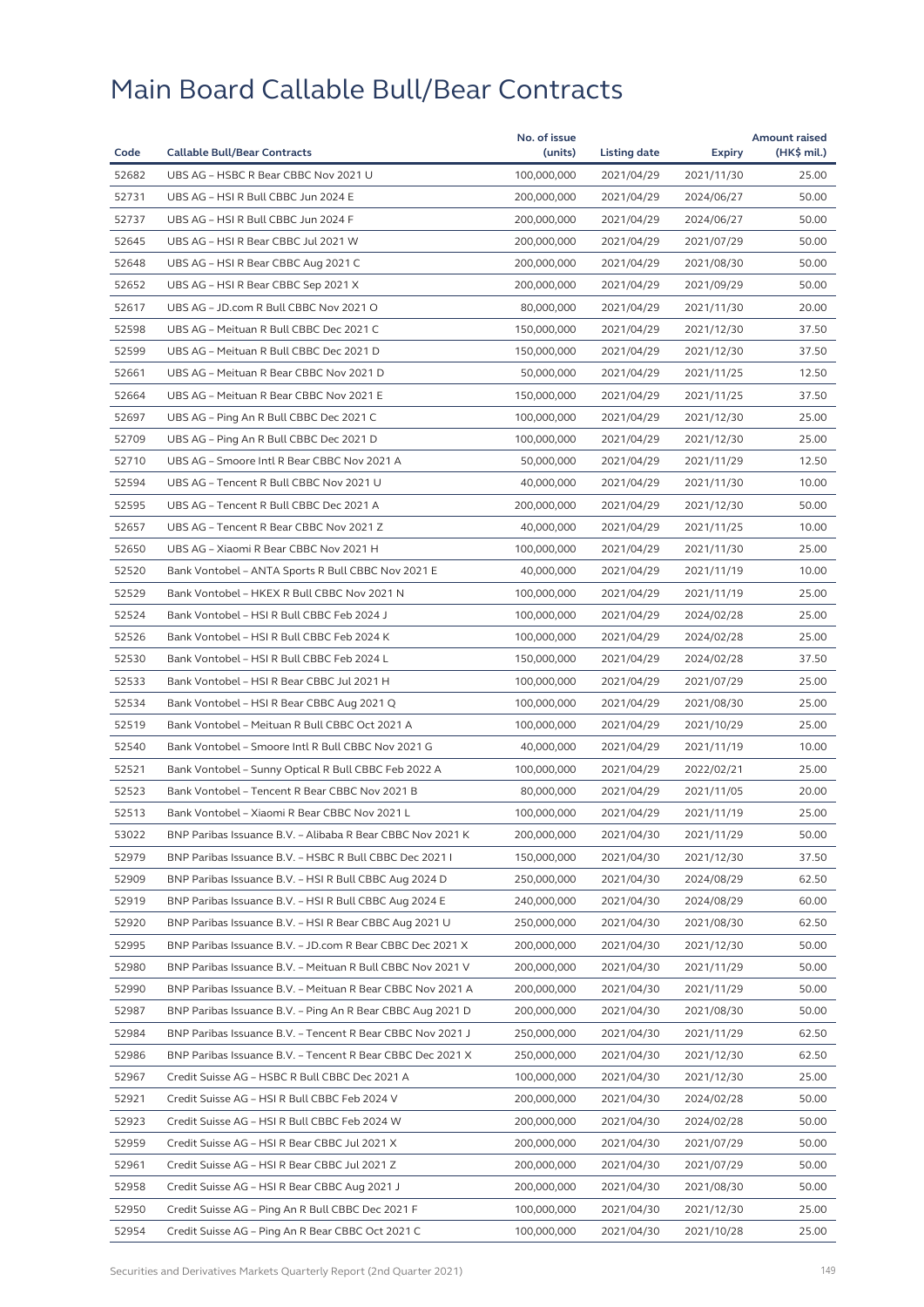| Code  |                                                              | No. of issue |              |               | <b>Amount raised</b> |
|-------|--------------------------------------------------------------|--------------|--------------|---------------|----------------------|
|       | <b>Callable Bull/Bear Contracts</b>                          | (units)      | Listing date | <b>Expiry</b> | (HK\$ mil.)          |
| 52937 | Credit Suisse AG - Tencent R Bull CBBC Nov 2021 G            | 100,000,000  | 2021/04/30   | 2021/11/29    | 25.00                |
| 52948 | Credit Suisse AG - Tencent R Bear CBBC Oct 2021 F            | 100,000,000  | 2021/04/30   | 2021/10/28    | 25.00                |
| 53306 | Goldman Sachs SP (Asia) - Alibaba R Bull CBBC Nov 2021 O     | 100,000,000  | 2021/04/30   | 2021/11/18    | 25.00                |
| 53323 | Goldman Sachs SP (Asia) - HSBC R Bull CBBC Nov 2021 D        | 80,000,000   | 2021/04/30   | 2021/11/10    | 20.00                |
| 53311 | Goldman Sachs SP (Asia) - Meituan R Bull CBBC Oct 2021 J     | 100,000,000  | 2021/04/30   | 2021/10/29    | 25.00                |
| 53329 | Goldman Sachs SP (Asia) - Meituan R Bull CBBC Oct 2021 Q     | 100,000,000  | 2021/04/30   | 2021/10/07    | 25.00                |
| 53304 | Goldman Sachs SP (Asia) - Ping An R Bull CBBC Nov 2021 A     | 80,000,000   | 2021/04/30   | 2021/11/30    | 20.00                |
| 52873 | HK Bank - HSI R Bull CBBC Oct 2023 T                         | 125,000,000  | 2021/04/30   | 2023/10/30    | 31.25                |
| 52876 | HK Bank - HSI R Bear CBBC Nov 2021 S                         | 150,000,000  | 2021/04/30   | 2021/11/29    | 37.50                |
| 52880 | HK Bank - Meituan R Bull CBBC Nov 2021 B                     | 100,000,000  | 2021/04/30   | 2021/11/23    | 25.00                |
| 52892 | HK Bank - Sino Biopharm R Bull CBBC Dec 2021 E               | 40,000,000   | 2021/04/30   | 2021/12/30    | 10.00                |
| 52875 | HK Bank - Tencent R Bear CBBC Dec 2021 N                     | 80,000,000   | 2021/04/30   | 2021/12/16    | 20.00                |
| 52900 | Haitong Int'l Sec - HSI R Bull CBBC Aug 2024 U               | 200,000,000  | 2021/04/30   | 2024/08/29    | 50.00                |
| 52907 | Haitong Int'l Sec - HSI R Bull CBBC Sep 2024 A               | 200,000,000  | 2021/04/30   | 2024/09/27    | 50.00                |
| 52908 | Haitong Int'l Sec - HSI R Bear CBBC Aug 2021 P               | 200,000,000  | 2021/04/30   | 2021/08/30    | 50.00                |
| 52896 | Morgan Stanley Asia Products - Tencent R Bear CBBC Jan 2022A | 68,000,000   | 2021/04/30   | 2022/01/28    | 17.00                |
| 52897 | Morgan Stanley Asia Products - Tencent R Bear CBBC Jan 2022B | 40,000,000   | 2021/04/30   | 2022/01/03    | 10.00                |
| 53204 | SG Issuer - Ali Health R Bear CBBC Dec 2021 A                | 100,000,000  | 2021/04/30   | 2021/12/31    | 25.00                |
| 53148 | SG Issuer - Bank of China R Bull CBBC Jul 2022 B             | 100,000,000  | 2021/04/30   | 2022/07/29    | 25.00                |
| 53131 | SG Issuer - Bank of China R Bear CBBC Dec 2021 A             | 100,000,000  | 2021/04/30   | 2021/12/30    | 25.00                |
| 53090 | SG Issuer - BYD Company R Bull CBBC Jan 2022 P               | 150,000,000  | 2021/04/30   | 2022/01/28    | 37.50                |
| 53176 | SG Issuer - BYD Company R Bear CBBC Dec 2021 F               | 150,000,000  | 2021/04/30   | 2021/12/31    | 37.50                |
| 53091 | SG Issuer - China Mobile R Bull CBBC Nov 2021 S              | 100,000,000  | 2021/04/30   | 2021/11/30    | 25.00                |
| 53209 | SG Issuer - HSBC R Bull CBBC Dec 2021 R                      | 100,000,000  | 2021/04/30   | 2021/12/31    | 25.00                |
| 53200 | SG Issuer - HSI R Bull CBBC Feb 2024 W                       | 250,000,000  | 2021/04/30   | 2024/02/28    | 62.50                |
| 53129 | SG Issuer - HSI R Bull CBBC Mar 2024 U                       | 250,000,000  | 2021/04/30   | 2024/03/27    | 62.50                |
| 53116 | SG Issuer - HSI R Bull CBBC Mar 2024 X                       | 250,000,000  | 2021/04/30   | 2024/03/27    | 62.50                |
| 53202 | SG Issuer - HSI R Bear CBBC Aug 2021 B                       | 250,000,000  | 2021/04/30   | 2021/08/30    | 62.50                |
| 53197 | SG Issuer - HSI R Bear CBBC Sep 2021 P                       | 250,000,000  | 2021/04/30   | 2021/09/29    | 62.50                |
| 53212 | SG Issuer - Meituan R Bull CBBC Oct 2021 P                   | 80,000,000   | 2021/04/30   | 2021/10/29    | 20.00                |
| 53182 | SG Issuer - Meituan R Bull CBBC Dec 2021 L                   | 80,000,000   | 2021/04/30   | 2021/12/31    | 20.00                |
| 53094 | SG Issuer - Meituan R Bear CBBC Nov 2021 K                   | 200,000,000  | 2021/04/30   | 2021/11/29    | 50.00                |
| 53149 | SG Issuer - PA Gooddoctor R Bull CBBC Mar 2022 A             | 40,000,000   | 2021/04/30   | 2022/03/30    | 10.00                |
| 53159 | SG Issuer - PA Gooddoctor R Bull CBBC Mar 2022 B             | 40,000,000   | 2021/04/30   | 2022/03/31    | 11.20                |
| 53103 | SG Issuer - Ping An R Bull CBBC Dec 2021 V                   | 100,000,000  | 2021/04/30   | 2021/12/31    | 25.00                |
| 53188 | SG Issuer - Ping An R Bull CBBC Dec 2021 W                   | 100,000,000  | 2021/04/30   | 2021/12/31    | 25.00                |
| 53170 | SG Issuer - Sino Biopharm R Bull CBBC Dec 2021 C             | 40,000,000   | 2021/04/30   | 2021/12/31    | 10.00                |
| 53173 | SG Issuer - Sino Biopharm R Bull CBBC Mar 2022 A             | 40,000,000   | 2021/04/30   | 2022/03/31    | 10.00                |
| 53108 | SG Issuer - SMIC R Bull CBBC Nov 2021 T                      | 120,000,000  | 2021/04/30   | 2021/11/30    | 30.00                |
| 53214 | SG Issuer - Smoore Intl R Bull CBBC Nov 2021 G               | 60,000,000   | 2021/04/30   | 2021/11/30    | 15.00                |
| 53109 | SG Issuer - Tencent R Bull CBBC Dec 2021 Q                   | 80,000,000   | 2021/04/30   | 2021/12/31    | 20.00                |
| 53115 | SG Issuer - Tencent R Bull CBBC Jan 2022 W                   | 80,000,000   | 2021/04/30   | 2022/01/28    | 20.00                |
| 53190 | SG Issuer - Tencent R Bear CBBC Nov 2021 O                   | 400,000,000  | 2021/04/30   | 2021/11/30    | 100.00               |
| 53254 | UBS AG - Ali Health R Bull CBBC Dec 2021 B                   | 100,000,000  | 2021/04/30   | 2021/12/13    | 25.00                |
| 53301 | UBS AG - BYD Company R Bull CBBC Mar 2022 K                  | 150,000,000  | 2021/04/30   | 2022/03/07    | 37.50                |
| 53215 | UBS AG - China Mobile R Bull CBBC Nov 2021 H                 | 100,000,000  | 2021/04/30   | 2021/11/22    | 25.00                |
| 53253 | UBS AG - CNOOC R Bull CBBC Nov 2021 F                        | 40,000,000   | 2021/04/30   | 2021/11/22    | 10.00                |
| 53297 | UBS AG - Geely Auto R Bull CBBC Dec 2021 E                   | 100,000,000  | 2021/04/30   | 2021/12/30    | 25.00                |
| 53227 | UBS AG – HKEX R Bull CBBC Nov 2021 Q                         | 50,000,000   | 2021/04/30   | 2021/11/30    | 12.50                |
|       |                                                              |              |              |               |                      |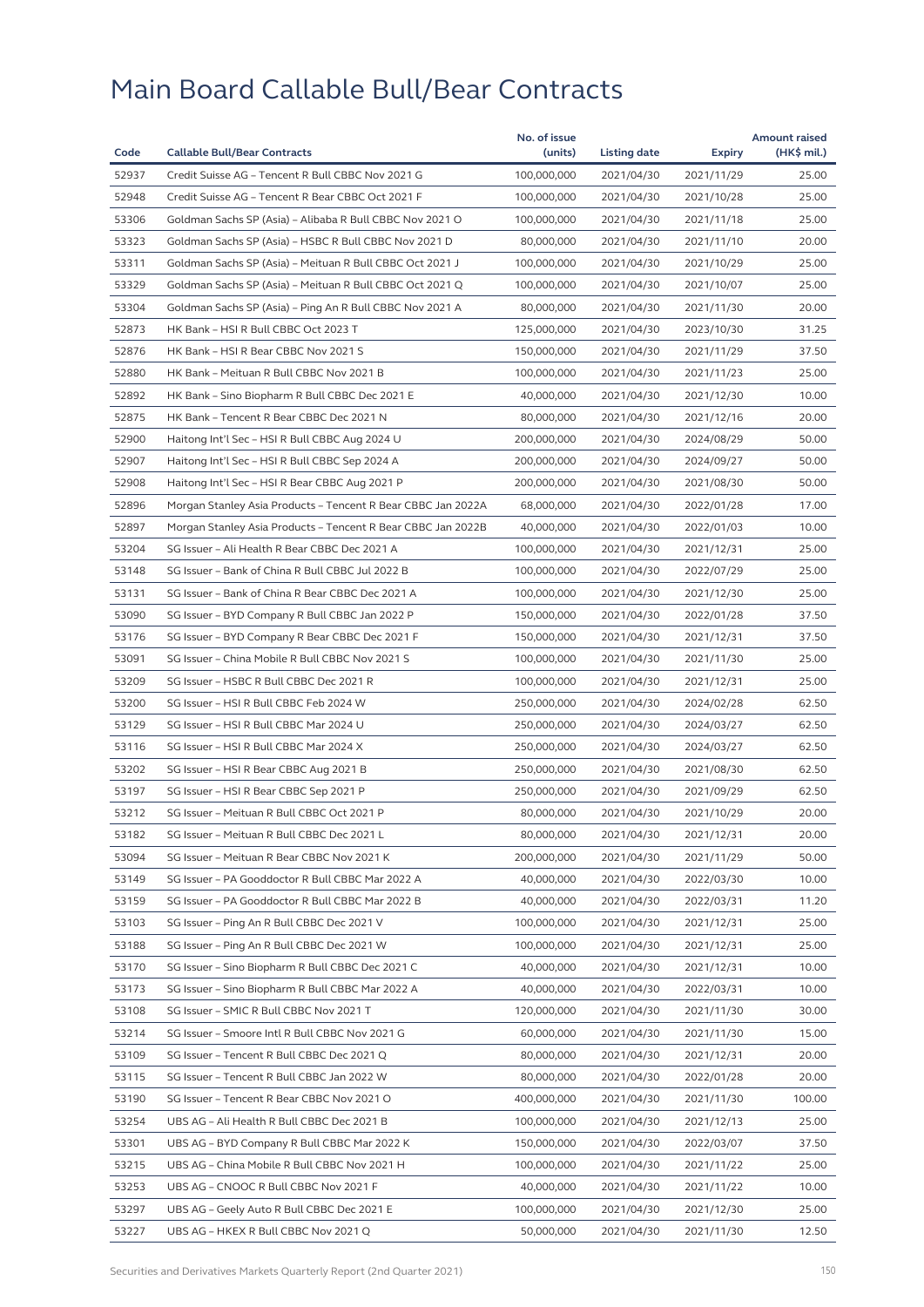|       |                                                            | No. of issue |              |            | <b>Amount raised</b> |
|-------|------------------------------------------------------------|--------------|--------------|------------|----------------------|
| Code  | <b>Callable Bull/Bear Contracts</b>                        | (units)      | Listing date | Expiry     | (HK\$ mil.)          |
| 53276 | UBS AG - HSI R Bull CBBC Jun 2024 G                        | 200,000,000  | 2021/04/30   | 2024/06/27 | 50.00                |
| 53279 | UBS AG - HSI R Bull CBBC Jun 2024 H                        | 200,000,000  | 2021/04/30   | 2024/06/27 | 50.00                |
| 53234 | UBS AG - HSI R Bull CBBC Jul 2024 C                        | 200,000,000  | 2021/04/30   | 2024/07/30 | 50.00                |
| 53219 | UBS AG - HSI R Bear CBBC Aug 2021 I                        | 200,000,000  | 2021/04/30   | 2021/08/30 | 50.00                |
| 53302 | UBS AG - HSI R Bear CBBC Aug 2021 R                        | 200,000,000  | 2021/04/30   | 2021/08/30 | 50.00                |
| 53231 | UBS AG - HSTECH R Bull CBBC Dec 2021 S                     | 100,000,000  | 2021/04/30   | 2021/12/30 | 25.00                |
| 53233 | UBS AG - HSTECH R Bear CBBC Nov 2021 A                     | 100,000,000  | 2021/04/30   | 2021/11/29 | 25.00                |
| 53250 | UBS AG - ICBC R Bear CBBC Nov 2021 B                       | 100,000,000  | 2021/04/30   | 2021/11/22 | 25.00                |
| 53265 | UBS AG - JD.com R Bull CBBC Nov 2021 P                     | 200,000,000  | 2021/04/30   | 2021/11/29 | 50.00                |
| 53268 | UBS AG - JD.com R Bull CBBC Nov 2021 Q                     | 80,000,000   | 2021/04/30   | 2021/11/30 | 20.00                |
| 53225 | UBS AG - Meituan R Bull CBBC Nov 2021 V                    | 150,000,000  | 2021/04/30   | 2021/11/25 | 37.50                |
| 53281 | UBS AG - Meituan R Bull CBBC Nov 2021 W                    | 50,000,000   | 2021/04/30   | 2021/11/25 | 12.50                |
| 53284 | UBS AG - Meituan R Bull CBBC Nov 2021 X                    | 150,000,000  | 2021/04/30   | 2021/11/25 | 37.50                |
| 53291 | UBS AG - Meituan R Bear CBBC Nov 2021 B                    | 50,000,000   | 2021/04/30   | 2021/11/25 | 12.50                |
| 53295 | UBS AG - Meituan R Bear CBBC Nov 2021 F                    | 150,000,000  | 2021/04/30   | 2021/11/25 | 37.50                |
| 53296 | UBS AG - Meituan R Bear CBBC Nov 2021 L                    | 50,000,000   | 2021/04/30   | 2021/11/25 | 12.50                |
| 53217 | UBS AG - Ping An R Bull CBBC Dec 2021 E                    | 100,000,000  | 2021/04/30   | 2021/12/13 | 25.00                |
| 53255 | UBS AG - Smoore Intl R Bull CBBC Nov 2021 E                | 50,000,000   | 2021/04/30   | 2021/11/25 | 12.50                |
| 53222 | UBS AG - Tencent R Bull CBBC Nov 2021 V                    | 200,000,000  | 2021/04/30   | 2021/11/30 | 50.00                |
| 53280 | UBS AG - Tencent R Bull CBBC Nov 2021 W                    | 200,000,000  | 2021/04/30   | 2021/11/30 | 50.00                |
| 53221 | UBS AG - Tencent R Bear CBBC Nov 2021 A                    | 200,000,000  | 2021/04/30   | 2021/11/25 | 50.00                |
| 53263 | UBS AG - Xinyi Solar R Bull CBBC Apr 2022 C                | 50,000,000   | 2021/04/30   | 2022/04/11 | 12.50                |
| 53089 | Bank Vontobel - HSBC R Bull CBBC Dec 2021 E                | 60,000,000   | 2021/04/30   | 2021/12/10 | 15.00                |
| 53047 | Bank Vontobel - HSI R Bull CBBC Feb 2024 M                 | 100,000,000  | 2021/04/30   | 2024/02/28 | 25.00                |
| 53060 | Bank Vontobel - HSI R Bull CBBC Feb 2024 N                 | 100,000,000  | 2021/04/30   | 2024/02/28 | 25.00                |
| 53077 | Bank Vontobel - HSI R Bear CBBC Jul 2021 Q                 | 100,000,000  | 2021/04/30   | 2021/07/29 | 25.00                |
| 53081 | Bank Vontobel - HSI R Bear CBBC Jul 2021 R                 | 100,000,000  | 2021/04/30   | 2021/07/29 | 25.00                |
| 53076 | Bank Vontobel - Meituan R Bull CBBC Oct 2021 B             | 100,000,000  | 2021/04/30   | 2021/10/22 | 25.00                |
| 53075 | Bank Vontobel - Meituan R Bear CBBC Oct 2021 C             | 100,000,000  | 2021/04/30   | 2021/10/29 | 25.00                |
| 53069 | Bank Vontobel - SMIC R Bear CBBC Nov 2021 B                | 40,000,000   | 2021/04/30   | 2021/11/12 | 10.00                |
| 53067 | Bank Vontobel - Tencent R Bull CBBC Jan 2022 C             | 80,000,000   | 2021/04/30   | 2022/01/14 | 20.00                |
| 53417 | BNP Paribas Issuance B.V. - HSI R Bull CBBC Aug 2024 F     | 250,000,000  | 2021/05/03   | 2024/08/29 | 62.50                |
| 53544 | BNP Paribas Issuance B.V. - HSI R Bull CBBC Aug 2024 T     | 250,000,000  | 2021/05/03   | 2024/08/29 | 62.50                |
| 53553 | BNP Paribas Issuance B.V. - HSI R Bull CBBC Aug 2024 V     | 240,000,000  | 2021/05/03   | 2024/08/29 | 60.00                |
| 53419 | BNP Paribas Issuance B.V. - HSI R Bear CBBC Aug 2021 A     | 250,000,000  | 2021/05/03   | 2021/08/30 | 62.50                |
| 53555 | BNP Paribas Issuance B.V. - HSI R Bear CBBC Aug 2021 B     | 240,000,000  | 2021/05/03   | 2021/08/30 | 60.00                |
| 53643 | BNP Paribas Issuance B.V. - JD.com R Bull CBBC Sep 2021 T  | 200,000,000  | 2021/05/03   | 2021/09/29 | 50.00                |
| 53646 | BNP Paribas Issuance B.V. - JD.com R Bear CBBC Dec 2021 Y  | 200,000,000  | 2021/05/03   | 2021/12/30 | 50.00                |
| 53652 | BNP Paribas Issuance B.V. - Tencent R Bull CBBC Dec 2021 O | 250,000,000  | 2021/05/03   | 2021/12/30 | 62.50                |
| 53639 | BNP Paribas Issuance B.V. - Xiaomi R Bear CBBC Nov 2021 K  | 250,000,000  | 2021/05/03   | 2021/11/29 | 62.50                |
| 53600 | Credit Suisse AG - Alibaba Group R Bull CBBC Oct 2021 I    | 50,000,000   | 2021/05/03   | 2021/10/28 | 12.50                |
| 53582 | Credit Suisse AG - China Mobile R Bull CBBC Dec 2021 C     | 100,000,000  | 2021/05/03   | 2021/12/30 | 25.00                |
| 53624 | Credit Suisse AG - China Life R Bull CBBC Feb 2022 C       | 100,000,000  | 2021/05/03   | 2022/02/25 | 25.00                |
| 53561 | Credit Suisse AG – Geely Auto R Bull CBBC Dec 2021 O       | 100,000,000  | 2021/05/03   | 2021/12/30 | 25.00                |
| 53585 | Credit Suisse AG - HSBC R Bull CBBC Dec 2021 B             | 100,000,000  | 2021/05/03   | 2021/12/30 | 25.00                |
| 53633 | Credit Suisse AG - HSI R Bull CBBC Apr 2024 F              | 200,000,000  | 2021/05/03   | 2024/04/29 | 50.00                |
| 53560 | Credit Suisse AG - HSI R Bear CBBC Aug 2021 Y              | 200,000,000  | 2021/05/03   | 2021/08/30 | 50.00                |
| 53597 | Credit Suisse AG - JD.com R Bull CBBC Dec 2021 F           | 100,000,000  | 2021/05/03   | 2021/12/30 | 25.00                |
| 53581 | Credit Suisse AG – Meituan R Bull CBBC Oct 2021 O          | 50,000,000   | 2021/05/03   | 2021/10/28 | 12.50                |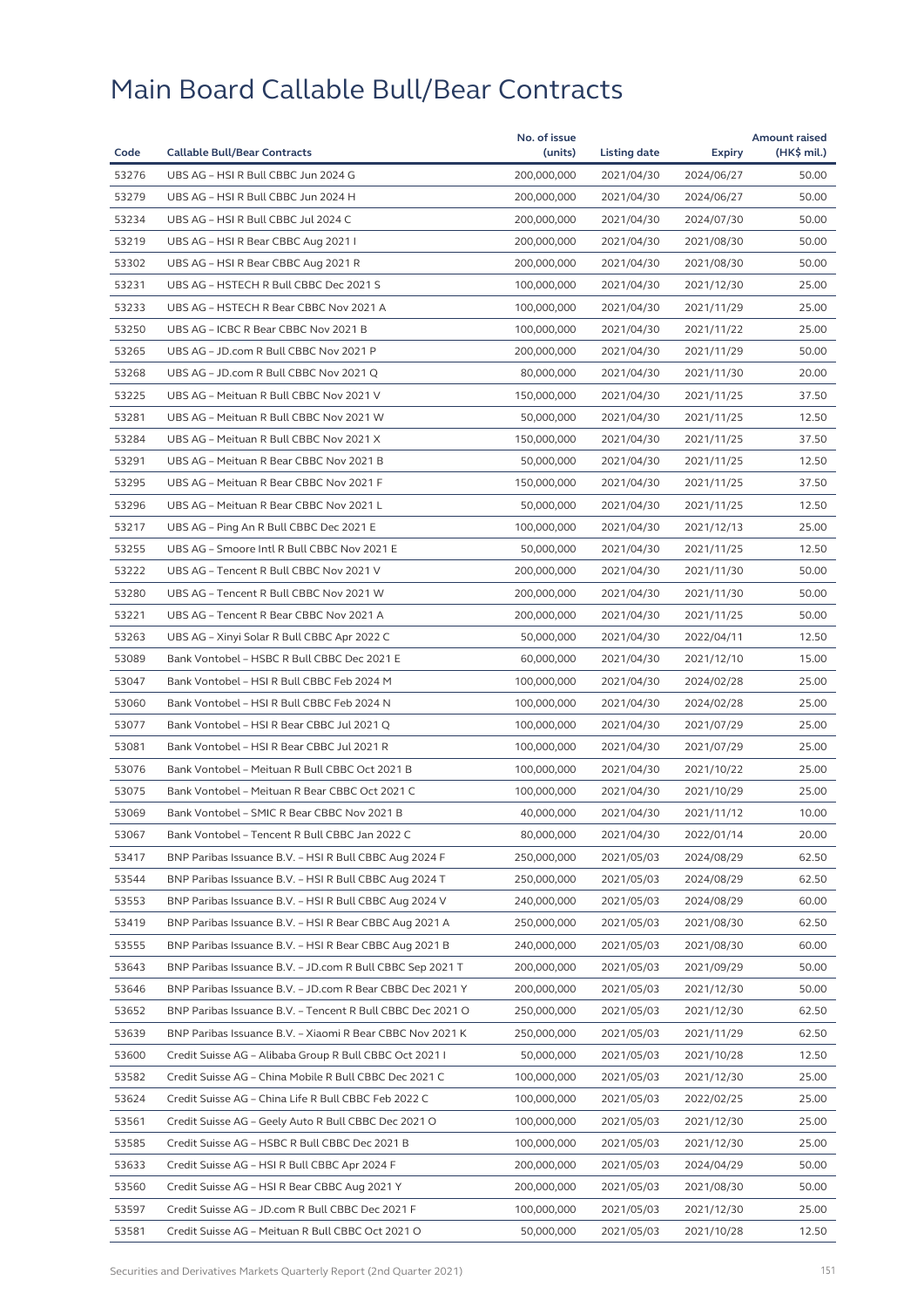|       |                                                              | No. of issue |              |            | <b>Amount raised</b> |
|-------|--------------------------------------------------------------|--------------|--------------|------------|----------------------|
| Code  | <b>Callable Bull/Bear Contracts</b>                          | (units)      | Listing date | Expiry     | (HK\$ mil.)          |
| 53622 | Credit Suisse AG - Ping An R Bull CBBC Oct 2021 R            | 100,000,000  | 2021/05/03   | 2021/10/28 | 25.00                |
| 53620 | Credit Suisse AG - Tencent R Bull CBBC Sep 2021 I            | 50,000,000   | 2021/05/03   | 2021/09/29 | 12.50                |
| 53619 | Credit Suisse AG - WuXi Bio R Bull CBBC Dec 2021 B           | 50,000,000   | 2021/05/03   | 2021/12/30 | 12.50                |
| 53574 | Credit Suisse AG - Xiaomi R Bull CBBC Oct 2021 R             | 100,000,000  | 2021/05/03   | 2021/10/28 | 25.00                |
| 53578 | Credit Suisse AG - Xiaomi R Bear CBBC Nov 2021 A             | 100,000,000  | 2021/05/03   | 2021/11/29 | 25.00                |
| 53904 | Goldman Sachs SP (Asia) - Alibaba R Bull CBBC Nov 2021 P     | 100.000.000  | 2021/05/03   | 2021/11/18 | 25.00                |
| 53895 | Goldman Sachs SP (Asia) - HSBC R Bull CBBC Nov 2021 E        | 80,000,000   | 2021/05/03   | 2021/11/10 | 20.00                |
| 53889 | Goldman Sachs SP (Asia) - JD.com R Bull CBBC Dec 2021 M      | 100,000,000  | 2021/05/03   | 2021/12/23 | 25.00                |
| 53880 | Goldman Sachs SP (Asia) - Meituan R Bull CBBC Oct 2021 G     | 100,000,000  | 2021/05/03   | 2021/10/29 | 25.00                |
| 53922 | Goldman Sachs SP (Asia) - Tencent R Bull CBBC Aug 2021 G     | 100,000,000  | 2021/05/03   | 2021/08/17 | 25.00                |
| 53927 | Goldman Sachs SP (Asia) - Tencent R Bull CBBC Aug 2021 P     | 60,000,000   | 2021/05/03   | 2021/08/17 | 15.00                |
| 53883 | Goldman Sachs SP (Asia) - Tencent R Bull CBBC Aug 2021 X     | 100,000,000  | 2021/05/03   | 2021/08/18 | 25.00                |
| 53355 | HK Bank – Alibaba Group R Bull CBBC Nov 2021 V               | 120,000,000  | 2021/05/03   | 2021/11/30 | 30.00                |
| 53351 | HK Bank - HKEX R Bull CBBC Dec 2021 P                        | 80,000,000   | 2021/05/03   | 2021/12/13 | 20.00                |
| 53353 | HK Bank - HSI R Bull CBBC Oct 2023 U                         | 100,000,000  | 2021/05/03   | 2023/10/30 | 25.00                |
| 53349 | HK Bank - JD.com R Bull CBBC Dec 2021 L                      | 80,000,000   | 2021/05/03   | 2021/12/30 | 20.00                |
| 53335 | HK Bank - Xiaomi R Bull CBBC Dec 2021 O                      | 100.000.000  | 2021/05/03   | 2021/12/16 | 25.00                |
| 53350 | HK Bank - Xiaomi R Bear CBBC Oct 2021 D                      | 40,000,000   | 2021/05/03   | 2021/10/29 | 10.00                |
| 53411 | Haitong Int'l Sec - HSI R Bull CBBC Jul 2024 C               | 200,000,000  | 2021/05/03   | 2024/07/30 | 50.00                |
| 53398 | Haitong Int'l Sec - HSI R Bull CBBC Aug 2024 V               | 200,000,000  | 2021/05/03   | 2024/08/29 | 50.00                |
| 53380 | Haitong Int'l Sec - HSI R Bear CBBC Aug 2021 Q               | 200,000,000  | 2021/05/03   | 2021/08/30 | 50.00                |
| 53388 | Haitong Int'l Sec - HSI R Bear CBBC Aug 2021 R               | 200,000,000  | 2021/05/03   | 2021/08/30 | 50.00                |
| 53373 | Morgan Stanley Asia Products - Alibaba R Bull CBBC Jan 2022A | 40,000,000   | 2021/05/03   | 2022/01/03 | 10.00                |
| 53367 | Morgan Stanley Asia Products – Meituan R Bull CBBC Dec 2021G | 40,000,000   | 2021/05/03   | 2021/12/30 | 10.00                |
| 53362 | Morgan Stanley Asia Products - Tencent R Bull CBBC Dec 2021S | 40,000,000   | 2021/05/03   | 2021/12/01 | 10.00                |
| 53453 | SG Issuer - Alibaba Group R Bull CBBC Jan 2022 S             | 80,000,000   | 2021/05/03   | 2022/01/28 | 20.00                |
| 53506 | SG Issuer - ANTA Sports R Bull CBBC Jan 2022 A               | 50,000,000   | 2021/05/03   | 2022/01/28 | 12.50                |
| 53420 | SG Issuer - BYD Company R Bull CBBC Jan 2022 Q               | 150,000,000  | 2021/05/03   | 2022/01/28 | 37.50                |
| 53466 | SG Issuer - China Life R Bull CBBC Nov 2021 J                | 40,000,000   | 2021/05/03   | 2021/11/30 | 10.00                |
| 53508 | SG Issuer - CM Bank R Bull CBBC Dec 2021 E                   | 100,000,000  | 2021/05/03   | 2021/12/31 | 25.00                |
| 53424 | SG Issuer - Geely Auto R Bull CBBC Nov 2021 Q                | 150,000,000  | 2021/05/03   | 2021/11/30 | 37.50                |
| 53467 | SG Issuer - HKEX R Bull CBBC Nov 2021 Y                      | 200,000,000  | 2021/05/03   | 2021/11/30 | 50.00                |
| 53509 | SG Issuer – HSBC R Bull CBBC Dec 2021 S                      | 100,000,000  | 2021/05/03   | 2021/12/31 | 25.00                |
| 53503 | SG Issuer - HSI R Bull CBBC Feb 2024 G                       | 250,000,000  | 2021/05/03   | 2024/02/28 | 62.50                |
| 53505 | SG Issuer - HSI R Bull CBBC Feb 2024 T                       | 250,000,000  | 2021/05/03   | 2024/02/28 | 62.50                |
| 53491 |                                                              |              |              |            |                      |
|       | SG Issuer - HSI R Bull CBBC Mar 2024 W                       | 250,000,000  | 2021/05/03   | 2024/03/27 | 62.50                |
| 53444 | SG Issuer - HSI R Bear CBBC Aug 2021 I                       | 250,000,000  | 2021/05/03   | 2021/08/30 | 62.50                |
| 53499 | SG Issuer - HSI R Bear CBBC Sep 2021 B                       | 250,000,000  | 2021/05/03   | 2021/09/29 | 62.50                |
| 53501 | SG Issuer - HSI R Bear CBBC Oct 2021 G                       | 250,000,000  | 2021/05/03   | 2021/10/28 | 62.50                |
| 53447 | SG Issuer - HSI R Bear CBBC Oct 2021 K                       | 250,000,000  | 2021/05/03   | 2021/10/28 | 62.50                |
| 53523 | SG Issuer - ICBC R Bull CBBC Dec 2021 B                      | 100,000,000  | 2021/05/03   | 2021/12/31 | 25.00                |
| 53471 | SG Issuer - JD.com R Bull CBBC Dec 2021 D                    | 200,000,000  | 2021/05/03   | 2021/12/31 | 50.00                |
| 53438 | SG Issuer - Meituan R Bull CBBC Jan 2022 B                   | 80,000,000   | 2021/05/03   | 2022/01/28 | 20.00                |
| 53477 | SG Issuer - Meituan R Bull CBBC Feb 2022 M                   | 200,000,000  | 2021/05/03   | 2022/02/25 | 50.00                |
| 53437 | SG Issuer - Meituan R Bear CBBC Dec 2021 N                   | 200,000,000  | 2021/05/03   | 2021/12/30 | 50.00                |
| 53487 | SG Issuer - PA Gooddoctor R Bull CBBC Nov 2021 F             | 40,000,000   | 2021/05/03   | 2021/11/30 | 10.00                |
| 53488 | SG Issuer - Tencent R Bull CBBC Jan 2022 X                   | 80,000,000   | 2021/05/03   | 2022/01/28 | 20.00                |
| 53534 | SG Issuer - Tencent R Bull CBBC Jan 2022 Y                   | 400,000,000  | 2021/05/03   | 2022/01/28 | 100.00               |
| 53439 | SG Issuer - Xiaomi R Bull CBBC Nov 2021 U                    | 200,000,000  | 2021/05/03   | 2021/11/30 | 50.00                |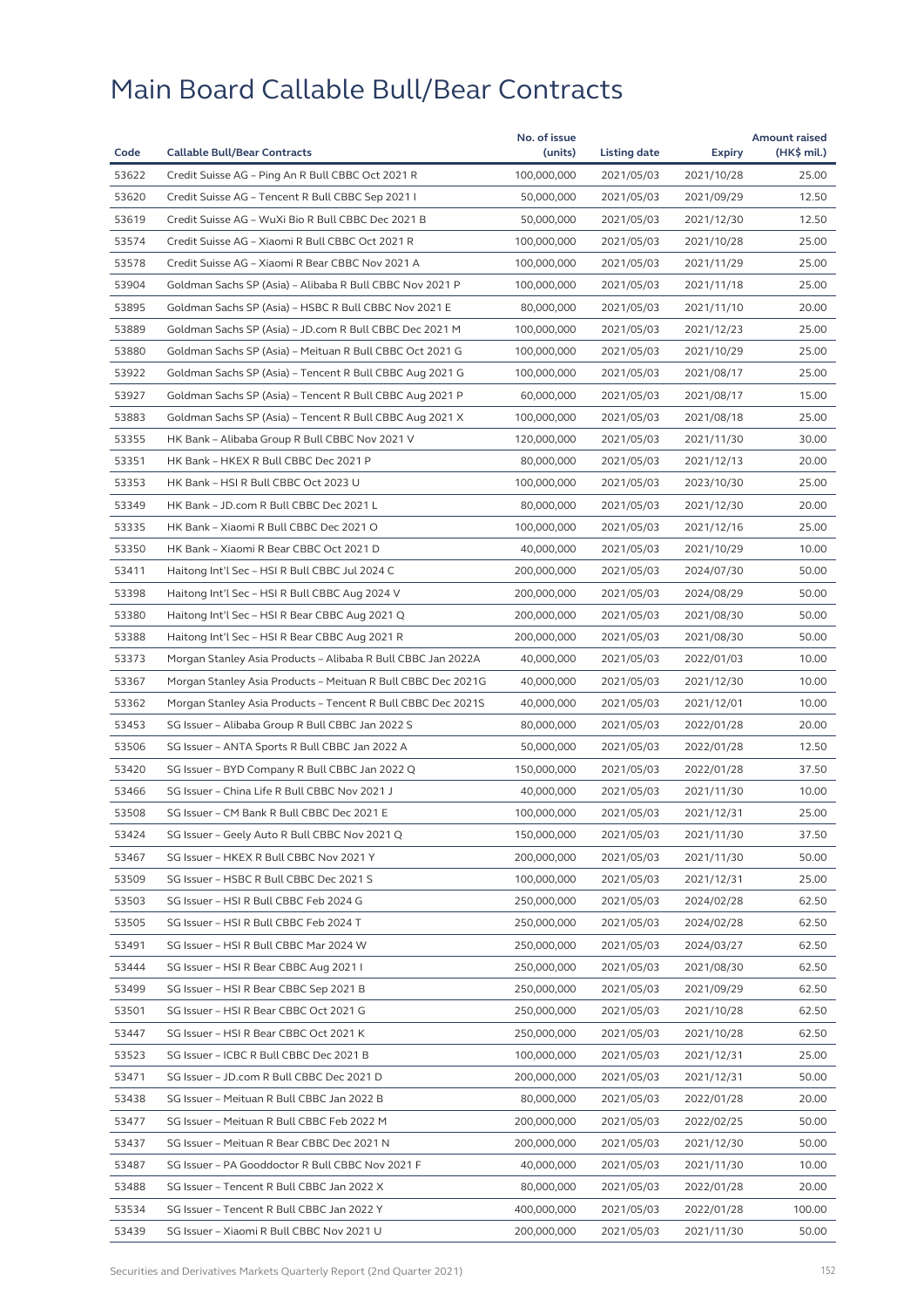|       |                                                       | No. of issue |                     |            | <b>Amount raised</b> |
|-------|-------------------------------------------------------|--------------|---------------------|------------|----------------------|
| Code  | <b>Callable Bull/Bear Contracts</b>                   | (units)      | <b>Listing date</b> | Expiry     | (HK\$ mil.)          |
| 53541 | SG Issuer - Xinyi Solar R Bull CBBC Apr 2022 B        | 80,000,000   | 2021/05/03          | 2022/04/29 | 20.00                |
| 53672 | UBS AG - Alibaba Group R Bull CBBC Nov 2021 E         | 80,000,000   | 2021/05/03          | 2021/11/30 | 20.00                |
| 53784 | UBS AG - Alibaba Group R Bull CBBC Nov 2021 F         | 200,000,000  | 2021/05/03          | 2021/11/30 | 50.00                |
| 53790 | UBS AG - Alibaba Group R Bull CBBC Nov 2021 G         | 200,000,000  | 2021/05/03          | 2021/11/30 | 50.00                |
| 53689 | UBS AG - Alibaba Group R Bull CBBC Dec 2021 E         | 200,000,000  | 2021/05/03          | 2021/12/30 | 50.00                |
| 53796 | UBS AG - Alibaba Group R Bear CBBC Dec 2021 K         | 200,000,000  | 2021/05/03          | 2021/12/30 | 50.00                |
| 53713 | UBS AG - Ali Health R Bull CBBC Dec 2021 C            | 100,000,000  | 2021/05/03          | 2021/12/30 | 25.00                |
| 53802 | UBS AG - BYD Company R Bull CBBC Jan 2022 K           | 150,000,000  | 2021/05/03          | 2022/01/31 | 37.50                |
| 53801 | UBS AG - Geely Auto R Bull CBBC Dec 2021 F            | 100,000,000  | 2021/05/03          | 2021/12/30 | 25.00                |
| 53693 | UBS AG - Geely Auto R Bear CBBC Dec 2021 F            | 100,000,000  | 2021/05/03          | 2021/12/30 | 25.00                |
| 53762 | UBS AG - HSBC R Bull CBBC Dec 2021 C                  | 150,000,000  | 2021/05/03          | 2021/12/30 | 37.50                |
| 53715 | UBS AG - HSBC R Bear CBBC Nov 2021 V                  | 100,000,000  | 2021/05/03          | 2021/11/30 | 25.00                |
| 53767 | UBS AG - HSI R Bull CBBC Mar 2024 H                   | 200,000,000  | 2021/05/03          | 2024/03/27 | 50.00                |
| 53768 | UBS AG - HSI R Bull CBBC Mar 2024 W                   | 200,000,000  | 2021/05/03          | 2024/03/27 | 50.00                |
| 53746 | UBS AG - HSI R Bull CBBC Apr 2024 I                   | 200,000,000  | 2021/05/03          | 2024/04/29 | 50.00                |
| 53763 | UBS AG - HSI R Bear CBBC Aug 2021 G                   | 200,000,000  | 2021/05/03          | 2021/08/30 | 50.00                |
| 53823 | UBS AG - HSI R Bear CBBC Aug 2021 O                   | 200,000,000  | 2021/05/03          | 2021/08/30 | 50.00                |
| 53764 | UBS AG - HSI R Bear CBBC Sep 2021 Y                   | 200,000,000  | 2021/05/03          | 2021/09/29 | 50.00                |
| 53698 | UBS AG - JD.com R Bull CBBC Dec 2021 A                | 80,000,000   | 2021/05/03          | 2021/12/30 | 20.00                |
| 53745 | UBS AG - JD.com R Bull CBBC Dec 2021 B                | 200,000,000  | 2021/05/03          | 2021/12/30 | 50.00                |
| 53803 | UBS AG - JD.com R Bear CBBC Nov 2021 A                | 80,000,000   | 2021/05/03          | 2021/11/30 | 20.00                |
| 53806 | UBS AG - JD.com R Bear CBBC Dec 2021 A                | 200,000,000  | 2021/05/03          | 2021/12/30 | 50.00                |
| 53732 | UBS AG - Meituan R Bull CBBC Dec 2021 E               | 50,000,000   | 2021/05/03          | 2021/12/30 | 12.50                |
| 53780 | UBS AG - Meituan R Bull CBBC Dec 2021 F               | 150,000,000  | 2021/05/03          | 2021/12/30 | 37.50                |
| 53708 | UBS AG - Ping An R Bear CBBC Dec 2021 B               | 100,000,000  | 2021/05/03          | 2021/12/30 | 25.00                |
| 53666 | UBS AG - Tencent R Bull CBBC Dec 2021 B               | 40,000,000   | 2021/05/03          | 2021/12/30 | 10.00                |
| 53668 | UBS AG - Tencent R Bull CBBC Dec 2021 C               | 40,000,000   | 2021/05/03          | 2021/12/30 | 10.00                |
| 53774 | UBS AG - Tencent R Bear CBBC Nov 2021 B               | 200,000,000  | 2021/05/03          | 2021/11/25 | 50.00                |
| 53711 | UBS AG - WuXi Bio R Bull CBBC Dec 2021 K              | 60,000,000   | 2021/05/03          | 2021/12/31 | 15.00                |
| 53799 | UBS AG - Xiaomi R Bull CBBC Dec 2021 J                | 100,000,000  | 2021/05/03          | 2021/12/30 | 25.00                |
| 53800 | UBS AG - Xiaomi R Bull CBBC Dec 2021 K                | 100,000,000  | 2021/05/03          | 2021/12/30 | 25.00                |
| 53722 | UBS AG - Xiaomi R Bear CBBC Nov 2021 I                | 60,000,000   | 2021/05/03          | 2021/11/30 | 15.00                |
| 53724 | UBS AG - Xiaomi R Bear CBBC Nov 2021 J                | 60,000,000   | 2021/05/03          | 2021/11/30 | 15.00                |
| 53879 | Bank Vontobel - CC Bank R Bear CBBC Dec 2021 A        | 40,000,000   | 2021/05/03          | 2021/12/30 | 10.00                |
| 53871 | Bank Vontobel - HSI R Bull CBBC Feb 2024 O            | 100,000,000  | 2021/05/03          | 2024/02/28 | 25.00                |
| 53867 | Bank Vontobel - HSI R Bear CBBC Aug 2021 F            | 100,000,000  | 2021/05/03          | 2021/08/30 | 25.00                |
| 53848 | Bank Vontobel - HSI R Bear CBBC Aug 2021 V            | 100,000,000  | 2021/05/03          | 2021/08/30 | 25.00                |
| 53877 | Bank Vontobel - JD.com R Bull CBBC Nov 2021 N         | 50,000,000   | 2021/05/03          | 2021/11/19 | 12.50                |
| 53840 | Bank Vontobel - Meituan R Bear CBBC Nov 2021 K        | 100,000,000  | 2021/05/03          | 2021/11/26 | 25.00                |
| 53864 | Bank Vontobel - PA Gooddoctor R Bull CBBC Mar 2022 A  | 40,000,000   | 2021/05/03          | 2022/03/30 | 10.00                |
| 53876 | Bank Vontobel - Tencent R Bear CBBC Sep 2021 B        | 100,000,000  | 2021/05/03          | 2021/09/10 | 25.00                |
| 54637 | BOCI Asia Ltd. - AIA R Bull CBBC Sep 2021 B           | 60,000,000   | 2021/05/04          | 2021/09/30 | 15.00                |
| 54663 | BOCI Asia Ltd. - Alibaba Group R Bull CBBC Sep 2021 F | 40,000,000   | 2021/05/04          | 2021/09/30 | 10.00                |
| 54628 | BOCI Asia Ltd. - HSBC R Bull CBBC Aug 2021 A          | 40,000,000   | 2021/05/04          | 2021/08/16 | 10.00                |
| 54593 | BOCI Asia Ltd. - HSI R Bull CBBC Aug 2023 R           | 150,000,000  | 2021/05/04          | 2023/08/30 | 37.50                |
| 54606 | BOCI Asia Ltd. - HSI R Bear CBBC Aug 2021 A           | 150,000,000  | 2021/05/04          | 2021/08/30 | 37.50                |
| 54658 | BOCI Asia Ltd. - JD.com R Bull CBBC Sep 2021 Q        | 40,000,000   | 2021/05/04          | 2021/09/30 | 10.00                |
| 54643 | BOCI Asia Ltd. - Meituan R Bear CBBC Sep 2021 D       | 40,000,000   | 2021/05/04          | 2021/09/30 | 10.00                |
| 54614 | BOCI Asia Ltd. - Ping An R Bull CBBC Sep 2021 A       | 60,000,000   | 2021/05/04          | 2021/09/30 | 15.00                |
|       |                                                       |              |                     |            |                      |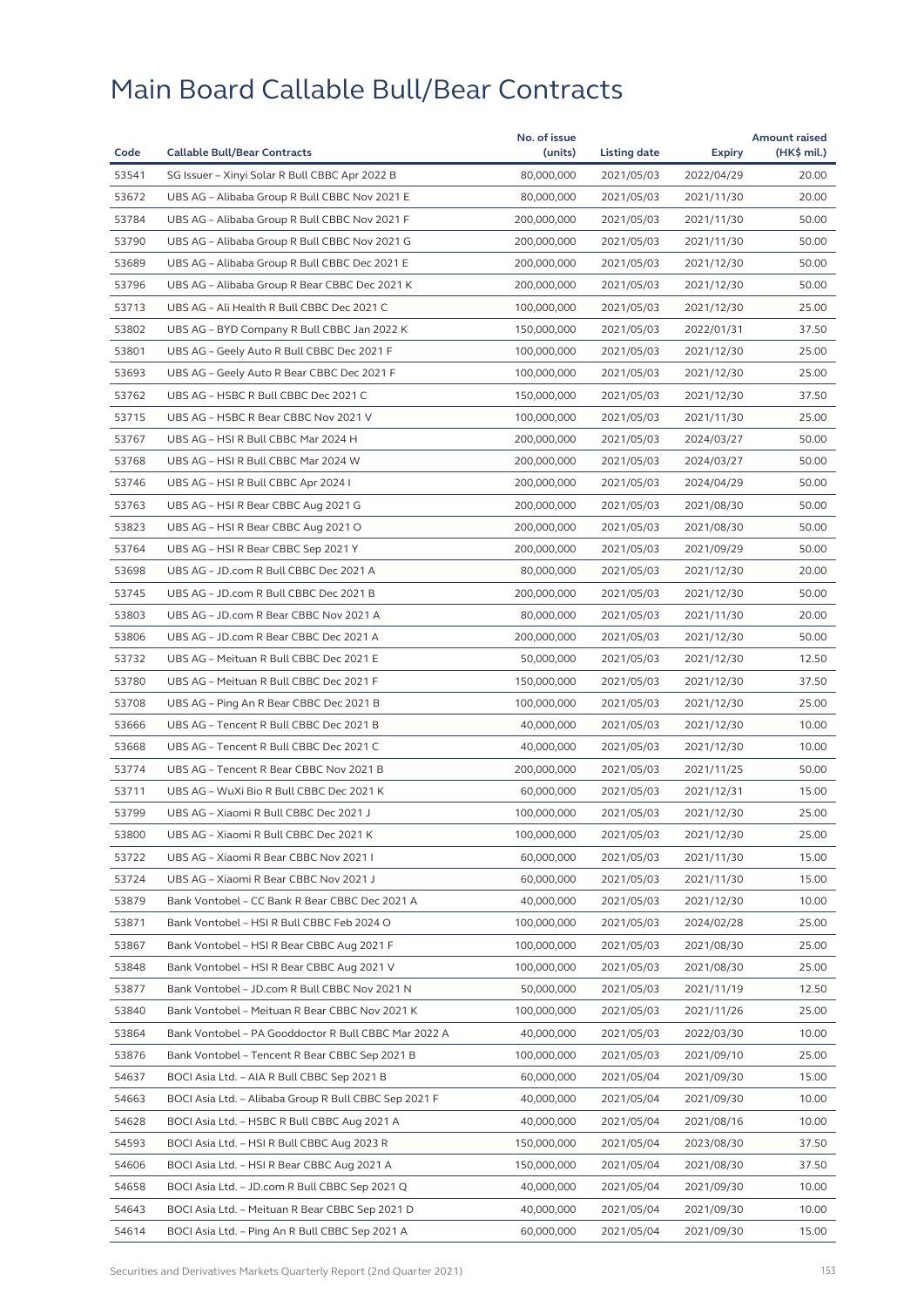| Code  | <b>Callable Bull/Bear Contracts</b>                       | No. of issue<br>(units) | Listing date             | <b>Expiry</b>            | <b>Amount raised</b><br>(HK\$ mil.) |
|-------|-----------------------------------------------------------|-------------------------|--------------------------|--------------------------|-------------------------------------|
| 54617 | BOCI Asia Ltd. - Ping An R Bear CBBC Sep 2021 A           | 60,000,000              | 2021/05/04               | 2021/09/30               | 15.00                               |
| 54620 | BOCI Asia Ltd. - Smoore Intl R Bull CBBC Dec 2021 A       | 40,000,000              | 2021/05/04               | 2021/12/30               | 10.00                               |
| 54037 | BNP Paribas Issuance B.V. - HSBC R Bear CBBC Feb 2022 A   | 150,000,000             | 2021/05/04               | 2022/02/25               | 37.50                               |
| 54038 | BNP Paribas Issuance B.V. - HSBC R Bear CBBC Feb 2022 B   | 150,000,000             | 2021/05/04               | 2022/02/25               | 37.50                               |
| 54006 | BNP Paribas Issuance B.V. - HSI R Bull CBBC Aug 2024 G    | 250,000,000             | 2021/05/04               | 2024/08/29               | 62.50                               |
| 54068 | BNP Paribas Issuance B.V. - HSI R Bull CBBC Aug 2024 I    | 250,000,000             | 2021/05/04               | 2024/08/29               | 62.50                               |
| 54071 | BNP Paribas Issuance B.V. - HSI R Bull CBBC Aug 2024 J    | 250,000,000             | 2021/05/04               | 2024/08/29               | 62.50                               |
| 54001 | BNP Paribas Issuance B.V. - HSI R Bull CBBC Aug 2024 W    | 250,000,000             | 2021/05/04               | 2024/08/29               | 62.50                               |
| 53984 | BNP Paribas Issuance B.V. - HSI R Bear CBBC Aug 2021 C    | 250,000,000             | 2021/05/04               | 2021/08/30               | 62.50                               |
| 53999 | BNP Paribas Issuance B.V. - HSI R Bear CBBC Aug 2021 N    | 250,000,000             | 2021/05/04               | 2021/08/30               | 62.50                               |
| 53998 | BNP Paribas Issuance B.V. - HSI R Bear CBBC Aug 2021 S    | 250,000,000             | 2021/05/04               | 2021/08/30               | 62.50                               |
| 54072 | BNP Paribas Issuance B.V. - HSI R Bear CBBC Sep 2021 J    | 240,000,000             | 2021/05/04               | 2021/09/29               | 60.00                               |
| 54196 | Credit Suisse AG - AIA R Bull CBBC Oct 2021 D             | 70,000,000              | 2021/05/04               | 2021/10/28               | 17.50                               |
| 54109 | Credit Suisse AG - BYD Company R Bull CBBC Jan 2022 A     | 100,000,000             | 2021/05/04               | 2022/01/28               | 25.00                               |
| 54179 | Credit Suisse AG - China Life R Bull CBBC Feb 2022 D      |                         |                          |                          | 25.00                               |
|       | Credit Suisse AG - China Life R Bear CBBC Jan 2022 A      | 100,000,000             | 2021/05/04               | 2022/02/25<br>2022/01/28 |                                     |
| 54203 |                                                           | 80,000,000              | 2021/05/04               |                          | 20.00                               |
| 54140 | Credit Suisse AG - CNOOC R Bull CBBC Oct 2021 K           | 50,000,000              | 2021/05/04<br>2021/05/04 | 2021/10/28               | 12.50<br>25.00                      |
| 54106 | Credit Suisse AG - Geely Auto R Bull CBBC Dec 2021 P      | 100,000,000             |                          | 2021/12/30               |                                     |
| 54171 | Credit Suisse AG - Greatwall Motor R Bull CBBC Dec 2021 B | 50,000,000              | 2021/05/04               | 2021/12/30               | 12.50                               |
| 54107 | Credit Suisse AG - HKEX R Bull CBBC Oct 2021 Y            | 50,000,000              | 2021/05/04               | 2021/10/28               | 12.50                               |
| 54205 | Credit Suisse AG - HSBC R Bull CBBC Dec 2021 C            | 100,000,000             | 2021/05/04               | 2021/12/30               | 25.00                               |
| 54208 | Credit Suisse AG - HSI R Bull CBBC Feb 2024 X             | 200,000,000             | 2021/05/04               | 2024/02/28               | 50.00                               |
| 54207 | Credit Suisse AG - HSI R Bull CBBC Mar 2024 R             | 200,000,000             | 2021/05/04               | 2024/03/27               | 50.00                               |
| 54209 | Credit Suisse AG - HSI R Bull CBBC Mar 2024 T             | 200,000,000             | 2021/05/04               | 2024/03/27               | 50.00                               |
| 54074 | Credit Suisse AG - HSI R Bear CBBC Aug 2021 K             | 200,000,000             | 2021/05/04               | 2021/08/30               | 50.00                               |
| 54090 | Credit Suisse AG - HSI R Bear CBBC Aug 2021 L             | 200,000,000             | 2021/05/04               | 2021/08/30               | 50.00                               |
| 54073 | Credit Suisse AG - HSI R Bear CBBC Aug 2021 Z             | 200,000,000             | 2021/05/04               | 2021/08/30               | 50.00                               |
| 54210 | Credit Suisse AG - HSTECH R Bull CBBC Dec 2021 H          | 100,000,000             | 2021/05/04               | 2021/12/30               | 25.00                               |
| 54112 | Credit Suisse AG - Meituan R Bull CBBC Oct 2021 P         | 100,000,000             | 2021/05/04               | 2021/10/28               | 25.00                               |
| 54159 | Credit Suisse AG - Ping An R Bull CBBC Dec 2021 G         | 100,000,000             | 2021/05/04               | 2021/12/30               | 25.00                               |
| 54117 | Credit Suisse AG - Tencent R Bull CBBC Oct 2021 M         | 50,000,000              | 2021/05/04               | 2021/10/28               | 12.50                               |
| 54137 | Credit Suisse AG - Tencent R Bull CBBC Dec 2021 E         | 100,000,000             | 2021/05/04               | 2021/12/30               | 25.00                               |
| 53974 | Guotai Junan - HSI R Bull CBBC Feb 2024 J                 | 200,000,000             | 2021/05/04               | 2024/02/28               | 50.00                               |
| 53980 | Guotai Junan - HSI R Bull CBBC Feb 2024 K                 | 200,000,000             | 2021/05/04               | 2024/02/28               | 50.00                               |
| 54679 | Goldman Sachs SP (Asia) - Alibaba R Bull CBBC Nov 2021 Q  | 60,000,000              | 2021/05/04               | 2021/11/18               | 15.00                               |
| 54675 | Goldman Sachs SP (Asia) - Tencent R Bull CBBC Aug 2021 J  | 60,000,000              | 2021/05/04               | 2021/08/18               | 15.00                               |
| 54670 | Goldman Sachs SP (Asia) - Tencent R Bull CBBC Aug 2021 N  | 100,000,000             | 2021/05/04               | 2021/08/18               | 25.00                               |
| 53972 | HK Bank - AIA R Bull CBBC Dec 2021 F                      | 50,000,000              | 2021/05/04               | 2021/12/30               | 12.50                               |
| 53969 | HK Bank - Alibaba Group R Bull CBBC Nov 2021 W            | 120,000,000             | 2021/05/04               | 2021/11/23               | 30.00                               |
| 53939 | HK Bank - Bank of China R Bull CBBC Jul 2022 A            | 80,000,000              | 2021/05/04               | 2022/07/29               | 20.00                               |
| 53970 | HK Bank - Bank of China R Bear CBBC Dec 2021 B            | 50,000,000              | 2021/05/04               | 2021/12/16               | 12.50                               |
| 53929 | HK Bank - HSI R Bull CBBC Oct 2023 W                      | 100,000,000             | 2021/05/04               | 2023/10/30               | 25.00                               |
| 53953 | HK Bank - HSI R Bear CBBC Nov 2021 E                      | 100,000,000             | 2021/05/04               | 2021/11/29               | 25.00                               |
| 53946 | HK Bank - HSI R Bear CBBC Nov 2021 J                      | 125,000,000             | 2021/05/04               | 2021/11/29               | 31.25                               |
| 53965 | HK Bank - HSI R Bear CBBC Nov 2021 P                      | 125,000,000             | 2021/05/04               | 2021/11/29               | 31.25                               |
| 53928 | HK Bank - HSI R Bear CBBC Dec 2021 R                      | 150,000,000             | 2021/05/04               | 2021/12/30               | 37.50                               |
| 53952 | HK Bank - HSI R Bear CBBC Dec 2021 W                      | 150,000,000             | 2021/05/04               | 2021/12/30               | 37.50                               |
| 53966 | HK Bank - Xiaomi R Bull CBBC Dec 2021 P                   | 100,000,000             | 2021/05/04               | 2021/12/09               | 25.00                               |
| 54029 | Haitong Int'l Sec - HSI R Bull CBBC Aug 2024 W            | 200,000,000             | 2021/05/04               | 2024/08/29               | 50.00                               |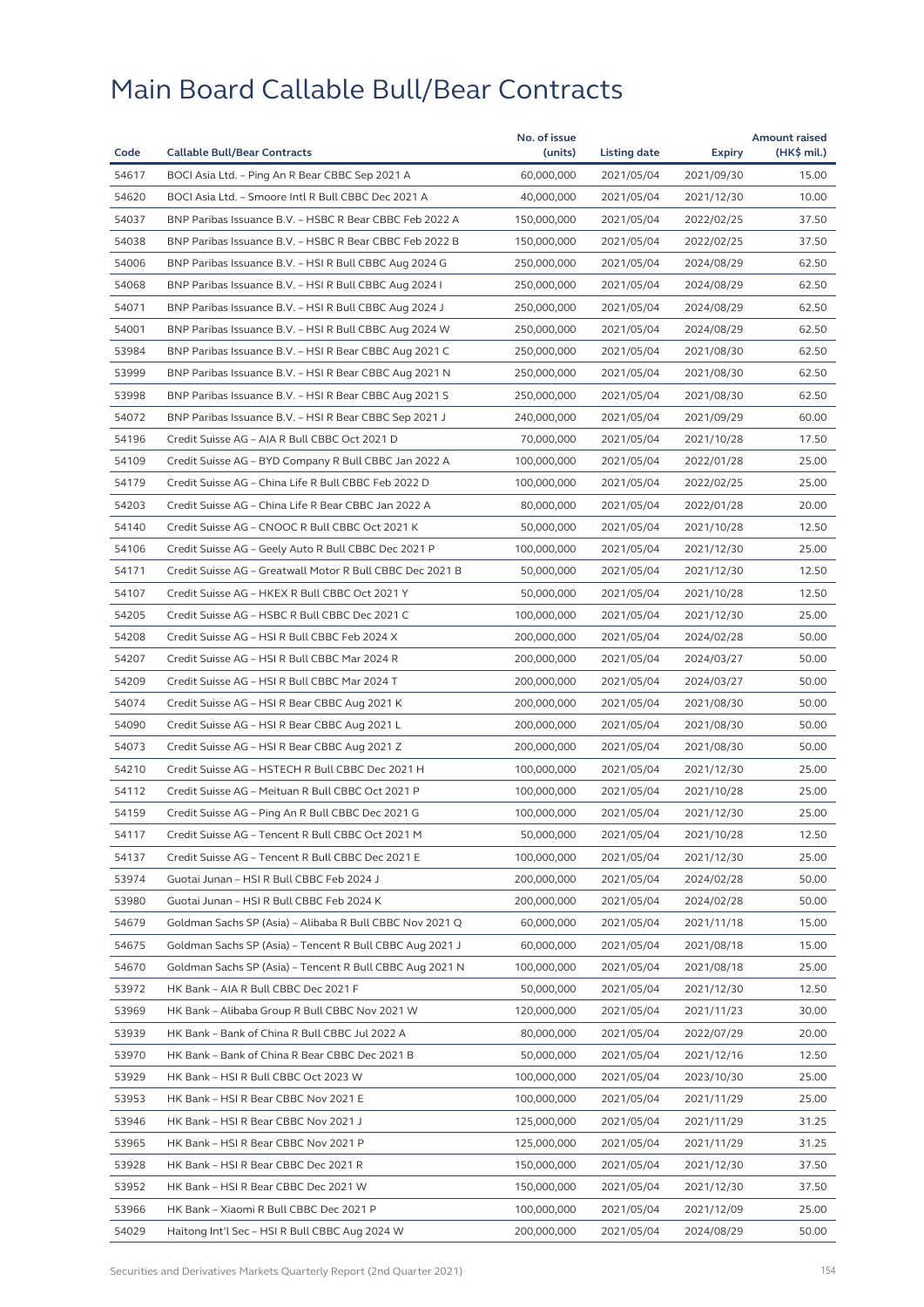| 54030<br>Haitong Int'l Sec - HSI R Bull CBBC Aug 2024 X<br>200,000,000<br>2021/05/04<br>2024/08/29<br>50.00<br>54035<br>Haitong Int'l Sec - HSI R Bull CBBC Sep 2024 B<br>200,000,000<br>2021/05/04<br>2024/09/27<br>50.00<br>54012<br>Haitong Int'l Sec - HSI R Bear CBBC Aug 2021 S<br>200,000,000<br>2021/05/04<br>2021/08/30<br>50.00<br>54013<br>Haitong Int'l Sec - HSI R Bear CBBC Aug 2021 T<br>200,000,000<br>2021/05/04<br>2021/08/30<br>50.00<br>54009<br>Haitong Int'l Sec - HSI R Bear CBBC Sep 2021 L<br>200,000,000<br>2021/05/04<br>2021/09/29<br>50.00<br>54325<br>15.00<br>SG Issuer - AIA R Bull CBBC Dec 2021 E<br>60,000,000<br>2021/05/04<br>2021/12/31<br>54268<br>SG Issuer - AIA R Bear CBBC Dec 2021 A<br>60.000.000<br>2021/05/04<br>2021/12/30<br>15.00<br>54269<br>SG Issuer - Alibaba Group R Bull CBBC Dec 2021 G<br>80,000,000<br>2021/05/04<br>2021/12/31<br>20.00<br>54284<br>SG Issuer - BYD Company R Bull CBBC Jan 2022 R<br>150,000,000<br>2022/01/28<br>37.50<br>2021/05/04<br>54291<br>SG Issuer - HKEX R Bull CBBC Nov 2021 Z<br>200,000,000<br>2021/05/04<br>2021/11/30<br>50.00<br>54326<br>SG Issuer - HSBC R Bull CBBC Nov 2021 Z<br>100,000,000<br>2021/05/04<br>2021/11/30<br>25.00<br>54245<br>SG Issuer - HSI R Bull CBBC Jan 2024 A<br>250,000,000<br>2021/05/04<br>2024/01/30<br>62.50<br>54246<br>SG Issuer - HSI R Bull CBBC Jan 2024 B<br>250,000,000<br>2021/05/04<br>62.50<br>2024/01/30<br>54253<br>SG Issuer - HSI R Bull CBBC Feb 2024 H<br>62.50<br>250,000,000<br>2021/05/04<br>2024/02/28<br>54213<br>SG Issuer - HSI R Bear CBBC Aug 2021 M<br>250,000,000<br>2021/05/04<br>2021/08/30<br>62.50<br>54241<br>SG Issuer - HSI R Bear CBBC Aug 2021 N<br>250,000,000<br>2021/05/04<br>2021/08/30<br>62.50<br>54211<br>125.00<br>SG Issuer - HSI R Bear CBBC Aug 2021 X<br>500,000,000<br>2021/05/04<br>2021/08/30<br>54242<br>SG Issuer - HSI R Bear CBBC Sep 2021 F<br>250,000,000<br>62.50<br>2021/05/04<br>2021/09/29<br>54250<br>SG Issuer - HSI R Bear CBBC Sep 2021 N<br>250,000,000<br>2021/09/29<br>62.50<br>2021/05/04<br>54252<br>125.00<br>SG Issuer - HSI R Bear CBBC Oct 2021 L<br>500,000,000<br>2021/05/04<br>2021/10/28<br>54303<br>SG Issuer - Meituan R Bull CBBC Nov 2021 B<br>200,000,000<br>2021/05/04<br>2021/11/30<br>50.00<br>54313<br>SG Issuer - Ping An R Bull CBBC Jan 2022 C<br>100,000,000<br>2021/05/04<br>2022/01/28<br>25.00<br>54320<br>SG Issuer - Tencent R Bull CBBC Jan 2022 Z<br>20.00<br>80,000,000<br>2021/05/04<br>2022/01/28<br>54305<br>SG Issuer - Tencent R Bear CBBC Nov 2021 P<br>400,000,000<br>100.00<br>2021/05/04<br>2021/11/29<br>54528<br>UBS AG - AIA R Bull CBBC Nov 2021 B<br>60,000,000<br>2021/05/04<br>15.00<br>2021/11/30<br>54581<br>200,000,000<br>50.00<br>UBS AG - Alibaba Group R Bull CBBC Nov 2021 H<br>2021/05/04<br>2021/11/30<br>54338<br>UBS AG - BYD Company R Bull CBBC Jan 2022 L<br>150,000,000<br>2021/05/04<br>37.50<br>2022/01/31<br>54431<br>UBS AG - BYD Company R Bear CBBC Jan 2022 D<br>150,000,000<br>2021/05/04<br>2022/01/17<br>37.50<br>25.00<br>54353<br>UBS AG - CC Bank R Bull CBBC Nov 2021 C<br>100,000,000<br>2021/05/04<br>2021/11/30<br>54445<br>UBS AG - China Life R Bull CBBC Apr 2022 C<br>50,000,000<br>2021/05/04<br>2022/04/11<br>12.50<br>54354<br>100,000,000<br>25.00<br>UBS AG – China Life R Bear CBBC Feb 2022 B<br>2021/05/04<br>2022/02/07<br>54451<br>UBS AG - CNOOC R Bull CBBC Nov 2021 G<br>40,000,000<br>2021/05/04<br>2021/11/30<br>10.00<br>54458<br>UBS AG - Great Wall Motor R Bull CBBC Dec 2021 J<br>80,000,000<br>2021/05/04<br>2021/12/08<br>20.00<br>54574<br>200,000,000<br>50.00<br>UBS AG – HKEX R Bull CBBC Nov 2021 R<br>2021/05/04<br>2021/11/30<br>54413<br>UBS AG - HKEX R Bear CBBC Nov 2021 T<br>50,000,000<br>2021/05/04<br>2021/11/29<br>12.50<br>54508<br>UBS AG - HSBC R Bull CBBC Dec 2021 D<br>150,000,000<br>2021/05/04<br>2021/12/30<br>37.50<br>54588<br>150,000,000<br>37.50<br>UBS AG - HSBC R Bull CBBC Dec 2021 E<br>2021/05/04<br>2021/12/30<br>54327<br>100,000,000<br>2021/05/04<br>2021/12/30<br>25.00<br>UBS AG – HSBC R Bear CBBC Dec 2021 A<br>54500<br>UBS AG - HSI R Bull CBBC Mar 2024 Z<br>200,000,000<br>2021/05/04<br>2024/03/27<br>50.00<br>54379<br>UBS AG - HSI R Bull CBBC Apr 2024 U<br>200,000,000<br>2021/05/04<br>2024/04/29<br>50.00<br>54390<br>UBS AG - HSI R Bull CBBC Apr 2024 V<br>200,000,000<br>2021/05/04<br>2024/04/29<br>50.00<br>54545<br>UBS AG - HSI R Bear CBBC Aug 2021 B<br>200,000,000<br>2021/05/04<br>2021/08/30<br>50.00<br>54543<br>UBS AG - HSI R Bear CBBC Aug 2021 S<br>200,000,000<br>2021/05/04<br>2021/08/30<br>50.00<br>54546<br>UBS AG - HSI R Bear CBBC Sep 2021 A<br>200,000,000<br>2021/05/04<br>2021/09/29<br>50.00<br>54501<br>UBS AG - HSI R Bear CBBC Sep 2021 Z<br>200,000,000<br>2021/05/04<br>50.00<br>2021/09/29<br>54559<br>UBS AG - Meituan R Bull CBBC Oct 2021 H<br>50,000,000<br>2021/05/04<br>2021/10/29<br>12.50<br>54562<br>UBS AG - Meituan R Bull CBBC Dec 2021 G<br>50,000,000<br>2021/05/04<br>2021/12/30<br>12.50<br>54412<br>UBS AG - Meituan R Bear CBBC Nov 2021 N<br>50,000,000<br>2021/05/04<br>2021/11/25<br>12.50<br>54485<br>UBS AG - Sino Biopharm R Bull CBBC Nov 2021 H<br>40,000,000<br>2021/05/04<br>2021/11/30<br>10.00 |      |                                     | No. of issue |                     |        | <b>Amount raised</b> |
|----------------------------------------------------------------------------------------------------------------------------------------------------------------------------------------------------------------------------------------------------------------------------------------------------------------------------------------------------------------------------------------------------------------------------------------------------------------------------------------------------------------------------------------------------------------------------------------------------------------------------------------------------------------------------------------------------------------------------------------------------------------------------------------------------------------------------------------------------------------------------------------------------------------------------------------------------------------------------------------------------------------------------------------------------------------------------------------------------------------------------------------------------------------------------------------------------------------------------------------------------------------------------------------------------------------------------------------------------------------------------------------------------------------------------------------------------------------------------------------------------------------------------------------------------------------------------------------------------------------------------------------------------------------------------------------------------------------------------------------------------------------------------------------------------------------------------------------------------------------------------------------------------------------------------------------------------------------------------------------------------------------------------------------------------------------------------------------------------------------------------------------------------------------------------------------------------------------------------------------------------------------------------------------------------------------------------------------------------------------------------------------------------------------------------------------------------------------------------------------------------------------------------------------------------------------------------------------------------------------------------------------------------------------------------------------------------------------------------------------------------------------------------------------------------------------------------------------------------------------------------------------------------------------------------------------------------------------------------------------------------------------------------------------------------------------------------------------------------------------------------------------------------------------------------------------------------------------------------------------------------------------------------------------------------------------------------------------------------------------------------------------------------------------------------------------------------------------------------------------------------------------------------------------------------------------------------------------------------------------------------------------------------------------------------------------------------------------------------------------------------------------------------------------------------------------------------------------------------------------------------------------------------------------------------------------------------------------------------------------------------------------------------------------------------------------------------------------------------------------------------------------------------------------------------------------------------------------------------------------------------------------------------------------------------------------------------------------------------------------------------------------------------------------------------------------------------------------------------------------------------------------------------------------------------------------------------------------------------------------------------------------------------------------------------------------------------------------------------------------------------------------------------------------------------------------------------------------------------------------------------------------------------------------------------------------------------------------------------------------------------------------------------------------------------------------------------------------------------------------------------------------------------------------------------------------------------------------------------------------------------------------------------------------------------------------------------------|------|-------------------------------------|--------------|---------------------|--------|----------------------|
|                                                                                                                                                                                                                                                                                                                                                                                                                                                                                                                                                                                                                                                                                                                                                                                                                                                                                                                                                                                                                                                                                                                                                                                                                                                                                                                                                                                                                                                                                                                                                                                                                                                                                                                                                                                                                                                                                                                                                                                                                                                                                                                                                                                                                                                                                                                                                                                                                                                                                                                                                                                                                                                                                                                                                                                                                                                                                                                                                                                                                                                                                                                                                                                                                                                                                                                                                                                                                                                                                                                                                                                                                                                                                                                                                                                                                                                                                                                                                                                                                                                                                                                                                                                                                                                                                                                                                                                                                                                                                                                                                                                                                                                                                                                                                                                                                                                                                                                                                                                                                                                                                                                                                                                                                                                                                                                                  | Code | <b>Callable Bull/Bear Contracts</b> | (units)      | <b>Listing date</b> | Expiry | (HK\$ mil.)          |
|                                                                                                                                                                                                                                                                                                                                                                                                                                                                                                                                                                                                                                                                                                                                                                                                                                                                                                                                                                                                                                                                                                                                                                                                                                                                                                                                                                                                                                                                                                                                                                                                                                                                                                                                                                                                                                                                                                                                                                                                                                                                                                                                                                                                                                                                                                                                                                                                                                                                                                                                                                                                                                                                                                                                                                                                                                                                                                                                                                                                                                                                                                                                                                                                                                                                                                                                                                                                                                                                                                                                                                                                                                                                                                                                                                                                                                                                                                                                                                                                                                                                                                                                                                                                                                                                                                                                                                                                                                                                                                                                                                                                                                                                                                                                                                                                                                                                                                                                                                                                                                                                                                                                                                                                                                                                                                                                  |      |                                     |              |                     |        |                      |
|                                                                                                                                                                                                                                                                                                                                                                                                                                                                                                                                                                                                                                                                                                                                                                                                                                                                                                                                                                                                                                                                                                                                                                                                                                                                                                                                                                                                                                                                                                                                                                                                                                                                                                                                                                                                                                                                                                                                                                                                                                                                                                                                                                                                                                                                                                                                                                                                                                                                                                                                                                                                                                                                                                                                                                                                                                                                                                                                                                                                                                                                                                                                                                                                                                                                                                                                                                                                                                                                                                                                                                                                                                                                                                                                                                                                                                                                                                                                                                                                                                                                                                                                                                                                                                                                                                                                                                                                                                                                                                                                                                                                                                                                                                                                                                                                                                                                                                                                                                                                                                                                                                                                                                                                                                                                                                                                  |      |                                     |              |                     |        |                      |
|                                                                                                                                                                                                                                                                                                                                                                                                                                                                                                                                                                                                                                                                                                                                                                                                                                                                                                                                                                                                                                                                                                                                                                                                                                                                                                                                                                                                                                                                                                                                                                                                                                                                                                                                                                                                                                                                                                                                                                                                                                                                                                                                                                                                                                                                                                                                                                                                                                                                                                                                                                                                                                                                                                                                                                                                                                                                                                                                                                                                                                                                                                                                                                                                                                                                                                                                                                                                                                                                                                                                                                                                                                                                                                                                                                                                                                                                                                                                                                                                                                                                                                                                                                                                                                                                                                                                                                                                                                                                                                                                                                                                                                                                                                                                                                                                                                                                                                                                                                                                                                                                                                                                                                                                                                                                                                                                  |      |                                     |              |                     |        |                      |
|                                                                                                                                                                                                                                                                                                                                                                                                                                                                                                                                                                                                                                                                                                                                                                                                                                                                                                                                                                                                                                                                                                                                                                                                                                                                                                                                                                                                                                                                                                                                                                                                                                                                                                                                                                                                                                                                                                                                                                                                                                                                                                                                                                                                                                                                                                                                                                                                                                                                                                                                                                                                                                                                                                                                                                                                                                                                                                                                                                                                                                                                                                                                                                                                                                                                                                                                                                                                                                                                                                                                                                                                                                                                                                                                                                                                                                                                                                                                                                                                                                                                                                                                                                                                                                                                                                                                                                                                                                                                                                                                                                                                                                                                                                                                                                                                                                                                                                                                                                                                                                                                                                                                                                                                                                                                                                                                  |      |                                     |              |                     |        |                      |
|                                                                                                                                                                                                                                                                                                                                                                                                                                                                                                                                                                                                                                                                                                                                                                                                                                                                                                                                                                                                                                                                                                                                                                                                                                                                                                                                                                                                                                                                                                                                                                                                                                                                                                                                                                                                                                                                                                                                                                                                                                                                                                                                                                                                                                                                                                                                                                                                                                                                                                                                                                                                                                                                                                                                                                                                                                                                                                                                                                                                                                                                                                                                                                                                                                                                                                                                                                                                                                                                                                                                                                                                                                                                                                                                                                                                                                                                                                                                                                                                                                                                                                                                                                                                                                                                                                                                                                                                                                                                                                                                                                                                                                                                                                                                                                                                                                                                                                                                                                                                                                                                                                                                                                                                                                                                                                                                  |      |                                     |              |                     |        |                      |
|                                                                                                                                                                                                                                                                                                                                                                                                                                                                                                                                                                                                                                                                                                                                                                                                                                                                                                                                                                                                                                                                                                                                                                                                                                                                                                                                                                                                                                                                                                                                                                                                                                                                                                                                                                                                                                                                                                                                                                                                                                                                                                                                                                                                                                                                                                                                                                                                                                                                                                                                                                                                                                                                                                                                                                                                                                                                                                                                                                                                                                                                                                                                                                                                                                                                                                                                                                                                                                                                                                                                                                                                                                                                                                                                                                                                                                                                                                                                                                                                                                                                                                                                                                                                                                                                                                                                                                                                                                                                                                                                                                                                                                                                                                                                                                                                                                                                                                                                                                                                                                                                                                                                                                                                                                                                                                                                  |      |                                     |              |                     |        |                      |
|                                                                                                                                                                                                                                                                                                                                                                                                                                                                                                                                                                                                                                                                                                                                                                                                                                                                                                                                                                                                                                                                                                                                                                                                                                                                                                                                                                                                                                                                                                                                                                                                                                                                                                                                                                                                                                                                                                                                                                                                                                                                                                                                                                                                                                                                                                                                                                                                                                                                                                                                                                                                                                                                                                                                                                                                                                                                                                                                                                                                                                                                                                                                                                                                                                                                                                                                                                                                                                                                                                                                                                                                                                                                                                                                                                                                                                                                                                                                                                                                                                                                                                                                                                                                                                                                                                                                                                                                                                                                                                                                                                                                                                                                                                                                                                                                                                                                                                                                                                                                                                                                                                                                                                                                                                                                                                                                  |      |                                     |              |                     |        |                      |
|                                                                                                                                                                                                                                                                                                                                                                                                                                                                                                                                                                                                                                                                                                                                                                                                                                                                                                                                                                                                                                                                                                                                                                                                                                                                                                                                                                                                                                                                                                                                                                                                                                                                                                                                                                                                                                                                                                                                                                                                                                                                                                                                                                                                                                                                                                                                                                                                                                                                                                                                                                                                                                                                                                                                                                                                                                                                                                                                                                                                                                                                                                                                                                                                                                                                                                                                                                                                                                                                                                                                                                                                                                                                                                                                                                                                                                                                                                                                                                                                                                                                                                                                                                                                                                                                                                                                                                                                                                                                                                                                                                                                                                                                                                                                                                                                                                                                                                                                                                                                                                                                                                                                                                                                                                                                                                                                  |      |                                     |              |                     |        |                      |
|                                                                                                                                                                                                                                                                                                                                                                                                                                                                                                                                                                                                                                                                                                                                                                                                                                                                                                                                                                                                                                                                                                                                                                                                                                                                                                                                                                                                                                                                                                                                                                                                                                                                                                                                                                                                                                                                                                                                                                                                                                                                                                                                                                                                                                                                                                                                                                                                                                                                                                                                                                                                                                                                                                                                                                                                                                                                                                                                                                                                                                                                                                                                                                                                                                                                                                                                                                                                                                                                                                                                                                                                                                                                                                                                                                                                                                                                                                                                                                                                                                                                                                                                                                                                                                                                                                                                                                                                                                                                                                                                                                                                                                                                                                                                                                                                                                                                                                                                                                                                                                                                                                                                                                                                                                                                                                                                  |      |                                     |              |                     |        |                      |
|                                                                                                                                                                                                                                                                                                                                                                                                                                                                                                                                                                                                                                                                                                                                                                                                                                                                                                                                                                                                                                                                                                                                                                                                                                                                                                                                                                                                                                                                                                                                                                                                                                                                                                                                                                                                                                                                                                                                                                                                                                                                                                                                                                                                                                                                                                                                                                                                                                                                                                                                                                                                                                                                                                                                                                                                                                                                                                                                                                                                                                                                                                                                                                                                                                                                                                                                                                                                                                                                                                                                                                                                                                                                                                                                                                                                                                                                                                                                                                                                                                                                                                                                                                                                                                                                                                                                                                                                                                                                                                                                                                                                                                                                                                                                                                                                                                                                                                                                                                                                                                                                                                                                                                                                                                                                                                                                  |      |                                     |              |                     |        |                      |
|                                                                                                                                                                                                                                                                                                                                                                                                                                                                                                                                                                                                                                                                                                                                                                                                                                                                                                                                                                                                                                                                                                                                                                                                                                                                                                                                                                                                                                                                                                                                                                                                                                                                                                                                                                                                                                                                                                                                                                                                                                                                                                                                                                                                                                                                                                                                                                                                                                                                                                                                                                                                                                                                                                                                                                                                                                                                                                                                                                                                                                                                                                                                                                                                                                                                                                                                                                                                                                                                                                                                                                                                                                                                                                                                                                                                                                                                                                                                                                                                                                                                                                                                                                                                                                                                                                                                                                                                                                                                                                                                                                                                                                                                                                                                                                                                                                                                                                                                                                                                                                                                                                                                                                                                                                                                                                                                  |      |                                     |              |                     |        |                      |
|                                                                                                                                                                                                                                                                                                                                                                                                                                                                                                                                                                                                                                                                                                                                                                                                                                                                                                                                                                                                                                                                                                                                                                                                                                                                                                                                                                                                                                                                                                                                                                                                                                                                                                                                                                                                                                                                                                                                                                                                                                                                                                                                                                                                                                                                                                                                                                                                                                                                                                                                                                                                                                                                                                                                                                                                                                                                                                                                                                                                                                                                                                                                                                                                                                                                                                                                                                                                                                                                                                                                                                                                                                                                                                                                                                                                                                                                                                                                                                                                                                                                                                                                                                                                                                                                                                                                                                                                                                                                                                                                                                                                                                                                                                                                                                                                                                                                                                                                                                                                                                                                                                                                                                                                                                                                                                                                  |      |                                     |              |                     |        |                      |
|                                                                                                                                                                                                                                                                                                                                                                                                                                                                                                                                                                                                                                                                                                                                                                                                                                                                                                                                                                                                                                                                                                                                                                                                                                                                                                                                                                                                                                                                                                                                                                                                                                                                                                                                                                                                                                                                                                                                                                                                                                                                                                                                                                                                                                                                                                                                                                                                                                                                                                                                                                                                                                                                                                                                                                                                                                                                                                                                                                                                                                                                                                                                                                                                                                                                                                                                                                                                                                                                                                                                                                                                                                                                                                                                                                                                                                                                                                                                                                                                                                                                                                                                                                                                                                                                                                                                                                                                                                                                                                                                                                                                                                                                                                                                                                                                                                                                                                                                                                                                                                                                                                                                                                                                                                                                                                                                  |      |                                     |              |                     |        |                      |
|                                                                                                                                                                                                                                                                                                                                                                                                                                                                                                                                                                                                                                                                                                                                                                                                                                                                                                                                                                                                                                                                                                                                                                                                                                                                                                                                                                                                                                                                                                                                                                                                                                                                                                                                                                                                                                                                                                                                                                                                                                                                                                                                                                                                                                                                                                                                                                                                                                                                                                                                                                                                                                                                                                                                                                                                                                                                                                                                                                                                                                                                                                                                                                                                                                                                                                                                                                                                                                                                                                                                                                                                                                                                                                                                                                                                                                                                                                                                                                                                                                                                                                                                                                                                                                                                                                                                                                                                                                                                                                                                                                                                                                                                                                                                                                                                                                                                                                                                                                                                                                                                                                                                                                                                                                                                                                                                  |      |                                     |              |                     |        |                      |
|                                                                                                                                                                                                                                                                                                                                                                                                                                                                                                                                                                                                                                                                                                                                                                                                                                                                                                                                                                                                                                                                                                                                                                                                                                                                                                                                                                                                                                                                                                                                                                                                                                                                                                                                                                                                                                                                                                                                                                                                                                                                                                                                                                                                                                                                                                                                                                                                                                                                                                                                                                                                                                                                                                                                                                                                                                                                                                                                                                                                                                                                                                                                                                                                                                                                                                                                                                                                                                                                                                                                                                                                                                                                                                                                                                                                                                                                                                                                                                                                                                                                                                                                                                                                                                                                                                                                                                                                                                                                                                                                                                                                                                                                                                                                                                                                                                                                                                                                                                                                                                                                                                                                                                                                                                                                                                                                  |      |                                     |              |                     |        |                      |
|                                                                                                                                                                                                                                                                                                                                                                                                                                                                                                                                                                                                                                                                                                                                                                                                                                                                                                                                                                                                                                                                                                                                                                                                                                                                                                                                                                                                                                                                                                                                                                                                                                                                                                                                                                                                                                                                                                                                                                                                                                                                                                                                                                                                                                                                                                                                                                                                                                                                                                                                                                                                                                                                                                                                                                                                                                                                                                                                                                                                                                                                                                                                                                                                                                                                                                                                                                                                                                                                                                                                                                                                                                                                                                                                                                                                                                                                                                                                                                                                                                                                                                                                                                                                                                                                                                                                                                                                                                                                                                                                                                                                                                                                                                                                                                                                                                                                                                                                                                                                                                                                                                                                                                                                                                                                                                                                  |      |                                     |              |                     |        |                      |
|                                                                                                                                                                                                                                                                                                                                                                                                                                                                                                                                                                                                                                                                                                                                                                                                                                                                                                                                                                                                                                                                                                                                                                                                                                                                                                                                                                                                                                                                                                                                                                                                                                                                                                                                                                                                                                                                                                                                                                                                                                                                                                                                                                                                                                                                                                                                                                                                                                                                                                                                                                                                                                                                                                                                                                                                                                                                                                                                                                                                                                                                                                                                                                                                                                                                                                                                                                                                                                                                                                                                                                                                                                                                                                                                                                                                                                                                                                                                                                                                                                                                                                                                                                                                                                                                                                                                                                                                                                                                                                                                                                                                                                                                                                                                                                                                                                                                                                                                                                                                                                                                                                                                                                                                                                                                                                                                  |      |                                     |              |                     |        |                      |
|                                                                                                                                                                                                                                                                                                                                                                                                                                                                                                                                                                                                                                                                                                                                                                                                                                                                                                                                                                                                                                                                                                                                                                                                                                                                                                                                                                                                                                                                                                                                                                                                                                                                                                                                                                                                                                                                                                                                                                                                                                                                                                                                                                                                                                                                                                                                                                                                                                                                                                                                                                                                                                                                                                                                                                                                                                                                                                                                                                                                                                                                                                                                                                                                                                                                                                                                                                                                                                                                                                                                                                                                                                                                                                                                                                                                                                                                                                                                                                                                                                                                                                                                                                                                                                                                                                                                                                                                                                                                                                                                                                                                                                                                                                                                                                                                                                                                                                                                                                                                                                                                                                                                                                                                                                                                                                                                  |      |                                     |              |                     |        |                      |
|                                                                                                                                                                                                                                                                                                                                                                                                                                                                                                                                                                                                                                                                                                                                                                                                                                                                                                                                                                                                                                                                                                                                                                                                                                                                                                                                                                                                                                                                                                                                                                                                                                                                                                                                                                                                                                                                                                                                                                                                                                                                                                                                                                                                                                                                                                                                                                                                                                                                                                                                                                                                                                                                                                                                                                                                                                                                                                                                                                                                                                                                                                                                                                                                                                                                                                                                                                                                                                                                                                                                                                                                                                                                                                                                                                                                                                                                                                                                                                                                                                                                                                                                                                                                                                                                                                                                                                                                                                                                                                                                                                                                                                                                                                                                                                                                                                                                                                                                                                                                                                                                                                                                                                                                                                                                                                                                  |      |                                     |              |                     |        |                      |
|                                                                                                                                                                                                                                                                                                                                                                                                                                                                                                                                                                                                                                                                                                                                                                                                                                                                                                                                                                                                                                                                                                                                                                                                                                                                                                                                                                                                                                                                                                                                                                                                                                                                                                                                                                                                                                                                                                                                                                                                                                                                                                                                                                                                                                                                                                                                                                                                                                                                                                                                                                                                                                                                                                                                                                                                                                                                                                                                                                                                                                                                                                                                                                                                                                                                                                                                                                                                                                                                                                                                                                                                                                                                                                                                                                                                                                                                                                                                                                                                                                                                                                                                                                                                                                                                                                                                                                                                                                                                                                                                                                                                                                                                                                                                                                                                                                                                                                                                                                                                                                                                                                                                                                                                                                                                                                                                  |      |                                     |              |                     |        |                      |
|                                                                                                                                                                                                                                                                                                                                                                                                                                                                                                                                                                                                                                                                                                                                                                                                                                                                                                                                                                                                                                                                                                                                                                                                                                                                                                                                                                                                                                                                                                                                                                                                                                                                                                                                                                                                                                                                                                                                                                                                                                                                                                                                                                                                                                                                                                                                                                                                                                                                                                                                                                                                                                                                                                                                                                                                                                                                                                                                                                                                                                                                                                                                                                                                                                                                                                                                                                                                                                                                                                                                                                                                                                                                                                                                                                                                                                                                                                                                                                                                                                                                                                                                                                                                                                                                                                                                                                                                                                                                                                                                                                                                                                                                                                                                                                                                                                                                                                                                                                                                                                                                                                                                                                                                                                                                                                                                  |      |                                     |              |                     |        |                      |
|                                                                                                                                                                                                                                                                                                                                                                                                                                                                                                                                                                                                                                                                                                                                                                                                                                                                                                                                                                                                                                                                                                                                                                                                                                                                                                                                                                                                                                                                                                                                                                                                                                                                                                                                                                                                                                                                                                                                                                                                                                                                                                                                                                                                                                                                                                                                                                                                                                                                                                                                                                                                                                                                                                                                                                                                                                                                                                                                                                                                                                                                                                                                                                                                                                                                                                                                                                                                                                                                                                                                                                                                                                                                                                                                                                                                                                                                                                                                                                                                                                                                                                                                                                                                                                                                                                                                                                                                                                                                                                                                                                                                                                                                                                                                                                                                                                                                                                                                                                                                                                                                                                                                                                                                                                                                                                                                  |      |                                     |              |                     |        |                      |
|                                                                                                                                                                                                                                                                                                                                                                                                                                                                                                                                                                                                                                                                                                                                                                                                                                                                                                                                                                                                                                                                                                                                                                                                                                                                                                                                                                                                                                                                                                                                                                                                                                                                                                                                                                                                                                                                                                                                                                                                                                                                                                                                                                                                                                                                                                                                                                                                                                                                                                                                                                                                                                                                                                                                                                                                                                                                                                                                                                                                                                                                                                                                                                                                                                                                                                                                                                                                                                                                                                                                                                                                                                                                                                                                                                                                                                                                                                                                                                                                                                                                                                                                                                                                                                                                                                                                                                                                                                                                                                                                                                                                                                                                                                                                                                                                                                                                                                                                                                                                                                                                                                                                                                                                                                                                                                                                  |      |                                     |              |                     |        |                      |
|                                                                                                                                                                                                                                                                                                                                                                                                                                                                                                                                                                                                                                                                                                                                                                                                                                                                                                                                                                                                                                                                                                                                                                                                                                                                                                                                                                                                                                                                                                                                                                                                                                                                                                                                                                                                                                                                                                                                                                                                                                                                                                                                                                                                                                                                                                                                                                                                                                                                                                                                                                                                                                                                                                                                                                                                                                                                                                                                                                                                                                                                                                                                                                                                                                                                                                                                                                                                                                                                                                                                                                                                                                                                                                                                                                                                                                                                                                                                                                                                                                                                                                                                                                                                                                                                                                                                                                                                                                                                                                                                                                                                                                                                                                                                                                                                                                                                                                                                                                                                                                                                                                                                                                                                                                                                                                                                  |      |                                     |              |                     |        |                      |
|                                                                                                                                                                                                                                                                                                                                                                                                                                                                                                                                                                                                                                                                                                                                                                                                                                                                                                                                                                                                                                                                                                                                                                                                                                                                                                                                                                                                                                                                                                                                                                                                                                                                                                                                                                                                                                                                                                                                                                                                                                                                                                                                                                                                                                                                                                                                                                                                                                                                                                                                                                                                                                                                                                                                                                                                                                                                                                                                                                                                                                                                                                                                                                                                                                                                                                                                                                                                                                                                                                                                                                                                                                                                                                                                                                                                                                                                                                                                                                                                                                                                                                                                                                                                                                                                                                                                                                                                                                                                                                                                                                                                                                                                                                                                                                                                                                                                                                                                                                                                                                                                                                                                                                                                                                                                                                                                  |      |                                     |              |                     |        |                      |
|                                                                                                                                                                                                                                                                                                                                                                                                                                                                                                                                                                                                                                                                                                                                                                                                                                                                                                                                                                                                                                                                                                                                                                                                                                                                                                                                                                                                                                                                                                                                                                                                                                                                                                                                                                                                                                                                                                                                                                                                                                                                                                                                                                                                                                                                                                                                                                                                                                                                                                                                                                                                                                                                                                                                                                                                                                                                                                                                                                                                                                                                                                                                                                                                                                                                                                                                                                                                                                                                                                                                                                                                                                                                                                                                                                                                                                                                                                                                                                                                                                                                                                                                                                                                                                                                                                                                                                                                                                                                                                                                                                                                                                                                                                                                                                                                                                                                                                                                                                                                                                                                                                                                                                                                                                                                                                                                  |      |                                     |              |                     |        |                      |
|                                                                                                                                                                                                                                                                                                                                                                                                                                                                                                                                                                                                                                                                                                                                                                                                                                                                                                                                                                                                                                                                                                                                                                                                                                                                                                                                                                                                                                                                                                                                                                                                                                                                                                                                                                                                                                                                                                                                                                                                                                                                                                                                                                                                                                                                                                                                                                                                                                                                                                                                                                                                                                                                                                                                                                                                                                                                                                                                                                                                                                                                                                                                                                                                                                                                                                                                                                                                                                                                                                                                                                                                                                                                                                                                                                                                                                                                                                                                                                                                                                                                                                                                                                                                                                                                                                                                                                                                                                                                                                                                                                                                                                                                                                                                                                                                                                                                                                                                                                                                                                                                                                                                                                                                                                                                                                                                  |      |                                     |              |                     |        |                      |
|                                                                                                                                                                                                                                                                                                                                                                                                                                                                                                                                                                                                                                                                                                                                                                                                                                                                                                                                                                                                                                                                                                                                                                                                                                                                                                                                                                                                                                                                                                                                                                                                                                                                                                                                                                                                                                                                                                                                                                                                                                                                                                                                                                                                                                                                                                                                                                                                                                                                                                                                                                                                                                                                                                                                                                                                                                                                                                                                                                                                                                                                                                                                                                                                                                                                                                                                                                                                                                                                                                                                                                                                                                                                                                                                                                                                                                                                                                                                                                                                                                                                                                                                                                                                                                                                                                                                                                                                                                                                                                                                                                                                                                                                                                                                                                                                                                                                                                                                                                                                                                                                                                                                                                                                                                                                                                                                  |      |                                     |              |                     |        |                      |
|                                                                                                                                                                                                                                                                                                                                                                                                                                                                                                                                                                                                                                                                                                                                                                                                                                                                                                                                                                                                                                                                                                                                                                                                                                                                                                                                                                                                                                                                                                                                                                                                                                                                                                                                                                                                                                                                                                                                                                                                                                                                                                                                                                                                                                                                                                                                                                                                                                                                                                                                                                                                                                                                                                                                                                                                                                                                                                                                                                                                                                                                                                                                                                                                                                                                                                                                                                                                                                                                                                                                                                                                                                                                                                                                                                                                                                                                                                                                                                                                                                                                                                                                                                                                                                                                                                                                                                                                                                                                                                                                                                                                                                                                                                                                                                                                                                                                                                                                                                                                                                                                                                                                                                                                                                                                                                                                  |      |                                     |              |                     |        |                      |
|                                                                                                                                                                                                                                                                                                                                                                                                                                                                                                                                                                                                                                                                                                                                                                                                                                                                                                                                                                                                                                                                                                                                                                                                                                                                                                                                                                                                                                                                                                                                                                                                                                                                                                                                                                                                                                                                                                                                                                                                                                                                                                                                                                                                                                                                                                                                                                                                                                                                                                                                                                                                                                                                                                                                                                                                                                                                                                                                                                                                                                                                                                                                                                                                                                                                                                                                                                                                                                                                                                                                                                                                                                                                                                                                                                                                                                                                                                                                                                                                                                                                                                                                                                                                                                                                                                                                                                                                                                                                                                                                                                                                                                                                                                                                                                                                                                                                                                                                                                                                                                                                                                                                                                                                                                                                                                                                  |      |                                     |              |                     |        |                      |
|                                                                                                                                                                                                                                                                                                                                                                                                                                                                                                                                                                                                                                                                                                                                                                                                                                                                                                                                                                                                                                                                                                                                                                                                                                                                                                                                                                                                                                                                                                                                                                                                                                                                                                                                                                                                                                                                                                                                                                                                                                                                                                                                                                                                                                                                                                                                                                                                                                                                                                                                                                                                                                                                                                                                                                                                                                                                                                                                                                                                                                                                                                                                                                                                                                                                                                                                                                                                                                                                                                                                                                                                                                                                                                                                                                                                                                                                                                                                                                                                                                                                                                                                                                                                                                                                                                                                                                                                                                                                                                                                                                                                                                                                                                                                                                                                                                                                                                                                                                                                                                                                                                                                                                                                                                                                                                                                  |      |                                     |              |                     |        |                      |
|                                                                                                                                                                                                                                                                                                                                                                                                                                                                                                                                                                                                                                                                                                                                                                                                                                                                                                                                                                                                                                                                                                                                                                                                                                                                                                                                                                                                                                                                                                                                                                                                                                                                                                                                                                                                                                                                                                                                                                                                                                                                                                                                                                                                                                                                                                                                                                                                                                                                                                                                                                                                                                                                                                                                                                                                                                                                                                                                                                                                                                                                                                                                                                                                                                                                                                                                                                                                                                                                                                                                                                                                                                                                                                                                                                                                                                                                                                                                                                                                                                                                                                                                                                                                                                                                                                                                                                                                                                                                                                                                                                                                                                                                                                                                                                                                                                                                                                                                                                                                                                                                                                                                                                                                                                                                                                                                  |      |                                     |              |                     |        |                      |
|                                                                                                                                                                                                                                                                                                                                                                                                                                                                                                                                                                                                                                                                                                                                                                                                                                                                                                                                                                                                                                                                                                                                                                                                                                                                                                                                                                                                                                                                                                                                                                                                                                                                                                                                                                                                                                                                                                                                                                                                                                                                                                                                                                                                                                                                                                                                                                                                                                                                                                                                                                                                                                                                                                                                                                                                                                                                                                                                                                                                                                                                                                                                                                                                                                                                                                                                                                                                                                                                                                                                                                                                                                                                                                                                                                                                                                                                                                                                                                                                                                                                                                                                                                                                                                                                                                                                                                                                                                                                                                                                                                                                                                                                                                                                                                                                                                                                                                                                                                                                                                                                                                                                                                                                                                                                                                                                  |      |                                     |              |                     |        |                      |
|                                                                                                                                                                                                                                                                                                                                                                                                                                                                                                                                                                                                                                                                                                                                                                                                                                                                                                                                                                                                                                                                                                                                                                                                                                                                                                                                                                                                                                                                                                                                                                                                                                                                                                                                                                                                                                                                                                                                                                                                                                                                                                                                                                                                                                                                                                                                                                                                                                                                                                                                                                                                                                                                                                                                                                                                                                                                                                                                                                                                                                                                                                                                                                                                                                                                                                                                                                                                                                                                                                                                                                                                                                                                                                                                                                                                                                                                                                                                                                                                                                                                                                                                                                                                                                                                                                                                                                                                                                                                                                                                                                                                                                                                                                                                                                                                                                                                                                                                                                                                                                                                                                                                                                                                                                                                                                                                  |      |                                     |              |                     |        |                      |
|                                                                                                                                                                                                                                                                                                                                                                                                                                                                                                                                                                                                                                                                                                                                                                                                                                                                                                                                                                                                                                                                                                                                                                                                                                                                                                                                                                                                                                                                                                                                                                                                                                                                                                                                                                                                                                                                                                                                                                                                                                                                                                                                                                                                                                                                                                                                                                                                                                                                                                                                                                                                                                                                                                                                                                                                                                                                                                                                                                                                                                                                                                                                                                                                                                                                                                                                                                                                                                                                                                                                                                                                                                                                                                                                                                                                                                                                                                                                                                                                                                                                                                                                                                                                                                                                                                                                                                                                                                                                                                                                                                                                                                                                                                                                                                                                                                                                                                                                                                                                                                                                                                                                                                                                                                                                                                                                  |      |                                     |              |                     |        |                      |
|                                                                                                                                                                                                                                                                                                                                                                                                                                                                                                                                                                                                                                                                                                                                                                                                                                                                                                                                                                                                                                                                                                                                                                                                                                                                                                                                                                                                                                                                                                                                                                                                                                                                                                                                                                                                                                                                                                                                                                                                                                                                                                                                                                                                                                                                                                                                                                                                                                                                                                                                                                                                                                                                                                                                                                                                                                                                                                                                                                                                                                                                                                                                                                                                                                                                                                                                                                                                                                                                                                                                                                                                                                                                                                                                                                                                                                                                                                                                                                                                                                                                                                                                                                                                                                                                                                                                                                                                                                                                                                                                                                                                                                                                                                                                                                                                                                                                                                                                                                                                                                                                                                                                                                                                                                                                                                                                  |      |                                     |              |                     |        |                      |
|                                                                                                                                                                                                                                                                                                                                                                                                                                                                                                                                                                                                                                                                                                                                                                                                                                                                                                                                                                                                                                                                                                                                                                                                                                                                                                                                                                                                                                                                                                                                                                                                                                                                                                                                                                                                                                                                                                                                                                                                                                                                                                                                                                                                                                                                                                                                                                                                                                                                                                                                                                                                                                                                                                                                                                                                                                                                                                                                                                                                                                                                                                                                                                                                                                                                                                                                                                                                                                                                                                                                                                                                                                                                                                                                                                                                                                                                                                                                                                                                                                                                                                                                                                                                                                                                                                                                                                                                                                                                                                                                                                                                                                                                                                                                                                                                                                                                                                                                                                                                                                                                                                                                                                                                                                                                                                                                  |      |                                     |              |                     |        |                      |
|                                                                                                                                                                                                                                                                                                                                                                                                                                                                                                                                                                                                                                                                                                                                                                                                                                                                                                                                                                                                                                                                                                                                                                                                                                                                                                                                                                                                                                                                                                                                                                                                                                                                                                                                                                                                                                                                                                                                                                                                                                                                                                                                                                                                                                                                                                                                                                                                                                                                                                                                                                                                                                                                                                                                                                                                                                                                                                                                                                                                                                                                                                                                                                                                                                                                                                                                                                                                                                                                                                                                                                                                                                                                                                                                                                                                                                                                                                                                                                                                                                                                                                                                                                                                                                                                                                                                                                                                                                                                                                                                                                                                                                                                                                                                                                                                                                                                                                                                                                                                                                                                                                                                                                                                                                                                                                                                  |      |                                     |              |                     |        |                      |
|                                                                                                                                                                                                                                                                                                                                                                                                                                                                                                                                                                                                                                                                                                                                                                                                                                                                                                                                                                                                                                                                                                                                                                                                                                                                                                                                                                                                                                                                                                                                                                                                                                                                                                                                                                                                                                                                                                                                                                                                                                                                                                                                                                                                                                                                                                                                                                                                                                                                                                                                                                                                                                                                                                                                                                                                                                                                                                                                                                                                                                                                                                                                                                                                                                                                                                                                                                                                                                                                                                                                                                                                                                                                                                                                                                                                                                                                                                                                                                                                                                                                                                                                                                                                                                                                                                                                                                                                                                                                                                                                                                                                                                                                                                                                                                                                                                                                                                                                                                                                                                                                                                                                                                                                                                                                                                                                  |      |                                     |              |                     |        |                      |
|                                                                                                                                                                                                                                                                                                                                                                                                                                                                                                                                                                                                                                                                                                                                                                                                                                                                                                                                                                                                                                                                                                                                                                                                                                                                                                                                                                                                                                                                                                                                                                                                                                                                                                                                                                                                                                                                                                                                                                                                                                                                                                                                                                                                                                                                                                                                                                                                                                                                                                                                                                                                                                                                                                                                                                                                                                                                                                                                                                                                                                                                                                                                                                                                                                                                                                                                                                                                                                                                                                                                                                                                                                                                                                                                                                                                                                                                                                                                                                                                                                                                                                                                                                                                                                                                                                                                                                                                                                                                                                                                                                                                                                                                                                                                                                                                                                                                                                                                                                                                                                                                                                                                                                                                                                                                                                                                  |      |                                     |              |                     |        |                      |
|                                                                                                                                                                                                                                                                                                                                                                                                                                                                                                                                                                                                                                                                                                                                                                                                                                                                                                                                                                                                                                                                                                                                                                                                                                                                                                                                                                                                                                                                                                                                                                                                                                                                                                                                                                                                                                                                                                                                                                                                                                                                                                                                                                                                                                                                                                                                                                                                                                                                                                                                                                                                                                                                                                                                                                                                                                                                                                                                                                                                                                                                                                                                                                                                                                                                                                                                                                                                                                                                                                                                                                                                                                                                                                                                                                                                                                                                                                                                                                                                                                                                                                                                                                                                                                                                                                                                                                                                                                                                                                                                                                                                                                                                                                                                                                                                                                                                                                                                                                                                                                                                                                                                                                                                                                                                                                                                  |      |                                     |              |                     |        |                      |
|                                                                                                                                                                                                                                                                                                                                                                                                                                                                                                                                                                                                                                                                                                                                                                                                                                                                                                                                                                                                                                                                                                                                                                                                                                                                                                                                                                                                                                                                                                                                                                                                                                                                                                                                                                                                                                                                                                                                                                                                                                                                                                                                                                                                                                                                                                                                                                                                                                                                                                                                                                                                                                                                                                                                                                                                                                                                                                                                                                                                                                                                                                                                                                                                                                                                                                                                                                                                                                                                                                                                                                                                                                                                                                                                                                                                                                                                                                                                                                                                                                                                                                                                                                                                                                                                                                                                                                                                                                                                                                                                                                                                                                                                                                                                                                                                                                                                                                                                                                                                                                                                                                                                                                                                                                                                                                                                  |      |                                     |              |                     |        |                      |
|                                                                                                                                                                                                                                                                                                                                                                                                                                                                                                                                                                                                                                                                                                                                                                                                                                                                                                                                                                                                                                                                                                                                                                                                                                                                                                                                                                                                                                                                                                                                                                                                                                                                                                                                                                                                                                                                                                                                                                                                                                                                                                                                                                                                                                                                                                                                                                                                                                                                                                                                                                                                                                                                                                                                                                                                                                                                                                                                                                                                                                                                                                                                                                                                                                                                                                                                                                                                                                                                                                                                                                                                                                                                                                                                                                                                                                                                                                                                                                                                                                                                                                                                                                                                                                                                                                                                                                                                                                                                                                                                                                                                                                                                                                                                                                                                                                                                                                                                                                                                                                                                                                                                                                                                                                                                                                                                  |      |                                     |              |                     |        |                      |
|                                                                                                                                                                                                                                                                                                                                                                                                                                                                                                                                                                                                                                                                                                                                                                                                                                                                                                                                                                                                                                                                                                                                                                                                                                                                                                                                                                                                                                                                                                                                                                                                                                                                                                                                                                                                                                                                                                                                                                                                                                                                                                                                                                                                                                                                                                                                                                                                                                                                                                                                                                                                                                                                                                                                                                                                                                                                                                                                                                                                                                                                                                                                                                                                                                                                                                                                                                                                                                                                                                                                                                                                                                                                                                                                                                                                                                                                                                                                                                                                                                                                                                                                                                                                                                                                                                                                                                                                                                                                                                                                                                                                                                                                                                                                                                                                                                                                                                                                                                                                                                                                                                                                                                                                                                                                                                                                  |      |                                     |              |                     |        |                      |
|                                                                                                                                                                                                                                                                                                                                                                                                                                                                                                                                                                                                                                                                                                                                                                                                                                                                                                                                                                                                                                                                                                                                                                                                                                                                                                                                                                                                                                                                                                                                                                                                                                                                                                                                                                                                                                                                                                                                                                                                                                                                                                                                                                                                                                                                                                                                                                                                                                                                                                                                                                                                                                                                                                                                                                                                                                                                                                                                                                                                                                                                                                                                                                                                                                                                                                                                                                                                                                                                                                                                                                                                                                                                                                                                                                                                                                                                                                                                                                                                                                                                                                                                                                                                                                                                                                                                                                                                                                                                                                                                                                                                                                                                                                                                                                                                                                                                                                                                                                                                                                                                                                                                                                                                                                                                                                                                  |      |                                     |              |                     |        |                      |
|                                                                                                                                                                                                                                                                                                                                                                                                                                                                                                                                                                                                                                                                                                                                                                                                                                                                                                                                                                                                                                                                                                                                                                                                                                                                                                                                                                                                                                                                                                                                                                                                                                                                                                                                                                                                                                                                                                                                                                                                                                                                                                                                                                                                                                                                                                                                                                                                                                                                                                                                                                                                                                                                                                                                                                                                                                                                                                                                                                                                                                                                                                                                                                                                                                                                                                                                                                                                                                                                                                                                                                                                                                                                                                                                                                                                                                                                                                                                                                                                                                                                                                                                                                                                                                                                                                                                                                                                                                                                                                                                                                                                                                                                                                                                                                                                                                                                                                                                                                                                                                                                                                                                                                                                                                                                                                                                  |      |                                     |              |                     |        |                      |
|                                                                                                                                                                                                                                                                                                                                                                                                                                                                                                                                                                                                                                                                                                                                                                                                                                                                                                                                                                                                                                                                                                                                                                                                                                                                                                                                                                                                                                                                                                                                                                                                                                                                                                                                                                                                                                                                                                                                                                                                                                                                                                                                                                                                                                                                                                                                                                                                                                                                                                                                                                                                                                                                                                                                                                                                                                                                                                                                                                                                                                                                                                                                                                                                                                                                                                                                                                                                                                                                                                                                                                                                                                                                                                                                                                                                                                                                                                                                                                                                                                                                                                                                                                                                                                                                                                                                                                                                                                                                                                                                                                                                                                                                                                                                                                                                                                                                                                                                                                                                                                                                                                                                                                                                                                                                                                                                  |      |                                     |              |                     |        |                      |
|                                                                                                                                                                                                                                                                                                                                                                                                                                                                                                                                                                                                                                                                                                                                                                                                                                                                                                                                                                                                                                                                                                                                                                                                                                                                                                                                                                                                                                                                                                                                                                                                                                                                                                                                                                                                                                                                                                                                                                                                                                                                                                                                                                                                                                                                                                                                                                                                                                                                                                                                                                                                                                                                                                                                                                                                                                                                                                                                                                                                                                                                                                                                                                                                                                                                                                                                                                                                                                                                                                                                                                                                                                                                                                                                                                                                                                                                                                                                                                                                                                                                                                                                                                                                                                                                                                                                                                                                                                                                                                                                                                                                                                                                                                                                                                                                                                                                                                                                                                                                                                                                                                                                                                                                                                                                                                                                  |      |                                     |              |                     |        |                      |
|                                                                                                                                                                                                                                                                                                                                                                                                                                                                                                                                                                                                                                                                                                                                                                                                                                                                                                                                                                                                                                                                                                                                                                                                                                                                                                                                                                                                                                                                                                                                                                                                                                                                                                                                                                                                                                                                                                                                                                                                                                                                                                                                                                                                                                                                                                                                                                                                                                                                                                                                                                                                                                                                                                                                                                                                                                                                                                                                                                                                                                                                                                                                                                                                                                                                                                                                                                                                                                                                                                                                                                                                                                                                                                                                                                                                                                                                                                                                                                                                                                                                                                                                                                                                                                                                                                                                                                                                                                                                                                                                                                                                                                                                                                                                                                                                                                                                                                                                                                                                                                                                                                                                                                                                                                                                                                                                  |      |                                     |              |                     |        |                      |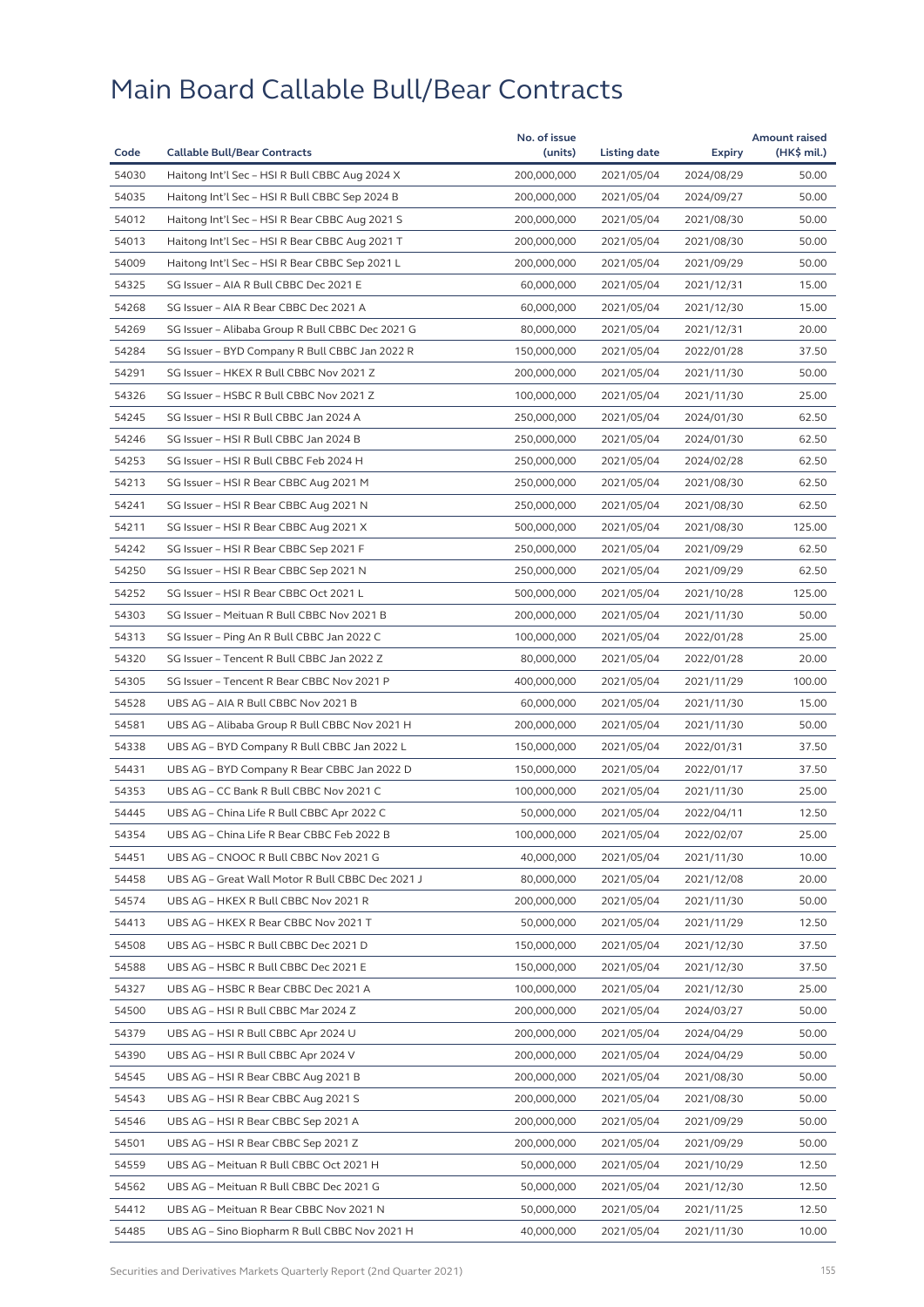|       |                                                              | No. of issue |              |               | <b>Amount raised</b> |
|-------|--------------------------------------------------------------|--------------|--------------|---------------|----------------------|
| Code  | <b>Callable Bull/Bear Contracts</b>                          | (units)      | Listing date | <b>Expiry</b> | (HK\$ mil.)          |
| 54348 | UBS AG - SMIC R Bear CBBC Nov 2021 E                         | 50,000,000   | 2021/05/04   | 2021/11/30    | 12.50                |
| 54397 | UBS AG - Tencent R Bull CBBC Dec 2021 D                      | 40,000,000   | 2021/05/04   | 2021/12/30    | 10.00                |
| 54405 | UBS AG - Tencent R Bull CBBC Dec 2021 E                      | 40,000,000   | 2021/05/04   | 2021/12/30    | 10.00                |
| 54557 | UBS AG - Tencent R Bear CBBC Nov 2021 H                      | 200,000,000  | 2021/05/04   | 2021/11/30    | 50.00                |
| 54586 | UBS AG - Xiaomi R Bull CBBC Dec 2021 L                       | 60,000,000   | 2021/05/04   | 2021/12/30    | 15.00                |
| 54049 | Bank Vontobel - BOCL R Bull CBBC Feb 2022 A                  | 40,000,000   | 2021/05/04   | 2022/02/28    | 10.00                |
| 54039 | Bank Vontobel - Geely Auto R Bear CBBC Oct 2021 B            | 100,000,000  | 2021/05/04   | 2021/10/29    | 25.00                |
| 54059 | Bank Vontobel - HSI R Bull CBBC Feb 2024 P                   | 100,000,000  | 2021/05/04   | 2024/02/28    | 25.00                |
| 54061 | Bank Vontobel - HSI R Bull CBBC Feb 2024 Q                   | 100,000,000  | 2021/05/04   | 2024/02/28    | 25.00                |
| 54043 | Bank Vontobel - HSI R Bear CBBC Aug 2021 D                   | 100,000,000  | 2021/05/04   | 2021/08/30    | 25.00                |
| 54041 | Bank Vontobel - HSI R Bear CBBC Aug 2021 I                   | 100,000,000  | 2021/05/04   | 2021/08/30    | 25.00                |
| 54057 | Bank Vontobel - PA Gooddoctor R Bull CBBC Apr 2022 A         | 40,000,000   | 2021/05/04   | 2022/04/28    | 10.00                |
| 54054 | Bank Vontobel – PA Gooddoctor R Bear CBBC Apr 2022 A         | 40,000,000   | 2021/05/04   | 2022/04/28    | 10.00                |
| 54058 | Bank Vontobel - Sino Biopharm R Bull CBBC Mar 2022 A         | 40,000,000   | 2021/05/04   | 2022/03/31    | 10.00                |
| 54736 | BOCI Asia Ltd. - HSI R Bull CBBC Aug 2023 T                  | 150,000,000  | 2021/05/05   | 2023/08/30    | 37.50                |
| 54737 | BOCI Asia Ltd. - HSI R Bear CBBC Aug 2021 B                  | 150,000,000  | 2021/05/05   | 2021/08/30    | 37.50                |
| 54741 | BOCI Asia Ltd. - HSI R Bear CBBC Aug 2021 C                  | 150,000,000  | 2021/05/05   | 2021/08/30    | 37.50                |
| 54733 | BNP Paribas Issuance B.V. - HSI R Bull CBBC Aug 2024 A       | 240,000,000  | 2021/05/05   | 2024/08/29    | 60.00                |
| 54722 | BNP Paribas Issuance B.V. - HSI R Bull CBBC Aug 2024 K       | 250,000,000  | 2021/05/05   | 2024/08/29    | 62.50                |
| 54734 | BNP Paribas Issuance B.V. - HSI R Bull CBBC Aug 2024 L       | 250,000,000  | 2021/05/05   | 2024/08/29    | 62.50                |
| 54841 | BNP Paribas Issuance B.V. - HSI R Bull CBBC Aug 2024 M       | 240,000,000  | 2021/05/05   | 2024/08/29    | 60.00                |
| 54843 | BNP Paribas Issuance B.V. - HSI R Bear CBBC Sep 2021 K       | 250,000,000  | 2021/05/05   | 2021/09/29    | 62.50                |
| 54849 | BNP Paribas Issuance B.V. - HSI R Bear CBBC Sep 2021 L       | 240,000,000  | 2021/05/05   | 2021/09/29    | 60.00                |
| 54940 | Credit Suisse AG – Alibaba Group R Bull CBBC Dec 2021 B      | 100,000,000  | 2021/05/05   | 2021/12/30    | 25.00                |
| 54942 | Credit Suisse AG - Alibaba Group R Bear CBBC Dec 2021 C      | 100,000,000  | 2021/05/05   | 2021/12/30    | 25.00                |
| 54916 | Credit Suisse AG - Bank of China R Bull CBBC Feb 2022 C      | 100,000,000  | 2021/05/05   | 2022/02/25    | 25.00                |
| 54923 | Credit Suisse AG - Bank of China R Bull CBBC Apr 2022 A      | 100,000,000  | 2021/05/05   | 2022/04/28    | 25.00                |
| 54877 | Credit Suisse AG - BYD Company R Bull CBBC Jan 2022 B        | 100,000,000  | 2021/05/05   | 2022/01/28    | 25.00                |
| 54893 | Credit Suisse AG - BYD Company R Bear CBBC Dec 2021 B        | 100,000,000  | 2021/05/05   | 2021/12/30    | 25.00                |
| 54954 | Credit Suisse AG - HKEX R Bull CBBC Oct 2021 Z               | 100,000,000  | 2021/05/05   | 2021/10/28    | 25.00                |
| 54960 | Credit Suisse AG - HKEX R Bear CBBC Oct 2021 H               | 100,000,000  | 2021/05/05   | 2021/10/28    | 25.00                |
| 54870 | Credit Suisse AG - HSI R Bull CBBC Feb 2024 I                | 200,000,000  | 2021/05/05   | 2024/02/28    | 50.00                |
| 54856 | Credit Suisse AG - HSI R Bull CBBC Feb 2024 L                | 200,000,000  | 2021/05/05   | 2024/02/28    | 50.00                |
| 54871 | Credit Suisse AG - HSI R Bull CBBC Mar 2024 A                | 200,000,000  | 2021/05/05   | 2024/03/27    | 50.00                |
| 54857 | Credit Suisse AG - HSI R Bull CBBC Mar 2024 V                | 200,000,000  | 2021/05/05   | 2024/03/27    | 50.00                |
| 54964 | Credit Suisse AG - HSI R Bear CBBC Aug 2021 R                | 200,000,000  | 2021/05/05   | 2021/08/30    | 50.00                |
| 54975 | Credit Suisse AG - HSI R Bear CBBC Aug 2021 T                | 200,000,000  | 2021/05/05   | 2021/08/30    | 50.00                |
| 54985 | Credit Suisse AG - HSI R Bear CBBC Aug 2021 V                | 200,000,000  | 2021/05/05   | 2021/08/30    | 50.00                |
| 54968 | Credit Suisse AG - HSI R Bear CBBC Sep 2021 O                | 200,000,000  | 2021/05/05   | 2021/09/29    | 50.00                |
| 54978 | Credit Suisse AG - HSI R Bear CBBC Sep 2021 P                | 200,000,000  | 2021/05/05   | 2021/09/29    | 50.00                |
| 54902 | Credit Suisse AG - Meituan R Bull CBBC Oct 2021 Q            | 50,000,000   | 2021/05/05   | 2021/10/28    | 12.50                |
| 54950 | Credit Suisse AG - PA GoodDoctor R Bull CBBC Dec 2021 A      | 40,000,000   | 2021/05/05   | 2021/12/30    | 10.00                |
| 54951 | Credit Suisse AG - PA GoodDoctor R Bull CBBC Dec 2021 B      | 40,000,000   | 2021/05/05   | 2021/12/30    | 10.40                |
| 54872 | Credit Suisse AG – Tencent R Bull CBBC Sep 2021 J            | 50,000,000   | 2021/05/05   | 2021/09/29    | 12.50                |
| 54696 | Guotai Junan - HSI R Bear CBBC Aug 2021 I                    | 200,000,000  | 2021/05/05   | 2021/08/30    | 50.00                |
| 54715 | Guotai Junan - HSI R Bear CBBC Aug 2021 J                    | 200,000,000  | 2021/05/05   | 2021/08/30    | 50.00                |
| 55989 | Goldman Sachs SP (Asia) - Alibaba R Bull CBBC Nov 2021 R     | 100,000,000  | 2021/05/05   | 2021/11/18    | 25.00                |
| 55987 | Goldman Sachs SP (Asia) - BYD Company R Bull CBBC Jan 2022 A | 80,000,000   | 2021/05/05   | 2022/01/28    | 20.00                |
| 56022 | Goldman Sachs SP (Asia) - HKEX R Bull CBBC Oct 2021 F        | 80,000,000   | 2021/05/05   | 2021/10/29    | 20.00                |
|       |                                                              |              |              |               |                      |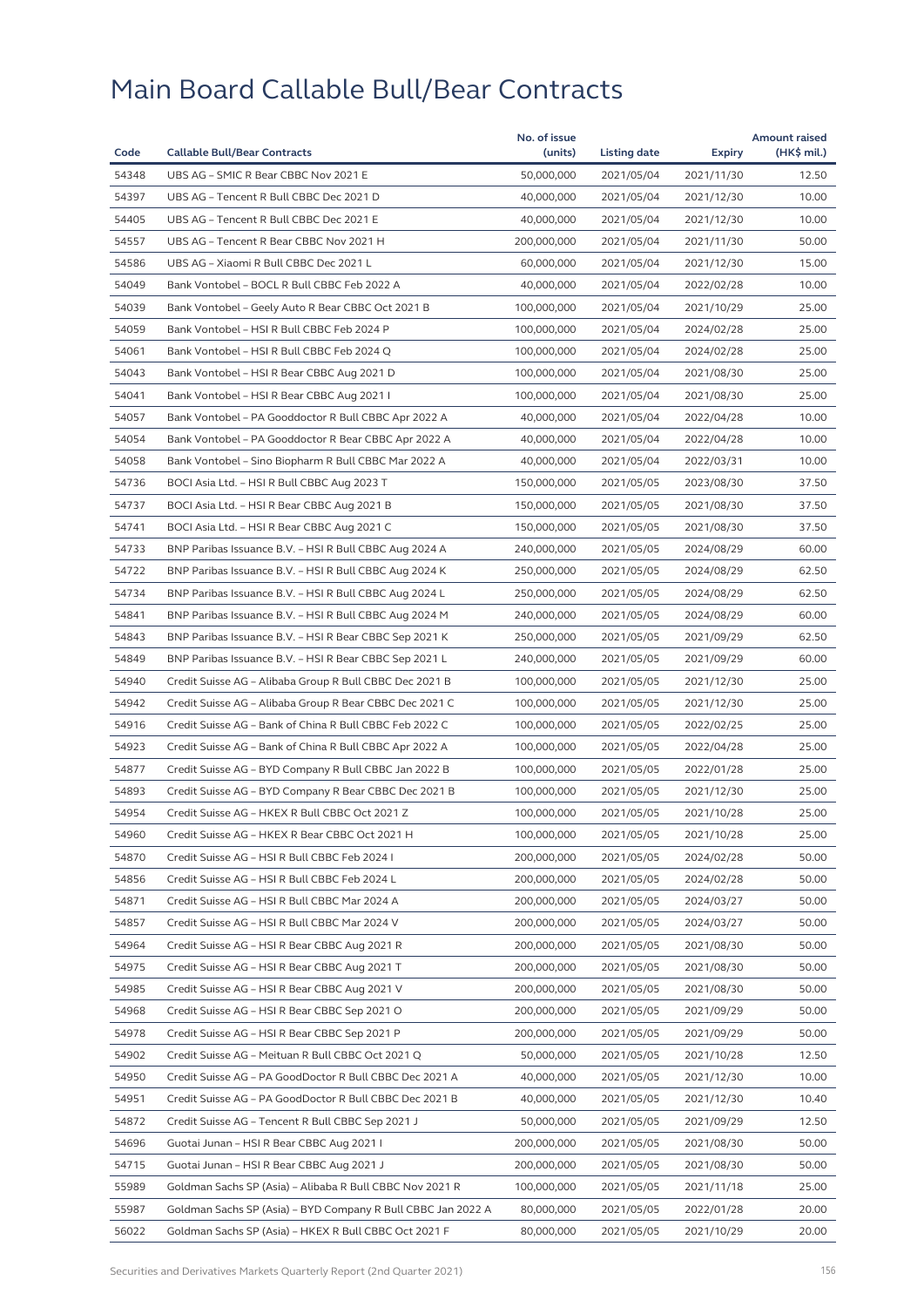| 56032<br>80,000,000<br>20.00<br>Goldman Sachs SP (Asia) - HKEX R Bear CBBC Mar 2022 D<br>2021/05/05<br>2022/03/25<br>56030<br>Goldman Sachs SP (Asia) - HSBC R Bull CBBC Nov 2021 F<br>80,000,000<br>2021/05/05<br>20.00<br>2021/11/10<br>55975<br>Goldman Sachs SP (Asia) - Meituan R Bull CBBC Oct 2021 U<br>60,000,000<br>2021/05/05<br>2021/10/29<br>15.00<br>55998<br>Goldman Sachs SP (Asia) - Meituan R Bull CBBC Oct 2021 W<br>25.00<br>100,000,000<br>2021/05/05<br>2021/10/29<br>55964<br>Goldman Sachs SP (Asia) - Ping An R Bull CBBC Nov 2021 B<br>80,000,000<br>2021/05/05<br>2021/11/25<br>20.00<br>56005<br>25.00<br>Goldman Sachs SP (Asia) - Tencent R Bull CBBC Aug 2021 L<br>100,000,000<br>2021/05/05<br>2021/08/18<br>56033<br>Goldman Sachs SP (Asia) - Tencent R Bear CBBC Mar 2022 M<br>100,000,000<br>2021/05/05<br>2022/03/25<br>25.00<br>54681<br>HK Bank - HSI R Bull CBBC Oct 2023 L<br>125,000,000<br>2021/05/05<br>2023/10/30<br>31.25<br>54684<br>HK Bank - HSI R Bull CBBC Oct 2023 N<br>31.25<br>125,000,000<br>2021/05/05<br>2023/10/30<br>54695<br>HK Bank - HSI R Bear CBBC Nov 2021 C<br>125,000,000<br>2021/05/05<br>31.25<br>2021/11/29<br>54694<br>HK Bank - HSI R Bear CBBC Nov 2021 W<br>125,000,000<br>2021/05/05<br>31.25<br>2021/11/29<br>54778<br>50.00<br>Haitong Int'l Sec - HSI R Bull CBBC Aug 2024 Y<br>200,000,000<br>2021/05/05<br>2024/08/29<br>54754<br>Haitong Int'l Sec - HSI R Bull CBBC Sep 2024 C<br>50.00<br>200,000,000<br>2021/05/05<br>2024/09/27<br>54787<br>Haitong Int'l Sec - HSI R Bull CBBC Sep 2024 D<br>200,000,000<br>2021/05/05<br>2024/09/27<br>50.00<br>54795<br>Haitong Int'l Sec - HSI R Bear CBBC Aug 2021 U<br>200,000,000<br>50.00<br>2021/05/05<br>2021/08/30<br>54796<br>Haitong Int'l Sec - HSI R Bear CBBC Sep 2021 M<br>200,000,000<br>2021/05/05<br>2021/09/29<br>50.00<br>54803<br>50.00<br>Haitong Int'l Sec - HSI R Bear CBBC Oct 2021 A<br>200,000,000<br>2021/05/05<br>2021/10/28<br>54817<br>Haitong Int'l Sec - HSI R Bear CBBC Oct 2021 B<br>200,000,000<br>50.00<br>2021/05/05<br>2021/10/28<br>54838<br>Morgan Stanley Asia Products - Alibaba R Bear CBBC Jan 2022A<br>40,000,000<br>10.00<br>2021/05/05<br>2022/01/31<br>54830<br>Morgan Stanley Asia Products - Meituan R Bear CBBC Jan 2022A<br>40,000,000<br>2021/05/05<br>2022/01/03<br>10.00<br>54827<br>Morgan Stanley Asia Products - Tencent R Bear CBBC Dec 2021M<br>40,000,000<br>2021/05/05<br>2021/12/01<br>10.00<br>55229<br>SG Issuer - Alibaba Group R Bull CBBC Jan 2022 T<br>80,000,000<br>2021/05/05<br>2022/01/28<br>20.00<br>55410<br>SG Issuer - Bank of China R Bear CBBC Jan 2022 A<br>100,000,000<br>2021/05/05<br>2022/01/28<br>25.00<br>55141<br>SG Issuer - BYD Company R Bull CBBC Jan 2022 S<br>37.50<br>150,000,000<br>2021/05/05<br>2022/01/28<br>55148<br>SG Issuer - BYD Company R Bull CBBC Mar 2022 D<br>150,000,000<br>2021/05/05<br>2022/03/31<br>37.50<br>55411<br>SG Issuer - BYD Company R Bull CBBC Mar 2022 E<br>150,000,000<br>2021/05/05<br>37.50<br>2022/03/31<br>55164<br>SG Issuer - Geely Auto R Bull CBBC Jan 2022 E<br>150,000,000<br>2021/05/05<br>2022/01/28<br>37.50<br>55161<br>SG Issuer - Geely Auto R Bear CBBC Dec 2021 B<br>150,000,000<br>2021/05/05<br>2021/12/31<br>37.50<br>55319<br>SG Issuer - Greatwall Motor R Bear CBBC Dec 2021 D<br>100,000,000<br>25.00<br>2021/05/05<br>2021/12/31<br>55173<br>SG Issuer - HKEX R Bull CBBC Nov 2021 A<br>200,000,000<br>2021/05/05<br>2021/11/30<br>50.00<br>55322<br>SG Issuer - HKEX R Bear CBBC Dec 2021 G<br>200,000,000<br>2021/05/05<br>2021/12/31<br>50.00<br>55174<br>SG Issuer - HSBC R Bear CBBC Dec 2021 B<br>100,000,000<br>2021/05/05<br>2021/12/31<br>25.00<br>62.50<br>55360<br>250,000,000<br>2021/05/05<br>2023/12/28<br>SG Issuer – HSI R Bull CBBC Dec 2023 A<br>55365<br>SG Issuer - HSI R Bull CBBC Dec 2023 D<br>250,000,000<br>2021/05/05<br>2023/12/28<br>62.50<br>55369<br>SG Issuer - HSI R Bull CBBC Dec 2023 F<br>250,000,000<br>2021/05/05<br>62.50<br>2023/12/28<br>55370<br>SG Issuer - HSI R Bull CBBC Dec 2023 K<br>250,000,000<br>2021/05/05<br>2023/12/28<br>62.50<br>55282<br>62.50<br>SG Issuer - HSI R Bull CBBC Jan 2024 E<br>250,000,000<br>2021/05/05<br>2024/01/30<br>55310<br>SG Issuer - HSI R Bull CBBC Feb 2024 E<br>250,000,000<br>2021/05/05<br>2024/02/28<br>62.50<br>55313<br>SG Issuer - HSI R Bull CBBC Mar 2024 Z<br>250,000,000<br>2021/05/05<br>2024/03/27<br>62.50<br>55371<br>SG Issuer - HSI R Bear CBBC Aug 2021 O<br>250,000,000<br>2021/05/05<br>62.50<br>2021/08/30<br>55378<br>SG Issuer - HSI R Bear CBBC Oct 2021 M<br>250,000,000<br>2021/05/05<br>2021/10/28<br>62.50<br>55404<br>SG Issuer - HSI R Bear CBBC Oct 2021 N<br>250,000,000<br>2021/05/05<br>2021/10/28<br>62.50<br>55235<br>SG Issuer - JD.com R Bull CBBC Feb 2022 C<br>200,000,000<br>2021/05/05<br>2022/02/25<br>50.00<br>55417<br>SG Issuer - Meituan R Bull CBBC Dec 2021 N<br>80,000,000<br>2021/05/05<br>2021/12/30<br>20.00<br>55236<br>SG Issuer - Meituan R Bull CBBC Jan 2022 C<br>80,000,000<br>2021/05/05<br>2022/01/28<br>20.00<br>55242<br>SG Issuer - Meituan R Bull CBBC Feb 2022 N<br>200,000,000<br>2021/05/05<br>50.00<br>2022/02/25<br>55441<br>SG Issuer - Meituan R Bear CBBC Dec 2021 O<br>200,000,000<br>2021/05/05<br>2021/12/30<br>50.00<br>SG Issuer - PA Gooddoctor R Bull CBBC Feb 2022 B<br>55243<br>40,000,000<br>2021/05/05<br>2022/02/25<br>10.20<br>55324<br>SG Issuer - PA Gooddoctor R Bull CBBC Feb 2022 C<br>40,000,000<br>10.00 | Code |                                     | No. of issue | Listing date |               | <b>Amount raised</b> |
|-----------------------------------------------------------------------------------------------------------------------------------------------------------------------------------------------------------------------------------------------------------------------------------------------------------------------------------------------------------------------------------------------------------------------------------------------------------------------------------------------------------------------------------------------------------------------------------------------------------------------------------------------------------------------------------------------------------------------------------------------------------------------------------------------------------------------------------------------------------------------------------------------------------------------------------------------------------------------------------------------------------------------------------------------------------------------------------------------------------------------------------------------------------------------------------------------------------------------------------------------------------------------------------------------------------------------------------------------------------------------------------------------------------------------------------------------------------------------------------------------------------------------------------------------------------------------------------------------------------------------------------------------------------------------------------------------------------------------------------------------------------------------------------------------------------------------------------------------------------------------------------------------------------------------------------------------------------------------------------------------------------------------------------------------------------------------------------------------------------------------------------------------------------------------------------------------------------------------------------------------------------------------------------------------------------------------------------------------------------------------------------------------------------------------------------------------------------------------------------------------------------------------------------------------------------------------------------------------------------------------------------------------------------------------------------------------------------------------------------------------------------------------------------------------------------------------------------------------------------------------------------------------------------------------------------------------------------------------------------------------------------------------------------------------------------------------------------------------------------------------------------------------------------------------------------------------------------------------------------------------------------------------------------------------------------------------------------------------------------------------------------------------------------------------------------------------------------------------------------------------------------------------------------------------------------------------------------------------------------------------------------------------------------------------------------------------------------------------------------------------------------------------------------------------------------------------------------------------------------------------------------------------------------------------------------------------------------------------------------------------------------------------------------------------------------------------------------------------------------------------------------------------------------------------------------------------------------------------------------------------------------------------------------------------------------------------------------------------------------------------------------------------------------------------------------------------------------------------------------------------------------------------------------------------------------------------------------------------------------------------------------------------------------------------------------------------------------------------------------------------------------------------------------------------------------------------------------------------------------------------------------------------------------------------------------------------------------------------------------------------------------------------------------------------------------------------------------------------------------------------------------------------------------------------------------------------------------------------------------------------------------------------------------------------------------------------------------------------------------------------------------------------------------------------------------------------------------------------------------------------------------------------------------------------------------------------|------|-------------------------------------|--------------|--------------|---------------|----------------------|
|                                                                                                                                                                                                                                                                                                                                                                                                                                                                                                                                                                                                                                                                                                                                                                                                                                                                                                                                                                                                                                                                                                                                                                                                                                                                                                                                                                                                                                                                                                                                                                                                                                                                                                                                                                                                                                                                                                                                                                                                                                                                                                                                                                                                                                                                                                                                                                                                                                                                                                                                                                                                                                                                                                                                                                                                                                                                                                                                                                                                                                                                                                                                                                                                                                                                                                                                                                                                                                                                                                                                                                                                                                                                                                                                                                                                                                                                                                                                                                                                                                                                                                                                                                                                                                                                                                                                                                                                                                                                                                                                                                                                                                                                                                                                                                                                                                                                                                                                                                                                                                                                                                                                                                                                                                                                                                                                                                                                                                                                                                                                                                       |      | <b>Callable Bull/Bear Contracts</b> | (units)      |              | <b>Expiry</b> | (HK\$ mil.)          |
|                                                                                                                                                                                                                                                                                                                                                                                                                                                                                                                                                                                                                                                                                                                                                                                                                                                                                                                                                                                                                                                                                                                                                                                                                                                                                                                                                                                                                                                                                                                                                                                                                                                                                                                                                                                                                                                                                                                                                                                                                                                                                                                                                                                                                                                                                                                                                                                                                                                                                                                                                                                                                                                                                                                                                                                                                                                                                                                                                                                                                                                                                                                                                                                                                                                                                                                                                                                                                                                                                                                                                                                                                                                                                                                                                                                                                                                                                                                                                                                                                                                                                                                                                                                                                                                                                                                                                                                                                                                                                                                                                                                                                                                                                                                                                                                                                                                                                                                                                                                                                                                                                                                                                                                                                                                                                                                                                                                                                                                                                                                                                                       |      |                                     |              |              |               |                      |
|                                                                                                                                                                                                                                                                                                                                                                                                                                                                                                                                                                                                                                                                                                                                                                                                                                                                                                                                                                                                                                                                                                                                                                                                                                                                                                                                                                                                                                                                                                                                                                                                                                                                                                                                                                                                                                                                                                                                                                                                                                                                                                                                                                                                                                                                                                                                                                                                                                                                                                                                                                                                                                                                                                                                                                                                                                                                                                                                                                                                                                                                                                                                                                                                                                                                                                                                                                                                                                                                                                                                                                                                                                                                                                                                                                                                                                                                                                                                                                                                                                                                                                                                                                                                                                                                                                                                                                                                                                                                                                                                                                                                                                                                                                                                                                                                                                                                                                                                                                                                                                                                                                                                                                                                                                                                                                                                                                                                                                                                                                                                                                       |      |                                     |              |              |               |                      |
|                                                                                                                                                                                                                                                                                                                                                                                                                                                                                                                                                                                                                                                                                                                                                                                                                                                                                                                                                                                                                                                                                                                                                                                                                                                                                                                                                                                                                                                                                                                                                                                                                                                                                                                                                                                                                                                                                                                                                                                                                                                                                                                                                                                                                                                                                                                                                                                                                                                                                                                                                                                                                                                                                                                                                                                                                                                                                                                                                                                                                                                                                                                                                                                                                                                                                                                                                                                                                                                                                                                                                                                                                                                                                                                                                                                                                                                                                                                                                                                                                                                                                                                                                                                                                                                                                                                                                                                                                                                                                                                                                                                                                                                                                                                                                                                                                                                                                                                                                                                                                                                                                                                                                                                                                                                                                                                                                                                                                                                                                                                                                                       |      |                                     |              |              |               |                      |
|                                                                                                                                                                                                                                                                                                                                                                                                                                                                                                                                                                                                                                                                                                                                                                                                                                                                                                                                                                                                                                                                                                                                                                                                                                                                                                                                                                                                                                                                                                                                                                                                                                                                                                                                                                                                                                                                                                                                                                                                                                                                                                                                                                                                                                                                                                                                                                                                                                                                                                                                                                                                                                                                                                                                                                                                                                                                                                                                                                                                                                                                                                                                                                                                                                                                                                                                                                                                                                                                                                                                                                                                                                                                                                                                                                                                                                                                                                                                                                                                                                                                                                                                                                                                                                                                                                                                                                                                                                                                                                                                                                                                                                                                                                                                                                                                                                                                                                                                                                                                                                                                                                                                                                                                                                                                                                                                                                                                                                                                                                                                                                       |      |                                     |              |              |               |                      |
|                                                                                                                                                                                                                                                                                                                                                                                                                                                                                                                                                                                                                                                                                                                                                                                                                                                                                                                                                                                                                                                                                                                                                                                                                                                                                                                                                                                                                                                                                                                                                                                                                                                                                                                                                                                                                                                                                                                                                                                                                                                                                                                                                                                                                                                                                                                                                                                                                                                                                                                                                                                                                                                                                                                                                                                                                                                                                                                                                                                                                                                                                                                                                                                                                                                                                                                                                                                                                                                                                                                                                                                                                                                                                                                                                                                                                                                                                                                                                                                                                                                                                                                                                                                                                                                                                                                                                                                                                                                                                                                                                                                                                                                                                                                                                                                                                                                                                                                                                                                                                                                                                                                                                                                                                                                                                                                                                                                                                                                                                                                                                                       |      |                                     |              |              |               |                      |
|                                                                                                                                                                                                                                                                                                                                                                                                                                                                                                                                                                                                                                                                                                                                                                                                                                                                                                                                                                                                                                                                                                                                                                                                                                                                                                                                                                                                                                                                                                                                                                                                                                                                                                                                                                                                                                                                                                                                                                                                                                                                                                                                                                                                                                                                                                                                                                                                                                                                                                                                                                                                                                                                                                                                                                                                                                                                                                                                                                                                                                                                                                                                                                                                                                                                                                                                                                                                                                                                                                                                                                                                                                                                                                                                                                                                                                                                                                                                                                                                                                                                                                                                                                                                                                                                                                                                                                                                                                                                                                                                                                                                                                                                                                                                                                                                                                                                                                                                                                                                                                                                                                                                                                                                                                                                                                                                                                                                                                                                                                                                                                       |      |                                     |              |              |               |                      |
|                                                                                                                                                                                                                                                                                                                                                                                                                                                                                                                                                                                                                                                                                                                                                                                                                                                                                                                                                                                                                                                                                                                                                                                                                                                                                                                                                                                                                                                                                                                                                                                                                                                                                                                                                                                                                                                                                                                                                                                                                                                                                                                                                                                                                                                                                                                                                                                                                                                                                                                                                                                                                                                                                                                                                                                                                                                                                                                                                                                                                                                                                                                                                                                                                                                                                                                                                                                                                                                                                                                                                                                                                                                                                                                                                                                                                                                                                                                                                                                                                                                                                                                                                                                                                                                                                                                                                                                                                                                                                                                                                                                                                                                                                                                                                                                                                                                                                                                                                                                                                                                                                                                                                                                                                                                                                                                                                                                                                                                                                                                                                                       |      |                                     |              |              |               |                      |
|                                                                                                                                                                                                                                                                                                                                                                                                                                                                                                                                                                                                                                                                                                                                                                                                                                                                                                                                                                                                                                                                                                                                                                                                                                                                                                                                                                                                                                                                                                                                                                                                                                                                                                                                                                                                                                                                                                                                                                                                                                                                                                                                                                                                                                                                                                                                                                                                                                                                                                                                                                                                                                                                                                                                                                                                                                                                                                                                                                                                                                                                                                                                                                                                                                                                                                                                                                                                                                                                                                                                                                                                                                                                                                                                                                                                                                                                                                                                                                                                                                                                                                                                                                                                                                                                                                                                                                                                                                                                                                                                                                                                                                                                                                                                                                                                                                                                                                                                                                                                                                                                                                                                                                                                                                                                                                                                                                                                                                                                                                                                                                       |      |                                     |              |              |               |                      |
|                                                                                                                                                                                                                                                                                                                                                                                                                                                                                                                                                                                                                                                                                                                                                                                                                                                                                                                                                                                                                                                                                                                                                                                                                                                                                                                                                                                                                                                                                                                                                                                                                                                                                                                                                                                                                                                                                                                                                                                                                                                                                                                                                                                                                                                                                                                                                                                                                                                                                                                                                                                                                                                                                                                                                                                                                                                                                                                                                                                                                                                                                                                                                                                                                                                                                                                                                                                                                                                                                                                                                                                                                                                                                                                                                                                                                                                                                                                                                                                                                                                                                                                                                                                                                                                                                                                                                                                                                                                                                                                                                                                                                                                                                                                                                                                                                                                                                                                                                                                                                                                                                                                                                                                                                                                                                                                                                                                                                                                                                                                                                                       |      |                                     |              |              |               |                      |
|                                                                                                                                                                                                                                                                                                                                                                                                                                                                                                                                                                                                                                                                                                                                                                                                                                                                                                                                                                                                                                                                                                                                                                                                                                                                                                                                                                                                                                                                                                                                                                                                                                                                                                                                                                                                                                                                                                                                                                                                                                                                                                                                                                                                                                                                                                                                                                                                                                                                                                                                                                                                                                                                                                                                                                                                                                                                                                                                                                                                                                                                                                                                                                                                                                                                                                                                                                                                                                                                                                                                                                                                                                                                                                                                                                                                                                                                                                                                                                                                                                                                                                                                                                                                                                                                                                                                                                                                                                                                                                                                                                                                                                                                                                                                                                                                                                                                                                                                                                                                                                                                                                                                                                                                                                                                                                                                                                                                                                                                                                                                                                       |      |                                     |              |              |               |                      |
|                                                                                                                                                                                                                                                                                                                                                                                                                                                                                                                                                                                                                                                                                                                                                                                                                                                                                                                                                                                                                                                                                                                                                                                                                                                                                                                                                                                                                                                                                                                                                                                                                                                                                                                                                                                                                                                                                                                                                                                                                                                                                                                                                                                                                                                                                                                                                                                                                                                                                                                                                                                                                                                                                                                                                                                                                                                                                                                                                                                                                                                                                                                                                                                                                                                                                                                                                                                                                                                                                                                                                                                                                                                                                                                                                                                                                                                                                                                                                                                                                                                                                                                                                                                                                                                                                                                                                                                                                                                                                                                                                                                                                                                                                                                                                                                                                                                                                                                                                                                                                                                                                                                                                                                                                                                                                                                                                                                                                                                                                                                                                                       |      |                                     |              |              |               |                      |
|                                                                                                                                                                                                                                                                                                                                                                                                                                                                                                                                                                                                                                                                                                                                                                                                                                                                                                                                                                                                                                                                                                                                                                                                                                                                                                                                                                                                                                                                                                                                                                                                                                                                                                                                                                                                                                                                                                                                                                                                                                                                                                                                                                                                                                                                                                                                                                                                                                                                                                                                                                                                                                                                                                                                                                                                                                                                                                                                                                                                                                                                                                                                                                                                                                                                                                                                                                                                                                                                                                                                                                                                                                                                                                                                                                                                                                                                                                                                                                                                                                                                                                                                                                                                                                                                                                                                                                                                                                                                                                                                                                                                                                                                                                                                                                                                                                                                                                                                                                                                                                                                                                                                                                                                                                                                                                                                                                                                                                                                                                                                                                       |      |                                     |              |              |               |                      |
|                                                                                                                                                                                                                                                                                                                                                                                                                                                                                                                                                                                                                                                                                                                                                                                                                                                                                                                                                                                                                                                                                                                                                                                                                                                                                                                                                                                                                                                                                                                                                                                                                                                                                                                                                                                                                                                                                                                                                                                                                                                                                                                                                                                                                                                                                                                                                                                                                                                                                                                                                                                                                                                                                                                                                                                                                                                                                                                                                                                                                                                                                                                                                                                                                                                                                                                                                                                                                                                                                                                                                                                                                                                                                                                                                                                                                                                                                                                                                                                                                                                                                                                                                                                                                                                                                                                                                                                                                                                                                                                                                                                                                                                                                                                                                                                                                                                                                                                                                                                                                                                                                                                                                                                                                                                                                                                                                                                                                                                                                                                                                                       |      |                                     |              |              |               |                      |
|                                                                                                                                                                                                                                                                                                                                                                                                                                                                                                                                                                                                                                                                                                                                                                                                                                                                                                                                                                                                                                                                                                                                                                                                                                                                                                                                                                                                                                                                                                                                                                                                                                                                                                                                                                                                                                                                                                                                                                                                                                                                                                                                                                                                                                                                                                                                                                                                                                                                                                                                                                                                                                                                                                                                                                                                                                                                                                                                                                                                                                                                                                                                                                                                                                                                                                                                                                                                                                                                                                                                                                                                                                                                                                                                                                                                                                                                                                                                                                                                                                                                                                                                                                                                                                                                                                                                                                                                                                                                                                                                                                                                                                                                                                                                                                                                                                                                                                                                                                                                                                                                                                                                                                                                                                                                                                                                                                                                                                                                                                                                                                       |      |                                     |              |              |               |                      |
|                                                                                                                                                                                                                                                                                                                                                                                                                                                                                                                                                                                                                                                                                                                                                                                                                                                                                                                                                                                                                                                                                                                                                                                                                                                                                                                                                                                                                                                                                                                                                                                                                                                                                                                                                                                                                                                                                                                                                                                                                                                                                                                                                                                                                                                                                                                                                                                                                                                                                                                                                                                                                                                                                                                                                                                                                                                                                                                                                                                                                                                                                                                                                                                                                                                                                                                                                                                                                                                                                                                                                                                                                                                                                                                                                                                                                                                                                                                                                                                                                                                                                                                                                                                                                                                                                                                                                                                                                                                                                                                                                                                                                                                                                                                                                                                                                                                                                                                                                                                                                                                                                                                                                                                                                                                                                                                                                                                                                                                                                                                                                                       |      |                                     |              |              |               |                      |
|                                                                                                                                                                                                                                                                                                                                                                                                                                                                                                                                                                                                                                                                                                                                                                                                                                                                                                                                                                                                                                                                                                                                                                                                                                                                                                                                                                                                                                                                                                                                                                                                                                                                                                                                                                                                                                                                                                                                                                                                                                                                                                                                                                                                                                                                                                                                                                                                                                                                                                                                                                                                                                                                                                                                                                                                                                                                                                                                                                                                                                                                                                                                                                                                                                                                                                                                                                                                                                                                                                                                                                                                                                                                                                                                                                                                                                                                                                                                                                                                                                                                                                                                                                                                                                                                                                                                                                                                                                                                                                                                                                                                                                                                                                                                                                                                                                                                                                                                                                                                                                                                                                                                                                                                                                                                                                                                                                                                                                                                                                                                                                       |      |                                     |              |              |               |                      |
|                                                                                                                                                                                                                                                                                                                                                                                                                                                                                                                                                                                                                                                                                                                                                                                                                                                                                                                                                                                                                                                                                                                                                                                                                                                                                                                                                                                                                                                                                                                                                                                                                                                                                                                                                                                                                                                                                                                                                                                                                                                                                                                                                                                                                                                                                                                                                                                                                                                                                                                                                                                                                                                                                                                                                                                                                                                                                                                                                                                                                                                                                                                                                                                                                                                                                                                                                                                                                                                                                                                                                                                                                                                                                                                                                                                                                                                                                                                                                                                                                                                                                                                                                                                                                                                                                                                                                                                                                                                                                                                                                                                                                                                                                                                                                                                                                                                                                                                                                                                                                                                                                                                                                                                                                                                                                                                                                                                                                                                                                                                                                                       |      |                                     |              |              |               |                      |
|                                                                                                                                                                                                                                                                                                                                                                                                                                                                                                                                                                                                                                                                                                                                                                                                                                                                                                                                                                                                                                                                                                                                                                                                                                                                                                                                                                                                                                                                                                                                                                                                                                                                                                                                                                                                                                                                                                                                                                                                                                                                                                                                                                                                                                                                                                                                                                                                                                                                                                                                                                                                                                                                                                                                                                                                                                                                                                                                                                                                                                                                                                                                                                                                                                                                                                                                                                                                                                                                                                                                                                                                                                                                                                                                                                                                                                                                                                                                                                                                                                                                                                                                                                                                                                                                                                                                                                                                                                                                                                                                                                                                                                                                                                                                                                                                                                                                                                                                                                                                                                                                                                                                                                                                                                                                                                                                                                                                                                                                                                                                                                       |      |                                     |              |              |               |                      |
|                                                                                                                                                                                                                                                                                                                                                                                                                                                                                                                                                                                                                                                                                                                                                                                                                                                                                                                                                                                                                                                                                                                                                                                                                                                                                                                                                                                                                                                                                                                                                                                                                                                                                                                                                                                                                                                                                                                                                                                                                                                                                                                                                                                                                                                                                                                                                                                                                                                                                                                                                                                                                                                                                                                                                                                                                                                                                                                                                                                                                                                                                                                                                                                                                                                                                                                                                                                                                                                                                                                                                                                                                                                                                                                                                                                                                                                                                                                                                                                                                                                                                                                                                                                                                                                                                                                                                                                                                                                                                                                                                                                                                                                                                                                                                                                                                                                                                                                                                                                                                                                                                                                                                                                                                                                                                                                                                                                                                                                                                                                                                                       |      |                                     |              |              |               |                      |
|                                                                                                                                                                                                                                                                                                                                                                                                                                                                                                                                                                                                                                                                                                                                                                                                                                                                                                                                                                                                                                                                                                                                                                                                                                                                                                                                                                                                                                                                                                                                                                                                                                                                                                                                                                                                                                                                                                                                                                                                                                                                                                                                                                                                                                                                                                                                                                                                                                                                                                                                                                                                                                                                                                                                                                                                                                                                                                                                                                                                                                                                                                                                                                                                                                                                                                                                                                                                                                                                                                                                                                                                                                                                                                                                                                                                                                                                                                                                                                                                                                                                                                                                                                                                                                                                                                                                                                                                                                                                                                                                                                                                                                                                                                                                                                                                                                                                                                                                                                                                                                                                                                                                                                                                                                                                                                                                                                                                                                                                                                                                                                       |      |                                     |              |              |               |                      |
|                                                                                                                                                                                                                                                                                                                                                                                                                                                                                                                                                                                                                                                                                                                                                                                                                                                                                                                                                                                                                                                                                                                                                                                                                                                                                                                                                                                                                                                                                                                                                                                                                                                                                                                                                                                                                                                                                                                                                                                                                                                                                                                                                                                                                                                                                                                                                                                                                                                                                                                                                                                                                                                                                                                                                                                                                                                                                                                                                                                                                                                                                                                                                                                                                                                                                                                                                                                                                                                                                                                                                                                                                                                                                                                                                                                                                                                                                                                                                                                                                                                                                                                                                                                                                                                                                                                                                                                                                                                                                                                                                                                                                                                                                                                                                                                                                                                                                                                                                                                                                                                                                                                                                                                                                                                                                                                                                                                                                                                                                                                                                                       |      |                                     |              |              |               |                      |
|                                                                                                                                                                                                                                                                                                                                                                                                                                                                                                                                                                                                                                                                                                                                                                                                                                                                                                                                                                                                                                                                                                                                                                                                                                                                                                                                                                                                                                                                                                                                                                                                                                                                                                                                                                                                                                                                                                                                                                                                                                                                                                                                                                                                                                                                                                                                                                                                                                                                                                                                                                                                                                                                                                                                                                                                                                                                                                                                                                                                                                                                                                                                                                                                                                                                                                                                                                                                                                                                                                                                                                                                                                                                                                                                                                                                                                                                                                                                                                                                                                                                                                                                                                                                                                                                                                                                                                                                                                                                                                                                                                                                                                                                                                                                                                                                                                                                                                                                                                                                                                                                                                                                                                                                                                                                                                                                                                                                                                                                                                                                                                       |      |                                     |              |              |               |                      |
|                                                                                                                                                                                                                                                                                                                                                                                                                                                                                                                                                                                                                                                                                                                                                                                                                                                                                                                                                                                                                                                                                                                                                                                                                                                                                                                                                                                                                                                                                                                                                                                                                                                                                                                                                                                                                                                                                                                                                                                                                                                                                                                                                                                                                                                                                                                                                                                                                                                                                                                                                                                                                                                                                                                                                                                                                                                                                                                                                                                                                                                                                                                                                                                                                                                                                                                                                                                                                                                                                                                                                                                                                                                                                                                                                                                                                                                                                                                                                                                                                                                                                                                                                                                                                                                                                                                                                                                                                                                                                                                                                                                                                                                                                                                                                                                                                                                                                                                                                                                                                                                                                                                                                                                                                                                                                                                                                                                                                                                                                                                                                                       |      |                                     |              |              |               |                      |
|                                                                                                                                                                                                                                                                                                                                                                                                                                                                                                                                                                                                                                                                                                                                                                                                                                                                                                                                                                                                                                                                                                                                                                                                                                                                                                                                                                                                                                                                                                                                                                                                                                                                                                                                                                                                                                                                                                                                                                                                                                                                                                                                                                                                                                                                                                                                                                                                                                                                                                                                                                                                                                                                                                                                                                                                                                                                                                                                                                                                                                                                                                                                                                                                                                                                                                                                                                                                                                                                                                                                                                                                                                                                                                                                                                                                                                                                                                                                                                                                                                                                                                                                                                                                                                                                                                                                                                                                                                                                                                                                                                                                                                                                                                                                                                                                                                                                                                                                                                                                                                                                                                                                                                                                                                                                                                                                                                                                                                                                                                                                                                       |      |                                     |              |              |               |                      |
|                                                                                                                                                                                                                                                                                                                                                                                                                                                                                                                                                                                                                                                                                                                                                                                                                                                                                                                                                                                                                                                                                                                                                                                                                                                                                                                                                                                                                                                                                                                                                                                                                                                                                                                                                                                                                                                                                                                                                                                                                                                                                                                                                                                                                                                                                                                                                                                                                                                                                                                                                                                                                                                                                                                                                                                                                                                                                                                                                                                                                                                                                                                                                                                                                                                                                                                                                                                                                                                                                                                                                                                                                                                                                                                                                                                                                                                                                                                                                                                                                                                                                                                                                                                                                                                                                                                                                                                                                                                                                                                                                                                                                                                                                                                                                                                                                                                                                                                                                                                                                                                                                                                                                                                                                                                                                                                                                                                                                                                                                                                                                                       |      |                                     |              |              |               |                      |
|                                                                                                                                                                                                                                                                                                                                                                                                                                                                                                                                                                                                                                                                                                                                                                                                                                                                                                                                                                                                                                                                                                                                                                                                                                                                                                                                                                                                                                                                                                                                                                                                                                                                                                                                                                                                                                                                                                                                                                                                                                                                                                                                                                                                                                                                                                                                                                                                                                                                                                                                                                                                                                                                                                                                                                                                                                                                                                                                                                                                                                                                                                                                                                                                                                                                                                                                                                                                                                                                                                                                                                                                                                                                                                                                                                                                                                                                                                                                                                                                                                                                                                                                                                                                                                                                                                                                                                                                                                                                                                                                                                                                                                                                                                                                                                                                                                                                                                                                                                                                                                                                                                                                                                                                                                                                                                                                                                                                                                                                                                                                                                       |      |                                     |              |              |               |                      |
|                                                                                                                                                                                                                                                                                                                                                                                                                                                                                                                                                                                                                                                                                                                                                                                                                                                                                                                                                                                                                                                                                                                                                                                                                                                                                                                                                                                                                                                                                                                                                                                                                                                                                                                                                                                                                                                                                                                                                                                                                                                                                                                                                                                                                                                                                                                                                                                                                                                                                                                                                                                                                                                                                                                                                                                                                                                                                                                                                                                                                                                                                                                                                                                                                                                                                                                                                                                                                                                                                                                                                                                                                                                                                                                                                                                                                                                                                                                                                                                                                                                                                                                                                                                                                                                                                                                                                                                                                                                                                                                                                                                                                                                                                                                                                                                                                                                                                                                                                                                                                                                                                                                                                                                                                                                                                                                                                                                                                                                                                                                                                                       |      |                                     |              |              |               |                      |
|                                                                                                                                                                                                                                                                                                                                                                                                                                                                                                                                                                                                                                                                                                                                                                                                                                                                                                                                                                                                                                                                                                                                                                                                                                                                                                                                                                                                                                                                                                                                                                                                                                                                                                                                                                                                                                                                                                                                                                                                                                                                                                                                                                                                                                                                                                                                                                                                                                                                                                                                                                                                                                                                                                                                                                                                                                                                                                                                                                                                                                                                                                                                                                                                                                                                                                                                                                                                                                                                                                                                                                                                                                                                                                                                                                                                                                                                                                                                                                                                                                                                                                                                                                                                                                                                                                                                                                                                                                                                                                                                                                                                                                                                                                                                                                                                                                                                                                                                                                                                                                                                                                                                                                                                                                                                                                                                                                                                                                                                                                                                                                       |      |                                     |              |              |               |                      |
|                                                                                                                                                                                                                                                                                                                                                                                                                                                                                                                                                                                                                                                                                                                                                                                                                                                                                                                                                                                                                                                                                                                                                                                                                                                                                                                                                                                                                                                                                                                                                                                                                                                                                                                                                                                                                                                                                                                                                                                                                                                                                                                                                                                                                                                                                                                                                                                                                                                                                                                                                                                                                                                                                                                                                                                                                                                                                                                                                                                                                                                                                                                                                                                                                                                                                                                                                                                                                                                                                                                                                                                                                                                                                                                                                                                                                                                                                                                                                                                                                                                                                                                                                                                                                                                                                                                                                                                                                                                                                                                                                                                                                                                                                                                                                                                                                                                                                                                                                                                                                                                                                                                                                                                                                                                                                                                                                                                                                                                                                                                                                                       |      |                                     |              |              |               |                      |
|                                                                                                                                                                                                                                                                                                                                                                                                                                                                                                                                                                                                                                                                                                                                                                                                                                                                                                                                                                                                                                                                                                                                                                                                                                                                                                                                                                                                                                                                                                                                                                                                                                                                                                                                                                                                                                                                                                                                                                                                                                                                                                                                                                                                                                                                                                                                                                                                                                                                                                                                                                                                                                                                                                                                                                                                                                                                                                                                                                                                                                                                                                                                                                                                                                                                                                                                                                                                                                                                                                                                                                                                                                                                                                                                                                                                                                                                                                                                                                                                                                                                                                                                                                                                                                                                                                                                                                                                                                                                                                                                                                                                                                                                                                                                                                                                                                                                                                                                                                                                                                                                                                                                                                                                                                                                                                                                                                                                                                                                                                                                                                       |      |                                     |              |              |               |                      |
|                                                                                                                                                                                                                                                                                                                                                                                                                                                                                                                                                                                                                                                                                                                                                                                                                                                                                                                                                                                                                                                                                                                                                                                                                                                                                                                                                                                                                                                                                                                                                                                                                                                                                                                                                                                                                                                                                                                                                                                                                                                                                                                                                                                                                                                                                                                                                                                                                                                                                                                                                                                                                                                                                                                                                                                                                                                                                                                                                                                                                                                                                                                                                                                                                                                                                                                                                                                                                                                                                                                                                                                                                                                                                                                                                                                                                                                                                                                                                                                                                                                                                                                                                                                                                                                                                                                                                                                                                                                                                                                                                                                                                                                                                                                                                                                                                                                                                                                                                                                                                                                                                                                                                                                                                                                                                                                                                                                                                                                                                                                                                                       |      |                                     |              |              |               |                      |
|                                                                                                                                                                                                                                                                                                                                                                                                                                                                                                                                                                                                                                                                                                                                                                                                                                                                                                                                                                                                                                                                                                                                                                                                                                                                                                                                                                                                                                                                                                                                                                                                                                                                                                                                                                                                                                                                                                                                                                                                                                                                                                                                                                                                                                                                                                                                                                                                                                                                                                                                                                                                                                                                                                                                                                                                                                                                                                                                                                                                                                                                                                                                                                                                                                                                                                                                                                                                                                                                                                                                                                                                                                                                                                                                                                                                                                                                                                                                                                                                                                                                                                                                                                                                                                                                                                                                                                                                                                                                                                                                                                                                                                                                                                                                                                                                                                                                                                                                                                                                                                                                                                                                                                                                                                                                                                                                                                                                                                                                                                                                                                       |      |                                     |              |              |               |                      |
|                                                                                                                                                                                                                                                                                                                                                                                                                                                                                                                                                                                                                                                                                                                                                                                                                                                                                                                                                                                                                                                                                                                                                                                                                                                                                                                                                                                                                                                                                                                                                                                                                                                                                                                                                                                                                                                                                                                                                                                                                                                                                                                                                                                                                                                                                                                                                                                                                                                                                                                                                                                                                                                                                                                                                                                                                                                                                                                                                                                                                                                                                                                                                                                                                                                                                                                                                                                                                                                                                                                                                                                                                                                                                                                                                                                                                                                                                                                                                                                                                                                                                                                                                                                                                                                                                                                                                                                                                                                                                                                                                                                                                                                                                                                                                                                                                                                                                                                                                                                                                                                                                                                                                                                                                                                                                                                                                                                                                                                                                                                                                                       |      |                                     |              |              |               |                      |
|                                                                                                                                                                                                                                                                                                                                                                                                                                                                                                                                                                                                                                                                                                                                                                                                                                                                                                                                                                                                                                                                                                                                                                                                                                                                                                                                                                                                                                                                                                                                                                                                                                                                                                                                                                                                                                                                                                                                                                                                                                                                                                                                                                                                                                                                                                                                                                                                                                                                                                                                                                                                                                                                                                                                                                                                                                                                                                                                                                                                                                                                                                                                                                                                                                                                                                                                                                                                                                                                                                                                                                                                                                                                                                                                                                                                                                                                                                                                                                                                                                                                                                                                                                                                                                                                                                                                                                                                                                                                                                                                                                                                                                                                                                                                                                                                                                                                                                                                                                                                                                                                                                                                                                                                                                                                                                                                                                                                                                                                                                                                                                       |      |                                     |              |              |               |                      |
|                                                                                                                                                                                                                                                                                                                                                                                                                                                                                                                                                                                                                                                                                                                                                                                                                                                                                                                                                                                                                                                                                                                                                                                                                                                                                                                                                                                                                                                                                                                                                                                                                                                                                                                                                                                                                                                                                                                                                                                                                                                                                                                                                                                                                                                                                                                                                                                                                                                                                                                                                                                                                                                                                                                                                                                                                                                                                                                                                                                                                                                                                                                                                                                                                                                                                                                                                                                                                                                                                                                                                                                                                                                                                                                                                                                                                                                                                                                                                                                                                                                                                                                                                                                                                                                                                                                                                                                                                                                                                                                                                                                                                                                                                                                                                                                                                                                                                                                                                                                                                                                                                                                                                                                                                                                                                                                                                                                                                                                                                                                                                                       |      |                                     |              |              |               |                      |
|                                                                                                                                                                                                                                                                                                                                                                                                                                                                                                                                                                                                                                                                                                                                                                                                                                                                                                                                                                                                                                                                                                                                                                                                                                                                                                                                                                                                                                                                                                                                                                                                                                                                                                                                                                                                                                                                                                                                                                                                                                                                                                                                                                                                                                                                                                                                                                                                                                                                                                                                                                                                                                                                                                                                                                                                                                                                                                                                                                                                                                                                                                                                                                                                                                                                                                                                                                                                                                                                                                                                                                                                                                                                                                                                                                                                                                                                                                                                                                                                                                                                                                                                                                                                                                                                                                                                                                                                                                                                                                                                                                                                                                                                                                                                                                                                                                                                                                                                                                                                                                                                                                                                                                                                                                                                                                                                                                                                                                                                                                                                                                       |      |                                     |              |              |               |                      |
|                                                                                                                                                                                                                                                                                                                                                                                                                                                                                                                                                                                                                                                                                                                                                                                                                                                                                                                                                                                                                                                                                                                                                                                                                                                                                                                                                                                                                                                                                                                                                                                                                                                                                                                                                                                                                                                                                                                                                                                                                                                                                                                                                                                                                                                                                                                                                                                                                                                                                                                                                                                                                                                                                                                                                                                                                                                                                                                                                                                                                                                                                                                                                                                                                                                                                                                                                                                                                                                                                                                                                                                                                                                                                                                                                                                                                                                                                                                                                                                                                                                                                                                                                                                                                                                                                                                                                                                                                                                                                                                                                                                                                                                                                                                                                                                                                                                                                                                                                                                                                                                                                                                                                                                                                                                                                                                                                                                                                                                                                                                                                                       |      |                                     |              |              |               |                      |
|                                                                                                                                                                                                                                                                                                                                                                                                                                                                                                                                                                                                                                                                                                                                                                                                                                                                                                                                                                                                                                                                                                                                                                                                                                                                                                                                                                                                                                                                                                                                                                                                                                                                                                                                                                                                                                                                                                                                                                                                                                                                                                                                                                                                                                                                                                                                                                                                                                                                                                                                                                                                                                                                                                                                                                                                                                                                                                                                                                                                                                                                                                                                                                                                                                                                                                                                                                                                                                                                                                                                                                                                                                                                                                                                                                                                                                                                                                                                                                                                                                                                                                                                                                                                                                                                                                                                                                                                                                                                                                                                                                                                                                                                                                                                                                                                                                                                                                                                                                                                                                                                                                                                                                                                                                                                                                                                                                                                                                                                                                                                                                       |      |                                     |              |              |               |                      |
|                                                                                                                                                                                                                                                                                                                                                                                                                                                                                                                                                                                                                                                                                                                                                                                                                                                                                                                                                                                                                                                                                                                                                                                                                                                                                                                                                                                                                                                                                                                                                                                                                                                                                                                                                                                                                                                                                                                                                                                                                                                                                                                                                                                                                                                                                                                                                                                                                                                                                                                                                                                                                                                                                                                                                                                                                                                                                                                                                                                                                                                                                                                                                                                                                                                                                                                                                                                                                                                                                                                                                                                                                                                                                                                                                                                                                                                                                                                                                                                                                                                                                                                                                                                                                                                                                                                                                                                                                                                                                                                                                                                                                                                                                                                                                                                                                                                                                                                                                                                                                                                                                                                                                                                                                                                                                                                                                                                                                                                                                                                                                                       |      |                                     |              |              |               |                      |
|                                                                                                                                                                                                                                                                                                                                                                                                                                                                                                                                                                                                                                                                                                                                                                                                                                                                                                                                                                                                                                                                                                                                                                                                                                                                                                                                                                                                                                                                                                                                                                                                                                                                                                                                                                                                                                                                                                                                                                                                                                                                                                                                                                                                                                                                                                                                                                                                                                                                                                                                                                                                                                                                                                                                                                                                                                                                                                                                                                                                                                                                                                                                                                                                                                                                                                                                                                                                                                                                                                                                                                                                                                                                                                                                                                                                                                                                                                                                                                                                                                                                                                                                                                                                                                                                                                                                                                                                                                                                                                                                                                                                                                                                                                                                                                                                                                                                                                                                                                                                                                                                                                                                                                                                                                                                                                                                                                                                                                                                                                                                                                       |      |                                     |              |              |               |                      |
|                                                                                                                                                                                                                                                                                                                                                                                                                                                                                                                                                                                                                                                                                                                                                                                                                                                                                                                                                                                                                                                                                                                                                                                                                                                                                                                                                                                                                                                                                                                                                                                                                                                                                                                                                                                                                                                                                                                                                                                                                                                                                                                                                                                                                                                                                                                                                                                                                                                                                                                                                                                                                                                                                                                                                                                                                                                                                                                                                                                                                                                                                                                                                                                                                                                                                                                                                                                                                                                                                                                                                                                                                                                                                                                                                                                                                                                                                                                                                                                                                                                                                                                                                                                                                                                                                                                                                                                                                                                                                                                                                                                                                                                                                                                                                                                                                                                                                                                                                                                                                                                                                                                                                                                                                                                                                                                                                                                                                                                                                                                                                                       |      |                                     |              |              |               |                      |
|                                                                                                                                                                                                                                                                                                                                                                                                                                                                                                                                                                                                                                                                                                                                                                                                                                                                                                                                                                                                                                                                                                                                                                                                                                                                                                                                                                                                                                                                                                                                                                                                                                                                                                                                                                                                                                                                                                                                                                                                                                                                                                                                                                                                                                                                                                                                                                                                                                                                                                                                                                                                                                                                                                                                                                                                                                                                                                                                                                                                                                                                                                                                                                                                                                                                                                                                                                                                                                                                                                                                                                                                                                                                                                                                                                                                                                                                                                                                                                                                                                                                                                                                                                                                                                                                                                                                                                                                                                                                                                                                                                                                                                                                                                                                                                                                                                                                                                                                                                                                                                                                                                                                                                                                                                                                                                                                                                                                                                                                                                                                                                       |      |                                     |              |              |               |                      |
|                                                                                                                                                                                                                                                                                                                                                                                                                                                                                                                                                                                                                                                                                                                                                                                                                                                                                                                                                                                                                                                                                                                                                                                                                                                                                                                                                                                                                                                                                                                                                                                                                                                                                                                                                                                                                                                                                                                                                                                                                                                                                                                                                                                                                                                                                                                                                                                                                                                                                                                                                                                                                                                                                                                                                                                                                                                                                                                                                                                                                                                                                                                                                                                                                                                                                                                                                                                                                                                                                                                                                                                                                                                                                                                                                                                                                                                                                                                                                                                                                                                                                                                                                                                                                                                                                                                                                                                                                                                                                                                                                                                                                                                                                                                                                                                                                                                                                                                                                                                                                                                                                                                                                                                                                                                                                                                                                                                                                                                                                                                                                                       |      |                                     |              |              |               |                      |
|                                                                                                                                                                                                                                                                                                                                                                                                                                                                                                                                                                                                                                                                                                                                                                                                                                                                                                                                                                                                                                                                                                                                                                                                                                                                                                                                                                                                                                                                                                                                                                                                                                                                                                                                                                                                                                                                                                                                                                                                                                                                                                                                                                                                                                                                                                                                                                                                                                                                                                                                                                                                                                                                                                                                                                                                                                                                                                                                                                                                                                                                                                                                                                                                                                                                                                                                                                                                                                                                                                                                                                                                                                                                                                                                                                                                                                                                                                                                                                                                                                                                                                                                                                                                                                                                                                                                                                                                                                                                                                                                                                                                                                                                                                                                                                                                                                                                                                                                                                                                                                                                                                                                                                                                                                                                                                                                                                                                                                                                                                                                                                       |      |                                     |              |              |               |                      |
|                                                                                                                                                                                                                                                                                                                                                                                                                                                                                                                                                                                                                                                                                                                                                                                                                                                                                                                                                                                                                                                                                                                                                                                                                                                                                                                                                                                                                                                                                                                                                                                                                                                                                                                                                                                                                                                                                                                                                                                                                                                                                                                                                                                                                                                                                                                                                                                                                                                                                                                                                                                                                                                                                                                                                                                                                                                                                                                                                                                                                                                                                                                                                                                                                                                                                                                                                                                                                                                                                                                                                                                                                                                                                                                                                                                                                                                                                                                                                                                                                                                                                                                                                                                                                                                                                                                                                                                                                                                                                                                                                                                                                                                                                                                                                                                                                                                                                                                                                                                                                                                                                                                                                                                                                                                                                                                                                                                                                                                                                                                                                                       |      |                                     |              |              |               |                      |
|                                                                                                                                                                                                                                                                                                                                                                                                                                                                                                                                                                                                                                                                                                                                                                                                                                                                                                                                                                                                                                                                                                                                                                                                                                                                                                                                                                                                                                                                                                                                                                                                                                                                                                                                                                                                                                                                                                                                                                                                                                                                                                                                                                                                                                                                                                                                                                                                                                                                                                                                                                                                                                                                                                                                                                                                                                                                                                                                                                                                                                                                                                                                                                                                                                                                                                                                                                                                                                                                                                                                                                                                                                                                                                                                                                                                                                                                                                                                                                                                                                                                                                                                                                                                                                                                                                                                                                                                                                                                                                                                                                                                                                                                                                                                                                                                                                                                                                                                                                                                                                                                                                                                                                                                                                                                                                                                                                                                                                                                                                                                                                       |      |                                     |              |              |               |                      |
|                                                                                                                                                                                                                                                                                                                                                                                                                                                                                                                                                                                                                                                                                                                                                                                                                                                                                                                                                                                                                                                                                                                                                                                                                                                                                                                                                                                                                                                                                                                                                                                                                                                                                                                                                                                                                                                                                                                                                                                                                                                                                                                                                                                                                                                                                                                                                                                                                                                                                                                                                                                                                                                                                                                                                                                                                                                                                                                                                                                                                                                                                                                                                                                                                                                                                                                                                                                                                                                                                                                                                                                                                                                                                                                                                                                                                                                                                                                                                                                                                                                                                                                                                                                                                                                                                                                                                                                                                                                                                                                                                                                                                                                                                                                                                                                                                                                                                                                                                                                                                                                                                                                                                                                                                                                                                                                                                                                                                                                                                                                                                                       |      |                                     |              |              |               |                      |
|                                                                                                                                                                                                                                                                                                                                                                                                                                                                                                                                                                                                                                                                                                                                                                                                                                                                                                                                                                                                                                                                                                                                                                                                                                                                                                                                                                                                                                                                                                                                                                                                                                                                                                                                                                                                                                                                                                                                                                                                                                                                                                                                                                                                                                                                                                                                                                                                                                                                                                                                                                                                                                                                                                                                                                                                                                                                                                                                                                                                                                                                                                                                                                                                                                                                                                                                                                                                                                                                                                                                                                                                                                                                                                                                                                                                                                                                                                                                                                                                                                                                                                                                                                                                                                                                                                                                                                                                                                                                                                                                                                                                                                                                                                                                                                                                                                                                                                                                                                                                                                                                                                                                                                                                                                                                                                                                                                                                                                                                                                                                                                       |      |                                     |              |              |               |                      |
|                                                                                                                                                                                                                                                                                                                                                                                                                                                                                                                                                                                                                                                                                                                                                                                                                                                                                                                                                                                                                                                                                                                                                                                                                                                                                                                                                                                                                                                                                                                                                                                                                                                                                                                                                                                                                                                                                                                                                                                                                                                                                                                                                                                                                                                                                                                                                                                                                                                                                                                                                                                                                                                                                                                                                                                                                                                                                                                                                                                                                                                                                                                                                                                                                                                                                                                                                                                                                                                                                                                                                                                                                                                                                                                                                                                                                                                                                                                                                                                                                                                                                                                                                                                                                                                                                                                                                                                                                                                                                                                                                                                                                                                                                                                                                                                                                                                                                                                                                                                                                                                                                                                                                                                                                                                                                                                                                                                                                                                                                                                                                                       |      |                                     |              | 2021/05/05   | 2022/02/25    |                      |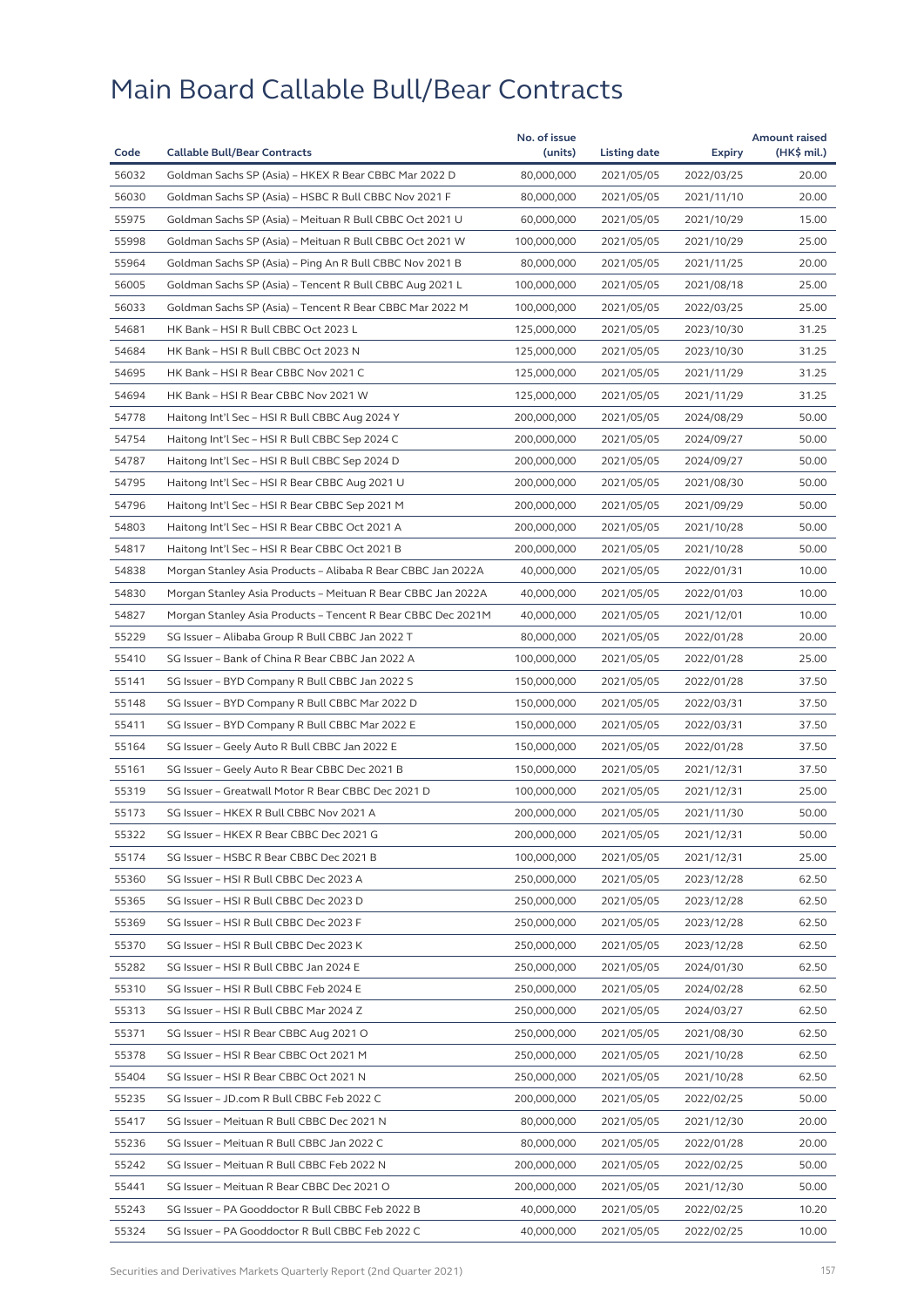| Code           | <b>Callable Bull/Bear Contracts</b>                                                         | No. of issue<br>(units)    | Listing date             |                             | <b>Amount raised</b><br>(HK\$ mil.) |
|----------------|---------------------------------------------------------------------------------------------|----------------------------|--------------------------|-----------------------------|-------------------------------------|
| 55246          | SG Issuer - PA GoodDoctor R Bear CBBC Feb 2022 A                                            | 40,000,000                 | 2021/05/05               | <b>Expiry</b><br>2022/02/25 | 10.00                               |
| 55261          | SG Issuer - Ping An R Bull CBBC Dec 2021 X                                                  | 100,000,000                | 2021/05/05               | 2021/12/31                  | 25.00                               |
| 55335          | SG Issuer - Sino Biopharm R Bull CBBC Dec 2021 D                                            | 40,000,000                 | 2021/05/05               | 2021/12/31                  | 10.00                               |
| 55337          | SG Issuer - Sinopharm R Bear CBBC Dec 2021 A                                                | 40,000,000                 | 2021/05/05               | 2021/12/31                  | 10.00                               |
| 55196          | SG Issuer - Tencent R Bull CBBC Nov 2021 O                                                  | 80,000,000                 | 2021/05/05               | 2021/11/30                  | 20.00                               |
| 55215          | SG Issuer - Tencent R Bull CBBC Dec 2021 R                                                  | 400,000,000                | 2021/05/05               | 2021/12/31                  | 100.00                              |
| 55338          | SG Issuer - Tencent R Bull CBBC Dec 2021 S                                                  | 80,000,000                 | 2021/05/05               | 2021/12/31                  | 20.00                               |
| 55454          | SG Issuer - Tencent R Bear CBBC Dec 2021 O                                                  | 400,000,000                | 2021/05/05               | 2021/12/30                  | 100.00                              |
| 55262          | SG Issuer - Xiaomi R Bear CBBC Dec 2021 H                                                   | 200,000,000                | 2021/05/05               | 2021/12/30                  | 50.00                               |
| 55744          | UBS AG - AIA R Bear CBBC Nov 2021 B                                                         | 60,000,000                 | 2021/05/05               | 2021/11/30                  | 15.00                               |
| 55786          | UBS AG - Alibaba Group R Bull CBBC Nov 2021 I                                               | 80,000,000                 | 2021/05/05               | 2021/11/30                  | 20.00                               |
| 55471          | UBS AG - Bank of China R Bull CBBC Feb 2022 B                                               | 100,000,000                | 2021/05/05               | 2022/02/14                  | 25.00                               |
| 55472          | UBS AG - Bank of China R Bull CBBC Feb 2022 C                                               | 100,000,000                | 2021/05/05               | 2022/02/14                  | 25.00                               |
| 55476          | UBS AG - Bank of China R Bear CBBC Dec 2021 A                                               | 100,000,000                | 2021/05/05               | 2021/12/30                  | 25.00                               |
| 55490          | UBS AG - Bank of China R Bear CBBC Dec 2021 B                                               | 100,000,000                | 2021/05/05               | 2021/12/30                  | 25.00                               |
| 55790          | UBS AG - BYD Company R Bull CBBC Jan 2022 M                                                 | 150,000,000                | 2021/05/05               |                             | 37.50                               |
| 55797          |                                                                                             |                            |                          | 2022/01/31                  | 37.50                               |
| 55809          | UBS AG - BYD Company R Bull CBBC Jan 2022 N<br>UBS AG - China Mobile R Bull CBBC Nov 2021 I | 150,000,000<br>100,000,000 | 2021/05/05<br>2021/05/05 | 2022/01/31                  | 25.00                               |
|                |                                                                                             |                            |                          | 2021/11/30                  |                                     |
| 55812<br>55598 | UBS AG - CC Bank R Bull CBBC Nov 2021 D<br>UBS AG - Greatwall Motor R Bear CBBC Dec 2021 A  | 100,000,000                | 2021/05/05               | 2021/11/30                  | 25.00<br>20.00                      |
|                |                                                                                             | 80,000,000                 | 2021/05/05               | 2021/12/30                  |                                     |
| 55526          | UBS AG - HKEX R Bull CBBC Dec 2021 B                                                        | 50,000,000                 | 2021/05/05               | 2021/12/30                  | 12.50                               |
| 55736          | UBS AG - HKEX R Bear CBBC Nov 2021 U                                                        | 50,000,000                 | 2021/05/05               | 2021/11/30                  | 12.50<br>50.00                      |
| 55885          | UBS AG - HSI R Bull CBBC Feb 2024 A                                                         | 200,000,000                | 2021/05/05               | 2024/02/28                  |                                     |
| 55901          | UBS AG - HSI R Bull CBBC Feb 2024 B                                                         | 200,000,000                | 2021/05/05               | 2024/02/28                  | 50.00                               |
| 55909          | UBS AG - HSI R Bull CBBC Mar 2024 A                                                         | 200,000,000                | 2021/05/05               | 2024/03/27                  | 50.00                               |
| 55896          | UBS AG - HSI R Bull CBBC Mar 2024 K                                                         | 200,000,000                | 2021/05/05               | 2024/03/27                  | 50.00                               |
| 55600          | UBS AG - HSI R Bull CBBC Jun 2024 I                                                         | 200,000,000                | 2021/05/05               | 2024/06/27                  | 50.00                               |
| 55605          | UBS AG - HSI R Bull CBBC Jun 2024 J                                                         | 200,000,000                | 2021/05/05               | 2024/06/27                  | 50.00                               |
| 55492          | UBS AG - HSI R Bear CBBC Aug 2021 F                                                         | 200,000,000                | 2021/05/05               | 2021/08/30                  | 50.00                               |
| 55667          | UBS AG - HSI R Bear CBBC Aug 2021 U                                                         | 200,000,000                | 2021/05/05               | 2021/08/30                  | 50.00                               |
| 55497          | UBS AG - HSI R Bear CBBC Sep 2021 B                                                         | 200,000,000                | 2021/05/05               | 2021/09/29                  | 50.00                               |
| 55502          | UBS AG - HSI R Bear CBBC Sep 2021 C                                                         | 200,000,000                | 2021/05/05               | 2021/09/29                  | 50.00                               |
| 55696          | UBS AG - HSI R Bear CBBC Sep 2021 H                                                         | 200,000,000                | 2021/05/05               | 2021/09/29                  | 50.00                               |
| 55813          | UBS AG - ICBC R Bull CBBC Nov 2021 B                                                        | 100,000,000                | 2021/05/05               | 2021/11/30                  | 25.00                               |
| 55803          | UBS AG - JD.com R Bull CBBC Dec 2021 C                                                      | 80,000,000                 | 2021/05/05               | 2021/12/30                  | 20.00                               |
| 55765          | UBS AG - Meituan R Bull CBBC Dec 2021 H                                                     | 150,000,000                | 2021/05/05               | 2021/12/30                  | 37.50                               |
| 55934          | UBS AG - Meituan R Bull CBBC Dec 2021 I                                                     | 150,000,000                | 2021/05/05               | 2021/12/30                  | 37.50                               |
| 55715          | UBS AG - Meituan R Bear CBBC Nov 2021 S                                                     | 50,000,000                 | 2021/05/05               | 2021/11/25                  | 12.50                               |
| 55830          | UBS AG - PA GoodDoctor R Bull CBBC Dec 2021 W                                               | 40,000,000                 | 2021/05/05               | 2021/12/31                  | 10.00                               |
| 55837          | UBS AG - PA GoodDoctor R Bull CBBC Dec 2021 X                                               | 40,000,000                 | 2021/05/05               | 2021/12/31                  | 10.00                               |
| 55841          | UBS AG - PA GoodDoctor R Bull CBBC Feb 2022 A                                               | 40,000,000                 | 2021/05/05               | 2022/02/14                  | 10.00                               |
| 55853          | UBS AG - PA GoodDoctor R Bull CBBC Feb 2022 B                                               | 40,000,000                 | 2021/05/05               | 2022/02/14                  | 14.20                               |
| 55859          | UBS AG - PA Gooddoctor R Bear CBBC Dec 2021 I                                               | 40,000,000                 | 2021/05/05               | 2021/12/31                  | 10.00                               |
| 55860          | UBS AG - PA Gooddoctor R Bear CBBC Dec 2021 J                                               | 40,000,000                 | 2021/05/05               | 2021/12/31                  | 10.00                               |
| 55861          | UBS AG - PA Gooddoctor R Bear CBBC Dec 2021 K                                               | 40,000,000                 | 2021/05/05               | 2021/12/31                  | 13.20                               |
| 55811          | UBS AG - Ping An R Bull CBBC Dec 2021 F                                                     | 100,000,000                | 2021/05/05               | 2021/12/30                  | 25.00                               |
| 55875          | UBS AG - Sino Biopharm R Bull CBBC Nov 2021 I                                               | 40,000,000                 | 2021/05/05               | 2021/11/30                  | 10.00                               |
| 55460          | UBS AG - Sino Biopharm R Bull CBBC Dec 2021 A                                               | 40,000,000                 | 2021/05/05               | 2021/12/30                  | 11.00                               |
| 55876          | UBS AG – Sino Biopharm R Bull CBBC Dec 2021 B                                               | 40,000,000                 | 2021/05/05               | 2021/12/30                  | 10.00                               |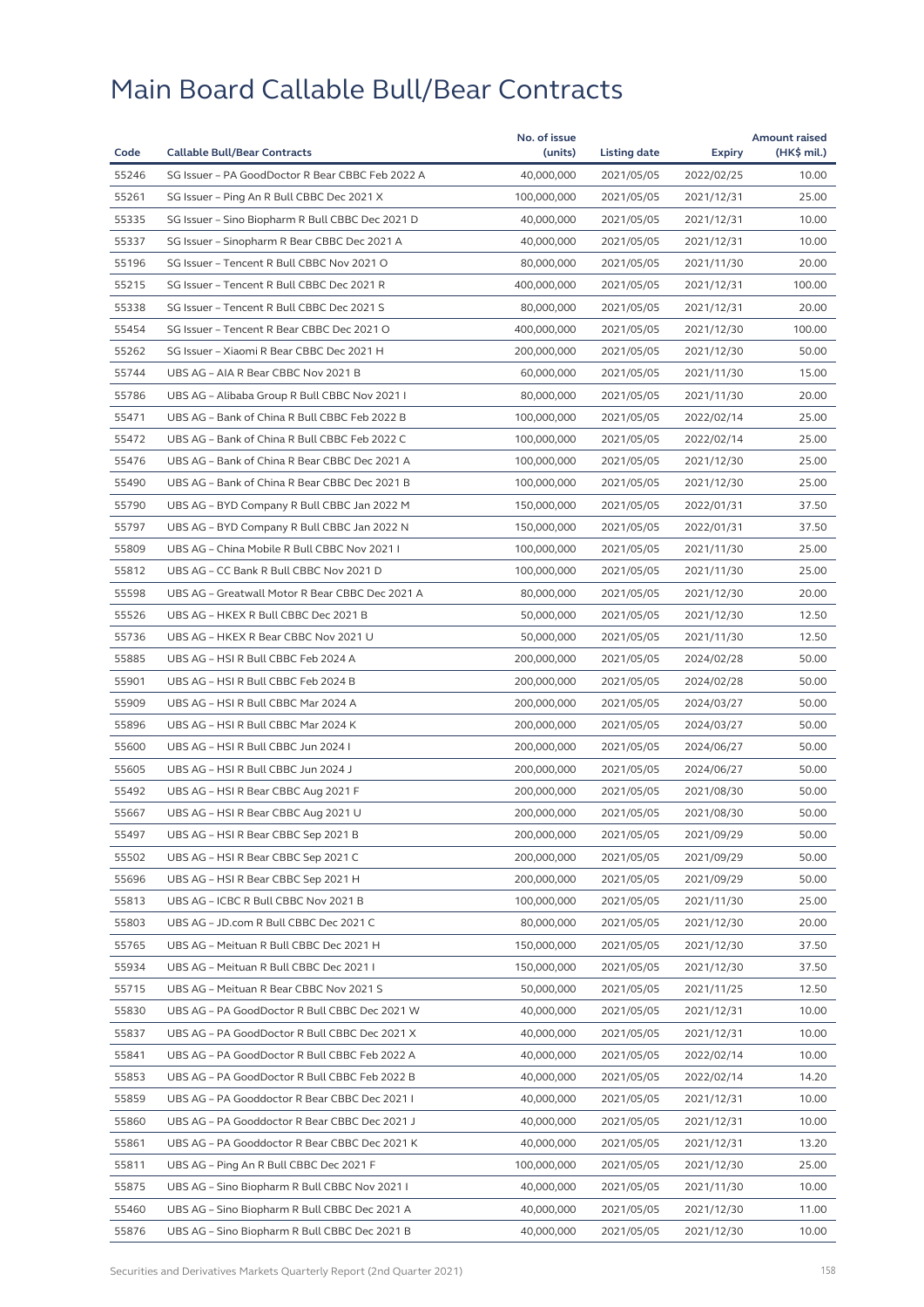|       |                                                        | No. of issue |              |            | <b>Amount raised</b> |
|-------|--------------------------------------------------------|--------------|--------------|------------|----------------------|
| Code  | <b>Callable Bull/Bear Contracts</b>                    | (units)      | Listing date | Expiry     | (HK\$ mil.)          |
| 55467 | UBS AG - Sino Biopharm R Bear CBBC Dec 2021 A          | 40,000,000   | 2021/05/05   | 2021/12/30 | 11.60                |
| 55821 | UBS AG - Smoore Intl R Bull CBBC Nov 2021 F            | 50,000,000   | 2021/05/05   | 2021/11/30 | 12.50                |
| 55631 | UBS AG - Tencent R Bull CBBC Dec 2021 F                | 40,000,000   | 2021/05/05   | 2021/12/30 | 10.00                |
| 55921 | UBS AG - Tencent R Bull CBBC Dec 2021 G                | 40,000,000   | 2021/05/05   | 2021/12/30 | 10.00                |
| 55926 | UBS AG - Tencent R Bull CBBC Dec 2021 H                | 200,000,000  | 2021/05/05   | 2021/12/30 | 50.00                |
| 55515 | UBS AG - Tencent R Bear CBBC Nov 2021 I                | 40,000,000   | 2021/05/05   | 2021/11/30 | 10.00                |
| 55823 | UBS AG - Xinyi Solar R Bull CBBC Apr 2022 D            | 50,000,000   | 2021/05/05   | 2022/04/11 | 12.50                |
| 55038 | Bank Vontobel - Alibaba Group R Bear CBBC Dec 2021 C   | 100,000,000  | 2021/05/05   | 2021/12/03 | 25.00                |
| 54992 | Bank Vontobel - BOCL R Bear CBBC Mar 2022 A            | 40,000,000   | 2021/05/05   | 2022/03/31 | 10.00                |
| 55044 | Bank Vontobel - BYD Company R Bull CBBC Feb 2022 A     | 60,000,000   | 2021/05/05   | 2022/02/25 | 15.00                |
| 55040 | Bank Vontobel - BYD Company R Bear CBBC Feb 2022 A     | 60,000,000   | 2021/05/05   | 2022/02/25 | 15.00                |
| 55052 | Bank Vontobel - Greatwall Motor R Bull CBBC Dec 2021 F | 60,000,000   | 2021/05/05   | 2021/12/17 | 15.00                |
| 54998 | Bank Vontobel - HSI R Bull CBBC Feb 2024 R             | 100,000,000  | 2021/05/05   | 2024/02/28 | 25.00                |
| 55029 | Bank Vontobel - HSI R Bull CBBC Feb 2024 S             | 100,000,000  | 2021/05/05   | 2024/02/28 | 25.00                |
| 55057 | Bank Vontobel - HSI R Bear CBBC Aug 2021 Y             | 100,000,000  | 2021/05/05   | 2021/08/30 | 25.00                |
| 55078 | Bank Vontobel - HSI R Bear CBBC Aug 2021 Z             | 100,000,000  | 2021/05/05   | 2021/08/30 | 25.00                |
| 55747 | Bank Vontobel - PA Gooddoctor R Bull CBBC Mar 2022 B   | 40,000,000   | 2021/05/05   | 2022/03/31 | 11.60                |
| 55053 | Bank Vontobel - Ping An R Bear CBBC Oct 2021 A         | 60,000,000   | 2021/05/05   | 2021/10/29 | 15.00                |
| 55133 | Bank Vontobel - Xiaomi R Bear CBBC Dec 2021 C          | 100,000,000  | 2021/05/05   | 2021/12/17 | 25.00                |
| 56168 | BOCI Asia Ltd. - Galaxy Ent R Bull CBBC Sep 2021 A     | 100,000,000  | 2021/05/06   | 2021/09/30 | 25.00                |
| 56176 | BOCI Asia Ltd. - Galaxy Ent R Bull CBBC Sep 2021 B     | 100,000,000  | 2021/05/06   | 2021/09/30 | 25.00                |
| 56067 | BOCI Asia Ltd. - HSI R Bull CBBC Aug 2023 B            | 150,000,000  | 2021/05/06   | 2023/08/30 | 37.50                |
| 56061 | BOCI Asia Ltd. - HSI R Bull CBBC Aug 2023 U            | 150,000,000  | 2021/05/06   | 2023/08/30 | 37.50                |
| 56118 | BOCI Asia Ltd. - HSI R Bear CBBC Aug 2021 D            | 150,000,000  | 2021/05/06   | 2021/08/30 | 37.50                |
| 56156 | BOCI Asia Ltd. - HSI R Bear CBBC Aug 2021 E            | 150,000,000  | 2021/05/06   | 2021/08/30 | 37.50                |
| 56163 | BOCI Asia Ltd. - HSI R Bear CBBC Aug 2021 F            | 150,000,000  | 2021/05/06   | 2021/08/30 | 37.50                |
| 56224 | BNP Paribas Issuance B.V. - HSI R Bull CBBC Jul 2024 A | 250,000,000  | 2021/05/06   | 2024/07/30 | 62.50                |
| 56239 | BNP Paribas Issuance B.V. - HSI R Bull CBBC Jul 2024 I | 250,000,000  | 2021/05/06   | 2024/07/30 | 62.50                |
| 56275 | BNP Paribas Issuance B.V. - HSI R Bull CBBC Jul 2024 J | 240,000,000  | 2021/05/06   | 2024/07/30 | 60.00                |
| 56184 | BNP Paribas Issuance B.V. - HSI R Bull CBBC Jul 2024 S | 250,000,000  | 2021/05/06   | 2024/07/30 | 62.50                |
| 56189 | BNP Paribas Issuance B.V. - HSI R Bull CBBC Jul 2024 T | 250,000,000  | 2021/05/06   | 2024/07/30 | 62.50                |
| 56192 | BNP Paribas Issuance B.V. - HSI R Bull CBBC Jul 2024 Z | 250,000,000  | 2021/05/06   | 2024/07/30 | 62.50                |
| 56280 | BNP Paribas Issuance B.V. - HSI R Bear CBBC Sep 2021 M | 250,000,000  | 2021/05/06   | 2021/09/29 | 62.50                |
| 56282 | BNP Paribas Issuance B.V. - HSI R Bear CBBC Sep 2021 N | 250,000,000  | 2021/05/06   | 2021/09/29 | 62.50                |
| 56309 | BNP Paribas Issuance B.V. - HSI R Bear CBBC Sep 2021 O | 250,000,000  | 2021/05/06   | 2021/09/29 | 62.50                |
| 56322 | BNP Paribas Issuance B.V. - HSI R Bear CBBC Sep 2021 P | 250,000,000  | 2021/05/06   | 2021/09/29 | 62.50                |
| 56334 | BNP Paribas Issuance B.V. - HSI R Bear CBBC Sep 2021 Q | 250,000,000  | 2021/05/06   | 2021/09/29 | 62.50                |
| 56339 | BNP Paribas Issuance B.V. - HSI R Bear CBBC Sep 2021 R | 250,000,000  | 2021/05/06   | 2021/09/29 | 62.50                |
| 56353 | BNP Paribas Issuance B.V. - HSI R Bear CBBC Sep 2021 T | 250,000,000  | 2021/05/06   | 2021/09/29 | 62.50                |
| 56362 | BNP Paribas Issuance B.V. - HSI R Bear CBBC Sep 2021 U | 250,000,000  | 2021/05/06   | 2021/09/29 | 62.50                |
| 56369 | BNP Paribas Issuance B.V. - HSI R Bear CBBC Sep 2021 V | 250,000,000  | 2021/05/06   | 2021/09/29 | 62.50                |
| 56741 | Credit Suisse AG - AIA R Bear CBBC Oct 2021 A          | 70,000,000   | 2021/05/06   | 2021/10/28 | 17.50                |
| 56740 | Credit Suisse AG - BYD Company R Bear CBBC Dec 2021 C  | 100,000,000  | 2021/05/06   | 2021/12/30 | 25.00                |
| 56737 | Credit Suisse AG - China Mobile R Bear CBBC Oct 2021 A | 100,000,000  | 2021/05/06   | 2021/10/28 | 25.00                |
| 56614 | Credit Suisse AG - Geely Auto R Bull CBBC Dec 2021 Q   | 100,000,000  | 2021/05/06   | 2021/12/30 | 25.00                |
| 56616 | Credit Suisse AG - Geely Auto R Bear CBBC Dec 2021 A   | 100,000,000  | 2021/05/06   | 2021/12/30 | 25.00                |
| 56568 | Credit Suisse AG - Galaxy Ent R Bull CBBC Dec 2021 C   | 80,000,000   | 2021/05/06   | 2021/12/30 | 20.00                |
| 56598 | Credit Suisse AG - Galaxy Ent R Bull CBBC Dec 2021 D   | 80,000,000   | 2021/05/06   | 2021/12/30 | 20.00                |
| 56607 | Credit Suisse AG - Galaxy Ent R Bear CBBC Dec 2021 A   | 80,000,000   | 2021/05/06   | 2021/12/30 | 20.00                |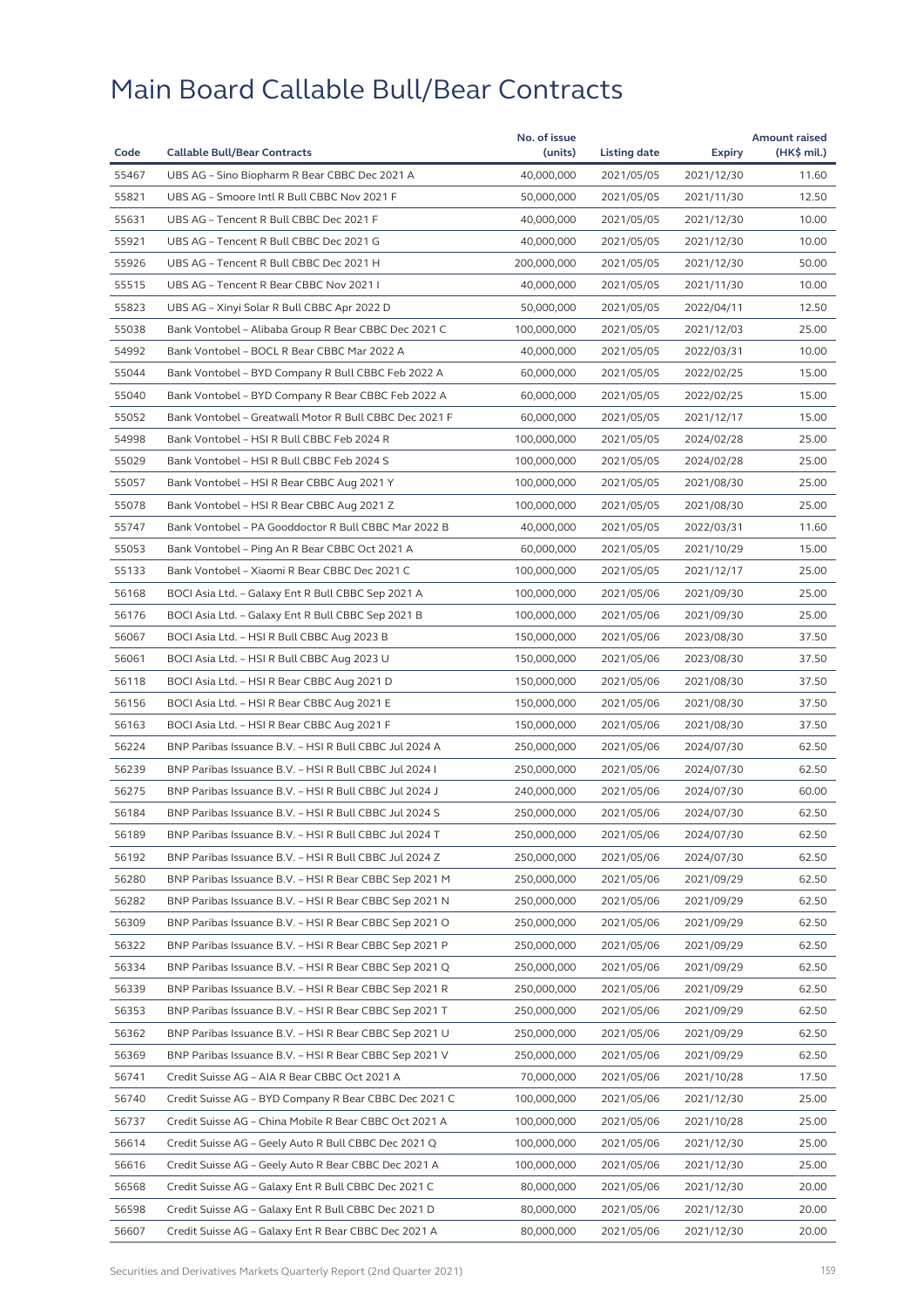|       |                                                              | No. of issue |              |            | <b>Amount raised</b> |
|-------|--------------------------------------------------------------|--------------|--------------|------------|----------------------|
| Code  | <b>Callable Bull/Bear Contracts</b>                          | (units)      | Listing date | Expiry     | (HK\$ mil.)          |
| 56722 | Credit Suisse AG - HSBC R Bear CBBC Dec 2021 A               | 100,000,000  | 2021/05/06   | 2021/12/30 | 25.00                |
| 56548 | Credit Suisse AG - HSI R Bull CBBC Mar 2024 C                | 200,000,000  | 2021/05/06   | 2024/03/27 | 50.00                |
| 56520 | Credit Suisse AG - HSI R Bull CBBC Mar 2024 E                | 200,000,000  | 2021/05/06   | 2024/03/27 | 50.00                |
| 56536 | Credit Suisse AG - HSI R Bull CBBC Mar 2024 K                | 200,000,000  | 2021/05/06   | 2024/03/27 | 50.00                |
| 56557 | Credit Suisse AG - HSI R Bull CBBC Mar 2024 N                | 200,000,000  | 2021/05/06   | 2024/03/27 | 50.00                |
| 56768 | Credit Suisse AG - HSI R Bear CBBC Aug 2021 H                | 200,000,000  | 2021/05/06   | 2021/08/30 | 50.00                |
| 56777 | Credit Suisse AG - HSI R Bear CBBC Aug 2021 S                | 200,000,000  | 2021/05/06   | 2021/08/30 | 50.00                |
| 56788 | Credit Suisse AG - HSI R Bear CBBC Aug 2021 W                | 200,000,000  | 2021/05/06   | 2021/08/30 | 50.00                |
| 56775 | Credit Suisse AG - HSI R Bear CBBC Sep 2021 Q                | 200,000,000  | 2021/05/06   | 2021/09/29 | 50.00                |
| 56781 | Credit Suisse AG - HSI R Bear CBBC Sep 2021 R                | 200,000,000  | 2021/05/06   | 2021/09/29 | 50.00                |
| 56795 | Credit Suisse AG - HSI R Bear CBBC Sep 2021 S                | 200,000,000  | 2021/05/06   | 2021/09/29 | 50.00                |
| 56655 | Credit Suisse AG - Kuaishou R Bull CBBC Oct 2021 A           | 100,000,000  | 2021/05/06   | 2021/10/28 | 25.00                |
| 56696 | Credit Suisse AG - Kuaishou R Bull CBBC Dec 2021 A           | 100,000,000  | 2021/05/06   | 2021/12/30 | 25.00                |
| 56710 | Credit Suisse AG - Kuaishou R Bull CBBC Dec 2021 B           | 100,000,000  | 2021/05/06   | 2021/12/30 | 25.00                |
| 56644 | Credit Suisse AG - Meituan R Bull CBBC Dec 2021 H            | 100,000,000  | 2021/05/06   | 2021/12/30 | 25.00                |
| 56759 | Credit Suisse AG - Meituan R Bear CBBC Oct 2021 K            | 100,000,000  | 2021/05/06   | 2021/10/28 | 25.00                |
| 56744 | Credit Suisse AG - Ping An R Bear CBBC Oct 2021 D            | 100,000,000  | 2021/05/06   | 2021/10/28 | 25.00                |
| 56640 | Credit Suisse AG - Tencent R Bull CBBC Dec 2021 F            | 100,000,000  | 2021/05/06   | 2021/12/30 | 25.00                |
| 56642 | Credit Suisse AG - Weimob R Bull CBBC Feb 2022 A             | 80,000,000   | 2021/05/06   | 2022/02/25 | 20.00                |
| 56643 | Credit Suisse AG - Weimob R Bull CBBC Feb 2022 B             | 80,000,000   | 2021/05/06   | 2022/02/25 | 20.00                |
| 56243 | Guotai Junan - HSI R Bear CBBC Aug 2021 K                    | 200,000,000  | 2021/05/06   | 2021/08/30 | 50.00                |
| 56252 | Guotai Junan - HSI R Bear CBBC Oct 2021 A                    | 200,000,000  | 2021/05/06   | 2021/10/28 | 50.00                |
| 57610 | Goldman Sachs SP (Asia) - Ali Health R Bull CBBC Dec 2021 B  | 80,000,000   | 2021/05/06   | 2021/12/30 | 20.00                |
| 57636 | Goldman Sachs SP (Asia) – ANTA Sports R Bull CBBC Dec 2021 A | 80,000,000   | 2021/05/06   | 2021/12/30 | 20.00                |
| 57638 | Goldman Sachs SP (Asia) - ANTA Sports R Bull CBBC Dec 2021 B | 80,000,000   | 2021/05/06   | 2021/12/30 | 20.00                |
| 57609 | Goldman Sachs SP (Asia) - BYD Company R Bull CBBC Feb 2022 B | 80,000,000   | 2021/05/06   | 2022/02/22 | 20.00                |
| 57603 | Goldman Sachs SP (Asia) - Geely Auto R Bull CBBC Feb 2022 A  | 80,000,000   | 2021/05/06   | 2022/02/22 | 20.00                |
| 57611 | Goldman Sachs SP (Asia) - Galaxy Ent R Bull CBBC Dec 2021 A  | 80,000,000   | 2021/05/06   | 2021/12/30 | 20.00                |
| 57623 | Goldman Sachs SP (Asia) - Galaxy Ent R Bull CBBC Dec 2021 B  | 80,000,000   | 2021/05/06   | 2021/12/30 | 20.00                |
| 57632 | Goldman Sachs SP (Asia) - Greatwall Motor R Bull CBBC Dec21E | 80,000,000   | 2021/05/06   | 2021/12/30 | 20.00                |
| 57640 | Goldman Sachs SP (Asia) - Kuaishou R Bull CBBC Dec 2021 A    | 80,000,000   | 2021/05/06   | 2021/12/30 | 20.00                |
| 57643 | Goldman Sachs SP (Asia) - Kuaishou R Bull CBBC Dec 2021 B    | 80,000,000   | 2021/05/06   | 2021/12/30 | 20.00                |
| 57645 | Goldman Sachs SP (Asia) - Kuaishou R Bull CBBC Dec 2021 C    | 80,000,000   | 2021/05/06   | 2021/12/30 | 20.00                |
| 57574 | Goldman Sachs SP (Asia) - Meituan R Bull CBBC Oct 2021 H     | 60,000,000   | 2021/05/06   | 2021/10/29 | 15.00                |
| 57588 | Goldman Sachs SP (Asia) - Meituan R Bull CBBC Oct 2021 I     | 100,000,000  | 2021/05/06   | 2021/10/28 | 25.00                |
| 57601 | Goldman Sachs SP (Asia) - Tencent R Bull CBBC Aug 2021 K     | 60,000,000   | 2021/05/06   | 2021/08/18 | 15.00                |
| 57580 | Goldman Sachs SP (Asia) - Tencent R Bull CBBC Aug 2021 R     | 100,000,000  | 2021/05/06   | 2021/08/20 | 25.00                |
| 56117 | HK Bank - BYD Company R Bull CBBC Jan 2022 A                 | 80,000,000   | 2021/05/06   | 2022/01/28 | 20.00                |
| 56111 | HK Bank - Geely Auto R Bull CBBC Dec 2021 I                  | 60,000,000   | 2021/05/06   | 2021/12/06 | 15.00                |
| 56099 | HK Bank - Galaxy Ent R Bull CBBC Dec 2021 B                  | 60,000,000   | 2021/05/06   | 2021/12/30 | 15.00                |
| 56044 | HK Bank - HSI R Bull CBBC Oct 2023 B                         | 100,000,000  | 2021/05/06   | 2023/10/30 | 25.00                |
| 56039 | HK Bank - HSI R Bull CBBC Oct 2023 Y                         | 125,000,000  | 2021/05/06   | 2023/10/30 | 31.25                |
| 56110 | HK Bank - HSI R Bear CBBC Nov 2021 A                         | 100,000,000  | 2021/05/06   | 2021/11/29 | 25.00                |
| 56098 | HK Bank - HSI R Bear CBBC Nov 2021 M                         | 100,000,000  | 2021/05/06   | 2021/11/29 | 25.00                |
| 56079 | HK Bank - HSI R Bear CBBC Dec 2021 Q                         | 125,000,000  | 2021/05/06   | 2021/12/30 | 31.25                |
| 56104 | HK Bank - Weimob R Bull CBBC Jan 2022 A                      | 60,000,000   | 2021/05/06   | 2022/01/21 | 15.00                |
| 56453 | Haitong Int'l Sec - Galaxy Ent R Bull CBBC Dec 2021 A        | 60,000,000   | 2021/05/06   | 2021/12/31 | 15.00                |
| 56463 | Haitong Int'l Sec - Galaxy Ent R Bear CBBC Dec 2021 A        | 60,000,000   | 2021/05/06   | 2021/12/31 | 15.00                |
| 56476 | Haitong Int'l Sec – HKEX R Bear CBBC Nov 2021 F              | 100,000,000  | 2021/05/06   | 2021/11/29 | 25.00                |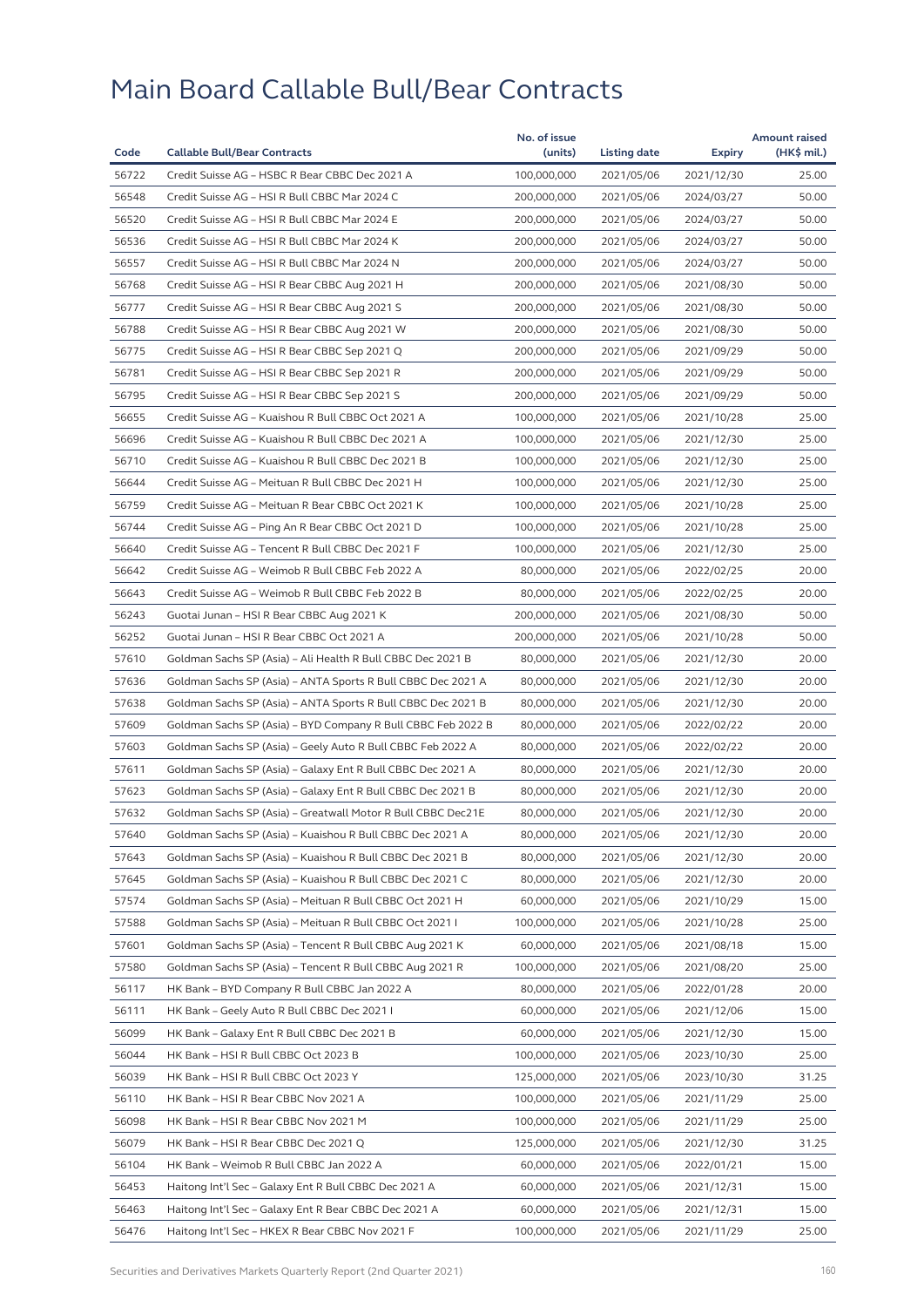|       |                                                     | No. of issue |              |               | <b>Amount raised</b> |
|-------|-----------------------------------------------------|--------------|--------------|---------------|----------------------|
| Code  | <b>Callable Bull/Bear Contracts</b>                 | (units)      | Listing date | <b>Expiry</b> | (HK\$ mil.)          |
| 56403 | Haitong Int'l Sec - HSI R Bull CBBC Jul 2024 K      | 200,000,000  | 2021/05/06   | 2024/07/30    | 50.00                |
| 56402 | Haitong Int'l Sec - HSI R Bull CBBC Aug 2024 Z      | 200,000,000  | 2021/05/06   | 2024/08/29    | 50.00                |
| 56400 | Haitong Int'l Sec - HSI R Bull CBBC Sep 2024 E      | 200,000,000  | 2021/05/06   | 2024/09/27    | 50.00                |
| 56370 | Haitong Int'l Sec - HSI R Bear CBBC Aug 2021 W      | 200,000,000  | 2021/05/06   | 2021/08/30    | 50.00                |
| 56375 | Haitong Int'l Sec - HSI R Bear CBBC Aug 2021 X      | 200,000,000  | 2021/05/06   | 2021/08/30    | 50.00                |
| 56385 | Haitong Int'l Sec - HSI R Bear CBBC Sep 2021 N      | 200,000,000  | 2021/05/06   | 2021/09/29    | 50.00                |
| 56404 | Haitong Int'l Sec - Kuaishou R Bull CBBC Nov 2021 A | 60,000,000   | 2021/05/06   | 2021/11/29    | 15.00                |
| 56408 | Haitong Int'l Sec - Kuaishou R Bull CBBC Dec 2021 A | 80,000,000   | 2021/05/06   | 2021/12/31    | 20.00                |
| 56431 | Haitong Int'l Sec - Kuaishou R Bear CBBC Nov 2021 A | 60,000,000   | 2021/05/06   | 2021/11/29    | 15.00                |
| 56488 | Haitong Int'l Sec - Kuaishou R Bear CBBC Dec 2021 A | 80,000,000   | 2021/05/06   | 2021/12/31    | 20.00                |
| 56469 | Haitong Int'l Sec – Meituan R Bear CBBC Nov 2021 J  | 100,000,000  | 2021/05/06   | 2021/11/29    | 25.00                |
| 56468 | Haitong Int'l Sec - Meituan R Bear CBBC Dec 2021 B  | 100,000,000  | 2021/05/06   | 2021/12/31    | 25.00                |
| 56465 | Haitong Int'l Sec - Tencent R Bear CBBC Nov 2021 J  | 100,000,000  | 2021/05/06   | 2021/11/29    | 25.00                |
| 56475 | Haitong Int'l Sec - Xiaomi R Bear CBBC Dec 2021 C   | 100,000,000  | 2021/05/06   | 2021/12/31    | 25.00                |
| 56854 | SG Issuer - Alibaba Group R Bull CBBC Dec 2021 H    | 80,000,000   | 2021/05/06   | 2021/12/31    | 20.00                |
| 57041 | SG Issuer - Alibaba Group R Bear CBBC Dec 2021 E    | 300,000,000  | 2021/05/06   | 2021/12/30    | 75.00                |
| 57052 | SG Issuer - BYD Company R Bull CBBC Feb 2022 H      | 150,000,000  | 2021/05/06   | 2022/02/28    | 37.50                |
| 56860 | SG Issuer - BYD Company R Bull CBBC Mar 2022 F      | 150,000,000  | 2021/05/06   | 2022/03/30    | 37.50                |
| 56861 | SG Issuer - China Life R Bull CBBC Mar 2022 D       | 150,000,000  | 2021/05/06   | 2022/03/30    | 37.50                |
| 56874 | SG Issuer - Geely Auto R Bull CBBC Dec 2021 S       | 150,000,000  | 2021/05/06   | 2021/12/31    | 37.50                |
| 56964 | SG Issuer - Galaxy Ent R Bull CBBC Dec 2021 C       | 100,000,000  | 2021/05/06   | 2021/12/31    | 25.00                |
| 56969 | SG Issuer - Galaxy Ent R Bull CBBC Dec 2021 D       | 100,000,000  | 2021/05/06   | 2021/12/31    | 25.00                |
| 57062 | SG Issuer - Galaxy Ent R Bull CBBC Dec 2021 E       | 100,000,000  | 2021/05/06   | 2021/12/31    | 25.00                |
| 56974 | SG Issuer - Galaxy Ent R Bear CBBC Dec 2021 B       | 100,000,000  | 2021/05/06   | 2021/12/31    | 25.00                |
| 56976 | SG Issuer - Galaxy Ent R Bear CBBC Dec 2021 C       | 100,000,000  | 2021/05/06   | 2021/12/31    | 25.00                |
| 57134 | SG Issuer - Greatwall Motor R Bull CBBC Dec 2021 R  | 100,000,000  | 2021/05/06   | 2021/12/31    | 25.00                |
| 57065 | SG Issuer - HKEX R Bull CBBC Nov 2021 B             | 200,000,000  | 2021/05/06   | 2021/11/30    | 50.00                |
| 56875 | SG Issuer - HKEX R Bull CBBC Dec 2021 C             | 200,000,000  | 2021/05/06   | 2021/12/31    | 50.00                |
| 56883 | SG Issuer - HSBC R Bull CBBC Dec 2021 T             | 100,000,000  | 2021/05/06   | 2021/12/31    | 25.00                |
| 56796 | SG Issuer - HSI R Bull CBBC Feb 2024 F              | 250,000,000  | 2021/05/06   | 2024/02/28    | 62.50                |
| 57165 | SG Issuer - HSI R Bull CBBC Feb 2024 K              | 250,000,000  | 2021/05/06   | 2024/02/28    | 62.50                |
| 57177 | SG Issuer - HSI R Bull CBBC Feb 2024 V              | 250,000,000  | 2021/05/06   | 2024/02/28    | 62.50                |
| 56844 | SG Issuer - HSI R Bull CBBC Mar 2024 N              | 250,000,000  | 2021/05/06   | 2024/03/27    | 62.50                |
| 56802 | SG Issuer - HSI R Bull CBBC Mar 2024 R              | 250,000,000  | 2021/05/06   | 2024/03/27    | 62.50                |
| 56835 | SG Issuer - HSI R Bull CBBC Mar 2024 S              | 250,000,000  | 2021/05/06   | 2024/03/27    | 62.50                |
| 56813 | SG Issuer - HSI R Bull CBBC Mar 2024 T              | 250,000,000  | 2021/05/06   | 2024/03/27    | 62.50                |
| 57130 | SG Issuer - HSI R Bear CBBC Aug 2021 A              | 250,000,000  | 2021/05/06   | 2021/08/30    | 62.50                |
| 57132 | SG Issuer - HSI R Bear CBBC Sep 2021 A              | 250,000,000  | 2021/05/06   | 2021/09/29    | 62.50                |
| 57131 | SG Issuer - HSI R Bear CBBC Sep 2021 Q              | 250,000,000  | 2021/05/06   | 2021/09/29    | 62.50                |
| 57154 | SG Issuer - HSI R Bear CBBC Sep 2021 R              | 250,000,000  | 2021/05/06   | 2021/09/29    | 62.50                |
| 57161 | SG Issuer - HSI R Bear CBBC Sep 2021 Y              | 250,000,000  | 2021/05/06   | 2021/09/29    | 62.50                |
| 57067 | SG Issuer - Meituan R Bull CBBC Dec 2021 M          | 80,000,000   | 2021/05/06   | 2021/12/31    | 20.00                |
| 56909 | SG Issuer - Meituan R Bull CBBC Dec 2021 Z          | 80,000,000   | 2021/05/06   | 2021/12/31    | 20.00                |
| 56927 | SG Issuer - Ping An R Bull CBBC Dec 2021 Y          | 100,000,000  | 2021/05/06   | 2021/12/31    | 25.00                |
| 57150 | SG Issuer - Smoore Intl R Bull CBBC Dec 2021 K      | 60,000,000   | 2021/05/06   | 2021/12/31    | 15.00                |
| 57145 | SG Issuer - Smoore Intl R Bear CBBC Dec 2021 A      | 60,000,000   | 2021/05/06   | 2021/12/30    | 15.00                |
| 56944 | SG Issuer - Tencent R Bull CBBC Nov 2021 P          | 80,000,000   | 2021/05/06   | 2021/11/30    | 20.00                |
| 57079 | SG Issuer - Tencent R Bull CBBC Nov 2021 R          | 80,000,000   | 2021/05/06   | 2021/11/30    | 20.00                |
| 57116 | SG Issuer – Tencent R Bull CBBC Feb 2022 F          | 400,000,000  | 2021/05/06   | 2022/02/28    | 100.00               |
|       |                                                     |              |              |               |                      |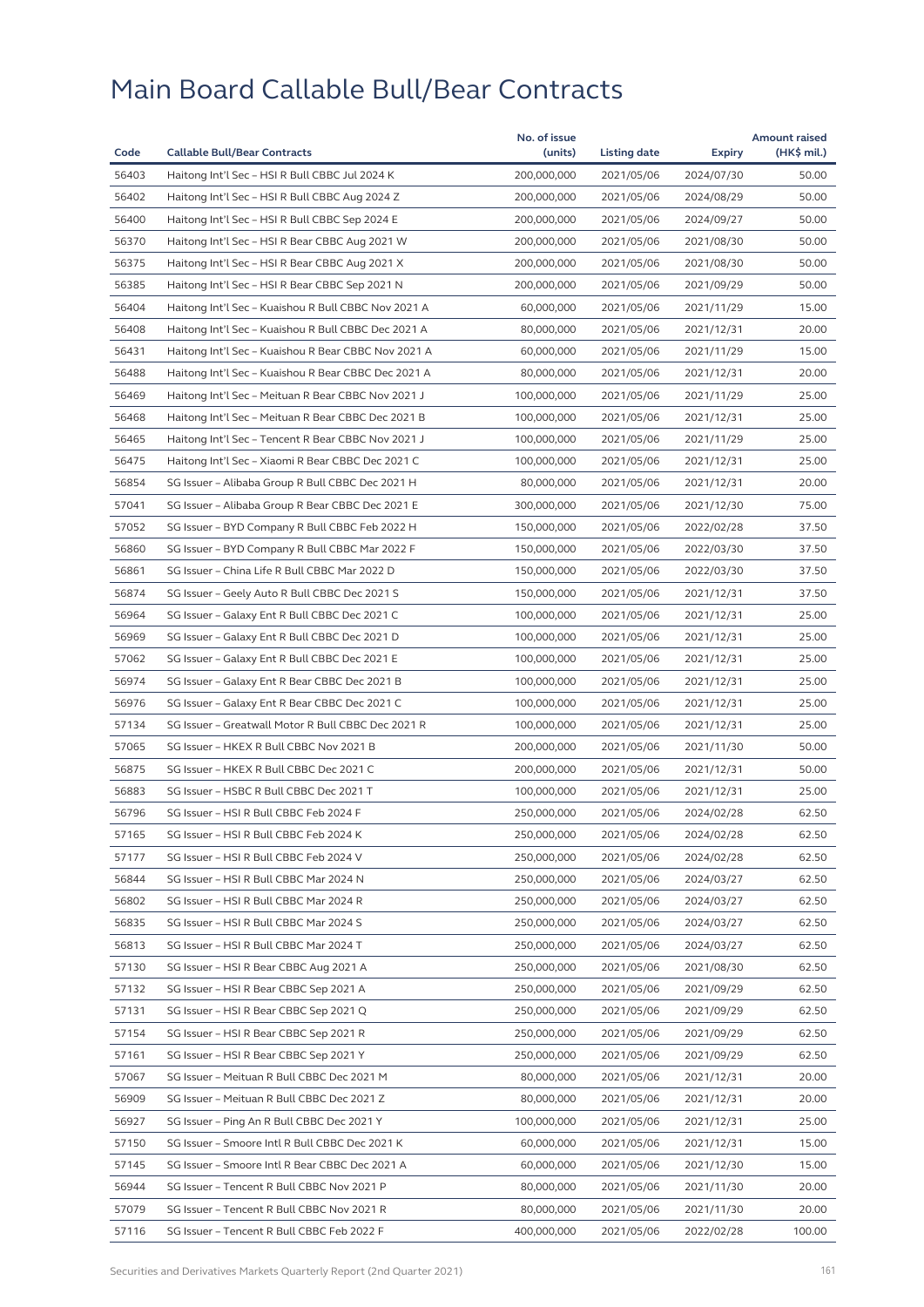|       |                                                     | No. of issue |              |            | <b>Amount raised</b> |
|-------|-----------------------------------------------------|--------------|--------------|------------|----------------------|
| Code  | <b>Callable Bull/Bear Contracts</b>                 | (units)      | Listing date | Expiry     | (HK\$ mil.)          |
| 57083 | SG Issuer - Tencent R Bear CBBC Jan 2022 C          | 80,000,000   | 2021/05/06   | 2022/01/28 | 20.00                |
| 56952 | SG Issuer - Xiaomi R Bull CBBC Dec 2021 C           | 200,000,000  | 2021/05/06   | 2021/12/31 | 50.00                |
| 57411 | UBS AG - AIA R Bull CBBC Nov 2021 C                 | 60,000,000   | 2021/05/06   | 2021/11/30 | 15.00                |
| 57426 | UBS AG - Alibaba Group R Bull CBBC Dec 2021 F       | 80,000,000   | 2021/05/06   | 2021/12/30 | 20.00                |
| 57183 | UBS AG - Alibaba Group R Bear CBBC Dec 2021 L       | 80,000,000   | 2021/05/06   | 2021/12/30 | 20.00                |
| 57201 | UBS AG - BYD Company R Bear CBBC Jan 2022 E         | 150,000,000  | 2021/05/06   | 2022/01/24 | 37.50                |
| 57249 | UBS AG - China Mobile R Bear CBBC Nov 2021 A        | 100,000,000  | 2021/05/06   | 2021/11/30 | 25.00                |
| 57266 | UBS AG - China Life R Bull CBBC Feb 2022 E          | 150,000,000  | 2021/05/06   | 2022/02/21 | 37.50                |
| 57303 | UBS AG - CNOOC R Bull CBBC Nov 2021 H               | 40,000,000   | 2021/05/06   | 2021/11/30 | 10.00                |
| 57206 | UBS AG - Geely Auto R Bear CBBC Dec 2021 G          | 100,000,000  | 2021/05/06   | 2021/12/30 | 25.00                |
| 57225 | UBS AG - Galaxy Ent R Bull CBBC Nov 2021 A          | 50,000,000   | 2021/05/06   | 2021/11/30 | 12.50                |
| 57473 | UBS AG - HKEX R Bull CBBC Nov 2021 S                | 50,000,000   | 2021/05/06   | 2021/11/30 | 12.50                |
| 57488 | UBS AG - HKEX R Bear CBBC Nov 2021 V                | 200,000,000  | 2021/05/06   | 2021/11/30 | 50.00                |
| 57199 | UBS AG - HSBC R Bull CBBC Dec 2021 F                | 150,000,000  | 2021/05/06   | 2021/12/30 | 37.50                |
| 57236 | UBS AG - HSI R Bull CBBC Feb 2024 C                 | 200,000,000  | 2021/05/06   | 2024/02/28 | 50.00                |
| 57237 | UBS AG - HSI R Bull CBBC Feb 2024 D                 | 200,000,000  | 2021/05/06   | 2024/02/28 | 50.00                |
| 57307 | UBS AG - HSI R Bull CBBC Feb 2024 E                 | 200,000,000  | 2021/05/06   | 2024/02/28 | 50.00                |
| 57340 | UBS AG - HSI R Bull CBBC Feb 2024 F                 | 200,000,000  | 2021/05/06   | 2024/02/28 | 50.00                |
| 57342 | UBS AG - HSI R Bull CBBC Feb 2024 G                 | 200,000,000  | 2021/05/06   | 2024/02/28 | 50.00                |
| 57428 | UBS AG - HSI R Bear CBBC Aug 2021 L                 | 200,000,000  | 2021/05/06   | 2021/08/30 | 50.00                |
| 57432 | UBS AG - HSI R Bear CBBC Sep 2021 I                 | 200,000,000  | 2021/05/06   | 2021/09/29 | 50.00                |
| 57448 | UBS AG - HSI R Bear CBBC Oct 2021 J                 | 200,000,000  | 2021/05/06   | 2021/10/28 | 50.00                |
| 57208 | UBS AG - HSTECH R Bear CBBC Nov 2021 B              | 100,000,000  | 2021/05/06   | 2021/11/29 | 25.00                |
| 57354 | UBS AG - Kuaishou R Bull CBBC Nov 2021 A            | 80,000,000   | 2021/05/06   | 2021/11/30 | 20.00                |
| 57370 | UBS AG - Kuaishou R Bull CBBC Nov 2021 B            | 80,000,000   | 2021/05/06   | 2021/11/30 | 20.00                |
| 57378 | UBS AG - Kuaishou R Bull CBBC Nov 2021 C            | 80,000,000   | 2021/05/06   | 2021/11/30 | 20.00                |
| 57244 | UBS AG - Kuaishou R Bull CBBC Dec 2021 A            | 200,000,000  | 2021/05/06   | 2021/12/30 | 50.00                |
| 57245 | UBS AG - Kuaishou R Bull CBBC Dec 2021 B            | 80,000,000   | 2021/05/06   | 2021/12/30 | 20.00                |
| 57388 | UBS AG - Kuaishou R Bull CBBC Dec 2021 C            | 200,000,000  | 2021/05/06   | 2021/12/30 | 50.00                |
| 57212 | UBS AG - Kuaishou R Bear CBBC Nov 2021 A            | 200,000,000  | 2021/05/06   | 2021/11/30 | 50.00                |
| 57214 | UBS AG - Kuaishou R Bear CBBC Nov 2021 B            | 80,000,000   | 2021/05/06   | 2021/11/30 | 20.00                |
| 57216 | UBS AG - Kuaishou R Bear CBBC Dec 2021 A            | 200,000,000  | 2021/05/06   | 2021/12/30 | 50.00                |
| 57393 | UBS AG – Meituan R Bull CBBC Dec 2021 J             | 150,000,000  | 2021/05/06   | 2021/12/30 | 37.50                |
| 57405 | UBS AG - Meituan R Bull CBBC Dec 2021 K             | 50,000,000   | 2021/05/06   | 2021/12/30 | 12.50                |
| 57454 | UBS AG - Meituan R Bull CBBC Dec 2021 L             | 150,000,000  | 2021/05/06   | 2021/12/30 | 37.50                |
| 57467 | UBS AG - Meituan R Bull CBBC Dec 2021 M             | 50,000,000   | 2021/05/06   | 2021/12/30 | 12.50                |
| 57468 | UBS AG - Meituan R Bear CBBC Dec 2021 A             | 150,000,000  | 2021/05/06   | 2021/12/30 | 37.50                |
| 57407 | UBS AG - Ping An R Bull CBBC Dec 2021 G             | 100,000,000  | 2021/05/06   | 2021/12/30 | 25.00                |
| 57219 | UBS AG - Ping An R Bear CBBC Dec 2021 C             | 100,000,000  | 2021/05/06   | 2021/12/30 | 25.00                |
| 57221 | UBS AG - Weimob R Bull CBBC Jan 2022 A              | 80,000,000   | 2021/05/06   | 2022/01/17 | 20.00                |
| 57222 | UBS AG - Weimob R Bull CBBC Jan 2022 B              | 80,000,000   | 2021/05/06   | 2022/01/17 | 20.00                |
| 57186 | UBS AG - Xiaomi R Bull CBBC Dec 2021 M              | 100,000,000  | 2021/05/06   | 2021/12/30 | 25.00                |
| 57572 | Bank Vontobel - China Mobile R Bear CBBC Nov 2021 B | 60,000,000   | 2021/05/06   | 2021/11/26 | 15.00                |
| 57568 | Bank Vontobel - CC Bank R Bear CBBC Oct 2021 A      | 40,000,000   | 2021/05/06   | 2021/10/29 | 10.00                |
| 57489 | Bank Vontobel - HSI R Bull CBBC Feb 2024 T          | 100,000,000  | 2021/05/06   | 2024/02/28 | 25.00                |
| 57494 | Bank Vontobel - HSI R Bull CBBC Feb 2024 U          | 100,000,000  | 2021/05/06   | 2024/02/28 | 25.00                |
| 57500 | Bank Vontobel - HSI R Bull CBBC Feb 2024 V          | 100,000,000  | 2021/05/06   | 2024/02/28 | 25.00                |
| 57567 | Bank Vontobel - HSI R Bear CBBC Aug 2021 K          | 100,000,000  | 2021/05/06   | 2021/08/30 | 25.00                |
| 57555 | Bank Vontobel - HSI R Bear CBBC Aug 2021 L          | 100,000,000  | 2021/05/06   | 2021/08/30 | 25.00                |
|       |                                                     |              |              |            |                      |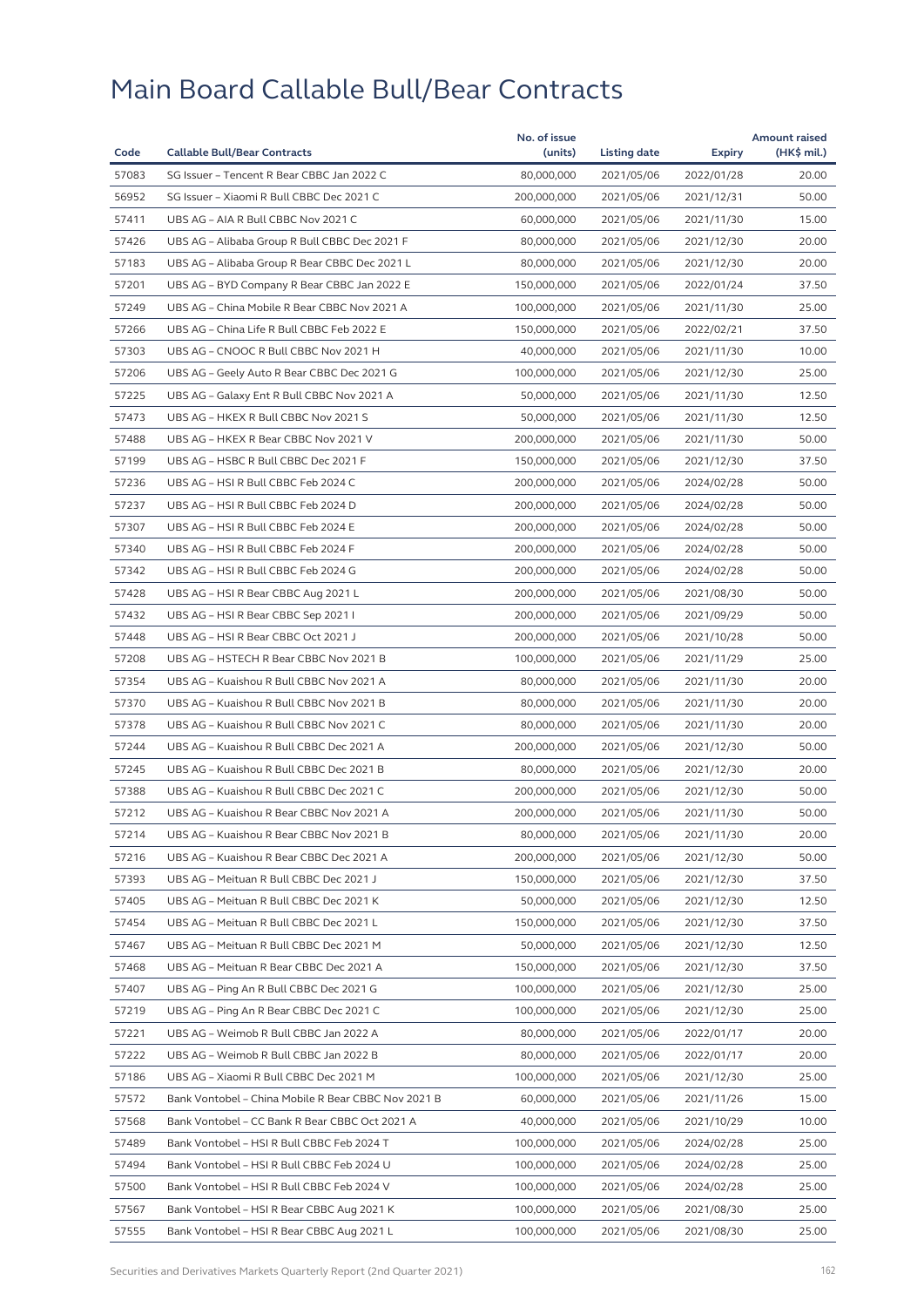|       |                                                          | No. of issue |              |            | <b>Amount raised</b> |
|-------|----------------------------------------------------------|--------------|--------------|------------|----------------------|
| Code  | <b>Callable Bull/Bear Contracts</b>                      | (units)      | Listing date | Expiry     | (HK\$ mil.)          |
| 57550 | Bank Vontobel - HSI R Bear CBBC Aug 2021 N               | 100,000,000  | 2021/05/06   | 2021/08/30 | 25.00                |
| 57514 | Bank Vontobel - Kuaishou R Bull CBBC Nov 2021 A          | 100,000,000  | 2021/05/06   | 2021/11/12 | 25.00                |
| 57515 | Bank Vontobel - Kuaishou R Bull CBBC Dec 2021 A          | 100,000,000  | 2021/05/06   | 2021/12/03 | 25.00                |
| 57520 | Bank Vontobel - Kuaishou R Bear CBBC Nov 2021 A          | 100,000,000  | 2021/05/06   | 2021/11/19 | 25.00                |
| 57502 | Bank Vontobel - Tencent R Bull CBBC Jan 2022 D           | 100,000,000  | 2021/05/06   | 2022/01/14 | 25.00                |
| 57539 | Bank Vontobel - Weimob R Bull CBBC Jan 2022 A            | 80,000,000   | 2021/05/06   | 2022/01/14 | 20.00                |
| 57511 | Bank Vontobel - Weimob R Bear CBBC Dec 2021 A            | 40,000,000   | 2021/05/06   | 2021/12/03 | 10.00                |
| 57762 | BOCI Asia Ltd. - Alibaba Group R Bull CBBC Sep 2021 G    | 40,000,000   | 2021/05/07   | 2021/09/30 | 10.00                |
| 57735 | BOCI Asia Ltd. - HSI R Bull CBBC Aug 2023 C              | 150,000,000  | 2021/05/07   | 2023/08/30 | 37.50                |
| 57739 | BOCI Asia Ltd. - HSI R Bear CBBC Aug 2021 G              | 150,000,000  | 2021/05/07   | 2021/08/30 | 37.50                |
| 57747 | BOCI Asia Ltd. - HSI R Bear CBBC Aug 2021 H              | 150,000,000  | 2021/05/07   | 2021/08/30 | 37.50                |
| 58228 | BOCI Asia Ltd. - Kuaishou R Bull CBBC Dec 2021 A         | 40,000,000   | 2021/05/07   | 2021/12/31 | 10.00                |
| 58235 | BOCI Asia Ltd. - Kuaishou R Bull CBBC Dec 2021 B         | 40,000,000   | 2021/05/07   | 2021/12/31 | 14.40                |
| 58252 | BOCI Asia Ltd. - Kuaishou R Bull CBBC Dec 2021 C         | 150,000,000  | 2021/05/07   | 2021/12/31 | 37.50                |
| 57761 | BOCI Asia Ltd. - Ping An R Bull CBBC Sep 2021 B          | 60,000,000   | 2021/05/07   | 2021/09/30 | 15.00                |
| 57924 | BNP Paribas Issuance B.V. - HSI R Bull CBBC Jul 2024 C   | 240,000,000  | 2021/05/07   | 2024/07/30 | 60.00                |
| 57925 | BNP Paribas Issuance B.V. - HSI R Bear CBBC Sep 2021 W   | 240,000,000  | 2021/05/07   | 2021/09/29 | 60.00                |
| 57809 | Credit Suisse AG - BYD Company R Bull CBBC Feb 2022 A    | 100,000,000  | 2021/05/07   | 2022/02/25 | 25.00                |
| 57839 | Credit Suisse AG - BYD Company R Bull CBBC Feb 2022 B    | 100,000,000  | 2021/05/07   | 2022/02/25 | 25.00                |
| 57845 | Credit Suisse AG - Galaxy Ent R Bear CBBC Dec 2021 B     | 80,000,000   | 2021/05/07   | 2021/12/30 | 20.00                |
| 57851 | Credit Suisse AG - HKEX R Bull CBBC Dec 2021 C           | 100,000,000  | 2021/05/07   | 2021/12/30 | 25.00                |
| 57910 | Credit Suisse AG - HSI R Bull CBBC Apr 2024 G            | 200,000,000  | 2021/05/07   | 2024/04/29 | 50.00                |
| 57914 | Credit Suisse AG - HSI R Bull CBBC Apr 2024 O            | 200,000,000  | 2021/05/07   | 2024/04/29 | 50.00                |
| 57800 | Credit Suisse AG - HSI R Bear CBBC Aug 2021 P            | 200,000,000  | 2021/05/07   | 2021/08/30 | 50.00                |
| 57777 | Credit Suisse AG - HSI R Bear CBBC Aug 2021 U            | 200,000,000  | 2021/05/07   | 2021/08/30 | 50.00                |
| 57902 | Credit Suisse AG - HSI R Bear CBBC Aug 2021 X            | 200,000,000  | 2021/05/07   | 2021/08/30 | 50.00                |
| 57896 | Credit Suisse AG - HSI R Bear CBBC Sep 2021 T            | 200,000,000  | 2021/05/07   | 2021/09/29 | 50.00                |
| 57906 | Credit Suisse AG - HSI R Bear CBBC Sep 2021 U            | 200,000,000  | 2021/05/07   | 2021/09/29 | 50.00                |
| 57908 | Credit Suisse AG - HSI R Bear CBBC Sep 2021 V            | 200,000,000  | 2021/05/07   | 2021/09/29 | 50.00                |
| 57857 | Credit Suisse AG - Kuaishou R Bull CBBC Sep 2021 A       | 50,000,000   | 2021/05/07   | 2021/09/29 | 12.50                |
| 57868 | Credit Suisse AG - Kuaishou R Bull CBBC Sep 2021 B       | 50,000,000   | 2021/05/07   | 2021/09/29 | 12.50                |
| 57875 | Credit Suisse AG - Kuaishou R Bear CBBC Dec 2021 A       | 100,000,000  | 2021/05/07   | 2021/12/30 | 25.00                |
| 57844 | Credit Suisse AG – Meituan R Bull CBBC Sep 2021 C        | 50,000,000   | 2021/05/07   | 2021/09/29 | 12.50                |
| 57855 | Credit Suisse AG - SMIC R Bull CBBC Dec 2021 C           | 50,000,000   | 2021/05/07   | 2021/12/30 | 12.50                |
| 57808 | Credit Suisse AG - Tencent R Bull CBBC Sep 2021 K        | 50,000,000   | 2021/05/07   | 2021/09/29 | 12.50                |
| 57856 | Credit Suisse AG - Xiaomi R Bull CBBC Sep 2021 L         | 50,000,000   | 2021/05/07   | 2021/09/29 | 12.50                |
| 57772 | Guotai Junan - HSI R Bull CBBC Jul 2024 A                | 200,000,000  | 2021/05/07   | 2024/07/30 | 50.00                |
| 58624 | Goldman Sachs SP (Asia) - Meituan R Bear CBBC Mar 2022 P | 100,000,000  | 2021/05/07   | 2022/03/30 | 25.00                |
| 58597 | Goldman Sachs SP (Asia) - Ping An R Bull CBBC Nov 2021 C | 80,000,000   | 2021/05/07   | 2021/11/25 | 20.00                |
| 58607 | Goldman Sachs SP (Asia) - Ping An R Bull CBBC Nov 2021 D | 80,000,000   | 2021/05/07   | 2021/11/25 | 20.00                |
| 58620 | Goldman Sachs SP (Asia) - Ping An R Bear CBBC Mar 2022 B | 80,000,000   | 2021/05/07   | 2022/03/22 | 20.00                |
| 58622 | Goldman Sachs SP (Asia) - Weimob R Bull CBBC Jan 2022 A  | 80,000,000   | 2021/05/07   | 2022/01/20 | 20.00                |
| 57668 | HK Bank - CC Bank R Bear CBBC Nov 2021 A                 | 40,000,000   | 2021/05/07   | 2021/11/30 | 10.00                |
| 57696 |                                                          | 40,000,000   |              | 2021/11/22 | 10.00                |
|       | HK Bank – Geely Auto R Bear CBBC Nov 2021 C              |              | 2021/05/07   |            |                      |
| 57705 | HK Bank - HKEX R Bear CBBC Nov 2021 T                    | 60,000,000   | 2021/05/07   | 2021/11/30 | 15.00                |
| 57700 | HK Bank - HSI R Bull CBBC Oct 2023 X                     | 150,000,000  | 2021/05/07   | 2023/10/30 | 37.50                |
| 57655 | HK Bank - HSI R Bear CBBC Nov 2021 I                     | 100,000,000  | 2021/05/07   | 2021/11/29 | 25.00                |
| 57699 | HK Bank - HSI R Bear CBBC Nov 2021 Z                     | 100,000,000  | 2021/05/07   | 2021/11/29 | 25.00                |
| 57656 | HK Bank – HSI R Bear CBBC Dec 2021 G                     | 150,000,000  | 2021/05/07   | 2021/12/30 | 37.50                |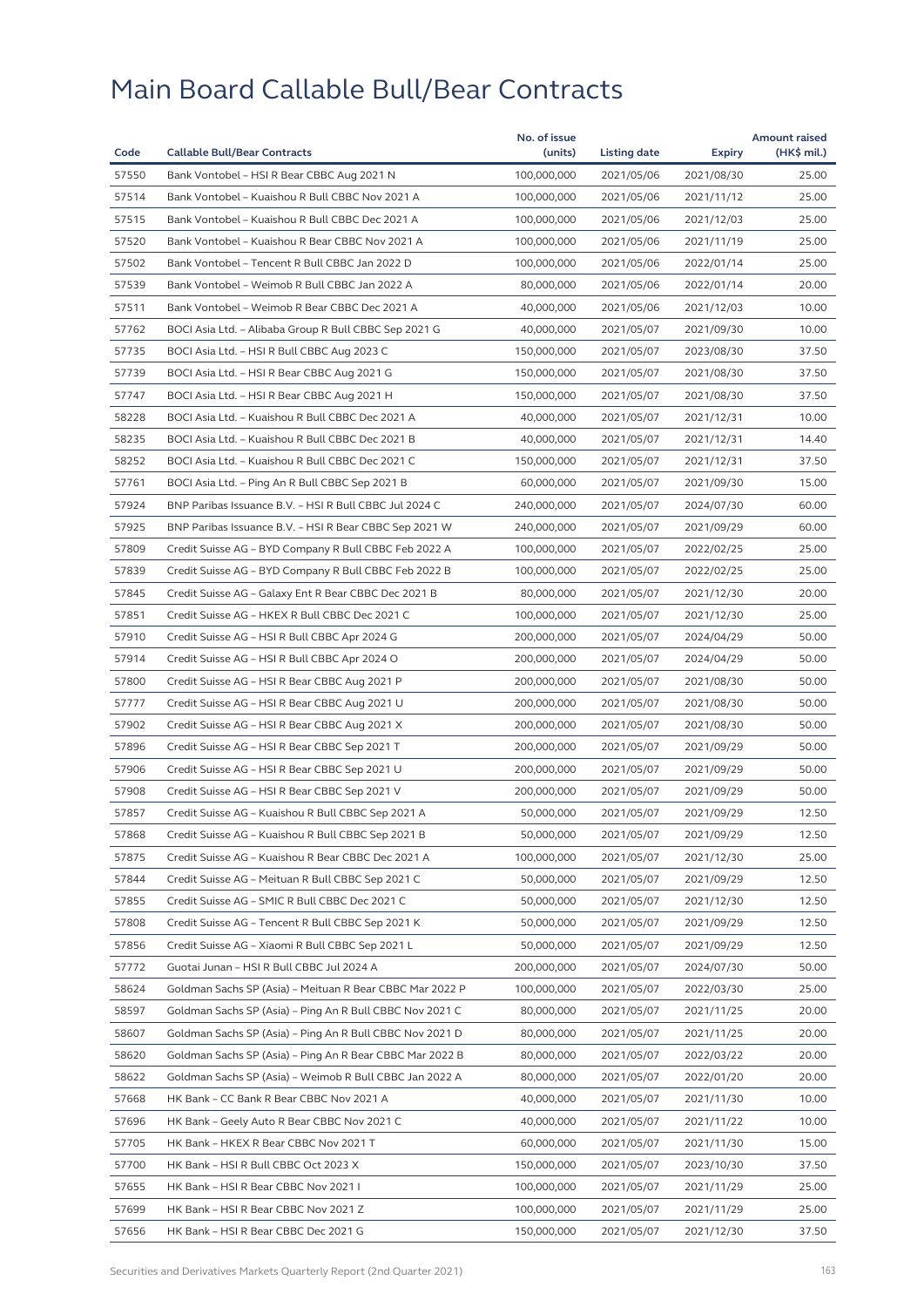|       |                                                              | No. of issue |              |            | <b>Amount raised</b> |
|-------|--------------------------------------------------------------|--------------|--------------|------------|----------------------|
| Code  | <b>Callable Bull/Bear Contracts</b>                          | (units)      | Listing date | Expiry     | (HK\$ mil.)          |
| 57662 | HK Bank - ICBC R Bear CBBC Nov 2021 A                        | 40,000,000   | 2021/05/07   | 2021/11/30 | 10.00                |
| 57712 | HK Bank - Kuaishou R Bull CBBC Nov 2021 A                    | 80,000,000   | 2021/05/07   | 2021/11/30 | 20.00                |
| 57708 | HK Bank - Kuaishou R Bull CBBC Dec 2021 A                    | 80,000,000   | 2021/05/07   | 2021/12/30 | 20.00                |
| 57704 | HK Bank - Meituan R Bear CBBC Dec 2021 L                     | 80,000,000   | 2021/05/07   | 2021/12/13 | 20.00                |
| 57725 | HK Bank – Ping An R Bull CBBC Nov 2021 E                     | 60,000,000   | 2021/05/07   | 2021/11/30 | 15.00                |
| 57698 | HK Bank - Ping An R Bear CBBC Dec 2021 B                     | 40,000,000   | 2021/05/07   | 2021/12/30 | 10.00                |
| 57703 | HK Bank - Xinyi Solar R Bull CBBC May 2022 A                 | 60,000,000   | 2021/05/07   | 2022/05/27 | 15.00                |
| 58554 | Haitong Int'l Sec - BYD Company R Bull CBBC Feb 2022 A       | 80,000,000   | 2021/05/07   | 2022/02/25 | 20.00                |
| 58557 | Haitong Int'l Sec - BYD Company R Bear CBBC Feb 2022 A       | 80,000,000   | 2021/05/07   | 2022/02/25 | 20.00                |
| 58568 | Haitong Int'l Sec - Great Wall Motor R Bull CBBC Dec 2021 A  | 60,000,000   | 2021/05/07   | 2021/12/31 | 15.00                |
| 58576 | Haitong Int'l Sec – HSBC R Bear CBBC Nov 2021 A              | 60,000,000   | 2021/05/07   | 2021/11/29 | 15.00                |
| 58577 | Haitong Int'l Sec - HSI R Bull CBBC Aug 2024 B               | 200,000,000  | 2021/05/07   | 2024/08/29 | 50.00                |
| 58595 | Haitong Int'l Sec - HSI R Bull CBBC Sep 2024 F               | 200,000,000  | 2021/05/07   | 2024/09/27 | 50.00                |
| 58538 | Haitong Int'l Sec - HSI R Bear CBBC Aug 2021 Y               | 200,000,000  | 2021/05/07   | 2021/08/30 | 50.00                |
| 58546 | Haitong Int'l Sec - HSI R Bear CBBC Sep 2021 O               | 200,000,000  | 2021/05/07   | 2021/09/29 | 50.00                |
| 58549 | Haitong Int'l Sec - HSI R Bear CBBC Sep 2021 P               | 200,000,000  | 2021/05/07   | 2021/09/29 | 50.00                |
| 58571 | Haitong Int'l Sec - Ping An R Bull CBBC Nov 2021 B           | 60,000,000   | 2021/05/07   | 2021/11/29 | 15.00                |
| 58014 | J P Morgan SP BV - Kuaishou R Bull CBBC Dec 2021 A           | 200,000,000  | 2021/05/07   | 2021/12/17 | 50.00                |
| 58008 | J P Morgan SP BV - Kuaishou R Bull CBBC Jan 2022 A           | 200,000,000  | 2021/05/07   | 2022/01/14 | 50.00                |
| 58007 | Morgan Stanley Asia Products - Tencent R Bull CBBC Dec 2021T | 40,000,000   | 2021/05/07   | 2021/12/01 | 10.00                |
| 58534 | SG Issuer - Alibaba Group R Bull CBBC Nov 2021 V             | 300,000,000  | 2021/05/07   | 2021/11/30 | 75.00                |
| 58254 | SG Issuer - Alibaba Group R Bear CBBC Nov 2021 F             | 80,000,000   | 2021/05/07   | 2021/11/29 | 20.00                |
| 58274 | SG Issuer – BYD Company R Bull CBBC Feb 2022 I               | 150,000,000  | 2021/05/07   | 2022/02/28 | 37.50                |
| 58277 | SG Issuer - China Mobile R Bull CBBC Dec 2021 K              | 100,000,000  | 2021/05/07   | 2021/12/31 | 25.00                |
| 58475 | SG Issuer - Galaxy Ent R Bull CBBC Dec 2021 F                | 100,000,000  | 2021/05/07   | 2021/12/31 | 25.00                |
| 58536 | SG Issuer - Greatwall Motor R Bull CBBC Dec 2021 S           | 100,000,000  | 2021/05/07   | 2021/12/31 | 25.00                |
| 58504 | SG Issuer - HSI R Bull CBBC Jan 2024 I                       | 250,000,000  | 2021/05/07   | 2024/01/30 | 62.50                |
| 58525 | SG Issuer - HSI R Bull CBBC Feb 2024 B                       | 250,000,000  | 2021/05/07   | 2024/02/28 | 62.50                |
| 58531 | SG Issuer - HSI R Bull CBBC Feb 2024 C                       | 250,000,000  | 2021/05/07   | 2024/02/28 | 62.50                |
| 58406 | SG Issuer - HSI R Bear CBBC Aug 2021 B                       | 250,000,000  | 2021/05/07   | 2021/08/30 | 62.50                |
|       |                                                              |              |              |            |                      |
| 58448 | SG Issuer - HSI R Bear CBBC Sep 2021 L                       | 250,000,000  | 2021/05/07   | 2021/09/29 | 62.50                |
| 58453 | SG Issuer - HSI R Bear CBBC Sep 2021 T                       | 500,000,000  | 2021/05/07   | 2021/09/29 | 125.00               |
| 58489 | SG Issuer - HSI R Bear CBBC Sep 2021 U                       | 250,000,000  | 2021/05/07   | 2021/09/29 | 62.50                |
| 58467 | SG Issuer - HSI R Bear CBBC Oct 2021 O                       | 250,000,000  | 2021/05/07   | 2021/10/28 | 62.50                |
| 58469 | SG Issuer - HSI R Bear CBBC Oct 2021 P                       | 250,000,000  | 2021/05/07   | 2021/10/28 | 62.50                |
| 58493 | SG Issuer - HSI R Bear CBBC Oct 2021 Q                       | 250,000,000  | 2021/05/07   | 2021/10/28 | 62.50                |
| 58401 | SG Issuer - HSTECH R Bull CBBC Feb 2022 A                    | 100,000,000  | 2021/05/07   | 2022/02/25 | 25.00                |
| 58404 | SG Issuer – HSTECH R Bear CBBC Dec 2021 A                    | 100,000,000  | 2021/05/07   | 2021/12/30 | 25.00                |
| 58281 | SG Issuer - JD.com R Bear CBBC Jan 2022 A                    | 200,000,000  | 2021/05/07   | 2022/01/28 | 50.00                |
| 58286 | SG Issuer - Meituan R Bull CBBC Dec 2021 O                   | 80,000,000   | 2021/05/07   | 2021/12/31 | 20.00                |
| 58485 | SG Issuer - Meituan R Bull CBBC Mar 2022 E                   | 200,000,000  | 2021/05/07   | 2022/03/31 | 50.00                |
| 58484 | SG Issuer - Meituan R Bear CBBC Nov 2021 L                   | 200,000,000  | 2021/05/07   | 2021/11/29 | 50.00                |
| 58290 | SG Issuer - Ping An R Bull CBBC Dec 2021 A                   | 100,000,000  | 2021/05/07   | 2021/12/31 | 25.00                |
| 58289 | SG Issuer - Ping An R Bull CBBC Dec 2021 Z                   | 100,000,000  | 2021/05/07   | 2021/12/31 | 25.00                |
| 58295 | SG Issuer - Ping An R Bull CBBC Feb 2022 B                   | 100,000,000  | 2021/05/07   | 2022/02/28 | 25.00                |
| 58361 | SG Issuer - Tencent R Bull CBBC Jan 2022 A                   | 80,000,000   | 2021/05/07   | 2022/01/31 | 20.00                |
| 58379 | SG Issuer - Xinyi Solar R Bull CBBC Apr 2022 C               | 80,000,000   | 2021/05/07   | 2022/04/28 | 20.00                |
| 58039 | UBS AG - Alibaba Group R Bull CBBC Dec 2021 G                | 200,000,000  | 2021/05/07   | 2021/12/30 | 50.00                |
| 58066 | UBS AG - Ali Health R Bull CBBC Dec 2021 D                   | 100,000,000  | 2021/05/07   | 2021/12/30 | 25.00                |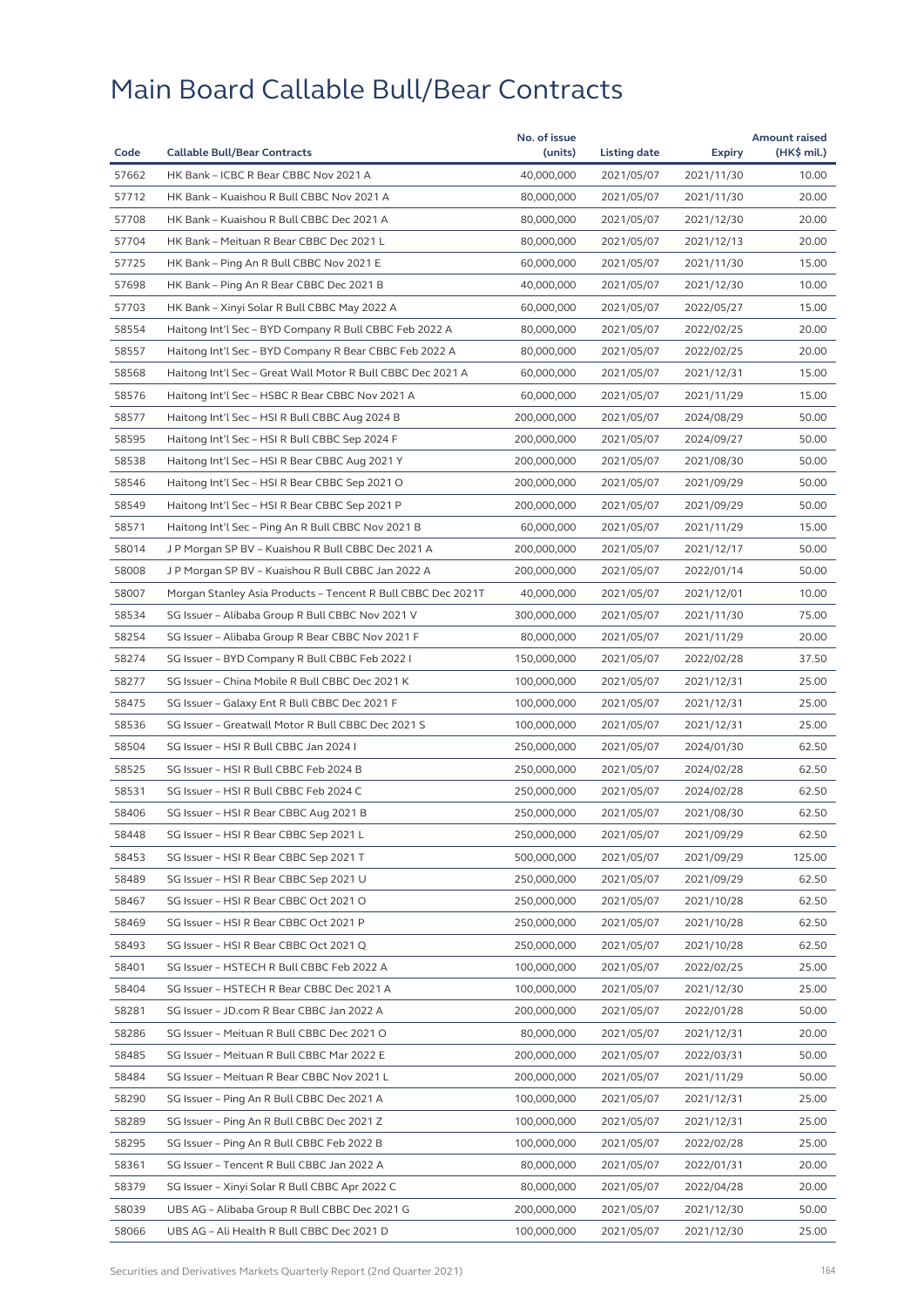|       |                                                         | No. of issue |              |               | <b>Amount raised</b> |
|-------|---------------------------------------------------------|--------------|--------------|---------------|----------------------|
| Code  | <b>Callable Bull/Bear Contracts</b>                     | (units)      | Listing date | <b>Expiry</b> | $(HK$$ mil.)         |
| 58078 | UBS AG - ANTA Sports R Bull CBBC Nov 2021 C             | 50,000,000   | 2021/05/07   | 2021/11/30    | 12.50                |
| 58045 | UBS AG - BYD Company R Bull CBBC Feb 2022 K             | 150,000,000  | 2021/05/07   | 2022/02/21    | 37.50                |
| 58056 | UBS AG - China Life R Bull CBBC Dec 2021 N              | 50,000,000   | 2021/05/07   | 2021/12/30    | 12.50                |
| 58062 | UBS AG - CNOOC R Bull CBBC Nov 2021 I                   | 40,000,000   | 2021/05/07   | 2021/11/30    | 10.00                |
| 58043 | UBS AG - Geely Auto R Bull CBBC Jan 2022 O              | 100,000,000  | 2021/05/07   | 2022/01/17    | 25.00                |
| 58085 | UBS AG - Galaxy Ent R Bull CBBC Nov 2021 B              | 50,000,000   | 2021/05/07   | 2021/11/30    | 12.50                |
| 58087 | UBS AG - Galaxy Ent R Bear CBBC Nov 2021 A              | 50,000,000   | 2021/05/07   | 2021/11/30    | 12.50                |
| 58088 | UBS AG - Galaxy Ent R Bear CBBC Nov 2021 B              | 50,000,000   | 2021/05/07   | 2021/11/30    | 12.50                |
| 58041 | UBS AG - HSBC R Bull CBBC Dec 2021 G                    | 150,000,000  | 2021/05/07   | 2021/12/30    | 37.50                |
| 58205 | UBS AG - HSBC R Bear CBBC Dec 2021 B                    | 100,000,000  | 2021/05/07   | 2021/12/30    | 25.00                |
| 58164 | UBS AG - HSI R Bull CBBC Feb 2024 H                     | 200,000,000  | 2021/05/07   | 2024/02/28    | 50.00                |
| 58207 | UBS AG - HSI R Bull CBBC Feb 2024 I                     | 200,000,000  | 2021/05/07   | 2024/02/28    | 50.00                |
| 58216 | UBS AG - HSI R Bull CBBC Feb 2024 J                     | 200,000,000  | 2021/05/07   | 2024/02/28    | 50.00                |
| 58172 | UBS AG - HSI R Bear CBBC Aug 2021 Q                     | 200,000,000  | 2021/05/07   | 2021/08/30    | 50.00                |
| 58183 | UBS AG - HSI R Bear CBBC Sep 2021 F                     | 200,000,000  | 2021/05/07   | 2021/09/29    | 50.00                |
| 58177 | UBS AG - HSI R Bear CBBC Sep 2021 J                     | 200,000,000  | 2021/05/07   | 2021/09/29    | 50.00                |
| 58158 | UBS AG - Kuaishou R Bull CBBC Dec 2021 D                | 200,000,000  | 2021/05/07   | 2021/12/30    | 50.00                |
| 58161 | UBS AG - Kuaishou R Bear CBBC Dec 2021 B                | 200,000,000  | 2021/05/07   | 2021/12/30    | 50.00                |
| 58196 | UBS AG - Meituan R Bull CBBC Dec 2021 N                 | 50,000,000   | 2021/05/07   | 2021/12/30    | 12.50                |
| 58028 | UBS AG - Ping An R Bear CBBC Dec 2021 D                 | 100,000,000  | 2021/05/07   | 2021/12/30    | 25.00                |
| 58050 | UBS AG - SMIC R Bull CBBC Nov 2021 F                    | 100,000,000  | 2021/05/07   | 2021/11/30    | 25.00                |
| 58052 | UBS AG - Sunny Optical R Bull CBBC Feb 2022 E           | 40,000,000   | 2021/05/07   | 2022/02/21    | 10.00                |
| 58187 | UBS AG - Tencent R Bull CBBC Dec 2021 I                 | 40,000,000   | 2021/05/07   | 2021/12/30    | 10.00                |
| 58188 | UBS AG - Tencent R Bull CBBC Dec 2021 J                 | 200,000,000  | 2021/05/07   | 2021/12/30    | 50.00                |
| 58098 | UBS AG - Weimob R Bear CBBC Dec 2021 A                  | 40,000,000   | 2021/05/07   | 2021/12/30    | 10.00                |
| 58027 | UBS AG - Xiaomi R Bull CBBC Dec 2021 N                  | 60,000,000   | 2021/05/07   | 2021/12/30    | 15.00                |
| 58200 | UBS AG - Xiaomi R Bear CBBC Nov 2021 K                  | 60,000,000   | 2021/05/07   | 2021/11/30    | 15.00                |
| 58092 | UBS AG - Xinyi Solar R Bear CBBC Dec 2021 E             | 100,000,000  | 2021/05/07   | 2021/12/31    | 25.00                |
| 57967 | Bank Vontobel - Galaxy Ent R Bull CBBC Oct 2021 A       | 40,000,000   | 2021/05/07   | 2021/10/29    | 10.00                |
| 57983 | Bank Vontobel – Galaxy Ent R Bull CBBC Dec 2021 B       | 40,000,000   | 2021/05/07   | 2021/12/17    | 10.00                |
| 57968 | Bank Vontobel - Galaxy Ent R Bear CBBC Dec 2021 A       | 40,000,000   | 2021/05/07   | 2021/12/30    | 10.00                |
| 57970 | Bank Vontobel - Galaxy Ent R Bear CBBC Dec 2021 B       | 40,000,000   | 2021/05/07   | 2021/12/17    | 10.00                |
| 57984 | Bank Vontobel - HSI R Bull CBBC Feb 2024 W              | 100,000,000  | 2021/05/07   | 2024/02/28    | 25.00                |
| 57986 | Bank Vontobel - HSI R Bull CBBC Feb 2024 X              | 100,000,000  | 2021/05/07   | 2024/02/28    | 25.00                |
| 57939 | Bank Vontobel - HSI R Bear CBBC Aug 2021 A              | 100,000,000  | 2021/05/07   | 2021/08/30    | 25.00                |
| 57927 | Bank Vontobel - HSI R Bear CBBC Aug 2021 J              | 100,000,000  | 2021/05/07   | 2021/08/30    | 25.00                |
| 57932 | Bank Vontobel - HSI R Bear CBBC Aug 2021 M              | 100,000,000  | 2021/05/07   | 2021/08/30    | 25.00                |
| 57993 | Bank Vontobel - Kuaishou R Bull CBBC Dec 2021 B         | 100,000,000  | 2021/05/07   | 2021/12/30    | 25.00                |
| 57992 | Bank Vontobel - Kuaishou R Bear CBBC Dec 2021 A         | 100,000,000  | 2021/05/07   | 2021/12/30    | 25.00                |
| 57951 | Bank Vontobel - Ping An R Bull CBBC Dec 2021 A          | 40,000,000   | 2021/05/07   | 2021/12/30    | 10.00                |
| 58656 | BOCI Asia Ltd. - Tencent R Bear CBBC Sep 2021 G         | 120,000,000  | 2021/05/10   | 2021/09/30    | 30.00                |
| 58924 | BNP Paribas Issuance B.V. - HKEX R Bear CBBC Feb 2022 N | 200,000,000  | 2021/05/10   | 2022/02/25    | 50.00                |
| 58662 | BNP Paribas Issuance B.V. - HSI R Bull CBBC Sep 2024 A  | 250,000,000  | 2021/05/10   | 2024/09/27    | 62.50                |
| 58665 | BNP Paribas Issuance B.V. - HSI R Bull CBBC Sep 2024 B  | 240,000,000  | 2021/05/10   | 2024/09/27    | 60.00                |
| 58678 | BNP Paribas Issuance B.V. - HSI R Bear CBBC Sep 2021 A  | 250,000,000  | 2021/05/10   | 2021/09/29    | 62.50                |
| 58685 | BNP Paribas Issuance B.V. - HSI R Bear CBBC Sep 2021 B  | 250,000,000  | 2021/05/10   | 2021/09/29    | 62.50                |
| 58690 | BNP Paribas Issuance B.V. - HSI R Bear CBBC Sep 2021 G  | 250,000,000  | 2021/05/10   | 2021/09/29    | 62.50                |
| 58699 | BNP Paribas Issuance B.V. - HSI R Bear CBBC Sep 2021 S  | 250,000,000  | 2021/05/10   | 2021/09/29    | 62.50                |
| 58671 | BNP Paribas Issuance B.V. - HSI R Bear CBBC Sep 2021 X  | 250,000,000  | 2021/05/10   | 2021/09/29    | 62.50                |
|       |                                                         |              |              |               |                      |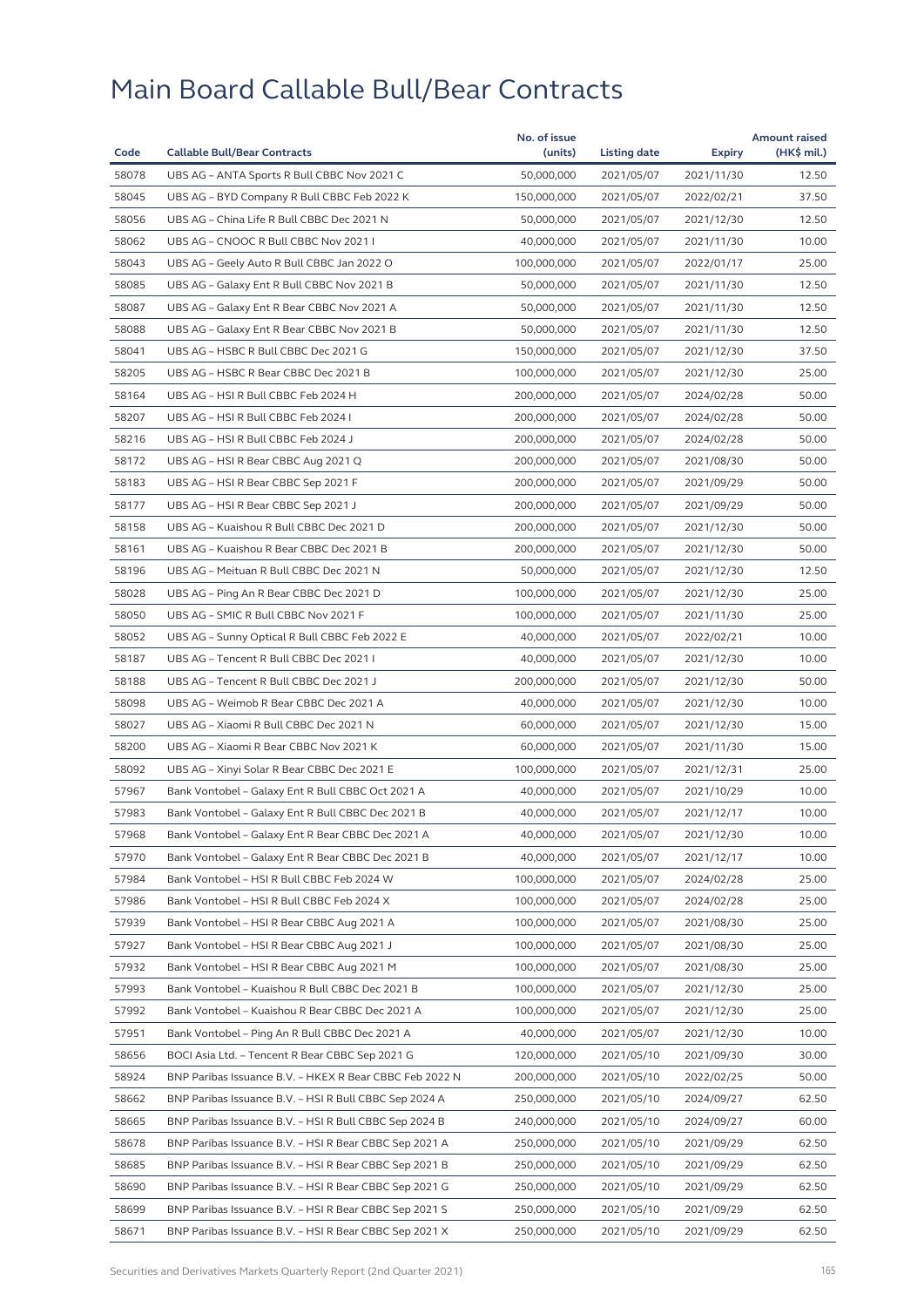|       |                                                            | No. of issue |              |            | <b>Amount raised</b> |
|-------|------------------------------------------------------------|--------------|--------------|------------|----------------------|
| Code  | <b>Callable Bull/Bear Contracts</b>                        | (units)      | Listing date | Expiry     | (HK\$ mil.)          |
| 58904 | BNP Paribas Issuance B.V. - HSTECH R Bull CBBC Sep 2021 Y  | 100,000,000  | 2021/05/10   | 2021/09/29 | 25.00                |
| 58908 | BNP Paribas Issuance B.V. - HSTECH R Bear CBBC Sep 2021 U  | 100,000,000  | 2021/05/10   | 2021/09/29 | 25.00                |
| 58960 | BNP Paribas Issuance B.V. - JD.com R Bear CBBC Dec 2021 Z  | 200,000,000  | 2021/05/10   | 2021/12/30 | 50.00                |
| 58957 | BNP Paribas Issuance B.V. - Meituan R Bear CBBC Nov 2021 F | 200,000,000  | 2021/05/10   | 2021/11/29 | 50.00                |
| 58923 | BNP Paribas Issuance B.V. - Ping An R Bull CBBC Nov 2021 F | 200,000,000  | 2021/05/10   | 2021/11/29 | 50.00                |
| 58946 | BNP Paribas Issuance B.V. - Ping An R Bear CBBC Aug 2021 E | 200,000,000  | 2021/05/10   | 2021/08/30 | 50.00                |
| 58911 | BNP Paribas Issuance B.V. - SMIC R Bull CBBC Dec 2021 E    | 100,000,000  | 2021/05/10   | 2021/12/30 | 25.00                |
| 58938 | BNP Paribas Issuance B.V. - Tencent R Bear CBBC Nov 2021 P | 250,000,000  | 2021/05/10   | 2021/11/29 | 62.50                |
| 59035 | Credit Suisse AG - Alibaba Group R Bull CBBC Sep 2021 P    | 50,000,000   | 2021/05/10   | 2021/09/29 | 12.50                |
| 59067 | Credit Suisse AG - China Life R Bull CBBC Feb 2022 E       | 100,000,000  | 2021/05/10   | 2022/02/25 | 25.00                |
| 59063 | Credit Suisse AG - Greatwall Motor R Bull CBBC Dec 2021 C  | 60,000,000   | 2021/05/10   | 2021/12/30 | 15.00                |
| 59051 | Credit Suisse AG - HSBC R Bull CBBC Dec 2021 D             | 100,000,000  | 2021/05/10   | 2021/12/30 | 25.00                |
| 59038 | Credit Suisse AG – HSI R Bull CBBC Feb 2024 Q              | 200,000,000  | 2021/05/10   | 2024/02/28 | 50.00                |
| 59050 | Credit Suisse AG - HSI R Bull CBBC Feb 2024 T              | 200,000,000  | 2021/05/10   | 2024/02/28 | 50.00                |
| 59105 | Credit Suisse AG - HSI R Bear CBBC Aug 2021 J              | 200,000,000  | 2021/05/10   | 2021/08/30 | 50.00                |
| 59086 | Credit Suisse AG - HSI R Bear CBBC Sep 2021 W              | 200,000,000  | 2021/05/10   | 2021/09/29 | 50.00                |
| 59104 | Credit Suisse AG - HSI R Bear CBBC Sep 2021 X              | 200,000,000  | 2021/05/10   | 2021/09/29 | 50.00                |
| 59112 | Credit Suisse AG – HSTECH R Bear CBBC Aug 2021 A           | 100,000,000  | 2021/05/10   | 2021/08/30 | 25.00                |
| 59072 | Credit Suisse AG - JD.com R Bear CBBC Dec 2021 A           | 100,000,000  | 2021/05/10   | 2021/12/30 | 25.00                |
| 59076 | Credit Suisse AG - Kuaishou R Bull CBBC Dec 2021 C         | 100,000,000  | 2021/05/10   | 2021/12/30 | 25.00                |
| 59080 | Credit Suisse AG - Kuaishou R Bull CBBC Dec 2021 D         | 100,000,000  | 2021/05/10   | 2021/12/30 | 25.00                |
| 59060 | Credit Suisse AG - Ping An R Bull CBBC Dec 2021 H          | 100,000,000  | 2021/05/10   | 2021/12/30 | 25.00                |
| 59003 | Credit Suisse AG - Tencent R Bull CBBC Dec 2021 G          | 100,000,000  | 2021/05/10   | 2021/12/30 | 25.00                |
| 59056 | Credit Suisse AG - Tencent R Bear CBBC Oct 2021 G          | 100,000,000  | 2021/05/10   | 2021/10/28 | 25.00                |
| 59058 | Credit Suisse AG - Weimob R Bull CBBC Feb 2022 C           | 80,000,000   | 2021/05/10   | 2022/02/25 | 20.00                |
| 59028 | Credit Suisse AG - Xinyi Solar R Bull CBBC Jun 2022 A      | 40,000,000   | 2021/05/10   | 2022/06/29 | 10.00                |
| 58654 | Bank of East Asia - China Mobile R Bull CBBC Apr 2022 A    | 80,000,000   | 2021/05/10   | 2022/04/13 | 20.00                |
| 58646 | Bank of East Asia - Ping An R Bull CBBC Mar 2022 A         | 80,000,000   | 2021/05/10   | 2022/03/28 | 20.00                |
| 59115 | Goldman Sachs SP (Asia) - Alibaba R Bull CBBC Dec 2021 U   | 100,000,000  | 2021/05/10   | 2021/12/17 | 25.00                |
| 59123 | Goldman Sachs SP (Asia) - Ping An R Bull CBBC Dec 2021 U   | 80,000,000   | 2021/05/10   | 2021/12/22 | 20.00                |
| 59126 | Goldman Sachs SP (Asia) - Ping An R Bull CBBC Dec 2021 V   | 80,000,000   | 2021/05/10   | 2021/12/30 | 20.00                |
| 59113 | Goldman Sachs SP (Asia) - Tencent R Bull CBBC Aug 2021 O   | 100,000,000  | 2021/05/10   | 2021/08/20 | 25.00                |
| 59125 | Goldman Sachs SP (Asia) - Tencent R Bull CBBC Dec 2021 J   | 100,000,000  | 2021/05/10   | 2021/12/22 | 25.00                |
| 58636 | HK Bank - HSI R Bull CBBC Oct 2023 C                       | 125,000,000  | 2021/05/10   | 2023/10/30 | 31.25                |
| 58638 | HK Bank - HSI R Bear CBBC Dec 2021 J                       | 150,000,000  | 2021/05/10   | 2021/12/30 | 37.50                |
| 58640 | HK Bank - HSI R Bear CBBC Dec 2021 U                       | 100,000,000  | 2021/05/10   | 2021/12/30 | 25.00                |
| 58627 | HK Bank - HSTECH R Bear CBBC Dec 2021 I                    | 100,000,000  | 2021/05/10   | 2021/12/30 | 25.00                |
| 58899 | Haitong Int'l Sec - CC Bank R Bull CBBC Nov 2021 A         | 40,000,000   | 2021/05/10   | 2021/11/30 | 10.00                |
| 58846 | Haitong Int'l Sec - HSI R Bull CBBC Aug 2024 F             | 200,000,000  | 2021/05/10   | 2024/08/29 | 50.00                |
| 58836 | Haitong Int'l Sec - HSI R Bear CBBC Aug 2021 Z             | 200,000,000  | 2021/05/10   | 2021/08/30 | 50.00                |
| 58838 | Haitong Int'l Sec - HSI R Bear CBBC Sep 2021 Q             | 200,000,000  | 2021/05/10   | 2021/09/29 | 50.00                |
| 58987 | Haitong Int'l Sec - HSI R Bear CBBC Sep 2021 R             | 200,000,000  | 2021/05/10   | 2021/09/29 | 50.00                |
| 58799 | SG Issuer - Alibaba Group R Bull CBBC Dec 2021 I           | 80,000,000   | 2021/05/10   | 2021/12/31 | 20.00                |
| 58825 | SG Issuer - Alibaba Group R Bull CBBC Mar 2022 B           | 300,000,000  | 2021/05/10   | 2022/03/31 | 75.00                |
| 58746 | SG Issuer - Ali Health R Bull CBBC Nov 2021 F              | 100,000,000  | 2021/05/10   | 2021/11/30 | 25.00                |
| 58755 | SG Issuer - BYD Company R Bull CBBC Mar 2022 G             | 150,000,000  | 2021/05/10   | 2022/03/31 | 37.50                |
| 58752 | SG Issuer - BYD Company R Bear CBBC Feb 2022 A             | 150,000,000  | 2021/05/10   | 2022/02/25 | 37.50                |
| 58758 | SG Issuer - CNOOC R Bull CBBC Dec 2021 H                   | 60,000,000   | 2021/05/10   | 2021/12/31 | 15.00                |
| 58762 | SG Issuer – HKEX R Bear CBBC Dec 2021 H                    | 200,000,000  | 2021/05/10   | 2021/12/30 | 50.00                |
|       |                                                            |              |              |            |                      |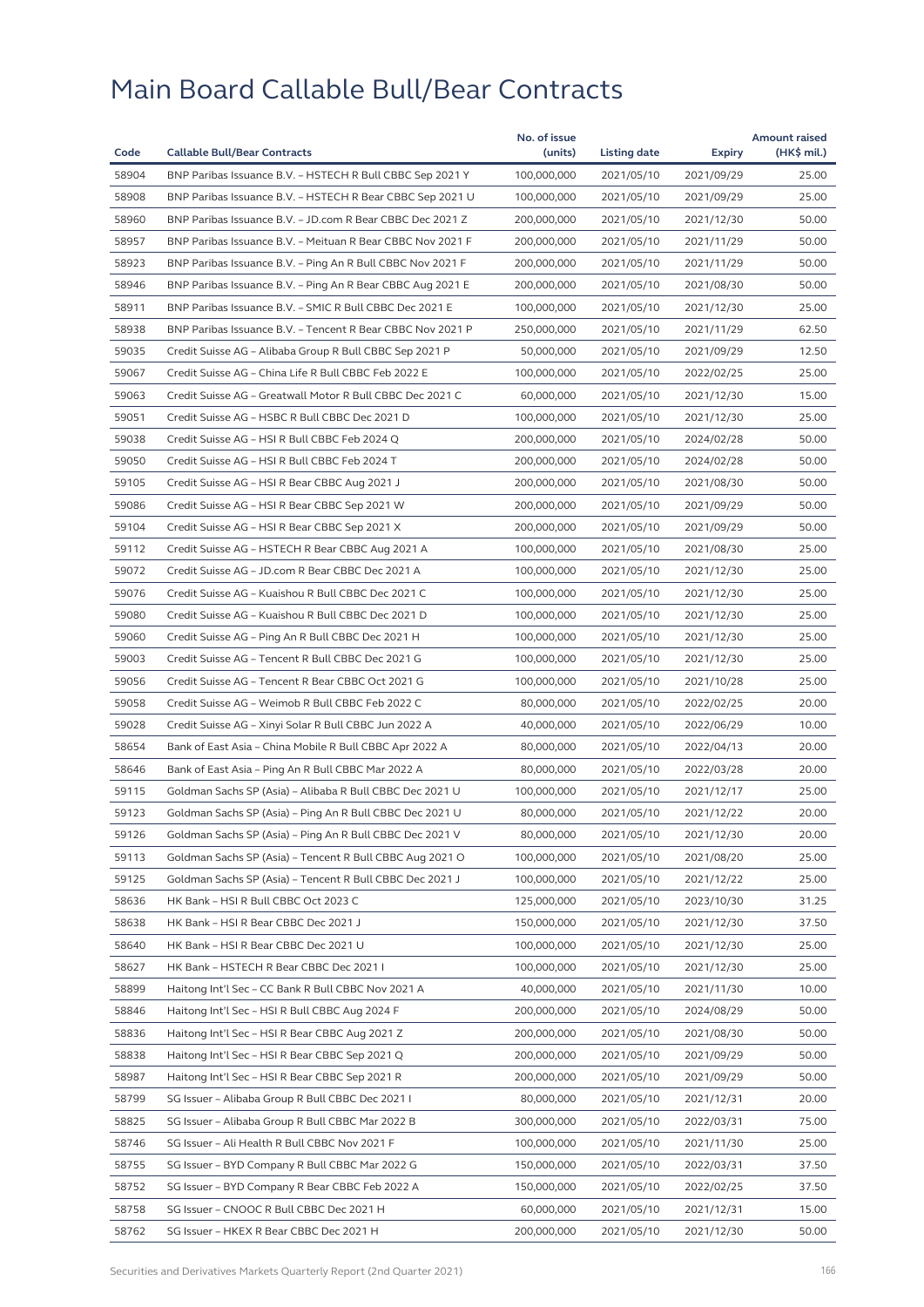|       |                                                  | No. of issue |              |            | <b>Amount raised</b> |
|-------|--------------------------------------------------|--------------|--------------|------------|----------------------|
| Code  | <b>Callable Bull/Bear Contracts</b>              | (units)      | Listing date | Expiry     | (HK\$ mil.)          |
| 58773 | SG Issuer - HSBC R Bull CBBC Nov 2021 B          | 100,000,000  | 2021/05/10   | 2021/11/30 | 25.00                |
| 58720 | SG Issuer - HSI R Bull CBBC Jan 2024 O           | 250,000,000  | 2021/05/10   | 2024/01/30 | 62.50                |
| 58717 | SG Issuer - HSI R Bull CBBC Mar 2024 U           | 250,000,000  | 2021/05/10   | 2024/03/27 | 62.50                |
| 58731 | SG Issuer - HSI R Bull CBBC Mar 2024 V           | 250,000,000  | 2021/05/10   | 2024/03/27 | 62.50                |
| 58739 | SG Issuer - HSI R Bull CBBC Mar 2024 X           | 250,000,000  | 2021/05/10   | 2024/03/27 | 62.50                |
| 58742 | SG Issuer - HSI R Bear CBBC Sep 2021 K           | 250,000,000  | 2021/05/10   | 2021/09/29 | 62.50                |
| 58708 | SG Issuer - HSI R Bear CBBC Sep 2021 V           | 250,000,000  | 2021/05/10   | 2021/09/29 | 62.50                |
| 58745 | SG Issuer - HSI R Bear CBBC Oct 2021 R           | 250,000,000  | 2021/05/10   | 2021/10/28 | 62.50                |
| 58702 | SG Issuer - HSTECH R Bull CBBC Dec 2021 S        | 100,000,000  | 2021/05/10   | 2021/12/30 | 25.00                |
| 58774 | SG Issuer - JD.com R Bull CBBC Nov 2021 L        | 200,000,000  | 2021/05/10   | 2021/11/30 | 50.00                |
| 58777 | SG Issuer - Meituan R Bull CBBC Nov 2021 T       | 80,000,000   | 2021/05/10   | 2021/11/30 | 20.00                |
| 58826 | SG Issuer - Meituan R Bull CBBC Dec 2021 P       | 80,000,000   | 2021/05/10   | 2021/12/31 | 20.00                |
| 58831 | SG Issuer - Meituan R Bull CBBC Feb 2022 O       | 200,000,000  | 2021/05/10   | 2022/02/25 | 50.00                |
| 58803 | SG Issuer - Ping An R Bull CBBC Oct 2021 E       | 100,000,000  | 2021/05/10   | 2021/10/29 | 25.00                |
| 58784 | SG Issuer - Ping An R Bear CBBC Dec 2021 B       | 100,000,000  | 2021/05/10   | 2021/12/31 | 25.00                |
| 58805 | SG Issuer - Sunny Optical R Bull CBBC Dec 2021 P | 40,000,000   | 2021/05/10   | 2021/12/31 | 10.00                |
| 58785 | SG Issuer - Tencent R Bull CBBC Dec 2021 W       | 80,000,000   | 2021/05/10   | 2021/12/31 | 20.00                |
| 58806 | SG Issuer - Tencent R Bull CBBC Jan 2022 B       | 80,000,000   | 2021/05/10   | 2022/01/31 | 20.00                |
| 58786 | SG Issuer - Tencent R Bull CBBC Feb 2022 G       | 400,000,000  | 2021/05/10   | 2022/02/25 | 100.00               |
| 58835 | SG Issuer - Tencent R Bear CBBC Dec 2021 P       | 400,000,000  | 2021/05/10   | 2021/12/31 | 100.00               |
| 58792 | SG Issuer - WuXi Bio R Bull CBBC Dec 2021 K      | 60,000,000   | 2021/05/10   | 2021/12/31 | 15.00                |
| 58814 | SG Issuer - Xiaomi R Bull CBBC Dec 2021 D        | 60,000,000   | 2021/05/10   | 2021/12/31 | 15.00                |
| 58821 | SG Issuer - Xiaomi R Bear CBBC Dec 2021 I        | 200,000,000  | 2021/05/10   | 2021/12/31 | 50.00                |
| 58796 | SG Issuer - Xinyi Solar R Bear CBBC Mar 2022 A   | 80,000,000   | 2021/05/10   | 2022/03/30 | 20.00                |
| 59277 | UBS AG - Alibaba Group R Bull CBBC Dec 2021 H    | 80,000,000   | 2021/05/10   | 2021/12/30 | 20.00                |
| 59170 | UBS AG - China Mobile R Bull CBBC Nov 2021 J     | 100,000,000  | 2021/05/10   | 2021/11/30 | 25.00                |
| 59175 | UBS AG - CC Bank R Bull CBBC Nov 2021 E          | 100,000,000  | 2021/05/10   | 2021/11/30 | 25.00                |
| 59196 | UBS AG - CC Bank R Bear CBBC Nov 2021 A          | 100,000,000  | 2021/05/10   | 2021/11/30 | 25.00                |
| 59207 | UBS AG - China Life R Bull CBBC Dec 2021 O       | 50,000,000   | 2021/05/10   |            | 12.50                |
|       |                                                  |              | 2021/05/10   | 2021/12/30 |                      |
| 59213 | UBS AG - CM Bank R Bull CBBC Dec 2021 B          | 100,000,000  |              | 2021/12/30 | 25.00                |
| 59202 | UBS AG - CNOOC R Bull CBBC Nov 2021 J            | 40,000,000   | 2021/05/10   | 2021/11/30 | 10.00                |
| 59203 | UBS AG - CNOOC R Bull CBBC Nov 2021 K            | 40,000,000   | 2021/05/10   | 2021/11/30 | 10.00                |
| 59234 | UBS AG – CNOOC R Bear CBBC Nov 2021 A            | 40,000,000   | 2021/05/10   | 2021/11/30 | 10.00                |
| 59239 | UBS AG - Galaxy Ent R Bull CBBC Dec 2021 A       | 50,000,000   | 2021/05/10   | 2021/12/31 | 12.50                |
| 59241 | UBS AG – Great Wall Motor R Bull CBBC Jan 2022 B | 80,000,000   | 2021/05/10   | 2022/01/17 | 20.00                |
| 59136 | UBS AG - HSI R Bull CBBC Feb 2024 K              | 200,000,000  | 2021/05/10   | 2024/02/28 | 50.00                |
| 59258 | UBS AG - HSI R Bull CBBC Mar 2024 Y              | 200,000,000  | 2021/05/10   | 2024/03/27 | 50.00                |
| 59247 | UBS AG - HSI R Bear CBBC Aug 2021 C              | 200,000,000  | 2021/05/10   | 2021/08/30 | 50.00                |
| 59219 | UBS AG - HSI R Bear CBBC Aug 2021 X              | 200,000,000  | 2021/05/10   | 2021/08/30 | 50.00                |
| 59229 | UBS AG - HSI R Bear CBBC Sep 2021 K              | 200,000,000  | 2021/05/10   | 2021/09/29 | 50.00                |
| 59233 | UBS AG - HSI R Bear CBBC Sep 2021 L              | 200,000,000  | 2021/05/10   | 2021/09/29 | 50.00                |
| 59244 | UBS AG - HSI R Bear CBBC Sep 2021 M              | 200,000,000  | 2021/05/10   | 2021/09/29 | 50.00                |
| 59235 | UBS AG - ICBC R Bear CBBC Nov 2021 C             | 100,000,000  | 2021/05/10   | 2021/11/30 | 25.00                |
| 59161 | UBS AG - JD.com R Bull CBBC Nov 2021 R           | 80,000,000   | 2021/05/10   | 2021/11/30 | 20.00                |
| 59169 | UBS AG - JD.com R Bear CBBC Dec 2021 B           | 200,000,000  | 2021/05/10   | 2021/12/30 | 50.00                |
| 59127 | UBS AG - Kuaishou R Bull CBBC Dec 2021 E         | 200,000,000  | 2021/05/10   | 2021/12/31 | 50.00                |
| 59283 | UBS AG - Kuaishou R Bull CBBC Dec 2021 F         | 200,000,000  | 2021/05/10   | 2021/12/31 | 50.00                |
| 59276 | UBS AG - Meituan R Bull CBBC Dec 2021 O          | 50,000,000   | 2021/05/10   | 2021/12/30 | 12.50                |
| 59158 | UBS AG - Meituan R Bear CBBC Dec 2021 B          | 40,000,000   | 2021/05/10   | 2021/12/30 | 10.00                |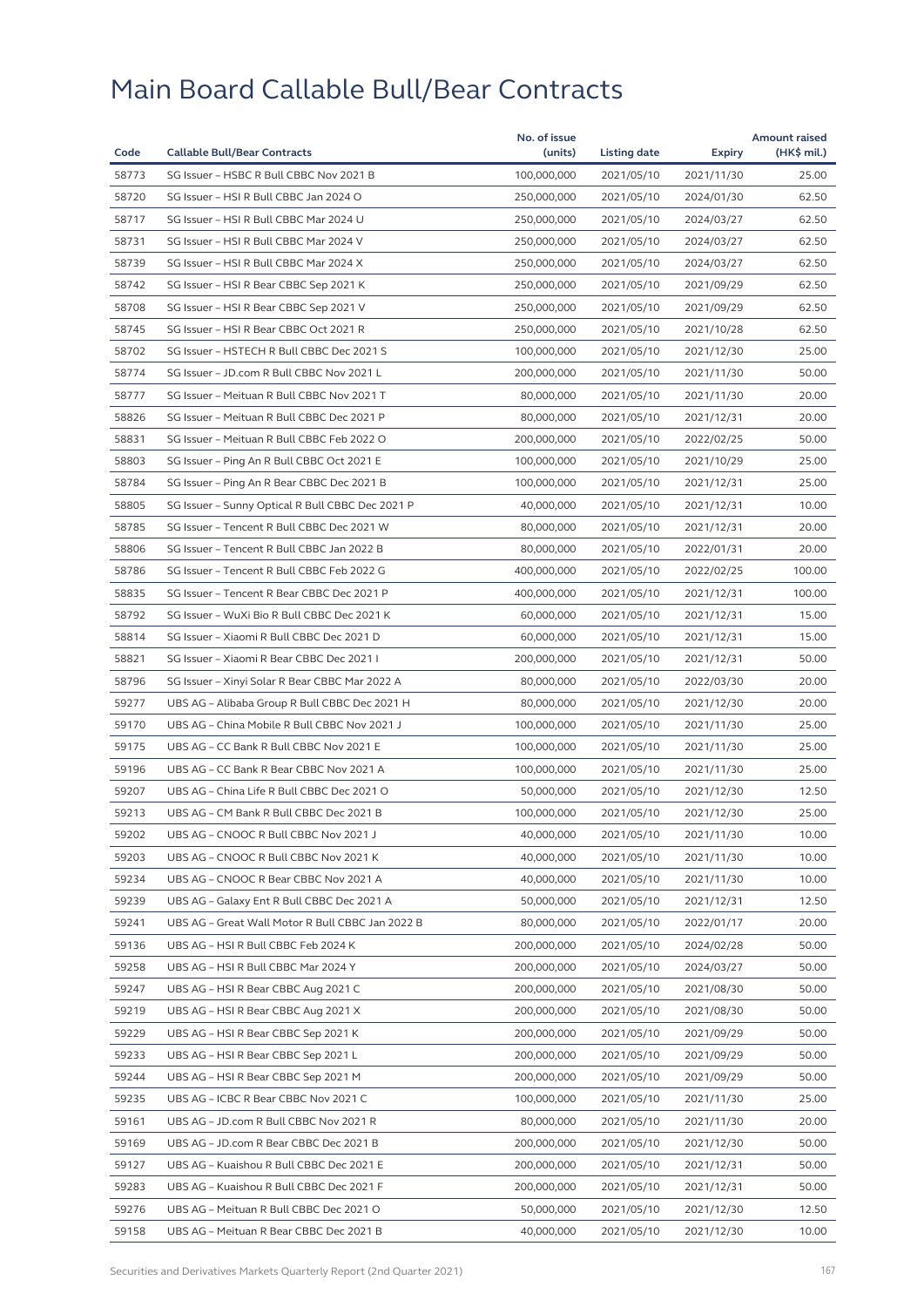|       |                                                              | No. of issue |              |            | <b>Amount raised</b> |
|-------|--------------------------------------------------------------|--------------|--------------|------------|----------------------|
| Code  | <b>Callable Bull/Bear Contracts</b>                          | (units)      | Listing date | Expiry     | (HK\$ mil.)          |
| 59261 | UBS AG - Tencent R Bull CBBC Dec 2021 K                      | 40,000,000   | 2021/05/10   | 2021/12/30 | 10.00                |
| 59269 | UBS AG - Tencent R Bull CBBC Dec 2021 L                      | 40,000,000   | 2021/05/10   | 2021/12/30 | 10.00                |
| 59274 | UBS AG - Tencent R Bull CBBC Dec 2021 M                      | 40,000,000   | 2021/05/10   | 2021/12/30 | 10.00                |
| 59139 | UBS AG - Tencent R Bear CBBC Dec 2021 A                      | 40,000,000   | 2021/05/10   | 2021/12/30 | 10.00                |
| 58999 | Bank Vontobel - CNOOC R Bull CBBC Dec 2021 A                 | 60,000,000   | 2021/05/10   | 2021/12/30 | 15.00                |
| 58989 | Bank Vontobel - HSI R Bull CBBC Feb 2024 Y                   | 100.000.000  | 2021/05/10   | 2024/02/28 | 25.00                |
| 58997 | Bank Vontobel - HSI R Bear CBBC Sep 2021 C                   | 100,000,000  | 2021/05/10   | 2021/09/29 | 25.00                |
| 59002 | Bank Vontobel - HSI R Bear CBBC Sep 2021 D                   | 100,000,000  | 2021/05/10   | 2021/09/29 | 25.00                |
| 58998 | Bank Vontobel - Tencent R Bull CBBC Dec 2021 V               | 100,000,000  | 2021/05/10   | 2021/12/17 | 31.00                |
| 58990 | Bank Vontobel - Xinyi Solar R Bull CBBC May 2022 A           | 60,000,000   | 2021/05/10   | 2022/05/27 | 15.00                |
| 59329 | BOCI Asia Ltd. - BYD Company R Bull CBBC Feb 2022 A          | 80,000,000   | 2021/05/11   | 2022/02/28 | 20.00                |
| 59324 | BOCI Asia Ltd. - HSI R Bear CBBC Aug 2021 I                  | 150,000,000  | 2021/05/11   | 2021/08/30 | 37.50                |
| 59325 | BOCI Asia Ltd. – HSI R Bear CBBC Aug 2021 J                  | 150,000,000  | 2021/05/11   | 2021/08/30 | 37.50                |
| 59328 | BOCI Asia Ltd. - Tencent R Bull CBBC Sep 2021 G              | 120,000,000  | 2021/05/11   | 2021/09/30 | 30.00                |
| 59333 | BNP Paribas Issuance B.V. - HSI R Bull CBBC Sep 2024 C       | 250,000,000  | 2021/05/11   | 2024/09/27 | 62.50                |
| 59473 | BNP Paribas Issuance B.V. - HSI R Bull CBBC Sep 2024 D       | 250,000,000  | 2021/05/11   | 2024/09/27 | 62.50                |
| 59476 | BNP Paribas Issuance B.V. - HSI R Bull CBBC Sep 2024 E       | 250,000,000  | 2021/05/11   | 2024/09/27 | 62.50                |
| 59482 | BNP Paribas Issuance B.V. - HSI R Bear CBBC Sep 2021 C       | 240,000,000  | 2021/05/11   | 2021/09/29 | 60.00                |
| 59347 | BNP Paribas Issuance B.V. - HSI R Bear CBBC Sep 2021 I       | 250,000,000  | 2021/05/11   | 2021/09/29 | 62.50                |
| 59344 | BNP Paribas Issuance B.V. - HSI R Bear CBBC Sep 2021 Y       | 250,000,000  | 2021/05/11   | 2021/09/29 | 62.50                |
| 59345 | BNP Paribas Issuance B.V. - HSI R Bear CBBC Sep 2021 Z       | 250,000,000  | 2021/05/11   | 2021/09/29 | 62.50                |
| 59508 | Credit Suisse AG - BYD Company R Bull CBBC Feb 2022 C        | 100,000,000  | 2021/05/11   | 2022/02/25 | 25.00                |
| 59509 | Credit Suisse AG - BYD Company R Bull CBBC Feb 2022 D        | 100,000,000  | 2021/05/11   | 2022/02/25 | 25.00                |
| 59502 | Credit Suisse AG – Geely Auto R Bull CBBC Dec 2021 R         | 100,000,000  | 2021/05/11   | 2021/12/30 | 25.00                |
| 59533 | Credit Suisse AG - Galaxy Ent R Bull CBBC Oct 2021 A         | 80,000,000   | 2021/05/11   | 2021/10/28 | 20.00                |
| 59534 | Credit Suisse AG - Galaxy Ent R Bull CBBC Oct 2021 B         | 80,000,000   | 2021/05/11   | 2021/10/28 | 20.00                |
| 59540 | Credit Suisse AG - Galaxy Ent R Bear CBBC Dec 2021 C         | 80,000,000   | 2021/05/11   | 2021/12/30 | 20.00                |
| 59558 | Credit Suisse AG - HSBC R Bull CBBC Dec 2021 E               | 100,000,000  | 2021/05/11   | 2021/12/30 | 25.00                |
| 59548 | Credit Suisse AG - HSI R Bull CBBC Feb 2024 J                | 200,000,000  | 2021/05/11   | 2024/02/28 | 50.00                |
| 59551 | Credit Suisse AG - HSI R Bull CBBC Mar 2024 Q                | 200,000,000  | 2021/05/11   | 2024/03/27 | 50.00                |
| 59522 | Credit Suisse AG – HSI R Bear CBBC Aug 2021 H                | 200,000,000  | 2021/05/11   | 2021/08/30 | 50.00                |
| 59521 | Credit Suisse AG - HSI R Bear CBBC Sep 2021 Y                | 200,000,000  | 2021/05/11   | 2021/09/29 | 50.00                |
| 59528 | Credit Suisse AG - HSI R Bear CBBC Sep 2021 Z                | 200,000,000  | 2021/05/11   | 2021/09/29 | 50.00                |
| 59515 | Credit Suisse AG - Meituan R Bull CBBC Sep 2021 E            | 50,000,000   | 2021/05/11   | 2021/09/29 | 12.50                |
| 59544 | Credit Suisse AG - Ping An R Bull CBBC Dec 2021 I            | 100,000,000  | 2021/05/11   | 2021/12/30 | 25.00                |
| 59546 | Credit Suisse AG - Ping An R Bull CBBC Dec 2021 J            | 100,000,000  | 2021/05/11   | 2021/12/30 | 25.00                |
| 59504 | Credit Suisse AG - Tencent R Bull CBBC Sep 2021 L            | 50,000,000   | 2021/05/11   | 2021/09/29 | 12.50                |
|       |                                                              |              |              |            |                      |
| 59505 | Credit Suisse AG - Tencent R Bull CBBC Dec 2021 H            | 100,000,000  | 2021/05/11   | 2021/12/30 | 25.00                |
| 59541 | Credit Suisse AG - Xiaomi R Bull CBBC Dec 2021 B             | 100,000,000  | 2021/05/11   | 2021/12/30 | 25.00                |
| 59682 | Goldman Sachs SP (Asia) - BYD Company R Bull CBBC Feb 2022 C | 80,000,000   | 2021/05/11   | 2022/02/22 | 20.00                |
| 59674 | Goldman Sachs SP (Asia) - Meituan R Bull CBBC Oct 2021 V     | 100,000,000  | 2021/05/11   | 2021/10/29 | 25.00                |
| 59668 | Goldman Sachs SP (Asia) - Tencent R Bull CBBC Aug 2021 G     | 60,000,000   | 2021/05/11   | 2021/08/20 | 15.00                |
| 59317 | HK Bank - Alibaba Group R Bear CBBC Dec 2021 I               | 100,000,000  | 2021/05/11   | 2021/12/06 | 25.00                |
| 59300 | HK Bank – ANTA Sports R Bull CBBC Dec 2021 E                 | 40,000,000   | 2021/05/11   | 2021/12/20 | 10.00                |
| 59307 | HK Bank - CC Bank R Bull CBBC Dec 2021 D                     | 60,000,000   | 2021/05/11   | 2021/12/30 | 15.00                |
| 59303 | HK Bank - HSI R Bull CBBC Oct 2023 D                         | 100,000,000  | 2021/05/11   | 2023/10/30 | 25.00                |
| 59302 | HK Bank - HSI R Bear CBBC Dec 2021 Q                         | 125,000,000  | 2021/05/11   | 2021/12/30 | 31.25                |
| 59292 | HK Bank - ICBC R Bull CBBC Dec 2021 D                        | 60,000,000   | 2021/05/11   | 2021/12/30 | 15.00                |
| 59319 | HK Bank - Meituan R Bull CBBC Nov 2021 H                     | 100,000,000  | 2021/05/11   | 2021/11/23 | 25.00                |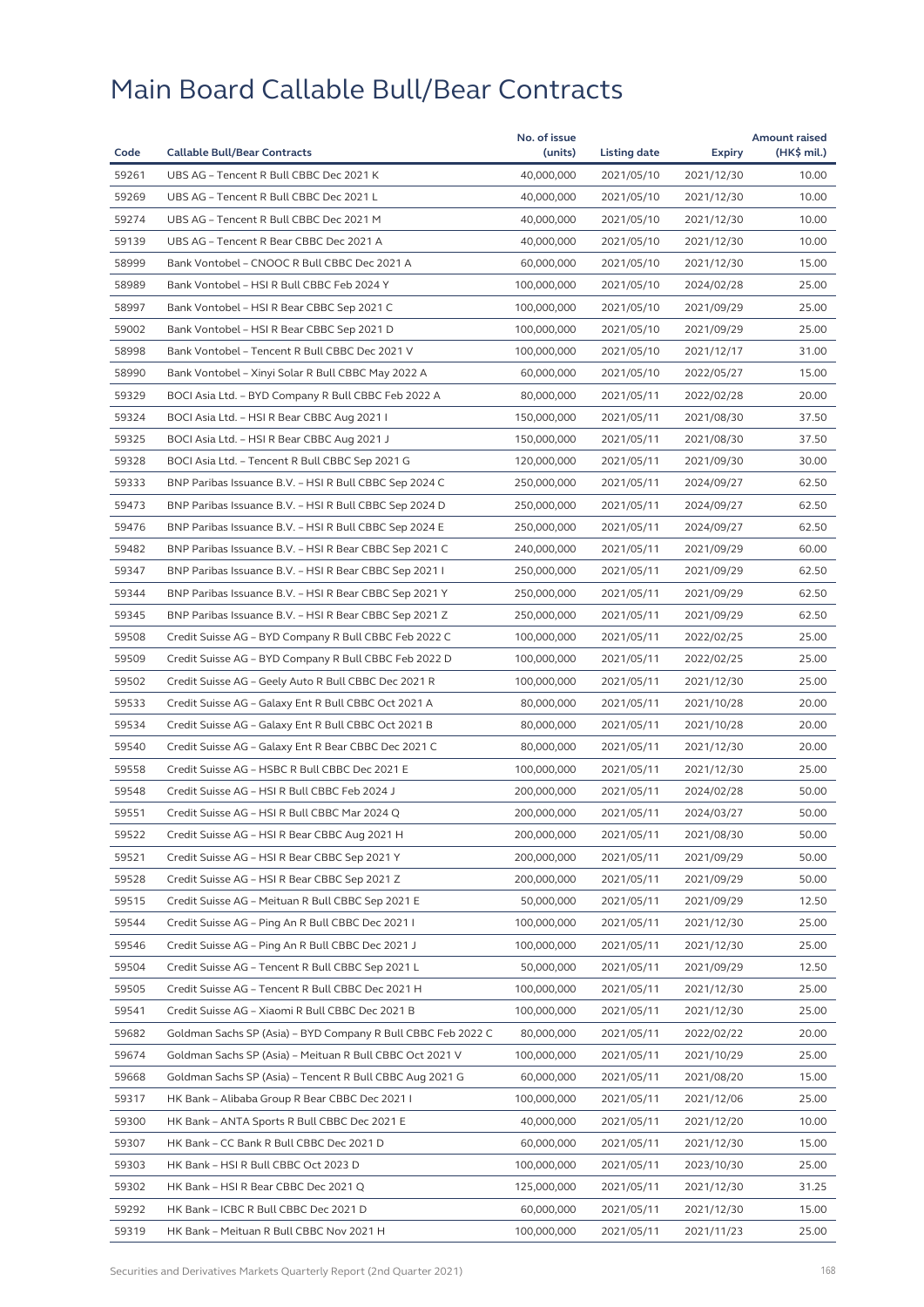| 59312<br>100,000,000<br>25.00<br>HK Bank - Meituan R Bull CBBC Dec 2021 X<br>2021/05/11<br>2021/12/13<br>59311<br>HK Bank - Ping An R Bull CBBC Dec 2021 F<br>60,000,000<br>2021/05/11<br>2021/12/20<br>15.00<br>59316<br>25.00<br>HK Bank - Xiaomi R Bull CBBC Dec 2021 Q<br>100,000,000<br>2021/05/11<br>2021/12/30<br>59493<br>Haitong Int'l Sec - CNOOC R Bull CBBC Dec 2021 A<br>60,000,000<br>15.00<br>2021/05/11<br>2021/12/31<br>59489<br>Haitong Int'l Sec - HKEX R Bear CBBC Dec 2021 A<br>80,000,000<br>2021/05/11<br>2021/12/31<br>20.00<br>59498<br>50.00<br>Haitong Int'l Sec - HSI R Bull CBBC Aug 2024 C<br>200,000,000<br>2021/05/11<br>2024/08/29<br>59494<br>Haitong Int'l Sec - HSI R Bull CBBC Sep 2024 G<br>200,000,000<br>2021/05/11<br>2024/09/27<br>50.00<br>59484<br>Haitong Int'l Sec - HSI R Bear CBBC Sep 2021 S<br>200,000,000<br>2021/09/29<br>50.00<br>2021/05/11<br>59483<br>Haitong Int'l Sec - HSI R Bear CBBC Oct 2021 C<br>200,000,000<br>50.00<br>2021/05/11<br>2021/10/28<br>59487<br>Haitong Int'l Sec - Tencent R Bear CBBC Dec 2021 E<br>100,000,000<br>2021/05/11<br>25.00<br>2021/12/31<br>59446<br>SG Issuer - AIA R Bull CBBC Dec 2021 F<br>60,000,000<br>2021/05/11<br>15.00<br>2021/12/31<br>59416<br>SG Issuer - Alibaba Group R Bull CBBC Dec 2021 J<br>80,000,000<br>2021/05/11<br>2021/12/31<br>20.00<br>59375<br>37.50<br>SG Issuer - BYD Company R Bull CBBC Mar 2022 H<br>150,000,000<br>2021/05/11<br>2022/03/31<br>59420<br>SG Issuer - BYD Company R Bull CBBC Mar 2022 I<br>150,000,000<br>2022/03/31<br>37.50<br>2021/05/11<br>59422<br>SG Issuer - China Life R Bull CBBC Dec 2021 M<br>10.00<br>40,000,000<br>2021/05/11<br>2021/12/31<br>59447<br>SG Issuer - CNOOC R Bull CBBC Nov 2021 F<br>60,000,000<br>2021/05/11<br>2021/11/30<br>15.00<br>59376<br>37.50<br>SG Issuer - Geely Auto R Bull CBBC Dec 2021 T<br>150,000,000<br>2021/05/11<br>2021/12/31<br>59423<br>SG Issuer - Galaxy Ent R Bull CBBC Nov 2021 A<br>100,000,000<br>25.00<br>2021/05/11<br>2021/11/30<br>59377<br>SG Issuer - HKEX R Bull CBBC Dec 2021 D<br>200,000,000<br>2021/12/31<br>50.00<br>2021/05/11<br>59450<br>SG Issuer - HSBC R Bull CBBC Dec 2021 U<br>100,000,000<br>25.00<br>2021/05/11<br>2021/12/31<br>59380<br>SG Issuer - HSBC R Bear CBBC Dec 2021 C<br>100,000,000<br>2021/05/11<br>2021/12/31<br>25.00<br>59433<br>SG Issuer - HSI R Bull CBBC Jan 2024 R<br>250,000,000<br>2021/05/11<br>2024/01/30<br>62.50<br>59443<br>SG Issuer - HSI R Bull CBBC Feb 2024 G<br>250,000,000<br>2021/05/11<br>2024/02/28<br>62.50<br>59435<br>SG Issuer - HSI R Bull CBBC Feb 2024 X<br>62.50<br>250,000,000<br>2021/05/11<br>2024/02/28<br>59401<br>SG Issuer - HSI R Bear CBBC Aug 2021 A<br>250,000,000<br>2021/05/11<br>2021/08/30<br>62.50<br>59405<br>SG Issuer - HSI R Bear CBBC Aug 2021 O<br>250,000,000<br>2021/08/30<br>62.50<br>2021/05/11<br>59413<br>SG Issuer - HSI R Bear CBBC Oct 2021 S<br>500,000,000<br>2021/05/11<br>2021/10/28<br>125.00<br>59428<br>SG Issuer - HSI R Bear CBBC Oct 2021 T<br>250,000,000<br>2021/05/11<br>2021/10/28<br>62.50<br>59431<br>SG Issuer - HSI R Bear CBBC Nov 2021 C<br>250,000,000<br>62.50<br>2021/05/11<br>2021/11/29<br>62.50<br>59432<br>SG Issuer - HSI R Bear CBBC Nov 2021 D<br>250,000,000<br>2021/05/11<br>2021/11/29<br>59381<br>SG Issuer - JD.com R Bull CBBC Dec 2021 E<br>200,000,000<br>2021/12/31<br>50.00<br>2021/05/11<br>59391<br>SG Issuer - Meituan R Bull CBBC Nov 2021 V<br>80,000,000<br>2021/05/11<br>2021/11/30<br>20.00<br>59424<br>200,000,000<br>2021/12/30<br>50.00<br>SG Issuer - Meituan R Bear CBBC Dec 2021 P<br>2021/05/11<br>59393<br>SG Issuer - Smoore Intl R Bull CBBC Dec 2021 L<br>60,000,000<br>2021/05/11<br>2021/12/31<br>15.00<br>59396<br>SG Issuer - Tencent R Bull CBBC Dec 2021 X<br>80,000,000<br>2021/05/11<br>2021/12/31<br>20.00<br>59456<br>SG Issuer - Tencent R Bull CBBC Jan 2022 C<br>80,000,000<br>2021/05/11<br>2022/01/31<br>20.00<br>59425<br>SG Issuer - Tencent R Bear CBBC Nov 2021 Q<br>80,000,000<br>2021/05/11<br>2021/11/29<br>20.00<br>59465<br>SG Issuer - Xiaomi R Bull CBBC Nov 2021 V<br>200,000,000<br>2021/11/30<br>2021/05/11<br>50.00<br>59398<br>SG Issuer - Xinyi Solar R Bull CBBC Jun 2022 A<br>80,000,000<br>2021/05/11<br>2022/06/30<br>20.00<br>59400<br>SG Issuer - Xinyi Solar R Bull CBBC Jun 2022 B<br>80,000,000<br>2021/05/11<br>20.00<br>2022/06/30<br>60,000,000<br>59598<br>UBS AG - AIA R Bull CBBC Nov 2021 D<br>2021/05/11<br>2021/11/30<br>15.00<br>59583<br>UBS AG - Alibaba Group R Bull CBBC Dec 2021 I<br>200,000,000<br>2021/05/11<br>2021/12/30<br>50.00<br>59588<br>UBS AG - Alibaba Group R Bull CBBC Dec 2021 J<br>80,000,000<br>2021/05/11<br>2021/12/30<br>20.00<br>59570<br>UBS AG - BYD Company R Bull CBBC Feb 2022 L<br>150,000,000<br>2022/02/21<br>37.50<br>2021/05/11<br>59571<br>UBS AG - BYD Company R Bull CBBC Feb 2022 M<br>150,000,000<br>2021/05/11<br>2022/02/21<br>37.50<br>59624<br>UBS AG - CNOOC R Bull CBBC Dec 2021 A<br>40,000,000<br>10.00<br>2021/05/11<br>2021/12/30<br>59591<br>UBS AG - Geely Auto R Bear CBBC Dec 2021 H<br>100,000,000<br>2021/05/11<br>2021/12/30<br>25.00<br>59579<br>UBS AG - HKEX R Bear CBBC Nov 2021 W<br>50,000,000<br>2021/05/11<br>2021/11/30<br>12.50<br>59604<br>200,000,000<br>50.00<br>UBS AG – HSCEI R Bear CBBC Dec 2021 A<br>2021/05/11<br>2021/12/30 |      |                                     | No. of issue |              |        | <b>Amount raised</b> |
|-----------------------------------------------------------------------------------------------------------------------------------------------------------------------------------------------------------------------------------------------------------------------------------------------------------------------------------------------------------------------------------------------------------------------------------------------------------------------------------------------------------------------------------------------------------------------------------------------------------------------------------------------------------------------------------------------------------------------------------------------------------------------------------------------------------------------------------------------------------------------------------------------------------------------------------------------------------------------------------------------------------------------------------------------------------------------------------------------------------------------------------------------------------------------------------------------------------------------------------------------------------------------------------------------------------------------------------------------------------------------------------------------------------------------------------------------------------------------------------------------------------------------------------------------------------------------------------------------------------------------------------------------------------------------------------------------------------------------------------------------------------------------------------------------------------------------------------------------------------------------------------------------------------------------------------------------------------------------------------------------------------------------------------------------------------------------------------------------------------------------------------------------------------------------------------------------------------------------------------------------------------------------------------------------------------------------------------------------------------------------------------------------------------------------------------------------------------------------------------------------------------------------------------------------------------------------------------------------------------------------------------------------------------------------------------------------------------------------------------------------------------------------------------------------------------------------------------------------------------------------------------------------------------------------------------------------------------------------------------------------------------------------------------------------------------------------------------------------------------------------------------------------------------------------------------------------------------------------------------------------------------------------------------------------------------------------------------------------------------------------------------------------------------------------------------------------------------------------------------------------------------------------------------------------------------------------------------------------------------------------------------------------------------------------------------------------------------------------------------------------------------------------------------------------------------------------------------------------------------------------------------------------------------------------------------------------------------------------------------------------------------------------------------------------------------------------------------------------------------------------------------------------------------------------------------------------------------------------------------------------------------------------------------------------------------------------------------------------------------------------------------------------------------------------------------------------------------------------------------------------------------------------------------------------------------------------------------------------------------------------------------------------------------------------------------------------------------------------------------------------------------------------------------------------------------------------------------------------------------------------------------------------------------------------------------------------------------------------------------------------------------------------------------------------------------------------------------------------------------------------------------------------------------------------------------------------------------------------------------------------------------------------------------------------------------------------------------------------------------------------------------------------------------------------------------|------|-------------------------------------|--------------|--------------|--------|----------------------|
|                                                                                                                                                                                                                                                                                                                                                                                                                                                                                                                                                                                                                                                                                                                                                                                                                                                                                                                                                                                                                                                                                                                                                                                                                                                                                                                                                                                                                                                                                                                                                                                                                                                                                                                                                                                                                                                                                                                                                                                                                                                                                                                                                                                                                                                                                                                                                                                                                                                                                                                                                                                                                                                                                                                                                                                                                                                                                                                                                                                                                                                                                                                                                                                                                                                                                                                                                                                                                                                                                                                                                                                                                                                                                                                                                                                                                                                                                                                                                                                                                                                                                                                                                                                                                                                                                                                                                                                                                                                                                                                                                                                                                                                                                                                                                                                                                                                                                                                                                                                                                                                                                                                                                                                                                                                                                                                                                                                                                                   | Code | <b>Callable Bull/Bear Contracts</b> | (units)      | Listing date | Expiry | (HK\$ mil.)          |
|                                                                                                                                                                                                                                                                                                                                                                                                                                                                                                                                                                                                                                                                                                                                                                                                                                                                                                                                                                                                                                                                                                                                                                                                                                                                                                                                                                                                                                                                                                                                                                                                                                                                                                                                                                                                                                                                                                                                                                                                                                                                                                                                                                                                                                                                                                                                                                                                                                                                                                                                                                                                                                                                                                                                                                                                                                                                                                                                                                                                                                                                                                                                                                                                                                                                                                                                                                                                                                                                                                                                                                                                                                                                                                                                                                                                                                                                                                                                                                                                                                                                                                                                                                                                                                                                                                                                                                                                                                                                                                                                                                                                                                                                                                                                                                                                                                                                                                                                                                                                                                                                                                                                                                                                                                                                                                                                                                                                                                   |      |                                     |              |              |        |                      |
|                                                                                                                                                                                                                                                                                                                                                                                                                                                                                                                                                                                                                                                                                                                                                                                                                                                                                                                                                                                                                                                                                                                                                                                                                                                                                                                                                                                                                                                                                                                                                                                                                                                                                                                                                                                                                                                                                                                                                                                                                                                                                                                                                                                                                                                                                                                                                                                                                                                                                                                                                                                                                                                                                                                                                                                                                                                                                                                                                                                                                                                                                                                                                                                                                                                                                                                                                                                                                                                                                                                                                                                                                                                                                                                                                                                                                                                                                                                                                                                                                                                                                                                                                                                                                                                                                                                                                                                                                                                                                                                                                                                                                                                                                                                                                                                                                                                                                                                                                                                                                                                                                                                                                                                                                                                                                                                                                                                                                                   |      |                                     |              |              |        |                      |
|                                                                                                                                                                                                                                                                                                                                                                                                                                                                                                                                                                                                                                                                                                                                                                                                                                                                                                                                                                                                                                                                                                                                                                                                                                                                                                                                                                                                                                                                                                                                                                                                                                                                                                                                                                                                                                                                                                                                                                                                                                                                                                                                                                                                                                                                                                                                                                                                                                                                                                                                                                                                                                                                                                                                                                                                                                                                                                                                                                                                                                                                                                                                                                                                                                                                                                                                                                                                                                                                                                                                                                                                                                                                                                                                                                                                                                                                                                                                                                                                                                                                                                                                                                                                                                                                                                                                                                                                                                                                                                                                                                                                                                                                                                                                                                                                                                                                                                                                                                                                                                                                                                                                                                                                                                                                                                                                                                                                                                   |      |                                     |              |              |        |                      |
|                                                                                                                                                                                                                                                                                                                                                                                                                                                                                                                                                                                                                                                                                                                                                                                                                                                                                                                                                                                                                                                                                                                                                                                                                                                                                                                                                                                                                                                                                                                                                                                                                                                                                                                                                                                                                                                                                                                                                                                                                                                                                                                                                                                                                                                                                                                                                                                                                                                                                                                                                                                                                                                                                                                                                                                                                                                                                                                                                                                                                                                                                                                                                                                                                                                                                                                                                                                                                                                                                                                                                                                                                                                                                                                                                                                                                                                                                                                                                                                                                                                                                                                                                                                                                                                                                                                                                                                                                                                                                                                                                                                                                                                                                                                                                                                                                                                                                                                                                                                                                                                                                                                                                                                                                                                                                                                                                                                                                                   |      |                                     |              |              |        |                      |
|                                                                                                                                                                                                                                                                                                                                                                                                                                                                                                                                                                                                                                                                                                                                                                                                                                                                                                                                                                                                                                                                                                                                                                                                                                                                                                                                                                                                                                                                                                                                                                                                                                                                                                                                                                                                                                                                                                                                                                                                                                                                                                                                                                                                                                                                                                                                                                                                                                                                                                                                                                                                                                                                                                                                                                                                                                                                                                                                                                                                                                                                                                                                                                                                                                                                                                                                                                                                                                                                                                                                                                                                                                                                                                                                                                                                                                                                                                                                                                                                                                                                                                                                                                                                                                                                                                                                                                                                                                                                                                                                                                                                                                                                                                                                                                                                                                                                                                                                                                                                                                                                                                                                                                                                                                                                                                                                                                                                                                   |      |                                     |              |              |        |                      |
|                                                                                                                                                                                                                                                                                                                                                                                                                                                                                                                                                                                                                                                                                                                                                                                                                                                                                                                                                                                                                                                                                                                                                                                                                                                                                                                                                                                                                                                                                                                                                                                                                                                                                                                                                                                                                                                                                                                                                                                                                                                                                                                                                                                                                                                                                                                                                                                                                                                                                                                                                                                                                                                                                                                                                                                                                                                                                                                                                                                                                                                                                                                                                                                                                                                                                                                                                                                                                                                                                                                                                                                                                                                                                                                                                                                                                                                                                                                                                                                                                                                                                                                                                                                                                                                                                                                                                                                                                                                                                                                                                                                                                                                                                                                                                                                                                                                                                                                                                                                                                                                                                                                                                                                                                                                                                                                                                                                                                                   |      |                                     |              |              |        |                      |
|                                                                                                                                                                                                                                                                                                                                                                                                                                                                                                                                                                                                                                                                                                                                                                                                                                                                                                                                                                                                                                                                                                                                                                                                                                                                                                                                                                                                                                                                                                                                                                                                                                                                                                                                                                                                                                                                                                                                                                                                                                                                                                                                                                                                                                                                                                                                                                                                                                                                                                                                                                                                                                                                                                                                                                                                                                                                                                                                                                                                                                                                                                                                                                                                                                                                                                                                                                                                                                                                                                                                                                                                                                                                                                                                                                                                                                                                                                                                                                                                                                                                                                                                                                                                                                                                                                                                                                                                                                                                                                                                                                                                                                                                                                                                                                                                                                                                                                                                                                                                                                                                                                                                                                                                                                                                                                                                                                                                                                   |      |                                     |              |              |        |                      |
|                                                                                                                                                                                                                                                                                                                                                                                                                                                                                                                                                                                                                                                                                                                                                                                                                                                                                                                                                                                                                                                                                                                                                                                                                                                                                                                                                                                                                                                                                                                                                                                                                                                                                                                                                                                                                                                                                                                                                                                                                                                                                                                                                                                                                                                                                                                                                                                                                                                                                                                                                                                                                                                                                                                                                                                                                                                                                                                                                                                                                                                                                                                                                                                                                                                                                                                                                                                                                                                                                                                                                                                                                                                                                                                                                                                                                                                                                                                                                                                                                                                                                                                                                                                                                                                                                                                                                                                                                                                                                                                                                                                                                                                                                                                                                                                                                                                                                                                                                                                                                                                                                                                                                                                                                                                                                                                                                                                                                                   |      |                                     |              |              |        |                      |
|                                                                                                                                                                                                                                                                                                                                                                                                                                                                                                                                                                                                                                                                                                                                                                                                                                                                                                                                                                                                                                                                                                                                                                                                                                                                                                                                                                                                                                                                                                                                                                                                                                                                                                                                                                                                                                                                                                                                                                                                                                                                                                                                                                                                                                                                                                                                                                                                                                                                                                                                                                                                                                                                                                                                                                                                                                                                                                                                                                                                                                                                                                                                                                                                                                                                                                                                                                                                                                                                                                                                                                                                                                                                                                                                                                                                                                                                                                                                                                                                                                                                                                                                                                                                                                                                                                                                                                                                                                                                                                                                                                                                                                                                                                                                                                                                                                                                                                                                                                                                                                                                                                                                                                                                                                                                                                                                                                                                                                   |      |                                     |              |              |        |                      |
|                                                                                                                                                                                                                                                                                                                                                                                                                                                                                                                                                                                                                                                                                                                                                                                                                                                                                                                                                                                                                                                                                                                                                                                                                                                                                                                                                                                                                                                                                                                                                                                                                                                                                                                                                                                                                                                                                                                                                                                                                                                                                                                                                                                                                                                                                                                                                                                                                                                                                                                                                                                                                                                                                                                                                                                                                                                                                                                                                                                                                                                                                                                                                                                                                                                                                                                                                                                                                                                                                                                                                                                                                                                                                                                                                                                                                                                                                                                                                                                                                                                                                                                                                                                                                                                                                                                                                                                                                                                                                                                                                                                                                                                                                                                                                                                                                                                                                                                                                                                                                                                                                                                                                                                                                                                                                                                                                                                                                                   |      |                                     |              |              |        |                      |
|                                                                                                                                                                                                                                                                                                                                                                                                                                                                                                                                                                                                                                                                                                                                                                                                                                                                                                                                                                                                                                                                                                                                                                                                                                                                                                                                                                                                                                                                                                                                                                                                                                                                                                                                                                                                                                                                                                                                                                                                                                                                                                                                                                                                                                                                                                                                                                                                                                                                                                                                                                                                                                                                                                                                                                                                                                                                                                                                                                                                                                                                                                                                                                                                                                                                                                                                                                                                                                                                                                                                                                                                                                                                                                                                                                                                                                                                                                                                                                                                                                                                                                                                                                                                                                                                                                                                                                                                                                                                                                                                                                                                                                                                                                                                                                                                                                                                                                                                                                                                                                                                                                                                                                                                                                                                                                                                                                                                                                   |      |                                     |              |              |        |                      |
|                                                                                                                                                                                                                                                                                                                                                                                                                                                                                                                                                                                                                                                                                                                                                                                                                                                                                                                                                                                                                                                                                                                                                                                                                                                                                                                                                                                                                                                                                                                                                                                                                                                                                                                                                                                                                                                                                                                                                                                                                                                                                                                                                                                                                                                                                                                                                                                                                                                                                                                                                                                                                                                                                                                                                                                                                                                                                                                                                                                                                                                                                                                                                                                                                                                                                                                                                                                                                                                                                                                                                                                                                                                                                                                                                                                                                                                                                                                                                                                                                                                                                                                                                                                                                                                                                                                                                                                                                                                                                                                                                                                                                                                                                                                                                                                                                                                                                                                                                                                                                                                                                                                                                                                                                                                                                                                                                                                                                                   |      |                                     |              |              |        |                      |
|                                                                                                                                                                                                                                                                                                                                                                                                                                                                                                                                                                                                                                                                                                                                                                                                                                                                                                                                                                                                                                                                                                                                                                                                                                                                                                                                                                                                                                                                                                                                                                                                                                                                                                                                                                                                                                                                                                                                                                                                                                                                                                                                                                                                                                                                                                                                                                                                                                                                                                                                                                                                                                                                                                                                                                                                                                                                                                                                                                                                                                                                                                                                                                                                                                                                                                                                                                                                                                                                                                                                                                                                                                                                                                                                                                                                                                                                                                                                                                                                                                                                                                                                                                                                                                                                                                                                                                                                                                                                                                                                                                                                                                                                                                                                                                                                                                                                                                                                                                                                                                                                                                                                                                                                                                                                                                                                                                                                                                   |      |                                     |              |              |        |                      |
|                                                                                                                                                                                                                                                                                                                                                                                                                                                                                                                                                                                                                                                                                                                                                                                                                                                                                                                                                                                                                                                                                                                                                                                                                                                                                                                                                                                                                                                                                                                                                                                                                                                                                                                                                                                                                                                                                                                                                                                                                                                                                                                                                                                                                                                                                                                                                                                                                                                                                                                                                                                                                                                                                                                                                                                                                                                                                                                                                                                                                                                                                                                                                                                                                                                                                                                                                                                                                                                                                                                                                                                                                                                                                                                                                                                                                                                                                                                                                                                                                                                                                                                                                                                                                                                                                                                                                                                                                                                                                                                                                                                                                                                                                                                                                                                                                                                                                                                                                                                                                                                                                                                                                                                                                                                                                                                                                                                                                                   |      |                                     |              |              |        |                      |
|                                                                                                                                                                                                                                                                                                                                                                                                                                                                                                                                                                                                                                                                                                                                                                                                                                                                                                                                                                                                                                                                                                                                                                                                                                                                                                                                                                                                                                                                                                                                                                                                                                                                                                                                                                                                                                                                                                                                                                                                                                                                                                                                                                                                                                                                                                                                                                                                                                                                                                                                                                                                                                                                                                                                                                                                                                                                                                                                                                                                                                                                                                                                                                                                                                                                                                                                                                                                                                                                                                                                                                                                                                                                                                                                                                                                                                                                                                                                                                                                                                                                                                                                                                                                                                                                                                                                                                                                                                                                                                                                                                                                                                                                                                                                                                                                                                                                                                                                                                                                                                                                                                                                                                                                                                                                                                                                                                                                                                   |      |                                     |              |              |        |                      |
|                                                                                                                                                                                                                                                                                                                                                                                                                                                                                                                                                                                                                                                                                                                                                                                                                                                                                                                                                                                                                                                                                                                                                                                                                                                                                                                                                                                                                                                                                                                                                                                                                                                                                                                                                                                                                                                                                                                                                                                                                                                                                                                                                                                                                                                                                                                                                                                                                                                                                                                                                                                                                                                                                                                                                                                                                                                                                                                                                                                                                                                                                                                                                                                                                                                                                                                                                                                                                                                                                                                                                                                                                                                                                                                                                                                                                                                                                                                                                                                                                                                                                                                                                                                                                                                                                                                                                                                                                                                                                                                                                                                                                                                                                                                                                                                                                                                                                                                                                                                                                                                                                                                                                                                                                                                                                                                                                                                                                                   |      |                                     |              |              |        |                      |
|                                                                                                                                                                                                                                                                                                                                                                                                                                                                                                                                                                                                                                                                                                                                                                                                                                                                                                                                                                                                                                                                                                                                                                                                                                                                                                                                                                                                                                                                                                                                                                                                                                                                                                                                                                                                                                                                                                                                                                                                                                                                                                                                                                                                                                                                                                                                                                                                                                                                                                                                                                                                                                                                                                                                                                                                                                                                                                                                                                                                                                                                                                                                                                                                                                                                                                                                                                                                                                                                                                                                                                                                                                                                                                                                                                                                                                                                                                                                                                                                                                                                                                                                                                                                                                                                                                                                                                                                                                                                                                                                                                                                                                                                                                                                                                                                                                                                                                                                                                                                                                                                                                                                                                                                                                                                                                                                                                                                                                   |      |                                     |              |              |        |                      |
|                                                                                                                                                                                                                                                                                                                                                                                                                                                                                                                                                                                                                                                                                                                                                                                                                                                                                                                                                                                                                                                                                                                                                                                                                                                                                                                                                                                                                                                                                                                                                                                                                                                                                                                                                                                                                                                                                                                                                                                                                                                                                                                                                                                                                                                                                                                                                                                                                                                                                                                                                                                                                                                                                                                                                                                                                                                                                                                                                                                                                                                                                                                                                                                                                                                                                                                                                                                                                                                                                                                                                                                                                                                                                                                                                                                                                                                                                                                                                                                                                                                                                                                                                                                                                                                                                                                                                                                                                                                                                                                                                                                                                                                                                                                                                                                                                                                                                                                                                                                                                                                                                                                                                                                                                                                                                                                                                                                                                                   |      |                                     |              |              |        |                      |
|                                                                                                                                                                                                                                                                                                                                                                                                                                                                                                                                                                                                                                                                                                                                                                                                                                                                                                                                                                                                                                                                                                                                                                                                                                                                                                                                                                                                                                                                                                                                                                                                                                                                                                                                                                                                                                                                                                                                                                                                                                                                                                                                                                                                                                                                                                                                                                                                                                                                                                                                                                                                                                                                                                                                                                                                                                                                                                                                                                                                                                                                                                                                                                                                                                                                                                                                                                                                                                                                                                                                                                                                                                                                                                                                                                                                                                                                                                                                                                                                                                                                                                                                                                                                                                                                                                                                                                                                                                                                                                                                                                                                                                                                                                                                                                                                                                                                                                                                                                                                                                                                                                                                                                                                                                                                                                                                                                                                                                   |      |                                     |              |              |        |                      |
|                                                                                                                                                                                                                                                                                                                                                                                                                                                                                                                                                                                                                                                                                                                                                                                                                                                                                                                                                                                                                                                                                                                                                                                                                                                                                                                                                                                                                                                                                                                                                                                                                                                                                                                                                                                                                                                                                                                                                                                                                                                                                                                                                                                                                                                                                                                                                                                                                                                                                                                                                                                                                                                                                                                                                                                                                                                                                                                                                                                                                                                                                                                                                                                                                                                                                                                                                                                                                                                                                                                                                                                                                                                                                                                                                                                                                                                                                                                                                                                                                                                                                                                                                                                                                                                                                                                                                                                                                                                                                                                                                                                                                                                                                                                                                                                                                                                                                                                                                                                                                                                                                                                                                                                                                                                                                                                                                                                                                                   |      |                                     |              |              |        |                      |
|                                                                                                                                                                                                                                                                                                                                                                                                                                                                                                                                                                                                                                                                                                                                                                                                                                                                                                                                                                                                                                                                                                                                                                                                                                                                                                                                                                                                                                                                                                                                                                                                                                                                                                                                                                                                                                                                                                                                                                                                                                                                                                                                                                                                                                                                                                                                                                                                                                                                                                                                                                                                                                                                                                                                                                                                                                                                                                                                                                                                                                                                                                                                                                                                                                                                                                                                                                                                                                                                                                                                                                                                                                                                                                                                                                                                                                                                                                                                                                                                                                                                                                                                                                                                                                                                                                                                                                                                                                                                                                                                                                                                                                                                                                                                                                                                                                                                                                                                                                                                                                                                                                                                                                                                                                                                                                                                                                                                                                   |      |                                     |              |              |        |                      |
|                                                                                                                                                                                                                                                                                                                                                                                                                                                                                                                                                                                                                                                                                                                                                                                                                                                                                                                                                                                                                                                                                                                                                                                                                                                                                                                                                                                                                                                                                                                                                                                                                                                                                                                                                                                                                                                                                                                                                                                                                                                                                                                                                                                                                                                                                                                                                                                                                                                                                                                                                                                                                                                                                                                                                                                                                                                                                                                                                                                                                                                                                                                                                                                                                                                                                                                                                                                                                                                                                                                                                                                                                                                                                                                                                                                                                                                                                                                                                                                                                                                                                                                                                                                                                                                                                                                                                                                                                                                                                                                                                                                                                                                                                                                                                                                                                                                                                                                                                                                                                                                                                                                                                                                                                                                                                                                                                                                                                                   |      |                                     |              |              |        |                      |
|                                                                                                                                                                                                                                                                                                                                                                                                                                                                                                                                                                                                                                                                                                                                                                                                                                                                                                                                                                                                                                                                                                                                                                                                                                                                                                                                                                                                                                                                                                                                                                                                                                                                                                                                                                                                                                                                                                                                                                                                                                                                                                                                                                                                                                                                                                                                                                                                                                                                                                                                                                                                                                                                                                                                                                                                                                                                                                                                                                                                                                                                                                                                                                                                                                                                                                                                                                                                                                                                                                                                                                                                                                                                                                                                                                                                                                                                                                                                                                                                                                                                                                                                                                                                                                                                                                                                                                                                                                                                                                                                                                                                                                                                                                                                                                                                                                                                                                                                                                                                                                                                                                                                                                                                                                                                                                                                                                                                                                   |      |                                     |              |              |        |                      |
|                                                                                                                                                                                                                                                                                                                                                                                                                                                                                                                                                                                                                                                                                                                                                                                                                                                                                                                                                                                                                                                                                                                                                                                                                                                                                                                                                                                                                                                                                                                                                                                                                                                                                                                                                                                                                                                                                                                                                                                                                                                                                                                                                                                                                                                                                                                                                                                                                                                                                                                                                                                                                                                                                                                                                                                                                                                                                                                                                                                                                                                                                                                                                                                                                                                                                                                                                                                                                                                                                                                                                                                                                                                                                                                                                                                                                                                                                                                                                                                                                                                                                                                                                                                                                                                                                                                                                                                                                                                                                                                                                                                                                                                                                                                                                                                                                                                                                                                                                                                                                                                                                                                                                                                                                                                                                                                                                                                                                                   |      |                                     |              |              |        |                      |
|                                                                                                                                                                                                                                                                                                                                                                                                                                                                                                                                                                                                                                                                                                                                                                                                                                                                                                                                                                                                                                                                                                                                                                                                                                                                                                                                                                                                                                                                                                                                                                                                                                                                                                                                                                                                                                                                                                                                                                                                                                                                                                                                                                                                                                                                                                                                                                                                                                                                                                                                                                                                                                                                                                                                                                                                                                                                                                                                                                                                                                                                                                                                                                                                                                                                                                                                                                                                                                                                                                                                                                                                                                                                                                                                                                                                                                                                                                                                                                                                                                                                                                                                                                                                                                                                                                                                                                                                                                                                                                                                                                                                                                                                                                                                                                                                                                                                                                                                                                                                                                                                                                                                                                                                                                                                                                                                                                                                                                   |      |                                     |              |              |        |                      |
|                                                                                                                                                                                                                                                                                                                                                                                                                                                                                                                                                                                                                                                                                                                                                                                                                                                                                                                                                                                                                                                                                                                                                                                                                                                                                                                                                                                                                                                                                                                                                                                                                                                                                                                                                                                                                                                                                                                                                                                                                                                                                                                                                                                                                                                                                                                                                                                                                                                                                                                                                                                                                                                                                                                                                                                                                                                                                                                                                                                                                                                                                                                                                                                                                                                                                                                                                                                                                                                                                                                                                                                                                                                                                                                                                                                                                                                                                                                                                                                                                                                                                                                                                                                                                                                                                                                                                                                                                                                                                                                                                                                                                                                                                                                                                                                                                                                                                                                                                                                                                                                                                                                                                                                                                                                                                                                                                                                                                                   |      |                                     |              |              |        |                      |
|                                                                                                                                                                                                                                                                                                                                                                                                                                                                                                                                                                                                                                                                                                                                                                                                                                                                                                                                                                                                                                                                                                                                                                                                                                                                                                                                                                                                                                                                                                                                                                                                                                                                                                                                                                                                                                                                                                                                                                                                                                                                                                                                                                                                                                                                                                                                                                                                                                                                                                                                                                                                                                                                                                                                                                                                                                                                                                                                                                                                                                                                                                                                                                                                                                                                                                                                                                                                                                                                                                                                                                                                                                                                                                                                                                                                                                                                                                                                                                                                                                                                                                                                                                                                                                                                                                                                                                                                                                                                                                                                                                                                                                                                                                                                                                                                                                                                                                                                                                                                                                                                                                                                                                                                                                                                                                                                                                                                                                   |      |                                     |              |              |        |                      |
|                                                                                                                                                                                                                                                                                                                                                                                                                                                                                                                                                                                                                                                                                                                                                                                                                                                                                                                                                                                                                                                                                                                                                                                                                                                                                                                                                                                                                                                                                                                                                                                                                                                                                                                                                                                                                                                                                                                                                                                                                                                                                                                                                                                                                                                                                                                                                                                                                                                                                                                                                                                                                                                                                                                                                                                                                                                                                                                                                                                                                                                                                                                                                                                                                                                                                                                                                                                                                                                                                                                                                                                                                                                                                                                                                                                                                                                                                                                                                                                                                                                                                                                                                                                                                                                                                                                                                                                                                                                                                                                                                                                                                                                                                                                                                                                                                                                                                                                                                                                                                                                                                                                                                                                                                                                                                                                                                                                                                                   |      |                                     |              |              |        |                      |
|                                                                                                                                                                                                                                                                                                                                                                                                                                                                                                                                                                                                                                                                                                                                                                                                                                                                                                                                                                                                                                                                                                                                                                                                                                                                                                                                                                                                                                                                                                                                                                                                                                                                                                                                                                                                                                                                                                                                                                                                                                                                                                                                                                                                                                                                                                                                                                                                                                                                                                                                                                                                                                                                                                                                                                                                                                                                                                                                                                                                                                                                                                                                                                                                                                                                                                                                                                                                                                                                                                                                                                                                                                                                                                                                                                                                                                                                                                                                                                                                                                                                                                                                                                                                                                                                                                                                                                                                                                                                                                                                                                                                                                                                                                                                                                                                                                                                                                                                                                                                                                                                                                                                                                                                                                                                                                                                                                                                                                   |      |                                     |              |              |        |                      |
|                                                                                                                                                                                                                                                                                                                                                                                                                                                                                                                                                                                                                                                                                                                                                                                                                                                                                                                                                                                                                                                                                                                                                                                                                                                                                                                                                                                                                                                                                                                                                                                                                                                                                                                                                                                                                                                                                                                                                                                                                                                                                                                                                                                                                                                                                                                                                                                                                                                                                                                                                                                                                                                                                                                                                                                                                                                                                                                                                                                                                                                                                                                                                                                                                                                                                                                                                                                                                                                                                                                                                                                                                                                                                                                                                                                                                                                                                                                                                                                                                                                                                                                                                                                                                                                                                                                                                                                                                                                                                                                                                                                                                                                                                                                                                                                                                                                                                                                                                                                                                                                                                                                                                                                                                                                                                                                                                                                                                                   |      |                                     |              |              |        |                      |
|                                                                                                                                                                                                                                                                                                                                                                                                                                                                                                                                                                                                                                                                                                                                                                                                                                                                                                                                                                                                                                                                                                                                                                                                                                                                                                                                                                                                                                                                                                                                                                                                                                                                                                                                                                                                                                                                                                                                                                                                                                                                                                                                                                                                                                                                                                                                                                                                                                                                                                                                                                                                                                                                                                                                                                                                                                                                                                                                                                                                                                                                                                                                                                                                                                                                                                                                                                                                                                                                                                                                                                                                                                                                                                                                                                                                                                                                                                                                                                                                                                                                                                                                                                                                                                                                                                                                                                                                                                                                                                                                                                                                                                                                                                                                                                                                                                                                                                                                                                                                                                                                                                                                                                                                                                                                                                                                                                                                                                   |      |                                     |              |              |        |                      |
|                                                                                                                                                                                                                                                                                                                                                                                                                                                                                                                                                                                                                                                                                                                                                                                                                                                                                                                                                                                                                                                                                                                                                                                                                                                                                                                                                                                                                                                                                                                                                                                                                                                                                                                                                                                                                                                                                                                                                                                                                                                                                                                                                                                                                                                                                                                                                                                                                                                                                                                                                                                                                                                                                                                                                                                                                                                                                                                                                                                                                                                                                                                                                                                                                                                                                                                                                                                                                                                                                                                                                                                                                                                                                                                                                                                                                                                                                                                                                                                                                                                                                                                                                                                                                                                                                                                                                                                                                                                                                                                                                                                                                                                                                                                                                                                                                                                                                                                                                                                                                                                                                                                                                                                                                                                                                                                                                                                                                                   |      |                                     |              |              |        |                      |
|                                                                                                                                                                                                                                                                                                                                                                                                                                                                                                                                                                                                                                                                                                                                                                                                                                                                                                                                                                                                                                                                                                                                                                                                                                                                                                                                                                                                                                                                                                                                                                                                                                                                                                                                                                                                                                                                                                                                                                                                                                                                                                                                                                                                                                                                                                                                                                                                                                                                                                                                                                                                                                                                                                                                                                                                                                                                                                                                                                                                                                                                                                                                                                                                                                                                                                                                                                                                                                                                                                                                                                                                                                                                                                                                                                                                                                                                                                                                                                                                                                                                                                                                                                                                                                                                                                                                                                                                                                                                                                                                                                                                                                                                                                                                                                                                                                                                                                                                                                                                                                                                                                                                                                                                                                                                                                                                                                                                                                   |      |                                     |              |              |        |                      |
|                                                                                                                                                                                                                                                                                                                                                                                                                                                                                                                                                                                                                                                                                                                                                                                                                                                                                                                                                                                                                                                                                                                                                                                                                                                                                                                                                                                                                                                                                                                                                                                                                                                                                                                                                                                                                                                                                                                                                                                                                                                                                                                                                                                                                                                                                                                                                                                                                                                                                                                                                                                                                                                                                                                                                                                                                                                                                                                                                                                                                                                                                                                                                                                                                                                                                                                                                                                                                                                                                                                                                                                                                                                                                                                                                                                                                                                                                                                                                                                                                                                                                                                                                                                                                                                                                                                                                                                                                                                                                                                                                                                                                                                                                                                                                                                                                                                                                                                                                                                                                                                                                                                                                                                                                                                                                                                                                                                                                                   |      |                                     |              |              |        |                      |
|                                                                                                                                                                                                                                                                                                                                                                                                                                                                                                                                                                                                                                                                                                                                                                                                                                                                                                                                                                                                                                                                                                                                                                                                                                                                                                                                                                                                                                                                                                                                                                                                                                                                                                                                                                                                                                                                                                                                                                                                                                                                                                                                                                                                                                                                                                                                                                                                                                                                                                                                                                                                                                                                                                                                                                                                                                                                                                                                                                                                                                                                                                                                                                                                                                                                                                                                                                                                                                                                                                                                                                                                                                                                                                                                                                                                                                                                                                                                                                                                                                                                                                                                                                                                                                                                                                                                                                                                                                                                                                                                                                                                                                                                                                                                                                                                                                                                                                                                                                                                                                                                                                                                                                                                                                                                                                                                                                                                                                   |      |                                     |              |              |        |                      |
|                                                                                                                                                                                                                                                                                                                                                                                                                                                                                                                                                                                                                                                                                                                                                                                                                                                                                                                                                                                                                                                                                                                                                                                                                                                                                                                                                                                                                                                                                                                                                                                                                                                                                                                                                                                                                                                                                                                                                                                                                                                                                                                                                                                                                                                                                                                                                                                                                                                                                                                                                                                                                                                                                                                                                                                                                                                                                                                                                                                                                                                                                                                                                                                                                                                                                                                                                                                                                                                                                                                                                                                                                                                                                                                                                                                                                                                                                                                                                                                                                                                                                                                                                                                                                                                                                                                                                                                                                                                                                                                                                                                                                                                                                                                                                                                                                                                                                                                                                                                                                                                                                                                                                                                                                                                                                                                                                                                                                                   |      |                                     |              |              |        |                      |
|                                                                                                                                                                                                                                                                                                                                                                                                                                                                                                                                                                                                                                                                                                                                                                                                                                                                                                                                                                                                                                                                                                                                                                                                                                                                                                                                                                                                                                                                                                                                                                                                                                                                                                                                                                                                                                                                                                                                                                                                                                                                                                                                                                                                                                                                                                                                                                                                                                                                                                                                                                                                                                                                                                                                                                                                                                                                                                                                                                                                                                                                                                                                                                                                                                                                                                                                                                                                                                                                                                                                                                                                                                                                                                                                                                                                                                                                                                                                                                                                                                                                                                                                                                                                                                                                                                                                                                                                                                                                                                                                                                                                                                                                                                                                                                                                                                                                                                                                                                                                                                                                                                                                                                                                                                                                                                                                                                                                                                   |      |                                     |              |              |        |                      |
|                                                                                                                                                                                                                                                                                                                                                                                                                                                                                                                                                                                                                                                                                                                                                                                                                                                                                                                                                                                                                                                                                                                                                                                                                                                                                                                                                                                                                                                                                                                                                                                                                                                                                                                                                                                                                                                                                                                                                                                                                                                                                                                                                                                                                                                                                                                                                                                                                                                                                                                                                                                                                                                                                                                                                                                                                                                                                                                                                                                                                                                                                                                                                                                                                                                                                                                                                                                                                                                                                                                                                                                                                                                                                                                                                                                                                                                                                                                                                                                                                                                                                                                                                                                                                                                                                                                                                                                                                                                                                                                                                                                                                                                                                                                                                                                                                                                                                                                                                                                                                                                                                                                                                                                                                                                                                                                                                                                                                                   |      |                                     |              |              |        |                      |
|                                                                                                                                                                                                                                                                                                                                                                                                                                                                                                                                                                                                                                                                                                                                                                                                                                                                                                                                                                                                                                                                                                                                                                                                                                                                                                                                                                                                                                                                                                                                                                                                                                                                                                                                                                                                                                                                                                                                                                                                                                                                                                                                                                                                                                                                                                                                                                                                                                                                                                                                                                                                                                                                                                                                                                                                                                                                                                                                                                                                                                                                                                                                                                                                                                                                                                                                                                                                                                                                                                                                                                                                                                                                                                                                                                                                                                                                                                                                                                                                                                                                                                                                                                                                                                                                                                                                                                                                                                                                                                                                                                                                                                                                                                                                                                                                                                                                                                                                                                                                                                                                                                                                                                                                                                                                                                                                                                                                                                   |      |                                     |              |              |        |                      |
|                                                                                                                                                                                                                                                                                                                                                                                                                                                                                                                                                                                                                                                                                                                                                                                                                                                                                                                                                                                                                                                                                                                                                                                                                                                                                                                                                                                                                                                                                                                                                                                                                                                                                                                                                                                                                                                                                                                                                                                                                                                                                                                                                                                                                                                                                                                                                                                                                                                                                                                                                                                                                                                                                                                                                                                                                                                                                                                                                                                                                                                                                                                                                                                                                                                                                                                                                                                                                                                                                                                                                                                                                                                                                                                                                                                                                                                                                                                                                                                                                                                                                                                                                                                                                                                                                                                                                                                                                                                                                                                                                                                                                                                                                                                                                                                                                                                                                                                                                                                                                                                                                                                                                                                                                                                                                                                                                                                                                                   |      |                                     |              |              |        |                      |
|                                                                                                                                                                                                                                                                                                                                                                                                                                                                                                                                                                                                                                                                                                                                                                                                                                                                                                                                                                                                                                                                                                                                                                                                                                                                                                                                                                                                                                                                                                                                                                                                                                                                                                                                                                                                                                                                                                                                                                                                                                                                                                                                                                                                                                                                                                                                                                                                                                                                                                                                                                                                                                                                                                                                                                                                                                                                                                                                                                                                                                                                                                                                                                                                                                                                                                                                                                                                                                                                                                                                                                                                                                                                                                                                                                                                                                                                                                                                                                                                                                                                                                                                                                                                                                                                                                                                                                                                                                                                                                                                                                                                                                                                                                                                                                                                                                                                                                                                                                                                                                                                                                                                                                                                                                                                                                                                                                                                                                   |      |                                     |              |              |        |                      |
|                                                                                                                                                                                                                                                                                                                                                                                                                                                                                                                                                                                                                                                                                                                                                                                                                                                                                                                                                                                                                                                                                                                                                                                                                                                                                                                                                                                                                                                                                                                                                                                                                                                                                                                                                                                                                                                                                                                                                                                                                                                                                                                                                                                                                                                                                                                                                                                                                                                                                                                                                                                                                                                                                                                                                                                                                                                                                                                                                                                                                                                                                                                                                                                                                                                                                                                                                                                                                                                                                                                                                                                                                                                                                                                                                                                                                                                                                                                                                                                                                                                                                                                                                                                                                                                                                                                                                                                                                                                                                                                                                                                                                                                                                                                                                                                                                                                                                                                                                                                                                                                                                                                                                                                                                                                                                                                                                                                                                                   |      |                                     |              |              |        |                      |
|                                                                                                                                                                                                                                                                                                                                                                                                                                                                                                                                                                                                                                                                                                                                                                                                                                                                                                                                                                                                                                                                                                                                                                                                                                                                                                                                                                                                                                                                                                                                                                                                                                                                                                                                                                                                                                                                                                                                                                                                                                                                                                                                                                                                                                                                                                                                                                                                                                                                                                                                                                                                                                                                                                                                                                                                                                                                                                                                                                                                                                                                                                                                                                                                                                                                                                                                                                                                                                                                                                                                                                                                                                                                                                                                                                                                                                                                                                                                                                                                                                                                                                                                                                                                                                                                                                                                                                                                                                                                                                                                                                                                                                                                                                                                                                                                                                                                                                                                                                                                                                                                                                                                                                                                                                                                                                                                                                                                                                   |      |                                     |              |              |        |                      |
|                                                                                                                                                                                                                                                                                                                                                                                                                                                                                                                                                                                                                                                                                                                                                                                                                                                                                                                                                                                                                                                                                                                                                                                                                                                                                                                                                                                                                                                                                                                                                                                                                                                                                                                                                                                                                                                                                                                                                                                                                                                                                                                                                                                                                                                                                                                                                                                                                                                                                                                                                                                                                                                                                                                                                                                                                                                                                                                                                                                                                                                                                                                                                                                                                                                                                                                                                                                                                                                                                                                                                                                                                                                                                                                                                                                                                                                                                                                                                                                                                                                                                                                                                                                                                                                                                                                                                                                                                                                                                                                                                                                                                                                                                                                                                                                                                                                                                                                                                                                                                                                                                                                                                                                                                                                                                                                                                                                                                                   |      |                                     |              |              |        |                      |
|                                                                                                                                                                                                                                                                                                                                                                                                                                                                                                                                                                                                                                                                                                                                                                                                                                                                                                                                                                                                                                                                                                                                                                                                                                                                                                                                                                                                                                                                                                                                                                                                                                                                                                                                                                                                                                                                                                                                                                                                                                                                                                                                                                                                                                                                                                                                                                                                                                                                                                                                                                                                                                                                                                                                                                                                                                                                                                                                                                                                                                                                                                                                                                                                                                                                                                                                                                                                                                                                                                                                                                                                                                                                                                                                                                                                                                                                                                                                                                                                                                                                                                                                                                                                                                                                                                                                                                                                                                                                                                                                                                                                                                                                                                                                                                                                                                                                                                                                                                                                                                                                                                                                                                                                                                                                                                                                                                                                                                   |      |                                     |              |              |        |                      |
|                                                                                                                                                                                                                                                                                                                                                                                                                                                                                                                                                                                                                                                                                                                                                                                                                                                                                                                                                                                                                                                                                                                                                                                                                                                                                                                                                                                                                                                                                                                                                                                                                                                                                                                                                                                                                                                                                                                                                                                                                                                                                                                                                                                                                                                                                                                                                                                                                                                                                                                                                                                                                                                                                                                                                                                                                                                                                                                                                                                                                                                                                                                                                                                                                                                                                                                                                                                                                                                                                                                                                                                                                                                                                                                                                                                                                                                                                                                                                                                                                                                                                                                                                                                                                                                                                                                                                                                                                                                                                                                                                                                                                                                                                                                                                                                                                                                                                                                                                                                                                                                                                                                                                                                                                                                                                                                                                                                                                                   |      |                                     |              |              |        |                      |
|                                                                                                                                                                                                                                                                                                                                                                                                                                                                                                                                                                                                                                                                                                                                                                                                                                                                                                                                                                                                                                                                                                                                                                                                                                                                                                                                                                                                                                                                                                                                                                                                                                                                                                                                                                                                                                                                                                                                                                                                                                                                                                                                                                                                                                                                                                                                                                                                                                                                                                                                                                                                                                                                                                                                                                                                                                                                                                                                                                                                                                                                                                                                                                                                                                                                                                                                                                                                                                                                                                                                                                                                                                                                                                                                                                                                                                                                                                                                                                                                                                                                                                                                                                                                                                                                                                                                                                                                                                                                                                                                                                                                                                                                                                                                                                                                                                                                                                                                                                                                                                                                                                                                                                                                                                                                                                                                                                                                                                   |      |                                     |              |              |        |                      |
|                                                                                                                                                                                                                                                                                                                                                                                                                                                                                                                                                                                                                                                                                                                                                                                                                                                                                                                                                                                                                                                                                                                                                                                                                                                                                                                                                                                                                                                                                                                                                                                                                                                                                                                                                                                                                                                                                                                                                                                                                                                                                                                                                                                                                                                                                                                                                                                                                                                                                                                                                                                                                                                                                                                                                                                                                                                                                                                                                                                                                                                                                                                                                                                                                                                                                                                                                                                                                                                                                                                                                                                                                                                                                                                                                                                                                                                                                                                                                                                                                                                                                                                                                                                                                                                                                                                                                                                                                                                                                                                                                                                                                                                                                                                                                                                                                                                                                                                                                                                                                                                                                                                                                                                                                                                                                                                                                                                                                                   |      |                                     |              |              |        |                      |
|                                                                                                                                                                                                                                                                                                                                                                                                                                                                                                                                                                                                                                                                                                                                                                                                                                                                                                                                                                                                                                                                                                                                                                                                                                                                                                                                                                                                                                                                                                                                                                                                                                                                                                                                                                                                                                                                                                                                                                                                                                                                                                                                                                                                                                                                                                                                                                                                                                                                                                                                                                                                                                                                                                                                                                                                                                                                                                                                                                                                                                                                                                                                                                                                                                                                                                                                                                                                                                                                                                                                                                                                                                                                                                                                                                                                                                                                                                                                                                                                                                                                                                                                                                                                                                                                                                                                                                                                                                                                                                                                                                                                                                                                                                                                                                                                                                                                                                                                                                                                                                                                                                                                                                                                                                                                                                                                                                                                                                   |      |                                     |              |              |        |                      |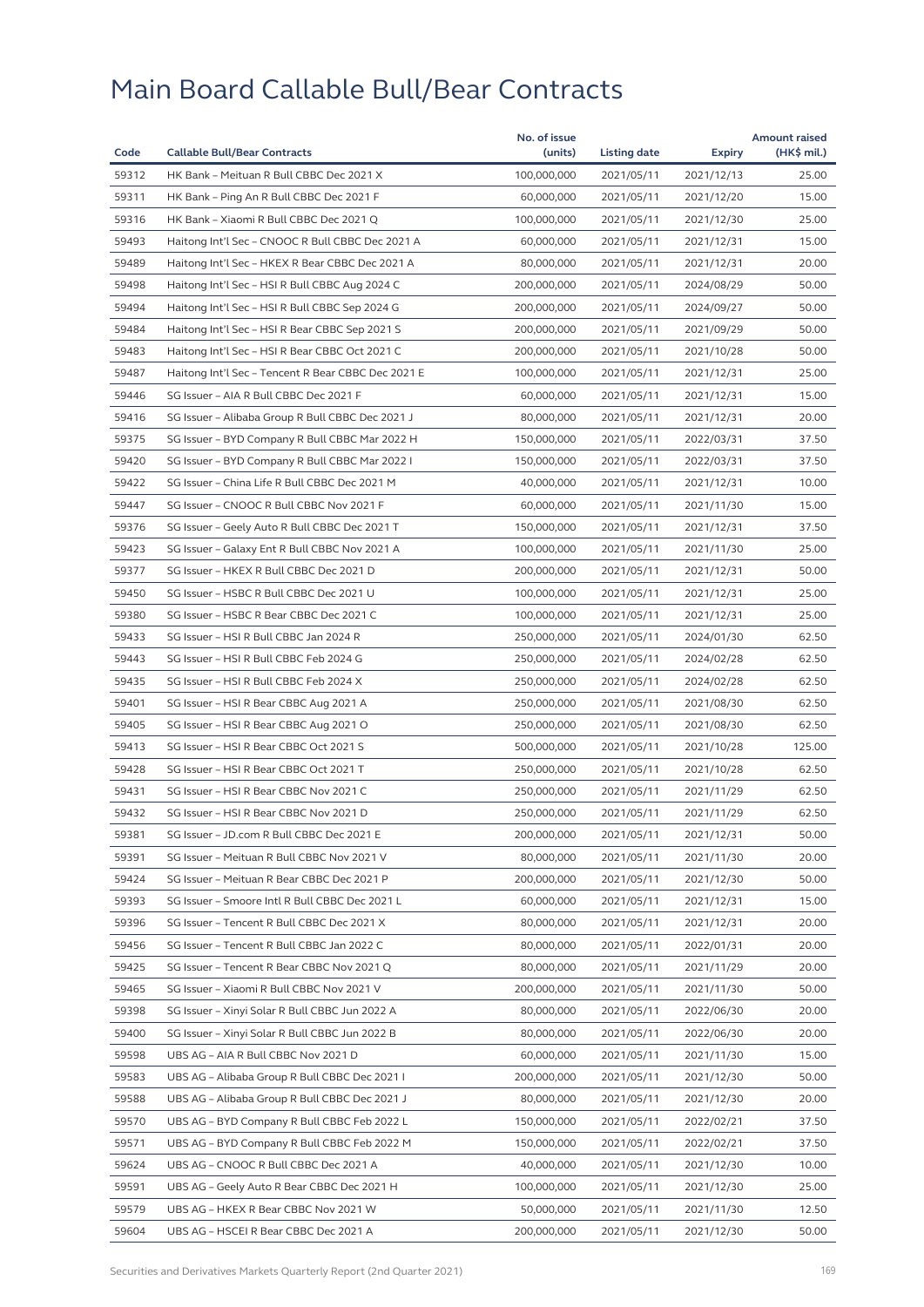|       |                                                        | No. of issue |              |            | <b>Amount raised</b> |
|-------|--------------------------------------------------------|--------------|--------------|------------|----------------------|
| Code  | <b>Callable Bull/Bear Contracts</b>                    | (units)      | Listing date | Expiry     | $(HK\$ mil.)         |
| 59607 | UBS AG - HSI R Bull CBBC Feb 2024 L                    | 200,000,000  | 2021/05/11   | 2024/02/28 | 50.00                |
| 59608 | UBS AG - HSI R Bull CBBC Feb 2024 M                    | 200,000,000  | 2021/05/11   | 2024/02/28 | 50.00                |
| 59634 | UBS AG - HSI R Bear CBBC Aug 2021 V                    | 200,000,000  | 2021/05/11   | 2021/08/30 | 50.00                |
| 59638 | UBS AG - HSI R Bear CBBC Aug 2021 Y                    | 200,000,000  | 2021/05/11   | 2021/08/30 | 50.00                |
| 59647 | UBS AG - HSI R Bear CBBC Sep 2021 N                    | 200,000,000  | 2021/05/11   | 2021/09/29 | 50.00                |
| 59561 | UBS AG - HSTECH R Bear CBBC Dec 2021 A                 | 100,000,000  | 2021/05/11   | 2021/12/30 | 25.00                |
| 59592 | UBS AG - JD.com R Bull CBBC Nov 2021 S                 | 200,000,000  | 2021/05/11   | 2021/11/30 | 50.00                |
| 59660 | UBS AG - Meituan R Bull CBBC Dec 2021 P                | 150,000,000  | 2021/05/11   | 2021/12/30 | 37.50                |
| 59664 | UBS AG - Meituan R Bull CBBC Dec 2021 Q                | 50,000,000   | 2021/05/11   | 2021/12/30 | 12.50                |
| 59577 | UBS AG - Meituan R Bear CBBC Dec 2021 C                | 150,000,000  | 2021/05/11   | 2021/12/30 | 37.50                |
| 59654 | UBS AG - Tencent R Bull CBBC Jan 2022 A                | 40,000,000   | 2021/05/11   | 2022/01/31 | 10.00                |
| 59656 | UBS AG - Tencent R Bull CBBC Jan 2022 B                | 40,000,000   | 2021/05/11   | 2022/01/31 | 10.00                |
| 59575 | UBS AG - Tencent R Bear CBBC Dec 2021 B                | 200,000,000  | 2021/05/11   | 2021/12/30 | 50.00                |
| 59606 | UBS AG - WuXi Bio R Bull CBBC Dec 2021 L               | 60,000,000   | 2021/05/11   | 2021/12/31 | 15.00                |
| 59611 | UBS AG - Xiaomi R Bull CBBC Dec 2021 O                 | 60,000,000   | 2021/05/11   | 2021/12/30 | 15.00                |
| 59621 | UBS AG - Xiaomi R Bull CBBC Dec 2021 P                 | 100,000,000  | 2021/05/11   | 2021/12/30 | 25.00                |
| 59559 | UBS AG - Xiaomi R Bear CBBC Dec 2021 A                 | 100,000,000  | 2021/05/11   | 2021/12/31 | 25.00                |
| 59364 | Bank Vontobel - HKEX R Bear CBBC Nov 2021 A            | 100,000,000  | 2021/05/11   | 2021/11/26 | 25.00                |
| 59374 | Bank Vontobel - HSBC R Bull CBBC Dec 2021 F            | 60,000,000   | 2021/05/11   | 2021/12/17 | 15.00                |
| 59366 | Bank Vontobel - HSI R Bull CBBC Jan 2024 H             | 100,000,000  | 2021/05/11   | 2024/01/30 | 25.00                |
| 59370 | Bank Vontobel - HSI R Bull CBBC Jan 2024 O             | 100,000,000  | 2021/05/11   | 2024/01/30 | 25.00                |
| 59350 | Bank Vontobel - HSI R Bear CBBC Aug 2021 U             | 100,000,000  | 2021/05/11   | 2021/08/30 | 25.00                |
| 59358 | Bank Vontobel - HSI R Bear CBBC Aug 2021 W             | 100,000,000  | 2021/05/11   | 2021/08/30 | 25.00                |
| 59361 | Bank Vontobel - Meituan R Bear CBBC Dec 2021 G         | 100,000,000  | 2021/05/11   | 2021/12/17 | 25.00                |
| 59371 | Bank Vontobel - Xiaomi R Bull CBBC Dec 2021 U          | 100,000,000  | 2021/05/11   | 2021/12/17 | 25.00                |
| 59704 | BOCI Asia Ltd. - HSI R Bull CBBC Dec 2023 A            | 150,000,000  | 2021/05/12   | 2023/12/28 | 37.50                |
| 59710 | BOCI Asia Ltd. - HSI R Bull CBBC Dec 2023 B            | 150,000,000  | 2021/05/12   | 2023/12/28 | 37.50                |
| 59714 | BOCI Asia Ltd. - HSI R Bear CBBC Aug 2021 K            | 150,000,000  | 2021/05/12   | 2021/08/30 | 37.50                |
| 59726 | BOCI Asia Ltd. - HSI R Bear CBBC Aug 2021 L            | 150,000,000  | 2021/05/12   | 2021/08/30 | 37.50                |
| 59731 | BOCI Asia Ltd. - HSTECH R Bull CBBC Dec 2021 H         | 150,000,000  | 2021/05/12   | 2021/12/30 | 37.50                |
| 59735 | BOCI Asia Ltd. – HSTECH R Bear CBBC Dec 2021 C         | 100,000,000  | 2021/05/12   | 2021/12/30 | 25.00                |
| 59736 | BOCI Asia Ltd. - Kuaishou R Bull CBBC Dec 2021 D       | 150,000,000  | 2021/05/12   | 2021/12/31 | 37.50                |
| 59773 | BNP Paribas Issuance B.V. - HSI R Bull CBBC Sep 2024 F | 250,000,000  | 2021/05/12   | 2024/09/27 | 62.50                |
| 59779 | BNP Paribas Issuance B.V. - HSI R Bull CBBC Sep 2024 G | 240,000,000  | 2021/05/12   | 2024/09/27 | 60.00                |
| 59737 | BNP Paribas Issuance B.V. - HSI R Bear CBBC Sep 2021 L | 250,000,000  | 2021/05/12   | 2021/09/29 | 62.50                |
| 59784 | BNP Paribas Issuance B.V. - HSI R Bear CBBC Sep 2021 P | 250,000,000  | 2021/05/12   | 2021/09/29 | 62.50                |
| 59786 | BNP Paribas Issuance B.V. - HSI R Bear CBBC Sep 2021 Q | 240,000,000  | 2021/05/12   | 2021/09/29 | 60.00                |
| 59806 | Credit Suisse AG - BYD Company R Bull CBBC Feb 2022 E  | 100,000,000  | 2021/05/12   | 2022/02/25 | 25.00                |
| 59810 | Credit Suisse AG - BYD Company R Bull CBBC Feb 2022 F  | 100,000,000  | 2021/05/12   | 2022/02/25 | 25.00                |
| 59812 | Credit Suisse AG - BYD Company R Bear CBBC Jan 2022 A  | 100,000,000  | 2021/05/12   | 2022/01/28 | 25.00                |
| 59840 | Credit Suisse AG - China Life R Bull CBBC Feb 2022 F   | 100,000,000  | 2021/05/12   | 2022/02/25 | 25.00                |
| 59825 | Credit Suisse AG - CNOOC R Bull CBBC Dec 2021 E        | 50,000,000   | 2021/05/12   | 2021/12/30 | 12.50                |
| 59882 | Credit Suisse AG - HKEX R Bull CBBC Dec 2021 D         | 100,000,000  | 2021/05/12   | 2021/12/30 | 25.00                |
| 59885 | Credit Suisse AG – HKEX R Bear CBBC Dec 2021 B         | 100,000,000  | 2021/05/12   | 2021/12/30 | 25.00                |
| 59880 | Credit Suisse AG - HSI R Bull CBBC Feb 2024 N          | 200,000,000  | 2021/05/12   | 2024/02/28 | 50.00                |
| 59861 | Credit Suisse AG - HSI R Bull CBBC Mar 2024 B          | 200,000,000  | 2021/05/12   | 2024/03/27 | 50.00                |
| 59874 | Credit Suisse AG - HSI R Bull CBBC Mar 2024 S          | 200,000,000  | 2021/05/12   | 2024/03/27 | 50.00                |
| 59897 | Credit Suisse AG - HSI R Bear CBBC Aug 2021 R          | 200,000,000  | 2021/05/12   | 2021/08/30 | 50.00                |
| 59901 | Credit Suisse AG - HSI R Bear CBBC Aug 2021 S          | 200,000,000  | 2021/05/12   | 2021/08/30 | 50.00                |
|       |                                                        |              |              |            |                      |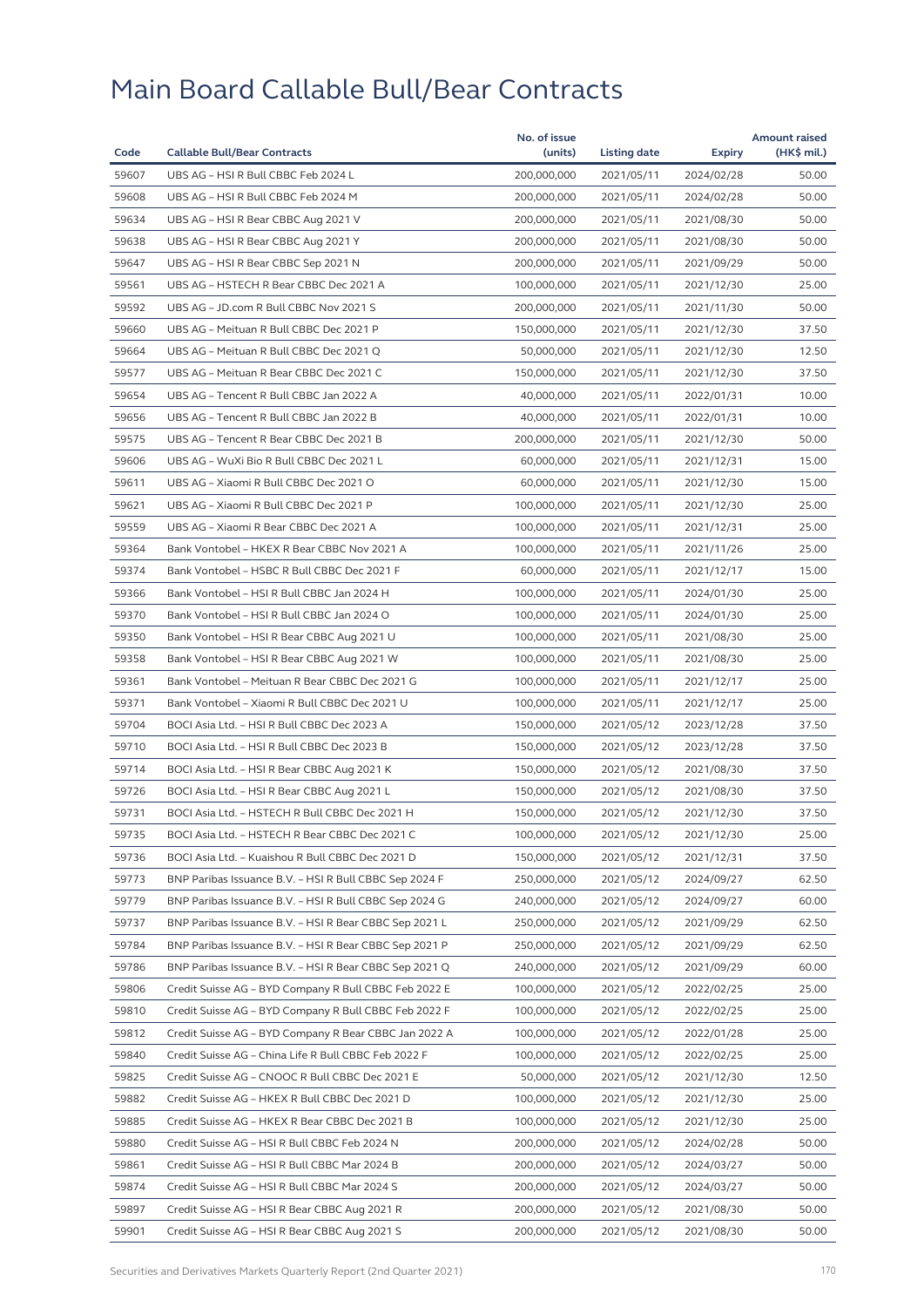|       |                                                              | No. of issue |              |               | <b>Amount raised</b> |
|-------|--------------------------------------------------------------|--------------|--------------|---------------|----------------------|
| Code  | <b>Callable Bull/Bear Contracts</b>                          | (units)      | Listing date | <b>Expiry</b> | (HK\$ mil.)          |
| 59886 | Credit Suisse AG - Kuaishou R Bull CBBC Sep 2021 C           | 50,000,000   | 2021/05/12   | 2021/09/29    | 12.50                |
| 59887 | Credit Suisse AG - Kuaishou R Bull CBBC Sep 2021 D           | 50,000,000   | 2021/05/12   | 2021/09/29    | 12.50                |
| 59888 | Credit Suisse AG - Kuaishou R Bull CBBC Dec 2021 E           | 100,000,000  | 2021/05/12   | 2021/12/30    | 25.00                |
| 59895 | Credit Suisse AG - Kuaishou R Bear CBBC Dec 2021 B           | 100,000,000  | 2021/05/12   | 2021/12/30    | 25.00                |
| 59794 | Credit Suisse AG - Meituan R Bull CBBC Oct 2021 R            | 50,000,000   | 2021/05/12   | 2021/10/28    | 12.50                |
| 59843 | Credit Suisse AG - Meituan R Bear CBBC Dec 2021 B            | 100,000,000  | 2021/05/12   | 2021/12/30    | 25.00                |
| 59829 | Credit Suisse AG - SMIC R Bear CBBC Dec 2021 A               | 50,000,000   | 2021/05/12   | 2021/12/30    | 12.50                |
| 59846 | Credit Suisse AG - Tencent R Bull CBBC Sep 2021 A            | 50,000,000   | 2021/05/12   | 2021/09/29    | 12.50                |
| 59848 | Credit Suisse AG - Tencent R Bull CBBC Dec 2021              | 100,000,000  | 2021/05/12   | 2021/12/30    | 25.00                |
| 59860 | Credit Suisse AG - Tencent R Bear CBBC Oct 2021 H            | 100,000,000  | 2021/05/12   | 2021/10/28    | 25.00                |
| 59793 | Credit Suisse AG - Weimob R Bull CBBC Feb 2022 D             | 80,000,000   | 2021/05/12   | 2022/02/25    | 20.00                |
| 59791 | Credit Suisse AG - Xinyi Solar R Bull CBBC Jul 2022 A        | 40,000,000   | 2021/05/12   | 2022/07/28    | 10.00                |
| 59826 | Credit Suisse AG - Xinyi Solar R Bear CBBC Dec 2021 B        | 40,000,000   | 2021/05/12   | 2021/12/30    | 10.00                |
| 60239 | Goldman Sachs SP (Asia) - HKEX R Bear CBBC Mar 2022 E        | 80,000,000   | 2021/05/12   | 2022/03/25    | 20.00                |
| 60234 | Goldman Sachs SP (Asia) – Kuaishou R Bull CBBC Dec 2021 D    | 80,000,000   | 2021/05/12   | 2021/12/30    | 20.00                |
| 60233 | Goldman Sachs SP (Asia) - Meituan R Bull CBBC Oct 2021 E     | 100,000,000  | 2021/05/12   | 2021/10/29    | 25.00                |
| 60236 | Goldman Sachs SP (Asia) - Meituan R Bear CBBC Mar 2022 Q     | 100,000,000  | 2021/05/12   | 2022/03/30    | 25.00                |
| 60227 | Goldman Sachs SP (Asia) - Tencent R Bull CBBC Aug 2021 P     | 100,000,000  | 2021/05/12   | 2021/08/20    | 25.00                |
| 60235 | Goldman Sachs SP (Asia) - Weimob R Bull CBBC Mar 2022 A      | 80,000,000   | 2021/05/12   | 2022/03/17    | 20.00                |
| 59685 | HK Bank - BYD Company R Bull CBBC Mar 2022 A                 | 80,000,000   | 2021/05/12   | 2022/03/25    | 20.00                |
| 59689 | HK Bank - BYD Company R Bear CBBC Dec 2021 D                 | 40,000,000   | 2021/05/12   | 2021/12/20    | 10.00                |
| 59691 | HK Bank - Geely Auto R Bull CBBC Nov 2021 J                  | 60,000,000   | 2021/05/12   | 2021/11/30    | 15.00                |
| 59695 | HK Bank - Galaxy Ent R Bear CBBC Dec 2021 B                  | 40,000,000   | 2021/05/12   | 2021/12/30    | 10.00                |
| 59701 | HK Bank - HSI R Bull CBBC Oct 2023 F                         | 125,000,000  | 2021/05/12   | 2023/10/30    | 31.25                |
| 59684 | HK Bank - HSI R Bear CBBC Dec 2021 G                         | 125,000,000  | 2021/05/12   | 2021/12/30    | 31.25                |
| 59693 | HK Bank - Sunny Optical R Bull CBBC Dec 2021 H               | 80,000,000   | 2021/05/12   | 2021/12/30    | 20.00                |
| 59953 | Haitong Int'l Sec - Alibaba Group R Bear CBBC Dec 2021 A     | 100,000,000  | 2021/05/12   | 2021/12/31    | 25.00                |
| 59996 | Haitong Int'l Sec - BYD Company R Bull CBBC Mar 2022 A       | 80,000,000   | 2021/05/12   | 2022/03/25    | 20.00                |
| 59988 | Haitong Int'l Sec - HKEX R Bull CBBC Nov 2021 I              | 80,000,000   | 2021/05/12   | 2021/11/29    | 20.00                |
| 59989 | Haitong Int'l Sec - HKEX R Bear CBBC Dec 2021 B              | 80,000,000   | 2021/05/12   | 2021/12/31    | 20.00                |
| 59934 | Haitong Int'l Sec - HSI R Bull CBBC Aug 2024 D               | 200,000,000  | 2021/05/12   | 2024/08/29    | 50.00                |
| 59945 | Haitong Int'l Sec - HSI R Bull CBBC Sep 2024 H               | 200,000,000  | 2021/05/12   | 2024/09/27    | 50.00                |
| 59933 | Haitong Int'l Sec - HSI R Bear CBBC Aug 2021 A               | 200,000,000  | 2021/05/12   | 2021/08/30    | 50.00                |
| 59932 | Haitong Int'l Sec - HSI R Bear CBBC Sep 2021 T               | 200,000,000  | 2021/05/12   | 2021/09/29    | 50.00                |
| 59990 | Haitong Int'l Sec - Kuaishou R Bull CBBC Nov 2021 B          | 80,000,000   | 2021/05/12   | 2021/11/29    | 20.00                |
| 59995 | Haitong Int'l Sec - Kuaishou R Bear CBBC Nov 2021 B          | 80,000,000   | 2021/05/12   | 2021/11/29    | 20.00                |
| 59982 | Haitong Int'l Sec – Meituan R Bull CBBC Dec 2021 E           | 100,000,000  | 2021/05/12   | 2021/12/31    | 25.00                |
| 59958 | Haitong Int'l Sec - Tencent R Bull CBBC Dec 2021 G           | 100,000,000  | 2021/05/12   | 2021/12/31    | 25.00                |
| 59981 | Haitong Int'l Sec – Tencent R Bear CBBC Nov 2021 K           | 100,000,000  | 2021/05/12   | 2021/11/29    | 25.00                |
| 59965 | Haitong Int'l Sec – Tencent R Bear CBBC Dec 2021 F           | 100,000,000  | 2021/05/12   | 2021/12/31    | 25.00                |
| 59986 | Haitong Int'l Sec - Xiaomi R Bear CBBC Jan 2022 A            | 100,000,000  | 2021/05/12   | 2022/01/25    | 25.00                |
| 59929 | J P Morgan SP BV - Ping An R Bull CBBC Dec 2021 A            | 100,000,000  | 2021/05/12   | 2021/12/17    | 25.00                |
| 59925 | Morgan Stanley Asia Products - Alibaba R Bear CBBC Dec 2021G | 40,000,000   | 2021/05/12   | 2021/12/01    | 10.00                |
| 59923 | Morgan Stanley Asia Products – Tencent R Bull CBBC Dec 2021U | 40,000,000   | 2021/05/12   | 2021/12/01    | 10.00                |
| 59918 | Morgan Stanley Asia Products - Tencent R Bull CBBC Jan 2022B | 68,000,000   | 2021/05/12   | 2022/01/31    | 17.00                |
| 59916 | Morgan Stanley Asia Products – Tencent R Bear CBBC Nov 20210 | 40,000,000   | 2021/05/12   | 2021/11/30    | 10.00                |
| 59908 | Morgan Stanley Asia Products - Tencent R Bear CBBC Dec 2021N | 68,000,000   | 2021/05/12   | 2021/12/30    | 17.00                |
| 59997 | SG Issuer - Alibaba Group R Bull CBBC Nov 2021 W             | 80,000,000   | 2021/05/12   | 2021/11/30    | 20.00                |
| 60054 | SG Issuer – BYD Company R Bull CBBC Feb 2022 J               | 150,000,000  | 2021/05/12   | 2022/02/28    | 37.50                |
|       |                                                              |              |              |               |                      |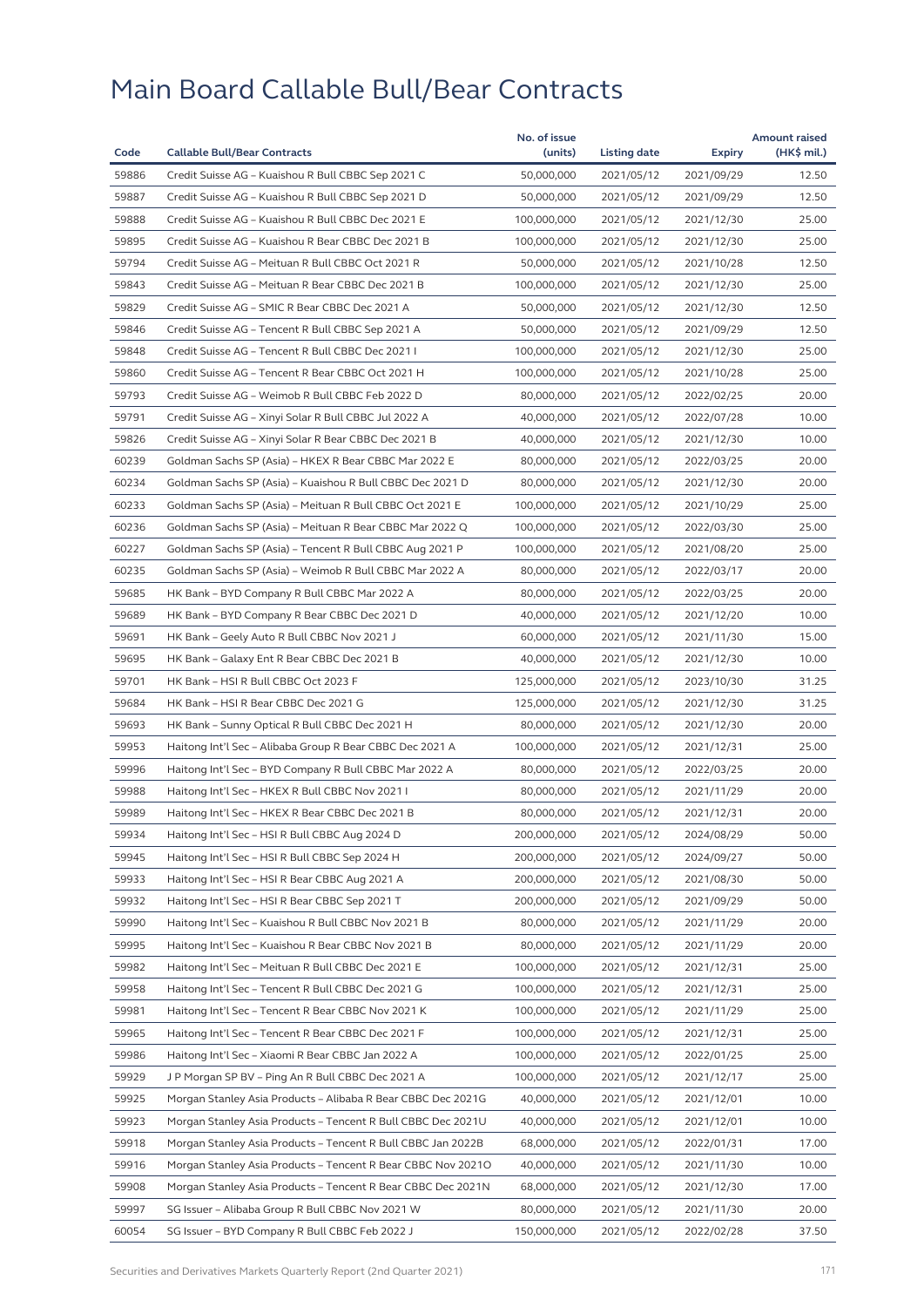| 59998<br>2022/04/28<br>37.50<br>SG Issuer - BYD Company R Bull CBBC Apr 2022 A<br>150,000,000<br>2021/05/12<br>60058<br>SG Issuer - BYD Company R Bull CBBC Apr 2022 B<br>150,000,000<br>2021/05/12<br>2022/04/28<br>37.50<br>60000<br>15.00<br>SG Issuer - CNOOC R Bear CBBC Dec 2021 A<br>60,000,000<br>2021/05/12<br>2021/12/31<br>60002<br>SG Issuer - Geely Auto R Bull CBBC Dec 2021 U<br>150,000,000<br>37.50<br>2021/05/12<br>2021/12/31<br>60060<br>SG Issuer - HKEX R Bull CBBC Dec 2021 E<br>200,000,000<br>2021/05/12<br>2021/12/31<br>50.00<br>60036<br>62.50<br>SG Issuer - HSI R Bull CBBC Jan 2024 S<br>250,000,000<br>2021/05/12<br>2024/01/30<br>60037<br>SG Issuer - HSI R Bull CBBC Mar 2024 W<br>250,000,000<br>2021/05/12<br>2024/03/27<br>62.50<br>60048<br>SG Issuer - HSI R Bull CBBC Mar 2024 Y<br>250,000,000<br>2024/03/27<br>62.50<br>2021/05/12<br>60050<br>SG Issuer - HSI R Bull CBBC Mar 2024 Z<br>250,000,000<br>2021/05/12<br>2024/03/27<br>62.50<br>60020<br>SG Issuer - HSI R Bear CBBC Aug 2021 B<br>250,000,000<br>62.50<br>2021/05/12<br>2021/08/30<br>60021<br>SG Issuer - HSI R Bear CBBC Sep 2021 M<br>250,000,000<br>2021/05/12<br>2021/09/29<br>62.50<br>60067<br>SG Issuer - HSI R Bear CBBC Oct 2021 U<br>250,000,000<br>2021/05/12<br>2021/10/28<br>62.50<br>60053<br>SG Issuer - HSTECH R Bull CBBC Dec 2021 T<br>100,000,000<br>25.00<br>2021/05/12<br>2021/12/30<br>60018<br>15.00<br>SG Issuer - Kuaishou R Bull CBBC Nov 2021 A<br>60,000,000<br>2021/05/12<br>2021/11/30<br>60022<br>SG Issuer - Kuaishou R Bull CBBC Nov 2021 B<br>60,000,000<br>2021/05/12<br>19.50<br>2021/11/30<br>60023<br>SG Issuer - Kuaishou R Bull CBBC Nov 2021 C<br>60,000,000<br>2021/05/12<br>2021/11/30<br>15.00<br>60019<br>19.50<br>SG Issuer - Kuaishou R Bull CBBC Dec 2021 D<br>60,000,000<br>2021/05/12<br>2021/12/31<br>60029<br>SG Issuer - Kuaishou R Bull CBBC Dec 2021 E<br>200,000,000<br>2021/05/12<br>2021/12/31<br>50.00<br>60030<br>SG Issuer - Kuaishou R Bull CBBC Dec 2021 F<br>200,000,000<br>2021/12/31<br>50.00<br>2021/05/12<br>60033<br>SG Issuer - Kuaishou R Bull CBBC Dec 2021 G<br>200,000,000<br>2021/05/12<br>2021/12/31<br>50.00<br>60035<br>SG Issuer - Kuaishou R Bull CBBC Feb 2022 A<br>200,000,000<br>50.00<br>2021/05/12<br>2022/02/25<br>60028<br>SG Issuer - Kuaishou R Bear CBBC Dec 2021 B<br>200,000,000<br>2021/05/12<br>2021/12/30<br>50.00<br>60034<br>50.00<br>SG Issuer - Kuaishou R Bear CBBC Dec 2021 C<br>200,000,000<br>2021/05/12<br>2021/12/31<br>60003<br>SG Issuer - Meituan R Bull CBBC Dec 2021 Q<br>20.00<br>80,000,000<br>2021/05/12<br>2021/12/31<br>60071<br>SG Issuer - Meituan R Bull CBBC Feb 2022 P<br>200,000,000<br>2021/05/12<br>2022/02/25<br>50.00<br>60073<br>SG Issuer - SMIC R Bear CBBC Dec 2021 B<br>120,000,000<br>2021/05/12<br>2021/12/30<br>30.00<br>60065<br>SG Issuer - Sunny Optical R Bull CBBC Dec 2021 Q<br>40,000,000<br>2021/05/12<br>2021/12/31<br>10.00<br>60076<br>SG Issuer - Sunny Optical R Bull CBBC Apr 2022 A<br>150,000,000<br>2021/05/12<br>2022/04/28<br>37.50<br>60009<br>SG Issuer - Tencent R Bull CBBC Nov 2021 Q<br>400,000,000<br>2021/05/12<br>2021/11/30<br>100.00<br>60006<br>20.00<br>SG Issuer - Tencent R Bull CBBC Nov 2021 U<br>80,000,000<br>2021/05/12<br>2021/11/30<br>60079<br>SG Issuer - Tencent R Bull CBBC Feb 2022 H<br>400,000,000<br>2021/05/12<br>2022/02/25<br>100.00<br>200,000,000<br>60013<br>SG Issuer - Xiaomi R Bear CBBC Dec 2021 J<br>2021/05/12<br>2021/12/31<br>50.00<br>60016<br>80,000,000<br>2021/05/12<br>2022/09/30<br>20.00<br>SG Issuer - Xinyi Solar R Bull CBBC Sep 2022 A<br>60149<br>UBS AG - AIA R Bull CBBC Nov 2021 E<br>60,000,000<br>2021/05/12<br>2021/11/30<br>15.00<br>60141<br>UBS AG - Alibaba Group R Bear CBBC Dec 2021 M<br>80,000,000<br>2021/05/12<br>2021/12/30<br>20.00<br>60187<br>150,000,000<br>37.50<br>UBS AG - BYD Company R Bull CBBC Feb 2022 N<br>2021/05/12<br>2022/02/21<br>60134<br>UBS AG - BYD Company R Bull CBBC Mar 2022 L<br>150,000,000<br>2021/05/12<br>2022/03/14<br>37.50<br>60182<br>UBS AG - Great Wall Motor R Bull CBBC Dec 2021 K<br>80,000,000<br>2021/05/12<br>2021/12/30<br>20.00<br>60117<br>50,000,000<br>2021/05/12<br>2021/11/30<br>12.50<br>UBS AG – HKEX R Bull CBBC Nov 2021 T<br>60140<br>UBS AG - HKEX R Bear CBBC Dec 2021 B<br>200,000,000<br>2021/05/12<br>2021/12/30<br>50.00<br>60126<br>UBS AG - HSBC R Bull CBBC Dec 2021 H<br>150,000,000<br>2021/05/12<br>2021/12/31<br>37.50<br>60111<br>UBS AG - HSI R Bull CBBC Feb 2024 N<br>200,000,000<br>2021/05/12<br>2024/02/28<br>50.00<br>60112<br>UBS AG - HSI R Bull CBBC Feb 2024 O<br>200,000,000<br>2021/05/12<br>2024/02/28<br>50.00<br>60147<br>200,000,000<br>2021/05/12<br>2021/08/30<br>50.00<br>UBS AG – HSI R Bear CBBC Aug 2021 I<br>60186<br>UBS AG - HSI R Bear CBBC Sep 2021 G<br>200,000,000<br>2021/05/12<br>2021/09/29<br>50.00<br>60185<br>UBS AG - HSI R Bear CBBC Sep 2021 O<br>200,000,000<br>2021/05/12<br>2021/09/29<br>50.00<br>60175<br>UBS AG - Kuaishou R Bull CBBC Dec 2021 G<br>200,000,000<br>50.00<br>2021/05/12<br>2021/12/30<br>60116<br>UBS AG - Meituan R Bull CBBC Dec 2021 R<br>50,000,000<br>2021/05/12<br>2021/12/30<br>12.50<br>60205<br>UBS AG - Meituan R Bull CBBC Dec 2021 S<br>150,000,000<br>2021/05/12<br>2021/12/30<br>37.50 |      |                                     | No. of issue |              |               | <b>Amount raised</b> |
|-----------------------------------------------------------------------------------------------------------------------------------------------------------------------------------------------------------------------------------------------------------------------------------------------------------------------------------------------------------------------------------------------------------------------------------------------------------------------------------------------------------------------------------------------------------------------------------------------------------------------------------------------------------------------------------------------------------------------------------------------------------------------------------------------------------------------------------------------------------------------------------------------------------------------------------------------------------------------------------------------------------------------------------------------------------------------------------------------------------------------------------------------------------------------------------------------------------------------------------------------------------------------------------------------------------------------------------------------------------------------------------------------------------------------------------------------------------------------------------------------------------------------------------------------------------------------------------------------------------------------------------------------------------------------------------------------------------------------------------------------------------------------------------------------------------------------------------------------------------------------------------------------------------------------------------------------------------------------------------------------------------------------------------------------------------------------------------------------------------------------------------------------------------------------------------------------------------------------------------------------------------------------------------------------------------------------------------------------------------------------------------------------------------------------------------------------------------------------------------------------------------------------------------------------------------------------------------------------------------------------------------------------------------------------------------------------------------------------------------------------------------------------------------------------------------------------------------------------------------------------------------------------------------------------------------------------------------------------------------------------------------------------------------------------------------------------------------------------------------------------------------------------------------------------------------------------------------------------------------------------------------------------------------------------------------------------------------------------------------------------------------------------------------------------------------------------------------------------------------------------------------------------------------------------------------------------------------------------------------------------------------------------------------------------------------------------------------------------------------------------------------------------------------------------------------------------------------------------------------------------------------------------------------------------------------------------------------------------------------------------------------------------------------------------------------------------------------------------------------------------------------------------------------------------------------------------------------------------------------------------------------------------------------------------------------------------------------------------------------------------------------------------------------------------------------------------------------------------------------------------------------------------------------------------------------------------------------------------------------------------------------------------------------------------------------------------------------------------------------------------------------------------------------------------------------------------------------------------------------------------------------------------------------------------------------------------------------------------------------------------------------------------------------------------------------------------------------------------------------------------------------------------------------------------------------------------------------------------------------------------------------------------------------------------------------------------------------------------------------------------------------|------|-------------------------------------|--------------|--------------|---------------|----------------------|
|                                                                                                                                                                                                                                                                                                                                                                                                                                                                                                                                                                                                                                                                                                                                                                                                                                                                                                                                                                                                                                                                                                                                                                                                                                                                                                                                                                                                                                                                                                                                                                                                                                                                                                                                                                                                                                                                                                                                                                                                                                                                                                                                                                                                                                                                                                                                                                                                                                                                                                                                                                                                                                                                                                                                                                                                                                                                                                                                                                                                                                                                                                                                                                                                                                                                                                                                                                                                                                                                                                                                                                                                                                                                                                                                                                                                                                                                                                                                                                                                                                                                                                                                                                                                                                                                                                                                                                                                                                                                                                                                                                                                                                                                                                                                                                                                                                                                                                                                                                                                                                                                                                                                                                                                                                                                                                                                                                                   | Code | <b>Callable Bull/Bear Contracts</b> | (units)      | Listing date | <b>Expiry</b> | $(HK$$ mil.)         |
|                                                                                                                                                                                                                                                                                                                                                                                                                                                                                                                                                                                                                                                                                                                                                                                                                                                                                                                                                                                                                                                                                                                                                                                                                                                                                                                                                                                                                                                                                                                                                                                                                                                                                                                                                                                                                                                                                                                                                                                                                                                                                                                                                                                                                                                                                                                                                                                                                                                                                                                                                                                                                                                                                                                                                                                                                                                                                                                                                                                                                                                                                                                                                                                                                                                                                                                                                                                                                                                                                                                                                                                                                                                                                                                                                                                                                                                                                                                                                                                                                                                                                                                                                                                                                                                                                                                                                                                                                                                                                                                                                                                                                                                                                                                                                                                                                                                                                                                                                                                                                                                                                                                                                                                                                                                                                                                                                                                   |      |                                     |              |              |               |                      |
|                                                                                                                                                                                                                                                                                                                                                                                                                                                                                                                                                                                                                                                                                                                                                                                                                                                                                                                                                                                                                                                                                                                                                                                                                                                                                                                                                                                                                                                                                                                                                                                                                                                                                                                                                                                                                                                                                                                                                                                                                                                                                                                                                                                                                                                                                                                                                                                                                                                                                                                                                                                                                                                                                                                                                                                                                                                                                                                                                                                                                                                                                                                                                                                                                                                                                                                                                                                                                                                                                                                                                                                                                                                                                                                                                                                                                                                                                                                                                                                                                                                                                                                                                                                                                                                                                                                                                                                                                                                                                                                                                                                                                                                                                                                                                                                                                                                                                                                                                                                                                                                                                                                                                                                                                                                                                                                                                                                   |      |                                     |              |              |               |                      |
|                                                                                                                                                                                                                                                                                                                                                                                                                                                                                                                                                                                                                                                                                                                                                                                                                                                                                                                                                                                                                                                                                                                                                                                                                                                                                                                                                                                                                                                                                                                                                                                                                                                                                                                                                                                                                                                                                                                                                                                                                                                                                                                                                                                                                                                                                                                                                                                                                                                                                                                                                                                                                                                                                                                                                                                                                                                                                                                                                                                                                                                                                                                                                                                                                                                                                                                                                                                                                                                                                                                                                                                                                                                                                                                                                                                                                                                                                                                                                                                                                                                                                                                                                                                                                                                                                                                                                                                                                                                                                                                                                                                                                                                                                                                                                                                                                                                                                                                                                                                                                                                                                                                                                                                                                                                                                                                                                                                   |      |                                     |              |              |               |                      |
|                                                                                                                                                                                                                                                                                                                                                                                                                                                                                                                                                                                                                                                                                                                                                                                                                                                                                                                                                                                                                                                                                                                                                                                                                                                                                                                                                                                                                                                                                                                                                                                                                                                                                                                                                                                                                                                                                                                                                                                                                                                                                                                                                                                                                                                                                                                                                                                                                                                                                                                                                                                                                                                                                                                                                                                                                                                                                                                                                                                                                                                                                                                                                                                                                                                                                                                                                                                                                                                                                                                                                                                                                                                                                                                                                                                                                                                                                                                                                                                                                                                                                                                                                                                                                                                                                                                                                                                                                                                                                                                                                                                                                                                                                                                                                                                                                                                                                                                                                                                                                                                                                                                                                                                                                                                                                                                                                                                   |      |                                     |              |              |               |                      |
|                                                                                                                                                                                                                                                                                                                                                                                                                                                                                                                                                                                                                                                                                                                                                                                                                                                                                                                                                                                                                                                                                                                                                                                                                                                                                                                                                                                                                                                                                                                                                                                                                                                                                                                                                                                                                                                                                                                                                                                                                                                                                                                                                                                                                                                                                                                                                                                                                                                                                                                                                                                                                                                                                                                                                                                                                                                                                                                                                                                                                                                                                                                                                                                                                                                                                                                                                                                                                                                                                                                                                                                                                                                                                                                                                                                                                                                                                                                                                                                                                                                                                                                                                                                                                                                                                                                                                                                                                                                                                                                                                                                                                                                                                                                                                                                                                                                                                                                                                                                                                                                                                                                                                                                                                                                                                                                                                                                   |      |                                     |              |              |               |                      |
|                                                                                                                                                                                                                                                                                                                                                                                                                                                                                                                                                                                                                                                                                                                                                                                                                                                                                                                                                                                                                                                                                                                                                                                                                                                                                                                                                                                                                                                                                                                                                                                                                                                                                                                                                                                                                                                                                                                                                                                                                                                                                                                                                                                                                                                                                                                                                                                                                                                                                                                                                                                                                                                                                                                                                                                                                                                                                                                                                                                                                                                                                                                                                                                                                                                                                                                                                                                                                                                                                                                                                                                                                                                                                                                                                                                                                                                                                                                                                                                                                                                                                                                                                                                                                                                                                                                                                                                                                                                                                                                                                                                                                                                                                                                                                                                                                                                                                                                                                                                                                                                                                                                                                                                                                                                                                                                                                                                   |      |                                     |              |              |               |                      |
|                                                                                                                                                                                                                                                                                                                                                                                                                                                                                                                                                                                                                                                                                                                                                                                                                                                                                                                                                                                                                                                                                                                                                                                                                                                                                                                                                                                                                                                                                                                                                                                                                                                                                                                                                                                                                                                                                                                                                                                                                                                                                                                                                                                                                                                                                                                                                                                                                                                                                                                                                                                                                                                                                                                                                                                                                                                                                                                                                                                                                                                                                                                                                                                                                                                                                                                                                                                                                                                                                                                                                                                                                                                                                                                                                                                                                                                                                                                                                                                                                                                                                                                                                                                                                                                                                                                                                                                                                                                                                                                                                                                                                                                                                                                                                                                                                                                                                                                                                                                                                                                                                                                                                                                                                                                                                                                                                                                   |      |                                     |              |              |               |                      |
|                                                                                                                                                                                                                                                                                                                                                                                                                                                                                                                                                                                                                                                                                                                                                                                                                                                                                                                                                                                                                                                                                                                                                                                                                                                                                                                                                                                                                                                                                                                                                                                                                                                                                                                                                                                                                                                                                                                                                                                                                                                                                                                                                                                                                                                                                                                                                                                                                                                                                                                                                                                                                                                                                                                                                                                                                                                                                                                                                                                                                                                                                                                                                                                                                                                                                                                                                                                                                                                                                                                                                                                                                                                                                                                                                                                                                                                                                                                                                                                                                                                                                                                                                                                                                                                                                                                                                                                                                                                                                                                                                                                                                                                                                                                                                                                                                                                                                                                                                                                                                                                                                                                                                                                                                                                                                                                                                                                   |      |                                     |              |              |               |                      |
|                                                                                                                                                                                                                                                                                                                                                                                                                                                                                                                                                                                                                                                                                                                                                                                                                                                                                                                                                                                                                                                                                                                                                                                                                                                                                                                                                                                                                                                                                                                                                                                                                                                                                                                                                                                                                                                                                                                                                                                                                                                                                                                                                                                                                                                                                                                                                                                                                                                                                                                                                                                                                                                                                                                                                                                                                                                                                                                                                                                                                                                                                                                                                                                                                                                                                                                                                                                                                                                                                                                                                                                                                                                                                                                                                                                                                                                                                                                                                                                                                                                                                                                                                                                                                                                                                                                                                                                                                                                                                                                                                                                                                                                                                                                                                                                                                                                                                                                                                                                                                                                                                                                                                                                                                                                                                                                                                                                   |      |                                     |              |              |               |                      |
|                                                                                                                                                                                                                                                                                                                                                                                                                                                                                                                                                                                                                                                                                                                                                                                                                                                                                                                                                                                                                                                                                                                                                                                                                                                                                                                                                                                                                                                                                                                                                                                                                                                                                                                                                                                                                                                                                                                                                                                                                                                                                                                                                                                                                                                                                                                                                                                                                                                                                                                                                                                                                                                                                                                                                                                                                                                                                                                                                                                                                                                                                                                                                                                                                                                                                                                                                                                                                                                                                                                                                                                                                                                                                                                                                                                                                                                                                                                                                                                                                                                                                                                                                                                                                                                                                                                                                                                                                                                                                                                                                                                                                                                                                                                                                                                                                                                                                                                                                                                                                                                                                                                                                                                                                                                                                                                                                                                   |      |                                     |              |              |               |                      |
|                                                                                                                                                                                                                                                                                                                                                                                                                                                                                                                                                                                                                                                                                                                                                                                                                                                                                                                                                                                                                                                                                                                                                                                                                                                                                                                                                                                                                                                                                                                                                                                                                                                                                                                                                                                                                                                                                                                                                                                                                                                                                                                                                                                                                                                                                                                                                                                                                                                                                                                                                                                                                                                                                                                                                                                                                                                                                                                                                                                                                                                                                                                                                                                                                                                                                                                                                                                                                                                                                                                                                                                                                                                                                                                                                                                                                                                                                                                                                                                                                                                                                                                                                                                                                                                                                                                                                                                                                                                                                                                                                                                                                                                                                                                                                                                                                                                                                                                                                                                                                                                                                                                                                                                                                                                                                                                                                                                   |      |                                     |              |              |               |                      |
|                                                                                                                                                                                                                                                                                                                                                                                                                                                                                                                                                                                                                                                                                                                                                                                                                                                                                                                                                                                                                                                                                                                                                                                                                                                                                                                                                                                                                                                                                                                                                                                                                                                                                                                                                                                                                                                                                                                                                                                                                                                                                                                                                                                                                                                                                                                                                                                                                                                                                                                                                                                                                                                                                                                                                                                                                                                                                                                                                                                                                                                                                                                                                                                                                                                                                                                                                                                                                                                                                                                                                                                                                                                                                                                                                                                                                                                                                                                                                                                                                                                                                                                                                                                                                                                                                                                                                                                                                                                                                                                                                                                                                                                                                                                                                                                                                                                                                                                                                                                                                                                                                                                                                                                                                                                                                                                                                                                   |      |                                     |              |              |               |                      |
|                                                                                                                                                                                                                                                                                                                                                                                                                                                                                                                                                                                                                                                                                                                                                                                                                                                                                                                                                                                                                                                                                                                                                                                                                                                                                                                                                                                                                                                                                                                                                                                                                                                                                                                                                                                                                                                                                                                                                                                                                                                                                                                                                                                                                                                                                                                                                                                                                                                                                                                                                                                                                                                                                                                                                                                                                                                                                                                                                                                                                                                                                                                                                                                                                                                                                                                                                                                                                                                                                                                                                                                                                                                                                                                                                                                                                                                                                                                                                                                                                                                                                                                                                                                                                                                                                                                                                                                                                                                                                                                                                                                                                                                                                                                                                                                                                                                                                                                                                                                                                                                                                                                                                                                                                                                                                                                                                                                   |      |                                     |              |              |               |                      |
|                                                                                                                                                                                                                                                                                                                                                                                                                                                                                                                                                                                                                                                                                                                                                                                                                                                                                                                                                                                                                                                                                                                                                                                                                                                                                                                                                                                                                                                                                                                                                                                                                                                                                                                                                                                                                                                                                                                                                                                                                                                                                                                                                                                                                                                                                                                                                                                                                                                                                                                                                                                                                                                                                                                                                                                                                                                                                                                                                                                                                                                                                                                                                                                                                                                                                                                                                                                                                                                                                                                                                                                                                                                                                                                                                                                                                                                                                                                                                                                                                                                                                                                                                                                                                                                                                                                                                                                                                                                                                                                                                                                                                                                                                                                                                                                                                                                                                                                                                                                                                                                                                                                                                                                                                                                                                                                                                                                   |      |                                     |              |              |               |                      |
|                                                                                                                                                                                                                                                                                                                                                                                                                                                                                                                                                                                                                                                                                                                                                                                                                                                                                                                                                                                                                                                                                                                                                                                                                                                                                                                                                                                                                                                                                                                                                                                                                                                                                                                                                                                                                                                                                                                                                                                                                                                                                                                                                                                                                                                                                                                                                                                                                                                                                                                                                                                                                                                                                                                                                                                                                                                                                                                                                                                                                                                                                                                                                                                                                                                                                                                                                                                                                                                                                                                                                                                                                                                                                                                                                                                                                                                                                                                                                                                                                                                                                                                                                                                                                                                                                                                                                                                                                                                                                                                                                                                                                                                                                                                                                                                                                                                                                                                                                                                                                                                                                                                                                                                                                                                                                                                                                                                   |      |                                     |              |              |               |                      |
|                                                                                                                                                                                                                                                                                                                                                                                                                                                                                                                                                                                                                                                                                                                                                                                                                                                                                                                                                                                                                                                                                                                                                                                                                                                                                                                                                                                                                                                                                                                                                                                                                                                                                                                                                                                                                                                                                                                                                                                                                                                                                                                                                                                                                                                                                                                                                                                                                                                                                                                                                                                                                                                                                                                                                                                                                                                                                                                                                                                                                                                                                                                                                                                                                                                                                                                                                                                                                                                                                                                                                                                                                                                                                                                                                                                                                                                                                                                                                                                                                                                                                                                                                                                                                                                                                                                                                                                                                                                                                                                                                                                                                                                                                                                                                                                                                                                                                                                                                                                                                                                                                                                                                                                                                                                                                                                                                                                   |      |                                     |              |              |               |                      |
|                                                                                                                                                                                                                                                                                                                                                                                                                                                                                                                                                                                                                                                                                                                                                                                                                                                                                                                                                                                                                                                                                                                                                                                                                                                                                                                                                                                                                                                                                                                                                                                                                                                                                                                                                                                                                                                                                                                                                                                                                                                                                                                                                                                                                                                                                                                                                                                                                                                                                                                                                                                                                                                                                                                                                                                                                                                                                                                                                                                                                                                                                                                                                                                                                                                                                                                                                                                                                                                                                                                                                                                                                                                                                                                                                                                                                                                                                                                                                                                                                                                                                                                                                                                                                                                                                                                                                                                                                                                                                                                                                                                                                                                                                                                                                                                                                                                                                                                                                                                                                                                                                                                                                                                                                                                                                                                                                                                   |      |                                     |              |              |               |                      |
|                                                                                                                                                                                                                                                                                                                                                                                                                                                                                                                                                                                                                                                                                                                                                                                                                                                                                                                                                                                                                                                                                                                                                                                                                                                                                                                                                                                                                                                                                                                                                                                                                                                                                                                                                                                                                                                                                                                                                                                                                                                                                                                                                                                                                                                                                                                                                                                                                                                                                                                                                                                                                                                                                                                                                                                                                                                                                                                                                                                                                                                                                                                                                                                                                                                                                                                                                                                                                                                                                                                                                                                                                                                                                                                                                                                                                                                                                                                                                                                                                                                                                                                                                                                                                                                                                                                                                                                                                                                                                                                                                                                                                                                                                                                                                                                                                                                                                                                                                                                                                                                                                                                                                                                                                                                                                                                                                                                   |      |                                     |              |              |               |                      |
|                                                                                                                                                                                                                                                                                                                                                                                                                                                                                                                                                                                                                                                                                                                                                                                                                                                                                                                                                                                                                                                                                                                                                                                                                                                                                                                                                                                                                                                                                                                                                                                                                                                                                                                                                                                                                                                                                                                                                                                                                                                                                                                                                                                                                                                                                                                                                                                                                                                                                                                                                                                                                                                                                                                                                                                                                                                                                                                                                                                                                                                                                                                                                                                                                                                                                                                                                                                                                                                                                                                                                                                                                                                                                                                                                                                                                                                                                                                                                                                                                                                                                                                                                                                                                                                                                                                                                                                                                                                                                                                                                                                                                                                                                                                                                                                                                                                                                                                                                                                                                                                                                                                                                                                                                                                                                                                                                                                   |      |                                     |              |              |               |                      |
|                                                                                                                                                                                                                                                                                                                                                                                                                                                                                                                                                                                                                                                                                                                                                                                                                                                                                                                                                                                                                                                                                                                                                                                                                                                                                                                                                                                                                                                                                                                                                                                                                                                                                                                                                                                                                                                                                                                                                                                                                                                                                                                                                                                                                                                                                                                                                                                                                                                                                                                                                                                                                                                                                                                                                                                                                                                                                                                                                                                                                                                                                                                                                                                                                                                                                                                                                                                                                                                                                                                                                                                                                                                                                                                                                                                                                                                                                                                                                                                                                                                                                                                                                                                                                                                                                                                                                                                                                                                                                                                                                                                                                                                                                                                                                                                                                                                                                                                                                                                                                                                                                                                                                                                                                                                                                                                                                                                   |      |                                     |              |              |               |                      |
|                                                                                                                                                                                                                                                                                                                                                                                                                                                                                                                                                                                                                                                                                                                                                                                                                                                                                                                                                                                                                                                                                                                                                                                                                                                                                                                                                                                                                                                                                                                                                                                                                                                                                                                                                                                                                                                                                                                                                                                                                                                                                                                                                                                                                                                                                                                                                                                                                                                                                                                                                                                                                                                                                                                                                                                                                                                                                                                                                                                                                                                                                                                                                                                                                                                                                                                                                                                                                                                                                                                                                                                                                                                                                                                                                                                                                                                                                                                                                                                                                                                                                                                                                                                                                                                                                                                                                                                                                                                                                                                                                                                                                                                                                                                                                                                                                                                                                                                                                                                                                                                                                                                                                                                                                                                                                                                                                                                   |      |                                     |              |              |               |                      |
|                                                                                                                                                                                                                                                                                                                                                                                                                                                                                                                                                                                                                                                                                                                                                                                                                                                                                                                                                                                                                                                                                                                                                                                                                                                                                                                                                                                                                                                                                                                                                                                                                                                                                                                                                                                                                                                                                                                                                                                                                                                                                                                                                                                                                                                                                                                                                                                                                                                                                                                                                                                                                                                                                                                                                                                                                                                                                                                                                                                                                                                                                                                                                                                                                                                                                                                                                                                                                                                                                                                                                                                                                                                                                                                                                                                                                                                                                                                                                                                                                                                                                                                                                                                                                                                                                                                                                                                                                                                                                                                                                                                                                                                                                                                                                                                                                                                                                                                                                                                                                                                                                                                                                                                                                                                                                                                                                                                   |      |                                     |              |              |               |                      |
|                                                                                                                                                                                                                                                                                                                                                                                                                                                                                                                                                                                                                                                                                                                                                                                                                                                                                                                                                                                                                                                                                                                                                                                                                                                                                                                                                                                                                                                                                                                                                                                                                                                                                                                                                                                                                                                                                                                                                                                                                                                                                                                                                                                                                                                                                                                                                                                                                                                                                                                                                                                                                                                                                                                                                                                                                                                                                                                                                                                                                                                                                                                                                                                                                                                                                                                                                                                                                                                                                                                                                                                                                                                                                                                                                                                                                                                                                                                                                                                                                                                                                                                                                                                                                                                                                                                                                                                                                                                                                                                                                                                                                                                                                                                                                                                                                                                                                                                                                                                                                                                                                                                                                                                                                                                                                                                                                                                   |      |                                     |              |              |               |                      |
|                                                                                                                                                                                                                                                                                                                                                                                                                                                                                                                                                                                                                                                                                                                                                                                                                                                                                                                                                                                                                                                                                                                                                                                                                                                                                                                                                                                                                                                                                                                                                                                                                                                                                                                                                                                                                                                                                                                                                                                                                                                                                                                                                                                                                                                                                                                                                                                                                                                                                                                                                                                                                                                                                                                                                                                                                                                                                                                                                                                                                                                                                                                                                                                                                                                                                                                                                                                                                                                                                                                                                                                                                                                                                                                                                                                                                                                                                                                                                                                                                                                                                                                                                                                                                                                                                                                                                                                                                                                                                                                                                                                                                                                                                                                                                                                                                                                                                                                                                                                                                                                                                                                                                                                                                                                                                                                                                                                   |      |                                     |              |              |               |                      |
|                                                                                                                                                                                                                                                                                                                                                                                                                                                                                                                                                                                                                                                                                                                                                                                                                                                                                                                                                                                                                                                                                                                                                                                                                                                                                                                                                                                                                                                                                                                                                                                                                                                                                                                                                                                                                                                                                                                                                                                                                                                                                                                                                                                                                                                                                                                                                                                                                                                                                                                                                                                                                                                                                                                                                                                                                                                                                                                                                                                                                                                                                                                                                                                                                                                                                                                                                                                                                                                                                                                                                                                                                                                                                                                                                                                                                                                                                                                                                                                                                                                                                                                                                                                                                                                                                                                                                                                                                                                                                                                                                                                                                                                                                                                                                                                                                                                                                                                                                                                                                                                                                                                                                                                                                                                                                                                                                                                   |      |                                     |              |              |               |                      |
|                                                                                                                                                                                                                                                                                                                                                                                                                                                                                                                                                                                                                                                                                                                                                                                                                                                                                                                                                                                                                                                                                                                                                                                                                                                                                                                                                                                                                                                                                                                                                                                                                                                                                                                                                                                                                                                                                                                                                                                                                                                                                                                                                                                                                                                                                                                                                                                                                                                                                                                                                                                                                                                                                                                                                                                                                                                                                                                                                                                                                                                                                                                                                                                                                                                                                                                                                                                                                                                                                                                                                                                                                                                                                                                                                                                                                                                                                                                                                                                                                                                                                                                                                                                                                                                                                                                                                                                                                                                                                                                                                                                                                                                                                                                                                                                                                                                                                                                                                                                                                                                                                                                                                                                                                                                                                                                                                                                   |      |                                     |              |              |               |                      |
|                                                                                                                                                                                                                                                                                                                                                                                                                                                                                                                                                                                                                                                                                                                                                                                                                                                                                                                                                                                                                                                                                                                                                                                                                                                                                                                                                                                                                                                                                                                                                                                                                                                                                                                                                                                                                                                                                                                                                                                                                                                                                                                                                                                                                                                                                                                                                                                                                                                                                                                                                                                                                                                                                                                                                                                                                                                                                                                                                                                                                                                                                                                                                                                                                                                                                                                                                                                                                                                                                                                                                                                                                                                                                                                                                                                                                                                                                                                                                                                                                                                                                                                                                                                                                                                                                                                                                                                                                                                                                                                                                                                                                                                                                                                                                                                                                                                                                                                                                                                                                                                                                                                                                                                                                                                                                                                                                                                   |      |                                     |              |              |               |                      |
|                                                                                                                                                                                                                                                                                                                                                                                                                                                                                                                                                                                                                                                                                                                                                                                                                                                                                                                                                                                                                                                                                                                                                                                                                                                                                                                                                                                                                                                                                                                                                                                                                                                                                                                                                                                                                                                                                                                                                                                                                                                                                                                                                                                                                                                                                                                                                                                                                                                                                                                                                                                                                                                                                                                                                                                                                                                                                                                                                                                                                                                                                                                                                                                                                                                                                                                                                                                                                                                                                                                                                                                                                                                                                                                                                                                                                                                                                                                                                                                                                                                                                                                                                                                                                                                                                                                                                                                                                                                                                                                                                                                                                                                                                                                                                                                                                                                                                                                                                                                                                                                                                                                                                                                                                                                                                                                                                                                   |      |                                     |              |              |               |                      |
|                                                                                                                                                                                                                                                                                                                                                                                                                                                                                                                                                                                                                                                                                                                                                                                                                                                                                                                                                                                                                                                                                                                                                                                                                                                                                                                                                                                                                                                                                                                                                                                                                                                                                                                                                                                                                                                                                                                                                                                                                                                                                                                                                                                                                                                                                                                                                                                                                                                                                                                                                                                                                                                                                                                                                                                                                                                                                                                                                                                                                                                                                                                                                                                                                                                                                                                                                                                                                                                                                                                                                                                                                                                                                                                                                                                                                                                                                                                                                                                                                                                                                                                                                                                                                                                                                                                                                                                                                                                                                                                                                                                                                                                                                                                                                                                                                                                                                                                                                                                                                                                                                                                                                                                                                                                                                                                                                                                   |      |                                     |              |              |               |                      |
|                                                                                                                                                                                                                                                                                                                                                                                                                                                                                                                                                                                                                                                                                                                                                                                                                                                                                                                                                                                                                                                                                                                                                                                                                                                                                                                                                                                                                                                                                                                                                                                                                                                                                                                                                                                                                                                                                                                                                                                                                                                                                                                                                                                                                                                                                                                                                                                                                                                                                                                                                                                                                                                                                                                                                                                                                                                                                                                                                                                                                                                                                                                                                                                                                                                                                                                                                                                                                                                                                                                                                                                                                                                                                                                                                                                                                                                                                                                                                                                                                                                                                                                                                                                                                                                                                                                                                                                                                                                                                                                                                                                                                                                                                                                                                                                                                                                                                                                                                                                                                                                                                                                                                                                                                                                                                                                                                                                   |      |                                     |              |              |               |                      |
|                                                                                                                                                                                                                                                                                                                                                                                                                                                                                                                                                                                                                                                                                                                                                                                                                                                                                                                                                                                                                                                                                                                                                                                                                                                                                                                                                                                                                                                                                                                                                                                                                                                                                                                                                                                                                                                                                                                                                                                                                                                                                                                                                                                                                                                                                                                                                                                                                                                                                                                                                                                                                                                                                                                                                                                                                                                                                                                                                                                                                                                                                                                                                                                                                                                                                                                                                                                                                                                                                                                                                                                                                                                                                                                                                                                                                                                                                                                                                                                                                                                                                                                                                                                                                                                                                                                                                                                                                                                                                                                                                                                                                                                                                                                                                                                                                                                                                                                                                                                                                                                                                                                                                                                                                                                                                                                                                                                   |      |                                     |              |              |               |                      |
|                                                                                                                                                                                                                                                                                                                                                                                                                                                                                                                                                                                                                                                                                                                                                                                                                                                                                                                                                                                                                                                                                                                                                                                                                                                                                                                                                                                                                                                                                                                                                                                                                                                                                                                                                                                                                                                                                                                                                                                                                                                                                                                                                                                                                                                                                                                                                                                                                                                                                                                                                                                                                                                                                                                                                                                                                                                                                                                                                                                                                                                                                                                                                                                                                                                                                                                                                                                                                                                                                                                                                                                                                                                                                                                                                                                                                                                                                                                                                                                                                                                                                                                                                                                                                                                                                                                                                                                                                                                                                                                                                                                                                                                                                                                                                                                                                                                                                                                                                                                                                                                                                                                                                                                                                                                                                                                                                                                   |      |                                     |              |              |               |                      |
|                                                                                                                                                                                                                                                                                                                                                                                                                                                                                                                                                                                                                                                                                                                                                                                                                                                                                                                                                                                                                                                                                                                                                                                                                                                                                                                                                                                                                                                                                                                                                                                                                                                                                                                                                                                                                                                                                                                                                                                                                                                                                                                                                                                                                                                                                                                                                                                                                                                                                                                                                                                                                                                                                                                                                                                                                                                                                                                                                                                                                                                                                                                                                                                                                                                                                                                                                                                                                                                                                                                                                                                                                                                                                                                                                                                                                                                                                                                                                                                                                                                                                                                                                                                                                                                                                                                                                                                                                                                                                                                                                                                                                                                                                                                                                                                                                                                                                                                                                                                                                                                                                                                                                                                                                                                                                                                                                                                   |      |                                     |              |              |               |                      |
|                                                                                                                                                                                                                                                                                                                                                                                                                                                                                                                                                                                                                                                                                                                                                                                                                                                                                                                                                                                                                                                                                                                                                                                                                                                                                                                                                                                                                                                                                                                                                                                                                                                                                                                                                                                                                                                                                                                                                                                                                                                                                                                                                                                                                                                                                                                                                                                                                                                                                                                                                                                                                                                                                                                                                                                                                                                                                                                                                                                                                                                                                                                                                                                                                                                                                                                                                                                                                                                                                                                                                                                                                                                                                                                                                                                                                                                                                                                                                                                                                                                                                                                                                                                                                                                                                                                                                                                                                                                                                                                                                                                                                                                                                                                                                                                                                                                                                                                                                                                                                                                                                                                                                                                                                                                                                                                                                                                   |      |                                     |              |              |               |                      |
|                                                                                                                                                                                                                                                                                                                                                                                                                                                                                                                                                                                                                                                                                                                                                                                                                                                                                                                                                                                                                                                                                                                                                                                                                                                                                                                                                                                                                                                                                                                                                                                                                                                                                                                                                                                                                                                                                                                                                                                                                                                                                                                                                                                                                                                                                                                                                                                                                                                                                                                                                                                                                                                                                                                                                                                                                                                                                                                                                                                                                                                                                                                                                                                                                                                                                                                                                                                                                                                                                                                                                                                                                                                                                                                                                                                                                                                                                                                                                                                                                                                                                                                                                                                                                                                                                                                                                                                                                                                                                                                                                                                                                                                                                                                                                                                                                                                                                                                                                                                                                                                                                                                                                                                                                                                                                                                                                                                   |      |                                     |              |              |               |                      |
|                                                                                                                                                                                                                                                                                                                                                                                                                                                                                                                                                                                                                                                                                                                                                                                                                                                                                                                                                                                                                                                                                                                                                                                                                                                                                                                                                                                                                                                                                                                                                                                                                                                                                                                                                                                                                                                                                                                                                                                                                                                                                                                                                                                                                                                                                                                                                                                                                                                                                                                                                                                                                                                                                                                                                                                                                                                                                                                                                                                                                                                                                                                                                                                                                                                                                                                                                                                                                                                                                                                                                                                                                                                                                                                                                                                                                                                                                                                                                                                                                                                                                                                                                                                                                                                                                                                                                                                                                                                                                                                                                                                                                                                                                                                                                                                                                                                                                                                                                                                                                                                                                                                                                                                                                                                                                                                                                                                   |      |                                     |              |              |               |                      |
|                                                                                                                                                                                                                                                                                                                                                                                                                                                                                                                                                                                                                                                                                                                                                                                                                                                                                                                                                                                                                                                                                                                                                                                                                                                                                                                                                                                                                                                                                                                                                                                                                                                                                                                                                                                                                                                                                                                                                                                                                                                                                                                                                                                                                                                                                                                                                                                                                                                                                                                                                                                                                                                                                                                                                                                                                                                                                                                                                                                                                                                                                                                                                                                                                                                                                                                                                                                                                                                                                                                                                                                                                                                                                                                                                                                                                                                                                                                                                                                                                                                                                                                                                                                                                                                                                                                                                                                                                                                                                                                                                                                                                                                                                                                                                                                                                                                                                                                                                                                                                                                                                                                                                                                                                                                                                                                                                                                   |      |                                     |              |              |               |                      |
|                                                                                                                                                                                                                                                                                                                                                                                                                                                                                                                                                                                                                                                                                                                                                                                                                                                                                                                                                                                                                                                                                                                                                                                                                                                                                                                                                                                                                                                                                                                                                                                                                                                                                                                                                                                                                                                                                                                                                                                                                                                                                                                                                                                                                                                                                                                                                                                                                                                                                                                                                                                                                                                                                                                                                                                                                                                                                                                                                                                                                                                                                                                                                                                                                                                                                                                                                                                                                                                                                                                                                                                                                                                                                                                                                                                                                                                                                                                                                                                                                                                                                                                                                                                                                                                                                                                                                                                                                                                                                                                                                                                                                                                                                                                                                                                                                                                                                                                                                                                                                                                                                                                                                                                                                                                                                                                                                                                   |      |                                     |              |              |               |                      |
|                                                                                                                                                                                                                                                                                                                                                                                                                                                                                                                                                                                                                                                                                                                                                                                                                                                                                                                                                                                                                                                                                                                                                                                                                                                                                                                                                                                                                                                                                                                                                                                                                                                                                                                                                                                                                                                                                                                                                                                                                                                                                                                                                                                                                                                                                                                                                                                                                                                                                                                                                                                                                                                                                                                                                                                                                                                                                                                                                                                                                                                                                                                                                                                                                                                                                                                                                                                                                                                                                                                                                                                                                                                                                                                                                                                                                                                                                                                                                                                                                                                                                                                                                                                                                                                                                                                                                                                                                                                                                                                                                                                                                                                                                                                                                                                                                                                                                                                                                                                                                                                                                                                                                                                                                                                                                                                                                                                   |      |                                     |              |              |               |                      |
|                                                                                                                                                                                                                                                                                                                                                                                                                                                                                                                                                                                                                                                                                                                                                                                                                                                                                                                                                                                                                                                                                                                                                                                                                                                                                                                                                                                                                                                                                                                                                                                                                                                                                                                                                                                                                                                                                                                                                                                                                                                                                                                                                                                                                                                                                                                                                                                                                                                                                                                                                                                                                                                                                                                                                                                                                                                                                                                                                                                                                                                                                                                                                                                                                                                                                                                                                                                                                                                                                                                                                                                                                                                                                                                                                                                                                                                                                                                                                                                                                                                                                                                                                                                                                                                                                                                                                                                                                                                                                                                                                                                                                                                                                                                                                                                                                                                                                                                                                                                                                                                                                                                                                                                                                                                                                                                                                                                   |      |                                     |              |              |               |                      |
|                                                                                                                                                                                                                                                                                                                                                                                                                                                                                                                                                                                                                                                                                                                                                                                                                                                                                                                                                                                                                                                                                                                                                                                                                                                                                                                                                                                                                                                                                                                                                                                                                                                                                                                                                                                                                                                                                                                                                                                                                                                                                                                                                                                                                                                                                                                                                                                                                                                                                                                                                                                                                                                                                                                                                                                                                                                                                                                                                                                                                                                                                                                                                                                                                                                                                                                                                                                                                                                                                                                                                                                                                                                                                                                                                                                                                                                                                                                                                                                                                                                                                                                                                                                                                                                                                                                                                                                                                                                                                                                                                                                                                                                                                                                                                                                                                                                                                                                                                                                                                                                                                                                                                                                                                                                                                                                                                                                   |      |                                     |              |              |               |                      |
|                                                                                                                                                                                                                                                                                                                                                                                                                                                                                                                                                                                                                                                                                                                                                                                                                                                                                                                                                                                                                                                                                                                                                                                                                                                                                                                                                                                                                                                                                                                                                                                                                                                                                                                                                                                                                                                                                                                                                                                                                                                                                                                                                                                                                                                                                                                                                                                                                                                                                                                                                                                                                                                                                                                                                                                                                                                                                                                                                                                                                                                                                                                                                                                                                                                                                                                                                                                                                                                                                                                                                                                                                                                                                                                                                                                                                                                                                                                                                                                                                                                                                                                                                                                                                                                                                                                                                                                                                                                                                                                                                                                                                                                                                                                                                                                                                                                                                                                                                                                                                                                                                                                                                                                                                                                                                                                                                                                   |      |                                     |              |              |               |                      |
|                                                                                                                                                                                                                                                                                                                                                                                                                                                                                                                                                                                                                                                                                                                                                                                                                                                                                                                                                                                                                                                                                                                                                                                                                                                                                                                                                                                                                                                                                                                                                                                                                                                                                                                                                                                                                                                                                                                                                                                                                                                                                                                                                                                                                                                                                                                                                                                                                                                                                                                                                                                                                                                                                                                                                                                                                                                                                                                                                                                                                                                                                                                                                                                                                                                                                                                                                                                                                                                                                                                                                                                                                                                                                                                                                                                                                                                                                                                                                                                                                                                                                                                                                                                                                                                                                                                                                                                                                                                                                                                                                                                                                                                                                                                                                                                                                                                                                                                                                                                                                                                                                                                                                                                                                                                                                                                                                                                   |      |                                     |              |              |               |                      |
|                                                                                                                                                                                                                                                                                                                                                                                                                                                                                                                                                                                                                                                                                                                                                                                                                                                                                                                                                                                                                                                                                                                                                                                                                                                                                                                                                                                                                                                                                                                                                                                                                                                                                                                                                                                                                                                                                                                                                                                                                                                                                                                                                                                                                                                                                                                                                                                                                                                                                                                                                                                                                                                                                                                                                                                                                                                                                                                                                                                                                                                                                                                                                                                                                                                                                                                                                                                                                                                                                                                                                                                                                                                                                                                                                                                                                                                                                                                                                                                                                                                                                                                                                                                                                                                                                                                                                                                                                                                                                                                                                                                                                                                                                                                                                                                                                                                                                                                                                                                                                                                                                                                                                                                                                                                                                                                                                                                   |      |                                     |              |              |               |                      |
|                                                                                                                                                                                                                                                                                                                                                                                                                                                                                                                                                                                                                                                                                                                                                                                                                                                                                                                                                                                                                                                                                                                                                                                                                                                                                                                                                                                                                                                                                                                                                                                                                                                                                                                                                                                                                                                                                                                                                                                                                                                                                                                                                                                                                                                                                                                                                                                                                                                                                                                                                                                                                                                                                                                                                                                                                                                                                                                                                                                                                                                                                                                                                                                                                                                                                                                                                                                                                                                                                                                                                                                                                                                                                                                                                                                                                                                                                                                                                                                                                                                                                                                                                                                                                                                                                                                                                                                                                                                                                                                                                                                                                                                                                                                                                                                                                                                                                                                                                                                                                                                                                                                                                                                                                                                                                                                                                                                   |      |                                     |              |              |               |                      |
|                                                                                                                                                                                                                                                                                                                                                                                                                                                                                                                                                                                                                                                                                                                                                                                                                                                                                                                                                                                                                                                                                                                                                                                                                                                                                                                                                                                                                                                                                                                                                                                                                                                                                                                                                                                                                                                                                                                                                                                                                                                                                                                                                                                                                                                                                                                                                                                                                                                                                                                                                                                                                                                                                                                                                                                                                                                                                                                                                                                                                                                                                                                                                                                                                                                                                                                                                                                                                                                                                                                                                                                                                                                                                                                                                                                                                                                                                                                                                                                                                                                                                                                                                                                                                                                                                                                                                                                                                                                                                                                                                                                                                                                                                                                                                                                                                                                                                                                                                                                                                                                                                                                                                                                                                                                                                                                                                                                   |      |                                     |              |              |               |                      |
|                                                                                                                                                                                                                                                                                                                                                                                                                                                                                                                                                                                                                                                                                                                                                                                                                                                                                                                                                                                                                                                                                                                                                                                                                                                                                                                                                                                                                                                                                                                                                                                                                                                                                                                                                                                                                                                                                                                                                                                                                                                                                                                                                                                                                                                                                                                                                                                                                                                                                                                                                                                                                                                                                                                                                                                                                                                                                                                                                                                                                                                                                                                                                                                                                                                                                                                                                                                                                                                                                                                                                                                                                                                                                                                                                                                                                                                                                                                                                                                                                                                                                                                                                                                                                                                                                                                                                                                                                                                                                                                                                                                                                                                                                                                                                                                                                                                                                                                                                                                                                                                                                                                                                                                                                                                                                                                                                                                   |      |                                     |              |              |               |                      |
|                                                                                                                                                                                                                                                                                                                                                                                                                                                                                                                                                                                                                                                                                                                                                                                                                                                                                                                                                                                                                                                                                                                                                                                                                                                                                                                                                                                                                                                                                                                                                                                                                                                                                                                                                                                                                                                                                                                                                                                                                                                                                                                                                                                                                                                                                                                                                                                                                                                                                                                                                                                                                                                                                                                                                                                                                                                                                                                                                                                                                                                                                                                                                                                                                                                                                                                                                                                                                                                                                                                                                                                                                                                                                                                                                                                                                                                                                                                                                                                                                                                                                                                                                                                                                                                                                                                                                                                                                                                                                                                                                                                                                                                                                                                                                                                                                                                                                                                                                                                                                                                                                                                                                                                                                                                                                                                                                                                   |      |                                     |              |              |               |                      |
|                                                                                                                                                                                                                                                                                                                                                                                                                                                                                                                                                                                                                                                                                                                                                                                                                                                                                                                                                                                                                                                                                                                                                                                                                                                                                                                                                                                                                                                                                                                                                                                                                                                                                                                                                                                                                                                                                                                                                                                                                                                                                                                                                                                                                                                                                                                                                                                                                                                                                                                                                                                                                                                                                                                                                                                                                                                                                                                                                                                                                                                                                                                                                                                                                                                                                                                                                                                                                                                                                                                                                                                                                                                                                                                                                                                                                                                                                                                                                                                                                                                                                                                                                                                                                                                                                                                                                                                                                                                                                                                                                                                                                                                                                                                                                                                                                                                                                                                                                                                                                                                                                                                                                                                                                                                                                                                                                                                   |      |                                     |              |              |               |                      |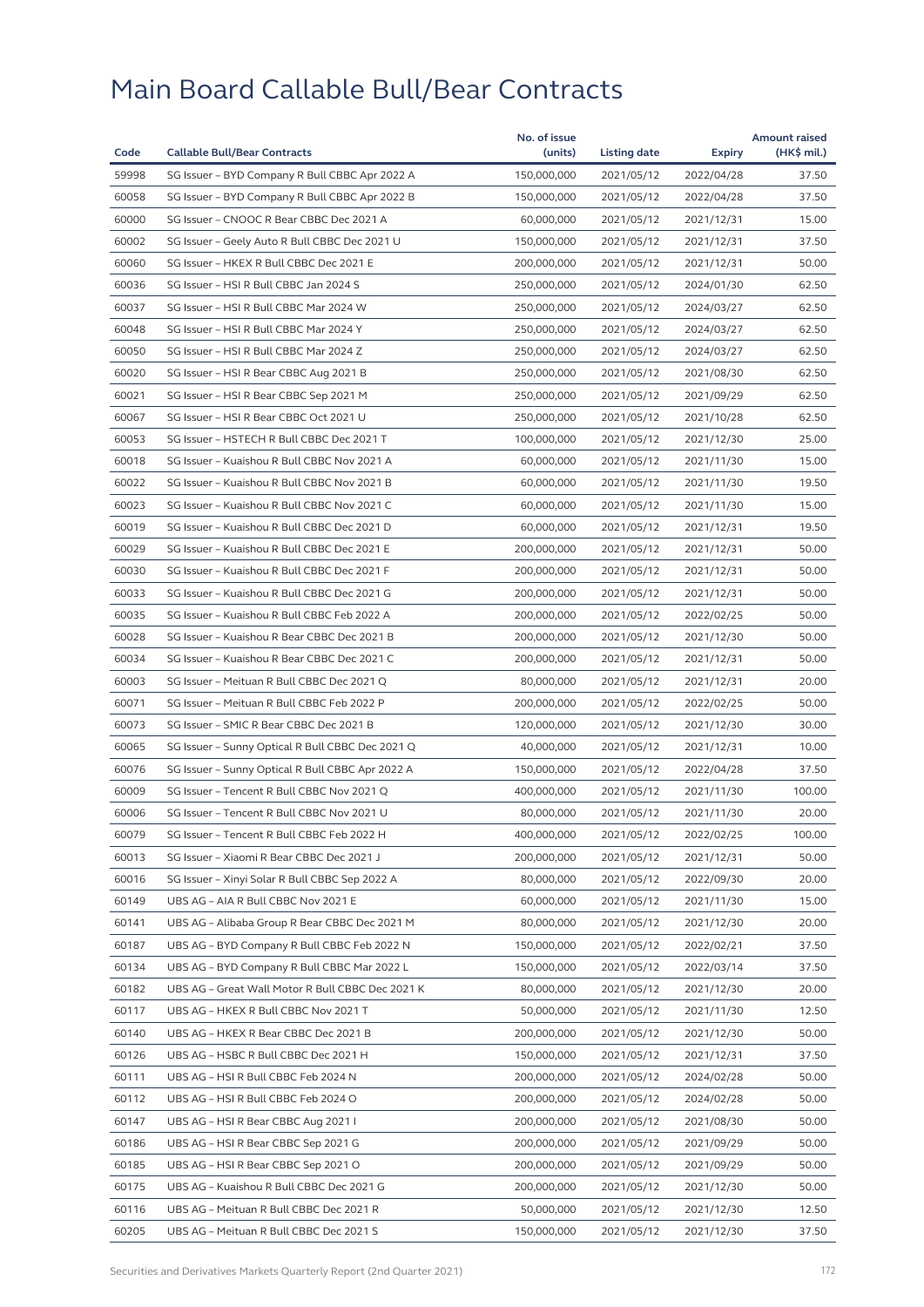|       |                                                            | No. of issue |              |            | <b>Amount raised</b> |
|-------|------------------------------------------------------------|--------------|--------------|------------|----------------------|
| Code  | <b>Callable Bull/Bear Contracts</b>                        | (units)      | Listing date | Expiry     | (HK\$ mil.)          |
| 60215 | UBS AG - Meituan R Bull CBBC Dec 2021 T                    | 150,000,000  | 2021/05/12   | 2021/12/30 | 37.50                |
| 60223 | UBS AG - Meituan R Bull CBBC Dec 2021 U                    | 150,000,000  | 2021/05/12   | 2021/12/30 | 37.50                |
| 60172 | UBS AG - Ping An R Bull CBBC Dec 2021 H                    | 100,000,000  | 2021/05/12   | 2021/12/30 | 25.00                |
| 60190 | UBS AG - SMIC R Bull CBBC Nov 2021 G                       | 100,000,000  | 2021/05/12   | 2021/11/30 | 25.00                |
| 60184 | UBS AG - Smoore Intl R Bear CBBC Dec 2021 A                | 50,000,000   | 2021/05/12   | 2021/12/30 | 12.50                |
| 60114 | UBS AG - Tencent R Bull CBBC Dec 2021 N                    | 40,000,000   | 2021/05/12   | 2021/12/30 | 10.00                |
| 60128 | UBS AG - Tencent R Bull CBBC Dec 2021 O                    | 200,000,000  | 2021/05/12   | 2021/12/30 | 50.00                |
| 60192 | UBS AG - Tencent R Bull CBBC Dec 2021 P                    | 200,000,000  | 2021/05/12   | 2021/12/30 | 50.00                |
| 60136 | UBS AG - Tencent R Bear CBBC Dec 2021 C                    | 40,000,000   | 2021/05/12   | 2021/12/30 | 10.00                |
| 60179 | UBS AG - Weimob R Bull CBBC Feb 2022 A                     | 80,000,000   | 2021/05/12   | 2022/02/14 | 20.00                |
| 60224 | UBS AG - Xiaomi R Bear CBBC Dec 2021 B                     | 100,000,000  | 2021/05/12   | 2021/12/31 | 25.00                |
| 60097 | Bank Vontobel - BYD Company R Bull CBBC Mar 2022 A         | 60,000,000   | 2021/05/12   | 2022/03/25 | 15.00                |
| 60098 | Bank Vontobel – BYD Company R Bear CBBC Mar 2022 A         | 60,000,000   | 2021/05/12   | 2022/03/25 | 15.00                |
| 60083 | Bank Vontobel - Galaxy Ent R Bear CBBC Nov 2021 A          | 40,000,000   | 2021/05/12   | 2021/11/26 | 10.00                |
| 60101 | Bank Vontobel - HSI R Bull CBBC Jan 2024 P                 | 100,000,000  | 2021/05/12   | 2024/01/30 | 25.00                |
| 60102 | Bank Vontobel - HSI R Bull CBBC Feb 2024 Z                 | 100,000,000  | 2021/05/12   | 2024/02/28 | 25.00                |
| 60106 | Bank Vontobel - HSI R Bear CBBC Aug 2021 E                 | 100,000,000  | 2021/05/12   | 2021/08/30 | 25.00                |
| 60082 | Bank Vontobel - HSTECH R Bear CBBC Aug 2021 A              | 80,000,000   | 2021/05/12   | 2021/08/30 | 20.00                |
| 60107 | Bank Vontobel - Kuaishou R Bull CBBC Nov 2021 B            | 100,000,000  | 2021/05/12   | 2021/11/26 | 25.00                |
| 60108 | Bank Vontobel - Kuaishou R Bear CBBC Nov 2021 B            | 100,000,000  | 2021/05/12   | 2021/11/26 | 25.00                |
| 60091 | Bank Vontobel - Tencent R Bear CBBC Nov 2021 C             | 100,000,000  | 2021/05/12   | 2021/11/12 | 25.00                |
| 60087 | Bank Vontobel - Xinyi Solar R Bull CBBC Dec 2021 C         | 40,000,000   | 2021/05/12   | 2021/12/30 | 12.40                |
| 60313 | BOCI Asia Ltd. - Alibaba Group R Bull CBBC Sep 2021 H      | 60,000,000   | 2021/05/13   | 2021/09/30 | 15.00                |
| 60314 | BOCI Asia Ltd. – Alibaba Group R Bull CBBC Sep 2021 I      | 60,000,000   | 2021/05/13   | 2021/09/30 | 15.00                |
| 60294 | BOCI Asia Ltd. - HSI R Bear CBBC Aug 2021 M                | 150,000,000  | 2021/05/13   | 2021/08/30 | 37.50                |
| 60302 | BOCI Asia Ltd. - Meituan R Bull CBBC Sep 2021 H            | 40,000,000   | 2021/05/13   | 2021/09/30 | 10.00                |
| 60304 | BOCI Asia Ltd. - Meituan R Bull CBBC Sep 2021 I            | 40,000,000   | 2021/05/13   | 2021/09/30 | 10.00                |
| 60299 | BOCI Asia Ltd. - Tencent R Bear CBBC Sep 2021 H            | 120,000,000  | 2021/05/13   | 2021/09/30 | 30.00                |
| 60357 | BNP Paribas Issuance B.V. - HSI R Bull CBBC Sep 2024 H     | 250,000,000  | 2021/05/13   | 2024/09/27 | 62.50                |
| 60359 | BNP Paribas Issuance B.V. - HSI R Bull CBBC Sep 2024 I     | 250,000,000  | 2021/05/13   | 2024/09/27 | 62.50                |
| 60361 | BNP Paribas Issuance B.V. - HSI R Bear CBBC Sep 2021 R     | 250,000,000  | 2021/05/13   | 2021/09/29 | 62.50                |
| 60362 | BNP Paribas Issuance B.V. - HSI R Bear CBBC Sep 2021 T     | 240,000,000  | 2021/05/13   | 2021/09/29 | 60.00                |
| 60320 | BNP Paribas Issuance B.V. – Meituan R Bull CBBC Nov 2021 W | 200,000,000  | 2021/05/13   | 2021/11/29 | 50.00                |
| 60325 | BNP Paribas Issuance B.V. - Meituan R Bull CBBC Nov 2021 X | 200,000,000  | 2021/05/13   | 2021/11/29 | 50.00                |
| 60327 | BNP Paribas Issuance B.V. - Meituan R Bear CBBC Nov 2021 H | 200,000,000  | 2021/05/13   | 2021/11/29 | 50.00                |
| 60319 | BNP Paribas Issuance B.V. - SMIC R Bull CBBC Dec 2021 F    | 100,000,000  | 2021/05/13   | 2021/12/30 | 25.00                |
| 60328 | BNP Paribas Issuance B.V. - Tencent R Bull CBBC Dec 2021 U | 250,000,000  | 2021/05/13   | 2021/12/30 | 62.50                |
| 60331 | BNP Paribas Issuance B.V. - Tencent R Bear CBBC Dec 2021 M | 250,000,000  | 2021/05/13   | 2021/12/30 | 62.50                |
| 60364 | Credit Suisse AG - Alibaba Group R Bull CBBC Sep 2021 Q    | 50,000,000   | 2021/05/13   | 2021/09/29 | 12.50                |
| 60394 | Credit Suisse AG - Alibaba Group R Bear CBBC Dec 2021 D    | 100,000,000  | 2021/05/13   | 2021/12/30 | 25.00                |
| 60377 | Credit Suisse AG - CNOOC R Bull CBBC Dec 2021 F            | 50,000,000   | 2021/05/13   | 2021/12/30 | 12.50                |
| 60363 | Credit Suisse AG - HSI R Bull CBBC Apr 2024 S              | 200,000,000  | 2021/05/13   | 2024/04/29 | 50.00                |
| 60401 | Credit Suisse AG - HSI R Bear CBBC Aug 2021 P              | 200,000,000  | 2021/05/13   | 2021/08/30 | 50.00                |
| 60409 | Credit Suisse AG - HSI R Bear CBBC Sep 2021 A              | 200,000,000  | 2021/05/13   | 2021/09/29 | 50.00                |
| 60426 | Credit Suisse AG - HSI R Bear CBBC Sep 2021 B              | 200,000,000  | 2021/05/13   | 2021/09/29 | 50.00                |
| 60430 | Credit Suisse AG - HSTECH R Bear CBBC Aug 2021 B           | 100,000,000  | 2021/05/13   | 2021/08/30 | 25.00                |
| 60398 | Credit Suisse AG - Kuaishou R Bull CBBC Sep 2021 E         | 50,000,000   | 2021/05/13   | 2021/09/29 | 15.00                |
| 60399 | Credit Suisse AG - Kuaishou R Bull CBBC Dec 2021 F         | 100,000,000  | 2021/05/13   | 2021/12/30 | 25.00                |
| 60427 | Credit Suisse AG - Meituan R Bull CBBC Sep 2021 G          | 50,000,000   | 2021/05/13   | 2021/09/29 | 12.50                |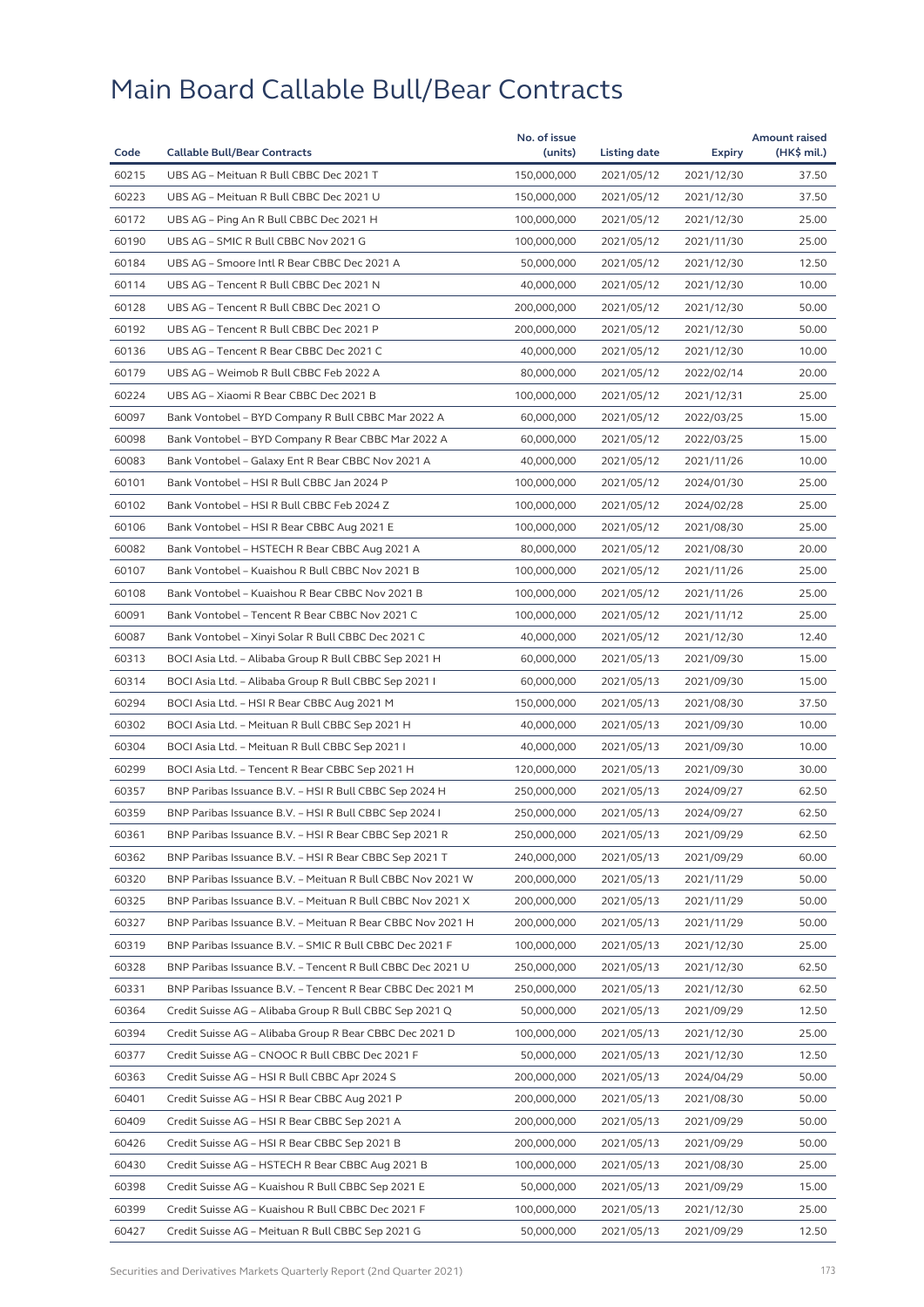|       |                                                                                                  | No. of issue |              |               | <b>Amount raised</b> |
|-------|--------------------------------------------------------------------------------------------------|--------------|--------------|---------------|----------------------|
| Code  | <b>Callable Bull/Bear Contracts</b>                                                              | (units)      | Listing date | <b>Expiry</b> | (HK\$ mil.)          |
| 60366 | Credit Suisse AG - Meituan R Bull CBBC Oct 2021 S                                                | 100,000,000  | 2021/05/13   | 2021/10/28    | 25.00                |
| 60368 | Credit Suisse AG - Meituan R Bull CBBC Oct 2021 T                                                | 100,000,000  | 2021/05/13   | 2021/10/28    | 25.00                |
| 60380 | Credit Suisse AG - Meituan R Bull CBBC Oct 2021 U                                                | 50,000,000   | 2021/05/13   | 2021/10/28    | 14.50                |
| 60381 | Credit Suisse AG - Meituan R Bull CBBC Dec 2021 I                                                | 100,000,000  | 2021/05/13   | 2021/12/30    | 25.00                |
| 60383 | Credit Suisse AG - Meituan R Bull CBBC Dec 2021 J                                                | 100,000,000  | 2021/05/13   | 2021/12/30    | 25.00                |
| 60386 | Credit Suisse AG - Meituan R Bear CBBC Dec 2021 C                                                | 100,000,000  | 2021/05/13   | 2021/12/30    | 25.00                |
| 60387 | Credit Suisse AG - Meituan R Bear CBBC Dec 2021 D                                                | 100,000,000  | 2021/05/13   | 2021/12/30    | 25.00                |
| 60369 | Credit Suisse AG - Tencent R Bull CBBC Oct 2021 N                                                | 100,000,000  | 2021/05/13   | 2021/10/28    | 25.00                |
| 60374 | Credit Suisse AG - Tencent R Bull CBBC Dec 2021 J                                                | 100,000,000  | 2021/05/13   | 2021/12/30    | 25.00                |
| 60376 | Credit Suisse AG - Tencent R Bear CBBC Oct 2021 I                                                | 100,000,000  | 2021/05/13   | 2021/10/28    | 25.00                |
| 60727 | Goldman Sachs SP (Asia) - Alibaba R Bull CBBC Dec 2021 V                                         | 100,000,000  | 2021/05/13   | 2021/12/17    | 25.00                |
| 60741 | Goldman Sachs SP (Asia) - Alibaba R Bull CBBC May 2022 A                                         | 100,000,000  | 2021/05/13   | 2022/05/17    | 25.00                |
| 60730 | Goldman Sachs SP (Asia) - Kuaishou R Bull CBBC Dec 2021 E                                        | 80,000,000   | 2021/05/13   | 2021/12/22    | 20.00                |
| 60732 | Goldman Sachs SP (Asia) - Kuaishou R Bull CBBC Dec 2021 F                                        | 80,000,000   | 2021/05/13   | 2021/12/30    | 20.00                |
| 60725 | Goldman Sachs SP (Asia) - Meituan R Bull CBBC Oct 2021 Y                                         | 100,000,000  | 2021/05/13   | 2021/10/29    | 25.00                |
| 60726 | Goldman Sachs SP (Asia) - Meituan R Bull CBBC Oct 2021 Z                                         | 100,000,000  | 2021/05/13   | 2021/10/28    | 25.00                |
| 60737 | Goldman Sachs SP (Asia) - Meituan R Bull CBBC Feb 2022 A                                         | 100,000,000  | 2021/05/13   | 2022/02/22    | 25.00                |
| 60738 | Goldman Sachs SP (Asia) - Meituan R Bull CBBC Feb 2022 B                                         | 100,000,000  | 2021/05/13   | 2022/02/22    | 25.00                |
| 60744 | Goldman Sachs SP (Asia) - Meituan R Bull CBBC May 2022 A                                         | 100,000,000  | 2021/05/13   | 2022/05/17    | 25.00                |
| 60729 | Goldman Sachs SP (Asia) - Tencent R Bull CBBC Aug 2021 J                                         | 100,000,000  | 2021/05/13   | 2021/08/20    | 25.00                |
| 60728 | Goldman Sachs SP (Asia) - Tencent R Bull CBBC Aug 2021 X                                         | 100,000,000  | 2021/05/13   | 2021/08/20    | 25.00                |
| 60259 | HK Bank - CNOOC R Bull CBBC Dec 2021 D                                                           | 40,000,000   | 2021/05/13   | 2021/12/06    | 10.00                |
| 60263 | HK Bank - HKEX R Bear CBBC Dec 2021 R                                                            | 60,000,000   | 2021/05/13   | 2021/12/13    | 15.00                |
| 60245 | HK Bank - HSI R Bull CBBC Oct 2023 Q                                                             | 125,000,000  | 2021/05/13   | 2023/10/30    | 31.25                |
| 60249 | HK Bank - HSI R Bear CBBC Dec 2021 U                                                             | 100,000,000  | 2021/05/13   | 2021/12/30    | 25.00                |
| 60261 | HK Bank - HSTECH R Bear CBBC Dec 2021 J                                                          | 100,000,000  | 2021/05/13   | 2021/12/30    | 25.00                |
| 60292 | HK Bank - JD.com R Bull CBBC Nov 2021 H                                                          | 80,000,000   | 2021/05/13   | 2021/11/30    | 20.00                |
| 60278 | HK Bank - Kuaishou R Bull CBBC Dec 2021 B                                                        | 80,000,000   | 2021/05/13   | 2021/12/06    | 20.00                |
| 60288 | HK Bank - Kuaishou R Bull CBBC Dec 2021 C                                                        | 80,000,000   | 2021/05/13   | 2021/12/13    | 20.00                |
| 60242 | HK Bank - Meituan R Bull CBBC Nov 2021 E                                                         | 100,000,000  | 2021/05/13   | 2021/11/30    | 25.00                |
| 60243 | HK Bank - Meituan R Bull CBBC Dec 2021 Y                                                         | 100,000,000  | 2021/05/13   | 2021/12/13    | 25.00                |
| 60285 | HK Bank - Meituan R Bull CBBC Dec 2021 Z                                                         | 100,000,000  | 2021/05/13   | 2021/12/13    | 25.00                |
| 60262 | HK Bank – Meituan R Bear CBBC Nov 2021 T                                                         | 80,000,000   | 2021/05/13   | 2021/11/30    | 20.00                |
| 60246 | HK Bank - Tencent R Bear CBBC Nov 2021 W                                                         | 80,000,000   | 2021/05/13   | 2021/11/30    | 20.00                |
| 60479 | Haitong Int'l Sec – CNOOC R Bull CBBC Dec 2021 B                                                 | 40,000,000   | 2021/05/13   | 2021/12/31    | 10.00                |
| 60480 | Haitong Int'l Sec - HSI R Bull CBBC Sep 2024 I                                                   | 200,000,000  | 2021/05/13   | 2024/09/27    | 50.00                |
| 60483 |                                                                                                  | 200,000,000  | 2021/05/13   | 2021/08/30    | 50.00                |
| 60481 | Haitong Int'l Sec - HSI R Bear CBBC Aug 2021 B<br>Haitong Int'l Sec - HSI R Bear CBBC Sep 2021 U | 200,000,000  | 2021/05/13   | 2021/09/29    | 50.00                |
| 60467 | Haitong Int'l Sec - Meituan R Bull CBBC Nov 2021 J                                               | 100,000,000  | 2021/05/13   | 2021/11/29    | 25.00                |
|       |                                                                                                  |              |              |               |                      |
| 60471 | Haitong Int'l Sec - Meituan R Bull CBBC Dec 2021 F                                               | 100,000,000  | 2021/05/13   | 2021/12/31    | 25.00                |
| 60477 | Haitong Int'l Sec - Meituan R Bear CBBC Nov 2021 K                                               | 100,000,000  | 2021/05/13   | 2021/11/29    | 25.00                |
| 60475 | Haitong Int'l Sec - Meituan R Bear CBBC Dec 2021 C                                               | 100,000,000  | 2021/05/13   | 2021/12/31    | 25.00                |
| 60455 | Haitong Int'l Sec - Tencent R Bull CBBC Dec 2021 H                                               | 100,000,000  | 2021/05/13   | 2021/12/31    | 25.00                |
| 60463 | Haitong Int'l Sec – Tencent R Bear CBBC Oct 2021 K                                               | 100,000,000  | 2021/05/13   | 2021/10/29    | 25.00                |
| 60456 | Haitong Int'l Sec - Tencent R Bear CBBC Nov 2021 L                                               | 100,000,000  | 2021/05/13   | 2021/11/29    | 25.00                |
| 60490 | J P Morgan SP BV – Meituan R Bull CBBC Jan 2022 A                                                | 200,000,000  | 2021/05/13   | 2022/01/14    | 50.00                |
| 60487 | J P Morgan SP BV - Meituan R Bear CBBC Jan 2022 A                                                | 200,000,000  | 2021/05/13   | 2022/01/14    | 50.00                |
| 60501 | J P Morgan SP BV - Tencent R Bull CBBC Jan 2022 A                                                | 200,000,000  | 2021/05/13   | 2022/01/14    | 50.00                |
| 60448 | Morgan Stanley Asia Products – Alibaba R Bull CBBC Dec 2021H                                     | 40,000,000   | 2021/05/13   | 2021/12/15    | 10.00                |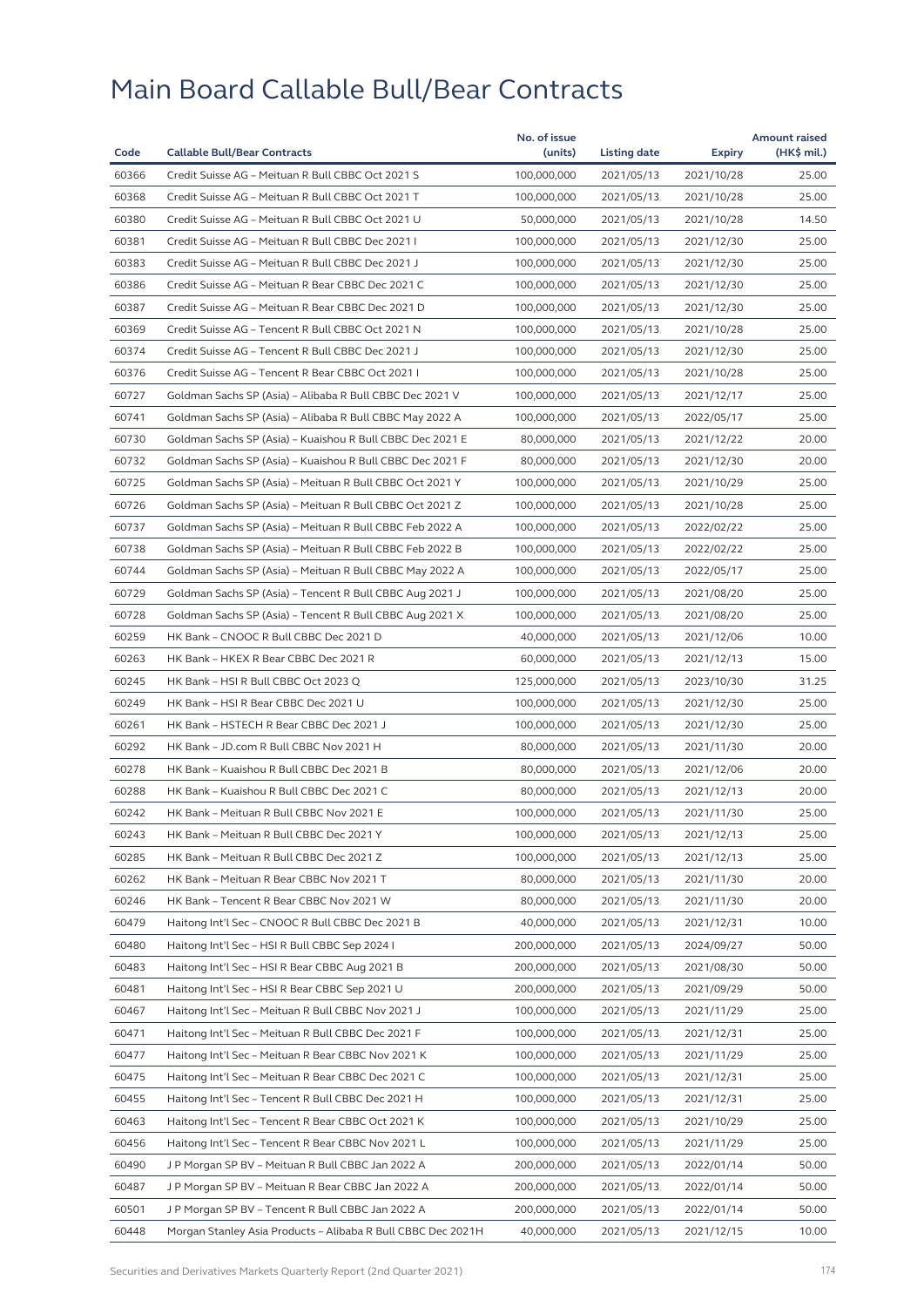|       |                                                              | No. of issue |              |            | <b>Amount raised</b> |
|-------|--------------------------------------------------------------|--------------|--------------|------------|----------------------|
| Code  | <b>Callable Bull/Bear Contracts</b>                          | (units)      | Listing date | Expiry     | (HK\$ mil.)          |
| 60434 | Morgan Stanley Asia Products - Meituan R Bull CBBC Dec 2021H | 88,000,000   | 2021/05/13   | 2021/12/15 | 22.00                |
| 60438 | Morgan Stanley Asia Products - Meituan R Bull CBBC Dec 20211 | 40,000,000   | 2021/05/13   | 2021/12/30 | 17.68                |
| 60433 | Morgan Stanley Asia Products - Meituan R Bear CBBC Dec 2021K | 40,000,000   | 2021/05/13   | 2021/12/30 | 10.00                |
| 60432 | Morgan Stanley Asia Products - Meituan R Bear CBBC Mar 2022A | 88,000,000   | 2021/05/13   | 2022/03/30 | 22.00                |
| 60447 | Morgan Stanley Asia Products - Tencent R Bull CBBC Sep 2021G | 40,000,000   | 2021/05/13   | 2021/09/30 | 10.00                |
| 60518 | SG Issuer - Alibaba Group R Bull CBBC Dec 2021 K             | 80,000,000   | 2021/05/13   | 2021/12/31 | 20.00                |
| 60586 | SG Issuer - Alibaba Group R Bull CBBC Dec 2021 L             | 80,000,000   | 2021/05/13   | 2021/12/31 | 20.00                |
| 60588 | SG Issuer - Alibaba Group R Bull CBBC Dec 2021 M             | 80,000,000   | 2021/05/13   | 2021/12/31 | 20.00                |
| 60540 | SG Issuer - Alibaba Group R Bear CBBC Nov 2021 G             | 80,000,000   | 2021/05/13   | 2021/11/29 | 20.00                |
| 60519 | SG Issuer - BYD Company R Bull CBBC Apr 2022 C               | 150,000,000  | 2021/05/13   | 2022/04/28 | 37.50                |
| 60544 | SG Issuer - BYD Company R Bear CBBC Feb 2022 B               | 150,000,000  | 2021/05/13   | 2022/02/28 | 37.50                |
| 60503 | SG Issuer - China Mobile R Bull CBBC Dec 2021 L              | 100,000,000  | 2021/05/13   | 2021/12/31 | 25.00                |
| 60589 | SG Issuer - CNOOC R Bull CBBC Dec 2021 I                     | 60,000,000   | 2021/05/13   | 2021/12/31 | 15.00                |
| 60590 | SG Issuer - Galaxy Ent R Bull CBBC Nov 2021 B                | 100,000,000  | 2021/05/13   | 2021/11/30 | 25.00                |
| 60522 | SG Issuer - Greatwall Motor R Bull CBBC Dec 2021 T           | 100,000,000  | 2021/05/13   | 2021/12/31 | 25.00                |
| 60504 | SG Issuer - HKEX R Bull CBBC Nov 2021 C                      | 200,000,000  | 2021/05/13   | 2021/11/30 | 50.00                |
| 60506 | SG Issuer - HKEX R Bull CBBC Apr 2022 B                      | 200,000,000  | 2021/05/13   | 2022/04/29 | 50.00                |
| 60585 | SG Issuer - HSI R Bull CBBC Jan 2024 U                       | 250,000,000  | 2021/05/13   | 2024/01/30 | 62.50                |
| 60538 | SG Issuer - HSI R Bull CBBC Feb 2024 T                       | 250,000,000  | 2021/05/13   | 2024/02/28 | 62.50                |
| 60539 | SG Issuer - HSI R Bull CBBC Mar 2024 N                       | 250,000,000  | 2021/05/13   | 2024/03/27 | 62.50                |
| 60573 | SG Issuer - HSI R Bear CBBC Sep 2021 O                       | 250,000,000  | 2021/05/13   | 2021/09/29 | 62.50                |
| 60577 | SG Issuer - HSI R Bear CBBC Sep 2021 S                       | 250,000,000  | 2021/05/13   | 2021/09/29 | 62.50                |
| 60579 | SG Issuer - HSI R Bear CBBC Oct 2021 V                       | 500,000,000  | 2021/05/13   | 2021/10/28 | 125.00               |
| 60576 | SG Issuer - HSI R Bear CBBC Nov 2021 E                       | 250,000,000  | 2021/05/13   | 2021/11/29 | 62.50                |
| 60524 | SG Issuer - JD.com R Bull CBBC Feb 2022 D                    | 200,000,000  | 2021/05/13   | 2022/02/25 | 50.00                |
| 60591 | SG Issuer - Kuaishou R Bull CBBC Oct 2021 A                  | 60,000,000   | 2021/05/13   | 2021/10/29 | 15.00                |
| 60508 | SG Issuer - Kuaishou R Bull CBBC Nov 2021 D                  | 200,000,000  | 2021/05/13   | 2021/11/30 | 50.00                |
| 60509 | SG Issuer - Kuaishou R Bull CBBC Dec 2021 H                  | 200,000,000  | 2021/05/13   | 2021/12/31 | 50.00                |
| 60593 | SG Issuer - Kuaishou R Bull CBBC Dec 2021 I                  | 200,000,000  | 2021/05/13   | 2021/12/31 | 50.00                |
| 60530 | SG Issuer - Meituan R Bull CBBC Nov 2021 W                   | 80,000,000   | 2021/05/13   | 2021/11/30 | 20.00                |
| 60599 | SG Issuer - Meituan R Bull CBBC Dec 2021 B                   | 80,000,000   | 2021/05/13   | 2021/12/31 | 23.20                |
| 60600 | SG Issuer - Meituan R Bull CBBC Dec 2021 F                   | 80,000,000   | 2021/05/13   | 2021/12/31 | 20.00                |
| 60534 | SG Issuer - Meituan R Bull CBBC Dec 2021 R                   | 200,000,000  | 2021/05/13   | 2021/12/31 | 50.00                |
| 60535 | SG Issuer - Meituan R Bull CBBC Dec 2021 S                   | 200,000,000  | 2021/05/13   | 2021/12/31 | 50.00                |
| 60537 | SG Issuer - Meituan R Bull CBBC Feb 2022 Q                   | 80,000,000   | 2021/05/13   | 2022/02/25 | 20.00                |
| 60602 | SG Issuer - Meituan R Bull CBBC Feb 2022 R                   | 200,000,000  | 2021/05/13   | 2022/02/25 | 50.00                |
| 60608 | SG Issuer - Meituan R Bull CBBC Apr 2022 A                   | 200,000,000  | 2021/05/13   | 2022/04/29 | 50.00                |
| 60545 | SG Issuer - Meituan R Bear CBBC Dec 2021 Q                   | 200,000,000  | 2021/05/13   | 2021/12/30 | 50.00                |
| 60550 | SG Issuer - Meituan R Bear CBBC Jan 2022 A                   | 200,000,000  | 2021/05/13   | 2022/01/28 | 50.00                |
| 60510 | SG Issuer - SMIC R Bull CBBC Nov 2021 U                      | 120,000,000  | 2021/05/13   | 2021/11/30 | 30.00                |
| 60610 | SG Issuer - SMIC R Bull CBBC Dec 2021 Q                      | 120,000,000  | 2021/05/13   | 2021/12/31 | 30.00                |
| 60613 | SG Issuer - SMIC R Bull CBBC Feb 2022 A                      | 120,000,000  | 2021/05/13   | 2022/02/25 | 30.00                |
| 60511 | SG Issuer - Tencent R Bull CBBC Nov 2021 T                   | 80,000,000   | 2021/05/13   | 2021/11/30 | 20.00                |
| 60557 | SG Issuer - Tencent R Bull CBBC Dec 2021 B                   | 80,000,000   | 2021/05/13   | 2021/12/31 | 22.80                |
| 60564 | SG Issuer - Tencent R Bull CBBC Feb 2022 I                   | 400,000,000  | 2021/05/13   | 2022/02/28 | 100.00               |
| 60614 | SG Issuer - Tencent R Bull CBBC Feb 2022 J                   | 400,000,000  | 2021/05/13   | 2022/02/25 | 100.00               |
| 60513 | SG Issuer - Tencent R Bull CBBC Mar 2022 H                   | 400,000,000  | 2021/05/13   | 2022/03/31 | 100.00               |
| 60567 | SG Issuer - Tencent R Bull CBBC Mar 2022 I                   | 400,000,000  | 2021/05/13   | 2022/03/31 | 100.00               |
| 60555 | SG Issuer - Tencent R Bear CBBC Dec 2021 Q                   | 400,000,000  | 2021/05/13   | 2021/12/30 | 100.00               |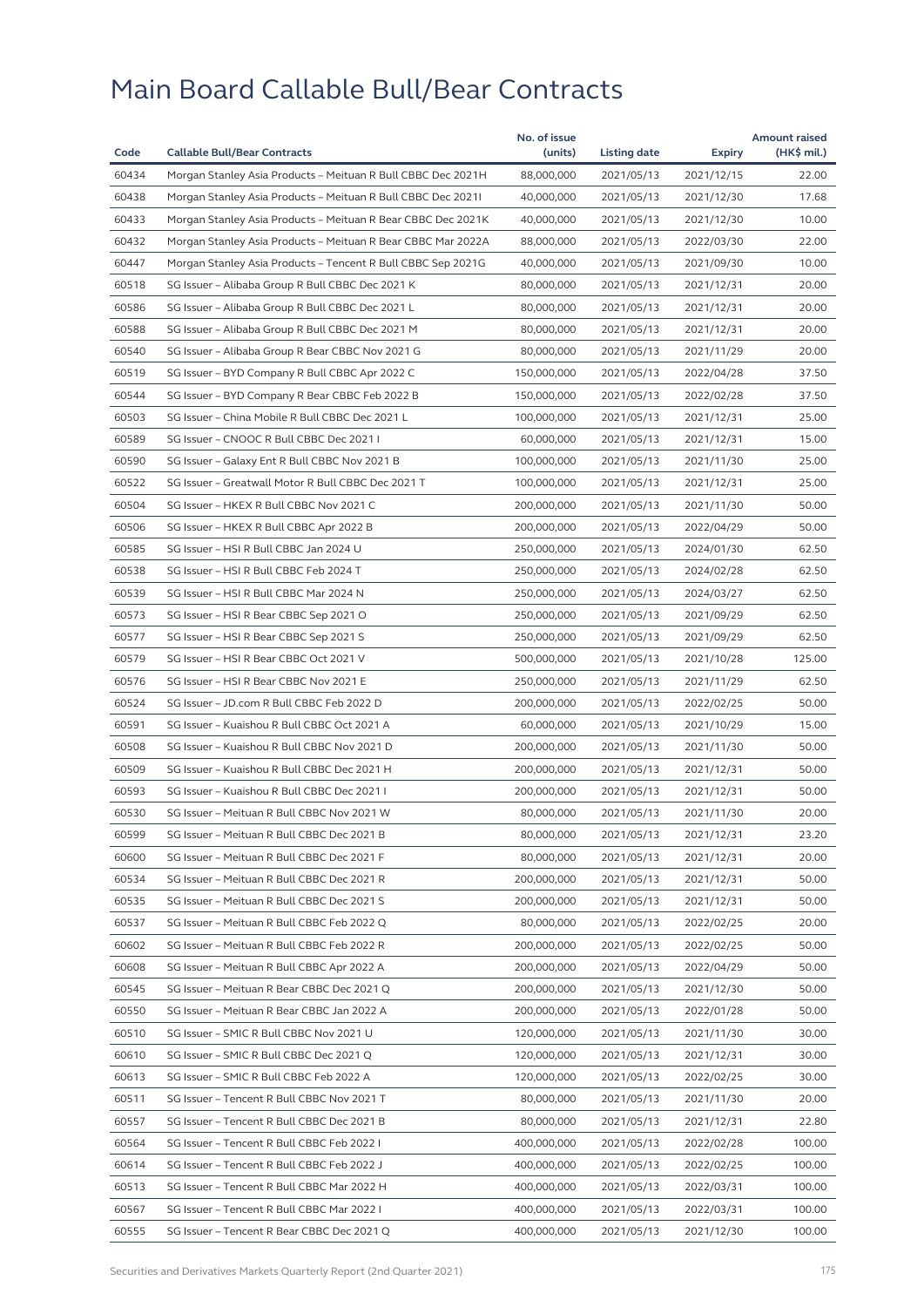| Code  |                                                   | No. of issue |              |            | <b>Amount raised</b><br>$(HK\$ mil.) |
|-------|---------------------------------------------------|--------------|--------------|------------|--------------------------------------|
|       | <b>Callable Bull/Bear Contracts</b>               | (units)      | Listing date | Expiry     |                                      |
| 60619 | SG Issuer - Xiaomi R Bull CBBC Nov 2021 W         | 200,000,000  | 2021/05/13   | 2021/11/30 | 50.00                                |
| 60665 | UBS AG - Alibaba Group R Bull CBBC Dec 2021 K     | 200,000,000  | 2021/05/13   | 2021/12/30 | 50.00                                |
| 60670 | UBS AG - Alibaba Group R Bull CBBC Dec 2021 L     | 200,000,000  | 2021/05/13   | 2021/12/30 | 50.00                                |
| 60714 | UBS AG - Alibaba Group R Bull CBBC Dec 2021 M     | 80,000,000   | 2021/05/13   | 2021/12/30 | 20.00                                |
| 60646 | UBS AG - Ali Health R Bull CBBC Dec 2021 E        | 100,000,000  | 2021/05/13   | 2021/12/30 | 25.00                                |
| 60718 | UBS AG - BYD Company R Bull CBBC Mar 2022 M       | 150,000,000  | 2021/05/13   | 2022/03/14 | 37.50                                |
| 60721 | UBS AG - BYD Company R Bull CBBC Mar 2022 N       | 150,000,000  | 2021/05/13   | 2022/03/14 | 37.50                                |
| 60643 | UBS AG - CNOOC R Bull CBBC Dec 2021 B             | 40,000,000   | 2021/05/13   | 2021/12/30 | 10.00                                |
| 60628 | UBS AG - CNOOC R Bear CBBC Dec 2021 A             | 40,000,000   | 2021/05/13   | 2021/12/30 | 10.00                                |
| 60647 | UBS AG - Galaxy Ent R Bull CBBC Dec 2021 B        | 50,000,000   | 2021/05/13   | 2021/12/30 | 12.50                                |
| 60649 | UBS AG - Galaxy Ent R Bull CBBC Dec 2021 C        | 50,000,000   | 2021/05/13   | 2021/12/30 | 12.50                                |
| 60671 | UBS AG - HSI R Bull CBBC Jan 2024 G               | 200,000,000  | 2021/05/13   | 2024/01/30 | 50.00                                |
| 60673 | UBS AG - HSI R Bull CBBC Feb 2024 P               | 200,000,000  | 2021/05/13   | 2024/02/28 | 50.00                                |
| 60674 | UBS AG - HSI R Bear CBBC Aug 2021 L               | 200,000,000  | 2021/05/13   | 2021/08/30 | 50.00                                |
| 60626 | UBS AG - HSI R Bear CBBC Aug 2021 R               | 200,000,000  | 2021/05/13   | 2021/08/30 | 50.00                                |
| 60678 | UBS AG - HSI R Bear CBBC Sep 2021 P               | 200,000,000  | 2021/05/13   | 2021/09/29 | 50.00                                |
| 60638 | UBS AG - JD.com R Bull CBBC Dec 2021 D            | 200,000,000  | 2021/05/13   | 2021/12/30 | 50.00                                |
| 60661 | UBS AG - JD.com R Bull CBBC Dec 2021 E            | 200,000,000  | 2021/05/13   | 2021/12/30 | 50.00                                |
| 60650 | UBS AG - Kuaishou R Bull CBBC Dec 2021 H          | 200,000,000  | 2021/05/13   | 2021/12/31 | 50.00                                |
| 60651 | UBS AG - Kuaishou R Bear CBBC Dec 2021 C          | 200,000,000  | 2021/05/13   | 2021/12/31 | 50.00                                |
| 60682 | UBS AG - Meituan R Bull CBBC Nov 2021 Y           | 50,000,000   | 2021/05/13   | 2021/11/30 | 12.50                                |
| 60684 | UBS AG - Meituan R Bull CBBC Nov 2021 Z           | 50,000,000   | 2021/05/13   | 2021/11/30 | 12.50                                |
| 60709 | UBS AG - Meituan R Bull CBBC Dec 2021 C           | 150,000,000  | 2021/05/13   | 2021/12/30 | 37.50                                |
| 60632 | UBS AG - Meituan R Bull CBBC Dec 2021 V           | 50,000,000   | 2021/05/13   | 2021/12/30 | 12.50                                |
| 60635 | UBS AG - Meituan R Bull CBBC Dec 2021 W           | 50,000,000   | 2021/05/13   | 2021/12/30 | 12.50                                |
| 60700 | UBS AG - Meituan R Bull CBBC Dec 2021 X           | 150,000,000  | 2021/05/13   | 2021/12/30 | 37.50                                |
| 60706 | UBS AG - Meituan R Bull CBBC Dec 2021 Y           | 150,000,000  | 2021/05/13   | 2021/12/30 | 37.50                                |
| 60708 | UBS AG - Meituan R Bull CBBC Dec 2021 Z           | 150,000,000  | 2021/05/13   | 2021/12/30 | 37.50                                |
| 60716 | UBS AG - Meituan R Bear CBBC Dec 2021 D           | 40,000,000   | 2021/05/13   | 2021/12/30 | 10.00                                |
| 60717 | UBS AG - Meituan R Bear CBBC Dec 2021 E           | 40,000,000   | 2021/05/13   | 2021/12/30 | 10.00                                |
| 60622 | UBS AG - Ping An R Bull CBBC Dec 2021 I           | 100,000,000  | 2021/05/13   | 2021/12/30 | 25.00                                |
| 60624 | UBS AG - Ping An R Bull CBBC Dec 2021 J           | 100,000,000  | 2021/05/13   | 2021/12/30 | 25.00                                |
| 60620 | UBS AG - SMIC R Bear CBBC Dec 2021 C              | 50,000,000   | 2021/05/13   | 2021/12/30 | 12.50                                |
| 60630 | UBS AG - Tencent R Bull CBBC Dec 2021 Q           | 200,000,000  | 2021/05/13   | 2021/12/30 | 50.00                                |
| 60631 | UBS AG - Tencent R Bull CBBC Dec 2021 R           | 200,000,000  | 2021/05/13   | 2021/12/30 | 50.00                                |
| 60656 | UBS AG - Tencent R Bull CBBC Dec 2021 S           | 200,000,000  | 2021/05/13   | 2021/12/30 | 50.00                                |
| 60681 | UBS AG - Tencent R Bull CBBC Dec 2021 T           | 40,000,000   | 2021/05/13   | 2021/12/30 | 10.00                                |
| 60715 | UBS AG - Tencent R Bear CBBC Dec 2021 D           | 40,000,000   | 2021/05/13   | 2021/12/30 | 10.00                                |
| 60355 | Bank Vontobel - AIA R Bull CBBC Dec 2021 D        | 80,000,000   | 2021/05/13   | 2021/12/10 | 20.00                                |
| 60354 | Bank Vontobel - Geely Auto R Bear CBBC Nov 2021 A | 100,000,000  | 2021/05/13   | 2021/11/26 | 25.00                                |
| 60334 | Bank Vontobel - HSI R Bear CBBC Aug 2021 O        | 150,000,000  | 2021/05/13   | 2021/08/30 | 37.50                                |
| 60333 | Bank Vontobel - Meituan R Bull CBBC Aug 2021 A    | 60,000,000   | 2021/05/13   | 2021/08/13 | 15.00                                |
| 60332 | Bank Vontobel - Meituan R Bull CBBC Oct 2021 C    | 100,000,000  | 2021/05/13   | 2021/10/15 | 25.00                                |
| 60349 | Bank Vontobel - Meituan R Bear CBBC Oct 2021 D    | 100,000,000  | 2021/05/13   | 2021/10/08 | 25.00                                |
| 60350 | Bank Vontobel - Meituan R Bear CBBC Oct 2021 E    | 100,000,000  | 2021/05/13   | 2021/10/22 | 25.00                                |
| 60356 | Bank Vontobel - Weimob R Bear CBBC Dec 2021 B     | 40,000,000   | 2021/05/13   | 2021/12/10 | 10.00                                |
| 60833 | BOCI Asia Ltd. - HKEX R Bear CBBC Sep 2021 A      | 120,000,000  | 2021/05/14   | 2021/09/30 | 30.00                                |
| 60745 | BOCI Asia Ltd. - HSI R Bull CBBC Dec 2023 C       | 150,000,000  | 2021/05/14   | 2023/12/28 | 37.50                                |
| 60748 | BOCI Asia Ltd. – HSI R Bull CBBC Dec 2023 D       | 150,000,000  | 2021/05/14   | 2023/12/28 | 37.50                                |
|       |                                                   |              |              |            |                                      |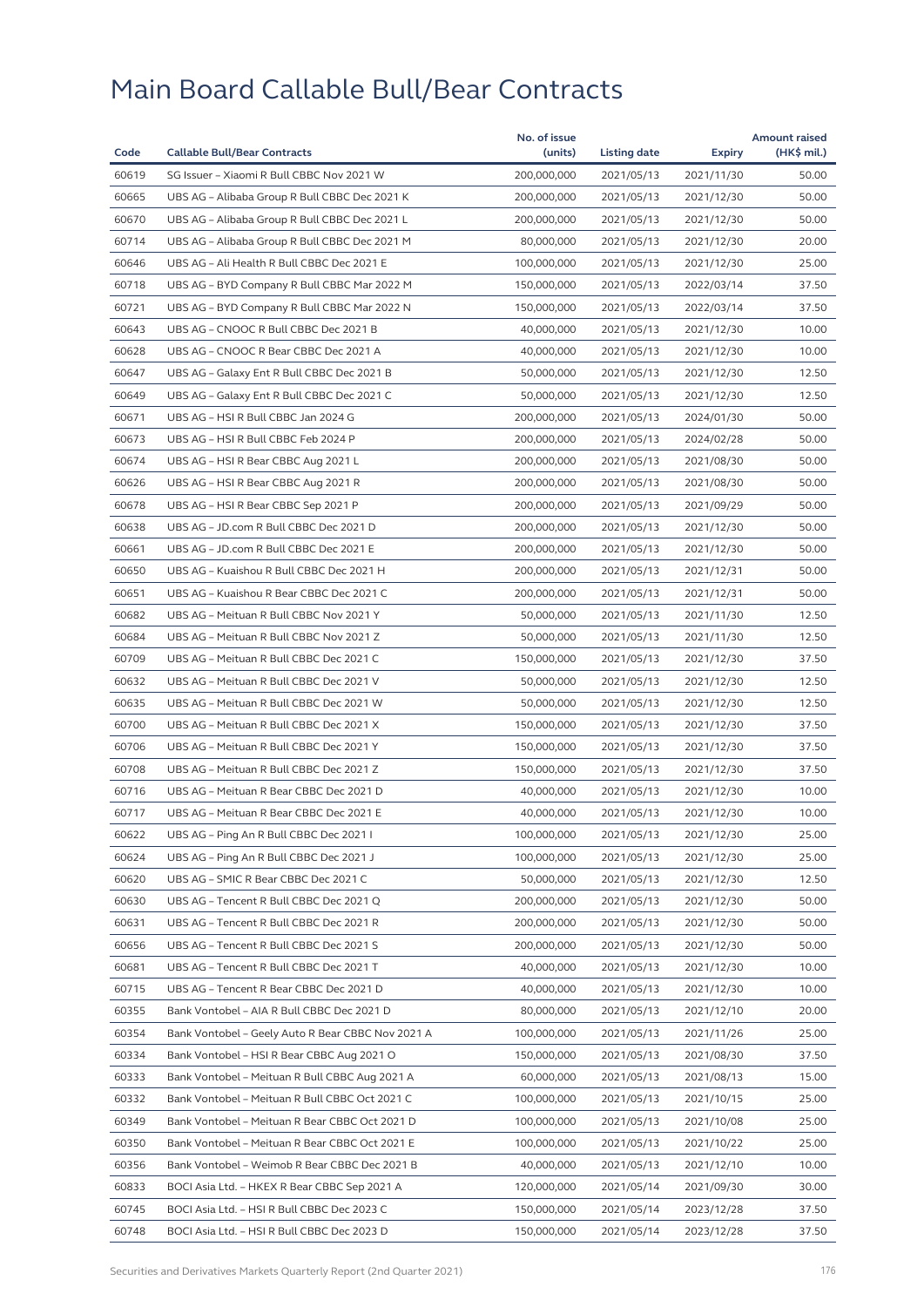|       |                                                            | No. of issue |              |                          | <b>Amount raised</b> |
|-------|------------------------------------------------------------|--------------|--------------|--------------------------|----------------------|
| Code  | <b>Callable Bull/Bear Contracts</b>                        | (units)      | Listing date | Expiry                   | (HK\$ mil.)          |
| 60829 | BOCI Asia Ltd. - HSI R Bear CBBC Aug 2021 N                | 150,000,000  | 2021/05/14   | 2021/08/30               | 37.50                |
| 60831 | BOCI Asia Ltd. - HSI R Bear CBBC Aug 2021 O                | 150,000,000  | 2021/05/14   | 2021/08/30               | 37.50                |
| 60832 | BOCI Asia Ltd. - HSI R Bear CBBC Aug 2021 P                | 150,000,000  | 2021/05/14   | 2021/08/30               | 37.50                |
| 60844 | BOCI Asia Ltd. - JD.com R Bull CBBC Sep 2021 R             | 40,000,000   | 2021/05/14   | 2021/09/30               | 10.00                |
| 60845 | BOCI Asia Ltd. - JD.com R Bull CBBC Sep 2021 V             | 40,000,000   | 2021/05/14   | 2021/09/30               | 11.60                |
| 60839 | BOCI Asia Ltd. - Meituan R Bull CBBC Sep 2021 J            | 40,000,000   | 2021/05/14   | 2021/09/30               | 10.00                |
| 60843 | BOCI Asia Ltd. - Meituan R Bear CBBC Sep 2021 E            | 40,000,000   | 2021/05/14   | 2021/09/30               | 10.00                |
| 60838 | BOCI Asia Ltd. - Weimob R Bull CBBC Dec 2021 A             | 40,000,000   | 2021/05/14   | 2021/12/31               | 11.20                |
| 60834 | BOCI Asia Ltd. - Xiaomi R Bear CBBC Sep 2021 A             | 100,000,000  | 2021/05/14   | 2021/09/30               | 25.00                |
| 60803 | BNP Paribas Issuance B.V. - HSI R Bull CBBC Sep 2024 J     | 250,000,000  | 2021/05/14   | 2024/09/27               | 62.50                |
| 60805 | BNP Paribas Issuance B.V. - HSI R Bull CBBC Sep 2024 K     | 250,000,000  | 2021/05/14   | 2024/09/27               | 62.50                |
| 60806 | BNP Paribas Issuance B.V. - HSI R Bull CBBC Sep 2024 L     | 250,000,000  | 2021/05/14   | 2024/09/27               | 62.50                |
| 60807 | BNP Paribas Issuance B.V. - HSI R Bull CBBC Sep 2024 M     | 250,000,000  | 2021/05/14   | 2024/09/27               | 62.50                |
| 60809 | BNP Paribas Issuance B.V. - HSI R Bull CBBC Sep 2024 N     | 250,000,000  | 2021/05/14   | 2024/09/27               | 62.50                |
| 60812 | BNP Paribas Issuance B.V. - HSI R Bull CBBC Sep 2024 O     | 250,000,000  | 2021/05/14   | 2024/09/27               | 62.50                |
| 61069 | BNP Paribas Issuance B.V. - HSI R Bear CBBC Aug 2021 D     | 250,000,000  | 2021/05/14   | 2021/08/30               | 62.50                |
| 61073 | BNP Paribas Issuance B.V. - HSI R Bear CBBC Aug 2021 E     | 240,000,000  | 2021/05/14   | 2021/08/30               | 60.00                |
| 61068 | BNP Paribas Issuance B.V. - HSI R Bear CBBC Aug 2021 R     | 250,000,000  | 2021/05/14   | 2021/08/30               | 62.50                |
| 60816 | BNP Paribas Issuance B.V. - HSI R Bear CBBC Sep 2021 A     | 250,000,000  | 2021/05/14   | 2021/09/29               | 62.50                |
| 60817 | BNP Paribas Issuance B.V. - HSI R Bear CBBC Sep 2021 B     | 250,000,000  | 2021/05/14   | 2021/09/29               | 62.50                |
| 60819 | BNP Paribas Issuance B.V. - HSI R Bear CBBC Sep 2021 G     | 250,000,000  | 2021/05/14   | 2021/09/29               | 62.50                |
| 60814 | BNP Paribas Issuance B.V. - HSI R Bear CBBC Sep 2021 U     | 250,000,000  | 2021/05/14   | 2021/09/29               | 62.50                |
| 60815 | BNP Paribas Issuance B.V. - HSI R Bear CBBC Sep 2021 W     | 250,000,000  | 2021/05/14   | 2021/09/29               | 62.50                |
| 60823 | BNP Paribas Issuance B.V. - HSI R Bear CBBC Sep 2021 X     | 250,000,000  | 2021/05/14   | 2021/09/29               | 62.50                |
| 60795 | BNP Paribas Issuance B.V. - JD.com R Bull CBBC Dec 2021 A  | 200,000,000  | 2021/05/14   | 2021/12/30               | 50.00                |
| 60797 | BNP Paribas Issuance B.V. - JD.com R Bull CBBC Dec 2021 B  | 200,000,000  | 2021/05/14   | 2021/12/30               | 50.00                |
| 60800 | BNP Paribas Issuance B.V. - JD.com R Bull CBBC Dec 2021 C  | 200,000,000  | 2021/05/14   | 2021/12/30               | 50.00                |
| 60789 | BNP Paribas Issuance B.V. - Tencent R Bull CBBC Nov 2021 T | 250,000,000  | 2021/05/14   | 2021/11/29               | 62.50                |
| 60790 | BNP Paribas Issuance B.V. - Tencent R Bull CBBC Dec 2021 F | 250,000,000  | 2021/05/14   | 2021/12/30               | 62.50                |
| 60894 | Credit Suisse AG - Alibaba Group R Bull CBBC Oct 2021 J    | 50,000,000   | 2021/05/14   | 2021/10/28               | 12.50                |
| 60958 | Credit Suisse AG – Alibaba Group R Bull CBBC Oct 2021 K    | 50,000,000   | 2021/05/14   | 2021/10/28               | 12.50                |
| 60892 | Credit Suisse AG - Alibaba Group R Bull CBBC Dec 2021 C    | 100,000,000  | 2021/05/14   | 2021/12/30               | 25.00                |
| 60877 | Credit Suisse AG - BYD Company R Bull CBBC Apr 2022 A      | 100,000,000  | 2021/05/14   | 2022/04/28               | 25.00                |
| 60878 | Credit Suisse AG - BYD Company R Bull CBBC Apr 2022 B      | 100,000,000  | 2021/05/14   | 2022/04/28               | 25.00                |
| 60859 | Credit Suisse AG - Geely Auto R Bull CBBC Dec 2021 S       | 100,000,000  | 2021/05/14   | 2021/12/30               | 25.00                |
| 60860 | Credit Suisse AG - Geely Auto R Bull CBBC Dec 2021 T       | 100,000,000  | 2021/05/14   | 2021/12/30               | 25.00                |
| 60895 | Credit Suisse AG - Geely Auto R Bear CBBC Dec 2021 B       | 100,000,000  | 2021/05/14   | 2021/12/30               | 25.00                |
| 60886 | Credit Suisse AG - Greatwall Motor R Bull CBBC Dec 2021 D  | 60,000,000   | 2021/05/14   | 2021/12/30               | 15.00                |
| 60889 | Credit Suisse AG - Greatwall Motor R Bull CBBC Dec 2021 E  | 60,000,000   | 2021/05/14   | 2021/12/30               | 15.00                |
| 60898 | Credit Suisse AG - HKEX R Bull CBBC Oct 2021 A             | 50,000,000   | 2021/05/14   | 2021/10/28               | 23.50                |
| 60901 | Credit Suisse AG - HKEX R Bull CBBC Dec 2021 E             | 100,000,000  | 2021/05/14   | 2021/12/30               | 25.00                |
| 60902 |                                                            | 100,000,000  |              |                          | 25.00                |
|       | Credit Suisse AG - HKEX R Bear CBBC Oct 2021 I             |              | 2021/05/14   | 2021/10/28<br>2024/02/28 | 50.00                |
| 60857 | Credit Suisse AG - HSI R Bull CBBC Feb 2024 E              | 200,000,000  | 2021/05/14   |                          |                      |
| 60960 | Credit Suisse AG - HSI R Bull CBBC Feb 2024 F              | 200,000,000  | 2021/05/14   | 2024/02/28               | 50.00                |
| 60854 | Credit Suisse AG - HSI R Bull CBBC Feb 2024 O              | 200,000,000  | 2021/05/14   | 2024/02/28               | 50.00                |
| 60855 | Credit Suisse AG - HSI R Bull CBBC Mar 2024 H              | 200,000,000  | 2021/05/14   | 2024/03/27               | 50.00                |
| 60850 | Credit Suisse AG - HSI R Bull CBBC Mar 2024 W              | 200,000,000  | 2021/05/14   | 2024/03/27               | 50.00                |
| 60849 | Credit Suisse AG - HSI R Bull CBBC Mar 2024 Y              | 200,000,000  | 2021/05/14   | 2024/03/27               | 50.00                |
| 61002 | Credit Suisse AG - HSI R Bear CBBC Aug 2021 J              | 200,000,000  | 2021/05/14   | 2021/08/30               | 50.00                |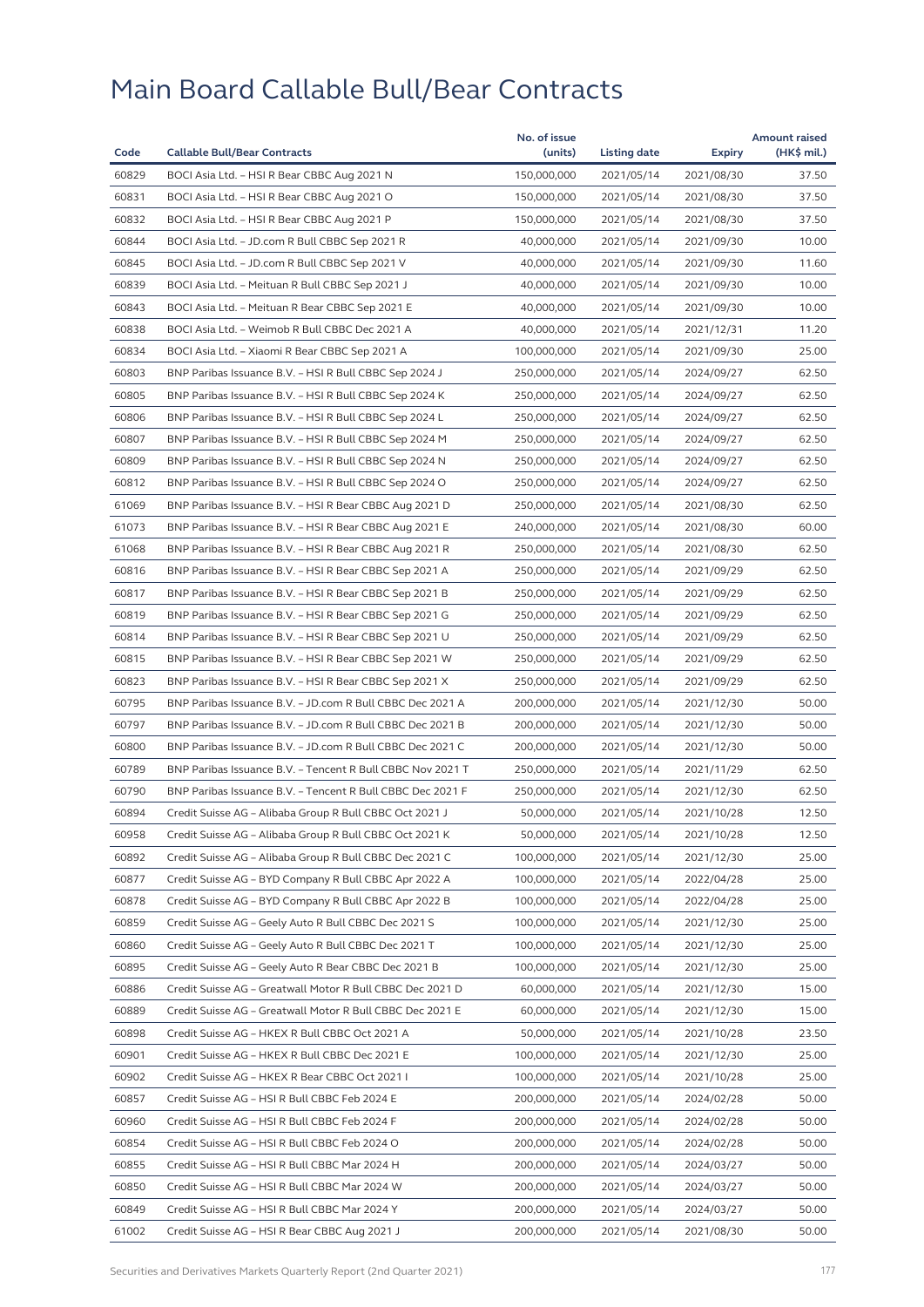|       |                                                              | No. of issue |                     |               | <b>Amount raised</b> |
|-------|--------------------------------------------------------------|--------------|---------------------|---------------|----------------------|
| Code  | <b>Callable Bull/Bear Contracts</b>                          | (units)      | <b>Listing date</b> | <b>Expiry</b> | (HK\$ mil.)          |
| 60970 | Credit Suisse AG - HSI R Bear CBBC Aug 2021 U                | 200,000,000  | 2021/05/14          | 2021/08/30    | 50.00                |
| 60994 | Credit Suisse AG - HSI R Bear CBBC Aug 2021 X                | 200,000,000  | 2021/05/14          | 2021/08/30    | 50.00                |
| 60965 | Credit Suisse AG - HSI R Bear CBBC Sep 2021 C                | 200,000,000  | 2021/05/14          | 2021/09/29    | 50.00                |
| 60987 | Credit Suisse AG - HSI R Bear CBBC Sep 2021 D                | 200,000,000  | 2021/05/14          | 2021/09/29    | 50.00                |
| 60999 | Credit Suisse AG - HSI R Bear CBBC Sep 2021 E                | 200,000,000  | 2021/05/14          | 2021/09/29    | 50.00                |
| 61006 | Credit Suisse AG - HSTECH R Bear CBBC Aug 2021 C             | 100,000,000  | 2021/05/14          | 2021/08/30    | 25.00                |
| 60950 | Credit Suisse AG - JD.com R Bull CBBC Dec 2021 G             | 100,000,000  | 2021/05/14          | 2021/12/30    | 25.00                |
| 60952 | Credit Suisse AG - JD.com R Bear CBBC Oct 2021 E             | 100,000,000  | 2021/05/14          | 2021/10/28    | 25.00                |
| 60917 | Credit Suisse AG - Kuaishou R Bull CBBC Sep 2021 F           | 50,000,000   | 2021/05/14          | 2021/09/29    | 12.50                |
| 60918 | Credit Suisse AG - Kuaishou R Bull CBBC Dec 2021 G           | 100,000,000  | 2021/05/14          | 2021/12/30    | 25.00                |
| 60922 | Credit Suisse AG - Kuaishou R Bear CBBC Oct 2021 A           | 100,000,000  | 2021/05/14          | 2021/10/28    | 25.00                |
| 60890 | Credit Suisse AG - Meituan R Bull CBBC Oct 2021 V            | 50,000,000   | 2021/05/14          | 2021/10/28    | 12.50                |
| 60941 | Credit Suisse AG - Meituan R Bull CBBC Oct 2021 W            | 50,000,000   | 2021/05/14          | 2021/10/28    | 12.50                |
| 60942 | Credit Suisse AG - Meituan R Bull CBBC Oct 2021 X            | 50,000,000   | 2021/05/14          | 2021/10/28    | 15.50                |
| 60891 | Credit Suisse AG - Meituan R Bull CBBC Dec 2021 K            | 100,000,000  | 2021/05/14          | 2021/12/30    | 25.00                |
| 60943 | Credit Suisse AG - Meituan R Bull CBBC Dec 2021 L            | 100,000,000  | 2021/05/14          | 2021/12/30    | 25.00                |
| 60949 | Credit Suisse AG - Meituan R Bear CBBC Oct 2021 L            | 100,000,000  | 2021/05/14          | 2021/10/28    | 25.00                |
| 60868 | Credit Suisse AG - Tencent R Bull CBBC Oct 2021 O            | 50,000,000   | 2021/05/14          | 2021/10/28    | 12.50                |
| 60904 | Credit Suisse AG - Tencent R Bull CBBC Oct 2021 P            | 50,000,000   | 2021/05/14          | 2021/10/28    | 12.50                |
| 60908 | Credit Suisse AG - Tencent R Bull CBBC Oct 2021 Q            | 50,000,000   | 2021/05/14          | 2021/10/28    | 18.50                |
| 60909 | Credit Suisse AG - Tencent R Bull CBBC Oct 2021 R            | 50,000,000   | 2021/05/14          | 2021/10/28    | 23.50                |
| 60876 | Credit Suisse AG - Tencent R Bull CBBC Dec 2021 K            | 100,000,000  | 2021/05/14          | 2021/12/30    | 25.00                |
| 60913 | Credit Suisse AG - Tencent R Bull CBBC Dec 2021 L            | 100,000,000  | 2021/05/14          | 2021/12/30    | 25.00                |
|       |                                                              |              |                     |               |                      |
| 60915 | Credit Suisse AG - Tencent R Bear CBBC Oct 2021 J            | 100,000,000  | 2021/05/14          | 2021/10/28    | 25.00                |
| 60923 | Credit Suisse AG - Weimob R Bull CBBC Apr 2022 A             | 80,000,000   | 2021/05/14          | 2022/04/28    | 20.00                |
| 60927 | Credit Suisse AG - Weimob R Bull CBBC Apr 2022 B             | 80,000,000   | 2021/05/14          | 2022/04/28    | 20.00                |
| 60928 | Credit Suisse AG - WuXi Bio R Bull CBBC Oct 2021 U           | 50,000,000   | 2021/05/14          | 2021/10/28    | 12.50                |
| 60879 | Credit Suisse AG - Xiaomi R Bull CBBC Oct 2021 S             | 50,000,000   | 2021/05/14          | 2021/10/28    | 12.50                |
| 60881 | Credit Suisse AG - Xiaomi R Bull CBBC Dec 2021 C             | 100,000,000  | 2021/05/14          | 2021/12/30    | 25.00                |
| 61253 | Guotai Junan - HSI R Bear CBBC Sep 2021 D                    | 200,000,000  | 2021/05/14          | 2021/09/29    | 50.00                |
| 61254 | Guotai Junan – HSI R Bear CBBC Sep 2021 E                    | 200,000,000  | 2021/05/14          | 2021/09/29    | 50.00                |
| 61638 | Goldman Sachs SP (Asia) - Alibaba R Bull CBBC Dec 2021 M     | 100,000,000  | 2021/05/14          | 2021/12/17    | 25.00                |
| 61633 | Goldman Sachs SP (Asia) - BYD Company R Bull CBBC Mar 2022 A | 80,000,000   | 2021/05/14          | 2022/03/17    | 20.00                |
| 61656 | Goldman Sachs SP (Asia) - BYD Company R Bull CBBC Mar 2022 B | 80,000,000   | 2021/05/14          | 2022/03/25    | 20.00                |
| 61646 | Goldman Sachs SP (Asia) - JD.com R Bull CBBC May 2022 A      | 80,000,000   | 2021/05/14          | 2022/05/17    | 20.00                |
| 61657 | Goldman Sachs SP (Asia) - Kuaishou R Bull CBBC Feb 2022 A    | 80,000,000   | 2021/05/14          | 2022/02/17    | 20.00                |
| 61637 | Goldman Sachs SP (Asia) - Meituan R Bull CBBC Oct 2021 B     | 100,000,000  | 2021/05/14          | 2021/10/27    | 25.00                |
| 61631 | Goldman Sachs SP (Asia) - Meituan R Bull CBBC Oct 2021 K     | 100,000,000  | 2021/05/14          | 2021/10/27    | 25.00                |
| 61627 | Goldman Sachs SP (Asia) - Meituan R Bull CBBC Oct 2021 L     | 100,000,000  | 2021/05/14          | 2021/10/27    | 25.00                |
| 61654 | Goldman Sachs SP (Asia) - Meituan R Bear CBBC Mar 2022 R     | 100,000,000  | 2021/05/14          | 2022/03/30    | 25.00                |
| 61655 | Goldman Sachs SP (Asia) - Sunny Optical R Bull CBBC Dec20211 | 80,000,000   | 2021/05/14          | 2021/12/30    | 20.00                |
| 61624 | Goldman Sachs SP (Asia) - Tencent R Bull CBBC Aug 2021 I     | 100,000,000  | 2021/05/14          | 2021/08/20    | 25.00                |
| 61642 | Goldman Sachs SP (Asia) - Tencent R Bull CBBC Aug 2021 L     | 100,000,000  | 2021/05/14          | 2021/08/20    | 25.00                |
| 61621 | Goldman Sachs SP (Asia) - Tencent R Bull CBBC Aug 2021 N     | 100,000,000  | 2021/05/14          | 2021/08/20    | 25.00                |
| 61647 | Goldman Sachs SP (Asia) - Tencent R Bear CBBC Mar 2022 N     | 100,000,000  | 2021/05/14          | 2022/03/25    | 25.00                |
| 61027 | HK Bank - HSCEI R Bull CBBC Oct 2023 A                       | 50,000,000   | 2021/05/14          | 2023/10/30    | 12.50                |
| 61024 | HK Bank - HSCEI R Bear CBBC Dec 2021 I                       | 50,000,000   | 2021/05/14          | 2021/12/30    | 12.50                |
| 60770 | HK Bank - HSI R Bull CBBC Oct 2023 A                         | 150,000,000  | 2021/05/14          | 2023/10/30    | 37.50                |
| 60772 | HK Bank - HSI R Bull CBBC Oct 2023 T                         | 100,000,000  | 2021/05/14          | 2023/10/30    | 25.00                |
|       |                                                              |              |                     |               |                      |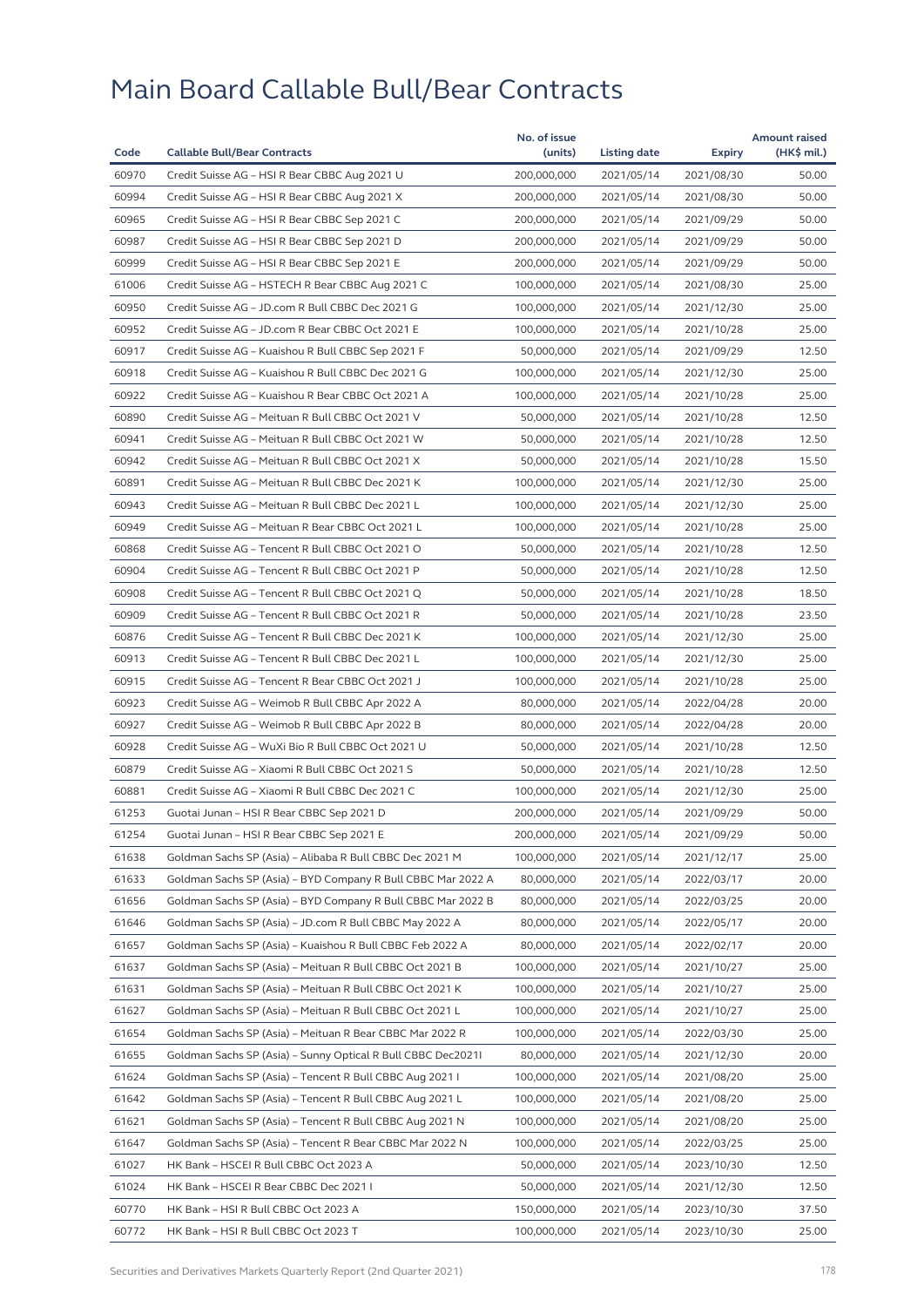|       |                                                              | No. of issue |              |            | <b>Amount raised</b> |
|-------|--------------------------------------------------------------|--------------|--------------|------------|----------------------|
| Code  | <b>Callable Bull/Bear Contracts</b>                          | (units)      | Listing date | Expiry     | $(HK$$ mil.)         |
| 61036 | HK Bank - HSI R Bear CBBC Nov 2021 A                         | 125,000,000  | 2021/05/14   | 2021/11/29 | 31.25                |
| 61014 | HK Bank - HSI R Bear CBBC Nov 2021 S                         | 100,000,000  | 2021/05/14   | 2021/11/29 | 25.00                |
| 61020 | HK Bank - HSTECH R Bull CBBC Dec 2021 J                      | 100,000,000  | 2021/05/14   | 2021/12/30 | 25.00                |
| 61017 | HK Bank - HSTECH R Bear CBBC Dec 2021 K                      | 100,000,000  | 2021/05/14   | 2021/12/30 | 25.00                |
| 60762 | HK Bank - JD.com R Bull CBBC Dec 2021 M                      | 80,000,000   | 2021/05/14   | 2021/12/20 | 20.00                |
| 60786 | HK Bank - Meituan R Bull CBBC Nov 2021 I                     | 100.000.000  | 2021/05/14   | 2021/11/30 | 25.00                |
| 60758 | HK Bank - Meituan R Bull CBBC Dec 2021 A                     | 100,000,000  | 2021/05/14   | 2021/12/20 | 25.00                |
| 60780 | HK Bank - Meituan R Bull CBBC Dec 2021 F                     | 100,000,000  | 2021/05/14   | 2021/12/13 | 25.00                |
| 61008 | HK Bank - Meituan R Bear CBBC Dec 2021 M                     | 80,000,000   | 2021/05/14   | 2021/12/06 | 20.00                |
| 61016 | HK Bank - SMIC R Bull CBBC Dec 2021 C                        | 40,000,000   | 2021/05/14   | 2021/12/30 | 10.00                |
| 60778 | HK Bank - Tencent R Bull CBBC Dec 2021 Q                     | 100,000,000  | 2021/05/14   | 2021/12/13 | 25.00                |
| 61031 | HK Bank - Xiaomi R Bull CBBC Dec 2021 R                      | 100,000,000  | 2021/05/14   | 2021/12/13 | 25.00                |
| 61030 | HK Bank – Xinyi Solar R Bull CBBC Sep 2022 A                 | 60,000,000   | 2021/05/14   | 2022/09/08 | 15.00                |
| 61292 | Haitong Int'l Sec - Alibaba Group R Bear CBBC Dec 2021 B     | 100,000,000  | 2021/05/14   | 2021/12/31 | 25.00                |
| 61306 | Haitong Int'l Sec - Geely Auto R Bull CBBC Jan 2022 A        | 80,000,000   | 2021/05/14   | 2022/01/31 | 20.00                |
| 61299 | Haitong Int'l Sec - HKEX R Bear CBBC Dec 2021 C              | 100,000,000  | 2021/05/14   | 2021/12/31 | 25.00                |
| 61257 | Haitong Int'l Sec - HSI R Bull CBBC Jul 2024 L               | 200,000,000  | 2021/05/14   | 2024/07/30 | 50.00                |
| 61258 | Haitong Int'l Sec - HSI R Bull CBBC Jul 2024 M               | 200,000,000  | 2021/05/14   | 2024/07/30 | 50.00                |
| 61262 | Haitong Int'l Sec - HSI R Bull CBBC Aug 2024 G               | 200,000,000  | 2021/05/14   | 2024/08/29 | 50.00                |
| 61267 | Haitong Int'l Sec - HSI R Bull CBBC Sep 2024 J               | 200,000,000  | 2021/05/14   | 2024/09/27 | 50.00                |
| 61271 | Haitong Int'l Sec - HSI R Bear CBBC Aug 2021 C               | 200,000,000  | 2021/05/14   | 2021/08/30 | 50.00                |
| 61274 | Haitong Int'l Sec - HSI R Bear CBBC Sep 2021 V               | 200,000,000  | 2021/05/14   | 2021/09/29 | 50.00                |
| 61276 | Haitong Int'l Sec - HSI R Bear CBBC Sep 2021 W               | 200,000,000  | 2021/05/14   | 2021/09/29 | 50.00                |
| 61280 | Haitong Int'l Sec - HSI R Bear CBBC Oct 2021 D               | 200,000,000  | 2021/05/14   | 2021/10/28 | 50.00                |
| 61305 | Haitong Int'l Sec - Kuaishou R Bull CBBC Dec 2021 B          | 80,000,000   | 2021/05/14   | 2021/12/31 | 20.00                |
| 61281 | Haitong Int'l Sec - Meituan R Bull CBBC Nov 2021 K           | 100,000,000  | 2021/05/14   | 2021/11/29 | 25.00                |
| 61283 | Haitong Int'l Sec - Meituan R Bull CBBC Dec 2021 G           | 100,000,000  | 2021/05/14   | 2021/12/31 | 25.00                |
| 61287 | Haitong Int'l Sec - Meituan R Bull CBBC Dec 2021 H           | 100,000,000  | 2021/05/14   | 2021/12/31 | 25.00                |
| 61270 | Haitong Int'l Sec - Meituan R Bull CBBC Jan 2022 B           | 100,000,000  | 2021/05/14   | 2022/01/31 | 25.00                |
| 61285 | Haitong Int'l Sec – Meituan R Bull CBBC Jan 2022 C           | 100,000,000  | 2021/05/14   | 2022/01/31 | 25.00                |
| 61290 | Haitong Int'l Sec - Meituan R Bear CBBC Dec 2021 D           | 100,000,000  | 2021/05/14   | 2021/12/31 | 25.00                |
| 61295 | Haitong Int'l Sec - Tencent R Bull CBBC Nov 2021 M           | 100,000,000  | 2021/05/14   | 2021/11/29 | 25.00                |
| 61293 | Haitong Int'l Sec – Tencent R Bull CBBC Dec 2021 I           | 100,000,000  | 2021/05/14   | 2021/12/31 | 25.00                |
| 61309 | Haitong Int'l Sec - Tencent R Bull CBBC Dec 2021 J           | 100,000,000  | 2021/05/14   | 2021/12/31 | 25.00                |
| 61298 | Haitong Int'l Sec - Xiaomi R Bull CBBC Jan 2022 A            | 100,000,000  | 2021/05/14   | 2022/01/31 | 25.00                |
| 61311 | Haitong Int'l Sec - Xinyi Solar R Bull CBBC Dec 2021 B       | 40,000,000   | 2021/05/14   | 2021/12/31 | 10.00                |
| 61307 | Haitong Int'l Sec - Xinyi Solar R Bear CBBC Dec 2021 A       | 60.000.000   | 2021/05/14   | 2021/12/31 | 15.00                |
| 61255 | J P Morgan SP BV - Meituan R Bull CBBC Jan 2022 B            | 200,000,000  | 2021/05/14   | 2022/01/14 | 50.00                |
| 61256 | J P Morgan SP BV - Tencent R Bull CBBC Jan 2022 B            | 200,000,000  | 2021/05/14   | 2022/01/14 | 50.00                |
| 61060 | Morgan Stanley Asia Products - Alibaba R Bull CBBC Sep 2021C | 40,000,000   | 2021/05/14   | 2021/09/29 | 10.00                |
| 61059 | Morgan Stanley Asia Products - Alibaba R Bull CBBC Nov 2021C | 40,000,000   | 2021/05/14   | 2021/11/30 | 10.00                |
| 61056 | Morgan Stanley Asia Products - Meituan R Bull CBBC Oct 2021D | 40,000,000   | 2021/05/14   | 2021/10/28 | 10.00                |
| 61055 | Morgan Stanley Asia Products - Meituan R Bear CBBC Nov 2021H | 40,000,000   | 2021/05/14   | 2021/11/29 | 10.00                |
|       |                                                              |              |              |            |                      |
| 61049 | Morgan Stanley Asia Products – Tencent R Bull CBBC Sep 2021H | 40,000,000   | 2021/05/14   | 2021/09/29 | 10.00                |
| 61048 | Morgan Stanley Asia Products - Tencent R Bull CBBC Oct 2021K | 40,000,000   | 2021/05/14   | 2021/10/29 | 10.00                |
| 61037 | Morgan Stanley Asia Products - Tencent R Bull CBBC Dec 2021V | 40,000,000   | 2021/05/14   | 2021/12/30 | 10.00                |
| 61364 | SG Issuer - AIA R Bull CBBC Nov 2021 H                       | 60,000,000   | 2021/05/14   | 2021/11/30 | 15.00                |
| 61366 | SG Issuer - Alibaba Group R Bull CBBC Dec 2021 N             | 80,000,000   | 2021/05/14   | 2021/12/31 | 20.00                |
| 61510 | SG Issuer - Alibaba Group R Bull CBBC Dec 2021 O             | 80,000,000   | 2021/05/14   | 2021/12/31 | 20.00                |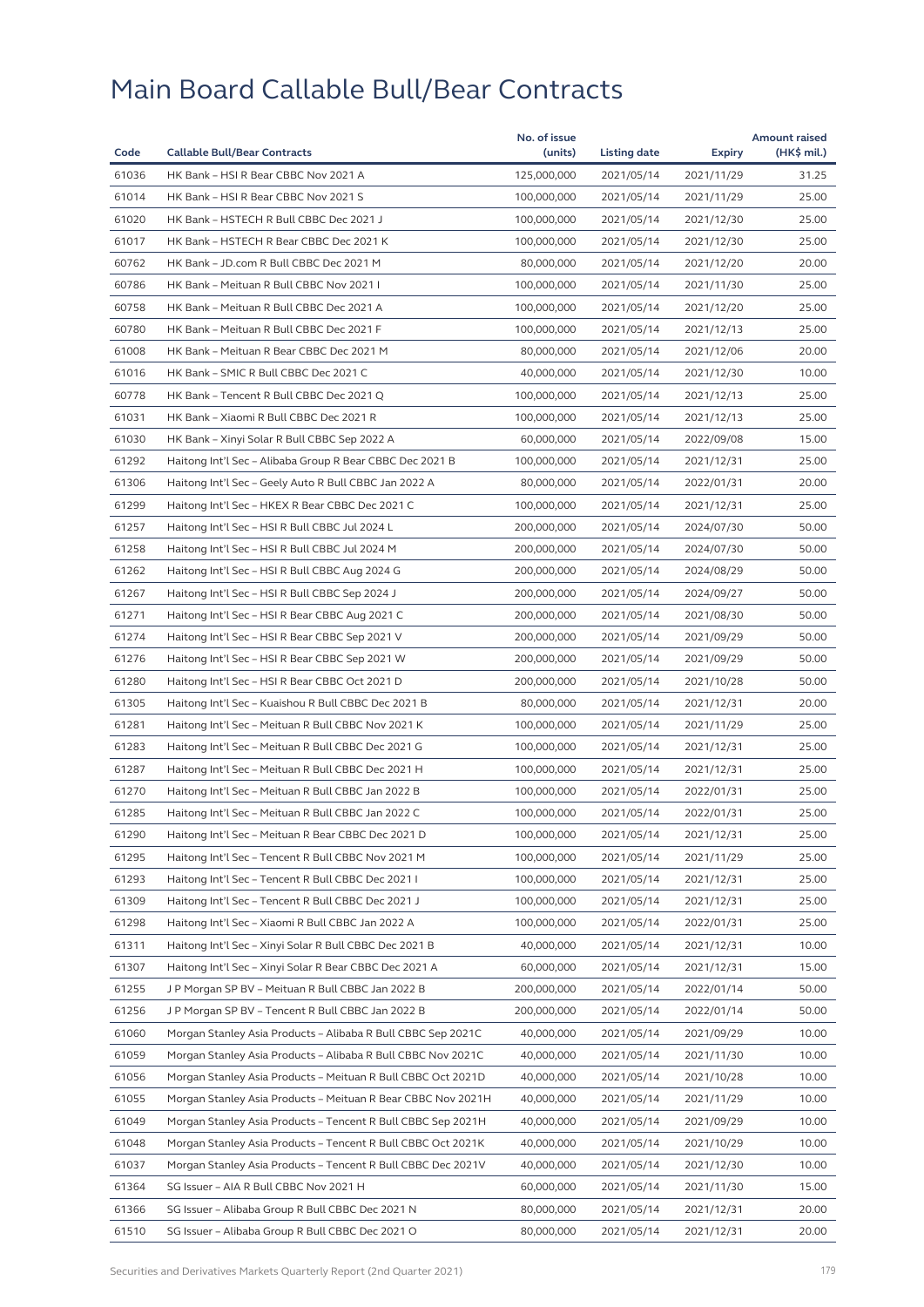|       |                                                    | No. of issue |              |            | <b>Amount raised</b> |
|-------|----------------------------------------------------|--------------|--------------|------------|----------------------|
| Code  | <b>Callable Bull/Bear Contracts</b>                | (units)      | Listing date | Expiry     | (HK\$ mil.)          |
| 61373 | SG Issuer - Alibaba Group R Bull CBBC Feb 2022 D   | 80,000,000   | 2021/05/14   | 2022/02/25 | 20.00                |
| 61511 | SG Issuer - Alibaba Group R Bull CBBC Feb 2022 E   | 80,000,000   | 2021/05/14   | 2022/02/25 | 28.40                |
| 61512 | SG Issuer - Alibaba Group R Bull CBBC Feb 2022 F   | 300,000,000  | 2021/05/14   | 2022/02/25 | 75.00                |
| 61514 | SG Issuer - Alibaba Group R Bull CBBC Mar 2022 C   | 300,000,000  | 2021/05/14   | 2022/03/31 | 75.00                |
| 61473 | SG Issuer - Alibaba Group R Bear CBBC Dec 2021 F   | 80,000,000   | 2021/05/14   | 2021/12/30 | 20.00                |
| 61519 | SG Issuer - BYD Company R Bull CBBC Mar 2022 J     | 150,000,000  | 2021/05/14   | 2022/03/31 | 37.50                |
| 61375 | SG Issuer - BYD Company R Bull CBBC Apr 2022 D     | 150,000,000  | 2021/05/14   | 2022/04/28 | 37.50                |
| 61483 | SG Issuer - China Life R Bull CBBC Mar 2022 E      | 150,000,000  | 2021/05/14   | 2022/03/30 | 37.50                |
| 61340 | SG Issuer - Geely Auto R Bull CBBC Dec 2021 V      | 150,000,000  | 2021/05/14   | 2021/12/30 | 37.50                |
| 61430 | SG Issuer - Galaxy Ent R Bear CBBC Dec 2021 D      | 100,000,000  | 2021/05/14   | 2021/12/31 | 25.00                |
| 61520 | SG Issuer - Greatwall Motor R Bull CBBC Mar 2022 B | 100,000,000  | 2021/05/14   | 2022/03/31 | 25.00                |
| 61433 | SG Issuer - HKEX R Bull CBBC Dec 2021 F            | 200,000,000  | 2021/05/14   | 2021/12/31 | 50.00                |
| 61343 | SG Issuer - HKEX R Bull CBBC Dec 2021 G            | 200,000,000  | 2021/05/14   | 2021/12/31 | 50.00                |
| 61440 | SG Issuer - HKEX R Bull CBBC Jun 2022 A            | 200,000,000  | 2021/05/14   | 2022/06/29 | 50.00                |
| 61438 | SG Issuer - HKEX R Bear CBBC Dec 2021 I            | 200,000,000  | 2021/05/14   | 2021/12/31 | 50.00                |
| 61445 | SG Issuer - HSBC R Bear CBBC Dec 2021 D            | 100,000,000  | 2021/05/14   | 2021/12/31 | 25.00                |
| 61505 | SG Issuer - HSI R Bull CBBC Dec 2023 L             | 250,000,000  | 2021/05/14   | 2023/12/28 | 62.50                |
| 61509 | SG Issuer - HSI R Bull CBBC Jan 2024 X             | 250,000,000  | 2021/05/14   | 2024/01/30 | 62.50                |
| 61506 | SG Issuer - HSI R Bull CBBC Jan 2024 Z             | 500,000,000  | 2021/05/14   | 2024/01/30 | 125.00               |
| 61319 | SG Issuer - HSI R Bull CBBC Feb 2024 E             | 250,000,000  | 2021/05/14   | 2024/02/28 | 62.50                |
| 61318 | SG Issuer - HSI R Bull CBBC Feb 2024 H             | 250,000,000  | 2021/05/14   | 2024/02/28 | 62.50                |
| 61315 | SG Issuer - HSI R Bull CBBC Feb 2024 W             | 250,000,000  | 2021/05/14   | 2024/02/28 | 62.50                |
| 61323 | SG Issuer - HSI R Bull CBBC Mar 2024 R             | 250,000,000  | 2021/05/14   | 2024/03/27 | 62.50                |
| 61324 | SG Issuer - HSI R Bull CBBC Mar 2024 S             | 250,000,000  | 2021/05/14   | 2024/03/27 | 62.50                |
| 61332 | SG Issuer - HSI R Bull CBBC Mar 2024 T             | 250,000,000  | 2021/05/14   | 2024/03/27 | 62.50                |
| 61320 | SG Issuer - HSI R Bull CBBC Mar 2024 U             | 250,000,000  | 2021/05/14   | 2024/03/27 | 62.50                |
| 61490 | SG Issuer - HSI R Bear CBBC Sep 2021 P             | 250,000,000  | 2021/05/14   | 2021/09/29 | 62.50                |
| 61467 | SG Issuer - HSI R Bear CBBC Sep 2021 W             | 250,000,000  | 2021/05/14   | 2021/09/29 | 62.50                |
| 61470 | SG Issuer - HSI R Bear CBBC Sep 2021 Z             | 250,000,000  | 2021/05/14   | 2021/09/29 | 62.50                |
| 61502 | SG Issuer - HSI R Bear CBBC Oct 2021 W             | 250,000,000  | 2021/05/14   | 2021/10/28 | 62.50                |
| 61471 | SG Issuer - HSI R Bear CBBC Nov 2021 F             | 250,000,000  | 2021/05/14   | 2021/11/29 | 62.50                |
| 61334 | SG Issuer - HSTECH R Bull CBBC Dec 2021 U          | 100,000,000  | 2021/05/14   | 2021/12/30 | 25.00                |
| 61426 | SG Issuer - HSTECH R Bull CBBC Feb 2022 B          | 100,000,000  | 2021/05/14   | 2022/02/25 | 25.00                |
| 61418 | SG Issuer - HSTECH R Bear CBBC Sep 2021 F          | 100,000,000  | 2021/05/14   | 2021/09/29 | 25.00                |
| 61524 | SG Issuer - JD.com R Bull CBBC Dec 2021 F          | 200,000,000  | 2021/05/14   | 2021/12/31 | 50.00                |
| 61532 | SG Issuer - JD.com R Bull CBBC Mar 2022 A          | 200,000,000  | 2021/05/14   | 2022/03/31 | 50.00                |
| 61525 | SG Issuer - JD.com R Bear CBBC Dec 2021 G          | 200,000,000  | 2021/05/14   | 2021/12/31 | 50.00                |
| 61378 | SG Issuer - Kuaishou R Bull CBBC Nov 2021 E        | 60,000,000   | 2021/05/14   | 2021/11/30 | 15.30                |
| 61379 | SG Issuer - Kuaishou R Bull CBBC Nov 2021 F        | 200,000,000  | 2021/05/14   | 2021/11/30 | 50.00                |
| 61381 | SG Issuer - Kuaishou R Bull CBBC Dec 2021 J        | 200,000,000  | 2021/05/14   | 2021/12/31 | 50.00                |
| 61446 | SG Issuer - Kuaishou R Bull CBBC Feb 2022 B        | 200,000,000  | 2021/05/14   | 2022/02/25 | 50.00                |
| 61448 | SG Issuer - Kuaishou R Bull CBBC Mar 2022 A        | 200,000,000  | 2021/05/14   | 2022/03/30 | 50.00                |
| 61383 | SG Issuer - Meituan R Bull CBBC Nov 2021 X         | 80,000,000   | 2021/05/14   | 2021/11/30 | 20.00                |
| 61547 | SG Issuer - Meituan R Bull CBBC Dec 2021 T         | 200,000,000  | 2021/05/14   | 2021/12/31 | 50.00                |
| 61556 | SG Issuer - Meituan R Bull CBBC Dec 2021 U         | 80,000,000   | 2021/05/14   | 2021/12/31 | 20.00                |
| 61534 | SG Issuer - Meituan R Bull CBBC Dec 2021 X         | 200,000,000  | 2021/05/14   | 2021/12/31 | 50.00                |
| 61387 | SG Issuer - Meituan R Bull CBBC Feb 2022 S         | 200,000,000  | 2021/05/14   | 2022/02/25 | 50.00                |
| 61401 | SG Issuer - Meituan R Bull CBBC Feb 2022 T         | 80,000,000   | 2021/05/14   | 2022/02/25 | 20.00                |
| 61405 | SG Issuer - Meituan R Bull CBBC Mar 2022 F         | 200,000,000  | 2021/05/14   | 2022/03/30 | 50.00                |
|       |                                                    |              |              |            |                      |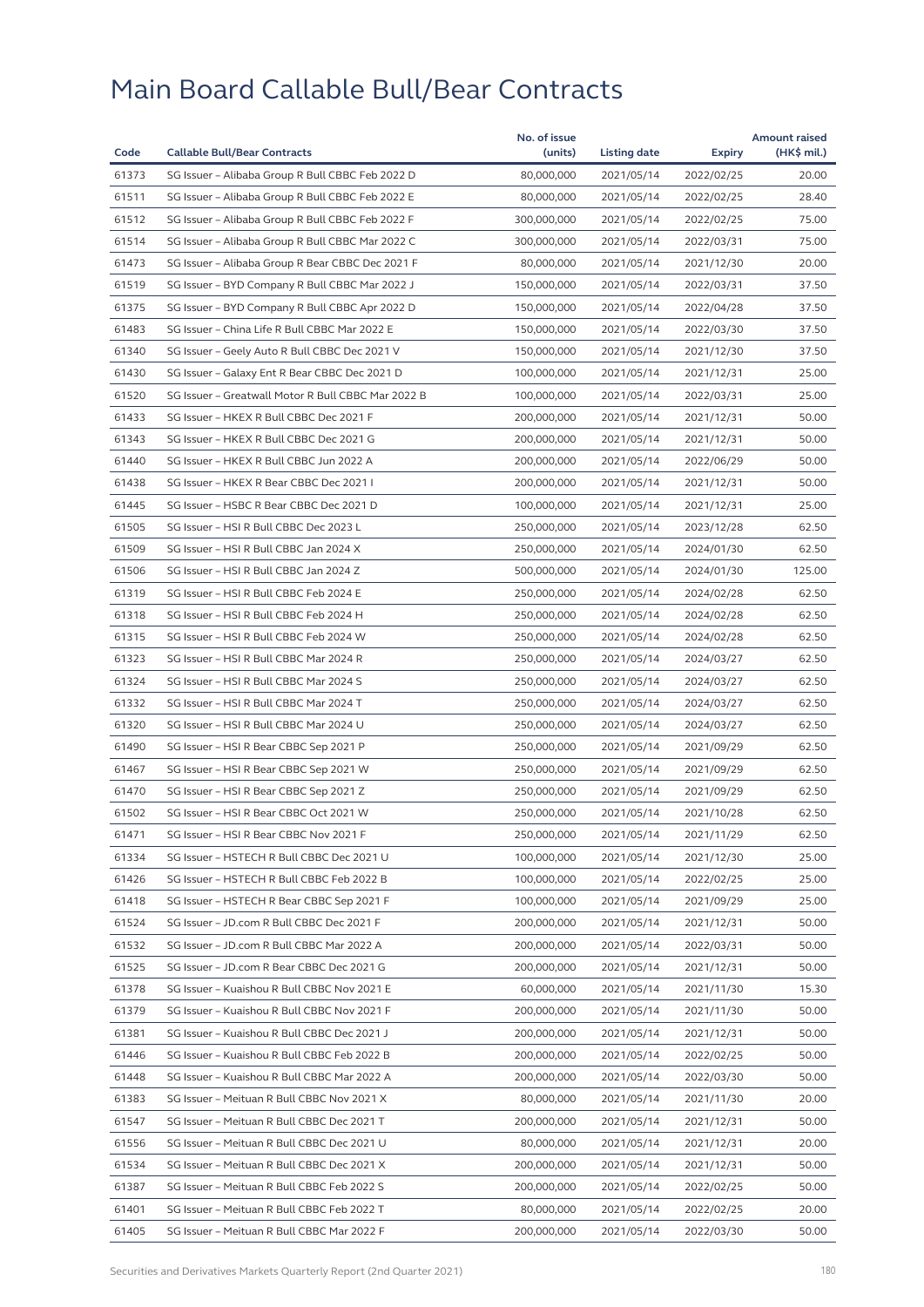|       |                                                  | No. of issue |              |            | <b>Amount raised</b> |
|-------|--------------------------------------------------|--------------|--------------|------------|----------------------|
| Code  | <b>Callable Bull/Bear Contracts</b>              | (units)      | Listing date | Expiry     | (HK\$ mil.)          |
| 61557 | SG Issuer - Meituan R Bull CBBC Mar 2022 G       | 200,000,000  | 2021/05/14   | 2022/03/31 | 50.00                |
| 61485 | SG Issuer - Meituan R Bear CBBC Jan 2022 B       | 200,000,000  | 2021/05/14   | 2022/01/28 | 50.00                |
| 61407 | SG Issuer - Ping An R Bull CBBC Nov 2021 V       | 100,000,000  | 2021/05/14   | 2021/11/30 | 25.00                |
| 61565 | SG Issuer - Ping An R Bull CBBC Mar 2022 A       | 100,000,000  | 2021/05/14   | 2022/03/31 | 25.00                |
| 61411 | SG Issuer - SMIC R Bull CBBC Dec 2021 R          | 120,000,000  | 2021/05/14   | 2021/12/31 | 30.00                |
| 61458 | SG Issuer - SMIC R Bear CBBC Jan 2022 A          | 120,000,000  | 2021/05/14   | 2022/01/28 | 30.00                |
| 61488 | SG Issuer - Sunny Optical R Bull CBBC Dec 2021 R | 40,000,000   | 2021/05/14   | 2021/12/31 | 10.00                |
| 61347 | SG Issuer - Tencent R Bull CBBC Nov 2021 A       | 80,000,000   | 2021/05/14   | 2021/11/30 | 20.00                |
| 61461 | SG Issuer - Tencent R Bull CBBC Dec 2021 A       | 80,000,000   | 2021/05/14   | 2021/12/31 | 22.80                |
| 61460 | SG Issuer - Tencent R Bull CBBC Dec 2021 D       | 80,000,000   | 2021/05/14   | 2021/12/31 | 31.60                |
| 61353 | SG Issuer - Tencent R Bull CBBC Dec 2021 Y       | 400,000,000  | 2021/05/14   | 2021/12/31 | 100.00               |
| 61359 | SG Issuer - Tencent R Bull CBBC Dec 2021 Z       | 80,000,000   | 2021/05/14   | 2021/12/31 | 20.00                |
| 61362 | SG Issuer - Tencent R Bull CBBC Feb 2022 K       | 400,000,000  | 2021/05/14   | 2022/02/25 | 100.00               |
| 61463 | SG Issuer - Tencent R Bull CBBC Feb 2022 L       | 400,000,000  | 2021/05/14   | 2022/02/25 | 100.00               |
| 61466 | SG Issuer - Tencent R Bull CBBC Feb 2022 M       | 400,000,000  | 2021/05/14   | 2022/02/25 | 100.00               |
| 61462 | SG Issuer - Tencent R Bear CBBC Dec 2021 R       | 400,000,000  | 2021/05/14   | 2021/12/31 | 100.00               |
| 61412 | SG Issuer - Xiaomi R Bull CBBC Nov 2021 X        | 200,000,000  | 2021/05/14   | 2021/11/30 | 50.00                |
| 61191 | UBS AG - AIA R Bull CBBC Dec 2021 B              | 60,000,000   | 2021/05/14   | 2021/12/30 | 15.00                |
| 61192 | UBS AG - AIA R Bull CBBC Dec 2021 C              | 60,000,000   | 2021/05/14   | 2021/12/30 | 15.00                |
| 61193 | UBS AG - AIA R Bull CBBC Dec 2021 D              | 60,000,000   | 2021/05/14   | 2021/12/30 | 15.00                |
| 61133 | UBS AG - Alibaba Group R Bull CBBC Nov 2021 J    | 80,000,000   | 2021/05/14   | 2021/11/30 | 20.00                |
| 61137 | UBS AG - Alibaba Group R Bull CBBC Dec 2021 N    | 200,000,000  | 2021/05/14   | 2021/12/30 | 50.00                |
| 61147 | UBS AG - Alibaba Group R Bull CBBC Dec 2021 O    | 80,000,000   | 2021/05/14   | 2021/12/31 | 20.00                |
| 61168 | UBS AG - Alibaba Group R Bear CBBC Dec 2021 N    | 80,000,000   | 2021/05/14   | 2021/12/30 | 20.00                |
| 61230 | UBS AG - BYD Company R Bull CBBC Mar 2022 O      | 150,000,000  | 2021/05/14   | 2022/03/28 | 37.50                |
| 61233 | UBS AG - BYD Company R Bull CBBC Mar 2022 P      | 150,000,000  | 2021/05/14   | 2022/03/28 | 37.50                |
| 61180 | UBS AG - BYD Company R Bear CBBC Feb 2022 B      | 150,000,000  | 2021/05/14   | 2022/02/14 | 37.50                |
| 61148 | UBS AG - Geely Auto R Bull CBBC Jan 2022 P       | 100,000,000  | 2021/05/14   | 2022/01/17 | 25.00                |
| 61220 | UBS AG - Geely Auto R Bull CBBC Jan 2022 Q       | 100,000,000  | 2021/05/14   | 2022/01/17 | 25.00                |
| 61198 | UBS AG - Galaxy Ent R Bull CBBC Dec 2021 D       | 50,000,000   | 2021/05/14   | 2021/12/30 | 12.50                |
| 61238 | UBS AG – Great Wall Motor R Bull CBBC Dec 2021 L | 80,000,000   | 2021/05/14   | 2021/12/31 | 20.00                |
| 61110 | UBS AG - HSI R Bull CBBC Feb 2024 Q              | 200,000,000  | 2021/05/14   | 2024/02/28 | 50.00                |
| 61122 | UBS AG – HSI R Bull CBBC Feb 2024 R              | 200,000,000  | 2021/05/14   | 2024/02/28 | 50.00                |
| 61111 | UBS AG - HSI R Bull CBBC Mar 2024 G              | 200,000,000  | 2021/05/14   | 2024/03/27 | 50.00                |
| 61115 | UBS AG - HSI R Bull CBBC Mar 2024 R              | 200,000,000  | 2021/05/14   | 2024/03/27 | 50.00                |
| 61112 | UBS AG - HSI R Bull CBBC Apr 2024 W              | 200,000,000  | 2021/05/14   | 2024/04/29 | 50.00                |
| 61113 | UBS AG - HSI R Bull CBBC Apr 2024 Z              | 200,000,000  | 2021/05/14   | 2024/04/29 | 50.00                |
| 61237 | UBS AG - HSI R Bear CBBC Aug 2021 U              | 200,000,000  | 2021/05/14   | 2021/08/30 | 50.00                |
| 61153 | UBS AG - HSI R Bear CBBC Sep 2021 Q              | 200,000,000  | 2021/05/14   | 2021/09/29 | 50.00                |
| 61156 | UBS AG - HSI R Bear CBBC Oct 2021 K              | 200,000,000  | 2021/05/14   | 2021/10/28 | 50.00                |
| 61157 | UBS AG - HSI R Bear CBBC Nov 2021 A              | 200,000,000  | 2021/05/14   | 2021/11/29 | 50.00                |
| 61250 | UBS AG - HSI R Bear CBBC Nov 2021 B              | 400,000,000  | 2021/05/14   | 2021/11/29 | 100.00               |
| 61169 | UBS AG - HSTECH R Bear CBBC Dec 2021 B           | 100,000,000  | 2021/05/14   | 2021/12/30 | 25.00                |
| 61170 | UBS AG - JD.com R Bull CBBC Dec 2021 F           | 200,000,000  | 2021/05/14   | 2021/12/30 | 50.00                |
| 61242 | UBS AG - JD.com R Bull CBBC Dec 2021 G           | 200,000,000  | 2021/05/14   | 2021/12/30 | 50.00                |
| 61175 | UBS AG - JD.com R Bull CBBC Jan 2022 A           | 200,000,000  | 2021/05/14   | 2022/01/28 | 50.00                |
| 61251 | UBS AG - JD.com R Bear CBBC Dec 2021 C           | 200,000,000  | 2021/05/14   | 2021/12/30 | 50.00                |
| 61199 | UBS AG - Kuaishou R Bull CBBC Nov 2021 D         | 60,000,000   | 2021/05/14   | 2021/11/30 | 15.00                |
| 61205 | UBS AG - Kuaishou R Bull CBBC Dec 2021 I         | 200,000,000  | 2021/05/14   | 2021/12/31 | 50.00                |
|       |                                                  |              |              |            |                      |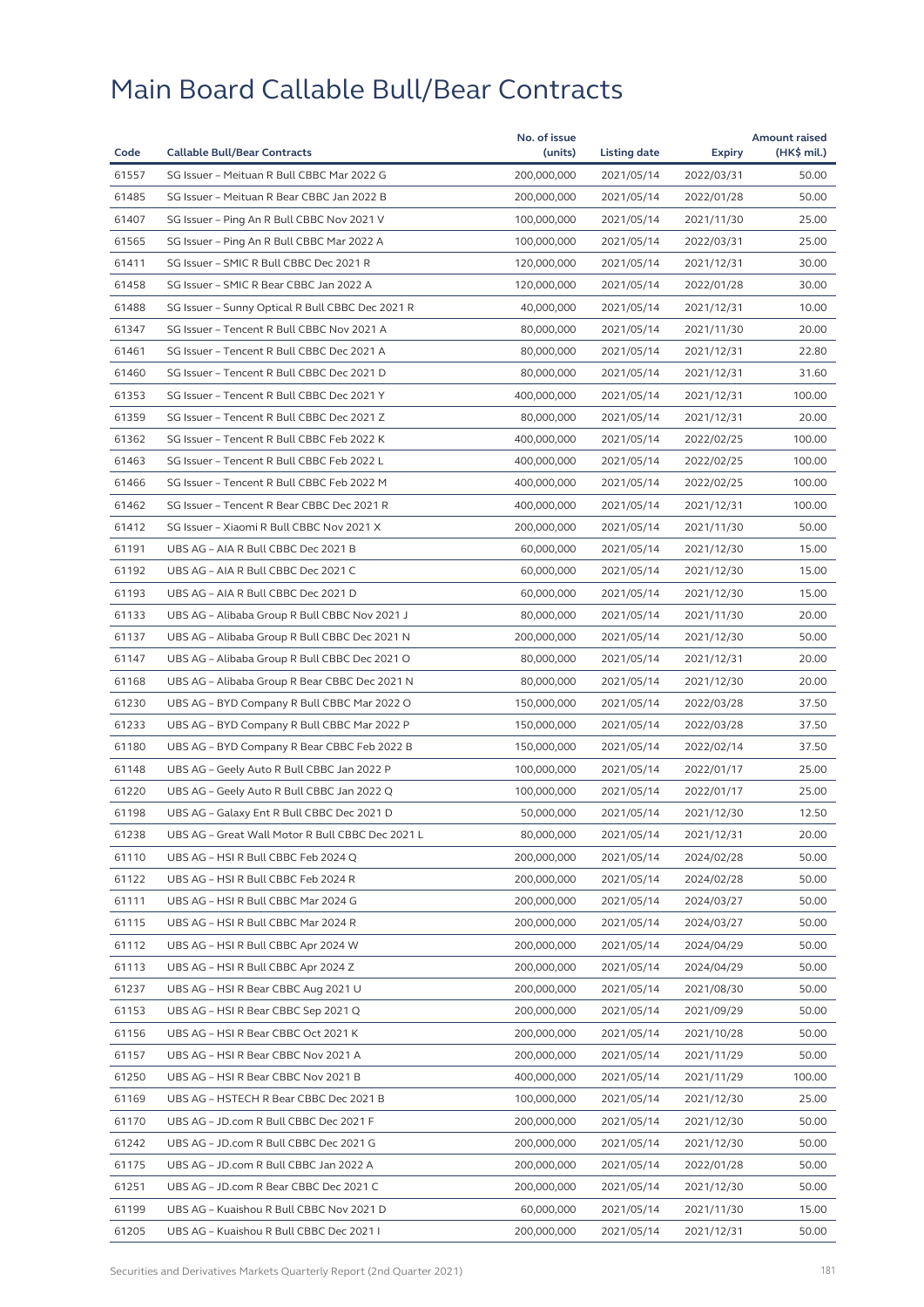| Code  |                                                       | No. of issue | Listing date |               | <b>Amount raised</b> |
|-------|-------------------------------------------------------|--------------|--------------|---------------|----------------------|
|       | <b>Callable Bull/Bear Contracts</b>                   | (units)      |              | <b>Expiry</b> | (HK\$ mil.)          |
| 61207 | UBS AG - Kuaishou R Bull CBBC Dec 2021 J              | 200,000,000  | 2021/05/14   | 2021/12/31    | 50.00                |
| 61208 | UBS AG - Kuaishou R Bear CBBC Dec 2021 D              | 200,000,000  | 2021/05/14   | 2021/12/31    | 50.00                |
| 61094 | UBS AG - Meituan R Bull CBBC Nov 2021 C               | 150,000,000  | 2021/05/14   | 2021/11/30    | 37.50                |
| 61108 | UBS AG - Meituan R Bull CBBC Nov 2021 D               | 50,000,000   | 2021/05/14   | 2021/11/30    | 12.50                |
| 61093 | UBS AG - Meituan R Bull CBBC Dec 2021 D               | 150,000,000  | 2021/05/14   | 2021/12/30    | 37.50                |
| 61105 | UBS AG - Meituan R Bull CBBC Dec 2021 E               | 50,000,000   | 2021/05/14   | 2021/12/30    | 12.50                |
| 61088 | UBS AG - Meituan R Bull CBBC Jan 2022 A               | 150,000,000  | 2021/05/14   | 2022/01/17    | 37.50                |
| 61104 | UBS AG - Meituan R Bull CBBC Jan 2022 B               | 50,000,000   | 2021/05/14   | 2022/01/17    | 12.50                |
| 61089 | UBS AG - Meituan R Bull CBBC Feb 2022 A               | 150,000,000  | 2021/05/14   | 2022/02/14    | 37.50                |
| 61096 | UBS AG - Meituan R Bull CBBC Feb 2022 B               | 150,000,000  | 2021/05/14   | 2022/02/14    | 37.50                |
| 61138 | UBS AG - Meituan R Bull CBBC Feb 2022 C               | 150,000,000  | 2021/05/14   | 2022/02/14    | 37.50                |
| 61166 | UBS AG - Meituan R Bear CBBC Dec 2021 F               | 150,000,000  | 2021/05/14   | 2021/12/30    | 37.50                |
| 61249 | UBS AG - Meituan R Bear CBBC Dec 2021 G               | 150,000,000  | 2021/05/14   | 2021/12/30    | 37.50                |
| 61241 | UBS AG - Smoore Intl R Bull CBBC Dec 2021 A           | 50,000,000   | 2021/05/14   | 2021/12/30    | 12.50                |
| 61194 | UBS AG - Sunny Optical R Bull CBBC Feb 2022 F         | 40,000,000   | 2021/05/14   | 2022/02/14    | 10.00                |
| 61195 | UBS AG - Sunny Optical R Bull CBBC Feb 2022 G         | 150,000,000  | 2021/05/14   | 2022/02/14    | 37.50                |
| 61196 | UBS AG - Sunny Optical R Bull CBBC Feb 2022 H         | 150,000,000  | 2021/05/14   | 2022/02/14    | 37.50                |
| 61078 | UBS AG - Tencent R Bull CBBC Dec 2021 U               | 200,000,000  | 2021/05/14   | 2021/12/30    | 50.00                |
| 61082 | UBS AG - Tencent R Bull CBBC Dec 2021 V               | 40,000,000   | 2021/05/14   | 2021/12/30    | 10.00                |
| 61086 | UBS AG - Tencent R Bull CBBC Dec 2021 W               | 40,000,000   | 2021/05/14   | 2021/12/30    | 10.00                |
| 61163 | UBS AG - Tencent R Bear CBBC Nov 2021 J               | 40,000,000   | 2021/05/14   | 2021/11/30    | 10.00                |
| 61165 | UBS AG - Tencent R Bear CBBC Dec 2021 E               | 200,000,000  | 2021/05/14   | 2021/12/30    | 50.00                |
| 61218 | UBS AG - Weimob R Bull CBBC Apr 2022 A                | 80,000,000   | 2021/05/14   | 2022/04/11    | 20.00                |
| 61245 | UBS AG - Weimob R Bull CBBC Apr 2022 B                | 80,000,000   | 2021/05/14   | 2022/04/25    | 20.00                |
| 61197 | UBS AG - WuXi Bio R Bull CBBC Dec 2021 M              | 60,000,000   | 2021/05/14   | 2021/12/31    | 15.00                |
| 61124 | UBS AG - Xiaomi R Bull CBBC Nov 2021 R                | 100,000,000  | 2021/05/14   | 2021/11/30    | 25.00                |
| 61130 | UBS AG - Xiaomi R Bull CBBC Dec 2021 Q                | 100,000,000  | 2021/05/14   | 2021/12/30    | 25.00                |
| 61219 | UBS AG - Xinyi Solar R Bull CBBC Dec 2021 J           | 40,000,000   | 2021/05/14   | 2021/12/30    | 10.00                |
| 61604 | Bank Vontobel - Alibaba Group R Bear CBBC Dec 2021 D  | 100,000,000  | 2021/05/14   | 2021/12/17    | 25.00                |
| 61585 | Bank Vontobel - CNOOC R Bear CBBC Oct 2021 A          | 60,000,000   | 2021/05/14   | 2021/10/29    | 15.00                |
| 61573 | Bank Vontobel - HSI R Bull CBBC Jan 2024 Q            | 100,000,000  | 2021/05/14   | 2024/01/30    | 25.00                |
| 61574 | Bank Vontobel - HSI R Bull CBBC Jan 2024 R            | 100,000,000  | 2021/05/14   | 2024/01/30    | 25.00                |
| 61614 | Bank Vontobel - HSI R Bull CBBC Jan 2024 S            | 100,000,000  | 2021/05/14   | 2024/01/30    | 25.00                |
| 61595 | Bank Vontobel - HSI R Bear CBBC Aug 2021 P            | 100,000,000  | 2021/05/14   | 2021/08/30    | 25.00                |
| 61588 | Bank Vontobel - HSI R Bear CBBC Sep 2021 E            | 100,000,000  | 2021/05/14   | 2021/09/29    | 25.00                |
| 61593 | Bank Vontobel - HSI R Bear CBBC Sep 2021 F            | 100,000,000  | 2021/05/14   | 2021/09/29    | 25.00                |
| 61616 | Bank Vontobel - HSTECH R Bull CBBC Feb 2022 A         | 80,000,000   | 2021/05/14   | 2022/02/25    | 20.00                |
| 61608 | Bank Vontobel - JD.com R Bull CBBC Oct 2021 B         | 50,000,000   | 2021/05/14   | 2021/10/29    | 12.50                |
| 61607 | Bank Vontobel - JD.com R Bear CBBC Oct 2021 A         | 50,000,000   | 2021/05/14   | 2021/10/29    | 12.50                |
|       |                                                       | 100,000,000  |              |               |                      |
| 61612 | Bank Vontobel - Kuaishou R Bull CBBC Dec 2021 C       |              | 2021/05/14   | 2021/12/17    | 25.00                |
| 61599 | Bank Vontobel - Meituan R Bull CBBC Nov 2021 T        | 100,000,000  | 2021/05/14   | 2021/11/26    | 25.00                |
| 61584 | Bank Vontobel - Meituan R Bull CBBC Dec 2021 F        | 100,000,000  | 2021/05/14   | 2021/12/17    | 25.00                |
| 61600 | Bank Vontobel - Meituan R Bull CBBC Dec 2021 I        | 100,000,000  | 2021/05/14   | 2021/12/30    | 25.00                |
| 61597 | Bank Vontobel - Meituan R Bear CBBC Nov 2021 L        | 100,000,000  | 2021/05/14   | 2021/11/26    | 25.00                |
| 61617 | Bank Vontobel - Sunny Optical R Bear CBBC Dec 2021 B  | 100,000,000  | 2021/05/14   | 2021/12/30    | 25.00                |
| 61575 | Bank Vontobel - Tencent R Bull CBBC Dec 2021 W        | 100,000,000  | 2021/05/14   | 2021/12/17    | 25.00                |
| 61601 | Bank Vontobel - Xiaomi R Bear CBBC Dec 2021 D         | 100,000,000  | 2021/05/14   | 2021/12/17    | 25.00                |
| 61732 | BOCI Asia Ltd. - Alibaba Group R Bull CBBC Sep 2021 J | 60,000,000   | 2021/05/17   | 2021/09/30    | 15.00                |
| 61722 | BOCI Asia Ltd. - HSI R Bull CBBC Dec 2023 E           | 150,000,000  | 2021/05/17   | 2023/12/28    | 37.50                |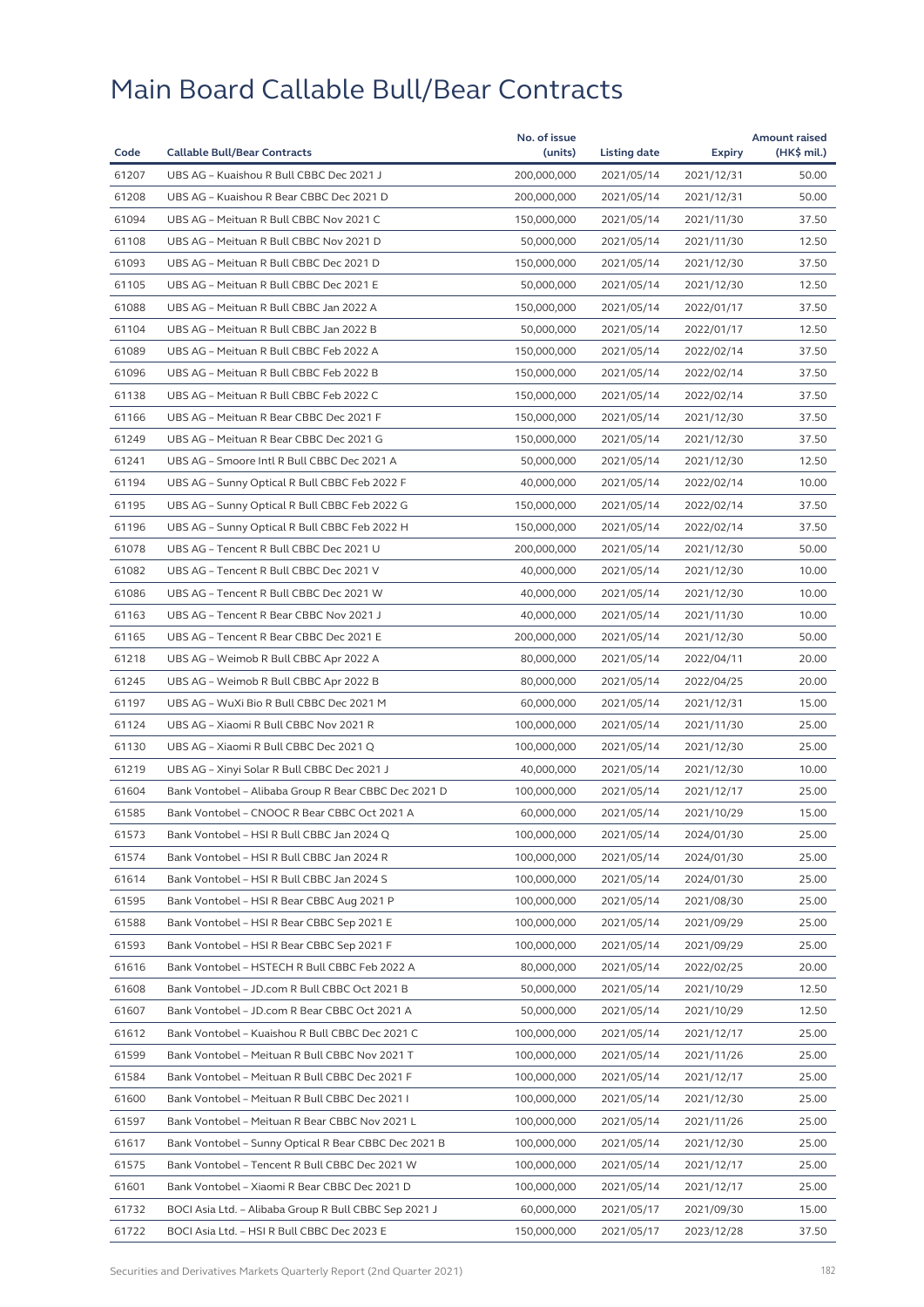|       |                                                                                                                         | No. of issue |                     |               | <b>Amount raised</b> |
|-------|-------------------------------------------------------------------------------------------------------------------------|--------------|---------------------|---------------|----------------------|
| Code  | <b>Callable Bull/Bear Contracts</b>                                                                                     | (units)      | <b>Listing date</b> | <b>Expiry</b> | (HK\$ mil.)          |
| 61726 | BOCI Asia Ltd. - HSI R Bear CBBC Aug 2021 Q                                                                             | 150,000,000  | 2021/05/17          | 2021/08/30    | 37.50                |
| 61728 | BOCI Asia Ltd. - HSI R Bear CBBC Aug 2021 R                                                                             | 150,000,000  | 2021/05/17          | 2021/08/30    | 37.50                |
| 61735 | BOCI Asia Ltd. - JD.com R Bull CBBC Sep 2021 W                                                                          | 40,000,000   | 2021/05/17          | 2021/09/30    | 10.00                |
| 61730 | BOCI Asia Ltd. - Ping An R Bull CBBC Sep 2021 C                                                                         | 100,000,000  | 2021/05/17          | 2021/09/30    | 25.00                |
| 61733 | BOCI Asia Ltd. - Tencent R Bull CBBC Sep 2021 H                                                                         | 120,000,000  | 2021/05/17          | 2021/09/30    | 30.00                |
| 61729 | BOCI Asia Ltd. - Xiaomi R Bull CBBC Sep 2021 E                                                                          | 40,000,000   | 2021/05/17          | 2021/09/30    | 10.00                |
| 61821 | BNP Paribas Issuance B.V. - HSI R Bull CBBC Sep 2024 P                                                                  | 250,000,000  | 2021/05/17          | 2024/09/27    | 62.50                |
| 61822 | BNP Paribas Issuance B.V. - HSI R Bull CBBC Sep 2024 Q                                                                  | 240,000,000  | 2021/05/17          | 2024/09/27    | 60.00                |
| 61823 | BNP Paribas Issuance B.V. - HSI R Bear CBBC Aug 2021 O                                                                  | 240,000,000  | 2021/05/17          | 2021/08/30    | 60.00                |
| 61786 | Credit Suisse AG - AIA R Bear CBBC Dec 2021 A                                                                           | 70,000,000   | 2021/05/17          | 2021/12/30    | 17.50                |
| 61795 | Credit Suisse AG - Alibaba Group R Bull CBBC Oct 2021 L                                                                 | 50,000,000   | 2021/05/17          | 2021/10/28    | 12.50                |
| 61785 | Credit Suisse AG - BYD Company R Bull CBBC Apr 2022 C                                                                   | 100,000,000  | 2021/05/17          | 2022/04/28    | 25.00                |
| 61775 | Credit Suisse AG - CNOOC R Bear CBBC Oct 2021 C                                                                         | 50,000,000   | 2021/05/17          | 2021/10/28    | 12.50                |
| 61758 | Credit Suisse AG - Geely Auto R Bull CBBC Jan 2022 A                                                                    | 100,000,000  | 2021/05/17          | 2022/01/28    | 25.00                |
| 61759 | Credit Suisse AG - HSBC R Bear CBBC Dec 2021 B                                                                          | 100,000,000  | 2021/05/17          | 2021/12/30    | 25.00                |
| 61816 | Credit Suisse AG - HSI R Bull CBBC Apr 2024 H                                                                           | 200,000,000  | 2021/05/17          | 2024/04/29    | 50.00                |
| 61817 | Credit Suisse AG - HSI R Bull CBBC Apr 2024 M                                                                           | 200,000,000  | 2021/05/17          | 2024/04/29    | 50.00                |
| 61805 | Credit Suisse AG - HSI R Bull CBBC Apr 2024 T                                                                           | 200,000,000  | 2021/05/17          | 2024/04/29    | 50.00                |
| 61740 | Credit Suisse AG - HSI R Bear CBBC Sep 2021 F                                                                           | 200,000,000  | 2021/05/17          | 2021/09/29    | 50.00                |
| 61743 | Credit Suisse AG - HSI R Bear CBBC Sep 2021 G                                                                           | 200,000,000  | 2021/05/17          | 2021/09/29    | 50.00                |
| 61749 | Credit Suisse AG - HSI R Bear CBBC Sep 2021 H                                                                           | 200,000,000  | 2021/05/17          | 2021/09/29    | 50.00                |
| 61741 | Credit Suisse AG - HSI R Bear CBBC Oct 2021 A                                                                           | 200,000,000  | 2021/05/17          | 2021/10/28    | 50.00                |
| 61747 | Credit Suisse AG - HSI R Bear CBBC Oct 2021 B                                                                           | 200,000,000  | 2021/05/17          | 2021/10/28    | 50.00                |
| 61793 | Credit Suisse AG - JD.com R Bull CBBC Oct 2021 M                                                                        | 100,000,000  | 2021/05/17          | 2021/10/28    | 25.00                |
| 61782 | Credit Suisse AG - Kuaishou R Bull CBBC Dec 2021 H                                                                      | 100,000,000  | 2021/05/17          | 2021/12/30    | 25.00                |
| 61791 | Credit Suisse AG - Meituan R Bull CBBC Dec 2021 M                                                                       | 100,000,000  | 2021/05/17          | 2021/12/30    | 25.00                |
| 61777 | Credit Suisse AG - SMIC R Bull CBBC Dec 2021 D                                                                          | 50,000,000   | 2021/05/17          | 2021/12/30    | 12.50                |
| 61768 | Credit Suisse AG - Tencent R Bull CBBC Oct 2021 S                                                                       | 50,000,000   | 2021/05/17          | 2021/10/28    | 12.50                |
| 61799 | Credit Suisse AG - Tencent R Bull CBBC Oct 2021 T                                                                       | 50,000,000   | 2021/05/17          | 2021/10/28    | 12.50                |
| 61773 | Credit Suisse AG - Tencent R Bull CBBC Dec 2021 M                                                                       | 100,000,000  | 2021/05/17          | 2021/12/30    | 25.00                |
| 61790 | Credit Suisse AG – Weimob R Bull CBBC Apr 2022 C                                                                        | 80,000,000   | 2021/05/17          | 2022/04/28    | 20.00                |
| 61800 | Credit Suisse AG - WuXi Bio R Bull CBBC Oct 2021 V                                                                      | 50,000,000   | 2021/05/17          | 2021/10/28    | 12.50                |
| 61802 | Credit Suisse AG - Xiaomi R Bull CBBC Dec 2021 D                                                                        | 100,000,000  | 2021/05/17          | 2021/12/30    | 25.00                |
| 61804 | Credit Suisse AG - Xiaomi R Bull CBBC Dec 2021 E                                                                        | 100,000,000  | 2021/05/17          | 2021/12/30    | 25.00                |
| 62230 | Goldman Sachs SP (Asia) - Alibaba R Bull CBBC Nov 2021 S                                                                | 60,000,000   | 2021/05/17          |               | 15.00                |
| 62205 |                                                                                                                         | 100,000,000  |                     | 2021/11/17    |                      |
|       | Goldman Sachs SP (Asia) - Alibaba R Bull CBBC Dec 2021 N                                                                |              | 2021/05/17          | 2021/12/22    | 25.00                |
| 62229 | Goldman Sachs SP (Asia) - Greatwall Motor R Bull CBBC Dec21F<br>Goldman Sachs SP (Asia) - JD.com R Bull CBBC Dec 2021 J | 60,000,000   | 2021/05/17          | 2021/12/30    | 15.00                |
| 62216 |                                                                                                                         | 100,000,000  | 2021/05/17          | 2021/12/22    | 25.00                |
| 62198 | Goldman Sachs SP (Asia) - Meituan R Bull CBBC Nov 2021 D                                                                | 100,000,000  | 2021/05/17          | 2021/11/17    | 25.00                |
| 62228 | Goldman Sachs SP (Asia) - Meituan R Bear CBBC May 2022 A                                                                | 100,000,000  | 2021/05/17          | 2022/05/25    | 25.00                |
| 62190 | Goldman Sachs SP (Asia) - Tencent R Bull CBBC Aug 2021 K                                                                | 100,000,000  | 2021/05/17          | 2021/08/20    | 25.00                |
| 62219 | Goldman Sachs SP (Asia) - Tencent R Bull CBBC Aug 2021 Q                                                                | 100,000,000  | 2021/05/17          | 2021/08/20    | 25.00                |
| 62221 | Goldman Sachs SP (Asia) - Tencent R Bear CBBC May 2022 A                                                                | 100,000,000  | 2021/05/17          | 2022/05/25    | 25.00                |
| 61691 | HK Bank - Alibaba Group R Bull CBBC Dec 2021 T                                                                          | 120,000,000  | 2021/05/17          | 2021/12/13    | 30.00                |
| 61739 | HK Bank - Alibaba Group R Bull CBBC Dec 2021 U                                                                          | 120,000,000  | 2021/05/17          | 2021/12/20    | 30.00                |
| 61736 | HK Bank - HSI R Bull CBBC Oct 2023 E                                                                                    | 125,000,000  | 2021/05/17          | 2023/10/30    | 31.25                |
| 61683 | HK Bank - HSI R Bear CBBC Oct 2021 A                                                                                    | 100,000,000  | 2021/05/17          | 2021/10/28    | 25.00                |
| 61662 | HK Bank - HSI R Bear CBBC Nov 2021 C                                                                                    | 150,000,000  | 2021/05/17          | 2021/11/29    | 37.50                |
| 61660 | HK Bank - HSI R Bear CBBC Jan 2022 A                                                                                    | 150,000,000  | 2021/05/17          | 2022/01/28    | 37.50                |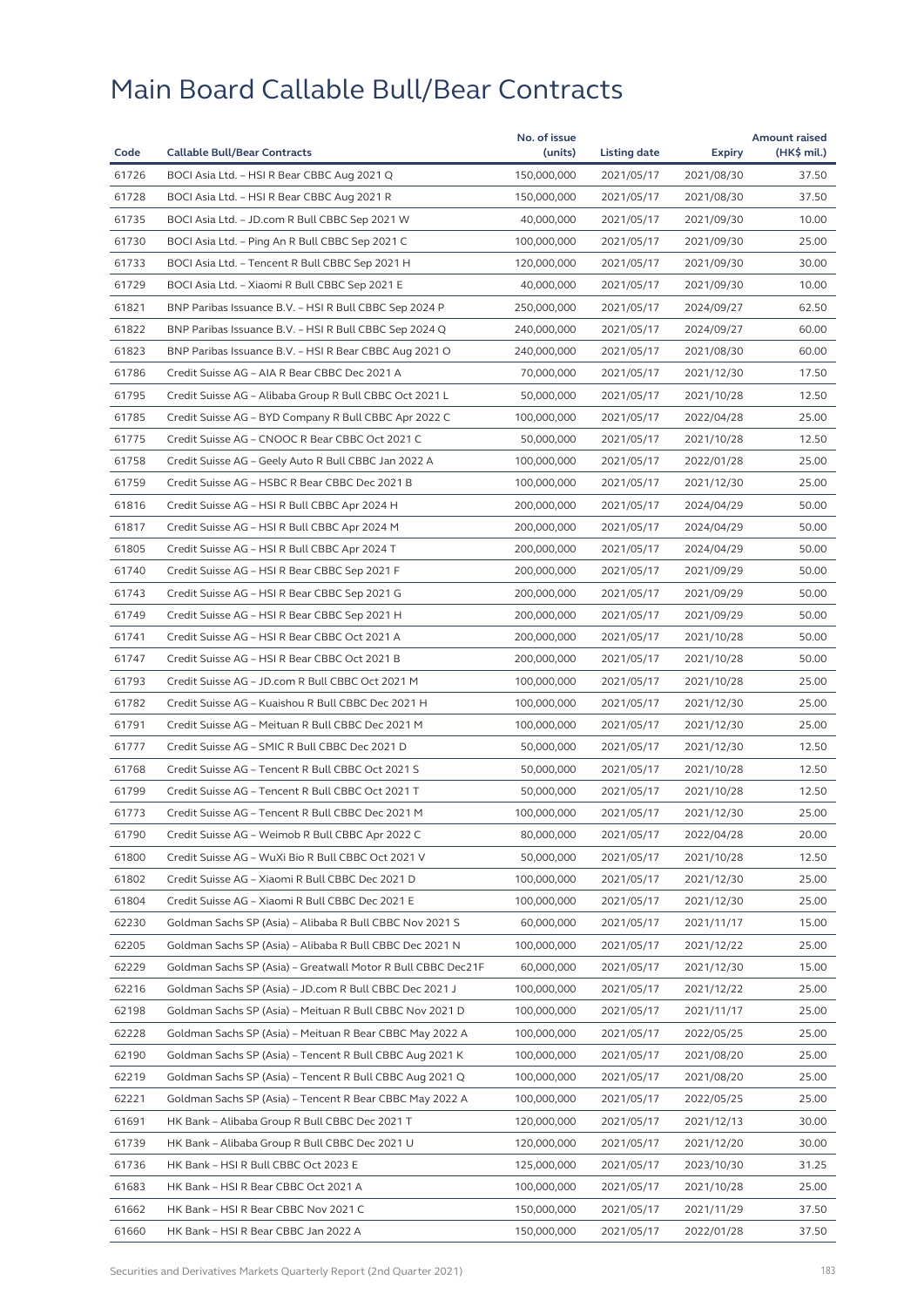|       |                                                              | No. of issue |              |               | <b>Amount raised</b> |
|-------|--------------------------------------------------------------|--------------|--------------|---------------|----------------------|
| Code  | <b>Callable Bull/Bear Contracts</b>                          | (units)      | Listing date | <b>Expiry</b> | (HK\$ mil.)          |
| 61690 | HK Bank - JD.com R Bull CBBC Dec 2021 N                      | 80,000,000   | 2021/05/17   | 2021/12/13    | 20.00                |
| 61719 | HK Bank - Kuaishou R Bull CBBC Nov 2021 B                    | 80,000,000   | 2021/05/17   | 2021/11/30    | 20.00                |
| 61717 | HK Bank - Meituan R Bull CBBC Dec 2021 G                     | 100,000,000  | 2021/05/17   | 2021/12/06    | 25.00                |
| 61676 | HK Bank - Tencent R Bull CBBC Dec 2021 R                     | 100,000,000  | 2021/05/17   | 2021/12/06    | 25.00                |
| 61699 | HK Bank - Tencent R Bull CBBC Dec 2021 S                     | 100,000,000  | 2021/05/17   | 2021/12/20    | 25.00                |
| 61703 | HK Bank - Weimob R Bull CBBC Mar 2022 A                      | 60,000,000   | 2021/05/17   | 2022/03/11    | 15.00                |
| 61667 | HK Bank - Xiaomi R Bull CBBC Dec 2021 S                      | 100,000,000  | 2021/05/17   | 2021/12/13    | 25.00                |
| 61738 | HK Bank - Xiaomi R Bull CBBC Dec 2021 T                      | 100,000,000  | 2021/05/17   | 2021/12/20    | 25.00                |
| 62153 | Haitong Int'l Sec - Alibaba Group R Bull CBBC Dec 2021 C     | 100,000,000  | 2021/05/17   | 2021/12/31    | 25.00                |
| 62159 | Haitong Int'l Sec – Alibaba Group R Bull CBBC Jan 2022 A     | 100,000,000  | 2021/05/17   | 2022/01/31    | 25.00                |
| 62185 | Haitong Int'l Sec - BYD Company R Bull CBBC Mar 2022 B       | 100,000,000  | 2021/05/17   | 2022/03/25    | 25.00                |
| 62182 | Haitong Int'l Sec - Great Wall Motor R Bull CBBC Dec 2021 B  | 60,000,000   | 2021/05/17   | 2021/12/31    | 15.00                |
| 62186 | Haitong Int'l Sec - HSI R Bull CBBC Jul 2024 N               | 200,000,000  | 2021/05/17   | 2024/07/30    | 50.00                |
| 62188 | Haitong Int'l Sec - HSI R Bull CBBC Aug 2024 H               | 200,000,000  | 2021/05/17   | 2024/08/29    | 50.00                |
| 62189 | Haitong Int'l Sec - HSI R Bull CBBC Sep 2024 K               | 200,000,000  | 2021/05/17   | 2024/09/27    | 50.00                |
| 62142 | Haitong Int'l Sec - HSI R Bear CBBC Aug 2021 H               | 200,000,000  | 2021/05/17   | 2021/08/30    | 50.00                |
| 62143 | Haitong Int'l Sec - HSI R Bear CBBC Aug 2021 V               | 200,000,000  | 2021/05/17   | 2021/08/30    | 50.00                |
| 62152 | Haitong Int'l Sec - HSI R Bear CBBC Sep 2021 X               | 200,000,000  | 2021/05/17   | 2021/09/29    | 50.00                |
| 62173 | Haitong Int'l Sec - Meituan R Bull CBBC Dec 2021 I           | 100,000,000  | 2021/05/17   | 2021/12/31    | 25.00                |
| 62174 | Haitong Int'l Sec - Meituan R Bull CBBC Dec 2021 J           | 100,000,000  | 2021/05/17   | 2021/12/31    | 25.00                |
| 62176 | Haitong Int'l Sec – Meituan R Bull CBBC Dec 2021 K           | 100,000,000  | 2021/05/17   | 2021/12/31    | 25.00                |
| 62184 | Haitong Int'l Sec - Ping An R Bull CBBC Dec 2021 A           | 60,000,000   | 2021/05/17   | 2021/12/31    | 15.00                |
| 62166 | Haitong Int'l Sec - Tencent R Bull CBBC Nov 2021 N           | 100,000,000  | 2021/05/17   | 2021/11/29    | 25.00                |
| 62167 | Haitong Int'l Sec - Tencent R Bull CBBC Dec 2021 K           | 100,000,000  | 2021/05/17   | 2021/12/31    | 25.00                |
| 62172 | Haitong Int'l Sec - Tencent R Bear CBBC Dec 2021 G           | 100,000,000  | 2021/05/17   | 2021/12/31    | 25.00                |
| 62181 | Haitong Int'l Sec - Xiaomi R Bull CBBC Jan 2022 B            | 100,000,000  | 2021/05/17   | 2022/01/31    | 25.00                |
| 61831 | Morgan Stanley Asia Products - Alibaba R Bull CBBC Jan 2022B | 40,000,000   | 2021/05/17   | 2022/01/28    | 10.00                |
| 61824 | Morgan Stanley Asia Products - Alibaba R Bull CBBC Feb 2022A | 40,000,000   | 2021/05/17   | 2022/02/25    | 10.00                |
| 62026 | SG Issuer - AIA R Bull CBBC Dec 2021 G                       | 60,000,000   | 2021/05/17   | 2021/12/31    | 15.00                |
| 62028 | SG Issuer - AIA R Bull CBBC Dec 2021 H                       | 60,000,000   | 2021/05/17   | 2021/12/31    | 15.00                |
| 62062 | SG Issuer - Alibaba Group R Bull CBBC Jan 2022 U             | 80,000,000   | 2021/05/17   | 2022/01/31    | 20.00                |
| 62064 | SG Issuer - Alibaba Group R Bull CBBC Feb 2022 G             | 300,000,000  | 2021/05/17   | 2022/02/25    | 75.00                |
| 61984 | SG Issuer - Alibaba Group R Bear CBBC Dec 2021 G             | 80,000,000   | 2021/05/17   | 2021/12/30    | 20.00                |
| 61992 | SG Issuer - Ali Health R Bull CBBC Dec 2021 C                | 100,000,000  | 2021/05/17   | 2021/12/31    | 25.00                |
| 62066 | SG Issuer - BYD Company R Bull CBBC Mar 2022 K               | 150,000,000  | 2021/05/17   | 2022/03/31    | 37.50                |
| 61993 | SG Issuer - China Mobile R Bull CBBC Dec 2021 M              | 100,000,000  | 2021/05/17   | 2021/12/31    | 25.00                |
| 61999 | SG Issuer - Geely Auto R Bear CBBC Nov 2021 E                | 150,000,000  | 2021/05/17   | 2021/11/30    | 37.50                |
| 61997 | SG Issuer - Galaxy Ent R Bull CBBC Dec 2021 G                | 100,000,000  | 2021/05/17   | 2021/12/31    | 25.00                |
| 62052 | SG Issuer - HSI R Bull CBBC Dec 2023 O                       | 250,000,000  | 2021/05/17   | 2023/12/28    | 62.50                |
| 62057 | SG Issuer - HSI R Bull CBBC Jan 2024 Y                       | 250,000,000  | 2021/05/17   | 2024/01/30    | 62.50                |
| 62061 | SG Issuer - HSI R Bull CBBC Feb 2024 F                       | 250,000,000  | 2021/05/17   | 2024/02/28    | 62.50                |
| 62048 | SG Issuer - HSI R Bear CBBC Oct 2021 D                       | 250,000,000  | 2021/05/17   | 2021/10/28    | 62.50                |
| 62025 | SG Issuer - HSI R Bear CBBC Oct 2021 X                       | 250,000,000  | 2021/05/17   | 2021/10/28    | 62.50                |
| 62035 | SG Issuer - HSI R Bear CBBC Nov 2021 G                       | 250,000,000  | 2021/05/17   | 2021/11/29    | 62.50                |
| 62038 | SG Issuer - HSI R Bear CBBC Nov 2021 H                       | 250,000,000  | 2021/05/17   | 2021/11/29    | 62.50                |
| 62040 | SG Issuer - HSI R Bear CBBC Dec 2021 A                       | 500,000,000  | 2021/05/17   | 2021/12/30    | 125.00               |
| 62042 | SG Issuer - HSI R Bear CBBC Dec 2021 B                       | 250,000,000  | 2021/05/17   | 2021/12/30    | 62.50                |
| 62029 | SG Issuer - JD.com R Bull CBBC Dec 2021 G                    | 200,000,000  | 2021/05/17   | 2021/12/31    | 50.00                |
| 62030 | SG Issuer - Kuaishou R Bull CBBC Jan 2022 A                  | 200,000,000  | 2021/05/17   | 2022/01/31    | 50.00                |
|       |                                                              |              |              |               |                      |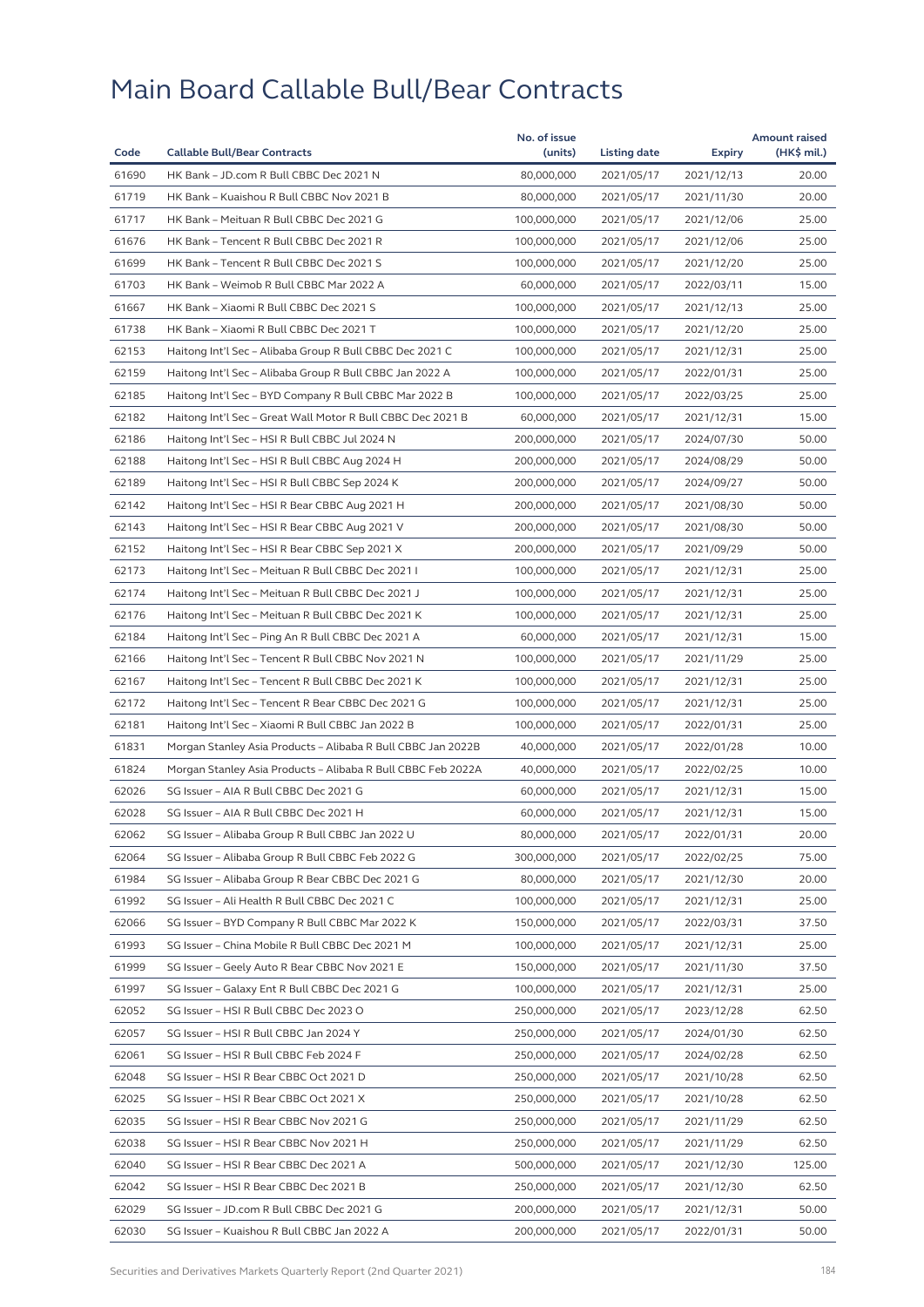|       |                                                  | No. of issue |                     |            | <b>Amount raised</b> |
|-------|--------------------------------------------------|--------------|---------------------|------------|----------------------|
| Code  | <b>Callable Bull/Bear Contracts</b>              | (units)      | <b>Listing date</b> | Expiry     | (HK\$ mil.)          |
| 62071 | SG Issuer - Meituan R Bull CBBC Dec 2021 G       | 80,000,000   | 2021/05/17          | 2021/12/31 | 20.00                |
| 62072 | SG Issuer - Meituan R Bull CBBC Jan 2022 D       | 200,000,000  | 2021/05/17          | 2022/01/31 | 50.00                |
| 62003 | SG Issuer - Meituan R Bear CBBC Nov 2021 M       | 200,000,000  | 2021/05/17          | 2021/11/29 | 50.00                |
| 62004 | SG Issuer - SMIC R Bull CBBC Nov 2021 V          | 120,000,000  | 2021/05/17          | 2021/11/30 | 30.00                |
| 62073 | SG Issuer - Tencent R Bull CBBC Jan 2022 D       | 80,000,000   | 2021/05/17          | 2022/01/31 | 20.00                |
| 62074 | SG Issuer - Tencent R Bull CBBC Jan 2022 E       | 400,000,000  | 2021/05/17          | 2022/01/31 | 100.00               |
| 62008 | SG Issuer - Tencent R Bear CBBC Jan 2022 D       | 400,000,000  | 2021/05/17          | 2022/01/28 | 100.00               |
| 62014 | SG Issuer - WuXi Bio R Bull CBBC Nov 2021 I      | 60,000,000   | 2021/05/17          | 2021/11/30 | 15.00                |
| 62077 | SG Issuer - Xiaomi R Bull CBBC Jan 2022 I        | 200,000,000  | 2021/05/17          | 2022/01/31 | 50.00                |
| 62034 | SG Issuer - Xiaomi R Bear CBBC Dec 2021 K        | 200,000,000  | 2021/05/17          | 2021/12/31 | 50.00                |
| 61867 | UBS AG - AIA R Bull CBBC Nov 2021 F              | 60,000,000   | 2021/05/17          | 2021/11/30 | 15.00                |
| 61905 | UBS AG - Alibaba Group R Bull CBBC Dec 2021 P    | 80,000,000   | 2021/05/17          | 2021/12/30 | 20.00                |
| 61948 | UBS AG - Alibaba Group R Bull CBBC Dec 2021 Q    | 80,000,000   | 2021/05/17          | 2021/12/31 | 20.00                |
| 61906 | UBS AG - Alibaba Group R Bear CBBC Dec 2021 O    | 200,000,000  | 2021/05/17          | 2021/12/31 | 50.00                |
| 61946 | UBS AG - BYD Company R Bull CBBC Mar 2022 Q      | 150,000,000  | 2021/05/17          | 2022/03/28 | 37.50                |
| 61871 | UBS AG - Geely Auto R Bull CBBC Jan 2022 R       | 100,000,000  | 2021/05/17          | 2022/01/17 | 25.00                |
| 61918 | UBS AG - Geely Auto R Bear CBBC Dec 2021 I       | 100,000,000  | 2021/05/17          | 2021/12/30 | 25.00                |
| 61870 | UBS AG - Galaxy Ent R Bull CBBC Dec 2021 E       | 50,000,000   | 2021/05/17          | 2021/12/30 | 12.50                |
| 61927 | UBS AG - Galaxy Ent R Bear CBBC Dec 2021 B       | 50,000,000   | 2021/05/17          | 2021/12/30 | 12.50                |
| 61929 | UBS AG - Great Wall Motor R Bull CBBC Jan 2022 C | 80,000,000   | 2021/05/17          | 2022/01/17 | 20.00                |
| 61866 | UBS AG - HKEX R Bull CBBC Dec 2021 C             | 200,000,000  | 2021/05/17          | 2021/12/30 | 50.00                |
| 61902 | UBS AG - HKEX R Bear CBBC Dec 2021 C             | 50,000,000   | 2021/05/17          | 2021/12/30 | 12.50                |
| 61865 | UBS AG - HSBC R Bull CBBC Dec 2021 I             | 150,000,000  | 2021/05/17          | 2021/12/30 | 37.50                |
| 61915 | UBS AG - HSBC R Bear CBBC Dec 2021 C             | 100,000,000  | 2021/05/17          | 2021/12/31 | 25.00                |
| 61922 | UBS AG - HSCEI R Bear CBBC Dec 2021 B            | 200,000,000  | 2021/05/17          | 2021/12/30 | 50.00                |
| 61833 | UBS AG - HSI R Bull CBBC Feb 2024 S              | 200,000,000  | 2021/05/17          | 2024/02/28 | 50.00                |
| 61973 | UBS AG - HSI R Bull CBBC Feb 2024 T              | 200,000,000  | 2021/05/17          | 2024/02/28 | 50.00                |
| 61951 | UBS AG - HSI R Bull CBBC Mar 2024 E              | 200,000,000  | 2021/05/17          | 2024/03/27 | 50.00                |
| 61834 | UBS AG - HSI R Bear CBBC Sep 2021 R              | 200,000,000  | 2021/05/17          | 2021/09/29 | 50.00                |
| 61838 | UBS AG - HSI R Bear CBBC Sep 2021 S              | 200,000,000  | 2021/05/17          | 2021/09/29 | 50.00                |
| 61840 | UBS AG - HSI R Bear CBBC Oct 2021 L              | 200,000,000  | 2021/05/17          | 2021/10/28 | 50.00                |
| 61959 | UBS AG - HSI R Bear CBBC Oct 2021 M              | 200,000,000  | 2021/05/17          | 2021/10/28 | 50.00                |
| 61881 | UBS AG - HSTECH R Bull CBBC Dec 2021 O           | 100,000,000  | 2021/05/17          | 2021/12/30 | 25.00                |
| 61874 | UBS AG - HSTECH R Bear CBBC Dec 2021 C           | 100,000,000  | 2021/05/17          | 2021/12/30 | 25.00                |
| 61875 | UBS AG - HSTECH R Bear CBBC Dec 2021 D           | 100,000,000  | 2021/05/17          | 2021/12/30 | 25.00                |
| 61860 | UBS AG - JD.com R Bear CBBC Dec 2021 D           | 200,000,000  | 2021/05/17          | 2021/12/31 | 50.00                |
| 61943 | UBS AG - Kuaishou R Bull CBBC Nov 2021 E         | 200,000,000  | 2021/05/17          | 2021/11/30 | 50.00                |
| 61939 | UBS AG - Kuaishou R Bull CBBC Dec 2021 K         | 60,000,000   | 2021/05/17          | 2021/12/31 | 15.00                |
| 61944 | UBS AG - Kuaishou R Bull CBBC Dec 2021 L         | 200,000,000  | 2021/05/17          | 2021/12/31 | 50.00                |
| 61883 | UBS AG - Meituan R Bull CBBC Nov 2021 E          | 50,000,000   | 2021/05/17          | 2021/11/30 | 12.50                |
| 61891 | UBS AG - Meituan R Bull CBBC Dec 2021 F          | 150,000,000  | 2021/05/17          | 2021/12/30 | 37.50                |
| 61896 | UBS AG - Meituan R Bull CBBC Jan 2022 C          | 50,000,000   | 2021/05/17          | 2022/01/17 | 12.50                |
| 61900 | UBS AG - Meituan R Bear CBBC Nov 2021 Q          | 150,000,000  | 2021/05/17          | 2021/11/30 | 37.50                |
| 61897 | UBS AG - Meituan R Bear CBBC Nov 2021 U          | 50,000,000   | 2021/05/17          | 2021/11/30 | 12.50                |
| 61899 | UBS AG - Meituan R Bear CBBC Dec 2021 H          | 150,000,000  | 2021/05/17          | 2021/12/30 | 37.50                |
| 61920 | UBS AG - SMIC R Bull CBBC Dec 2021 A             | 100,000,000  | 2021/05/17          | 2021/12/30 | 25.00                |
| 61841 | UBS AG - Tencent R Bull CBBC Dec 2021 X          | 40,000,000   | 2021/05/17          | 2021/12/30 | 10.00                |
| 61935 | UBS AG - Tencent R Bull CBBC Dec 2021 Y          | 200,000,000  | 2021/05/17          | 2021/12/30 | 50.00                |
| 61960 | UBS AG - Tencent R Bull CBBC Dec 2021 Z          | 40,000,000   | 2021/05/17          | 2021/12/30 | 10.00                |
|       |                                                  |              |                     |            |                      |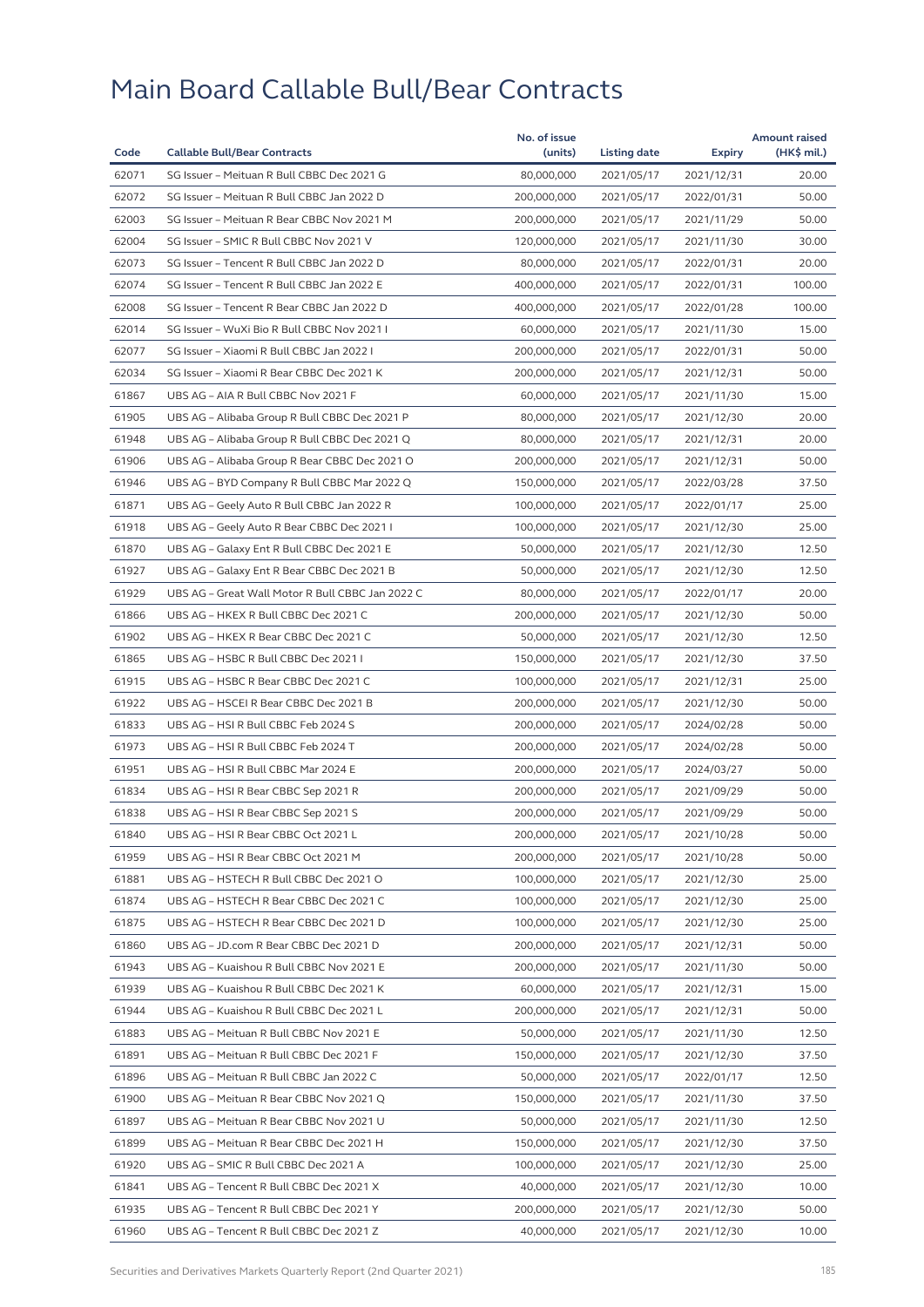|       |                                                         | No. of issue |              |            | <b>Amount raised</b> |
|-------|---------------------------------------------------------|--------------|--------------|------------|----------------------|
| Code  | <b>Callable Bull/Bear Contracts</b>                     | (units)      | Listing date | Expiry     | (HK\$ mil.)          |
| 61842 | UBS AG - Tencent R Bull CBBC Jan 2022 C                 | 40,000,000   | 2021/05/17   | 2022/01/17 | 10.00                |
| 61882 | UBS AG - Tencent R Bull CBBC Jan 2022 D                 | 200,000,000  | 2021/05/17   | 2022/01/17 | 50.00                |
| 61852 | UBS AG - Tencent R Bear CBBC Dec 2021 F                 | 200,000,000  | 2021/05/17   | 2021/12/31 | 50.00                |
| 61933 | UBS AG - Weimob R Bull CBBC Mar 2022 A                  | 80,000,000   | 2021/05/17   | 2022/03/14 | 20.00                |
| 61961 | UBS AG - Xiaomi R Bull CBBC Dec 2021 R                  | 100,000,000  | 2021/05/17   | 2021/12/30 | 25.00                |
| 61908 | UBS AG - Xiaomi R Bear CBBC Dec 2021 C                  | 100.000.000  | 2021/05/17   | 2021/12/30 | 25.00                |
| 62135 | Bank Vontobel - Alibaba Group R Bull CBBC Dec 2021 O    | 100,000,000  | 2021/05/17   | 2021/12/17 | 25.00                |
| 62101 | Bank Vontobel - CM Bank R Bull CBBC Dec 2021 A          | 60,000,000   | 2021/05/17   | 2021/12/30 | 15.00                |
| 62136 | Bank Vontobel - Greatwall Motor R Bull CBBC Mar 2022 A  | 60,000,000   | 2021/05/17   | 2022/03/25 | 15.00                |
| 62091 | Bank Vontobel - HSI N Bear CBBC Aug 2021 R              | 40,000,000   | 2021/05/17   | 2021/08/30 | 10.00                |
| 62123 | Bank Vontobel - HSI R Bull CBBC Jan 2024 G              | 100,000,000  | 2021/05/17   | 2024/01/30 | 25.00                |
| 62119 | Bank Vontobel - HSI R Bull CBBC Jan 2024 T              | 100,000,000  | 2021/05/17   | 2024/01/30 | 25.00                |
| 62120 | Bank Vontobel - HSI R Bull CBBC Jan 2024 U              | 100,000,000  | 2021/05/17   | 2024/01/30 | 25.00                |
| 62097 | Bank Vontobel - HSI R Bear CBBC Aug 2021 K              | 150,000,000  | 2021/05/17   | 2021/08/30 | 37.50                |
| 62082 | Bank Vontobel - HSI R Bear CBBC Aug 2021 Q              | 100,000,000  | 2021/05/17   | 2021/08/30 | 25.00                |
| 62111 | Bank Vontobel - JD.com R Bull CBBC Dec 2021 K           | 50,000,000   | 2021/05/17   | 2021/12/03 | 12.50                |
| 62139 | Bank Vontobel - SMIC R Bull CBBC Dec 2021 B             | 60,000,000   | 2021/05/17   | 2021/12/30 | 15.00                |
| 62098 | Bank Vontobel - Tencent R Bull CBBC Dec 2021 X          | 100,000,000  | 2021/05/17   | 2021/12/03 | 25.00                |
| 62118 | Bank Vontobel - Weimob R Bull CBBC Mar 2022 A           | 40,000,000   | 2021/05/17   | 2022/03/25 | 10.00                |
| 62125 | Bank Vontobel - Xiaomi R Bull CBBC Nov 2021 N           | 100,000,000  | 2021/05/17   | 2021/11/19 | 25.00                |
| 62126 | Bank Vontobel - Xiaomi R Bull CBBC Nov 2021 P           | 100,000,000  | 2021/05/17   | 2021/11/26 | 25.00                |
| 62261 | BOCI Asia Ltd. - HSI R Bull CBBC Dec 2023 F             | 150,000,000  | 2021/05/18   | 2023/12/28 | 37.50                |
| 62263 | BOCI Asia Ltd. - HSI R Bull CBBC Dec 2023 G             | 150,000,000  | 2021/05/18   | 2023/12/28 | 37.50                |
| 62266 | BOCI Asia Ltd. - HSI R Bear CBBC Aug 2021 S             | 150,000,000  | 2021/05/18   | 2021/08/30 | 37.50                |
| 62258 | BNP Paribas Issuance B.V. - HSI R Bull CBBC Sep 2024 R  | 250,000,000  | 2021/05/18   | 2024/09/27 | 62.50                |
| 62461 | BNP Paribas Issuance B.V. - HSI R Bull CBBC Sep 2024 S  | 240,000,000  | 2021/05/18   | 2024/09/27 | 60.00                |
| 62462 | BNP Paribas Issuance B.V. - HSI R Bear CBBC Oct 2021 A  | 250,000,000  | 2021/05/18   | 2021/10/28 | 62.50                |
| 62472 | BNP Paribas Issuance B.V. - HSI R Bear CBBC Oct 2021 B  | 250,000,000  | 2021/05/18   | 2021/10/28 | 62.50                |
| 62476 | BNP Paribas Issuance B.V. - HSI R Bear CBBC Oct 2021 C  | 250,000,000  | 2021/05/18   | 2021/10/28 | 62.50                |
| 62481 | BNP Paribas Issuance B.V. - HSI R Bear CBBC Oct 2021 D  | 250,000,000  | 2021/05/18   | 2021/10/28 | 62.50                |
| 62482 | BNP Paribas Issuance B.V. - HSI R Bear CBBC Oct 2021 E  | 250,000,000  | 2021/05/18   | 2021/10/28 | 62.50                |
| 62484 | BNP Paribas Issuance B.V. - HSI R Bear CBBC Oct 2021 F  | 250,000,000  | 2021/05/18   | 2021/10/28 | 62.50                |
| 62493 | BNP Paribas Issuance B.V. - HSI R Bear CBBC Oct 2021 G  | 240,000,000  | 2021/05/18   | 2021/10/28 | 60.00                |
| 62311 | Credit Suisse AG - Alibaba Group R Bull CBBC Oct 2021 M | 50,000,000   | 2021/05/18   | 2021/10/28 | 12.50                |
| 62314 | Credit Suisse AG - Alibaba Group R Bull CBBC Oct 2021 N | 50,000,000   | 2021/05/18   | 2021/10/28 | 12.50                |
| 62317 | Credit Suisse AG - Ali Health R Bear CBBC Oct 2021 D    | 50,000,000   | 2021/05/18   | 2021/10/28 | 12.50                |
| 62316 | Credit Suisse AG - Galaxy Ent R Bear CBBC Oct 2021 A    | 80,000,000   | 2021/05/18   | 2021/10/28 | 20.00                |
| 62318 | Credit Suisse AG - HKEX R Bull CBBC Dec 2021 F          | 100,000,000  | 2021/05/18   | 2021/12/30 | 25.00                |
| 62277 | Credit Suisse AG - HSI R Bull CBBC Feb 2024 S           | 200,000,000  | 2021/05/18   | 2024/02/28 | 50.00                |
| 62269 | Credit Suisse AG - HSI R Bull CBBC Mar 2024 I           | 200,000,000  | 2021/05/18   | 2024/03/27 | 50.00                |
| 62270 | Credit Suisse AG - HSI R Bull CBBC Mar 2024 X           | 200,000,000  | 2021/05/18   | 2024/03/27 | 50.00                |
| 62326 | Credit Suisse AG - HSI R Bear CBBC Sep 2021 I           | 200,000,000  | 2021/05/18   | 2021/09/29 | 50.00                |
| 62332 | Credit Suisse AG - HSI R Bear CBBC Sep 2021 J           | 200,000,000  | 2021/05/18   | 2021/09/29 | 50.00                |
| 62350 | Credit Suisse AG - HSI R Bear CBBC Sep 2021 K           | 200,000,000  |              | 2021/09/29 | 50.00                |
|       |                                                         |              | 2021/05/18   |            |                      |
| 62331 | Credit Suisse AG - HSI R Bear CBBC Oct 2021 C           | 200,000,000  | 2021/05/18   | 2021/10/28 | 50.00                |
| 62338 | Credit Suisse AG - HSI R Bear CBBC Oct 2021 D           | 200,000,000  | 2021/05/18   | 2021/10/28 | 50.00                |
| 62297 | Credit Suisse AG - Kuaishou R Bull CBBC Oct 2021 B      | 50,000,000   | 2021/05/18   | 2021/10/28 | 12.50                |
| 62310 | Credit Suisse AG - Meituan R Bull CBBC Oct 2021 Y       | 50,000,000   | 2021/05/18   | 2021/10/28 | 12.50                |
| 62323 | Credit Suisse AG - Tencent R Bull CBBC Oct 2021 U       | 50,000,000   | 2021/05/18   | 2021/10/28 | 12.50                |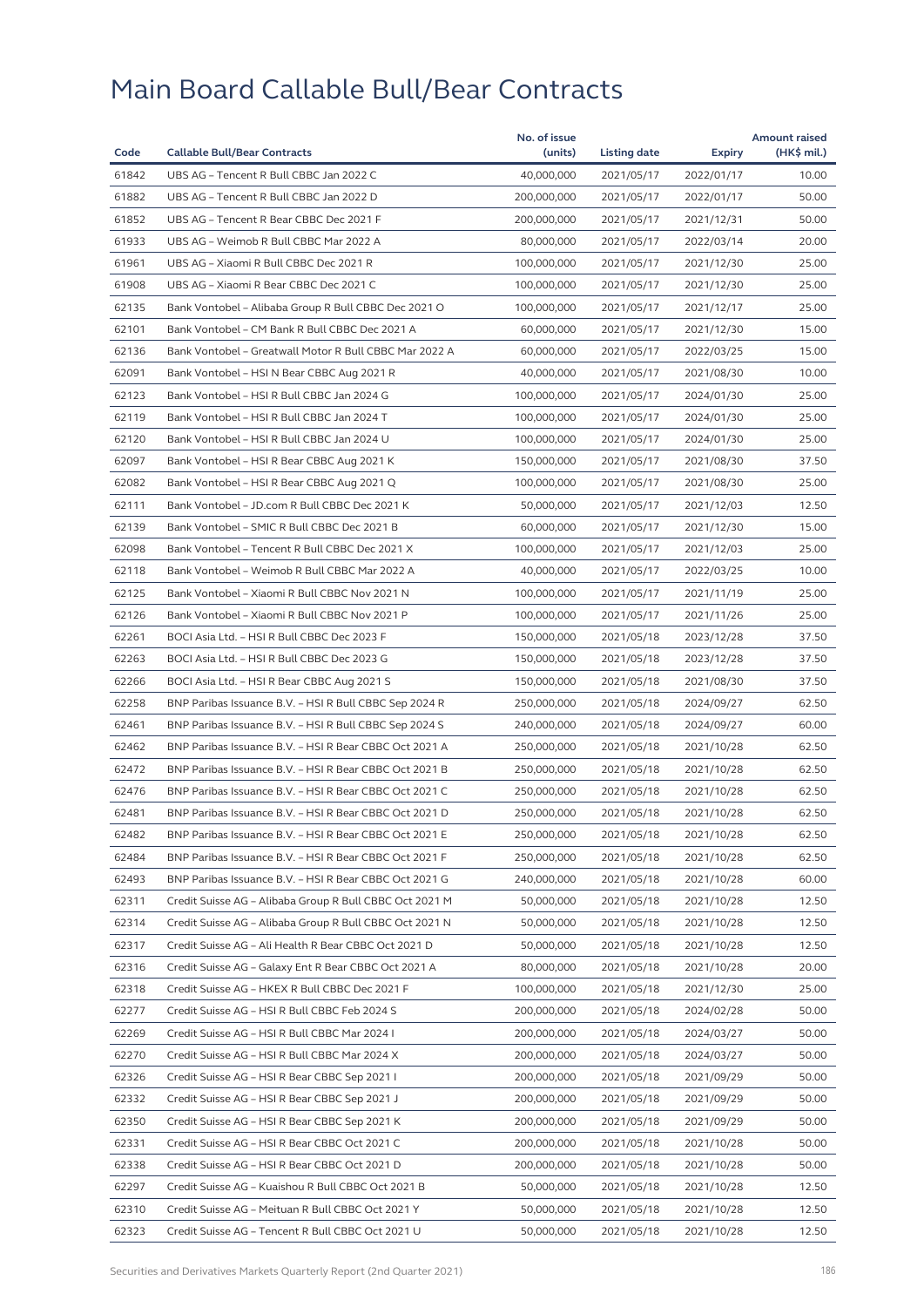|       |                                                              | No. of issue |              |            | <b>Amount raised</b> |
|-------|--------------------------------------------------------------|--------------|--------------|------------|----------------------|
| Code  | <b>Callable Bull/Bear Contracts</b>                          | (units)      | Listing date | Expiry     | (HK\$ mil.)          |
| 62279 | Credit Suisse AG - Tencent R Bull CBBC Nov 2021 H            | 100,000,000  | 2021/05/18   | 2021/11/29 | 25.00                |
| 62298 | Credit Suisse AG - Xiaomi R Bull CBBC Oct 2021 T             | 50,000,000   | 2021/05/18   | 2021/10/28 | 12.50                |
| 62823 | Goldman Sachs SP (Asia) - Alibaba R Bull CBBC Dec 2021 A     | 100,000,000  | 2021/05/18   | 2021/12/17 | 25.00                |
| 62839 | Goldman Sachs SP (Asia) – Meituan R Bull CBBC Feb 2022 C     | 100,000,000  | 2021/05/18   | 2022/02/22 | 25.00                |
| 62827 | Goldman Sachs SP (Asia) - Meituan R Bull CBBC May 2022 B     | 100,000,000  | 2021/05/18   | 2022/05/25 | 25.00                |
| 62845 | Goldman Sachs SP (Asia) - Meituan R Bull CBBC May 2022 C     | 100,000,000  | 2021/05/18   | 2022/05/25 | 25.00                |
| 62829 | Goldman Sachs SP (Asia) - Ping An R Bull CBBC Feb 2022 A     | 80,000,000   | 2021/05/18   | 2022/02/22 | 20.00                |
| 62843 | Goldman Sachs SP (Asia) - Tencent R Bull CBBC Aug 2021 C     | 100,000,000  | 2021/05/18   | 2021/08/20 | 25.00                |
| 62825 | Goldman Sachs SP (Asia) - Tencent R Bull CBBC Aug 2021 R     | 100,000,000  | 2021/05/18   | 2021/08/18 | 25.00                |
| 62838 | Goldman Sachs SP (Asia) - Tencent R Bull CBBC Aug 2021 T     | 60,000,000   | 2021/05/18   | 2021/08/20 | 15.00                |
| 62831 | Goldman Sachs SP (Asia) - Tencent R Bull CBBC Mar 2022 A     | 100,000,000  | 2021/05/18   | 2022/03/25 | 25.00                |
| 62235 | HK Bank - Alibaba Group R Bull CBBC Dec 2021 V               | 120,000,000  | 2021/05/18   | 2021/12/06 | 30.00                |
| 62240 | HK Bank - HSI R Bull CBBC Oct 2023 P                         | 125,000,000  | 2021/05/18   | 2023/10/30 | 31.25                |
| 62243 | HK Bank - HSI R Bear CBBC Oct 2021 B                         | 100,000,000  | 2021/05/18   | 2021/10/28 | 25.00                |
| 62244 | HK Bank - HSI R Bear CBBC Jan 2022 B                         | 150,000,000  | 2021/05/18   | 2022/01/28 | 37.50                |
| 62232 | HK Bank - JD.com R Bull CBBC Dec 2021 O                      | 80,000,000   | 2021/05/18   | 2021/12/06 | 20.00                |
| 62242 | HK Bank - Xiaomi R Bull CBBC Nov 2021 Z                      | 100,000,000  | 2021/05/18   | 2021/11/30 | 25.00                |
| 62526 | Haitong Int'l Sec - Galaxy Ent R Bull CBBC Nov 2021 A        | 40,000,000   | 2021/05/18   | 2021/11/29 | 10.00                |
| 62527 | Haitong Int'l Sec – Galaxy Ent R Bear CBBC Nov 2021 A        | 40,000,000   | 2021/05/18   | 2021/11/29 | 10.00                |
| 62524 | Haitong Int'l Sec - HKEX R Bear CBBC Nov 2021 G              | 100,000,000  | 2021/05/18   | 2021/11/29 | 25.00                |
| 62507 | Haitong Int'l Sec - HSI R Bull CBBC Jul 2024 T               | 200,000,000  | 2021/05/18   | 2024/07/30 | 50.00                |
| 62511 | Haitong Int'l Sec - HSI R Bull CBBC Aug 2024 I               | 200,000,000  | 2021/05/18   | 2024/08/29 | 50.00                |
| 62549 | Haitong Int'l Sec - HSI R Bull CBBC Aug 2024 K               | 200,000,000  | 2021/05/18   | 2024/08/29 | 50.00                |
| 62531 | Haitong Int'l Sec - HSI R Bear CBBC Sep 2021 Y               | 200,000,000  | 2021/05/18   | 2021/09/29 | 50.00                |
| 62567 | Haitong Int'l Sec - HSI R Bear CBBC Sep 2021 Z               | 200,000,000  | 2021/05/18   | 2021/09/29 | 50.00                |
| 62532 | Haitong Int'l Sec - HSI R Bear CBBC Oct 2021 E               | 200,000,000  | 2021/05/18   | 2021/10/28 | 50.00                |
| 62568 | Haitong Int'l Sec - HSI R Bear CBBC Oct 2021 F               | 200,000,000  | 2021/05/18   | 2021/10/28 | 50.00                |
| 62530 | Haitong Int'l Sec - Kuaishou R Bear CBBC Nov 2021 C          | 80,000,000   | 2021/05/18   | 2021/11/29 | 20.00                |
| 62512 | Haitong Int'l Sec - Tencent R Bear CBBC Dec 2021 H           | 100,000,000  | 2021/05/18   | 2021/12/31 | 25.00                |
| 62449 | Morgan Stanley Asia Products – Alibaba R Bear CBBC Jan 2022B | 40,000,000   | 2021/05/18   | 2022/01/28 | 10.00                |
| 62447 | Morgan Stanley Asia Products - Tencent R Bear CBBC Jan 2022C | 40,000,000   | 2021/05/18   | 2022/01/28 | 10.00                |
| 62659 | SG Issuer - AIA R Bull CBBC Dec 2021 I                       | 60,000,000   | 2021/05/18   | 2021/12/31 | 15.00                |
| 62665 | SG Issuer - Alibaba Group R Bull CBBC Dec 2021 U             | 80,000,000   | 2021/05/18   | 2021/12/31 | 20.00                |
| 62590 | SG Issuer - Ali Health R Bull CBBC Nov 2021 G                | 100,000,000  | 2021/05/18   | 2021/11/30 | 25.00                |
| 62599 | SG Issuer - BYD Company R Bull CBBC Mar 2022 L               | 150,000,000  | 2021/05/18   | 2022/03/30 | 37.50                |
| 62670 | SG Issuer - China Life R Bull CBBC Mar 2022 F                | 150,000,000  | 2021/05/18   | 2022/03/30 | 37.50                |
| 62768 | SG Issuer - CNOOC R Bull CBBC Nov 2021 G                     | 60.000.000   | 2021/05/18   | 2021/11/30 | 15.00                |
| 62671 | SG Issuer - Geely Auto R Bull CBBC Dec 2021 W                | 150,000,000  | 2021/05/18   | 2021/12/31 | 37.50                |
| 62612 | SG Issuer - Geely Auto R Bull CBBC Jan 2022 F                | 150,000,000  | 2021/05/18   | 2022/01/31 | 37.50                |
| 62615 | SG Issuer - HKEX R Bull CBBC Jan 2022 G                      | 200,000,000  | 2021/05/18   | 2022/01/31 | 50.00                |
| 62771 | SG Issuer - HKEX R Bear CBBC Jan 2022 A                      | 200,000,000  | 2021/05/18   | 2022/01/28 | 50.00                |
| 62735 | SG Issuer - HSI R Bull CBBC Dec 2023 Q                       | 250,000,000  | 2021/05/18   | 2023/12/28 | 62.50                |
| 62767 | SG Issuer - HSI R Bull CBBC Dec 2023 S                       | 250,000,000  | 2021/05/18   | 2023/12/28 | 62.50                |
| 62571 | SG Issuer - HSI R Bull CBBC Jan 2024 A                       | 250,000,000  | 2021/05/18   | 2024/01/30 | 62.50                |
| 62738 | SG Issuer - HSI R Bull CBBC Jan 2024 B                       | 250,000,000  | 2021/05/18   | 2024/01/30 | 62.50                |
| 62739 | SG Issuer - HSI R Bull CBBC Jan 2024 E                       | 250,000,000  | 2021/05/18   | 2024/01/30 | 62.50                |
| 62586 | SG Issuer - HSI R Bull CBBC Feb 2024 C                       | 250,000,000  | 2021/05/18   | 2024/02/28 | 62.50                |
| 62589 | SG Issuer - HSI R Bull CBBC Mar 2024 V                       | 250,000,000  | 2021/05/18   | 2024/03/27 | 62.50                |
| 62741 | SG Issuer - HSI R Bear CBBC Sep 2021 A                       | 250,000,000  | 2021/05/18   | 2021/09/29 | 62.50                |
|       |                                                              |              |              |            |                      |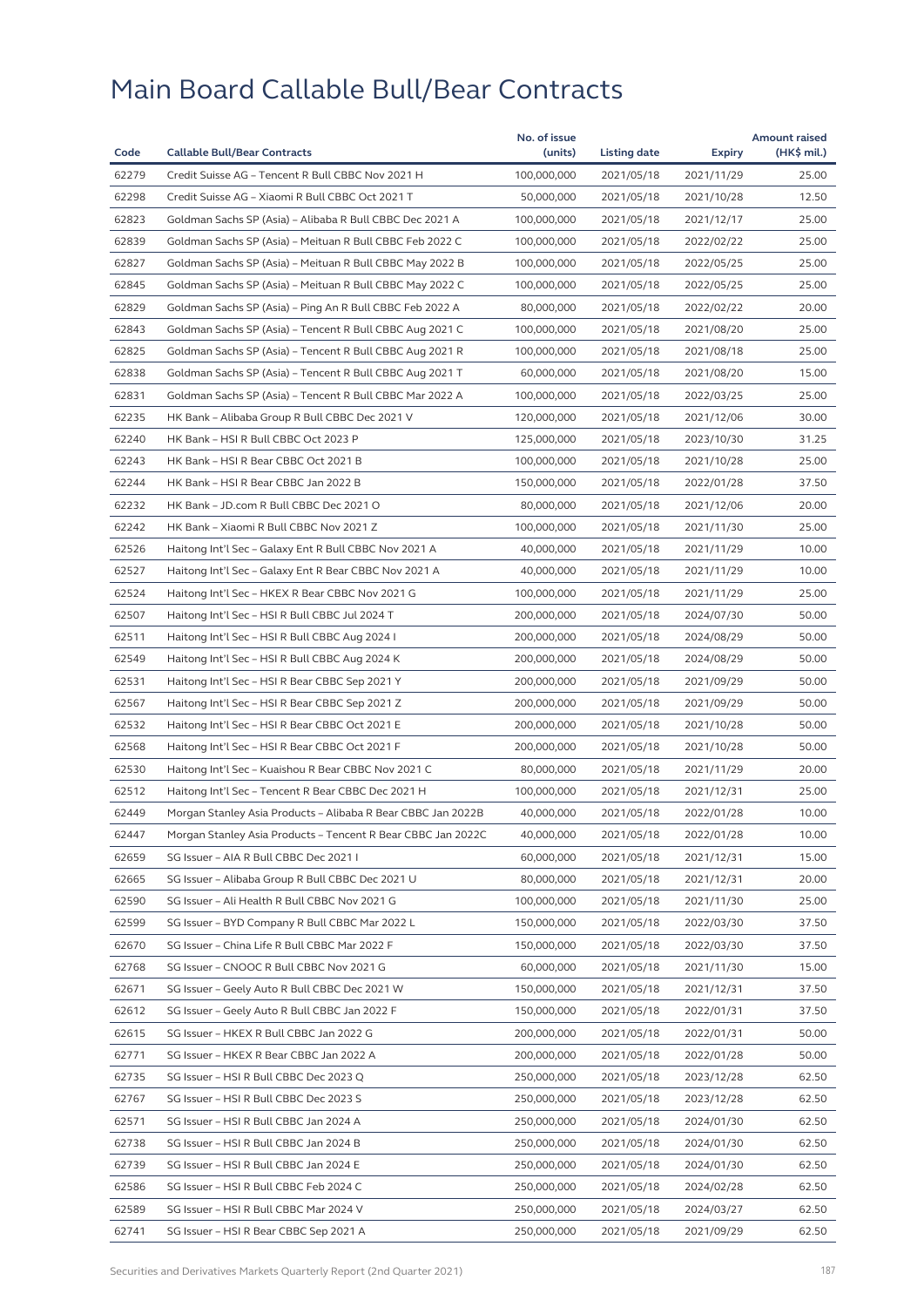|       |                                                  | No. of issue |              |            | <b>Amount raised</b> |
|-------|--------------------------------------------------|--------------|--------------|------------|----------------------|
| Code  | <b>Callable Bull/Bear Contracts</b>              | (units)      | Listing date | Expiry     | (HK\$ mil.)          |
| 62745 | SG Issuer - HSI R Bear CBBC Sep 2021 Q           | 250,000,000  | 2021/05/18   | 2021/09/29 | 62.50                |
| 62756 | SG Issuer - HSI R Bear CBBC Oct 2021 F           | 250,000,000  | 2021/05/18   | 2021/10/28 | 62.50                |
| 62765 | SG Issuer - HSI R Bear CBBC Oct 2021 H           | 250,000,000  | 2021/05/18   | 2021/10/28 | 62.50                |
| 62777 | SG Issuer - JD.com R Bull CBBC Dec 2021 H        | 200,000,000  | 2021/05/18   | 2021/12/31 | 50.00                |
| 62616 | SG Issuer - JD.com R Bull CBBC Feb 2022 E        | 200,000,000  | 2021/05/18   | 2022/02/25 | 50.00                |
| 62685 | SG Issuer - JD.com R Bull CBBC Feb 2022 F        | 200,000,000  | 2021/05/18   | 2022/02/25 | 50.00                |
| 62688 | SG Issuer - Kuaishou R Bull CBBC Nov 2021 G      | 60,000,000   | 2021/05/18   | 2021/11/30 | 15.00                |
| 62695 | SG Issuer - Kuaishou R Bull CBBC Dec 2021 K      | 60,000,000   | 2021/05/18   | 2021/12/31 | 15.00                |
| 62620 | SG Issuer - Kuaishou R Bull CBBC Jan 2022 B      | 200,000,000  | 2021/05/18   | 2022/01/31 | 50.00                |
| 62698 | SG Issuer - Kuaishou R Bull CBBC Mar 2022 B      | 200,000,000  | 2021/05/18   | 2022/03/31 | 50.00                |
| 62779 | SG Issuer - Kuaishou R Bear CBBC Dec 2021 D      | 200,000,000  | 2021/05/18   | 2021/12/30 | 50.00                |
| 62701 | SG Issuer - Meituan R Bull CBBC Dec 2021 H       | 200,000,000  | 2021/05/18   | 2021/12/31 | 50.00                |
| 62625 | SG Issuer - Meituan R Bull CBBC Jan 2022 E       | 80,000,000   | 2021/05/18   | 2022/01/31 | 20.00                |
| 62706 | SG Issuer - Meituan R Bull CBBC Feb 2022 U       | 80,000,000   | 2021/05/18   | 2022/02/25 | 33.20                |
| 62627 | SG Issuer - Ping An R Bull CBBC Jan 2022 D       | 100,000,000  | 2021/05/18   | 2022/01/31 | 25.00                |
| 62709 | SG Issuer - SMIC R Bull CBBC Dec 2021 S          | 120,000,000  | 2021/05/18   | 2021/12/31 | 30.00                |
| 62710 | SG Issuer - Sunny Optical R Bull CBBC Dec 2021 S | 40,000,000   | 2021/05/18   | 2021/12/31 | 10.00                |
| 62722 | SG Issuer - Sunny Optical R Bull CBBC Mar 2022 A | 150,000,000  | 2021/05/18   | 2022/03/30 | 37.50                |
| 62713 | SG Issuer - Sunny Optical R Bear CBBC Dec 2021 C | 150,000,000  | 2021/05/18   | 2021/12/31 | 37.50                |
| 62631 | SG Issuer - Tencent R Bull CBBC Nov 2021 S       | 80,000,000   | 2021/05/18   | 2021/11/30 | 20.00                |
| 62728 | SG Issuer - Tencent R Bull CBBC Dec 2021 J       | 80,000,000   | 2021/05/18   | 2021/12/31 | 46.40                |
| 62632 | SG Issuer - Tencent R Bull CBBC Jan 2022 F       | 80,000,000   | 2021/05/18   | 2022/01/31 | 24.00                |
| 62641 | SG Issuer - Tencent R Bull CBBC Jan 2022 G       | 80,000,000   | 2021/05/18   | 2022/01/31 | 20.00                |
| 62648 | SG Issuer - Tencent R Bull CBBC Feb 2022 N       | 400,000,000  | 2021/05/18   | 2022/02/25 | 100.00               |
| 62730 | SG Issuer - Tencent R Bull CBBC Mar 2022 J       | 400,000,000  | 2021/05/18   | 2022/03/30 | 100.00               |
| 62781 | SG Issuer - Tencent R Bear CBBC Nov 2021 R       | 80,000,000   | 2021/05/18   | 2021/11/29 | 20.00                |
| 62783 | SG Issuer - Tencent R Bear CBBC Nov 2021 S       | 80,000,000   | 2021/05/18   | 2021/11/29 | 20.00                |
| 62732 | SG Issuer - Xiaomi R Bull CBBC Dec 2021 E        | 200,000,000  | 2021/05/18   | 2021/12/31 | 50.00                |
|       |                                                  |              |              |            |                      |
| 62368 | UBS AG - Alibaba Group R Bull CBBC Dec 2021 R    | 200,000,000  | 2021/05/18   | 2021/12/31 | 50.00                |
| 62418 | UBS AG - China Life R Bull CBBC Mar 2022 A       | 50,000,000   | 2021/05/18   | 2022/03/14 | 12.50                |
| 62425 | UBS AG - CNOOC R Bull CBBC Nov 2021 L            | 40,000,000   | 2021/05/18   | 2021/11/30 | 10.00                |
| 62429 | UBS AG - Geely Auto R Bear CBBC Jan 2022 C       | 100,000,000  | 2021/05/18   | 2022/01/17 | 25.00                |
| 62410 | UBS AG - HSBC R Bear CBBC Jan 2022 A             | 100,000,000  | 2021/05/18   | 2022/01/17 | 25.00                |
| 62440 | UBS AG - HSI R Bull CBBC Jan 2024 U              | 400,000,000  | 2021/05/18   | 2024/01/30 | 100.00               |
| 62392 | UBS AG - HSI R Bull CBBC Mar 2024 H              | 200,000,000  | 2021/05/18   | 2024/03/27 | 50.00                |
| 62396 | UBS AG - HSI R Bull CBBC Mar 2024 I              | 200,000,000  | 2021/05/18   | 2024/03/27 | 50.00                |
| 62437 | UBS AG - HSI R Bull CBBC Mar 2024 J              | 200,000,000  | 2021/05/18   | 2024/03/27 | 50.00                |
| 62421 | UBS AG – HSI R Bull CBBC Apr 2024 H              | 200,000,000  | 2021/05/18   | 2024/04/29 | 50.00                |
| 62438 | UBS AG - HSI R Bull CBBC Apr 2024 I              | 200,000,000  | 2021/05/18   | 2024/04/29 | 50.00                |
| 62402 | UBS AG - HSI R Bull CBBC Apr 2024 O              | 200,000,000  | 2021/05/18   | 2024/04/29 | 50.00                |
| 62439 | UBS AG - HSI R Bear CBBC Sep 2021 T              | 200,000,000  | 2021/05/18   | 2021/09/29 | 50.00                |
| 62352 | UBS AG - HSI R Bear CBBC Oct 2021 N              | 200,000,000  | 2021/05/18   | 2021/10/28 | 50.00                |
| 62433 | UBS AG - HSI R Bear CBBC Oct 2021 O              | 200,000,000  | 2021/05/18   | 2021/10/28 | 50.00                |
| 62501 | UBS AG - HSI R Bear CBBC Oct 2021 P              | 200,000,000  | 2021/05/18   | 2021/10/28 | 50.00                |
| 62435 | UBS AG - HSI R Bear CBBC Nov 2021 C              | 200,000,000  | 2021/05/18   | 2021/11/29 | 50.00                |
| 62444 | UBS AG - HSI R Bear CBBC Nov 2021 D              | 400,000,000  | 2021/05/18   | 2021/11/29 | 100.00               |
| 62420 | UBS AG - HSTECH R Bear CBBC Dec 2021 E           | 100,000,000  | 2021/05/18   | 2021/12/30 | 25.00                |
| 62431 | UBS AG - JD.com R Bull CBBC Nov 2021 T           | 200,000,000  | 2021/05/18   | 2021/11/30 | 50.00                |
| 62386 | UBS AG - JD.com R Bull CBBC Dec 2021 H           | 200,000,000  | 2021/05/18   | 2021/12/30 | 50.00                |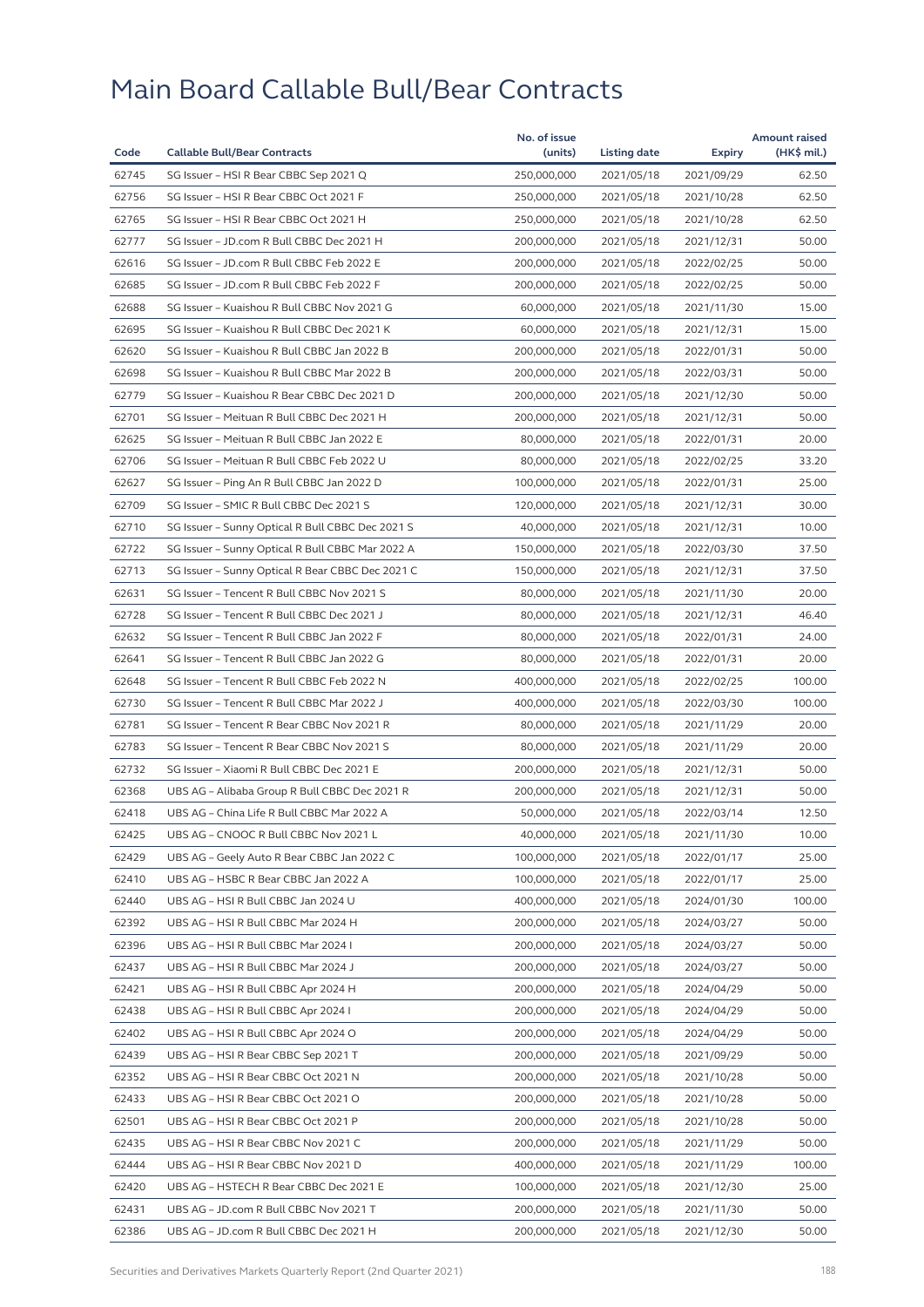|       |                                                            | No. of issue               |              |            | <b>Amount raised</b> |
|-------|------------------------------------------------------------|----------------------------|--------------|------------|----------------------|
| Code  | <b>Callable Bull/Bear Contracts</b>                        | (units)                    | Listing date | Expiry     | (HK\$ mil.)          |
| 62417 | UBS AG - Kuaishou R Bear CBBC Dec 2021 E                   | 80,000,000                 | 2021/05/18   | 2021/12/30 | 20.00                |
| 62364 | UBS AG - Meituan R Bull CBBC Dec 2021 G                    | 50,000,000                 | 2021/05/18   | 2021/12/30 | 12.50                |
| 62382 | UBS AG - Meituan R Bull CBBC Dec 2021 H                    | 50,000,000                 | 2021/05/18   | 2021/12/30 | 12.50                |
| 62412 | UBS AG - Ping An R Bull CBBC Dec 2021 K                    | 100,000,000                | 2021/05/18   | 2021/12/31 | 25.00                |
| 62414 | UBS AG - Sunny Optical R Bear CBBC Dec 2021 F              | 150,000,000                | 2021/05/18   | 2021/12/30 | 37.50                |
| 62359 | UBS AG - Tencent R Bull CBBC Dec 2021 A                    | 40,000,000                 | 2021/05/18   | 2021/12/30 | 10.00                |
| 62408 | UBS AG - Tencent R Bull CBBC Dec 2021 B                    | 200,000,000                | 2021/05/18   | 2021/12/31 | 50.00                |
| 62426 | UBS AG - Tencent R Bull CBBC Dec 2021 C                    | 200,000,000                | 2021/05/18   | 2021/12/30 | 50.00                |
| 62423 | UBS AG - Tencent R Bull CBBC Dec 2021 D                    | 200,000,000                | 2021/05/18   | 2021/12/31 | 50.00                |
| 62424 | UBS AG - Tencent R Bull CBBC Dec 2021 E                    | 200,000,000                | 2021/05/18   | 2021/12/31 | 50.00                |
| 62355 | UBS AG - Tencent R Bull CBBC Jan 2022 E                    | 200,000,000                | 2021/05/18   | 2022/01/17 | 50.00                |
| 62406 | UBS AG - Tencent R Bear CBBC Nov 2021 F                    | 40,000,000                 | 2021/05/18   | 2021/11/30 | 10.00                |
| 62380 | UBS AG - Xiaomi R Bull CBBC Dec 2021 S                     | 100,000,000                | 2021/05/18   | 2021/12/30 | 25.00                |
| 62789 | Bank Vontobel - HSI R Bull CBBC Jan 2024 B                 | 100,000,000                | 2021/05/18   | 2024/01/30 | 25.00                |
| 62793 | Bank Vontobel - HSI R Bull CBBC Jan 2024 I                 | 100,000,000                | 2021/05/18   | 2024/01/30 | 25.00                |
| 62822 | Bank Vontobel - HSI R Bear CBBC Aug 2021 L                 | 100,000,000                | 2021/05/18   | 2021/08/30 | 25.00                |
| 62813 | Bank Vontobel - HSI R Bear CBBC Sep 2021 G                 | 100,000,000                | 2021/05/18   | 2021/09/29 | 25.00                |
| 62818 | Bank Vontobel - HSI R Bear CBBC Sep 2021 H                 | 100,000,000                | 2021/05/18   | 2021/09/29 | 25.00                |
| 62797 | Bank Vontobel - Meituan R Bull CBBC Oct 2021 D             | 100,000,000                | 2021/05/18   | 2021/10/29 | 25.00                |
| 62807 | Bank Vontobel - Ping An R Bear CBBC Nov 2021 A             | 60,000,000                 | 2021/05/18   | 2021/11/05 | 15.00                |
| 62803 | Bank Vontobel - Tencent R Bull CBBC Dec 2021 Y             | 100,000,000                | 2021/05/18   | 2021/12/30 | 25.00                |
| 62887 | BOCI Asia Ltd. - Alibaba Group R Bull CBBC Sep 2021 K      | 60,000,000                 | 2021/05/20   | 2021/09/30 | 15.00                |
| 62888 | BOCI Asia Ltd. - Alibaba Group R Bear CBBC Sep 2021 C      | 60,000,000                 | 2021/05/20   | 2021/09/30 | 15.00                |
| 62871 | BOCI Asia Ltd. - HSI R Bull CBBC Dec 2023 H                | 150,000,000                | 2021/05/20   | 2023/12/28 | 37.50                |
| 62903 | BOCI Asia Ltd. - HSI R Bear CBBC Aug 2021 T                | 150,000,000                | 2021/05/20   | 2021/08/30 | 37.50                |
| 62872 | BOCI Asia Ltd. - Kuaishou R Bull CBBC Dec 2021 E           | 150,000,000                | 2021/05/20   | 2021/12/31 | 37.50                |
| 63090 | BNP Paribas Issuance B.V. - Alibaba R Bull CBBC Nov 2021 S | 200,000,000                | 2021/05/20   | 2021/11/29 | 50.00                |
| 63089 | BNP Paribas Issuance B.V. - Alibaba R Bull CBBC Dec 2021 I | 200,000,000                | 2021/05/20   | 2021/12/30 | 50.00                |
| 63092 | BNP Paribas Issuance B.V. - Alibaba R Bull CBBC Dec 2021 L | 200,000,000                | 2021/05/20   | 2021/12/30 | 50.00                |
| 63093 | BNP Paribas Issuance B.V. - Alibaba R Bear CBBC Dec 2021 W | 200,000,000                | 2021/05/20   | 2021/12/30 | 50.00                |
| 63105 | BNP Paribas Issuance B.V. - HKEX R Bull CBBC Nov 2021 H    | 200,000,000                | 2021/05/20   | 2021/11/29 | 50.00                |
| 63106 | BNP Paribas Issuance B.V. - HKEX R Bear CBBC Feb 2022 O    | 200,000,000                | 2021/05/20   | 2022/02/25 | 50.00                |
| 63121 | BNP Paribas Issuance B.V. - HSI R Bull CBBC Sep 2024 T     | 250,000,000                | 2021/05/20   | 2024/09/27 | 62.50                |
| 63122 | BNP Paribas Issuance B.V. - HSI R Bull CBBC Sep 2024 U     | 250,000,000                | 2021/05/20   | 2024/09/27 | 62.50                |
| 62902 | BNP Paribas Issuance B.V. - HSI R Bear CBBC Aug 2021 Q     | 250,000,000                | 2021/05/20   | 2021/08/30 | 62.50                |
| 63127 | BNP Paribas Issuance B.V. - HSI R Bear CBBC Aug 2021 T     | 240,000,000                | 2021/05/20   | 2021/08/30 | 60.00                |
| 63116 | BNP Paribas Issuance B.V. - HSTECH R Bull CBBC Feb 2022 A  | 100,000,000                | 2021/05/20   | 2022/02/25 | 25.00                |
| 63117 | BNP Paribas Issuance B.V. - HSTECH R Bull CBBC Feb 2022 B  | 100,000,000                | 2021/05/20   | 2022/02/25 | 25.00                |
| 63118 | BNP Paribas Issuance B.V. - HSTECH R Bear CBBC Feb 2022 A  | 100,000,000                | 2021/05/20   | 2022/02/25 | 25.00                |
| 63097 | BNP Paribas Issuance B.V. - JD.com R Bear CBBC Dec 2021 E  | 200,000,000                | 2021/05/20   | 2021/12/30 | 50.00                |
| 63096 | BNP Paribas Issuance B.V. - Meituan R Bear CBBC Nov 2021 X | 200,000,000                | 2021/05/20   | 2021/11/29 | 50.00                |
| 63083 | BNP Paribas Issuance B.V. - SMIC R Bear CBBC Dec 2021 B    | 100,000,000                | 2021/05/20   | 2021/12/30 | 25.00                |
| 63108 | BNP Paribas Issuance B.V. - Tencent R Bull CBBC Dec 2021 T | 250,000,000                | 2021/05/20   | 2021/12/30 | 62.50                |
| 63115 | BNP Paribas Issuance B.V. - Tencent R Bear CBBC Nov 2021 Z | 250,000,000                | 2021/05/20   | 2021/11/29 | 62.50                |
| 63114 | BNP Paribas Issuance B.V. - Tencent R Bear CBBC Dec 2021 P | 250,000,000                |              |            | 62.50                |
|       |                                                            |                            | 2021/05/20   | 2021/12/30 |                      |
| 63085 | BNP Paribas Issuance B.V. - Xiaomi R Bull CBBC Nov 2021 D  | 250,000,000<br>250,000,000 | 2021/05/20   | 2021/11/29 | 62.50                |
| 63087 | BNP Paribas Issuance B.V. - Xiaomi R Bear CBBC Nov 2021 P  |                            | 2021/05/20   | 2021/11/29 | 62.50                |
| 62957 | Credit Suisse AG - AIA R Bull CBBC Dec 2021 B              | 70,000,000                 | 2021/05/20   | 2021/12/30 | 17.50                |
| 62931 | Credit Suisse AG - Alibaba Group R Bull CBBC Sep 2021 R    | 50,000,000                 | 2021/05/20   | 2021/09/29 | 12.50                |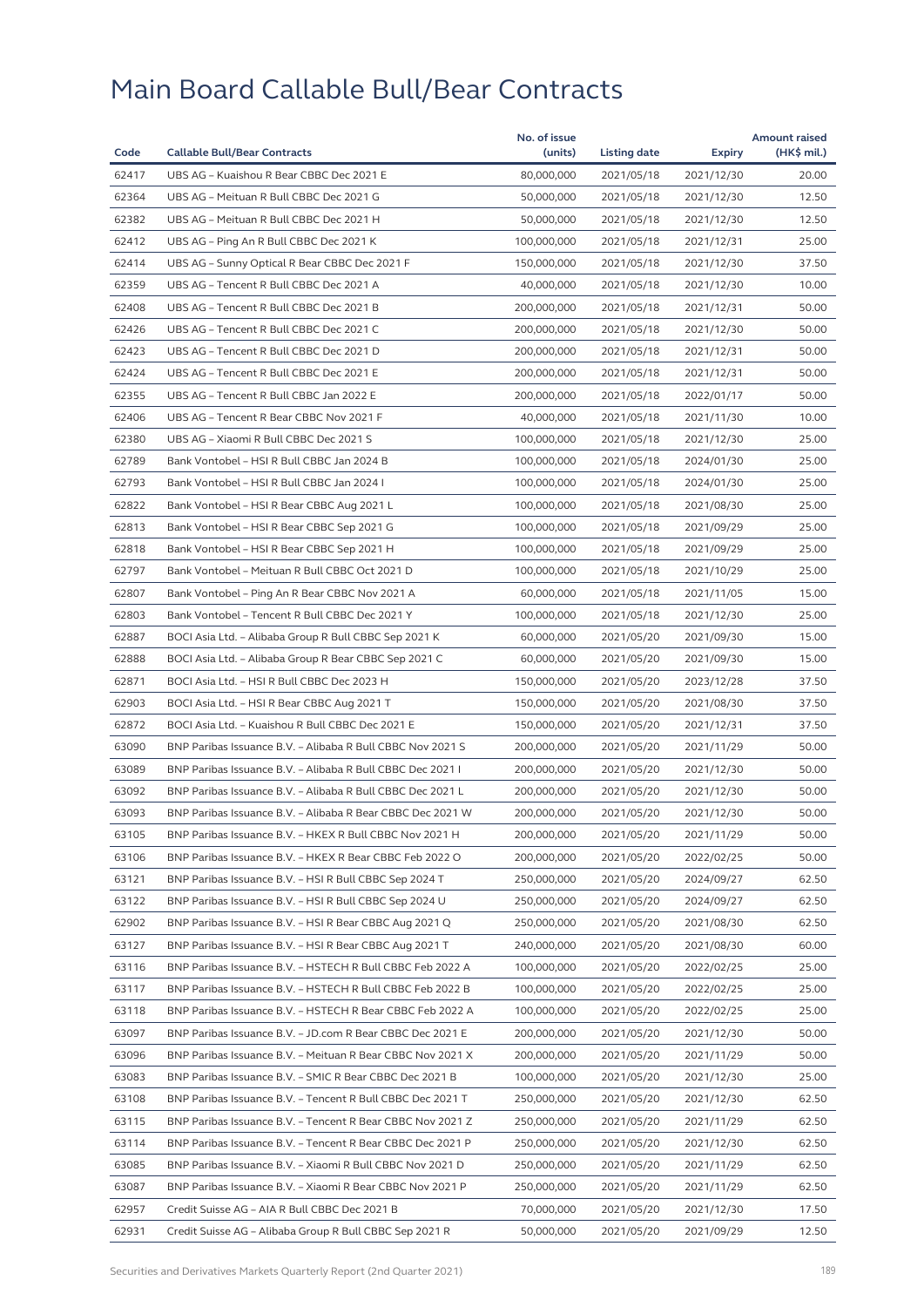| Code  |                                                              | No. of issue |              |               | <b>Amount raised</b> |
|-------|--------------------------------------------------------------|--------------|--------------|---------------|----------------------|
|       | <b>Callable Bull/Bear Contracts</b>                          | (units)      | Listing date | <b>Expiry</b> | (HK\$ mil.)          |
| 62940 | Credit Suisse AG - Alibaba Group R Bull CBBC Dec 2021 D      | 100,000,000  | 2021/05/20   | 2021/12/30    | 25.00                |
| 62941 | Credit Suisse AG - Alibaba Group R Bull CBBC Dec 2021 E      | 100,000,000  | 2021/05/20   | 2021/12/30    | 25.00                |
| 62946 | Credit Suisse AG - Alibaba Group R Bear CBBC Dec 2021 E      | 100,000,000  | 2021/05/20   | 2021/12/30    | 25.00                |
| 62917 | Credit Suisse AG - BYD Company R Bull CBBC Apr 2022 D        | 100,000,000  | 2021/05/20   | 2022/04/28    | 25.00                |
| 62966 | Credit Suisse AG - China Life R Bull CBBC Apr 2022 A         | 100,000,000  | 2021/05/20   | 2022/04/28    | 25.00                |
| 62947 | Credit Suisse AG - HSBC R Bull CBBC Dec 2021 F               | 100,000,000  | 2021/05/20   | 2021/12/30    | 25.00                |
| 62972 | Credit Suisse AG - HSI R Bull CBBC Feb 2024 G                | 200,000,000  | 2021/05/20   | 2024/02/28    | 50.00                |
| 62974 | Credit Suisse AG - HSI R Bull CBBC Feb 2024 Z                | 200,000,000  | 2021/05/20   | 2024/02/28    | 50.00                |
| 62978 | Credit Suisse AG - HSI R Bull CBBC Mar 2024 G                | 200,000,000  | 2021/05/20   | 2024/03/27    | 50.00                |
| 62907 | Credit Suisse AG - HSI R Bear CBBC Sep 2021 N                | 200,000,000  | 2021/05/20   | 2021/09/29    | 50.00                |
| 62905 | Credit Suisse AG - HSI R Bear CBBC Oct 2021 E                | 200,000,000  | 2021/05/20   | 2021/10/28    | 50.00                |
| 62969 | Credit Suisse AG - JD.com R Bull CBBC Dec 2021 H             | 100,000,000  | 2021/05/20   | 2021/12/30    | 25.00                |
| 62912 | Credit Suisse AG - Kuaishou R Bull CBBC Oct 2021 C           | 50,000,000   | 2021/05/20   | 2021/10/28    | 16.00                |
| 62911 | Credit Suisse AG - Kuaishou R Bull CBBC Dec 2021 I           | 100,000,000  | 2021/05/20   | 2021/12/30    | 25.00                |
| 62915 | Credit Suisse AG - Kuaishou R Bull CBBC Feb 2022 A           | 100,000,000  | 2021/05/20   | 2022/02/25    | 25.00                |
| 62918 | Credit Suisse AG - Meituan R Bull CBBC Sep 2021 H            | 50,000,000   | 2021/05/20   | 2021/09/29    | 12.50                |
| 62921 | Credit Suisse AG - Meituan R Bull CBBC Oct 2021 Z            | 50,000,000   | 2021/05/20   | 2021/10/28    | 25.50                |
| 62929 | Credit Suisse AG - Meituan R Bull CBBC Dec 2021 N            | 100,000,000  | 2021/05/20   | 2021/12/30    | 25.00                |
| 62963 | Credit Suisse AG - Ping An R Bull CBBC Dec 2021 K            | 100,000,000  | 2021/05/20   | 2021/12/30    | 25.00                |
| 62950 | Credit Suisse AG - Tencent R Bull CBBC Nov 2021              | 50,000,000   | 2021/05/20   | 2021/11/29    | 33.00                |
| 62948 | Credit Suisse AG - Tencent R Bull CBBC Dec 2021 N            | 100,000,000  | 2021/05/20   | 2021/12/30    | 25.00                |
| 62960 | Credit Suisse AG - Xiaomi R Bear CBBC Oct 2021 D             | 100,000,000  | 2021/05/20   | 2021/10/28    | 25.00                |
| 63273 | Goldman Sachs SP (Asia) - AIA R Bull CBBC Dec 2021 M         | 80,000,000   | 2021/05/20   | 2021/12/30    | 20.00                |
| 63256 | Goldman Sachs SP (Asia) - Alibaba R Bull CBBC Dec 2021 E     | 100,000,000  | 2021/05/20   | 2021/12/21    | 25.00                |
| 63259 | Goldman Sachs SP (Asia) - Alibaba R Bull CBBC Dec 2021 O     | 100,000,000  | 2021/05/20   | 2021/12/17    | 25.00                |
| 63275 | Goldman Sachs SP (Asia) - BYD Company R Bull CBBC Mar 2022 C | 80,000,000   | 2021/05/20   | 2022/03/25    | 20.00                |
| 63254 | Goldman Sachs SP (Asia) - Meituan R Bull CBBC Nov 2021 E     | 100,000,000  | 2021/05/20   | 2021/11/17    | 25.00                |
| 63270 | Goldman Sachs SP (Asia) - Ping An R Bull CBBC Dec 2021 W     | 80,000,000   | 2021/05/20   | 2021/12/30    | 20.00                |
| 63267 | Goldman Sachs SP (Asia) - Tencent R Bull CBBC Aug 2021 F     | 100,000,000  | 2021/05/20   | 2021/08/25    | 25.00                |
| 63268 | Goldman Sachs SP (Asia) - Tencent R Bull CBBC Aug 2021 O     | 100,000,000  | 2021/05/20   | 2021/08/20    | 25.00                |
| 63276 | Goldman Sachs SP (Asia) - Tencent R Bull CBBC Mar 2022 B     | 100,000,000  | 2021/05/20   | 2022/03/17    | 25.00                |
| 63277 | Goldman Sachs SP (Asia) - Xinyi Solar R Bull CBBC Jul 2022 A | 60,000,000   | 2021/05/20   | 2022/07/28    | 15.00                |
| 62852 | HK Bank - Alibaba Group R Bull CBBC Dec 2021 W               | 120,000,000  | 2021/05/20   | 2021/12/06    | 30.00                |
| 62865 | HK Bank - Alibaba Group R Bear CBBC Dec 2021 J               | 100,000,000  | 2021/05/20   | 2021/12/20    | 25.00                |
| 62867 | HK Bank – China Mobile R Bear CBBC Dec 2021 D                | 40,000,000   | 2021/05/20   | 2021/12/20    | 10.00                |
| 62869 | HK Bank - HSI R Bull CBBC Oct 2023 S                         | 150,000,000  | 2021/05/20   | 2023/10/30    | 37.50                |
| 62859 | HK Bank – HSI R Bear CBBC Jan 2022 C                         | 150,000,000  | 2021/05/20   | 2022/01/28    | 37.50                |
| 62866 | HK Bank - Kuaishou R Bull CBBC Dec 2021 D                    | 80,000,000   | 2021/05/20   | 2021/12/20    | 20.00                |
| 62850 | HK Bank – Meituan R Bull CBBC Dec 2021 E                     | 100,000,000  | 2021/05/20   | 2021/12/13    | 25.00                |
| 62862 | HK Bank – Meituan R Bear CBBC Dec 2021 N                     | 80,000,000   | 2021/05/20   | 2021/12/20    | 20.00                |
| 62861 | HK Bank - Xinyi Solar R Bull CBBC Jul 2022 A                 | 60,000,000   | 2021/05/20   | 2022/07/22    | 15.00                |
| 63330 | Haitong Int'l Sec - Alibaba Group R Bull CBBC Dec 2021 D     | 100,000,000  | 2021/05/20   | 2021/12/31    | 25.00                |
| 63340 | Haitong Int'l Sec - HKEX R Bull CBBC Dec 2021 B              | 100,000,000  | 2021/05/20   | 2021/12/31    | 25.00                |
| 63319 | Haitong Int'l Sec – HSI R Bull CBBC Aug 2024 L               | 200,000,000  | 2021/05/20   | 2024/08/29    | 50.00                |
| 63320 | Haitong Int'l Sec - HSI R Bull CBBC Sep 2024 L               | 200,000,000  | 2021/05/20   | 2024/09/27    | 50.00                |
| 63308 | Haitong Int'l Sec - HSI R Bear CBBC Aug 2021 D               | 200,000,000  | 2021/05/20   | 2021/08/30    | 50.00                |
| 63305 | Haitong Int'l Sec - HSI R Bear CBBC Sep 2021 A               | 200,000,000  | 2021/05/20   | 2021/09/29    | 50.00                |
| 63309 | Haitong Int'l Sec - HSI R Bear CBBC Oct 2021 G               | 200,000,000  | 2021/05/20   | 2021/10/28    | 50.00                |
| 63343 | Haitong Int'l Sec – Kuaishou R Bull CBBC Jan 2022 A          | 80,000,000   | 2021/05/20   | 2022/01/31    | 20.00                |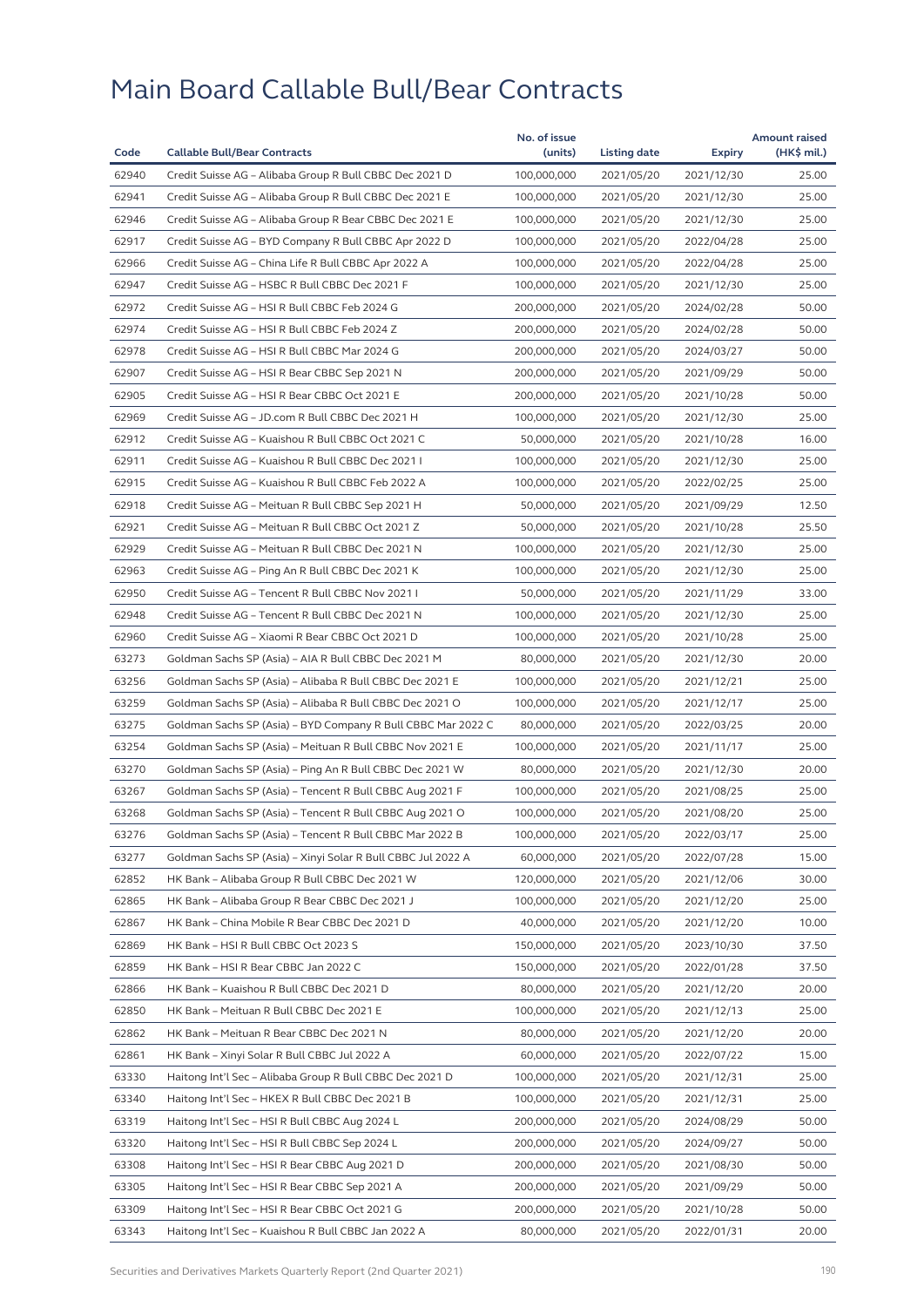| Code           | <b>Callable Bull/Bear Contracts</b>                                                    | No. of issue<br>(units)    | <b>Listing date</b>      | Expiry                   | <b>Amount raised</b><br>(HK\$ mil.) |
|----------------|----------------------------------------------------------------------------------------|----------------------------|--------------------------|--------------------------|-------------------------------------|
| 63339          | Haitong Int'l Sec - Meituan R Bear CBBC Dec 2021 E                                     | 100,000,000                | 2021/05/20               | 2021/12/31               | 25.00                               |
| 63342          | Haitong Int'l Sec - Smoore Intl R Bear CBBC Dec 2021 B                                 | 40,000,000                 | 2021/05/20               | 2021/12/31               | 10.00                               |
| 63253          | J P Morgan SP BV - Alibaba Group R Bull CBBC Jan 2022 A                                | 200,000,000                | 2021/05/20               | 2022/01/14               | 50.00                               |
| 63251          | J P Morgan SP BV - Meituan R Bear CBBC Jan 2022 B                                      | 200,000,000                | 2021/05/20               | 2022/01/14               | 50.00                               |
| 63249          | J P Morgan SP BV - Tencent R Bull CBBC Jan 2022 C                                      | 200,000,000                | 2021/05/20               | 2022/01/14               | 50.00                               |
| 63246          | Morgan Stanley Asia Products - Alibaba R Bull CBBC Nov 2021D                           | 40,000,000                 | 2021/05/20               | 2021/11/30               | 10.00                               |
| 63248          | Morgan Stanley Asia Products - Alibaba R Bear CBBC Nov 2021D                           | 40,000,000                 | 2021/05/20               | 2021/11/30               | 10.00                               |
| 63211          | SG Issuer - AIA R Bull CBBC Dec 2021 J                                                 | 60,000,000                 | 2021/05/20               | 2021/12/31               | 15.00                               |
| 63213          | SG Issuer - AIA R Bear CBBC Dec 2021 B                                                 | 60,000,000                 | 2021/05/20               | 2021/12/31               | 15.00                               |
| 63135          | SG Issuer - Alibaba Group R Bull CBBC Dec 2021 P                                       | 80,000,000                 | 2021/05/20               | 2021/12/31               | 20.00                               |
| 63138          | SG Issuer - Alibaba Group R Bull CBBC Dec 2021 Q                                       | 80,000,000                 | 2021/05/20               | 2021/12/31               | 20.00                               |
| 63139          | SG Issuer - Alibaba Group R Bull CBBC Dec 2021 R                                       | 80,000,000                 | 2021/05/20               | 2021/12/31               | 20.00                               |
| 63140          | SG Issuer - BYD Company R Bull CBBC Apr 2022 E                                         | 150,000,000                | 2021/05/20               | 2022/04/29               | 37.50                               |
| 63222          | SG Issuer - China Life R Bull CBBC Nov 2021 K                                          | 40,000,000                 | 2021/05/20               | 2021/11/30               | 10.00                               |
| 63231          | SG Issuer - CM Bank R Bull CBBC Dec 2021 F                                             | 100,000,000                | 2021/05/20               | 2021/12/31               | 25.00                               |
| 63145          | SG Issuer - Galaxy Ent R Bull CBBC Dec 2021 H                                          | 100,000,000                | 2021/05/20               | 2021/12/31               | 25.00                               |
| 63234          | SG Issuer - HSBC R Bull CBBC Nov 2021 C                                                | 100,000,000                | 2021/05/20               | 2021/11/30               | 25.00                               |
| 63201          | SG Issuer - HSI R Bull CBBC Feb 2024 B                                                 | 250,000,000                | 2021/05/20               | 2024/02/28               | 62.50                               |
| 63203          | SG Issuer - HSI R Bull CBBC Mar 2024 W                                                 | 250,000,000                |                          | 2024/03/27               | 62.50                               |
| 63202          | SG Issuer - HSI R Bull CBBC Mar 2024 X                                                 | 250,000,000                | 2021/05/20<br>2021/05/20 | 2024/03/27               | 62.50                               |
| 63171          | SG Issuer - HSI R Bear CBBC Oct 2021 C                                                 | 250,000,000                |                          |                          | 62.50                               |
|                |                                                                                        |                            | 2021/05/20               | 2021/10/28               |                                     |
| 63175<br>63178 | SG Issuer - HSI R Bear CBBC Oct 2021 I                                                 | 250,000,000                | 2021/05/20               | 2021/10/28               | 62.50<br>125.00                     |
| 63179          | SG Issuer - HSI R Bear CBBC Nov 2021 I<br>SG Issuer - HSI R Bear CBBC Nov 2021 J       | 500,000,000<br>250,000,000 | 2021/05/20<br>2021/05/20 | 2021/11/29<br>2021/11/29 | 62.50                               |
|                |                                                                                        |                            |                          |                          | 62.50                               |
| 63180          | SG Issuer - HSI R Bear CBBC Dec 2021 C                                                 | 250,000,000                | 2021/05/20               | 2021/12/30               | 25.00                               |
| 63130          | SG Issuer - HSTECH R Bull CBBC Dec 2021 V<br>SG Issuer - JD.com R Bull CBBC Nov 2021 M | 100,000,000                | 2021/05/20               | 2021/12/30               |                                     |
| 63148          |                                                                                        | 200,000,000                | 2021/05/20               | 2021/11/30               | 50.00<br>50.00                      |
| 63151          | SG Issuer - Kuaishou R Bull CBBC Dec 2021 L                                            | 200,000,000                | 2021/05/20<br>2021/05/20 | 2021/12/31               |                                     |
| 63153          | SG Issuer - Meituan R Bull CBBC Nov 2021 Y                                             | 80,000,000                 |                          | 2021/11/30               | 20.00                               |
| 63156          | SG Issuer - Meituan R Bull CBBC Nov 2021 Z                                             | 80,000,000                 | 2021/05/20               | 2021/11/30               | 20.00                               |
| 63245          | SG Issuer - Meituan R Bull CBBC Dec 2021 I                                             | 80,000,000                 | 2021/05/20               | 2021/12/31               | 20.00                               |
| 63181          | SG Issuer - Meituan R Bear CBBC Dec 2021 R                                             | 80,000,000                 | 2021/05/20               | 2021/12/31               | 20.00                               |
| 63183          | SG Issuer - Tencent R Bull CBBC Dec 2021 E                                             | 400,000,000                | 2021/05/20               | 2021/12/31               | 100.00                              |
| 63196          | SG Issuer - Tencent R Bull CBBC Dec 2021 H                                             | 80,000,000                 | 2021/05/20               | 2021/12/31               | 20.00                               |
| 63182          | SG Issuer - Tencent R Bull CBBC Dec 2021 K                                             | 400,000,000                | 2021/05/20               | 2021/12/31               | 100.00                              |
| 63157          | SG Issuer - Tencent R Bear CBBC Dec 2021 S                                             | 400,000,000                | 2021/05/20               | 2021/12/30               | 100.00                              |
| 63161          | SG Issuer - Tencent R Bear CBBC Jan 2022 E                                             | 400,000,000                | 2021/05/20               | 2022/01/28               | 100.00                              |
| 63169          | SG Issuer - Xiaomi R Bull CBBC Dec 2021 F                                              | 200,000,000                | 2021/05/20               | 2021/12/31               | 50.00                               |
| 63197          | SG Issuer - Xinyi Solar R Bull CBBC Dec 2021 D                                         | 40,000,000                 | 2021/05/20               | 2021/12/31               | 10.00                               |
| 63066          | UBS AG - AIA R Bull CBBC Dec 2021 E                                                    | 60,000,000                 | 2021/05/20               | 2021/12/30               | 15.00                               |
| 63016          | UBS AG - Alibaba Group R Bull CBBC Dec 2021 S                                          | 200,000,000                | 2021/05/20               | 2021/12/13               | 50.00                               |
| 63035          | UBS AG - Alibaba Group R Bull CBBC Dec 2021 T                                          | 80,000,000                 | 2021/05/20               | 2021/12/30               | 20.00                               |
| 63062          | UBS AG - Alibaba Group R Bear CBBC Nov 2021 E                                          | 200,000,000                | 2021/05/20               | 2021/11/30               | 50.00                               |
| 63034          | UBS AG - BYD Company R Bull CBBC Apr 2022 A                                            | 150,000,000                | 2021/05/20               | 2022/04/11               | 37.50                               |
| 63036          | UBS AG - China Life R Bull CBBC Mar 2022 B                                             | 150,000,000                | 2021/05/20               | 2022/03/14               | 37.50                               |
| 63067          | UBS AG - China Life R Bull CBBC Mar 2022 C                                             | 150,000,000                | 2021/05/20               | 2022/03/14               | 37.50                               |
| 63038          | UBS AG - CNOOC R Bull CBBC Dec 2021 C                                                  | 40,000,000                 | 2021/05/20               | 2021/12/30               | 10.00                               |
| 63043          | UBS AG - Galaxy Ent R Bull CBBC Dec 2021 F                                             | 50,000,000                 | 2021/05/20               | 2021/12/30               | 12.50                               |
| 63060          | UBS AG - HKEX R Bull CBBC Nov 2021 U                                                   | 200,000,000                | 2021/05/20               | 2021/11/30               | 50.00                               |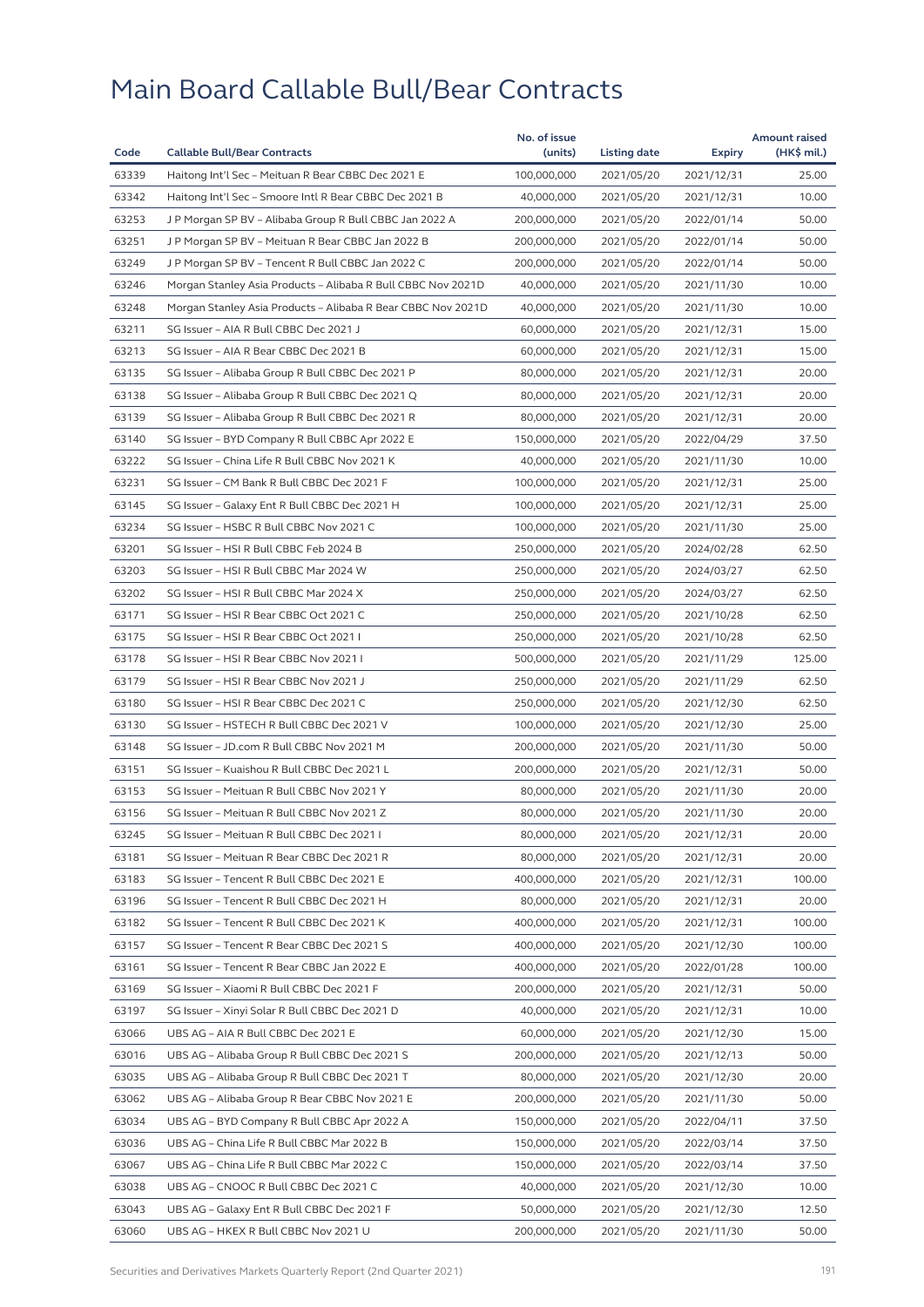|       |                                                           | No. of issue |              |            | <b>Amount raised</b> |
|-------|-----------------------------------------------------------|--------------|--------------|------------|----------------------|
| Code  | <b>Callable Bull/Bear Contracts</b>                       | (units)      | Listing date | Expiry     | (HK\$ mil.)          |
| 63080 | UBS AG - HSI R Bull CBBC Jan 2024 M                       | 200,000,000  | 2021/05/20   | 2024/01/30 | 50.00                |
| 63049 | UBS AG - HSI R Bull CBBC Feb 2024 U                       | 200,000,000  | 2021/05/20   | 2024/02/28 | 50.00                |
| 62981 | UBS AG - HSI R Bear CBBC Sep 2021 D                       | 200,000,000  | 2021/05/20   | 2021/09/29 | 50.00                |
| 62999 | UBS AG - HSI R Bear CBBC Oct 2021 Q                       | 200,000,000  | 2021/05/20   | 2021/10/28 | 50.00                |
| 63022 | UBS AG - HSI R Bear CBBC Oct 2021 R                       | 200,000,000  | 2021/05/20   | 2021/10/28 | 50.00                |
| 63081 | UBS AG - HSI R Bear CBBC Oct 2021 S                       | 200,000,000  | 2021/05/20   | 2021/10/28 | 50.00                |
| 63020 | UBS AG - JD.com R Bull CBBC Dec 2021 I                    | 200,000,000  | 2021/05/20   | 2021/12/30 | 50.00                |
| 63045 | UBS AG - JD.com R Bull CBBC Dec 2021 J                    | 200,000,000  | 2021/05/20   | 2021/12/30 | 50.00                |
| 63065 | UBS AG - JD.com R Bear CBBC Jan 2022 A                    | 200,000,000  | 2021/05/20   | 2022/01/17 | 50.00                |
| 63039 | UBS AG - Kuaishou R Bull CBBC Dec 2021 M                  | 60,000,000   | 2021/05/20   | 2021/12/30 | 15.00                |
| 63008 | UBS AG - Meituan R Bull CBBC Nov 2021 F                   | 150,000,000  | 2021/05/20   | 2021/11/30 | 37.50                |
| 63007 | UBS AG - Meituan R Bull CBBC Dec 2021 I                   | 50,000,000   | 2021/05/20   | 2021/12/30 | 12.50                |
| 63012 | UBS AG - Meituan R Bull CBBC Dec 2021 J                   | 50,000,000   | 2021/05/20   | 2021/12/30 | 12.50                |
| 63015 | UBS AG - Meituan R Bull CBBC Jan 2022 D                   | 150,000,000  | 2021/05/20   | 2022/01/17 | 37.50                |
| 63058 | UBS AG - Meituan R Bear CBBC Dec 2021 I                   | 50,000,000   | 2021/05/20   | 2021/12/31 | 12.50                |
| 63004 | UBS AG - Tencent R Bull CBBC Nov 2021 X                   | 200,000,000  | 2021/05/20   | 2021/11/30 | 50.00                |
| 63068 | UBS AG - Tencent R Bull CBBC Nov 2021 Y                   | 40,000,000   | 2021/05/20   | 2021/11/30 | 18.00                |
| 63006 | UBS AG - Tencent R Bull CBBC Dec 2021 F                   | 200,000,000  | 2021/05/20   | 2021/12/30 | 50.00                |
| 63071 | UBS AG - Tencent R Bull CBBC Dec 2021 G                   | 40,000,000   | 2021/05/20   | 2021/12/30 | 22.00                |
| 63000 | UBS AG - Tencent R Bull CBBC Jan 2022 F                   | 200,000,000  | 2021/05/20   | 2022/01/17 | 50.00                |
| 63055 | UBS AG - Tencent R Bull CBBC Jan 2022 G                   | 200,000,000  | 2021/05/20   | 2022/01/17 | 50.00                |
| 63073 | UBS AG - Tencent R Bull CBBC Jan 2022 H                   | 40,000,000   | 2021/05/20   | 2022/01/17 | 26.00                |
| 63003 | UBS AG - Tencent R Bear CBBC Dec 2021 G                   | 40,000,000   | 2021/05/20   | 2021/12/30 | 10.00                |
| 63017 | UBS AG - Xiaomi R Bear CBBC Dec 2021 D                    | 100,000,000  | 2021/05/20   | 2021/12/13 | 25.00                |
| 63296 | Bank Vontobel - AIA R Bull CBBC Nov 2021 L                | 80,000,000   | 2021/05/20   | 2021/11/26 | 20.00                |
| 63293 | Bank Vontobel - Alibaba Group R Bull CBBC Dec 2021 P      | 100,000,000  | 2021/05/20   | 2021/12/30 | 25.00                |
| 63285 | Bank Vontobel - Alibaba Group R Bull CBBC Jan 2022 A      | 100,000,000  | 2021/05/20   | 2022/01/21 | 25.00                |
| 63291 | Bank Vontobel - Alibaba Group R Bull CBBC Jan 2022 B      | 100,000,000  | 2021/05/20   | 2022/01/14 | 25.00                |
| 63298 | Bank Vontobel - HSI R Bull CBBC Jan 2024 J                | 100,000,000  | 2021/05/20   | 2024/01/30 | 25.00                |
| 63304 | Bank Vontobel - HSI R Bull CBBC Jan 2024 K                | 100,000,000  | 2021/05/20   | 2024/01/30 | 25.00                |
| 63280 | Bank Vontobel – HSI R Bear CBBC Sep 2021 I                | 100,000,000  | 2021/05/20   | 2021/09/29 | 25.00                |
| 63282 | Bank Vontobel - HSI R Bear CBBC Sep 2021 J                | 100,000,000  | 2021/05/20   | 2021/09/29 | 25.00                |
| 63283 | Bank Vontobel - HSI R Bear CBBC Sep 2021 K                | 100,000,000  | 2021/05/20   | 2021/09/29 | 25.00                |
| 63387 | BOCI Asia Ltd. – AIA R Bull CBBC Sep 2021 C               | 60,000,000   | 2021/05/21   | 2021/09/30 | 15.00                |
| 63388 | BOCI Asia Ltd. - Alibaba Group R Bull CBBC Sep 2021 L     | 60,000,000   | 2021/05/21   | 2021/09/30 | 15.00                |
| 63376 | BOCI Asia Ltd. - HSI R Bull CBBC Dec 2023 I               | 150,000,000  | 2021/05/21   | 2023/12/28 | 37.50                |
| 63380 | BOCI Asia Ltd. - HSI R Bear CBBC Aug 2021 U               | 150,000,000  | 2021/05/21   | 2021/08/30 | 37.50                |
| 63384 | BOCI Asia Ltd. - Tencent R Bull CBBC Sep 2021 I           | 120,000,000  | 2021/05/21   | 2021/09/30 | 30.00                |
| 63386 | BOCI Asia Ltd. - Tencent R Bear CBBC Sep 2021 I           | 120,000,000  | 2021/05/21   | 2021/09/30 | 30.00                |
| 63465 | BNP Paribas Issuance B.V. - HSI R Bull CBBC Sep 2024 V    | 250,000,000  | 2021/05/21   | 2024/09/27 | 62.50                |
| 63467 | BNP Paribas Issuance B.V. - HSI R Bull CBBC Sep 2024 W    | 250,000,000  | 2021/05/21   | 2024/09/27 | 62.50                |
| 63468 | BNP Paribas Issuance B.V. - HSI R Bull CBBC Sep 2024 X    | 240,000,000  | 2021/05/21   | 2024/09/27 | 60.00                |
| 63463 | BNP Paribas Issuance B.V. - HSI R Bear CBBC Aug 2021 U    | 250,000,000  | 2021/05/21   | 2021/08/30 | 62.50                |
| 63460 | BNP Paribas Issuance B.V. - HSI R Bear CBBC Aug 2021 Z    | 250,000,000  | 2021/05/21   | 2021/08/30 | 62.50                |
| 63421 | Credit Suisse AG - BYD Company R Bull CBBC Apr 2022 E     | 100,000,000  | 2021/05/21   | 2022/04/28 | 25.00                |
| 63402 | Credit Suisse AG - Geely Auto R Bull CBBC Feb 2022 A      | 100,000,000  | 2021/05/21   | 2022/02/25 | 25.00                |
| 63426 | Credit Suisse AG - Greatwall Motor R Bull CBBC Feb 2022 A | 60,000,000   | 2021/05/21   | 2022/02/25 | 15.00                |
| 63445 | Credit Suisse AG - HSI R Bull CBBC Feb 2024 A             | 200,000,000  | 2021/05/21   | 2024/02/28 | 50.00                |
| 63456 | Credit Suisse AG - HSI R Bull CBBC Feb 2024 R             | 200,000,000  | 2021/05/21   | 2024/02/28 | 50.00                |
|       |                                                           |              |              |            |                      |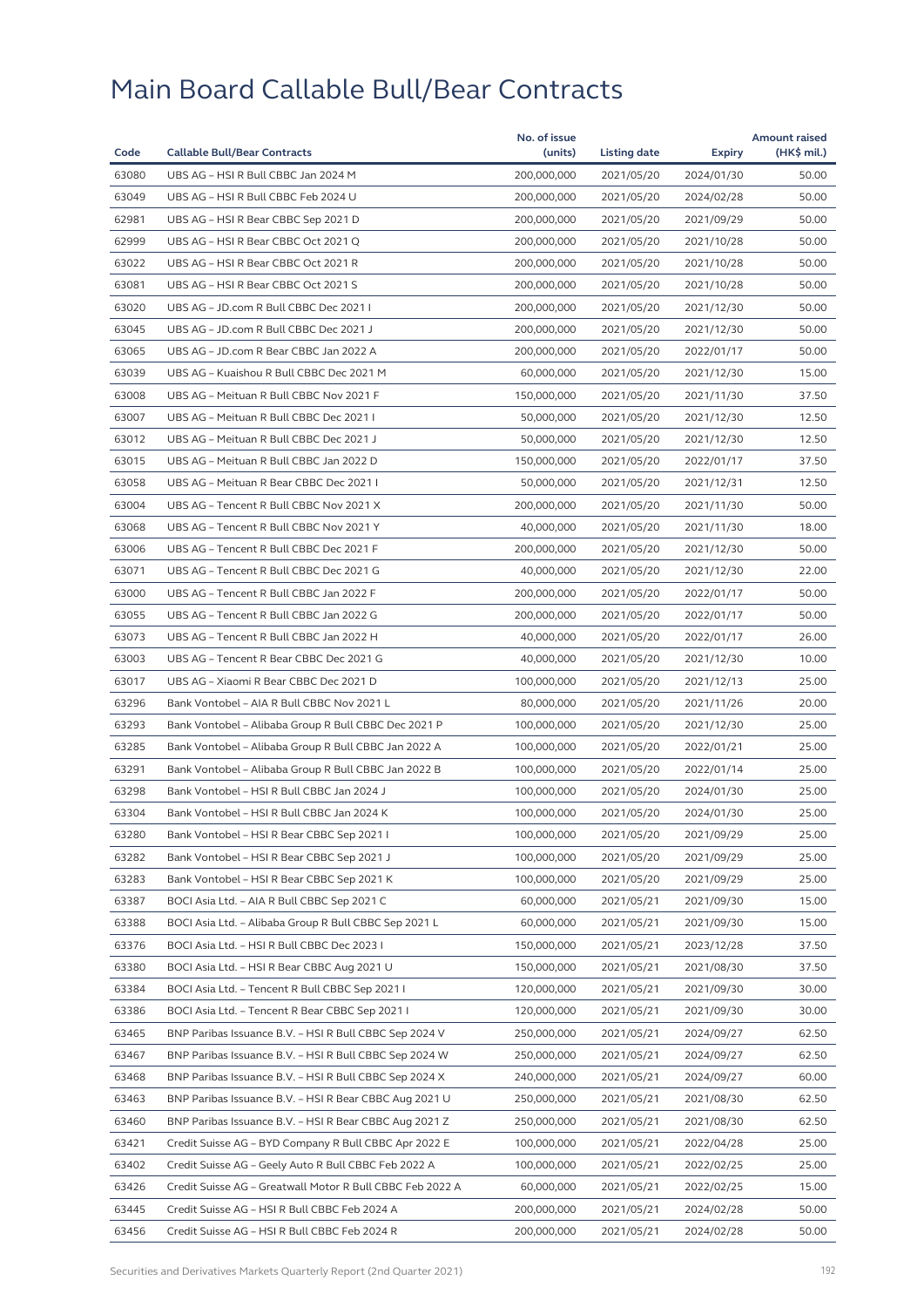|       |                                                                                                              | No. of issue |                     |               | <b>Amount raised</b> |
|-------|--------------------------------------------------------------------------------------------------------------|--------------|---------------------|---------------|----------------------|
| Code  | <b>Callable Bull/Bear Contracts</b>                                                                          | (units)      | <b>Listing date</b> | <b>Expiry</b> | (HK\$ mil.)          |
| 63458 | Credit Suisse AG - HSI R Bull CBBC Feb 2024 V                                                                | 200,000,000  | 2021/05/21          | 2024/02/28    | 50.00                |
| 63393 | Credit Suisse AG - HSI R Bear CBBC Aug 2021 U                                                                | 200,000,000  | 2021/05/21          | 2021/08/30    | 50.00                |
| 63391 | Credit Suisse AG - HSI R Bear CBBC Sep 2021 M                                                                | 200,000,000  | 2021/05/21          | 2021/09/29    | 50.00                |
| 63428 | Credit Suisse AG - Meituan R Bull CBBC Nov 2021 D                                                            | 100,000,000  | 2021/05/21          | 2021/11/29    | 25.00                |
| 63431 | Credit Suisse AG - Smoore Intl R Bull CBBC Dec 2021 C                                                        | 50,000,000   | 2021/05/21          | 2021/12/30    | 12.50                |
| 63443 | Credit Suisse AG - Tencent R Bull CBBC Oct 2021 V                                                            | 50,000,000   | 2021/05/21          | 2021/10/28    | 12.50                |
| 63412 | Credit Suisse AG - Tencent R Bull CBBC Dec 2021 O                                                            | 100,000,000  | 2021/05/21          | 2021/12/30    | 25.00                |
| 63423 | Credit Suisse AG - Weimob R Bull CBBC Feb 2022 E                                                             | 80,000,000   | 2021/05/21          | 2022/02/25    | 20.00                |
| 63433 | Credit Suisse AG - Xiaomi R Bull CBBC Dec 2021 F                                                             | 100,000,000  | 2021/05/21          | 2021/12/30    | 25.00                |
| 63417 | Credit Suisse AG - Xinyi Solar R Bull CBBC Oct 2021 D                                                        | 40,000,000   | 2021/05/21          | 2021/10/28    | 10.00                |
| 63420 | Credit Suisse AG - Xinyi Solar R Bear CBBC Oct 2021 A                                                        | 40,000,000   | 2021/05/21          | 2021/10/28    | 10.00                |
| 63754 | Goldman Sachs SP (Asia) - Alibaba R Bull CBBC Dec 2021 P                                                     | 100,000,000  | 2021/05/21          | 2021/12/30    | 25.00                |
| 63760 | Goldman Sachs SP (Asia) - Alibaba R Bull CBBC Dec 2021 Q                                                     | 100,000,000  | 2021/05/21          | 2021/12/17    | 25.00                |
| 63774 | Goldman Sachs SP (Asia) - HKEX R Bull CBBC Nov 2021 A                                                        | 80,000,000   | 2021/05/21          | 2021/11/17    | 20.00                |
| 63777 | Goldman Sachs SP (Asia) - Kuaishou R Bull CBBC Dec 2021 G                                                    | 80,000,000   | 2021/05/21          | 2021/12/28    | 20.00                |
| 63780 | Goldman Sachs SP (Asia) - Kuaishou R Bear CBBC Feb 2022 A                                                    | 80,000,000   | 2021/05/21          | 2022/02/22    | 20.00                |
| 63768 | Goldman Sachs SP (Asia) - Meituan R Bull CBBC Nov 2021 F                                                     | 100,000,000  | 2021/05/21          | 2021/11/18    | 25.00                |
| 63772 | Goldman Sachs SP (Asia) - Meituan R Bull CBBC Nov 2021 G                                                     | 60,000,000   | 2021/05/21          | 2021/11/17    | 15.00                |
| 63776 | Goldman Sachs SP (Asia) - Tencent R Bull CBBC Aug 2021 G                                                     | 100,000,000  | 2021/05/21          | 2021/08/25    | 25.00                |
| 63773 | Goldman Sachs SP (Asia) - Weimob R Bull CBBC Mar 2022 B                                                      | 80,000,000   | 2021/05/21          | 2022/03/17    | 20.00                |
| 63364 | HK Bank - AIA R Bull CBBC Dec 2021 G                                                                         | 50,000,000   | 2021/05/21          | 2021/12/06    | 12.50                |
| 63348 | HK Bank - BYD Company R Bull CBBC Mar 2022 B                                                                 | 80,000,000   | 2021/05/21          | 2022/03/11    | 20.00                |
| 63350 | HK Bank - HKEX R Bear CBBC Dec 2021 S                                                                        | 60,000,000   | 2021/05/21          | 2021/12/20    | 15.00                |
| 63373 | HK Bank - HSI R Bull CBBC Oct 2023 U                                                                         | 100,000,000  | 2021/05/21          | 2023/10/30    | 25.00                |
| 63375 | HK Bank - HSI R Bull CBBC Oct 2023 V                                                                         | 100,000,000  | 2021/05/21          | 2023/10/30    | 25.00                |
| 63368 | HK Bank - HSI R Bear CBBC Oct 2021 C                                                                         | 100,000,000  | 2021/05/21          | 2021/10/28    | 25.00                |
| 63353 | HK Bank - JD.com R Bear CBBC Nov 2021 E                                                                      | 50,000,000   | 2021/05/21          | 2021/11/15    | 12.50                |
| 63354 | HK Bank - Kuaishou R Bull CBBC Dec 2021 E                                                                    | 80,000,000   | 2021/05/21          | 2021/12/17    | 20.00                |
| 63358 | HK Bank - Meituan R Bull CBBC Dec 2021 D                                                                     | 100,000,000  | 2021/05/21          | 2021/12/06    | 25.00                |
| 63363 | HK Bank - Smoore Intl R Bull CBBC Nov 2021 G                                                                 | 60,000,000   | 2021/05/21          | 2021/11/30    | 15.00                |
| 63352 | HK Bank - Tencent R Bull CBBC Dec 2021 T                                                                     | 100,000,000  | 2021/05/21          | 2021/12/13    | 25.00                |
| 63362 | HK Bank - Xiaomi R Bull CBBC Dec 2021 U                                                                      | 100,000,000  | 2021/05/21          | 2021/12/20    | 25.00                |
| 63484 | Haitong Int'l Sec - HSI R Bull CBBC Jul 2024 P                                                               | 200,000,000  | 2021/05/21          | 2024/07/30    | 50.00                |
| 63480 | Haitong Int'l Sec - HSI R Bull CBBC Aug 2024 J                                                               | 200,000,000  | 2021/05/21          | 2024/08/29    | 50.00                |
| 63479 | Haitong Int'l Sec - HSI R Bull CBBC Sep 2024 M                                                               | 200,000,000  | 2021/05/21          | 2024/09/27    | 50.00                |
| 63469 | Haitong Int'l Sec - HSI R Bear CBBC Sep 2021 B                                                               | 200,000,000  | 2021/05/21          | 2021/09/29    | 50.00                |
| 63470 | Haitong Int'l Sec - HSI R Bear CBBC Oct 2021 H                                                               | 200,000,000  | 2021/05/21          | 2021/10/28    | 50.00                |
| 63477 |                                                                                                              | 100,000,000  |                     |               | 25.00                |
|       | Haitong Int'l Sec – Meituan R Bull CBBC Dec 2021 L<br>Haitong Int'l Sec - Smoore Intl R Bull CBBC Dec 2021 B |              | 2021/05/21          | 2021/12/31    |                      |
| 63478 |                                                                                                              | 40,000,000   | 2021/05/21          | 2021/12/31    | 10.00                |
| 63476 | Haitong Int'l Sec - Tencent R Bull CBBC Nov 2021 O                                                           | 100,000,000  | 2021/05/21          | 2021/11/29    | 25.00                |
| 63473 | Haitong Int'l Sec - Tencent R Bull CBBC Dec 2021 L                                                           | 100,000,000  | 2021/05/21          | 2021/12/31    | 25.00                |
| 63459 | Morgan Stanley Asia Products - Tencent R Bull CBBC Dec 2021W                                                 | 40,000,000   | 2021/05/21          | 2021/12/01    | 10.00                |
| 63524 | SG Issuer – AIA R Bear CBBC Dec 2021 C                                                                       | 60,000,000   | 2021/05/21          | 2021/12/31    | 15.00                |
| 63525 | SG Issuer - Alibaba Group R Bull CBBC Nov 2021 X                                                             | 80,000,000   | 2021/05/21          | 2021/11/30    | 20.00                |
| 63528 | SG Issuer - BYD Company R Bull CBBC Apr 2022 F                                                               | 150,000,000  | 2021/05/21          | 2022/04/29    | 37.50                |
| 63488 | SG Issuer - BYD Company R Bear CBBC Mar 2022 A                                                               | 150,000,000  | 2021/05/21          | 2022/03/30    | 37.50                |
| 63529 | SG Issuer - Geely Auto R Bull CBBC Jan 2022 G                                                                | 150,000,000  | 2021/05/21          | 2022/01/31    | 37.50                |
| 63536 | SG Issuer - Greatwall Motor R Bull CBBC Dec 2021 U                                                           | 100,000,000  | 2021/05/21          | 2021/12/31    | 25.00                |
| 63560 | SG Issuer - HSI R Bull CBBC Jan 2024 I                                                                       | 250,000,000  | 2021/05/21          | 2024/01/30    | 62.50                |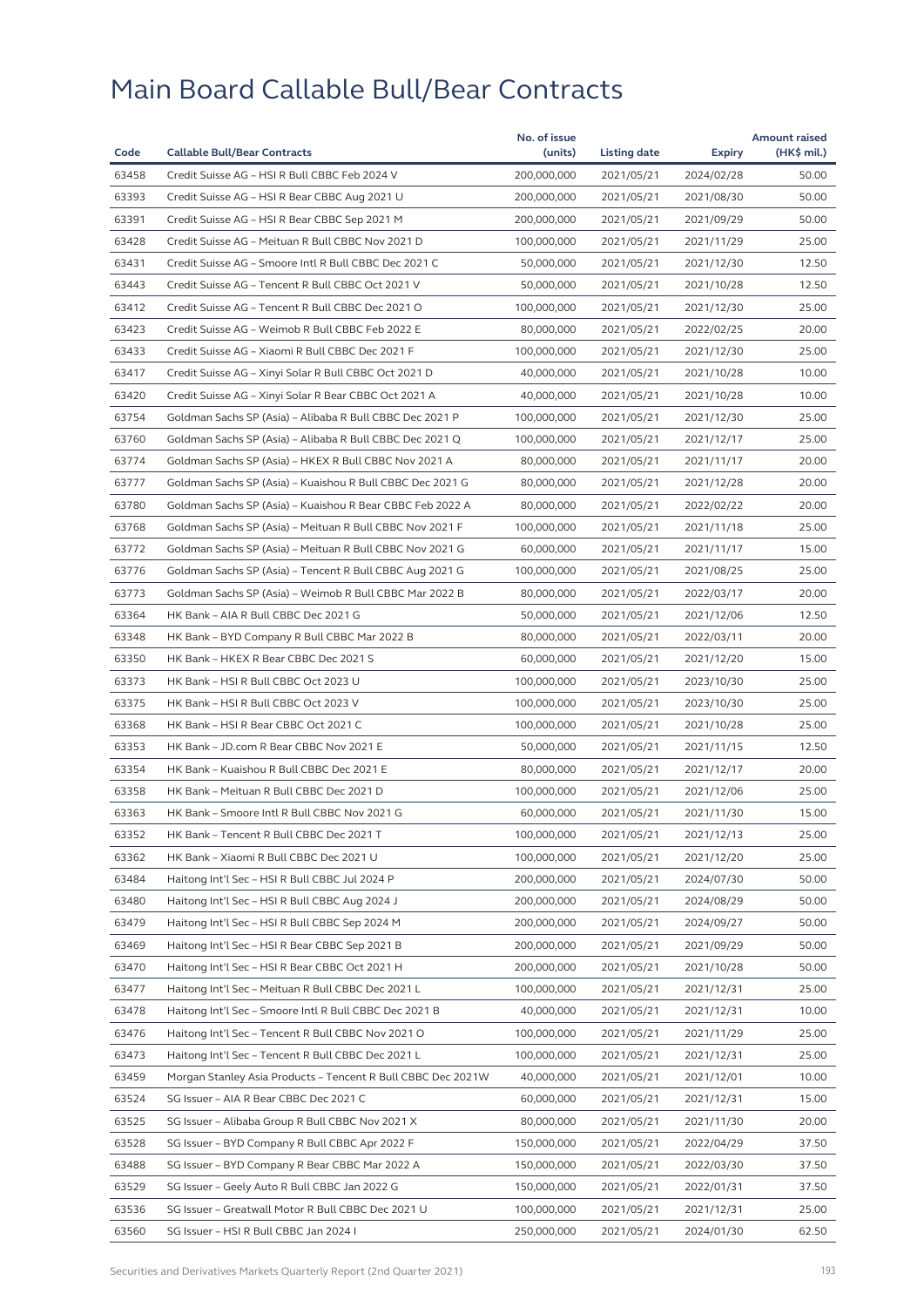| 63561<br>SG Issuer - HSI R Bull CBBC Feb 2024 G<br>250,000,000<br>62.50<br>2021/05/21<br>2024/02/28<br>63562<br>SG Issuer - HSI R Bull CBBC Mar 2024 Y<br>250,000,000<br>2021/05/21<br>62.50<br>2024/03/27<br>63564<br>SG Issuer - HSI R Bull CBBC Mar 2024 Z<br>250,000,000<br>2021/05/21<br>2024/03/27<br>62.50<br>63512<br>SG Issuer - HSI R Bear CBBC Sep 2021 L<br>250,000,000<br>62.50<br>2021/05/21<br>2021/09/29<br>63515<br>SG Issuer - HSI R Bear CBBC Sep 2021 R<br>250,000,000<br>2021/05/21<br>2021/09/29<br>62.50<br>63522<br>125.00<br>SG Issuer - HSI R Bear CBBC Oct 2021 J<br>500,000,000<br>2021/05/21<br>2021/10/28<br>63523<br>SG Issuer - HSI R Bear CBBC Oct 2021 Y<br>250,000,000<br>2021/05/21<br>2021/10/28<br>62.50<br>63486<br>SG Issuer - HSTECH R Bear CBBC Oct 2021 B<br>100,000,000<br>2021/10/28<br>25.00<br>2021/05/21<br>63491<br>SG Issuer - JD.com R Bull CBBC Dec 2021 I<br>200,000,000<br>50.00<br>2021/05/21<br>2021/12/31<br>63545<br>SG Issuer - JD.com R Bear CBBC Jan 2022 B<br>200,000,000<br>2021/05/21<br>50.00<br>2022/01/28<br>63550<br>SG Issuer - Meituan R Bull CBBC Dec 2021 D<br>80,000,000<br>2021/05/21<br>20.00<br>2021/12/31<br>63494<br>50.00<br>SG Issuer - Meituan R Bear CBBC Jan 2022 C<br>200,000,000<br>2021/05/21<br>2022/01/28<br>63567<br>SG Issuer - Ping An R Bull CBBC Nov 2021 W<br>100,000,000<br>25.00<br>2021/05/21<br>2021/11/30<br>63501<br>SG Issuer - SMIC R Bull CBBC Dec 2021 T<br>120,000,000<br>2021/05/21<br>2021/12/31<br>30.00<br>63568<br>SG Issuer - Smoore Intl R Bull CBBC Dec 2021 M<br>60,000,000<br>15.00<br>2021/05/21<br>2021/12/31<br>63555<br>SG Issuer - Sunny Optical R Bull CBBC Nov 2021 H<br>40,000,000<br>2021/05/21<br>2021/11/30<br>10.00<br>63582<br>100.00<br>SG Issuer - Tencent R Bull CBBC Oct 2021 K<br>400.000.000<br>2021/05/21<br>2021/10/29<br>63556<br>SG Issuer - Tencent R Bull CBBC Oct 2021 M<br>20.00<br>80,000,000<br>2021/05/21<br>2021/10/29<br>63586<br>SG Issuer - Tencent R Bull CBBC Oct 2021 N<br>80,000,000<br>2021/10/29<br>20.00<br>2021/05/21<br>63593<br>SG Issuer - Tencent R Bull CBBC Jan 2022 H<br>80,000,000<br>20.80<br>2021/05/21<br>2022/01/31<br>63503<br>SG Issuer - Tencent R Bear CBBC Oct 2021 Q<br>80,000,000<br>2021/05/21<br>2021/10/29<br>20.00<br>63504<br>SG Issuer - Tencent R Bear CBBC Dec 2021 T<br>400,000,000<br>2021/05/21<br>2021/12/31<br>100.00<br>63596<br>SG Issuer - Xiaomi R Bull CBBC Jan 2022 J<br>200,000,000<br>2021/05/21<br>2022/01/31<br>50.00<br>63511<br>SG Issuer - Xiaomi R Bear CBBC Dec 2021 L<br>50.00<br>200,000,000<br>2021/05/21<br>2021/12/31<br>63645<br>UBS AG - Alibaba Group R Bull CBBC Nov 2021 K<br>80,000,000<br>2021/05/21<br>2021/11/30<br>20.00<br>63611<br>UBS AG - Alibaba Group R Bear CBBC Jan 2022 A<br>80,000,000<br>2022/01/17<br>20.00<br>2021/05/21<br>63649<br>UBS AG - BYD Company R Bull CBBC Mar 2022 R<br>150,000,000<br>2021/05/21<br>2022/03/14<br>37.50<br>63614<br>UBS AG - BYD Company R Bear CBBC Feb 2022 C<br>150,000,000<br>2021/05/21<br>2022/02/14<br>37.50<br>63652<br>UBS AG - China Mobile R Bull CBBC Dec 2021 C<br>100,000,000<br>2021/12/31<br>25.00<br>2021/05/21<br>25.00<br>63646<br>UBS AG - Geely Auto R Bull CBBC Jan 2022 S<br>100,000,000<br>2021/05/21<br>2022/01/31<br>63680<br>80,000,000<br>2021/05/21<br>2022/01/31<br>20.00<br>UBS AG – Great Wall Motor R Bull CBBC Jan 2022 D<br>63707<br>UBS AG - HSI R Bull CBBC Jan 2024 A<br>200,000,000<br>2021/05/21<br>2024/01/30<br>50.00<br>63636<br>200,000,000<br>2024/02/28<br>50.00<br>UBS AG - HSI R Bull CBBC Feb 2024 V<br>2021/05/21<br>63712<br>UBS AG - HSI R Bull CBBC Feb 2024 W<br>200,000,000<br>2021/05/21<br>2024/02/28<br>50.00<br>63730<br>UBS AG - HSI R Bear CBBC Sep 2021 X<br>200,000,000<br>2021/05/21<br>50.00<br>2021/09/29<br>63733<br>UBS AG - HSI R Bear CBBC Oct 2021 T<br>200,000,000<br>2021/05/21<br>2021/10/28<br>50.00<br>50.00<br>63734<br>UBS AG - HSI R Bear CBBC Oct 2021 U<br>200,000,000<br>2021/05/21<br>2021/10/28<br>63616<br>UBS AG - JD.com R Bull CBBC Dec 2021 K<br>200,000,000<br>2021/05/21<br>2021/12/30<br>50.00<br>63638<br>UBS AG - Meituan R Bull CBBC Jan 2022 E<br>50,000,000<br>2021/05/21<br>2022/01/17<br>12.50<br>63751<br>UBS AG - Meituan R Bear CBBC Jan 2022 A<br>150,000,000<br>2021/05/21<br>37.50<br>2022/01/17<br>100,000,000<br>63689<br>UBS AG - Ping An R Bull CBBC Jan 2022 A<br>2021/05/21<br>2022/01/17<br>25.00<br>63650<br>UBS AG - SMIC R Bear CBBC Jan 2022 A<br>50,000,000<br>2021/05/21<br>2022/01/31<br>12.50<br>63658<br>UBS AG - Sunny Optical R Bull CBBC Feb 2022 I<br>40,000,000<br>2021/05/21<br>2022/02/14<br>10.00<br>63708<br>UBS AG - Tencent R Bull CBBC Nov 2021 Z<br>40,000,000<br>2021/11/30<br>10.00<br>2021/05/21<br>63637<br>UBS AG - Tencent R Bull CBBC Jan 2022 I<br>200,000,000<br>2021/05/21<br>2022/01/17<br>50.00<br>63741<br>UBS AG - Tencent R Bear CBBC Dec 2021 H<br>200,000,000<br>2021/05/21<br>50.00<br>2021/12/30<br>63749<br>UBS AG - Tencent R Bear CBBC Jan 2022 A<br>200,000,000<br>2021/05/21<br>2022/01/17<br>50.00<br>63664<br>UBS AG - Weimob R Bull CBBC Feb 2022 B<br>80,000,000<br>2021/05/21<br>2022/02/14<br>20.00<br>63613<br>100,000,000<br>25.00<br>UBS AG - Xiaomi R Bear CBBC Dec 2021 E<br>2021/05/21<br>2021/12/30 |      |                                     | No. of issue |              |        | <b>Amount raised</b> |
|-----------------------------------------------------------------------------------------------------------------------------------------------------------------------------------------------------------------------------------------------------------------------------------------------------------------------------------------------------------------------------------------------------------------------------------------------------------------------------------------------------------------------------------------------------------------------------------------------------------------------------------------------------------------------------------------------------------------------------------------------------------------------------------------------------------------------------------------------------------------------------------------------------------------------------------------------------------------------------------------------------------------------------------------------------------------------------------------------------------------------------------------------------------------------------------------------------------------------------------------------------------------------------------------------------------------------------------------------------------------------------------------------------------------------------------------------------------------------------------------------------------------------------------------------------------------------------------------------------------------------------------------------------------------------------------------------------------------------------------------------------------------------------------------------------------------------------------------------------------------------------------------------------------------------------------------------------------------------------------------------------------------------------------------------------------------------------------------------------------------------------------------------------------------------------------------------------------------------------------------------------------------------------------------------------------------------------------------------------------------------------------------------------------------------------------------------------------------------------------------------------------------------------------------------------------------------------------------------------------------------------------------------------------------------------------------------------------------------------------------------------------------------------------------------------------------------------------------------------------------------------------------------------------------------------------------------------------------------------------------------------------------------------------------------------------------------------------------------------------------------------------------------------------------------------------------------------------------------------------------------------------------------------------------------------------------------------------------------------------------------------------------------------------------------------------------------------------------------------------------------------------------------------------------------------------------------------------------------------------------------------------------------------------------------------------------------------------------------------------------------------------------------------------------------------------------------------------------------------------------------------------------------------------------------------------------------------------------------------------------------------------------------------------------------------------------------------------------------------------------------------------------------------------------------------------------------------------------------------------------------------------------------------------------------------------------------------------------------------------------------------------------------------------------------------------------------------------------------------------------------------------------------------------------------------------------------------------------------------------------------------------------------------------------------------------------------------------------------------------------------------------------------------------------------------------------------------------------------------------------------------------------------------------------------------------------------------------------------------------------------------------------------------------------------------------------------------------------------------------------------------------------------------------------------------------------------------------------------------------------------------------------------------------------------------------------------------------------------------|------|-------------------------------------|--------------|--------------|--------|----------------------|
|                                                                                                                                                                                                                                                                                                                                                                                                                                                                                                                                                                                                                                                                                                                                                                                                                                                                                                                                                                                                                                                                                                                                                                                                                                                                                                                                                                                                                                                                                                                                                                                                                                                                                                                                                                                                                                                                                                                                                                                                                                                                                                                                                                                                                                                                                                                                                                                                                                                                                                                                                                                                                                                                                                                                                                                                                                                                                                                                                                                                                                                                                                                                                                                                                                                                                                                                                                                                                                                                                                                                                                                                                                                                                                                                                                                                                                                                                                                                                                                                                                                                                                                                                                                                                                                                                                                                                                                                                                                                                                                                                                                                                                                                                                                                                                                                                                                                                                                                                                                                                                                                                                                                                                                                                                                                                                                                                     | Code | <b>Callable Bull/Bear Contracts</b> | (units)      | Listing date | Expiry | (HK\$ mil.)          |
|                                                                                                                                                                                                                                                                                                                                                                                                                                                                                                                                                                                                                                                                                                                                                                                                                                                                                                                                                                                                                                                                                                                                                                                                                                                                                                                                                                                                                                                                                                                                                                                                                                                                                                                                                                                                                                                                                                                                                                                                                                                                                                                                                                                                                                                                                                                                                                                                                                                                                                                                                                                                                                                                                                                                                                                                                                                                                                                                                                                                                                                                                                                                                                                                                                                                                                                                                                                                                                                                                                                                                                                                                                                                                                                                                                                                                                                                                                                                                                                                                                                                                                                                                                                                                                                                                                                                                                                                                                                                                                                                                                                                                                                                                                                                                                                                                                                                                                                                                                                                                                                                                                                                                                                                                                                                                                                                                     |      |                                     |              |              |        |                      |
|                                                                                                                                                                                                                                                                                                                                                                                                                                                                                                                                                                                                                                                                                                                                                                                                                                                                                                                                                                                                                                                                                                                                                                                                                                                                                                                                                                                                                                                                                                                                                                                                                                                                                                                                                                                                                                                                                                                                                                                                                                                                                                                                                                                                                                                                                                                                                                                                                                                                                                                                                                                                                                                                                                                                                                                                                                                                                                                                                                                                                                                                                                                                                                                                                                                                                                                                                                                                                                                                                                                                                                                                                                                                                                                                                                                                                                                                                                                                                                                                                                                                                                                                                                                                                                                                                                                                                                                                                                                                                                                                                                                                                                                                                                                                                                                                                                                                                                                                                                                                                                                                                                                                                                                                                                                                                                                                                     |      |                                     |              |              |        |                      |
|                                                                                                                                                                                                                                                                                                                                                                                                                                                                                                                                                                                                                                                                                                                                                                                                                                                                                                                                                                                                                                                                                                                                                                                                                                                                                                                                                                                                                                                                                                                                                                                                                                                                                                                                                                                                                                                                                                                                                                                                                                                                                                                                                                                                                                                                                                                                                                                                                                                                                                                                                                                                                                                                                                                                                                                                                                                                                                                                                                                                                                                                                                                                                                                                                                                                                                                                                                                                                                                                                                                                                                                                                                                                                                                                                                                                                                                                                                                                                                                                                                                                                                                                                                                                                                                                                                                                                                                                                                                                                                                                                                                                                                                                                                                                                                                                                                                                                                                                                                                                                                                                                                                                                                                                                                                                                                                                                     |      |                                     |              |              |        |                      |
|                                                                                                                                                                                                                                                                                                                                                                                                                                                                                                                                                                                                                                                                                                                                                                                                                                                                                                                                                                                                                                                                                                                                                                                                                                                                                                                                                                                                                                                                                                                                                                                                                                                                                                                                                                                                                                                                                                                                                                                                                                                                                                                                                                                                                                                                                                                                                                                                                                                                                                                                                                                                                                                                                                                                                                                                                                                                                                                                                                                                                                                                                                                                                                                                                                                                                                                                                                                                                                                                                                                                                                                                                                                                                                                                                                                                                                                                                                                                                                                                                                                                                                                                                                                                                                                                                                                                                                                                                                                                                                                                                                                                                                                                                                                                                                                                                                                                                                                                                                                                                                                                                                                                                                                                                                                                                                                                                     |      |                                     |              |              |        |                      |
|                                                                                                                                                                                                                                                                                                                                                                                                                                                                                                                                                                                                                                                                                                                                                                                                                                                                                                                                                                                                                                                                                                                                                                                                                                                                                                                                                                                                                                                                                                                                                                                                                                                                                                                                                                                                                                                                                                                                                                                                                                                                                                                                                                                                                                                                                                                                                                                                                                                                                                                                                                                                                                                                                                                                                                                                                                                                                                                                                                                                                                                                                                                                                                                                                                                                                                                                                                                                                                                                                                                                                                                                                                                                                                                                                                                                                                                                                                                                                                                                                                                                                                                                                                                                                                                                                                                                                                                                                                                                                                                                                                                                                                                                                                                                                                                                                                                                                                                                                                                                                                                                                                                                                                                                                                                                                                                                                     |      |                                     |              |              |        |                      |
|                                                                                                                                                                                                                                                                                                                                                                                                                                                                                                                                                                                                                                                                                                                                                                                                                                                                                                                                                                                                                                                                                                                                                                                                                                                                                                                                                                                                                                                                                                                                                                                                                                                                                                                                                                                                                                                                                                                                                                                                                                                                                                                                                                                                                                                                                                                                                                                                                                                                                                                                                                                                                                                                                                                                                                                                                                                                                                                                                                                                                                                                                                                                                                                                                                                                                                                                                                                                                                                                                                                                                                                                                                                                                                                                                                                                                                                                                                                                                                                                                                                                                                                                                                                                                                                                                                                                                                                                                                                                                                                                                                                                                                                                                                                                                                                                                                                                                                                                                                                                                                                                                                                                                                                                                                                                                                                                                     |      |                                     |              |              |        |                      |
|                                                                                                                                                                                                                                                                                                                                                                                                                                                                                                                                                                                                                                                                                                                                                                                                                                                                                                                                                                                                                                                                                                                                                                                                                                                                                                                                                                                                                                                                                                                                                                                                                                                                                                                                                                                                                                                                                                                                                                                                                                                                                                                                                                                                                                                                                                                                                                                                                                                                                                                                                                                                                                                                                                                                                                                                                                                                                                                                                                                                                                                                                                                                                                                                                                                                                                                                                                                                                                                                                                                                                                                                                                                                                                                                                                                                                                                                                                                                                                                                                                                                                                                                                                                                                                                                                                                                                                                                                                                                                                                                                                                                                                                                                                                                                                                                                                                                                                                                                                                                                                                                                                                                                                                                                                                                                                                                                     |      |                                     |              |              |        |                      |
|                                                                                                                                                                                                                                                                                                                                                                                                                                                                                                                                                                                                                                                                                                                                                                                                                                                                                                                                                                                                                                                                                                                                                                                                                                                                                                                                                                                                                                                                                                                                                                                                                                                                                                                                                                                                                                                                                                                                                                                                                                                                                                                                                                                                                                                                                                                                                                                                                                                                                                                                                                                                                                                                                                                                                                                                                                                                                                                                                                                                                                                                                                                                                                                                                                                                                                                                                                                                                                                                                                                                                                                                                                                                                                                                                                                                                                                                                                                                                                                                                                                                                                                                                                                                                                                                                                                                                                                                                                                                                                                                                                                                                                                                                                                                                                                                                                                                                                                                                                                                                                                                                                                                                                                                                                                                                                                                                     |      |                                     |              |              |        |                      |
|                                                                                                                                                                                                                                                                                                                                                                                                                                                                                                                                                                                                                                                                                                                                                                                                                                                                                                                                                                                                                                                                                                                                                                                                                                                                                                                                                                                                                                                                                                                                                                                                                                                                                                                                                                                                                                                                                                                                                                                                                                                                                                                                                                                                                                                                                                                                                                                                                                                                                                                                                                                                                                                                                                                                                                                                                                                                                                                                                                                                                                                                                                                                                                                                                                                                                                                                                                                                                                                                                                                                                                                                                                                                                                                                                                                                                                                                                                                                                                                                                                                                                                                                                                                                                                                                                                                                                                                                                                                                                                                                                                                                                                                                                                                                                                                                                                                                                                                                                                                                                                                                                                                                                                                                                                                                                                                                                     |      |                                     |              |              |        |                      |
|                                                                                                                                                                                                                                                                                                                                                                                                                                                                                                                                                                                                                                                                                                                                                                                                                                                                                                                                                                                                                                                                                                                                                                                                                                                                                                                                                                                                                                                                                                                                                                                                                                                                                                                                                                                                                                                                                                                                                                                                                                                                                                                                                                                                                                                                                                                                                                                                                                                                                                                                                                                                                                                                                                                                                                                                                                                                                                                                                                                                                                                                                                                                                                                                                                                                                                                                                                                                                                                                                                                                                                                                                                                                                                                                                                                                                                                                                                                                                                                                                                                                                                                                                                                                                                                                                                                                                                                                                                                                                                                                                                                                                                                                                                                                                                                                                                                                                                                                                                                                                                                                                                                                                                                                                                                                                                                                                     |      |                                     |              |              |        |                      |
|                                                                                                                                                                                                                                                                                                                                                                                                                                                                                                                                                                                                                                                                                                                                                                                                                                                                                                                                                                                                                                                                                                                                                                                                                                                                                                                                                                                                                                                                                                                                                                                                                                                                                                                                                                                                                                                                                                                                                                                                                                                                                                                                                                                                                                                                                                                                                                                                                                                                                                                                                                                                                                                                                                                                                                                                                                                                                                                                                                                                                                                                                                                                                                                                                                                                                                                                                                                                                                                                                                                                                                                                                                                                                                                                                                                                                                                                                                                                                                                                                                                                                                                                                                                                                                                                                                                                                                                                                                                                                                                                                                                                                                                                                                                                                                                                                                                                                                                                                                                                                                                                                                                                                                                                                                                                                                                                                     |      |                                     |              |              |        |                      |
|                                                                                                                                                                                                                                                                                                                                                                                                                                                                                                                                                                                                                                                                                                                                                                                                                                                                                                                                                                                                                                                                                                                                                                                                                                                                                                                                                                                                                                                                                                                                                                                                                                                                                                                                                                                                                                                                                                                                                                                                                                                                                                                                                                                                                                                                                                                                                                                                                                                                                                                                                                                                                                                                                                                                                                                                                                                                                                                                                                                                                                                                                                                                                                                                                                                                                                                                                                                                                                                                                                                                                                                                                                                                                                                                                                                                                                                                                                                                                                                                                                                                                                                                                                                                                                                                                                                                                                                                                                                                                                                                                                                                                                                                                                                                                                                                                                                                                                                                                                                                                                                                                                                                                                                                                                                                                                                                                     |      |                                     |              |              |        |                      |
|                                                                                                                                                                                                                                                                                                                                                                                                                                                                                                                                                                                                                                                                                                                                                                                                                                                                                                                                                                                                                                                                                                                                                                                                                                                                                                                                                                                                                                                                                                                                                                                                                                                                                                                                                                                                                                                                                                                                                                                                                                                                                                                                                                                                                                                                                                                                                                                                                                                                                                                                                                                                                                                                                                                                                                                                                                                                                                                                                                                                                                                                                                                                                                                                                                                                                                                                                                                                                                                                                                                                                                                                                                                                                                                                                                                                                                                                                                                                                                                                                                                                                                                                                                                                                                                                                                                                                                                                                                                                                                                                                                                                                                                                                                                                                                                                                                                                                                                                                                                                                                                                                                                                                                                                                                                                                                                                                     |      |                                     |              |              |        |                      |
|                                                                                                                                                                                                                                                                                                                                                                                                                                                                                                                                                                                                                                                                                                                                                                                                                                                                                                                                                                                                                                                                                                                                                                                                                                                                                                                                                                                                                                                                                                                                                                                                                                                                                                                                                                                                                                                                                                                                                                                                                                                                                                                                                                                                                                                                                                                                                                                                                                                                                                                                                                                                                                                                                                                                                                                                                                                                                                                                                                                                                                                                                                                                                                                                                                                                                                                                                                                                                                                                                                                                                                                                                                                                                                                                                                                                                                                                                                                                                                                                                                                                                                                                                                                                                                                                                                                                                                                                                                                                                                                                                                                                                                                                                                                                                                                                                                                                                                                                                                                                                                                                                                                                                                                                                                                                                                                                                     |      |                                     |              |              |        |                      |
|                                                                                                                                                                                                                                                                                                                                                                                                                                                                                                                                                                                                                                                                                                                                                                                                                                                                                                                                                                                                                                                                                                                                                                                                                                                                                                                                                                                                                                                                                                                                                                                                                                                                                                                                                                                                                                                                                                                                                                                                                                                                                                                                                                                                                                                                                                                                                                                                                                                                                                                                                                                                                                                                                                                                                                                                                                                                                                                                                                                                                                                                                                                                                                                                                                                                                                                                                                                                                                                                                                                                                                                                                                                                                                                                                                                                                                                                                                                                                                                                                                                                                                                                                                                                                                                                                                                                                                                                                                                                                                                                                                                                                                                                                                                                                                                                                                                                                                                                                                                                                                                                                                                                                                                                                                                                                                                                                     |      |                                     |              |              |        |                      |
|                                                                                                                                                                                                                                                                                                                                                                                                                                                                                                                                                                                                                                                                                                                                                                                                                                                                                                                                                                                                                                                                                                                                                                                                                                                                                                                                                                                                                                                                                                                                                                                                                                                                                                                                                                                                                                                                                                                                                                                                                                                                                                                                                                                                                                                                                                                                                                                                                                                                                                                                                                                                                                                                                                                                                                                                                                                                                                                                                                                                                                                                                                                                                                                                                                                                                                                                                                                                                                                                                                                                                                                                                                                                                                                                                                                                                                                                                                                                                                                                                                                                                                                                                                                                                                                                                                                                                                                                                                                                                                                                                                                                                                                                                                                                                                                                                                                                                                                                                                                                                                                                                                                                                                                                                                                                                                                                                     |      |                                     |              |              |        |                      |
|                                                                                                                                                                                                                                                                                                                                                                                                                                                                                                                                                                                                                                                                                                                                                                                                                                                                                                                                                                                                                                                                                                                                                                                                                                                                                                                                                                                                                                                                                                                                                                                                                                                                                                                                                                                                                                                                                                                                                                                                                                                                                                                                                                                                                                                                                                                                                                                                                                                                                                                                                                                                                                                                                                                                                                                                                                                                                                                                                                                                                                                                                                                                                                                                                                                                                                                                                                                                                                                                                                                                                                                                                                                                                                                                                                                                                                                                                                                                                                                                                                                                                                                                                                                                                                                                                                                                                                                                                                                                                                                                                                                                                                                                                                                                                                                                                                                                                                                                                                                                                                                                                                                                                                                                                                                                                                                                                     |      |                                     |              |              |        |                      |
|                                                                                                                                                                                                                                                                                                                                                                                                                                                                                                                                                                                                                                                                                                                                                                                                                                                                                                                                                                                                                                                                                                                                                                                                                                                                                                                                                                                                                                                                                                                                                                                                                                                                                                                                                                                                                                                                                                                                                                                                                                                                                                                                                                                                                                                                                                                                                                                                                                                                                                                                                                                                                                                                                                                                                                                                                                                                                                                                                                                                                                                                                                                                                                                                                                                                                                                                                                                                                                                                                                                                                                                                                                                                                                                                                                                                                                                                                                                                                                                                                                                                                                                                                                                                                                                                                                                                                                                                                                                                                                                                                                                                                                                                                                                                                                                                                                                                                                                                                                                                                                                                                                                                                                                                                                                                                                                                                     |      |                                     |              |              |        |                      |
|                                                                                                                                                                                                                                                                                                                                                                                                                                                                                                                                                                                                                                                                                                                                                                                                                                                                                                                                                                                                                                                                                                                                                                                                                                                                                                                                                                                                                                                                                                                                                                                                                                                                                                                                                                                                                                                                                                                                                                                                                                                                                                                                                                                                                                                                                                                                                                                                                                                                                                                                                                                                                                                                                                                                                                                                                                                                                                                                                                                                                                                                                                                                                                                                                                                                                                                                                                                                                                                                                                                                                                                                                                                                                                                                                                                                                                                                                                                                                                                                                                                                                                                                                                                                                                                                                                                                                                                                                                                                                                                                                                                                                                                                                                                                                                                                                                                                                                                                                                                                                                                                                                                                                                                                                                                                                                                                                     |      |                                     |              |              |        |                      |
|                                                                                                                                                                                                                                                                                                                                                                                                                                                                                                                                                                                                                                                                                                                                                                                                                                                                                                                                                                                                                                                                                                                                                                                                                                                                                                                                                                                                                                                                                                                                                                                                                                                                                                                                                                                                                                                                                                                                                                                                                                                                                                                                                                                                                                                                                                                                                                                                                                                                                                                                                                                                                                                                                                                                                                                                                                                                                                                                                                                                                                                                                                                                                                                                                                                                                                                                                                                                                                                                                                                                                                                                                                                                                                                                                                                                                                                                                                                                                                                                                                                                                                                                                                                                                                                                                                                                                                                                                                                                                                                                                                                                                                                                                                                                                                                                                                                                                                                                                                                                                                                                                                                                                                                                                                                                                                                                                     |      |                                     |              |              |        |                      |
|                                                                                                                                                                                                                                                                                                                                                                                                                                                                                                                                                                                                                                                                                                                                                                                                                                                                                                                                                                                                                                                                                                                                                                                                                                                                                                                                                                                                                                                                                                                                                                                                                                                                                                                                                                                                                                                                                                                                                                                                                                                                                                                                                                                                                                                                                                                                                                                                                                                                                                                                                                                                                                                                                                                                                                                                                                                                                                                                                                                                                                                                                                                                                                                                                                                                                                                                                                                                                                                                                                                                                                                                                                                                                                                                                                                                                                                                                                                                                                                                                                                                                                                                                                                                                                                                                                                                                                                                                                                                                                                                                                                                                                                                                                                                                                                                                                                                                                                                                                                                                                                                                                                                                                                                                                                                                                                                                     |      |                                     |              |              |        |                      |
|                                                                                                                                                                                                                                                                                                                                                                                                                                                                                                                                                                                                                                                                                                                                                                                                                                                                                                                                                                                                                                                                                                                                                                                                                                                                                                                                                                                                                                                                                                                                                                                                                                                                                                                                                                                                                                                                                                                                                                                                                                                                                                                                                                                                                                                                                                                                                                                                                                                                                                                                                                                                                                                                                                                                                                                                                                                                                                                                                                                                                                                                                                                                                                                                                                                                                                                                                                                                                                                                                                                                                                                                                                                                                                                                                                                                                                                                                                                                                                                                                                                                                                                                                                                                                                                                                                                                                                                                                                                                                                                                                                                                                                                                                                                                                                                                                                                                                                                                                                                                                                                                                                                                                                                                                                                                                                                                                     |      |                                     |              |              |        |                      |
|                                                                                                                                                                                                                                                                                                                                                                                                                                                                                                                                                                                                                                                                                                                                                                                                                                                                                                                                                                                                                                                                                                                                                                                                                                                                                                                                                                                                                                                                                                                                                                                                                                                                                                                                                                                                                                                                                                                                                                                                                                                                                                                                                                                                                                                                                                                                                                                                                                                                                                                                                                                                                                                                                                                                                                                                                                                                                                                                                                                                                                                                                                                                                                                                                                                                                                                                                                                                                                                                                                                                                                                                                                                                                                                                                                                                                                                                                                                                                                                                                                                                                                                                                                                                                                                                                                                                                                                                                                                                                                                                                                                                                                                                                                                                                                                                                                                                                                                                                                                                                                                                                                                                                                                                                                                                                                                                                     |      |                                     |              |              |        |                      |
|                                                                                                                                                                                                                                                                                                                                                                                                                                                                                                                                                                                                                                                                                                                                                                                                                                                                                                                                                                                                                                                                                                                                                                                                                                                                                                                                                                                                                                                                                                                                                                                                                                                                                                                                                                                                                                                                                                                                                                                                                                                                                                                                                                                                                                                                                                                                                                                                                                                                                                                                                                                                                                                                                                                                                                                                                                                                                                                                                                                                                                                                                                                                                                                                                                                                                                                                                                                                                                                                                                                                                                                                                                                                                                                                                                                                                                                                                                                                                                                                                                                                                                                                                                                                                                                                                                                                                                                                                                                                                                                                                                                                                                                                                                                                                                                                                                                                                                                                                                                                                                                                                                                                                                                                                                                                                                                                                     |      |                                     |              |              |        |                      |
|                                                                                                                                                                                                                                                                                                                                                                                                                                                                                                                                                                                                                                                                                                                                                                                                                                                                                                                                                                                                                                                                                                                                                                                                                                                                                                                                                                                                                                                                                                                                                                                                                                                                                                                                                                                                                                                                                                                                                                                                                                                                                                                                                                                                                                                                                                                                                                                                                                                                                                                                                                                                                                                                                                                                                                                                                                                                                                                                                                                                                                                                                                                                                                                                                                                                                                                                                                                                                                                                                                                                                                                                                                                                                                                                                                                                                                                                                                                                                                                                                                                                                                                                                                                                                                                                                                                                                                                                                                                                                                                                                                                                                                                                                                                                                                                                                                                                                                                                                                                                                                                                                                                                                                                                                                                                                                                                                     |      |                                     |              |              |        |                      |
|                                                                                                                                                                                                                                                                                                                                                                                                                                                                                                                                                                                                                                                                                                                                                                                                                                                                                                                                                                                                                                                                                                                                                                                                                                                                                                                                                                                                                                                                                                                                                                                                                                                                                                                                                                                                                                                                                                                                                                                                                                                                                                                                                                                                                                                                                                                                                                                                                                                                                                                                                                                                                                                                                                                                                                                                                                                                                                                                                                                                                                                                                                                                                                                                                                                                                                                                                                                                                                                                                                                                                                                                                                                                                                                                                                                                                                                                                                                                                                                                                                                                                                                                                                                                                                                                                                                                                                                                                                                                                                                                                                                                                                                                                                                                                                                                                                                                                                                                                                                                                                                                                                                                                                                                                                                                                                                                                     |      |                                     |              |              |        |                      |
|                                                                                                                                                                                                                                                                                                                                                                                                                                                                                                                                                                                                                                                                                                                                                                                                                                                                                                                                                                                                                                                                                                                                                                                                                                                                                                                                                                                                                                                                                                                                                                                                                                                                                                                                                                                                                                                                                                                                                                                                                                                                                                                                                                                                                                                                                                                                                                                                                                                                                                                                                                                                                                                                                                                                                                                                                                                                                                                                                                                                                                                                                                                                                                                                                                                                                                                                                                                                                                                                                                                                                                                                                                                                                                                                                                                                                                                                                                                                                                                                                                                                                                                                                                                                                                                                                                                                                                                                                                                                                                                                                                                                                                                                                                                                                                                                                                                                                                                                                                                                                                                                                                                                                                                                                                                                                                                                                     |      |                                     |              |              |        |                      |
|                                                                                                                                                                                                                                                                                                                                                                                                                                                                                                                                                                                                                                                                                                                                                                                                                                                                                                                                                                                                                                                                                                                                                                                                                                                                                                                                                                                                                                                                                                                                                                                                                                                                                                                                                                                                                                                                                                                                                                                                                                                                                                                                                                                                                                                                                                                                                                                                                                                                                                                                                                                                                                                                                                                                                                                                                                                                                                                                                                                                                                                                                                                                                                                                                                                                                                                                                                                                                                                                                                                                                                                                                                                                                                                                                                                                                                                                                                                                                                                                                                                                                                                                                                                                                                                                                                                                                                                                                                                                                                                                                                                                                                                                                                                                                                                                                                                                                                                                                                                                                                                                                                                                                                                                                                                                                                                                                     |      |                                     |              |              |        |                      |
|                                                                                                                                                                                                                                                                                                                                                                                                                                                                                                                                                                                                                                                                                                                                                                                                                                                                                                                                                                                                                                                                                                                                                                                                                                                                                                                                                                                                                                                                                                                                                                                                                                                                                                                                                                                                                                                                                                                                                                                                                                                                                                                                                                                                                                                                                                                                                                                                                                                                                                                                                                                                                                                                                                                                                                                                                                                                                                                                                                                                                                                                                                                                                                                                                                                                                                                                                                                                                                                                                                                                                                                                                                                                                                                                                                                                                                                                                                                                                                                                                                                                                                                                                                                                                                                                                                                                                                                                                                                                                                                                                                                                                                                                                                                                                                                                                                                                                                                                                                                                                                                                                                                                                                                                                                                                                                                                                     |      |                                     |              |              |        |                      |
|                                                                                                                                                                                                                                                                                                                                                                                                                                                                                                                                                                                                                                                                                                                                                                                                                                                                                                                                                                                                                                                                                                                                                                                                                                                                                                                                                                                                                                                                                                                                                                                                                                                                                                                                                                                                                                                                                                                                                                                                                                                                                                                                                                                                                                                                                                                                                                                                                                                                                                                                                                                                                                                                                                                                                                                                                                                                                                                                                                                                                                                                                                                                                                                                                                                                                                                                                                                                                                                                                                                                                                                                                                                                                                                                                                                                                                                                                                                                                                                                                                                                                                                                                                                                                                                                                                                                                                                                                                                                                                                                                                                                                                                                                                                                                                                                                                                                                                                                                                                                                                                                                                                                                                                                                                                                                                                                                     |      |                                     |              |              |        |                      |
|                                                                                                                                                                                                                                                                                                                                                                                                                                                                                                                                                                                                                                                                                                                                                                                                                                                                                                                                                                                                                                                                                                                                                                                                                                                                                                                                                                                                                                                                                                                                                                                                                                                                                                                                                                                                                                                                                                                                                                                                                                                                                                                                                                                                                                                                                                                                                                                                                                                                                                                                                                                                                                                                                                                                                                                                                                                                                                                                                                                                                                                                                                                                                                                                                                                                                                                                                                                                                                                                                                                                                                                                                                                                                                                                                                                                                                                                                                                                                                                                                                                                                                                                                                                                                                                                                                                                                                                                                                                                                                                                                                                                                                                                                                                                                                                                                                                                                                                                                                                                                                                                                                                                                                                                                                                                                                                                                     |      |                                     |              |              |        |                      |
|                                                                                                                                                                                                                                                                                                                                                                                                                                                                                                                                                                                                                                                                                                                                                                                                                                                                                                                                                                                                                                                                                                                                                                                                                                                                                                                                                                                                                                                                                                                                                                                                                                                                                                                                                                                                                                                                                                                                                                                                                                                                                                                                                                                                                                                                                                                                                                                                                                                                                                                                                                                                                                                                                                                                                                                                                                                                                                                                                                                                                                                                                                                                                                                                                                                                                                                                                                                                                                                                                                                                                                                                                                                                                                                                                                                                                                                                                                                                                                                                                                                                                                                                                                                                                                                                                                                                                                                                                                                                                                                                                                                                                                                                                                                                                                                                                                                                                                                                                                                                                                                                                                                                                                                                                                                                                                                                                     |      |                                     |              |              |        |                      |
|                                                                                                                                                                                                                                                                                                                                                                                                                                                                                                                                                                                                                                                                                                                                                                                                                                                                                                                                                                                                                                                                                                                                                                                                                                                                                                                                                                                                                                                                                                                                                                                                                                                                                                                                                                                                                                                                                                                                                                                                                                                                                                                                                                                                                                                                                                                                                                                                                                                                                                                                                                                                                                                                                                                                                                                                                                                                                                                                                                                                                                                                                                                                                                                                                                                                                                                                                                                                                                                                                                                                                                                                                                                                                                                                                                                                                                                                                                                                                                                                                                                                                                                                                                                                                                                                                                                                                                                                                                                                                                                                                                                                                                                                                                                                                                                                                                                                                                                                                                                                                                                                                                                                                                                                                                                                                                                                                     |      |                                     |              |              |        |                      |
|                                                                                                                                                                                                                                                                                                                                                                                                                                                                                                                                                                                                                                                                                                                                                                                                                                                                                                                                                                                                                                                                                                                                                                                                                                                                                                                                                                                                                                                                                                                                                                                                                                                                                                                                                                                                                                                                                                                                                                                                                                                                                                                                                                                                                                                                                                                                                                                                                                                                                                                                                                                                                                                                                                                                                                                                                                                                                                                                                                                                                                                                                                                                                                                                                                                                                                                                                                                                                                                                                                                                                                                                                                                                                                                                                                                                                                                                                                                                                                                                                                                                                                                                                                                                                                                                                                                                                                                                                                                                                                                                                                                                                                                                                                                                                                                                                                                                                                                                                                                                                                                                                                                                                                                                                                                                                                                                                     |      |                                     |              |              |        |                      |
|                                                                                                                                                                                                                                                                                                                                                                                                                                                                                                                                                                                                                                                                                                                                                                                                                                                                                                                                                                                                                                                                                                                                                                                                                                                                                                                                                                                                                                                                                                                                                                                                                                                                                                                                                                                                                                                                                                                                                                                                                                                                                                                                                                                                                                                                                                                                                                                                                                                                                                                                                                                                                                                                                                                                                                                                                                                                                                                                                                                                                                                                                                                                                                                                                                                                                                                                                                                                                                                                                                                                                                                                                                                                                                                                                                                                                                                                                                                                                                                                                                                                                                                                                                                                                                                                                                                                                                                                                                                                                                                                                                                                                                                                                                                                                                                                                                                                                                                                                                                                                                                                                                                                                                                                                                                                                                                                                     |      |                                     |              |              |        |                      |
|                                                                                                                                                                                                                                                                                                                                                                                                                                                                                                                                                                                                                                                                                                                                                                                                                                                                                                                                                                                                                                                                                                                                                                                                                                                                                                                                                                                                                                                                                                                                                                                                                                                                                                                                                                                                                                                                                                                                                                                                                                                                                                                                                                                                                                                                                                                                                                                                                                                                                                                                                                                                                                                                                                                                                                                                                                                                                                                                                                                                                                                                                                                                                                                                                                                                                                                                                                                                                                                                                                                                                                                                                                                                                                                                                                                                                                                                                                                                                                                                                                                                                                                                                                                                                                                                                                                                                                                                                                                                                                                                                                                                                                                                                                                                                                                                                                                                                                                                                                                                                                                                                                                                                                                                                                                                                                                                                     |      |                                     |              |              |        |                      |
|                                                                                                                                                                                                                                                                                                                                                                                                                                                                                                                                                                                                                                                                                                                                                                                                                                                                                                                                                                                                                                                                                                                                                                                                                                                                                                                                                                                                                                                                                                                                                                                                                                                                                                                                                                                                                                                                                                                                                                                                                                                                                                                                                                                                                                                                                                                                                                                                                                                                                                                                                                                                                                                                                                                                                                                                                                                                                                                                                                                                                                                                                                                                                                                                                                                                                                                                                                                                                                                                                                                                                                                                                                                                                                                                                                                                                                                                                                                                                                                                                                                                                                                                                                                                                                                                                                                                                                                                                                                                                                                                                                                                                                                                                                                                                                                                                                                                                                                                                                                                                                                                                                                                                                                                                                                                                                                                                     |      |                                     |              |              |        |                      |
|                                                                                                                                                                                                                                                                                                                                                                                                                                                                                                                                                                                                                                                                                                                                                                                                                                                                                                                                                                                                                                                                                                                                                                                                                                                                                                                                                                                                                                                                                                                                                                                                                                                                                                                                                                                                                                                                                                                                                                                                                                                                                                                                                                                                                                                                                                                                                                                                                                                                                                                                                                                                                                                                                                                                                                                                                                                                                                                                                                                                                                                                                                                                                                                                                                                                                                                                                                                                                                                                                                                                                                                                                                                                                                                                                                                                                                                                                                                                                                                                                                                                                                                                                                                                                                                                                                                                                                                                                                                                                                                                                                                                                                                                                                                                                                                                                                                                                                                                                                                                                                                                                                                                                                                                                                                                                                                                                     |      |                                     |              |              |        |                      |
|                                                                                                                                                                                                                                                                                                                                                                                                                                                                                                                                                                                                                                                                                                                                                                                                                                                                                                                                                                                                                                                                                                                                                                                                                                                                                                                                                                                                                                                                                                                                                                                                                                                                                                                                                                                                                                                                                                                                                                                                                                                                                                                                                                                                                                                                                                                                                                                                                                                                                                                                                                                                                                                                                                                                                                                                                                                                                                                                                                                                                                                                                                                                                                                                                                                                                                                                                                                                                                                                                                                                                                                                                                                                                                                                                                                                                                                                                                                                                                                                                                                                                                                                                                                                                                                                                                                                                                                                                                                                                                                                                                                                                                                                                                                                                                                                                                                                                                                                                                                                                                                                                                                                                                                                                                                                                                                                                     |      |                                     |              |              |        |                      |
|                                                                                                                                                                                                                                                                                                                                                                                                                                                                                                                                                                                                                                                                                                                                                                                                                                                                                                                                                                                                                                                                                                                                                                                                                                                                                                                                                                                                                                                                                                                                                                                                                                                                                                                                                                                                                                                                                                                                                                                                                                                                                                                                                                                                                                                                                                                                                                                                                                                                                                                                                                                                                                                                                                                                                                                                                                                                                                                                                                                                                                                                                                                                                                                                                                                                                                                                                                                                                                                                                                                                                                                                                                                                                                                                                                                                                                                                                                                                                                                                                                                                                                                                                                                                                                                                                                                                                                                                                                                                                                                                                                                                                                                                                                                                                                                                                                                                                                                                                                                                                                                                                                                                                                                                                                                                                                                                                     |      |                                     |              |              |        |                      |
|                                                                                                                                                                                                                                                                                                                                                                                                                                                                                                                                                                                                                                                                                                                                                                                                                                                                                                                                                                                                                                                                                                                                                                                                                                                                                                                                                                                                                                                                                                                                                                                                                                                                                                                                                                                                                                                                                                                                                                                                                                                                                                                                                                                                                                                                                                                                                                                                                                                                                                                                                                                                                                                                                                                                                                                                                                                                                                                                                                                                                                                                                                                                                                                                                                                                                                                                                                                                                                                                                                                                                                                                                                                                                                                                                                                                                                                                                                                                                                                                                                                                                                                                                                                                                                                                                                                                                                                                                                                                                                                                                                                                                                                                                                                                                                                                                                                                                                                                                                                                                                                                                                                                                                                                                                                                                                                                                     |      |                                     |              |              |        |                      |
|                                                                                                                                                                                                                                                                                                                                                                                                                                                                                                                                                                                                                                                                                                                                                                                                                                                                                                                                                                                                                                                                                                                                                                                                                                                                                                                                                                                                                                                                                                                                                                                                                                                                                                                                                                                                                                                                                                                                                                                                                                                                                                                                                                                                                                                                                                                                                                                                                                                                                                                                                                                                                                                                                                                                                                                                                                                                                                                                                                                                                                                                                                                                                                                                                                                                                                                                                                                                                                                                                                                                                                                                                                                                                                                                                                                                                                                                                                                                                                                                                                                                                                                                                                                                                                                                                                                                                                                                                                                                                                                                                                                                                                                                                                                                                                                                                                                                                                                                                                                                                                                                                                                                                                                                                                                                                                                                                     |      |                                     |              |              |        |                      |
|                                                                                                                                                                                                                                                                                                                                                                                                                                                                                                                                                                                                                                                                                                                                                                                                                                                                                                                                                                                                                                                                                                                                                                                                                                                                                                                                                                                                                                                                                                                                                                                                                                                                                                                                                                                                                                                                                                                                                                                                                                                                                                                                                                                                                                                                                                                                                                                                                                                                                                                                                                                                                                                                                                                                                                                                                                                                                                                                                                                                                                                                                                                                                                                                                                                                                                                                                                                                                                                                                                                                                                                                                                                                                                                                                                                                                                                                                                                                                                                                                                                                                                                                                                                                                                                                                                                                                                                                                                                                                                                                                                                                                                                                                                                                                                                                                                                                                                                                                                                                                                                                                                                                                                                                                                                                                                                                                     |      |                                     |              |              |        |                      |
|                                                                                                                                                                                                                                                                                                                                                                                                                                                                                                                                                                                                                                                                                                                                                                                                                                                                                                                                                                                                                                                                                                                                                                                                                                                                                                                                                                                                                                                                                                                                                                                                                                                                                                                                                                                                                                                                                                                                                                                                                                                                                                                                                                                                                                                                                                                                                                                                                                                                                                                                                                                                                                                                                                                                                                                                                                                                                                                                                                                                                                                                                                                                                                                                                                                                                                                                                                                                                                                                                                                                                                                                                                                                                                                                                                                                                                                                                                                                                                                                                                                                                                                                                                                                                                                                                                                                                                                                                                                                                                                                                                                                                                                                                                                                                                                                                                                                                                                                                                                                                                                                                                                                                                                                                                                                                                                                                     |      |                                     |              |              |        |                      |
|                                                                                                                                                                                                                                                                                                                                                                                                                                                                                                                                                                                                                                                                                                                                                                                                                                                                                                                                                                                                                                                                                                                                                                                                                                                                                                                                                                                                                                                                                                                                                                                                                                                                                                                                                                                                                                                                                                                                                                                                                                                                                                                                                                                                                                                                                                                                                                                                                                                                                                                                                                                                                                                                                                                                                                                                                                                                                                                                                                                                                                                                                                                                                                                                                                                                                                                                                                                                                                                                                                                                                                                                                                                                                                                                                                                                                                                                                                                                                                                                                                                                                                                                                                                                                                                                                                                                                                                                                                                                                                                                                                                                                                                                                                                                                                                                                                                                                                                                                                                                                                                                                                                                                                                                                                                                                                                                                     |      |                                     |              |              |        |                      |
|                                                                                                                                                                                                                                                                                                                                                                                                                                                                                                                                                                                                                                                                                                                                                                                                                                                                                                                                                                                                                                                                                                                                                                                                                                                                                                                                                                                                                                                                                                                                                                                                                                                                                                                                                                                                                                                                                                                                                                                                                                                                                                                                                                                                                                                                                                                                                                                                                                                                                                                                                                                                                                                                                                                                                                                                                                                                                                                                                                                                                                                                                                                                                                                                                                                                                                                                                                                                                                                                                                                                                                                                                                                                                                                                                                                                                                                                                                                                                                                                                                                                                                                                                                                                                                                                                                                                                                                                                                                                                                                                                                                                                                                                                                                                                                                                                                                                                                                                                                                                                                                                                                                                                                                                                                                                                                                                                     |      |                                     |              |              |        |                      |
|                                                                                                                                                                                                                                                                                                                                                                                                                                                                                                                                                                                                                                                                                                                                                                                                                                                                                                                                                                                                                                                                                                                                                                                                                                                                                                                                                                                                                                                                                                                                                                                                                                                                                                                                                                                                                                                                                                                                                                                                                                                                                                                                                                                                                                                                                                                                                                                                                                                                                                                                                                                                                                                                                                                                                                                                                                                                                                                                                                                                                                                                                                                                                                                                                                                                                                                                                                                                                                                                                                                                                                                                                                                                                                                                                                                                                                                                                                                                                                                                                                                                                                                                                                                                                                                                                                                                                                                                                                                                                                                                                                                                                                                                                                                                                                                                                                                                                                                                                                                                                                                                                                                                                                                                                                                                                                                                                     |      |                                     |              |              |        |                      |
|                                                                                                                                                                                                                                                                                                                                                                                                                                                                                                                                                                                                                                                                                                                                                                                                                                                                                                                                                                                                                                                                                                                                                                                                                                                                                                                                                                                                                                                                                                                                                                                                                                                                                                                                                                                                                                                                                                                                                                                                                                                                                                                                                                                                                                                                                                                                                                                                                                                                                                                                                                                                                                                                                                                                                                                                                                                                                                                                                                                                                                                                                                                                                                                                                                                                                                                                                                                                                                                                                                                                                                                                                                                                                                                                                                                                                                                                                                                                                                                                                                                                                                                                                                                                                                                                                                                                                                                                                                                                                                                                                                                                                                                                                                                                                                                                                                                                                                                                                                                                                                                                                                                                                                                                                                                                                                                                                     |      |                                     |              |              |        |                      |
|                                                                                                                                                                                                                                                                                                                                                                                                                                                                                                                                                                                                                                                                                                                                                                                                                                                                                                                                                                                                                                                                                                                                                                                                                                                                                                                                                                                                                                                                                                                                                                                                                                                                                                                                                                                                                                                                                                                                                                                                                                                                                                                                                                                                                                                                                                                                                                                                                                                                                                                                                                                                                                                                                                                                                                                                                                                                                                                                                                                                                                                                                                                                                                                                                                                                                                                                                                                                                                                                                                                                                                                                                                                                                                                                                                                                                                                                                                                                                                                                                                                                                                                                                                                                                                                                                                                                                                                                                                                                                                                                                                                                                                                                                                                                                                                                                                                                                                                                                                                                                                                                                                                                                                                                                                                                                                                                                     |      |                                     |              |              |        |                      |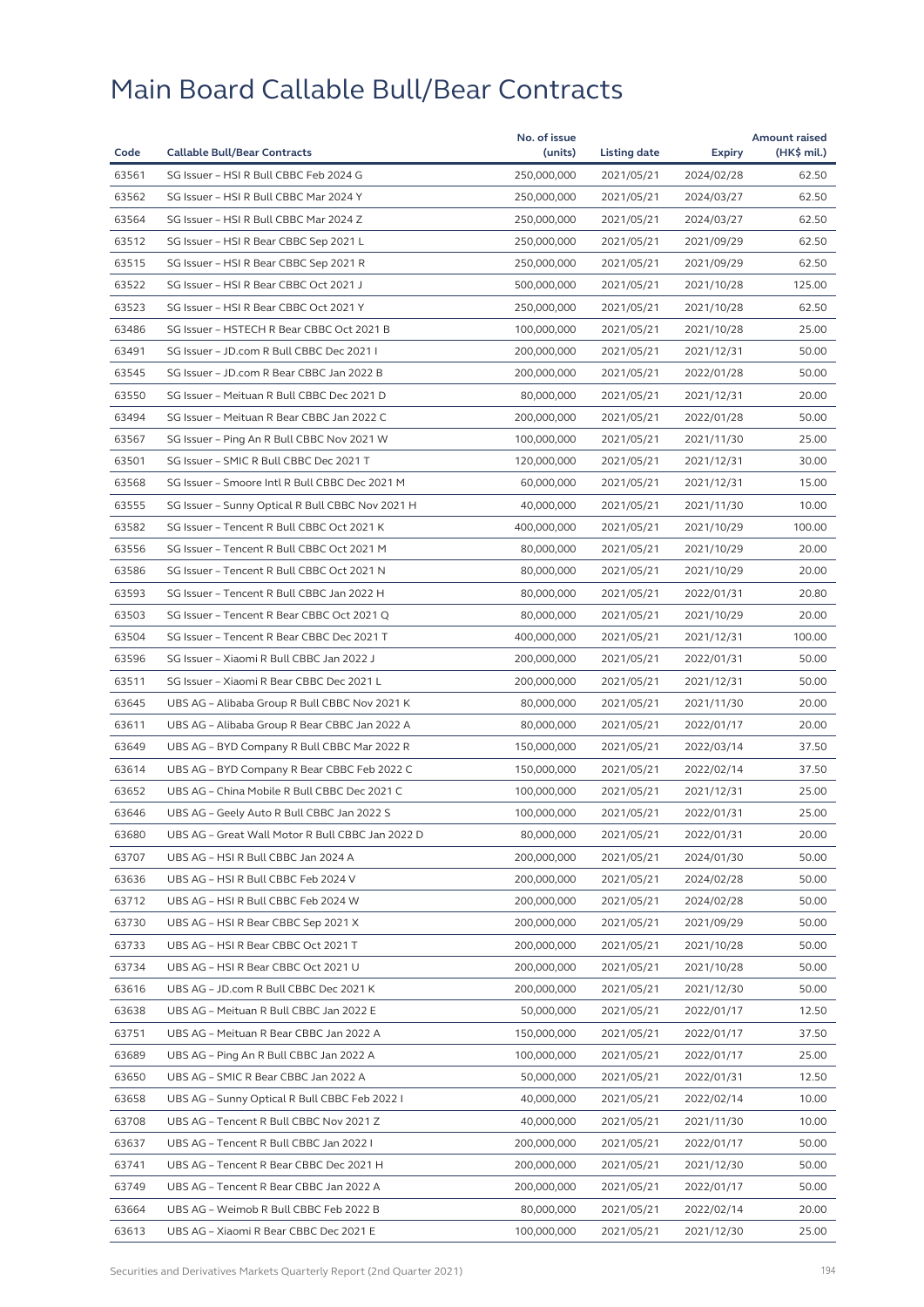|       |                                                              | No. of issue |              |                          | <b>Amount raised</b> |
|-------|--------------------------------------------------------------|--------------|--------------|--------------------------|----------------------|
| Code  | <b>Callable Bull/Bear Contracts</b>                          | (units)      | Listing date | Expiry                   | (HK\$ mil.)          |
| 63686 | UBS AG - Xinyi Solar R Bull CBBC Jan 2022 D                  | 40,000,000   | 2021/05/21   | 2022/01/31               | 10.00                |
| 63807 | Bank Vontobel - Galaxy Ent R Bear CBBC Dec 2021 C            | 40,000,000   | 2021/05/21   | 2021/12/17               | 10.00                |
| 63819 | Bank Vontobel - HSI R Bull CBBC Jan 2024 A                   | 100,000,000  | 2021/05/21   | 2024/01/30               | 25.00                |
| 63796 | Bank Vontobel - HSI R Bull CBBC Jan 2024 Y                   | 100,000,000  | 2021/05/21   | 2024/01/30               | 25.00                |
| 63795 | Bank Vontobel - HSI R Bear CBBC Aug 2021 A                   | 100,000,000  | 2021/05/21   | 2021/08/30               | 25.00                |
| 63794 | Bank Vontobel - HSI R Bear CBBC Aug 2021 Z                   | 100,000,000  | 2021/05/21   | 2021/08/30               | 25.00                |
| 63820 | Bank Vontobel - HSTECH R Bull CBBC Dec 2021 V                | 80,000,000   | 2021/05/21   | 2021/12/30               | 20.00                |
| 63817 | Bank Vontobel - Smoore Intl R Bull CBBC Dec 2021 I           | 40,000,000   | 2021/05/21   | 2021/12/17               | 10.00                |
| 63823 | Bank Vontobel - Tencent R Bull CBBC Dec 2021 Z               | 100,000,000  | 2021/05/21   | 2021/12/30               | 25.00                |
| 63787 | Bank Vontobel - Tencent R Bear CBBC Dec 2021 A               | 100,000,000  | 2021/05/21   | 2021/12/03               | 25.00                |
| 63799 | Bank Vontobel - Weimob R Bull CBBC Mar 2022 B                | 40,000,000   | 2021/05/21   | 2022/03/18               | 10.00                |
| 63830 | BOCI Asia Ltd. - HSI R Bull CBBC Dec 2023 J                  | 150,000,000  | 2021/05/24   | 2023/12/28               | 37.50                |
| 63836 | BOCI Asia Ltd. - HSI R Bull CBBC Dec 2023 K                  | 150,000,000  | 2021/05/24   | 2023/12/28               | 37.50                |
| 63838 | BOCI Asia Ltd. - HSI R Bear CBBC Aug 2021 V                  | 150,000,000  | 2021/05/24   | 2021/08/30               | 37.50                |
| 63850 | BOCI Asia Ltd. - JD.com R Bear CBBC Sep 2021 N               | 40,000,000   | 2021/05/24   | 2021/09/30               | 10.80                |
| 63846 | BOCI Asia Ltd. - Meituan R Bull CBBC Sep 2021 K              | 40,000,000   | 2021/05/24   | 2021/09/30               | 10.00                |
| 63849 | BOCI Asia Ltd. - Meituan R Bear CBBC Sep 2021 F              | 40,000,000   | 2021/05/24   | 2021/09/30               | 10.00                |
| 63866 | BNP Paribas Issuance B.V. - HSI R Bull CBBC Sep 2024 A       | 250,000,000  | 2021/05/24   | 2024/09/27               | 62.50                |
| 63867 | BNP Paribas Issuance B.V. - HSI R Bull CBBC Sep 2024 B       | 250,000,000  | 2021/05/24   | 2024/09/27               | 62.50                |
| 63995 | BNP Paribas Issuance B.V. - HSI R Bull CBBC Sep 2024 C       | 250,000,000  | 2021/05/24   | 2024/09/27               | 62.50                |
| 63997 | BNP Paribas Issuance B.V. - HSI R Bull CBBC Sep 2024 D       | 240,000,000  | 2021/05/24   | 2024/09/27               | 60.00                |
| 63859 | BNP Paribas Issuance B.V. - HSI R Bull CBBC Sep 2024 Y       | 250,000,000  | 2021/05/24   | 2024/09/27               | 62.50                |
| 63862 | BNP Paribas Issuance B.V. - HSI R Bull CBBC Sep 2024 Z       | 250,000,000  | 2021/05/24   | 2024/09/27               | 62.50                |
| 63855 | BNP Paribas Issuance B.V. - HSI R Bear CBBC Oct 2021 H       | 250,000,000  | 2021/05/24   | 2021/10/28               | 62.50                |
| 63856 | BNP Paribas Issuance B.V. - HSI R Bear CBBC Oct 2021         | 250,000,000  | 2021/05/24   | 2021/10/28               | 62.50                |
| 63857 | BNP Paribas Issuance B.V. - HSI R Bear CBBC Oct 2021 J       | 250,000,000  | 2021/05/24   | 2021/10/28               | 62.50                |
| 63858 | BNP Paribas Issuance B.V. - HSI R Bear CBBC Oct 2021 K       | 250,000,000  | 2021/05/24   | 2021/10/28               | 62.50                |
| 63887 | Credit Suisse AG - Alibaba Group R Bull CBBC Oct 2021 O      | 50,000,000   | 2021/05/24   | 2021/10/28               | 12.50                |
| 63873 | Credit Suisse AG - BYD Company R Bull CBBC Apr 2022 F        | 100,000,000  | 2021/05/24   | 2022/04/28               | 25.00                |
| 63893 | Credit Suisse AG - China Mobile R Bull CBBC Dec 2021 D       | 100,000,000  | 2021/05/24   | 2021/12/30               | 25.00                |
| 63895 | Credit Suisse AG – China Mobile R Bull CBBC Dec 2021 E       | 100,000,000  | 2021/05/24   | 2021/12/30               | 25.00                |
| 63882 | Credit Suisse AG - CNOOC R Bull CBBC Oct 2021 L              | 50,000,000   | 2021/05/24   | 2021/10/28               | 12.50                |
| 63875 | Credit Suisse AG – HKEX R Bull CBBC Oct 2021 B               | 50,000,000   | 2021/05/24   | 2021/10/28               | 12.50                |
| 63915 | Credit Suisse AG - HSI R Bull CBBC Apr 2024 A                | 200,000,000  | 2021/05/24   | 2024/04/29               | 50.00                |
| 63903 | Credit Suisse AG - HSI R Bull CBBC Apr 2024 U                | 200,000,000  | 2021/05/24   | 2024/04/29               | 50.00                |
| 63906 | Credit Suisse AG - HSI R Bull CBBC Apr 2024 V                | 200,000,000  | 2021/05/24   | 2024/04/29               | 50.00                |
| 63912 | Credit Suisse AG - HSI R Bull CBBC Apr 2024 W                | 200,000,000  | 2021/05/24   | 2024/04/29               | 50.00                |
| 63868 | Credit Suisse AG - HSI R Bear CBBC Aug 2021 H                | 200,000,000  | 2021/05/24   | 2021/08/30               | 50.00                |
| 63917 | Credit Suisse AG - HSI R Bear CBBC Aug 2021 P                | 200,000,000  | 2021/05/24   | 2021/08/30               | 50.00                |
| 63919 | Credit Suisse AG - HSI R Bear CBBC Sep 2021 L                | 200,000,000  | 2021/05/24   | 2021/09/29               | 50.00                |
| 63885 | Credit Suisse AG - Ping An R Bull CBBC Oct 2021 S            | 100,000,000  | 2021/05/24   | 2021/10/28               | 25.00                |
| 63886 | Credit Suisse AG - Smoore Intl R Bull CBBC Dec 2021 D        | 50,000,000   | 2021/05/24   | 2021/12/30               | 12.50                |
| 63878 | Credit Suisse AG - Tencent R Bull CBBC Oct 2021 W            | 50,000,000   | 2021/05/24   | 2021/10/28               | 12.50                |
| 63891 | Credit Suisse AG – Tencent R Bull CBBC Oct 2021 X            | 50,000,000   | 2021/05/24   | 2021/10/28               | 12.50                |
| 63940 | Guotai Junan - HSI R Bull CBBC Apr 2024 F                    | 200,000,000  | 2021/05/24   | 2024/04/29               | 50.00                |
| 64187 | Goldman Sachs SP (Asia) - BYD Company R Bear CBBC May 2022 A | 80,000,000   | 2021/05/24   |                          | 20.00                |
| 64178 | Goldman Sachs SP (Asia) - Galaxy Ent R Bear CBBC May 2022 A  | 80,000,000   | 2021/05/24   | 2022/05/25<br>2022/05/25 | 20.00                |
| 64177 | Goldman Sachs SP (Asia) - JD.com R Bull CBBC Mar 2022 A      | 100,000,000  | 2021/05/24   | 2022/03/17               | 25.00                |
|       |                                                              |              |              |                          |                      |
| 64160 | Goldman Sachs SP (Asia) - Meituan R Bull CBBC Nov 2021 H     | 100,000,000  | 2021/05/24   | 2021/11/18               | 25.00                |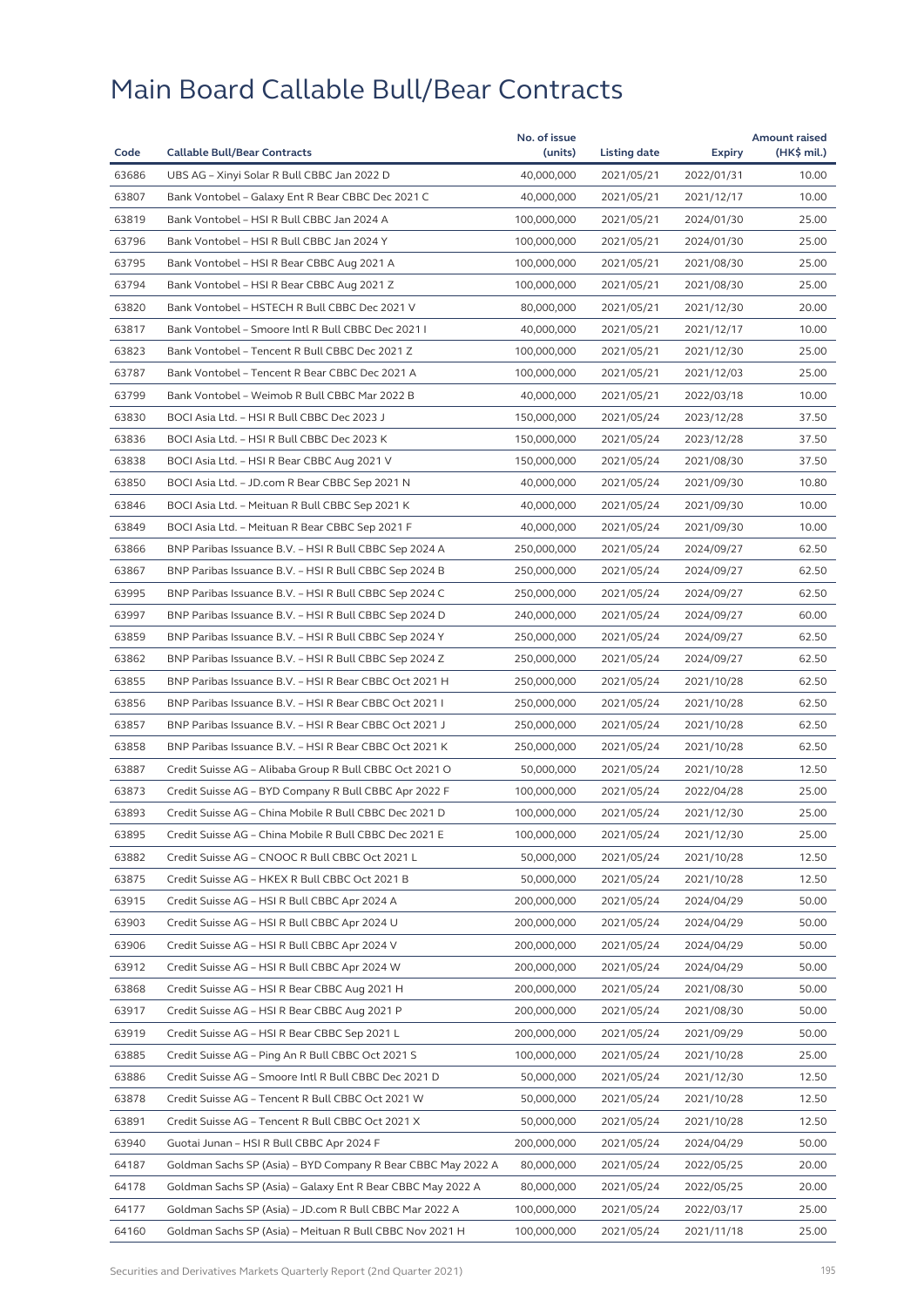| 64164<br>Goldman Sachs SP (Asia) - Meituan R Bull CBBC Nov 2021 I<br>60,000,000<br>2021/05/24<br>2021/11/18<br>15.00<br>64171<br>Goldman Sachs SP (Asia) - Smoore Intl R Bull CBBC Oct 2021 E<br>80,000,000<br>2021/05/24<br>2021/10/28<br>20.00<br>64162<br>25.00<br>Goldman Sachs SP (Asia) – Tencent R Bull CBBC Aug 2021 H<br>100,000,000<br>2021/05/24<br>2021/08/25<br>64169<br>Goldman Sachs SP (Asia) - Tencent R Bull CBBC Aug 2021 S<br>100,000,000<br>2021/05/24<br>2021/08/25<br>25.00<br>63924<br>HK Bank - CNOOC R Bull CBBC Dec 2021 E<br>40,000,000<br>2021/05/24<br>2021/12/06<br>10.00<br>63937<br>25.00<br>HK Bank - HSI R Bull CBBC Oct 2023 W<br>100,000,000<br>2021/05/24<br>2023/10/30<br>31.25<br>63934<br>HK Bank - HSI R Bull CBBC Oct 2023 Z<br>125,000,000<br>2021/05/24<br>2023/10/30<br>63931<br>HK Bank - HSI R Bear CBBC Oct 2021 D<br>100,000,000<br>2021/10/28<br>25.00<br>2021/05/24<br>63926<br>HK Bank - Meituan R Bull CBBC Nov 2021 M<br>100,000,000<br>2021/11/16<br>25.00<br>2021/05/24<br>63929<br>HK Bank - Sunny Optical R Bull CBBC Jan 2022 A<br>80,000,000<br>2022/01/28<br>20.00<br>2021/05/24<br>63921<br>HK Bank - Tencent R Bull CBBC Dec 2021 U<br>100,000,000<br>2021/05/24<br>25.00<br>2021/12/06<br>63923<br>HK Bank - Xiaomi R Bull CBBC Dec 2021 V<br>100,000,000<br>2021/05/24<br>2021/12/06<br>25.00<br>63978<br>Haitong Int'l Sec - China Mobile R Bull CBBC Dec 2021 A<br>40,000,000<br>2021/05/24<br>10.00<br>2021/12/31<br>63973<br>25.00<br>Haitong Int'l Sec - HKEX R Bull CBBC Dec 2021 C<br>100,000,000<br>2021/05/24<br>2021/12/31<br>63983<br>Haitong Int'l Sec - HSI R Bull CBBC Jul 2024 Q<br>200,000,000<br>2021/05/24<br>2024/07/30<br>50.00<br>63985<br>Haitong Int'l Sec - HSI R Bull CBBC Aug 2024 M<br>200,000,000<br>50.00<br>2021/05/24<br>2024/08/29<br>63956<br>50.00<br>Haitong Int'l Sec - HSI R Bull CBBC Sep 2024 N<br>200,000,000<br>2021/05/24<br>2024/09/27<br>63950<br>Haitong Int'l Sec - HSI R Bear CBBC Aug 2021 F<br>200,000,000<br>50.00<br>2021/05/24<br>2021/08/30<br>63941<br>Haitong Int'l Sec - HSI R Bear CBBC Sep 2021 C<br>200,000,000<br>2021/09/29<br>50.00<br>2021/05/24<br>63986<br>Haitong Int'l Sec - HSI R Bear CBBC Sep 2021 G<br>200,000,000<br>2021/09/29<br>50.00<br>2021/05/24<br>63952<br>Haitong Int'l Sec - HSI R Bear CBBC Oct 2021 I<br>200,000,000<br>2021/05/24<br>50.00<br>2021/10/28<br>63967<br>Haitong Int'l Sec - Meituan R Bull CBBC Nov 2021 L<br>100,000,000<br>2021/05/24<br>25.00<br>2021/11/29<br>63963<br>25.00<br>Haitong Int'l Sec – Meituan R Bull CBBC Jan 2022 D<br>100,000,000<br>2021/05/24<br>2022/01/31<br>63971<br>Haitong Int'l Sec - Meituan R Bear CBBC Nov 2021 L<br>100,000,000<br>25.00<br>2021/05/24<br>2021/11/29<br>63957<br>Haitong Int'l Sec - Tencent R Bull CBBC Jan 2022 A<br>100,000,000<br>2021/05/24<br>25.00<br>2022/01/31<br>63981<br>Haitong Int'l Sec - WuXi Bio R Bull CBBC Dec 2021 A<br>40,000,000<br>2021/05/24<br>2021/12/31<br>10.00<br>63992<br>Morgan Stanley Asia Products - Tencent R Bull CBBC Nov 2021H<br>40,000,000<br>2021/05/24<br>10.00<br>2021/11/01<br>63991<br>Morgan Stanley Asia Products - Tencent R Bull CBBC Jan 2022C<br>68,000,000<br>2021/05/24<br>2022/01/03<br>17.00<br>64036<br>SG Issuer - Alibaba Group R Bull CBBC Dec 2021 T<br>300,000,000<br>2021/12/31<br>75.00<br>2021/05/24<br>64021<br>SG Issuer - ANTA Sports R Bull CBBC Dec 2021 G<br>50,000,000<br>2021/05/24<br>2021/12/31<br>12.50<br>64022<br>SG Issuer - BYD Company R Bull CBBC Apr 2022 G<br>150,000,000<br>37.50<br>2021/05/24<br>2022/04/29<br>64042<br>SG Issuer - China Mobile R Bull CBBC Dec 2021 N<br>100,000,000<br>2021/05/24<br>2021/12/31<br>25.00<br>64045<br>SG Issuer - HKEX R Bull CBBC Dec 2021 I<br>200,000,000<br>2021/05/24<br>2021/12/31<br>50.00<br>64028<br>SG Issuer - HKEX R Bear CBBC Nov 2021 J<br>200,000,000<br>50.00<br>2021/05/24<br>2021/11/30<br>64066<br>SG Issuer - HSI R Bull CBBC Jan 2024 O<br>250,000,000<br>2021/05/24<br>2024/01/30<br>62.50<br>64071<br>SG Issuer - HSI R Bull CBBC Feb 2024 T<br>250,000,000<br>2021/05/24<br>2024/02/28<br>62.50<br>64069<br>250,000,000<br>62.50<br>SG Issuer - HSI R Bull CBBC Feb 2024 X<br>2021/05/24<br>2024/02/28<br>64072<br>SG Issuer - HSI R Bull CBBC Mar 2024 N<br>250,000,000<br>2021/05/24<br>2024/03/27<br>62.50<br>64001<br>SG Issuer - HSI R Bear CBBC Aug 2021 A<br>250,000,000<br>2021/05/24<br>2021/08/30<br>62.50<br>64003<br>SG Issuer - HSI R Bear CBBC Aug 2021 O<br>250,000,000<br>2021/05/24<br>2021/08/30<br>62.50<br>64016<br>SG Issuer - HSI R Bear CBBC Sep 2021 K<br>250,000,000<br>2021/05/24<br>2021/09/29<br>62.50<br>64015<br>SG Issuer - HSI R Bear CBBC Sep 2021 T<br>250,000,000<br>2021/05/24<br>2021/09/29<br>62.50<br>64063<br>SG Issuer - HSI R Bear CBBC Sep 2021 V<br>250,000,000<br>2021/05/24<br>2021/09/29<br>62.50<br>64020<br>SG Issuer - HSI R Bear CBBC Oct 2021 M<br>500,000,000<br>2021/05/24<br>2021/10/28<br>125.00<br>64051<br>SG Issuer - HSI R Bear CBBC Oct 2021 O<br>250,000,000<br>2021/05/24<br>62.50<br>2021/10/28<br>64056<br>SG Issuer - HSI R Bear CBBC Oct 2021 P<br>250,000,000<br>2021/05/24<br>2021/10/28<br>62.50<br>64048<br>SG Issuer - Kuaishou R Bull CBBC Nov 2021 H<br>60,000,000<br>2021/05/24<br>2021/11/30<br>15.00<br>64074<br>SG Issuer - Meituan R Bull CBBC Oct 2021 Q<br>80,000,000<br>2021/05/24<br>2021/10/29<br>20.00<br>64033<br>SG Issuer - Meituan R Bear CBBC Dec 2021 S<br>200,000,000<br>2021/05/24<br>2021/12/31<br>50.00 |      |                                     | No. of issue |              |        | <b>Amount raised</b> |
|---------------------------------------------------------------------------------------------------------------------------------------------------------------------------------------------------------------------------------------------------------------------------------------------------------------------------------------------------------------------------------------------------------------------------------------------------------------------------------------------------------------------------------------------------------------------------------------------------------------------------------------------------------------------------------------------------------------------------------------------------------------------------------------------------------------------------------------------------------------------------------------------------------------------------------------------------------------------------------------------------------------------------------------------------------------------------------------------------------------------------------------------------------------------------------------------------------------------------------------------------------------------------------------------------------------------------------------------------------------------------------------------------------------------------------------------------------------------------------------------------------------------------------------------------------------------------------------------------------------------------------------------------------------------------------------------------------------------------------------------------------------------------------------------------------------------------------------------------------------------------------------------------------------------------------------------------------------------------------------------------------------------------------------------------------------------------------------------------------------------------------------------------------------------------------------------------------------------------------------------------------------------------------------------------------------------------------------------------------------------------------------------------------------------------------------------------------------------------------------------------------------------------------------------------------------------------------------------------------------------------------------------------------------------------------------------------------------------------------------------------------------------------------------------------------------------------------------------------------------------------------------------------------------------------------------------------------------------------------------------------------------------------------------------------------------------------------------------------------------------------------------------------------------------------------------------------------------------------------------------------------------------------------------------------------------------------------------------------------------------------------------------------------------------------------------------------------------------------------------------------------------------------------------------------------------------------------------------------------------------------------------------------------------------------------------------------------------------------------------------------------------------------------------------------------------------------------------------------------------------------------------------------------------------------------------------------------------------------------------------------------------------------------------------------------------------------------------------------------------------------------------------------------------------------------------------------------------------------------------------------------------------------------------------------------------------------------------------------------------------------------------------------------------------------------------------------------------------------------------------------------------------------------------------------------------------------------------------------------------------------------------------------------------------------------------------------------------------------------------------------------------------------------------------------------------------------------------------------------------------------------------------------------------------------------------------------------------------------------------------------------------------------------------------------------------------------------------------------------------------------------------------------------------------------------------------------------------------------------------------------------------------------------------------------------------------------------------------------------------------------------------------------------------------------------------------------------------------------------------------------------------------------------------------------------------------------|------|-------------------------------------|--------------|--------------|--------|----------------------|
|                                                                                                                                                                                                                                                                                                                                                                                                                                                                                                                                                                                                                                                                                                                                                                                                                                                                                                                                                                                                                                                                                                                                                                                                                                                                                                                                                                                                                                                                                                                                                                                                                                                                                                                                                                                                                                                                                                                                                                                                                                                                                                                                                                                                                                                                                                                                                                                                                                                                                                                                                                                                                                                                                                                                                                                                                                                                                                                                                                                                                                                                                                                                                                                                                                                                                                                                                                                                                                                                                                                                                                                                                                                                                                                                                                                                                                                                                                                                                                                                                                                                                                                                                                                                                                                                                                                                                                                                                                                                                                                                                                                                                                                                                                                                                                                                                                                                                                                                                                                                                                                                                                                                                                                                                                                                                                                                                                                                                                                                                                                                                                           | Code | <b>Callable Bull/Bear Contracts</b> | (units)      | Listing date | Expiry | (HK\$ mil.)          |
|                                                                                                                                                                                                                                                                                                                                                                                                                                                                                                                                                                                                                                                                                                                                                                                                                                                                                                                                                                                                                                                                                                                                                                                                                                                                                                                                                                                                                                                                                                                                                                                                                                                                                                                                                                                                                                                                                                                                                                                                                                                                                                                                                                                                                                                                                                                                                                                                                                                                                                                                                                                                                                                                                                                                                                                                                                                                                                                                                                                                                                                                                                                                                                                                                                                                                                                                                                                                                                                                                                                                                                                                                                                                                                                                                                                                                                                                                                                                                                                                                                                                                                                                                                                                                                                                                                                                                                                                                                                                                                                                                                                                                                                                                                                                                                                                                                                                                                                                                                                                                                                                                                                                                                                                                                                                                                                                                                                                                                                                                                                                                                           |      |                                     |              |              |        |                      |
|                                                                                                                                                                                                                                                                                                                                                                                                                                                                                                                                                                                                                                                                                                                                                                                                                                                                                                                                                                                                                                                                                                                                                                                                                                                                                                                                                                                                                                                                                                                                                                                                                                                                                                                                                                                                                                                                                                                                                                                                                                                                                                                                                                                                                                                                                                                                                                                                                                                                                                                                                                                                                                                                                                                                                                                                                                                                                                                                                                                                                                                                                                                                                                                                                                                                                                                                                                                                                                                                                                                                                                                                                                                                                                                                                                                                                                                                                                                                                                                                                                                                                                                                                                                                                                                                                                                                                                                                                                                                                                                                                                                                                                                                                                                                                                                                                                                                                                                                                                                                                                                                                                                                                                                                                                                                                                                                                                                                                                                                                                                                                                           |      |                                     |              |              |        |                      |
|                                                                                                                                                                                                                                                                                                                                                                                                                                                                                                                                                                                                                                                                                                                                                                                                                                                                                                                                                                                                                                                                                                                                                                                                                                                                                                                                                                                                                                                                                                                                                                                                                                                                                                                                                                                                                                                                                                                                                                                                                                                                                                                                                                                                                                                                                                                                                                                                                                                                                                                                                                                                                                                                                                                                                                                                                                                                                                                                                                                                                                                                                                                                                                                                                                                                                                                                                                                                                                                                                                                                                                                                                                                                                                                                                                                                                                                                                                                                                                                                                                                                                                                                                                                                                                                                                                                                                                                                                                                                                                                                                                                                                                                                                                                                                                                                                                                                                                                                                                                                                                                                                                                                                                                                                                                                                                                                                                                                                                                                                                                                                                           |      |                                     |              |              |        |                      |
|                                                                                                                                                                                                                                                                                                                                                                                                                                                                                                                                                                                                                                                                                                                                                                                                                                                                                                                                                                                                                                                                                                                                                                                                                                                                                                                                                                                                                                                                                                                                                                                                                                                                                                                                                                                                                                                                                                                                                                                                                                                                                                                                                                                                                                                                                                                                                                                                                                                                                                                                                                                                                                                                                                                                                                                                                                                                                                                                                                                                                                                                                                                                                                                                                                                                                                                                                                                                                                                                                                                                                                                                                                                                                                                                                                                                                                                                                                                                                                                                                                                                                                                                                                                                                                                                                                                                                                                                                                                                                                                                                                                                                                                                                                                                                                                                                                                                                                                                                                                                                                                                                                                                                                                                                                                                                                                                                                                                                                                                                                                                                                           |      |                                     |              |              |        |                      |
|                                                                                                                                                                                                                                                                                                                                                                                                                                                                                                                                                                                                                                                                                                                                                                                                                                                                                                                                                                                                                                                                                                                                                                                                                                                                                                                                                                                                                                                                                                                                                                                                                                                                                                                                                                                                                                                                                                                                                                                                                                                                                                                                                                                                                                                                                                                                                                                                                                                                                                                                                                                                                                                                                                                                                                                                                                                                                                                                                                                                                                                                                                                                                                                                                                                                                                                                                                                                                                                                                                                                                                                                                                                                                                                                                                                                                                                                                                                                                                                                                                                                                                                                                                                                                                                                                                                                                                                                                                                                                                                                                                                                                                                                                                                                                                                                                                                                                                                                                                                                                                                                                                                                                                                                                                                                                                                                                                                                                                                                                                                                                                           |      |                                     |              |              |        |                      |
|                                                                                                                                                                                                                                                                                                                                                                                                                                                                                                                                                                                                                                                                                                                                                                                                                                                                                                                                                                                                                                                                                                                                                                                                                                                                                                                                                                                                                                                                                                                                                                                                                                                                                                                                                                                                                                                                                                                                                                                                                                                                                                                                                                                                                                                                                                                                                                                                                                                                                                                                                                                                                                                                                                                                                                                                                                                                                                                                                                                                                                                                                                                                                                                                                                                                                                                                                                                                                                                                                                                                                                                                                                                                                                                                                                                                                                                                                                                                                                                                                                                                                                                                                                                                                                                                                                                                                                                                                                                                                                                                                                                                                                                                                                                                                                                                                                                                                                                                                                                                                                                                                                                                                                                                                                                                                                                                                                                                                                                                                                                                                                           |      |                                     |              |              |        |                      |
|                                                                                                                                                                                                                                                                                                                                                                                                                                                                                                                                                                                                                                                                                                                                                                                                                                                                                                                                                                                                                                                                                                                                                                                                                                                                                                                                                                                                                                                                                                                                                                                                                                                                                                                                                                                                                                                                                                                                                                                                                                                                                                                                                                                                                                                                                                                                                                                                                                                                                                                                                                                                                                                                                                                                                                                                                                                                                                                                                                                                                                                                                                                                                                                                                                                                                                                                                                                                                                                                                                                                                                                                                                                                                                                                                                                                                                                                                                                                                                                                                                                                                                                                                                                                                                                                                                                                                                                                                                                                                                                                                                                                                                                                                                                                                                                                                                                                                                                                                                                                                                                                                                                                                                                                                                                                                                                                                                                                                                                                                                                                                                           |      |                                     |              |              |        |                      |
|                                                                                                                                                                                                                                                                                                                                                                                                                                                                                                                                                                                                                                                                                                                                                                                                                                                                                                                                                                                                                                                                                                                                                                                                                                                                                                                                                                                                                                                                                                                                                                                                                                                                                                                                                                                                                                                                                                                                                                                                                                                                                                                                                                                                                                                                                                                                                                                                                                                                                                                                                                                                                                                                                                                                                                                                                                                                                                                                                                                                                                                                                                                                                                                                                                                                                                                                                                                                                                                                                                                                                                                                                                                                                                                                                                                                                                                                                                                                                                                                                                                                                                                                                                                                                                                                                                                                                                                                                                                                                                                                                                                                                                                                                                                                                                                                                                                                                                                                                                                                                                                                                                                                                                                                                                                                                                                                                                                                                                                                                                                                                                           |      |                                     |              |              |        |                      |
|                                                                                                                                                                                                                                                                                                                                                                                                                                                                                                                                                                                                                                                                                                                                                                                                                                                                                                                                                                                                                                                                                                                                                                                                                                                                                                                                                                                                                                                                                                                                                                                                                                                                                                                                                                                                                                                                                                                                                                                                                                                                                                                                                                                                                                                                                                                                                                                                                                                                                                                                                                                                                                                                                                                                                                                                                                                                                                                                                                                                                                                                                                                                                                                                                                                                                                                                                                                                                                                                                                                                                                                                                                                                                                                                                                                                                                                                                                                                                                                                                                                                                                                                                                                                                                                                                                                                                                                                                                                                                                                                                                                                                                                                                                                                                                                                                                                                                                                                                                                                                                                                                                                                                                                                                                                                                                                                                                                                                                                                                                                                                                           |      |                                     |              |              |        |                      |
|                                                                                                                                                                                                                                                                                                                                                                                                                                                                                                                                                                                                                                                                                                                                                                                                                                                                                                                                                                                                                                                                                                                                                                                                                                                                                                                                                                                                                                                                                                                                                                                                                                                                                                                                                                                                                                                                                                                                                                                                                                                                                                                                                                                                                                                                                                                                                                                                                                                                                                                                                                                                                                                                                                                                                                                                                                                                                                                                                                                                                                                                                                                                                                                                                                                                                                                                                                                                                                                                                                                                                                                                                                                                                                                                                                                                                                                                                                                                                                                                                                                                                                                                                                                                                                                                                                                                                                                                                                                                                                                                                                                                                                                                                                                                                                                                                                                                                                                                                                                                                                                                                                                                                                                                                                                                                                                                                                                                                                                                                                                                                                           |      |                                     |              |              |        |                      |
|                                                                                                                                                                                                                                                                                                                                                                                                                                                                                                                                                                                                                                                                                                                                                                                                                                                                                                                                                                                                                                                                                                                                                                                                                                                                                                                                                                                                                                                                                                                                                                                                                                                                                                                                                                                                                                                                                                                                                                                                                                                                                                                                                                                                                                                                                                                                                                                                                                                                                                                                                                                                                                                                                                                                                                                                                                                                                                                                                                                                                                                                                                                                                                                                                                                                                                                                                                                                                                                                                                                                                                                                                                                                                                                                                                                                                                                                                                                                                                                                                                                                                                                                                                                                                                                                                                                                                                                                                                                                                                                                                                                                                                                                                                                                                                                                                                                                                                                                                                                                                                                                                                                                                                                                                                                                                                                                                                                                                                                                                                                                                                           |      |                                     |              |              |        |                      |
|                                                                                                                                                                                                                                                                                                                                                                                                                                                                                                                                                                                                                                                                                                                                                                                                                                                                                                                                                                                                                                                                                                                                                                                                                                                                                                                                                                                                                                                                                                                                                                                                                                                                                                                                                                                                                                                                                                                                                                                                                                                                                                                                                                                                                                                                                                                                                                                                                                                                                                                                                                                                                                                                                                                                                                                                                                                                                                                                                                                                                                                                                                                                                                                                                                                                                                                                                                                                                                                                                                                                                                                                                                                                                                                                                                                                                                                                                                                                                                                                                                                                                                                                                                                                                                                                                                                                                                                                                                                                                                                                                                                                                                                                                                                                                                                                                                                                                                                                                                                                                                                                                                                                                                                                                                                                                                                                                                                                                                                                                                                                                                           |      |                                     |              |              |        |                      |
|                                                                                                                                                                                                                                                                                                                                                                                                                                                                                                                                                                                                                                                                                                                                                                                                                                                                                                                                                                                                                                                                                                                                                                                                                                                                                                                                                                                                                                                                                                                                                                                                                                                                                                                                                                                                                                                                                                                                                                                                                                                                                                                                                                                                                                                                                                                                                                                                                                                                                                                                                                                                                                                                                                                                                                                                                                                                                                                                                                                                                                                                                                                                                                                                                                                                                                                                                                                                                                                                                                                                                                                                                                                                                                                                                                                                                                                                                                                                                                                                                                                                                                                                                                                                                                                                                                                                                                                                                                                                                                                                                                                                                                                                                                                                                                                                                                                                                                                                                                                                                                                                                                                                                                                                                                                                                                                                                                                                                                                                                                                                                                           |      |                                     |              |              |        |                      |
|                                                                                                                                                                                                                                                                                                                                                                                                                                                                                                                                                                                                                                                                                                                                                                                                                                                                                                                                                                                                                                                                                                                                                                                                                                                                                                                                                                                                                                                                                                                                                                                                                                                                                                                                                                                                                                                                                                                                                                                                                                                                                                                                                                                                                                                                                                                                                                                                                                                                                                                                                                                                                                                                                                                                                                                                                                                                                                                                                                                                                                                                                                                                                                                                                                                                                                                                                                                                                                                                                                                                                                                                                                                                                                                                                                                                                                                                                                                                                                                                                                                                                                                                                                                                                                                                                                                                                                                                                                                                                                                                                                                                                                                                                                                                                                                                                                                                                                                                                                                                                                                                                                                                                                                                                                                                                                                                                                                                                                                                                                                                                                           |      |                                     |              |              |        |                      |
|                                                                                                                                                                                                                                                                                                                                                                                                                                                                                                                                                                                                                                                                                                                                                                                                                                                                                                                                                                                                                                                                                                                                                                                                                                                                                                                                                                                                                                                                                                                                                                                                                                                                                                                                                                                                                                                                                                                                                                                                                                                                                                                                                                                                                                                                                                                                                                                                                                                                                                                                                                                                                                                                                                                                                                                                                                                                                                                                                                                                                                                                                                                                                                                                                                                                                                                                                                                                                                                                                                                                                                                                                                                                                                                                                                                                                                                                                                                                                                                                                                                                                                                                                                                                                                                                                                                                                                                                                                                                                                                                                                                                                                                                                                                                                                                                                                                                                                                                                                                                                                                                                                                                                                                                                                                                                                                                                                                                                                                                                                                                                                           |      |                                     |              |              |        |                      |
|                                                                                                                                                                                                                                                                                                                                                                                                                                                                                                                                                                                                                                                                                                                                                                                                                                                                                                                                                                                                                                                                                                                                                                                                                                                                                                                                                                                                                                                                                                                                                                                                                                                                                                                                                                                                                                                                                                                                                                                                                                                                                                                                                                                                                                                                                                                                                                                                                                                                                                                                                                                                                                                                                                                                                                                                                                                                                                                                                                                                                                                                                                                                                                                                                                                                                                                                                                                                                                                                                                                                                                                                                                                                                                                                                                                                                                                                                                                                                                                                                                                                                                                                                                                                                                                                                                                                                                                                                                                                                                                                                                                                                                                                                                                                                                                                                                                                                                                                                                                                                                                                                                                                                                                                                                                                                                                                                                                                                                                                                                                                                                           |      |                                     |              |              |        |                      |
|                                                                                                                                                                                                                                                                                                                                                                                                                                                                                                                                                                                                                                                                                                                                                                                                                                                                                                                                                                                                                                                                                                                                                                                                                                                                                                                                                                                                                                                                                                                                                                                                                                                                                                                                                                                                                                                                                                                                                                                                                                                                                                                                                                                                                                                                                                                                                                                                                                                                                                                                                                                                                                                                                                                                                                                                                                                                                                                                                                                                                                                                                                                                                                                                                                                                                                                                                                                                                                                                                                                                                                                                                                                                                                                                                                                                                                                                                                                                                                                                                                                                                                                                                                                                                                                                                                                                                                                                                                                                                                                                                                                                                                                                                                                                                                                                                                                                                                                                                                                                                                                                                                                                                                                                                                                                                                                                                                                                                                                                                                                                                                           |      |                                     |              |              |        |                      |
|                                                                                                                                                                                                                                                                                                                                                                                                                                                                                                                                                                                                                                                                                                                                                                                                                                                                                                                                                                                                                                                                                                                                                                                                                                                                                                                                                                                                                                                                                                                                                                                                                                                                                                                                                                                                                                                                                                                                                                                                                                                                                                                                                                                                                                                                                                                                                                                                                                                                                                                                                                                                                                                                                                                                                                                                                                                                                                                                                                                                                                                                                                                                                                                                                                                                                                                                                                                                                                                                                                                                                                                                                                                                                                                                                                                                                                                                                                                                                                                                                                                                                                                                                                                                                                                                                                                                                                                                                                                                                                                                                                                                                                                                                                                                                                                                                                                                                                                                                                                                                                                                                                                                                                                                                                                                                                                                                                                                                                                                                                                                                                           |      |                                     |              |              |        |                      |
|                                                                                                                                                                                                                                                                                                                                                                                                                                                                                                                                                                                                                                                                                                                                                                                                                                                                                                                                                                                                                                                                                                                                                                                                                                                                                                                                                                                                                                                                                                                                                                                                                                                                                                                                                                                                                                                                                                                                                                                                                                                                                                                                                                                                                                                                                                                                                                                                                                                                                                                                                                                                                                                                                                                                                                                                                                                                                                                                                                                                                                                                                                                                                                                                                                                                                                                                                                                                                                                                                                                                                                                                                                                                                                                                                                                                                                                                                                                                                                                                                                                                                                                                                                                                                                                                                                                                                                                                                                                                                                                                                                                                                                                                                                                                                                                                                                                                                                                                                                                                                                                                                                                                                                                                                                                                                                                                                                                                                                                                                                                                                                           |      |                                     |              |              |        |                      |
|                                                                                                                                                                                                                                                                                                                                                                                                                                                                                                                                                                                                                                                                                                                                                                                                                                                                                                                                                                                                                                                                                                                                                                                                                                                                                                                                                                                                                                                                                                                                                                                                                                                                                                                                                                                                                                                                                                                                                                                                                                                                                                                                                                                                                                                                                                                                                                                                                                                                                                                                                                                                                                                                                                                                                                                                                                                                                                                                                                                                                                                                                                                                                                                                                                                                                                                                                                                                                                                                                                                                                                                                                                                                                                                                                                                                                                                                                                                                                                                                                                                                                                                                                                                                                                                                                                                                                                                                                                                                                                                                                                                                                                                                                                                                                                                                                                                                                                                                                                                                                                                                                                                                                                                                                                                                                                                                                                                                                                                                                                                                                                           |      |                                     |              |              |        |                      |
|                                                                                                                                                                                                                                                                                                                                                                                                                                                                                                                                                                                                                                                                                                                                                                                                                                                                                                                                                                                                                                                                                                                                                                                                                                                                                                                                                                                                                                                                                                                                                                                                                                                                                                                                                                                                                                                                                                                                                                                                                                                                                                                                                                                                                                                                                                                                                                                                                                                                                                                                                                                                                                                                                                                                                                                                                                                                                                                                                                                                                                                                                                                                                                                                                                                                                                                                                                                                                                                                                                                                                                                                                                                                                                                                                                                                                                                                                                                                                                                                                                                                                                                                                                                                                                                                                                                                                                                                                                                                                                                                                                                                                                                                                                                                                                                                                                                                                                                                                                                                                                                                                                                                                                                                                                                                                                                                                                                                                                                                                                                                                                           |      |                                     |              |              |        |                      |
|                                                                                                                                                                                                                                                                                                                                                                                                                                                                                                                                                                                                                                                                                                                                                                                                                                                                                                                                                                                                                                                                                                                                                                                                                                                                                                                                                                                                                                                                                                                                                                                                                                                                                                                                                                                                                                                                                                                                                                                                                                                                                                                                                                                                                                                                                                                                                                                                                                                                                                                                                                                                                                                                                                                                                                                                                                                                                                                                                                                                                                                                                                                                                                                                                                                                                                                                                                                                                                                                                                                                                                                                                                                                                                                                                                                                                                                                                                                                                                                                                                                                                                                                                                                                                                                                                                                                                                                                                                                                                                                                                                                                                                                                                                                                                                                                                                                                                                                                                                                                                                                                                                                                                                                                                                                                                                                                                                                                                                                                                                                                                                           |      |                                     |              |              |        |                      |
|                                                                                                                                                                                                                                                                                                                                                                                                                                                                                                                                                                                                                                                                                                                                                                                                                                                                                                                                                                                                                                                                                                                                                                                                                                                                                                                                                                                                                                                                                                                                                                                                                                                                                                                                                                                                                                                                                                                                                                                                                                                                                                                                                                                                                                                                                                                                                                                                                                                                                                                                                                                                                                                                                                                                                                                                                                                                                                                                                                                                                                                                                                                                                                                                                                                                                                                                                                                                                                                                                                                                                                                                                                                                                                                                                                                                                                                                                                                                                                                                                                                                                                                                                                                                                                                                                                                                                                                                                                                                                                                                                                                                                                                                                                                                                                                                                                                                                                                                                                                                                                                                                                                                                                                                                                                                                                                                                                                                                                                                                                                                                                           |      |                                     |              |              |        |                      |
|                                                                                                                                                                                                                                                                                                                                                                                                                                                                                                                                                                                                                                                                                                                                                                                                                                                                                                                                                                                                                                                                                                                                                                                                                                                                                                                                                                                                                                                                                                                                                                                                                                                                                                                                                                                                                                                                                                                                                                                                                                                                                                                                                                                                                                                                                                                                                                                                                                                                                                                                                                                                                                                                                                                                                                                                                                                                                                                                                                                                                                                                                                                                                                                                                                                                                                                                                                                                                                                                                                                                                                                                                                                                                                                                                                                                                                                                                                                                                                                                                                                                                                                                                                                                                                                                                                                                                                                                                                                                                                                                                                                                                                                                                                                                                                                                                                                                                                                                                                                                                                                                                                                                                                                                                                                                                                                                                                                                                                                                                                                                                                           |      |                                     |              |              |        |                      |
|                                                                                                                                                                                                                                                                                                                                                                                                                                                                                                                                                                                                                                                                                                                                                                                                                                                                                                                                                                                                                                                                                                                                                                                                                                                                                                                                                                                                                                                                                                                                                                                                                                                                                                                                                                                                                                                                                                                                                                                                                                                                                                                                                                                                                                                                                                                                                                                                                                                                                                                                                                                                                                                                                                                                                                                                                                                                                                                                                                                                                                                                                                                                                                                                                                                                                                                                                                                                                                                                                                                                                                                                                                                                                                                                                                                                                                                                                                                                                                                                                                                                                                                                                                                                                                                                                                                                                                                                                                                                                                                                                                                                                                                                                                                                                                                                                                                                                                                                                                                                                                                                                                                                                                                                                                                                                                                                                                                                                                                                                                                                                                           |      |                                     |              |              |        |                      |
|                                                                                                                                                                                                                                                                                                                                                                                                                                                                                                                                                                                                                                                                                                                                                                                                                                                                                                                                                                                                                                                                                                                                                                                                                                                                                                                                                                                                                                                                                                                                                                                                                                                                                                                                                                                                                                                                                                                                                                                                                                                                                                                                                                                                                                                                                                                                                                                                                                                                                                                                                                                                                                                                                                                                                                                                                                                                                                                                                                                                                                                                                                                                                                                                                                                                                                                                                                                                                                                                                                                                                                                                                                                                                                                                                                                                                                                                                                                                                                                                                                                                                                                                                                                                                                                                                                                                                                                                                                                                                                                                                                                                                                                                                                                                                                                                                                                                                                                                                                                                                                                                                                                                                                                                                                                                                                                                                                                                                                                                                                                                                                           |      |                                     |              |              |        |                      |
|                                                                                                                                                                                                                                                                                                                                                                                                                                                                                                                                                                                                                                                                                                                                                                                                                                                                                                                                                                                                                                                                                                                                                                                                                                                                                                                                                                                                                                                                                                                                                                                                                                                                                                                                                                                                                                                                                                                                                                                                                                                                                                                                                                                                                                                                                                                                                                                                                                                                                                                                                                                                                                                                                                                                                                                                                                                                                                                                                                                                                                                                                                                                                                                                                                                                                                                                                                                                                                                                                                                                                                                                                                                                                                                                                                                                                                                                                                                                                                                                                                                                                                                                                                                                                                                                                                                                                                                                                                                                                                                                                                                                                                                                                                                                                                                                                                                                                                                                                                                                                                                                                                                                                                                                                                                                                                                                                                                                                                                                                                                                                                           |      |                                     |              |              |        |                      |
|                                                                                                                                                                                                                                                                                                                                                                                                                                                                                                                                                                                                                                                                                                                                                                                                                                                                                                                                                                                                                                                                                                                                                                                                                                                                                                                                                                                                                                                                                                                                                                                                                                                                                                                                                                                                                                                                                                                                                                                                                                                                                                                                                                                                                                                                                                                                                                                                                                                                                                                                                                                                                                                                                                                                                                                                                                                                                                                                                                                                                                                                                                                                                                                                                                                                                                                                                                                                                                                                                                                                                                                                                                                                                                                                                                                                                                                                                                                                                                                                                                                                                                                                                                                                                                                                                                                                                                                                                                                                                                                                                                                                                                                                                                                                                                                                                                                                                                                                                                                                                                                                                                                                                                                                                                                                                                                                                                                                                                                                                                                                                                           |      |                                     |              |              |        |                      |
|                                                                                                                                                                                                                                                                                                                                                                                                                                                                                                                                                                                                                                                                                                                                                                                                                                                                                                                                                                                                                                                                                                                                                                                                                                                                                                                                                                                                                                                                                                                                                                                                                                                                                                                                                                                                                                                                                                                                                                                                                                                                                                                                                                                                                                                                                                                                                                                                                                                                                                                                                                                                                                                                                                                                                                                                                                                                                                                                                                                                                                                                                                                                                                                                                                                                                                                                                                                                                                                                                                                                                                                                                                                                                                                                                                                                                                                                                                                                                                                                                                                                                                                                                                                                                                                                                                                                                                                                                                                                                                                                                                                                                                                                                                                                                                                                                                                                                                                                                                                                                                                                                                                                                                                                                                                                                                                                                                                                                                                                                                                                                                           |      |                                     |              |              |        |                      |
|                                                                                                                                                                                                                                                                                                                                                                                                                                                                                                                                                                                                                                                                                                                                                                                                                                                                                                                                                                                                                                                                                                                                                                                                                                                                                                                                                                                                                                                                                                                                                                                                                                                                                                                                                                                                                                                                                                                                                                                                                                                                                                                                                                                                                                                                                                                                                                                                                                                                                                                                                                                                                                                                                                                                                                                                                                                                                                                                                                                                                                                                                                                                                                                                                                                                                                                                                                                                                                                                                                                                                                                                                                                                                                                                                                                                                                                                                                                                                                                                                                                                                                                                                                                                                                                                                                                                                                                                                                                                                                                                                                                                                                                                                                                                                                                                                                                                                                                                                                                                                                                                                                                                                                                                                                                                                                                                                                                                                                                                                                                                                                           |      |                                     |              |              |        |                      |
|                                                                                                                                                                                                                                                                                                                                                                                                                                                                                                                                                                                                                                                                                                                                                                                                                                                                                                                                                                                                                                                                                                                                                                                                                                                                                                                                                                                                                                                                                                                                                                                                                                                                                                                                                                                                                                                                                                                                                                                                                                                                                                                                                                                                                                                                                                                                                                                                                                                                                                                                                                                                                                                                                                                                                                                                                                                                                                                                                                                                                                                                                                                                                                                                                                                                                                                                                                                                                                                                                                                                                                                                                                                                                                                                                                                                                                                                                                                                                                                                                                                                                                                                                                                                                                                                                                                                                                                                                                                                                                                                                                                                                                                                                                                                                                                                                                                                                                                                                                                                                                                                                                                                                                                                                                                                                                                                                                                                                                                                                                                                                                           |      |                                     |              |              |        |                      |
|                                                                                                                                                                                                                                                                                                                                                                                                                                                                                                                                                                                                                                                                                                                                                                                                                                                                                                                                                                                                                                                                                                                                                                                                                                                                                                                                                                                                                                                                                                                                                                                                                                                                                                                                                                                                                                                                                                                                                                                                                                                                                                                                                                                                                                                                                                                                                                                                                                                                                                                                                                                                                                                                                                                                                                                                                                                                                                                                                                                                                                                                                                                                                                                                                                                                                                                                                                                                                                                                                                                                                                                                                                                                                                                                                                                                                                                                                                                                                                                                                                                                                                                                                                                                                                                                                                                                                                                                                                                                                                                                                                                                                                                                                                                                                                                                                                                                                                                                                                                                                                                                                                                                                                                                                                                                                                                                                                                                                                                                                                                                                                           |      |                                     |              |              |        |                      |
|                                                                                                                                                                                                                                                                                                                                                                                                                                                                                                                                                                                                                                                                                                                                                                                                                                                                                                                                                                                                                                                                                                                                                                                                                                                                                                                                                                                                                                                                                                                                                                                                                                                                                                                                                                                                                                                                                                                                                                                                                                                                                                                                                                                                                                                                                                                                                                                                                                                                                                                                                                                                                                                                                                                                                                                                                                                                                                                                                                                                                                                                                                                                                                                                                                                                                                                                                                                                                                                                                                                                                                                                                                                                                                                                                                                                                                                                                                                                                                                                                                                                                                                                                                                                                                                                                                                                                                                                                                                                                                                                                                                                                                                                                                                                                                                                                                                                                                                                                                                                                                                                                                                                                                                                                                                                                                                                                                                                                                                                                                                                                                           |      |                                     |              |              |        |                      |
|                                                                                                                                                                                                                                                                                                                                                                                                                                                                                                                                                                                                                                                                                                                                                                                                                                                                                                                                                                                                                                                                                                                                                                                                                                                                                                                                                                                                                                                                                                                                                                                                                                                                                                                                                                                                                                                                                                                                                                                                                                                                                                                                                                                                                                                                                                                                                                                                                                                                                                                                                                                                                                                                                                                                                                                                                                                                                                                                                                                                                                                                                                                                                                                                                                                                                                                                                                                                                                                                                                                                                                                                                                                                                                                                                                                                                                                                                                                                                                                                                                                                                                                                                                                                                                                                                                                                                                                                                                                                                                                                                                                                                                                                                                                                                                                                                                                                                                                                                                                                                                                                                                                                                                                                                                                                                                                                                                                                                                                                                                                                                                           |      |                                     |              |              |        |                      |
|                                                                                                                                                                                                                                                                                                                                                                                                                                                                                                                                                                                                                                                                                                                                                                                                                                                                                                                                                                                                                                                                                                                                                                                                                                                                                                                                                                                                                                                                                                                                                                                                                                                                                                                                                                                                                                                                                                                                                                                                                                                                                                                                                                                                                                                                                                                                                                                                                                                                                                                                                                                                                                                                                                                                                                                                                                                                                                                                                                                                                                                                                                                                                                                                                                                                                                                                                                                                                                                                                                                                                                                                                                                                                                                                                                                                                                                                                                                                                                                                                                                                                                                                                                                                                                                                                                                                                                                                                                                                                                                                                                                                                                                                                                                                                                                                                                                                                                                                                                                                                                                                                                                                                                                                                                                                                                                                                                                                                                                                                                                                                                           |      |                                     |              |              |        |                      |
|                                                                                                                                                                                                                                                                                                                                                                                                                                                                                                                                                                                                                                                                                                                                                                                                                                                                                                                                                                                                                                                                                                                                                                                                                                                                                                                                                                                                                                                                                                                                                                                                                                                                                                                                                                                                                                                                                                                                                                                                                                                                                                                                                                                                                                                                                                                                                                                                                                                                                                                                                                                                                                                                                                                                                                                                                                                                                                                                                                                                                                                                                                                                                                                                                                                                                                                                                                                                                                                                                                                                                                                                                                                                                                                                                                                                                                                                                                                                                                                                                                                                                                                                                                                                                                                                                                                                                                                                                                                                                                                                                                                                                                                                                                                                                                                                                                                                                                                                                                                                                                                                                                                                                                                                                                                                                                                                                                                                                                                                                                                                                                           |      |                                     |              |              |        |                      |
|                                                                                                                                                                                                                                                                                                                                                                                                                                                                                                                                                                                                                                                                                                                                                                                                                                                                                                                                                                                                                                                                                                                                                                                                                                                                                                                                                                                                                                                                                                                                                                                                                                                                                                                                                                                                                                                                                                                                                                                                                                                                                                                                                                                                                                                                                                                                                                                                                                                                                                                                                                                                                                                                                                                                                                                                                                                                                                                                                                                                                                                                                                                                                                                                                                                                                                                                                                                                                                                                                                                                                                                                                                                                                                                                                                                                                                                                                                                                                                                                                                                                                                                                                                                                                                                                                                                                                                                                                                                                                                                                                                                                                                                                                                                                                                                                                                                                                                                                                                                                                                                                                                                                                                                                                                                                                                                                                                                                                                                                                                                                                                           |      |                                     |              |              |        |                      |
|                                                                                                                                                                                                                                                                                                                                                                                                                                                                                                                                                                                                                                                                                                                                                                                                                                                                                                                                                                                                                                                                                                                                                                                                                                                                                                                                                                                                                                                                                                                                                                                                                                                                                                                                                                                                                                                                                                                                                                                                                                                                                                                                                                                                                                                                                                                                                                                                                                                                                                                                                                                                                                                                                                                                                                                                                                                                                                                                                                                                                                                                                                                                                                                                                                                                                                                                                                                                                                                                                                                                                                                                                                                                                                                                                                                                                                                                                                                                                                                                                                                                                                                                                                                                                                                                                                                                                                                                                                                                                                                                                                                                                                                                                                                                                                                                                                                                                                                                                                                                                                                                                                                                                                                                                                                                                                                                                                                                                                                                                                                                                                           |      |                                     |              |              |        |                      |
|                                                                                                                                                                                                                                                                                                                                                                                                                                                                                                                                                                                                                                                                                                                                                                                                                                                                                                                                                                                                                                                                                                                                                                                                                                                                                                                                                                                                                                                                                                                                                                                                                                                                                                                                                                                                                                                                                                                                                                                                                                                                                                                                                                                                                                                                                                                                                                                                                                                                                                                                                                                                                                                                                                                                                                                                                                                                                                                                                                                                                                                                                                                                                                                                                                                                                                                                                                                                                                                                                                                                                                                                                                                                                                                                                                                                                                                                                                                                                                                                                                                                                                                                                                                                                                                                                                                                                                                                                                                                                                                                                                                                                                                                                                                                                                                                                                                                                                                                                                                                                                                                                                                                                                                                                                                                                                                                                                                                                                                                                                                                                                           |      |                                     |              |              |        |                      |
|                                                                                                                                                                                                                                                                                                                                                                                                                                                                                                                                                                                                                                                                                                                                                                                                                                                                                                                                                                                                                                                                                                                                                                                                                                                                                                                                                                                                                                                                                                                                                                                                                                                                                                                                                                                                                                                                                                                                                                                                                                                                                                                                                                                                                                                                                                                                                                                                                                                                                                                                                                                                                                                                                                                                                                                                                                                                                                                                                                                                                                                                                                                                                                                                                                                                                                                                                                                                                                                                                                                                                                                                                                                                                                                                                                                                                                                                                                                                                                                                                                                                                                                                                                                                                                                                                                                                                                                                                                                                                                                                                                                                                                                                                                                                                                                                                                                                                                                                                                                                                                                                                                                                                                                                                                                                                                                                                                                                                                                                                                                                                                           |      |                                     |              |              |        |                      |
|                                                                                                                                                                                                                                                                                                                                                                                                                                                                                                                                                                                                                                                                                                                                                                                                                                                                                                                                                                                                                                                                                                                                                                                                                                                                                                                                                                                                                                                                                                                                                                                                                                                                                                                                                                                                                                                                                                                                                                                                                                                                                                                                                                                                                                                                                                                                                                                                                                                                                                                                                                                                                                                                                                                                                                                                                                                                                                                                                                                                                                                                                                                                                                                                                                                                                                                                                                                                                                                                                                                                                                                                                                                                                                                                                                                                                                                                                                                                                                                                                                                                                                                                                                                                                                                                                                                                                                                                                                                                                                                                                                                                                                                                                                                                                                                                                                                                                                                                                                                                                                                                                                                                                                                                                                                                                                                                                                                                                                                                                                                                                                           |      |                                     |              |              |        |                      |
|                                                                                                                                                                                                                                                                                                                                                                                                                                                                                                                                                                                                                                                                                                                                                                                                                                                                                                                                                                                                                                                                                                                                                                                                                                                                                                                                                                                                                                                                                                                                                                                                                                                                                                                                                                                                                                                                                                                                                                                                                                                                                                                                                                                                                                                                                                                                                                                                                                                                                                                                                                                                                                                                                                                                                                                                                                                                                                                                                                                                                                                                                                                                                                                                                                                                                                                                                                                                                                                                                                                                                                                                                                                                                                                                                                                                                                                                                                                                                                                                                                                                                                                                                                                                                                                                                                                                                                                                                                                                                                                                                                                                                                                                                                                                                                                                                                                                                                                                                                                                                                                                                                                                                                                                                                                                                                                                                                                                                                                                                                                                                                           |      |                                     |              |              |        |                      |
|                                                                                                                                                                                                                                                                                                                                                                                                                                                                                                                                                                                                                                                                                                                                                                                                                                                                                                                                                                                                                                                                                                                                                                                                                                                                                                                                                                                                                                                                                                                                                                                                                                                                                                                                                                                                                                                                                                                                                                                                                                                                                                                                                                                                                                                                                                                                                                                                                                                                                                                                                                                                                                                                                                                                                                                                                                                                                                                                                                                                                                                                                                                                                                                                                                                                                                                                                                                                                                                                                                                                                                                                                                                                                                                                                                                                                                                                                                                                                                                                                                                                                                                                                                                                                                                                                                                                                                                                                                                                                                                                                                                                                                                                                                                                                                                                                                                                                                                                                                                                                                                                                                                                                                                                                                                                                                                                                                                                                                                                                                                                                                           |      |                                     |              |              |        |                      |
|                                                                                                                                                                                                                                                                                                                                                                                                                                                                                                                                                                                                                                                                                                                                                                                                                                                                                                                                                                                                                                                                                                                                                                                                                                                                                                                                                                                                                                                                                                                                                                                                                                                                                                                                                                                                                                                                                                                                                                                                                                                                                                                                                                                                                                                                                                                                                                                                                                                                                                                                                                                                                                                                                                                                                                                                                                                                                                                                                                                                                                                                                                                                                                                                                                                                                                                                                                                                                                                                                                                                                                                                                                                                                                                                                                                                                                                                                                                                                                                                                                                                                                                                                                                                                                                                                                                                                                                                                                                                                                                                                                                                                                                                                                                                                                                                                                                                                                                                                                                                                                                                                                                                                                                                                                                                                                                                                                                                                                                                                                                                                                           |      |                                     |              |              |        |                      |
|                                                                                                                                                                                                                                                                                                                                                                                                                                                                                                                                                                                                                                                                                                                                                                                                                                                                                                                                                                                                                                                                                                                                                                                                                                                                                                                                                                                                                                                                                                                                                                                                                                                                                                                                                                                                                                                                                                                                                                                                                                                                                                                                                                                                                                                                                                                                                                                                                                                                                                                                                                                                                                                                                                                                                                                                                                                                                                                                                                                                                                                                                                                                                                                                                                                                                                                                                                                                                                                                                                                                                                                                                                                                                                                                                                                                                                                                                                                                                                                                                                                                                                                                                                                                                                                                                                                                                                                                                                                                                                                                                                                                                                                                                                                                                                                                                                                                                                                                                                                                                                                                                                                                                                                                                                                                                                                                                                                                                                                                                                                                                                           |      |                                     |              |              |        |                      |
|                                                                                                                                                                                                                                                                                                                                                                                                                                                                                                                                                                                                                                                                                                                                                                                                                                                                                                                                                                                                                                                                                                                                                                                                                                                                                                                                                                                                                                                                                                                                                                                                                                                                                                                                                                                                                                                                                                                                                                                                                                                                                                                                                                                                                                                                                                                                                                                                                                                                                                                                                                                                                                                                                                                                                                                                                                                                                                                                                                                                                                                                                                                                                                                                                                                                                                                                                                                                                                                                                                                                                                                                                                                                                                                                                                                                                                                                                                                                                                                                                                                                                                                                                                                                                                                                                                                                                                                                                                                                                                                                                                                                                                                                                                                                                                                                                                                                                                                                                                                                                                                                                                                                                                                                                                                                                                                                                                                                                                                                                                                                                                           |      |                                     |              |              |        |                      |
|                                                                                                                                                                                                                                                                                                                                                                                                                                                                                                                                                                                                                                                                                                                                                                                                                                                                                                                                                                                                                                                                                                                                                                                                                                                                                                                                                                                                                                                                                                                                                                                                                                                                                                                                                                                                                                                                                                                                                                                                                                                                                                                                                                                                                                                                                                                                                                                                                                                                                                                                                                                                                                                                                                                                                                                                                                                                                                                                                                                                                                                                                                                                                                                                                                                                                                                                                                                                                                                                                                                                                                                                                                                                                                                                                                                                                                                                                                                                                                                                                                                                                                                                                                                                                                                                                                                                                                                                                                                                                                                                                                                                                                                                                                                                                                                                                                                                                                                                                                                                                                                                                                                                                                                                                                                                                                                                                                                                                                                                                                                                                                           |      |                                     |              |              |        |                      |
|                                                                                                                                                                                                                                                                                                                                                                                                                                                                                                                                                                                                                                                                                                                                                                                                                                                                                                                                                                                                                                                                                                                                                                                                                                                                                                                                                                                                                                                                                                                                                                                                                                                                                                                                                                                                                                                                                                                                                                                                                                                                                                                                                                                                                                                                                                                                                                                                                                                                                                                                                                                                                                                                                                                                                                                                                                                                                                                                                                                                                                                                                                                                                                                                                                                                                                                                                                                                                                                                                                                                                                                                                                                                                                                                                                                                                                                                                                                                                                                                                                                                                                                                                                                                                                                                                                                                                                                                                                                                                                                                                                                                                                                                                                                                                                                                                                                                                                                                                                                                                                                                                                                                                                                                                                                                                                                                                                                                                                                                                                                                                                           |      |                                     |              |              |        |                      |
|                                                                                                                                                                                                                                                                                                                                                                                                                                                                                                                                                                                                                                                                                                                                                                                                                                                                                                                                                                                                                                                                                                                                                                                                                                                                                                                                                                                                                                                                                                                                                                                                                                                                                                                                                                                                                                                                                                                                                                                                                                                                                                                                                                                                                                                                                                                                                                                                                                                                                                                                                                                                                                                                                                                                                                                                                                                                                                                                                                                                                                                                                                                                                                                                                                                                                                                                                                                                                                                                                                                                                                                                                                                                                                                                                                                                                                                                                                                                                                                                                                                                                                                                                                                                                                                                                                                                                                                                                                                                                                                                                                                                                                                                                                                                                                                                                                                                                                                                                                                                                                                                                                                                                                                                                                                                                                                                                                                                                                                                                                                                                                           |      |                                     |              |              |        |                      |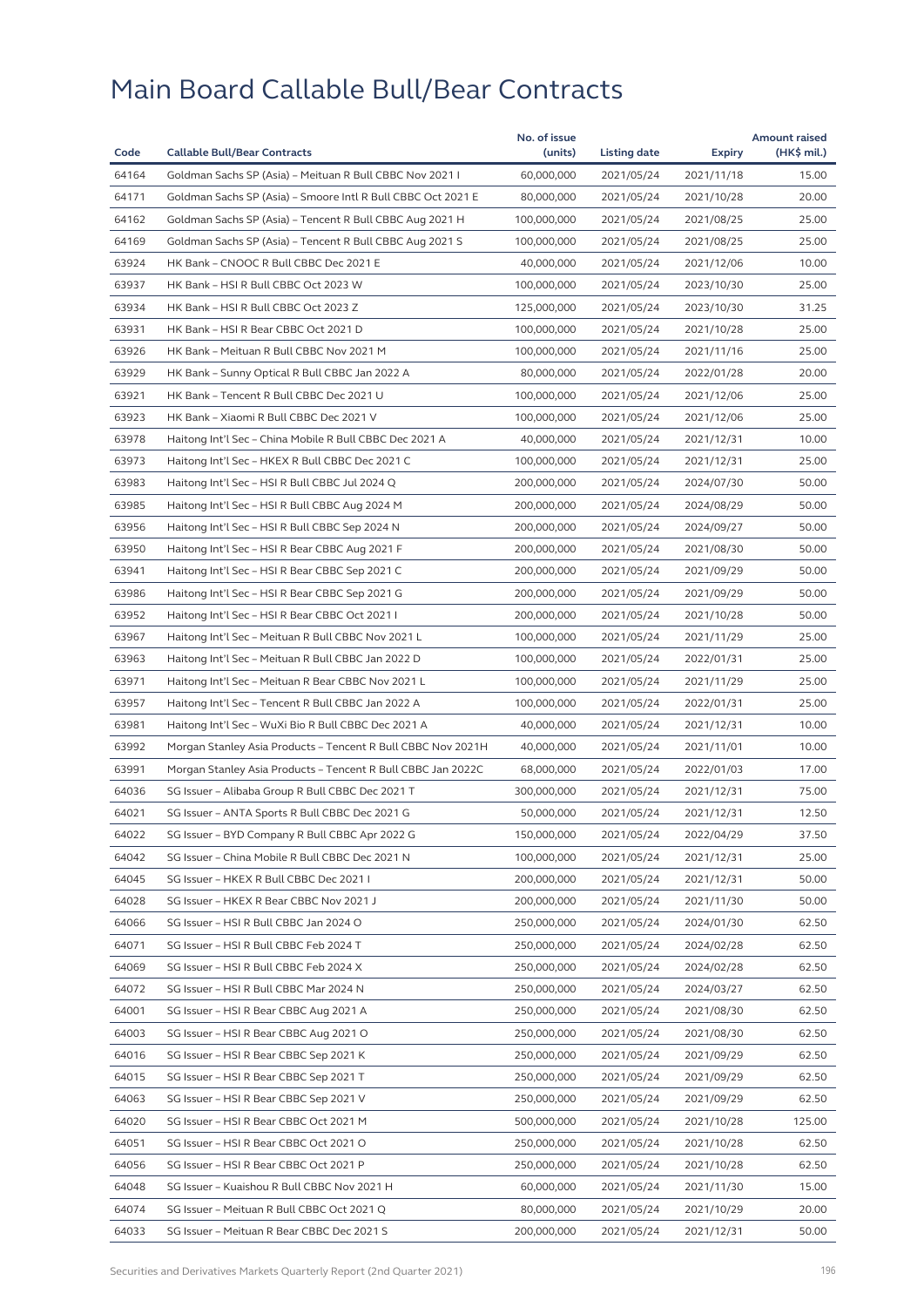| Code           | <b>Callable Bull/Bear Contracts</b>                                        | No. of issue<br>(units)    | <b>Listing date</b> | <b>Expiry</b> | <b>Amount raised</b><br>(HK\$ mil.) |
|----------------|----------------------------------------------------------------------------|----------------------------|---------------------|---------------|-------------------------------------|
| 64075          | SG Issuer - Tencent R Bull CBBC Oct 2021 O                                 | 80,000,000                 | 2021/05/24          | 2021/10/29    | 20.00                               |
| 64078          | SG Issuer - Tencent R Bull CBBC Nov 2021 V                                 | 80,000,000                 | 2021/05/24          | 2021/11/30    | 20.00                               |
| 64084          | SG Issuer - Tencent R Bull CBBC Feb 2022 O                                 | 400,000,000                | 2021/05/24          | 2022/02/25    | 100.00                              |
| 64035          | SG Issuer - Tencent R Bear CBBC Nov 2021 T                                 | 400,000,000                | 2021/05/24          | 2021/11/30    | 100.00                              |
| 64082          | SG Issuer - Tencent R Bear CBBC Nov 2021 U                                 | 400,000,000                | 2021/05/24          | 2021/11/30    | 100.00                              |
| 64085          | SG Issuer - Xiaomi R Bull CBBC Oct 2021 N                                  | 60,000,000                 | 2021/05/24          | 2021/10/29    | 15.00                               |
| 64090          | SG Issuer - Xinyi Solar R Bull CBBC Jun 2022 C                             | 80,000,000                 | 2021/05/24          | 2022/06/29    | 20.00                               |
| 64223          | UBS AG - China Mobile R Bull CBBC Nov 2021 K                               | 100,000,000                | 2021/05/24          | 2021/11/30    | 25.00                               |
| 64225          | UBS AG - CNOOC R Bull CBBC Nov 2021 M                                      | 40,000,000                 | 2021/05/24          | 2021/11/30    | 10.00                               |
| 64220          | UBS AG - HKEX R Bull CBBC Nov 2021 V                                       | 50,000,000                 | 2021/05/24          | 2021/11/30    | 12.50                               |
| 64196          | UBS AG - HKEX R Bear CBBC Nov 2021 X                                       | 200,000,000                | 2021/05/24          | 2021/11/30    | 50.00                               |
| 64255          | UBS AG - HSBC R Bull CBBC Nov 2021 H                                       | 150,000,000                | 2021/05/24          | 2021/11/30    | 37.50                               |
| 64198          | UBS AG - HSBC R Bear CBBC Dec 2021 D                                       | 100,000,000                | 2021/05/24          | 2021/12/31    | 25.00                               |
| 64244          | UBS AG - HSI R Bull CBBC Feb 2024 X                                        | 200,000,000                | 2021/05/24          | 2024/02/28    | 50.00                               |
| 64246          | UBS AG - HSI R Bull CBBC Feb 2024 Y                                        | 200,000,000                | 2021/05/24          | 2024/02/28    | 50.00                               |
| 64216          | UBS AG - HSI R Bull CBBC Mar 2024 Q                                        | 200,000,000                | 2021/05/24          | 2024/03/27    | 50.00                               |
| 64245          | UBS AG - HSI R Bull CBBC Mar 2024 W                                        |                            |                     |               | 50.00                               |
| 64236          | UBS AG - HSI R Bear CBBC Sep 2021 F                                        | 200,000,000<br>200,000,000 | 2021/05/24          | 2024/03/27    | 50.00                               |
|                |                                                                            |                            | 2021/05/24          | 2021/09/29    |                                     |
| 64203<br>64207 | UBS AG - HSI R Bear CBBC Sep 2021 I<br>UBS AG - HSI R Bear CBBC Oct 2021 V | 200,000,000                | 2021/05/24          | 2021/09/29    | 50.00<br>50.00                      |
|                |                                                                            | 200,000,000                | 2021/05/24          | 2021/10/28    |                                     |
| 64209          | UBS AG - HSI R Bear CBBC Nov 2021 E                                        | 200,000,000                | 2021/05/24          | 2021/11/29    | 50.00                               |
| 64266          | UBS AG - HSI R Bear CBBC Nov 2021 F                                        | 200,000,000                | 2021/05/24          | 2021/11/29    | 50.00<br>25.00                      |
| 64261          | UBS AG - ICBC R Bull CBBC Nov 2021 C                                       | 100,000,000                | 2021/05/24          | 2021/11/30    |                                     |
| 64218          | UBS AG - Meituan R Bull CBBC Jan 2022 F                                    | 50,000,000                 | 2021/05/24          | 2022/01/17    | 12.50                               |
| 64278          | UBS AG - Meituan R Bear CBBC Nov 2021 X                                    | 50,000,000                 | 2021/05/24          | 2021/11/30    | 12.50                               |
| 64272          | UBS AG - Tencent R Bull CBBC Oct 2021 V                                    | 200,000,000                | 2021/05/24          | 2021/10/25    | 50.00                               |
| 64276          | UBS AG - Tencent R Bull CBBC Nov 2021 A                                    | 200,000,000                | 2021/05/24          | 2021/11/30    | 50.00                               |
| 64247          | UBS AG - Tencent R Bull CBBC Dec 2021 H                                    | 40,000,000                 | 2021/05/24          | 2021/12/13    | 10.00                               |
| 64211          | UBS AG - Tencent R Bear CBBC Jan 2022 B                                    | 40,000,000                 | 2021/05/24          | 2022/01/28    | 10.00                               |
| 64230          | UBS AG - WuXi Bio R Bull CBBC Jan 2022 A                                   | 60,000,000                 | 2021/05/24          | 2022/01/17    | 15.00                               |
| 64254          | UBS AG - Xiaomi R Bull CBBC Jan 2022 A                                     | 100,000,000                | 2021/05/24          | 2022/01/17    | 25.00                               |
| 64133          | Bank Vontobel - Ali Health R Bull CBBC Feb 2022 A                          | 60,000,000                 | 2021/05/24          | 2022/02/25    | 15.00                               |
| 64109          | Bank Vontobel – CNOOC R Bull CBBC Nov 2021 J                               | 60,000,000                 | 2021/05/24          | 2021/11/26    | 15.00                               |
| 64135          | Bank Vontobel - HKEX R Bull CBBC Nov 2021 O                                | 100,000,000                | 2021/05/24          | 2021/11/17    | 25.00                               |
| 64121          | Bank Vontobel - HSI R Bull CBBC Jan 2024 C                                 | 100,000,000                | 2021/05/24          | 2024/01/30    | 25.00                               |
| 64156          | Bank Vontobel - HSI R Bull CBBC Jan 2024 D                                 | 100,000,000                | 2021/05/24          | 2024/01/30    | 25.00                               |
| 64157          | Bank Vontobel - HSI R Bull CBBC Jan 2024 F                                 | 100,000,000                | 2021/05/24          | 2024/01/30    | 25.00                               |
| 64095          | Bank Vontobel – HSI R Bear CBBC Aug 2021 M                                 | 100,000,000                | 2021/05/24          | 2021/08/30    | 25.00                               |
| 64101          | Bank Vontobel - HSI R Bear CBBC Aug 2021 P                                 | 100,000,000                | 2021/05/24          | 2021/08/30    | 25.00                               |
| 64152          | Bank Vontobel - HSI R Bear CBBC Aug 2021 Q                                 | 100,000,000                | 2021/05/24          | 2021/08/30    | 25.00                               |
| 64151          | Bank Vontobel - HSI R Bear CBBC Sep 2021 L                                 | 100,000,000                | 2021/05/24          | 2021/09/29    | 25.00                               |
| 64123          | Bank Vontobel - Kuaishou R Bull CBBC Feb 2022 A                            | 100,000,000                | 2021/05/24          | 2022/02/25    | 25.00                               |
| 64107          | Bank Vontobel - Meituan R Bull CBBC Nov 2021 Z                             | 100,000,000                | 2021/05/24          | 2021/11/26    | 25.00                               |
| 64113          | Bank Vontobel – Ping An R Bull CBBC Dec 2021 B                             | 40,000,000                 | 2021/05/24          | 2021/12/30    | 10.00                               |
| 64103          | Bank Vontobel - Tencent R Bear CBBC Nov 2021 D                             | 100,000,000                | 2021/05/24          | 2021/11/19    | 25.00                               |
| 64132          | Bank Vontobel - Wuxi Bio R Bull CBBC Nov 2021 K                            | 40,000,000                 | 2021/05/24          | 2021/11/12    | 10.00                               |
| 64138          | Bank Vontobel - Xinyi Solar R Bull CBBC Jun 2022 A                         | 60,000,000                 | 2021/05/24          | 2022/06/29    | 15.00                               |
| 64359          | BOCI Asia Ltd. - HSI R Bull CBBC Dec 2023 L                                | 150,000,000                | 2021/05/25          | 2023/12/28    | 37.50                               |
| 64360          | BOCI Asia Ltd. – HSI R Bear CBBC Aug 2021 W                                | 150,000,000                | 2021/05/25          | 2021/08/30    | 37.50                               |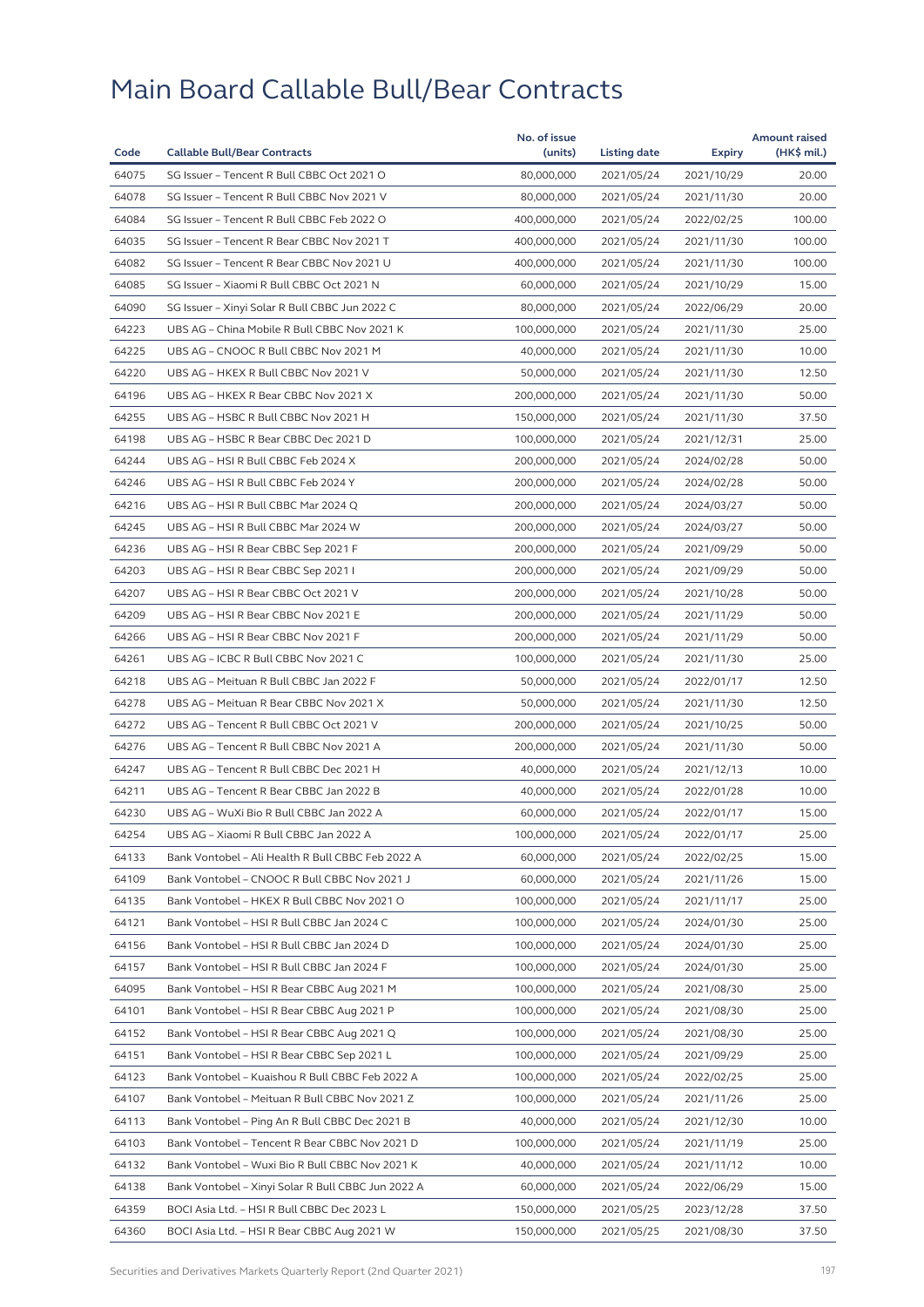|       |                                                              | No. of issue |              |               | <b>Amount raised</b> |
|-------|--------------------------------------------------------------|--------------|--------------|---------------|----------------------|
| Code  | <b>Callable Bull/Bear Contracts</b>                          | (units)      | Listing date | <b>Expiry</b> | (HK\$ mil.)          |
| 64387 | BOCI Asia Ltd. - JD.com R Bull CBBC Sep 2021 T               | 40,000,000   | 2021/05/25   | 2021/09/30    | 10.00                |
| 64386 | BOCI Asia Ltd. - JD.com R Bull CBBC Sep 2021 U               | 40,000,000   | 2021/05/25   | 2021/09/30    | 10.00                |
| 64381 | BOCI Asia Ltd. - Meituan R Bull CBBC Sep 2021 L              | 40,000,000   | 2021/05/25   | 2021/09/30    | 10.00                |
| 64383 | BOCI Asia Ltd. - Meituan R Bull CBBC Sep 2021 M              | 40,000,000   | 2021/05/25   | 2021/09/30    | 10.00                |
| 64367 | BOCI Asia Ltd. - Tencent R Bull CBBC Sep 2021 J              | 120,000,000  | 2021/05/25   | 2021/09/30    | 30.00                |
| 64379 | BOCI Asia Ltd. - Xiaomi R Bull CBBC Sep 2021 F               | 40,000,000   | 2021/05/25   | 2021/09/30    | 10.00                |
| 64473 | BNP Paribas Issuance B.V. - HKEX R Bull CBBC Nov 2021 I      | 200,000,000  | 2021/05/25   | 2021/11/29    | 50.00                |
| 64452 | BNP Paribas Issuance B.V. - HSI R Bull CBBC Sep 2024 E       | 250,000,000  | 2021/05/25   | 2024/09/27    | 62.50                |
| 64457 | BNP Paribas Issuance B.V. - HSI R Bull CBBC Sep 2024 F       | 240,000,000  | 2021/05/25   | 2024/09/27    | 60.00                |
| 64459 | BNP Paribas Issuance B.V. - HSI R Bear CBBC Oct 2021 L       | 240,000,000  | 2021/05/25   | 2021/10/28    | 60.00                |
| 64480 | BNP Paribas Issuance B.V. - Meituan R Bull CBBC Nov 2021 C   | 200,000,000  | 2021/05/25   | 2021/11/29    | 50.00                |
| 64474 | BNP Paribas Issuance B.V. - Meituan R Bull CBBC Nov 2021 Y   | 200,000,000  | 2021/05/25   | 2021/11/29    | 50.00                |
| 64477 | BNP Paribas Issuance B.V. - Meituan R Bull CBBC Nov 2021 Z   | 200,000,000  | 2021/05/25   | 2021/11/29    | 50.00                |
| 64460 | BNP Paribas Issuance B.V. - Tencent R Bull CBBC Nov 2021 V   | 250,000,000  | 2021/05/25   | 2021/11/29    | 62.50                |
| 64470 | BNP Paribas Issuance B.V. - Tencent R Bull CBBC Dec 2021 R   | 250,000,000  | 2021/05/25   | 2021/12/30    | 62.50                |
| 64288 | Credit Suisse AG - Alibaba Group R Bull CBBC Dec 2021 F      | 100,000,000  | 2021/05/25   | 2021/12/30    | 25.00                |
| 64345 | Credit Suisse AG - Ali Health R Bull CBBC Dec 2021 B         | 50,000,000   | 2021/05/25   | 2021/12/30    | 12.50                |
| 64293 | Credit Suisse AG - BYD Company R Bull CBBC Feb 2022 G        | 100,000,000  | 2021/05/25   | 2022/02/25    | 25.00                |
| 64328 | Credit Suisse AG - China Life R Bull CBBC Apr 2022 B         | 100,000,000  | 2021/05/25   | 2022/04/28    | 25.00                |
| 64290 | Credit Suisse AG - Geely Auto R Bull CBBC Jan 2022 B         | 100,000,000  | 2021/05/25   | 2022/01/28    | 25.00                |
| 64306 | Credit Suisse AG - Greatwall Motor R Bull CBBC Dec 2021 F    | 60,000,000   | 2021/05/25   | 2021/12/30    | 15.00                |
| 64285 | Credit Suisse AG - HSI R Bull CBBC Feb 2024 W                | 200,000,000  | 2021/05/25   | 2024/02/28    | 50.00                |
| 64279 | Credit Suisse AG - HSI R Bull CBBC Mar 2024 M                | 200,000,000  | 2021/05/25   | 2024/03/27    | 50.00                |
| 64284 | Credit Suisse AG - HSI R Bull CBBC Mar 2024 P                | 200,000,000  | 2021/05/25   | 2024/03/27    | 50.00                |
| 64341 | Credit Suisse AG - HSI R Bear CBBC Aug 2021 R                | 200,000,000  | 2021/05/25   | 2021/08/30    | 50.00                |
| 64344 | Credit Suisse AG - HSI R Bear CBBC Sep 2021 Q                | 200,000,000  | 2021/05/25   | 2021/09/29    | 50.00                |
| 64322 | Credit Suisse AG - JD.com R Bull CBBC Nov 2021 B             | 100,000,000  | 2021/05/25   | 2021/11/29    | 25.00                |
| 64318 | Credit Suisse AG - Meituan R Bull CBBC Sep 2021 F            | 50,000,000   | 2021/05/25   | 2021/09/29    | 12.50                |
| 64320 | Credit Suisse AG - Meituan R Bull CBBC Dec 2021 O            | 100,000,000  | 2021/05/25   | 2021/12/30    | 25.00                |
| 64321 | Credit Suisse AG - Smoore Intl R Bull CBBC Nov 2021 A        | 50,000,000   | 2021/05/25   | 2021/11/29    | 12.50                |
| 64317 | Credit Suisse AG - Sunny Optical R Bull CBBC Feb 2022 A      | 100,000,000  | 2021/05/25   | 2022/02/25    | 25.00                |
| 64287 | Credit Suisse AG - Tencent R Bull CBBC Nov 2021 J            | 100,000,000  | 2021/05/25   | 2021/11/29    | 25.00                |
| 64482 | Credit Suisse AG – Tencent R Bear CBBC Oct 2021 K            | 100,000,000  | 2021/05/25   | 2021/10/28    | 25.00                |
|       |                                                              |              |              |               |                      |
| 64294 | Credit Suisse AG - Xiaomi R Bull CBBC Dec 2021 G             | 100,000,000  | 2021/05/25   | 2021/12/30    | 25.00                |
| 64348 | Credit Suisse AG - Xinyi Solar R Bull CBBC Jun 2022 B        | 40,000,000   | 2021/05/25   | 2022/06/29    | 10.00                |
| 64912 | Goldman Sachs SP (Asia) - Alibaba R Bull CBBC Dec 2021 R     | 60,000,000   | 2021/05/25   | 2021/12/30    | 15.00                |
| 64920 | Goldman Sachs SP (Asia) - Alibaba R Bear CBBC May 2022 A     | 100,000,000  | 2021/05/25   | 2022/05/25    | 25.00                |
| 64896 | Goldman Sachs SP (Asia) - BYD Company R Bull CBBC Mar 2022 D | 80,000,000   | 2021/05/25   | 2022/03/11    | 20.00                |
| 64909 | Goldman Sachs SP (Asia) - Geely Auto R Bull CBBC Jan 2022 A  | 80,000,000   | 2021/05/25   | 2022/01/18    | 20.00                |
| 64922 | Goldman Sachs SP (Asia) - Geely Auto R Bear CBBC May 2022 A  | 80,000,000   | 2021/05/25   | 2022/05/25    | 20.00                |
| 64899 | Goldman Sachs SP (Asia) - JD.com R Bull CBBC Dec 2021 F      | 100,000,000  | 2021/05/25   | 2021/12/30    | 25.00                |
| 64923 | Goldman Sachs SP (Asia) - JD.com R Bear CBBC May 2022 A      | 80,000,000   | 2021/05/25   | 2022/05/25    | 20.00                |
| 64904 | Goldman Sachs SP (Asia) - Meituan R Bull CBBC Nov 2021 J     | 100,000,000  | 2021/05/25   | 2021/11/30    | 25.00                |
| 64906 | Goldman Sachs SP (Asia) – Meituan R Bull CBBC Feb 2022 D     | 100,000,000  | 2021/05/25   | 2022/02/22    | 25.00                |
| 64911 | Goldman Sachs SP (Asia) - Tencent R Bull CBBC Aug 2021 W     | 60,000,000   | 2021/05/25   | 2021/08/25    | 15.00                |
| 64495 | HK Bank - Geely Auto R Bull CBBC Jun 2022 A                  | 60,000,000   | 2021/05/25   | 2022/06/30    | 15.00                |
| 64512 | HK Bank - Great Wall Motor R Bull CBBC Jul 2022 A            | 50,000,000   | 2021/05/25   | 2022/07/29    | 12.50                |
| 64514 | HK Bank - HKEX R Bull CBBC Nov 2021 Z                        | 80,000,000   | 2021/05/25   | 2021/11/23    | 20.00                |
| 64484 | HK Bank – HSI R Bull CBBC Oct 2023 L                         | 100,000,000  | 2021/05/25   | 2023/10/30    | 25.00                |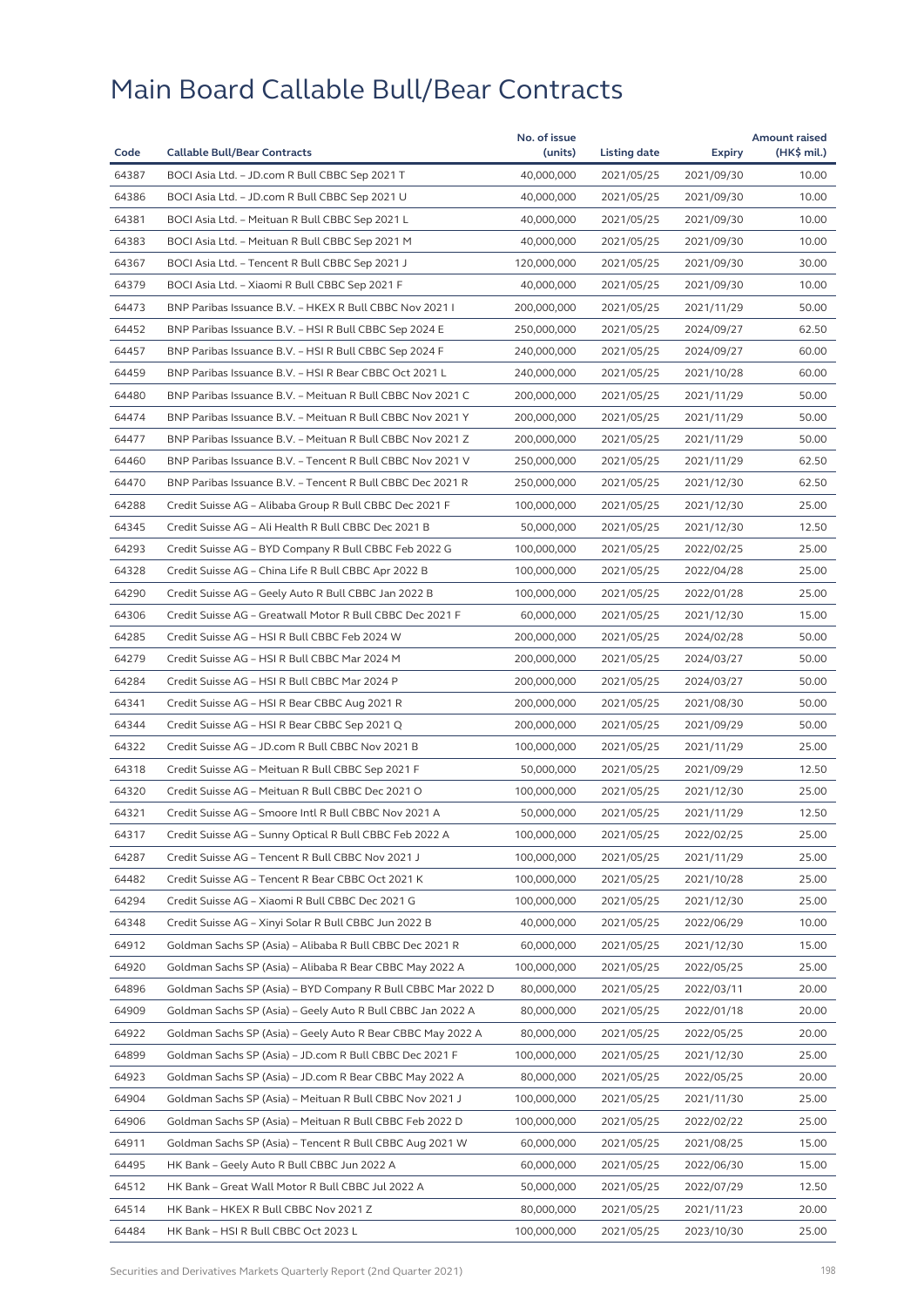| 64485<br>125,000,000<br>2021/11/29<br>31.25<br>HK Bank - HSI R Bear CBBC Nov 2021 Z<br>2021/05/25<br>64490<br>HK Bank - JD.com R Bull CBBC Dec 2021 P<br>80,000,000<br>2021/05/25<br>20.00<br>2021/12/13<br>64487<br>25.00<br>HK Bank - Meituan R Bull CBBC Dec 2021 H<br>100,000,000<br>2021/05/25<br>2021/12/22<br>64489<br>HK Bank - Xiaomi R Bull CBBC Dec 2021 W<br>100,000,000<br>25.00<br>2021/05/25<br>2021/12/10<br>64724<br>Haitong Int'l Sec - BYD Company R Bull CBBC Feb 2022 B<br>100,000,000<br>2021/05/25<br>25.00<br>2022/02/28<br>64731<br>Haitong Int'l Sec - Great Wall Motor R Bull CBBC Jan 2022 A<br>40,000,000<br>2021/05/25<br>2022/01/31<br>10.00<br>64678<br>Haitong Int'l Sec - HSI R Bull CBBC Jul 2024 U<br>200,000,000<br>2021/05/25<br>2024/07/30<br>50.00<br>64673<br>Haitong Int'l Sec - HSI R Bull CBBC Aug 2024 N<br>200,000,000<br>2024/08/29<br>50.00<br>2021/05/25<br>64687<br>Haitong Int'l Sec - HSI R Bear CBBC Aug 2021 I<br>200,000,000<br>50.00<br>2021/05/25<br>2021/08/30<br>64689<br>Haitong Int'l Sec - HSI R Bear CBBC Sep 2021 D<br>200,000,000<br>2021/05/25<br>50.00<br>2021/09/29<br>64697<br>Haitong Int'l Sec - Meituan R Bull CBBC Nov 2021 M<br>100,000,000<br>2021/05/25<br>25.00<br>2021/11/29<br>64710<br>Haitong Int'l Sec - Meituan R Bull CBBC Dec 2021 M<br>100,000,000<br>2021/05/25<br>2021/12/31<br>25.00<br>64713<br>25.00<br>Haitong Int'l Sec – Meituan R Bear CBBC Dec 2021 F<br>100,000,000<br>2021/05/25<br>2021/12/31<br>64690<br>Haitong Int'l Sec - Tencent R Bull CBBC Dec 2021 M<br>100,000,000<br>2021/05/25<br>2021/12/31<br>25.00<br>64691<br>100,000,000<br>25.00<br>Haitong Int'l Sec - Tencent R Bull CBBC Dec 2021 N<br>2021/05/25<br>2021/12/31<br>64721<br>Haitong Int'l Sec - Xiaomi R Bull CBBC Dec 2021 D<br>100,000,000<br>2021/05/25<br>2021/12/31<br>25.00<br>64605<br>50.00<br>J P Morgan SP BV - Meituan R Bull CBBC Jan 2022 C<br>200,000,000<br>2021/05/25<br>2022/01/21<br>64606<br>J P Morgan SP BV - Tencent R Bull CBBC Jan 2022 D<br>200,000,000<br>50.00<br>2021/05/25<br>2022/01/14<br>64400<br>Morgan Stanley Asia Products - Tencent R Bull CBBC Oct 2021L<br>40,000,000<br>2021/10/29<br>10.00<br>2021/05/25<br>64394<br>40,000,000<br>2021/11/30<br>10.00<br>Morgan Stanley Asia Products - Tencent R Bear CBBC Nov 2021P<br>2021/05/25<br>64733<br>SG Issuer - AIA R Bull CBBC Dec 2021 K<br>60,000,000<br>2021/05/25<br>15.00<br>2021/12/31<br>64734<br>SG Issuer - Alibaba Group R Bull CBBC Dec 2021 S<br>80,000,000<br>2021/05/25<br>20.00<br>2021/12/31<br>64738<br>SG Issuer - Ali Health R Bull CBBC Dec 2021 D<br>100,000,000<br>2021/05/25<br>2021/12/31<br>25.00<br>64796<br>37.50<br>SG Issuer – BYD Company R Bull CBBC Feb 2022 K<br>150,000,000<br>2021/05/25<br>2022/02/28<br>64854<br>SG Issuer - China Mobile R Bull CBBC Nov 2021 T<br>100,000,000<br>2021/05/25<br>2021/11/30<br>25.00<br>64740<br>SG Issuer - China Life R Bull CBBC Mar 2022 G<br>150,000,000<br>37.50<br>2021/05/25<br>2022/03/31<br>64743<br>SG Issuer - CNOOC R Bull CBBC Nov 2021 H<br>60,000,000<br>2021/05/25<br>2021/11/30<br>15.00<br>64801<br>SG Issuer - Geely Auto R Bull CBBC Feb 2022 C<br>150,000,000<br>2021/05/25<br>37.50<br>2022/02/28<br>64753<br>SG Issuer - Galaxy Ent R Bull CBBC Nov 2021 C<br>100,000,000<br>25.00<br>2021/05/25<br>2021/11/30<br>25.00<br>64802<br>SG Issuer - Greatwall Motor R Bull CBBC Feb 2022 B<br>100,000,000<br>2021/05/25<br>2022/02/28<br>64807<br>SG Issuer - HKEX R Bull CBBC Nov 2021 H<br>200,000,000<br>2021/05/25<br>2021/11/30<br>50.00<br>SG Issuer - HSBC R Bull CBBC Nov 2021 D<br>100,000,000<br>64754<br>2021/05/25<br>2021/11/30<br>25.00<br>64840<br>62.50<br>250,000,000<br>2021/05/25<br>2023/12/28<br>SG Issuer – HSI R Bull CBBC Dec 2023 Y<br>64784<br>SG Issuer - HSI R Bull CBBC Jan 2024 R<br>250,000,000<br>2021/05/25<br>2024/01/30<br>62.50<br>64787<br>SG Issuer - HSI R Bull CBBC Feb 2024 V<br>250,000,000<br>2021/05/25<br>62.50<br>2024/02/28<br>64791<br>SG Issuer - HSI R Bull CBBC Mar 2024 R<br>250,000,000<br>2021/05/25<br>2024/03/27<br>62.50<br>62.50<br>64831<br>SG Issuer - HSI R Bear CBBC Sep 2021 W<br>250,000,000<br>2021/05/25<br>2021/09/29<br>64847<br>SG Issuer - HSI R Bear CBBC Oct 2021 R<br>250,000,000<br>2021/05/25<br>2021/10/28<br>62.50<br>64838<br>SG Issuer - HSI R Bear CBBC Nov 2021 K<br>250,000,000<br>2021/05/25<br>2021/11/29<br>62.50<br>64852<br>SG Issuer - HSTECH R Bull CBBC Dec 2021 W<br>100,000,000<br>2021/05/25<br>25.00<br>2021/12/30<br>200,000,000<br>64809<br>SG Issuer - JD.com R Bull CBBC Nov 2021 N<br>2021/05/25<br>2021/11/30<br>50.00<br>64766<br>SG Issuer - JD.com R Bear CBBC Dec 2021 H<br>200,000,000<br>2021/05/25<br>2021/12/31<br>50.00<br>64859<br>SG Issuer - Kuaishou R Bull CBBC Nov 2021 I<br>60,000,000<br>2021/05/25<br>2021/11/30<br>15.00<br>64768<br>SG Issuer - Kuaishou R Bull CBBC Dec 2021 M<br>200,000,000<br>2021/05/25<br>2021/12/31<br>50.00<br>64811<br>SG Issuer - Meituan R Bull CBBC Nov 2021 C<br>80,000,000<br>2021/05/25<br>2021/11/30<br>20.00<br>64870<br>SG Issuer - Meituan R Bull CBBC Nov 2021 E<br>200,000,000<br>2021/05/25<br>2021/11/30<br>50.00<br>64771<br>SG Issuer - Meituan R Bear CBBC Nov 2021 N<br>200,000,000<br>2021/05/25<br>2021/11/29<br>50.00<br>50.00<br>64780<br>SG Issuer - Meituan R Bear CBBC Dec 2021 T<br>200,000,000<br>2021/05/25<br>2021/12/31<br>64818<br>SG Issuer - SMIC R Bull CBBC Nov 2021 W<br>120,000,000<br>2021/05/25<br>2021/11/30<br>30.00 |      |                                     | No. of issue |              |        | <b>Amount raised</b> |
|-----------------------------------------------------------------------------------------------------------------------------------------------------------------------------------------------------------------------------------------------------------------------------------------------------------------------------------------------------------------------------------------------------------------------------------------------------------------------------------------------------------------------------------------------------------------------------------------------------------------------------------------------------------------------------------------------------------------------------------------------------------------------------------------------------------------------------------------------------------------------------------------------------------------------------------------------------------------------------------------------------------------------------------------------------------------------------------------------------------------------------------------------------------------------------------------------------------------------------------------------------------------------------------------------------------------------------------------------------------------------------------------------------------------------------------------------------------------------------------------------------------------------------------------------------------------------------------------------------------------------------------------------------------------------------------------------------------------------------------------------------------------------------------------------------------------------------------------------------------------------------------------------------------------------------------------------------------------------------------------------------------------------------------------------------------------------------------------------------------------------------------------------------------------------------------------------------------------------------------------------------------------------------------------------------------------------------------------------------------------------------------------------------------------------------------------------------------------------------------------------------------------------------------------------------------------------------------------------------------------------------------------------------------------------------------------------------------------------------------------------------------------------------------------------------------------------------------------------------------------------------------------------------------------------------------------------------------------------------------------------------------------------------------------------------------------------------------------------------------------------------------------------------------------------------------------------------------------------------------------------------------------------------------------------------------------------------------------------------------------------------------------------------------------------------------------------------------------------------------------------------------------------------------------------------------------------------------------------------------------------------------------------------------------------------------------------------------------------------------------------------------------------------------------------------------------------------------------------------------------------------------------------------------------------------------------------------------------------------------------------------------------------------------------------------------------------------------------------------------------------------------------------------------------------------------------------------------------------------------------------------------------------------------------------------------------------------------------------------------------------------------------------------------------------------------------------------------------------------------------------------------------------------------------------------------------------------------------------------------------------------------------------------------------------------------------------------------------------------------------------------------------------------------------------------------------------------------------------------------------------------------------------------------------------------------------------------------------------------------------------------------------------------------------------------------------------------------------------------------------------------------------------------------------------------------------------------------------------------------------------------------------------------------------------------------------------------------------------------------------------------------------------------------------------------------------------------------------------------------------------------------------------------------------------------------------------|------|-------------------------------------|--------------|--------------|--------|----------------------|
|                                                                                                                                                                                                                                                                                                                                                                                                                                                                                                                                                                                                                                                                                                                                                                                                                                                                                                                                                                                                                                                                                                                                                                                                                                                                                                                                                                                                                                                                                                                                                                                                                                                                                                                                                                                                                                                                                                                                                                                                                                                                                                                                                                                                                                                                                                                                                                                                                                                                                                                                                                                                                                                                                                                                                                                                                                                                                                                                                                                                                                                                                                                                                                                                                                                                                                                                                                                                                                                                                                                                                                                                                                                                                                                                                                                                                                                                                                                                                                                                                                                                                                                                                                                                                                                                                                                                                                                                                                                                                                                                                                                                                                                                                                                                                                                                                                                                                                                                                                                                                                                                                                                                                                                                                                                                                                                                                                                                                                                                                                                                                                       | Code | <b>Callable Bull/Bear Contracts</b> | (units)      | Listing date | Expiry | (HK\$ mil.)          |
|                                                                                                                                                                                                                                                                                                                                                                                                                                                                                                                                                                                                                                                                                                                                                                                                                                                                                                                                                                                                                                                                                                                                                                                                                                                                                                                                                                                                                                                                                                                                                                                                                                                                                                                                                                                                                                                                                                                                                                                                                                                                                                                                                                                                                                                                                                                                                                                                                                                                                                                                                                                                                                                                                                                                                                                                                                                                                                                                                                                                                                                                                                                                                                                                                                                                                                                                                                                                                                                                                                                                                                                                                                                                                                                                                                                                                                                                                                                                                                                                                                                                                                                                                                                                                                                                                                                                                                                                                                                                                                                                                                                                                                                                                                                                                                                                                                                                                                                                                                                                                                                                                                                                                                                                                                                                                                                                                                                                                                                                                                                                                                       |      |                                     |              |              |        |                      |
|                                                                                                                                                                                                                                                                                                                                                                                                                                                                                                                                                                                                                                                                                                                                                                                                                                                                                                                                                                                                                                                                                                                                                                                                                                                                                                                                                                                                                                                                                                                                                                                                                                                                                                                                                                                                                                                                                                                                                                                                                                                                                                                                                                                                                                                                                                                                                                                                                                                                                                                                                                                                                                                                                                                                                                                                                                                                                                                                                                                                                                                                                                                                                                                                                                                                                                                                                                                                                                                                                                                                                                                                                                                                                                                                                                                                                                                                                                                                                                                                                                                                                                                                                                                                                                                                                                                                                                                                                                                                                                                                                                                                                                                                                                                                                                                                                                                                                                                                                                                                                                                                                                                                                                                                                                                                                                                                                                                                                                                                                                                                                                       |      |                                     |              |              |        |                      |
|                                                                                                                                                                                                                                                                                                                                                                                                                                                                                                                                                                                                                                                                                                                                                                                                                                                                                                                                                                                                                                                                                                                                                                                                                                                                                                                                                                                                                                                                                                                                                                                                                                                                                                                                                                                                                                                                                                                                                                                                                                                                                                                                                                                                                                                                                                                                                                                                                                                                                                                                                                                                                                                                                                                                                                                                                                                                                                                                                                                                                                                                                                                                                                                                                                                                                                                                                                                                                                                                                                                                                                                                                                                                                                                                                                                                                                                                                                                                                                                                                                                                                                                                                                                                                                                                                                                                                                                                                                                                                                                                                                                                                                                                                                                                                                                                                                                                                                                                                                                                                                                                                                                                                                                                                                                                                                                                                                                                                                                                                                                                                                       |      |                                     |              |              |        |                      |
|                                                                                                                                                                                                                                                                                                                                                                                                                                                                                                                                                                                                                                                                                                                                                                                                                                                                                                                                                                                                                                                                                                                                                                                                                                                                                                                                                                                                                                                                                                                                                                                                                                                                                                                                                                                                                                                                                                                                                                                                                                                                                                                                                                                                                                                                                                                                                                                                                                                                                                                                                                                                                                                                                                                                                                                                                                                                                                                                                                                                                                                                                                                                                                                                                                                                                                                                                                                                                                                                                                                                                                                                                                                                                                                                                                                                                                                                                                                                                                                                                                                                                                                                                                                                                                                                                                                                                                                                                                                                                                                                                                                                                                                                                                                                                                                                                                                                                                                                                                                                                                                                                                                                                                                                                                                                                                                                                                                                                                                                                                                                                                       |      |                                     |              |              |        |                      |
|                                                                                                                                                                                                                                                                                                                                                                                                                                                                                                                                                                                                                                                                                                                                                                                                                                                                                                                                                                                                                                                                                                                                                                                                                                                                                                                                                                                                                                                                                                                                                                                                                                                                                                                                                                                                                                                                                                                                                                                                                                                                                                                                                                                                                                                                                                                                                                                                                                                                                                                                                                                                                                                                                                                                                                                                                                                                                                                                                                                                                                                                                                                                                                                                                                                                                                                                                                                                                                                                                                                                                                                                                                                                                                                                                                                                                                                                                                                                                                                                                                                                                                                                                                                                                                                                                                                                                                                                                                                                                                                                                                                                                                                                                                                                                                                                                                                                                                                                                                                                                                                                                                                                                                                                                                                                                                                                                                                                                                                                                                                                                                       |      |                                     |              |              |        |                      |
|                                                                                                                                                                                                                                                                                                                                                                                                                                                                                                                                                                                                                                                                                                                                                                                                                                                                                                                                                                                                                                                                                                                                                                                                                                                                                                                                                                                                                                                                                                                                                                                                                                                                                                                                                                                                                                                                                                                                                                                                                                                                                                                                                                                                                                                                                                                                                                                                                                                                                                                                                                                                                                                                                                                                                                                                                                                                                                                                                                                                                                                                                                                                                                                                                                                                                                                                                                                                                                                                                                                                                                                                                                                                                                                                                                                                                                                                                                                                                                                                                                                                                                                                                                                                                                                                                                                                                                                                                                                                                                                                                                                                                                                                                                                                                                                                                                                                                                                                                                                                                                                                                                                                                                                                                                                                                                                                                                                                                                                                                                                                                                       |      |                                     |              |              |        |                      |
|                                                                                                                                                                                                                                                                                                                                                                                                                                                                                                                                                                                                                                                                                                                                                                                                                                                                                                                                                                                                                                                                                                                                                                                                                                                                                                                                                                                                                                                                                                                                                                                                                                                                                                                                                                                                                                                                                                                                                                                                                                                                                                                                                                                                                                                                                                                                                                                                                                                                                                                                                                                                                                                                                                                                                                                                                                                                                                                                                                                                                                                                                                                                                                                                                                                                                                                                                                                                                                                                                                                                                                                                                                                                                                                                                                                                                                                                                                                                                                                                                                                                                                                                                                                                                                                                                                                                                                                                                                                                                                                                                                                                                                                                                                                                                                                                                                                                                                                                                                                                                                                                                                                                                                                                                                                                                                                                                                                                                                                                                                                                                                       |      |                                     |              |              |        |                      |
|                                                                                                                                                                                                                                                                                                                                                                                                                                                                                                                                                                                                                                                                                                                                                                                                                                                                                                                                                                                                                                                                                                                                                                                                                                                                                                                                                                                                                                                                                                                                                                                                                                                                                                                                                                                                                                                                                                                                                                                                                                                                                                                                                                                                                                                                                                                                                                                                                                                                                                                                                                                                                                                                                                                                                                                                                                                                                                                                                                                                                                                                                                                                                                                                                                                                                                                                                                                                                                                                                                                                                                                                                                                                                                                                                                                                                                                                                                                                                                                                                                                                                                                                                                                                                                                                                                                                                                                                                                                                                                                                                                                                                                                                                                                                                                                                                                                                                                                                                                                                                                                                                                                                                                                                                                                                                                                                                                                                                                                                                                                                                                       |      |                                     |              |              |        |                      |
|                                                                                                                                                                                                                                                                                                                                                                                                                                                                                                                                                                                                                                                                                                                                                                                                                                                                                                                                                                                                                                                                                                                                                                                                                                                                                                                                                                                                                                                                                                                                                                                                                                                                                                                                                                                                                                                                                                                                                                                                                                                                                                                                                                                                                                                                                                                                                                                                                                                                                                                                                                                                                                                                                                                                                                                                                                                                                                                                                                                                                                                                                                                                                                                                                                                                                                                                                                                                                                                                                                                                                                                                                                                                                                                                                                                                                                                                                                                                                                                                                                                                                                                                                                                                                                                                                                                                                                                                                                                                                                                                                                                                                                                                                                                                                                                                                                                                                                                                                                                                                                                                                                                                                                                                                                                                                                                                                                                                                                                                                                                                                                       |      |                                     |              |              |        |                      |
|                                                                                                                                                                                                                                                                                                                                                                                                                                                                                                                                                                                                                                                                                                                                                                                                                                                                                                                                                                                                                                                                                                                                                                                                                                                                                                                                                                                                                                                                                                                                                                                                                                                                                                                                                                                                                                                                                                                                                                                                                                                                                                                                                                                                                                                                                                                                                                                                                                                                                                                                                                                                                                                                                                                                                                                                                                                                                                                                                                                                                                                                                                                                                                                                                                                                                                                                                                                                                                                                                                                                                                                                                                                                                                                                                                                                                                                                                                                                                                                                                                                                                                                                                                                                                                                                                                                                                                                                                                                                                                                                                                                                                                                                                                                                                                                                                                                                                                                                                                                                                                                                                                                                                                                                                                                                                                                                                                                                                                                                                                                                                                       |      |                                     |              |              |        |                      |
|                                                                                                                                                                                                                                                                                                                                                                                                                                                                                                                                                                                                                                                                                                                                                                                                                                                                                                                                                                                                                                                                                                                                                                                                                                                                                                                                                                                                                                                                                                                                                                                                                                                                                                                                                                                                                                                                                                                                                                                                                                                                                                                                                                                                                                                                                                                                                                                                                                                                                                                                                                                                                                                                                                                                                                                                                                                                                                                                                                                                                                                                                                                                                                                                                                                                                                                                                                                                                                                                                                                                                                                                                                                                                                                                                                                                                                                                                                                                                                                                                                                                                                                                                                                                                                                                                                                                                                                                                                                                                                                                                                                                                                                                                                                                                                                                                                                                                                                                                                                                                                                                                                                                                                                                                                                                                                                                                                                                                                                                                                                                                                       |      |                                     |              |              |        |                      |
|                                                                                                                                                                                                                                                                                                                                                                                                                                                                                                                                                                                                                                                                                                                                                                                                                                                                                                                                                                                                                                                                                                                                                                                                                                                                                                                                                                                                                                                                                                                                                                                                                                                                                                                                                                                                                                                                                                                                                                                                                                                                                                                                                                                                                                                                                                                                                                                                                                                                                                                                                                                                                                                                                                                                                                                                                                                                                                                                                                                                                                                                                                                                                                                                                                                                                                                                                                                                                                                                                                                                                                                                                                                                                                                                                                                                                                                                                                                                                                                                                                                                                                                                                                                                                                                                                                                                                                                                                                                                                                                                                                                                                                                                                                                                                                                                                                                                                                                                                                                                                                                                                                                                                                                                                                                                                                                                                                                                                                                                                                                                                                       |      |                                     |              |              |        |                      |
|                                                                                                                                                                                                                                                                                                                                                                                                                                                                                                                                                                                                                                                                                                                                                                                                                                                                                                                                                                                                                                                                                                                                                                                                                                                                                                                                                                                                                                                                                                                                                                                                                                                                                                                                                                                                                                                                                                                                                                                                                                                                                                                                                                                                                                                                                                                                                                                                                                                                                                                                                                                                                                                                                                                                                                                                                                                                                                                                                                                                                                                                                                                                                                                                                                                                                                                                                                                                                                                                                                                                                                                                                                                                                                                                                                                                                                                                                                                                                                                                                                                                                                                                                                                                                                                                                                                                                                                                                                                                                                                                                                                                                                                                                                                                                                                                                                                                                                                                                                                                                                                                                                                                                                                                                                                                                                                                                                                                                                                                                                                                                                       |      |                                     |              |              |        |                      |
|                                                                                                                                                                                                                                                                                                                                                                                                                                                                                                                                                                                                                                                                                                                                                                                                                                                                                                                                                                                                                                                                                                                                                                                                                                                                                                                                                                                                                                                                                                                                                                                                                                                                                                                                                                                                                                                                                                                                                                                                                                                                                                                                                                                                                                                                                                                                                                                                                                                                                                                                                                                                                                                                                                                                                                                                                                                                                                                                                                                                                                                                                                                                                                                                                                                                                                                                                                                                                                                                                                                                                                                                                                                                                                                                                                                                                                                                                                                                                                                                                                                                                                                                                                                                                                                                                                                                                                                                                                                                                                                                                                                                                                                                                                                                                                                                                                                                                                                                                                                                                                                                                                                                                                                                                                                                                                                                                                                                                                                                                                                                                                       |      |                                     |              |              |        |                      |
|                                                                                                                                                                                                                                                                                                                                                                                                                                                                                                                                                                                                                                                                                                                                                                                                                                                                                                                                                                                                                                                                                                                                                                                                                                                                                                                                                                                                                                                                                                                                                                                                                                                                                                                                                                                                                                                                                                                                                                                                                                                                                                                                                                                                                                                                                                                                                                                                                                                                                                                                                                                                                                                                                                                                                                                                                                                                                                                                                                                                                                                                                                                                                                                                                                                                                                                                                                                                                                                                                                                                                                                                                                                                                                                                                                                                                                                                                                                                                                                                                                                                                                                                                                                                                                                                                                                                                                                                                                                                                                                                                                                                                                                                                                                                                                                                                                                                                                                                                                                                                                                                                                                                                                                                                                                                                                                                                                                                                                                                                                                                                                       |      |                                     |              |              |        |                      |
|                                                                                                                                                                                                                                                                                                                                                                                                                                                                                                                                                                                                                                                                                                                                                                                                                                                                                                                                                                                                                                                                                                                                                                                                                                                                                                                                                                                                                                                                                                                                                                                                                                                                                                                                                                                                                                                                                                                                                                                                                                                                                                                                                                                                                                                                                                                                                                                                                                                                                                                                                                                                                                                                                                                                                                                                                                                                                                                                                                                                                                                                                                                                                                                                                                                                                                                                                                                                                                                                                                                                                                                                                                                                                                                                                                                                                                                                                                                                                                                                                                                                                                                                                                                                                                                                                                                                                                                                                                                                                                                                                                                                                                                                                                                                                                                                                                                                                                                                                                                                                                                                                                                                                                                                                                                                                                                                                                                                                                                                                                                                                                       |      |                                     |              |              |        |                      |
|                                                                                                                                                                                                                                                                                                                                                                                                                                                                                                                                                                                                                                                                                                                                                                                                                                                                                                                                                                                                                                                                                                                                                                                                                                                                                                                                                                                                                                                                                                                                                                                                                                                                                                                                                                                                                                                                                                                                                                                                                                                                                                                                                                                                                                                                                                                                                                                                                                                                                                                                                                                                                                                                                                                                                                                                                                                                                                                                                                                                                                                                                                                                                                                                                                                                                                                                                                                                                                                                                                                                                                                                                                                                                                                                                                                                                                                                                                                                                                                                                                                                                                                                                                                                                                                                                                                                                                                                                                                                                                                                                                                                                                                                                                                                                                                                                                                                                                                                                                                                                                                                                                                                                                                                                                                                                                                                                                                                                                                                                                                                                                       |      |                                     |              |              |        |                      |
|                                                                                                                                                                                                                                                                                                                                                                                                                                                                                                                                                                                                                                                                                                                                                                                                                                                                                                                                                                                                                                                                                                                                                                                                                                                                                                                                                                                                                                                                                                                                                                                                                                                                                                                                                                                                                                                                                                                                                                                                                                                                                                                                                                                                                                                                                                                                                                                                                                                                                                                                                                                                                                                                                                                                                                                                                                                                                                                                                                                                                                                                                                                                                                                                                                                                                                                                                                                                                                                                                                                                                                                                                                                                                                                                                                                                                                                                                                                                                                                                                                                                                                                                                                                                                                                                                                                                                                                                                                                                                                                                                                                                                                                                                                                                                                                                                                                                                                                                                                                                                                                                                                                                                                                                                                                                                                                                                                                                                                                                                                                                                                       |      |                                     |              |              |        |                      |
|                                                                                                                                                                                                                                                                                                                                                                                                                                                                                                                                                                                                                                                                                                                                                                                                                                                                                                                                                                                                                                                                                                                                                                                                                                                                                                                                                                                                                                                                                                                                                                                                                                                                                                                                                                                                                                                                                                                                                                                                                                                                                                                                                                                                                                                                                                                                                                                                                                                                                                                                                                                                                                                                                                                                                                                                                                                                                                                                                                                                                                                                                                                                                                                                                                                                                                                                                                                                                                                                                                                                                                                                                                                                                                                                                                                                                                                                                                                                                                                                                                                                                                                                                                                                                                                                                                                                                                                                                                                                                                                                                                                                                                                                                                                                                                                                                                                                                                                                                                                                                                                                                                                                                                                                                                                                                                                                                                                                                                                                                                                                                                       |      |                                     |              |              |        |                      |
|                                                                                                                                                                                                                                                                                                                                                                                                                                                                                                                                                                                                                                                                                                                                                                                                                                                                                                                                                                                                                                                                                                                                                                                                                                                                                                                                                                                                                                                                                                                                                                                                                                                                                                                                                                                                                                                                                                                                                                                                                                                                                                                                                                                                                                                                                                                                                                                                                                                                                                                                                                                                                                                                                                                                                                                                                                                                                                                                                                                                                                                                                                                                                                                                                                                                                                                                                                                                                                                                                                                                                                                                                                                                                                                                                                                                                                                                                                                                                                                                                                                                                                                                                                                                                                                                                                                                                                                                                                                                                                                                                                                                                                                                                                                                                                                                                                                                                                                                                                                                                                                                                                                                                                                                                                                                                                                                                                                                                                                                                                                                                                       |      |                                     |              |              |        |                      |
|                                                                                                                                                                                                                                                                                                                                                                                                                                                                                                                                                                                                                                                                                                                                                                                                                                                                                                                                                                                                                                                                                                                                                                                                                                                                                                                                                                                                                                                                                                                                                                                                                                                                                                                                                                                                                                                                                                                                                                                                                                                                                                                                                                                                                                                                                                                                                                                                                                                                                                                                                                                                                                                                                                                                                                                                                                                                                                                                                                                                                                                                                                                                                                                                                                                                                                                                                                                                                                                                                                                                                                                                                                                                                                                                                                                                                                                                                                                                                                                                                                                                                                                                                                                                                                                                                                                                                                                                                                                                                                                                                                                                                                                                                                                                                                                                                                                                                                                                                                                                                                                                                                                                                                                                                                                                                                                                                                                                                                                                                                                                                                       |      |                                     |              |              |        |                      |
|                                                                                                                                                                                                                                                                                                                                                                                                                                                                                                                                                                                                                                                                                                                                                                                                                                                                                                                                                                                                                                                                                                                                                                                                                                                                                                                                                                                                                                                                                                                                                                                                                                                                                                                                                                                                                                                                                                                                                                                                                                                                                                                                                                                                                                                                                                                                                                                                                                                                                                                                                                                                                                                                                                                                                                                                                                                                                                                                                                                                                                                                                                                                                                                                                                                                                                                                                                                                                                                                                                                                                                                                                                                                                                                                                                                                                                                                                                                                                                                                                                                                                                                                                                                                                                                                                                                                                                                                                                                                                                                                                                                                                                                                                                                                                                                                                                                                                                                                                                                                                                                                                                                                                                                                                                                                                                                                                                                                                                                                                                                                                                       |      |                                     |              |              |        |                      |
|                                                                                                                                                                                                                                                                                                                                                                                                                                                                                                                                                                                                                                                                                                                                                                                                                                                                                                                                                                                                                                                                                                                                                                                                                                                                                                                                                                                                                                                                                                                                                                                                                                                                                                                                                                                                                                                                                                                                                                                                                                                                                                                                                                                                                                                                                                                                                                                                                                                                                                                                                                                                                                                                                                                                                                                                                                                                                                                                                                                                                                                                                                                                                                                                                                                                                                                                                                                                                                                                                                                                                                                                                                                                                                                                                                                                                                                                                                                                                                                                                                                                                                                                                                                                                                                                                                                                                                                                                                                                                                                                                                                                                                                                                                                                                                                                                                                                                                                                                                                                                                                                                                                                                                                                                                                                                                                                                                                                                                                                                                                                                                       |      |                                     |              |              |        |                      |
|                                                                                                                                                                                                                                                                                                                                                                                                                                                                                                                                                                                                                                                                                                                                                                                                                                                                                                                                                                                                                                                                                                                                                                                                                                                                                                                                                                                                                                                                                                                                                                                                                                                                                                                                                                                                                                                                                                                                                                                                                                                                                                                                                                                                                                                                                                                                                                                                                                                                                                                                                                                                                                                                                                                                                                                                                                                                                                                                                                                                                                                                                                                                                                                                                                                                                                                                                                                                                                                                                                                                                                                                                                                                                                                                                                                                                                                                                                                                                                                                                                                                                                                                                                                                                                                                                                                                                                                                                                                                                                                                                                                                                                                                                                                                                                                                                                                                                                                                                                                                                                                                                                                                                                                                                                                                                                                                                                                                                                                                                                                                                                       |      |                                     |              |              |        |                      |
|                                                                                                                                                                                                                                                                                                                                                                                                                                                                                                                                                                                                                                                                                                                                                                                                                                                                                                                                                                                                                                                                                                                                                                                                                                                                                                                                                                                                                                                                                                                                                                                                                                                                                                                                                                                                                                                                                                                                                                                                                                                                                                                                                                                                                                                                                                                                                                                                                                                                                                                                                                                                                                                                                                                                                                                                                                                                                                                                                                                                                                                                                                                                                                                                                                                                                                                                                                                                                                                                                                                                                                                                                                                                                                                                                                                                                                                                                                                                                                                                                                                                                                                                                                                                                                                                                                                                                                                                                                                                                                                                                                                                                                                                                                                                                                                                                                                                                                                                                                                                                                                                                                                                                                                                                                                                                                                                                                                                                                                                                                                                                                       |      |                                     |              |              |        |                      |
|                                                                                                                                                                                                                                                                                                                                                                                                                                                                                                                                                                                                                                                                                                                                                                                                                                                                                                                                                                                                                                                                                                                                                                                                                                                                                                                                                                                                                                                                                                                                                                                                                                                                                                                                                                                                                                                                                                                                                                                                                                                                                                                                                                                                                                                                                                                                                                                                                                                                                                                                                                                                                                                                                                                                                                                                                                                                                                                                                                                                                                                                                                                                                                                                                                                                                                                                                                                                                                                                                                                                                                                                                                                                                                                                                                                                                                                                                                                                                                                                                                                                                                                                                                                                                                                                                                                                                                                                                                                                                                                                                                                                                                                                                                                                                                                                                                                                                                                                                                                                                                                                                                                                                                                                                                                                                                                                                                                                                                                                                                                                                                       |      |                                     |              |              |        |                      |
|                                                                                                                                                                                                                                                                                                                                                                                                                                                                                                                                                                                                                                                                                                                                                                                                                                                                                                                                                                                                                                                                                                                                                                                                                                                                                                                                                                                                                                                                                                                                                                                                                                                                                                                                                                                                                                                                                                                                                                                                                                                                                                                                                                                                                                                                                                                                                                                                                                                                                                                                                                                                                                                                                                                                                                                                                                                                                                                                                                                                                                                                                                                                                                                                                                                                                                                                                                                                                                                                                                                                                                                                                                                                                                                                                                                                                                                                                                                                                                                                                                                                                                                                                                                                                                                                                                                                                                                                                                                                                                                                                                                                                                                                                                                                                                                                                                                                                                                                                                                                                                                                                                                                                                                                                                                                                                                                                                                                                                                                                                                                                                       |      |                                     |              |              |        |                      |
|                                                                                                                                                                                                                                                                                                                                                                                                                                                                                                                                                                                                                                                                                                                                                                                                                                                                                                                                                                                                                                                                                                                                                                                                                                                                                                                                                                                                                                                                                                                                                                                                                                                                                                                                                                                                                                                                                                                                                                                                                                                                                                                                                                                                                                                                                                                                                                                                                                                                                                                                                                                                                                                                                                                                                                                                                                                                                                                                                                                                                                                                                                                                                                                                                                                                                                                                                                                                                                                                                                                                                                                                                                                                                                                                                                                                                                                                                                                                                                                                                                                                                                                                                                                                                                                                                                                                                                                                                                                                                                                                                                                                                                                                                                                                                                                                                                                                                                                                                                                                                                                                                                                                                                                                                                                                                                                                                                                                                                                                                                                                                                       |      |                                     |              |              |        |                      |
|                                                                                                                                                                                                                                                                                                                                                                                                                                                                                                                                                                                                                                                                                                                                                                                                                                                                                                                                                                                                                                                                                                                                                                                                                                                                                                                                                                                                                                                                                                                                                                                                                                                                                                                                                                                                                                                                                                                                                                                                                                                                                                                                                                                                                                                                                                                                                                                                                                                                                                                                                                                                                                                                                                                                                                                                                                                                                                                                                                                                                                                                                                                                                                                                                                                                                                                                                                                                                                                                                                                                                                                                                                                                                                                                                                                                                                                                                                                                                                                                                                                                                                                                                                                                                                                                                                                                                                                                                                                                                                                                                                                                                                                                                                                                                                                                                                                                                                                                                                                                                                                                                                                                                                                                                                                                                                                                                                                                                                                                                                                                                                       |      |                                     |              |              |        |                      |
|                                                                                                                                                                                                                                                                                                                                                                                                                                                                                                                                                                                                                                                                                                                                                                                                                                                                                                                                                                                                                                                                                                                                                                                                                                                                                                                                                                                                                                                                                                                                                                                                                                                                                                                                                                                                                                                                                                                                                                                                                                                                                                                                                                                                                                                                                                                                                                                                                                                                                                                                                                                                                                                                                                                                                                                                                                                                                                                                                                                                                                                                                                                                                                                                                                                                                                                                                                                                                                                                                                                                                                                                                                                                                                                                                                                                                                                                                                                                                                                                                                                                                                                                                                                                                                                                                                                                                                                                                                                                                                                                                                                                                                                                                                                                                                                                                                                                                                                                                                                                                                                                                                                                                                                                                                                                                                                                                                                                                                                                                                                                                                       |      |                                     |              |              |        |                      |
|                                                                                                                                                                                                                                                                                                                                                                                                                                                                                                                                                                                                                                                                                                                                                                                                                                                                                                                                                                                                                                                                                                                                                                                                                                                                                                                                                                                                                                                                                                                                                                                                                                                                                                                                                                                                                                                                                                                                                                                                                                                                                                                                                                                                                                                                                                                                                                                                                                                                                                                                                                                                                                                                                                                                                                                                                                                                                                                                                                                                                                                                                                                                                                                                                                                                                                                                                                                                                                                                                                                                                                                                                                                                                                                                                                                                                                                                                                                                                                                                                                                                                                                                                                                                                                                                                                                                                                                                                                                                                                                                                                                                                                                                                                                                                                                                                                                                                                                                                                                                                                                                                                                                                                                                                                                                                                                                                                                                                                                                                                                                                                       |      |                                     |              |              |        |                      |
|                                                                                                                                                                                                                                                                                                                                                                                                                                                                                                                                                                                                                                                                                                                                                                                                                                                                                                                                                                                                                                                                                                                                                                                                                                                                                                                                                                                                                                                                                                                                                                                                                                                                                                                                                                                                                                                                                                                                                                                                                                                                                                                                                                                                                                                                                                                                                                                                                                                                                                                                                                                                                                                                                                                                                                                                                                                                                                                                                                                                                                                                                                                                                                                                                                                                                                                                                                                                                                                                                                                                                                                                                                                                                                                                                                                                                                                                                                                                                                                                                                                                                                                                                                                                                                                                                                                                                                                                                                                                                                                                                                                                                                                                                                                                                                                                                                                                                                                                                                                                                                                                                                                                                                                                                                                                                                                                                                                                                                                                                                                                                                       |      |                                     |              |              |        |                      |
|                                                                                                                                                                                                                                                                                                                                                                                                                                                                                                                                                                                                                                                                                                                                                                                                                                                                                                                                                                                                                                                                                                                                                                                                                                                                                                                                                                                                                                                                                                                                                                                                                                                                                                                                                                                                                                                                                                                                                                                                                                                                                                                                                                                                                                                                                                                                                                                                                                                                                                                                                                                                                                                                                                                                                                                                                                                                                                                                                                                                                                                                                                                                                                                                                                                                                                                                                                                                                                                                                                                                                                                                                                                                                                                                                                                                                                                                                                                                                                                                                                                                                                                                                                                                                                                                                                                                                                                                                                                                                                                                                                                                                                                                                                                                                                                                                                                                                                                                                                                                                                                                                                                                                                                                                                                                                                                                                                                                                                                                                                                                                                       |      |                                     |              |              |        |                      |
|                                                                                                                                                                                                                                                                                                                                                                                                                                                                                                                                                                                                                                                                                                                                                                                                                                                                                                                                                                                                                                                                                                                                                                                                                                                                                                                                                                                                                                                                                                                                                                                                                                                                                                                                                                                                                                                                                                                                                                                                                                                                                                                                                                                                                                                                                                                                                                                                                                                                                                                                                                                                                                                                                                                                                                                                                                                                                                                                                                                                                                                                                                                                                                                                                                                                                                                                                                                                                                                                                                                                                                                                                                                                                                                                                                                                                                                                                                                                                                                                                                                                                                                                                                                                                                                                                                                                                                                                                                                                                                                                                                                                                                                                                                                                                                                                                                                                                                                                                                                                                                                                                                                                                                                                                                                                                                                                                                                                                                                                                                                                                                       |      |                                     |              |              |        |                      |
|                                                                                                                                                                                                                                                                                                                                                                                                                                                                                                                                                                                                                                                                                                                                                                                                                                                                                                                                                                                                                                                                                                                                                                                                                                                                                                                                                                                                                                                                                                                                                                                                                                                                                                                                                                                                                                                                                                                                                                                                                                                                                                                                                                                                                                                                                                                                                                                                                                                                                                                                                                                                                                                                                                                                                                                                                                                                                                                                                                                                                                                                                                                                                                                                                                                                                                                                                                                                                                                                                                                                                                                                                                                                                                                                                                                                                                                                                                                                                                                                                                                                                                                                                                                                                                                                                                                                                                                                                                                                                                                                                                                                                                                                                                                                                                                                                                                                                                                                                                                                                                                                                                                                                                                                                                                                                                                                                                                                                                                                                                                                                                       |      |                                     |              |              |        |                      |
|                                                                                                                                                                                                                                                                                                                                                                                                                                                                                                                                                                                                                                                                                                                                                                                                                                                                                                                                                                                                                                                                                                                                                                                                                                                                                                                                                                                                                                                                                                                                                                                                                                                                                                                                                                                                                                                                                                                                                                                                                                                                                                                                                                                                                                                                                                                                                                                                                                                                                                                                                                                                                                                                                                                                                                                                                                                                                                                                                                                                                                                                                                                                                                                                                                                                                                                                                                                                                                                                                                                                                                                                                                                                                                                                                                                                                                                                                                                                                                                                                                                                                                                                                                                                                                                                                                                                                                                                                                                                                                                                                                                                                                                                                                                                                                                                                                                                                                                                                                                                                                                                                                                                                                                                                                                                                                                                                                                                                                                                                                                                                                       |      |                                     |              |              |        |                      |
|                                                                                                                                                                                                                                                                                                                                                                                                                                                                                                                                                                                                                                                                                                                                                                                                                                                                                                                                                                                                                                                                                                                                                                                                                                                                                                                                                                                                                                                                                                                                                                                                                                                                                                                                                                                                                                                                                                                                                                                                                                                                                                                                                                                                                                                                                                                                                                                                                                                                                                                                                                                                                                                                                                                                                                                                                                                                                                                                                                                                                                                                                                                                                                                                                                                                                                                                                                                                                                                                                                                                                                                                                                                                                                                                                                                                                                                                                                                                                                                                                                                                                                                                                                                                                                                                                                                                                                                                                                                                                                                                                                                                                                                                                                                                                                                                                                                                                                                                                                                                                                                                                                                                                                                                                                                                                                                                                                                                                                                                                                                                                                       |      |                                     |              |              |        |                      |
|                                                                                                                                                                                                                                                                                                                                                                                                                                                                                                                                                                                                                                                                                                                                                                                                                                                                                                                                                                                                                                                                                                                                                                                                                                                                                                                                                                                                                                                                                                                                                                                                                                                                                                                                                                                                                                                                                                                                                                                                                                                                                                                                                                                                                                                                                                                                                                                                                                                                                                                                                                                                                                                                                                                                                                                                                                                                                                                                                                                                                                                                                                                                                                                                                                                                                                                                                                                                                                                                                                                                                                                                                                                                                                                                                                                                                                                                                                                                                                                                                                                                                                                                                                                                                                                                                                                                                                                                                                                                                                                                                                                                                                                                                                                                                                                                                                                                                                                                                                                                                                                                                                                                                                                                                                                                                                                                                                                                                                                                                                                                                                       |      |                                     |              |              |        |                      |
|                                                                                                                                                                                                                                                                                                                                                                                                                                                                                                                                                                                                                                                                                                                                                                                                                                                                                                                                                                                                                                                                                                                                                                                                                                                                                                                                                                                                                                                                                                                                                                                                                                                                                                                                                                                                                                                                                                                                                                                                                                                                                                                                                                                                                                                                                                                                                                                                                                                                                                                                                                                                                                                                                                                                                                                                                                                                                                                                                                                                                                                                                                                                                                                                                                                                                                                                                                                                                                                                                                                                                                                                                                                                                                                                                                                                                                                                                                                                                                                                                                                                                                                                                                                                                                                                                                                                                                                                                                                                                                                                                                                                                                                                                                                                                                                                                                                                                                                                                                                                                                                                                                                                                                                                                                                                                                                                                                                                                                                                                                                                                                       |      |                                     |              |              |        |                      |
|                                                                                                                                                                                                                                                                                                                                                                                                                                                                                                                                                                                                                                                                                                                                                                                                                                                                                                                                                                                                                                                                                                                                                                                                                                                                                                                                                                                                                                                                                                                                                                                                                                                                                                                                                                                                                                                                                                                                                                                                                                                                                                                                                                                                                                                                                                                                                                                                                                                                                                                                                                                                                                                                                                                                                                                                                                                                                                                                                                                                                                                                                                                                                                                                                                                                                                                                                                                                                                                                                                                                                                                                                                                                                                                                                                                                                                                                                                                                                                                                                                                                                                                                                                                                                                                                                                                                                                                                                                                                                                                                                                                                                                                                                                                                                                                                                                                                                                                                                                                                                                                                                                                                                                                                                                                                                                                                                                                                                                                                                                                                                                       |      |                                     |              |              |        |                      |
|                                                                                                                                                                                                                                                                                                                                                                                                                                                                                                                                                                                                                                                                                                                                                                                                                                                                                                                                                                                                                                                                                                                                                                                                                                                                                                                                                                                                                                                                                                                                                                                                                                                                                                                                                                                                                                                                                                                                                                                                                                                                                                                                                                                                                                                                                                                                                                                                                                                                                                                                                                                                                                                                                                                                                                                                                                                                                                                                                                                                                                                                                                                                                                                                                                                                                                                                                                                                                                                                                                                                                                                                                                                                                                                                                                                                                                                                                                                                                                                                                                                                                                                                                                                                                                                                                                                                                                                                                                                                                                                                                                                                                                                                                                                                                                                                                                                                                                                                                                                                                                                                                                                                                                                                                                                                                                                                                                                                                                                                                                                                                                       |      |                                     |              |              |        |                      |
|                                                                                                                                                                                                                                                                                                                                                                                                                                                                                                                                                                                                                                                                                                                                                                                                                                                                                                                                                                                                                                                                                                                                                                                                                                                                                                                                                                                                                                                                                                                                                                                                                                                                                                                                                                                                                                                                                                                                                                                                                                                                                                                                                                                                                                                                                                                                                                                                                                                                                                                                                                                                                                                                                                                                                                                                                                                                                                                                                                                                                                                                                                                                                                                                                                                                                                                                                                                                                                                                                                                                                                                                                                                                                                                                                                                                                                                                                                                                                                                                                                                                                                                                                                                                                                                                                                                                                                                                                                                                                                                                                                                                                                                                                                                                                                                                                                                                                                                                                                                                                                                                                                                                                                                                                                                                                                                                                                                                                                                                                                                                                                       |      |                                     |              |              |        |                      |
|                                                                                                                                                                                                                                                                                                                                                                                                                                                                                                                                                                                                                                                                                                                                                                                                                                                                                                                                                                                                                                                                                                                                                                                                                                                                                                                                                                                                                                                                                                                                                                                                                                                                                                                                                                                                                                                                                                                                                                                                                                                                                                                                                                                                                                                                                                                                                                                                                                                                                                                                                                                                                                                                                                                                                                                                                                                                                                                                                                                                                                                                                                                                                                                                                                                                                                                                                                                                                                                                                                                                                                                                                                                                                                                                                                                                                                                                                                                                                                                                                                                                                                                                                                                                                                                                                                                                                                                                                                                                                                                                                                                                                                                                                                                                                                                                                                                                                                                                                                                                                                                                                                                                                                                                                                                                                                                                                                                                                                                                                                                                                                       |      |                                     |              |              |        |                      |
|                                                                                                                                                                                                                                                                                                                                                                                                                                                                                                                                                                                                                                                                                                                                                                                                                                                                                                                                                                                                                                                                                                                                                                                                                                                                                                                                                                                                                                                                                                                                                                                                                                                                                                                                                                                                                                                                                                                                                                                                                                                                                                                                                                                                                                                                                                                                                                                                                                                                                                                                                                                                                                                                                                                                                                                                                                                                                                                                                                                                                                                                                                                                                                                                                                                                                                                                                                                                                                                                                                                                                                                                                                                                                                                                                                                                                                                                                                                                                                                                                                                                                                                                                                                                                                                                                                                                                                                                                                                                                                                                                                                                                                                                                                                                                                                                                                                                                                                                                                                                                                                                                                                                                                                                                                                                                                                                                                                                                                                                                                                                                                       |      |                                     |              |              |        |                      |
|                                                                                                                                                                                                                                                                                                                                                                                                                                                                                                                                                                                                                                                                                                                                                                                                                                                                                                                                                                                                                                                                                                                                                                                                                                                                                                                                                                                                                                                                                                                                                                                                                                                                                                                                                                                                                                                                                                                                                                                                                                                                                                                                                                                                                                                                                                                                                                                                                                                                                                                                                                                                                                                                                                                                                                                                                                                                                                                                                                                                                                                                                                                                                                                                                                                                                                                                                                                                                                                                                                                                                                                                                                                                                                                                                                                                                                                                                                                                                                                                                                                                                                                                                                                                                                                                                                                                                                                                                                                                                                                                                                                                                                                                                                                                                                                                                                                                                                                                                                                                                                                                                                                                                                                                                                                                                                                                                                                                                                                                                                                                                                       |      |                                     |              |              |        |                      |
|                                                                                                                                                                                                                                                                                                                                                                                                                                                                                                                                                                                                                                                                                                                                                                                                                                                                                                                                                                                                                                                                                                                                                                                                                                                                                                                                                                                                                                                                                                                                                                                                                                                                                                                                                                                                                                                                                                                                                                                                                                                                                                                                                                                                                                                                                                                                                                                                                                                                                                                                                                                                                                                                                                                                                                                                                                                                                                                                                                                                                                                                                                                                                                                                                                                                                                                                                                                                                                                                                                                                                                                                                                                                                                                                                                                                                                                                                                                                                                                                                                                                                                                                                                                                                                                                                                                                                                                                                                                                                                                                                                                                                                                                                                                                                                                                                                                                                                                                                                                                                                                                                                                                                                                                                                                                                                                                                                                                                                                                                                                                                                       |      |                                     |              |              |        |                      |
|                                                                                                                                                                                                                                                                                                                                                                                                                                                                                                                                                                                                                                                                                                                                                                                                                                                                                                                                                                                                                                                                                                                                                                                                                                                                                                                                                                                                                                                                                                                                                                                                                                                                                                                                                                                                                                                                                                                                                                                                                                                                                                                                                                                                                                                                                                                                                                                                                                                                                                                                                                                                                                                                                                                                                                                                                                                                                                                                                                                                                                                                                                                                                                                                                                                                                                                                                                                                                                                                                                                                                                                                                                                                                                                                                                                                                                                                                                                                                                                                                                                                                                                                                                                                                                                                                                                                                                                                                                                                                                                                                                                                                                                                                                                                                                                                                                                                                                                                                                                                                                                                                                                                                                                                                                                                                                                                                                                                                                                                                                                                                                       |      |                                     |              |              |        |                      |
|                                                                                                                                                                                                                                                                                                                                                                                                                                                                                                                                                                                                                                                                                                                                                                                                                                                                                                                                                                                                                                                                                                                                                                                                                                                                                                                                                                                                                                                                                                                                                                                                                                                                                                                                                                                                                                                                                                                                                                                                                                                                                                                                                                                                                                                                                                                                                                                                                                                                                                                                                                                                                                                                                                                                                                                                                                                                                                                                                                                                                                                                                                                                                                                                                                                                                                                                                                                                                                                                                                                                                                                                                                                                                                                                                                                                                                                                                                                                                                                                                                                                                                                                                                                                                                                                                                                                                                                                                                                                                                                                                                                                                                                                                                                                                                                                                                                                                                                                                                                                                                                                                                                                                                                                                                                                                                                                                                                                                                                                                                                                                                       |      |                                     |              |              |        |                      |
|                                                                                                                                                                                                                                                                                                                                                                                                                                                                                                                                                                                                                                                                                                                                                                                                                                                                                                                                                                                                                                                                                                                                                                                                                                                                                                                                                                                                                                                                                                                                                                                                                                                                                                                                                                                                                                                                                                                                                                                                                                                                                                                                                                                                                                                                                                                                                                                                                                                                                                                                                                                                                                                                                                                                                                                                                                                                                                                                                                                                                                                                                                                                                                                                                                                                                                                                                                                                                                                                                                                                                                                                                                                                                                                                                                                                                                                                                                                                                                                                                                                                                                                                                                                                                                                                                                                                                                                                                                                                                                                                                                                                                                                                                                                                                                                                                                                                                                                                                                                                                                                                                                                                                                                                                                                                                                                                                                                                                                                                                                                                                                       |      |                                     |              |              |        |                      |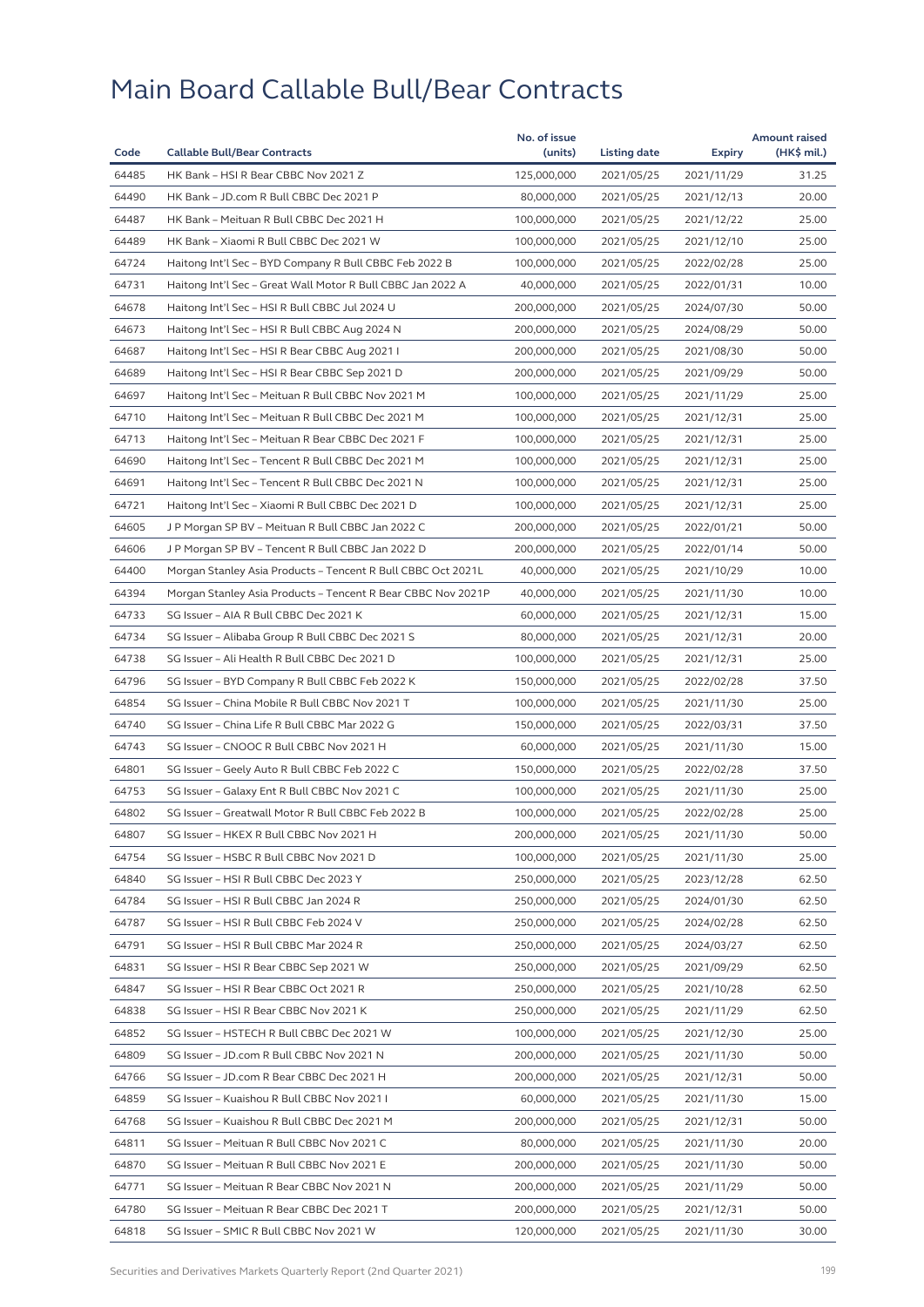| Code  |                                                        | No. of issue |              |            | <b>Amount raised</b> |
|-------|--------------------------------------------------------|--------------|--------------|------------|----------------------|
|       | <b>Callable Bull/Bear Contracts</b>                    | (units)      | Listing date | Expiry     | (HK\$ mil.)          |
| 64824 | SG Issuer - Sunny Optical R Bull CBBC Nov 2021 I       | 40,000,000   | 2021/05/25   | 2021/11/30 | 10.00                |
| 64782 | SG Issuer - Tencent R Bull CBBC Dec 2021 M             | 400,000,000  | 2021/05/25   | 2021/12/31 | 100.00               |
| 64781 | SG Issuer - Tencent R Bear CBBC Dec 2021 U             | 400,000,000  | 2021/05/25   | 2021/12/30 | 100.00               |
| 64888 | SG Issuer - Xiaomi R Bull CBBC Nov 2021 Y              | 60,000,000   | 2021/05/25   | 2021/11/30 | 15.00                |
| 64826 | SG Issuer - Xiaomi R Bear CBBC Nov 2021 G              | 200,000,000  | 2021/05/25   | 2021/11/30 | 50.00                |
| 64894 | SG Issuer - Xinyi Solar R Bull CBBC Jun 2022 D         | 80,000,000   | 2021/05/25   | 2022/06/30 | 20.00                |
| 64549 | UBS AG - Alibaba Group R Bull CBBC Dec 2021 U          | 80,000,000   | 2021/05/25   | 2021/12/31 | 20.00                |
| 64552 | UBS AG - Ali Health R Bear CBBC Dec 2021 A             | 100,000,000  | 2021/05/25   | 2021/12/31 | 25.00                |
| 64592 | UBS AG - ANTA Sports R Bull CBBC Jan 2022 A            | 50,000,000   | 2021/05/25   | 2022/01/17 | 12.50                |
| 64584 | UBS AG - BYD Company R Bull CBBC Mar 2022 S            | 150,000,000  | 2021/05/25   | 2022/03/14 | 37.50                |
| 64536 | UBS AG - BYD Company R Bear CBBC Feb 2022 D            | 150,000,000  | 2021/05/25   | 2022/02/14 | 37.50                |
| 64554 | UBS AG - China Mobile R Bull CBBC Dec 2021 D           | 100,000,000  | 2021/05/25   | 2021/12/30 | 25.00                |
| 64547 | UBS AG - CNOOC R Bull CBBC Dec 2021 D                  | 40,000,000   | 2021/05/25   | 2021/12/30 | 10.00                |
| 64581 | UBS AG - Geely Auto R Bull CBBC Jan 2022 T             | 100,000,000  | 2021/05/25   | 2022/01/17 | 25.00                |
| 64535 | UBS AG - Geely Auto R Bear CBBC Jan 2022 D             | 100,000,000  | 2021/05/25   | 2022/01/17 | 25.00                |
| 64551 | UBS AG - Galaxy Ent R Bull CBBC Dec 2021 G             | 50,000,000   | 2021/05/25   | 2021/12/31 | 12.50                |
| 64550 | UBS AG - Great Wall Motor R Bull CBBC Jan 2022 E       | 80,000,000   | 2021/05/25   | 2022/01/31 | 20.00                |
| 64519 | UBS AG - HSI R Bull CBBC Jan 2024 D                    | 200,000,000  | 2021/05/25   | 2024/01/30 | 50.00                |
| 64560 | UBS AG - HSI R Bull CBBC Feb 2024 A                    | 200,000,000  | 2021/05/25   | 2024/02/28 | 50.00                |
| 64516 | UBS AG - HSI R Bull CBBC Feb 2024 Z                    | 200,000,000  | 2021/05/25   | 2024/02/28 | 50.00                |
| 64601 | UBS AG - HSI R Bear CBBC Aug 2021 Q                    | 200,000,000  | 2021/05/25   | 2021/08/30 | 50.00                |
| 64604 | UBS AG - HSI R Bear CBBC Sep 2021 H                    | 200,000,000  | 2021/05/25   | 2021/09/29 | 50.00                |
| 64586 | UBS AG - JD.com R Bull CBBC Nov 2021 U                 | 200,000,000  | 2021/05/25   | 2021/11/30 | 50.00                |
| 64600 | UBS AG - Kuaishou R Bull CBBC Jan 2022 A               | 60,000,000   | 2021/05/25   | 2022/01/17 | 15.00                |
| 64562 | UBS AG - Meituan R Bull CBBC Nov 2021 G                | 50,000,000   | 2021/05/25   | 2021/11/29 | 12.50                |
| 64571 | UBS AG - Meituan R Bull CBBC Dec 2021 K                | 50,000,000   | 2021/05/25   | 2021/12/31 | 12.50                |
| 64572 | UBS AG - Meituan R Bull CBBC Jan 2022 G                | 150,000,000  | 2021/05/25   | 2022/01/31 | 37.50                |
| 64530 | UBS AG - Meituan R Bear CBBC Nov 2021 V                | 150,000,000  | 2021/05/25   | 2021/11/30 | 37.50                |
| 64590 | UBS AG - Smoore Intl R Bull CBBC Dec 2021 B            | 50,000,000   | 2021/05/25   | 2021/12/31 | 12.50                |
| 64591 | UBS AG - Smoore Intl R Bull CBBC Dec 2021 C            | 50,000,000   | 2021/05/25   | 2021/12/31 | 12.50                |
| 64521 | UBS AG - Tencent R Bull CBBC Dec 2021 I                | 200,000,000  | 2021/05/25   | 2021/12/13 | 50.00                |
| 64527 | UBS AG - Tencent R Bull CBBC Jan 2022 J                | 40,000,000   | 2021/05/25   | 2022/01/17 | 10.00                |
| 64520 | UBS AG – Tencent R Bear CBBC Jan 2022 C                | 200,000,000  | 2021/05/25   | 2022/01/31 | 50.00                |
| 64579 | UBS AG - Xiaomi R Bull CBBC Nov 2021 S                 | 100,000,000  | 2021/05/25   | 2021/11/30 | 25.00                |
| 64533 | UBS AG - Xiaomi R Bear CBBC Nov 2021 L                 | 100,000,000  | 2021/05/25   | 2021/11/30 | 25.00                |
| 64636 | Bank Vontobel - BYD Company R Bull CBBC Mar 2022 B     | 60,000,000   | 2021/05/25   | 2022/03/11 | 15.00                |
| 64651 | Bank Vontobel - Geely Auto R Bull CBBC Jan 2022 B      | 100,000,000  | 2021/05/25   | 2022/01/28 | 25.00                |
| 64648 | Bank Vontobel - Greatwall Motor R Bull CBBC Dec 2021 G | 60,000,000   | 2021/05/25   | 2021/12/17 | 15.00                |
| 64608 | Bank Vontobel - HSI N Bull CBBC Jan 2024 H             | 40,000,000   | 2021/05/25   | 2024/01/30 | 10.00                |
| 64615 | Bank Vontobel - HSI R Bull CBBC Jan 2024 L             | 100,000,000  | 2021/05/25   | 2024/01/30 | 25.00                |
| 64617 | Bank Vontobel - HSI R Bear CBBC Aug 2021 E             | 100,000,000  | 2021/05/25   | 2021/08/30 | 25.00                |
| 64618 | Bank Vontobel - HSI R Bear CBBC Aug 2021 K             | 100,000,000  | 2021/05/25   | 2021/08/30 | 25.00                |
| 64632 | Bank Vontobel - JD.com R Bull CBBC Dec 2021 L          | 50,000,000   | 2021/05/25   | 2021/12/03 | 12.50                |
| 64666 | Bank Vontobel - Kuaishou R Bear CBBC Dec 2021 B        | 100,000,000  | 2021/05/25   | 2021/12/17 | 25.00                |
| 64629 | Bank Vontobel - Meituan R Bull CBBC Nov 2021 G         | 100,000,000  | 2021/05/25   | 2021/11/19 | 25.00                |
| 64627 | Bank Vontobel - Meituan R Bull CBBC Dec 2021 H         | 100,000,000  | 2021/05/25   | 2021/12/17 | 25.00                |
| 64658 | Bank Vontobel - SMIC R Bear CBBC Dec 2021 A            | 40,000,000   | 2021/05/25   | 2021/12/30 | 10.00                |
| 64613 | Bank Vontobel - Xiaomi R Bull CBBC Dec 2021 V          | 100,000,000  | 2021/05/25   | 2021/12/17 | 25.00                |
| 65111 | BOCI Asia Ltd. – HSI R Bull CBBC Dec 2023 M            | 150,000,000  | 2021/05/26   | 2023/12/28 | 37.50                |
|       |                                                        |              |              |            |                      |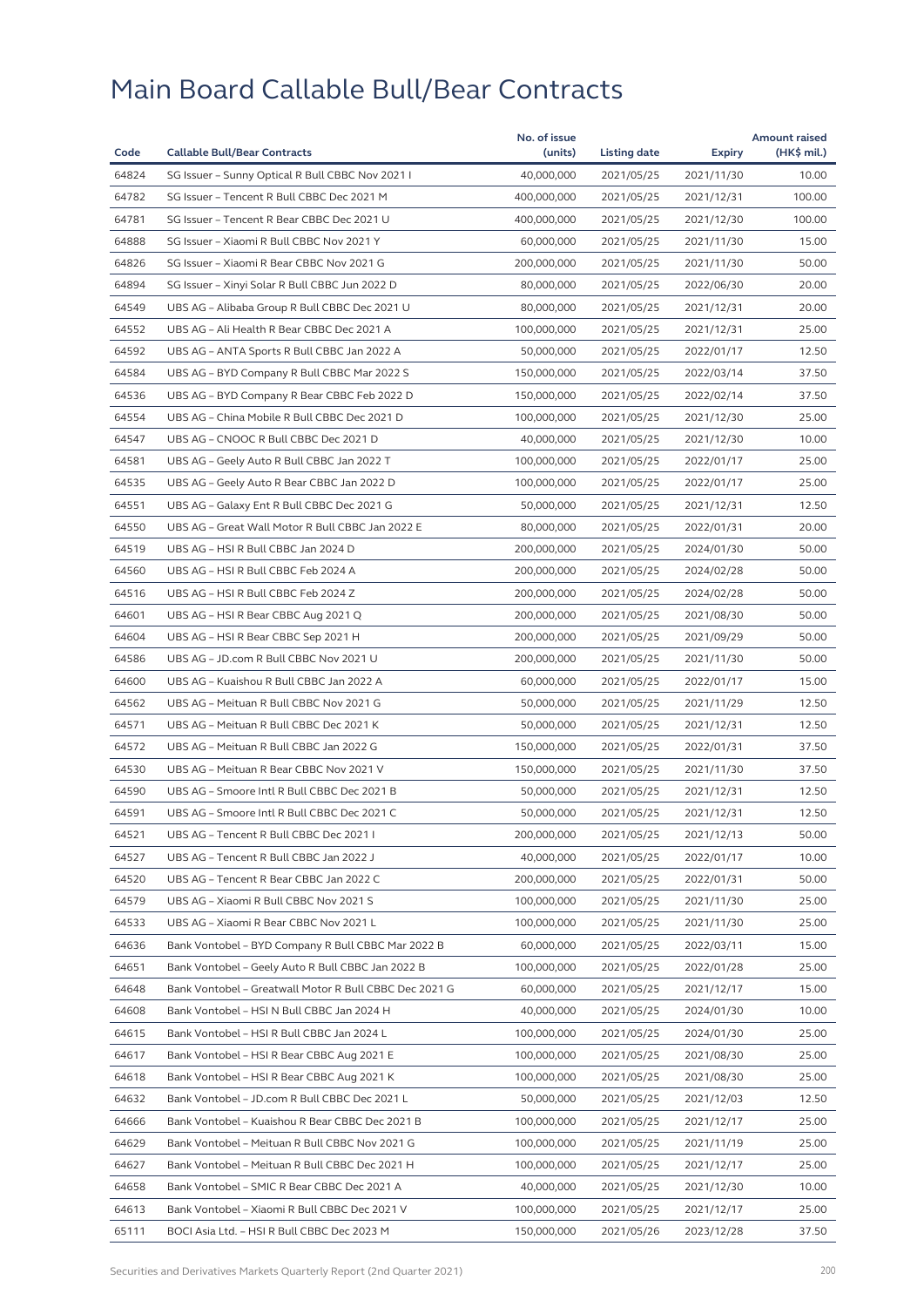| Code  |                                                              | No. of issue | Listing date |               | <b>Amount raised</b> |
|-------|--------------------------------------------------------------|--------------|--------------|---------------|----------------------|
|       | <b>Callable Bull/Bear Contracts</b>                          | (units)      |              | <b>Expiry</b> | (HK\$ mil.)          |
| 65112 | BOCI Asia Ltd. - HSI R Bear CBBC Aug 2021 X                  | 150,000,000  | 2021/05/26   | 2021/08/30    | 37.50                |
| 65114 | BOCI Asia Ltd. - Tencent R Bear CBBC Sep 2021 J              | 120,000,000  | 2021/05/26   | 2021/09/30    | 30.00                |
| 65117 | BOCI Asia Ltd. - Xiaomi R Bull CBBC Sep 2021 G               | 40,000,000   | 2021/05/26   | 2021/09/30    | 10.00                |
| 65088 | BNP Paribas Issuance B.V. - HSI R Bull CBBC Sep 2024 G       | 250,000,000  | 2021/05/26   | 2024/09/27    | 62.50                |
| 65092 | BNP Paribas Issuance B.V. - HSI R Bull CBBC Sep 2024 H       | 250,000,000  | 2021/05/26   | 2024/09/27    | 62.50                |
| 65099 | BNP Paribas Issuance B.V. - HSI R Bull CBBC Sep 2024 I       | 250,000,000  | 2021/05/26   | 2024/09/27    | 62.50                |
| 65101 | BNP Paribas Issuance B.V. - HSI R Bear CBBC Oct 2021 M       | 250,000,000  | 2021/05/26   | 2021/10/28    | 62.50                |
| 65109 | BNP Paribas Issuance B.V. - HSI R Bear CBBC Oct 2021 N       | 240,000,000  | 2021/05/26   | 2021/10/28    | 60.00                |
| 64969 | Credit Suisse AG - Ali Health R Bull CBBC Dec 2021 C         | 50,000,000   | 2021/05/26   | 2021/12/30    | 12.50                |
| 64967 | Credit Suisse AG - BYD Company R Bull CBBC Apr 2022 G        | 100,000,000  | 2021/05/26   | 2022/04/28    | 25.00                |
| 64956 | Credit Suisse AG - Geely Auto R Bull CBBC Feb 2022 B         | 100,000,000  | 2021/05/26   | 2022/02/25    | 25.00                |
| 65006 | Credit Suisse AG - HSI R Bull CBBC Feb 2024 B                | 200,000,000  | 2021/05/26   | 2024/02/28    | 50.00                |
| 65008 | Credit Suisse AG - HSI R Bull CBBC Feb 2024 D                | 200,000,000  | 2021/05/26   | 2024/02/28    | 50.00                |
| 65004 | Credit Suisse AG - HSI R Bear CBBC Aug 2021 X                | 200,000,000  | 2021/05/26   | 2021/08/30    | 50.00                |
| 65002 | Credit Suisse AG - HSI R Bear CBBC Sep 2021 R                | 200,000,000  | 2021/05/26   | 2021/09/29    | 50.00                |
| 65009 | Credit Suisse AG - HSTECH R Bull CBBC Dec 2021 O             | 100,000,000  | 2021/05/26   | 2021/12/30    | 25.00                |
| 65001 | Credit Suisse AG - JD.com R Bull CBBC Nov 2021 C             | 100,000,000  | 2021/05/26   | 2021/11/29    | 25.00                |
| 64999 | Credit Suisse AG - JD.com R Bull CBBC Dec 2021 I             | 100,000,000  | 2021/05/26   | 2021/12/30    | 25.00                |
| 64978 | Credit Suisse AG - Kuaishou R Bull CBBC Sep 2021 G           | 50,000,000   | 2021/05/26   | 2021/09/29    | 12.50                |
| 64981 | Credit Suisse AG - Kuaishou R Bull CBBC Dec 2021 J           | 100,000,000  | 2021/05/26   | 2021/12/30    | 25.00                |
| 64989 | Credit Suisse AG - Meituan R Bull CBBC Sep 2021 I            | 50,000,000   | 2021/05/26   | 2021/09/29    | 12.50                |
| 64992 | Credit Suisse AG - Meituan R Bull CBBC Dec 2021 P            | 100,000,000  | 2021/05/26   | 2021/12/30    | 25.00                |
| 64974 | Credit Suisse AG - SMIC R Bull CBBC Dec 2021 E               | 50,000,000   | 2021/05/26   | 2021/12/30    | 12.50                |
| 64976 | Credit Suisse AG - SMIC R Bear CBBC Oct 2021 B               | 50,000,000   | 2021/05/26   | 2021/10/28    | 12.50                |
| 64960 | Credit Suisse AG - Tencent R Bull CBBC Sep 2021 M            | 50,000,000   | 2021/05/26   | 2021/09/29    | 12.50                |
| 64963 | Credit Suisse AG - Tencent R Bull CBBC Nov 2021 K            | 100,000,000  | 2021/05/26   | 2021/11/29    | 25.00                |
| 64970 | Credit Suisse AG - Tencent R Bear CBBC Oct 2021 L            | 100,000,000  | 2021/05/26   | 2021/10/28    | 25.00                |
| 64982 | Credit Suisse AG - Xiaomi R Bull CBBC Oct 2021 U             | 50,000,000   | 2021/05/26   | 2021/10/28    | 12.50                |
| 64927 | Bank of East Asia - Xiaomi R Bull CBBC Apr 2022 A            | 80,000,000   | 2021/05/26   | 2022/04/28    | 20.00                |
| 65272 | Goldman Sachs SP (Asia) - Ali Health R Bull CBBC Feb 2022 A  | 60,000,000   | 2021/05/26   | 2022/02/22    | 15.00                |
| 65277 | Goldman Sachs SP (Asia) - Greatwall Motor R Bull CBBC Feb22A | 60,000,000   | 2021/05/26   | 2022/02/22    | 15.00                |
| 65257 | Goldman Sachs SP (Asia) - HKEX R Bull CBBC Oct 2021 G        | 80,000,000   | 2021/05/26   | 2021/10/20    | 20.00                |
| 65267 | Goldman Sachs SP (Asia) – JD.com R Bull CBBC Nov 2021 A      | 80,000,000   | 2021/05/26   | 2021/11/17    | 20.00                |
| 65266 | Goldman Sachs SP (Asia) - Meituan R Bull CBBC Oct 2021 F     | 60,000,000   | 2021/05/26   | 2021/10/20    | 15.00                |
| 65264 | Goldman Sachs SP (Asia) - Meituan R Bull CBBC Oct 2021 P     | 100,000,000  | 2021/05/26   | 2021/10/27    | 25.00                |
| 65275 | Goldman Sachs SP (Asia) - Meituan R Bear CBBC May 2022 B     | 100,000,000  | 2021/05/26   | 2022/05/25    | 25.00                |
| 65279 | Goldman Sachs SP (Asia) - Sunny Optical R Bull CBBC Feb 22 A | 80,000,000   | 2021/05/26   | 2022/02/22    | 20.00                |
| 65259 | Goldman Sachs SP (Asia) - Tencent R Bull CBBC Aug 2021 J     | 100,000,000  | 2021/05/26   | 2021/08/27    | 25.00                |
| 65254 | Goldman Sachs SP (Asia) - Tencent R Bull CBBC Aug 2021 P     | 100,000,000  | 2021/05/26   | 2021/08/27    | 25.00                |
| 64933 | HK Bank - ANTA Sports R Bull CBBC Dec 2021 F                 | 40,000,000   | 2021/05/26   | 2021/12/20    | 10.00                |
| 64929 | HK Bank - HSI R Bull CBBC Oct 2023 N                         | 150,000,000  | 2021/05/26   | 2023/10/30    | 37.50                |
| 64928 | HK Bank - HSI R Bear CBBC Jan 2022 D                         | 150,000,000  | 2021/05/26   | 2022/01/28    | 37.50                |
| 64935 | HK Bank - JD.com R Bull CBBC Nov 2021 I                      | 80,000,000   | 2021/05/26   | 2021/11/23    | 20.00                |
| 64942 | HK Bank - Tencent R Bull CBBC Dec 2021 V                     | 100,000,000  | 2021/05/26   | 2021/12/23    | 25.00                |
| 64953 | HK Bank - Tencent R Bull CBBC Dec 2021 W                     | 100,000,000  | 2021/05/26   | 2021/12/13    | 25.00                |
| 64946 | HK Bank - Tencent R Bear CBBC Dec 2021 O                     | 80,000,000   | 2021/05/26   | 2021/12/10    | 20.00                |
| 64930 | HK Bank - Weimob R Bull CBBC Dec 2022 A                      | 60,000,000   | 2021/05/26   | 2022/12/30    | 15.00                |
| 64938 | HK Bank - WuXi Bio R Bull CBBC Dec 2021 G                    | 40,000,000   | 2021/05/26   | 2021/12/13    | 10.00                |
| 64937 | HK Bank - Xiaomi R Bull CBBC Dec 2021 X                      | 100,000,000  | 2021/05/26   | 2021/12/17    | 25.00                |
|       |                                                              |              |              |               |                      |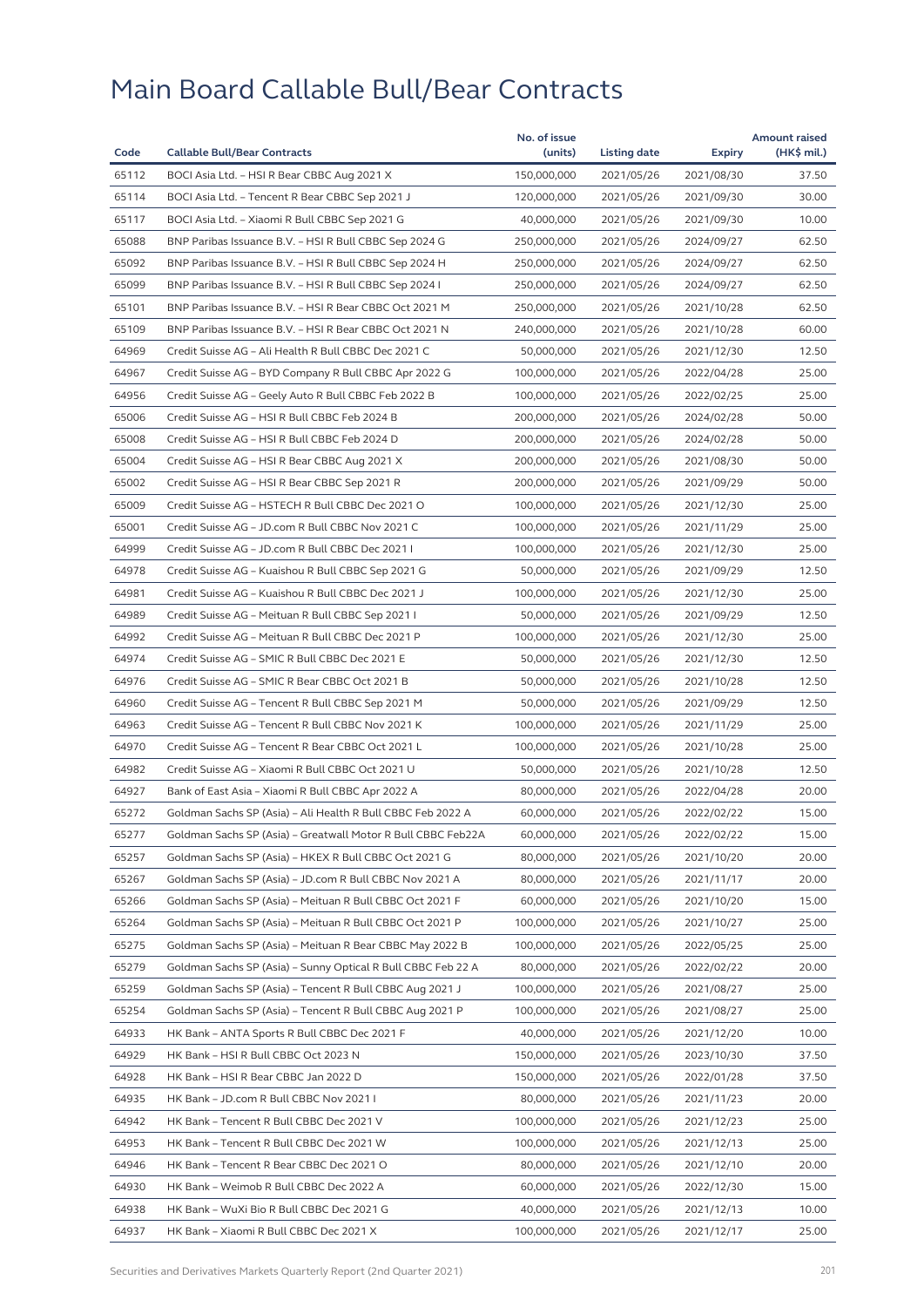| Code  |                                                              | No. of issue |              |            | <b>Amount raised</b> |
|-------|--------------------------------------------------------------|--------------|--------------|------------|----------------------|
|       | <b>Callable Bull/Bear Contracts</b>                          | (units)      | Listing date | Expiry     | (HK\$ mil.)          |
| 65249 | Haitong Int'l Sec - Geely Auto R Bull CBBC Jan 2022 B        | 60,000,000   | 2021/05/26   | 2022/01/31 | 15.00                |
| 65237 | Haitong Int'l Sec - HSI R Bull CBBC Jul 2024 V               | 200,000,000  | 2021/05/26   | 2024/07/30 | 50.00                |
| 65228 | Haitong Int'l Sec - HSI R Bull CBBC Aug 2024 O               | 200,000,000  | 2021/05/26   | 2024/08/29 | 50.00                |
| 65238 | Haitong Int'l Sec - HSI R Bear CBBC Sep 2021 H               | 200,000,000  | 2021/05/26   | 2021/09/29 | 50.00                |
| 65248 | Haitong Int'l Sec - Kuaishou R Bull CBBC Dec 2021 C          | 80,000,000   | 2021/05/26   | 2021/12/31 | 20.00                |
| 65240 | Haitong Int'l Sec - Tencent R Bear CBBC Dec 2021 I           | 100.000.000  | 2021/05/26   | 2021/12/31 | 25.00                |
| 65241 | Haitong Int'l Sec - Tencent R Bear CBBC Dec 2021 J           | 100,000,000  | 2021/05/26   | 2021/12/31 | 25.00                |
| 65246 | Haitong Int'l Sec - Xiaomi R Bear CBBC Jan 2022 B            | 100,000,000  | 2021/05/26   | 2022/01/31 | 25.00                |
| 65253 | Haitong Int'l Sec - Xinyi Solar R Bull CBBC Jul 2022 A       | 60,000,000   | 2021/05/26   | 2022/07/28 | 15.00                |
| 65123 | J P Morgan SP BV - Tencent R Bear CBBC Jan 2022 A            | 200,000,000  | 2021/05/26   | 2022/01/21 | 50.00                |
| 65118 | Morgan Stanley Asia Products - Tencent R Bull CBBC Dec 2021X | 40,000,000   | 2021/05/26   | 2021/12/01 | 10.00                |
| 65120 | Morgan Stanley Asia Products - Tencent R Bull CBBC Jan 2022D | 68,000,000   | 2021/05/26   | 2022/01/31 | 17.00                |
| 65119 | Morgan Stanley Asia Products – Tencent R Bull CBBC Mar 2022A | 68,000,000   | 2021/05/26   | 2022/03/01 | 17.00                |
| 65122 | Morgan Stanley Asia Products - Tencent R Bear CBBC Jan 2022D | 40,000,000   | 2021/05/26   | 2022/01/28 | 10.00                |
| 65121 | Morgan Stanley Asia Products – Tencent R Bear CBBC Feb 2022A | 40,000,000   | 2021/05/26   | 2022/02/28 | 10.00                |
| 65126 | SG Issuer - Alibaba Group R Bull CBBC Nov 2021 Y             | 80,000,000   | 2021/05/26   | 2021/11/30 | 20.00                |
| 65145 | SG Issuer - Ali Health R Bull CBBC Dec 2021 E                | 100,000,000  | 2021/05/26   | 2021/12/31 | 25.00                |
| 65171 | SG Issuer – BYD Company R Bull CBBC Mar 2022 M               | 150,000,000  | 2021/05/26   | 2022/03/31 | 37.50                |
| 65127 | SG Issuer - BYD Company R Bear CBBC Jan 2022 A               | 150,000,000  | 2021/05/26   | 2022/01/31 | 37.50                |
| 65128 | SG Issuer - Geely Auto R Bull CBBC Mar 2022 B                | 150,000,000  | 2021/05/26   | 2022/03/31 | 37.50                |
| 65131 | SG Issuer - HSBC R Bull CBBC Dec 2021 V                      | 100,000,000  | 2021/05/26   | 2021/12/31 | 25.00                |
| 65170 | SG Issuer - HSI R Bull CBBC Jan 2024 S                       | 250,000,000  | 2021/05/26   | 2024/01/30 | 62.50                |
| 65139 | SG Issuer - HSI R Bull CBBC Mar 2024 S                       | 250,000,000  | 2021/05/26   | 2024/03/27 | 62.50                |
| 65141 | SG Issuer - HSI R Bull CBBC Mar 2024 T                       | 250,000,000  | 2021/05/26   | 2024/03/27 | 62.50                |
| 65160 | SG Issuer - HSI R Bear CBBC Sep 2021 A                       | 250,000,000  | 2021/05/26   | 2021/09/29 | 62.50                |
| 65161 | SG Issuer - HSI R Bear CBBC Oct 2021 X                       | 250,000,000  | 2021/05/26   | 2021/10/28 | 62.50                |
| 65165 | SG Issuer - HSI R Bear CBBC Nov 2021 L                       | 250,000,000  | 2021/05/26   | 2021/11/29 | 62.50                |
| 65147 | SG Issuer - JD.com R Bull CBBC Dec 2021 J                    | 200,000,000  | 2021/05/26   | 2021/12/31 | 50.00                |
| 65172 | SG Issuer - Kuaishou R Bull CBBC Nov 2021 J                  | 60,000,000   | 2021/05/26   | 2021/11/30 | 15.00                |
| 65148 | SG Issuer - Kuaishou R Bull CBBC Dec 2021 N                  | 200,000,000  | 2021/05/26   | 2021/12/31 | 50.00                |
| 65150 | SG Issuer - Meituan R Bull CBBC Oct 2021 R                   | 80,000,000   | 2021/05/26   | 2021/10/29 | 20.00                |
| 65174 | SG Issuer - Meituan R Bull CBBC Dec 2021 J                   | 200,000,000  | 2021/05/26   | 2021/12/31 | 50.00                |
| 65175 | SG Issuer – Meituan R Bull CBBC Dec 2021 W                   | 80,000,000   | 2021/05/26   | 2021/12/31 | 20.00                |
| 65177 | SG Issuer - Ping An R Bull CBBC Dec 2021 B                   | 100,000,000  | 2021/05/26   | 2021/12/31 | 25.00                |
| 65153 | SG Issuer - Smoore Intl R Bull CBBC Nov 2021 H               | 60,000,000   | 2021/05/26   | 2021/11/30 | 15.00                |
| 65155 | SG Issuer - Sunny Optical R Bull CBBC Feb 2022 B             | 150,000,000  | 2021/05/26   | 2022/02/25 | 37.50                |
| 65134 | SG Issuer - Tencent R Bull CBBC Nov 2021 W                   | 80,000,000   | 2021/05/26   | 2021/11/30 | 20.00                |
| 65136 | SG Issuer - Tencent R Bull CBBC Nov 2021 X                   | 80,000,000   | 2021/05/26   | 2021/11/30 | 20.00                |
| 65137 | SG Issuer - Tencent R Bull CBBC Dec 2021 T                   | 80,000,000   | 2021/05/26   | 2021/12/31 | 22.40                |
| 65138 | SG Issuer - Tencent R Bull CBBC Jan 2022 I                   | 400,000,000  | 2021/05/26   | 2022/01/31 | 100.00               |
| 65156 | SG Issuer - Tencent R Bear CBBC Dec 2021 V                   | 400,000,000  | 2021/05/26   | 2021/12/31 | 100.00               |
| 65179 | SG Issuer - WuXi Bio R Bull CBBC Nov 2021 J                  | 60,000,000   | 2021/05/26   | 2021/11/30 | 15.00                |
| 65157 | SG Issuer - Xiaomi R Bull CBBC Dec 2021 H                    | 200,000,000  | 2021/05/26   | 2021/12/31 | 50.00                |
| 65159 | SG Issuer – Xiaomi R Bear CBBC Jan 2022 A                    | 200,000,000  | 2021/05/26   | 2022/01/31 | 50.00                |
| 65024 | UBS AG - Alibaba Group R Bear CBBC Dec 2021 P                | 80,000,000   | 2021/05/26   | 2021/12/30 | 20.00                |
| 65055 | UBS AG - Ali Health R Bull CBBC Dec 2021 F                   | 100,000,000  | 2021/05/26   | 2021/12/13 | 25.00                |
| 65046 | UBS AG - China Life R Bull CBBC Mar 2022 D                   | 150,000,000  | 2021/05/26   | 2022/03/14 | 37.50                |
| 65035 | UBS AG - Geely Auto R Bull CBBC Jan 2022 U                   | 100,000,000  | 2021/05/26   | 2022/01/31 | 25.00                |
|       |                                                              |              |              |            |                      |
| 65057 | UBS AG - Galaxy Ent R Bull CBBC Nov 2021 C                   | 50,000,000   | 2021/05/26   | 2021/11/30 | 12.50                |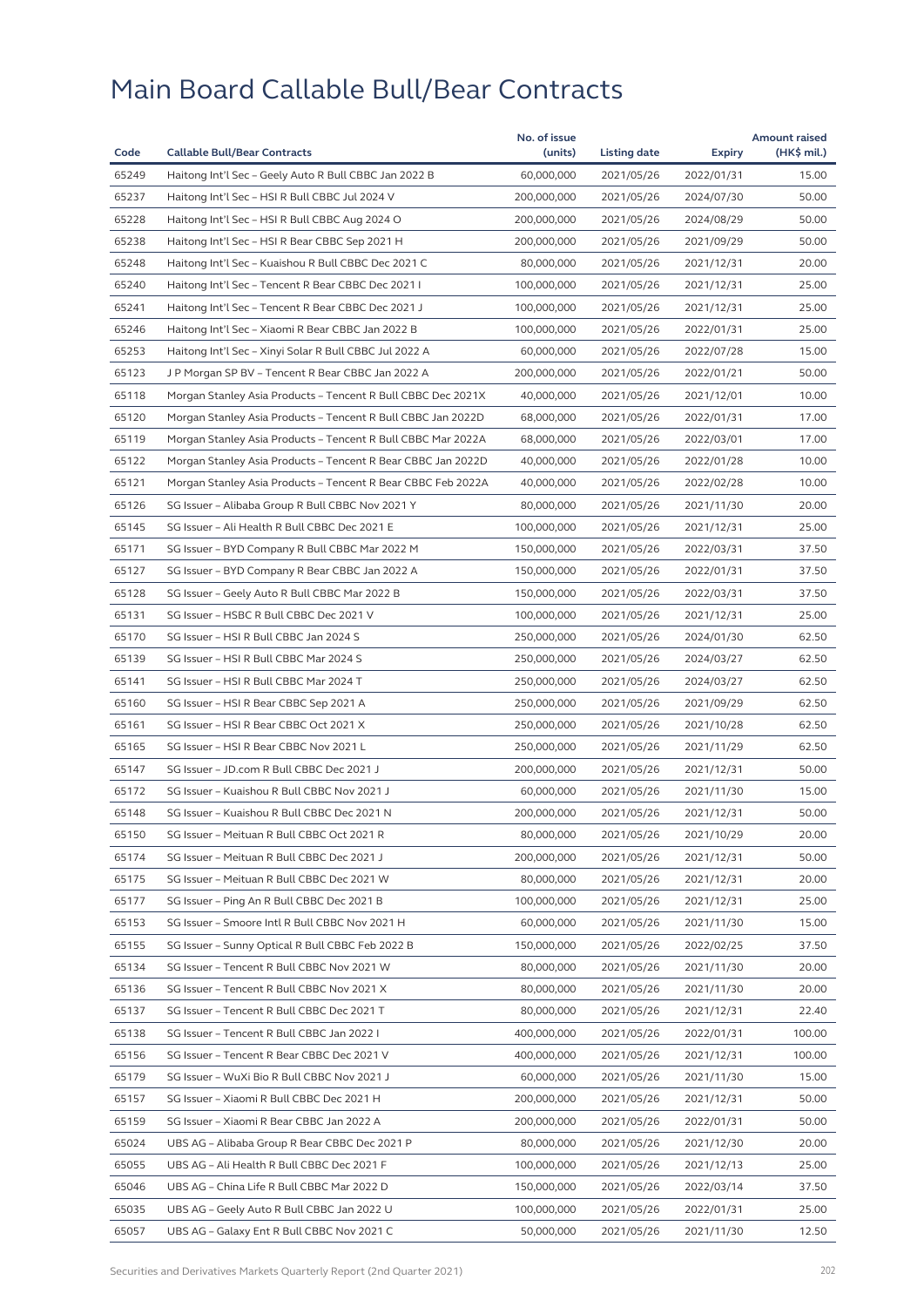|       |                                                         | No. of issue |              |            | <b>Amount raised</b> |
|-------|---------------------------------------------------------|--------------|--------------|------------|----------------------|
| Code  | <b>Callable Bull/Bear Contracts</b>                     | (units)      | Listing date | Expiry     | (HK\$ mil.)          |
| 65013 | UBS AG - HSI R Bull CBBC Feb 2024 B                     | 200,000,000  | 2021/05/26   | 2024/02/28 | 50.00                |
| 65086 | UBS AG - HSI R Bear CBBC Aug 2021 R                     | 200,000,000  | 2021/05/26   | 2021/08/30 | 50.00                |
| 65081 | UBS AG - HSI R Bear CBBC Aug 2021 U                     | 200,000,000  | 2021/05/26   | 2021/08/30 | 50.00                |
| 65073 | UBS AG - HSI R Bear CBBC Aug 2021 X                     | 200,000,000  | 2021/05/26   | 2021/08/30 | 50.00                |
| 65039 | UBS AG - HSTECH R Bull CBBC Dec 2021 P                  | 100,000,000  | 2021/05/26   | 2021/12/30 | 25.00                |
| 65041 | UBS AG - JD.com R Bear CBBC Dec 2021 E                  | 200.000.000  | 2021/05/26   | 2021/12/30 | 50.00                |
| 65061 | UBS AG - Kuaishou R Bull CBBC Nov 2021 F                | 60,000,000   | 2021/05/26   | 2021/11/30 | 15.00                |
| 65042 | UBS AG - Kuaishou R Bear CBBC Dec 2021 F                | 200,000,000  | 2021/05/26   | 2021/12/30 | 50.00                |
| 65067 | UBS AG - Meituan R Bull CBBC Nov 2021 H                 | 50,000,000   | 2021/05/26   | 2021/11/30 | 12.50                |
| 65071 | UBS AG - Meituan R Bull CBBC Dec 2021 L                 | 150,000,000  | 2021/05/26   | 2021/12/13 | 37.50                |
| 65020 | UBS AG - Meituan R Bear CBBC Dec 2021 J                 | 150,000,000  | 2021/05/26   | 2021/12/31 | 37.50                |
| 65066 | UBS AG - Sunny Optical R Bull CBBC Nov 2021 A           | 40,000,000   | 2021/05/26   | 2021/11/30 | 10.00                |
| 65015 | UBS AG - Tencent R Bull CBBC Nov 2021 B                 | 40,000,000   | 2021/05/26   | 2021/11/30 | 10.00                |
| 65016 | UBS AG - Tencent R Bull CBBC Dec 2021 J                 | 200,000,000  | 2021/05/26   | 2021/12/13 | 50.00                |
| 65060 | UBS AG - Tencent R Bear CBBC Dec 2021 I                 | 200,000,000  | 2021/05/26   | 2021/12/13 | 50.00                |
| 65065 | UBS AG - Xiaomi R Bull CBBC Dec 2021 T                  | 100,000,000  | 2021/05/26   | 2021/12/13 | 25.00                |
| 65028 | UBS AG - Xiaomi R Bear CBBC Nov 2021 M                  | 100,000,000  | 2021/05/26   | 2021/11/30 | 25.00                |
| 65180 | Bank Vontobel - HSI R Bull CBBC Jan 2024 N              | 100,000,000  | 2021/05/26   | 2024/01/30 | 25.00                |
| 65227 | Bank Vontobel - HSI R Bull CBBC Jan 2024 O              | 100,000,000  | 2021/05/26   | 2024/01/30 | 25.00                |
| 65214 | Bank Vontobel - HSI R Bear CBBC Aug 2021 A              | 150,000,000  | 2021/05/26   | 2021/08/30 | 37.50                |
| 65209 | Bank Vontobel - HSI R Bear CBBC Aug 2021 L              | 100,000,000  | 2021/05/26   | 2021/08/30 | 25.00                |
| 65210 | Bank Vontobel - HSI R Bear CBBC Aug 2021 W              | 100,000,000  | 2021/05/26   | 2021/08/30 | 45.00                |
| 65222 | Bank Vontobel - HSI R Bear CBBC Aug 2021 Z              | 100,000,000  | 2021/05/26   | 2021/08/30 | 25.00                |
| 65203 | Bank Vontobel - Meituan R Bear CBBC Dec 2021 H          | 100,000,000  | 2021/05/26   | 2021/12/03 | 25.00                |
| 65188 | Bank Vontobel - Tencent R Bull CBBC Dec 2021 A          | 100,000,000  | 2021/05/26   | 2021/12/10 | 25.00                |
| 65194 | Bank Vontobel - Tencent R Bear CBBC Dec 2021 B          | 100,000,000  | 2021/05/26   | 2021/12/30 | 25.00                |
| 65191 | Bank Vontobel - Xiaomi R Bull CBBC Dec 2021 W           | 40,000,000   | 2021/05/26   | 2021/12/10 | 10.00                |
| 65187 | Bank Vontobel - Xiaomi R Bear CBBC Nov 2021 M           | 100,000,000  | 2021/05/26   | 2021/11/26 | 25.00                |
| 65313 | BOCI Asia Ltd. - Galaxy Ent R Bull CBBC Sep 2021 C      | 100,000,000  | 2021/05/27   | 2021/09/30 | 25.00                |
| 65311 | BOCI Asia Ltd. - HSI R Bull CBBC Dec 2023 N             | 150,000,000  | 2021/05/27   | 2023/12/28 | 37.50                |
| 65316 | BOCI Asia Ltd. - Meituan R Bear CBBC Sep 2021 G         | 40,000,000   | 2021/05/27   | 2021/09/30 | 10.40                |
| 65314 | BOCI Asia Ltd. - Sunny Optical R Bull CBBC Sep 2021 B   | 40,000,000   | 2021/05/27   | 2021/09/30 | 10.00                |
| 65280 | BNP Paribas Issuance B.V. - HSI R Bull CBBC Sep 2024 J  | 250,000,000  | 2021/05/27   | 2024/09/27 | 62.50                |
| 65281 | BNP Paribas Issuance B.V. - HSI R Bull CBBC Sep 2024 K  | 250,000,000  | 2021/05/27   | 2024/09/27 | 62.50                |
| 65285 | BNP Paribas Issuance B.V. - HSI R Bull CBBC Sep 2024 L  | 250,000,000  | 2021/05/27   | 2024/09/27 | 62.50                |
| 65292 | BNP Paribas Issuance B.V. - HSI R Bear CBBC Oct 2021 O  | 250,000,000  | 2021/05/27   | 2021/10/28 | 62.50                |
| 65364 | BNP Paribas Issuance B.V. - HSI R Bear CBBC Oct 2021 P  | 240,000,000  | 2021/05/27   | 2021/10/28 | 60.00                |
| 65323 | Credit Suisse AG – Alibaba Group R Bull CBBC Oct 2021 P | 50,000,000   | 2021/05/27   | 2021/10/28 | 12.50                |
| 65356 | Credit Suisse AG - BYD Company R Bull CBBC Feb 2022 H   | 100,000,000  | 2021/05/27   | 2022/02/25 | 25.00                |
| 65320 | Credit Suisse AG - HKEX R Bull CBBC Oct 2021 C          | 50,000,000   | 2021/05/27   | 2021/10/28 | 12.50                |
| 65318 | Credit Suisse AG - HSI R Bull CBBC Apr 2024 B           | 200,000,000  | 2021/05/27   | 2024/04/29 | 50.00                |
| 65317 | Credit Suisse AG - HSI R Bull CBBC Apr 2024 X           | 200,000,000  | 2021/05/27   | 2024/04/29 | 50.00                |
| 65348 | Credit Suisse AG - HSI R Bear CBBC Aug 2021 U           | 200,000,000  | 2021/05/27   | 2021/08/30 | 50.00                |
| 65350 | Credit Suisse AG - HSI R Bear CBBC Sep 2021 O           | 200,000,000  | 2021/05/27   | 2021/09/29 | 50.00                |
| 65337 | Credit Suisse AG - JD.com R Bull CBBC Dec 2021 J        | 100,000,000  | 2021/05/27   | 2021/12/30 | 25.00                |
| 65346 | Credit Suisse AG - JD.com R Bear CBBC Dec 2021 B        | 100,000,000  | 2021/05/27   | 2021/12/30 | 25.00                |
| 65335 | Credit Suisse AG - Kuaishou R Bull CBBC Oct 2021 D      | 50,000,000   | 2021/05/27   | 2021/10/28 | 12.50                |
| 65347 | Credit Suisse AG - Meituan R Bull CBBC Dec 2021 Q       | 100,000,000  | 2021/05/27   | 2021/12/30 | 25.00                |
| 65360 | Credit Suisse AG - Tencent R Bull CBBC Oct 2021 Y       | 50,000,000   | 2021/05/27   | 2021/10/28 | 12.50                |
|       |                                                         |              |              |            |                      |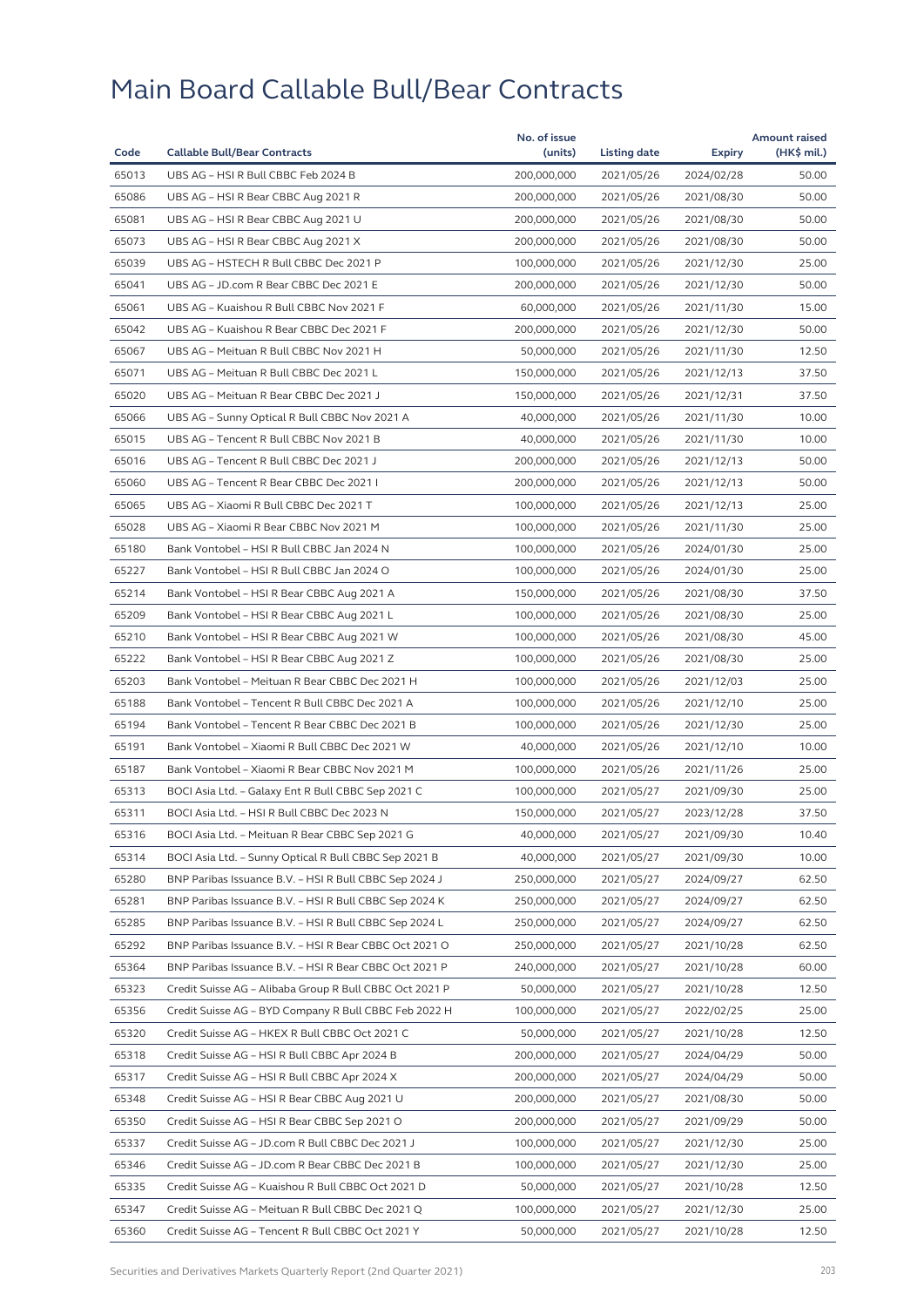|       |                                                                                        | No. of issue |              |            | <b>Amount raised</b> |
|-------|----------------------------------------------------------------------------------------|--------------|--------------|------------|----------------------|
| Code  | <b>Callable Bull/Bear Contracts</b>                                                    | (units)      | Listing date | Expiry     | (HK\$ mil.)          |
| 65362 | Credit Suisse AG - Tencent R Bull CBBC Dec 2021 P                                      | 100,000,000  | 2021/05/27   | 2021/12/30 | 25.00                |
| 65334 | Credit Suisse AG - Xinyi Solar R Bull CBBC Apr 2022 A                                  | 40,000,000   | 2021/05/27   | 2022/04/28 | 10.00                |
| 65536 | Goldman Sachs SP (Asia) - Alibaba R Bull CBBC Dec 2021 S                               | 100,000,000  | 2021/05/27   | 2021/12/30 | 25.00                |
| 65555 | Goldman Sachs SP (Asia) - BYD Company R Bull CBBC Feb 2022 D                           | 80,000,000   | 2021/05/27   | 2022/02/22 | 20.00                |
| 65556 | Goldman Sachs SP (Asia) - China Life R Bull CBBC Mar 2022 A                            | 80,000,000   | 2021/05/27   | 2022/03/29 | 20.00                |
| 65540 | Goldman Sachs SP (Asia) - Kuaishou R Bear CBBC May 2022 A                              | 80,000,000   | 2021/05/27   | 2022/05/25 | 20.00                |
| 65548 | Goldman Sachs SP (Asia) - Tencent R Bull CBBC Aug 2021 X                               | 100,000,000  | 2021/05/27   | 2021/08/30 | 25.00                |
| 65551 | Goldman Sachs SP (Asia) - Tencent R Bear CBBC May 2022 B                               | 100,000,000  | 2021/05/27   | 2022/05/25 | 25.00                |
| 65307 | HK Bank - BYD Company R Bull CBBC Apr 2022 A                                           | 80,000,000   | 2021/05/27   | 2022/04/29 | 20.00                |
| 65296 | HK Bank - HSI R Bull CBBC Oct 2023 B                                                   | 125,000,000  | 2021/05/27   | 2023/10/30 | 31.25                |
| 65303 | HK Bank - HSI R Bear CBBC Oct 2021 E                                                   | 100,000,000  | 2021/05/27   | 2021/10/28 | 25.00                |
| 65308 | HK Bank - Meituan R Bull CBBC Nov 2021 N                                               | 100,000,000  | 2021/05/27   | 2021/11/30 | 25.00                |
| 65309 | HK Bank - Xinyi Solar R Bull CBBC Jul 2022 B                                           | 60,000,000   | 2021/05/27   | 2022/07/29 | 15.00                |
| 65449 | Haitong Int'l Sec - BYD Company R Bull CBBC Mar 2022 C                                 | 100,000,000  | 2021/05/27   | 2022/03/31 | 25.00                |
| 65447 | Haitong Int'l Sec - HKEX R Bear CBBC Nov 2021 H                                        | 100,000,000  | 2021/05/27   | 2021/11/29 | 25.00                |
| 65441 | Haitong Int'l Sec - HSI R Bull CBBC Aug 2024 S                                         | 200,000,000  | 2021/05/27   | 2024/08/29 | 50.00                |
| 65443 | Haitong Int'l Sec - HSI R Bear CBBC Aug 2021 J                                         | 200,000,000  | 2021/05/27   | 2021/08/30 | 50.00                |
| 65444 | Haitong Int'l Sec - Meituan R Bull CBBC Dec 2021 N                                     | 100,000,000  | 2021/05/27   | 2021/12/31 | 25.00                |
| 65467 | SG Issuer - Alibaba Group R Bull CBBC Dec 2021 V                                       | 80,000,000   | 2021/05/27   | 2021/12/31 | 20.00                |
| 65498 | SG Issuer - ANTA Sports R Bull CBBC Nov 2021 D                                         | 50,000,000   | 2021/05/27   | 2021/11/30 | 12.50                |
| 65515 | SG Issuer - Anta Sports R Bear CBBC Dec 2021 B                                         | 150,000,000  | 2021/05/27   | 2021/12/31 | 37.50                |
| 65525 | SG Issuer - BYD Company R Bull CBBC Feb 2022 L                                         | 150,000,000  | 2021/05/27   | 2022/02/28 | 37.50                |
| 65469 | SG Issuer - Geely Auto R Bull CBBC Jan 2022 H                                          | 150,000,000  | 2021/05/27   | 2022/01/31 | 37.50                |
| 65484 | SG Issuer – HKEX R Bull CBBC Dec 2021 J                                                | 200,000,000  | 2021/05/27   | 2021/12/31 | 50.00                |
| 65497 | SG Issuer - HSI R Bull CBBC Jan 2024 U                                                 | 250,000,000  | 2021/05/27   | 2024/01/30 | 62.50                |
| 65509 | SG Issuer - HSI R Bull CBBC Feb 2024 E                                                 | 250,000,000  | 2021/05/27   | 2024/02/28 | 62.50                |
| 65510 | SG Issuer - HSI R Bull CBBC Mar 2024 U                                                 | 250,000,000  | 2021/05/27   | 2024/03/27 | 62.50                |
| 65504 | SG Issuer - HSI R Bear CBBC Oct 2021 D                                                 | 250,000,000  | 2021/05/27   | 2021/10/28 | 62.50                |
| 65506 | SG Issuer - HSI R Bear CBBC Oct 2021 F                                                 | 250,000,000  | 2021/05/27   | 2021/10/28 | 62.50                |
| 65513 | SG Issuer - HSI R Bear CBBC Nov 2021 M                                                 | 250,000,000  | 2021/05/27   | 2021/11/29 | 62.50                |
| 65501 | SG Issuer - JD.com R Bull CBBC Dec 2021 K                                              | 200,000,000  | 2021/05/27   | 2021/12/31 | 50.00                |
| 65487 | SG Issuer - Kuaishou R Bull CBBC Nov 2021 K                                            | 60,000,000   | 2021/05/27   | 2021/11/30 | 15.00                |
| 65488 | SG Issuer - Meituan R Bull CBBC Nov 2021 F                                             | 200,000,000  | 2021/05/27   | 2021/11/30 | 50.00                |
| 65489 | SG Issuer - Meituan R Bull CBBC Dec 2021 E                                             | 80,000,000   | 2021/05/27   | 2021/12/31 | 20.00                |
| 65534 | SG Issuer - Tencent R Bull CBBC Nov 2021 D                                             | 80,000,000   | 2021/05/27   |            | 20.00                |
| 65502 |                                                                                        |              |              | 2021/11/30 |                      |
|       | SG Issuer - Xiaomi R Bull CBBC Nov 2021 Z<br>SG Issuer - Xiaomi R Bull CBBC Dec 2021 A | 60,000,000   | 2021/05/27   | 2021/11/30 | 15.00<br>50.00       |
| 65495 |                                                                                        | 200,000,000  | 2021/05/27   | 2021/12/31 |                      |
| 65503 | SG Issuer - Xiaomi R Bear CBBC Dec 2021 M                                              | 200,000,000  | 2021/05/27   | 2021/12/31 | 50.00                |
| 65407 | UBS AG - Alibaba Group R Bull CBBC Oct 2021 U                                          | 80,000,000   | 2021/05/27   | 2021/10/25 | 20.00                |
| 65436 | UBS AG - BYD Company R Bull CBBC Mar 2022 T                                            | 150,000,000  | 2021/05/27   | 2022/03/14 | 37.50                |
| 65409 | UBS AG - BYD Company R Bear CBBC Jan 2022 F                                            | 150,000,000  | 2021/05/27   | 2022/01/31 | 37.50                |
| 65412 | UBS AG - Galaxy Ent R Bull CBBC Dec 2021 H                                             | 50,000,000   | 2021/05/27   | 2021/12/31 | 12.50                |
| 65398 | UBS AG - HKEX R Bull CBBC Dec 2021 D                                                   | 50,000,000   | 2021/05/27   | 2021/12/31 | 12.50                |
| 65406 | UBS AG – HKEX R Bull CBBC Feb 2022 A                                                   | 200,000,000  | 2021/05/27   | 2022/02/28 | 50.00                |
| 65374 | UBS AG - HSI R Bull CBBC Feb 2024 E                                                    | 200,000,000  | 2021/05/27   | 2024/02/28 | 50.00                |
| 65422 | UBS AG - HSI R Bull CBBC Mar 2024 A                                                    | 200,000,000  | 2021/05/27   | 2024/03/27 | 50.00                |
| 65376 | UBS AG - HSI R Bull CBBC Mar 2024 Z                                                    | 200,000,000  | 2021/05/27   | 2024/03/27 | 50.00                |
| 65427 | UBS AG - HSI R Bear CBBC Sep 2021 J                                                    | 200,000,000  | 2021/05/27   | 2021/09/29 | 50.00                |
| 65428 | UBS AG - HSI R Bear CBBC Oct 2021 W                                                    | 200,000,000  | 2021/05/27   | 2021/10/28 | 50.00                |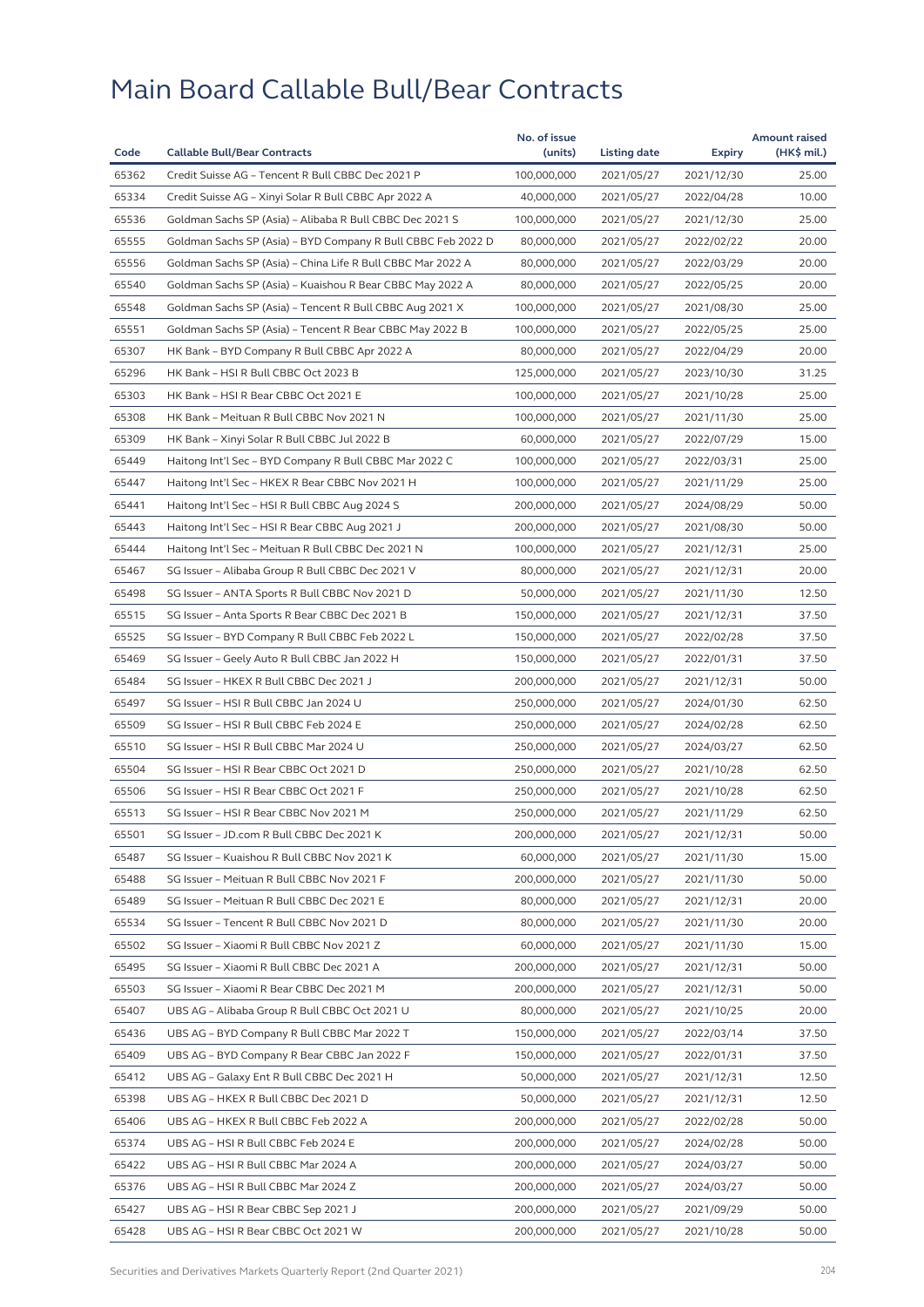|       |                                                            | No. of issue |              |            | <b>Amount raised</b> |
|-------|------------------------------------------------------------|--------------|--------------|------------|----------------------|
| Code  | <b>Callable Bull/Bear Contracts</b>                        | (units)      | Listing date | Expiry     | (HK\$ mil.)          |
| 65416 | UBS AG - Kuaishou R Bull CBBC Oct 2021 A                   | 60,000,000   | 2021/05/27   | 2021/10/25 | 15.00                |
| 65417 | UBS AG - Kuaishou R Bull CBBC Nov 2021 G                   | 200,000,000  | 2021/05/27   | 2021/11/30 | 50.00                |
| 65382 | UBS AG - Meituan R Bull CBBC Oct 2021 J                    | 50,000,000   | 2021/05/27   | 2021/10/25 | 12.50                |
| 65386 | UBS AG - Meituan R Bull CBBC Nov 2021 I                    | 150,000,000  | 2021/05/27   | 2021/11/29 | 37.50                |
| 65397 | UBS AG - Meituan R Bull CBBC Dec 2021 M                    | 150,000,000  | 2021/05/27   | 2021/12/31 | 37.50                |
| 65430 | UBS AG - Meituan R Bear CBBC Oct 2021 V                    | 40,000,000   | 2021/05/27   | 2021/10/25 | 10.00                |
| 65421 | UBS AG - Ping An R Bull CBBC Nov 2021 E                    | 100,000,000  | 2021/05/27   | 2021/11/30 | 25.00                |
| 65435 | UBS AG - SMIC R Bull CBBC Dec 2021 B                       | 100,000,000  | 2021/05/27   | 2021/12/30 | 25.00                |
| 65438 | UBS AG - Tencent R Bull CBBC Oct 2021 W                    | 40,000,000   | 2021/05/27   | 2021/10/25 | 10.00                |
| 65423 | UBS AG - Tencent R Bull CBBC Feb 2022 A                    | 200,000,000  | 2021/05/27   | 2022/02/28 | 53.00                |
| 65429 | UBS AG - Tencent R Bear CBBC Dec 2021 J                    | 200,000,000  | 2021/05/27   | 2021/12/31 | 50.00                |
| 65408 | UBS AG - Xiaomi R Bull CBBC Oct 2021 B                     | 60,000,000   | 2021/05/27   | 2021/10/25 | 15.00                |
| 65433 | UBS AG - Xiaomi R Bear CBBC Dec 2021 F                     | 60,000,000   | 2021/05/27   | 2021/12/31 | 15.00                |
| 65419 | UBS AG - Xinyi Solar R Bull CBBC Jun 2022 A                | 50,000,000   | 2021/05/27   | 2022/06/30 | 12.50                |
| 65466 | Bank Vontobel - BYD Company R Bull CBBC May 2022 A         | 60,000,000   | 2021/05/27   | 2022/05/20 | 15.00                |
| 65463 | Bank Vontobel - HSI R Bull CBBC Jan 2024 P                 | 100,000,000  | 2021/05/27   | 2024/01/30 | 25.00                |
| 65464 | Bank Vontobel - HSI R Bear CBBC Aug 2021 P                 | 100,000,000  | 2021/05/27   | 2021/08/30 | 25.00                |
| 65461 | Bank Vontobel - Sunny Optical R Bull CBBC Nov 2021 H       | 40,000,000   | 2021/05/27   | 2021/11/19 | 10.00                |
| 65454 | Bank Vontobel - Xinyi Solar R Bull CBBC Jun 2022 B         | 60,000,000   | 2021/05/27   | 2022/06/17 | 15.00                |
| 65460 | Bank Vontobel - Xinyi Solar R Bull CBBC Jul 2022 A         | 60,000,000   | 2021/05/27   | 2022/07/25 | 15.00                |
| 65601 | BOCI Asia Ltd. - AIA R Bear CBBC Sep 2021 B                | 60,000,000   | 2021/05/28   | 2021/09/30 | 15.00                |
| 65591 | BOCI Asia Ltd. - HKEX R Bull CBBC Sep 2021 C               | 120,000,000  | 2021/05/28   | 2021/09/30 | 30.00                |
| 65595 | BOCI Asia Ltd. - HKEX R Bear CBBC Sep 2021 B               | 120,000,000  | 2021/05/28   | 2021/09/30 | 30.00                |
| 65581 | BOCI Asia Ltd. - HSI R Bull CBBC Dec 2023 O                | 150,000,000  | 2021/05/28   | 2023/12/28 | 37.50                |
| 65582 | BOCI Asia Ltd. - HSI R Bull CBBC Dec 2023 P                | 150,000,000  | 2021/05/28   | 2023/12/28 | 37.50                |
| 65604 | BOCI Asia Ltd. - HSI R Bear CBBC Aug 2021 D                | 150,000,000  | 2021/05/28   | 2021/08/30 | 37.50                |
| 65580 | BOCI Asia Ltd. - HSI R Bear CBBC Aug 2021 Y                | 150,000,000  | 2021/05/28   | 2021/08/30 | 37.50                |
| 65583 | BOCI Asia Ltd. - HSI R Bear CBBC Aug 2021 Z                | 150,000,000  | 2021/05/28   | 2021/08/30 | 37.50                |
| 65598 | BOCI Asia Ltd. - Kuaishou R Bull CBBC Dec 2021 F           | 150,000,000  | 2021/05/28   | 2021/12/31 | 37.50                |
| 65603 | BOCI Asia Ltd. - Ping An R Bull CBBC Sep 2021 D            | 100,000,000  | 2021/05/28   | 2021/09/30 | 25.00                |
| 65596 | BOCI Asia Ltd. - Tencent R Bull CBBC Sep 2021 K            | 120,000,000  | 2021/05/28   | 2021/09/30 | 30.00                |
| 65715 | BNP Paribas Issuance B.V. - HSI R Bull CBBC Sep 2024 A     | 250,000,000  | 2021/05/28   | 2024/09/27 | 62.50                |
| 65570 | BNP Paribas Issuance B.V. - HSI R Bull CBBC Sep 2024 M     | 250,000,000  | 2021/05/28   | 2024/09/27 | 62.50                |
| 65572 | BNP Paribas Issuance B.V. - HSI R Bull CBBC Sep 2024 N     | 250,000,000  | 2021/05/28   | 2024/09/27 | 62.50                |
| 65574 | BNP Paribas Issuance B.V. - HSI R Bull CBBC Sep 2024 O     | 250,000,000  | 2021/05/28   | 2024/09/27 | 62.50                |
| 65706 | BNP Paribas Issuance B.V. - HSI R Bull CBBC Sep 2024 Q     | 250,000,000  | 2021/05/28   | 2024/09/27 | 62.50                |
| 65562 | BNP Paribas Issuance B.V. - HSI R Bear CBBC Oct 2021 Q     | 250,000,000  | 2021/05/28   | 2021/10/28 | 62.50                |
| 65564 | BNP Paribas Issuance B.V. - HSI R Bear CBBC Oct 2021 R     | 250,000,000  | 2021/05/28   | 2021/10/28 | 62.50                |
| 65566 | BNP Paribas Issuance B.V. - HSI R Bear CBBC Oct 2021 S     | 250,000,000  | 2021/05/28   | 2021/10/28 | 62.50                |
| 65578 | BNP Paribas Issuance B.V. - HSI R Bear CBBC Oct 2021 T     | 250,000,000  | 2021/05/28   | 2021/10/28 | 62.50                |
| 65579 | BNP Paribas Issuance B.V. - HSI R Bear CBBC Oct 2021 U     | 250,000,000  | 2021/05/28   | 2021/10/28 | 62.50                |
| 65718 | BNP Paribas Issuance B.V. - HSI R Bear CBBC Oct 2021 V     | 240,000,000  | 2021/05/28   | 2021/10/28 | 60.00                |
| 66002 | BNP Paribas Issuance B.V. - JD.com R Bull CBBC Feb 2022 A  | 200,000,000  | 2021/05/28   | 2022/02/25 | 50.00                |
| 66013 | BNP Paribas Issuance B.V. - JD.com R Bull CBBC Feb 2022 B  | 200,000,000  | 2021/05/28   | 2022/02/25 | 50.00                |
| 66000 | BNP Paribas Issuance B.V. - Meituan R Bull CBBC Nov 2021 D | 200,000,000  | 2021/05/28   | 2021/11/29 | 50.00                |
| 66015 | BNP Paribas Issuance B.V. - Tencent R Bull CBBC Nov 2021 X | 250,000,000  | 2021/05/28   | 2021/11/29 | 62.50                |
| 66016 | BNP Paribas Issuance B.V. - Tencent R Bull CBBC Dec 2021 H | 250,000,000  | 2021/05/28   | 2021/12/30 | 62.50                |
| 66014 | BNP Paribas Issuance B.V. - Tencent R Bull CBBC Dec 2021 X | 250,000,000  | 2021/05/28   | 2021/12/30 | 62.50                |
| 65999 | BNP Paribas Issuance B.V. - Xiaomi R Bull CBBC Nov 2021 X  | 250,000,000  | 2021/05/28   | 2021/11/29 | 62.50                |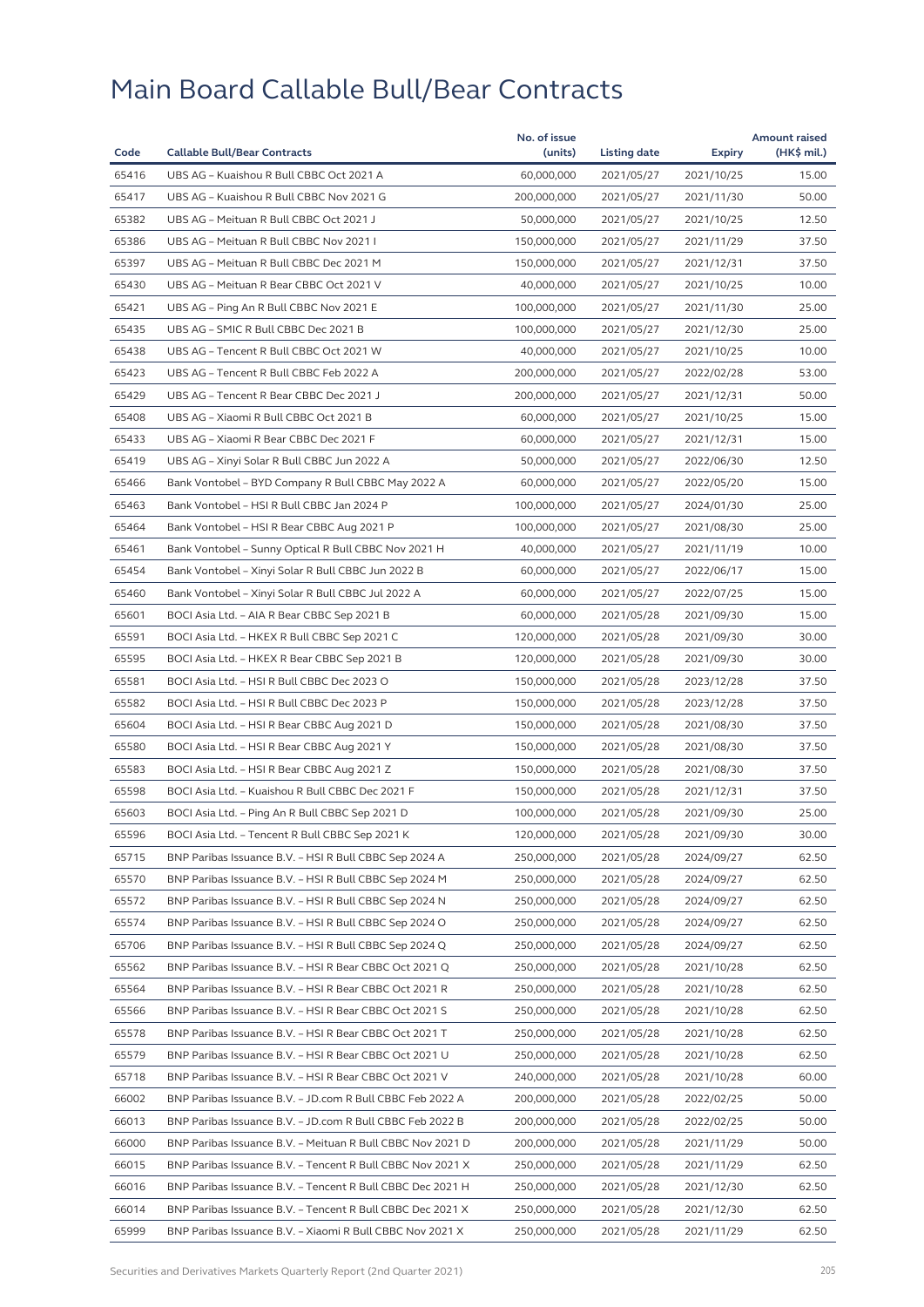|       |                                                              | No. of issue |                     |               | <b>Amount raised</b> |
|-------|--------------------------------------------------------------|--------------|---------------------|---------------|----------------------|
| Code  | <b>Callable Bull/Bear Contracts</b>                          | (units)      | <b>Listing date</b> | <b>Expiry</b> | (HK\$ mil.)          |
| 65991 | BNP Paribas Issuance B.V. - Xiaomi R Bull CBBC Nov 2021 Y    | 250,000,000  | 2021/05/28          | 2021/11/29    | 62.50                |
| 65799 | Credit Suisse AG - BYD Company R Bull CBBC Feb 2022 I        | 100,000,000  | 2021/05/28          | 2022/02/25    | 25.00                |
| 65778 | Credit Suisse AG - China Life R Bull CBBC Feb 2022 G         | 100,000,000  | 2021/05/28          | 2022/02/25    | 25.00                |
| 65780 | Credit Suisse AG - CM Bank R Bull CBBC Dec 2021 B            | 80,000,000   | 2021/05/28          | 2021/12/30    | 20.00                |
| 65782 | Credit Suisse AG - CM Bank R Bear CBBC Dec 2021 A            | 80,000,000   | 2021/05/28          | 2021/12/30    | 20.00                |
| 65760 | Credit Suisse AG - Geely Auto R Bull CBBC Jan 2022 C         | 100,000,000  | 2021/05/28          | 2022/01/28    | 25.00                |
| 65784 | Credit Suisse AG - HKEX R Bull CBBC Oct 2021 I               | 50,000,000   | 2021/05/28          | 2021/10/28    | 12.50                |
| 65783 | Credit Suisse AG - HKEX R Bull CBBC Dec 2021 G               | 100,000,000  | 2021/05/28          | 2021/12/30    | 25.00                |
| 65813 | Credit Suisse AG - HSI R Bull CBBC Mar 2024 A                | 200,000,000  | 2021/05/28          | 2024/03/27    | 50.00                |
| 65801 | Credit Suisse AG - HSI R Bull CBBC Mar 2024 R                | 200,000,000  | 2021/05/28          | 2024/03/27    | 50.00                |
| 65811 | Credit Suisse AG - HSI R Bull CBBC Mar 2024 T                | 200,000,000  | 2021/05/28          | 2024/03/27    | 50.00                |
| 65817 | Credit Suisse AG - HSI R Bull CBBC Mar 2024 V                | 200,000,000  | 2021/05/28          | 2024/03/27    | 50.00                |
| 65728 | Credit Suisse AG - HSI R Bear CBBC Aug 2021 H                | 200,000,000  | 2021/05/28          | 2021/08/30    | 50.00                |
| 65723 | Credit Suisse AG - HSI R Bear CBBC Aug 2021 P                | 200,000,000  | 2021/05/28          | 2021/08/30    | 50.00                |
| 65727 | Credit Suisse AG - HSI R Bear CBBC Sep 2021 T                | 200,000,000  | 2021/05/28          | 2021/09/29    | 50.00                |
| 65730 | Credit Suisse AG - HSI R Bear CBBC Sep 2021 W                | 200,000,000  | 2021/05/28          | 2021/09/29    | 50.00                |
| 65800 | Credit Suisse AG - ICBC R Bull CBBC Dec 2021 D               | 100,000,000  | 2021/05/28          | 2021/12/30    | 25.00                |
| 65744 | Credit Suisse AG - Kuaishou R Bull CBBC Oct 2021 E           | 50,000,000   | 2021/05/28          | 2021/10/28    | 14.50                |
| 65743 | Credit Suisse AG - Kuaishou R Bull CBBC Dec 2021 K           | 100,000,000  | 2021/05/28          | 2021/12/30    | 25.00                |
| 65745 | Credit Suisse AG - Kuaishou R Bull CBBC Feb 2022 B           | 100,000,000  | 2021/05/28          | 2022/02/25    | 25.00                |
| 65753 | Credit Suisse AG - Kuaishou R Bear CBBC Dec 2021 C           | 100,000,000  | 2021/05/28          | 2021/12/30    | 25.00                |
| 65755 | Credit Suisse AG - Kuaishou R Bear CBBC Dec 2021 D           | 100,000,000  | 2021/05/28          | 2021/12/30    | 25.00                |
| 65742 | Credit Suisse AG - Meituan R Bull CBBC Sep 2021 J            | 50,000,000   | 2021/05/28          | 2021/09/29    | 12.50                |
| 65791 | Credit Suisse AG - Ping An R Bull CBBC Nov 2021 B            | 100,000,000  | 2021/05/28          | 2021/11/29    | 25.00                |
| 65795 | Credit Suisse AG - Ping An R Bull CBBC Dec 2021 L            | 100,000,000  | 2021/05/28          | 2021/12/30    | 25.00                |
| 65773 | Credit Suisse AG - Sunny Optical R Bull CBBC Jan 2022 A      | 100,000,000  | 2021/05/28          | 2022/01/28    | 25.00                |
| 65770 | Credit Suisse AG - Tencent R Bull CBBC Sep 2021 O            | 50,000,000   | 2021/05/28          | 2021/09/29    | 12.50                |
| 65771 | Credit Suisse AG - Tencent R Bull CBBC Dec 2021 Q            | 100,000,000  | 2021/05/28          | 2021/12/30    | 25.00                |
|       |                                                              |              |                     |               | 12.50                |
| 65786 | Credit Suisse AG - WuXi Bio R Bull CBBC Nov 2021 C           | 50,000,000   | 2021/05/28          | 2021/11/29    |                      |
| 65787 | Credit Suisse AG - WuXi Bio R Bull CBBC Dec 2021 C           | 50,000,000   | 2021/05/28          | 2021/12/30    | 12.50                |
| 65772 | Credit Suisse AG - Xiaomi R Bull CBBC Sep 2021 M             | 50,000,000   | 2021/05/28          | 2021/09/29    | 12.50                |
| 65700 | Guotai Junan - HSI R Bull CBBC Mar 2024 C                    | 200,000,000  | 2021/05/28          | 2024/03/27    | 50.00                |
| 65705 | Guotai Junan – HSI R Bull CBBC Mar 2024 D                    | 200,000,000  | 2021/05/28          | 2024/03/27    | 50.00                |
| 66312 | Goldman Sachs SP (Asia) - HKEX R Bull CBBC Nov 2021 B        | 80,000,000   | 2021/05/28          | 2021/11/17    | 20.00                |
| 66313 | Goldman Sachs SP (Asia) - HSBC R Bull CBBC Dec 2021 A        | 80,000,000   | 2021/05/28          | 2021/12/17    | 20.00                |
| 66317 | Goldman Sachs SP (Asia) - Kuaishou R Bull CBBC Feb 2022 B    | 80,000,000   | 2021/05/28          | 2022/02/17    | 20.00                |
| 66309 | Goldman Sachs SP (Asia) - Meituan R Bull CBBC Nov 2021 K     | 100,000,000  | 2021/05/28          | 2021/11/17    | 25.00                |
| 66311 | Goldman Sachs SP (Asia) - Smoore Intl R Bull CBBC Dec 2021 E | 80,000,000   | 2021/05/28          | 2021/12/22    | 20.00                |
| 66308 | Goldman Sachs SP (Asia) - Tencent R Bull CBBC Aug 2021 I     | 60,000,000   | 2021/05/28          | 2021/08/30    | 15.00                |
| 66310 | Goldman Sachs SP (Asia) - Tencent R Bull CBBC Aug 2021 N     | 100,000,000  | 2021/05/28          | 2021/08/30    | 25.00                |
| 66320 | Goldman Sachs SP (Asia) - Tencent R Bull CBBC Aug 2021 Q     | 60,000,000   | 2021/05/28          | 2021/08/30    | 15.00                |
| 66325 | Goldman Sachs SP (Asia) - Weimob R Bull CBBC Mar 2022 C      | 80,000,000   | 2021/05/28          | 2022/03/17    | 20.00                |
| 65633 | HK Bank - China Mobile R Bull CBBC Nov 2021 D                | 60,000,000   | 2021/05/28          | 2021/11/23    | 15.00                |
| 65636 | HK Bank - China Mobile R Bull CBBC Dec 2021 F                | 60,000,000   | 2021/05/28          | 2021/12/06    | 15.00                |
| 65639 | HK Bank - HKEX R Bull CBBC Dec 2021 Q                        | 80,000,000   | 2021/05/28          | 2021/12/23    | 20.00                |
| 65615 | HK Bank - HSCEI R Bull CBBC Dec 2022 G                       | 50,000,000   | 2021/05/28          | 2022/12/29    | 12.50                |
| 65613 | HK Bank - HSI R Bull CBBC Oct 2023 C                         | 125,000,000  | 2021/05/28          | 2023/10/30    | 31.25                |
| 65611 | HK Bank - HSI R Bull CBBC Oct 2023 Y                         | 100,000,000  | 2021/05/28          | 2023/10/30    | 25.00                |
| 65608 | HK Bank - HSI R Bear CBBC Oct 2021 F                         | 100,000,000  | 2021/05/28          | 2021/10/28    | 25.00                |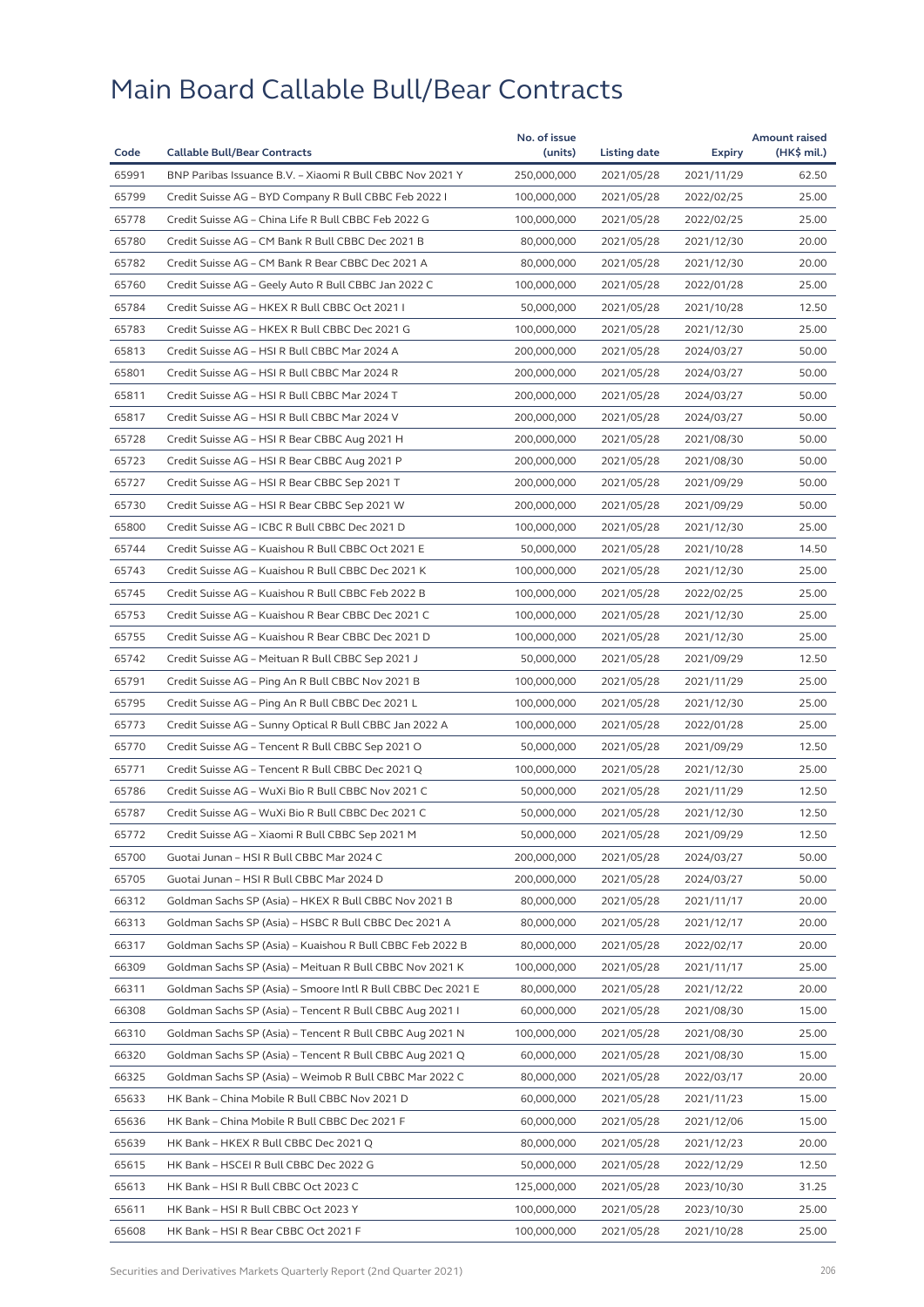|       |                                                              | No. of issue |              |               | <b>Amount raised</b> |
|-------|--------------------------------------------------------------|--------------|--------------|---------------|----------------------|
| Code  | <b>Callable Bull/Bear Contracts</b>                          | (units)      | Listing date | <b>Expiry</b> | (HK\$ mil.)          |
| 65622 | HK Bank - HSTECH R Bull CBBC Dec 2021 K                      | 100,000,000  | 2021/05/28   | 2021/12/30    | 25.00                |
| 65645 | HK Bank - Kuaishou R Bull CBBC Dec 2021 F                    | 80,000,000   | 2021/05/28   | 2021/12/30    | 20.00                |
| 65638 | HK Bank - Meituan R Bull CBBC Nov 2021 K                     | 100,000,000  | 2021/05/28   | 2021/11/24    | 25.00                |
| 65689 | HK Bank - Ping An R Bull CBBC Dec 2021 G                     | 60,000,000   | 2021/05/28   | 2021/12/06    | 15.00                |
| 65694 | HK Bank - SMIC R Bull CBBC Nov 2021 D                        | 40,000,000   | 2021/05/28   | 2021/11/30    | 10.00                |
| 65650 | HK Bank - Smoore Intl R Bull CBBC Dec 2021 F                 | 60,000,000   | 2021/05/28   | 2021/12/09    | 15.00                |
| 65682 | HK Bank - Sunny Optical R Bull CBBC Jan 2022 B               | 80,000,000   | 2021/05/28   | 2022/01/21    | 20.00                |
| 65673 | HK Bank - Tencent R Bull CBBC Nov 2021 N                     | 100,000,000  | 2021/05/28   | 2021/11/23    | 25.00                |
| 65655 | HK Bank - Xiaomi R Bull CBBC Nov 2021 A                      | 100,000,000  | 2021/05/28   | 2021/11/23    | 25.00                |
| 65644 | HK Bank - Xinyi Solar R Bull CBBC Aug 2022 A                 | 60,000,000   | 2021/05/28   | 2022/08/31    | 15.00                |
| 66072 | Haitong Int'l Sec - Galaxy Ent R Bull CBBC Dec 2021 B        | 40,000,000   | 2021/05/28   | 2021/12/31    | 10.00                |
| 66071 | Haitong Int'l Sec - HKEX R Bull CBBC Nov 2021 J              | 100,000,000  | 2021/05/28   | 2021/11/29    | 25.00                |
| 66066 | Haitong Int'l Sec - HKEX R Bull CBBC Jan 2022 A              | 100,000,000  | 2021/05/28   | 2022/01/31    | 25.00                |
| 66036 | Haitong Int'l Sec - HSI R Bull CBBC Aug 2024 P               | 200,000,000  | 2021/05/28   | 2024/08/29    | 50.00                |
| 66037 | Haitong Int'l Sec - HSI R Bull CBBC Aug 2024 T               | 200,000,000  | 2021/05/28   | 2024/08/29    | 50.00                |
| 66027 | Haitong Int'l Sec - HSI R Bull CBBC Sep 2024 O               | 200,000,000  | 2021/05/28   | 2024/09/27    | 50.00                |
| 66038 | Haitong Int'l Sec - HSI R Bull CBBC Sep 2024 P               | 200,000,000  | 2021/05/28   | 2024/09/27    | 50.00                |
| 66024 | Haitong Int'l Sec - HSI R Bear CBBC Aug 2021 K               | 200,000,000  | 2021/05/28   | 2021/08/30    | 50.00                |
| 66019 | Haitong Int'l Sec - HSI R Bear CBBC Sep 2021 F               | 200,000,000  | 2021/05/28   | 2021/09/29    | 50.00                |
| 66025 | Haitong Int'l Sec - HSI R Bear CBBC Sep 2021 I               | 200,000,000  | 2021/05/28   | 2021/09/29    | 50.00                |
| 66078 | Haitong Int'l Sec - Kuaishou R Bear CBBC Dec 2021 B          | 80,000,000   | 2021/05/28   | 2021/12/31    | 20.00                |
| 66057 | Haitong Int'l Sec - Meituan R Bull CBBC Jan 2022 E           | 100,000,000  | 2021/05/28   | 2022/01/31    | 25.00                |
| 66045 | Haitong Int'l Sec - Tencent R Bull CBBC Nov 2021 P           | 100,000,000  | 2021/05/28   | 2021/11/29    | 25.00                |
| 66054 | Haitong Int'l Sec – Tencent R Bull CBBC Jan 2022 B           | 100,000,000  | 2021/05/28   | 2022/01/31    | 25.00                |
| 66079 | Haitong Int'l Sec - Tencent R Bull CBBC Jan 2022 C           | 100,000,000  | 2021/05/28   | 2022/01/31    | 25.00                |
| 66059 | Haitong Int'l Sec – Xiaomi R Bull CBBC Jan 2022 C            | 100,000,000  | 2021/05/28   | 2022/01/31    | 25.00                |
| 66083 | J P Morgan SP BV - Kuaishou R Bull CBBC Jan 2022 B           | 200,000,000  | 2021/05/28   | 2022/01/21    | 50.00                |
| 66087 | J P Morgan SP BV - Xiaomi R Bull CBBC Jan 2022 A             | 200,000,000  | 2021/05/28   | 2022/01/21    | 50.00                |
| 66093 | J P Morgan SP BV – Xiaomi R Bull CBBC Jan 2022 B             | 200,000,000  | 2021/05/28   | 2022/01/21    | 50.00                |
| 65833 | Morgan Stanley Asia Products – Meituan R Bull CBBC Jan 2022B | 40,000,000   | 2021/05/28   | 2022/01/03    | 10.00                |
| 65831 | Morgan Stanley Asia Products - Tencent R Bull CBBC Nov 20211 | 40,000,000   | 2021/05/28   | 2021/11/01    | 10.00                |
| 65828 | Morgan Stanley Asia Products - Tencent R Bull CBBC Dec 2021Y | 68,000,000   | 2021/05/28   | 2021/12/30    | 17.00                |
| 66166 | SG Issuer - Alibaba Group R Bull CBBC Feb 2022 H             | 80,000,000   | 2021/05/28   | 2022/02/28    | 20.00                |
| 66267 | SG Issuer - BYD Company R Bull CBBC Mar 2022 N               | 150,000,000  | 2021/05/28   | 2022/03/31    | 37.50                |
| 66168 | SG Issuer - BYD Company R Bear CBBC Mar 2022 B               | 150,000,000  | 2021/05/28   |               | 37.50                |
|       |                                                              |              |              | 2022/03/30    |                      |
| 66268 | SG Issuer - CC Bank R Bull CBBC Dec 2021 D                   | 100,000,000  | 2021/05/28   | 2021/12/31    | 25.00                |
| 66270 | SG Issuer - China Life R Bull CBBC Apr 2022 B                | 150,000,000  | 2021/05/28   | 2022/04/28    | 37.50                |
| 66272 | SG Issuer - HKEX R Bull CBBC Nov 2021 E                      | 200,000,000  | 2021/05/28   | 2021/11/30    | 50.00                |
| 66212 | SG Issuer - HKEX R Bull CBBC Dec 2021 H                      | 200,000,000  | 2021/05/28   | 2021/12/31    | 50.00                |
| 66252 | SG Issuer - HSI R Bull CBBC Feb 2024 H                       | 250,000,000  | 2021/05/28   | 2024/02/28    | 62.50                |
| 66256 | SG Issuer - HSI R Bull CBBC Mar 2024 N                       | 250,000,000  | 2021/05/28   | 2024/03/27    | 62.50                |
| 66261 | SG Issuer - HSI R Bull CBBC Apr 2024 A                       | 250,000,000  | 2021/05/28   | 2024/04/29    | 62.50                |
| 66257 | SG Issuer - HSI R Bull CBBC Apr 2024 V                       | 250,000,000  | 2021/05/28   | 2024/04/29    | 62.50                |
| 66159 | SG Issuer - HSI R Bear CBBC Sep 2021 O                       | 250,000,000  | 2021/05/28   | 2021/09/29    | 62.50                |
| 66162 | SG Issuer - HSI R Bear CBBC Sep 2021 P                       | 250,000,000  | 2021/05/28   | 2021/09/29    | 62.50                |
| 66250 | SG Issuer - HSI R Bear CBBC Sep 2021 Q                       | 250,000,000  | 2021/05/28   | 2021/09/29    | 62.50                |
| 66164 | SG Issuer - HSI R Bear CBBC Oct 2021 H                       | 250,000,000  | 2021/05/28   | 2021/10/28    | 62.50                |
| 66246 | SG Issuer - HSI R Bear CBBC Oct 2021 S                       | 250,000,000  | 2021/05/28   | 2021/10/28    | 62.50                |
| 66165 | SG Issuer - HSI R Bear CBBC Nov 2021 N                       | 250,000,000  | 2021/05/28   | 2021/11/29    | 62.50                |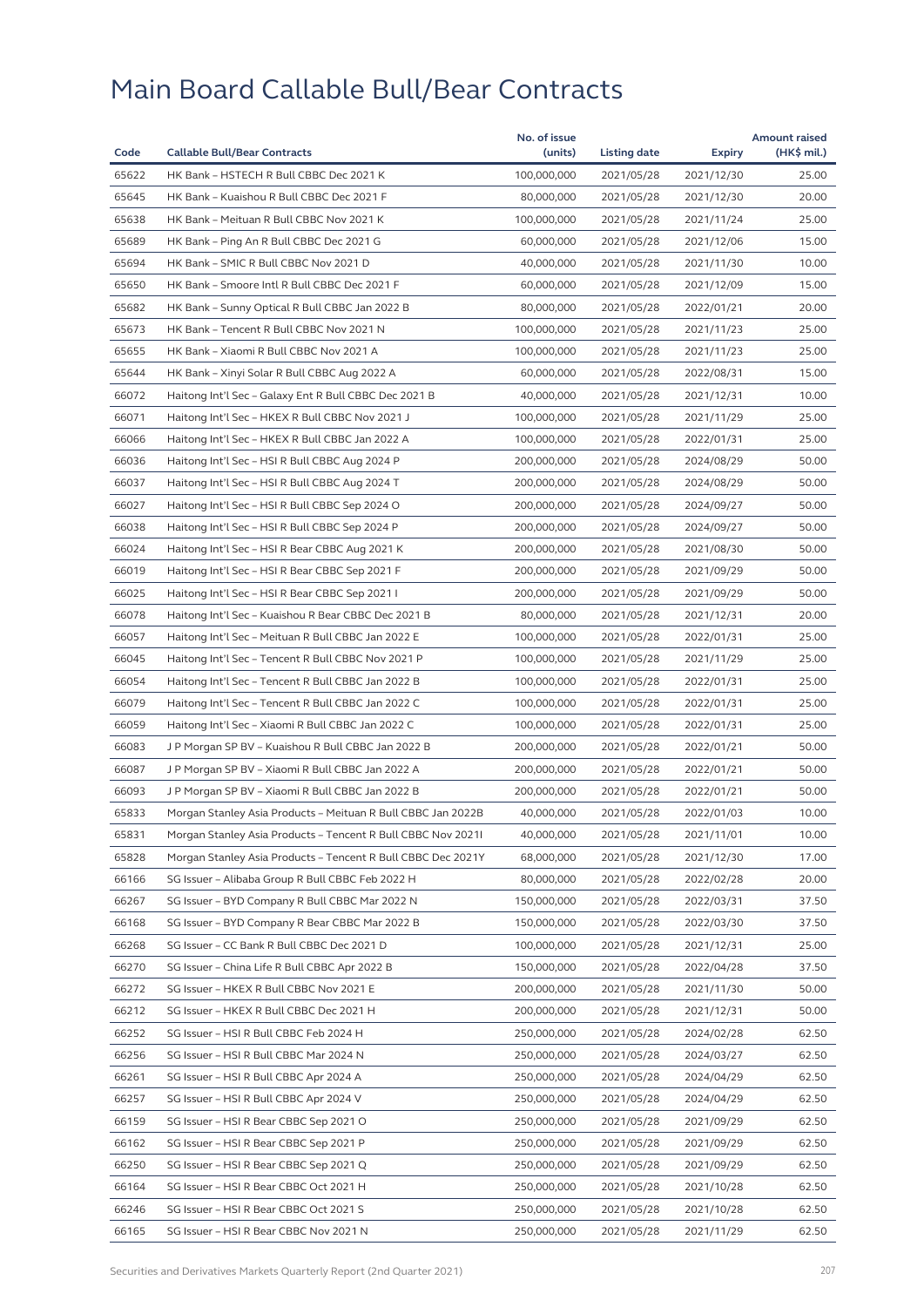|       |                                                  | No. of issue |              |            | <b>Amount raised</b> |
|-------|--------------------------------------------------|--------------|--------------|------------|----------------------|
| Code  | <b>Callable Bull/Bear Contracts</b>              | (units)      | Listing date | Expiry     | (HK\$ mil.)          |
| 66251 | SG Issuer - HSI R Bear CBBC Nov 2021 O           | 250,000,000  | 2021/05/28   | 2021/11/29 | 62.50                |
| 66307 | SG Issuer - HSTECH R Bull CBBC Dec 2021 X        | 100,000,000  | 2021/05/28   | 2021/12/30 | 25.00                |
| 66170 | SG Issuer - JD.com R Bull CBBC Dec 2021 L        | 200,000,000  | 2021/05/28   | 2021/12/31 | 50.00                |
| 66171 | SG Issuer - Kuaishou R Bull CBBC Nov 2021 L      | 200,000,000  | 2021/05/28   | 2021/11/30 | 50.00                |
| 66216 | SG Issuer - Kuaishou R Bull CBBC Nov 2021 M      | 40,000,000   | 2021/05/28   | 2021/11/30 | 10.00                |
| 66177 | SG Issuer - Kuaishou R Bull CBBC Dec 2021 O      | 200,000,000  | 2021/05/28   | 2021/12/31 | 50.00                |
| 66221 | SG Issuer - Kuaishou R Bull CBBC Dec 2021 P      | 150,000,000  | 2021/05/28   | 2021/12/31 | 37.50                |
| 66226 | SG Issuer - Kuaishou R Bull CBBC Feb 2022 C      | 150,000,000  | 2021/05/28   | 2022/02/25 | 37.50                |
| 66225 | SG Issuer - Kuaishou R Bear CBBC Dec 2021 E      | 150,000,000  | 2021/05/28   | 2021/12/31 | 37.50                |
| 66275 | SG Issuer - Meituan R Bull CBBC Dec 2021 K       | 80,000,000   | 2021/05/28   | 2021/12/31 | 20.00                |
| 66294 | SG Issuer - Meituan R Bull CBBC Feb 2022 V       | 200,000,000  | 2021/05/28   | 2022/02/28 | 50.00                |
| 66182 | SG Issuer - Meituan R Bear CBBC Dec 2021 U       | 200,000,000  | 2021/05/28   | 2021/12/31 | 50.00                |
| 66297 | SG Issuer - Ping An R Bull CBBC Nov 2021 X       | 100,000,000  | 2021/05/28   | 2021/11/30 | 25.00                |
| 66301 | SG Issuer - SMIC R Bull CBBC Dec 2021 U          | 120,000,000  | 2021/05/28   | 2021/12/31 | 30.00                |
| 66185 | SG Issuer - Sunny Optical R Bear CBBC Dec 2021 D | 150,000,000  | 2021/05/28   | 2021/12/30 | 37.50                |
| 66302 | SG Issuer - Tencent R Bull CBBC Oct 2021 P       | 80,000,000   | 2021/05/28   | 2021/10/29 | 20.00                |
| 66305 | SG Issuer - Tencent R Bull CBBC Dec 2021 G       | 400.000.000  | 2021/05/28   | 2021/12/30 | 100.00               |
| 66306 | SG Issuer - Tencent R Bull CBBC Dec 2021 N       | 80,000,000   | 2021/05/28   | 2021/12/31 | 20.00                |
| 66189 | SG Issuer - Tencent R Bear CBBC Dec 2021 W       | 400,000,000  | 2021/05/28   | 2021/12/31 | 100.00               |
| 66205 | SG Issuer - Tencent R Bear CBBC Dec 2021 X       | 400,000,000  | 2021/05/28   | 2021/12/31 | 100.00               |
| 66227 | SG Issuer - WuXi Bio R Bull CBBC Nov 2021 K      | 60,000,000   | 2021/05/28   | 2021/11/30 | 15.00                |
| 66235 | SG Issuer - WuXi Bio R Bull CBBC Dec 2021 L      | 60,000,000   | 2021/05/28   | 2021/12/31 | 15.00                |
| 66239 | SG Issuer - Xiaomi R Bull CBBC Nov 2021 B        | 60,000,000   | 2021/05/28   | 2021/11/30 | 15.00                |
| 66206 | SG Issuer - Xiaomi R Bear CBBC Nov 2021 H        | 200,000,000  | 2021/05/28   | 2021/11/30 | 50.00                |
| 65959 | UBS AG - ANTA Sports R Bull CBBC Dec 2021 A      | 50,000,000   | 2021/05/28   | 2021/12/30 | 12.50                |
| 65979 | UBS AG - BYD Company R Bull CBBC Feb 2022 O      | 150,000,000  | 2021/05/28   | 2022/02/14 | 37.50                |
| 65952 | UBS AG - China Mobile R Bull CBBC Nov 2021 L     | 100,000,000  | 2021/05/28   | 2021/11/30 | 25.00                |
| 65906 | UBS AG - China Life R Bull CBBC Mar 2022 E       | 150,000,000  | 2021/05/28   | 2022/03/14 | 37.50                |
| 65904 | UBS AG - Geely Auto R Bull CBBC Jan 2022 V       | 100,000,000  | 2021/05/28   | 2022/01/17 | 25.00                |
| 65975 | UBS AG - HKEX R Bull CBBC Nov 2021 W             | 200,000,000  | 2021/05/28   | 2021/11/30 | 50.00                |
| 65850 | UBS AG - HKEX R Bear CBBC Dec 2021 D             | 200,000,000  | 2021/05/28   | 2021/12/30 | 50.00                |
| 65967 | UBS AG - HSI R Bull CBBC Jan 2024 E              | 200,000,000  | 2021/05/28   | 2024/01/30 | 50.00                |
| 65970 | UBS AG – HSI R Bull CBBC Feb 2024 C              | 200,000,000  | 2021/05/28   | 2024/02/28 | 50.00                |
| 65988 | UBS AG - HSI R Bull CBBC Feb 2024 D              | 200,000,000  | 2021/05/28   | 2024/02/28 | 50.00                |
| 65879 | UBS AG - HSI R Bull CBBC Feb 2024 F              | 200,000,000  | 2021/05/28   | 2024/02/28 | 50.00                |
| 65887 | UBS AG - HSI R Bull CBBC Feb 2024 H              | 200,000,000  | 2021/05/28   | 2024/02/28 | 50.00                |
| 65835 | UBS AG - HSI R Bear CBBC Sep 2021 K              | 200,000,000  | 2021/05/28   | 2021/09/29 | 50.00                |
| 65837 | UBS AG - HSI R Bear CBBC Oct 2021 X              | 200,000,000  | 2021/05/28   | 2021/10/28 | 50.00                |
| 65915 | UBS AG - HSI R Bear CBBC Oct 2021 Y              | 200,000,000  | 2021/05/28   | 2021/10/28 | 50.00                |
|       |                                                  |              |              |            | 50.00                |
| 65938 | UBS AG - HSI R Bear CBBC Oct 2021 Z              | 200,000,000  | 2021/05/28   | 2021/10/28 |                      |
| 65840 | UBS AG - HSI R Bear CBBC Nov 2021 G              | 200,000,000  | 2021/05/28   | 2021/11/29 | 50.00                |
| 65963 | UBS AG - HSI R Bear CBBC Nov 2021 H              | 200,000,000  | 2021/05/28   | 2021/11/29 | 50.00                |
| 65940 | UBS AG - JD.com R Bull CBBC Nov 2021 V           | 200,000,000  | 2021/05/28   | 2021/11/30 | 50.00                |
| 65875 | UBS AG - Kuaishou R Bull CBBC Nov 2021 H         | 200,000,000  | 2021/05/28   | 2021/11/30 | 50.00                |
| 65877 | UBS AG - Kuaishou R Bull CBBC Jan 2022 B         | 200,000,000  | 2021/05/28   | 2022/01/17 | 50.00                |
| 65878 | UBS AG - Kuaishou R Bull CBBC Jan 2022 C         | 200,000,000  | 2021/05/28   | 2022/01/17 | 50.00                |
| 65914 | UBS AG - Kuaishou R Bear CBBC Nov 2021 C         | 80,000,000   | 2021/05/28   | 2021/11/30 | 20.00                |
| 65953 | UBS AG - Meituan R Bull CBBC Oct 2021 K          | 50,000,000   | 2021/05/28   | 2021/10/25 | 12.50                |
| 65908 | UBS AG - Smoore Intl R Bull CBBC Nov 2021 G      | 50,000,000   | 2021/05/28   | 2021/11/30 | 12.50                |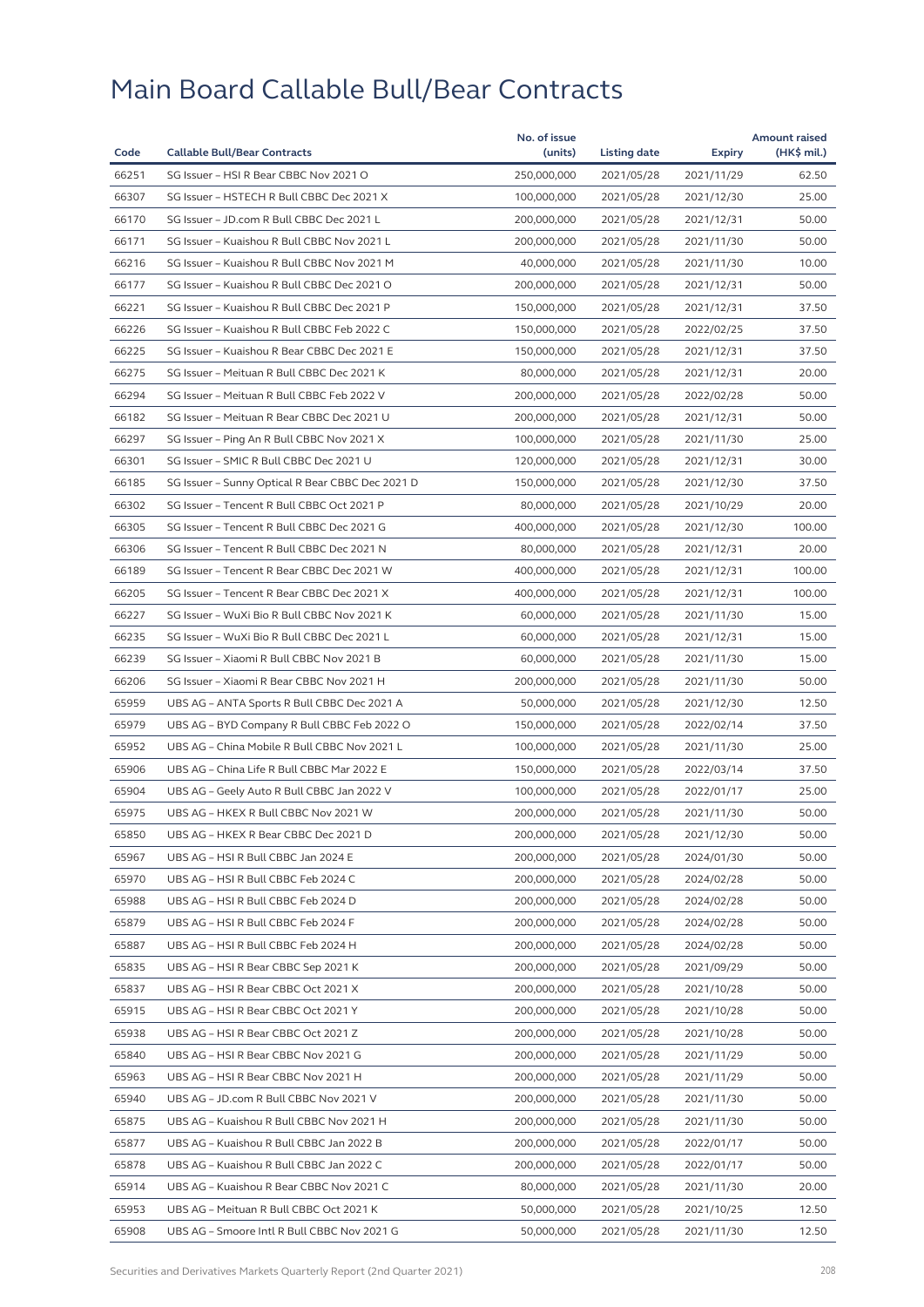|       |                                                        | No. of issue |              |            | <b>Amount raised</b> |
|-------|--------------------------------------------------------|--------------|--------------|------------|----------------------|
| Code  | <b>Callable Bull/Bear Contracts</b>                    | (units)      | Listing date | Expiry     | (HK\$ mil.)          |
| 65888 | UBS AG - Tencent R Bull CBBC Nov 2021 C                | 40,000,000   | 2021/05/28   | 2021/11/30 | 10.00                |
| 65891 | UBS AG - Tencent R Bull CBBC Dec 2021 K                | 200,000,000  | 2021/05/28   | 2021/12/30 | 50.00                |
| 65892 | UBS AG - Tencent R Bull CBBC Jan 2022 K                | 200,000,000  | 2021/05/28   | 2022/01/17 | 50.00                |
| 65868 | UBS AG - Tencent R Bear CBBC Nov 2021 G                | 200,000,000  | 2021/05/28   | 2021/11/30 | 50.00                |
| 65984 | UBS AG - Weimob R Bull CBBC Feb 2022 C                 | 80,000,000   | 2021/05/28   | 2022/02/14 | 20.00                |
| 65905 | UBS AG - WuXi Bio R Bull CBBC Nov 2021 A               | 60.000.000   | 2021/05/28   | 2021/11/30 | 15.00                |
| 65893 | UBS AG - Xiaomi R Bull CBBC Nov 2021 T                 | 100,000,000  | 2021/05/28   | 2021/11/30 | 25.00                |
| 65872 | UBS AG - Xiaomi R Bear CBBC Nov 2021 N                 | 100,000,000  | 2021/05/28   | 2021/11/30 | 25.00                |
| 66103 | Bank Vontobel - AIA R Bull CBBC Nov 2021 M             | 80,000,000   | 2021/05/28   | 2021/11/26 | 20.00                |
| 66122 | Bank Vontobel - Ali Health R Bull CBBC Dec 2021 B      | 60,000,000   | 2021/05/28   | 2021/12/17 | 15.00                |
| 66123 | Bank Vontobel - ANTA Sports R Bull CBBC Nov 2021 F     | 40,000,000   | 2021/05/28   | 2021/11/19 | 10.00                |
| 66124 | Bank Vontobel - ANTA Sports R Bear CBBC Dec 2021 A     | 40,000,000   | 2021/05/28   | 2021/12/30 | 13.60                |
| 66137 | Bank Vontobel - China Life R Bull CBBC Mar 2022 A      | 80,000,000   | 2021/05/28   | 2022/03/31 | 20.00                |
| 66134 | Bank Vontobel - CM Bank R Bull CBBC Dec 2021 B         | 60,000,000   | 2021/05/28   | 2021/12/17 | 15.00                |
| 66133 | Bank Vontobel - HKEX R Bull CBBC Nov 2021 P            | 100,000,000  | 2021/05/28   | 2021/11/26 | 25.00                |
| 66113 | Bank Vontobel - HSCEI R Bull CBBC Jan 2023 A           | 80,000,000   | 2021/05/28   | 2023/01/30 | 20.00                |
| 66146 | Bank Vontobel - HSI R Bull CBBC Jan 2024 E             | 100.000.000  | 2021/05/28   | 2024/01/30 | 25.00                |
| 66145 | Bank Vontobel - HSI R Bull CBBC Jan 2024 V             | 100,000,000  | 2021/05/28   | 2024/01/30 | 25.00                |
| 66150 | Bank Vontobel - HSI R Bull CBBC Jan 2024 W             | 100,000,000  | 2021/05/28   | 2024/01/30 | 25.00                |
| 66106 | Bank Vontobel - HSI R Bear CBBC Aug 2021 E             | 100,000,000  | 2021/05/28   | 2021/08/30 | 25.00                |
| 66115 | Bank Vontobel - HSI R Bear CBBC Aug 2021 K             | 100,000,000  | 2021/05/28   | 2021/08/30 | 25.00                |
| 66139 | Bank Vontobel - HSI R Bear CBBC Aug 2021 M             | 100,000,000  | 2021/05/28   | 2021/08/30 | 31.00                |
| 66143 | Bank Vontobel - HSI R Bear CBBC Aug 2021 N             | 100,000,000  | 2021/05/28   | 2021/08/30 | 25.00                |
| 66151 | Bank Vontobel - HSI R Bear CBBC Aug 2021 Q             | 100,000,000  | 2021/05/28   | 2021/08/30 | 44.00                |
| 66105 | Bank Vontobel - HSI R Bear CBBC Aug 2021 R             | 100,000,000  | 2021/05/28   | 2021/08/30 | 25.00                |
| 66104 | Bank Vontobel - Kuaishou R Bull CBBC Feb 2022 B        | 100,000,000  | 2021/05/28   | 2022/02/25 | 25.00                |
| 66125 | Bank Vontobel - Kuaishou R Bull CBBC Feb 2022 C        | 100,000,000  | 2021/05/28   | 2022/02/25 | 25.00                |
| 66128 | Bank Vontobel - Kuaishou R Bear CBBC Dec 2021 C        | 100,000,000  | 2021/05/28   | 2021/12/10 | 25.00                |
| 66126 | Bank Vontobel - Kuaishou R Bear CBBC Feb 2022 A        | 100,000,000  | 2021/05/28   | 2022/02/25 | 25.00                |
| 66100 | Bank Vontobel - Meituan R Bull CBBC Dec 2021 G         | 100,000,000  | 2021/05/28   | 2021/12/10 | 25.00                |
| 66119 | Bank Vontobel - Smoore Intl R Bull CBBC Nov 2021 H     | 40,000,000   | 2021/05/28   | 2021/11/19 | 10.00                |
| 66097 | Bank Vontobel - Tencent R Bear CBBC Nov 2021 E         | 100,000,000  | 2021/05/28   | 2021/11/26 | 25.00                |
| 66440 | BOCI Asia Ltd. - Ali Health R Bull CBBC Dec 2021 A     | 50,000,000   | 2021/05/31   | 2021/12/31 | 12.50                |
| 66435 | BOCI Asia Ltd. - HSI R Bull CBBC Dec 2023 Q            | 150,000,000  | 2021/05/31   | 2023/12/28 | 37.50                |
| 66438 | BOCI Asia Ltd. – HSI R Bull CBBC Dec 2023 R            | 150,000,000  | 2021/05/31   | 2023/12/28 | 37.50                |
| 66439 | BOCI Asia Ltd. - HSI R Bear CBBC Sep 2021 A            | 150,000,000  | 2021/05/31   | 2021/09/29 | 37.50                |
| 66478 | BOCI Asia Ltd. - JD.com R Bull CBBC Sep 2021 S         | 40,000,000   | 2021/05/31   | 2021/09/30 | 10.00                |
| 66468 | BOCI Asia Ltd. - Kuaishou R Bull CBBC Dec 2021 G       | 150,000,000  | 2021/05/31   | 2021/12/31 | 37.50                |
| 66471 | BOCI Asia Ltd. - Meituan R Bull CBBC Sep 2021 N        | 40,000,000   | 2021/05/31   | 2021/09/30 | 10.00                |
| 66474 | BOCI Asia Ltd. - Meituan R Bull CBBC Sep 2021 O        | 40,000,000   | 2021/05/31   | 2021/09/30 | 10.00                |
| 66463 | BOCI Asia Ltd. - Tencent R Bull CBBC Sep 2021 L        | 120,000,000  | 2021/05/31   | 2021/09/30 | 30.00                |
| 66466 | BOCI Asia Ltd. - Tencent R Bull CBBC Sep 2021 M        | 120,000,000  | 2021/05/31   | 2021/09/30 | 30.00                |
| 66470 | BOCI Asia Ltd. - Xiaomi R Bear CBBC Sep 2021 B         | 100,000,000  | 2021/05/31   | 2021/09/30 | 25.00                |
|       |                                                        |              |              |            |                      |
| 66647 | BNP Paribas Issuance B.V. - HSI R Bull CBBC Aug 2024 B | 250,000,000  | 2021/05/31   | 2024/08/29 | 62.50                |
| 66655 | BNP Paribas Issuance B.V. - HSI R Bull CBBC Aug 2024 C | 250,000,000  | 2021/05/31   | 2024/08/29 | 62.50                |
| 66658 | BNP Paribas Issuance B.V. - HSI R Bull CBBC Aug 2024 D | 250,000,000  | 2021/05/31   | 2024/08/29 | 62.50                |
| 66660 | BNP Paribas Issuance B.V. - HSI R Bull CBBC Aug 2024 E | 240,000,000  | 2021/05/31   | 2024/08/29 | 60.00                |
| 66337 | BNP Paribas Issuance B.V. - HSI R Bull CBBC Sep 2024 B | 250,000,000  | 2021/05/31   | 2024/09/27 | 62.50                |
| 66339 | BNP Paribas Issuance B.V. – HSI R Bull CBBC Sep 2024 D | 250,000,000  | 2021/05/31   | 2024/09/27 | 62.50                |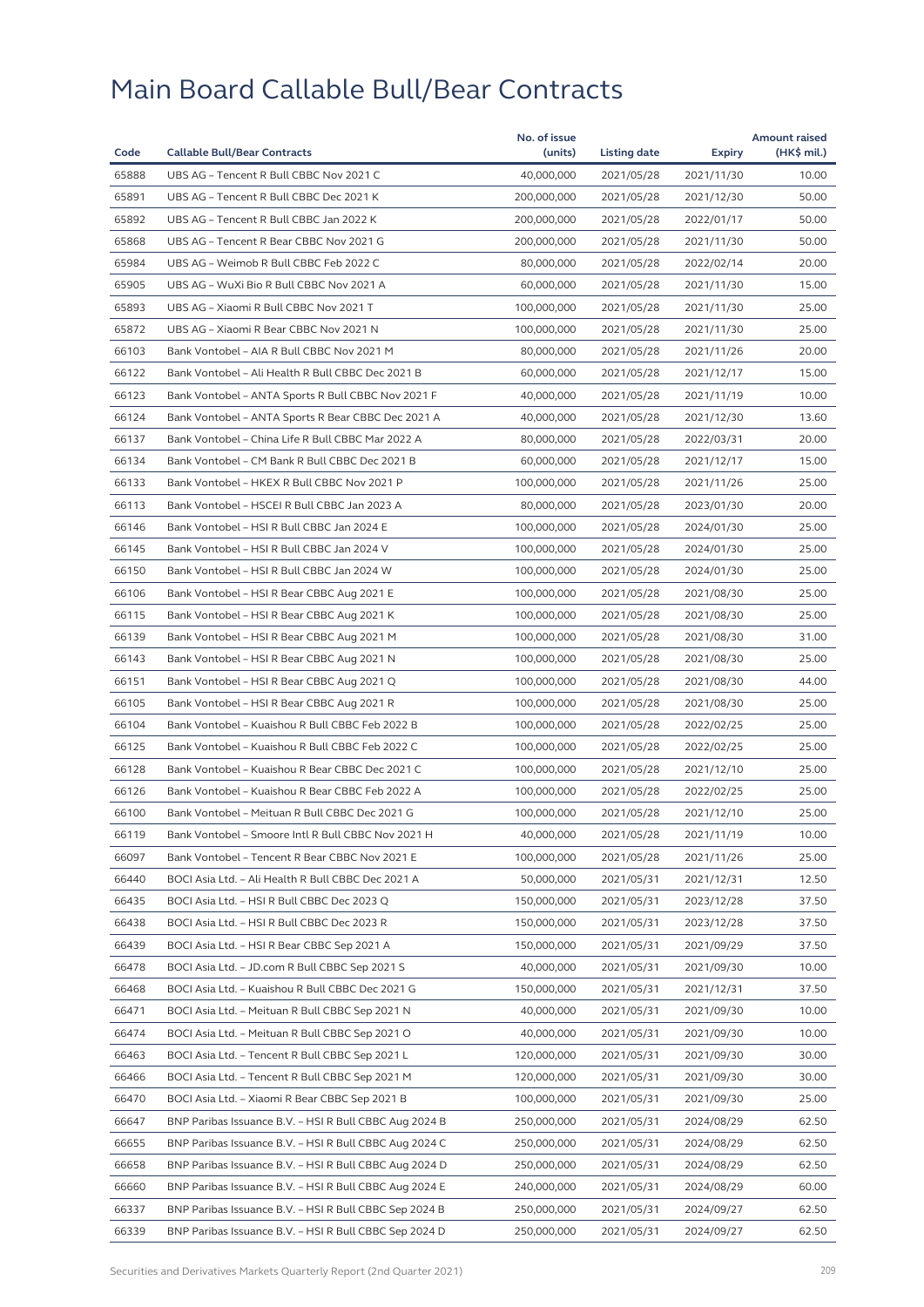|       |                                                              | No. of issue |                     |               | <b>Amount raised</b> |
|-------|--------------------------------------------------------------|--------------|---------------------|---------------|----------------------|
| Code  | <b>Callable Bull/Bear Contracts</b>                          | (units)      | <b>Listing date</b> | <b>Expiry</b> | (HK\$ mil.)          |
| 66333 | BNP Paribas Issuance B.V. - HSI R Bear CBBC Sep 2021 A       | 250,000,000  | 2021/05/31          | 2021/09/29    | 62.50                |
| 66330 | BNP Paribas Issuance B.V. - HSI R Bear CBBC Sep 2021 U       | 250,000,000  | 2021/05/31          | 2021/09/29    | 62.50                |
| 66661 | BNP Paribas Issuance B.V. - HSI R Bear CBBC Sep 2021 W       | 240,000,000  | 2021/05/31          | 2021/09/29    | 60.00                |
| 66503 | Credit Suisse AG - Ali Health R Bull CBBC Dec 2021 D         | 50,000,000   | 2021/05/31          | 2021/12/30    | 12.50                |
| 66506 | Credit Suisse AG - Ali Health R Bear CBBC Dec 2021 A         | 50,000,000   | 2021/05/31          | 2021/12/30    | 12.50                |
| 66535 | Credit Suisse AG - BYD Company R Bear CBBC Feb 2022 A        | 100,000,000  | 2021/05/31          | 2022/02/25    | 25.00                |
| 66514 | Credit Suisse AG - CC Bank R Bull CBBC Dec 2021 G            | 100,000,000  | 2021/05/31          | 2021/12/30    | 25.00                |
| 66533 | Credit Suisse AG - China Life R Bull CBBC Feb 2022 H         | 100,000,000  | 2021/05/31          | 2022/02/25    | 25.00                |
| 66497 | Credit Suisse AG - Geely Auto R Bull CBBC Feb 2022 C         | 100,000,000  | 2021/05/31          | 2022/02/25    | 25.00                |
| 66491 | Credit Suisse AG - Galaxy Ent R Bull CBBC Oct 2021 C         | 80,000,000   | 2021/05/31          | 2021/10/28    | 20.00                |
| 66492 | Credit Suisse AG - Galaxy Ent R Bull CBBC Oct 2021 D         | 80,000,000   | 2021/05/31          | 2021/10/28    | 20.00                |
| 66527 | Credit Suisse AG - Greatwall Motor R Bull CBBC Dec 2021 G    | 60,000,000   | 2021/05/31          | 2021/12/30    | 15.00                |
| 66528 | Credit Suisse AG - Greatwall Motor R Bear CBBC Dec 2021 A    | 60,000,000   | 2021/05/31          | 2021/12/30    | 15.00                |
| 66507 | Credit Suisse AG - HKEX R Bull CBBC Dec 2021 H               | 100,000,000  | 2021/05/31          | 2021/12/30    | 25.00                |
| 66538 | Credit Suisse AG - HSI R Bull CBBC Mar 2024 C                | 200,000,000  | 2021/05/31          | 2024/03/27    | 50.00                |
| 66542 | Credit Suisse AG - HSI R Bull CBBC Apr 2024 C                | 200,000,000  | 2021/05/31          | 2024/04/29    | 50.00                |
| 66549 | Credit Suisse AG - HSI R Bull CBBC Apr 2024 D                | 200,000,000  | 2021/05/31          | 2024/04/29    | 50.00                |
| 66541 | Credit Suisse AG - HSI R Bull CBBC Apr 2024 N                | 200,000,000  | 2021/05/31          | 2024/04/29    | 50.00                |
| 66546 | Credit Suisse AG - HSI R Bull CBBC Apr 2024 Z                | 200,000,000  | 2021/05/31          | 2024/04/29    | 50.00                |
| 66480 | Credit Suisse AG - HSI R Bear CBBC Aug 2021 J                | 200,000,000  | 2021/05/31          | 2021/08/30    | 50.00                |
| 66487 | Credit Suisse AG - HSI R Bear CBBC Aug 2021 R                | 200,000,000  | 2021/05/31          | 2021/08/30    | 50.00                |
| 66489 | Credit Suisse AG - HSI R Bear CBBC Aug 2021 S                | 200,000,000  | 2021/05/31          | 2021/08/30    | 50.00                |
| 66517 | Credit Suisse AG - Kuaishou R Bull CBBC Jan 2022 A           | 100,000,000  | 2021/05/31          | 2022/01/28    | 25.00                |
| 66518 | Credit Suisse AG - Kuaishou R Bear CBBC Dec 2021 E           | 100,000,000  | 2021/05/31          | 2021/12/30    | 25.00                |
| 66534 | Credit Suisse AG - Meituan R Bull CBBC Dec 2021 R            | 100,000,000  | 2021/05/31          | 2021/12/30    | 25.00                |
| 66510 | Credit Suisse AG - Tencent R Bull CBBC Oct 2021 Z            | 50,000,000   | 2021/05/31          | 2021/10/28    | 12.50                |
| 66511 | Credit Suisse AG - Tencent R Bull CBBC Dec 2021 R            | 100,000,000  | 2021/05/31          | 2021/12/30    | 25.00                |
| 66523 | Credit Suisse AG - Weimob R Bull CBBC Feb 2022 F             | 80,000,000   | 2021/05/31          | 2022/02/25    | 20.00                |
| 66516 | Credit Suisse AG - Xinyi Solar R Bear CBBC Apr 2022 A        | 40,000,000   | 2021/05/31          | 2022/04/28    | 10.00                |
| 66550 | Guotai Junan - HSI R Bull CBBC Feb 2024 L                    | 200,000,000  |                     |               |                      |
|       |                                                              |              | 2021/05/31          | 2024/02/28    | 50.00                |
| 66960 | Goldman Sachs SP (Asia) – Ali Health R Bull CBBC Feb 2022 B  | 60,000,000   | 2021/05/31          | 2022/02/22    | 15.00                |
| 66946 | Goldman Sachs SP (Asia) - HKEX R Bull CBBC Nov 2021 C        | 80,000,000   | 2021/05/31          | 2021/11/17    | 20.00                |
| 66970 | Goldman Sachs SP (Asia) - Kuaishou R Bull CBBC Dec 2021 H    | 80,000,000   | 2021/05/31          | 2021/12/30    | 20.00                |
| 66945 | Goldman Sachs SP (Asia) - Meituan R Bull CBBC Nov 2021 L     | 100,000,000  | 2021/05/31          | 2021/11/17    | 25.00                |
| 66955 | Goldman Sachs SP (Asia) - Meituan R Bull CBBC Nov 2021 M     | 100,000,000  | 2021/05/31          | 2021/11/17    | 25.00                |
| 66942 | Goldman Sachs SP (Asia) - Tencent R Bull CBBC Sep 2021 A     | 100,000,000  | 2021/05/31          | 2021/09/10    | 25.00                |
| 66943 | Goldman Sachs SP (Asia) - Tencent R Bull CBBC Sep 2021 B     | 100,000,000  | 2021/05/31          | 2021/09/10    | 25.00                |
| 66947 | Goldman Sachs SP (Asia) - Tencent R Bull CBBC Sep 2021 C     | 100,000,000  | 2021/05/31          | 2021/09/10    | 25.00                |
| 66979 | Goldman Sachs SP (Asia) - WuXi Bio R Bull CBBC Dec 2021 I    | 80,000,000   | 2021/05/31          | 2021/12/30    | 20.00                |
| 66977 | Goldman Sachs SP (Asia) - Xinyi Solar R Bull CBBC Jun 2022 A | 60,000,000   | 2021/05/31          | 2022/06/17    | 15.00                |
| 66391 | HK Bank - Ali Health R Bull CBBC Dec 2021 H                  | 60,000,000   | 2021/05/31          | 2021/12/30    | 15.00                |
| 66409 | HK Bank - BYD Company R Bull CBBC Jul 2022 A                 | 80,000,000   | 2021/05/31          | 2022/07/29    | 20.00                |
| 66417 | HK Bank - Geely Auto R Bull CBBC Jan 2022 A                  | 60,000,000   | 2021/05/31          | 2022/01/14    | 15.00                |
| 66390 | HK Bank - Great Wall Motor R Bull CBBC Sep 2022 A            | 50,000,000   | 2021/05/31          | 2022/09/30    | 12.50                |
| 66369 | HK Bank - HKEX R Bull CBBC Dec 2021 R                        | 80,000,000   | 2021/05/31          | 2021/12/06    | 20.00                |
| 66360 | HK Bank - HSI R Bull CBBC Oct 2023 D                         | 150,000,000  | 2021/05/31          | 2023/10/30    | 37.50                |
| 66388 | HK Bank - HSI R Bull CBBC Oct 2023 G                         | 150,000,000  | 2021/05/31          | 2023/10/30    | 37.50                |
| 66401 | HK Bank - HSI R Bull CBBC Oct 2023 J                         | 100,000,000  | 2021/05/31          | 2023/10/30    | 25.00                |
| 66378 | HK Bank - HSI R Bear CBBC Oct 2021 G                         | 100,000,000  | 2021/05/31          | 2021/10/28    | 25.00                |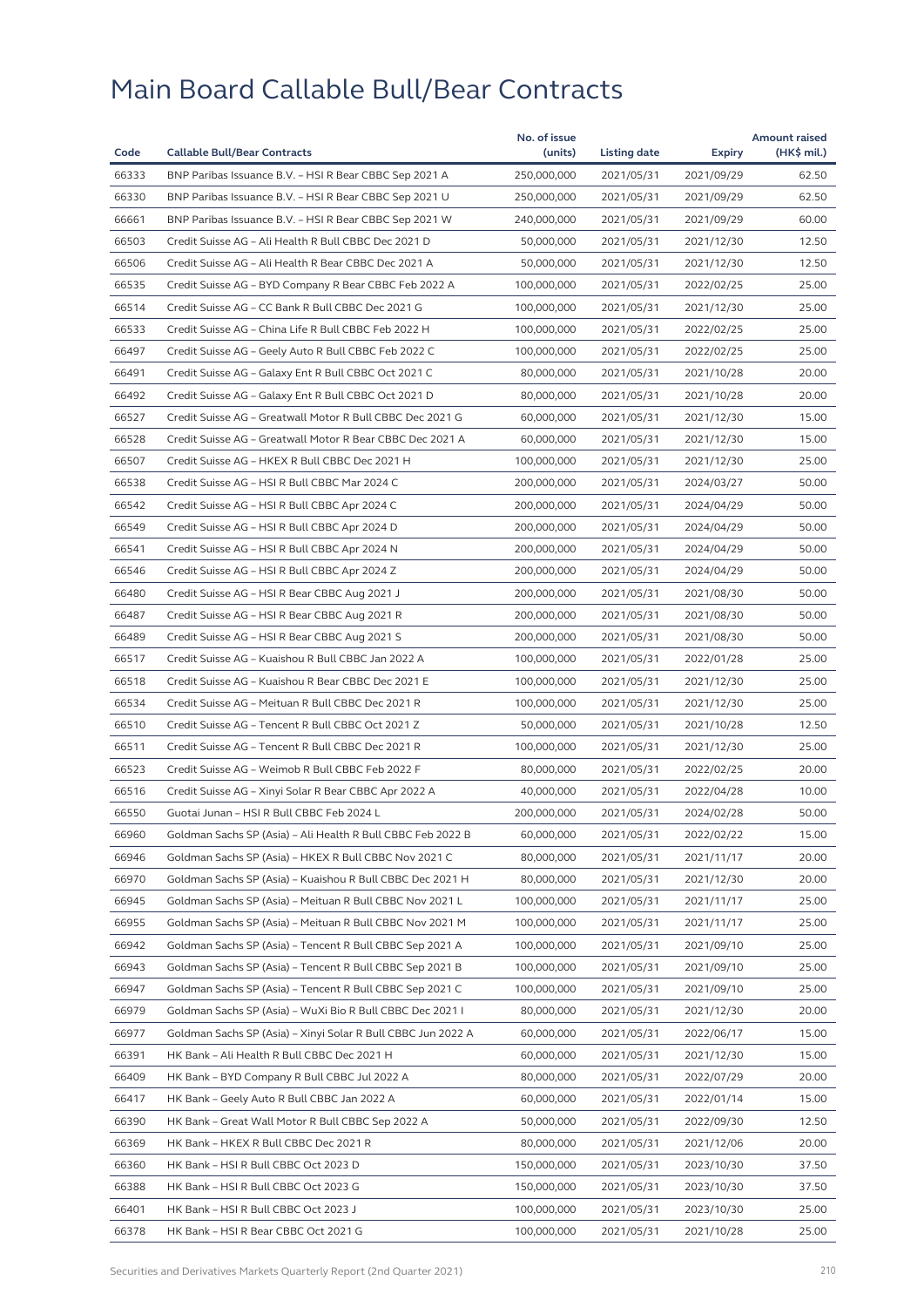| Code  |                                                             | No. of issue |              |            | <b>Amount raised</b> |
|-------|-------------------------------------------------------------|--------------|--------------|------------|----------------------|
|       | <b>Callable Bull/Bear Contracts</b>                         | (units)      | Listing date | Expiry     | (HK\$ mil.)          |
| 66395 | HK Bank - HSI R Bear CBBC Jan 2022 E                        | 100,000,000  | 2021/05/31   | 2022/01/28 | 25.00                |
| 66374 | HK Bank - Kuaishou R Bull CBBC Dec 2021 G                   | 80,000,000   | 2021/05/31   | 2021/12/13 | 20.00                |
| 66397 | HK Bank - Kuaishou R Bull CBBC Dec 2021 H                   | 80,000,000   | 2021/05/31   | 2021/12/30 | 20.00                |
| 66403 | HK Bank - Meituan R Bull CBBC Dec 2021 I                    | 100,000,000  | 2021/05/31   | 2021/12/10 | 25.00                |
| 66361 | HK Bank - Tencent R Bull CBBC Dec 2021 X                    | 100,000,000  | 2021/05/31   | 2021/12/09 | 25.00                |
| 66424 | HK Bank - Weimob R Bull CBBC Feb 2022 A                     | 60,000,000   | 2021/05/31   | 2022/02/11 | 15.00                |
| 66694 | Haitong Int'l Sec - Great Wall Motor R Bull CBBC Feb 2022 A | 40,000,000   | 2021/05/31   | 2022/02/28 | 10.00                |
| 66683 | Haitong Int'l Sec - HKEX R Bull CBBC Dec 2021 D             | 100,000,000  | 2021/05/31   | 2021/12/31 | 25.00                |
| 66687 | Haitong Int'l Sec - HKEX R Bear CBBC Dec 2021 D             | 100,000,000  | 2021/05/31   | 2021/12/31 | 25.00                |
| 66706 | Haitong Int'l Sec - HSI R Bull CBBC Jul 2024 W              | 200,000,000  | 2021/05/31   | 2024/07/30 | 50.00                |
| 66705 | Haitong Int'l Sec - HSI R Bull CBBC Aug 2024 Q              | 200,000,000  | 2021/05/31   | 2024/08/29 | 50.00                |
| 66702 | Haitong Int'l Sec - HSI R Bull CBBC Aug 2024 U              | 200,000,000  | 2021/05/31   | 2024/08/29 | 50.00                |
| 66696 | Haitong Int'l Sec - HSI R Bull CBBC Sep 2024 Q              | 200,000,000  | 2021/05/31   | 2024/09/27 | 50.00                |
| 66672 | Haitong Int'l Sec - HSI R Bear CBBC Sep 2021 J              | 200,000,000  | 2021/05/31   | 2021/09/29 | 50.00                |
| 66664 | Haitong Int'l Sec - HSI R Bear CBBC Oct 2021 J              | 200,000,000  | 2021/05/31   | 2021/10/28 | 50.00                |
| 66674 | Haitong Int'l Sec - HSI R Bear CBBC Oct 2021 K              | 200,000,000  | 2021/05/31   | 2021/10/28 | 50.00                |
| 66680 | Haitong Int'l Sec - Meituan R Bear CBBC Nov 2021 M          | 100,000,000  | 2021/05/31   | 2021/11/29 | 25.00                |
| 66675 | Haitong Int'l Sec - Tencent R Bull CBBC Nov 2021 Q          | 100,000,000  | 2021/05/31   | 2021/11/29 | 25.00                |
| 66676 | Haitong Int'l Sec - Tencent R Bull CBBC Dec 2021 O          | 100,000,000  | 2021/05/31   | 2021/12/31 | 25.00                |
| 66678 | Haitong Int'l Sec - Tencent R Bear CBBC Dec 2021 K          | 100,000,000  | 2021/05/31   | 2021/12/31 | 25.00                |
| 66911 | J P Morgan SP BV - HKEX R Bull CBBC Jan 2022 A              | 200,000,000  | 2021/05/31   | 2022/01/14 | 50.00                |
| 66915 | J P Morgan SP BV - JD.com R Bull CBBC Jan 2022 A            | 200,000,000  | 2021/05/31   | 2022/01/14 | 50.00                |
| 66908 | SG Issuer - AIA R Bull CBBC Dec 2021 L                      | 60,000,000   | 2021/05/31   | 2021/12/31 | 15.00                |
| 66819 | SG Issuer - Alibaba Group R Bull CBBC Nov 2021 Z            | 80,000,000   | 2021/05/31   | 2021/11/30 | 20.00                |
| 66782 | SG Issuer - Ali Health R Bull CBBC Dec 2021 F               | 100,000,000  | 2021/05/31   | 2021/12/31 | 25.00                |
| 66791 | SG Issuer - ANTA Sports R Bull CBBC Nov 2021 E              | 50,000,000   | 2021/05/31   | 2021/11/30 | 12.50                |
| 66913 | SG Issuer - BYD Company R Bull CBBC Apr 2022 H              | 150,000,000  | 2021/05/31   | 2022/04/29 | 37.50                |
| 66792 | SG Issuer - China Mobile R Bull CBBC Dec 2021 O             | 100,000,000  | 2021/05/31   | 2021/12/31 | 25.00                |
| 66837 | SG Issuer - China Life R Bull CBBC Feb 2022 B               | 150,000,000  | 2021/05/31   | 2022/02/28 | 37.50                |
| 66793 | SG Issuer - CNOOC R Bull CBBC Nov 2021 I                    | 60,000,000   | 2021/05/31   | 2021/11/30 | 15.00                |
| 66921 | SG Issuer - Geely Auto R Bull CBBC Feb 2022 D               | 150,000,000  | 2021/05/31   | 2022/02/28 | 37.50                |
| 66918 | SG Issuer - Galaxy Ent R Bull CBBC Nov 2021 D               | 100,000,000  | 2021/05/31   | 2021/11/30 | 25.00                |
| 66845 | SG Issuer - Greatwall Motor R Bull CBBC Dec 2021 V          | 100,000,000  | 2021/05/31   | 2021/12/31 | 25.00                |
| 66847 | SG Issuer - HKEX R Bull CBBC Dec 2021 K                     | 200,000,000  | 2021/05/31   | 2021/12/31 | 50.00                |
| 66794 | SG Issuer - HKEX R Bear CBBC Nov 2021 K                     | 200,000,000  | 2021/05/31   | 2021/11/30 | 50.00                |
| 66903 | SG Issuer - HSI R Bull CBBC Dec 2023 A                      | 250,000,000  | 2021/05/31   | 2023/12/28 | 62.50                |
| 66906 | SG Issuer - HSI R Bull CBBC Dec 2023 D                      | 250,000,000  | 2021/05/31   | 2023/12/28 | 62.50                |
| 66890 | SG Issuer - HSI R Bull CBBC Feb 2024 T                      | 250,000,000  | 2021/05/31   | 2024/02/28 | 62.50                |
| 66886 | SG Issuer - HSI R Bull CBBC Feb 2024 W                      | 250,000,000  | 2021/05/31   | 2024/02/28 | 62.50                |
| 66892 | SG Issuer - HSI R Bull CBBC Feb 2024 X                      | 250,000,000  | 2021/05/31   | 2024/02/28 | 62.50                |
| 66894 | SG Issuer - HSI R Bear CBBC Sep 2021 K                      | 250,000,000  | 2021/05/31   | 2021/09/29 | 62.50                |
| 66815 | SG Issuer - HSI R Bear CBBC Sep 2021 L                      | 500,000,000  | 2021/05/31   | 2021/09/29 | 125.00               |
| 66893 | SG Issuer - HSI R Bear CBBC Sep 2021 R                      | 250,000,000  | 2021/05/31   | 2021/09/29 | 62.50                |
| 66814 | SG Issuer - HSI R Bear CBBC Sep 2021 Z                      | 250,000,000  | 2021/05/31   | 2021/09/29 | 62.50                |
|       |                                                             |              |              |            |                      |
| 66883 | SG Issuer - HSI R Bear CBBC Oct 2021 C                      | 250,000,000  | 2021/05/31   | 2021/10/28 | 62.50                |
| 66885 | SG Issuer - HSI R Bear CBBC Oct 2021 I                      | 250,000,000  | 2021/05/31   | 2021/10/28 | 62.50                |
| 66896 | SG Issuer - HSI R Bear CBBC Oct 2021 J                      | 250,000,000  | 2021/05/31   | 2021/10/28 | 62.50                |
| 66816 | SG Issuer - HSI R Bear CBBC Oct 2021 W                      | 250,000,000  | 2021/05/31   | 2021/10/28 | 62.50                |
| 66899 | SG Issuer – HSI R Bear CBBC Dec 2021 D                      | 500,000,000  | 2021/05/31   | 2021/12/30 | 125.00               |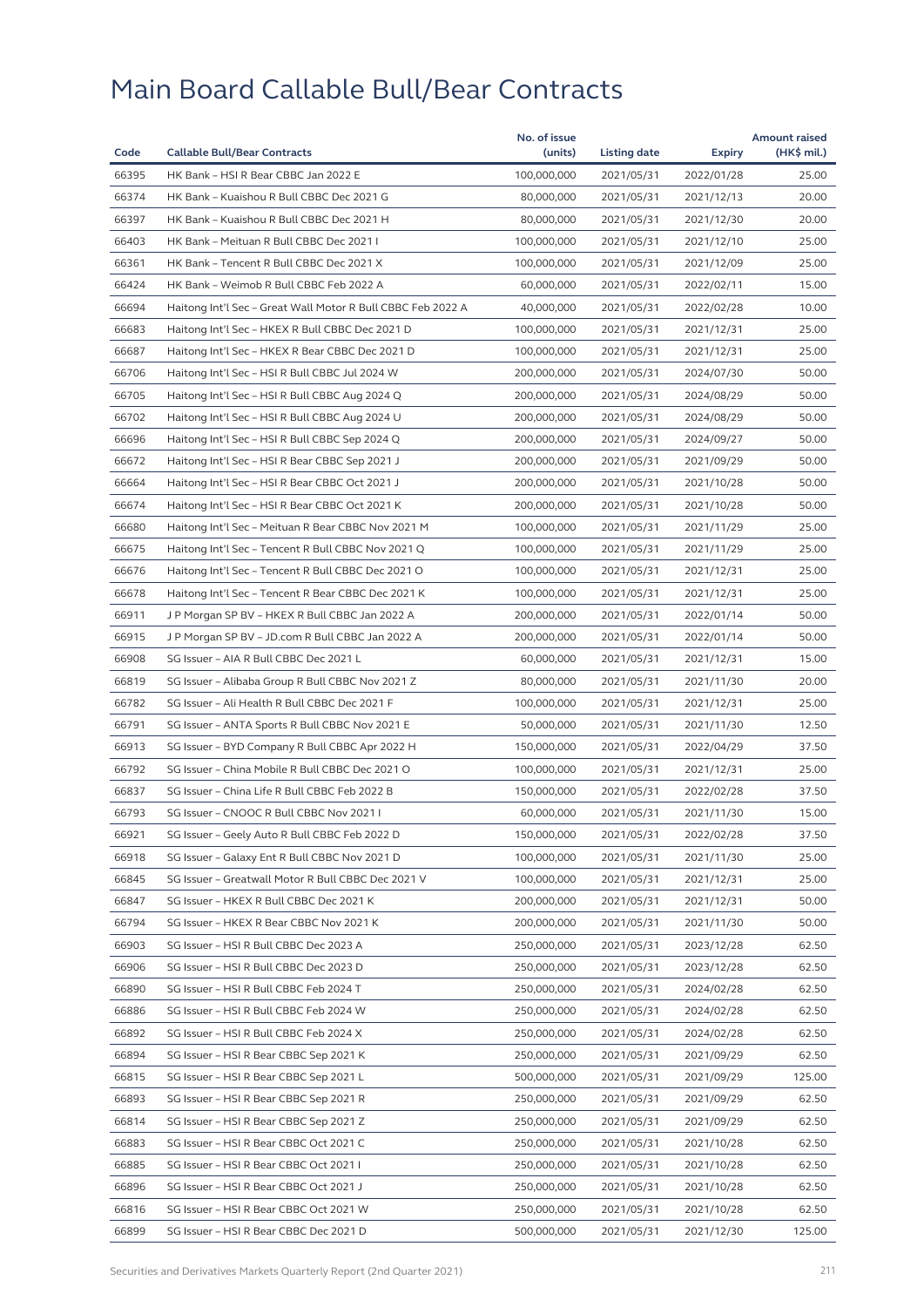| $(HK\$ mil.)<br>Code<br><b>Callable Bull/Bear Contracts</b><br>(units)<br>Listing date<br>Expiry<br>66851<br>SG Issuer - JD.com R Bull CBBC Nov 2021 O<br>200,000,000<br>2021/11/30<br>50.00<br>2021/05/31<br>66796<br>SG Issuer - Kuaishou R Bull CBBC Nov 2021 N<br>40,000,000<br>2021/05/31<br>2021/11/30<br>10.00<br>66798<br>37.50<br>SG Issuer - Kuaishou R Bull CBBC Dec 2021 Q<br>150,000,000<br>2021/05/31<br>2021/12/31<br>66854<br>SG Issuer - Kuaishou R Bull CBBC Jan 2022 C<br>150,000,000<br>37.50<br>2021/05/31<br>2022/01/31<br>66859<br>SG Issuer - Meituan R Bull CBBC Nov 2021 A<br>200,000,000<br>2021/05/31<br>2021/11/30<br>50.00<br>66861<br>20.00<br>SG Issuer - Meituan R Bull CBBC Dec 2021 L<br>80,000,000<br>2021/05/31<br>2021/12/31<br>66803<br>SG Issuer - Meituan R Bear CBBC Dec 2021 V<br>200,000,000<br>2021/05/31<br>2021/12/31<br>50.00<br>66925<br>SG Issuer - Ping An R Bull CBBC Dec 2021 C<br>100,000,000<br>2021/05/31<br>2021/12/31<br>25.00<br>66862<br>SG Issuer - Sunny Optical R Bull CBBC Dec 2021 T<br>40,000,000<br>10.00<br>2021/05/31<br>2021/12/31<br>66864<br>SG Issuer - Sunny Optical R Bull CBBC Feb 2022 C<br>150,000,000<br>2021/05/31<br>37.50<br>2022/02/25<br>66928<br>SG Issuer - Tencent R Bull CBBC Oct 2021 J<br>80,000,000<br>2021/05/31<br>2021/10/29<br>20.00<br>66931<br>SG Issuer - Tencent R Bull CBBC Dec 2021 I<br>400,000,000<br>2021/05/31<br>2021/12/31<br>100.00<br>66865<br>SG Issuer - Tencent R Bull CBBC Dec 2021 L<br>80,000,000<br>20.00<br>2021/05/31<br>2021/12/31<br>66809<br>100.00<br>SG Issuer - Tencent R Bear CBBC Jan 2022 F<br>400,000,000<br>2021/05/31<br>2022/01/31<br>66932<br>SG Issuer - Xiaomi R Bull CBBC Oct 2021 O<br>200,000,000<br>50.00<br>2021/05/31<br>2021/10/29<br>66938<br>SG Issuer - Xiaomi R Bull CBBC Dec 2021 G<br>200,000,000<br>2021/05/31<br>2021/12/31<br>50.00<br>66811<br>SG Issuer - Xiaomi R Bear CBBC Dec 2021 N<br>50.00<br>200,000,000<br>2021/05/31<br>2021/12/31<br>66870<br>SG Issuer - Xiaomi R Bear CBBC Feb 2022 A<br>200,000,000<br>50.00<br>2021/05/31<br>2022/02/28<br>66941<br>SG Issuer - Xiaomi R Bear CBBC Mar 2022 A<br>200,000,000<br>2022/03/31<br>50.00<br>2021/05/31<br>66591<br>UBS AG - AIA R Bull CBBC Dec 2021 F<br>60,000,000<br>2021/05/31<br>15.00<br>2021/12/30<br>66577<br>UBS AG - Ali Health R Bull CBBC Dec 2021 G<br>100,000,000<br>2021/05/31<br>2021/12/31<br>25.00<br>66595<br>UBS AG - CC Bank R Bull CBBC Oct 2021 M<br>100,000,000<br>2021/05/31<br>2021/10/25<br>25.00<br>66620<br>UBS AG - China Life R Bull CBBC Mar 2022 F<br>150,000,000<br>2021/05/31<br>2022/03/14<br>37.50<br>66599<br>UBS AG - CM Bank R Bull CBBC Nov 2021 A<br>100,000,000<br>25.00<br>2021/05/31<br>2021/11/30<br>66589<br>UBS AG - Geely Auto R Bull CBBC Jan 2022 W<br>100,000,000<br>2021/05/31<br>2022/01/31<br>25.00<br>66574<br>UBS AG - Geely Auto R Bear CBBC Jan 2022 E<br>100,000,000<br>2021/05/31<br>2022/01/17<br>25.00<br>66640<br>UBS AG - Galaxy Ent R Bull CBBC Oct 2021 A<br>50,000,000<br>2021/05/31<br>2021/10/28<br>12.50<br>66587<br>UBS AG - HKEX R Bull CBBC Oct 2021 B<br>50,000,000<br>2021/05/31<br>2021/10/25<br>12.50<br>66588<br>UBS AG - HKEX R Bull CBBC Dec 2021 E<br>200,000,000<br>50.00<br>2021/05/31<br>2021/12/31<br>66570<br>12.50<br>UBS AG - HKEX R Bear CBBC Oct 2021 O<br>50,000,000<br>2021/05/31<br>2021/10/25<br>66622<br>UBS AG - HSI R Bull CBBC Jan 2024 H<br>200,000,000<br>2021/05/31<br>2024/01/30<br>50.00<br>66624<br>UBS AG - HSI R Bull CBBC Feb 2024 G<br>200,000,000<br>2021/05/31<br>2024/02/28<br>50.00<br>66633<br>200,000,000<br>2024/02/28<br>50.00<br>UBS AG – HSI R Bull CBBC Feb 2024 I<br>2021/05/31<br>66631<br>UBS AG - HSI R Bull CBBC Mar 2024 K<br>200,000,000<br>2021/05/31<br>2024/03/27<br>50.00<br>66641<br>UBS AG - HSI R Bull CBBC Mar 2024 Y<br>200,000,000<br>2021/05/31<br>50.00<br>2024/03/27<br>66551<br>UBS AG - HSI R Bear CBBC Sep 2021 L<br>200,000,000<br>2021/05/31<br>2021/09/29<br>50.00 |
|---------------------------------------------------------------------------------------------------------------------------------------------------------------------------------------------------------------------------------------------------------------------------------------------------------------------------------------------------------------------------------------------------------------------------------------------------------------------------------------------------------------------------------------------------------------------------------------------------------------------------------------------------------------------------------------------------------------------------------------------------------------------------------------------------------------------------------------------------------------------------------------------------------------------------------------------------------------------------------------------------------------------------------------------------------------------------------------------------------------------------------------------------------------------------------------------------------------------------------------------------------------------------------------------------------------------------------------------------------------------------------------------------------------------------------------------------------------------------------------------------------------------------------------------------------------------------------------------------------------------------------------------------------------------------------------------------------------------------------------------------------------------------------------------------------------------------------------------------------------------------------------------------------------------------------------------------------------------------------------------------------------------------------------------------------------------------------------------------------------------------------------------------------------------------------------------------------------------------------------------------------------------------------------------------------------------------------------------------------------------------------------------------------------------------------------------------------------------------------------------------------------------------------------------------------------------------------------------------------------------------------------------------------------------------------------------------------------------------------------------------------------------------------------------------------------------------------------------------------------------------------------------------------------------------------------------------------------------------------------------------------------------------------------------------------------------------------------------------------------------------------------------------------------------------------------------------------------------------------------------------------------------------------------------------------------------------------------------------------------------------------------------------------------------------------------------------------------------------------------------------------------------------------------------------------------------------------------------------------------------------------------------------------------------------------------------------------------------------------------------------------------------------------------------------------------------------------------------------------------------------------------------------------------------------------------------------------------------------------------------------------------------------------------|
|                                                                                                                                                                                                                                                                                                                                                                                                                                                                                                                                                                                                                                                                                                                                                                                                                                                                                                                                                                                                                                                                                                                                                                                                                                                                                                                                                                                                                                                                                                                                                                                                                                                                                                                                                                                                                                                                                                                                                                                                                                                                                                                                                                                                                                                                                                                                                                                                                                                                                                                                                                                                                                                                                                                                                                                                                                                                                                                                                                                                                                                                                                                                                                                                                                                                                                                                                                                                                                                                                                                                                                                                                                                                                                                                                                                                                                                                                                                                                                                                                                       |
|                                                                                                                                                                                                                                                                                                                                                                                                                                                                                                                                                                                                                                                                                                                                                                                                                                                                                                                                                                                                                                                                                                                                                                                                                                                                                                                                                                                                                                                                                                                                                                                                                                                                                                                                                                                                                                                                                                                                                                                                                                                                                                                                                                                                                                                                                                                                                                                                                                                                                                                                                                                                                                                                                                                                                                                                                                                                                                                                                                                                                                                                                                                                                                                                                                                                                                                                                                                                                                                                                                                                                                                                                                                                                                                                                                                                                                                                                                                                                                                                                                       |
|                                                                                                                                                                                                                                                                                                                                                                                                                                                                                                                                                                                                                                                                                                                                                                                                                                                                                                                                                                                                                                                                                                                                                                                                                                                                                                                                                                                                                                                                                                                                                                                                                                                                                                                                                                                                                                                                                                                                                                                                                                                                                                                                                                                                                                                                                                                                                                                                                                                                                                                                                                                                                                                                                                                                                                                                                                                                                                                                                                                                                                                                                                                                                                                                                                                                                                                                                                                                                                                                                                                                                                                                                                                                                                                                                                                                                                                                                                                                                                                                                                       |
|                                                                                                                                                                                                                                                                                                                                                                                                                                                                                                                                                                                                                                                                                                                                                                                                                                                                                                                                                                                                                                                                                                                                                                                                                                                                                                                                                                                                                                                                                                                                                                                                                                                                                                                                                                                                                                                                                                                                                                                                                                                                                                                                                                                                                                                                                                                                                                                                                                                                                                                                                                                                                                                                                                                                                                                                                                                                                                                                                                                                                                                                                                                                                                                                                                                                                                                                                                                                                                                                                                                                                                                                                                                                                                                                                                                                                                                                                                                                                                                                                                       |
|                                                                                                                                                                                                                                                                                                                                                                                                                                                                                                                                                                                                                                                                                                                                                                                                                                                                                                                                                                                                                                                                                                                                                                                                                                                                                                                                                                                                                                                                                                                                                                                                                                                                                                                                                                                                                                                                                                                                                                                                                                                                                                                                                                                                                                                                                                                                                                                                                                                                                                                                                                                                                                                                                                                                                                                                                                                                                                                                                                                                                                                                                                                                                                                                                                                                                                                                                                                                                                                                                                                                                                                                                                                                                                                                                                                                                                                                                                                                                                                                                                       |
|                                                                                                                                                                                                                                                                                                                                                                                                                                                                                                                                                                                                                                                                                                                                                                                                                                                                                                                                                                                                                                                                                                                                                                                                                                                                                                                                                                                                                                                                                                                                                                                                                                                                                                                                                                                                                                                                                                                                                                                                                                                                                                                                                                                                                                                                                                                                                                                                                                                                                                                                                                                                                                                                                                                                                                                                                                                                                                                                                                                                                                                                                                                                                                                                                                                                                                                                                                                                                                                                                                                                                                                                                                                                                                                                                                                                                                                                                                                                                                                                                                       |
|                                                                                                                                                                                                                                                                                                                                                                                                                                                                                                                                                                                                                                                                                                                                                                                                                                                                                                                                                                                                                                                                                                                                                                                                                                                                                                                                                                                                                                                                                                                                                                                                                                                                                                                                                                                                                                                                                                                                                                                                                                                                                                                                                                                                                                                                                                                                                                                                                                                                                                                                                                                                                                                                                                                                                                                                                                                                                                                                                                                                                                                                                                                                                                                                                                                                                                                                                                                                                                                                                                                                                                                                                                                                                                                                                                                                                                                                                                                                                                                                                                       |
|                                                                                                                                                                                                                                                                                                                                                                                                                                                                                                                                                                                                                                                                                                                                                                                                                                                                                                                                                                                                                                                                                                                                                                                                                                                                                                                                                                                                                                                                                                                                                                                                                                                                                                                                                                                                                                                                                                                                                                                                                                                                                                                                                                                                                                                                                                                                                                                                                                                                                                                                                                                                                                                                                                                                                                                                                                                                                                                                                                                                                                                                                                                                                                                                                                                                                                                                                                                                                                                                                                                                                                                                                                                                                                                                                                                                                                                                                                                                                                                                                                       |
|                                                                                                                                                                                                                                                                                                                                                                                                                                                                                                                                                                                                                                                                                                                                                                                                                                                                                                                                                                                                                                                                                                                                                                                                                                                                                                                                                                                                                                                                                                                                                                                                                                                                                                                                                                                                                                                                                                                                                                                                                                                                                                                                                                                                                                                                                                                                                                                                                                                                                                                                                                                                                                                                                                                                                                                                                                                                                                                                                                                                                                                                                                                                                                                                                                                                                                                                                                                                                                                                                                                                                                                                                                                                                                                                                                                                                                                                                                                                                                                                                                       |
|                                                                                                                                                                                                                                                                                                                                                                                                                                                                                                                                                                                                                                                                                                                                                                                                                                                                                                                                                                                                                                                                                                                                                                                                                                                                                                                                                                                                                                                                                                                                                                                                                                                                                                                                                                                                                                                                                                                                                                                                                                                                                                                                                                                                                                                                                                                                                                                                                                                                                                                                                                                                                                                                                                                                                                                                                                                                                                                                                                                                                                                                                                                                                                                                                                                                                                                                                                                                                                                                                                                                                                                                                                                                                                                                                                                                                                                                                                                                                                                                                                       |
|                                                                                                                                                                                                                                                                                                                                                                                                                                                                                                                                                                                                                                                                                                                                                                                                                                                                                                                                                                                                                                                                                                                                                                                                                                                                                                                                                                                                                                                                                                                                                                                                                                                                                                                                                                                                                                                                                                                                                                                                                                                                                                                                                                                                                                                                                                                                                                                                                                                                                                                                                                                                                                                                                                                                                                                                                                                                                                                                                                                                                                                                                                                                                                                                                                                                                                                                                                                                                                                                                                                                                                                                                                                                                                                                                                                                                                                                                                                                                                                                                                       |
|                                                                                                                                                                                                                                                                                                                                                                                                                                                                                                                                                                                                                                                                                                                                                                                                                                                                                                                                                                                                                                                                                                                                                                                                                                                                                                                                                                                                                                                                                                                                                                                                                                                                                                                                                                                                                                                                                                                                                                                                                                                                                                                                                                                                                                                                                                                                                                                                                                                                                                                                                                                                                                                                                                                                                                                                                                                                                                                                                                                                                                                                                                                                                                                                                                                                                                                                                                                                                                                                                                                                                                                                                                                                                                                                                                                                                                                                                                                                                                                                                                       |
|                                                                                                                                                                                                                                                                                                                                                                                                                                                                                                                                                                                                                                                                                                                                                                                                                                                                                                                                                                                                                                                                                                                                                                                                                                                                                                                                                                                                                                                                                                                                                                                                                                                                                                                                                                                                                                                                                                                                                                                                                                                                                                                                                                                                                                                                                                                                                                                                                                                                                                                                                                                                                                                                                                                                                                                                                                                                                                                                                                                                                                                                                                                                                                                                                                                                                                                                                                                                                                                                                                                                                                                                                                                                                                                                                                                                                                                                                                                                                                                                                                       |
|                                                                                                                                                                                                                                                                                                                                                                                                                                                                                                                                                                                                                                                                                                                                                                                                                                                                                                                                                                                                                                                                                                                                                                                                                                                                                                                                                                                                                                                                                                                                                                                                                                                                                                                                                                                                                                                                                                                                                                                                                                                                                                                                                                                                                                                                                                                                                                                                                                                                                                                                                                                                                                                                                                                                                                                                                                                                                                                                                                                                                                                                                                                                                                                                                                                                                                                                                                                                                                                                                                                                                                                                                                                                                                                                                                                                                                                                                                                                                                                                                                       |
|                                                                                                                                                                                                                                                                                                                                                                                                                                                                                                                                                                                                                                                                                                                                                                                                                                                                                                                                                                                                                                                                                                                                                                                                                                                                                                                                                                                                                                                                                                                                                                                                                                                                                                                                                                                                                                                                                                                                                                                                                                                                                                                                                                                                                                                                                                                                                                                                                                                                                                                                                                                                                                                                                                                                                                                                                                                                                                                                                                                                                                                                                                                                                                                                                                                                                                                                                                                                                                                                                                                                                                                                                                                                                                                                                                                                                                                                                                                                                                                                                                       |
|                                                                                                                                                                                                                                                                                                                                                                                                                                                                                                                                                                                                                                                                                                                                                                                                                                                                                                                                                                                                                                                                                                                                                                                                                                                                                                                                                                                                                                                                                                                                                                                                                                                                                                                                                                                                                                                                                                                                                                                                                                                                                                                                                                                                                                                                                                                                                                                                                                                                                                                                                                                                                                                                                                                                                                                                                                                                                                                                                                                                                                                                                                                                                                                                                                                                                                                                                                                                                                                                                                                                                                                                                                                                                                                                                                                                                                                                                                                                                                                                                                       |
|                                                                                                                                                                                                                                                                                                                                                                                                                                                                                                                                                                                                                                                                                                                                                                                                                                                                                                                                                                                                                                                                                                                                                                                                                                                                                                                                                                                                                                                                                                                                                                                                                                                                                                                                                                                                                                                                                                                                                                                                                                                                                                                                                                                                                                                                                                                                                                                                                                                                                                                                                                                                                                                                                                                                                                                                                                                                                                                                                                                                                                                                                                                                                                                                                                                                                                                                                                                                                                                                                                                                                                                                                                                                                                                                                                                                                                                                                                                                                                                                                                       |
|                                                                                                                                                                                                                                                                                                                                                                                                                                                                                                                                                                                                                                                                                                                                                                                                                                                                                                                                                                                                                                                                                                                                                                                                                                                                                                                                                                                                                                                                                                                                                                                                                                                                                                                                                                                                                                                                                                                                                                                                                                                                                                                                                                                                                                                                                                                                                                                                                                                                                                                                                                                                                                                                                                                                                                                                                                                                                                                                                                                                                                                                                                                                                                                                                                                                                                                                                                                                                                                                                                                                                                                                                                                                                                                                                                                                                                                                                                                                                                                                                                       |
|                                                                                                                                                                                                                                                                                                                                                                                                                                                                                                                                                                                                                                                                                                                                                                                                                                                                                                                                                                                                                                                                                                                                                                                                                                                                                                                                                                                                                                                                                                                                                                                                                                                                                                                                                                                                                                                                                                                                                                                                                                                                                                                                                                                                                                                                                                                                                                                                                                                                                                                                                                                                                                                                                                                                                                                                                                                                                                                                                                                                                                                                                                                                                                                                                                                                                                                                                                                                                                                                                                                                                                                                                                                                                                                                                                                                                                                                                                                                                                                                                                       |
|                                                                                                                                                                                                                                                                                                                                                                                                                                                                                                                                                                                                                                                                                                                                                                                                                                                                                                                                                                                                                                                                                                                                                                                                                                                                                                                                                                                                                                                                                                                                                                                                                                                                                                                                                                                                                                                                                                                                                                                                                                                                                                                                                                                                                                                                                                                                                                                                                                                                                                                                                                                                                                                                                                                                                                                                                                                                                                                                                                                                                                                                                                                                                                                                                                                                                                                                                                                                                                                                                                                                                                                                                                                                                                                                                                                                                                                                                                                                                                                                                                       |
|                                                                                                                                                                                                                                                                                                                                                                                                                                                                                                                                                                                                                                                                                                                                                                                                                                                                                                                                                                                                                                                                                                                                                                                                                                                                                                                                                                                                                                                                                                                                                                                                                                                                                                                                                                                                                                                                                                                                                                                                                                                                                                                                                                                                                                                                                                                                                                                                                                                                                                                                                                                                                                                                                                                                                                                                                                                                                                                                                                                                                                                                                                                                                                                                                                                                                                                                                                                                                                                                                                                                                                                                                                                                                                                                                                                                                                                                                                                                                                                                                                       |
|                                                                                                                                                                                                                                                                                                                                                                                                                                                                                                                                                                                                                                                                                                                                                                                                                                                                                                                                                                                                                                                                                                                                                                                                                                                                                                                                                                                                                                                                                                                                                                                                                                                                                                                                                                                                                                                                                                                                                                                                                                                                                                                                                                                                                                                                                                                                                                                                                                                                                                                                                                                                                                                                                                                                                                                                                                                                                                                                                                                                                                                                                                                                                                                                                                                                                                                                                                                                                                                                                                                                                                                                                                                                                                                                                                                                                                                                                                                                                                                                                                       |
|                                                                                                                                                                                                                                                                                                                                                                                                                                                                                                                                                                                                                                                                                                                                                                                                                                                                                                                                                                                                                                                                                                                                                                                                                                                                                                                                                                                                                                                                                                                                                                                                                                                                                                                                                                                                                                                                                                                                                                                                                                                                                                                                                                                                                                                                                                                                                                                                                                                                                                                                                                                                                                                                                                                                                                                                                                                                                                                                                                                                                                                                                                                                                                                                                                                                                                                                                                                                                                                                                                                                                                                                                                                                                                                                                                                                                                                                                                                                                                                                                                       |
|                                                                                                                                                                                                                                                                                                                                                                                                                                                                                                                                                                                                                                                                                                                                                                                                                                                                                                                                                                                                                                                                                                                                                                                                                                                                                                                                                                                                                                                                                                                                                                                                                                                                                                                                                                                                                                                                                                                                                                                                                                                                                                                                                                                                                                                                                                                                                                                                                                                                                                                                                                                                                                                                                                                                                                                                                                                                                                                                                                                                                                                                                                                                                                                                                                                                                                                                                                                                                                                                                                                                                                                                                                                                                                                                                                                                                                                                                                                                                                                                                                       |
|                                                                                                                                                                                                                                                                                                                                                                                                                                                                                                                                                                                                                                                                                                                                                                                                                                                                                                                                                                                                                                                                                                                                                                                                                                                                                                                                                                                                                                                                                                                                                                                                                                                                                                                                                                                                                                                                                                                                                                                                                                                                                                                                                                                                                                                                                                                                                                                                                                                                                                                                                                                                                                                                                                                                                                                                                                                                                                                                                                                                                                                                                                                                                                                                                                                                                                                                                                                                                                                                                                                                                                                                                                                                                                                                                                                                                                                                                                                                                                                                                                       |
|                                                                                                                                                                                                                                                                                                                                                                                                                                                                                                                                                                                                                                                                                                                                                                                                                                                                                                                                                                                                                                                                                                                                                                                                                                                                                                                                                                                                                                                                                                                                                                                                                                                                                                                                                                                                                                                                                                                                                                                                                                                                                                                                                                                                                                                                                                                                                                                                                                                                                                                                                                                                                                                                                                                                                                                                                                                                                                                                                                                                                                                                                                                                                                                                                                                                                                                                                                                                                                                                                                                                                                                                                                                                                                                                                                                                                                                                                                                                                                                                                                       |
|                                                                                                                                                                                                                                                                                                                                                                                                                                                                                                                                                                                                                                                                                                                                                                                                                                                                                                                                                                                                                                                                                                                                                                                                                                                                                                                                                                                                                                                                                                                                                                                                                                                                                                                                                                                                                                                                                                                                                                                                                                                                                                                                                                                                                                                                                                                                                                                                                                                                                                                                                                                                                                                                                                                                                                                                                                                                                                                                                                                                                                                                                                                                                                                                                                                                                                                                                                                                                                                                                                                                                                                                                                                                                                                                                                                                                                                                                                                                                                                                                                       |
|                                                                                                                                                                                                                                                                                                                                                                                                                                                                                                                                                                                                                                                                                                                                                                                                                                                                                                                                                                                                                                                                                                                                                                                                                                                                                                                                                                                                                                                                                                                                                                                                                                                                                                                                                                                                                                                                                                                                                                                                                                                                                                                                                                                                                                                                                                                                                                                                                                                                                                                                                                                                                                                                                                                                                                                                                                                                                                                                                                                                                                                                                                                                                                                                                                                                                                                                                                                                                                                                                                                                                                                                                                                                                                                                                                                                                                                                                                                                                                                                                                       |
|                                                                                                                                                                                                                                                                                                                                                                                                                                                                                                                                                                                                                                                                                                                                                                                                                                                                                                                                                                                                                                                                                                                                                                                                                                                                                                                                                                                                                                                                                                                                                                                                                                                                                                                                                                                                                                                                                                                                                                                                                                                                                                                                                                                                                                                                                                                                                                                                                                                                                                                                                                                                                                                                                                                                                                                                                                                                                                                                                                                                                                                                                                                                                                                                                                                                                                                                                                                                                                                                                                                                                                                                                                                                                                                                                                                                                                                                                                                                                                                                                                       |
|                                                                                                                                                                                                                                                                                                                                                                                                                                                                                                                                                                                                                                                                                                                                                                                                                                                                                                                                                                                                                                                                                                                                                                                                                                                                                                                                                                                                                                                                                                                                                                                                                                                                                                                                                                                                                                                                                                                                                                                                                                                                                                                                                                                                                                                                                                                                                                                                                                                                                                                                                                                                                                                                                                                                                                                                                                                                                                                                                                                                                                                                                                                                                                                                                                                                                                                                                                                                                                                                                                                                                                                                                                                                                                                                                                                                                                                                                                                                                                                                                                       |
|                                                                                                                                                                                                                                                                                                                                                                                                                                                                                                                                                                                                                                                                                                                                                                                                                                                                                                                                                                                                                                                                                                                                                                                                                                                                                                                                                                                                                                                                                                                                                                                                                                                                                                                                                                                                                                                                                                                                                                                                                                                                                                                                                                                                                                                                                                                                                                                                                                                                                                                                                                                                                                                                                                                                                                                                                                                                                                                                                                                                                                                                                                                                                                                                                                                                                                                                                                                                                                                                                                                                                                                                                                                                                                                                                                                                                                                                                                                                                                                                                                       |
|                                                                                                                                                                                                                                                                                                                                                                                                                                                                                                                                                                                                                                                                                                                                                                                                                                                                                                                                                                                                                                                                                                                                                                                                                                                                                                                                                                                                                                                                                                                                                                                                                                                                                                                                                                                                                                                                                                                                                                                                                                                                                                                                                                                                                                                                                                                                                                                                                                                                                                                                                                                                                                                                                                                                                                                                                                                                                                                                                                                                                                                                                                                                                                                                                                                                                                                                                                                                                                                                                                                                                                                                                                                                                                                                                                                                                                                                                                                                                                                                                                       |
|                                                                                                                                                                                                                                                                                                                                                                                                                                                                                                                                                                                                                                                                                                                                                                                                                                                                                                                                                                                                                                                                                                                                                                                                                                                                                                                                                                                                                                                                                                                                                                                                                                                                                                                                                                                                                                                                                                                                                                                                                                                                                                                                                                                                                                                                                                                                                                                                                                                                                                                                                                                                                                                                                                                                                                                                                                                                                                                                                                                                                                                                                                                                                                                                                                                                                                                                                                                                                                                                                                                                                                                                                                                                                                                                                                                                                                                                                                                                                                                                                                       |
|                                                                                                                                                                                                                                                                                                                                                                                                                                                                                                                                                                                                                                                                                                                                                                                                                                                                                                                                                                                                                                                                                                                                                                                                                                                                                                                                                                                                                                                                                                                                                                                                                                                                                                                                                                                                                                                                                                                                                                                                                                                                                                                                                                                                                                                                                                                                                                                                                                                                                                                                                                                                                                                                                                                                                                                                                                                                                                                                                                                                                                                                                                                                                                                                                                                                                                                                                                                                                                                                                                                                                                                                                                                                                                                                                                                                                                                                                                                                                                                                                                       |
|                                                                                                                                                                                                                                                                                                                                                                                                                                                                                                                                                                                                                                                                                                                                                                                                                                                                                                                                                                                                                                                                                                                                                                                                                                                                                                                                                                                                                                                                                                                                                                                                                                                                                                                                                                                                                                                                                                                                                                                                                                                                                                                                                                                                                                                                                                                                                                                                                                                                                                                                                                                                                                                                                                                                                                                                                                                                                                                                                                                                                                                                                                                                                                                                                                                                                                                                                                                                                                                                                                                                                                                                                                                                                                                                                                                                                                                                                                                                                                                                                                       |
|                                                                                                                                                                                                                                                                                                                                                                                                                                                                                                                                                                                                                                                                                                                                                                                                                                                                                                                                                                                                                                                                                                                                                                                                                                                                                                                                                                                                                                                                                                                                                                                                                                                                                                                                                                                                                                                                                                                                                                                                                                                                                                                                                                                                                                                                                                                                                                                                                                                                                                                                                                                                                                                                                                                                                                                                                                                                                                                                                                                                                                                                                                                                                                                                                                                                                                                                                                                                                                                                                                                                                                                                                                                                                                                                                                                                                                                                                                                                                                                                                                       |
|                                                                                                                                                                                                                                                                                                                                                                                                                                                                                                                                                                                                                                                                                                                                                                                                                                                                                                                                                                                                                                                                                                                                                                                                                                                                                                                                                                                                                                                                                                                                                                                                                                                                                                                                                                                                                                                                                                                                                                                                                                                                                                                                                                                                                                                                                                                                                                                                                                                                                                                                                                                                                                                                                                                                                                                                                                                                                                                                                                                                                                                                                                                                                                                                                                                                                                                                                                                                                                                                                                                                                                                                                                                                                                                                                                                                                                                                                                                                                                                                                                       |
| 50.00<br>66553<br>UBS AG - HSI R Bear CBBC Sep 2021 Q<br>200,000,000<br>2021/05/31<br>2021/09/29                                                                                                                                                                                                                                                                                                                                                                                                                                                                                                                                                                                                                                                                                                                                                                                                                                                                                                                                                                                                                                                                                                                                                                                                                                                                                                                                                                                                                                                                                                                                                                                                                                                                                                                                                                                                                                                                                                                                                                                                                                                                                                                                                                                                                                                                                                                                                                                                                                                                                                                                                                                                                                                                                                                                                                                                                                                                                                                                                                                                                                                                                                                                                                                                                                                                                                                                                                                                                                                                                                                                                                                                                                                                                                                                                                                                                                                                                                                                      |
| 66554<br>UBS AG - HSI R Bear CBBC Oct 2021 A<br>200,000,000<br>2021/05/31<br>2021/10/28<br>50.00                                                                                                                                                                                                                                                                                                                                                                                                                                                                                                                                                                                                                                                                                                                                                                                                                                                                                                                                                                                                                                                                                                                                                                                                                                                                                                                                                                                                                                                                                                                                                                                                                                                                                                                                                                                                                                                                                                                                                                                                                                                                                                                                                                                                                                                                                                                                                                                                                                                                                                                                                                                                                                                                                                                                                                                                                                                                                                                                                                                                                                                                                                                                                                                                                                                                                                                                                                                                                                                                                                                                                                                                                                                                                                                                                                                                                                                                                                                                      |
| 66556<br>UBS AG - HSI R Bear CBBC Oct 2021 D<br>200,000,000<br>2021/05/31<br>2021/10/28<br>50.00                                                                                                                                                                                                                                                                                                                                                                                                                                                                                                                                                                                                                                                                                                                                                                                                                                                                                                                                                                                                                                                                                                                                                                                                                                                                                                                                                                                                                                                                                                                                                                                                                                                                                                                                                                                                                                                                                                                                                                                                                                                                                                                                                                                                                                                                                                                                                                                                                                                                                                                                                                                                                                                                                                                                                                                                                                                                                                                                                                                                                                                                                                                                                                                                                                                                                                                                                                                                                                                                                                                                                                                                                                                                                                                                                                                                                                                                                                                                      |
| 66621<br>UBS AG - HSTECH R Bull CBBC Dec 2021 B<br>100,000,000<br>2021/05/31<br>25.00<br>2021/12/30                                                                                                                                                                                                                                                                                                                                                                                                                                                                                                                                                                                                                                                                                                                                                                                                                                                                                                                                                                                                                                                                                                                                                                                                                                                                                                                                                                                                                                                                                                                                                                                                                                                                                                                                                                                                                                                                                                                                                                                                                                                                                                                                                                                                                                                                                                                                                                                                                                                                                                                                                                                                                                                                                                                                                                                                                                                                                                                                                                                                                                                                                                                                                                                                                                                                                                                                                                                                                                                                                                                                                                                                                                                                                                                                                                                                                                                                                                                                   |
| 100,000,000<br>66576<br>UBS AG - HSTECH R Bear CBBC Dec 2021 F<br>2021/05/31<br>2021/12/30<br>25.00                                                                                                                                                                                                                                                                                                                                                                                                                                                                                                                                                                                                                                                                                                                                                                                                                                                                                                                                                                                                                                                                                                                                                                                                                                                                                                                                                                                                                                                                                                                                                                                                                                                                                                                                                                                                                                                                                                                                                                                                                                                                                                                                                                                                                                                                                                                                                                                                                                                                                                                                                                                                                                                                                                                                                                                                                                                                                                                                                                                                                                                                                                                                                                                                                                                                                                                                                                                                                                                                                                                                                                                                                                                                                                                                                                                                                                                                                                                                   |
| 66579<br>UBS AG - Kuaishou R Bull CBBC Dec 2021 N<br>200,000,000<br>2021/05/31<br>2021/12/31<br>50.00                                                                                                                                                                                                                                                                                                                                                                                                                                                                                                                                                                                                                                                                                                                                                                                                                                                                                                                                                                                                                                                                                                                                                                                                                                                                                                                                                                                                                                                                                                                                                                                                                                                                                                                                                                                                                                                                                                                                                                                                                                                                                                                                                                                                                                                                                                                                                                                                                                                                                                                                                                                                                                                                                                                                                                                                                                                                                                                                                                                                                                                                                                                                                                                                                                                                                                                                                                                                                                                                                                                                                                                                                                                                                                                                                                                                                                                                                                                                 |
| 66600<br>UBS AG - Kuaishou R Bear CBBC Dec 2021 G<br>200,000,000<br>2021/05/31<br>2021/12/31<br>50.00                                                                                                                                                                                                                                                                                                                                                                                                                                                                                                                                                                                                                                                                                                                                                                                                                                                                                                                                                                                                                                                                                                                                                                                                                                                                                                                                                                                                                                                                                                                                                                                                                                                                                                                                                                                                                                                                                                                                                                                                                                                                                                                                                                                                                                                                                                                                                                                                                                                                                                                                                                                                                                                                                                                                                                                                                                                                                                                                                                                                                                                                                                                                                                                                                                                                                                                                                                                                                                                                                                                                                                                                                                                                                                                                                                                                                                                                                                                                 |
| 66585<br>UBS AG - Meituan R Bull CBBC Oct 2021 R<br>50,000,000<br>2021/10/25<br>12.50<br>2021/05/31                                                                                                                                                                                                                                                                                                                                                                                                                                                                                                                                                                                                                                                                                                                                                                                                                                                                                                                                                                                                                                                                                                                                                                                                                                                                                                                                                                                                                                                                                                                                                                                                                                                                                                                                                                                                                                                                                                                                                                                                                                                                                                                                                                                                                                                                                                                                                                                                                                                                                                                                                                                                                                                                                                                                                                                                                                                                                                                                                                                                                                                                                                                                                                                                                                                                                                                                                                                                                                                                                                                                                                                                                                                                                                                                                                                                                                                                                                                                   |
| 66614<br>UBS AG - Meituan R Bull CBBC Dec 2021 N<br>150,000,000<br>2021/05/31<br>2021/12/31<br>37.50                                                                                                                                                                                                                                                                                                                                                                                                                                                                                                                                                                                                                                                                                                                                                                                                                                                                                                                                                                                                                                                                                                                                                                                                                                                                                                                                                                                                                                                                                                                                                                                                                                                                                                                                                                                                                                                                                                                                                                                                                                                                                                                                                                                                                                                                                                                                                                                                                                                                                                                                                                                                                                                                                                                                                                                                                                                                                                                                                                                                                                                                                                                                                                                                                                                                                                                                                                                                                                                                                                                                                                                                                                                                                                                                                                                                                                                                                                                                  |
| 66567<br>UBS AG - Meituan R Bear CBBC Nov 2021 P<br>150,000,000<br>2021/05/31<br>37.50<br>2021/11/25                                                                                                                                                                                                                                                                                                                                                                                                                                                                                                                                                                                                                                                                                                                                                                                                                                                                                                                                                                                                                                                                                                                                                                                                                                                                                                                                                                                                                                                                                                                                                                                                                                                                                                                                                                                                                                                                                                                                                                                                                                                                                                                                                                                                                                                                                                                                                                                                                                                                                                                                                                                                                                                                                                                                                                                                                                                                                                                                                                                                                                                                                                                                                                                                                                                                                                                                                                                                                                                                                                                                                                                                                                                                                                                                                                                                                                                                                                                                  |
| 66566<br>UBS AG - Meituan R Bear CBBC Nov 2021 Y<br>150,000,000<br>2021/05/31<br>2021/11/25<br>37.50                                                                                                                                                                                                                                                                                                                                                                                                                                                                                                                                                                                                                                                                                                                                                                                                                                                                                                                                                                                                                                                                                                                                                                                                                                                                                                                                                                                                                                                                                                                                                                                                                                                                                                                                                                                                                                                                                                                                                                                                                                                                                                                                                                                                                                                                                                                                                                                                                                                                                                                                                                                                                                                                                                                                                                                                                                                                                                                                                                                                                                                                                                                                                                                                                                                                                                                                                                                                                                                                                                                                                                                                                                                                                                                                                                                                                                                                                                                                  |
| 66594<br>UBS AG - Ping An R Bull CBBC Oct 2021 N<br>100,000,000<br>2021/05/31<br>2021/10/25<br>25.00                                                                                                                                                                                                                                                                                                                                                                                                                                                                                                                                                                                                                                                                                                                                                                                                                                                                                                                                                                                                                                                                                                                                                                                                                                                                                                                                                                                                                                                                                                                                                                                                                                                                                                                                                                                                                                                                                                                                                                                                                                                                                                                                                                                                                                                                                                                                                                                                                                                                                                                                                                                                                                                                                                                                                                                                                                                                                                                                                                                                                                                                                                                                                                                                                                                                                                                                                                                                                                                                                                                                                                                                                                                                                                                                                                                                                                                                                                                                  |
| 66582<br>UBS AG - Tencent R Bull CBBC Oct 2021 B<br>200,000,000<br>2021/10/25<br>50.00<br>2021/05/31                                                                                                                                                                                                                                                                                                                                                                                                                                                                                                                                                                                                                                                                                                                                                                                                                                                                                                                                                                                                                                                                                                                                                                                                                                                                                                                                                                                                                                                                                                                                                                                                                                                                                                                                                                                                                                                                                                                                                                                                                                                                                                                                                                                                                                                                                                                                                                                                                                                                                                                                                                                                                                                                                                                                                                                                                                                                                                                                                                                                                                                                                                                                                                                                                                                                                                                                                                                                                                                                                                                                                                                                                                                                                                                                                                                                                                                                                                                                  |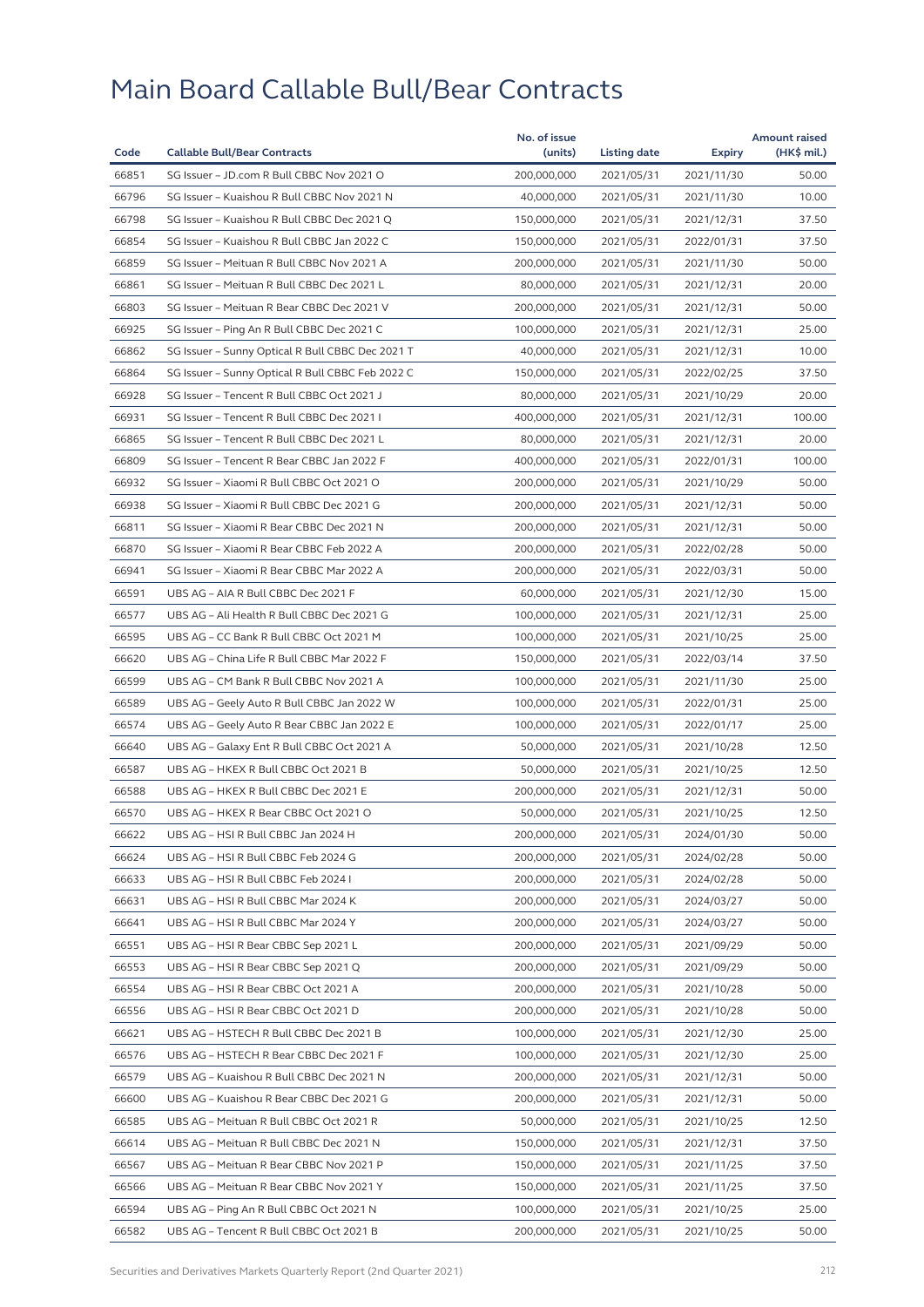|       |                                                            | No. of issue |                     |            | <b>Amount raised</b> |
|-------|------------------------------------------------------------|--------------|---------------------|------------|----------------------|
| Code  | <b>Callable Bull/Bear Contracts</b>                        | (units)      | <b>Listing date</b> | Expiry     | (HK\$ mil.)          |
| 66584 | UBS AG - Tencent R Bull CBBC Dec 2021 L                    | 200,000,000  | 2021/05/31          | 2021/12/30 | 50.00                |
| 66559 | UBS AG - Tencent R Bear CBBC Oct 2021 U                    | 200,000,000  | 2021/05/31          | 2021/10/25 | 50.00                |
| 66638 | UBS AG - Xiaomi R Bull CBBC Nov 2021 U                     | 100,000,000  | 2021/05/31          | 2021/11/30 | 25.00                |
| 66571 | UBS AG - Xiaomi R Bear CBBC Nov 2021 O                     | 100,000,000  | 2021/05/31          | 2021/11/30 | 25.00                |
| 66741 | Bank Vontobel - Greatwall Motor R Bull CBBC Feb 2022 A     | 60,000,000   | 2021/05/31          | 2022/02/25 | 15.00                |
| 66734 | Bank Vontobel - HKEX R Bull CBBC Dec 2021 L                | 100,000,000  | 2021/05/31          | 2021/12/03 | 25.00                |
| 66732 | Bank Vontobel - HSCEI R Bear CBBC Oct 2021 A               | 80,000,000   | 2021/05/31          | 2021/10/28 | 20.00                |
| 66757 | Bank Vontobel - HSI R Bull CBBC Jan 2024 Q                 | 150,000,000  | 2021/05/31          | 2024/01/30 | 37.50                |
| 66766 | Bank Vontobel - HSI R Bull CBBC Jan 2024 R                 | 100,000,000  | 2021/05/31          | 2024/01/30 | 25.00                |
| 66773 | Bank Vontobel - HSI R Bull CBBC Jan 2024 S                 | 100,000,000  | 2021/05/31          | 2024/01/30 | 25.00                |
| 66716 | Bank Vontobel - HSI R Bear CBBC Aug 2021 D                 | 100,000,000  | 2021/05/31          | 2021/08/30 | 25.00                |
| 66717 | Bank Vontobel - HSI R Bear CBBC Aug 2021 J                 | 100,000,000  | 2021/05/31          | 2021/08/30 | 28.00                |
| 66719 | Bank Vontobel - HSI R Bear CBBC Aug 2021 L                 | 100,000,000  | 2021/05/31          | 2021/08/30 | 25.00                |
| 66712 | Bank Vontobel - HSI R Bear CBBC Aug 2021 U                 | 150,000,000  | 2021/05/31          | 2021/08/30 | 37.50                |
| 66720 | Bank Vontobel - HSI R Bear CBBC Aug 2021 V                 | 100,000,000  | 2021/05/31          | 2021/08/30 | 25.00                |
| 66723 | Bank Vontobel - HSI R Bear CBBC Aug 2021 Y                 | 100,000,000  | 2021/05/31          | 2021/08/30 | 25.00                |
| 66776 | Bank Vontobel - HSI R Bear CBBC Aug 2021 Z                 | 100,000,000  | 2021/05/31          | 2021/08/30 | 25.00                |
| 66731 | Bank Vontobel - Kuaishou R Bull CBBC Mar 2022 A            | 100,000,000  | 2021/05/31          | 2022/03/25 | 25.00                |
| 66748 | Bank Vontobel - Meituan R Bull CBBC Nov 2021 F             | 100,000,000  | 2021/05/31          | 2021/11/26 | 25.00                |
| 66742 | Bank Vontobel - Meituan R Bull CBBC Dec 2021 J             | 100,000,000  | 2021/05/31          | 2021/12/30 | 25.00                |
| 66781 | Bank Vontobel - Meituan R Bear CBBC Nov 2021 M             | 100,000,000  | 2021/05/31          | 2021/11/26 | 25.00                |
| 66768 | Bank Vontobel - Smoore Intl R Bull CBBC Dec 2021 J         | 40,000,000   | 2021/05/31          | 2021/12/17 | 10.00                |
| 66771 | Bank Vontobel - Smoore Intl R Bull CBBC Feb 2022 A         | 40,000,000   | 2021/05/31          | 2022/02/25 | 13.20                |
| 66772 | Bank Vontobel - Smoore Intl R Bull CBBC Mar 2022 A         | 40,000,000   | 2021/05/31          | 2022/03/25 | 14.80                |
| 66726 | Bank Vontobel - Tencent R Bull CBBC Dec 2021 E             | 100,000,000  | 2021/05/31          | 2021/12/30 | 25.00                |
| 66727 | Bank Vontobel - Xiaomi R Bull CBBC Dec 2021 X              | 100,000,000  | 2021/05/31          | 2021/12/03 | 25.00                |
| 66736 | Bank Vontobel - Xiaomi R Bear CBBC Nov 2021 N              | 100,000,000  | 2021/05/31          | 2021/11/26 | 25.00                |
| 67011 | BOCI Asia Ltd. - HSI R Bull CBBC Dec 2023 S                | 150,000,000  | 2021/06/01          | 2023/12/28 | 37.50                |
| 67013 | BOCI Asia Ltd. - HSI R Bull CBBC Dec 2023 T                | 150,000,000  | 2021/06/01          | 2023/12/28 | 37.50                |
| 67018 | BOCI Asia Ltd. - HSI R Bear CBBC Sep 2021 B                | 150,000,000  | 2021/06/01          | 2021/09/29 | 37.50                |
| 67208 | BNP Paribas Issuance B.V. - HKEX R Bull CBBC Nov 2021 J    | 200,000,000  | 2021/06/01          | 2021/11/29 | 50.00                |
| 67209 | BNP Paribas Issuance B.V. - HKEX R Bull CBBC Nov 2021 K    | 200,000,000  | 2021/06/01          | 2021/11/29 | 50.00                |
| 67217 | BNP Paribas Issuance B.V. - HKEX R Bull CBBC Nov 2021 N    | 200,000,000  | 2021/06/01          | 2021/11/29 | 50.00                |
| 67187 | BNP Paribas Issuance B.V. - HSI R Bull CBBC Aug 2024 F     | 250,000,000  | 2021/06/01          | 2024/08/29 | 62.50                |
| 67188 | BNP Paribas Issuance B.V. - HSI R Bull CBBC Aug 2024 H     | 250,000,000  | 2021/06/01          | 2024/08/29 | 62.50                |
| 67189 | BNP Paribas Issuance B.V. - HSI R Bull CBBC Aug 2024 N     | 250,000,000  | 2021/06/01          | 2024/08/29 | 62.50                |
| 67180 | BNP Paribas Issuance B.V. - HSI R Bull CBBC Aug 2024 O     | 250,000,000  | 2021/06/01          | 2024/08/29 | 62.50                |
| 67191 | BNP Paribas Issuance B.V. - HSI R Bull CBBC Aug 2024 P     | 240,000,000  | 2021/06/01          | 2024/08/29 | 60.00                |
| 67181 | BNP Paribas Issuance B.V. - HSI R Bull CBBC Aug 2024 X     | 250,000,000  | 2021/06/01          | 2024/08/29 | 62.50                |
| 67199 | BNP Paribas Issuance B.V. - HSI R Bear CBBC Sep 2021 B     | 240,000,000  | 2021/06/01          | 2021/09/29 | 60.00                |
| 67205 | BNP Paribas Issuance B.V. - Meituan R Bear CBBC Nov 2021 S | 200,000,000  | 2021/06/01          | 2021/11/29 | 50.00                |
| 67202 | BNP Paribas Issuance B.V. - SMIC R Bull CBBC Dec 2021 G    | 100,000,000  | 2021/06/01          | 2021/12/30 | 25.00                |
| 67221 | BNP Paribas Issuance B.V. - Tencent R Bear CBBC Nov 2021 D | 250,000,000  | 2021/06/01          | 2021/11/29 | 62.50                |
| 67219 | BNP Paribas Issuance B.V. - Tencent R Bear CBBC Dec 2021 Z | 250,000,000  | 2021/06/01          | 2021/12/30 | 62.50                |
| 67203 | BNP Paribas Issuance B.V. - Xiaomi R Bull CBBC Nov 2021 Z  | 250,000,000  | 2021/06/01          | 2021/11/29 | 62.50                |
| 67148 | Credit Suisse AG - BYD Company R Bull CBBC Mar 2022 A      | 100,000,000  | 2021/06/01          |            | 25.00                |
|       |                                                            | 200,000,000  |                     | 2022/03/10 | 50.00                |
| 67167 | Credit Suisse AG - HSI R Bull CBBC Mar 2024 D              |              | 2021/06/01          | 2024/03/27 | 50.00                |
| 67144 | Credit Suisse AG - HSI R Bull CBBC Mar 2024 E              | 200,000,000  | 2021/06/01          | 2024/03/27 |                      |
| 67145 | Credit Suisse AG - HSI R Bull CBBC Mar 2024 K              | 200,000,000  | 2021/06/01          | 2024/03/27 | 50.00                |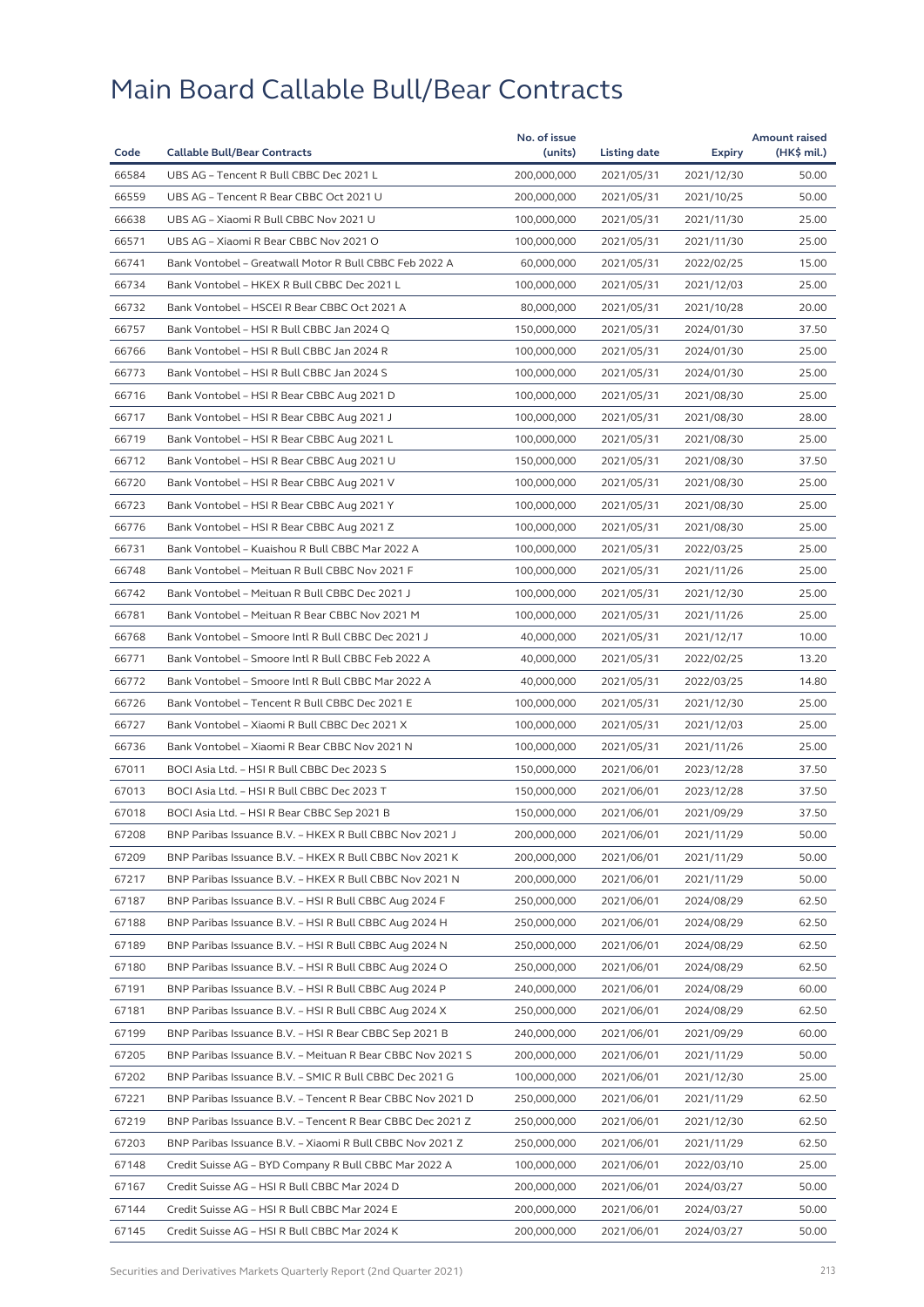|                |                                                              | No. of issue             |              |               | <b>Amount raised</b> |
|----------------|--------------------------------------------------------------|--------------------------|--------------|---------------|----------------------|
| Code           | <b>Callable Bull/Bear Contracts</b>                          | (units)                  | Listing date | <b>Expiry</b> | (HK\$ mil.)          |
| 67173          | Credit Suisse AG - HSI R Bull CBBC Apr 2024 P                | 200,000,000              | 2021/06/01   | 2024/04/29    | 50.00                |
| 67165          | Credit Suisse AG - HSI R Bear CBBC Sep 2021 C                | 200,000,000              | 2021/06/01   | 2021/09/29    | 50.00                |
| 67161          | Credit Suisse AG - HSI R Bear CBBC Sep 2021 X                | 200,000,000              | 2021/06/01   | 2021/09/29    | 50.00                |
| 67158          | Credit Suisse AG - Kuaishou R Bear CBBC Jan 2022 A           | 100,000,000              | 2021/06/01   | 2022/01/07    | 25.00                |
| 67140          | Credit Suisse AG - Meituan R Bull CBBC Dec 2021 S            | 100,000,000              | 2021/06/01   | 2021/12/29    | 25.00                |
| 67155          | Credit Suisse AG - Meituan R Bear CBBC Jan 2022 A            | 100,000,000              | 2021/06/01   | 2022/01/03    | 25.00                |
| 67152          | Credit Suisse AG - Ping An R Bull CBBC Jan 2022 A            | 100,000,000              | 2021/06/01   | 2022/01/25    | 25.00                |
| 67147          | Credit Suisse AG - SMIC R Bull CBBC Dec 2021 F               | 50,000,000               | 2021/06/01   | 2021/12/10    | 12.50                |
| 67177          | Credit Suisse AG - SMIC R Bull CBBC Jan 2022 A               | 50,000,000               | 2021/06/01   | 2022/01/13    | 12.50                |
| 67154          | Credit Suisse AG - Sunny Optical R Bull CBBC Jan 2022 B      | 100,000,000              | 2021/06/01   | 2022/01/06    | 25.00                |
| 67133          | Credit Suisse AG - Tencent R Bull CBBC Dec 2021 S            | 50,000,000               | 2021/06/01   | 2021/12/16    | 12.50                |
| 67137          | Credit Suisse AG - Tencent R Bull CBBC Dec 2021 T            | 100,000,000              | 2021/06/01   | 2021/12/29    | 25.00                |
| 67151          | Credit Suisse AG - WuXi Bio R Bull CBBC Jan 2022 A           | 50,000,000               | 2021/06/01   | 2022/01/14    | 12.50                |
| 67149          | Credit Suisse AG - Xiaomi R Bull CBBC Jan 2022 A             | 100,000,000              | 2021/06/01   | 2022/01/20    | 25.00                |
| 67176          | Credit Suisse AG - Xiaomi R Bull CBBC Jan 2022 B             | 100,000,000              | 2021/06/01   | 2022/01/03    | 25.00                |
| 67357          | Goldman Sachs SP (Asia) – Alibaba R Bull CBBC Dec 2021 Y     | 100,000,000              | 2021/06/01   | 2021/12/30    | 25.00                |
| 67363          | Goldman Sachs SP (Asia) - ANTA Sports R Bull CBBC Dec 2021 C | 80,000,000               | 2021/06/01   | 2021/12/30    | 20.00                |
| 67358          | Goldman Sachs SP (Asia) - CM Bank R Bull CBBC Dec 2021 A     | 60,000,000               | 2021/06/01   | 2021/12/30    | 15.00                |
| 67368          | Goldman Sachs SP (Asia) - Kuaishou R Bear CBBC Feb 2022 B    | 80,000,000               | 2021/06/01   | 2022/02/22    | 20.00                |
| 67355          | Goldman Sachs SP (Asia) - Ping An R Bull CBBC Dec 2021 X     | 80,000,000               | 2021/06/01   | 2021/12/30    | 20.00                |
| 67354          | Goldman Sachs SP (Asia) - Tencent R Bull CBBC Sep 2021 D     | 100,000,000              | 2021/06/01   | 2021/09/10    | 25.00                |
| 66981          | HK Bank - HSI R Bull CBBC Oct 2023 O                         | 100,000,000              | 2021/06/01   | 2023/10/30    | 25.00                |
| 67006          | HK Bank - HSI R Bear CBBC Oct 2021 H                         | 125,000,000              | 2021/06/01   | 2021/10/28    | 31.25                |
| 66996          | HK Bank - SMIC R Bull CBBC Dec 2021 D                        | 40,000,000               | 2021/06/01   | 2021/12/06    | 10.00                |
| 66989          | HK Bank - Sunny Optical R Bull CBBC Jan 2022 C               | 80,000,000               | 2021/06/01   | 2022/01/14    | 20.00                |
| 66988          | HK Bank - Xiaomi R Bull CBBC Nov 2021 B                      | 100,000,000              | 2021/06/01   | 2021/11/16    | 25.00                |
| 67239          | Haitong Int'l Sec - HSI R Bull CBBC Jul 2024 X               | 200,000,000              | 2021/06/01   | 2024/07/30    | 50.00                |
| 67232          | Haitong Int'l Sec - HSI R Bull CBBC Aug 2024 R               | 200,000,000              | 2021/06/01   | 2024/08/29    | 50.00                |
| 67241          | Haitong Int'l Sec - HSI R Bull CBBC Sep 2024 R               | 200,000,000              | 2021/06/01   | 2024/09/27    | 50.00                |
| 67242          | Haitong Int'l Sec - HSI R Bear CBBC Sep 2021 K               | 200,000,000              | 2021/06/01   | 2021/09/29    | 50.00                |
| 67270          | Haitong Int'l Sec – Kuaishou R Bull CBBC Jan 2022 B          | 80,000,000               | 2021/06/01   | 2022/01/31    | 20.00                |
| 67252          | Haitong Int'l Sec - Meituan R Bull CBBC Dec 2021 O           | 100,000,000              | 2021/06/01   | 2021/12/31    | 25.00                |
| 67258          | Haitong Int'l Sec - Meituan R Bear CBBC Nov 2021 N           | 100,000,000              | 2021/06/01   | 2021/11/29    | 25.00                |
| 67244          | Haitong Int'l Sec - Tencent R Bull CBBC Nov 2021 R           | 100,000,000              | 2021/06/01   | 2021/11/29    | 25.00                |
| 67251          | Haitong Int'l Sec - Tencent R Bear CBBC Dec 2021 L           | 100,000,000              | 2021/06/01   | 2021/12/31    | 25.00                |
| 67275          | Haitong Int'l Sec - WuXi Bio R Bull CBBC Dec 2021 B          | 40,000,000               | 2021/06/01   | 2021/12/31    | 10.00                |
| 67267          | Haitong Int'l Sec - Xiaomi R Bull CBBC Jan 2022 D            | 100,000,000              | 2021/06/01   | 2022/01/31    | 25.00                |
| 67337          | J P Morgan SP BV - Xiaomi R Bull CBBC Jan 2022 C             | 200,000,000              | 2021/06/01   | 2022/01/21    | 50.00                |
| 67054          | Morgan Stanley Asia Products - Tencent R Bear CBBC Nov 2021Q | 40,000,000               | 2021/06/01   | 2021/11/01    | 10.00                |
| 67084          | Morgan Stanley Asia Products - Xiaomi R Bull CBBC Nov 2021 B | 40,000,000               | 2021/06/01   | 2021/11/01    | 10.00                |
| 67077          | Morgan Stanley Asia Products - Xiaomi R Bull CBBC Dec 2021 A | 40,000,000               | 2021/06/01   | 2021/12/01    | 12.60                |
| 67081          | Morgan Stanley Asia Products - Xiaomi R Bull CBBC Dec 2021 B | 40,000,000               | 2021/06/01   | 2021/12/01    | 10.00                |
|                |                                                              |                          |              |               | 17.00                |
| 67072<br>67130 | Morgan Stanley Asia Products - Xiaomi R Bull CBBC Jan 2022 A | 68,000,000<br>40,000,000 | 2021/06/01   | 2022/01/31    | 10.00                |
|                | Morgan Stanley Asia Products - Xiaomi R Bear CBBC Nov 2021 B |                          | 2021/06/01   | 2021/11/01    |                      |
| 67071          | Morgan Stanley Asia Products - Xiaomi R Bear CBBC Dec 2021 A | 40,000,000               | 2021/06/01   | 2021/12/30    | 10.00                |
| 67320          | SG Issuer - Alibaba Group R Bull CBBC Dec 2021 W             | 80,000,000               | 2021/06/01   | 2021/12/31    | 20.00                |
| 67291          | SG Issuer - HSBC R Bull CBBC Nov 2021 E                      | 100,000,000              | 2021/06/01   | 2021/11/30    | 25.00                |
| 67318          | SG Issuer - HSI R Bull CBBC Nov 2023 D                       | 250,000,000              | 2021/06/01   | 2023/11/29    | 62.50                |
| 67278          | SG Issuer - HSI R Bull CBBC Mar 2024 V                       | 250,000,000              | 2021/06/01   | 2024/03/27    | 62.50                |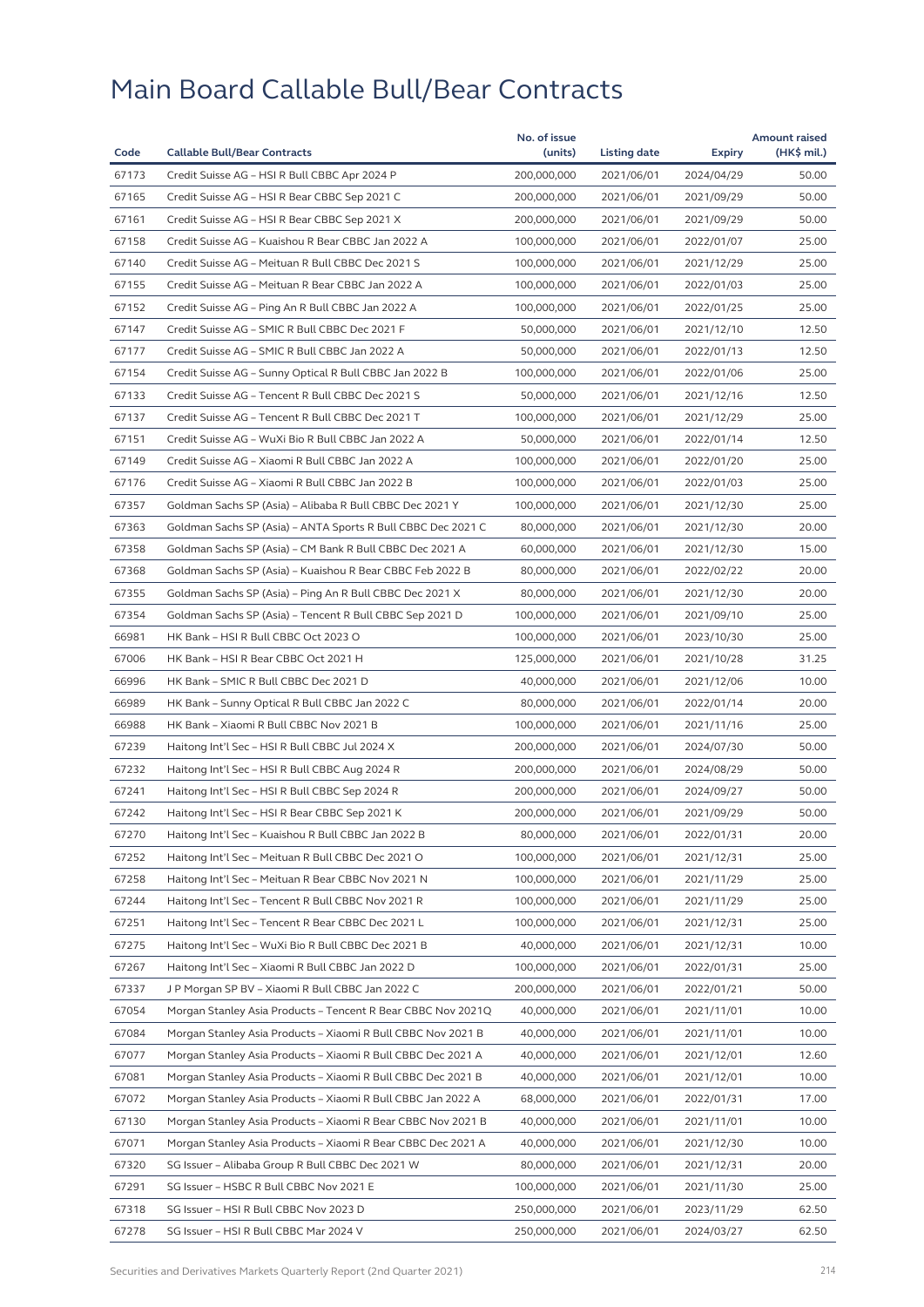| 67283<br>SG Issuer - HSI R Bull CBBC Apr 2024 B<br>250,000,000<br>2021/06/01<br>2024/04/29<br>62.50<br>67288<br>SG Issuer - HSI R Bull CBBC Apr 2024 C<br>250,000,000<br>2021/06/01<br>2024/04/29<br>62.50<br>67311<br>SG Issuer - HSI R Bear CBBC Sep 2021 M<br>250,000,000<br>2021/06/01<br>2021/09/29<br>62.50<br>67316<br>SG Issuer - HSI R Bear CBBC Nov 2021 P<br>250,000,000<br>2021/11/29<br>62.50<br>2021/06/01<br>67317<br>SG Issuer - HSI R Bear CBBC Nov 2021 Q<br>250,000,000<br>2021/06/01<br>2021/11/29<br>62.50<br>67292<br>50.00<br>SG Issuer - JD.com R Bull CBBC Dec 2021 M<br>200,000,000<br>2021/06/01<br>2021/12/31<br>67294<br>SG Issuer - Meituan R Bull CBBC Nov 2021 J<br>80,000,000<br>2021/06/01<br>2021/11/30<br>20.00<br>67299<br>SG Issuer - Meituan R Bull CBBC Dec 2021 N<br>80,000,000<br>2021/06/01<br>2021/12/31<br>20.00<br>67329<br>SG Issuer - Meituan R Bull CBBC Feb 2022 W<br>80,000,000<br>2021/06/01<br>20.00<br>2022/02/28<br>67325<br>SG Issuer - Meituan R Bear CBBC Oct 2021 L<br>80,000,000<br>2021/06/01<br>2021/10/29<br>20.00<br>67321<br>SG Issuer - SMIC R Bull CBBC Nov 2021 X<br>120,000,000<br>2021/06/01<br>2021/11/30<br>30.00<br>67302<br>30.00<br>SG Issuer - SMIC R Bear CBBC Dec 2021 C<br>120,000,000<br>2021/06/01<br>2021/12/30<br>67330<br>SG Issuer - Tencent R Bull CBBC Oct 2021 G<br>80,000,000<br>2021/10/29<br>20.00<br>2021/06/01<br>67303<br>SG Issuer - Tencent R Bull CBBC Nov 2021 H<br>80,000,000<br>2021/06/01<br>2021/11/30<br>20.00<br>67305<br>SG Issuer - Tencent R Bull CBBC Dec 2021 Q<br>80,000,000<br>20.00<br>2021/06/01<br>2021/12/31<br>67304<br>SG Issuer - Tencent R Bull CBBC Dec 2021 V<br>80,000,000<br>2021/06/01<br>2021/12/31<br>20.00<br>67323<br>SG Issuer - Tencent R Bear CBBC Nov 2021 V<br>100.00<br>400,000,000<br>2021/06/01<br>2021/11/30<br>67324<br>SG Issuer - WuXi Bio R Bull CBBC Dec 2021 M<br>60,000,000<br>2021/06/01<br>15.00<br>2021/12/31<br>67336<br>SG Issuer - Xiaomi R Bull CBBC Oct 2021 P<br>200,000,000<br>2021/06/01<br>2021/10/29<br>50.00<br>67310<br>SG Issuer - Xiaomi R Bear CBBC Nov 2021 I<br>200,000,000<br>2021/06/01<br>2021/11/29<br>50.00<br>67048<br>UBS AG - Alibaba Group R Bull CBBC Dec 2021 V<br>80,000,000<br>2021/06/01<br>2021/12/30<br>20.00<br>67088<br>UBS AG - BYD Company R Bull CBBC Feb 2022 P<br>150,000,000<br>2021/06/01<br>2022/02/14<br>37.50<br>67104<br>UBS AG - BYD Company R Bull CBBC Feb 2022 Q<br>150,000,000<br>2021/06/01<br>2022/02/14<br>37.50<br>67098<br>UBS AG - CNOOC R Bear CBBC Nov 2021 B<br>40,000,000<br>10.00<br>2021/06/01<br>2021/11/30<br>67080<br>UBS AG - HKEX R Bear CBBC Nov 2021 Y<br>50,000,000<br>2021/06/01<br>2021/11/30<br>12.50<br>67020<br>UBS AG - HSI R Bull CBBC Jan 2024 I<br>200,000,000<br>2021/06/01<br>2024/01/30<br>50.00<br>67029<br>UBS AG - HSI R Bull CBBC Feb 2024 J<br>200,000,000<br>2021/06/01<br>2024/02/28<br>50.00<br>67031<br>UBS AG - HSI R Bull CBBC Mar 2024 B<br>200,000,000<br>2021/06/01<br>2024/03/27<br>50.00<br>67036<br>UBS AG - HSI R Bull CBBC Apr 2024 J<br>200,000,000<br>2021/06/01<br>2024/04/29<br>50.00<br>50.00<br>67039<br>UBS AG - HSI R Bull CBBC Apr 2024 K<br>200,000,000<br>2021/06/01<br>2024/04/29<br>67101<br>UBS AG - HSI R Bear CBBC Sep 2021 R<br>200,000,000<br>2021/06/01<br>50.00<br>2021/09/29<br>UBS AG - HSI R Bear CBBC Sep 2021 S<br>67120<br>200,000,000<br>2021/06/01<br>2021/09/29<br>50.00<br>67083<br>UBS AG - JD.com R Bear CBBC Nov 2021 B<br>200,000,000<br>2021/06/01<br>2021/11/30<br>50.00<br>67042<br>UBS AG - Meituan R Bull CBBC Nov 2021 J<br>50,000,000<br>2021/06/01<br>2021/11/30<br>12.50<br>67099<br>UBS AG - Meituan R Bull CBBC Dec 2021 O<br>150,000,000<br>2021/06/01<br>2021/12/30<br>37.50<br>67076<br>UBS AG - Meituan R Bear CBBC Oct 2021 W<br>40,000,000<br>2021/06/01<br>2021/10/25<br>10.00<br>67094<br>25.00<br>UBS AG - SMIC R Bull CBBC Nov 2021 H<br>100,000,000<br>2021/06/01<br>2021/11/30<br>67095<br>UBS AG - Sunny Optical R Bull CBBC Oct 2021 A<br>40,000,000<br>2021/06/01<br>2021/10/25<br>10.00<br>67050<br>UBS AG - Tencent R Bull CBBC Dec 2021 M<br>200,000,000<br>2021/06/01<br>2021/12/30<br>50.00<br>67097<br>UBS AG - WuXi Bio R Bull CBBC Oct 2021 E<br>60,000,000<br>2021/06/01<br>2021/10/25<br>15.00<br>60,000,000<br>67113<br>UBS AG - Xiaomi R Bull CBBC Nov 2021 V<br>2021/06/01<br>2021/11/30<br>15.00<br>67049<br>UBS AG - Xiaomi R Bear CBBC Nov 2021 P<br>100,000,000<br>2021/06/01<br>2021/11/30<br>25.00<br>67342<br>Bank Vontobel - HSI R Bull CBBC Jan 2024 D<br>100,000,000<br>2021/06/01<br>2024/01/30<br>25.00<br>67340<br>100,000,000<br>2021/06/01<br>2024/01/30<br>25.00<br>Bank Vontobel - HSI R Bull CBBC Jan 2024 T<br>67353<br>Bank Vontobel - HSI R Bear CBBC Sep 2021 M<br>100,000,000<br>2021/06/01<br>2021/09/29<br>25.00<br>67344<br>Bank Vontobel - SMIC R Bull CBBC Dec 2021 C<br>60,000,000<br>2021/06/01<br>2021/12/17<br>15.00<br>67348<br>Bank Vontobel - Sunny Optical R Bull CBBC Dec 2021 D<br>40,000,000<br>2021/06/01<br>2021/12/17<br>10.00<br>100,000,000<br>67349<br>Bank Vontobel - Xiaomi R Bear CBBC Nov 2021 O<br>2021/06/01<br>2021/11/19<br>25.00<br>67527<br>BOCI Asia Ltd. - BYD Company R Bull CBBC Jan 2022 A<br>80,000,000<br>2021/06/02<br>2022/01/31<br>20.00 |      |                                     | No. of issue |              |               | <b>Amount raised</b> |
|---------------------------------------------------------------------------------------------------------------------------------------------------------------------------------------------------------------------------------------------------------------------------------------------------------------------------------------------------------------------------------------------------------------------------------------------------------------------------------------------------------------------------------------------------------------------------------------------------------------------------------------------------------------------------------------------------------------------------------------------------------------------------------------------------------------------------------------------------------------------------------------------------------------------------------------------------------------------------------------------------------------------------------------------------------------------------------------------------------------------------------------------------------------------------------------------------------------------------------------------------------------------------------------------------------------------------------------------------------------------------------------------------------------------------------------------------------------------------------------------------------------------------------------------------------------------------------------------------------------------------------------------------------------------------------------------------------------------------------------------------------------------------------------------------------------------------------------------------------------------------------------------------------------------------------------------------------------------------------------------------------------------------------------------------------------------------------------------------------------------------------------------------------------------------------------------------------------------------------------------------------------------------------------------------------------------------------------------------------------------------------------------------------------------------------------------------------------------------------------------------------------------------------------------------------------------------------------------------------------------------------------------------------------------------------------------------------------------------------------------------------------------------------------------------------------------------------------------------------------------------------------------------------------------------------------------------------------------------------------------------------------------------------------------------------------------------------------------------------------------------------------------------------------------------------------------------------------------------------------------------------------------------------------------------------------------------------------------------------------------------------------------------------------------------------------------------------------------------------------------------------------------------------------------------------------------------------------------------------------------------------------------------------------------------------------------------------------------------------------------------------------------------------------------------------------------------------------------------------------------------------------------------------------------------------------------------------------------------------------------------------------------------------------------------------------------------------------------------------------------------------------------------------------------------------------------------------------------------------------------------------------------------------------------------------------------------------------------------------------------------------------------------------------------------------------------------------------------------------------------------------------------------------------------------------------------------------------------------------------------------------------------------------------------------------------------------------------------------------------------------------------------------------------------------------------------------------------------------------------------------------------------------------------------------------------------------------------------------------------------------------------------------------------------------------------------------------------------------------------------------------------------------------------------------------------------------------------------------------------------------------------------------------------------------------------------------------------------|------|-------------------------------------|--------------|--------------|---------------|----------------------|
|                                                                                                                                                                                                                                                                                                                                                                                                                                                                                                                                                                                                                                                                                                                                                                                                                                                                                                                                                                                                                                                                                                                                                                                                                                                                                                                                                                                                                                                                                                                                                                                                                                                                                                                                                                                                                                                                                                                                                                                                                                                                                                                                                                                                                                                                                                                                                                                                                                                                                                                                                                                                                                                                                                                                                                                                                                                                                                                                                                                                                                                                                                                                                                                                                                                                                                                                                                                                                                                                                                                                                                                                                                                                                                                                                                                                                                                                                                                                                                                                                                                                                                                                                                                                                                                                                                                                                                                                                                                                                                                                                                                                                                                                                                                                                                                                                                                                                                                                                                                                                                                                                                                                                                                                                                                                                                                                             | Code | <b>Callable Bull/Bear Contracts</b> | (units)      | Listing date | <b>Expiry</b> | (HK\$ mil.)          |
|                                                                                                                                                                                                                                                                                                                                                                                                                                                                                                                                                                                                                                                                                                                                                                                                                                                                                                                                                                                                                                                                                                                                                                                                                                                                                                                                                                                                                                                                                                                                                                                                                                                                                                                                                                                                                                                                                                                                                                                                                                                                                                                                                                                                                                                                                                                                                                                                                                                                                                                                                                                                                                                                                                                                                                                                                                                                                                                                                                                                                                                                                                                                                                                                                                                                                                                                                                                                                                                                                                                                                                                                                                                                                                                                                                                                                                                                                                                                                                                                                                                                                                                                                                                                                                                                                                                                                                                                                                                                                                                                                                                                                                                                                                                                                                                                                                                                                                                                                                                                                                                                                                                                                                                                                                                                                                                                             |      |                                     |              |              |               |                      |
|                                                                                                                                                                                                                                                                                                                                                                                                                                                                                                                                                                                                                                                                                                                                                                                                                                                                                                                                                                                                                                                                                                                                                                                                                                                                                                                                                                                                                                                                                                                                                                                                                                                                                                                                                                                                                                                                                                                                                                                                                                                                                                                                                                                                                                                                                                                                                                                                                                                                                                                                                                                                                                                                                                                                                                                                                                                                                                                                                                                                                                                                                                                                                                                                                                                                                                                                                                                                                                                                                                                                                                                                                                                                                                                                                                                                                                                                                                                                                                                                                                                                                                                                                                                                                                                                                                                                                                                                                                                                                                                                                                                                                                                                                                                                                                                                                                                                                                                                                                                                                                                                                                                                                                                                                                                                                                                                             |      |                                     |              |              |               |                      |
|                                                                                                                                                                                                                                                                                                                                                                                                                                                                                                                                                                                                                                                                                                                                                                                                                                                                                                                                                                                                                                                                                                                                                                                                                                                                                                                                                                                                                                                                                                                                                                                                                                                                                                                                                                                                                                                                                                                                                                                                                                                                                                                                                                                                                                                                                                                                                                                                                                                                                                                                                                                                                                                                                                                                                                                                                                                                                                                                                                                                                                                                                                                                                                                                                                                                                                                                                                                                                                                                                                                                                                                                                                                                                                                                                                                                                                                                                                                                                                                                                                                                                                                                                                                                                                                                                                                                                                                                                                                                                                                                                                                                                                                                                                                                                                                                                                                                                                                                                                                                                                                                                                                                                                                                                                                                                                                                             |      |                                     |              |              |               |                      |
|                                                                                                                                                                                                                                                                                                                                                                                                                                                                                                                                                                                                                                                                                                                                                                                                                                                                                                                                                                                                                                                                                                                                                                                                                                                                                                                                                                                                                                                                                                                                                                                                                                                                                                                                                                                                                                                                                                                                                                                                                                                                                                                                                                                                                                                                                                                                                                                                                                                                                                                                                                                                                                                                                                                                                                                                                                                                                                                                                                                                                                                                                                                                                                                                                                                                                                                                                                                                                                                                                                                                                                                                                                                                                                                                                                                                                                                                                                                                                                                                                                                                                                                                                                                                                                                                                                                                                                                                                                                                                                                                                                                                                                                                                                                                                                                                                                                                                                                                                                                                                                                                                                                                                                                                                                                                                                                                             |      |                                     |              |              |               |                      |
|                                                                                                                                                                                                                                                                                                                                                                                                                                                                                                                                                                                                                                                                                                                                                                                                                                                                                                                                                                                                                                                                                                                                                                                                                                                                                                                                                                                                                                                                                                                                                                                                                                                                                                                                                                                                                                                                                                                                                                                                                                                                                                                                                                                                                                                                                                                                                                                                                                                                                                                                                                                                                                                                                                                                                                                                                                                                                                                                                                                                                                                                                                                                                                                                                                                                                                                                                                                                                                                                                                                                                                                                                                                                                                                                                                                                                                                                                                                                                                                                                                                                                                                                                                                                                                                                                                                                                                                                                                                                                                                                                                                                                                                                                                                                                                                                                                                                                                                                                                                                                                                                                                                                                                                                                                                                                                                                             |      |                                     |              |              |               |                      |
|                                                                                                                                                                                                                                                                                                                                                                                                                                                                                                                                                                                                                                                                                                                                                                                                                                                                                                                                                                                                                                                                                                                                                                                                                                                                                                                                                                                                                                                                                                                                                                                                                                                                                                                                                                                                                                                                                                                                                                                                                                                                                                                                                                                                                                                                                                                                                                                                                                                                                                                                                                                                                                                                                                                                                                                                                                                                                                                                                                                                                                                                                                                                                                                                                                                                                                                                                                                                                                                                                                                                                                                                                                                                                                                                                                                                                                                                                                                                                                                                                                                                                                                                                                                                                                                                                                                                                                                                                                                                                                                                                                                                                                                                                                                                                                                                                                                                                                                                                                                                                                                                                                                                                                                                                                                                                                                                             |      |                                     |              |              |               |                      |
|                                                                                                                                                                                                                                                                                                                                                                                                                                                                                                                                                                                                                                                                                                                                                                                                                                                                                                                                                                                                                                                                                                                                                                                                                                                                                                                                                                                                                                                                                                                                                                                                                                                                                                                                                                                                                                                                                                                                                                                                                                                                                                                                                                                                                                                                                                                                                                                                                                                                                                                                                                                                                                                                                                                                                                                                                                                                                                                                                                                                                                                                                                                                                                                                                                                                                                                                                                                                                                                                                                                                                                                                                                                                                                                                                                                                                                                                                                                                                                                                                                                                                                                                                                                                                                                                                                                                                                                                                                                                                                                                                                                                                                                                                                                                                                                                                                                                                                                                                                                                                                                                                                                                                                                                                                                                                                                                             |      |                                     |              |              |               |                      |
|                                                                                                                                                                                                                                                                                                                                                                                                                                                                                                                                                                                                                                                                                                                                                                                                                                                                                                                                                                                                                                                                                                                                                                                                                                                                                                                                                                                                                                                                                                                                                                                                                                                                                                                                                                                                                                                                                                                                                                                                                                                                                                                                                                                                                                                                                                                                                                                                                                                                                                                                                                                                                                                                                                                                                                                                                                                                                                                                                                                                                                                                                                                                                                                                                                                                                                                                                                                                                                                                                                                                                                                                                                                                                                                                                                                                                                                                                                                                                                                                                                                                                                                                                                                                                                                                                                                                                                                                                                                                                                                                                                                                                                                                                                                                                                                                                                                                                                                                                                                                                                                                                                                                                                                                                                                                                                                                             |      |                                     |              |              |               |                      |
|                                                                                                                                                                                                                                                                                                                                                                                                                                                                                                                                                                                                                                                                                                                                                                                                                                                                                                                                                                                                                                                                                                                                                                                                                                                                                                                                                                                                                                                                                                                                                                                                                                                                                                                                                                                                                                                                                                                                                                                                                                                                                                                                                                                                                                                                                                                                                                                                                                                                                                                                                                                                                                                                                                                                                                                                                                                                                                                                                                                                                                                                                                                                                                                                                                                                                                                                                                                                                                                                                                                                                                                                                                                                                                                                                                                                                                                                                                                                                                                                                                                                                                                                                                                                                                                                                                                                                                                                                                                                                                                                                                                                                                                                                                                                                                                                                                                                                                                                                                                                                                                                                                                                                                                                                                                                                                                                             |      |                                     |              |              |               |                      |
|                                                                                                                                                                                                                                                                                                                                                                                                                                                                                                                                                                                                                                                                                                                                                                                                                                                                                                                                                                                                                                                                                                                                                                                                                                                                                                                                                                                                                                                                                                                                                                                                                                                                                                                                                                                                                                                                                                                                                                                                                                                                                                                                                                                                                                                                                                                                                                                                                                                                                                                                                                                                                                                                                                                                                                                                                                                                                                                                                                                                                                                                                                                                                                                                                                                                                                                                                                                                                                                                                                                                                                                                                                                                                                                                                                                                                                                                                                                                                                                                                                                                                                                                                                                                                                                                                                                                                                                                                                                                                                                                                                                                                                                                                                                                                                                                                                                                                                                                                                                                                                                                                                                                                                                                                                                                                                                                             |      |                                     |              |              |               |                      |
|                                                                                                                                                                                                                                                                                                                                                                                                                                                                                                                                                                                                                                                                                                                                                                                                                                                                                                                                                                                                                                                                                                                                                                                                                                                                                                                                                                                                                                                                                                                                                                                                                                                                                                                                                                                                                                                                                                                                                                                                                                                                                                                                                                                                                                                                                                                                                                                                                                                                                                                                                                                                                                                                                                                                                                                                                                                                                                                                                                                                                                                                                                                                                                                                                                                                                                                                                                                                                                                                                                                                                                                                                                                                                                                                                                                                                                                                                                                                                                                                                                                                                                                                                                                                                                                                                                                                                                                                                                                                                                                                                                                                                                                                                                                                                                                                                                                                                                                                                                                                                                                                                                                                                                                                                                                                                                                                             |      |                                     |              |              |               |                      |
|                                                                                                                                                                                                                                                                                                                                                                                                                                                                                                                                                                                                                                                                                                                                                                                                                                                                                                                                                                                                                                                                                                                                                                                                                                                                                                                                                                                                                                                                                                                                                                                                                                                                                                                                                                                                                                                                                                                                                                                                                                                                                                                                                                                                                                                                                                                                                                                                                                                                                                                                                                                                                                                                                                                                                                                                                                                                                                                                                                                                                                                                                                                                                                                                                                                                                                                                                                                                                                                                                                                                                                                                                                                                                                                                                                                                                                                                                                                                                                                                                                                                                                                                                                                                                                                                                                                                                                                                                                                                                                                                                                                                                                                                                                                                                                                                                                                                                                                                                                                                                                                                                                                                                                                                                                                                                                                                             |      |                                     |              |              |               |                      |
|                                                                                                                                                                                                                                                                                                                                                                                                                                                                                                                                                                                                                                                                                                                                                                                                                                                                                                                                                                                                                                                                                                                                                                                                                                                                                                                                                                                                                                                                                                                                                                                                                                                                                                                                                                                                                                                                                                                                                                                                                                                                                                                                                                                                                                                                                                                                                                                                                                                                                                                                                                                                                                                                                                                                                                                                                                                                                                                                                                                                                                                                                                                                                                                                                                                                                                                                                                                                                                                                                                                                                                                                                                                                                                                                                                                                                                                                                                                                                                                                                                                                                                                                                                                                                                                                                                                                                                                                                                                                                                                                                                                                                                                                                                                                                                                                                                                                                                                                                                                                                                                                                                                                                                                                                                                                                                                                             |      |                                     |              |              |               |                      |
|                                                                                                                                                                                                                                                                                                                                                                                                                                                                                                                                                                                                                                                                                                                                                                                                                                                                                                                                                                                                                                                                                                                                                                                                                                                                                                                                                                                                                                                                                                                                                                                                                                                                                                                                                                                                                                                                                                                                                                                                                                                                                                                                                                                                                                                                                                                                                                                                                                                                                                                                                                                                                                                                                                                                                                                                                                                                                                                                                                                                                                                                                                                                                                                                                                                                                                                                                                                                                                                                                                                                                                                                                                                                                                                                                                                                                                                                                                                                                                                                                                                                                                                                                                                                                                                                                                                                                                                                                                                                                                                                                                                                                                                                                                                                                                                                                                                                                                                                                                                                                                                                                                                                                                                                                                                                                                                                             |      |                                     |              |              |               |                      |
|                                                                                                                                                                                                                                                                                                                                                                                                                                                                                                                                                                                                                                                                                                                                                                                                                                                                                                                                                                                                                                                                                                                                                                                                                                                                                                                                                                                                                                                                                                                                                                                                                                                                                                                                                                                                                                                                                                                                                                                                                                                                                                                                                                                                                                                                                                                                                                                                                                                                                                                                                                                                                                                                                                                                                                                                                                                                                                                                                                                                                                                                                                                                                                                                                                                                                                                                                                                                                                                                                                                                                                                                                                                                                                                                                                                                                                                                                                                                                                                                                                                                                                                                                                                                                                                                                                                                                                                                                                                                                                                                                                                                                                                                                                                                                                                                                                                                                                                                                                                                                                                                                                                                                                                                                                                                                                                                             |      |                                     |              |              |               |                      |
|                                                                                                                                                                                                                                                                                                                                                                                                                                                                                                                                                                                                                                                                                                                                                                                                                                                                                                                                                                                                                                                                                                                                                                                                                                                                                                                                                                                                                                                                                                                                                                                                                                                                                                                                                                                                                                                                                                                                                                                                                                                                                                                                                                                                                                                                                                                                                                                                                                                                                                                                                                                                                                                                                                                                                                                                                                                                                                                                                                                                                                                                                                                                                                                                                                                                                                                                                                                                                                                                                                                                                                                                                                                                                                                                                                                                                                                                                                                                                                                                                                                                                                                                                                                                                                                                                                                                                                                                                                                                                                                                                                                                                                                                                                                                                                                                                                                                                                                                                                                                                                                                                                                                                                                                                                                                                                                                             |      |                                     |              |              |               |                      |
|                                                                                                                                                                                                                                                                                                                                                                                                                                                                                                                                                                                                                                                                                                                                                                                                                                                                                                                                                                                                                                                                                                                                                                                                                                                                                                                                                                                                                                                                                                                                                                                                                                                                                                                                                                                                                                                                                                                                                                                                                                                                                                                                                                                                                                                                                                                                                                                                                                                                                                                                                                                                                                                                                                                                                                                                                                                                                                                                                                                                                                                                                                                                                                                                                                                                                                                                                                                                                                                                                                                                                                                                                                                                                                                                                                                                                                                                                                                                                                                                                                                                                                                                                                                                                                                                                                                                                                                                                                                                                                                                                                                                                                                                                                                                                                                                                                                                                                                                                                                                                                                                                                                                                                                                                                                                                                                                             |      |                                     |              |              |               |                      |
|                                                                                                                                                                                                                                                                                                                                                                                                                                                                                                                                                                                                                                                                                                                                                                                                                                                                                                                                                                                                                                                                                                                                                                                                                                                                                                                                                                                                                                                                                                                                                                                                                                                                                                                                                                                                                                                                                                                                                                                                                                                                                                                                                                                                                                                                                                                                                                                                                                                                                                                                                                                                                                                                                                                                                                                                                                                                                                                                                                                                                                                                                                                                                                                                                                                                                                                                                                                                                                                                                                                                                                                                                                                                                                                                                                                                                                                                                                                                                                                                                                                                                                                                                                                                                                                                                                                                                                                                                                                                                                                                                                                                                                                                                                                                                                                                                                                                                                                                                                                                                                                                                                                                                                                                                                                                                                                                             |      |                                     |              |              |               |                      |
|                                                                                                                                                                                                                                                                                                                                                                                                                                                                                                                                                                                                                                                                                                                                                                                                                                                                                                                                                                                                                                                                                                                                                                                                                                                                                                                                                                                                                                                                                                                                                                                                                                                                                                                                                                                                                                                                                                                                                                                                                                                                                                                                                                                                                                                                                                                                                                                                                                                                                                                                                                                                                                                                                                                                                                                                                                                                                                                                                                                                                                                                                                                                                                                                                                                                                                                                                                                                                                                                                                                                                                                                                                                                                                                                                                                                                                                                                                                                                                                                                                                                                                                                                                                                                                                                                                                                                                                                                                                                                                                                                                                                                                                                                                                                                                                                                                                                                                                                                                                                                                                                                                                                                                                                                                                                                                                                             |      |                                     |              |              |               |                      |
|                                                                                                                                                                                                                                                                                                                                                                                                                                                                                                                                                                                                                                                                                                                                                                                                                                                                                                                                                                                                                                                                                                                                                                                                                                                                                                                                                                                                                                                                                                                                                                                                                                                                                                                                                                                                                                                                                                                                                                                                                                                                                                                                                                                                                                                                                                                                                                                                                                                                                                                                                                                                                                                                                                                                                                                                                                                                                                                                                                                                                                                                                                                                                                                                                                                                                                                                                                                                                                                                                                                                                                                                                                                                                                                                                                                                                                                                                                                                                                                                                                                                                                                                                                                                                                                                                                                                                                                                                                                                                                                                                                                                                                                                                                                                                                                                                                                                                                                                                                                                                                                                                                                                                                                                                                                                                                                                             |      |                                     |              |              |               |                      |
|                                                                                                                                                                                                                                                                                                                                                                                                                                                                                                                                                                                                                                                                                                                                                                                                                                                                                                                                                                                                                                                                                                                                                                                                                                                                                                                                                                                                                                                                                                                                                                                                                                                                                                                                                                                                                                                                                                                                                                                                                                                                                                                                                                                                                                                                                                                                                                                                                                                                                                                                                                                                                                                                                                                                                                                                                                                                                                                                                                                                                                                                                                                                                                                                                                                                                                                                                                                                                                                                                                                                                                                                                                                                                                                                                                                                                                                                                                                                                                                                                                                                                                                                                                                                                                                                                                                                                                                                                                                                                                                                                                                                                                                                                                                                                                                                                                                                                                                                                                                                                                                                                                                                                                                                                                                                                                                                             |      |                                     |              |              |               |                      |
|                                                                                                                                                                                                                                                                                                                                                                                                                                                                                                                                                                                                                                                                                                                                                                                                                                                                                                                                                                                                                                                                                                                                                                                                                                                                                                                                                                                                                                                                                                                                                                                                                                                                                                                                                                                                                                                                                                                                                                                                                                                                                                                                                                                                                                                                                                                                                                                                                                                                                                                                                                                                                                                                                                                                                                                                                                                                                                                                                                                                                                                                                                                                                                                                                                                                                                                                                                                                                                                                                                                                                                                                                                                                                                                                                                                                                                                                                                                                                                                                                                                                                                                                                                                                                                                                                                                                                                                                                                                                                                                                                                                                                                                                                                                                                                                                                                                                                                                                                                                                                                                                                                                                                                                                                                                                                                                                             |      |                                     |              |              |               |                      |
|                                                                                                                                                                                                                                                                                                                                                                                                                                                                                                                                                                                                                                                                                                                                                                                                                                                                                                                                                                                                                                                                                                                                                                                                                                                                                                                                                                                                                                                                                                                                                                                                                                                                                                                                                                                                                                                                                                                                                                                                                                                                                                                                                                                                                                                                                                                                                                                                                                                                                                                                                                                                                                                                                                                                                                                                                                                                                                                                                                                                                                                                                                                                                                                                                                                                                                                                                                                                                                                                                                                                                                                                                                                                                                                                                                                                                                                                                                                                                                                                                                                                                                                                                                                                                                                                                                                                                                                                                                                                                                                                                                                                                                                                                                                                                                                                                                                                                                                                                                                                                                                                                                                                                                                                                                                                                                                                             |      |                                     |              |              |               |                      |
|                                                                                                                                                                                                                                                                                                                                                                                                                                                                                                                                                                                                                                                                                                                                                                                                                                                                                                                                                                                                                                                                                                                                                                                                                                                                                                                                                                                                                                                                                                                                                                                                                                                                                                                                                                                                                                                                                                                                                                                                                                                                                                                                                                                                                                                                                                                                                                                                                                                                                                                                                                                                                                                                                                                                                                                                                                                                                                                                                                                                                                                                                                                                                                                                                                                                                                                                                                                                                                                                                                                                                                                                                                                                                                                                                                                                                                                                                                                                                                                                                                                                                                                                                                                                                                                                                                                                                                                                                                                                                                                                                                                                                                                                                                                                                                                                                                                                                                                                                                                                                                                                                                                                                                                                                                                                                                                                             |      |                                     |              |              |               |                      |
|                                                                                                                                                                                                                                                                                                                                                                                                                                                                                                                                                                                                                                                                                                                                                                                                                                                                                                                                                                                                                                                                                                                                                                                                                                                                                                                                                                                                                                                                                                                                                                                                                                                                                                                                                                                                                                                                                                                                                                                                                                                                                                                                                                                                                                                                                                                                                                                                                                                                                                                                                                                                                                                                                                                                                                                                                                                                                                                                                                                                                                                                                                                                                                                                                                                                                                                                                                                                                                                                                                                                                                                                                                                                                                                                                                                                                                                                                                                                                                                                                                                                                                                                                                                                                                                                                                                                                                                                                                                                                                                                                                                                                                                                                                                                                                                                                                                                                                                                                                                                                                                                                                                                                                                                                                                                                                                                             |      |                                     |              |              |               |                      |
|                                                                                                                                                                                                                                                                                                                                                                                                                                                                                                                                                                                                                                                                                                                                                                                                                                                                                                                                                                                                                                                                                                                                                                                                                                                                                                                                                                                                                                                                                                                                                                                                                                                                                                                                                                                                                                                                                                                                                                                                                                                                                                                                                                                                                                                                                                                                                                                                                                                                                                                                                                                                                                                                                                                                                                                                                                                                                                                                                                                                                                                                                                                                                                                                                                                                                                                                                                                                                                                                                                                                                                                                                                                                                                                                                                                                                                                                                                                                                                                                                                                                                                                                                                                                                                                                                                                                                                                                                                                                                                                                                                                                                                                                                                                                                                                                                                                                                                                                                                                                                                                                                                                                                                                                                                                                                                                                             |      |                                     |              |              |               |                      |
|                                                                                                                                                                                                                                                                                                                                                                                                                                                                                                                                                                                                                                                                                                                                                                                                                                                                                                                                                                                                                                                                                                                                                                                                                                                                                                                                                                                                                                                                                                                                                                                                                                                                                                                                                                                                                                                                                                                                                                                                                                                                                                                                                                                                                                                                                                                                                                                                                                                                                                                                                                                                                                                                                                                                                                                                                                                                                                                                                                                                                                                                                                                                                                                                                                                                                                                                                                                                                                                                                                                                                                                                                                                                                                                                                                                                                                                                                                                                                                                                                                                                                                                                                                                                                                                                                                                                                                                                                                                                                                                                                                                                                                                                                                                                                                                                                                                                                                                                                                                                                                                                                                                                                                                                                                                                                                                                             |      |                                     |              |              |               |                      |
|                                                                                                                                                                                                                                                                                                                                                                                                                                                                                                                                                                                                                                                                                                                                                                                                                                                                                                                                                                                                                                                                                                                                                                                                                                                                                                                                                                                                                                                                                                                                                                                                                                                                                                                                                                                                                                                                                                                                                                                                                                                                                                                                                                                                                                                                                                                                                                                                                                                                                                                                                                                                                                                                                                                                                                                                                                                                                                                                                                                                                                                                                                                                                                                                                                                                                                                                                                                                                                                                                                                                                                                                                                                                                                                                                                                                                                                                                                                                                                                                                                                                                                                                                                                                                                                                                                                                                                                                                                                                                                                                                                                                                                                                                                                                                                                                                                                                                                                                                                                                                                                                                                                                                                                                                                                                                                                                             |      |                                     |              |              |               |                      |
|                                                                                                                                                                                                                                                                                                                                                                                                                                                                                                                                                                                                                                                                                                                                                                                                                                                                                                                                                                                                                                                                                                                                                                                                                                                                                                                                                                                                                                                                                                                                                                                                                                                                                                                                                                                                                                                                                                                                                                                                                                                                                                                                                                                                                                                                                                                                                                                                                                                                                                                                                                                                                                                                                                                                                                                                                                                                                                                                                                                                                                                                                                                                                                                                                                                                                                                                                                                                                                                                                                                                                                                                                                                                                                                                                                                                                                                                                                                                                                                                                                                                                                                                                                                                                                                                                                                                                                                                                                                                                                                                                                                                                                                                                                                                                                                                                                                                                                                                                                                                                                                                                                                                                                                                                                                                                                                                             |      |                                     |              |              |               |                      |
|                                                                                                                                                                                                                                                                                                                                                                                                                                                                                                                                                                                                                                                                                                                                                                                                                                                                                                                                                                                                                                                                                                                                                                                                                                                                                                                                                                                                                                                                                                                                                                                                                                                                                                                                                                                                                                                                                                                                                                                                                                                                                                                                                                                                                                                                                                                                                                                                                                                                                                                                                                                                                                                                                                                                                                                                                                                                                                                                                                                                                                                                                                                                                                                                                                                                                                                                                                                                                                                                                                                                                                                                                                                                                                                                                                                                                                                                                                                                                                                                                                                                                                                                                                                                                                                                                                                                                                                                                                                                                                                                                                                                                                                                                                                                                                                                                                                                                                                                                                                                                                                                                                                                                                                                                                                                                                                                             |      |                                     |              |              |               |                      |
|                                                                                                                                                                                                                                                                                                                                                                                                                                                                                                                                                                                                                                                                                                                                                                                                                                                                                                                                                                                                                                                                                                                                                                                                                                                                                                                                                                                                                                                                                                                                                                                                                                                                                                                                                                                                                                                                                                                                                                                                                                                                                                                                                                                                                                                                                                                                                                                                                                                                                                                                                                                                                                                                                                                                                                                                                                                                                                                                                                                                                                                                                                                                                                                                                                                                                                                                                                                                                                                                                                                                                                                                                                                                                                                                                                                                                                                                                                                                                                                                                                                                                                                                                                                                                                                                                                                                                                                                                                                                                                                                                                                                                                                                                                                                                                                                                                                                                                                                                                                                                                                                                                                                                                                                                                                                                                                                             |      |                                     |              |              |               |                      |
|                                                                                                                                                                                                                                                                                                                                                                                                                                                                                                                                                                                                                                                                                                                                                                                                                                                                                                                                                                                                                                                                                                                                                                                                                                                                                                                                                                                                                                                                                                                                                                                                                                                                                                                                                                                                                                                                                                                                                                                                                                                                                                                                                                                                                                                                                                                                                                                                                                                                                                                                                                                                                                                                                                                                                                                                                                                                                                                                                                                                                                                                                                                                                                                                                                                                                                                                                                                                                                                                                                                                                                                                                                                                                                                                                                                                                                                                                                                                                                                                                                                                                                                                                                                                                                                                                                                                                                                                                                                                                                                                                                                                                                                                                                                                                                                                                                                                                                                                                                                                                                                                                                                                                                                                                                                                                                                                             |      |                                     |              |              |               |                      |
|                                                                                                                                                                                                                                                                                                                                                                                                                                                                                                                                                                                                                                                                                                                                                                                                                                                                                                                                                                                                                                                                                                                                                                                                                                                                                                                                                                                                                                                                                                                                                                                                                                                                                                                                                                                                                                                                                                                                                                                                                                                                                                                                                                                                                                                                                                                                                                                                                                                                                                                                                                                                                                                                                                                                                                                                                                                                                                                                                                                                                                                                                                                                                                                                                                                                                                                                                                                                                                                                                                                                                                                                                                                                                                                                                                                                                                                                                                                                                                                                                                                                                                                                                                                                                                                                                                                                                                                                                                                                                                                                                                                                                                                                                                                                                                                                                                                                                                                                                                                                                                                                                                                                                                                                                                                                                                                                             |      |                                     |              |              |               |                      |
|                                                                                                                                                                                                                                                                                                                                                                                                                                                                                                                                                                                                                                                                                                                                                                                                                                                                                                                                                                                                                                                                                                                                                                                                                                                                                                                                                                                                                                                                                                                                                                                                                                                                                                                                                                                                                                                                                                                                                                                                                                                                                                                                                                                                                                                                                                                                                                                                                                                                                                                                                                                                                                                                                                                                                                                                                                                                                                                                                                                                                                                                                                                                                                                                                                                                                                                                                                                                                                                                                                                                                                                                                                                                                                                                                                                                                                                                                                                                                                                                                                                                                                                                                                                                                                                                                                                                                                                                                                                                                                                                                                                                                                                                                                                                                                                                                                                                                                                                                                                                                                                                                                                                                                                                                                                                                                                                             |      |                                     |              |              |               |                      |
|                                                                                                                                                                                                                                                                                                                                                                                                                                                                                                                                                                                                                                                                                                                                                                                                                                                                                                                                                                                                                                                                                                                                                                                                                                                                                                                                                                                                                                                                                                                                                                                                                                                                                                                                                                                                                                                                                                                                                                                                                                                                                                                                                                                                                                                                                                                                                                                                                                                                                                                                                                                                                                                                                                                                                                                                                                                                                                                                                                                                                                                                                                                                                                                                                                                                                                                                                                                                                                                                                                                                                                                                                                                                                                                                                                                                                                                                                                                                                                                                                                                                                                                                                                                                                                                                                                                                                                                                                                                                                                                                                                                                                                                                                                                                                                                                                                                                                                                                                                                                                                                                                                                                                                                                                                                                                                                                             |      |                                     |              |              |               |                      |
|                                                                                                                                                                                                                                                                                                                                                                                                                                                                                                                                                                                                                                                                                                                                                                                                                                                                                                                                                                                                                                                                                                                                                                                                                                                                                                                                                                                                                                                                                                                                                                                                                                                                                                                                                                                                                                                                                                                                                                                                                                                                                                                                                                                                                                                                                                                                                                                                                                                                                                                                                                                                                                                                                                                                                                                                                                                                                                                                                                                                                                                                                                                                                                                                                                                                                                                                                                                                                                                                                                                                                                                                                                                                                                                                                                                                                                                                                                                                                                                                                                                                                                                                                                                                                                                                                                                                                                                                                                                                                                                                                                                                                                                                                                                                                                                                                                                                                                                                                                                                                                                                                                                                                                                                                                                                                                                                             |      |                                     |              |              |               |                      |
|                                                                                                                                                                                                                                                                                                                                                                                                                                                                                                                                                                                                                                                                                                                                                                                                                                                                                                                                                                                                                                                                                                                                                                                                                                                                                                                                                                                                                                                                                                                                                                                                                                                                                                                                                                                                                                                                                                                                                                                                                                                                                                                                                                                                                                                                                                                                                                                                                                                                                                                                                                                                                                                                                                                                                                                                                                                                                                                                                                                                                                                                                                                                                                                                                                                                                                                                                                                                                                                                                                                                                                                                                                                                                                                                                                                                                                                                                                                                                                                                                                                                                                                                                                                                                                                                                                                                                                                                                                                                                                                                                                                                                                                                                                                                                                                                                                                                                                                                                                                                                                                                                                                                                                                                                                                                                                                                             |      |                                     |              |              |               |                      |
|                                                                                                                                                                                                                                                                                                                                                                                                                                                                                                                                                                                                                                                                                                                                                                                                                                                                                                                                                                                                                                                                                                                                                                                                                                                                                                                                                                                                                                                                                                                                                                                                                                                                                                                                                                                                                                                                                                                                                                                                                                                                                                                                                                                                                                                                                                                                                                                                                                                                                                                                                                                                                                                                                                                                                                                                                                                                                                                                                                                                                                                                                                                                                                                                                                                                                                                                                                                                                                                                                                                                                                                                                                                                                                                                                                                                                                                                                                                                                                                                                                                                                                                                                                                                                                                                                                                                                                                                                                                                                                                                                                                                                                                                                                                                                                                                                                                                                                                                                                                                                                                                                                                                                                                                                                                                                                                                             |      |                                     |              |              |               |                      |
|                                                                                                                                                                                                                                                                                                                                                                                                                                                                                                                                                                                                                                                                                                                                                                                                                                                                                                                                                                                                                                                                                                                                                                                                                                                                                                                                                                                                                                                                                                                                                                                                                                                                                                                                                                                                                                                                                                                                                                                                                                                                                                                                                                                                                                                                                                                                                                                                                                                                                                                                                                                                                                                                                                                                                                                                                                                                                                                                                                                                                                                                                                                                                                                                                                                                                                                                                                                                                                                                                                                                                                                                                                                                                                                                                                                                                                                                                                                                                                                                                                                                                                                                                                                                                                                                                                                                                                                                                                                                                                                                                                                                                                                                                                                                                                                                                                                                                                                                                                                                                                                                                                                                                                                                                                                                                                                                             |      |                                     |              |              |               |                      |
|                                                                                                                                                                                                                                                                                                                                                                                                                                                                                                                                                                                                                                                                                                                                                                                                                                                                                                                                                                                                                                                                                                                                                                                                                                                                                                                                                                                                                                                                                                                                                                                                                                                                                                                                                                                                                                                                                                                                                                                                                                                                                                                                                                                                                                                                                                                                                                                                                                                                                                                                                                                                                                                                                                                                                                                                                                                                                                                                                                                                                                                                                                                                                                                                                                                                                                                                                                                                                                                                                                                                                                                                                                                                                                                                                                                                                                                                                                                                                                                                                                                                                                                                                                                                                                                                                                                                                                                                                                                                                                                                                                                                                                                                                                                                                                                                                                                                                                                                                                                                                                                                                                                                                                                                                                                                                                                                             |      |                                     |              |              |               |                      |
|                                                                                                                                                                                                                                                                                                                                                                                                                                                                                                                                                                                                                                                                                                                                                                                                                                                                                                                                                                                                                                                                                                                                                                                                                                                                                                                                                                                                                                                                                                                                                                                                                                                                                                                                                                                                                                                                                                                                                                                                                                                                                                                                                                                                                                                                                                                                                                                                                                                                                                                                                                                                                                                                                                                                                                                                                                                                                                                                                                                                                                                                                                                                                                                                                                                                                                                                                                                                                                                                                                                                                                                                                                                                                                                                                                                                                                                                                                                                                                                                                                                                                                                                                                                                                                                                                                                                                                                                                                                                                                                                                                                                                                                                                                                                                                                                                                                                                                                                                                                                                                                                                                                                                                                                                                                                                                                                             |      |                                     |              |              |               |                      |
|                                                                                                                                                                                                                                                                                                                                                                                                                                                                                                                                                                                                                                                                                                                                                                                                                                                                                                                                                                                                                                                                                                                                                                                                                                                                                                                                                                                                                                                                                                                                                                                                                                                                                                                                                                                                                                                                                                                                                                                                                                                                                                                                                                                                                                                                                                                                                                                                                                                                                                                                                                                                                                                                                                                                                                                                                                                                                                                                                                                                                                                                                                                                                                                                                                                                                                                                                                                                                                                                                                                                                                                                                                                                                                                                                                                                                                                                                                                                                                                                                                                                                                                                                                                                                                                                                                                                                                                                                                                                                                                                                                                                                                                                                                                                                                                                                                                                                                                                                                                                                                                                                                                                                                                                                                                                                                                                             |      |                                     |              |              |               |                      |
|                                                                                                                                                                                                                                                                                                                                                                                                                                                                                                                                                                                                                                                                                                                                                                                                                                                                                                                                                                                                                                                                                                                                                                                                                                                                                                                                                                                                                                                                                                                                                                                                                                                                                                                                                                                                                                                                                                                                                                                                                                                                                                                                                                                                                                                                                                                                                                                                                                                                                                                                                                                                                                                                                                                                                                                                                                                                                                                                                                                                                                                                                                                                                                                                                                                                                                                                                                                                                                                                                                                                                                                                                                                                                                                                                                                                                                                                                                                                                                                                                                                                                                                                                                                                                                                                                                                                                                                                                                                                                                                                                                                                                                                                                                                                                                                                                                                                                                                                                                                                                                                                                                                                                                                                                                                                                                                                             |      |                                     |              |              |               |                      |
|                                                                                                                                                                                                                                                                                                                                                                                                                                                                                                                                                                                                                                                                                                                                                                                                                                                                                                                                                                                                                                                                                                                                                                                                                                                                                                                                                                                                                                                                                                                                                                                                                                                                                                                                                                                                                                                                                                                                                                                                                                                                                                                                                                                                                                                                                                                                                                                                                                                                                                                                                                                                                                                                                                                                                                                                                                                                                                                                                                                                                                                                                                                                                                                                                                                                                                                                                                                                                                                                                                                                                                                                                                                                                                                                                                                                                                                                                                                                                                                                                                                                                                                                                                                                                                                                                                                                                                                                                                                                                                                                                                                                                                                                                                                                                                                                                                                                                                                                                                                                                                                                                                                                                                                                                                                                                                                                             |      |                                     |              |              |               |                      |
|                                                                                                                                                                                                                                                                                                                                                                                                                                                                                                                                                                                                                                                                                                                                                                                                                                                                                                                                                                                                                                                                                                                                                                                                                                                                                                                                                                                                                                                                                                                                                                                                                                                                                                                                                                                                                                                                                                                                                                                                                                                                                                                                                                                                                                                                                                                                                                                                                                                                                                                                                                                                                                                                                                                                                                                                                                                                                                                                                                                                                                                                                                                                                                                                                                                                                                                                                                                                                                                                                                                                                                                                                                                                                                                                                                                                                                                                                                                                                                                                                                                                                                                                                                                                                                                                                                                                                                                                                                                                                                                                                                                                                                                                                                                                                                                                                                                                                                                                                                                                                                                                                                                                                                                                                                                                                                                                             |      |                                     |              |              |               |                      |
|                                                                                                                                                                                                                                                                                                                                                                                                                                                                                                                                                                                                                                                                                                                                                                                                                                                                                                                                                                                                                                                                                                                                                                                                                                                                                                                                                                                                                                                                                                                                                                                                                                                                                                                                                                                                                                                                                                                                                                                                                                                                                                                                                                                                                                                                                                                                                                                                                                                                                                                                                                                                                                                                                                                                                                                                                                                                                                                                                                                                                                                                                                                                                                                                                                                                                                                                                                                                                                                                                                                                                                                                                                                                                                                                                                                                                                                                                                                                                                                                                                                                                                                                                                                                                                                                                                                                                                                                                                                                                                                                                                                                                                                                                                                                                                                                                                                                                                                                                                                                                                                                                                                                                                                                                                                                                                                                             |      |                                     |              |              |               |                      |
|                                                                                                                                                                                                                                                                                                                                                                                                                                                                                                                                                                                                                                                                                                                                                                                                                                                                                                                                                                                                                                                                                                                                                                                                                                                                                                                                                                                                                                                                                                                                                                                                                                                                                                                                                                                                                                                                                                                                                                                                                                                                                                                                                                                                                                                                                                                                                                                                                                                                                                                                                                                                                                                                                                                                                                                                                                                                                                                                                                                                                                                                                                                                                                                                                                                                                                                                                                                                                                                                                                                                                                                                                                                                                                                                                                                                                                                                                                                                                                                                                                                                                                                                                                                                                                                                                                                                                                                                                                                                                                                                                                                                                                                                                                                                                                                                                                                                                                                                                                                                                                                                                                                                                                                                                                                                                                                                             |      |                                     |              |              |               |                      |
|                                                                                                                                                                                                                                                                                                                                                                                                                                                                                                                                                                                                                                                                                                                                                                                                                                                                                                                                                                                                                                                                                                                                                                                                                                                                                                                                                                                                                                                                                                                                                                                                                                                                                                                                                                                                                                                                                                                                                                                                                                                                                                                                                                                                                                                                                                                                                                                                                                                                                                                                                                                                                                                                                                                                                                                                                                                                                                                                                                                                                                                                                                                                                                                                                                                                                                                                                                                                                                                                                                                                                                                                                                                                                                                                                                                                                                                                                                                                                                                                                                                                                                                                                                                                                                                                                                                                                                                                                                                                                                                                                                                                                                                                                                                                                                                                                                                                                                                                                                                                                                                                                                                                                                                                                                                                                                                                             |      |                                     |              |              |               |                      |
|                                                                                                                                                                                                                                                                                                                                                                                                                                                                                                                                                                                                                                                                                                                                                                                                                                                                                                                                                                                                                                                                                                                                                                                                                                                                                                                                                                                                                                                                                                                                                                                                                                                                                                                                                                                                                                                                                                                                                                                                                                                                                                                                                                                                                                                                                                                                                                                                                                                                                                                                                                                                                                                                                                                                                                                                                                                                                                                                                                                                                                                                                                                                                                                                                                                                                                                                                                                                                                                                                                                                                                                                                                                                                                                                                                                                                                                                                                                                                                                                                                                                                                                                                                                                                                                                                                                                                                                                                                                                                                                                                                                                                                                                                                                                                                                                                                                                                                                                                                                                                                                                                                                                                                                                                                                                                                                                             |      |                                     |              |              |               |                      |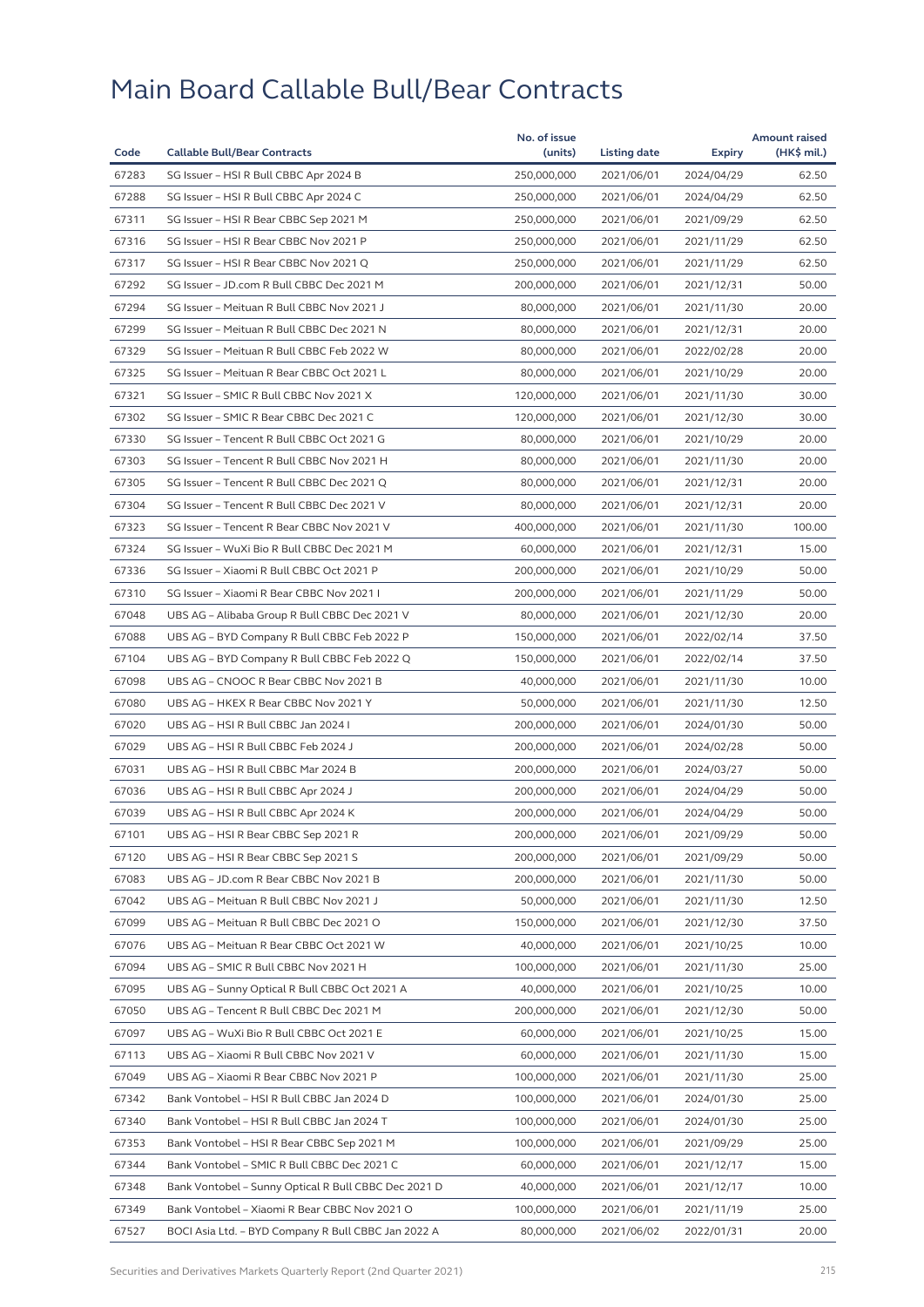|       |                                                              | No. of issue |              |               | <b>Amount raised</b> |
|-------|--------------------------------------------------------------|--------------|--------------|---------------|----------------------|
| Code  | <b>Callable Bull/Bear Contracts</b>                          | (units)      | Listing date | <b>Expiry</b> | (HK\$ mil.)          |
| 67524 | BOCI Asia Ltd. - HSBC R Bull CBBC Sep 2021 B                 | 40,000,000   | 2021/06/02   | 2021/09/30    | 10.00                |
| 67518 | BOCI Asia Ltd. - HSI R Bull CBBC Dec 2023 U                  | 150,000,000  | 2021/06/02   | 2023/12/28    | 37.50                |
| 67521 | BOCI Asia Ltd. - HSI R Bear CBBC Sep 2021 C                  | 150,000,000  | 2021/06/02   | 2021/09/29    | 37.50                |
| 67603 | BOCI Asia Ltd. - HSI R Bear CBBC Sep 2021 D                  | 150,000,000  | 2021/06/02   | 2021/09/29    | 37.50                |
| 67528 | BOCI Asia Ltd. - Xiaomi R Bull CBBC Oct 2021 A               | 100,000,000  | 2021/06/02   | 2021/10/29    | 25.00                |
| 67370 | BNP Paribas Issuance B.V. - HSI R Bull CBBC Aug 2024 Q       | 250,000,000  | 2021/06/02   | 2024/08/29    | 62.50                |
| 67499 | BNP Paribas Issuance B.V. - HSI R Bull CBBC Aug 2024 R       | 250,000,000  | 2021/06/02   | 2024/08/29    | 62.50                |
| 67502 | BNP Paribas Issuance B.V. - HSI R Bull CBBC Aug 2024 S       | 240,000,000  | 2021/06/02   | 2024/08/29    | 60.00                |
| 67369 | BNP Paribas Issuance B.V. - HSI R Bear CBBC Sep 2021 G       | 250,000,000  | 2021/06/02   | 2021/09/29    | 62.50                |
| 67513 | BNP Paribas Issuance B.V. - HSI R Bear CBBC Oct 2021 A       | 250,000,000  | 2021/06/02   | 2021/10/28    | 62.50                |
| 67514 | BNP Paribas Issuance B.V. - HSI R Bear CBBC Oct 2021 B       | 250,000,000  | 2021/06/02   | 2021/10/28    | 62.50                |
| 67517 | BNP Paribas Issuance B.V. - HSI R Bear CBBC Oct 2021 C       | 240,000,000  | 2021/06/02   | 2021/10/28    | 60.00                |
| 67503 | BNP Paribas Issuance B.V. - HSI R Bear CBBC Oct 2021 W       | 250,000,000  | 2021/06/02   | 2021/10/28    | 62.50                |
| 67505 | BNP Paribas Issuance B.V. - HSI R Bear CBBC Oct 2021 X       | 250,000,000  | 2021/06/02   | 2021/10/28    | 62.50                |
| 67506 | BNP Paribas Issuance B.V. - HSI R Bear CBBC Oct 2021 Y       | 250,000,000  | 2021/06/02   | 2021/10/28    | 62.50                |
| 67511 | BNP Paribas Issuance B.V. - HSI R Bear CBBC Oct 2021 Z       | 250,000,000  | 2021/06/02   | 2021/10/28    | 62.50                |
| 67387 | Credit Suisse AG - Alibaba Group R Bull CBBC Oct 2021 Q      | 50,000,000   | 2021/06/02   | 2021/10/28    | 12.50                |
| 67399 | Credit Suisse AG - Ali Health R Bull CBBC Dec 2021 E         | 50,000,000   | 2021/06/02   | 2021/12/30    | 12.50                |
| 67430 | Credit Suisse AG - BYD Company R Bear CBBC Dec 2021 D        | 100,000,000  | 2021/06/02   | 2021/12/30    | 25.00                |
| 67404 | Credit Suisse AG - CM Bank R Bull CBBC Oct 2021 C            | 80,000,000   | 2021/06/02   | 2021/10/28    | 20.00                |
| 67405 | Credit Suisse AG - CM Bank R Bear CBBC Dec 2021 B            | 80,000,000   | 2021/06/02   | 2021/12/30    | 20.00                |
| 67398 | Credit Suisse AG - Geely Auto R Bull CBBC Feb 2022 D         | 100,000,000  | 2021/06/02   | 2022/02/25    | 25.00                |
| 67392 | Credit Suisse AG - HSBC R Bull CBBC Dec 2021 G               | 100,000,000  | 2021/06/02   | 2021/12/30    | 25.00                |
| 67393 | Credit Suisse AG - HSBC R Bull CBBC Dec 2021 H               | 100,000,000  | 2021/06/02   | 2021/12/30    | 25.00                |
| 67396 | Credit Suisse AG - HSBC R Bear CBBC Dec 2021 C               | 100,000,000  | 2021/06/02   | 2021/12/30    | 25.00                |
| 67421 | Credit Suisse AG - HSI R Bull CBBC Feb 2024 I                | 200,000,000  | 2021/06/02   | 2024/02/28    | 50.00                |
| 67417 | Credit Suisse AG - HSI R Bull CBBC Feb 2024 U                | 200,000,000  | 2021/06/02   | 2024/02/28    | 50.00                |
| 67419 | Credit Suisse AG - HSI R Bull CBBC Feb 2024 X                | 200,000,000  | 2021/06/02   | 2024/02/28    | 50.00                |
| 67384 | Credit Suisse AG - HSI R Bear CBBC Sep 2021 D                | 200,000,000  | 2021/06/02   | 2021/09/29    | 50.00                |
| 67385 | Credit Suisse AG - HSI R Bear CBBC Oct 2021 F                | 200,000,000  | 2021/06/02   | 2021/10/28    | 50.00                |
| 67406 | Credit Suisse AG - HSI R Bear CBBC Oct 2021 G                | 200,000,000  | 2021/06/02   |               | 50.00                |
|       |                                                              |              |              | 2021/10/28    |                      |
| 67410 | Credit Suisse AG - HSI R Bear CBBC Oct 2021 H                | 200,000,000  | 2021/06/02   | 2021/10/28    | 50.00                |
| 67413 | Credit Suisse AG - HSI R Bear CBBC Nov 2021 A                | 200,000,000  | 2021/06/02   | 2021/11/29    | 50.00                |
| 67386 | Credit Suisse AG - Meituan R Bull CBBC Oct 2021 C            | 50,000,000   | 2021/06/02   | 2021/10/28    | 12.50                |
| 67422 | Credit Suisse AG - Meituan R Bull CBBC Dec 2021 T            | 100,000,000  | 2021/06/02   | 2021/12/30    | 25.00                |
| 67401 | Credit Suisse AG - Tencent R Bull CBBC Sep 2021 P            | 50,000,000   | 2021/06/02   | 2021/09/29    | 12.50                |
| 67402 | Credit Suisse AG - Tencent R Bear CBBC Dec 2021 E            | 100.000.000  | 2021/06/02   | 2021/12/30    | 25.00                |
| 67683 | Goldman Sachs SP (Asia) - Alibaba R Bull CBBC Jun 2022 A     | 100,000,000  | 2021/06/02   | 2022/06/22    | 25.00                |
| 67678 | Goldman Sachs SP (Asia) - BYD Company R Bull CBBC Feb 2022 E | 80,000,000   | 2021/06/02   | 2022/02/22    | 20.00                |
| 67676 | Goldman Sachs SP (Asia) - Kuaishou R Bull CBBC Mar 2022 A    | 80,000,000   | 2021/06/02   | 2022/03/25    | 20.00                |
| 67651 | Goldman Sachs SP (Asia) - Meituan R Bull CBBC Nov 2021 N     | 100,000,000  | 2021/06/02   | 2021/11/11    | 25.00                |
| 67654 | Goldman Sachs SP (Asia) - Meituan R Bull CBBC Nov 2021 O     | 100,000,000  | 2021/06/02   | 2021/11/17    | 25.00                |
| 67679 | Goldman Sachs SP (Asia) - Meituan R Bear CBBC Apr 2022 A     | 100,000,000  | 2021/06/02   | 2022/04/20    | 25.00                |
| 67665 | Goldman Sachs SP (Asia) - Sunny Optical R Bull CBBC Feb 22 B | 60,000,000   | 2021/06/02   | 2022/02/22    | 15.00                |
| 67681 | Goldman Sachs SP (Asia) - Tencent R Bull CBBC Jun 2022 A     | 100,000,000  | 2021/06/02   | 2022/06/22    | 25.00                |
| 67674 | Goldman Sachs SP (Asia) - Tencent R Bear CBBC Mar 2022 O     | 100,000,000  | 2021/06/02   | 2022/03/17    | 25.00                |
| 67657 | Goldman Sachs SP (Asia) - Xiaomi R Bull CBBC Oct 2021 F      | 100,000,000  | 2021/06/02   | 2021/10/27    | 25.00                |
| 67658 | Goldman Sachs SP (Asia) - Xiaomi R Bull CBBC Oct 2021 G      | 100,000,000  | 2021/06/02   | 2021/10/27    | 25.00                |
| 67660 | Goldman Sachs SP (Asia) - Xiaomi R Bull CBBC Oct 2021 H      | 100,000,000  | 2021/06/02   | 2021/10/27    | 25.00                |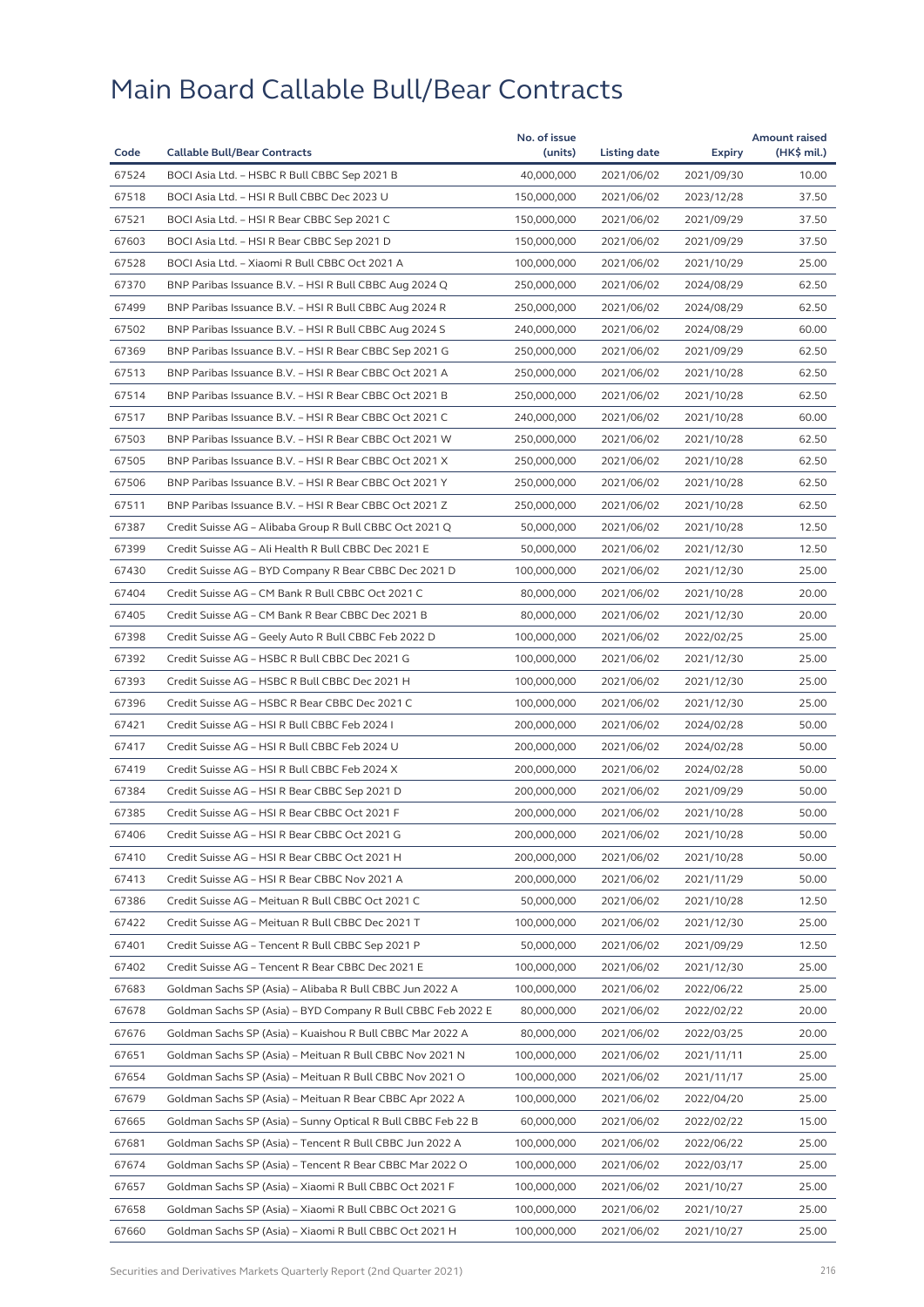|       |                                                              | No. of issue |                     |            | <b>Amount raised</b> |
|-------|--------------------------------------------------------------|--------------|---------------------|------------|----------------------|
| Code  | <b>Callable Bull/Bear Contracts</b>                          | (units)      | <b>Listing date</b> | Expiry     | (HK\$ mil.)          |
| 67663 | Goldman Sachs SP (Asia) - Xiaomi R Bear CBBC Dec 2021 A      | 100,000,000  | 2021/06/02          | 2021/12/29 | 25.00                |
| 67382 | HK Bank - HSI R Bull CBBC Oct 2023 F                         | 125,000,000  | 2021/06/02          | 2023/10/30 | 31.25                |
| 67380 | HK Bank - HSI R Bull CBBC Oct 2023 X                         | 125,000,000  | 2021/06/02          | 2023/10/30 | 31.25                |
| 67371 | HK Bank - HSI R Bear CBBC Jan 2022 F                         | 150,000,000  | 2021/06/02          | 2022/01/28 | 37.50                |
| 67373 | HK Bank - Meituan R Bull CBBC Nov 2021 L                     | 100,000,000  | 2021/06/02          | 2021/11/24 | 25.00                |
| 67372 | HK Bank - Meituan R Bear CBBC Nov 2021 U                     | 80,000,000   | 2021/06/02          | 2021/11/24 | 20.00                |
| 67376 | HK Bank - Xiaomi R Bull CBBC Dec 2021 Y                      | 100,000,000  | 2021/06/02          | 2021/12/03 | 25.00                |
| 67552 | Haitong Int'l Sec - HSBC R Bull CBBC Dec 2021 A              | 40,000,000   | 2021/06/02          | 2021/12/31 | 10.00                |
| 67546 | Haitong Int'l Sec - HSI R Bull CBBC Jul 2024 D               | 200,000,000  | 2021/06/02          | 2024/07/30 | 50.00                |
| 67544 | Haitong Int'l Sec - HSI R Bull CBBC Aug 2024 V               | 200,000,000  | 2021/06/02          | 2024/08/29 | 50.00                |
| 67545 | Haitong Int'l Sec - HSI R Bull CBBC Sep 2024 S               | 200,000,000  | 2021/06/02          | 2024/09/27 | 50.00                |
| 67532 | Haitong Int'l Sec - HSI R Bear CBBC Sep 2021 N               | 200,000,000  | 2021/06/02          | 2021/09/29 | 50.00                |
| 67533 | Haitong Int'l Sec - HSI R Bear CBBC Oct 2021 L               | 200,000,000  | 2021/06/02          | 2021/10/28 | 50.00                |
| 67535 | Haitong Int'l Sec - HSI R Bear CBBC Nov 2021 A               | 200,000,000  | 2021/06/02          | 2021/11/29 | 50.00                |
| 67539 | Haitong Int'l Sec - HSI R Bear CBBC Nov 2021 B               | 200,000,000  | 2021/06/02          | 2021/11/29 | 50.00                |
| 67541 | Haitong Int'l Sec - HSI R Bear CBBC Dec 2021 A               | 200,000,000  | 2021/06/02          | 2021/12/30 | 54.20                |
| 67547 | Haitong Int'l Sec - Xiaomi R Bear CBBC Nov 2021 F            | 100,000,000  | 2021/06/02          | 2021/11/29 | 25.00                |
| 67531 | Morgan Stanley Asia Products - Tencent R Bear CBBC Dec 20210 | 40,000,000   | 2021/06/02          | 2021/12/30 | 10.00                |
| 67556 | SG Issuer - Ali Health R Bull CBBC Dec 2021 G                | 100,000,000  | 2021/06/02          | 2021/12/31 | 25.00                |
| 67568 | SG Issuer - BYD Company R Bull CBBC Mar 2022 O               | 150,000,000  | 2021/06/02          | 2022/03/31 | 37.50                |
| 67588 | SG Issuer - China Life R Bull CBBC Mar 2022 H                | 150,000,000  | 2021/06/02          | 2022/03/31 | 37.50                |
| 67570 | SG Issuer - Geely Auto R Bull CBBC Mar 2022 C                | 150,000,000  | 2021/06/02          | 2022/03/31 | 37.50                |
| 67575 | SG Issuer - HKEX R Bull CBBC Dec 2021 M                      | 200,000,000  | 2021/06/02          | 2021/12/31 | 50.00                |
| 67576 | SG Issuer - HSBC R Bull CBBC Dec 2021 W                      | 100,000,000  | 2021/06/02          | 2021/12/31 | 25.00                |
| 67560 | SG Issuer - HSI R Bull CBBC Dec 2023 F                       | 250,000,000  | 2021/06/02          | 2023/12/28 | 62.50                |
| 67561 | SG Issuer - HSI R Bull CBBC Dec 2023 K                       | 250,000,000  | 2021/06/02          | 2023/12/28 | 62.50                |
| 67564 | SG Issuer - HSI R Bull CBBC Apr 2024 D                       | 250,000,000  | 2021/06/02          | 2024/04/29 | 62.50                |
| 67566 | SG Issuer - HSI R Bull CBBC Apr 2024 E                       | 250,000,000  | 2021/06/02          | 2024/04/29 | 62.50                |
| 67555 | SG Issuer - HSI R Bear CBBC Oct 2021 M                       | 250,000,000  | 2021/06/02          | 2021/10/28 | 62.50                |
| 67553 | SG Issuer - HSI R Bear CBBC Oct 2021 Y                       | 250,000,000  | 2021/06/02          | 2021/10/28 | 62.50                |
| 67587 | SG Issuer - HSTECH R Bull CBBC Dec 2021 Y                    | 100,000,000  | 2021/06/02          | 2021/12/30 | 25.00                |
| 67557 | SG Issuer - Meituan R Bull CBBC Nov 2021 I                   | 80,000,000   | 2021/06/02          | 2021/11/30 | 20.00                |
| 67577 | SG Issuer - Meituan R Bull CBBC Dec 2021 M                   | 200,000,000  | 2021/06/02          | 2021/12/31 | 50.00                |
| 67578 | SG Issuer - Ping An R Bull CBBC Dec 2021 D                   | 100,000,000  | 2021/06/02          |            | 25.00                |
| 67579 | SG Issuer - SMIC R Bull CBBC Dec 2021 V                      | 120,000,000  | 2021/06/02          | 2021/12/31 | 30.00                |
|       |                                                              |              |                     | 2021/12/31 |                      |
| 67589 | SG Issuer - Tencent R Bull CBBC Nov 2021 Z                   | 80,000,000   | 2021/06/02          | 2021/11/30 | 22.80                |
| 67558 | SG Issuer - Tencent R Bull CBBC Dec 2021 R                   | 400,000,000  | 2021/06/02          | 2021/12/31 | 100.00               |
| 67585 | SG Issuer - Xiaomi R Bull CBBC Dec 2021 I                    | 200,000,000  | 2021/06/02          | 2021/12/31 | 50.00                |
| 67464 | UBS AG - Ali Health R Bull CBBC Dec 2021 H                   | 100,000,000  | 2021/06/02          | 2021/12/30 | 25.00                |
| 67460 | UBS AG - BYD Company R Bear CBBC Jan 2022 G                  | 150,000,000  | 2021/06/02          | 2022/01/24 | 37.50                |
| 67493 | UBS AG - Geely Auto R Bull CBBC Jan 2022 X                   | 100,000,000  | 2021/06/02          | 2022/01/31 | 25.00                |
| 67473 | UBS AG - Great Wall Motor R Bull CBBC Dec 2021 M             | 80,000,000   | 2021/06/02          | 2021/12/31 | 20.00                |
| 67492 | UBS AG - HSBC R Bull CBBC Nov 2021 I                         | 150,000,000  | 2021/06/02          | 2021/11/30 | 37.50                |
| 67470 | UBS AG - HSCEI R Bull CBBC Dec 2021 W                        | 200,000,000  | 2021/06/02          | 2021/12/30 | 50.00                |
| 67479 | UBS AG - HSI R Bull CBBC Jan 2024 J                          | 200,000,000  | 2021/06/02          | 2024/01/30 | 50.00                |
| 67480 | UBS AG - HSI R Bull CBBC Feb 2024 K                          | 200,000,000  | 2021/06/02          | 2024/02/28 | 50.00                |
| 67482 | UBS AG - HSI R Bull CBBC Mar 2024 O                          | 200,000,000  | 2021/06/02          | 2024/03/27 | 50.00                |
| 67494 | UBS AG - HSI R Bull CBBC Mar 2024 P                          | 200,000,000  | 2021/06/02          | 2024/03/27 | 50.00                |
| 67433 | UBS AG - HSI R Bear CBBC Sep 2021 T                          | 200,000,000  | 2021/06/02          | 2021/09/29 | 50.00                |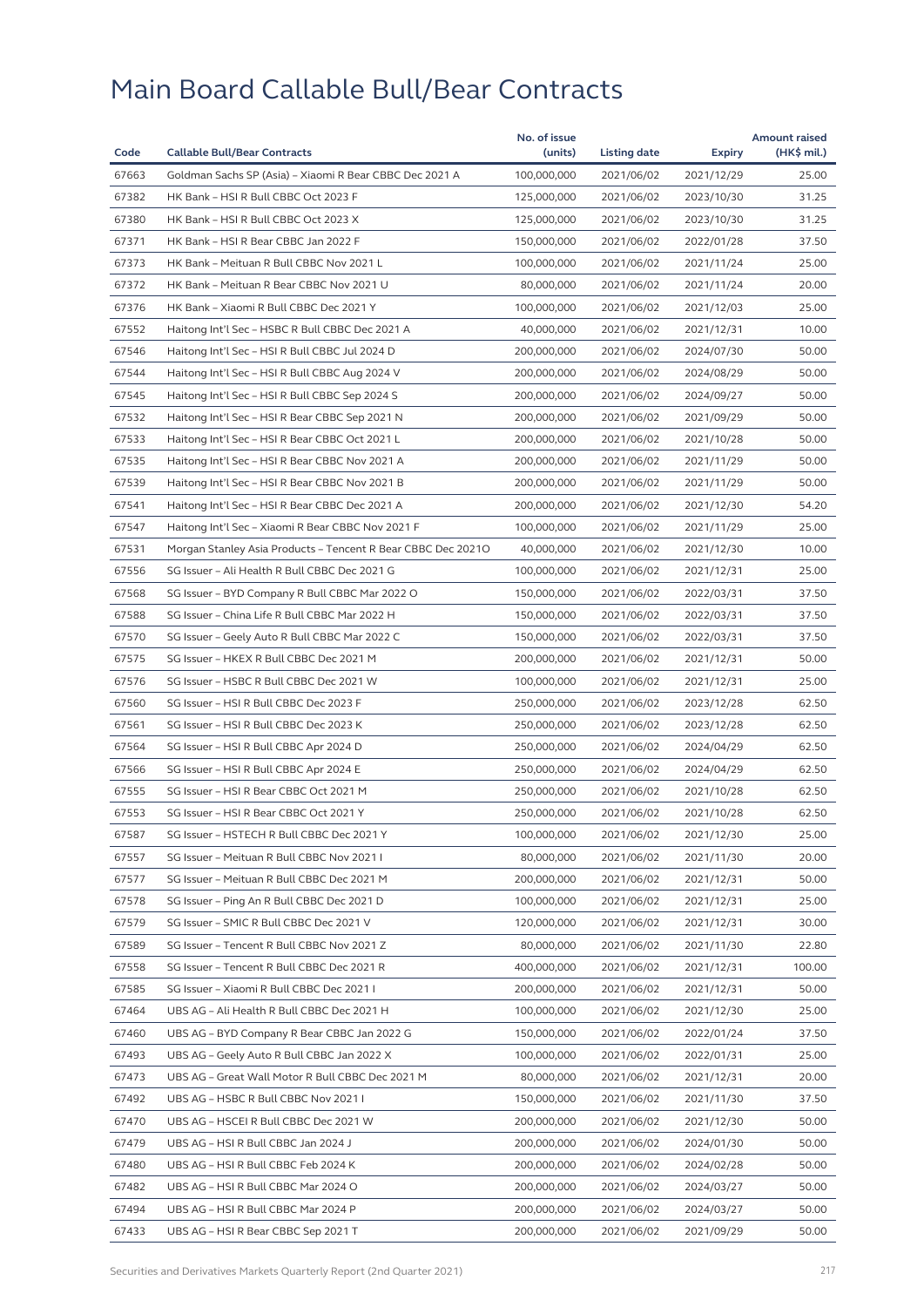|       |                                                            | No. of issue |              |            | <b>Amount raised</b> |
|-------|------------------------------------------------------------|--------------|--------------|------------|----------------------|
| Code  | <b>Callable Bull/Bear Contracts</b>                        | (units)      | Listing date | Expiry     | (HK\$ mil.)          |
| 67440 | UBS AG - HSI R Bear CBBC Nov 2021 I                        | 200,000,000  | 2021/06/02   | 2021/11/29 | 50.00                |
| 67441 | UBS AG - HSI R Bear CBBC Nov 2021 J                        | 200,000,000  | 2021/06/02   | 2021/11/29 | 50.00                |
| 67475 | UBS AG - Kuaishou R Bear CBBC Nov 2021 D                   | 200,000,000  | 2021/06/02   | 2021/11/30 | 50.00                |
| 67450 | UBS AG - Meituan R Bull CBBC Oct 2021 N                    | 50,000,000   | 2021/06/02   | 2021/10/25 | 12.50                |
| 67488 | UBS AG - Meituan R Bear CBBC Dec 2021 K                    | 50,000,000   | 2021/06/02   | 2021/12/30 | 12.50                |
| 67483 | UBS AG - Tencent R Bull CBBC Nov 2021 D                    | 40,000,000   | 2021/06/02   | 2021/11/30 | 10.00                |
| 67449 | UBS AG - Tencent R Bear CBBC Dec 2021 K                    | 200,000,000  | 2021/06/02   | 2021/12/30 | 50.00                |
| 67453 | UBS AG - Xiaomi R Bull CBBC Dec 2021 U                     | 100,000,000  | 2021/06/02   | 2021/12/30 | 25.00                |
| 67456 | UBS AG - Xiaomi R Bear CBBC Dec 2021 G                     | 100,000,000  | 2021/06/02   | 2021/12/30 | 25.00                |
| 67476 | UBS AG - Xinyi Solar R Bull CBBC Apr 2022 E                | 50,000,000   | 2021/06/02   | 2022/04/28 | 12.50                |
| 67630 | Bank Vontobel - AIA R Bull CBBC Dec 2021 E                 | 80,000,000   | 2021/06/02   | 2021/12/03 | 20.00                |
| 67624 | Bank Vontobel - Ali Health R Bear CBBC Dec 2021 A          | 40,000,000   | 2021/06/02   | 2021/12/30 | 10.00                |
| 67629 | Bank Vontobel - HSBC R Bull CBBC Dec 2021 G                | 60,000,000   | 2021/06/02   | 2021/12/17 | 15.00                |
| 67615 | Bank Vontobel - HSI R Bull CBBC Jan 2024 F                 | 100,000,000  | 2021/06/02   | 2024/01/30 | 25.00                |
| 67618 | Bank Vontobel - HSI R Bull CBBC Jan 2024 L                 | 100,000,000  | 2021/06/02   | 2024/01/30 | 25.00                |
| 67643 | Bank Vontobel - HSI R Bull CBBC Feb 2024 A                 | 100,000,000  | 2021/06/02   | 2024/02/28 | 25.00                |
| 67650 | Bank Vontobel - HSI R Bull CBBC Feb 2024 B                 | 100,000,000  | 2021/06/02   | 2024/02/28 | 25.00                |
| 67611 | Bank Vontobel - HSI R Bear CBBC Sep 2021 N                 | 100,000,000  | 2021/06/02   | 2021/09/29 | 25.00                |
| 67642 | Bank Vontobel - Meituan R Bear CBBC Nov 2021 N             | 100,000,000  | 2021/06/02   | 2021/11/19 | 25.00                |
| 67723 | BOCI Asia Ltd. - Ali Health R Bull CBBC Jan 2022 A         | 50,000,000   | 2021/06/03   | 2022/01/31 | 12.50                |
| 67727 | BOCI Asia Ltd. - HSI R Bull CBBC Dec 2023 V                | 150,000,000  | 2021/06/03   | 2023/12/28 | 37.50                |
| 67728 | BOCI Asia Ltd. - HSI R Bull CBBC Dec 2023 W                | 150,000,000  | 2021/06/03   | 2023/12/28 | 37.50                |
| 67733 | BOCI Asia Ltd. - HSI R Bear CBBC Sep 2021 E                | 150,000,000  | 2021/06/03   | 2021/09/29 | 37.50                |
| 67738 | BOCI Asia Ltd. - HSI R Bear CBBC Sep 2021 F                | 150,000,000  | 2021/06/03   | 2021/09/29 | 37.50                |
| 67724 | BOCI Asia Ltd. - Meituan R Bull CBBC Sep 2021 P            | 40,000,000   | 2021/06/03   | 2021/09/30 | 10.00                |
| 67725 | BOCI Asia Ltd. - Meituan R Bear CBBC Sep 2021 H            | 40,000,000   | 2021/06/03   | 2021/09/30 | 10.00                |
| 67726 | BOCI Asia Ltd. - Meituan R Bear CBBC Sep 2021 I            | 40,000,000   | 2021/06/03   | 2021/09/30 | 12.00                |
| 67711 | BNP Paribas Issuance B.V. - HSI R Bull CBBC Aug 2024 T     | 240,000,000  | 2021/06/03   | 2024/08/29 | 60.00                |
| 67714 | BNP Paribas Issuance B.V. - HSI R Bull CBBC Aug 2024 U     | 250,000,000  | 2021/06/03   | 2024/08/29 | 62.50                |
| 67718 | BNP Paribas Issuance B.V. - HSI R Bull CBBC Aug 2024 V     | 250,000,000  | 2021/06/03   | 2024/08/29 | 62.50                |
| 67719 | BNP Paribas Issuance B.V. - HSI R Bear CBBC Sep 2021 T     | 240,000,000  | 2021/06/03   | 2021/09/29 | 60.00                |
| 67840 | BNP Paribas Issuance B.V. - Meituan R Bull CBBC Nov 2021 A | 200,000,000  | 2021/06/03   | 2021/11/29 | 50.00                |
| 67839 | BNP Paribas Issuance B.V. – Meituan R Bull CBBC Nov 2021 B | 200,000,000  | 2021/06/03   | 2021/11/29 | 50.00                |
| 67841 | BNP Paribas Issuance B.V. - Meituan R Bull CBBC Nov 2021 E | 200,000,000  | 2021/06/03   | 2021/11/29 | 50.00                |
| 67844 | BNP Paribas Issuance B.V. - Tencent R Bull CBBC Dec 2021 L | 250,000,000  | 2021/06/03   | 2021/12/30 | 62.50                |
| 67809 | Credit Suisse AG - AIA R Bull CBBC Jan 2022 A              | 70,000,000   | 2021/06/03   | 2022/01/12 | 17.50                |
| 67838 | Credit Suisse AG - Geely Auto R Bull CBBC Feb 2022 E       | 100,000,000  | 2021/06/03   | 2022/02/16 | 25.00                |
| 67800 | Credit Suisse AG - Galaxy Ent R Bull CBBC Dec 2021 E       | 80,000,000   | 2021/06/03   | 2021/12/20 | 20.00                |
| 67801 | Credit Suisse AG - Galaxy Ent R Bear CBBC Dec 2021 D       | 80,000,000   | 2021/06/03   | 2021/12/29 | 20.00                |
| 67818 | Credit Suisse AG - HSI R Bull CBBC Mar 2024 F              | 200,000,000  | 2021/06/03   | 2024/03/27 | 50.00                |
| 67790 | Credit Suisse AG - HSI R Bull CBBC Apr 2024 R              | 200,000,000  | 2021/06/03   | 2024/04/29 | 50.00                |
| 67798 | Credit Suisse AG - HSI R Bear CBBC Sep 2021 E              | 200,000,000  | 2021/06/03   | 2021/09/29 | 50.00                |
| 67795 | Credit Suisse AG - HSI R Bear CBBC Sep 2021 F              | 200,000,000  | 2021/06/03   | 2021/09/29 | 50.00                |
| 67797 | Credit Suisse AG - HSI R Bear CBBC Sep 2021 G              | 200,000,000  | 2021/06/03   | 2021/09/29 | 50.00                |
| 67812 | Credit Suisse AG - JD.com R Bull CBBC Nov 2021 D           | 100,000,000  | 2021/06/03   | 2021/11/30 | 25.00                |
| 67792 | Credit Suisse AG - Kuaishou R Bull CBBC Jan 2022 B         | 100,000,000  | 2021/06/03   | 2022/01/28 | 25.00                |
| 67791 | Credit Suisse AG - Kuaishou R Bull CBBC Feb 2022 C         | 100,000,000  | 2021/06/03   |            | 25.00                |
|       |                                                            |              |              | 2022/02/23 |                      |
| 67807 | Credit Suisse AG - Kuaishou R Bear CBBC Jan 2022 B         | 100,000,000  | 2021/06/03   | 2022/01/27 | 25.00                |
| 67829 | Credit Suisse AG - Meituan R Bull CBBC Dec 2021 U          | 50,000,000   | 2021/06/03   | 2021/12/17 | 12.50                |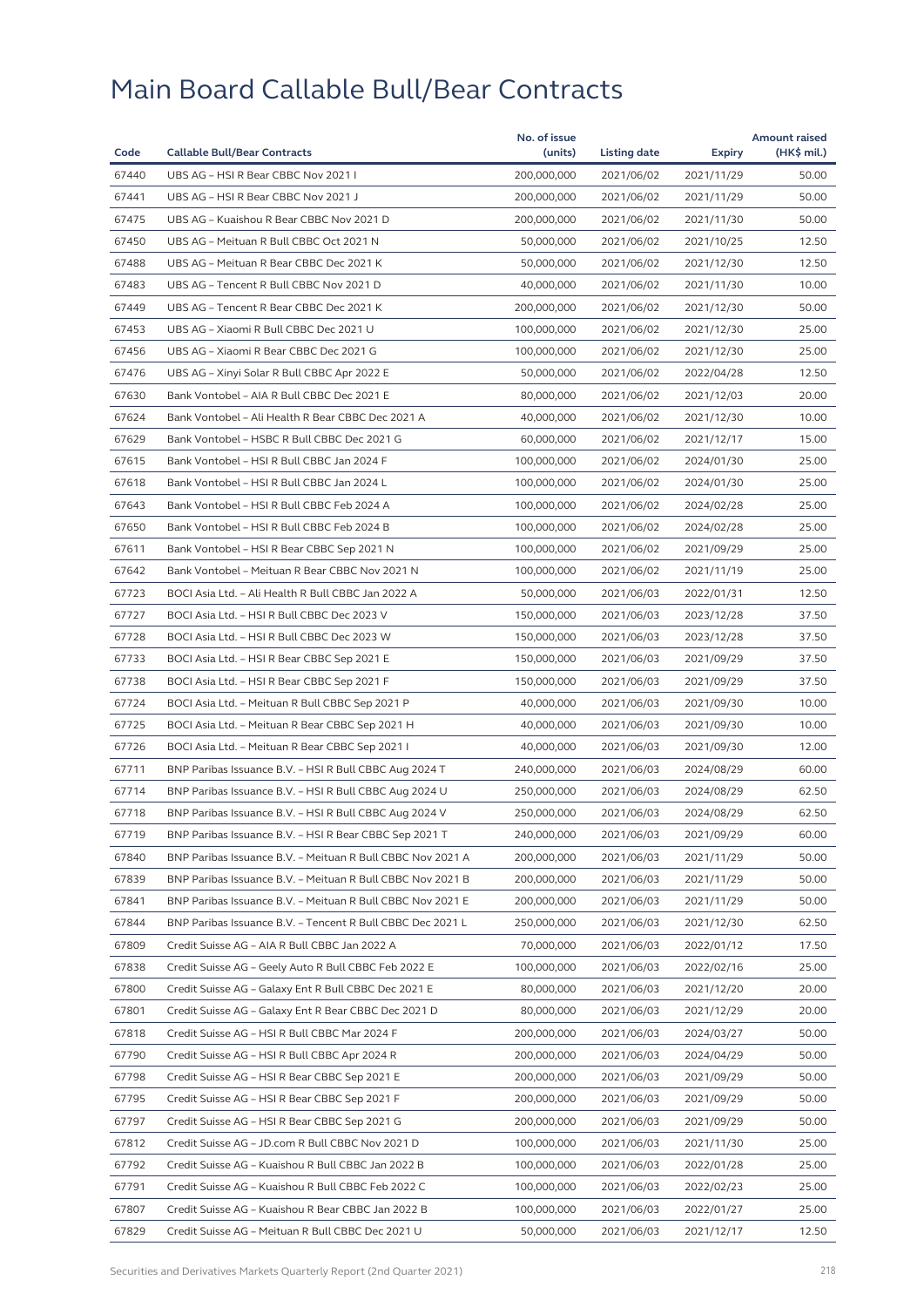|       |                                                              | No. of issue |              |            | <b>Amount raised</b> |
|-------|--------------------------------------------------------------|--------------|--------------|------------|----------------------|
| Code  | <b>Callable Bull/Bear Contracts</b>                          | (units)      | Listing date | Expiry     | (HK\$ mil.)          |
| 67834 | Credit Suisse AG - Meituan R Bull CBBC Dec 2021 V            | 100,000,000  | 2021/06/03   | 2021/12/29 | 25.00                |
| 67811 | Credit Suisse AG - Smoore Intl R Bull CBBC Jan 2022 A        | 50,000,000   | 2021/06/03   | 2022/01/21 | 12.50                |
| 67827 | Credit Suisse AG - Tencent R Bull CBBC Nov 2021 L            | 50,000,000   | 2021/06/03   | 2021/11/30 | 12.50                |
| 68018 | Goldman Sachs SP (Asia) - Alibaba R Bull CBBC Oct 2021 W     | 60,000,000   | 2021/06/03   | 2021/10/29 | 15.00                |
| 68000 | Goldman Sachs SP (Asia) - Alibaba R Bull CBBC Dec 2021 D     | 100,000,000  | 2021/06/03   | 2021/12/30 | 25.00                |
| 68007 | Goldman Sachs SP (Asia) - Geely Auto R Bull CBBC Jan 2022 B  | 80,000,000   | 2021/06/03   | 2022/01/17 | 20.00                |
| 67995 | Goldman Sachs SP (Asia) - HSBC R Bear CBBC May 2022 A        | 80,000,000   | 2021/06/03   | 2022/05/27 | 20.00                |
| 68004 | Goldman Sachs SP (Asia) - Meituan R Bull CBBC Nov 2021 P     | 100,000,000  | 2021/06/03   | 2021/11/18 | 25.00                |
| 68015 | Goldman Sachs SP (Asia) - Meituan R Bull CBBC Nov 2021 Q     | 100,000,000  | 2021/06/03   | 2021/11/17 | 25.00                |
| 68017 | Goldman Sachs SP (Asia) - Meituan R Bull CBBC Nov 2021 R     | 100,000,000  | 2021/06/03   | 2021/11/17 | 25.00                |
| 68013 | Goldman Sachs SP (Asia) - Tencent R Bull CBBC Sep 2021 E     | 100,000,000  | 2021/06/03   | 2021/09/09 | 25.00                |
| 68014 | Goldman Sachs SP (Asia) - Tencent R Bull CBBC Sep 2021 F     | 60,000,000   | 2021/06/03   | 2021/09/10 | 15.00                |
| 67993 | Goldman Sachs SP (Asia) - WuXi Bio R Bull CBBC Dec 2021 J    | 60,000,000   | 2021/06/03   | 2021/12/22 | 15.00                |
| 67992 | Goldman Sachs SP (Asia) - Xiaomi R Bull CBBC Nov 2021 A      | 100,000,000  | 2021/06/03   | 2021/11/30 | 25.00                |
| 67998 | Goldman Sachs SP (Asia) - Xiaomi R Bear CBBC Dec 2021 B      | 100,000,000  | 2021/06/03   | 2021/12/29 | 25.00                |
| 67705 | HK Bank - ANTA Sports R Bull CBBC Nov 2021 D                 | 40,000,000   | 2021/06/03   | 2021/11/16 | 10.00                |
| 67696 | HK Bank - China Mobile R Bull CBBC Dec 2021 G                | 60,000,000   | 2021/06/03   | 2021/12/10 | 15.00                |
| 67708 | HK Bank - CM Bank R Bull CBBC Dec 2021 E                     | 50,000,000   | 2021/06/03   | 2021/12/06 | 12.50                |
| 67684 | HK Bank - HSI R Bull CBBC Oct 2023 M                         | 150,000,000  | 2021/06/03   | 2023/10/30 | 37.50                |
| 67691 | HK Bank - HSI R Bear CBBC Oct 2021 I                         | 100,000,000  | 2021/06/03   | 2021/10/28 | 25.00                |
| 67707 | HK Bank - Meituan R Bull CBBC Dec 2021 J                     | 100,000,000  | 2021/06/03   | 2021/12/10 | 25.00                |
| 67703 | HK Bank - Tencent R Bull CBBC Dec 2021 Y                     | 100,000,000  | 2021/06/03   | 2021/12/09 | 25.00                |
| 67704 | HK Bank - WuXi Bio R Bull CBBC Dec 2021 H                    | 40,000,000   | 2021/06/03   | 2021/12/06 | 10.00                |
| 67942 | Haitong Int'l Sec - Alibaba Group R Bull CBBC Jan 2022 B     | 100,000,000  | 2021/06/03   | 2022/01/31 | 25.00                |
| 67954 | Haitong Int'l Sec - BYD Company R Bull CBBC Mar 2022 D       | 80,000,000   | 2021/06/03   | 2022/03/31 | 20.00                |
| 67935 | Haitong Int'l Sec - HSI R Bull CBBC Aug 2024 W               | 200,000,000  | 2021/06/03   | 2024/08/29 | 50.00                |
| 67936 | Haitong Int'l Sec - HSI R Bull CBBC Sep 2024 T               | 200,000,000  | 2021/06/03   | 2024/09/27 | 50.00                |
| 67938 | Haitong Int'l Sec - HSI R Bear CBBC Sep 2021 O               | 200,000,000  | 2021/06/03   | 2021/09/29 | 50.00                |
| 67951 | Haitong Int'l Sec - JD.com R Bull CBBC Dec 2021 A            | 60,000,000   | 2021/06/03   | 2021/12/31 | 15.00                |
| 67953 | Haitong Int'l Sec - JD.com R Bull CBBC Dec 2021 B            | 60,000,000   | 2021/06/03   | 2021/12/31 | 15.00                |
| 67961 | Haitong Int'l Sec - Kuaishou R Bear CBBC Mar 2022 A          | 60,000,000   | 2021/06/03   | 2022/03/31 | 15.00                |
| 67945 | Haitong Int'l Sec - Meituan R Bull CBBC Nov 2021 N           | 100,000,000  | 2021/06/03   | 2021/11/29 | 25.00                |
| 67949 | Haitong Int'l Sec - Meituan R Bull CBBC Nov 2021 O           | 100,000,000  | 2021/06/03   | 2021/11/29 | 25.00                |
| 67947 | Haitong Int'l Sec - Meituan R Bull CBBC Dec 2021 P           | 100,000,000  | 2021/06/03   | 2021/12/31 | 25.00                |
| 67937 | Haitong Int'l Sec – Meituan R Bear CBBC Nov 2021 O           | 100,000,000  | 2021/06/03   | 2021/11/29 | 25.00                |
| 67959 | Haitong Int'l Sec - Smoore Intl R Bull CBBC Mar 2022 A       | 40,000,000   | 2021/06/03   | 2022/03/31 | 10.00                |
| 67944 | Haitong Int'l Sec - Tencent R Bull CBBC Nov 2021 S           | 100,000,000  | 2021/06/03   | 2021/11/29 | 25.00                |
| 67943 | Haitong Int'l Sec - Tencent R Bull CBBC Dec 2021 P           | 100,000,000  | 2021/06/03   | 2021/12/31 | 25.00                |
| 67932 | J P Morgan SP BV - Meituan R Bull CBBC Dec 2021 C            | 200,000,000  | 2021/06/03   | 2021/12/17 | 50.00                |
| 67965 | Morgan Stanley Asia Products - Alibaba R Bull CBBC Dec 20211 | 40,000,000   | 2021/06/03   | 2021/12/01 | 10.00                |
| 67964 | Morgan Stanley Asia Products - Tencent R Bull CBBC Nov 2021J | 40,000,000   | 2021/06/03   | 2021/11/01 | 10.00                |
| 67854 | SG Issuer - AIA R Bull CBBC Nov 2021 I                       | 60,000,000   | 2021/06/03   | 2021/11/30 | 15.00                |
| 67909 | SG Issuer - Alibaba Group R Bull CBBC Nov 2021 C             | 80,000,000   | 2021/06/03   | 2021/11/30 | 20.00                |
| 67911 | SG Issuer – ANTA Sports R Bull CBBC Mar 2022 B               | 150,000,000  | 2021/06/03   | 2022/03/31 | 37.50                |
| 67857 | SG Issuer - BYD Company R Bull CBBC Feb 2022 M               | 150,000,000  | 2021/06/03   | 2022/02/28 | 37.50                |
| 67859 | SG Issuer - China Mobile R Bull CBBC Dec 2021 P              | 100,000,000  | 2021/06/03   | 2021/12/31 | 25.00                |
| 67878 | SG Issuer - CM Bank R Bull CBBC Nov 2021 C                   | 100,000,000  | 2021/06/03   | 2021/11/30 | 25.00                |
| 67880 | SG Issuer - CM Bank R Bear CBBC Dec 2021 B                   | 100,000,000  | 2021/06/03   | 2021/12/31 | 25.00                |
| 67885 | SG Issuer – Geely Auto R Bull CBBC Feb 2022 E                | 150,000,000  | 2021/06/03   | 2022/02/28 | 37.50                |
|       |                                                              |              |              |            |                      |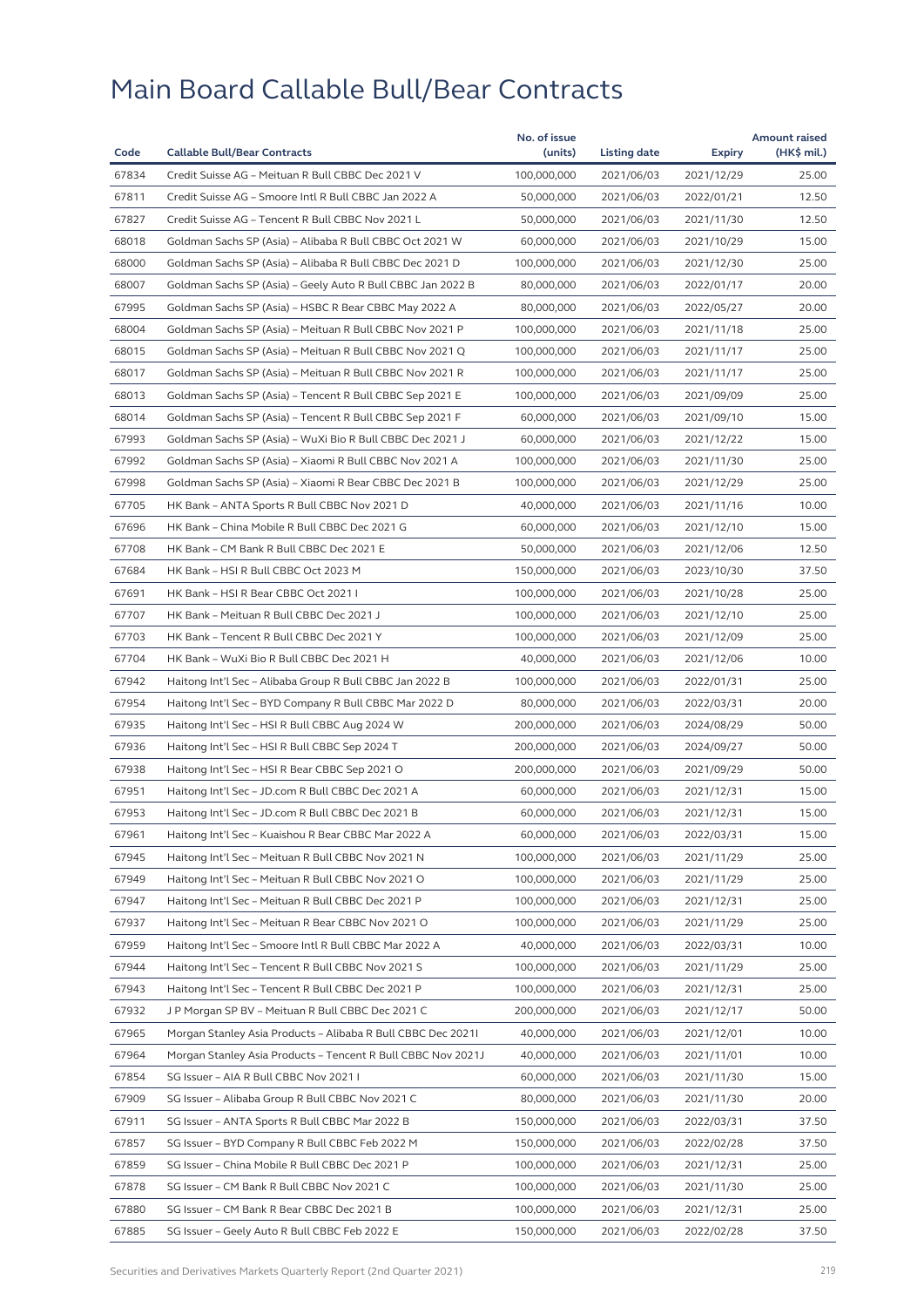|       |                                                  | No. of issue |              |            | <b>Amount raised</b> |
|-------|--------------------------------------------------|--------------|--------------|------------|----------------------|
| Code  | <b>Callable Bull/Bear Contracts</b>              | (units)      | Listing date | Expiry     | (HK\$ mil.)          |
| 67860 | SG Issuer - HKEX R Bear CBBC Nov 2021 L          | 200,000,000  | 2021/06/03   | 2021/11/30 | 50.00                |
| 67850 | SG Issuer - HSI R Bull CBBC Feb 2024 X           | 250,000,000  | 2021/06/03   | 2024/02/28 | 62.50                |
| 67852 | SG Issuer - HSI R Bull CBBC Apr 2024 F           | 250,000,000  | 2021/06/03   | 2024/04/29 | 62.50                |
| 67904 | SG Issuer - HSI R Bear CBBC Sep 2021 S           | 250,000,000  | 2021/06/03   | 2021/09/29 | 62.50                |
| 67898 | SG Issuer - HSI R Bear CBBC Oct 2021 O           | 250,000,000  | 2021/06/03   | 2021/10/28 | 62.50                |
| 67846 | SG Issuer - HSI R Bear CBBC Nov 2021 R           | 250,000,000  | 2021/06/03   | 2021/11/29 | 62.50                |
| 67901 | SG Issuer - HSI R Bear CBBC Nov 2021 S           | 500,000,000  | 2021/06/03   | 2021/11/29 | 125.00               |
| 67862 | SG Issuer - JD.com R Bear CBBC Dec 2021 I        | 200,000,000  | 2021/06/03   | 2021/12/31 | 50.00                |
| 67863 | SG Issuer - Kuaishou R Bull CBBC Jan 2022 D      | 150,000,000  | 2021/06/03   | 2022/01/31 | 37.50                |
| 67912 | SG Issuer - Meituan R Bull CBBC Oct 2021 S       | 80,000,000   | 2021/06/03   | 2021/10/29 | 20.00                |
| 67914 | SG Issuer - Meituan R Bull CBBC Nov 2021 K       | 80,000,000   | 2021/06/03   | 2021/11/30 | 20.00                |
| 67917 | SG Issuer - Meituan R Bull CBBC Jan 2022 F       | 200,000,000  | 2021/06/03   | 2022/01/31 | 50.00                |
| 67922 | SG Issuer - Meituan R Bull CBBC Feb 2022 X       | 200,000,000  | 2021/06/03   | 2022/02/28 | 50.00                |
| 67887 | SG Issuer - Meituan R Bear CBBC Jan 2022 D       | 200,000,000  | 2021/06/03   | 2022/01/31 | 50.00                |
| 67871 | SG Issuer - Ping An R Bull CBBC Dec 2021 E       | 100,000,000  | 2021/06/03   | 2021/12/31 | 25.00                |
| 67888 | SG Issuer - Smoore Intl R Bull CBBC Dec 2021 N   | 60,000,000   | 2021/06/03   | 2021/12/31 | 15.00                |
| 67872 | SG Issuer - Sunny Optical R Bull CBBC Nov 2021 J | 40,000,000   | 2021/06/03   | 2021/11/30 | 10.00                |
| 67924 | SG Issuer - Tencent R Bull CBBC Oct 2021 Q       | 80,000,000   | 2021/06/03   | 2021/10/29 | 20.00                |
| 67925 | SG Issuer - Tencent R Bull CBBC Jan 2022 J       | 400,000,000  | 2021/06/03   | 2022/01/31 | 100.00               |
| 67890 | SG Issuer - Tencent R Bear CBBC Dec 2021 Y       | 400,000,000  | 2021/06/03   | 2021/12/31 | 100.00               |
| 67874 | SG Issuer - WuXi Bio R Bull CBBC Dec 2021 N      | 60,000,000   | 2021/06/03   | 2021/12/31 | 15.00                |
| 67931 | SG Issuer - Xiaomi R Bull CBBC Nov 2021 A        | 60,000,000   | 2021/06/03   | 2021/11/30 | 15.00                |
| 67785 | UBS AG - Alibaba Group R Bull CBBC Nov 2021 L    | 80,000,000   | 2021/06/03   | 2021/11/25 | 20.00                |
| 67766 | UBS AG – Alibaba Group R Bear CBBC Dec 2021 Q    | 80,000,000   | 2021/06/03   | 2021/12/31 | 20.00                |
| 67752 | UBS AG - Ali Health R Bull CBBC Dec 2021 I       | 100,000,000  | 2021/06/03   | 2021/12/30 | 25.00                |
| 67756 | UBS AG - Anta Sports R Bear CBBC Dec 2021 B      | 150,000,000  | 2021/06/03   | 2021/12/31 | 37.50                |
| 67754 | UBS AG - CM Bank R Bear CBBC Dec 2021 A          | 100,000,000  | 2021/06/03   | 2021/12/30 | 25.00                |
| 67767 | UBS AG - Geely Auto R Bull CBBC Jan 2022 Y       | 100,000,000  | 2021/06/03   | 2022/01/31 | 25.00                |
| 67763 | UBS AG - HKEX R Bull CBBC Oct 2021 J             | 50,000,000   | 2021/06/03   | 2021/10/25 | 12.50                |
| 67786 | UBS AG - HSI R Bull CBBC Feb 2024 L              | 200,000,000  | 2021/06/03   | 2024/02/28 | 50.00                |
| 67741 | UBS AG - HSI R Bull CBBC Mar 2024 S              | 200,000,000  | 2021/06/03   | 2024/03/27 | 50.00                |
| 67742 | UBS AG - HSI R Bull CBBC Apr 2024 M              | 200,000,000  | 2021/06/03   | 2024/04/29 | 50.00                |
| 67774 | UBS AG – HSI R Bear CBBC Sep 2021 D              | 200,000,000  | 2021/06/03   | 2021/09/29 | 50.00                |
| 67780 | UBS AG - HSI R Bear CBBC Sep 2021 F              | 200,000,000  | 2021/06/03   | 2021/09/29 | 50.00                |
| 67781 | UBS AG - HSI R Bear CBBC Sep 2021 H              | 200,000,000  | 2021/06/03   | 2021/09/29 | 50.00                |
| 67779 | UBS AG - HSI R Bear CBBC Sep 2021 I              | 200,000,000  | 2021/06/03   | 2021/09/29 | 50.00                |
| 67782 | UBS AG - HSI R Bear CBBC Sep 2021 M              | 200,000,000  | 2021/06/03   | 2021/09/29 | 50.00                |
| 67776 | UBS AG - HSI R Bear CBBC Sep 2021 X              | 200,000,000  | 2021/06/03   | 2021/09/29 | 50.00                |
| 67770 | UBS AG - Kuaishou R Bull CBBC Jan 2022 D         | 200,000,000  | 2021/06/03   | 2022/01/31 | 50.00                |
| 67772 | UBS AG - Kuaishou R Bear CBBC Dec 2021 H         | 200,000,000  | 2021/06/03   | 2021/12/31 | 50.00                |
| 67784 | UBS AG - Meituan R Bull CBBC Nov 2021 K          | 150,000,000  | 2021/06/03   | 2021/11/30 | 37.50                |
| 67759 | UBS AG - Meituan R Bull CBBC Dec 2021 P          | 150,000,000  | 2021/06/03   | 2021/12/30 | 37.50                |
| 67745 | UBS AG - Meituan R Bear CBBC Nov 2021 W          | 150,000,000  | 2021/06/03   | 2021/11/25 | 37.50                |
| 67769 | UBS AG – SMIC R Bull CBBC Dec 2021 C             | 100,000,000  | 2021/06/03   | 2021/12/30 | 25.00                |
| 67773 | UBS AG - Smoore Intl R Bull CBBC Oct 2021 L      | 50,000,000   | 2021/06/03   | 2021/10/28 | 12.50                |
| 67788 | UBS AG - Tencent R Bull CBBC Oct 2021 E          | 200,000,000  | 2021/06/03   | 2021/10/25 | 50.00                |
| 67758 | UBS AG - Tencent R Bull CBBC Dec 2021 N          | 200,000,000  | 2021/06/03   | 2021/12/30 | 50.00                |
| 67749 | UBS AG - Tencent R Bear CBBC Nov 2021 K          | 40,000,000   | 2021/06/03   | 2021/11/25 | 10.00                |
| 67967 | Bank Vontobel - HSI R Bull CBBC Jan 2024 S       | 100,000,000  | 2021/06/03   | 2024/01/30 | 25.00                |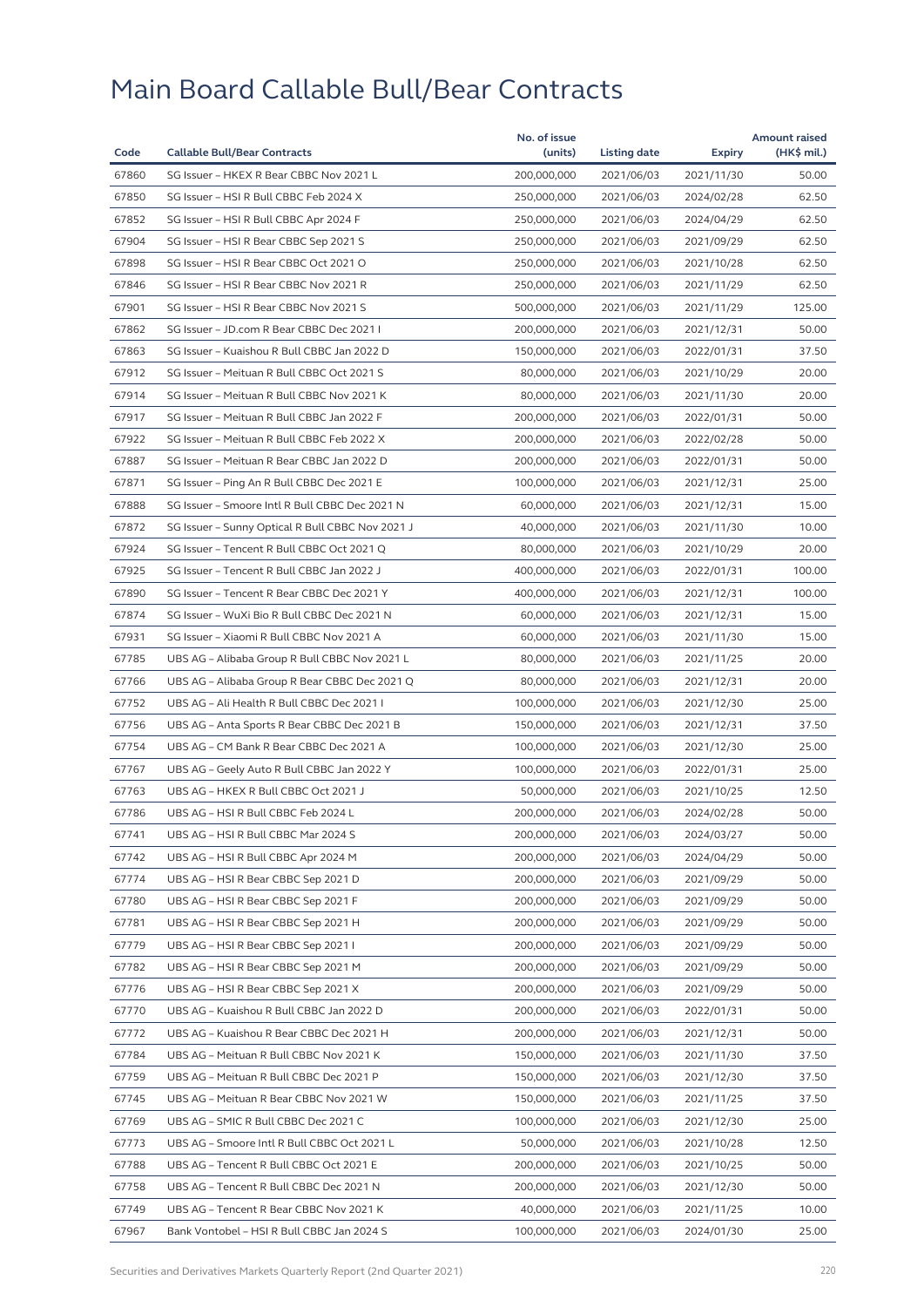| 67986<br>100,000,000<br>2021/06/03<br>2024/02/28<br>25.00<br>Bank Vontobel - HSI R Bull CBBC Feb 2024 C<br>67987<br>Bank Vontobel - HSI R Bull CBBC Feb 2024 D<br>100,000,000<br>2021/06/03<br>25.00<br>2024/02/28<br>67972<br>25.00<br>Bank Vontobel - HSI R Bear CBBC Sep 2021 O<br>100,000,000<br>2021/06/03<br>2021/09/29<br>67973<br>Bank Vontobel - HSI R Bear CBBC Sep 2021 P<br>100,000,000<br>25.00<br>2021/06/03<br>2021/09/29<br>67990<br>Bank Vontobel - JD.com R Bull CBBC Dec 2021 M<br>50,000,000<br>2021/06/03<br>2021/12/10<br>12.50<br>67981<br>25.00<br>Bank Vontobel - Meituan R Bull CBBC Dec 2021 C<br>100.000.000<br>2021/06/03<br>2021/12/03<br>67985<br>Bank Vontobel - Meituan R Bull CBBC Dec 2021 K<br>100,000,000<br>2021/06/03<br>2021/12/17<br>25.00<br>67966<br>Bank Vontobel - Meituan R Bear CBBC Nov 2021 O<br>100,000,000<br>2021/06/03<br>2021/11/26<br>25.00<br>67988<br>Bank Vontobel - Meituan R Bear CBBC Dec 2021 I<br>100,000,000<br>2021/06/03<br>25.00<br>2021/12/17<br>67969<br>Bank Vontobel - Smoore Intl R Bull CBBC Dec 2021 K<br>40,000,000<br>2021/06/03<br>10.00<br>2021/12/17<br>67991<br>Bank Vontobel - Weimob R Bull CBBC Mar 2022 C<br>40,000,000<br>2021/06/03<br>10.00<br>2022/03/11<br>67971<br>Bank Vontobel - Wuxi Bio R Bull CBBC Dec 2021 I<br>40,000,000<br>2021/06/03<br>2021/12/03<br>10.00<br>67977<br>Bank Vontobel - Xiaomi R Bull CBBC Dec 2021 Y<br>100,000,000<br>2021/06/03<br>25.00<br>2021/12/10<br>68056<br>BOCI Asia Ltd. - Alibaba Group R Bull CBBC Sep 2021 M<br>60,000,000<br>2021/06/04<br>2021/09/30<br>15.00<br>68045<br>BOCI Asia Ltd. - HSI R Bull CBBC Dec 2023 X<br>150,000,000<br>2021/06/04<br>37.50<br>2023/12/28<br>68046<br>BOCI Asia Ltd. - HSI R Bear CBBC Sep 2021 G<br>150,000,000<br>2021/06/04<br>2021/09/29<br>37.50<br>68048<br>37.50<br>BOCI Asia Ltd. - HSI R Bear CBBC Sep 2021 H<br>150,000,000<br>2021/06/04<br>2021/09/29<br>68050<br>BOCI Asia Ltd. - Kuaishou R Bull CBBC Dec 2021 H<br>150,000,000<br>2021/06/04<br>37.50<br>2021/12/31<br>68053<br>BOCI Asia Ltd. - Meituan R Bull CBBC Sep 2021 Q<br>40,000,000<br>2021/06/04<br>2021/09/30<br>10.00<br>68052<br>BOCI Asia Ltd. - Sunny Optical R Bull CBBC Sep 2021 C<br>40,000,000<br>2021/06/04<br>2021/09/30<br>10.00<br>68049<br>BOCI Asia Ltd. - Tencent R Bull CBBC Sep 2021 N<br>120,000,000<br>2021/06/04<br>2021/09/30<br>30.00<br>68073<br>BNP Paribas Issuance B.V. - CNOOC R Bull CBBC Dec 2021 A<br>100,000,000<br>2021/06/04<br>2021/12/30<br>25.00<br>68074<br>BNP Paribas Issuance B.V. - CNOOC R Bull CBBC Dec 2021 B<br>100,000,000<br>2021/06/04<br>2021/12/30<br>25.00<br>68137<br>BNP Paribas Issuance B.V. - HSI R Bull CBBC Aug 2024 G<br>62.50<br>250,000,000<br>2021/06/04<br>2024/08/29<br>68139<br>BNP Paribas Issuance B.V. - HSI R Bull CBBC Aug 2024 I<br>240,000,000<br>2021/06/04<br>2024/08/29<br>60.00<br>68133<br>BNP Paribas Issuance B.V. - HSI R Bull CBBC Aug 2024 Y<br>250,000,000<br>2021/06/04<br>2024/08/29<br>62.50<br>68136<br>BNP Paribas Issuance B.V. - HSI R Bull CBBC Aug 2024 Z<br>250,000,000<br>2021/06/04<br>2024/08/29<br>62.50<br>68143<br>BNP Paribas Issuance B.V. - HSI R Bear CBBC Sep 2021 C<br>250,000,000<br>2021/06/04<br>2021/09/29<br>62.50<br>68147<br>BNP Paribas Issuance B.V. - HSI R Bear CBBC Sep 2021 I<br>250,000,000<br>2021/06/04<br>2021/09/29<br>62.50<br>62.50<br>68151<br>BNP Paribas Issuance B.V. - HSI R Bear CBBC Sep 2021 L<br>250,000,000<br>2021/06/04<br>2021/09/29<br>68153<br>BNP Paribas Issuance B.V. - HSI R Bear CBBC Sep 2021 P<br>240,000,000<br>2021/06/04<br>60.00<br>2021/09/29<br>68038<br>BNP Paribas Issuance B.V. - HSI R Bear CBBC Sep 2021 X<br>250,000,000<br>2021/06/04<br>2021/09/29<br>62.50<br>68141<br>BNP Paribas Issuance B.V. - HSI R Bear CBBC Sep 2021 Y<br>250,000,000<br>2021/06/04<br>2021/09/29<br>62.50<br>68142<br>BNP Paribas Issuance B.V. - HSI R Bear CBBC Sep 2021 Z<br>250,000,000<br>2021/06/04<br>2021/09/29<br>62.50<br>68078<br>BNP Paribas Issuance B.V. - HSTECH R Bull CBBC Dec 2021 A<br>100,000,000<br>2021/06/04<br>25.00<br>2021/12/30<br>68079<br>BNP Paribas Issuance B.V. - HSTECH R Bull CBBC Dec 2021 B<br>100,000,000<br>2021/06/04<br>2021/12/30<br>25.00<br>50.00<br>68062<br>BNP Paribas Issuance B.V. - Meituan R Bull CBBC Nov 2021 F<br>200,000,000<br>2021/06/04<br>2021/11/29<br>68067<br>BNP Paribas Issuance B.V. - Meituan R Bull CBBC Nov 2021 G<br>200,000,000<br>2021/06/04<br>2021/11/29<br>50.00<br>68075<br>BNP Paribas Issuance B.V. - Tencent R Bull CBBC Nov 2021 Y<br>250,000,000<br>2021/06/04<br>2021/11/29<br>62.50<br>68130<br>Credit Suisse AG - Alibaba Group R Bull CBBC Dec 2021 G<br>50,000,000<br>2021/06/04<br>12.50<br>2021/12/01<br>100,000,000<br>68097<br>Credit Suisse AG - BYD Company R Bull CBBC Feb 2022 J<br>2021/06/04<br>2022/02/23<br>25.00<br>68117<br>Credit Suisse AG - CNOOC R Bull CBBC Dec 2021 G<br>50,000,000<br>2021/06/04<br>2021/12/01<br>12.50<br>68102<br>Credit Suisse AG - Greatwall Motor R Bull CBBC Dec 2021 H<br>60,000,000<br>2021/06/04<br>2021/12/24<br>15.00<br>68091<br>50,000,000<br>2021/06/04<br>2022/01/21<br>12.50<br>Credit Suisse AG – HKEX R Bull CBBC Jan 2022 A<br>68128<br>Credit Suisse AG - HSI R Bull CBBC Mar 2024 N<br>200,000,000<br>2021/06/04<br>2024/03/27<br>50.00<br>68083<br>Credit Suisse AG - HSI R Bull CBBC Apr 2024 E<br>200,000,000<br>2021/06/04<br>50.00<br>2024/04/29<br>68084<br>Credit Suisse AG - HSI R Bull CBBC Apr 2024 F<br>200,000,000<br>2021/06/04<br>2024/04/29<br>50.00<br>50.00<br>68126<br>Credit Suisse AG - HSI R Bull CBBC Apr 2024 Q<br>200,000,000<br>2021/06/04<br>2024/04/29<br>68081<br>Credit Suisse AG - HSI R Bear CBBC Sep 2021 H<br>200,000,000<br>2021/06/04<br>2021/09/29<br>50.00 |      |                                     | No. of issue |              |        | <b>Amount raised</b> |
|------------------------------------------------------------------------------------------------------------------------------------------------------------------------------------------------------------------------------------------------------------------------------------------------------------------------------------------------------------------------------------------------------------------------------------------------------------------------------------------------------------------------------------------------------------------------------------------------------------------------------------------------------------------------------------------------------------------------------------------------------------------------------------------------------------------------------------------------------------------------------------------------------------------------------------------------------------------------------------------------------------------------------------------------------------------------------------------------------------------------------------------------------------------------------------------------------------------------------------------------------------------------------------------------------------------------------------------------------------------------------------------------------------------------------------------------------------------------------------------------------------------------------------------------------------------------------------------------------------------------------------------------------------------------------------------------------------------------------------------------------------------------------------------------------------------------------------------------------------------------------------------------------------------------------------------------------------------------------------------------------------------------------------------------------------------------------------------------------------------------------------------------------------------------------------------------------------------------------------------------------------------------------------------------------------------------------------------------------------------------------------------------------------------------------------------------------------------------------------------------------------------------------------------------------------------------------------------------------------------------------------------------------------------------------------------------------------------------------------------------------------------------------------------------------------------------------------------------------------------------------------------------------------------------------------------------------------------------------------------------------------------------------------------------------------------------------------------------------------------------------------------------------------------------------------------------------------------------------------------------------------------------------------------------------------------------------------------------------------------------------------------------------------------------------------------------------------------------------------------------------------------------------------------------------------------------------------------------------------------------------------------------------------------------------------------------------------------------------------------------------------------------------------------------------------------------------------------------------------------------------------------------------------------------------------------------------------------------------------------------------------------------------------------------------------------------------------------------------------------------------------------------------------------------------------------------------------------------------------------------------------------------------------------------------------------------------------------------------------------------------------------------------------------------------------------------------------------------------------------------------------------------------------------------------------------------------------------------------------------------------------------------------------------------------------------------------------------------------------------------------------------------------------------------------------------------------------------------------------------------------------------------------------------------------------------------------------------------------------------------------------------------------------------------------------------------------------------------------------------------------------------------------------------------------------------------------------------------------------------------------------------------------------------------------------------------------------------------------------------------------------------------------------------------------------------------------------------------------------------------------------------------------------------------------------------------------------------------------------------------------------------------------------------------------------------------------------------------------------------------------------------------------------------------------------------------------------------|------|-------------------------------------|--------------|--------------|--------|----------------------|
|                                                                                                                                                                                                                                                                                                                                                                                                                                                                                                                                                                                                                                                                                                                                                                                                                                                                                                                                                                                                                                                                                                                                                                                                                                                                                                                                                                                                                                                                                                                                                                                                                                                                                                                                                                                                                                                                                                                                                                                                                                                                                                                                                                                                                                                                                                                                                                                                                                                                                                                                                                                                                                                                                                                                                                                                                                                                                                                                                                                                                                                                                                                                                                                                                                                                                                                                                                                                                                                                                                                                                                                                                                                                                                                                                                                                                                                                                                                                                                                                                                                                                                                                                                                                                                                                                                                                                                                                                                                                                                                                                                                                                                                                                                                                                                                                                                                                                                                                                                                                                                                                                                                                                                                                                                                                                                                                                                                                                                                                                                                                                                                                                                                                                                                                                                                                                                          | Code | <b>Callable Bull/Bear Contracts</b> | (units)      | Listing date | Expiry | (HK\$ mil.)          |
|                                                                                                                                                                                                                                                                                                                                                                                                                                                                                                                                                                                                                                                                                                                                                                                                                                                                                                                                                                                                                                                                                                                                                                                                                                                                                                                                                                                                                                                                                                                                                                                                                                                                                                                                                                                                                                                                                                                                                                                                                                                                                                                                                                                                                                                                                                                                                                                                                                                                                                                                                                                                                                                                                                                                                                                                                                                                                                                                                                                                                                                                                                                                                                                                                                                                                                                                                                                                                                                                                                                                                                                                                                                                                                                                                                                                                                                                                                                                                                                                                                                                                                                                                                                                                                                                                                                                                                                                                                                                                                                                                                                                                                                                                                                                                                                                                                                                                                                                                                                                                                                                                                                                                                                                                                                                                                                                                                                                                                                                                                                                                                                                                                                                                                                                                                                                                                          |      |                                     |              |              |        |                      |
|                                                                                                                                                                                                                                                                                                                                                                                                                                                                                                                                                                                                                                                                                                                                                                                                                                                                                                                                                                                                                                                                                                                                                                                                                                                                                                                                                                                                                                                                                                                                                                                                                                                                                                                                                                                                                                                                                                                                                                                                                                                                                                                                                                                                                                                                                                                                                                                                                                                                                                                                                                                                                                                                                                                                                                                                                                                                                                                                                                                                                                                                                                                                                                                                                                                                                                                                                                                                                                                                                                                                                                                                                                                                                                                                                                                                                                                                                                                                                                                                                                                                                                                                                                                                                                                                                                                                                                                                                                                                                                                                                                                                                                                                                                                                                                                                                                                                                                                                                                                                                                                                                                                                                                                                                                                                                                                                                                                                                                                                                                                                                                                                                                                                                                                                                                                                                                          |      |                                     |              |              |        |                      |
|                                                                                                                                                                                                                                                                                                                                                                                                                                                                                                                                                                                                                                                                                                                                                                                                                                                                                                                                                                                                                                                                                                                                                                                                                                                                                                                                                                                                                                                                                                                                                                                                                                                                                                                                                                                                                                                                                                                                                                                                                                                                                                                                                                                                                                                                                                                                                                                                                                                                                                                                                                                                                                                                                                                                                                                                                                                                                                                                                                                                                                                                                                                                                                                                                                                                                                                                                                                                                                                                                                                                                                                                                                                                                                                                                                                                                                                                                                                                                                                                                                                                                                                                                                                                                                                                                                                                                                                                                                                                                                                                                                                                                                                                                                                                                                                                                                                                                                                                                                                                                                                                                                                                                                                                                                                                                                                                                                                                                                                                                                                                                                                                                                                                                                                                                                                                                                          |      |                                     |              |              |        |                      |
|                                                                                                                                                                                                                                                                                                                                                                                                                                                                                                                                                                                                                                                                                                                                                                                                                                                                                                                                                                                                                                                                                                                                                                                                                                                                                                                                                                                                                                                                                                                                                                                                                                                                                                                                                                                                                                                                                                                                                                                                                                                                                                                                                                                                                                                                                                                                                                                                                                                                                                                                                                                                                                                                                                                                                                                                                                                                                                                                                                                                                                                                                                                                                                                                                                                                                                                                                                                                                                                                                                                                                                                                                                                                                                                                                                                                                                                                                                                                                                                                                                                                                                                                                                                                                                                                                                                                                                                                                                                                                                                                                                                                                                                                                                                                                                                                                                                                                                                                                                                                                                                                                                                                                                                                                                                                                                                                                                                                                                                                                                                                                                                                                                                                                                                                                                                                                                          |      |                                     |              |              |        |                      |
|                                                                                                                                                                                                                                                                                                                                                                                                                                                                                                                                                                                                                                                                                                                                                                                                                                                                                                                                                                                                                                                                                                                                                                                                                                                                                                                                                                                                                                                                                                                                                                                                                                                                                                                                                                                                                                                                                                                                                                                                                                                                                                                                                                                                                                                                                                                                                                                                                                                                                                                                                                                                                                                                                                                                                                                                                                                                                                                                                                                                                                                                                                                                                                                                                                                                                                                                                                                                                                                                                                                                                                                                                                                                                                                                                                                                                                                                                                                                                                                                                                                                                                                                                                                                                                                                                                                                                                                                                                                                                                                                                                                                                                                                                                                                                                                                                                                                                                                                                                                                                                                                                                                                                                                                                                                                                                                                                                                                                                                                                                                                                                                                                                                                                                                                                                                                                                          |      |                                     |              |              |        |                      |
|                                                                                                                                                                                                                                                                                                                                                                                                                                                                                                                                                                                                                                                                                                                                                                                                                                                                                                                                                                                                                                                                                                                                                                                                                                                                                                                                                                                                                                                                                                                                                                                                                                                                                                                                                                                                                                                                                                                                                                                                                                                                                                                                                                                                                                                                                                                                                                                                                                                                                                                                                                                                                                                                                                                                                                                                                                                                                                                                                                                                                                                                                                                                                                                                                                                                                                                                                                                                                                                                                                                                                                                                                                                                                                                                                                                                                                                                                                                                                                                                                                                                                                                                                                                                                                                                                                                                                                                                                                                                                                                                                                                                                                                                                                                                                                                                                                                                                                                                                                                                                                                                                                                                                                                                                                                                                                                                                                                                                                                                                                                                                                                                                                                                                                                                                                                                                                          |      |                                     |              |              |        |                      |
|                                                                                                                                                                                                                                                                                                                                                                                                                                                                                                                                                                                                                                                                                                                                                                                                                                                                                                                                                                                                                                                                                                                                                                                                                                                                                                                                                                                                                                                                                                                                                                                                                                                                                                                                                                                                                                                                                                                                                                                                                                                                                                                                                                                                                                                                                                                                                                                                                                                                                                                                                                                                                                                                                                                                                                                                                                                                                                                                                                                                                                                                                                                                                                                                                                                                                                                                                                                                                                                                                                                                                                                                                                                                                                                                                                                                                                                                                                                                                                                                                                                                                                                                                                                                                                                                                                                                                                                                                                                                                                                                                                                                                                                                                                                                                                                                                                                                                                                                                                                                                                                                                                                                                                                                                                                                                                                                                                                                                                                                                                                                                                                                                                                                                                                                                                                                                                          |      |                                     |              |              |        |                      |
|                                                                                                                                                                                                                                                                                                                                                                                                                                                                                                                                                                                                                                                                                                                                                                                                                                                                                                                                                                                                                                                                                                                                                                                                                                                                                                                                                                                                                                                                                                                                                                                                                                                                                                                                                                                                                                                                                                                                                                                                                                                                                                                                                                                                                                                                                                                                                                                                                                                                                                                                                                                                                                                                                                                                                                                                                                                                                                                                                                                                                                                                                                                                                                                                                                                                                                                                                                                                                                                                                                                                                                                                                                                                                                                                                                                                                                                                                                                                                                                                                                                                                                                                                                                                                                                                                                                                                                                                                                                                                                                                                                                                                                                                                                                                                                                                                                                                                                                                                                                                                                                                                                                                                                                                                                                                                                                                                                                                                                                                                                                                                                                                                                                                                                                                                                                                                                          |      |                                     |              |              |        |                      |
|                                                                                                                                                                                                                                                                                                                                                                                                                                                                                                                                                                                                                                                                                                                                                                                                                                                                                                                                                                                                                                                                                                                                                                                                                                                                                                                                                                                                                                                                                                                                                                                                                                                                                                                                                                                                                                                                                                                                                                                                                                                                                                                                                                                                                                                                                                                                                                                                                                                                                                                                                                                                                                                                                                                                                                                                                                                                                                                                                                                                                                                                                                                                                                                                                                                                                                                                                                                                                                                                                                                                                                                                                                                                                                                                                                                                                                                                                                                                                                                                                                                                                                                                                                                                                                                                                                                                                                                                                                                                                                                                                                                                                                                                                                                                                                                                                                                                                                                                                                                                                                                                                                                                                                                                                                                                                                                                                                                                                                                                                                                                                                                                                                                                                                                                                                                                                                          |      |                                     |              |              |        |                      |
|                                                                                                                                                                                                                                                                                                                                                                                                                                                                                                                                                                                                                                                                                                                                                                                                                                                                                                                                                                                                                                                                                                                                                                                                                                                                                                                                                                                                                                                                                                                                                                                                                                                                                                                                                                                                                                                                                                                                                                                                                                                                                                                                                                                                                                                                                                                                                                                                                                                                                                                                                                                                                                                                                                                                                                                                                                                                                                                                                                                                                                                                                                                                                                                                                                                                                                                                                                                                                                                                                                                                                                                                                                                                                                                                                                                                                                                                                                                                                                                                                                                                                                                                                                                                                                                                                                                                                                                                                                                                                                                                                                                                                                                                                                                                                                                                                                                                                                                                                                                                                                                                                                                                                                                                                                                                                                                                                                                                                                                                                                                                                                                                                                                                                                                                                                                                                                          |      |                                     |              |              |        |                      |
|                                                                                                                                                                                                                                                                                                                                                                                                                                                                                                                                                                                                                                                                                                                                                                                                                                                                                                                                                                                                                                                                                                                                                                                                                                                                                                                                                                                                                                                                                                                                                                                                                                                                                                                                                                                                                                                                                                                                                                                                                                                                                                                                                                                                                                                                                                                                                                                                                                                                                                                                                                                                                                                                                                                                                                                                                                                                                                                                                                                                                                                                                                                                                                                                                                                                                                                                                                                                                                                                                                                                                                                                                                                                                                                                                                                                                                                                                                                                                                                                                                                                                                                                                                                                                                                                                                                                                                                                                                                                                                                                                                                                                                                                                                                                                                                                                                                                                                                                                                                                                                                                                                                                                                                                                                                                                                                                                                                                                                                                                                                                                                                                                                                                                                                                                                                                                                          |      |                                     |              |              |        |                      |
|                                                                                                                                                                                                                                                                                                                                                                                                                                                                                                                                                                                                                                                                                                                                                                                                                                                                                                                                                                                                                                                                                                                                                                                                                                                                                                                                                                                                                                                                                                                                                                                                                                                                                                                                                                                                                                                                                                                                                                                                                                                                                                                                                                                                                                                                                                                                                                                                                                                                                                                                                                                                                                                                                                                                                                                                                                                                                                                                                                                                                                                                                                                                                                                                                                                                                                                                                                                                                                                                                                                                                                                                                                                                                                                                                                                                                                                                                                                                                                                                                                                                                                                                                                                                                                                                                                                                                                                                                                                                                                                                                                                                                                                                                                                                                                                                                                                                                                                                                                                                                                                                                                                                                                                                                                                                                                                                                                                                                                                                                                                                                                                                                                                                                                                                                                                                                                          |      |                                     |              |              |        |                      |
|                                                                                                                                                                                                                                                                                                                                                                                                                                                                                                                                                                                                                                                                                                                                                                                                                                                                                                                                                                                                                                                                                                                                                                                                                                                                                                                                                                                                                                                                                                                                                                                                                                                                                                                                                                                                                                                                                                                                                                                                                                                                                                                                                                                                                                                                                                                                                                                                                                                                                                                                                                                                                                                                                                                                                                                                                                                                                                                                                                                                                                                                                                                                                                                                                                                                                                                                                                                                                                                                                                                                                                                                                                                                                                                                                                                                                                                                                                                                                                                                                                                                                                                                                                                                                                                                                                                                                                                                                                                                                                                                                                                                                                                                                                                                                                                                                                                                                                                                                                                                                                                                                                                                                                                                                                                                                                                                                                                                                                                                                                                                                                                                                                                                                                                                                                                                                                          |      |                                     |              |              |        |                      |
|                                                                                                                                                                                                                                                                                                                                                                                                                                                                                                                                                                                                                                                                                                                                                                                                                                                                                                                                                                                                                                                                                                                                                                                                                                                                                                                                                                                                                                                                                                                                                                                                                                                                                                                                                                                                                                                                                                                                                                                                                                                                                                                                                                                                                                                                                                                                                                                                                                                                                                                                                                                                                                                                                                                                                                                                                                                                                                                                                                                                                                                                                                                                                                                                                                                                                                                                                                                                                                                                                                                                                                                                                                                                                                                                                                                                                                                                                                                                                                                                                                                                                                                                                                                                                                                                                                                                                                                                                                                                                                                                                                                                                                                                                                                                                                                                                                                                                                                                                                                                                                                                                                                                                                                                                                                                                                                                                                                                                                                                                                                                                                                                                                                                                                                                                                                                                                          |      |                                     |              |              |        |                      |
|                                                                                                                                                                                                                                                                                                                                                                                                                                                                                                                                                                                                                                                                                                                                                                                                                                                                                                                                                                                                                                                                                                                                                                                                                                                                                                                                                                                                                                                                                                                                                                                                                                                                                                                                                                                                                                                                                                                                                                                                                                                                                                                                                                                                                                                                                                                                                                                                                                                                                                                                                                                                                                                                                                                                                                                                                                                                                                                                                                                                                                                                                                                                                                                                                                                                                                                                                                                                                                                                                                                                                                                                                                                                                                                                                                                                                                                                                                                                                                                                                                                                                                                                                                                                                                                                                                                                                                                                                                                                                                                                                                                                                                                                                                                                                                                                                                                                                                                                                                                                                                                                                                                                                                                                                                                                                                                                                                                                                                                                                                                                                                                                                                                                                                                                                                                                                                          |      |                                     |              |              |        |                      |
|                                                                                                                                                                                                                                                                                                                                                                                                                                                                                                                                                                                                                                                                                                                                                                                                                                                                                                                                                                                                                                                                                                                                                                                                                                                                                                                                                                                                                                                                                                                                                                                                                                                                                                                                                                                                                                                                                                                                                                                                                                                                                                                                                                                                                                                                                                                                                                                                                                                                                                                                                                                                                                                                                                                                                                                                                                                                                                                                                                                                                                                                                                                                                                                                                                                                                                                                                                                                                                                                                                                                                                                                                                                                                                                                                                                                                                                                                                                                                                                                                                                                                                                                                                                                                                                                                                                                                                                                                                                                                                                                                                                                                                                                                                                                                                                                                                                                                                                                                                                                                                                                                                                                                                                                                                                                                                                                                                                                                                                                                                                                                                                                                                                                                                                                                                                                                                          |      |                                     |              |              |        |                      |
|                                                                                                                                                                                                                                                                                                                                                                                                                                                                                                                                                                                                                                                                                                                                                                                                                                                                                                                                                                                                                                                                                                                                                                                                                                                                                                                                                                                                                                                                                                                                                                                                                                                                                                                                                                                                                                                                                                                                                                                                                                                                                                                                                                                                                                                                                                                                                                                                                                                                                                                                                                                                                                                                                                                                                                                                                                                                                                                                                                                                                                                                                                                                                                                                                                                                                                                                                                                                                                                                                                                                                                                                                                                                                                                                                                                                                                                                                                                                                                                                                                                                                                                                                                                                                                                                                                                                                                                                                                                                                                                                                                                                                                                                                                                                                                                                                                                                                                                                                                                                                                                                                                                                                                                                                                                                                                                                                                                                                                                                                                                                                                                                                                                                                                                                                                                                                                          |      |                                     |              |              |        |                      |
|                                                                                                                                                                                                                                                                                                                                                                                                                                                                                                                                                                                                                                                                                                                                                                                                                                                                                                                                                                                                                                                                                                                                                                                                                                                                                                                                                                                                                                                                                                                                                                                                                                                                                                                                                                                                                                                                                                                                                                                                                                                                                                                                                                                                                                                                                                                                                                                                                                                                                                                                                                                                                                                                                                                                                                                                                                                                                                                                                                                                                                                                                                                                                                                                                                                                                                                                                                                                                                                                                                                                                                                                                                                                                                                                                                                                                                                                                                                                                                                                                                                                                                                                                                                                                                                                                                                                                                                                                                                                                                                                                                                                                                                                                                                                                                                                                                                                                                                                                                                                                                                                                                                                                                                                                                                                                                                                                                                                                                                                                                                                                                                                                                                                                                                                                                                                                                          |      |                                     |              |              |        |                      |
|                                                                                                                                                                                                                                                                                                                                                                                                                                                                                                                                                                                                                                                                                                                                                                                                                                                                                                                                                                                                                                                                                                                                                                                                                                                                                                                                                                                                                                                                                                                                                                                                                                                                                                                                                                                                                                                                                                                                                                                                                                                                                                                                                                                                                                                                                                                                                                                                                                                                                                                                                                                                                                                                                                                                                                                                                                                                                                                                                                                                                                                                                                                                                                                                                                                                                                                                                                                                                                                                                                                                                                                                                                                                                                                                                                                                                                                                                                                                                                                                                                                                                                                                                                                                                                                                                                                                                                                                                                                                                                                                                                                                                                                                                                                                                                                                                                                                                                                                                                                                                                                                                                                                                                                                                                                                                                                                                                                                                                                                                                                                                                                                                                                                                                                                                                                                                                          |      |                                     |              |              |        |                      |
|                                                                                                                                                                                                                                                                                                                                                                                                                                                                                                                                                                                                                                                                                                                                                                                                                                                                                                                                                                                                                                                                                                                                                                                                                                                                                                                                                                                                                                                                                                                                                                                                                                                                                                                                                                                                                                                                                                                                                                                                                                                                                                                                                                                                                                                                                                                                                                                                                                                                                                                                                                                                                                                                                                                                                                                                                                                                                                                                                                                                                                                                                                                                                                                                                                                                                                                                                                                                                                                                                                                                                                                                                                                                                                                                                                                                                                                                                                                                                                                                                                                                                                                                                                                                                                                                                                                                                                                                                                                                                                                                                                                                                                                                                                                                                                                                                                                                                                                                                                                                                                                                                                                                                                                                                                                                                                                                                                                                                                                                                                                                                                                                                                                                                                                                                                                                                                          |      |                                     |              |              |        |                      |
|                                                                                                                                                                                                                                                                                                                                                                                                                                                                                                                                                                                                                                                                                                                                                                                                                                                                                                                                                                                                                                                                                                                                                                                                                                                                                                                                                                                                                                                                                                                                                                                                                                                                                                                                                                                                                                                                                                                                                                                                                                                                                                                                                                                                                                                                                                                                                                                                                                                                                                                                                                                                                                                                                                                                                                                                                                                                                                                                                                                                                                                                                                                                                                                                                                                                                                                                                                                                                                                                                                                                                                                                                                                                                                                                                                                                                                                                                                                                                                                                                                                                                                                                                                                                                                                                                                                                                                                                                                                                                                                                                                                                                                                                                                                                                                                                                                                                                                                                                                                                                                                                                                                                                                                                                                                                                                                                                                                                                                                                                                                                                                                                                                                                                                                                                                                                                                          |      |                                     |              |              |        |                      |
|                                                                                                                                                                                                                                                                                                                                                                                                                                                                                                                                                                                                                                                                                                                                                                                                                                                                                                                                                                                                                                                                                                                                                                                                                                                                                                                                                                                                                                                                                                                                                                                                                                                                                                                                                                                                                                                                                                                                                                                                                                                                                                                                                                                                                                                                                                                                                                                                                                                                                                                                                                                                                                                                                                                                                                                                                                                                                                                                                                                                                                                                                                                                                                                                                                                                                                                                                                                                                                                                                                                                                                                                                                                                                                                                                                                                                                                                                                                                                                                                                                                                                                                                                                                                                                                                                                                                                                                                                                                                                                                                                                                                                                                                                                                                                                                                                                                                                                                                                                                                                                                                                                                                                                                                                                                                                                                                                                                                                                                                                                                                                                                                                                                                                                                                                                                                                                          |      |                                     |              |              |        |                      |
|                                                                                                                                                                                                                                                                                                                                                                                                                                                                                                                                                                                                                                                                                                                                                                                                                                                                                                                                                                                                                                                                                                                                                                                                                                                                                                                                                                                                                                                                                                                                                                                                                                                                                                                                                                                                                                                                                                                                                                                                                                                                                                                                                                                                                                                                                                                                                                                                                                                                                                                                                                                                                                                                                                                                                                                                                                                                                                                                                                                                                                                                                                                                                                                                                                                                                                                                                                                                                                                                                                                                                                                                                                                                                                                                                                                                                                                                                                                                                                                                                                                                                                                                                                                                                                                                                                                                                                                                                                                                                                                                                                                                                                                                                                                                                                                                                                                                                                                                                                                                                                                                                                                                                                                                                                                                                                                                                                                                                                                                                                                                                                                                                                                                                                                                                                                                                                          |      |                                     |              |              |        |                      |
|                                                                                                                                                                                                                                                                                                                                                                                                                                                                                                                                                                                                                                                                                                                                                                                                                                                                                                                                                                                                                                                                                                                                                                                                                                                                                                                                                                                                                                                                                                                                                                                                                                                                                                                                                                                                                                                                                                                                                                                                                                                                                                                                                                                                                                                                                                                                                                                                                                                                                                                                                                                                                                                                                                                                                                                                                                                                                                                                                                                                                                                                                                                                                                                                                                                                                                                                                                                                                                                                                                                                                                                                                                                                                                                                                                                                                                                                                                                                                                                                                                                                                                                                                                                                                                                                                                                                                                                                                                                                                                                                                                                                                                                                                                                                                                                                                                                                                                                                                                                                                                                                                                                                                                                                                                                                                                                                                                                                                                                                                                                                                                                                                                                                                                                                                                                                                                          |      |                                     |              |              |        |                      |
|                                                                                                                                                                                                                                                                                                                                                                                                                                                                                                                                                                                                                                                                                                                                                                                                                                                                                                                                                                                                                                                                                                                                                                                                                                                                                                                                                                                                                                                                                                                                                                                                                                                                                                                                                                                                                                                                                                                                                                                                                                                                                                                                                                                                                                                                                                                                                                                                                                                                                                                                                                                                                                                                                                                                                                                                                                                                                                                                                                                                                                                                                                                                                                                                                                                                                                                                                                                                                                                                                                                                                                                                                                                                                                                                                                                                                                                                                                                                                                                                                                                                                                                                                                                                                                                                                                                                                                                                                                                                                                                                                                                                                                                                                                                                                                                                                                                                                                                                                                                                                                                                                                                                                                                                                                                                                                                                                                                                                                                                                                                                                                                                                                                                                                                                                                                                                                          |      |                                     |              |              |        |                      |
|                                                                                                                                                                                                                                                                                                                                                                                                                                                                                                                                                                                                                                                                                                                                                                                                                                                                                                                                                                                                                                                                                                                                                                                                                                                                                                                                                                                                                                                                                                                                                                                                                                                                                                                                                                                                                                                                                                                                                                                                                                                                                                                                                                                                                                                                                                                                                                                                                                                                                                                                                                                                                                                                                                                                                                                                                                                                                                                                                                                                                                                                                                                                                                                                                                                                                                                                                                                                                                                                                                                                                                                                                                                                                                                                                                                                                                                                                                                                                                                                                                                                                                                                                                                                                                                                                                                                                                                                                                                                                                                                                                                                                                                                                                                                                                                                                                                                                                                                                                                                                                                                                                                                                                                                                                                                                                                                                                                                                                                                                                                                                                                                                                                                                                                                                                                                                                          |      |                                     |              |              |        |                      |
|                                                                                                                                                                                                                                                                                                                                                                                                                                                                                                                                                                                                                                                                                                                                                                                                                                                                                                                                                                                                                                                                                                                                                                                                                                                                                                                                                                                                                                                                                                                                                                                                                                                                                                                                                                                                                                                                                                                                                                                                                                                                                                                                                                                                                                                                                                                                                                                                                                                                                                                                                                                                                                                                                                                                                                                                                                                                                                                                                                                                                                                                                                                                                                                                                                                                                                                                                                                                                                                                                                                                                                                                                                                                                                                                                                                                                                                                                                                                                                                                                                                                                                                                                                                                                                                                                                                                                                                                                                                                                                                                                                                                                                                                                                                                                                                                                                                                                                                                                                                                                                                                                                                                                                                                                                                                                                                                                                                                                                                                                                                                                                                                                                                                                                                                                                                                                                          |      |                                     |              |              |        |                      |
|                                                                                                                                                                                                                                                                                                                                                                                                                                                                                                                                                                                                                                                                                                                                                                                                                                                                                                                                                                                                                                                                                                                                                                                                                                                                                                                                                                                                                                                                                                                                                                                                                                                                                                                                                                                                                                                                                                                                                                                                                                                                                                                                                                                                                                                                                                                                                                                                                                                                                                                                                                                                                                                                                                                                                                                                                                                                                                                                                                                                                                                                                                                                                                                                                                                                                                                                                                                                                                                                                                                                                                                                                                                                                                                                                                                                                                                                                                                                                                                                                                                                                                                                                                                                                                                                                                                                                                                                                                                                                                                                                                                                                                                                                                                                                                                                                                                                                                                                                                                                                                                                                                                                                                                                                                                                                                                                                                                                                                                                                                                                                                                                                                                                                                                                                                                                                                          |      |                                     |              |              |        |                      |
|                                                                                                                                                                                                                                                                                                                                                                                                                                                                                                                                                                                                                                                                                                                                                                                                                                                                                                                                                                                                                                                                                                                                                                                                                                                                                                                                                                                                                                                                                                                                                                                                                                                                                                                                                                                                                                                                                                                                                                                                                                                                                                                                                                                                                                                                                                                                                                                                                                                                                                                                                                                                                                                                                                                                                                                                                                                                                                                                                                                                                                                                                                                                                                                                                                                                                                                                                                                                                                                                                                                                                                                                                                                                                                                                                                                                                                                                                                                                                                                                                                                                                                                                                                                                                                                                                                                                                                                                                                                                                                                                                                                                                                                                                                                                                                                                                                                                                                                                                                                                                                                                                                                                                                                                                                                                                                                                                                                                                                                                                                                                                                                                                                                                                                                                                                                                                                          |      |                                     |              |              |        |                      |
|                                                                                                                                                                                                                                                                                                                                                                                                                                                                                                                                                                                                                                                                                                                                                                                                                                                                                                                                                                                                                                                                                                                                                                                                                                                                                                                                                                                                                                                                                                                                                                                                                                                                                                                                                                                                                                                                                                                                                                                                                                                                                                                                                                                                                                                                                                                                                                                                                                                                                                                                                                                                                                                                                                                                                                                                                                                                                                                                                                                                                                                                                                                                                                                                                                                                                                                                                                                                                                                                                                                                                                                                                                                                                                                                                                                                                                                                                                                                                                                                                                                                                                                                                                                                                                                                                                                                                                                                                                                                                                                                                                                                                                                                                                                                                                                                                                                                                                                                                                                                                                                                                                                                                                                                                                                                                                                                                                                                                                                                                                                                                                                                                                                                                                                                                                                                                                          |      |                                     |              |              |        |                      |
|                                                                                                                                                                                                                                                                                                                                                                                                                                                                                                                                                                                                                                                                                                                                                                                                                                                                                                                                                                                                                                                                                                                                                                                                                                                                                                                                                                                                                                                                                                                                                                                                                                                                                                                                                                                                                                                                                                                                                                                                                                                                                                                                                                                                                                                                                                                                                                                                                                                                                                                                                                                                                                                                                                                                                                                                                                                                                                                                                                                                                                                                                                                                                                                                                                                                                                                                                                                                                                                                                                                                                                                                                                                                                                                                                                                                                                                                                                                                                                                                                                                                                                                                                                                                                                                                                                                                                                                                                                                                                                                                                                                                                                                                                                                                                                                                                                                                                                                                                                                                                                                                                                                                                                                                                                                                                                                                                                                                                                                                                                                                                                                                                                                                                                                                                                                                                                          |      |                                     |              |              |        |                      |
|                                                                                                                                                                                                                                                                                                                                                                                                                                                                                                                                                                                                                                                                                                                                                                                                                                                                                                                                                                                                                                                                                                                                                                                                                                                                                                                                                                                                                                                                                                                                                                                                                                                                                                                                                                                                                                                                                                                                                                                                                                                                                                                                                                                                                                                                                                                                                                                                                                                                                                                                                                                                                                                                                                                                                                                                                                                                                                                                                                                                                                                                                                                                                                                                                                                                                                                                                                                                                                                                                                                                                                                                                                                                                                                                                                                                                                                                                                                                                                                                                                                                                                                                                                                                                                                                                                                                                                                                                                                                                                                                                                                                                                                                                                                                                                                                                                                                                                                                                                                                                                                                                                                                                                                                                                                                                                                                                                                                                                                                                                                                                                                                                                                                                                                                                                                                                                          |      |                                     |              |              |        |                      |
|                                                                                                                                                                                                                                                                                                                                                                                                                                                                                                                                                                                                                                                                                                                                                                                                                                                                                                                                                                                                                                                                                                                                                                                                                                                                                                                                                                                                                                                                                                                                                                                                                                                                                                                                                                                                                                                                                                                                                                                                                                                                                                                                                                                                                                                                                                                                                                                                                                                                                                                                                                                                                                                                                                                                                                                                                                                                                                                                                                                                                                                                                                                                                                                                                                                                                                                                                                                                                                                                                                                                                                                                                                                                                                                                                                                                                                                                                                                                                                                                                                                                                                                                                                                                                                                                                                                                                                                                                                                                                                                                                                                                                                                                                                                                                                                                                                                                                                                                                                                                                                                                                                                                                                                                                                                                                                                                                                                                                                                                                                                                                                                                                                                                                                                                                                                                                                          |      |                                     |              |              |        |                      |
|                                                                                                                                                                                                                                                                                                                                                                                                                                                                                                                                                                                                                                                                                                                                                                                                                                                                                                                                                                                                                                                                                                                                                                                                                                                                                                                                                                                                                                                                                                                                                                                                                                                                                                                                                                                                                                                                                                                                                                                                                                                                                                                                                                                                                                                                                                                                                                                                                                                                                                                                                                                                                                                                                                                                                                                                                                                                                                                                                                                                                                                                                                                                                                                                                                                                                                                                                                                                                                                                                                                                                                                                                                                                                                                                                                                                                                                                                                                                                                                                                                                                                                                                                                                                                                                                                                                                                                                                                                                                                                                                                                                                                                                                                                                                                                                                                                                                                                                                                                                                                                                                                                                                                                                                                                                                                                                                                                                                                                                                                                                                                                                                                                                                                                                                                                                                                                          |      |                                     |              |              |        |                      |
|                                                                                                                                                                                                                                                                                                                                                                                                                                                                                                                                                                                                                                                                                                                                                                                                                                                                                                                                                                                                                                                                                                                                                                                                                                                                                                                                                                                                                                                                                                                                                                                                                                                                                                                                                                                                                                                                                                                                                                                                                                                                                                                                                                                                                                                                                                                                                                                                                                                                                                                                                                                                                                                                                                                                                                                                                                                                                                                                                                                                                                                                                                                                                                                                                                                                                                                                                                                                                                                                                                                                                                                                                                                                                                                                                                                                                                                                                                                                                                                                                                                                                                                                                                                                                                                                                                                                                                                                                                                                                                                                                                                                                                                                                                                                                                                                                                                                                                                                                                                                                                                                                                                                                                                                                                                                                                                                                                                                                                                                                                                                                                                                                                                                                                                                                                                                                                          |      |                                     |              |              |        |                      |
|                                                                                                                                                                                                                                                                                                                                                                                                                                                                                                                                                                                                                                                                                                                                                                                                                                                                                                                                                                                                                                                                                                                                                                                                                                                                                                                                                                                                                                                                                                                                                                                                                                                                                                                                                                                                                                                                                                                                                                                                                                                                                                                                                                                                                                                                                                                                                                                                                                                                                                                                                                                                                                                                                                                                                                                                                                                                                                                                                                                                                                                                                                                                                                                                                                                                                                                                                                                                                                                                                                                                                                                                                                                                                                                                                                                                                                                                                                                                                                                                                                                                                                                                                                                                                                                                                                                                                                                                                                                                                                                                                                                                                                                                                                                                                                                                                                                                                                                                                                                                                                                                                                                                                                                                                                                                                                                                                                                                                                                                                                                                                                                                                                                                                                                                                                                                                                          |      |                                     |              |              |        |                      |
|                                                                                                                                                                                                                                                                                                                                                                                                                                                                                                                                                                                                                                                                                                                                                                                                                                                                                                                                                                                                                                                                                                                                                                                                                                                                                                                                                                                                                                                                                                                                                                                                                                                                                                                                                                                                                                                                                                                                                                                                                                                                                                                                                                                                                                                                                                                                                                                                                                                                                                                                                                                                                                                                                                                                                                                                                                                                                                                                                                                                                                                                                                                                                                                                                                                                                                                                                                                                                                                                                                                                                                                                                                                                                                                                                                                                                                                                                                                                                                                                                                                                                                                                                                                                                                                                                                                                                                                                                                                                                                                                                                                                                                                                                                                                                                                                                                                                                                                                                                                                                                                                                                                                                                                                                                                                                                                                                                                                                                                                                                                                                                                                                                                                                                                                                                                                                                          |      |                                     |              |              |        |                      |
|                                                                                                                                                                                                                                                                                                                                                                                                                                                                                                                                                                                                                                                                                                                                                                                                                                                                                                                                                                                                                                                                                                                                                                                                                                                                                                                                                                                                                                                                                                                                                                                                                                                                                                                                                                                                                                                                                                                                                                                                                                                                                                                                                                                                                                                                                                                                                                                                                                                                                                                                                                                                                                                                                                                                                                                                                                                                                                                                                                                                                                                                                                                                                                                                                                                                                                                                                                                                                                                                                                                                                                                                                                                                                                                                                                                                                                                                                                                                                                                                                                                                                                                                                                                                                                                                                                                                                                                                                                                                                                                                                                                                                                                                                                                                                                                                                                                                                                                                                                                                                                                                                                                                                                                                                                                                                                                                                                                                                                                                                                                                                                                                                                                                                                                                                                                                                                          |      |                                     |              |              |        |                      |
|                                                                                                                                                                                                                                                                                                                                                                                                                                                                                                                                                                                                                                                                                                                                                                                                                                                                                                                                                                                                                                                                                                                                                                                                                                                                                                                                                                                                                                                                                                                                                                                                                                                                                                                                                                                                                                                                                                                                                                                                                                                                                                                                                                                                                                                                                                                                                                                                                                                                                                                                                                                                                                                                                                                                                                                                                                                                                                                                                                                                                                                                                                                                                                                                                                                                                                                                                                                                                                                                                                                                                                                                                                                                                                                                                                                                                                                                                                                                                                                                                                                                                                                                                                                                                                                                                                                                                                                                                                                                                                                                                                                                                                                                                                                                                                                                                                                                                                                                                                                                                                                                                                                                                                                                                                                                                                                                                                                                                                                                                                                                                                                                                                                                                                                                                                                                                                          |      |                                     |              |              |        |                      |
|                                                                                                                                                                                                                                                                                                                                                                                                                                                                                                                                                                                                                                                                                                                                                                                                                                                                                                                                                                                                                                                                                                                                                                                                                                                                                                                                                                                                                                                                                                                                                                                                                                                                                                                                                                                                                                                                                                                                                                                                                                                                                                                                                                                                                                                                                                                                                                                                                                                                                                                                                                                                                                                                                                                                                                                                                                                                                                                                                                                                                                                                                                                                                                                                                                                                                                                                                                                                                                                                                                                                                                                                                                                                                                                                                                                                                                                                                                                                                                                                                                                                                                                                                                                                                                                                                                                                                                                                                                                                                                                                                                                                                                                                                                                                                                                                                                                                                                                                                                                                                                                                                                                                                                                                                                                                                                                                                                                                                                                                                                                                                                                                                                                                                                                                                                                                                                          |      |                                     |              |              |        |                      |
|                                                                                                                                                                                                                                                                                                                                                                                                                                                                                                                                                                                                                                                                                                                                                                                                                                                                                                                                                                                                                                                                                                                                                                                                                                                                                                                                                                                                                                                                                                                                                                                                                                                                                                                                                                                                                                                                                                                                                                                                                                                                                                                                                                                                                                                                                                                                                                                                                                                                                                                                                                                                                                                                                                                                                                                                                                                                                                                                                                                                                                                                                                                                                                                                                                                                                                                                                                                                                                                                                                                                                                                                                                                                                                                                                                                                                                                                                                                                                                                                                                                                                                                                                                                                                                                                                                                                                                                                                                                                                                                                                                                                                                                                                                                                                                                                                                                                                                                                                                                                                                                                                                                                                                                                                                                                                                                                                                                                                                                                                                                                                                                                                                                                                                                                                                                                                                          |      |                                     |              |              |        |                      |
|                                                                                                                                                                                                                                                                                                                                                                                                                                                                                                                                                                                                                                                                                                                                                                                                                                                                                                                                                                                                                                                                                                                                                                                                                                                                                                                                                                                                                                                                                                                                                                                                                                                                                                                                                                                                                                                                                                                                                                                                                                                                                                                                                                                                                                                                                                                                                                                                                                                                                                                                                                                                                                                                                                                                                                                                                                                                                                                                                                                                                                                                                                                                                                                                                                                                                                                                                                                                                                                                                                                                                                                                                                                                                                                                                                                                                                                                                                                                                                                                                                                                                                                                                                                                                                                                                                                                                                                                                                                                                                                                                                                                                                                                                                                                                                                                                                                                                                                                                                                                                                                                                                                                                                                                                                                                                                                                                                                                                                                                                                                                                                                                                                                                                                                                                                                                                                          |      |                                     |              |              |        |                      |
|                                                                                                                                                                                                                                                                                                                                                                                                                                                                                                                                                                                                                                                                                                                                                                                                                                                                                                                                                                                                                                                                                                                                                                                                                                                                                                                                                                                                                                                                                                                                                                                                                                                                                                                                                                                                                                                                                                                                                                                                                                                                                                                                                                                                                                                                                                                                                                                                                                                                                                                                                                                                                                                                                                                                                                                                                                                                                                                                                                                                                                                                                                                                                                                                                                                                                                                                                                                                                                                                                                                                                                                                                                                                                                                                                                                                                                                                                                                                                                                                                                                                                                                                                                                                                                                                                                                                                                                                                                                                                                                                                                                                                                                                                                                                                                                                                                                                                                                                                                                                                                                                                                                                                                                                                                                                                                                                                                                                                                                                                                                                                                                                                                                                                                                                                                                                                                          |      |                                     |              |              |        |                      |
|                                                                                                                                                                                                                                                                                                                                                                                                                                                                                                                                                                                                                                                                                                                                                                                                                                                                                                                                                                                                                                                                                                                                                                                                                                                                                                                                                                                                                                                                                                                                                                                                                                                                                                                                                                                                                                                                                                                                                                                                                                                                                                                                                                                                                                                                                                                                                                                                                                                                                                                                                                                                                                                                                                                                                                                                                                                                                                                                                                                                                                                                                                                                                                                                                                                                                                                                                                                                                                                                                                                                                                                                                                                                                                                                                                                                                                                                                                                                                                                                                                                                                                                                                                                                                                                                                                                                                                                                                                                                                                                                                                                                                                                                                                                                                                                                                                                                                                                                                                                                                                                                                                                                                                                                                                                                                                                                                                                                                                                                                                                                                                                                                                                                                                                                                                                                                                          |      |                                     |              |              |        |                      |
|                                                                                                                                                                                                                                                                                                                                                                                                                                                                                                                                                                                                                                                                                                                                                                                                                                                                                                                                                                                                                                                                                                                                                                                                                                                                                                                                                                                                                                                                                                                                                                                                                                                                                                                                                                                                                                                                                                                                                                                                                                                                                                                                                                                                                                                                                                                                                                                                                                                                                                                                                                                                                                                                                                                                                                                                                                                                                                                                                                                                                                                                                                                                                                                                                                                                                                                                                                                                                                                                                                                                                                                                                                                                                                                                                                                                                                                                                                                                                                                                                                                                                                                                                                                                                                                                                                                                                                                                                                                                                                                                                                                                                                                                                                                                                                                                                                                                                                                                                                                                                                                                                                                                                                                                                                                                                                                                                                                                                                                                                                                                                                                                                                                                                                                                                                                                                                          |      |                                     |              |              |        |                      |
|                                                                                                                                                                                                                                                                                                                                                                                                                                                                                                                                                                                                                                                                                                                                                                                                                                                                                                                                                                                                                                                                                                                                                                                                                                                                                                                                                                                                                                                                                                                                                                                                                                                                                                                                                                                                                                                                                                                                                                                                                                                                                                                                                                                                                                                                                                                                                                                                                                                                                                                                                                                                                                                                                                                                                                                                                                                                                                                                                                                                                                                                                                                                                                                                                                                                                                                                                                                                                                                                                                                                                                                                                                                                                                                                                                                                                                                                                                                                                                                                                                                                                                                                                                                                                                                                                                                                                                                                                                                                                                                                                                                                                                                                                                                                                                                                                                                                                                                                                                                                                                                                                                                                                                                                                                                                                                                                                                                                                                                                                                                                                                                                                                                                                                                                                                                                                                          |      |                                     |              |              |        |                      |
|                                                                                                                                                                                                                                                                                                                                                                                                                                                                                                                                                                                                                                                                                                                                                                                                                                                                                                                                                                                                                                                                                                                                                                                                                                                                                                                                                                                                                                                                                                                                                                                                                                                                                                                                                                                                                                                                                                                                                                                                                                                                                                                                                                                                                                                                                                                                                                                                                                                                                                                                                                                                                                                                                                                                                                                                                                                                                                                                                                                                                                                                                                                                                                                                                                                                                                                                                                                                                                                                                                                                                                                                                                                                                                                                                                                                                                                                                                                                                                                                                                                                                                                                                                                                                                                                                                                                                                                                                                                                                                                                                                                                                                                                                                                                                                                                                                                                                                                                                                                                                                                                                                                                                                                                                                                                                                                                                                                                                                                                                                                                                                                                                                                                                                                                                                                                                                          |      |                                     |              |              |        |                      |
|                                                                                                                                                                                                                                                                                                                                                                                                                                                                                                                                                                                                                                                                                                                                                                                                                                                                                                                                                                                                                                                                                                                                                                                                                                                                                                                                                                                                                                                                                                                                                                                                                                                                                                                                                                                                                                                                                                                                                                                                                                                                                                                                                                                                                                                                                                                                                                                                                                                                                                                                                                                                                                                                                                                                                                                                                                                                                                                                                                                                                                                                                                                                                                                                                                                                                                                                                                                                                                                                                                                                                                                                                                                                                                                                                                                                                                                                                                                                                                                                                                                                                                                                                                                                                                                                                                                                                                                                                                                                                                                                                                                                                                                                                                                                                                                                                                                                                                                                                                                                                                                                                                                                                                                                                                                                                                                                                                                                                                                                                                                                                                                                                                                                                                                                                                                                                                          |      |                                     |              |              |        |                      |
|                                                                                                                                                                                                                                                                                                                                                                                                                                                                                                                                                                                                                                                                                                                                                                                                                                                                                                                                                                                                                                                                                                                                                                                                                                                                                                                                                                                                                                                                                                                                                                                                                                                                                                                                                                                                                                                                                                                                                                                                                                                                                                                                                                                                                                                                                                                                                                                                                                                                                                                                                                                                                                                                                                                                                                                                                                                                                                                                                                                                                                                                                                                                                                                                                                                                                                                                                                                                                                                                                                                                                                                                                                                                                                                                                                                                                                                                                                                                                                                                                                                                                                                                                                                                                                                                                                                                                                                                                                                                                                                                                                                                                                                                                                                                                                                                                                                                                                                                                                                                                                                                                                                                                                                                                                                                                                                                                                                                                                                                                                                                                                                                                                                                                                                                                                                                                                          |      |                                     |              |              |        |                      |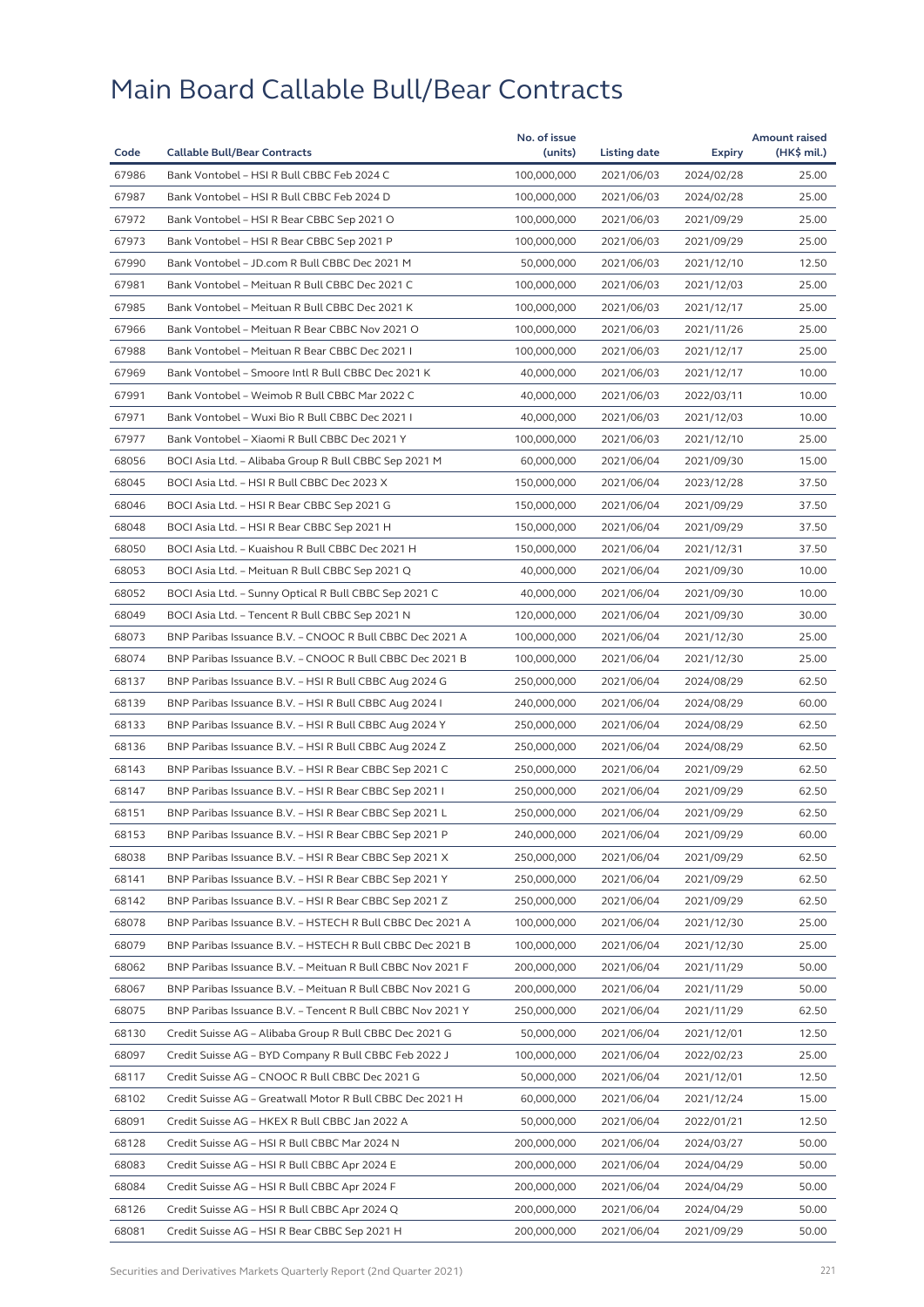| Code  |                                                              | No. of issue | Listing date |            | <b>Amount raised</b> |
|-------|--------------------------------------------------------------|--------------|--------------|------------|----------------------|
|       | <b>Callable Bull/Bear Contracts</b>                          | (units)      |              | Expiry     | (HK\$ mil.)          |
| 68090 | Credit Suisse AG - HSI R Bear CBBC Oct 2021 I                | 200,000,000  | 2021/06/04   | 2021/10/28 | 50.00                |
| 68122 | Credit Suisse AG - HSI R Bear CBBC Oct 2021 J                | 200,000,000  | 2021/06/04   | 2021/10/28 | 50.00                |
| 68098 | Credit Suisse AG - ICBC R Bull CBBC Dec 2021 E               | 100,000,000  | 2021/06/04   | 2021/12/15 | 25.00                |
| 68110 | Credit Suisse AG - JD.com R Bull CBBC Nov 2021 E             | 100,000,000  | 2021/06/04   | 2021/11/30 | 25.00                |
| 68092 | Credit Suisse AG - Kuaishou R Bull CBBC Jan 2022 C           | 100,000,000  | 2021/06/04   | 2022/01/21 | 25.00                |
| 68085 | Credit Suisse AG - Kuaishou R Bear CBBC Jan 2022 C           | 100,000,000  | 2021/06/04   | 2022/01/28 | 25.00                |
| 68108 | Credit Suisse AG - Meituan R Bull CBBC Oct 2021 B            | 100,000,000  | 2021/06/04   | 2021/10/29 | 25.00                |
| 68106 | Credit Suisse AG - Meituan R Bull CBBC Nov 2021 E            | 100,000,000  | 2021/06/04   | 2021/11/30 | 25.00                |
| 68089 | Credit Suisse AG - Meituan R Bear CBBC Jan 2022 B            | 100,000,000  | 2021/06/04   | 2022/01/28 | 25.00                |
| 68121 | Credit Suisse AG - SMIC R Bull CBBC Nov 2021 D               | 50,000,000   | 2021/06/04   | 2021/11/29 | 12.50                |
| 68103 | Credit Suisse AG - Sunny Optical R Bull CBBC Jan 2022 C      | 100,000,000  | 2021/06/04   | 2022/01/24 | 25.00                |
| 68104 | Credit Suisse AG - Sunny Optical R Bear CBBC Dec 2021 B      | 100,000,000  | 2021/06/04   | 2021/12/08 | 25.00                |
| 68131 | Credit Suisse AG - Tencent R Bull CBBC Dec 2021 U            | 50,000,000   | 2021/06/04   | 2021/12/02 | 12.50                |
| 68100 | Credit Suisse AG - Weimob R Bull CBBC Feb 2022 G             | 80,000,000   | 2021/06/04   | 2022/02/23 | 20.00                |
| 68119 | Credit Suisse AG - Xinyi Solar R Bull CBBC Apr 2022 B        | 40,000,000   | 2021/06/04   | 2022/04/28 | 10.00                |
| 68043 | Bank of East Asia - Tencent R Bull CBBC Dec 2021 D           | 25,000,000   | 2021/06/04   | 2021/12/30 | 10.00                |
| 68042 | Bank of East Asia - Xiaomi R Bull CBBC Dec 2021 F            | 80,000,000   | 2021/06/04   | 2021/12/30 | 20.00                |
| 68057 | Guotai Junan - HSI R Bull CBBC Mar 2024 E                    | 200,000,000  | 2021/06/04   | 2024/03/27 | 50.00                |
| 68060 | Guotai Junan - HSI R Bull CBBC Apr 2024 G                    | 200,000,000  | 2021/06/04   | 2024/04/29 | 50.00                |
| 68388 | Goldman Sachs SP (Asia) - Alibaba R Bull CBBC Dec 2021 Z     | 100,000,000  | 2021/06/04   | 2021/12/30 | 25.00                |
| 68379 | Goldman Sachs SP (Asia) - BYD Company R Bull CBBC Feb 2022 F | 80,000,000   | 2021/06/04   | 2022/02/22 | 20.00                |
| 68386 | Goldman Sachs SP (Asia) - CM Bank R Bull CBBC Jan 2022 A     | 60,000,000   | 2021/06/04   | 2022/01/17 | 15.00                |
| 68404 | Goldman Sachs SP (Asia) - CM Bank R Bear CBBC Mar 2022 A     | 60,000,000   | 2021/06/04   | 2022/03/25 | 15.00                |
| 68389 | Goldman Sachs SP (Asia) – Galaxy Ent R Bear CBBC May 2022 B  | 80,000,000   | 2021/06/04   | 2022/05/25 | 20.00                |
| 68392 | Goldman Sachs SP (Asia) - Greatwall Motor R Bull CBBC Jan22A | 60,000,000   | 2021/06/04   | 2022/01/17 | 15.00                |
| 68381 | Goldman Sachs SP (Asia) - HKEX R Bull CBBC Nov 2021 D        | 80,000,000   | 2021/06/04   | 2021/11/17 | 20.00                |
| 68384 | Goldman Sachs SP (Asia) - JD.com R Bull CBBC Nov 2021 B      | 100,000,000  | 2021/06/04   | 2021/11/30 | 25.00                |
| 68393 | Goldman Sachs SP (Asia) - Kuaishou R Bull CBBC Jan 2022 A    | 80,000,000   | 2021/06/04   | 2022/01/25 | 20.00                |
| 68395 | Goldman Sachs SP (Asia) - Meituan R Bull CBBC Nov 2021 S     | 100,000,000  | 2021/06/04   | 2021/11/18 | 25.00                |
| 68399 | Goldman Sachs SP (Asia) - Meituan R Bull CBBC Nov 2021 T     | 100,000,000  | 2021/06/04   | 2021/11/18 | 25.00                |
| 68401 | Goldman Sachs SP (Asia) - Meituan R Bull CBBC Nov 2021 U     | 100,000,000  | 2021/06/04   | 2021/11/18 | 25.00                |
| 68383 | Goldman Sachs SP (Asia) - Tencent R Bull CBBC Sep 2021 G     | 100,000,000  | 2021/06/04   | 2021/09/10 | 25.00                |
| 68398 | Goldman Sachs SP (Asia) - Tencent R Bull CBBC Sep 2021 H     | 100,000,000  | 2021/06/04   | 2021/09/10 | 25.00                |
| 68033 | HK Bank - Alibaba Group R Bull CBBC Jan 2022 A               | 120,000,000  | 2021/06/04   | 2022/01/14 | 30.00                |
| 68175 | HK Bank - BYD Company R Bull CBBC Aug 2022 A                 | 80,000,000   | 2021/06/04   |            | 20.00                |
|       | HK Bank - HKEX R Bull CBBC Dec 2021 S                        | 80,000,000   |              | 2022/08/31 |                      |
| 68021 |                                                              |              | 2021/06/04   | 2021/12/10 | 20.00                |
| 68169 | HK Bank - HSI R Bull CBBC Oct 2023 I                         | 125,000,000  | 2021/06/04   | 2023/10/30 | 31.25                |
| 68171 | HK Bank – HSI R Bull CBBC Oct 2023 Q                         | 100,000,000  | 2021/06/04   | 2023/10/30 | 25.00                |
| 68154 | HK Bank - HSTECH R Bull CBBC Dec 2021 L                      | 100,000,000  | 2021/06/04   | 2021/12/30 | 25.00                |
| 68020 | HK Bank - JD.com R Bull CBBC Dec 2021 Q                      | 80,000,000   | 2021/06/04   | 2021/12/10 | 20.00                |
| 68162 | HK Bank - Kuaishou R Bull CBBC Dec 2021 I                    | 80,000,000   | 2021/06/04   | 2021/12/30 | 20.00                |
| 68159 | HK Bank - Meituan R Bull CBBC Nov 2021 G                     | 100,000,000  | 2021/06/04   | 2021/11/16 | 25.00                |
| 68027 | HK Bank - Meituan R Bull CBBC Nov 2021 O                     | 100,000,000  | 2021/06/04   | 2021/11/23 | 25.00                |
| 68163 | HK Bank – Sunny Optical R Bull CBBC Dec 2021 I               | 80,000,000   | 2021/06/04   | 2021/12/30 | 20.00                |
| 68024 | HK Bank - Tencent R Bull CBBC Nov 2021 O                     | 100,000,000  | 2021/06/04   | 2021/11/16 | 25.00                |
| 68172 | HK Bank - Weimob R Bull CBBC Jan 2022 B                      | 60,000,000   | 2021/06/04   | 2022/01/31 | 15.00                |
| 68329 | Haitong Int'l Sec - AIA R Bull CBBC Dec 2021 A               | 50,000,000   | 2021/06/04   | 2021/12/31 | 12.50                |
| 68309 | Haitong Int'l Sec - Alibaba Group R Bull CBBC Jan 2022 C     | 100,000,000  | 2021/06/04   | 2022/01/31 | 25.00                |
| 68337 | Haitong Int'l Sec - HSI R Bull CBBC Jul 2024 E               | 200,000,000  | 2021/06/04   | 2024/07/30 | 50.00                |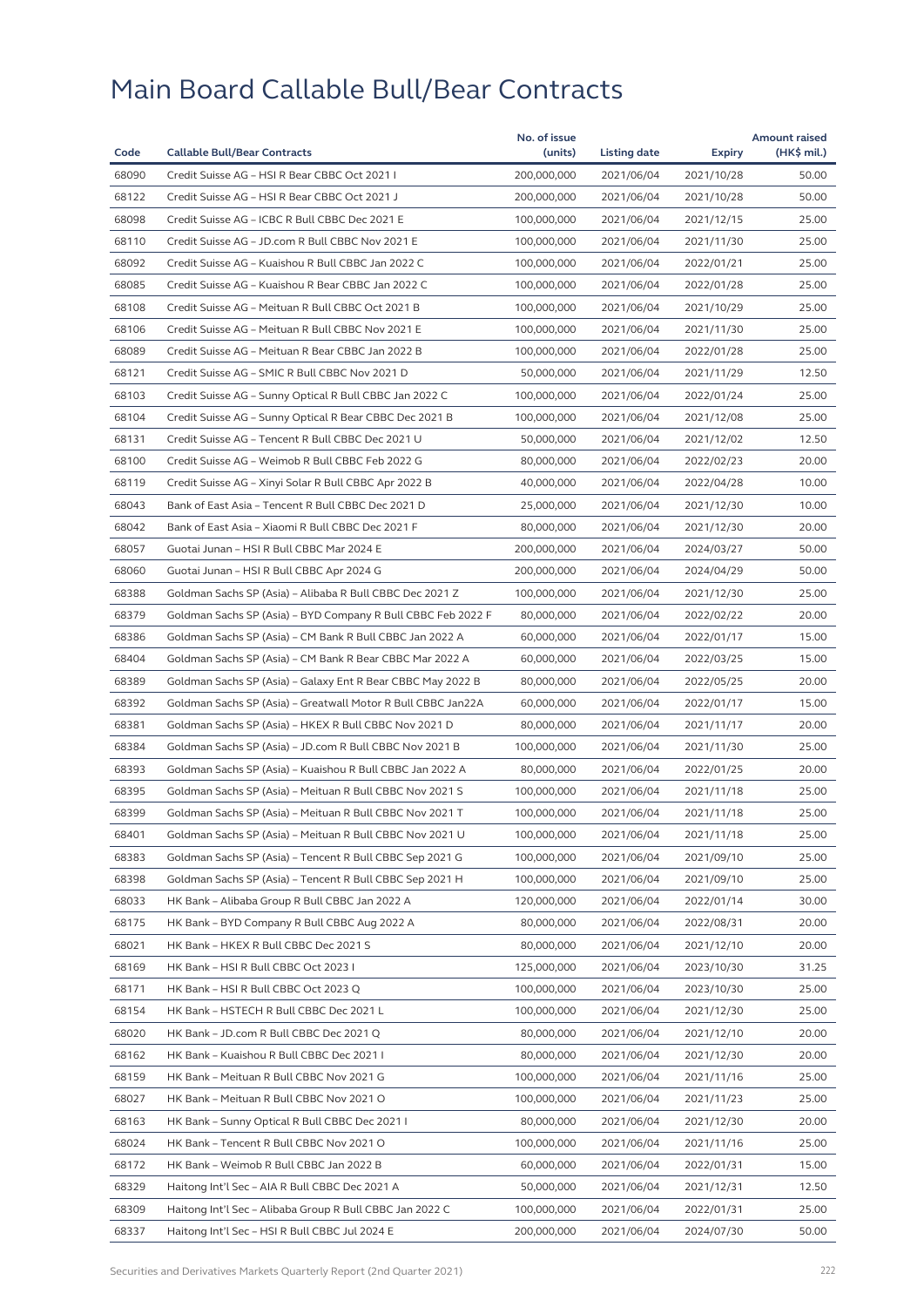|       |                                                              | No. of issue |              |               | <b>Amount raised</b> |
|-------|--------------------------------------------------------------|--------------|--------------|---------------|----------------------|
| Code  | <b>Callable Bull/Bear Contracts</b>                          | (units)      | Listing date | <b>Expiry</b> | (HK\$ mil.)          |
| 68331 | Haitong Int'l Sec - HSI R Bull CBBC Aug 2024 X               | 200,000,000  | 2021/06/04   | 2024/08/29    | 50.00                |
| 68339 | Haitong Int'l Sec - HSI R Bull CBBC Aug 2024 Y               | 200,000,000  | 2021/06/04   | 2024/08/29    | 50.00                |
| 68335 | Haitong Int'l Sec - HSI R Bull CBBC Sep 2024 U               | 200,000,000  | 2021/06/04   | 2024/09/27    | 50.00                |
| 68303 | Haitong Int'l Sec - HSI R Bear CBBC Sep 2021 R               | 200,000,000  | 2021/06/04   | 2021/09/29    | 50.00                |
| 68300 | Haitong Int'l Sec - HSI R Bear CBBC Oct 2021 M               | 200,000,000  | 2021/06/04   | 2021/10/28    | 50.00                |
| 68302 | Haitong Int'l Sec - HSI R Bear CBBC Nov 2021 C               | 200,000,000  | 2021/06/04   | 2021/11/29    | 50.00                |
| 68315 | Haitong Int'l Sec - Meituan R Bull CBBC Jan 2022 F           | 100.000.000  | 2021/06/04   | 2022/01/31    | 25.00                |
| 68321 | Haitong Int'l Sec - Meituan R Bull CBBC Jan 2022 G           | 100,000,000  | 2021/06/04   | 2022/01/31    | 25.00                |
| 68324 | Haitong Int'l Sec - Meituan R Bear CBBC Jan 2022 A           | 100,000,000  | 2021/06/04   | 2022/01/31    | 25.10                |
| 68310 | Haitong Int'l Sec - Tencent R Bull CBBC Dec 2021 Q           | 100,000,000  | 2021/06/04   | 2021/12/31    | 25.00                |
| 68311 | Haitong Int'l Sec – Tencent R Bull CBBC Dec 2021 R           | 100,000,000  | 2021/06/04   | 2021/12/31    | 25.00                |
| 68347 | J P Morgan SP BV - Alibaba Group R Bull CBBC Jan 2022 B      | 200,000,000  | 2021/06/04   | 2022/01/21    | 50.00                |
| 68349 | J P Morgan SP BV - Meituan R Bull CBBC Jan 2022 D            | 200,000,000  | 2021/06/04   | 2022/01/14    | 50.00                |
| 68346 | J P Morgan SP BV – Tencent R Bull CBBC Jan 2022 E            | 200,000,000  | 2021/06/04   | 2022/01/21    | 50.00                |
| 68291 | Morgan Stanley Asia Products – Alibaba R Bull CBBC Jan 2022C | 40,000,000   | 2021/06/04   | 2022/01/03    | 10.00                |
| 68290 | Morgan Stanley Asia Products - Meituan R Bull CBBC Dec 2021J | 40,000,000   | 2021/06/04   | 2021/12/01    | 15.16                |
| 68297 | Morgan Stanley Asia Products - Tencent R Bull CBBC Mar 2022B | 68,000,000   | 2021/06/04   | 2022/03/01    | 17.00                |
| 68461 | SG Issuer - AIA R Bull CBBC Jan 2022 B                       | 60,000,000   | 2021/06/04   | 2022/01/31    | 15.00                |
| 68462 | SG Issuer - Alibaba Group R Bull CBBC Nov 2021 E             | 80,000,000   | 2021/06/04   | 2021/11/30    | 20.00                |
| 68463 | SG Issuer - Alibaba Group R Bull CBBC Mar 2022 D             | 300,000,000  | 2021/06/04   | 2022/03/30    | 75.00                |
| 68472 | SG Issuer - Ali Health R Bear CBBC Dec 2021 B                | 100,000,000  | 2021/06/04   | 2021/12/31    | 25.00                |
| 68473 | SG Issuer - BYD Company R Bull CBBC Jan 2022 T               | 150,000,000  | 2021/06/04   | 2022/01/31    | 37.50                |
| 68474 | SG Issuer - BYD Company R Bull CBBC Jan 2022 U               | 150,000,000  | 2021/06/04   | 2022/01/31    | 37.50                |
| 68432 | SG Issuer - BYD Company R Bear CBBC Dec 2021 G               | 150,000,000  | 2021/06/04   | 2021/12/31    | 37.50                |
| 68477 | SG Issuer - CNOOC R Bull CBBC Nov 2021 J                     | 60,000,000   | 2021/06/04   | 2021/11/30    | 15.00                |
| 68479 | SG Issuer - Galaxy Ent R Bull CBBC Dec 2021 I                | 100,000,000  | 2021/06/04   | 2021/12/31    | 25.00                |
| 68439 | SG Issuer - HKEX R Bull CBBC Nov 2021 F                      | 200,000,000  | 2021/06/04   | 2021/11/30    | 50.00                |
| 68433 | SG Issuer - HSBC R Bull CBBC Nov 2021 F                      | 100,000,000  | 2021/06/04   | 2021/11/30    | 25.00                |
| 68482 | SG Issuer - HSBC R Bear CBBC Dec 2021 E                      | 100,000,000  | 2021/06/04   | 2021/12/31    | 25.00                |
| 68426 | SG Issuer - HSI R Bull CBBC Dec 2023 D                       | 250,000,000  | 2021/06/04   | 2023/12/28    | 62.50                |
| 68425 | SG Issuer – HSI R Bull CBBC Dec 2023 O                       | 250,000,000  | 2021/06/04   | 2023/12/28    | 62.50                |
| 68428 | SG Issuer - HSI R Bull CBBC Mar 2024 R                       | 250,000,000  | 2021/06/04   | 2024/03/27    | 62.50                |
| 68405 | SG Issuer - HSI R Bear CBBC Sep 2021 T                       | 250,000,000  | 2021/06/04   | 2021/09/29    | 62.50                |
| 68407 | SG Issuer - HSI R Bear CBBC Sep 2021 W                       | 250,000,000  | 2021/06/04   | 2021/09/29    | 62.50                |
| 68408 | SG Issuer - HSI R Bear CBBC Sep 2021 Y                       | 250,000,000  | 2021/06/04   | 2021/09/29    | 62.50                |
| 68418 | SG Issuer - HSI R Bear CBBC Oct 2021 G                       | 250,000,000  | 2021/06/04   | 2021/10/28    | 62.50                |
| 68421 | SG Issuer - HSI R Bear CBBC Oct 2021 K                       | 250,000,000  | 2021/06/04   | 2021/10/28    | 62.50                |
| 68424 | SG Issuer - HSI R Bear CBBC Oct 2021 N                       | 250,000,000  | 2021/06/04   | 2021/10/28    | 62.50                |
| 68409 | SG Issuer - HSI R Bear CBBC Oct 2021 P                       | 500,000,000  | 2021/06/04   | 2021/10/28    | 125.00               |
| 68413 | SG Issuer - HSI R Bear CBBC Oct 2021 R                       | 250,000,000  | 2021/06/04   | 2021/10/28    | 62.50                |
| 68415 | SG Issuer - HSI R Bear CBBC Oct 2021 T                       | 250,000,000  | 2021/06/04   | 2021/10/28    | 62.50                |
|       |                                                              |              |              |               |                      |
| 68416 | SG Issuer - HSI R Bear CBBC Oct 2021 U                       | 250,000,000  | 2021/06/04   | 2021/10/28    | 62.50                |
| 68417 | SG Issuer - HSI R Bear CBBC Oct 2021 V                       | 250,000,000  | 2021/06/04   | 2021/10/28    | 62.50                |
| 68410 | SG Issuer - HSI R Bear CBBC Nov 2021 T                       | 250,000,000  | 2021/06/04   | 2021/11/29    | 62.50                |
| 68430 | SG Issuer - HSTECH R Bull CBBC Dec 2021 Z                    | 100,000,000  | 2021/06/04   | 2021/12/30    | 25.00                |
| 68429 | SG Issuer - HSTECH R Bear CBBC Dec 2021 B                    | 100,000,000  | 2021/06/04   | 2021/12/30    | 25.00                |
| 68440 | SG Issuer - JD.com R Bull CBBC Oct 2021 E                    | 200,000,000  | 2021/06/04   | 2021/10/29    | 50.00                |
| 68448 | SG Issuer - Kuaishou R Bull CBBC Dec 2021 R                  | 150,000,000  | 2021/06/04   | 2021/12/31    | 37.50                |
| 68483 | SG Issuer - Kuaishou R Bull CBBC Jan 2022 E                  | 150,000,000  | 2021/06/04   | 2022/01/31    | 37.50                |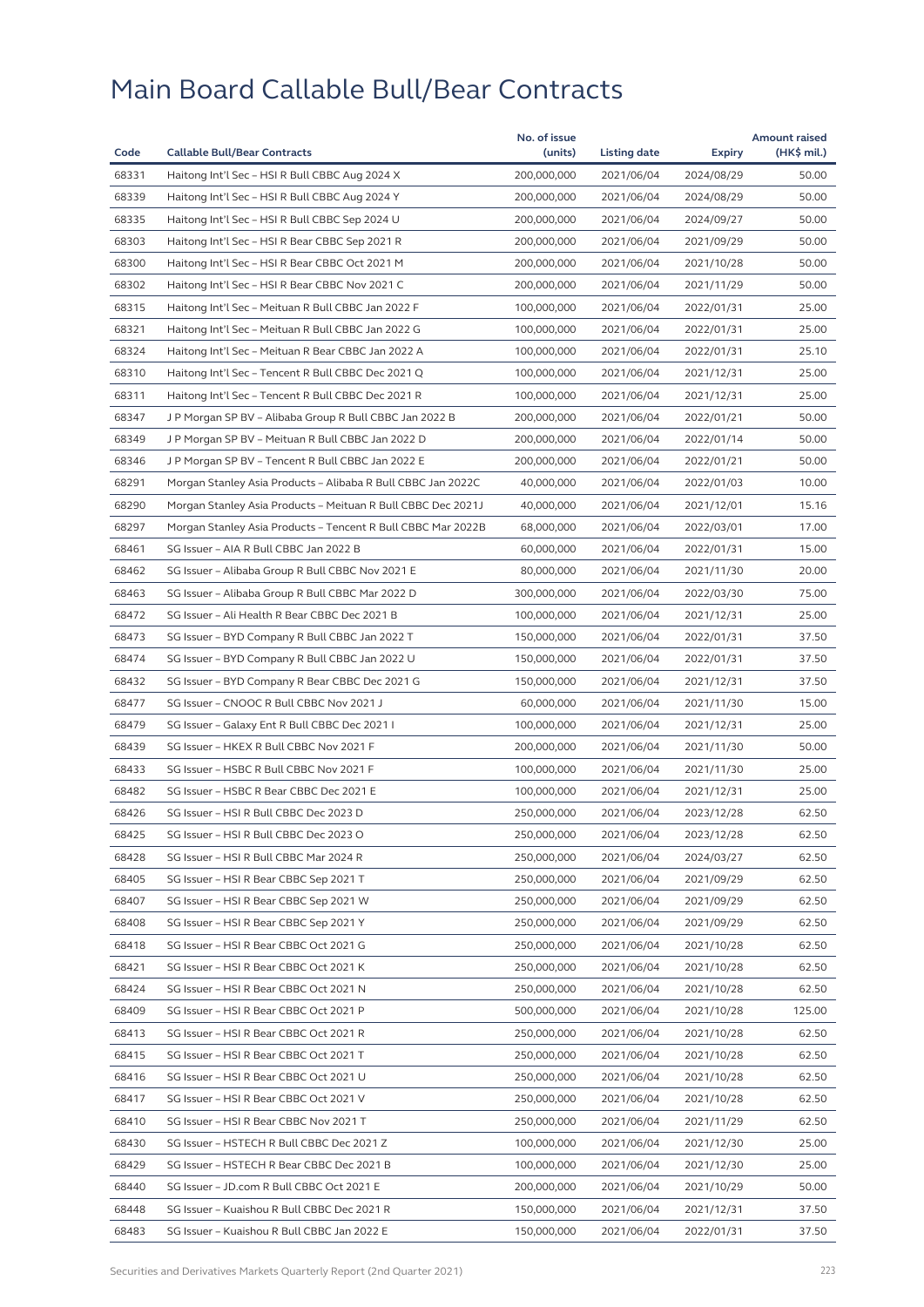|       |                                                  | No. of issue |              |                          | <b>Amount raised</b> |
|-------|--------------------------------------------------|--------------|--------------|--------------------------|----------------------|
| Code  | <b>Callable Bull/Bear Contracts</b>              | (units)      | Listing date | Expiry                   | (HK\$ mil.)          |
| 68444 | SG Issuer - Kuaishou R Bear CBBC Nov 2021 A      | 150,000,000  | 2021/06/04   | 2021/11/29               | 37.50                |
| 68484 | SG Issuer - Meituan R Bull CBBC Nov 2021 L       | 80,000,000   | 2021/06/04   | 2021/11/30               | 20.00                |
| 68485 | SG Issuer - Meituan R Bull CBBC Dec 2021 Y       | 80,000,000   | 2021/06/04   | 2021/12/31               | 20.00                |
| 68486 | SG Issuer - Meituan R Bull CBBC Jan 2022 G       | 200,000,000  | 2021/06/04   | 2022/01/31               | 50.00                |
| 68434 | SG Issuer - Meituan R Bear CBBC Nov 2021 O       | 200,000,000  | 2021/06/04   | 2021/11/29               | 50.00                |
| 68435 | SG Issuer - Meituan R Bear CBBC Dec 2021 W       | 200,000,000  | 2021/06/04   | 2021/12/30               | 50.00                |
| 68452 | SG Issuer - SMIC R Bull CBBC Nov 2021 Y          | 120,000,000  | 2021/06/04   | 2021/11/30               | 30.00                |
| 68489 | SG Issuer - Sunny Optical R Bull CBBC Dec 2021 U | 40,000,000   | 2021/06/04   | 2021/12/31               | 10.00                |
| 68457 | SG Issuer - Sunny Optical R Bear CBBC Jan 2022 A | 150,000,000  | 2021/06/04   | 2022/01/31               | 37.50                |
| 68492 | SG Issuer - Tencent R Bull CBBC Dec 2021 S       | 80,000,000   | 2021/06/04   | 2021/12/31               | 20.00                |
| 68493 | SG Issuer - Tencent R Bull CBBC Jan 2022 K       | 80,000,000   | 2021/06/04   | 2022/01/31               | 23.60                |
| 68494 | SG Issuer - Tencent R Bull CBBC Jan 2022 L       | 400,000,000  | 2021/06/04   | 2022/01/31               | 100.00               |
| 68436 | SG Issuer - Tencent R Bear CBBC Dec 2021 Z       | 400,000,000  | 2021/06/04   | 2021/12/30               | 100.00               |
| 68437 | SG Issuer - Tencent R Bear CBBC Jan 2022 G       | 400,000,000  | 2021/06/04   | 2022/01/28               | 100.00               |
| 68459 | SG Issuer - WuXi Bio R Bull CBBC Nov 2021 L      | 60,000,000   | 2021/06/04   | 2021/11/30               | 15.00                |
| 68438 | SG Issuer - Xiaomi R Bull CBBC Jan 2022 K        | 200,000,000  | 2021/06/04   | 2022/01/31               | 50.00                |
| 68460 | SG Issuer - Xiaomi R Bear CBBC Nov 2021 J        | 200,000,000  | 2021/06/04   | 2021/11/29               | 50.00                |
| 68496 | SG Issuer - Xinyi Solar R Bull CBBC Apr 2022 D   | 80,000,000   | 2021/06/04   | 2022/04/29               | 20.00                |
| 68497 | SG Issuer - Xinyi Solar R Bull CBBC Jul 2022 A   | 80,000,000   | 2021/06/04   | 2022/07/28               | 20.00                |
| 68217 | UBS AG - AIA R Bull CBBC Dec 2021 G              | 60,000,000   | 2021/06/04   | 2021/12/30               | 15.00                |
| 68243 | UBS AG - Alibaba Group R Bull CBBC Oct 2021 V    | 80,000,000   | 2021/06/04   | 2021/10/25               | 20.00                |
| 68202 | UBS AG - Alibaba Group R Bear CBBC Jan 2022 B    | 200,000,000  | 2021/06/04   | 2022/01/25               | 50.00                |
| 68281 | UBS AG - ANTA Sports R Bull CBBC Nov 2021 D      | 50,000,000   | 2021/06/04   | 2021/11/30               | 12.50                |
| 68249 | UBS AG - BYD Company R Bull CBBC Mar 2022 U      | 150,000,000  | 2021/06/04   | 2022/03/14               | 37.50                |
| 68216 | UBS AG - China Mobile R Bull CBBC Dec 2021 E     | 100,000,000  | 2021/06/04   | 2021/12/13               | 25.00                |
| 68288 | UBS AG - CNOOC R Bull CBBC Oct 2021 X            | 40,000,000   | 2021/06/04   | 2021/10/25               | 10.00                |
| 68270 | UBS AG - Galaxy Ent R Bull CBBC Oct 2021 B       | 50,000,000   | 2021/06/04   | 2021/10/25               | 12.50                |
| 68258 | UBS AG - HSCEI R Bear CBBC Dec 2021 C            | 200,000,000  | 2021/06/04   | 2021/12/30               | 50.00                |
| 68225 | UBS AG - HSI R Bull CBBC Jan 2024 K              | 200,000,000  | 2021/06/04   | 2024/01/30               | 50.00                |
| 68232 | UBS AG - HSI R Bull CBBC Feb 2024 M              | 200,000,000  | 2021/06/04   | 2024/02/28               | 50.00                |
| 68266 | UBS AG – HSI R Bull CBBC Feb 2024 N              | 200,000,000  | 2021/06/04   | 2024/02/28               | 50.00                |
| 68236 | UBS AG - HSI R Bull CBBC Mar 2024 D              | 200,000,000  | 2021/06/04   | 2024/03/27               | 50.00                |
| 68182 | UBS AG - HSI R Bull CBBC Mar 2024 T              | 400,000,000  | 2021/06/04   | 2024/03/27               | 100.00               |
| 68185 | UBS AG - HSI R Bull CBBC Mar 2024 X              | 400.000.000  | 2021/06/04   | 2024/03/27               | 100.00               |
| 68194 | UBS AG - HSI R Bear CBBC Sep 2021 B              | 200,000,000  | 2021/06/04   | 2021/09/29               | 50.00                |
| 68263 | UBS AG - HSI R Bear CBBC Sep 2021 G              | 200,000,000  | 2021/06/04   | 2021/09/29               | 50.00                |
| 68265 | UBS AG - HSI R Bear CBBC Sep 2021 J              | 200,000,000  | 2021/06/04   | 2021/09/29               | 50.00                |
| 68176 | UBS AG - HSI R Bear CBBC Sep 2021 N              | 200,000,000  | 2021/06/04   | 2021/09/29               | 50.00                |
| 68181 | UBS AG - HSI R Bear CBBC Sep 2021 O              | 200,000,000  | 2021/06/04   | 2021/09/29               | 50.00                |
| 68186 | UBS AG - HSI R Bear CBBC Sep 2021 P              | 200,000,000  | 2021/06/04   | 2021/09/29               | 50.00                |
| 68264 | UBS AG - HSI R Bear CBBC Sep 2021 Y              | 200,000,000  | 2021/06/04   | 2021/09/29               | 50.00                |
| 68212 | UBS AG - HSTECH R Bull CBBC Dec 2021 G           | 100,000,000  | 2021/06/04   | 2021/12/30               | 25.00                |
| 68248 | UBS AG - JD.com R Bull CBBC Nov 2021 W           | 200,000,000  | 2021/06/04   | 2021/11/30               | 50.00                |
| 68260 | UBS AG - Kuaishou R Bull CBBC Dec 2021 O         | 200,000,000  | 2021/06/04   | 2021/12/31               | 50.00                |
| 68277 | UBS AG - Kuaishou R Bull CBBC Jan 2022 E         | 200,000,000  | 2021/06/04   |                          | 50.00                |
| 68237 | UBS AG - Meituan R Bull CBBC Oct 2021 O          | 50,000,000   | 2021/06/04   | 2022/01/31<br>2021/10/25 | 12.50                |
|       |                                                  |              |              |                          |                      |
| 68238 | UBS AG - Meituan R Bull CBBC Nov 2021 L          | 150,000,000  | 2021/06/04   | 2021/11/30               | 37.50                |
| 68239 | UBS AG - Meituan R Bull CBBC Dec 2021 Q          | 150,000,000  | 2021/06/04   | 2021/12/30               | 37.50                |
| 68201 | UBS AG - Meituan R Bear CBBC Dec 2021 L          | 150,000,000  | 2021/06/04   | 2021/12/30               | 37.50                |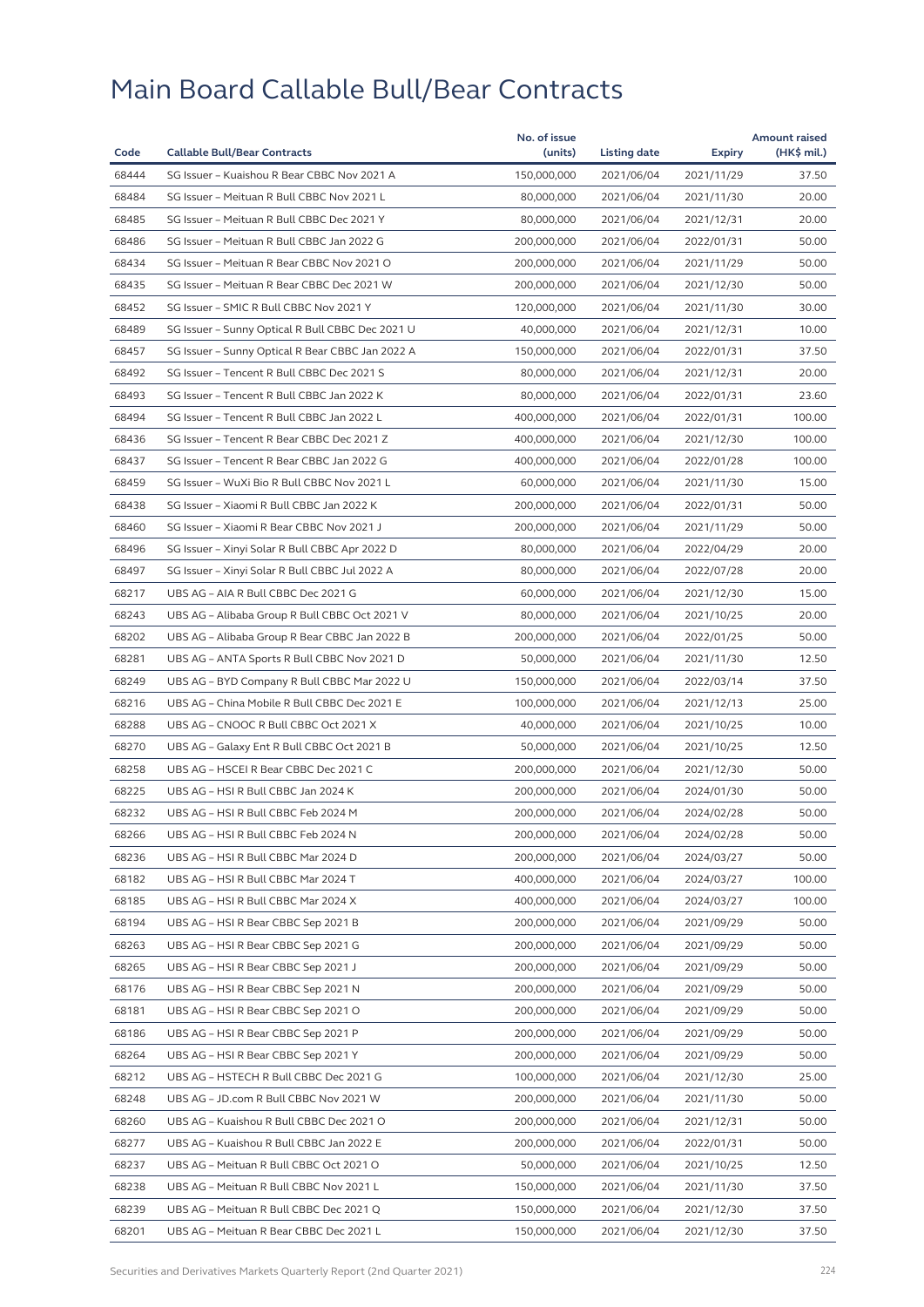|       |                                                             | No. of issue |              |               | <b>Amount raised</b> |
|-------|-------------------------------------------------------------|--------------|--------------|---------------|----------------------|
| Code  | <b>Callable Bull/Bear Contracts</b>                         | (units)      | Listing date | <b>Expiry</b> | (HK\$ mil.)          |
| 68222 | UBS AG - Meituan R Bear CBBC Dec 2021 M                     | 150,000,000  | 2021/06/04   | 2021/12/30    | 37.50                |
| 68219 | UBS AG - Ping An R Bull CBBC Dec 2021 L                     | 100,000,000  | 2021/06/04   | 2021/12/30    | 25.00                |
| 68261 | UBS AG - Smoore Intl R Bull CBBC Nov 2021 H                 | 50,000,000   | 2021/06/04   | 2021/11/30    | 12.50                |
| 68254 | UBS AG - Sunny Optical R Bull CBBC Nov 2021 B               | 40,000,000   | 2021/06/04   | 2021/11/30    | 10.00                |
| 68240 | UBS AG - Tencent R Bull CBBC Nov 2021 E                     | 40,000,000   | 2021/06/04   | 2021/11/30    | 10.00                |
| 68200 | UBS AG - Tencent R Bear CBBC Oct 2021 T                     | 40.000.000   | 2021/06/04   | 2021/10/25    | 10.00                |
| 68278 | UBS AG - Weimob R Bull CBBC Mar 2022 B                      | 80,000,000   | 2021/06/04   | 2022/03/14    | 20.00                |
| 68204 | UBS AG - Xiaomi R Bull CBBC Oct 2021 C                      | 60,000,000   | 2021/06/04   | 2021/10/25    | 15.00                |
| 68369 | Bank Vontobel - BYD Company R Bull CBBC Mar 2022 C          | 60,000,000   | 2021/06/04   | 2022/03/25    | 15.00                |
| 68361 | Bank Vontobel - CNOOC R Bull CBBC Nov 2021 K                | 60,000,000   | 2021/06/04   | 2021/11/26    | 15.00                |
| 68350 | Bank Vontobel - HSCEI R Bull CBBC Jan 2023 B                | 80,000,000   | 2021/06/04   | 2023/01/30    | 20.00                |
| 68377 | Bank Vontobel - HSI R Bull CBBC Feb 2024 E                  | 100,000,000  | 2021/06/04   | 2024/02/28    | 25.00                |
| 68363 | Bank Vontobel - HSI R Bull CBBC Feb 2024 F                  | 100,000,000  | 2021/06/04   | 2024/02/28    | 25.00                |
| 68376 | Bank Vontobel - HSI R Bull CBBC Feb 2024 I                  | 100,000,000  | 2021/06/04   | 2024/02/28    | 25.00                |
| 68362 | Bank Vontobel - HSI R Bear CBBC Sep 2021 Q                  | 100,000,000  | 2021/06/04   | 2021/09/29    | 25.00                |
| 68374 | Bank Vontobel - HSI R Bear CBBC Sep 2021 R                  | 100,000,000  | 2021/06/04   | 2021/09/29    | 25.00                |
| 68356 | Bank Vontobel - HSTECH R Bull CBBC Dec 2021 W               | 80,000,000   | 2021/06/04   | 2021/12/30    | 20.00                |
| 68354 | Bank Vontobel - HSTECH R Bear CBBC Dec 2021 A               | 80,000,000   | 2021/06/04   | 2021/12/30    | 20.00                |
| 68371 | Bank Vontobel - Kuaishou R Bull CBBC Jan 2022 A             | 100,000,000  | 2021/06/04   | 2022/01/28    | 25.00                |
| 68378 | Bank Vontobel - Meituan R Bull CBBC Dec 2021 L              | 100,000,000  | 2021/06/04   | 2021/12/10    | 25.00                |
| 68357 | Bank Vontobel - Meituan R Bull CBBC Dec 2021 M              | 100,000,000  | 2021/06/04   | 2021/12/17    | 25.00                |
| 68360 | Bank Vontobel - Meituan R Bear CBBC Nov 2021 P              | 100,000,000  | 2021/06/04   | 2021/11/12    | 25.00                |
| 68373 | Bank Vontobel - SMIC R Bear CBBC Dec 2021 B                 | 40,000,000   | 2021/06/04   | 2021/12/30    | 10.00                |
| 68372 | Bank Vontobel - Sunny Optical R Bear CBBC Dec 2021 C        | 100,000,000  | 2021/06/04   | 2021/12/30    | 25.00                |
| 68364 | Bank Vontobel - Tencent R Bull CBBC Dec 2021 G              | 100,000,000  | 2021/06/04   | 2021/12/03    | 25.00                |
| 68516 | BOCI Asia Ltd. - HSI R Bull CBBC Dec 2023 Y                 | 150,000,000  | 2021/06/07   | 2023/12/28    | 37.50                |
| 68517 | BOCI Asia Ltd. - HSI R Bear CBBC Sep 2021 I                 | 150,000,000  | 2021/06/07   | 2021/09/29    | 37.50                |
| 68520 | BOCI Asia Ltd. - HSI R Bear CBBC Sep 2021 J                 | 150,000,000  | 2021/06/07   | 2021/09/29    | 37.50                |
| 68523 | BOCI Asia Ltd. - JD.com R Bull CBBC Dec 2021 A              | 150,000,000  | 2021/06/07   | 2021/12/31    | 37.50                |
| 68530 | BNP Paribas Issuance B.V. – HSI R Bull CBBC Aug 2024 A      | 240,000,000  | 2021/06/07   | 2024/08/29    | 60.00                |
| 68524 | BNP Paribas Issuance B.V. - HSI R Bull CBBC Aug 2024 J      | 250,000,000  | 2021/06/07   | 2024/08/29    | 62.50                |
| 68529 | BNP Paribas Issuance B.V. - HSI R Bull CBBC Aug 2024 W      | 250,000,000  | 2021/06/07   | 2024/08/29    | 62.50                |
| 68531 | BNP Paribas Issuance B.V. - HSI R Bear CBBC Sep 2021 Q      | 250,000,000  | 2021/06/07   | 2021/09/29    | 62.50                |
| 68543 | Credit Suisse AG - Alibaba Group R Bull CBBC Jan 2022 A     | 100,000,000  | 2021/06/07   | 2022/01/27    | 25.00                |
| 68572 | Credit Suisse AG - BYD Company R Bull CBBC Feb 2022 K       | 100,000,000  | 2021/06/07   | 2022/02/28    | 25.00                |
| 68569 | Credit Suisse AG - Geely Auto R Bull CBBC Feb 2022 F        | 100,000,000  | 2021/06/07   | 2022/02/21    | 25.00                |
| 68539 | Credit Suisse AG - HSI R Bull CBBC Mar 2024 B               | 200,000,000  | 2021/06/07   | 2024/03/27    | 50.00                |
| 68535 | Credit Suisse AG - HSI R Bull CBBC Mar 2024 Q               | 200,000,000  | 2021/06/07   | 2024/03/27    | 50.00                |
| 68536 | Credit Suisse AG - HSI R Bull CBBC Mar 2024 U               | 200,000,000  | 2021/06/07   | 2024/03/27    | 50.00                |
| 68570 | Credit Suisse AG - HSI R Bear CBBC Sep 2021 I               | 200,000,000  | 2021/06/07   | 2021/09/29    | 50.00                |
| 68547 | Credit Suisse AG - HSI R Bear CBBC Oct 2021 K               | 200,000,000  | 2021/06/07   | 2021/10/28    | 50.00                |
| 68562 | Credit Suisse AG - Kuaishou R Bear CBBC Feb 2022 A          | 100,000,000  | 2021/06/07   | 2022/02/24    | 25.00                |
| 68541 | Credit Suisse AG - Meituan R Bull CBBC Nov 2021 F           | 100,000,000  | 2021/06/07   | 2021/11/26    | 25.00                |
| 68540 | Credit Suisse AG - Meituan R Bull CBBC Dec 2021 W           | 100,000,000  | 2021/06/07   | 2021/12/20    | 25.00                |
| 68560 | Credit Suisse AG - Meituan R Bear CBBC Dec 2021 E           | 100,000,000  | 2021/06/07   | 2021/12/10    | 25.00                |
| 68551 | Credit Suisse AG - Tencent R Bull CBBC Dec 2021 V           | 100,000,000  | 2021/06/07   | 2021/12/08    | 25.00                |
| 68544 | Credit Suisse AG - Tencent R Bull CBBC Jan 2022 A           | 100,000,000  | 2021/06/07   | 2022/01/27    | 25.00                |
| 68558 | Credit Suisse AG - Tencent R Bear CBBC Dec 2021 F           | 100,000,000  | 2021/06/07   | 2021/12/03    | 25.00                |
| 68830 | Goldman Sachs SP (Asia) - Geely Auto R Bull CBBC Jan 2022 C | 80,000,000   | 2021/06/07   | 2022/01/20    | 20.00                |
|       |                                                             |              |              |               |                      |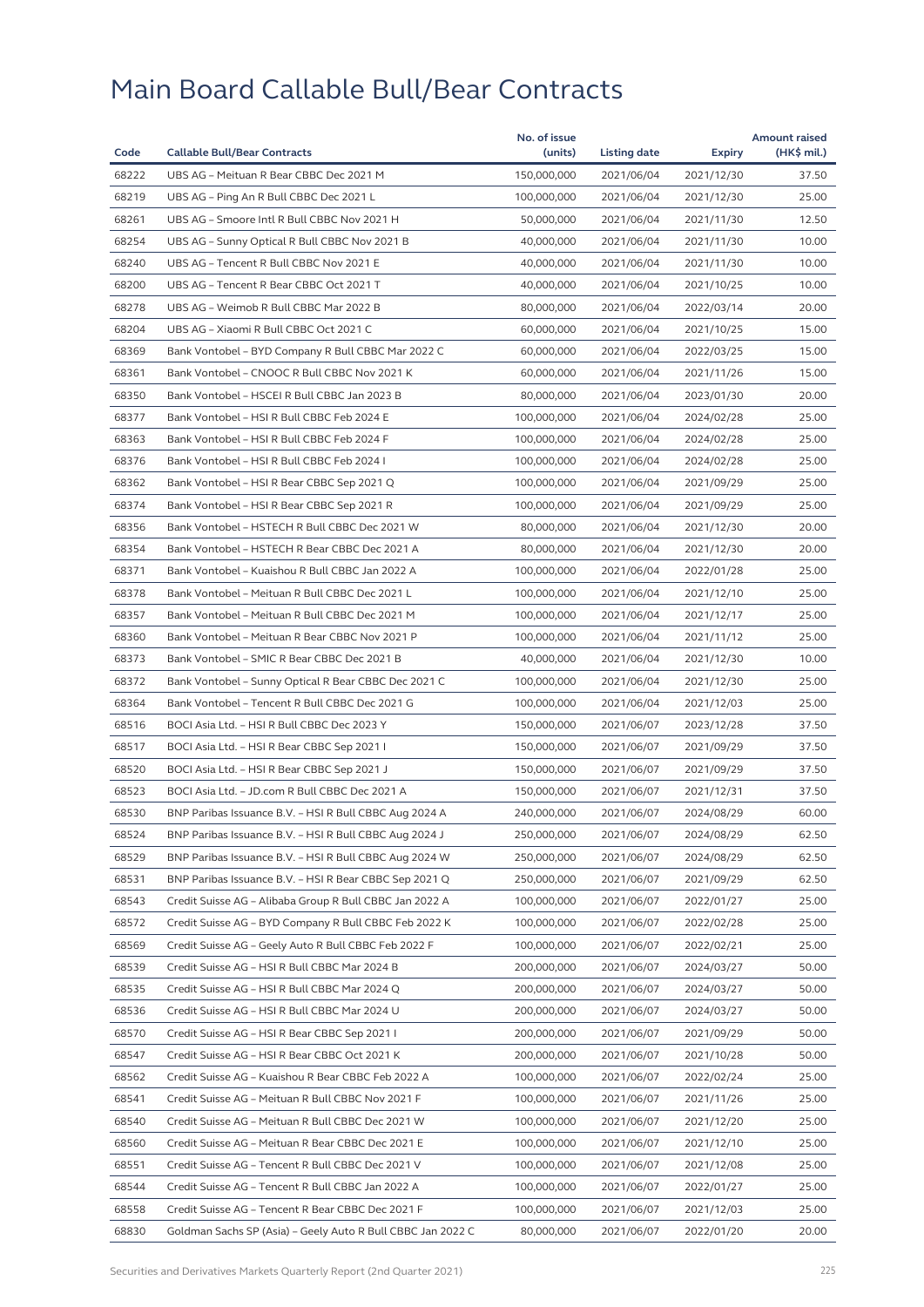| Code  |                                                              | No. of issue |              |            | <b>Amount raised</b> |
|-------|--------------------------------------------------------------|--------------|--------------|------------|----------------------|
|       | <b>Callable Bull/Bear Contracts</b>                          | (units)      | Listing date | Expiry     | (HK\$ mil.)          |
| 68843 | Goldman Sachs SP (Asia) - HKEX R Bear CBBC Mar 2022 F        | 80,000,000   | 2021/06/07   | 2022/03/17 | 20.00                |
| 68829 | Goldman Sachs SP (Asia) - Meituan R Bull CBBC Nov 2021 V     | 100,000,000  | 2021/06/07   | 2021/11/18 | 25.00                |
| 68834 | Goldman Sachs SP (Asia) - Meituan R Bull CBBC Nov 2021 W     | 100,000,000  | 2021/06/07   | 2021/11/18 | 25.00                |
| 68832 | Goldman Sachs SP (Asia) - Tencent R Bull CBBC Sep 2021 I     | 100,000,000  | 2021/06/07   | 2021/09/10 | 25.00                |
| 68840 | Goldman Sachs SP (Asia) - Weimob R Bull CBBC Mar 2022 D      | 80,000,000   | 2021/06/07   | 2022/03/17 | 20.00                |
| 68842 | Goldman Sachs SP (Asia) - Xiaomi R Bull CBBC Nov 2021 B      | 100,000,000  | 2021/06/07   | 2021/11/25 | 25.00                |
| 68511 | HK Bank - China Mobile R Bull CBBC Dec 2021 H                | 60,000,000   | 2021/06/07   | 2021/12/06 | 15.00                |
| 68506 | HK Bank - Geely Auto R Bull CBBC Dec 2021 J                  | 60,000,000   | 2021/06/07   | 2021/12/16 | 15.00                |
| 68499 | HK Bank - HSI R Bull CBBC Oct 2023 A                         | 100,000,000  | 2021/06/07   | 2023/10/30 | 25.00                |
| 68514 | HK Bank - HSI R Bear CBBC Jan 2022 G                         | 125,000,000  | 2021/06/07   | 2022/01/28 | 31.25                |
| 68502 | HK Bank - Meituan R Bull CBBC Dec 2021 K                     | 100,000,000  | 2021/06/07   | 2021/12/17 | 25.00                |
| 68504 | HK Bank - Meituan R Bull CBBC Dec 2021 M                     | 100,000,000  | 2021/06/07   | 2021/12/03 | 25.00                |
| 68796 | Haitong Int'l Sec - CNOOC R Bull CBBC Dec 2021 C             | 40,000,000   | 2021/06/07   | 2021/12/31 | 10.00                |
| 68799 | Haitong Int'l Sec - Geely Auto R Bull CBBC Feb 2022 A        | 60,000,000   | 2021/06/07   | 2022/02/28 | 15.00                |
| 68787 | Haitong Int'l Sec - HSI R Bull CBBC Jul 2024 F               | 200,000,000  | 2021/06/07   | 2024/07/30 | 50.00                |
| 68778 | Haitong Int'l Sec - HSI R Bull CBBC Aug 2024 Z               | 200,000,000  | 2021/06/07   | 2024/08/29 | 50.00                |
| 68774 | Haitong Int'l Sec - HSI R Bull CBBC Sep 2024 V               | 200,000,000  | 2021/06/07   | 2024/09/27 | 50.00                |
| 68807 | Haitong Int'l Sec - HSI R Bear CBBC Oct 2021 N               | 200,000,000  | 2021/06/07   | 2021/10/28 | 50.00                |
| 68803 | Haitong Int'l Sec - HSI R Bear CBBC Nov 2021 D               | 200,000,000  | 2021/06/07   | 2021/11/29 | 50.00                |
| 68809 | Haitong Int'l Sec - HSI R Bear CBBC Dec 2021 B               | 200,000,000  | 2021/06/07   | 2021/12/30 | 50.00                |
| 68814 | Haitong Int'l Sec - HSI R Bear CBBC Dec 2021 C               | 200,000,000  | 2021/06/07   | 2021/12/30 | 50.00                |
| 68798 | Haitong Int'l Sec - Sunny Optical R Bull CBBC Feb 2022 A     | 60,000,000   | 2021/06/07   | 2022/02/28 | 15.00                |
| 68795 | Haitong Int'l Sec - Tencent R Bear CBBC Dec 2021 M           | 100,000,000  | 2021/06/07   | 2021/12/31 | 25.00                |
| 68772 | Morgan Stanley Asia Products – Tencent R Bear CBBC Jan 2022E | 40,000,000   | 2021/06/07   | 2022/01/03 | 10.00                |
| 68675 | SG Issuer - Alibaba Group R Bull CBBC Oct 2021 J             | 80,000,000   | 2021/06/07   | 2021/10/29 | 20.00                |
| 68678 | SG Issuer - Alibaba Group R Bull CBBC Jan 2022 V             | 80,000,000   | 2021/06/07   | 2022/01/31 | 20.00                |
| 68722 | SG Issuer - Alibaba Group R Bear CBBC Dec 2021 H             | 80,000,000   | 2021/06/07   | 2021/12/30 | 20.00                |
| 68680 | SG Issuer - Ali Health R Bull CBBC Feb 2022 A                | 100,000,000  | 2021/06/07   | 2022/02/28 | 25.00                |
| 68683 | SG Issuer - BYD Company R Bull CBBC Feb 2022 N               | 150,000,000  | 2021/06/07   | 2022/02/28 | 37.50                |
| 68758 | SG Issuer - BYD Company R Bear CBBC Jan 2022 B               | 150,000,000  | 2021/06/07   | 2022/01/31 | 37.50                |
| 68720 | SG Issuer - China Life R Bull CBBC Mar 2022 I                | 150,000,000  | 2021/06/07   | 2022/03/30 | 37.50                |
| 68728 | SG Issuer - Geely Auto R Bull CBBC Dec 2021 X                | 150,000,000  | 2021/06/07   | 2021/12/31 | 37.50                |
| 68688 | SG Issuer - Geely Auto R Bear CBBC Oct 2021 A                | 150,000,000  | 2021/06/07   | 2021/10/29 | 37.50                |
| 68689 | SG Issuer - Geely Auto R Bear CBBC Dec 2021 C                | 150,000,000  | 2021/06/07   | 2021/12/31 | 37.50                |
| 68761 | SG Issuer - Geely Auto R Bear CBBC Feb 2022 A                | 150,000,000  | 2021/06/07   | 2022/02/28 | 37.50                |
| 68762 | SG Issuer - Greatwall Motor R Bull CBBC Nov 2021 H           | 100,000,000  | 2021/06/07   | 2021/11/30 | 25.00                |
| 68764 | SG Issuer - Greatwall Motor R Bear CBBC Nov 2021 B           | 100,000,000  | 2021/06/07   | 2021/11/30 | 25.00                |
| 68690 | SG Issuer – HKEX R Bear CBBC Dec 2021 J                      | 200,000,000  | 2021/06/07   | 2021/12/31 | 50.00                |
| 68748 | SG Issuer - HSI R Bull CBBC Oct 2023 K                       | 250,000,000  | 2021/06/07   | 2023/10/30 | 62.50                |
| 68717 | SG Issuer - HSI R Bull CBBC Nov 2023 E                       | 250,000,000  | 2021/06/07   | 2023/11/29 | 62.50                |
| 68718 | SG Issuer - HSI R Bull CBBC Nov 2023 J                       | 250,000,000  | 2021/06/07   | 2023/11/29 | 62.50                |
| 68749 | SG Issuer - HSI R Bull CBBC Apr 2024 Q                       | 250,000,000  | 2021/06/07   | 2024/04/29 | 62.50                |
| 68719 | SG Issuer - HSI R Bull CBBC Apr 2024 Z                       | 250,000,000  | 2021/06/07   | 2024/04/29 | 62.50                |
| 68742 | SG Issuer - HSI R Bear CBBC Oct 2021 Q                       | 250,000,000  | 2021/06/07   | 2021/10/28 | 62.50                |
| 68744 | SG Issuer - HSI R Bear CBBC Nov 2021 U                       | 250,000,000  | 2021/06/07   | 2021/11/29 | 62.50                |
| 68745 | SG Issuer - HSI R Bear CBBC Nov 2021 V                       | 250,000,000  | 2021/06/07   | 2021/11/29 | 62.50                |
| 68691 | SG Issuer - JD.com R Bear CBBC Dec 2021 J                    | 200,000,000  | 2021/06/07   | 2021/12/30 | 50.00                |
| 68698 | SG Issuer - Meituan R Bull CBBC Oct 2021 T                   | 80,000,000   | 2021/06/07   | 2021/10/29 | 20.00                |
| 68702 | SG Issuer – Meituan R Bull CBBC Nov 2021 H                   | 200,000,000  | 2021/06/07   | 2021/11/30 | 50.00                |
|       |                                                              |              |              |            |                      |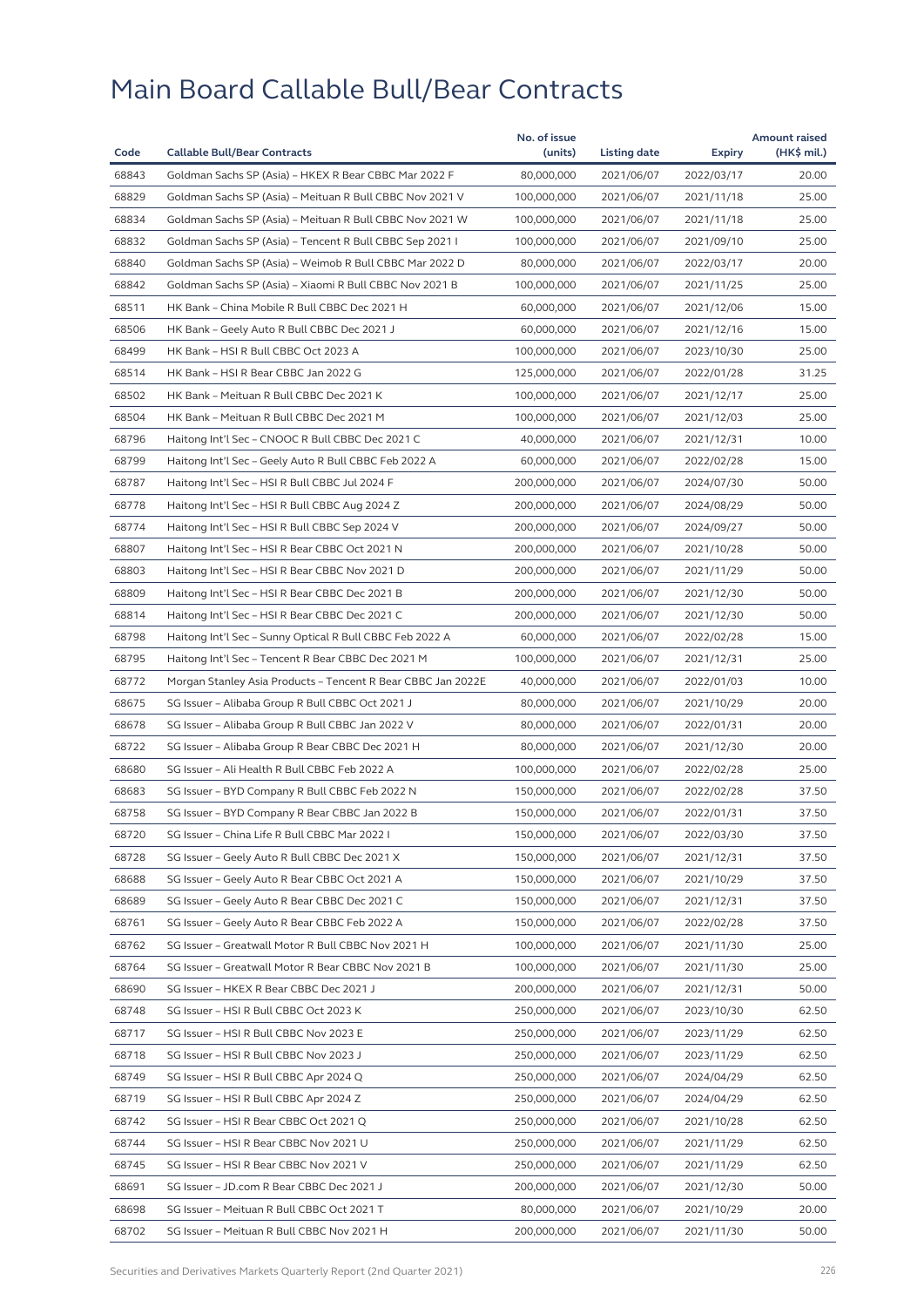|       |                                                      | No. of issue |                     |            | <b>Amount raised</b> |
|-------|------------------------------------------------------|--------------|---------------------|------------|----------------------|
| Code  | <b>Callable Bull/Bear Contracts</b>                  | (units)      | <b>Listing date</b> | Expiry     | (HK\$ mil.)          |
| 68705 | SG Issuer - Meituan R Bull CBBC Dec 2021 Z           | 200,000,000  | 2021/06/07          | 2021/12/31 | 50.00                |
| 68706 | SG Issuer - Ping An R Bull CBBC Oct 2021 F           | 100,000,000  | 2021/06/07          | 2021/10/29 | 25.00                |
| 68730 | SG Issuer - Tencent R Bull CBBC Oct 2021 D           | 80,000,000   | 2021/06/07          | 2021/10/29 | 20.00                |
| 68707 | SG Issuer - Tencent R Bull CBBC Nov 2021 Y           | 80,000,000   | 2021/06/07          | 2021/11/30 | 20.00                |
| 68731 | SG Issuer - Tencent R Bull CBBC Feb 2022 P           | 400,000,000  | 2021/06/07          | 2022/02/28 | 100.00               |
| 68711 | SG Issuer - Tencent R Bear CBBC Nov 2021 W           | 400,000,000  | 2021/06/07          | 2021/11/30 | 100.00               |
| 68739 | SG Issuer - Xiaomi R Bear CBBC Dec 2021 O            | 200,000,000  | 2021/06/07          | 2021/12/31 | 50.00                |
| 68770 | SG Issuer - Xiaomi R Bear CBBC Jan 2022 B            | 200,000,000  | 2021/06/07          | 2022/01/28 | 50.00                |
| 68597 | UBS AG - Alibaba Group R Bull CBBC Nov 2021 M        | 80,000,000   | 2021/06/07          | 2021/11/30 | 20.00                |
| 68621 | UBS AG - Alibaba Group R Bull CBBC Dec 2021 W        | 200,000,000  | 2021/06/07          | 2021/12/31 | 50.00                |
| 68642 | UBS AG - BYD Company R Bull CBBC Feb 2022 R          | 150,000,000  | 2021/06/07          | 2022/02/14 | 37.50                |
| 68673 | UBS AG - BYD Company R Bull CBBC Feb 2022 S          | 150,000,000  | 2021/06/07          | 2022/02/14 | 37.50                |
| 68627 | UBS AG - China Mobile R Bull CBBC Dec 2021 F         | 100,000,000  | 2021/06/07          | 2021/12/30 | 25.00                |
| 68619 | UBS AG - CNOOC R Bull CBBC Dec 2021 E                | 40,000,000   | 2021/06/07          | 2021/12/30 | 10.00                |
| 68641 | UBS AG - Geely Auto R Bull CBBC Feb 2022 A           | 100,000,000  | 2021/06/07          | 2022/02/14 | 25.00                |
| 68600 | UBS AG - Geely Auto R Bear CBBC Nov 2021 D           | 100,000,000  | 2021/06/07          | 2021/11/30 | 25.00                |
| 68650 | UBS AG - Great Wall Motor R Bull CBBC Nov 2021 C     | 80,000,000   | 2021/06/07          | 2021/11/30 | 20.00                |
| 68671 | UBS AG - HSI R Bull CBBC Oct 2023 E                  | 200,000,000  | 2021/06/07          | 2023/10/30 | 50.00                |
| 68662 | UBS AG - HSI R Bull CBBC Oct 2023 G                  | 200,000,000  | 2021/06/07          | 2023/10/30 | 50.00                |
| 68664 | UBS AG - HSI R Bull CBBC Oct 2023 H                  | 200,000,000  | 2021/06/07          | 2023/10/30 | 50.00                |
| 68665 | UBS AG - HSI R Bull CBBC Oct 2023 M                  | 200,000,000  | 2021/06/07          | 2023/10/30 | 50.00                |
| 68666 | UBS AG - HSI R Bull CBBC Oct 2023 N                  | 200,000,000  | 2021/06/07          | 2023/10/30 | 50.00                |
| 68669 | UBS AG - HSI R Bull CBBC Oct 2023 P                  | 200,000,000  | 2021/06/07          | 2023/10/30 | 50.00                |
| 68658 | UBS AG - HSI R Bull CBBC Oct 2023 W                  | 200,000,000  | 2021/06/07          | 2023/10/30 | 50.00                |
| 68659 | UBS AG - HSI R Bull CBBC Oct 2023 X                  | 200,000,000  | 2021/06/07          | 2023/10/30 | 50.00                |
| 68661 | UBS AG - HSI R Bull CBBC Oct 2023 Y                  | 200,000,000  | 2021/06/07          | 2023/10/30 | 50.00                |
| 68651 | UBS AG - HSI R Bull CBBC Jan 2024 B                  | 200,000,000  | 2021/06/07          | 2024/01/30 | 50.00                |
| 68574 | UBS AG - HSI R Bull CBBC Jan 2024 P                  | 200,000,000  | 2021/06/07          | 2024/01/30 | 50.00                |
| 68575 | UBS AG - HSI R Bull CBBC Apr 2024 U                  | 200,000,000  | 2021/06/07          | 2024/04/29 | 50.00                |
| 68632 | UBS AG - HSI R Bear CBBC Sep 2021 C                  | 200,000,000  | 2021/06/07          | 2021/09/29 | 50.00                |
| 68656 | UBS AG – HSI R Bear CBBC Sep 2021 K                  | 200,000,000  | 2021/06/07          | 2021/09/29 | 50.00                |
| 68606 | UBS AG - HSTECH R Bull CBBC Dec 2021 T               | 100,000,000  | 2021/06/07          | 2021/12/30 | 25.00                |
| 68608 | UBS AG - JD.com R Bear CBBC Nov 2021 C               | 200,000,000  | 2021/06/07          | 2021/11/30 | 50.00                |
| 68611 | UBS AG - Kuaishou R Bull CBBC Jan 2022 F             | 200,000,000  | 2021/06/07          | 2022/01/31 | 50.00                |
| 68616 | UBS AG - Kuaishou R Bull CBBC Jan 2022 G             | 200,000,000  | 2021/06/07          | 2022/01/31 | 50.00                |
| 68596 | UBS AG - Meituan R Bull CBBC Oct 2021 Q              | 50,000,000   | 2021/06/07          | 2021/10/25 | 12.50                |
| 68590 | UBS AG - Meituan R Bull CBBC Dec 2021 R              | 150,000,000  | 2021/06/07          | 2021/12/31 | 37.50                |
| 68633 | UBS AG - Meituan R Bear CBBC Nov 2021 Z              | 50,000,000   | 2021/06/07          | 2021/11/25 | 12.50                |
| 68647 | UBS AG - Sunny Optical R Bear CBBC Dec 2021 G        | 150,000,000  | 2021/06/07          | 2021/12/30 | 37.50                |
| 68578 | UBS AG - Tencent R Bull CBBC Dec 2021 O              | 200,000,000  | 2021/06/07          | 2021/12/30 | 50.00                |
| 68579 | UBS AG - Tencent R Bear CBBC Dec 2021 L              | 200,000,000  | 2021/06/07          | 2021/12/30 | 50.00                |
| 68640 | UBS AG - Xiaomi R Bear CBBC Nov 2021 Q               | 100,000,000  | 2021/06/07          | 2021/11/30 | 25.00                |
| 68654 | UBS AG - Xiaomi R Bear CBBC Nov 2021 R               | 100,000,000  | 2021/06/07          | 2021/11/30 | 25.00                |
| 68825 | Bank Vontobel - AIA R Bull CBBC Dec 2021 F           | 80,000,000   | 2021/06/07          | 2021/12/10 | 20.00                |
| 68826 | Bank Vontobel - Alibaba Group R Bull CBBC Jan 2022 C | 100,000,000  | 2021/06/07          | 2022/01/28 | 25.00                |
| 68827 | Bank Vontobel - Geely Auto R Bull CBBC Feb 2022 A    | 100,000,000  | 2021/06/07          | 2022/02/25 | 25.00                |
| 68816 | Bank Vontobel - HSI R Bull CBBC Feb 2024 J           | 100,000,000  | 2021/06/07          | 2024/02/28 | 25.00                |
| 68818 | Bank Vontobel - HSI R Bull CBBC Feb 2024 K           | 100,000,000  | 2021/06/07          | 2024/02/28 | 25.00                |
| 68828 | Bank Vontobel - HSI R Bear CBBC Sep 2021 S           | 100,000,000  | 2021/06/07          | 2021/09/29 | 25.00                |
|       |                                                      |              |                     |            |                      |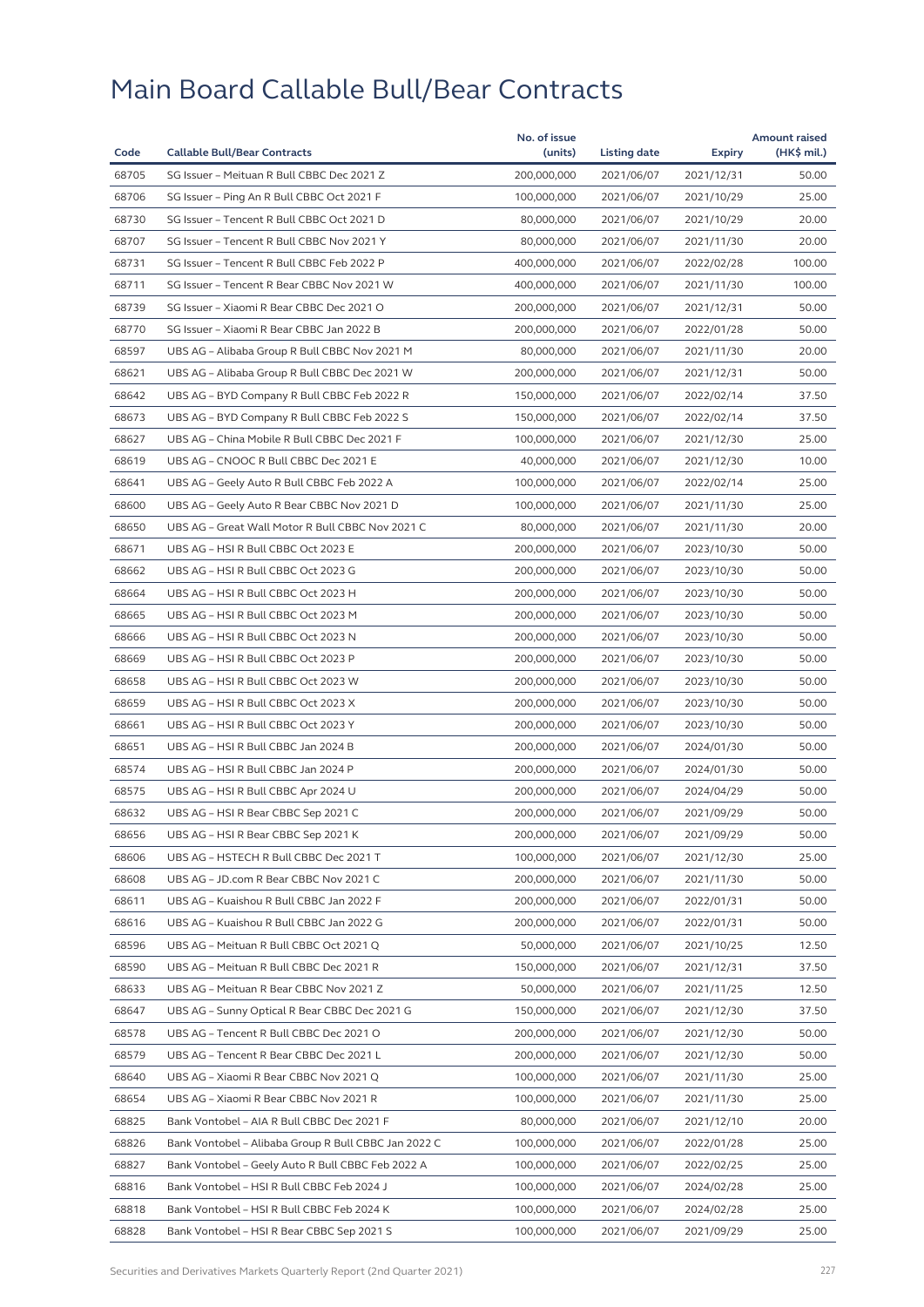|       |                                                              | No. of issue |              |            | <b>Amount raised</b> |
|-------|--------------------------------------------------------------|--------------|--------------|------------|----------------------|
| Code  | <b>Callable Bull/Bear Contracts</b>                          | (units)      | Listing date | Expiry     | (HK\$ mil.)          |
| 68819 | Bank Vontobel - Meituan R Bull CBBC Nov 2021 I               | 100,000,000  | 2021/06/07   | 2021/11/26 | 25.00                |
| 68823 | Bank Vontobel - Sunny Optical R Bull CBBC Jan 2022 B         | 100,000,000  | 2021/06/07   | 2022/01/28 | 25.00                |
| 68948 | BOCI Asia Ltd. – HSI R Bear CBBC Sep 2021 K                  | 150,000,000  | 2021/06/08   | 2021/09/29 | 37.50                |
| 68952 | BOCI Asia Ltd. - Meituan R Bull CBBC Sep 2021 R              | 40,000,000   | 2021/06/08   | 2021/09/30 | 10.00                |
| 68962 | BOCI Asia Ltd. - Meituan R Bear CBBC Sep 2021 J              | 40,000,000   | 2021/06/08   | 2021/09/30 | 10.00                |
| 68951 | BOCI Asia Ltd. - Xiaomi R Bull CBBC Oct 2021 B               | 100,000,000  | 2021/06/08   | 2021/10/29 | 25.00                |
| 68848 | BNP Paribas Issuance B.V. - HSI R Bull CBBC Aug 2024 K       | 250,000,000  | 2021/06/08   | 2024/08/29 | 62.50                |
| 68859 | BNP Paribas Issuance B.V. - HSI R Bull CBBC Aug 2024 L       | 250,000,000  | 2021/06/08   | 2024/08/29 | 62.50                |
| 68862 | BNP Paribas Issuance B.V. - HSI R Bull CBBC Aug 2024 M       | 240,000,000  | 2021/06/08   | 2024/08/29 | 60.00                |
| 68874 | BNP Paribas Issuance B.V. - HSI R Bear CBBC Sep 2021 K       | 250,000,000  | 2021/06/08   | 2021/09/29 | 62.50                |
| 68845 | BNP Paribas Issuance B.V. - HSI R Bear CBBC Sep 2021 R       | 250,000,000  | 2021/06/08   | 2021/09/29 | 62.50                |
| 68870 | BNP Paribas Issuance B.V. - HSI R Bear CBBC Sep 2021 S       | 250,000,000  | 2021/06/08   | 2021/09/29 | 62.50                |
| 68872 | BNP Paribas Issuance B.V. - HSI R Bear CBBC Sep 2021 V       | 250,000,000  | 2021/06/08   | 2021/09/29 | 62.50                |
| 68899 | Credit Suisse AG - AIA R Bear CBBC Dec 2021 B                | 70,000,000   | 2021/06/08   | 2021/12/30 | 17.50                |
| 68889 | Credit Suisse AG - Alibaba Group R Bull CBBC Dec 2021 H      | 100,000,000  | 2021/06/08   | 2021/12/30 | 25.00                |
| 68888 | Credit Suisse AG - BYD Company R Bull CBBC Jan 2022 C        | 100,000,000  | 2021/06/08   | 2022/01/28 | 25.00                |
| 68882 | Credit Suisse AG - Geely Auto R Bull CBBC Jan 2022 D         | 100,000,000  | 2021/06/08   | 2022/01/28 | 25.00                |
| 68907 | Credit Suisse AG - Greatwall Motor R Bear CBBC Dec 2021 B    | 60,000,000   | 2021/06/08   | 2021/12/30 | 15.00                |
| 68883 | Credit Suisse AG - HKEX R Bull CBBC Dec 2021 I               | 100,000,000  | 2021/06/08   | 2021/12/30 | 25.00                |
| 68928 | Credit Suisse AG - HSI R Bull CBBC Feb 2024 H                | 200,000,000  | 2021/06/08   | 2024/02/28 | 50.00                |
| 68880 | Credit Suisse AG - HSI R Bull CBBC Feb 2024 L                | 200,000,000  | 2021/06/08   | 2024/02/28 | 50.00                |
| 68881 | Credit Suisse AG - HSI R Bull CBBC Feb 2024 Q                | 200,000,000  | 2021/06/08   | 2024/02/28 | 50.00                |
| 68938 | Credit Suisse AG - HSI R Bear CBBC Sep 2021 J                | 200,000,000  | 2021/06/08   | 2021/09/29 | 50.00                |
| 68939 | Credit Suisse AG - HSI R Bear CBBC Sep 2021 K                | 200,000,000  | 2021/06/08   | 2021/09/29 | 50.00                |
| 68944 | Credit Suisse AG - HSI R Bear CBBC Sep 2021 Y                | 200,000,000  | 2021/06/08   | 2021/09/29 | 50.00                |
| 68941 | Credit Suisse AG - HSI R Bear CBBC Oct 2021 L                | 200,000,000  | 2021/06/08   | 2021/10/28 | 50.00                |
| 68886 | Credit Suisse AG - Kuaishou R Bull CBBC Dec 2021 L           | 100,000,000  | 2021/06/08   | 2021/12/30 | 25.00                |
| 68909 | Credit Suisse AG - Meituan R Bull CBBC Nov 2021 G            | 50,000,000   | 2021/06/08   | 2021/11/29 | 12.50                |
| 68915 | Credit Suisse AG - Smoore Intl R Bull CBBC Dec 2021 E        | 50,000,000   | 2021/06/08   | 2021/12/30 | 12.50                |
| 68925 | Credit Suisse AG - Tencent R Bull CBBC Oct 2021 A            | 50,000,000   | 2021/06/08   | 2021/10/28 | 12.50                |
| 68935 | Credit Suisse AG – Tencent R Bull CBBC Dec 2021 W            | 100,000,000  | 2021/06/08   | 2021/12/30 | 25.00                |
| 68896 | Credit Suisse AG - Tencent R Bear CBBC Nov 2021 D            | 100,000,000  | 2021/06/08   | 2021/11/29 | 25.00                |
| 68947 | Credit Suisse AG - WuXi Bio R Bull CBBC Dec 2021 D           | 50,000,000   | 2021/06/08   | 2021/12/30 | 12.50                |
| 68937 | Credit Suisse AG - WuXi Bio R Bear CBBC Dec 2021 A           | 50.000.000   | 2021/06/08   | 2021/12/30 | 12.50                |
| 68904 | Credit Suisse AG - Xiaomi R Bull CBBC Oct 2021 V             | 50,000,000   | 2021/06/08   | 2021/10/28 | 12.50                |
| 68905 | Credit Suisse AG - Xiaomi R Bull CBBC Dec 2021 H             | 100,000,000  | 2021/06/08   | 2021/12/30 | 25.00                |
| 69202 | Goldman Sachs SP (Asia) - Alibaba R Bull CBBC Dec 2021 B     | 100,000,000  | 2021/06/08   | 2021/12/30 | 25.00                |
| 69217 | Goldman Sachs SP (Asia) - BYD Company R Bear CBBC Mar 2022 A | 80,000,000   | 2021/06/08   | 2022/03/17 | 20.00                |
| 69204 | Goldman Sachs SP (Asia) - Meituan R Bear CBBC Mar 2022 S     | 100,000,000  | 2021/06/08   | 2022/03/25 | 25.00                |
| 69213 | Goldman Sachs SP (Asia) - Tencent R Bull CBBC Sep 2021 J     | 60,000,000   | 2021/06/08   | 2021/09/17 | 15.00                |
| 69218 | Goldman Sachs SP (Asia) - Tencent R Bear CBBC Mar 2022 P     | 100,000,000  | 2021/06/08   | 2022/03/17 | 25.00                |
| 69205 | Goldman Sachs SP (Asia) - Weimob R Bull CBBC Mar 2022 E      | 80,000,000   | 2021/06/08   | 2022/03/17 | 20.00                |
| 69203 | Goldman Sachs SP (Asia) - Xiaomi R Bull CBBC Nov 2021 C      | 100,000,000  | 2021/06/08   | 2021/11/25 | 25.00                |
| 69209 | Goldman Sachs SP (Asia) - Xiaomi R Bull CBBC Dec 2021 A      | 100,000,000  | 2021/06/08   | 2021/12/29 | 25.00                |
| 68849 | HK Bank - HSI R Bull CBBC Oct 2023 R                         | 125,000,000  | 2021/06/08   | 2023/10/30 | 31.25                |
| 68963 | HK Bank - HSI R Bear CBBC Oct 2021 J                         | 100,000,000  | 2021/06/08   | 2021/10/28 | 25.00                |
| 68850 | HK Bank - HSI R Bear CBBC Jan 2022 H                         | 150,000,000  | 2021/06/08   | 2022/01/28 | 37.50                |
| 68854 | HK Bank - Meituan R Bull CBBC Dec 2021 N                     | 100,000,000  | 2021/06/08   | 2021/12/02 | 25.00                |
| 68855 | HK Bank - Meituan R Bull CBBC Dec 2021 O                     | 100,000,000  | 2021/06/08   | 2021/12/08 | 25.00                |
|       |                                                              |              |              |            |                      |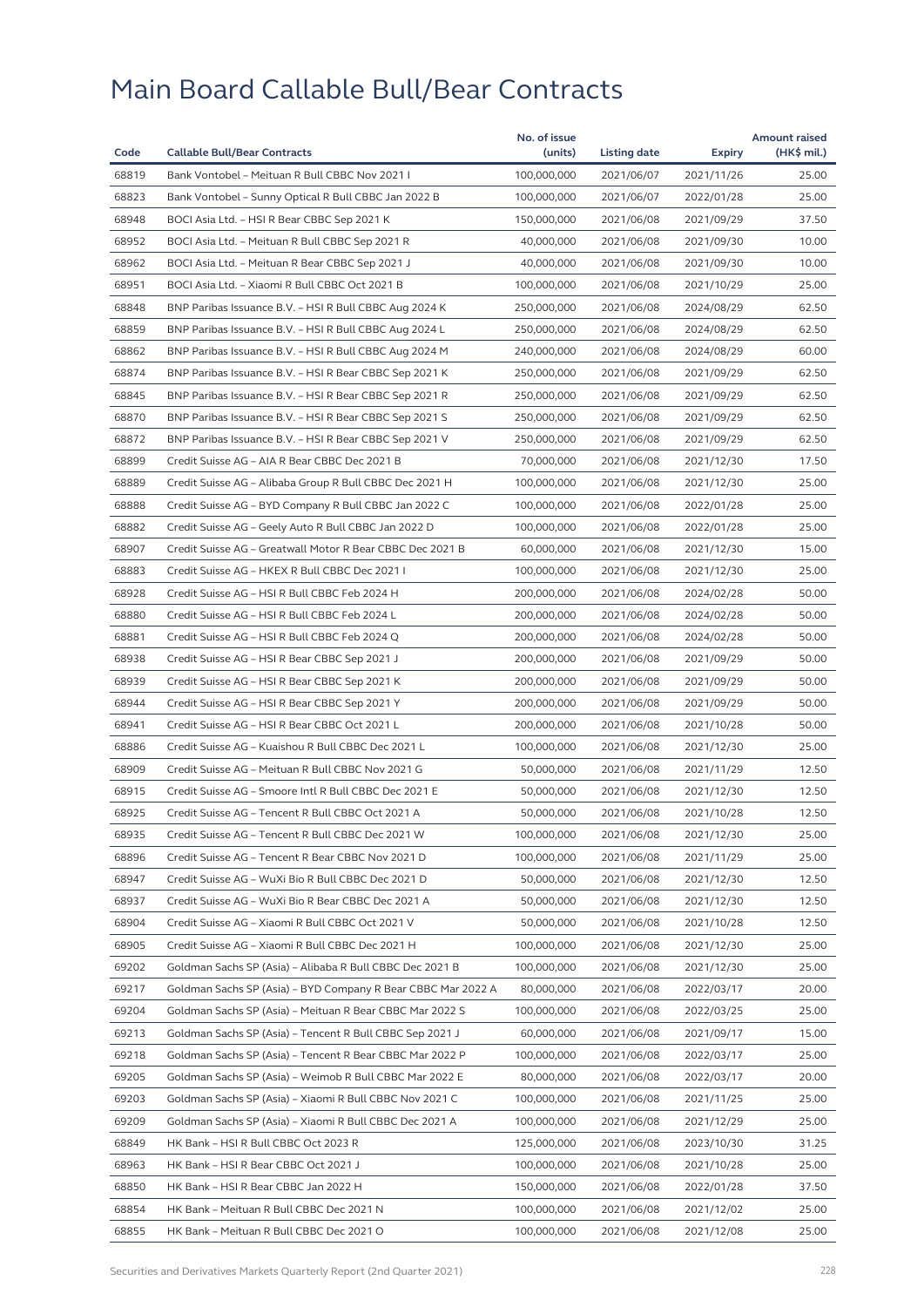|       |                                                          | No. of issue |              |            | <b>Amount raised</b> |
|-------|----------------------------------------------------------|--------------|--------------|------------|----------------------|
| Code  | <b>Callable Bull/Bear Contracts</b>                      | (units)      | Listing date | Expiry     | (HK\$ mil.)          |
| 68856 | HK Bank - Xiaomi R Bull CBBC Dec 2021 Z                  | 100,000,000  | 2021/06/08   | 2021/12/13 | 25.00                |
| 69108 | Haitong Int'l Sec - AIA R Bear CBBC Dec 2021 A           | 40,000,000   | 2021/06/08   | 2021/12/31 | 10.00                |
| 69082 | Haitong Int'l Sec - Alibaba Group R Bear CBBC Feb 2022 A | 100,000,000  | 2021/06/08   | 2022/02/28 | 25.00                |
| 69105 | Haitong Int'l Sec - HKEX R Bear CBBC Dec 2021 E          | 100,000,000  | 2021/06/08   | 2021/12/31 | 25.00                |
| 69078 | Haitong Int'l Sec - HSI R Bull CBBC Aug 2024 B           | 200,000,000  | 2021/06/08   | 2024/08/29 | 50.00                |
| 69081 | Haitong Int'l Sec - HSI R Bull CBBC Sep 2024 W           | 200,000,000  | 2021/06/08   | 2024/09/27 | 50.00                |
| 69116 | Haitong Int'l Sec - HSI R Bear CBBC Sep 2021 U           | 200,000,000  | 2021/06/08   | 2021/09/29 | 50.00                |
| 69110 | Haitong Int'l Sec - HSI R Bear CBBC Sep 2021 V           | 200,000,000  | 2021/06/08   | 2021/09/29 | 50.00                |
| 69109 | Haitong Int'l Sec - HSI R Bear CBBC Oct 2021 O           | 200,000,000  | 2021/06/08   | 2021/10/28 | 50.00                |
| 69090 | Haitong Int'l Sec - Meituan R Bull CBBC Dec 2021 Q       | 100,000,000  | 2021/06/08   | 2021/12/31 | 25.00                |
| 69094 | Haitong Int'l Sec - Meituan R Bear CBBC Dec 2021 G       | 100,000,000  | 2021/06/08   | 2021/12/31 | 25.00                |
| 69089 | Haitong Int'l Sec - Tencent R Bear CBBC Jan 2022 A       | 100,000,000  | 2021/06/08   | 2022/01/31 | 25.00                |
| 69102 | Haitong Int'l Sec - Xiaomi R Bull CBBC Feb 2022 A        | 100,000,000  | 2021/06/08   | 2022/02/28 | 25.00                |
| 69118 | SG Issuer - Alibaba Group R Bull CBBC Dec 2021 A         | 80,000,000   | 2021/06/08   | 2021/12/31 | 20.00                |
| 69119 | SG Issuer - BYD Company R Bull CBBC Feb 2022 O           | 150,000,000  | 2021/06/08   | 2022/02/28 | 37.50                |
| 69120 | SG Issuer - Geely Auto R Bull CBBC Jan 2022 I            | 150,000,000  | 2021/06/08   | 2022/01/31 | 37.50                |
| 69170 | SG Issuer - HKEX R Bull CBBC Dec 2021 O                  | 200,000,000  | 2021/06/08   | 2021/12/31 | 50.00                |
| 69163 | SG Issuer - HSI R Bull CBBC Nov 2023 P                   | 250,000,000  | 2021/06/08   | 2023/11/29 | 62.50                |
| 69164 | SG Issuer - HSI R Bull CBBC Nov 2023 S                   | 250,000,000  | 2021/06/08   | 2023/11/29 | 62.50                |
| 69180 | SG Issuer - HSI R Bull CBBC Mar 2024 V                   | 250,000,000  | 2021/06/08   | 2024/03/27 | 62.50                |
| 69166 | SG Issuer - HSI R Bull CBBC Apr 2024 S                   | 250,000,000  | 2021/06/08   | 2024/04/29 | 62.50                |
| 69187 | SG Issuer - HSI R Bull CBBC Apr 2024 W                   | 250,000,000  | 2021/06/08   | 2024/04/29 | 62.50                |
| 69181 | SG Issuer - HSI R Bull CBBC Apr 2024 X                   | 250,000,000  | 2021/06/08   | 2024/04/29 | 62.50                |
| 69183 | SG Issuer – HSI R Bull CBBC Apr 2024 Y                   | 250,000,000  | 2021/06/08   | 2024/04/29 | 62.50                |
| 69172 | SG Issuer - HSI R Bear CBBC Sep 2021 A                   | 250,000,000  | 2021/06/08   | 2021/09/29 | 62.50                |
| 69175 | SG Issuer - HSI R Bear CBBC Sep 2021 F                   | 250,000,000  | 2021/06/08   | 2021/09/29 | 62.50                |
| 69176 | SG Issuer - HSI R Bear CBBC Sep 2021 U                   | 250,000,000  | 2021/06/08   | 2021/09/29 | 62.50                |
| 69178 | SG Issuer - HSI R Bear CBBC Oct 2021 X                   | 250,000,000  | 2021/06/08   | 2021/10/28 | 62.50                |
| 69153 | SG Issuer - HSTECH R Bull CBBC Dec 2021 B                | 100,000,000  | 2021/06/08   | 2021/12/30 | 25.00                |
| 69156 | SG Issuer - HSTECH R Bear CBBC Dec 2021 C                | 100,000,000  | 2021/06/08   | 2021/12/30 | 25.00                |
| 69158 | SG Issuer - HSTECH R Bear CBBC Dec 2021 D                | 100,000,000  | 2021/06/08   | 2021/12/30 | 25.00                |
| 69122 | SG Issuer - JD.com R Bull CBBC Nov 2021 P                | 200,000,000  | 2021/06/08   | 2021/11/30 | 50.00                |
| 69125 | SG Issuer - Kuaishou R Bull CBBC Dec 2021 S              | 200,000,000  | 2021/06/08   | 2021/12/31 | 50.00                |
| 69133 | SG Issuer - Meituan R Bull CBBC Oct 2021 U               | 80,000,000   | 2021/06/08   | 2021/10/29 | 20.00                |
| 69191 | SG Issuer - Meituan R Bull CBBC Nov 2021 N               | 200,000,000  | 2021/06/08   | 2021/11/30 | 50.00                |
| 69136 | SG Issuer - Meituan R Bear CBBC Jan 2022 E               | 200,000,000  | 2021/06/08   | 2022/01/31 | 50.00                |
| 69142 | SG Issuer - Ping An R Bull CBBC Nov 2021 Y               | 100,000,000  | 2021/06/08   | 2021/11/30 | 25.00                |
| 69192 | SG Issuer - Tencent R Bull CBBC Oct 2021 C               | 400,000,000  | 2021/06/08   | 2021/10/29 | 100.00               |
| 69146 | SG Issuer - Tencent R Bull CBBC Oct 2021 R               | 80,000,000   | 2021/06/08   | 2021/10/29 | 20.00                |
| 69149 | SG Issuer - Tencent R Bull CBBC Jan 2022 N               | 400,000,000  | 2021/06/08   | 2022/01/31 | 100.00               |
| 69197 | SG Issuer - Tencent R Bear CBBC Nov 2021 X               | 80,000,000   | 2021/06/08   | 2021/11/30 | 20.00                |
| 69200 | SG Issuer - Tencent R Bear CBBC Dec 2021 B               | 400,000,000  | 2021/06/08   | 2021/12/30 | 100.00               |
| 69167 | SG Issuer - Xiaomi R Bull CBBC Dec 2021 J                | 200,000,000  | 2021/06/08   | 2021/12/31 | 50.00                |
| 69150 | SG Issuer - Xiaomi R Bear CBBC Oct 2021 E                | 200,000,000  | 2021/06/08   | 2021/10/29 | 50.00                |
| 69151 | SG Issuer - Xiaomi R Bear CBBC Feb 2022 B                | 200,000,000  | 2021/06/08   | 2022/02/28 | 50.00                |
| 68983 | UBS AG - Alibaba Group R Bull CBBC Nov 2021 N            | 80,000,000   | 2021/06/08   | 2021/11/25 | 20.00                |
| 69000 | UBS AG - Geely Auto R Bull CBBC Feb 2022 B               | 100,000,000  | 2021/06/08   | 2022/02/14 | 25.00                |
| 69014 | UBS AG - Geely Auto R Bear CBBC Dec 2021 J               | 100,000,000  | 2021/06/08   | 2021/12/30 | 25.00                |
| 68977 | UBS AG - HKEX R Bull CBBC Oct 2021 I                     | 50,000,000   | 2021/06/08   | 2021/10/25 | 12.50                |
|       |                                                          |              |              |            |                      |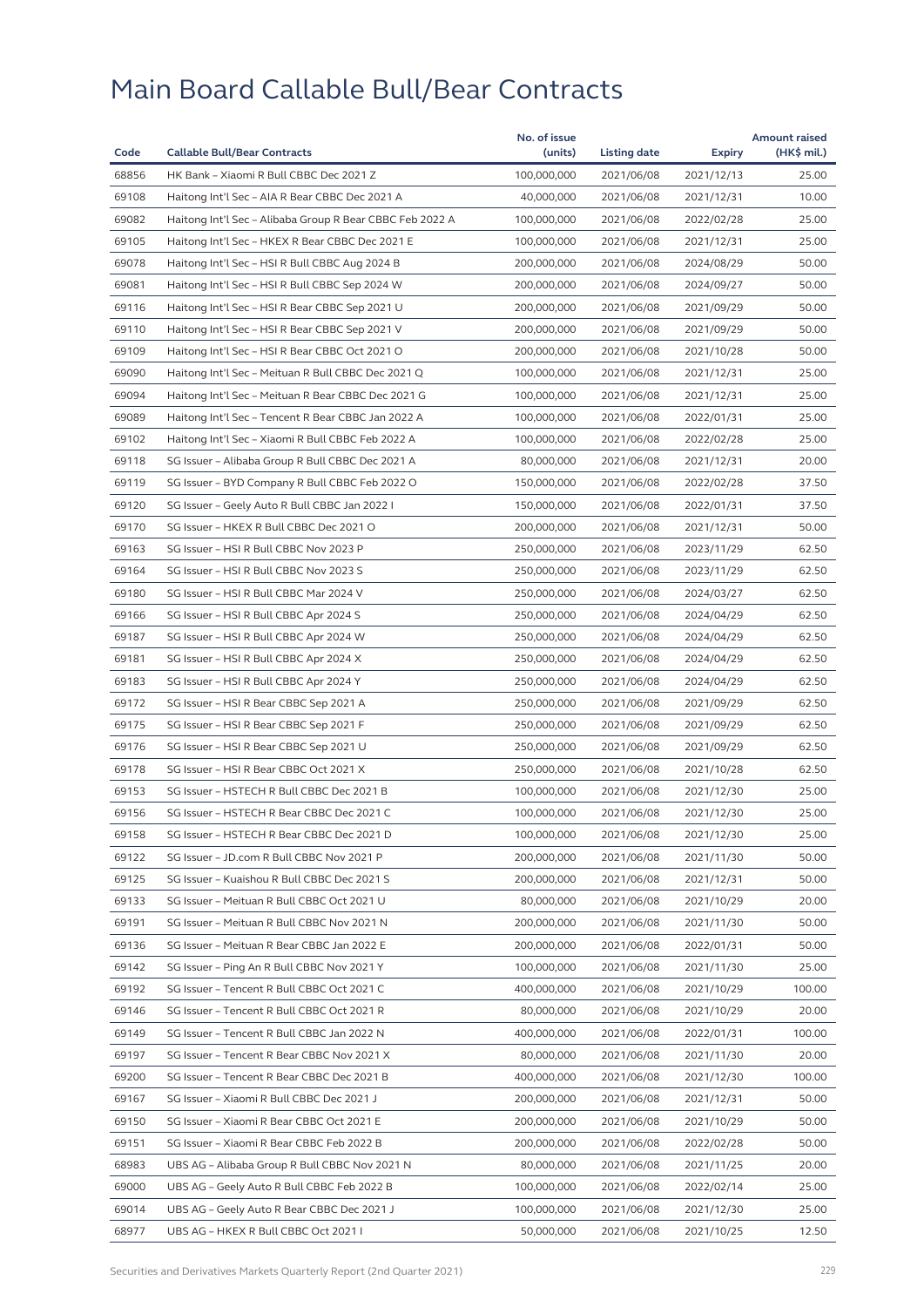|       |                                                           | No. of issue |              |            | <b>Amount raised</b> |
|-------|-----------------------------------------------------------|--------------|--------------|------------|----------------------|
| Code  | <b>Callable Bull/Bear Contracts</b>                       | (units)      | Listing date | Expiry     | (HK\$ mil.)          |
| 69018 | UBS AG - HKEX R Bear CBBC Dec 2021 E                      | 200,000,000  | 2021/06/08   | 2021/12/30 | 50.00                |
| 69030 | UBS AG - HSI R Bull CBBC Oct 2023 J                       | 200,000,000  | 2021/06/08   | 2023/10/30 | 50.00                |
| 68967 | UBS AG - HSI R Bull CBBC Jan 2024 C                       | 200,000,000  | 2021/06/08   | 2024/01/30 | 50.00                |
| 68969 | UBS AG - HSI R Bull CBBC Feb 2024 O                       | 200,000,000  | 2021/06/08   | 2024/02/28 | 50.00                |
| 68988 | UBS AG - HSI R Bull CBBC Feb 2024 P                       | 200,000,000  | 2021/06/08   | 2024/02/28 | 50.00                |
| 68994 | UBS AG - HSI R Bull CBBC Mar 2024 V                       | 200,000,000  | 2021/06/08   | 2024/03/27 | 50.00                |
| 69008 | UBS AG - HSI R Bear CBBC Sep 2021 A                       | 200,000,000  | 2021/06/08   | 2021/09/29 | 50.00                |
| 69004 | UBS AG - HSI R Bear CBBC Sep 2021 L                       | 200,000,000  | 2021/06/08   | 2021/09/29 | 50.00                |
| 69005 | UBS AG - HSI R Bear CBBC Sep 2021 Q                       | 200,000,000  | 2021/06/08   | 2021/09/29 | 50.00                |
| 69009 | UBS AG - HSI R Bear CBBC Sep 2021 R                       | 200,000,000  | 2021/06/08   | 2021/09/29 | 50.00                |
| 69010 | UBS AG - HSTECH R Bear CBBC Dec 2021 G                    | 100,000,000  | 2021/06/08   | 2021/12/30 | 25.00                |
| 69021 | UBS AG - Kuaishou R Bear CBBC Dec 2021 I                  | 200,000,000  | 2021/06/08   | 2021/12/30 | 50.00                |
| 68966 | UBS AG - Meituan R Bear CBBC Oct 2021 X                   | 150,000,000  | 2021/06/08   | 2021/10/25 | 37.50                |
| 68976 | UBS AG - Tencent R Bull CBBC Nov 2021 F                   | 40,000,000   | 2021/06/08   | 2021/11/30 | 10.00                |
| 68973 | UBS AG - Tencent R Bear CBBC Nov 2021 L                   | 40,000,000   | 2021/06/08   | 2021/11/30 | 10.00                |
| 68984 | UBS AG - Xiaomi R Bull CBBC Nov 2021 W                    | 100,000,000  | 2021/06/08   | 2021/11/30 | 25.00                |
| 69045 | Bank Vontobel - China Mobile R Bull CBBC Dec 2021 C       | 80,000,000   | 2021/06/08   | 2021/12/17 | 20.00                |
| 69050 | Bank Vontobel - China Mobile R Bull CBBC Dec 2021 D       | 80,000,000   | 2021/06/08   | 2021/12/30 | 20.00                |
| 69044 | Bank Vontobel - Galaxy Ent R Bear CBBC Dec 2021 D         | 40,000,000   | 2021/06/08   | 2021/12/17 | 10.00                |
| 69036 | Bank Vontobel - HSI R Bull CBBC Feb 2024 G                | 100,000,000  | 2021/06/08   | 2024/02/28 | 25.00                |
| 69037 | Bank Vontobel - HSI R Bull CBBC Feb 2024 H                | 150,000,000  | 2021/06/08   | 2024/02/28 | 37.50                |
| 69038 | Bank Vontobel - HSI R Bull CBBC Feb 2024 L                | 150,000,000  | 2021/06/08   | 2024/02/28 | 37.50                |
| 69034 | Bank Vontobel - HSI R Bull CBBC Feb 2024 M                | 100,000,000  | 2021/06/08   | 2024/02/28 | 25.00                |
| 69063 | Bank Vontobel - HSI R Bull CBBC Feb 2024 N                | 100,000,000  | 2021/06/08   | 2024/02/28 | 25.00                |
| 69051 | Bank Vontobel - HSI R Bear CBBC Sep 2021 T                | 100,000,000  | 2021/06/08   | 2021/09/29 | 25.00                |
| 69052 | Bank Vontobel - HSI R Bear CBBC Sep 2021 U                | 100,000,000  | 2021/06/08   | 2021/09/29 | 25.00                |
| 69059 | Bank Vontobel - HSI R Bear CBBC Sep 2021 V                | 100,000,000  | 2021/06/08   | 2021/09/29 | 25.00                |
| 69039 | Bank Vontobel - HSTECH R Bull CBBC Feb 2022 B             | 80,000,000   | 2021/06/08   | 2022/02/25 | 20.00                |
| 69043 | Bank Vontobel - HSTECH R Bull CBBC Feb 2022 C             | 80,000,000   | 2021/06/08   | 2022/02/25 | 20.00                |
| 69066 | Bank Vontobel - Tencent R Bear CBBC Nov 2021 F            | 100,000,000  | 2021/06/08   | 2021/11/26 | 25.00                |
| 69032 | Bank Vontobel - Xiaomi R Bull CBBC Dec 2021 Z             | 100,000,000  | 2021/06/08   | 2021/12/17 | 25.00                |
| 69073 | Bank Vontobel - Xiaomi R Bear CBBC Dec 2021 E             | 100,000,000  | 2021/06/08   | 2021/12/10 | 25.00                |
| 69283 | BOCI Asia Ltd. – HSI R Bull CBBC Dec 2023 A               | 150,000,000  | 2021/06/09   | 2023/12/28 | 37.50                |
| 69273 | BOCI Asia Ltd. – HSI R Bull CBBC Dec 2023 Z               | 150,000,000  | 2021/06/09   | 2023/12/28 | 37.50                |
| 69284 | BOCI Asia Ltd. - HSI R Bear CBBC Sep 2021 L               | 150,000,000  | 2021/06/09   | 2021/09/29 | 37.50                |
| 69285 | BOCI Asia Ltd. - HSI R Bear CBBC Sep 2021 M               | 150,000,000  | 2021/06/09   | 2021/09/29 | 37.50                |
| 69287 | BOCI Asia Ltd. - Meituan R Bull CBBC Oct 2021 A           | 40,000,000   | 2021/06/09   | 2021/10/29 | 10.00                |
| 69288 | BOCI Asia Ltd. – Tencent R Bear CBBC Sep 2021 K           | 120,000,000  | 2021/06/09   | 2021/09/30 | 30.00                |
| 69236 | BNP Paribas Issuance B.V. - HSI R Bull CBBC Aug 2024 E    | 250,000,000  | 2021/06/09   | 2024/08/29 | 62.50                |
| 69240 | BNP Paribas Issuance B.V. - HSI R Bull CBBC Aug 2024 P    | 250,000,000  | 2021/06/09   | 2024/08/29 | 62.50                |
| 69334 | Credit Suisse AG - CNOOC R Bull CBBC Dec 2021 H           | 50,000,000   | 2021/06/09   |            | 12.50                |
|       |                                                           |              |              | 2021/12/30 |                      |
| 69308 | Credit Suisse AG - Geely Auto R Bull CBBC Dec 2021 U      | 100,000,000  | 2021/06/09   | 2021/12/30 | 25.00                |
| 69309 | Credit Suisse AG - Geely Auto R Bull CBBC Dec 2021 V      | 100,000,000  | 2021/06/09   | 2021/12/30 | 25.00                |
| 69320 | Credit Suisse AG - Greatwall Motor R Bull CBBC Dec 2021 I | 60,000,000   | 2021/06/09   | 2021/12/30 | 15.00                |
| 69297 | Credit Suisse AG - HKEX R Bull CBBC Oct 2021 E            | 50,000,000   | 2021/06/09   | 2021/10/28 | 12.50                |
| 69301 | Credit Suisse AG - HKEX R Bear CBBC Dec 2021 C            | 100,000,000  | 2021/06/09   | 2021/12/30 | 25.00                |
| 69331 | Credit Suisse AG - HSI R Bull CBBC Mar 2024 H             | 200,000,000  | 2021/06/09   | 2024/03/27 | 50.00                |
| 69327 | Credit Suisse AG - HSI R Bull CBBC Mar 2024 O             | 200,000,000  | 2021/06/09   | 2024/03/27 | 50.00                |
| 69325 | Credit Suisse AG - HSI R Bull CBBC Mar 2024 S             | 200,000,000  | 2021/06/09   | 2024/03/27 | 50.00                |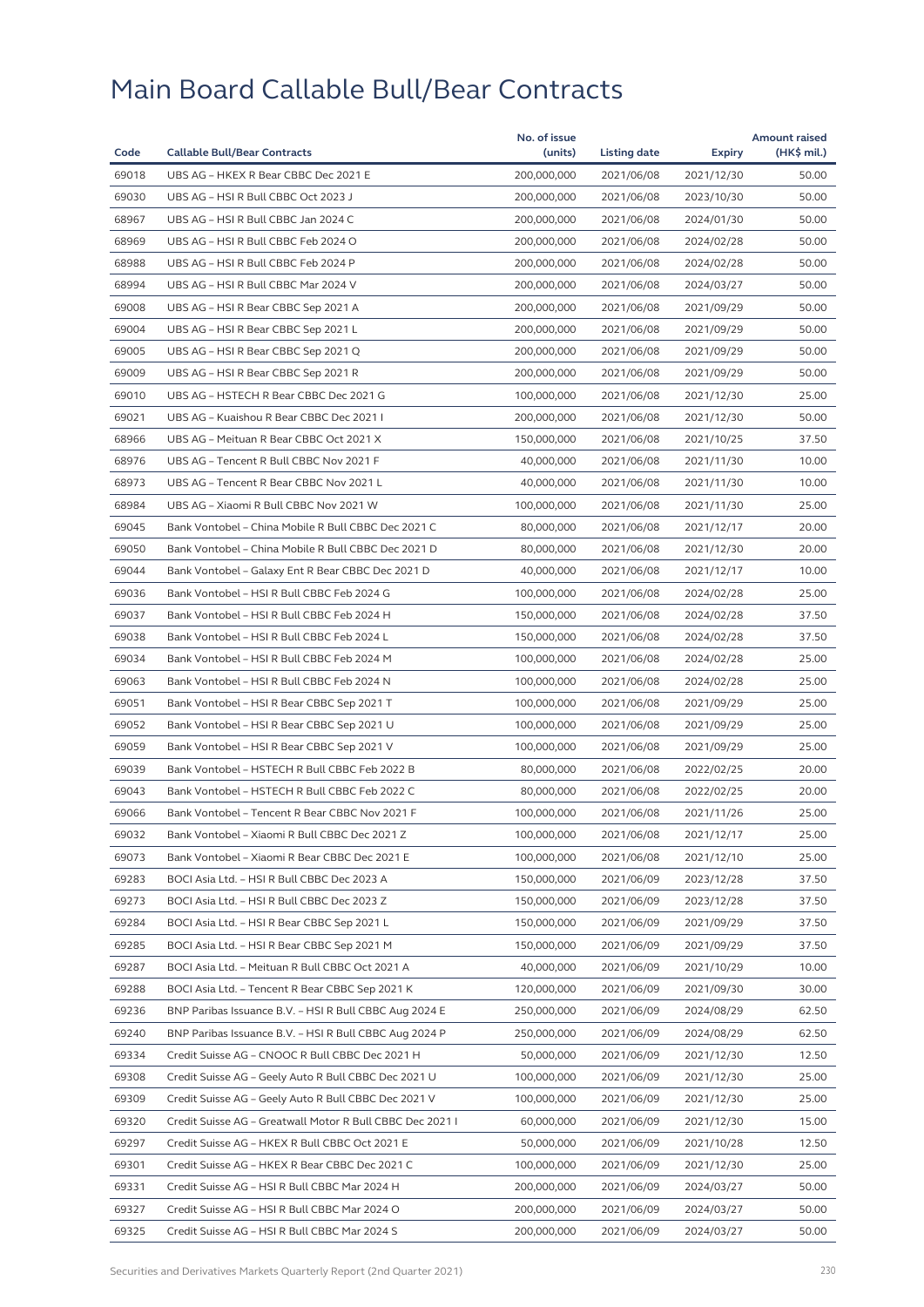|       |                                                              | No. of issue |              |               | <b>Amount raised</b> |
|-------|--------------------------------------------------------------|--------------|--------------|---------------|----------------------|
| Code  | <b>Callable Bull/Bear Contracts</b>                          | (units)      | Listing date | <b>Expiry</b> | (HK\$ mil.)          |
| 69348 | Credit Suisse AG - HSI R Bear CBBC Sep 2021 N                | 200,000,000  | 2021/06/09   | 2021/09/29    | 50.00                |
| 69349 | Credit Suisse AG - HSI R Bear CBBC Oct 2021 M                | 200,000,000  | 2021/06/09   | 2021/10/28    | 50.00                |
| 69351 | Credit Suisse AG - HSI R Bear CBBC Oct 2021 N                | 200,000,000  | 2021/06/09   | 2021/10/28    | 50.00                |
| 69310 | Credit Suisse AG - Kuaishou R Bull CBBC Dec 2021 M           | 100,000,000  | 2021/06/09   | 2021/12/30    | 25.00                |
| 69317 | Credit Suisse AG - Kuaishou R Bull CBBC Feb 2022 D           | 100,000,000  | 2021/06/09   | 2022/02/25    | 25.00                |
| 69307 | Credit Suisse AG - Meituan R Bull CBBC Nov 2021 H            | 100,000,000  | 2021/06/09   | 2021/11/29    | 25.00                |
| 69339 | Credit Suisse AG - Smoore Intl R Bull CBBC Dec 2021 F        | 50,000,000   | 2021/06/09   | 2021/12/30    | 12.50                |
| 69303 | Credit Suisse AG - Tencent R Bull CBBC Oct 2021 B            | 50,000,000   | 2021/06/09   | 2021/10/28    | 12.50                |
| 69304 | Credit Suisse AG - Tencent R Bear CBBC Nov 2021 E            | 100,000,000  | 2021/06/09   | 2021/11/29    | 25.00                |
| 69342 | Credit Suisse AG - WuXi Bio R Bull CBBC Nov 2021 D           | 50,000,000   | 2021/06/09   | 2021/11/29    | 12.50                |
| 69345 | Credit Suisse AG - WuXi Bio R Bull CBBC Dec 2021 E           | 50,000,000   | 2021/06/09   | 2021/12/30    | 12.50                |
| 69319 | Credit Suisse AG - Xiaomi R Bull CBBC Jan 2022 C             | 100,000,000  | 2021/06/09   | 2022/01/28    | 25.00                |
| 69235 | Bank of East Asia - China Mobile R Bull CBBC Dec 2021 B      | 80,000,000   | 2021/06/09   | 2021/12/31    | 20.00                |
| 69232 | Bank of East Asia - CNOOC R Bull CBBC Dec 2021 C             | 50,000,000   | 2021/06/09   | 2021/12/31    | 12.50                |
| 69228 | Bank of East Asia - HSBC R Bull CBBC Dec 2021 B              | 80,000,000   | 2021/06/09   | 2021/12/31    | 20.00                |
| 69221 | Bank of East Asia - Xiaomi R Bull CBBC Apr 2022 B            | 80,000,000   | 2021/06/09   | 2022/04/28    | 20.00                |
| 69291 | Guotai Junan - HSI R Bear CBBC Sep 2021 F                    | 200,000,000  | 2021/06/09   | 2021/09/29    | 50.00                |
| 69567 | Goldman Sachs SP (Asia) - Geely Auto R Bull CBBC Jan 2022 D  | 80,000,000   | 2021/06/09   | 2022/01/20    | 20.00                |
| 69555 | Goldman Sachs SP (Asia) - HKEX R Bull CBBC Nov 2021 E        | 80,000,000   | 2021/06/09   | 2021/11/29    | 20.00                |
| 69564 | Goldman Sachs SP (Asia) - Kuaishou R Bull CBBC Jan 2022 B    | 80,000,000   | 2021/06/09   | 2022/01/20    | 20.00                |
| 69559 | Goldman Sachs SP (Asia) - Meituan R Bull CBBC Nov 2021 X     | 100,000,000  | 2021/06/09   | 2021/11/17    | 25.00                |
| 69572 | Goldman Sachs SP (Asia) - Smoore Intl R Bull CBBC Feb 2022 A | 60,000,000   | 2021/06/09   | 2022/02/22    | 15.00                |
| 69571 | Goldman Sachs SP (Asia) - Sunny Optical R Bear CBBC Mar 22 A | 60,000,000   | 2021/06/09   | 2022/03/22    | 15.00                |
| 69558 | Goldman Sachs SP (Asia) – Tencent R Bull CBBC Sep 2021 K     | 100,000,000  | 2021/06/09   | 2021/09/17    | 25.00                |
| 69570 | Goldman Sachs SP (Asia) - Tencent R Bear CBBC Mar 2022 Q     | 100,000,000  | 2021/06/09   | 2022/03/17    | 25.00                |
| 69560 | Goldman Sachs SP (Asia) - Xiaomi R Bull CBBC Dec 2021 B      | 100,000,000  | 2021/06/09   | 2021/12/29    | 25.00                |
| 69244 | HK Bank - Geely Auto R Bull CBBC Jan 2022 B                  | 60,000,000   | 2021/06/09   | 2022/01/14    | 15.00                |
| 69250 | HK Bank - HKEX R Bear CBBC Dec 2021 T                        | 60,000,000   | 2021/06/09   | 2021/12/23    | 15.00                |
| 69270 | HK Bank - HSI R Bull CBBC Oct 2023 T                         | 100,000,000  | 2021/06/09   | 2023/10/30    | 25.00                |
| 69268 | HK Bank - HSI R Bear CBBC Jan 2022 I                         | 125,000,000  | 2021/06/09   | 2022/01/28    | 31.25                |
| 69248 | HK Bank – Meituan R Bull CBBC Dec 2021 C                     | 100,000,000  | 2021/06/09   | 2021/12/30    | 25.00                |
| 69254 | HK Bank - Tencent R Bear CBBC Dec 2021 P                     | 80,000,000   | 2021/06/09   | 2021/12/23    | 20.00                |
| 69246 | HK Bank – Xiaomi R Bull CBBC Dec 2021 A                      | 100,000,000  | 2021/06/09   | 2021/12/08    | 25.00                |
| 69388 | Haitong Int'l Sec - AIA R Bull CBBC Dec 2021 B               | 50,000,000   | 2021/06/09   | 2021/12/31    | 12.50                |
| 69383 | Haitong Int'l Sec - HKEX R Bull CBBC Dec 2021 E              | 100,000,000  | 2021/06/09   | 2021/12/31    | 25.00                |
| 69355 | Haitong Int'l Sec - HSI R Bull CBBC Jul 2024 G               | 200,000,000  | 2021/06/09   | 2024/07/30    | 50.00                |
| 69356 | Haitong Int'l Sec - HSI R Bull CBBC Sep 2024 X               | 200,000,000  | 2021/06/09   | 2024/09/27    | 50.00                |
| 69363 | Haitong Int'l Sec - HSI R Bear CBBC Sep 2021 W               | 200,000,000  | 2021/06/09   | 2021/09/29    | 50.00                |
| 69379 | Haitong Int'l Sec - HSI R Bear CBBC Sep 2021 X               | 200,000,000  | 2021/06/09   | 2021/09/29    | 50.00                |
| 69368 | Haitong Int'l Sec - HSI R Bear CBBC Oct 2021 P               | 200,000,000  | 2021/06/09   | 2021/10/28    | 50.00                |
| 69390 | Haitong Int'l Sec - JD.com R Bear CBBC Dec 2021 A            | 60,000,000   | 2021/06/09   | 2021/12/31    | 15.00                |
| 69382 | Haitong Int'l Sec - Meituan R Bear CBBC Dec 2021 H           | 100,000,000  | 2021/06/09   | 2021/12/31    | 25.00                |
| 69385 | Haitong Int'l Sec - Smoore Intl R Bear CBBC Dec 2021 C       | 40,000,000   | 2021/06/09   | 2021/12/31    | 10.00                |
|       |                                                              |              |              |               |                      |
| 69381 | Haitong Int'l Sec – Tencent R Bear CBBC Jan 2022 B           | 100,000,000  | 2021/06/09   | 2022/01/31    | 25.00                |
| 69439 | SG Issuer - AIA R Bull CBBC Dec 2021 M                       | 60,000,000   | 2021/06/09   | 2021/12/31    | 15.00                |
| 69445 | SG Issuer - Alibaba Group R Bull CBBC Nov 2021 F             | 80,000,000   | 2021/06/09   | 2021/11/30    | 20.00                |
| 69495 | SG Issuer - BYD Company R Bull CBBC Jan 2022 V               | 150,000,000  | 2021/06/09   | 2022/01/31    | 37.50                |
| 69446 | SG Issuer - CNOOC R Bull CBBC Nov 2021 K                     | 60,000,000   | 2021/06/09   | 2021/11/30    | 15.00                |
| 69497 | SG Issuer – Geely Auto R Bull CBBC Dec 2021 Y                | 150,000,000  | 2021/06/09   | 2021/12/31    | 37.50                |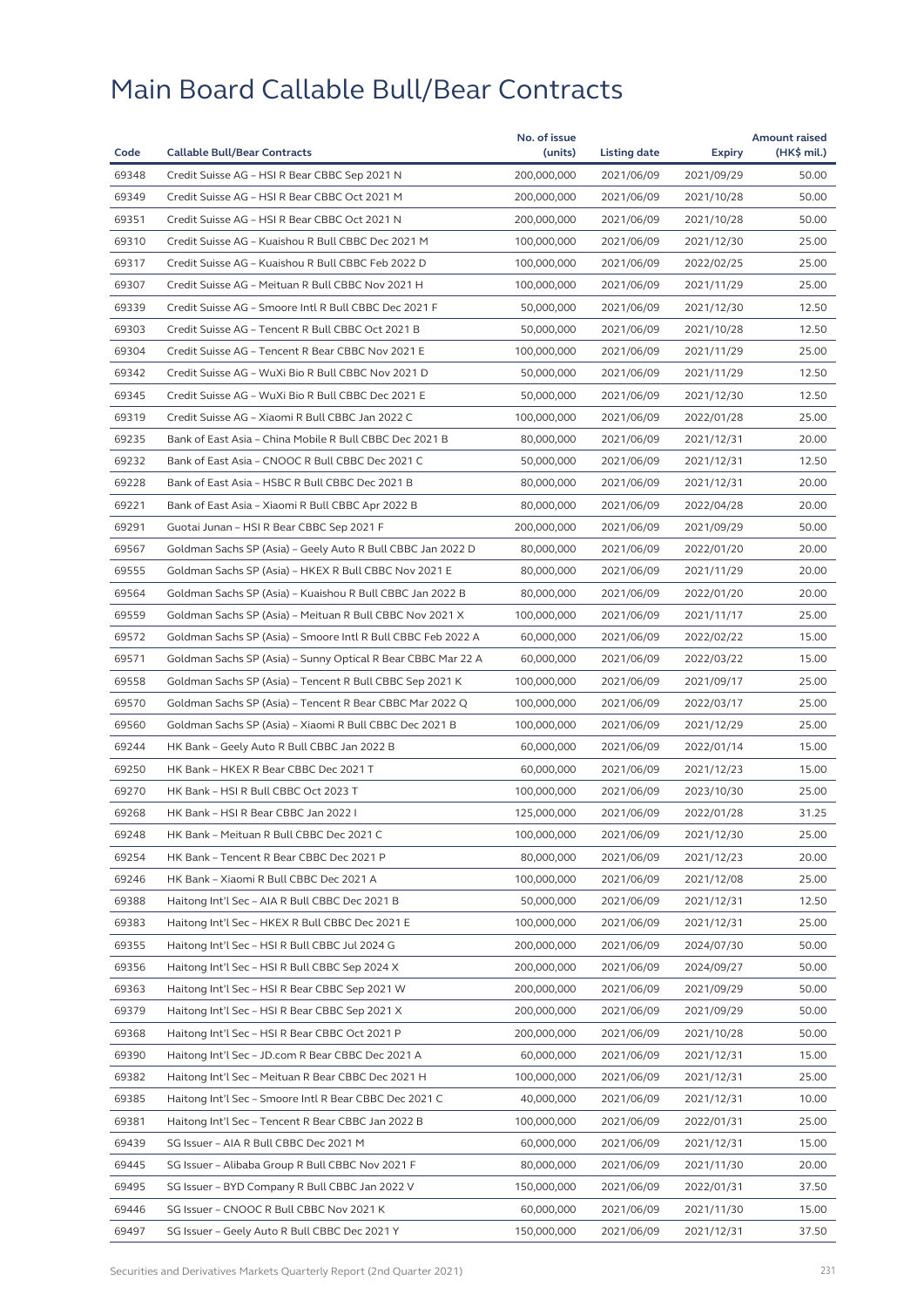| Code           | <b>Callable Bull/Bear Contracts</b>                                                                 | No. of issue<br>(units)    | <b>Listing date</b>      | <b>Expiry</b>            | <b>Amount raised</b><br>$(HK$$ mil.) |
|----------------|-----------------------------------------------------------------------------------------------------|----------------------------|--------------------------|--------------------------|--------------------------------------|
|                |                                                                                                     |                            | 2021/06/09               |                          |                                      |
| 69456          | SG Issuer - Geely Auto R Bear CBBC Jan 2022 A                                                       | 150,000,000                |                          | 2022/01/31               | 37.50                                |
| 69449<br>69509 | SG Issuer - Galaxy Ent R Bull CBBC Nov 2021 E<br>SG Issuer - Greatwall Motor R Bull CBBC Dec 2021 W | 100,000,000<br>100,000,000 | 2021/06/09<br>2021/06/09 | 2021/11/30<br>2021/12/31 | 25.00<br>25.00                       |
| 69510          |                                                                                                     |                            |                          |                          | 50.00                                |
|                | SG Issuer - HKEX R Bull CBBC Nov 2021 G                                                             | 200,000,000                | 2021/06/09               | 2021/11/30               |                                      |
| 69485          | SG Issuer - HSI R Bull CBBC Feb 2024 X                                                              | 250,000,000                | 2021/06/09               | 2024/02/28               | 62.50                                |
| 69490          | SG Issuer - HSI R Bull CBBC Apr 2024 R                                                              | 250,000,000                | 2021/06/09               | 2024/04/29               | 62.50                                |
| 69507          | SG Issuer - HSI R Bull CBBC Apr 2024 T                                                              | 250,000,000                | 2021/06/09               | 2024/04/29               | 62.50                                |
| 69493          | SG Issuer - HSI R Bull CBBC Apr 2024 U                                                              | 250,000,000                | 2021/06/09               | 2024/04/29               | 62.50                                |
| 69481          | SG Issuer - HSI R Bear CBBC Oct 2021 D                                                              | 250,000,000                | 2021/06/09               | 2021/10/28               | 62.50                                |
| 69505          | SG Issuer - HSI R Bear CBBC Oct 2021 F                                                              | 250,000,000                | 2021/06/09               | 2021/10/28               | 62.50                                |
| 69506          | SG Issuer - HSI R Bear CBBC Oct 2021 H                                                              | 250,000,000                | 2021/06/09               | 2021/10/28               | 62.50                                |
| 69483          | SG Issuer - HSI R Bear CBBC Nov 2021 W                                                              | 250,000,000                | 2021/06/09               | 2021/11/29               | 62.50                                |
| 69499          | SG Issuer - JD.com R Bull CBBC Nov 2021 Q                                                           | 200,000,000                | 2021/06/09               | 2021/11/30               | 50.00                                |
| 69460          | SG Issuer - Kuaishou R Bull CBBC Feb 2022 D                                                         | 200,000,000                | 2021/06/09               | 2022/02/28               | 50.00                                |
| 69461          | SG Issuer - Meituan R Bull CBBC Nov 2021 O                                                          | 80,000,000                 | 2021/06/09               | 2021/11/30               | 20.00                                |
| 69469          | SG Issuer - Meituan R Bull CBBC Dec 2021 A                                                          | 200,000,000                | 2021/06/09               | 2021/12/31               | 50.00                                |
| 69466          | SG Issuer - Meituan R Bull CBBC Dec 2021 O                                                          | 80,000,000                 | 2021/06/09               | 2021/12/31               | 20.00                                |
| 69463          | SG Issuer - Meituan R Bear CBBC Nov 2021 P                                                          | 200,000,000                | 2021/06/09               | 2021/11/30               | 50.00                                |
| 69473          | SG Issuer - SMIC R Bull CBBC Dec 2021 W                                                             | 120,000,000                | 2021/06/09               | 2021/12/31               | 30.00                                |
| 69474          | SG Issuer - Smoore Intl R Bull CBBC Dec 2021 O                                                      | 60,000,000                 | 2021/06/09               | 2021/12/31               | 15.00                                |
| 69475          | SG Issuer - Tencent R Bull CBBC Nov 2021 B                                                          | 80,000,000                 | 2021/06/09               | 2021/11/30               | 20.00                                |
| 69477          | SG Issuer - Tencent R Bull CBBC Dec 2021 U                                                          | 80,000,000                 | 2021/06/09               | 2021/12/31               | 20.00                                |
| 69480          | SG Issuer - Tencent R Bull CBBC Mar 2022 K                                                          | 400,000,000                | 2021/06/09               | 2022/03/30               | 100.00                               |
| 69512          | SG Issuer - WuXi Bio R Bull CBBC Nov 2021 M                                                         | 60,000,000                 | 2021/06/09               | 2021/11/30               | 15.00                                |
| 69500          | SG Issuer - Xiaomi R Bull CBBC Nov 2021 C                                                           | 200,000,000                | 2021/06/09               | 2021/11/30               | 50.00                                |
| 69416          | UBS AG - Alibaba Group R Bull CBBC Jan 2022 A                                                       | 200,000,000                | 2021/06/09               | 2022/01/17               | 50.00                                |
| 69403          | UBS AG - CNOOC R Bull CBBC Oct 2021 Y                                                               | 40,000,000                 | 2021/06/09               | 2021/10/25               | 10.00                                |
| 69433          | UBS AG - Geely Auto R Bull CBBC Jan 2022 C                                                          | 100,000,000                | 2021/06/09               | 2022/01/31               | 25.00                                |
| 69423          | UBS AG - Geely Auto R Bull CBBC Jan 2022 Z                                                          | 100,000,000                | 2021/06/09               | 2022/01/31               | 25.00                                |
| 69404          | UBS AG - Galaxy Ent R Bear CBBC Dec 2021 C                                                          | 50,000,000                 | 2021/06/09               | 2021/12/30               | 12.50                                |
| 69399          | UBS AG - HKEX R Bull CBBC Nov 2021 X                                                                | 200,000,000                | 2021/06/09               | 2021/11/30               | 50.00                                |
| 69414          | UBS AG - HKEX R Bear CBBC Oct 2021 P                                                                | 50,000,000                 | 2021/06/09               | 2021/10/25               | 12.50                                |
| 69392          | UBS AG – HSI R Bull CBBC Feb 2024 Q                                                                 | 200,000,000                | 2021/06/09               | 2024/02/28               | 50.00                                |
| 69436          | UBS AG - HSI R Bull CBBC Feb 2024 R                                                                 | 200,000,000                | 2021/06/09               | 2024/02/28               | 50.00                                |
| 69395          | UBS AG - HSI R Bull CBBC Mar 2024 G                                                                 | 200,000,000                | 2021/06/09               | 2024/03/27               | 50.00                                |
| 69410          | UBS AG - HSI R Bear CBBC Sep 2021 S                                                                 | 200,000,000                | 2021/06/09               | 2021/09/29               | 50.00                                |
| 69434          | UBS AG - HSI R Bear CBBC Sep 2021 T                                                                 | 200,000,000                | 2021/06/09               | 2021/09/29               | 50.00                                |
| 69408          | UBS AG - Kuaishou R Bull CBBC Jan 2022 H                                                            | 200,000,000                | 2021/06/09               | 2022/01/17               | 50.00                                |
| 69412          | UBS AG - Meituan R Bull CBBC Oct 2021 B                                                             | 50,000,000                 | 2021/06/09               | 2021/10/25               | 12.50                                |
| 69437          | UBS AG - Meituan R Bear CBBC Dec 2021 N                                                             | 150,000,000                | 2021/06/09               | 2021/12/30               | 37.50                                |
| 69438          | UBS AG - Smoore Intl R Bull CBBC Dec 2021 D                                                         | 50,000,000                 | 2021/06/09               | 2021/12/31               | 12.50                                |
| 69424          | UBS AG - Sunny Optical R Bull CBBC Nov 2021 C                                                       | 40,000,000                 | 2021/06/09               | 2021/11/30               | 10.00                                |
| 69397          | UBS AG - Tencent R Bull CBBC Oct 2021 H                                                             | 200,000,000                | 2021/06/09               | 2021/10/28               | 50.00                                |
| 69401          | UBS AG - Wuxi Bio R Bear CBBC Dec 2021 A                                                            | 60,000,000                 | 2021/06/09               | 2021/12/30               | 15.00                                |
| 69417          | UBS AG - Xiaomi R Bull CBBC Oct 2021 D                                                              | 60,000,000                 | 2021/06/09               | 2021/10/25               | 15.00                                |
| 69531          | Bank Vontobel - Geely Auto R Bull CBBC Mar 2022 A                                                   | 100,000,000                | 2021/06/09               | 2022/03/25               | 25.00                                |
| 69538          | Bank Vontobel - Greatwall Motor R Bull CBBC Dec 2021 H                                              | 60,000,000                 | 2021/06/09               | 2021/12/30               | 15.00                                |
| 69529          | Bank Vontobel - HSI R Bull CBBC Feb 2024 O                                                          | 100,000,000                | 2021/06/09               | 2024/02/28               | 25.00                                |
| 69543          | Bank Vontobel - HSI R Bear CBBC Sep 2021 W                                                          | 100,000,000                | 2021/06/09               | 2021/09/29               | 25.00                                |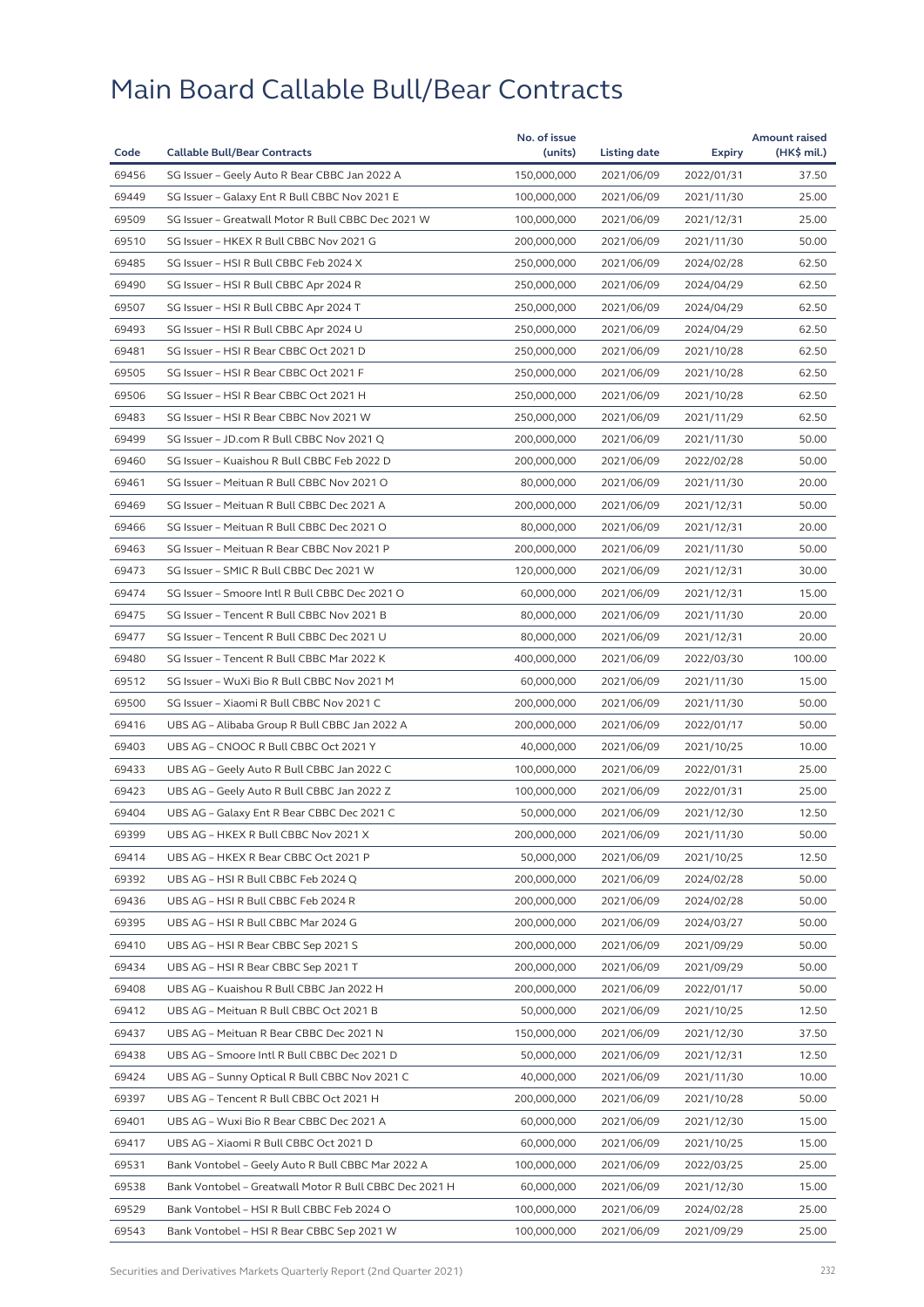|       |                                                             | No. of issue |              |            | <b>Amount raised</b> |
|-------|-------------------------------------------------------------|--------------|--------------|------------|----------------------|
| Code  | <b>Callable Bull/Bear Contracts</b>                         | (units)      | Listing date | Expiry     | (HK\$ mil.)          |
| 69549 | Bank Vontobel - HSI R Bear CBBC Sep 2021 X                  | 100,000,000  | 2021/06/09   | 2021/09/29 | 25.00                |
| 69537 | Bank Vontobel - Meituan R Bear CBBC Dec 2021 J              | 100,000,000  | 2021/06/09   | 2021/12/10 | 25.00                |
| 69516 | Bank Vontobel - Smoore Intl R Bull CBBC Dec 2021 L          | 40,000,000   | 2021/06/09   | 2021/12/30 | 10.00                |
| 69519 | Bank Vontobel - Smoore Intl R Bull CBBC Dec 2021 M          | 40,000,000   | 2021/06/09   | 2021/12/30 | 10.00                |
| 69514 | Bank Vontobel - Smoore Intl R Bull CBBC Mar 2022 B          | 40,000,000   | 2021/06/09   | 2022/03/25 | 15.20                |
| 69596 | BOCI Asia Ltd. - CNOOC R Bull CBBC Sep 2021 A               | 40,000,000   | 2021/06/10   | 2021/09/30 | 10.00                |
| 69601 | BOCI Asia Ltd. - HSI R Bear CBBC Sep 2021 N                 | 150,000,000  | 2021/06/10   | 2021/09/29 | 37.50                |
| 69602 | BOCI Asia Ltd. - HSI R Bear CBBC Sep 2021 O                 | 150,000,000  | 2021/06/10   | 2021/09/29 | 37.50                |
| 69604 | BOCI Asia Ltd. - HSI R Bear CBBC Sep 2021 P                 | 150,000,000  | 2021/06/10   | 2021/09/29 | 37.50                |
| 69595 | BOCI Asia Ltd. - Tencent R Bull CBBC Sep 2021 O             | 120,000,000  | 2021/06/10   | 2021/09/30 | 30.00                |
| 69574 | BNP Paribas Issuance B.V. - HSI R Bull CBBC Aug 2024 N      | 250,000,000  | 2021/06/10   | 2024/08/29 | 62.50                |
| 69580 | BNP Paribas Issuance B.V. - HSI R Bull CBBC Aug 2024 Q      | 240,000,000  | 2021/06/10   | 2024/08/29 | 60.00                |
| 69672 | BNP Paribas Issuance B.V. - HSI R Bull CBBC Aug 2024 R      | 240,000,000  | 2021/06/10   | 2024/08/29 | 60.00                |
| 69674 | BNP Paribas Issuance B.V. - HSI R Bear CBBC Oct 2021 D      | 250,000,000  | 2021/06/10   | 2021/10/28 | 62.50                |
| 69682 | BNP Paribas Issuance B.V. - HSI R Bear CBBC Oct 2021 E      | 250,000,000  | 2021/06/10   | 2021/10/28 | 62.50                |
| 69684 | BNP Paribas Issuance B.V. - HSI R Bear CBBC Oct 2021 F      | 250,000,000  | 2021/06/10   | 2021/10/28 | 62.50                |
| 69691 | BNP Paribas Issuance B.V. - HSI R Bear CBBC Oct 2021 G      | 250,000,000  | 2021/06/10   | 2021/10/28 | 62.50                |
| 69693 | BNP Paribas Issuance B.V. - HSI R Bear CBBC Oct 2021 H      | 250,000,000  | 2021/06/10   | 2021/10/28 | 62.50                |
| 69696 | BNP Paribas Issuance B.V. - HSI R Bear CBBC Oct 2021 I      | 250,000,000  | 2021/06/10   | 2021/10/28 | 62.50                |
| 69697 | BNP Paribas Issuance B.V. - HSI R Bear CBBC Oct 2021 J      | 250,000,000  | 2021/06/10   | 2021/10/28 | 62.50                |
| 69698 | BNP Paribas Issuance B.V. - HSI R Bear CBBC Oct 2021 K      | 250,000,000  | 2021/06/10   | 2021/10/28 | 62.50                |
| 69705 | BNP Paribas Issuance B.V. - HSI R Bear CBBC Oct 2021 L      | 250,000,000  | 2021/06/10   | 2021/10/28 | 62.50                |
| 69661 | Credit Suisse AG - Alibaba Group R Bull CBBC Oct 2021 R     | 50,000,000   | 2021/06/10   | 2021/10/28 | 12.50                |
| 69629 | Credit Suisse AG - Ali Health R Bull CBBC Feb 2022 A        | 50,000,000   | 2021/06/10   | 2022/02/25 | 12.50                |
| 69632 | Credit Suisse AG - Ali Health R Bear CBBC Dec 2021 B        | 50,000,000   | 2021/06/10   | 2021/12/30 | 12.50                |
| 69655 | Credit Suisse AG - CNOOC R Bull CBBC Oct 2021 M             | 50,000,000   | 2021/06/10   | 2021/10/28 | 12.50                |
| 69657 | Credit Suisse AG - CNOOC R Bull CBBC Nov 2021 A             | 50,000,000   | 2021/06/10   | 2021/11/29 | 12.50                |
| 69660 | Credit Suisse AG - CNOOC R Bull CBBC Nov 2021 B             | 50,000,000   | 2021/06/10   | 2021/11/29 | 12.50                |
| 69651 | Credit Suisse AG - Geely Auto R Bull CBBC Jan 2022 E        | 100,000,000  | 2021/06/10   | 2022/01/28 | 25.00                |
| 69626 | Credit Suisse AG - Galaxy Ent R Bull CBBC Dec 2021 F        | 80,000,000   | 2021/06/10   | 2021/12/30 | 20.00                |
| 69627 | Credit Suisse AG - Galaxy Ent R Bear CBBC Dec 2021 E        | 80,000,000   | 2021/06/10   | 2021/12/30 | 20.00                |
| 69634 | Credit Suisse AG - HKEX R Bull CBBC Dec 2021 J              | 100,000,000  | 2021/06/10   | 2021/12/30 | 25.00                |
| 69608 | Credit Suisse AG - HSI R Bull CBBC Mar 2024 W               | 200,000,000  | 2021/06/10   | 2024/03/27 | 50.00                |
| 69606 | Credit Suisse AG - HSI R Bull CBBC Apr 2024 G               | 200,000,000  | 2021/06/10   | 2024/04/29 | 50.00                |
| 69605 | Credit Suisse AG - HSI R Bull CBBC Apr 2024 Y               | 200,000,000  | 2021/06/10   | 2024/04/29 | 50.00                |
| 69650 | Credit Suisse AG - HSI R Bear CBBC Sep 2021 L               | 200,000,000  | 2021/06/10   | 2021/09/29 | 50.00                |
| 69644 | Credit Suisse AG - HSI R Bear CBBC Sep 2021 M               | 200,000,000  | 2021/06/10   | 2021/09/29 | 50.00                |
| 69646 | Credit Suisse AG - HSI R Bear CBBC Oct 2021 O               | 200,000,000  | 2021/06/10   | 2021/10/28 | 50.00                |
| 69621 | Credit Suisse AG - Kuaishou R Bull CBBC Jan 2022 D          | 100,000,000  | 2021/06/10   | 2022/01/28 | 25.00                |
| 69642 | Credit Suisse AG - Meituan R Bear CBBC Oct 2021 M           | 100,000,000  | 2021/06/10   | 2021/10/28 | 25.00                |
| 69636 | Credit Suisse AG - Ping An R Bull CBBC Sep 2021 R           | 100,000,000  | 2021/06/10   | 2021/09/10 | 25.00                |
| 69640 | Credit Suisse AG - Ping An R Bull CBBC Sep 2021 S           | 100,000,000  | 2021/06/10   | 2021/09/09 | 25.00                |
| 69619 | Credit Suisse AG - Tencent R Bull CBBC Oct 2021 C           | 50,000,000   | 2021/06/10   | 2021/10/28 | 12.50                |
| 69616 | Credit Suisse AG - Tencent R Bull CBBC Nov 2021 M           | 100,000,000  | 2021/06/10   | 2021/11/29 | 25.00                |
| 69622 | Credit Suisse AG - Xiaomi R Bull CBBC Nov 2021 C            | 100,000,000  | 2021/06/10   | 2021/11/29 | 25.00                |
| 69666 | Credit Suisse AG - Xiaomi R Bear CBBC Nov 2021 B            | 100,000,000  | 2021/06/10   | 2021/11/29 | 25.00                |
| 69669 | Credit Suisse AG - Xiaomi R Bear CBBC Nov 2021 C            | 100,000,000  | 2021/06/10   | 2021/11/29 | 25.00                |
| 69874 | Goldman Sachs SP (Asia) - Ali Health R Bull CBBC Feb 2022 C | 60,000,000   | 2021/06/10   | 2022/02/22 | 15.00                |
| 69875 | Goldman Sachs SP (Asia) - Galaxy Ent R Bull CBBC Mar 2022 A | 80,000,000   | 2021/06/10   | 2022/03/17 | 20.00                |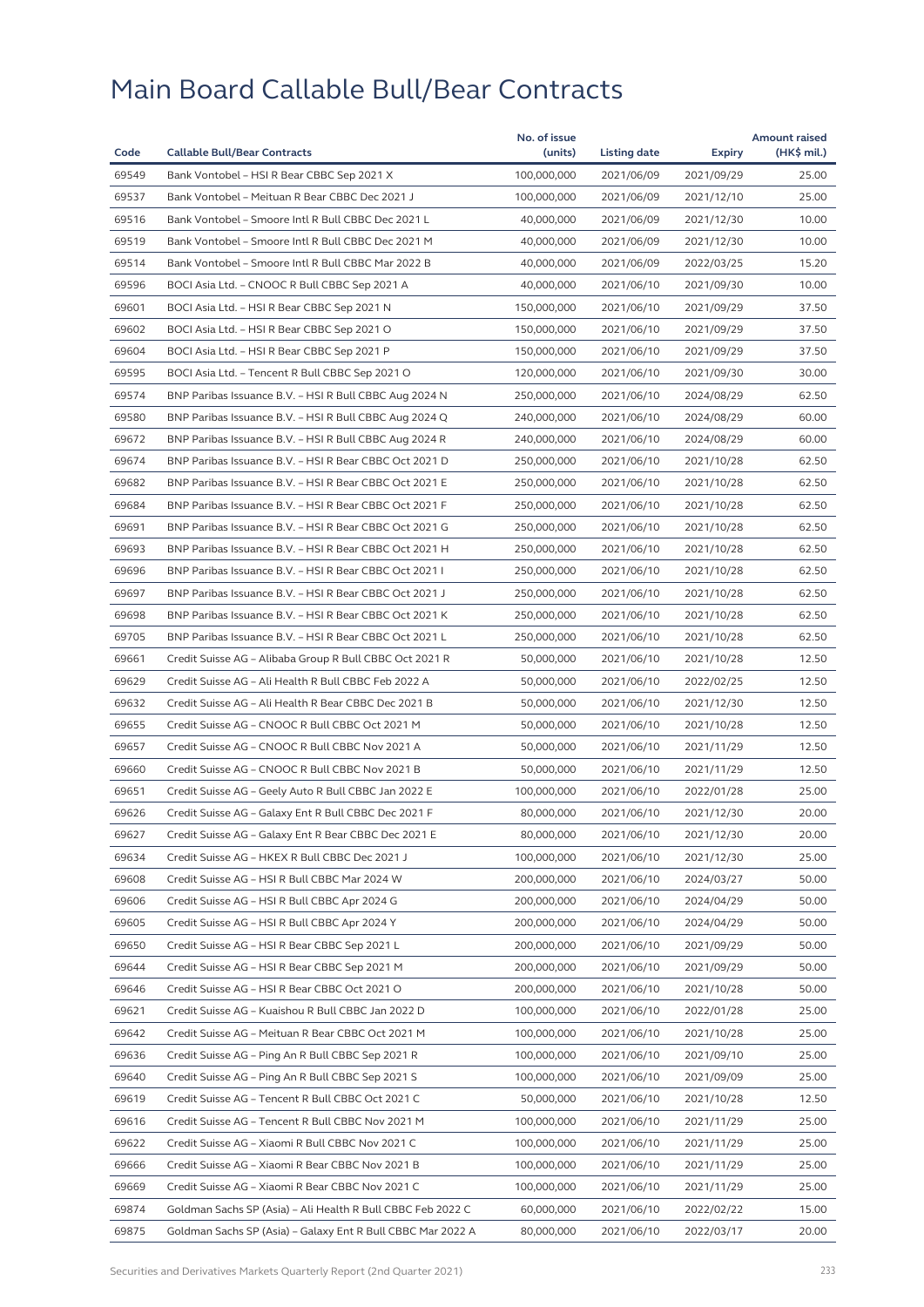|       |                                                          | No. of issue |              |            | <b>Amount raised</b> |
|-------|----------------------------------------------------------|--------------|--------------|------------|----------------------|
| Code  | <b>Callable Bull/Bear Contracts</b>                      | (units)      | Listing date | Expiry     | (HK\$ mil.)          |
| 69871 | Goldman Sachs SP (Asia) - Tencent R Bull CBBC Sep 2021 L | 100,000,000  | 2021/06/10   | 2021/09/17 | 25.00                |
| 69872 | Goldman Sachs SP (Asia) - Tencent R Bear CBBC Mar 2022 R | 100,000,000  | 2021/06/10   | 2022/03/17 | 25.00                |
| 69873 | Goldman Sachs SP (Asia) - Xiaomi R Bear CBBC Dec 2021 C  | 100,000,000  | 2021/06/10   | 2021/12/29 | 25.00                |
| 69573 | HK Bank - HSI R Bull CBBC Oct 2023 E                     | 150,000,000  | 2021/06/10   | 2023/10/30 | 37.50                |
| 69581 | HK Bank - HSI R Bear CBBC Oct 2021 K                     | 100,000,000  | 2021/06/10   | 2021/10/28 | 25.00                |
| 69584 | HK Bank - HSI R Bear CBBC Jan 2022 J                     | 150,000,000  | 2021/06/10   | 2022/01/28 | 37.50                |
| 69593 | HK Bank - Meituan R Bear CBBC Dec 2021 O                 | 80,000,000   | 2021/06/10   | 2021/12/16 | 20.00                |
| 69592 | HK Bank - Tencent R Bear CBBC Dec 2021 Q                 | 80,000,000   | 2021/06/10   | 2021/12/16 | 20.00                |
| 69594 | HK Bank - Xiaomi R Bear CBBC Dec 2021 F                  | 40,000,000   | 2021/06/10   | 2021/12/16 | 10.00                |
| 69729 | Haitong Int'l Sec - CM Bank R Bull CBBC Dec 2021 A       | 40,000,000   | 2021/06/10   | 2021/12/31 | 10.00                |
| 69707 | Haitong Int'l Sec - HSI R Bull CBBC Aug 2024 C           | 200,000,000  | 2021/06/10   | 2024/08/29 | 50.00                |
| 69708 | Haitong Int'l Sec - HSI R Bull CBBC Sep 2024 Y           | 200,000,000  | 2021/06/10   | 2024/09/27 | 50.00                |
| 69716 | Haitong Int'l Sec - HSI R Bear CBBC Sep 2021 Y           | 200,000,000  | 2021/06/10   | 2021/09/29 | 50.00                |
| 69717 | Haitong Int'l Sec - HSI R Bear CBBC Oct 2021 Q           | 200,000,000  | 2021/06/10   | 2021/10/28 | 50.00                |
| 69719 | Haitong Int'l Sec - HSI R Bear CBBC Oct 2021 R           | 200,000,000  | 2021/06/10   | 2021/10/28 | 50.00                |
| 69725 | Haitong Int'l Sec - Tencent R Bear CBBC Jan 2022 C       | 100,000,000  | 2021/06/10   | 2022/01/31 | 25.00                |
| 69726 | Haitong Int'l Sec - Xiaomi R Bear CBBC Dec 2021 D        | 100,000,000  | 2021/06/10   | 2021/12/31 | 25.00                |
| 69799 | SG Issuer - AIA R Bull CBBC Nov 2021 J                   | 60,000,000   | 2021/06/10   | 2021/11/30 | 15.00                |
| 69828 | SG Issuer - CNOOC R Bull CBBC Dec 2021 J                 | 60,000,000   | 2021/06/10   | 2021/12/31 | 15.00                |
| 69800 | SG Issuer - Geely Auto R Bull CBBC Dec 2021 Z            | 150,000,000  | 2021/06/10   | 2021/12/31 | 37.50                |
| 69796 | SG Issuer - HSI R Bull CBBC Feb 2024 T                   | 250,000,000  | 2021/06/10   | 2024/02/28 | 62.50                |
| 69845 | SG Issuer - HSI R Bull CBBC Apr 2024 I                   | 250,000,000  | 2021/06/10   | 2024/04/29 | 62.50                |
| 69798 | SG Issuer - HSI R Bull CBBC Apr 2024 L                   | 250,000,000  | 2021/06/10   | 2024/04/29 | 62.50                |
| 69829 | SG Issuer - HSI R Bear CBBC Sep 2021 O                   | 250,000,000  | 2021/06/10   | 2021/09/29 | 62.50                |
| 69831 | SG Issuer - HSI R Bear CBBC Nov 2021 X                   | 250,000,000  | 2021/06/10   | 2021/11/29 | 62.50                |
| 69836 | SG Issuer - HSI R Bear CBBC Nov 2021 Y                   | 250,000,000  | 2021/06/10   | 2021/11/29 | 62.50                |
| 69805 | SG Issuer - Meituan R Bull CBBC Jan 2022 H               | 200,000,000  | 2021/06/10   | 2022/01/31 | 50.00                |
| 69806 | SG Issuer - Meituan R Bull CBBC Jan 2022 I               | 80,000,000   | 2021/06/10   | 2022/01/31 | 20.00                |
| 69804 | SG Issuer - Meituan R Bear CBBC Dec 2021 X               | 200,000,000  | 2021/06/10   | 2021/12/31 | 50.00                |
| 69811 | SG Issuer - Sunny Optical R Bull CBBC Nov 2021 K         | 40,000,000   | 2021/06/10   | 2021/11/30 | 10.00                |
| 69817 | SG Issuer - Tencent R Bull CBBC Dec 2021 P               | 80,000,000   | 2021/06/10   | 2021/12/31 | 20.00                |
| 69820 | SG Issuer - Tencent R Bull CBBC Jan 2022 O               | 400,000,000  | 2021/06/10   | 2022/01/31 | 100.00               |
| 69824 | SG Issuer - Tencent R Bull CBBC Jan 2022 P               | 400,000,000  | 2021/06/10   | 2022/01/31 | 100.00               |
| 69855 | SG Issuer - Tencent R Bear CBBC Jan 2022 H               | 400.000.000  | 2021/06/10   | 2022/01/31 | 100.00               |
| 69825 | SG Issuer - Xiaomi R Bull CBBC Nov 2021 D                | 200,000,000  | 2021/06/10   | 2021/11/30 | 50.00                |
| 69771 | UBS AG - Alibaba Group R Bear CBBC Nov 2021 F            | 80,000,000   | 2021/06/10   | 2021/11/30 | 20.00                |
| 69754 | UBS AG - CNOOC R Bull CBBC Oct 2021 A                    | 60,000,000   | 2021/06/10   | 2021/10/28 | 15.00                |
| 69786 | UBS AG - CNOOC R Bull CBBC Oct 2021 B                    | 60,000,000   | 2021/06/10   | 2021/10/28 | 15.00                |
| 69752 | UBS AG - CNOOC R Bull CBBC Oct 2021 Z                    | 60,000,000   | 2021/06/10   | 2021/10/28 | 15.00                |
| 69741 | UBS AG - Geely Auto R Bull CBBC Feb 2022 C               | 100,000,000  | 2021/06/10   | 2022/02/14 | 25.00                |
| 69778 | UBS AG - Geely Auto R Bear CBBC Dec 2021 K               | 100,000,000  | 2021/06/10   | 2021/12/31 | 25.00                |
| 69749 | UBS AG - Galaxy Ent R Bull CBBC Nov 2021 D               | 50,000,000   | 2021/06/10   | 2021/11/30 | 12.50                |
| 69751 | UBS AG - Great Wall Motor R Bull CBBC Dec 2021 N         | 80,000,000   | 2021/06/10   | 2021/12/30 | 20.00                |
| 69730 | UBS AG - HSI R Bull CBBC Jan 2024 F                      | 200,000,000  | 2021/06/10   | 2024/01/30 | 50.00                |
| 69733 | UBS AG - HSI R Bull CBBC Feb 2024 T                      | 200,000,000  | 2021/06/10   | 2024/02/28 | 50.00                |
| 69758 | UBS AG - HSI R Bear CBBC Sep 2021 D                      | 200,000,000  | 2021/06/10   | 2021/09/29 | 50.00                |
| 69761 | UBS AG - HSI R Bear CBBC Sep 2021 I                      | 200,000,000  | 2021/06/10   | 2021/09/29 | 50.00                |
| 69766 | UBS AG - HSI R Bear CBBC Sep 2021 X                      | 200,000,000  | 2021/06/10   | 2021/09/29 | 50.00                |
| 69767 | UBS AG - HSI R Bear CBBC Oct 2021 C                      | 200,000,000  | 2021/06/10   | 2021/10/28 | 50.00                |
|       |                                                          |              |              |            |                      |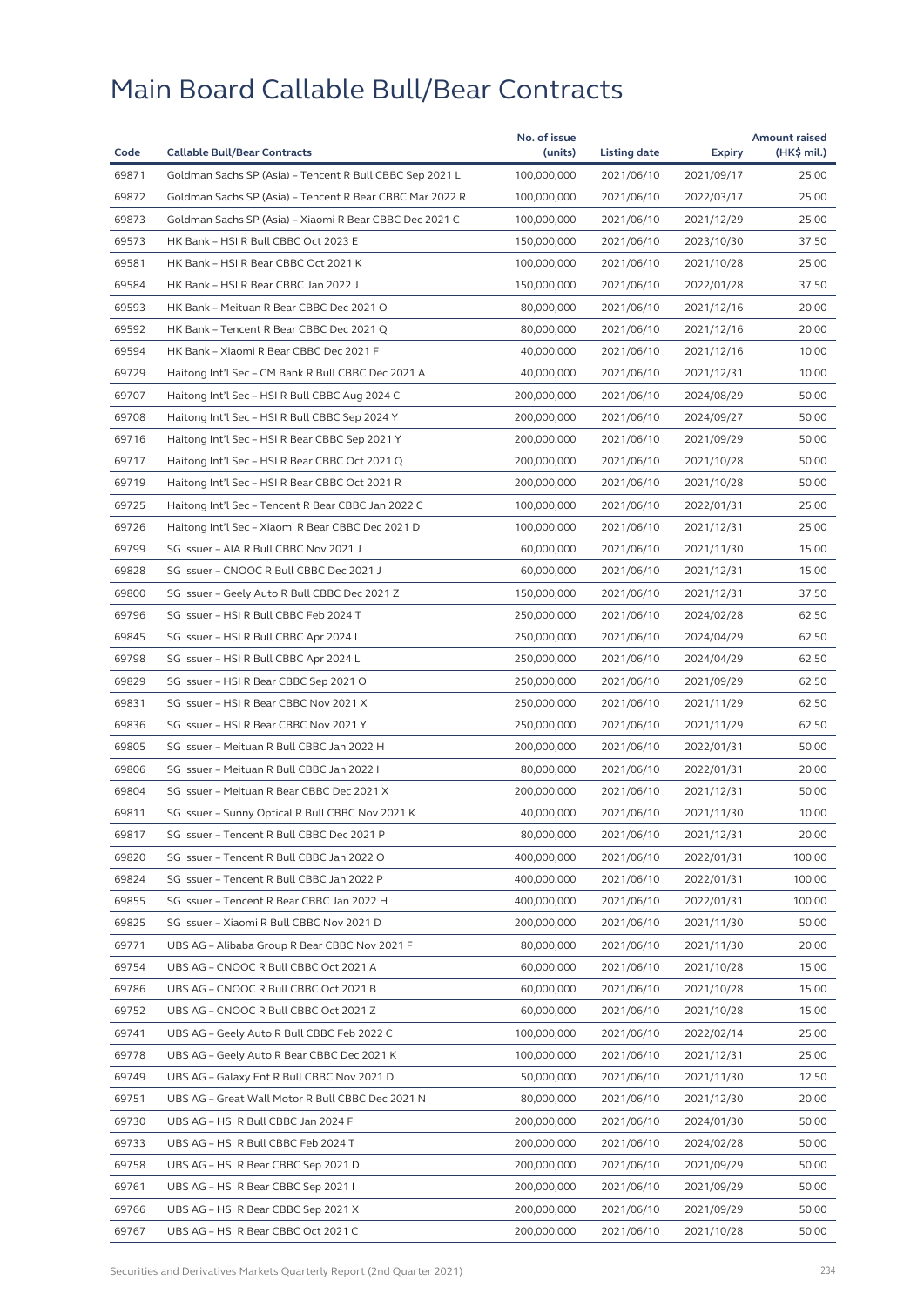|       |                                                              | No. of issue |              |            | <b>Amount raised</b> |
|-------|--------------------------------------------------------------|--------------|--------------|------------|----------------------|
| Code  | <b>Callable Bull/Bear Contracts</b>                          | (units)      | Listing date | Expiry     | (HK\$ mil.)          |
| 69744 | UBS AG - HSTECH R Bull CBBC Dec 2021 V                       | 100,000,000  | 2021/06/10   | 2021/12/30 | 25.00                |
| 69745 | UBS AG - JD.com R Bull CBBC Nov 2021 X                       | 200,000,000  | 2021/06/10   | 2021/11/30 | 50.00                |
| 69779 | UBS AG - JD.com R Bear CBBC Nov 2021 D                       | 200,000,000  | 2021/06/10   | 2021/11/30 | 50.00                |
| 69787 | UBS AG - Kuaishou R Bull CBBC Jan 2022 I                     | 200,000,000  | 2021/06/10   | 2022/01/17 | 50.00                |
| 69736 | UBS AG - Meituan R Bull CBBC Nov 2021 Q                      | 150,000,000  | 2021/06/10   | 2021/11/30 | 37.50                |
| 69769 | UBS AG - Meituan R Bear CBBC Oct 2021 O                      | 50,000,000   | 2021/06/10   | 2021/10/25 | 12.50                |
| 69793 | UBS AG - Smoore Intl R Bull CBBC Dec 2021 E                  | 50,000,000   | 2021/06/10   | 2021/12/30 | 12.50                |
| 69734 | UBS AG - Tencent R Bull CBBC Dec 2021 P                      | 40,000,000   | 2021/06/10   | 2021/12/30 | 10.00                |
| 69768 | UBS AG - Tencent R Bear CBBC Nov 2021 M                      | 200,000,000  | 2021/06/10   | 2021/11/30 | 50.00                |
| 69739 | UBS AG - Xiaomi R Bull CBBC Oct 2021 E                       | 60,000,000   | 2021/06/10   | 2021/10/25 | 15.00                |
| 69774 | UBS AG - Xiaomi R Bear CBBC Dec 2021 H                       | 100,000,000  | 2021/06/10   | 2021/12/31 | 25.00                |
| 69860 | Bank Vontobel - Ali Health R Bull CBBC Dec 2021 C            | 60,000,000   | 2021/06/10   | 2021/12/30 | 15.00                |
| 69862 | Bank Vontobel - Geely Auto R Bear CBBC Dec 2021 A            | 50,000,000   | 2021/06/10   | 2021/12/30 | 12.50                |
| 69856 | Bank Vontobel - HSI R Bull CBBC Feb 2024 P                   | 100,000,000  | 2021/06/10   | 2024/02/28 | 25.00                |
| 69869 | Bank Vontobel - HSI R Bull CBBC Feb 2024 Q                   | 100,000,000  | 2021/06/10   | 2024/02/28 | 25.00                |
| 69859 | Bank Vontobel - HSI R Bear CBBC Sep 2021 A                   | 100,000,000  | 2021/06/10   | 2021/09/29 | 25.00                |
| 69857 | Bank Vontobel - HSI R Bear CBBC Sep 2021 Y                   | 100,000,000  | 2021/06/10   | 2021/09/29 | 25.00                |
| 69858 | Bank Vontobel - HSI R Bear CBBC Sep 2021 Z                   | 150,000,000  | 2021/06/10   | 2021/09/29 | 37.50                |
| 69870 | Bank Vontobel - Xiaomi R Bear CBBC Nov 2021 P                | 100,000,000  | 2021/06/10   | 2021/11/26 | 25.00                |
| 50137 | BOCI Asia Ltd. - Ali Health R Bull CBBC Jan 2022 B           | 50,000,000   | 2021/06/11   | 2022/01/31 | 12.50                |
| 50116 | BOCI Asia Ltd. - HSI R Bull CBBC Dec 2023 B                  | 150,000,000  | 2021/06/11   | 2023/12/28 | 37.50                |
| 50122 | BOCI Asia Ltd. - HSI R Bear CBBC Sep 2021 Q                  | 150,000,000  | 2021/06/11   | 2021/09/29 | 37.50                |
| 50136 | BOCI Asia Ltd. - HSI R Bear CBBC Sep 2021 R                  | 150,000,000  | 2021/06/11   | 2021/09/29 | 37.50                |
| 50141 | BNP Paribas Issuance B.V. - HSI R Bull CBBC Aug 2024 S       | 240,000,000  | 2021/06/11   | 2024/08/29 | 60.00                |
| 69883 | BNP Paribas Issuance B.V. - HSI R Bear CBBC Oct 2021 M       | 250,000,000  | 2021/06/11   | 2021/10/28 | 62.50                |
| 50142 | BNP Paribas Issuance B.V. - HSI R Bear CBBC Oct 2021 N       | 240,000,000  | 2021/06/11   | 2021/10/28 | 60.00                |
| 69942 | Credit Suisse AG - BYD Company R Bull CBBC Feb 2022 L        | 100,000,000  | 2021/06/11   | 2022/02/25 | 25.00                |
| 69947 | Credit Suisse AG - BYD Company R Bull CBBC Feb 2022 M        | 100,000,000  | 2021/06/11   | 2022/02/25 | 25.00                |
| 69949 | Credit Suisse AG - BYD Company R Bear CBBC Jan 2022 B        | 100,000,000  | 2021/06/11   | 2022/01/28 | 25.00                |
| 69887 | Credit Suisse AG - Geely Auto R Bull CBBC Feb 2022 G         | 100,000,000  | 2021/06/11   | 2022/02/25 | 25.00                |
| 69904 | Credit Suisse AG – Greatwall Motor R Bear CBBC Dec 2021 C    | 60,000,000   | 2021/06/11   | 2021/12/30 | 15.00                |
| 69888 | Credit Suisse AG - HKEX R Bear CBBC Nov 2021 A               | 100,000,000  | 2021/06/11   | 2021/11/29 | 25.00                |
| 69886 | Credit Suisse AG - HSI R Bull CBBC Feb 2024 J                | 200,000,000  | 2021/06/11   | 2024/02/28 | 50.00                |
| 69926 | Credit Suisse AG - HSI R Bear CBBC Sep 2021 A                | 200,000,000  | 2021/06/11   | 2021/09/29 | 50.00                |
| 69917 | Credit Suisse AG - HSI R Bear CBBC Oct 2021 P                | 200,000,000  | 2021/06/11   | 2021/10/28 | 50.00                |
| 69927 | Credit Suisse AG - HSI R Bear CBBC Oct 2021 Q                | 200,000,000  | 2021/06/11   | 2021/10/28 | 50.00                |
| 69933 | Credit Suisse AG - HSTECH R Bear CBBC Sep 2021 A             | 100,000,000  | 2021/06/11   | 2021/09/29 | 25.00                |
| 69939 | Credit Suisse AG - HSTECH R Bear CBBC Oct 2021 A             | 100,000,000  | 2021/06/11   | 2021/10/28 | 25.00                |
| 69899 | Credit Suisse AG - Meituan R Bull CBBC Dec 2021 X            | 100,000,000  | 2021/06/11   | 2021/12/30 | 25.00                |
| 69901 | Credit Suisse AG - Ping An R Bull CBBC Oct 2021 T            | 100,000,000  | 2021/06/11   | 2021/10/28 | 25.00                |
| 69902 | Credit Suisse AG - Ping An R Bear CBBC Nov 2021 B            | 100,000,000  | 2021/06/11   | 2021/11/29 | 25.00                |
| 69909 | Credit Suisse AG - Sunny Optical R Bear CBBC Dec 2021 C      | 100,000,000  | 2021/06/11   | 2021/12/30 | 25.00                |
| 69890 | Credit Suisse AG - Tencent R Bull CBBC Sep 2021 N            | 50,000,000   | 2021/06/11   | 2021/09/29 | 12.50                |
| 69897 | Credit Suisse AG - Tencent R Bear CBBC Dec 2021 G            | 100,000,000  | 2021/06/11   | 2021/12/30 | 25.00                |
| 69900 | Credit Suisse AG - Xinyi Solar R Bear CBBC Apr 2022 B        | 40,000,000   | 2021/06/11   | 2022/04/28 | 10.00                |
| 50253 | Goldman Sachs SP (Asia) - Alibaba R Bear CBBC May 2022 B     | 80,000,000   | 2021/06/11   | 2022/05/25 | 20.00                |
| 50263 | Goldman Sachs SP (Asia) - Ali Health R Bull CBBC Mar 2022 A  | 60,000,000   | 2021/06/11   | 2022/03/30 | 15.00                |
| 50251 | Goldman Sachs SP (Asia) - BYD Company R Bull CBBC Feb 2022 G | 80,000,000   | 2021/06/11   | 2022/02/22 | 20.00                |
| 50256 | Goldman Sachs SP (Asia) - Galaxy Ent R Bear CBBC May 2022 C  | 60,000,000   | 2021/06/11   | 2022/05/20 | 15.00                |
|       |                                                              |              |              |            |                      |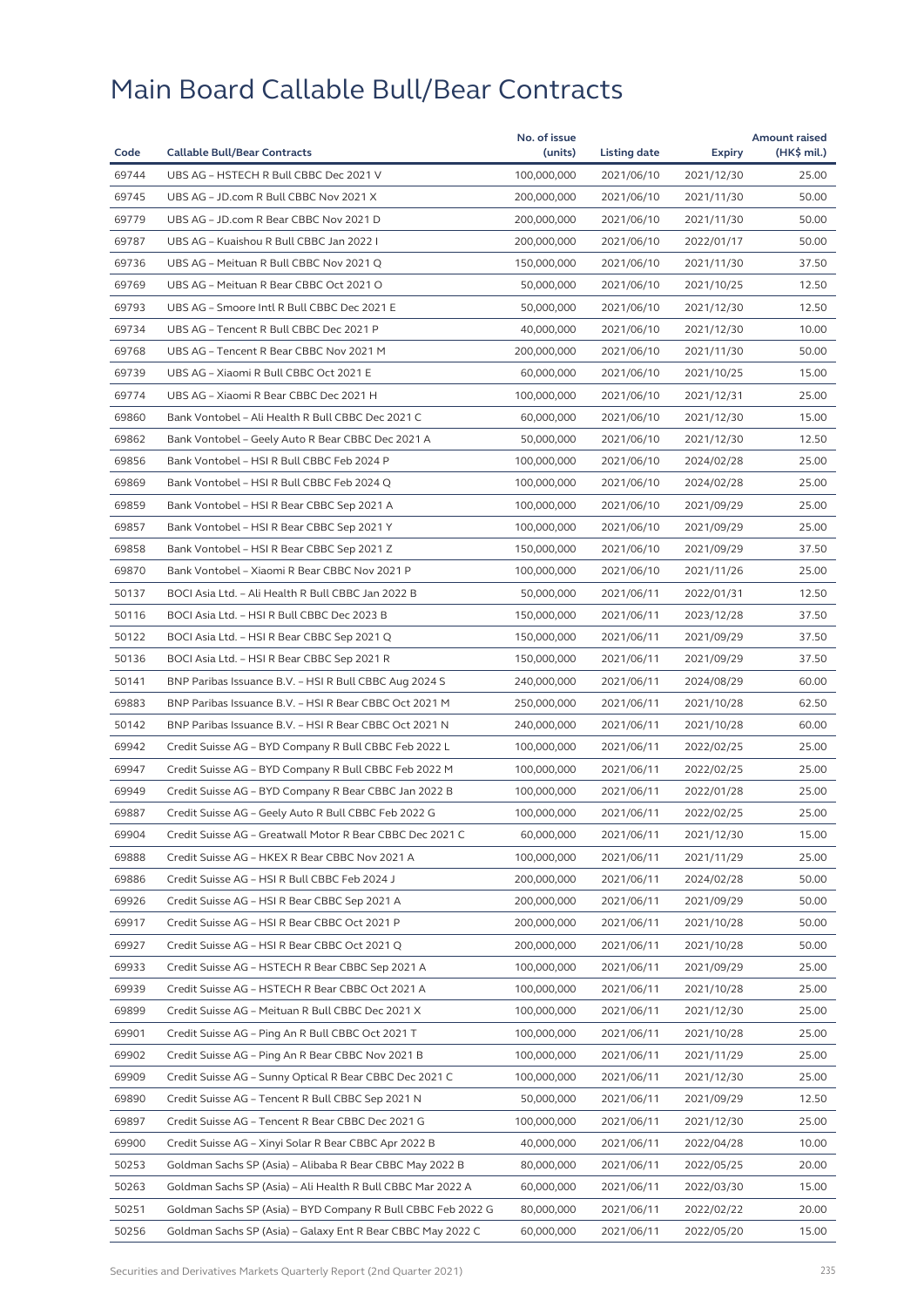|       |                                                              | No. of issue |              |            | <b>Amount raised</b> |
|-------|--------------------------------------------------------------|--------------|--------------|------------|----------------------|
| Code  | <b>Callable Bull/Bear Contracts</b>                          | (units)      | Listing date | Expiry     | (HK\$ mil.)          |
| 50269 | Goldman Sachs SP (Asia) - Greatwall Motor R Bull CBBC Jan22B | 60,000,000   | 2021/06/11   | 2022/01/17 | 15.00                |
| 50260 | Goldman Sachs SP (Asia) - HKEX R Bear CBBC Mar 2022 G        | 80,000,000   | 2021/06/11   | 2022/03/17 | 20.00                |
| 50237 | Goldman Sachs SP (Asia) - Meituan R Bull CBBC Nov 2021 Y     | 100,000,000  | 2021/06/11   | 2021/11/22 | 25.00                |
| 50257 | Goldman Sachs SP (Asia) - Xiaomi R Bull CBBC Dec 2021 C      | 100,000,000  | 2021/06/11   | 2021/12/30 | 25.00                |
| 69876 | HK Bank - BYD Company R Bull CBBC Jun 2022 A                 | 80,000,000   | 2021/06/11   | 2022/06/30 | 20.00                |
| 69877 | HK Bank - HSI R Bear CBBC Jan 2022 K                         | 125,000,000  | 2021/06/11   | 2022/01/28 | 31.25                |
| 50176 | Haitong Int'l Sec - BYD Company R Bull CBBC Mar 2022 E       | 100.000.000  | 2021/06/11   | 2022/03/31 | 25.00                |
| 50147 | Haitong Int'l Sec - HSI R Bull CBBC Jul 2024 B               | 200,000,000  | 2021/06/11   | 2024/07/30 | 50.00                |
| 50165 | Haitong Int'l Sec - HSI R Bear CBBC Sep 2021 A               | 200,000,000  | 2021/06/11   | 2021/09/29 | 50.00                |
| 50154 | Haitong Int'l Sec - HSI R Bear CBBC Sep 2021 Z               | 200,000,000  | 2021/06/11   | 2021/09/29 | 50.00                |
| 50156 | Haitong Int'l Sec - HSI R Bear CBBC Oct 2021 S               | 200,000,000  | 2021/06/11   | 2021/10/28 | 50.00                |
| 50171 | Haitong Int'l Sec - Meituan R Bull CBBC Dec 2021 R           | 100,000,000  | 2021/06/11   | 2021/12/31 | 25.00                |
| 69956 | Morgan Stanley Asia Products - Meituan R Bull CBBC Jan 2022C | 68,000,000   | 2021/06/11   | 2022/01/28 | 17.00                |
| 69952 | Morgan Stanley Asia Products - Meituan R Bear CBBC Mar 2022B | 68,000,000   | 2021/06/11   | 2022/03/30 | 17.00                |
| 69950 | Morgan Stanley Asia Products - Tencent R Bear CBBC Feb 2022B | 68,000,000   | 2021/06/11   | 2022/02/25 | 17.00                |
| 69951 | Morgan Stanley Asia Products - Xiaomi R Bear CBBC Dec 2021 B | 40,000,000   | 2021/06/11   | 2021/12/30 | 10.00                |
| 69999 | SG Issuer - BYD Company R Bull CBBC Feb 2022 P               | 150,000,000  | 2021/06/11   | 2022/02/28 | 37.50                |
| 50010 | SG Issuer - BYD Company R Bull CBBC Feb 2022 Q               | 150,000,000  | 2021/06/11   | 2022/02/28 | 37.50                |
| 69998 | SG Issuer - BYD Company R Bear CBBC Jan 2022 C               | 150,000,000  | 2021/06/11   | 2022/01/31 | 37.50                |
| 69977 | SG Issuer - Geely Auto R Bull CBBC Jan 2022 J                | 150,000,000  | 2021/06/11   | 2022/01/31 | 37.50                |
| 50002 | SG Issuer - Greatwall Motor R Bull CBBC Dec 2021 X           | 100,000,000  | 2021/06/11   | 2021/12/31 | 25.00                |
| 69983 | SG Issuer - HKEX R Bull CBBC Nov 2021 I                      | 200,000,000  | 2021/06/11   | 2021/11/30 | 50.00                |
| 69993 | SG Issuer - HSI R Bull CBBC Dec 2023 K                       | 250,000,000  | 2021/06/11   | 2023/12/28 | 62.50                |
| 69994 | SG Issuer - HSI R Bull CBBC Feb 2024 W                       | 250,000,000  | 2021/06/11   | 2024/02/28 | 62.50                |
| 69971 | SG Issuer - HSI R Bull CBBC Mar 2024 N                       | 250,000,000  | 2021/06/11   | 2024/03/27 | 62.50                |
| 69972 | SG Issuer - HSI R Bull CBBC Apr 2024 J                       | 250,000,000  | 2021/06/11   | 2024/04/29 | 62.50                |
| 69991 | SG Issuer - HSI R Bear CBBC Oct 2021 C                       | 250,000,000  | 2021/06/11   | 2021/10/28 | 62.50                |
| 69960 | SG Issuer - HSI R Bear CBBC Oct 2021 S                       | 250,000,000  | 2021/06/11   | 2021/10/28 | 62.50                |
| 69963 | SG Issuer - HSI R Bear CBBC Nov 2021 A                       | 250,000,000  | 2021/06/11   | 2021/11/29 | 62.50                |
| 69961 | SG Issuer - HSI R Bear CBBC Nov 2021 Z                       | 250,000,000  | 2021/06/11   | 2021/11/29 | 62.50                |
| 69984 | SG Issuer - Kuaishou R Bull CBBC Jan 2022 F                  | 200,000,000  | 2021/06/11   | 2022/01/31 | 50.00                |
| 69986 | SG Issuer - Meituan R Bull CBBC Nov 2021 M                   | 200,000,000  | 2021/06/11   | 2021/11/30 | 50.00                |
| 50003 | SG Issuer - Meituan R Bull CBBC Dec 2021 P                   | 200,000,000  | 2021/06/11   | 2021/12/31 | 50.00                |
| 69987 | SG Issuer - Ping An R Bull CBBC Dec 2021 G                   | 100,000,000  | 2021/06/11   | 2021/12/31 | 25.00                |
| 50008 | SG Issuer - Tencent R Bull CBBC Nov 2021 C                   | 80,000,000   | 2021/06/11   | 2021/11/30 | 20.00                |
| 50011 | SG Issuer - Tencent R Bull CBBC Jan 2022 Q                   | 400,000,000  | 2021/06/11   | 2022/01/31 | 100.00               |
| 50009 | SG Issuer - Tencent R Bear CBBC Dec 2021 E                   | 400.000.000  | 2021/06/11   | 2021/12/31 | 100.00               |
| 69989 | SG Issuer - Xiaomi R Bull CBBC Nov 2021 E                    | 60,000,000   | 2021/06/11   | 2021/11/30 | 15.00                |
| 50022 | UBS AG - Alibaba Group R Bull CBBC Nov 2021 O                | 80,000,000   | 2021/06/11   | 2021/11/25 | 20.00                |
| 50071 | UBS AG - BYD Company R Bull CBBC Mar 2022 V                  | 150,000,000  | 2021/06/11   | 2022/03/14 | 37.50                |
| 50115 | UBS AG - BYD Company R Bull CBBC Mar 2022 W                  | 150,000,000  | 2021/06/11   | 2022/03/14 | 37.50                |
| 50067 | UBS AG - Geely Auto R Bull CBBC Feb 2022 D                   | 100,000,000  | 2021/06/11   | 2022/02/14 | 25.00                |
| 50062 | UBS AG - HKEX R Bear CBBC Nov 2021 Z                         | 50,000,000   | 2021/06/11   | 2021/11/30 | 12.50                |
| 50013 | UBS AG - HSI R Bull CBBC Jan 2024 W                          | 200,000,000  | 2021/06/11   | 2024/01/30 | 50.00                |
| 50016 | UBS AG - HSI R Bull CBBC Feb 2024 X                          | 200,000,000  | 2021/06/11   | 2024/02/28 | 50.00                |
| 50023 | UBS AG - HSI R Bear CBBC Oct 2021 J                          | 200,000,000  | 2021/06/11   | 2021/10/28 | 50.00                |
| 50046 | UBS AG - HSI R Bear CBBC Oct 2021 K                          | 200,000,000  | 2021/06/11   | 2021/10/28 | 50.00                |
| 50100 | UBS AG - HSI R Bear CBBC Oct 2021 L                          | 200,000,000  | 2021/06/11   | 2021/10/28 | 50.00                |
| 50018 | UBS AG - Meituan R Bull CBBC Oct 2021 P                      | 50,000,000   | 2021/06/11   | 2021/10/25 | 12.50                |
|       |                                                              |              |              |            |                      |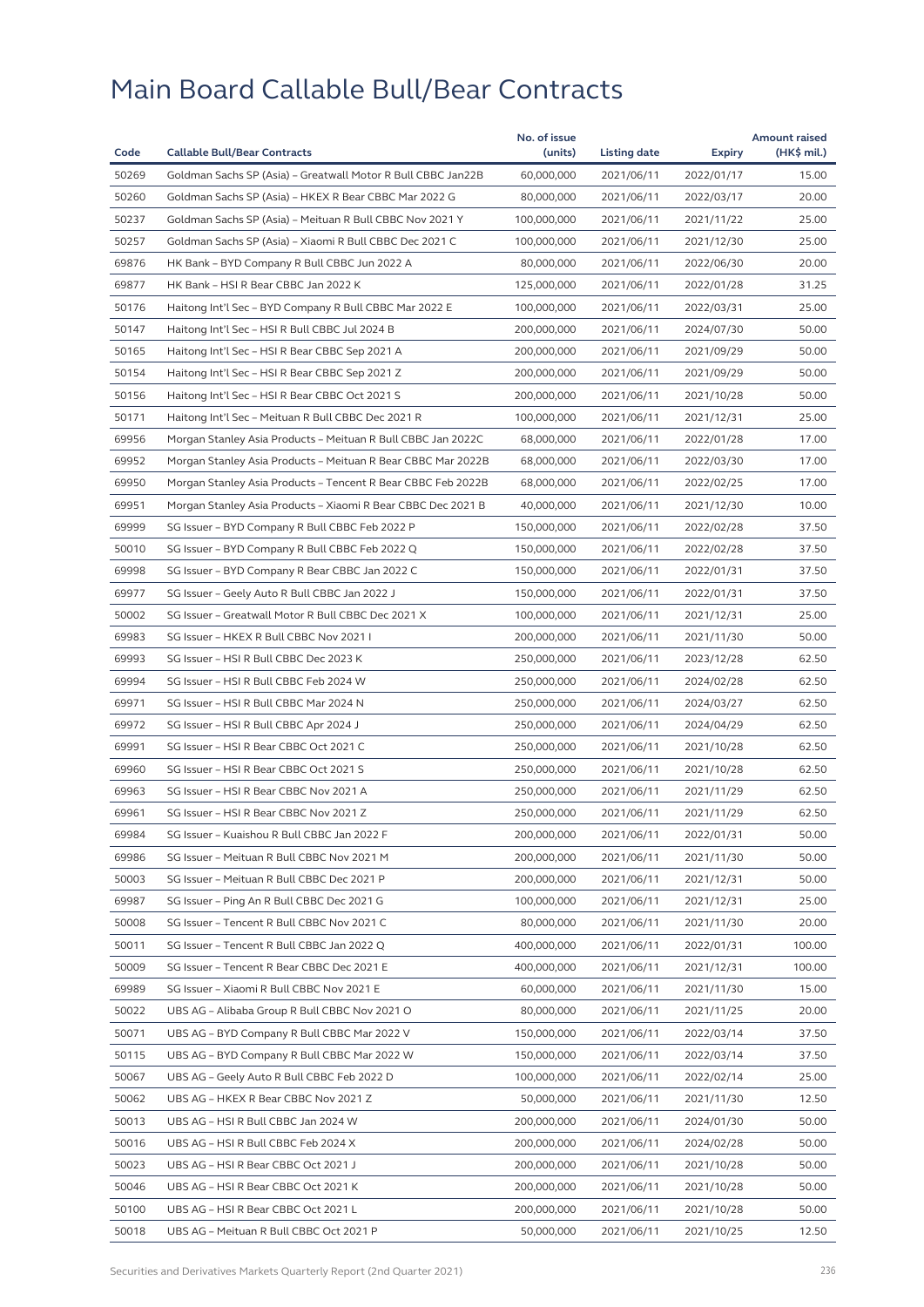|       |                                                          | No. of issue |              |            | <b>Amount raised</b> |
|-------|----------------------------------------------------------|--------------|--------------|------------|----------------------|
| Code  | <b>Callable Bull/Bear Contracts</b>                      | (units)      | Listing date | Expiry     | (HK\$ mil.)          |
| 50056 | UBS AG - Tencent R Bull CBBC Nov 2021 G                  | 40,000,000   | 2021/06/11   | 2021/11/30 | 10.00                |
| 50215 | Bank Vontobel - BYD Company R Bull CBBC Mar 2022 D       | 60,000,000   | 2021/06/11   | 2022/03/11 | 15.00                |
| 50191 | Bank Vontobel - HSI R Bull CBBC Feb 2024 R               | 100,000,000  | 2021/06/11   | 2024/02/28 | 25.00                |
| 50192 | Bank Vontobel - HSI R Bear CBBC Sep 2021 B               | 100,000,000  | 2021/06/11   | 2021/09/29 | 25.00                |
| 50201 | Bank Vontobel - HSI R Bear CBBC Sep 2021 C               | 100,000,000  | 2021/06/11   | 2021/09/29 | 25.00                |
| 50190 | Bank Vontobel - SMIC R Bull CBBC Dec 2021 D              | 60,000,000   | 2021/06/11   | 2021/12/30 | 15.00                |
| 50208 | Bank Vontobel - Tencent R Bear CBBC Dec 2021 C           | 100,000,000  | 2021/06/11   | 2021/12/10 | 25.00                |
| 50315 | BOCI Asia Ltd. - HSI R Bull CBBC Dec 2023 C              | 150,000,000  | 2021/06/15   | 2023/12/28 | 37.50                |
| 50336 | BOCI Asia Ltd. - Tencent R Bull CBBC Sep 2021 P          | 120,000,000  | 2021/06/15   | 2021/09/30 | 30.00                |
| 50346 | BOCI Asia Ltd. - Tencent R Bear CBBC Sep 2021 L          | 120,000,000  | 2021/06/15   | 2021/09/30 | 30.00                |
| 50454 | BNP Paribas Issuance B.V. - HSI R Bull CBBC Sep 2024 Y   | 240,000,000  | 2021/06/15   | 2024/09/27 | 60.00                |
| 50475 | BNP Paribas Issuance B.V. - HSI R Bear CBBC Sep 2021 M   | 250,000,000  | 2021/06/15   | 2021/09/29 | 62.50                |
| 50480 | BNP Paribas Issuance B.V. - HSI R Bear CBBC Sep 2021 N   | 250,000,000  | 2021/06/15   | 2021/09/29 | 62.50                |
| 50485 | BNP Paribas Issuance B.V. - HSI R Bear CBBC Nov 2021 A   | 250,000,000  | 2021/06/15   | 2021/11/29 | 87.50                |
| 50489 | BNP Paribas Issuance B.V. - HSI R Bear CBBC Nov 2021 B   | 250,000,000  | 2021/06/15   | 2021/11/29 | 62.50                |
| 50503 | BNP Paribas Issuance B.V. - HSI R Bear CBBC Nov 2021 C   | 250,000,000  | 2021/06/15   | 2021/11/29 | 62.50                |
| 50504 | BNP Paribas Issuance B.V. - HSI R Bear CBBC Nov 2021 D   | 250,000,000  | 2021/06/15   | 2021/11/29 | 62.50                |
| 50507 | BNP Paribas Issuance B.V. - HSI R Bear CBBC Nov 2021 E   | 250,000,000  | 2021/06/15   | 2021/11/29 | 62.50                |
| 50509 | BNP Paribas Issuance B.V. - HSI R Bear CBBC Nov 2021 F   | 250,000,000  | 2021/06/15   | 2021/11/29 | 62.50                |
| 50528 | BNP Paribas Issuance B.V. - HSI R Bear CBBC Nov 2021 G   | 250,000,000  | 2021/06/15   | 2021/11/29 | 62.50                |
| 50366 | Credit Suisse AG - AIA R Bull CBBC Oct 2021 E            | 70,000,000   | 2021/06/15   | 2021/10/28 | 17.50                |
| 50368 | Credit Suisse AG - AIA R Bull CBBC Dec 2021 C            | 70,000,000   | 2021/06/15   | 2021/12/30 | 17.50                |
| 50379 | Credit Suisse AG - AIA R Bear CBBC Oct 2021 B            | 70,000,000   | 2021/06/15   | 2021/10/28 | 17.50                |
| 50353 | Credit Suisse AG - BYD Company R Bull CBBC Jan 2022 D    | 100,000,000  | 2021/06/15   | 2022/01/28 | 25.00                |
| 50360 | Credit Suisse AG - CNOOC R Bull CBBC Oct 2021 N          | 50,000,000   | 2021/06/15   | 2021/10/28 | 12.50                |
| 50351 | Credit Suisse AG - CNOOC R Bear CBBC Dec 2021 B          | 50,000,000   | 2021/06/15   | 2021/12/30 | 12.50                |
| 50352 | Credit Suisse AG - CNOOC R Bear CBBC Dec 2021 C          | 50,000,000   | 2021/06/15   | 2021/12/30 | 12.50                |
| 50420 | Credit Suisse AG - Geely Auto R Bull CBBC Jan 2022 F     | 100,000,000  | 2021/06/15   | 2022/01/28 | 25.00                |
| 50350 | Credit Suisse AG - HSI R Bull CBBC Mar 2024 Y            | 200,000,000  | 2021/06/15   | 2024/03/27 | 50.00                |
| 50430 | Credit Suisse AG - HSI R Bear CBBC Sep 2021 B            | 200,000,000  | 2021/06/15   | 2021/09/29 | 50.00                |
| 50414 | Credit Suisse AG - JD.com R Bear CBBC Dec 2021 C         | 100,000,000  | 2021/06/15   | 2021/12/30 | 25.00                |
| 50383 | Credit Suisse AG - Kuaishou R Bear CBBC Dec 2021 F       | 100,000,000  | 2021/06/15   | 2021/12/30 | 25.00                |
| 50411 | Credit Suisse AG – Meituan R Bull CBBC Nov 2021 I        | 50,000,000   | 2021/06/15   | 2021/11/29 | 12.50                |
| 50413 | Credit Suisse AG - Meituan R Bear CBBC Dec 2021 F        | 100,000,000  | 2021/06/15   | 2021/12/30 | 25.00                |
| 50410 | Credit Suisse AG - Ping An R Bull CBBC Dec 2021 M        | 100,000,000  | 2021/06/15   | 2021/12/30 | 25.00                |
| 50416 | Credit Suisse AG - Tencent R Bull CBBC Oct 2021 F        | 50,000,000   | 2021/06/15   | 2021/10/28 | 12.50                |
| 50407 | Credit Suisse AG - WuXi Bio R Bull CBBC Dec 2021 F       | 50,000,000   | 2021/06/15   | 2021/12/30 | 12.50                |
| 50271 | Guotai Junan – HSI R Bear CBBC Sep 2021 G                | 200,000,000  | 2021/06/15   | 2021/09/29 | 50.00                |
| 50825 | Goldman Sachs SP (Asia) - Meituan R Bull CBBC Nov 2021 Z | 100,000,000  | 2021/06/15   | 2021/11/22 | 25.00                |
| 50833 | Goldman Sachs SP (Asia) - Meituan R Bear CBBC Mar 2022 T | 100,000,000  | 2021/06/15   | 2022/03/25 | 25.00                |
| 50284 | HK Bank - HSI R Bull CBBC Oct 2023 W                     | 100,000,000  | 2021/06/15   | 2023/10/30 | 25.00                |
| 50295 | HK Bank - HSI R Bear CBBC Oct 2021 L                     | 100,000,000  | 2021/06/15   | 2021/10/28 | 25.00                |
| 50791 | Haitong Int'l Sec - HSI R Bull CBBC Jul 2024 H           | 200,000,000  | 2021/06/15   | 2024/07/30 | 50.00                |
| 50803 | Haitong Int'l Sec - HSI R Bear CBBC Sep 2021 B           |              |              |            |                      |
|       |                                                          | 200,000,000  | 2021/06/15   | 2021/09/29 | 50.00                |
| 50719 | SG Issuer - Alibaba Group R Bull CBBC Nov 2021 G         | 80,000,000   | 2021/06/15   | 2021/11/30 | 20.00                |
| 50762 | SG Issuer - China Mobile R Bull CBBC Dec 2021 Q          | 100,000,000  | 2021/06/15   | 2021/12/31 | 25.00                |
| 50773 | SG Issuer - CNOOC R Bull CBBC Nov 2021 L                 | 60,000,000   | 2021/06/15   | 2021/11/30 | 15.00                |
| 50774 | SG Issuer - HKEX R Bear CBBC Nov 2021 M                  | 200,000,000  | 2021/06/15   | 2021/11/30 | 50.00                |
| 50754 | SG Issuer - HSI R Bull CBBC Feb 2024 X                   | 250,000,000  | 2021/06/15   | 2024/02/28 | 62.50                |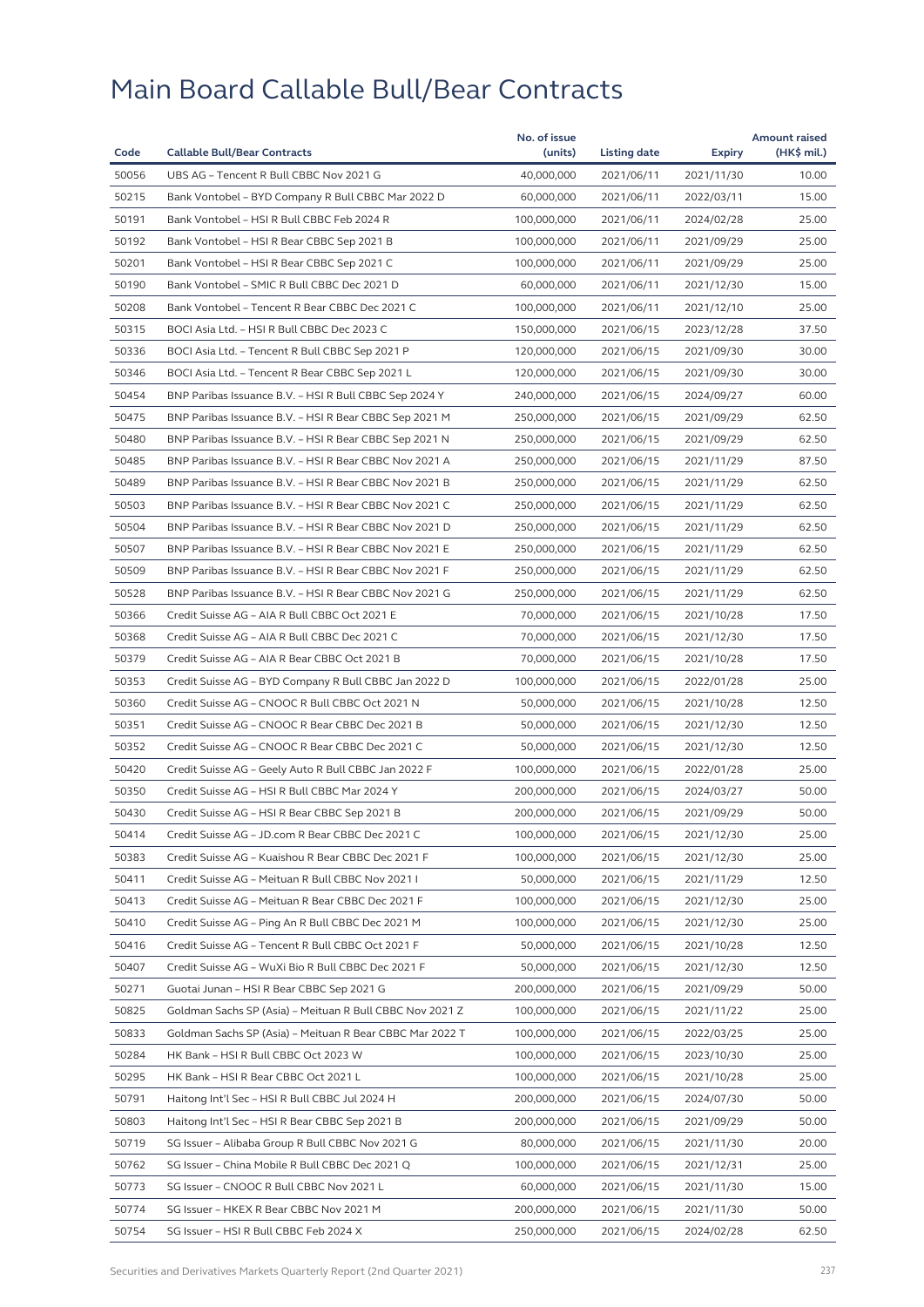|       |                                                        | No. of issue |              |               | <b>Amount raised</b> |
|-------|--------------------------------------------------------|--------------|--------------|---------------|----------------------|
| Code  | <b>Callable Bull/Bear Contracts</b>                    | (units)      | Listing date | <b>Expiry</b> | (HK\$ mil.)          |
| 50710 | SG Issuer - HSI R Bull CBBC Mar 2024 R                 | 250,000,000  | 2021/06/15   | 2024/03/27    | 62.50                |
| 50716 | SG Issuer - HSI R Bull CBBC Apr 2024 K                 | 250,000,000  | 2021/06/15   | 2024/04/29    | 62.50                |
| 50693 | SG Issuer - HSI R Bear CBBC Sep 2021 P                 | 250,000,000  | 2021/06/15   | 2021/09/29    | 62.50                |
| 50708 | SG Issuer - HSI R Bear CBBC Sep 2021 Q                 | 250,000,000  | 2021/06/15   | 2021/09/29    | 62.50                |
| 50781 | SG Issuer - HSI R Bear CBBC Nov 2021 B                 | 250,000,000  | 2021/06/15   | 2021/11/29    | 62.50                |
| 50720 | SG Issuer - JD.com R Bull CBBC Nov 2021 R              | 200,000,000  | 2021/06/15   | 2021/11/30    | 50.00                |
| 50783 | SG Issuer - Meituan R Bull CBBC Nov 2021 G             | 80,000,000   | 2021/06/15   | 2021/11/30    | 20.00                |
| 50728 | SG Issuer - Meituan R Bull CBBC Dec 2021 V             | 80,000,000   | 2021/06/15   | 2021/12/31    | 20.00                |
| 50725 | SG Issuer - Meituan R Bear CBBC Nov 2021 Q             | 200,000,000  | 2021/06/15   | 2021/11/30    | 50.00                |
| 50734 | SG Issuer - Tencent R Bull CBBC Dec 2021 C             | 80,000,000   | 2021/06/15   | 2021/12/31    | 20.00                |
| 50748 | SG Issuer - Xiaomi R Bull CBBC Dec 2021 K              | 200,000,000  | 2021/06/15   | 2021/12/31    | 50.00                |
| 50639 | UBS AG - Alibaba Group R Bull CBBC Jan 2022 B          | 80,000,000   | 2021/06/15   | 2022/01/17    | 20.00                |
| 50607 | UBS AG – BYD Company R Bull CBBC Mar 2022 X            | 150,000,000  | 2021/06/15   | 2022/03/14    | 37.50                |
| 50664 | UBS AG - CNOOC R Bull CBBC Nov 2021 N                  | 60,000,000   | 2021/06/15   | 2021/11/30    | 15.00                |
| 50583 | UBS AG - Geely Auto R Bull CBBC Feb 2022 E             | 100,000,000  | 2021/06/15   | 2022/02/14    | 25.00                |
| 50681 | UBS AG - Geely Auto R Bull CBBC Feb 2022 F             | 100,000,000  | 2021/06/15   | 2022/02/14    | 25.00                |
| 50688 | UBS AG - Great Wall Motor R Bull CBBC Dec 2021 O       | 80,000,000   | 2021/06/15   | 2021/12/30    | 20.00                |
| 50541 | UBS AG - HSI R Bull CBBC Jan 2024 X                    | 200,000,000  | 2021/06/15   | 2024/01/30    | 50.00                |
| 50669 | UBS AG - HSI R Bull CBBC Jan 2024 Y                    | 200,000,000  | 2021/06/15   | 2024/01/30    | 50.00                |
| 50539 | UBS AG - HSI R Bear CBBC Oct 2021 N                    | 200,000,000  | 2021/06/15   | 2021/10/28    | 50.00                |
| 50677 | UBS AG - HSI R Bear CBBC Oct 2021 O                    | 200,000,000  | 2021/06/15   | 2021/10/28    | 50.00                |
| 50571 | UBS AG - JD.com R Bull CBBC Nov 2021 Y                 | 200,000,000  | 2021/06/15   | 2021/11/30    | 50.00                |
| 50560 | UBS AG - Meituan R Bull CBBC Oct 2021 S                | 50,000,000   | 2021/06/15   | 2021/10/25    | 12.50                |
| 50634 | UBS AG - Meituan R Bear CBBC Nov 2021 C                | 50,000,000   | 2021/06/15   | 2021/11/30    | 12.50                |
| 50618 | UBS AG - Ping An R Bull CBBC Nov 2021 F                | 100,000,000  | 2021/06/15   | 2021/11/30    | 25.00                |
| 50691 | UBS AG - Ping An R Bear CBBC Dec 2021 E                | 100,000,000  | 2021/06/15   | 2021/12/30    | 25.00                |
| 50674 | UBS AG - Sunny Optical R Bear CBBC Dec 2021 H          | 150,000,000  | 2021/06/15   | 2021/12/31    | 37.50                |
| 50621 | UBS AG - Tencent R Bull CBBC Jan 2022 L                | 200,000,000  | 2021/06/15   | 2022/01/17    | 50.00                |
| 50575 | UBS AG - Xiaomi R Bull CBBC Nov 2021 X                 | 100,000,000  | 2021/06/15   | 2021/11/30    | 25.00                |
| 50685 | UBS AG - Xinyi Solar R Bull CBBC Jun 2022 B            | 50,000,000   | 2021/06/15   | 2022/06/30    | 12.50                |
| 50811 | Bank Vontobel - CNOOC R Bull CBBC Dec 2021 B           | 60,000,000   | 2021/06/15   | 2021/12/10    | 15.00                |
| 50812 | Bank Vontobel - HKEX R Bear CBBC Nov 2021 B            | 100,000,000  | 2021/06/15   | 2021/11/26    | 25.00                |
| 50824 | Bank Vontobel – HSI R Bull CBBC Jan 2024 V             | 100,000,000  | 2021/06/15   | 2024/01/30    | 25.00                |
| 50806 | Bank Vontobel - HSI R Bear CBBC Sep 2021 D             | 100,000,000  | 2021/06/15   | 2021/09/29    | 25.00                |
| 50807 | Bank Vontobel - HSI R Bear CBBC Sep 2021 E             | 100,000,000  | 2021/06/15   | 2021/09/29    | 25.00                |
| 50813 | Bank Vontobel - JD.com R Bear CBBC Dec 2021 F          | 50,000,000   | 2021/06/15   | 2021/12/03    | 12.50                |
| 51132 | BOCI Asia Ltd. - Alibaba Group R Bear CBBC Sep 2021 D  | 60,000,000   | 2021/06/16   | 2021/09/30    | 15.00                |
| 51118 | BOCI Asia Ltd. - BYD Company R Bull CBBC Jan 2022 B    | 80,000,000   | 2021/06/16   | 2022/01/31    | 20.00                |
| 51105 | BOCI Asia Ltd. - HSCEI R Bear CBBC Dec 2021 A          | 150,000,000  | 2021/06/16   | 2021/12/30    | 37.50                |
| 51107 | BOCI Asia Ltd. - HSI R Bull CBBC Dec 2023 D            | 150,000,000  | 2021/06/16   | 2023/12/28    | 37.50                |
| 51117 | BOCI Asia Ltd. - HSI R Bear CBBC Sep 2021 S            | 150,000,000  | 2021/06/16   | 2021/09/29    | 37.50                |
| 51101 | BOCI Asia Ltd. - HSTECH R Bull CBBC Dec 2021 I         | 150,000,000  | 2021/06/16   | 2021/12/30    | 37.50                |
| 51131 | BOCI Asia Ltd. - JD.com R Bear CBBC Sep 2021 O         | 40,000,000   | 2021/06/16   | 2021/09/30    | 10.00                |
| 51124 | BOCI Asia Ltd. - Meituan R Bear CBBC Sep 2021 K        | 40,000,000   | 2021/06/16   | 2021/09/30    | 10.00                |
| 50877 | BNP Paribas Issuance B.V. - HSI R Bull CBBC Sep 2024 B | 250,000,000  | 2021/06/16   | 2024/09/27    | 62.50                |
| 50875 | BNP Paribas Issuance B.V. - HSI R Bull CBBC Sep 2024 Z | 250,000,000  | 2021/06/16   | 2024/09/27    | 62.50                |
| 50835 | BNP Paribas Issuance B.V. - HSI R Bear CBBC Nov 2021 H | 250,000,000  | 2021/06/16   | 2021/11/29    | 62.50                |
| 50837 | BNP Paribas Issuance B.V. - HSI R Bear CBBC Nov 2021 I | 250,000,000  | 2021/06/16   | 2021/11/29    | 62.50                |
| 50984 | BNP Paribas Issuance B.V. – HSI R Bear CBBC Nov 2021 J | 240,000,000  | 2021/06/16   | 2021/11/29    | 60.00                |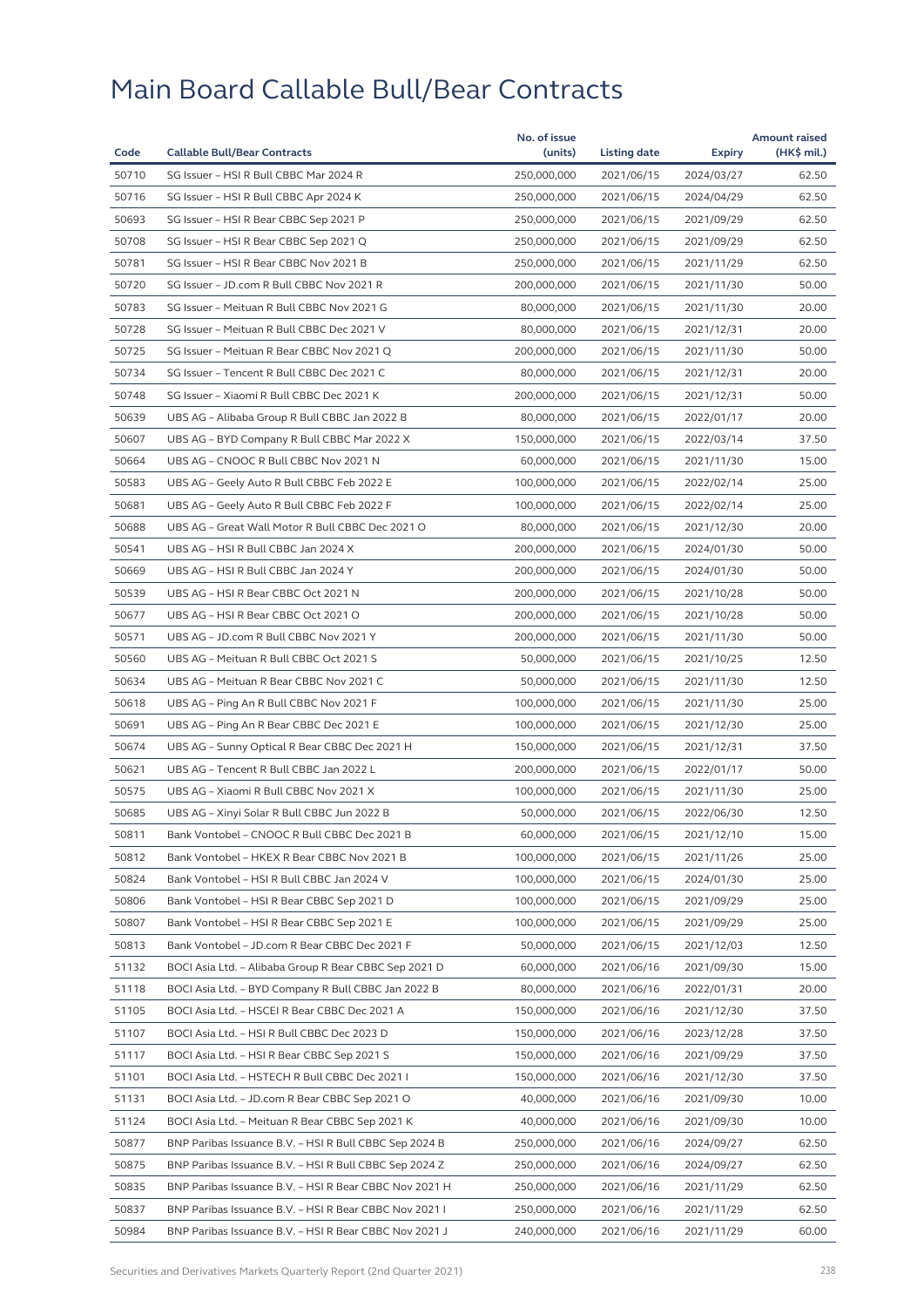|       |                                                              | No. of issue |              |            | <b>Amount raised</b> |
|-------|--------------------------------------------------------------|--------------|--------------|------------|----------------------|
| Code  | <b>Callable Bull/Bear Contracts</b>                          | (units)      | Listing date | Expiry     | (HK\$ mil.)          |
| 50903 | Credit Suisse AG - BYD Company R Bull CBBC Jan 2022 E        | 100,000,000  | 2021/06/16   | 2022/01/28 | 25.00                |
| 50900 | Credit Suisse AG - BYD Company R Bull CBBC Feb 2022 N        | 100,000,000  | 2021/06/16   | 2022/02/25 | 25.00                |
| 50926 | Credit Suisse AG – BYD Company R Bear CBBC Jan 2022 C        | 100,000,000  | 2021/06/16   | 2022/01/28 | 25.00                |
| 50928 | Credit Suisse AG - BYD Company R Bear CBBC Feb 2022 B        | 100,000,000  | 2021/06/16   | 2022/02/25 | 25.00                |
| 50891 | Credit Suisse AG - CNOOC R Bull CBBC Dec 2021 I              | 80,000,000   | 2021/06/16   | 2021/12/30 | 20.00                |
| 50892 | Credit Suisse AG - CNOOC R Bull CBBC Dec 2021 J              | 80,000,000   | 2021/06/16   | 2021/12/30 | 20.00                |
| 50890 | Credit Suisse AG - Geely Auto R Bull CBBC Dec 2021 W         | 100,000,000  | 2021/06/16   | 2021/12/30 | 25.00                |
| 50882 | Credit Suisse AG - HSBC R Bear CBBC Dec 2021 D               | 100,000,000  | 2021/06/16   | 2021/12/30 | 25.00                |
| 50878 | Credit Suisse AG - HSI R Bull CBBC Apr 2024 I                | 200,000,000  | 2021/06/16   | 2024/04/29 | 50.00                |
| 50880 | Credit Suisse AG - HSI R Bull CBBC Apr 2024 J                | 200,000,000  | 2021/06/16   | 2024/04/29 | 50.00                |
| 50981 | Credit Suisse AG - HSI R Bear CBBC Sep 2021 Q                | 200,000,000  | 2021/06/16   | 2021/09/29 | 50.00                |
| 50979 | Credit Suisse AG - HSI R Bear CBBC Oct 2021 R                | 200,000,000  | 2021/06/16   | 2021/10/28 | 50.00                |
| 50976 | Credit Suisse AG - Smoore Intl R Bull CBBC Dec 2021 G        | 50,000,000   | 2021/06/16   | 2021/12/30 | 12.50                |
| 50955 | Credit Suisse AG - WuXi Bio R Bull CBBC Dec 2021 G           | 50,000,000   | 2021/06/16   | 2021/12/30 | 12.50                |
| 50970 | Credit Suisse AG - WuXi Bio R Bear CBBC Feb 2022 A           | 50,000,000   | 2021/06/16   | 2022/02/25 | 12.50                |
| 50937 | Credit Suisse AG - Xiaomi R Bull CBBC Dec 2021 I             | 100,000,000  | 2021/06/16   | 2021/12/30 | 25.00                |
| 50895 | Credit Suisse AG - Xinyi Solar R Bull CBBC Apr 2022 C        | 40,000,000   | 2021/06/16   | 2022/04/28 | 10.00                |
| 51137 | Goldman Sachs SP (Asia) - BYD Company R Bull CBBC Feb 2022 H | 80,000,000   | 2021/06/16   | 2022/02/22 | 20.00                |
| 51136 | Goldman Sachs SP (Asia) - Tencent R Bull CBBC Sep 2021 M     | 100,000,000  | 2021/06/16   | 2021/09/21 | 25.00                |
| 50873 | HK Bank - Alibaba Group R Bear CBBC Dec 2021 K               | 100,000,000  | 2021/06/16   | 2021/12/30 | 25.00                |
| 50863 | HK Bank - BYD Company R Bull CBBC Jul 2022 B                 | 80,000,000   | 2021/06/16   | 2022/07/15 | 20.00                |
| 50852 | HK Bank - CNOOC R Bull CBBC Dec 2021 F                       | 40,000,000   | 2021/06/16   | 2021/12/22 | 10.00                |
| 50858 | HK Bank - Great Wall Motor R Bull CBBC Dec 2021 G            | 50,000,000   | 2021/06/16   | 2021/12/30 | 12.50                |
| 50867 | HK Bank - HSI R Bull CBBC Oct 2023 Z                         | 100,000,000  | 2021/06/16   | 2023/10/30 | 25.00                |
| 50855 | HK Bank - Meituan R Bull CBBC Nov 2021 J                     | 100,000,000  | 2021/06/16   | 2021/11/29 | 25.00                |
| 50846 | HK Bank - Xinyi Solar R Bull CBBC Jun 2022 A                 | 60,000,000   | 2021/06/16   | 2022/06/30 | 15.00                |
| 51237 | Haitong Int'l Sec - HKEX R Bear CBBC Dec 2021 F              | 100,000,000  | 2021/06/16   | 2021/12/31 | 25.00                |
| 51235 | Haitong Int'l Sec - HSI R Bull CBBC Aug 2024 E               | 200,000,000  | 2021/06/16   | 2024/08/29 | 50.00                |
| 51234 | Haitong Int'l Sec - HSI R Bear CBBC Sep 2021 C               | 200,000,000  | 2021/06/16   | 2021/09/29 | 50.00                |
| 51265 | Haitong Int'l Sec - HSI R Bear CBBC Oct 2021 T               | 200,000,000  | 2021/06/16   | 2021/10/28 | 50.00                |
| 51255 | Haitong Int'l Sec - HSI R Bear CBBC Nov 2021 E               | 200,000,000  | 2021/06/16   | 2021/11/29 | 50.00                |
| 51259 | Haitong Int'l Sec - HSI R Bear CBBC Nov 2021 F               | 200,000,000  | 2021/06/16   | 2021/11/29 | 50.00                |
| 51247 | Haitong Int'l Sec - JD.com R Bear CBBC Dec 2021 B            | 60,000,000   | 2021/06/16   | 2021/12/31 | 15.00                |
| 51236 | Haitong Int'l Sec - Tencent R Bear CBBC Dec 2021 N           | 100,000,000  | 2021/06/16   | 2021/12/31 | 25.00                |
| 51141 | SG Issuer - AIA R Bull CBBC Nov 2021 K                       | 60,000,000   | 2021/06/16   | 2021/11/30 | 15.00                |
| 51193 | SG Issuer - Alibaba Group R Bull CBBC Dec 2021 B             | 80,000,000   | 2021/06/16   | 2021/12/31 | 20.00                |
| 51194 | SG Issuer - BYD Company R Bull CBBC Dec 2021 R               | 150,000,000  | 2021/06/16   | 2021/12/31 | 37.50                |
| 51208 | SG Issuer - BYD Company R Bull CBBC Dec 2021 S               | 150,000,000  | 2021/06/16   | 2021/12/31 | 37.50                |
| 51209 | SG Issuer - BYD Company R Bull CBBC Jan 2022 W               | 150,000,000  | 2021/06/16   | 2022/01/31 | 37.50                |
| 51211 | SG Issuer - BYD Company R Bear CBBC Jan 2022 D               | 150,000,000  | 2021/06/16   | 2022/01/31 | 37.50                |
| 51214 | SG Issuer - BYD Company R Bear CBBC Feb 2022 C               | 150,000,000  | 2021/06/16   | 2022/02/28 | 37.50                |
| 51216 | SG Issuer - Geely Auto R Bull CBBC Dec 2021 A                | 150,000,000  | 2021/06/16   | 2021/12/31 | 37.50                |
| 51233 | SG Issuer - Geely Auto R Bull CBBC Dec 2021 B                | 150,000,000  | 2021/06/16   | 2021/12/31 | 37.50                |
| 51188 | SG Issuer - HSI R Bull CBBC Mar 2024 V                       | 250,000,000  | 2021/06/16   | 2024/03/27 | 62.50                |
| 51191 | SG Issuer - HSI R Bull CBBC Apr 2024 M                       | 250,000,000  | 2021/06/16   | 2024/04/29 | 62.50                |
| 51180 | SG Issuer - HSI R Bear CBBC Sep 2021 L                       | 250,000,000  | 2021/06/16   | 2021/09/29 | 62.50                |
| 51172 | SG Issuer - HSI R Bear CBBC Sep 2021 V                       | 250,000,000  | 2021/06/16   | 2021/09/29 | 62.50                |
| 51183 | SG Issuer - HSI R Bear CBBC Oct 2021 W                       | 250,000,000  | 2021/06/16   | 2021/10/28 | 62.50                |
| 51218 | SG Issuer - Meituan R Bull CBBC Jan 2022 J                   | 200,000,000  | 2021/06/16   | 2022/01/31 | 50.00                |
|       |                                                              |              |              |            |                      |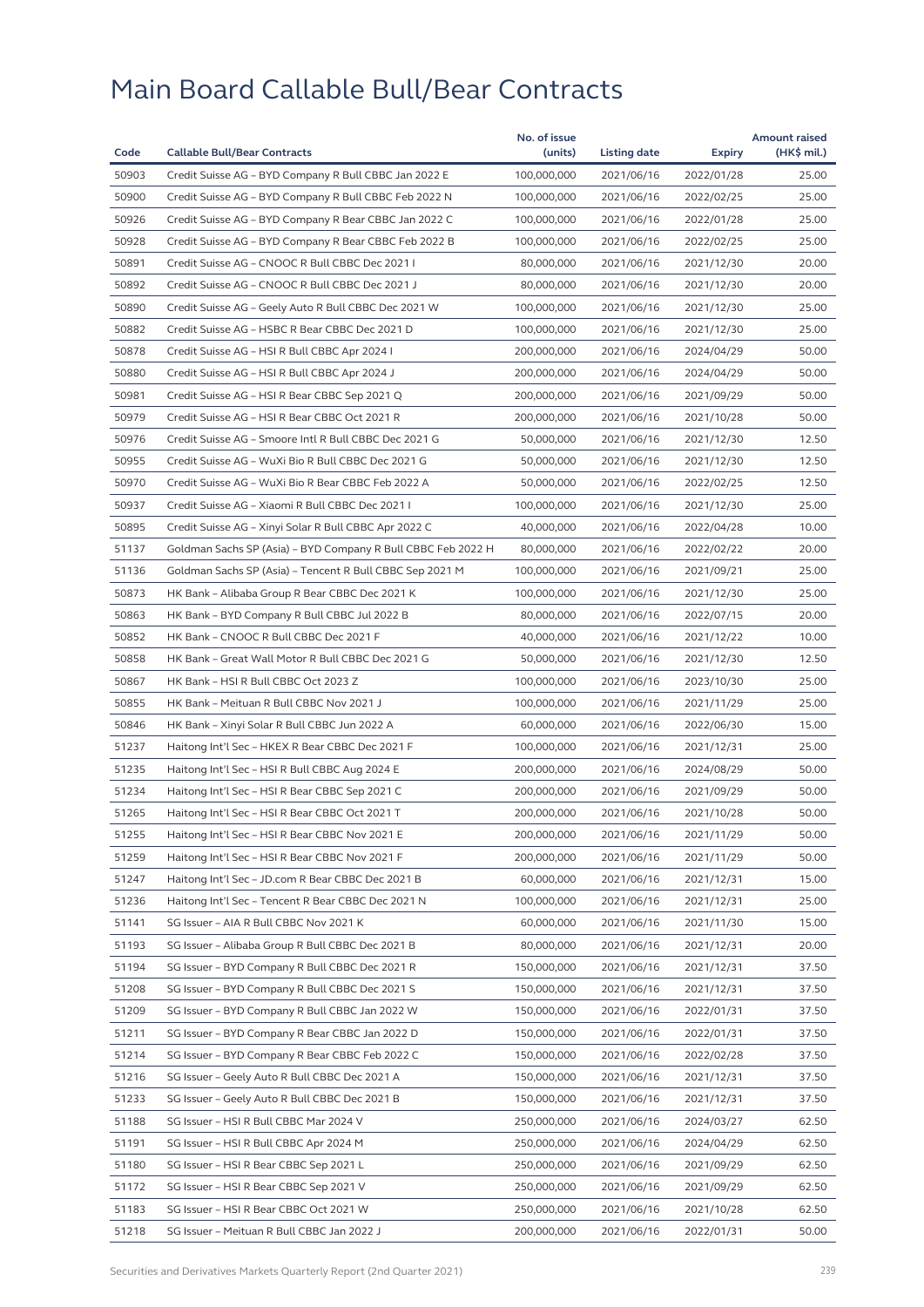|       |                                                            | No. of issue |              |            | <b>Amount raised</b> |
|-------|------------------------------------------------------------|--------------|--------------|------------|----------------------|
| Code  | <b>Callable Bull/Bear Contracts</b>                        | (units)      | Listing date | Expiry     | (HK\$ mil.)          |
| 51144 | SG Issuer - Sunny Optical R Bull CBBC Dec 2021 V           | 40,000,000   | 2021/06/16   | 2021/12/31 | 10.00                |
| 51154 | SG Issuer - Tencent R Bull CBBC Oct 2021 H                 | 80,000,000   | 2021/06/16   | 2021/10/29 | 20.00                |
| 51232 | SG Issuer - Tencent R Bull CBBC Nov 2021 J                 | 80,000,000   | 2021/06/16   | 2021/11/30 | 20.00                |
| 51159 | SG Issuer - WuXi Bio R Bull CBBC Nov 2021 N                | 60,000,000   | 2021/06/16   | 2021/11/30 | 15.00                |
| 51046 | UBS AG - AIA R Bear CBBC Dec 2021 B                        | 60,000,000   | 2021/06/16   | 2021/12/31 | 15.00                |
| 51023 | UBS AG - Alibaba Group R Bear CBBC Nov 2021 G              | 80,000,000   | 2021/06/16   | 2021/11/30 | 20.00                |
| 51037 | UBS AG - Ali Health R Bull CBBC Jan 2022 A                 | 100,000,000  | 2021/06/16   | 2022/01/31 | 25.00                |
| 51040 | UBS AG - Ali Health R Bear CBBC Dec 2021 B                 | 100,000,000  | 2021/06/16   | 2021/12/31 | 25.00                |
| 51034 | UBS AG - BYD Company R Bull CBBC Feb 2022 T                | 150,000,000  | 2021/06/16   | 2022/02/14 | 37.50                |
| 51042 | UBS AG - BYD Company R Bear CBBC Dec 2021 H                | 150,000,000  | 2021/06/16   | 2021/12/31 | 37.50                |
| 51043 | UBS AG - BYD Company R Bear CBBC Dec 2021 I                | 150,000,000  | 2021/06/16   | 2021/12/31 | 37.50                |
| 51033 | UBS AG - Geely Auto R Bull CBBC Jan 2022 D                 | 100,000,000  | 2021/06/16   | 2022/01/31 | 25.00                |
| 51025 | UBS AG - HSBC R Bull CBBC Dec 2021 J                       | 150,000,000  | 2021/06/16   | 2021/12/31 | 37.50                |
| 51032 | UBS AG - HSBC R Bear CBBC Dec 2021 E                       | 100,000,000  | 2021/06/16   | 2021/12/31 | 25.00                |
| 51029 | UBS AG - HSI R Bull CBBC Jan 2024 G                        | 200,000,000  | 2021/06/16   | 2024/01/30 | 50.00                |
| 50992 | UBS AG - HSI R Bear CBBC Sep 2021 D                        | 200,000,000  | 2021/06/16   | 2021/09/29 | 50.00                |
| 51001 | UBS AG - HSI R Bear CBBC Sep 2021 I                        | 200,000,000  | 2021/06/16   | 2021/09/29 | 50.00                |
| 51049 | UBS AG - Meituan R Bull CBBC Dec 2021 S                    | 150,000,000  | 2021/06/16   | 2021/12/30 | 37.50                |
| 51011 | UBS AG - Meituan R Bear CBBC Dec 2021 O                    | 150,000,000  | 2021/06/16   | 2021/12/30 | 37.50                |
| 51008 | UBS AG - Tencent R Bull CBBC Dec 2021 T                    | 40,000,000   | 2021/06/16   | 2021/12/30 | 10.00                |
| 51010 | UBS AG - Tencent R Bull CBBC Dec 2021 U                    | 40,000,000   | 2021/06/16   | 2021/12/30 | 10.00                |
| 51066 | Bank Vontobel - AIA R Bear CBBC Dec 2021 A                 | 80,000,000   | 2021/06/16   | 2021/12/30 | 20.00                |
| 51096 | Bank Vontobel - Ali Health R Bear CBBC Dec 2021 B          | 40,000,000   | 2021/06/16   | 2021/12/10 | 10.00                |
| 51068 | Bank Vontobel - BYD Company R Bull CBBC Feb 2022 B         | 60,000,000   | 2021/06/16   | 2022/02/25 | 15.00                |
| 51072 | Bank Vontobel - Geely Auto R Bull CBBC Jan 2022 C          | 100,000,000  | 2021/06/16   | 2022/01/14 | 25.00                |
| 51064 | Bank Vontobel - HSI R Bull CBBC Feb 2024 S                 | 100,000,000  | 2021/06/16   | 2024/02/28 | 25.00                |
| 51055 | Bank Vontobel - HSI R Bear CBBC Sep 2021 F                 | 100,000,000  | 2021/06/16   | 2021/09/29 | 25.00                |
| 51065 | Bank Vontobel - Xinyi Solar R Bull CBBC May 2022 B         | 60,000,000   | 2021/06/16   | 2022/05/20 | 15.00                |
| 51317 | BOCI Asia Ltd. - HSBC R Bull CBBC Dec 2021 A               | 40,000,000   | 2021/06/17   | 2021/12/31 | 10.00                |
| 51314 | BOCI Asia Ltd. - HSI R Bear CBBC Sep 2021 T                | 150,000,000  | 2021/06/17   | 2021/09/29 | 37.50                |
| 51324 | BOCI Asia Ltd. - Smoore Intl R Bull CBBC Dec 2021 B        | 40,000,000   | 2021/06/17   | 2021/12/30 | 10.00                |
| 51319 | BOCI Asia Ltd. - Xinyi Solar R Bull CBBC Apr 2022 A        | 40,000,000   | 2021/06/17   | 2022/04/29 | 10.00                |
| 51326 | BNP Paribas Issuance B.V. - HSI R Bull CBBC Sep 2024 D     | 240,000,000  | 2021/06/17   | 2024/09/27 | 60.00                |
| 51336 | BNP Paribas Issuance B.V. - HSI R Bear CBBC Sep 2021 A     | 240,000,000  | 2021/06/17   | 2021/09/29 | 60.00                |
| 51332 | BNP Paribas Issuance B.V. - HSI R Bear CBBC Nov 2021 K     | 250,000,000  | 2021/06/17   | 2021/11/29 | 62.50                |
| 51333 | BNP Paribas Issuance B.V. - HSI R Bear CBBC Nov 2021 L     | 250,000,000  | 2021/06/17   | 2021/11/29 | 62.50                |
| 51293 | BNP Paribas Issuance B.V. - JD.com R Bear CBBC Dec 2021 H  | 200,000,000  | 2021/06/17   | 2021/12/30 | 50.00                |
| 51288 | BNP Paribas Issuance B.V. - Ping An R Bull CBBC Feb 2022 A | 200,000,000  | 2021/06/17   | 2022/02/25 | 50.00                |
| 51290 | BNP Paribas Issuance B.V. - Ping An R Bear CBBC Feb 2022 A | 200,000,000  | 2021/06/17   | 2022/02/25 | 50.00                |
| 51298 | BNP Paribas Issuance B.V. - Tencent R Bear CBBC Dec 2021 F | 250,000,000  | 2021/06/17   | 2021/12/30 | 62.50                |
| 51280 | BNP Paribas Issuance B.V. - Xiaomi R Bear CBBC Feb 2022 A  | 250,000,000  | 2021/06/17   | 2022/02/25 | 62.50                |
| 51378 | Credit Suisse AG - BYD Company R Bull CBBC Apr 2022 H      | 100,000,000  | 2021/06/17   | 2022/04/28 | 25.00                |
| 51358 | Credit Suisse AG - CNOOC R Bull CBBC Sep 2021 E            | 80,000,000   | 2021/06/17   | 2021/09/29 | 20.00                |
| 51365 | Credit Suisse AG - CNOOC R Bull CBBC Oct 2021 O            | 80,000,000   | 2021/06/17   | 2021/10/28 | 20.00                |
| 51366 | Credit Suisse AG - CNOOC R Bull CBBC Nov 2021 C            | 80,000,000   | 2021/06/17   | 2021/11/29 | 20.00                |
| 51367 | Credit Suisse AG - CNOOC R Bear CBBC Nov 2021 A            | 50,000,000   | 2021/06/17   | 2021/11/29 | 12.50                |
| 51372 | Credit Suisse AG - CNOOC R Bear CBBC Dec 2021 D            | 50,000,000   | 2021/06/17   | 2021/12/30 | 12.50                |
| 51381 | Credit Suisse AG - Greatwall Motor R Bull CBBC Feb 2022 B  | 60,000,000   | 2021/06/17   | 2022/02/25 | 15.00                |
| 51353 | Credit Suisse AG – HSI R Bull CBBC Feb 2024 M              | 200,000,000  | 2021/06/17   | 2024/02/28 | 50.00                |
|       |                                                            |              |              |            |                      |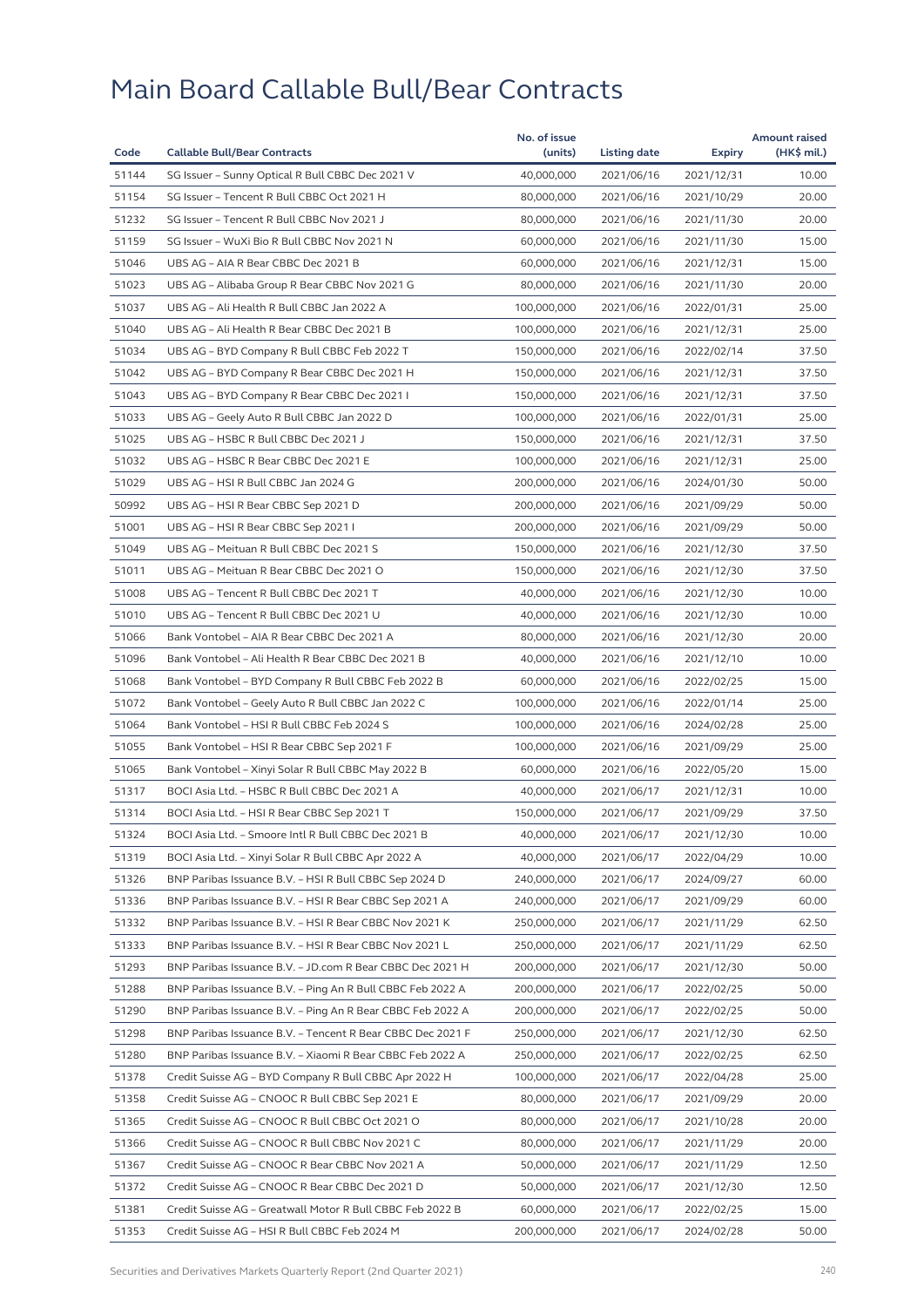|       |                                                              | No. of issue |              |            | <b>Amount raised</b> |
|-------|--------------------------------------------------------------|--------------|--------------|------------|----------------------|
| Code  | <b>Callable Bull/Bear Contracts</b>                          | (units)      | Listing date | Expiry     | (HK\$ mil.)          |
| 51390 | Credit Suisse AG - HSI R Bear CBBC Sep 2021 Z                | 200,000,000  | 2021/06/17   | 2021/09/29 | 50.00                |
| 51411 | Credit Suisse AG - HSI R Bear CBBC Oct 2021 S                | 200,000,000  | 2021/06/17   | 2021/10/28 | 50.00                |
| 51384 | Credit Suisse AG - Meituan R Bull CBBC Nov 2021 J            | 50,000,000   | 2021/06/17   | 2021/11/29 | 12.50                |
| 51373 | Credit Suisse AG - Xinyi Solar R Bull CBBC Apr 2022 D        | 40,000,000   | 2021/06/17   | 2022/04/28 | 10.00                |
| 51374 | Credit Suisse AG - Xinyi Solar R Bear CBBC Dec 2021 C        | 40,000,000   | 2021/06/17   | 2021/12/30 | 10.00                |
| 51660 | Goldman Sachs SP (Asia) - BYD Company R Bull CBBC Feb 2022 I | 80,000,000   | 2021/06/17   | 2022/02/22 | 20.00                |
| 51656 | Goldman Sachs SP (Asia) - Geely Auto R Bull CBBC Jan 2022 E  | 80,000,000   | 2021/06/17   | 2022/01/20 | 20.00                |
| 51662 | Goldman Sachs SP (Asia) - Meituan R Bull CBBC Nov 2021 A     | 100,000,000  | 2021/06/17   | 2021/11/22 | 25.00                |
| 51312 | HK Bank - HSI R Bull CBBC Oct 2023 J                         | 150,000,000  | 2021/06/17   | 2023/10/30 | 37.50                |
| 51313 | HK Bank - Meituan R Bull CBBC Dec 2021 P                     | 100,000,000  | 2021/06/17   | 2021/12/30 | 25.00                |
| 51300 | HK Bank - Smoore Intl R Bull CBBC Nov 2021 H                 | 60,000,000   | 2021/06/17   | 2021/11/30 | 15.00                |
| 51558 | Haitong Int'l Sec - CNOOC R Bull CBBC Dec 2021 D             | 60,000,000   | 2021/06/17   | 2021/12/31 | 15.00                |
| 51560 | Haitong Int'l Sec - HSI R Bull CBBC Aug 2024 F               | 200,000,000  | 2021/06/17   | 2024/08/29 | 50.00                |
| 51528 | Haitong Int'l Sec - HSI R Bear CBBC Oct 2021 U               | 200,000,000  | 2021/06/17   | 2021/10/28 | 50.00                |
| 51530 | Haitong Int'l Sec - HSI R Bear CBBC Nov 2021 G               | 200,000,000  | 2021/06/17   | 2021/11/29 | 50.00                |
| 51561 | Haitong Int'l Sec - HSTECH R Bull CBBC Dec 2021 E            | 100,000,000  | 2021/06/17   | 2021/12/30 | 25.00                |
| 51562 | Haitong Int'l Sec - HSTECH R Bear CBBC Dec 2021 B            | 100,000,000  | 2021/06/17   | 2021/12/30 | 25.00                |
| 51533 | Haitong Int'l Sec - Meituan R Bull CBBC Dec 2021 S           | 100,000,000  | 2021/06/17   | 2021/12/31 | 25.00                |
| 51551 | Haitong Int'l Sec - Smoore Intl R Bull CBBC Dec 2021 D       | 40,000,000   | 2021/06/17   | 2021/12/31 | 10.00                |
| 51352 | Morgan Stanley Asia Products - Alibaba R Bear CBBC Dec 2021H | 40,000,000   | 2021/06/17   | 2021/12/30 | 10.00                |
| 51347 | Morgan Stanley Asia Products - Meituan R Bull CBBC Nov 2021A | 40,000,000   | 2021/06/17   | 2021/11/01 | 10.00                |
| 51346 | Morgan Stanley Asia Products - Tencent R Bear CBBC Dec 2021P | 40,000,000   | 2021/06/17   | 2021/12/30 | 10.00                |
| 51582 | SG Issuer - Alibaba Group R Bull CBBC Nov 2021 H             | 80,000,000   | 2021/06/17   | 2021/11/30 | 20.00                |
| 51584 | SG Issuer - BYD Company R Bull CBBC Jan 2022 X               | 150,000,000  | 2021/06/17   | 2022/01/31 | 37.50                |
| 51609 | SG Issuer - CNOOC R Bull CBBC Oct 2021 J                     | 60,000,000   | 2021/06/17   | 2021/10/29 | 15.00                |
| 51593 | SG Issuer - CNOOC R Bull CBBC Dec 2021 K                     | 60,000,000   | 2021/06/17   | 2021/12/31 | 15.00                |
| 51610 | SG Issuer - CNOOC R Bull CBBC Jan 2022 B                     | 60,000,000   | 2021/06/17   | 2022/01/31 | 15.00                |
| 51638 | SG Issuer - CNOOC R Bull CBBC Feb 2022 A                     | 60,000,000   | 2021/06/17   | 2022/02/28 | 15.00                |
| 51592 | SG Issuer - CNOOC R Bear CBBC Nov 2021 A                     | 60,000,000   | 2021/06/17   | 2021/11/30 | 15.00                |
| 51595 | SG Issuer - CNOOC R Bear CBBC Dec 2021 B                     | 60,000,000   | 2021/06/17   | 2021/12/31 | 15.00                |
| 51599 | SG Issuer - Galaxy Ent R Bull CBBC Dec 2021 J                | 100,000,000  | 2021/06/17   | 2021/12/31 | 25.00                |
| 51627 | SG Issuer - HSI R Bull CBBC Mar 2024 N                       | 250,000,000  | 2021/06/17   | 2024/03/27 | 62.50                |
| 51635 | SG Issuer - HSI R Bull CBBC Apr 2024 N                       | 250,000,000  | 2021/06/17   | 2024/04/29 | 62.50                |
| 51571 | SG Issuer - HSI R Bear CBBC Sep 2021 B                       | 250,000,000  | 2021/06/17   | 2021/09/29 | 62.50                |
| 51569 | SG Issuer - HSI R Bear CBBC Sep 2021 Z                       | 250,000,000  | 2021/06/17   |            | 62.50                |
|       |                                                              | 250,000,000  |              | 2021/09/29 |                      |
| 51581 | SG Issuer - HSI R Bear CBBC Oct 2021 I                       |              | 2021/06/17   | 2021/10/28 | 62.50                |
| 51639 | SG Issuer - Kuaishou R Bull CBBC Jan 2022 G                  | 200,000,000  | 2021/06/17   | 2022/01/31 | 50.00                |
| 51644 | SG Issuer - Meituan R Bull CBBC Jan 2022 K                   | 80,000,000   | 2021/06/17   | 2022/01/31 | 20.00                |
| 51602 | SG Issuer - Meituan R Bear CBBC Dec 2021 Y                   | 200,000,000  | 2021/06/17   | 2021/12/30 | 50.00                |
| 51608 | SG Issuer - Tencent R Bull CBBC Nov 2021 I                   | 80,000,000   | 2021/06/17   | 2021/11/30 | 20.00                |
| 51652 | SG Issuer - Tencent R Bull CBBC Feb 2022 Q                   | 400,000,000  | 2021/06/17   | 2022/02/28 | 100.00               |
| 51645 | SG Issuer - Tencent R Bear CBBC Dec 2021 G                   | 400,000,000  | 2021/06/17   | 2021/12/30 | 100.00               |
| 51613 | SG Issuer - Xinyi Solar R Bull CBBC Apr 2022 E               | 80,000,000   | 2021/06/17   | 2022/04/28 | 20.00                |
| 51616 | SG Issuer - Xinyi Solar R Bull CBBC Apr 2022 F               | 80,000,000   | 2021/06/17   | 2022/04/29 | 20.00                |
| 51517 | UBS AG - AIA R Bull CBBC Dec 2021 H                          | 60,000,000   | 2021/06/17   | 2021/12/30 | 15.00                |
| 51459 | UBS AG - Alibaba Group R Bull CBBC Nov 2021 P                | 80,000,000   | 2021/06/17   | 2021/11/30 | 20.00                |
| 51501 | UBS AG - BYD Company R Bull CBBC Feb 2022 U                  | 150,000,000  | 2021/06/17   | 2022/02/14 | 37.50                |
| 51496 | UBS AG - CNOOC R Bull CBBC Dec 2021 F                        | 60,000,000   | 2021/06/17   | 2021/12/31 | 15.00                |
| 51460 | UBS AG - HSI R Bull CBBC Feb 2024 Y                          | 200,000,000  | 2021/06/17   | 2024/02/28 | 50.00                |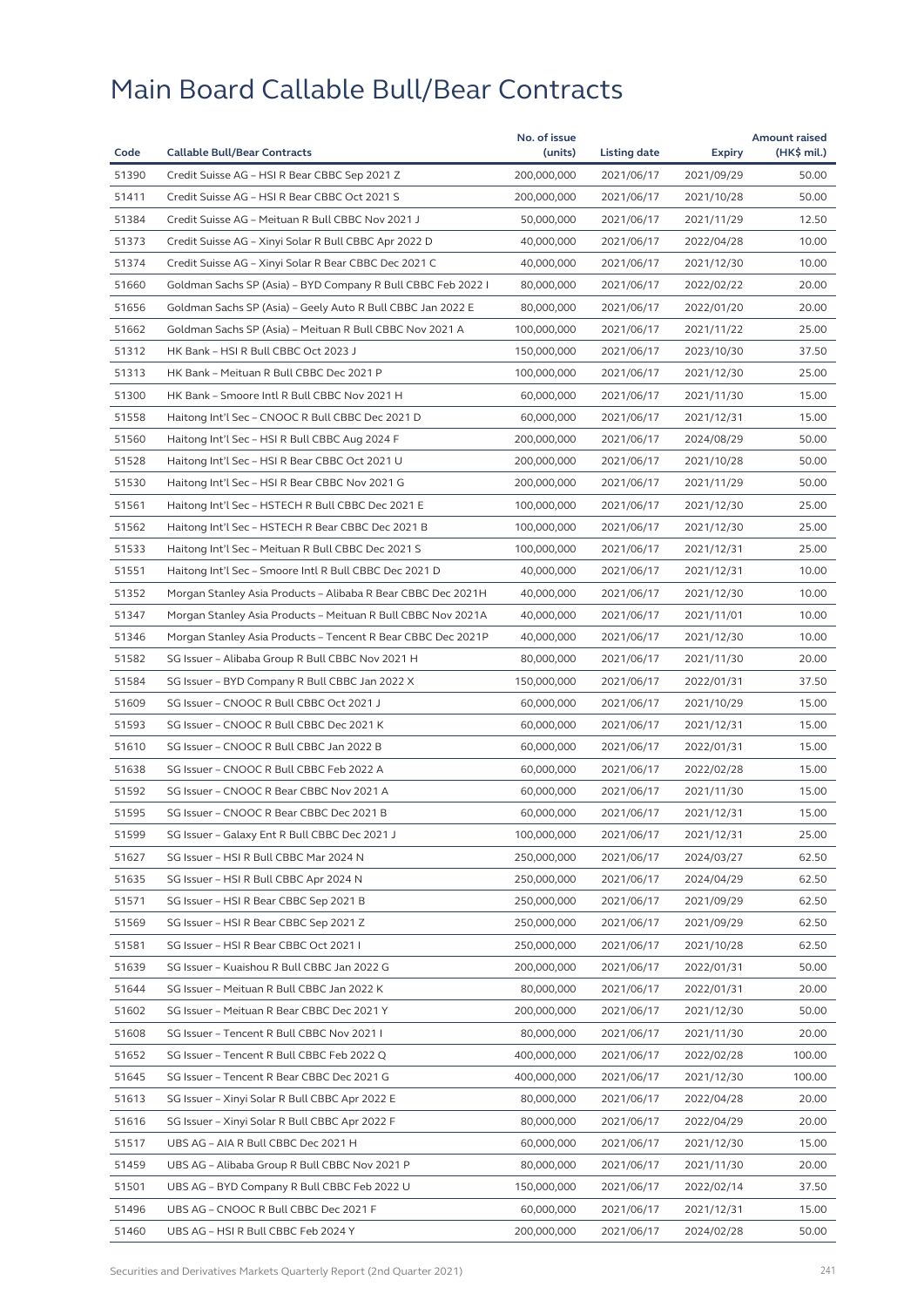|       |                                                              | No. of issue |              |            | <b>Amount raised</b> |
|-------|--------------------------------------------------------------|--------------|--------------|------------|----------------------|
| Code  | <b>Callable Bull/Bear Contracts</b>                          | (units)      | Listing date | Expiry     | (HK\$ mil.)          |
| 51462 | UBS AG - HSI R Bull CBBC Mar 2024 R                          | 200,000,000  | 2021/06/17   | 2024/03/27 | 50.00                |
| 51419 | UBS AG - HSI R Bear CBBC Sep 2021 T                          | 200,000,000  | 2021/06/17   | 2021/09/29 | 50.00                |
| 51424 | UBS AG - HSI R Bear CBBC Oct 2021 P                          | 200,000,000  | 2021/06/17   | 2021/10/28 | 50.00                |
| 51481 | UBS AG - JD.com R Bear CBBC Dec 2021 F                       | 200,000,000  | 2021/06/17   | 2021/12/30 | 50.00                |
| 51508 | UBS AG - Kuaishou R Bull CBBC Jan 2022 J                     | 200,000,000  | 2021/06/17   | 2022/01/17 | 50.00                |
| 51475 | UBS AG - Meituan R Bull CBBC Dec 2021 U                      | 50,000,000   | 2021/06/17   | 2021/12/31 | 12.50                |
| 51448 | UBS AG - Meituan R Bear CBBC Nov 2021 D                      | 150,000,000  | 2021/06/17   | 2021/11/30 | 37.50                |
| 51526 | UBS AG - Sunny Optical R Bull CBBC Dec 2021 T                | 40,000,000   | 2021/06/17   | 2021/12/30 | 10.00                |
| 51464 | UBS AG - Tencent R Bull CBBC Dec 2021 V                      | 200,000,000  | 2021/06/17   | 2021/12/31 | 50.00                |
| 51514 | UBS AG - WuXi Bio R Bull CBBC Dec 2021 N                     | 60,000,000   | 2021/06/17   | 2021/12/30 | 15.00                |
| 51505 | UBS AG - Xinyi Solar R Bull CBBC Jun 2022 C                  | 50,000,000   | 2021/06/17   | 2022/06/30 | 12.50                |
| 51670 | Bank Vontobel - Ali Health R Bull CBBC Jan 2022 A            | 60,000,000   | 2021/06/17   | 2022/01/28 | 15.00                |
| 51671 | Bank Vontobel - CNOOC R Bull CBBC Dec 2021 C                 | 60,000,000   | 2021/06/17   | 2021/12/17 | 15.00                |
| 51678 | Bank Vontobel - CNOOC R Bull CBBC Dec 2021 D                 | 60,000,000   | 2021/06/17   | 2021/12/30 | 15.00                |
| 51667 | Bank Vontobel - HSI R Bear CBBC Sep 2021 G                   | 100,000,000  | 2021/06/17   | 2021/09/29 | 25.00                |
| 51686 | BOCI Asia Ltd. - HSI R Bull CBBC Dec 2023 J                  | 150,000,000  | 2021/06/18   | 2023/12/28 | 37.50                |
| 51687 | BOCI Asia Ltd. - HSI R Bull CBBC Dec 2023 K                  | 150,000,000  | 2021/06/18   | 2023/12/28 | 37.50                |
| 51689 | BOCI Asia Ltd. - HSI R Bear CBBC Sep 2021 U                  | 150,000,000  | 2021/06/18   | 2021/09/29 | 37.50                |
| 51691 | BOCI Asia Ltd. - Tencent R Bear CBBC Sep 2021 M              | 120,000,000  | 2021/06/18   | 2021/09/30 | 30.00                |
| 51679 | BNP Paribas Issuance B.V. - HSI R Bull CBBC Sep 2024 A       | 250,000,000  | 2021/06/18   | 2024/09/27 | 62.50                |
| 51683 | BNP Paribas Issuance B.V. - HSI R Bull CBBC Sep 2024 M       | 240,000,000  | 2021/06/18   | 2024/09/27 | 60.00                |
| 51680 | BNP Paribas Issuance B.V. - HSI R Bull CBBC Sep 2024 Q       | 250,000,000  | 2021/06/18   | 2024/09/27 | 62.50                |
| 52055 | BNP Paribas Issuance B.V. - HSI R Bear CBBC Sep 2021 B       | 250,000,000  | 2021/06/18   | 2021/09/29 | 62.50                |
| 52061 | BNP Paribas Issuance B.V. - HSI R Bear CBBC Sep 2021 J       | 240,000,000  | 2021/06/18   | 2021/09/29 | 60.00                |
| 51685 | BNP Paribas Issuance B.V. - HSI R Bear CBBC Sep 2021 U       | 250,000,000  | 2021/06/18   | 2021/09/29 | 62.50                |
| 52053 | BNP Paribas Issuance B.V. - HSI R Bear CBBC Sep 2021 W       | 250,000,000  | 2021/06/18   | 2021/09/29 | 62.50                |
| 51737 | Credit Suisse AG - Ali Health R Bull CBBC Jan 2022 A         | 50,000,000   | 2021/06/18   | 2022/01/28 | 12.50                |
| 51738 | Credit Suisse AG - Ali Health R Bear CBBC Jan 2022 A         | 50,000,000   | 2021/06/18   | 2022/01/28 | 12.50                |
| 51775 | Credit Suisse AG - BYD Company R Bull CBBC Jan 2022 F        | 100,000,000  | 2021/06/18   | 2022/01/28 | 25.00                |
| 51776 | Credit Suisse AG - BYD Company R Bull CBBC Feb 2022 O        | 100,000,000  | 2021/06/18   | 2022/02/25 | 25.00                |
| 51777 | Credit Suisse AG - BYD Company R Bear CBBC Feb 2022 C        | 100,000,000  | 2021/06/18   | 2022/02/25 | 25.00                |
| 51765 | Credit Suisse AG - Geely Auto R Bull CBBC Dec 2021 X         | 100,000,000  | 2021/06/18   | 2021/12/30 | 25.00                |
| 51732 | Credit Suisse AG - HSI R Bull CBBC Mar 2024 C                | 200,000,000  | 2021/06/18   | 2024/03/27 | 50.00                |
| 51721 | Credit Suisse AG - HSI R Bull CBBC Mar 2024 I                | 200,000,000  | 2021/06/18   | 2024/03/27 | 50.00                |
| 51725 | Credit Suisse AG - HSI R Bull CBBC Mar 2024 M                | 200,000,000  | 2021/06/18   | 2024/03/27 | 50.00                |
| 51796 | Credit Suisse AG - HSI R Bear CBBC Sep 2021 P                | 200,000,000  | 2021/06/18   | 2021/09/29 | 50.00                |
| 51798 | Credit Suisse AG - HSI R Bear CBBC Sep 2021 R                | 200,000,000  | 2021/06/18   | 2021/09/29 | 50.00                |
| 51799 | Credit Suisse AG - HSI R Bear CBBC Oct 2021 T                | 200,000,000  | 2021/06/18   | 2021/10/28 | 50.00                |
| 51757 | Credit Suisse AG - Ping An R Bull CBBC Nov 2021 C            | 100,000,000  | 2021/06/18   | 2021/11/29 | 25.00                |
| 51753 | Credit Suisse AG - Ping An R Bull CBBC Dec 2021 N            | 100,000,000  | 2021/06/18   | 2021/12/30 | 25.00                |
| 51793 | Credit Suisse AG - Smoore Intl R Bull CBBC Feb 2022 A        | 50,000,000   | 2021/06/18   | 2022/02/25 | 12.50                |
|       |                                                              |              |              |            |                      |
| 51786 | Credit Suisse AG - Sunny Optical R Bull CBBC Feb 2022 B      | 100,000,000  | 2021/06/18   | 2022/02/25 | 25.00                |
| 51769 | Credit Suisse AG - Tencent R Bull CBBC Oct 2021 G            | 50,000,000   | 2021/06/18   | 2021/10/28 | 12.50                |
| 51770 | Credit Suisse AG – Tencent R Bull CBBC Dec 2021 X            | 100,000,000  | 2021/06/18   | 2021/12/30 | 25.00                |
| 51774 | Credit Suisse AG - Tencent R Bear CBBC Dec 2021 H            | 100,000,000  | 2021/06/18   | 2021/12/30 | 25.00                |
| 51739 | Credit Suisse AG - Xiaomi R Bull CBBC Oct 2021 W             | 50,000,000   | 2021/06/18   | 2021/10/28 | 12.50                |
| 52096 | Goldman Sachs SP (Asia) - ANTA Sports R Bull CBBC Mar 2022 A | 80,000,000   | 2021/06/18   | 2022/03/17 | 20.00                |
| 52083 | Goldman Sachs SP (Asia) - BYD Company R Bull CBBC Mar 2022 E | 80,000,000   | 2021/06/18   | 2022/03/17 | 20.00                |
| 52092 | Goldman Sachs SP (Asia) - BYD Company R Bear CBBC Feb 2022 A | 80,000,000   | 2021/06/18   | 2022/02/22 | 20.00                |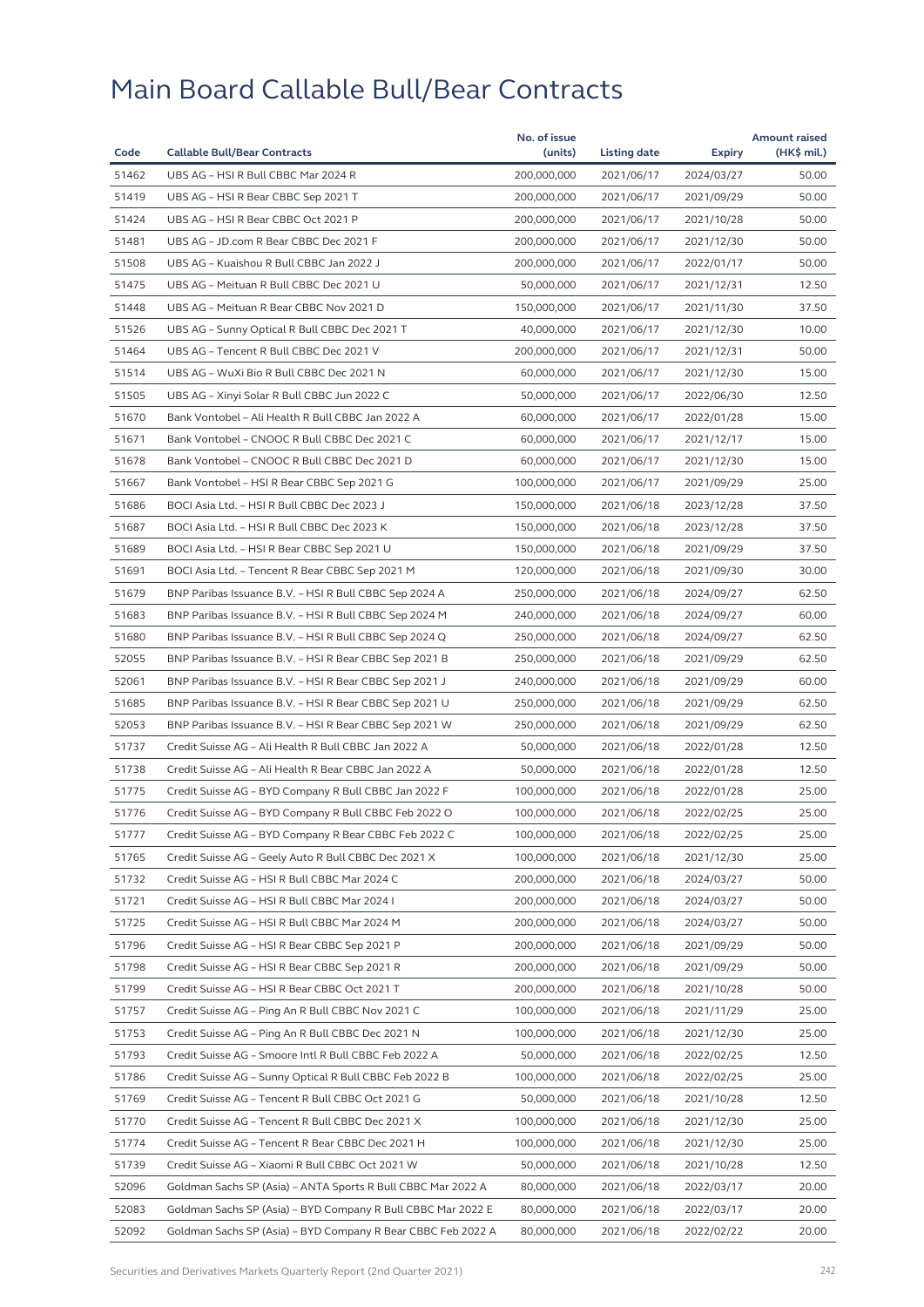| Code<br><b>Callable Bull/Bear Contracts</b><br>(units)<br>Listing date<br>52081<br>80,000,000<br>Goldman Sachs SP (Asia) - Geely Auto R Bull CBBC Jan 2022 F<br>2021/06/18<br>2022/01/20<br>52071<br>Goldman Sachs SP (Asia) - Meituan R Bull CBBC Nov 2021 B<br>100,000,000<br>2021/06/18<br>2021/11/22 | (HK\$ mil.)<br>Expiry<br>20.00<br>25.00 |
|----------------------------------------------------------------------------------------------------------------------------------------------------------------------------------------------------------------------------------------------------------------------------------------------------------|-----------------------------------------|
|                                                                                                                                                                                                                                                                                                          |                                         |
|                                                                                                                                                                                                                                                                                                          |                                         |
|                                                                                                                                                                                                                                                                                                          |                                         |
| 52089<br>Goldman Sachs SP (Asia) - Ping An R Bear CBBC Mar 2022 C<br>80,000,000<br>2021/06/18<br>2022/03/22                                                                                                                                                                                              | 20.00                                   |
| 52094<br>Goldman Sachs SP (Asia) – Sunny Optical R Bull CBBC Feb2022C<br>80,000,000<br>2021/06/18<br>2022/02/25                                                                                                                                                                                          | 20.00                                   |
| 52074<br>Goldman Sachs SP (Asia) - Tencent R Bull CBBC Sep 2021 N<br>100,000,000<br>2021/06/18<br>2021/09/21                                                                                                                                                                                             | 25.00                                   |
| 52090<br>Goldman Sachs SP (Asia) - Xiaomi R Bull CBBC Jan 2022 A<br>100,000,000<br>2021/06/18<br>2022/01/17                                                                                                                                                                                              | 25.00                                   |
| 51693<br>HK Bank - HSI R Bull CBBC Oct 2023 Y<br>150,000,000<br>2021/06/18<br>2023/10/30                                                                                                                                                                                                                 | 37.50                                   |
| 51696<br>HK Bank - HSI R Bear CBBC Jan 2022 L<br>100,000,000<br>2021/06/18<br>2022/01/28                                                                                                                                                                                                                 | 25.00                                   |
| 51701<br>HK Bank - HSI R Bear CBBC Jan 2022 M<br>125,000,000<br>2021/06/18<br>2022/01/28                                                                                                                                                                                                                 | 31.25                                   |
| 52143<br>Haitong Int'l Sec - ANTA Sports R Bear CBBC Feb 2022 A<br>60,000,000<br>2021/06/18<br>2022/02/28                                                                                                                                                                                                | 15.00                                   |
| 52144<br>Haitong Int'l Sec - BYD Company R Bull CBBC Apr 2022 A<br>80,000,000<br>2021/06/18<br>2022/04/25                                                                                                                                                                                                | 20.00                                   |
| 52148<br>Haitong Int'l Sec - Geely Auto R Bull CBBC Mar 2022 A<br>60,000,000<br>2021/06/18<br>2022/03/31                                                                                                                                                                                                 | 15.00                                   |
| 52108<br>Haitong Int'l Sec - HSI R Bull CBBC Sep 2024 A<br>200,000,000<br>2021/06/18<br>2024/09/27                                                                                                                                                                                                       | 50.00                                   |
| 52104<br>Haitong Int'l Sec - HSI R Bull CBBC Sep 2024 Z<br>200,000,000<br>2021/06/18<br>2024/09/27                                                                                                                                                                                                       | 50.00                                   |
| 52112<br>Haitong Int'l Sec - HSI R Bear CBBC Sep 2021 D<br>200,000,000<br>2021/06/18<br>2021/09/29                                                                                                                                                                                                       | 50.00                                   |
| 52131<br>Haitong Int'l Sec - HSI R Bear CBBC Oct 2021 V<br>200,000,000<br>2021/06/18<br>2021/10/28                                                                                                                                                                                                       | 50.00                                   |
| 52140<br>Haitong Int'l Sec - Meituan R Bear CBBC Dec 2021 I<br>100,000,000<br>2021/06/18<br>2021/12/31                                                                                                                                                                                                   | 25.00                                   |
| 52135<br>Haitong Int'l Sec - Tencent R Bull CBBC Dec 2021 S<br>100,000,000<br>2021/06/18<br>2021/12/31                                                                                                                                                                                                   | 25.00                                   |
| 51715<br>Morgan Stanley Asia Products - Xiaomi R Bull CBBC Dec 2021 C<br>40,000,000<br>2021/12/01<br>2021/06/18                                                                                                                                                                                          | 10.00                                   |
| 51890<br>SG Issuer - Alibaba Group R Bull CBBC Feb 2022 I<br>80,000,000<br>2021/06/18<br>2022/02/28                                                                                                                                                                                                      | 20.00                                   |
| 51810<br>SG Issuer - Ali Health R Bull CBBC Feb 2022 B<br>100,000,000<br>2021/06/18<br>2022/02/28                                                                                                                                                                                                        | 25.00                                   |
| 51880<br>SG Issuer - BYD Company R Bull CBBC Feb 2022 R<br>150,000,000<br>2021/06/18<br>2022/02/28                                                                                                                                                                                                       | 37.50                                   |
| 51893<br>SG Issuer - BYD Company R Bear CBBC Mar 2022 C<br>150,000,000<br>2021/06/18<br>2022/03/31                                                                                                                                                                                                       | 37.50                                   |
| 51818<br>SG Issuer - China Life R Bull CBBC Mar 2022 J<br>150,000,000<br>2021/06/18<br>2022/03/31                                                                                                                                                                                                        | 37.50                                   |
| 51826<br>SG Issuer - CNOOC R Bull CBBC Nov 2021 M<br>60,000,000<br>2021/06/18<br>2021/11/30                                                                                                                                                                                                              | 15.00                                   |
| 51901<br>SG Issuer - Geely Auto R Bull CBBC Jan 2022 K<br>150,000,000<br>2021/06/18<br>2022/01/31                                                                                                                                                                                                        | 37.50                                   |
| 51829<br>SG Issuer - HKEX R Bull CBBC Dec 2021 R<br>200,000,000<br>2021/06/18<br>2021/12/31                                                                                                                                                                                                              | 50.00                                   |
| 51836<br>SG Issuer - HSBC R Bull CBBC Dec 2021 X<br>100,000,000<br>2021/06/18<br>2021/12/31                                                                                                                                                                                                              | 25.00                                   |
| 51802<br>SG Issuer - HSI R Bull CBBC Dec 2023 D<br>250,000,000<br>2021/06/18<br>2023/12/28                                                                                                                                                                                                               | 62.50                                   |
| 51803<br>SG Issuer - HSI R Bull CBBC Feb 2024 T<br>250,000,000<br>2021/06/18<br>2024/02/28                                                                                                                                                                                                               | 62.50                                   |
| 51804<br>250,000,000<br>SG Issuer - HSI R Bull CBBC Mar 2024 R<br>2021/06/18<br>2024/03/27                                                                                                                                                                                                               | 62.50                                   |
| 51876<br>SG Issuer - HSI R Bull CBBC Apr 2024 O<br>250,000,000<br>2021/06/18<br>2024/04/29                                                                                                                                                                                                               | 62.50                                   |
| 51846<br>250,000,000<br>SG Issuer - HSI R Bear CBBC Sep 2021 M<br>2021/06/18<br>2021/09/29                                                                                                                                                                                                               | 62.50                                   |
| 51850<br>SG Issuer - HSI R Bear CBBC Oct 2021 Z<br>250,000,000<br>2021/06/18<br>2021/10/28                                                                                                                                                                                                               | 62.50                                   |
| 51875<br>500,000,000<br>2021/06/18<br>SG Issuer - HSI R Bear CBBC Nov 2021 F<br>2021/11/29                                                                                                                                                                                                               | 125.00                                  |
| 51805<br>SG Issuer - HSTECH R Bull CBBC Dec 2021 D<br>100,000,000<br>2021/06/18<br>2021/12/30                                                                                                                                                                                                            | 25.00                                   |
| 51838<br>SG Issuer - JD.com R Bull CBBC Dec 2021 N<br>200,000,000<br>2021/06/18<br>2021/12/31                                                                                                                                                                                                            | 50.00                                   |
| 51842<br>200,000,000<br>SG Issuer – Meituan R Bull CBBC Dec 2021 C<br>2021/06/18<br>2021/12/31                                                                                                                                                                                                           | 50.00                                   |
| 51884<br>SG Issuer - Meituan R Bear CBBC Nov 2021 R<br>200,000,000<br>2021/06/18<br>2021/11/30                                                                                                                                                                                                           | 50.00                                   |
| 51843<br>SG Issuer - Ping An R Bull CBBC Dec 2021 H<br>100,000,000<br>2021/06/18<br>2021/12/31                                                                                                                                                                                                           | 25.00                                   |
| 400,000,000<br>51887<br>SG Issuer - Tencent R Bull CBBC Dec 2021 F<br>2021/06/18<br>2021/12/31                                                                                                                                                                                                           | 100.00                                  |
| 51845<br>SG Issuer - Xiaomi R Bull CBBC Nov 2021 F<br>200,000,000<br>2021/06/18<br>2021/11/30                                                                                                                                                                                                            | 50.00                                   |
| 51979<br>UBS AG - AIA R Bull CBBC Nov 2021 G<br>60,000,000<br>2021/06/18<br>2021/11/30                                                                                                                                                                                                                   | 15.00                                   |
| 52016<br>150,000,000<br>UBS AG – BYD Company R Bull CBBC Feb 2022 V<br>2021/06/18<br>2022/02/14                                                                                                                                                                                                          | 37.50                                   |
| 52025<br>UBS AG - BYD Company R Bear CBBC Nov 2021 D<br>150,000,000<br>2021/06/18<br>2021/11/30                                                                                                                                                                                                          | 37.50                                   |
| 51957<br>UBS AG - BYD Company R Bear CBBC Dec 2021 J<br>150,000,000<br>2021/06/18<br>2021/12/30                                                                                                                                                                                                          | 37.50                                   |
| 52024<br>UBS AG - BYD Company R Bear CBBC Dec 2021 K<br>150,000,000<br>2021/06/18<br>2021/12/13                                                                                                                                                                                                          | 37.50                                   |
| 52036<br>UBS AG - BYD Company R Bear CBBC Dec 2021 L<br>150,000,000<br>2021/06/18<br>2021/12/31                                                                                                                                                                                                          | 37.50                                   |
| 52021<br>100,000,000<br>UBS AG – China Mobile R Bull CBBC Dec 2021 G<br>2021/06/18<br>2021/12/31                                                                                                                                                                                                         | 25.00                                   |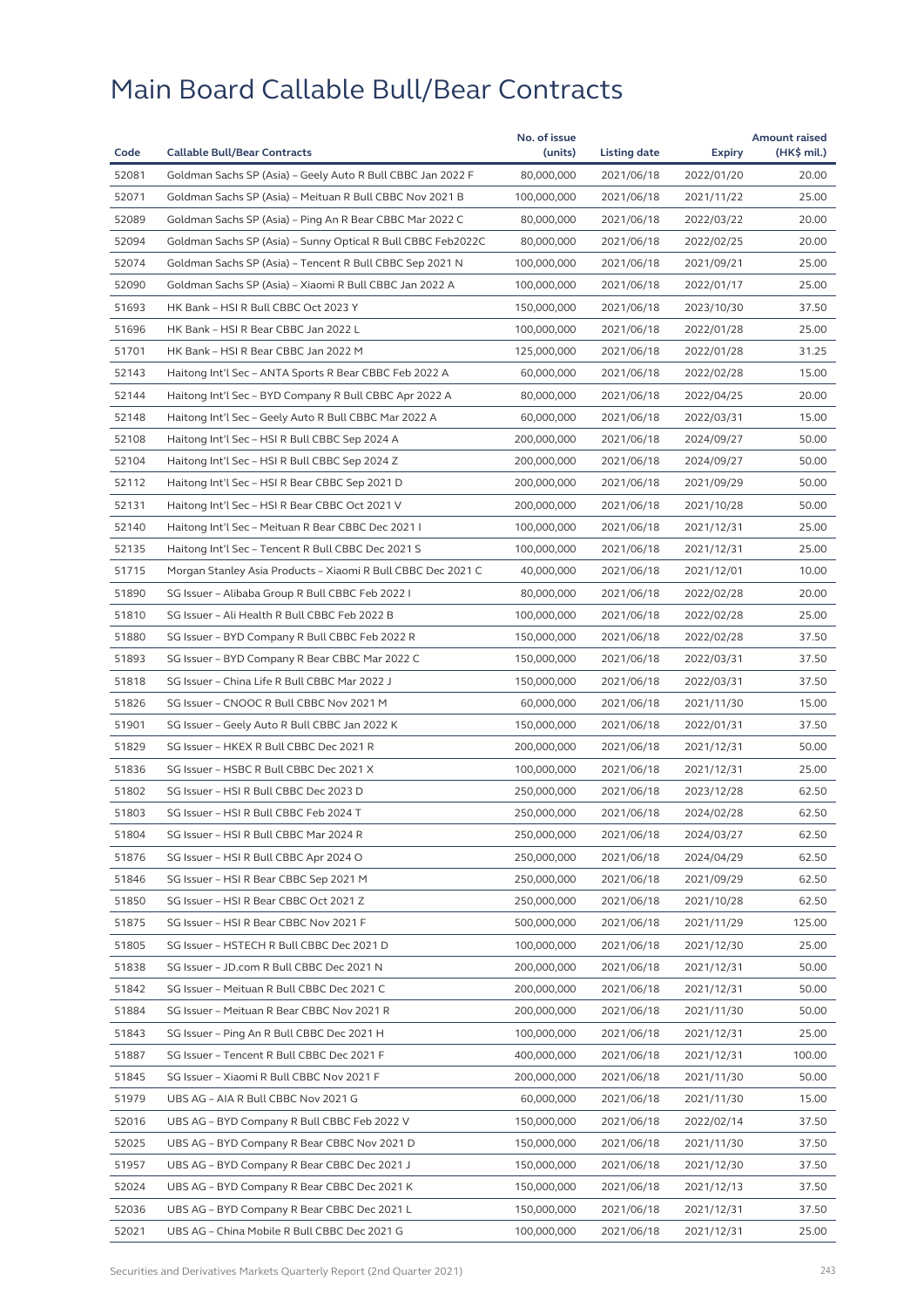|       |                                                            | No. of issue |              |            | <b>Amount raised</b> |
|-------|------------------------------------------------------------|--------------|--------------|------------|----------------------|
| Code  | <b>Callable Bull/Bear Contracts</b>                        | (units)      | Listing date | Expiry     | (HK\$ mil.)          |
| 52051 | UBS AG - CNOOC R Bull CBBC Nov 2021 O                      | 60,000,000   | 2021/06/18   | 2021/11/30 | 15.00                |
| 52047 | UBS AG - Geely Auto R Bull CBBC Jan 2022 E                 | 100,000,000  | 2021/06/18   | 2022/01/31 | 25.00                |
| 52045 | UBS AG - Geely Auto R Bear CBBC Dec 2021 L                 | 100,000,000  | 2021/06/18   | 2021/12/31 | 25.00                |
| 51978 | UBS AG - Galaxy Ent R Bull CBBC Nov 2021 E                 | 50,000,000   | 2021/06/18   | 2021/11/15 | 12.50                |
| 52007 | UBS AG - HKEX R Bear CBBC Nov 2021 C                       | 50,000,000   | 2021/06/18   | 2021/11/30 | 12.50                |
| 52009 | UBS AG - HSBC R Bull CBBC Dec 2021 K                       | 150,000,000  | 2021/06/18   | 2021/12/31 | 37.50                |
| 52049 | UBS AG - HSCEI R Bear CBBC Dec 2021 D                      | 100,000,000  | 2021/06/18   | 2021/12/30 | 25.00                |
| 51906 | UBS AG - HSI R Bull CBBC Jan 2024 E                        | 200,000,000  | 2021/06/18   | 2024/01/30 | 50.00                |
| 51909 | UBS AG - HSI R Bull CBBC Jan 2024 H                        | 200,000,000  | 2021/06/18   | 2024/01/30 | 50.00                |
| 51935 | UBS AG - HSI R Bull CBBC Feb 2024 G                        | 200,000,000  | 2021/06/18   | 2024/02/28 | 50.00                |
| 51916 | UBS AG - HSI R Bull CBBC Feb 2024 Z                        | 200,000,000  | 2021/06/18   | 2024/02/28 | 50.00                |
| 51994 | UBS AG - HSI R Bear CBBC Oct 2021 Q                        | 200,000,000  | 2021/06/18   | 2021/10/28 | 50.00                |
| 51995 | UBS AG - HSI R Bear CBBC Oct 2021 R                        | 200,000,000  | 2021/06/18   | 2021/10/28 | 50.00                |
| 52002 | UBS AG - HSI R Bear CBBC Oct 2021 S                        | 200,000,000  | 2021/06/18   | 2021/10/28 | 50.00                |
| 51956 | UBS AG - JD.com R Bull CBBC Nov 2021 Z                     | 200,000,000  | 2021/06/18   | 2021/11/30 | 50.00                |
| 51945 | UBS AG - Meituan R Bull CBBC Nov 2021 R                    | 150,000,000  | 2021/06/18   | 2021/11/30 | 37.50                |
| 52005 | UBS AG - Meituan R Bear CBBC Oct 2021 Q                    | 50,000,000   | 2021/06/18   | 2021/10/28 | 12.50                |
| 51959 | UBS AG - Ping An R Bull CBBC Nov 2021 G                    | 100,000,000  | 2021/06/18   | 2021/11/30 | 25.00                |
| 52050 | UBS AG - Smoore Intl R Bear CBBC Dec 2021 B                | 50,000,000   | 2021/06/18   | 2021/12/30 | 12.50                |
| 52048 | UBS AG - Sunny Optical R Bull CBBC Feb 2022 J              | 150,000,000  | 2021/06/18   | 2022/02/14 | 37.50                |
| 51937 | UBS AG - Tencent R Bull CBBC Oct 2021 X                    | 40,000,000   | 2021/06/18   | 2021/10/28 | 10.00                |
| 51993 | UBS AG - Tencent R Bear CBBC Oct 2021 J                    | 200,000,000  | 2021/06/18   | 2021/10/28 | 50.00                |
| 51963 | UBS AG - Weimob R Bull CBBC Mar 2022 C                     | 80,000,000   | 2021/06/18   | 2022/03/14 | 20.00                |
| 51951 | UBS AG - Xiaomi R Bull CBBC Nov 2021 Y                     | 100,000,000  | 2021/06/18   | 2021/11/30 | 25.00                |
| 52164 | Bank Vontobel - BYD Company R Bear CBBC Dec 2021 A         | 60,000,000   | 2021/06/18   | 2021/12/30 | 15.00                |
| 52155 | Bank Vontobel - HSI R Bull CBBC Jan 2024 D                 | 100,000,000  | 2021/06/18   | 2024/01/30 | 25.00                |
| 52149 | Bank Vontobel - HSI R Bull CBBC Feb 2024 T                 | 100,000,000  | 2021/06/18   | 2024/02/28 | 25.00                |
| 52158 | Bank Vontobel - HSI R Bear CBBC Sep 2021 H                 | 100,000,000  | 2021/06/18   | 2021/09/29 | 25.00                |
| 52160 | Bank Vontobel - HSI R Bear CBBC Sep 2021 I                 | 100,000,000  | 2021/06/18   | 2021/09/29 | 25.00                |
| 52161 | Bank Vontobel - Meituan R Bear CBBC Dec 2021 K             | 100,000,000  | 2021/06/18   | 2021/12/17 | 25.00                |
| 52175 | BOCI Asia Ltd. - HSI R Bear CBBC Sep 2021 V                | 150,000,000  | 2021/06/21   | 2021/09/29 | 37.50                |
| 52177 | BNP Paribas Issuance B.V. - HSI R Bull CBBC Sep 2024 N     | 240,000,000  | 2021/06/21   | 2024/09/27 | 60.00                |
| 52180 | BNP Paribas Issuance B.V. - HSI R Bear CBBC Sep 2021 G     | 250,000,000  | 2021/06/21   | 2021/09/29 | 62.50                |
| 52174 | BNP Paribas Issuance B.V. - HSI R Bear CBBC Sep 2021 O     | 250,000,000  | 2021/06/21   | 2021/09/29 | 62.50                |
| 52192 | BNP Paribas Issuance B.V. - HSI R Bear CBBC Sep 2021 T     | 240,000,000  | 2021/06/21   | 2021/09/29 | 60.00                |
| 52253 | BNP Paribas Issuance B.V. - Meituan R Bear CBBC Nov 2021 K | 200,000,000  | 2021/06/21   | 2021/11/29 | 50.00                |
| 52256 | BNP Paribas Issuance B.V. - Meituan R Bear CBBC Nov 2021 Y | 200,000,000  | 2021/06/21   | 2021/11/29 | 50.00                |
| 52270 | BNP Paribas Issuance B.V. - Tencent R Bear CBBC Nov 2021 B | 250,000,000  | 2021/06/21   | 2021/11/29 | 62.50                |
| 52265 | BNP Paribas Issuance B.V. - Tencent R Bear CBBC Dec 2021 K | 250,000,000  | 2021/06/21   | 2021/12/30 | 62.50                |
| 52224 | Credit Suisse AG - Alibaba Group R Bear CBBC Jan 2022 A    | 100,000,000  | 2021/06/21   | 2022/01/28 | 25.00                |
| 52205 | Credit Suisse AG - BYD Company R Bull CBBC Dec 2021 J      | 100,000,000  | 2021/06/21   | 2021/12/30 | 25.00                |
| 52230 | Credit Suisse AG - BYD Company R Bull CBBC Jan 2022 G      | 100,000,000  | 2021/06/21   | 2022/01/28 | 25.00                |
| 52214 | Credit Suisse AG - BYD Company R Bear CBBC Jan 2022 D      | 100,000,000  | 2021/06/21   | 2022/01/28 | 25.00                |
|       |                                                            |              |              |            |                      |
| 52216 | Credit Suisse AG - China Life R Bear CBBC Feb 2022 A       | 100,000,000  | 2021/06/21   | 2022/02/25 | 25.00                |
| 52213 | Credit Suisse AG - Geely Auto R Bear CBBC Dec 2021 C       | 100,000,000  | 2021/06/21   | 2021/12/30 | 25.00                |
| 52215 | Credit Suisse AG - Greatwall Motor R Bear CBBC Dec 2021 D  | 60,000,000   | 2021/06/21   | 2021/12/30 | 15.00                |
| 52198 | Credit Suisse AG - HSI R Bull CBBC Feb 2024 P              | 200,000,000  | 2021/06/21   | 2024/02/28 | 50.00                |
| 52226 | Credit Suisse AG - HSI R Bull CBBC Feb 2024 T              | 200,000,000  | 2021/06/21   | 2024/02/28 | 50.00                |
| 52238 | Credit Suisse AG - HSI R Bear CBBC Sep 2021 S              | 200,000,000  | 2021/06/21   | 2021/09/29 | 50.00                |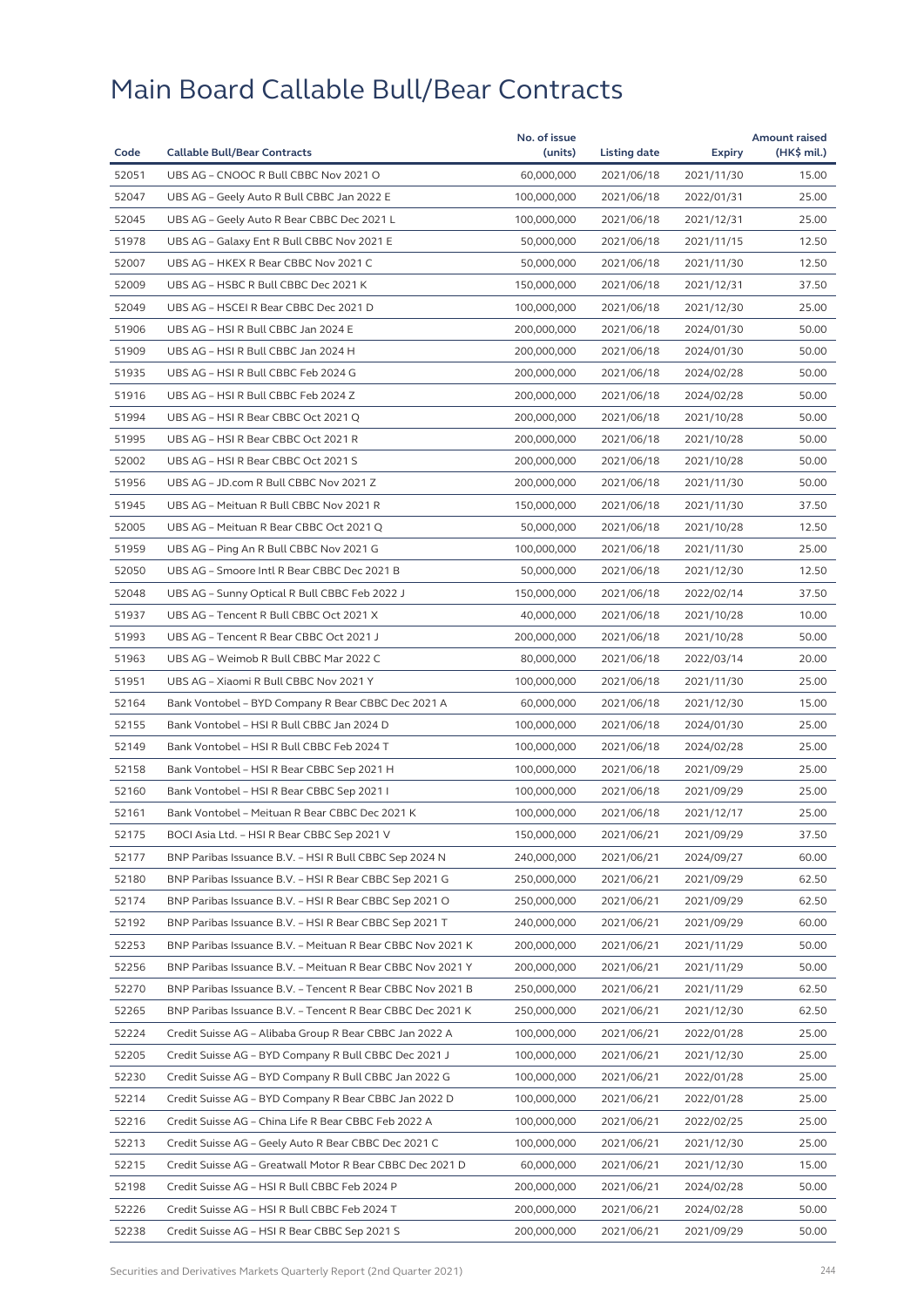|       |                                                              | No. of issue |              |               | <b>Amount raised</b> |
|-------|--------------------------------------------------------------|--------------|--------------|---------------|----------------------|
| Code  | <b>Callable Bull/Bear Contracts</b>                          | (units)      | Listing date | <b>Expiry</b> | (HK\$ mil.)          |
| 52243 | Credit Suisse AG - HSI R Bear CBBC Sep 2021 U                | 200,000,000  | 2021/06/21   | 2021/09/29    | 50.00                |
| 52239 | Credit Suisse AG - HSI R Bear CBBC Oct 2021 U                | 200,000,000  | 2021/06/21   | 2021/10/28    | 50.00                |
| 52234 | Credit Suisse AG - Kuaishou R Bull CBBC Jan 2022 E           | 100,000,000  | 2021/06/21   | 2022/01/28    | 25.00                |
| 52233 | Credit Suisse AG - Meituan R Bull CBBC Oct 2021 A            | 50,000,000   | 2021/06/21   | 2021/10/28    | 12.50                |
| 52217 | Credit Suisse AG - Meituan R Bear CBBC Dec 2021 G            | 100,000,000  | 2021/06/21   | 2021/12/30    | 25.00                |
| 52200 | Credit Suisse AG - Tencent R Bull CBBC Sep 2021 Q            | 50,000,000   | 2021/06/21   | 2021/09/29    | 12.50                |
| 52208 | Credit Suisse AG - WuXi Bio R Bull CBBC Nov 2021 E           | 50,000,000   | 2021/06/21   | 2021/11/29    | 12.50                |
| 52207 | Credit Suisse AG - Xiaomi R Bull CBBC Dec 2021 J             | 100,000,000  | 2021/06/21   | 2021/12/30    | 25.00                |
| 52356 | Guotai Junan - HSI R Bear CBBC Sep 2021 H                    | 200,000,000  | 2021/06/21   | 2021/09/29    | 50.00                |
| 52525 | Goldman Sachs SP (Asia) - AIA R Bull CBBC Feb 2022 A         | 70,000,000   | 2021/06/21   | 2022/02/25    | 17.50                |
| 52512 | Goldman Sachs SP (Asia) - HSBC R Bull CBBC Dec 2021 B        | 80,000,000   | 2021/06/21   | 2021/12/29    | 20.00                |
| 52516 | Goldman Sachs SP (Asia) - Meituan R Bull CBBC Nov 2021 C     | 100,000,000  | 2021/06/21   | 2021/11/25    | 25.00                |
| 52522 | Goldman Sachs SP (Asia) – Meituan R Bear CBBC Mar 2022 U     | 100,000,000  | 2021/06/21   | 2022/03/25    | 25.00                |
| 52527 | Goldman Sachs SP (Asia) - Smoore Intl R Bear CBBC Mar 2022 A | 40,000,000   | 2021/06/21   | 2022/03/25    | 10.00                |
| 52545 | HK Bank - CNOOC R Bull CBBC Nov 2021 E                       | 40,000,000   | 2021/06/21   | 2021/11/26    | 10.00                |
| 52544 | HK Bank - CNOOC R Bull CBBC Dec 2021 G                       | 40,000,000   | 2021/06/21   | 2021/12/23    | 10.00                |
| 52547 | HK Bank - HSI R Bear CBBC Jan 2022 N                         | 100,000,000  | 2021/06/21   | 2022/01/28    | 25.00                |
| 52550 | HK Bank - JD.com R Bear CBBC Dec 2021 D                      | 50,000,000   | 2021/06/21   | 2021/12/29    | 12.50                |
| 52549 | HK Bank - Meituan R Bear CBBC Dec 2021 P                     | 80,000,000   | 2021/06/21   | 2021/12/23    | 20.00                |
| 52555 | HK Bank - Ping An R Bear CBBC Dec 2021 C                     | 40,000,000   | 2021/06/21   | 2021/12/22    | 10.00                |
| 52506 | Haitong Int'l Sec – BYD Company R Bear CBBC Feb 2022 B       | 100,000,000  | 2021/06/21   | 2022/02/28    | 25.00                |
| 52485 | Haitong Int'l Sec - HSI R Bull CBBC Aug 2024 D               | 200,000,000  | 2021/06/21   | 2024/08/29    | 50.00                |
| 52471 | Haitong Int'l Sec - HSI R Bull CBBC Sep 2024 B               | 200,000,000  | 2021/06/21   | 2024/09/27    | 50.00                |
| 52488 | Haitong Int'l Sec - HSI R Bear CBBC Sep 2021 M               | 200,000,000  | 2021/06/21   | 2021/09/29    | 50.00                |
| 52490 | Haitong Int'l Sec - HSI R Bear CBBC Oct 2021 W               | 200,000,000  | 2021/06/21   | 2021/10/28    | 50.00                |
| 52504 | Haitong Int'l Sec - JD.com R Bull CBBC Dec 2021 C            | 80,000,000   | 2021/06/21   | 2021/12/31    | 20.00                |
| 52511 | Haitong Int'l Sec - Kuaishou R Bear CBBC Jan 2022 A          | 80,000,000   | 2021/06/21   | 2022/01/31    | 20.00                |
| 52493 | Haitong Int'l Sec - Meituan R Bull CBBC Dec 2021 T           | 100,000,000  | 2021/06/21   | 2021/12/31    | 25.00                |
| 52495 | Haitong Int'l Sec - Meituan R Bear CBBC Dec 2021 J           | 100,000,000  | 2021/06/21   | 2021/12/31    | 25.00                |
| 52498 | Haitong Int'l Sec – Tencent R Bear CBBC Dec 2021 O           | 100,000,000  | 2021/06/21   | 2021/12/31    | 25.00                |
| 52542 | J P Morgan SP BV - Meituan R Bear CBBC Feb 2022 A            | 200,000,000  | 2021/06/21   | 2022/02/11    | 50.00                |
| 52538 | Morgan Stanley Asia Products - Meituan R Bear CBBC Dec 2021L | 40,000,000   | 2021/06/21   | 2021/12/01    | 10.00                |
| 52410 | SG Issuer - AIA R Bull CBBC Feb 2022 A                       | 60,000,000   | 2021/06/21   | 2022/02/28    | 15.00                |
| 52358 | SG Issuer - Alibaba Group R Bull CBBC Nov 2021 I             | 80,000,000   | 2021/06/21   | 2021/11/30    | 20.00                |
| 52360 | SG Issuer - BYD Company R Bull CBBC Dec 2021 T               | 150,000,000  | 2021/06/21   | 2021/12/31    | 37.50                |
| 52411 | SG Issuer - BYD Company R Bull CBBC Jan 2022 Y               | 150,000,000  | 2021/06/21   | 2022/01/31    | 37.50                |
| 52456 | SG Issuer - BYD Company R Bear CBBC Dec 2021 H               | 150,000,000  | 2021/06/21   | 2021/12/31    | 37.50                |
| 52362 | SG Issuer - China Mobile R Bull CBBC Dec 2021 R              | 100,000,000  | 2021/06/21   | 2021/12/31    | 25.00                |
| 52364 | SG Issuer - Geely Auto R Bull CBBC Dec 2021 C                | 150,000,000  | 2021/06/21   | 2021/12/31    | 37.50                |
| 52402 | SG Issuer - HSI R Bull CBBC Jan 2024 S                       | 250,000,000  | 2021/06/21   | 2024/01/30    | 62.50                |
| 52401 | SG Issuer - HSI R Bull CBBC Feb 2024 H                       | 250,000,000  | 2021/06/21   | 2024/02/28    | 62.50                |
| 52403 | SG Issuer - HSI R Bull CBBC Apr 2024 P                       | 250,000,000  | 2021/06/21   | 2024/04/29    | 62.50                |
| 52443 | SG Issuer - HSI R Bear CBBC Nov 2021 G                       | 250,000,000  | 2021/06/21   | 2021/11/29    | 62.50                |
| 52446 | SG Issuer - HSI R Bear CBBC Nov 2021 H                       | 250,000,000  | 2021/06/21   | 2021/11/29    | 62.50                |
| 52450 | SG Issuer - HSI R Bear CBBC Dec 2021 E                       | 250,000,000  | 2021/06/21   | 2021/12/30    | 62.50                |
| 52374 | SG Issuer - Kuaishou R Bull CBBC Feb 2022 E                  | 200,000,000  | 2021/06/21   | 2022/02/28    | 50.00                |
| 52376 | SG Issuer - Meituan R Bull CBBC Nov 2021 P                   | 80,000,000   | 2021/06/21   | 2021/11/30    | 20.00                |
| 52416 | SG Issuer - Meituan R Bull CBBC Dec 2021 Q                   | 200,000,000  | 2021/06/21   | 2021/12/31    | 50.00                |
| 52427 | SG Issuer - Meituan R Bull CBBC Jan 2022 M                   | 200,000,000  | 2021/06/21   | 2022/01/31    | 50.00                |
|       |                                                              |              |              |               |                      |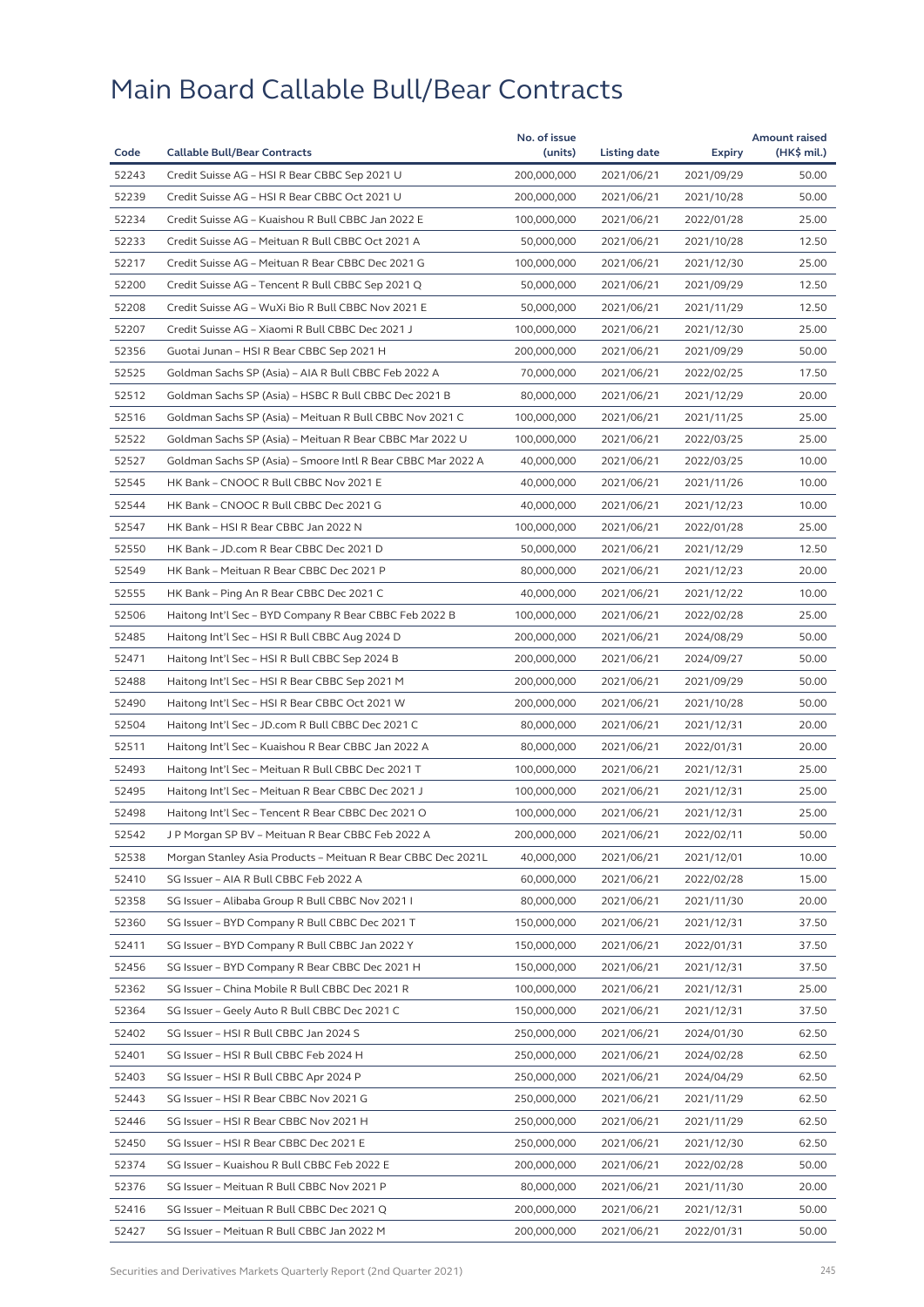|       |                                                         | No. of issue |              |            | <b>Amount raised</b> |
|-------|---------------------------------------------------------|--------------|--------------|------------|----------------------|
| Code  | <b>Callable Bull/Bear Contracts</b>                     | (units)      | Listing date | Expiry     | (HK\$ mil.)          |
| 52460 | SG Issuer - Meituan R Bear CBBC Dec 2021 Z              | 200,000,000  | 2021/06/21   | 2021/12/30 | 50.00                |
| 52432 | SG Issuer - Ping An R Bull CBBC Feb 2022 C              | 100,000,000  | 2021/06/21   | 2022/02/28 | 25.00                |
| 52380 | SG Issuer - SMIC R Bull CBBC Dec 2021 X                 | 120,000,000  | 2021/06/21   | 2021/12/31 | 30.00                |
| 52434 | SG Issuer - Smoore Intl R Bull CBBC Jan 2022 A          | 60,000,000   | 2021/06/21   | 2022/01/31 | 15.00                |
| 52382 | SG Issuer - Sunny Optical R Bull CBBC Nov 2021 L        | 40,000,000   | 2021/06/21   | 2021/11/30 | 10.00                |
| 52384 | SG Issuer - Tencent R Bull CBBC Oct 2021 A              | 80,000,000   | 2021/06/21   | 2021/10/29 | 20.00                |
| 52386 | SG Issuer - WuXi Bio R Bull CBBC Nov 2021 O             | 60,000,000   | 2021/06/21   | 2021/11/30 | 15.00                |
| 52389 | SG Issuer - Xiaomi R Bull CBBC Nov 2021 G               | 200,000,000  | 2021/06/21   | 2021/11/30 | 50.00                |
| 52310 | UBS AG - BYD Company R Bull CBBC Mar 2022 Y             | 150,000,000  | 2021/06/21   | 2022/03/14 | 37.50                |
| 52317 | UBS AG - CNOOC R Bull CBBC Dec 2021 G                   | 60,000,000   | 2021/06/21   | 2021/12/31 | 15.00                |
| 52308 | UBS AG - Geely Auto R Bull CBBC Feb 2022 G              | 100,000,000  | 2021/06/21   | 2022/02/14 | 25.00                |
| 52316 | UBS AG - Geely Auto R Bear CBBC Dec 2021 M              | 100,000,000  | 2021/06/21   | 2021/12/31 | 25.00                |
| 52320 | UBS AG - Greatwall Motor R Bear CBBC Dec 2021 B         | 80,000,000   | 2021/06/21   | 2021/12/30 | 20.00                |
| 52313 | UBS AG - HSBC R Bull CBBC Dec 2021 L                    | 150,000,000  | 2021/06/21   | 2021/12/31 | 37.50                |
| 52272 | UBS AG - HSI R Bull CBBC Feb 2024 J                     | 200,000,000  | 2021/06/21   | 2024/02/28 | 50.00                |
| 52285 | UBS AG - HSI R Bull CBBC Feb 2024 K                     | 200,000,000  | 2021/06/21   | 2024/02/28 | 50.00                |
| 52338 | UBS AG - HSI R Bear CBBC Oct 2021 T                     | 200,000,000  | 2021/06/21   | 2021/10/28 | 50.00                |
| 52340 | UBS AG - HSI R Bear CBBC Oct 2021 U                     | 200,000,000  | 2021/06/21   | 2021/10/28 | 50.00                |
| 52352 | UBS AG - HSI R Bear CBBC Oct 2021 V                     | 200,000,000  | 2021/06/21   | 2021/10/28 | 50.00                |
| 52312 | UBS AG - Kuaishou R Bull CBBC Jan 2022 K                | 200,000,000  | 2021/06/21   | 2022/01/17 | 50.00                |
| 52302 | UBS AG - Meituan R Bull CBBC Dec 2021 V                 | 50,000,000   | 2021/06/21   | 2021/12/30 | 12.50                |
| 52323 | UBS AG - Meituan R Bull CBBC Dec 2021 W                 | 150,000,000  | 2021/06/21   | 2021/12/30 | 37.50                |
| 52321 | UBS AG - Meituan R Bear CBBC Dec 2021 P                 | 150,000,000  | 2021/06/21   | 2021/12/30 | 37.50                |
| 52332 | UBS AG - Meituan R Bear CBBC Dec 2021 Q                 | 150,000,000  | 2021/06/21   | 2021/12/30 | 37.50                |
| 52298 | UBS AG - Tencent R Bull CBBC Nov 2021 H                 | 40,000,000   | 2021/06/21   | 2021/11/30 | 10.00                |
| 52303 | UBS AG - Xiaomi R Bull CBBC Dec 2021 V                  | 100,000,000  | 2021/06/21   | 2021/12/31 | 25.00                |
| 52324 | UBS AG - Xiaomi R Bear CBBC Dec 2021 I                  | 100,000,000  | 2021/06/21   | 2021/12/31 | 25.00                |
| 52556 | Bank Vontobel - HSI R Bull CBBC Feb 2024 U              | 100,000,000  | 2021/06/21   | 2024/02/28 | 25.00                |
| 52559 | Bank Vontobel - HSI R Bear CBBC Sep 2021 J              | 150,000,000  | 2021/06/21   | 2021/09/29 | 37.50                |
| 52573 | Bank Vontobel - HSI R Bear CBBC Sep 2021 K              | 100,000,000  | 2021/06/21   | 2021/09/29 | 25.00                |
| 52578 | Bank Vontobel - HSI R Bear CBBC Sep 2021 L              | 100,000,000  | 2021/06/21   | 2021/09/29 | 25.00                |
| 52579 | Bank Vontobel - Meituan R Bear CBBC Dec 2021 L          | 100,000,000  | 2021/06/21   | 2021/12/10 | 25.00                |
| 52566 | Bank Vontobel – Ping An R Bull CBBC Mar 2022 A          | 60,000,000   | 2021/06/21   | 2022/03/31 | 15.00                |
| 52563 | Bank Vontobel - Ping An R Bear CBBC Dec 2021 A          | 60,000,000   | 2021/06/21   | 2021/12/30 | 15.00                |
| 52613 | BOCI Asia Ltd. – Alibaba Group R Bull CBBC Sep 2021 N   | 60,000,000   | 2021/06/22   | 2021/09/30 | 15.00                |
| 52622 | BOCI Asia Ltd. - Alibaba Group R Bull CBBC Sep 2021 O   | 60,000,000   | 2021/06/22   | 2021/09/30 | 16.20                |
| 52597 | BOCI Asia Ltd. - HSI R Bull CBBC Dec 2023 R             | 150,000,000  | 2021/06/22   | 2023/12/28 | 37.50                |
| 52600 | BOCI Asia Ltd. - HSI R Bear CBBC Sep 2021 W             | 150,000,000  | 2021/06/22   | 2021/09/29 | 37.50                |
| 52634 | BOCI Asia Ltd. - Kuaishou R Bull CBBC Jan 2022 A        | 150,000,000  | 2021/06/22   | 2022/01/31 | 37.50                |
| 52631 | BOCI Asia Ltd. - Xinyi Solar R Bull CBBC May 2022 A     | 40,000,000   | 2021/06/22   | 2022/05/31 | 10.00                |
| 52590 | BNP Paribas Issuance B.V. - HSI R Bull CBBC Sep 2024 B  | 250,000,000  | 2021/06/22   | 2024/09/27 | 62.50                |
| 52596 | BNP Paribas Issuance B.V. - HSI R Bull CBBC Sep 2024 F  | 250,000,000  | 2021/06/22   | 2024/09/27 | 62.50                |
| 52691 | BNP Paribas Issuance B.V. - HSI R Bull CBBC Sep 2024 I  | 250,000,000  | 2021/06/22   | 2024/09/27 | 62.50                |
| 52584 | BNP Paribas Issuance B.V. - HSI R Bull CBBC Sep 2024 O  | 250,000,000  | 2021/06/22   | 2024/09/27 | 62.50                |
| 52585 | BNP Paribas Issuance B.V. - HSI R Bull CBBC Sep 2024 Y  | 250,000,000  | 2021/06/22   | 2024/09/27 | 62.50                |
| 52693 | BNP Paribas Issuance B.V. - HSI R Bear CBBC Sep 2021 M  | 250,000,000  | 2021/06/22   | 2021/09/29 | 62.50                |
| 52694 | BNP Paribas Issuance B.V. - HSI R Bear CBBC Sep 2021 N  | 240,000,000  | 2021/06/22   | 2021/09/29 | 60.00                |
| 52659 | Credit Suisse AG - Alibaba Group R Bull CBBC Oct 2021 S | 50,000,000   | 2021/06/22   | 2021/10/28 | 12.50                |
| 52666 | Credit Suisse AG – BYD Company R Bull CBBC Jan 2022 H   | 100,000,000  | 2021/06/22   | 2022/01/28 | 25.00                |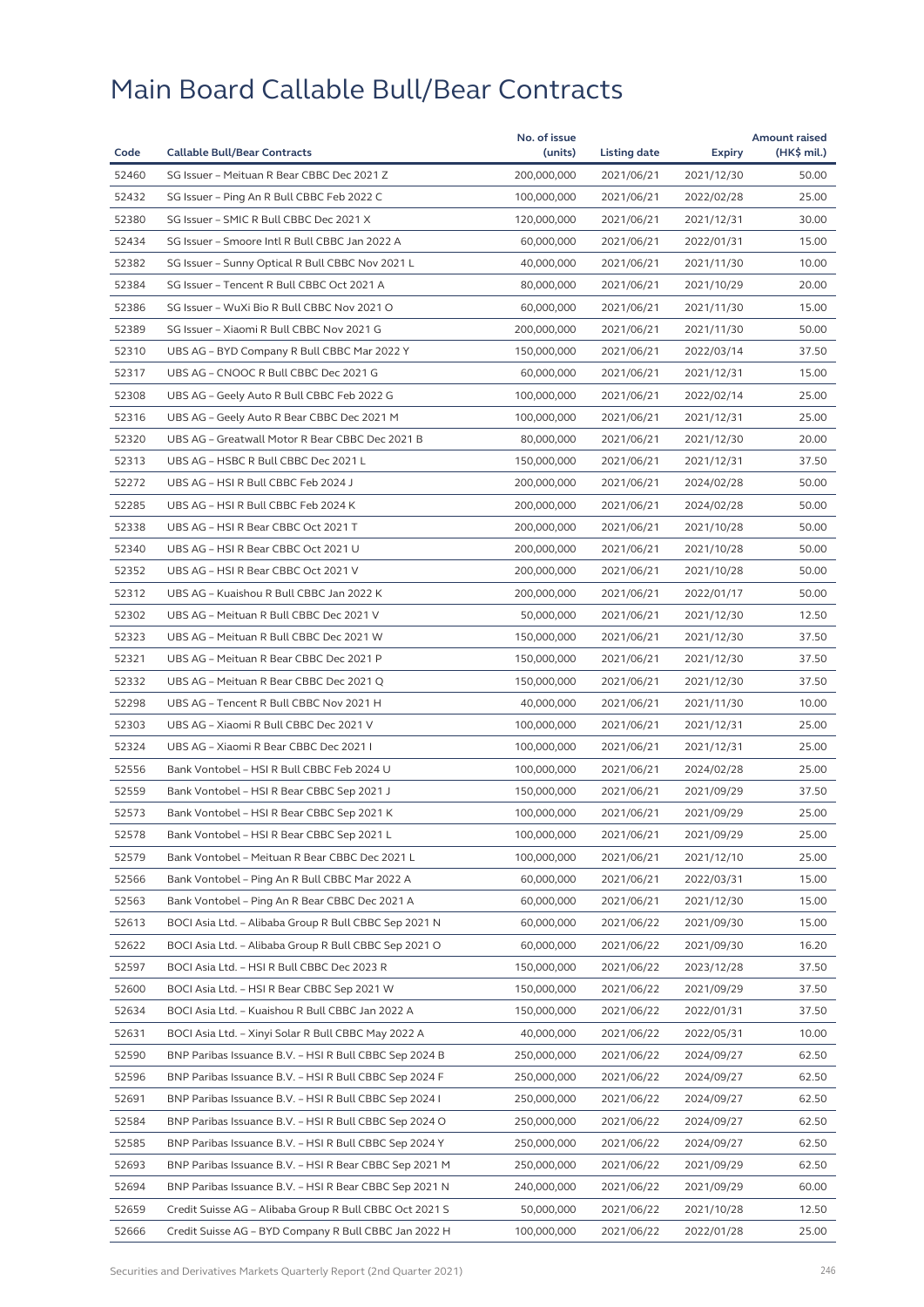|       |                                                              | No. of issue |              |            | <b>Amount raised</b> |
|-------|--------------------------------------------------------------|--------------|--------------|------------|----------------------|
| Code  | <b>Callable Bull/Bear Contracts</b>                          | (units)      | Listing date | Expiry     | (HK\$ mil.)          |
| 52653 | Credit Suisse AG - CNOOC R Bull CBBC Dec 2021 K              | 80,000,000   | 2021/06/22   | 2021/12/30 | 20.00                |
| 52660 | Credit Suisse AG - Geely Auto R Bull CBBC Dec 2021 Y         | 100,000,000  | 2021/06/22   | 2021/12/30 | 25.00                |
| 52687 | Credit Suisse AG - HSI R Bull CBBC Apr 2024 K                | 200,000,000  | 2021/06/22   | 2024/04/29 | 50.00                |
| 52686 | Credit Suisse AG - HSI R Bull CBBC Apr 2024 O                | 200,000,000  | 2021/06/22   | 2024/04/29 | 50.00                |
| 52690 | Credit Suisse AG - HSI R Bull CBBC Apr 2024 S                | 200,000,000  | 2021/06/22   | 2024/04/29 | 50.00                |
| 52643 | Credit Suisse AG - HSI R Bear CBBC Sep 2021 O                | 200,000,000  | 2021/06/22   | 2021/09/29 | 50.00                |
| 52636 | Credit Suisse AG - HSI R Bear CBBC Oct 2021 V                | 200.000.000  | 2021/06/22   | 2021/10/28 | 50.00                |
| 52655 | Credit Suisse AG - Kuaishou R Bull CBBC Feb 2022 E           | 100,000,000  | 2021/06/22   | 2022/02/25 | 25.00                |
| 52656 | Credit Suisse AG - Kuaishou R Bull CBBC Feb 2022 F           | 100,000,000  | 2021/06/22   | 2022/02/25 | 25.00                |
| 52662 | Credit Suisse AG - Kuaishou R Bear CBBC Dec 2021 G           | 100,000,000  | 2021/06/22   | 2021/12/30 | 25.00                |
| 52658 | Credit Suisse AG - Meituan R Bull CBBC Dec 2021 Y            | 100,000,000  | 2021/06/22   | 2021/12/30 | 25.00                |
| 52672 | Credit Suisse AG - SMIC R Bull CBBC Jan 2022 B               | 50,000,000   | 2021/06/22   | 2022/01/28 | 12.50                |
| 52674 | Credit Suisse AG - SMIC R Bull CBBC Feb 2022 A               | 50,000,000   | 2021/06/22   | 2022/02/25 | 12.50                |
| 52670 | Credit Suisse AG - Smoore Intl R Bull CBBC Jan 2022 B        | 50,000,000   | 2021/06/22   | 2022/01/28 | 12.50                |
| 52671 | Credit Suisse AG - Smoore Intl R Bull CBBC Feb 2022 B        | 50,000,000   | 2021/06/22   | 2022/02/25 | 12.50                |
| 52669 | Credit Suisse AG - Sunny Optical R Bull CBBC Jan 2022 D      | 100,000,000  | 2021/06/22   | 2022/01/28 | 25.00                |
| 52685 | Credit Suisse AG - WuXi Bio R Bull CBBC Dec 2021 H           | 50,000,000   | 2021/06/22   | 2021/12/30 | 12.50                |
| 52783 | Guotai Junan - HSI R Bear CBBC Sep 2021 I                    | 200,000,000  | 2021/06/22   | 2021/09/29 | 50.00                |
| 52779 | Guotai Junan - HSI R Bear CBBC Nov 2021 A                    | 200,000,000  | 2021/06/22   | 2021/11/29 | 50.00                |
| 52788 | Guotai Junan - HSI R Bear CBBC Nov 2021 B                    | 200,000,000  | 2021/06/22   | 2021/11/29 | 50.00                |
| 52790 | Guotai Junan - HSI R Bear CBBC Nov 2021 C                    | 200,000,000  | 2021/06/22   | 2021/11/29 | 50.00                |
| 52942 | Goldman Sachs SP (Asia) - BYD Company R Bull CBBC Feb 2022 J | 80,000,000   | 2021/06/22   | 2022/02/25 | 20.00                |
| 52932 | Goldman Sachs SP (Asia) - HKEX R Bull CBBC Nov 2021 F        | 80,000,000   | 2021/06/22   | 2021/11/25 | 20.00                |
| 52949 | Goldman Sachs SP (Asia) - Kuaishou R Bull CBBC Feb 2022 C    | 80,000,000   | 2021/06/22   | 2022/02/22 | 20.00                |
| 52962 | Goldman Sachs SP (Asia) - Kuaishou R Bear CBBC Mar 2022 A    | 60,000,000   | 2021/06/22   | 2022/03/25 | 15.00                |
| 52941 | Goldman Sachs SP (Asia) - Meituan R Bull CBBC Nov 2021 D     | 100,000,000  | 2021/06/22   | 2021/11/25 | 25.00                |
| 52953 | Goldman Sachs SP (Asia) - Sunny Optical R Bull CBBC Feb2022D | 80,000,000   | 2021/06/22   | 2022/02/25 | 20.00                |
| 52695 | HK Bank - HSI R Bull CBBC Oct 2023 F                         | 125,000,000  | 2021/06/22   | 2023/10/30 | 31.25                |
| 52922 | Haitong Int'l Sec - China Mobile R Bear CBBC Jan 2022 A      | 60,000,000   | 2021/06/22   | 2022/01/31 | 15.00                |
| 52910 | Haitong Int'l Sec - HKEX R Bear CBBC Jan 2022 A              | 100,000,000  | 2021/06/22   | 2022/01/31 | 25.00                |
| 52894 | Haitong Int'l Sec - HSI R Bull CBBC Jul 2024 J               | 200,000,000  | 2021/06/22   | 2024/07/30 | 50.00                |
| 52891 | Haitong Int'l Sec - HSI R Bull CBBC Sep 2024 C               | 200,000,000  | 2021/06/22   | 2024/09/27 | 50.00                |
| 52890 | Haitong Int'l Sec - HSI R Bear CBBC Sep 2021 Q               | 200,000,000  | 2021/06/22   |            | 50.00                |
|       |                                                              |              |              | 2021/09/29 |                      |
| 52912 | Haitong Int'l Sec - Kuaishou R Bear CBBC Jan 2022 B          | 100,000,000  | 2021/06/22   | 2022/01/31 | 25.00                |
| 52903 | Haitong Int'l Sec - Meituan R Bull CBBC Nov 2021 P           | 100,000,000  | 2021/06/22   | 2021/11/29 | 25.00                |
| 52913 | Haitong Int'l Sec - Smoore Intl R Bull CBBC Jan 2022 A       | 40,000,000   | 2021/06/22   | 2022/01/31 | 10.00                |
| 52914 | Haitong Int'l Sec - Smoore Intl R Bear CBBC Jan 2022 A       | 40,000,000   | 2021/06/22   | 2022/01/31 | 10.00                |
| 52925 | Haitong Int'l Sec - Sunny Optical R Bull CBBC Feb 2022 B     | 100,000,000  | 2021/06/22   | 2022/02/28 | 25.00                |
| 52831 | SG Issuer - AIA R Bull CBBC Nov 2021 L                       | 60,000,000   | 2021/06/22   | 2021/11/30 | 15.00                |
| 52833 | SG Issuer - Anta Sports R Bear CBBC Dec 2021 C               | 150,000,000  | 2021/06/22   | 2021/12/31 | 37.50                |
| 52884 | SG Issuer - BYD Company R Bull CBBC Jan 2022 A               | 150,000,000  | 2021/06/22   | 2022/01/31 | 37.50                |
| 52795 | SG Issuer - CNOOC R Bull CBBC Nov 2021 N                     | 60,000,000   | 2021/06/22   | 2021/11/30 | 15.00                |
| 52797 | SG Issuer - HKEX R Bull CBBC Nov 2021 J                      | 200,000,000  | 2021/06/22   | 2021/11/30 | 50.00                |
| 52869 | SG Issuer – HSI R Bull CBBC Feb 2024 X                       | 250,000,000  | 2021/06/22   | 2024/02/28 | 62.50                |
| 52825 | SG Issuer – HSI R Bull CBBC Apr 2024 A                       | 250,000,000  | 2021/06/22   | 2024/04/29 | 62.50                |
| 52883 | SG Issuer - HSI R Bull CBBC Apr 2024 E                       | 250,000,000  | 2021/06/22   | 2024/04/29 | 62.50                |
| 52816 | SG Issuer - HSI R Bear CBBC Sep 2021 S                       | 250,000,000  | 2021/06/22   | 2021/09/29 | 62.50                |
| 52813 | SG Issuer - HSI R Bear CBBC Sep 2021 X                       | 250,000,000  | 2021/06/22   | 2021/09/29 | 62.50                |
| 52879 | SG Issuer – HSI R Bear CBBC Nov 2021 I                       | 250,000,000  | 2021/06/22   | 2021/11/29 | 62.50                |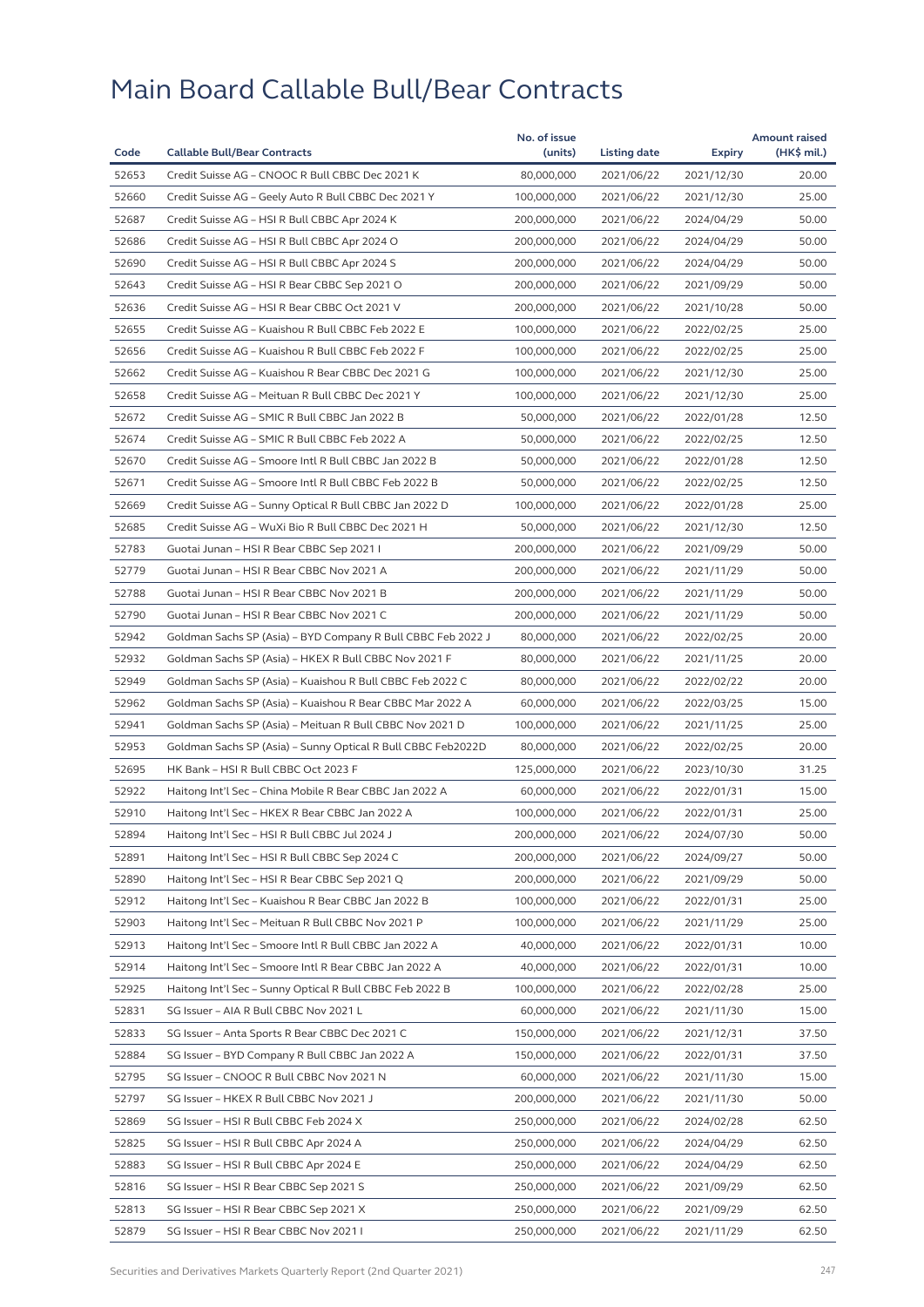|       |                                                                                            | No. of issue |              |                          | <b>Amount raised</b> |
|-------|--------------------------------------------------------------------------------------------|--------------|--------------|--------------------------|----------------------|
| Code  | <b>Callable Bull/Bear Contracts</b>                                                        | (units)      | Listing date | Expiry                   | (HK\$ mil.)          |
| 52802 | SG Issuer - Kuaishou R Bull CBBC Jan 2022 H                                                | 200,000,000  | 2021/06/22   | 2022/01/31               | 50.00                |
| 52846 | SG Issuer - Meituan R Bull CBBC Dec 2021 F                                                 | 200,000,000  | 2021/06/22   | 2021/12/31               | 50.00                |
| 52851 | SG Issuer - Meituan R Bull CBBC Jan 2022 L                                                 | 80,000,000   | 2021/06/22   | 2022/01/31               | 20.00                |
| 52852 | SG Issuer - Ping An R Bull CBBC Nov 2021 Z                                                 | 100,000,000  | 2021/06/22   | 2021/11/30               | 25.00                |
| 52856 | SG Issuer - Ping An R Bull CBBC Jan 2022 E                                                 | 100,000,000  | 2021/06/22   | 2022/01/31               | 25.00                |
| 52885 | SG Issuer - SMIC R Bull CBBC Dec 2021 Y                                                    | 120,000,000  | 2021/06/22   | 2021/12/31               | 30.00                |
| 52886 | SG Issuer - Sunny Optical R Bull CBBC Dec 2021 W                                           | 40,000,000   | 2021/06/22   | 2021/12/31               | 10.00                |
| 52860 | SG Issuer - Sunny Optical R Bull CBBC Jan 2022 B                                           | 150,000,000  | 2021/06/22   | 2022/01/31               | 37.50                |
| 52807 | SG Issuer - Sunny Optical R Bear CBBC Dec 2021 E                                           | 150,000,000  | 2021/06/22   | 2021/12/31               | 37.50                |
| 52810 | SG Issuer - Tencent R Bull CBBC Jan 2022 U                                                 | 400,000,000  | 2021/06/22   | 2022/01/31               | 100.00               |
| 52735 | UBS AG - Alibaba Group R Bull CBBC Oct 2021 W                                              | 80,000,000   | 2021/06/22   | 2021/10/28               | 20.00                |
| 52753 | UBS AG - Ali Health R Bear CBBC Dec 2021 C                                                 | 100,000,000  | 2021/06/22   | 2021/12/31               | 25.00                |
| 52749 | UBS AG - BYD Company R Bull CBBC Feb 2022 W                                                | 150,000,000  | 2021/06/22   | 2022/02/14               | 37.50                |
| 52738 | UBS AG - BYD Company R Bear CBBC Jan 2022 H                                                | 150,000,000  | 2021/06/22   | 2022/01/17               | 37.50                |
| 52748 | UBS AG - Geely Auto R Bull CBBC Jan 2022 F                                                 | 100,000,000  | 2021/06/22   | 2022/01/31               | 25.00                |
| 52729 | UBS AG - HKEX R Bull CBBC Oct 2021 Y                                                       | 200,000,000  | 2021/06/22   | 2021/10/28               | 50.00                |
| 52764 | UBS AG - HSI R Bull CBBC Feb 2024 C                                                        | 200,000,000  | 2021/06/22   | 2024/02/28               | 50.00                |
| 52746 | UBS AG - HSI R Bull CBBC Feb 2024 L                                                        | 200,000,000  | 2021/06/22   | 2024/02/28               | 50.00                |
| 52771 | UBS AG - HSI R Bull CBBC Feb 2024 M                                                        | 200,000,000  | 2021/06/22   | 2024/02/28               | 50.00                |
| 52747 | UBS AG - HSI R Bull CBBC Mar 2024 E                                                        | 200,000,000  | 2021/06/22   | 2024/03/27               | 50.00                |
| 52699 | UBS AG - HSI R Bear CBBC Oct 2021 W                                                        | 200,000,000  | 2021/06/22   | 2021/10/28               | 50.00                |
| 52703 | UBS AG - HSI R Bear CBBC Oct 2021 X                                                        | 200,000,000  | 2021/06/22   | 2021/10/28               | 50.00                |
| 52765 | UBS AG - HSI R Bear CBBC Oct 2021 Y                                                        | 400,000,000  | 2021/06/22   | 2021/10/28               | 100.00               |
| 52770 | UBS AG - HSI R Bear CBBC Oct 2021 Z                                                        | 400,000,000  | 2021/06/22   | 2021/10/28               | 100.00               |
| 52776 | UBS AG - HSTECH R Bull CBBC Dec 2021 Q                                                     | 100,000,000  | 2021/06/22   | 2021/12/30               | 25.00                |
| 52739 | UBS AG - Kuaishou R Bull CBBC Jan 2022 L                                                   | 200,000,000  | 2021/06/22   | 2022/01/31               | 50.00                |
| 52754 | UBS AG - Kuaishou R Bull CBBC Jan 2022 M                                                   | 200,000,000  | 2021/06/22   | 2022/01/31               | 50.00                |
| 52755 | UBS AG - Kuaishou R Bear CBBC Jan 2022 A                                                   | 200,000,000  | 2021/06/22   | 2022/01/31               | 50.00                |
| 52758 | UBS AG - Meituan R Bull CBBC Nov 2021 U                                                    | 150,000,000  | 2021/06/22   | 2021/11/30               | 37.50                |
| 52721 | UBS AG - Meituan R Bear CBBC Oct 2021 P                                                    | 50,000,000   | 2021/06/22   | 2021/10/28               | 12.50                |
| 52774 | UBS AG - SMIC R Bull CBBC Dec 2021 D                                                       | 100,000,000  | 2021/06/22   | 2021/12/31               | 25.00                |
| 52762 | UBS AG - Sunny Optical R Bull CBBC Jan 2022 A                                              | 150,000,000  | 2021/06/22   | 2022/01/17               | 37.50                |
| 52715 | UBS AG - Tencent R Bull CBBC Dec 2021 W                                                    | 200,000,000  | 2021/06/22   | 2021/12/31               | 50.00                |
| 52965 | Bank Vontobel - HKEX R Bear CBBC Dec 2021 A                                                | 100,000,000  | 2021/06/22   | 2021/12/10               | 25.00                |
| 52974 | Bank Vontobel - HSI R Bull CBBC Feb 2024 W                                                 | 100,000,000  | 2021/06/22   | 2024/02/28               | 25.00                |
| 52975 | Bank Vontobel - HSI R Bull CBBC Feb 2024 Y                                                 | 100,000,000  | 2021/06/22   | 2024/02/28               | 25.00                |
| 52963 | Bank Vontobel - HSI R Bear CBBC Sep 2021 M                                                 | 100,000,000  | 2021/06/22   | 2021/09/29               | 25.00                |
| 52964 | Bank Vontobel - HSI R Bear CBBC Sep 2021 N                                                 | 100,000,000  | 2021/06/22   | 2021/09/29               | 25.00                |
| 52969 | Bank Vontobel - Kuaishou R Bull CBBC Mar 2022 B                                            | 100,000,000  | 2021/06/22   | 2022/03/25               | 25.00                |
| 52968 | Bank Vontobel - Kuaishou R Bear CBBC Jan 2022 A                                            | 100,000,000  | 2021/06/22   | 2022/01/28               | 25.00                |
| 52982 | Bank Vontobel - Sunny Optical R Bull CBBC Mar 2022 A                                       | 100,000,000  | 2021/06/22   | 2022/03/25               | 25.00                |
| 53006 | BOCI Asia Ltd. - HSBC R Bull CBBC Dec 2021 B                                               | 40,000,000   | 2021/06/23   | 2021/12/31               | 10.00                |
| 53003 | BOCI Asia Ltd. - HSI R Bull CBBC Dec 2023 S                                                | 150,000,000  | 2021/06/23   | 2023/12/28               | 37.50                |
| 53004 |                                                                                            | 150,000,000  | 2021/06/23   |                          | 37.50                |
| 53005 | BOCI Asia Ltd. – HSI R Bull CBBC Dec 2023 U<br>BOCI Asia Ltd. - HSI R Bear CBBC Sep 2021 X | 150,000,000  | 2021/06/23   | 2023/12/28<br>2021/09/29 | 37.50                |
|       |                                                                                            |              |              |                          |                      |
| 53013 | BOCI Asia Ltd. - JD.com R Bull CBBC Sep 2021 X                                             | 40,000,000   | 2021/06/23   | 2021/09/30               | 10.00                |
| 53011 | BOCI Asia Ltd. - Meituan R Bull CBBC Sep 2021 S                                            | 40,000,000   | 2021/06/23   | 2021/09/30               | 10.00                |
| 53008 | BOCI Asia Ltd. - Sunny Optical R Bull CBBC Sep 2021 D                                      | 40,000,000   | 2021/06/23   | 2021/09/30               | 13.20                |
| 52998 | BNP Paribas Issuance B.V. - HSI R Bull CBBC Sep 2024 D                                     | 250,000,000  | 2021/06/23   | 2024/09/27               | 62.50                |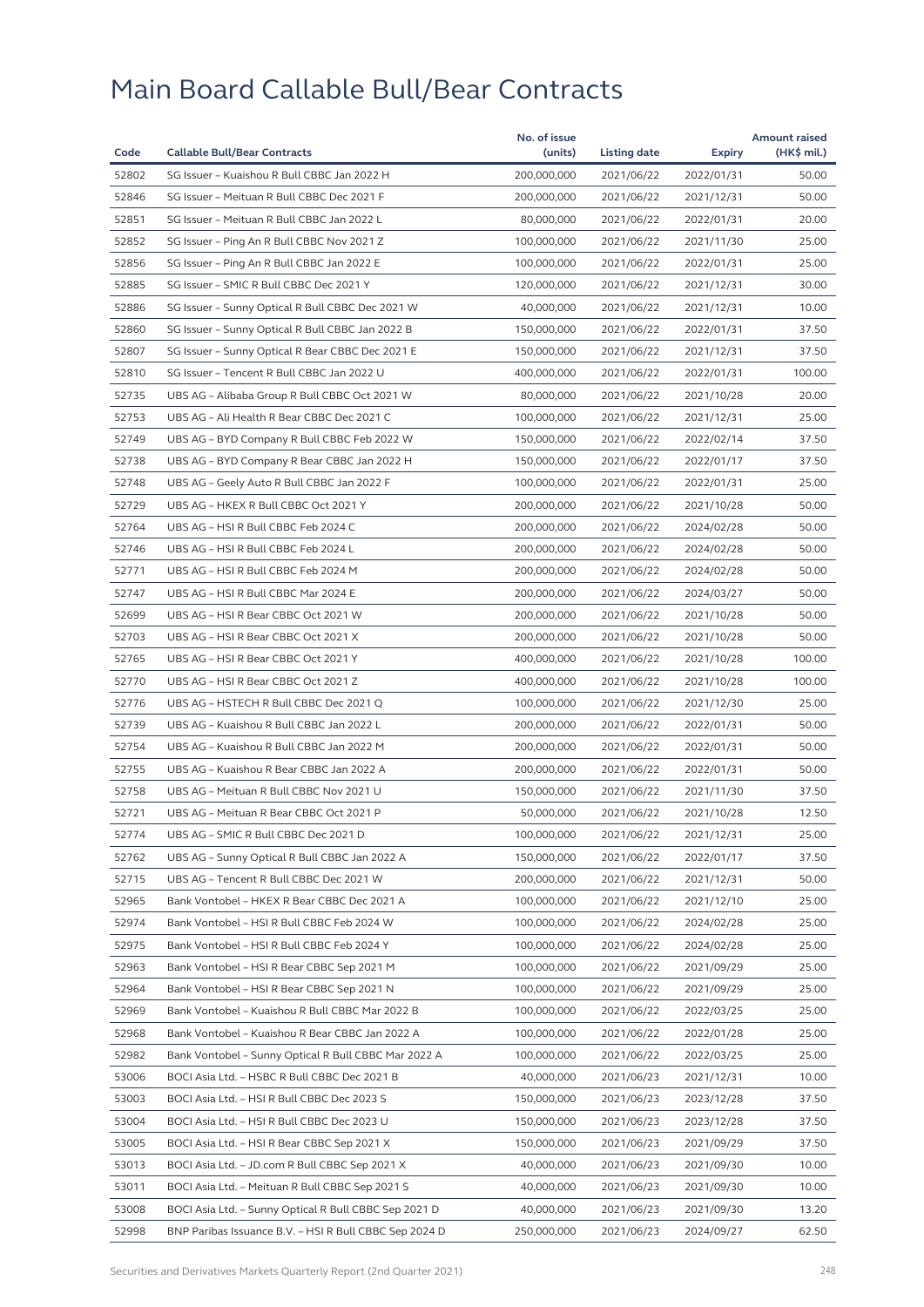|       |                                                                                                                          | No. of issue              |              |            | <b>Amount raised</b> |
|-------|--------------------------------------------------------------------------------------------------------------------------|---------------------------|--------------|------------|----------------------|
| Code  | <b>Callable Bull/Bear Contracts</b>                                                                                      | (units)                   | Listing date | Expiry     | (HK\$ mil.)          |
| 53318 | BNP Paribas Issuance B.V. - HSI R Bull CBBC Sep 2024 G                                                                   | 250,000,000               | 2021/06/23   | 2024/09/27 | 62.50                |
| 52997 | BNP Paribas Issuance B.V. - HSI R Bull CBBC Sep 2024 Z                                                                   | 250,000,000               | 2021/06/23   | 2024/09/27 | 62.50                |
| 52988 | BNP Paribas Issuance B.V. - HSI R Bear CBBC Oct 2021 O                                                                   | 250,000,000               | 2021/06/23   | 2021/10/28 | 62.50                |
| 52991 | BNP Paribas Issuance B.V. - HSI R Bear CBBC Oct 2021 P                                                                   | 250,000,000               | 2021/06/23   | 2021/10/28 | 62.50                |
| 53124 | Credit Suisse AG - BYD Company R Bull CBBC Dec 2021 C                                                                    | 100,000,000               | 2021/06/23   | 2021/12/30 | 25.00                |
| 53125 | Credit Suisse AG - BYD Company R Bull CBBC Jan 2022 I                                                                    | 100,000,000               | 2021/06/23   | 2022/01/28 | 25.00                |
| 53126 | Credit Suisse AG - BYD Company R Bear CBBC Apr 2022 A                                                                    | 100,000,000               | 2021/06/23   | 2022/04/28 | 25.00                |
| 53026 | Credit Suisse AG - CNOOC R Bull CBBC Dec 2021 L                                                                          | 80,000,000                | 2021/06/23   | 2021/12/30 | 20.00                |
| 53030 | Credit Suisse AG - CNOOC R Bear CBBC Dec 2021 E                                                                          | 50,000,000                | 2021/06/23   | 2021/12/30 | 12.50                |
| 53123 | Credit Suisse AG - Geely Auto R Bull CBBC Jan 2022 G                                                                     | 100,000,000               | 2021/06/23   | 2022/01/28 | 25.00                |
| 53040 | Credit Suisse AG - HKEX R Bull CBBC Oct 2021 G                                                                           | 50,000,000                | 2021/06/23   | 2021/10/28 | 12.50                |
| 53037 | Credit Suisse AG - HKEX R Bull CBBC Dec 2021 K                                                                           | 100,000,000               | 2021/06/23   | 2021/12/30 | 25.00                |
| 53118 | Credit Suisse AG - HSI R Bull CBBC Mar 2024 E                                                                            | 200,000,000               | 2021/06/23   | 2024/03/27 | 50.00                |
| 53120 | Credit Suisse AG - HSI R Bull CBBC Mar 2024 F                                                                            | 200,000,000               | 2021/06/23   | 2024/03/27 | 50.00                |
| 53111 | Credit Suisse AG - HSI R Bull CBBC Mar 2024 R                                                                            | 200,000,000               | 2021/06/23   | 2024/03/27 | 50.00                |
| 53019 | Credit Suisse AG - HSI R Bear CBBC Sep 2021 T                                                                            | 200,000,000               | 2021/06/23   | 2021/09/29 | 50.00                |
| 53020 | Credit Suisse AG - HSI R Bear CBBC Oct 2021 W                                                                            | 200,000,000               | 2021/06/23   | 2021/10/28 | 50.00                |
| 53099 | Credit Suisse AG - HSI R Bear CBBC Nov 2021 B                                                                            | 200,000,000               | 2021/06/23   | 2021/11/29 | 50.00                |
| 53105 | Credit Suisse AG - HSI R Bear CBBC Nov 2021 C                                                                            | 200,000,000               | 2021/06/23   | 2021/11/29 | 50.00                |
| 53106 | Credit Suisse AG - HSI R Bear CBBC Dec 2021 A                                                                            | 200,000,000               | 2021/06/23   | 2021/12/30 | 50.00                |
| 53098 | Credit Suisse AG - JD.com R Bull CBBC Nov 2021 F                                                                         | 100,000,000               | 2021/06/23   | 2021/11/29 | 25.00                |
| 53083 | Credit Suisse AG - Meituan R Bull CBBC Nov 2021 K                                                                        | 100,000,000               | 2021/06/23   | 2021/11/29 | 25.00                |
| 53031 | Credit Suisse AG - Ping An R Bull CBBC Dec 2021 O                                                                        | 100,000,000               | 2021/06/23   | 2021/12/30 | 25.00                |
| 53033 | Credit Suisse AG - Ping An R Bull CBBC Feb 2022 A                                                                        | 100,000,000               | 2021/06/23   | 2022/02/25 | 25.00                |
| 53034 | Credit Suisse AG - Ping An R Bear CBBC Dec 2021 B                                                                        | 100,000,000               | 2021/06/23   | 2021/12/30 | 25.00                |
| 53092 | Credit Suisse AG - Smoore Intl R Bull CBBC Dec 2021 H                                                                    | 50,000,000                | 2021/06/23   | 2021/12/30 | 12.50                |
| 53096 | Credit Suisse AG - Smoore Intl R Bull CBBC Dec 2021 I                                                                    | 50,000,000                | 2021/06/23   | 2021/12/30 | 12.50                |
| 53059 | Credit Suisse AG - Sunny Optical R Bull CBBC Dec 2021 D                                                                  | 100,000,000               | 2021/06/23   | 2021/12/30 | 25.00                |
| 53078 | Credit Suisse AG - Sunny Optical R Bull CBBC Dec 2021 E                                                                  | 100,000,000               | 2021/06/23   | 2021/12/30 | 25.00                |
| 53080 | Credit Suisse AG - Sunny Optical R Bear CBBC Dec 2021 D                                                                  | 100,000,000               | 2021/06/23   | 2021/12/30 | 25.00                |
| 53082 | Credit Suisse AG – Sunny Optical R Bear CBBC Feb 2022 A                                                                  | 100,000,000               | 2021/06/23   | 2022/02/25 | 25.00                |
| 53041 | Credit Suisse AG - Tencent R Bull CBBC Sep 2021 R                                                                        | 50,000,000                | 2021/06/23   | 2021/09/29 | 12.50                |
| 53044 | Credit Suisse AG - Weimob R Bull CBBC Apr 2022 D                                                                         | 80,000,000                | 2021/06/23   | 2022/04/28 | 20.00                |
| 53127 | Credit Suisse AG – WuXi Bio R Bull CBBC Oct 2021 W                                                                       | 50,000,000                | 2021/06/23   | 2021/10/28 | 12.50                |
| 53134 | Credit Suisse AG - WuXi Bio R Bull CBBC Dec 2021 I                                                                       | 50,000,000                | 2021/06/23   | 2021/12/30 | 12.50                |
| 53136 | Credit Suisse AG - WuXi Bio R Bear CBBC Apr 2022 A                                                                       | 100,000,000               | 2021/06/23   | 2022/04/28 | 25.00                |
| 53042 | Credit Suisse AG - Xiaomi R Bull CBBC Oct 2021 X                                                                         | 50,000,000                | 2021/06/23   | 2021/10/28 | 12.50                |
| 53428 | Goldman Sachs SP (Asia) – Alibaba R Bull CBBC Feb 2022 A                                                                 | 100,000,000               | 2021/06/23   | 2022/02/10 | 25.00                |
| 53423 | Goldman Sachs SP (Asia) - Geely Auto R Bull CBBC Jan 2022 G                                                              | 80,000,000                | 2021/06/23   | 2022/01/20 | 20.00                |
| 53451 | Goldman Sachs SP (Asia) - Greatwall Motor R Bull CBBC Jan22C                                                             | 60,000,000                | 2021/06/23   | 2022/01/17 | 15.00                |
| 53422 | Goldman Sachs SP (Asia) - JD.com R Bull CBBC Dec 2021 N                                                                  | 100,000,000               | 2021/06/23   | 2021/12/30 | 25.00                |
| 53433 | Goldman Sachs SP (Asia) - Meituan R Bull CBBC Dec 2021 B                                                                 | 100,000,000               | 2021/06/23   | 2021/12/29 | 25.00                |
| 53412 | Goldman Sachs SP (Asia) - Ping An R Bull CBBC Nov 2021 E                                                                 | 80,000,000                | 2021/06/23   | 2021/11/25 | 20.00                |
| 53452 |                                                                                                                          | 80,000,000                | 2021/06/23   |            | 20.00                |
| 53418 | Goldman Sachs SP (Asia) - Sunny Optical R Bull CBBC Feb 22 E<br>Goldman Sachs SP (Asia) - Tencent R Bull CBBC Sep 2021 O | 100,000,000               | 2021/06/23   | 2022/02/25 | 25.00                |
|       |                                                                                                                          |                           |              | 2021/09/27 |                      |
| 53416 | Goldman Sachs SP (Asia) - Xiaomi R Bull CBBC Nov 2021 D                                                                  | 100,000,000<br>60,000,000 | 2021/06/23   | 2021/11/25 | 25.00                |
| 53448 | Goldman Sachs SP (Asia) - Xinyi Solar R Bull CBBC Jun 2022 B                                                             |                           | 2021/06/23   | 2022/06/17 | 15.00                |
| 53324 | HK Bank - Alibaba Group R Bull CBBC Jan 2022 B                                                                           | 120,000,000               | 2021/06/23   | 2022/01/21 | 30.00                |
| 53322 | HK Bank - HSI R Bull CBBC Nov 2023 A                                                                                     | 150,000,000               | 2021/06/23   | 2023/11/29 | 37.50                |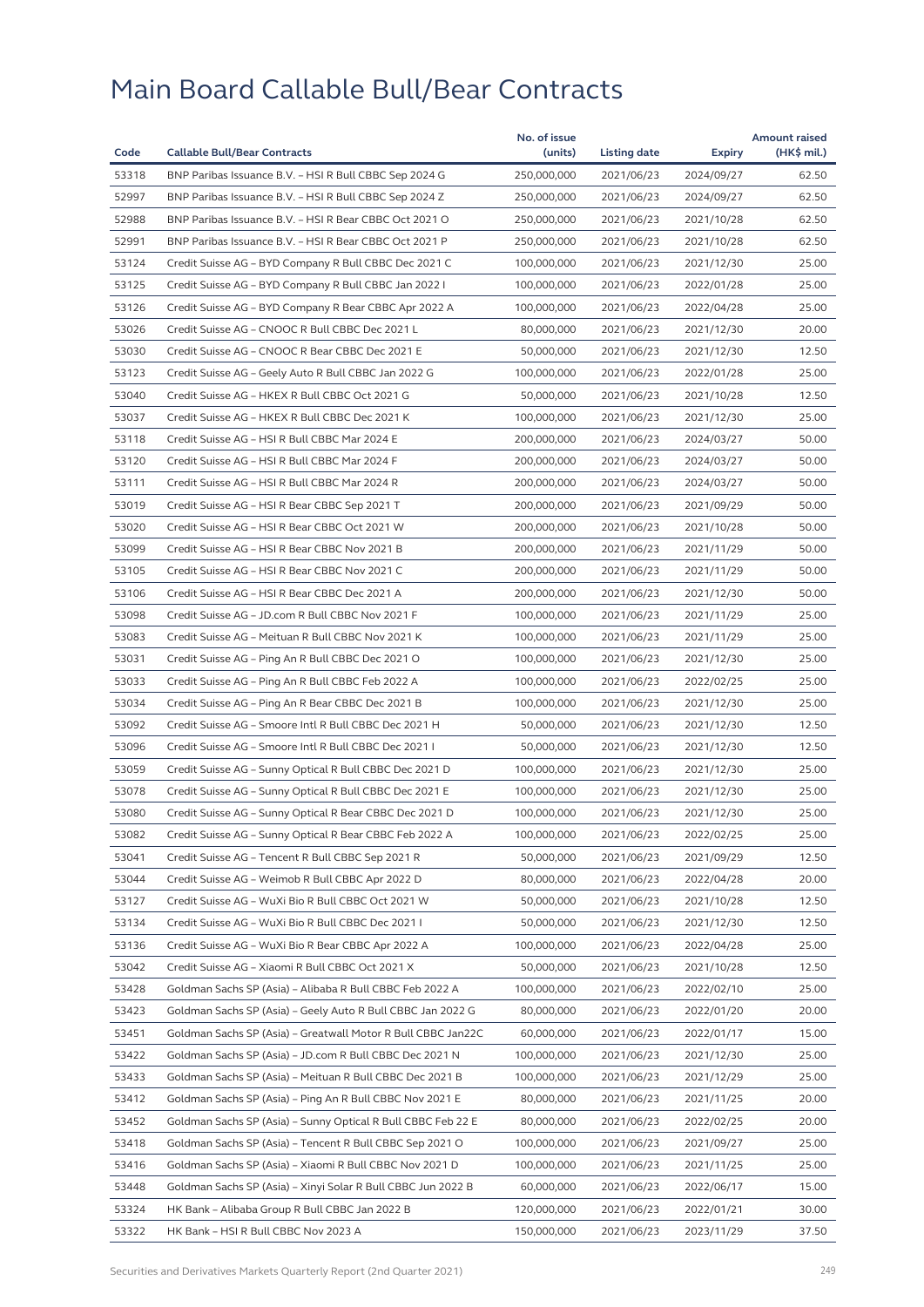|       |                                                              | No. of issue |              |            | <b>Amount raised</b> |
|-------|--------------------------------------------------------------|--------------|--------------|------------|----------------------|
| Code  | <b>Callable Bull/Bear Contracts</b>                          | (units)      | Listing date | Expiry     | (HK\$ mil.)          |
| 53385 | Haitong Int'l Sec - ANTA Sports R Bull CBBC Mar 2022 A       | 80,000,000   | 2021/06/23   | 2022/03/25 | 20.00                |
| 53391 | Haitong Int'l Sec - Anta Sports R Bear CBBC Feb 2022 B       | 80,000,000   | 2021/06/23   | 2022/02/28 | 20.00                |
| 53404 | Haitong Int'l Sec - BYD Company R Bull CBBC Mar 2022 F       | 100,000,000  | 2021/06/23   | 2022/03/31 | 25.00                |
| 53372 | Haitong Int'l Sec - HSI R Bull CBBC Aug 2024 A               | 200,000,000  | 2021/06/23   | 2024/08/29 | 50.00                |
| 53407 | Haitong Int'l Sec - HSI R Bull CBBC Aug 2024 G               | 200,000,000  | 2021/06/23   | 2024/08/29 | 50.00                |
| 53409 | Haitong Int'l Sec - HSI R Bull CBBC Aug 2024 H               | 200,000,000  | 2021/06/23   | 2024/08/29 | 50.00                |
| 53365 | Haitong Int'l Sec - HSI R Bear CBBC Sep 2021 S               | 200,000,000  | 2021/06/23   | 2021/09/29 | 50.00                |
| 53371 | Haitong Int'l Sec - HSI R Bear CBBC Oct 2021 X               | 200,000,000  | 2021/06/23   | 2021/10/28 | 50.00                |
| 53405 | Haitong Int'l Sec - JD.com R Bull CBBC Jan 2022 A            | 100,000,000  | 2021/06/23   | 2022/01/31 | 25.00                |
| 53374 | Haitong Int'l Sec - Meituan R Bull CBBC Dec 2021 U           | 100,000,000  | 2021/06/23   | 2021/12/31 | 25.00                |
| 53402 | Haitong Int'l Sec – WuXi Bio R Bull CBBC Jan 2022 A          | 40,000,000   | 2021/06/23   | 2022/01/31 | 10.00                |
| 53376 | Haitong Int'l Sec - Xiaomi R Bull CBBC Feb 2022 B            | 100,000,000  | 2021/06/23   | 2022/02/28 | 25.00                |
| 53018 | Morgan Stanley Asia Products – Alibaba R Bull CBBC Oct 2021B | 40,000,000   | 2021/06/23   | 2021/10/28 | 10.00                |
| 53014 | Morgan Stanley Asia Products - Tencent R Bull CBBC Nov 2021K | 40,000,000   | 2021/06/23   | 2021/11/30 | 10.00                |
| 53017 | Morgan Stanley Asia Products - Xiaomi R Bull CBBC Dec 2021 D | 40,000,000   | 2021/06/23   | 2021/12/30 | 10.00                |
| 53536 | SG Issuer - Alibaba Group R Bull CBBC Jan 2022 W             | 80,000,000   | 2021/06/23   | 2022/01/31 | 20.00                |
| 53516 | SG Issuer - ANTA Sports R Bull CBBC Feb 2022 A               | 150,000,000  | 2021/06/23   | 2022/02/28 | 37.50                |
| 53517 | SG Issuer – ANTA Sports R Bull CBBC Mar 2022 C               | 150,000,000  | 2021/06/23   | 2022/03/31 | 37.50                |
| 53547 | SG Issuer - BYD Company R Bull CBBC Jan 2022 B               | 150,000,000  | 2021/06/23   | 2022/01/31 | 37.50                |
| 53519 | SG Issuer - BYD Company R Bear CBBC Nov 2021 B               | 150,000,000  | 2021/06/23   | 2021/11/30 | 37.50                |
| 53454 | SG Issuer - China Life R Bull CBBC Apr 2022 C                | 150,000,000  | 2021/06/23   | 2022/04/29 | 37.50                |
| 53458 | SG Issuer - CNOOC R Bull CBBC Dec 2021 L                     | 60,000,000   | 2021/06/23   | 2021/12/31 | 15.00                |
| 53549 | SG Issuer - Geely Auto R Bull CBBC Dec 2021 D                | 150,000,000  | 2021/06/23   | 2021/12/31 | 37.50                |
| 53462 | SG Issuer – Geely Auto R Bull CBBC Jan 2022 L                | 150,000,000  | 2021/06/23   | 2022/01/31 | 37.50                |
| 53550 | SG Issuer - Geely Auto R Bull CBBC Jan 2022 M                | 150,000,000  | 2021/06/23   | 2022/01/31 | 37.50                |
| 53554 | SG Issuer - Greatwall Motor R Bull CBBC Jan 2022 C           | 100,000,000  | 2021/06/23   | 2022/01/31 | 25.00                |
| 53463 | SG Issuer - HSBC R Bull CBBC Dec 2021 Y                      | 100,000,000  | 2021/06/23   | 2021/12/31 | 25.00                |
| 53526 | SG Issuer - HSI R Bull CBBC Mar 2024 N                       | 250,000,000  | 2021/06/23   | 2024/03/27 | 62.50                |
| 53530 | SG Issuer - HSI R Bull CBBC Mar 2024 T                       | 250,000,000  | 2021/06/23   | 2024/03/27 | 62.50                |
| 53532 | SG Issuer - HSI R Bull CBBC Apr 2024 D                       | 250,000,000  | 2021/06/23   | 2024/04/29 | 62.50                |
| 53511 | SG Issuer - HSI R Bear CBBC Sep 2021 A                       | 250,000,000  | 2021/06/23   | 2021/09/29 | 62.50                |
| 53514 | SG Issuer - HSI R Bear CBBC Oct 2021 O                       | 250,000,000  | 2021/06/23   | 2021/10/28 | 62.50                |
| 53513 | SG Issuer – HSI R Bear CBBC Oct 2021 Y                       | 250,000,000  | 2021/06/23   | 2021/10/28 | 62.50                |
| 53525 | SG Issuer - HSI R Bear CBBC Dec 2021 F                       | 250,000,000  | 2021/06/23   | 2021/12/30 | 62.50                |
| 53557 | SG Issuer - JD.com R Bull CBBC Jan 2022 L                    | 200,000,000  | 2021/06/23   | 2022/01/31 | 50.00                |
| 53559 | SG Issuer - Kuaishou R Bull CBBC Jan 2022 I                  | 200,000,000  | 2021/06/23   | 2022/01/31 | 50.00                |
| 53520 | SG Issuer - Meituan R Bull CBBC Dec 2021 R                   | 200,000,000  | 2021/06/23   | 2021/12/31 | 50.00                |
| 53565 | SG Issuer - Meituan R Bull CBBC Jan 2022 O                   | 80,000,000   | 2021/06/23   | 2022/01/31 | 20.00                |
| 53483 | SG Issuer - Meituan R Bear CBBC Dec 2021 D                   | 200,000,000  | 2021/06/23   | 2021/12/31 | 50.00                |
| 53521 | SG Issuer - SMIC R Bull CBBC Dec 2021 Z                      | 120,000,000  | 2021/06/23   | 2021/12/31 | 30.00                |
| 53566 | SG Issuer - Smoore Intl R Bull CBBC Feb 2022 B               | 60,000,000   | 2021/06/23   | 2022/02/28 | 15.00                |
| 53576 | SG Issuer - Sunny Optical R Bull CBBC Dec 2021 X             | 40,000,000   | 2021/06/23   | 2021/12/31 | 10.00                |
| 53592 | SG Issuer - Sunny Optical R Bull CBBC Nov 2022 A             | 150,000,000  | 2021/06/23   | 2022/11/30 | 37.50                |
| 53580 | SG Issuer - Sunny Optical R Bear CBBC Dec 2021 F             | 150,000,000  | 2021/06/23   | 2021/12/31 | 37.50                |
| 53589 | SG Issuer - Sunny Optical R Bear CBBC Jan 2022 B             | 150,000,000  | 2021/06/23   | 2022/01/31 | 37.50                |
| 53522 | SG Issuer - Tencent R Bull CBBC Nov 2021 F                   | 80,000,000   | 2021/06/23   | 2021/11/30 | 20.00                |
| 53510 | SG Issuer - Tencent R Bear CBBC Dec 2021 H                   | 400,000,000  | 2021/06/23   | 2021/12/31 | 100.00               |
| 53593 | SG Issuer - WuXi Bio R Bull CBBC Jan 2022 A                  | 60,000,000   | 2021/06/23   | 2022/01/31 | 15.00                |
|       |                                                              |              |              |            |                      |
| 53603 | SG Issuer - Xiaomi R Bull CBBC Jan 2022 L                    | 200,000,000  | 2021/06/23   | 2022/01/31 | 50.00                |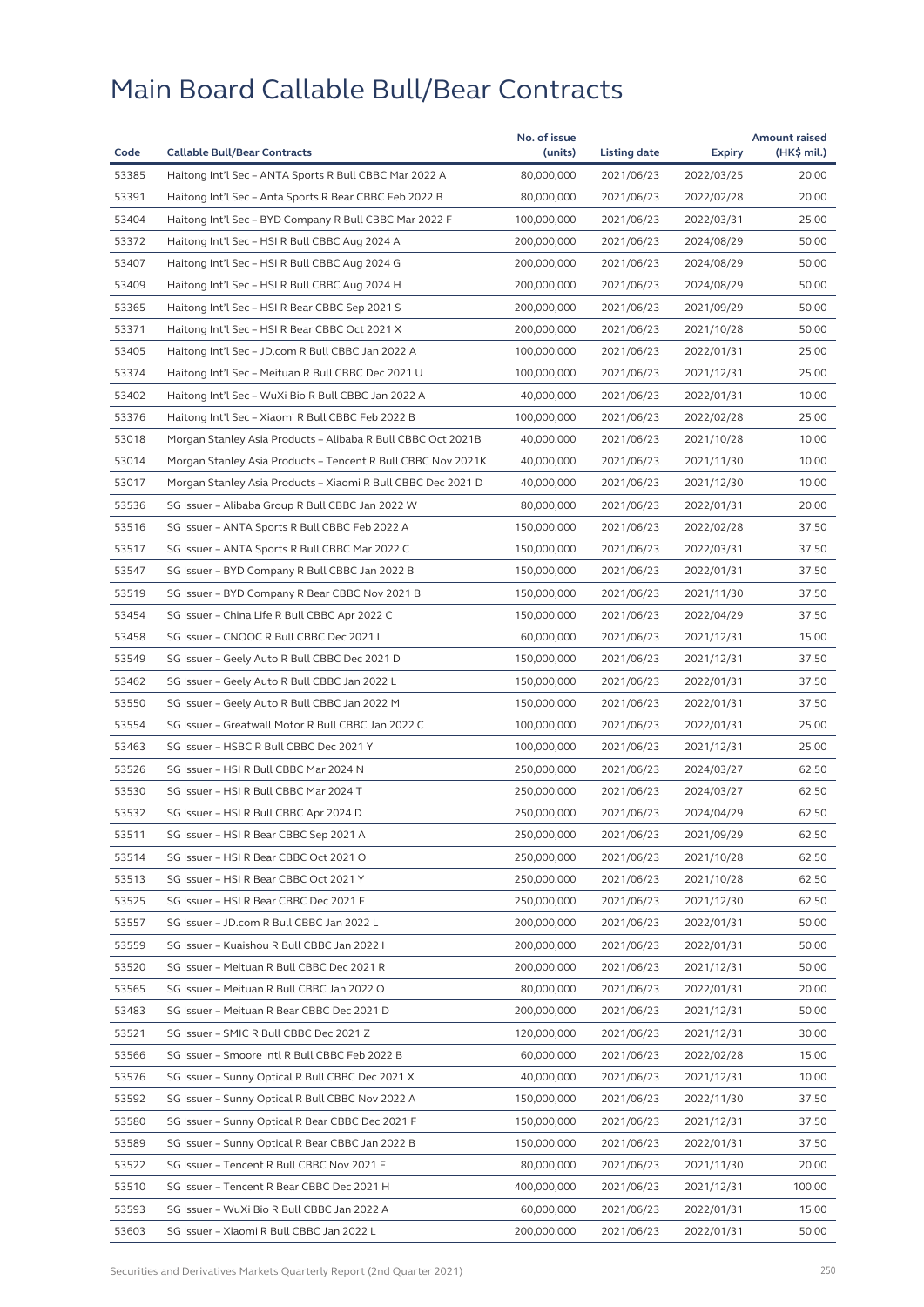|       |                                                      | No. of issue |              |            | <b>Amount raised</b> |
|-------|------------------------------------------------------|--------------|--------------|------------|----------------------|
| Code  | <b>Callable Bull/Bear Contracts</b>                  | (units)      | Listing date | Expiry     | (HK\$ mil.)          |
| 53524 | SG Issuer - Xinyi Solar R Bull CBBC Apr 2022 G       | 80,000,000   | 2021/06/23   | 2022/04/28 | 20.00                |
| 53195 | UBS AG - Alibaba Group R Bull CBBC Oct 2021 X        | 80,000,000   | 2021/06/23   | 2021/10/28 | 20.00                |
| 53229 | UBS AG - ANTA Sports R Bull CBBC Dec 2021 B          | 50,000,000   | 2021/06/23   | 2021/12/30 | 12.50                |
| 53316 | UBS AG - BYD Company R Bull CBBC Feb 2022 X          | 150,000,000  | 2021/06/23   | 2022/02/28 | 37.50                |
| 53164 | UBS AG - BYD Company R Bear CBBC Dec 2021 M          | 150,000,000  | 2021/06/23   | 2021/12/31 | 37.50                |
| 53166 | UBS AG - BYD Company R Bear CBBC Dec 2021 N          | 150,000,000  | 2021/06/23   | 2021/12/31 | 37.50                |
| 53174 | UBS AG - CNOOC R Bull CBBC Nov 2021 P                | 60,000,000   | 2021/06/23   | 2021/11/30 | 15.00                |
| 53294 | UBS AG - Geely Auto R Bull CBBC Dec 2021 G           | 100,000,000  | 2021/06/23   | 2021/12/30 | 25.00                |
| 53208 | UBS AG - Geely Auto R Bear CBBC Dec 2021 N           | 100,000,000  | 2021/06/23   | 2021/12/31 | 25.00                |
| 53236 | UBS AG - Great Wall Motor R Bull CBBC Dec 2021 P     | 80,000,000   | 2021/06/23   | 2021/12/31 | 20.00                |
| 53162 | UBS AG - HKEX R Bear CBBC Nov 2021 E                 | 200,000,000  | 2021/06/23   | 2021/11/30 | 50.00                |
| 53288 | UBS AG - HSI R Bull CBBC Feb 2024 I                  | 200,000,000  | 2021/06/23   | 2024/02/28 | 50.00                |
| 53285 | UBS AG - HSI R Bull CBBC Feb 2024 N                  | 200,000,000  | 2021/06/23   | 2024/02/28 | 50.00                |
| 53191 | UBS AG - HSI R Bull CBBC Mar 2024 H                  | 200,000,000  | 2021/06/23   | 2024/03/27 | 50.00                |
| 53144 | UBS AG - HSI R Bear CBBC Sep 2021 D                  | 200,000,000  | 2021/06/23   | 2021/09/29 | 50.00                |
| 53145 | UBS AG - HSI R Bear CBBC Sep 2021 T                  | 200,000,000  | 2021/06/23   | 2021/09/29 | 50.00                |
| 53152 | UBS AG - HSI R Bear CBBC Oct 2021 A                  | 200,000,000  | 2021/06/23   | 2021/10/28 | 50.00                |
| 53246 | UBS AG - HSI R Bear CBBC Oct 2021 D                  | 400,000,000  | 2021/06/23   | 2021/10/28 | 100.00               |
| 53289 | UBS AG - HSI R Bear CBBC Oct 2021 J                  | 200,000,000  | 2021/06/23   | 2021/10/28 | 50.00                |
| 53259 | UBS AG - HSI R Bear CBBC Oct 2021 M                  | 400,000,000  | 2021/06/23   | 2021/10/28 | 100.00               |
| 53266 | UBS AG - HSI R Bear CBBC Nov 2021 K                  | 400,000,000  | 2021/06/23   | 2021/11/29 | 100.00               |
| 53178 | UBS AG - ICBC R Bull CBBC Dec 2021 A                 | 100,000,000  | 2021/06/23   | 2021/12/31 | 25.00                |
| 53181 | UBS AG - ICBC R Bull CBBC Dec 2021 B                 | 100,000,000  | 2021/06/23   | 2021/12/31 | 25.00                |
| 53213 | UBS AG - JD.com R Bull CBBC Nov 2021 A               | 200,000,000  | 2021/06/23   | 2021/11/30 | 50.00                |
| 53305 | UBS AG - Kuaishou R Bull CBBC Jan 2022 N             | 200,000,000  | 2021/06/23   | 2022/01/31 | 50.00                |
| 53314 | UBS AG - Kuaishou R Bull CBBC Feb 2022 A             | 200,000,000  | 2021/06/23   | 2022/02/14 | 50.00                |
| 53192 | UBS AG - Meituan R Bull CBBC Oct 2021 Y              | 50,000,000   | 2021/06/23   | 2021/10/28 | 12.50                |
| 53267 | UBS AG - Sunny Optical R Bull CBBC Jan 2022 B        | 150,000,000  | 2021/06/23   | 2022/01/17 | 37.50                |
| 53167 | UBS AG - Sunny Optical R Bear CBBC Dec 2021 I        | 150,000,000  | 2021/06/23   | 2021/12/31 | 37.50                |
| 53198 | UBS AG - Tencent R Bull CBBC Oct 2021 Z              | 40,000,000   | 2021/06/23   | 2021/10/28 | 10.00                |
| 53189 | UBS AG - Tencent R Bear CBBC Dec 2021 M              | 40,000,000   | 2021/06/23   | 2021/12/30 | 10.00                |
| 53224 | UBS AG - WuXi Bio R Bull CBBC Oct 2021 F             | 60,000,000   | 2021/06/23   | 2021/10/28 | 15.00                |
| 53228 | UBS AG – Wuxi Bio R Bear CBBC Dec 2021 B             | 60,000,000   | 2021/06/23   | 2021/12/31 | 15.00                |
| 53203 | UBS AG - Xiaomi R Bull CBBC Dec 2021 W               | 100,000,000  | 2021/06/23   | 2021/12/30 | 25.00                |
| 53239 | UBS AG - Xinyi Solar R Bull CBBC Jun 2022 D          | 50,000,000   | 2021/06/23   | 2022/06/30 | 12.50                |
| 53356 | Bank Vontobel - ANTA Sports R Bull CBBC Nov 2021 G   | 40,000,000   | 2021/06/23   | 2021/11/19 | 10.00                |
| 53354 | Bank Vontobel - ANTA Sports R Bear CBBC Dec 2021 B   | 30,000,000   | 2021/06/23   | 2021/12/17 | 10.50                |
| 53344 | Bank Vontobel - BYD Company R Bull CBBC Mar 2022 E   | 60,000,000   | 2021/06/23   | 2022/03/11 | 15.00                |
| 53345 | Bank Vontobel - BYD Company R Bull CBBC Mar 2022 F   | 60,000,000   | 2021/06/23   | 2022/03/25 | 15.00                |
| 53361 | Bank Vontobel - China Mobile R Bear CBBC Dec 2021 A  | 60,000,000   | 2021/06/23   | 2021/12/17 | 15.00                |
| 53346 | Bank Vontobel - Geely Auto R Bull CBBC Dec 2021 P    | 100,000,000  | 2021/06/23   | 2021/12/30 | 25.00                |
| 53341 | Bank Vontobel - HSI R Bull CBBC Jan 2024 F           | 150,000,000  | 2021/06/23   | 2024/01/30 | 37.50                |
| 53334 | Bank Vontobel - HSI R Bull CBBC Feb 2024 V           | 150,000,000  | 2021/06/23   | 2024/02/28 | 37.50                |
| 53336 | Bank Vontobel - HSI R Bull CBBC Feb 2024 X           | 150,000,000  | 2021/06/23   | 2024/02/28 | 37.50                |
| 53364 | Bank Vontobel - HSI R Bull CBBC Feb 2024 Z           | 100,000,000  | 2021/06/23   | 2024/02/28 | 25.00                |
| 53331 | Bank Vontobel - HSI R Bear CBBC Sep 2021 O           | 100,000,000  | 2021/06/23   | 2021/09/29 | 25.00                |
| 53342 | Bank Vontobel - Meituan R Bull CBBC Dec 2021 B       | 100,000,000  | 2021/06/23   | 2021/12/30 | 25.00                |
| 53360 | Bank Vontobel - Sunny Optical R Bull CBBC Feb 2022 B | 100,000,000  | 2021/06/23   | 2022/02/25 | 25.00                |
| 53348 | Bank Vontobel - Wuxi Bio R Bull CBBC Dec 2021 J      | 40,000,000   | 2021/06/23   | 2021/12/30 | 10.00                |
|       |                                                      |              |              |            |                      |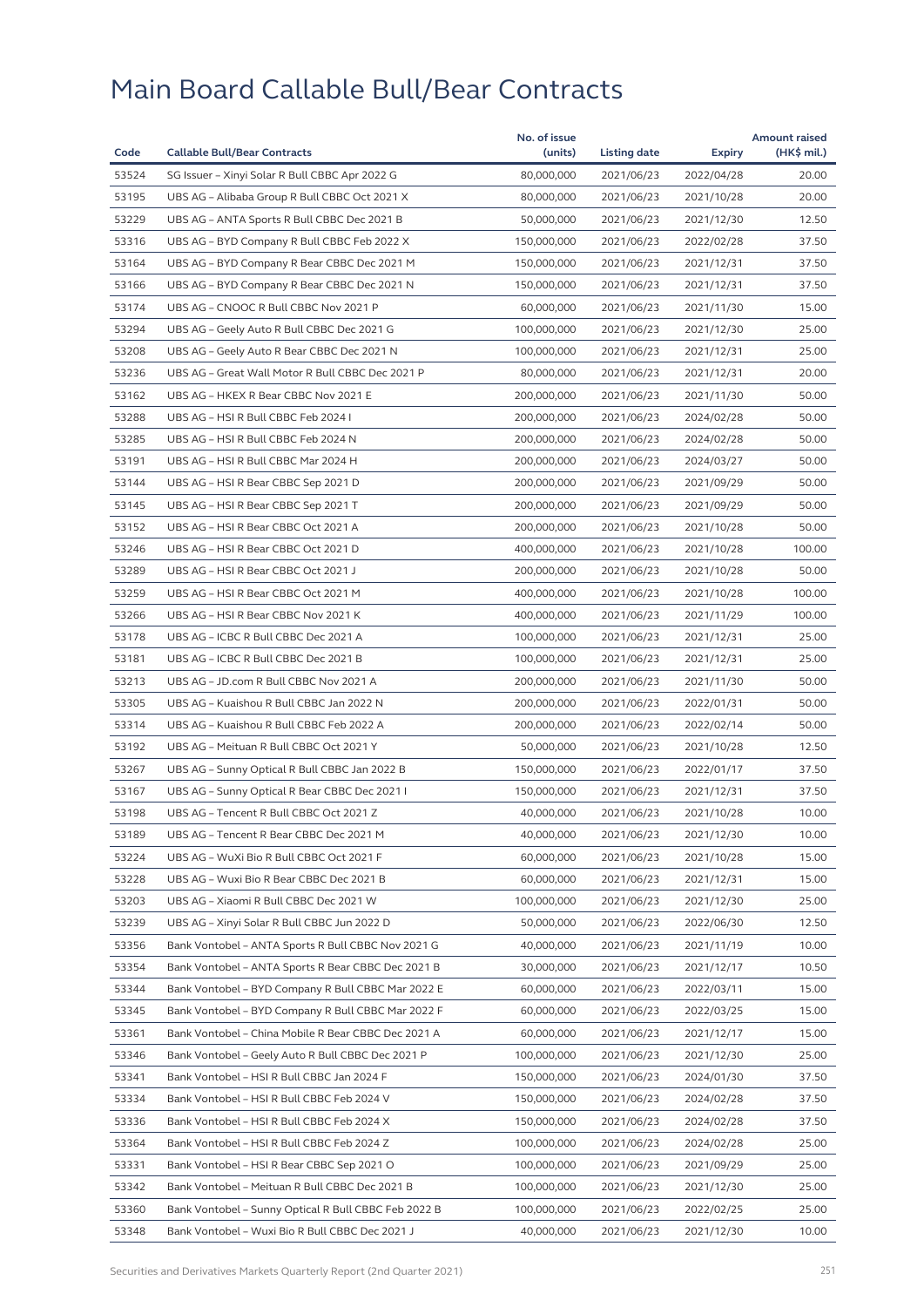|       |                                                           | No. of issue |              |            | <b>Amount raised</b> |
|-------|-----------------------------------------------------------|--------------|--------------|------------|----------------------|
| Code  | <b>Callable Bull/Bear Contracts</b>                       | (units)      | Listing date | Expiry     | (HK\$ mil.)          |
| 53357 | Bank Vontobel - Xinyi Solar R Bull CBBC May 2022 C        | 60,000,000   | 2021/06/23   | 2022/05/27 | 15.00                |
| 53739 | BOCI Asia Ltd. - AIA R Bull CBBC Sep 2021 D               | 60,000,000   | 2021/06/24   | 2021/09/30 | 15.00                |
| 53730 | BOCI Asia Ltd. - Ali Health R Bull CBBC Mar 2022 A        | 50,000,000   | 2021/06/24   | 2022/03/31 | 12.50                |
| 53604 | BOCI Asia Ltd. - HSI R Bull CBBC Dec 2023 Q               | 150,000,000  | 2021/06/24   | 2023/12/28 | 37.50                |
| 53737 | BOCI Asia Ltd. - HSI R Bear CBBC Sep 2021 Y               | 150,000,000  | 2021/06/24   | 2021/09/29 | 37.50                |
| 53733 | BOCI Asia Ltd. - Tencent R Bull CBBC Sep 2021 Q           | 120,000,000  | 2021/06/24   | 2021/09/30 | 30.00                |
| 53735 | BOCI Asia Ltd. - Tencent R Bear CBBC Sep 2021 N           | 120,000,000  | 2021/06/24   | 2021/09/30 | 30.00                |
| 53625 | BNP Paribas Issuance B.V. - HSI R Bull CBBC Aug 2024 T    | 250,000,000  | 2021/06/24   | 2024/08/29 | 62.50                |
| 53627 | BNP Paribas Issuance B.V. - HSI R Bull CBBC Aug 2024 U    | 250,000,000  | 2021/06/24   | 2024/08/29 | 62.50                |
| 53616 | BNP Paribas Issuance B.V. - HSI R Bear CBBC Oct 2021 Q    | 250,000,000  | 2021/06/24   | 2021/10/28 | 62.50                |
| 53617 | BNP Paribas Issuance B.V. - HSI R Bear CBBC Oct 2021 R    | 250,000,000  | 2021/06/24   | 2021/10/28 | 62.50                |
| 53691 | Credit Suisse AG - AIA R Bear CBBC Dec 2021 C             | 70,000,000   | 2021/06/24   | 2021/12/30 | 17.50                |
| 53690 | Credit Suisse AG - China Mobile R Bull CBBC Dec 2021 F    | 100,000,000  | 2021/06/24   | 2021/12/30 | 25.00                |
| 53641 | Credit Suisse AG - China Life R Bull CBBC Apr 2022 C      | 100,000,000  | 2021/06/24   | 2022/04/28 | 25.00                |
| 53642 | Credit Suisse AG – China Life R Bull CBBC Apr 2022 D      | 100,000,000  | 2021/06/24   | 2022/04/28 | 25.00                |
| 53644 | Credit Suisse AG - China Life R Bull CBBC Apr 2022 E      | 100,000,000  | 2021/06/24   | 2022/04/28 | 25.00                |
| 53677 | Credit Suisse AG - Geely Auto R Bull CBBC Dec 2021 Z      | 100,000,000  | 2021/06/24   | 2021/12/30 | 25.00                |
| 53678 | Credit Suisse AG - Geely Auto R Bull CBBC Feb 2022 H      | 100,000,000  | 2021/06/24   | 2022/02/25 | 25.00                |
| 53679 | Credit Suisse AG - Geely Auto R Bull CBBC Feb 2022 I      | 100,000,000  | 2021/06/24   | 2022/02/25 | 25.00                |
| 53680 | Credit Suisse AG - Geely Auto R Bear CBBC Dec 2021 D      | 100,000,000  | 2021/06/24   | 2021/12/30 | 25.00                |
| 53703 | Credit Suisse AG - Greatwall Motor R Bull CBBC Dec 2021 J | 60,000,000   | 2021/06/24   | 2021/12/30 | 15.00                |
| 53682 | Credit Suisse AG - HKEX R Bear CBBC Dec 2021 D            | 100,000,000  | 2021/06/24   | 2021/12/30 | 25.00                |
| 53664 | Credit Suisse AG - HSBC R Bull CBBC Dec 2021 I            | 100,000,000  | 2021/06/24   | 2021/12/30 | 25.00                |
| 53671 | Credit Suisse AG - HSBC R Bear CBBC Dec 2021 E            | 100,000,000  | 2021/06/24   | 2021/12/30 | 25.00                |
| 53637 | Credit Suisse AG - HSI R Bull CBBC Feb 2024 E             | 200,000,000  | 2021/06/24   | 2024/02/28 | 50.00                |
| 53635 | Credit Suisse AG - HSI R Bull CBBC Feb 2024 K             | 200,000,000  | 2021/06/24   | 2024/02/28 | 50.00                |
| 53629 | Credit Suisse AG - HSI R Bull CBBC Feb 2024 N             | 200,000,000  | 2021/06/24   | 2024/02/28 | 50.00                |
| 53634 | Credit Suisse AG - HSI R Bull CBBC Feb 2024 Y             | 200,000,000  | 2021/06/24   | 2024/02/28 | 50.00                |
| 53719 | Credit Suisse AG - HSI R Bear CBBC Sep 2021 C             | 200,000,000  | 2021/06/24   | 2021/09/29 | 50.00                |
| 53709 | Credit Suisse AG - HSI R Bear CBBC Sep 2021 W             | 200,000,000  | 2021/06/24   | 2021/09/29 | 50.00                |
| 53712 | Credit Suisse AG – HSI R Bear CBBC Oct 2021 X             | 200,000,000  | 2021/06/24   | 2021/10/28 | 50.00                |
| 53721 | Credit Suisse AG - HSI R Bear CBBC Nov 2021 D             | 200,000,000  | 2021/06/24   | 2021/11/29 | 50.00                |
| 53723 | Credit Suisse AG – HSI R Bear CBBC Dec 2021 B             | 200,000,000  | 2021/06/24   | 2021/12/30 | 50.00                |
| 53725 | Credit Suisse AG - Meituan R Bull CBBC Oct 2021 E         | 50,000,000   | 2021/06/24   | 2021/10/28 | 12.50                |
| 53638 | Credit Suisse AG - Ping An R Bull CBBC Feb 2022 B         | 100,000,000  | 2021/06/24   | 2022/02/25 | 25.00                |
| 53640 | Credit Suisse AG - Ping An R Bear CBBC Nov 2021 C         | 100,000,000  | 2021/06/24   | 2021/11/29 | 25.00                |
| 53659 | Credit Suisse AG - Tencent R Bull CBBC Oct 2021 H         | 50,000,000   | 2021/06/24   | 2021/10/28 | 12.50                |
| 53647 | Credit Suisse AG - Tencent R Bull CBBC Dec 2021 Y         | 100,000,000  | 2021/06/24   | 2021/12/30 | 25.00                |
| 53662 | Credit Suisse AG - Tencent R Bull CBBC Dec 2021 Z         | 100,000,000  | 2021/06/24   | 2021/12/30 | 25.00                |
| 53683 | Credit Suisse AG - Tencent R Bear CBBC Dec 2021 I         | 100,000,000  | 2021/06/24   | 2021/12/30 | 25.00                |
| 53688 | Credit Suisse AG - Tencent R Bear CBBC Dec 2021 J         | 100,000,000  | 2021/06/24   | 2021/12/30 | 25.00                |
| 53694 | Credit Suisse AG - WuXi Bio R Bull CBBC Oct 2021 X        | 50,000,000   | 2021/06/24   | 2021/10/28 | 12.50                |
| 53699 | Credit Suisse AG - WuXi Bio R Bull CBBC Dec 2021 J        | 50,000,000   | 2021/06/24   | 2021/12/30 | 12.50                |
| 53700 | Credit Suisse AG – WuXi Bio R Bear CBBC Feb 2022 B        | 100,000,000  | 2021/06/24   | 2022/02/25 | 25.00                |
| 53702 | Credit Suisse AG - WuXi Bio R Bear CBBC Feb 2022 C        | 100,000,000  | 2021/06/24   | 2022/02/25 | 25.00                |
| 53663 | Credit Suisse AG - Xiaomi R Bull CBBC Nov 2021 D          | 100,000,000  | 2021/06/24   | 2021/11/29 | 25.00                |
| 53726 | Credit Suisse AG - Xinyi Solar R Bull CBBC Apr 2022 E     | 40,000,000   | 2021/06/24   | 2022/04/28 | 10.00                |
| 53610 | Bank of East Asia - China Mobile R Bull CBBC Apr 2022 B   | 100,000,000  | 2021/06/24   | 2022/04/29 | 25.00                |
| 53606 | Bank of East Asia - Ping An R Bull CBBC Mar 2022 B        | 80,000,000   | 2021/06/24   | 2022/03/30 | 20.00                |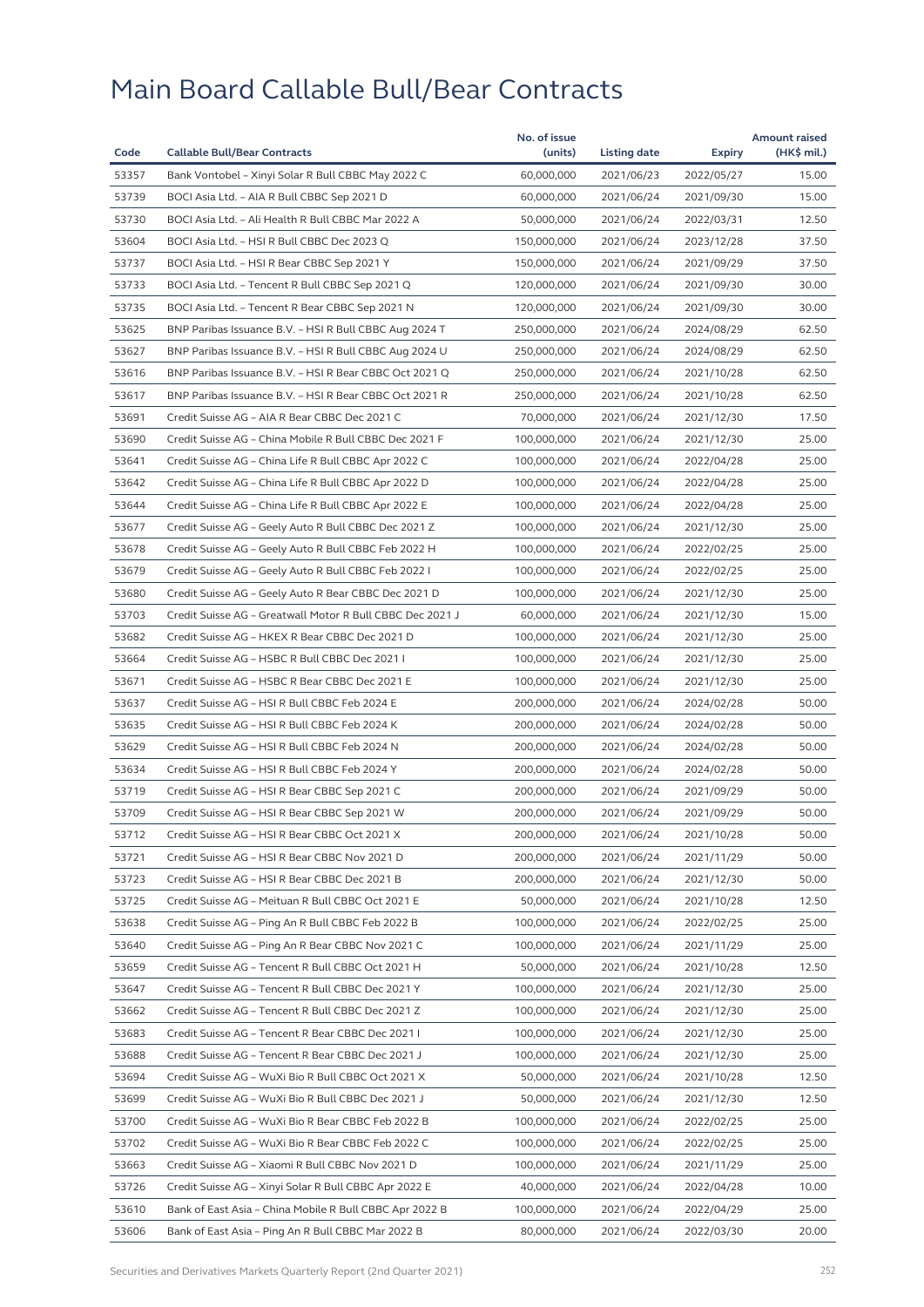|       |                                                              | No. of issue |              |               | <b>Amount raised</b> |
|-------|--------------------------------------------------------------|--------------|--------------|---------------|----------------------|
| Code  | <b>Callable Bull/Bear Contracts</b>                          | (units)      | Listing date | <b>Expiry</b> | (HK\$ mil.)          |
| 53607 | Bank of East Asia - Xiaomi R Bull CBBC Apr 2022 C            | 80,000,000   | 2021/06/24   | 2022/04/29    | 20.00                |
| 54125 | Goldman Sachs SP (Asia) - Geely Auto R Bull CBBC Jan 2022 H  | 80,000,000   | 2021/06/24   | 2022/01/20    | 20.00                |
| 54139 | Goldman Sachs SP (Asia) - HSBC R Bear CBBC Mar 2022 A        | 60,000,000   | 2021/06/24   | 2022/03/17    | 15.00                |
| 54131 | Goldman Sachs SP (Asia) - Ping An R Bull CBBC Mar 2022 B     | 80,000,000   | 2021/06/24   | 2022/03/22    | 20.00                |
| 54134 | Goldman Sachs SP (Asia) – Ping An R Bear CBBC Mar 2022 D     | 80,000,000   | 2021/06/24   | 2022/03/22    | 20.00                |
| 54118 | Goldman Sachs SP (Asia) - Smoore Intl R Bull CBBC Dec 2021 F | 60,000,000   | 2021/06/24   | 2021/12/30    | 15.00                |
| 54122 | Goldman Sachs SP (Asia) - Tencent R Bull CBBC Sep 2021 P     | 100,000,000  | 2021/06/24   | 2021/09/27    | 25.00                |
| 54123 | Goldman Sachs SP (Asia) - Tencent R Bull CBBC Sep 2021 Q     | 100,000,000  | 2021/06/24   | 2021/09/27    | 25.00                |
| 54143 | Goldman Sachs SP (Asia) – Tencent R Bear CBBC Mar 2022 S     | 100,000,000  | 2021/06/24   | 2022/03/17    | 25.00                |
| 54129 | Goldman Sachs SP (Asia) - WuXi Bio R Bull CBBC Jan 2022 A    | 60,000,000   | 2021/06/24   | 2022/01/21    | 15.00                |
| 53863 | HK Bank – BYD Company R Bull CBBC Sep 2022 A                 | 80,000,000   | 2021/06/24   | 2022/09/05    | 20.00                |
| 53868 | HK Bank - Geely Auto R Bull CBBC Jun 2022 B                  | 60,000,000   | 2021/06/24   | 2022/06/30    | 15.00                |
| 53854 | HK Bank - HSI R Bull CBBC Nov 2023 B                         | 100,000,000  | 2021/06/24   | 2023/11/29    | 25.00                |
| 53858 | HK Bank - HSI R Bear CBBC Jan 2022 O                         | 100,000,000  | 2021/06/24   | 2022/01/28    | 25.00                |
| 53870 | HK Bank - Sunny Optical R Bull CBBC Jun 2022 A               | 80,000,000   | 2021/06/24   | 2022/06/30    | 20.00                |
| 53859 | HK Bank - Tencent R Bear CBBC Dec 2021 R                     | 80,000,000   | 2021/06/24   | 2021/12/23    | 20.00                |
| 53910 | Haitong Int'l Sec - AIA R Bear CBBC Jan 2022 A               | 40,000,000   | 2021/06/24   | 2022/01/31    | 10.00                |
| 53905 | Haitong Int'l Sec - BYD Company R Bear CBBC Feb 2022 C       | 80,000,000   | 2021/06/24   | 2022/02/28    | 20.00                |
| 53907 | Haitong Int'l Sec - Geely Auto R Bull CBBC Jan 2022 C        | 40,000,000   | 2021/06/24   | 2022/01/31    | 10.00                |
| 53909 | Haitong Int'l Sec - Geely Auto R Bear CBBC Jan 2022 A        | 40,000,000   | 2021/06/24   | 2022/01/31    | 10.00                |
| 53912 | Haitong Int'l Sec - HSBC R Bear CBBC Dec 2021 A              | 40,000,000   | 2021/06/24   | 2021/12/31    | 10.00                |
| 53875 | Haitong Int'l Sec - HSI R Bull CBBC Jul 2024 A               | 200,000,000  | 2021/06/24   | 2024/07/30    | 50.00                |
| 53878 | Haitong Int'l Sec - HSI R Bull CBBC Aug 2024 M               | 200,000,000  | 2021/06/24   | 2024/08/29    | 50.00                |
| 53885 | Haitong Int'l Sec - HSI R Bull CBBC Aug 2024 N               | 200,000,000  | 2021/06/24   | 2024/08/29    | 50.00                |
| 53886 | Haitong Int'l Sec - HSI R Bear CBBC Sep 2021 T               | 200,000,000  | 2021/06/24   | 2021/09/29    | 50.00                |
| 53887 | Haitong Int'l Sec - HSI R Bear CBBC Nov 2021 H               | 200,000,000  | 2021/06/24   | 2021/11/29    | 50.00                |
| 53888 | Haitong Int'l Sec - Tencent R Bull CBBC Dec 2021 T           | 100,000,000  | 2021/06/24   | 2021/12/31    | 25.00                |
| 53890 | Haitong Int'l Sec - Tencent R Bear CBBC Dec 2021 P           | 100,000,000  | 2021/06/24   | 2021/12/31    | 25.00                |
| 53893 | Haitong Int'l Sec - Xiaomi R Bear CBBC Feb 2022 A            | 100,000,000  | 2021/06/24   | 2022/02/28    | 25.00                |
| 53874 | J P Morgan SP BV – Ping An R Bull CBBC Feb 2022 A            | 100,000,000  | 2021/06/24   | 2022/02/11    | 25.00                |
| 53950 | SG Issuer - AIA R Bull CBBC Dec 2021 N                       | 60,000,000   | 2021/06/24   | 2021/12/31    | 15.00                |
| 53997 | SG Issuer - AIA R Bull CBBC Mar 2022 B                       | 60,000,000   | 2021/06/24   | 2022/03/30    | 15.00                |
| 53959 | SG Issuer - Alibaba Group R Bull CBBC Dec 2021 D             | 80,000,000   | 2021/06/24   | 2021/12/31    | 20.00                |
| 54019 | SG Issuer - BYD Company R Bull CBBC Dec 2021 U               | 150,000,000  | 2021/06/24   | 2021/12/31    | 37.50                |
| 54027 | SG Issuer - BYD Company R Bear CBBC Dec 2021 I               | 150,000,000  | 2021/06/24   | 2021/12/31    | 37.50                |
| 53962 | SG Issuer - BYD Company R Bear CBBC Jan 2022 E               | 150,000,000  | 2021/06/24   | 2022/01/28    | 37.50                |
| 54040 | SG Issuer - China Mobile R Bull CBBC Dec 2021 S              | 100,000,000  | 2021/06/24   | 2021/12/31    | 25.00                |
| 53963 | SG Issuer - China Life R Bull CBBC Apr 2022 D                | 150,000,000  | 2021/06/24   | 2022/04/29    | 37.50                |
| 54034 | SG Issuer - CM Bank R Bull CBBC Dec 2021 G                   | 100,000,000  | 2021/06/24   | 2021/12/31    | 25.00                |
| 54046 | SG Issuer - Geely Auto R Bull CBBC Dec 2021 E                | 150,000,000  | 2021/06/24   | 2021/12/31    | 37.50                |
| 54080 | SG Issuer - Galaxy Ent R Bull CBBC Dec 2021 K                | 100,000,000  | 2021/06/24   | 2021/12/31    | 25.00                |
| 54044 | SG Issuer - Galaxy Ent R Bear CBBC Dec 2021 E                | 100,000,000  | 2021/06/24   | 2021/12/31    | 25.00                |
| 54060 | SG Issuer - Greatwall Motor R Bull CBBC Dec 2021 Y           | 100,000,000  | 2021/06/24   | 2021/12/31    | 25.00                |
| 53967 | SG Issuer – HSBC R Bull CBBC Dec 2021 Z                      | 100,000,000  | 2021/06/24   | 2021/12/31    | 25.00                |
| 54063 | SG Issuer - HSBC R Bear CBBC Dec 2021 F                      | 100,000,000  | 2021/06/24   | 2021/12/31    | 25.00                |
| 53913 | SG Issuer - HSI R Bull CBBC Jan 2024 U                       | 250,000,000  | 2021/06/24   | 2024/01/30    | 62.50                |
| 53920 | SG Issuer - HSI R Bull CBBC Feb 2024 E                       | 250,000,000  | 2021/06/24   | 2024/02/28    | 62.50                |
| 53916 | SG Issuer - HSI R Bull CBBC Feb 2024 V                       | 250,000,000  | 2021/06/24   | 2024/02/28    | 62.50                |
| 53918 | SG Issuer - HSI R Bull CBBC Feb 2024 W                       | 250,000,000  | 2021/06/24   | 2024/02/28    | 62.50                |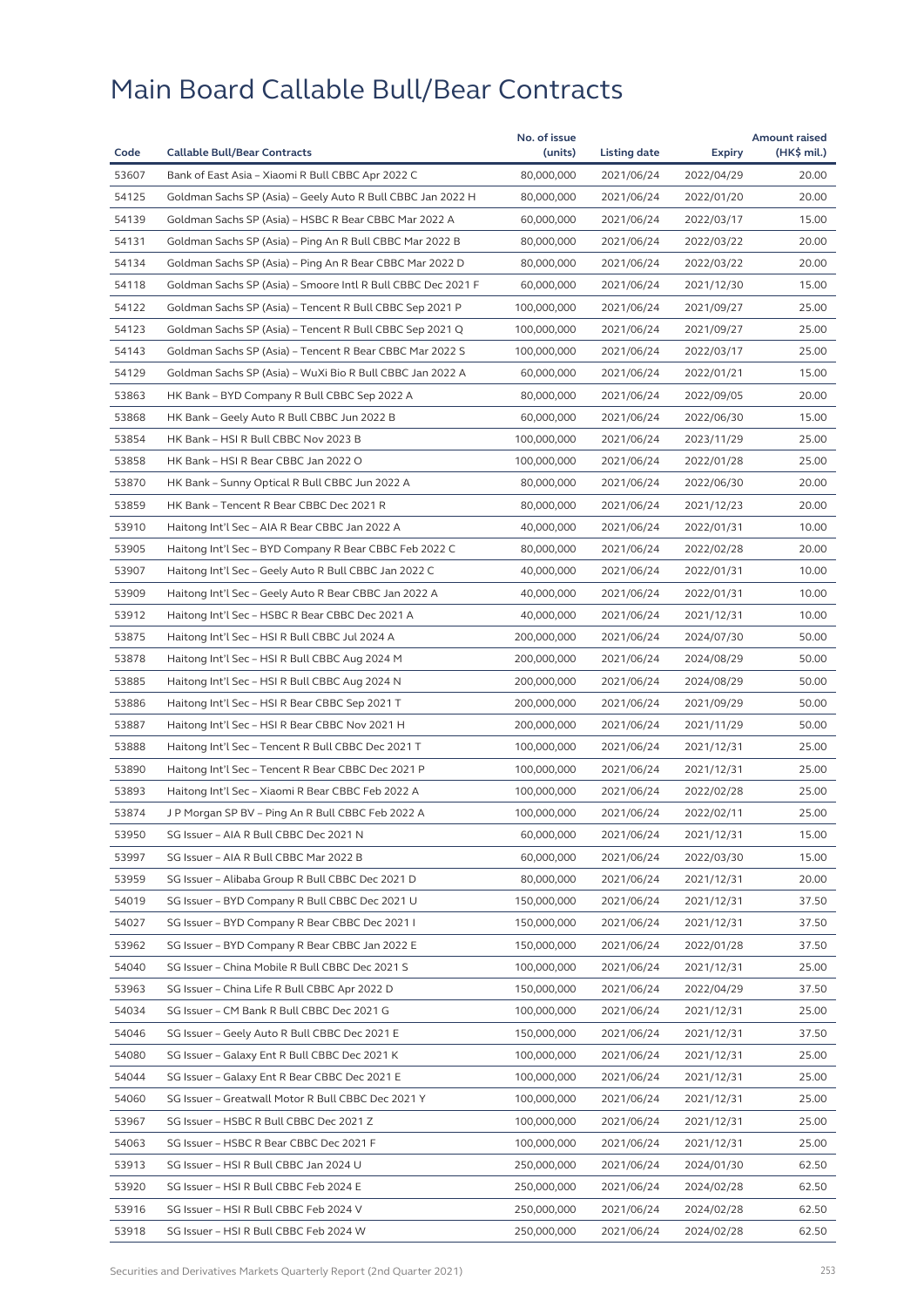|       |                                                  | No. of issue |              |            | <b>Amount raised</b> |
|-------|--------------------------------------------------|--------------|--------------|------------|----------------------|
| Code  | <b>Callable Bull/Bear Contracts</b>              | (units)      | Listing date | Expiry     | (HK\$ mil.)          |
| 53935 | SG Issuer - HSI R Bull CBBC Apr 2024 F           | 250,000,000  | 2021/06/24   | 2024/04/29 | 62.50                |
| 53937 | SG Issuer - HSI R Bear CBBC Sep 2021 O           | 250,000,000  | 2021/06/24   | 2021/09/29 | 62.50                |
| 53940 | SG Issuer - HSI R Bear CBBC Sep 2021 P           | 250,000,000  | 2021/06/24   | 2021/09/29 | 62.50                |
| 53941 | SG Issuer - HSI R Bear CBBC Oct 2021 F           | 250,000,000  | 2021/06/24   | 2021/10/28 | 62.50                |
| 53945 | SG Issuer - HSTECH R Bull CBBC Dec 2021 C        | 100,000,000  | 2021/06/24   | 2021/12/30 | 25.00                |
| 53968 | SG Issuer - Kuaishou R Bull CBBC Mar 2022 C      | 200.000.000  | 2021/06/24   | 2022/03/31 | 50.00                |
| 53977 | SG Issuer - Meituan R Bull CBBC Nov 2021 D       | 80,000,000   | 2021/06/24   | 2021/11/30 | 20.00                |
| 54064 | SG Issuer - Meituan R Bear CBBC Feb 2022 A       | 200,000,000  | 2021/06/24   | 2022/02/25 | 50.00                |
| 53978 | SG Issuer - Ping An R Bull CBBC Nov 2021 C       | 100,000,000  | 2021/06/24   | 2021/11/30 | 25.00                |
| 54070 | SG Issuer - Ping An R Bull CBBC Dec 2021 J       | 100,000,000  | 2021/06/24   | 2021/12/31 | 25.00                |
| 54075 | SG Issuer - Ping An R Bull CBBC Mar 2022 B       | 100,000,000  | 2021/06/24   | 2022/03/31 | 25.00                |
| 53981 | SG Issuer - Sunny Optical R Bear CBBC Dec 2021 G | 150,000,000  | 2021/06/24   | 2021/12/31 | 37.50                |
| 53985 | SG Issuer - Tencent R Bull CBBC Dec 2021 O       | 80,000,000   | 2021/06/24   | 2021/12/31 | 20.00                |
| 53983 | SG Issuer - Tencent R Bull CBBC Dec 2021 W       | 80,000,000   | 2021/06/24   | 2021/12/31 | 20.00                |
| 53988 | SG Issuer - Tencent R Bull CBBC Jan 2022 V       | 400,000,000  | 2021/06/24   | 2022/01/31 | 100.00               |
| 54077 | SG Issuer - Tencent R Bull CBBC Jan 2022 W       | 80,000,000   | 2021/06/24   | 2022/01/31 | 24.40                |
| 54081 | SG Issuer - WuXi Bio R Bull CBBC Dec 2021 O      | 60,000,000   | 2021/06/24   | 2021/12/31 | 15.00                |
| 54078 | SG Issuer - Wuxi Bio R Bear CBBC Mar 2022 A      | 150,000,000  | 2021/06/24   | 2022/03/31 | 37.50                |
| 53996 | SG Issuer - Xiaomi R Bull CBBC Dec 2021 R        | 200,000,000  | 2021/06/24   | 2021/12/31 | 50.00                |
| 53787 | UBS AG - AIA R Bull CBBC Dec 2021 I              | 60,000,000   | 2021/06/24   | 2021/12/31 | 15.00                |
| 53838 | UBS AG - AIA R Bear CBBC Dec 2021 C              | 60,000,000   | 2021/06/24   | 2021/12/31 | 15.00                |
| 53849 | UBS AG - Anta Sports R Bear CBBC Dec 2021 C      | 150,000,000  | 2021/06/24   | 2021/12/31 | 37.50                |
| 53834 | UBS AG - BYD Company R Bull CBBC Jan 2022 O      | 150,000,000  | 2021/06/24   | 2022/01/31 | 37.50                |
| 53786 | UBS AG – BYD Company R Bear CBBC Dec 2021 O      | 150,000,000  | 2021/06/24   | 2021/12/31 | 37.50                |
| 53835 | UBS AG - China Mobile R Bull CBBC Dec 2021 H     | 100,000,000  | 2021/06/24   | 2021/12/31 | 25.00                |
| 53830 | UBS AG - Geely Auto R Bull CBBC Jan 2022 I       | 100,000,000  | 2021/06/24   | 2022/01/31 | 25.00                |
| 53833 | UBS AG - Geely Auto R Bull CBBC Feb 2022 H       | 100,000,000  | 2021/06/24   | 2022/02/14 | 25.00                |
| 53772 | UBS AG - Geely Auto R Bear CBBC Nov 2021 E       | 100,000,000  | 2021/06/24   | 2021/11/30 | 25.00                |
| 53852 | UBS AG - Great Wall Motor R Bull CBBC Dec 2021 Q | 80,000,000   | 2021/06/24   | 2021/12/31 | 20.00                |
| 53760 | UBS AG - HSBC R Bull CBBC Dec 2021 M             | 150,000,000  | 2021/06/24   | 2021/12/31 | 37.50                |
| 53827 | UBS AG - HSBC R Bear CBBC Nov 2021 W             | 100,000,000  | 2021/06/24   | 2021/11/30 | 25.00                |
| 53843 | UBS AG - HSCEI R Bear CBBC Dec 2021 E            | 100,000,000  | 2021/06/24   | 2021/12/30 | 25.00                |
| 53740 | UBS AG - HSI R Bull CBBC Jan 2024 I              | 200,000,000  | 2021/06/24   | 2024/01/30 | 50.00                |
| 53742 | UBS AG - HSI R Bull CBBC Feb 2024 O              | 200,000,000  | 2021/06/24   | 2024/02/28 | 50.00                |
| 53749 | UBS AG - HSI R Bull CBBC Feb 2024 P              | 200,000,000  | 2021/06/24   | 2024/02/28 | 50.00                |
| 53798 | UBS AG - HSI R Bear CBBC Oct 2021 K              | 200,000,000  | 2021/06/24   | 2021/10/28 | 50.00                |
| 53808 | UBS AG - HSI R Bear CBBC Oct 2021 N              | 200,000,000  | 2021/06/24   | 2021/10/28 | 50.00                |
| 53814 | UBS AG - HSI R Bear CBBC Oct 2021 O              | 200,000,000  | 2021/06/24   | 2021/10/28 | 50.00                |
| 53773 | UBS AG - JD.com R Bull CBBC Dec 2021 L           | 200,000,000  | 2021/06/24   | 2021/12/30 | 50.00                |
| 53757 | UBS AG - Meituan R Bull CBBC Dec 2021 E          | 150,000,000  | 2021/06/24   | 2021/12/30 | 37.50                |
| 53753 | UBS AG - Meituan R Bull CBBC Dec 2021 X          | 150,000,000  | 2021/06/24   | 2021/12/30 | 37.50                |
| 53818 | UBS AG - Meituan R Bear CBBC Dec 2021 R          | 150,000,000  | 2021/06/24   | 2021/12/31 | 37.50                |
| 53841 | UBS AG - Ping An R Bear CBBC Dec 2021 F          | 100,000,000  | 2021/06/24   | 2021/12/31 | 25.00                |
| 53788 | UBS AG - Smoore Intl R Bull CBBC Dec 2021 F      | 50,000,000   | 2021/06/24   | 2021/12/31 | 12.50                |
| 53797 | UBS AG - Smoore Intl R Bull CBBC Dec 2021 G      | 50,000,000   | 2021/06/24   | 2021/12/31 | 12.50                |
| 53846 | UBS AG - Smoore Intl R Bear CBBC Dec 2021 C      | 50,000,000   | 2021/06/24   | 2021/12/31 | 12.50                |
| 53750 | UBS AG - Tencent R Bull CBBC Nov 2021 I          | 200,000,000  | 2021/06/24   | 2021/11/30 | 50.00                |
| 53751 | UBS AG - Tencent R Bull CBBC Dec 2021 Z          | 200,000,000  | 2021/06/24   | 2021/12/31 | 50.00                |
| 53817 | UBS AG - Tencent R Bear CBBC Oct 2021 U          | 40,000,000   | 2021/06/24   | 2021/10/28 | 10.00                |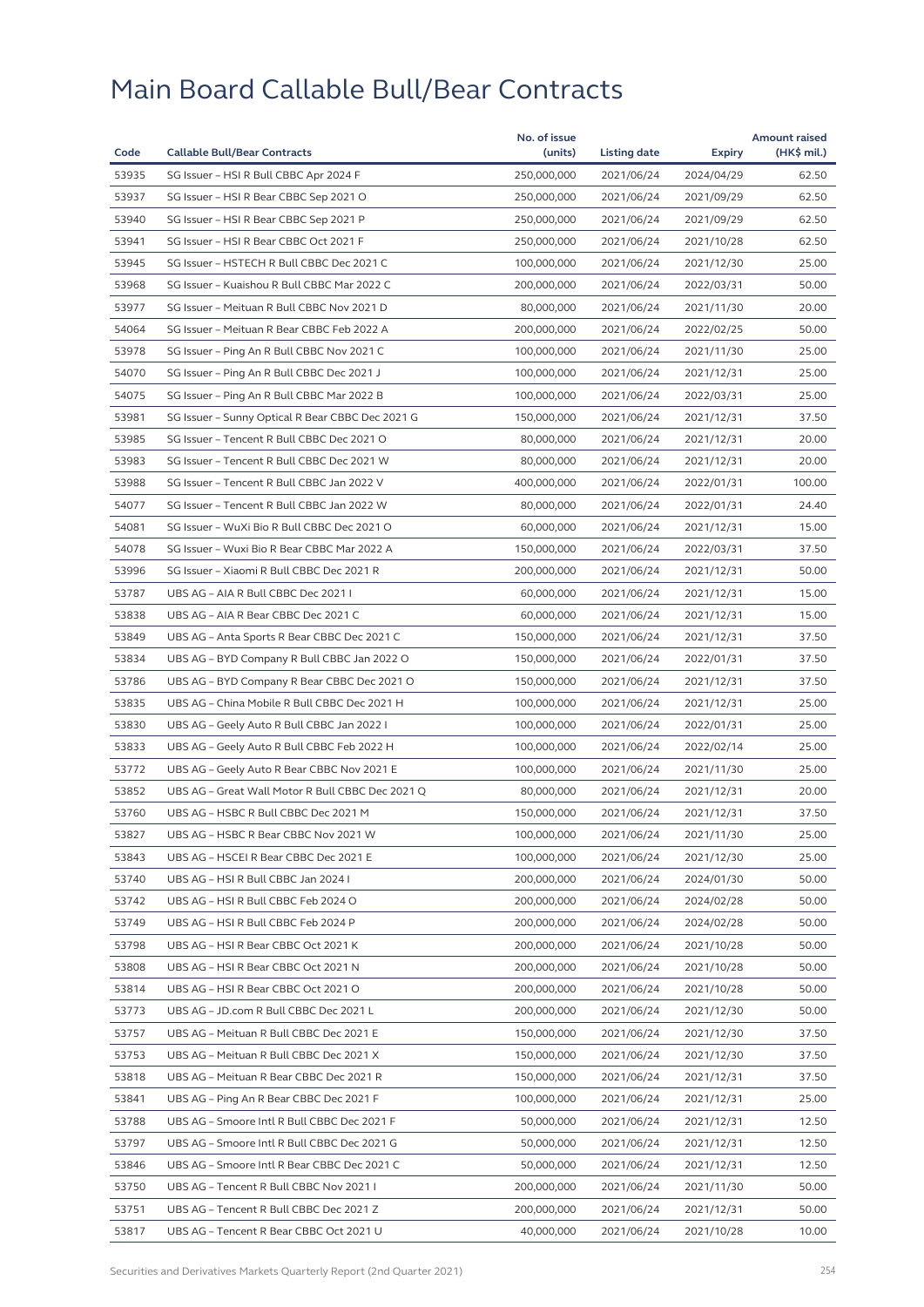|       |                                                              | No. of issue |              |               | <b>Amount raised</b> |
|-------|--------------------------------------------------------------|--------------|--------------|---------------|----------------------|
| Code  | <b>Callable Bull/Bear Contracts</b>                          | (units)      | Listing date | <b>Expiry</b> | (HK\$ mil.)          |
| 53842 | UBS AG - WuXi Bio R Bull CBBC Nov 2021 B                     | 60,000,000   | 2021/06/24   | 2021/11/30    | 15.00                |
| 53825 | UBS AG - Xiaomi R Bear CBBC Nov 2021 S                       | 100,000,000  | 2021/06/24   | 2021/11/30    | 25.00                |
| 54108 | Bank Vontobel - AIA R Bull CBBC Dec 2021 G                   | 80,000,000   | 2021/06/24   | 2021/12/30    | 20.00                |
| 54110 | Bank Vontobel - AIA R Bull CBBC Dec 2021 H                   | 80,000,000   | 2021/06/24   | 2021/12/17    | 20.00                |
| 54111 | Bank Vontobel - Geely Auto R Bull CBBC Jan 2022 D            | 60,000,000   | 2021/06/24   | 2022/01/28    | 15.00                |
| 54096 | Bank Vontobel - Geely Auto R Bear CBBC Dec 2021 B            | 100,000,000  | 2021/06/24   | 2021/12/30    | 25.00                |
| 54099 | Bank Vontobel - Greatwall Motor R Bull CBBC Jan 2022 A       | 60,000,000   | 2021/06/24   | 2022/01/28    | 15.00                |
| 54091 | Bank Vontobel - HSBC R Bear CBBC Dec 2021 A                  | 40,000,000   | 2021/06/24   | 2021/12/30    | 10.00                |
| 54084 | Bank Vontobel - HSI R Bull CBBC Jan 2024 L                   | 100,000,000  | 2021/06/24   | 2024/01/30    | 25.00                |
| 54086 | Bank Vontobel - HSI R Bull CBBC Feb 2024 C                   | 100,000,000  | 2021/06/24   | 2024/02/28    | 25.00                |
| 54102 | Bank Vontobel - HSI R Bear CBBC Sep 2021 P                   | 100,000,000  | 2021/06/24   | 2021/09/29    | 25.00                |
| 54103 | Bank Vontobel - HSI R Bear CBBC Sep 2021 V                   | 100,000,000  | 2021/06/24   | 2021/09/29    | 25.00                |
| 54100 | Bank Vontobel - Weimob R Bull CBBC Feb 2022 A                | 40,000,000   | 2021/06/24   | 2022/02/25    | 10.00                |
| 54164 | BOCI Asia Ltd. - AIA R Bull CBBC Sep 2021 E                  | 60,000,000   | 2021/06/25   | 2021/09/30    | 15.00                |
| 54147 | BOCI Asia Ltd. - HSI R Bull CBBC Dec 2023 T                  | 150,000,000  | 2021/06/25   | 2023/12/28    | 37.50                |
| 54148 | BOCI Asia Ltd. - HSI R Bull CBBC Dec 2023 X                  | 150,000,000  | 2021/06/25   | 2023/12/28    | 37.50                |
| 54149 | BOCI Asia Ltd. - Tencent R Bull CBBC Sep 2021 R              | 120,000,000  | 2021/06/25   | 2021/09/30    | 30.00                |
| 54152 | BOCI Asia Ltd. - Tencent R Bull CBBC Sep 2021 S              | 120,000,000  | 2021/06/25   | 2021/09/30    | 30.00                |
| 54165 | BNP Paribas Issuance B.V. - HSI R Bull CBBC Aug 2024 F       | 240,000,000  | 2021/06/25   | 2024/08/29    | 60.00                |
| 54146 | BNP Paribas Issuance B.V. - HSI R Bull CBBC Aug 2024 V       | 250,000,000  | 2021/06/25   | 2024/08/29    | 62.50                |
| 54169 | BNP Paribas Issuance B.V. - HSI R Bear CBBC Oct 2021 S       | 250,000,000  | 2021/06/25   | 2021/10/28    | 62.50                |
| 54170 | BNP Paribas Issuance B.V. - HSI R Bear CBBC Oct 2021 T       | 240,000,000  | 2021/06/25   | 2021/10/28    | 60.00                |
| 54174 | BNP Paribas Issuance B.V. - Tencent R Bear CBBC Nov 2022 A   | 250,000,000  | 2021/06/25   | 2022/11/29    | 62.50                |
| 54172 | BNP Paribas Issuance B.V. – Tencent R Bear CBBC Dec 2022 A   | 250,000,000  | 2021/06/25   | 2022/12/29    | 62.50                |
| 54332 | Credit Suisse AG - Alibaba Group R Bull CBBC Feb 2022 A      | 100,000,000  | 2021/06/25   | 2022/02/25    | 25.00                |
| 54346 | Credit Suisse AG - BYD Company R Bull CBBC Dec 2021 F        | 100,000,000  | 2021/06/25   | 2021/12/30    | 25.00                |
| 54317 | Credit Suisse AG - BYD Company R Bear CBBC Dec 2021 E        | 100,000,000  | 2021/06/25   | 2021/12/30    | 25.00                |
| 54335 | Credit Suisse AG - CNOOC R Bull CBBC Dec 2021 M              | 80,000,000   | 2021/06/25   | 2021/12/30    | 20.00                |
| 54345 | Credit Suisse AG - HSI R Bull CBBC Mar 2024 K                | 200,000,000  | 2021/06/25   | 2024/03/27    | 50.00                |
| 54350 | Credit Suisse AG - HSI R Bear CBBC Sep 2021 V                | 200,000,000  | 2021/06/25   | 2021/09/29    | 50.00                |
| 54351 | Credit Suisse AG - HSI R Bear CBBC Oct 2021 Y                | 200,000,000  | 2021/06/25   | 2021/10/28    | 50.00                |
| 54307 | Credit Suisse AG - Kuaishou R Bull CBBC Feb 2022 G           | 100,000,000  | 2021/06/25   | 2022/02/25    | 25.00                |
| 54308 | Credit Suisse AG - Kuaishou R Bull CBBC Feb 2022 H           | 100,000,000  | 2021/06/25   | 2022/02/25    | 25.00                |
| 54315 | Credit Suisse AG - Kuaishou R Bear CBBC Feb 2022 B           | 100,000,000  | 2021/06/25   | 2022/02/25    | 25.00                |
| 54334 | Credit Suisse AG - SMIC R Bull CBBC Feb 2022 B               | 50,000,000   | 2021/06/25   | 2022/02/25    | 12.50                |
| 54294 | Credit Suisse AG - Tencent R Bull CBBC Oct 2021 J            | 50,000,000   | 2021/06/25   | 2021/10/28    | 12.50                |
| 54296 | Credit Suisse AG - Tencent R Bull CBBC Dec 2021 C            | 100,000,000  | 2021/06/25   | 2021/12/30    | 25.00                |
| 54299 | Credit Suisse AG - Tencent R Bull CBBC Feb 2022 A            | 100,000,000  | 2021/06/25   | 2022/02/25    | 25.00                |
| 54301 | Credit Suisse AG - Tencent R Bull CBBC Feb 2022 B            | 100,000,000  | 2021/06/25   | 2022/02/25    | 25.00                |
| 54302 | Credit Suisse AG - Tencent R Bear CBBC Dec 2021 K            | 100,000,000  | 2021/06/25   | 2021/12/30    | 25.00                |
| 54329 | Credit Suisse AG - WuXi Bio R Bull CBBC Dec 2021 K           | 50,000,000   | 2021/06/25   | 2021/12/30    | 12.50                |
| 54330 | Credit Suisse AG - WuXi Bio R Bull CBBC Feb 2022 A           | 50,000,000   | 2021/06/25   | 2022/02/25    | 12.50                |
| 54322 | Credit Suisse AG - Xiaomi R Bull CBBC Dec 2021 K             | 100,000,000  | 2021/06/25   | 2021/12/30    | 25.00                |
| 54306 | Credit Suisse AG - Xinyi Solar R Bull CBBC Apr 2022 F        | 40,000,000   | 2021/06/25   | 2022/04/28    | 10.00                |
| 54175 | Guotai Junan - HSI R Bear CBBC Sep 2021 J                    | 200,000,000  | 2021/06/25   | 2021/09/29    | 50.00                |
| 54560 | Goldman Sachs SP (Asia) - China Life R Bull CBBC Apr 2022 A  | 80,000,000   | 2021/06/25   | 2022/04/22    | 20.00                |
| 54536 | Goldman Sachs SP (Asia) - HKEX R Bull CBBC Nov 2021 G        | 80,000,000   | 2021/06/25   | 2021/11/25    | 20.00                |
| 54548 | Goldman Sachs SP (Asia) - HKEX R Bear CBBC Mar 2022 H        | 80,000,000   | 2021/06/25   | 2022/03/17    | 20.00                |
| 54561 | Goldman Sachs SP (Asia) - Smoore Intl R Bull CBBC Mar 2022 A | 60,000,000   | 2021/06/25   | 2022/03/17    | 15.00                |
|       |                                                              |              |              |               |                      |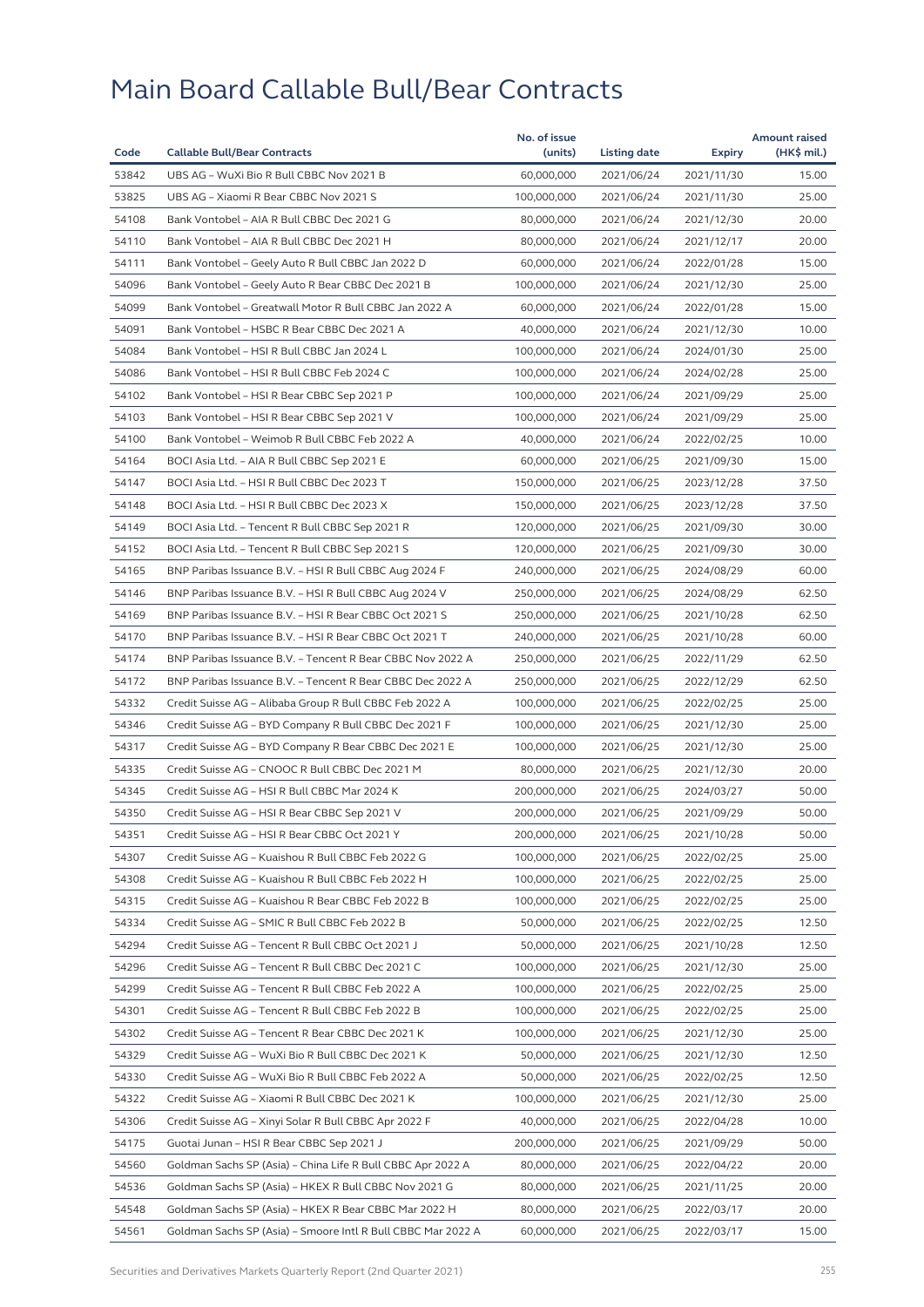|       |                                                              | No. of issue |              |            | <b>Amount raised</b> |
|-------|--------------------------------------------------------------|--------------|--------------|------------|----------------------|
| Code  | <b>Callable Bull/Bear Contracts</b>                          | (units)      | Listing date | Expiry     | (HK\$ mil.)          |
| 54517 | Goldman Sachs SP (Asia) - Tencent R Bull CBBC Sep 2021 R     | 100,000,000  | 2021/06/25   | 2021/09/27 | 25.00                |
| 54535 | Goldman Sachs SP (Asia) - Tencent R Bull CBBC Sep 2021 S     | 100,000,000  | 2021/06/25   | 2021/09/27 | 25.00                |
| 54551 | Goldman Sachs SP (Asia) - Tencent R Bear CBBC Mar 2022 T     | 100,000,000  | 2021/06/25   | 2022/03/17 | 25.00                |
| 54285 | HK Bank - HKEX R Bear CBBC Dec 2021 U                        | 60,000,000   | 2021/06/25   | 2021/12/16 | 15.00                |
| 54274 | HK Bank - HSI R Bear CBBC Jan 2022 P                         | 150,000,000  | 2021/06/25   | 2022/01/28 | 37.50                |
| 54275 | HK Bank - HSI R Bear CBBC Jan 2022 Q                         | 125,000,000  | 2021/06/25   | 2022/01/28 | 31.25                |
| 54288 | HK Bank - Meituan R Bull CBBC Dec 2021 Q                     | 100,000,000  | 2021/06/25   | 2021/12/16 | 25.00                |
| 54292 | HK Bank - Tencent R Bear CBBC Dec 2021 S                     | 80,000,000   | 2021/06/25   | 2021/12/23 | 20.00                |
| 54374 | Haitong Int'l Sec - HKEX R Bear CBBC Jan 2022 B              | 100,000,000  | 2021/06/25   | 2022/01/31 | 25.00                |
| 54365 | Haitong Int'l Sec - HSI R Bull CBBC Aug 2024 U               | 200,000,000  | 2021/06/25   | 2024/08/29 | 50.00                |
| 54367 | Haitong Int'l Sec - HSI R Bull CBBC Sep 2024 D               | 200,000,000  | 2021/06/25   | 2024/09/27 | 50.00                |
| 54362 | Haitong Int'l Sec - HSI R Bear CBBC Sep 2021 G               | 200,000,000  | 2021/06/25   | 2021/09/29 | 50.00                |
| 54364 | Haitong Int'l Sec - HSI R Bear CBBC Oct 2021 Y               | 200,000,000  | 2021/06/25   | 2021/10/28 | 50.00                |
| 54388 | Haitong Int'l Sec - HSI R Bear CBBC Oct 2021 Z               | 200,000,000  | 2021/06/25   | 2021/10/28 | 50.00                |
| 54387 | Haitong Int'l Sec - Kuaishou R Bull CBBC Jan 2022 C          | 80,000,000   | 2021/06/25   | 2022/01/31 | 20.00                |
| 54373 | Haitong Int'l Sec – Meituan R Bear CBBC Jan 2022 B           | 100,000,000  | 2021/06/25   | 2022/01/31 | 25.00                |
| 54371 | Haitong Int'l Sec - Tencent R Bear CBBC Dec 2021 Q           | 100,000,000  | 2021/06/25   | 2021/12/31 | 25.00                |
| 54372 | Haitong Int'l Sec – Tencent R Bear CBBC Dec 2021 R           | 100,000,000  | 2021/06/25   | 2021/12/31 | 25.00                |
| 54352 | J P Morgan SP BV - Kuaishou R Bull CBBC Mar 2022 A           | 200,000,000  | 2021/06/25   | 2022/03/11 | 50.00                |
| 54270 | Morgan Stanley Asia Products – Alibaba R Bull CBBC Nov 2021E | 40,000,000   | 2021/06/25   | 2021/11/01 | 10.64                |
| 54266 | Morgan Stanley Asia Products - Meituan R Bull CBBC Nov 2021B | 68,000,000   | 2021/06/25   | 2021/11/01 | 17.00                |
| 54263 | Morgan Stanley Asia Products - Meituan R Bear CBBC Dec 2021M | 40,000,000   | 2021/06/25   | 2021/12/01 | 10.00                |
| 54248 | Morgan Stanley Asia Products – Tencent R Bull CBBC Jan 2022E | 40,000,000   | 2021/06/25   | 2022/01/03 | 10.00                |
| 54271 | Morgan Stanley Asia Products - Tencent R Bull CBBC Jan 2022F | 68,000,000   | 2021/06/25   | 2022/01/31 | 17.00                |
| 54247 | Morgan Stanley Asia Products - Tencent R Bear CBBC Nov 2021R | 40,000,000   | 2021/06/25   | 2021/11/01 | 10.00                |
| 54255 | Morgan Stanley Asia Products - Xiaomi R Bull CBBC Jan 2022 B | 40,000,000   | 2021/06/25   | 2022/01/31 | 12.64                |
| 54254 | Morgan Stanley Asia Products - Xiaomi R Bear CBBC Dec 2021 C | 40,000,000   | 2021/06/25   | 2021/12/01 | 10.00                |
| 54410 | SG Issuer - Alibaba Group R Bull CBBC Jan 2022 X             | 300,000,000  | 2021/06/25   | 2022/01/31 | 75.00                |
| 54411 | SG Issuer - Alibaba Group R Bull CBBC Jan 2022 Y             | 300,000,000  | 2021/06/25   | 2022/01/31 | 75.00                |
| 54415 | SG Issuer - Alibaba Group R Bull CBBC Feb 2022 J             | 300,000,000  | 2021/06/25   | 2022/02/28 | 75.00                |
| 54457 | SG Issuer - Alibaba Group R Bear CBBC Jan 2022 A             | 300,000,000  | 2021/06/25   | 2022/01/31 | 75.00                |
| 54416 | SG Issuer - BYD Company R Bull CBBC Dec 2021 Y               | 150,000,000  | 2021/06/25   | 2021/12/31 | 37.50                |
| 54426 | SG Issuer - CNOOC R Bull CBBC Nov 2021 O                     | 60,000,000   | 2021/06/25   | 2021/11/30 | 15.00                |
| 54429 | SG Issuer - Galaxy Ent R Bull CBBC Dec 2021 L                | 100,000,000  | 2021/06/25   | 2021/12/31 | 25.00                |
| 54430 | SG Issuer - HKEX R Bull CBBC Dec 2021 S                      | 200,000,000  | 2021/06/25   | 2021/12/31 | 50.00                |
| 54401 | SG Issuer - HSI R Bull CBBC Mar 2024 V                       | 250,000,000  | 2021/06/25   | 2024/03/27 | 62.50                |
| 54402 | SG Issuer - HSI R Bull CBBC Apr 2024 B                       | 250,000,000  | 2021/06/25   | 2024/04/29 | 62.50                |
| 54408 | SG Issuer – HSI R Bull CBBC Apr 2024 Q                       | 250,000,000  | 2021/06/25   | 2024/04/29 | 62.50                |
| 54409 | SG Issuer - HSI R Bull CBBC Apr 2024 V                       | 250,000,000  | 2021/06/25   | 2024/04/29 | 62.50                |
| 54395 | SG Issuer - HSI R Bear CBBC Oct 2021 C                       | 250,000,000  | 2021/06/25   | 2021/10/28 | 62.50                |
| 54407 | SG Issuer - HSI R Bear CBBC Nov 2021 C                       | 250,000,000  | 2021/06/25   | 2021/11/29 | 62.50                |
| 54403 | SG Issuer - HSI R Bear CBBC Nov 2021 J                       | 250,000,000  | 2021/06/25   | 2021/11/29 | 62.50                |
| 54419 | SG Issuer - Kuaishou R Bull CBBC Feb 2022 G                  | 200,000,000  | 2021/06/25   | 2022/02/28 | 50.00                |
| 54433 | SG Issuer - Kuaishou R Bear CBBC Jan 2022 A                  | 200,000,000  | 2021/06/25   | 2022/01/28 | 50.00                |
| 54422 | SG Issuer - Meituan R Bull CBBC Nov 2021 U                   | 200,000,000  | 2021/06/25   | 2021/11/30 | 50.00                |
| 54423 | SG Issuer - Meituan R Bull CBBC Dec 2021 S                   | 80,000,000   | 2021/06/25   | 2021/12/31 | 20.00                |
| 54459 | SG Issuer - Meituan R Bear CBBC Dec 2021 E                   | 200,000,000  | 2021/06/25   | 2021/12/30 | 50.00                |
| 54434 | SG Issuer - Ping An R Bull CBBC Dec 2021 K                   | 100,000,000  | 2021/06/25   | 2021/12/31 | 25.00                |
| 54436 | SG Issuer – Ping An R Bull CBBC Feb 2022 D                   | 100,000,000  | 2021/06/25   | 2022/02/28 | 25.00                |
|       |                                                              |              |              |            |                      |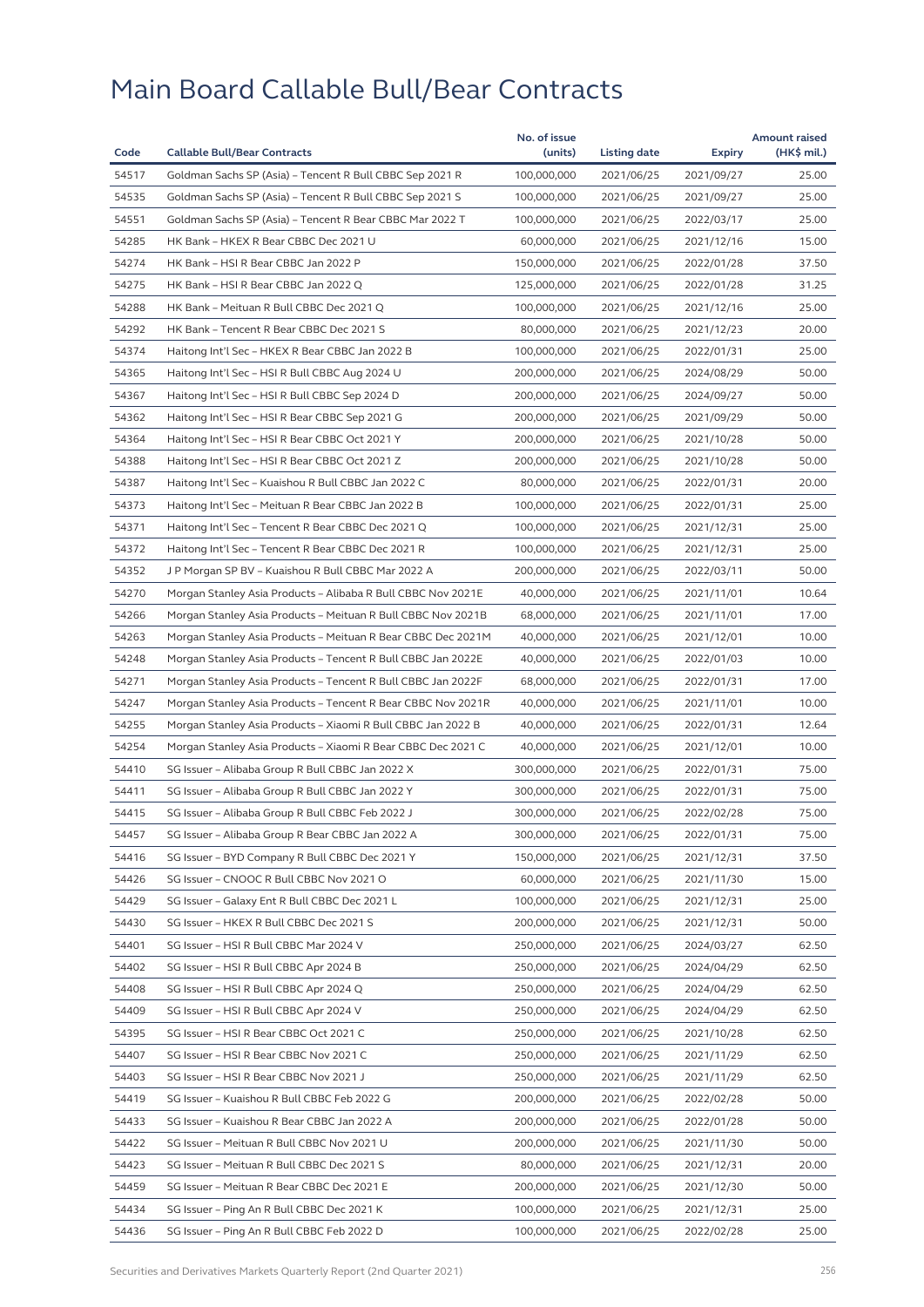| 54437<br>150,000,000<br>2021/06/25<br>2022/02/28<br>37.50<br>SG Issuer - Sunny Optical R Bull CBBC Feb 2022 D<br>54424<br>SG Issuer - Tencent R Bull CBBC Nov 2021 L<br>80,000,000<br>2021/06/25<br>2021/11/30<br>20.00<br>54463<br>SG Issuer - Tencent R Bull CBBC Nov 2021 M<br>80,000,000<br>2021/06/25<br>2021/11/30<br>20.00<br>54425<br>SG Issuer - Tencent R Bull CBBC Dec 2021 X<br>400,000,000<br>100.00<br>2021/06/25<br>2021/12/31<br>54439<br>SG Issuer - Tencent R Bull CBBC Jan 2022 X<br>80,000,000<br>2021/06/25<br>2022/01/31<br>20.00<br>54473<br>100.00<br>SG Issuer - Tencent R Bull CBBC Jan 2022 Y<br>400,000,000<br>2021/06/25<br>2022/01/31<br>54476<br>SG Issuer - Tencent R Bull CBBC Feb 2022 R<br>400,000,000<br>2021/06/25<br>2022/02/28<br>100.00<br>54438<br>SG Issuer - Tencent R Bear CBBC Nov 2021 Y<br>400,000,000<br>2021/06/25<br>2021/11/30<br>100.00<br>54471<br>SG Issuer - Tencent R Bear CBBC Dec 2021 I<br>400,000,000<br>100.00<br>2021/06/25<br>2021/12/31<br>54442<br>SG Issuer - WuXi Bio R Bull CBBC Dec 2021 P<br>60,000,000<br>2021/06/25<br>2021/12/31<br>15.00<br>54450<br>SG Issuer - Xiaomi R Bull CBBC Dec 2021 P<br>200,000,000<br>2021/06/25<br>50.00<br>2021/12/31<br>54480<br>50.00<br>SG Issuer - Xiaomi R Bear CBBC Dec 2021 P<br>200,000,000<br>2021/06/25<br>2021/12/31<br>54188<br>UBS AG - Alibaba Group R Bull CBBC Dec 2021 X<br>80,000,000<br>2021/12/31<br>20.00<br>2021/06/25<br>54190<br>UBS AG - BYD Company R Bull CBBC Jan 2022 P<br>150,000,000<br>2021/06/25<br>2022/01/31<br>37.50<br>54244<br>UBS AG - China Mobile R Bull CBBC Dec 2021 I<br>100,000,000<br>25.00<br>2021/06/25<br>2021/12/31<br>54216<br>UBS AG - CNOOC R Bull CBBC Nov 2021 Q<br>60,000,000<br>2021/06/25<br>2021/11/30<br>15.00<br>54191<br>25.00<br>UBS AG - Geely Auto R Bull CBBC Dec 2021 H<br>100,000,000<br>2021/06/25<br>2021/12/30<br>54234<br>UBS AG - HKEX R Bull CBBC Dec 2021 F<br>200,000,000<br>2021/06/25<br>50.00<br>2021/12/30<br>54176<br>UBS AG - HSI R Bull CBBC Jan 2024 J<br>200,000,000<br>2021/06/25<br>2024/01/30<br>50.00<br>54240<br>UBS AG - HSI R Bull CBBC Apr 2024 C<br>200,000,000<br>2021/06/25<br>2024/04/29<br>50.00<br>54222<br>UBS AG - HSI R Bull CBBC Apr 2024 V<br>200,000,000<br>2021/06/25<br>2024/04/29<br>50.00<br>54236<br>UBS AG - HSI R Bear CBBC Oct 2021 Q<br>200,000,000<br>2021/06/25<br>2021/10/28<br>50.00<br>54238<br>UBS AG - HSI R Bear CBBC Oct 2021 R<br>200,000,000<br>2021/06/25<br>2021/10/28<br>50.00<br>54182<br>UBS AG - Meituan R Bull CBBC Nov 2021 V<br>37.50<br>150,000,000<br>2021/06/25<br>2021/11/30<br>54183<br>UBS AG - Meituan R Bull CBBC Dec 2021 F<br>150,000,000<br>2021/06/25<br>2021/12/31<br>37.50<br>54220<br>UBS AG - SMIC R Bull CBBC Dec 2021 E<br>100,000,000<br>2021/06/25<br>2021/12/31<br>25.00<br>54180<br>UBS AG - Tencent R Bull CBBC Oct 2021 I<br>40,000,000<br>2021/06/25<br>2021/10/28<br>10.00<br>54181<br>UBS AG - Tencent R Bull CBBC Nov 2021 J<br>200,000,000<br>2021/06/25<br>2021/11/30<br>50.00<br>54214<br>UBS AG - Tencent R Bear CBBC Dec 2021 N<br>200,000,000<br>2021/06/25<br>50.00<br>2021/12/30<br>25.00<br>54189<br>UBS AG - Xiaomi R Bull CBBC Dec 2021 X<br>100,000,000<br>2021/06/25<br>2021/12/31<br>54510<br>Bank Vontobel - CNOOC R Bull CBBC Dec 2021 E<br>60,000,000<br>2021/06/25<br>2021/12/30<br>15.00<br>54484<br>Bank Vontobel - HSI R Bull CBBC Feb 2024 E<br>100,000,000<br>2021/06/25<br>2024/02/28<br>25.00<br>54511<br>100,000,000<br>25.00<br>Bank Vontobel - HSI R Bear CBBC Sep 2021 X<br>2021/06/25<br>2021/09/29<br>54512<br>Bank Vontobel - HSI R Bear CBBC Oct 2021 A<br>100,000,000<br>2021/06/25<br>2021/10/28<br>25.00<br>54493<br>Bank Vontobel - Tencent R Bear CBBC Dec 2021 D<br>100,000,000<br>2021/06/25<br>25.00<br>2021/12/17<br>54507<br>Bank Vontobel - Xiaomi R Bear CBBC Dec 2021 F<br>100,000,000<br>2021/06/25<br>2021/12/17<br>25.00<br>54590<br>BOCI Asia Ltd. - China Life R Bull CBBC Dec 2021 A<br>40,000,000<br>2021/06/28<br>2021/12/31<br>10.00<br>54584<br>150,000,000<br>2021/06/28<br>37.50<br>BOCI Asia Ltd. – HSI R Bull CBBC Dec 2023 O<br>2023/12/28<br>54587<br>150,000,000<br>2021/06/28<br>2023/12/28<br>37.50<br>BOCI Asia Ltd. – HSI R Bull CBBC Dec 2023 Y<br>54589<br>BOCI Asia Ltd. - HSI R Bear CBBC Sep 2021 Z<br>150,000,000<br>2021/06/28<br>2021/09/29<br>37.50<br>54591<br>BOCI Asia Ltd. - Meituan R Bull CBBC Sep 2021 T<br>40,000,000<br>2021/06/28<br>2021/09/30<br>10.00<br>54571<br>BNP Paribas Issuance B.V. - HSI R Bull CBBC Aug 2024 G<br>250,000,000<br>2021/06/28<br>2024/08/29<br>62.50<br>54573<br>BNP Paribas Issuance B.V. - HSI R Bull CBBC Aug 2024 H<br>250,000,000<br>2021/06/28<br>2024/08/29<br>62.50<br>54575<br>BNP Paribas Issuance B.V. - HSI R Bull CBBC Aug 2024 I<br>250,000,000<br>62.50<br>2021/06/28<br>2024/08/29<br>54579<br>BNP Paribas Issuance B.V. - HSI R Bull CBBC Sep 2024 H<br>250,000,000<br>2021/06/28<br>2024/09/27<br>62.50<br>54580<br>BNP Paribas Issuance B.V. - HSI R Bear CBBC Sep 2021 J<br>240,000,000<br>2021/06/28<br>60.00<br>2021/09/29<br>54569<br>BNP Paribas Issuance B.V. - HSI R Bear CBBC Oct 2021 C<br>240,000,000<br>2021/06/28<br>2021/10/28<br>60.00<br>54564<br>BNP Paribas Issuance B.V. - HSI R Bear CBBC Oct 2021 U<br>250,000,000<br>2021/06/28<br>2021/10/28<br>62.50<br>54568<br>250,000,000<br>62.50<br>BNP Paribas Issuance B.V. – HSI R Bear CBBC Oct 2021 V<br>2021/06/28<br>2021/10/28 |      |                                     | No. of issue |              |               | <b>Amount raised</b> |
|-----------------------------------------------------------------------------------------------------------------------------------------------------------------------------------------------------------------------------------------------------------------------------------------------------------------------------------------------------------------------------------------------------------------------------------------------------------------------------------------------------------------------------------------------------------------------------------------------------------------------------------------------------------------------------------------------------------------------------------------------------------------------------------------------------------------------------------------------------------------------------------------------------------------------------------------------------------------------------------------------------------------------------------------------------------------------------------------------------------------------------------------------------------------------------------------------------------------------------------------------------------------------------------------------------------------------------------------------------------------------------------------------------------------------------------------------------------------------------------------------------------------------------------------------------------------------------------------------------------------------------------------------------------------------------------------------------------------------------------------------------------------------------------------------------------------------------------------------------------------------------------------------------------------------------------------------------------------------------------------------------------------------------------------------------------------------------------------------------------------------------------------------------------------------------------------------------------------------------------------------------------------------------------------------------------------------------------------------------------------------------------------------------------------------------------------------------------------------------------------------------------------------------------------------------------------------------------------------------------------------------------------------------------------------------------------------------------------------------------------------------------------------------------------------------------------------------------------------------------------------------------------------------------------------------------------------------------------------------------------------------------------------------------------------------------------------------------------------------------------------------------------------------------------------------------------------------------------------------------------------------------------------------------------------------------------------------------------------------------------------------------------------------------------------------------------------------------------------------------------------------------------------------------------------------------------------------------------------------------------------------------------------------------------------------------------------------------------------------------------------------------------------------------------------------------------------------------------------------------------------------------------------------------------------------------------------------------------------------------------------------------------------------------------------------------------------------------------------------------------------------------------------------------------------------------------------------------------------------------------------------------------------------------------------------------------------------------------------------------------------------------------------------------------------------------------------------------------------------------------------------------------------------------------------------------------------------------------------------------------------------------------------------------------------------------------------------------------------------------------------------------------------------------------------------------------------------------------------------------------------------------------------------------------------------------------------------------------------------------------------------------------------------------------------------------------------------------------------------------------------------------------------------------------------------------------------------------------------------------------------------------------------------------------------------------------------------------------------------------------------------------------------------------------------------------------------------------------------------------------------------------------|------|-------------------------------------|--------------|--------------|---------------|----------------------|
|                                                                                                                                                                                                                                                                                                                                                                                                                                                                                                                                                                                                                                                                                                                                                                                                                                                                                                                                                                                                                                                                                                                                                                                                                                                                                                                                                                                                                                                                                                                                                                                                                                                                                                                                                                                                                                                                                                                                                                                                                                                                                                                                                                                                                                                                                                                                                                                                                                                                                                                                                                                                                                                                                                                                                                                                                                                                                                                                                                                                                                                                                                                                                                                                                                                                                                                                                                                                                                                                                                                                                                                                                                                                                                                                                                                                                                                                                                                                                                                                                                                                                                                                                                                                                                                                                                                                                                                                                                                                                                                                                                                                                                                                                                                                                                                                                                                                                                                                                                                                                                                                                                                                                                                                                                                                                                                                                                                                                                                                                                                 | Code | <b>Callable Bull/Bear Contracts</b> | (units)      | Listing date | <b>Expiry</b> | (HK\$ mil.)          |
|                                                                                                                                                                                                                                                                                                                                                                                                                                                                                                                                                                                                                                                                                                                                                                                                                                                                                                                                                                                                                                                                                                                                                                                                                                                                                                                                                                                                                                                                                                                                                                                                                                                                                                                                                                                                                                                                                                                                                                                                                                                                                                                                                                                                                                                                                                                                                                                                                                                                                                                                                                                                                                                                                                                                                                                                                                                                                                                                                                                                                                                                                                                                                                                                                                                                                                                                                                                                                                                                                                                                                                                                                                                                                                                                                                                                                                                                                                                                                                                                                                                                                                                                                                                                                                                                                                                                                                                                                                                                                                                                                                                                                                                                                                                                                                                                                                                                                                                                                                                                                                                                                                                                                                                                                                                                                                                                                                                                                                                                                                                 |      |                                     |              |              |               |                      |
|                                                                                                                                                                                                                                                                                                                                                                                                                                                                                                                                                                                                                                                                                                                                                                                                                                                                                                                                                                                                                                                                                                                                                                                                                                                                                                                                                                                                                                                                                                                                                                                                                                                                                                                                                                                                                                                                                                                                                                                                                                                                                                                                                                                                                                                                                                                                                                                                                                                                                                                                                                                                                                                                                                                                                                                                                                                                                                                                                                                                                                                                                                                                                                                                                                                                                                                                                                                                                                                                                                                                                                                                                                                                                                                                                                                                                                                                                                                                                                                                                                                                                                                                                                                                                                                                                                                                                                                                                                                                                                                                                                                                                                                                                                                                                                                                                                                                                                                                                                                                                                                                                                                                                                                                                                                                                                                                                                                                                                                                                                                 |      |                                     |              |              |               |                      |
|                                                                                                                                                                                                                                                                                                                                                                                                                                                                                                                                                                                                                                                                                                                                                                                                                                                                                                                                                                                                                                                                                                                                                                                                                                                                                                                                                                                                                                                                                                                                                                                                                                                                                                                                                                                                                                                                                                                                                                                                                                                                                                                                                                                                                                                                                                                                                                                                                                                                                                                                                                                                                                                                                                                                                                                                                                                                                                                                                                                                                                                                                                                                                                                                                                                                                                                                                                                                                                                                                                                                                                                                                                                                                                                                                                                                                                                                                                                                                                                                                                                                                                                                                                                                                                                                                                                                                                                                                                                                                                                                                                                                                                                                                                                                                                                                                                                                                                                                                                                                                                                                                                                                                                                                                                                                                                                                                                                                                                                                                                                 |      |                                     |              |              |               |                      |
|                                                                                                                                                                                                                                                                                                                                                                                                                                                                                                                                                                                                                                                                                                                                                                                                                                                                                                                                                                                                                                                                                                                                                                                                                                                                                                                                                                                                                                                                                                                                                                                                                                                                                                                                                                                                                                                                                                                                                                                                                                                                                                                                                                                                                                                                                                                                                                                                                                                                                                                                                                                                                                                                                                                                                                                                                                                                                                                                                                                                                                                                                                                                                                                                                                                                                                                                                                                                                                                                                                                                                                                                                                                                                                                                                                                                                                                                                                                                                                                                                                                                                                                                                                                                                                                                                                                                                                                                                                                                                                                                                                                                                                                                                                                                                                                                                                                                                                                                                                                                                                                                                                                                                                                                                                                                                                                                                                                                                                                                                                                 |      |                                     |              |              |               |                      |
|                                                                                                                                                                                                                                                                                                                                                                                                                                                                                                                                                                                                                                                                                                                                                                                                                                                                                                                                                                                                                                                                                                                                                                                                                                                                                                                                                                                                                                                                                                                                                                                                                                                                                                                                                                                                                                                                                                                                                                                                                                                                                                                                                                                                                                                                                                                                                                                                                                                                                                                                                                                                                                                                                                                                                                                                                                                                                                                                                                                                                                                                                                                                                                                                                                                                                                                                                                                                                                                                                                                                                                                                                                                                                                                                                                                                                                                                                                                                                                                                                                                                                                                                                                                                                                                                                                                                                                                                                                                                                                                                                                                                                                                                                                                                                                                                                                                                                                                                                                                                                                                                                                                                                                                                                                                                                                                                                                                                                                                                                                                 |      |                                     |              |              |               |                      |
|                                                                                                                                                                                                                                                                                                                                                                                                                                                                                                                                                                                                                                                                                                                                                                                                                                                                                                                                                                                                                                                                                                                                                                                                                                                                                                                                                                                                                                                                                                                                                                                                                                                                                                                                                                                                                                                                                                                                                                                                                                                                                                                                                                                                                                                                                                                                                                                                                                                                                                                                                                                                                                                                                                                                                                                                                                                                                                                                                                                                                                                                                                                                                                                                                                                                                                                                                                                                                                                                                                                                                                                                                                                                                                                                                                                                                                                                                                                                                                                                                                                                                                                                                                                                                                                                                                                                                                                                                                                                                                                                                                                                                                                                                                                                                                                                                                                                                                                                                                                                                                                                                                                                                                                                                                                                                                                                                                                                                                                                                                                 |      |                                     |              |              |               |                      |
|                                                                                                                                                                                                                                                                                                                                                                                                                                                                                                                                                                                                                                                                                                                                                                                                                                                                                                                                                                                                                                                                                                                                                                                                                                                                                                                                                                                                                                                                                                                                                                                                                                                                                                                                                                                                                                                                                                                                                                                                                                                                                                                                                                                                                                                                                                                                                                                                                                                                                                                                                                                                                                                                                                                                                                                                                                                                                                                                                                                                                                                                                                                                                                                                                                                                                                                                                                                                                                                                                                                                                                                                                                                                                                                                                                                                                                                                                                                                                                                                                                                                                                                                                                                                                                                                                                                                                                                                                                                                                                                                                                                                                                                                                                                                                                                                                                                                                                                                                                                                                                                                                                                                                                                                                                                                                                                                                                                                                                                                                                                 |      |                                     |              |              |               |                      |
|                                                                                                                                                                                                                                                                                                                                                                                                                                                                                                                                                                                                                                                                                                                                                                                                                                                                                                                                                                                                                                                                                                                                                                                                                                                                                                                                                                                                                                                                                                                                                                                                                                                                                                                                                                                                                                                                                                                                                                                                                                                                                                                                                                                                                                                                                                                                                                                                                                                                                                                                                                                                                                                                                                                                                                                                                                                                                                                                                                                                                                                                                                                                                                                                                                                                                                                                                                                                                                                                                                                                                                                                                                                                                                                                                                                                                                                                                                                                                                                                                                                                                                                                                                                                                                                                                                                                                                                                                                                                                                                                                                                                                                                                                                                                                                                                                                                                                                                                                                                                                                                                                                                                                                                                                                                                                                                                                                                                                                                                                                                 |      |                                     |              |              |               |                      |
|                                                                                                                                                                                                                                                                                                                                                                                                                                                                                                                                                                                                                                                                                                                                                                                                                                                                                                                                                                                                                                                                                                                                                                                                                                                                                                                                                                                                                                                                                                                                                                                                                                                                                                                                                                                                                                                                                                                                                                                                                                                                                                                                                                                                                                                                                                                                                                                                                                                                                                                                                                                                                                                                                                                                                                                                                                                                                                                                                                                                                                                                                                                                                                                                                                                                                                                                                                                                                                                                                                                                                                                                                                                                                                                                                                                                                                                                                                                                                                                                                                                                                                                                                                                                                                                                                                                                                                                                                                                                                                                                                                                                                                                                                                                                                                                                                                                                                                                                                                                                                                                                                                                                                                                                                                                                                                                                                                                                                                                                                                                 |      |                                     |              |              |               |                      |
|                                                                                                                                                                                                                                                                                                                                                                                                                                                                                                                                                                                                                                                                                                                                                                                                                                                                                                                                                                                                                                                                                                                                                                                                                                                                                                                                                                                                                                                                                                                                                                                                                                                                                                                                                                                                                                                                                                                                                                                                                                                                                                                                                                                                                                                                                                                                                                                                                                                                                                                                                                                                                                                                                                                                                                                                                                                                                                                                                                                                                                                                                                                                                                                                                                                                                                                                                                                                                                                                                                                                                                                                                                                                                                                                                                                                                                                                                                                                                                                                                                                                                                                                                                                                                                                                                                                                                                                                                                                                                                                                                                                                                                                                                                                                                                                                                                                                                                                                                                                                                                                                                                                                                                                                                                                                                                                                                                                                                                                                                                                 |      |                                     |              |              |               |                      |
|                                                                                                                                                                                                                                                                                                                                                                                                                                                                                                                                                                                                                                                                                                                                                                                                                                                                                                                                                                                                                                                                                                                                                                                                                                                                                                                                                                                                                                                                                                                                                                                                                                                                                                                                                                                                                                                                                                                                                                                                                                                                                                                                                                                                                                                                                                                                                                                                                                                                                                                                                                                                                                                                                                                                                                                                                                                                                                                                                                                                                                                                                                                                                                                                                                                                                                                                                                                                                                                                                                                                                                                                                                                                                                                                                                                                                                                                                                                                                                                                                                                                                                                                                                                                                                                                                                                                                                                                                                                                                                                                                                                                                                                                                                                                                                                                                                                                                                                                                                                                                                                                                                                                                                                                                                                                                                                                                                                                                                                                                                                 |      |                                     |              |              |               |                      |
|                                                                                                                                                                                                                                                                                                                                                                                                                                                                                                                                                                                                                                                                                                                                                                                                                                                                                                                                                                                                                                                                                                                                                                                                                                                                                                                                                                                                                                                                                                                                                                                                                                                                                                                                                                                                                                                                                                                                                                                                                                                                                                                                                                                                                                                                                                                                                                                                                                                                                                                                                                                                                                                                                                                                                                                                                                                                                                                                                                                                                                                                                                                                                                                                                                                                                                                                                                                                                                                                                                                                                                                                                                                                                                                                                                                                                                                                                                                                                                                                                                                                                                                                                                                                                                                                                                                                                                                                                                                                                                                                                                                                                                                                                                                                                                                                                                                                                                                                                                                                                                                                                                                                                                                                                                                                                                                                                                                                                                                                                                                 |      |                                     |              |              |               |                      |
|                                                                                                                                                                                                                                                                                                                                                                                                                                                                                                                                                                                                                                                                                                                                                                                                                                                                                                                                                                                                                                                                                                                                                                                                                                                                                                                                                                                                                                                                                                                                                                                                                                                                                                                                                                                                                                                                                                                                                                                                                                                                                                                                                                                                                                                                                                                                                                                                                                                                                                                                                                                                                                                                                                                                                                                                                                                                                                                                                                                                                                                                                                                                                                                                                                                                                                                                                                                                                                                                                                                                                                                                                                                                                                                                                                                                                                                                                                                                                                                                                                                                                                                                                                                                                                                                                                                                                                                                                                                                                                                                                                                                                                                                                                                                                                                                                                                                                                                                                                                                                                                                                                                                                                                                                                                                                                                                                                                                                                                                                                                 |      |                                     |              |              |               |                      |
|                                                                                                                                                                                                                                                                                                                                                                                                                                                                                                                                                                                                                                                                                                                                                                                                                                                                                                                                                                                                                                                                                                                                                                                                                                                                                                                                                                                                                                                                                                                                                                                                                                                                                                                                                                                                                                                                                                                                                                                                                                                                                                                                                                                                                                                                                                                                                                                                                                                                                                                                                                                                                                                                                                                                                                                                                                                                                                                                                                                                                                                                                                                                                                                                                                                                                                                                                                                                                                                                                                                                                                                                                                                                                                                                                                                                                                                                                                                                                                                                                                                                                                                                                                                                                                                                                                                                                                                                                                                                                                                                                                                                                                                                                                                                                                                                                                                                                                                                                                                                                                                                                                                                                                                                                                                                                                                                                                                                                                                                                                                 |      |                                     |              |              |               |                      |
|                                                                                                                                                                                                                                                                                                                                                                                                                                                                                                                                                                                                                                                                                                                                                                                                                                                                                                                                                                                                                                                                                                                                                                                                                                                                                                                                                                                                                                                                                                                                                                                                                                                                                                                                                                                                                                                                                                                                                                                                                                                                                                                                                                                                                                                                                                                                                                                                                                                                                                                                                                                                                                                                                                                                                                                                                                                                                                                                                                                                                                                                                                                                                                                                                                                                                                                                                                                                                                                                                                                                                                                                                                                                                                                                                                                                                                                                                                                                                                                                                                                                                                                                                                                                                                                                                                                                                                                                                                                                                                                                                                                                                                                                                                                                                                                                                                                                                                                                                                                                                                                                                                                                                                                                                                                                                                                                                                                                                                                                                                                 |      |                                     |              |              |               |                      |
|                                                                                                                                                                                                                                                                                                                                                                                                                                                                                                                                                                                                                                                                                                                                                                                                                                                                                                                                                                                                                                                                                                                                                                                                                                                                                                                                                                                                                                                                                                                                                                                                                                                                                                                                                                                                                                                                                                                                                                                                                                                                                                                                                                                                                                                                                                                                                                                                                                                                                                                                                                                                                                                                                                                                                                                                                                                                                                                                                                                                                                                                                                                                                                                                                                                                                                                                                                                                                                                                                                                                                                                                                                                                                                                                                                                                                                                                                                                                                                                                                                                                                                                                                                                                                                                                                                                                                                                                                                                                                                                                                                                                                                                                                                                                                                                                                                                                                                                                                                                                                                                                                                                                                                                                                                                                                                                                                                                                                                                                                                                 |      |                                     |              |              |               |                      |
|                                                                                                                                                                                                                                                                                                                                                                                                                                                                                                                                                                                                                                                                                                                                                                                                                                                                                                                                                                                                                                                                                                                                                                                                                                                                                                                                                                                                                                                                                                                                                                                                                                                                                                                                                                                                                                                                                                                                                                                                                                                                                                                                                                                                                                                                                                                                                                                                                                                                                                                                                                                                                                                                                                                                                                                                                                                                                                                                                                                                                                                                                                                                                                                                                                                                                                                                                                                                                                                                                                                                                                                                                                                                                                                                                                                                                                                                                                                                                                                                                                                                                                                                                                                                                                                                                                                                                                                                                                                                                                                                                                                                                                                                                                                                                                                                                                                                                                                                                                                                                                                                                                                                                                                                                                                                                                                                                                                                                                                                                                                 |      |                                     |              |              |               |                      |
|                                                                                                                                                                                                                                                                                                                                                                                                                                                                                                                                                                                                                                                                                                                                                                                                                                                                                                                                                                                                                                                                                                                                                                                                                                                                                                                                                                                                                                                                                                                                                                                                                                                                                                                                                                                                                                                                                                                                                                                                                                                                                                                                                                                                                                                                                                                                                                                                                                                                                                                                                                                                                                                                                                                                                                                                                                                                                                                                                                                                                                                                                                                                                                                                                                                                                                                                                                                                                                                                                                                                                                                                                                                                                                                                                                                                                                                                                                                                                                                                                                                                                                                                                                                                                                                                                                                                                                                                                                                                                                                                                                                                                                                                                                                                                                                                                                                                                                                                                                                                                                                                                                                                                                                                                                                                                                                                                                                                                                                                                                                 |      |                                     |              |              |               |                      |
|                                                                                                                                                                                                                                                                                                                                                                                                                                                                                                                                                                                                                                                                                                                                                                                                                                                                                                                                                                                                                                                                                                                                                                                                                                                                                                                                                                                                                                                                                                                                                                                                                                                                                                                                                                                                                                                                                                                                                                                                                                                                                                                                                                                                                                                                                                                                                                                                                                                                                                                                                                                                                                                                                                                                                                                                                                                                                                                                                                                                                                                                                                                                                                                                                                                                                                                                                                                                                                                                                                                                                                                                                                                                                                                                                                                                                                                                                                                                                                                                                                                                                                                                                                                                                                                                                                                                                                                                                                                                                                                                                                                                                                                                                                                                                                                                                                                                                                                                                                                                                                                                                                                                                                                                                                                                                                                                                                                                                                                                                                                 |      |                                     |              |              |               |                      |
|                                                                                                                                                                                                                                                                                                                                                                                                                                                                                                                                                                                                                                                                                                                                                                                                                                                                                                                                                                                                                                                                                                                                                                                                                                                                                                                                                                                                                                                                                                                                                                                                                                                                                                                                                                                                                                                                                                                                                                                                                                                                                                                                                                                                                                                                                                                                                                                                                                                                                                                                                                                                                                                                                                                                                                                                                                                                                                                                                                                                                                                                                                                                                                                                                                                                                                                                                                                                                                                                                                                                                                                                                                                                                                                                                                                                                                                                                                                                                                                                                                                                                                                                                                                                                                                                                                                                                                                                                                                                                                                                                                                                                                                                                                                                                                                                                                                                                                                                                                                                                                                                                                                                                                                                                                                                                                                                                                                                                                                                                                                 |      |                                     |              |              |               |                      |
|                                                                                                                                                                                                                                                                                                                                                                                                                                                                                                                                                                                                                                                                                                                                                                                                                                                                                                                                                                                                                                                                                                                                                                                                                                                                                                                                                                                                                                                                                                                                                                                                                                                                                                                                                                                                                                                                                                                                                                                                                                                                                                                                                                                                                                                                                                                                                                                                                                                                                                                                                                                                                                                                                                                                                                                                                                                                                                                                                                                                                                                                                                                                                                                                                                                                                                                                                                                                                                                                                                                                                                                                                                                                                                                                                                                                                                                                                                                                                                                                                                                                                                                                                                                                                                                                                                                                                                                                                                                                                                                                                                                                                                                                                                                                                                                                                                                                                                                                                                                                                                                                                                                                                                                                                                                                                                                                                                                                                                                                                                                 |      |                                     |              |              |               |                      |
|                                                                                                                                                                                                                                                                                                                                                                                                                                                                                                                                                                                                                                                                                                                                                                                                                                                                                                                                                                                                                                                                                                                                                                                                                                                                                                                                                                                                                                                                                                                                                                                                                                                                                                                                                                                                                                                                                                                                                                                                                                                                                                                                                                                                                                                                                                                                                                                                                                                                                                                                                                                                                                                                                                                                                                                                                                                                                                                                                                                                                                                                                                                                                                                                                                                                                                                                                                                                                                                                                                                                                                                                                                                                                                                                                                                                                                                                                                                                                                                                                                                                                                                                                                                                                                                                                                                                                                                                                                                                                                                                                                                                                                                                                                                                                                                                                                                                                                                                                                                                                                                                                                                                                                                                                                                                                                                                                                                                                                                                                                                 |      |                                     |              |              |               |                      |
|                                                                                                                                                                                                                                                                                                                                                                                                                                                                                                                                                                                                                                                                                                                                                                                                                                                                                                                                                                                                                                                                                                                                                                                                                                                                                                                                                                                                                                                                                                                                                                                                                                                                                                                                                                                                                                                                                                                                                                                                                                                                                                                                                                                                                                                                                                                                                                                                                                                                                                                                                                                                                                                                                                                                                                                                                                                                                                                                                                                                                                                                                                                                                                                                                                                                                                                                                                                                                                                                                                                                                                                                                                                                                                                                                                                                                                                                                                                                                                                                                                                                                                                                                                                                                                                                                                                                                                                                                                                                                                                                                                                                                                                                                                                                                                                                                                                                                                                                                                                                                                                                                                                                                                                                                                                                                                                                                                                                                                                                                                                 |      |                                     |              |              |               |                      |
|                                                                                                                                                                                                                                                                                                                                                                                                                                                                                                                                                                                                                                                                                                                                                                                                                                                                                                                                                                                                                                                                                                                                                                                                                                                                                                                                                                                                                                                                                                                                                                                                                                                                                                                                                                                                                                                                                                                                                                                                                                                                                                                                                                                                                                                                                                                                                                                                                                                                                                                                                                                                                                                                                                                                                                                                                                                                                                                                                                                                                                                                                                                                                                                                                                                                                                                                                                                                                                                                                                                                                                                                                                                                                                                                                                                                                                                                                                                                                                                                                                                                                                                                                                                                                                                                                                                                                                                                                                                                                                                                                                                                                                                                                                                                                                                                                                                                                                                                                                                                                                                                                                                                                                                                                                                                                                                                                                                                                                                                                                                 |      |                                     |              |              |               |                      |
|                                                                                                                                                                                                                                                                                                                                                                                                                                                                                                                                                                                                                                                                                                                                                                                                                                                                                                                                                                                                                                                                                                                                                                                                                                                                                                                                                                                                                                                                                                                                                                                                                                                                                                                                                                                                                                                                                                                                                                                                                                                                                                                                                                                                                                                                                                                                                                                                                                                                                                                                                                                                                                                                                                                                                                                                                                                                                                                                                                                                                                                                                                                                                                                                                                                                                                                                                                                                                                                                                                                                                                                                                                                                                                                                                                                                                                                                                                                                                                                                                                                                                                                                                                                                                                                                                                                                                                                                                                                                                                                                                                                                                                                                                                                                                                                                                                                                                                                                                                                                                                                                                                                                                                                                                                                                                                                                                                                                                                                                                                                 |      |                                     |              |              |               |                      |
|                                                                                                                                                                                                                                                                                                                                                                                                                                                                                                                                                                                                                                                                                                                                                                                                                                                                                                                                                                                                                                                                                                                                                                                                                                                                                                                                                                                                                                                                                                                                                                                                                                                                                                                                                                                                                                                                                                                                                                                                                                                                                                                                                                                                                                                                                                                                                                                                                                                                                                                                                                                                                                                                                                                                                                                                                                                                                                                                                                                                                                                                                                                                                                                                                                                                                                                                                                                                                                                                                                                                                                                                                                                                                                                                                                                                                                                                                                                                                                                                                                                                                                                                                                                                                                                                                                                                                                                                                                                                                                                                                                                                                                                                                                                                                                                                                                                                                                                                                                                                                                                                                                                                                                                                                                                                                                                                                                                                                                                                                                                 |      |                                     |              |              |               |                      |
|                                                                                                                                                                                                                                                                                                                                                                                                                                                                                                                                                                                                                                                                                                                                                                                                                                                                                                                                                                                                                                                                                                                                                                                                                                                                                                                                                                                                                                                                                                                                                                                                                                                                                                                                                                                                                                                                                                                                                                                                                                                                                                                                                                                                                                                                                                                                                                                                                                                                                                                                                                                                                                                                                                                                                                                                                                                                                                                                                                                                                                                                                                                                                                                                                                                                                                                                                                                                                                                                                                                                                                                                                                                                                                                                                                                                                                                                                                                                                                                                                                                                                                                                                                                                                                                                                                                                                                                                                                                                                                                                                                                                                                                                                                                                                                                                                                                                                                                                                                                                                                                                                                                                                                                                                                                                                                                                                                                                                                                                                                                 |      |                                     |              |              |               |                      |
|                                                                                                                                                                                                                                                                                                                                                                                                                                                                                                                                                                                                                                                                                                                                                                                                                                                                                                                                                                                                                                                                                                                                                                                                                                                                                                                                                                                                                                                                                                                                                                                                                                                                                                                                                                                                                                                                                                                                                                                                                                                                                                                                                                                                                                                                                                                                                                                                                                                                                                                                                                                                                                                                                                                                                                                                                                                                                                                                                                                                                                                                                                                                                                                                                                                                                                                                                                                                                                                                                                                                                                                                                                                                                                                                                                                                                                                                                                                                                                                                                                                                                                                                                                                                                                                                                                                                                                                                                                                                                                                                                                                                                                                                                                                                                                                                                                                                                                                                                                                                                                                                                                                                                                                                                                                                                                                                                                                                                                                                                                                 |      |                                     |              |              |               |                      |
|                                                                                                                                                                                                                                                                                                                                                                                                                                                                                                                                                                                                                                                                                                                                                                                                                                                                                                                                                                                                                                                                                                                                                                                                                                                                                                                                                                                                                                                                                                                                                                                                                                                                                                                                                                                                                                                                                                                                                                                                                                                                                                                                                                                                                                                                                                                                                                                                                                                                                                                                                                                                                                                                                                                                                                                                                                                                                                                                                                                                                                                                                                                                                                                                                                                                                                                                                                                                                                                                                                                                                                                                                                                                                                                                                                                                                                                                                                                                                                                                                                                                                                                                                                                                                                                                                                                                                                                                                                                                                                                                                                                                                                                                                                                                                                                                                                                                                                                                                                                                                                                                                                                                                                                                                                                                                                                                                                                                                                                                                                                 |      |                                     |              |              |               |                      |
|                                                                                                                                                                                                                                                                                                                                                                                                                                                                                                                                                                                                                                                                                                                                                                                                                                                                                                                                                                                                                                                                                                                                                                                                                                                                                                                                                                                                                                                                                                                                                                                                                                                                                                                                                                                                                                                                                                                                                                                                                                                                                                                                                                                                                                                                                                                                                                                                                                                                                                                                                                                                                                                                                                                                                                                                                                                                                                                                                                                                                                                                                                                                                                                                                                                                                                                                                                                                                                                                                                                                                                                                                                                                                                                                                                                                                                                                                                                                                                                                                                                                                                                                                                                                                                                                                                                                                                                                                                                                                                                                                                                                                                                                                                                                                                                                                                                                                                                                                                                                                                                                                                                                                                                                                                                                                                                                                                                                                                                                                                                 |      |                                     |              |              |               |                      |
|                                                                                                                                                                                                                                                                                                                                                                                                                                                                                                                                                                                                                                                                                                                                                                                                                                                                                                                                                                                                                                                                                                                                                                                                                                                                                                                                                                                                                                                                                                                                                                                                                                                                                                                                                                                                                                                                                                                                                                                                                                                                                                                                                                                                                                                                                                                                                                                                                                                                                                                                                                                                                                                                                                                                                                                                                                                                                                                                                                                                                                                                                                                                                                                                                                                                                                                                                                                                                                                                                                                                                                                                                                                                                                                                                                                                                                                                                                                                                                                                                                                                                                                                                                                                                                                                                                                                                                                                                                                                                                                                                                                                                                                                                                                                                                                                                                                                                                                                                                                                                                                                                                                                                                                                                                                                                                                                                                                                                                                                                                                 |      |                                     |              |              |               |                      |
|                                                                                                                                                                                                                                                                                                                                                                                                                                                                                                                                                                                                                                                                                                                                                                                                                                                                                                                                                                                                                                                                                                                                                                                                                                                                                                                                                                                                                                                                                                                                                                                                                                                                                                                                                                                                                                                                                                                                                                                                                                                                                                                                                                                                                                                                                                                                                                                                                                                                                                                                                                                                                                                                                                                                                                                                                                                                                                                                                                                                                                                                                                                                                                                                                                                                                                                                                                                                                                                                                                                                                                                                                                                                                                                                                                                                                                                                                                                                                                                                                                                                                                                                                                                                                                                                                                                                                                                                                                                                                                                                                                                                                                                                                                                                                                                                                                                                                                                                                                                                                                                                                                                                                                                                                                                                                                                                                                                                                                                                                                                 |      |                                     |              |              |               |                      |
|                                                                                                                                                                                                                                                                                                                                                                                                                                                                                                                                                                                                                                                                                                                                                                                                                                                                                                                                                                                                                                                                                                                                                                                                                                                                                                                                                                                                                                                                                                                                                                                                                                                                                                                                                                                                                                                                                                                                                                                                                                                                                                                                                                                                                                                                                                                                                                                                                                                                                                                                                                                                                                                                                                                                                                                                                                                                                                                                                                                                                                                                                                                                                                                                                                                                                                                                                                                                                                                                                                                                                                                                                                                                                                                                                                                                                                                                                                                                                                                                                                                                                                                                                                                                                                                                                                                                                                                                                                                                                                                                                                                                                                                                                                                                                                                                                                                                                                                                                                                                                                                                                                                                                                                                                                                                                                                                                                                                                                                                                                                 |      |                                     |              |              |               |                      |
|                                                                                                                                                                                                                                                                                                                                                                                                                                                                                                                                                                                                                                                                                                                                                                                                                                                                                                                                                                                                                                                                                                                                                                                                                                                                                                                                                                                                                                                                                                                                                                                                                                                                                                                                                                                                                                                                                                                                                                                                                                                                                                                                                                                                                                                                                                                                                                                                                                                                                                                                                                                                                                                                                                                                                                                                                                                                                                                                                                                                                                                                                                                                                                                                                                                                                                                                                                                                                                                                                                                                                                                                                                                                                                                                                                                                                                                                                                                                                                                                                                                                                                                                                                                                                                                                                                                                                                                                                                                                                                                                                                                                                                                                                                                                                                                                                                                                                                                                                                                                                                                                                                                                                                                                                                                                                                                                                                                                                                                                                                                 |      |                                     |              |              |               |                      |
|                                                                                                                                                                                                                                                                                                                                                                                                                                                                                                                                                                                                                                                                                                                                                                                                                                                                                                                                                                                                                                                                                                                                                                                                                                                                                                                                                                                                                                                                                                                                                                                                                                                                                                                                                                                                                                                                                                                                                                                                                                                                                                                                                                                                                                                                                                                                                                                                                                                                                                                                                                                                                                                                                                                                                                                                                                                                                                                                                                                                                                                                                                                                                                                                                                                                                                                                                                                                                                                                                                                                                                                                                                                                                                                                                                                                                                                                                                                                                                                                                                                                                                                                                                                                                                                                                                                                                                                                                                                                                                                                                                                                                                                                                                                                                                                                                                                                                                                                                                                                                                                                                                                                                                                                                                                                                                                                                                                                                                                                                                                 |      |                                     |              |              |               |                      |
|                                                                                                                                                                                                                                                                                                                                                                                                                                                                                                                                                                                                                                                                                                                                                                                                                                                                                                                                                                                                                                                                                                                                                                                                                                                                                                                                                                                                                                                                                                                                                                                                                                                                                                                                                                                                                                                                                                                                                                                                                                                                                                                                                                                                                                                                                                                                                                                                                                                                                                                                                                                                                                                                                                                                                                                                                                                                                                                                                                                                                                                                                                                                                                                                                                                                                                                                                                                                                                                                                                                                                                                                                                                                                                                                                                                                                                                                                                                                                                                                                                                                                                                                                                                                                                                                                                                                                                                                                                                                                                                                                                                                                                                                                                                                                                                                                                                                                                                                                                                                                                                                                                                                                                                                                                                                                                                                                                                                                                                                                                                 |      |                                     |              |              |               |                      |
|                                                                                                                                                                                                                                                                                                                                                                                                                                                                                                                                                                                                                                                                                                                                                                                                                                                                                                                                                                                                                                                                                                                                                                                                                                                                                                                                                                                                                                                                                                                                                                                                                                                                                                                                                                                                                                                                                                                                                                                                                                                                                                                                                                                                                                                                                                                                                                                                                                                                                                                                                                                                                                                                                                                                                                                                                                                                                                                                                                                                                                                                                                                                                                                                                                                                                                                                                                                                                                                                                                                                                                                                                                                                                                                                                                                                                                                                                                                                                                                                                                                                                                                                                                                                                                                                                                                                                                                                                                                                                                                                                                                                                                                                                                                                                                                                                                                                                                                                                                                                                                                                                                                                                                                                                                                                                                                                                                                                                                                                                                                 |      |                                     |              |              |               |                      |
|                                                                                                                                                                                                                                                                                                                                                                                                                                                                                                                                                                                                                                                                                                                                                                                                                                                                                                                                                                                                                                                                                                                                                                                                                                                                                                                                                                                                                                                                                                                                                                                                                                                                                                                                                                                                                                                                                                                                                                                                                                                                                                                                                                                                                                                                                                                                                                                                                                                                                                                                                                                                                                                                                                                                                                                                                                                                                                                                                                                                                                                                                                                                                                                                                                                                                                                                                                                                                                                                                                                                                                                                                                                                                                                                                                                                                                                                                                                                                                                                                                                                                                                                                                                                                                                                                                                                                                                                                                                                                                                                                                                                                                                                                                                                                                                                                                                                                                                                                                                                                                                                                                                                                                                                                                                                                                                                                                                                                                                                                                                 |      |                                     |              |              |               |                      |
|                                                                                                                                                                                                                                                                                                                                                                                                                                                                                                                                                                                                                                                                                                                                                                                                                                                                                                                                                                                                                                                                                                                                                                                                                                                                                                                                                                                                                                                                                                                                                                                                                                                                                                                                                                                                                                                                                                                                                                                                                                                                                                                                                                                                                                                                                                                                                                                                                                                                                                                                                                                                                                                                                                                                                                                                                                                                                                                                                                                                                                                                                                                                                                                                                                                                                                                                                                                                                                                                                                                                                                                                                                                                                                                                                                                                                                                                                                                                                                                                                                                                                                                                                                                                                                                                                                                                                                                                                                                                                                                                                                                                                                                                                                                                                                                                                                                                                                                                                                                                                                                                                                                                                                                                                                                                                                                                                                                                                                                                                                                 |      |                                     |              |              |               |                      |
|                                                                                                                                                                                                                                                                                                                                                                                                                                                                                                                                                                                                                                                                                                                                                                                                                                                                                                                                                                                                                                                                                                                                                                                                                                                                                                                                                                                                                                                                                                                                                                                                                                                                                                                                                                                                                                                                                                                                                                                                                                                                                                                                                                                                                                                                                                                                                                                                                                                                                                                                                                                                                                                                                                                                                                                                                                                                                                                                                                                                                                                                                                                                                                                                                                                                                                                                                                                                                                                                                                                                                                                                                                                                                                                                                                                                                                                                                                                                                                                                                                                                                                                                                                                                                                                                                                                                                                                                                                                                                                                                                                                                                                                                                                                                                                                                                                                                                                                                                                                                                                                                                                                                                                                                                                                                                                                                                                                                                                                                                                                 |      |                                     |              |              |               |                      |
|                                                                                                                                                                                                                                                                                                                                                                                                                                                                                                                                                                                                                                                                                                                                                                                                                                                                                                                                                                                                                                                                                                                                                                                                                                                                                                                                                                                                                                                                                                                                                                                                                                                                                                                                                                                                                                                                                                                                                                                                                                                                                                                                                                                                                                                                                                                                                                                                                                                                                                                                                                                                                                                                                                                                                                                                                                                                                                                                                                                                                                                                                                                                                                                                                                                                                                                                                                                                                                                                                                                                                                                                                                                                                                                                                                                                                                                                                                                                                                                                                                                                                                                                                                                                                                                                                                                                                                                                                                                                                                                                                                                                                                                                                                                                                                                                                                                                                                                                                                                                                                                                                                                                                                                                                                                                                                                                                                                                                                                                                                                 |      |                                     |              |              |               |                      |
|                                                                                                                                                                                                                                                                                                                                                                                                                                                                                                                                                                                                                                                                                                                                                                                                                                                                                                                                                                                                                                                                                                                                                                                                                                                                                                                                                                                                                                                                                                                                                                                                                                                                                                                                                                                                                                                                                                                                                                                                                                                                                                                                                                                                                                                                                                                                                                                                                                                                                                                                                                                                                                                                                                                                                                                                                                                                                                                                                                                                                                                                                                                                                                                                                                                                                                                                                                                                                                                                                                                                                                                                                                                                                                                                                                                                                                                                                                                                                                                                                                                                                                                                                                                                                                                                                                                                                                                                                                                                                                                                                                                                                                                                                                                                                                                                                                                                                                                                                                                                                                                                                                                                                                                                                                                                                                                                                                                                                                                                                                                 |      |                                     |              |              |               |                      |
|                                                                                                                                                                                                                                                                                                                                                                                                                                                                                                                                                                                                                                                                                                                                                                                                                                                                                                                                                                                                                                                                                                                                                                                                                                                                                                                                                                                                                                                                                                                                                                                                                                                                                                                                                                                                                                                                                                                                                                                                                                                                                                                                                                                                                                                                                                                                                                                                                                                                                                                                                                                                                                                                                                                                                                                                                                                                                                                                                                                                                                                                                                                                                                                                                                                                                                                                                                                                                                                                                                                                                                                                                                                                                                                                                                                                                                                                                                                                                                                                                                                                                                                                                                                                                                                                                                                                                                                                                                                                                                                                                                                                                                                                                                                                                                                                                                                                                                                                                                                                                                                                                                                                                                                                                                                                                                                                                                                                                                                                                                                 |      |                                     |              |              |               |                      |
|                                                                                                                                                                                                                                                                                                                                                                                                                                                                                                                                                                                                                                                                                                                                                                                                                                                                                                                                                                                                                                                                                                                                                                                                                                                                                                                                                                                                                                                                                                                                                                                                                                                                                                                                                                                                                                                                                                                                                                                                                                                                                                                                                                                                                                                                                                                                                                                                                                                                                                                                                                                                                                                                                                                                                                                                                                                                                                                                                                                                                                                                                                                                                                                                                                                                                                                                                                                                                                                                                                                                                                                                                                                                                                                                                                                                                                                                                                                                                                                                                                                                                                                                                                                                                                                                                                                                                                                                                                                                                                                                                                                                                                                                                                                                                                                                                                                                                                                                                                                                                                                                                                                                                                                                                                                                                                                                                                                                                                                                                                                 |      |                                     |              |              |               |                      |
|                                                                                                                                                                                                                                                                                                                                                                                                                                                                                                                                                                                                                                                                                                                                                                                                                                                                                                                                                                                                                                                                                                                                                                                                                                                                                                                                                                                                                                                                                                                                                                                                                                                                                                                                                                                                                                                                                                                                                                                                                                                                                                                                                                                                                                                                                                                                                                                                                                                                                                                                                                                                                                                                                                                                                                                                                                                                                                                                                                                                                                                                                                                                                                                                                                                                                                                                                                                                                                                                                                                                                                                                                                                                                                                                                                                                                                                                                                                                                                                                                                                                                                                                                                                                                                                                                                                                                                                                                                                                                                                                                                                                                                                                                                                                                                                                                                                                                                                                                                                                                                                                                                                                                                                                                                                                                                                                                                                                                                                                                                                 |      |                                     |              |              |               |                      |
|                                                                                                                                                                                                                                                                                                                                                                                                                                                                                                                                                                                                                                                                                                                                                                                                                                                                                                                                                                                                                                                                                                                                                                                                                                                                                                                                                                                                                                                                                                                                                                                                                                                                                                                                                                                                                                                                                                                                                                                                                                                                                                                                                                                                                                                                                                                                                                                                                                                                                                                                                                                                                                                                                                                                                                                                                                                                                                                                                                                                                                                                                                                                                                                                                                                                                                                                                                                                                                                                                                                                                                                                                                                                                                                                                                                                                                                                                                                                                                                                                                                                                                                                                                                                                                                                                                                                                                                                                                                                                                                                                                                                                                                                                                                                                                                                                                                                                                                                                                                                                                                                                                                                                                                                                                                                                                                                                                                                                                                                                                                 |      |                                     |              |              |               |                      |
|                                                                                                                                                                                                                                                                                                                                                                                                                                                                                                                                                                                                                                                                                                                                                                                                                                                                                                                                                                                                                                                                                                                                                                                                                                                                                                                                                                                                                                                                                                                                                                                                                                                                                                                                                                                                                                                                                                                                                                                                                                                                                                                                                                                                                                                                                                                                                                                                                                                                                                                                                                                                                                                                                                                                                                                                                                                                                                                                                                                                                                                                                                                                                                                                                                                                                                                                                                                                                                                                                                                                                                                                                                                                                                                                                                                                                                                                                                                                                                                                                                                                                                                                                                                                                                                                                                                                                                                                                                                                                                                                                                                                                                                                                                                                                                                                                                                                                                                                                                                                                                                                                                                                                                                                                                                                                                                                                                                                                                                                                                                 |      |                                     |              |              |               |                      |
|                                                                                                                                                                                                                                                                                                                                                                                                                                                                                                                                                                                                                                                                                                                                                                                                                                                                                                                                                                                                                                                                                                                                                                                                                                                                                                                                                                                                                                                                                                                                                                                                                                                                                                                                                                                                                                                                                                                                                                                                                                                                                                                                                                                                                                                                                                                                                                                                                                                                                                                                                                                                                                                                                                                                                                                                                                                                                                                                                                                                                                                                                                                                                                                                                                                                                                                                                                                                                                                                                                                                                                                                                                                                                                                                                                                                                                                                                                                                                                                                                                                                                                                                                                                                                                                                                                                                                                                                                                                                                                                                                                                                                                                                                                                                                                                                                                                                                                                                                                                                                                                                                                                                                                                                                                                                                                                                                                                                                                                                                                                 |      |                                     |              |              |               |                      |
|                                                                                                                                                                                                                                                                                                                                                                                                                                                                                                                                                                                                                                                                                                                                                                                                                                                                                                                                                                                                                                                                                                                                                                                                                                                                                                                                                                                                                                                                                                                                                                                                                                                                                                                                                                                                                                                                                                                                                                                                                                                                                                                                                                                                                                                                                                                                                                                                                                                                                                                                                                                                                                                                                                                                                                                                                                                                                                                                                                                                                                                                                                                                                                                                                                                                                                                                                                                                                                                                                                                                                                                                                                                                                                                                                                                                                                                                                                                                                                                                                                                                                                                                                                                                                                                                                                                                                                                                                                                                                                                                                                                                                                                                                                                                                                                                                                                                                                                                                                                                                                                                                                                                                                                                                                                                                                                                                                                                                                                                                                                 |      |                                     |              |              |               |                      |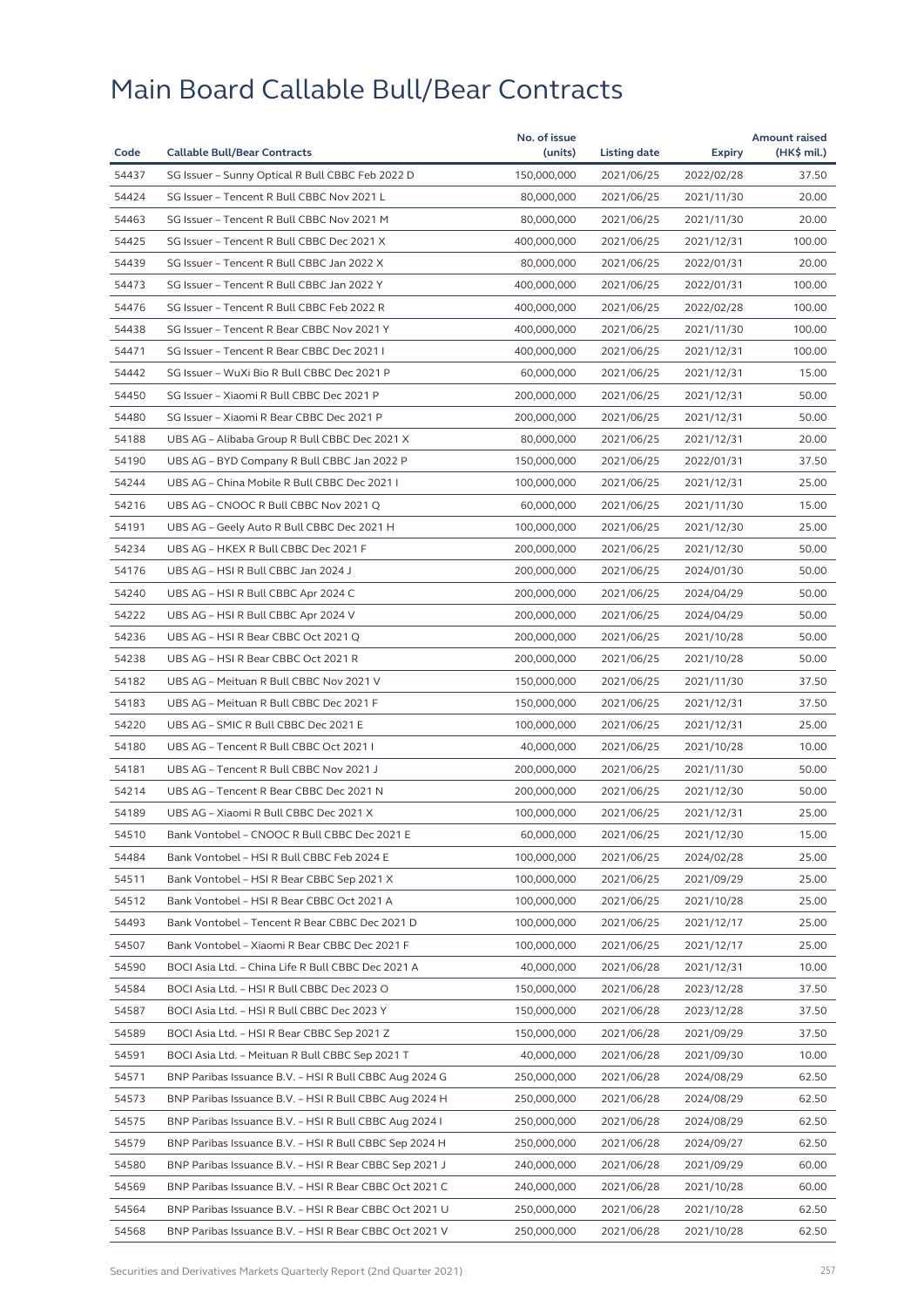|       |                                                              | No. of issue |              |               | <b>Amount raised</b> |
|-------|--------------------------------------------------------------|--------------|--------------|---------------|----------------------|
| Code  | <b>Callable Bull/Bear Contracts</b>                          | (units)      | Listing date | <b>Expiry</b> | (HK\$ mil.)          |
| 54578 | BNP Paribas Issuance B.V. - HSI R Bear CBBC Oct 2021 W       | 250,000,000  | 2021/06/28   | 2021/10/28    | 62.50                |
| 54636 | Credit Suisse AG - AIA R Bull CBBC Dec 2021 D                | 70,000,000   | 2021/06/28   | 2021/12/30    | 17.50                |
| 54641 | Credit Suisse AG - AIA R Bull CBBC Dec 2021 E                | 70,000,000   | 2021/06/28   | 2021/12/30    | 17.50                |
| 54659 | Credit Suisse AG - Alibaba Group R Bull CBBC Feb 2022 B      | 100,000,000  | 2021/06/28   | 2022/02/25    | 25.00                |
| 54619 | Credit Suisse AG - BYD Company R Bull CBBC Feb 2022 P        | 100,000,000  | 2021/06/28   | 2022/02/25    | 25.00                |
| 54627 | Credit Suisse AG - BYD Company R Bull CBBC Feb 2022 Q        | 100.000.000  | 2021/06/28   | 2022/02/25    | 25.00                |
| 54657 | Credit Suisse AG - CM Bank R Bull CBBC Dec 2021 C            | 80,000,000   | 2021/06/28   | 2021/12/30    | 20.00                |
| 54604 | Credit Suisse AG - Geely Auto R Bull CBBC Dec 2021 B         | 100,000,000  | 2021/06/28   | 2021/12/30    | 25.00                |
| 54605 | Credit Suisse AG – Geely Auto R Bull CBBC Jan 2022 H         | 100,000,000  | 2021/06/28   | 2022/01/28    | 25.00                |
| 54609 | Credit Suisse AG - Geely Auto R Bull CBBC Jan 2022 I         | 100,000,000  | 2021/06/28   | 2022/01/28    | 25.00                |
| 54611 | Credit Suisse AG – Geely Auto R Bear CBBC Feb 2022 A         | 100,000,000  | 2021/06/28   | 2022/02/25    | 25.00                |
| 54601 | Credit Suisse AG - Galaxy Ent R Bull CBBC Dec 2021 G         | 80,000,000   | 2021/06/28   | 2021/12/30    | 20.00                |
| 54602 | Credit Suisse AG - Galaxy Ent R Bull CBBC Dec 2021 H         | 80,000,000   | 2021/06/28   | 2021/12/30    | 20.00                |
| 54653 | Credit Suisse AG - Greatwall Motor R Bull CBBC Dec 2021 K    | 60,000,000   | 2021/06/28   | 2021/12/30    | 15.00                |
| 54654 | Credit Suisse AG - Greatwall Motor R Bear CBBC Feb 2022 A    | 60,000,000   | 2021/06/28   | 2022/02/25    | 15.00                |
| 54613 | Credit Suisse AG - HKEX R Bull CBBC Dec 2021 L               | 100,000,000  | 2021/06/28   | 2021/12/30    | 25.00                |
| 54683 | Credit Suisse AG - HSI R Bull CBBC Mar 2024 D                | 200,000,000  | 2021/06/28   | 2024/03/27    | 50.00                |
| 54685 | Credit Suisse AG - HSI R Bull CBBC Mar 2024 N                | 200,000,000  | 2021/06/28   | 2024/03/27    | 50.00                |
| 54686 | Credit Suisse AG - HSI R Bull CBBC Apr 2024 T                | 200,000,000  | 2021/06/28   | 2024/04/29    | 50.00                |
| 54688 | Credit Suisse AG - HSI R Bull CBBC Apr 2024 U                | 200,000,000  | 2021/06/28   | 2024/04/29    | 50.00                |
| 54596 | Credit Suisse AG - HSI R Bear CBBC Sep 2021 D                | 200,000,000  | 2021/06/28   | 2021/09/29    | 50.00                |
| 54672 | Credit Suisse AG - HSI R Bear CBBC Sep 2021 E                | 200,000,000  | 2021/06/28   | 2021/09/29    | 50.00                |
| 54594 | Credit Suisse AG - HSI R Bear CBBC Sep 2021 X                | 200,000,000  | 2021/06/28   | 2021/09/29    | 50.00                |
| 54592 | Credit Suisse AG - HSI R Bear CBBC Oct 2021 Z                | 200,000,000  | 2021/06/28   | 2021/10/28    | 50.00                |
| 54677 | Credit Suisse AG - HSI R Bear CBBC Dec 2021 C                | 200,000,000  | 2021/06/28   | 2021/12/30    | 50.00                |
| 54682 | Credit Suisse AG - HSI R Bear CBBC Dec 2021 D                | 200,000,000  | 2021/06/28   | 2021/12/30    | 50.00                |
| 54691 | Credit Suisse AG - Kuaishou R Bull CBBC Feb 2022 I           | 100,000,000  | 2021/06/28   | 2022/02/25    | 25.00                |
| 54692 | Credit Suisse AG - Kuaishou R Bull CBBC Feb 2022 J           | 100,000,000  | 2021/06/28   | 2022/02/25    | 25.00                |
| 54701 | Credit Suisse AG - Meituan R Bull CBBC Dec 2021 A            | 100,000,000  | 2021/06/28   | 2021/12/30    | 25.00                |
| 54699 | Credit Suisse AG - Meituan R Bull CBBC Dec 2021 Z            | 100,000,000  | 2021/06/28   | 2021/12/30    | 25.00                |
| 54693 | Credit Suisse AG - Ping An R Bull CBBC Dec 2021 P            | 100,000,000  | 2021/06/28   | 2021/12/30    | 25.00                |
| 54618 | Credit Suisse AG - SMIC R Bull CBBC Dec 2021 G               | 50,000,000   | 2021/06/28   | 2021/12/30    | 12.50                |
| 54655 | Credit Suisse AG – Sunny Optical R Bull CBBC Dec 2021 F      | 100,000,000  | 2021/06/28   | 2021/12/30    | 25.00                |
| 54656 | Credit Suisse AG - Sunny Optical R Bear CBBC Feb 2022 B      | 100,000,000  | 2021/06/28   | 2022/02/25    | 25.00                |
| 54690 | Credit Suisse AG - Tencent R Bull CBBC Oct 2021 K            | 50,000,000   | 2021/06/28   | 2021/10/28    | 12.50                |
| 54644 | Credit Suisse AG - WuXi Bio R Bull CBBC Oct 2021 Y           | 50,000,000   | 2021/06/28   | 2021/10/28    | 12.50                |
| 54846 | Guotai Junan - HSI R Bull CBBC Mar 2024 F                    | 200,000,000  | 2021/06/28   | 2024/03/27    | 50.00                |
| 54848 | Guotai Junan – HSI R Bull CBBC Mar 2024 G                    | 200,000,000  | 2021/06/28   | 2024/03/27    | 50.00                |
| 55143 | Goldman Sachs SP (Asia) - BYD Company R Bull CBBC Feb 2022 K | 80,000,000   | 2021/06/28   | 2022/02/25    | 20.00                |
|       |                                                              |              |              |               |                      |
| 55140 | Goldman Sachs SP (Asia) - Geely Auto R Bull CBBC Jan 2022 I  | 80,000,000   | 2021/06/28   | 2022/01/21    | 20.00                |
| 55157 | Goldman Sachs SP (Asia) - Kuaishou R Bull CBBC Feb 2022 D    | 80,000,000   | 2021/06/28   | 2022/02/22    | 20.00                |
| 55142 | Goldman Sachs SP (Asia) - Meituan R Bull CBBC Nov 2021 K     | 100,000,000  | 2021/06/28   | 2021/11/25    | 25.00                |
| 55155 | Goldman Sachs SP (Asia) - Meituan R Bull CBBC Nov 2021 L     | 100,000,000  | 2021/06/28   | 2021/11/25    | 25.00                |
| 55154 | Goldman Sachs SP (Asia) – Sunny Optical R Bull CBBC Feb 22 F | 80,000,000   | 2021/06/28   | 2022/02/25    | 20.00                |
| 55158 | Goldman Sachs SP (Asia) - Xiaomi R Bull CBBC Dec 2021 D      | 100,000,000  | 2021/06/28   | 2021/12/17    | 25.00                |
| 54971 | Haitong Int'l Sec - AIA R Bull CBBC Dec 2021 C               | 50,000,000   | 2021/06/28   | 2021/12/31    | 12.50                |
| 54970 | Haitong Int'l Sec - AIA R Bull CBBC Jan 2022 A               | 50,000,000   | 2021/06/28   | 2022/01/31    | 12.50                |
| 54929 | Haitong Int'l Sec - Alibaba Group R Bull CBBC Dec 2021 E     | 60,000,000   | 2021/06/28   | 2021/12/31    | 15.00                |
| 54930 | Haitong Int'l Sec - Alibaba Group R Bull CBBC Jan 2022 D     | 100,000,000  | 2021/06/28   | 2022/01/31    | 25.00                |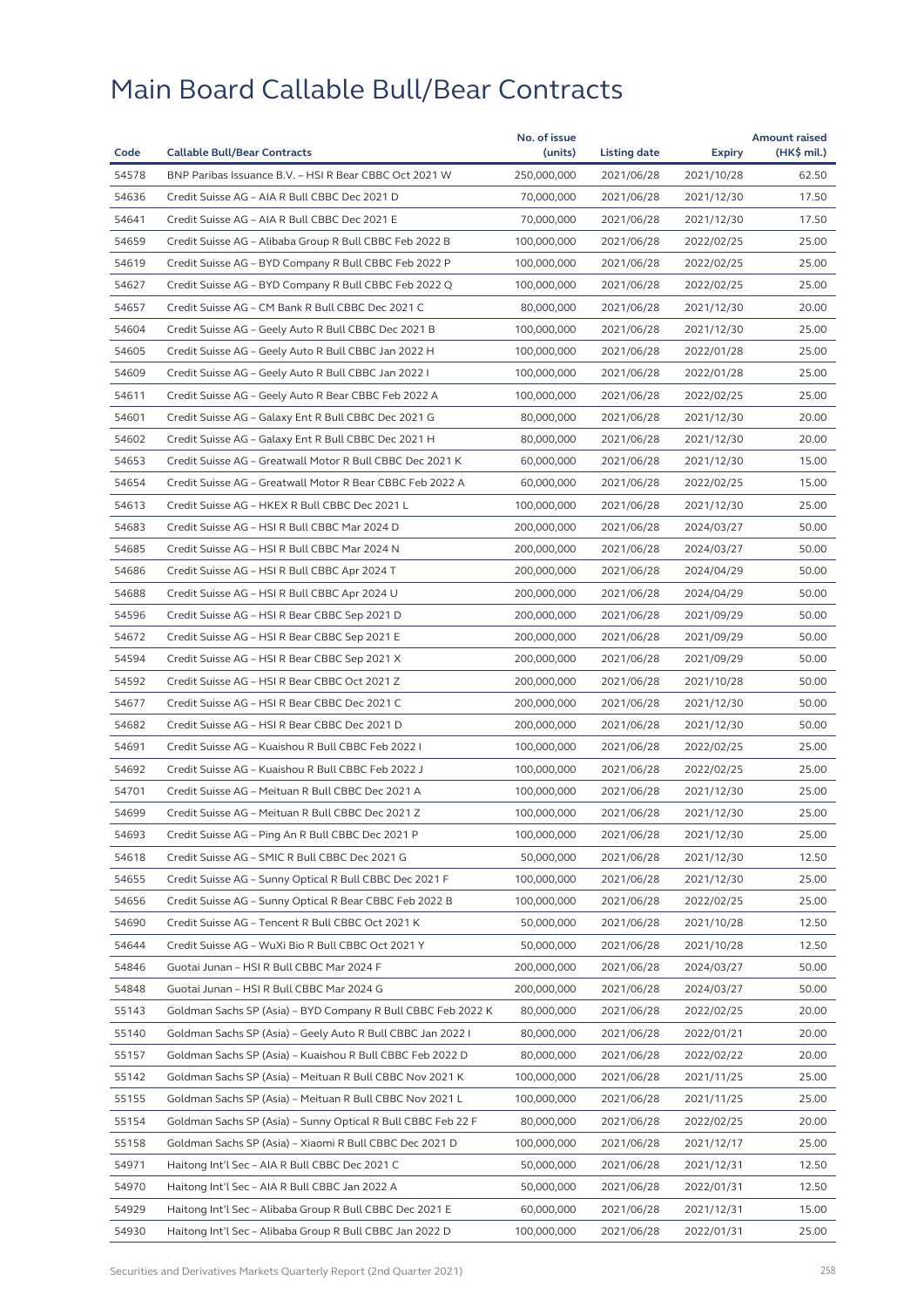| 54934<br>Haitong Int'l Sec - Alibaba Group R Bull CBBC Jan 2022 E<br>100,000,000<br>2021/06/28<br>2022/01/31<br>25.00<br>55007<br>Haitong Int'l Sec - ANTA Sports R Bull CBBC Mar 2022 B<br>2021/06/28<br>12.50<br>50,000,000<br>2022/03/25<br>55008<br>12.50<br>Haitong Int'l Sec – Anta Sports R Bear CBBC Feb 2022 C<br>50,000,000<br>2021/06/28<br>2022/02/28<br>55002<br>Haitong Int'l Sec - CNOOC R Bull CBBC Jan 2022 A<br>50,000,000<br>2021/06/28<br>2022/01/31<br>12.50<br>54996<br>80,000,000<br>Haitong Int'l Sec - Geely Auto R Bull CBBC Feb 2022 B<br>2021/06/28<br>2022/02/25<br>20.00<br>54999<br>Haitong Int'l Sec - Geely Auto R Bear CBBC Feb 2022 A<br>80,000,000<br>2021/06/28<br>2022/02/25<br>20.00<br>55014<br>Haitong Int'l Sec - HSI R Bull CBBC Jul 2024 C<br>200,000,000<br>2021/06/28<br>2024/07/30<br>50.00<br>55011<br>Haitong Int'l Sec - HSI R Bull CBBC Aug 2024 R<br>200,000,000<br>2021/06/28<br>50.00<br>2024/08/29<br>55012<br>200,000,000<br>50.00<br>Haitong Int'l Sec - HSI R Bull CBBC Aug 2024 V<br>2021/06/28<br>2024/08/29<br>55013<br>Haitong Int'l Sec - HSI R Bull CBBC Sep 2024 E<br>200,000,000<br>50.00<br>2021/06/28<br>2024/09/27<br>54919<br>Haitong Int'l Sec - HSI R Bear CBBC Oct 2021 C<br>200,000,000<br>2021/06/28<br>50.00<br>2021/10/28<br>54926<br>Haitong Int'l Sec - HSI R Bear CBBC Oct 2021 E<br>200,000,000<br>2021/06/28<br>2021/10/28<br>50.00<br>54922<br>Haitong Int'l Sec - HSI R Bear CBBC Nov 2021 I<br>200,000,000<br>50.00<br>2021/06/28<br>2021/11/29<br>54987<br>Haitong Int'l Sec - Kuaishou R Bull CBBC Jan 2022 D<br>20.00<br>80,000,000<br>2021/06/28<br>2022/01/31<br>54957<br>Haitong Int'l Sec - Meituan R Bull CBBC Nov 2021 Q<br>100,000,000<br>2021/06/28<br>2021/11/29<br>25.00<br>54955<br>100,000,000<br>25.00<br>Haitong Int'l Sec – Meituan R Bull CBBC Dec 2021 V<br>2021/06/28<br>2021/12/31<br>55006<br>12.50<br>Haitong Int'l Sec - Ping An R Bull CBBC Dec 2021 B<br>50,000,000<br>2021/06/28<br>2021/12/31<br>54937<br>100,000,000<br>25.00<br>Haitong Int'l Sec - Tencent R Bull CBBC Nov 2021 T<br>2021/06/28<br>2021/11/29<br>54946<br>Haitong Int'l Sec - Tencent R Bull CBBC Dec 2021 U<br>100,000,000<br>25.00<br>2021/06/28<br>2021/12/31<br>54953<br>Haitong Int'l Sec - Tencent R Bull CBBC Jan 2022 D<br>100,000,000<br>25.00<br>2021/06/28<br>2022/01/31<br>54967<br>Haitong Int'l Sec - Xiaomi R Bull CBBC Feb 2022 C<br>100,000,000<br>2021/06/28<br>25.00<br>2022/02/25<br>55093<br>SG Issuer - AIA R Bull CBBC Jan 2022 C<br>60,000,000<br>2021/06/28<br>15.00<br>2022/01/31<br>55094<br>SG Issuer - Alibaba Group R Bull CBBC Jan 2022 Z<br>20.00<br>80,000,000<br>2021/06/28<br>2022/01/31<br>55095<br>20.50<br>SG Issuer – Anta Sports R Bear CBBC Feb 2022 A<br>50,000,000<br>2021/06/28<br>2022/02/25<br>55066<br>SG Issuer - BYD Company R Bull CBBC Jan 2022 C<br>2021/06/28<br>37.50<br>150,000,000<br>2022/01/31<br>55067<br>SG Issuer - Geely Auto R Bull CBBC Jan 2022 N<br>150,000,000<br>2021/06/28<br>2022/01/31<br>37.50<br>55096<br>SG Issuer - Geely Auto R Bull CBBC Jan 2022 O<br>150,000,000<br>2021/06/28<br>37.50<br>2022/01/31<br>55055<br>SG Issuer - Geely Auto R Bear CBBC Jan 2022 B<br>150,000,000<br>2021/06/28<br>2022/01/31<br>37.50<br>55101<br>150,000,000<br>37.50<br>SG Issuer – Geely Auto R Bear CBBC Jan 2022 C<br>2021/06/28<br>2022/01/31<br>55059<br>150,000,000<br>2021/06/28<br>2022/02/28<br>37.50<br>SG Issuer – Geely Auto R Bear CBBC Feb 2022 B<br>55051<br>SG Issuer - Galaxy Ent R Bull CBBC Jan 2022 A<br>100,000,000<br>2022/01/31<br>25.00<br>2021/06/28<br>55032<br>SG Issuer - HSI R Bull CBBC Jan 2024 R<br>250,000,000<br>2021/06/28<br>2024/01/30<br>62.50<br>55037<br>SG Issuer - HSI R Bull CBBC Feb 2024 H<br>250,000,000<br>2021/06/28<br>2024/02/28<br>62.50<br>55035<br>SG Issuer - HSI R Bull CBBC Feb 2024 T<br>250,000,000<br>62.50<br>2021/06/28<br>2024/02/28<br>55050<br>SG Issuer - HSI R Bull CBBC Apr 2024 Z<br>250,000,000<br>2021/06/28<br>2024/04/29<br>62.50<br>55017<br>SG Issuer - HSI R Bear CBBC Oct 2021 S<br>250,000,000<br>2021/06/28<br>2021/10/28<br>62.50<br>55020<br>SG Issuer - HSI R Bear CBBC Nov 2021 E<br>250,000,000<br>62.50<br>2021/06/28<br>2021/11/29<br>55022<br>SG Issuer - HSI R Bear CBBC Nov 2021 K<br>250,000,000<br>2021/06/28<br>2021/11/29<br>62.50<br>55018<br>SG Issuer - HSI R Bear CBBC Dec 2021 G<br>250,000,000<br>2021/06/28<br>2021/12/30<br>62.50<br>55019<br>SG Issuer - HSI R Bear CBBC Dec 2021 H<br>250,000,000<br>2021/06/28<br>2021/12/30<br>62.50<br>55024<br>SG Issuer - HSI R Bear CBBC Dec 2021 I<br>250,000,000<br>2021/06/28<br>2021/12/30<br>62.50<br>55068<br>50.00<br>SG Issuer - JD.com R Bull CBBC Jan 2022 M<br>200,000,000<br>2021/06/28<br>2022/01/31<br>55105<br>SG Issuer - Kuaishou R Bull CBBC Feb 2022 H<br>200,000,000<br>2021/06/28<br>2022/02/28<br>50.00<br>55109<br>SG Issuer - Meituan R Bull CBBC Jan 2022 P<br>200,000,000<br>2021/06/28<br>2022/01/31<br>50.00<br>55112<br>SG Issuer - Meituan R Bull CBBC Jan 2022 R<br>200,000,000<br>2021/06/28<br>50.00<br>2022/01/31<br>55060<br>SG Issuer - Meituan R Bear CBBC Dec 2021 F<br>200,000,000<br>2021/06/28<br>2021/12/31<br>50.00<br>25.00<br>55121<br>SG Issuer - Ping An R Bull CBBC Jan 2022 F<br>100,000,000<br>2021/06/28<br>2022/01/31<br>55069<br>SG Issuer - SMIC R Bull CBBC Jan 2022 D<br>120,000,000<br>2021/06/28<br>2022/01/31<br>30.00<br>55075<br>SG Issuer - Sunny Optical R Bull CBBC Jan 2022 C<br>150,000,000<br>2021/06/28<br>2022/01/31<br>37.50 |      |                                     | No. of issue |              |               | <b>Amount raised</b> |
|----------------------------------------------------------------------------------------------------------------------------------------------------------------------------------------------------------------------------------------------------------------------------------------------------------------------------------------------------------------------------------------------------------------------------------------------------------------------------------------------------------------------------------------------------------------------------------------------------------------------------------------------------------------------------------------------------------------------------------------------------------------------------------------------------------------------------------------------------------------------------------------------------------------------------------------------------------------------------------------------------------------------------------------------------------------------------------------------------------------------------------------------------------------------------------------------------------------------------------------------------------------------------------------------------------------------------------------------------------------------------------------------------------------------------------------------------------------------------------------------------------------------------------------------------------------------------------------------------------------------------------------------------------------------------------------------------------------------------------------------------------------------------------------------------------------------------------------------------------------------------------------------------------------------------------------------------------------------------------------------------------------------------------------------------------------------------------------------------------------------------------------------------------------------------------------------------------------------------------------------------------------------------------------------------------------------------------------------------------------------------------------------------------------------------------------------------------------------------------------------------------------------------------------------------------------------------------------------------------------------------------------------------------------------------------------------------------------------------------------------------------------------------------------------------------------------------------------------------------------------------------------------------------------------------------------------------------------------------------------------------------------------------------------------------------------------------------------------------------------------------------------------------------------------------------------------------------------------------------------------------------------------------------------------------------------------------------------------------------------------------------------------------------------------------------------------------------------------------------------------------------------------------------------------------------------------------------------------------------------------------------------------------------------------------------------------------------------------------------------------------------------------------------------------------------------------------------------------------------------------------------------------------------------------------------------------------------------------------------------------------------------------------------------------------------------------------------------------------------------------------------------------------------------------------------------------------------------------------------------------------------------------------------------------------------------------------------------------------------------------------------------------------------------------------------------------------------------------------------------------------------------------------------------------------------------------------------------------------------------------------------------------------------------------------------------------------------------------------------------------------------------------------------------------------------------------------------------------------------------------------------------------------------------------------------------------------------------------------------------------------------------------------------------------------------------------------------------------------------------------------------------------------------------------------------------------------------------------------------------------------------------------------------------------------------------------------------------------------------------------------------------------------------------------------------------------------------------------------------------------------------------------------------------------------------------------------------------------------|------|-------------------------------------|--------------|--------------|---------------|----------------------|
|                                                                                                                                                                                                                                                                                                                                                                                                                                                                                                                                                                                                                                                                                                                                                                                                                                                                                                                                                                                                                                                                                                                                                                                                                                                                                                                                                                                                                                                                                                                                                                                                                                                                                                                                                                                                                                                                                                                                                                                                                                                                                                                                                                                                                                                                                                                                                                                                                                                                                                                                                                                                                                                                                                                                                                                                                                                                                                                                                                                                                                                                                                                                                                                                                                                                                                                                                                                                                                                                                                                                                                                                                                                                                                                                                                                                                                                                                                                                                                                                                                                                                                                                                                                                                                                                                                                                                                                                                                                                                                                                                                                                                                                                                                                                                                                                                                                                                                                                                                                                                                                                                                                                                                                                                                                                                                                                                                                                                                                                                                                                                                                                    | Code | <b>Callable Bull/Bear Contracts</b> | (units)      | Listing date | <b>Expiry</b> | (HK\$ mil.)          |
|                                                                                                                                                                                                                                                                                                                                                                                                                                                                                                                                                                                                                                                                                                                                                                                                                                                                                                                                                                                                                                                                                                                                                                                                                                                                                                                                                                                                                                                                                                                                                                                                                                                                                                                                                                                                                                                                                                                                                                                                                                                                                                                                                                                                                                                                                                                                                                                                                                                                                                                                                                                                                                                                                                                                                                                                                                                                                                                                                                                                                                                                                                                                                                                                                                                                                                                                                                                                                                                                                                                                                                                                                                                                                                                                                                                                                                                                                                                                                                                                                                                                                                                                                                                                                                                                                                                                                                                                                                                                                                                                                                                                                                                                                                                                                                                                                                                                                                                                                                                                                                                                                                                                                                                                                                                                                                                                                                                                                                                                                                                                                                                                    |      |                                     |              |              |               |                      |
|                                                                                                                                                                                                                                                                                                                                                                                                                                                                                                                                                                                                                                                                                                                                                                                                                                                                                                                                                                                                                                                                                                                                                                                                                                                                                                                                                                                                                                                                                                                                                                                                                                                                                                                                                                                                                                                                                                                                                                                                                                                                                                                                                                                                                                                                                                                                                                                                                                                                                                                                                                                                                                                                                                                                                                                                                                                                                                                                                                                                                                                                                                                                                                                                                                                                                                                                                                                                                                                                                                                                                                                                                                                                                                                                                                                                                                                                                                                                                                                                                                                                                                                                                                                                                                                                                                                                                                                                                                                                                                                                                                                                                                                                                                                                                                                                                                                                                                                                                                                                                                                                                                                                                                                                                                                                                                                                                                                                                                                                                                                                                                                                    |      |                                     |              |              |               |                      |
|                                                                                                                                                                                                                                                                                                                                                                                                                                                                                                                                                                                                                                                                                                                                                                                                                                                                                                                                                                                                                                                                                                                                                                                                                                                                                                                                                                                                                                                                                                                                                                                                                                                                                                                                                                                                                                                                                                                                                                                                                                                                                                                                                                                                                                                                                                                                                                                                                                                                                                                                                                                                                                                                                                                                                                                                                                                                                                                                                                                                                                                                                                                                                                                                                                                                                                                                                                                                                                                                                                                                                                                                                                                                                                                                                                                                                                                                                                                                                                                                                                                                                                                                                                                                                                                                                                                                                                                                                                                                                                                                                                                                                                                                                                                                                                                                                                                                                                                                                                                                                                                                                                                                                                                                                                                                                                                                                                                                                                                                                                                                                                                                    |      |                                     |              |              |               |                      |
|                                                                                                                                                                                                                                                                                                                                                                                                                                                                                                                                                                                                                                                                                                                                                                                                                                                                                                                                                                                                                                                                                                                                                                                                                                                                                                                                                                                                                                                                                                                                                                                                                                                                                                                                                                                                                                                                                                                                                                                                                                                                                                                                                                                                                                                                                                                                                                                                                                                                                                                                                                                                                                                                                                                                                                                                                                                                                                                                                                                                                                                                                                                                                                                                                                                                                                                                                                                                                                                                                                                                                                                                                                                                                                                                                                                                                                                                                                                                                                                                                                                                                                                                                                                                                                                                                                                                                                                                                                                                                                                                                                                                                                                                                                                                                                                                                                                                                                                                                                                                                                                                                                                                                                                                                                                                                                                                                                                                                                                                                                                                                                                                    |      |                                     |              |              |               |                      |
|                                                                                                                                                                                                                                                                                                                                                                                                                                                                                                                                                                                                                                                                                                                                                                                                                                                                                                                                                                                                                                                                                                                                                                                                                                                                                                                                                                                                                                                                                                                                                                                                                                                                                                                                                                                                                                                                                                                                                                                                                                                                                                                                                                                                                                                                                                                                                                                                                                                                                                                                                                                                                                                                                                                                                                                                                                                                                                                                                                                                                                                                                                                                                                                                                                                                                                                                                                                                                                                                                                                                                                                                                                                                                                                                                                                                                                                                                                                                                                                                                                                                                                                                                                                                                                                                                                                                                                                                                                                                                                                                                                                                                                                                                                                                                                                                                                                                                                                                                                                                                                                                                                                                                                                                                                                                                                                                                                                                                                                                                                                                                                                                    |      |                                     |              |              |               |                      |
|                                                                                                                                                                                                                                                                                                                                                                                                                                                                                                                                                                                                                                                                                                                                                                                                                                                                                                                                                                                                                                                                                                                                                                                                                                                                                                                                                                                                                                                                                                                                                                                                                                                                                                                                                                                                                                                                                                                                                                                                                                                                                                                                                                                                                                                                                                                                                                                                                                                                                                                                                                                                                                                                                                                                                                                                                                                                                                                                                                                                                                                                                                                                                                                                                                                                                                                                                                                                                                                                                                                                                                                                                                                                                                                                                                                                                                                                                                                                                                                                                                                                                                                                                                                                                                                                                                                                                                                                                                                                                                                                                                                                                                                                                                                                                                                                                                                                                                                                                                                                                                                                                                                                                                                                                                                                                                                                                                                                                                                                                                                                                                                                    |      |                                     |              |              |               |                      |
|                                                                                                                                                                                                                                                                                                                                                                                                                                                                                                                                                                                                                                                                                                                                                                                                                                                                                                                                                                                                                                                                                                                                                                                                                                                                                                                                                                                                                                                                                                                                                                                                                                                                                                                                                                                                                                                                                                                                                                                                                                                                                                                                                                                                                                                                                                                                                                                                                                                                                                                                                                                                                                                                                                                                                                                                                                                                                                                                                                                                                                                                                                                                                                                                                                                                                                                                                                                                                                                                                                                                                                                                                                                                                                                                                                                                                                                                                                                                                                                                                                                                                                                                                                                                                                                                                                                                                                                                                                                                                                                                                                                                                                                                                                                                                                                                                                                                                                                                                                                                                                                                                                                                                                                                                                                                                                                                                                                                                                                                                                                                                                                                    |      |                                     |              |              |               |                      |
|                                                                                                                                                                                                                                                                                                                                                                                                                                                                                                                                                                                                                                                                                                                                                                                                                                                                                                                                                                                                                                                                                                                                                                                                                                                                                                                                                                                                                                                                                                                                                                                                                                                                                                                                                                                                                                                                                                                                                                                                                                                                                                                                                                                                                                                                                                                                                                                                                                                                                                                                                                                                                                                                                                                                                                                                                                                                                                                                                                                                                                                                                                                                                                                                                                                                                                                                                                                                                                                                                                                                                                                                                                                                                                                                                                                                                                                                                                                                                                                                                                                                                                                                                                                                                                                                                                                                                                                                                                                                                                                                                                                                                                                                                                                                                                                                                                                                                                                                                                                                                                                                                                                                                                                                                                                                                                                                                                                                                                                                                                                                                                                                    |      |                                     |              |              |               |                      |
|                                                                                                                                                                                                                                                                                                                                                                                                                                                                                                                                                                                                                                                                                                                                                                                                                                                                                                                                                                                                                                                                                                                                                                                                                                                                                                                                                                                                                                                                                                                                                                                                                                                                                                                                                                                                                                                                                                                                                                                                                                                                                                                                                                                                                                                                                                                                                                                                                                                                                                                                                                                                                                                                                                                                                                                                                                                                                                                                                                                                                                                                                                                                                                                                                                                                                                                                                                                                                                                                                                                                                                                                                                                                                                                                                                                                                                                                                                                                                                                                                                                                                                                                                                                                                                                                                                                                                                                                                                                                                                                                                                                                                                                                                                                                                                                                                                                                                                                                                                                                                                                                                                                                                                                                                                                                                                                                                                                                                                                                                                                                                                                                    |      |                                     |              |              |               |                      |
|                                                                                                                                                                                                                                                                                                                                                                                                                                                                                                                                                                                                                                                                                                                                                                                                                                                                                                                                                                                                                                                                                                                                                                                                                                                                                                                                                                                                                                                                                                                                                                                                                                                                                                                                                                                                                                                                                                                                                                                                                                                                                                                                                                                                                                                                                                                                                                                                                                                                                                                                                                                                                                                                                                                                                                                                                                                                                                                                                                                                                                                                                                                                                                                                                                                                                                                                                                                                                                                                                                                                                                                                                                                                                                                                                                                                                                                                                                                                                                                                                                                                                                                                                                                                                                                                                                                                                                                                                                                                                                                                                                                                                                                                                                                                                                                                                                                                                                                                                                                                                                                                                                                                                                                                                                                                                                                                                                                                                                                                                                                                                                                                    |      |                                     |              |              |               |                      |
|                                                                                                                                                                                                                                                                                                                                                                                                                                                                                                                                                                                                                                                                                                                                                                                                                                                                                                                                                                                                                                                                                                                                                                                                                                                                                                                                                                                                                                                                                                                                                                                                                                                                                                                                                                                                                                                                                                                                                                                                                                                                                                                                                                                                                                                                                                                                                                                                                                                                                                                                                                                                                                                                                                                                                                                                                                                                                                                                                                                                                                                                                                                                                                                                                                                                                                                                                                                                                                                                                                                                                                                                                                                                                                                                                                                                                                                                                                                                                                                                                                                                                                                                                                                                                                                                                                                                                                                                                                                                                                                                                                                                                                                                                                                                                                                                                                                                                                                                                                                                                                                                                                                                                                                                                                                                                                                                                                                                                                                                                                                                                                                                    |      |                                     |              |              |               |                      |
|                                                                                                                                                                                                                                                                                                                                                                                                                                                                                                                                                                                                                                                                                                                                                                                                                                                                                                                                                                                                                                                                                                                                                                                                                                                                                                                                                                                                                                                                                                                                                                                                                                                                                                                                                                                                                                                                                                                                                                                                                                                                                                                                                                                                                                                                                                                                                                                                                                                                                                                                                                                                                                                                                                                                                                                                                                                                                                                                                                                                                                                                                                                                                                                                                                                                                                                                                                                                                                                                                                                                                                                                                                                                                                                                                                                                                                                                                                                                                                                                                                                                                                                                                                                                                                                                                                                                                                                                                                                                                                                                                                                                                                                                                                                                                                                                                                                                                                                                                                                                                                                                                                                                                                                                                                                                                                                                                                                                                                                                                                                                                                                                    |      |                                     |              |              |               |                      |
|                                                                                                                                                                                                                                                                                                                                                                                                                                                                                                                                                                                                                                                                                                                                                                                                                                                                                                                                                                                                                                                                                                                                                                                                                                                                                                                                                                                                                                                                                                                                                                                                                                                                                                                                                                                                                                                                                                                                                                                                                                                                                                                                                                                                                                                                                                                                                                                                                                                                                                                                                                                                                                                                                                                                                                                                                                                                                                                                                                                                                                                                                                                                                                                                                                                                                                                                                                                                                                                                                                                                                                                                                                                                                                                                                                                                                                                                                                                                                                                                                                                                                                                                                                                                                                                                                                                                                                                                                                                                                                                                                                                                                                                                                                                                                                                                                                                                                                                                                                                                                                                                                                                                                                                                                                                                                                                                                                                                                                                                                                                                                                                                    |      |                                     |              |              |               |                      |
|                                                                                                                                                                                                                                                                                                                                                                                                                                                                                                                                                                                                                                                                                                                                                                                                                                                                                                                                                                                                                                                                                                                                                                                                                                                                                                                                                                                                                                                                                                                                                                                                                                                                                                                                                                                                                                                                                                                                                                                                                                                                                                                                                                                                                                                                                                                                                                                                                                                                                                                                                                                                                                                                                                                                                                                                                                                                                                                                                                                                                                                                                                                                                                                                                                                                                                                                                                                                                                                                                                                                                                                                                                                                                                                                                                                                                                                                                                                                                                                                                                                                                                                                                                                                                                                                                                                                                                                                                                                                                                                                                                                                                                                                                                                                                                                                                                                                                                                                                                                                                                                                                                                                                                                                                                                                                                                                                                                                                                                                                                                                                                                                    |      |                                     |              |              |               |                      |
|                                                                                                                                                                                                                                                                                                                                                                                                                                                                                                                                                                                                                                                                                                                                                                                                                                                                                                                                                                                                                                                                                                                                                                                                                                                                                                                                                                                                                                                                                                                                                                                                                                                                                                                                                                                                                                                                                                                                                                                                                                                                                                                                                                                                                                                                                                                                                                                                                                                                                                                                                                                                                                                                                                                                                                                                                                                                                                                                                                                                                                                                                                                                                                                                                                                                                                                                                                                                                                                                                                                                                                                                                                                                                                                                                                                                                                                                                                                                                                                                                                                                                                                                                                                                                                                                                                                                                                                                                                                                                                                                                                                                                                                                                                                                                                                                                                                                                                                                                                                                                                                                                                                                                                                                                                                                                                                                                                                                                                                                                                                                                                                                    |      |                                     |              |              |               |                      |
|                                                                                                                                                                                                                                                                                                                                                                                                                                                                                                                                                                                                                                                                                                                                                                                                                                                                                                                                                                                                                                                                                                                                                                                                                                                                                                                                                                                                                                                                                                                                                                                                                                                                                                                                                                                                                                                                                                                                                                                                                                                                                                                                                                                                                                                                                                                                                                                                                                                                                                                                                                                                                                                                                                                                                                                                                                                                                                                                                                                                                                                                                                                                                                                                                                                                                                                                                                                                                                                                                                                                                                                                                                                                                                                                                                                                                                                                                                                                                                                                                                                                                                                                                                                                                                                                                                                                                                                                                                                                                                                                                                                                                                                                                                                                                                                                                                                                                                                                                                                                                                                                                                                                                                                                                                                                                                                                                                                                                                                                                                                                                                                                    |      |                                     |              |              |               |                      |
|                                                                                                                                                                                                                                                                                                                                                                                                                                                                                                                                                                                                                                                                                                                                                                                                                                                                                                                                                                                                                                                                                                                                                                                                                                                                                                                                                                                                                                                                                                                                                                                                                                                                                                                                                                                                                                                                                                                                                                                                                                                                                                                                                                                                                                                                                                                                                                                                                                                                                                                                                                                                                                                                                                                                                                                                                                                                                                                                                                                                                                                                                                                                                                                                                                                                                                                                                                                                                                                                                                                                                                                                                                                                                                                                                                                                                                                                                                                                                                                                                                                                                                                                                                                                                                                                                                                                                                                                                                                                                                                                                                                                                                                                                                                                                                                                                                                                                                                                                                                                                                                                                                                                                                                                                                                                                                                                                                                                                                                                                                                                                                                                    |      |                                     |              |              |               |                      |
|                                                                                                                                                                                                                                                                                                                                                                                                                                                                                                                                                                                                                                                                                                                                                                                                                                                                                                                                                                                                                                                                                                                                                                                                                                                                                                                                                                                                                                                                                                                                                                                                                                                                                                                                                                                                                                                                                                                                                                                                                                                                                                                                                                                                                                                                                                                                                                                                                                                                                                                                                                                                                                                                                                                                                                                                                                                                                                                                                                                                                                                                                                                                                                                                                                                                                                                                                                                                                                                                                                                                                                                                                                                                                                                                                                                                                                                                                                                                                                                                                                                                                                                                                                                                                                                                                                                                                                                                                                                                                                                                                                                                                                                                                                                                                                                                                                                                                                                                                                                                                                                                                                                                                                                                                                                                                                                                                                                                                                                                                                                                                                                                    |      |                                     |              |              |               |                      |
|                                                                                                                                                                                                                                                                                                                                                                                                                                                                                                                                                                                                                                                                                                                                                                                                                                                                                                                                                                                                                                                                                                                                                                                                                                                                                                                                                                                                                                                                                                                                                                                                                                                                                                                                                                                                                                                                                                                                                                                                                                                                                                                                                                                                                                                                                                                                                                                                                                                                                                                                                                                                                                                                                                                                                                                                                                                                                                                                                                                                                                                                                                                                                                                                                                                                                                                                                                                                                                                                                                                                                                                                                                                                                                                                                                                                                                                                                                                                                                                                                                                                                                                                                                                                                                                                                                                                                                                                                                                                                                                                                                                                                                                                                                                                                                                                                                                                                                                                                                                                                                                                                                                                                                                                                                                                                                                                                                                                                                                                                                                                                                                                    |      |                                     |              |              |               |                      |
|                                                                                                                                                                                                                                                                                                                                                                                                                                                                                                                                                                                                                                                                                                                                                                                                                                                                                                                                                                                                                                                                                                                                                                                                                                                                                                                                                                                                                                                                                                                                                                                                                                                                                                                                                                                                                                                                                                                                                                                                                                                                                                                                                                                                                                                                                                                                                                                                                                                                                                                                                                                                                                                                                                                                                                                                                                                                                                                                                                                                                                                                                                                                                                                                                                                                                                                                                                                                                                                                                                                                                                                                                                                                                                                                                                                                                                                                                                                                                                                                                                                                                                                                                                                                                                                                                                                                                                                                                                                                                                                                                                                                                                                                                                                                                                                                                                                                                                                                                                                                                                                                                                                                                                                                                                                                                                                                                                                                                                                                                                                                                                                                    |      |                                     |              |              |               |                      |
|                                                                                                                                                                                                                                                                                                                                                                                                                                                                                                                                                                                                                                                                                                                                                                                                                                                                                                                                                                                                                                                                                                                                                                                                                                                                                                                                                                                                                                                                                                                                                                                                                                                                                                                                                                                                                                                                                                                                                                                                                                                                                                                                                                                                                                                                                                                                                                                                                                                                                                                                                                                                                                                                                                                                                                                                                                                                                                                                                                                                                                                                                                                                                                                                                                                                                                                                                                                                                                                                                                                                                                                                                                                                                                                                                                                                                                                                                                                                                                                                                                                                                                                                                                                                                                                                                                                                                                                                                                                                                                                                                                                                                                                                                                                                                                                                                                                                                                                                                                                                                                                                                                                                                                                                                                                                                                                                                                                                                                                                                                                                                                                                    |      |                                     |              |              |               |                      |
|                                                                                                                                                                                                                                                                                                                                                                                                                                                                                                                                                                                                                                                                                                                                                                                                                                                                                                                                                                                                                                                                                                                                                                                                                                                                                                                                                                                                                                                                                                                                                                                                                                                                                                                                                                                                                                                                                                                                                                                                                                                                                                                                                                                                                                                                                                                                                                                                                                                                                                                                                                                                                                                                                                                                                                                                                                                                                                                                                                                                                                                                                                                                                                                                                                                                                                                                                                                                                                                                                                                                                                                                                                                                                                                                                                                                                                                                                                                                                                                                                                                                                                                                                                                                                                                                                                                                                                                                                                                                                                                                                                                                                                                                                                                                                                                                                                                                                                                                                                                                                                                                                                                                                                                                                                                                                                                                                                                                                                                                                                                                                                                                    |      |                                     |              |              |               |                      |
|                                                                                                                                                                                                                                                                                                                                                                                                                                                                                                                                                                                                                                                                                                                                                                                                                                                                                                                                                                                                                                                                                                                                                                                                                                                                                                                                                                                                                                                                                                                                                                                                                                                                                                                                                                                                                                                                                                                                                                                                                                                                                                                                                                                                                                                                                                                                                                                                                                                                                                                                                                                                                                                                                                                                                                                                                                                                                                                                                                                                                                                                                                                                                                                                                                                                                                                                                                                                                                                                                                                                                                                                                                                                                                                                                                                                                                                                                                                                                                                                                                                                                                                                                                                                                                                                                                                                                                                                                                                                                                                                                                                                                                                                                                                                                                                                                                                                                                                                                                                                                                                                                                                                                                                                                                                                                                                                                                                                                                                                                                                                                                                                    |      |                                     |              |              |               |                      |
|                                                                                                                                                                                                                                                                                                                                                                                                                                                                                                                                                                                                                                                                                                                                                                                                                                                                                                                                                                                                                                                                                                                                                                                                                                                                                                                                                                                                                                                                                                                                                                                                                                                                                                                                                                                                                                                                                                                                                                                                                                                                                                                                                                                                                                                                                                                                                                                                                                                                                                                                                                                                                                                                                                                                                                                                                                                                                                                                                                                                                                                                                                                                                                                                                                                                                                                                                                                                                                                                                                                                                                                                                                                                                                                                                                                                                                                                                                                                                                                                                                                                                                                                                                                                                                                                                                                                                                                                                                                                                                                                                                                                                                                                                                                                                                                                                                                                                                                                                                                                                                                                                                                                                                                                                                                                                                                                                                                                                                                                                                                                                                                                    |      |                                     |              |              |               |                      |
|                                                                                                                                                                                                                                                                                                                                                                                                                                                                                                                                                                                                                                                                                                                                                                                                                                                                                                                                                                                                                                                                                                                                                                                                                                                                                                                                                                                                                                                                                                                                                                                                                                                                                                                                                                                                                                                                                                                                                                                                                                                                                                                                                                                                                                                                                                                                                                                                                                                                                                                                                                                                                                                                                                                                                                                                                                                                                                                                                                                                                                                                                                                                                                                                                                                                                                                                                                                                                                                                                                                                                                                                                                                                                                                                                                                                                                                                                                                                                                                                                                                                                                                                                                                                                                                                                                                                                                                                                                                                                                                                                                                                                                                                                                                                                                                                                                                                                                                                                                                                                                                                                                                                                                                                                                                                                                                                                                                                                                                                                                                                                                                                    |      |                                     |              |              |               |                      |
|                                                                                                                                                                                                                                                                                                                                                                                                                                                                                                                                                                                                                                                                                                                                                                                                                                                                                                                                                                                                                                                                                                                                                                                                                                                                                                                                                                                                                                                                                                                                                                                                                                                                                                                                                                                                                                                                                                                                                                                                                                                                                                                                                                                                                                                                                                                                                                                                                                                                                                                                                                                                                                                                                                                                                                                                                                                                                                                                                                                                                                                                                                                                                                                                                                                                                                                                                                                                                                                                                                                                                                                                                                                                                                                                                                                                                                                                                                                                                                                                                                                                                                                                                                                                                                                                                                                                                                                                                                                                                                                                                                                                                                                                                                                                                                                                                                                                                                                                                                                                                                                                                                                                                                                                                                                                                                                                                                                                                                                                                                                                                                                                    |      |                                     |              |              |               |                      |
|                                                                                                                                                                                                                                                                                                                                                                                                                                                                                                                                                                                                                                                                                                                                                                                                                                                                                                                                                                                                                                                                                                                                                                                                                                                                                                                                                                                                                                                                                                                                                                                                                                                                                                                                                                                                                                                                                                                                                                                                                                                                                                                                                                                                                                                                                                                                                                                                                                                                                                                                                                                                                                                                                                                                                                                                                                                                                                                                                                                                                                                                                                                                                                                                                                                                                                                                                                                                                                                                                                                                                                                                                                                                                                                                                                                                                                                                                                                                                                                                                                                                                                                                                                                                                                                                                                                                                                                                                                                                                                                                                                                                                                                                                                                                                                                                                                                                                                                                                                                                                                                                                                                                                                                                                                                                                                                                                                                                                                                                                                                                                                                                    |      |                                     |              |              |               |                      |
|                                                                                                                                                                                                                                                                                                                                                                                                                                                                                                                                                                                                                                                                                                                                                                                                                                                                                                                                                                                                                                                                                                                                                                                                                                                                                                                                                                                                                                                                                                                                                                                                                                                                                                                                                                                                                                                                                                                                                                                                                                                                                                                                                                                                                                                                                                                                                                                                                                                                                                                                                                                                                                                                                                                                                                                                                                                                                                                                                                                                                                                                                                                                                                                                                                                                                                                                                                                                                                                                                                                                                                                                                                                                                                                                                                                                                                                                                                                                                                                                                                                                                                                                                                                                                                                                                                                                                                                                                                                                                                                                                                                                                                                                                                                                                                                                                                                                                                                                                                                                                                                                                                                                                                                                                                                                                                                                                                                                                                                                                                                                                                                                    |      |                                     |              |              |               |                      |
|                                                                                                                                                                                                                                                                                                                                                                                                                                                                                                                                                                                                                                                                                                                                                                                                                                                                                                                                                                                                                                                                                                                                                                                                                                                                                                                                                                                                                                                                                                                                                                                                                                                                                                                                                                                                                                                                                                                                                                                                                                                                                                                                                                                                                                                                                                                                                                                                                                                                                                                                                                                                                                                                                                                                                                                                                                                                                                                                                                                                                                                                                                                                                                                                                                                                                                                                                                                                                                                                                                                                                                                                                                                                                                                                                                                                                                                                                                                                                                                                                                                                                                                                                                                                                                                                                                                                                                                                                                                                                                                                                                                                                                                                                                                                                                                                                                                                                                                                                                                                                                                                                                                                                                                                                                                                                                                                                                                                                                                                                                                                                                                                    |      |                                     |              |              |               |                      |
|                                                                                                                                                                                                                                                                                                                                                                                                                                                                                                                                                                                                                                                                                                                                                                                                                                                                                                                                                                                                                                                                                                                                                                                                                                                                                                                                                                                                                                                                                                                                                                                                                                                                                                                                                                                                                                                                                                                                                                                                                                                                                                                                                                                                                                                                                                                                                                                                                                                                                                                                                                                                                                                                                                                                                                                                                                                                                                                                                                                                                                                                                                                                                                                                                                                                                                                                                                                                                                                                                                                                                                                                                                                                                                                                                                                                                                                                                                                                                                                                                                                                                                                                                                                                                                                                                                                                                                                                                                                                                                                                                                                                                                                                                                                                                                                                                                                                                                                                                                                                                                                                                                                                                                                                                                                                                                                                                                                                                                                                                                                                                                                                    |      |                                     |              |              |               |                      |
|                                                                                                                                                                                                                                                                                                                                                                                                                                                                                                                                                                                                                                                                                                                                                                                                                                                                                                                                                                                                                                                                                                                                                                                                                                                                                                                                                                                                                                                                                                                                                                                                                                                                                                                                                                                                                                                                                                                                                                                                                                                                                                                                                                                                                                                                                                                                                                                                                                                                                                                                                                                                                                                                                                                                                                                                                                                                                                                                                                                                                                                                                                                                                                                                                                                                                                                                                                                                                                                                                                                                                                                                                                                                                                                                                                                                                                                                                                                                                                                                                                                                                                                                                                                                                                                                                                                                                                                                                                                                                                                                                                                                                                                                                                                                                                                                                                                                                                                                                                                                                                                                                                                                                                                                                                                                                                                                                                                                                                                                                                                                                                                                    |      |                                     |              |              |               |                      |
|                                                                                                                                                                                                                                                                                                                                                                                                                                                                                                                                                                                                                                                                                                                                                                                                                                                                                                                                                                                                                                                                                                                                                                                                                                                                                                                                                                                                                                                                                                                                                                                                                                                                                                                                                                                                                                                                                                                                                                                                                                                                                                                                                                                                                                                                                                                                                                                                                                                                                                                                                                                                                                                                                                                                                                                                                                                                                                                                                                                                                                                                                                                                                                                                                                                                                                                                                                                                                                                                                                                                                                                                                                                                                                                                                                                                                                                                                                                                                                                                                                                                                                                                                                                                                                                                                                                                                                                                                                                                                                                                                                                                                                                                                                                                                                                                                                                                                                                                                                                                                                                                                                                                                                                                                                                                                                                                                                                                                                                                                                                                                                                                    |      |                                     |              |              |               |                      |
|                                                                                                                                                                                                                                                                                                                                                                                                                                                                                                                                                                                                                                                                                                                                                                                                                                                                                                                                                                                                                                                                                                                                                                                                                                                                                                                                                                                                                                                                                                                                                                                                                                                                                                                                                                                                                                                                                                                                                                                                                                                                                                                                                                                                                                                                                                                                                                                                                                                                                                                                                                                                                                                                                                                                                                                                                                                                                                                                                                                                                                                                                                                                                                                                                                                                                                                                                                                                                                                                                                                                                                                                                                                                                                                                                                                                                                                                                                                                                                                                                                                                                                                                                                                                                                                                                                                                                                                                                                                                                                                                                                                                                                                                                                                                                                                                                                                                                                                                                                                                                                                                                                                                                                                                                                                                                                                                                                                                                                                                                                                                                                                                    |      |                                     |              |              |               |                      |
|                                                                                                                                                                                                                                                                                                                                                                                                                                                                                                                                                                                                                                                                                                                                                                                                                                                                                                                                                                                                                                                                                                                                                                                                                                                                                                                                                                                                                                                                                                                                                                                                                                                                                                                                                                                                                                                                                                                                                                                                                                                                                                                                                                                                                                                                                                                                                                                                                                                                                                                                                                                                                                                                                                                                                                                                                                                                                                                                                                                                                                                                                                                                                                                                                                                                                                                                                                                                                                                                                                                                                                                                                                                                                                                                                                                                                                                                                                                                                                                                                                                                                                                                                                                                                                                                                                                                                                                                                                                                                                                                                                                                                                                                                                                                                                                                                                                                                                                                                                                                                                                                                                                                                                                                                                                                                                                                                                                                                                                                                                                                                                                                    |      |                                     |              |              |               |                      |
|                                                                                                                                                                                                                                                                                                                                                                                                                                                                                                                                                                                                                                                                                                                                                                                                                                                                                                                                                                                                                                                                                                                                                                                                                                                                                                                                                                                                                                                                                                                                                                                                                                                                                                                                                                                                                                                                                                                                                                                                                                                                                                                                                                                                                                                                                                                                                                                                                                                                                                                                                                                                                                                                                                                                                                                                                                                                                                                                                                                                                                                                                                                                                                                                                                                                                                                                                                                                                                                                                                                                                                                                                                                                                                                                                                                                                                                                                                                                                                                                                                                                                                                                                                                                                                                                                                                                                                                                                                                                                                                                                                                                                                                                                                                                                                                                                                                                                                                                                                                                                                                                                                                                                                                                                                                                                                                                                                                                                                                                                                                                                                                                    |      |                                     |              |              |               |                      |
|                                                                                                                                                                                                                                                                                                                                                                                                                                                                                                                                                                                                                                                                                                                                                                                                                                                                                                                                                                                                                                                                                                                                                                                                                                                                                                                                                                                                                                                                                                                                                                                                                                                                                                                                                                                                                                                                                                                                                                                                                                                                                                                                                                                                                                                                                                                                                                                                                                                                                                                                                                                                                                                                                                                                                                                                                                                                                                                                                                                                                                                                                                                                                                                                                                                                                                                                                                                                                                                                                                                                                                                                                                                                                                                                                                                                                                                                                                                                                                                                                                                                                                                                                                                                                                                                                                                                                                                                                                                                                                                                                                                                                                                                                                                                                                                                                                                                                                                                                                                                                                                                                                                                                                                                                                                                                                                                                                                                                                                                                                                                                                                                    |      |                                     |              |              |               |                      |
|                                                                                                                                                                                                                                                                                                                                                                                                                                                                                                                                                                                                                                                                                                                                                                                                                                                                                                                                                                                                                                                                                                                                                                                                                                                                                                                                                                                                                                                                                                                                                                                                                                                                                                                                                                                                                                                                                                                                                                                                                                                                                                                                                                                                                                                                                                                                                                                                                                                                                                                                                                                                                                                                                                                                                                                                                                                                                                                                                                                                                                                                                                                                                                                                                                                                                                                                                                                                                                                                                                                                                                                                                                                                                                                                                                                                                                                                                                                                                                                                                                                                                                                                                                                                                                                                                                                                                                                                                                                                                                                                                                                                                                                                                                                                                                                                                                                                                                                                                                                                                                                                                                                                                                                                                                                                                                                                                                                                                                                                                                                                                                                                    |      |                                     |              |              |               |                      |
|                                                                                                                                                                                                                                                                                                                                                                                                                                                                                                                                                                                                                                                                                                                                                                                                                                                                                                                                                                                                                                                                                                                                                                                                                                                                                                                                                                                                                                                                                                                                                                                                                                                                                                                                                                                                                                                                                                                                                                                                                                                                                                                                                                                                                                                                                                                                                                                                                                                                                                                                                                                                                                                                                                                                                                                                                                                                                                                                                                                                                                                                                                                                                                                                                                                                                                                                                                                                                                                                                                                                                                                                                                                                                                                                                                                                                                                                                                                                                                                                                                                                                                                                                                                                                                                                                                                                                                                                                                                                                                                                                                                                                                                                                                                                                                                                                                                                                                                                                                                                                                                                                                                                                                                                                                                                                                                                                                                                                                                                                                                                                                                                    |      |                                     |              |              |               |                      |
|                                                                                                                                                                                                                                                                                                                                                                                                                                                                                                                                                                                                                                                                                                                                                                                                                                                                                                                                                                                                                                                                                                                                                                                                                                                                                                                                                                                                                                                                                                                                                                                                                                                                                                                                                                                                                                                                                                                                                                                                                                                                                                                                                                                                                                                                                                                                                                                                                                                                                                                                                                                                                                                                                                                                                                                                                                                                                                                                                                                                                                                                                                                                                                                                                                                                                                                                                                                                                                                                                                                                                                                                                                                                                                                                                                                                                                                                                                                                                                                                                                                                                                                                                                                                                                                                                                                                                                                                                                                                                                                                                                                                                                                                                                                                                                                                                                                                                                                                                                                                                                                                                                                                                                                                                                                                                                                                                                                                                                                                                                                                                                                                    |      |                                     |              |              |               |                      |
|                                                                                                                                                                                                                                                                                                                                                                                                                                                                                                                                                                                                                                                                                                                                                                                                                                                                                                                                                                                                                                                                                                                                                                                                                                                                                                                                                                                                                                                                                                                                                                                                                                                                                                                                                                                                                                                                                                                                                                                                                                                                                                                                                                                                                                                                                                                                                                                                                                                                                                                                                                                                                                                                                                                                                                                                                                                                                                                                                                                                                                                                                                                                                                                                                                                                                                                                                                                                                                                                                                                                                                                                                                                                                                                                                                                                                                                                                                                                                                                                                                                                                                                                                                                                                                                                                                                                                                                                                                                                                                                                                                                                                                                                                                                                                                                                                                                                                                                                                                                                                                                                                                                                                                                                                                                                                                                                                                                                                                                                                                                                                                                                    |      |                                     |              |              |               |                      |
|                                                                                                                                                                                                                                                                                                                                                                                                                                                                                                                                                                                                                                                                                                                                                                                                                                                                                                                                                                                                                                                                                                                                                                                                                                                                                                                                                                                                                                                                                                                                                                                                                                                                                                                                                                                                                                                                                                                                                                                                                                                                                                                                                                                                                                                                                                                                                                                                                                                                                                                                                                                                                                                                                                                                                                                                                                                                                                                                                                                                                                                                                                                                                                                                                                                                                                                                                                                                                                                                                                                                                                                                                                                                                                                                                                                                                                                                                                                                                                                                                                                                                                                                                                                                                                                                                                                                                                                                                                                                                                                                                                                                                                                                                                                                                                                                                                                                                                                                                                                                                                                                                                                                                                                                                                                                                                                                                                                                                                                                                                                                                                                                    |      |                                     |              |              |               |                      |
|                                                                                                                                                                                                                                                                                                                                                                                                                                                                                                                                                                                                                                                                                                                                                                                                                                                                                                                                                                                                                                                                                                                                                                                                                                                                                                                                                                                                                                                                                                                                                                                                                                                                                                                                                                                                                                                                                                                                                                                                                                                                                                                                                                                                                                                                                                                                                                                                                                                                                                                                                                                                                                                                                                                                                                                                                                                                                                                                                                                                                                                                                                                                                                                                                                                                                                                                                                                                                                                                                                                                                                                                                                                                                                                                                                                                                                                                                                                                                                                                                                                                                                                                                                                                                                                                                                                                                                                                                                                                                                                                                                                                                                                                                                                                                                                                                                                                                                                                                                                                                                                                                                                                                                                                                                                                                                                                                                                                                                                                                                                                                                                                    |      |                                     |              |              |               |                      |
|                                                                                                                                                                                                                                                                                                                                                                                                                                                                                                                                                                                                                                                                                                                                                                                                                                                                                                                                                                                                                                                                                                                                                                                                                                                                                                                                                                                                                                                                                                                                                                                                                                                                                                                                                                                                                                                                                                                                                                                                                                                                                                                                                                                                                                                                                                                                                                                                                                                                                                                                                                                                                                                                                                                                                                                                                                                                                                                                                                                                                                                                                                                                                                                                                                                                                                                                                                                                                                                                                                                                                                                                                                                                                                                                                                                                                                                                                                                                                                                                                                                                                                                                                                                                                                                                                                                                                                                                                                                                                                                                                                                                                                                                                                                                                                                                                                                                                                                                                                                                                                                                                                                                                                                                                                                                                                                                                                                                                                                                                                                                                                                                    |      |                                     |              |              |               |                      |
|                                                                                                                                                                                                                                                                                                                                                                                                                                                                                                                                                                                                                                                                                                                                                                                                                                                                                                                                                                                                                                                                                                                                                                                                                                                                                                                                                                                                                                                                                                                                                                                                                                                                                                                                                                                                                                                                                                                                                                                                                                                                                                                                                                                                                                                                                                                                                                                                                                                                                                                                                                                                                                                                                                                                                                                                                                                                                                                                                                                                                                                                                                                                                                                                                                                                                                                                                                                                                                                                                                                                                                                                                                                                                                                                                                                                                                                                                                                                                                                                                                                                                                                                                                                                                                                                                                                                                                                                                                                                                                                                                                                                                                                                                                                                                                                                                                                                                                                                                                                                                                                                                                                                                                                                                                                                                                                                                                                                                                                                                                                                                                                                    |      |                                     |              |              |               |                      |
|                                                                                                                                                                                                                                                                                                                                                                                                                                                                                                                                                                                                                                                                                                                                                                                                                                                                                                                                                                                                                                                                                                                                                                                                                                                                                                                                                                                                                                                                                                                                                                                                                                                                                                                                                                                                                                                                                                                                                                                                                                                                                                                                                                                                                                                                                                                                                                                                                                                                                                                                                                                                                                                                                                                                                                                                                                                                                                                                                                                                                                                                                                                                                                                                                                                                                                                                                                                                                                                                                                                                                                                                                                                                                                                                                                                                                                                                                                                                                                                                                                                                                                                                                                                                                                                                                                                                                                                                                                                                                                                                                                                                                                                                                                                                                                                                                                                                                                                                                                                                                                                                                                                                                                                                                                                                                                                                                                                                                                                                                                                                                                                                    |      |                                     |              |              |               |                      |
|                                                                                                                                                                                                                                                                                                                                                                                                                                                                                                                                                                                                                                                                                                                                                                                                                                                                                                                                                                                                                                                                                                                                                                                                                                                                                                                                                                                                                                                                                                                                                                                                                                                                                                                                                                                                                                                                                                                                                                                                                                                                                                                                                                                                                                                                                                                                                                                                                                                                                                                                                                                                                                                                                                                                                                                                                                                                                                                                                                                                                                                                                                                                                                                                                                                                                                                                                                                                                                                                                                                                                                                                                                                                                                                                                                                                                                                                                                                                                                                                                                                                                                                                                                                                                                                                                                                                                                                                                                                                                                                                                                                                                                                                                                                                                                                                                                                                                                                                                                                                                                                                                                                                                                                                                                                                                                                                                                                                                                                                                                                                                                                                    |      |                                     |              |              |               |                      |
|                                                                                                                                                                                                                                                                                                                                                                                                                                                                                                                                                                                                                                                                                                                                                                                                                                                                                                                                                                                                                                                                                                                                                                                                                                                                                                                                                                                                                                                                                                                                                                                                                                                                                                                                                                                                                                                                                                                                                                                                                                                                                                                                                                                                                                                                                                                                                                                                                                                                                                                                                                                                                                                                                                                                                                                                                                                                                                                                                                                                                                                                                                                                                                                                                                                                                                                                                                                                                                                                                                                                                                                                                                                                                                                                                                                                                                                                                                                                                                                                                                                                                                                                                                                                                                                                                                                                                                                                                                                                                                                                                                                                                                                                                                                                                                                                                                                                                                                                                                                                                                                                                                                                                                                                                                                                                                                                                                                                                                                                                                                                                                                                    |      |                                     |              |              |               |                      |
|                                                                                                                                                                                                                                                                                                                                                                                                                                                                                                                                                                                                                                                                                                                                                                                                                                                                                                                                                                                                                                                                                                                                                                                                                                                                                                                                                                                                                                                                                                                                                                                                                                                                                                                                                                                                                                                                                                                                                                                                                                                                                                                                                                                                                                                                                                                                                                                                                                                                                                                                                                                                                                                                                                                                                                                                                                                                                                                                                                                                                                                                                                                                                                                                                                                                                                                                                                                                                                                                                                                                                                                                                                                                                                                                                                                                                                                                                                                                                                                                                                                                                                                                                                                                                                                                                                                                                                                                                                                                                                                                                                                                                                                                                                                                                                                                                                                                                                                                                                                                                                                                                                                                                                                                                                                                                                                                                                                                                                                                                                                                                                                                    |      |                                     |              |              |               |                      |
|                                                                                                                                                                                                                                                                                                                                                                                                                                                                                                                                                                                                                                                                                                                                                                                                                                                                                                                                                                                                                                                                                                                                                                                                                                                                                                                                                                                                                                                                                                                                                                                                                                                                                                                                                                                                                                                                                                                                                                                                                                                                                                                                                                                                                                                                                                                                                                                                                                                                                                                                                                                                                                                                                                                                                                                                                                                                                                                                                                                                                                                                                                                                                                                                                                                                                                                                                                                                                                                                                                                                                                                                                                                                                                                                                                                                                                                                                                                                                                                                                                                                                                                                                                                                                                                                                                                                                                                                                                                                                                                                                                                                                                                                                                                                                                                                                                                                                                                                                                                                                                                                                                                                                                                                                                                                                                                                                                                                                                                                                                                                                                                                    |      |                                     |              |              |               |                      |
|                                                                                                                                                                                                                                                                                                                                                                                                                                                                                                                                                                                                                                                                                                                                                                                                                                                                                                                                                                                                                                                                                                                                                                                                                                                                                                                                                                                                                                                                                                                                                                                                                                                                                                                                                                                                                                                                                                                                                                                                                                                                                                                                                                                                                                                                                                                                                                                                                                                                                                                                                                                                                                                                                                                                                                                                                                                                                                                                                                                                                                                                                                                                                                                                                                                                                                                                                                                                                                                                                                                                                                                                                                                                                                                                                                                                                                                                                                                                                                                                                                                                                                                                                                                                                                                                                                                                                                                                                                                                                                                                                                                                                                                                                                                                                                                                                                                                                                                                                                                                                                                                                                                                                                                                                                                                                                                                                                                                                                                                                                                                                                                                    |      |                                     |              |              |               |                      |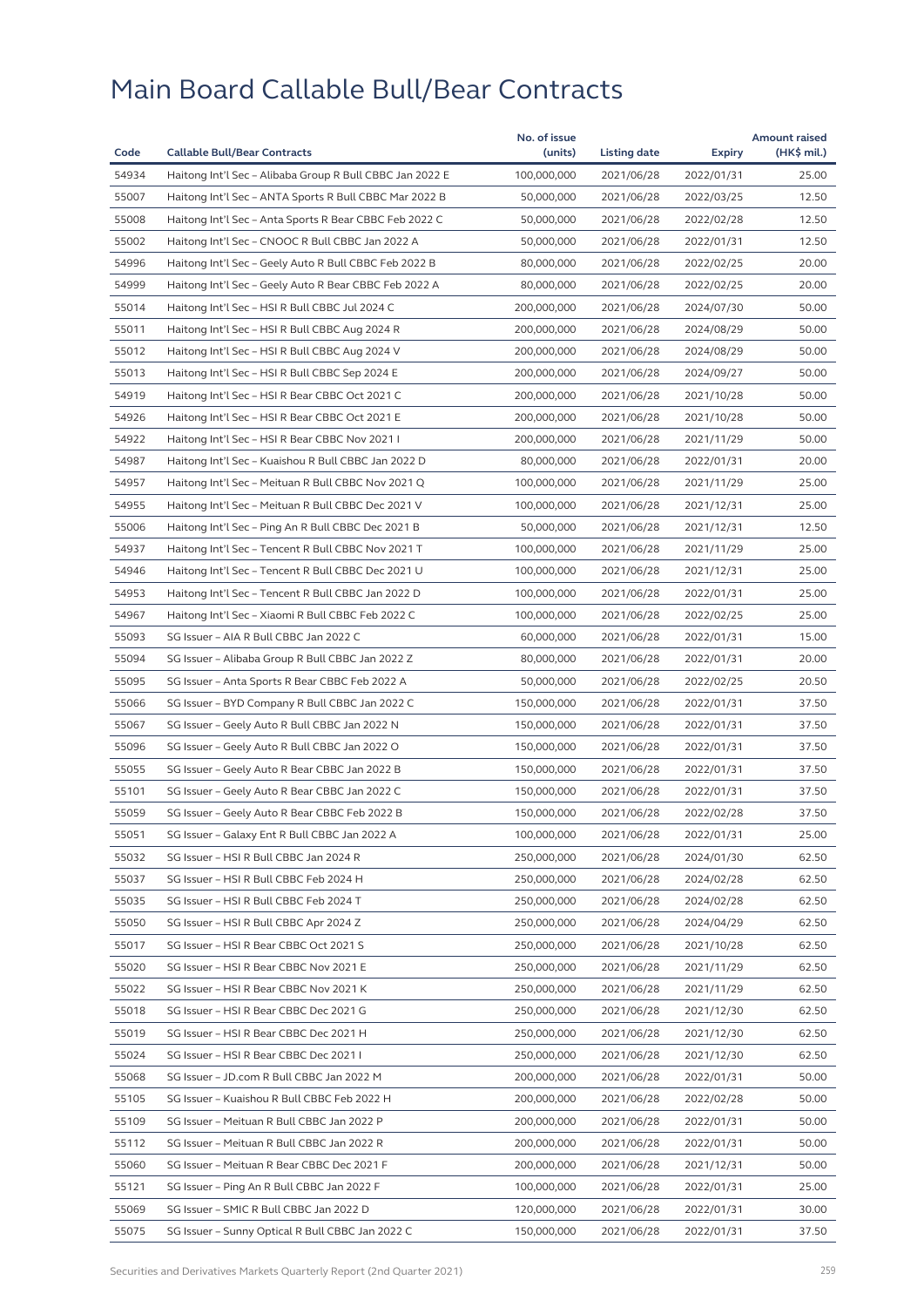|       |                                                        | No. of issue |              |            | <b>Amount raised</b> |
|-------|--------------------------------------------------------|--------------|--------------|------------|----------------------|
| Code  | <b>Callable Bull/Bear Contracts</b>                    | (units)      | Listing date | Expiry     | (HK\$ mil.)          |
| 55130 | SG Issuer - Sunny Optical R Bull CBBC Jan 2022 D       | 150,000,000  | 2021/06/28   | 2022/01/31 | 37.50                |
| 55063 | SG Issuer - Sunny Optical R Bear CBBC Jan 2022 C       | 150,000,000  | 2021/06/28   | 2022/01/31 | 37.50                |
| 55131 | SG Issuer - Sunny Optical R Bear CBBC Feb 2022 A       | 150,000,000  | 2021/06/28   | 2022/02/28 | 37.50                |
| 55136 | SG Issuer - Tencent R Bull CBBC Jan 2022 R             | 400,000,000  | 2021/06/28   | 2022/01/31 | 100.00               |
| 55135 | SG Issuer - Tencent R Bull CBBC Jan 2022 Z             | 80,000,000   | 2021/06/28   | 2022/01/31 | 20.00                |
| 55064 | SG Issuer - Tencent R Bear CBBC Jan 2022 I             | 400,000,000  | 2021/06/28   | 2022/01/31 | 100.00               |
| 55084 | SG Issuer - WuXi Bio R Bull CBBC Jan 2022 B            | 60,000,000   | 2021/06/28   | 2022/01/31 | 15.00                |
| 54839 | UBS AG - AIA R Bull CBBC Dec 2021 J                    | 60,000,000   | 2021/06/28   | 2021/12/30 | 15.00                |
| 54750 | UBS AG - Alibaba Group R Bull CBBC Oct 2021 Y          | 80,000,000   | 2021/06/28   | 2021/10/28 | 20.00                |
| 54745 | UBS AG - Ali Health R Bull CBBC Mar 2022 A             | 100,000,000  | 2021/06/28   | 2022/03/14 | 25.00                |
| 54802 | UBS AG - ANTA Sports R Bull CBBC Dec 2021 C            | 50,000,000   | 2021/06/28   | 2021/12/31 | 12.50                |
| 54770 | UBS AG - BYD Company R Bull CBBC Feb 2022 Y            | 150,000,000  | 2021/06/28   | 2022/02/14 | 37.50                |
| 54773 | UBS AG – BYD Company R Bull CBBC Feb 2022 Z            | 150,000,000  | 2021/06/28   | 2022/02/14 | 37.50                |
| 54777 | UBS AG - China Life R Bull CBBC Apr 2022 D             | 150,000,000  | 2021/06/28   | 2022/04/29 | 37.50                |
| 54808 | UBS AG – Geely Auto R Bull CBBC Dec 2021 I             | 100,000,000  | 2021/06/28   | 2021/12/30 | 25.00                |
| 54821 | UBS AG - Geely Auto R Bull CBBC Jan 2022 K             | 100,000,000  | 2021/06/28   | 2022/01/31 | 25.00                |
| 54824 | UBS AG - Geely Auto R Bull CBBC Jan 2022 M             | 100,000,000  | 2021/06/28   | 2022/01/31 | 25.00                |
| 54785 | UBS AG - Great Wall Motor R Bull CBBC Dec 2021 R       | 80,000,000   | 2021/06/28   | 2021/12/13 | 20.00                |
| 54805 | UBS AG - HKEX R Bull CBBC Dec 2021 G                   | 200,000,000  | 2021/06/28   | 2021/12/31 | 50.00                |
| 54826 | UBS AG - HSI R Bull CBBC Jan 2024 K                    | 200,000,000  | 2021/06/28   | 2024/01/30 | 50.00                |
| 54742 | UBS AG - HSI R Bull CBBC Feb 2024 Q                    | 200,000,000  | 2021/06/28   | 2024/02/28 | 50.00                |
| 54743 | UBS AG - HSI R Bull CBBC Feb 2024 T                    | 200,000,000  | 2021/06/28   | 2024/02/28 | 50.00                |
| 54744 | UBS AG - HSI R Bull CBBC Mar 2024 W                    | 200,000,000  | 2021/06/28   | 2024/03/27 | 50.00                |
| 54707 | UBS AG – HSI R Bear CBBC Sep 2021 D                    | 200,000,000  | 2021/06/28   | 2021/09/29 | 50.00                |
| 54729 | UBS AG - HSI R Bear CBBC Oct 2021 A                    | 200,000,000  | 2021/06/28   | 2021/10/28 | 50.00                |
| 54713 | UBS AG - HSI R Bear CBBC Oct 2021 T                    | 200,000,000  | 2021/06/28   | 2021/10/28 | 50.00                |
| 54716 | UBS AG - HSI R Bear CBBC Oct 2021 W                    | 200,000,000  | 2021/06/28   | 2021/10/28 | 50.00                |
| 54842 | UBS AG - Kuaishou R Bull CBBC Feb 2022 B               | 200,000,000  | 2021/06/28   | 2022/02/07 | 50.00                |
| 54834 | UBS AG - Meituan R Bull CBBC Oct 2021 C                | 50,000,000   | 2021/06/28   | 2021/10/28 | 12.50                |
| 54755 | UBS AG - Meituan R Bull CBBC Dec 2021 H                | 150,000,000  | 2021/06/28   | 2021/12/31 | 37.50                |
| 54721 | UBS AG - Meituan R Bear CBBC Dec 2021 S                | 150,000,000  | 2021/06/28   | 2021/12/31 | 37.50                |
| 54779 | UBS AG - Sunny Optical R Bull CBBC Feb 2022 K          | 150,000,000  | 2021/06/28   | 2022/02/14 | 37.50                |
| 54769 | UBS AG - Tencent R Bull CBBC Dec 2021 A                | 200,000,000  | 2021/06/28   | 2021/12/31 | 50.00                |
| 54788 | UBS AG - WuXi Bio R Bull CBBC Dec 2021 O               | 60,000,000   | 2021/06/28   | 2021/12/31 | 15.00                |
| 54797 | UBS AG - WuXi Bio R Bull CBBC Dec 2021 P               | 60,000,000   | 2021/06/28   | 2021/12/31 | 15.00                |
| 54738 | UBS AG - Xiaomi R Bull CBBC Nov 2021 Z                 | 60,000,000   | 2021/06/28   | 2021/11/30 | 15.00                |
| 54884 | Bank Vontobel - BYD Company R Bull CBBC Feb 2022 C     | 60,000,000   | 2021/06/28   | 2022/02/25 | 15.00                |
| 54890 | Bank Vontobel - Geely Auto R Bull CBBC Jan 2022 E      | 60,000,000   | 2021/06/28   | 2022/01/07 | 15.00                |
| 54860 | Bank Vontobel - Geely Auto R Bear CBBC Dec 2021 C      | 60,000,000   | 2021/06/28   | 2021/12/17 | 15.00                |
| 54867 | Bank Vontobel - Geely Auto R Bear CBBC Dec 2021 D      | 60,000,000   | 2021/06/28   | 2021/12/17 | 15.00                |
| 54895 | Bank Vontobel - Greatwall Motor R Bull CBBC Dec 2021 I | 60,000,000   | 2021/06/28   | 2021/12/30 | 15.00                |
| 54899 | Bank Vontobel - HSCEI R Bear CBBC Dec 2021 A           | 80,000,000   | 2021/06/28   | 2021/12/30 | 20.00                |
| 54907 | Bank Vontobel - HSCEI R Bear CBBC Dec 2021 B           | 80,000,000   | 2021/06/28   | 2021/12/30 | 20.00                |
| 54851 | Bank Vontobel - HSI N Bear CBBC Oct 2021 B             | 40,000,000   | 2021/06/28   | 2021/10/28 | 10.00                |
| 54873 | Bank Vontobel - HSI R Bull CBBC Feb 2024 F             | 100,000,000  | 2021/06/28   | 2024/02/28 | 25.00                |
| 54875 | Bank Vontobel - HSI R Bull CBBC Feb 2024 I             | 100,000,000  | 2021/06/28   | 2024/02/28 | 25.00                |
| 54858 | Bank Vontobel - HSI R Bear CBBC Oct 2021 C             | 100,000,000  | 2021/06/28   | 2021/10/28 | 25.00                |
| 54897 | Bank Vontobel - HSTECH R Bear CBBC Dec 2021 B          | 80,000,000   | 2021/06/28   | 2021/12/30 | 20.00                |
| 54898 | Bank Vontobel - HSTECH R Bear CBBC Dec 2021 C          | 80,000,000   | 2021/06/28   | 2021/12/30 | 20.00                |
|       |                                                        |              |              |            |                      |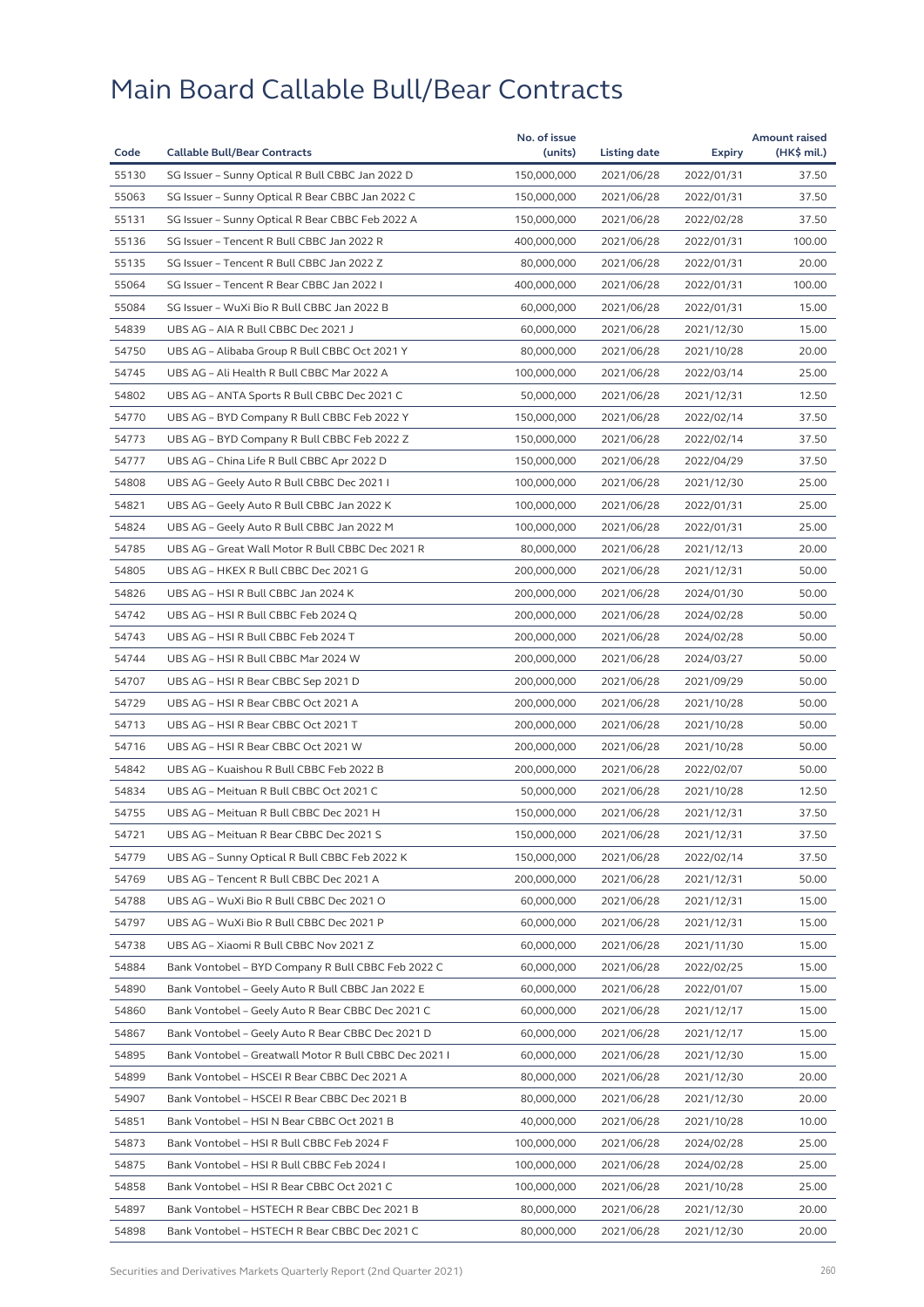| 54876<br>Bank Vontobel - Meituan R Bull CBBC Dec 2021 N<br>100,000,000<br>25.00<br>2021/06/28<br>2021/12/10<br>54894<br>Bank Vontobel - Sunny Optical R Bear CBBC Feb 2022 A<br>100,000,000<br>2021/06/28<br>25.00<br>2022/02/25<br>54889<br>25.00<br>Bank Vontobel - Tencent R Bull CBBC Dec 2021 H<br>100,000,000<br>2021/06/28<br>2021/12/10<br>55138<br>Bank Vontobel - Tencent R Bull CBBC Jan 2022 E<br>100,000,000<br>25.00<br>2021/06/28<br>2022/01/28<br>55191<br>BOCI Asia Ltd. - BYD Company R Bull CBBC Jan 2022 C<br>80,000,000<br>2021/06/29<br>2022/01/31<br>20.00<br>55162<br>37.50<br>BOCI Asia Ltd. - HSI R Bull CBBC Dec 2023 A<br>150,000,000<br>2021/06/29<br>2023/12/28<br>55171<br>BOCI Asia Ltd. - HSI R Bull CBBC Dec 2023 Z<br>150,000,000<br>2021/06/29<br>2023/12/28<br>37.50<br>55190<br>BOCI Asia Ltd. - HSI R Bear CBBC Sep 2021 A<br>150,000,000<br>2021/06/29<br>2021/09/29<br>37.50<br>55303<br>BNP Paribas Issuance B.V. - CNOOC R Bull CBBC Dec 2021 C<br>25.00<br>100,000,000<br>2021/06/29<br>2021/12/30<br>55295<br>BNP Paribas Issuance B.V. - HSI R Bull CBBC Sep 2024 K<br>250,000,000<br>2021/06/29<br>62.50<br>2024/09/27<br>55296<br>BNP Paribas Issuance B.V. - HSI R Bull CBBC Sep 2024 L<br>240,000,000<br>2021/06/29<br>2024/09/27<br>60.00<br>55298<br>BNP Paribas Issuance B.V. - HSI R Bear CBBC Sep 2021 U<br>240,000,000<br>2021/06/29<br>2021/09/29<br>60.00<br>55307<br>BNP Paribas Issuance B.V. - Tencent R Bull CBBC Dec 2022 A<br>62.50<br>250,000,000<br>2021/06/29<br>2022/12/29<br>55211<br>Credit Suisse AG - AIA R Bull CBBC Dec 2021 F<br>70,000,000<br>2021/06/29<br>2021/12/30<br>17.50<br>55209<br>Credit Suisse AG - Alibaba Group R Bull CBBC Oct 2021 T<br>12.50<br>50,000,000<br>2021/06/29<br>2021/10/28<br>55198<br>Credit Suisse AG - Geely Auto R Bull CBBC Jan 2022 J<br>100,000,000<br>2021/06/29<br>2022/01/28<br>25.00<br>55238<br>50.00<br>Credit Suisse AG - HSI R Bull CBBC Feb 2024 O<br>200,000,000<br>2021/06/29<br>2024/02/28<br>55216<br>Credit Suisse AG - HSI R Bull CBBC Mar 2024 T<br>200,000,000<br>50.00<br>2021/06/29<br>2024/03/27<br>55212<br>Credit Suisse AG - HSI R Bull CBBC Apr 2024 V<br>200,000,000<br>2021/06/29<br>2024/04/29<br>50.00<br>55214<br>Credit Suisse AG - HSI R Bull CBBC Apr 2024 W<br>200,000,000<br>2021/06/29<br>2024/04/29<br>50.00<br>55192<br>Credit Suisse AG - HSI R Bear CBBC Sep 2021 F<br>200,000,000<br>2021/06/29<br>2021/09/29<br>50.00<br>55197<br>Credit Suisse AG - HSI R Bear CBBC Sep 2021 G<br>200,000,000<br>2021/06/29<br>2021/09/29<br>50.00<br>55202<br>Credit Suisse AG - Kuaishou R Bull CBBC Feb 2022 K<br>100,000,000<br>2021/06/29<br>2022/02/25<br>25.00<br>55205<br>Credit Suisse AG - Meituan R Bull CBBC Oct 2021 D<br>12.50<br>50,000,000<br>2021/06/29<br>2021/10/28<br>55207<br>Credit Suisse AG - Smoore Intl R Bull CBBC Dec 2021 J<br>50,000,000<br>2021/06/29<br>2021/12/30<br>12.50<br>55199<br>Credit Suisse AG - Tencent R Bull CBBC Oct 2021 L<br>100,000,000<br>2021/06/29<br>2021/10/28<br>25.00<br>55201<br>Credit Suisse AG - WuXi Bio R Bull CBBC Nov 2021 F<br>50,000,000<br>2021/06/29<br>2021/11/29<br>12.50<br>55633<br>Goldman Sachs SP (Asia) - AIA R Bull CBBC Feb 2022 B<br>60,000,000<br>2021/06/29<br>2022/02/22<br>15.00<br>55635<br>Goldman Sachs SP (Asia) - AIA R Bull CBBC Mar 2022 A<br>60,000,000<br>15.00<br>2021/06/29<br>2022/03/25<br>25.00<br>55610<br>Goldman Sachs SP (Asia) - Alibaba R Bull CBBC Feb 2022 B<br>100,000,000<br>2021/06/29<br>2022/02/22<br>55623<br>Goldman Sachs SP (Asia) - ANTA Sports R Bull CBBC Mar 2022 B<br>80,000,000<br>2022/03/17<br>20.00<br>2021/06/29<br>55625<br>Goldman Sachs SP (Asia) - Galaxy Ent R Bull CBBC Dec 2021 C<br>80,000,000<br>2021/06/29<br>2021/12/29<br>20.00<br>55637<br>80,000,000<br>2021/06/29<br>20.00<br>Goldman Sachs SP (Asia) – Kuaishou R Bull CBBC Mar 2022 B<br>2022/03/25<br>55609<br>Goldman Sachs SP (Asia) - Meituan R Bull CBBC Nov 2021 M<br>100,000,000<br>2021/06/29<br>2021/11/17<br>25.00<br>55621<br>Goldman Sachs SP (Asia) - Meituan R Bull CBBC Dec 2021 C<br>100,000,000<br>2021/06/29<br>25.00<br>2021/12/17<br>55624<br>Goldman Sachs SP (Asia) - Sunny Optical R Bear CBBC Feb2022A<br>80,000,000<br>2021/06/29<br>2022/02/22<br>20.00<br>55339<br>HK Bank - BYD Company R Bull CBBC Sep 2022 B<br>80,000,000<br>2021/06/29<br>2022/09/14<br>20.00<br>55342<br>HK Bank - HSI R Bull CBBC Oct 2023 M<br>100,000,000<br>2021/06/29<br>25.00<br>2023/10/30<br>55341<br>HK Bank - HSI R Bull CBBC Nov 2023 C<br>150,000,000<br>2021/06/29<br>2023/11/29<br>37.50<br>55309<br>HK Bank - Kuaishou R Bull CBBC Jan 2022 A<br>80,000,000<br>2021/06/29<br>20.00<br>2022/01/28<br>100,000,000<br>55344<br>HK Bank - Meituan R Bull CBBC Dec 2021 S<br>2021/06/29<br>2021/12/10<br>25.00<br>55332<br>HK Bank - Smoore Intl R Bull CBBC Dec 2021 G<br>60,000,000<br>2021/06/29<br>15.00<br>2021/12/23<br>55326<br>HK Bank - Sunny Optical R Bull CBBC Jan 2022 D<br>80,000,000<br>2021/06/29<br>2022/01/07<br>20.00<br>55351<br>HK Bank - Tencent R Bull CBBC Dec 2021 Z<br>100,000,000<br>25.00<br>2021/06/29<br>2021/12/13<br>55470<br>Haitong Int'l Sec - Alibaba Group R Bull CBBC Feb 2022 E<br>100,000,000<br>2021/06/29<br>2022/02/25<br>25.00<br>55473<br>Haitong Int'l Sec - HSI R Bull CBBC Aug 2024 W<br>200,000,000<br>2021/06/29<br>50.00<br>2024/08/29<br>55477<br>Haitong Int'l Sec - HSI R Bull CBBC Sep 2024 F<br>200,000,000<br>2021/06/29<br>2024/09/27<br>50.00<br>50.00<br>55432<br>Haitong Int'l Sec - HSI R Bear CBBC Oct 2021 F<br>200,000,000<br>2021/06/29<br>2021/10/28<br>55433<br>80,000,000<br>20.00<br>2021/06/29<br>2022/01/31 |      |                                                     | No. of issue |              |        | <b>Amount raised</b> |
|--------------------------------------------------------------------------------------------------------------------------------------------------------------------------------------------------------------------------------------------------------------------------------------------------------------------------------------------------------------------------------------------------------------------------------------------------------------------------------------------------------------------------------------------------------------------------------------------------------------------------------------------------------------------------------------------------------------------------------------------------------------------------------------------------------------------------------------------------------------------------------------------------------------------------------------------------------------------------------------------------------------------------------------------------------------------------------------------------------------------------------------------------------------------------------------------------------------------------------------------------------------------------------------------------------------------------------------------------------------------------------------------------------------------------------------------------------------------------------------------------------------------------------------------------------------------------------------------------------------------------------------------------------------------------------------------------------------------------------------------------------------------------------------------------------------------------------------------------------------------------------------------------------------------------------------------------------------------------------------------------------------------------------------------------------------------------------------------------------------------------------------------------------------------------------------------------------------------------------------------------------------------------------------------------------------------------------------------------------------------------------------------------------------------------------------------------------------------------------------------------------------------------------------------------------------------------------------------------------------------------------------------------------------------------------------------------------------------------------------------------------------------------------------------------------------------------------------------------------------------------------------------------------------------------------------------------------------------------------------------------------------------------------------------------------------------------------------------------------------------------------------------------------------------------------------------------------------------------------------------------------------------------------------------------------------------------------------------------------------------------------------------------------------------------------------------------------------------------------------------------------------------------------------------------------------------------------------------------------------------------------------------------------------------------------------------------------------------------------------------------------------------------------------------------------------------------------------------------------------------------------------------------------------------------------------------------------------------------------------------------------------------------------------------------------------------------------------------------------------------------------------------------------------------------------------------------------------------------------------------------------------------------------------------------------------------------------------------------------------------------------------------------------------------------------------------------------------------------------------------------------------------------------------------------------------------------------------------------------------------------------------------------------------------------------------------------------------------------------------------------------------------------------------------------------------------------------------------------------------------------------------------------------------------------------------------------------------------------------------------------------------------------------------------------------------------------------------------------------------------------------------------------------------------------------------------------------------------------------------------------------------------------------------------------------------------------------------------------------------------------------------------------------------------------------------------------------------------------------------------------------------------------------------------------------------------------------------------------------------------------------------------------------------------------------------------------------------------------------------|------|-----------------------------------------------------|--------------|--------------|--------|----------------------|
|                                                                                                                                                                                                                                                                                                                                                                                                                                                                                                                                                                                                                                                                                                                                                                                                                                                                                                                                                                                                                                                                                                                                                                                                                                                                                                                                                                                                                                                                                                                                                                                                                                                                                                                                                                                                                                                                                                                                                                                                                                                                                                                                                                                                                                                                                                                                                                                                                                                                                                                                                                                                                                                                                                                                                                                                                                                                                                                                                                                                                                                                                                                                                                                                                                                                                                                                                                                                                                                                                                                                                                                                                                                                                                                                                                                                                                                                                                                                                                                                                                                                                                                                                                                                                                                                                                                                                                                                                                                                                                                                                                                                                                                                                                                                                                                                                                                                                                                                                                                                                                                                                                                                                                                                                                                                                                                                                                                                                                                                                                                                                                                                                                                                                                                                      | Code | <b>Callable Bull/Bear Contracts</b>                 | (units)      | Listing date | Expiry | (HK\$ mil.)          |
|                                                                                                                                                                                                                                                                                                                                                                                                                                                                                                                                                                                                                                                                                                                                                                                                                                                                                                                                                                                                                                                                                                                                                                                                                                                                                                                                                                                                                                                                                                                                                                                                                                                                                                                                                                                                                                                                                                                                                                                                                                                                                                                                                                                                                                                                                                                                                                                                                                                                                                                                                                                                                                                                                                                                                                                                                                                                                                                                                                                                                                                                                                                                                                                                                                                                                                                                                                                                                                                                                                                                                                                                                                                                                                                                                                                                                                                                                                                                                                                                                                                                                                                                                                                                                                                                                                                                                                                                                                                                                                                                                                                                                                                                                                                                                                                                                                                                                                                                                                                                                                                                                                                                                                                                                                                                                                                                                                                                                                                                                                                                                                                                                                                                                                                                      |      |                                                     |              |              |        |                      |
|                                                                                                                                                                                                                                                                                                                                                                                                                                                                                                                                                                                                                                                                                                                                                                                                                                                                                                                                                                                                                                                                                                                                                                                                                                                                                                                                                                                                                                                                                                                                                                                                                                                                                                                                                                                                                                                                                                                                                                                                                                                                                                                                                                                                                                                                                                                                                                                                                                                                                                                                                                                                                                                                                                                                                                                                                                                                                                                                                                                                                                                                                                                                                                                                                                                                                                                                                                                                                                                                                                                                                                                                                                                                                                                                                                                                                                                                                                                                                                                                                                                                                                                                                                                                                                                                                                                                                                                                                                                                                                                                                                                                                                                                                                                                                                                                                                                                                                                                                                                                                                                                                                                                                                                                                                                                                                                                                                                                                                                                                                                                                                                                                                                                                                                                      |      |                                                     |              |              |        |                      |
|                                                                                                                                                                                                                                                                                                                                                                                                                                                                                                                                                                                                                                                                                                                                                                                                                                                                                                                                                                                                                                                                                                                                                                                                                                                                                                                                                                                                                                                                                                                                                                                                                                                                                                                                                                                                                                                                                                                                                                                                                                                                                                                                                                                                                                                                                                                                                                                                                                                                                                                                                                                                                                                                                                                                                                                                                                                                                                                                                                                                                                                                                                                                                                                                                                                                                                                                                                                                                                                                                                                                                                                                                                                                                                                                                                                                                                                                                                                                                                                                                                                                                                                                                                                                                                                                                                                                                                                                                                                                                                                                                                                                                                                                                                                                                                                                                                                                                                                                                                                                                                                                                                                                                                                                                                                                                                                                                                                                                                                                                                                                                                                                                                                                                                                                      |      |                                                     |              |              |        |                      |
|                                                                                                                                                                                                                                                                                                                                                                                                                                                                                                                                                                                                                                                                                                                                                                                                                                                                                                                                                                                                                                                                                                                                                                                                                                                                                                                                                                                                                                                                                                                                                                                                                                                                                                                                                                                                                                                                                                                                                                                                                                                                                                                                                                                                                                                                                                                                                                                                                                                                                                                                                                                                                                                                                                                                                                                                                                                                                                                                                                                                                                                                                                                                                                                                                                                                                                                                                                                                                                                                                                                                                                                                                                                                                                                                                                                                                                                                                                                                                                                                                                                                                                                                                                                                                                                                                                                                                                                                                                                                                                                                                                                                                                                                                                                                                                                                                                                                                                                                                                                                                                                                                                                                                                                                                                                                                                                                                                                                                                                                                                                                                                                                                                                                                                                                      |      |                                                     |              |              |        |                      |
|                                                                                                                                                                                                                                                                                                                                                                                                                                                                                                                                                                                                                                                                                                                                                                                                                                                                                                                                                                                                                                                                                                                                                                                                                                                                                                                                                                                                                                                                                                                                                                                                                                                                                                                                                                                                                                                                                                                                                                                                                                                                                                                                                                                                                                                                                                                                                                                                                                                                                                                                                                                                                                                                                                                                                                                                                                                                                                                                                                                                                                                                                                                                                                                                                                                                                                                                                                                                                                                                                                                                                                                                                                                                                                                                                                                                                                                                                                                                                                                                                                                                                                                                                                                                                                                                                                                                                                                                                                                                                                                                                                                                                                                                                                                                                                                                                                                                                                                                                                                                                                                                                                                                                                                                                                                                                                                                                                                                                                                                                                                                                                                                                                                                                                                                      |      |                                                     |              |              |        |                      |
|                                                                                                                                                                                                                                                                                                                                                                                                                                                                                                                                                                                                                                                                                                                                                                                                                                                                                                                                                                                                                                                                                                                                                                                                                                                                                                                                                                                                                                                                                                                                                                                                                                                                                                                                                                                                                                                                                                                                                                                                                                                                                                                                                                                                                                                                                                                                                                                                                                                                                                                                                                                                                                                                                                                                                                                                                                                                                                                                                                                                                                                                                                                                                                                                                                                                                                                                                                                                                                                                                                                                                                                                                                                                                                                                                                                                                                                                                                                                                                                                                                                                                                                                                                                                                                                                                                                                                                                                                                                                                                                                                                                                                                                                                                                                                                                                                                                                                                                                                                                                                                                                                                                                                                                                                                                                                                                                                                                                                                                                                                                                                                                                                                                                                                                                      |      |                                                     |              |              |        |                      |
|                                                                                                                                                                                                                                                                                                                                                                                                                                                                                                                                                                                                                                                                                                                                                                                                                                                                                                                                                                                                                                                                                                                                                                                                                                                                                                                                                                                                                                                                                                                                                                                                                                                                                                                                                                                                                                                                                                                                                                                                                                                                                                                                                                                                                                                                                                                                                                                                                                                                                                                                                                                                                                                                                                                                                                                                                                                                                                                                                                                                                                                                                                                                                                                                                                                                                                                                                                                                                                                                                                                                                                                                                                                                                                                                                                                                                                                                                                                                                                                                                                                                                                                                                                                                                                                                                                                                                                                                                                                                                                                                                                                                                                                                                                                                                                                                                                                                                                                                                                                                                                                                                                                                                                                                                                                                                                                                                                                                                                                                                                                                                                                                                                                                                                                                      |      |                                                     |              |              |        |                      |
|                                                                                                                                                                                                                                                                                                                                                                                                                                                                                                                                                                                                                                                                                                                                                                                                                                                                                                                                                                                                                                                                                                                                                                                                                                                                                                                                                                                                                                                                                                                                                                                                                                                                                                                                                                                                                                                                                                                                                                                                                                                                                                                                                                                                                                                                                                                                                                                                                                                                                                                                                                                                                                                                                                                                                                                                                                                                                                                                                                                                                                                                                                                                                                                                                                                                                                                                                                                                                                                                                                                                                                                                                                                                                                                                                                                                                                                                                                                                                                                                                                                                                                                                                                                                                                                                                                                                                                                                                                                                                                                                                                                                                                                                                                                                                                                                                                                                                                                                                                                                                                                                                                                                                                                                                                                                                                                                                                                                                                                                                                                                                                                                                                                                                                                                      |      |                                                     |              |              |        |                      |
|                                                                                                                                                                                                                                                                                                                                                                                                                                                                                                                                                                                                                                                                                                                                                                                                                                                                                                                                                                                                                                                                                                                                                                                                                                                                                                                                                                                                                                                                                                                                                                                                                                                                                                                                                                                                                                                                                                                                                                                                                                                                                                                                                                                                                                                                                                                                                                                                                                                                                                                                                                                                                                                                                                                                                                                                                                                                                                                                                                                                                                                                                                                                                                                                                                                                                                                                                                                                                                                                                                                                                                                                                                                                                                                                                                                                                                                                                                                                                                                                                                                                                                                                                                                                                                                                                                                                                                                                                                                                                                                                                                                                                                                                                                                                                                                                                                                                                                                                                                                                                                                                                                                                                                                                                                                                                                                                                                                                                                                                                                                                                                                                                                                                                                                                      |      |                                                     |              |              |        |                      |
|                                                                                                                                                                                                                                                                                                                                                                                                                                                                                                                                                                                                                                                                                                                                                                                                                                                                                                                                                                                                                                                                                                                                                                                                                                                                                                                                                                                                                                                                                                                                                                                                                                                                                                                                                                                                                                                                                                                                                                                                                                                                                                                                                                                                                                                                                                                                                                                                                                                                                                                                                                                                                                                                                                                                                                                                                                                                                                                                                                                                                                                                                                                                                                                                                                                                                                                                                                                                                                                                                                                                                                                                                                                                                                                                                                                                                                                                                                                                                                                                                                                                                                                                                                                                                                                                                                                                                                                                                                                                                                                                                                                                                                                                                                                                                                                                                                                                                                                                                                                                                                                                                                                                                                                                                                                                                                                                                                                                                                                                                                                                                                                                                                                                                                                                      |      |                                                     |              |              |        |                      |
|                                                                                                                                                                                                                                                                                                                                                                                                                                                                                                                                                                                                                                                                                                                                                                                                                                                                                                                                                                                                                                                                                                                                                                                                                                                                                                                                                                                                                                                                                                                                                                                                                                                                                                                                                                                                                                                                                                                                                                                                                                                                                                                                                                                                                                                                                                                                                                                                                                                                                                                                                                                                                                                                                                                                                                                                                                                                                                                                                                                                                                                                                                                                                                                                                                                                                                                                                                                                                                                                                                                                                                                                                                                                                                                                                                                                                                                                                                                                                                                                                                                                                                                                                                                                                                                                                                                                                                                                                                                                                                                                                                                                                                                                                                                                                                                                                                                                                                                                                                                                                                                                                                                                                                                                                                                                                                                                                                                                                                                                                                                                                                                                                                                                                                                                      |      |                                                     |              |              |        |                      |
|                                                                                                                                                                                                                                                                                                                                                                                                                                                                                                                                                                                                                                                                                                                                                                                                                                                                                                                                                                                                                                                                                                                                                                                                                                                                                                                                                                                                                                                                                                                                                                                                                                                                                                                                                                                                                                                                                                                                                                                                                                                                                                                                                                                                                                                                                                                                                                                                                                                                                                                                                                                                                                                                                                                                                                                                                                                                                                                                                                                                                                                                                                                                                                                                                                                                                                                                                                                                                                                                                                                                                                                                                                                                                                                                                                                                                                                                                                                                                                                                                                                                                                                                                                                                                                                                                                                                                                                                                                                                                                                                                                                                                                                                                                                                                                                                                                                                                                                                                                                                                                                                                                                                                                                                                                                                                                                                                                                                                                                                                                                                                                                                                                                                                                                                      |      |                                                     |              |              |        |                      |
|                                                                                                                                                                                                                                                                                                                                                                                                                                                                                                                                                                                                                                                                                                                                                                                                                                                                                                                                                                                                                                                                                                                                                                                                                                                                                                                                                                                                                                                                                                                                                                                                                                                                                                                                                                                                                                                                                                                                                                                                                                                                                                                                                                                                                                                                                                                                                                                                                                                                                                                                                                                                                                                                                                                                                                                                                                                                                                                                                                                                                                                                                                                                                                                                                                                                                                                                                                                                                                                                                                                                                                                                                                                                                                                                                                                                                                                                                                                                                                                                                                                                                                                                                                                                                                                                                                                                                                                                                                                                                                                                                                                                                                                                                                                                                                                                                                                                                                                                                                                                                                                                                                                                                                                                                                                                                                                                                                                                                                                                                                                                                                                                                                                                                                                                      |      |                                                     |              |              |        |                      |
|                                                                                                                                                                                                                                                                                                                                                                                                                                                                                                                                                                                                                                                                                                                                                                                                                                                                                                                                                                                                                                                                                                                                                                                                                                                                                                                                                                                                                                                                                                                                                                                                                                                                                                                                                                                                                                                                                                                                                                                                                                                                                                                                                                                                                                                                                                                                                                                                                                                                                                                                                                                                                                                                                                                                                                                                                                                                                                                                                                                                                                                                                                                                                                                                                                                                                                                                                                                                                                                                                                                                                                                                                                                                                                                                                                                                                                                                                                                                                                                                                                                                                                                                                                                                                                                                                                                                                                                                                                                                                                                                                                                                                                                                                                                                                                                                                                                                                                                                                                                                                                                                                                                                                                                                                                                                                                                                                                                                                                                                                                                                                                                                                                                                                                                                      |      |                                                     |              |              |        |                      |
|                                                                                                                                                                                                                                                                                                                                                                                                                                                                                                                                                                                                                                                                                                                                                                                                                                                                                                                                                                                                                                                                                                                                                                                                                                                                                                                                                                                                                                                                                                                                                                                                                                                                                                                                                                                                                                                                                                                                                                                                                                                                                                                                                                                                                                                                                                                                                                                                                                                                                                                                                                                                                                                                                                                                                                                                                                                                                                                                                                                                                                                                                                                                                                                                                                                                                                                                                                                                                                                                                                                                                                                                                                                                                                                                                                                                                                                                                                                                                                                                                                                                                                                                                                                                                                                                                                                                                                                                                                                                                                                                                                                                                                                                                                                                                                                                                                                                                                                                                                                                                                                                                                                                                                                                                                                                                                                                                                                                                                                                                                                                                                                                                                                                                                                                      |      |                                                     |              |              |        |                      |
|                                                                                                                                                                                                                                                                                                                                                                                                                                                                                                                                                                                                                                                                                                                                                                                                                                                                                                                                                                                                                                                                                                                                                                                                                                                                                                                                                                                                                                                                                                                                                                                                                                                                                                                                                                                                                                                                                                                                                                                                                                                                                                                                                                                                                                                                                                                                                                                                                                                                                                                                                                                                                                                                                                                                                                                                                                                                                                                                                                                                                                                                                                                                                                                                                                                                                                                                                                                                                                                                                                                                                                                                                                                                                                                                                                                                                                                                                                                                                                                                                                                                                                                                                                                                                                                                                                                                                                                                                                                                                                                                                                                                                                                                                                                                                                                                                                                                                                                                                                                                                                                                                                                                                                                                                                                                                                                                                                                                                                                                                                                                                                                                                                                                                                                                      |      |                                                     |              |              |        |                      |
|                                                                                                                                                                                                                                                                                                                                                                                                                                                                                                                                                                                                                                                                                                                                                                                                                                                                                                                                                                                                                                                                                                                                                                                                                                                                                                                                                                                                                                                                                                                                                                                                                                                                                                                                                                                                                                                                                                                                                                                                                                                                                                                                                                                                                                                                                                                                                                                                                                                                                                                                                                                                                                                                                                                                                                                                                                                                                                                                                                                                                                                                                                                                                                                                                                                                                                                                                                                                                                                                                                                                                                                                                                                                                                                                                                                                                                                                                                                                                                                                                                                                                                                                                                                                                                                                                                                                                                                                                                                                                                                                                                                                                                                                                                                                                                                                                                                                                                                                                                                                                                                                                                                                                                                                                                                                                                                                                                                                                                                                                                                                                                                                                                                                                                                                      |      |                                                     |              |              |        |                      |
|                                                                                                                                                                                                                                                                                                                                                                                                                                                                                                                                                                                                                                                                                                                                                                                                                                                                                                                                                                                                                                                                                                                                                                                                                                                                                                                                                                                                                                                                                                                                                                                                                                                                                                                                                                                                                                                                                                                                                                                                                                                                                                                                                                                                                                                                                                                                                                                                                                                                                                                                                                                                                                                                                                                                                                                                                                                                                                                                                                                                                                                                                                                                                                                                                                                                                                                                                                                                                                                                                                                                                                                                                                                                                                                                                                                                                                                                                                                                                                                                                                                                                                                                                                                                                                                                                                                                                                                                                                                                                                                                                                                                                                                                                                                                                                                                                                                                                                                                                                                                                                                                                                                                                                                                                                                                                                                                                                                                                                                                                                                                                                                                                                                                                                                                      |      |                                                     |              |              |        |                      |
|                                                                                                                                                                                                                                                                                                                                                                                                                                                                                                                                                                                                                                                                                                                                                                                                                                                                                                                                                                                                                                                                                                                                                                                                                                                                                                                                                                                                                                                                                                                                                                                                                                                                                                                                                                                                                                                                                                                                                                                                                                                                                                                                                                                                                                                                                                                                                                                                                                                                                                                                                                                                                                                                                                                                                                                                                                                                                                                                                                                                                                                                                                                                                                                                                                                                                                                                                                                                                                                                                                                                                                                                                                                                                                                                                                                                                                                                                                                                                                                                                                                                                                                                                                                                                                                                                                                                                                                                                                                                                                                                                                                                                                                                                                                                                                                                                                                                                                                                                                                                                                                                                                                                                                                                                                                                                                                                                                                                                                                                                                                                                                                                                                                                                                                                      |      |                                                     |              |              |        |                      |
|                                                                                                                                                                                                                                                                                                                                                                                                                                                                                                                                                                                                                                                                                                                                                                                                                                                                                                                                                                                                                                                                                                                                                                                                                                                                                                                                                                                                                                                                                                                                                                                                                                                                                                                                                                                                                                                                                                                                                                                                                                                                                                                                                                                                                                                                                                                                                                                                                                                                                                                                                                                                                                                                                                                                                                                                                                                                                                                                                                                                                                                                                                                                                                                                                                                                                                                                                                                                                                                                                                                                                                                                                                                                                                                                                                                                                                                                                                                                                                                                                                                                                                                                                                                                                                                                                                                                                                                                                                                                                                                                                                                                                                                                                                                                                                                                                                                                                                                                                                                                                                                                                                                                                                                                                                                                                                                                                                                                                                                                                                                                                                                                                                                                                                                                      |      |                                                     |              |              |        |                      |
|                                                                                                                                                                                                                                                                                                                                                                                                                                                                                                                                                                                                                                                                                                                                                                                                                                                                                                                                                                                                                                                                                                                                                                                                                                                                                                                                                                                                                                                                                                                                                                                                                                                                                                                                                                                                                                                                                                                                                                                                                                                                                                                                                                                                                                                                                                                                                                                                                                                                                                                                                                                                                                                                                                                                                                                                                                                                                                                                                                                                                                                                                                                                                                                                                                                                                                                                                                                                                                                                                                                                                                                                                                                                                                                                                                                                                                                                                                                                                                                                                                                                                                                                                                                                                                                                                                                                                                                                                                                                                                                                                                                                                                                                                                                                                                                                                                                                                                                                                                                                                                                                                                                                                                                                                                                                                                                                                                                                                                                                                                                                                                                                                                                                                                                                      |      |                                                     |              |              |        |                      |
|                                                                                                                                                                                                                                                                                                                                                                                                                                                                                                                                                                                                                                                                                                                                                                                                                                                                                                                                                                                                                                                                                                                                                                                                                                                                                                                                                                                                                                                                                                                                                                                                                                                                                                                                                                                                                                                                                                                                                                                                                                                                                                                                                                                                                                                                                                                                                                                                                                                                                                                                                                                                                                                                                                                                                                                                                                                                                                                                                                                                                                                                                                                                                                                                                                                                                                                                                                                                                                                                                                                                                                                                                                                                                                                                                                                                                                                                                                                                                                                                                                                                                                                                                                                                                                                                                                                                                                                                                                                                                                                                                                                                                                                                                                                                                                                                                                                                                                                                                                                                                                                                                                                                                                                                                                                                                                                                                                                                                                                                                                                                                                                                                                                                                                                                      |      |                                                     |              |              |        |                      |
|                                                                                                                                                                                                                                                                                                                                                                                                                                                                                                                                                                                                                                                                                                                                                                                                                                                                                                                                                                                                                                                                                                                                                                                                                                                                                                                                                                                                                                                                                                                                                                                                                                                                                                                                                                                                                                                                                                                                                                                                                                                                                                                                                                                                                                                                                                                                                                                                                                                                                                                                                                                                                                                                                                                                                                                                                                                                                                                                                                                                                                                                                                                                                                                                                                                                                                                                                                                                                                                                                                                                                                                                                                                                                                                                                                                                                                                                                                                                                                                                                                                                                                                                                                                                                                                                                                                                                                                                                                                                                                                                                                                                                                                                                                                                                                                                                                                                                                                                                                                                                                                                                                                                                                                                                                                                                                                                                                                                                                                                                                                                                                                                                                                                                                                                      |      |                                                     |              |              |        |                      |
|                                                                                                                                                                                                                                                                                                                                                                                                                                                                                                                                                                                                                                                                                                                                                                                                                                                                                                                                                                                                                                                                                                                                                                                                                                                                                                                                                                                                                                                                                                                                                                                                                                                                                                                                                                                                                                                                                                                                                                                                                                                                                                                                                                                                                                                                                                                                                                                                                                                                                                                                                                                                                                                                                                                                                                                                                                                                                                                                                                                                                                                                                                                                                                                                                                                                                                                                                                                                                                                                                                                                                                                                                                                                                                                                                                                                                                                                                                                                                                                                                                                                                                                                                                                                                                                                                                                                                                                                                                                                                                                                                                                                                                                                                                                                                                                                                                                                                                                                                                                                                                                                                                                                                                                                                                                                                                                                                                                                                                                                                                                                                                                                                                                                                                                                      |      |                                                     |              |              |        |                      |
|                                                                                                                                                                                                                                                                                                                                                                                                                                                                                                                                                                                                                                                                                                                                                                                                                                                                                                                                                                                                                                                                                                                                                                                                                                                                                                                                                                                                                                                                                                                                                                                                                                                                                                                                                                                                                                                                                                                                                                                                                                                                                                                                                                                                                                                                                                                                                                                                                                                                                                                                                                                                                                                                                                                                                                                                                                                                                                                                                                                                                                                                                                                                                                                                                                                                                                                                                                                                                                                                                                                                                                                                                                                                                                                                                                                                                                                                                                                                                                                                                                                                                                                                                                                                                                                                                                                                                                                                                                                                                                                                                                                                                                                                                                                                                                                                                                                                                                                                                                                                                                                                                                                                                                                                                                                                                                                                                                                                                                                                                                                                                                                                                                                                                                                                      |      |                                                     |              |              |        |                      |
|                                                                                                                                                                                                                                                                                                                                                                                                                                                                                                                                                                                                                                                                                                                                                                                                                                                                                                                                                                                                                                                                                                                                                                                                                                                                                                                                                                                                                                                                                                                                                                                                                                                                                                                                                                                                                                                                                                                                                                                                                                                                                                                                                                                                                                                                                                                                                                                                                                                                                                                                                                                                                                                                                                                                                                                                                                                                                                                                                                                                                                                                                                                                                                                                                                                                                                                                                                                                                                                                                                                                                                                                                                                                                                                                                                                                                                                                                                                                                                                                                                                                                                                                                                                                                                                                                                                                                                                                                                                                                                                                                                                                                                                                                                                                                                                                                                                                                                                                                                                                                                                                                                                                                                                                                                                                                                                                                                                                                                                                                                                                                                                                                                                                                                                                      |      |                                                     |              |              |        |                      |
|                                                                                                                                                                                                                                                                                                                                                                                                                                                                                                                                                                                                                                                                                                                                                                                                                                                                                                                                                                                                                                                                                                                                                                                                                                                                                                                                                                                                                                                                                                                                                                                                                                                                                                                                                                                                                                                                                                                                                                                                                                                                                                                                                                                                                                                                                                                                                                                                                                                                                                                                                                                                                                                                                                                                                                                                                                                                                                                                                                                                                                                                                                                                                                                                                                                                                                                                                                                                                                                                                                                                                                                                                                                                                                                                                                                                                                                                                                                                                                                                                                                                                                                                                                                                                                                                                                                                                                                                                                                                                                                                                                                                                                                                                                                                                                                                                                                                                                                                                                                                                                                                                                                                                                                                                                                                                                                                                                                                                                                                                                                                                                                                                                                                                                                                      |      |                                                     |              |              |        |                      |
|                                                                                                                                                                                                                                                                                                                                                                                                                                                                                                                                                                                                                                                                                                                                                                                                                                                                                                                                                                                                                                                                                                                                                                                                                                                                                                                                                                                                                                                                                                                                                                                                                                                                                                                                                                                                                                                                                                                                                                                                                                                                                                                                                                                                                                                                                                                                                                                                                                                                                                                                                                                                                                                                                                                                                                                                                                                                                                                                                                                                                                                                                                                                                                                                                                                                                                                                                                                                                                                                                                                                                                                                                                                                                                                                                                                                                                                                                                                                                                                                                                                                                                                                                                                                                                                                                                                                                                                                                                                                                                                                                                                                                                                                                                                                                                                                                                                                                                                                                                                                                                                                                                                                                                                                                                                                                                                                                                                                                                                                                                                                                                                                                                                                                                                                      |      |                                                     |              |              |        |                      |
|                                                                                                                                                                                                                                                                                                                                                                                                                                                                                                                                                                                                                                                                                                                                                                                                                                                                                                                                                                                                                                                                                                                                                                                                                                                                                                                                                                                                                                                                                                                                                                                                                                                                                                                                                                                                                                                                                                                                                                                                                                                                                                                                                                                                                                                                                                                                                                                                                                                                                                                                                                                                                                                                                                                                                                                                                                                                                                                                                                                                                                                                                                                                                                                                                                                                                                                                                                                                                                                                                                                                                                                                                                                                                                                                                                                                                                                                                                                                                                                                                                                                                                                                                                                                                                                                                                                                                                                                                                                                                                                                                                                                                                                                                                                                                                                                                                                                                                                                                                                                                                                                                                                                                                                                                                                                                                                                                                                                                                                                                                                                                                                                                                                                                                                                      |      |                                                     |              |              |        |                      |
|                                                                                                                                                                                                                                                                                                                                                                                                                                                                                                                                                                                                                                                                                                                                                                                                                                                                                                                                                                                                                                                                                                                                                                                                                                                                                                                                                                                                                                                                                                                                                                                                                                                                                                                                                                                                                                                                                                                                                                                                                                                                                                                                                                                                                                                                                                                                                                                                                                                                                                                                                                                                                                                                                                                                                                                                                                                                                                                                                                                                                                                                                                                                                                                                                                                                                                                                                                                                                                                                                                                                                                                                                                                                                                                                                                                                                                                                                                                                                                                                                                                                                                                                                                                                                                                                                                                                                                                                                                                                                                                                                                                                                                                                                                                                                                                                                                                                                                                                                                                                                                                                                                                                                                                                                                                                                                                                                                                                                                                                                                                                                                                                                                                                                                                                      |      |                                                     |              |              |        |                      |
|                                                                                                                                                                                                                                                                                                                                                                                                                                                                                                                                                                                                                                                                                                                                                                                                                                                                                                                                                                                                                                                                                                                                                                                                                                                                                                                                                                                                                                                                                                                                                                                                                                                                                                                                                                                                                                                                                                                                                                                                                                                                                                                                                                                                                                                                                                                                                                                                                                                                                                                                                                                                                                                                                                                                                                                                                                                                                                                                                                                                                                                                                                                                                                                                                                                                                                                                                                                                                                                                                                                                                                                                                                                                                                                                                                                                                                                                                                                                                                                                                                                                                                                                                                                                                                                                                                                                                                                                                                                                                                                                                                                                                                                                                                                                                                                                                                                                                                                                                                                                                                                                                                                                                                                                                                                                                                                                                                                                                                                                                                                                                                                                                                                                                                                                      |      |                                                     |              |              |        |                      |
|                                                                                                                                                                                                                                                                                                                                                                                                                                                                                                                                                                                                                                                                                                                                                                                                                                                                                                                                                                                                                                                                                                                                                                                                                                                                                                                                                                                                                                                                                                                                                                                                                                                                                                                                                                                                                                                                                                                                                                                                                                                                                                                                                                                                                                                                                                                                                                                                                                                                                                                                                                                                                                                                                                                                                                                                                                                                                                                                                                                                                                                                                                                                                                                                                                                                                                                                                                                                                                                                                                                                                                                                                                                                                                                                                                                                                                                                                                                                                                                                                                                                                                                                                                                                                                                                                                                                                                                                                                                                                                                                                                                                                                                                                                                                                                                                                                                                                                                                                                                                                                                                                                                                                                                                                                                                                                                                                                                                                                                                                                                                                                                                                                                                                                                                      |      |                                                     |              |              |        |                      |
|                                                                                                                                                                                                                                                                                                                                                                                                                                                                                                                                                                                                                                                                                                                                                                                                                                                                                                                                                                                                                                                                                                                                                                                                                                                                                                                                                                                                                                                                                                                                                                                                                                                                                                                                                                                                                                                                                                                                                                                                                                                                                                                                                                                                                                                                                                                                                                                                                                                                                                                                                                                                                                                                                                                                                                                                                                                                                                                                                                                                                                                                                                                                                                                                                                                                                                                                                                                                                                                                                                                                                                                                                                                                                                                                                                                                                                                                                                                                                                                                                                                                                                                                                                                                                                                                                                                                                                                                                                                                                                                                                                                                                                                                                                                                                                                                                                                                                                                                                                                                                                                                                                                                                                                                                                                                                                                                                                                                                                                                                                                                                                                                                                                                                                                                      |      |                                                     |              |              |        |                      |
|                                                                                                                                                                                                                                                                                                                                                                                                                                                                                                                                                                                                                                                                                                                                                                                                                                                                                                                                                                                                                                                                                                                                                                                                                                                                                                                                                                                                                                                                                                                                                                                                                                                                                                                                                                                                                                                                                                                                                                                                                                                                                                                                                                                                                                                                                                                                                                                                                                                                                                                                                                                                                                                                                                                                                                                                                                                                                                                                                                                                                                                                                                                                                                                                                                                                                                                                                                                                                                                                                                                                                                                                                                                                                                                                                                                                                                                                                                                                                                                                                                                                                                                                                                                                                                                                                                                                                                                                                                                                                                                                                                                                                                                                                                                                                                                                                                                                                                                                                                                                                                                                                                                                                                                                                                                                                                                                                                                                                                                                                                                                                                                                                                                                                                                                      |      |                                                     |              |              |        |                      |
|                                                                                                                                                                                                                                                                                                                                                                                                                                                                                                                                                                                                                                                                                                                                                                                                                                                                                                                                                                                                                                                                                                                                                                                                                                                                                                                                                                                                                                                                                                                                                                                                                                                                                                                                                                                                                                                                                                                                                                                                                                                                                                                                                                                                                                                                                                                                                                                                                                                                                                                                                                                                                                                                                                                                                                                                                                                                                                                                                                                                                                                                                                                                                                                                                                                                                                                                                                                                                                                                                                                                                                                                                                                                                                                                                                                                                                                                                                                                                                                                                                                                                                                                                                                                                                                                                                                                                                                                                                                                                                                                                                                                                                                                                                                                                                                                                                                                                                                                                                                                                                                                                                                                                                                                                                                                                                                                                                                                                                                                                                                                                                                                                                                                                                                                      |      |                                                     |              |              |        |                      |
|                                                                                                                                                                                                                                                                                                                                                                                                                                                                                                                                                                                                                                                                                                                                                                                                                                                                                                                                                                                                                                                                                                                                                                                                                                                                                                                                                                                                                                                                                                                                                                                                                                                                                                                                                                                                                                                                                                                                                                                                                                                                                                                                                                                                                                                                                                                                                                                                                                                                                                                                                                                                                                                                                                                                                                                                                                                                                                                                                                                                                                                                                                                                                                                                                                                                                                                                                                                                                                                                                                                                                                                                                                                                                                                                                                                                                                                                                                                                                                                                                                                                                                                                                                                                                                                                                                                                                                                                                                                                                                                                                                                                                                                                                                                                                                                                                                                                                                                                                                                                                                                                                                                                                                                                                                                                                                                                                                                                                                                                                                                                                                                                                                                                                                                                      |      |                                                     |              |              |        |                      |
|                                                                                                                                                                                                                                                                                                                                                                                                                                                                                                                                                                                                                                                                                                                                                                                                                                                                                                                                                                                                                                                                                                                                                                                                                                                                                                                                                                                                                                                                                                                                                                                                                                                                                                                                                                                                                                                                                                                                                                                                                                                                                                                                                                                                                                                                                                                                                                                                                                                                                                                                                                                                                                                                                                                                                                                                                                                                                                                                                                                                                                                                                                                                                                                                                                                                                                                                                                                                                                                                                                                                                                                                                                                                                                                                                                                                                                                                                                                                                                                                                                                                                                                                                                                                                                                                                                                                                                                                                                                                                                                                                                                                                                                                                                                                                                                                                                                                                                                                                                                                                                                                                                                                                                                                                                                                                                                                                                                                                                                                                                                                                                                                                                                                                                                                      |      |                                                     |              |              |        |                      |
|                                                                                                                                                                                                                                                                                                                                                                                                                                                                                                                                                                                                                                                                                                                                                                                                                                                                                                                                                                                                                                                                                                                                                                                                                                                                                                                                                                                                                                                                                                                                                                                                                                                                                                                                                                                                                                                                                                                                                                                                                                                                                                                                                                                                                                                                                                                                                                                                                                                                                                                                                                                                                                                                                                                                                                                                                                                                                                                                                                                                                                                                                                                                                                                                                                                                                                                                                                                                                                                                                                                                                                                                                                                                                                                                                                                                                                                                                                                                                                                                                                                                                                                                                                                                                                                                                                                                                                                                                                                                                                                                                                                                                                                                                                                                                                                                                                                                                                                                                                                                                                                                                                                                                                                                                                                                                                                                                                                                                                                                                                                                                                                                                                                                                                                                      |      |                                                     |              |              |        |                      |
|                                                                                                                                                                                                                                                                                                                                                                                                                                                                                                                                                                                                                                                                                                                                                                                                                                                                                                                                                                                                                                                                                                                                                                                                                                                                                                                                                                                                                                                                                                                                                                                                                                                                                                                                                                                                                                                                                                                                                                                                                                                                                                                                                                                                                                                                                                                                                                                                                                                                                                                                                                                                                                                                                                                                                                                                                                                                                                                                                                                                                                                                                                                                                                                                                                                                                                                                                                                                                                                                                                                                                                                                                                                                                                                                                                                                                                                                                                                                                                                                                                                                                                                                                                                                                                                                                                                                                                                                                                                                                                                                                                                                                                                                                                                                                                                                                                                                                                                                                                                                                                                                                                                                                                                                                                                                                                                                                                                                                                                                                                                                                                                                                                                                                                                                      |      |                                                     |              |              |        |                      |
|                                                                                                                                                                                                                                                                                                                                                                                                                                                                                                                                                                                                                                                                                                                                                                                                                                                                                                                                                                                                                                                                                                                                                                                                                                                                                                                                                                                                                                                                                                                                                                                                                                                                                                                                                                                                                                                                                                                                                                                                                                                                                                                                                                                                                                                                                                                                                                                                                                                                                                                                                                                                                                                                                                                                                                                                                                                                                                                                                                                                                                                                                                                                                                                                                                                                                                                                                                                                                                                                                                                                                                                                                                                                                                                                                                                                                                                                                                                                                                                                                                                                                                                                                                                                                                                                                                                                                                                                                                                                                                                                                                                                                                                                                                                                                                                                                                                                                                                                                                                                                                                                                                                                                                                                                                                                                                                                                                                                                                                                                                                                                                                                                                                                                                                                      |      |                                                     |              |              |        |                      |
|                                                                                                                                                                                                                                                                                                                                                                                                                                                                                                                                                                                                                                                                                                                                                                                                                                                                                                                                                                                                                                                                                                                                                                                                                                                                                                                                                                                                                                                                                                                                                                                                                                                                                                                                                                                                                                                                                                                                                                                                                                                                                                                                                                                                                                                                                                                                                                                                                                                                                                                                                                                                                                                                                                                                                                                                                                                                                                                                                                                                                                                                                                                                                                                                                                                                                                                                                                                                                                                                                                                                                                                                                                                                                                                                                                                                                                                                                                                                                                                                                                                                                                                                                                                                                                                                                                                                                                                                                                                                                                                                                                                                                                                                                                                                                                                                                                                                                                                                                                                                                                                                                                                                                                                                                                                                                                                                                                                                                                                                                                                                                                                                                                                                                                                                      |      |                                                     |              |              |        |                      |
|                                                                                                                                                                                                                                                                                                                                                                                                                                                                                                                                                                                                                                                                                                                                                                                                                                                                                                                                                                                                                                                                                                                                                                                                                                                                                                                                                                                                                                                                                                                                                                                                                                                                                                                                                                                                                                                                                                                                                                                                                                                                                                                                                                                                                                                                                                                                                                                                                                                                                                                                                                                                                                                                                                                                                                                                                                                                                                                                                                                                                                                                                                                                                                                                                                                                                                                                                                                                                                                                                                                                                                                                                                                                                                                                                                                                                                                                                                                                                                                                                                                                                                                                                                                                                                                                                                                                                                                                                                                                                                                                                                                                                                                                                                                                                                                                                                                                                                                                                                                                                                                                                                                                                                                                                                                                                                                                                                                                                                                                                                                                                                                                                                                                                                                                      |      |                                                     |              |              |        |                      |
|                                                                                                                                                                                                                                                                                                                                                                                                                                                                                                                                                                                                                                                                                                                                                                                                                                                                                                                                                                                                                                                                                                                                                                                                                                                                                                                                                                                                                                                                                                                                                                                                                                                                                                                                                                                                                                                                                                                                                                                                                                                                                                                                                                                                                                                                                                                                                                                                                                                                                                                                                                                                                                                                                                                                                                                                                                                                                                                                                                                                                                                                                                                                                                                                                                                                                                                                                                                                                                                                                                                                                                                                                                                                                                                                                                                                                                                                                                                                                                                                                                                                                                                                                                                                                                                                                                                                                                                                                                                                                                                                                                                                                                                                                                                                                                                                                                                                                                                                                                                                                                                                                                                                                                                                                                                                                                                                                                                                                                                                                                                                                                                                                                                                                                                                      |      |                                                     |              |              |        |                      |
|                                                                                                                                                                                                                                                                                                                                                                                                                                                                                                                                                                                                                                                                                                                                                                                                                                                                                                                                                                                                                                                                                                                                                                                                                                                                                                                                                                                                                                                                                                                                                                                                                                                                                                                                                                                                                                                                                                                                                                                                                                                                                                                                                                                                                                                                                                                                                                                                                                                                                                                                                                                                                                                                                                                                                                                                                                                                                                                                                                                                                                                                                                                                                                                                                                                                                                                                                                                                                                                                                                                                                                                                                                                                                                                                                                                                                                                                                                                                                                                                                                                                                                                                                                                                                                                                                                                                                                                                                                                                                                                                                                                                                                                                                                                                                                                                                                                                                                                                                                                                                                                                                                                                                                                                                                                                                                                                                                                                                                                                                                                                                                                                                                                                                                                                      |      |                                                     |              |              |        |                      |
|                                                                                                                                                                                                                                                                                                                                                                                                                                                                                                                                                                                                                                                                                                                                                                                                                                                                                                                                                                                                                                                                                                                                                                                                                                                                                                                                                                                                                                                                                                                                                                                                                                                                                                                                                                                                                                                                                                                                                                                                                                                                                                                                                                                                                                                                                                                                                                                                                                                                                                                                                                                                                                                                                                                                                                                                                                                                                                                                                                                                                                                                                                                                                                                                                                                                                                                                                                                                                                                                                                                                                                                                                                                                                                                                                                                                                                                                                                                                                                                                                                                                                                                                                                                                                                                                                                                                                                                                                                                                                                                                                                                                                                                                                                                                                                                                                                                                                                                                                                                                                                                                                                                                                                                                                                                                                                                                                                                                                                                                                                                                                                                                                                                                                                                                      |      |                                                     |              |              |        |                      |
|                                                                                                                                                                                                                                                                                                                                                                                                                                                                                                                                                                                                                                                                                                                                                                                                                                                                                                                                                                                                                                                                                                                                                                                                                                                                                                                                                                                                                                                                                                                                                                                                                                                                                                                                                                                                                                                                                                                                                                                                                                                                                                                                                                                                                                                                                                                                                                                                                                                                                                                                                                                                                                                                                                                                                                                                                                                                                                                                                                                                                                                                                                                                                                                                                                                                                                                                                                                                                                                                                                                                                                                                                                                                                                                                                                                                                                                                                                                                                                                                                                                                                                                                                                                                                                                                                                                                                                                                                                                                                                                                                                                                                                                                                                                                                                                                                                                                                                                                                                                                                                                                                                                                                                                                                                                                                                                                                                                                                                                                                                                                                                                                                                                                                                                                      |      |                                                     |              |              |        |                      |
|                                                                                                                                                                                                                                                                                                                                                                                                                                                                                                                                                                                                                                                                                                                                                                                                                                                                                                                                                                                                                                                                                                                                                                                                                                                                                                                                                                                                                                                                                                                                                                                                                                                                                                                                                                                                                                                                                                                                                                                                                                                                                                                                                                                                                                                                                                                                                                                                                                                                                                                                                                                                                                                                                                                                                                                                                                                                                                                                                                                                                                                                                                                                                                                                                                                                                                                                                                                                                                                                                                                                                                                                                                                                                                                                                                                                                                                                                                                                                                                                                                                                                                                                                                                                                                                                                                                                                                                                                                                                                                                                                                                                                                                                                                                                                                                                                                                                                                                                                                                                                                                                                                                                                                                                                                                                                                                                                                                                                                                                                                                                                                                                                                                                                                                                      |      |                                                     |              |              |        |                      |
|                                                                                                                                                                                                                                                                                                                                                                                                                                                                                                                                                                                                                                                                                                                                                                                                                                                                                                                                                                                                                                                                                                                                                                                                                                                                                                                                                                                                                                                                                                                                                                                                                                                                                                                                                                                                                                                                                                                                                                                                                                                                                                                                                                                                                                                                                                                                                                                                                                                                                                                                                                                                                                                                                                                                                                                                                                                                                                                                                                                                                                                                                                                                                                                                                                                                                                                                                                                                                                                                                                                                                                                                                                                                                                                                                                                                                                                                                                                                                                                                                                                                                                                                                                                                                                                                                                                                                                                                                                                                                                                                                                                                                                                                                                                                                                                                                                                                                                                                                                                                                                                                                                                                                                                                                                                                                                                                                                                                                                                                                                                                                                                                                                                                                                                                      |      |                                                     |              |              |        |                      |
|                                                                                                                                                                                                                                                                                                                                                                                                                                                                                                                                                                                                                                                                                                                                                                                                                                                                                                                                                                                                                                                                                                                                                                                                                                                                                                                                                                                                                                                                                                                                                                                                                                                                                                                                                                                                                                                                                                                                                                                                                                                                                                                                                                                                                                                                                                                                                                                                                                                                                                                                                                                                                                                                                                                                                                                                                                                                                                                                                                                                                                                                                                                                                                                                                                                                                                                                                                                                                                                                                                                                                                                                                                                                                                                                                                                                                                                                                                                                                                                                                                                                                                                                                                                                                                                                                                                                                                                                                                                                                                                                                                                                                                                                                                                                                                                                                                                                                                                                                                                                                                                                                                                                                                                                                                                                                                                                                                                                                                                                                                                                                                                                                                                                                                                                      |      | Haitong Int'l Sec - Kuaishou R Bear CBBC Jan 2022 C |              |              |        |                      |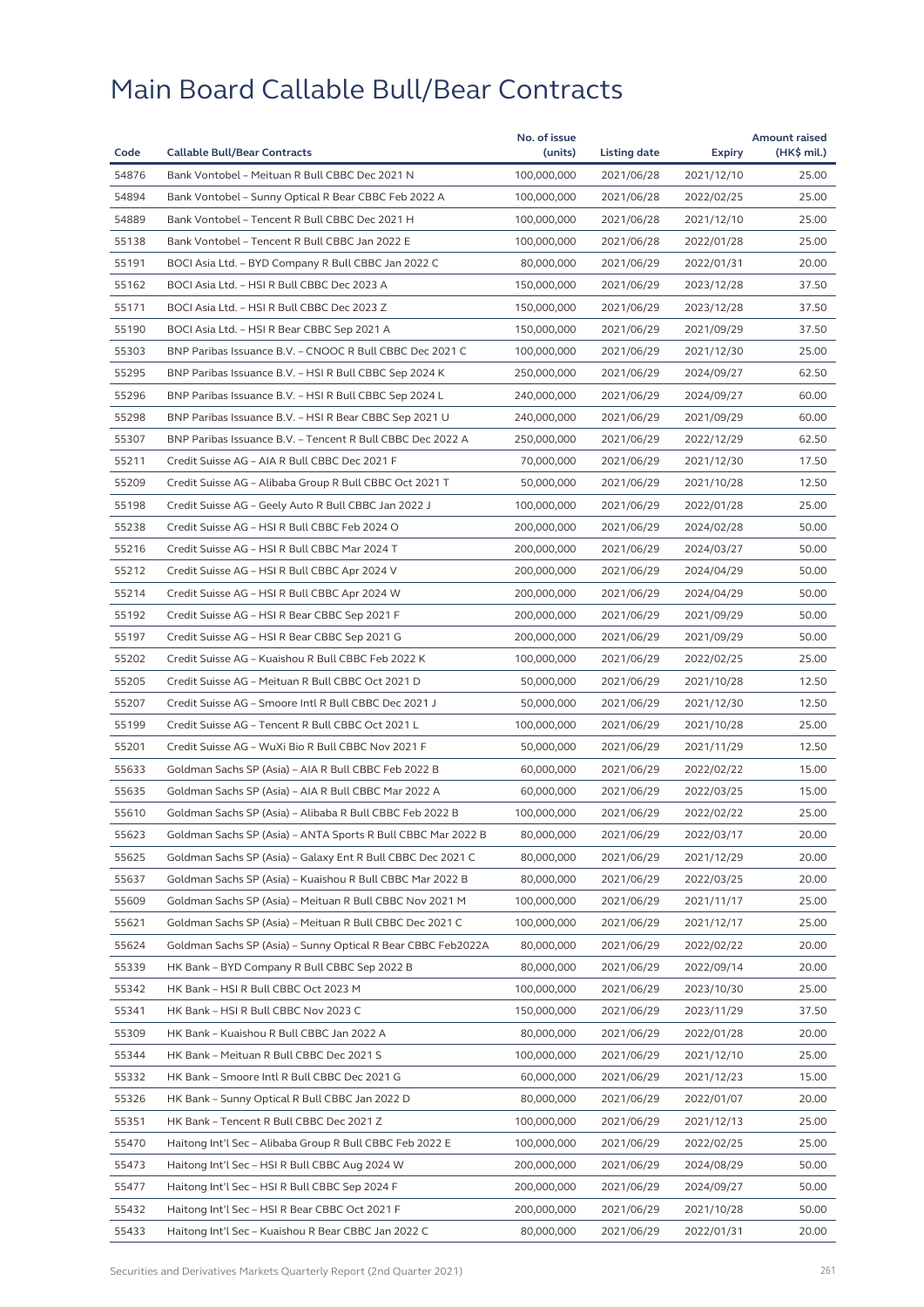|       |                                                          | No. of issue |              |               | <b>Amount raised</b> |
|-------|----------------------------------------------------------|--------------|--------------|---------------|----------------------|
| Code  | <b>Callable Bull/Bear Contracts</b>                      | (units)      | Listing date | <b>Expiry</b> | (HK\$ mil.)          |
| 55435 | Haitong Int'l Sec - Meituan R Bull CBBC Dec 2021 W       | 100,000,000  | 2021/06/29   | 2021/12/31    | 25.00                |
| 55436 | Haitong Int'l Sec - Meituan R Bull CBBC Jan 2022 H       | 100,000,000  | 2021/06/29   | 2022/01/31    | 25.00                |
| 55440 | Haitong Int'l Sec - Sunny Optical R Bull CBBC Feb 2022 C | 80,000,000   | 2021/06/29   | 2022/02/28    | 20.00                |
| 55455 | Haitong Int'l Sec - Sunny Optical R Bull CBBC Feb 2022 D | 80,000,000   | 2021/06/29   | 2022/02/28    | 20.00                |
| 55465 | Haitong Int'l Sec - Sunny Optical R Bear CBBC Mar 2022 A | 80,000,000   | 2021/06/29   | 2022/03/25    | 20.00                |
| 55241 | J P Morgan SP BV - Meituan R Bull CBBC Feb 2022 A        | 200,000,000  | 2021/06/29   | 2022/02/11    | 50.00                |
| 55542 | SG Issuer - AIA R Bear CBBC Jan 2022 A                   | 60,000,000   | 2021/06/29   | 2022/01/28    | 15.00                |
| 55546 | SG Issuer - Alibaba Group R Bull CBBC Dec 2021 E         | 80,000,000   | 2021/06/29   | 2021/12/30    | 20.00                |
| 55551 | SG Issuer - Ali Health R Bear CBBC Jan 2022 A            | 100,000,000  | 2021/06/29   | 2022/01/28    | 25.00                |
| 55563 | SG Issuer – Anta Sports R Bear CBBC Dec 2021 D           | 150,000,000  | 2021/06/29   | 2021/12/30    | 37.50                |
| 55495 | SG Issuer - BYD Company R Bull CBBC Feb 2022 S           | 150,000,000  | 2021/06/29   | 2022/02/28    | 37.50                |
| 55565 | SG Issuer - China Life R Bull CBBC Aug 2022 A            | 150,000,000  | 2021/06/29   | 2022/08/30    | 37.50                |
| 55505 | SG Issuer - Geely Auto R Bull CBBC Jan 2022 P            | 150,000,000  | 2021/06/29   | 2022/01/31    | 37.50                |
| 55571 | SG Issuer - Geely Auto R Bear CBBC Jan 2022 D            | 150,000,000  | 2021/06/29   | 2022/01/28    | 37.50                |
| 55573 | SG Issuer - Greatwall Motor R Bull CBBC Apr 2022 A       | 100,000,000  | 2021/06/29   | 2022/04/28    | 25.00                |
| 55506 | SG Issuer - HKEX R Bull CBBC Jan 2022 H                  | 200,000,000  | 2021/06/29   | 2022/01/31    | 50.00                |
| 55575 | SG Issuer - HKEX R Bear CBBC Dec 2021 K                  | 200,000,000  | 2021/06/29   | 2021/12/30    | 50.00                |
| 55523 | SG Issuer - HSBC R Bull CBBC Jan 2022 A                  | 100,000,000  | 2021/06/29   | 2022/01/31    | 25.00                |
| 55486 | SG Issuer - HSI R Bull CBBC May 2024 A                   | 250,000,000  | 2021/06/29   | 2024/05/30    | 62.50                |
| 55494 | SG Issuer - HSI R Bull CBBC May 2024 F                   | 250,000,000  | 2021/06/29   | 2024/05/30    | 62.50                |
| 55485 | SG Issuer - HSI R Bull CBBC May 2024 R                   | 250,000,000  | 2021/06/29   | 2024/05/30    | 62.50                |
| 55478 | SG Issuer - HSI R Bear CBBC Oct 2021 M                   | 250,000,000  | 2021/06/29   | 2021/10/28    | 62.50                |
| 55481 | SG Issuer - HSI R Bear CBBC Oct 2021 W                   | 500,000,000  | 2021/06/29   | 2021/10/28    | 125.00               |
| 55482 | SG Issuer - HSI R Bear CBBC Nov 2021 D                   | 250,000,000  | 2021/06/29   | 2021/11/29    | 62.50                |
| 55576 | SG Issuer - Kuaishou R Bear CBBC Dec 2021 F              | 200,000,000  | 2021/06/29   | 2021/12/30    | 50.00                |
| 55525 | SG Issuer - Meituan R Bear CBBC Dec 2021 I               | 200,000,000  | 2021/06/29   | 2021/12/30    | 50.00                |
| 55577 | SG Issuer - Ping An R Bear CBBC Jan 2022 A               | 100,000,000  | 2021/06/29   | 2022/01/28    | 25.00                |
| 55586 | SG Issuer – SMIC R Bull CBBC Apr 2022 A                  | 120,000,000  | 2021/06/29   | 2022/04/28    | 30.00                |
| 55591 | SG Issuer - Sunny Optical R Bull CBBC Mar 2022 B         | 150,000,000  | 2021/06/29   | 2022/03/30    | 37.50                |
| 55533 | SG Issuer - Tencent R Bull CBBC Jan 2022 T               | 80,000,000   | 2021/06/29   | 2022/01/31    | 20.00                |
| 55592 | SG Issuer - Tencent R Bull CBBC Feb 2022 S               | 400,000,000  | 2021/06/29   | 2022/02/24    | 100.00               |
| 55537 | SG Issuer - Xiaomi R Bull CBBC Jan 2022 M                | 200,000,000  | 2021/06/29   | 2022/01/31    | 50.00                |
| 55596 | SG Issuer - Xiaomi R Bear CBBC Dec 2021 Q                | 200,000,000  | 2021/06/29   | 2021/12/30    | 50.00                |
| 55604 | SG Issuer - Xiaomi R Bear CBBC Feb 2022 C                | 200,000,000  | 2021/06/29   | 2022/02/25    | 50.00                |
| 55540 | SG Issuer - Xinyi Solar R Bull CBBC Jun 2022 E           | 80,000,000   | 2021/06/29   | 2022/06/30    | 20.00                |
| 55292 | UBS AG - AIA R Bull CBBC Dec 2021 K                      | 60,000,000   | 2021/06/29   | 2021/12/30    | 15.00                |
| 55259 | UBS AG - Alibaba Group R Bull CBBC Nov 2021 Q            | 80,000,000   | 2021/06/29   | 2021/11/30    | 20.00                |
| 55273 | UBS AG - Ali Health R Bull CBBC Mar 2022 B               | 100,000,000  | 2021/06/29   | 2022/03/14    | 25.00                |
| 55272 | UBS AG - BYD Company R Bull CBBC Mar 2022 Z              | 150,000,000  | 2021/06/29   | 2022/03/14    | 37.50                |
| 55274 | UBS AG - Geely Auto R Bull CBBC Dec 2021 J               | 100,000,000  | 2021/06/29   | 2021/12/30    | 25.00                |
| 55244 | UBS AG – HSI R Bull CBBC Feb 2024 D                      | 200,000,000  | 2021/06/29   | 2024/02/28    | 50.00                |
| 55281 | UBS AG - HSI R Bull CBBC Feb 2024 E                      | 200,000,000  | 2021/06/29   | 2024/02/28    | 50.00                |
| 55251 | UBS AG – HSI R Bear CBBC Sep 2021 I                      | 200,000,000  | 2021/06/29   | 2021/09/29    | 50.00                |
| 55245 | UBS AG - HSI R Bear CBBC Sep 2021 T                      | 200,000,000  | 2021/06/29   | 2021/09/29    | 50.00                |
| 55258 | UBS AG - HSI R Bear CBBC Oct 2021 U                      | 200,000,000  | 2021/06/29   | 2021/10/28    | 50.00                |
| 55257 | UBS AG - Kuaishou R Bull CBBC Jan 2022 O                 | 200,000,000  | 2021/06/29   | 2022/01/31    | 50.00                |
| 55289 | UBS AG - Meituan R Bull CBBC Nov 2021 T                  | 150,000,000  | 2021/06/29   | 2021/11/30    | 37.50                |
| 55255 | UBS AG - Meituan R Bear CBBC Nov 2021 U                  | 150,000,000  | 2021/06/29   | 2021/11/30    | 37.50                |
| 55260 | UBS AG - Ping An R Bull CBBC Nov 2021 H                  | 100,000,000  | 2021/06/29   | 2021/11/30    | 25.00                |
|       |                                                          |              |              |               |                      |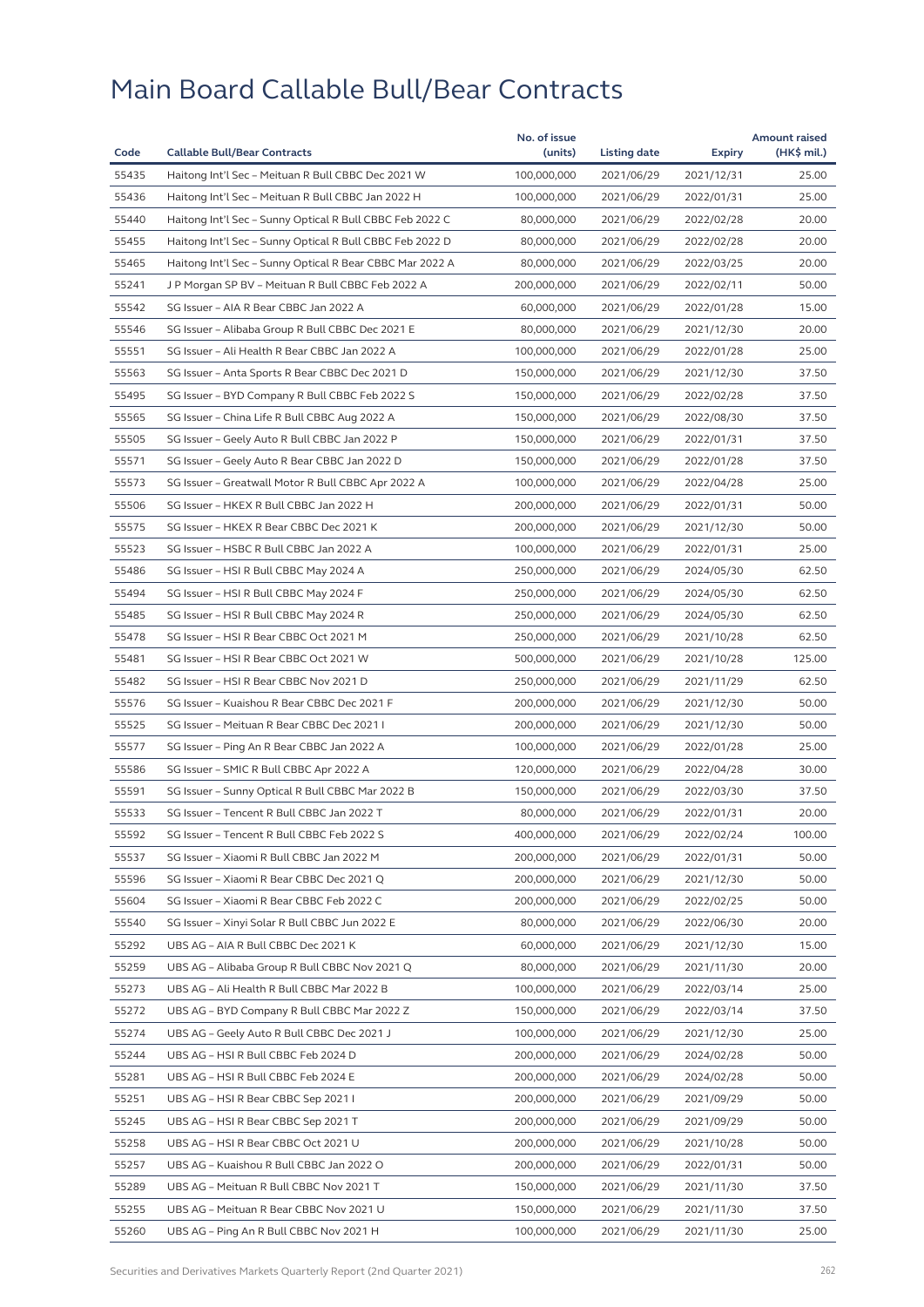| Code<br><b>Callable Bull/Bear Contracts</b><br>(units)<br>(HK\$ mil.)<br>Listing date<br>Expiry<br>55293<br>100,000,000<br>2021/06/29<br>2021/11/30<br>25.00<br>UBS AG - Ping An R Bull CBBC Nov 2021 I<br>55294<br>UBS AG - Ping An R Bull CBBC Dec 2021 M<br>100,000,000<br>2021/06/29<br>2021/12/31<br>25.00<br>55368<br>Bank Vontobel - AIA R Bull CBBC Dec 2021 I<br>80,000,000<br>2021/06/29<br>2021/12/30<br>20.00<br>55381<br>Bank Vontobel - AIA R Bear CBBC Jan 2022 A<br>80,000,000<br>20.00<br>2021/06/29<br>2022/01/28<br>55385<br>Bank Vontobel - AIA R Bear CBBC Jan 2022 B<br>80,000,000<br>2021/06/29<br>2022/01/21<br>20.00<br>55366<br>15.00<br>Bank Vontobel - China Mobile R Bear CBBC Jan 2022 A<br>60,000,000<br>2021/06/29<br>2022/01/28<br>55359<br>Bank Vontobel - CNOOC R Bear CBBC Dec 2021 A<br>60,000,000<br>2021/06/29<br>2021/12/30<br>15.00<br>55416<br>Bank Vontobel - HKEX R Bull CBBC Dec 2021 M<br>100,000,000<br>2021/06/29<br>2021/12/30<br>25.00<br>55418<br>Bank Vontobel - HKEX R Bear CBBC Dec 2021 B<br>100,000,000<br>25.00<br>2021/06/29<br>2021/12/30<br>55428<br>Bank Vontobel - HSI N Bull CBBC Feb 2024 A<br>40,000,000<br>2021/06/29<br>10.00<br>2024/02/28<br>55431<br>Bank Vontobel - HSI R Bull CBBC Jan 2024 R<br>100,000,000<br>2021/06/29<br>2024/01/30<br>25.00<br>55430<br>Bank Vontobel - HSI R Bull CBBC Feb 2024 J<br>100,000,000<br>2021/06/29<br>2024/02/28<br>25.00<br>55401<br>Bank Vontobel - HSI R Bear CBBC Sep 2021 Y<br>100,000,000<br>25.00<br>2021/06/29<br>2021/09/29<br>55395<br>Bank Vontobel - HSI R Bear CBBC Oct 2021 D<br>150,000,000<br>2021/06/29<br>2021/10/28<br>37.50<br>55367<br>Bank Vontobel - Smoore Intl R Bull CBBC Jan 2022 A<br>10.00<br>40,000,000<br>2021/06/29<br>2022/01/21<br>55393<br>Bank Vontobel - Sunny Optical R Bull CBBC Jan 2022 C<br>100,000,000<br>2021/06/29<br>2022/01/17<br>25.00<br>55389<br>10.00<br>Bank Vontobel - Wuxi Bio R Bull CBBC Jan 2022 B<br>40,000,000<br>2021/06/29<br>2022/01/28<br>55392<br>Bank Vontobel - WuXi Bio R Bear CBBC Feb 2022 A<br>40,000,000<br>2021/06/29<br>12.00<br>2022/02/25<br>55361<br>Bank Vontobel - Xinyi Solar R Bull CBBC May 2022 D<br>50,000,000<br>2021/06/29<br>2022/05/20<br>12.50<br>55710<br>BOCI Asia Ltd. - Alibaba Group R Bull CBBC Sep 2021 P<br>60,000,000<br>2021/06/30<br>2021/09/30<br>15.00<br>55714<br>BOCI Asia Ltd. - HKEX R Bull CBBC Sep 2021 D<br>120,000,000<br>2021/06/30<br>2021/09/30<br>30.00<br>55716<br>BOCI Asia Ltd. - HSI R Bull CBBC Dec 2023 B<br>150,000,000<br>2021/06/30<br>2023/12/28<br>37.50<br>55718<br>BOCI Asia Ltd. - HSI R Bull CBBC Dec 2023 C<br>150,000,000<br>2021/06/30<br>2023/12/28<br>37.50<br>55719<br>BOCI Asia Ltd. - HSI R Bear CBBC Sep 2021 B<br>37.50<br>150,000,000<br>2021/06/30<br>2021/09/29<br>55720<br>BOCI Asia Ltd. - HSI R Bear CBBC Sep 2021 C<br>150,000,000<br>2021/06/30<br>2021/09/29<br>37.50<br>55694<br>BOCI Asia Ltd. - Meituan R Bull CBBC Dec 2021 A<br>150,000,000<br>2021/06/30<br>2021/12/30<br>37.50<br>55698<br>BOCI Asia Ltd. - Meituan R Bull CBBC Dec 2021 B<br>150,000,000<br>2021/06/30<br>2021/12/30<br>37.50<br>55702<br>BOCI Asia Ltd. - Meituan R Bear CBBC Dec 2021 A<br>150,000,000<br>2021/06/30<br>2021/12/30<br>37.50<br>55684<br>BNP Paribas Issuance B.V. - HSI R Bull CBBC Sep 2024 A<br>250,000,000<br>62.50<br>2021/06/30<br>2024/09/27<br>62.50<br>56237<br>BNP Paribas Issuance B.V. - HSI R Bull CBBC Sep 2024 B<br>250,000,000<br>2021/06/30<br>2024/09/27<br>62.50<br>56238<br>BNP Paribas Issuance B.V. - HSI R Bull CBBC Sep 2024 F<br>250,000,000<br>2021/06/30<br>2024/09/27<br>BNP Paribas Issuance B.V. - HSI R Bull CBBC Sep 2024 I<br>56244<br>250,000,000<br>2021/06/30<br>2024/09/27<br>62.50<br>55660<br>250,000,000<br>62.50<br>BNP Paribas Issuance B.V. – HSI R Bull CBBC Sep 2024 M<br>2021/06/30<br>2024/09/27<br>55685<br>BNP Paribas Issuance B.V. - HSI R Bull CBBC Sep 2024 N<br>250,000,000<br>2021/06/30<br>2024/09/27<br>62.50<br>56245<br>BNP Paribas Issuance B.V. - HSI R Bull CBBC Sep 2024 O<br>250,000,000<br>2021/06/30<br>2024/09/27<br>62.50<br>55668<br>BNP Paribas Issuance B.V. - HSI R Bull CBBC Sep 2024 Q<br>250,000,000<br>2021/06/30<br>2024/09/27<br>62.50<br>56297<br>BNP Paribas Issuance B.V. - HSI R Bull CBBC Sep 2024 Y<br>240,000,000<br>2021/06/30<br>2024/09/27<br>60.00<br>55639<br>BNP Paribas Issuance B.V. - HSI R Bear CBBC Oct 2021 E<br>250,000,000<br>2021/06/30<br>2021/10/28<br>62.50<br>55648<br>BNP Paribas Issuance B.V. - HSI R Bear CBBC Oct 2021 F<br>250,000,000<br>2021/06/30<br>2021/10/28<br>62.50<br>55654<br>BNP Paribas Issuance B.V. - HSI R Bear CBBC Oct 2021 J<br>250,000,000<br>2021/06/30<br>62.50<br>2021/10/28<br>55686<br>BNP Paribas Issuance B.V. - HSI R Bear CBBC Oct 2021 M<br>250,000,000<br>2021/06/30<br>2021/10/28<br>62.50<br>56205<br>Credit Suisse AG - Alibaba Group R Bull CBBC Nov 2021 A<br>50,000,000<br>2021/06/30<br>2021/11/29<br>12.50<br>56222<br>Credit Suisse AG - Alibaba Group R Bull CBBC Feb 2022 C<br>100,000,000<br>2021/06/30<br>2022/02/25<br>25.00<br>55796<br>50,000,000<br>12.50<br>Credit Suisse AG – Ali Health R Bull CBBC Apr 2022 A<br>2021/06/30<br>2022/04/28<br>55845<br>Credit Suisse AG - China Mobile R Bull CBBC Dec 2021 G<br>100,000,000<br>2021/06/30<br>2021/12/30<br>25.00<br>55798<br>Credit Suisse AG - CNOOC R Bull CBBC Dec 2021 N<br>80,000,000<br>2021/06/30<br>2021/12/30<br>20.00<br>56069<br>Credit Suisse AG - HKEX R Bull CBBC Oct 2021 H<br>50,000,000<br>2021/06/30<br>2021/10/28<br>12.50<br>56054<br>Credit Suisse AG - HKEX R Bull CBBC Dec 2021 M<br>100,000,000<br>2021/06/30<br>2021/12/30<br>25.00<br>56232<br>200,000,000<br>2021/06/30<br>2024/02/28<br>50.00<br>Credit Suisse AG – HSI R Bull CBBC Feb 2024 I |  | No. of issue |  | <b>Amount raised</b> |
|----------------------------------------------------------------------------------------------------------------------------------------------------------------------------------------------------------------------------------------------------------------------------------------------------------------------------------------------------------------------------------------------------------------------------------------------------------------------------------------------------------------------------------------------------------------------------------------------------------------------------------------------------------------------------------------------------------------------------------------------------------------------------------------------------------------------------------------------------------------------------------------------------------------------------------------------------------------------------------------------------------------------------------------------------------------------------------------------------------------------------------------------------------------------------------------------------------------------------------------------------------------------------------------------------------------------------------------------------------------------------------------------------------------------------------------------------------------------------------------------------------------------------------------------------------------------------------------------------------------------------------------------------------------------------------------------------------------------------------------------------------------------------------------------------------------------------------------------------------------------------------------------------------------------------------------------------------------------------------------------------------------------------------------------------------------------------------------------------------------------------------------------------------------------------------------------------------------------------------------------------------------------------------------------------------------------------------------------------------------------------------------------------------------------------------------------------------------------------------------------------------------------------------------------------------------------------------------------------------------------------------------------------------------------------------------------------------------------------------------------------------------------------------------------------------------------------------------------------------------------------------------------------------------------------------------------------------------------------------------------------------------------------------------------------------------------------------------------------------------------------------------------------------------------------------------------------------------------------------------------------------------------------------------------------------------------------------------------------------------------------------------------------------------------------------------------------------------------------------------------------------------------------------------------------------------------------------------------------------------------------------------------------------------------------------------------------------------------------------------------------------------------------------------------------------------------------------------------------------------------------------------------------------------------------------------------------------------------------------------------------------------------------------------------------------------------------------------------------------------------------------------------------------------------------------------------------------------------------------------------------------------------------------------------------------------------------------------------------------------------------------------------------------------------------------------------------------------------------------------------------------------------------------------------------------------------------------------------------------------------------------------------------------------------------------------------------------------------------------------------------------------------------------------------------------------------------------------------------------------------------------------------------------------------------------------------------------------------------------------------------------------------------------------------------------------------------------------------------------------------------------------------------------------------------------------------------------------------------------------------------------------------------------------------------------------------------------------------------------------------------------------------------------------------------------------------------------------------------------------------------------------------------------------------------------------------------------------------------------------------------------------------------------------------------------------------------------------------------------------------------------------------------------------------------------------------------------------------------|--|--------------|--|----------------------|
|                                                                                                                                                                                                                                                                                                                                                                                                                                                                                                                                                                                                                                                                                                                                                                                                                                                                                                                                                                                                                                                                                                                                                                                                                                                                                                                                                                                                                                                                                                                                                                                                                                                                                                                                                                                                                                                                                                                                                                                                                                                                                                                                                                                                                                                                                                                                                                                                                                                                                                                                                                                                                                                                                                                                                                                                                                                                                                                                                                                                                                                                                                                                                                                                                                                                                                                                                                                                                                                                                                                                                                                                                                                                                                                                                                                                                                                                                                                                                                                                                                                                                                                                                                                                                                                                                                                                                                                                                                                                                                                                                                                                                                                                                                                                                                                                                                                                                                                                                                                                                                                                                                                                                                                                                                                                                                                                                                                                                                                                                                                                                                                                                                                                                                                                                                                                                                                    |  |              |  |                      |
|                                                                                                                                                                                                                                                                                                                                                                                                                                                                                                                                                                                                                                                                                                                                                                                                                                                                                                                                                                                                                                                                                                                                                                                                                                                                                                                                                                                                                                                                                                                                                                                                                                                                                                                                                                                                                                                                                                                                                                                                                                                                                                                                                                                                                                                                                                                                                                                                                                                                                                                                                                                                                                                                                                                                                                                                                                                                                                                                                                                                                                                                                                                                                                                                                                                                                                                                                                                                                                                                                                                                                                                                                                                                                                                                                                                                                                                                                                                                                                                                                                                                                                                                                                                                                                                                                                                                                                                                                                                                                                                                                                                                                                                                                                                                                                                                                                                                                                                                                                                                                                                                                                                                                                                                                                                                                                                                                                                                                                                                                                                                                                                                                                                                                                                                                                                                                                                    |  |              |  |                      |
|                                                                                                                                                                                                                                                                                                                                                                                                                                                                                                                                                                                                                                                                                                                                                                                                                                                                                                                                                                                                                                                                                                                                                                                                                                                                                                                                                                                                                                                                                                                                                                                                                                                                                                                                                                                                                                                                                                                                                                                                                                                                                                                                                                                                                                                                                                                                                                                                                                                                                                                                                                                                                                                                                                                                                                                                                                                                                                                                                                                                                                                                                                                                                                                                                                                                                                                                                                                                                                                                                                                                                                                                                                                                                                                                                                                                                                                                                                                                                                                                                                                                                                                                                                                                                                                                                                                                                                                                                                                                                                                                                                                                                                                                                                                                                                                                                                                                                                                                                                                                                                                                                                                                                                                                                                                                                                                                                                                                                                                                                                                                                                                                                                                                                                                                                                                                                                                    |  |              |  |                      |
|                                                                                                                                                                                                                                                                                                                                                                                                                                                                                                                                                                                                                                                                                                                                                                                                                                                                                                                                                                                                                                                                                                                                                                                                                                                                                                                                                                                                                                                                                                                                                                                                                                                                                                                                                                                                                                                                                                                                                                                                                                                                                                                                                                                                                                                                                                                                                                                                                                                                                                                                                                                                                                                                                                                                                                                                                                                                                                                                                                                                                                                                                                                                                                                                                                                                                                                                                                                                                                                                                                                                                                                                                                                                                                                                                                                                                                                                                                                                                                                                                                                                                                                                                                                                                                                                                                                                                                                                                                                                                                                                                                                                                                                                                                                                                                                                                                                                                                                                                                                                                                                                                                                                                                                                                                                                                                                                                                                                                                                                                                                                                                                                                                                                                                                                                                                                                                                    |  |              |  |                      |
|                                                                                                                                                                                                                                                                                                                                                                                                                                                                                                                                                                                                                                                                                                                                                                                                                                                                                                                                                                                                                                                                                                                                                                                                                                                                                                                                                                                                                                                                                                                                                                                                                                                                                                                                                                                                                                                                                                                                                                                                                                                                                                                                                                                                                                                                                                                                                                                                                                                                                                                                                                                                                                                                                                                                                                                                                                                                                                                                                                                                                                                                                                                                                                                                                                                                                                                                                                                                                                                                                                                                                                                                                                                                                                                                                                                                                                                                                                                                                                                                                                                                                                                                                                                                                                                                                                                                                                                                                                                                                                                                                                                                                                                                                                                                                                                                                                                                                                                                                                                                                                                                                                                                                                                                                                                                                                                                                                                                                                                                                                                                                                                                                                                                                                                                                                                                                                                    |  |              |  |                      |
|                                                                                                                                                                                                                                                                                                                                                                                                                                                                                                                                                                                                                                                                                                                                                                                                                                                                                                                                                                                                                                                                                                                                                                                                                                                                                                                                                                                                                                                                                                                                                                                                                                                                                                                                                                                                                                                                                                                                                                                                                                                                                                                                                                                                                                                                                                                                                                                                                                                                                                                                                                                                                                                                                                                                                                                                                                                                                                                                                                                                                                                                                                                                                                                                                                                                                                                                                                                                                                                                                                                                                                                                                                                                                                                                                                                                                                                                                                                                                                                                                                                                                                                                                                                                                                                                                                                                                                                                                                                                                                                                                                                                                                                                                                                                                                                                                                                                                                                                                                                                                                                                                                                                                                                                                                                                                                                                                                                                                                                                                                                                                                                                                                                                                                                                                                                                                                                    |  |              |  |                      |
|                                                                                                                                                                                                                                                                                                                                                                                                                                                                                                                                                                                                                                                                                                                                                                                                                                                                                                                                                                                                                                                                                                                                                                                                                                                                                                                                                                                                                                                                                                                                                                                                                                                                                                                                                                                                                                                                                                                                                                                                                                                                                                                                                                                                                                                                                                                                                                                                                                                                                                                                                                                                                                                                                                                                                                                                                                                                                                                                                                                                                                                                                                                                                                                                                                                                                                                                                                                                                                                                                                                                                                                                                                                                                                                                                                                                                                                                                                                                                                                                                                                                                                                                                                                                                                                                                                                                                                                                                                                                                                                                                                                                                                                                                                                                                                                                                                                                                                                                                                                                                                                                                                                                                                                                                                                                                                                                                                                                                                                                                                                                                                                                                                                                                                                                                                                                                                                    |  |              |  |                      |
|                                                                                                                                                                                                                                                                                                                                                                                                                                                                                                                                                                                                                                                                                                                                                                                                                                                                                                                                                                                                                                                                                                                                                                                                                                                                                                                                                                                                                                                                                                                                                                                                                                                                                                                                                                                                                                                                                                                                                                                                                                                                                                                                                                                                                                                                                                                                                                                                                                                                                                                                                                                                                                                                                                                                                                                                                                                                                                                                                                                                                                                                                                                                                                                                                                                                                                                                                                                                                                                                                                                                                                                                                                                                                                                                                                                                                                                                                                                                                                                                                                                                                                                                                                                                                                                                                                                                                                                                                                                                                                                                                                                                                                                                                                                                                                                                                                                                                                                                                                                                                                                                                                                                                                                                                                                                                                                                                                                                                                                                                                                                                                                                                                                                                                                                                                                                                                                    |  |              |  |                      |
|                                                                                                                                                                                                                                                                                                                                                                                                                                                                                                                                                                                                                                                                                                                                                                                                                                                                                                                                                                                                                                                                                                                                                                                                                                                                                                                                                                                                                                                                                                                                                                                                                                                                                                                                                                                                                                                                                                                                                                                                                                                                                                                                                                                                                                                                                                                                                                                                                                                                                                                                                                                                                                                                                                                                                                                                                                                                                                                                                                                                                                                                                                                                                                                                                                                                                                                                                                                                                                                                                                                                                                                                                                                                                                                                                                                                                                                                                                                                                                                                                                                                                                                                                                                                                                                                                                                                                                                                                                                                                                                                                                                                                                                                                                                                                                                                                                                                                                                                                                                                                                                                                                                                                                                                                                                                                                                                                                                                                                                                                                                                                                                                                                                                                                                                                                                                                                                    |  |              |  |                      |
|                                                                                                                                                                                                                                                                                                                                                                                                                                                                                                                                                                                                                                                                                                                                                                                                                                                                                                                                                                                                                                                                                                                                                                                                                                                                                                                                                                                                                                                                                                                                                                                                                                                                                                                                                                                                                                                                                                                                                                                                                                                                                                                                                                                                                                                                                                                                                                                                                                                                                                                                                                                                                                                                                                                                                                                                                                                                                                                                                                                                                                                                                                                                                                                                                                                                                                                                                                                                                                                                                                                                                                                                                                                                                                                                                                                                                                                                                                                                                                                                                                                                                                                                                                                                                                                                                                                                                                                                                                                                                                                                                                                                                                                                                                                                                                                                                                                                                                                                                                                                                                                                                                                                                                                                                                                                                                                                                                                                                                                                                                                                                                                                                                                                                                                                                                                                                                                    |  |              |  |                      |
|                                                                                                                                                                                                                                                                                                                                                                                                                                                                                                                                                                                                                                                                                                                                                                                                                                                                                                                                                                                                                                                                                                                                                                                                                                                                                                                                                                                                                                                                                                                                                                                                                                                                                                                                                                                                                                                                                                                                                                                                                                                                                                                                                                                                                                                                                                                                                                                                                                                                                                                                                                                                                                                                                                                                                                                                                                                                                                                                                                                                                                                                                                                                                                                                                                                                                                                                                                                                                                                                                                                                                                                                                                                                                                                                                                                                                                                                                                                                                                                                                                                                                                                                                                                                                                                                                                                                                                                                                                                                                                                                                                                                                                                                                                                                                                                                                                                                                                                                                                                                                                                                                                                                                                                                                                                                                                                                                                                                                                                                                                                                                                                                                                                                                                                                                                                                                                                    |  |              |  |                      |
|                                                                                                                                                                                                                                                                                                                                                                                                                                                                                                                                                                                                                                                                                                                                                                                                                                                                                                                                                                                                                                                                                                                                                                                                                                                                                                                                                                                                                                                                                                                                                                                                                                                                                                                                                                                                                                                                                                                                                                                                                                                                                                                                                                                                                                                                                                                                                                                                                                                                                                                                                                                                                                                                                                                                                                                                                                                                                                                                                                                                                                                                                                                                                                                                                                                                                                                                                                                                                                                                                                                                                                                                                                                                                                                                                                                                                                                                                                                                                                                                                                                                                                                                                                                                                                                                                                                                                                                                                                                                                                                                                                                                                                                                                                                                                                                                                                                                                                                                                                                                                                                                                                                                                                                                                                                                                                                                                                                                                                                                                                                                                                                                                                                                                                                                                                                                                                                    |  |              |  |                      |
|                                                                                                                                                                                                                                                                                                                                                                                                                                                                                                                                                                                                                                                                                                                                                                                                                                                                                                                                                                                                                                                                                                                                                                                                                                                                                                                                                                                                                                                                                                                                                                                                                                                                                                                                                                                                                                                                                                                                                                                                                                                                                                                                                                                                                                                                                                                                                                                                                                                                                                                                                                                                                                                                                                                                                                                                                                                                                                                                                                                                                                                                                                                                                                                                                                                                                                                                                                                                                                                                                                                                                                                                                                                                                                                                                                                                                                                                                                                                                                                                                                                                                                                                                                                                                                                                                                                                                                                                                                                                                                                                                                                                                                                                                                                                                                                                                                                                                                                                                                                                                                                                                                                                                                                                                                                                                                                                                                                                                                                                                                                                                                                                                                                                                                                                                                                                                                                    |  |              |  |                      |
|                                                                                                                                                                                                                                                                                                                                                                                                                                                                                                                                                                                                                                                                                                                                                                                                                                                                                                                                                                                                                                                                                                                                                                                                                                                                                                                                                                                                                                                                                                                                                                                                                                                                                                                                                                                                                                                                                                                                                                                                                                                                                                                                                                                                                                                                                                                                                                                                                                                                                                                                                                                                                                                                                                                                                                                                                                                                                                                                                                                                                                                                                                                                                                                                                                                                                                                                                                                                                                                                                                                                                                                                                                                                                                                                                                                                                                                                                                                                                                                                                                                                                                                                                                                                                                                                                                                                                                                                                                                                                                                                                                                                                                                                                                                                                                                                                                                                                                                                                                                                                                                                                                                                                                                                                                                                                                                                                                                                                                                                                                                                                                                                                                                                                                                                                                                                                                                    |  |              |  |                      |
|                                                                                                                                                                                                                                                                                                                                                                                                                                                                                                                                                                                                                                                                                                                                                                                                                                                                                                                                                                                                                                                                                                                                                                                                                                                                                                                                                                                                                                                                                                                                                                                                                                                                                                                                                                                                                                                                                                                                                                                                                                                                                                                                                                                                                                                                                                                                                                                                                                                                                                                                                                                                                                                                                                                                                                                                                                                                                                                                                                                                                                                                                                                                                                                                                                                                                                                                                                                                                                                                                                                                                                                                                                                                                                                                                                                                                                                                                                                                                                                                                                                                                                                                                                                                                                                                                                                                                                                                                                                                                                                                                                                                                                                                                                                                                                                                                                                                                                                                                                                                                                                                                                                                                                                                                                                                                                                                                                                                                                                                                                                                                                                                                                                                                                                                                                                                                                                    |  |              |  |                      |
|                                                                                                                                                                                                                                                                                                                                                                                                                                                                                                                                                                                                                                                                                                                                                                                                                                                                                                                                                                                                                                                                                                                                                                                                                                                                                                                                                                                                                                                                                                                                                                                                                                                                                                                                                                                                                                                                                                                                                                                                                                                                                                                                                                                                                                                                                                                                                                                                                                                                                                                                                                                                                                                                                                                                                                                                                                                                                                                                                                                                                                                                                                                                                                                                                                                                                                                                                                                                                                                                                                                                                                                                                                                                                                                                                                                                                                                                                                                                                                                                                                                                                                                                                                                                                                                                                                                                                                                                                                                                                                                                                                                                                                                                                                                                                                                                                                                                                                                                                                                                                                                                                                                                                                                                                                                                                                                                                                                                                                                                                                                                                                                                                                                                                                                                                                                                                                                    |  |              |  |                      |
|                                                                                                                                                                                                                                                                                                                                                                                                                                                                                                                                                                                                                                                                                                                                                                                                                                                                                                                                                                                                                                                                                                                                                                                                                                                                                                                                                                                                                                                                                                                                                                                                                                                                                                                                                                                                                                                                                                                                                                                                                                                                                                                                                                                                                                                                                                                                                                                                                                                                                                                                                                                                                                                                                                                                                                                                                                                                                                                                                                                                                                                                                                                                                                                                                                                                                                                                                                                                                                                                                                                                                                                                                                                                                                                                                                                                                                                                                                                                                                                                                                                                                                                                                                                                                                                                                                                                                                                                                                                                                                                                                                                                                                                                                                                                                                                                                                                                                                                                                                                                                                                                                                                                                                                                                                                                                                                                                                                                                                                                                                                                                                                                                                                                                                                                                                                                                                                    |  |              |  |                      |
|                                                                                                                                                                                                                                                                                                                                                                                                                                                                                                                                                                                                                                                                                                                                                                                                                                                                                                                                                                                                                                                                                                                                                                                                                                                                                                                                                                                                                                                                                                                                                                                                                                                                                                                                                                                                                                                                                                                                                                                                                                                                                                                                                                                                                                                                                                                                                                                                                                                                                                                                                                                                                                                                                                                                                                                                                                                                                                                                                                                                                                                                                                                                                                                                                                                                                                                                                                                                                                                                                                                                                                                                                                                                                                                                                                                                                                                                                                                                                                                                                                                                                                                                                                                                                                                                                                                                                                                                                                                                                                                                                                                                                                                                                                                                                                                                                                                                                                                                                                                                                                                                                                                                                                                                                                                                                                                                                                                                                                                                                                                                                                                                                                                                                                                                                                                                                                                    |  |              |  |                      |
|                                                                                                                                                                                                                                                                                                                                                                                                                                                                                                                                                                                                                                                                                                                                                                                                                                                                                                                                                                                                                                                                                                                                                                                                                                                                                                                                                                                                                                                                                                                                                                                                                                                                                                                                                                                                                                                                                                                                                                                                                                                                                                                                                                                                                                                                                                                                                                                                                                                                                                                                                                                                                                                                                                                                                                                                                                                                                                                                                                                                                                                                                                                                                                                                                                                                                                                                                                                                                                                                                                                                                                                                                                                                                                                                                                                                                                                                                                                                                                                                                                                                                                                                                                                                                                                                                                                                                                                                                                                                                                                                                                                                                                                                                                                                                                                                                                                                                                                                                                                                                                                                                                                                                                                                                                                                                                                                                                                                                                                                                                                                                                                                                                                                                                                                                                                                                                                    |  |              |  |                      |
|                                                                                                                                                                                                                                                                                                                                                                                                                                                                                                                                                                                                                                                                                                                                                                                                                                                                                                                                                                                                                                                                                                                                                                                                                                                                                                                                                                                                                                                                                                                                                                                                                                                                                                                                                                                                                                                                                                                                                                                                                                                                                                                                                                                                                                                                                                                                                                                                                                                                                                                                                                                                                                                                                                                                                                                                                                                                                                                                                                                                                                                                                                                                                                                                                                                                                                                                                                                                                                                                                                                                                                                                                                                                                                                                                                                                                                                                                                                                                                                                                                                                                                                                                                                                                                                                                                                                                                                                                                                                                                                                                                                                                                                                                                                                                                                                                                                                                                                                                                                                                                                                                                                                                                                                                                                                                                                                                                                                                                                                                                                                                                                                                                                                                                                                                                                                                                                    |  |              |  |                      |
|                                                                                                                                                                                                                                                                                                                                                                                                                                                                                                                                                                                                                                                                                                                                                                                                                                                                                                                                                                                                                                                                                                                                                                                                                                                                                                                                                                                                                                                                                                                                                                                                                                                                                                                                                                                                                                                                                                                                                                                                                                                                                                                                                                                                                                                                                                                                                                                                                                                                                                                                                                                                                                                                                                                                                                                                                                                                                                                                                                                                                                                                                                                                                                                                                                                                                                                                                                                                                                                                                                                                                                                                                                                                                                                                                                                                                                                                                                                                                                                                                                                                                                                                                                                                                                                                                                                                                                                                                                                                                                                                                                                                                                                                                                                                                                                                                                                                                                                                                                                                                                                                                                                                                                                                                                                                                                                                                                                                                                                                                                                                                                                                                                                                                                                                                                                                                                                    |  |              |  |                      |
|                                                                                                                                                                                                                                                                                                                                                                                                                                                                                                                                                                                                                                                                                                                                                                                                                                                                                                                                                                                                                                                                                                                                                                                                                                                                                                                                                                                                                                                                                                                                                                                                                                                                                                                                                                                                                                                                                                                                                                                                                                                                                                                                                                                                                                                                                                                                                                                                                                                                                                                                                                                                                                                                                                                                                                                                                                                                                                                                                                                                                                                                                                                                                                                                                                                                                                                                                                                                                                                                                                                                                                                                                                                                                                                                                                                                                                                                                                                                                                                                                                                                                                                                                                                                                                                                                                                                                                                                                                                                                                                                                                                                                                                                                                                                                                                                                                                                                                                                                                                                                                                                                                                                                                                                                                                                                                                                                                                                                                                                                                                                                                                                                                                                                                                                                                                                                                                    |  |              |  |                      |
|                                                                                                                                                                                                                                                                                                                                                                                                                                                                                                                                                                                                                                                                                                                                                                                                                                                                                                                                                                                                                                                                                                                                                                                                                                                                                                                                                                                                                                                                                                                                                                                                                                                                                                                                                                                                                                                                                                                                                                                                                                                                                                                                                                                                                                                                                                                                                                                                                                                                                                                                                                                                                                                                                                                                                                                                                                                                                                                                                                                                                                                                                                                                                                                                                                                                                                                                                                                                                                                                                                                                                                                                                                                                                                                                                                                                                                                                                                                                                                                                                                                                                                                                                                                                                                                                                                                                                                                                                                                                                                                                                                                                                                                                                                                                                                                                                                                                                                                                                                                                                                                                                                                                                                                                                                                                                                                                                                                                                                                                                                                                                                                                                                                                                                                                                                                                                                                    |  |              |  |                      |
|                                                                                                                                                                                                                                                                                                                                                                                                                                                                                                                                                                                                                                                                                                                                                                                                                                                                                                                                                                                                                                                                                                                                                                                                                                                                                                                                                                                                                                                                                                                                                                                                                                                                                                                                                                                                                                                                                                                                                                                                                                                                                                                                                                                                                                                                                                                                                                                                                                                                                                                                                                                                                                                                                                                                                                                                                                                                                                                                                                                                                                                                                                                                                                                                                                                                                                                                                                                                                                                                                                                                                                                                                                                                                                                                                                                                                                                                                                                                                                                                                                                                                                                                                                                                                                                                                                                                                                                                                                                                                                                                                                                                                                                                                                                                                                                                                                                                                                                                                                                                                                                                                                                                                                                                                                                                                                                                                                                                                                                                                                                                                                                                                                                                                                                                                                                                                                                    |  |              |  |                      |
|                                                                                                                                                                                                                                                                                                                                                                                                                                                                                                                                                                                                                                                                                                                                                                                                                                                                                                                                                                                                                                                                                                                                                                                                                                                                                                                                                                                                                                                                                                                                                                                                                                                                                                                                                                                                                                                                                                                                                                                                                                                                                                                                                                                                                                                                                                                                                                                                                                                                                                                                                                                                                                                                                                                                                                                                                                                                                                                                                                                                                                                                                                                                                                                                                                                                                                                                                                                                                                                                                                                                                                                                                                                                                                                                                                                                                                                                                                                                                                                                                                                                                                                                                                                                                                                                                                                                                                                                                                                                                                                                                                                                                                                                                                                                                                                                                                                                                                                                                                                                                                                                                                                                                                                                                                                                                                                                                                                                                                                                                                                                                                                                                                                                                                                                                                                                                                                    |  |              |  |                      |
|                                                                                                                                                                                                                                                                                                                                                                                                                                                                                                                                                                                                                                                                                                                                                                                                                                                                                                                                                                                                                                                                                                                                                                                                                                                                                                                                                                                                                                                                                                                                                                                                                                                                                                                                                                                                                                                                                                                                                                                                                                                                                                                                                                                                                                                                                                                                                                                                                                                                                                                                                                                                                                                                                                                                                                                                                                                                                                                                                                                                                                                                                                                                                                                                                                                                                                                                                                                                                                                                                                                                                                                                                                                                                                                                                                                                                                                                                                                                                                                                                                                                                                                                                                                                                                                                                                                                                                                                                                                                                                                                                                                                                                                                                                                                                                                                                                                                                                                                                                                                                                                                                                                                                                                                                                                                                                                                                                                                                                                                                                                                                                                                                                                                                                                                                                                                                                                    |  |              |  |                      |
|                                                                                                                                                                                                                                                                                                                                                                                                                                                                                                                                                                                                                                                                                                                                                                                                                                                                                                                                                                                                                                                                                                                                                                                                                                                                                                                                                                                                                                                                                                                                                                                                                                                                                                                                                                                                                                                                                                                                                                                                                                                                                                                                                                                                                                                                                                                                                                                                                                                                                                                                                                                                                                                                                                                                                                                                                                                                                                                                                                                                                                                                                                                                                                                                                                                                                                                                                                                                                                                                                                                                                                                                                                                                                                                                                                                                                                                                                                                                                                                                                                                                                                                                                                                                                                                                                                                                                                                                                                                                                                                                                                                                                                                                                                                                                                                                                                                                                                                                                                                                                                                                                                                                                                                                                                                                                                                                                                                                                                                                                                                                                                                                                                                                                                                                                                                                                                                    |  |              |  |                      |
|                                                                                                                                                                                                                                                                                                                                                                                                                                                                                                                                                                                                                                                                                                                                                                                                                                                                                                                                                                                                                                                                                                                                                                                                                                                                                                                                                                                                                                                                                                                                                                                                                                                                                                                                                                                                                                                                                                                                                                                                                                                                                                                                                                                                                                                                                                                                                                                                                                                                                                                                                                                                                                                                                                                                                                                                                                                                                                                                                                                                                                                                                                                                                                                                                                                                                                                                                                                                                                                                                                                                                                                                                                                                                                                                                                                                                                                                                                                                                                                                                                                                                                                                                                                                                                                                                                                                                                                                                                                                                                                                                                                                                                                                                                                                                                                                                                                                                                                                                                                                                                                                                                                                                                                                                                                                                                                                                                                                                                                                                                                                                                                                                                                                                                                                                                                                                                                    |  |              |  |                      |
|                                                                                                                                                                                                                                                                                                                                                                                                                                                                                                                                                                                                                                                                                                                                                                                                                                                                                                                                                                                                                                                                                                                                                                                                                                                                                                                                                                                                                                                                                                                                                                                                                                                                                                                                                                                                                                                                                                                                                                                                                                                                                                                                                                                                                                                                                                                                                                                                                                                                                                                                                                                                                                                                                                                                                                                                                                                                                                                                                                                                                                                                                                                                                                                                                                                                                                                                                                                                                                                                                                                                                                                                                                                                                                                                                                                                                                                                                                                                                                                                                                                                                                                                                                                                                                                                                                                                                                                                                                                                                                                                                                                                                                                                                                                                                                                                                                                                                                                                                                                                                                                                                                                                                                                                                                                                                                                                                                                                                                                                                                                                                                                                                                                                                                                                                                                                                                                    |  |              |  |                      |
|                                                                                                                                                                                                                                                                                                                                                                                                                                                                                                                                                                                                                                                                                                                                                                                                                                                                                                                                                                                                                                                                                                                                                                                                                                                                                                                                                                                                                                                                                                                                                                                                                                                                                                                                                                                                                                                                                                                                                                                                                                                                                                                                                                                                                                                                                                                                                                                                                                                                                                                                                                                                                                                                                                                                                                                                                                                                                                                                                                                                                                                                                                                                                                                                                                                                                                                                                                                                                                                                                                                                                                                                                                                                                                                                                                                                                                                                                                                                                                                                                                                                                                                                                                                                                                                                                                                                                                                                                                                                                                                                                                                                                                                                                                                                                                                                                                                                                                                                                                                                                                                                                                                                                                                                                                                                                                                                                                                                                                                                                                                                                                                                                                                                                                                                                                                                                                                    |  |              |  |                      |
|                                                                                                                                                                                                                                                                                                                                                                                                                                                                                                                                                                                                                                                                                                                                                                                                                                                                                                                                                                                                                                                                                                                                                                                                                                                                                                                                                                                                                                                                                                                                                                                                                                                                                                                                                                                                                                                                                                                                                                                                                                                                                                                                                                                                                                                                                                                                                                                                                                                                                                                                                                                                                                                                                                                                                                                                                                                                                                                                                                                                                                                                                                                                                                                                                                                                                                                                                                                                                                                                                                                                                                                                                                                                                                                                                                                                                                                                                                                                                                                                                                                                                                                                                                                                                                                                                                                                                                                                                                                                                                                                                                                                                                                                                                                                                                                                                                                                                                                                                                                                                                                                                                                                                                                                                                                                                                                                                                                                                                                                                                                                                                                                                                                                                                                                                                                                                                                    |  |              |  |                      |
|                                                                                                                                                                                                                                                                                                                                                                                                                                                                                                                                                                                                                                                                                                                                                                                                                                                                                                                                                                                                                                                                                                                                                                                                                                                                                                                                                                                                                                                                                                                                                                                                                                                                                                                                                                                                                                                                                                                                                                                                                                                                                                                                                                                                                                                                                                                                                                                                                                                                                                                                                                                                                                                                                                                                                                                                                                                                                                                                                                                                                                                                                                                                                                                                                                                                                                                                                                                                                                                                                                                                                                                                                                                                                                                                                                                                                                                                                                                                                                                                                                                                                                                                                                                                                                                                                                                                                                                                                                                                                                                                                                                                                                                                                                                                                                                                                                                                                                                                                                                                                                                                                                                                                                                                                                                                                                                                                                                                                                                                                                                                                                                                                                                                                                                                                                                                                                                    |  |              |  |                      |
|                                                                                                                                                                                                                                                                                                                                                                                                                                                                                                                                                                                                                                                                                                                                                                                                                                                                                                                                                                                                                                                                                                                                                                                                                                                                                                                                                                                                                                                                                                                                                                                                                                                                                                                                                                                                                                                                                                                                                                                                                                                                                                                                                                                                                                                                                                                                                                                                                                                                                                                                                                                                                                                                                                                                                                                                                                                                                                                                                                                                                                                                                                                                                                                                                                                                                                                                                                                                                                                                                                                                                                                                                                                                                                                                                                                                                                                                                                                                                                                                                                                                                                                                                                                                                                                                                                                                                                                                                                                                                                                                                                                                                                                                                                                                                                                                                                                                                                                                                                                                                                                                                                                                                                                                                                                                                                                                                                                                                                                                                                                                                                                                                                                                                                                                                                                                                                                    |  |              |  |                      |
|                                                                                                                                                                                                                                                                                                                                                                                                                                                                                                                                                                                                                                                                                                                                                                                                                                                                                                                                                                                                                                                                                                                                                                                                                                                                                                                                                                                                                                                                                                                                                                                                                                                                                                                                                                                                                                                                                                                                                                                                                                                                                                                                                                                                                                                                                                                                                                                                                                                                                                                                                                                                                                                                                                                                                                                                                                                                                                                                                                                                                                                                                                                                                                                                                                                                                                                                                                                                                                                                                                                                                                                                                                                                                                                                                                                                                                                                                                                                                                                                                                                                                                                                                                                                                                                                                                                                                                                                                                                                                                                                                                                                                                                                                                                                                                                                                                                                                                                                                                                                                                                                                                                                                                                                                                                                                                                                                                                                                                                                                                                                                                                                                                                                                                                                                                                                                                                    |  |              |  |                      |
|                                                                                                                                                                                                                                                                                                                                                                                                                                                                                                                                                                                                                                                                                                                                                                                                                                                                                                                                                                                                                                                                                                                                                                                                                                                                                                                                                                                                                                                                                                                                                                                                                                                                                                                                                                                                                                                                                                                                                                                                                                                                                                                                                                                                                                                                                                                                                                                                                                                                                                                                                                                                                                                                                                                                                                                                                                                                                                                                                                                                                                                                                                                                                                                                                                                                                                                                                                                                                                                                                                                                                                                                                                                                                                                                                                                                                                                                                                                                                                                                                                                                                                                                                                                                                                                                                                                                                                                                                                                                                                                                                                                                                                                                                                                                                                                                                                                                                                                                                                                                                                                                                                                                                                                                                                                                                                                                                                                                                                                                                                                                                                                                                                                                                                                                                                                                                                                    |  |              |  |                      |
|                                                                                                                                                                                                                                                                                                                                                                                                                                                                                                                                                                                                                                                                                                                                                                                                                                                                                                                                                                                                                                                                                                                                                                                                                                                                                                                                                                                                                                                                                                                                                                                                                                                                                                                                                                                                                                                                                                                                                                                                                                                                                                                                                                                                                                                                                                                                                                                                                                                                                                                                                                                                                                                                                                                                                                                                                                                                                                                                                                                                                                                                                                                                                                                                                                                                                                                                                                                                                                                                                                                                                                                                                                                                                                                                                                                                                                                                                                                                                                                                                                                                                                                                                                                                                                                                                                                                                                                                                                                                                                                                                                                                                                                                                                                                                                                                                                                                                                                                                                                                                                                                                                                                                                                                                                                                                                                                                                                                                                                                                                                                                                                                                                                                                                                                                                                                                                                    |  |              |  |                      |
|                                                                                                                                                                                                                                                                                                                                                                                                                                                                                                                                                                                                                                                                                                                                                                                                                                                                                                                                                                                                                                                                                                                                                                                                                                                                                                                                                                                                                                                                                                                                                                                                                                                                                                                                                                                                                                                                                                                                                                                                                                                                                                                                                                                                                                                                                                                                                                                                                                                                                                                                                                                                                                                                                                                                                                                                                                                                                                                                                                                                                                                                                                                                                                                                                                                                                                                                                                                                                                                                                                                                                                                                                                                                                                                                                                                                                                                                                                                                                                                                                                                                                                                                                                                                                                                                                                                                                                                                                                                                                                                                                                                                                                                                                                                                                                                                                                                                                                                                                                                                                                                                                                                                                                                                                                                                                                                                                                                                                                                                                                                                                                                                                                                                                                                                                                                                                                                    |  |              |  |                      |
|                                                                                                                                                                                                                                                                                                                                                                                                                                                                                                                                                                                                                                                                                                                                                                                                                                                                                                                                                                                                                                                                                                                                                                                                                                                                                                                                                                                                                                                                                                                                                                                                                                                                                                                                                                                                                                                                                                                                                                                                                                                                                                                                                                                                                                                                                                                                                                                                                                                                                                                                                                                                                                                                                                                                                                                                                                                                                                                                                                                                                                                                                                                                                                                                                                                                                                                                                                                                                                                                                                                                                                                                                                                                                                                                                                                                                                                                                                                                                                                                                                                                                                                                                                                                                                                                                                                                                                                                                                                                                                                                                                                                                                                                                                                                                                                                                                                                                                                                                                                                                                                                                                                                                                                                                                                                                                                                                                                                                                                                                                                                                                                                                                                                                                                                                                                                                                                    |  |              |  |                      |
|                                                                                                                                                                                                                                                                                                                                                                                                                                                                                                                                                                                                                                                                                                                                                                                                                                                                                                                                                                                                                                                                                                                                                                                                                                                                                                                                                                                                                                                                                                                                                                                                                                                                                                                                                                                                                                                                                                                                                                                                                                                                                                                                                                                                                                                                                                                                                                                                                                                                                                                                                                                                                                                                                                                                                                                                                                                                                                                                                                                                                                                                                                                                                                                                                                                                                                                                                                                                                                                                                                                                                                                                                                                                                                                                                                                                                                                                                                                                                                                                                                                                                                                                                                                                                                                                                                                                                                                                                                                                                                                                                                                                                                                                                                                                                                                                                                                                                                                                                                                                                                                                                                                                                                                                                                                                                                                                                                                                                                                                                                                                                                                                                                                                                                                                                                                                                                                    |  |              |  |                      |
|                                                                                                                                                                                                                                                                                                                                                                                                                                                                                                                                                                                                                                                                                                                                                                                                                                                                                                                                                                                                                                                                                                                                                                                                                                                                                                                                                                                                                                                                                                                                                                                                                                                                                                                                                                                                                                                                                                                                                                                                                                                                                                                                                                                                                                                                                                                                                                                                                                                                                                                                                                                                                                                                                                                                                                                                                                                                                                                                                                                                                                                                                                                                                                                                                                                                                                                                                                                                                                                                                                                                                                                                                                                                                                                                                                                                                                                                                                                                                                                                                                                                                                                                                                                                                                                                                                                                                                                                                                                                                                                                                                                                                                                                                                                                                                                                                                                                                                                                                                                                                                                                                                                                                                                                                                                                                                                                                                                                                                                                                                                                                                                                                                                                                                                                                                                                                                                    |  |              |  |                      |
|                                                                                                                                                                                                                                                                                                                                                                                                                                                                                                                                                                                                                                                                                                                                                                                                                                                                                                                                                                                                                                                                                                                                                                                                                                                                                                                                                                                                                                                                                                                                                                                                                                                                                                                                                                                                                                                                                                                                                                                                                                                                                                                                                                                                                                                                                                                                                                                                                                                                                                                                                                                                                                                                                                                                                                                                                                                                                                                                                                                                                                                                                                                                                                                                                                                                                                                                                                                                                                                                                                                                                                                                                                                                                                                                                                                                                                                                                                                                                                                                                                                                                                                                                                                                                                                                                                                                                                                                                                                                                                                                                                                                                                                                                                                                                                                                                                                                                                                                                                                                                                                                                                                                                                                                                                                                                                                                                                                                                                                                                                                                                                                                                                                                                                                                                                                                                                                    |  |              |  |                      |
|                                                                                                                                                                                                                                                                                                                                                                                                                                                                                                                                                                                                                                                                                                                                                                                                                                                                                                                                                                                                                                                                                                                                                                                                                                                                                                                                                                                                                                                                                                                                                                                                                                                                                                                                                                                                                                                                                                                                                                                                                                                                                                                                                                                                                                                                                                                                                                                                                                                                                                                                                                                                                                                                                                                                                                                                                                                                                                                                                                                                                                                                                                                                                                                                                                                                                                                                                                                                                                                                                                                                                                                                                                                                                                                                                                                                                                                                                                                                                                                                                                                                                                                                                                                                                                                                                                                                                                                                                                                                                                                                                                                                                                                                                                                                                                                                                                                                                                                                                                                                                                                                                                                                                                                                                                                                                                                                                                                                                                                                                                                                                                                                                                                                                                                                                                                                                                                    |  |              |  |                      |
|                                                                                                                                                                                                                                                                                                                                                                                                                                                                                                                                                                                                                                                                                                                                                                                                                                                                                                                                                                                                                                                                                                                                                                                                                                                                                                                                                                                                                                                                                                                                                                                                                                                                                                                                                                                                                                                                                                                                                                                                                                                                                                                                                                                                                                                                                                                                                                                                                                                                                                                                                                                                                                                                                                                                                                                                                                                                                                                                                                                                                                                                                                                                                                                                                                                                                                                                                                                                                                                                                                                                                                                                                                                                                                                                                                                                                                                                                                                                                                                                                                                                                                                                                                                                                                                                                                                                                                                                                                                                                                                                                                                                                                                                                                                                                                                                                                                                                                                                                                                                                                                                                                                                                                                                                                                                                                                                                                                                                                                                                                                                                                                                                                                                                                                                                                                                                                                    |  |              |  |                      |
|                                                                                                                                                                                                                                                                                                                                                                                                                                                                                                                                                                                                                                                                                                                                                                                                                                                                                                                                                                                                                                                                                                                                                                                                                                                                                                                                                                                                                                                                                                                                                                                                                                                                                                                                                                                                                                                                                                                                                                                                                                                                                                                                                                                                                                                                                                                                                                                                                                                                                                                                                                                                                                                                                                                                                                                                                                                                                                                                                                                                                                                                                                                                                                                                                                                                                                                                                                                                                                                                                                                                                                                                                                                                                                                                                                                                                                                                                                                                                                                                                                                                                                                                                                                                                                                                                                                                                                                                                                                                                                                                                                                                                                                                                                                                                                                                                                                                                                                                                                                                                                                                                                                                                                                                                                                                                                                                                                                                                                                                                                                                                                                                                                                                                                                                                                                                                                                    |  |              |  |                      |
|                                                                                                                                                                                                                                                                                                                                                                                                                                                                                                                                                                                                                                                                                                                                                                                                                                                                                                                                                                                                                                                                                                                                                                                                                                                                                                                                                                                                                                                                                                                                                                                                                                                                                                                                                                                                                                                                                                                                                                                                                                                                                                                                                                                                                                                                                                                                                                                                                                                                                                                                                                                                                                                                                                                                                                                                                                                                                                                                                                                                                                                                                                                                                                                                                                                                                                                                                                                                                                                                                                                                                                                                                                                                                                                                                                                                                                                                                                                                                                                                                                                                                                                                                                                                                                                                                                                                                                                                                                                                                                                                                                                                                                                                                                                                                                                                                                                                                                                                                                                                                                                                                                                                                                                                                                                                                                                                                                                                                                                                                                                                                                                                                                                                                                                                                                                                                                                    |  |              |  |                      |
|                                                                                                                                                                                                                                                                                                                                                                                                                                                                                                                                                                                                                                                                                                                                                                                                                                                                                                                                                                                                                                                                                                                                                                                                                                                                                                                                                                                                                                                                                                                                                                                                                                                                                                                                                                                                                                                                                                                                                                                                                                                                                                                                                                                                                                                                                                                                                                                                                                                                                                                                                                                                                                                                                                                                                                                                                                                                                                                                                                                                                                                                                                                                                                                                                                                                                                                                                                                                                                                                                                                                                                                                                                                                                                                                                                                                                                                                                                                                                                                                                                                                                                                                                                                                                                                                                                                                                                                                                                                                                                                                                                                                                                                                                                                                                                                                                                                                                                                                                                                                                                                                                                                                                                                                                                                                                                                                                                                                                                                                                                                                                                                                                                                                                                                                                                                                                                                    |  |              |  |                      |
|                                                                                                                                                                                                                                                                                                                                                                                                                                                                                                                                                                                                                                                                                                                                                                                                                                                                                                                                                                                                                                                                                                                                                                                                                                                                                                                                                                                                                                                                                                                                                                                                                                                                                                                                                                                                                                                                                                                                                                                                                                                                                                                                                                                                                                                                                                                                                                                                                                                                                                                                                                                                                                                                                                                                                                                                                                                                                                                                                                                                                                                                                                                                                                                                                                                                                                                                                                                                                                                                                                                                                                                                                                                                                                                                                                                                                                                                                                                                                                                                                                                                                                                                                                                                                                                                                                                                                                                                                                                                                                                                                                                                                                                                                                                                                                                                                                                                                                                                                                                                                                                                                                                                                                                                                                                                                                                                                                                                                                                                                                                                                                                                                                                                                                                                                                                                                                                    |  |              |  |                      |
|                                                                                                                                                                                                                                                                                                                                                                                                                                                                                                                                                                                                                                                                                                                                                                                                                                                                                                                                                                                                                                                                                                                                                                                                                                                                                                                                                                                                                                                                                                                                                                                                                                                                                                                                                                                                                                                                                                                                                                                                                                                                                                                                                                                                                                                                                                                                                                                                                                                                                                                                                                                                                                                                                                                                                                                                                                                                                                                                                                                                                                                                                                                                                                                                                                                                                                                                                                                                                                                                                                                                                                                                                                                                                                                                                                                                                                                                                                                                                                                                                                                                                                                                                                                                                                                                                                                                                                                                                                                                                                                                                                                                                                                                                                                                                                                                                                                                                                                                                                                                                                                                                                                                                                                                                                                                                                                                                                                                                                                                                                                                                                                                                                                                                                                                                                                                                                                    |  |              |  |                      |
|                                                                                                                                                                                                                                                                                                                                                                                                                                                                                                                                                                                                                                                                                                                                                                                                                                                                                                                                                                                                                                                                                                                                                                                                                                                                                                                                                                                                                                                                                                                                                                                                                                                                                                                                                                                                                                                                                                                                                                                                                                                                                                                                                                                                                                                                                                                                                                                                                                                                                                                                                                                                                                                                                                                                                                                                                                                                                                                                                                                                                                                                                                                                                                                                                                                                                                                                                                                                                                                                                                                                                                                                                                                                                                                                                                                                                                                                                                                                                                                                                                                                                                                                                                                                                                                                                                                                                                                                                                                                                                                                                                                                                                                                                                                                                                                                                                                                                                                                                                                                                                                                                                                                                                                                                                                                                                                                                                                                                                                                                                                                                                                                                                                                                                                                                                                                                                                    |  |              |  |                      |
|                                                                                                                                                                                                                                                                                                                                                                                                                                                                                                                                                                                                                                                                                                                                                                                                                                                                                                                                                                                                                                                                                                                                                                                                                                                                                                                                                                                                                                                                                                                                                                                                                                                                                                                                                                                                                                                                                                                                                                                                                                                                                                                                                                                                                                                                                                                                                                                                                                                                                                                                                                                                                                                                                                                                                                                                                                                                                                                                                                                                                                                                                                                                                                                                                                                                                                                                                                                                                                                                                                                                                                                                                                                                                                                                                                                                                                                                                                                                                                                                                                                                                                                                                                                                                                                                                                                                                                                                                                                                                                                                                                                                                                                                                                                                                                                                                                                                                                                                                                                                                                                                                                                                                                                                                                                                                                                                                                                                                                                                                                                                                                                                                                                                                                                                                                                                                                                    |  |              |  |                      |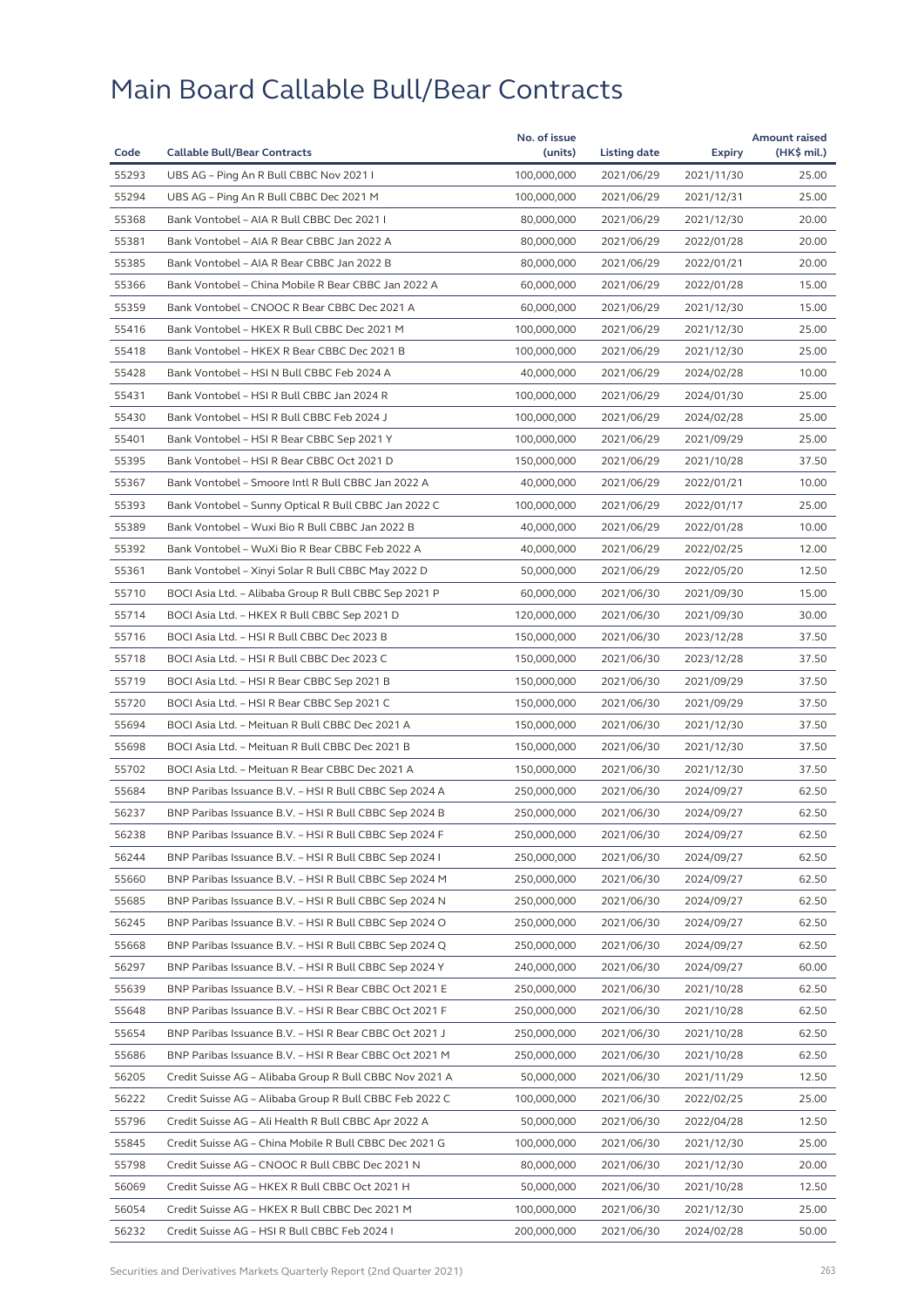|                                                                                     |                         |            | <b>Amount raised</b> |
|-------------------------------------------------------------------------------------|-------------------------|------------|----------------------|
| Code<br><b>Callable Bull/Bear Contracts</b>                                         | (units)<br>Listing date | Expiry     | (HK\$ mil.)          |
| 56231<br>Credit Suisse AG - HSI R Bull CBBC Feb 2024 U<br>200,000,000               | 2021/06/30              | 2024/02/28 | 50.00                |
| 56225<br>Credit Suisse AG - HSI R Bull CBBC Mar 2024 A<br>200,000,000               | 2021/06/30              | 2024/03/27 | 50.00                |
| 56230<br>Credit Suisse AG - HSI R Bull CBBC Mar 2024 B<br>200,000,000               | 2021/06/30              | 2024/03/27 | 50.00                |
| 55779<br>Credit Suisse AG - HSI R Bear CBBC Sep 2021 A<br>200,000,000               | 2021/06/30              | 2021/09/29 | 50.00                |
| 55766<br>Credit Suisse AG - HSI R Bear CBBC Sep 2021 J<br>200,000,000               | 2021/06/30              | 2021/09/29 | 50.00                |
| 55767<br>Credit Suisse AG - HSI R Bear CBBC Sep 2021 M<br>200,000,000               | 2021/06/30              | 2021/09/29 | 50.00                |
| 55772<br>Credit Suisse AG - HSI R Bear CBBC Sep 2021 N<br>200,000,000               | 2021/06/30              | 2021/09/29 | 50.00                |
| 55781<br>Credit Suisse AG - HSI R Bear CBBC Nov 2021 E<br>200,000,000               | 2021/06/30              | 2021/11/29 | 50.00                |
| 55785<br>Credit Suisse AG - HSI R Bear CBBC Dec 2021 E<br>200,000,000               | 2021/06/30              | 2021/12/30 | 50.00                |
| 56029<br>Credit Suisse AG - JD.com R Bull CBBC Jan 2022 A<br>100,000,000            | 2021/06/30              | 2022/01/28 | 25.00                |
| 56050<br>Credit Suisse AG - JD.com R Bear CBBC Feb 2022 A<br>100,000,000            | 2021/06/30              | 2022/02/25 | 25.00                |
| 55878<br>Credit Suisse AG - Kuaishou R Bull CBBC Feb 2022 L<br>100,000,000          | 2021/06/30              | 2022/02/25 | 25.00                |
| 55892<br>Credit Suisse AG - Kuaishou R Bear CBBC Feb 2022 C<br>100,000,000          | 2021/06/30              | 2022/02/25 | 25.00                |
| 56161<br>Credit Suisse AG - Meituan R Bull CBBC Nov 2021 L<br>100,000,000           | 2021/06/30              | 2021/11/29 | 25.00                |
| 56136<br>Credit Suisse AG - Meituan R Bull CBBC Dec 2021 G<br>100,000,000           | 2021/06/30              | 2021/12/30 | 25.00                |
| 56175<br>Credit Suisse AG - Meituan R Bear CBBC Dec 2021 H<br>100,000,000           | 2021/06/30              | 2021/12/30 | 25.00                |
| 55979<br>Credit Suisse AG - Ping An R Bull CBBC Dec 2021 Q<br>100,000,000           | 2021/06/30              | 2021/12/30 | 25.00                |
| 55984<br>Credit Suisse AG - Smoore Intl R Bull CBBC Jan 2022 C<br>50,000,000        | 2021/06/30              | 2022/01/28 | 12.50                |
| 56108<br>Credit Suisse AG - Tencent R Bull CBBC Oct 2021 M<br>50,000,000            | 2021/06/30              | 2021/10/28 | 12.50                |
| 56113<br>Credit Suisse AG - Tencent R Bull CBBC Dec 2021 E<br>100,000,000           | 2021/06/30              | 2021/12/30 | 25.00                |
| 55974<br>Credit Suisse AG - Weimob R Bull CBBC Feb 2022 H<br>80,000,000             | 2021/06/30              | 2022/02/25 | 20.00                |
| 55895<br>Credit Suisse AG - Xiaomi R Bull CBBC Oct 2021 Y<br>50,000,000             | 2021/06/30              | 2021/10/28 | 12.50                |
| 55761<br>Guotai Junan - HSI R Bull CBBC Aug 2024 A<br>200,000,000                   | 2021/06/30              | 2024/08/29 | 50.00                |
| 55764<br>Guotai Junan - HSI R Bull CBBC Aug 2024 B<br>200,000,000                   | 2021/06/30              | 2024/08/29 | 50.00                |
| 58184<br>Goldman Sachs SP (Asia) - Alibaba R Bull CBBC Jan 2022 A<br>100,000,000    | 2021/06/30              | 2022/01/21 | 25.00                |
| 58302<br>60,000,000<br>Goldman Sachs SP (Asia) – Ali Health R Bull CBBC Feb 2022 D  | 2021/06/30              | 2022/02/22 | 15.00                |
| 58287<br>Goldman Sachs SP (Asia) - Anta Sports R Bear CBBC Mar 2022 A<br>40,000,000 | 2021/06/30              | 2022/03/25 | 10.00                |
| 58310<br>Goldman Sachs SP (Asia) - Greatwall Motor R Bull CBBC Jan22D<br>60,000,000 | 2021/06/30              | 2022/01/21 | 15.00                |
| 58253<br>Goldman Sachs SP (Asia) - HKEX R Bull CBBC Nov 2021 H<br>80,000,000        | 2021/06/30              | 2021/11/25 | 20.00                |
| 58242<br>Goldman Sachs SP (Asia) - Meituan R Bull CBBC Dec 2021 E<br>100,000,000    | 2021/06/30              | 2021/12/17 | 25.00                |
| 58299<br>Goldman Sachs SP (Asia) - Meituan R Bull CBBC Dec 2021 K<br>100,000,000    | 2021/06/30              | 2021/12/17 | 25.00                |
| 58203<br>Goldman Sachs SP (Asia) - Ping An R Bull CBBC Jan 2022 A<br>80,000,000     | 2021/06/30              | 2022/01/21 | 20.00                |
| 58262<br>80,000,000<br>Goldman Sachs SP (Asia) – Tencent R Bull CBBC Sep 2021 T     | 2021/06/30              | 2021/09/30 | 20.00                |
| 58308<br>Goldman Sachs SP (Asia) - Tencent R Bull CBBC Sep 2021 U<br>100,000,000    | 2021/06/30              | 2021/09/30 | 25.00                |
| 58317<br>Goldman Sachs SP (Asia) - WuXi Bio R Bull CBBC Jan 2022 B<br>60,000,000    | 2021/06/30              | 2022/01/21 | 15.00                |
| 58354<br>Goldman Sachs SP (Asia) - Xinyi Solar R Bull CBBC Jun 2022 C<br>50,000,000 | 2021/06/30              | 2022/06/30 | 12.50                |
| 55737<br>HK Bank - Alibaba Group R Bull CBBC Jan 2022 C<br>120,000,000              | 2021/06/30              | 2022/01/28 | 30.00                |
| 55723<br>125,000,000<br>HK Bank - HSI R Bull CBBC Oct 2023 I                        | 2021/06/30              | 2023/10/30 | 31.25                |
| 55735<br>100,000,000<br>HK Bank – HSI R Bull CBBC Oct 2023 Q                        | 2021/06/30              | 2023/10/30 | 25.00                |
| 55731<br>HK Bank - HSI R Bull CBBC Nov 2023 D<br>150,000,000                        | 2021/06/30              | 2023/11/29 | 37.50                |
| 100,000,000<br>55721<br>HK Bank - HSI R Bear CBBC Jan 2022 R                        | 2021/06/30              | 2022/01/28 | 25.00                |
| 55722<br>HK Bank - HSI R Bear CBBC Jan 2022 S<br>125,000,000                        | 2021/06/30              | 2022/01/28 | 31.25                |
| 55741<br>HK Bank - Meituan R Bull CBBC Dec 2021 R<br>100,000,000                    | 2021/06/30              | 2021/12/21 | 25.00                |
| 55750<br>100,000,000<br>HK Bank - Meituan R Bull CBBC Dec 2021 T                    | 2021/06/30              | 2021/12/16 | 25.00                |
| 55751<br>HK Bank - Tencent R Bull CBBC Dec 2021 E<br>100,000,000                    | 2021/06/30              | 2021/12/23 | 25.00                |
| 55753<br>HK Bank - Tencent R Bull CBBC Dec 2021 F<br>100,000,000                    | 2021/06/30              | 2021/12/17 | 25.00                |
| 56956<br>Haitong Int'l Sec - Alibaba Group R Bull CBBC Feb 2022 F<br>100,000,000    | 2021/06/30              | 2022/02/25 | 25.00                |
| 56975<br>Haitong Int'l Sec - Alibaba Group R Bear CBBC Feb 2022 B<br>100,000,000    | 2021/06/30              | 2022/02/25 | 25.00                |
| 57086<br>Haitong Int'l Sec - China Mobile R Bull CBBC Feb 2022 B<br>40,000,000      | 2021/06/30              | 2022/02/25 | 10.00                |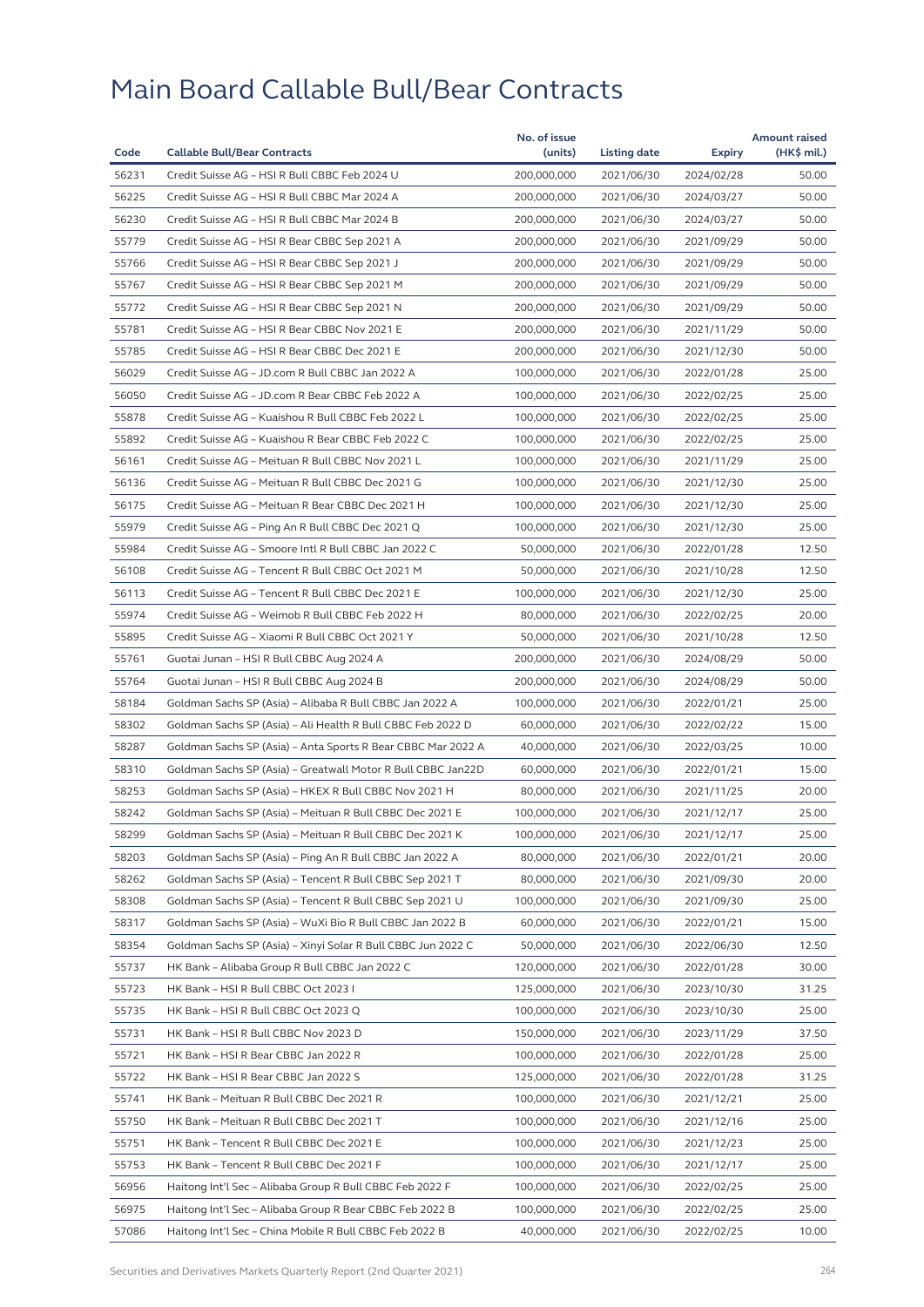|       |                                                     | No. of issue               |              |            | <b>Amount raised</b> |
|-------|-----------------------------------------------------|----------------------------|--------------|------------|----------------------|
| Code  | <b>Callable Bull/Bear Contracts</b>                 | (units)                    | Listing date | Expiry     | (HK\$ mil.)          |
| 57039 | Haitong Int'l Sec - HKEX R Bull CBBC Jan 2022 B     | 100,000,000                | 2021/06/30   | 2022/01/31 | 25.00                |
| 57078 | Haitong Int'l Sec - HKEX R Bull CBBC Jan 2022 C     | 100,000,000                | 2021/06/30   | 2022/01/31 | 25.00                |
| 56913 | Haitong Int'l Sec - HSI R Bull CBBC Jul 2024 I      | 200,000,000                | 2021/06/30   | 2024/07/30 | 50.00                |
| 56919 | Haitong Int'l Sec - HSI R Bull CBBC Jul 2024 Y      | 200,000,000                | 2021/06/30   | 2024/07/30 | 50.00                |
| 56912 | Haitong Int'l Sec - HSI R Bull CBBC Aug 2024 Q      | 200,000,000                | 2021/06/30   | 2024/08/29 | 50.00                |
| 56904 | Haitong Int'l Sec - HSI R Bull CBBC Sep 2024 G      | 200,000,000                | 2021/06/30   | 2024/09/27 | 50.00                |
| 56866 | Haitong Int'l Sec - HSI R Bear CBBC Oct 2021 G      | 200,000,000                | 2021/06/30   | 2021/10/28 | 50.00                |
| 56894 | Haitong Int'l Sec - HSI R Bear CBBC Nov 2021 J      | 200,000,000                | 2021/06/30   | 2021/11/29 | 50.00                |
| 57095 | Haitong Int'l Sec - HSI R Bear CBBC Sep 2024 A      | 200,000,000                | 2021/06/30   | 2024/09/27 | 50.00                |
| 57089 | Haitong Int'l Sec - JD.com R Bull CBBC Dec 2021 D   | 80,000,000                 | 2021/06/30   | 2021/12/31 | 20.00                |
| 57088 | Haitong Int'l Sec - Kuaishou R Bull CBBC Feb 2022 A | 80,000,000                 | 2021/06/30   | 2022/02/25 | 20.00                |
| 56998 | Haitong Int'l Sec - Meituan R Bull CBBC Dec 2021 X  | 100,000,000                | 2021/06/30   | 2021/12/31 | 25.00                |
| 56999 | Haitong Int'l Sec - Meituan R Bull CBBC Jan 2022 I  | 100,000,000                | 2021/06/30   | 2022/01/31 | 25.00                |
| 56896 | Haitong Int'l Sec – Meituan R Bear CBBC Jan 2022 C  | 100,000,000                | 2021/06/30   | 2022/01/31 | 25.00                |
| 56903 | Haitong Int'l Sec - Meituan R Bear CBBC Jan 2022 D  | 100,000,000                | 2021/06/30   | 2022/01/31 | 25.00                |
| 56978 | Haitong Int'l Sec - Tencent R Bull CBBC Jan 2022 E  | 100,000,000                | 2021/06/30   | 2022/01/31 | 25.00                |
| 56983 | Haitong Int'l Sec - Tencent R Bull CBBC Jan 2022 F  | 100,000,000                | 2021/06/30   | 2022/01/31 | 25.00                |
| 56994 | Haitong Int'l Sec - Tencent R Bear CBBC Dec 2021 S  | 100,000,000                | 2021/06/30   | 2021/12/31 | 25.00                |
| 57822 | SG Issuer - Alibaba Group R Bull CBBC Dec 2021 G    | 80,000,000                 | 2021/06/30   | 2021/12/31 | 20.00                |
| 57829 | SG Issuer - Alibaba Group R Bear CBBC Dec 2021 I    | 80,000,000                 | 2021/06/30   | 2021/12/31 | 20.00                |
| 57782 | SG Issuer - Alibaba Group R Bear CBBC Jan 2022 B    | 300,000,000                | 2021/06/30   | 2022/01/31 | 75.00                |
| 57848 | SG Issuer - Ali Health R Bull CBBC Mar 2022 A       | 100,000,000                | 2021/06/30   | 2022/03/31 | 25.00                |
| 57788 | SG Issuer – BYD Company R Bull CBBC Jan 2022 D      | 150,000,000                | 2021/06/30   | 2022/01/31 | 37.50                |
| 58065 | SG Issuer - CNOOC R Bull CBBC Dec 2021 M            | 60,000,000                 | 2021/06/30   | 2021/12/31 | 15.00                |
| 57789 | SG Issuer - Geely Auto R Bull CBBC Dec 2021 F       | 150,000,000                | 2021/06/30   | 2021/12/31 | 37.50                |
| 58070 | SG Issuer - HKEX R Bull CBBC Dec 2021 P             | 200,000,000                | 2021/06/30   | 2021/12/31 | 50.00                |
| 58107 | SG Issuer - HKEX R Bull CBBC Jan 2022 I             | 200,000,000                | 2021/06/30   | 2022/01/31 | 50.00                |
| 57860 | SG Issuer - HKEX R Bear CBBC Dec 2021 L             | 200,000,000                | 2021/06/30   | 2021/12/31 | 50.00                |
| 58020 | SG Issuer - HSI R Bull CBBC Apr 2024 R              | 250,000,000                | 2021/06/30   | 2024/04/29 | 62.50                |
| 57995 | SG Issuer - HSI R Bull CBBC Apr 2024 S              | 250,000,000                | 2021/06/30   | 2024/04/29 | 62.50                |
| 58006 | SG Issuer – HSI R Bull CBBC Apr 2024 W              | 250,000,000                | 2021/06/30   | 2024/04/29 | 62.50                |
| 58053 | SG Issuer - HSI R Bull CBBC May 2024 G              | 250,000,000                | 2021/06/30   | 2024/05/30 | 62.50                |
| 58064 | SG Issuer - HSI R Bull CBBC May 2024 P              | 250,000,000                | 2021/06/30   | 2024/05/30 | 62.50                |
| 57622 | SG Issuer - HSI R Bear CBBC Oct 2021 O              | 250,000,000                | 2021/06/30   | 2021/10/28 | 62.50                |
| 57605 | SG Issuer - HSI R Bear CBBC Oct 2021 Z              | 250,000,000                | 2021/06/30   | 2021/10/28 | 62.50                |
| 57586 | SG Issuer - HSI R Bear CBBC Nov 2021 L              | 250,000,000                | 2021/06/30   | 2021/11/29 | 62.50                |
| 57630 | SG Issuer - HSI R Bear CBBC Nov 2021 M              | 250,000,000                | 2021/06/30   | 2021/11/29 | 62.50                |
| 57657 | SG Issuer - HSI R Bear CBBC Nov 2021 N              | 500,000,000                | 2021/06/30   | 2021/11/29 | 125.00               |
| 57717 | SG Issuer - HSI R Bear CBBC Nov 2021 O              | 250,000,000                | 2021/06/30   | 2021/11/29 | 62.50                |
| 57731 | SG Issuer - HSI R Bear CBBC Nov 2021 P              | 250,000,000                | 2021/06/30   | 2021/11/29 | 62.50                |
| 57755 | SG Issuer - HSI R Bear CBBC Nov 2021 Q              | 250,000,000                | 2021/06/30   | 2021/11/29 | 62.50                |
| 57596 | SG Issuer - HSI R Bear CBBC Dec 2021 J              | 250,000,000                | 2021/06/30   | 2021/12/30 | 62.50                |
| 57764 | SG Issuer - HSI R Bear CBBC Dec 2021 K              | 250,000,000                | 2021/06/30   | 2021/12/30 | 62.50                |
| 57806 | SG Issuer - HSTECH R Bull CBBC May 2022 A           | 100,000,000                | 2021/06/30   | 2022/05/30 | 25.00                |
| 57805 | SG Issuer - HSTECH R Bear CBBC Oct 2021 C           | 100,000,000                | 2021/06/30   |            | 25.00                |
|       |                                                     |                            |              | 2021/10/28 |                      |
| 57886 | SG Issuer - JD.com R Bull CBBC Jan 2022 N           | 200,000,000<br>200,000,000 | 2021/06/30   | 2022/01/31 | 50.00<br>50.00       |
| 57936 | SG Issuer - Kuaishou R Bull CBBC Feb 2022 I         |                            | 2021/06/30   | 2022/02/25 |                      |
| 58141 | SG Issuer - Meituan R Bull CBBC Dec 2021 E          | 80,000,000                 | 2021/06/30   | 2021/12/31 | 20.00                |
| 58120 | SG Issuer - Meituan R Bull CBBC Dec 2021 W          | 80,000,000                 | 2021/06/30   | 2021/12/31 | 20.00                |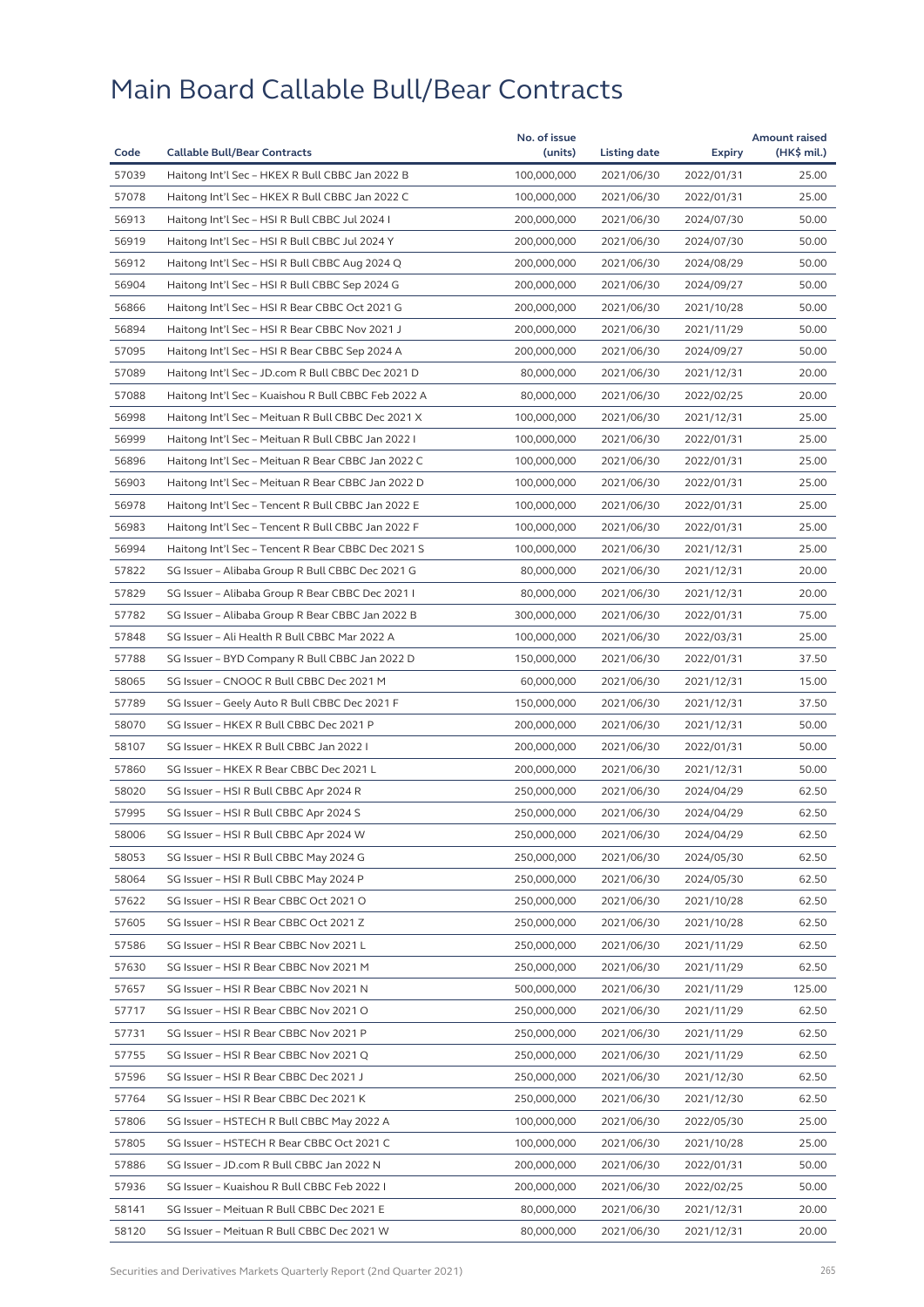|       |                                                      | No. of issue |              |            | <b>Amount raised</b> |
|-------|------------------------------------------------------|--------------|--------------|------------|----------------------|
| Code  | <b>Callable Bull/Bear Contracts</b>                  | (units)      | Listing date | Expiry     | (HK\$ mil.)          |
| 57937 | SG Issuer - Meituan R Bull CBBC Jan 2022 S           | 200,000,000  | 2021/06/30   | 2022/01/31 | 50.00                |
| 57790 | SG Issuer - Meituan R Bear CBBC Dec 2021 J           | 200,000,000  | 2021/06/30   | 2021/12/31 | 50.00                |
| 57793 | SG Issuer - Meituan R Bear CBBC Jan 2022 F           | 200,000,000  | 2021/06/30   | 2022/01/28 | 50.00                |
| 57954 | SG Issuer - Ping An R Bull CBBC Jan 2022 G           | 100,000,000  | 2021/06/30   | 2022/01/28 | 25.00                |
| 58145 | SG Issuer - Tencent R Bull CBBC Nov 2021 N           | 80,000,000   | 2021/06/30   | 2021/11/30 | 20.00                |
| 58152 | SG Issuer - Tencent R Bull CBBC Dec 2021 Y           | 400,000,000  | 2021/06/30   | 2021/12/31 | 100.00               |
| 57794 | SG Issuer - Tencent R Bear CBBC Dec 2021 J           | 400,000,000  | 2021/06/30   | 2021/12/31 | 100.00               |
| 58163 | SG Issuer - Xiaomi R Bull CBBC Dec 2021 Q            | 60,000,000   | 2021/06/30   | 2021/12/31 | 15.00                |
| 56693 | UBS AG - Alibaba Group R Bull CBBC Dec 2021 Y        | 80,000,000   | 2021/06/30   | 2021/12/30 | 20.00                |
| 56617 | UBS AG - China Mobile R Bull CBBC Dec 2021 J         | 100,000,000  | 2021/06/30   | 2021/12/31 | 25.00                |
| 56530 | UBS AG - CC Bank R Bull CBBC Dec 2021 A              | 100,000,000  | 2021/06/30   | 2021/12/31 | 25.00                |
| 56532 | UBS AG - CC Bank R Bull CBBC Dec 2021 B              | 100,000,000  | 2021/06/30   | 2021/12/31 | 25.00                |
| 56605 | UBS AG - CNOOC R Bull CBBC Dec 2021 H                | 60,000,000   | 2021/06/30   | 2021/12/31 | 15.00                |
| 56846 | UBS AG - HKEX R Bull CBBC Nov 2021 Y                 | 200,000,000  | 2021/06/30   | 2021/11/30 | 50.00                |
| 56498 | UBS AG - HSCEI R Bull CBBC Dec 2021 X                | 100,000,000  | 2021/06/30   | 2021/12/30 | 25.00                |
| 56637 | UBS AG - HSI R Bull CBBC Feb 2024 F                  | 200,000,000  | 2021/06/30   | 2024/02/28 | 50.00                |
| 56678 | UBS AG - HSI R Bull CBBC Feb 2024 R                  | 200,000,000  | 2021/06/30   | 2024/02/28 | 50.00                |
| 56636 | UBS AG - HSI R Bull CBBC Mar 2024 O                  | 200,000,000  | 2021/06/30   | 2024/03/27 | 50.00                |
| 56641 | UBS AG - HSI R Bull CBBC Mar 2024 S                  | 200,000,000  | 2021/06/30   | 2024/03/27 | 50.00                |
| 56347 | UBS AG - HSI R Bear CBBC Oct 2021 D                  | 200,000,000  | 2021/06/30   | 2021/10/28 | 50.00                |
| 56350 | UBS AG - HSI R Bear CBBC Oct 2021 K                  | 200,000,000  | 2021/06/30   | 2021/10/28 | 50.00                |
| 56685 | UBS AG - HSI R Bear CBBC Oct 2021 N                  | 200,000,000  | 2021/06/30   | 2021/10/28 | 50.00                |
| 56328 | UBS AG - HSI R Bear CBBC Oct 2021 V                  | 200,000,000  | 2021/06/30   | 2021/10/28 | 50.00                |
| 56329 | UBS AG - HSI R Bear CBBC Oct 2021 X                  | 200,000,000  | 2021/06/30   | 2021/10/28 | 50.00                |
| 56491 | UBS AG - HSTECH R Bull CBBC Dec 2021 X               | 100,000,000  | 2021/06/30   | 2021/12/30 | 25.00                |
| 56346 | UBS AG - HSTECH R Bear CBBC Dec 2021 H               | 100,000,000  | 2021/06/30   | 2021/12/30 | 25.00                |
| 56507 | UBS AG - JD.com R Bull CBBC Nov 2021 E               | 200,000,000  | 2021/06/30   | 2021/11/30 | 50.00                |
| 56839 | UBS AG - Kuaishou R Bull CBBC Feb 2022 C             | 200,000,000  | 2021/06/30   | 2022/02/07 | 50.00                |
| 56355 | UBS AG - Meituan R Bull CBBC Oct 2021 T              | 50,000,000   | 2021/06/30   | 2021/10/28 | 12.50                |
| 56383 | UBS AG - Meituan R Bull CBBC Dec 2021 L              | 150,000,000  | 2021/06/30   | 2021/12/31 | 37.50                |
| 56331 | UBS AG - Meituan R Bear CBBC Dec 2021 T              | 150,000,000  | 2021/06/30   | 2021/12/31 | 37.50                |
| 56509 | UBS AG - Smoore Intl R Bull CBBC Dec 2021 H          | 50,000,000   | 2021/06/30   | 2021/12/30 | 12.50                |
| 56734 | UBS AG - Tencent R Bull CBBC Oct 2021 A              | 40,000,000   | 2021/06/30   | 2021/10/28 | 10.00                |
| 56736 | UBS AG - Tencent R Bull CBBC Dec 2021 H              | 200,000,000  | 2021/06/30   | 2021/12/31 | 50.00                |
| 56830 | UBS AG - Weimob R Bull CBBC Mar 2022 D               | 80,000,000   | 2021/06/30   | 2022/03/14 | 20.00                |
| 56450 | UBS AG - Xiaomi R Bull CBBC Dec 2021 Y               | 100,000,000  | 2021/06/30   | 2021/12/31 | 25.00                |
| 57480 | Bank Vontobel - Alibaba Group R Bull CBBC Jan 2022 D | 100,000,000  | 2021/06/30   | 2022/01/28 | 25.00                |
| 57327 | Bank Vontobel - China Mobile R Bull CBBC Dec 2021 E  | 80,000,000   | 2021/06/30   | 2021/12/30 | 20.00                |
| 57336 | Bank Vontobel - HKEX R Bull CBBC Dec 2021 N          | 100,000,000  | 2021/06/30   | 2021/12/10 | 25.00                |
| 57304 | Bank Vontobel - HSCEI R Bull CBBC Jan 2023 C         | 80,000,000   | 2021/06/30   | 2023/01/30 | 20.00                |
| 57272 | Bank Vontobel - HSI R Bull CBBC Feb 2024 G           | 100,000,000  | 2021/06/30   | 2024/02/28 | 25.00                |
| 57251 | Bank Vontobel - HSI R Bull CBBC Feb 2024 K           | 100,000,000  | 2021/06/30   | 2024/02/28 | 25.00                |
| 57583 | Bank Vontobel - HSI R Bull CBBC Feb 2024 M           | 100,000,000  | 2021/06/30   | 2024/02/28 | 25.00                |
| 57164 | Bank Vontobel - HSI R Bear CBBC Sep 2021 C           | 100,000,000  | 2021/06/30   | 2021/09/29 | 25.00                |
| 57188 | Bank Vontobel - HSI R Bear CBBC Sep 2021 E           | 100,000,000  | 2021/06/30   | 2021/09/29 | 25.00                |
| 57107 | Bank Vontobel - HSTECH R Bull CBBC Feb 2022 D        | 80,000,000   | 2021/06/30   | 2022/02/25 | 20.00                |
| 57346 | Bank Vontobel - JD.com R Bull CBBC Dec 2021 N        | 50,000,000   | 2021/06/30   | 2021/12/30 | 12.50                |
| 57335 | Bank Vontobel - Kuaishou R Bull CBBC Feb 2022 D      | 100,000,000  | 2021/06/30   | 2022/02/28 | 25.00                |
| 57281 | Bank Vontobel - Meituan R Bull CBBC Dec 2021 O       | 100,000,000  | 2021/06/30   | 2021/12/30 | 25.00                |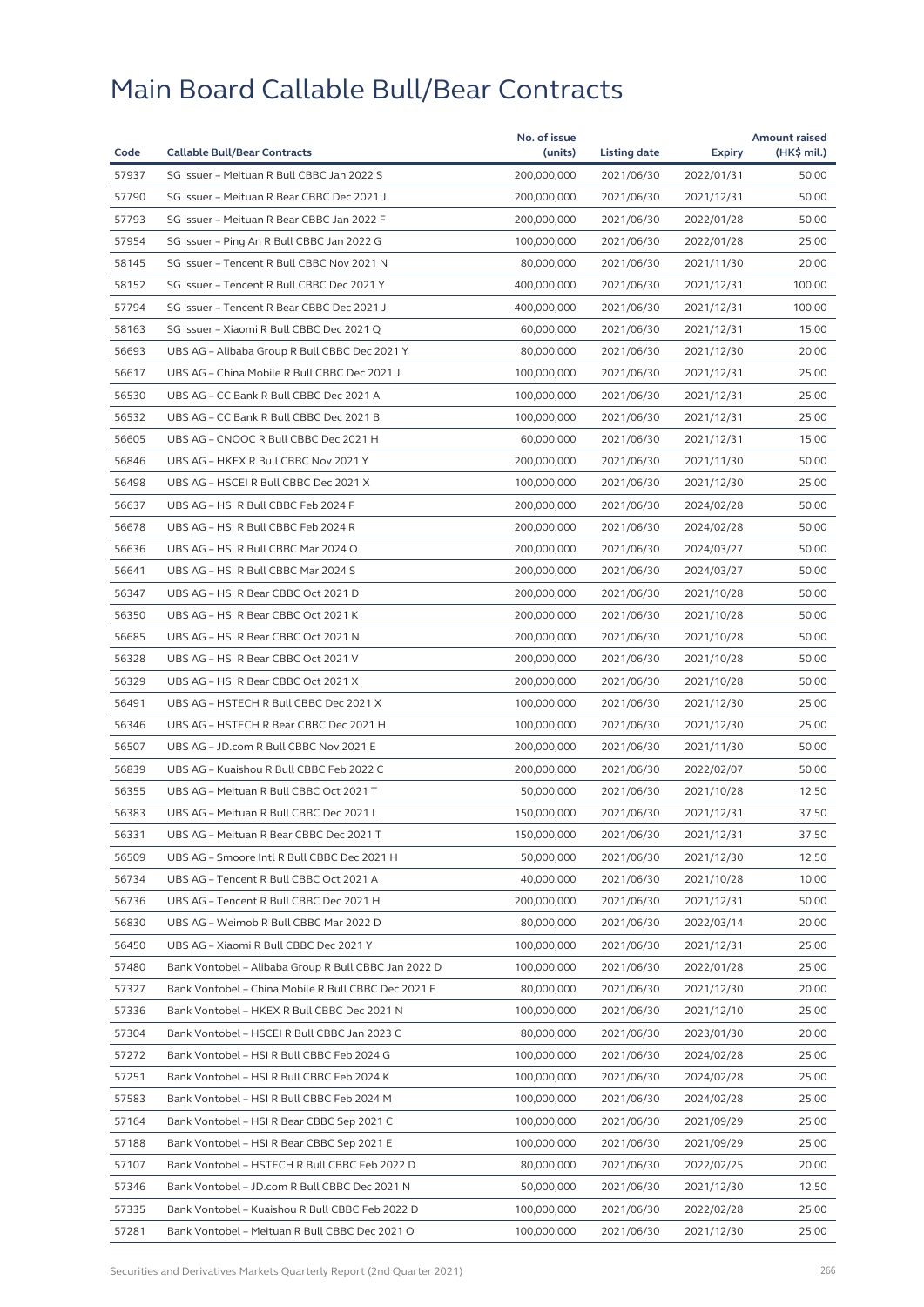|       |                                                | No. of issue |              |               | Amount raised |
|-------|------------------------------------------------|--------------|--------------|---------------|---------------|
| Code  | <b>Callable Bull/Bear Contracts</b>            | (units)      | Listing date | <b>Expiry</b> | $(HK$$ mil.)  |
| 57491 | Bank Vontobel - Meituan R Bull CBBC Dec 2021 P | 100,000,000  | 2021/06/30   | 2021/12/17    | 25.00         |
| 57512 | Bank Vontobel - Meituan R Bull CBBC Dec 2021 S | 100.000.000  | 2021/06/30   | 2021/12/17    | 25.00         |
| 57579 | Bank Vontobel - Tencent R Bull CBBC Dec 2021 J | 100.000.000  | 2021/06/30   | 2021/12/17    | 25.00         |
| Total |                                                |              |              |               | 278.215.15    |

# Further issue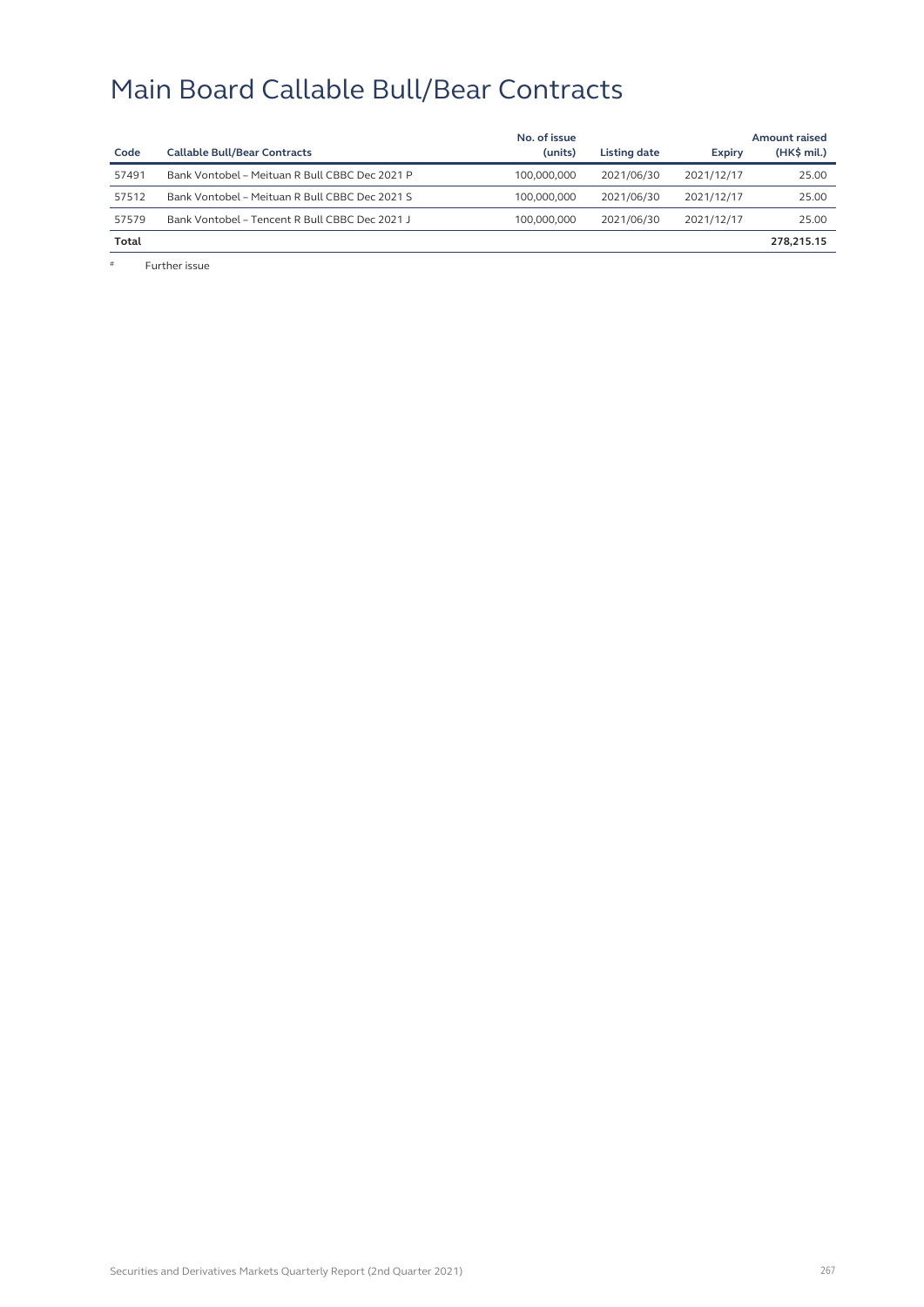### DR/ELI/Trading Only Stocks Trading Statistics

### **Depositary Receipt Trading Statistics**

|      |                | No. of issues | Turnover value (HK\$ mil.) |
|------|----------------|---------------|----------------------------|
| 2020 | O2             |               | 15.49                      |
|      | Q <sub>3</sub> |               | 12.91                      |
|      | Q4             |               | 27.26                      |
| 2021 | Q1             |               | 38.51                      |
|      | Q2             |               | 8.28                       |

### **Equity Linked Instrument Trading Statistics**

|      |    | No. of issues                | Turnover value (HK\$ mil.) |
|------|----|------------------------------|----------------------------|
| 2020 |    | $\overline{\phantom{0}}$     |                            |
|      | O3 | $\qquad \qquad -$            | -                          |
|      | O4 | $\qquad \qquad \blacksquare$ | -                          |
| 2021 |    | $\overline{\phantom{0}}$     | $\overline{\phantom{0}}$   |
|      | ΩŹ | -                            |                            |

#### **NASDAQ Stocks**

|      |    | No. of issues | Turnover value (HK\$ mil.) |
|------|----|---------------|----------------------------|
| 2020 | Q2 | ь             | 0.01                       |
|      | Q3 | ь             | 0.39                       |
|      | Q4 | b             | 0.05                       |
| 2021 | Ο1 | b             | 0.93                       |
|      | Q2 | ь             | 0.24                       |

#### **iShares**

|    | No. of issues                | Turnover value (HK\$ mil.) |
|----|------------------------------|----------------------------|
|    | $\qquad \qquad \blacksquare$ | -                          |
| O3 | $\overline{\phantom{0}}$     | $\overline{\phantom{0}}$   |
| O4 | $\overline{\phantom{0}}$     | $\overline{\phantom{0}}$   |
|    | -                            | $\overline{\phantom{0}}$   |
|    | $\overline{\phantom{0}}$     | $\overline{\phantom{0}}$   |
|    |                              |                            |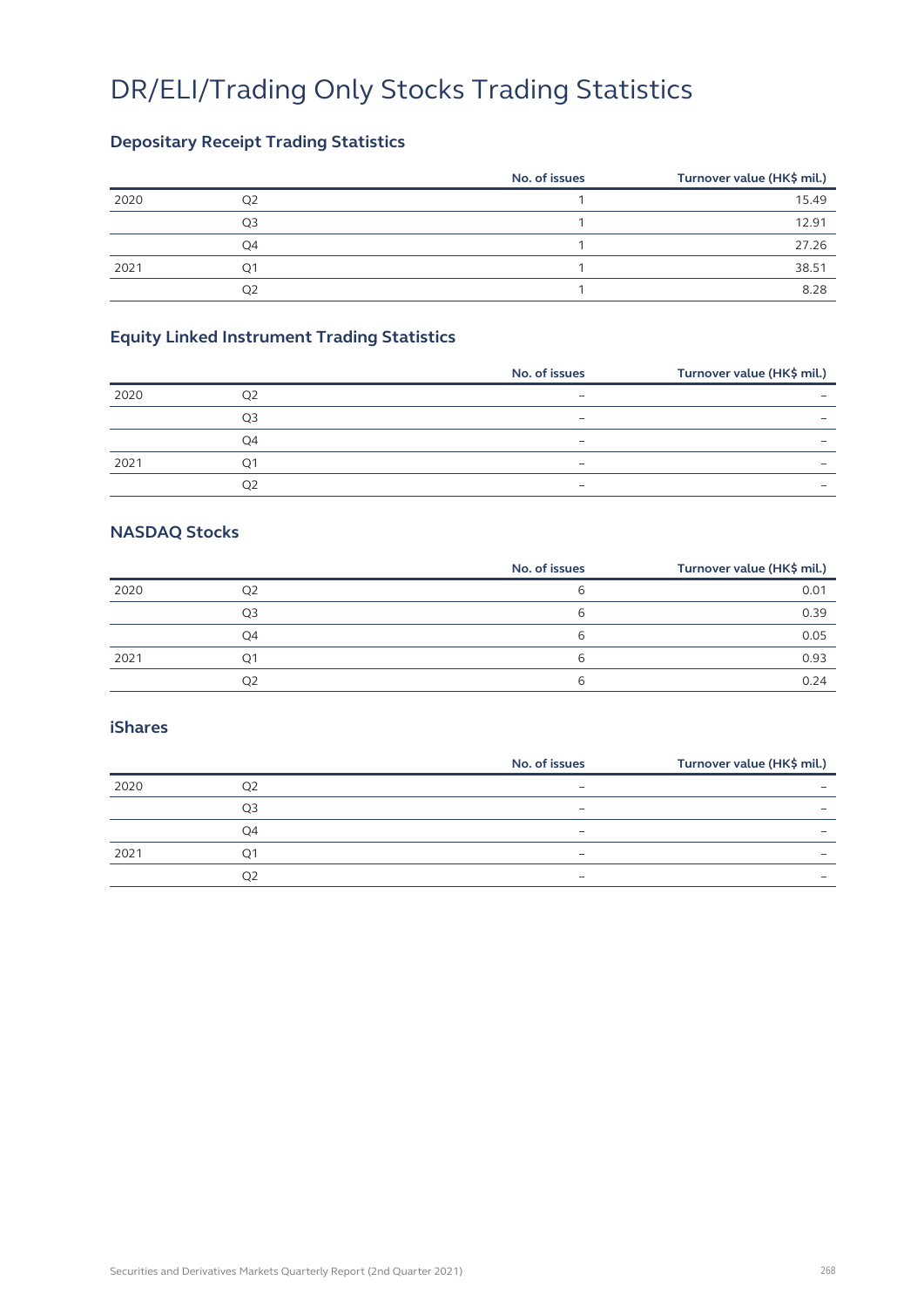### **Equity Turnover – GEM**

|      |                | Share (Mil. shs) | Value (HK\$ mil.) | No. of deals |
|------|----------------|------------------|-------------------|--------------|
| 2020 | Q <sub>2</sub> | 45.485.20        | 15.660.56         | 492,227      |
|      | Q3             | 62.143.55        | 28,317.46         | 821,605      |
|      | Q4             | 47.458.05        | 26.081.21         | 746,779      |
| 2021 | Q1             | 57,823.28        | 44,561.74         | 1,089,163    |
|      | Q <sub>2</sub> | 48.418.45        | 18,751.31         | 626,961      |

### **Equity Trading Statistics – GEM**

|      |                | No. of<br>trading days | Average daily turnover<br>$(HK$$ mil.) | Average value<br>per deal |
|------|----------------|------------------------|----------------------------------------|---------------------------|
| 2020 | Q <sub>2</sub> | 60                     | 261.01                                 | 31,816                    |
|      | Q3             | 65                     | 435.65                                 | 34,466                    |
|      | Q4             | 61                     | 427.56                                 | 34,925                    |
| 2021 | Q1             | 61                     | 730.52                                 | 40,914                    |
|      | Q <sub>2</sub> | 60                     | 312.52                                 | 29,908                    |

#### **20 Most Advanced GEM Stocks**

for 2nd quarter 2021

| Code  | <b>Stock</b>           | End of Jun 2021 | End of Mar 2021 | % up                 |
|-------|------------------------|-----------------|-----------------|----------------------|
| 08527 | <b>JLOGO HLDGS</b>     | 2.640           | 0.620           | 325.81               |
| 08132 | CHINAOILGANGRAN        | 0.590           | 0.156           | 278.21               |
| 08189 | <b>TEDA BIOMEDICAL</b> | 0.340           | 0.090           | 277.78               |
| 08367 | SIMPLICITY HLDG        | 0.270           | 0.092           | 193.48               |
| 08422 | <b>WT GROUP</b>        | 0.210           | 0.074           | 183.78               |
| 08032 | <b>VIVA CHINA</b>      | 1.610           | 0.580           | 177.59               |
| 08121 | <b>GURU ONLINE</b>     | 0.068           | 0.025           | 172.00               |
| 08365 | <b>VBG INT'L</b>       | 0.480           | 0.200           | 140.00               |
| 08093 | <b>MILLION STARS</b>   | 0.600           | 0.260           | 130.77               |
| 08208 | <b>WMCH GLOBAL</b>     | 0.290           | 0.135           | 114.81               |
| 08612 | <b>WORLD SUPER</b>     | 0.370           | 0.176           | 110.23               |
| 08391 | <b>CORNERSTONE TEC</b> | 1.200           | 0.610           | 96.72                |
| 08379 | PRIME INTEL            | 0.137           | 0.070           | 95.71                |
| 08136 | <b>IMS GROUP</b>       | 0.090           | 0.046           | 95.65                |
| 08309 | <b>MANSHING GLOBAL</b> | 0.125           | 0.065           | 92.31                |
| 08017 | <b>TRADEGO</b>         | 0.640           | 0.345           | 85.51                |
| 08222 | <b>ELIGHTING</b>       | 0.088           | 0.048           | 83.33                |
| 08178 | <b>CHINA INFO TECH</b> | 0.440           | 0.242           | 81.82                |
| 08645 | <b>NOMAD TECH</b>      | 0.249           | 0.138           | 80.43                |
| 08203 | <b>KAISUN HOLDINGS</b> | 0.160           | 0.090           | 77.78                |
|       |                        |                 |                 | <b>Closing price</b> |

A Adjusted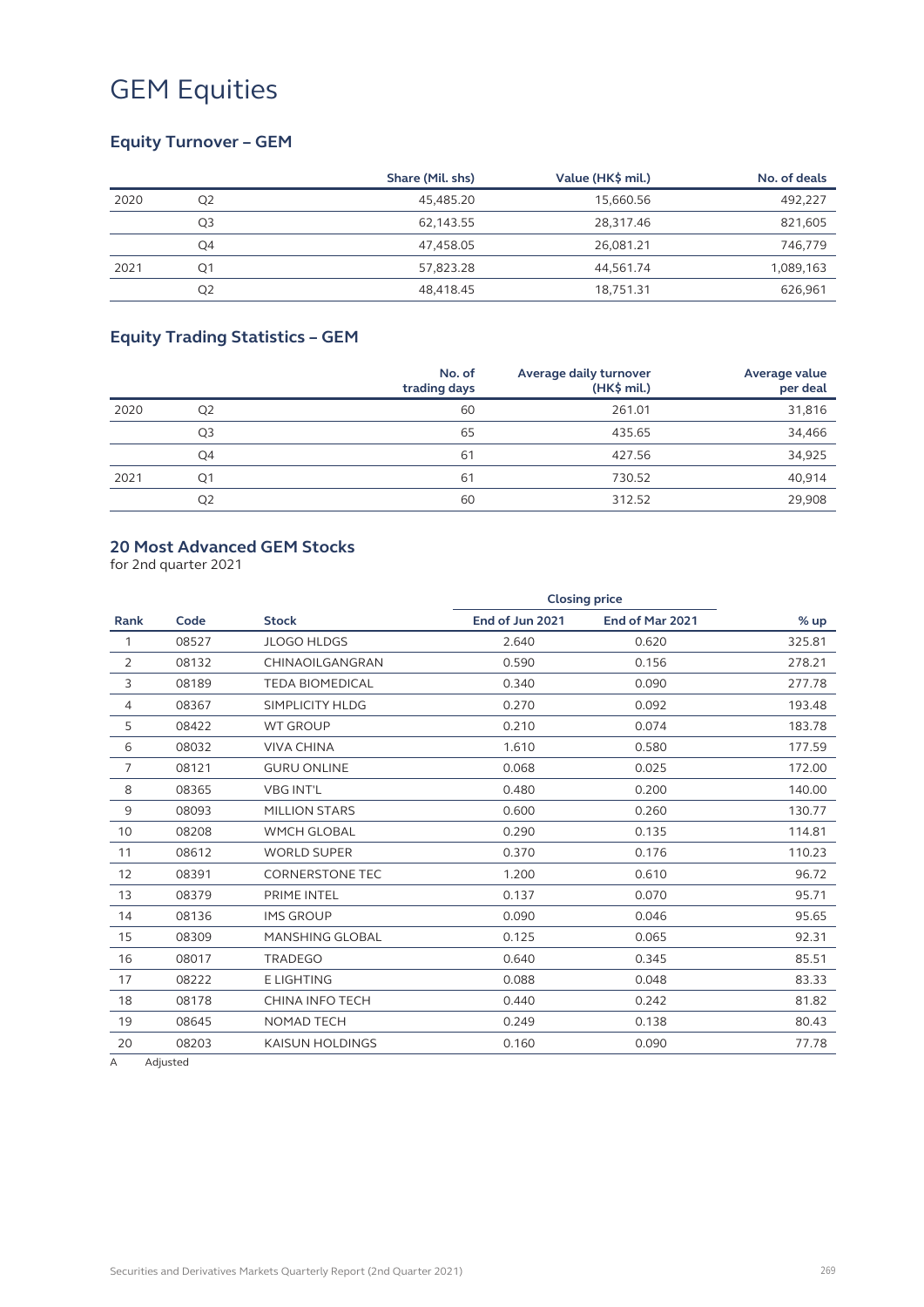### **20 Most Declined GEM Stocks**

for 2nd quarter 2021

|                |       |                        | <b>Closing price</b> |                 |   |          |  |
|----------------|-------|------------------------|----------------------|-----------------|---|----------|--|
| Rank           | Code  | <b>Stock</b>           | End of Jun 2021      | End of Mar 2021 |   | % down   |  |
| 1              | 08291 | <b>WAN CHENG METAL</b> | 0.082                | 0.850           |   | $-90.35$ |  |
| 2              | 08063 | <b>GLOBAL M HLDG</b>   | 0.141                | 1.000           | A | $-85.90$ |  |
| 3              | 08160 | <b>GOLDWAY EDU</b>     | 0.100                | 0.530           |   | $-81.13$ |  |
| $\overline{4}$ | 08493 | <b>DRAGON KING-NEW</b> | 0.208                | 0.890           | Α | $-76.63$ |  |
| 5              | 08170 | <b>ALL NATION INTL</b> | 0.600                | 2.350           |   | $-74.47$ |  |
| 6              | 08475 | <b>K GROUP HLDGS</b>   | 0.129                | 0.410           |   | $-68.54$ |  |
| $\overline{7}$ | 08363 | <b>SDM GROUP</b>       | 0.430                | 1.340           |   | $-67.91$ |  |
| 8              | 08039 | <b>KNK HOLDINGS</b>    | 0.290                | 0.900           |   | $-67.78$ |  |
| $\mathsf 9$    | 08456 | <b>MANSION INTL</b>    | 0.330                | 1.020           | A | $-67.65$ |  |
| 10             | 08133 | <b>JETE POWER</b>      | 0.012                | 0.037           |   | $-67.57$ |  |
| 11             | 08228 | <b>NATIONAL ARTS</b>   | 0.024                | 0.067           |   | $-64.18$ |  |
| 12             | 08191 | <b>HONG WEI ASIA</b>   | 0.105                | 0.285           |   | $-63.16$ |  |
| 13             | 08606 | KINETIX SYSTEMS        | 0.660                | 1.630           |   | $-59.51$ |  |
| 14             | 08366 | ZJ UNITED INV          | 0.081                | 0.195           |   | $-58.46$ |  |
| 15             | 08086 | <b>SINO VISION WW</b>  | 0.119                | 0.285           |   | $-58.25$ |  |
| 16             | 08420 | <b>NEXION TECH</b>     | 0.270                | 0.530           |   | $-49.06$ |  |
| 17             | 08029 | <b>SUN INT'L</b>       | 0.660                | 1.280           |   | $-48.44$ |  |
| 18             | 08125 | ROYAL CEN RES          | 0.160                | 0.305           |   | $-47.54$ |  |
| 19             | 08150 | <b>SEAMLESS GREEN</b>  | 0.090                | 0.170           |   | $-47.06$ |  |
| 20             | 08619 | <b>WAC HOLDINGS</b>    | 0.100                | 0.188           |   | $-46.81$ |  |
|                |       |                        |                      |                 |   |          |  |

A Adjusted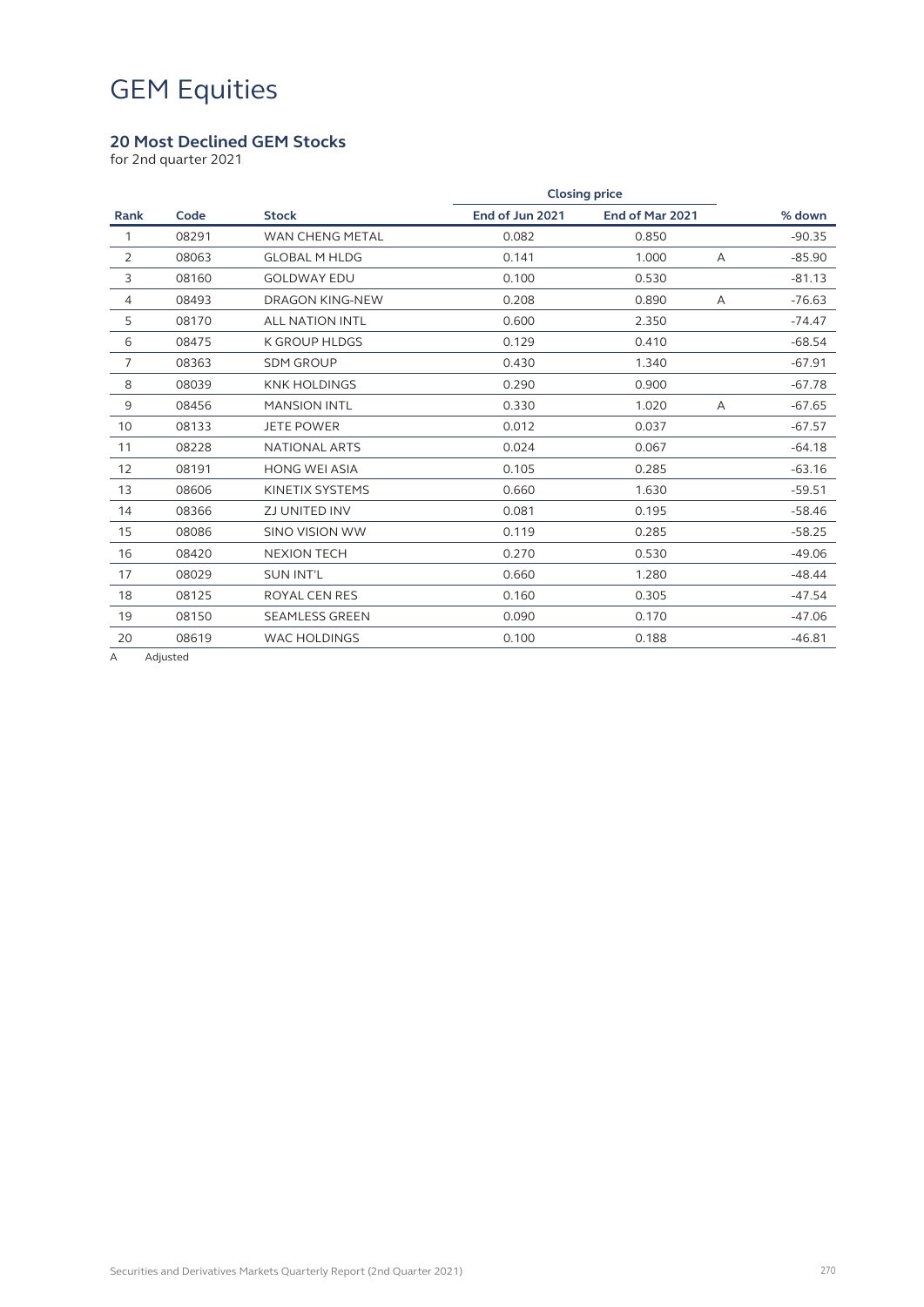#### **20 Most Active GEM Stocks by Value**

for 2nd quarter 2021

| Rank           | Code  | <b>Stock</b>            | Turnover (HK\$ mil.) | % of total |
|----------------|-------|-------------------------|----------------------|------------|
| $\mathbf{1}$   | 08083 | CHINA YOUZAN            | 8,414.24             | 44.87      |
| 2              | 08032 | <b>VIVA CHINA</b>       | 1,464.69             | 7.81       |
| 3              | 08160 | <b>GOLDWAY EDU</b>      | 544.61               | 2.90       |
| $\overline{4}$ | 08493 | DRAGON KING-NEW         | 533.62               | 2.85       |
| 5              | 08063 | <b>GLOBAL M HLDG</b>    | 491.77               | 2.62       |
| 6              | 08081 | <b>HANG TAI YUE GP</b>  | 282.99               | 1.51       |
| $\overline{7}$ | 08291 | WAN CHENG METAL         | 216.63               | 1.16       |
| 8              | 08037 | CH BIOTECH SER          | 211.15               | 1.13       |
| 9              | 08430 | <b>C&amp;N HOLDINGS</b> | 210.67               | 1.12       |
| 10             | 08527 | <b>JLOGO HLDGS</b>      | 178.62               | 0.95       |
| 11             | 08328 | XY ELEC STORAGE         | 165.45               | 0.88       |
| 12             | 08475 | <b>K GROUP HLDGS</b>    | 160.96               | 0.86       |
| 13             | 08606 | KINETIX SYSTEMS         | 160.56               | 0.86       |
| 14             | 08402 | <b>GT STEEL GROUP</b>   | 160.32               | 0.85       |
| 15             | 08487 | <b>ISP GLOBAL</b>       | 155.71               | 0.83       |
| 16             | 08208 | <b>WMCH GLOBAL</b>      | 152.31               | 0.81       |
| 17             | 08156 | SINOPHARM TECH          | 130.84               | 0.70       |
| 18             | 08367 | SIMPLICITY HLDG         | 129.47               | 0.69       |
| 19             | 08153 | <b>FARNOVA GROUP</b>    | 126.13               | 0.67       |
| 20             | 08017 | <b>TRADEGO</b>          | 120.54               | 0.64       |
| <b>Total</b>   |       |                         | 14,011.27            | 74.72      |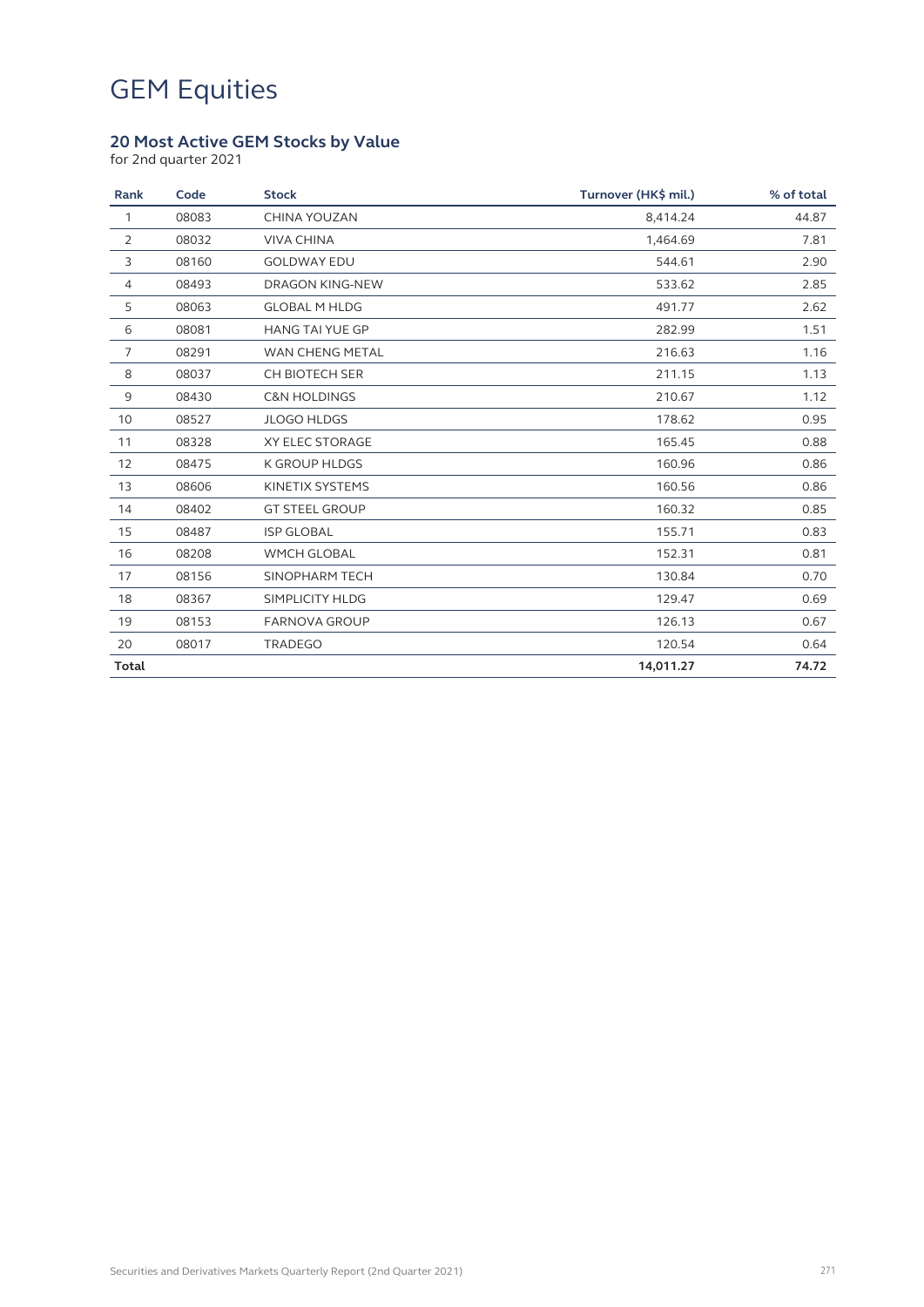#### **20 Most Active GEM Stock by Shares**

for 2nd quarter 2021

| Rank           | Code  | <b>Stock</b>            | <b>Turnover (Mil. shs)</b> | % of total |
|----------------|-------|-------------------------|----------------------------|------------|
| $\mathbf{1}$   | 08083 | CHINA YOUZAN            | 4,617.42                   | 9.54       |
| 2              | 08081 | <b>HANG TAI YUE GP</b>  | 3,663.11                   | 7.57       |
| 3              | 08133 | <b>JETE POWER</b>       | 2,343.74                   | 4.84       |
| $\overline{4}$ | 08228 | <b>NATIONAL ARTS</b>    | 2,312.65                   | 4.78       |
| 5              | 08160 | <b>GOLDWAY EDU</b>      | 1,620.62                   | 3.35       |
| 6              | 08121 | <b>GURU ONLINE</b>      | 1,476.95                   | 3.05       |
| $\overline{7}$ | 08153 | <b>FARNOVA GROUP</b>    | 1,476.20                   | 3.05       |
| 8              | 08032 | <b>VIVA CHINA</b>       | 1,453.09                   | 3.00       |
| 9              | 08493 | DRAGON KING-NEW         | 1,433.58                   | 2.96       |
| 10             | 08430 | <b>C&amp;N HOLDINGS</b> | 1,142.21                   | 2.36       |
| 11             | 08367 | SIMPLICITY HLDG         | 1,126.13                   | 2.33       |
| 12             | 08427 | <b>SK TARGET</b>        | 1,087.04                   | 2.25       |
| 13             | 08475 | <b>K GROUP HLDGS</b>    | 889.32                     | 1.84       |
| 14             | 08219 | <b>HANVEY GROUP</b>     | 792.50                     | 1.64       |
| 15             | 08547 | PACIFIC LEGEND          | 656.07                     | 1.36       |
| 16             | 08047 | CHINA OCEAN GP          | 630.24                     | 1.30       |
| 17             | 08455 | <b>LAI GROUP</b>        | 626.33                     | 1.29       |
| 18             | 08208 | WMCH GLOBAL             | 586.39                     | 1.21       |
| 19             | 08021 | <b>WLS HOLDINGS</b>     | 580.40                     | 1.20       |
| 20             | 08063 | <b>GLOBAL M HLDG</b>    | 547.05                     | 1.13       |
| <b>Total</b>   |       |                         | 29,061.03                  | 60.02      |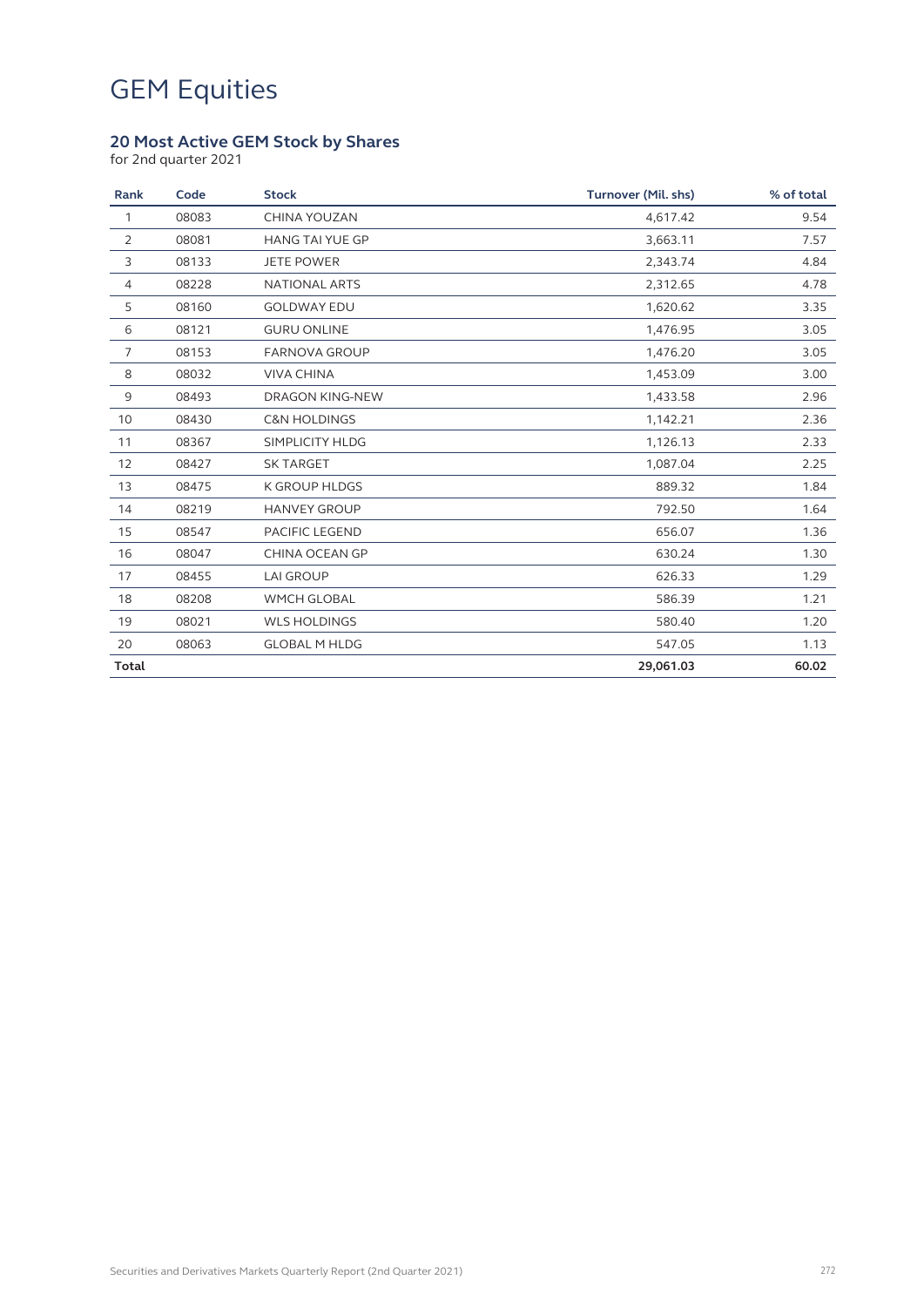#### **Market Capitalisation of Listed Companies for GEM**

as at the quarter end

|      |                | HK\$ mil.  |
|------|----------------|------------|
| 2020 | Q <sub>2</sub> | 102,733.62 |
|      | Q3             | 107,753.22 |
|      | Q4             | 130,822.84 |
| 2021 | O <sub>1</sub> | 144,073.01 |
|      | Q <sub>2</sub> | 135,683.57 |

### **Market Capitalisation by Hang Seng Industry Classification System \* - GEM**

Quarter-end figures



\* Hang Seng Industry Classification System (HSICS) is provided by Hang Seng Indexes Company Limited. Note: New Hang Seng Industry Classification System took effect on 9 September 2019.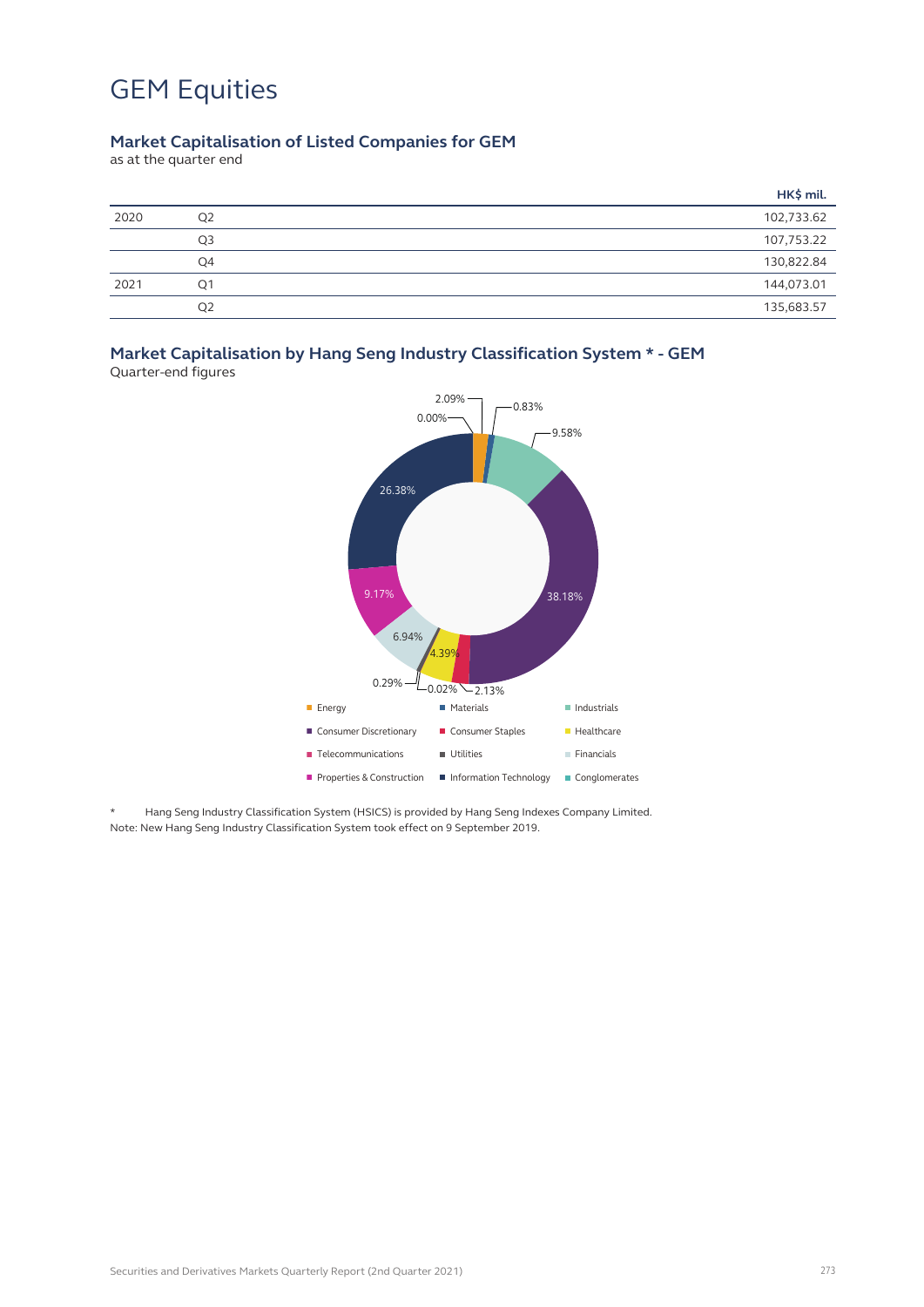#### **50 Leading Companies by Market Capitalisation – GEM**

as at the 2nd quarter end 2021

| Rank                |       | Company                                                     | <b>Market capitalisation</b><br>$(HK\$ mil.) | % of market total |
|---------------------|-------|-------------------------------------------------------------|----------------------------------------------|-------------------|
| 1                   | 08083 | China Youzan Ltd.                                           | 25,544.81                                    | 18.83             |
| $\overline{2}$      | 08032 | Viva China Holdings Ltd.                                    | 15,360.62                                    | 11.32             |
| 3                   | 08075 | Media Asia Group Holdings Ltd.                              | 4,860.41                                     | 3.58              |
| 4                   | 08137 | Honbridge Holdings Ltd.                                     | 4,582.36                                     | 3.38              |
| 5                   | 08279 | AGTech Holdings Ltd.                                        | 4,026.96                                     | 2.97              |
| 6                   | 08295 | Zhongjin Technology Services Group Co. Ltd.                 | 3,895.32                                     | 2.87              |
| $\overline{7}$      | 08328 | Xinyi Electric Storage Holdings Ltd.                        | 3,293.73                                     | 2.43              |
| 8                   | 08053 | Pizu Group Holdings Ltd.                                    | 2,242.00                                     | 1.65              |
| 9                   | 08037 | China Biotech Services Holdings Ltd.                        | 1,583.32                                     | 1.17              |
| 10                  | 08029 | Sun International Group Ltd.                                | 1,507.61                                     | 1.11              |
| 11                  | 08132 | China Oil Gangran Energy Group Holdings Ltd.                | 1,494.74                                     | 1.10              |
| 12                  | 08172 | Lajin Entertainment Network Group Ltd.                      | 1,346.92                                     | 0.99              |
| 13                  | 08527 | JLogo Holdings Ltd.                                         | 1,320.00                                     | 0.97              |
| 14                  | 08418 | Optima Automobile Group Holdings Ltd.                       | 1,317.50                                     | 0.97              |
| 15                  | 08506 | China Futex Holdings Ltd.                                   | 1,310.00                                     | 0.97              |
| 16                  | 08167 | Neo Telemedia Ltd.                                          | 1,304.54                                     | 0.96              |
| 17                  | 08156 | Sinopharm Tech Holdings Ltd.                                | 1,173.25                                     | 0.86              |
| 18                  | 08402 | GT Steel Construction Group Ltd.                            | 1,147.20                                     | 0.85              |
| 19                  | 08227 | Xi'an Haitian Antenna Technologies Co., Ltd. - H Shares     | 1,143.00                                     | 0.84              |
| 20                  | 08158 | China Regenerative Medicine International Ltd.              | 1,127.44                                     | 0.83              |
| 21                  | 08050 | Quantum Thinking Ltd.                                       | 1,098.56                                     | 0.81              |
| 22                  | 08005 | Yuxing InfoTech Investment Holdings Ltd.                    | 1,069.71                                     | 0.79              |
| 23                  | 08026 | China Brilliant Global Ltd.                                 | 976.35                                       | 0.72              |
| 24                  | 08395 | Tree Holdings Ltd.                                          | 950.40                                       | 0.70              |
| 25                  | 08057 | Madison Holdings Group Ltd.                                 | 903.53                                       | 0.67              |
| 26                  | 08021 | WLS Holdings Ltd.                                           | 818.92                                       | 0.60              |
| 27                  | 08246 | Zhonghua Gas Holdings Ltd.                                  | 796.87                                       | 0.59              |
| 28                  | 08391 | Cornerstone Technologies Holdings Ltd.                      | 719.75                                       | 0.53              |
| 29                  | 08316 | Quantong Holdings Ltd.                                      | 680.00                                       | 0.50              |
| 30                  | 08487 | ISP Global Ltd.                                             | 656.00                                       | 0.48              |
| 31                  | 08223 | Ziyuanyuan Holdings Group Ltd.                              | 652.00                                       | 0.48              |
| 32                  | 08606 | Kinetix Systems Holdings Ltd.                               | 633.60                                       | 0.47              |
| 33                  | 08441 | IWS Group Holdings Ltd.                                     | 616.00                                       | 0.45              |
| 34                  | 08297 | My Heart Bodibra Group Ltd.                                 | 596.64                                       | 0.44              |
| 35                  | 08153 | Farnova Group Holdings Ltd.                                 | 564.17                                       | 0.42              |
| 36                  | 08479 | JTF International Holdings Ltd.                             | 548.70                                       | 0.40              |
| 37                  | 08216 | Maxicity Holdings Ltd.                                      | 536.00                                       | 0.40              |
| 38                  | 08535 | Vistar Holdings Ltd.                                        | 510.00                                       | 0.38              |
| 39                  | 08195 | L & A International Holdings Ltd.                           | 499.19                                       | 0.37              |
| 40                  | 08047 | China Ocean Group Development Ltd.                          | 486.45                                       | 0.36              |
| 41                  | 08308 | Gudou Holdings Ltd.                                         | 465.50                                       | 0.34              |
| 42                  | 08311 | Perfect Optronics Ltd.                                      | 459.94                                       | 0.34              |
| 43                  | 08371 | Taste.Gourmet Group Ltd.                                    | 448.84                                       | 0.33              |
| 44                  | 08471 | Reach New Holdings Ltd.                                     | 442.00                                       | 0.33              |
| 45                  | 08095 | Beijing Beida Jade Bird Universal Sci-Tech Co. Ltd. - H Shs | 423.52                                       | 0.31              |
| 46                  | 08225 | China Health Group Inc.                                     | 423.02                                       | 0.31              |
| 47                  | 08657 | True Partner Capital Holding Ltd.                           | 420.00                                       | 0.31              |
| 48                  | 08370 | Zhi Sheng Group Holdings Ltd.                               | 417.37                                       | 0.31              |
| 49                  | 08081 | Hang Tai Yue Group Holdings Ltd.                            | 410.89                                       | 0.30              |
| 50                  | 08412 | BCI Group Holdings Ltd.                                     | 409.51                                       | 0.30              |
| Total               |       |                                                             | 98,215.19                                    | 72.39             |
| <b>Market Total</b> |       |                                                             | 135,683.57                                   | 100.00            |
|                     |       |                                                             |                                              |                   |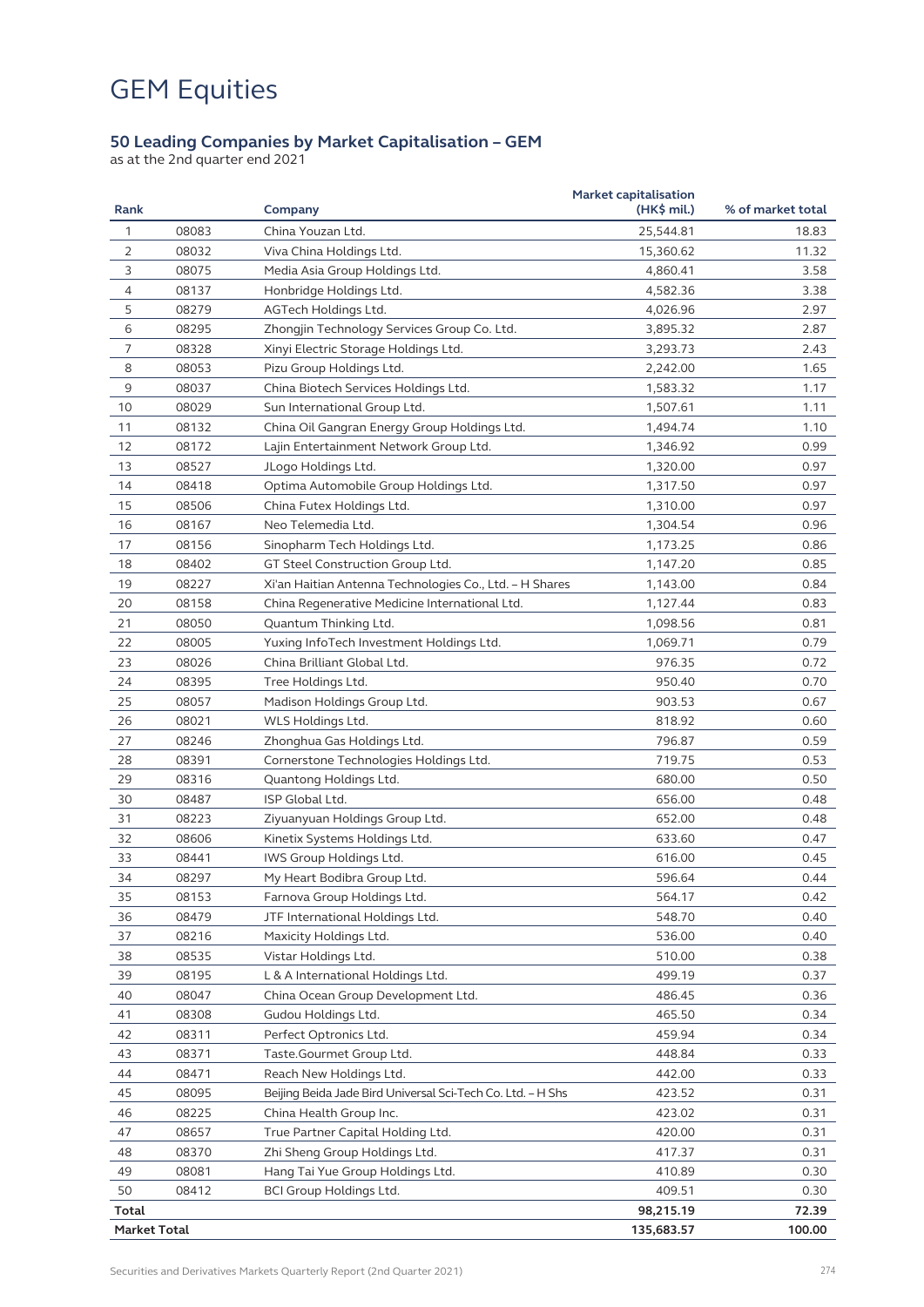#### **New Listing Statistics – equities for GEM**

|      |    | No. of newly listed companies | Funds raised (HK\$ mil.) |
|------|----|-------------------------------|--------------------------|
| 2020 | Q2 |                               | 174.00                   |
|      | Q3 |                               | 120.00                   |
|      | O4 |                               | 140.00                   |
| 2021 | Ο1 |                               | 55.50                    |
|      | O2 |                               |                          |

#### **Newly Listed Companies for GEM**

for 2nd quarter 2021

| Code         | Company | Listing date No. of issued shares | <b>Funds raised</b><br>$(HK$$ mil.) |
|--------------|---------|-----------------------------------|-------------------------------------|
| Nil          |         |                                   |                                     |
| <b>Total</b> |         |                                   |                                     |

#### **Withdrawal of Listed Companies – GEM**

for 2nd quarter 2021

| Code  | Company                               | Last trading date | <b>Delisted date</b> |
|-------|---------------------------------------|-------------------|----------------------|
| 08192 | Global Token Ltd.                     | 2019/10/24        | 2021/04/20           |
| 08235 | CCID Consulting Co. Ltd. - H Shares * | 2021/05/13        | 2021/05/14 §         |

\* Transfers of listing from GEM to Main Board pursuant to the revised Rule 9.24 of the GEM Listing Rules and to the new Chapter 9A of the Main Board Listing Rules effective from 1 July 2008.

§ Effective date of the transfer of listing from GEM to Main Board.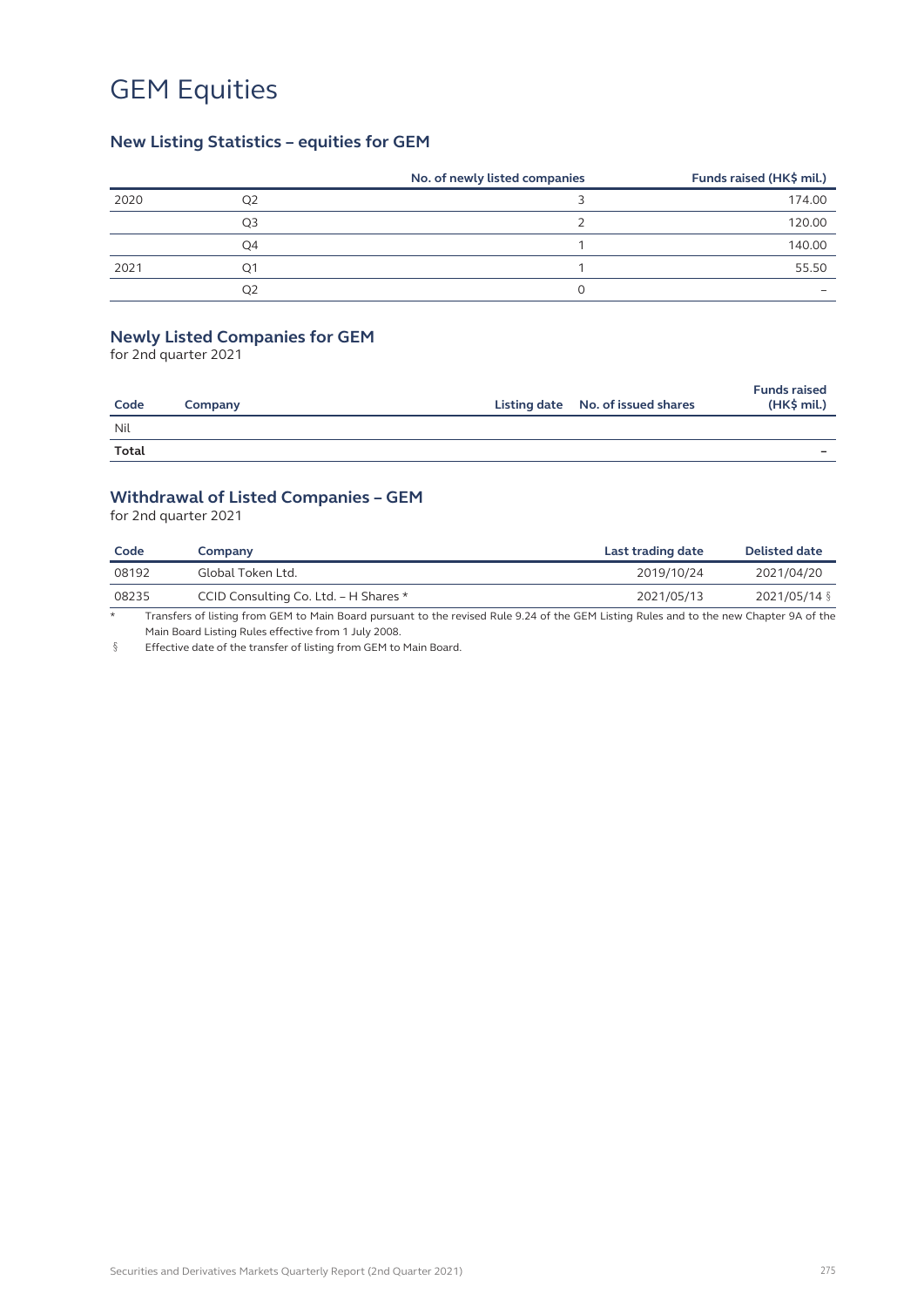#### **Company Name Changes for GEM**

for 2nd quarter 2021

| Code  | Old name                       | New name                                       | <b>Effective date</b> | <b>Adoption date</b> |
|-------|--------------------------------|------------------------------------------------|-----------------------|----------------------|
| 08295 | ZZ Capital International Ltd.  | Zhongjin Technology Services Group<br>Co. Ltd. | 2021/03/25            | 2021/04/23           |
| 08186 | IR Resources Ltd.              | M-Resources Group Ltd.                         | 2021/02/23            | 2021/04/27           |
| 08088 | AID Life Science Holdings Ltd. | 8088 Investment Holdings Ltd.                  | 2021/04/19            | 2021/05/13           |

#### **Bonus Issues/Bonus Warrants for GEM**

for 2nd quarter 2021

| Code | company | <u>Porticulars</u> | c-date |
|------|---------|--------------------|--------|
| Nil  |         |                    |        |

#### **Share Split/Consolidation for GEM**

for 2nd quarter 2021

| Code  | Company                                    | <b>Particulars</b>      | <b>Effective date</b> |
|-------|--------------------------------------------|-------------------------|-----------------------|
| 08063 | Global Mastermind Holdings Ltd.            | Consolidation 10 into 1 | 2021/04/14            |
| 08268 | Smart City Development Holdings Ltd.       | Consolidation 5 into 1  | 2021/04/28            |
| 08445 | Noble Engineering Group Holdings Ltd.      | Consolidation 5 into 1  | 2021/04/30            |
| 08231 | PFC Device Inc.                            | Consolidation 20 into 1 | 2021/05/27            |
| 08493 | Dragon King Group Holdings Ltd.            | Consolidation 10 into 1 | 2021/06/01            |
| 08456 | Mansion International Holdings Ltd.        | Consolidation 20 into 1 | 2021/06/17            |
| 08163 | Merdeka Financial Group Ltd.               | Consolidation 10 into 1 | 2021/06/17            |
| 08003 | Great World Company Holdings Ltd.          | Consolidation 10 into 1 | 2021/06/21            |
| 08018 | Finsoft Financial Investment Holdings Ltd. | Consolidation 10 into 1 | 2021/06/25            |
|       |                                            |                         |                       |

#### **Rights Issues & Open Offers for GEM**

for 2nd quarter 2021

| Month Code |       | Company                               | Ratio                                                   | Funds raised (HK\$ mil.) |
|------------|-------|---------------------------------------|---------------------------------------------------------|--------------------------|
| Apr        | 08275 | Beaver Group (Holding) Co. Ltd.       | Rts 3 for 2 @\$0.21                                     | 28.35                    |
|            | 08072 | Roma Group Ltd.                       | Rts 3 for 1 @\$0.125                                    | 65.82                    |
| May        | 08445 | Noble Engineering Group Holdings Ltd. | Rts 1 for 2 $@50.215$<br>(after consolidation 5 into 1) | 15.01                    |
|            | 08080 | North Asia Strategic Holdings Ltd.    | Open offer 1 for 5 @\$0.71                              | 38.71                    |
| Jun        | 08231 | PFC Device Inc.                       | Rts 1 for 2 $@50.80$<br>(after consolidation 20 into 1) | 32.36                    |
| Total      |       |                                       |                                                         | 180.24                   |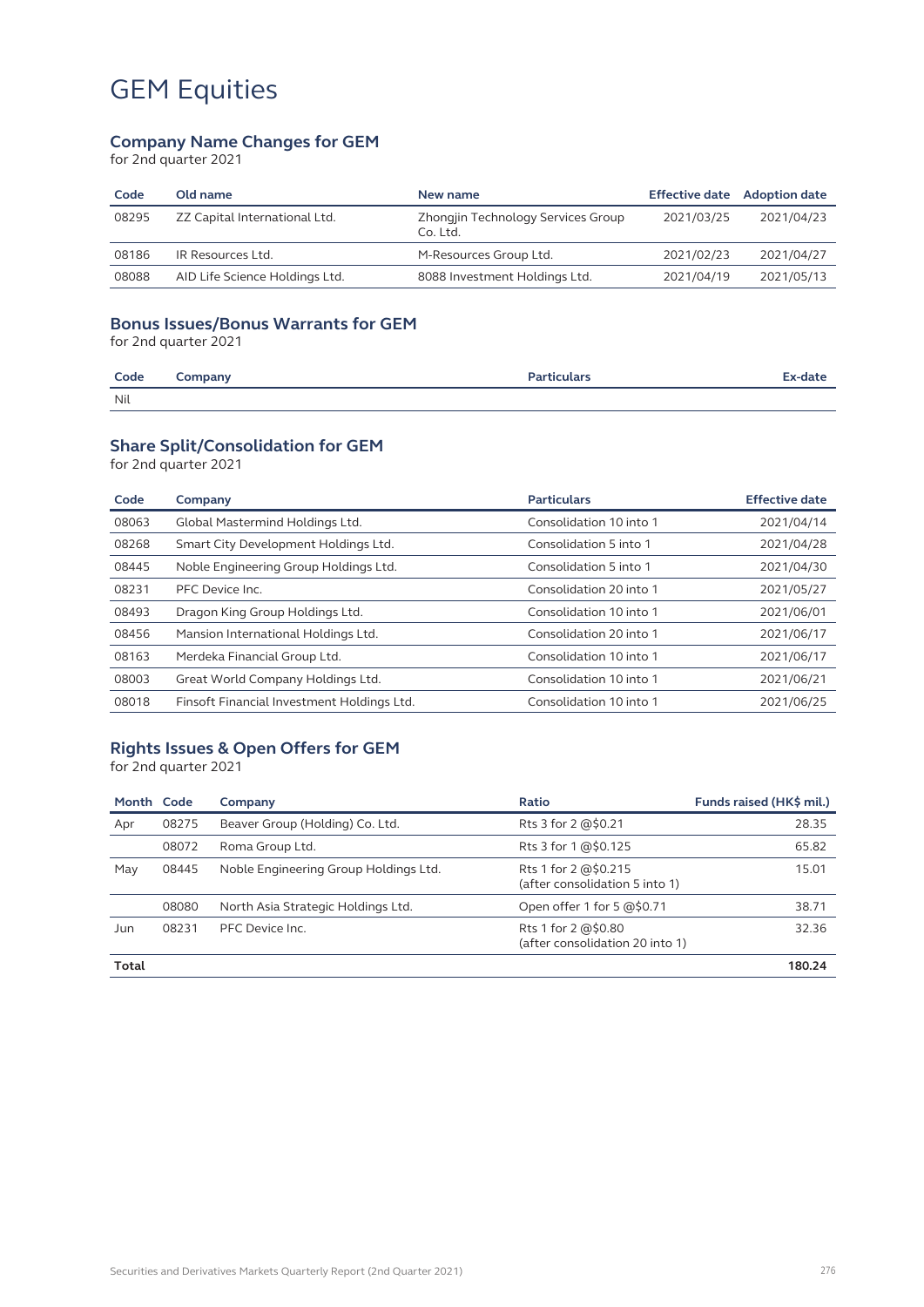### **Placing\***

| Month        | Code  | Company                 | No. of new<br>shares placed | <b>Placing price</b><br>(HK <sub>5</sub> ) | <b>Funds raised</b><br>$(HK$$ mil.) |
|--------------|-------|-------------------------|-----------------------------|--------------------------------------------|-------------------------------------|
| 2021         |       |                         |                             |                                            |                                     |
| Apr          | 08297 | <b>BODIBRA</b>          | 48,000,000                  | 0.860                                      | 41.28                               |
|              | 08052 | <b>LUK HING ENT</b>     | 360,000,000                 | 0.033                                      | 11.88                               |
|              | 08017 | <b>TRADEGO</b>          | 100,000,000                 | 0.300                                      | 30.00                               |
| May          | 08270 | <b>CHINA CBM</b>        | 758,515,714                 | 0.028                                      | 21.24                               |
|              | 08218 | <b>ECHO INT HOLD</b>    | 88,000,000                  | 0.300                                      | 26.40                               |
|              | 08003 | <b>GREAT WORLD-NEW</b>  | 50,000,000                  | 0.100                                      | 5.00                                |
|              | 08027 | <b>KPM HOLDING</b>      | 96,000,000                  | 0.150                                      | 14.40                               |
|              | 08277 | <b>STEEDORIENTAL</b>    | 43,740,000                  | 0.200                                      | 8.75                                |
| Jun          | 08430 | <b>C&amp;N HOLDINGS</b> | 128,000,000                 | 0.118                                      | 15.10                               |
|              | 08178 | <b>CHINA INFO TECH</b>  | 20,800,000                  | 0.230                                      | 4.78                                |
|              | 08623 | <b>CHINA SAFTOWER</b>   | 120,000,000                 | 0.075                                      | 9.00                                |
|              | 08325 | <b>CHINA SMARTPAY</b>   | 394,600,000                 | 0.180                                      | 71.03                               |
|              | 08132 | CHINAOILGANGRAN         | 1,900,099,090               | 0.019                                      | 36.89                               |
|              | 08519 | <b>JIA GROUP</b>        | 134,280,000                 | 0.135                                      | 18.13                               |
|              | 08109 | <b>KIRIN GROUP</b>      | 32,000,000                  | 0.260                                      | 8.32                                |
|              | 08075 | <b>MEDIA ASIA</b>       | 42,721,136                  | 1.200                                      | 51.27                               |
|              | 08365 | <b>VBG INT'L</b>        | 33,000,000                  | 0.150                                      | 4.95                                |
|              | 08292 | WORLDGATEGLOBAL         | 26,400,000                  | 0.150                                      | 3.96                                |
| <b>Total</b> |       |                         |                             |                                            | 382.38                              |

\* Due to the reporting time-lag, placing figures for the quarter are provisional.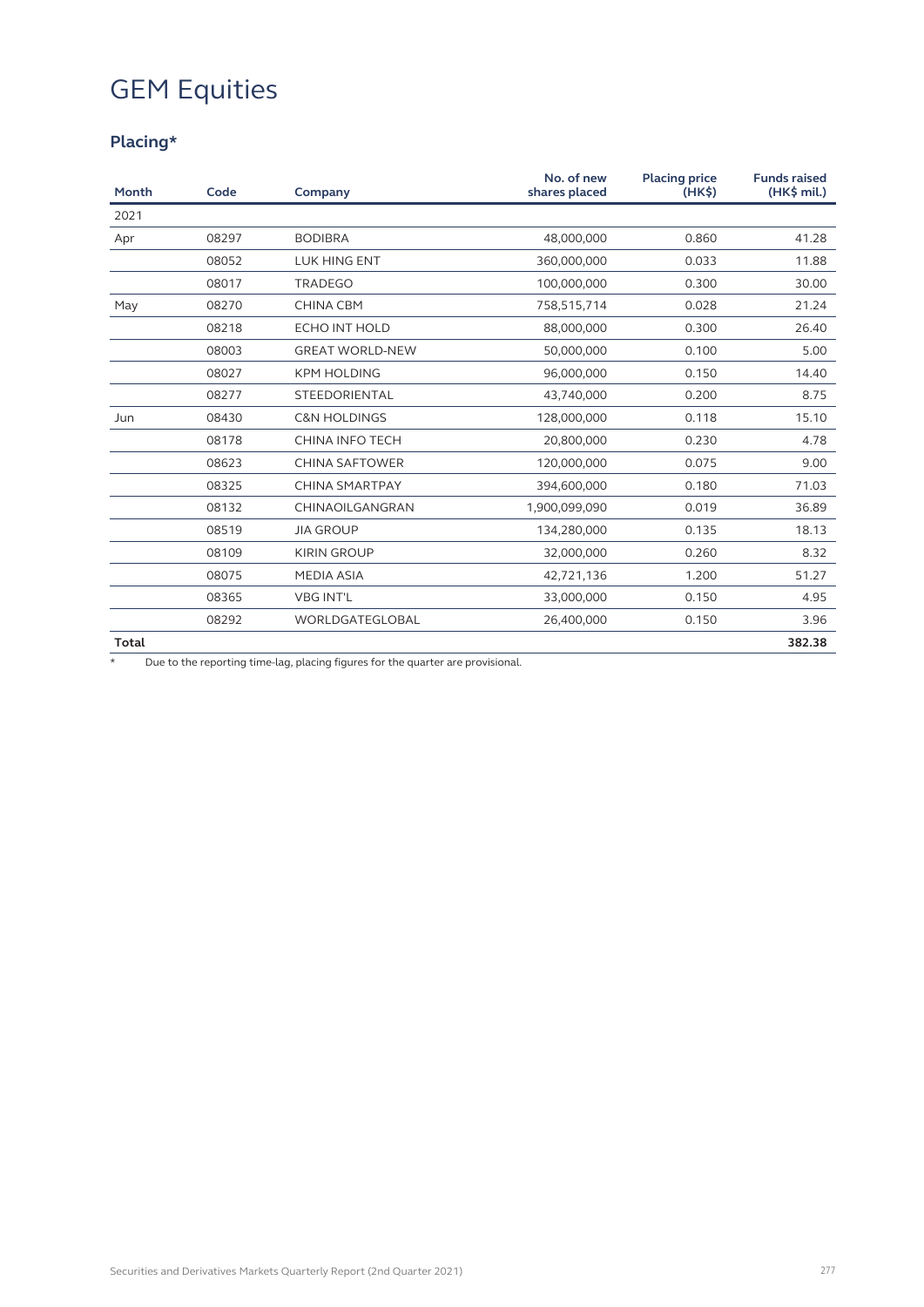### GEM Warrants

### **Warrant Trading and Market Value Statistics – GEM**

|      |                | <b>Number</b> | Turnover value (HK\$ mil.) | Market value (HK\$ mil.) |
|------|----------------|---------------|----------------------------|--------------------------|
| 2020 | Q <sub>2</sub> |               | 0.00                       | 62.83                    |
|      | Q3             |               | 0.00                       | 62.83                    |
|      | O4             |               | 0.00                       | 62.83                    |
| 2021 | Ο1             |               | 0.00                       | 0.00                     |
|      | O2             |               | 0.00                       | 0.00                     |

#### **Newly Listed Equity GEM Warrants**

for 2nd quarter 2021

| Code  | <b>Equity warrants</b> | Initial issued<br>amount (HK) | Listing date | <b>Expiry</b> | <b>Amount raised</b><br>$(HK$$ mil.) |
|-------|------------------------|-------------------------------|--------------|---------------|--------------------------------------|
| Nil   |                        |                               |              |               |                                      |
| Total |                        |                               |              |               |                                      |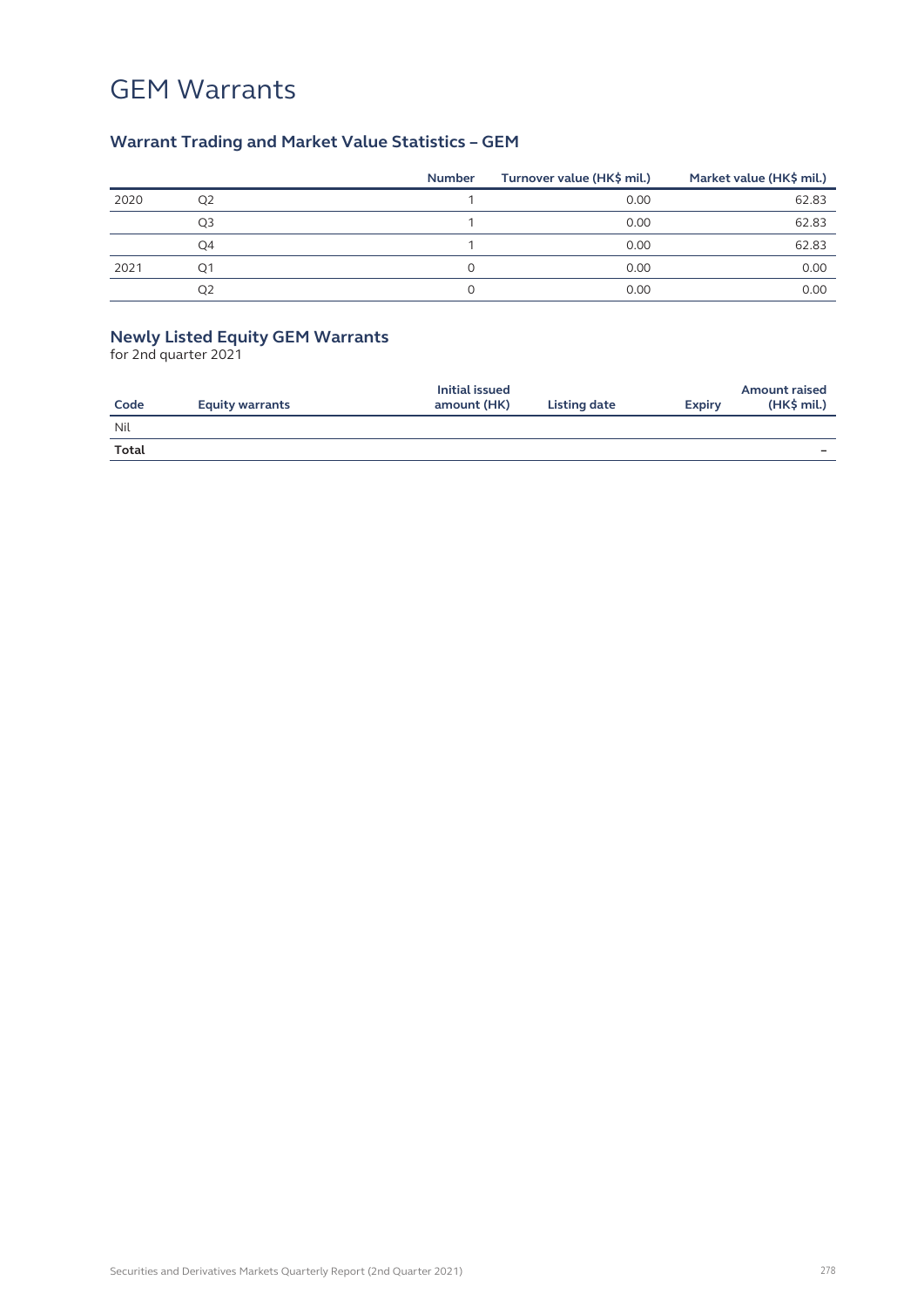### Stock Market Indices

### Index Chart on Close HIGH(21/02/17)=31084.940 LOW(20/05/22)=22930.140 CLOSE(21/06/30)=28827.950  $21000 --- - 10$  MAV  $--- - 50$  MAV 04/20 05/20 06/20 07/20 08/20 09/20 10/20 11/20 12/20 01/21 02/21 03/21 04/21 05/21 06/21

#### **Hang Seng Index**

#### **S&P/HKEX LargeCap Index**



#### **S&P/HKEX GEM Index**

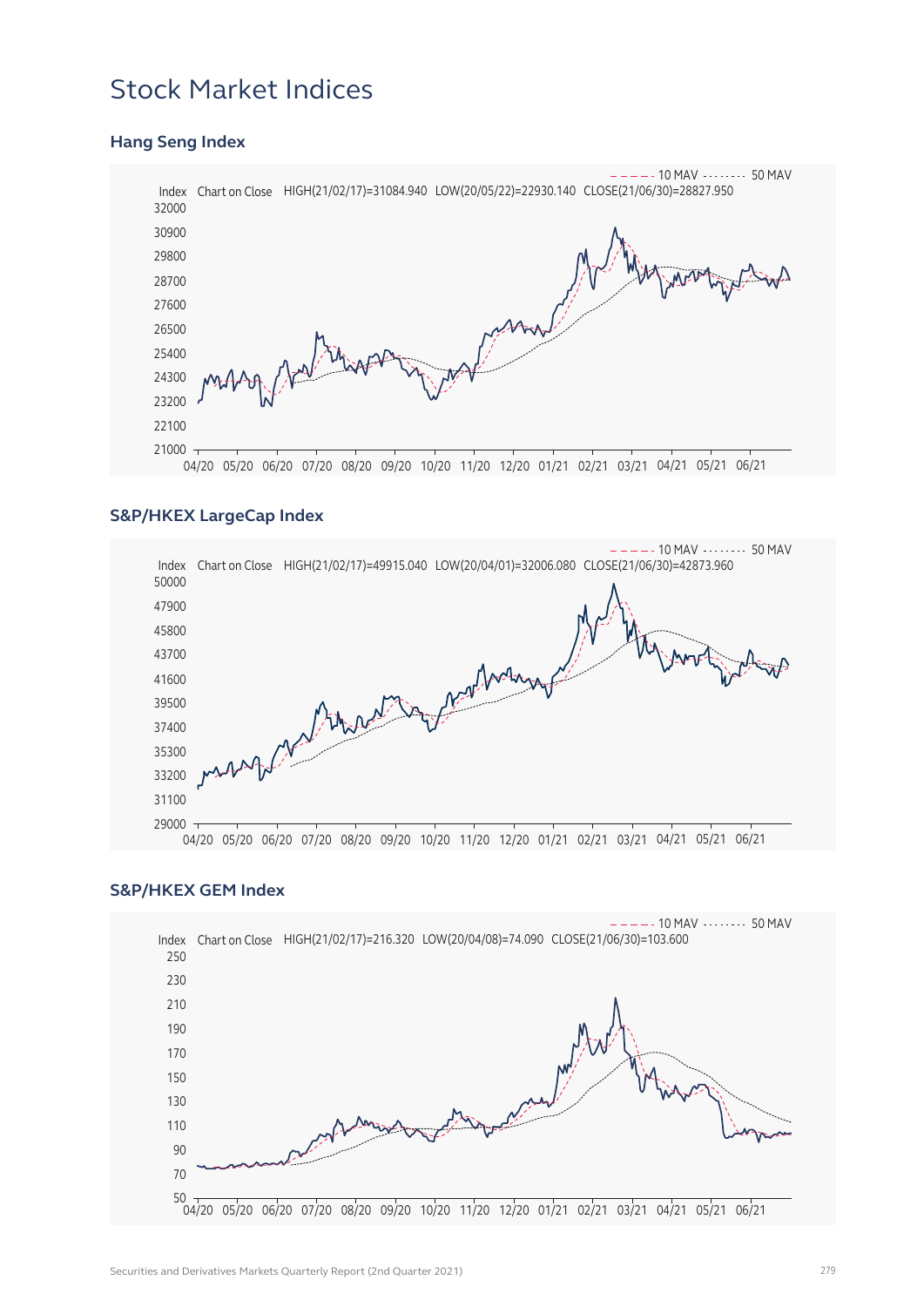### Stock Market Indices

### **Hong Kong Stock Market Indices**

| Index                                         | End of Jun 2021<br>Close | End of Mar 2021<br>Close |           | Change %   |
|-----------------------------------------------|--------------------------|--------------------------|-----------|------------|
|                                               |                          |                          |           |            |
| S&P/HKEX LargeCap Index                       | 42873.96                 | 42690.93                 | $+$       | 0.43%      |
| S&P/HKEX GEM Index                            | 103.60                   | 136.91                   |           | $-24.33\%$ |
| <b>HANG SENG INDEX</b>                        | 28827.95                 | 28378.35                 | $\ddot{}$ | 1.58%      |
| <b>SECTORIAL INDICES</b>                      |                          |                          |           |            |
| Finance                                       | 37372.77                 | 39135.72                 |           | 4.50%      |
| Utilities                                     | 50029.36                 | 48873.50                 | $+$       | 2.37%      |
| Properties                                    | 34865.93                 | 35457.60                 |           | 1.67%      |
| Commerce & Industry                           | 18933.25                 | 17724.16                 | $^{+}$    | 6.82%      |
| HANG SENG CHINA-AFFILIATED CORPORATIONS INDEX | 3992.37                  | 4102.08                  |           | 2.67%      |
| HANG SENG CHINA ENTERPRISES INDEX             | 10663.39                 | 10972.04                 |           | 2.81%      |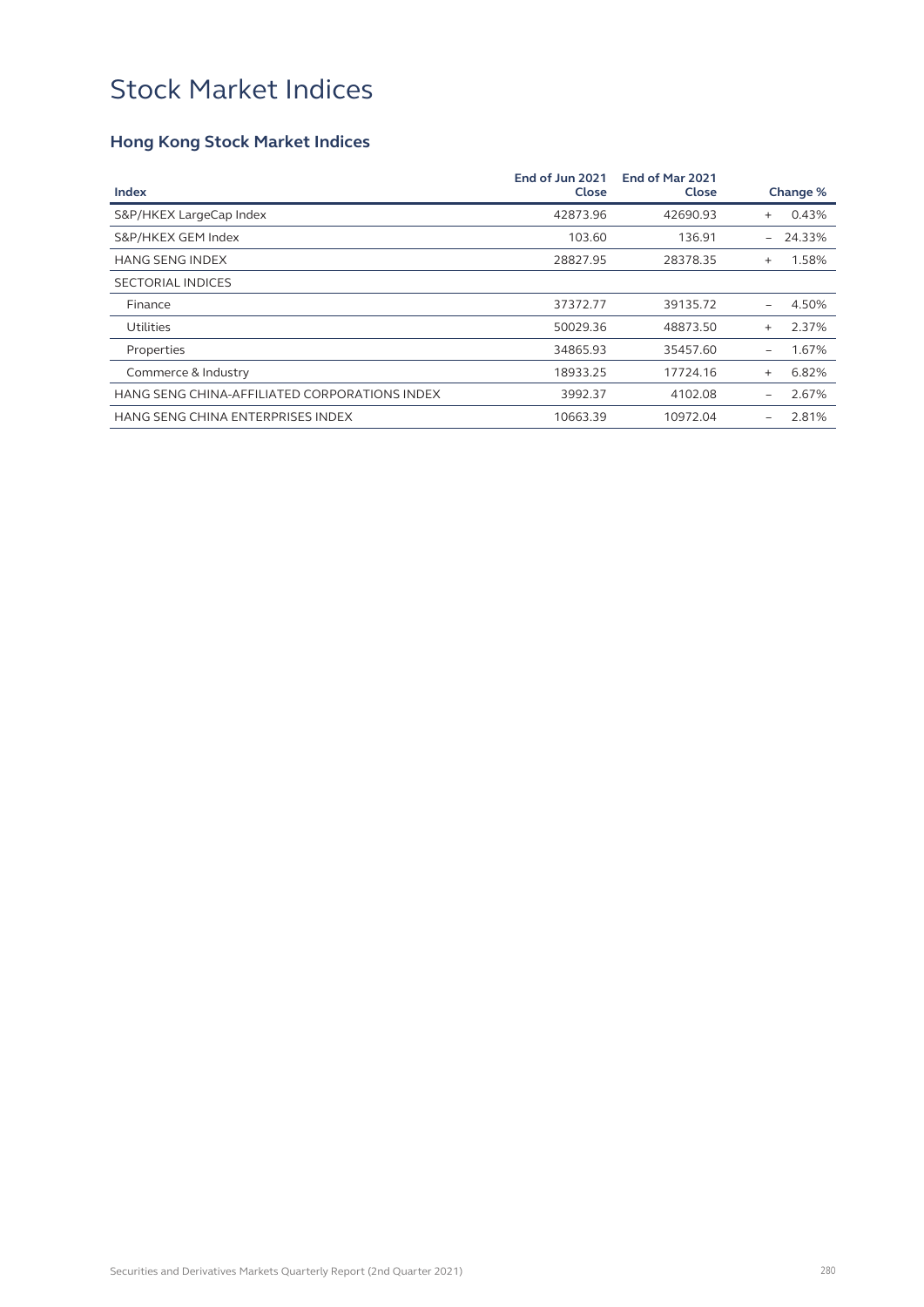### Stock Market Indices

### **World Indices**

| Index                       | End of Jun 2021<br>Close | End of Mar 2021<br>Close |                                  | Change % |
|-----------------------------|--------------------------|--------------------------|----------------------------------|----------|
| <b>HONG KONG</b>            |                          |                          |                                  |          |
| S&P/HKEX LargeCap Index     | 42873.96                 | 42690.93                 | $\qquad \qquad +$                | 0.43%    |
| Hang Seng Index             | 28827.95                 | 28378.35                 | $\ddot{}$                        | 1.58%    |
| <b>AUSTRALIA</b>            |                          |                          |                                  |          |
| All Ordinaries Index        | 7585.00                  | 7017.00                  | $\qquad \qquad +$                | 8.09%    |
| <b>JAKARTA</b>              |                          |                          |                                  |          |
| Composite Index             | 5985.49                  | 5985.52                  | $\overline{\phantom{m}}$         | 0.00%    |
| <b>JAPAN</b>                |                          |                          |                                  |          |
| Nikkei (225)                | 28791.53                 | 29178.80                 | $\overline{\phantom{a}}$         | 1.33%    |
| <b>KOREA</b>                |                          |                          |                                  |          |
| KOSPI Index                 | 3296.68                  | 3061.42                  | $\ddot{}$                        | 7.68%    |
| <b>KUALA LUMPUR</b>         |                          |                          |                                  |          |
| Composite Index             | 1532.63                  | 1573.51                  | $\equiv$                         | 2.60%    |
| <b>MANILA</b>               |                          |                          |                                  |          |
| Composite Index             | 6901.91                  | 6443.09                  | $\ddot{}$                        | 7.12%    |
| <b>NEW ZEALAND</b>          |                          |                          |                                  |          |
| <b>NZSE (50)</b>            | 12654.60                 | 12560.70                 | $\ddot{}$                        | 0.75%    |
| <b>SHANGHAI</b>             |                          |                          |                                  |          |
| A Shares Index              | 3764.20                  | 3607.72                  | $\ddot{}$                        | 4.34%    |
| <b>B Shares Index</b>       | 255.32                   | 245.19                   | $\ddot{}$                        | 4.13%    |
| SHENZHEN                    |                          |                          |                                  |          |
| A Shares Index              | 2580.66                  | 2320.30                  | $\ddot{}$                        | 11.22%   |
| <b>B Shares Index</b>       | 1193.51                  | 1132.40                  | $^{+}$                           | 5.40%    |
| SINGAPORE                   |                          |                          |                                  |          |
| <b>Straits Times Index</b>  | 3130.46                  | 3165.34                  | $\overline{\phantom{0}}$         | 1.10%    |
| <b>TAIWAN</b>               |                          |                          |                                  |          |
| Taipei Weighted Stock Index | 17755.46                 | 16431.13                 | $\ddot{}$                        | 8.06%    |
| <b>THAILAND</b>             |                          |                          |                                  |          |
| <b>SET Index</b>            | 1587.79                  | 1587.21                  | $\begin{array}{c} + \end{array}$ | 0.04%    |
| NEW YORK                    |                          |                          |                                  |          |
| <b>DJIA</b>                 | 34502.51                 | 32981.55                 | $\ddot{}$                        | 4.61%    |
| Nasdaq Composite Index      | 14503.95                 | 13246.87                 | $\ddot{}$                        | 9.49%    |
| <b>TORONTO</b>              |                          |                          |                                  |          |
| S&P/TSX Composite Index     | 20165.58                 | 18700.67                 | $\qquad \qquad +$                | 7.83%    |
| <b>GERMANY</b>              |                          |                          |                                  |          |
| DAX Kursindex               | 6569.55                  | 6473.46                  | $\begin{array}{c} + \end{array}$ | 1.48%    |
| <b>LONDON</b>               |                          |                          |                                  |          |
| FTSE 100 Index              | 7037.47                  | 6713.63                  | $^{+}$                           | 4.82%    |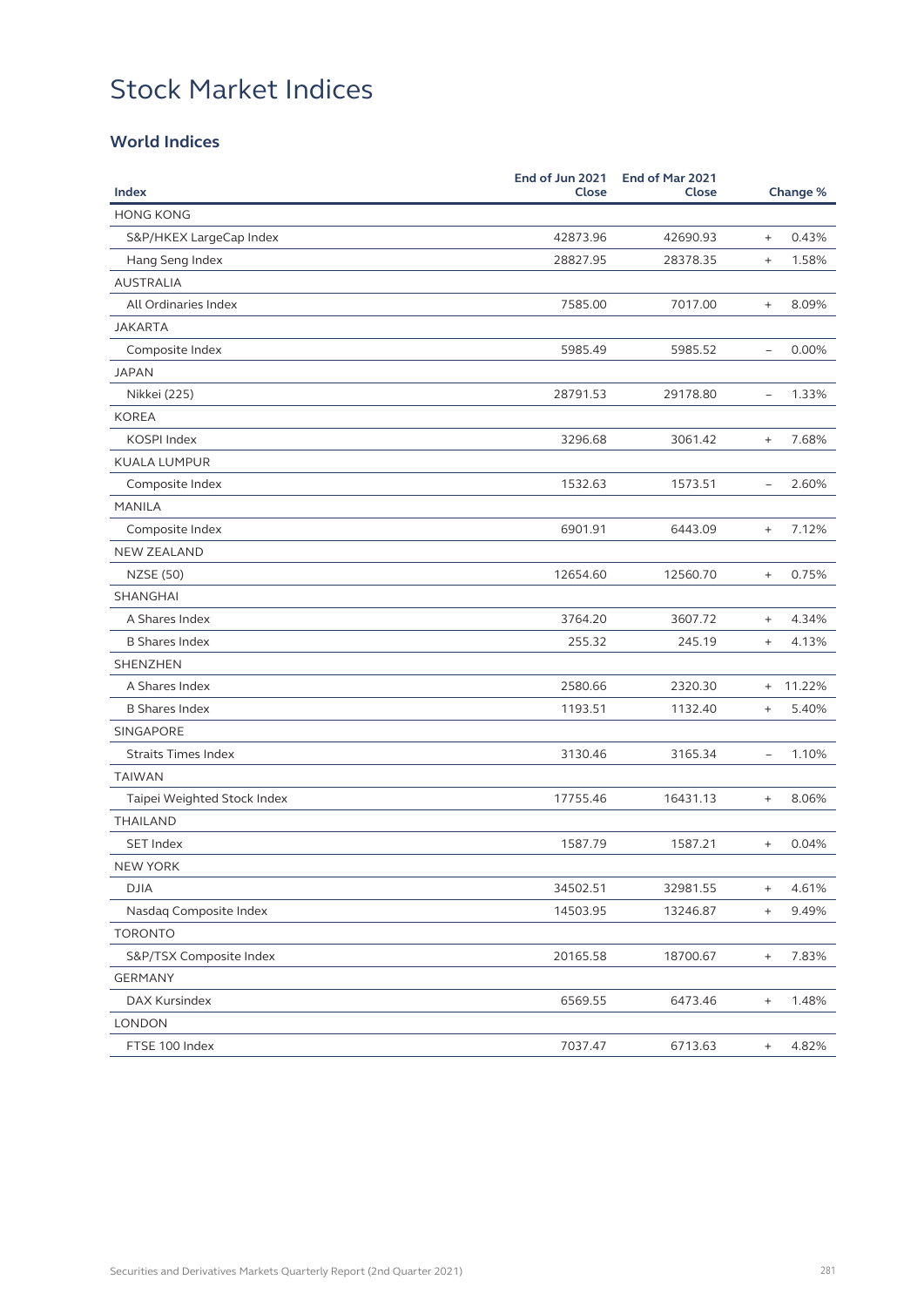### **Contract Volume by Derivatives Products**

| <b>Contracts</b>                                                         |                  |                  |
|--------------------------------------------------------------------------|------------------|------------------|
| <b>Derivatives product</b>                                               | 2nd Quarter 2021 | 2nd Quarter 2020 |
| Hang Seng Index Futures                                                  | 7,389,971        | 9,692,902        |
| Hang Seng Index Options                                                  | 1,328,250        | 2,239,280        |
| Weekly Hang Seng Index Options                                           | 468,390          | 230,000          |
| Mini-Hang Seng Index Futures                                             | 5,274,123        | 7,041,426        |
| Mini-Hang Seng Index Options                                             | 621,438          | 718,063          |
| HSI (Gross Total Return Index) Futures                                   | 0                | 75               |
| HSI (Net Total Return Index) Futures                                     | $\circ$          | 44               |
| Hang Seng China Enterprises Index Futures                                | 6,469,842        | 8,108,128        |
| Hang Seng China Enterprises Index Options                                | 2,084,671        | 4,918,652        |
| Weekly Hang Seng China Enterprises Index Options                         | 89,005           | 61,524           |
| Mini-Hang Seng China Enterprises Index Futures                           | 695,275          | 1,098,120        |
| Mini-Hang Seng China Enterprises Index Options                           | 66,063           | 92,107           |
| <b>HSCEI (Gross Total Return Index) Futures</b>                          | 0                | 58               |
| HSCEI (Net Total Return Index) Futures                                   | $\circ$          | 6                |
| Flexible Hang Seng Index Options                                         | 0                | 0                |
| Flexible Hang Seng China Enterprises Index Options                       | $\Omega$         | 0                |
| <b>HSI Dividend Point Index Futures</b>                                  | 1,770            | 1,470            |
| <b>HSCEI Dividend Point Index Futures</b>                                | 75,559           | 90,650           |
| HSI Volatility Index Futures                                             | $\Omega$         | 7                |
| Hang Seng TECH Index Futures <sup>1</sup>                                | 520,322          |                  |
| Hang Seng TECH Index Options <sup>2</sup>                                | 39,495           |                  |
| MSCI AC Asia ex Japan NTR Index Futures                                  | 2,375            | 39,885           |
| MSCI Australia Net Total Return (USD) Index Futures <sup>3</sup>         | 75               |                  |
| MSCI China Free (USD) Index Futures <sup>4</sup>                         | 973              |                  |
| MSCI China Free (USD) Index Options <sup>5</sup>                         | 7                |                  |
| MSCI China Free Net Total Return (USD) Index Futures <sup>6</sup>        | 15,354           |                  |
| MSCI EM Asia ex China Net Total Return (USD) Index Futures <sup>7</sup>  | 0                |                  |
| MSCI EM Asia ex Korea Net Total Return (USD) Index Futures <sup>8</sup>  | $\circ$          |                  |
| MSCI EM Asia Net Total Return (USD) Index Futures <sup>9</sup>           | 545              |                  |
| MSCI EM EMEA Net Total Return (USD) Index Futures <sup>10</sup>          | 0                |                  |
| MSCI EM ex China Net Total Return (USD) Index Futures <sup>11</sup>      | $\circ$          |                  |
| MSCI EM ex Korea Net Total Return (USD) Index Futures <sup>12</sup>      | 0                |                  |
| MSCI EM LatAm Net Total Return (USD) Index Futures <sup>13</sup>         | $\circ$          |                  |
| MSCI Emerging Markets (USD) Index Futures <sup>14</sup>                  | $\circ$          |                  |
| MSCI Emerging Markets Net Total Return (USD) Index Futures <sup>15</sup> | 100              |                  |
| MSCI Hong Kong Net Total Return (USD) Index Futures <sup>16</sup>        | $\circ$          |                  |
| MSCI India (USD) Index Futures <sup>17</sup>                             | 25               |                  |
| MSCI India Net Total Return (USD) Index Futures <sup>18</sup>            | 1,876            |                  |
| MSCI Indonesia (USD) Index Futures <sup>19</sup>                         | 108              |                  |
| MSCI Indonesia Net Total Return (USD) Index Futures <sup>20</sup>        | 12,550           |                  |
| MSCI Japan (JPY) Index Futures <sup>21</sup>                             | $\circ$          |                  |
| MSCI Japan Net Total Return (JPY) Index Futures <sup>22</sup>            | 0                |                  |
| MSCI Japan Net Total Return (USD) Index Futures <sup>23</sup>            | 27,971           |                  |
| MSCI Malaysia (USD) Index Futures <sup>24</sup>                          | 0                |                  |
| MSCI Malaysia Net Total Return (USD) Index Futures <sup>25</sup>         | 1,307            |                  |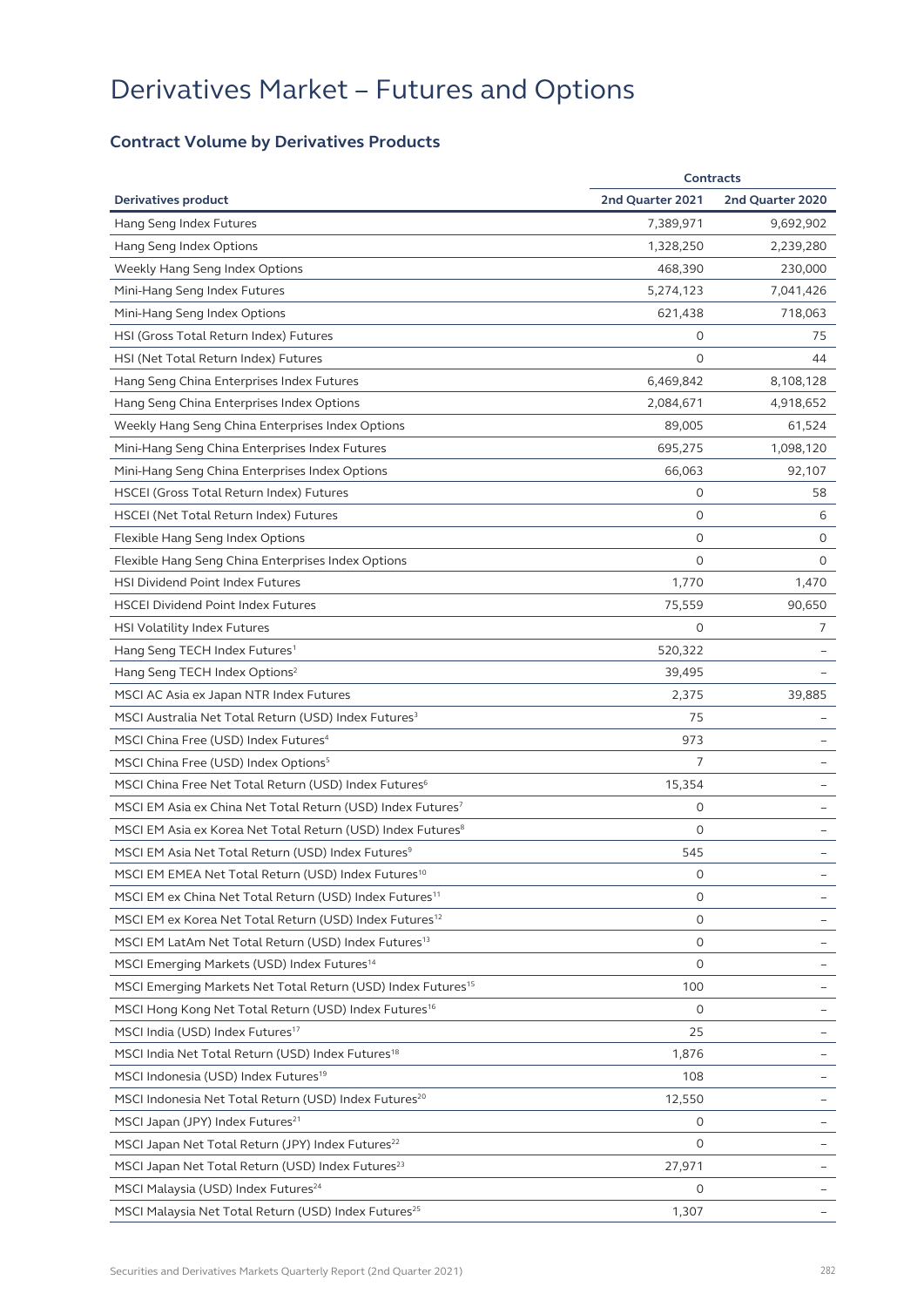|                                                                          | <b>Contracts</b> |                  |
|--------------------------------------------------------------------------|------------------|------------------|
| <b>Derivatives product</b>                                               | 2nd Quarter 2021 | 2nd Quarter 2020 |
| MSCI New Zealand Net Total Return (USD) Index Futures <sup>26</sup>      | 0                |                  |
| MSCI Pacific ex Japan Net Total Return (USD) Index Futures <sup>27</sup> | $\circ$          |                  |
| MSCI Pacific Net Total Return (USD) Index Futures <sup>28</sup>          | $\circ$          |                  |
| MSCI Philippines (USD) Index Futures <sup>29</sup>                       | $\circ$          |                  |
| MSCI Philippines Net Total Return (USD) Index Futures <sup>30</sup>      | 213              |                  |
| MSCI Singapore Free (SGD) Index Futures <sup>31</sup>                    | 243              |                  |
| MSCI Singapore Free Net Total Return (USD) Index Futures <sup>32</sup>   | 0                |                  |
| MSCI Singapore Net Total Return (USD) Index Futures <sup>33</sup>        | $\mathbf 0$      |                  |
| MSCI Taiwan (USD) Index Futures <sup>34</sup>                            | 378,063          |                  |
| MSCI Taiwan (USD) Index Options <sup>35</sup>                            | 19               |                  |
| MSCI Taiwan 25/50 (USD) Index Futures <sup>36</sup>                      | 3,256            |                  |
| MSCI Taiwan 25/50 Net Total Return (USD) Index Futures <sup>37</sup>     | 0                |                  |
| MSCI Taiwan Net Total Return (USD) Index Futures <sup>38</sup>           | 15,722           |                  |
| MSCI Thailand (USD) Index Futures <sup>39</sup>                          | $\mathbf 0$      |                  |
| MSCI Thailand Net Total Return (USD) Index Futures <sup>40</sup>         | 27,054           |                  |
| MSCI Vietnam (USD) Index Futures <sup>41</sup>                           | 0                |                  |
| MSCI Vietnam Net Total Return (USD) Index Futures <sup>42</sup>          | $\circ$          |                  |
| CES China 120 Index Futures                                              | $\circ$          | 1                |
| Hang Seng Mainland Oil & Gas Index Futures                               | 0                | 4,642            |
| Hang Seng Mainland Banks Index Futures                                   | 10               | 134              |
| Hang Seng Mainland Properties Index Futures                              | $\mathbf 0$      | 97               |
| <b>IBOVESPA Futures</b>                                                  | 0                | 0                |
| <b>MICEX Index Futures</b>                                               | $\circ$          | 0                |
| FTSE/JSE Top40 Futures                                                   | 0                | 0                |
| <b>Stock Futures</b>                                                     | 515,691          | 200,735          |
| <b>Stock Options</b>                                                     | 32,756,181       | 27,914,168       |
| Three-month HIBOR Futures                                                | 0                | 93               |
| One-month HIBOR Futures                                                  | $\mathbf 0$      | 14               |
| RMB Currency Futures - USD/CNH Futures                                   | 355,490          | 348,454          |
| RMB Currency Futures - Mini USD/CNH Futures <sup>43</sup>                | 327,965          |                  |
| RMB Currency Options - USD/CNH Options                                   | 1,755            | 2,138            |
| RMB Currency Futures - EUR/CNH Futures                                   | 276              | 100              |
| RMB Currency Futures - JPY/CNH Futures                                   | 2                | 69               |
| RMB Currency Futures - AUD/CNH Futures                                   | 6                | 336              |
| RMB Currency Futures - CNH/USD Futures                                   | 88               | 1,187            |
| INR Currency Futures - INR/USD Futures                                   | 73,520           | 29,678           |
| INR Currency Futures - INR/CNH Futures                                   | 112              | 0                |
| <b>USD Gold Futures</b>                                                  | 2,433            | 993              |
| <b>CNH Gold Futures</b>                                                  | 0                | 17               |
| USD Silver Futures <sup>44</sup>                                         | 298              | 147              |
| CNH Silver Futures <sup>45</sup>                                         | $\circ$          | 0                |
| Iron Ore Futures - Monthly Contracts                                     | 1,201            | 24,892           |
| Iron Ore Futures - Quarterly Contracts                                   | 0                | 0                |
| <b>CNH London Aluminium Mini Futures</b>                                 | $\circ$          | $\overline{2}$   |
| CNH London Zinc Mini Futures                                             | $\circ$          | 0                |
| CNH London Copper Mini Futures                                           | $\circ$          | 0                |
| CNH London Lead Mini Futures                                             | 0                | 0                |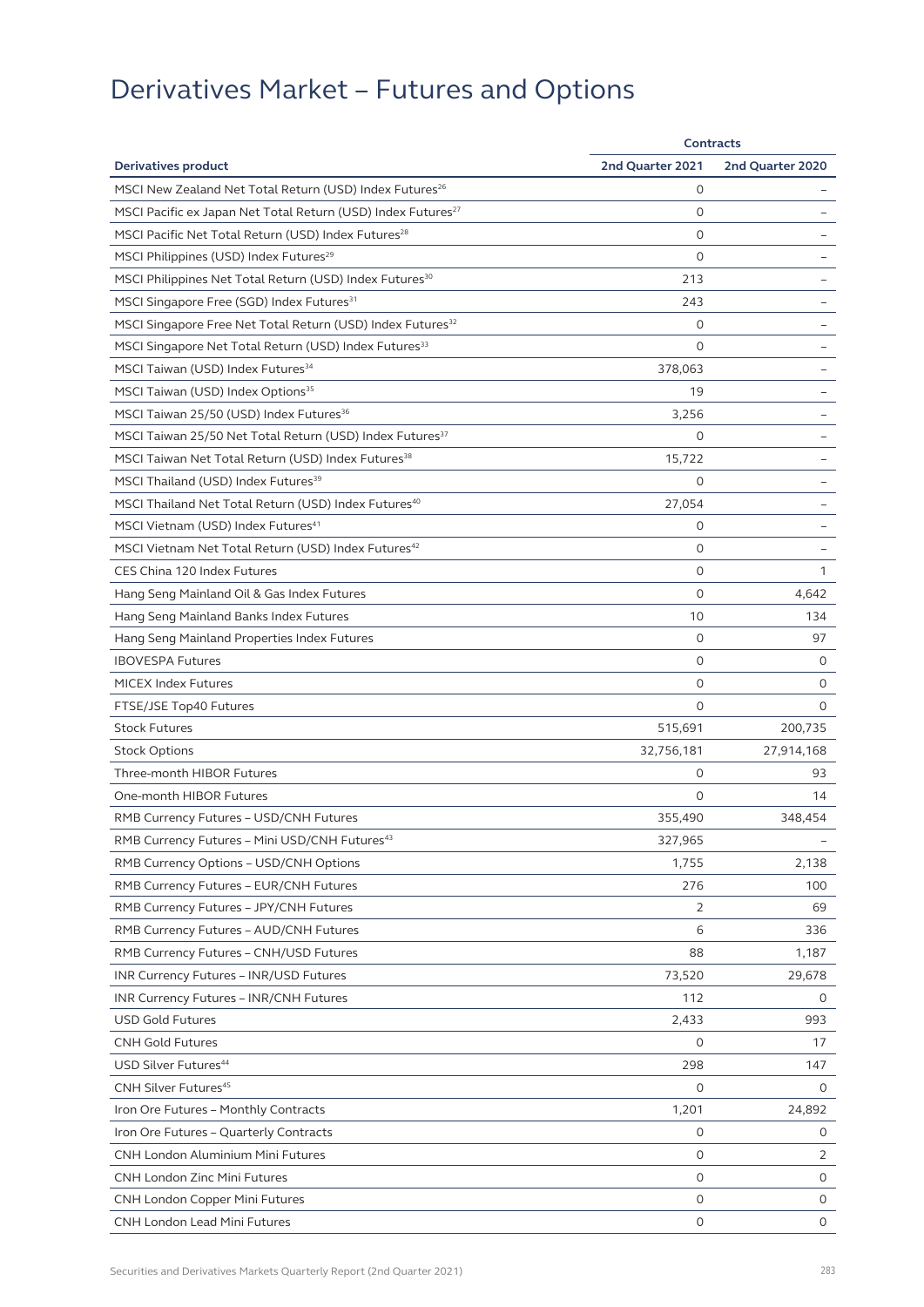|                                                                                                                  |                  | Contracts        |
|------------------------------------------------------------------------------------------------------------------|------------------|------------------|
| Derivatives product                                                                                              | 2nd Quarter 2021 | 2nd Quarter 2020 |
| <b>CNH London Nickel Mini Futures</b>                                                                            | 0                | 0                |
| <b>CNH London Tin Mini Futures</b>                                                                               | $\Omega$         | 0                |
| USD London Aluminium Mini Futures                                                                                | 28,059           | 6,577            |
| USD London Zinc Mini Futures                                                                                     | 23,188           | 12,694           |
| USD London Copper Mini Futures                                                                                   | 44,246           | 8,903            |
| <b>USD London Lead Mini Futures</b>                                                                              | 0                | 0                |
| USD London Nickel Mini Futures                                                                                   | 6                | 955              |
|                                                                                                                  |                  |                  |
| USD London Tin Mini Futures                                                                                      | 0                | 0                |
| Total                                                                                                            | 59,742,537       | 62,889,423       |
| $\,1\,$<br>Trading in Hang Seng TECH Index Futures commenced on 23 Nov 2020                                      |                  |                  |
| $\sqrt{2}$<br>Trading in Hang Seng TECH Index Options commenced on 18 Jan 2021                                   |                  |                  |
| 3<br>Trading in MSCI Australia Net Total Return (USD) Index Futures commenced on 06 Jul 2020                     |                  |                  |
| $\sqrt{4}$<br>Trading in MSCI China Free (USD) Index Futures commenced on 03 Aug 2020                            |                  |                  |
| 5<br>Trading in MSCI China Free (USD) Index Options commenced on 15 Mar 2021                                     |                  |                  |
| 6<br>Trading in MSCI China Free Net Total Return (USD) Index Futures commenced on 06 Jul 2020                    |                  |                  |
| $\overline{7}$<br>Trading in MSCI EM Asia ex China Net Total Return (USD) Index Futures commenced on 17 Aug 2020 |                  |                  |
| $^{\rm 8}$<br>Trading in MSCI EM Asia ex Korea Net Total Return (USD) Index Futures commenced on 17 Aug 2020     |                  |                  |
| $\,9$<br>Trading in MSCI EM Asia Net Total Return (USD) Index Futures commenced on 06 Jul 2020                   |                  |                  |
| 10<br>Trading in MSCI EM EMEA Net Total Return (USD) Index Futures commenced on 17 Aug 2020                      |                  |                  |
| 11<br>Trading in MSCI EM ex China Net Total Return (USD) Index Futures commenced on 17 Aug 2020                  |                  |                  |
| 12<br>Trading in MSCI EM ex Korea Net Total Return (USD) Index Futures commenced on 17 Aug 2020                  |                  |                  |
| 13<br>Trading in MSCI EM LatAm Net Total Return (USD) Index Futures commenced on 17 Aug 2020                     |                  |                  |
| 14<br>Trading in MSCI Emerging Markets (USD) Index Futures commenced on 20 Jul 2020                              |                  |                  |
| 15<br>Trading in MSCI Emerging Markets Net Total Return (USD) Index Futures commenced on 20 Jul 2020             |                  |                  |
| 16<br>Trading in MSCI Hong Kong Net Total Return (USD) Index Futures commenced on 20 Jul 2020                    |                  |                  |
| 17<br>Trading in MSCI India (USD) Index Futures commenced on 03 Aug 2020                                         |                  |                  |
| 18<br>Trading in MSCI India Net Total Return (USD) Index Futures commenced on 06 Jul 2020                        |                  |                  |
| 19<br>Trading in MSCI Indonesia (USD) Index Futures commenced on 20 Jul 2020                                     |                  |                  |
| 20<br>Trading in MSCI Indonesia Net Total Return (USD) Index Futures commenced on 06 Jul 2020                    |                  |                  |
| 21<br>Trading in MSCI Japan (JPY) Index Futures commenced on 28 Sep 2020                                         |                  |                  |
| 22<br>Trading in MSCI Japan Net Total Return (JPY) Index Futures commenced on 28 Sep 2020                        |                  |                  |
| 23<br>Trading in MSCI Japan Net Total Return (USD) Index Futures commenced on 06 Jul 2020                        |                  |                  |
| 24<br>Trading in MSCI Malaysia (USD) Index Futures commenced on 03 Aug 2020                                      |                  |                  |
| 25<br>Trading in MSCI Malaysia Net Total Return (USD) Index Futures commenced on 06 Jul 2020                     |                  |                  |
| 26<br>Trading in MSCI New Zealand Net Total Return (USD) Index Futures commenced on 03 Aug 2020                  |                  |                  |
| 27<br>Trading in MSCI Pacific ex Japan Net Total Return (USD) Index Futures commenced on 17 Aug 2020             |                  |                  |
| 28<br>Trading in MSCI Pacific Net Total Return (USD) Index Futures commenced on 17 Aug 2020                      |                  |                  |
| 29<br>Trading in MSCI Philippines (USD) Index Futures commenced on 03 Aug 2020                                   |                  |                  |
| 30<br>Trading in MSCI Philippines Net Total Return (USD) Index Futures commenced on 20 Jul 2020                  |                  |                  |
| 31<br>Trading in MSCI Singapore Free (SGD) Index Futures commenced on 28 Sep 2020                                |                  |                  |
| 32<br>Trading in MSCI Singapore Free Net Total Return (USD) Index Futures commenced on 03 Aug 2020               |                  |                  |
| 33<br>Trading in MSCI Singapore Net Total Return (USD) Index Futures commenced on 20 Jul 2020                    |                  |                  |
| 34<br>Trading in MSCI Taiwan (USD) Index Futures commenced on 06 Jul 2020                                        |                  |                  |
| 35<br>Trading in MSCI Taiwan (USD) Index Options commenced on 15 Mar 2021                                        |                  |                  |
| 36<br>Trading in MSCI Taiwan 25/50 (USD) Index Futures commenced on 28 Sep 2020                                  |                  |                  |
| 37<br>Trading in MSCI Taiwan 25/50 Net Total Return (USD) Index Futures commenced on 28 Sep 2020                 |                  |                  |
| 38<br>Trading in MSCI Taiwan Net Total Return (USD) Index Futures commenced on 06 Jul 2020                       |                  |                  |
| 39<br>Trading in MSCI Thailand (USD) Index Futures commenced on 03 Aug 2020                                      |                  |                  |
| $40\,$<br>Trading in MSCI Thailand Net Total Return (USD) Index Futures commenced on 06 Jul 2020                 |                  |                  |
| 41<br>Trading in MSCI Vietnam (USD) Index Futures commenced on 03 Aug 2020                                       |                  |                  |
| 42<br>Trading in MSCI Vietnam Net Total Return (USD) Index Futures commenced on 20 Jul 2020                      |                  |                  |
| 43<br>Trading in RMB Currency Futures - Mini USD/CNH Futures commenced on 26 Apr 2021                            |                  |                  |

- 44 Trading in USD Silver Futures commenced on 08 Jun 2020<br>45 Trading in CNU Cilver Futures commenced on 09 Jun 2020
- 45 Trading in CNH Silver Futures commenced on 08 Jun 2020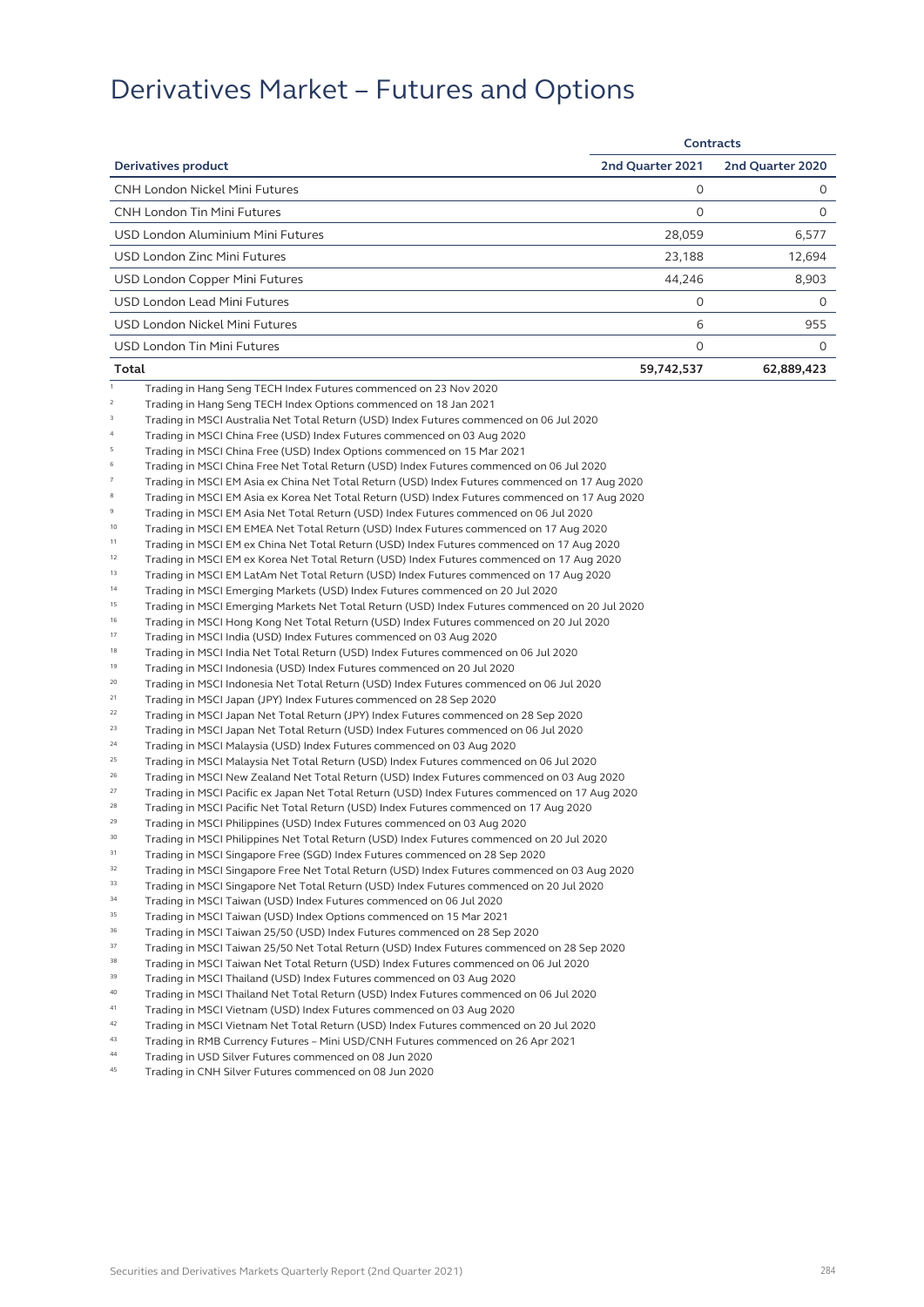#### **Hang Seng Index Futures – Contract Volume and Open Interest (contracts)**

|      |                | <b>Total</b><br>contract volume | Quarter-end<br>open interest |
|------|----------------|---------------------------------|------------------------------|
| 2020 | Q2             | 9,692,902                       | 129,015                      |
|      | Q3             | 10,758,426                      | 139,535                      |
|      | Q4             | 8,134,169                       | 129,721                      |
| 2021 | Q <sub>1</sub> | 10,009,861                      | 109,854                      |
|      | Q <sub>2</sub> | 7,389,971                       | 104,482                      |

#### **Mini Hang Seng Index Futures – Contract Volume and Open Interest (contracts)**

|      |                | <b>Total</b><br>contract volume | Quarter-end<br>open interest |
|------|----------------|---------------------------------|------------------------------|
| 2020 | Q2             | 7,041,426                       | 10,523                       |
|      | Q <sub>3</sub> | 7,301,548                       | 12,639                       |
|      | Q4             | 5,141,000                       | 17,370                       |
| 2021 | Q <sub>1</sub> | 7,319,700                       | 10,367                       |
|      | Q2             | 5,274,123                       | 11,221                       |

#### **Hang Seng Index Options – Contract Volume and Open Interest (contracts)**

|      |                | <b>Total</b><br>contract volume | Quarter-end<br>open interest |
|------|----------------|---------------------------------|------------------------------|
| 2020 | Q2             | 2,239,280                       | 235,160                      |
|      | Q3             | 2,372,591                       | 236,708                      |
|      | Q4             | 1,812,720                       | 162,843                      |
| 2021 | Q <sub>1</sub> | 2,071,716                       | 165,533                      |
|      | Q2             | 1,328,250                       | 94,672                       |

#### **Hang Seng China Enterprises Index Futures – Contract Volume and Open Interest (contracts)**

|      |                | <b>Total</b><br>contract volume | Quarter-end<br>open interest |
|------|----------------|---------------------------------|------------------------------|
| 2020 | Q <sub>2</sub> | 8,108,128                       | 350,634                      |
|      | Q <sub>3</sub> | 9,017,888                       | 347,673                      |
|      | Q4             | 7,811,563                       | 290,518                      |
| 2021 | Q <sub>1</sub> | 8,139,013                       | 243,761                      |
|      | Q <sub>2</sub> | 6,469,842                       | 286,531                      |

#### **Stock Options Market Turnover and Open Interest (contracts)**

|      |                | <b>Total Premium</b><br>$(HK\$ mil.) | Total<br>contract volume | Quarter-end<br>open interest |
|------|----------------|--------------------------------------|--------------------------|------------------------------|
| 2020 | Q <sub>2</sub> | 31,172.08                            | 27,914,168               | 7,904,587                    |
|      | Q3             | 51,079.77                            | 36,542,542               | 8,718,073                    |
|      | Q4             | 49.941.46                            | 33,251,718               | 8,942,852                    |
| 2021 | Q <sub>1</sub> | 94,615.64                            | 50,428,052               | 10,890,603                   |
|      | Q <sub>2</sub> | 48,996.70                            | 32,756,181               | 9,674,982                    |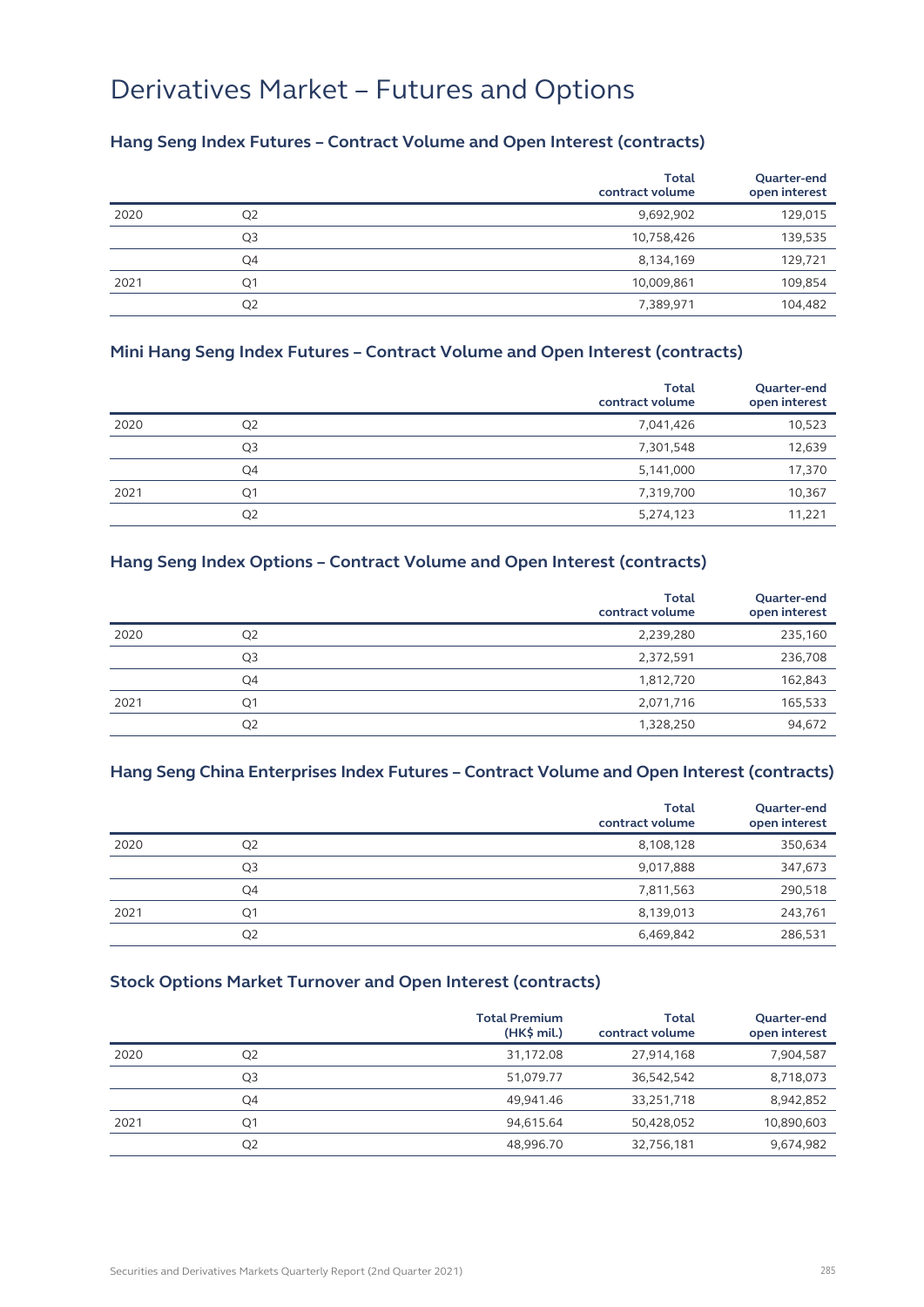#### **Stock Options Premium by Class**

for 2nd Quarter 2021

| <b>Options class</b>   | Premium (HK\$ mil.) | % of total | % of total |
|------------------------|---------------------|------------|------------|
| <b>ISHARES A50</b>     | A50                 | 59.42      | 0.12       |
| AAC TECH               | AAC                 | 261.72     | 0.53       |
| <b>CONCH CEMENT</b>    | ACC                 | 83.67      | 0.17       |
| AIA                    | AIA                 | 863.26     | 1.76       |
| AIR CHINA              | <b>AIR</b>          | 8.08       | 0.02       |
| BABA-SW                | ALB                 | 5,790.22   | 11.82      |
| <b>CHALCO</b>          | <b>ALC</b>          | 23.19      | 0.05       |
| ALI HEALTH             | ALH                 | 195.15     | 0.40       |
| CAM CSI300             | AMC                 | 141.89     | 0.29       |
| <b>ANTA SPORTS</b>     | ANA                 | 509.57     | 1.04       |
| <b>BANKCOMM</b>        | <b>BCM</b>          | 3.45       | 0.01       |
| <b>BANK OF E ASIA</b>  | <b>BEA</b>          | 1.44       | 0.00       |
| <b>BIDU-SW</b>         | <b>BIU</b>          | 415.57     | 0.85       |
| <b>BILIBILI-SW</b>     | BLI                 | 191.02     | 0.39       |
| <b>BOC HONG KONG</b>   | <b>BOC</b>          | 31.80      | 0.06       |
| <b>BUD APAC</b>        | <b>BUD</b>          | 19.14      | 0.04       |
| <b>BYD COMPANY</b>     | <b>BYD</b>          | 1,990.46   | 4.06       |
| CHINA COMM CONS        | CCC                 | 25.33      | 0.05       |
| CHINA COAL             | <b>CCE</b>          | 7.64       | 0.02       |
| CHINA CINDA            | <b>CDA</b>          | 6.61       | 0.01       |
| <b>CGN POWER</b>       | <b>CGN</b>          | 32.03      | 0.07       |
| <b>CHINA MOBILE</b>    | <b>CHT</b>          | 513.56     | 1.05       |
| <b>CHINA UNICOM</b>    | CHU                 | 57.11      | 0.12       |
| <b>CITIC</b>           | <b>CIT</b>          | 31.57      | 0.06       |
| <b>CKH HOLDINGS</b>    | <b>CKH</b>          | 51.32      | 0.10       |
| <b>CK ASSET</b>        | <b>CKP</b>          | 108.79     | 0.22       |
| <b>CHINA LIFE</b>      | CLI                 | 399.91     | 0.82       |
| <b>CLP HOLDINGS</b>    | <b>CLP</b>          | 27.30      | 0.06       |
| <b>CM BANK</b>         | <b>CMB</b>          | 172.41     | 0.35       |
| CNOOC                  | <b>CNC</b>          | 514.22     | 1.05       |
| <b>COUNTRY GARDEN</b>  | COG                 | 63.37      | 0.13       |
| CHINA OVERSEAS         | <b>COL</b>          | 88.99      | 0.18       |
| <b>CATHAY PAC AIR</b>  | CPA                 | 0.56       | 0.00       |
| SINOPEC CORP           | <b>CPC</b>          | 122.99     | 0.25       |
| CPIC                   | <b>CPI</b>          | 169.78     | 0.35       |
| <b>CHINA RAIL CONS</b> | CRC                 | 6.62       | 0.01       |
| CHINA RAILWAY          | <b>CRG</b>          | 9.63       | 0.02       |
| CHINA RES LAND         | CRL                 | 63.83      | 0.13       |
| CSOP A50 ETF           | <b>CSA</b>          | 117.03     | 0.24       |
| CHINA SHENHUA          | <b>CSE</b>          | 150.90     | 0.31       |
| <b>CSPC PHARMA</b>     | <b>CSP</b>          | 77.99      | 0.16       |
| <b>CITIC BANK</b>      | <b>CTB</b>          | 6.79       | 0.01       |
| CHINA TELECOM          | <b>CTC</b>          | 90.22      | 0.18       |
| <b>CITIC SEC</b>       | <b>CTS</b>          | 106.78     | 0.22       |
| DONGFENG GROUP         | <b>DFM</b>          | 12.31      | 0.03       |
| EVERGRANDE             | EVG                 | 358.11     | 0.73       |
| <b>GAC GROUP</b>       | GAC                 | 15.02      | 0.03       |
| <b>GEELY AUTO</b>      | GAH                 | 1,075.21   | 2.19       |
| <b>GALAXY ENT</b>      | <b>GLX</b>          | 370.03     | 0.76       |
| <b>GREATWALL MOTOR</b> | <b>GWM</b>          | 241.37     | 0.49       |
| <b>HAITONG SEC</b>     | HAI                 | 13.71      | 0.03       |
| <b>HSCEI ETF</b>       | <b>HCF</b>          | 16.94      | 0.03       |
| POWER ASSETS           | HEH                 | 20.52      | 0.04       |
| <b>HKEX</b>            | <b>HEX</b>          | 1,419.21   | 2.90       |
| HENGAN INT'L           | <b>HGN</b>          | 18.66      | 0.04       |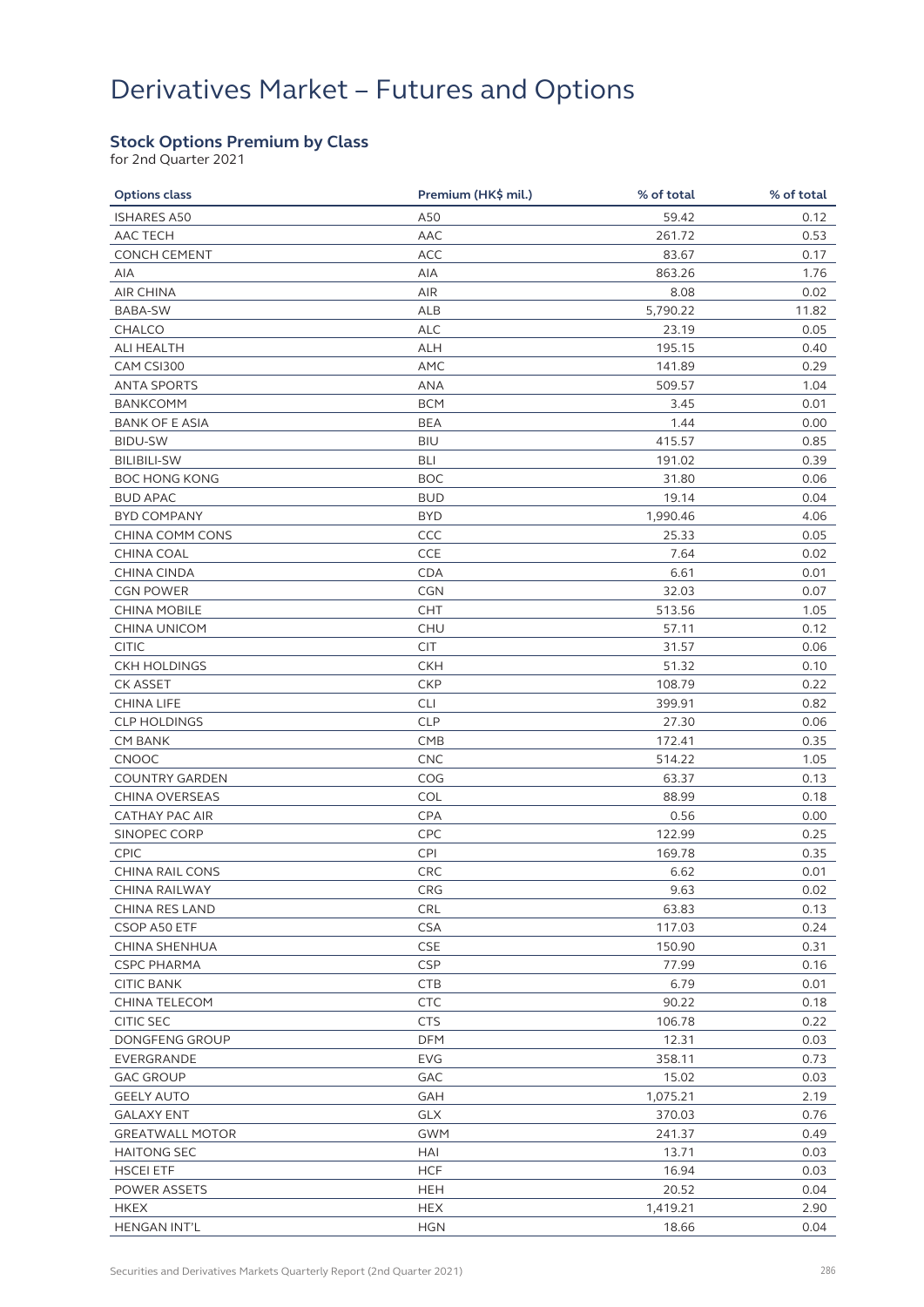| <b>Options class</b>      | Premium (HK\$ mil.) | % of total | % of total |
|---------------------------|---------------------|------------|------------|
| <b>HSBC HOLDINGS</b>      | <b>HKB</b>          | 1,092.34   | 2.23       |
| <b>HK &amp; CHINA GAS</b> | <b>HKG</b>          | 12.59      | 0.03       |
| <b>HENDERSON LAND</b>     | <b>HLD</b>          | 16.53      | 0.03       |
| <b>HUANENG POWER</b>      | <b>HNP</b>          | 1.89       | 0.00       |
| <b>HANG SENG BANK</b>     | <b>HSB</b>          | 36.96      | 0.08       |
| JD-SW                     | <b>JDC</b>          | 1,624.71   | 3.32       |
| JD HEALTH                 | <b>JDH</b>          | 224.19     | 0.46       |
| <b>JIANGXI COPPER</b>     | <b>JXC</b>          | 110.74     | 0.23       |
| KINGDEE INT'L             | <b>KDS</b>          | 33.97      | 0.07       |
| KUNLUN ENERGY             | <b>KLE</b>          | 22.34      | 0.05       |
| <b>KINGSOFT</b>           | <b>KSO</b>          | 135.89     | 0.28       |
| KUAISHOU-W                | <b>KST</b>          | 1,163.78   | 2.38       |
| LENOVO GROUP              | LEN                 | 156.66     | 0.32       |
| LINK REIT                 | <b>LNK</b>          | 123.46     | 0.25       |
| MENGNIU DAIRY             | MEN                 | 95.00      | 0.19       |
| MEITUAN-W                 | <b>MET</b>          | 10,061.37  | 20.53      |
| MGM CHINA                 | <b>MGM</b>          | 0.33       | 0.00       |
| XIAOMI-W                  | MIU                 | 2,410.67   | 4.92       |
| MINSHENG BANK             | <b>MSB</b>          | 5.43       | 0.01       |
| MTR CORPORATION           | <b>MTR</b>          | 20.14      | 0.04       |
| <b>CNBM</b>               | <b>NBM</b>          | 208.14     | 0.42       |
| <b>NCI</b>                | <b>NCL</b>          | 41.28      | 0.08       |
| NTES-S                    | <b>NTE</b>          | 398.42     | 0.81       |
| NEW WORLD DEV             | <b>NWD</b>          | 24.46      | 0.05       |
| PING AN                   | PAI                 | 2,276.24   | 4.65       |
| <b>PETROCHINA</b>         | PEC                 | 182.76     | 0.37       |
| PA GOODDOCTOR             | PHT                 | 159.11     | 0.32       |
| PICC P&C                  | <b>PIC</b>          | 43.90      | 0.09       |
| PICC GROUP                | PIN                 | 10.32      | 0.02       |
| <b>R&amp;F PROPERTIES</b> | <b>RFP</b>          | 0.01       | 0.00       |
| <b>SANDS CHINA LTD</b>    | SAN                 | 92.27      | 0.19       |
| <b>SINO BIOPHARM</b>      | SBO                 | 96.74      | 0.20       |
| <b>SHK PPT</b>            | <b>SHK</b>          | 280.64     | 0.57       |
| SHENZHOU INTL             | <b>SHZ</b>          | 47.19      | 0.10       |
| <b>SMIC</b>               | <b>SMC</b>          | 378.58     | 0.77       |
| <b>SUNNY OPTICAL</b>      | <b>SNO</b>          | 864.68     | 1.76       |
| <b>SINOPHARM</b>          | SNP                 | 20.99      | 0.04       |
| <b>SUNAC</b>              | <b>SUN</b>          | 131.95     | 0.27       |
| SWIRE PACIFIC A           | <b>SWA</b>          | 21.96      | 0.04       |
| <b>TENCENT</b>            | <b>TCH</b>          | 7,683.05   | 15.68      |
| <b>TECHTRONIC IND</b>     | TIC                 | 38.86      | 0.08       |
| <b>TRACKER FUND</b>       | <b>TRF</b>          | 3.54       | 0.01       |
| CHINA VANKE               | <b>VNK</b>          | 16.15      | 0.03       |
| WH GROUP                  | WHG                 | 6.29       | 0.01       |
| <b>WHARF HOLDINGS</b>     | WHL                 | 2.46       | 0.01       |
| WANT WANT CHINA           | <b>WWC</b>          | 1.50       | 0.00       |
| <b>WUXI BIO</b>           | <b>WXB</b>          | 416.11     | 0.85       |
| ABC                       | XAB                 | 79.35      | 0.16       |
| <b>BANK OF CHINA</b>      | XBC                 | 311.97     | 0.64       |
| <b>CCB</b>                | XCC                 | 221.09     | 0.45       |
| <b>ICBC</b>               | <b>XIC</b>          | 200.43     | 0.41       |
| <b>PSBC</b>               | <b>XPB</b>          | 47.43      | 0.10       |
| <b>CHINA TOWER</b>        | <b>XTW</b>          | 82.99      | 0.17       |
| YANZHOU COAL              | <b>YZC</b>          | 19.56      | 0.04       |
| <b>ZIJIN MINING</b>       | ZJM                 | 63.85      | 0.13       |
| Total                     |                     | 48,996.70  | 100.00     |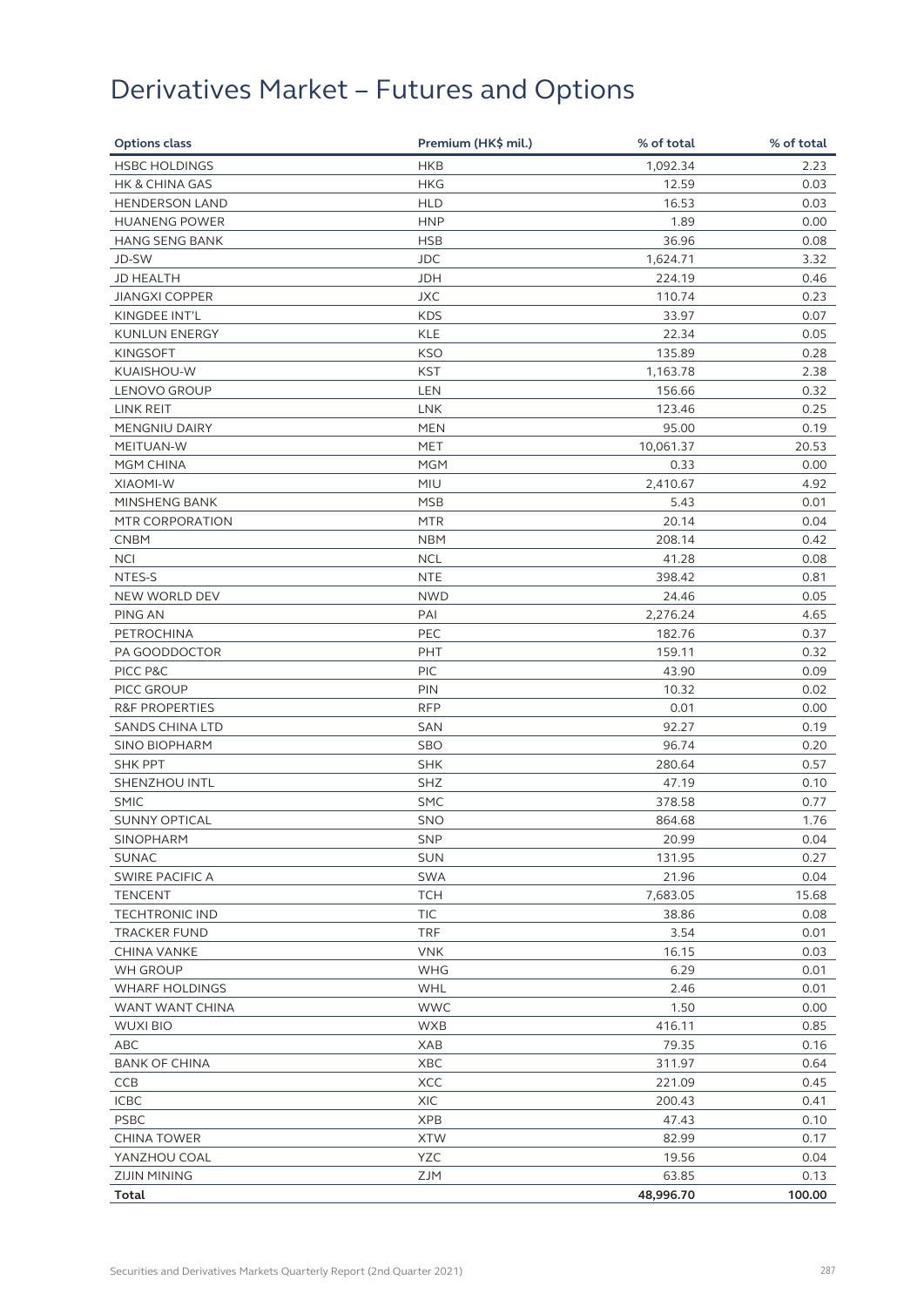## Derivatives Market – Futures and Options

#### **Stock Options Contract Volume by Class**

for 2nd Quarter 2021

| <b>Options class</b>   | <b>Contract volume</b> | % of total | % of total |
|------------------------|------------------------|------------|------------|
| <b>ISHARES A50</b>     | A50                    | 24,575     | 0.08       |
| AAC TECH               | AAC                    | 144,565    | 0.44       |
| <b>CONCH CEMENT</b>    | <b>ACC</b>             | 110,823    | 0.34       |
| AIA                    | AIA                    | 381,487    | 1.16       |
| <b>AIR CHINA</b>       | <b>AIR</b>             | 21,064     | 0.06       |
| BABA-SW                | ALB                    | 1,528,009  | 4.66       |
| <b>CHALCO</b>          | <b>ALC</b>             | 43,892     | 0.13       |
| ALI HEALTH             | <b>ALH</b>             | 98,221     | 0.30       |
| CAM CSI300             | AMC                    | 54,977     | 0.17       |
| <b>ANTA SPORTS</b>     | ANA                    | 115,062    | 0.35       |
| <b>BANKCOMM</b>        | <b>BCM</b>             | 41,295     | 0.13       |
| <b>BANK OF E ASIA</b>  | <b>BEA</b>             | 9,625      | 0.03       |
| <b>BIDU-SW</b>         | <b>BIU</b>             | 303,937    | 0.93       |
| <b>BILIBILI-SW</b>     | BLI                    | 96,445     | 0.29       |
| <b>BOC HONG KONG</b>   | <b>BOC</b>             | 109,868    | 0.34       |
| <b>BUD APAC</b>        | <b>BUD</b>             | 29,814     | 0.09       |
| <b>BYD COMPANY</b>     | <b>BYD</b>             | 364,638    | 1.11       |
| CHINA COMM CONS        | CCC                    | 107,209    | 0.33       |
| CHINA COAL             | CCE                    | 34,713     | 0.11       |
| <b>CHINA CINDA</b>     | <b>CDA</b>             | 49,305     | 0.15       |
| <b>CGN POWER</b>       | <b>CGN</b>             | 154,833    | 0.47       |
| <b>CHINA MOBILE</b>    | <b>CHT</b>             | 901,184    | 2.75       |
| CHINA UNICOM           | CHU                    | 234,449    | 0.72       |
| <b>CITIC</b>           | <b>CIT</b>             | 122,596    | 0.37       |
| <b>CKH HOLDINGS</b>    | <b>CKH</b>             | 92,473     | 0.28       |
| CK ASSET               | <b>CKP</b>             | 107,281    | 0.33       |
| <b>CHINA LIFE</b>      | CLI                    | 692,002    | 2.11       |
| <b>CLP HOLDINGS</b>    | <b>CLP</b>             | 51,078     | 0.16       |
| <b>CM BANK</b>         | <b>CMB</b>             | 206,692    | 0.63       |
| CNOOC                  | <b>CNC</b>             | 1,318,048  | 4.02       |
| <b>COUNTRY GARDEN</b>  | COG                    | 38,423     | 0.12       |
| CHINA OVERSEAS         | COL                    | 78,830     | 0.24       |
| <b>CATHAY PAC AIR</b>  | <b>CPA</b>             | 3,010      | 0.01       |
| SINOPEC CORP           | <b>CPC</b>             | 416,147    | 1.27       |
| CPIC                   | <b>CPI</b>             | 146,283    | 0.45       |
| <b>CHINA RAIL CONS</b> | <b>CRC</b>             | 72,112     | 0.22       |
| CHINA RAILWAY          | CRG                    | 55,687     | 0.17       |
| CHINA RES LAND         | CRL                    | 39,751     | 0.12       |
| CSOP A50 ETF           | <b>CSA</b>             | 50,923     | 0.16       |
| CHINA SHENHUA          | <b>CSE</b>             | 327,939    | 1.00       |
| <b>CSPC PHARMA</b>     | <b>CSP</b>             | 83,532     | 0.26       |
| <b>CITIC BANK</b>      | <b>CTB</b>             | 27,372     | 0.08       |
| CHINA TELECOM          | <b>CTC</b>             | 337,943    | 1.03       |
| <b>CITIC SEC</b>       | <b>CTS</b>             | 165,792    | 0.51       |
| DONGFENG GROUP         | <b>DFM</b>             | 19,287     | 0.06       |
| EVERGRANDE             | EVG                    | 206,264    | 0.63       |
| <b>GAC GROUP</b>       | GAC                    | 14,459     | 0.04       |
| <b>GEELY AUTO</b>      | GAH                    | 221,674    | 0.68       |
| <b>GALAXY ENT</b>      | GLX                    | 159,963    | 0.49       |
| <b>GREATWALL MOTOR</b> | <b>GWM</b>             | 570,695    | 1.74       |
| <b>HAITONG SEC</b>     | HAI                    | 39,586     | 0.12       |
| <b>HSCEI ETF</b>       | <b>HCF</b>             | 22,792     | 0.07       |
| POWER ASSETS           | <b>HEH</b>             | 50,325     | 0.15       |
| <b>HKEX</b>            | <b>HEX</b>             | 1,253,920  | 3.83       |
| <b>HENGAN INT'L</b>    | <b>HGN</b>             | 32,910     | 0.10       |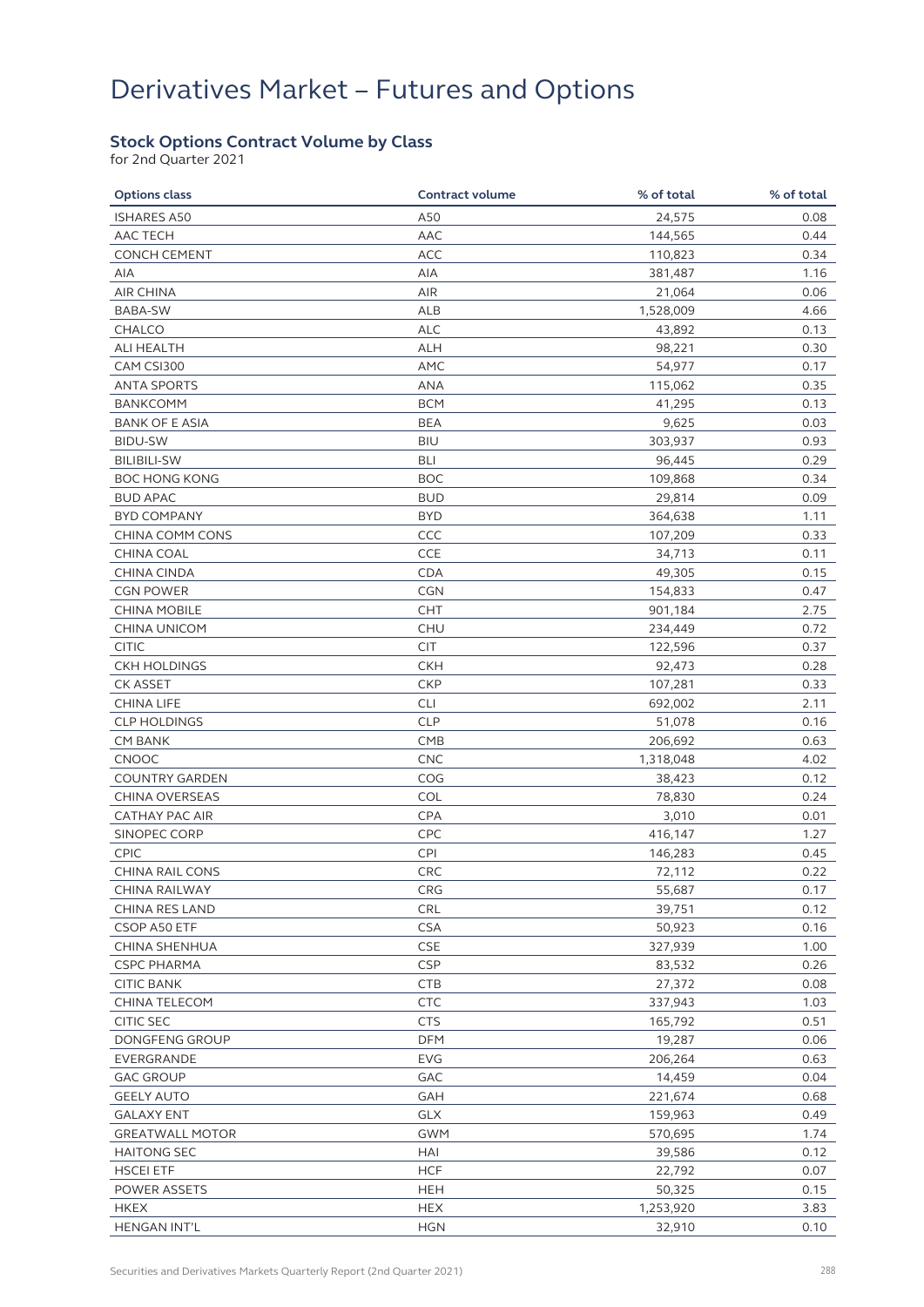# Derivatives Market – Futures and Options

| <b>Options class</b>      | <b>Contract volume</b> | % of total | % of total |
|---------------------------|------------------------|------------|------------|
| <b>HSBC HOLDINGS</b>      | <b>HKB</b>             | 1,266,739  | 3.87       |
| <b>HK &amp; CHINA GAS</b> | <b>HKG</b>             | 47,988     | 0.15       |
| <b>HENDERSON LAND</b>     | <b>HLD</b>             | 24,880     | 0.08       |
| <b>HUANENG POWER</b>      | <b>HNP</b>             | 11,155     | 0.03       |
| <b>HANG SENG BANK</b>     | <b>HSB</b>             | 163,058    | 0.50       |
| JD-SW                     | <b>JDC</b>             | 256,671    | 0.78       |
| JD HEALTH                 | <b>JDH</b>             | 81,648     | 0.25       |
| <b>JIANGXI COPPER</b>     | <b>JXC</b>             | 115,748    | 0.35       |
| KINGDEE INT'L             | <b>KDS</b>             | 20,314     | 0.06       |
| <b>KUNLUN ENERGY</b>      | <b>KLE</b>             | 31,951     | 0.10       |
| <b>KINGSOFT</b>           | <b>KSO</b>             | 80,629     | 0.25       |
| KUAISHOU-W                | <b>KST</b>             | 181,705    | 0.55       |
| LENOVO GROUP              | LEN                    | 148,287    | 0.45       |
| LINK REIT                 | <b>LNK</b>             | 92,491     | 0.28       |
| <b>MENGNIU DAIRY</b>      | <b>MEN</b>             | 91,256     | 0.28       |
| MEITUAN-W                 | <b>MET</b>             | 1,569,516  | 4.79       |
| MGM CHINA                 | <b>MGM</b>             | 3,012      | 0.01       |
| XIAOMI-W                  | <b>MIU</b>             | 2,478,314  | 7.57       |
| MINSHENG BANK             | <b>MSB</b>             | 15,710     | 0.05       |
| MTR CORPORATION           | <b>MTR</b>             | 60,967     | 0.19       |
| <b>CNBM</b>               | <b>NBM</b>             | 161,884    | 0.49       |
| <b>NCI</b>                | <b>NCL</b>             | 51,328     | 0.16       |
| NTES-S                    | <b>NTE</b>             | 122,117    | 0.37       |
| NEW WORLD DEV             | <b>NWD</b>             | 25,691     | 0.08       |
| PING AN                   | PAI                    | 2,225,604  | 6.79       |
| <b>PETROCHINA</b>         | PEC                    | 608,239    | 1.86       |
| PA GOODDOCTOR             | <b>PHT</b>             | 102,142    | 0.31       |
| PICC P&C                  | PIC                    | 91,906     | 0.28       |
| PICC GROUP                | PIN                    | 44,759     | 0.14       |
| <b>R&amp;F PROPERTIES</b> | <b>RFP</b>             | 69         | 0.00       |
| <b>SANDS CHINA LTD</b>    | SAN                    | 225,096    | 0.69       |
| <b>SINO BIOPHARM</b>      | <b>SBO</b>             | 45,532     | 0.14       |
| <b>SHK PPT</b>            | <b>SHK</b>             | 80,453     | 0.25       |
| SHENZHOU INTL             | SHZ                    | 21,057     | 0.06       |
| <b>SMIC</b>               | <b>SMC</b>             | 159,857    | 0.49       |
| <b>SUNNY OPTICAL</b>      | <b>SNO</b>             | 137,855    | 0.42       |
| <b>SINOPHARM</b>          | SNP                    | 30,696     | 0.09       |
| <b>SUNAC</b>              | <b>SUN</b>             | 61,204     | 0.19       |
| SWIRE PACIFIC A           | <b>SWA</b>             | 22,552     | 0.07       |
| <b>TENCENT</b>            | <b>TCH</b>             | 5,252,798  | 16.04      |
| <b>TECHTRONIC IND</b>     | TIC                    | 27,205     | 0.08       |
| <b>TRACKER FUND</b>       | <b>TRF</b>             | 19,466     | 0.06       |
| CHINA VANKE               | <b>VNK</b>             | 19,592     | 0.06       |
| WH GROUP                  | <b>WHG</b>             | 15,401     | 0.05       |
| <b>WHARF HOLDINGS</b>     | WHL                    | 4,794      | 0.01       |
| WANT WANT CHINA           | <b>WWC</b>             | 11,735     | 0.04       |
| <b>WUXI BIO</b>           | <b>WXB</b>             | 173,050    | 0.53       |
| ABC                       | XAB                    | 113,853    | 0.35       |
| <b>BANK OF CHINA</b>      | XBC                    | 1,015,242  | 3.10       |
| <b>CCB</b>                | XCC                    | 1,501,207  | 4.58       |
| <b>ICBC</b>               | XIC                    | 1,318,105  | 4.02       |
| <b>PSBC</b>               | <b>XPB</b>             | 66,416     | 0.20       |
| <b>CHINA TOWER</b>        | <b>XTW</b>             | 200,574    | 0.61       |
| YANZHOU COAL              | <b>YZC</b>             | 23,956     | 0.07       |
| <b>ZIJIN MINING</b>       | ZJM                    | 46,928     | 0.14       |
| Total                     |                        | 32,756,181 | 100.00     |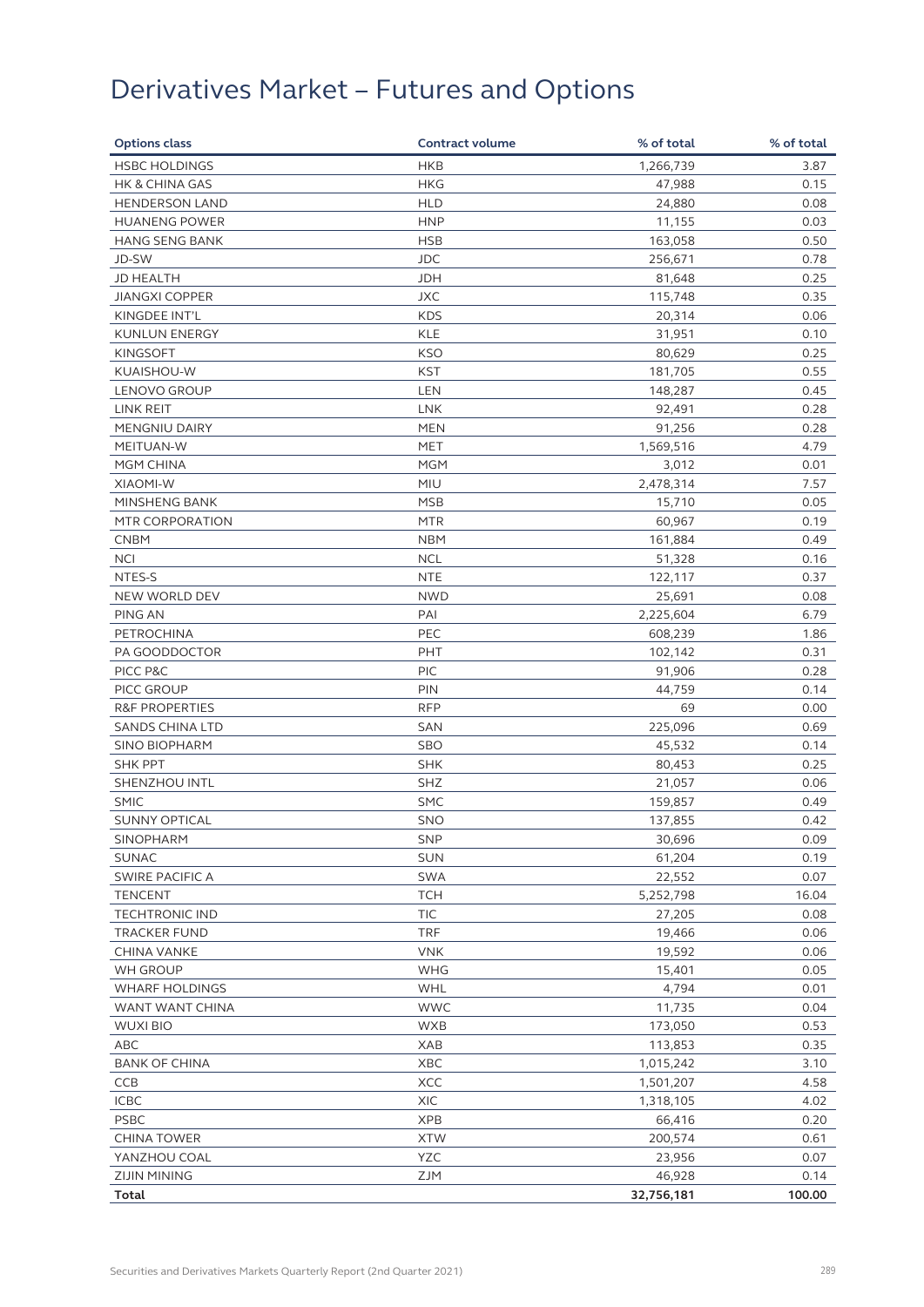#### **Average Daily Settlement Instructions (SIs) Settled in CCASS**

(both delivering and receiving SIs are counted)

| Year \ Quarter |                | <b>Number of SIs</b> | SIs by shares (bil. shs) | SIs by value (HK\$bil.) |
|----------------|----------------|----------------------|--------------------------|-------------------------|
| 2020           | Q <sub>2</sub> | 108.623              | 44.79                    | 304.92                  |
|                | Q3             | 114.769              | 47.21                    | 329.68                  |
|                | Q4             | 122.869              | 47.57                    | 374.31                  |
| 2021           | O <sub>1</sub> | 146.073              | 49.54                    | 478.61                  |
|                | Q <sub>2</sub> | 120.790              | 39.66                    | 419.14                  |

### **Average Daily Investor Settlement Instructions (ISIs) settled in CCASS**

(one sided ISIs are counted)

| Year \ Quarter |                | <b>Number of ISIs</b> | ISIs by shares (Mil shs) | ISIs by value (HK\$ mil.) |
|----------------|----------------|-----------------------|--------------------------|---------------------------|
| 2020           | Q2             | 271                   | 75.64                    | 183.49                    |
|                | Q <sub>3</sub> | 294                   | 69.93                    | 283.07                    |
|                | Q4             | 274                   | 36.22                    | 143.23                    |
| 2021           | Ο1             | 375                   | 128.04                   | 476.94                    |
|                | Q <sub>2</sub> | 256                   | 44.38                    | 1,693.09                  |

#### **Securities under CCASS Custody**

(balances at quarter end)

| Year \ Quarter |                | Number of<br>shares<br>(bil. shs) | % of issued<br>shares of<br>admitted<br>securities | Market value<br>$(HK\$ bil.) | % of market<br>capitalisation<br>of admitted<br>securities |
|----------------|----------------|-----------------------------------|----------------------------------------------------|------------------------------|------------------------------------------------------------|
| 2020           | Q <sub>2</sub> | 6.287.81                          | 76.04                                              | 22,883.15                    | 57.78                                                      |
|                | Q3             | 6,818.97                          | 76.11                                              | 25,376.77                    | 58.26                                                      |
|                | Q4             | 6.869.79                          | 76.84                                              | 30,271.54                    | 60.92                                                      |
| 2021           | Q <sub>1</sub> | 6,876.37                          | 76.85                                              | 33,519.61                    | 61.52                                                      |
|                | Q <sub>2</sub> | 6.902.54                          | 76.78                                              | 34,560.00                    | 62.51                                                      |

Share quantity and market value of securities in non-HKD currency are included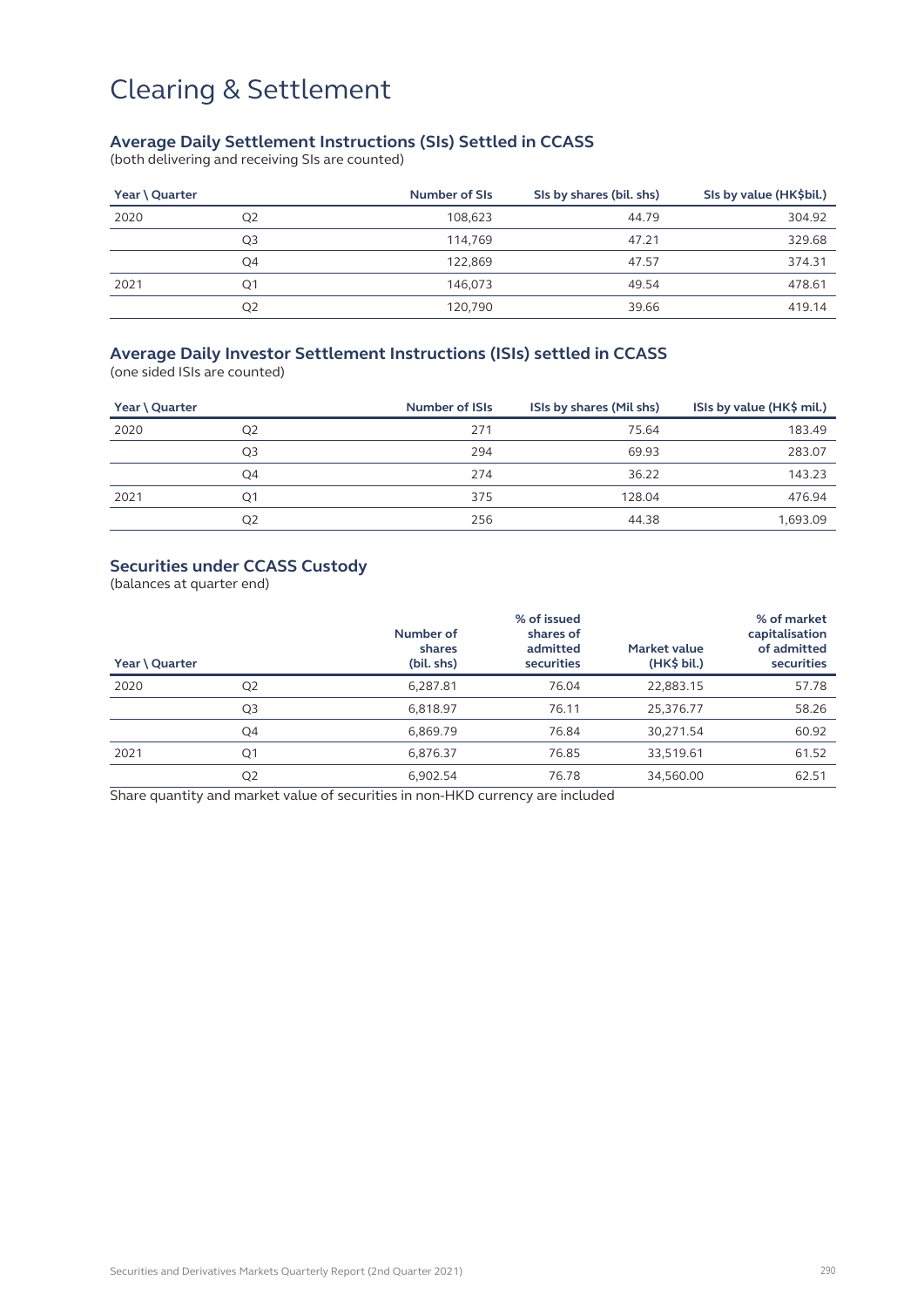#### **Average Daily Stock Exchange Trades Processed in CCASS**

(including CNS trades, isolated trades and cross trades)

| Year \ Quarter |                | No. of<br><b>CCASS trades</b> | $%$ of<br>Exchange<br>trades | No. of<br>shares<br>(Mil. shs) | $%$ of<br>market<br>turnover | <b>Value of</b><br>trades<br>$(HK\$ mil.) | $%$ of<br>market<br>turnover |
|----------------|----------------|-------------------------------|------------------------------|--------------------------------|------------------------------|-------------------------------------------|------------------------------|
| 2020           | Q <sub>2</sub> | 1,801,737                     | 100                          | 203.490.47                     | 100                          | 113.687.50                                | 100                          |
|                | Q <sub>3</sub> | 2.122.541                     | 100                          | 250,601.92                     | 100                          | 140.658.86                                | 100                          |
|                | Q4             | 2.043.909                     | 100                          | 223.064.35                     | 100                          | 140.609.06                                | 100                          |
| 2021           | Q <sub>1</sub> | 2,965,415                     | 100                          | 286.832.92                     | 100                          | 223.789.94                                | 100                          |
|                | Q <sub>2</sub> | 2,084,158                     | 100                          | 250.151.62                     | 100                          | 150.800.67                                | 100                          |

#### **Average Daily Netting Efficiency of CNS Trades**

(in stock positions and share quantity)

| Year \ Quarter |                | No. of CNS<br>stock positions | <b>Netting</b><br>efficiency<br>$(\%)$ | No. of shares<br>due for<br>settlement<br>(Mil. shs) | <b>Netting</b><br>efficiency<br>(%) |
|----------------|----------------|-------------------------------|----------------------------------------|------------------------------------------------------|-------------------------------------|
| 2020           | Q <sub>2</sub> | 89,059                        | 97.37                                  | 26,378.16                                            | 93.43                               |
|                | Q <sub>3</sub> | 105,867                       | 97.33                                  | 33,639.83                                            | 93.14                               |
|                | Q4             | 103,259                       | 97.28                                  | 32,624.84                                            | 92.30                               |
| 2021           | Q1             | 129,828                       | 97.65                                  | 41,463.57                                            | 92.60                               |
|                | Q <sub>2</sub> | 106,772                       | 97.26                                  | 29,235.73                                            | 94.02                               |

### **Average Daily Settlement Efficiency of CNS Stock Positions**

|                |                | Settlement efficiency (%) |             |  |
|----------------|----------------|---------------------------|-------------|--|
| Year \ Quarter |                | S day                     | $S + 1$ day |  |
| 2020           | Q2             | 99.92                     | 99.99       |  |
|                | Q3             | 99.91                     | 99.99       |  |
|                | Q4             | 99.93                     | 99.99       |  |
| 2021           | Q <sub>1</sub> | 99.90                     | 99.99       |  |
|                | Q2             | 99.92                     | 99.99       |  |
|                |                |                           |             |  |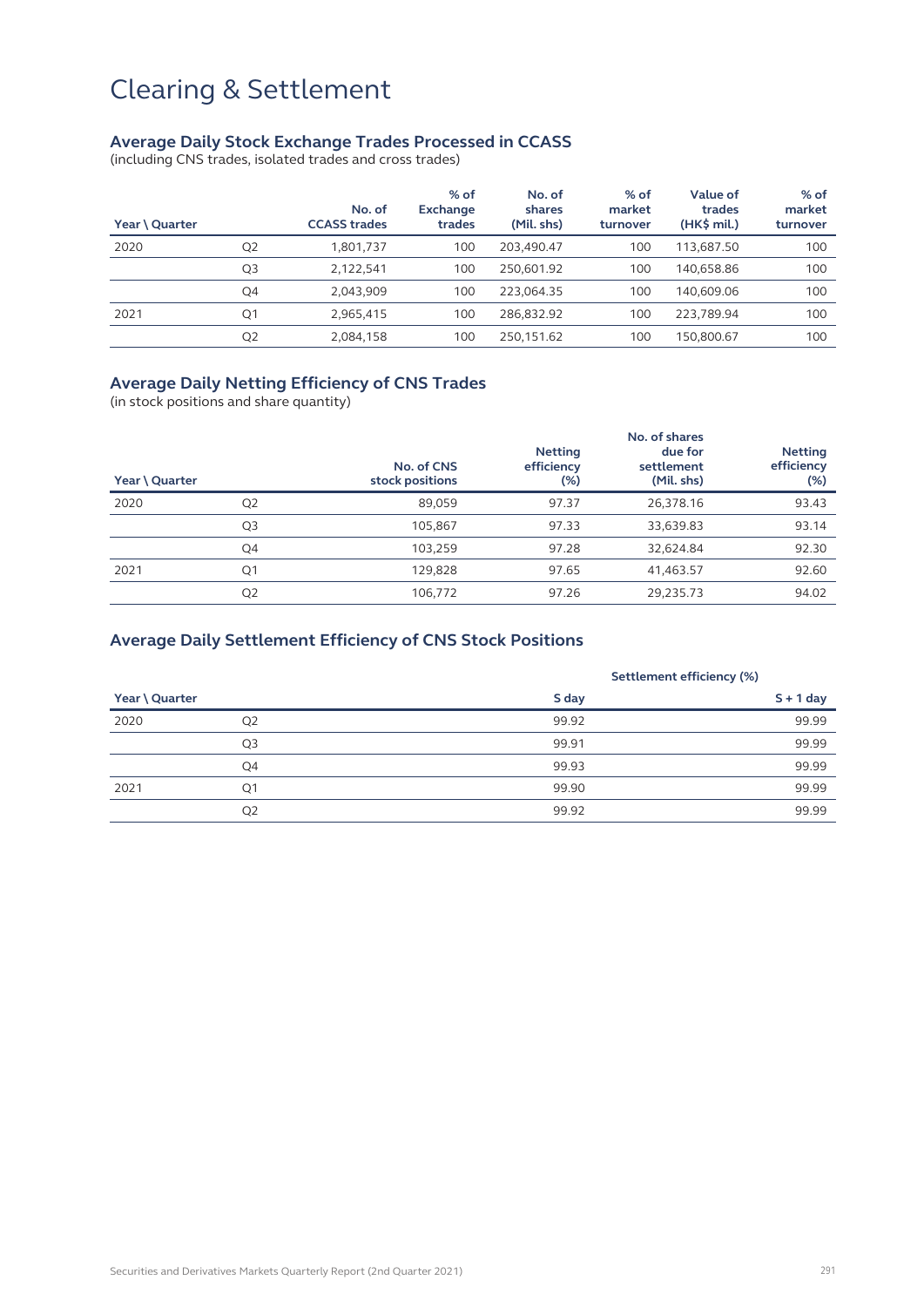### **Open Interest by Derivatives Products**

|                                                                          | <b>Contracts</b> |                  |
|--------------------------------------------------------------------------|------------------|------------------|
| <b>Derivatives product</b>                                               | 2nd Quarter 2021 | 2nd Quarter 2020 |
| Hang Seng Index Futures                                                  | 104,482          | 129,015          |
| Hang Seng Index Options                                                  | 94,672           | 235,160          |
| Weekly Hang Seng Index Options                                           | 10,619           | 4,175            |
| Mini-Hang Seng Index Futures                                             | 11,221           | 10,523           |
| Mini-Hang Seng Index Options                                             | 11,673           | 13,197           |
| HSI (Gross Total Return Index) Futures                                   | 0                | 24               |
| HSI (Net Total Return Index) Futures                                     | $\circ$          | 16               |
| Hang Seng China Enterprises Index Futures                                | 286,531          | 350,634          |
| Hang Seng China Enterprises Index Options                                | 1,202,828        | 2,343,306        |
| Weekly Hang Seng China Enterprises Index Options                         | 4,657            | 3,379            |
| Mini-Hang Seng China Enterprises Index Futures                           | 3,953            | 5,284            |
| Mini-Hang Seng China Enterprises Index Options                           | 2,499            | 11,506           |
| <b>HSCEI (Gross Total Return Index) Futures</b>                          | $\mathbf 0$      | 9                |
| <b>HSCEI</b> (Net Total Return Index) Futures                            | $\mathbf 0$      | 6                |
| Flexible Hang Seng Index Options                                         | 0                | 0                |
| Flexible Hang Seng China Enterprises Index Options                       | $\Omega$         | 150              |
| <b>HSI Dividend Point Index Futures</b>                                  | 3,631            | 8,100            |
| <b>HSCEI Dividend Point Index Futures</b>                                | 77,742           | 112,078          |
| HSI Volatility Index Futures                                             | 0                | 2                |
| Hang Seng TECH Index Futures <sup>1</sup>                                | 18,944           |                  |
| Hang Seng TECH Index Options <sup>2</sup>                                | 8,143            |                  |
| MSCI AC Asia ex Japan NTR Index Futures                                  | 536              | 11,138           |
| MSCI Australia Net Total Return (USD) Index Futures <sup>3</sup>         | 60               |                  |
| MSCI China Free (USD) Index Futures <sup>4</sup>                         | 10               |                  |
| MSCI China Free (USD) Index Options <sup>5</sup>                         | 6                |                  |
| MSCI China Free Net Total Return (USD) Index Futures <sup>6</sup>        | 6,124            |                  |
| MSCI EM Asia ex China Net Total Return (USD) Index Futures <sup>7</sup>  | $\circ$          |                  |
| MSCI EM Asia ex Korea Net Total Return (USD) Index Futures <sup>8</sup>  | 0                |                  |
| MSCI EM Asia Net Total Return (USD) Index Futures <sup>9</sup>           | 80               |                  |
| MSCI EM EMEA Net Total Return (USD) Index Futures <sup>10</sup>          | 0                |                  |
| MSCI EM ex China Net Total Return (USD) Index Futures <sup>11</sup>      | $\circ$          |                  |
| MSCI EM ex Korea Net Total Return (USD) Index Futures <sup>12</sup>      | 0                |                  |
| MSCI EM LatAm Net Total Return (USD) Index Futures <sup>13</sup>         | 0                |                  |
| MSCI Emerging Markets (USD) Index Futures <sup>14</sup>                  | 0                |                  |
| MSCI Emerging Markets Net Total Return (USD) Index Futures <sup>15</sup> | $\circ$          |                  |
| MSCI Hong Kong Net Total Return (USD) Index Futures <sup>16</sup>        | $\circ$          |                  |
| MSCI India (USD) Index Futures <sup>17</sup>                             | 0                |                  |
| MSCI India Net Total Return (USD) Index Futures <sup>18</sup>            | 592              |                  |
| MSCI Indonesia (USD) Index Futures <sup>19</sup>                         | 6                |                  |
| MSCI Indonesia Net Total Return (USD) Index Futures <sup>20</sup>        | 5,882            |                  |
| MSCI Japan (JPY) Index Futures <sup>21</sup>                             | 0                |                  |
| MSCI Japan Net Total Return (JPY) Index Futures <sup>22</sup>            | 0                |                  |
| MSCI Japan Net Total Return (USD) Index Futures <sup>23</sup>            | 13,169           |                  |
| MSCI Malaysia (USD) Index Futures <sup>24</sup>                          | 0                |                  |
| MSCI Malaysia Net Total Return (USD) Index Futures <sup>25</sup>         | 508              |                  |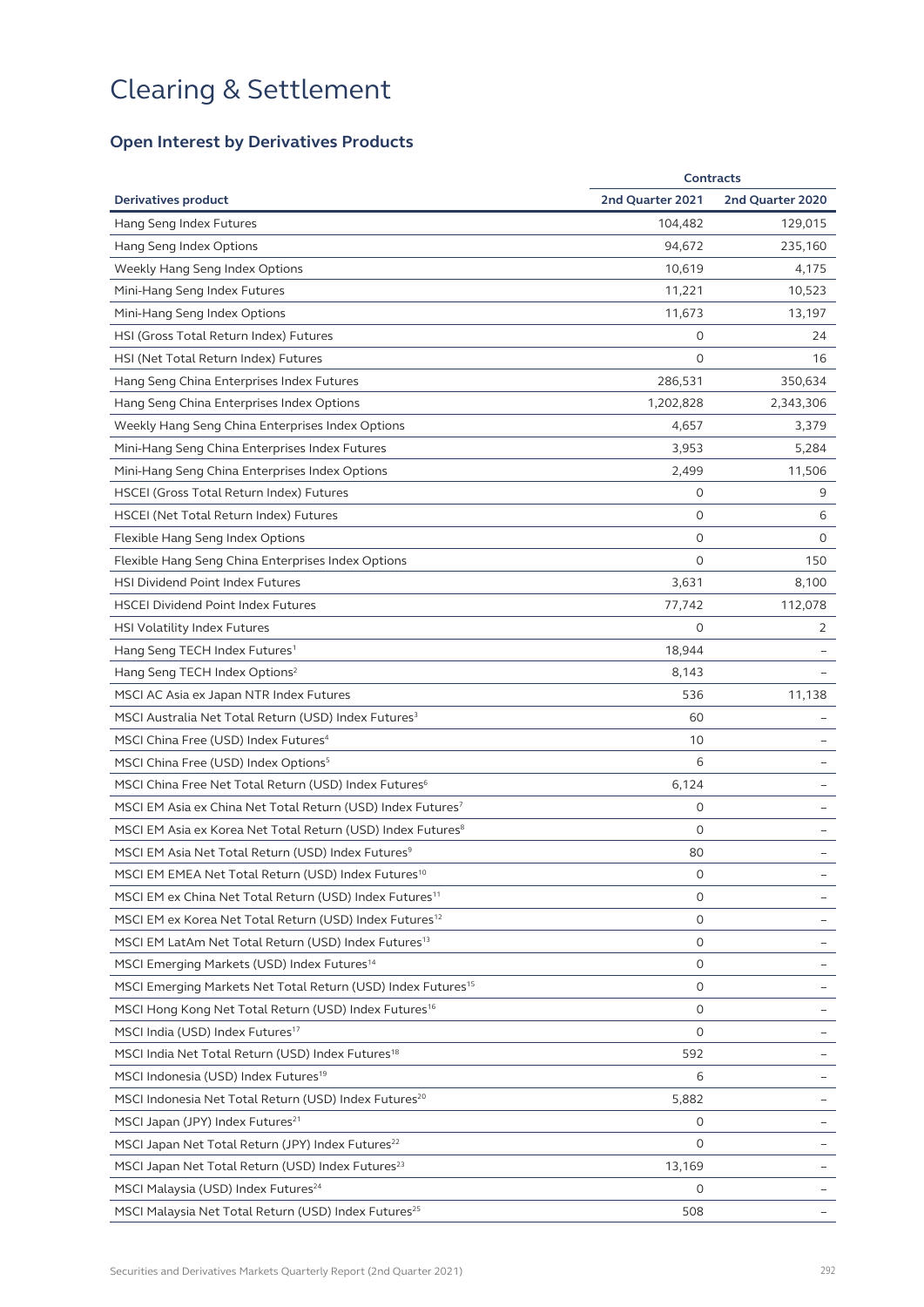|                                                                          | <b>Contracts</b> |                  |
|--------------------------------------------------------------------------|------------------|------------------|
| <b>Derivatives product</b>                                               | 2nd Quarter 2021 | 2nd Quarter 2020 |
| MSCI New Zealand Net Total Return (USD) Index Futures <sup>26</sup>      | 0                |                  |
| MSCI Pacific ex Japan Net Total Return (USD) Index Futures <sup>27</sup> | $\circ$          |                  |
| MSCI Pacific Net Total Return (USD) Index Futures <sup>28</sup>          | 0                |                  |
| MSCI Philippines (USD) Index Futures <sup>29</sup>                       | $\mathbf 0$      |                  |
| MSCI Philippines Net Total Return (USD) Index Futures <sup>30</sup>      | 89               |                  |
| MSCI Singapore Free (SGD) Index Futures <sup>31</sup>                    | 5                |                  |
| MSCI Singapore Free Net Total Return (USD) Index Futures <sup>32</sup>   | $\circ$          |                  |
| MSCI Singapore Net Total Return (USD) Index Futures <sup>33</sup>        | $\mathbf 0$      |                  |
| MSCI Taiwan (USD) Index Futures <sup>34</sup>                            | 18,672           |                  |
| MSCI Taiwan (USD) Index Options <sup>35</sup>                            | 6                |                  |
| MSCI Taiwan 25/50 (USD) Index Futures <sup>36</sup>                      | 202              |                  |
| MSCI Taiwan 25/50 Net Total Return (USD) Index Futures <sup>37</sup>     | 0                |                  |
| MSCI Taiwan Net Total Return (USD) Index Futures <sup>38</sup>           | 5,655            |                  |
| MSCI Thailand (USD) Index Futures <sup>39</sup>                          | $\Omega$         |                  |
| MSCI Thailand Net Total Return (USD) Index Futures <sup>40</sup>         | 12,513           |                  |
| MSCI Vietnam (USD) Index Futures <sup>41</sup>                           | 0                |                  |
| MSCI Vietnam Net Total Return (USD) Index Futures <sup>42</sup>          | $\circ$          |                  |
| CES China 120 Index Futures                                              | $\circ$          | 0                |
| Hang Seng Mainland Oil & Gas Index Futures                               | $\circ$          | 0                |
| Hang Seng Mainland Banks Index Futures                                   | 3                | 10               |
| Hang Seng Mainland Properties Index Futures                              | $\Omega$         | 10               |
| <b>IBOVESPA Futures</b>                                                  | $\circ$          | 0                |
| <b>MICEX Index Futures</b>                                               | $\circ$          | 0                |
| FTSE/JSE Top40 Futures                                                   | $\Omega$         | 0                |
| <b>Stock Futures</b>                                                     | 38,230           | 16,067           |
| <b>Stock Options</b>                                                     | 9,674,982        | 7,904,587        |
| Three-month HIBOR Futures                                                | 0                | 105              |
| One-month HIBOR Futures                                                  | $\Omega$         | 0                |
| RMB Currency Futures - USD/CNH Futures                                   | 25,573           | 24,112           |
| RMB Currency Futures - Mini USD/CNH Futures <sup>43</sup>                | 2,961            |                  |
| RMB Currency Options - USD/CNH Options                                   | 2,370            | 3,183            |
| RMB Currency Futures - EUR/CNH Futures                                   | 200              | 30               |
| RMB Currency Futures - JPY/CNH Futures                                   | $\circ$          | 0                |
| RMB Currency Futures - AUD/CNH Futures                                   | $\circ$          | 37               |
| RMB Currency Futures - CNH/USD Futures                                   | 45               | 196              |
| INR Currency Futures - INR/USD Futures                                   | 367              | 285              |
| INR Currency Futures - INR/CNH Futures                                   | 0                | 0                |
| <b>USD Gold Futures</b>                                                  | 114              | 239              |
| CNH Gold Futures                                                         | 0                | 3                |
| USD Silver Futures <sup>44</sup>                                         | 0                | 135              |
| CNH Silver Futures <sup>45</sup>                                         | $\circ$          | 0                |
| Iron Ore Futures - Monthly Contracts                                     | 65               | 3,184            |
| Iron Ore Futures - Quarterly Contracts                                   | $\circ$          | 0                |
| <b>CNH London Aluminium Mini Futures</b>                                 | 0                | 0                |
| CNH London Zinc Mini Futures                                             | $\circ$          | 0                |
| CNH London Copper Mini Futures                                           | 0                | 0                |
| CNH London Lead Mini Futures                                             | 0                | 0                |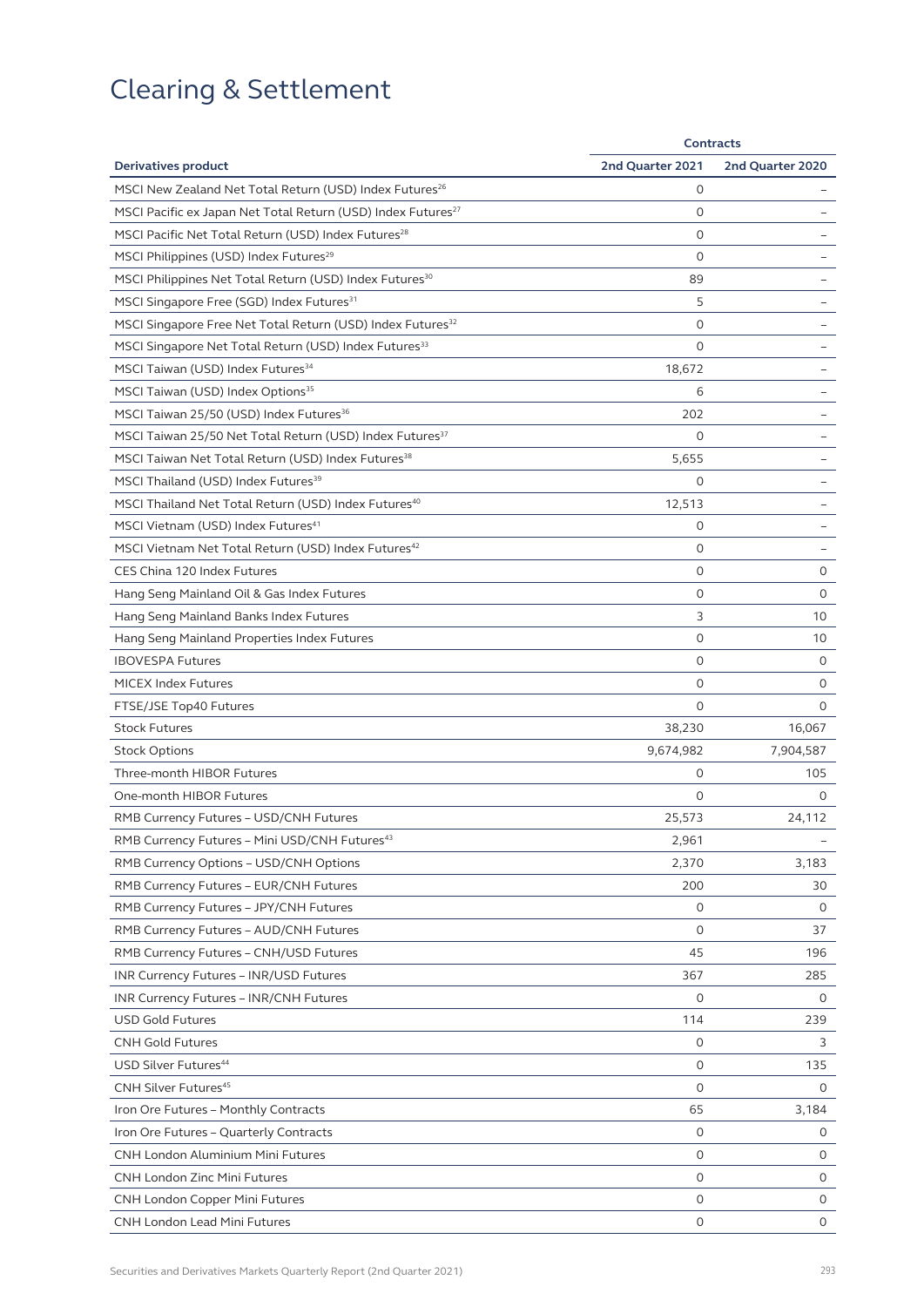|                                                                                                                                                                                                                                                                                                                                                                                                                                                                                                                                                                                                                                                                                                                                                                                                                                                                                                                                                                                                                                                                                                                                                                                                                                                                                                                                                                                                                                                                                                                       |                  | <b>Contracts</b> |
|-----------------------------------------------------------------------------------------------------------------------------------------------------------------------------------------------------------------------------------------------------------------------------------------------------------------------------------------------------------------------------------------------------------------------------------------------------------------------------------------------------------------------------------------------------------------------------------------------------------------------------------------------------------------------------------------------------------------------------------------------------------------------------------------------------------------------------------------------------------------------------------------------------------------------------------------------------------------------------------------------------------------------------------------------------------------------------------------------------------------------------------------------------------------------------------------------------------------------------------------------------------------------------------------------------------------------------------------------------------------------------------------------------------------------------------------------------------------------------------------------------------------------|------------------|------------------|
| <b>Derivatives product</b>                                                                                                                                                                                                                                                                                                                                                                                                                                                                                                                                                                                                                                                                                                                                                                                                                                                                                                                                                                                                                                                                                                                                                                                                                                                                                                                                                                                                                                                                                            | 2nd Quarter 2021 | 2nd Quarter 2020 |
| <b>CNH London Nickel Mini Futures</b>                                                                                                                                                                                                                                                                                                                                                                                                                                                                                                                                                                                                                                                                                                                                                                                                                                                                                                                                                                                                                                                                                                                                                                                                                                                                                                                                                                                                                                                                                 | 0                | 0                |
| <b>CNH London Tin Mini Futures</b>                                                                                                                                                                                                                                                                                                                                                                                                                                                                                                                                                                                                                                                                                                                                                                                                                                                                                                                                                                                                                                                                                                                                                                                                                                                                                                                                                                                                                                                                                    | 0                | 0                |
| USD London Aluminium Mini Futures                                                                                                                                                                                                                                                                                                                                                                                                                                                                                                                                                                                                                                                                                                                                                                                                                                                                                                                                                                                                                                                                                                                                                                                                                                                                                                                                                                                                                                                                                     | 600              | 174              |
| USD London Zinc Mini Futures                                                                                                                                                                                                                                                                                                                                                                                                                                                                                                                                                                                                                                                                                                                                                                                                                                                                                                                                                                                                                                                                                                                                                                                                                                                                                                                                                                                                                                                                                          | 422              | 56               |
| USD London Copper Mini Futures                                                                                                                                                                                                                                                                                                                                                                                                                                                                                                                                                                                                                                                                                                                                                                                                                                                                                                                                                                                                                                                                                                                                                                                                                                                                                                                                                                                                                                                                                        | 1,003            | 163              |
| USD London Lead Mini Futures                                                                                                                                                                                                                                                                                                                                                                                                                                                                                                                                                                                                                                                                                                                                                                                                                                                                                                                                                                                                                                                                                                                                                                                                                                                                                                                                                                                                                                                                                          | 0                | 0                |
|                                                                                                                                                                                                                                                                                                                                                                                                                                                                                                                                                                                                                                                                                                                                                                                                                                                                                                                                                                                                                                                                                                                                                                                                                                                                                                                                                                                                                                                                                                                       |                  |                  |
| USD London Nickel Mini Futures                                                                                                                                                                                                                                                                                                                                                                                                                                                                                                                                                                                                                                                                                                                                                                                                                                                                                                                                                                                                                                                                                                                                                                                                                                                                                                                                                                                                                                                                                        | 2                | 14               |
| USD London Tin Mini Futures                                                                                                                                                                                                                                                                                                                                                                                                                                                                                                                                                                                                                                                                                                                                                                                                                                                                                                                                                                                                                                                                                                                                                                                                                                                                                                                                                                                                                                                                                           | 0                | 0                |
| Total                                                                                                                                                                                                                                                                                                                                                                                                                                                                                                                                                                                                                                                                                                                                                                                                                                                                                                                                                                                                                                                                                                                                                                                                                                                                                                                                                                                                                                                                                                                 | 11,652,647       | 11,189,842       |
| 3<br>Trading in MSCI Australia Net Total Return (USD) Index Futures commenced on 06 Jul 2020<br>$\sqrt{4}$<br>Trading in MSCI China Free (USD) Index Futures commenced on 03 Aug 2020<br>5<br>Trading in MSCI China Free (USD) Index Options commenced on 15 Mar 2021<br>6<br>Trading in MSCI China Free Net Total Return (USD) Index Futures commenced on 06 Jul 2020<br>$\scriptstyle\rm 7$<br>Trading in MSCI EM Asia ex China Net Total Return (USD) Index Futures commenced on 17 Aug 2020<br>8<br>Trading in MSCI EM Asia ex Korea Net Total Return (USD) Index Futures commenced on 17 Aug 2020<br>$\,9$<br>Trading in MSCI EM Asia Net Total Return (USD) Index Futures commenced on 06 Jul 2020                                                                                                                                                                                                                                                                                                                                                                                                                                                                                                                                                                                                                                                                                                                                                                                                              |                  |                  |
| 10<br>Trading in MSCI EM EMEA Net Total Return (USD) Index Futures commenced on 17 Aug 2020<br>11<br>Trading in MSCI EM ex China Net Total Return (USD) Index Futures commenced on 17 Aug 2020<br>12<br>Trading in MSCI EM ex Korea Net Total Return (USD) Index Futures commenced on 17 Aug 2020<br>13<br>Trading in MSCI EM LatAm Net Total Return (USD) Index Futures commenced on 17 Aug 2020<br>14<br>Trading in MSCI Emerging Markets (USD) Index Futures commenced on 20 Jul 2020<br>15<br>Trading in MSCI Emerging Markets Net Total Return (USD) Index Futures commenced on 20 Jul 2020<br>16<br>Trading in MSCI Hong Kong Net Total Return (USD) Index Futures commenced on 20 Jul 2020<br>17                                                                                                                                                                                                                                                                                                                                                                                                                                                                                                                                                                                                                                                                                                                                                                                                               |                  |                  |
| Trading in MSCI India (USD) Index Futures commenced on 03 Aug 2020<br>18<br>Trading in MSCI India Net Total Return (USD) Index Futures commenced on 06 Jul 2020<br>19<br>Trading in MSCI Indonesia (USD) Index Futures commenced on 20 Jul 2020<br>20<br>Trading in MSCI Indonesia Net Total Return (USD) Index Futures commenced on 06 Jul 2020<br>21<br>Trading in MSCI Japan (JPY) Index Futures commenced on 28 Sep 2020<br>22<br>Trading in MSCI Japan Net Total Return (JPY) Index Futures commenced on 28 Sep 2020<br>23<br>Trading in MSCI Japan Net Total Return (USD) Index Futures commenced on 06 Jul 2020<br>24<br>Trading in MSCI Malaysia (USD) Index Futures commenced on 03 Aug 2020                                                                                                                                                                                                                                                                                                                                                                                                                                                                                                                                                                                                                                                                                                                                                                                                                 |                  |                  |
| 25<br>Trading in MSCI Malaysia Net Total Return (USD) Index Futures commenced on 06 Jul 2020<br>26<br>Trading in MSCI New Zealand Net Total Return (USD) Index Futures commenced on 03 Aug 2020<br>27<br>Trading in MSCI Pacific ex Japan Net Total Return (USD) Index Futures commenced on 17 Aug 2020<br>28<br>Trading in MSCI Pacific Net Total Return (USD) Index Futures commenced on 17 Aug 2020<br>29<br>Trading in MSCI Philippines (USD) Index Futures commenced on 03 Aug 2020<br>30<br>Trading in MSCI Philippines Net Total Return (USD) Index Futures commenced on 20 Jul 2020<br>31<br>Trading in MSCI Singapore Free (SGD) Index Futures commenced on 28 Sep 2020<br>32<br>Trading in MSCI Singapore Free Net Total Return (USD) Index Futures commenced on 03 Aug 2020<br>33<br>Trading in MSCI Singapore Net Total Return (USD) Index Futures commenced on 20 Jul 2020<br>34<br>Trading in MSCI Taiwan (USD) Index Futures commenced on 06 Jul 2020<br>35<br>Trading in MSCI Taiwan (USD) Index Options commenced on 15 Mar 2021<br>36<br>Trading in MSCI Taiwan 25/50 (USD) Index Futures commenced on 28 Sep 2020<br>37<br>Trading in MSCI Taiwan 25/50 Net Total Return (USD) Index Futures commenced on 28 Sep 2020<br>38<br>Trading in MSCI Taiwan Net Total Return (USD) Index Futures commenced on 06 Jul 2020<br>39<br>Trading in MSCI Thailand (USD) Index Futures commenced on 03 Aug 2020<br>40<br>Trading in MSCI Thailand Net Total Return (USD) Index Futures commenced on 06 Jul 2020 |                  |                  |
| 41<br>Trading in MSCI Vietnam (USD) Index Futures commenced on 03 Aug 2020<br>42<br>Trading in MSCI Vietnam Net Total Return (USD) Index Futures commenced on 20 Jul 2020<br>43<br>Trading in RMB Currency Futures - Mini USD/CNH Futures commenced on 26 Apr 2021                                                                                                                                                                                                                                                                                                                                                                                                                                                                                                                                                                                                                                                                                                                                                                                                                                                                                                                                                                                                                                                                                                                                                                                                                                                    |                  |                  |

- <sup>44</sup> Trading in USD Silver Futures commenced on 08 Jun 2020<br><sup>45</sup> Trading in CNH Silver Futures commenced on 08 Jun 2020
- 45 Trading in CNH Silver Futures commenced on 08 Jun 2020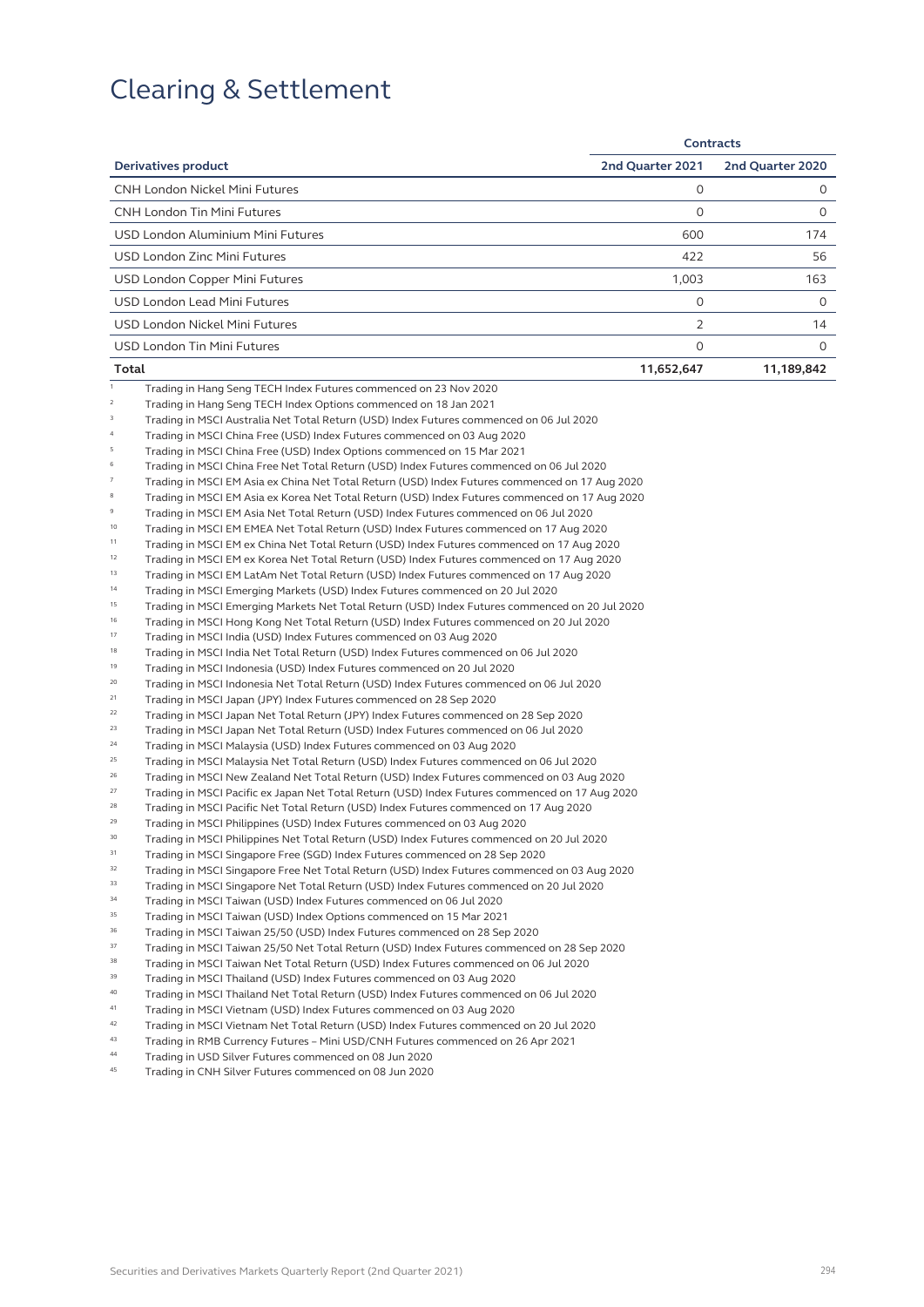#### **Stock Options Open Interest by Class**

as at the end of 2nd Quarter 2021

| <b>Options class</b>             |            | Open interest<br>(contracts) | % of total   |
|----------------------------------|------------|------------------------------|--------------|
| <b>ISHARES A50</b>               | A50        | 20,019                       | 0.21         |
| <b>AAC TECH</b>                  | AAC        | 28,183                       | 0.29         |
| <b>CONCH CEMENT</b>              | ACC        | 31,509                       | 0.33         |
| <b>AIA</b>                       | AIA        | 81,353                       | 0.84         |
| <b>AIR CHINA</b>                 | AIR        | 5,602                        | 0.06         |
| BABA-SW                          | <b>ALB</b> |                              | 5.10         |
| <b>CHALCO</b>                    | <b>ALC</b> | 493,329                      | 0.07         |
| ALI HEALTH                       | <b>ALH</b> | 7,138<br>35,253              | 0.36         |
|                                  | AMC        |                              |              |
| CAM CSI300<br><b>ANTA SPORTS</b> | ANA        | 18,101<br>14,784             | 0.19<br>0.15 |
|                                  |            |                              |              |
| BANKCOMM                         | <b>BCM</b> | 12,760                       | 0.13         |
| <b>BANK OF E ASIA</b>            | <b>BEA</b> | 6,260                        | 0.06         |
| <b>BIDU-SW</b>                   | <b>BIU</b> | 129,906                      | 1.34         |
| <b>BILIBILI-SW</b>               | <b>BLI</b> | 17,238                       | 0.18         |
| <b>BOC HONG KONG</b>             | <b>BOC</b> | 37,798                       | 0.39         |
| <b>BUD APAC</b>                  | <b>BUD</b> | 7,284                        | 0.08         |
| <b>BYD COMPANY</b>               | <b>BYD</b> | 75,242                       | 0.78         |
| CHINA COMM CONS                  | CCC        | 57,834                       | 0.60         |
| CHINA COAL                       | <b>CCE</b> | 3,862                        | 0.04         |
| CHINA CINDA                      | <b>CDA</b> | 4,948                        | 0.05         |
| <b>CGN POWER</b>                 | <b>CGN</b> | 5,392                        | 0.06         |
| <b>CHINA MOBILE</b>              | <b>CHT</b> | 268,655                      | 2.78         |
| CHINA UNICOM                     | <b>CHU</b> | 108,454                      | 1.12         |
| <b>CITIC</b>                     | <b>CIT</b> | 75,196                       | 0.78         |
| <b>CKH HOLDINGS</b>              | <b>CKH</b> | 16,363                       | 0.17         |
| <b>CK ASSET</b>                  | <b>CKP</b> | 11,786                       | 0.12         |
| <b>CHINA LIFE</b>                | <b>CLI</b> | 355,355                      | 3.67         |
| <b>CLP HOLDINGS</b>              | <b>CLP</b> | 7,662                        | 0.08         |
| <b>CM BANK</b>                   | <b>CMB</b> | 48,628                       | 0.50         |
| CNOOC                            | CNC        | 368,166                      | 3.81         |
| COUNTRY GARDEN                   | COG        | 20,045                       | 0.21         |
| CHINA OVERSEAS                   | <b>COL</b> | 35,565                       | 0.37         |
| <b>CATHAY PAC AIR</b>            | CPA        | 807                          | 0.01         |
| SINOPEC CORP                     | CPC        | 169,597                      | 1.75         |
| CPIC                             | <b>CPI</b> | 48,981                       | 0.51         |
| <b>CHINA RAIL CONS</b>           | <b>CRC</b> | 17,758                       | 0.18         |
| CHINA RAILWAY                    | CRG        | 18,627                       | 0.19         |
| CHINA RES LAND                   | CRL        | 8,941                        | 0.09         |
| CSOP A50 ETF                     | <b>CSA</b> | 17,355                       | 0.18         |
| CHINA SHENHUA                    | <b>CSE</b> | 102,743                      | 1.06         |
| <b>CSPC PHARMA</b>               | <b>CSP</b> | 22,159                       | 0.23         |
| <b>CITIC BANK</b>                | CTB        | 8,407                        | 0.09         |
| CHINA TELECOM                    | <b>CTC</b> | 156,127                      | 1.61         |
| <b>CITIC SEC</b>                 | <b>CTS</b> | 59,963                       | 0.62         |
| DONGFENG GROUP                   | <b>DFM</b> | 9,253                        | 0.10         |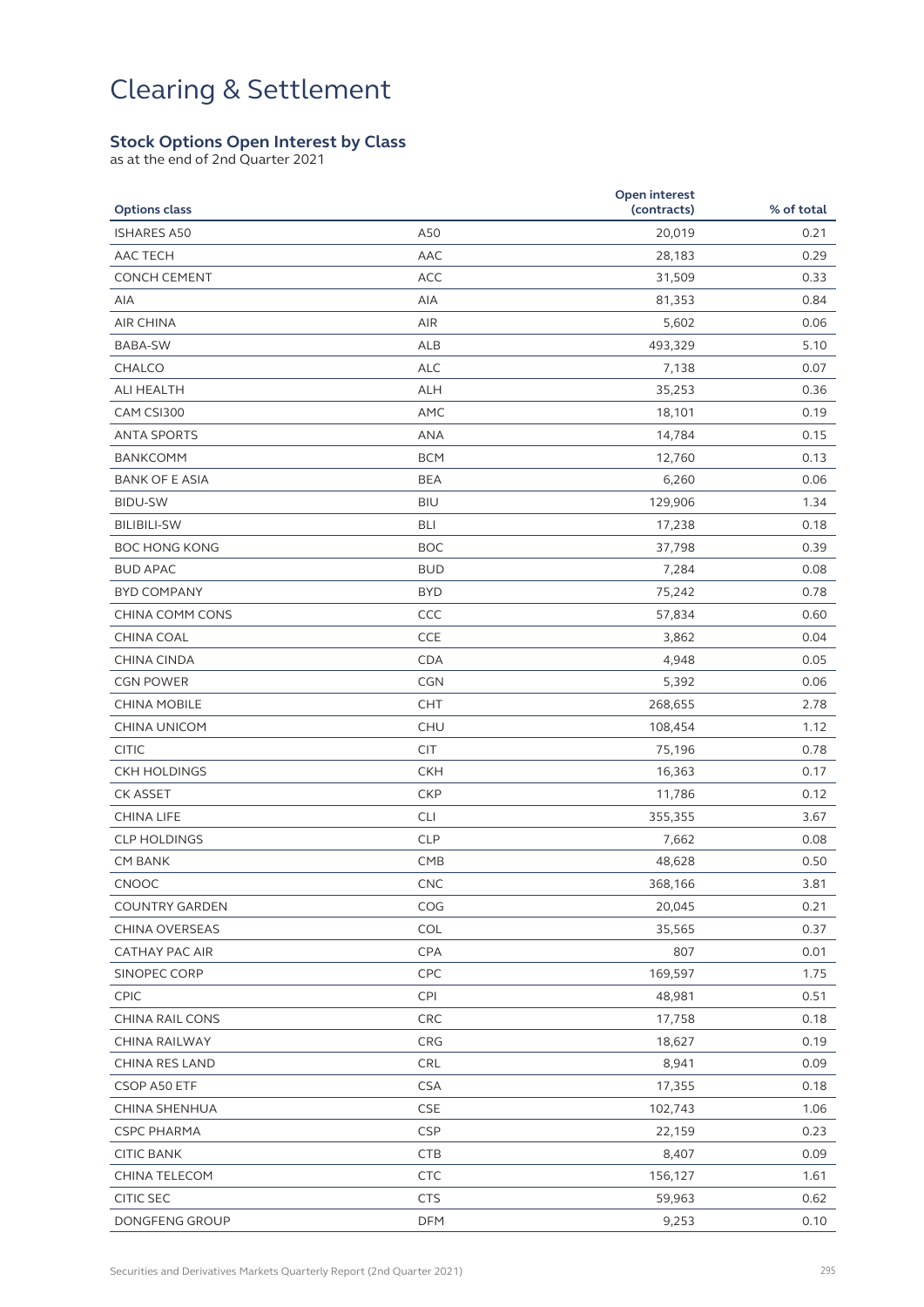| <b>Options class</b>      |            | Open interest<br>(contracts) | % of total |
|---------------------------|------------|------------------------------|------------|
| EVERGRANDE                | <b>EVG</b> | 113,692                      | 1.18       |
| <b>GAC GROUP</b>          | GAC        | 3,770                        | 0.04       |
| <b>GEELY AUTO</b>         | GAH        | 54,498                       | 0.56       |
| <b>GALAXY ENT</b>         | <b>GLX</b> | 27,177                       | 0.28       |
| <b>GREATWALL MOTOR</b>    | <b>GWM</b> | 84,006                       | 0.87       |
| <b>HAITONG SEC</b>        | HAI        | 11,831                       | 0.12       |
| <b>HSCEI ETF</b>          | <b>HCF</b> | 10,265                       | 0.11       |
| <b>POWER ASSETS</b>       | <b>HEH</b> | 9,104                        | 0.09       |
| <b>HKEX</b>               | <b>HEX</b> | 259,089                      | 2.68       |
| <b>HENGAN INT'L</b>       | <b>HGN</b> | 7,734                        | 0.08       |
| <b>HSBC HOLDINGS</b>      | <b>HKB</b> | 471,161                      | 4.87       |
| <b>HK &amp; CHINA GAS</b> | <b>HKG</b> | 12,644                       | 0.13       |
| <b>HENDERSON LAND</b>     | <b>HLD</b> | 5,282                        | 0.05       |
| <b>HUANENG POWER</b>      | <b>HNP</b> | 4,727                        | 0.05       |
| <b>HANG SENG BANK</b>     | <b>HSB</b> | 31,682                       | 0.33       |
| JD-SW                     | <b>JDC</b> | 95,780                       | 0.99       |
| <b>JD HEALTH</b>          | <b>JDH</b> | 18,782                       | 0.19       |
| <b>JIANGXI COPPER</b>     | <b>JXC</b> | 19,421                       | 0.20       |
| KINGDEE INT'L             | <b>KDS</b> | 5,188                        | 0.05       |
| <b>KUNLUN ENERGY</b>      | <b>KLE</b> | 5,673                        | 0.06       |
| <b>KINGSOFT</b>           | <b>KSO</b> | 10,097                       | 0.10       |
| KUAISHOU-W                | <b>KST</b> | 70,683                       | 0.73       |
| LENOVO GROUP              | <b>LEN</b> | 73,270                       | 0.76       |
| LINK REIT                 | <b>LNK</b> | 11,711                       | 0.12       |
| MENGNIU DAIRY             | <b>MEN</b> | 11,367                       | 0.12       |
| MEITUAN-W                 | <b>MET</b> | 260,923                      | 2.70       |
| MGM CHINA                 | <b>MGM</b> | 913                          | 0.01       |
| <b>XIAOMI-W</b>           | MIU        | 521,035                      | 5.39       |
| MINSHENG BANK             | <b>MSB</b> | 8,898                        | 0.09       |
| MTR CORPORATION           | <b>MTR</b> | 11,319                       | 0.12       |
| <b>CNBM</b>               | <b>NBM</b> | 67,686                       | 0.70       |
| <b>NCI</b>                | <b>NCL</b> | 16,607                       | 0.17       |
| NTES-S                    | <b>NTE</b> | 38,768                       | 0.40       |
| NEW WORLD DEV             | <b>NWD</b> | 4,191                        | 0.04       |
| PING AN                   | PAI        | 998,061                      | 10.32      |
| PETROCHINA                | PEC        | 174,526                      | 1.80       |
| PA GOODDOCTOR             | PHT        | 19,807                       | 0.20       |
| PICC P&C                  | <b>PIC</b> | 25,329                       | 0.26       |
| PICC GROUP                | PIN        | 4,909                        | 0.05       |
| <b>R&amp;F PROPERTIES</b> | <b>RFP</b> | 81                           | 0.00       |
| SANDS CHINA LTD           | SAN        | 59,070                       | 0.61       |
| SINO BIOPHARM             | SBO        | 20,689                       | 0.21       |
| <b>SHK PPT</b>            | <b>SHK</b> | 9,845                        | 0.10       |
| SHENZHOU INTL             | SHZ        | 3,874                        | 0.04       |
| SMIC                      | <b>SMC</b> | 27,195                       | 0.28       |
| <b>SUNNY OPTICAL</b>      | SNO        | 16,203                       | 0.17       |
| SINOPHARM                 | SNP        | 6,533                        | 0.07       |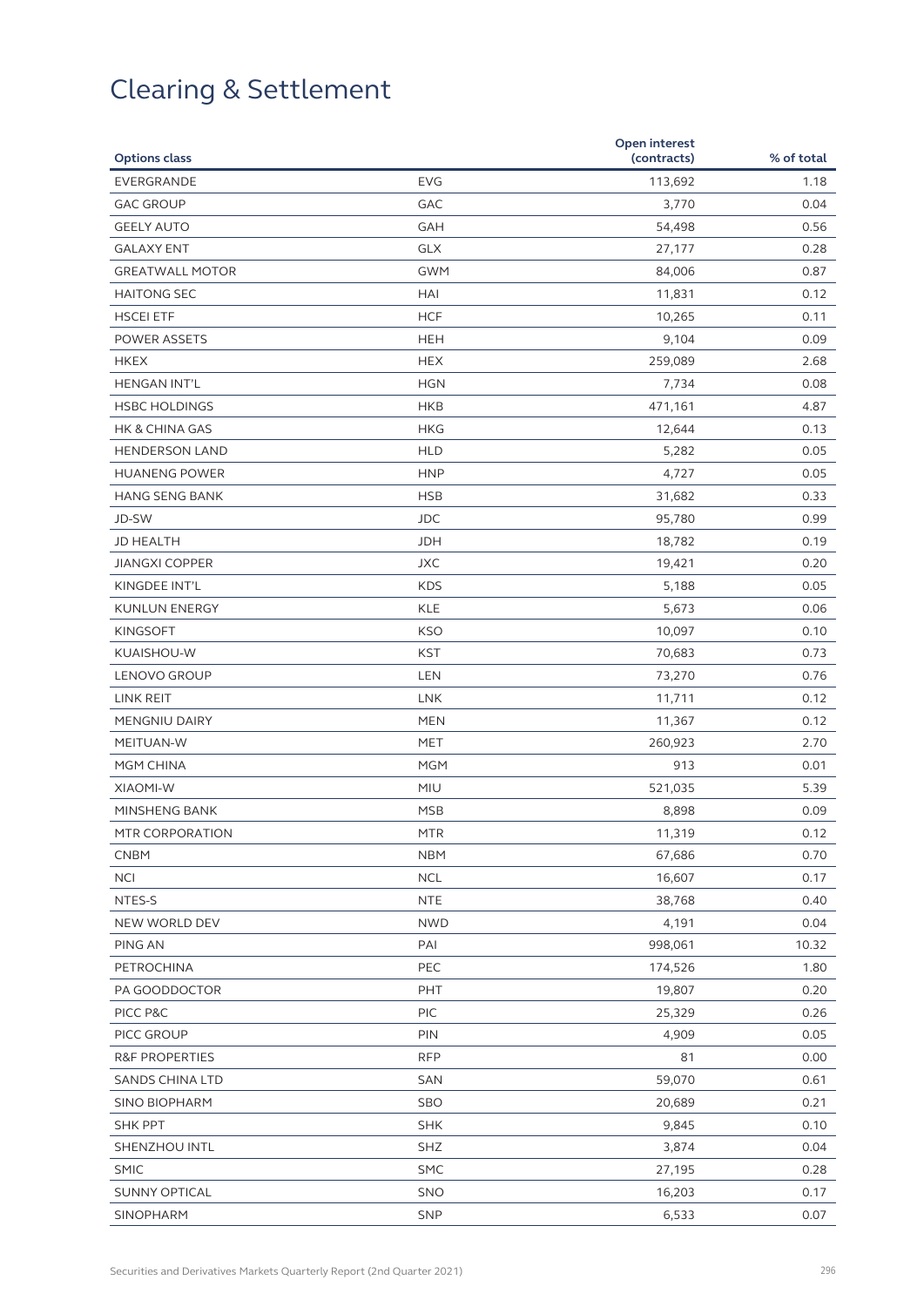| <b>Options class</b>   |            | <b>Open interest</b><br>(contracts) | % of total |
|------------------------|------------|-------------------------------------|------------|
| <b>SUNAC</b>           | <b>SUN</b> | 23,141                              | 0.24       |
| <b>SWIRE PACIFIC A</b> | <b>SWA</b> | 3,290                               | 0.03       |
| <b>TENCENT</b>         | <b>TCH</b> | 991,949                             | 10.25      |
| <b>TECHTRONIC IND</b>  | <b>TIC</b> | 5,436                               | 0.06       |
| <b>TRACKER FUND</b>    | <b>TRF</b> | 4,000                               | 0.04       |
| <b>CHINA VANKE</b>     | <b>VNK</b> | 5,892                               | 0.06       |
| <b>WH GROUP</b>        | <b>WHG</b> | 6,145                               | 0.06       |
| <b>WHARF HOLDINGS</b>  | <b>WHL</b> | 1,586                               | 0.02       |
| WANT WANT CHINA        | <b>WWC</b> | 4,840                               | 0.05       |
| <b>WUXI BIO</b>        | <b>WXB</b> | 31,676                              | 0.33       |
| ABC                    | <b>XAB</b> | 35,100                              | 0.36       |
| <b>BANK OF CHINA</b>   | <b>XBC</b> | 577,605                             | 5.97       |
| <b>CCB</b>             | <b>XCC</b> | 504,691                             | 5.22       |
| <b>ICBC</b>            | <b>XIC</b> | 562,178                             | 5.81       |
| <b>PSBC</b>            | <b>XPB</b> | 24,686                              | 0.26       |
| <b>CHINA TOWER</b>     | <b>XTW</b> | 104,218                             | 1.08       |
| YANZHOU COAL           | <b>YZC</b> | 6,038                               | 0.06       |
| <b>ZIJIN MINING</b>    | <b>ZJM</b> | 7,027                               | 0.07       |
| <b>Total</b>           |            | 9,674,982                           | 100.00     |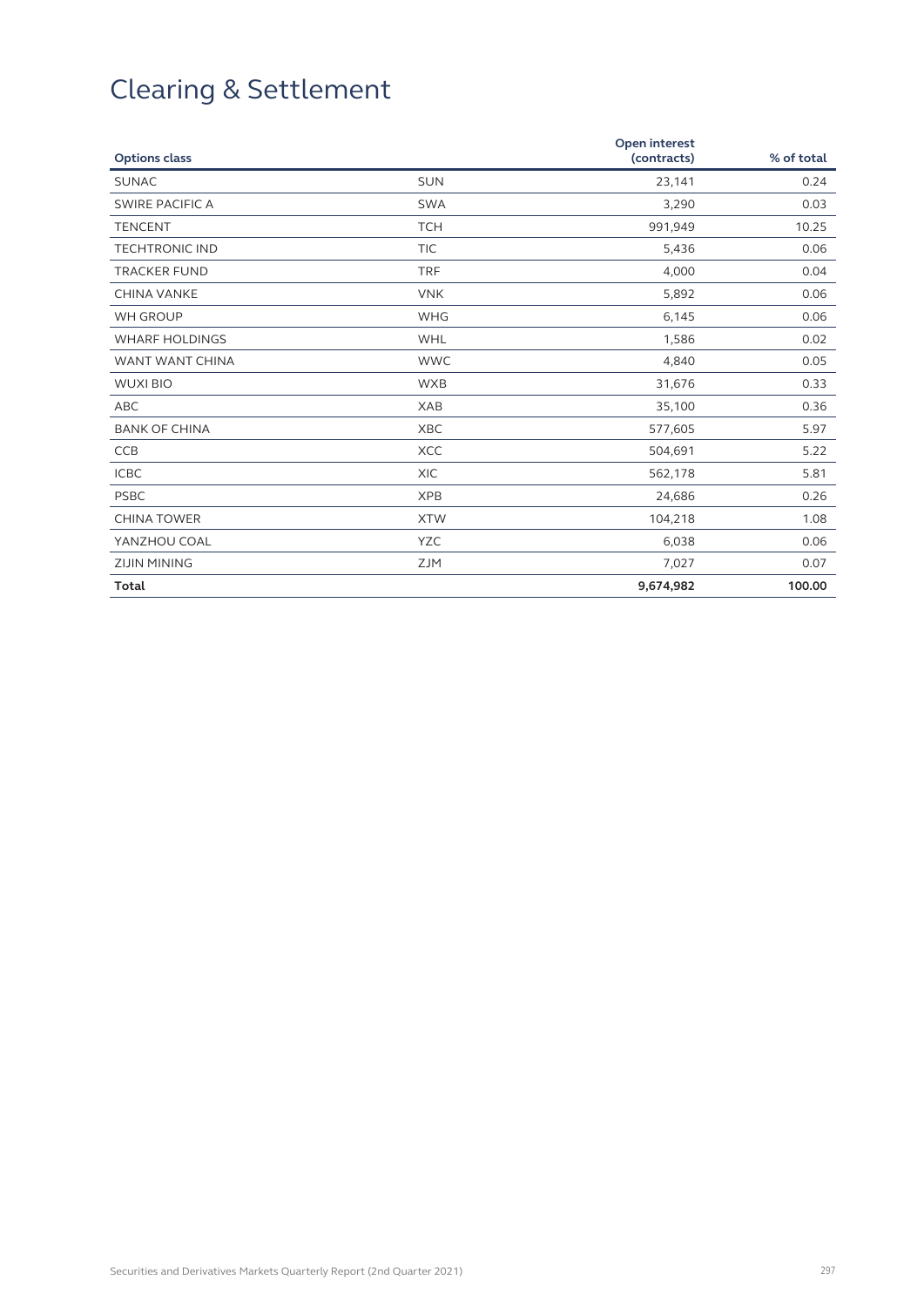## Exchange Participants Statistics

### **Stock Exchange**

|      |                | No. of Trading<br><b>Right Holders</b> | <b>Exchange</b><br>Participants -<br><b>Trading</b> | <b>Exchange</b><br>Participants -<br>Non-Trading | Non-Exchange<br>Participants |
|------|----------------|----------------------------------------|-----------------------------------------------------|--------------------------------------------------|------------------------------|
| 2020 | Q <sub>2</sub> | 716 (1104)                             | 646 (1022)                                          | 56 (68)                                          | 14 (14)                      |
|      | Q3             | 716 (1102)                             | 639 (1012)                                          | 63 (76)                                          | 14 (14)                      |
|      | Q4             | 714 (1099)                             | 635 (1008)                                          | 65 (77)                                          | 14 (14)                      |
| 2021 | Q <sub>1</sub> | 714 (1095)                             | 633 (1002)                                          | 67 (79)                                          | 14(14)                       |
|      | Q <sub>2</sub> | 713 (1093)                             | 628 (993)                                           | 71 (86)                                          | 14 (14)                      |

( ) No. of trading rights

#### **Futures Exchange**

|      |                | No. of Trading<br><b>Right Holders</b> | <b>Exchange</b><br>Participants -<br><b>Trading</b> | <b>Exchange</b><br>Participants -<br>Non-Trading | Non-Exchange<br>Participants |
|------|----------------|----------------------------------------|-----------------------------------------------------|--------------------------------------------------|------------------------------|
| 2020 | Q <sub>2</sub> | 253 (275)                              | 197 (217)                                           |                                                  | 56 (58)                      |
|      | Q3             | 249 (271)                              | 196 (216)                                           |                                                  | 53 (55)                      |
|      | Q4             | 248 (270)                              | 195 (215)                                           |                                                  | 53 (55)                      |
| 2021 | Q1             | 248 (270)                              | 196 (216)                                           |                                                  | 52 (54)                      |
|      | Q <sub>2</sub> | 244 (265)                              | 192 (211)                                           |                                                  | 52 (54)                      |

Notes:

(1) The figures in blanket is the number of trading rights held.

(2) An Exchange Participant is a corporation who may trade on or through the Exchange and is licensed under the Securities and Futures Ordinance to carry on securities/futures/options dealing activity.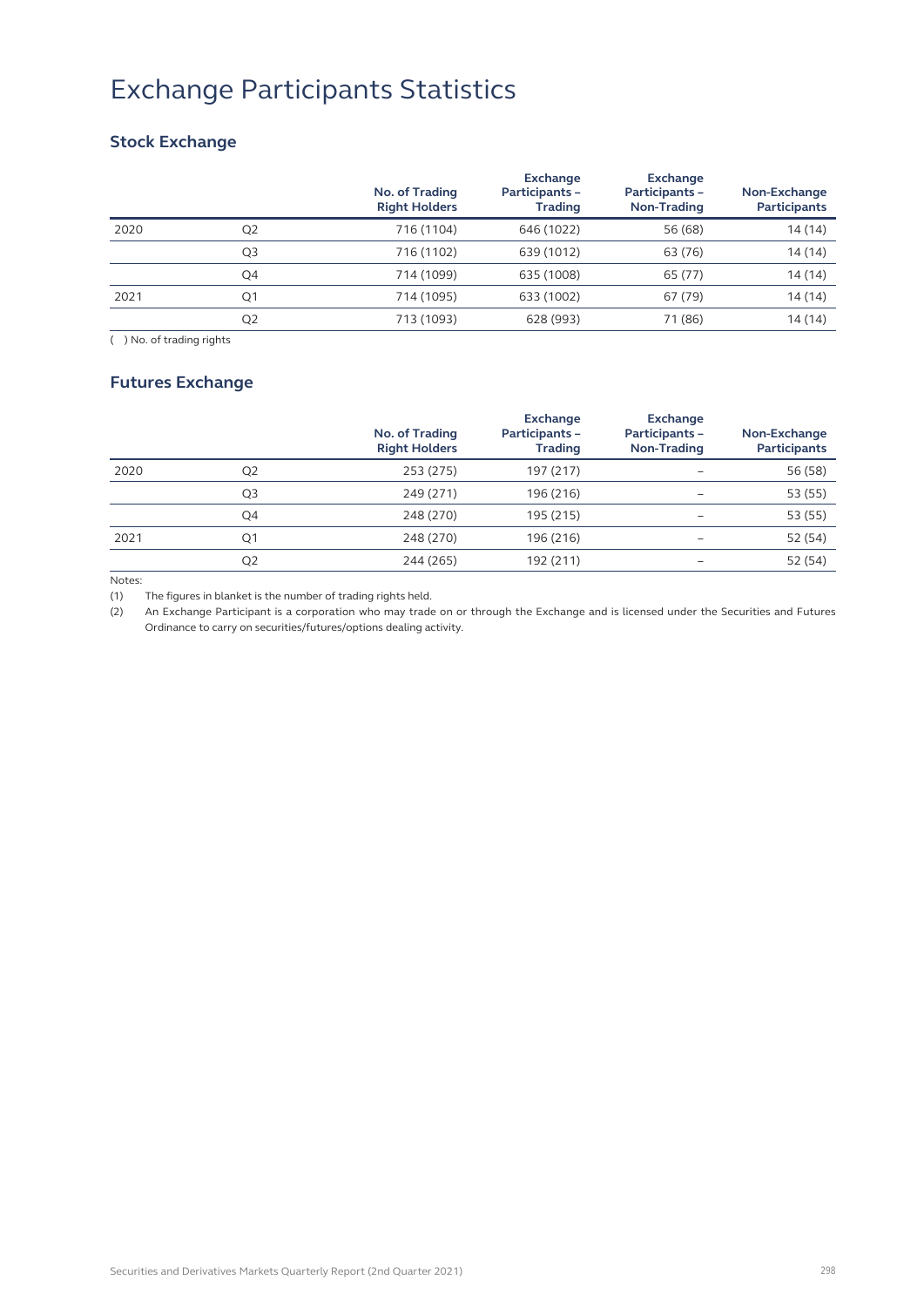# Clearing Participants Statistics

### **HKCC Participants**

| Year \ month |    | <b>Clearing Participants</b> | <b>General Clearing Participants</b> |
|--------------|----|------------------------------|--------------------------------------|
| 2020         | O2 | 161                          |                                      |
|              | Q3 | 160                          |                                      |
|              | O4 | 159                          |                                      |
| 2021         | Ο1 | 160                          |                                      |
|              | O2 | 156                          |                                      |

#### **SEOCH Participants**

| Year \ month |    | <b>Direct Clearing Participants</b> | <b>General Clearing Participants</b> |
|--------------|----|-------------------------------------|--------------------------------------|
| 2020         | Q2 | 65                                  |                                      |
|              | O3 | 65                                  |                                      |
|              | Q4 | 66                                  |                                      |
| 2021         | 01 | 66                                  |                                      |
|              | O2 | 68                                  |                                      |

### **HKSCC Participants**

| Year \ month |    | <b>Direct Clearing</b><br><b>Participants</b> | <b>General Clearing</b><br><b>Participants</b> | Non-broker<br>Participants * |
|--------------|----|-----------------------------------------------|------------------------------------------------|------------------------------|
| 2020         | Q2 | 638                                           | 9                                              | 43                           |
|              | Q3 | 634                                           | 9                                              | 43                           |
|              | Q4 | 634                                           | 9                                              | 43                           |
| 2021         | Q1 | 630                                           | 8                                              | 43                           |
|              | Q2 | 627                                           | 8                                              | 43                           |

\* Non-broker participants include Clearing Agency Participants, Custodian Participants and Stock Pledgee Participants.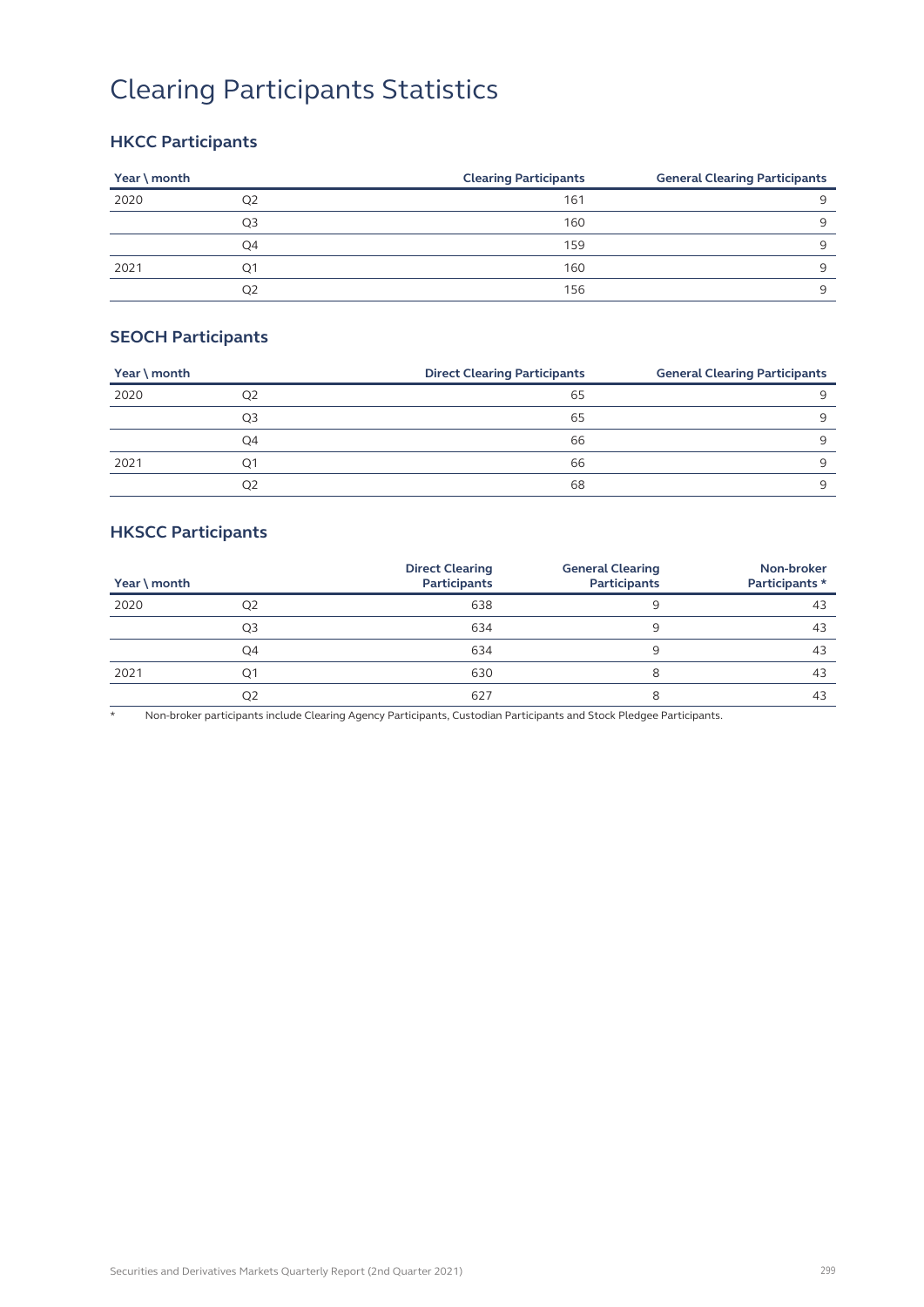### Acronyms

| CBBC                    | Callable Bull/Bear Contract                                    |
|-------------------------|----------------------------------------------------------------|
| <b>CCASS</b>            | Central Clearing and Settlement System                         |
| <b>CNS</b>              | <b>Continuous Net Settlement</b>                               |
| <b>DCASS</b>            | Derivatives Clearing and Settlement System                     |
| DR.                     | Depositary Receipt                                             |
| <b>DW</b>               | Derivative Warrant                                             |
| ELI                     | Equity Linked Instrument                                       |
| <b>ETF</b>              | Exchange Traded Fund                                           |
| <b>HIBOR</b>            | Hong Kong Interbank Offered Rate                               |
| <b>HKCC</b>             | <b>HKFE Clearing Corporation Ltd</b>                           |
| <b>HKEX</b>             | Hong Kong Exchanges and Clearing Ltd                           |
| <b>HKSCC</b>            | Hong Kong Securities Clearing Co Ltd                           |
| <b>HSICS</b>            | Hang Seng Industry Classification System                       |
| ISI                     | Investor Settlement Instruction                                |
| <b>L&amp;I Products</b> | Leveraged and Inverse Products                                 |
| <b>NASDAQ</b>           | National Association of Securities Dealer Automated Quotations |
| P/E ratio               | Price/Earnings ratio                                           |
| <b>REITS</b>            | <b>Real Estate Investment Trusts</b>                           |
| <b>RQFII</b>            | RMB Qualified Foreign Institutional Investors                  |
| S&P                     | <b>Standard and Poors</b>                                      |
| <b>SEOCH</b>            | SEHK Options Clearing House Ltd, The                           |
| SI.                     | Settlement Instruction                                         |
| SS                      | <b>Stapled Securities</b>                                      |